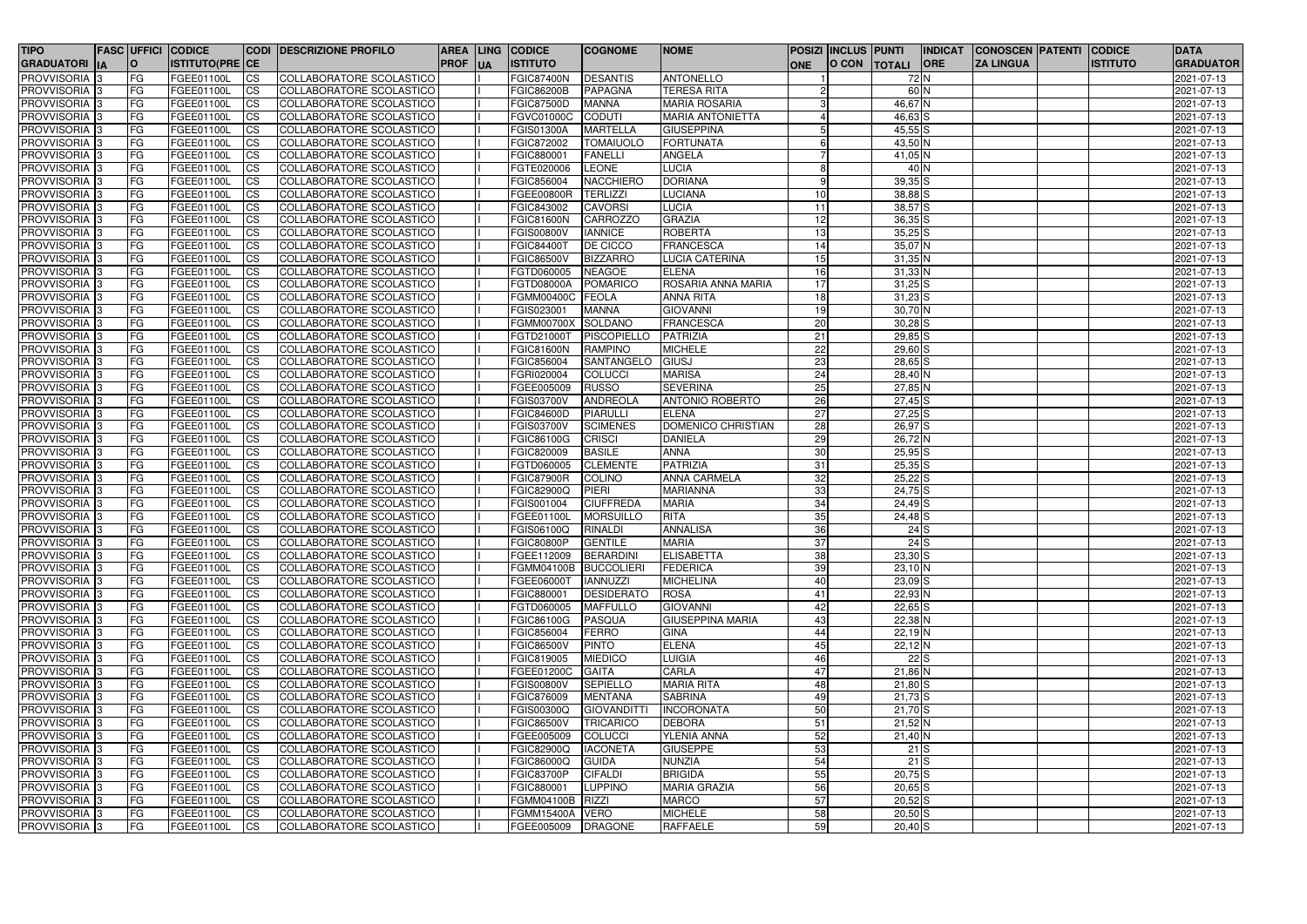| <b>PROVVISORIA</b> 3                  | FG         | FGEE01100L                  | <b>CS</b>              | COLLABORATORE SCOLASTICO                             | <b>FGIC86100G</b>                      | <b>SACCO</b>       | <b>LUIGINA</b>                    | 60              | 20,38 N                  | 2021-07-13               |
|---------------------------------------|------------|-----------------------------|------------------------|------------------------------------------------------|----------------------------------------|--------------------|-----------------------------------|-----------------|--------------------------|--------------------------|
| PROVVISORIA <sup>1</sup> 3            | FG         | FGEE01100L                  | $\overline{\text{cs}}$ | <b>COLLABORATORE SCOLASTICO</b>                      | <b>FGMM00400C</b>                      | FORTUNATI          | <b>VERUSCA</b>                    | 61              | $20,25$ S                | 2021-07-13               |
| PROVVISORIA <sup>3</sup>              | <b>IFG</b> | FGEE01100L                  | <b>CS</b>              | COLLABORATORE SCOLASTICO                             | <b>FGIC83700P</b>                      | <b>TALIA</b>       | <b>GEMMA</b>                      | 62              | $20,16$ N                | 2021-07-13               |
| PROVVISORIA <sup>3</sup>              | FG         | FGEE01100L                  | <b>CS</b>              | COLLABORATORE SCOLASTICO                             | <b>FGIC82900Q</b>                      | CONOSCITORE CARMEN |                                   | 63              | $20,15$ S                | 2021-07-13               |
| PROVVISORIA <sup>3</sup>              | FG         | FGEE01100L                  | <b>CS</b>              | COLLABORATORE SCOLASTICO                             | FGIC835003                             | <b>CRETA</b>       | <b>TOMMASO ANTONIO</b>            | 64              | $20,08$ N                | 2021-07-13               |
| PROVVISORIA 3                         | FG         | <b>FGEE01100L</b>           | <b>ICS</b>             | COLLABORATORE SCOLASTICO                             | FGIC820009                             | <b>TRIVISONNE</b>  | <b>LUIGI</b>                      | 65              | $20,02$ S                | 2021-07-13               |
| PROVVISORIA <sup>3</sup>              | FG         | FGEE01100L                  | <b>CS</b>              | COLLABORATORE SCOLASTICO                             | FGPS08000E                             | <b>MANSI</b>       | <b>GERARDA</b>                    | 66              | 19,88 N                  | 2021-07-13               |
| PROVVISORIA <sup>3</sup>              | FG         | FGEE01100L                  | $\overline{c}$         | <b>COLLABORATORE SCOLASTICO</b>                      | FGEE01200C                             | <b>MARINO</b>      | <b>MARIANGELA</b>                 | 67              | $19,85$ N                | 2021-07-13               |
| PROVVISORIA <sup>3</sup>              | FG         | FGEE01100L                  | <b>CS</b>              | COLLABORATORE SCOLASTICO                             | FGPS040004                             | <b>TISCIA</b>      | <b>ROBERTA</b>                    | 68              | 19,82 S                  | 2021-07-13               |
| PROVVISORIA <sup>3</sup>              | FG         | <b>FGEE01100L</b>           | <b>CS</b>              | COLLABORATORE SCOLASTICO                             | <b>FGIC86500V</b>                      | <b>BORDO</b>       | <b>SIPONTINA</b>                  | 69              | $19,71$ S                | 2021-07-13               |
| PROVVISORIA <sup>3</sup>              | FG         | FGEE01100L                  | <b>CS</b>              | COLLABORATORE SCOLASTICO                             | FGIC819005                             | <b>ADDESA</b>      | <b>FELICIA</b>                    | 70              | $19,65$ N                | 2021-07-13               |
| <b>PROVVISORIA</b> 3                  | FG         | FGEE01100L                  | <b>CS</b>              | COLLABORATORE SCOLASTICO                             | FGPM03000E                             | PASQUARIELL        | <b>DEBORA</b>                     | 71              | 19,52 N                  | 2021-07-13               |
| PROVVISORIA <sup>3</sup>              | FG         | FGEE01100L                  | <b>CS</b>              | COLLABORATORE SCOLASTICO                             | <b>FGVC01000C</b>                      | <b>CIRCELLI</b>    | <b>MARIA ROSARIA</b>              | $\overline{72}$ | $19,43$ $S$              | 2021-07-13               |
| PROVVISORIA <sup>3</sup>              | FG         | FGEE01100L                  | <b>ICS</b>             | COLLABORATORE SCOLASTICO                             | FGTD060005                             | <b>MONTICELL</b>   | <b>ANTONIETTA</b>                 | 73              | 19,30 N                  | 2021-07-13               |
| PROVVISORIA 3                         | FG         | FGEE01100L                  | <b>I</b> CS            | COLLABORATORE SCOLASTICO                             | FGIC877005                             | <b>RUSSO</b>       | <b>MARILENA</b>                   | 74              | 19,27 <sub>S</sub>       | 2021-07-13               |
| PROVVISORIA <sup>3</sup>              | FG.        | FGEE01100L                  | <b>ICS</b>             | <b>COLLABORATORE SCOLASTICO</b>                      | <b>FGIS00800V</b>                      | <b>SABATINO</b>    | <b>CLAUDIA</b>                    | 75              | $19,25$ S                | 2021-07-13               |
| PROVVISORIA <sup>3</sup>              | FG.        | FGEE01100L                  | <b>ICS</b>             | COLLABORATORE SCOLASTICO                             | FGIC856004                             | <b>MARANO</b>      | <b>LEONARDA</b>                   | 76              | $19,25$ S                | 2021-07-13               |
| PROVVISORIA <sup>3</sup>              | FG         | FGEE01100L                  | <b>ICS</b>             | COLLABORATORE SCOLASTICO                             | <b>FGIC81600N</b>                      | <b>GUARINO</b>     | <b>GINA</b>                       | 77              | $19,13$ S                | 2021-07-13               |
| PROVVISORIA <sup>3</sup>              | FG         | FGEE01100L                  | <b>CS</b>              | COLLABORATORE SCOLASTICO                             | FGIC872002                             | <b>MONTINI</b>     | <b>MARIA TERESA</b>               | 78              | $19$ N                   | 2021-07-13               |
| PROVVISORIA <sup>3</sup>              | FG         | FGEE01100L                  | <b>CS</b>              | COLLABORATORE SCOLASTICO                             | FGIC842006                             | <b>STANGO</b>      | <b>MORENA ROSA</b>                | 79              | 18,90 S                  | 2021-07-13               |
| PROVVISORIA <sup>3</sup>              | FG         | FGEE01100L                  | <b>CS</b>              | COLLABORATORE SCOLASTICO                             | FGTF13000C                             | <b>D'ALBA</b>      | <b>ROSA</b>                       | 80              | $18,85$ S                | 2021-07-13               |
| PROVVISORIA <sup>3</sup>              | FG         | FGEE01100L                  | <b>CS</b>              | COLLABORATORE SCOLASTICO                             | <b>FGPM03000E</b>                      | <b>CUOCO</b>       | <b>MARIA MARTINA</b>              | 81              | $18,83$ $S$              | 2021-07-13               |
| PROVVISORIA <sup>3</sup>              | FG         | FGEE01100L                  | <b>CS</b>              | COLLABORATORE SCOLASTICO                             | FGIS06100Q                             | FERRI              | <b>LUCIA</b>                      | 82              | $18,78$ S                | 2021-07-13               |
| PROVVISORIA 3                         | FG.        | <b>FGEE01100L</b>           | <b>CS</b>              | COLLABORATORE SCOLASTICO                             | <b>FGIC81600N</b>                      | CAPOBIANCO         | ROCCHINA MARIA                    | 83              | $18,60$ S                | 2021-07-13               |
|                                       |            |                             |                        |                                                      |                                        |                    | <b>GRAZIA</b>                     |                 |                          |                          |
| PROVVISORIA <sup>3</sup>              | FG         | FGEE01100L                  | <b>CS</b>              | <b>COLLABORATORE SCOLASTICO</b>                      | <b>FGIC85800Q</b>                      | <b>GENTILE</b>     | <b>GIOVANNI</b>                   | 84              | 18,60 N                  | 2021-07-13               |
| <b>PROVVISORIA 3</b>                  | FG         | FGEE01100L                  | $\overline{\text{cs}}$ | COLLABORATORE SCOLASTICO                             | FGEE11000N                             | <b>BOCOLA</b>      | <b>ROSA</b>                       | 85              | $18,55$ S                | 2021-07-13               |
| PROVVISORIA <sup>3</sup>              | FG         | FGEE01100L                  | <b>CS</b>              | COLLABORATORE SCOLASTICO                             | <b>FGIC83000X</b>                      | <b>NOBILE</b>      | <b>GIUSEPPINA</b>                 | 86              | $18,50$ S                | 2021-07-13               |
| PROVVISORIA <sup>1</sup> 3            | FG         | FGEE01100L                  | <b>CS</b>              | COLLABORATORE SCOLASTICO                             | FGEE02900T                             | <b>DE CARLO</b>    | <b>ANNA RITA</b>                  | 87              | 18,42 N                  | 2021-07-13               |
| PROVVISORIA <sup>3</sup>              | FG         | FGEE01100L                  | <b>CS</b>              | COLLABORATORE SCOLASTICO                             | FGIC820009                             | <b>STANGO</b>      | VANESSA INCORONATA                | 88              | $18,40$ S                | 2021-07-13               |
| PROVVISORIA <sup>3</sup>              | FG         | FGEE01100L                  | <b>CS</b>              | COLLABORATORE SCOLASTICO                             | <b>FGIC83800E</b>                      | <b>PEDONE</b>      | <b>SAVINO</b>                     | 89              | 18,33 N                  | 2021-07-13               |
| PROVVISORIA <sup>3</sup>              | FG         | <b>FGEE01100L</b>           | <b>CS</b>              | COLLABORATORE SCOLASTICO                             | FGTD08000A                             | <b>GRAMAZIO</b>    | <b>ANNA</b>                       | 90              | $18,30$ S                | 2021-07-13               |
| PROVVISORIA <sup>3</sup>              | FG         | FGEE01100L                  | $\overline{\text{cs}}$ | COLLABORATORE SCOLASTICO                             | FGPS010008                             | <b>PALMERI</b>     | <b>ANNA MARIA</b>                 | 91              | $18,25$ S                | 2021-07-13               |
| PROVVISORIA <sup>3</sup>              |            | FGEE01100L                  | $\overline{c}$         | COLLABORATORE SCOLASTICO                             | FGPS040004                             | <b>BOTTA</b>       | <b>FRANCESCA</b>                  | 92              | $18,16$ S                | 2021-07-13               |
| PROVVISORIA <sup>3</sup>              | FG<br>FG   | FGEE01100L                  | <b>CS</b>              | COLLABORATORE SCOLASTICO                             | <b>FGIC818009</b>                      | <b>DI MISCIO</b>   | <b>CINZIA</b>                     | 93              | $18,15$ S                | 2021-07-13               |
| PROVVISORIA <sup>3</sup>              |            | FGEE01100L                  | <b>CS</b>              | COLLABORATORE SCOLASTICO                             | FGIS044002                             | <b>BARILE</b>      | <b>FILOMENA</b>                   | 94              | $18,12$ N                | 2021-07-13               |
| <b>PROVVISORIA</b> 3                  | FG<br>FG   | FGEE01100L                  | <b>I</b> CS            | COLLABORATORE SCOLASTICO                             | <b>FGIC85700X</b>                      | <b>RUSSO</b>       | <b>PASQUALE</b>                   | 95              | 18S                      | 2021-07-13               |
|                                       | IFG.       |                             |                        |                                                      | <b>FGIC87000A</b>                      | <b>RUSSO</b>       |                                   | 96              | 18N                      |                          |
| <b>PROVVISORIA</b> 3                  |            | FGEE01100L                  | <b>ICS</b>             | COLLABORATORE SCOLASTICO                             | FGEE00900L CERA                        |                    | <b>SAMANTA</b>                    |                 |                          | 2021-07-13               |
| PROVVISORIA 3<br>PROVVISORIA 3        | IFG.<br>FG | FGEE01100L CS<br>FGEE01100L | <b>CS</b>              | COLLABORATORE SCOLASTICO<br>COLLABORATORE SCOLASTICO | FGTD060005 POLICINO                    |                    | ANGELA<br><b>ANTONIO CARMINE</b>  | 97              | $17,85$ S<br>$17,75$ N   | 2021-07-13<br>2021-07-13 |
|                                       |            | FGEE01100L                  |                        | COLLABORATORE SCOLASTICO                             | <b>FGIS01100P</b>                      | PETRONELLI         | <b>ARIANNA</b>                    | 98              |                          |                          |
| PROVVISORIA 3                         | <b>FG</b>  |                             | CS                     |                                                      |                                        |                    |                                   | 99              | $17,69$ S                | 2021-07-13               |
| PROVVISORIA 3                         | <b>FG</b>  | FGEE01100L<br>FGEE01100L    | $\mathsf{ICS}$         | COLLABORATORE SCOLASTICO                             | FGMM00400C CARELLA                     |                    | AGATA<br><b>MANUELA ANTONIA</b>   | 100<br>101      | $17,58$ $S$              | 2021-07-13<br>2021-07-13 |
| PROVVISORIA 3<br>PROVVISORIA 3        | FG         | FGEE01100L                  | $\mathsf{ICS}$         | COLLABORATORE SCOLASTICO                             | FGIC827004                             | FORTESCHI          |                                   |                 | $17,53$ $S$              |                          |
|                                       | FG         |                             | <b>CS</b>              | COLLABORATORE SCOLASTICO<br>COLLABORATORE SCOLASTICO | FGEE00900L                             | MELCHIONNA         | <b>ANGELA</b>                     | 102             | $17,52$ $S$              | 2021-07-13               |
| PROVVISORIA 3<br>PROVVISORIA 3        | <b>FG</b>  | FGEE01100L<br>FGEE01100L    | <b>ICS</b>             | COLLABORATORE SCOLASTICO                             | <b>FGIC83000X</b><br><b>FGEE00800R</b> | COCONDI            | <b>ANTONIETTA</b>                 | 103<br>104      | $17,40$ S<br>$17,38$ $S$ | 2021-07-13<br>2021-07-13 |
|                                       | <b>FG</b>  |                             | <b>CS</b>              |                                                      |                                        | <b>CINQUESANTI</b> | <b>LUCIA</b>                      | 105             | $17,37$ N                |                          |
| PROVVISORIA 3<br><b>PROVVISORIA</b> 3 | FG         | FGEE01100L                  | <b>CS</b>              | COLLABORATORE SCOLASTICO                             | <b>FGIC83000X</b>                      | <b>NARCISI</b>     | <b>DOMENICO</b>                   | 106             |                          | 2021-07-13               |
| PROVVISORIA 3                         | FG         | FGEE01100L<br>FGEE01100L    | <b>CS</b>              | COLLABORATORE SCOLASTICO                             | FGTD060005<br>FGEE005009               | RICCARDI           | <b>MIRIAM</b><br><b>ANNAMARIA</b> | 107             | $17,30$ S<br>$17,30$ N   | 2021-07-13               |
|                                       | FG         |                             | <b>CS</b>              | COLLABORATORE SCOLASTICO                             |                                        | <b>CASTRIOTTA</b>  |                                   |                 |                          | 2021-07-13               |
| PROVVISORIA 3                         | <b>FG</b>  | FGEE01100L                  | <b>CS</b>              | COLLABORATORE SCOLASTICO                             | FGIC872002                             | <b>TROIANO</b>     | KATIA                             | 108             | $17,20$ S                | 2021-07-13               |
| <b>PROVVISORIA</b> 3                  | <b>FG</b>  | FGEE01100L                  | <b>CS</b>              | COLLABORATORE SCOLASTICO                             | FGIC880001                             | ROSAMILIA          | <b>MAURIZIO</b>                   | 109             | $17,15$ S                | 2021-07-13               |
| PROVVISORIA 3                         | FG         | FGEE01100L                  | <b>CS</b>              | <b>COLLABORATORE SCOLASTICO</b>                      | <b>FGIC83800E</b>                      | <b>MANFREDI</b>    | <b>MARIA STELLA</b>               | 110             | $17,10$ S                | 2021-07-13               |
| PROVVISORIA 3                         | FG         | FGEE01100L                  | <b>CS</b>              | COLLABORATORE SCOLASTICO                             | FGIC819005                             | <b>LIONETTI</b>    | <b>RITA</b>                       | 111             | $17,10$ S                | 2021-07-13               |
| PROVVISORIA <sup>3</sup>              | FG         | FGEE01100L                  | <b>CS</b>              | COLLABORATORE SCOLASTICO                             | <b>FGIS00800V</b>                      | <b>CARAVELLA</b>   | <b>GIOVANNA</b>                   | 112             | $17,08$ S                | 2021-07-13               |
| PROVVISORIA 3                         | FG         | FGEE01100L                  | <b>CS</b>              | COLLABORATORE SCOLASTICO                             | FGPM10000G                             | <b>TANTARO</b>     | <b>GIUSEPPE</b>                   | 113             | $17,05$ S                | 2021-07-13               |
| PROVVISORIA 3                         | FG         | FGEE01100L                  | <b>CS</b>              | COLLABORATORE SCOLASTICO                             | <b>FGIC85700X</b>                      | PEDONE             | <b>FEDERICA</b>                   | $114$           | $17,05$ N                | 2021-07-13               |
| PROVVISORIA 3                         | <b>FG</b>  | FGEE01100L                  | <b>CS</b>              | COLLABORATORE SCOLASTICO                             | FGRI020004                             | <b>BRUNO</b>       | <b>IDA</b>                        | 115             | 17N                      | 2021-07-13               |
| PROVVISORIA 3                         | FG         | <b>FGEE01100L</b>           | <b>CS</b>              | COLLABORATORE SCOLASTICO                             | FGEE02900T                             | PERRONE            | <b>MARIANGELA</b>                 | 116             | $16,94$ S                | 2021-07-13               |
| PROVVISORIA 3                         | FG         | FGEE01100L                  | <b>CS</b>              | COLLABORATORE SCOLASTICO                             | <b>FGIC87000A</b>                      | <b>RUSSO</b>       | <b>ROMINA</b>                     | 117             | $16,77$ $S$              | 2021-07-13               |
| PROVVISORIA 3                         | FG         | <b>FGEE01100L</b>           | <b>CS</b>              | COLLABORATORE SCOLASTICO                             | FGPC15000C                             | PIZZELLA           | <b>MARIA</b>                      | 118             | $16,75$ S                | 2021-07-13               |
| PROVVISORIA 3                         | FG         | <b>FGEE01100L</b>           | <b>CS</b>              | COLLABORATORE SCOLASTICO                             | <b>FGIS00800V</b>                      |                    | SPERANZOSO PASQUALE MAURO         | 119             | $16,70$ S                | 2021-07-13               |
| PROVVISORIA <sup>3</sup>              | FG         | <b>FGEE01100L</b>           | <b>CS</b>              | COLLABORATORE SCOLASTICO                             | FGPS010008                             | <b>DE LEO</b>      | <b>MARIA</b>                      | 120             | $16,70$ S                | 2021-07-13               |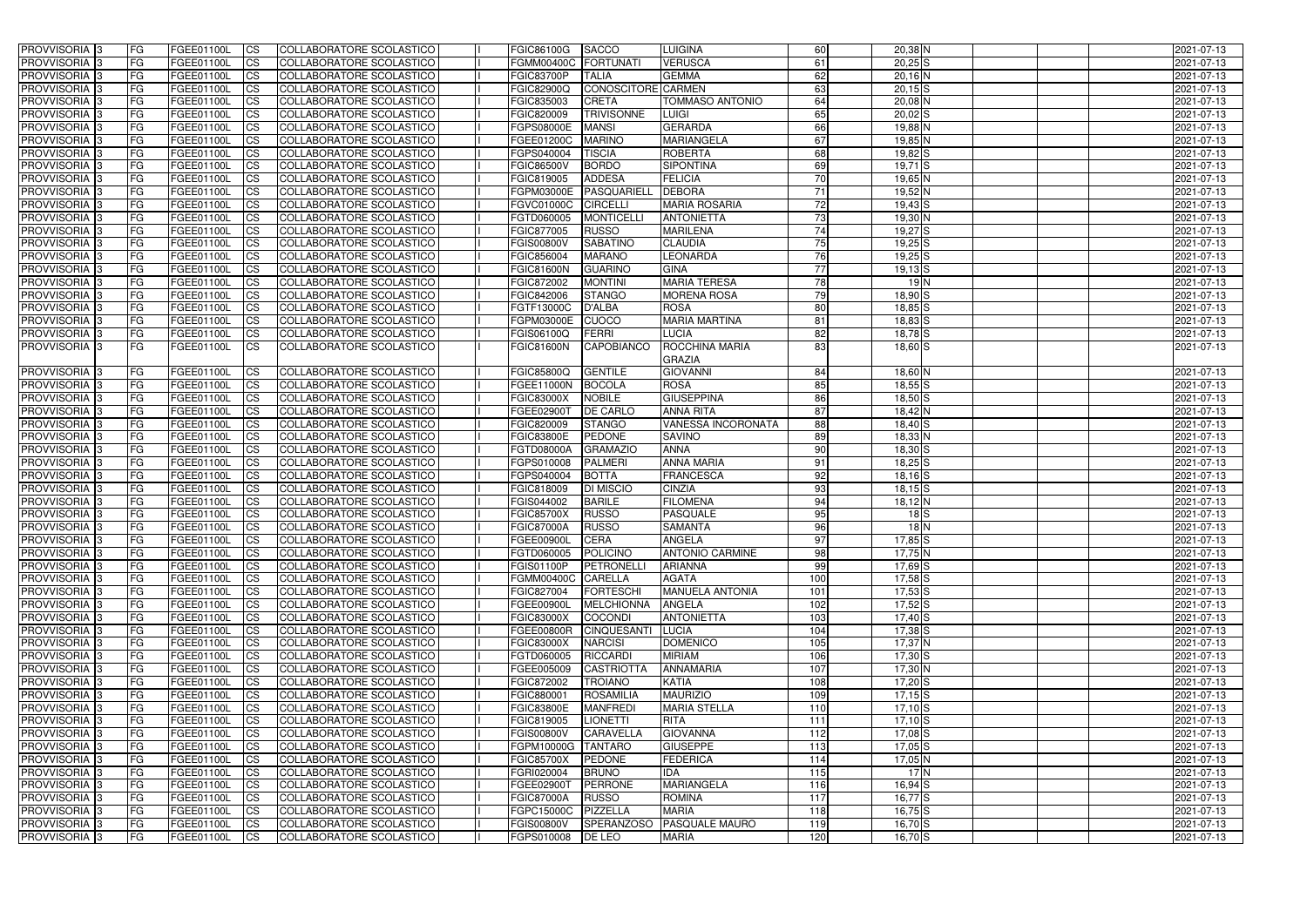| <b>PROVVISORIA</b> 3                                   | FG         | FGEE01100L                             | <b>CS</b>              | COLLABORATORE SCOLASTICO                             | FGIC827004                      | <b>DI MATTO</b>              | <b>VALERIA</b>                    | 121        | $16,70$ N             | 2021-07-13               |
|--------------------------------------------------------|------------|----------------------------------------|------------------------|------------------------------------------------------|---------------------------------|------------------------------|-----------------------------------|------------|-----------------------|--------------------------|
| <b>PROVVISORIA</b> 3                                   | FG         | FGEE01100L                             | $\overline{\text{cs}}$ | COLLABORATORE SCOLASTICO                             | FGIC822001                      | <b>PETRACCA</b>              | <b>MARIA INCORONATA</b>           | 122        | $16,63$ $S$           | 2021-07-13               |
| PROVVISORIA <sup>3</sup>                               | <b>IFG</b> | FGEE01100L                             | <b>CS</b>              | <b>COLLABORATORE SCOLASTICO</b>                      | FGMM148003                      | <b>SACCO</b>                 | <b>RAFFAELLA</b>                  | 123        | $16,60$ S             | 2021-07-13               |
| PROVVISORIA <sup>3</sup>                               | FG         | FGEE01100L                             | <b>CS</b>              | COLLABORATORE SCOLASTICO                             | FGEE01100L                      | <b>CALABRESE</b>             | <b>MARIA</b>                      | 124        | $16,56$ $S$           | 2021-07-13               |
| PROVVISORIA <sup>3</sup>                               | FG         | FGEE01100L                             | <b>CS</b>              | COLLABORATORE SCOLASTICO                             | <b>FGIC82900Q</b>               | <b>GUERRA</b>                | <b>VINCENZA</b>                   | 125        | $16,56$ $S$           | 2021-07-13               |
| PROVVISORIA 3                                          | FG         | FGEE01100L                             | <b>ICS</b>             | COLLABORATORE SCOLASTICO                             | FGIC877005                      | <b>MAIELLA</b>               | ANNA MARIA ADELAIDE               | 126        | $16,55$ S             | 2021-07-13               |
| PROVVISORIA <sup>3</sup>                               | FG         | FGEE01100L                             | <b>CS</b>              | COLLABORATORE SCOLASTICO                             | FGIS06100Q                      | <b>GRASSO</b>                | <b>ANNA PIA</b>                   | 127        | $16,50$ S             | 2021-07-13               |
| PROVVISORIA <sup>3</sup>                               | FG         | FGEE01100L                             | $\overline{c}$         | COLLABORATORE SCOLASTICO                             | <b>FGIC82900Q</b>               | <b>PUCCI</b>                 | <b>GIOVANNI</b>                   | 128        | $16,50$ $S$           | 2021-07-13               |
| PROVVISORIA <sup>3</sup>                               | FG         | FGEE01100L                             | <b>CS</b>              | COLLABORATORE SCOLASTICO                             | FGEE02900T                      | LONGO                        | <b>GERARDA VALENTINA</b>          | 129        | 16,49 N               | 2021-07-13               |
| PROVVISORIA <sup>3</sup>                               | FG         | FGEE01100L                             | $\overline{\text{cs}}$ | COLLABORATORE SCOLASTICO                             | FGPS010008                      | <b>CARBOSIERO</b>            | <b>CARLA</b>                      | 130        | $16,45$ $S$           | 2021-07-13               |
| <b>PROVVISORIA</b> 3                                   | FG         | FGEE01100L                             | <b>CS</b>              | <b>COLLABORATORE SCOLASTICO</b>                      | FGIS06100Q                      |                              | FRATTARUOLO MARIA ANTONIETTA      | 131        | $16,45$ $S$           | 2021-07-13               |
| <b>PROVVISORIA</b> 3                                   | FG         | <b>FGEE01100L</b>                      | <b>CS</b>              | COLLABORATORE SCOLASTICO                             | FGPS010008                      | <b>BERLINGIERI</b>           | <b>GRAZIA</b>                     | 132        | 16,40 N               | 2021-07-13               |
| PROVVISORIA <sup>3</sup>                               | FG         | FGEE01100L                             | <b>I</b> CS            | <b>COLLABORATORE SCOLASTICO</b>                      | FGTE020006                      | <b>MOFFA</b>                 | <b>MARIA GRAZIA</b>               | 133        | $16,30$ S             | 2021-07-13               |
| PROVVISORIA <sup>3</sup>                               | FG         | FGEE01100L                             | <b>I</b> CS            | COLLABORATORE SCOLASTICO                             | FGPS010008                      | <b>GRILLO</b>                | <b>CATALDO</b>                    | 134        | $16,30$ S             | 2021-07-13               |
| <b>PROVVISORIA</b> 3                                   | FG         | FGEE01100L                             | <b>I</b> CS            | COLLABORATORE SCOLASTICO                             | FGIC822001                      | <b>LOBOZZO</b>               | <b>GIULIA</b>                     | 135        | $16,28$ S             | 2021-07-13               |
| PROVVISORIA <sup>3</sup>                               | FG         | FGEE01100L                             | <b>ICS</b>             | COLLABORATORE SCOLASTICO                             | FGPC15000C                      | <b>D'ANDREA</b>              | <b>MARIANNA</b>                   | 136        | $16,25$ S             | 2021-07-13               |
| PROVVISORIA <sup>3</sup>                               | FG.        | FGEE01100L                             | <b>I</b> CS            | COLLABORATORE SCOLASTICO                             | <b>FGEE00800R</b>               | <b>PETRONE</b>               | <b>MARGHERITA</b>                 | 137        | $16,23$ S             | 2021-07-13               |
| PROVVISORIA <sup>3</sup>                               | FG         | FGEE01100L                             | <b>ICS</b>             | COLLABORATORE SCOLASTICO                             | FGIC872002                      | <b>PETRANGELO</b>            | LEONARDO                          | 138        | $16,20$ $S$           | 2021-07-13               |
| PROVVISORIA <sup>3</sup>                               | FG         | FGEE01100L                             | <b>I</b> CS            | COLLABORATORE SCOLASTICO                             | FGTF13000C                      | <b>CARUSO</b>                | <b>DANIELA</b>                    | 139        | $16,16$ S             | 2021-07-13               |
| PROVVISORIA <sup>3</sup>                               | FG         | FGEE01100L                             | <b>CS</b>              | COLLABORATORE SCOLASTICO                             | <b>FGIC87000A</b>               | <b>TIRELLI</b>               | <b>FRANCESCA</b>                  | 140        | 16,16 N               | 2021-07-13               |
| PROVVISORIA <sup>3</sup>                               | FG         | FGEE01100L                             | <b>CS</b>              | COLLABORATORE SCOLASTICO                             | FGPM03000E                      | <b>GATTI</b>                 | <b>MARIA ASSUNTA</b>              | 141        | $16, 15$ S            | 2021-07-13               |
| PROVVISORIA <sup>3</sup>                               | FG         | FGEE01100L                             | <b>CS</b>              | COLLABORATORE SCOLASTICO                             | FGEE029001                      | <b>PIGNATARO</b>             | <b>MARIAPIA</b>                   | 142        | $16, 10$ S            | 2021-07-13               |
| PROVVISORIA <sup>3</sup>                               | FG         | <b>FGEE01100L</b>                      | <b>CS</b>              | COLLABORATORE SCOLASTICO                             | FGIC819005                      | <b>DELLE ROSE</b>            | <b>CARMEN</b>                     | 143        | 16,10 N               | 2021-07-13               |
| PROVVISORIA <sup>1</sup> 3                             | FG         | FGEE01100L                             | <b>CS</b>              | COLLABORATORE SCOLASTICO                             | FGIC818009                      | <b>DI BITETTO</b>            | <b>PAOLA</b>                      | 144        | 16,10 N               | 2021-07-13               |
| PROVVISORIA <sup>3</sup>                               | FG         | FGEE01100L                             | ICS                    | COLLABORATORE SCOLASTICO                             | FGIS06100Q                      | <b>PALUMBO</b>               | <b>CATERINA</b>                   | 145        | $16,05$ $S$           | 2021-07-13               |
| PROVVISORIA <sup>1</sup> 3                             | FG         | <b>FGEE01100L</b><br><b>FGEE01100L</b> | <b>CS</b>              | COLLABORATORE SCOLASTICO                             | FGIC880001                      | <b>MASSA</b>                 | <b>MARIA LUISA</b>                | 146<br>147 | $16,05$ $S$           | 2021-07-13               |
| PROVVISORIA <sup>3</sup>                               | FG         | FGEE01100L                             | <b>CS</b><br><b>CS</b> | COLLABORATORE SCOLASTICO                             | FGTE020006<br><b>FGEE00800R</b> | <b>MILONE</b><br>DI DOMENICO | <b>GIANLUCA</b><br><b>SELENIA</b> | 148        | 16,05 N               | 2021-07-13               |
| PROVVISORIA <sup>3</sup><br>PROVVISORIA <sup>1</sup> 3 | FG<br>FG   | FGEE01100L                             | <b>CS</b>              | COLLABORATORE SCOLASTICO<br>COLLABORATORE SCOLASTICO | <b>FGIS00800V</b>               | <b>ROMAGNOLI</b>             | <b>SILVIA FILOMENA</b>            | 149        | $16,01$ S<br>$16$ $S$ | 2021-07-13<br>2021-07-13 |
| PROVVISORIA <sup>3</sup>                               | FG         | FGEE01100L                             | <b>CS</b>              | COLLABORATORE SCOLASTICO                             | FGTD21000T                      | <b>BOCCAPIANOL</b>           | <b>DINA</b>                       | 150        | $16$ $S$              | 2021-07-13               |
| PROVVISORIA <sup>3</sup>                               | FG         | FGEE01100L                             | <b>CS</b>              | COLLABORATORE SCOLASTICO                             | <b>FGMM00700X</b>               | <b>RINALDI</b>               | <b>MATTEO</b>                     | 151        | 16S                   | 2021-07-13               |
| PROVVISORIA <sup>3</sup>                               | FG         | <b>FGEE01100L</b>                      | <b>CS</b>              | <b>COLLABORATORE SCOLASTICO</b>                      | FGIC821005                      | <b>TAVAGLIONE</b>            | <b>ANGELA MARIA</b>               | 152        | 16N                   | 2021-07-13               |
| PROVVISORIA <sup>3</sup>                               | FG         | FGEE01100L                             | $\overline{\text{cs}}$ | COLLABORATORE SCOLASTICO                             | <b>FGIC85900G</b>               | <b>MONTRANO</b>              | <b>SARA</b>                       | 153        | $15,92$ $S$           | 2021-07-13               |
| PROVVISORIA <sup>3</sup>                               | FG         | FGEE01100L                             | $\overline{c}$         | <b>COLLABORATORE SCOLASTICO</b>                      | FGPC160003                      | <b>BIASCO</b>                | <b>ROSARIO</b>                    | 154        | $15,90$ S             | 2021-07-13               |
| PROVVISORIA <sup>3</sup>                               | FG         | FGEE01100L                             | <b>CS</b>              | COLLABORATORE SCOLASTICO                             | <b>FGIC82300R</b>               | PIZZELLA                     | <b>ANGELA</b>                     | 155        | $15,90$ $S$           | 2021-07-13               |
| PROVVISORIA <sup>3</sup>                               | FG         | FGEE01100L                             | <b>CS</b>              | COLLABORATORE SCOLASTICO                             | FGIC864003                      | <b>RIGNANESE</b>             | <b>LUCIA</b>                      | 156        | 15,90 S               | 2021-07-13               |
| <b>PROVVISORIA</b> 3                                   | FG         | <b>FGEE01100L</b>                      | <b>I</b> CS            | COLLABORATORE SCOLASTICO                             | <b>FGIC86200B</b>               | <b>PAGLIARA</b>              | VANDA                             | 157        | $15,82$ $S$           | 2021-07-13               |
| <b>PROVVISORIA</b> 3                                   | IFG.       | FGEE01100L                             | <b>ICS</b>             | <b>COLLABORATORE SCOLASTICO</b>                      | <b>FGIC827004</b>               | <b>STRAZIOSO</b>             | FRANCESCA                         | 158        | 15,80 N               | 2021-07-13               |
| <b>PROVVISORIA</b> <sup>3</sup>                        | IFG.       | FGEE01100L CS                          |                        | COLLABORATORE SCOLASTICO                             | FGMM04100B VERZICCO             |                              | <b>ALFONSINA</b>                  | 159        | $15,78$ S             | 2021-07-13               |
| PROVVISORIA 3                                          | FG         | FGEE01100L                             | <b>CS</b>              | COLLABORATORE SCOLASTICO                             | <b>FGIC86800A</b>               | <b>AQUILINO</b>              | <b>SILVANA</b>                    | 160        | $15,75$ $S$           | 2021-07-13               |
| PROVVISORIA 3                                          | FG         | FGEE01100L                             | $\mathsf{ICS}$         | COLLABORATORE SCOLASTICO                             | <b>FGIC86200B</b>               | PICCIRILLI                   | <b>MARIATERESA</b>                | 161        | 15,71 N               | 2021-07-13               |
| PROVVISORIA 3                                          | <b>FG</b>  | FGEE01100L                             | <b>ICS</b>             | COLLABORATORE SCOLASTICO                             | <b>FGMM00700X</b>               | PELLEGRINO                   | <b>LUANA</b>                      | 162        | $15,70$ S             | 2021-07-13               |
| PROVVISORIA 3                                          | FG         | FGEE01100L                             | <b>CS</b>              | COLLABORATORE SCOLASTICO                             | FGIC819005                      | BENEDETTO                    | <b>MICHELINA ANNA</b>             | 163        | $15,69$ S             | 2021-07-13               |
| PROVVISORIA 3                                          | FG         | FGEE01100L                             | <b>CS</b>              | COLLABORATORE SCOLASTICO                             | <b>FGIC81600N</b>               | <b>CAPPIELLO</b>             | <b>LUCIA</b>                      | 164        | $15,69$ S             | 2021-07-13               |
| PROVVISORIA 3                                          | <b>FG</b>  | FGEE01100L                             | <b>CS</b>              | COLLABORATORE SCOLASTICO                             | <b>FGEE00800R</b>               | <b>DELLA MALVA</b>           | <b>NETTA</b>                      | 165        | 15,68 S               | 2021-07-13               |
| PROVVISORIA 3                                          | FG         | FGEE01100L                             | <b>CS</b>              | COLLABORATORE SCOLASTICO                             | <b>FGIC85400C</b>               | <b>BISCEGLIE</b>             | <b>MELANIA</b>                    | 166        | 15,66 S               | 2021-07-13               |
| PROVVISORIA 3                                          | FG         | FGEE01100L                             | <b>CS</b>              | COLLABORATORE SCOLASTICO                             | <b>FGIC85900G</b>               | RENDINELLA                   | <b>CIRO</b>                       | 167        | $15,65$ S             | 2021-07-13               |
| PROVVISORIA 3                                          | FG         | FGEE01100L                             | <b>CS</b>              | COLLABORATORE SCOLASTICO                             | FGIS01100P                      | PETRONELL                    | <b>IRINA</b>                      | 168        | $15,61$ N             | 2021-07-13               |
| PROVVISORIA 3                                          | FG         | FGEE01100L                             | <b>CS</b>              | COLLABORATORE SCOLASTICO                             | <b>FGIC85800Q</b>               | <b>CAPPIELLO</b>             | <b>MARGHERITA</b>                 | 169        | $15,60$ S             | 2021-07-13               |
| PROVVISORIA 3                                          | <b>FG</b>  | FGEE01100L                             | <b>CS</b>              | COLLABORATORE SCOLASTICO                             | FGEE01100L                      | <b>VITIELLO</b>              | <b>MARIA</b>                      | 170        | 15,55N                | 2021-07-13               |
| <b>PROVVISORIA</b> 3                                   | FG         | FGEE01100L                             | <b>CS</b>              | COLLABORATORE SCOLASTICO                             | <b>FGVC01000C</b>               | <b>GLIATTA</b>               | <b>ADDOLORATA</b>                 | 171        | 15,55 N               | 2021-07-13               |
| PROVVISORIA 3                                          | FG         | FGEE01100L                             | <b>CS</b>              | COLLABORATORE SCOLASTICO                             | FGIC842006                      | DI LILLO                     | <b>GIUSEPPINA</b>                 | 172        | $15,50$ S             | 2021-07-13               |
| <b>PROVVISORIA</b> 3                                   | FG.        | <b>FGEE01100L</b>                      | <b>ICS</b>             | <b>COLLABORATORE SCOLASTICO</b>                      | FGEE11000N                      | <b>SERENO</b>                | <b>SOCCORSA MARIA</b>             | 173        | 15,46 N               | 2021-07-13               |
|                                                        |            |                                        |                        |                                                      |                                 |                              | <b>ANTONIETTA</b>                 |            |                       |                          |
| PROVVISORIA 3                                          | FG         | FGEE01100L                             | <b>CS</b>              | COLLABORATORE SCOLASTICO                             | FGIS06100Q                      | <b>PAGANO</b>                | <b>VALERIA</b>                    | 174        | $15,45$ S             | 2021-07-13               |
| PROVVISORIA <sup>3</sup>                               | FG         | FGEE01100L                             | $\overline{c}$         | COLLABORATORE SCOLASTICO                             | FGIC880001                      | <b>ZAZZERA</b>               | <b>ANNA RITA</b>                  | 175        | $15,43$ $S$           | 2021-07-13               |
| PROVVISORIA 3                                          | <b>FG</b>  | FGEE01100L                             | <b>CS</b>              | <b>COLLABORATORE SCOLASTICO</b>                      | <b>FGIS00800V</b>               | ANGINO                       | <b>GIUSEPPE</b>                   | 176        | $15,42$ S             | 2021-07-13               |
| PROVVISORIA 3                                          | FG         | <b>FGEE01100L</b>                      | <b>CS</b>              | COLLABORATORE SCOLASTICO                             | <b>FGIC87000A</b>               | <b>ROSANO</b>                | <b>ANNALISA ROSARIA</b>           | 177        | $15,42$ S             | 2021-07-13               |
| PROVVISORIA 3                                          | FG         | FGEE01100L                             | <b>CS</b>              | COLLABORATORE SCOLASTICO                             | FGEE00900L                      | <b>MAIONE</b>                | <b>MARIA DONATA</b>               | 178        | $15,37$ $S$           | 2021-07-13               |
| PROVVISORIA 3                                          | FG         | <b>FGEE01100L</b>                      | <b>CS</b>              | COLLABORATORE SCOLASTICO                             | <b>FGIC85800Q</b>               | <b>CIBELLI</b>               | <b>LUCIA</b>                      | 179        | $15,35$ N             | 2021-07-13               |
| PROVVISORIA 3                                          | FG         | FGEE01100L                             | <b>CS</b>              | COLLABORATORE SCOLASTICO                             | <b>FGEE01200C</b>               | ALLEGRETTI                   | <b>ANNA</b>                       | 180        | $15,32$ S             | 2021-07-13               |
| PROVVISORIA <sup>3</sup>                               | l FG       | FGEE01100L                             | <b>ICS</b>             | COLLABORATORE SCOLASTICO                             | FGPM10000G PALERMO              |                              | <b>TIZIANA CLELIA</b>             | 181        | $15,32$ N             | 2021-07-13               |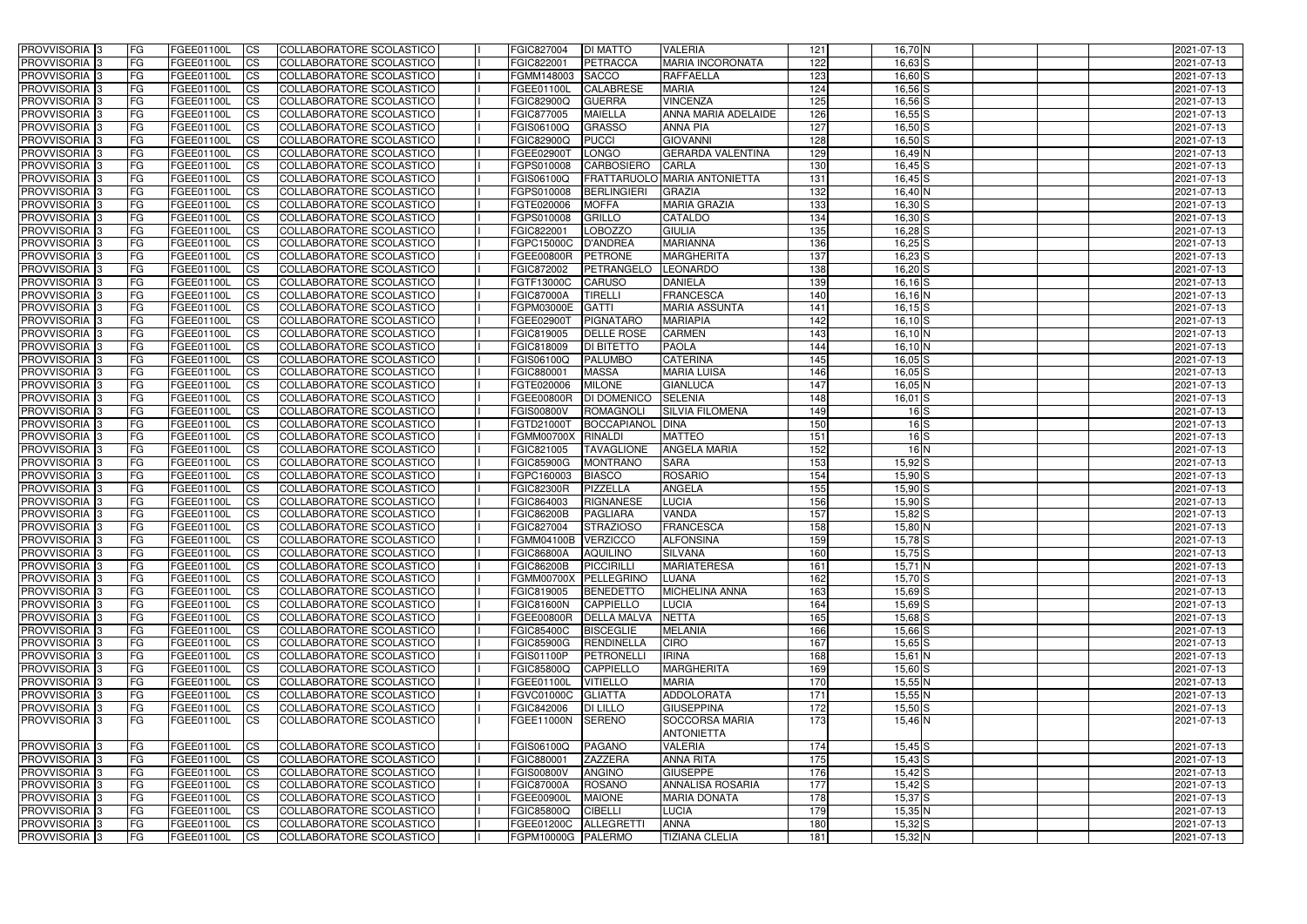| <b>PROVVISORIA</b> 3       | FG         | FGEE01100L        | <b>ICS</b>     | COLLABORATORE SCOLASTICO        | <b>FGIC86000Q</b>     | FAMIGLIETTI                     | <b>ANTONINO</b>       | 182             | $15,30$ S          | 2021-07-13 |
|----------------------------|------------|-------------------|----------------|---------------------------------|-----------------------|---------------------------------|-----------------------|-----------------|--------------------|------------|
| <b>PROVVISORIA 3</b>       | FG         | FGEE01100L        | <b>CS</b>      | COLLABORATORE SCOLASTICO        | FGIS001004            | SILVESTRI                       | <b>CARMELA</b>        | 183             | 15,27 <sup>S</sup> | 2021-07-13 |
| PROVVISORIA <sup>3</sup>   | FG         | FGEE01100L        | <b>CS</b>      | COLLABORATORE SCOLASTICO        | FGIC818009            | <b>MELEZIO</b>                  | <b>ANTONIETTA</b>     | 184             | 15,26 N            | 2021-07-13 |
| PROVVISORIA <sup>3</sup>   | FG         | FGEE01100L        | <b>CS</b>      | COLLABORATORE SCOLASTICO        | <b>FGVC01000C</b>     | <b>PALUMBO</b>                  | <b>MARIA GIOVANNA</b> | 185             | $15,25$ S          | 2021-07-13 |
| PROVVISORIA <sup>1</sup> 3 | FG         | FGEE01100L        | <b>CS</b>      | COLLABORATORE SCOLASTICO        | <b>FGIC85700X</b>     | <b>DI PUMPO</b>                 | <b>LUIGI</b>          | 186             | $15,25$ S          | 2021-07-13 |
| PROVVISORIA <sup>3</sup>   | FG         | FGEE01100L        | <b>CS</b>      | COLLABORATORE SCOLASTICO        | FGPS010008            | <b>PIPOLI</b>                   | <b>DOMENICA</b>       | 187             | $15,22$ $S$        | 2021-07-13 |
| PROVVISORIA 3              | FG         | FGEE01100L        | <b>CS</b>      | COLLABORATORE SCOLASTICO        | <b>FGMM00700X</b>     | <b>BRATTI</b>                   | <b>ROSARIO</b>        | 188             | $15,22$ $S$        | 2021-07-13 |
| PROVVISORIA 3              | FG         | <b>FGEE01100L</b> | <b>CS</b>      | COLLABORATORE SCOLASTICO        | FGTE020006            | <b>OCCHIONERO</b>               | <b>RACHELE</b>        | 189             | $15,20$ S          | 2021-07-13 |
| PROVVISORIA 3              | FG         | FGEE01100L        | <b>CS</b>      | COLLABORATORE SCOLASTICO        | FGIC806003            | <b>PAOLETTI</b>                 | ANTONELLA             | 190             | $15,20$ S          | 2021-07-13 |
| PROVVISORIA <sup>3</sup>   | FG         | FGEE01100L        | $\overline{c}$ | COLLABORATORE SCOLASTICO        | FGEE06000T            | <b>LAROSSA</b>                  | <b>ANNAMARIA</b>      | 191             | $15,17$ $S$        | 2021-07-13 |
| PROVVISORIA <sup>3</sup>   | FG         | FGEE01100L        | <b>CS</b>      | <b>COLLABORATORE SCOLASTICO</b> | FGPS010008            | <b>MUSERRA</b>                  | <b>STEFANIA</b>       | 192             | $15,13$ N          | 2021-07-13 |
| PROVVISORIA <sup>3</sup>   | FG         | FGEE01100L        | <b>CS</b>      | COLLABORATORE SCOLASTICO        | FGRH060003            | <b>MAZZITELL</b>                | <b>PAOLA</b>          | 193             | $15,10$ S          | 2021-07-13 |
| PROVVISORIA <sup>3</sup>   | FG         | <b>FGEE01100L</b> | <b>ICS</b>     | COLLABORATORE SCOLASTICO        | FGIC819005            | <b>IULA</b>                     | <b>ELEONORA</b>       | 194             | $15,05$ S          | 2021-07-13 |
| PROVVISORIA <sup>3</sup>   | FG         | FGEE01100L        | <b>ICS</b>     | COLLABORATORE SCOLASTICO        | <b>FGIC85900G</b>     | <b>DE PAOLA</b>                 | <b>MARIA</b>          | 195             | 15,05 N            | 2021-07-13 |
| PROVVISORIA <sup>3</sup>   | FG         | FGEE01100L        | <b>ICS</b>     | COLLABORATORE SCOLASTICO        | FGPM05000Q            | <b>LATIANO</b>                  | <b>PATRIZIA</b>       | 196             | $15,03$ $S$        | 2021-07-13 |
| <b>PROVVISORIA</b> 3       |            | FGEE01100L        | <b>I</b> CS    | <b>COLLABORATORE SCOLASTICO</b> | FGIC848005            | SOCCIO                          | <b>STEFANIA</b>       | 197             | 15S                | 2021-07-13 |
|                            | FG         |                   |                |                                 |                       |                                 |                       |                 |                    |            |
| <b>PROVVISORIA</b> 3       | FG         | FGEE01100L        | <b>ICS</b>     | COLLABORATORE SCOLASTICO        | FGTF13000C            | <b>DIURNO</b>                   | <b>LUCIANO</b>        | 198             | 15S                | 2021-07-13 |
| PROVVISORIA 3              | FG         | FGEE01100L        | <b>CS</b>      | COLLABORATORE SCOLASTICO        | FGEE02900T            | <b>DIPAOLA</b>                  | <b>DONATELLA</b>      | 199             | 14,98 N            | 2021-07-13 |
| PROVVISORIA <sup>3</sup>   | FG         | FGEE01100L        | <b>ICS</b>     | COLLABORATORE SCOLASTICO        | FGIS01100P            | <b>NICHILO</b>                  | <b>ANNA</b>           | 200             | $14,95$ S          | 2021-07-13 |
| PROVVISORIA <sup>3</sup>   | FG         | FGEE01100L        | <b>ICS</b>     | COLLABORATORE SCOLASTICO        | <b>FGIC83000X</b>     | <b>CIUFFREDA</b>                | <b>CONCETTA</b>       | 201             | $14,95$ S          | 2021-07-13 |
| PROVVISORIA <sup>3</sup>   | FG         | FGEE01100L        | <b>ICS</b>     | COLLABORATORE SCOLASTICO        | FGPM03000E            | LO MELE                         | <b>ANNARITA PIA</b>   | 202             | 14,95 N            | 2021-07-13 |
| PROVVISORIA <sup>3</sup>   | FG         | FGEE01100L        | <b>CS</b>      | COLLABORATORE SCOLASTICO        | <b>FGIS00800V</b>     | <b>DE SANTIS</b>                | <b>GIUSI</b>          | 203             | 14,92 S            | 2021-07-13 |
| PROVVISORIA <sup>3</sup>   | FG         | FGEE01100L        | <b>CS</b>      | COLLABORATORE SCOLASTICO        | FGTE020006            | <b>TONTI</b>                    | <b>ROBERTO</b>        | 204             | $14,90$ S          | 2021-07-13 |
| PROVVISORIA <sup>3</sup>   | FG         | FGEE01100L        | <b>CS</b>      | COLLABORATORE SCOLASTICO        | FGIC86100G            | <b>RUSSO</b>                    | <b>VALENTINA</b>      | 205             | $14,90$ S          | 2021-07-13 |
| PROVVISORIA <sup>3</sup>   | FG         | FGEE01100L        | <b>CS</b>      | COLLABORATORE SCOLASTICO        | FGEE02900T            | <b>SECCIA</b>                   | <b>DANIELA</b>        | 206             | 14,90 N            | 2021-07-13 |
| PROVVISORIA <sup>1</sup> 3 | FG         | FGEE01100L        | <b>CS</b>      | COLLABORATORE SCOLASTICO        | FGIC86000Q            | <b>DI SIBBIO</b>                | <b>ANDREA</b>         | 207             | 14,90 N            | 2021-07-13 |
| PROVVISORIA 3              | FG         | FGEE01100L        | <b>CS</b>      | COLLABORATORE SCOLASTICO        | FGPM05000Q            | <b>GRIFA</b>                    | <b>GRAZIA</b>         | 208             | 14,82 S            | 2021-07-13 |
| PROVVISORIA <sup>3</sup>   | FG.        | FGEE01100L        | <b>CS</b>      | COLLABORATORE SCOLASTICO        | FGPM03000E            | <b>LISTINO</b>                  | <b>MARIA CONCETTA</b> | 209             | 14,80 S            | 2021-07-13 |
| PROVVISORIA <sup>3</sup>   | FG         | <b>FGEE01100L</b> | <b>CS</b>      | COLLABORATORE SCOLASTICO        | <b>FGIS00800V</b>     | <b>PATELLA</b>                  | <b>ROSSANA</b>        | 210             | 14,80 S            | 2021-07-13 |
| PROVVISORIA <sup>1</sup> 3 | FG.        | <b>FGEE01100L</b> | <b>CS</b>      | COLLABORATORE SCOLASTICO        | FGEE005009            | <b>FIORE</b>                    | <b>GIOVANNA</b>       | 211             | 14,80 S            | 2021-07-13 |
| PROVVISORIA <sup>3</sup>   | FG.        | FGEE01100L        | <b>CS</b>      | COLLABORATORE SCOLASTICO        | FGIC877005            | <b>DE FELICE</b>                | <b>DOMENICO</b>       | 212             | 14,80 N            | 2021-07-13 |
| PROVVISORIA <sup>3</sup>   | FG         | <b>FGEE01100L</b> | <b>CS</b>      | COLLABORATORE SCOLASTICO        | <b>FGIC87000A</b>     | <b>DE GIRONIMO</b>              | <b>SIMONA</b>         | 213             | 14,80 N            | 2021-07-13 |
| PROVVISORIA <sup>3</sup>   | FG         | <b>FGEE01100L</b> | <b>CS</b>      | COLLABORATORE SCOLASTICO        | <b>FGEE00900L</b>     | CARLOMAGNO MICHELA              |                       | 214             | 14,75 N            | 2021-07-13 |
| PROVVISORIA 3              | FG         | <b>FGEE01100L</b> | <b>CS</b>      | COLLABORATORE SCOLASTICO        | FGVC01000C            | ROMAGNOLI                       | <b>MARIO</b>          | $\frac{215}{2}$ | 14,75 N            | 2021-07-13 |
| PROVVISORIA <sup>3</sup>   | FG         | <b>FGEE01100L</b> | $\overline{c}$ | <b>COLLABORATORE SCOLASTICO</b> | <b>FGIC83000X</b>     | <b>PIEMONTESE</b>               | <b>ROSA ANNA</b>      | 216             | 14,72 S            | 2021-07-13 |
| PROVVISORIA <sup>3</sup>   | FG         | <b>FGEE01100L</b> | <b>CS</b>      | <b>COLLABORATORE SCOLASTICO</b> | FGPM03000E            | <b>DE PALMA</b>                 | ALESSIO WALTER        | 217             | 14,72 S            | 2021-07-13 |
| PROVVISORIA <sup>3</sup>   | FG         | FGEE01100L        | <b>CS</b>      | COLLABORATORE SCOLASTICO        | FGIC819005            | ZANZONICO                       | <b>CARMELA</b>        | 218             | $14,70$ S          | 2021-07-13 |
| PROVVISORIA 3              | FG         | FGEE01100L        | <b>I</b> CS    | COLLABORATORE SCOLASTICO        | <b>FGIS06100Q</b>     | SPADACCINO                      | <b>CLAUDIA</b>        | 219             | 14,69 N            | 2021-07-13 |
| <b>PROVVISORIA</b> 3       | IFG.       | FGEE01100L        | CS             | COLLABORATORE SCOLASTICO        | <b>FGIC85700X</b>     | FASANO                          | <b>LOREDANA</b>       | 220             | 14,67 N            | 2021-07-13 |
| PROVVISORIA 3              | IFG.       | FGEE01100L        | <b>ICS</b>     | COLLABORATORE SCOLASTICO        |                       | FGPM05000Q FACCIORUSSO STEFANIA |                       | 221             | $14,65$ $S$        | 2021-07-13 |
| PROVVISORIA 3              | FG         | FGEE01100L        | <b>CS</b>      | COLLABORATORE SCOLASTICO        | <b>FGIC86500V</b>     | QUITADAMO                       | <b>BERNADETTE</b>     | 222             | $14,60$ S          | 2021-07-13 |
| PROVVISORIA 3              | FG         | FGEE01100L        | <b>CS</b>      | COLLABORATORE SCOLASTICO        | FGEE00900L            | D'ANGELO                        | <b>GIULIA</b>         | 223             | 14,54 N            | 2021-07-13 |
| PROVVISORIA <sup>3</sup>   | FG         | FGEE01100L        | <b>ICS</b>     | <b>COLLABORATORE SCOLASTICO</b> | FGIC87300T            | <b>SCOLLETTA</b>                | <b>MARIA LUISA</b>    | 224             | $14,50$ S          | 2021-07-13 |
| PROVVISORIA 3              | FG         | FGEE01100L        | <b>CS</b>      | COLLABORATORE SCOLASTICO        | <b>FGTD08000A</b>     | <b>MATERA</b>                   | <b>ANNA DANIELA</b>   | 225             | $14,50$ S          | 2021-07-13 |
| PROVVISORIA 3              | FG         | FGEE01100L        | <b>CS</b>      | COLLABORATORE SCOLASTICO        | FGEE005009            | <b>REINO</b>                    | <b>MARISA</b>         | 226             | $14,50$ S          | 2021-07-13 |
| PROVVISORIA 3              | <b>FG</b>  | FGEE01100L        | <b>CS</b>      | COLLABORATORE SCOLASTICO        | FGIC855008            | <b>VARATO</b>                   | <b>MADDALENA</b>      | 227             | $14,50$ S          | 2021-07-13 |
| PROVVISORIA 3              | FG         | FGEE01100L        | <b>CS</b>      | COLLABORATORE SCOLASTICO        | FGTE020006            | <b>MARUOTTI</b>                 | ANNA MARIA GERARDA    | 228             | $14,45$ S          | 2021-07-13 |
| PROVVISORIA 3              | FG         | FGEE01100L        | <b>CS</b>      | COLLABORATORE SCOLASTICO        | FGIS021009            | <b>LEGGIERI</b>                 | <b>CAROLINA RITA</b>  | 229             | $14,45$ S          | 2021-07-13 |
| PROVVISORIA 3              | IFG.       | FGEE01100L        | <b>CS</b>      | COLLABORATORE SCOLASTICO        | FGEE00900L            | <b>FALEO</b>                    | <b>ELENA</b>          | 230             | $14,40$ S          | 2021-07-13 |
| PROVVISORIA 3              | FG         | FGEE01100L        | <b>CS</b>      | COLLABORATORE SCOLASTICO        | <b>FGIC84600D</b>     | FRISENNA                        | <b>MARILENA</b>       | 231             | 14,40 S            | 2021-07-13 |
| PROVVISORIA 3              | FG         | FGEE01100L        | <b>CS</b>      | COLLABORATORE SCOLASTICO        | <b>FGVC01000C</b>     | D'AGRIPPINO                     | <b>URBANO</b>         | 232             | $14,40$ S          | 2021-07-13 |
| <b>PROVVISORIA</b> 3       | IFG.       | FGEE01100L        | <b>CS</b>      | COLLABORATORE SCOLASTICO        | FGMM00400C LA CONTANA |                                 | <b>RAFFAELE</b>       | 233             | $14,40$ S          | 2021-07-13 |
| <b>PROVVISORIA</b> 3       | IFG.       | FGEE01100L        | <b>CS</b>      | COLLABORATORE SCOLASTICO        | FGTF13000C            | CONSIGLIO                       | ROBERTO               | 234             | $14,40$ S          | 2021-07-13 |
| <b>PROVVISORIA</b> 3       | <b>IFG</b> | <b>FGEE01100L</b> | <b>CS</b>      | <b>COLLABORATORE SCOLASTICO</b> | <b>FGIC84600D</b>     | <b>ZINO</b>                     | LIBERIANA             | 235             | $14,40$ S          | 2021-07-13 |
| PROVVISORIA 3              | <b>IFG</b> | FGEE01100L        | <b>CS</b>      | COLLABORATORE SCOLASTICO        | FGPC15000C            | <b>AMOROSO</b>                  | <b>ANNA FATIMA</b>    | 236             | 14,40 N            | 2021-07-13 |
| PROVVISORIA 3              | IFG.       | FGEE01100L        | <b>CS</b>      | COLLABORATORE SCOLASTICO        | FGIC863007            | <b>FIANANESE</b>                | <b>ANTONIO</b>        | 237             | 14,40 N            | 2021-07-13 |
| PROVVISORIA 3              | FG         | FGEE01100L        | <b>CS</b>      | COLLABORATORE SCOLASTICO        | FGRI020004            | <b>CORSO</b>                    | <b>ELENA</b>          | 238             | $14,37$ S          | 2021-07-13 |
| PROVVISORIA 3              | FG         | FGEE01100L        | <b>CS</b>      | COLLABORATORE SCOLASTICO        | <b>FGIC84500N</b>     | <b>PAGLIARA</b>                 | <b>LUIGI</b>          | 239             | $14,35$ S          | 2021-07-13 |
| PROVVISORIA 3              | FG         | <b>FGEE01100L</b> | <b>CS</b>      | COLLABORATORE SCOLASTICO        | FGIC827004            | <b>GIORDANO</b>                 | <b>MARIA ASSUNTA</b>  | 240             | $14,35$ S          | 2021-07-13 |
| <b>PROVVISORIA</b> 3       | FG         | FGEE01100L        | <b>ICS</b>     | COLLABORATORE SCOLASTICO        | <b>FGIS04600N</b>     | <b>BECCIA</b>                   | <b>NICOLA</b>         | 241             | 14,33 N            | 2021-07-13 |
| PROVVISORIA 3              | FG         | FGEE01100L        | <b>CS</b>      | COLLABORATORE SCOLASTICO        | FGTE020006            | <b>MAZZEO</b>                   | <b>MADDALENA</b>      | 242             | $14,30$ S          | 2021-07-13 |
| PROVVISORIA 3              | FG         | FGEE01100L        | <b>CS</b>      | COLLABORATORE SCOLASTICO        | FGMM00400C DI BIASE   |                                 | <b>LUIGIA</b>         | 243             | $14,30$ S          | 2021-07-13 |
|                            |            |                   |                |                                 |                       |                                 |                       |                 |                    |            |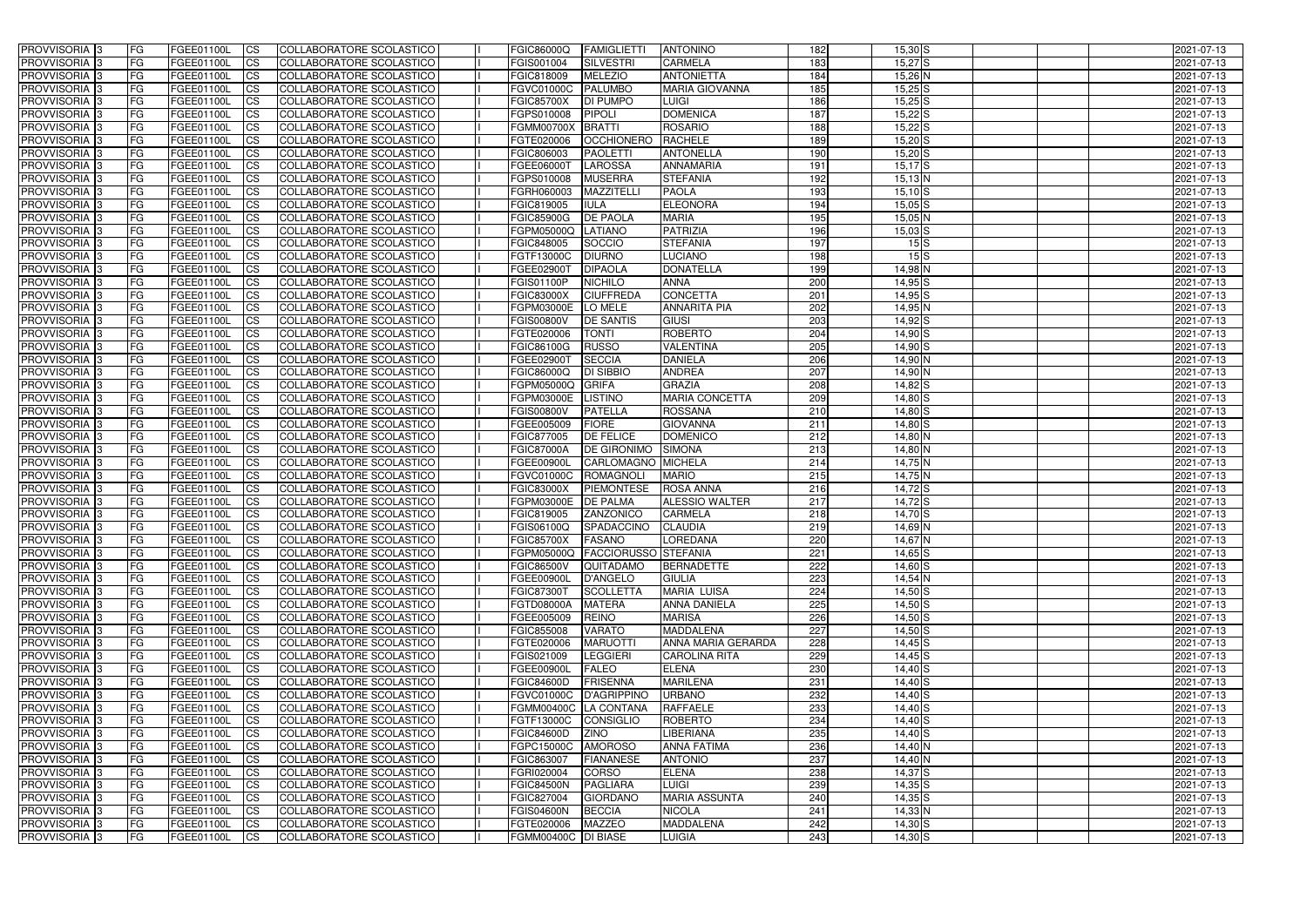| <b>PROVVISORIA</b> 3       | FG         | FGEE01100L        | <b>ICS</b>             | COLLABORATORE SCOLASTICO        | <b>FGIC84600D</b> | <b>DELLE FAVE</b>      | <b>CONSUELO</b>                     | 244 | $14,30$ S          | 2021-07-13 |
|----------------------------|------------|-------------------|------------------------|---------------------------------|-------------------|------------------------|-------------------------------------|-----|--------------------|------------|
| <b>PROVVISORIA 3</b>       | FG         | FGEE01100L        | <b>CS</b>              | COLLABORATORE SCOLASTICO        | <b>FGEE11000N</b> | <b>IACOVELLI</b>       | <b>GIULIA</b>                       | 245 | 14,30 N            | 2021-07-13 |
| PROVVISORIA <sup>3</sup>   | FG         | FGEE01100L        | <b>CS</b>              | COLLABORATORE SCOLASTICO        | <b>FGIS00800V</b> | <b>MANSUETO</b>        | <b>ROSALIA</b>                      | 246 | $14,28$ S          | 2021-07-13 |
| PROVVISORIA <sup>3</sup>   | FG         | FGEE01100L        | <b>CS</b>              | COLLABORATORE SCOLASTICO        | <b>FGEE00800R</b> | <b>FIORILLI</b>        | <b>MARIA RITA MICHELA</b>           | 247 | $14,25$ S          | 2021-07-13 |
| PROVVISORIA <sup>1</sup> 3 | FG         | FGEE01100L        | <b>CS</b>              | COLLABORATORE SCOLASTICO        | <b>FGIS00800V</b> | LO MELE                | <b>VANESSA</b>                      | 248 | 14,25 N            | 2021-07-13 |
| PROVVISORIA <sup>3</sup>   | FG         | FGEE01100L        | <b>CS</b>              | COLLABORATORE SCOLASTICO        | FGTE020006        | <b>RAINONE</b>         | <b>STEFANIA</b>                     | 249 | $14,23$ S          | 2021-07-13 |
| PROVVISORIA 3              | FG         | FGEE01100L        | <b>CS</b>              | COLLABORATORE SCOLASTICO        | FGEE106002        | <b>MASTRODONA</b>      | FRANCESCA                           | 250 | $14,15$ S          | 2021-07-13 |
| PROVVISORIA 3              | FG         | <b>FGEE01100L</b> | <b>CS</b>              | COLLABORATORE SCOLASTICO        | <b>FGIC84400T</b> | <b>NARDELLA</b>        | <b>INCORONATA LUCIA</b>             | 251 | $14,15$ $S$        | 2021-07-13 |
| PROVVISORIA 3              | FG         | FGEE01100L        | <b>CS</b>              | COLLABORATORE SCOLASTICO        | FGPS040004        | <b>DE MARTINO</b>      | <b>DENISE</b>                       | 252 | $14,15$ N          | 2021-07-13 |
| PROVVISORIA <sup>3</sup>   | FG         | FGEE01100L        | $\overline{c}$         | <b>COLLABORATORE SCOLASTICO</b> | FGIC821005        | <b>DI NAUTA</b>        | <b>MARIA ANTONELLA</b>              | 253 | $14,15$ N          | 2021-07-13 |
| PROVVISORIA <sup>3</sup>   | FG         | FGEE01100L        | <b>CS</b>              | COLLABORATORE SCOLASTICO        | <b>FGIC86000Q</b> | <b>MARASCO</b>         | <b>ANTONIO</b>                      | 254 | $14,12$ S          | 2021-07-13 |
| PROVVISORIA <sup>3</sup>   | FG         | FGEE01100L        | <b>CS</b>              | COLLABORATORE SCOLASTICO        | <b>FGIC85800Q</b> | <b>SPERA</b>           | <b>MICHELE</b>                      | 255 | 14,10 N            | 2021-07-13 |
| PROVVISORIA <sup>3</sup>   | FG         | <b>FGEE01100L</b> | <b>I</b> CS            | COLLABORATORE SCOLASTICO        | <b>FGIC81600N</b> | <b>MIROBALLO</b>       | <b>IMPERATRICE</b>                  | 256 | 14,10 N            | 2021-07-13 |
| PROVVISORIA <sup>3</sup>   | FG         | FGEE01100L        | <b>I</b> CS            | COLLABORATORE SCOLASTICO        | <b>FGIC86200B</b> | <b>PACIELLO</b>        | <b>DAVIDE GAETANO</b>               | 257 | $14,05$ S          | 2021-07-13 |
| PROVVISORIA <sup>3</sup>   | FG         | FGEE01100L        | <b>I</b> CS            | COLLABORATORE SCOLASTICO        | <b>FGIC81600N</b> | <b>RAMPINO</b>         | <b>MARIA SIMONA</b>                 | 258 | $14,05$ S          | 2021-07-13 |
| <b>PROVVISORIA</b> 3       |            | FGEE01100L        | <b>I</b> CS            | <b>COLLABORATORE SCOLASTICO</b> | <b>FGIS00800V</b> | <b>CONSOLETT</b>       | <b>IVANO</b>                        | 259 | $14,05$ S          | 2021-07-13 |
|                            | FG         |                   |                        | COLLABORATORE SCOLASTICO        |                   |                        |                                     |     |                    |            |
| PROVVISORIA <sup>3</sup>   | FG         | FGEE01100L        | <b>ICS</b>             |                                 | <b>FGIC86100G</b> | <b>SCAGLIONE</b>       | <b>ADDOLORATA</b>                   | 260 | $14,05$ S          | 2021-07-13 |
| PROVVISORIA 3              | FG         | FGEE01100L        | <b>CS</b>              | COLLABORATORE SCOLASTICO        | FGIC880001        | <b>LA SALVIA</b>       | <b>MARIA ANTONIETTA</b>             | 261 | 14,05 N            | 2021-07-13 |
| PROVVISORIA <sup>3</sup>   | FG.        | FGEE01100L        | <b>ICS</b>             | COLLABORATORE SCOLASTICO        | FGEE005009        | <b>VENDITTI</b>        | <b>FRANCESCA MARIA PIA</b>          | 262 | 14N                | 2021-07-13 |
| PROVVISORIA <sup>3</sup>   | FG         | FGEE01100L        | <b>I</b> CS            | COLLABORATORE SCOLASTICO        | <b>FGIC88100R</b> | <b>FANOLLA</b>         | <b>CHIARA</b>                       | 263 | 13,97 N            | 2021-07-13 |
| PROVVISORIA <sup>3</sup>   | FG         | FGEE01100L        | <b>I</b> CS            | COLLABORATORE SCOLASTICO        | <b>FGIC87000A</b> | <b>MORRA</b>           | PASQUALINA                          | 264 | $13,93$ $S$        | 2021-07-13 |
| PROVVISORIA <sup>3</sup>   | FG         | FGEE01100L        | <b>CS</b>              | COLLABORATORE SCOLASTICO        | <b>FGIS00800V</b> | <b>DECINA</b>          | <b>IVANA</b>                        | 265 | $13,90$ $S$        | 2021-07-13 |
| PROVVISORIA <sup>3</sup>   | FG         | FGEE01100L        | <b>CS</b>              | COLLABORATORE SCOLASTICO        | <b>FGEE00900L</b> | CAMPANELLA             | <b>AMBRA</b>                        | 266 | $13,90$ $S$        | 2021-07-13 |
| PROVVISORIA <sup>3</sup>   | FG         | FGEE01100L        | <b>CS</b>              | COLLABORATORE SCOLASTICO        | <b>FGIC82500C</b> | <b>PATANELLA</b>       | <b>MARIA ROSARIA</b>                | 267 | 13,90 <sup>N</sup> | 2021-07-13 |
| PROVVISORIA <sup>3</sup>   | FG         | FGEE01100L        | <b>CS</b>              | COLLABORATORE SCOLASTICO        | FGTE020006        | <b>RUSSO</b>           | <b>MARIA FLAVIA</b>                 | 268 | 13,88 N            | 2021-07-13 |
| PROVVISORIA <sup>1</sup> 3 | FG         | FGEE01100L        | <b>CS</b>              | COLLABORATORE SCOLASTICO        | FGIS044002        | <b>LA PICCIRELLA</b>   | FRANCESCA                           | 269 | 13,88 N            | 2021-07-13 |
| PROVVISORIA 3              | FG         | <b>FGEE01100L</b> | <b>CS</b>              | COLLABORATORE SCOLASTICO        | <b>FGIC82500C</b> | <b>ESPOSITO</b>        | <b>ANTONIA</b>                      | 270 | 13,87 N            | 2021-07-13 |
| PROVVISORIA <sup>3</sup>   | FG         | FGEE01100L        | <b>CS</b>              | COLLABORATORE SCOLASTICO        | FGIC819005        | <b>LOLATTE</b>         | <b>MARIA LUCIA</b>                  | 271 | 13,87 N            | 2021-07-13 |
| PROVVISORIA <sup>3</sup>   | FG         | <b>FGEE01100L</b> | <b>CS</b>              | COLLABORATORE SCOLASTICO        | FGEE106002        | <b>TRINETTA</b>        | ROSA ANNA                           | 272 | 13,84 N            | 2021-07-13 |
| PROVVISORIA <sup>1</sup> 3 | FG         | <b>FGEE01100L</b> | <b>CS</b>              | COLLABORATORE SCOLASTICO        | <b>FGIS00800V</b> | <b>PATANIA</b>         | SILVIA CLAUDIA                      | 273 | $13,80$ S          | 2021-07-13 |
| PROVVISORIA <sup>3</sup>   | FG.        | FGEE01100L        | <b>CS</b>              | COLLABORATORE SCOLASTICO        | FGIC871006        | <b>RICCO</b>           | <b>VALERIA</b>                      | 274 | $13,80$ S          | 2021-07-13 |
| PROVVISORIA <sup>13</sup>  | FG         | FGEE01100L        | $\overline{\text{cs}}$ | COLLABORATORE SCOLASTICO        | FGTF13000C        | <b>FALEO</b>           | <b>ROSSELLA</b>                     | 275 | $13,80$ S          | 2021-07-13 |
| PROVVISORIA <sup>3</sup>   | FG         | <b>FGEE01100L</b> | <b>CS</b>              | COLLABORATORE SCOLASTICO        | <b>FGIC84600D</b> | <b>SAUCHELLI</b>       | <b>MARIANNA</b>                     | 276 | $13,80$ S          | 2021-07-13 |
| PROVVISORIA <sup>3</sup>   | FG         | <b>FGEE01100L</b> | <b>CS</b>              | COLLABORATORE SCOLASTICO        | <b>FGIC84600D</b> | <b>DIFILIPPO</b>       | <b>CATERINA</b>                     | 277 | $13,80$ $S$        | 2021-07-13 |
| PROVVISORIA <sup>3</sup>   | FG         | FGEE01100L        | $\overline{\text{cs}}$ | COLLABORATORE SCOLASTICO        | FGIC835003        | CACCAVONE              | <b>ROSSELLA</b>                     | 278 | $13,80$ $S$        | 2021-07-13 |
| PROVVISORIA <sup>3</sup>   | FG         | <b>FGEE01100L</b> | <b>CS</b>              | <b>COLLABORATORE SCOLASTICO</b> | FGIC869006        | <b>CICCONE</b>         | <b>CARLA AGNESE</b>                 | 279 | $13,80$ S          | 2021-07-13 |
| PROVVISORIA <sup>3</sup>   | FG         | FGEE01100L        | <b>CS</b>              | COLLABORATORE SCOLASTICO        | <b>FGIC85800Q</b> | <b>CAIONE</b>          | <b>WELIA</b>                        | 280 | $13,80$ S          | 2021-07-13 |
| PROVVISORIA 3              | FG         | FGEE01100L        | <b>I</b> CS            | COLLABORATORE SCOLASTICO        | <b>FGEE11000N</b> | <b>MODOLA</b>          | <b>LUCIA</b>                        | 281 | $13,80$ $S$        | 2021-07-13 |
| <b>PROVVISORIA</b> 3       | IFG.       | FGEE01100L        | CS                     | COLLABORATORE SCOLASTICO        |                   |                        | FGMM00700X CAMPANIELLO MARIA GRAZIA | 282 | $13,80$ S          | 2021-07-13 |
| PROVVISORIA 3              | IFG.       | FGEE01100L        | $\mathsf{ICS}$         | COLLABORATORE SCOLASTICO        | FGTD060005        | COCCA                  | <b>ALESSANDRA ANNA</b>              | 283 | $13,80$ S          | 2021-07-13 |
| PROVVISORIA 3              | FG         | FGEE01100L        | <b>CS</b>              | COLLABORATORE SCOLASTICO        | FGTF13000C        | <b>CAPOSENO</b>        | <b>ANTONELLA</b>                    | 284 | $13,80$ S          | 2021-07-13 |
| PROVVISORIA 3              | FG         | FGEE01100L        | <b>CS</b>              | COLLABORATORE SCOLASTICO        | <b>FGIC820009</b> | <b>POMPA</b>           | <b>ROSA</b>                         | 285 | $13,80$ S          | 2021-07-13 |
| PROVVISORIA 3              | FG         | FGEE01100L        | $\mathsf{ICS}$         | COLLABORATORE SCOLASTICO        | FGIC842006        | <b>DE TROIA</b>        | <b>ROSSELLA</b>                     | 286 | $13,80$ S          | 2021-07-13 |
| PROVVISORIA 3              | FG         | FGEE01100L        | <b>CS</b>              | COLLABORATORE SCOLASTICO        | <b>FGIS03700V</b> | <b>IANTOSCO</b>        | <b>GRAZIA ALESSIA</b>               | 287 | 13,80 N            | 2021-07-13 |
| PROVVISORIA 3              | FG         | FGEE01100L        | <b>CS</b>              | COLLABORATORE SCOLASTICO        | FGIS007003        | SCANZANO               | <b>ROSSELLA</b>                     | 288 | 13,80 N            | 2021-07-13 |
| PROVVISORIA 3              | <b>FG</b>  | FGEE01100L        | <b>CS</b>              | COLLABORATORE SCOLASTICO        | FGPM03000E        | LACCETTI               | <b>GIUSEPPINA</b>                   | 289 | 13,80 N            | 2021-07-13 |
| PROVVISORIA 3              | FG         | FGEE01100L        | <b>CS</b>              | COLLABORATORE SCOLASTICO        | FGEE00900L        | <b>GENINI</b>          | <b>RITA ALESSIA</b>                 | 290 | 13,80 N            | 2021-07-13 |
| PROVVISORIA 3              | FG         | FGEE01100L        | <b>CS</b>              | COLLABORATORE SCOLASTICO        | <b>FGIC86000Q</b> | <b>APRILE</b>          | <b>FIORINA</b>                      | 291 | 13,80 N            | 2021-07-13 |
| PROVVISORIA 3              | IFG.       | FGEE01100L        | <b>CS</b>              | COLLABORATORE SCOLASTICO        | <b>FGMM00700X</b> | <b>GASPARRELLI</b>     | <b>ANNA LISA</b>                    | 292 | 13,80 N            | 2021-07-13 |
| PROVVISORIA 3              | FG         | FGEE01100L        | <b>CS</b>              | COLLABORATORE SCOLASTICO        | <b>FGIC85800Q</b> | <b>GASPARI</b>         | <b>MARIA ASSUNTA</b>                | 293 | $13,75$ $S$        | 2021-07-13 |
| PROVVISORIA 3              | FG         | FGEE01100L        | <b>CS</b>              | COLLABORATORE SCOLASTICO        | <b>FGIC87000A</b> | <b>PASCUCCI</b>        | <b>ASSUNTA</b>                      | 294 | $13,75$ $S$        | 2021-07-13 |
| <b>PROVVISORIA</b> 3       | IFG.       | FGEE01100L        | <b>CS</b>              | COLLABORATORE SCOLASTICO        | FGPM05000Q ORTORE |                        | ANTONIO                             | 295 | $13,75$ S          | 2021-07-13 |
| <b>PROVVISORIA</b> 3       | IFG.       | FGEE01100L        | <b>CS</b>              | COLLABORATORE SCOLASTICO        |                   | FGMM00400C CINQUEPALMI | <b>SAVINO FABIO</b>                 | 296 | $13,75$ N          | 2021-07-13 |
| PROVVISORIA 3              | FG         | FGEE01100L        | <b>CS</b>              | <b>COLLABORATORE SCOLASTICO</b> | <b>FGIC85800Q</b> | <b>DI PAOLA</b>        | <b>MARIA IMMACOLATA</b>             | 297 | 13,75 N            | 2021-07-13 |
| PROVVISORIA 3              | <b>IFG</b> | FGEE01100L        | <b>CS</b>              | COLLABORATORE SCOLASTICO        | <b>FGPM03000E</b> | MONGIELLO              | <b>MARIA TERESA</b>                 | 298 | 13,74 N            | 2021-07-13 |
| PROVVISORIA 3              | IFG.       | <b>FGEE01100L</b> | <b>CS</b>              | COLLABORATORE SCOLASTICO        | <b>FGIC86000Q</b> | RUBINO                 | <b>LINA</b>                         | 299 | 13,74 N            | 2021-07-13 |
| PROVVISORIA 3              | FG         | FGEE01100L        | <b>CS</b>              | COLLABORATORE SCOLASTICO        | FGTF13000C        | <b>ILICETO</b>         | <b>VALENTINA</b>                    | 300 | $13,70$ S          | 2021-07-13 |
| PROVVISORIA 3              | FG         | FGEE01100L        | <b>CS</b>              | COLLABORATORE SCOLASTICO        | FGIC842006        | CAPOBIANCO             | <b>ANNAMARIA</b>                    | 301 | $13,70$ S          | 2021-07-13 |
| PROVVISORIA 3              | FG         | FGEE01100L        | <b>CS</b>              | COLLABORATORE SCOLASTICO        | FGIC869006        | <b>MIALE</b>           | <b>ANNA MARIA</b>                   | 302 | $13,70$ S          | 2021-07-13 |
| PROVVISORIA 3              | <b>FG</b>  | FGEE01100L        | <b>ICS</b>             | COLLABORATORE SCOLASTICO        | FGRI020004        | <b>SFORZA</b>          | <b>MARIA LILIANA</b>                | 303 | 13,70 N            | 2021-07-13 |
| PROVVISORIA 3              |            | FGEE01100L        | <b>CS</b>              | COLLABORATORE SCOLASTICO        | FGEE02900T        | RATCLIF                | <b>ANGELA</b>                       | 304 | 13,67 N            | 2021-07-13 |
|                            | FG         |                   |                        |                                 |                   |                        |                                     |     |                    |            |
| PROVVISORIA 3              | FG         | FGEE01100L        | <b>CS</b>              | COLLABORATORE SCOLASTICO        | FGIC877005        | LAVANGA                | <b>FRANCESCA</b>                    | 305 | $13,65$ $S$        | 2021-07-13 |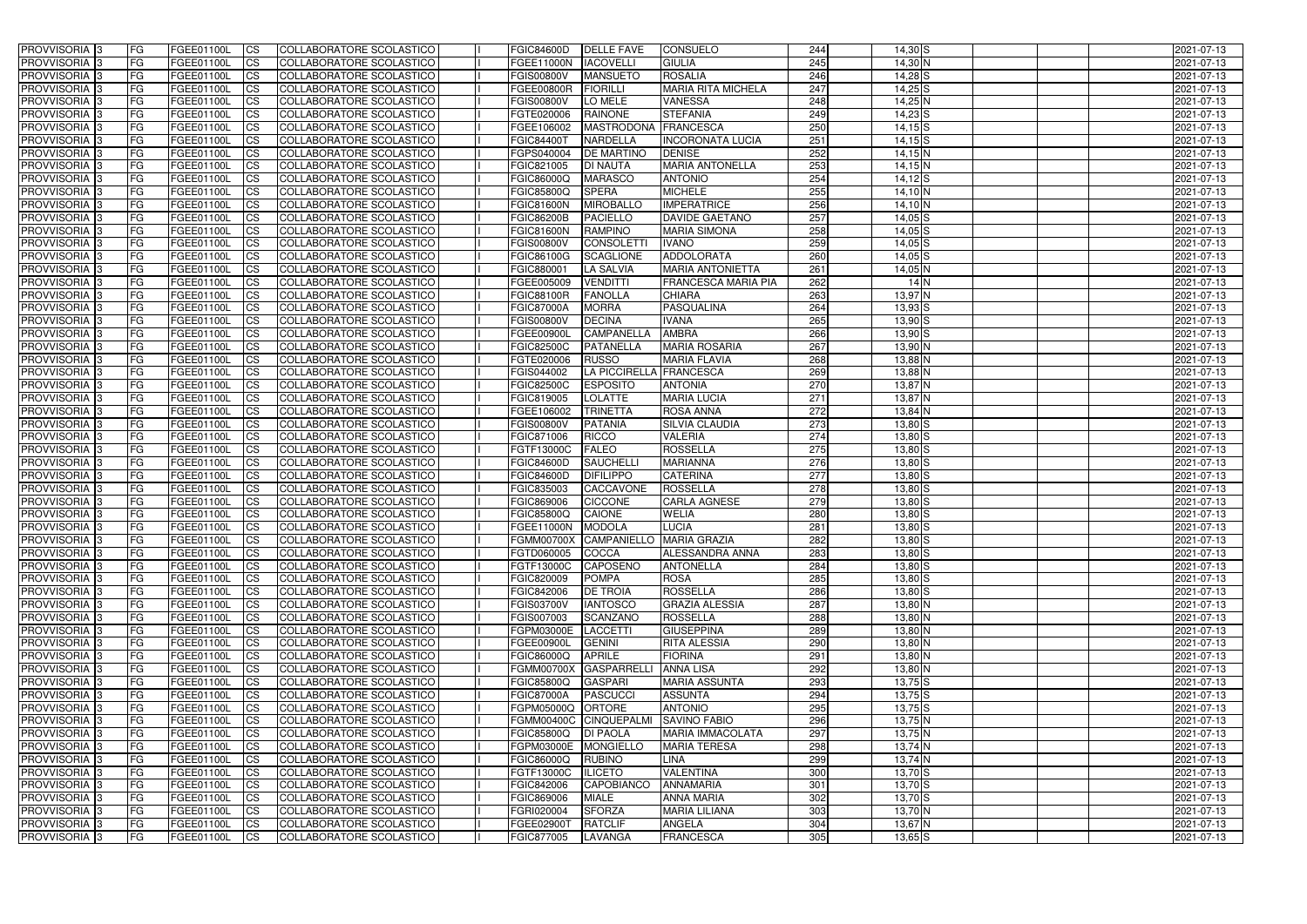| <b>PROVVISORIA</b> 3           | FG         | FGEE01100L               | <b>ICS</b>             | COLLABORATORE SCOLASTICO                             | FGEE00800R               | LASTARIA                     | <b>GISELLA ANGELA</b>                         | 306        | $13,65$ N                | 2021-07-13               |
|--------------------------------|------------|--------------------------|------------------------|------------------------------------------------------|--------------------------|------------------------------|-----------------------------------------------|------------|--------------------------|--------------------------|
| <b>PROVVISORIA 3</b>           | FG         | FGEE01100L               | <b>CS</b>              | COLLABORATORE SCOLASTICO                             | <b>FGIC84600D</b>        | LACERENZA                    | <b>ALTOMARE RITA</b>                          | 307        | $13,63$ $S$              | 2021-07-13               |
| PROVVISORIA <sup>3</sup>       | FG         | FGEE01100L               | <b>CS</b>              | COLLABORATORE SCOLASTICO                             | <b>FGVC01000C</b>        | <b>VINCENTI</b>              | DANIELA INCORONATA                            | 308        | $13,62$ $S$              | 2021-07-13               |
| PROVVISORIA <sup>3</sup>       | FG         | FGEE01100L               | <b>CS</b>              | COLLABORATORE SCOLASTICO                             | FGIC848005               | <b>CIAVARELLA</b>            | <b>RAFFAELLA</b>                              | 309        | 13,60 N                  | 2021-07-13               |
| PROVVISORIA <sup>1</sup> 3     | FG         | FGEE01100L               | <b>CS</b>              | COLLABORATORE SCOLASTICO                             | FGTF13000C               | CANONICO                     | <b>VALENTINA</b>                              | 310        | 13,60 N                  | 2021-07-13               |
| PROVVISORIA <sup>3</sup>       | FG         | FGEE01100L               | <b>CS</b>              | COLLABORATORE SCOLASTICO                             | <b>FGEE00800R</b>        | <b>INSANGUINE</b>            | <b>SILVIA</b>                                 | 311        | 13,60 N                  | 2021-07-13               |
| PROVVISORIA 3                  | FG         | FGEE01100L               | <b>CS</b>              | COLLABORATORE SCOLASTICO                             | FGPM03000E               | <b>RUCCI</b>                 | <b>ANGELA</b>                                 | 312        | $13,60$ N                | 2021-07-13               |
| PROVVISORIA 3                  | FG         | <b>FGEE01100L</b>        | <b>CS</b>              | COLLABORATORE SCOLASTICO                             | <b>FGIC85900G</b>        | PERRELLA                     | <b>ANTONIETTA</b>                             | 313        | $13,56$ S                | 2021-07-13               |
| PROVVISORIA 3                  | FG         | FGEE01100L               | <b>CS</b>              | COLLABORATORE SCOLASTICO                             | FGTD21000T               | SIMONIELLO                   | <b>MARCO PASQUALE</b>                         | 314        | $13,55$ S                | 2021-07-13               |
| PROVVISORIA <sup>3</sup>       | FG         | FGEE01100L               | $\overline{c}$         | COLLABORATORE SCOLASTICO                             | FGIC872002               | <b>ROTICE</b>                | <b>RAFFAELLA</b>                              | 315        | $13,55$ N                | 2021-07-13               |
| PROVVISORIA <sup>3</sup>       | FG         | FGEE01100L               | <b>CS</b>              | COLLABORATORE SCOLASTICO                             | <b>FGIS03700V</b>        | <b>LATROFA</b>               | <b>ADA</b>                                    | 316        | 13,53 N                  | 2021-07-13               |
| PROVVISORIA <sup>3</sup>       | FG         | FGEE01100L               | <b>CS</b>              | COLLABORATORE SCOLASTICO                             | FGEE02900T               | <b>GUERRIERO</b>             | <b>MARIALUCIA</b>                             | 317        | $13,52$ S                | 2021-07-13               |
| PROVVISORIA <sup>3</sup>       | FG         | <b>FGEE01100L</b>        | <b>I</b> CS            | COLLABORATORE SCOLASTICO                             | <b>FGIC81600N</b>        | <b>DOTO</b>                  | LUCIA                                         | 318        | $13,50$ $S$              | 2021-07-13               |
| PROVVISORIA <sup>3</sup>       | FG         | FGEE01100L               | <b>I</b> CS            | COLLABORATORE SCOLASTICO                             | FGPS08000E               | <b>CATUCCI</b>               | <b>ANNA MARIA</b>                             | $319$ S    | $13,50$ S                | 2021-07-13               |
| PROVVISORIA <sup>3</sup>       | FG         | FGEE01100L               | <b>I</b> CS            | COLLABORATORE SCOLASTICO                             | FGTF17000V               | <b>PALLADINO</b>             | <b>LUCA</b>                                   | 320        | $13,50$ $S$              | 2021-07-13               |
| <b>PROVVISORIA</b> 3           | FG         | FGEE01100L               | <b>I</b> CS            | <b>COLLABORATORE SCOLASTICO</b>                      | <b>FGIC86000Q</b>        | <b>BALDASSARRE</b>           | <b>IMMACOLATA</b>                             | 321        | 13,50 S                  | 2021-07-13               |
| PROVVISORIA <sup>3</sup>       | FG         | FGEE01100L               | <b>ICS</b>             | COLLABORATORE SCOLASTICO                             | FGIC877005               | <b>SIMONE</b>                | <b>VALENTINA</b>                              | 322        | $13,50$ N                | 2021-07-13               |
| PROVVISORIA 3                  | FG         | FGEE01100L               | <b>CS</b>              | COLLABORATORE SCOLASTICO                             | <b>FGIS01300A</b>        | <b>DEL CONTE</b>             | <b>MARIA VITTORIA</b>                         | 323        | $13,50$ N                | 2021-07-13               |
| PROVVISORIA <sup>3</sup>       | FG.        | FGEE01100L               | <b>ICS</b>             | COLLABORATORE SCOLASTICO                             | FGEE01200C               | <b>SALVI</b>                 | <b>FABIANA</b>                                | 324        | 13,50 N                  | 2021-07-13               |
| PROVVISORIA <sup>3</sup>       | FG         | FGEE01100L               | <b>I</b> CS            | COLLABORATORE SCOLASTICO                             | FGEE01200C               | <b>RUSSO</b>                 | <b>VALENTINA</b>                              | 325        | 13,50 N                  | 2021-07-13               |
| PROVVISORIA <sup>3</sup>       | FG         | FGEE01100L               | <b>I</b> CS            | COLLABORATORE SCOLASTICO                             | <b>FGIC85800Q</b>        | <b>ANDREANO</b>              | LUANA                                         | 326        | $13,50$ N                | 2021-07-13               |
| PROVVISORIA <sup>3</sup>       | FG         | FGEE01100L               | <b>CS</b>              | COLLABORATORE SCOLASTICO                             | FGIC843002               | BONAPITACOL                  | <b>MARIANNA PIA</b>                           | 327        | 13,50 N                  | 2021-07-13               |
| PROVVISORIA <sup>3</sup>       | FG         | FGEE01100L               | <b>CS</b>              | COLLABORATORE SCOLASTICO                             | FGRI020004               | <b>CERVICATO</b>             | <b>GIORGIA</b>                                | 328        | 13,50 N                  | 2021-07-13               |
| PROVVISORIA <sup>3</sup>       | FG         | FGEE01100L               | <b>CS</b>              | COLLABORATORE SCOLASTICO                             | FGPS040004               | MONTEMORRA LAURA             |                                               | 329        | $13,50$ N                | 2021-07-13               |
| PROVVISORIA <sup>3</sup>       | FG         | FGEE01100L               | <b>CS</b>              | COLLABORATORE SCOLASTICO                             | FGMM00700X               | <b>GUIDA</b>                 | <b>RITA</b>                                   | 330        | 13,50 N                  | 2021-07-13               |
| PROVVISORIA <sup>1</sup> 3     | FG         | FGEE01100L               | <b>CS</b>              | COLLABORATORE SCOLASTICO                             | <b>FGIS00800V</b>        |                              | CACCIAPAGLIA MARIA GIOVANNA                   | 331        | 13,50 N                  | 2021-07-13               |
| PROVVISORIA 3                  | FG         | <b>FGEE01100L</b>        | <b>CS</b>              | COLLABORATORE SCOLASTICO                             | <b>FGIC83000X</b>        | <b>GRILLI</b>                | <b>ANGELA</b>                                 | 332        | 13,50 N                  | 2021-07-13               |
| PROVVISORIA <sup>3</sup>       | FG         | FGEE01100L               | <b>CS</b>              | COLLABORATORE SCOLASTICO                             | FGVC01000C               | <b>FIORILLI</b>              | TIZIANA                                       | 333        | $13,45$ S                | 2021-07-13               |
| PROVVISORIA <sup>3</sup>       | FG         | <b>FGEE01100L</b>        | <b>CS</b>              | COLLABORATORE SCOLASTICO                             | <b>FGVC01000C</b>        | <b>TRIBUZIO</b>              | <b>GIOVANNI</b>                               | 334        | $13,45$ S                | 2021-07-13               |
| PROVVISORIA <sup>1</sup> 3     | FG         | <b>FGEE01100L</b>        | <b>CS</b>              | COLLABORATORE SCOLASTICO                             | FGIC86000Q               | <b>D'ADDEDDA</b>             | <b>ERIKA</b>                                  | 335        | $13,45$ S                | 2021-07-13               |
| PROVVISORIA <sup>3</sup>       | FG.        | FGEE01100L               | <b>CS</b>              | COLLABORATORE SCOLASTICO                             | FGTD010004               | <b>BONAVENTUR</b>            | <b>LUIGI</b>                                  | 336        | $13,45$ N                | 2021-07-13               |
| PROVVISORIA <sup>3</sup>       | FG         | FGEE01100L               | $\overline{\text{cs}}$ | COLLABORATORE SCOLASTICO                             | <b>FGIS00800V</b>        | <b>SCOLOZZI</b>              | ORONZO ALESSANDRO                             | 337        | $13,43$ $S$              | 2021-07-13               |
| PROVVISORIA <sup>3</sup>       | FG         | <b>FGEE01100L</b>        | <b>CS</b>              | COLLABORATORE SCOLASTICO                             | FGIC843002               | <b>BIANCOFIORE</b>           | <b>MATTEA</b>                                 | 338        | $13,42$ S                | 2021-07-13               |
| PROVVISORIA <sup>3</sup>       | FG         | <b>FGEE01100L</b>        | <b>CS</b>              | COLLABORATORE SCOLASTICO                             | FGIC856004               | <b>GRASSI</b>                | <b>ADA</b>                                    | 339        | $13,42$ S                | 2021-07-13               |
| PROVVISORIA <sup>3</sup>       | FG         | FGEE01100L               | $\overline{\text{cs}}$ | COLLABORATORE SCOLASTICO                             | FGIC827004               | <b>TALENTO</b>               | <b>VITTORIA</b>                               | 340        | 13,42 N                  | 2021-07-13               |
| PROVVISORIA <sup>3</sup>       | FG         | <b>FGEE01100L</b>        | <b>CS</b>              | <b>COLLABORATORE SCOLASTICO</b>                      | <b>FGIS00800V</b>        | <b>CONTARDI</b>              | <b>MARIA GRAZIA</b>                           | 341        | $13,40$ S                | 2021-07-13               |
| PROVVISORIA <sup>3</sup>       | FG         | FGEE01100L               | <b>CS</b>              | COLLABORATORE SCOLASTICO                             | FGIC847009               | <b>TENACE</b>                | <b>FRANCESCA PIA</b>                          | 342        | 13,40 N                  | 2021-07-13               |
| PROVVISORIA 3                  | FG         | FGEE01100L               | <b>I</b> CS            | COLLABORATORE SCOLASTICO                             | <b>FGIC85900G</b>        | <b>IANNANTUONI</b>           | MICHELINA ANTONIETTA                          | $343$      | 13,40 N                  | 2021-07-13               |
| <b>PROVVISORIA</b> 3           | IFG.       | FGEE01100L               | CS                     | COLLABORATORE SCOLASTICO                             | FGIC87900R   DEL BIANCO  |                              | <b>ANTONIETTA</b>                             | 344        | $13,36$ S                | 2021-07-13               |
| PROVVISORIA 3                  | IFG.       | FGEE01100L               | <b>ICS</b>             | COLLABORATORE SCOLASTICO                             | FGMM00700X FERRAZZANO    |                              | LOREDANA                                      | 345        | $13,35$ $S$              | 2021-07-13               |
| PROVVISORIA 3                  | FG         | FGEE01100L               | <b>CS</b>              | COLLABORATORE SCOLASTICO                             | <b>FGIC820009</b>        | <b>MELFI</b>                 | <b>MAYRA FILOMENA</b>                         | 346        | $13,35$ $S$              | 2021-07-13               |
| PROVVISORIA 3                  | FG         | FGEE01100L               | <b>CS</b>              | COLLABORATORE SCOLASTICO                             | <b>FGEE11000N</b>        | <b>NARGISO</b>               | <b>CLAUDIA RITA</b>                           | 347        | 13,35 N                  | 2021-07-13               |
| PROVVISORIA 3                  | FG         | FGEE01100L               | <b>ICS</b>             | <b>COLLABORATORE SCOLASTICO</b>                      | FGEE00900L               | <b>DI FIORE</b>              | <b>CRISTINA</b>                               | 348        | 13,35 N                  | 2021-07-13               |
| PROVVISORIA 3<br>PROVVISORIA 3 | FG         | FGEE01100L<br>FGEE01100L | <b>CS</b>              | COLLABORATORE SCOLASTICO                             | FGEE01200C               | <b>DI BARI</b>               | PATRIZIA<br><b>LUCIA FILOMENA</b>             | 349<br>350 | 13,34 N                  | 2021-07-13               |
|                                | FG         |                          | <b>CS</b>              | COLLABORATORE SCOLASTICO                             | <b>FGIC86800A</b>        | <b>PIRRO</b>                 |                                               | 351        | $13,32$ S<br>$13,30$ $S$ | 2021-07-13               |
| PROVVISORIA 3<br>PROVVISORIA 3 | <b>FG</b>  | FGEE01100L<br>FGEE01100L | <b>CS</b>              | COLLABORATORE SCOLASTICO<br>COLLABORATORE SCOLASTICO | FGTD21000T<br>FGEE106002 | <b>CURCI</b>                 | <b>MARIA ROSARIA</b><br><b>ANNA VALENTINA</b> | 352        | $13,30$ S                | 2021-07-13               |
| PROVVISORIA 3                  | FG<br>FG   | FGEE01100L               | <b>CS</b><br><b>CS</b> | COLLABORATORE SCOLASTICO                             | <b>FGIC87400N</b>        | D'ONOFRIO<br><b>DI NUNNO</b> | <b>SABINO</b>                                 | 353        | $13,30$ $S$              | 2021-07-13<br>2021-07-13 |
| PROVVISORIA 3                  |            | FGEE01100L               |                        | COLLABORATORE SCOLASTICO                             | FGIC87300T               | <b>LASERRA</b>               | <b>NATASHA</b>                                | 354        | 13,30 N                  | 2021-07-13               |
| PROVVISORIA 3                  | FG<br>FG   | FGEE01100L               | <b>CS</b><br><b>CS</b> | COLLABORATORE SCOLASTICO                             | FGIC818009               | <b>FORNELLI</b>              | <b>MARIA GRAZIA</b>                           | 355        | 13,30 N                  | 2021-07-13               |
| PROVVISORIA 3                  | FG         | FGEE01100L               | <b>CS</b>              | COLLABORATORE SCOLASTICO                             | <b>FGIS03700V</b>        | SCIROCCO                     | <b>MARIANO</b>                                | 356        | 13,30 N                  | 2021-07-13               |
| <b>PROVVISORIA</b> 3           | IFG.       | FGEE01100L               | <b>CS</b>              | COLLABORATORE SCOLASTICO                             | <b>FGIC86000Q</b>        | <b>BUONPENSIER FIORINA</b>   |                                               | 357        | $13,29$ S                | 2021-07-13               |
| <b>PROVVISORIA</b> 3           | IFG.       | FGEE01100L               | <b>CS</b>              | COLLABORATORE SCOLASTICO                             | FGPM03000E               | <b>TIENE</b>                 | <b>NOEMI</b>                                  | 358        | $13,27$ $S$              | 2021-07-13               |
| PROVVISORIA 3                  | <b>IFG</b> | FGEE01100L               | <b>CS</b>              | <b>COLLABORATORE SCOLASTICO</b>                      | FGIS023001               | LOSCOCCO                     | <b>FRANCESCO</b>                              | 359        | $13,25$ N                | 2021-07-13               |
| PROVVISORIA 3                  | <b>IFG</b> | FGEE01100L               | <b>CS</b>              | COLLABORATORE SCOLASTICO                             | FGIC821005               | <b>BOCALE</b>                | <b>MARIA</b>                                  | 360        | 13,25 N                  | 2021-07-13               |
| PROVVISORIA 3                  | IFG.       | <b>FGEE01100L</b>        | <b>CS</b>              | COLLABORATORE SCOLASTICO                             | <b>FGPM03000E</b>        | <b>MONGELLI</b>              | <b>CATERINA</b>                               | 361        | 13,25 N                  | 2021-07-13               |
| PROVVISORIA 3                  | FG         | FGEE01100L               | <b>CS</b>              | COLLABORATORE SCOLASTICO                             | FGEE11000N               | <b>VALENTE</b>               | <b>ANNA MARIA ROSARIA</b>                     | 362        | $13,22$ $S$              | 2021-07-13               |
| PROVVISORIA 3                  | <b>FG</b>  | FGEE01100L               | <b>CS</b>              | COLLABORATORE SCOLASTICO                             | <b>FGIS00800V</b>        | <b>DEL CONTE</b>             | <b>NICOLETTA</b>                              | 363        | $13,20$ S                | 2021-07-13               |
| PROVVISORIA 3                  | FG         | <b>FGEE01100L</b>        | <b>CS</b>              | COLLABORATORE SCOLASTICO                             | FGIC877005               | CRISCIO                      | <b>FELICIA</b>                                | 364        | $13,20$ $S$              | 2021-07-13               |
| <b>PROVVISORIA</b> 3           | FG         | FGEE01100L               | <b>ICS</b>             | COLLABORATORE SCOLASTICO                             | <b>FGIC86200B</b>        | <b>SENSALES</b>              | <b>ILARIA</b>                                 | 365        | $13,18$ $S$              | 2021-07-13               |
| PROVVISORIA 3                  | FG         | FGEE01100L               | <b>CS</b>              | COLLABORATORE SCOLASTICO                             | FGIC856004               | NOTARIELLO                   | <b>FRANCESCA</b>                              | 366        | $13,18$ N                | 2021-07-13               |
| PROVVISORIA 3                  | FG         | FGEE01100L               | <b>CS</b>              | COLLABORATORE SCOLASTICO                             | FGEE005009               | <b>TUMOLO</b>                | <b>MICHELINA FRANCA</b>                       | 367        | $13,17$ N                | 2021-07-13               |
|                                |            |                          |                        |                                                      |                          |                              |                                               |            |                          |                          |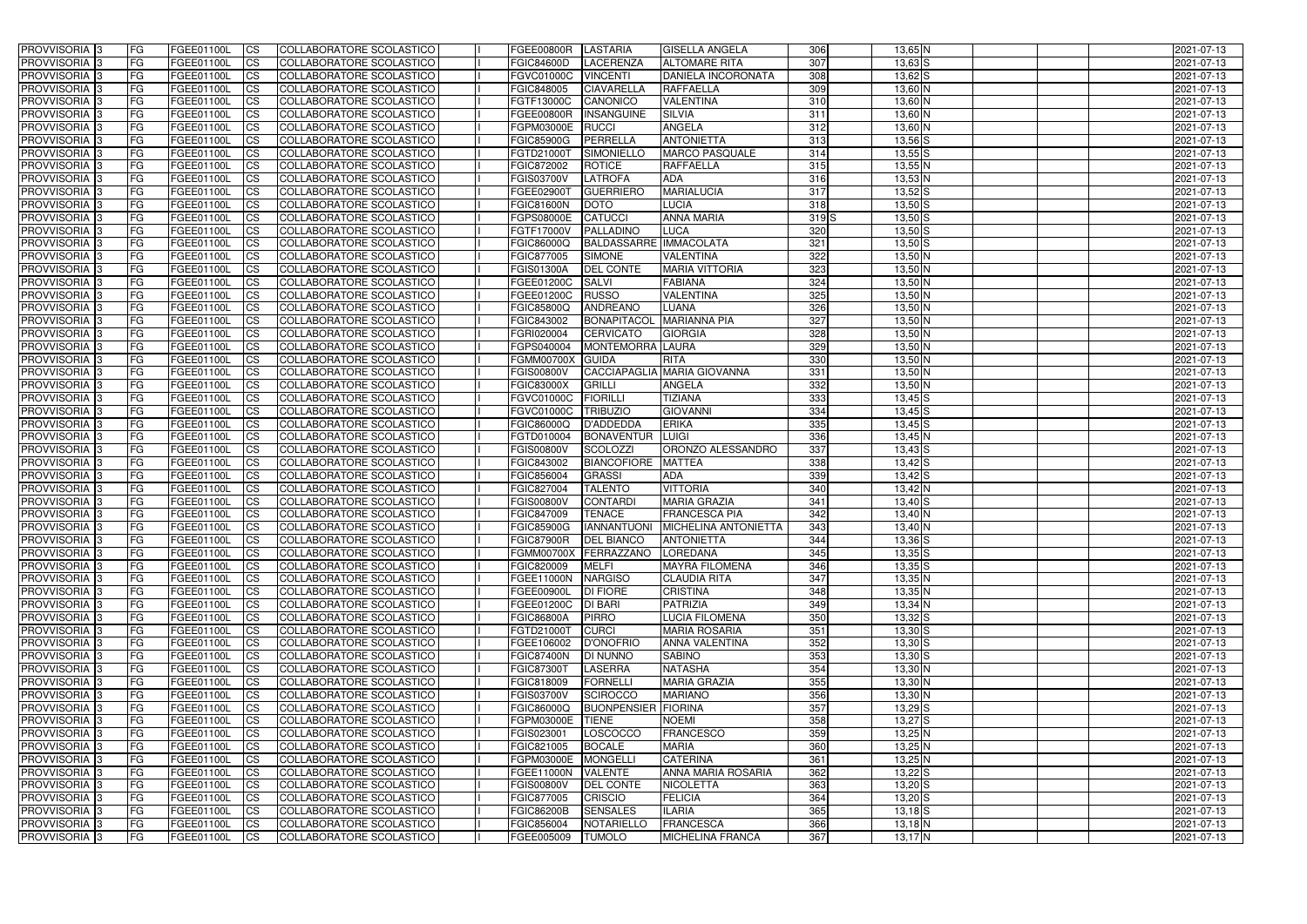| <b>PROVVISORIA</b> 3                      | l FG                   | FGEE01100L               | <b>ICS</b>             | COLLABORATORE SCOLASTICO                                    | FGIS048009               | NETTI                             | <b>DONATA</b>                   | 368              | $13,17$ N                              | 2021-07-13               |
|-------------------------------------------|------------------------|--------------------------|------------------------|-------------------------------------------------------------|--------------------------|-----------------------------------|---------------------------------|------------------|----------------------------------------|--------------------------|
| <b>PROVVISORIA 3</b>                      | FG                     | FGEE01100L               | <b>ICS</b>             | COLLABORATORE SCOLASTICO                                    | FGIC856004               | <b>DE PASCALE</b>                 | <b>GIOVANNA</b>                 | 369              | $13,15$ $S$                            | 2021-07-13               |
| PROVVISORIA <sup>1</sup> 3                | FG                     | FGEE01100L               | <b>CS</b>              | COLLABORATORE SCOLASTICO                                    | FGEE00800R               | <b>VILLANI</b>                    | <b>ADELE</b>                    | 370              | $13,15$ S                              | 2021-07-13               |
| PROVVISORIA                               | FG                     | FGEE01100L               | <b>CS</b>              | COLLABORATORE SCOLASTICO                                    | <b>FGIC85400C</b>        | <b>RICCO</b>                      | <b>DAVIDE</b>                   | 371              | $13,14$ N                              | 2021-07-13               |
| <b>PROVVISORIA 3</b>                      | FG                     | FGEE01100L               | <b>CS</b>              | COLLABORATORE SCOLASTICO                                    | FGPM03000E               | <b>BOTTICELL</b>                  | <b>BARBARA</b>                  | 372              | $13,13$ $S$                            | 2021-07-13               |
| PROVVISORIA <sup>1</sup> 3                | FG                     | FGEE01100L               | <b>CS</b>              | COLLABORATORE SCOLASTICO                                    | <b>FGIC87000A</b>        | <b>ROMANO</b>                     | <b>VALENTINA</b>                | $\overline{373}$ | $13,10$ S                              | 2021-07-13               |
| PROVVISORIA <sup>1</sup> 3                | FG                     | FGEE01100L               | <b>CS</b>              | COLLABORATORE SCOLASTICO                                    | FGIC876009               | <b>SIMONETTI</b>                  | <b>GIOVANNI</b>                 | 374              | $13,10$ S                              | 2021-07-13               |
| PROVVISORIA 3                             | FG                     | FGEE01100L               | <b>ICS</b>             | COLLABORATORE SCOLASTICO                                    | FGIC85800Q               | <b>GIACOMANTO</b>                 | <b>COSMA DAMIANO</b>            | 375              | $13,10$ N                              | 2021-07-13               |
| PROVVISORIA 3                             | FG                     | FGEE01100L               | <b>CS</b>              | COLLABORATORE SCOLASTICO                                    | <b>FGIC86800A</b>        | <b>D'ORIO</b>                     | <b>BENEDETTA</b>                | 376              | $13,10$ N                              | 2021-07-13               |
| PROVVISORIA 3                             | <b>FG</b>              | FGEE01100L               | <b>ICS</b>             | COLLABORATORE SCOLASTICO                                    | FGIC842006               | <b>CAROSIELLI</b>                 | <b>VIRGINIA</b>                 | $\overline{377}$ | $13,10$ N                              | 2021-07-13               |
| PROVVISORIA 3                             | FG                     | FGEE01100L               | <b>CS</b>              | COLLABORATORE SCOLASTICO                                    | <b>FGIC85900G</b>        | <b>SIGNORIELLO</b>                | <b>PAMELA</b>                   | $\overline{378}$ | 13,09 N                                | 2021-07-13               |
| <b>PROVVISORIA</b>                        | FG                     | FGEE01100L               | <b>ICS</b>             | COLLABORATORE SCOLASTICO                                    | <b>FGIC86500V</b>        | <b>TOMMASONE</b>                  | ADDOLORATA                      | 379              | $13,08$ $S$                            | 2021-07-13               |
| <b>PROVVISORIA</b>                        | FG                     | FGEE01100L               | <b>ICS</b>             | COLLABORATORE SCOLASTICO                                    | <b>FGIC86800A</b>        | <b>STRAZZA</b>                    | <b>CONCETTA ENZA</b>            | 380              | 13,05 N                                | 2021-07-13               |
| <b>PROVVISORIA</b>                        | FG                     | FGEE01100L               | <b>ICS</b>             | COLLABORATORE SCOLASTICO                                    | <b>FGIC86000Q</b>        | PISERCHIA                         | <b>VALENTINA</b>                | 381              | $13,01$ S                              | 2021-07-13               |
| <b>PROVVISORIA</b>                        | FG                     | FGEE01100L               | <b>ICS</b>             | COLLABORATORE SCOLASTICO                                    | <b>FGIS00800V</b>        | <b>LANCETTA</b>                   | <b>IDA</b>                      | 382              | $13,01$ N                              | 2021-07-13               |
| <b>PROVVISORIA</b>                        | FG                     | FGEE01100L               | <b>ICS</b>             | COLLABORATORE SCOLASTICO                                    | <b>FGIC86200B</b>        | SIGNORILE                         | <b>ANTONIO</b>                  | 383              | $13\,$ S                               | 2021-07-13               |
| <b>PROVVISORIA</b>                        | FG                     | FGEE01100L               | <b>ICS</b>             | COLLABORATORE SCOLASTICO                                    | FGTD060005               | <b>BALLETTA</b>                   | <b>MARGHERITA</b>               | 384              | $13\overline{\smash{\big }}\mathbf{S}$ | 2021-07-13               |
| <b>PROVVISORIA</b>                        | FG                     | FGEE01100L               | <b>ICS</b>             | COLLABORATORE SCOLASTICO                                    | FGTD08000A               | <b>MAZZARDO</b>                   | <b>SERENA</b>                   | 385              | $13\,$ S                               | 2021-07-13               |
| PROVVISORIA 3                             | FG                     | FGEE01100L               | <b>ICS</b>             | COLLABORATORE SCOLASTICO                                    | FGIC876009               | <b>FANIA</b>                      | <b>MARIA GIOVANNA</b>           | 386              | $13\overline{\smash{\big }}\mathbf{S}$ | 2021-07-13               |
| PROVVISORIA 3                             | FG                     | FGEE01100L               | <b>ICS</b>             | COLLABORATORE SCOLASTICO                                    | FGIC818009               | <b>CAPOBIANCO</b>                 | <b>IMELDA</b>                   | 387              | $13\overline{\smash{\big }}\mathbf{S}$ | 2021-07-13               |
| PROVVISORIA <sup>3</sup>                  | FG                     | FGEE01100L               | <b>ICS</b>             | COLLABORATORE SCOLASTICO                                    | <b>FGIS04600N</b>        | <b>PALUMBO</b>                    | <b>FLAVIA</b><br><b>DEBORA</b>  | 388<br>389       | 13S                                    | 2021-07-13               |
| PROVVISORIA 3<br>PROVVISORIA <sup>3</sup> | FG                     | FGEE01100L               | <b>ICS</b>             | COLLABORATORE SCOLASTICO                                    | <b>FGIC85900G</b>        | <b>TORELLI</b>                    |                                 | 390              | $13\,$ S<br>13N                        | 2021-07-13               |
| PROVVISORIA <sup>3</sup>                  | FG                     | FGEE01100L<br>FGEE01100L | <b>ICS</b>             | <b>COLLABORATORE SCOLASTICO</b><br>COLLABORATORE SCOLASTICO | FGIC827004<br>FGIS00800V | COLASANTO<br><b>FORTUNA</b>       | <b>VINCENZA</b><br><b>ROSA</b>  | 391              | 13N                                    | 2021-07-13<br>2021-07-13 |
| PROVVISORIA <sup>3</sup>                  | FG<br>FG               | FGEE01100L               | <b>CS</b><br><b>CS</b> | <b>COLLABORATORE SCOLASTICO</b>                             | FGEE112009               | <b>STEGA</b>                      | <b>ROSSANA</b>                  | 392              | 13N                                    | 2021-07-13               |
| PROVVISORIA 3                             | FG                     | FGEE01100L               | <b>ICS</b>             | COLLABORATORE SCOLASTICO                                    | FGIS023001               | <b>BICCARI</b>                    | <b>GIANCARLO</b>                | 393              | 13N                                    | 2021-07-13               |
| PROVVISORIA 3                             | FG                     | FGEE01100L               | <b>ICS</b>             | COLLABORATORE SCOLASTICO                                    | FGPS010008               | <b>BRUNO</b>                      | <b>ALESSIA</b>                  | 394              | 13N                                    | 2021-07-13               |
| PROVVISORIA                               | FG                     | FGEE01100L               | <b>ICS</b>             | COLLABORATORE SCOLASTICO                                    | <b>FGIS00800V</b>        | <b>GAROFALO</b>                   | ALESSANDRA                      | 395              | 13N                                    | 2021-07-13               |
| PROVVISORIA                               | FG                     | FGEE01100L               | <b>CS</b>              | <b>COLLABORATORE SCOLASTICO</b>                             | FGIC818009               | <b>SALDUCCO</b>                   | <b>ELVIRA</b>                   | 396              | 13N                                    | 2021-07-13               |
| PROVVISORIA                               | FG                     | FGEE01100L               | <b>CS</b>              | COLLABORATORE SCOLASTICO                                    | FGTD08000A               | <b>CIBELLI</b>                    | <b>FRANCESCA</b>                | 397              | 12,97 <sup>S</sup>                     | 2021-07-13               |
| PROVVISORIA                               | FG                     | FGEE01100L               | <b>CS</b>              | COLLABORATORE SCOLASTICO                                    | FGEE01100I               | <b>LARATRO</b>                    | <b>FRANCESCA</b>                | 398              | 12,97 <sup>S</sup>                     | 2021-07-13               |
| PROVVISORIA <sup>1</sup> 3                | <b>FG</b>              | FGEE01100L               | <b>CS</b>              | COLLABORATORE SCOLASTICO                                    | <b>FGIC87000A</b>        | <b>RICUCCI</b>                    | <b>ANTONIETTA</b>               | 399              | $12,97$ N                              | 2021-07-13               |
| PROVVISORIA <sup>1</sup> 3                | FG                     | FGEE01100L               | <b>CS</b>              | COLLABORATORE SCOLASTICO                                    | FGIC81600N               | <b>BALDASSARRO CINZIA</b>         |                                 | 400              | $12,95$ S                              | 2021-07-13               |
| PROVVISORIA 3                             | FG                     | FGEE01100L               | <b>CS</b>              | <b>COLLABORATORE SCOLASTICO</b>                             | FGTD02000P               | <b>CAIAFFA</b>                    | LUIGI                           | 401              | $12,95$ S                              | 2021-07-13               |
| <b>PROVVISORIA</b>                        | FG                     | FGEE01100L               | <b>ICS</b>             | COLLABORATORE SCOLASTICO                                    | <b>FGIC83700P</b>        | <b>GISARIO</b>                    | <b>ANTONIETTA</b>               | 402              | 12,93 N                                | 2021-07-13               |
| PROVVISORIA <sup>1</sup> 3                | <b>FG</b>              | FGEE01100L               | <b>ICS</b>             | COLLABORATORE SCOLASTICO                                    | FGIC872002               | <b>FALCONE</b>                    | <b>LEONARDA</b>                 | 403              | 12,92 N                                | 2021-07-13               |
| PROVVISORIA 3                             | <b>FG</b>              | FGEE01100L               | <b>ICS</b>             | COLLABORATORE SCOLASTICO                                    | FGIC819005               | <b>DI GIORGIO</b>                 | <b>ANTONIETTA</b>               | 404              | 12,92 N                                | 2021-07-13               |
| <b>PROVVISORIA</b>                        | <b>FG</b>              | FGEE01100L               | <b>ICS</b>             | COLLABORATORE SCOLASTICO                                    | FGPM05000Q BARBANO       |                                   | <b>RAFFAELA</b>                 | 405              | $12,90$ S                              | 2021-07-13               |
| PROVVISORIA 3                             | FG                     | FGEE01100L               | CS                     | COLLABORATORE SCOLASTICO                                    | FGIC819005               | <b>CICIRETTI</b>                  | <b>MARIA ANTONIETTA</b>         | 406              | $12,90$ S<br>IS                        | 2021-07-13               |
| PROVVISORIA 3                             | <b>FG</b>              | FGEE01100L               | $\mathsf{ICS}$         | COLLABORATORE SCOLASTICO                                    | FGMM148003 SPADONE       |                                   | <b>MARIA STEFANIA</b>           | 407              | $12,90$ S                              | 2021-07-13               |
| PROVVISORIA 3                             | <b>FG</b>              | <b>FGEE01100L</b>        | $\mathsf{ICS}$         | COLLABORATORE SCOLASTICO                                    | <b>FGIC87000A</b>        |                                   | <b>SCUCCIMARRA RICCARDO PIO</b> | 408              | 12,90 N                                | 2021-07-13               |
| PROVVISORIA 3                             | <b>FG</b>              | FGEE01100L               | $\mathsf{ICS}$         | COLLABORATORE SCOLASTICO                                    | <b>FGIC83100Q</b>        | <b>GUERRA</b>                     | <b>DAVIDE PIO</b>               | 409              | 12,90 N                                | 2021-07-13               |
| PROVVISORIA 3                             | FG                     | FGEE01100L               | $\mathsf{ICS}$         | COLLABORATORE SCOLASTICO                                    | <b>FGIC85900G</b>        | <b>SCIARRA</b>                    | <b>RAFFAELA</b>                 | 410              | 12,90 N                                | 2021-07-13               |
| PROVVISORIA 3                             | l FG                   | FGEE01100L               | <b>CS</b>              | COLLABORATORE SCOLASTICO                                    | <b>FGIC84400T</b>        | <b>PLACENTINO</b>                 | <b>RACHELE ADRIANA</b>          | 411              | $12,90$ N                              | 2021-07-13               |
| PROVVISORIA 3                             | <b>FG</b>              | FGEE01100L               | $\mathsf{ICS}$         | COLLABORATORE SCOLASTICO                                    | FGIC842006               | <b>MARTELLA</b>                   | <b>MICHELE</b>                  | 412              | $12,87$ $S$                            | 2021-07-13               |
| PROVVISORIA 3                             | FG                     | FGEE01100L               | <b>CS</b>              | COLLABORATORE SCOLASTICO                                    | FGEE00800R               | <b>CITARELLI</b>                  | <b>GIUSEPPINA PATRIZIA</b>      | 413<br>414       | $12,86$ N                              | 2021-07-13               |
| PROVVISORIA 3<br>PROVVISORIA 3            | <b>FG</b><br><b>FG</b> | FGEE01100L<br>FGEE01100L | <b>CS</b><br><b>CS</b> | COLLABORATORE SCOLASTICO<br>COLLABORATORE SCOLASTICO        | FGIS05900Q<br>FGIC819005 | <b>PIEMONTESE</b><br><b>ROSSI</b> | <b>CHIARA</b><br><b>IRENE</b>   | 415              | $12,85$ S<br>$12,85$ S                 | 2021-07-13<br>2021-07-13 |
| PROVVISORIA 3                             | <b>FG</b>              | FGEE01100L               | <b>CS</b>              | COLLABORATORE SCOLASTICO                                    | FGPS010008               | <b>CEDDIA</b>                     | <b>LUIGI</b>                    | 416              | $12,85$ N                              | 2021-07-13               |
| PROVVISORIA 3                             | <b>FG</b>              | FGEE01100L               | <b>CS</b>              | COLLABORATORE SCOLASTICO                                    | FGIC842006               | <b>TANESE</b>                     | <b>GIOVANNA</b>                 | 417              | $12,85$ N                              | 2021-07-13               |
| PROVVISORIA 3                             | <b>FG</b>              | FGEE01100L               | <b>CS</b>              | COLLABORATORE SCOLASTICO                                    | FGPS040004               | PICCIRILLO                        | <b>CONCETTA</b>                 | 418              | $12,85$ N                              | 2021-07-13               |
| PROVVISORIA 3                             | <b>FG</b>              | FGEE01100L               | <b>CS</b>              | COLLABORATORE SCOLASTICO                                    | FGIS06100Q               | <b>SANTORO</b>                    | <b>VINCENZO</b>                 | 419              | 12,85 N                                | 2021-07-13               |
| PROVVISORIA 3                             | <b>FG</b>              | FGEE01100L               | <b>CS</b>              | COLLABORATORE SCOLASTICO                                    | FGIC835003               | <b>VACCARO</b>                    | <b>ANNA RITA</b>                | 420              | $12,82$ $S$                            | 2021-07-13               |
| PROVVISORIA 3                             | <b>FG</b>              | FGEE01100L               | <b>CS</b>              | COLLABORATORE SCOLASTICO                                    | FGTE020006               | <b>DE ROSA</b>                    | <b>CLAUDIO</b>                  | 421              | $12,80$ S                              | 2021-07-13               |
| PROVVISORIA 3                             | <b>FG</b>              | FGEE01100L               | <b>CS</b>              | COLLABORATORE SCOLASTICO                                    | FGIC818009               | <b>CAPALDO</b>                    | <b>FRANCESCA</b>                | 422              | $12,80$ S                              | 2021-07-13               |
| PROVVISORIA 3                             | <b>FG</b>              | FGEE01100L               | <b>CS</b>              | COLLABORATORE SCOLASTICO                                    | <b>FGIS00800V</b>        | <b>ANTENOZIO</b>                  | <b>LUCIANA</b>                  | 423              | $12,80$ S                              | 2021-07-13               |
| PROVVISORIA 3                             | <b>FG</b>              | FGEE01100L               | <b>CS</b>              | COLLABORATORE SCOLASTICO                                    | FGIC819005               | <b>KRYSHTAL</b>                   | <b>HANNA</b>                    | 424              | $12,80$ N                              | 2021-07-13               |
| PROVVISORIA 3                             | FG                     | FGEE01100L               | <b>CS</b>              | COLLABORATORE SCOLASTICO                                    | FGEE00900L               | <b>SIGNORILE</b>                  | ADDOLORATA                      | 425              | $12,78$ $S$                            | 2021-07-13               |
| PROVVISORIA 3                             | FG                     | <b>FGEE01100L</b>        | <b>CS</b>              | COLLABORATORE SCOLASTICO                                    | FGMM00700X PAVAN         |                                   | <b>MARIA ASSUNTA</b>            | 426              | $12,77$ $S$                            | 2021-07-13               |
| PROVVISORIA 3                             | <b>FG</b>              | FGEE01100L               | <b>CS</b>              | COLLABORATORE SCOLASTICO                                    | FGEE11000N TANCREDI      |                                   | <b>MARIA</b>                    | 427              | $12,77$ $S$                            | 2021-07-13               |
| PROVVISORIA 3                             | <b>FG</b>              | FGEE01100L               | $\overline{\text{CS}}$ | COLLABORATORE SCOLASTICO                                    | FGEE01100L               | MONTECALVO ANGELA                 |                                 | 428              | $12,75$ S                              | 2021-07-13               |
| PROVVISORIA 3                             | <b>FG</b>              | FGEE01100L               | $\mathsf{ICS}$         | COLLABORATORE SCOLASTICO                                    | FGTE020006               | <b>RUBANO</b>                     | <b>ANNARITA</b>                 | 429              | $12,75$ N                              | 2021-07-13               |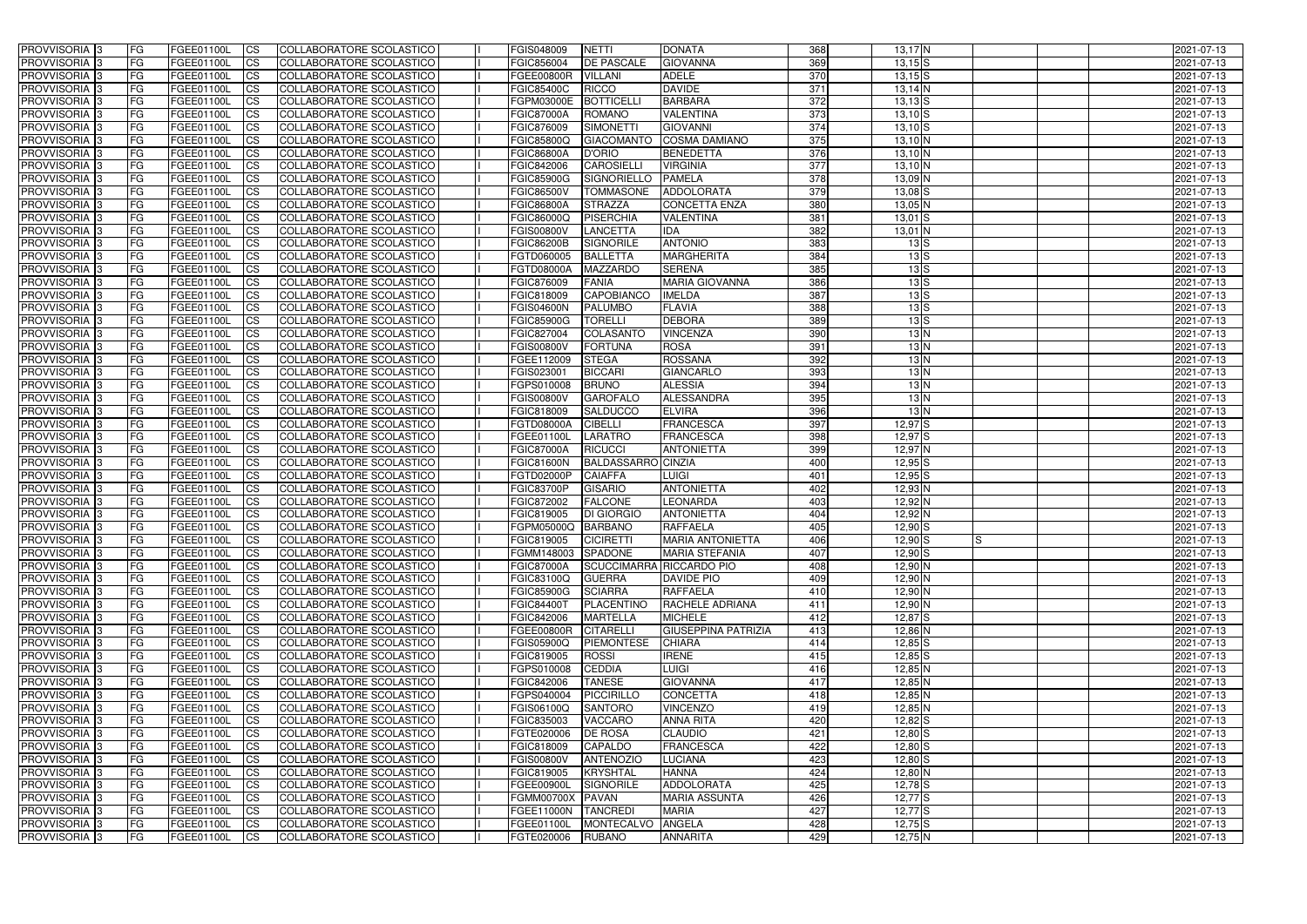| <b>PROVVISORIA</b> 3       | <b>FG</b>  | FGEE01100L | <b>CS</b>              | COLLABORATORE SCOLASTICO | <b>FGIC81600N</b>   | <b>DE PALMA</b>    | <b>DANIELA</b>           | 430 | 12,75 N            | 2021-07-13 |
|----------------------------|------------|------------|------------------------|--------------------------|---------------------|--------------------|--------------------------|-----|--------------------|------------|
| <b>PROVVISORIA 3</b>       | <b>FG</b>  | FGEE01100L | <b>CS</b>              | COLLABORATORE SCOLASTICO | FGEE005009          | <b>SABELLA</b>     | <b>MARIA NICOLINA</b>    | 431 | 12,72 N            | 2021-07-13 |
| PROVVISORIA 3              | <b>FG</b>  | FGEE01100L | <b>CS</b>              | COLLABORATORE SCOLASTICO | <b>FGIC85900G</b>   | <b>SAMMARCO</b>    | <b>FILOMENA</b>          | 432 | $12,70$ S          | 2021-07-13 |
| PROVVISORIA 3              | <b>FG</b>  | FGEE01100L | <b>CS</b>              | COLLABORATORE SCOLASTICO | FGIC842006          | <b>DELLA SANTA</b> | <b>MARIA</b>             | 433 | $12,70$ S          | 2021-07-13 |
| PROVVISORIA <sup>1</sup> 3 | FG         | FGEE01100L | <b>CS</b>              | COLLABORATORE SCOLASTICO | <b>FGIC87000A</b>   | LAVALLE            | <b>UMBERTO MICHELE</b>   | 434 | $12,70$ S          | 2021-07-13 |
| <b>PROVVISORIA</b>         | FG         | FGEE01100L | <b>CS</b>              | COLLABORATORE SCOLASTICO | FGPS20000B          | <b>MARATEA</b>     | LUCIA                    | 435 | 12,70 S            | 2021-07-13 |
| PROVVISORIA 3              | <b>FG</b>  | FGEE01100L | <b>CS</b>              | COLLABORATORE SCOLASTICO | FGPM03000E          | <b>POMPA</b>       | <b>TERSILLA</b>          | 436 | 12,70 N            | 2021-07-13 |
| PROVVISORIA 3              | FG         | FGEE01100L | <b>ICS</b>             | COLLABORATORE SCOLASTICO | <b>FGMM00700X</b>   | LO MELE            | RACHELE CELESTE          | 437 | $12,70$ N          | 2021-07-13 |
|                            |            |            |                        |                          |                     | <b>DRAGONE</b>     | <b>MARIA PIA</b>         |     |                    |            |
| PROVVISORIA 3              | <b>FG</b>  | FGEE01100L | <b>CS</b>              | COLLABORATORE SCOLASTICO | <b>FGIC83000X</b>   | NOTARANGEL         | <b>DEBORA MARIA</b>      | 438 | 12,70 N            | 2021-07-13 |
| PROVVISORIA 3              | <b>IFG</b> | FGEE01100L | <b>ICS</b>             | COLLABORATORE SCOLASTICO | <b>FGIS03700V</b>   | <b>CICERALE</b>    | <b>SABINA ANNA</b>       | 439 | 12,67 <sup>S</sup> | 2021-07-13 |
| <b>PROVVISORIA</b>         | <b>FG</b>  | FGEE01100L | <b>CS</b>              | COLLABORATORE SCOLASTICO | <b>FGIC86200B</b>   | <b>SEPIELLO</b>    | <b>ANNA MARIA</b>        | 440 | 12,67 <sup>S</sup> | 2021-07-13 |
| <b>PROVVISORIA</b>         | FG         | FGEE01100L | <b>CS</b>              | COLLABORATORE SCOLASTICO | FGIS007003          | <b>CIONFOLI</b>    | <b>MARIA</b>             | 441 | 12,67 N            | 2021-07-13 |
| PROVVISORIA 3              | <b>FG</b>  | FGEE01100L | <b>CS</b>              | COLLABORATORE SCOLASTICO | FGTD060005          | <b>D'AGRUMA</b>    | PIERLUIGI                | 442 | 12,67 N            | 2021-07-13 |
| <b>PROVVISORIA</b>         | FG         | FGEE01100L | <b>CS</b>              | COLLABORATORE SCOLASTICO | <b>FGIC85900G</b>   | <b>FORTUNATO</b>   | MICHELA ELENA            | 443 | $12,66$ $S$        | 2021-07-13 |
| <b>PROVVISORIA</b>         | FG         | FGEE01100L | <b>CS</b>              | COLLABORATORE SCOLASTICO | FGIC818009          | <b>SCIRETTA</b>    | <b>CARMELINDA</b>        | 444 | $12,65$ S          | 2021-07-13 |
| <b>PROVVISORIA</b>         | FG         | FGEE01100L | <b>CS</b>              | COLLABORATORE SCOLASTICO | <b>FGMM00700X</b>   | <b>PIERETTI</b>    | ALESSANDRA LUDOVICA      | 445 | 12,65 N            | 2021-07-13 |
| PROVVISORIA <sup>1</sup> 3 | FG         | FGEE01100L | <b>CS</b>              | COLLABORATORE SCOLASTICO | FGPM05000Q          | <b>CAFARO</b>      | <b>EMANUELA</b>          | 446 | 12,63 N            | 2021-07-13 |
| <b>PROVVISORIA</b>         | FG         | FGEE01100L | <b>CS</b>              | COLLABORATORE SCOLASTICO | FGIC86000Q          | <b>DI FOGGIA</b>   | <b>ANNALISA</b>          | 447 | 12,63 N            | 2021-07-13 |
| <b>PROVVISORIA</b>         | FG         | FGEE01100L | <b>CS</b>              | COLLABORATORE SCOLASTICO | FGPS040004          | <b>FERRARA</b>     | <b>VINCENZA</b>          | 448 | 12,63 N            | 2021-07-13 |
| PROVVISORIA 3              | FG         | FGEE01100L | <b>CS</b>              | COLLABORATORE SCOLASTICO | FGIC822001          | <b>GALLO</b>       | <b>INCORONATA DORA</b>   | 449 | 12,63 N            | 2021-07-13 |
| PROVVISORIA 3              | FG         | FGEE01100L | <b>CS</b>              | COLLABORATORE SCOLASTICO | <b>FGIS04600N</b>   | <b>CORBISIERI</b>  | <b>MARIA ROSARIA</b>     | 450 | 12,62 N            | 2021-07-13 |
| <b>PROVVISORIA</b>         | FG         | FGEE01100L | <b>CS</b>              | COLLABORATORE SCOLASTICO | FGPS040004          | <b>COLOTTI</b>     | <b>LEONARDO</b>          | 451 | 12,60 S            | 2021-07-13 |
| PROVVISORIA <sup>1</sup> 3 | FG         | FGEE01100L | <b>ICS</b>             | COLLABORATORE SCOLASTICO | <b>FGIC82500C</b>   | <b>MOTTA</b>       | <b>COSTANTINA</b>        | 452 | $12,60$ S          | 2021-07-13 |
| PROVVISORIA <sup>1</sup> 3 | FG         | FGEE01100L | <b>CS</b>              | COLLABORATORE SCOLASTICO | FGIC876009          | <b>PETRILLI</b>    | <b>ANNALISA</b>          | 453 | $12,60$ S          | 2021-07-13 |
| PROVVISORIA <sup>1</sup> 3 | FG         | FGEE01100L | <b>CS</b>              | COLLABORATORE SCOLASTICO | <b>FGIC82300R</b>   | <b>GUIDI</b>       | <b>ANTONELLA</b>         | 454 | $12,60$ S          | 2021-07-13 |
| PROVVISORIA <sup>1</sup> 3 | FG         | FGEE01100L | <b>CS</b>              | COLLABORATORE SCOLASTICO | <b>FGIS00800V</b>   | <b>POZZULO</b>     | <b>CARLA</b>             | 455 | 12,60 N            | 2021-07-13 |
| PROVVISORIA 3              | FG         | FGEE01100L | <b>CS</b>              | COLLABORATORE SCOLASTICO | FGIC847009          | <b>TANCREDI</b>    | <b>ELENA</b>             | 456 | 12,60 N            | 2021-07-13 |
| PROVVISORIA 3              | FG         | FGEE01100L | <b>CS</b>              | COLLABORATORE SCOLASTICO | <b>FGMM00700X</b>   | SPAGNUOLO          | <b>FLORIANA</b>          | 457 | $12,60$ N          | 2021-07-13 |
| PROVVISORIA <sup>1</sup> 3 | FG         | FGEE01100L | <b>CS</b>              | COLLABORATORE SCOLASTICO | <b>FGMM00700X</b>   | PETTRONE           | ERIKA BRUNA              | 458 | $12,57$ S          | 2021-07-13 |
| <b>PROVVISORIA</b>         | FG         | FGEE01100L | <b>CS</b>              | COLLABORATORE SCOLASTICO | FGEE00900L          | <b>CIOCCARELLA</b> | <b>GIUSEPPE</b>          | 459 | $12,57$ S          | 2021-07-13 |
| PROVVISORIA                | <b>FG</b>  | FGEE01100L | <b>CS</b>              | COLLABORATORE SCOLASTICO | FGIC876009          | <b>VIRGILIO</b>    | <b>CONCETTA</b>          | 460 | $12,55$ S          | 2021-07-13 |
| PROVVISORIA 3              | FG         | FGEE01100L | <b>CS</b>              | COLLABORATORE SCOLASTICO | <b>FGIC87000A</b>   | <b>RUBINO</b>      | LUCIA                    | 461 | $12,55$ S          | 2021-07-13 |
| <b>PROVVISORIA</b>         | FG         | FGEE01100L | <b>CS</b>              | COLLABORATORE SCOLASTICO | FGIC821005          | <b>MISCIA</b>      | <b>CHIARA</b>            | 462 | $12,55$ S          | 2021-07-13 |
| PROVVISORIA                | IFG.       | FGEE01100L | <b>CS</b>              | COLLABORATORE SCOLASTICO | FGIC863007          | <b>CENTONZA</b>    | <b>ADOLFO</b>            | 463 | $12,55$ S          | 2021-07-13 |
| <b>PROVVISORIA</b>         | <b>FG</b>  | FGEE01100L | <b>CS</b>              | COLLABORATORE SCOLASTICO | FGPS040004          | <b>MANCINO</b>     | <b>ROBERTA</b>           | 464 | 12,55 N            | 2021-07-13 |
| <b>PROVVISORIA 3</b>       | <b>IFG</b> | FGEE01100L | <b>ICS</b>             | COLLABORATORE SCOLASTICO | FGTE020006          | <b>SCARPIELLO</b>  | <b>VALENTINA</b>         | 465 | $12,53$ N          | 2021-07-13 |
| PROVVISORIA 3              | <b>FG</b>  | FGEE01100L | <b>CS</b>              | COLLABORATORE SCOLASTICO | FGIC818009          | <b>BRESCIA</b>     | <b>ELISABETTA</b>        | 466 | $12,50$ S          | 2021-07-13 |
| PROVVISORIA 3              | FG         | FGEE01100L | - ICS                  | COLLABORATORE SCOLASTICO | <b>FGIC85800Q</b>   | <b>CAPPETTA</b>    | <b>VITTORIA</b>          | 467 | $12,50$ S          | 2021-07-13 |
| PROVVISORIA 3              | <b>FG</b>  | FGEE01100L | CS                     | COLLABORATORE SCOLASTICO | FGIC856004          | CROCE              | <b>ROSANNA</b>           | 468 | $12,50$ N          | 2021-07-13 |
| PROVVISORIA 3              | <b>FG</b>  | FGEE01100L | $\overline{\text{CS}}$ | COLLABORATORE SCOLASTICO | FGIS06100Q          | SANTORO            | <b>MATTEO</b>            | 469 | $12,50$ N          | 2021-07-13 |
| PROVVISORIA 3              | <b>FG</b>  | FGEE01100L | CS                     | COLLABORATORE SCOLASTICO | FGIC86100G          | <b>APRILE</b>      | <b>CARMELA</b>           | 470 | $12,50$ N          | 2021-07-13 |
| PROVVISORIA 3              | <b>IFG</b> | FGEE01100L | CS                     | COLLABORATORE SCOLASTICO | FGTE020006          | <b>CORVINO</b>     | <b>ASSUNTA</b>           | 471 | $12,48$ $S$        | 2021-07-13 |
| PROVVISORIA 3              | <b>FG</b>  | FGEE01100L | CS                     | COLLABORATORE SCOLASTICO | <b>FGEE00800R</b>   | <b>MESSINA</b>     | PASQUALINA               | 472 | $12,47$ S          | 2021-07-13 |
| PROVVISORIA 3              | <b>FG</b>  | FGEE01100L | CS                     | COLLABORATORE SCOLASTICO | <b>FGIC82400L</b>   | <b>POLSELLI</b>    | <b>FILOMENA</b>          | 473 | $12,47$ $S$        | 2021-07-13 |
| PROVVISORIA 3              | <b>FG</b>  | FGEE01100L | <b>CS</b>              | COLLABORATORE SCOLASTICO | FGPM10000G TESTA    |                    | <b>ANGELA ALESSANDRA</b> | 474 | $12,45$ S          | 2021-07-13 |
| PROVVISORIA 3              | <b>FG</b>  | FGEE01100L | <b>CS</b>              | COLLABORATORE SCOLASTICO | FGPM03000E          | <b>BIZZARRI</b>    | <b>CATERINA</b>          | 475 | $12,45$ S          | 2021-07-13 |
| PROVVISORIA 3              | <b>FG</b>  | FGEE01100L | CS                     | COLLABORATORE SCOLASTICO | FGTE020006          | <b>CALITRI</b>     | <b>GIORGIA</b>           | 476 | $12,45$ N          | 2021-07-13 |
| PROVVISORIA 3              | <b>FG</b>  | FGEE01100L | CS                     | COLLABORATORE SCOLASTICO | FGPC15000C          | <b>CASTRIOTTA</b>  | NICOLETTA GIUSEPPINA     | 477 | $12,45$ N          | 2021-07-13 |
| PROVVISORIA 3              | <b>FG</b>  | FGEE01100L | CS                     | COLLABORATORE SCOLASTICO | <b>FGIS04600N</b>   | <b>PASTORE</b>     | <b>ENZO JUNIOR</b>       | 478 | $12,42$ $S$        | 2021-07-13 |
| PROVVISORIA 3              | <b>FG</b>  | FGEE01100L | <b>CS</b>              | COLLABORATORE SCOLASTICO | FGIC827004          | <b>CASIERO</b>     | <b>ILARIA</b>            | 479 | $12,42$ N          | 2021-07-13 |
| PROVVISORIA 3              | <b>FG</b>  | FGEE01100L | <b>CS</b>              | COLLABORATORE SCOLASTICO | FGIC86000Q          | <b>PENNA</b>       | <b>CRISTIANA</b>         | 480 | $12,40$ S          | 2021-07-13 |
| PROVVISORIA 3              | <b>FG</b>  | FGEE01100L | <b>CS</b>              | COLLABORATORE SCOLASTICO | FGIC843002          | <b>BONAPITACOL</b> | <b>DEBORA</b>            | 481 | $12,40$ S          | 2021-07-13 |
| PROVVISORIA 3              | <b>FG</b>  | FGEE01100L | <b>CS</b>              | COLLABORATORE SCOLASTICO | <b>FGIS00800V</b>   | <b>PADALINO</b>    | <b>INES</b>              | 482 | $12,40$ S          | 2021-07-13 |
| PROVVISORIA 3              | <b>FG</b>  | FGEE01100L | <b>CS</b>              | COLLABORATORE SCOLASTICO | FGIC872002          | DI PIERRO          | <b>MATTIA</b>            | 483 | $12,40$ N          | 2021-07-13 |
| PROVVISORIA 3              | <b>FG</b>  | FGEE01100L | <b>CS</b>              | COLLABORATORE SCOLASTICO | <b>FGIS04600N</b>   | <b>STANO</b>       | <b>CONCETTA</b>          | 484 | $12,40$ N          | 2021-07-13 |
| PROVVISORIA 3              | <b>FG</b>  | FGEE01100L | <b>CS</b>              | COLLABORATORE SCOLASTICO | FGTD21000T          | BORSELLI           | LETIZIA                  | 485 | $12,37$ $S$        | 2021-07-13 |
| PROVVISORIA 3              | <b>FG</b>  | FGEE01100L | <b>CS</b>              | COLLABORATORE SCOLASTICO | FGTE020006          | <b>DI GIULIO</b>   | <b>STEFANIA</b>          | 486 | $12,37$ $S$        | 2021-07-13 |
| PROVVISORIA 3              | <b>FG</b>  | FGEE01100L | <b>CS</b>              | COLLABORATORE SCOLASTICO | <b>FGIC86200B</b>   | PADALINO           | <b>LUCIA</b>             | 487 | $12,36$ $S$        | 2021-07-13 |
| PROVVISORIA 3              | <b>IFG</b> | FGEE01100L | <b>CS</b>              | COLLABORATORE SCOLASTICO | FGIC880001          | <b>MAGGIO</b>      | <b>FRANCESCA</b>         | 488 | $12,35$ N          | 2021-07-13 |
| PROVVISORIA 3              | <b>IFG</b> | FGEE01100L | <b>CS</b>              | COLLABORATORE SCOLASTICO | FGMM00700X GAUDIANO |                    | <b>ANNA LISA</b>         | 489 | $12,33$ $S$        | 2021-07-13 |
| PROVVISORIA 3              | <b>IFG</b> | FGEE01100L | CS                     | COLLABORATORE SCOLASTICO | FGIC86000Q          | <b>ARMIENTO</b>    | <b>CONCETTA</b>          | 490 | $12,33$ $S$        | 2021-07-13 |
|                            |            |            |                        |                          |                     |                    |                          |     |                    |            |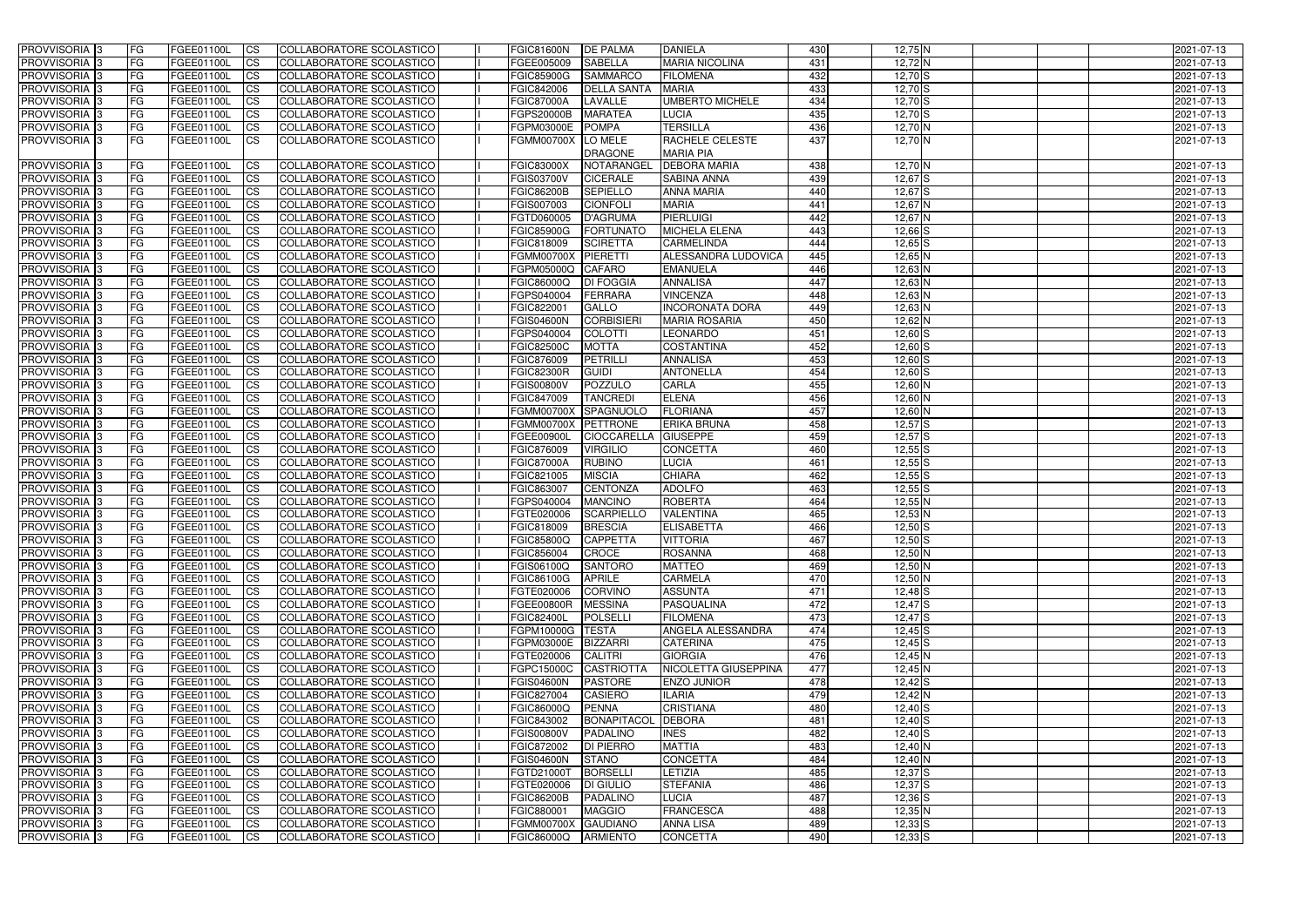| <b>PROVVISORIA</b> 3       | FG         | FGEE01100L        | <b>ICS</b>             | COLLABORATORE SCOLASTICO        | FGEE01100L          | SASSONE                   | <b>CARMELINA</b>         | 491 | $12,30$ S                     | 2021-07-13 |
|----------------------------|------------|-------------------|------------------------|---------------------------------|---------------------|---------------------------|--------------------------|-----|-------------------------------|------------|
| <b>PROVVISORIA 3</b>       | FG         | FGEE01100L        | <b>CS</b>              | COLLABORATORE SCOLASTICO        | FGIC878001          | CANDELMA                  | <b>MARGHERITA</b>        | 492 | $12,30$ S                     | 2021-07-13 |
| PROVVISORIA <sup>3</sup>   | FG         | FGEE01100L        | <b>CS</b>              | COLLABORATORE SCOLASTICO        | <b>FGIC83000X</b>   | LAURIOLA                  | <b>ANTONIA</b>           | 493 | $12,30$ S                     | 2021-07-13 |
| PROVVISORIA <sup>3</sup>   | FG         | FGEE01100L        | <b>CS</b>              | COLLABORATORE SCOLASTICO        | FGIC818009          | CAPOCASALE                | <b>CLAUDIA</b>           | 494 | $12,30$ S                     | 2021-07-13 |
| PROVVISORIA <sup>1</sup> 3 | FG         | FGEE01100L        | <b>CS</b>              | COLLABORATORE SCOLASTICO        | <b>FGIC85900G</b>   | <b>STROLLO</b>            | <b>DELIA</b>             | 495 | $12,30$ S                     | 2021-07-13 |
| PROVVISORIA <sup>3</sup>   | FG         | FGEE01100L        | <b>CS</b>              | COLLABORATORE SCOLASTICO        | FGEE099004          | <b>VALERIO</b>            | <b>VINCENZA</b>          | 496 | $12,30$ S                     | 2021-07-13 |
| PROVVISORIA 3              | FG         | FGEE01100L        | <b>CS</b>              | COLLABORATORE SCOLASTICO        | FGPM03000E          | <b>TERLIZZI</b>           | <b>BARBARA</b>           | 497 | 12,30 N                       | 2021-07-13 |
| PROVVISORIA 3              | FG         | <b>FGEE01100L</b> | <b>CS</b>              | COLLABORATORE SCOLASTICO        | FGIC818009          | <b>PADRONE</b>            | LILIANA                  | 498 | 12,30 N                       | 2021-07-13 |
| PROVVISORIA 3              | FG         | FGEE01100L        | <b>CS</b>              | COLLABORATORE SCOLASTICO        | <b>FGTD08000A</b>   | <b>CAVALIERE</b>          | <b>MADDALENA</b>         | 499 | 12,30 N                       | 2021-07-13 |
| PROVVISORIA <sup>3</sup>   | FG         | FGEE01100L        | $\overline{c}$         | COLLABORATORE SCOLASTICO        | <b>FGIC85800Q</b>   | <b>DI PAOLA</b>           | <b>FILOMENA</b>          | 500 | $12,30$ N                     | 2021-07-13 |
| PROVVISORIA <sup>3</sup>   | FG         | FGEE01100L        | <b>CS</b>              | COLLABORATORE SCOLASTICO        | <b>FGTD08000A</b>   | <b>PIEMONTESE</b>         | <b>DANIELA</b>           | 501 | $12,30$ N                     | 2021-07-13 |
| PROVVISORIA <sup>3</sup>   | FG         | FGEE01100L        | <b>CS</b>              | COLLABORATORE SCOLASTICO        | <b>FGIC82300R</b>   | <b>BRUNO</b>              | ROCCHINA                 | 502 | 12,30 N                       | 2021-07-13 |
| <b>PROVVISORIA</b> 3       | FG         | <b>FGEE01100L</b> | <b>I</b> CS            | COLLABORATORE SCOLASTICO        | <b>FGTD02000P</b>   | <b>DI BIASE</b>           | <b>FELICIA</b>           | 503 | $12,27$ $S$                   | 2021-07-13 |
| PROVVISORIA <sup>3</sup>   | FG         | FGEE01100L        | <b>I</b> CS            | COLLABORATORE SCOLASTICO        | <b>FGTD08000A</b>   | <b>GELORMIN</b>           | <b>CHIARA</b>            | 504 | $12,25$ S                     | 2021-07-13 |
| PROVVISORIA <sup>3</sup>   | FG         | FGEE01100L        | <b>I</b> CS            | COLLABORATORE SCOLASTICO        | <b>FGIC84500N</b>   | <b>SIMONE</b>             | <b>NICOLA</b>            | 505 | $12,25$ S                     | 2021-07-13 |
| <b>PROVVISORIA</b> 3       | FG         | FGEE01100L        | <b>I</b> CS            | <b>COLLABORATORE SCOLASTICO</b> | <b>FGIC86100G</b>   | <b>DI MARCO</b>           | <b>CARMELA</b>           | 506 | $12,25$ S                     | 2021-07-13 |
| <b>PROVVISORIA</b> 3       | FG         | FGEE01100L        | <b>ICS</b>             | COLLABORATORE SCOLASTICO        | <b>FGIS00800V</b>   | <b>MASELLI</b>            | <b>EMANUELE</b>          | 507 | $12,25$ S                     | 2021-07-13 |
| PROVVISORIA 3              | FG         | FGEE01100L        | <b>CS</b>              | COLLABORATORE SCOLASTICO        | <b>FGIC80800P</b>   | <b>DI MAURO</b>           | <b>MARILINA</b>          | 508 | $12,25$ S                     | 2021-07-13 |
| PROVVISORIA <sup>3</sup>   | FG         | FGEE01100L        | <b>ICS</b>             | COLLABORATORE SCOLASTICO        | <b>FGIC83800E</b>   | <b>ANDREANO</b>           | <b>ROSANNA</b>           | 509 | $12,25$ S                     | 2021-07-13 |
|                            |            |                   |                        |                                 |                     | <b>ARGENTIER</b>          |                          | 510 | $12,25$ S                     |            |
| PROVVISORIA <sup>3</sup>   | FG         | FGEE01100L        | <b>I</b> CS            | COLLABORATORE SCOLASTICO        | FGIC819005          |                           | <b>GERARDINA</b>         |     |                               | 2021-07-13 |
| PROVVISORIA <sup>3</sup>   | FG         | FGEE01100L        | <b>I</b> CS            | COLLABORATORE SCOLASTICO        | <b>FGVC01000C</b>   | <b>GENTILE</b>            | <b>FRANCESCA</b>         | 511 | $12,25$ S                     | 2021-07-13 |
| PROVVISORIA <sup>3</sup>   | FG         | FGEE01100L        | <b>CS</b>              | COLLABORATORE SCOLASTICO        | <b>FGIS03700V</b>   | <b>ROMANO</b>             | <b>GIUSEPPE</b>          | 512 | $12,25$ N                     | 2021-07-13 |
| PROVVISORIA 3              | FG         | FGEE01100L        | <b>CS</b>              | COLLABORATORE SCOLASTICO        | <b>FGIS00800V</b>   | <b>PALMIERI</b>           | <b>MARIO MICHELE</b>     | 513 | $12,25$ N                     | 2021-07-13 |
| <b>PROVVISORIA</b> 3       | FG         | FGEE01100L        | <b>CS</b>              | COLLABORATORE SCOLASTICO        | <b>FGMM00700X</b>   | <b>MAOLUCCI</b>           | <b>LAURA</b>             | 514 | $12,23$ $S$                   | 2021-07-13 |
| PROVVISORIA <sup>3</sup>   | FG         | FGEE01100L        | <b>CS</b>              | COLLABORATORE SCOLASTICO        | <b>FGIC83800E</b>   | SARDONE                   | <b>BENEDETTO</b>         | 515 | $12,23$ S                     | 2021-07-13 |
| PROVVISORIA <sup>1</sup> 3 | FG         | FGEE01100L        | <b>CS</b>              | COLLABORATORE SCOLASTICO        | FGIC86100G          | <b>PADALINO</b>           | <b>GIUSEPPE</b>          | 516 | $12,21$ N                     | 2021-07-13 |
| PROVVISORIA <sup>1</sup> 3 | FG         | <b>FGEE01100L</b> | <b>CS</b>              | COLLABORATORE SCOLASTICO        | FGPM05000Q          | D'ADDETTA                 | <b>MASSIMIANA</b>        | 517 | $12,20$ S                     | 2021-07-13 |
| PROVVISORIA <sup>3</sup>   | FG.        | FGEE01100L        | <b>CS</b>              | COLLABORATORE SCOLASTICO        | FGTD21000T          | <b>GARRUTO</b>            | <b>STEFANIA</b>          | 518 | $12,20$ S                     | 2021-07-13 |
| PROVVISORIA <sup>13</sup>  | FG         | <b>FGEE01100L</b> | <b>CS</b>              | COLLABORATORE SCOLASTICO        | <b>FGIS00800V</b>   | <b>MANTOVA</b>            | <b>MARIA CHIARA</b>      | 519 | $12,20$ N                     | 2021-07-13 |
| PROVVISORIA <sup>1</sup> 3 | FG.        | FGEE01100L        | <b>CS</b>              | COLLABORATORE SCOLASTICO        | FGIC819005          | <b>FIORE</b>              | <b>IVANA</b>             | 520 | 12,20 N                       | 2021-07-13 |
| PROVVISORIA <sup>3</sup>   | FG.        | FGEE01100L        | <b>CS</b>              | COLLABORATORE SCOLASTICO        | <b>FGIS00800V</b>   | <b>CAPRARELLA</b>         | <b>BARBARA</b>           | 521 | 12,20 N                       | 2021-07-13 |
| PROVVISORIA <sup>3</sup>   | FG         | FGEE01100L        | $\overline{\text{cs}}$ | COLLABORATORE SCOLASTICO        | <b>FGMM00700X</b>   | LO MUZIO                  | <b>LAURA</b>             | 522 | $12,20$ N                     | 2021-07-13 |
| PROVVISORIA <sup>3</sup>   | FG         | <b>FGEE01100L</b> | <b>CS</b>              | COLLABORATORE SCOLASTICO        | FGIC818009          | <b>MAULUCCI</b>           | <b>ROSA</b>              | 523 | $12,17$ S                     | 2021-07-13 |
| PROVVISORIA <sup>3</sup>   | FG         | <b>FGEE01100L</b> | <b>CS</b>              | COLLABORATORE SCOLASTICO        | FGMM148003          | <b>PIETROFORTE</b>        | <b>ANNA MARIA GRAZIA</b> | 524 | $12,17$ N                     | 2021-07-13 |
| PROVVISORIA <sup>3</sup>   | FG         | FGEE01100L        | $\overline{\text{cs}}$ | COLLABORATORE SCOLASTICO        | <b>FGIS03700V</b>   | CALCAGNILE                | <b>MASSIMO</b>           | 525 | $12,15$ S                     | 2021-07-13 |
| PROVVISORIA <sup>3</sup>   | FG         | FGEE01100L        | <b>CS</b>              | <b>COLLABORATORE SCOLASTICO</b> | FGIC818009          | <b>VARCHETTA</b>          | <b>MARTA</b>             | 526 | $12,15$ N                     | 2021-07-13 |
| PROVVISORIA <sup>3</sup>   | FG         | FGEE01100L        | <b>CS</b>              | COLLABORATORE SCOLASTICO        | FGIC835003          | <b>CONTESSA</b>           | <b>TINA</b>              | 527 | $12,12$ S                     | 2021-07-13 |
| PROVVISORIA 3              | FG         | FGEE01100L        | <b>I</b> CS            | COLLABORATORE SCOLASTICO        | FGEE099004          | <b>STELLUTI</b>           | <b>FABIOLA PIA</b>       | 528 | $12,12$ N                     | 2021-07-13 |
| <b>PROVVISORIA</b> 3       | IFG.       | FGEE01100L        | CS                     | COLLABORATORE SCOLASTICO        | FGPC180008 PREZIOSA |                           | <b>MADDALENA</b>         | 529 | $12,10$ S                     | 2021-07-13 |
| <b>PROVVISORIA</b> 3       | IFG.       | FGEE01100L        | <b>ICS</b>             | COLLABORATORE SCOLASTICO        | <b>FGMM15400A</b>   | <b>PEPE</b>               | <b>GIUSEPPINA</b>        | 530 | 12,10 N                       | 2021-07-13 |
| PROVVISORIA 3              | FG         | FGEE01100L        | <b>CS</b>              | COLLABORATORE SCOLASTICO        | <b>FGIC82300R</b>   | FRATTA                    | <b>CARMELA</b>           | 531 | $12,05$ S                     | 2021-07-13 |
| PROVVISORIA 3              | FG         | FGEE01100L        | <b>CS</b>              | COLLABORATORE SCOLASTICO        | FGIC84500N          | GORGOGLION GRAZIA         |                          | 532 | 12,04 N                       | 2021-07-13 |
| PROVVISORIA 3              | FG         | FGEE01100L        | <b>ICS</b>             | <b>COLLABORATORE SCOLASTICO</b> | <b>FGIC86100G</b>   | <b>ZENDOLI</b>            | <b>MARCO PIO</b>         | 533 | 12,03 N                       | 2021-07-13 |
| PROVVISORIA 3              | FG         | FGEE01100L        | $\mathsf{ICS}$         | COLLABORATORE SCOLASTICO        | <b>FGIC85800Q</b>   | <b>IACOBELLI</b>          | <b>BICE VALENTINA</b>    | 534 | $12\overline{\smash{\big }S}$ | 2021-07-13 |
| PROVVISORIA 3              | FG         | <b>FGEE01100L</b> | <b>CS</b>              | COLLABORATORE SCOLASTICO        | <b>FGIC85900G</b>   | ROSSETTI                  | <b>ANNALISA</b>          | 535 | $\overline{12}$ S             | 2021-07-13 |
| PROVVISORIA 3              | <b>FG</b>  | FGEE01100L        | <b>CS</b>              | COLLABORATORE SCOLASTICO        | FGPS040004          | <b>DI GIROLAMO</b>        | <b>IOLANDA</b>           | 536 | 12S                           | 2021-07-13 |
| PROVVISORIA 3              | FG         | FGEE01100L        | <b>CS</b>              | COLLABORATORE SCOLASTICO        | FGTD060005          | <b>VENTRELLA</b>          | <b>MARIKA</b>            | 537 | 12N                           | 2021-07-13 |
| PROVVISORIA 3              | FG         | FGEE01100L        | <b>CS</b>              | COLLABORATORE SCOLASTICO        | <b>FGIC85900G</b>   | FRAZZETTO                 | <b>ALESSANDRA</b>        | 538 | $11,97$ $S$                   | 2021-07-13 |
| PROVVISORIA 3              | IFG.       | FGEE01100L        | <b>CS</b>              | COLLABORATORE SCOLASTICO        | FGIC880001          | <b>GRASSI</b>             | <b>FRANCESCA PIA</b>     | 539 | $11,97$ N                     | 2021-07-13 |
| PROVVISORIA 3              | FG         | FGEE01100L        | <b>CS</b>              | COLLABORATORE SCOLASTICO        | <b>FGEE00800R</b>   | CASCARANO                 | <b>RICCARDO</b>          | 540 | $11,96$ S                     | 2021-07-13 |
| PROVVISORIA 3              | FG         | FGEE01100L        | <b>CS</b>              | COLLABORATORE SCOLASTICO        | <b>FGIC85900G</b>   | LA PORTA                  | <b>MICHELA</b>           | 541 | $11,95$ $S$                   | 2021-07-13 |
| <b>PROVVISORIA</b> 3       | IFG.       | FGEE01100L        | <b>CS</b>              | COLLABORATORE SCOLASTICO        | FGEE01100L          | GIAMBATTISTA LUCIA PIA    |                          | 542 | $11,95$ N                     | 2021-07-13 |
| <b>PROVVISORIA</b> 3       | IFG.       | FGEE01100L        | <b>CS</b>              | COLLABORATORE SCOLASTICO        | FGPS040004          | SACCO                     | LUANA                    | 543 | $11,90$ S                     | 2021-07-13 |
| <b>PROVVISORIA</b> 3       | FG         | <b>FGEE01100L</b> | <b>CS</b>              | <b>COLLABORATORE SCOLASTICO</b> | <b>FGIS04600N</b>   | <b>CLEMENTE</b>           | <b>ANGELA</b>            | 544 | $11,90$ S                     | 2021-07-13 |
| PROVVISORIA 3              | <b>IFG</b> | FGEE01100L        | <b>CS</b>              | COLLABORATORE SCOLASTICO        | <b>FGVC01000C</b>   | AMENDOLA                  | <b>VANESSA</b>           | 545 | $11,90$ S                     | 2021-07-13 |
| PROVVISORIA 3              | IFG.       | FGEE01100L        | <b>CS</b>              | COLLABORATORE SCOLASTICO        | <b>FGIC81600N</b>   | <b>GRASSO</b>             | <b>ANTONELLA</b>         | 546 | 11,90 N                       | 2021-07-13 |
| PROVVISORIA 3              | FG         | FGEE01100L        | <b>CS</b>              | COLLABORATORE SCOLASTICO        | FGEE005009          | <b>PAGLIALONGA NICOLA</b> |                          | 547 | $11,88$ $S$                   | 2021-07-13 |
| PROVVISORIA 3              | FG         | FGEE01100L        | <b>CS</b>              | COLLABORATORE SCOLASTICO        | FGTD010004          | PESCATORE                 | <b>MARIA ANTONIETTA</b>  | 548 | $11,85$ S                     | 2021-07-13 |
| PROVVISORIA 3              | FG         | FGEE01100L        | <b>CS</b>              | COLLABORATORE SCOLASTICO        | FGIC819005          | <b>RUSSO</b>              | <b>PASQUALE</b>          | 549 | $11,85$ S                     | 2021-07-13 |
| <b>PROVVISORIA</b> 3       | <b>FG</b>  | FGEE01100L        | <b>CS</b>              | COLLABORATORE SCOLASTICO        | <b>FGTD08000A</b>   | <b>GARRUTO</b>            | <b>ROSANNA</b>           | 550 | $11,85$ N                     | 2021-07-13 |
| PROVVISORIA 3              |            | FGEE01100L        | <b>CS</b>              | COLLABORATORE SCOLASTICO        | <b>FGIC86100G</b>   | ROSCIGLIONE LEONARDO      |                          | 551 |                               |            |
|                            | FG         |                   |                        |                                 |                     |                           |                          |     | $11,85$ N                     | 2021-07-13 |
| PROVVISORIA 3              | FG         | FGEE01100L        | <b>CS</b>              | COLLABORATORE SCOLASTICO        | FGTD21000T          | <b>TUDINI</b>             | <b>RAFFAELLA</b>         | 552 | $11,80$ S                     | 2021-07-13 |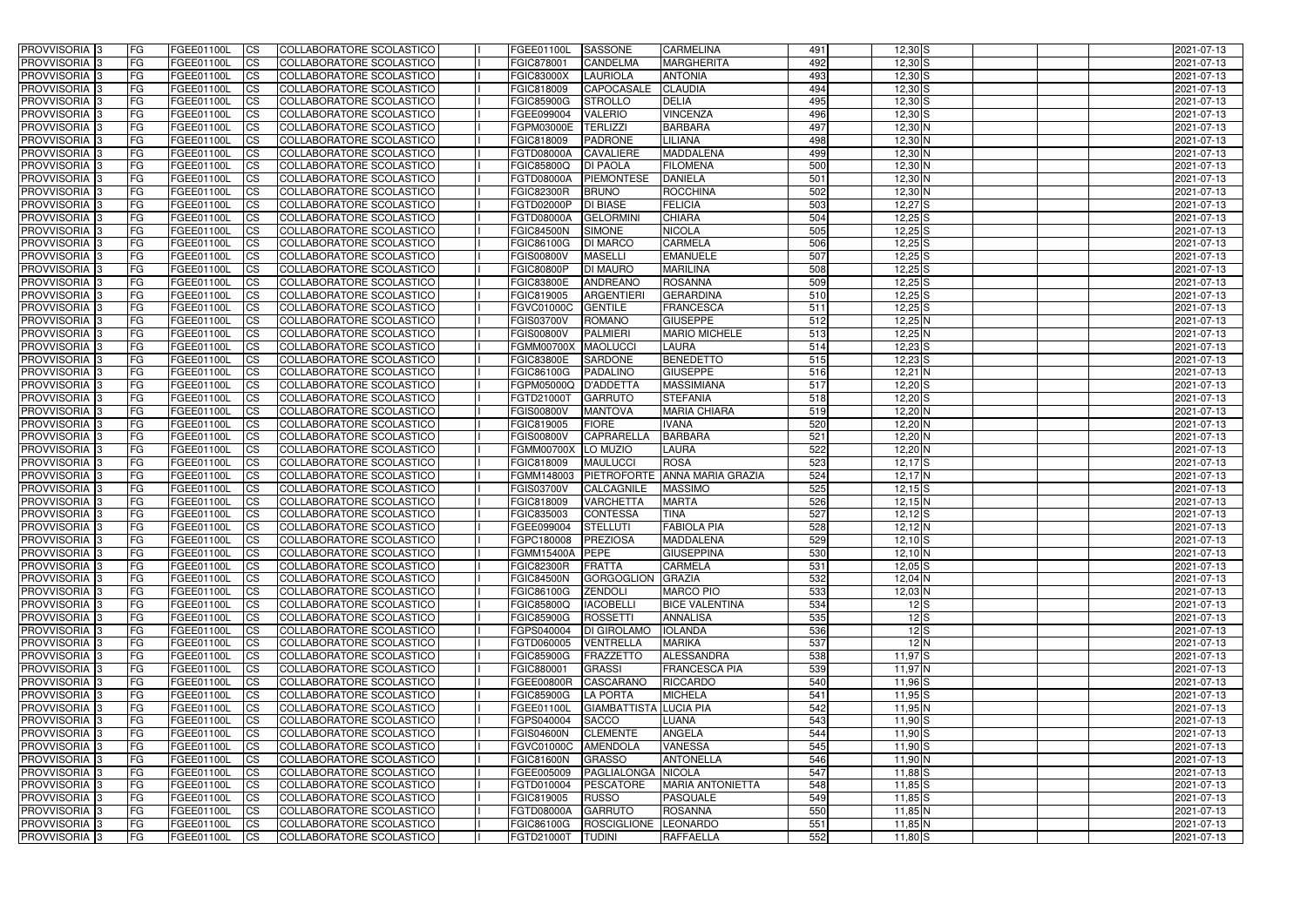| PROVVISORIA <sup>1</sup> 3                  | <b>FG</b>               | FGEE01100L               | CS                     | COLLABORATORE SCOLASTICO                             | FGTD010004                      | <b>LIBERATORE</b>                | ARCANGELA                                   | 553              | $11,80$ S                  | 2021-07-13               |
|---------------------------------------------|-------------------------|--------------------------|------------------------|------------------------------------------------------|---------------------------------|----------------------------------|---------------------------------------------|------------------|----------------------------|--------------------------|
| PROVVISORIA <sup>1</sup> 3                  | FG                      | FGEE01100L               | <b>CS</b>              | <b>COLLABORATORE SCOLASTICO</b>                      | FGIS00800V                      | <b>SANTOLUPO</b>                 | <b>ROBERTA</b>                              | 554              | 11,80 N                    | 2021-07-13               |
| PROVVISORIA <sup>1</sup> 3                  | FG                      | FGEE01100L               | <b>CS</b>              | COLLABORATORE SCOLASTICO                             | FGEE03200N                      | <b>BRUNO</b>                     | <b>ROBERTO</b>                              | 555              | $11,80$ N                  | 2021-07-13               |
| PROVVISORIA 3                               | FG                      | FGEE01100L               | <b>CS</b>              | COLLABORATORE SCOLASTICO                             | FGIC856004                      | <b>DE FINIS</b>                  | <b>ADELAIDE</b>                             | 556              | $11,80$ N                  | 2021-07-13               |
| PROVVISORIA <sup>1</sup> 3                  | FG                      | FGEE01100L               | <b>CS</b>              | COLLABORATORE SCOLASTICO                             | <b>FGIC86200B</b>               | <b>MONACO</b>                    | <b>MICHELA</b>                              | 557              | $11,78$ N                  | 2021-07-13               |
| PROVVISORIA 3                               | <b>IFG</b>              | FGEE01100L               | <b>CS</b>              | COLLABORATORE SCOLASTICO                             | <b>FGIC81600N</b>               | <b>RICCIO</b>                    | LORELLA                                     | 558              | $11,75$ S                  | 2021-07-13               |
| PROVVISORIA 3                               | <b>FG</b>               | FGEE01100L               | <b>CS</b>              | COLLABORATORE SCOLASTICO                             | <b>FGIC85900G</b>               | <b>CALITRI</b>                   | <b>PAOLA</b>                                | 559              | $11,72\overline{\text{N}}$ | 2021-07-13               |
| PROVVISORIA 3                               | FG                      | FGEE01100L               | <b>CS</b>              | COLLABORATORE SCOLASTICO                             | FGPM10000G                      | <b>MUCEDOLA</b>                  | <b>ANTONIETTA RITA</b>                      | 560              | $11,72$ N                  | 2021-07-13               |
| PROVVISORIA 3                               | FG                      | FGEE01100L               | <b>CS</b>              | COLLABORATORE SCOLASTICO                             | FGIC827004                      | <b>NAPOLITANO</b>                | <b>DANILA</b>                               | 561              | $11,70$ N                  | 2021-07-13               |
| PROVVISORIA 3                               | <b>FG</b>               | FGEE01100L               | <b>CS</b>              | COLLABORATORE SCOLASTICO                             | <b>FGIS05900Q</b>               | <b>LA TORRE</b>                  | <b>RITA</b>                                 | 562              | $11,70$ N                  | 2021-07-13               |
| PROVVISORIA 3                               | <b>FG</b>               | <b>FGEE01100L</b>        | <b>CS</b>              | COLLABORATORE SCOLASTICO                             | <b>FGMM00400C</b>               | <b>LOCURCIO</b>                  | <b>DANIELA</b>                              | 563              | $11,70$ N                  | 2021-07-13               |
| PROVVISORIA <sup>1</sup> 3                  | FG                      | FGEE01100L               | <b>CS</b>              | COLLABORATORE SCOLASTICO                             | <b>FGEE00800R</b>               | <b>PALERMO</b>                   | <b>ROGER</b>                                | 564              | $11,70$ N                  | 2021-07-13               |
| PROVVISORIA <sup>1</sup> 3                  | FG                      | FGEE01100L               | <b>CS</b>              | COLLABORATORE SCOLASTICO                             | FGIS06100Q                      | <b>MONACO</b>                    | <b>MICHELA</b>                              | 565              | $11,65$ S                  | 2021-07-13               |
| <b>PROVVISORIA</b>                          | FG                      | FGEE01100L               | <b>CS</b>              | COLLABORATORE SCOLASTICO                             | <b>FGIS00800V</b>               | <b>SCARLATO</b>                  | LUISA WILMA                                 | 566              | $11,65$ S                  | 2021-07-13               |
| <b>PROVVISORIA</b>                          | FG                      | FGEE01100L               | <b>CS</b>              | COLLABORATORE SCOLASTICO                             | <b>FGIC82500C</b>               | <b>AUGELLI</b>                   | <b>MORGANA</b>                              | 567              | $11,65$ N                  | 2021-07-13               |
| PROVVISORIA <sup>1</sup> 3                  | FG                      | FGEE01100L               | <b>ICS</b>             | COLLABORATORE SCOLASTICO                             | FGEE01100L                      | <b>GRANATIERO</b>                | <b>ANTONIETTA</b>                           | 568              | $11,64$ S                  | 2021-07-13               |
| PROVVISORIA 3                               | FG                      | FGEE01100L               | <b>CS</b>              | COLLABORATORE SCOLASTICO                             | <b>FGEE00800R</b>               | <b>VISCIO</b>                    | <b>ANGIOLA MARIA</b><br><b>ANTONIETTA</b>   | 569              | $11,63$ S                  | 2021-07-13               |
| PROVVISORIA 3                               | <b>IFG</b>              | FGEE01100L               | <b>CS</b>              | COLLABORATORE SCOLASTICO                             | <b>FGIC87300T</b>               | <b>SELVAGGI</b>                  | <b>SERENA</b>                               | 570              | $11,63$ N                  | 2021-07-13               |
| PROVVISORIA <sup>1</sup> 3                  | FG                      | FGEE01100L               | <b>CS</b>              | COLLABORATORE SCOLASTICO                             | FGIC856004                      | <b>ROSIELLO</b>                  | <b>DANIELA</b>                              | 571              | $11,62$ $S$                | 2021-07-13               |
| PROVVISORIA <sup>1</sup> 3                  | FG                      | FGEE01100L               | <b>CS</b>              | COLLABORATORE SCOLASTICO                             | FGIC864003                      | <b>BISCEGLIA</b>                 | LEONARDO                                    | 572              | 11,62 N                    | 2021-07-13               |
| PROVVISORIA 3                               | FG                      | FGEE01100L               | <b>CS</b>              | COLLABORATORE SCOLASTICO                             | <b>FGIC84400T</b>               | <b>MERLA</b>                     | <b>SIMONA</b>                               | 573              | $11,60$ S                  | 2021-07-13               |
| PROVVISORIA <sup>1</sup> 3                  | FG                      | FGEE01100L               | <b>CS</b>              | COLLABORATORE SCOLASTICO                             | <b>FGIC85900G</b>               | <b>DI DONATO</b>                 | <b>ILENIA</b>                               | 574              | $11,60$ S                  | 2021-07-13               |
| PROVVISORIA <sup>1</sup> 3                  | <b>FG</b>               | FGEE01100L               | <b>CS</b>              | <b>COLLABORATORE SCOLASTICO</b>                      | FGEE00800R                      | <b>SOLAZZO</b>                   | <b>MARIA</b>                                | 575              | $11,60$ S                  | 2021-07-13               |
| PROVVISORIA 3                               | FG                      | FGEE01100L               | <b>CS</b>              | COLLABORATORE SCOLASTICO                             | FGIS044002                      | <b>AMMOLLO</b>                   | <b>RAFFAELLA</b>                            | 576              | $11,60$ S                  | 2021-07-13               |
| PROVVISORIA <sup>1</sup> 3                  | FG                      | FGEE01100L               | <b>CS</b>              | COLLABORATORE SCOLASTICO                             | <b>FGEE00900L</b>               | <b>TERLIZZI</b>                  | <b>DESIREE</b>                              | $\overline{577}$ | $11,60$ S                  | 2021-07-13               |
| PROVVISORIA 3                               | FG                      | FGEE01100L               | <b>CS</b>              | COLLABORATORE SCOLASTICO                             | FGIC81600N                      | <b>RUSSO</b>                     | <b>DANIELA</b>                              | $\overline{578}$ | 11,60 N                    | 2021-07-13               |
| PROVVISORIA <sup>1</sup> 3                  | FG                      | FGEE01100L               | <b>CS</b>              | COLLABORATORE SCOLASTICO                             | <b>FGTD08000A</b>               | <b>PROCACCINO</b>                | <b>MATTEO MARCO</b>                         | 579<br>580       | $11,60$ N                  | 2021-07-13               |
| PROVVISORIA <sup>1</sup> 3<br>PROVVISORIA 3 | FG<br>FG                | FGEE01100L<br>FGEE01100L | <b>CS</b><br><b>CS</b> | COLLABORATORE SCOLASTICO<br>COLLABORATORE SCOLASTICO | FGPC15000C<br><b>FGIS00800V</b> | <b>MANETTI</b><br><b>ALBERTA</b> | <b>RAFFAELLA</b><br><b>ROSANNA</b>          | 581              | $11,55$ N<br>$11,55$ N     | 2021-07-13<br>2021-07-13 |
| <b>PROVVISORIA</b>                          | <b>FG</b>               | FGEE01100L               | <b>CS</b>              | COLLABORATORE SCOLASTICO                             | FGEE02900T                      | <b>BOZZI</b>                     | <b>ROSA</b>                                 | 582              | $11,54$ S                  | 2021-07-13               |
| PROVVISORIA 3                               | <b>IFG</b>              | FGEE01100L               | <b>CS</b>              | COLLABORATORE SCOLASTICO                             | FGEE00800R                      | <b>COLAGROSSI</b>                | <b>GIUSY</b>                                | 583              | $11,52$ N                  | 2021-07-13               |
| PROVVISORIA 3                               | <b>FG</b>               | FGEE01100L               | <b>CS</b>              | <b>COLLABORATORE SCOLASTICO</b>                      | FGRI020004                      | <b>SGAMBATO</b>                  | <b>MAURO</b>                                | 584              | $11,50$ S                  | 2021-07-13               |
| PROVVISORIA 3                               | FG                      | FGEE01100L               | $\overline{c}$         | COLLABORATORE SCOLASTICO                             | FGEE02900T                      | <b>LARASHI</b>                   | <b>VALMIRA</b>                              | 585              | $11,50$ S                  | 2021-07-13               |
| PROVVISORIA 3                               | FG                      | FGEE01100L               | <b>CS</b>              | COLLABORATORE SCOLASTICO                             | <b>FGEE00800R</b>               | LAVILLA                          | <b>ROBERTA</b>                              | 586              | $11,50$ N                  | 2021-07-13               |
| <b>PROVVISORIA</b>                          | <b>FG</b>               | FGEE01100L               | <b>CS</b>              | COLLABORATORE SCOLASTICO                             | FGPM03000E                      | <b>ARACE</b>                     | LETIZIA                                     | 587              | $11,50$ N                  | 2021-07-13               |
| PROVVISORIA <sup>1</sup> 3                  | <b>FG</b>               | FGEE01100L               | <b>CS</b>              | COLLABORATORE SCOLASTICO                             | FGIC851001                      | <b>PIRRO</b>                     | <b>MARIA</b>                                | 588              | $11,50$ N                  | 2021-07-13               |
| PROVVISORIA 3                               | <b>FG</b>               | FGEE01100L               | <b>ICS</b>             | COLLABORATORE SCOLASTICO                             | FGEE01100L                      | <b>NAVIGLIO</b>                  | <b>MARIANNA</b>                             | 589              | $11,50$ N                  | 2021-07-13               |
| PROVVISORIA 3                               | <b>FG</b>               | FGEE01100L CS            |                        | COLLABORATORE SCOLASTICO                             | FGTE020006 PEPE                 |                                  | <b>MARIA ALTOMARE</b>                       | 590              | $11,50$ N                  | 2021-07-13               |
| PROVVISORIA 3                               | <b>FG</b>               | FGEE01100L               | $\overline{\text{CS}}$ | COLLABORATORE SCOLASTICO                             | <b>FGIS00800V</b>               | <b>MINICHELLI</b>                | LOREDANA                                    | 591              | $11,48$ $S$                | 2021-07-13               |
| <b>PROVVISORIA</b> 3                        | FG                      | FGEE01100L               | - ICS                  | COLLABORATORE SCOLASTICO                             | FGEE00900L                      | <b>TROVATO</b>                   | ANGELITA                                    | 592              | $11,48$ S                  | 2021-07-13               |
|                                             |                         |                          |                        |                                                      |                                 | <b>SALINARO</b>                  |                                             |                  |                            |                          |
| PROVVISORIA <sup>3</sup>                    | IFG.                    | FGEE01100L               | <b>CS</b>              | COLLABORATORE SCOLASTICO                             | FGPM10000G ANTONINO             |                                  | <b>AGNESE</b>                               | 593              | $11,45$ N                  | 2021-07-13               |
| PROVVISORIA 3                               | <b>IFG</b>              | FGEE01100L               | <b>CS</b>              | COLLABORATORE SCOLASTICO                             | <b>FGIS00800V</b>               | <b>DEL VECCHIO</b>               | <b>LEONARDO</b>                             | 594              | $11,42$ S                  | 2021-07-13               |
| PROVVISORIA <sup>3</sup>                    | <b>IFG</b>              | FGEE01100L               | <b>CS</b>              | COLLABORATORE SCOLASTICO                             | FGIC856004                      | <b>CERICOLA</b>                  | <b>GIUSEPPINA</b>                           | 595              | $11,42$ S                  | 2021-07-13               |
| PROVVISORIA 3                               | <b>FG</b>               | FGEE01100L               | <b>CS</b>              | COLLABORATORE SCOLASTICO                             | FGEE01100L                      | <b>FAIENZA</b>                   | <b>ANGELA</b>                               | 596              | $11,42$ N                  | 2021-07-13               |
| PROVVISORIA 3                               | FG                      | FGEE01100L               | <b>CS</b>              | COLLABORATORE SCOLASTICO                             | FGEE02900T                      | <b>DEIPAZZI</b>                  | <b>NICOLA</b>                               | 597              | $11,40$ S                  | 2021-07-13               |
| PROVVISORIA <sup>3</sup>                    | <b>FG</b>               | FGEE01100L               | <b>CS</b>              | COLLABORATORE SCOLASTICO                             | FGTD060005                      | <b>MAINIERI</b>                  | <b>MARIA</b>                                | 598              | $11,40$ N                  | 2021-07-13               |
| PROVVISORIA 3                               | <b>FG</b>               | FGEE01100L               | <b>CS</b>              | COLLABORATORE SCOLASTICO                             | <b>FGIC86500V</b>               | <b>TARANTINO</b>                 | <b>MARILENA</b>                             | 599              | $11,40$ N                  | 2021-07-13               |
| PROVVISORIA 3                               | <b>FG</b>               | FGEE01100L               | <b>CS</b>              | COLLABORATORE SCOLASTICO                             | FGPS010008                      | <b>BOURGEOIS</b>                 | <b>CRISTINA ANTONELLA</b>                   | 600              | $11,40$ N                  | 2021-07-13               |
| PROVVISORIA 3                               | <b>FG</b>               | FGEE01100L               | <b>CS</b>              | COLLABORATORE SCOLASTICO                             | FGPM03000E                      | DONATIELLO                       | <b>MARILINDA</b>                            | 601              | $11,38$ N                  | 2021-07-13               |
| PROVVISORIA 3                               | <b>FG</b>               | FGEE01100L               | <b>CS</b>              | COLLABORATORE SCOLASTICO                             | FGIC842006                      | <b>SBROCCHI</b>                  | <b>MARIA ROSARIA</b>                        | 602              | $11,38$ N                  | 2021-07-13               |
| PROVVISORIA 3                               | <b>FG</b>               | FGEE01100L               | <b>CS</b>              | COLLABORATORE SCOLASTICO                             | FGIS044002                      | <b>MOSCHINI</b>                  | <b>MARICA</b>                               | 603              | $11,35$ $S$                | 2021-07-13               |
| PROVVISORIA 3                               | <b>FG</b>               | FGEE01100L               | $\overline{\text{CS}}$ | COLLABORATORE SCOLASTICO                             | <b>FGTD08000A</b>               | ARCIDIACONO                      | <b>GIUSEPPE</b>                             | 604              | $11,35$ N                  | 2021-07-13               |
| PROVVISORIA 3                               | <b>FG</b>               | FGEE01100L               | <b>CS</b>              | COLLABORATORE SCOLASTICO                             | <b>FGIC84400T</b>               | LO MELE                          | <b>ALESSANDRA</b>                           | 605              | $11,35$ N                  | 2021-07-13               |
| PROVVISORIA 3                               | <b>FG</b>               | FGEE01100L               | <b>CS</b>              | COLLABORATORE SCOLASTICO                             | <b>FGIC85700X</b>               | <b>SANTORO</b>                   | <b>GABRIELLA</b><br><b>MARIA ANTONIETTA</b> | 606              | $11,35$ N                  | 2021-07-13               |
| PROVVISORIA 3                               | <b>IFG</b><br><b>FG</b> | FGEE01100L               | <b>CS</b><br><b>CS</b> | COLLABORATORE SCOLASTICO<br>COLLABORATORE SCOLASTICO | FGEE01200C<br>FGPS010008        | CARRIERO                         | <b>CRISTIANA ADELE</b>                      | 607<br>608       | $11,33$ N<br>$11,33$ N     | 2021-07-13<br>2021-07-13 |
| PROVVISORIA 3                               |                         | FGEE01100L               |                        |                                                      |                                 | <b>ROCA</b>                      | <b>ROSARIA</b>                              |                  |                            |                          |
| PROVVISORIA 3                               | <b>FG</b>               | FGEE01100L               | <b>CS</b>              | COLLABORATORE SCOLASTICO                             | <b>FGIC877005</b>               | <b>FASCIONE</b>                  | <b>ANTONELLA</b>                            | 609              | $11,30$ S                  | 2021-07-13               |
| PROVVISORIA 3                               | FG                      | FGEE01100L               | CS                     | COLLABORATORE SCOLASTICO                             | FGVC01000C SCIROCCO             |                                  | <b>MASSIMO</b>                              | 610              | $11,30$ $S$                | 2021-07-13               |
| PROVVISORIA 3                               | <b>FG</b>               | FGEE01100L               | CS                     | COLLABORATORE SCOLASTICO                             | <b>FGIC84600D</b>               | SACCOTELL                        | <b>ANNARITA</b>                             | 611              | $11,30$ S                  | 2021-07-13               |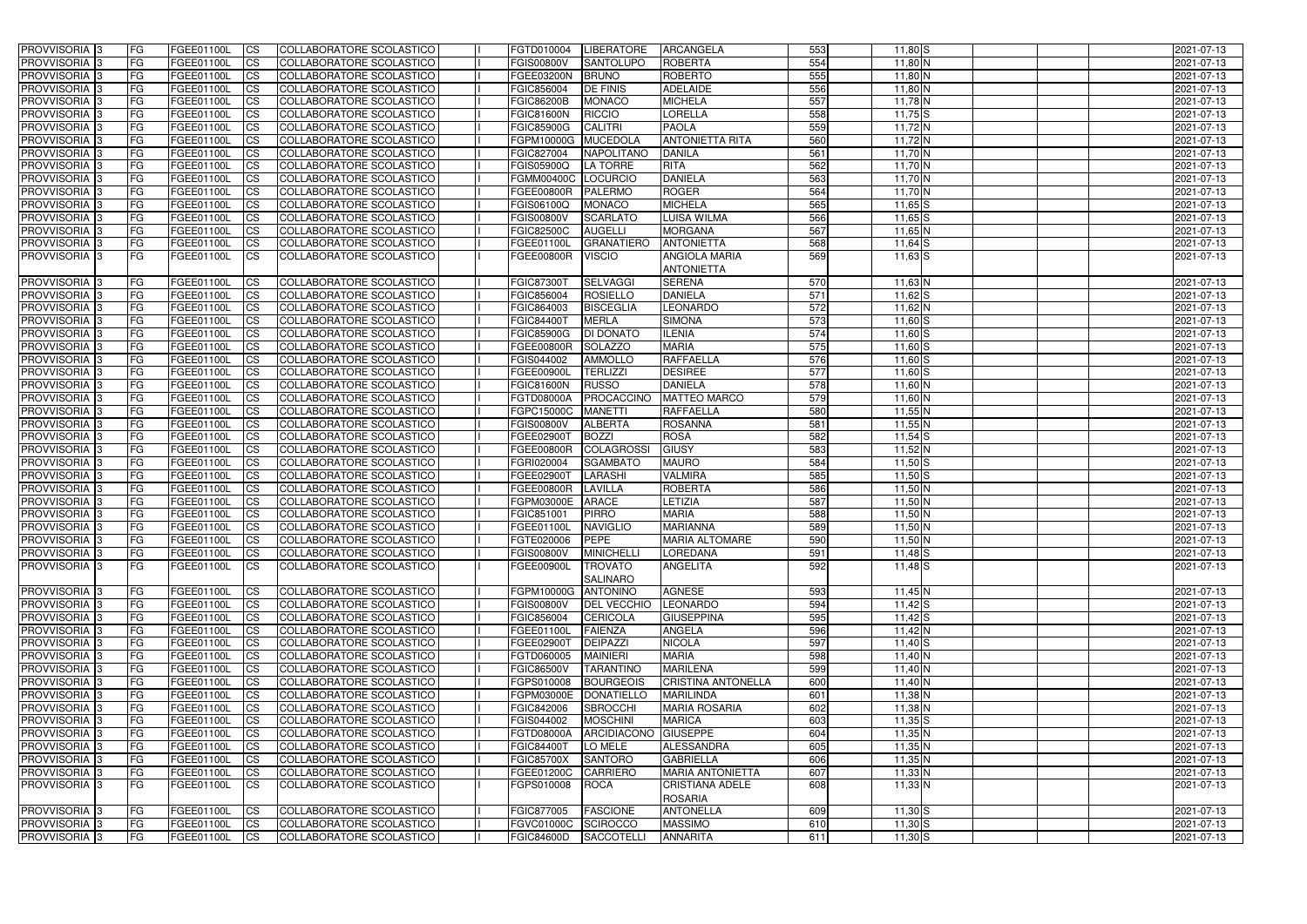| <b>PROVVISORIA</b> 3                                 | FG              | FGEE01100L               | <b>ICS</b>             | COLLABORATORE SCOLASTICO                             | FGIC876009                      | <b>MARUCCI</b>                     | <b>FILOMENA</b>                            | 612        | $11,30$ S              | 2021-07-13               |
|------------------------------------------------------|-----------------|--------------------------|------------------------|------------------------------------------------------|---------------------------------|------------------------------------|--------------------------------------------|------------|------------------------|--------------------------|
| <b>PROVVISORIA 3</b>                                 | FG              | FGEE01100L               | <b>CS</b>              | COLLABORATORE SCOLASTICO                             | <b>FGEE00800R</b>               | <b>TENACE</b>                      | <b>ANGELA</b>                              | 613        | $11,30$ S              | 2021-07-13               |
| PROVVISORIA <sup>3</sup>                             | FG              | FGEE01100L               | <b>CS</b>              | COLLABORATORE SCOLASTICO                             | <b>FGIC81600N</b>               | <b>GRASSO</b>                      | <b>MELANIA</b>                             | 614        | 11,30 N                | 2021-07-13               |
| PROVVISORIA <sup>3</sup>                             | FG              | FGEE01100L               | <b>CS</b>              | COLLABORATORE SCOLASTICO                             | <b>FGIC85900G</b>               | <b>VIGILANTE</b>                   | <b>RAFFAELLA</b>                           | 615        | 11,30 N                | 2021-07-13               |
| PROVVISORIA <sup>1</sup> 3                           | FG              | FGEE01100L               | <b>CS</b>              | COLLABORATORE SCOLASTICO                             | FGEE106002                      | <b>PISTILLO</b>                    | <b>ROBERTO</b>                             | 616        | 11,30 N<br>IS          | 2021-07-13               |
| PROVVISORIA 3                                        | FG              | FGEE01100L               | <b>CS</b>              | COLLABORATORE SCOLASTICO                             | FGEE005009                      | <b>CAPOCASALE</b>                  | <b>MIRIAM</b>                              | 617        | 11,30 N                | 2021-07-13               |
| PROVVISORIA 3                                        | FG              | FGEE01100L               | <b>CS</b>              | COLLABORATORE SCOLASTICO                             | FGIS05900Q                      | <b>PALENA</b>                      | <b>SARA</b>                                | 618        | 11,30 N                | 2021-07-13               |
| PROVVISORIA 3                                        | FG              | <b>FGEE01100L</b>        | <b>CS</b>              | <b>COLLABORATORE SCOLASTICO</b>                      | FGMM148003                      | <b>ALTOMARE</b>                    | <b>SARA</b>                                | 619        | 11,30 N                | 2021-07-13               |
| PROVVISORIA 3                                        | FG              | FGEE01100L               | <b>CS</b>              | COLLABORATORE SCOLASTICO                             | FGPS040004                      | <b>D'ALFONSO</b>                   | <b>DALILA</b>                              | 620        | 11,30 N                | 2021-07-13               |
| PROVVISORIA <sup>3</sup>                             | FG              | FGEE01100L               | $\overline{c}$         | COLLABORATORE SCOLASTICO                             | <b>FGIC87500D</b>               | <b>DAMATO</b>                      | <b>MARIA CHIARA</b>                        | 621        | 11,30 N                | 2021-07-13               |
| PROVVISORIA <sup>3</sup>                             | FG              | FGEE01100L               | <b>CS</b>              | COLLABORATORE SCOLASTICO                             | <b>FGIC85800Q</b>               | <b>MARINO</b>                      | <b>MARIA PIA</b>                           | 622        | $11,30$ N              | 2021-07-13               |
| PROVVISORIA <sup>3</sup>                             | FG              | FGEE01100L               | <b>CS</b>              | COLLABORATORE SCOLASTICO                             | FGPS010008                      | POLIGNANO                          | <b>ADDOLORATA</b>                          | 623        | 11,30 N                | 2021-07-13               |
| PROVVISORIA <sup>3</sup>                             | FG              | <b>FGEE01100L</b>        | <b>I</b> CS            | COLLABORATORE SCOLASTICO                             | FGPS010008                      | <b>CORNISSO</b>                    | <b>MICHELA TIZIANA</b>                     | 624        | $11,28$ S              | 2021-07-13               |
| PROVVISORIA <sup>3</sup>                             | FG              | FGEE01100L               | <b>I</b> CS            | COLLABORATORE SCOLASTICO                             | FGIS021009                      | <b>LUCIANI</b>                     | <b>ANNA MICHELINA</b>                      | 625        | $11,28$ N              | 2021-07-13               |
| PROVVISORIA <sup>3</sup>                             | FG              | FGEE01100L               | <b>I</b> CS            | COLLABORATORE SCOLASTICO                             | FGIC872002                      | <b>TROTTA</b>                      | <b>IMMACOLATA</b>                          | 626        | $11,28$ N              | 2021-07-13               |
| <b>PROVVISORIA</b> 3                                 | FG              | FGEE01100L               | <b>I</b> CS            | <b>COLLABORATORE SCOLASTICO</b>                      | <b>FGIC86000Q</b>               | CASO                               | <b>VALENTINA</b>                           | 627        | $11,27$ N              | 2021-07-13               |
| PROVVISORIA <sup>3</sup>                             | FG              | FGEE01100L               | <b>CS</b>              | COLLABORATORE SCOLASTICO                             | FGEE005009                      | <b>SPERANZA</b>                    | <b>FULVIO SERGIO</b>                       | 628        | $11,25$ S              | 2021-07-13               |
| PROVVISORIA 3                                        | FG              | FGEE01100L               | <b>CS</b>              | COLLABORATORE SCOLASTICO                             | <b>FGIC84100A</b>               | <b>VIGILANTE</b>                   | DOMENICO ANTONIO                           | 629        | $11,23$ S              | 2021-07-13               |
| PROVVISORIA <sup>3</sup>                             | FG              | FGEE01100L               | <b>ICS</b>             | COLLABORATORE SCOLASTICO                             | FGPS040004                      | <b>NUZZO</b>                       | <b>MONICA</b>                              | 630        | $11,20$ S              | 2021-07-13               |
| PROVVISORIA <sup>3</sup>                             | FG              | FGEE01100L               | <b>I</b> CS            | COLLABORATORE SCOLASTICO                             | <b>FGIC86200B</b>               | <b>LEMBO</b>                       | <b>RAFFAELLA</b>                           | 631        | $11,20$ S              | 2021-07-13               |
| PROVVISORIA <sup>3</sup>                             | FG              | FGEE01100L               | <b>I</b> CS            | COLLABORATORE SCOLASTICO                             | FGIC843002                      | <b>VITALE</b><br><b>CIAVARELLA</b> | <b>JEAN FRANCOIS</b>                       | 632<br>633 | $11,20$ S              | 2021-07-13               |
| PROVVISORIA <sup>3</sup><br>PROVVISORIA <sup>3</sup> | FG              | FGEE01100L<br>FGEE01100L | <b>CS</b>              | COLLABORATORE SCOLASTICO<br>COLLABORATORE SCOLASTICO | FGIS021009<br><b>FGIS00800V</b> | <b>CALABRESE</b>                   | <b>ELEANNA</b><br><b>SARAH</b>             | 634        | 11,20 N<br>$11,20$ N   | 2021-07-13<br>2021-07-13 |
| PROVVISORIA <sup>3</sup>                             | FG              | FGEE01100L               | <b>CS</b>              | COLLABORATORE SCOLASTICO                             | <b>FGIC81600N</b>               | <b>SOLAZZO</b>                     | ALESSANDRO                                 | 635        | $11,20$ N              | 2021-07-13               |
| PROVVISORIA <sup>3</sup>                             | FG<br>FG        | FGEE01100L               | <b>CS</b><br><b>CS</b> | COLLABORATORE SCOLASTICO                             | FGTF13000C                      | <b>MARCHESE</b>                    | <b>MARIA</b>                               | 636        | $11,20$ N              | 2021-07-13               |
| PROVVISORIA <sup>1</sup> 3                           | FG              | FGEE01100L               | <b>CS</b>              | COLLABORATORE SCOLASTICO                             | <b>FGIS05300R</b>               | <b>PEDICO</b>                      | <b>ALESSANDRA</b>                          | 637        | $11,20$ N              | 2021-07-13               |
| PROVVISORIA 3                                        | FG              | FGEE01100L               | <b>CS</b>              | COLLABORATORE SCOLASTICO                             | <b>FGIC86500V</b>               | <b>SALVEMINI</b>                   | <b>MARIANGELA</b>                          | 638        | $11,17$ $S$            | 2021-07-13               |
| PROVVISORIA <sup>3</sup>                             | FG              | FGEE01100L               | <b>CS</b>              | COLLABORATORE SCOLASTICO                             | <b>FGIS00800V</b>               | <b>RIZZI</b>                       | <b>ALESSIA</b>                             | 639        | $11,15$ S              | 2021-07-13               |
| PROVVISORIA <sup>3</sup>                             | FG              | <b>FGEE01100L</b>        | <b>CS</b>              | COLLABORATORE SCOLASTICO                             | <b>FGIC86500V</b>               | <b>DAMIANO</b>                     | <b>RITA DENISE</b>                         | 640        | $11,15$ S              | 2021-07-13               |
| PROVVISORIA <sup>1</sup> 3                           | FG              | <b>FGEE01100L</b>        | <b>CS</b>              | COLLABORATORE SCOLASTICO                             | FGIC819005                      | DE                                 | <b>GIOVANNA</b>                            | 641        | $11,15$ S              | 2021-07-13               |
| PROVVISORIA <sup>3</sup>                             | FG.             | FGEE01100L               | <b>CS</b>              | COLLABORATORE SCOLASTICO                             | FGVC01000C                      | <b>LIONETTI</b>                    | ALESSANDRA                                 | 642        | $11,15$ N              | 2021-07-13               |
| PROVVISORIA <sup>3</sup>                             | FG              | FGEE01100L               | $\overline{\text{cs}}$ | COLLABORATORE SCOLASTICO                             | FGIC822001                      | <b>QUARTICELLI</b>                 | <b>GERARDA</b>                             | 643        | $11,15$ N              | 2021-07-13               |
| PROVVISORIA <sup>3</sup>                             | FG              | <b>FGEE01100L</b>        | <b>CS</b>              | COLLABORATORE SCOLASTICO                             | FGPM03000E                      | <b>ANELLI</b>                      | <b>MARZIA</b>                              | 644        | $11,14$ N              | 2021-07-13               |
| PROVVISORIA 3                                        | FG              | <b>FGEE01100L</b>        | <b>CS</b>              | COLLABORATORE SCOLASTICO                             | <b>FGIC86100G</b>               | <b>DI STOLFO</b>                   | <b>STEFANIA</b>                            | 645        | $11,13$ N              | 2021-07-13               |
| PROVVISORIA <sup>3</sup>                             | FG              | FGEE01100L               | $\overline{\text{cs}}$ | COLLABORATORE SCOLASTICO                             | FGTE020006                      | <b>IRLANTE</b>                     | <b>GIUSEPPINA</b>                          | 646        | $11,12$ N              | 2021-07-13               |
| PROVVISORIA <sup>3</sup>                             | FG              | <b>FGEE01100L</b>        | <b>CS</b>              | <b>COLLABORATORE SCOLASTICO</b>                      | <b>FGVC01000C</b>               | DE LEO                             | <b>NICOLA</b>                              | 647        | $11,10$ S              | 2021-07-13               |
| PROVVISORIA <sup>3</sup>                             | FG              | FGEE01100L               | <b>CS</b>              | COLLABORATORE SCOLASTICO                             | <b>FGIS00800V</b>               | <b>STAMPONE</b>                    | <b>ANTONELLA</b>                           | 648        | $11,10$ S              | 2021-07-13               |
| PROVVISORIA 3                                        | FG              | FGEE01100L               | <b>I</b> CS            | COLLABORATORE SCOLASTICO                             | <b>FGIC85700X</b>               | <b>MANGIONE</b>                    | <b>ALESSIA</b>                             | 649        | $11,10$ S              | 2021-07-13               |
| <b>PROVVISORIA</b> 3                                 | IFG.            | FGEE01100L               | CS                     | COLLABORATORE SCOLASTICO                             | FGTF13000C SARACINO             |                                    | <b>LUIGINA</b>                             | 650        | $11,10$ N              | 2021-07-13               |
| PROVVISORIA 3                                        | IFG.            | FGEE01100L               | <b>ICS</b>             | COLLABORATORE SCOLASTICO                             | <b>FGIC86100G</b>               | <b>DELLI CARRI</b>                 | <b>FABIANA</b>                             | 651        | $11,10$ N              | 2021-07-13               |
| PROVVISORIA 3                                        | FG              | FGEE01100L               | <b>CS</b>              | COLLABORATORE SCOLASTICO                             | FGIC83700P                      | RIONDINO                           | <b>NICHOLE PIA</b>                         | 652        | $11,10$ N              | 2021-07-13               |
| PROVVISORIA 3                                        | FG              | FGEE01100L               | <b>CS</b>              | COLLABORATORE SCOLASTICO                             | <b>FGIC872002</b>               | <b>ESPOSITO</b>                    | <b>ANNA MARIA</b>                          | 653        | $11,10$ N              | 2021-07-13               |
| PROVVISORIA 3                                        | FG              | FGEE01100L               | <b>ICS</b>             | <b>COLLABORATORE SCOLASTICO</b>                      | FGTE020006                      | <b>CASORIA</b>                     | <b>STEFANIA</b>                            | 654        | $11,10$ N              | 2021-07-13               |
| PROVVISORIA 3                                        | FG              | FGEE01100L               | $\mathsf{ICS}$         | COLLABORATORE SCOLASTICO                             | FGIC87900R                      | <b>NARDELLA</b>                    | <b>LUCIA</b>                               | 655        | $11,07$ $S$            | 2021-07-13               |
| PROVVISORIA 3                                        | FG              | FGEE01100L               | <b>CS</b>              | COLLABORATORE SCOLASTICO                             | <b>FGIC86100G</b>               | <b>DI CARLO</b>                    | <b>IVANA</b>                               | 656        | 11,06 N                | 2021-07-13               |
| PROVVISORIA 3                                        | <b>FG</b>       | FGEE01100L               | <b>CS</b>              | COLLABORATORE SCOLASTICO                             | FGEE112009                      | MAZZEO                             | ARCANGELA LUCIA                            | 657        | $11,05$ S              | 2021-07-13               |
| PROVVISORIA 3<br>PROVVISORIA 3                       | <b>FG</b><br>FG | FGEE01100L<br>FGEE01100L | <b>CS</b><br><b>CS</b> | COLLABORATORE SCOLASTICO<br>COLLABORATORE SCOLASTICO | <b>FGEE00800R</b><br>FGTD010004 | PAOLETTA<br><b>CARAFA</b>          | <b>AMALIA MARIA</b><br><b>LUIGI NICOLA</b> | 658<br>659 | $11,05$ S<br>$11,05$ N | 2021-07-13<br>2021-07-13 |
| PROVVISORIA 3                                        | IFG.            | FGEE01100L               | <b>CS</b>              | COLLABORATORE SCOLASTICO                             | FGPS010008                      | <b>LOMBARDO</b>                    | <b>LUCA</b>                                | 660        | $11,05$ N              | 2021-07-13               |
| PROVVISORIA 3                                        | FG              | FGEE01100L               | <b>CS</b>              | COLLABORATORE SCOLASTICO                             | <b>FGIC87000A</b>               | LACERTOSA                          | <b>VINCENZO</b>                            | 661        | $11,05$ N              | 2021-07-13               |
| PROVVISORIA 3                                        | FG              | FGEE01100L               | <b>CS</b>              | COLLABORATORE SCOLASTICO                             | FGIC820009                      | <b>D'ANGELICO</b>                  | <b>DONATOPIO</b>                           | 662        | $11,05$ N              | 2021-07-13               |
| <b>PROVVISORIA</b> 3                                 | IFG.            | FGEE01100L               | <b>CS</b>              | COLLABORATORE SCOLASTICO                             | FGIC863007                      | D'ALESSANDR                        | LORENZO PIO                                | 663        | $11,05$ N              | 2021-07-13               |
| <b>PROVVISORIA</b> 3                                 | IFG.            | FGEE01100L               | <b>CS</b>              | COLLABORATORE SCOLASTICO                             | FGIC827004                      | RICCIARDI                          | ANGELA                                     | 664        | $11,05$ N              | 2021-07-13               |
| <b>PROVVISORIA</b> 3                                 | FG              | FGEE01100L               | <b>CS</b>              | <b>COLLABORATORE SCOLASTICO</b>                      | <b>FGIS03700V</b>               | ANNECCHINO                         | <b>FLORIANO</b>                            | 665        | $11,02$ S              | 2021-07-13               |
| PROVVISORIA 3                                        | <b>IFG</b>      | FGEE01100L               | <b>CS</b>              | COLLABORATORE SCOLASTICO                             | <b>FGIC87400N</b>               | <b>CIRSONE</b>                     | <b>GRAZIA</b>                              | 666        | 11S                    | 2021-07-13               |
| PROVVISORIA 3                                        | IFG.            | FGEE01100L               | <b>CS</b>              | COLLABORATORE SCOLASTICO                             | FGIC819005                      | MESSAGGIERO ROSANNA                |                                            | 667        | 11S                    | 2021-07-13               |
| PROVVISORIA 3                                        | FG              | FGEE01100L               | <b>CS</b>              | COLLABORATORE SCOLASTICO                             | <b>FGIS00800V</b>               | <b>TIRELLI</b>                     | <b>TIZIANA</b>                             | 668        | 11S                    | 2021-07-13               |
| PROVVISORIA 3                                        | FG              | FGEE01100L               | <b>CS</b>              | COLLABORATORE SCOLASTICO                             | <b>FGIC86000Q</b>               | <b>VIGIANO</b>                     | <b>VERONICA</b>                            | 669        | 11S                    | 2021-07-13               |
| PROVVISORIA 3                                        | FG              | FGEE01100L               | <b>CS</b>              | COLLABORATORE SCOLASTICO                             | <b>FGIC84100A</b>               | VENEZIANI                          | <b>MARIA</b>                               | 670        | 11S                    | 2021-07-13               |
| <b>PROVVISORIA</b> 3                                 | <b>FG</b>       | FGEE01100L               | <b>CS</b>              | COLLABORATORE SCOLASTICO                             | FGPS040004                      | RENDINIELLO                        | <b>CONCETTA</b>                            | 671        | 11S                    | 2021-07-13               |
| PROVVISORIA 3                                        | FG              | FGEE01100L               | <b>CS</b>              | COLLABORATORE SCOLASTICO                             | FGIC819005                      | <b>IACULLO</b>                     | <b>MIRIAM</b>                              | 672        | $11$ N                 | 2021-07-13               |
| PROVVISORIA 3                                        | FG              | FGEE01100L               | <b>CS</b>              | COLLABORATORE SCOLASTICO                             | <b>FGIC818009</b>               | FREDELLA                           | <b>ROCCO</b>                               | 673        | $11$ N                 | 2021-07-13               |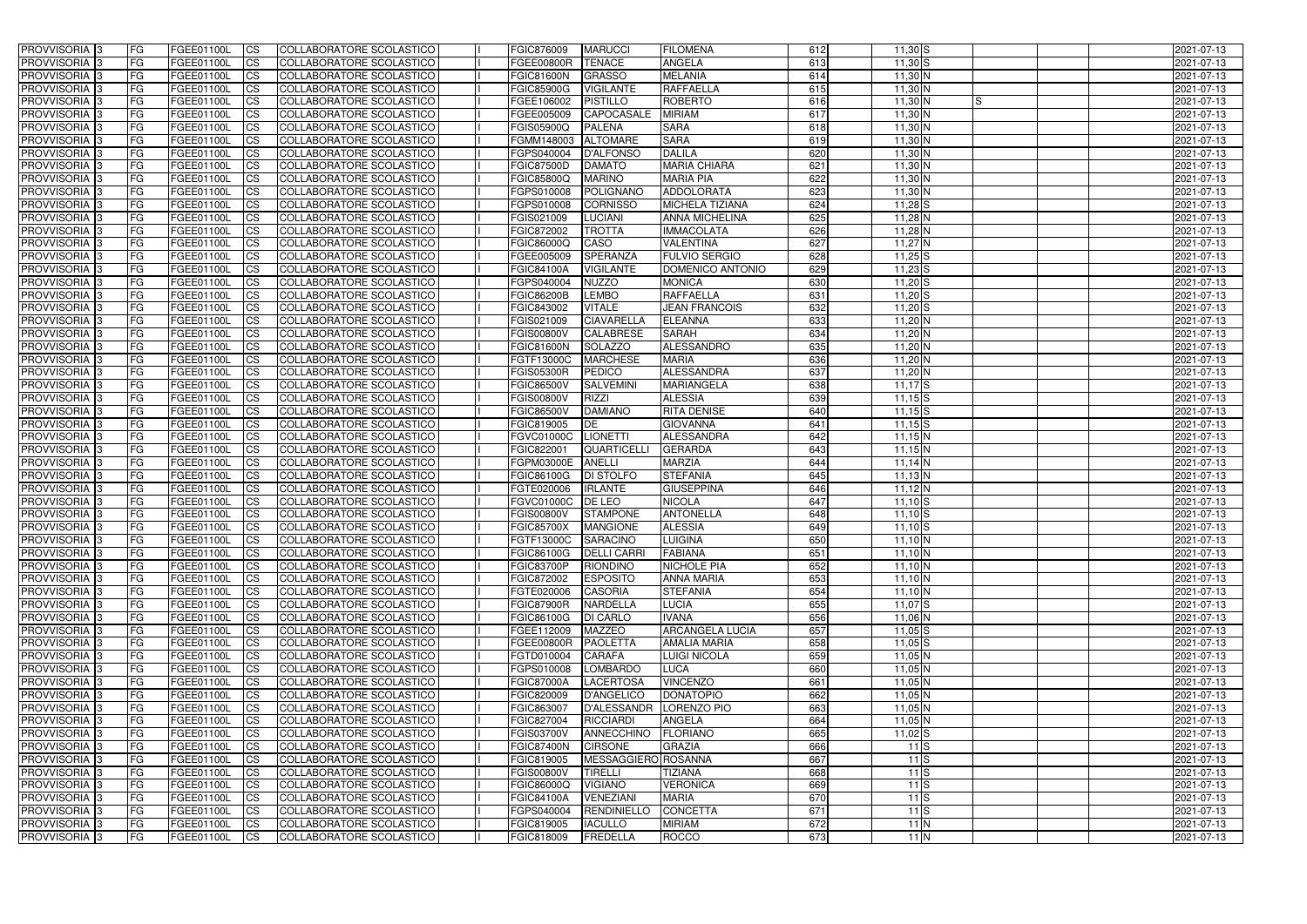| PROVVISORIA <sup>1</sup> 3 | <b>FG</b>  | FGEE01100L        | CS                     | COLLABORATORE SCOLASTICO        | FGIC872002           | <b>AMALIA</b><br><b>TRIGIANI</b>                | 674              | $11$ N      | 2021-07-13 |
|----------------------------|------------|-------------------|------------------------|---------------------------------|----------------------|-------------------------------------------------|------------------|-------------|------------|
| PROVVISORIA <sup>1</sup> 3 | FG         | FGEE01100L        | <b>CS</b>              | COLLABORATORE SCOLASTICO        | FGIC876009           | <b>CORRADO</b><br><b>ANNALISA</b>               | 675              | 11N         | 2021-07-13 |
| PROVVISORIA <sup>1</sup> 3 | FG         | FGEE01100L        | <b>CS</b>              | COLLABORATORE SCOLASTICO        | FGIC820009           | <b>LEPORE</b><br><b>ANNA STELLA</b>             | 676              | 11N         | 2021-07-13 |
| PROVVISORIA 3              | FG         | FGEE01100L        | <b>CS</b>              | COLLABORATORE SCOLASTICO        | FGTF13000C           | <b>STEFANELL</b><br><b>MICHELINA</b>            | 677              | 11N         | 2021-07-13 |
| PROVVISORIA <sup>1</sup> 3 | FG         | FGEE01100L        | <b>CS</b>              | COLLABORATORE SCOLASTICO        | FGIC818009           | <b>CHECCHIA</b><br><b>CARMELA</b>               | 678              | 11N         | 2021-07-13 |
| PROVVISORIA 3              | <b>IFG</b> | FGEE01100L        | <b>CS</b>              | COLLABORATORE SCOLASTICO        | <b>FGIS00800V</b>    | <b>MELA</b><br><b>GIUSEPPINA</b>                | 679              | $10,97$ $S$ | 2021-07-13 |
| PROVVISORIA 3              | <b>FG</b>  | FGEE01100L        | <b>CS</b>              | COLLABORATORE SCOLASTICO        | FGPM03000E           | <b>DI MICHELE</b><br><b>RITA</b>                | 680              | $10,97$ $S$ | 2021-07-13 |
| PROVVISORIA 3              | FG         | FGEE01100L        | <b>CS</b>              | COLLABORATORE SCOLASTICO        | FGIS06100Q           | <b>GIULIO PIO</b><br><b>RICCARDO</b>            | 681              | $10,96$ $S$ | 2021-07-13 |
| PROVVISORIA 3              | FG         | FGEE01100L        | <b>CS</b>              | COLLABORATORE SCOLASTICO        | <b>FGIS00800V</b>    | <b>SCARPIELLO</b><br><b>GIUSEPPE</b>            | 682              | $10,95$ S   | 2021-07-13 |
| PROVVISORIA 3              | <b>FG</b>  | FGEE01100L        | <b>CS</b>              | COLLABORATORE SCOLASTICO        | FGIC818009           | <b>GRANIERO</b><br><b>SONIA</b>                 | 683              | $10,95$ S   | 2021-07-13 |
| PROVVISORIA <sup>3</sup>   | <b>FG</b>  | FGEE01100L        | <b>CS</b>              | COLLABORATORE SCOLASTICO        | FGTD010004           | <b>CIRA</b><br><b>TROILO</b>                    | 684              | $10,95$ N   | 2021-07-13 |
| PROVVISORIA <sup>1</sup> 3 | FG         | FGEE01100L        | <b>CS</b>              | COLLABORATORE SCOLASTICO        | FGTD060005           | <b>MARIA</b><br><b>GIANNINI</b>                 | 685              | $10,95$ N   | 2021-07-13 |
| PROVVISORIA <sup>1</sup> 3 | FG         | FGEE01100L        | <b>CS</b>              | COLLABORATORE SCOLASTICO        | <b>FGTD08000A</b>    | <b>PETRILLI</b><br><b>PAOLO</b>                 | 686              | $10,95$ N   | 2021-07-13 |
| <b>PROVVISORIA</b>         | FG         | FGEE01100L        | <b>CS</b>              | COLLABORATORE SCOLASTICO        | FGTF13000C           | <b>FRANCESCO PIO</b><br><b>CITRO</b>            | 687              | 10,95 N     | 2021-07-13 |
| <b>PROVVISORIA</b>         | FG         | FGEE01100L        | <b>CS</b>              | COLLABORATORE SCOLASTICO        | <b>FGIS04600N</b>    | <b>LONGO</b><br>LUCIA                           | 688              | 10,95 N     | 2021-07-13 |
| PROVVISORIA <sup>1</sup> 3 | FG         | FGEE01100L        | <b>ICS</b>             | COLLABORATORE SCOLASTICO        | FGEE01200C           | <b>RICCIARDI</b><br><b>MARIA</b>                | 689              | 10,94 N     | 2021-07-13 |
| <b>PROVVISORIA</b>         | FG         | FGEE01100L        | <b>CS</b>              | COLLABORATORE SCOLASTICO        | <b>FGIC85700X</b>    | <b>GIUSEPPINA</b><br><b>DI CATALDC</b>          | 690              | $10,93$ $S$ | 2021-07-13 |
| PROVVISORIA <sup>1</sup> 3 | FG         | FGEE01100L        | <b>ICS</b>             | COLLABORATORE SCOLASTICO        | FGEE005009           | <b>SEBASTIANO</b><br><b>DANIELA</b>             | 691              | 10,93 N     | 2021-07-13 |
| <b>PROVVISORIA 3</b>       | FG.        | FGEE01100L        | <b>ICS</b>             | COLLABORATORE SCOLASTICO        | FGPS040004           | MARRANZINO<br>LIDIA                             | 692              | 10,92N      | 2021-07-13 |
|                            |            |                   |                        |                                 |                      | <b>SCOPECE</b>                                  |                  |             |            |
| PROVVISORIA 3              | <b>FG</b>  | FGEE01100L        | <b>CS</b>              | COLLABORATORE SCOLASTICO        | FGEE112009           | <b>CLAUDIA</b><br><b>DI CLAUDIO</b>             | 693              | $10,90$ $S$ | 2021-07-13 |
| PROVVISORIA 3              | FG         | FGEE01100L        | <b>CS</b>              | COLLABORATORE SCOLASTICO        | <b>FGEE11000N</b>    | <b>FILIPPO</b><br><b>CURSIO</b>                 | 694              | $10,90$ S   | 2021-07-13 |
| PROVVISORIA <sup>3</sup>   | FG         | FGEE01100L        | <b>CS</b>              | COLLABORATORE SCOLASTICO        | <b>FGIS00800V</b>    | <b>ROSA</b><br><b>TISI</b>                      | 695              | $10,90$ S   | 2021-07-13 |
| PROVVISORIA <sup>1</sup> 3 | <b>FG</b>  | FGEE01100L        | <b>CS</b>              | COLLABORATORE SCOLASTICO        | FGIS048009           | <b>LOTITO</b><br><b>GAETANO</b>                 | 696              | $10,90$ S   | 2021-07-13 |
| PROVVISORIA 3              | FG         | FGEE01100L        | <b>CS</b>              | COLLABORATORE SCOLASTICO        | <b>FGIC81600N</b>    | <b>GRASSO</b><br><b>OLGA</b>                    | 697              | $10,90$ N   | 2021-07-13 |
| PROVVISORIA <sup>1</sup> 3 | FG         | FGEE01100L        | <b>CS</b>              | COLLABORATORE SCOLASTICO        | FGEE01100L           | <b>OCCHIONERO</b><br><b>CHIARA</b>              | 698              | $10,90$ N   | 2021-07-13 |
| <b>PROVVISORIA</b>         | FG         | FGEE01100L        | <b>CS</b>              | COLLABORATORE SCOLASTICO        | FGTD21000T           | <b>FORMIGLIO</b><br><b>FEDERICA</b>             | 699              | 10,90 N     | 2021-07-13 |
| PROVVISORIA <sup>1</sup> 3 | FG         | FGEE01100L        | <b>CS</b>              | COLLABORATORE SCOLASTICO        | FGPS08000E           | <b>CAROTA</b><br><b>MARILENA</b>                | 700              | 10,90 N     | 2021-07-13 |
| PROVVISORIA <sup>1</sup> 3 | FG         | FGEE01100L        | <b>CS</b>              | COLLABORATORE SCOLASTICO        | <b>FGIS00800V</b>    | <b>INTISO</b><br><b>MARIA GRAZIA</b>            | 701              | 10,90 N     | 2021-07-13 |
| PROVVISORIA 3              | FG         | FGEE01100L        | <b>CS</b>              | COLLABORATORE SCOLASTICO        | <b>FGIC87000A</b>    | <b>RACIOPPA</b><br><b>LAURA CARMELA</b>         | 702              | 10,88 S     | 2021-07-13 |
| PROVVISORIA                | FG         | FGEE01100L        | <b>CS</b>              | COLLABORATORE SCOLASTICO        | FGPS040004           | <b>MARASCHIELL</b><br><b>SEBASTIANA SABRINA</b> | 703              | $10,88$ S   | 2021-07-13 |
| PROVVISORIA 3              | <b>IFG</b> | FGEE01100L        | <b>CS</b>              | COLLABORATORE SCOLASTICO        | FGTD02000P           | <b>SPADARO</b><br><b>GIULIANO</b>               | 704              | 10,88 N     | 2021-07-13 |
| PROVVISORIA                | FG         | FGEE01100L        | <b>CS</b>              | <b>COLLABORATORE SCOLASTICO</b> | FGIC86100G           | <b>SABRINA</b><br><b>SCOTECE</b>                | 705              | $10,85$ S   | 2021-07-13 |
| PROVVISORIA 3              | FG         | FGEE01100L        | $\overline{c}$         | COLLABORATORE SCOLASTICO        | FGPM05000Q           | <b>LECCE</b><br><b>ANTONIA</b>                  | 706              | $10,85$ S   | 2021-07-13 |
| PROVVISORIA 3              | <b>FG</b>  | FGEE01100L        | <b>CS</b>              | COLLABORATORE SCOLASTICO        | <b>FGTD08000A</b>    | <b>FRANCESCA PIA</b><br><b>LAPIO</b>            | 707              | 10,85 N     | 2021-07-13 |
| <b>PROVVISORIA</b>         | <b>FG</b>  | FGEE01100L        | <b>CS</b>              | COLLABORATORE SCOLASTICO        | FGIC86100G           | <b>VINCIGUERRA</b><br><b>INES</b>               | 708              | 10,85 N     | 2021-07-13 |
| PROVVISORIA <sup>1</sup> 3 | FG         | FGEE01100L        | <b>CS</b>              | COLLABORATORE SCOLASTICO        | FGIC871006           | <b>DIPAOLA</b><br>LUCIA                         | 709              | $10,85$ N   | 2021-07-13 |
| PROVVISORIA 3              | <b>FG</b>  | FGEE01100L        | <b>ICS</b>             | COLLABORATORE SCOLASTICO        | FGIC819005           | <b>GIUSEPPINA</b><br><b>TISO</b>                | 710              | $10,85$ N   | 2021-07-13 |
| PROVVISORIA 3              | IFG.       | FGEE01100L CS     |                        | COLLABORATORE SCOLASTICO        | FGVC01000C RICCI     | <b>MARTA</b>                                    | 711              | $10,85$ N   | 2021-07-13 |
| PROVVISORIA 3              | <b>FG</b>  | FGEE01100L        | $\overline{\text{CS}}$ | COLLABORATORE SCOLASTICO        | FGEE00900L           | <b>BRUNO</b><br><b>MICHELE</b>                  | 712              | 10,85 N     | 2021-07-13 |
| PROVVISORIA 3              | <b>FG</b>  | FGEE01100L        | CS                     | COLLABORATORE SCOLASTICO        | <b>FGIC84400T</b>    | <b>MARCUCCI</b><br><b>LUCIA</b>                 | 713              | $10,85$ N   | 2021-07-13 |
| PROVVISORIA 3              | <b>FG</b>  | FGEE01100L        | $\overline{\text{CS}}$ | COLLABORATORE SCOLASTICO        | <b>FGIC87000A</b>    | <b>NARCISO</b><br><b>ANNARITA</b>               | 714              | 10,84 N     | 2021-07-13 |
| PROVVISORIA 3              | <b>FG</b>  | FGEE01100L        | CS                     | COLLABORATORE SCOLASTICO        | <b>FGIC88100R</b>    | <b>MARIA</b><br><b>RUMMO</b>                    | 715              | $10,82$ S   | 2021-07-13 |
| PROVVISORIA 3              | <b>IFG</b> | FGEE01100L        | <b>CS</b>              | COLLABORATORE SCOLASTICO        | FGTF13000C           | <b>CLAUDIO</b><br><b>MARIELLA</b>               | 716              | $10,82$ S   | 2021-07-13 |
| PROVVISORIA 3              | <b>IFG</b> | FGEE01100L        | CS                     | COLLABORATORE SCOLASTICO        | FGIC855008           | <b>FLORENTINA</b><br>SPERETOIU                  | 717              | $10,81$ N   | 2021-07-13 |
| PROVVISORIA 3              | <b>FG</b>  | FGEE01100L        | <b>CS</b>              | COLLABORATORE SCOLASTICO        | FGIC872002           | <b>DAMIANO</b><br><b>NICOLA</b>                 | 718              | $10,80$ $S$ | 2021-07-13 |
| PROVVISORIA 3              | FG         | FGEE01100L        | <b>CS</b>              | COLLABORATORE SCOLASTICO        | <b>FGIC86200B</b>    | <b>BOURGEOIS</b><br><b>NADINE</b>               | 719              | $10,80$ S   | 2021-07-13 |
| PROVVISORIA 3              | <b>FG</b>  | FGEE01100L        | <b>CS</b>              | COLLABORATORE SCOLASTICO        | FGMM148003 DI PIERNO | <b>GRAZIA MARIA</b>                             | 720              | $10,80$ S   | 2021-07-13 |
| PROVVISORIA 3              | <b>FG</b>  | FGEE01100L        | <b>CS</b>              | COLLABORATORE SCOLASTICO        | FGPS010008           | <b>MATTEO</b><br>SPAGNUOLO                      | 721              | $10,80$ N   | 2021-07-13 |
| PROVVISORIA 3              | <b>FG</b>  | FGEE01100L        | <b>CS</b>              | COLLABORATORE SCOLASTICO        | FGEE01200C           | <b>DE NINNO</b><br><b>IRENE</b>                 | 722              | $10,80$ N   | 2021-07-13 |
| PROVVISORIA 3              | <b>FG</b>  | FGEE01100L        | <b>CS</b>              | COLLABORATORE SCOLASTICO        | FGIC847009           | D'AMBROSIO<br><b>ANDREA</b>                     | 723              | $10,80$ N   | 2021-07-13 |
| PROVVISORIA 3              | <b>FG</b>  | FGEE01100L        | <b>CS</b>              | COLLABORATORE SCOLASTICO        | FGIC86000Q           | <b>RUSSO</b><br><b>ROSSELLA</b>                 | 724              | $10,80$ N   | 2021-07-13 |
| PROVVISORIA 3              | <b>FG</b>  | FGEE01100L        | <b>CS</b>              | COLLABORATORE SCOLASTICO        | FGPS08000E RUSSO     | <b>MARIA</b>                                    | 725              | $10,80$ N   | 2021-07-13 |
| PROVVISORIA 3              | <b>FG</b>  | FGEE01100L        | $\overline{\text{CS}}$ | COLLABORATORE SCOLASTICO        | <b>FGIS00800V</b>    | <b>ADRIANA</b><br>MUCCIARONE                    | 726              | $10,80$ N   | 2021-07-13 |
| PROVVISORIA 3              | <b>FG</b>  | FGEE01100L        | <b>CS</b>              | COLLABORATORE SCOLASTICO        | FGIC856004           | SPADACCINO<br><b>SARA ZAIRA</b>                 | 727              | $10,80$ N   | 2021-07-13 |
| PROVVISORIA 3              | <b>FG</b>  | FGEE01100L        | <b>CS</b>              | COLLABORATORE SCOLASTICO        | FGIC856004           | <b>CAPRARELLA</b><br><b>SIMONA</b>              | 728              | $10,80$ N   | 2021-07-13 |
| PROVVISORIA 3              | <b>IFG</b> | FGEE01100L        | <b>CS</b>              | COLLABORATORE SCOLASTICO        | <b>FGEE11000N</b>    | <b>ANTONIETTA ANNA</b><br><b>VILLANI</b>        | 729              | $10,80$ N   | 2021-07-13 |
| PROVVISORIA 3              | <b>FG</b>  | FGEE01100L        | <b>CS</b>              | COLLABORATORE SCOLASTICO        | FGIC818009           | <b>BRESCIA</b><br><b>DANIELA</b>                | 730              | $10,79$ S   | 2021-07-13 |
| PROVVISORIA 3              | <b>FG</b>  | FGEE01100L        | <b>CS</b>              | COLLABORATORE SCOLASTICO        | FGPM03000E PAGNOTTI  | <b>CECILIA</b>                                  | $\overline{731}$ | $10,79$ N   | 2021-07-13 |
| PROVVISORIA 3              | <b>IFG</b> | FGEE01100L        | $\overline{\text{CS}}$ | COLLABORATORE SCOLASTICO        | FGIC83100Q           | <b>DE FILIPPO</b><br><b>RAFFAELA</b>            | 732              | $10,76$ N   | 2021-07-13 |
| PROVVISORIA 3              | <b>FG</b>  | <b>FGEE01100L</b> | CS                     | COLLABORATORE SCOLASTICO        | FGPC180008   TOTARO  | <b>MARIA ANTONIETTA</b>                         | 733              | $10,75$ S   | 2021-07-13 |
| PROVVISORIA 3              | <b>FG</b>  | FGEE01100L        | CS                     | COLLABORATORE SCOLASTICO        | <b>FGIC86000Q</b>    | <b>STIPULANTE</b><br><b>SIPONTINA</b>           | 734              | $10,75$ S   | 2021-07-13 |
|                            |            |                   |                        |                                 |                      |                                                 |                  |             |            |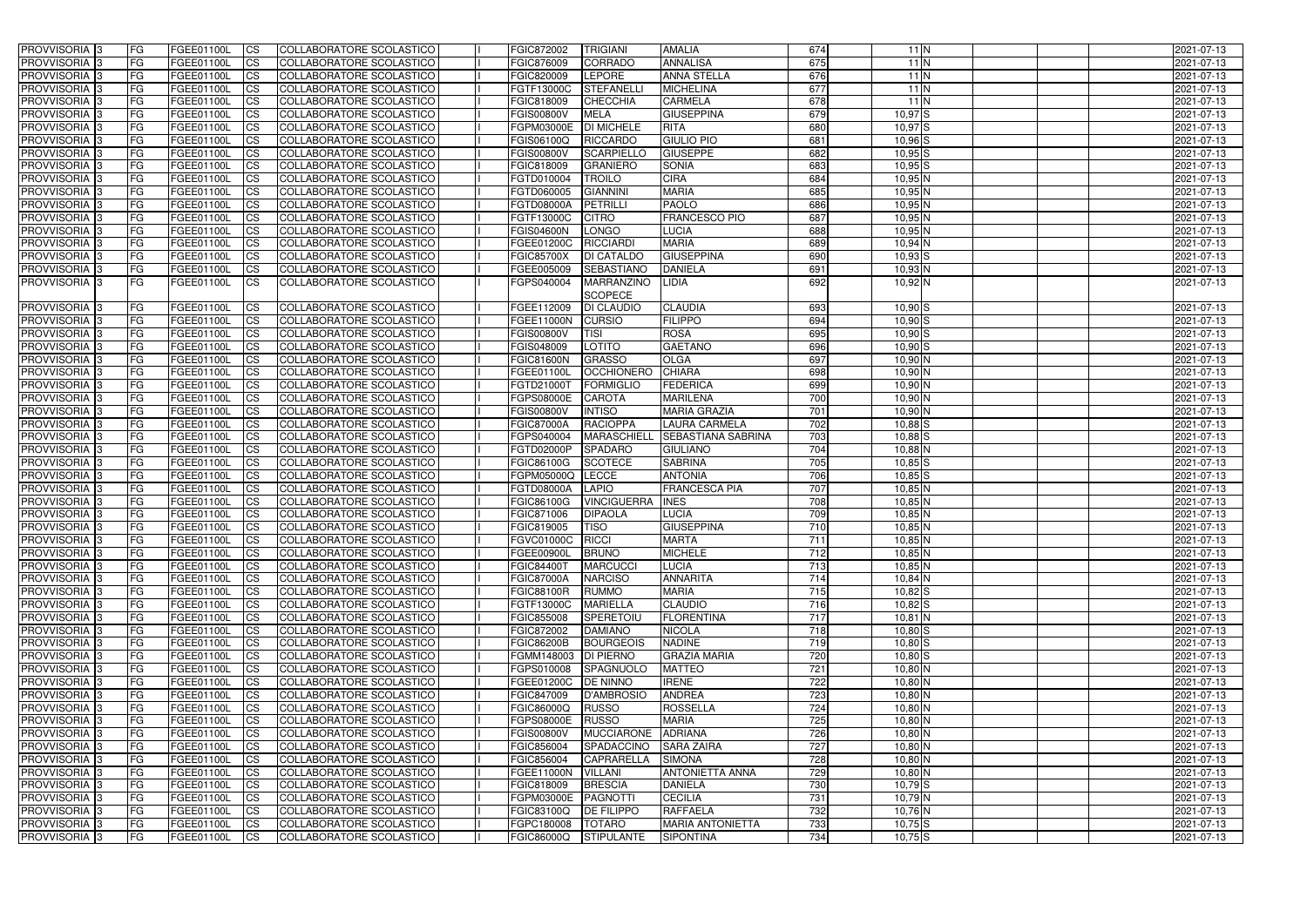| <b>PROVVISORIA</b> 3                                   | FG.        | FGEE01100L                      | <b>CS</b>              | COLLABORATORE SCOLASTICO                             | FGEE106002                      | <b>SALAMONE</b>                     | FRANCESCA                                   | 735              | $10,75$ S              | 2021-07-13               |
|--------------------------------------------------------|------------|---------------------------------|------------------------|------------------------------------------------------|---------------------------------|-------------------------------------|---------------------------------------------|------------------|------------------------|--------------------------|
| PROVVISORIA <sup>1</sup> 3                             | FG         | FGEE01100L                      | $\overline{\text{cs}}$ | COLLABORATORE SCOLASTICO                             | <b>FGIS04600N</b>               | <b>MARINACCI</b>                    | <b>MARIA ILENIA</b>                         | 736              | $10,75$ N              | 2021-07-13               |
| PROVVISORIA <sup>3</sup>                               | <b>IFG</b> | FGEE01100L                      | <b>CS</b>              | <b>COLLABORATORE SCOLASTICO</b>                      | FGIC871006                      | <b>PARENTE</b>                      | <b>LUCIA</b>                                | 737              | 10,75 N                | 2021-07-13               |
| PROVVISORIA <sup>3</sup>                               | FG         | FGEE01100L                      | <b>CS</b>              | COLLABORATORE SCOLASTICO                             | FGTD21000T                      | <b>SCOPECE</b>                      | <b>CARMEN</b>                               | 738              | 10,75 N                | 2021-07-13               |
| PROVVISORIA <sup>3</sup>                               | FG         | FGEE01100L                      | <b>CS</b>              | COLLABORATORE SCOLASTICO                             | <b>FGIC84500N</b>               | <b>MORCALDI</b>                     | <b>ROSANNA</b>                              | 739              | 10,75 N                | 2021-07-13               |
| PROVVISORIA 3                                          | FG         | FGEE01100L                      | <b>ICS</b>             | COLLABORATORE SCOLASTICO                             | FGIS06100Q                      | <b>BELVISO</b>                      | <b>ANNAMARIA</b>                            | 740              | 10,73 N                | 2021-07-13               |
| PROVVISORIA <sup>3</sup>                               | FG         | FGEE01100L                      | <b>ICS</b>             | COLLABORATORE SCOLASTICO                             | FGIS044002                      | <b>ANTONUCCI</b>                    | <b>ALESSIA</b>                              | 741              | $10,72$ S              | 2021-07-13               |
| PROVVISORIA <sup>3</sup>                               | FG         | FGEE01100L                      | $\overline{c}$         | COLLABORATORE SCOLASTICO                             | FGEE01100L                      | <b>DANZA</b>                        | <b>FELICETTA</b>                            | 742              | $10,72$ S              | 2021-07-13               |
| PROVVISORIA <sup>3</sup>                               | FG         | FGEE01100L                      | <b>CS</b>              | <b>COLLABORATORE SCOLASTICO</b>                      | FGIC869006                      | PADOVANO                            | <b>FUTURA</b>                               | 743              | $10,70$ S              | 2021-07-13               |
| PROVVISORIA <sup>3</sup>                               | FG         | <b>FGEE01100L</b>               | $\overline{\text{cs}}$ | COLLABORATORE SCOLASTICO                             | FGTD010004                      | CASCAVILLA                          | <b>DANIELA</b>                              | 744              | $10,70$ S              | 2021-07-13               |
| <b>PROVVISORIA</b> 3                                   | FG         | FGEE01100L                      | <b>CS</b>              | <b>COLLABORATORE SCOLASTICO</b>                      | FGRI020004                      | <b>GIUFFRE</b>                      | <b>MARIA ASSUNTA</b>                        | 745              | $10,70$ S              | 2021-07-13               |
| <b>PROVVISORIA</b> 3                                   | FG         | FGEE01100L                      | <b>CS</b>              | COLLABORATORE SCOLASTICO                             | FGTF17000V                      | <b>ROMEO</b>                        | <b>MARCO</b>                                | 746              | 10,70 N                | 2021-07-13               |
| PROVVISORIA <sup>3</sup>                               | FG         | FGEE01100L                      | <b>I</b> CS            | <b>COLLABORATORE SCOLASTICO</b>                      | <b>FGIC86100G</b>               | PETROSILLO                          | <b>MARCO</b>                                | 747              | 10,70 N                | 2021-07-13               |
| PROVVISORIA <sup>3</sup>                               | FG         | FGEE01100L                      | <b>I</b> CS            | <b>COLLABORATORE SCOLASTICO</b>                      | <b>FGIS04600N</b>               | <b>LAPENNA</b>                      | <b>FRANCESCA</b>                            | 748              | 10,70 N                | 2021-07-13               |
| <b>PROVVISORIA</b> 3                                   | FG         | FGEE01100L                      | <b>I</b> CS            | COLLABORATORE SCOLASTICO                             | FGIC848005                      | <b>DI FIORE</b>                     | ANGELARITA                                  | 749              | 10,70 N                | 2021-07-13               |
| PROVVISORIA <sup>3</sup>                               | FG         | <b>FGEE01100L</b>               | <b>ICS</b>             | COLLABORATORE SCOLASTICO                             | FGIC818009                      | <b>D'ANGELO</b>                     | <b>ELISA</b>                                | 750              | 10,70 N                | 2021-07-13               |
| PROVVISORIA <sup>3</sup>                               | FG.        | <b>FGEE01100L</b>               | <b>I</b> CS            | COLLABORATORE SCOLASTICO                             | <b>FGPS20000B</b>               | <b>PRENCIPE</b>                     | <b>GIUSEPPINA</b>                           | 751              | 10,70 N                | 2021-07-13               |
| PROVVISORIA <sup>3</sup>                               | FG         | FGEE01100L                      | <b>ICS</b>             | COLLABORATORE SCOLASTICO                             | FGIS06100Q                      | <b>SCIARRA</b>                      | <b>SIMONE</b>                               | 752              | 10,70 N                | 2021-07-13               |
| PROVVISORIA <sup>3</sup>                               | FG         | FGEE01100L                      | <b>ICS</b>             | COLLABORATORE SCOLASTICO                             | FGTF13000C                      | <b>SIMONE</b>                       | <b>GIANLUCA</b>                             | 753              | $10,67$ $S$            | 2021-07-13               |
| PROVVISORIA <sup>3</sup>                               | FG         | FGEE01100L                      | <b>CS</b>              | COLLABORATORE SCOLASTICO                             | FGIS06100Q                      | <b>TESPI</b>                        | <b>ANNA</b>                                 | 754              | 10,67 N                | 2021-07-13               |
| PROVVISORIA <sup>3</sup>                               | FG         | FGEE01100L                      | <b>CS</b>              | COLLABORATORE SCOLASTICO                             | <b>FGIC81600N</b>               | <b>BOTTICELLA</b>                   | <b>DOMENICO</b>                             | 755              | $10,65$ $S$            | 2021-07-13               |
| PROVVISORIA <sup>3</sup>                               | FG         | FGEE01100L                      | <b>CS</b>              | COLLABORATORE SCOLASTICO                             | <b>FGIC82900Q</b>               | <b>ARMIENTO</b>                     | <b>GIOVANNI</b>                             | 756              | $10,65$ S              | 2021-07-13               |
| PROVVISORIA <sup>3</sup>                               | FG         | <b>FGEE01100L</b>               | <b>CS</b>              | COLLABORATORE SCOLASTICO                             | FGPM03000E                      | <b>CARDONE</b>                      | <b>TANYA</b>                                | 757              | $10,65$ N              | 2021-07-13               |
| PROVVISORIA <sup>1</sup> 3                             | FG         | FGEE01100L                      | <b>CS</b>              | COLLABORATORE SCOLASTICO                             | FGIC880001                      | <b>DESIDERATO</b>                   | <b>PATRIZIA</b>                             | 758              | $10,62$ N              | 2021-07-13               |
| PROVVISORIA <sup>3</sup>                               | FG         | FGEE01100L                      | ICS                    | COLLABORATORE SCOLASTICO                             | FGIC856004                      | SANTANGELO                          | <b>CINZIA</b>                               | 759              | $10,60$ S              | 2021-07-13               |
| PROVVISORIA <sup>1</sup> 3                             | FG         | <b>FGEE01100L</b><br>FGEE01100L | <b>CS</b>              | COLLABORATORE SCOLASTICO                             | <b>FGIC87000A</b>               | PAGLIALONGA                         | <b>FEDERICA MARIA</b><br><b>MARIAGRAZIA</b> | 760<br>761       | $10,60$ S              | 2021-07-13               |
| PROVVISORIA <sup>3</sup>                               | FG         | FGEE01100L                      | <b>CS</b><br><b>CS</b> | COLLABORATORE SCOLASTICO                             | <b>FGIC87000A</b>               | <b>IANNACCONE</b><br><b>VALENTE</b> | LUANA                                       | 762              | $10,60$ S              | 2021-07-13               |
| PROVVISORIA <sup>3</sup><br>PROVVISORIA <sup>1</sup> 3 | FG<br>FG   | FGEE01100L                      | <b>CS</b>              | COLLABORATORE SCOLASTICO<br>COLLABORATORE SCOLASTICO | <b>FGIC81600N</b><br>FGTD21000T | <b>CURCETTI</b>                     | <b>CONSIGLIA</b>                            | 763              | $10,60$ S<br>$10,60$ S | 2021-07-13<br>2021-07-13 |
| PROVVISORIA <sup>3</sup>                               | FG         | <b>FGEE01100L</b>               | <b>CS</b>              | COLLABORATORE SCOLASTICO                             | FGEE00900L                      | <b>GENTILE</b>                      | <b>ANTONELLA</b>                            | 764              | $10,60$ S              | 2021-07-13               |
| PROVVISORIA <sup>3</sup>                               | FG         | <b>FGEE01100L</b>               | <b>CS</b>              | COLLABORATORE SCOLASTICO                             | <b>FGIC83000X</b>               | <b>RIGNANESE</b>                    | <b>ANTONIETTA</b>                           | 765              | $10,60$ S              | 2021-07-13               |
| PROVVISORIA <sup>3</sup>                               | FG         | <b>FGEE01100L</b>               | <b>CS</b>              | COLLABORATORE SCOLASTICO                             | FGIC820009                      | <b>D'ANGELICO</b>                   | LEONARDA                                    | 766              | $10,60$ S              | 2021-07-13               |
| PROVVISORIA <sup>3</sup>                               | FG         | <b>FGEE01100L</b>               | $\overline{\text{cs}}$ | COLLABORATORE SCOLASTICO                             | <b>FGTD08000A</b>               | <b>PREZIO</b>                       | <b>GIUSEPPE</b>                             | 767              | $10,60$ $S$            | 2021-07-13               |
| PROVVISORIA <sup>3</sup>                               | FG         | <b>FGEE01100L</b>               | $\overline{c}$         | COLLABORATORE SCOLASTICO                             | <b>FGIC85700X</b>               | <b>DE ROSA</b>                      | <b>FRANCESCA</b>                            | 768              | $10,60$ N              | 2021-07-13               |
| PROVVISORIA <sup>3</sup>                               | FG         | FGEE01100L                      | <b>CS</b>              | COLLABORATORE SCOLASTICO                             | <b>FGMM00400C</b>               | <b>GIANNINI</b>                     | <b>EMMA MICHELA</b>                         | 769              | $10,60$ N              | 2021-07-13               |
| PROVVISORIA <sup>3</sup>                               | FG         | FGEE01100L                      | <b>CS</b>              | COLLABORATORE SCOLASTICO                             | FGTD21000T                      | <b>TAMBASCO</b>                     | <b>ILENIA</b>                               | 770              | 10,60 N                | 2021-07-13               |
| <b>PROVVISORIA</b> 3                                   | FG         | <b>FGEE01100L</b>               | <b>I</b> CS            | COLLABORATORE SCOLASTICO                             | <b>FGIS01100P</b>               | FERRANTE                            | <b>GIUSEPPE</b>                             | 771              | $10,60$ N              | 2021-07-13               |
| <b>PROVVISORIA</b> 3                                   | IFG.       | FGEE01100L                      | <b>ICS</b>             | <b>COLLABORATORE SCOLASTICO</b>                      | <b>FGTF13000C</b>               | <b>CONTICELLI</b>                   | <b>SILVIA</b>                               | $\overline{772}$ | 10,60 N                | 2021-07-13               |
| <b>PROVVISORIA</b> 3                                   | IFG.       | FGEE01100L CS                   |                        | COLLABORATORE SCOLASTICO                             | FGIC85800Q MARTINO              |                                     | <b>ROBERTA</b>                              | 773              | $10,60$ N              | 2021-07-13               |
| PROVVISORIA 3                                          | FG         | FGEE01100L                      | <b>CS</b>              | COLLABORATORE SCOLASTICO                             | <b>FGPC15000C</b>               | <b>COLUCCI</b>                      | <b>IMMA</b>                                 | 774              | $10,60$ N              | 2021-07-13               |
| PROVVISORIA 3                                          | FG         | FGEE01100L                      | $\mathsf{ICS}$         | COLLABORATORE SCOLASTICO                             | <b>FGIC819005</b>               | <b>MARCIELLO</b>                    | <b>MARIA ANTONIETTA</b>                     | 775              | 10,60 N                | 2021-07-13               |
| PROVVISORIA 3                                          | <b>FG</b>  | FGEE01100L                      | $\mathsf{ICS}$         | COLLABORATORE SCOLASTICO                             | <b>FGTD08000A</b>               | CONTESTABIL                         | <b>MARIO</b>                                | 776              | 10,60 N                | 2021-07-13               |
| PROVVISORIA 3                                          | FG         | FGEE01100L                      | <b>CS</b>              | COLLABORATORE SCOLASTICO                             | <b>FGIC82300R</b>               | <b>GIALLELLA</b>                    | <b>STELLA</b>                               | 777              | $10,60$ N              | 2021-07-13               |
| PROVVISORIA 3                                          | FG         | FGEE01100L                      | <b>CS</b>              | COLLABORATORE SCOLASTICO                             | FGIC819005                      | <b>RAINONE</b>                      | <b>ANNA MARIA</b>                           | 778              | $10,60$ N              | 2021-07-13               |
| PROVVISORIA 3                                          | <b>FG</b>  | FGEE01100L                      | <b>CS</b>              | COLLABORATORE SCOLASTICO                             | <b>FGIC81600N</b>               | <b>FRISOLI</b>                      | <b>VALENTINA</b>                            | 779              | $10,60$ N              | 2021-07-13               |
| PROVVISORIA 3                                          | FG         | FGEE01100L                      | <b>CS</b>              | COLLABORATORE SCOLASTICO                             | <b>FGIS05900Q</b>               | <b>ARMIENTO</b>                     | <b>ALESSANDRA</b>                           | 780              | $10,60$ N              | 2021-07-13               |
| PROVVISORIA 3                                          | FG         | FGEE01100L                      | <b>CS</b>              | COLLABORATORE SCOLASTICO                             | FGTF17000V                      | <b>VIOLA</b>                        | <b>GIOVANNA</b>                             | 781              | 10,60 N                | 2021-07-13               |
| <b>PROVVISORIA</b> 3                                   | IFG.       | FGEE01100L                      | <b>ICS</b>             | COLLABORATORE SCOLASTICO                             | <b>FGTD08000A</b>               | <b>MARRANZINO</b><br><b>SCOPECE</b> | <b>MARIA MICHELA</b>                        | 782              | 10,58 N                | 2021-07-13               |
| PROVVISORIA 3                                          | FG         | FGEE01100L                      | <b>CS</b>              | COLLABORATORE SCOLASTICO                             | <b>FGTF13000C</b>               | <b>TOMAIUOLO</b>                    | AMALIA                                      | 783              | $10,55$ S              | 2021-07-13               |
| <b>PROVVISORIA</b> 3                                   | FG         | FGEE01100L                      | <b>CS</b>              | COLLABORATORE SCOLASTICO                             | FGPM03000E                      | <b>IACOVINO</b>                     | <b>ANGELA RITA</b>                          | 784              | $10,55$ $S$            | 2021-07-13               |
| PROVVISORIA 3                                          | FG         | FGEE01100L                      | <b>CS</b>              | <b>COLLABORATORE SCOLASTICO</b>                      | FGTD02000P                      | <b>DI PALO</b>                      | <b>PALMIRA</b>                              | 785              | 10,55N                 | 2021-07-13               |
| PROVVISORIA 3                                          | <b>IFG</b> | FGEE01100L                      | <b>CS</b>              | <b>COLLABORATORE SCOLASTICO</b>                      | <b>FGIC87300T</b>               | <b>RUSSO</b>                        | <b>LORENZO</b>                              | 786              | 10,55N                 | 2021-07-13               |
| PROVVISORIA 3                                          | IFG.       | FGEE01100L                      | <b>CS</b>              | COLLABORATORE SCOLASTICO                             | FGEE02900T                      | <b>AMORUSO</b>                      | <b>ALESSANDRA</b>                           | 787              | 10,52 N                | 2021-07-13               |
| PROVVISORIA 3                                          | FG         | FGEE01100L                      | <b>CS</b>              | COLLABORATORE SCOLASTICO                             | FGIC877005                      | <b>PORTINCASA</b>                   | <b>VITO FABIO</b>                           | 788              | $10,51$ N              | 2021-07-13               |
| PROVVISORIA 3                                          | FG         | FGEE01100L                      | <b>CS</b>              | COLLABORATORE SCOLASTICO                             | FGRI020004                      | <b>SCOTECE</b>                      | <b>ANTONIO</b>                              | 789              | 10,50 N                | 2021-07-13               |
| PROVVISORIA 3                                          | <b>FG</b>  | <b>FGEE01100L</b>               | <b>CS</b>              | <b>COLLABORATORE SCOLASTICO</b>                      | FGPS040004                      | <b>DI MAGGIO</b>                    | <b>ANTONELLA</b>                            | 790              | 10,50 N                | 2021-07-13               |
| PROVVISORIA 3                                          | FG         | <b>FGEE01100L</b>               | <b>CS</b>              | COLLABORATORE SCOLASTICO                             | FGTD08000A                      | <b>PERILLI</b>                      | ALESSANDRO                                  | 791              | 10,50 N                | 2021-07-13               |
| <b>PROVVISORIA</b> 3                                   | IFG.       | FGEE01100L                      | <b>ICS</b>             | COLLABORATORE SCOLASTICO                             | <b>FGIC83800E</b>               | <b>TEDESCO</b>                      | <b>SAMANTHA MARIA</b><br><b>GERARDA</b>     | 792              | 10,50 N                | 2021-07-13               |
| PROVVISORIA 3                                          | FG         | FGEE01100L                      | <b>CS</b>              | COLLABORATORE SCOLASTICO                             | FGTD010004                      | <b>D'INCALCI</b>                    | <b>IOLE</b>                                 | 793              | 10,50 N                | 2021-07-13               |
| PROVVISORIA <sup>3</sup>                               | l FG       | FGEE01100L                      | <b>CS</b>              | COLLABORATORE SCOLASTICO                             | FGEE005009                      | COTTONE                             | <b>VERONICA</b>                             | 794              | $10,50$ N              | 2021-07-13               |
|                                                        |            |                                 |                        |                                                      |                                 |                                     |                                             |                  |                        |                          |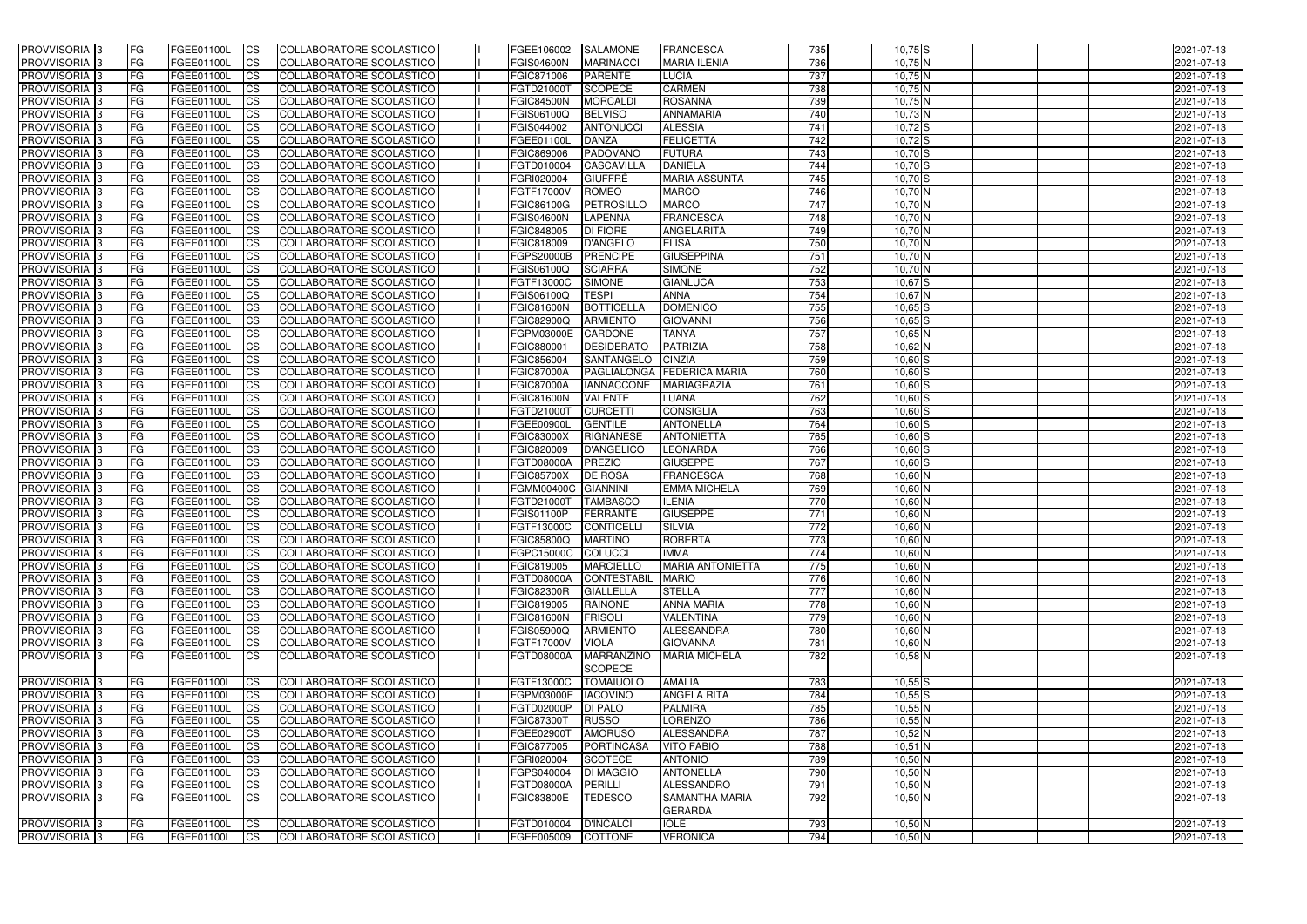| 796<br>$10,50$ N<br>PROVVISORIA <sup>1</sup> 3<br><b>FG</b><br><b>CS</b><br>COLLABORATORE SCOLASTICO<br>FGIC864003<br><b>RUSSO</b><br><b>MARCO</b><br>FGEE01100L<br>2021-07-13<br>797<br><b>CAPUOZZO</b><br><b>GIUSEPPINA</b><br>$10,50$ N<br>PROVVISORIA 3<br><b>FG</b><br><b>CS</b><br>COLLABORATORE SCOLASTICO<br>FGRI020004<br>FGEE01100L<br>2021-07-13<br>798<br><b>ROBERTA</b><br>PROVVISORIA 3<br><b>FG</b><br><b>CS</b><br>COLLABORATORE SCOLASTICO<br><b>FGIC86200B</b><br><b>MASSAGLI</b><br>$10,48$ N<br>FGEE01100L<br>2021-07-13<br>799<br>FG<br><b>CS</b><br><b>VOCINO</b><br><b>MATTEO</b><br>$10,47$ N<br>PROVVISORIA <sup>1</sup> 3<br>FGEE01100L<br>COLLABORATORE SCOLASTICO<br>FGIS007003<br>2021-07-13<br>FG<br>800<br>PROVVISORIA <sup>1</sup> 3<br><b>CS</b><br><b>ESPOSTO</b><br><b>ROSITA</b><br>FGEE01100L<br>COLLABORATORE SCOLASTICO<br><b>FGIC83000X</b><br>$10,46$ S<br>2021-07-13<br>FG<br>801<br>PROVVISORIA 3<br><b>CS</b><br>COLLABORATORE SCOLASTICO<br><b>SPIRITOSO</b><br><b>ROBERTA</b><br>$10,45$ S<br>FGEE01100L<br>FGPM03000E<br>2021-07-13<br>PROVVISORIA 3<br>FG<br>COLLABORATORE SCOLASTICO<br>FGIC842006<br><b>MASTRODOME</b><br><b>FILOMENA CARMELA</b><br>802<br>$10,45$ S<br>FGEE01100L<br><b>ICS</b><br>2021-07-13<br><b>NICO</b><br>FGTD060005<br><b>ANNUNZIATA</b><br>803<br>PROVVISORIA 3<br><b>FG</b><br>FGEE01100L<br><b>CS</b><br>COLLABORATORE SCOLASTICO<br><b>POMPA</b><br>$10,45$ S<br>2021-07-13<br>804<br>PROVVISORIA 3<br>COLLABORATORE SCOLASTICO<br>FGIC880001<br><b>IFG</b><br>FGEE01100L<br><b>ICS</b><br><b>PROCACCINO</b><br><b>GAETANA</b><br>$10,45$ $S$<br>2021-07-13<br><b>FGIC86600P</b><br><b>ILARIA</b><br>805<br><b>PROVVISORIA</b><br><b>FG</b><br>FGEE01100L<br><b>CS</b><br>COLLABORATORE SCOLASTICO<br><b>LANZONE</b><br>$10,45$ S<br>2021-07-13<br><b>SARACINO</b><br><b>COSMA MERY</b><br><b>PROVVISORIA</b><br>FG<br>FGEE01100L<br><b>CS</b><br>COLLABORATORE SCOLASTICO<br>FGPM03000E<br>806<br>2021-07-13<br>$10,45$ N<br>PROVVISORIA 3<br><b>FG</b><br>FGEE01100L<br><b>CS</b><br>COLLABORATORE SCOLASTICO<br><b>FGPS20000B</b><br>BERARDINETTI VALENTINA<br>807<br>$10,45$ N<br>2021-07-13<br>$\overline{808}$<br><b>PROVVISORIA</b><br>FG<br>FGEE01100L<br><b>CS</b><br>COLLABORATORE SCOLASTICO<br><b>FGIS00800V</b><br><b>CARBONI</b><br><b>MARINA</b><br>$10,45$ N<br>2021-07-13<br>809<br><b>PROVVISORIA</b><br>FG<br><b>CS</b><br>COLLABORATORE SCOLASTICO<br><b>FGIS00800V</b><br><b>OCCHIONERO</b><br><b>ANNA</b><br>$10,44$ S<br>2021-07-13<br>FGEE01100L<br><b>PROVVISORIA</b><br>FG<br><b>CS</b><br>COLLABORATORE SCOLASTICO<br>FGPS040004<br><b>BRUNO</b><br><b>ANGELA GABRIELLA</b><br>$10,44$ N<br>2021-07-13<br>FGEE01100L<br>810<br>PROVVISORIA <sup>1</sup> 3<br>FG<br><b>CS</b><br>COLLABORATORE SCOLASTICO<br><b>GIULIANI</b><br><b>NICOLA</b><br>811<br>FGEE01100L<br>FGTD010004<br>$10,44$ N<br>2021-07-13<br><b>PROVVISORIA</b><br>FG<br><b>CS</b><br>COLLABORATORE SCOLASTICO<br>FGPS040004<br><b>RUSSO</b><br>LUCIA<br>812<br>$10,41$ N<br>FGEE01100L<br>2021-07-13<br><b>PROVVISORIA</b><br>FG<br>FGEE01100L<br><b>CS</b><br>COLLABORATORE SCOLASTICO<br>FGPS040004<br><b>IMBRIANO</b><br><b>FEDERICA</b><br>813<br>$10,40$ S<br>2021-07-13<br>PROVVISORIA 3<br>FG<br><b>FGTD08000A</b><br><b>DI BARI</b><br><b>ROSANNA</b><br>814<br>$10,40$ S<br>2021-07-13<br>FGEE01100L<br><b>CS</b><br>COLLABORATORE SCOLASTICO<br>PROVVISORIA 3<br>FG<br><b>CS</b><br>FGIS00300Q<br><b>GRECO</b><br><b>MARIARITA</b><br>815<br>10,40 N<br>FGEE01100L<br>COLLABORATORE SCOLASTICO<br>2021-07-13<br>PROVVISORIA 3<br>FG<br><b>CS</b><br>COLLABORATORE SCOLASTICO<br>FGIS00300Q<br><b>CURSIO</b><br><b>RITA</b><br>816<br>10,40 N<br>2021-07-13<br>FGEE01100L<br>PROVVISORIA <sup>1</sup> 3<br><b>FG</b><br><b>BERTERAMO</b><br><b>CARMELA MADDALENA</b><br>$10,40$ N<br>FGEE01100L<br><b>ICS</b><br> COLLABORATORE SCOLASTICO <br><b>FGIS01100P</b><br>817<br>2021-07-13<br>PROVVISORIA <sup>1</sup> 3<br>FG<br><b>CS</b><br>VASCIMINNO<br><b>SERENA</b><br>10,40 N<br>2021-07-13<br>FGEE01100L<br>COLLABORATORE SCOLASTICO<br>FGIC86000Q<br>818<br>PROVVISORIA 3<br>FG<br><b>CS</b><br>FGIC819005<br><b>BASILICO</b><br><b>CARMELA</b><br>10,40 N<br>FGEE01100L<br>COLLABORATORE SCOLASTICO<br>819<br>2021-07-13<br>PROVVISORIA <sup>1</sup> 3<br>FG<br><b>CS</b><br><b>FGIC84500N</b><br>LO MELE<br><b>ANTONELLA</b><br>820<br>10,40 N<br>FGEE01100L<br>COLLABORATORE SCOLASTICO<br>2021-07-13<br>FG<br>821<br>PROVVISORIA <sup>13</sup><br>FGEE01100L<br><b>CS</b><br>COLLABORATORE SCOLASTICO<br>FGEE005009<br><b>MANFREDI</b><br><b>STELLA</b><br>10,40 N<br>2021-07-13<br><b>TERESA DESDEBORAH</b><br>822<br>PROVVISORIA 3<br>FG<br><b>CS</b><br><b>FGIC85400C</b><br><b>MELILLO</b><br>$10,37$ $S$<br>FGEE01100L<br>COLLABORATORE SCOLASTICO<br>2021-07-13<br>823<br>FG<br>$10,37$ N<br>PROVVISORIA <sup>1</sup> 3<br>FGEE01100L<br><b>CS</b><br>COLLABORATORE SCOLASTICO<br>FGEE06000T<br><b>TORCHIARELL</b><br><b>LUCIA</b><br>2021-07-13<br>FG<br>824<br>PROVVISORIA<br><b>CS</b><br><b>DE MARCO</b><br>VALENTINA<br>$10,35$ $S$<br>FGEE01100L<br>COLLABORATORE SCOLASTICO<br>FGTD060005<br>2021-07-13<br>825<br><b>PROVVISORIA</b><br><b>FG</b><br><b>CS</b><br><b>FGIC82300R</b><br><b>GNERRE</b><br><b>MARINA</b><br>$10,35$ $S$<br>FGEE01100L<br>COLLABORATORE SCOLASTICO<br>2021-07-13<br>826<br>PROVVISORIA 3<br>FG<br><b>CS</b><br>COLLABORATORE SCOLASTICO<br>FGTD02000P<br><b>MARINARO</b><br><b>FRANCESCA</b><br>$10,35$ S<br>FGEE01100L<br>2021-07-13<br>827<br><b>PROVVISORIA</b><br>FG<br>COLLABORATORE SCOLASTICO<br><b>MANLIO</b><br><b>SIMONA</b><br>$10,35$ S<br>FGEE01100L<br><b>CS</b><br>FGIC86000Q<br>2021-07-13<br>828<br>PROVVISORIA<br><b>CS</b><br>COLLABORATORE SCOLASTICO<br><b>SANTORO</b><br><b>MARIA GIULIA</b><br>$10,35$ $S$<br>IFG.<br>FGEE01100L<br>FGEE01100L<br>2021-07-13<br><b>PROVVISORIA</b><br><b>FG</b><br><b>CS</b><br>COLLABORATORE SCOLASTICO<br><b>FGIC87900R</b><br><b>SANTUCCI</b><br><b>MARIA PAOLA</b><br>829<br>$10,35$ N<br>FGEE01100L<br>2021-07-13<br>COLLABORATORE SCOLASTICO<br><b>FRANCESCA PAOLA</b><br>830<br><b>PROVVISORIA</b><br><b>IFG</b><br>FGEE01100L<br><b>ICS</b><br>FGPM03000E<br><b>RINALDO</b><br>$10,35$ N<br>2021-07-13<br>PROVVISORIA 3<br><b>FG</b><br><b>CS</b><br>COLLABORATORE SCOLASTICO<br>FGPC160003<br><b>PIPOLI</b><br><b>VALENTINA</b><br>831<br>10,35 N<br>2021-07-13<br>FGEE01100L<br>PROVVISORIA 3<br>FG<br>COLLABORATORE SCOLASTICO<br>FGTD060005<br><b>DONATELLA</b><br>832<br>$10,35$ N<br>2021-07-13<br>FGEE01100L<br><b>TOZZI</b><br>- ICS<br>PROVVISORIA 3<br>COLLABORATORE SCOLASTICO<br>833<br>$10,35$ N<br><b>FG</b><br>FGEE01100L<br> CS <br>FGIC878001<br><b>BAJ</b><br><b>MARCO</b><br>2021-07-13<br>PROVVISORIA 3<br>834<br>$10,35$ N<br><b>FG</b><br>FGEE01100L<br>COLLABORATORE SCOLASTICO<br><b>FGIC88200L</b><br>SOLDANO<br><b>LUCIANA</b><br>2021-07-13<br>$\overline{\text{CS}}$<br>PROVVISORIA 3<br>COLLABORATORE SCOLASTICO<br><b>ANTONIO</b><br>835<br>$10,33$ $S$<br><b>FG</b><br>FGEE01100L<br>FGTE020006<br><b>SARRO</b><br>2021-07-13<br> CS <br>PROVVISORIA 3<br>COLLABORATORE SCOLASTICO<br><b>FGIC83800E</b><br><b>ANGELINO</b><br><b>MARIA</b><br>836<br>$10,33$ S<br><b>IFG</b><br>FGEE01100L<br> CS <br>2021-07-13<br>PROVVISORIA 3<br>837<br><b>FG</b><br>COLLABORATORE SCOLASTICO<br>FGIC856004<br><b>ARMINIO</b><br><b>ARMANDO</b><br>$10,33$ $S$<br>FGEE01100L<br> CS <br>2021-07-13<br>PROVVISORIA 3<br>COLLABORATORE SCOLASTICO<br><b>FG</b><br>FGEE01100L<br><b>CS</b><br>FGEE112009<br><b>DE CATA</b><br><b>LUCIA</b><br>838<br>$10,33$ N<br>2021-07-13<br>PROVVISORIA 3<br><b>FG</b><br>FGEE01100L<br>COLLABORATORE SCOLASTICO<br><b>FGIC87000A</b><br><b>STEFANIA</b><br>839<br>$10,33$ N<br><b>CS</b><br><b>CAROSELLA</b><br>2021-07-13<br>PROVVISORIA 3<br><b>VINCENZA</b><br>$10,33$ N<br><b>FG</b><br>FGEE01100L<br><b>CS</b><br>COLLABORATORE SCOLASTICO<br><b>FGIC81600N</b><br><b>CAPUTO</b><br>840<br>2021-07-13<br>PROVVISORIA 3<br><b>FG</b><br>FGEE01100L<br>COLLABORATORE SCOLASTICO<br>FGPM10000G GIORDANO<br>841<br>$10,32$ $S$<br>2021-07-13<br> CS <br><b>ANNA</b><br>PROVVISORIA 3<br><b>FG</b><br>FGEE01100L<br>COLLABORATORE SCOLASTICO<br>842<br>$10,32$ N<br> CS <br>FGPM03000E<br>MASCIELLO<br><b>SIMONA RITA</b><br>2021-07-13<br>PROVVISORIA 3<br><b>FG</b><br>FGEE01100L<br>COLLABORATORE SCOLASTICO<br>FGIC819005<br><b>CICIRETTI</b><br>843<br>$10,31$ $S$<br> CS <br><b>ROCCO</b><br>2021-07-13<br>FG<br>$10,30$ $S$<br>PROVVISORIA 3<br>FGEE01100L<br><b>CS</b><br>COLLABORATORE SCOLASTICO<br>FGIC864003<br>MAZZAMURRO CLARA<br>844<br>2021-07-13<br>PROVVISORIA 3<br><b>FG</b><br>COLLABORATORE SCOLASTICO<br>FGIC827004<br><b>ANTONIETTA</b><br>845<br>$10,30$ S<br>FGEE01100L<br><b>CS</b><br><b>DE MUTIIS</b><br>2021-07-13<br>PROVVISORIA 3<br><b>FG</b><br>COLLABORATORE SCOLASTICO<br>$10,30$ S<br>FGEE01100L<br><b>CS</b><br><b>FGIS00800V</b><br><b>CIMMINO</b><br>CONCETTA STEFANIA<br>846<br>2021-07-13<br>847<br>PROVVISORIA 3<br><b>FG</b><br>COLLABORATORE SCOLASTICO<br><b>BONDANESE</b><br><b>MARIANGELA</b><br>$10,30$ $S$<br>FGEE01100L<br><b>CS</b><br>FGIC842006<br>2021-07-13<br>PROVVISORIA 3<br><b>FG</b><br><b>CS</b><br>COLLABORATORE SCOLASTICO<br><b>MARZIA</b><br>848<br>$10,30$ $S$<br>FGEE01100L<br><b>FGEE00900L</b><br><b>MOLINARO</b><br>2021-07-13<br>PROVVISORIA 3<br><b>FG</b><br>COLLABORATORE SCOLASTICO<br><b>ANITA</b><br>849<br>$10,30$ $S$<br>FGEE01100L<br><b>CS</b><br><b>FGIS00800V</b><br><b>MUCCIARONE</b><br>2021-07-13<br>850<br>PROVVISORIA 3<br><b>FG</b><br><b>CS</b><br>COLLABORATORE SCOLASTICO<br><b>TARONNA</b><br><b>ANTONIA</b><br>$10,30$ $S$<br>FGEE01100L<br>FGIC83100Q<br>2021-07-13<br>851<br>PROVVISORIA 3<br><b>FG</b><br><b>CS</b><br>COLLABORATORE SCOLASTICO<br>FGIC864003<br><b>FAVOLORO</b><br><b>CARMELA</b><br>$10,30$ $S$<br>2021-07-13<br>FGEE01100L<br>852<br>PROVVISORIA 3<br><b>FG</b><br>COLLABORATORE SCOLASTICO<br><b>FGIC82500C</b><br><b>AUGELLI</b><br><b>ANNA MARIA</b><br>$10,30$ S<br>FGEE01100L<br><b>CS</b><br>2021-07-13<br>853<br>PROVVISORIA 3<br>COLLABORATORE SCOLASTICO<br><b>MARCHESE</b><br><b>MARIANTONELLA</b><br>$10,30$ $S$<br>2021-07-13<br><b>IFG</b><br>FGEE01100L<br><b>CS</b><br>FGIC86000Q<br>854<br>PROVVISORIA 3<br>COLLABORATORE SCOLASTICO<br>FGIC876009<br><b>MASSENZIO</b><br><b>ROSA</b><br>$10,30$ S<br>2021-07-13<br><b>IFG</b><br>FGEE01100L<br><b>CS</b><br>855<br>PROVVISORIA 3<br>COLLABORATORE SCOLASTICO<br>$10,30$ S<br><b>IFG</b><br>FGEE01100L<br> CS <br><b>FGIC86600P</b><br><b>STELLUTI</b><br>LUANA<br>2021-07-13 | <b>PROVVISORIA</b> 3 | <b>FG</b> | FGEE01100L | <b>CS</b> | COLLABORATORE SCOLASTICO | <b>FGIC877005</b> | PIETROLUONG CATERINA | 795 | 10,50 N | 2021-07-13 |
|------------------------------------------------------------------------------------------------------------------------------------------------------------------------------------------------------------------------------------------------------------------------------------------------------------------------------------------------------------------------------------------------------------------------------------------------------------------------------------------------------------------------------------------------------------------------------------------------------------------------------------------------------------------------------------------------------------------------------------------------------------------------------------------------------------------------------------------------------------------------------------------------------------------------------------------------------------------------------------------------------------------------------------------------------------------------------------------------------------------------------------------------------------------------------------------------------------------------------------------------------------------------------------------------------------------------------------------------------------------------------------------------------------------------------------------------------------------------------------------------------------------------------------------------------------------------------------------------------------------------------------------------------------------------------------------------------------------------------------------------------------------------------------------------------------------------------------------------------------------------------------------------------------------------------------------------------------------------------------------------------------------------------------------------------------------------------------------------------------------------------------------------------------------------------------------------------------------------------------------------------------------------------------------------------------------------------------------------------------------------------------------------------------------------------------------------------------------------------------------------------------------------------------------------------------------------------------------------------------------------------------------------------------------------------------------------------------------------------------------------------------------------------------------------------------------------------------------------------------------------------------------------------------------------------------------------------------------------------------------------------------------------------------------------------------------------------------------------------------------------------------------------------------------------------------------------------------------------------------------------------------------------------------------------------------------------------------------------------------------------------------------------------------------------------------------------------------------------------------------------------------------------------------------------------------------------------------------------------------------------------------------------------------------------------------------------------------------------------------------------------------------------------------------------------------------------------------------------------------------------------------------------------------------------------------------------------------------------------------------------------------------------------------------------------------------------------------------------------------------------------------------------------------------------------------------------------------------------------------------------------------------------------------------------------------------------------------------------------------------------------------------------------------------------------------------------------------------------------------------------------------------------------------------------------------------------------------------------------------------------------------------------------------------------------------------------------------------------------------------------------------------------------------------------------------------------------------------------------------------------------------------------------------------------------------------------------------------------------------------------------------------------------------------------------------------------------------------------------------------------------------------------------------------------------------------------------------------------------------------------------------------------------------------------------------------------------------------------------------------------------------------------------------------------------------------------------------------------------------------------------------------------------------------------------------------------------------------------------------------------------------------------------------------------------------------------------------------------------------------------------------------------------------------------------------------------------------------------------------------------------------------------------------------------------------------------------------------------------------------------------------------------------------------------------------------------------------------------------------------------------------------------------------------------------------------------------------------------------------------------------------------------------------------------------------------------------------------------------------------------------------------------------------------------------------------------------------------------------------------------------------------------------------------------------------------------------------------------------------------------------------------------------------------------------------------------------------------------------------------------------------------------------------------------------------------------------------------------------------------------------------------------------------------------------------------------------------------------------------------------------------------------------------------------------------------------------------------------------------------------------------------------------------------------------------------------------------------------------------------------------------------------------------------------------------------------------------------------------------------------------------------------------------------------------------------------------------------------------------------------------------------------------------------------------------------------------------------------------------------------------------------------------------------------------------------------------------------------------------------------------------------------------------------------------------------------------------------------------------------------------------------------------------------------------------------------------------------------------------------------------------------------------------------------------------------------------------------------------------------------------------------------------------------------------------------------------------------------------------------------------------------------------------------------------------------------------------------------------------------------------------------------------------------------------------------------------------------------------------------------------------------------------------------------------------------------------------------------------------------------------------------------------------------------------------------------------------------------------------------------------------------------------------------------------------------------------------------------------------------------------------------------------------------------------------------------------------------------------------------------------------------------------------------------------------------------------------------------------------------------------------------------------------------------------------------------------------------------------------------------------------------------------------------------------------------------------------------------------------------------------------------------------------------------------------------------------------------------------------------------------------------------------------------------------------------------------------------------------------------------------------------------------------------------------------------------------------------------------------------------------------------------------------------------------------------------------------------------------------------------------------------------------------------------------------------------------------------------------------------------------------------------------------------------------------------------------------------------------------------------------------------------------------------------------------------------------------------------------------------------------------------------------------------------------------------------------------------------------------------------------------------------------------------------------------------------------------------------------------------------------------------------------------------------------------------------------------------------------------------------------------------------------------------------------------------------------------------------------|----------------------|-----------|------------|-----------|--------------------------|-------------------|----------------------|-----|---------|------------|
|                                                                                                                                                                                                                                                                                                                                                                                                                                                                                                                                                                                                                                                                                                                                                                                                                                                                                                                                                                                                                                                                                                                                                                                                                                                                                                                                                                                                                                                                                                                                                                                                                                                                                                                                                                                                                                                                                                                                                                                                                                                                                                                                                                                                                                                                                                                                                                                                                                                                                                                                                                                                                                                                                                                                                                                                                                                                                                                                                                                                                                                                                                                                                                                                                                                                                                                                                                                                                                                                                                                                                                                                                                                                                                                                                                                                                                                                                                                                                                                                                                                                                                                                                                                                                                                                                                                                                                                                                                                                                                                                                                                                                                                                                                                                                                                                                                                                                                                                                                                                                                                                                                                                                                                                                                                                                                                                                                                                                                                                                                                                                                                                                                                                                                                                                                                                                                                                                                                                                                                                                                                                                                                                                                                                                                                                                                                                                                                                                                                                                                                                                                                                                                                                                                                                                                                                                                                                                                                                                                                                                                                                                                                                                                                                                                                                                                                                                                                                                                                                                                                                                                                                                                                                                                                                                                                                                                                                                                                                                                                                                                                                                                                                                                                                                                                                                                                                                                                                                                                                                                                                                                                                                                                                                                                                                                                                                                                                                                                                                                                                                                                                                                                                                                                                                                                                                                                                                                                                                                                                                                                                                                                                                                                                                                                                                                                                                                                                                                                                                                                                                                                                                                                                                                                                                                                                                                                                                                                                                                                                                                                                                                                                                                                                                                                              |                      |           |            |           |                          |                   |                      |     |         |            |
|                                                                                                                                                                                                                                                                                                                                                                                                                                                                                                                                                                                                                                                                                                                                                                                                                                                                                                                                                                                                                                                                                                                                                                                                                                                                                                                                                                                                                                                                                                                                                                                                                                                                                                                                                                                                                                                                                                                                                                                                                                                                                                                                                                                                                                                                                                                                                                                                                                                                                                                                                                                                                                                                                                                                                                                                                                                                                                                                                                                                                                                                                                                                                                                                                                                                                                                                                                                                                                                                                                                                                                                                                                                                                                                                                                                                                                                                                                                                                                                                                                                                                                                                                                                                                                                                                                                                                                                                                                                                                                                                                                                                                                                                                                                                                                                                                                                                                                                                                                                                                                                                                                                                                                                                                                                                                                                                                                                                                                                                                                                                                                                                                                                                                                                                                                                                                                                                                                                                                                                                                                                                                                                                                                                                                                                                                                                                                                                                                                                                                                                                                                                                                                                                                                                                                                                                                                                                                                                                                                                                                                                                                                                                                                                                                                                                                                                                                                                                                                                                                                                                                                                                                                                                                                                                                                                                                                                                                                                                                                                                                                                                                                                                                                                                                                                                                                                                                                                                                                                                                                                                                                                                                                                                                                                                                                                                                                                                                                                                                                                                                                                                                                                                                                                                                                                                                                                                                                                                                                                                                                                                                                                                                                                                                                                                                                                                                                                                                                                                                                                                                                                                                                                                                                                                                                                                                                                                                                                                                                                                                                                                                                                                                                                                                                                              |                      |           |            |           |                          |                   |                      |     |         |            |
|                                                                                                                                                                                                                                                                                                                                                                                                                                                                                                                                                                                                                                                                                                                                                                                                                                                                                                                                                                                                                                                                                                                                                                                                                                                                                                                                                                                                                                                                                                                                                                                                                                                                                                                                                                                                                                                                                                                                                                                                                                                                                                                                                                                                                                                                                                                                                                                                                                                                                                                                                                                                                                                                                                                                                                                                                                                                                                                                                                                                                                                                                                                                                                                                                                                                                                                                                                                                                                                                                                                                                                                                                                                                                                                                                                                                                                                                                                                                                                                                                                                                                                                                                                                                                                                                                                                                                                                                                                                                                                                                                                                                                                                                                                                                                                                                                                                                                                                                                                                                                                                                                                                                                                                                                                                                                                                                                                                                                                                                                                                                                                                                                                                                                                                                                                                                                                                                                                                                                                                                                                                                                                                                                                                                                                                                                                                                                                                                                                                                                                                                                                                                                                                                                                                                                                                                                                                                                                                                                                                                                                                                                                                                                                                                                                                                                                                                                                                                                                                                                                                                                                                                                                                                                                                                                                                                                                                                                                                                                                                                                                                                                                                                                                                                                                                                                                                                                                                                                                                                                                                                                                                                                                                                                                                                                                                                                                                                                                                                                                                                                                                                                                                                                                                                                                                                                                                                                                                                                                                                                                                                                                                                                                                                                                                                                                                                                                                                                                                                                                                                                                                                                                                                                                                                                                                                                                                                                                                                                                                                                                                                                                                                                                                                                                                              |                      |           |            |           |                          |                   |                      |     |         |            |
|                                                                                                                                                                                                                                                                                                                                                                                                                                                                                                                                                                                                                                                                                                                                                                                                                                                                                                                                                                                                                                                                                                                                                                                                                                                                                                                                                                                                                                                                                                                                                                                                                                                                                                                                                                                                                                                                                                                                                                                                                                                                                                                                                                                                                                                                                                                                                                                                                                                                                                                                                                                                                                                                                                                                                                                                                                                                                                                                                                                                                                                                                                                                                                                                                                                                                                                                                                                                                                                                                                                                                                                                                                                                                                                                                                                                                                                                                                                                                                                                                                                                                                                                                                                                                                                                                                                                                                                                                                                                                                                                                                                                                                                                                                                                                                                                                                                                                                                                                                                                                                                                                                                                                                                                                                                                                                                                                                                                                                                                                                                                                                                                                                                                                                                                                                                                                                                                                                                                                                                                                                                                                                                                                                                                                                                                                                                                                                                                                                                                                                                                                                                                                                                                                                                                                                                                                                                                                                                                                                                                                                                                                                                                                                                                                                                                                                                                                                                                                                                                                                                                                                                                                                                                                                                                                                                                                                                                                                                                                                                                                                                                                                                                                                                                                                                                                                                                                                                                                                                                                                                                                                                                                                                                                                                                                                                                                                                                                                                                                                                                                                                                                                                                                                                                                                                                                                                                                                                                                                                                                                                                                                                                                                                                                                                                                                                                                                                                                                                                                                                                                                                                                                                                                                                                                                                                                                                                                                                                                                                                                                                                                                                                                                                                                                                              |                      |           |            |           |                          |                   |                      |     |         |            |
|                                                                                                                                                                                                                                                                                                                                                                                                                                                                                                                                                                                                                                                                                                                                                                                                                                                                                                                                                                                                                                                                                                                                                                                                                                                                                                                                                                                                                                                                                                                                                                                                                                                                                                                                                                                                                                                                                                                                                                                                                                                                                                                                                                                                                                                                                                                                                                                                                                                                                                                                                                                                                                                                                                                                                                                                                                                                                                                                                                                                                                                                                                                                                                                                                                                                                                                                                                                                                                                                                                                                                                                                                                                                                                                                                                                                                                                                                                                                                                                                                                                                                                                                                                                                                                                                                                                                                                                                                                                                                                                                                                                                                                                                                                                                                                                                                                                                                                                                                                                                                                                                                                                                                                                                                                                                                                                                                                                                                                                                                                                                                                                                                                                                                                                                                                                                                                                                                                                                                                                                                                                                                                                                                                                                                                                                                                                                                                                                                                                                                                                                                                                                                                                                                                                                                                                                                                                                                                                                                                                                                                                                                                                                                                                                                                                                                                                                                                                                                                                                                                                                                                                                                                                                                                                                                                                                                                                                                                                                                                                                                                                                                                                                                                                                                                                                                                                                                                                                                                                                                                                                                                                                                                                                                                                                                                                                                                                                                                                                                                                                                                                                                                                                                                                                                                                                                                                                                                                                                                                                                                                                                                                                                                                                                                                                                                                                                                                                                                                                                                                                                                                                                                                                                                                                                                                                                                                                                                                                                                                                                                                                                                                                                                                                                                                              |                      |           |            |           |                          |                   |                      |     |         |            |
|                                                                                                                                                                                                                                                                                                                                                                                                                                                                                                                                                                                                                                                                                                                                                                                                                                                                                                                                                                                                                                                                                                                                                                                                                                                                                                                                                                                                                                                                                                                                                                                                                                                                                                                                                                                                                                                                                                                                                                                                                                                                                                                                                                                                                                                                                                                                                                                                                                                                                                                                                                                                                                                                                                                                                                                                                                                                                                                                                                                                                                                                                                                                                                                                                                                                                                                                                                                                                                                                                                                                                                                                                                                                                                                                                                                                                                                                                                                                                                                                                                                                                                                                                                                                                                                                                                                                                                                                                                                                                                                                                                                                                                                                                                                                                                                                                                                                                                                                                                                                                                                                                                                                                                                                                                                                                                                                                                                                                                                                                                                                                                                                                                                                                                                                                                                                                                                                                                                                                                                                                                                                                                                                                                                                                                                                                                                                                                                                                                                                                                                                                                                                                                                                                                                                                                                                                                                                                                                                                                                                                                                                                                                                                                                                                                                                                                                                                                                                                                                                                                                                                                                                                                                                                                                                                                                                                                                                                                                                                                                                                                                                                                                                                                                                                                                                                                                                                                                                                                                                                                                                                                                                                                                                                                                                                                                                                                                                                                                                                                                                                                                                                                                                                                                                                                                                                                                                                                                                                                                                                                                                                                                                                                                                                                                                                                                                                                                                                                                                                                                                                                                                                                                                                                                                                                                                                                                                                                                                                                                                                                                                                                                                                                                                                                                              |                      |           |            |           |                          |                   |                      |     |         |            |
|                                                                                                                                                                                                                                                                                                                                                                                                                                                                                                                                                                                                                                                                                                                                                                                                                                                                                                                                                                                                                                                                                                                                                                                                                                                                                                                                                                                                                                                                                                                                                                                                                                                                                                                                                                                                                                                                                                                                                                                                                                                                                                                                                                                                                                                                                                                                                                                                                                                                                                                                                                                                                                                                                                                                                                                                                                                                                                                                                                                                                                                                                                                                                                                                                                                                                                                                                                                                                                                                                                                                                                                                                                                                                                                                                                                                                                                                                                                                                                                                                                                                                                                                                                                                                                                                                                                                                                                                                                                                                                                                                                                                                                                                                                                                                                                                                                                                                                                                                                                                                                                                                                                                                                                                                                                                                                                                                                                                                                                                                                                                                                                                                                                                                                                                                                                                                                                                                                                                                                                                                                                                                                                                                                                                                                                                                                                                                                                                                                                                                                                                                                                                                                                                                                                                                                                                                                                                                                                                                                                                                                                                                                                                                                                                                                                                                                                                                                                                                                                                                                                                                                                                                                                                                                                                                                                                                                                                                                                                                                                                                                                                                                                                                                                                                                                                                                                                                                                                                                                                                                                                                                                                                                                                                                                                                                                                                                                                                                                                                                                                                                                                                                                                                                                                                                                                                                                                                                                                                                                                                                                                                                                                                                                                                                                                                                                                                                                                                                                                                                                                                                                                                                                                                                                                                                                                                                                                                                                                                                                                                                                                                                                                                                                                                                                              |                      |           |            |           |                          |                   |                      |     |         |            |
|                                                                                                                                                                                                                                                                                                                                                                                                                                                                                                                                                                                                                                                                                                                                                                                                                                                                                                                                                                                                                                                                                                                                                                                                                                                                                                                                                                                                                                                                                                                                                                                                                                                                                                                                                                                                                                                                                                                                                                                                                                                                                                                                                                                                                                                                                                                                                                                                                                                                                                                                                                                                                                                                                                                                                                                                                                                                                                                                                                                                                                                                                                                                                                                                                                                                                                                                                                                                                                                                                                                                                                                                                                                                                                                                                                                                                                                                                                                                                                                                                                                                                                                                                                                                                                                                                                                                                                                                                                                                                                                                                                                                                                                                                                                                                                                                                                                                                                                                                                                                                                                                                                                                                                                                                                                                                                                                                                                                                                                                                                                                                                                                                                                                                                                                                                                                                                                                                                                                                                                                                                                                                                                                                                                                                                                                                                                                                                                                                                                                                                                                                                                                                                                                                                                                                                                                                                                                                                                                                                                                                                                                                                                                                                                                                                                                                                                                                                                                                                                                                                                                                                                                                                                                                                                                                                                                                                                                                                                                                                                                                                                                                                                                                                                                                                                                                                                                                                                                                                                                                                                                                                                                                                                                                                                                                                                                                                                                                                                                                                                                                                                                                                                                                                                                                                                                                                                                                                                                                                                                                                                                                                                                                                                                                                                                                                                                                                                                                                                                                                                                                                                                                                                                                                                                                                                                                                                                                                                                                                                                                                                                                                                                                                                                                                                              |                      |           |            |           |                          |                   |                      |     |         |            |
|                                                                                                                                                                                                                                                                                                                                                                                                                                                                                                                                                                                                                                                                                                                                                                                                                                                                                                                                                                                                                                                                                                                                                                                                                                                                                                                                                                                                                                                                                                                                                                                                                                                                                                                                                                                                                                                                                                                                                                                                                                                                                                                                                                                                                                                                                                                                                                                                                                                                                                                                                                                                                                                                                                                                                                                                                                                                                                                                                                                                                                                                                                                                                                                                                                                                                                                                                                                                                                                                                                                                                                                                                                                                                                                                                                                                                                                                                                                                                                                                                                                                                                                                                                                                                                                                                                                                                                                                                                                                                                                                                                                                                                                                                                                                                                                                                                                                                                                                                                                                                                                                                                                                                                                                                                                                                                                                                                                                                                                                                                                                                                                                                                                                                                                                                                                                                                                                                                                                                                                                                                                                                                                                                                                                                                                                                                                                                                                                                                                                                                                                                                                                                                                                                                                                                                                                                                                                                                                                                                                                                                                                                                                                                                                                                                                                                                                                                                                                                                                                                                                                                                                                                                                                                                                                                                                                                                                                                                                                                                                                                                                                                                                                                                                                                                                                                                                                                                                                                                                                                                                                                                                                                                                                                                                                                                                                                                                                                                                                                                                                                                                                                                                                                                                                                                                                                                                                                                                                                                                                                                                                                                                                                                                                                                                                                                                                                                                                                                                                                                                                                                                                                                                                                                                                                                                                                                                                                                                                                                                                                                                                                                                                                                                                                                                              |                      |           |            |           |                          |                   |                      |     |         |            |
|                                                                                                                                                                                                                                                                                                                                                                                                                                                                                                                                                                                                                                                                                                                                                                                                                                                                                                                                                                                                                                                                                                                                                                                                                                                                                                                                                                                                                                                                                                                                                                                                                                                                                                                                                                                                                                                                                                                                                                                                                                                                                                                                                                                                                                                                                                                                                                                                                                                                                                                                                                                                                                                                                                                                                                                                                                                                                                                                                                                                                                                                                                                                                                                                                                                                                                                                                                                                                                                                                                                                                                                                                                                                                                                                                                                                                                                                                                                                                                                                                                                                                                                                                                                                                                                                                                                                                                                                                                                                                                                                                                                                                                                                                                                                                                                                                                                                                                                                                                                                                                                                                                                                                                                                                                                                                                                                                                                                                                                                                                                                                                                                                                                                                                                                                                                                                                                                                                                                                                                                                                                                                                                                                                                                                                                                                                                                                                                                                                                                                                                                                                                                                                                                                                                                                                                                                                                                                                                                                                                                                                                                                                                                                                                                                                                                                                                                                                                                                                                                                                                                                                                                                                                                                                                                                                                                                                                                                                                                                                                                                                                                                                                                                                                                                                                                                                                                                                                                                                                                                                                                                                                                                                                                                                                                                                                                                                                                                                                                                                                                                                                                                                                                                                                                                                                                                                                                                                                                                                                                                                                                                                                                                                                                                                                                                                                                                                                                                                                                                                                                                                                                                                                                                                                                                                                                                                                                                                                                                                                                                                                                                                                                                                                                                                                              |                      |           |            |           |                          |                   |                      |     |         |            |
|                                                                                                                                                                                                                                                                                                                                                                                                                                                                                                                                                                                                                                                                                                                                                                                                                                                                                                                                                                                                                                                                                                                                                                                                                                                                                                                                                                                                                                                                                                                                                                                                                                                                                                                                                                                                                                                                                                                                                                                                                                                                                                                                                                                                                                                                                                                                                                                                                                                                                                                                                                                                                                                                                                                                                                                                                                                                                                                                                                                                                                                                                                                                                                                                                                                                                                                                                                                                                                                                                                                                                                                                                                                                                                                                                                                                                                                                                                                                                                                                                                                                                                                                                                                                                                                                                                                                                                                                                                                                                                                                                                                                                                                                                                                                                                                                                                                                                                                                                                                                                                                                                                                                                                                                                                                                                                                                                                                                                                                                                                                                                                                                                                                                                                                                                                                                                                                                                                                                                                                                                                                                                                                                                                                                                                                                                                                                                                                                                                                                                                                                                                                                                                                                                                                                                                                                                                                                                                                                                                                                                                                                                                                                                                                                                                                                                                                                                                                                                                                                                                                                                                                                                                                                                                                                                                                                                                                                                                                                                                                                                                                                                                                                                                                                                                                                                                                                                                                                                                                                                                                                                                                                                                                                                                                                                                                                                                                                                                                                                                                                                                                                                                                                                                                                                                                                                                                                                                                                                                                                                                                                                                                                                                                                                                                                                                                                                                                                                                                                                                                                                                                                                                                                                                                                                                                                                                                                                                                                                                                                                                                                                                                                                                                                                                                              |                      |           |            |           |                          |                   |                      |     |         |            |
|                                                                                                                                                                                                                                                                                                                                                                                                                                                                                                                                                                                                                                                                                                                                                                                                                                                                                                                                                                                                                                                                                                                                                                                                                                                                                                                                                                                                                                                                                                                                                                                                                                                                                                                                                                                                                                                                                                                                                                                                                                                                                                                                                                                                                                                                                                                                                                                                                                                                                                                                                                                                                                                                                                                                                                                                                                                                                                                                                                                                                                                                                                                                                                                                                                                                                                                                                                                                                                                                                                                                                                                                                                                                                                                                                                                                                                                                                                                                                                                                                                                                                                                                                                                                                                                                                                                                                                                                                                                                                                                                                                                                                                                                                                                                                                                                                                                                                                                                                                                                                                                                                                                                                                                                                                                                                                                                                                                                                                                                                                                                                                                                                                                                                                                                                                                                                                                                                                                                                                                                                                                                                                                                                                                                                                                                                                                                                                                                                                                                                                                                                                                                                                                                                                                                                                                                                                                                                                                                                                                                                                                                                                                                                                                                                                                                                                                                                                                                                                                                                                                                                                                                                                                                                                                                                                                                                                                                                                                                                                                                                                                                                                                                                                                                                                                                                                                                                                                                                                                                                                                                                                                                                                                                                                                                                                                                                                                                                                                                                                                                                                                                                                                                                                                                                                                                                                                                                                                                                                                                                                                                                                                                                                                                                                                                                                                                                                                                                                                                                                                                                                                                                                                                                                                                                                                                                                                                                                                                                                                                                                                                                                                                                                                                                                                              |                      |           |            |           |                          |                   |                      |     |         |            |
|                                                                                                                                                                                                                                                                                                                                                                                                                                                                                                                                                                                                                                                                                                                                                                                                                                                                                                                                                                                                                                                                                                                                                                                                                                                                                                                                                                                                                                                                                                                                                                                                                                                                                                                                                                                                                                                                                                                                                                                                                                                                                                                                                                                                                                                                                                                                                                                                                                                                                                                                                                                                                                                                                                                                                                                                                                                                                                                                                                                                                                                                                                                                                                                                                                                                                                                                                                                                                                                                                                                                                                                                                                                                                                                                                                                                                                                                                                                                                                                                                                                                                                                                                                                                                                                                                                                                                                                                                                                                                                                                                                                                                                                                                                                                                                                                                                                                                                                                                                                                                                                                                                                                                                                                                                                                                                                                                                                                                                                                                                                                                                                                                                                                                                                                                                                                                                                                                                                                                                                                                                                                                                                                                                                                                                                                                                                                                                                                                                                                                                                                                                                                                                                                                                                                                                                                                                                                                                                                                                                                                                                                                                                                                                                                                                                                                                                                                                                                                                                                                                                                                                                                                                                                                                                                                                                                                                                                                                                                                                                                                                                                                                                                                                                                                                                                                                                                                                                                                                                                                                                                                                                                                                                                                                                                                                                                                                                                                                                                                                                                                                                                                                                                                                                                                                                                                                                                                                                                                                                                                                                                                                                                                                                                                                                                                                                                                                                                                                                                                                                                                                                                                                                                                                                                                                                                                                                                                                                                                                                                                                                                                                                                                                                                                                                              |                      |           |            |           |                          |                   |                      |     |         |            |
|                                                                                                                                                                                                                                                                                                                                                                                                                                                                                                                                                                                                                                                                                                                                                                                                                                                                                                                                                                                                                                                                                                                                                                                                                                                                                                                                                                                                                                                                                                                                                                                                                                                                                                                                                                                                                                                                                                                                                                                                                                                                                                                                                                                                                                                                                                                                                                                                                                                                                                                                                                                                                                                                                                                                                                                                                                                                                                                                                                                                                                                                                                                                                                                                                                                                                                                                                                                                                                                                                                                                                                                                                                                                                                                                                                                                                                                                                                                                                                                                                                                                                                                                                                                                                                                                                                                                                                                                                                                                                                                                                                                                                                                                                                                                                                                                                                                                                                                                                                                                                                                                                                                                                                                                                                                                                                                                                                                                                                                                                                                                                                                                                                                                                                                                                                                                                                                                                                                                                                                                                                                                                                                                                                                                                                                                                                                                                                                                                                                                                                                                                                                                                                                                                                                                                                                                                                                                                                                                                                                                                                                                                                                                                                                                                                                                                                                                                                                                                                                                                                                                                                                                                                                                                                                                                                                                                                                                                                                                                                                                                                                                                                                                                                                                                                                                                                                                                                                                                                                                                                                                                                                                                                                                                                                                                                                                                                                                                                                                                                                                                                                                                                                                                                                                                                                                                                                                                                                                                                                                                                                                                                                                                                                                                                                                                                                                                                                                                                                                                                                                                                                                                                                                                                                                                                                                                                                                                                                                                                                                                                                                                                                                                                                                                                                              |                      |           |            |           |                          |                   |                      |     |         |            |
|                                                                                                                                                                                                                                                                                                                                                                                                                                                                                                                                                                                                                                                                                                                                                                                                                                                                                                                                                                                                                                                                                                                                                                                                                                                                                                                                                                                                                                                                                                                                                                                                                                                                                                                                                                                                                                                                                                                                                                                                                                                                                                                                                                                                                                                                                                                                                                                                                                                                                                                                                                                                                                                                                                                                                                                                                                                                                                                                                                                                                                                                                                                                                                                                                                                                                                                                                                                                                                                                                                                                                                                                                                                                                                                                                                                                                                                                                                                                                                                                                                                                                                                                                                                                                                                                                                                                                                                                                                                                                                                                                                                                                                                                                                                                                                                                                                                                                                                                                                                                                                                                                                                                                                                                                                                                                                                                                                                                                                                                                                                                                                                                                                                                                                                                                                                                                                                                                                                                                                                                                                                                                                                                                                                                                                                                                                                                                                                                                                                                                                                                                                                                                                                                                                                                                                                                                                                                                                                                                                                                                                                                                                                                                                                                                                                                                                                                                                                                                                                                                                                                                                                                                                                                                                                                                                                                                                                                                                                                                                                                                                                                                                                                                                                                                                                                                                                                                                                                                                                                                                                                                                                                                                                                                                                                                                                                                                                                                                                                                                                                                                                                                                                                                                                                                                                                                                                                                                                                                                                                                                                                                                                                                                                                                                                                                                                                                                                                                                                                                                                                                                                                                                                                                                                                                                                                                                                                                                                                                                                                                                                                                                                                                                                                                                                              |                      |           |            |           |                          |                   |                      |     |         |            |
|                                                                                                                                                                                                                                                                                                                                                                                                                                                                                                                                                                                                                                                                                                                                                                                                                                                                                                                                                                                                                                                                                                                                                                                                                                                                                                                                                                                                                                                                                                                                                                                                                                                                                                                                                                                                                                                                                                                                                                                                                                                                                                                                                                                                                                                                                                                                                                                                                                                                                                                                                                                                                                                                                                                                                                                                                                                                                                                                                                                                                                                                                                                                                                                                                                                                                                                                                                                                                                                                                                                                                                                                                                                                                                                                                                                                                                                                                                                                                                                                                                                                                                                                                                                                                                                                                                                                                                                                                                                                                                                                                                                                                                                                                                                                                                                                                                                                                                                                                                                                                                                                                                                                                                                                                                                                                                                                                                                                                                                                                                                                                                                                                                                                                                                                                                                                                                                                                                                                                                                                                                                                                                                                                                                                                                                                                                                                                                                                                                                                                                                                                                                                                                                                                                                                                                                                                                                                                                                                                                                                                                                                                                                                                                                                                                                                                                                                                                                                                                                                                                                                                                                                                                                                                                                                                                                                                                                                                                                                                                                                                                                                                                                                                                                                                                                                                                                                                                                                                                                                                                                                                                                                                                                                                                                                                                                                                                                                                                                                                                                                                                                                                                                                                                                                                                                                                                                                                                                                                                                                                                                                                                                                                                                                                                                                                                                                                                                                                                                                                                                                                                                                                                                                                                                                                                                                                                                                                                                                                                                                                                                                                                                                                                                                                                                              |                      |           |            |           |                          |                   |                      |     |         |            |
|                                                                                                                                                                                                                                                                                                                                                                                                                                                                                                                                                                                                                                                                                                                                                                                                                                                                                                                                                                                                                                                                                                                                                                                                                                                                                                                                                                                                                                                                                                                                                                                                                                                                                                                                                                                                                                                                                                                                                                                                                                                                                                                                                                                                                                                                                                                                                                                                                                                                                                                                                                                                                                                                                                                                                                                                                                                                                                                                                                                                                                                                                                                                                                                                                                                                                                                                                                                                                                                                                                                                                                                                                                                                                                                                                                                                                                                                                                                                                                                                                                                                                                                                                                                                                                                                                                                                                                                                                                                                                                                                                                                                                                                                                                                                                                                                                                                                                                                                                                                                                                                                                                                                                                                                                                                                                                                                                                                                                                                                                                                                                                                                                                                                                                                                                                                                                                                                                                                                                                                                                                                                                                                                                                                                                                                                                                                                                                                                                                                                                                                                                                                                                                                                                                                                                                                                                                                                                                                                                                                                                                                                                                                                                                                                                                                                                                                                                                                                                                                                                                                                                                                                                                                                                                                                                                                                                                                                                                                                                                                                                                                                                                                                                                                                                                                                                                                                                                                                                                                                                                                                                                                                                                                                                                                                                                                                                                                                                                                                                                                                                                                                                                                                                                                                                                                                                                                                                                                                                                                                                                                                                                                                                                                                                                                                                                                                                                                                                                                                                                                                                                                                                                                                                                                                                                                                                                                                                                                                                                                                                                                                                                                                                                                                                                                              |                      |           |            |           |                          |                   |                      |     |         |            |
|                                                                                                                                                                                                                                                                                                                                                                                                                                                                                                                                                                                                                                                                                                                                                                                                                                                                                                                                                                                                                                                                                                                                                                                                                                                                                                                                                                                                                                                                                                                                                                                                                                                                                                                                                                                                                                                                                                                                                                                                                                                                                                                                                                                                                                                                                                                                                                                                                                                                                                                                                                                                                                                                                                                                                                                                                                                                                                                                                                                                                                                                                                                                                                                                                                                                                                                                                                                                                                                                                                                                                                                                                                                                                                                                                                                                                                                                                                                                                                                                                                                                                                                                                                                                                                                                                                                                                                                                                                                                                                                                                                                                                                                                                                                                                                                                                                                                                                                                                                                                                                                                                                                                                                                                                                                                                                                                                                                                                                                                                                                                                                                                                                                                                                                                                                                                                                                                                                                                                                                                                                                                                                                                                                                                                                                                                                                                                                                                                                                                                                                                                                                                                                                                                                                                                                                                                                                                                                                                                                                                                                                                                                                                                                                                                                                                                                                                                                                                                                                                                                                                                                                                                                                                                                                                                                                                                                                                                                                                                                                                                                                                                                                                                                                                                                                                                                                                                                                                                                                                                                                                                                                                                                                                                                                                                                                                                                                                                                                                                                                                                                                                                                                                                                                                                                                                                                                                                                                                                                                                                                                                                                                                                                                                                                                                                                                                                                                                                                                                                                                                                                                                                                                                                                                                                                                                                                                                                                                                                                                                                                                                                                                                                                                                                                                              |                      |           |            |           |                          |                   |                      |     |         |            |
|                                                                                                                                                                                                                                                                                                                                                                                                                                                                                                                                                                                                                                                                                                                                                                                                                                                                                                                                                                                                                                                                                                                                                                                                                                                                                                                                                                                                                                                                                                                                                                                                                                                                                                                                                                                                                                                                                                                                                                                                                                                                                                                                                                                                                                                                                                                                                                                                                                                                                                                                                                                                                                                                                                                                                                                                                                                                                                                                                                                                                                                                                                                                                                                                                                                                                                                                                                                                                                                                                                                                                                                                                                                                                                                                                                                                                                                                                                                                                                                                                                                                                                                                                                                                                                                                                                                                                                                                                                                                                                                                                                                                                                                                                                                                                                                                                                                                                                                                                                                                                                                                                                                                                                                                                                                                                                                                                                                                                                                                                                                                                                                                                                                                                                                                                                                                                                                                                                                                                                                                                                                                                                                                                                                                                                                                                                                                                                                                                                                                                                                                                                                                                                                                                                                                                                                                                                                                                                                                                                                                                                                                                                                                                                                                                                                                                                                                                                                                                                                                                                                                                                                                                                                                                                                                                                                                                                                                                                                                                                                                                                                                                                                                                                                                                                                                                                                                                                                                                                                                                                                                                                                                                                                                                                                                                                                                                                                                                                                                                                                                                                                                                                                                                                                                                                                                                                                                                                                                                                                                                                                                                                                                                                                                                                                                                                                                                                                                                                                                                                                                                                                                                                                                                                                                                                                                                                                                                                                                                                                                                                                                                                                                                                                                                                                              |                      |           |            |           |                          |                   |                      |     |         |            |
|                                                                                                                                                                                                                                                                                                                                                                                                                                                                                                                                                                                                                                                                                                                                                                                                                                                                                                                                                                                                                                                                                                                                                                                                                                                                                                                                                                                                                                                                                                                                                                                                                                                                                                                                                                                                                                                                                                                                                                                                                                                                                                                                                                                                                                                                                                                                                                                                                                                                                                                                                                                                                                                                                                                                                                                                                                                                                                                                                                                                                                                                                                                                                                                                                                                                                                                                                                                                                                                                                                                                                                                                                                                                                                                                                                                                                                                                                                                                                                                                                                                                                                                                                                                                                                                                                                                                                                                                                                                                                                                                                                                                                                                                                                                                                                                                                                                                                                                                                                                                                                                                                                                                                                                                                                                                                                                                                                                                                                                                                                                                                                                                                                                                                                                                                                                                                                                                                                                                                                                                                                                                                                                                                                                                                                                                                                                                                                                                                                                                                                                                                                                                                                                                                                                                                                                                                                                                                                                                                                                                                                                                                                                                                                                                                                                                                                                                                                                                                                                                                                                                                                                                                                                                                                                                                                                                                                                                                                                                                                                                                                                                                                                                                                                                                                                                                                                                                                                                                                                                                                                                                                                                                                                                                                                                                                                                                                                                                                                                                                                                                                                                                                                                                                                                                                                                                                                                                                                                                                                                                                                                                                                                                                                                                                                                                                                                                                                                                                                                                                                                                                                                                                                                                                                                                                                                                                                                                                                                                                                                                                                                                                                                                                                                                                                              |                      |           |            |           |                          |                   |                      |     |         |            |
|                                                                                                                                                                                                                                                                                                                                                                                                                                                                                                                                                                                                                                                                                                                                                                                                                                                                                                                                                                                                                                                                                                                                                                                                                                                                                                                                                                                                                                                                                                                                                                                                                                                                                                                                                                                                                                                                                                                                                                                                                                                                                                                                                                                                                                                                                                                                                                                                                                                                                                                                                                                                                                                                                                                                                                                                                                                                                                                                                                                                                                                                                                                                                                                                                                                                                                                                                                                                                                                                                                                                                                                                                                                                                                                                                                                                                                                                                                                                                                                                                                                                                                                                                                                                                                                                                                                                                                                                                                                                                                                                                                                                                                                                                                                                                                                                                                                                                                                                                                                                                                                                                                                                                                                                                                                                                                                                                                                                                                                                                                                                                                                                                                                                                                                                                                                                                                                                                                                                                                                                                                                                                                                                                                                                                                                                                                                                                                                                                                                                                                                                                                                                                                                                                                                                                                                                                                                                                                                                                                                                                                                                                                                                                                                                                                                                                                                                                                                                                                                                                                                                                                                                                                                                                                                                                                                                                                                                                                                                                                                                                                                                                                                                                                                                                                                                                                                                                                                                                                                                                                                                                                                                                                                                                                                                                                                                                                                                                                                                                                                                                                                                                                                                                                                                                                                                                                                                                                                                                                                                                                                                                                                                                                                                                                                                                                                                                                                                                                                                                                                                                                                                                                                                                                                                                                                                                                                                                                                                                                                                                                                                                                                                                                                                                                                              |                      |           |            |           |                          |                   |                      |     |         |            |
|                                                                                                                                                                                                                                                                                                                                                                                                                                                                                                                                                                                                                                                                                                                                                                                                                                                                                                                                                                                                                                                                                                                                                                                                                                                                                                                                                                                                                                                                                                                                                                                                                                                                                                                                                                                                                                                                                                                                                                                                                                                                                                                                                                                                                                                                                                                                                                                                                                                                                                                                                                                                                                                                                                                                                                                                                                                                                                                                                                                                                                                                                                                                                                                                                                                                                                                                                                                                                                                                                                                                                                                                                                                                                                                                                                                                                                                                                                                                                                                                                                                                                                                                                                                                                                                                                                                                                                                                                                                                                                                                                                                                                                                                                                                                                                                                                                                                                                                                                                                                                                                                                                                                                                                                                                                                                                                                                                                                                                                                                                                                                                                                                                                                                                                                                                                                                                                                                                                                                                                                                                                                                                                                                                                                                                                                                                                                                                                                                                                                                                                                                                                                                                                                                                                                                                                                                                                                                                                                                                                                                                                                                                                                                                                                                                                                                                                                                                                                                                                                                                                                                                                                                                                                                                                                                                                                                                                                                                                                                                                                                                                                                                                                                                                                                                                                                                                                                                                                                                                                                                                                                                                                                                                                                                                                                                                                                                                                                                                                                                                                                                                                                                                                                                                                                                                                                                                                                                                                                                                                                                                                                                                                                                                                                                                                                                                                                                                                                                                                                                                                                                                                                                                                                                                                                                                                                                                                                                                                                                                                                                                                                                                                                                                                                                                              |                      |           |            |           |                          |                   |                      |     |         |            |
|                                                                                                                                                                                                                                                                                                                                                                                                                                                                                                                                                                                                                                                                                                                                                                                                                                                                                                                                                                                                                                                                                                                                                                                                                                                                                                                                                                                                                                                                                                                                                                                                                                                                                                                                                                                                                                                                                                                                                                                                                                                                                                                                                                                                                                                                                                                                                                                                                                                                                                                                                                                                                                                                                                                                                                                                                                                                                                                                                                                                                                                                                                                                                                                                                                                                                                                                                                                                                                                                                                                                                                                                                                                                                                                                                                                                                                                                                                                                                                                                                                                                                                                                                                                                                                                                                                                                                                                                                                                                                                                                                                                                                                                                                                                                                                                                                                                                                                                                                                                                                                                                                                                                                                                                                                                                                                                                                                                                                                                                                                                                                                                                                                                                                                                                                                                                                                                                                                                                                                                                                                                                                                                                                                                                                                                                                                                                                                                                                                                                                                                                                                                                                                                                                                                                                                                                                                                                                                                                                                                                                                                                                                                                                                                                                                                                                                                                                                                                                                                                                                                                                                                                                                                                                                                                                                                                                                                                                                                                                                                                                                                                                                                                                                                                                                                                                                                                                                                                                                                                                                                                                                                                                                                                                                                                                                                                                                                                                                                                                                                                                                                                                                                                                                                                                                                                                                                                                                                                                                                                                                                                                                                                                                                                                                                                                                                                                                                                                                                                                                                                                                                                                                                                                                                                                                                                                                                                                                                                                                                                                                                                                                                                                                                                                                                              |                      |           |            |           |                          |                   |                      |     |         |            |
|                                                                                                                                                                                                                                                                                                                                                                                                                                                                                                                                                                                                                                                                                                                                                                                                                                                                                                                                                                                                                                                                                                                                                                                                                                                                                                                                                                                                                                                                                                                                                                                                                                                                                                                                                                                                                                                                                                                                                                                                                                                                                                                                                                                                                                                                                                                                                                                                                                                                                                                                                                                                                                                                                                                                                                                                                                                                                                                                                                                                                                                                                                                                                                                                                                                                                                                                                                                                                                                                                                                                                                                                                                                                                                                                                                                                                                                                                                                                                                                                                                                                                                                                                                                                                                                                                                                                                                                                                                                                                                                                                                                                                                                                                                                                                                                                                                                                                                                                                                                                                                                                                                                                                                                                                                                                                                                                                                                                                                                                                                                                                                                                                                                                                                                                                                                                                                                                                                                                                                                                                                                                                                                                                                                                                                                                                                                                                                                                                                                                                                                                                                                                                                                                                                                                                                                                                                                                                                                                                                                                                                                                                                                                                                                                                                                                                                                                                                                                                                                                                                                                                                                                                                                                                                                                                                                                                                                                                                                                                                                                                                                                                                                                                                                                                                                                                                                                                                                                                                                                                                                                                                                                                                                                                                                                                                                                                                                                                                                                                                                                                                                                                                                                                                                                                                                                                                                                                                                                                                                                                                                                                                                                                                                                                                                                                                                                                                                                                                                                                                                                                                                                                                                                                                                                                                                                                                                                                                                                                                                                                                                                                                                                                                                                                                                              |                      |           |            |           |                          |                   |                      |     |         |            |
|                                                                                                                                                                                                                                                                                                                                                                                                                                                                                                                                                                                                                                                                                                                                                                                                                                                                                                                                                                                                                                                                                                                                                                                                                                                                                                                                                                                                                                                                                                                                                                                                                                                                                                                                                                                                                                                                                                                                                                                                                                                                                                                                                                                                                                                                                                                                                                                                                                                                                                                                                                                                                                                                                                                                                                                                                                                                                                                                                                                                                                                                                                                                                                                                                                                                                                                                                                                                                                                                                                                                                                                                                                                                                                                                                                                                                                                                                                                                                                                                                                                                                                                                                                                                                                                                                                                                                                                                                                                                                                                                                                                                                                                                                                                                                                                                                                                                                                                                                                                                                                                                                                                                                                                                                                                                                                                                                                                                                                                                                                                                                                                                                                                                                                                                                                                                                                                                                                                                                                                                                                                                                                                                                                                                                                                                                                                                                                                                                                                                                                                                                                                                                                                                                                                                                                                                                                                                                                                                                                                                                                                                                                                                                                                                                                                                                                                                                                                                                                                                                                                                                                                                                                                                                                                                                                                                                                                                                                                                                                                                                                                                                                                                                                                                                                                                                                                                                                                                                                                                                                                                                                                                                                                                                                                                                                                                                                                                                                                                                                                                                                                                                                                                                                                                                                                                                                                                                                                                                                                                                                                                                                                                                                                                                                                                                                                                                                                                                                                                                                                                                                                                                                                                                                                                                                                                                                                                                                                                                                                                                                                                                                                                                                                                                                                              |                      |           |            |           |                          |                   |                      |     |         |            |
|                                                                                                                                                                                                                                                                                                                                                                                                                                                                                                                                                                                                                                                                                                                                                                                                                                                                                                                                                                                                                                                                                                                                                                                                                                                                                                                                                                                                                                                                                                                                                                                                                                                                                                                                                                                                                                                                                                                                                                                                                                                                                                                                                                                                                                                                                                                                                                                                                                                                                                                                                                                                                                                                                                                                                                                                                                                                                                                                                                                                                                                                                                                                                                                                                                                                                                                                                                                                                                                                                                                                                                                                                                                                                                                                                                                                                                                                                                                                                                                                                                                                                                                                                                                                                                                                                                                                                                                                                                                                                                                                                                                                                                                                                                                                                                                                                                                                                                                                                                                                                                                                                                                                                                                                                                                                                                                                                                                                                                                                                                                                                                                                                                                                                                                                                                                                                                                                                                                                                                                                                                                                                                                                                                                                                                                                                                                                                                                                                                                                                                                                                                                                                                                                                                                                                                                                                                                                                                                                                                                                                                                                                                                                                                                                                                                                                                                                                                                                                                                                                                                                                                                                                                                                                                                                                                                                                                                                                                                                                                                                                                                                                                                                                                                                                                                                                                                                                                                                                                                                                                                                                                                                                                                                                                                                                                                                                                                                                                                                                                                                                                                                                                                                                                                                                                                                                                                                                                                                                                                                                                                                                                                                                                                                                                                                                                                                                                                                                                                                                                                                                                                                                                                                                                                                                                                                                                                                                                                                                                                                                                                                                                                                                                                                                                                              |                      |           |            |           |                          |                   |                      |     |         |            |
|                                                                                                                                                                                                                                                                                                                                                                                                                                                                                                                                                                                                                                                                                                                                                                                                                                                                                                                                                                                                                                                                                                                                                                                                                                                                                                                                                                                                                                                                                                                                                                                                                                                                                                                                                                                                                                                                                                                                                                                                                                                                                                                                                                                                                                                                                                                                                                                                                                                                                                                                                                                                                                                                                                                                                                                                                                                                                                                                                                                                                                                                                                                                                                                                                                                                                                                                                                                                                                                                                                                                                                                                                                                                                                                                                                                                                                                                                                                                                                                                                                                                                                                                                                                                                                                                                                                                                                                                                                                                                                                                                                                                                                                                                                                                                                                                                                                                                                                                                                                                                                                                                                                                                                                                                                                                                                                                                                                                                                                                                                                                                                                                                                                                                                                                                                                                                                                                                                                                                                                                                                                                                                                                                                                                                                                                                                                                                                                                                                                                                                                                                                                                                                                                                                                                                                                                                                                                                                                                                                                                                                                                                                                                                                                                                                                                                                                                                                                                                                                                                                                                                                                                                                                                                                                                                                                                                                                                                                                                                                                                                                                                                                                                                                                                                                                                                                                                                                                                                                                                                                                                                                                                                                                                                                                                                                                                                                                                                                                                                                                                                                                                                                                                                                                                                                                                                                                                                                                                                                                                                                                                                                                                                                                                                                                                                                                                                                                                                                                                                                                                                                                                                                                                                                                                                                                                                                                                                                                                                                                                                                                                                                                                                                                                                                                              |                      |           |            |           |                          |                   |                      |     |         |            |
|                                                                                                                                                                                                                                                                                                                                                                                                                                                                                                                                                                                                                                                                                                                                                                                                                                                                                                                                                                                                                                                                                                                                                                                                                                                                                                                                                                                                                                                                                                                                                                                                                                                                                                                                                                                                                                                                                                                                                                                                                                                                                                                                                                                                                                                                                                                                                                                                                                                                                                                                                                                                                                                                                                                                                                                                                                                                                                                                                                                                                                                                                                                                                                                                                                                                                                                                                                                                                                                                                                                                                                                                                                                                                                                                                                                                                                                                                                                                                                                                                                                                                                                                                                                                                                                                                                                                                                                                                                                                                                                                                                                                                                                                                                                                                                                                                                                                                                                                                                                                                                                                                                                                                                                                                                                                                                                                                                                                                                                                                                                                                                                                                                                                                                                                                                                                                                                                                                                                                                                                                                                                                                                                                                                                                                                                                                                                                                                                                                                                                                                                                                                                                                                                                                                                                                                                                                                                                                                                                                                                                                                                                                                                                                                                                                                                                                                                                                                                                                                                                                                                                                                                                                                                                                                                                                                                                                                                                                                                                                                                                                                                                                                                                                                                                                                                                                                                                                                                                                                                                                                                                                                                                                                                                                                                                                                                                                                                                                                                                                                                                                                                                                                                                                                                                                                                                                                                                                                                                                                                                                                                                                                                                                                                                                                                                                                                                                                                                                                                                                                                                                                                                                                                                                                                                                                                                                                                                                                                                                                                                                                                                                                                                                                                                                                              |                      |           |            |           |                          |                   |                      |     |         |            |
|                                                                                                                                                                                                                                                                                                                                                                                                                                                                                                                                                                                                                                                                                                                                                                                                                                                                                                                                                                                                                                                                                                                                                                                                                                                                                                                                                                                                                                                                                                                                                                                                                                                                                                                                                                                                                                                                                                                                                                                                                                                                                                                                                                                                                                                                                                                                                                                                                                                                                                                                                                                                                                                                                                                                                                                                                                                                                                                                                                                                                                                                                                                                                                                                                                                                                                                                                                                                                                                                                                                                                                                                                                                                                                                                                                                                                                                                                                                                                                                                                                                                                                                                                                                                                                                                                                                                                                                                                                                                                                                                                                                                                                                                                                                                                                                                                                                                                                                                                                                                                                                                                                                                                                                                                                                                                                                                                                                                                                                                                                                                                                                                                                                                                                                                                                                                                                                                                                                                                                                                                                                                                                                                                                                                                                                                                                                                                                                                                                                                                                                                                                                                                                                                                                                                                                                                                                                                                                                                                                                                                                                                                                                                                                                                                                                                                                                                                                                                                                                                                                                                                                                                                                                                                                                                                                                                                                                                                                                                                                                                                                                                                                                                                                                                                                                                                                                                                                                                                                                                                                                                                                                                                                                                                                                                                                                                                                                                                                                                                                                                                                                                                                                                                                                                                                                                                                                                                                                                                                                                                                                                                                                                                                                                                                                                                                                                                                                                                                                                                                                                                                                                                                                                                                                                                                                                                                                                                                                                                                                                                                                                                                                                                                                                                                                              |                      |           |            |           |                          |                   |                      |     |         |            |
|                                                                                                                                                                                                                                                                                                                                                                                                                                                                                                                                                                                                                                                                                                                                                                                                                                                                                                                                                                                                                                                                                                                                                                                                                                                                                                                                                                                                                                                                                                                                                                                                                                                                                                                                                                                                                                                                                                                                                                                                                                                                                                                                                                                                                                                                                                                                                                                                                                                                                                                                                                                                                                                                                                                                                                                                                                                                                                                                                                                                                                                                                                                                                                                                                                                                                                                                                                                                                                                                                                                                                                                                                                                                                                                                                                                                                                                                                                                                                                                                                                                                                                                                                                                                                                                                                                                                                                                                                                                                                                                                                                                                                                                                                                                                                                                                                                                                                                                                                                                                                                                                                                                                                                                                                                                                                                                                                                                                                                                                                                                                                                                                                                                                                                                                                                                                                                                                                                                                                                                                                                                                                                                                                                                                                                                                                                                                                                                                                                                                                                                                                                                                                                                                                                                                                                                                                                                                                                                                                                                                                                                                                                                                                                                                                                                                                                                                                                                                                                                                                                                                                                                                                                                                                                                                                                                                                                                                                                                                                                                                                                                                                                                                                                                                                                                                                                                                                                                                                                                                                                                                                                                                                                                                                                                                                                                                                                                                                                                                                                                                                                                                                                                                                                                                                                                                                                                                                                                                                                                                                                                                                                                                                                                                                                                                                                                                                                                                                                                                                                                                                                                                                                                                                                                                                                                                                                                                                                                                                                                                                                                                                                                                                                                                                                                              |                      |           |            |           |                          |                   |                      |     |         |            |
|                                                                                                                                                                                                                                                                                                                                                                                                                                                                                                                                                                                                                                                                                                                                                                                                                                                                                                                                                                                                                                                                                                                                                                                                                                                                                                                                                                                                                                                                                                                                                                                                                                                                                                                                                                                                                                                                                                                                                                                                                                                                                                                                                                                                                                                                                                                                                                                                                                                                                                                                                                                                                                                                                                                                                                                                                                                                                                                                                                                                                                                                                                                                                                                                                                                                                                                                                                                                                                                                                                                                                                                                                                                                                                                                                                                                                                                                                                                                                                                                                                                                                                                                                                                                                                                                                                                                                                                                                                                                                                                                                                                                                                                                                                                                                                                                                                                                                                                                                                                                                                                                                                                                                                                                                                                                                                                                                                                                                                                                                                                                                                                                                                                                                                                                                                                                                                                                                                                                                                                                                                                                                                                                                                                                                                                                                                                                                                                                                                                                                                                                                                                                                                                                                                                                                                                                                                                                                                                                                                                                                                                                                                                                                                                                                                                                                                                                                                                                                                                                                                                                                                                                                                                                                                                                                                                                                                                                                                                                                                                                                                                                                                                                                                                                                                                                                                                                                                                                                                                                                                                                                                                                                                                                                                                                                                                                                                                                                                                                                                                                                                                                                                                                                                                                                                                                                                                                                                                                                                                                                                                                                                                                                                                                                                                                                                                                                                                                                                                                                                                                                                                                                                                                                                                                                                                                                                                                                                                                                                                                                                                                                                                                                                                                                                                              |                      |           |            |           |                          |                   |                      |     |         |            |
|                                                                                                                                                                                                                                                                                                                                                                                                                                                                                                                                                                                                                                                                                                                                                                                                                                                                                                                                                                                                                                                                                                                                                                                                                                                                                                                                                                                                                                                                                                                                                                                                                                                                                                                                                                                                                                                                                                                                                                                                                                                                                                                                                                                                                                                                                                                                                                                                                                                                                                                                                                                                                                                                                                                                                                                                                                                                                                                                                                                                                                                                                                                                                                                                                                                                                                                                                                                                                                                                                                                                                                                                                                                                                                                                                                                                                                                                                                                                                                                                                                                                                                                                                                                                                                                                                                                                                                                                                                                                                                                                                                                                                                                                                                                                                                                                                                                                                                                                                                                                                                                                                                                                                                                                                                                                                                                                                                                                                                                                                                                                                                                                                                                                                                                                                                                                                                                                                                                                                                                                                                                                                                                                                                                                                                                                                                                                                                                                                                                                                                                                                                                                                                                                                                                                                                                                                                                                                                                                                                                                                                                                                                                                                                                                                                                                                                                                                                                                                                                                                                                                                                                                                                                                                                                                                                                                                                                                                                                                                                                                                                                                                                                                                                                                                                                                                                                                                                                                                                                                                                                                                                                                                                                                                                                                                                                                                                                                                                                                                                                                                                                                                                                                                                                                                                                                                                                                                                                                                                                                                                                                                                                                                                                                                                                                                                                                                                                                                                                                                                                                                                                                                                                                                                                                                                                                                                                                                                                                                                                                                                                                                                                                                                                                                                                              |                      |           |            |           |                          |                   |                      |     |         |            |
|                                                                                                                                                                                                                                                                                                                                                                                                                                                                                                                                                                                                                                                                                                                                                                                                                                                                                                                                                                                                                                                                                                                                                                                                                                                                                                                                                                                                                                                                                                                                                                                                                                                                                                                                                                                                                                                                                                                                                                                                                                                                                                                                                                                                                                                                                                                                                                                                                                                                                                                                                                                                                                                                                                                                                                                                                                                                                                                                                                                                                                                                                                                                                                                                                                                                                                                                                                                                                                                                                                                                                                                                                                                                                                                                                                                                                                                                                                                                                                                                                                                                                                                                                                                                                                                                                                                                                                                                                                                                                                                                                                                                                                                                                                                                                                                                                                                                                                                                                                                                                                                                                                                                                                                                                                                                                                                                                                                                                                                                                                                                                                                                                                                                                                                                                                                                                                                                                                                                                                                                                                                                                                                                                                                                                                                                                                                                                                                                                                                                                                                                                                                                                                                                                                                                                                                                                                                                                                                                                                                                                                                                                                                                                                                                                                                                                                                                                                                                                                                                                                                                                                                                                                                                                                                                                                                                                                                                                                                                                                                                                                                                                                                                                                                                                                                                                                                                                                                                                                                                                                                                                                                                                                                                                                                                                                                                                                                                                                                                                                                                                                                                                                                                                                                                                                                                                                                                                                                                                                                                                                                                                                                                                                                                                                                                                                                                                                                                                                                                                                                                                                                                                                                                                                                                                                                                                                                                                                                                                                                                                                                                                                                                                                                                                                                              |                      |           |            |           |                          |                   |                      |     |         |            |
|                                                                                                                                                                                                                                                                                                                                                                                                                                                                                                                                                                                                                                                                                                                                                                                                                                                                                                                                                                                                                                                                                                                                                                                                                                                                                                                                                                                                                                                                                                                                                                                                                                                                                                                                                                                                                                                                                                                                                                                                                                                                                                                                                                                                                                                                                                                                                                                                                                                                                                                                                                                                                                                                                                                                                                                                                                                                                                                                                                                                                                                                                                                                                                                                                                                                                                                                                                                                                                                                                                                                                                                                                                                                                                                                                                                                                                                                                                                                                                                                                                                                                                                                                                                                                                                                                                                                                                                                                                                                                                                                                                                                                                                                                                                                                                                                                                                                                                                                                                                                                                                                                                                                                                                                                                                                                                                                                                                                                                                                                                                                                                                                                                                                                                                                                                                                                                                                                                                                                                                                                                                                                                                                                                                                                                                                                                                                                                                                                                                                                                                                                                                                                                                                                                                                                                                                                                                                                                                                                                                                                                                                                                                                                                                                                                                                                                                                                                                                                                                                                                                                                                                                                                                                                                                                                                                                                                                                                                                                                                                                                                                                                                                                                                                                                                                                                                                                                                                                                                                                                                                                                                                                                                                                                                                                                                                                                                                                                                                                                                                                                                                                                                                                                                                                                                                                                                                                                                                                                                                                                                                                                                                                                                                                                                                                                                                                                                                                                                                                                                                                                                                                                                                                                                                                                                                                                                                                                                                                                                                                                                                                                                                                                                                                                                                              |                      |           |            |           |                          |                   |                      |     |         |            |
|                                                                                                                                                                                                                                                                                                                                                                                                                                                                                                                                                                                                                                                                                                                                                                                                                                                                                                                                                                                                                                                                                                                                                                                                                                                                                                                                                                                                                                                                                                                                                                                                                                                                                                                                                                                                                                                                                                                                                                                                                                                                                                                                                                                                                                                                                                                                                                                                                                                                                                                                                                                                                                                                                                                                                                                                                                                                                                                                                                                                                                                                                                                                                                                                                                                                                                                                                                                                                                                                                                                                                                                                                                                                                                                                                                                                                                                                                                                                                                                                                                                                                                                                                                                                                                                                                                                                                                                                                                                                                                                                                                                                                                                                                                                                                                                                                                                                                                                                                                                                                                                                                                                                                                                                                                                                                                                                                                                                                                                                                                                                                                                                                                                                                                                                                                                                                                                                                                                                                                                                                                                                                                                                                                                                                                                                                                                                                                                                                                                                                                                                                                                                                                                                                                                                                                                                                                                                                                                                                                                                                                                                                                                                                                                                                                                                                                                                                                                                                                                                                                                                                                                                                                                                                                                                                                                                                                                                                                                                                                                                                                                                                                                                                                                                                                                                                                                                                                                                                                                                                                                                                                                                                                                                                                                                                                                                                                                                                                                                                                                                                                                                                                                                                                                                                                                                                                                                                                                                                                                                                                                                                                                                                                                                                                                                                                                                                                                                                                                                                                                                                                                                                                                                                                                                                                                                                                                                                                                                                                                                                                                                                                                                                                                                                                                              |                      |           |            |           |                          |                   |                      |     |         |            |
|                                                                                                                                                                                                                                                                                                                                                                                                                                                                                                                                                                                                                                                                                                                                                                                                                                                                                                                                                                                                                                                                                                                                                                                                                                                                                                                                                                                                                                                                                                                                                                                                                                                                                                                                                                                                                                                                                                                                                                                                                                                                                                                                                                                                                                                                                                                                                                                                                                                                                                                                                                                                                                                                                                                                                                                                                                                                                                                                                                                                                                                                                                                                                                                                                                                                                                                                                                                                                                                                                                                                                                                                                                                                                                                                                                                                                                                                                                                                                                                                                                                                                                                                                                                                                                                                                                                                                                                                                                                                                                                                                                                                                                                                                                                                                                                                                                                                                                                                                                                                                                                                                                                                                                                                                                                                                                                                                                                                                                                                                                                                                                                                                                                                                                                                                                                                                                                                                                                                                                                                                                                                                                                                                                                                                                                                                                                                                                                                                                                                                                                                                                                                                                                                                                                                                                                                                                                                                                                                                                                                                                                                                                                                                                                                                                                                                                                                                                                                                                                                                                                                                                                                                                                                                                                                                                                                                                                                                                                                                                                                                                                                                                                                                                                                                                                                                                                                                                                                                                                                                                                                                                                                                                                                                                                                                                                                                                                                                                                                                                                                                                                                                                                                                                                                                                                                                                                                                                                                                                                                                                                                                                                                                                                                                                                                                                                                                                                                                                                                                                                                                                                                                                                                                                                                                                                                                                                                                                                                                                                                                                                                                                                                                                                                                                                              |                      |           |            |           |                          |                   |                      |     |         |            |
|                                                                                                                                                                                                                                                                                                                                                                                                                                                                                                                                                                                                                                                                                                                                                                                                                                                                                                                                                                                                                                                                                                                                                                                                                                                                                                                                                                                                                                                                                                                                                                                                                                                                                                                                                                                                                                                                                                                                                                                                                                                                                                                                                                                                                                                                                                                                                                                                                                                                                                                                                                                                                                                                                                                                                                                                                                                                                                                                                                                                                                                                                                                                                                                                                                                                                                                                                                                                                                                                                                                                                                                                                                                                                                                                                                                                                                                                                                                                                                                                                                                                                                                                                                                                                                                                                                                                                                                                                                                                                                                                                                                                                                                                                                                                                                                                                                                                                                                                                                                                                                                                                                                                                                                                                                                                                                                                                                                                                                                                                                                                                                                                                                                                                                                                                                                                                                                                                                                                                                                                                                                                                                                                                                                                                                                                                                                                                                                                                                                                                                                                                                                                                                                                                                                                                                                                                                                                                                                                                                                                                                                                                                                                                                                                                                                                                                                                                                                                                                                                                                                                                                                                                                                                                                                                                                                                                                                                                                                                                                                                                                                                                                                                                                                                                                                                                                                                                                                                                                                                                                                                                                                                                                                                                                                                                                                                                                                                                                                                                                                                                                                                                                                                                                                                                                                                                                                                                                                                                                                                                                                                                                                                                                                                                                                                                                                                                                                                                                                                                                                                                                                                                                                                                                                                                                                                                                                                                                                                                                                                                                                                                                                                                                                                                                                              |                      |           |            |           |                          |                   |                      |     |         |            |
|                                                                                                                                                                                                                                                                                                                                                                                                                                                                                                                                                                                                                                                                                                                                                                                                                                                                                                                                                                                                                                                                                                                                                                                                                                                                                                                                                                                                                                                                                                                                                                                                                                                                                                                                                                                                                                                                                                                                                                                                                                                                                                                                                                                                                                                                                                                                                                                                                                                                                                                                                                                                                                                                                                                                                                                                                                                                                                                                                                                                                                                                                                                                                                                                                                                                                                                                                                                                                                                                                                                                                                                                                                                                                                                                                                                                                                                                                                                                                                                                                                                                                                                                                                                                                                                                                                                                                                                                                                                                                                                                                                                                                                                                                                                                                                                                                                                                                                                                                                                                                                                                                                                                                                                                                                                                                                                                                                                                                                                                                                                                                                                                                                                                                                                                                                                                                                                                                                                                                                                                                                                                                                                                                                                                                                                                                                                                                                                                                                                                                                                                                                                                                                                                                                                                                                                                                                                                                                                                                                                                                                                                                                                                                                                                                                                                                                                                                                                                                                                                                                                                                                                                                                                                                                                                                                                                                                                                                                                                                                                                                                                                                                                                                                                                                                                                                                                                                                                                                                                                                                                                                                                                                                                                                                                                                                                                                                                                                                                                                                                                                                                                                                                                                                                                                                                                                                                                                                                                                                                                                                                                                                                                                                                                                                                                                                                                                                                                                                                                                                                                                                                                                                                                                                                                                                                                                                                                                                                                                                                                                                                                                                                                                                                                                                                              |                      |           |            |           |                          |                   |                      |     |         |            |
|                                                                                                                                                                                                                                                                                                                                                                                                                                                                                                                                                                                                                                                                                                                                                                                                                                                                                                                                                                                                                                                                                                                                                                                                                                                                                                                                                                                                                                                                                                                                                                                                                                                                                                                                                                                                                                                                                                                                                                                                                                                                                                                                                                                                                                                                                                                                                                                                                                                                                                                                                                                                                                                                                                                                                                                                                                                                                                                                                                                                                                                                                                                                                                                                                                                                                                                                                                                                                                                                                                                                                                                                                                                                                                                                                                                                                                                                                                                                                                                                                                                                                                                                                                                                                                                                                                                                                                                                                                                                                                                                                                                                                                                                                                                                                                                                                                                                                                                                                                                                                                                                                                                                                                                                                                                                                                                                                                                                                                                                                                                                                                                                                                                                                                                                                                                                                                                                                                                                                                                                                                                                                                                                                                                                                                                                                                                                                                                                                                                                                                                                                                                                                                                                                                                                                                                                                                                                                                                                                                                                                                                                                                                                                                                                                                                                                                                                                                                                                                                                                                                                                                                                                                                                                                                                                                                                                                                                                                                                                                                                                                                                                                                                                                                                                                                                                                                                                                                                                                                                                                                                                                                                                                                                                                                                                                                                                                                                                                                                                                                                                                                                                                                                                                                                                                                                                                                                                                                                                                                                                                                                                                                                                                                                                                                                                                                                                                                                                                                                                                                                                                                                                                                                                                                                                                                                                                                                                                                                                                                                                                                                                                                                                                                                                                                              |                      |           |            |           |                          |                   |                      |     |         |            |
|                                                                                                                                                                                                                                                                                                                                                                                                                                                                                                                                                                                                                                                                                                                                                                                                                                                                                                                                                                                                                                                                                                                                                                                                                                                                                                                                                                                                                                                                                                                                                                                                                                                                                                                                                                                                                                                                                                                                                                                                                                                                                                                                                                                                                                                                                                                                                                                                                                                                                                                                                                                                                                                                                                                                                                                                                                                                                                                                                                                                                                                                                                                                                                                                                                                                                                                                                                                                                                                                                                                                                                                                                                                                                                                                                                                                                                                                                                                                                                                                                                                                                                                                                                                                                                                                                                                                                                                                                                                                                                                                                                                                                                                                                                                                                                                                                                                                                                                                                                                                                                                                                                                                                                                                                                                                                                                                                                                                                                                                                                                                                                                                                                                                                                                                                                                                                                                                                                                                                                                                                                                                                                                                                                                                                                                                                                                                                                                                                                                                                                                                                                                                                                                                                                                                                                                                                                                                                                                                                                                                                                                                                                                                                                                                                                                                                                                                                                                                                                                                                                                                                                                                                                                                                                                                                                                                                                                                                                                                                                                                                                                                                                                                                                                                                                                                                                                                                                                                                                                                                                                                                                                                                                                                                                                                                                                                                                                                                                                                                                                                                                                                                                                                                                                                                                                                                                                                                                                                                                                                                                                                                                                                                                                                                                                                                                                                                                                                                                                                                                                                                                                                                                                                                                                                                                                                                                                                                                                                                                                                                                                                                                                                                                                                                                                              |                      |           |            |           |                          |                   |                      |     |         |            |
|                                                                                                                                                                                                                                                                                                                                                                                                                                                                                                                                                                                                                                                                                                                                                                                                                                                                                                                                                                                                                                                                                                                                                                                                                                                                                                                                                                                                                                                                                                                                                                                                                                                                                                                                                                                                                                                                                                                                                                                                                                                                                                                                                                                                                                                                                                                                                                                                                                                                                                                                                                                                                                                                                                                                                                                                                                                                                                                                                                                                                                                                                                                                                                                                                                                                                                                                                                                                                                                                                                                                                                                                                                                                                                                                                                                                                                                                                                                                                                                                                                                                                                                                                                                                                                                                                                                                                                                                                                                                                                                                                                                                                                                                                                                                                                                                                                                                                                                                                                                                                                                                                                                                                                                                                                                                                                                                                                                                                                                                                                                                                                                                                                                                                                                                                                                                                                                                                                                                                                                                                                                                                                                                                                                                                                                                                                                                                                                                                                                                                                                                                                                                                                                                                                                                                                                                                                                                                                                                                                                                                                                                                                                                                                                                                                                                                                                                                                                                                                                                                                                                                                                                                                                                                                                                                                                                                                                                                                                                                                                                                                                                                                                                                                                                                                                                                                                                                                                                                                                                                                                                                                                                                                                                                                                                                                                                                                                                                                                                                                                                                                                                                                                                                                                                                                                                                                                                                                                                                                                                                                                                                                                                                                                                                                                                                                                                                                                                                                                                                                                                                                                                                                                                                                                                                                                                                                                                                                                                                                                                                                                                                                                                                                                                                                                              |                      |           |            |           |                          |                   |                      |     |         |            |
|                                                                                                                                                                                                                                                                                                                                                                                                                                                                                                                                                                                                                                                                                                                                                                                                                                                                                                                                                                                                                                                                                                                                                                                                                                                                                                                                                                                                                                                                                                                                                                                                                                                                                                                                                                                                                                                                                                                                                                                                                                                                                                                                                                                                                                                                                                                                                                                                                                                                                                                                                                                                                                                                                                                                                                                                                                                                                                                                                                                                                                                                                                                                                                                                                                                                                                                                                                                                                                                                                                                                                                                                                                                                                                                                                                                                                                                                                                                                                                                                                                                                                                                                                                                                                                                                                                                                                                                                                                                                                                                                                                                                                                                                                                                                                                                                                                                                                                                                                                                                                                                                                                                                                                                                                                                                                                                                                                                                                                                                                                                                                                                                                                                                                                                                                                                                                                                                                                                                                                                                                                                                                                                                                                                                                                                                                                                                                                                                                                                                                                                                                                                                                                                                                                                                                                                                                                                                                                                                                                                                                                                                                                                                                                                                                                                                                                                                                                                                                                                                                                                                                                                                                                                                                                                                                                                                                                                                                                                                                                                                                                                                                                                                                                                                                                                                                                                                                                                                                                                                                                                                                                                                                                                                                                                                                                                                                                                                                                                                                                                                                                                                                                                                                                                                                                                                                                                                                                                                                                                                                                                                                                                                                                                                                                                                                                                                                                                                                                                                                                                                                                                                                                                                                                                                                                                                                                                                                                                                                                                                                                                                                                                                                                                                                                                              |                      |           |            |           |                          |                   |                      |     |         |            |
|                                                                                                                                                                                                                                                                                                                                                                                                                                                                                                                                                                                                                                                                                                                                                                                                                                                                                                                                                                                                                                                                                                                                                                                                                                                                                                                                                                                                                                                                                                                                                                                                                                                                                                                                                                                                                                                                                                                                                                                                                                                                                                                                                                                                                                                                                                                                                                                                                                                                                                                                                                                                                                                                                                                                                                                                                                                                                                                                                                                                                                                                                                                                                                                                                                                                                                                                                                                                                                                                                                                                                                                                                                                                                                                                                                                                                                                                                                                                                                                                                                                                                                                                                                                                                                                                                                                                                                                                                                                                                                                                                                                                                                                                                                                                                                                                                                                                                                                                                                                                                                                                                                                                                                                                                                                                                                                                                                                                                                                                                                                                                                                                                                                                                                                                                                                                                                                                                                                                                                                                                                                                                                                                                                                                                                                                                                                                                                                                                                                                                                                                                                                                                                                                                                                                                                                                                                                                                                                                                                                                                                                                                                                                                                                                                                                                                                                                                                                                                                                                                                                                                                                                                                                                                                                                                                                                                                                                                                                                                                                                                                                                                                                                                                                                                                                                                                                                                                                                                                                                                                                                                                                                                                                                                                                                                                                                                                                                                                                                                                                                                                                                                                                                                                                                                                                                                                                                                                                                                                                                                                                                                                                                                                                                                                                                                                                                                                                                                                                                                                                                                                                                                                                                                                                                                                                                                                                                                                                                                                                                                                                                                                                                                                                                                                                              |                      |           |            |           |                          |                   |                      |     |         |            |
|                                                                                                                                                                                                                                                                                                                                                                                                                                                                                                                                                                                                                                                                                                                                                                                                                                                                                                                                                                                                                                                                                                                                                                                                                                                                                                                                                                                                                                                                                                                                                                                                                                                                                                                                                                                                                                                                                                                                                                                                                                                                                                                                                                                                                                                                                                                                                                                                                                                                                                                                                                                                                                                                                                                                                                                                                                                                                                                                                                                                                                                                                                                                                                                                                                                                                                                                                                                                                                                                                                                                                                                                                                                                                                                                                                                                                                                                                                                                                                                                                                                                                                                                                                                                                                                                                                                                                                                                                                                                                                                                                                                                                                                                                                                                                                                                                                                                                                                                                                                                                                                                                                                                                                                                                                                                                                                                                                                                                                                                                                                                                                                                                                                                                                                                                                                                                                                                                                                                                                                                                                                                                                                                                                                                                                                                                                                                                                                                                                                                                                                                                                                                                                                                                                                                                                                                                                                                                                                                                                                                                                                                                                                                                                                                                                                                                                                                                                                                                                                                                                                                                                                                                                                                                                                                                                                                                                                                                                                                                                                                                                                                                                                                                                                                                                                                                                                                                                                                                                                                                                                                                                                                                                                                                                                                                                                                                                                                                                                                                                                                                                                                                                                                                                                                                                                                                                                                                                                                                                                                                                                                                                                                                                                                                                                                                                                                                                                                                                                                                                                                                                                                                                                                                                                                                                                                                                                                                                                                                                                                                                                                                                                                                                                                                                                              |                      |           |            |           |                          |                   |                      |     |         |            |
|                                                                                                                                                                                                                                                                                                                                                                                                                                                                                                                                                                                                                                                                                                                                                                                                                                                                                                                                                                                                                                                                                                                                                                                                                                                                                                                                                                                                                                                                                                                                                                                                                                                                                                                                                                                                                                                                                                                                                                                                                                                                                                                                                                                                                                                                                                                                                                                                                                                                                                                                                                                                                                                                                                                                                                                                                                                                                                                                                                                                                                                                                                                                                                                                                                                                                                                                                                                                                                                                                                                                                                                                                                                                                                                                                                                                                                                                                                                                                                                                                                                                                                                                                                                                                                                                                                                                                                                                                                                                                                                                                                                                                                                                                                                                                                                                                                                                                                                                                                                                                                                                                                                                                                                                                                                                                                                                                                                                                                                                                                                                                                                                                                                                                                                                                                                                                                                                                                                                                                                                                                                                                                                                                                                                                                                                                                                                                                                                                                                                                                                                                                                                                                                                                                                                                                                                                                                                                                                                                                                                                                                                                                                                                                                                                                                                                                                                                                                                                                                                                                                                                                                                                                                                                                                                                                                                                                                                                                                                                                                                                                                                                                                                                                                                                                                                                                                                                                                                                                                                                                                                                                                                                                                                                                                                                                                                                                                                                                                                                                                                                                                                                                                                                                                                                                                                                                                                                                                                                                                                                                                                                                                                                                                                                                                                                                                                                                                                                                                                                                                                                                                                                                                                                                                                                                                                                                                                                                                                                                                                                                                                                                                                                                                                                                                              |                      |           |            |           |                          |                   |                      |     |         |            |
|                                                                                                                                                                                                                                                                                                                                                                                                                                                                                                                                                                                                                                                                                                                                                                                                                                                                                                                                                                                                                                                                                                                                                                                                                                                                                                                                                                                                                                                                                                                                                                                                                                                                                                                                                                                                                                                                                                                                                                                                                                                                                                                                                                                                                                                                                                                                                                                                                                                                                                                                                                                                                                                                                                                                                                                                                                                                                                                                                                                                                                                                                                                                                                                                                                                                                                                                                                                                                                                                                                                                                                                                                                                                                                                                                                                                                                                                                                                                                                                                                                                                                                                                                                                                                                                                                                                                                                                                                                                                                                                                                                                                                                                                                                                                                                                                                                                                                                                                                                                                                                                                                                                                                                                                                                                                                                                                                                                                                                                                                                                                                                                                                                                                                                                                                                                                                                                                                                                                                                                                                                                                                                                                                                                                                                                                                                                                                                                                                                                                                                                                                                                                                                                                                                                                                                                                                                                                                                                                                                                                                                                                                                                                                                                                                                                                                                                                                                                                                                                                                                                                                                                                                                                                                                                                                                                                                                                                                                                                                                                                                                                                                                                                                                                                                                                                                                                                                                                                                                                                                                                                                                                                                                                                                                                                                                                                                                                                                                                                                                                                                                                                                                                                                                                                                                                                                                                                                                                                                                                                                                                                                                                                                                                                                                                                                                                                                                                                                                                                                                                                                                                                                                                                                                                                                                                                                                                                                                                                                                                                                                                                                                                                                                                                                                                              |                      |           |            |           |                          |                   |                      |     |         |            |
|                                                                                                                                                                                                                                                                                                                                                                                                                                                                                                                                                                                                                                                                                                                                                                                                                                                                                                                                                                                                                                                                                                                                                                                                                                                                                                                                                                                                                                                                                                                                                                                                                                                                                                                                                                                                                                                                                                                                                                                                                                                                                                                                                                                                                                                                                                                                                                                                                                                                                                                                                                                                                                                                                                                                                                                                                                                                                                                                                                                                                                                                                                                                                                                                                                                                                                                                                                                                                                                                                                                                                                                                                                                                                                                                                                                                                                                                                                                                                                                                                                                                                                                                                                                                                                                                                                                                                                                                                                                                                                                                                                                                                                                                                                                                                                                                                                                                                                                                                                                                                                                                                                                                                                                                                                                                                                                                                                                                                                                                                                                                                                                                                                                                                                                                                                                                                                                                                                                                                                                                                                                                                                                                                                                                                                                                                                                                                                                                                                                                                                                                                                                                                                                                                                                                                                                                                                                                                                                                                                                                                                                                                                                                                                                                                                                                                                                                                                                                                                                                                                                                                                                                                                                                                                                                                                                                                                                                                                                                                                                                                                                                                                                                                                                                                                                                                                                                                                                                                                                                                                                                                                                                                                                                                                                                                                                                                                                                                                                                                                                                                                                                                                                                                                                                                                                                                                                                                                                                                                                                                                                                                                                                                                                                                                                                                                                                                                                                                                                                                                                                                                                                                                                                                                                                                                                                                                                                                                                                                                                                                                                                                                                                                                                                                                                              |                      |           |            |           |                          |                   |                      |     |         |            |
|                                                                                                                                                                                                                                                                                                                                                                                                                                                                                                                                                                                                                                                                                                                                                                                                                                                                                                                                                                                                                                                                                                                                                                                                                                                                                                                                                                                                                                                                                                                                                                                                                                                                                                                                                                                                                                                                                                                                                                                                                                                                                                                                                                                                                                                                                                                                                                                                                                                                                                                                                                                                                                                                                                                                                                                                                                                                                                                                                                                                                                                                                                                                                                                                                                                                                                                                                                                                                                                                                                                                                                                                                                                                                                                                                                                                                                                                                                                                                                                                                                                                                                                                                                                                                                                                                                                                                                                                                                                                                                                                                                                                                                                                                                                                                                                                                                                                                                                                                                                                                                                                                                                                                                                                                                                                                                                                                                                                                                                                                                                                                                                                                                                                                                                                                                                                                                                                                                                                                                                                                                                                                                                                                                                                                                                                                                                                                                                                                                                                                                                                                                                                                                                                                                                                                                                                                                                                                                                                                                                                                                                                                                                                                                                                                                                                                                                                                                                                                                                                                                                                                                                                                                                                                                                                                                                                                                                                                                                                                                                                                                                                                                                                                                                                                                                                                                                                                                                                                                                                                                                                                                                                                                                                                                                                                                                                                                                                                                                                                                                                                                                                                                                                                                                                                                                                                                                                                                                                                                                                                                                                                                                                                                                                                                                                                                                                                                                                                                                                                                                                                                                                                                                                                                                                                                                                                                                                                                                                                                                                                                                                                                                                                                                                                                                              |                      |           |            |           |                          |                   |                      |     |         |            |
|                                                                                                                                                                                                                                                                                                                                                                                                                                                                                                                                                                                                                                                                                                                                                                                                                                                                                                                                                                                                                                                                                                                                                                                                                                                                                                                                                                                                                                                                                                                                                                                                                                                                                                                                                                                                                                                                                                                                                                                                                                                                                                                                                                                                                                                                                                                                                                                                                                                                                                                                                                                                                                                                                                                                                                                                                                                                                                                                                                                                                                                                                                                                                                                                                                                                                                                                                                                                                                                                                                                                                                                                                                                                                                                                                                                                                                                                                                                                                                                                                                                                                                                                                                                                                                                                                                                                                                                                                                                                                                                                                                                                                                                                                                                                                                                                                                                                                                                                                                                                                                                                                                                                                                                                                                                                                                                                                                                                                                                                                                                                                                                                                                                                                                                                                                                                                                                                                                                                                                                                                                                                                                                                                                                                                                                                                                                                                                                                                                                                                                                                                                                                                                                                                                                                                                                                                                                                                                                                                                                                                                                                                                                                                                                                                                                                                                                                                                                                                                                                                                                                                                                                                                                                                                                                                                                                                                                                                                                                                                                                                                                                                                                                                                                                                                                                                                                                                                                                                                                                                                                                                                                                                                                                                                                                                                                                                                                                                                                                                                                                                                                                                                                                                                                                                                                                                                                                                                                                                                                                                                                                                                                                                                                                                                                                                                                                                                                                                                                                                                                                                                                                                                                                                                                                                                                                                                                                                                                                                                                                                                                                                                                                                                                                                                                              |                      |           |            |           |                          |                   |                      |     |         |            |
|                                                                                                                                                                                                                                                                                                                                                                                                                                                                                                                                                                                                                                                                                                                                                                                                                                                                                                                                                                                                                                                                                                                                                                                                                                                                                                                                                                                                                                                                                                                                                                                                                                                                                                                                                                                                                                                                                                                                                                                                                                                                                                                                                                                                                                                                                                                                                                                                                                                                                                                                                                                                                                                                                                                                                                                                                                                                                                                                                                                                                                                                                                                                                                                                                                                                                                                                                                                                                                                                                                                                                                                                                                                                                                                                                                                                                                                                                                                                                                                                                                                                                                                                                                                                                                                                                                                                                                                                                                                                                                                                                                                                                                                                                                                                                                                                                                                                                                                                                                                                                                                                                                                                                                                                                                                                                                                                                                                                                                                                                                                                                                                                                                                                                                                                                                                                                                                                                                                                                                                                                                                                                                                                                                                                                                                                                                                                                                                                                                                                                                                                                                                                                                                                                                                                                                                                                                                                                                                                                                                                                                                                                                                                                                                                                                                                                                                                                                                                                                                                                                                                                                                                                                                                                                                                                                                                                                                                                                                                                                                                                                                                                                                                                                                                                                                                                                                                                                                                                                                                                                                                                                                                                                                                                                                                                                                                                                                                                                                                                                                                                                                                                                                                                                                                                                                                                                                                                                                                                                                                                                                                                                                                                                                                                                                                                                                                                                                                                                                                                                                                                                                                                                                                                                                                                                                                                                                                                                                                                                                                                                                                                                                                                                                                                                                              |                      |           |            |           |                          |                   |                      |     |         |            |
|                                                                                                                                                                                                                                                                                                                                                                                                                                                                                                                                                                                                                                                                                                                                                                                                                                                                                                                                                                                                                                                                                                                                                                                                                                                                                                                                                                                                                                                                                                                                                                                                                                                                                                                                                                                                                                                                                                                                                                                                                                                                                                                                                                                                                                                                                                                                                                                                                                                                                                                                                                                                                                                                                                                                                                                                                                                                                                                                                                                                                                                                                                                                                                                                                                                                                                                                                                                                                                                                                                                                                                                                                                                                                                                                                                                                                                                                                                                                                                                                                                                                                                                                                                                                                                                                                                                                                                                                                                                                                                                                                                                                                                                                                                                                                                                                                                                                                                                                                                                                                                                                                                                                                                                                                                                                                                                                                                                                                                                                                                                                                                                                                                                                                                                                                                                                                                                                                                                                                                                                                                                                                                                                                                                                                                                                                                                                                                                                                                                                                                                                                                                                                                                                                                                                                                                                                                                                                                                                                                                                                                                                                                                                                                                                                                                                                                                                                                                                                                                                                                                                                                                                                                                                                                                                                                                                                                                                                                                                                                                                                                                                                                                                                                                                                                                                                                                                                                                                                                                                                                                                                                                                                                                                                                                                                                                                                                                                                                                                                                                                                                                                                                                                                                                                                                                                                                                                                                                                                                                                                                                                                                                                                                                                                                                                                                                                                                                                                                                                                                                                                                                                                                                                                                                                                                                                                                                                                                                                                                                                                                                                                                                                                                                                                                                              |                      |           |            |           |                          |                   |                      |     |         |            |
|                                                                                                                                                                                                                                                                                                                                                                                                                                                                                                                                                                                                                                                                                                                                                                                                                                                                                                                                                                                                                                                                                                                                                                                                                                                                                                                                                                                                                                                                                                                                                                                                                                                                                                                                                                                                                                                                                                                                                                                                                                                                                                                                                                                                                                                                                                                                                                                                                                                                                                                                                                                                                                                                                                                                                                                                                                                                                                                                                                                                                                                                                                                                                                                                                                                                                                                                                                                                                                                                                                                                                                                                                                                                                                                                                                                                                                                                                                                                                                                                                                                                                                                                                                                                                                                                                                                                                                                                                                                                                                                                                                                                                                                                                                                                                                                                                                                                                                                                                                                                                                                                                                                                                                                                                                                                                                                                                                                                                                                                                                                                                                                                                                                                                                                                                                                                                                                                                                                                                                                                                                                                                                                                                                                                                                                                                                                                                                                                                                                                                                                                                                                                                                                                                                                                                                                                                                                                                                                                                                                                                                                                                                                                                                                                                                                                                                                                                                                                                                                                                                                                                                                                                                                                                                                                                                                                                                                                                                                                                                                                                                                                                                                                                                                                                                                                                                                                                                                                                                                                                                                                                                                                                                                                                                                                                                                                                                                                                                                                                                                                                                                                                                                                                                                                                                                                                                                                                                                                                                                                                                                                                                                                                                                                                                                                                                                                                                                                                                                                                                                                                                                                                                                                                                                                                                                                                                                                                                                                                                                                                                                                                                                                                                                                                                                              |                      |           |            |           |                          |                   |                      |     |         |            |
|                                                                                                                                                                                                                                                                                                                                                                                                                                                                                                                                                                                                                                                                                                                                                                                                                                                                                                                                                                                                                                                                                                                                                                                                                                                                                                                                                                                                                                                                                                                                                                                                                                                                                                                                                                                                                                                                                                                                                                                                                                                                                                                                                                                                                                                                                                                                                                                                                                                                                                                                                                                                                                                                                                                                                                                                                                                                                                                                                                                                                                                                                                                                                                                                                                                                                                                                                                                                                                                                                                                                                                                                                                                                                                                                                                                                                                                                                                                                                                                                                                                                                                                                                                                                                                                                                                                                                                                                                                                                                                                                                                                                                                                                                                                                                                                                                                                                                                                                                                                                                                                                                                                                                                                                                                                                                                                                                                                                                                                                                                                                                                                                                                                                                                                                                                                                                                                                                                                                                                                                                                                                                                                                                                                                                                                                                                                                                                                                                                                                                                                                                                                                                                                                                                                                                                                                                                                                                                                                                                                                                                                                                                                                                                                                                                                                                                                                                                                                                                                                                                                                                                                                                                                                                                                                                                                                                                                                                                                                                                                                                                                                                                                                                                                                                                                                                                                                                                                                                                                                                                                                                                                                                                                                                                                                                                                                                                                                                                                                                                                                                                                                                                                                                                                                                                                                                                                                                                                                                                                                                                                                                                                                                                                                                                                                                                                                                                                                                                                                                                                                                                                                                                                                                                                                                                                                                                                                                                                                                                                                                                                                                                                                                                                                                                                              |                      |           |            |           |                          |                   |                      |     |         |            |
|                                                                                                                                                                                                                                                                                                                                                                                                                                                                                                                                                                                                                                                                                                                                                                                                                                                                                                                                                                                                                                                                                                                                                                                                                                                                                                                                                                                                                                                                                                                                                                                                                                                                                                                                                                                                                                                                                                                                                                                                                                                                                                                                                                                                                                                                                                                                                                                                                                                                                                                                                                                                                                                                                                                                                                                                                                                                                                                                                                                                                                                                                                                                                                                                                                                                                                                                                                                                                                                                                                                                                                                                                                                                                                                                                                                                                                                                                                                                                                                                                                                                                                                                                                                                                                                                                                                                                                                                                                                                                                                                                                                                                                                                                                                                                                                                                                                                                                                                                                                                                                                                                                                                                                                                                                                                                                                                                                                                                                                                                                                                                                                                                                                                                                                                                                                                                                                                                                                                                                                                                                                                                                                                                                                                                                                                                                                                                                                                                                                                                                                                                                                                                                                                                                                                                                                                                                                                                                                                                                                                                                                                                                                                                                                                                                                                                                                                                                                                                                                                                                                                                                                                                                                                                                                                                                                                                                                                                                                                                                                                                                                                                                                                                                                                                                                                                                                                                                                                                                                                                                                                                                                                                                                                                                                                                                                                                                                                                                                                                                                                                                                                                                                                                                                                                                                                                                                                                                                                                                                                                                                                                                                                                                                                                                                                                                                                                                                                                                                                                                                                                                                                                                                                                                                                                                                                                                                                                                                                                                                                                                                                                                                                                                                                                                                              |                      |           |            |           |                          |                   |                      |     |         |            |
|                                                                                                                                                                                                                                                                                                                                                                                                                                                                                                                                                                                                                                                                                                                                                                                                                                                                                                                                                                                                                                                                                                                                                                                                                                                                                                                                                                                                                                                                                                                                                                                                                                                                                                                                                                                                                                                                                                                                                                                                                                                                                                                                                                                                                                                                                                                                                                                                                                                                                                                                                                                                                                                                                                                                                                                                                                                                                                                                                                                                                                                                                                                                                                                                                                                                                                                                                                                                                                                                                                                                                                                                                                                                                                                                                                                                                                                                                                                                                                                                                                                                                                                                                                                                                                                                                                                                                                                                                                                                                                                                                                                                                                                                                                                                                                                                                                                                                                                                                                                                                                                                                                                                                                                                                                                                                                                                                                                                                                                                                                                                                                                                                                                                                                                                                                                                                                                                                                                                                                                                                                                                                                                                                                                                                                                                                                                                                                                                                                                                                                                                                                                                                                                                                                                                                                                                                                                                                                                                                                                                                                                                                                                                                                                                                                                                                                                                                                                                                                                                                                                                                                                                                                                                                                                                                                                                                                                                                                                                                                                                                                                                                                                                                                                                                                                                                                                                                                                                                                                                                                                                                                                                                                                                                                                                                                                                                                                                                                                                                                                                                                                                                                                                                                                                                                                                                                                                                                                                                                                                                                                                                                                                                                                                                                                                                                                                                                                                                                                                                                                                                                                                                                                                                                                                                                                                                                                                                                                                                                                                                                                                                                                                                                                                                                                              |                      |           |            |           |                          |                   |                      |     |         |            |
|                                                                                                                                                                                                                                                                                                                                                                                                                                                                                                                                                                                                                                                                                                                                                                                                                                                                                                                                                                                                                                                                                                                                                                                                                                                                                                                                                                                                                                                                                                                                                                                                                                                                                                                                                                                                                                                                                                                                                                                                                                                                                                                                                                                                                                                                                                                                                                                                                                                                                                                                                                                                                                                                                                                                                                                                                                                                                                                                                                                                                                                                                                                                                                                                                                                                                                                                                                                                                                                                                                                                                                                                                                                                                                                                                                                                                                                                                                                                                                                                                                                                                                                                                                                                                                                                                                                                                                                                                                                                                                                                                                                                                                                                                                                                                                                                                                                                                                                                                                                                                                                                                                                                                                                                                                                                                                                                                                                                                                                                                                                                                                                                                                                                                                                                                                                                                                                                                                                                                                                                                                                                                                                                                                                                                                                                                                                                                                                                                                                                                                                                                                                                                                                                                                                                                                                                                                                                                                                                                                                                                                                                                                                                                                                                                                                                                                                                                                                                                                                                                                                                                                                                                                                                                                                                                                                                                                                                                                                                                                                                                                                                                                                                                                                                                                                                                                                                                                                                                                                                                                                                                                                                                                                                                                                                                                                                                                                                                                                                                                                                                                                                                                                                                                                                                                                                                                                                                                                                                                                                                                                                                                                                                                                                                                                                                                                                                                                                                                                                                                                                                                                                                                                                                                                                                                                                                                                                                                                                                                                                                                                                                                                                                                                                                                                              |                      |           |            |           |                          |                   |                      |     |         |            |
|                                                                                                                                                                                                                                                                                                                                                                                                                                                                                                                                                                                                                                                                                                                                                                                                                                                                                                                                                                                                                                                                                                                                                                                                                                                                                                                                                                                                                                                                                                                                                                                                                                                                                                                                                                                                                                                                                                                                                                                                                                                                                                                                                                                                                                                                                                                                                                                                                                                                                                                                                                                                                                                                                                                                                                                                                                                                                                                                                                                                                                                                                                                                                                                                                                                                                                                                                                                                                                                                                                                                                                                                                                                                                                                                                                                                                                                                                                                                                                                                                                                                                                                                                                                                                                                                                                                                                                                                                                                                                                                                                                                                                                                                                                                                                                                                                                                                                                                                                                                                                                                                                                                                                                                                                                                                                                                                                                                                                                                                                                                                                                                                                                                                                                                                                                                                                                                                                                                                                                                                                                                                                                                                                                                                                                                                                                                                                                                                                                                                                                                                                                                                                                                                                                                                                                                                                                                                                                                                                                                                                                                                                                                                                                                                                                                                                                                                                                                                                                                                                                                                                                                                                                                                                                                                                                                                                                                                                                                                                                                                                                                                                                                                                                                                                                                                                                                                                                                                                                                                                                                                                                                                                                                                                                                                                                                                                                                                                                                                                                                                                                                                                                                                                                                                                                                                                                                                                                                                                                                                                                                                                                                                                                                                                                                                                                                                                                                                                                                                                                                                                                                                                                                                                                                                                                                                                                                                                                                                                                                                                                                                                                                                                                                                                                                              |                      |           |            |           |                          |                   |                      |     |         |            |
|                                                                                                                                                                                                                                                                                                                                                                                                                                                                                                                                                                                                                                                                                                                                                                                                                                                                                                                                                                                                                                                                                                                                                                                                                                                                                                                                                                                                                                                                                                                                                                                                                                                                                                                                                                                                                                                                                                                                                                                                                                                                                                                                                                                                                                                                                                                                                                                                                                                                                                                                                                                                                                                                                                                                                                                                                                                                                                                                                                                                                                                                                                                                                                                                                                                                                                                                                                                                                                                                                                                                                                                                                                                                                                                                                                                                                                                                                                                                                                                                                                                                                                                                                                                                                                                                                                                                                                                                                                                                                                                                                                                                                                                                                                                                                                                                                                                                                                                                                                                                                                                                                                                                                                                                                                                                                                                                                                                                                                                                                                                                                                                                                                                                                                                                                                                                                                                                                                                                                                                                                                                                                                                                                                                                                                                                                                                                                                                                                                                                                                                                                                                                                                                                                                                                                                                                                                                                                                                                                                                                                                                                                                                                                                                                                                                                                                                                                                                                                                                                                                                                                                                                                                                                                                                                                                                                                                                                                                                                                                                                                                                                                                                                                                                                                                                                                                                                                                                                                                                                                                                                                                                                                                                                                                                                                                                                                                                                                                                                                                                                                                                                                                                                                                                                                                                                                                                                                                                                                                                                                                                                                                                                                                                                                                                                                                                                                                                                                                                                                                                                                                                                                                                                                                                                                                                                                                                                                                                                                                                                                                                                                                                                                                                                                                                              |                      |           |            |           |                          |                   |                      |     |         |            |
|                                                                                                                                                                                                                                                                                                                                                                                                                                                                                                                                                                                                                                                                                                                                                                                                                                                                                                                                                                                                                                                                                                                                                                                                                                                                                                                                                                                                                                                                                                                                                                                                                                                                                                                                                                                                                                                                                                                                                                                                                                                                                                                                                                                                                                                                                                                                                                                                                                                                                                                                                                                                                                                                                                                                                                                                                                                                                                                                                                                                                                                                                                                                                                                                                                                                                                                                                                                                                                                                                                                                                                                                                                                                                                                                                                                                                                                                                                                                                                                                                                                                                                                                                                                                                                                                                                                                                                                                                                                                                                                                                                                                                                                                                                                                                                                                                                                                                                                                                                                                                                                                                                                                                                                                                                                                                                                                                                                                                                                                                                                                                                                                                                                                                                                                                                                                                                                                                                                                                                                                                                                                                                                                                                                                                                                                                                                                                                                                                                                                                                                                                                                                                                                                                                                                                                                                                                                                                                                                                                                                                                                                                                                                                                                                                                                                                                                                                                                                                                                                                                                                                                                                                                                                                                                                                                                                                                                                                                                                                                                                                                                                                                                                                                                                                                                                                                                                                                                                                                                                                                                                                                                                                                                                                                                                                                                                                                                                                                                                                                                                                                                                                                                                                                                                                                                                                                                                                                                                                                                                                                                                                                                                                                                                                                                                                                                                                                                                                                                                                                                                                                                                                                                                                                                                                                                                                                                                                                                                                                                                                                                                                                                                                                                                                                                              |                      |           |            |           |                          |                   |                      |     |         |            |
|                                                                                                                                                                                                                                                                                                                                                                                                                                                                                                                                                                                                                                                                                                                                                                                                                                                                                                                                                                                                                                                                                                                                                                                                                                                                                                                                                                                                                                                                                                                                                                                                                                                                                                                                                                                                                                                                                                                                                                                                                                                                                                                                                                                                                                                                                                                                                                                                                                                                                                                                                                                                                                                                                                                                                                                                                                                                                                                                                                                                                                                                                                                                                                                                                                                                                                                                                                                                                                                                                                                                                                                                                                                                                                                                                                                                                                                                                                                                                                                                                                                                                                                                                                                                                                                                                                                                                                                                                                                                                                                                                                                                                                                                                                                                                                                                                                                                                                                                                                                                                                                                                                                                                                                                                                                                                                                                                                                                                                                                                                                                                                                                                                                                                                                                                                                                                                                                                                                                                                                                                                                                                                                                                                                                                                                                                                                                                                                                                                                                                                                                                                                                                                                                                                                                                                                                                                                                                                                                                                                                                                                                                                                                                                                                                                                                                                                                                                                                                                                                                                                                                                                                                                                                                                                                                                                                                                                                                                                                                                                                                                                                                                                                                                                                                                                                                                                                                                                                                                                                                                                                                                                                                                                                                                                                                                                                                                                                                                                                                                                                                                                                                                                                                                                                                                                                                                                                                                                                                                                                                                                                                                                                                                                                                                                                                                                                                                                                                                                                                                                                                                                                                                                                                                                                                                                                                                                                                                                                                                                                                                                                                                                                                                                                                                                              |                      |           |            |           |                          |                   |                      |     |         |            |
|                                                                                                                                                                                                                                                                                                                                                                                                                                                                                                                                                                                                                                                                                                                                                                                                                                                                                                                                                                                                                                                                                                                                                                                                                                                                                                                                                                                                                                                                                                                                                                                                                                                                                                                                                                                                                                                                                                                                                                                                                                                                                                                                                                                                                                                                                                                                                                                                                                                                                                                                                                                                                                                                                                                                                                                                                                                                                                                                                                                                                                                                                                                                                                                                                                                                                                                                                                                                                                                                                                                                                                                                                                                                                                                                                                                                                                                                                                                                                                                                                                                                                                                                                                                                                                                                                                                                                                                                                                                                                                                                                                                                                                                                                                                                                                                                                                                                                                                                                                                                                                                                                                                                                                                                                                                                                                                                                                                                                                                                                                                                                                                                                                                                                                                                                                                                                                                                                                                                                                                                                                                                                                                                                                                                                                                                                                                                                                                                                                                                                                                                                                                                                                                                                                                                                                                                                                                                                                                                                                                                                                                                                                                                                                                                                                                                                                                                                                                                                                                                                                                                                                                                                                                                                                                                                                                                                                                                                                                                                                                                                                                                                                                                                                                                                                                                                                                                                                                                                                                                                                                                                                                                                                                                                                                                                                                                                                                                                                                                                                                                                                                                                                                                                                                                                                                                                                                                                                                                                                                                                                                                                                                                                                                                                                                                                                                                                                                                                                                                                                                                                                                                                                                                                                                                                                                                                                                                                                                                                                                                                                                                                                                                                                                                                                                              |                      |           |            |           |                          |                   |                      |     |         |            |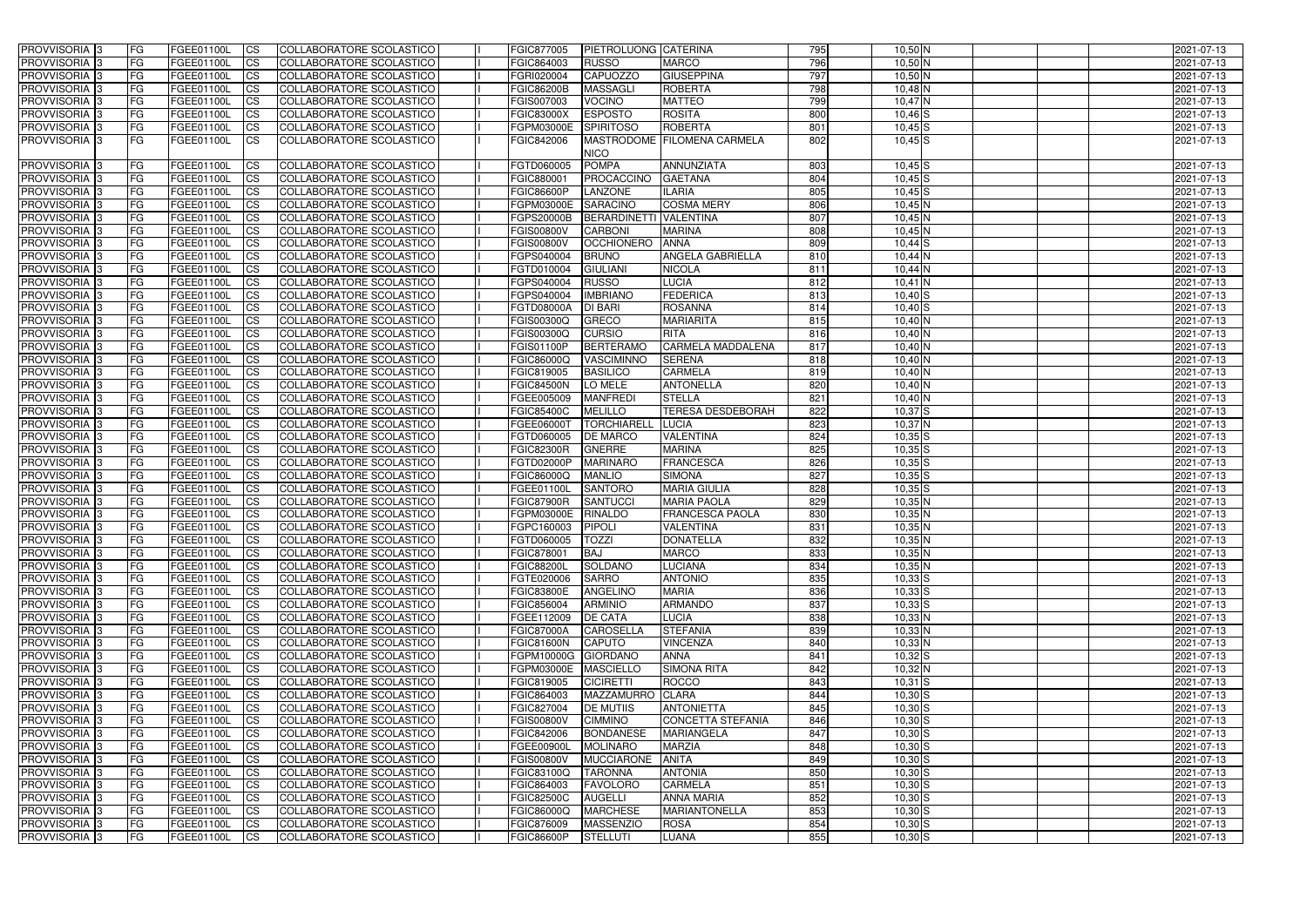| <b>PROVVISORIA</b> 3                                  | FG         | FGEE01100L                             | <b>ICS</b>                          | COLLABORATORE SCOLASTICO                             | FGIC87400N                             | <b>CAIAFFA</b>                    | <b>CARMEN FRANCESCA</b>            | 856              | $10,30$ $S$            | 2021-07-13               |
|-------------------------------------------------------|------------|----------------------------------------|-------------------------------------|------------------------------------------------------|----------------------------------------|-----------------------------------|------------------------------------|------------------|------------------------|--------------------------|
| <b>PROVVISORIA 3</b>                                  | FG         | FGEE01100L                             | <b>CS</b>                           | COLLABORATORE SCOLASTICO                             | <b>FGIC85700X</b>                      | <b>CRISTIANI</b>                  | <b>VERONICA</b>                    | 857              | $10,30$ S              | 2021-07-13               |
| PROVVISORIA <sup>3</sup>                              | FG         | FGEE01100L                             | <b>CS</b>                           | COLLABORATORE SCOLASTICO                             | <b>FGIC85800Q</b>                      | <b>MILONE</b>                     | <b>VALENTINA ANGELA</b>            | 858              | $10,30$ $S$            | 2021-07-13               |
| PROVVISORIA <sup>3</sup>                              | FG         | FGEE01100L                             | <b>CS</b>                           | COLLABORATORE SCOLASTICO                             | FGEE00900L                             | <b>ZULLINO</b>                    | LOREDANA                           | 859              | $10,30$ S              | 2021-07-13               |
| PROVVISORIA <sup>1</sup> 3                            | FG         | FGEE01100L                             | <b>CS</b>                           | COLLABORATORE SCOLASTICO                             | <b>FGTD08000A</b>                      | <b>MAROTTOL</b>                   | ROMINA EMANUELA                    | 860              | $10,30$ S              | 2021-07-13               |
| PROVVISORIA 3                                         | FG         | FGEE01100L                             | <b>CS</b>                           | COLLABORATORE SCOLASTICO                             | <b>FGTD08000A</b>                      | <b>SALANDRA</b>                   | <b>GIULIA</b>                      | 861              | $10,30$ S              | 2021-07-13               |
| PROVVISORIA 3                                         | FG         | FGEE01100L                             | $\overline{\text{cs}}$              | COLLABORATORE SCOLASTICO                             | FGPS010008                             | <b>TROMBETTA</b>                  | <b>FRANCESCO PIO</b>               | 862              | $10,30$ S              | 2021-07-13               |
| PROVVISORIA 3                                         | FG         | <b>FGEE01100L</b>                      | <b>CS</b>                           | COLLABORATORE SCOLASTICO                             | FGIC843002                             | <b>TANCREDI</b>                   | <b>MARIA</b>                       | 863              | $10,30$ S              | 2021-07-13               |
| PROVVISORIA 3                                         | FG         | FGEE01100L                             | <b>CS</b>                           | <b>COLLABORATORE SCOLASTICO</b>                      | FGTF13000C                             | <b>MURAGLIA</b>                   | <b>ANNA CARLA</b>                  | 864              | 10,30 N                | 2021-07-13               |
| PROVVISORIA <sup>3</sup>                              | FG         | FGEE01100L                             | $\overline{c}$                      | COLLABORATORE SCOLASTICO                             | FGPC160003                             | <b>PLACIDO</b>                    | <b>SIMONA</b>                      | 865              | 10,30 N                | 2021-07-13               |
| PROVVISORIA <sup>3</sup>                              | FG         | FGEE01100L                             | <b>CS</b>                           | COLLABORATORE SCOLASTICO                             | <b>FGIS00800V</b>                      | <b>BARTUCCI</b>                   | <b>ANNA</b>                        | 866              | $10,30$ N              | 2021-07-13               |
| PROVVISORIA <sup>3</sup>                              | FG         | FGEE01100L                             | <b>CS</b>                           | COLLABORATORE SCOLASTICO                             | FGTD21000T                             | <b>SCHINAIA</b>                   | <b>PABLO</b>                       | 867              | 10,30 N                | 2021-07-13               |
| PROVVISORIA <sup>3</sup>                              | FG.        | <b>FGEE01100L</b>                      | <b>ICS</b>                          | COLLABORATORE SCOLASTICO                             | <b>FGIS06100Q</b>                      | ANGELILLIS                        | <b>REBECCA</b>                     | 868              | $10,30$ N              | 2021-07-13               |
| PROVVISORIA <sup>3</sup>                              | FG         | FGEE01100L                             | <b>I</b> CS                         | COLLABORATORE SCOLASTICO                             | <b>FGEE02900T</b>                      | LAVACCA                           | <b>MARTINA</b>                     | 869              | $10,30$ N              | 2021-07-13               |
| PROVVISORIA <sup>3</sup>                              | FG         | FGEE01100L                             | <b>I</b> CS                         | COLLABORATORE SCOLASTICO                             | <b>FGIC827004</b>                      | <b>OLIVIERI</b>                   | <b>EMILIO</b>                      | 870              | $10,30$ N              | 2021-07-13               |
| <b>PROVVISORIA</b> 3                                  | FG         | FGEE01100L                             | <b>I</b> CS                         | <b>COLLABORATORE SCOLASTICO</b>                      | FGTE020006                             | <b>VIGILANTE</b>                  | <b>ILENIA</b>                      | 871              | $10,30$ N              | 2021-07-13               |
| PROVVISORIA <sup>3</sup>                              | FG         | FGEE01100L                             | <b>ICS</b>                          | COLLABORATORE SCOLASTICO                             | FGIC848005                             | <b>RAMUNNO</b>                    | <b>ANTONIA RITA PIA</b>            | 872              | $10,30$ N              | 2021-07-13               |
| PROVVISORIA 3                                         | FG         | FGEE01100L                             | <b>CS</b>                           | COLLABORATORE SCOLASTICO                             | <b>FGIC83700P</b>                      | <b>DELLERBA</b>                   | <b>DANIELE</b>                     | 873              | 10,30 N                | 2021-07-13               |
| PROVVISORIA <sup>3</sup>                              | FG.        | FGEE01100L                             | <b>ICS</b>                          | COLLABORATORE SCOLASTICO                             | <b>FGIS04600N</b>                      | <b>QUARTICELL</b>                 | <b>VANESSA PIA</b>                 | 874              | $10,30$ N              | 2021-07-13               |
| PROVVISORIA <sup>3</sup>                              | FG.        | FGEE01100L                             | <b>I</b> CS                         | COLLABORATORE SCOLASTICO                             | FGPS010008                             | PIETROCOLA                        | LINDA                              | 875              | $10,30$ N              | 2021-07-13               |
| PROVVISORIA <sup>3</sup>                              | FG         | FGEE01100L                             | <b>I</b> CS                         | COLLABORATORE SCOLASTICO                             | <b>FGIC81600N</b>                      | <b>MARINO</b>                     | <b>DALILA PIA</b>                  | 876              | $10,30$ N              | 2021-07-13               |
| PROVVISORIA <sup>3</sup>                              | FG         | FGEE01100L                             | <b>CS</b>                           | COLLABORATORE SCOLASTICO                             | FGIC872002                             | <b>LUPOLI</b>                     | <b>MARTINA MARIA AGATA</b>         | 877              | 10,30 N                | 2021-07-13               |
| PROVVISORIA <sup>3</sup>                              | FG         | FGEE01100L                             | <b>CS</b>                           | COLLABORATORE SCOLASTICO                             | FGIC822001                             | <b>TRAISCI</b>                    | <b>SHARON ELENA</b>                | 878              | $10,30$ N              | 2021-07-13               |
| PROVVISORIA <sup>3</sup>                              | FG         | FGEE01100L                             | <b>CS</b>                           | COLLABORATORE SCOLASTICO                             | FGTF13000C                             | <b>MISCIA</b>                     | <b>ANTONIO</b>                     | 879              | $10,30$ N              | 2021-07-13               |
| PROVVISORIA <sup>3</sup>                              | FG         | FGEE01100L                             | <b>CS</b>                           | COLLABORATORE SCOLASTICO                             | <b>FGIC86200B</b>                      | CAGNAZZO                          | <b>ALESSIA</b>                     | 880              | $10,30$ N              | 2021-07-13               |
| PROVVISORIA <sup>3</sup>                              | FG         | FGEE01100L                             | <b>CS</b>                           | COLLABORATORE SCOLASTICO                             | FGIS023001                             | <b>RIGANTI</b>                    | <b>FRANCESCA</b>                   | 881              | $10,30$ N              | 2021-07-13               |
| PROVVISORIA 3                                         | FG         | <b>FGEE01100L</b>                      | <b>CS</b>                           | COLLABORATORE SCOLASTICO                             | FGTE020006                             | <b>VIGILANTE</b>                  | <b>SARA PIA</b>                    | 882              | $10,30$ N              | 2021-07-13               |
| PROVVISORIA <sup>3</sup>                              | FG         | FGEE01100L                             | <b>CS</b>                           | COLLABORATORE SCOLASTICO                             | FGRH060003                             | <b>CIUFFREDA</b>                  | <b>MICHELA</b>                     | 883              | $10,30$ N              | 2021-07-13               |
| PROVVISORIA <sup>3</sup>                              | FG         | <b>FGEE01100L</b>                      | <b>CS</b>                           | COLLABORATORE SCOLASTICO                             | FGIS06100Q                             | <b>PALUMBO</b>                    | <b>LEONARDO PIO</b>                | 884              | $10,30$ N              | 2021-07-13               |
| PROVVISORIA <sup>1</sup> 3                            | FG         | <b>FGEE01100L</b>                      | <b>CS</b>                           | COLLABORATORE SCOLASTICO                             | FGPS010008                             | PALATELLA                         | <b>FEDERICA</b>                    | 885              | $10,30$ N              | 2021-07-13               |
| PROVVISORIA <sup>3</sup>                              | FG.        | FGEE01100L                             | <b>CS</b>                           | COLLABORATORE SCOLASTICO                             | FGIC822001                             | <b>IZZI</b>                       | <b>MARIA PIA</b><br><b>ALESSIA</b> | 886<br>887       | $10,30$ N              | 2021-07-13               |
| PROVVISORIA <sup>13</sup><br>PROVVISORIA <sup>3</sup> | FG         | <b>FGEE01100L</b>                      | $\overline{\text{cs}}$<br><b>CS</b> | COLLABORATORE SCOLASTICO<br>COLLABORATORE SCOLASTICO | <b>FGIC82500C</b>                      | <b>DE LUCIA</b>                   |                                    | 888              | $10,30$ N<br>$10,30$ N | 2021-07-13<br>2021-07-13 |
| PROVVISORIA 3                                         | FG         | <b>FGEE01100L</b><br><b>FGEE01100L</b> | <b>CS</b>                           | COLLABORATORE SCOLASTICO                             | <b>FGTD08000A</b><br><b>FGIC85700X</b> | <b>LOMBANI</b><br><b>AFFINITA</b> | <b>ILARIA</b><br><b>GIOVANNI</b>   | 889              | 10,30 N                | 2021-07-13               |
| PROVVISORIA <sup>3</sup>                              | FG<br>FG   | <b>FGEE01100L</b>                      | $\overline{c}$                      | COLLABORATORE SCOLASTICO                             | <b>FGTD08000A</b>                      | <b>ROMAGNO</b>                    | <b>ANNA</b>                        | 890              | $10,30$ N              | 2021-07-13               |
| PROVVISORIA <sup>3</sup>                              | FG         | <b>FGEE01100L</b>                      | <b>CS</b>                           | <b>COLLABORATORE SCOLASTICO</b>                      | <b>FGPS08000E</b>                      | <b>CIRULLI</b>                    | <b>FEDERICA</b>                    | 891              | 10,30 N                | 2021-07-13               |
| PROVVISORIA <sup>3</sup>                              | FG         | FGEE01100L                             | <b>CS</b>                           | COLLABORATORE SCOLASTICO                             | FGTD08000A                             | <b>MARTIRE</b>                    | <b>MICHELE</b>                     | 892              | 10,30 N                | 2021-07-13               |
| PROVVISORIA 3                                         | FG         | FGEE01100L                             | <b>I</b> CS                         | COLLABORATORE SCOLASTICO                             | <b>FGIS05900Q</b>                      | FABRIZIO                          | ALESSANDRA                         | 893              | 10,30 N                | 2021-07-13               |
| <b>PROVVISORIA</b> 3                                  | IFG.       | FGEE01100L                             | CS                                  | COLLABORATORE SCOLASTICO                             |                                        | FGTD08000A MITICOCCHIO MARIO      |                                    | 894              | $10,30$ N              | 2021-07-13               |
| PROVVISORIA 3                                         | IFG.       | FGEE01100L                             | <b>ICS</b>                          | COLLABORATORE SCOLASTICO                             | <b>FGPC160003</b>                      | <b>PONTONE</b>                    | <b>SAMUELE</b>                     | 895              | $10,30$ N              | 2021-07-13               |
| PROVVISORIA 3                                         | FG         | FGEE01100L                             | <b>CS</b>                           | COLLABORATORE SCOLASTICO                             | <b>FGIC85700X</b>                      | <b>NATOLA</b>                     | <b>GIADA</b>                       | 896              | $10,30$ N              | 2021-07-13               |
| PROVVISORIA 3                                         | FG         | FGEE01100L                             | <b>CS</b>                           | COLLABORATORE SCOLASTICO                             | <b>FGTD08000A</b>                      | <b>DEL CARMINE</b>                | <b>SIMONE</b>                      | 897              | $10,30$ N              | 2021-07-13               |
| PROVVISORIA <sup>3</sup>                              | FG         | FGEE01100L                             | <b>ICS</b>                          | <b>COLLABORATORE SCOLASTICO</b>                      | FGTD010004                             | <b>MODOLA</b>                     | <b>ROSALBA</b>                     | 898              | $10,30$ N              | 2021-07-13               |
| PROVVISORIA 3                                         | FG         | FGEE01100L                             | <b>CS</b>                           | COLLABORATORE SCOLASTICO                             | <b>FGIC87500D</b>                      | <b>CICINATO</b>                   | <b>MARZIA</b>                      | 899              | $10,30$ N              | 2021-07-13               |
| PROVVISORIA 3                                         | FG         | FGEE01100L                             | <b>CS</b>                           | COLLABORATORE SCOLASTICO                             | FGIC822001                             | <b>GAETA</b>                      | <b>FEDERICA</b>                    | $\overline{900}$ | 10,30 N                | 2021-07-13               |
| PROVVISORIA 3                                         | <b>FG</b>  | FGEE01100L                             | <b>CS</b>                           | COLLABORATORE SCOLASTICO                             | <b>FGPS08000E</b>                      | <b>BASILE</b>                     | <b>FEDERICA</b>                    | 901              | 10,30 N                | 2021-07-13               |
| PROVVISORIA 3                                         | FG         | FGEE01100L                             | <b>CS</b>                           | COLLABORATORE SCOLASTICO                             | FGIS023001                             | <b>CALABRESE</b>                  | <b>FEDERICA ROSANGELA</b>          | 902              | 10,30 N                | 2021-07-13               |
| PROVVISORIA 3                                         | FG         | FGEE01100L                             | <b>CS</b>                           | COLLABORATORE SCOLASTICO                             | FGTE020006                             | <b>STELLUTO</b>                   | <b>DONATINA</b>                    | 903              | 10,30 N                | 2021-07-13               |
| PROVVISORIA 3                                         | FG         | FGEE01100L                             | <b>CS</b>                           | COLLABORATORE SCOLASTICO                             | FGIC84400T                             | PALLADINO                         | <b>MARIA</b>                       | 904              | 10,30 N                | 2021-07-13               |
| PROVVISORIA 3                                         | FG         | FGEE01100L                             | <b>CS</b>                           | COLLABORATORE SCOLASTICO                             | FGIC819005                             | <b>MANSERRA</b>                   | <b>CARMELA</b>                     | 905              | 10,30 N                | 2021-07-13               |
| PROVVISORIA 3                                         | FG         | FGEE01100L                             | <b>CS</b>                           | COLLABORATORE SCOLASTICO                             | FGEE005009                             | POZIELLO                          | <b>RAFFAELE</b>                    | 906              | 10,30 N                | 2021-07-13               |
| <b>PROVVISORIA</b> 3                                  | IFG.       | FGEE01100L                             | <b>CS</b>                           | COLLABORATORE SCOLASTICO                             | FGTF13000C                             | D'ARNESE                          | MICHELA RAFFAELLA                  | 907              | $10,30$ N              | 2021-07-13               |
| <b>PROVVISORIA</b> 3                                  | IFG.       | FGEE01100L                             | <b>CS</b>                           | COLLABORATORE SCOLASTICO                             | <b>FGIC87000A</b>                      | <b>NIGRO</b>                      | ANGELICA                           | 908              | $10,30$ N              | 2021-07-13               |
| <b>PROVVISORIA</b> 3                                  | <b>IFG</b> | FGEE01100L                             | <b>CS</b>                           | <b>COLLABORATORE SCOLASTICO</b>                      | <b>FGIC85800Q</b>                      | <b>LABRUZZO</b>                   | <b>MICHELE</b>                     | 909              | $10,30$ N              | 2021-07-13               |
| PROVVISORIA 3                                         | <b>IFG</b> | FGEE01100L                             | <b>CS</b>                           | COLLABORATORE SCOLASTICO                             | FGEE00800R                             | LAVILLA                           | <b>VALENTINA</b>                   | 910              | $10,30$ N              | 2021-07-13               |
| PROVVISORIA 3                                         | IFG.       | FGEE01100L                             | <b>CS</b>                           | COLLABORATORE SCOLASTICO                             | <b>FGIC81600N</b>                      | <b>RAMPINO</b>                    | <b>ALESSIO MICHELE</b>             | 911              | $10,30$ N              | 2021-07-13               |
| PROVVISORIA 3                                         | FG         | FGEE01100L                             | <b>CS</b>                           | COLLABORATORE SCOLASTICO                             | FGIS00300Q                             | FRANCALANCI ASSUNTA               |                                    | 912              | $10,30$ N              | 2021-07-13               |
| PROVVISORIA 3                                         | <b>FG</b>  | FGEE01100L                             | <b>CS</b>                           | COLLABORATORE SCOLASTICO                             | FGIC822001                             | <b>GAETA</b>                      | <b>MARIANGELA</b>                  | 913              | $10,30$ N              | 2021-07-13               |
| PROVVISORIA 3                                         | FG         | <b>FGEE01100L</b>                      | <b>CS</b>                           | COLLABORATORE SCOLASTICO                             | FGIC851001                             | <b>PRETI</b>                      | <b>ANNA MARILENA</b>               | 914              | $10,30$ N              | 2021-07-13               |
| <b>PROVVISORIA</b> 3                                  | FG         | FGEE01100L                             | <b>ICS</b>                          | COLLABORATORE SCOLASTICO                             | FGEE005009                             | <b>CICCONE</b>                    | <b>BARBARA</b>                     | 915              | 10,30 N                | 2021-07-13               |
| PROVVISORIA 3                                         | FG         | FGEE01100L                             | <b>CS</b>                           | COLLABORATORE SCOLASTICO                             | <b>FGIC85400C</b>                      | <b>SIMONE</b>                     | <b>ANGELO</b>                      | 916              | $10,30$ N              | 2021-07-13               |
| PROVVISORIA 3                                         | FG         | FGEE01100L                             | <b>CS</b>                           | COLLABORATORE SCOLASTICO                             | FGEE02900T                             | PERTA                             | <b>MARIA</b>                       | 917              | 10,30 N                | 2021-07-13               |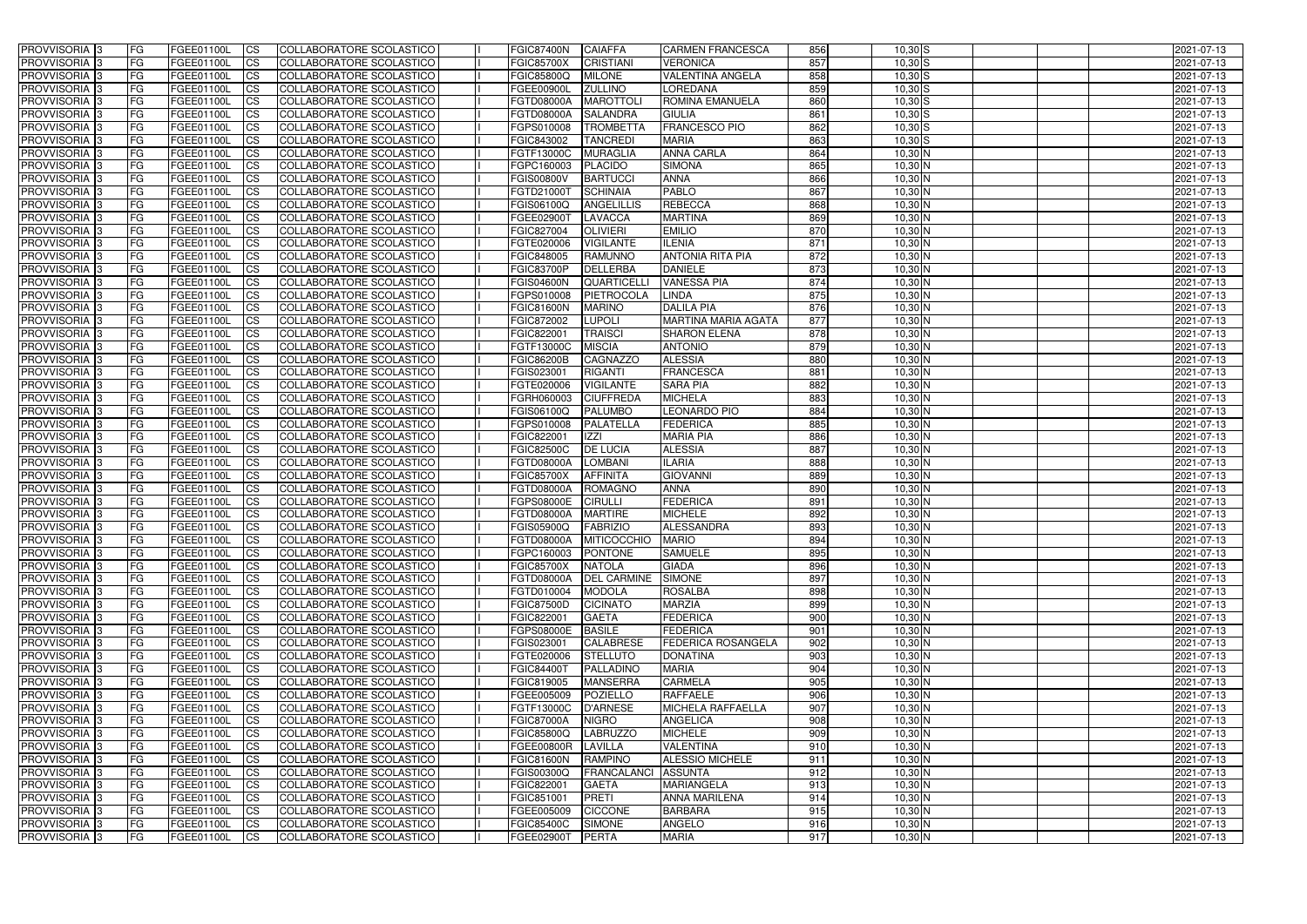| <b>PROVVISORIA</b> 3                      | FG                       | FGEE01100L                      | <b>ICS</b>               | COLLABORATORE SCOLASTICO                                    | FGEE01200C                      | <b>SQUARCIA</b>                   | <b>ROMINA</b>                     | 918        | $10,30$ N              | 2021-07-13               |
|-------------------------------------------|--------------------------|---------------------------------|--------------------------|-------------------------------------------------------------|---------------------------------|-----------------------------------|-----------------------------------|------------|------------------------|--------------------------|
| <b>PROVVISORIA 3</b>                      | FG                       | FGEE01100L                      | <b>CS</b>                | COLLABORATORE SCOLASTICO                                    | FGIC819005                      | <b>DRASA</b>                      | <b>SUADA</b>                      | 919        | $10,30$ N              | 2021-07-13               |
| PROVVISORIA <sup>3</sup>                  | FG                       | FGEE01100L                      | <b>CS</b>                | COLLABORATORE SCOLASTICO                                    | FGIC863007                      | <b>BARBONE</b>                    | <b>ANGELA</b>                     | 920        | $10,30$ N              | 2021-07-13               |
| PROVVISORIA <sup>3</sup>                  | FG                       | FGEE01100L                      | <b>CS</b>                | COLLABORATORE SCOLASTICO                                    | <b>FGIS00800V</b>               | <b>MARIELLA</b>                   | <b>VIVIANA</b>                    | 921        | $10,30$ N              | 2021-07-13               |
| PROVVISORIA <sup>1</sup> 3                | FG                       | FGEE01100L                      | <b>CS</b>                | COLLABORATORE SCOLASTICO                                    | FGIS021009                      | <b>NARDELLA</b>                   | ANNAVITTORIA                      | 922        | $10,30$ N              | 2021-07-13               |
| PROVVISORIA <sup>3</sup>                  | FG                       | FGEE01100L                      | <b>CS</b>                | COLLABORATORE SCOLASTICO                                    | FGIS044002                      | <b>SACCO</b>                      | <b>ROBERTA</b>                    | 923        | $10,30$ N              | 2021-07-13               |
| PROVVISORIA 3                             | FG                       | FGEE01100L                      | <b>CS</b>                | COLLABORATORE SCOLASTICO                                    | <b>FGIC86000Q</b>               | <b>GESUALDO</b>                   | <b>LUANA</b>                      | 924        | $10,30$ N              | 2021-07-13               |
| PROVVISORIA 3                             | FG                       | <b>FGEE01100L</b>               | <b>CS</b>                | <b>COLLABORATORE SCOLASTICO</b>                             | FGIC819005                      | CAGGIANIELLO RAFFAELLA            |                                   | 925        | $10,30$ N              | 2021-07-13               |
| PROVVISORIA 3                             | FG                       | FGEE01100L                      | <b>CS</b>                | COLLABORATORE SCOLASTICO                                    | FGPC160003                      | <b>MARTINO</b>                    | <b>CONCETTA</b>                   | 926        | 10,30 N                | 2021-07-13               |
| PROVVISORIA <sup>3</sup>                  | FG                       | FGEE01100L                      | $\overline{c}$           | COLLABORATORE SCOLASTICO                                    | FGEE01200C                      | <b>SGHERZI</b>                    | <b>LEONARDA</b>                   | 927        | 10,30 N                | 2021-07-13               |
| PROVVISORIA <sup>3</sup>                  | FG                       | FGEE01100L                      | <b>CS</b>                | COLLABORATORE SCOLASTICO                                    | <b>FGIC85800Q</b>               | <b>FRISOLI</b>                    | <b>FRANCESCA</b>                  | 928        | $10,30$ N              | 2021-07-13               |
| PROVVISORIA <sup>3</sup>                  | FG                       | FGEE01100L                      | <b>CS</b>                | COLLABORATORE SCOLASTICO                                    | FGPS040004                      | <b>DELLI CARRI</b>                | <b>MICHELA</b>                    | 929        | 10,30 N                | 2021-07-13               |
| PROVVISORIA <sup>3</sup>                  | FG                       | <b>FGEE01100L</b>               | <b>I</b> CS              | COLLABORATORE SCOLASTICO                                    | FGIC821005                      | <b>MELE</b>                       | <b>GRAZIA</b>                     | 930        | $10,30$ N              | 2021-07-13               |
| PROVVISORIA <sup>3</sup>                  | FG                       | FGEE01100L                      | <b>I</b> CS              | COLLABORATORE SCOLASTICO                                    | <b>FGIC86200B</b>               | <b>MANZI</b>                      | <b>FLORIANA</b>                   | 931        | $10,30$ N              | 2021-07-13               |
| PROVVISORIA <sup>3</sup>                  | FG                       | FGEE01100L                      | <b>I</b> CS              | COLLABORATORE SCOLASTICO                                    | FGPC160003                      | <b>DE GIROLAMO</b>                | <b>PASQUALE</b>                   | 932        | $10,30$ N              | 2021-07-13               |
| <b>PROVVISORIA</b> 3                      | FG                       | FGEE01100L                      | <b>I</b> CS              | <b>COLLABORATORE SCOLASTICO</b>                             | <b>FGIC81600N</b>               | <b>LOBOZZO</b>                    | <b>ADELE</b>                      | 933        | $10,30$ N              | 2021-07-13               |
| PROVVISORIA <sup>3</sup><br>PROVVISORIA 3 | FG<br>FG                 | FGEE01100L<br>FGEE01100L        | <b>ICS</b>               | COLLABORATORE SCOLASTICO<br>COLLABORATORE SCOLASTICO        | FGEE01100L                      | <b>ANZIVINO</b><br><b>SCARANO</b> | <b>TIZIANA</b><br><b>BARBARA</b>  | 934<br>935 | $10,30$ N<br>10,30 N   | 2021-07-13               |
| PROVVISORIA <sup>3</sup>                  | FG                       | FGEE01100L                      | <b>CS</b><br><b>ICS</b>  | COLLABORATORE SCOLASTICO                                    | <b>FGEE00800R</b><br>FGIC818009 | <b>IPPOLITO</b>                   | <b>NICOLA</b>                     | 936        | $10,30$ N              | 2021-07-13<br>2021-07-13 |
| PROVVISORIA <sup>3</sup>                  | FG                       | FGEE01100L                      | <b>I</b> CS              | COLLABORATORE SCOLASTICO                                    | FGIC822001                      | <b>PILLO</b>                      | <b>MARISA</b>                     | 937        | $10,30$ N              | 2021-07-13               |
| PROVVISORIA <sup>3</sup>                  | FG                       | FGEE01100L                      | <b>I</b> CS              | COLLABORATORE SCOLASTICO                                    | FGTE020006                      | <b>CURCETTI</b>                   | <b>MARIALUISA</b>                 | 938        | $10,30$ N              | 2021-07-13               |
| PROVVISORIA <sup>3</sup>                  | FG                       | FGEE01100L                      | <b>CS</b>                | COLLABORATORE SCOLASTICO                                    | FGIC880001                      | <b>VENTRIGLIA</b>                 | <b>GERARDA</b>                    | 939        | $10,29$ $S$            | 2021-07-13               |
| PROVVISORIA <sup>3</sup>                  | FG                       | FGEE01100L                      | <b>CS</b>                | COLLABORATORE SCOLASTICO                                    | <b>FGIC87000A</b>               | <b>DEMBECH</b>                    | <b>CINZIA</b>                     | 940        | $10,28$ $S$            | 2021-07-13               |
| PROVVISORIA 3                             | FG                       | FGEE01100L                      | <b>CS</b>                | COLLABORATORE SCOLASTICO                                    | <b>FGIC85700X</b>               | <b>BATTIANTE</b>                  | <b>MICHELA</b>                    | 941        | $10,28$ $S$            | 2021-07-13               |
| PROVVISORIA <sup>3</sup>                  | FG                       | FGEE01100L                      | <b>CS</b>                | COLLABORATORE SCOLASTICO                                    | FGEE112009                      | <b>DINARDO</b>                    | LIDIA                             | 942        | $10,28$ $S$            | 2021-07-13               |
| PROVVISORIA <sup>1</sup> 3                | FG                       | FGEE01100L                      | <b>CS</b>                | COLLABORATORE SCOLASTICO                                    | FGEE005009                      | <b>BARRASSO</b>                   | <b>TERESA</b>                     | 943        | $10,28$ N              | 2021-07-13               |
| PROVVISORIA 3                             | FG                       | <b>FGEE01100L</b>               | <b>CS</b>                | COLLABORATORE SCOLASTICO                                    | <b>FGIS04600N</b>               | GIOVANNIELLO MICHELA              |                                   | 944        | $10,28$ N              | 2021-07-13               |
| PROVVISORIA <sup>3</sup>                  | FG                       | FGEE01100L                      | <b>CS</b>                | COLLABORATORE SCOLASTICO                                    | FGIC855008                      | <b>DISTASO</b>                    | <b>ALTOMARE</b>                   | 945        | $10,28$ N              | 2021-07-13               |
| PROVVISORIA <sup>3</sup>                  | FG                       | <b>FGEE01100L</b>               | <b>CS</b>                | COLLABORATORE SCOLASTICO                                    | <b>FGIC86800A</b>               | <b>CIAVARELLA</b>                 | <b>FILOMENA FRANCESCA</b>         | 946        | $10,28$ N              | 2021-07-13               |
| PROVVISORIA <sup>1</sup> 3                | FG                       | FGEE01100L                      | <b>CS</b>                | COLLABORATORE SCOLASTICO                                    | <b>FGIC87000A</b>               | <b>CAPPUCCI</b>                   | <b>GRAZIA</b>                     | 947        | 10,28 N                | 2021-07-13               |
| PROVVISORIA <sup>3</sup>                  | FG.                      | FGEE01100L                      | <b>CS</b>                | COLLABORATORE SCOLASTICO                                    | FGMM15400A                      | <b>CAFIERO</b>                    | <b>CHIARA</b>                     | 948        | $10,28$ N              | 2021-07-13               |
| PROVVISORIA <sup>3</sup>                  | FG                       | <b>FGEE01100L</b>               | $\overline{\text{cs}}$   | COLLABORATORE SCOLASTICO                                    | FGRI020004                      | <b>PINHEIRO</b>                   | <b>TEREZA DE JESUS</b>            | 949        | $10,28$ N              | 2021-07-13               |
| PROVVISORIA <sup>3</sup>                  | FG                       | <b>FGEE01100L</b>               | <b>CS</b>                | COLLABORATORE SCOLASTICO                                    | FGIC86100G                      | <b>BALZANO</b>                    | <b>MARIA LUISA</b>                | 950        | $10,27$ S              | 2021-07-13               |
| PROVVISORIA 3                             | FG                       | <b>FGEE01100L</b>               | <b>CS</b>                | COLLABORATORE SCOLASTICO                                    | FGIS06100Q                      | <b>TESTA</b>                      | <b>ROSSANA</b>                    | 951        | $10,27$ N              | 2021-07-13               |
| PROVVISORIA <sup>3</sup>                  | FG                       | FGEE01100L                      | $\overline{\text{cs}}$   | <b>COLLABORATORE SCOLASTICO</b>                             | FGIC827004                      | <b>DI VIRGILIO</b>                | <b>GIULIANO FRANCESCO</b>         | 952        | $10,27$ N              | 2021-07-13               |
| PROVVISORIA <sup>3</sup>                  | FG                       | <b>FGEE01100L</b>               | <b>CS</b>                | <b>COLLABORATORE SCOLASTICO</b><br>COLLABORATORE SCOLASTICO | FGIS048009                      | <b>RUSSO</b>                      | <b>PIETRO</b>                     | 953<br>954 | $10,27$ N              | 2021-07-13               |
| PROVVISORIA <sup>3</sup><br>PROVVISORIA 3 | FG<br>FG                 | FGEE01100L<br>FGEE01100L        | <b>CS</b><br><b>I</b> CS | COLLABORATORE SCOLASTICO                                    | <b>FGIC81600N</b><br>FGIC818009 | <b>LIBERTI</b><br><b>CEGLIA</b>   | <b>DANIELA</b><br>ALESSANDRA      | 955        | $10,25$ S<br>$10,25$ S | 2021-07-13<br>2021-07-13 |
| <b>PROVVISORIA</b> 3                      | IFG.                     | FGEE01100L                      | CS                       | COLLABORATORE SCOLASTICO                                    | FGIC86000Q LONGO                |                                   | <b>DIANA</b>                      | 956        | $10,25$ S              | 2021-07-13               |
| PROVVISORIA 3                             | IFG.                     | FGEE01100L                      | $\mathsf{ICS}$           | COLLABORATORE SCOLASTICO                                    | FGIC83700P                      | <b>CICCONE</b>                    | <b>SILVIA</b>                     | 957        | $10,25$ $S$            | 2021-07-13               |
| PROVVISORIA 3                             | FG                       | FGEE01100L                      | <b>CS</b>                | COLLABORATORE SCOLASTICO                                    | FGTD010004                      | <b>NOTA</b>                       | <b>ANNALINA</b>                   | 958        | $10,25$ S              | 2021-07-13               |
| PROVVISORIA 3                             | FG                       | FGEE01100L                      | <b>CS</b>                | COLLABORATORE SCOLASTICO                                    | <b>FGTF13000C</b>               | <b>POPPA</b>                      | <b>GIORGIA</b>                    | 959        | $10,25$ S              | 2021-07-13               |
| PROVVISORIA 3                             | FG                       | FGEE01100L                      | $\mathsf{ICS}$           | COLLABORATORE SCOLASTICO                                    | <b>FGIC87500D</b>               | DI LEO                            | <b>RAFFAELLA</b>                  | 960        | $10,25$ S              | 2021-07-13               |
| PROVVISORIA 3                             | FG                       | FGEE01100L                      | <b>CS</b>                | COLLABORATORE SCOLASTICO                                    | <b>FGIC82900Q</b>               | <b>LAURIOLA</b>                   | ROSSANA                           | 961        | $10,25$ S              | 2021-07-13               |
| PROVVISORIA 3                             | FG                       | FGEE01100L                      | <b>CS</b>                | COLLABORATORE SCOLASTICO                                    | FGTD060005                      | LA VECCHIA                        | <b>VINCENZO</b>                   | 962        | $10,25$ S              | 2021-07-13               |
| PROVVISORIA 3                             | <b>FG</b>                | FGEE01100L                      | <b>CS</b>                | COLLABORATORE SCOLASTICO                                    | <b>FGIC85900G</b>               | LO BUGLIO                         | <b>BIANCAMARIA</b>                | 963        | $10,25$ S              | 2021-07-13               |
| PROVVISORIA 3                             | FG                       | FGEE01100L                      | <b>CS</b>                | COLLABORATORE SCOLASTICO                                    | FGIS044002                      | <b>CUSANO</b>                     | <b>MARIANNA</b>                   | 964        | $10,25$ S              | 2021-07-13               |
| PROVVISORIA 3                             | FG                       | FGEE01100L                      | <b>CS</b>                | COLLABORATORE SCOLASTICO                                    | FGEE06000T                      | LOMBARDI                          | <b>GRAZIA</b>                     | 965        | $10,25$ N              | 2021-07-13               |
| PROVVISORIA 3                             | IFG.                     | FGEE01100L                      | <b>CS</b>                | COLLABORATORE SCOLASTICO                                    | FGRH010002                      | RICUCCI                           | <b>GRAZIELLA</b>                  | 966        | $10,25$ N              | 2021-07-13               |
| PROVVISORIA 3                             | FG                       | FGEE01100L                      | <b>CS</b>                | COLLABORATORE SCOLASTICO                                    | FGEE099004                      | <b>SASSAROL</b>                   | <b>FRANCESCA PIA</b>              | 967        | $10,25$ N              | 2021-07-13               |
| PROVVISORIA 3                             | FG                       | FGEE01100L                      | <b>CS</b>                | COLLABORATORE SCOLASTICO                                    | FGEE005009                      | <b>LABROCA</b>                    | <b>FEDERICA</b>                   | 968        | $10,25$ N              | 2021-07-13               |
| <b>PROVVISORIA</b> 3                      | IFG.                     | FGEE01100L                      | <b>CS</b>                | COLLABORATORE SCOLASTICO                                    | <b>FGIC86100G</b>               | DI GIOIA                          | <b>VINCENZO</b>                   | 969        | $10,25$ N              | 2021-07-13               |
| <b>PROVVISORIA</b> 3                      | IFG.                     | FGEE01100L                      | <b>CS</b>                | COLLABORATORE SCOLASTICO                                    | <b>FGIC83800E</b>               | LOVAGLIO                          | <b>GABRIELLA PIA</b>              | 970        | $10,25$ N              | 2021-07-13               |
| PROVVISORIA 3<br>PROVVISORIA 3            | <b>IFG</b><br><b>IFG</b> | <b>FGEE01100L</b><br>FGEE01100L | <b>CS</b><br><b>CS</b>   | <b>COLLABORATORE SCOLASTICO</b><br>COLLABORATORE SCOLASTICO | FGIC872002<br>FGIC863007        | RINALDI<br><b>MACCARONE</b>       | <b>RITA</b><br><b>MARIACHIARA</b> | 971<br>972 | $10,25$ N<br>$10,25$ N | 2021-07-13<br>2021-07-13 |
| PROVVISORIA 3                             |                          | FGEE01100L                      |                          | COLLABORATORE SCOLASTICO                                    | FGRI020004                      | <b>MERLUZZO</b>                   | <b>INCORONATA</b>                 | 973        | $10,25$ N              |                          |
| PROVVISORIA 3                             | IFG.<br> FG              | FGEE01100L                      | <b>CS</b><br><b>CS</b>   | COLLABORATORE SCOLASTICO                                    | FGPS010008                      | VALENZANO                         | NICOLO PIO                        | 974        | $10,25$ N              | 2021-07-13<br>2021-07-13 |
| PROVVISORIA 3                             | <b>FG</b>                | FGEE01100L                      | <b>CS</b>                | COLLABORATORE SCOLASTICO                                    | <b>FGIC85700X</b>               | LANCELLA                          | <b>ANGELA PIA</b>                 | 975        | 10,25N                 | 2021-07-13               |
| PROVVISORIA 3                             | FG                       | <b>FGEE01100L</b>               | <b>CS</b>                | COLLABORATORE SCOLASTICO                                    | FGTD21000T                      | <b>MARTUCCI</b>                   | <b>FRANCESCA</b>                  | 976        | $10,25$ N              | 2021-07-13               |
| <b>PROVVISORIA</b> 3                      | FG                       | FGEE01100L                      | <b>CS</b>                | COLLABORATORE SCOLASTICO                                    | FGPC160003                      | <b>RICCI</b>                      | <b>TULLIO</b>                     | 977        | $10,25$ N              | 2021-07-13               |
| PROVVISORIA 3                             | FG                       | FGEE01100L                      | <b>CS</b>                | COLLABORATORE SCOLASTICO                                    | <b>FGPS08000E</b>               | <b>DIPASQUALE</b>                 | <b>MARILINA</b>                   | 978        | $10,25$ N              | 2021-07-13               |
| PROVVISORIA 3                             | FG                       | FGEE01100L                      | <b>CS</b>                | COLLABORATORE SCOLASTICO                                    | FGIC822001                      | <b>FIERRO</b>                     | <b>LUCIA</b>                      | 979        | $10,25$ N              | 2021-07-13               |
|                                           |                          |                                 |                          |                                                             |                                 |                                   |                                   |            |                        |                          |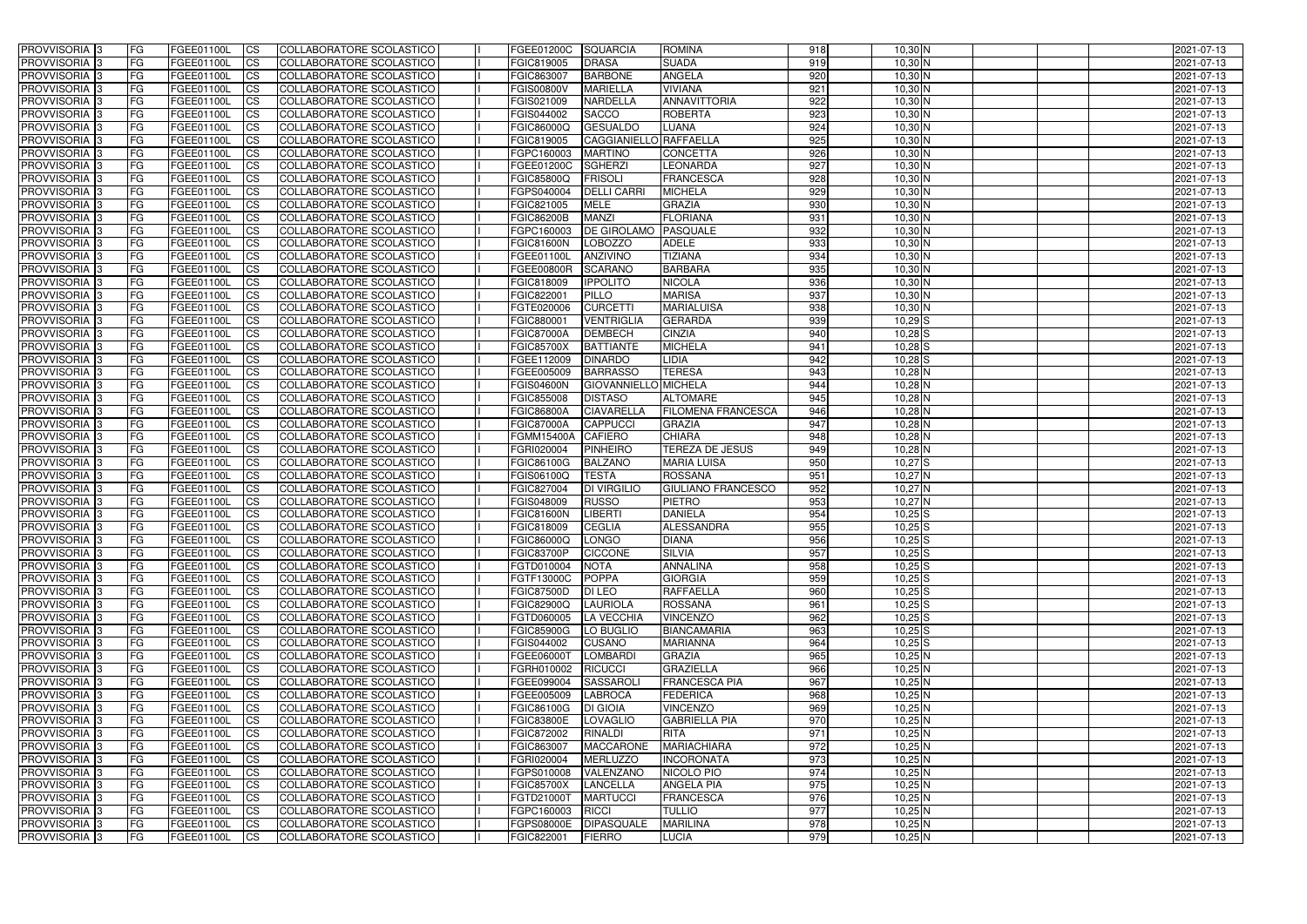| <b>PROVVISORIA</b> 3                                 | FG         | FGEE01100L                      | <b>ICS</b>             | COLLABORATORE SCOLASTICO                             | FGMM00700X CRISCUOLO            |                                        | ALESSANDRA                      | 980          | $10,25$ N                  | 2021-07-13               |
|------------------------------------------------------|------------|---------------------------------|------------------------|------------------------------------------------------|---------------------------------|----------------------------------------|---------------------------------|--------------|----------------------------|--------------------------|
| <b>PROVVISORIA 3</b>                                 | FG         | FGEE01100L                      | <b>CS</b>              | COLLABORATORE SCOLASTICO                             | <b>FGIC83800E</b>               | <b>POTENZA</b>                         | LUANA                           | 981          | $10,25$ N                  | 2021-07-13               |
| PROVVISORIA <sup>3</sup>                             | FG         | FGEE01100L                      | <b>CS</b>              | COLLABORATORE SCOLASTICO                             | FGRI020004                      | <b>NARDELLA</b>                        | <b>CARMELA</b>                  | 982          | $10,25$ N                  | 2021-07-13               |
| PROVVISORIA <sup>3</sup>                             | FG         | FGEE01100L                      | <b>CS</b>              | COLLABORATORE SCOLASTICO                             | FGPC160003                      | PIPPO                                  | <b>GIUSEPPE</b>                 | 983          | $10,25$ N                  | 2021-07-13               |
| PROVVISORIA <sup>1</sup> 3                           | FG         | FGEE01100L                      | <b>CS</b>              | COLLABORATORE SCOLASTICO                             | FGIC842006                      | <b>GENOVESE</b>                        | <b>MARIANGELA</b>               | 984          | $10,25$ N                  | 2021-07-13               |
| PROVVISORIA 3                                        | FG         | FGEE01100L                      | <b>CS</b>              | COLLABORATORE SCOLASTICO                             | <b>FGTD08000A</b>               | PANUNZIO                               | <b>ANGELA</b>                   | 985          | $10,25$ N                  | 2021-07-13               |
| PROVVISORIA 3                                        | FG         | FGEE01100L                      | <b>CS</b>              | COLLABORATORE SCOLASTICO                             | FGTD21000T                      | <b>CIUFFREDA</b>                       | <b>MARIA</b>                    | 986          | $10,25$ N                  | 2021-07-13               |
| PROVVISORIA 3                                        | FG         | <b>FGEE01100L</b>               | <b>CS</b>              | COLLABORATORE SCOLASTICO                             | FGIC876009                      | <b>DEL GIUDICE</b>                     | <b>MICHELE</b>                  | 987          | $10,25$ N                  | 2021-07-13               |
| PROVVISORIA 3                                        | FG         | FGEE01100L                      | <b>CS</b>              | COLLABORATORE SCOLASTICO                             | <b>FGIC85700X</b>               | <b>LONGO</b>                           | <b>VIVIANA</b>                  | 988          | $10,25$ N                  | 2021-07-13               |
| PROVVISORIA <sup>3</sup>                             | FG         | FGEE01100L                      | $\overline{c}$         | COLLABORATORE SCOLASTICO                             | FGIC856004                      | CACCHIOTTI                             | <b>ANTONELLA</b>                | 989          | $10,25$ N                  | 2021-07-13               |
| PROVVISORIA <sup>3</sup>                             | FG         | FGEE01100L                      | <b>CS</b>              | COLLABORATORE SCOLASTICO                             | <b>FGMM00700X</b>               | <b>CAIAFA</b>                          | <b>SOCCORSA</b>                 | 990          | $10,25$ N                  | 2021-07-13               |
| PROVVISORIA <sup>3</sup>                             | FG         | FGEE01100L                      | <b>CS</b>              | COLLABORATORE SCOLASTICO                             | FGIC856004                      | CARABELLESE ANNA                       |                                 | 991          | $10,25$ N                  | 2021-07-13               |
| PROVVISORIA <sup>3</sup>                             | FG         | <b>FGEE01100L</b>               | <b>I</b> CS            | COLLABORATORE SCOLASTICO                             | FGIS023001                      | <b>ARNESE</b>                          | LUCIA                           | 992          | $10,25$ N                  | 2021-07-13               |
| PROVVISORIA <sup>3</sup>                             | FG         | FGEE01100L                      | <b>I</b> CS            | COLLABORATORE SCOLASTICO                             | <b>FGIC84400T</b>               | PETRUCCELLI                            | <b>GRAZIA</b>                   | 993          | $10,23$ N                  | 2021-07-13               |
| PROVVISORIA <sup>3</sup>                             | FG         | FGEE01100L                      | <b>I</b> CS            | COLLABORATORE SCOLASTICO                             | <b>FGEE00800R</b>               | <b>NACHERLILLA</b>                     | <b>MARIALUISA</b>               | 994          | $10,22$ N                  | 2021-07-13               |
| <b>PROVVISORIA</b> 3                                 | FG         | FGEE01100L                      | <b>I</b> CS            | <b>COLLABORATORE SCOLASTICO</b>                      | FGIS023001                      | <b>VALERIO</b>                         | <b>FRANCESCA</b>                | 995          | $10,20$ S                  | 2021-07-13               |
| PROVVISORIA <sup>3</sup>                             | FG         | FGEE01100L                      | <b>ICS</b>             | COLLABORATORE SCOLASTICO                             | <b>FGIC86600P</b>               | <b>DI CANDIA</b>                       | <b>STELLA MARIA</b>             | 996          | $10,20$ S                  | 2021-07-13               |
| PROVVISORIA 3                                        | FG         | FGEE01100L                      | <b>CS</b>              | COLLABORATORE SCOLASTICO                             | <b>FGIS00800V</b>               | <b>GRANA</b>                           | <b>ANNALISA</b>                 | 997          | $10,20$ S                  | 2021-07-13               |
| PROVVISORIA <sup>3</sup>                             | FG.        | FGEE01100L                      | <b>ICS</b>             | COLLABORATORE SCOLASTICO                             | FGPS010008                      | <b>CEDDIA</b>                          | <b>MONICA</b>                   | 998          | $10,20$ N                  | 2021-07-13               |
| PROVVISORIA <sup>3</sup>                             | FG         | FGEE01100L                      | <b>I</b> CS            | COLLABORATORE SCOLASTICO                             | <b>FGIS03700V</b>               | <b>SAGLIMBENE</b>                      | <b>FRANCESCA PIA</b>            | 999          | $10,20$ N                  | 2021-07-13               |
| PROVVISORIA <sup>3</sup>                             | FG         | FGEE01100L                      | <b>I</b> CS            | COLLABORATORE SCOLASTICO                             | <b>FGMM00400C</b>               | PASCA                                  | <b>SONIA</b>                    | 1000         | $10,20$ N                  | 2021-07-13               |
| PROVVISORIA <sup>3</sup>                             | FG         | FGEE01100L                      | <b>CS</b>              | COLLABORATORE SCOLASTICO                             | FGIS048009                      | <b>PATETTA</b>                         | <b>BARBARA ROSARIA</b>          | 1001         | $10,20$ N                  | 2021-07-13               |
| PROVVISORIA <sup>3</sup>                             | FG         | FGEE01100L                      | <b>CS</b>              | COLLABORATORE SCOLASTICO                             | FGIC880001                      | <b>LACERENZA</b>                       | <b>DORIANA</b>                  | 1002         | $10,20$ N                  | 2021-07-13               |
| PROVVISORIA <sup>3</sup>                             | FG         | FGEE01100L                      | <b>CS</b>              | COLLABORATORE SCOLASTICO                             | <b>FGMM00700X</b>               | CHIUCCARIELL                           | <b>DANIELA</b>                  | 1003         | $10,20$ N                  | 2021-07-13               |
| PROVVISORIA <sup>3</sup>                             | FG         | FGEE01100L                      | <b>CS</b>              | COLLABORATORE SCOLASTICO                             | <b>FGIC83800E</b>               | CAPRERA                                | <b>ADRIANA</b>                  | 1004         | $10,20$ N                  | 2021-07-13               |
| PROVVISORIA <sup>1</sup> 3                           | FG         | FGEE01100L                      | <b>CS</b>              | COLLABORATORE SCOLASTICO                             | FGIS06100Q                      | <b>TROTTA</b>                          | <b>ANTONELLA</b>                | 1005         | $10,20$ N                  | 2021-07-13               |
| PROVVISORIA 3                                        | FG         | <b>FGEE01100L</b>               | <b>CS</b>              | COLLABORATORE SCOLASTICO                             | <b>FGIC83700P</b>               | SPECCHIO                               | <b>ANTONIO</b><br><b>CLELIA</b> | 1006         | $10,18$ $S$                | 2021-07-13               |
| PROVVISORIA <sup>3</sup><br>PROVVISORIA <sup>3</sup> | FG         | FGEE01100L<br><b>FGEE01100L</b> | <b>CS</b>              | COLLABORATORE SCOLASTICO<br>COLLABORATORE SCOLASTICO | <b>FGMM00400C</b>               | <b>CUPERTINO</b><br><b>D'ARCANGELO</b> | MARIA-ANTONIETTA                | 1007<br>1008 | $10,18$ S                  | 2021-07-13               |
| PROVVISORIA <sup>1</sup> 3                           | FG<br>FG   | FGEE01100L                      | <b>CS</b><br><b>CS</b> | COLLABORATORE SCOLASTICO                             | <b>FGIC80700V</b><br>FGIC877005 | <b>BONSANTO</b>                        | <b>ANGELA</b>                   | 1009         | $10,18$ $S$<br>$10,18$ $S$ | 2021-07-13<br>2021-07-13 |
| PROVVISORIA <sup>3</sup>                             | FG.        | FGEE01100L                      | <b>CS</b>              | COLLABORATORE SCOLASTICO                             | FGIC848005                      | <b>GUALANO</b>                         | <b>CIRO</b>                     | 1010         | $10,18$ S                  | 2021-07-13               |
| PROVVISORIA <sup>13</sup>                            | FG         | FGEE01100L                      | $\overline{\text{cs}}$ | COLLABORATORE SCOLASTICO                             | <b>FGPS08000E</b>               | <b>MICHEA</b>                          | <b>MARIA GRAZIA</b>             | 1011         | $10,18$ N                  | 2021-07-13               |
| PROVVISORIA <sup>3</sup>                             | FG         | <b>FGEE01100L</b>               | <b>CS</b>              | COLLABORATORE SCOLASTICO                             | FGIC86000Q                      | <b>FARANO</b>                          | <b>LOREDANA</b>                 | 1012         | $10,17$ N                  | 2021-07-13               |
| PROVVISORIA 3                                        | FG         | <b>FGEE01100L</b>               | <b>CS</b>              | COLLABORATORE SCOLASTICO                             | FGEE01200C                      | <b>GIAMBITTO</b>                       | <b>GIOVANNA</b>                 | 1013         | $10,17$ N                  | 2021-07-13               |
| PROVVISORIA <sup>3</sup>                             | FG         | FGEE01100L                      | $\overline{\text{cs}}$ | COLLABORATORE SCOLASTICO                             | FGTF13000C                      | <b>SCOPECE</b>                         | <b>SIMONA</b>                   | 1014         | $10,17$ N                  | 2021-07-13               |
| PROVVISORIA <sup>3</sup>                             | FG         | <b>FGEE01100L</b>               | <b>CS</b>              | <b>COLLABORATORE SCOLASTICO</b>                      | <b>FGIC84500N</b>               | <b>IADANZA</b>                         | <b>MARIA TERESA</b>             | 1015         | $10,16$ $S$                | 2021-07-13               |
| PROVVISORIA <sup>3</sup>                             | FG         | FGEE01100L                      | <b>CS</b>              | COLLABORATORE SCOLASTICO                             | <b>FGIS01100P</b>               | <b>GIAMPAOLO</b>                       | <b>ANTONELLA</b>                | 1016         | $10,15$ S                  | 2021-07-13               |
| PROVVISORIA 3                                        | FG         | FGEE01100L                      | <b>I</b> CS            | COLLABORATORE SCOLASTICO                             | FGIC864003                      | LA TORRE                               | <b>ANTONELLA</b>                | 1017         | 10,15N                     | 2021-07-13               |
| <b>PROVVISORIA</b> 3                                 | IFG.       | FGEE01100L                      | CS                     | COLLABORATORE SCOLASTICO                             | <b>FGIC86800A</b>               | D'ASCANIO                              | <b>MICHELINA</b>                | 1018         | $10,15$ N                  | 2021-07-13               |
| PROVVISORIA 3                                        | IFG.       | FGEE01100L                      | <b>ICS</b>             | COLLABORATORE SCOLASTICO                             | <b>FGIS06100Q</b>               | <b>GRAMAZIO</b>                        | <b>UMBERTO PIO</b>              | 1019         | $10,15$ N                  | 2021-07-13               |
| PROVVISORIA 3                                        | FG         | FGEE01100L                      | <b>CS</b>              | COLLABORATORE SCOLASTICO                             | FGEE005009                      | CARCHIO                                | <b>PAOLA</b>                    | 1020         | $10,15$ N                  | 2021-07-13               |
| PROVVISORIA 3                                        | FG         | FGEE01100L                      | <b>CS</b>              | COLLABORATORE SCOLASTICO                             | FGPC160003                      | <b>MANGIONE</b>                        | <b>MELISSA</b>                  | 1021         | $10,15$ N                  | 2021-07-13               |
| PROVVISORIA <sup>3</sup>                             | FG         | FGEE01100L                      | <b>ICS</b>             | <b>COLLABORATORE SCOLASTICO</b>                      | FGIS044002                      | PANEBARCA                              | <b>ERMELINDA</b>                | 1022         | $10,15$ N                  | 2021-07-13               |
| PROVVISORIA 3                                        | FG         | FGEE01100L                      | <b>CS</b>              | COLLABORATORE SCOLASTICO                             | <b>FGIC83100Q</b>               | <b>TOTARO</b>                          | <b>ROSALIA</b>                  | 1023         | $10,15$ N                  | 2021-07-13               |
| PROVVISORIA 3                                        | FG         | <b>FGEE01100L</b>               | <b>CS</b>              | COLLABORATORE SCOLASTICO                             | FGRH010002                      | <b>SCATTINO</b>                        | <b>MICHELE</b>                  | 1024         | 10,15N                     | 2021-07-13               |
| PROVVISORIA 3                                        | <b>FG</b>  | FGEE01100L                      | <b>CS</b>              | COLLABORATORE SCOLASTICO                             | <b>FGIS03700V</b>               | <b>DE NITTIS</b>                       | <b>GIAMBATTISTA</b>             | 1025         | $10,13$ $S$                | 2021-07-13               |
| PROVVISORIA 3                                        | FG         | FGEE01100L                      | <b>CS</b>              | COLLABORATORE SCOLASTICO                             | FGEE00900L                      | <b>DI MAGGIO</b>                       | <b>BENVENUTA</b>                | 1026         | $10,13$ $S$                | 2021-07-13               |
| PROVVISORIA 3                                        | FG         | FGEE01100L                      | <b>CS</b>              | COLLABORATORE SCOLASTICO                             | <b>FGIC86600P</b>               | <b>MARASCO</b>                         | <b>MARCO</b>                    | 1027         | $10,13$ N                  | 2021-07-13               |
| PROVVISORIA 3                                        | FG         | FGEE01100L                      | <b>CS</b>              | COLLABORATORE SCOLASTICO                             | FGPS010008                      | <b>PATELLA</b>                         | <b>ROCCO</b>                    | 1028         | $10,13$ N                  | 2021-07-13               |
| PROVVISORIA 3                                        | FG         | FGEE01100L                      | <b>CS</b>              | COLLABORATORE SCOLASTICO                             | FGTD060005                      | <b>FIORE</b>                           | <b>ANGELA MARIA</b>             | 1029         | $10,10$ S                  | 2021-07-13               |
| PROVVISORIA 3                                        | FG         | FGEE01100L                      | <b>CS</b>              | COLLABORATORE SCOLASTICO                             | <b>FGIC86200B</b>               | <b>NARDELLA</b>                        | <b>ROMINA</b>                   | 1030         | $10,10$ S                  | 2021-07-13               |
| <b>PROVVISORIA</b> 3                                 | IFG.       | FGEE01100L                      | <b>CS</b>              | COLLABORATORE SCOLASTICO                             | <b>FGIC85400C</b>               | <b>CLEMENTE</b>                        | <b>MATTEO LUCA</b>              | 1031         | 10,10 N                    | 2021-07-13               |
| <b>PROVVISORIA</b> 3                                 | IFG.       | FGEE01100L                      | <b>CS</b>              | COLLABORATORE SCOLASTICO                             | <b>FGIC85800Q</b>               | <b>MILONE</b>                          | <b>ALEX</b>                     | 1032         | 10,10 N                    | 2021-07-13               |
| PROVVISORIA 3                                        | <b>IFG</b> | FGEE01100L                      | <b>CS</b>              | <b>COLLABORATORE SCOLASTICO</b>                      | <b>FGIC85700X</b>               | <b>BUONAVITA</b>                       | <b>ELENA</b>                    | 1033         | 10,10 N                    | 2021-07-13               |
| PROVVISORIA 3                                        | <b>IFG</b> | FGEE01100L                      | <b>CS</b>              | COLLABORATORE SCOLASTICO                             | <b>FGIC82900Q</b>               | <b>VITALE</b>                          | <b>IDA</b>                      | 1034         | 10,10 N                    | 2021-07-13               |
| PROVVISORIA 3                                        | IFG.       | FGEE01100L                      | <b>CS</b>              | COLLABORATORE SCOLASTICO                             | <b>FGIS00800V</b>               | <b>VIOLA</b>                           | <b>NUNZIA</b>                   | 1035         | 10,10 N                    | 2021-07-13               |
| PROVVISORIA 3                                        | FG         | FGEE01100L                      | <b>CS</b>              | COLLABORATORE SCOLASTICO                             | <b>FGIS00800V</b>               | <b>DI MAURO</b>                        | <b>MICHELE</b>                  | 1036         | $10,10$ N                  | 2021-07-13               |
| PROVVISORIA 3                                        | <b>FG</b>  | FGEE01100L                      | <b>CS</b>              | COLLABORATORE SCOLASTICO                             | FGTF13000C                      | D'ARIENZO                              | <b>MAURO PIO</b>                | 1037         | $10,10$ N                  | 2021-07-13               |
| PROVVISORIA 3                                        | FG         | <b>FGEE01100L</b>               | <b>CS</b>              | COLLABORATORE SCOLASTICO                             | <b>FGIS03700V</b>               | <b>DI MASE</b>                         | <b>IOLANDA</b>                  | 1038         | $10,10$ N                  | 2021-07-13               |
| <b>PROVVISORIA</b> 3                                 | FG         | FGEE01100L                      | <b>ICS</b>             | COLLABORATORE SCOLASTICO                             | <b>FGIC81600N</b>               | <b>BONITO</b>                          | <b>MARIA</b>                    | 1039         | 10,10 N                    | 2021-07-13               |
| <b>PROVVISORIA</b> 3                                 | FG         | FGEE01100L                      | <b>CS</b>              | COLLABORATORE SCOLASTICO                             | FGIC876009                      | <b>MARIELLA</b>                        | <b>ANTONELLA</b>                | 1040         | 10,10 N                    | 2021-07-13               |
| PROVVISORIA 3                                        | FG         | FGEE01100L                      | <b>ICS</b>             | COLLABORATORE SCOLASTICO                             | FGIC856004                      | <b>TERESA</b>                          | <b>VINCENZO</b>                 | 1041         | $10,10$ N                  | 2021-07-13               |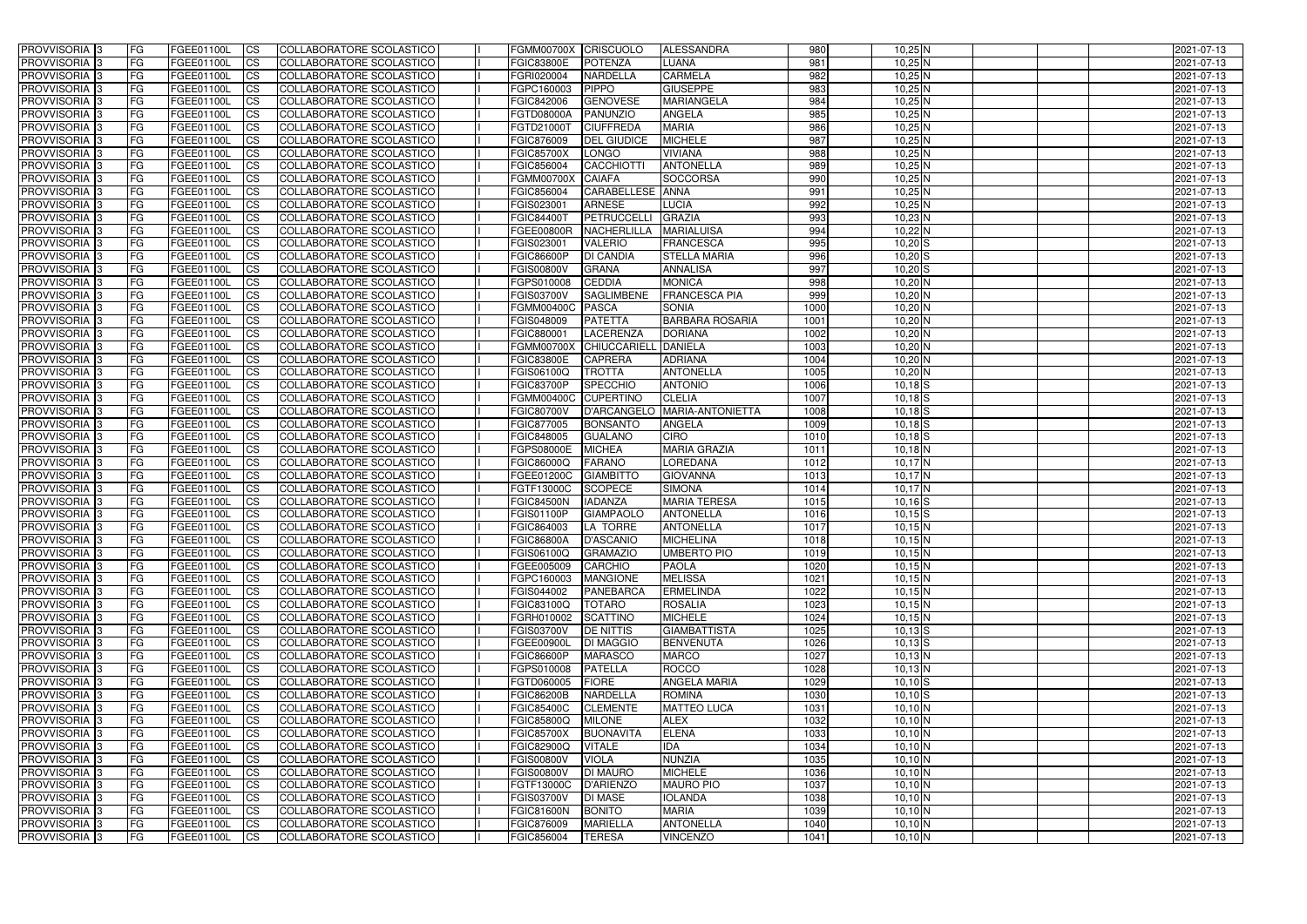| <b>PROVVISORIA</b> 3       | FG         | FGEE01100L        | <b>ICS</b>             | COLLABORATORE SCOLASTICO        | <b>FGIC83800E</b>  | PALLADINO              | <b>MARGHERITA</b>       | 1042 | $10,09$ S     | 2021-07-13       |  |
|----------------------------|------------|-------------------|------------------------|---------------------------------|--------------------|------------------------|-------------------------|------|---------------|------------------|--|
| <b>PROVVISORIA 3</b>       | FG         | FGEE01100L        | <b>CS</b>              | COLLABORATORE SCOLASTICO        | FGMM00400C CASIERE |                        | <b>ALESSANDRA</b>       | 1043 | $10,08$ $S$   | 2021-07-13       |  |
| PROVVISORIA <sup>3</sup>   | FG         | FGEE01100L        | <b>CS</b>              | COLLABORATORE SCOLASTICO        | FGPM03000E         | <b>FALCONE</b>         | <b>ANGELA LUCIA</b>     | 1044 | $10,08$ N     | 2021-07-13       |  |
| PROVVISORIA <sup>3</sup>   | FG         | FGEE01100L        | <b>CS</b>              | COLLABORATORE SCOLASTICO        | <b>FGMM04100B</b>  | <b>LEONE</b>           | <b>GIUSEPPE</b>         | 1045 | $10,07$ S     | 2021-07-13       |  |
| PROVVISORIA <sup>1</sup> 3 | FG         | FGEE01100L        | <b>CS</b>              | COLLABORATORE SCOLASTICO        | <b>FGIC86200B</b>  | <b>TANGO</b>           | <b>SIMONA</b>           | 1046 | $10,05$ $S$   | 2021-07-13       |  |
| PROVVISORIA 3              | FG         | FGEE01100L        | <b>CS</b>              | COLLABORATORE SCOLASTICO        | <b>FGIS03700V</b>  | <b>DI CARLO</b>        | <b>ESTERINA</b>         | 1047 | $10,05$ S     | 2021-07-13       |  |
| PROVVISORIA 3              | FG         | FGEE01100L        | <b>CS</b>              | COLLABORATORE SCOLASTICO        | FGPM03000E         | <b>FUIANO</b>          | <b>FEDERICA</b>         | 1048 | $10,05$ S     | 2021-07-13       |  |
| PROVVISORIA 3              | FG         | <b>FGEE01100L</b> | <b>CS</b>              | COLLABORATORE SCOLASTICO        | FGTD060005         | <b>MOCCIA</b>          | <b>SILVIA</b>           | 1049 | $10,05$ $S$   | 2021-07-13       |  |
| PROVVISORIA 3              | FG         | FGEE01100L        | <b>CS</b>              | COLLABORATORE SCOLASTICO        | FGIC827004         | <b>MAGLIA</b>          | <b>VALERIA</b>          | 1050 | $10,05$ S     | 2021-07-13       |  |
| PROVVISORIA <sup>3</sup>   | FG         | FGEE01100L        | $\overline{c}$         | COLLABORATORE SCOLASTICO        | FGIC819005         | <b>DELL'ERARIO</b>     | PASQUALINO              | 1051 | $10,05$ S     | 2021-07-13       |  |
| PROVVISORIA <sup>3</sup>   | FG         | FGEE01100L        | <b>CS</b>              | COLLABORATORE SCOLASTICO        | <b>FGTF17000V</b>  | <b>TURCO</b>           | <b>MARIA</b>            | 1052 | $10,05$ S     | 2021-07-13       |  |
| PROVVISORIA <sup>3</sup>   | FG         | FGEE01100L        | <b>CS</b>              | COLLABORATORE SCOLASTICO        | FGIC876009         | LUCIANO                | <b>MARILINA</b>         | 1053 | $10,05$ S     | 2021-07-13       |  |
| PROVVISORIA <sup>3</sup>   | FG         | <b>FGEE01100L</b> | <b>ICS</b>             | COLLABORATORE SCOLASTICO        | FGPC160003         | <b>DEL GIUDICE</b>     | <b>CATERINA</b>         | 1054 | $10,05$ S     | 2021-07-13       |  |
| PROVVISORIA <sup>3</sup>   | FG         | FGEE01100L        | <b>I</b> CS            | COLLABORATORE SCOLASTICO        | <b>FGIS00800V</b>  | RUSSO                  | LUIGI                   | 1055 | $10,05$ S     | 2021-07-13       |  |
| PROVVISORIA <sup>3</sup>   | FG         | FGEE01100L        | <b>I</b> CS            | COLLABORATORE SCOLASTICO        | <b>FGEE02900T</b>  | <b>DISTASI</b>         | <b>ILARIA RIPALTA</b>   | 1056 | $10,05$ N     | 2021-07-13       |  |
| <b>PROVVISORIA</b> 3       | FG         | FGEE01100L        | <b>I</b> CS            | <b>COLLABORATORE SCOLASTICO</b> | FGTD21000T         | <b>CETTA</b>           | <b>ROBERTA</b>          | 1057 | $10,05$ N     | 2021-07-13       |  |
|                            |            |                   |                        |                                 |                    |                        |                         |      |               |                  |  |
| PROVVISORIA <sup>3</sup>   | FG         | FGEE01100L        | <b>ICS</b>             | COLLABORATORE SCOLASTICO        | FGPC180008         | <b>MANSI</b>           | <b>DANIELA</b>          | 1058 | $10,05$ N     | 2021-07-13       |  |
| PROVVISORIA 3              | FG         | FGEE01100L        | <b>CS</b>              | COLLABORATORE SCOLASTICO        | FGIC818009         | <b>CRISANTINO</b>      | ALESSANDRA              | 1059 | $10,05$ N     | 2021-07-13       |  |
| PROVVISORIA <sup>3</sup>   | FG         | FGEE01100L        | <b>ICS</b>             | COLLABORATORE SCOLASTICO        | FGEE106002         | <b>GIANNINI</b>        | <b>VERONICA</b>         | 1060 | $10,05$ N     | 2021-07-13       |  |
| PROVVISORIA <sup>3</sup>   | FG         | FGEE01100L        | <b>I</b> CS            | COLLABORATORE SCOLASTICO        | FGIC86000Q         | <b>CASCIOLI</b>        | <b>CONCETTA</b>         | 1061 | $10,05$ N     | 2021-07-13       |  |
| PROVVISORIA <sup>3</sup>   | FG         | FGEE01100L        | <b>I</b> CS            | COLLABORATORE SCOLASTICO        | FGPS040004         | IANNANTUONO TONINO     |                         | 1062 | 10,05N        | 2021-07-13       |  |
| PROVVISORIA <sup>3</sup>   | FG         | FGEE01100L        | <b>CS</b>              | COLLABORATORE SCOLASTICO        | FGTF13000C         | <b>GENTILE</b>         | ANNA MARIA GIOVANNA     | 1063 | 10,05N        | 2021-07-13       |  |
| PROVVISORIA <sup>3</sup>   | FG         | FGEE01100L        | <b>CS</b>              | COLLABORATORE SCOLASTICO        | FGIC820009         | <b>CIMINO</b>          | <b>GIUSEPPINA</b>       | 1064 | 10,05N        | 2021-07-13       |  |
| PROVVISORIA <sup>3</sup>   | FG         | FGEE01100L        | <b>CS</b>              | COLLABORATORE SCOLASTICO        | FGRH060003         | <b>PRISCIANDAR</b>     | <b>IRENE GAETANA</b>    | 1065 | $10,05$ N     | 2021-07-13       |  |
| PROVVISORIA <sup>3</sup>   | FG         | FGEE01100L        | <b>CS</b>              | COLLABORATORE SCOLASTICO        | <b>FGIC87900R</b>  | <b>LALLO</b>           | ANGELA STEFANIA         | 1066 | $10,02$ S     | 2021-07-13       |  |
| PROVVISORIA <sup>1</sup> 3 | FG         | FGEE01100L        | <b>CS</b>              | COLLABORATORE SCOLASTICO        | FGIC856004         | <b>FRANCHINO</b>       | <b>ROSALIA</b>          | 1067 | $10,02$ S     | 2021-07-13       |  |
| PROVVISORIA 3              | FG         | FGEE01100L        | <b>CS</b>              | COLLABORATORE SCOLASTICO        | FGIC818009         | D'APOLLO               | <b>GAETANA ANNA</b>     | 1068 | $10\text{S}$  | 2021-07-13       |  |
| PROVVISORIA <sup>3</sup>   | FG.        | FGEE01100L        | <b>CS</b>              | COLLABORATORE SCOLASTICO        | <b>FGIC85700X</b>  | <b>DE LEO</b>          | <b>CONCETTA</b>         | 1069 | 10S           | 2021-07-13       |  |
| PROVVISORIA <sup>3</sup>   | FG         | <b>FGEE01100L</b> | <b>CS</b>              | COLLABORATORE SCOLASTICO        | <b>FGMM00700X</b>  | <b>SCOPECE</b>         | <b>SIMONA</b>           | 1070 | $10\text{S}$  | 2021-07-13       |  |
| PROVVISORIA <sup>1</sup> 3 | FG.        | <b>FGEE01100L</b> | <b>CS</b>              | COLLABORATORE SCOLASTICO        | FGPC15000C         | <b>FIORE</b>           | <b>TONIA</b>            | 1071 | $10\text{S}$  | 2021-07-13       |  |
| PROVVISORIA <sup>3</sup>   | FG.        | FGEE01100L        | <b>CS</b>              | COLLABORATORE SCOLASTICO        | FGEE005009         | <b>TONTI</b>           | <b>SARA</b>             | 1072 | $10\text{S}$  | 2021-07-13       |  |
| PROVVISORIA <sup>13</sup>  | FG         | <b>FGEE01100L</b> | $\overline{\text{cs}}$ | COLLABORATORE SCOLASTICO        | FGIC856004         | <b>DELLA GRAZIA</b>    | <b>ELISABETTA</b>       | 1073 | 10S           | 2021-07-13       |  |
| PROVVISORIA <sup>3</sup>   | FG         | <b>FGEE01100L</b> | <b>CS</b>              | COLLABORATORE SCOLASTICO        | FGIC819005         | <b>MARINACCIO</b>      | <b>NOEMI</b>            | 1074 | 10S           | 2021-07-13       |  |
| PROVVISORIA 3              | FG         | <b>FGEE01100L</b> | <b>CS</b>              | COLLABORATORE SCOLASTICO        | <b>FGIC84400T</b>  | GRECO                  | <b>GRAZIA</b>           | 1075 | 10S           | 2021-07-13       |  |
| PROVVISORIA <sup>3</sup>   | FG         | <b>FGEE01100L</b> | $\overline{\text{cs}}$ | COLLABORATORE SCOLASTICO        | <b>FGIC85900G</b>  | <b>D'ALESSANDR</b>     | <b>ANTONIO</b>          | 1076 | 10S           | 2021-07-13       |  |
| PROVVISORIA <sup>3</sup>   | FG         | <b>FGEE01100L</b> | <b>CS</b>              | <b>COLLABORATORE SCOLASTICO</b> | <b>FGIC88100R</b>  | FRANCESCAN             | LIA                     | 1077 | 10S           | 2021-07-13       |  |
| PROVVISORIA <sup>3</sup>   | FG         | FGEE01100L        | <b>CS</b>              | COLLABORATORE SCOLASTICO        | FGIC872002         | <b>SDANGA</b>          | ALESSANDRA              | 1078 | 10S           | 2021-07-13       |  |
| PROVVISORIA 3              | FG         | FGEE01100L        | <b>I</b> CS            | COLLABORATORE SCOLASTICO        | <b>FGEE02900T</b>  | <b>NERBO</b>           | <b>CLAUDIA ELISA</b>    | 1079 | $10\text{S}$  | 2021-07-13       |  |
| <b>PROVVISORIA</b> 3       | IFG.       | FGEE01100L        | CS                     | COLLABORATORE SCOLASTICO        | FGIC81600N         | <b>VITALE</b>          | <b>MICHELA</b>          | 1080 | $10\text{S}$  | 2021-07-13       |  |
| PROVVISORIA 3              | IFG.       | FGEE01100L        | <b>ICS</b>             | COLLABORATORE SCOLASTICO        | <b>FGIC87300T</b>  | <b>MARINO</b>          | <b>RIPALTA</b>          | 1081 | 10S           | 2021-07-13       |  |
| PROVVISORIA 3              | FG         | FGEE01100L        | <b>CS</b>              | COLLABORATORE SCOLASTICO        | <b>FGIC84600D</b>  | SANTOMAURO PALMIRA     |                         | 1082 | 10S           | 2021-07-13       |  |
| PROVVISORIA 3              | FG         | FGEE01100L        | <b>CS</b>              | COLLABORATORE SCOLASTICO        | <b>FGIC82900Q</b>  | <b>TOTARO</b>          | <b>LUCIA</b>            | 1083 | 10S           | 2021-07-13       |  |
| PROVVISORIA 3              | FG         | FGEE01100L        | <b>ICS</b>             | COLLABORATORE SCOLASTICO        | <b>FGPS08000E</b>  | <b>SPECCHIO</b>        | <b>RAFFAELLA</b>        | 1084 | 10S           | 2021-07-13       |  |
| PROVVISORIA 3              | FG         | FGEE01100L        | $\mathsf{ICS}$         | COLLABORATORE SCOLASTICO        | FGEE03200N         | <b>BISESTE</b>         | <b>MARIOLINA</b>        | 1085 | $10\text{ S}$ | 2021-07-13       |  |
| PROVVISORIA 3              | FG         | FGEE01100L        | <b>CS</b>              | COLLABORATORE SCOLASTICO        | FGPS010008         | <b>MARCIELLO</b>       | <b>ROSARIA MARIA</b>    | 1086 | 10S           | 2021-07-13       |  |
| PROVVISORIA 3              | <b>FG</b>  | FGEE01100L        | <b>CS</b>              | COLLABORATORE SCOLASTICO        | <b>FGTF13000C</b>  | RENDINELLA             | <b>ROSSELLA GRAZIA</b>  | 1087 | 10S           | 2021-07-13       |  |
| PROVVISORIA 3              | FG         | FGEE01100L        | <b>CS</b>              | COLLABORATORE SCOLASTICO        | FGIC856004         | CONTARDO               | LINA                    | 1088 | 10S           | 2021-07-13<br>IS |  |
| PROVVISORIA 3              | FG         | FGEE01100L        | <b>CS</b>              | COLLABORATORE SCOLASTICO        | <b>FGIC85700X</b>  | CARBONARA              | <b>ALBERTA DANIELA</b>  | 1089 | 10S           | 2021-07-13       |  |
| PROVVISORIA 3              | IFG.       | FGEE01100L        | <b>CS</b>              | COLLABORATORE SCOLASTICO        | <b>FGIC82900Q</b>  | <b>DI PADOVA</b>       | <b>LOREDANA</b>         | 1090 | 10S           | 2021-07-13       |  |
| PROVVISORIA 3              | FG         | FGEE01100L        | <b>CS</b>              | COLLABORATORE SCOLASTICO        | <b>FGIC86200B</b>  | <b>MONACO</b>          | <b>ROBERTA</b>          | 1091 | 10S           | 2021-07-13       |  |
| PROVVISORIA 3              | FG         | FGEE01100L        | <b>CS</b>              | COLLABORATORE SCOLASTICO        | FGPS040004         | MASTROLITTO ALESSANDRA |                         | 1092 | 10S           | 2021-07-13       |  |
| <b>PROVVISORIA</b> 3       | IFG.       | FGEE01100L        | <b>CS</b>              | COLLABORATORE SCOLASTICO        | FGTD21000T         | <b>VILLANI</b>         | <b>VALERIA</b>          | 1093 | 10S           | 2021-07-13       |  |
| <b>PROVVISORIA</b> 3       | IFG.       | FGEE01100L        | <b>CS</b>              | COLLABORATORE SCOLASTICO        | <b>FGIS04600N</b>  | <b>BASSO</b>           | <b>MARIKA</b>           | 1094 | 10S           | 2021-07-13       |  |
| PROVVISORIA 3              | <b>IFG</b> | <b>FGEE01100L</b> | <b>CS</b>              | <b>COLLABORATORE SCOLASTICO</b> | FGPM03000E         | ROCCHI                 | <b>FRANCESCA</b>        | 1095 | 10S           | 2021-07-13       |  |
| PROVVISORIA 3              | <b>IFG</b> | FGEE01100L        | <b>CS</b>              | COLLABORATORE SCOLASTICO        | <b>FGIC87000A</b>  | <b>DIPACE</b>          | <b>ALESSIA</b>          | 1096 | $10\text{ S}$ | 2021-07-13       |  |
| PROVVISORIA 3              | IFG.       | FGEE01100L        | <b>CS</b>              | COLLABORATORE SCOLASTICO        | FGEE01100L         | <b>COTA</b>            | <b>FRANCESCA</b>        | 1097 | 10S           | 2021-07-13       |  |
| PROVVISORIA 3              | FG         | FGEE01100L        | <b>CS</b>              | COLLABORATORE SCOLASTICO        | FGMM00400C AGHILAR |                        | <b>MARIA GIUSEPPINA</b> | 1098 | 10S           | 2021-07-13       |  |
| PROVVISORIA 3              | <b>FG</b>  | FGEE01100L        | <b>CS</b>              | COLLABORATORE SCOLASTICO        | FGMM00700X TARALLI |                        | <b>VALERIA</b>          | 1099 | 10S           | 2021-07-13       |  |
| PROVVISORIA 3              | FG         | <b>FGEE01100L</b> | <b>CS</b>              | COLLABORATORE SCOLASTICO        | FGIC864003         | <b>BIONDI</b>          | <b>ANNARITA</b>         | 1100 | 10S           | 2021-07-13       |  |
| <b>PROVVISORIA</b> 3       | <b>FG</b>  | FGEE01100L        | <b>ICS</b>             | COLLABORATORE SCOLASTICO        | FGIS007003         | SOCCIO                 | <b>GIOVANNA</b>         | 1101 | 10S           | 2021-07-13       |  |
| PROVVISORIA 3              | FG         | FGEE01100L        | <b>CS</b>              | COLLABORATORE SCOLASTICO        | FGEE01100L         | <b>RIZZI</b>           | <b>EMANUELA ANNA</b>    | 1102 | $10\text{S}$  | 2021-07-13       |  |
| PROVVISORIA 3              | FG         | FGEE01100L        | <b>CS</b>              | COLLABORATORE SCOLASTICO        | <b>FGIS06100Q</b>  | <b>SCURO</b>           | <b>GAETANO</b>          | 1103 | $10\text{S}$  | 2021-07-13       |  |
|                            |            |                   |                        |                                 |                    |                        |                         |      |               |                  |  |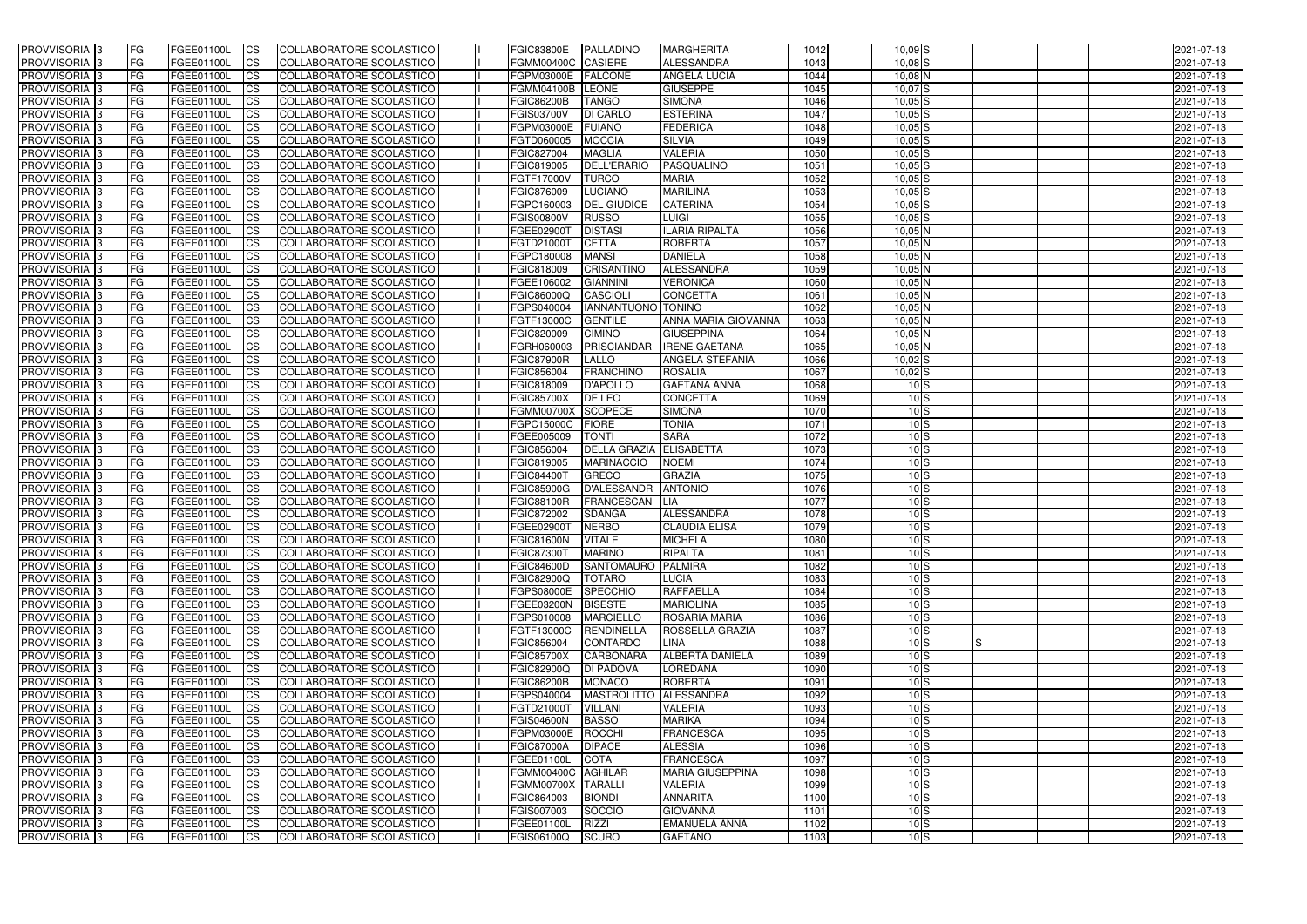| <b>PROVVISORIA</b> 3                      | FG         | FGEE01100L               | <b>ICS</b>             | COLLABORATORE SCOLASTICO                             | <b>FGEE02900T</b>        | <b>TORTORELLA</b>                  | <b>EMILIO</b>                                  | 1104         | 10S                                | 2021-07-13               |
|-------------------------------------------|------------|--------------------------|------------------------|------------------------------------------------------|--------------------------|------------------------------------|------------------------------------------------|--------------|------------------------------------|--------------------------|
| <b>PROVVISORIA 3</b>                      | FG         | FGEE01100L               | <b>CS</b>              | COLLABORATORE SCOLASTICO                             | FGIS048009               | <b>TARANTINO</b>                   | <b>GIUSEPPE</b>                                | 1105         | 10S                                | 2021-07-13               |
| PROVVISORIA <sup>3</sup>                  | FG         | FGEE01100L               | <b>CS</b>              | <b>COLLABORATORE SCOLASTICO</b>                      | FGTD21000T               | CHIUMMARULO GIOVANNA               |                                                | 1106         | 10S                                | 2021-07-13               |
| PROVVISORIA <sup>3</sup>                  | FG         | FGEE01100L               | <b>CS</b>              | COLLABORATORE SCOLASTICO                             | FGPM03000E               | <b>LA VIOLA</b>                    | LUCIA                                          | 1107         | 10 <sub>N</sub>                    | 2021-07-13               |
| PROVVISORIA <sup>1</sup> 3                | FG         | FGEE01100L               | <b>CS</b>              | COLLABORATORE SCOLASTICO                             | <b>FGIC86000Q</b>        | <b>CROCE</b>                       | <b>CARMEN</b>                                  | 1108         | $10\text{N}$                       | 2021-07-13               |
| PROVVISORIA <sup>3</sup>                  | FG         | FGEE01100L               | <b>CS</b>              | COLLABORATORE SCOLASTICO                             | FGIS00300Q               | <b>NARDELLA</b>                    | <b>MARIA</b>                                   | 1109         | $10\text{N}$                       | 2021-07-13               |
| PROVVISORIA <sup>3</sup>                  | FG         | FGEE01100L               | <b>CS</b>              | COLLABORATORE SCOLASTICO                             | FGTD060005               | <b>PACIFICO</b>                    | <b>ANTONIO</b>                                 | 1110         | $10\text{N}$                       | 2021-07-13               |
| PROVVISORIA 3                             | FG         | <b>FGEE01100L</b>        | <b>CS</b>              | COLLABORATORE SCOLASTICO                             | FGTD21000T               | <b>LOPRIORE</b>                    | <b>SABRINA</b>                                 | 1111         | $10\text{N}$                       | 2021-07-13               |
| PROVVISORIA 3                             | FG         | FGEE01100L               | <b>CS</b>              | COLLABORATORE SCOLASTICO                             | FGPM03000E               | CAROLLO                            | <b>MARZIA</b>                                  | 1112         | 10 <sub>N</sub>                    | 2021-07-13               |
| PROVVISORIA <sup>3</sup>                  | FG         | FGEE01100L               | $\overline{c}$         | COLLABORATORE SCOLASTICO                             | FGRH010002               | <b>RICUCCI</b>                     | <b>PASQUALE</b>                                | 1113         | 10 <sub>N</sub>                    | 2021-07-13               |
| PROVVISORIA <sup>3</sup>                  | FG         | FGEE01100L               | <b>CS</b>              | COLLABORATORE SCOLASTICO                             | FGIC835003               | <b>CALDAROLA</b>                   | <b>MARCO</b>                                   | 1114         | 10 <sub>N</sub>                    | 2021-07-13               |
| PROVVISORIA <sup>3</sup>                  | FG         | FGEE01100L               | <b>CS</b>              | COLLABORATORE SCOLASTICO                             | FGPC15000C               | <b>TESTA</b>                       | <b>ROSA MARIA</b>                              | 1115         | 10 <sub>N</sub>                    | 2021-07-13               |
| PROVVISORIA <sup>3</sup>                  | FG         | FGEE01100L               | <b>I</b> CS            | COLLABORATORE SCOLASTICO                             | FGIC856004               | <b>DI TARDO</b>                    | <b>NATALIA</b>                                 | 1116         | 10 <sub>N</sub>                    | 2021-07-13               |
| PROVVISORIA <sup>3</sup>                  | FG         | FGEE01100L               | <b>I</b> CS            | COLLABORATORE SCOLASTICO                             | FGIC872002               | <b>TRIMIGNO</b>                    | <b>SAMIRA</b>                                  | 1117         | 10 <sub>N</sub>                    | 2021-07-13               |
| PROVVISORIA <sup>3</sup>                  | FG         | FGEE01100L               | <b>I</b> CS            | COLLABORATORE SCOLASTICO                             | <b>FGEE02900T</b>        | <b>GUERRAZZI</b>                   | <b>FRANCESCA</b>                               | 1118         | 10 <sub>N</sub>                    | 2021-07-13               |
| <b>PROVVISORIA</b> 3                      | FG         | FGEE01100L               | <b>I</b> CS            | <b>COLLABORATORE SCOLASTICO</b>                      | <b>FGEE00800R</b>        | <b>TOTARO</b>                      | <b>FEDERICA EMANUELA</b>                       | 1119         | 10 <sub>N</sub>                    | 2021-07-13               |
| <b>PROVVISORIA</b> 3                      | FG         | FGEE01100L               | <b>CS</b>              | COLLABORATORE SCOLASTICO                             | FGIC818009               | <b>DI STEFANO</b>                  | <b>REBECCA</b>                                 | 1120         | 10 <sub>N</sub>                    | 2021-07-13               |
| PROVVISORIA 3                             | FG         | FGEE01100L               | <b>CS</b>              | COLLABORATORE SCOLASTICO                             | <b>FGIC86100G</b>        | <b>LOMBARDI</b>                    | <b>ANTONIO</b>                                 | 1121         | 10 <sub>N</sub>                    | 2021-07-13               |
| PROVVISORIA <sup>3</sup>                  | FG         | FGEE01100L               | <b>ICS</b>             | COLLABORATORE SCOLASTICO                             | FGPC160003               | <b>SGOBBO</b>                      | <b>FEDERICA</b>                                | 1122         | $10\text{N}$                       | 2021-07-13               |
| PROVVISORIA <sup>3</sup>                  | FG         | <b>FGEE01100L</b>        | <b>CS</b>              | COLLABORATORE SCOLASTICO                             | <b>FGIC87400N</b>        | <b>ROMAGNUOLO</b>                  | <b>GRAZIA</b>                                  | 1123         | 10 <sub>N</sub>                    | 2021-07-13               |
| PROVVISORIA <sup>3</sup>                  | FG         | FGEE01100L               | <b>CS</b>              | COLLABORATORE SCOLASTICO                             | FGPM03000E               | <b>CARAVELLA</b>                   | <b>EMANUELA PIA</b>                            | 1124         | 10 <sub>N</sub>                    | 2021-07-13               |
| PROVVISORIA <sup>3</sup>                  | FG         | FGEE01100L               | <b>CS</b>              | COLLABORATORE SCOLASTICO                             | FGPS040004               | <b>CONSOLE</b>                     | <b>JONATHAN</b>                                | 1125         | 10 <sub>N</sub>                    | 2021-07-13               |
| PROVVISORIA 3<br>PROVVISORIA <sup>3</sup> | FG         | FGEE01100L<br>FGEE01100L | <b>CS</b>              | COLLABORATORE SCOLASTICO<br>COLLABORATORE SCOLASTICO | FGEE005009<br>FGTE020006 | <b>DE CAROLIS</b><br><b>CARUSO</b> | <b>GIORGIA</b><br><b>GIOVANNI</b>              | 1126<br>1127 | 10 <sub>N</sub><br>10 <sub>N</sub> | 2021-07-13<br>2021-07-13 |
| PROVVISORIA <sup>3</sup>                  | FG<br>FG   | FGEE01100L               | <b>CS</b><br><b>CS</b> | COLLABORATORE SCOLASTICO                             | FGPS040004               | <b>RANIERI</b>                     | <b>MARIA MARTINA</b>                           | 1128         | 10N                                | 2021-07-13               |
| PROVVISORIA <sup>1</sup> 3                | FG         | FGEE01100L               | <b>CS</b>              | COLLABORATORE SCOLASTICO                             | FGPM03000E               | <b>CAPOSENO</b>                    | <b>GIULIANO</b>                                | 1129         | 10 <sub>N</sub>                    | 2021-07-13               |
| PROVVISORIA <sup>1</sup> 3                | FG         | <b>FGEE01100L</b>        | ICS                    | COLLABORATORE SCOLASTICO                             | FGTF13000C               | <b>TAVANO</b>                      | <b>FRANCESCO PIO</b>                           | 1130         | 10 <sub>N</sub>                    | 2021-07-13               |
| PROVVISORIA <sup>3</sup>                  | FG.        | FGEE01100L               | <b>CS</b>              | COLLABORATORE SCOLASTICO                             | FGRI020004               | <b>RAFFAELE</b>                    | <b>ALEX</b>                                    | 1131         | 10 <sub>N</sub>                    | 2021-07-13               |
| PROVVISORIA <sup>3</sup>                  | FG         | <b>FGEE01100L</b>        | <b>CS</b>              | COLLABORATORE SCOLASTICO                             | FGTD21000T               | CAPOBIANCO                         | <b>MARTINA</b>                                 | 1132         | $10\text{N}$                       | 2021-07-13               |
| PROVVISORIA <sup>13</sup>                 | FG         | <b>FGEE01100L</b>        | <b>CS</b>              | COLLABORATORE SCOLASTICO                             | FGIC877005               | POPOLO                             | <b>ROSA</b>                                    | 1133         | 10 <sub>N</sub>                    | 2021-07-13               |
| PROVVISORIA <sup>3</sup>                  | FG.        | FGEE01100L               | <b>CS</b>              | COLLABORATORE SCOLASTICO                             | <b>FGIC85900G</b>        | <b>CASTELLUCCI</b>                 | <b>FRANCESCOPAOLO</b>                          | 1134         | $10\text{N}$                       | 2021-07-13               |
| PROVVISORIA <sup>3</sup>                  | FG         | <b>FGEE01100L</b>        | <b>CS</b>              | COLLABORATORE SCOLASTICO                             | <b>FGIS04600N</b>        | <b>DI IORIO</b>                    | <b>DANIELA</b>                                 | 1135         | 10N                                | 2021-07-13               |
| PROVVISORIA <sup>3</sup>                  | FG         | <b>FGEE01100L</b>        | <b>CS</b>              | COLLABORATORE SCOLASTICO                             | FGIS05900Q               | <b>LANZONE</b>                     | <b>RUBEN</b>                                   | 1136         | 10 <sub>N</sub>                    | 2021-07-13               |
| PROVVISORIA <sup>3</sup>                  | FG         | <b>FGEE01100L</b>        | <b>CS</b>              | COLLABORATORE SCOLASTICO                             | FGTE020006               | <b>CROCE</b>                       | <b>MARIA STEFANIA</b>                          | 1137         | 10 <sub>N</sub>                    | 2021-07-13               |
| PROVVISORIA <sup>3</sup>                  | FG         | FGEE01100L               | $\overline{\text{cs}}$ | COLLABORATORE SCOLASTICO                             | <b>FGPM03000E</b>        | <b>AZZARONE</b>                    | <b>CHIARA</b>                                  | 1138         | 10 <sub>N</sub>                    | 2021-07-13               |
| PROVVISORIA <sup>3</sup>                  | FG         | FGEE01100L               | <b>CS</b>              | <b>COLLABORATORE SCOLASTICO</b>                      | FGPS010008               | <b>ERIONE</b>                      | <b>ELISABETTA</b>                              | 1139         | 10 <sub>N</sub>                    | 2021-07-13               |
| PROVVISORIA <sup>3</sup>                  | FG         | FGEE01100L               | <b>CS</b>              | COLLABORATORE SCOLASTICO                             | FGIC819005               | <b>MARINACCIO</b>                  | <b>GINEVRA</b>                                 | 1140         | 10 <sub>N</sub>                    | 2021-07-13               |
| PROVVISORIA <sup>3</sup>                  | FG         | FGEE01100L               | <b>I</b> CS            | COLLABORATORE SCOLASTICO                             | FGTD060005               | <b>DE GIROLAMO FEDERICA</b>        |                                                | 1141         | 10 <sub>N</sub>                    | 2021-07-13               |
| <b>PROVVISORIA</b> 3                      | IFG.       | FGEE01100L               | CS                     | COLLABORATORE SCOLASTICO                             | FGMM00400C TARALLO       |                                    | <b>LIDIA</b>                                   | 1142         | 10 <sub>N</sub>                    | 2021-07-13               |
| PROVVISORIA 3                             | IFG.       | FGEE01100L               | <b>ICS</b>             | COLLABORATORE SCOLASTICO                             | FGRI020004               | <b>VACCARO</b>                     | <b>ROSARIA</b>                                 | 1143         | 10 <sub>N</sub>                    | 2021-07-13               |
| PROVVISORIA 3                             | FG         | FGEE01100L               | <b>CS</b>              | COLLABORATORE SCOLASTICO                             | <b>FGIC843002</b>        | <b>RUSSO</b>                       | <b>GIULIA</b>                                  | 1144         | $10\text{N}$                       | 2021-07-13               |
| PROVVISORIA 3                             | FG         | FGEE01100L               | <b>CS</b>              | COLLABORATORE SCOLASTICO                             | FGIC843002               | BIANCOFIORE MARIA AGATA            |                                                | 1145         | 10 <sub>N</sub>                    | 2021-07-13               |
| PROVVISORIA <sup>3</sup>                  | FG         | FGEE01100L               | <b>ICS</b>             | <b>COLLABORATORE SCOLASTICO</b>                      | FGTD02000P               | <b>DASTI</b>                       | <b>MADDALENA</b>                               | 1146         | $10\text{N}$                       | 2021-07-13               |
| PROVVISORIA 3                             | FG         | FGEE01100L               | $\mathsf{ICS}$         | COLLABORATORE SCOLASTICO                             | FGIS021009               | <b>CIAVARELLA</b>                  | <b>ARCANGELA PIA</b>                           | 1147         | $10\text{N}$                       | 2021-07-13               |
| PROVVISORIA 3                             | FG         | FGEE01100L               | <b>CS</b>              | COLLABORATORE SCOLASTICO                             | <b>FGVC01000C</b>        | RAINONE                            | <b>LUIGI SALVATORE</b>                         | 1148         | 10 <sub>N</sub>                    | 2021-07-13               |
| PROVVISORIA 3                             | <b>FG</b>  | FGEE01100L               | <b>CS</b>              | COLLABORATORE SCOLASTICO                             | FGPC15000C               | <b>GODUTO</b>                      | <b>LEA</b>                                     | 1149         | 10 <sub>N</sub>                    | 2021-07-13               |
| PROVVISORIA 3                             | FG         | FGEE01100L               | <b>CS</b>              | COLLABORATORE SCOLASTICO                             | <b>FGIC85700X</b>        | LOMBARDO                           | <b>ELISA ANNA</b>                              | 1150         | 10 <sub>N</sub>                    | 2021-07-13               |
| PROVVISORIA 3                             | FG         | FGEE01100L               | <b>CS</b>              | COLLABORATORE SCOLASTICO                             | FGRH010002               | <b>GUERRA</b>                      | ARMANDO SALVATORE                              | 1151         | 10 <sub>N</sub>                    | 2021-07-13               |
| PROVVISORIA 3                             | FG         | FGEE01100L               | <b>CS</b>              | COLLABORATORE SCOLASTICO                             | FGPS040004               | RICCIARDI                          | <b>ISABELLA</b>                                | 1152         | 10 <sub>N</sub>                    | 2021-07-13               |
| PROVVISORIA 3<br>PROVVISORIA 3            | FG<br>FG   | FGEE01100L<br>FGEE01100L | <b>CS</b>              | COLLABORATORE SCOLASTICO<br>COLLABORATORE SCOLASTICO | FGIS048009<br>FGIC827004 | NARDIELLO                          | <b>VALERIA</b><br>IMPAGNATIELL FLAVIA PIA ROSA | 1153<br>1154 | 10 <sub>N</sub><br>10 <sub>N</sub> | 2021-07-13               |
| <b>PROVVISORIA</b> 3                      | IFG.       | FGEE01100L               | <b>CS</b><br><b>CS</b> | COLLABORATORE SCOLASTICO                             | <b>FGPC15000C</b>        | <b>MARUCCI</b>                     | <b>GIULIA</b>                                  | 1155         | 10 <sub>N</sub>                    | 2021-07-13<br>2021-07-13 |
| <b>PROVVISORIA</b> 3                      | IFG.       | FGEE01100L               | <b>CS</b>              | COLLABORATORE SCOLASTICO                             | FGTD060005               | RICCIO                             | <b>MARIAROCCHINA</b>                           | 1156         | 10 <sub>N</sub>                    | 2021-07-13               |
| <b>PROVVISORIA</b> 3                      | <b>IFG</b> | FGEE01100L               | <b>CS</b>              | <b>COLLABORATORE SCOLASTICO</b>                      | <b>FGIC85900G</b>        | CAPOCASALE                         | <b>CLELIA</b>                                  | 1157         | 10 <sub>N</sub>                    | 2021-07-13               |
| PROVVISORIA 3                             | <b>IFG</b> | FGEE01100L               | <b>CS</b>              | COLLABORATORE SCOLASTICO                             | FGTF13000C               | <b>GATTA</b>                       | <b>GIOVANNNI</b>                               | 1158         | 10 <sub>N</sub>                    | 2021-07-13               |
| PROVVISORIA 3                             | IFG.       | FGEE01100L               | <b>CS</b>              | COLLABORATORE SCOLASTICO                             | FGPC180008               |                                    | COMPIERCHIO MARIA ROSARIA                      | 1159         | $10\text{N}$                       | 2021-07-13               |
| PROVVISORIA 3                             | FG         | FGEE01100L               | <b>CS</b>              | COLLABORATORE SCOLASTICO                             | FGIC856004               | <b>MARLETTA</b>                    | <b>GIUSY MARTINA</b>                           | 1160         | 10 <sub>N</sub>                    | 2021-07-13               |
| PROVVISORIA 3                             | <b>FG</b>  | FGEE01100L               | <b>CS</b>              | COLLABORATORE SCOLASTICO                             | FGVC01000C               | PETITTI                            | <b>JOSEPH</b>                                  | 1161         | 10 <sub>N</sub>                    | 2021-07-13               |
| PROVVISORIA 3                             | FG         | <b>FGEE01100L</b>        | <b>CS</b>              | COLLABORATORE SCOLASTICO                             | FGTD08000A               | <b>SALVATORE</b>                   | <b>MARTA</b>                                   | 1162         | 10 <sub>N</sub>                    | 2021-07-13               |
| <b>PROVVISORIA</b> 3                      | FG         | FGEE01100L               | <b>CS</b>              | COLLABORATORE SCOLASTICO                             | FGRH060003               | <b>FATONE</b>                      | <b>ANGELO</b>                                  | 1163         | 10 <sub>N</sub>                    | 2021-07-13               |
| PROVVISORIA 3                             | FG         | FGEE01100L               | <b>CS</b>              | COLLABORATORE SCOLASTICO                             | FGEE00900L               | <b>GENZANO</b>                     | <b>ILARIA</b>                                  | 1164         | 10 <sub>N</sub>                    | 2021-07-13               |
| PROVVISORIA 3                             | FG         | FGEE01100L               | <b>CS</b>              | COLLABORATORE SCOLASTICO                             | <b>FGIC80800P</b>        | SANTAMARIA                         | <b>ANTONIA</b>                                 | 1165         | 10 <sub>N</sub>                    | 2021-07-13               |
|                                           |            |                          |                        |                                                      |                          |                                    |                                                |              |                                    |                          |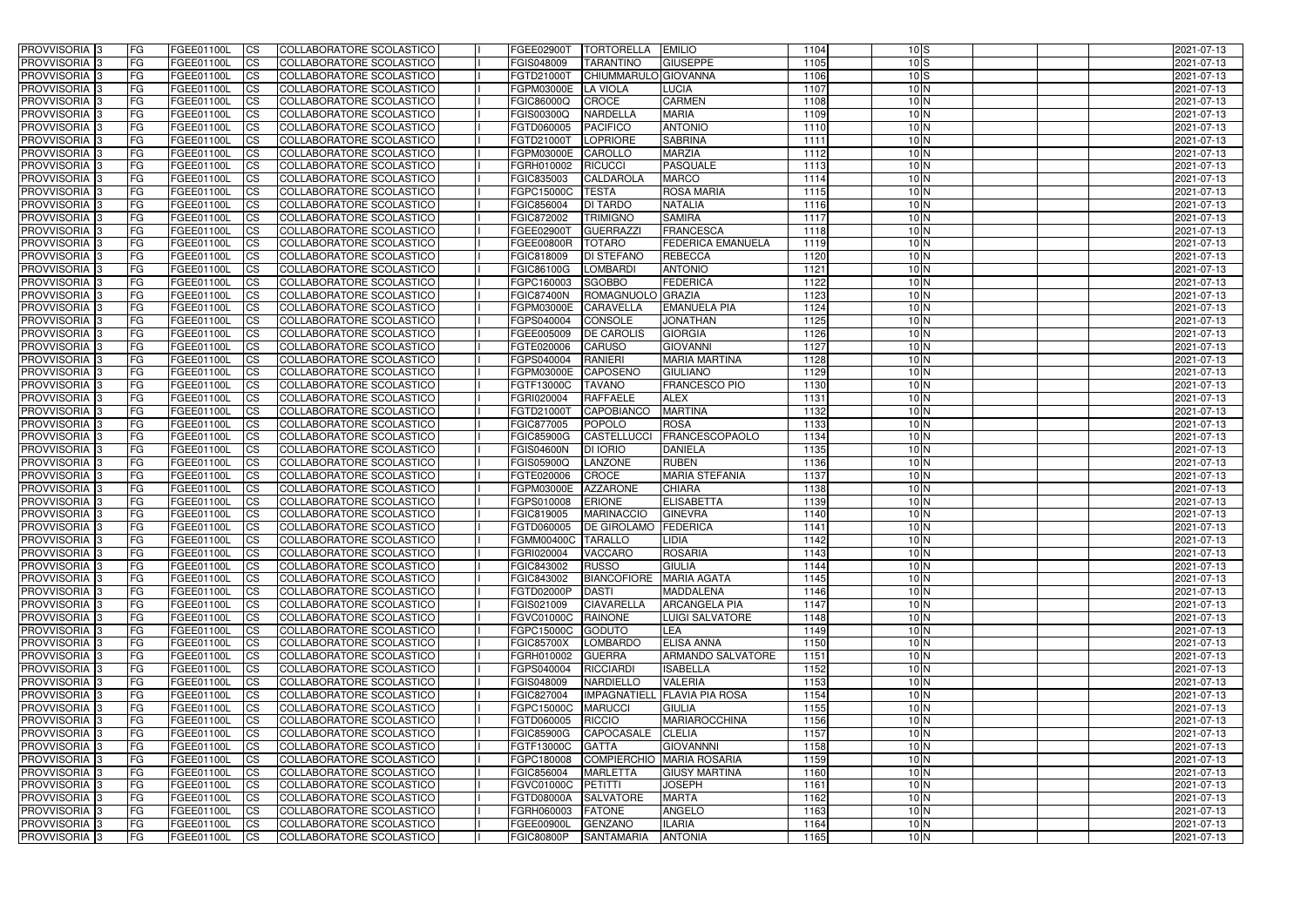| <b>PROVVISORIA</b> 3                                 | FG                 | FGEE01100L               | <b>ICS</b>             | COLLABORATORE SCOLASTICO                                    | FGTE020006               | PILONE                            | <b>RITA</b>                               | 1166         | $10\text{N}$                       | 2021-07-13               |
|------------------------------------------------------|--------------------|--------------------------|------------------------|-------------------------------------------------------------|--------------------------|-----------------------------------|-------------------------------------------|--------------|------------------------------------|--------------------------|
| <b>PROVVISORIA 3</b>                                 | FG                 | FGEE01100L               | <b>CS</b>              | COLLABORATORE SCOLASTICO                                    | FGEE01100L               | <b>OCCHIONERO</b>                 | <b>ANTONIO</b>                            | 1167         | 10N                                | 2021-07-13               |
| PROVVISORIA <sup>3</sup>                             | FG                 | FGEE01100L               | <b>CS</b>              | COLLABORATORE SCOLASTICO                                    | <b>FGIC87000A</b>        | <b>PALMIERI</b>                   | <b>CHIARA</b>                             | 1168         | 10 <sub>N</sub>                    | 2021-07-13               |
| PROVVISORIA <sup>3</sup>                             | FG                 | FGEE01100L               | <b>CS</b>              | COLLABORATORE SCOLASTICO                                    | FGTE020006               | <b>CASIELLO</b>                   | <b>MARCO</b>                              | 1169         | 10 <sub>N</sub>                    | 2021-07-13               |
| PROVVISORIA <sup>1</sup> 3                           | FG                 | FGEE01100L               | <b>CS</b>              | COLLABORATORE SCOLASTICO                                    | FGEE11000N               | <b>DE LETTERIIS</b>               | <b>ROBERTA</b>                            | 1170         | $10\text{N}$                       | 2021-07-13               |
| PROVVISORIA <sup>3</sup>                             | FG                 | FGEE01100L               | <b>CS</b>              | COLLABORATORE SCOLASTICO                                    | <b>FGMM00400C</b>        | <b>MOFFA</b>                      | <b>RITA</b>                               | 1171         | $10\text{N}$                       | 2021-07-13               |
| PROVVISORIA <sup>3</sup>                             | FG                 | FGEE01100L               | <b>CS</b>              | COLLABORATORE SCOLASTICO                                    | FGEE106002               | <b>MIRAGLIA</b>                   | <b>CRISTINA</b>                           | 1172         | 10N                                | 2021-07-13               |
| PROVVISORIA 3                                        | FG                 | <b>FGEE01100L</b>        | <b>CS</b>              | <b>COLLABORATORE SCOLASTICO</b>                             | FGIC880001               | <b>CAPOBIANCO</b>                 | <b>FRANCESCA</b>                          | 1173         | 10 <sub>N</sub>                    | 2021-07-13               |
| PROVVISORIA <sup>3</sup>                             | FG                 | FGEE01100L               | <b>CS</b>              | COLLABORATORE SCOLASTICO                                    | <b>FGIC85400C</b>        | <b>DITRANI</b>                    | <b>MARTINA</b>                            | 1174         | 10 <sub>N</sub>                    | 2021-07-13               |
| PROVVISORIA 3                                        | <b>FG</b>          | FGEE01100L               | ICS                    | COLLABORATORE SCOLASTICO                                    | FGIC880001               | <b>MASTROLONA</b>                 | <b>SEBASTIAN</b>                          | 1175         | 10N                                | 2021-07-13               |
|                                                      |                    |                          |                        |                                                             |                          | <b>RDO</b>                        |                                           |              |                                    |                          |
| PROVVISORIA <sup>3</sup>                             | FG                 | FGEE01100L               | <b>CS</b>              | COLLABORATORE SCOLASTICO                                    | FGPS040004               | <b>RAFFAELE</b>                   | <b>GIANPIETRO</b>                         | 1176         | 10 <sub>N</sub>                    | 2021-07-13               |
| <b>PROVVISORIA</b> 3                                 | FG                 | FGEE01100L               | <b>CS</b>              | COLLABORATORE SCOLASTICO                                    | <b>FGIC85800Q</b>        | <b>RAUSEO</b>                     | <b>LUIGI</b>                              | 1177         | 10 <sub>N</sub>                    | 2021-07-13               |
| PROVVISORIA <sup>3</sup>                             | FG                 | FGEE01100L               | <b>ICS</b>             | <b>COLLABORATORE SCOLASTICO</b>                             | <b>FGIC87900R</b>        | <b>FACCHINO</b>                   | <b>GRAZIANA</b>                           | 1178         | 10 <sub>N</sub>                    | 2021-07-13               |
| PROVVISORIA <sup>3</sup>                             | FG                 | FGEE01100L               | <b>ICS</b>             | COLLABORATORE SCOLASTICO                                    | FGIC872002               | <b>SACCO</b>                      | <b>VALERIA</b>                            | 1179         | 10 <sub>N</sub>                    | 2021-07-13               |
| <b>PROVVISORIA</b> 3                                 | FG                 | FGEE01100L               | <b>ICS</b>             | <b>COLLABORATORE SCOLASTICO</b>                             | FGRH010002               | <b>GALLO</b>                      | <b>GIAMBATTISTA</b>                       | 1180         | 10 <sub>N</sub>                    | 2021-07-13               |
| PROVVISORIA <sup>3</sup>                             | FG                 | FGEE01100L               | <b>ICS</b>             | COLLABORATORE SCOLASTICO                                    | <b>FGIC86000Q</b>        | <b>COLABELLA</b>                  | ILDE                                      | 1181         | 10 <sub>N</sub>                    | 2021-07-13               |
| PROVVISORIA 3                                        | FG                 | FGEE01100L               | <b>ICS</b>             | <b>COLLABORATORE SCOLASTICO</b>                             | <b>FGIC83700P</b>        | <b>COLUCCI</b>                    | <b>DORIANA</b>                            | 1182         | 10 <sub>N</sub>                    | 2021-07-13               |
| PROVVISORIA <sup>3</sup>                             | FG                 | FGEE01100L               | <b>ICS</b>             | COLLABORATORE SCOLASTICO                                    | <b>FGIC86000Q</b>        | <b>TUCCI</b>                      | <b>NOEMI</b>                              | 1183         | $10\text{N}$                       | 2021-07-13               |
| PROVVISORIA <sup>3</sup>                             | FG                 | FGEE01100L               | <b>ICS</b>             | COLLABORATORE SCOLASTICO                                    | FGEE112009               | QUITADAMO                         | <b>FELISIANA PIA</b>                      | 1184         | 10 <sub>N</sub>                    | 2021-07-13               |
| PROVVISORIA <sup>3</sup>                             | FG                 | FGEE01100L               | <b>ICS</b>             | COLLABORATORE SCOLASTICO                                    | <b>FGIC87300T</b>        | <b>MASSARO</b>                    | PIOFRANCESCO                              | 1185         | 10 <sub>N</sub><br>10 <sub>N</sub> | 2021-07-13               |
| PROVVISORIA <sup>3</sup><br>PROVVISORIA <sup>3</sup> | FG                 | FGEE01100L<br>FGEE01100L | <b>CS</b>              | <b>COLLABORATORE SCOLASTICO</b><br>COLLABORATORE SCOLASTICO | FGIC818009<br>FGIC819005 | <b>QUAGLIA</b><br><b>CARRILLO</b> | <b>BENITO</b><br><b>CONCETTA</b>          | 1186<br>1187 | 10 <sub>N</sub>                    | 2021-07-13<br>2021-07-13 |
| PROVVISORIA 3                                        | FG                 | FGEE01100L               | <b>CS</b>              | COLLABORATORE SCOLASTICO                                    | FGIS00300Q               | PONTICELL                         | <b>ILARIA</b>                             | 1188         | 10 <sub>N</sub>                    | 2021-07-13               |
| PROVVISORIA <sup>3</sup>                             | FG<br>FG           | FGEE01100L               | <b>CS</b><br><b>CS</b> | COLLABORATORE SCOLASTICO                                    | <b>FGIC87000A</b>        | PAPPALARDO                        | <b>STEFANIA</b>                           | 1189         | 10N                                | 2021-07-13               |
| PROVVISORIA <sup>3</sup>                             | FG                 | FGEE01100L               | <b>CS</b>              | COLLABORATORE SCOLASTICO                                    | <b>FGIC87000A</b>        | <b>LACCONE</b>                    | <b>ROSSELLA</b>                           | 1190         | 10 <sub>N</sub>                    | 2021-07-13               |
| PROVVISORIA 3                                        | FG                 | FGEE01100L               | <b>CS</b>              | COLLABORATORE SCOLASTICO                                    | <b>FGIC87500D</b>        | <b>NATALE</b>                     | PIA RAFFAELLA                             | 1191         | 10 <sub>N</sub>                    | 2021-07-13               |
| PROVVISORIA <sup>3</sup>                             | FG.                | FGEE01100L               | <b>CS</b>              | COLLABORATORE SCOLASTICO                                    | FGPM03000E               | <b>RIZZELLI</b>                   | <b>GIUSEPPINA</b>                         | 1192         | 10 <sub>N</sub>                    | 2021-07-13               |
| PROVVISORIA <sup>3</sup>                             | FG                 | <b>FGEE01100L</b>        | <b>CS</b>              | COLLABORATORE SCOLASTICO                                    | FGPM03000E               | <b>AZZARITO</b>                   | <b>ALESSIA</b>                            | 1193         | $10\text{N}$                       | 2021-07-13               |
| PROVVISORIA <sup>1</sup> 3                           | FG                 | FGEE01100L               | <b>CS</b>              | COLLABORATORE SCOLASTICO                                    | FGIC827004               | <b>RUGGIERO</b>                   | <b>ILARIA</b>                             | 1194         | $10\text{N}$                       | 2021-07-13               |
| PROVVISORIA <sup>3</sup>                             | FG.                | FGEE01100L               | <b>CS</b>              | <b>COLLABORATORE SCOLASTICO</b>                             | FGRH010002               | <b>NOTARANGEL</b>                 | <b>ANTONIA</b>                            | 1195         | $10\text{N}$                       | 2021-07-13               |
| PROVVISORIA 3                                        | FG                 | FGEE01100L               | <b>CS</b>              | COLLABORATORE SCOLASTICO                                    | <b>FGIS00800V</b>        | <b>BUONO</b>                      | <b>MARIA</b>                              | 1196         | 10N                                | 2021-07-13               |
| PROVVISORIA <sup>3</sup>                             | FG                 | <b>FGEE01100L</b>        | <b>CS</b>              | COLLABORATORE SCOLASTICO                                    | <b>FGIS04600N</b>        | <b>PALUMBO</b>                    | <b>RENATA</b>                             | 1197         | 10 <sub>N</sub>                    | 2021-07-13               |
| PROVVISORIA 3                                        | FG                 | <b>FGEE01100L</b>        | <b>CS</b>              | COLLABORATORE SCOLASTICO                                    | FGPS010008               | <b>DE PALO</b>                    | <b>GIUSEPPE</b>                           | 1198         | 10 <sub>N</sub>                    | 2021-07-13               |
| PROVVISORIA <sup>3</sup>                             | FG                 | FGEE01100L               | $\overline{c}$         | <b>COLLABORATORE SCOLASTICO</b>                             | <b>FGIC85900G</b>        | PADALINO                          | <b>RITA</b>                               | 1199         | 10 <sub>N</sub>                    | 2021-07-13               |
| PROVVISORIA <sup>3</sup>                             | FG                 | FGEE01100L               | <b>CS</b>              | COLLABORATORE SCOLASTICO                                    | <b>FGMM00700X</b>        | PERDONO'                          | <b>GIOVANNA</b>                           | 1200         | 10 <sub>N</sub>                    | 2021-07-13               |
| PROVVISORIA <sup>3</sup>                             | FG                 | FGEE01100L               | <b>CS</b>              | COLLABORATORE SCOLASTICO                                    | <b>FGMM00400C</b>        | FRISOLI                           | <b>ALESSIA</b>                            | 1201         | 10 <sub>N</sub>                    | 2021-07-13               |
| PROVVISORIA 3                                        | FG                 | FGEE01100L               | <b>I</b> CS            | COLLABORATORE SCOLASTICO                                    | FGPC15000C               | <b>TOSCHES</b>                    | <b>ILARIA</b>                             | 1202         | 10 <sub>N</sub>                    | 2021-07-13               |
| <b>PROVVISORIA</b> 3                                 | IFG.               | FGEE01100L               | CS                     | COLLABORATORE SCOLASTICO                                    | FGPM05000Q FINI          |                                   | <b>MICHELA PIA</b>                        | 1203         | 10 <sub>N</sub>                    | 2021-07-13               |
| PROVVISORIA 3                                        | <b>FG</b>          | FGEE01100L               | <b>ICS</b>             | COLLABORATORE SCOLASTICO                                    | <b>FGIC86200B</b>        | <b>DE MARTINO</b>                 | <b>PAOLA</b>                              | 1204         | 10 <sub>N</sub>                    | 2021-07-13               |
| PROVVISORIA 3                                        | FG                 | FGEE01100L               | <b>CS</b>              | COLLABORATORE SCOLASTICO                                    | <b>FGIC85700X</b>        | FRISOLI                           | <b>ROBERTA</b>                            | 1205         | $10\text{N}$                       | 2021-07-13               |
| PROVVISORIA 3                                        | FG                 | FGEE01100L               | <b>CS</b>              | COLLABORATORE SCOLASTICO                                    | FGIC835003               | <b>FRISO</b>                      | <b>ANNA</b>                               | 1206         | 10 <sub>N</sub>                    | 2021-07-13               |
| PROVVISORIA 3                                        | FG                 | FGEE01100L               | <b>ICS</b>             | <b>COLLABORATORE SCOLASTICO</b>                             | FGIC863007               | <b>MACCARONE</b>                  | <b>CIRO</b>                               | 1207         | $10\text{N}$                       | 2021-07-13               |
| PROVVISORIA 3                                        | FG                 | FGEE01100L               | <b>CS</b>              | COLLABORATORE SCOLASTICO                                    | FGPS040004               | <b>BANCONE</b>                    | <b>SILVIA</b>                             | 1208         | $10\text{N}$                       | 2021-07-13               |
| PROVVISORIA 3                                        | FG                 | FGEE01100L               | <b>CS</b>              | COLLABORATORE SCOLASTICO                                    | FGIS023001               | <b>DE MARCO</b>                   | <b>NICOLA</b>                             | 1209         | 10 <sub>N</sub>                    | 2021-07-13               |
| <b>PROVVISORIA</b> 3                                 | <b>FG</b>          | FGEE01100L               | <b>CS</b>              | COLLABORATORE SCOLASTICO                                    | FGPS040004               | <b>COLOTTI</b>                    | <b>GIULIANA</b>                           | 1210         | 10 <sub>N</sub>                    | 2021-07-13               |
| PROVVISORIA 3                                        | FG                 | FGEE01100L               | <b>CS</b>              | COLLABORATORE SCOLASTICO                                    | <b>FGIS05300R</b>        | RIONTINO                          | <b>DAVIDE</b>                             | 1211         | 10 <sub>N</sub>                    | 2021-07-13               |
| PROVVISORIA 3                                        | FG                 | FGEE01100L               | <b>CS</b>              | COLLABORATORE SCOLASTICO                                    | FGIC855008               | LAMONACA                          | <b>SONIA ANNA</b>                         | 1212         | 10 <sub>N</sub>                    | 2021-07-13               |
| PROVVISORIA 3                                        | FG                 | FGEE01100L               | <b>CS</b>              | COLLABORATORE SCOLASTICO                                    | FGEE01100L               | <b>GUIDA</b>                      | <b>BARBARA</b>                            | 1213         | 10 <sub>N</sub>                    | 2021-07-13               |
| PROVVISORIA 3                                        | FG                 | FGEE01100L               | <b>CS</b>              | COLLABORATORE SCOLASTICO                                    | FGRI020004               | FREDA                             | <b>MARIO</b>                              | 1214         | 10 <sub>N</sub>                    | 2021-07-13               |
| PROVVISORIA 3                                        | FG                 | FGEE01100L               | <b>CS</b>              | COLLABORATORE SCOLASTICO                                    | FGEE02900T               | <b>GUARNACCIA</b>                 | <b>MARIA GRAZIA</b>                       | 1215         | 10 <sub>N</sub>                    | 2021-07-13               |
| <b>PROVVISORIA</b> 3                                 | IFG.               | FGEE01100L               | <b>CS</b>              | COLLABORATORE SCOLASTICO                                    | <b>FGIC85800Q</b>        | <b>TORTORELLA</b>                 | <b>MARIA ASSUNTA</b>                      | 1216         | 10 <sub>N</sub>                    | 2021-07-13               |
| <b>PROVVISORIA</b> 3                                 | IFG.<br><b>IFG</b> | FGEE01100L               | <b>CS</b>              | COLLABORATORE SCOLASTICO                                    | FGPS040004               | <b>BAGNATO</b>                    | <b>DOMENICA</b><br><b>ANGELO GABRIELE</b> | 1217         | 10 <sub>N</sub><br>10 <sub>N</sub> | 2021-07-13               |
| PROVVISORIA 3                                        |                    | FGEE01100L               | <b>CS</b>              | <b>COLLABORATORE SCOLASTICO</b>                             | <b>FGIC82500C</b>        | <b>MURANO</b>                     |                                           | 1218         | 10 <sub>N</sub>                    | 2021-07-13               |
| PROVVISORIA 3<br>PROVVISORIA 3                       | <b>IFG</b>         | FGEE01100L<br>FGEE01100L | <b>CS</b>              | COLLABORATORE SCOLASTICO<br>COLLABORATORE SCOLASTICO        | FGIC818009<br>FGPS210002 | <b>MELILLO</b><br><b>VEGLIATO</b> | <b>ANTONIETTA</b><br><b>EMANUELE</b>      | 1219<br>1220 | $10\text{N}$                       | 2021-07-13               |
| PROVVISORIA 3                                        | IFG.<br> FG        | FGEE01100L               | <b>CS</b><br><b>CS</b> | COLLABORATORE SCOLASTICO                                    | FGIC863007               | <b>CORVINO</b>                    | <b>ROSA</b>                               | 1221         | 10 <sub>N</sub>                    | 2021-07-13<br>2021-07-13 |
| PROVVISORIA 3                                        | <b>FG</b>          | FGEE01100L               | <b>CS</b>              | COLLABORATORE SCOLASTICO                                    | FGPC160003               | <b>BASANISI</b>                   | <b>GRAZIA</b>                             | 1222         | 10 <sub>N</sub>                    | 2021-07-13               |
| PROVVISORIA 3                                        | FG                 | FGEE01100L               | <b>CS</b>              | COLLABORATORE SCOLASTICO                                    | <b>FGIC82500C</b>        | L' ALTRELLA                       | <b>ANTONIO</b>                            | 1223         | 10 <sub>N</sub>                    | 2021-07-13               |
| PROVVISORIA 3                                        | FG                 | FGEE01100L               | <b>ICS</b>             | COLLABORATORE SCOLASTICO                                    | <b>FGIC82900Q</b>        | LA PORTA                          | <b>ANGELO DONATO</b>                      | 1224         | 10 <sub>N</sub>                    | 2021-07-13               |
| PROVVISORIA 3                                        | FG                 | FGEE01100L               | <b>CS</b>              | COLLABORATORE SCOLASTICO                                    | FGEE02900T               | <b>FRASCA</b>                     | <b>ENRICO</b>                             | 1225         | 10 <sub>N</sub>                    | 2021-07-13               |
| PROVVISORIA 3                                        | FG                 | FGEE01100L               | <b>CS</b>              | COLLABORATORE SCOLASTICO                                    | <b>FGIC88100R</b>        | <b>GALLO</b>                      | <b>MARIANGELA</b>                         | 1226         | 10 <sub>N</sub>                    | 2021-07-13               |
|                                                      |                    |                          |                        |                                                             |                          |                                   |                                           |              |                                    |                          |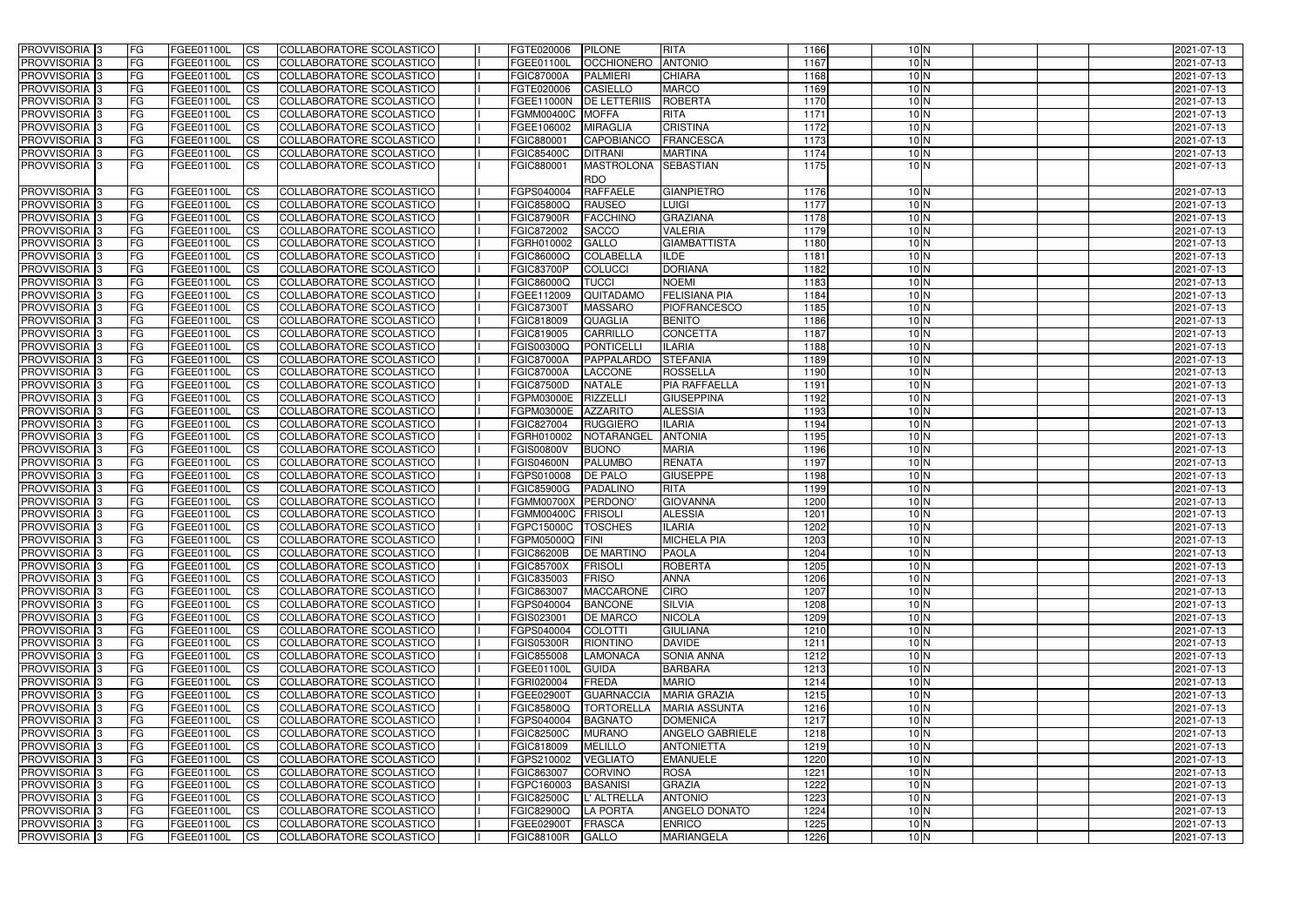| <b>PROVVISORIA</b> 3       | FG         | FGEE01100L        | <b>ICS</b>             | COLLABORATORE SCOLASTICO        | <b>FGIC86100G</b> | <b>DE FURIA</b>        | PIERLUIGI                   | 1227 | $10\text{N}$    | 2021-07-13 |
|----------------------------|------------|-------------------|------------------------|---------------------------------|-------------------|------------------------|-----------------------------|------|-----------------|------------|
| <b>PROVVISORIA 3</b>       | FG         | FGEE01100L        | <b>CS</b>              | COLLABORATORE SCOLASTICO        | <b>FGIS05900Q</b> | D'AMBROSIO             | LUCIA                       | 1228 | 10N             | 2021-07-13 |
| PROVVISORIA <sup>3</sup>   | FG         | FGEE01100L        | <b>CS</b>              | COLLABORATORE SCOLASTICO        | FGPC160003        | <b>DI PONTE</b>        | <b>DORIANA</b>              | 1229 | 10 <sub>N</sub> | 2021-07-13 |
| PROVVISORIA <sup>3</sup>   | FG         | FGEE01100L        | <b>CS</b>              | COLLABORATORE SCOLASTICO        | FGIC827004        | <b>MARINO</b>          | <b>MARINO DONATO</b>        | 1230 | 10N             | 2021-07-13 |
| PROVVISORIA <sup>3</sup>   | FG         | FGEE01100L        | <b>CS</b>              | COLLABORATORE SCOLASTICO        | <b>FGIC84500N</b> | <b>GERMANO</b>         | <b>ELIA</b>                 | 1231 | $10\text{N}$    | 2021-07-13 |
| PROVVISORIA <sup>3</sup>   | FG         | FGEE01100L        | <b>CS</b>              | COLLABORATORE SCOLASTICO        | FGIC86100G        | <b>COFANO</b>          | <b>VALERIA GRETA</b>        | 1232 | $10\text{N}$    | 2021-07-13 |
| PROVVISORIA <sup>3</sup>   | FG         | FGEE01100L        | <b>CS</b>              | COLLABORATORE SCOLASTICO        | FGPC160003        | <b>PICICCO</b>         | <b>DIONIGI</b>              | 1233 | 10N             | 2021-07-13 |
| PROVVISORIA 3              | FG         | <b>FGEE01100L</b> | <b>CS</b>              | COLLABORATORE SCOLASTICO        | FGTF17000V        | <b>SAVINO</b>          | <b>MARIA ASSUNTA</b>        | 1234 | 10 <sub>N</sub> | 2021-07-13 |
| PROVVISORIA 3              | FG         | FGEE01100L        | <b>CS</b>              | <b>COLLABORATORE SCOLASTICO</b> | FGIC86000Q        | <b>FRATTULINO</b>      | <b>ILARIA</b>               | 1235 | 10 <sub>N</sub> | 2021-07-13 |
| PROVVISORIA <sup>3</sup>   | FG         | FGEE01100L        | $\overline{c}$         | COLLABORATORE SCOLASTICO        | FGPM03000E        | <b>TORRE</b>           | <b>MARCELLA</b>             | 1236 | 10 <sub>N</sub> | 2021-07-13 |
| PROVVISORIA <sup>3</sup>   | FG         | FGEE01100L        | <b>CS</b>              | COLLABORATORE SCOLASTICO        | FGIC818009        | <b>DI PINTO</b>        | <b>ERIKA</b>                | 1237 | 10 <sub>N</sub> | 2021-07-13 |
| PROVVISORIA <sup>3</sup>   | FG         | FGEE01100L        | <b>CS</b>              | COLLABORATORE SCOLASTICO        | FGPM03000E        | <b>MOREA</b>           | <b>GENOVEFFA DANIELA</b>    | 1238 | 10 <sub>N</sub> | 2021-07-13 |
| PROVVISORIA <sup>3</sup>   | FG         | <b>FGEE01100L</b> | <b>ICS</b>             | COLLABORATORE SCOLASTICO        | FGEE106002        | <b>STEGA</b>           | <b>LUCIA</b>                | 1239 | 10 <sub>N</sub> | 2021-07-13 |
| PROVVISORIA <sup>3</sup>   | FG         | FGEE01100L        | <b>ICS</b>             | COLLABORATORE SCOLASTICO        | FGIC818009        | <b>MAULUCCI</b>        | <b>FRANCESCO</b>            | 1240 | 10 <sub>N</sub> | 2021-07-13 |
| PROVVISORIA <sup>3</sup>   | FG         | FGEE01100L        | <b>ICS</b>             | COLLABORATORE SCOLASTICO        | <b>FGIC86800A</b> | <b>CASSITELL</b>       | <b>INCORONATA</b>           | 1241 | 10 <sub>N</sub> | 2021-07-13 |
| <b>PROVVISORIA</b> 3       | FG         | FGEE01100L        | <b>ICS</b>             | <b>COLLABORATORE SCOLASTICO</b> | <b>FGIC80800P</b> | <b>LAURIOLA</b>        | <b>MICHELA</b>              | 1242 | 10 <sub>N</sub> | 2021-07-13 |
| PROVVISORIA <sup>3</sup>   | FG         | FGEE01100L        | <b>ICS</b>             | COLLABORATORE SCOLASTICO        | <b>FGIC86200B</b> | <b>MACCHIAROLA</b>     | <b>FABIO</b>                | 1243 | 10 <sub>N</sub> | 2021-07-13 |
| PROVVISORIA 3              | FG         | FGEE01100L        | <b>CS</b>              | COLLABORATORE SCOLASTICO        | FGEE02900T        | <b>SCARANO</b>         | LUIGINA                     | 1244 | 10 <sub>N</sub> | 2021-07-13 |
| PROVVISORIA <sup>3</sup>   | FG         | FGEE01100L        | <b>ICS</b>             | COLLABORATORE SCOLASTICO        | <b>FGMM04100B</b> | <b>VILLARUSSO</b>      | PAOLA ROSARIA               | 1245 | $10\text{N}$    | 2021-07-13 |
| PROVVISORIA <sup>3</sup>   | FG         | FGEE01100L        | <b>ICS</b>             | COLLABORATORE SCOLASTICO        | FGEE01200C        | <b>MORLINO</b>         | <b>ALBA</b>                 | 1246 | 10 <sub>N</sub> | 2021-07-13 |
| PROVVISORIA <sup>3</sup>   | FG         | FGEE01100L        | <b>I</b> CS            | COLLABORATORE SCOLASTICO        | <b>FGIC86100G</b> | <b>FICELO</b>          | <b>CHIARA</b>               | 1247 | 10 <sub>N</sub> | 2021-07-13 |
| PROVVISORIA <sup>3</sup>   | FG         | FGEE01100L        | <b>CS</b>              | COLLABORATORE SCOLASTICO        | FGIS00300Q        | <b>SARRA</b>           | <b>GAETANO</b>              | 1248 | 10 <sub>N</sub> | 2021-07-13 |
| PROVVISORIA <sup>3</sup>   | FG         | FGEE01100L        | <b>CS</b>              | COLLABORATORE SCOLASTICO        | FGIC86000Q        | <b>MORLINO</b>         | <b>IRIS</b>                 | 1249 | 10 <sub>N</sub> | 2021-07-13 |
| PROVVISORIA <sup>3</sup>   | FG         | FGEE01100L        | <b>CS</b>              | COLLABORATORE SCOLASTICO        | <b>FGIC85700X</b> | <b>CATALDI</b>         | <b>FRANCESCA</b>            | 1250 | 10 <sub>N</sub> | 2021-07-13 |
| PROVVISORIA <sup>3</sup>   | FG         | FGEE01100L        | <b>CS</b>              | COLLABORATORE SCOLASTICO        | FGPM03000E        | <b>CALABRESE</b>       | <b>TERESA</b>               | 1251 | 10N             | 2021-07-13 |
| PROVVISORIA <sup>1</sup> 3 | FG         | FGEE01100L        | <b>CS</b>              | COLLABORATORE SCOLASTICO        | <b>FGEE00800R</b> | <b>SCHIAVONE</b>       | <b>LAURA CARMEN</b>         | 1252 | 10 <sub>N</sub> | 2021-07-13 |
| PROVVISORIA 3              | FG         | FGEE01100L        | <b>CS</b>              | COLLABORATORE SCOLASTICO        | FGIS001004        | FERRI                  | <b>ENZA NATALIA</b>         | 1253 | 10 <sub>N</sub> | 2021-07-13 |
| PROVVISORIA <sup>3</sup>   | FG.        | FGEE01100L        | <b>CS</b>              | COLLABORATORE SCOLASTICO        | FGIC872002        | <b>PRENCIPE</b>        | <b>CONCETTA</b>             | 1254 | 10 <sub>N</sub> | 2021-07-13 |
| PROVVISORIA <sup>3</sup>   | FG         | <b>FGEE01100L</b> | <b>CS</b>              | COLLABORATORE SCOLASTICO        | FGPS040004        | <b>ROLLO</b>           | <b>MARIA</b>                | 1255 | $10\text{N}$    | 2021-07-13 |
| PROVVISORIA <sup>1</sup> 3 | FG         | <b>FGEE01100L</b> | <b>CS</b>              | COLLABORATORE SCOLASTICO        | FGIC818009        | <b>BENEDETTO</b>       | <b>ANTONIO</b>              | 1256 | 10 <sub>N</sub> | 2021-07-13 |
| PROVVISORIA <sup>3</sup>   | FG.        | FGEE01100L        | <b>CS</b>              | COLLABORATORE SCOLASTICO        | <b>FGIC82300R</b> | <b>DE CHIARA</b>       | <b>FRANCESCA ANNA</b>       | 1257 | $10\text{N}$    | 2021-07-13 |
| PROVVISORIA <sup>3</sup>   | FG         | <b>FGEE01100L</b> | $\overline{\text{cs}}$ | COLLABORATORE SCOLASTICO        | <b>FGIC85700X</b> | CHIAROMONTE ELISABETTA |                             | 1258 | 10N             | 2021-07-13 |
| PROVVISORIA <sup>3</sup>   | FG         | <b>FGEE01100L</b> | <b>CS</b>              | COLLABORATORE SCOLASTICO        | <b>FGIS04600N</b> | <b>IZZI</b>            | <b>VALENTINA</b>            | 1259 | 10 <sub>N</sub> | 2021-07-13 |
| PROVVISORIA <sup>3</sup>   | FG         | <b>FGEE01100L</b> | <b>CS</b>              | COLLABORATORE SCOLASTICO        | <b>FGIC87500D</b> | LOVECCHIO              | <b>MICHELE</b>              | 1260 | 10 <sub>N</sub> | 2021-07-13 |
| PROVVISORIA <sup>3</sup>   | FG         | FGEE01100L        | $\overline{\text{cs}}$ | <b>COLLABORATORE SCOLASTICO</b> | FGEE02900T        | <b>ALBANO</b>          | <b>MARIA TERESA PIA</b>     | 1261 | 10 <sub>N</sub> | 2021-07-13 |
| PROVVISORIA <sup>3</sup>   | FG         | <b>FGEE01100L</b> | <b>CS</b>              | <b>COLLABORATORE SCOLASTICO</b> | FGEE01100L        | <b>CAPUTO</b>          | <b>MADDALENA</b>            | 1262 | 10 <sub>N</sub> | 2021-07-13 |
| PROVVISORIA <sup>3</sup>   | FG         | FGEE01100L        | <b>CS</b>              | COLLABORATORE SCOLASTICO        | <b>FGIC85700X</b> | <b>BATTIANTE</b>       | <b>ENZA</b>                 | 1263 | 10 <sub>N</sub> | 2021-07-13 |
| PROVVISORIA 3              | FG         | FGEE01100L        | <b>I</b> CS            | COLLABORATORE SCOLASTICO        | <b>FGIC80800P</b> | <b>VERO</b>            | <b>MAURIZIO</b>             | 1264 | 10 <sub>N</sub> | 2021-07-13 |
| <b>PROVVISORIA</b> 3       | IFG.       | FGEE01100L        | CS                     | COLLABORATORE SCOLASTICO        | <b>FGIC82900Q</b> | PRENCIPE               | <b>ANNA</b>                 | 1265 | 10 <sub>N</sub> | 2021-07-13 |
| PROVVISORIA 3              | IFG.       | FGEE01100L        | <b>ICS</b>             | COLLABORATORE SCOLASTICO        | FGPC160003        | <b>LENSI</b>           | <b>LEONE</b>                | 1266 | 10 <sub>N</sub> | 2021-07-13 |
| PROVVISORIA 3              | FG         | FGEE01100L        | <b>CS</b>              | COLLABORATORE SCOLASTICO        | FGIC856004        | LA ZAZZERA             | <b>NOEMI</b>                | 1267 | $10\text{N}$    | 2021-07-13 |
| PROVVISORIA 3              | FG         | FGEE01100L        | <b>CS</b>              | COLLABORATORE SCOLASTICO        | <b>FGTF13000C</b> | <b>D'AMATO</b>         | <b>MAURIZIO</b>             | 1268 | 10 <sub>N</sub> | 2021-07-13 |
| PROVVISORIA <sup>3</sup>   | FG         | FGEE01100L        | <b>ICS</b>             | <b>COLLABORATORE SCOLASTICO</b> | FGTE020006        | <b>CORBO</b>           | <b>FRANCESCA</b>            | 1269 | $10\text{N}$    | 2021-07-13 |
| PROVVISORIA 3              | FG         | FGEE01100L        | <b>CS</b>              | COLLABORATORE SCOLASTICO        | <b>FGIC86200B</b> | <b>GIANNETTA</b>       | <b>MARIA ANTONIA</b>        | 1270 | $10\text{N}$    | 2021-07-13 |
| PROVVISORIA 3              | FG         | FGEE01100L        | <b>CS</b>              | COLLABORATORE SCOLASTICO        | <b>FGEE01200C</b> | <b>DAMATO</b>          | <b>ORNELLA</b>              | 1271 | 10 <sub>N</sub> | 2021-07-13 |
| PROVVISORIA 3              | FG         | FGEE01100L        | <b>CS</b>              | COLLABORATORE SCOLASTICO        | FGTD08000A        | <b>MORENA</b>          | <b>LORENZO</b>              | 1272 | 10 <sub>N</sub> | 2021-07-13 |
| PROVVISORIA 3              | FG         | FGEE01100L        | <b>CS</b>              | COLLABORATORE SCOLASTICO        | FGIC818009        | <b>SARCONE</b>         | <b>CARMELA</b>              | 1273 | 10 <sub>N</sub> | 2021-07-13 |
| PROVVISORIA 3              | FG         | FGEE01100L        | <b>CS</b>              | COLLABORATORE SCOLASTICO        | FGPM03000E        | <b>TARULLO</b>         | <b>GIOVANNA</b>             | 1274 | 10 <sub>N</sub> | 2021-07-13 |
| PROVVISORIA 3              | FG         | FGEE01100L        | <b>CS</b>              | COLLABORATORE SCOLASTICO        | FGEE112009        | <b>ADESSO</b>          | <b>ANTONIO</b>              | 1275 | 10 <sub>N</sub> | 2021-07-13 |
| PROVVISORIA 3              | FG         | FGEE01100L        | <b>CS</b>              | COLLABORATORE SCOLASTICO        | FGEE112009        | <b>MURANO</b>          | <b>MARIO</b>                | 1276 | 10 <sub>N</sub> | 2021-07-13 |
| PROVVISORIA 3              | FG         | FGEE01100L        | <b>CS</b>              | COLLABORATORE SCOLASTICO        | FGIC872002        | <b>PACILLO</b>         | <b>ROSALIA</b>              | 1277 | 10 <sub>N</sub> | 2021-07-13 |
| <b>PROVVISORIA</b> 3       | IFG.       | FGEE01100L        | <b>CS</b>              | COLLABORATORE SCOLASTICO        | <b>FGIC85900G</b> | DE LAURENZO FILOMENA   |                             | 1278 | 10 <sub>N</sub> | 2021-07-13 |
| <b>PROVVISORIA</b> 3       | IFG.       | FGEE01100L        | <b>CS</b>              | COLLABORATORE SCOLASTICO        | FGTD02000P        | DAGOSTINO              | <b>CARMINE</b>              | 1279 | 10 <sub>N</sub> | 2021-07-13 |
| PROVVISORIA 3              | <b>IFG</b> | <b>FGEE01100L</b> | <b>CS</b>              | <b>COLLABORATORE SCOLASTICO</b> | <b>FGIC87000A</b> | NOTARANGEL             | <b>ANTONIETTA</b>           | 1280 | 10 <sub>N</sub> | 2021-07-13 |
| PROVVISORIA 3              | <b>IFG</b> | FGEE01100L        | <b>CS</b>              | COLLABORATORE SCOLASTICO        | FGTD02000P        | LIEGGI                 | <b>GIUSEPPE</b>             | 1281 | 10 <sub>N</sub> | 2021-07-13 |
| PROVVISORIA 3              | IFG.       | FGEE01100L        | <b>CS</b>              | COLLABORATORE SCOLASTICO        | <b>FGIS05900Q</b> | <b>BORDO</b>           | <b>MICHELA</b>              | 1282 | $10\text{N}$    | 2021-07-13 |
| PROVVISORIA 3              | FG         | FGEE01100L        | <b>CS</b>              | COLLABORATORE SCOLASTICO        | FGEE01100L        | D'AGOSTINO             | <b>MARTA</b>                | 1283 | 10 <sub>N</sub> | 2021-07-13 |
| PROVVISORIA 3              | <b>FG</b>  | FGEE01100L        | <b>CS</b>              | COLLABORATORE SCOLASTICO        | <b>FGIC86100G</b> | <b>NAPOLITANO</b>      | <b>MARGHERITA</b>           | 1284 | 10 <sub>N</sub> | 2021-07-13 |
| PROVVISORIA 3              | FG         | <b>FGEE01100L</b> | <b>CS</b>              | COLLABORATORE SCOLASTICO        | FGPM03000E        | GIORGITTO              | <b>STELLA MARIA DOLORES</b> | 1285 | 10 <sub>N</sub> | 2021-07-13 |
| <b>PROVVISORIA</b> 3       | FG         | FGEE01100L        | <b>ICS</b>             | COLLABORATORE SCOLASTICO        | <b>FGIC82900Q</b> | <b>CLEMENTE</b>        | <b>ELIANA</b>               | 1286 | 10 <sub>N</sub> | 2021-07-13 |
| PROVVISORIA 3              | FG         | FGEE01100L        | <b>CS</b>              | COLLABORATORE SCOLASTICO        | FGIS06100Q        | <b>TOTARO</b>          | <b>ANTONIO</b>              | 1287 | 10 <sub>N</sub> | 2021-07-13 |
| PROVVISORIA 3              | FG         | FGEE01100L        | <b>CS</b>              | COLLABORATORE SCOLASTICO        | <b>FGPC15000C</b> | <b>MOCCIA</b>          | <b>MARIANGELA</b>           | 1288 | 10 <sub>N</sub> | 2021-07-13 |
|                            |            |                   |                        |                                 |                   |                        |                             |      |                 |            |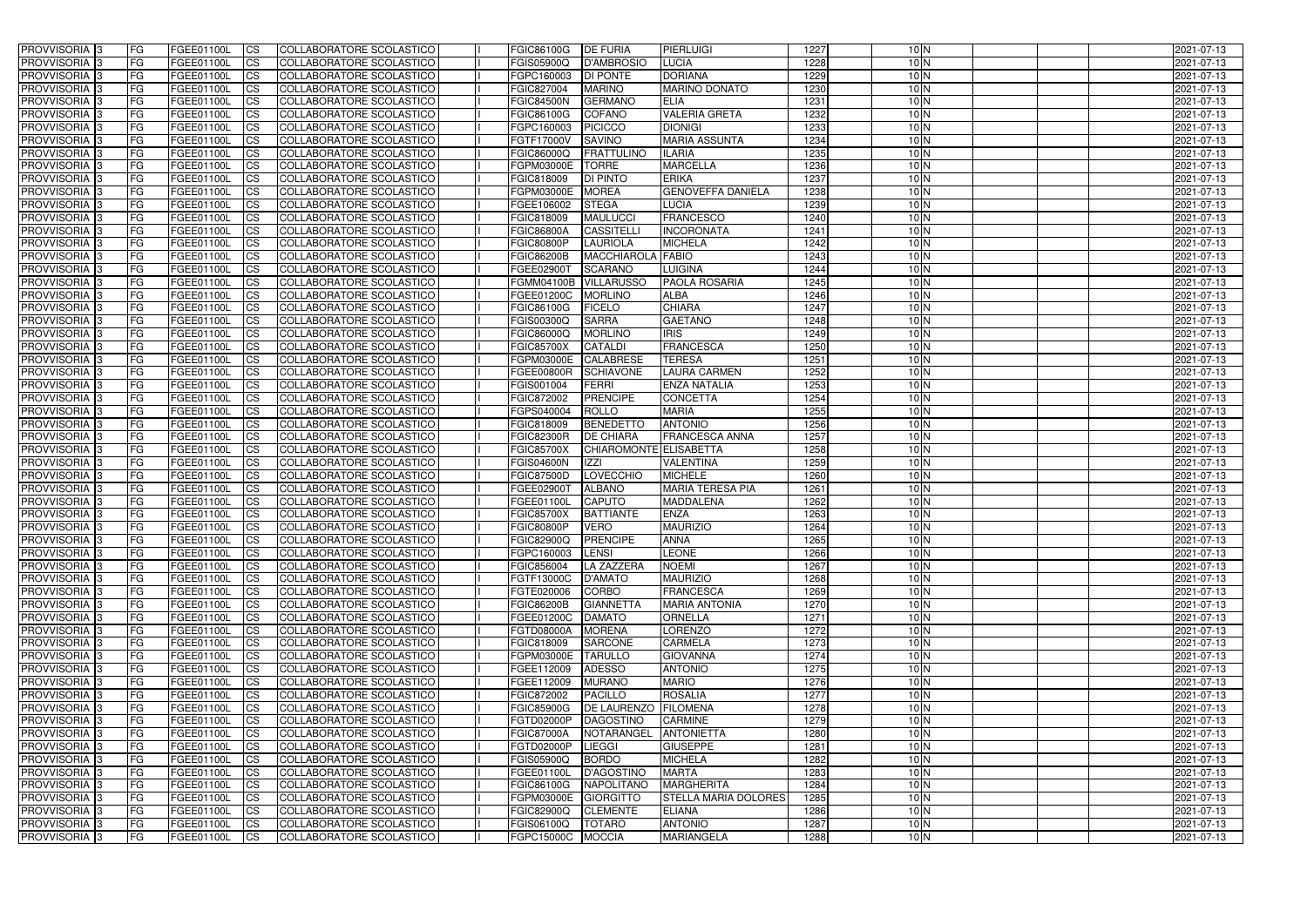| PROVVISORIA <sup>13</sup>      | FG        | FGEE01100L               | <b>CS</b>              | COLLABORATORE SCOLASTICO                             | FGEE06000T                      | <b>DI TONNO</b>                    | <b>ROLAILA</b>            | 1289         | $10\text{N}$      |    | 2021-07-13               |
|--------------------------------|-----------|--------------------------|------------------------|------------------------------------------------------|---------------------------------|------------------------------------|---------------------------|--------------|-------------------|----|--------------------------|
| PROVVISORIA 3                  | l FG      | FGEE01100L               | <b>ICS</b>             | COLLABORATORE SCOLASTICO                             | FGIC877005                      | D'AMATO                            | <b>VALERIA</b>            | 1290         | 10 <sub>N</sub>   |    | 2021-07-13               |
| PROVVISORIA 3                  | FG        | FGEE01100L               | <b>CS</b>              | COLLABORATORE SCOLASTICO                             | FGEE01100L                      | PADALINO                           | <b>STEFANIA</b>           | 1291         | 10 <sub>N</sub>   |    | 2021-07-13               |
| PROVVISORIA 3                  | <b>FG</b> | FGEE01100L               | <b>CS</b>              | COLLABORATORE SCOLASTICO                             | FGIC869006                      | <b>TROILO</b>                      | <b>MAURIZIO</b>           | 1292         | 10 <sub>N</sub>   |    | 2021-07-13               |
| PROVVISORIA 3                  | FG        | FGEE01100L               | <b>CS</b>              | COLLABORATORE SCOLASTICO                             | FGMM04100B                      | <b>DICESARE</b>                    | <b>SAVINA</b>             | 1293         | 10 <sub>N</sub>   |    | 2021-07-13               |
| PROVVISORIA 3                  | FG        | FGEE01100L               | <b>CS</b>              | COLLABORATORE SCOLASTICO                             | <b>FGIS05900Q</b>               | <b>STELLA</b>                      | <b>ROSA</b>               | 1294         | $10\text{N}$      |    | 2021-07-13               |
| PROVVISORIA 3                  | FG        | FGEE01100L               | <b>CS</b>              | COLLABORATORE SCOLASTICO                             | FGTE020006                      | <b>TURTURO</b>                     | <b>ROSSANA</b>            | 1295         | 10 <sub>N</sub>   |    | 2021-07-13               |
| PROVVISORIA 3                  | FG        | FGEE01100L               | <b>CS</b>              | COLLABORATORE SCOLASTICO                             | <b>FGIC84400T</b>               | LATIANO                            | <b>FILOMENA</b>           | 1296         | 10 <sub>N</sub>   |    | 2021-07-13               |
| PROVVISORIA 3                  | FG        | FGEE01100L               | <b>CS</b>              | COLLABORATORE SCOLASTICO                             | FGIC86100G                      | LO STORTO                          | <b>MARIA STELLA</b>       | 1297         | 10 <sub>N</sub>   |    | 2021-07-13               |
| PROVVISORIA 3                  | FG        | FGEE01100L               | $\overline{\text{CS}}$ | COLLABORATORE SCOLASTICO                             | FGEE099004                      | <b>DE MASTRO</b>                   | <b>MARIA</b>              | 1298         | 10 <sub>N</sub>   |    | 2021-07-13               |
| PROVVISORIA 3                  | <b>FG</b> | FGEE01100L               | $\overline{\text{CS}}$ | COLLABORATORE SCOLASTICO                             | <b>FGIS01100P</b>               | <b>GALLO</b>                       | <b>CHIARA</b>             | 1299         | 10 <sub>N</sub>   |    | 2021-07-13               |
| PROVVISORIA 3                  | <b>FG</b> | FGEE01100L               | <b>CS</b>              | COLLABORATORE SCOLASTICO                             | FGIC871006                      | <b>BONAVITA</b>                    | <b>TIZIANA</b>            | 1300         | 10 <sub>N</sub>   |    | 2021-07-13               |
| PROVVISORIA <sup>3</sup>       | FG        | FGEE01100L               | $\overline{\text{cs}}$ | COLLABORATORE SCOLASTICO                             | <b>FGEE00800R</b>               | <b>DI GIUSEPPE</b>                 | <b>MARIA PIA</b>          | 1301         | 10 <sub>N</sub>   |    | 2021-07-13               |
| PROVVISORIA 3                  | FG        | FGEE01100L               | <b>CS</b>              | COLLABORATORE SCOLASTICO                             | <b>FGIC86800A</b>               | <b>MERLINO</b>                     | <b>ANNA LUCIA</b>         | 1302         | 10 <sub>N</sub>   |    | 2021-07-13               |
| PROVVISORIA 3                  | FG        | FGEE01100L               | <b>ICS</b>             | COLLABORATORE SCOLASTICO                             | FGTD08000A                      | <b>CARUSILLO</b>                   | <b>MARIA SANITA'</b>      | 1303         | 10 <sub>N</sub>   |    | 2021-07-13               |
| PROVVISORIA <sup>1</sup> 3     | FG        | FGEE01100L               | <b>ICS</b>             | COLLABORATORE SCOLASTICO                             | <b>FGIC85700X</b>               | PADALINO                           | DONATO ANTONIO            | 1304         | 10 <sub>N</sub>   |    | 2021-07-13               |
| <b>PROVVISORIA</b>             | FG        | FGEE01100L               | <b>ICS</b>             | COLLABORATORE SCOLASTICO                             | FGTD060005                      | <b>DEL GAUDIO</b>                  | <b>ANNA ROSARIA</b>       | 1305         | 10 <sub>N</sub>   |    | 2021-07-13               |
| PROVVISORIA 3                  | FG        | FGEE01100L               | <b>ICS</b>             | <b>COLLABORATORE SCOLASTICO</b>                      | <b>FGIS03700V</b>               | PAZIENZA                           | <b>MASSIMILIANO</b>       | 1306         | 10 <sub>N</sub>   |    | 2021-07-13               |
| PROVVISORIA <sup>1</sup> 3     | FG        | FGEE01100L               | ICS                    | COLLABORATORE SCOLASTICO                             | FGIC869006                      | <b>ZARA</b>                        | <b>SILVIA</b>             | 1307         | 10 <sub>N</sub>   |    | 2021-07-13               |
| PROVVISORIA 3                  | FG        | FGEE01100L               | <b>ICS</b>             | COLLABORATORE SCOLASTICO                             | <b>FGIC87000A</b>               | <b>TANCREDI</b>                    | <b>GABRIELLA</b>          | 1308         | 10 <sub>N</sub>   |    | 2021-07-13               |
| PROVVISORIA 3                  | FG        | FGEE01100L               | <b>CS</b>              | <b>COLLABORATORE SCOLASTICO</b>                      | FGTD010004                      | <b>PERNA</b>                       | <b>CARMELA</b>            | 1309         | 10 <sub>N</sub>   |    | 2021-07-13               |
| PROVVISORIA 3                  | FG        | FGEE01100L               | <b>ICS</b>             | COLLABORATORE SCOLASTICO                             | <b>FGEE00800R</b>               | <b>DELLA PIETRA</b>                | <b>MANUELA</b>            | 1310         | 10 <sub>N</sub>   |    | 2021-07-13               |
| PROVVISORIA <sup>3</sup>       | FG        | FGEE01100L               | $\overline{c}$         | COLLABORATORE SCOLASTICO                             | FGIC848005                      | <b>FRANCAVILLA</b>                 | <b>ANNA RAFFAELA</b>      | 1311         | 10 <sub>N</sub>   |    | 2021-07-13               |
| PROVVISORIA <sup>3</sup>       | FG        | FGEE01100L               | <b>CS</b>              | <b>COLLABORATORE SCOLASTICO</b>                      | <b>FGMM00700X</b>               | <b>GATTA</b>                       | <b>GIUSEPPINA</b>         | 1312         | 10 <sub>N</sub>   |    | 2021-07-13               |
| PROVVISORIA 3                  | FG        | FGEE01100L               | <b>CS</b>              | COLLABORATORE SCOLASTICO                             | <b>FGMM00400C</b>               | PERILLI                            | <b>ROSA</b>               | 1313         | 10 <sub>N</sub>   |    | 2021-07-13               |
| PROVVISORIA 3                  | FG        | FGEE01100L               | <b>CS</b>              | COLLABORATORE SCOLASTICO                             | FGIC86000Q                      | <b>CIOTTI</b>                      | <b>VALERIA</b>            | 1314         | 10 <sub>N</sub>   |    | 2021-07-13               |
| PROVVISORIA 3                  | l FG      | FGEE01100L               | <b>CS</b>              | COLLABORATORE SCOLASTICO                             | <b>FGIC84500N</b>               | <b>MISCIO</b>                      | <b>FRANCO</b>             | 1315         | 10 <sub>N</sub>   |    | 2021-07-13               |
| PROVVISORIA 3                  | FG        | FGEE01100L               | <b>CS</b>              | COLLABORATORE SCOLASTICO                             | FGIC86100G                      | <b>RANA</b>                        | <b>MARIANNA</b>           | 1316         | 10 <sub>N</sub>   |    | 2021-07-13               |
| PROVVISORIA 3                  | FG        | FGEE01100L               | <b>CS</b>              | COLLABORATORE SCOLASTICO                             | <b>FGIS04600N</b>               | <b>LAMBRIOLA</b>                   | <b>ANTONIO</b>            | 1317         | $9,98$ N          |    | 2021-07-13               |
| PROVVISORIA 3                  | <b>FG</b> | FGEE01100L               | <b>CS</b>              | COLLABORATORE SCOLASTICO<br>COLLABORATORE SCOLASTICO | FGPS010008<br><b>FGIC88200L</b> | <b>PERNICE</b><br><b>DE CESARE</b> | LUCA<br><b>ALESSANDRA</b> | 1318<br>1319 | $9,97$ S          |    | 2021-07-13               |
| PROVVISORIA 3<br>PROVVISORIA 3 | FG<br> FG | FGEE01100L<br>FGEE01100L | <b>CS</b><br><b>CS</b> | COLLABORATORE SCOLASTICO                             | <b>FGIC81600N</b>               | <b>SANTORO</b>                     | <b>MARIA ANTONIETTA</b>   | 1320         | $9,97$ S<br>9,97S |    | 2021-07-13<br>2021-07-13 |
| PROVVISORIA 3                  | IFG.      | <b>FGEE01100L</b>        | <b>CS</b>              | COLLABORATORE SCOLASTICO                             | FGPC15000C                      | <b>COLUCCI</b>                     | <b>GABRIELLA</b>          | 1321         | 9,97S             |    | 2021-07-13               |
| PROVVISORIA <sup>3</sup>       | FG        | FGEE01100L               | <b>CS</b>              | COLLABORATORE SCOLASTICO                             | <b>FGIC83000X</b>               | <b>TROIANO</b>                     | <b>ANNA IMMACOLATA</b>    | 1322         | 9,97S             |    | 2021-07-13               |
| PROVVISORIA 3                  | FG        | FGEE01100L               | $\overline{\text{cs}}$ | <b>COLLABORATORE SCOLASTICO</b>                      | FGTD08000A                      | <b>RECCHIA</b>                     | <b>ANNA RITA</b>          | 1323         | 9,97N             |    | 2021-07-13               |
| PROVVISORIA 3                  | FG        | FGEE01100L               | <b>CS</b>              | COLLABORATORE SCOLASTICO                             | <b>FGIC87000A</b>               | <b>SANTANGELO</b>                  | <b>ROSSANA</b>            | 1324         | 9,97 N            |    | 2021-07-13               |
| PROVVISORIA 3                  | FG        | FGEE01100L               | <b>CS</b>              | COLLABORATORE SCOLASTICO                             | <b>FGIS00800V</b>               | <b>AFFATATO</b>                    | LAURA                     | 1325         | $9,95$ S          |    | 2021-07-13               |
| PROVVISORIA 3                  | FG        | FGEE01100L               | <b>CS</b>              | COLLABORATORE SCOLASTICO                             | <b>FGIC84500N</b>               | <b>DEL MASTRO</b>                  | <b>KATIA</b>              | 1326         | 9,95S             |    | 2021-07-13               |
| PROVVISORIA 3                  | FG        | FGEE01100L               | CS                     | COLLABORATORE SCOLASTICO                             | FGPM03000E SIRICOLO             |                                    | <b>TERESA</b>             | 1327         | $9,95$ S          |    | 2021-07-13               |
| PROVVISORIA 3                  | l FG      | FGEE01100L               | <b>CS</b>              | COLLABORATORE SCOLASTICO                             | FGTD21000T                      | <b>SCOPECE</b>                     | <b>MICHELA</b>            | 1328         | 9,95S             |    | 2021-07-13               |
| PROVVISORIA 3                  | FG        | FGEE01100L               | <b>CS</b>              | COLLABORATORE SCOLASTICO                             | FGIC819005                      | CARRILLO                           | <b>NICOLA</b>             | 1329         | 9,95N             |    | 2021-07-13               |
| PROVVISORIA 3                  | <b>FG</b> | FGEE01100L               | <b>CS</b>              | COLLABORATORE SCOLASTICO                             | FGMM148003                      | <b>MUNDI</b>                       | MICHELE GIUSEPPE PIO      | 1330         | 9,95N             |    | 2021-07-13               |
| PROVVISORIA 3                  | FG        | <b>FGEE01100L</b>        | CS                     | COLLABORATORE SCOLASTICO                             | FGPC160003                      | <b>RADOGNA</b>                     | <b>ROSA</b>               | 1331         | 9,95N             |    | 2021-07-13               |
| PROVVISORIA 3                  | l FG      | <b>FGEE01100L</b>        | <b>CS</b>              | COLLABORATORE SCOLASTICO                             | FGIC880001                      | <b>LANCIANO</b>                    | <b>BEATRICE</b>           | 1332         | 9,95N             |    | 2021-07-13               |
| PROVVISORIA 3                  | <b>FG</b> | FGEE01100L               | <b>CS</b>              | COLLABORATORE SCOLASTICO                             | FGEE02900T                      | <b>ARTURO</b>                      | <b>RAFFAELLA</b>          | 1333         | 9,95N             |    | 2021-07-13               |
| PROVVISORIA 3                  | FG        | FGEE01100L               | <b>CS</b>              | COLLABORATORE SCOLASTICO                             | FGIC819005                      | <b>LUONGO</b>                      | <b>ELENA</b>              | 1334         | 9,95N             |    | 2021-07-13               |
| PROVVISORIA 3                  | <b>FG</b> | FGEE01100L               | <b>CS</b>              | COLLABORATORE SCOLASTICO                             | FGPM03000E                      | <b>DI TULLIO</b>                   | COSTANZO                  | 1335         | $9,93$ N          |    | 2021-07-13               |
| PROVVISORIA 3                  | FG        | FGEE01100L               | <b>CS</b>              | COLLABORATORE SCOLASTICO                             | <b>FGIS04600N</b>               | <b>LOMBARDI</b>                    | <b>CONCETTA ANTONELLA</b> | 1336         | 9,92S             |    | 2021-07-13               |
| PROVVISORIA 3                  | FG        | FGEE01100L               | <b>CS</b>              | COLLABORATORE SCOLASTICO                             | FGIC827004                      | <b>VALLES</b>                      | <b>MICHELA</b>            | 1337         | $9,92$ $S$        |    | 2021-07-13               |
| PROVVISORIA 3                  | <b>FG</b> | FGEE01100L               | <b>CS</b>              | COLLABORATORE SCOLASTICO                             | FGIC819005                      | <b>RUSSO</b>                       | <b>CARMELA</b>            | 1338         | $9,92$ $S$        |    | 2021-07-13               |
| PROVVISORIA 3                  | FG        | FGEE01100L               | <b>CS</b>              | COLLABORATORE SCOLASTICO                             | <b>FGIC86200B</b>               | <b>FATTORE</b>                     | <b>DANIELA</b>            | 1339         | 9,90S             |    | 2021-07-13               |
| PROVVISORIA 3                  | FG        | FGEE01100L               | <b>CS</b>              | COLLABORATORE SCOLASTICO                             | FGPM03000E                      | <b>PAPA</b>                        | <b>FABIOLA</b>            | 1340         | $9,90$ S          |    | 2021-07-13               |
| PROVVISORIA 3                  | FG        | FGEE01100L               | <b>CS</b>              | COLLABORATORE SCOLASTICO                             | FGIC855008                      | <b>MARRONE</b>                     | <b>LUCREZIA</b>           | 1341         | $9,90$ S          |    | 2021-07-13               |
| PROVVISORIA 3                  | <b>FG</b> | FGEE01100L               | <b>CS</b>              | COLLABORATORE SCOLASTICO                             | FGPS010008                      | <b>DI CORCIA</b>                   | <b>IOLANDA LUANA</b>      | 1342         | $9,90$ S          | IS | 2021-07-13               |
| PROVVISORIA 3                  | <b>FG</b> | FGEE01100L               | <b>CS</b>              | COLLABORATORE SCOLASTICO                             | FGPM03000E SARACINO             |                                    | ROSANNA ANTONIETTA        | 1343         | $9,90$ S          |    | 2021-07-13               |
| PROVVISORIA 3                  | FG        | FGEE01100L               | <b>CS</b>              | COLLABORATORE SCOLASTICO                             | FGEE00900L                      | <b>SICA</b>                        | <b>DANIELA</b>            | 1344         | 9,90S             |    | 2021-07-13               |
| PROVVISORIA 3                  | FG        | FGEE01100L               | <b>CS</b>              | COLLABORATORE SCOLASTICO                             | FGPM03000E                      | <b>SEMERARO</b>                    | <b>PAMELA</b>             | 1345         | $9,90$ S          |    | 2021-07-13               |
| PROVVISORIA 3                  | FG        | <b>FGEE01100L</b>        | <b>CS</b>              | COLLABORATORE SCOLASTICO                             | FGTD010004                      | <b>MONTECHIARI</b>                 | <b>CARMELA</b>            | 1346         | $9,90$ S          |    | 2021-07-13               |
| PROVVISORIA 3                  | IFG.      | FGEE01100L               | <b>CS</b>              | COLLABORATORE SCOLASTICO                             | FGIC842006                      | <b>CONTE</b>                       | <b>FRANCESCA</b>          | 1347         | $9,90$ S          |    | 2021-07-13               |
| PROVVISORIA 3                  | <b>FG</b> | <b>FGEE01100L</b>        | <b>CS</b>              | COLLABORATORE SCOLASTICO                             | FGTD21000T                      | <b>ERRICO</b>                      | <b>STEFANO</b>            | 1348         | 9,90S             |    | 2021-07-13               |
| PROVVISORIA 3                  | FG        | FGEE01100L               | <b>CS</b>              | COLLABORATORE SCOLASTICO                             | FGTF13000C                      | <b>CICIRETTI</b>                   | <b>ROCCO</b>              | 1349         | $9,90$ N          |    | 2021-07-13               |
| PROVVISORIA 3                  | FG        | FGEE01100L               | <b>CS</b>              | COLLABORATORE SCOLASTICO                             | <b>FGIC82500C</b>               | <b>D'ANTUONI</b>                   | <b>ANTONIETTA</b>         | 1350         | $9,90$ N          |    | 2021-07-13               |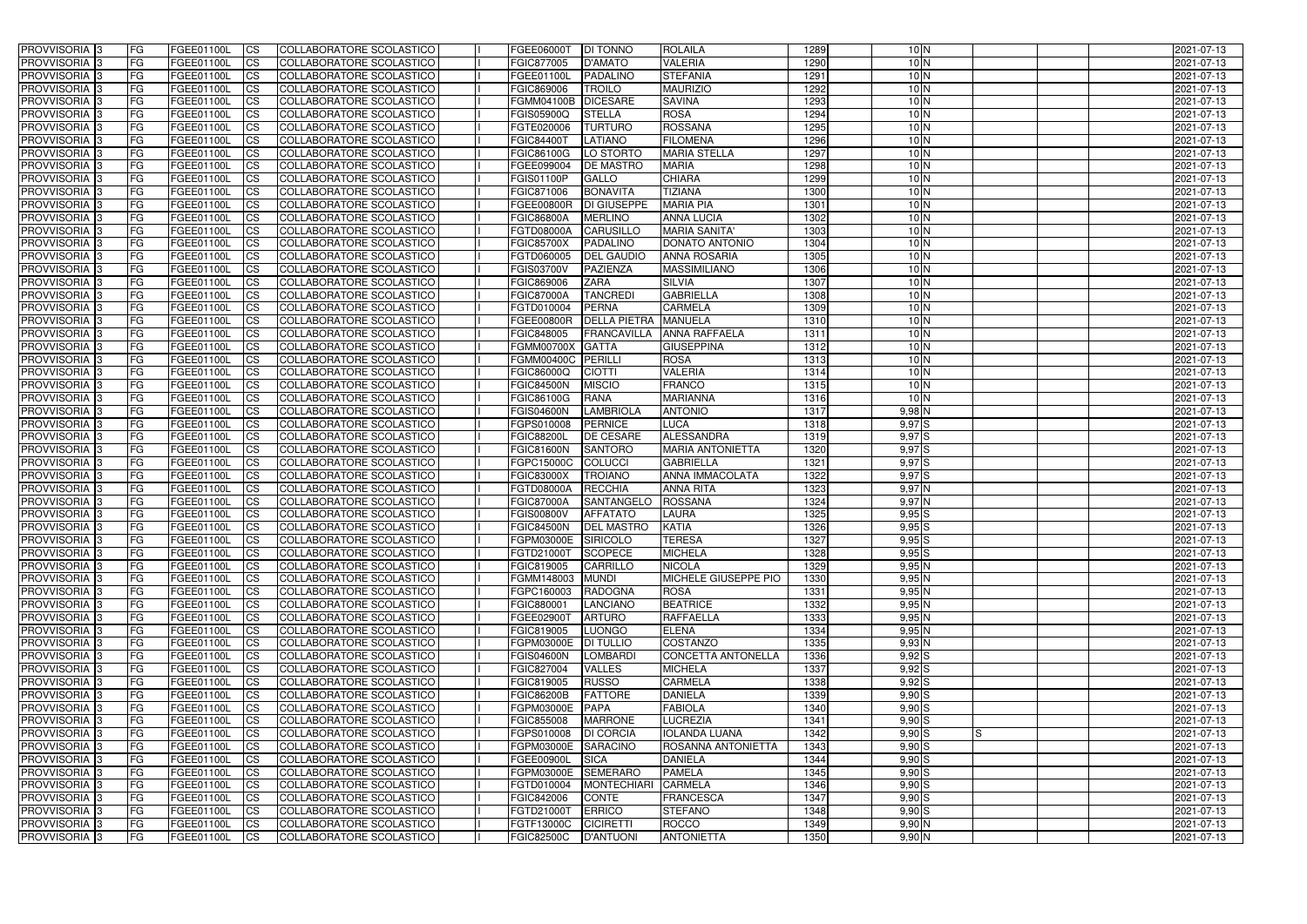| <b>PROVVISORIA</b> 3           | <b>FG</b>              | FGEE01100L               | CS                     | COLLABORATORE SCOLASTICO                             | <b>FGIC85700X</b>        | <b>GUGLIELMI</b><br><b>GIORGIA</b>                    | 1351         | $9,90$ N             |     | 2021-07-13               |
|--------------------------------|------------------------|--------------------------|------------------------|------------------------------------------------------|--------------------------|-------------------------------------------------------|--------------|----------------------|-----|--------------------------|
| <b>PROVVISORIA 3</b>           | <b>FG</b>              | FGEE01100L               | <b>CS</b>              | COLLABORATORE SCOLASTICO                             | FGRH060003               | <b>ARMIENTO</b><br><b>MARIA GRAZIA</b>                | 1352         | 9,90N                |     | 2021-07-13               |
| PROVVISORIA 3                  | FG                     | FGEE01100L               | <b>ICS</b>             | COLLABORATORE SCOLASTICO                             | <b>FGIC83000X</b>        | <b>LOMBARDI</b><br><b>SILVANA</b>                     | 1353         | 9,90N                |     | 2021-07-13               |
|                                |                        |                          |                        |                                                      |                          | <b>LOMBARDI</b>                                       |              |                      |     |                          |
| PROVVISORIA <sup>1</sup> 3     | <b>FG</b>              | FGEE01100L               | <b>CS</b>              | COLLABORATORE SCOLASTICO                             | FGIC818009               | <b>CIGNARALE</b><br><b>FABIANA</b>                    | 1354         | 9,90N                |     | 2021-07-13               |
| PROVVISORIA <sup>3</sup>       | FG                     | FGEE01100L               | <b>CS</b>              | COLLABORATORE SCOLASTICO                             | FGPS010008               | <b>VIESTI</b><br><b>YLENIA</b>                        | 1355         | $9,90$ N             |     | 2021-07-13               |
| PROVVISORIA <sup>1</sup> 3     | <b>FG</b>              | FGEE01100L               | <b>CS</b>              | COLLABORATORE SCOLASTICO                             | FGPS040004               | <b>RAFFAELLA</b><br><b>SCHIAVONE</b>                  | 1356         | $9,90$ N             |     | 2021-07-13               |
| PROVVISORIA 3                  | <b>IFG</b>             | FGEE01100L               | <b>CS</b>              | COLLABORATORE SCOLASTICO                             | <b>FGIS00800V</b>        | <b>ROBERTA</b><br><b>BASIRICO</b>                     | 1357         | 9,90N                |     | 2021-07-13               |
| PROVVISORIA 3                  | <b>FG</b>              | FGEE01100L               | <b>CS</b>              | COLLABORATORE SCOLASTICO                             | FGIC842006               | <b>IGNOZZA</b><br><b>CLAUDIA</b>                      | 1358         | 9,90 N               |     | 2021-07-13               |
| PROVVISORIA 3                  | <b>FG</b>              | FGEE01100L               | <b>CS</b>              | COLLABORATORE SCOLASTICO                             | FGIC86100G               | <b>MARCIELLO</b><br>ROBERTA LEANDRA                   | 1359         | $9,90$ N             |     | 2021-07-13               |
| PROVVISORIA 3                  | FG                     | <b>FGEE01100L</b>        | <b>CS</b>              | COLLABORATORE SCOLASTICO                             | FGIC818009               | <b>LAURA</b><br><b>SCOTELLARO</b>                     | 1360         | $9,90$ N             |     | 2021-07-13               |
| <b>PROVVISORIA</b>             | FG                     | FGEE01100L               | <b>CS</b>              | COLLABORATORE SCOLASTICO                             | FGPM10000G               | <b>AGNESE</b><br><b>FIORE</b>                         | 1361         | 9,90 N               |     | 2021-07-13               |
| <b>PROVVISORIA</b>             | <b>FG</b>              | FGEE01100L               | <b>CS</b>              | COLLABORATORE SCOLASTICO                             | FGIC818009               | <b>ROCCO</b><br><b>TUCCI</b>                          | 1362         | $9,90$ N             |     | 2021-07-13               |
| <b>PROVVISORIA</b>             | FG                     | FGEE01100L               | <b>ICS</b>             | COLLABORATORE SCOLASTICO                             | FGIC819005               | <b>DEL GENIO</b><br><b>ROSARIA</b>                    | 1363         | $9,90$ N             |     | 2021-07-13               |
| <b>PROVVISORIA</b>             | FG                     | FGEE01100L               | <b>ICS</b>             | COLLABORATORE SCOLASTICO                             | <b>FGIS00800V</b>        | <b>MARSEGLIA</b><br><b>DANIELA</b>                    | 1364         | $9,90$ N             |     | 2021-07-13               |
| <b>PROVVISORIA</b>             | FG                     | FGEE01100L               | <b>CS</b>              | COLLABORATORE SCOLASTICO                             | <b>FGEE00800R</b>        | <b>ROSAMILIO</b><br><b>MASSIMO</b>                    | 1365         | $9,90$ N             |     | 2021-07-13               |
| <b>PROVVISORIA</b>             | FG                     | FGEE01100L               | <b>CS</b>              | COLLABORATORE SCOLASTICO                             | <b>FGIC85700X</b>        | <b>SPINAPOLICE</b><br><b>ROBERTA</b>                  | 1366         | $9,89$ N             |     | 2021-07-13               |
| <b>PROVVISORIA</b>             | FG                     | FGEE01100L               | <b>ICS</b>             | COLLABORATORE SCOLASTICO                             | FGEE00900l               | <b>MARTINA</b><br><b>VENTURA</b>                      | 1367         | $9,88$ $S$           |     | 2021-07-13               |
| PROVVISORIA 3                  | FG                     | FGEE01100L               | <b>ICS</b>             | COLLABORATORE SCOLASTICO                             | FGPS010008               | <b>ULIVIERI</b><br><b>FABIOLA</b>                     | 1368         | $9,88$ N             |     | 2021-07-13               |
| PROVVISORIA 3                  | FG                     | FGEE01100L               | <b>CS</b>              | COLLABORATORE SCOLASTICO                             | <b>FGIC86200B</b>        | <b>DELLE FAVE</b><br><b>RAFFAELLA</b>                 | 1369         | $9,88$ N             |     | 2021-07-13               |
| PROVVISORIA <sup>1</sup> 3     | FG                     | FGEE01100L               | <b>CS</b>              | COLLABORATORE SCOLASTICO                             | <b>FGIS04600N</b>        | <b>SASSO</b><br><b>NADIA</b>                          | 1370         | $9,88$ N             |     | 2021-07-13               |
| PROVVISORIA 3                  | FG                     | FGEE01100L               | <b>CS</b>              | COLLABORATORE SCOLASTICO                             | FGIS06100Q               | <b>LA TORRE</b><br><b>SIMONA</b>                      | 1371         | $9,85$ $S$           |     | 2021-07-13               |
| PROVVISORIA 3                  | FG                     | FGEE01100L               | <b>CS</b>              | COLLABORATORE SCOLASTICO                             | FGIC820009               | <b>ANNA</b><br><b>FALCONE</b>                         | 1372         | $9,85$ S             |     | 2021-07-13               |
| PROVVISORIA <sup>13</sup>      | FG                     | FGEE01100L               | <b>CS</b>              | COLLABORATORE SCOLASTICO                             | FGIC85800Q               | <b>LOSTORTO</b><br><b>GIOVANNA</b>                    | 1373         | 9,85S                |     | 2021-07-13               |
| PROVVISORIA <sup>1</sup> 3     | FG                     | FGEE01100L               | <b>CS</b>              | <b>COLLABORATORE SCOLASTICO</b>                      | <b>FGIC84500N</b>        | <b>MARIO</b><br><b>MODOLA</b>                         | 1374         | $9,85$ $S$           |     | 2021-07-13               |
| PROVVISORIA 3                  | <b>FG</b>              | FGEE01100L               | <b>CS</b>              | COLLABORATORE SCOLASTICO                             | FGTD21000T               | <b>MARIANNA</b><br><b>NARSETE</b>                     | 1375         | $9,85$ N             |     | 2021-07-13               |
| PROVVISORIA 3                  | <b>FG</b>              | FGEE01100L               | <b>CS</b>              | COLLABORATORE SCOLASTICO                             | FGTE020006               | <b>DEL GIUDICE</b><br><b>CHIARA</b>                   | 1376         | $9,85$ N             |     | 2021-07-13               |
| PROVVISORIA                    | FG                     | FGEE01100L               | <b>CS</b>              | COLLABORATORE SCOLASTICO                             | <b>FGIC87000A</b>        | <b>TOTO</b><br><b>MICHELA</b>                         | 1377         | $9,85$ N             |     | 2021-07-13               |
| PROVVISORIA                    | FG                     | FGEE01100L               | <b>CS</b>              | <b>COLLABORATORE SCOLASTICO</b>                      | FGIC86000Q               | <b>BRUNO</b><br><b>ILARIA RAFFAELLA</b>               | 1378         | $9,85$ N             |     | 2021-07-13               |
| PROVVISORIA                    | FG                     | FGEE01100L               | <b>CS</b>              | COLLABORATORE SCOLASTICO                             | <b>FGMM00400C</b>        | <b>CERICOLA</b><br><b>ANGELA</b>                      | 1379         | $9,85$ N             |     | 2021-07-13               |
| PROVVISORIA                    | FG                     | FGEE01100L               | <b>CS</b>              | COLLABORATORE SCOLASTICO                             | FGTD060005               | <b>D'ANTINI</b><br><b>ADALGISA</b>                    | 1380         | $9,85$ N             |     | 2021-07-13               |
| PROVVISORIA <sup>1</sup> 3     | <b>FG</b>              | FGEE01100L               | <b>CS</b>              | COLLABORATORE SCOLASTICO                             | <b>FGIC85800Q</b>        | <b>DI RUBERTO</b><br>LUCA                             | 1381         | $9,83$ S             |     | 2021-07-13               |
| PROVVISORIA <sup>1</sup> 3     | <b>IFG</b>             | FGEE01100L               | <b>CS</b>              | COLLABORATORE SCOLASTICO                             | FGEE005009               | <b>MINISCHETT</b><br><b>CLARA</b>                     | 1382         | $9,83$ N             |     | 2021-07-13               |
| PROVVISORIA 3                  | <b>IFG</b>             | FGEE01100L               | <b>CS</b>              | COLLABORATORE SCOLASTICO                             | <b>FGIC87300T</b>        | <b>PETRONILLA</b><br><b>LAVACCA</b>                   | 1383         | $9,83$ N             |     | 2021-07-13               |
| PROVVISORIA 3                  | <b>FG</b>              | FGEE01100L               | <b>CS</b>              | COLLABORATORE SCOLASTICO                             | <b>FGIS03700V</b>        | <b>CELOZZI</b><br><b>MARIA</b>                        | 1384         | 9,82S                |     | 2021-07-13               |
| PROVVISORIA 3                  | <b>FG</b>              | FGEE01100L               | <b>CS</b>              | COLLABORATORE SCOLASTICO                             | FGTD060005               | <b>APICELLA</b><br><b>MARIANNA</b>                    | 1385         | $9,82$ S             |     | 2021-07-13               |
| PROVVISORIA 3                  | <b>FG</b>              | FGEE01100L               | <b>CS</b>              | COLLABORATORE SCOLASTICO                             | <b>FGIC82900Q</b>        | <b>D'APOLITO</b><br><b>FRANCESCA</b>                  | 1386         | $9,82$ N             |     | 2021-07-13               |
| <b>PROVVISORIA</b>             | <b>FG</b>              | FGEE01100L               | <b>CS</b>              | COLLABORATORE SCOLASTICO                             | FGEE01100L               | <b>ROLLO</b><br><b>RAFFAELE</b>                       | 1387         | $9,81$ $S$           |     | 2021-07-13               |
| PROVVISORIA 3                  | FG                     | FGEE01100L<br>FGEE01100L | CS                     | COLLABORATORE SCOLASTICO<br>COLLABORATORE SCOLASTICO | FGIC820009               | DELL'ELCE<br><b>MARIA ANGELA</b>                      | 1388         | $9,81$ N             |     | 2021-07-13               |
| PROVVISORIA 3<br>PROVVISORIA 3 | <b>FG</b><br><b>FG</b> | <b>FGEE01100L</b>        | $\overline{\text{CS}}$ | COLLABORATORE SCOLASTICO                             | FGRH060003<br>FGIS00300Q | <b>GEMMA</b><br><b>FRANCESCOPIO</b><br><b>PARENTE</b> | 1389<br>1390 | $9,80$ S             | Is. | 2021-07-13<br>2021-07-13 |
| PROVVISORIA 3                  | <b>FG</b>              | FGEE01100L               | CS <br><b>CS</b>       | COLLABORATORE SCOLASTICO                             | FGEE00800R               | <b>LAURA</b><br><b>ANZIVINO</b><br><b>ANGELA</b>      | 1391         | $9,80$ S<br>$9,80$ S |     | 2021-07-13               |
| PROVVISORIA 3                  | FG                     | FGEE01100L               | CS                     | COLLABORATORE SCOLASTICO                             | FGTF13000C               | <b>VINCENZO</b><br><b>VIRGILIO</b>                    | 1392         | $9,80$ S             |     | 2021-07-13               |
| PROVVISORIA 3                  | <b>FG</b>              | FGEE01100L               | $\overline{\text{CS}}$ | COLLABORATORE SCOLASTICO                             | <b>FGIC85800Q</b>        | <b>ALESSANDRA</b><br><b>TEVERE</b>                    | 1393         | $9,80$ S             |     | 2021-07-13               |
| PROVVISORIA 3                  | <b>FG</b>              | FGEE01100L               | <b>CS</b>              | COLLABORATORE SCOLASTICO                             | <b>FGIC83000X</b>        | <b>RAFFAELLA</b><br><b>RINALDI</b>                    | 1394         | $9,80$ $S$           |     | 2021-07-13               |
| PROVVISORIA <sup>3</sup>       | <b>IFG</b>             | FGEE01100L               | <b>CS</b>              | COLLABORATORE SCOLASTICO                             | FGMM148003               | <b>BRIGITTA</b><br><b>BOCOLA</b>                      | 1395         | $9,80$ $S$           |     | 2021-07-13               |
| PROVVISORIA 3                  | FG                     | FGEE01100L               | <b>CS</b>              | COLLABORATORE SCOLASTICO                             | FGIS001004               | <b>FISCHETTI</b><br><b>ANGELA</b>                     | 1396         | $9,80$ S             |     | 2021-07-13               |
| PROVVISORIA 3                  | <b>FG</b>              | FGEE01100L               | <b>CS</b>              | COLLABORATORE SCOLASTICO                             | <b>FGIC84400T</b>        | <b>DRAGANO</b><br><b>ANNA RITA</b>                    | 1397         | $9,80$ $S$           |     | 2021-07-13               |
| PROVVISORIA 3                  | <b>FG</b>              | FGEE01100L               | <b>CS</b>              | COLLABORATORE SCOLASTICO                             | FGIC86100G               | <b>MARAUCCI</b><br><b>ROSA</b>                        | 1398         | $9,80$ S             |     | 2021-07-13               |
| PROVVISORIA 3                  | <b>FG</b>              | FGEE01100L               | <b>CS</b>              | COLLABORATORE SCOLASTICO                             | <b>FGIC85800Q</b>        | CAGNO<br><b>MARIA GRAZIA</b>                          | 1399         | $9,80$ S             |     | 2021-07-13               |
| PROVVISORIA 3                  | <b>FG</b>              | FGEE01100L               | <b>CS</b>              | COLLABORATORE SCOLASTICO                             | FGIC86000Q               | <b>DESIDERATO</b><br><b>MICHELE</b>                   | 1400         | $9,80$ $S$           |     | 2021-07-13               |
| PROVVISORIA 3                  | <b>FG</b>              | FGEE01100L               | <b>CS</b>              | COLLABORATORE SCOLASTICO                             | FGPC180008               | <b>GIUSEPPINA</b><br>PATRUNO                          | 1401         | $9,80$ S             |     | 2021-07-13               |
| PROVVISORIA 3                  | <b>FG</b>              | FGEE01100L               | <b>CS</b>              | COLLABORATORE SCOLASTICO                             | <b>FGPS08000E</b>        | LATTARULO<br><b>FEDERICA</b>                          | 1402         | $9,80$ N             |     | 2021-07-13               |
| PROVVISORIA 3                  | <b>FG</b>              | FGEE01100L               | <b>CS</b>              | COLLABORATORE SCOLASTICO                             | FGIC863007               | <b>TOTARO</b><br><b>BARBARA</b>                       | 1403         | $9,80$ N             |     | 2021-07-13               |
| PROVVISORIA 3                  | FG                     | FGEE01100L               | <b>CS</b>              | COLLABORATORE SCOLASTICO                             | FGIC820009               | <b>D'ANGELICO</b><br><b>CARMELA</b>                   | 1404         | $9,80$ N             |     | 2021-07-13               |
| PROVVISORIA 3                  | <b>FG</b>              | FGEE01100L               | <b>CS</b>              | COLLABORATORE SCOLASTICO                             | FGTE020006               | CATALANO<br><b>FRANCESCA</b>                          | 1405         | $9,80$ N             |     | 2021-07-13               |
| PROVVISORIA 3                  | <b>FG</b>              | FGEE01100L               | <b>CS</b>              | COLLABORATORE SCOLASTICO                             | FGTD08000A               | <b>MICCOLI</b><br>LIDIA                               | 1406         | $9,80$ N             |     | 2021-07-13               |
| PROVVISORIA 3                  | <b>IFG</b>             | FGEE01100L               | <b>CS</b>              | COLLABORATORE SCOLASTICO                             | FGTE020006               | <b>DI GIUSEPPE</b><br><b>RAFFAELE</b>                 | 1407         | $9,80$ N             |     | 2021-07-13               |
| PROVVISORIA 3                  | <b>IFG</b>             | <b>FGEE01100L</b>        | <b>CS</b>              | COLLABORATORE SCOLASTICO                             | <b>FGIS00800V</b>        | <b>CARBONE</b><br><b>FEDERICA</b>                     | 1408         | $9,80$ N             |     | 2021-07-13               |
| PROVVISORIA 3                  | <b>FG</b>              | FGEE01100L               | <b>CS</b>              | COLLABORATORE SCOLASTICO                             | FGTD02000P               | COLUCCI<br><b>VALENTINA</b>                           | 1409         | $9,80$ N             |     | 2021-07-13               |
| PROVVISORIA 3                  | <b>FG</b>              | FGEE01100L               | <b>CS</b>              | COLLABORATORE SCOLASTICO                             | FGTE020006               | <b>AMATO</b><br><b>GIOVANNI</b>                       | 1410         | $9,80$ N             |     | 2021-07-13               |
| PROVVISORIA 3                  | <b>FG</b>              | FGEE01100L               | <b>CS</b>              | COLLABORATORE SCOLASTICO                             | FGEE099004               | LORUSSO<br><b>DALILA ANTONIA</b>                      | 1411         | $9,80$ N             |     | 2021-07-13               |
|                                |                        |                          |                        |                                                      |                          |                                                       |              |                      |     |                          |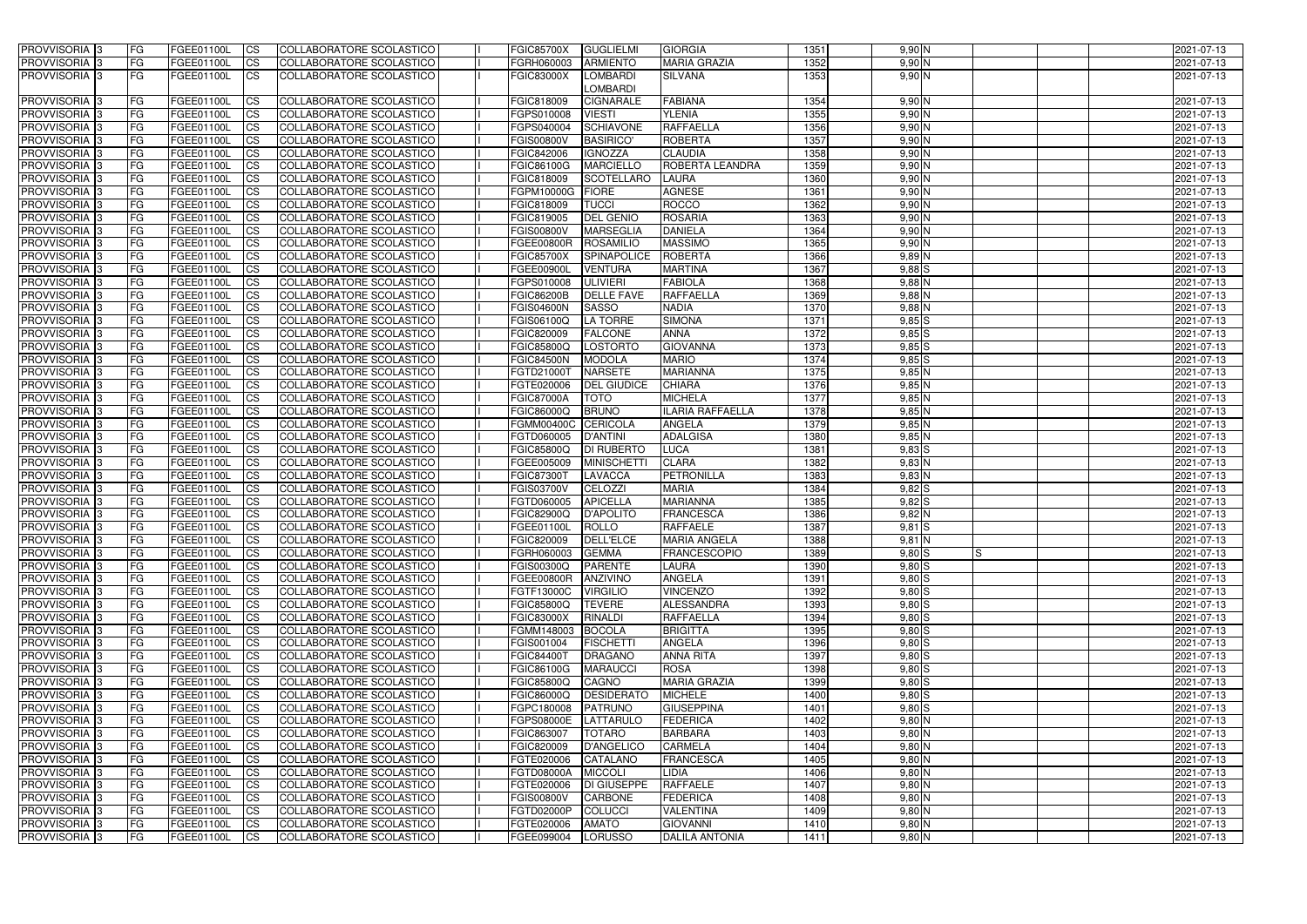| PROVVISORIA <sup>1</sup> 3                       | <b>FG</b> | FGEE01100L               | <b>ICS</b>             | COLLABORATORE SCOLASTICO                                    | FGTD21000T                      | <b>DE VIVO</b>                     | <b>LUIGI MATTIA</b>                      | 1412         | $9,80$ N             | 2021-07-13               |
|--------------------------------------------------|-----------|--------------------------|------------------------|-------------------------------------------------------------|---------------------------------|------------------------------------|------------------------------------------|--------------|----------------------|--------------------------|
| PROVVISORIA <sup>1</sup> 3                       | FG        | FGEE01100L               | <b>ICS</b>             | COLLABORATORE SCOLASTICO                                    | FGRI020004                      | <b>NOVIELLO</b>                    | <b>ANNAMARIA</b>                         | 1413         | $9,80$ N             | 2021-07-13               |
| PROVVISORIA <sup>1</sup> 3                       | FG        | FGEE01100L               | <b>CS</b>              | COLLABORATORE SCOLASTICO                                    | FGIC880001                      | <b>FESTA</b>                       | <b>SARA</b>                              | 1414         | $9,80$ N             | 2021-07-13               |
| PROVVISORIA <sup>1</sup> 3                       | FG        | FGEE01100L               | <b>CS</b>              | COLLABORATORE SCOLASTICO                                    | FGIC818009                      | <b>SANTORO</b>                     | <b>MARIAROSARIA</b>                      | 1415         | $9,80$ N             | 2021-07-13               |
| PROVVISORIA <sup>1</sup> 3                       | FG        | FGEE01100L               | <b>ICS</b>             | COLLABORATORE SCOLASTICO                                    | FGIC872002                      | <b>VAIRO</b>                       | <b>ERICA</b>                             | 1416         | $9,80$ N             | 2021-07-13               |
| PROVVISORIA 3                                    | FG        | FGEE01100L               | <b>ICS</b>             | COLLABORATORE SCOLASTICO                                    | FGTD060005                      | <b>DI POMPEO</b>                   | <b>SAMANTHA</b>                          | 1417         | $9,80$ N             | 2021-07-13               |
| PROVVISORIA 3                                    | <b>FG</b> | FGEE01100L               | <b>ICS</b>             | COLLABORATORE SCOLASTICO                                    | FGIS044002                      | <b>BARONE</b>                      | <b>MARTINA</b>                           | 1418         | $9,80$ N             | 2021-07-13               |
| PROVVISORIA <sup>1</sup> 3                       | FG        | FGEE01100L               | <b>ICS</b>             | COLLABORATORE SCOLASTICO                                    | FGIC877005                      | <b>CONTE</b>                       | <b>ARNALDO PIO</b>                       | 1419         | $9,80$ N             | 2021-07-13               |
| PROVVISORIA 3                                    | FG        | FGEE01100L               | <b>CS</b>              | COLLABORATORE SCOLASTICO                                    | FGTE020006                      | <b>ZINGARO</b>                     | <b>YLENIA</b>                            | 1420         | $9,80$ N             | 2021-07-13               |
| <b>PROVVISORIA</b> 3                             | FG        | FGEE01100L               | <b>CS</b>              | COLLABORATORE SCOLASTICO                                    | FGPS040004                      | <b>MAFFEI</b>                      | <b>GIORGIA</b>                           | 1421         | $9,80$ N             | 2021-07-13               |
| PROVVISORIA <sup>1</sup> 3                       | <b>FG</b> | FGEE01100L               | <b>ICS</b>             | COLLABORATORE SCOLASTICO                                    | <b>FGIC81600N</b>               | <b>REA</b>                         | <b>FILOMENA</b>                          | 1422         | $9,80$ N             | 2021-07-13               |
| PROVVISORIA <sup>3</sup>                         | FG        | FGEE01100L               | <b>ICS</b>             | COLLABORATORE SCOLASTICO                                    | FGIS05900Q                      | <b>BOTTALICO</b>                   | <b>VINCENZA</b>                          | 1423         | $9,80$ N             | 2021-07-13               |
| PROVVISORIA <sup>1</sup> 3                       | FG        | FGEE01100L               | <b>ICS</b>             | COLLABORATORE SCOLASTICO                                    | FGPS010008                      | <b>POMPA</b>                       | <b>CRISTIANA PIA</b>                     | 1424         | $9,80$ N             | 2021-07-13               |
| <b>PROVVISORIA</b>                               | FG        | FGEE01100L               | <b>ICS</b>             | COLLABORATORE SCOLASTICO                                    | FGTD08000A                      | <b>URBANO</b>                      | <b>ANTONIO</b>                           | 1425         | $9,80$ N             | 2021-07-13               |
| <b>PROVVISORIA</b>                               | FG        | FGEE01100L               | <b>ICS</b>             | COLLABORATORE SCOLASTICO                                    | <b>FGIC87900R</b>               | <b>SASSANO</b>                     | <b>MELANIA</b>                           | 1426         | $9,80$ N             | 2021-07-13               |
| PROVVISORIA <sup>1</sup> 3                       | FG        | FGEE01100L               | <b>ICS</b>             | COLLABORATORE SCOLASTICO                                    | FGEE02900T                      | <b>DIPASQUALE</b>                  | <b>VITO</b>                              | 1427         | $9,80$ N             | 2021-07-13               |
| <b>PROVVISORIA</b>                               | FG        | FGEE01100L               | <b>ICS</b>             | COLLABORATORE SCOLASTICO                                    | FGPS010008                      | <b>RICCO</b>                       | <b>MARIA MARTINA</b>                     | 1428         | $9,80$ N             | 2021-07-13               |
| PROVVISORIA <sup>3</sup>                         | FG        | FGEE01100L               | <b>ICS</b>             | COLLABORATORE SCOLASTICO                                    | FGEE00900I                      | <b>FRASCARIA</b>                   | <b>ROSSELLA</b>                          | 1429         | $9,80$ N             | 2021-07-13               |
| PROVVISORIA <sup>1</sup> 3                       | FG        | FGEE01100L               | <b>ICS</b>             | COLLABORATORE SCOLASTICO                                    | FGIC880001                      | <b>TARANTINO</b>                   | <b>ROSA</b>                              | 1430         | $9,80$ N             | 2021-07-13               |
| PROVVISORIA <sup>1</sup> 3                       | FG        | FGEE01100L               | <b>ICS</b>             | COLLABORATORE SCOLASTICO                                    | <b>FGIS04600N</b>               | <b>BELLOTTI</b>                    | <b>PIERLUIGI</b>                         | 1431         | $9,80$ N             | 2021-07-13               |
| PROVVISORIA <sup>1</sup> 3                       | FG        | FGEE01100L               | <b>CS</b>              | COLLABORATORE SCOLASTICO                                    | FGIC86000Q                      | <b>VALENTE</b>                     | <b>MARIA PIA</b>                         | 1432         | $9,80$ N             | 2021-07-13               |
| PROVVISORIA <sup>3</sup>                         | FG        | FGEE01100L               | <b>CS</b>              | COLLABORATORE SCOLASTICO                                    | FGEE02900T                      | <b>CATALANO</b>                    | LUANA                                    | 1433         | $9,80$ N             | 2021-07-13               |
| PROVVISORIA <sup>3</sup>                         | FG        | FGEE01100L               | <b>CS</b>              | COLLABORATORE SCOLASTICO                                    | <b>FGIC86800A</b>               | <b>INFANTE</b>                     | <b>VALENTINA</b>                         | 1434         | $9,80$ N             | 2021-07-13               |
| PROVVISORIA <sup>1</sup> 3                       | <b>FG</b> | FGEE01100L               | <b>CS</b>              | <b>COLLABORATORE SCOLASTICO</b>                             | <b>FGIC86200B</b>               | <b>SORRENTINI</b>                  | <b>RITA</b>                              | 1435         | $9,80$ N             | 2021-07-13               |
| <b>PROVVISORIA</b> 3                             | FG        | FGEE01100L               | <b>CS</b>              | COLLABORATORE SCOLASTICO                                    | <b>FGIC85700X</b>               | <b>ADDAMIANO</b>                   | <b>MARIA</b>                             | 1436         | $9,80$ N             | 2021-07-13               |
| PROVVISORIA <sup>1</sup> 3                       | FG        | FGEE01100L               | <b>ICS</b>             | COLLABORATORE SCOLASTICO<br><b>COLLABORATORE SCOLASTICO</b> | FGIC827004                      | <b>RICCI</b>                       | DOMENICO ALESSIO                         | 1437         | $9,80$ N             | 2021-07-13               |
| PROVVISORIA                                      | FG<br>FG  | FGEE01100L<br>FGEE01100L | <b>CS</b>              |                                                             | FGIC819005                      | CONVERSANO<br><b>VOLPE</b>         | ROCCO<br><b>ANNA</b>                     | 1438<br>1439 | $9,80$ N<br>$9,80$ N | 2021-07-13               |
| <b>PROVVISORIA</b><br>PROVVISORIA <sup>1</sup> 3 | FG        | FGEE01100L               | <b>CS</b><br><b>CS</b> | COLLABORATORE SCOLASTICO<br>COLLABORATORE SCOLASTICO        | FGIC85800Q<br><b>FGIC84100A</b> | <b>DI STEFANO</b>                  | <b>MICHELA MARIA</b>                     | 1440         | $9,80$ N             | 2021-07-13<br>2021-07-13 |
| PROVVISORIA <sup>3</sup>                         | FG        | FGEE01100L               | <b>CS</b>              | COLLABORATORE SCOLASTICO                                    | FGIC85800Q                      | <b>ZULLO</b>                       | <b>MICHELA</b>                           | 1441         | $9,80$ N             | 2021-07-13               |
| PROVVISORIA                                      | FG        | FGEE01100L               | <b>CS</b>              | COLLABORATORE SCOLASTICO                                    | FGPS010008                      | <b>DI FLUMERI</b>                  | <b>GENEROSA</b>                          | 1442         | $9,80$ N             | 2021-07-13               |
| PROVVISORIA <sup>1</sup> 3                       | FG        | FGEE01100L               | <b>ICS</b>             | COLLABORATORE SCOLASTICO                                    | FGIC86000Q                      | QUAGLIONE                          | <b>MARIA SIMONA</b>                      | 1443         | $9,80$ N             | 2021-07-13               |
| PROVVISORIA                                      | FG        | FGEE01100L               | <b>ICS</b>             | <b>COLLABORATORE SCOLASTICO</b>                             | FGEE005009                      | <b>SOLLAZZO</b>                    | <b>GIOVANNA</b>                          | 1444         | $9,80$ N             | 2021-07-13               |
| PROVVISORIA 3                                    | <b>FG</b> | FGEE01100L               | <b>ICS</b>             | COLLABORATORE SCOLASTICO                                    | FGTF13000C                      | <b>DI LORETO</b>                   | <b>GIULIA</b>                            | 1445         | $9,80$ N             | 2021-07-13               |
| PROVVISORIA 3                                    | <b>FG</b> | FGEE01100L               | <b>CS</b>              | COLLABORATORE SCOLASTICO                                    | FGIC877005                      | <b>LA PIETRA</b>                   | <b>MARIA TERESA</b>                      | 1446         | $9,80$ N             | 2021-07-13               |
| <b>PROVVISORIA</b>                               | <b>FG</b> | FGEE01100L               | <b>CS</b>              | COLLABORATORE SCOLASTICO                                    | <b>FGIC85700X</b>               | <b>BELFIORE</b>                    | <b>MICHELA</b>                           | 1447         | $9,80$ N             | 2021-07-13               |
| <b>PROVVISORIA</b>                               | FG        | FGEE01100L               | <b>ICS</b>             | COLLABORATORE SCOLASTICO                                    | FGIC843002                      | <b>GALASSO</b>                     | <b>SARA</b>                              | 1448         | $9,80$ N             | 2021-07-13               |
| PROVVISORIA 3                                    | FG        | FGEE01100L               | <b>ICS</b>             | COLLABORATORE SCOLASTICO                                    | FGIC876009                      | RICCIARDI                          | <b>ANNA</b>                              | 1449         | $9,80$ N             | 2021-07-13               |
| PROVVISORIA 3                                    | IFG.      | FGEE01100L CS            |                        | COLLABORATORE SCOLASTICO                                    |                                 | FGIC81600N   MELCHIONNA   RAIMONDO |                                          | 1450         | $9,80$ N             | 2021-07-13               |
| PROVVISORIA 3                                    | <b>FG</b> | FGEE01100L               | $\overline{\text{CS}}$ | COLLABORATORE SCOLASTICO                                    | FGIC820009                      | <b>TUMOLO</b>                      | <b>VITTORIA</b>                          | 1451         | $9,80$ N             | 2021-07-13               |
| PROVVISORIA 3                                    | <b>FG</b> | FGEE01100L               | CS                     | COLLABORATORE SCOLASTICO                                    | FGIC818009                      | SARACINO                           | <b>DANIELA</b>                           | 1452         | $9,80$ N             | 2021-07-13               |
| PROVVISORIA 3                                    | <b>FG</b> | FGEE01100L               | $\mathsf{ICS}$         | COLLABORATORE SCOLASTICO                                    | <b>FGIC85800Q</b>               | <b>DE LEONARDIS ANGELA</b>         |                                          | 1453         | $9,80$ N             | 2021-07-13               |
| PROVVISORIA 3                                    | <b>FG</b> | FGEE01100L               | <b>CS</b>              | COLLABORATORE SCOLASTICO                                    | <b>FGIC87300T</b>               | <b>RAFFAELI</b>                    | <b>RIPALTA</b>                           | 1454         | $9,80$ N             | 2021-07-13               |
| PROVVISORIA 3                                    | FG        | FGEE01100L               | <b>CS</b>              | COLLABORATORE SCOLASTICO                                    | <b>FGIS00800V</b>               | <b>SFORZA</b>                      | <b>SALVATORE</b>                         | 1455         | $9,80$ N             | 2021-07-13               |
| PROVVISORIA 3                                    | FG        | FGEE01100L               | <b>CS</b>              | COLLABORATORE SCOLASTICO                                    | FGTD010004                      | <b>GALLO</b>                       | <b>LUCA FIORE</b>                        | 1456         | $9,80$ N             | 2021-07-13               |
| PROVVISORIA 3                                    | <b>FG</b> | FGEE01100L               | <b>CS</b>              | COLLABORATORE SCOLASTICO                                    | FGIC806003                      | DRAICCHIO                          | <b>MICHELE ANTONIO</b>                   | 1457         | $9,78$ $S$           | 2021-07-13               |
| PROVVISORIA 3                                    | FG        | FGEE01100L               | <b>CS</b>              | COLLABORATORE SCOLASTICO                                    | FGIC818009                      | <b>DE MARZO</b>                    | <b>FRANCESCO</b>                         | 1458         | $9,75$ S             | 2021-07-13               |
| PROVVISORIA 3                                    | <b>FG</b> | FGEE01100L               | <b>CS</b>              | COLLABORATORE SCOLASTICO                                    | FGIC855008                      | <b>TARANTINI</b>                   | <b>FRANCESCO</b>                         | 1459         | $9,75$ S             | 2021-07-13               |
| PROVVISORIA 3                                    | <b>FG</b> | FGEE01100L               | <b>CS</b>              | COLLABORATORE SCOLASTICO                                    | FGEE005009                      | <b>DI STASI</b>                    | <b>MARIO GIANLUCA</b>                    | 1460         | $9,75$ $S$           | 2021-07-13               |
| PROVVISORIA 3                                    | <b>FG</b> | FGEE01100L               | <b>CS</b>              | COLLABORATORE SCOLASTICO                                    | <b>FGIS00800V</b>               | <b>TAMBURRI</b>                    | <b>MARIA</b>                             | 1461         | $9,75$ $S$           | 2021-07-13               |
| <b>PROVVISORIA 3</b>                             | FG        | FGEE01100L               | <b>ICS</b>             | COLLABORATORE SCOLASTICO                                    | <b>FGIC856004</b>               | PETRUCCELLI                        | <b>ALESSANDRA BAMBINA</b><br><b>RITA</b> | 1462         | $9,75$ $S$           | 2021-07-13               |
| PROVVISORIA 3                                    | <b>FG</b> | FGEE01100L               | <b>CS</b>              | COLLABORATORE SCOLASTICO                                    | <b>FGIS03700V</b>               | <b>SANTUCCI</b>                    | <b>CARMELA</b>                           | 1463         | $9,75$ S             | 2021-07-13               |
| PROVVISORIA 3                                    | <b>FG</b> | FGEE01100L               | CS                     | COLLABORATORE SCOLASTICO                                    | FGPS010008                      | D'INNOCENZIO ANTONELLA             |                                          | 1464         | $9,75$ S             | 2021-07-13               |
| PROVVISORIA 3                                    | <b>FG</b> | FGEE01100L               | <b>CS</b>              | COLLABORATORE SCOLASTICO                                    | FGPS040004                      | <b>NARDELLA</b>                    | <b>DAVIDE</b>                            | 1465         | $9,75$ N             | 2021-07-13               |
| PROVVISORIA 3                                    | <b>FG</b> | FGEE01100L               | <b>CS</b>              | COLLABORATORE SCOLASTICO                                    | <b>FGIC87000A</b>               | <b>TUFAROLO</b>                    | <b>ARIANNA PIA</b>                       | 1466         | $9,75$ N             | 2021-07-13               |
| PROVVISORIA 3                                    | FG        | FGEE01100L               | <b>CS</b>              | COLLABORATORE SCOLASTICO                                    | <b>FGEE03200N</b>               | <b>TAMPONE</b>                     | <b>GIANLUCA</b>                          | 1467         | 9,75N                | 2021-07-13               |
| PROVVISORIA 3                                    | <b>FG</b> | FGEE01100L               | <b>CS</b>              | COLLABORATORE SCOLASTICO                                    | FGPM03000E                      | CALVACCIO                          | <b>ADRIANO</b>                           | 1468         | $9,75$ N             | 2021-07-13               |
| PROVVISORIA 3                                    | <b>FG</b> | FGEE01100L               | <b>CS</b>              | COLLABORATORE SCOLASTICO                                    | FGIC818009                      | LEONE                              | <b>BEATRICE</b>                          | 1469         | 9,75N                | 2021-07-13               |
| PROVVISORIA 3                                    | <b>FG</b> | FGEE01100L               | $\mathsf{ICS}$         | COLLABORATORE SCOLASTICO                                    | <b>FGIS00800V</b>               | <b>MAFFEI</b>                      | <b>GIANLUCA</b>                          | 1470         | 9,75N                | 2021-07-13               |
| PROVVISORIA 3                                    | <b>FG</b> | FGEE01100L               | <b>CS</b>              | COLLABORATORE SCOLASTICO                                    | <b>FGIS04600N</b>               | <b>MARTINO</b>                     | <b>GIOVANNA PIA</b>                      | 1471         | 9,75N                | 2021-07-13               |
| PROVVISORIA 3                                    | <b>FG</b> | FGEE01100L               | $\mathsf{ICS}$         | COLLABORATORE SCOLASTICO                                    | <b>FGIC86000Q</b>               | <b>DE COLELLIS</b>                 | <b>CLAUDIA</b>                           | 1472         | $9,73$ N             | 2021-07-13               |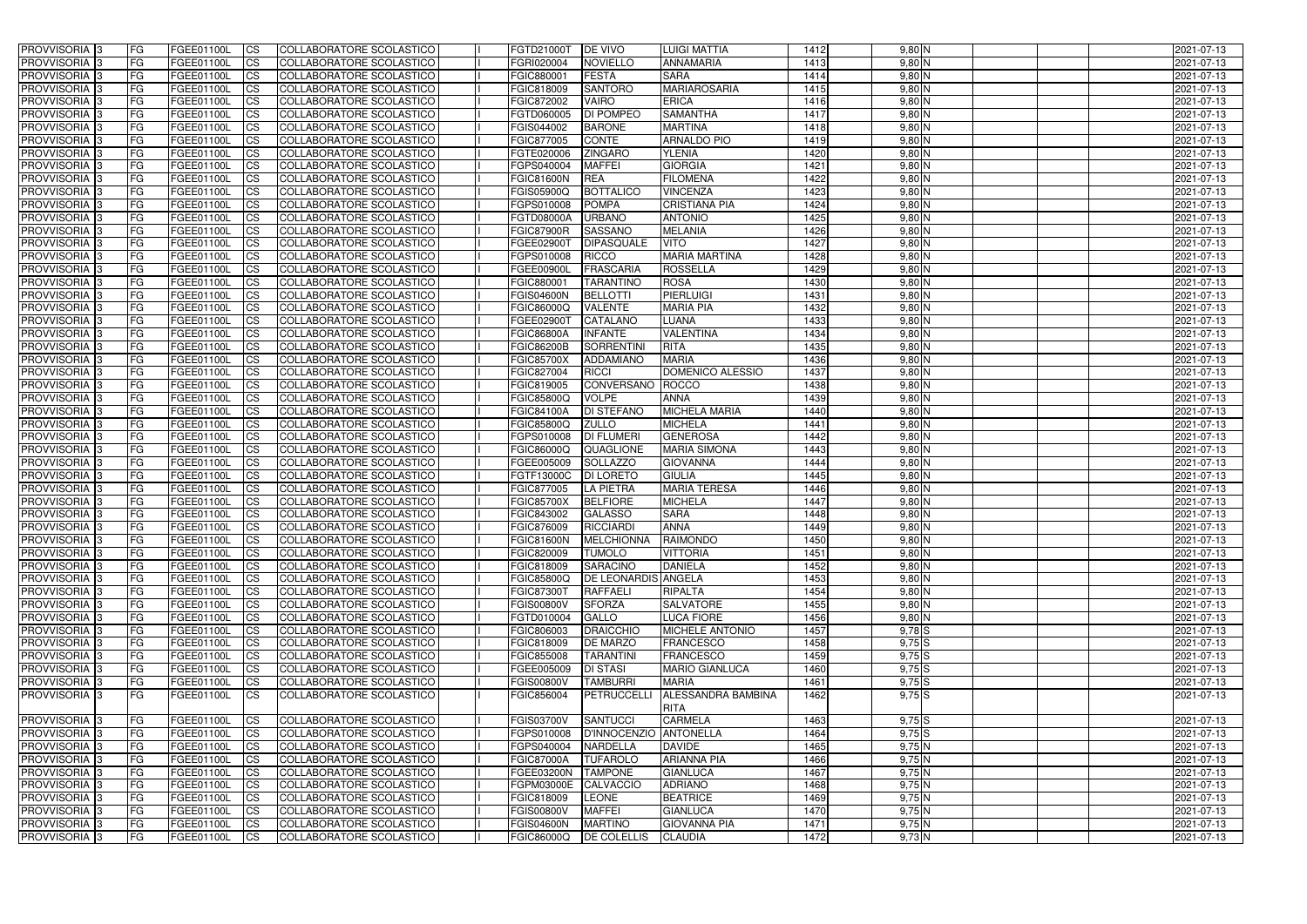| <b>PROVVISORIA</b> 3                      | l FG            | FGEE01100L               | <b>ICS</b>             | COLLABORATORE SCOLASTICO                             | FGMM148003                      | <b>CARATU</b>                   | <b>ALESSANDRA</b>                | 1473         | $9,72$ S             | 2021-07-13               |
|-------------------------------------------|-----------------|--------------------------|------------------------|------------------------------------------------------|---------------------------------|---------------------------------|----------------------------------|--------------|----------------------|--------------------------|
| <b>PROVVISORIA 3</b>                      | FG              | FGEE01100L               | <b>ICS</b>             | COLLABORATORE SCOLASTICO                             | <b>FGIS04600N</b>               | <b>PALATINO</b>                 | LOREDANA                         | 1474         | $9,72$ S             | 2021-07-13               |
| PROVVISORIA <sup>1</sup> 3                | FG              | FGEE01100L               | <b>CS</b>              | <b>COLLABORATORE SCOLASTICO</b>                      | FGIS021009                      | <b>MARTINO</b>                  | <b>RAFFAELLA</b>                 | 1475         | $9,71$ S             | 2021-07-13               |
| PROVVISORIA                               | FG              | FGEE01100L               | <b>CS</b>              | COLLABORATORE SCOLASTICO                             | FGTD060005                      | <b>DI VIRGILIO</b>              | <b>AZZURRA</b>                   | 1476         | $9,70$ S             | 2021-07-13               |
| PROVVISORIA <sup>1</sup> 3                | FG              | FGEE01100L               | <b>CS</b>              | COLLABORATORE SCOLASTICO                             | <b>FGIC87400N</b>               | <b>GAGLIARDI</b>                | <b>ROSA</b>                      | 1477         | $9,70$ S             | 2021-07-13               |
| PROVVISORIA <sup>1</sup> 3                | FG              | FGEE01100L               | <b>CS</b>              | COLLABORATORE SCOLASTICO                             | FGIC878001                      | <b>TRABACCO</b>                 | <b>OLIMPIA</b>                   | 1478         | $9,70$ S             | 2021-07-13               |
| PROVVISORIA <sup>1</sup> 3                | FG              | FGEE01100L               | <b>CS</b>              | COLLABORATORE SCOLASTICO                             | FGIC863007                      | <b>MUSCATIELLO</b>              | <b>ANNA</b>                      | 1479         | $9,70$ S             | 2021-07-13               |
| PROVVISORIA 3                             | FG              | FGEE01100L               | <b>ICS</b>             | COLLABORATORE SCOLASTICO                             | FGIC869006                      | <b>D'ORSI</b>                   | <b>MARIO</b>                     | 1480         | $9,70$ S             | 2021-07-13               |
| PROVVISORIA 3                             | <b>FG</b>       | FGEE01100L               | <b>CS</b>              | COLLABORATORE SCOLASTICO                             | FGIC86000Q                      | <b>VALENTE</b>                  | <b>MANUELA</b>                   | 1481         | $9,70$ S             | 2021-07-13               |
| PROVVISORIA 3                             | <b>FG</b>       | FGEE01100L               | <b>ICS</b>             | COLLABORATORE SCOLASTICO                             | <b>FGIC81600N</b>               | <b>CAPANO</b>                   | <b>PASQUALE</b>                  | 1482         | $9,70$ S             | 2021-07-13               |
| PROVVISORIA 3                             | FG              | <b>FGEE01100L</b>        | <b>CS</b>              | COLLABORATORE SCOLASTICO                             | FGRI020004                      | <b>CITOLI</b>                   | <b>VERONICA</b>                  | 1483         | 9,70S                | 2021-07-13               |
| <b>PROVVISORIA</b>                        | FG              | FGEE01100L               | <b>CS</b>              | COLLABORATORE SCOLASTICO                             | FGPM05000Q                      | <b>BUENZA</b>                   | <b>PAOLO</b>                     | 1484         | $9,70$ S             | 2021-07-13               |
| <b>PROVVISORIA</b>                        | FG              | FGEE01100L               | <b>ICS</b>             | COLLABORATORE SCOLASTICO                             | FGIS048009                      | <b>MAGRONE</b>                  | <b>GIUSEPPE</b>                  | 1485         | $9,70$ S             | 2021-07-13               |
| <b>PROVVISORIA</b>                        | FG              | FGEE01100L               | <b>ICS</b>             | COLLABORATORE SCOLASTICO                             | FGRH060003                      | <b>PIANO</b>                    | <b>MARIA COSTANZA</b>            | 1486         | 9,70 N               | 2021-07-13               |
| <b>PROVVISORIA</b>                        | FG              | FGEE01100L               | <b>ICS</b>             | COLLABORATORE SCOLASTICO                             | FGIC818009                      | <b>BORTONE</b>                  | <b>MARISA</b>                    | 1487         | 9,70 N               | 2021-07-13               |
| <b>PROVVISORIA</b>                        | FG              | FGEE01100L               | <b>ICS</b>             | COLLABORATORE SCOLASTICO                             | FGIS023001                      | <b>SALERNO</b>                  | <b>SABRINA</b>                   | 1488         | $9,70$ N             | 2021-07-13               |
| <b>PROVVISORIA</b>                        | FG              | <b>FGEE01100L</b>        | <b>ICS</b>             | COLLABORATORE SCOLASTICO                             | FGIC856004                      | <b>ZIPPARI</b>                  | <b>VANESSA</b>                   | 1489         | $9,70$ N             | 2021-07-13               |
| <b>PROVVISORIA</b>                        | FG              | FGEE01100L               | <b>ICS</b>             | COLLABORATORE SCOLASTICO                             | <b>FGIS04600N</b>               | <b>TOSCANELL</b>                | <b>SERENA</b>                    | 1490         | 9,70 N               | 2021-07-13               |
| PROVVISORIA <sup>3</sup>                  | FG              | FGEE01100L               | <b>ICS</b>             | COLLABORATORE SCOLASTICO                             | FGPC160003                      | <b>DELLI CARRI</b>              | <b>DAVIDE</b>                    | 1491         | $9,70$ N             | 2021-07-13               |
| PROVVISORIA 3                             | FG              | FGEE01100L               | <b>ICS</b>             | COLLABORATORE SCOLASTICO                             | FGIC863007                      | <b>PAGLIONE</b>                 | <b>SIPONTINA SINDY</b>           | 1492         | 9,70 N               | 2021-07-13               |
| PROVVISORIA <sup>1</sup> 3                | FG              | FGEE01100L               | <b>ICS</b>             | COLLABORATORE SCOLASTICO                             | FGTE020006                      | <b>CICCONE</b>                  | <b>PIETRO</b>                    | 1493         | $9,70$ N             | 2021-07-13               |
| PROVVISORIA 3                             | FG              | FGEE01100L               | <b>ICS</b>             | COLLABORATORE SCOLASTICO                             | <b>FGIC87000A</b>               | <b>TROTTA</b>                   | <b>ILARIA</b>                    | 1494         | $9,70$ N             | 2021-07-13               |
| PROVVISORIA 3                             | FG              | FGEE01100L               | <b>ICS</b>             | <b>COLLABORATORE SCOLASTICO</b>                      | FGPS20000B                      | SPAGNUOLO                       | <b>FELICIA</b>                   | 1495         | $9,70$ N             | 2021-07-13               |
| PROVVISORIA <sup>13</sup>                 | FG              | FGEE01100L               | <b>CS</b>              | COLLABORATORE SCOLASTICO                             | FGPS210002                      | <b>MASTROMATT</b>               | <b>ROSA</b>                      | 1496         | $9,70$ N             | 2021-07-13               |
| PROVVISORIA <sup>1</sup> 3                | FG              | FGEE01100L               | <b>CS</b>              | COLLABORATORE SCOLASTICO                             | FGIC835003                      | <b>BERARDI</b>                  | <b>ANGELA</b>                    | 1497         | $9,70$ N             | 2021-07-13               |
| PROVVISORIA <sup>1</sup> 3                | FG              | FGEE01100L               | <b>ICS</b>             | COLLABORATORE SCOLASTICO                             | FGPS010008                      | <b>BONGHI</b>                   | <b>MICHELLE</b>                  | 1498         | $9,70$ N             | 2021-07-13               |
| PROVVISORIA 3                             | FG              | FGEE01100L               | <b>ICS</b>             | COLLABORATORE SCOLASTICO                             | FGIS021009                      | <b>VIGILANTE</b>                | <b>CHIARAPIA</b>                 | 1499         | 9,70 N               | 2021-07-13               |
| PROVVISORIA                               | FG              | FGEE01100L               | <b>ICS</b>             | COLLABORATORE SCOLASTICO                             | FGIS048009                      | <b>CONTE</b>                    | <b>NICOLA</b>                    | 1500         | 9,70 N               | 2021-07-13               |
| PROVVISORIA                               | FG              | FGEE01100L               | <b>CS</b>              | <b>COLLABORATORE SCOLASTICO</b>                      | FGPC160003                      | <b>CAGIANO</b>                  | <b>GLORIA</b>                    | 1501<br>1502 | $9,70$ N             | 2021-07-13               |
| PROVVISORIA                               | FG              | FGEE01100L               | <b>CS</b>              | COLLABORATORE SCOLASTICO<br>COLLABORATORE SCOLASTICO | FGMM04100B                      | <b>CIMINIELLO</b>               | <b>ANTONELLA</b>                 | 1503         | 9,70 N               | 2021-07-13               |
| PROVVISORIA<br>PROVVISORIA <sup>1</sup> 3 | FG<br><b>FG</b> | FGEE01100L               | <b>CS</b><br><b>CS</b> | COLLABORATORE SCOLASTICO                             | <b>FGIC81600N</b><br>FGIS007003 | <b>MAGNATTA</b><br><b>PALMA</b> | <b>MARIANNA</b><br><b>TERESA</b> | 1504         | $9,70$ N<br>$9,70$ N | 2021-07-13               |
| PROVVISORIA <sup>1</sup> 3                | FG              | FGEE01100L<br>FGEE01100L | <b>CS</b>              | COLLABORATORE SCOLASTICO                             | FGRH010002                      | <b>GIOIA</b>                    | <b>MARTINA</b>                   | 1505         | $9,70$ N             | 2021-07-13<br>2021-07-13 |
| PROVVISORIA 3                             | FG              | FGEE01100L               | <b>CS</b>              | COLLABORATORE SCOLASTICO                             | FGTF13000C                      | <b>SALVATO</b>                  | <b>GIANMARCO</b>                 | 1506         | $9,70$ N             | 2021-07-13               |
| PROVVISORIA <sup>1</sup> 3                | FG              | FGEE01100L               | <b>CS</b>              | COLLABORATORE SCOLASTICO                             | FGTF17000V                      | <b>GRIFA</b>                    | <b>CHIARA</b>                    | 1507         | $9,70$ N             | 2021-07-13               |
| PROVVISORIA <sup>1</sup> 3                | <b>FG</b>       | FGEE01100L               | <b>ICS</b>             | COLLABORATORE SCOLASTICO                             | <b>FGIC81600N</b>               | <b>ROGATO</b>                   | <b>PAOLA VINCENZA</b>            | 1508         | $9,70$ N             | 2021-07-13               |
| PROVVISORIA 3                             | <b>FG</b>       | FGEE01100L               | <b>ICS</b>             | COLLABORATORE SCOLASTICO                             | FGIC86000Q                      | <b>COLOTTI</b>                  | <b>DEBORA</b>                    | 1509         | $9,70$ N             | 2021-07-13               |
| <b>PROVVISORIA</b>                        | <b>FG</b>       | FGEE01100L               | <b>ICS</b>             | COLLABORATORE SCOLASTICO                             | FGIC86100G                      | <b>DI BARI</b>                  | <b>NOEMI</b>                     | 1510         | $9,70$ N             | 2021-07-13               |
| PROVVISORIA 3                             | FG              | FGEE01100L               | CS                     | COLLABORATORE SCOLASTICO                             | FGIS00300Q FOSCHINI             |                                 | <b>NICOLA</b>                    | 1511         | $9,70$ N             | 2021-07-13               |
| PROVVISORIA 3                             | <b>FG</b>       | FGEE01100L               | $\mathsf{ICS}$         | COLLABORATORE SCOLASTICO                             | FGIS01100P                      | <b>LUISI</b>                    | GRAZIAGIULIA                     | 1512         | $9,70$ N             | 2021-07-13               |
| PROVVISORIA 3                             | <b>FG</b>       | <b>FGEE01100L</b>        | $\mathsf{ICS}$         | COLLABORATORE SCOLASTICO                             | FGTD010004                      | <b>MALIZIA</b>                  | <b>SIMONA MARIA</b>              | 1513         | $9,70$ N             | 2021-07-13               |
| PROVVISORIA 3                             | <b>FG</b>       | FGEE01100L               | $\mathsf{ICS}$         | COLLABORATORE SCOLASTICO                             | <b>FGIC86200B</b>               | PESCHECHER ALESSANDRA           |                                  | 1514         | $9,70$ N             | 2021-07-13               |
| PROVVISORIA 3                             | FG              | FGEE01100L               | $\mathsf{ICS}$         | COLLABORATORE SCOLASTICO                             | FGIC827004                      | PELLEGRINO                      | <b>CHIARA</b>                    | 1515         | $9,70$ N             | 2021-07-13               |
| PROVVISORIA 3                             | l FG            | FGEE01100L               | $\overline{\text{CS}}$ | COLLABORATORE SCOLASTICO                             | <b>FGIC86500V</b>               | <b>GATTA</b>                    | <b>GIOVANNA</b>                  | 1516         | $9,70$ N             | 2021-07-13               |
| PROVVISORIA 3                             | <b>FG</b>       | FGEE01100L               | $\mathsf{ICS}$         | COLLABORATORE SCOLASTICO                             | FGEE00900L                      | LAVANGA                         | <b>VALERIA</b>                   | 1517         | $9,70$ N             | 2021-07-13               |
| PROVVISORIA 3                             | FG              | FGEE01100L               | <b>CS</b>              | COLLABORATORE SCOLASTICO                             | <b>FGIC84400T</b>               | <b>GAGGIANO</b>                 | <b>GRAZIANA PIA</b>              | 1518         | $9,70$ N             | 2021-07-13               |
| PROVVISORIA 3                             | <b>FG</b>       | FGEE01100L               | <b>CS</b>              | COLLABORATORE SCOLASTICO                             |                                 | FGPM10000G BENTIVOGLIO          | <b>LAURA</b>                     | 1519         | $9,70$ N             | 2021-07-13               |
| PROVVISORIA 3                             | <b>FG</b>       | FGEE01100L               | <b>CS</b>              | COLLABORATORE SCOLASTICO                             | <b>FGIC83800E</b>               | <b>GERVASIO</b>                 | <b>ILENIA</b>                    | 1520         | $9,70$ N             | 2021-07-13               |
| PROVVISORIA 3                             | <b>FG</b>       | FGEE01100L               | <b>CS</b>              | COLLABORATORE SCOLASTICO                             | FGTD08000A                      | <b>DEL GROSSO</b>               | <b>ELEONORA</b>                  | 1521         | $9,70$ N             | 2021-07-13               |
| PROVVISORIA 3                             | <b>FG</b>       | FGEE01100L               | <b>CS</b>              | COLLABORATORE SCOLASTICO                             | FGEE06000T                      | SOLDANI                         | <b>FRANCESCA</b>                 | 1522         | $9,70$ N             | 2021-07-13               |
| PROVVISORIA 3                             | <b>FG</b>       | FGEE01100L               | <b>CS</b>              | COLLABORATORE SCOLASTICO                             | FGIC819005                      | <b>ANDREANA</b>                 | <b>ROSA</b>                      | 1523         | $9,70$ N             | 2021-07-13               |
| PROVVISORIA 3                             | <b>FG</b>       | FGEE01100L               | <b>CS</b>              | COLLABORATORE SCOLASTICO                             | <b>FGPS20000B</b>               | COZZOLINI                       | <b>GIUSEPPINA</b>                | 1524         | $9,70$ N             | 2021-07-13               |
| PROVVISORIA 3                             | <b>FG</b>       | FGEE01100L               | <b>CS</b>              | COLLABORATORE SCOLASTICO                             | FGRH060003                      | <b>ACQUAVIVA</b>                | <b>MARILENA</b>                  | 1525         | $9,70$ N             | 2021-07-13               |
| PROVVISORIA 3                             | <b>FG</b>       | FGEE01100L               | <b>CS</b>              | COLLABORATORE SCOLASTICO                             | <b>FGPS08000E</b>               | <b>BELLOMO</b>                  | <b>FRANCESCA</b>                 | 1526         | $9,70$ N             | 2021-07-13               |
| PROVVISORIA 3                             | <b>FG</b>       | FGEE01100L               | <b>CS</b>              | COLLABORATORE SCOLASTICO                             | <b>FGIC81600N</b>               | <b>GIOIA</b>                    | <b>MARGHERITA</b>                | 1527         | $9,70$ N             | 2021-07-13               |
| PROVVISORIA 3                             | <b>FG</b>       | FGEE01100L               | <b>CS</b>              | COLLABORATORE SCOLASTICO                             | <b>FGIC85800Q</b>               | <b>DI GENNARO</b>               | <b>FRANCESCA</b>                 | 1528         | $9,70$ N             | 2021-07-13               |
| PROVVISORIA 3                             | <b>FG</b>       | FGEE01100L               | <b>CS</b>              | COLLABORATORE SCOLASTICO                             | <b>FGIS00800V</b>               | ERIONE                          | ANNA                             | 1529         | $9,70$ N             | 2021-07-13               |
| PROVVISORIA 3                             | FG              | FGEE01100L               | <b>CS</b>              | COLLABORATORE SCOLASTICO                             | <b>FGIC86500V</b>               | <b>D'AMBROSIO</b>               | <b>GIOVANNA</b>                  | 1530         | $9,70$ N             | 2021-07-13               |
| PROVVISORIA 3                             | FG              | <b>FGEE01100L</b>        | <b>CS</b>              | COLLABORATORE SCOLASTICO                             | FGEE11000N PETTOLINO            |                                 | <b>ROSA MARIA</b>                | 1531         | $9,70$ N             | 2021-07-13               |
| PROVVISORIA 3                             | <b>FG</b>       | FGEE01100L               | <b>CS</b>              | COLLABORATORE SCOLASTICO                             | <b>FGIC82300R</b>               |                                 | SANTOMARCO MARIA GRAZIA          | 1532         | $9,70$ N             | 2021-07-13               |
| PROVVISORIA 3                             | <b>FG</b>       | FGEE01100L               | $\overline{\text{CS}}$ | COLLABORATORE SCOLASTICO                             | FGIC819005                      | <b>PAOLETTA</b>                 | <b>CARMELA</b>                   | 1533         | $9,70$ N             | 2021-07-13               |
| PROVVISORIA 3                             | <b>FG</b>       | FGEE01100L               | $\overline{\text{CS}}$ | COLLABORATORE SCOLASTICO                             | FGPC160003 POCCHIA              |                                 | <b>TIZIANA</b>                   | 1534         | $9,70$ N             | 2021-07-13               |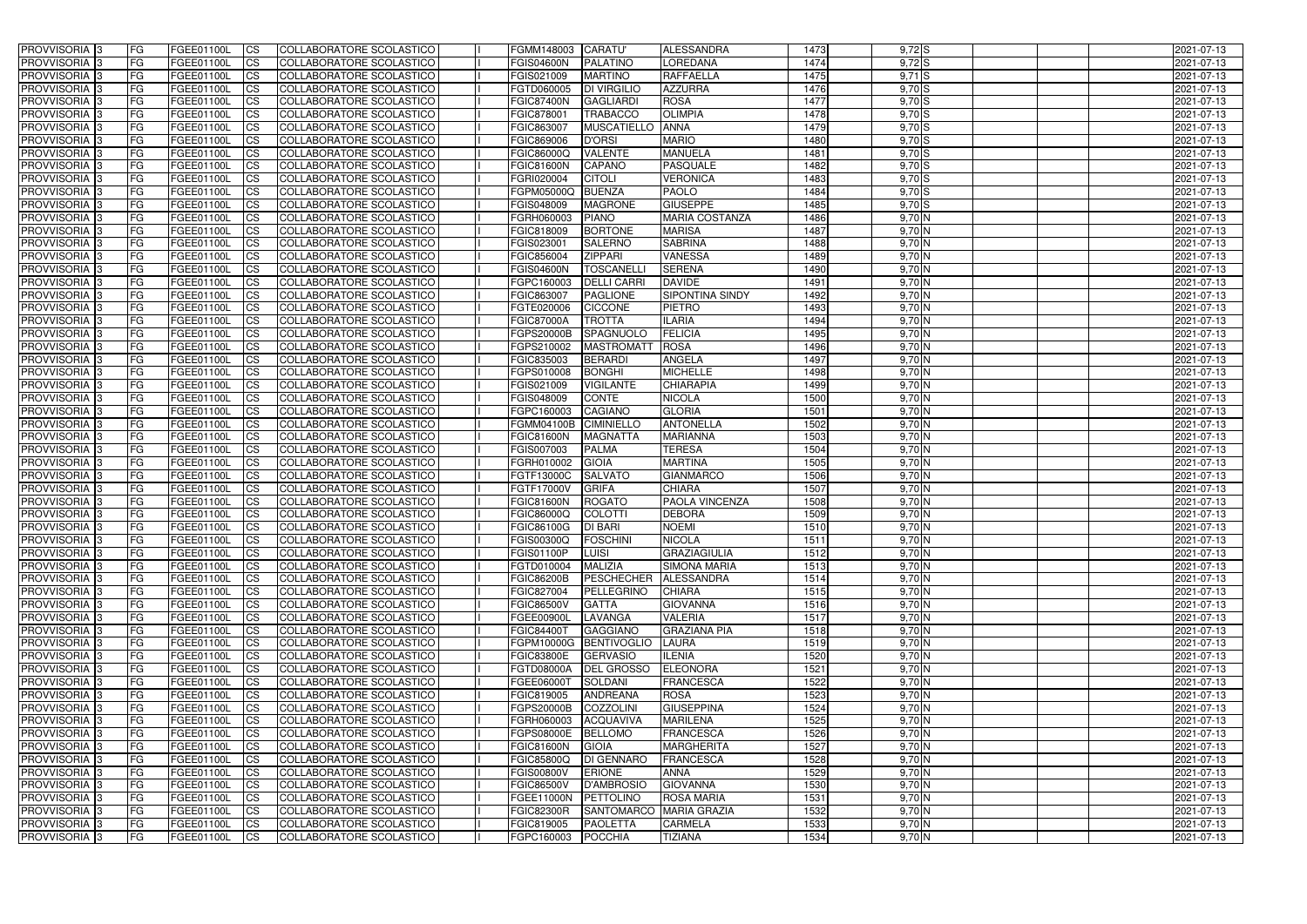| <b>PROVVISORIA</b> 3                                 | <b>IFG</b> | FGEE01100L                      | <b>CS</b>              | COLLABORATORE SCOLASTICO                             | <b>FGIC87000A</b>                      | <b>ORSITTO</b>                    | <b>LAURA</b>                    | 1535         | $9,70$ N                 | 2021-07-13               |
|------------------------------------------------------|------------|---------------------------------|------------------------|------------------------------------------------------|----------------------------------------|-----------------------------------|---------------------------------|--------------|--------------------------|--------------------------|
| PROVVISORIA <sup>1</sup> 3                           | FG         | FGEE01100L                      | $\overline{\text{cs}}$ | COLLABORATORE SCOLASTICO                             | <b>FGIC85800Q</b>                      | <b>PANELLA</b>                    | <b>ANTONIETTA</b>               | 1536         | $9,70$ N                 | 2021-07-13               |
| PROVVISORIA <sup>3</sup>                             | <b>IFG</b> | FGEE01100L                      | <b>CS</b>              | <b>COLLABORATORE SCOLASTICO</b>                      | FGIC827004                             | <b>MORELLI</b>                    | <b>MARIA ANTONIETTA</b>         | 1537         | $9,70$ N                 | 2021-07-13               |
| PROVVISORIA <sup>3</sup>                             | FG         | FGEE01100L                      | <b>CS</b>              | COLLABORATORE SCOLASTICO                             | <b>FGEE11000N</b>                      | MASTRODONA LUISA                  |                                 | 1538         | $9,68$ $S$               | 2021-07-13               |
| PROVVISORIA <sup>3</sup>                             | FG         | FGEE01100L                      | <b>CS</b>              | COLLABORATORE SCOLASTICO                             | <b>FGPM03000E</b>                      | <b>STILLA</b>                     | <b>ANASTASIA BARBARA</b>        | 1539         | 9,67S                    | 2021-07-13               |
| PROVVISORIA 3                                        | FG         | FGEE01100L                      | <b>ICS</b>             | COLLABORATORE SCOLASTICO                             | <b>FGIC85900G</b>                      | <b>MASCARO</b>                    | <b>MARCO</b>                    | 1540         | 9,67S                    | 2021-07-13               |
| PROVVISORIA 3                                        | FG         | FGEE01100L                      | <b>CS</b>              | COLLABORATORE SCOLASTICO                             | <b>FGIC87400N</b>                      | <b>REITANI</b>                    | <b>ANNA</b>                     | 1541         | 9,67S                    | 2021-07-13               |
| PROVVISORIA <sup>3</sup>                             | FG         | FGEE01100L                      | $\overline{c}$         | COLLABORATORE SCOLASTICO                             | FGPC180008                             | <b>SGARAMELLA</b>                 | <b>MARIA</b>                    | 1542         | 9,67S                    | 2021-07-13               |
| PROVVISORIA <sup>3</sup>                             | FG         | FGEE01100L                      | <b>CS</b>              | COLLABORATORE SCOLASTICO                             | FGIC842006                             | <b>INSALATA</b>                   | <b>GIUSEPPE</b>                 | 1543         | $9,67$ S                 | 2021-07-13               |
| PROVVISORIA <sup>3</sup>                             | FG         | FGEE01100L                      | <b>CS</b>              | COLLABORATORE SCOLASTICO                             | FGEE005009                             | ANTONACCIO                        | <b>MARIA LUCIA</b>              | 1544         | $9,67$ N                 | 2021-07-13               |
| PROVVISORIA 3                                        | FG         | FGEE01100L                      | <b>CS</b>              | COLLABORATORE SCOLASTICO                             | FGIC880001                             | <b>DE SERIIS</b>                  | LIANA                           | 1545         | $9,67$ N                 | 2021-07-13               |
| <b>PROVVISORIA</b> 3                                 | FG         | <b>FGEE01100L</b>               | <b>CS</b>              | COLLABORATORE SCOLASTICO                             | FGPM03000E                             | <b>PANTALEO</b>                   | <b>GIUSEPPINA</b>               | 1546         | 9,67 N                   | 2021-07-13               |
| PROVVISORIA <sup>3</sup>                             | FG         | FGEE01100L                      | <b>I</b> CS            | <b>COLLABORATORE SCOLASTICO</b>                      | <b>FGIC87000A</b>                      | <b>DIURNO</b>                     | <b>EMANUELA</b>                 | 1547         | $9,67$ N                 | 2021-07-13               |
| PROVVISORIA <sup>3</sup>                             | FG         | FGEE01100L                      | <b>I</b> CS            | COLLABORATORE SCOLASTICO                             | FGEE02900T                             | <b>DE VENUTO</b>                  | <b>SABINA</b>                   | 1548         | $9,67$ N                 | 2021-07-13               |
| PROVVISORIA 3                                        | FG         | FGEE01100L                      | <b>I</b> CS            | COLLABORATORE SCOLASTICO                             | FGEE11000N                             | <b>DI NUNZIO</b>                  | <b>GILDA CONCETTA</b>           | 1549         | $9,67$ N                 | 2021-07-13               |
| PROVVISORIA <sup>3</sup>                             | FG         | <b>FGEE01100L</b>               | <b>ICS</b>             | COLLABORATORE SCOLASTICO                             | FGPM03000E                             | POLIGNONE                         | <b>LUCIANA</b>                  | 1550         | 9,67 N                   | 2021-07-13               |
| PROVVISORIA <sup>3</sup>                             | FG.        | <b>FGEE01100L</b>               | <b>I</b> CS            | COLLABORATORE SCOLASTICO                             | <b>FGIC87300T</b>                      | <b>DIMUZIO</b>                    | <b>CHIARA</b>                   | 1551         | 9,67 N                   | 2021-07-13               |
| PROVVISORIA <sup>3</sup>                             | FG         | FGEE01100L                      | <b>ICS</b>             | COLLABORATORE SCOLASTICO                             | FGIS044002                             | <b>VOLGARINO</b>                  | <b>GIOVANNA</b>                 | 1552         | $9,67$ N                 | 2021-07-13               |
| PROVVISORIA <sup>3</sup>                             | FG         | FGEE01100L                      | <b>ICS</b>             | COLLABORATORE SCOLASTICO                             | <b>FGIC84400T</b>                      | <b>SANTARSIERO</b>                | <b>MARIA GRAZIA</b>             | 1553         | $9,67$ N                 | 2021-07-13               |
| PROVVISORIA <sup>3</sup>                             | FG         | FGEE01100L                      | <b>CS</b>              | COLLABORATORE SCOLASTICO                             | FGPS010008                             | <b>BELSANTI</b>                   | <b>INCORONATA</b>               | 1554         | $9,67$ N                 | 2021-07-13               |
| PROVVISORIA <sup>3</sup>                             | FG         | <b>FGEE01100L</b>               | <b>CS</b>              | COLLABORATORE SCOLASTICO                             | FGIC819005                             | <b>PALANDRA</b>                   | <b>GIOVANNA</b>                 | 1555         | $9,67$ N                 | 2021-07-13               |
| PROVVISORIA <sup>3</sup>                             | FG         | FGEE01100L                      | <b>CS</b>              | COLLABORATORE SCOLASTICO                             | FGEE01100L                             | <b>VERDE</b>                      | <b>CATERINA</b>                 | 1556         | $9,67$ N                 | 2021-07-13               |
| PROVVISORIA <sup>3</sup>                             | FG         | FGEE01100L                      | <b>CS</b>              | COLLABORATORE SCOLASTICO                             | FGTD21000T                             | <b>BADA</b>                       | <b>MARIA TERESA</b>             | 1557         | $9,67$ N                 | 2021-07-13               |
| PROVVISORIA <sup>3</sup>                             | FG         | FGEE01100L                      | <b>CS</b>              | <b>COLLABORATORE SCOLASTICO</b>                      | FGEE01100L                             | <b>PALATELLA</b>                  | <b>SARA</b>                     | 1558         | $9,67$ N                 | 2021-07-13               |
| PROVVISORIA <sup>3</sup>                             | FG         | FGEE01100L                      | ICS                    | COLLABORATORE SCOLASTICO                             | <b>FGIC83000X</b>                      | <b>PALOMBA</b>                    | <b>MICHELINA</b>                | 1559         | $9,67$ N                 | 2021-07-13               |
| PROVVISORIA <sup>3</sup>                             | FG         | FGEE01100L<br><b>FGEE01100L</b> | <b>CS</b>              | COLLABORATORE SCOLASTICO                             | FGIC827004                             | <b>PACIFICO</b><br><b>BERARDO</b> | <b>ROSINA</b>                   | 1560<br>1561 | $9,67$ N                 | 2021-07-13               |
| PROVVISORIA <sup>3</sup>                             | FG         | FGEE01100L                      | <b>CS</b><br><b>CS</b> | COLLABORATORE SCOLASTICO                             | FGIS044002                             | <b>CAMPANARC</b>                  | <b>GIUSY</b><br><b>GIOVANNA</b> | 1562         | $9,66$ $S$<br>$9,65$ $S$ | 2021-07-13               |
| PROVVISORIA <sup>3</sup><br>PROVVISORIA <sup>3</sup> | FG<br>FG   | FGEE01100L                      | <b>CS</b>              | COLLABORATORE SCOLASTICO<br>COLLABORATORE SCOLASTICO | <b>FGIC85800Q</b><br><b>FGIC82300R</b> | <b>DE LUCA</b>                    | <b>MARIA PIA</b>                | 1563         | $9,65$ N                 | 2021-07-13<br>2021-07-13 |
| PROVVISORIA <sup>3</sup>                             | FG         | <b>FGEE01100L</b>               | <b>CS</b>              | COLLABORATORE SCOLASTICO                             | FGIS048009                             | <b>NETTI</b>                      | <b>ANTONIO</b>                  | 1564         | $9,65$ N                 | 2021-07-13               |
| PROVVISORIA <sup>3</sup>                             | FG         | <b>FGEE01100L</b>               | <b>CS</b>              | COLLABORATORE SCOLASTICO                             | <b>FGIC83700P</b>                      | <b>QUARTICELLI</b>                | <b>EMANUELA</b>                 | 1565         | $9,65$ N                 | 2021-07-13               |
| PROVVISORIA 3                                        | FG         | FGEE01100L                      | <b>CS</b>              | <b>COLLABORATORE SCOLASTICO</b>                      | FGEE01100L                             | <b>FISCARELLI</b>                 | <b>VALENTINA</b>                | 1566         | $9,65$ N                 | 2021-07-13               |
| PROVVISORIA 3                                        | <b>FG</b>  | FGEE01100L                      | <b>I</b> CS            | COLLABORATORE SCOLASTICO                             | <b>FGTD08000A</b>                      | <b>CARDINALE</b>                  | <b>CLARA ROSARIA</b>            | 1567         | $9,65$ N                 | 2021-07-13               |
|                                                      |            |                                 |                        |                                                      |                                        | <b>CICCOTTI</b>                   |                                 |              |                          |                          |
| PROVVISORIA <sup>3</sup>                             | FG         | FGEE01100L                      | <b>CS</b>              | COLLABORATORE SCOLASTICO                             | FGTE020006                             | FERRANTINO                        | <b>LIBERA NATASCHA</b>          | 1568         | $9,65$ N                 | 2021-07-13               |
| <b>PROVVISORIA</b> 3                                 | FG         | FGEE01100L                      | <b>CS</b>              | COLLABORATORE SCOLASTICO                             | <b>FGIC87400N</b>                      | <b>ALTIERI</b>                    | <b>SARA</b>                     | 1569         | $9,65$ N                 | 2021-07-13               |
| <b>PROVVISORIA</b> 3                                 | FG         | FGEE01100L                      | <b>I</b> CS            | COLLABORATORE SCOLASTICO                             | <b>FGEE00800R</b>                      | <b>MELLUSO</b>                    | <b>ROBERTA</b>                  | 1570         | $9,65$ N                 | 2021-07-13               |
| <b>PROVVISORIA</b> 3                                 | IFG.       | FGEE01100L                      | <b>ICS</b>             | COLLABORATORE SCOLASTICO                             | FGMM00400C SANSARO                     |                                   | <b>NICOLA</b>                   | 1571         | $9,65$ N                 | 2021-07-13               |
| <b>PROVVISORIA</b> 3                                 | IFG.       | FGEE01100L CS                   |                        | COLLABORATORE SCOLASTICO                             | FGIC86000Q TUSINO                      |                                   | <b>VANESSA</b>                  | 1572         | $9,65$ N                 | 2021-07-13               |
| PROVVISORIA 3                                        | FG         | FGEE01100L                      | <b>CS</b>              | COLLABORATORE SCOLASTICO                             | <b>FGIS04600N</b>                      | <b>AGHILAR</b>                    | İMARIA ROSARIA DESIRÈ           | 1573         | $9,65$ N                 | 2021-07-13               |
| PROVVISORIA 3                                        | FG         | FGEE01100L                      | $\mathsf{ICS}$         | COLLABORATORE SCOLASTICO                             | FGPS040004                             | <b>DI TARANTO</b>                 | <b>MARCO</b>                    | 1574         | $9,64$ N                 | 2021-07-13               |
| PROVVISORIA 3                                        | IFG.       | FGEE01100L                      | $\mathsf{ICS}$         | COLLABORATORE SCOLASTICO                             | FGIC880001                             | <b>SCIRETTA</b>                   | <b>MARIA ANNA</b>               | 1575         | $9,63$ $S$               | 2021-07-13               |
| PROVVISORIA 3                                        | FG         | FGEE01100L                      | $\mathsf{ICS}$         | COLLABORATORE SCOLASTICO                             | FGMM00700X D'EMILIO                    |                                   | <b>MIRELLA</b>                  | 1576         | $9,63$ $S$               | 2021-07-13               |
| PROVVISORIA 3                                        | FG         | FGEE01100L                      | <b>CS</b>              | COLLABORATORE SCOLASTICO                             | FGEE112009                             | <b>VILLANI</b>                    | <b>ANNALISA</b>                 | 1577         | $9,63$ $S$               | 2021-07-13               |
| PROVVISORIA 3                                        | <b>FG</b>  | FGEE01100L                      | <b>ICS</b>             | COLLABORATORE SCOLASTICO                             | FGTE020006                             | <b>DI BIASE</b>                   | <b>GIUSEPPINA</b>               | 1578         | $9,63$ $S$               | 2021-07-13               |
| PROVVISORIA 3                                        | FG         | FGEE01100L                      | <b>CS</b>              | COLLABORATORE SCOLASTICO                             | FGIC877005                             | <b>SANTORO</b>                    | <b>MARIA</b>                    | 1579         | $9,63$ N                 | 2021-07-13               |
| PROVVISORIA 3                                        | FG         | FGEE01100L                      | <b>CS</b>              | COLLABORATORE SCOLASTICO                             | <b>FGIS05900Q</b>                      | PELLEGRINO                        | <b>GIOVANNA</b>                 | 1580         | $9,63$ N                 | 2021-07-13               |
| PROVVISORIA 3                                        | FG         | <b>FGEE01100L</b>               | <b>CS</b>              | COLLABORATORE SCOLASTICO                             | FGPC180008                             | <b>COLUCCI</b>                    | <b>ANGELA</b>                   | 1581         | $9,63$ N                 | 2021-07-13               |
| PROVVISORIA 3                                        | FG         | FGEE01100L                      | <b>CS</b>              | COLLABORATORE SCOLASTICO                             | <b>FGIS01100P</b>                      | LANZA                             | <b>MARIANNA</b>                 | 1582         | $9,62$ N                 | 2021-07-13               |
| PROVVISORIA 3                                        | FG         | FGEE01100L                      | <b>CS</b>              | COLLABORATORE SCOLASTICO                             | FGIC827004                             | <b>IORIO</b>                      | <b>MARIA LUCIA</b>              | 1583         | $9,60$ S                 | 2021-07-13               |
| <b>PROVVISORIA</b> 3                                 | IFG.       | FGEE01100L                      | <b>CS</b>              | COLLABORATORE SCOLASTICO                             | FGIC83700P                             | <b>NUZZO</b>                      | <b>DAVIDE</b>                   | 1584         | $9,60$ $S$               | 2021-07-13               |
| PROVVISORIA 3                                        | FG         | FGEE01100L                      | <b>CS</b>              | <b>COLLABORATORE SCOLASTICO</b>                      | FGEE06000T                             | <b>RUSSO</b>                      | <b>ROSA</b>                     | 1585         | $9,60$ S                 | 2021-07-13               |
| PROVVISORIA 3                                        | <b>IFG</b> | FGEE01100L                      | <b>CS</b>              | COLLABORATORE SCOLASTICO                             | <b>FGIC85700X</b>                      | <b>DE VITA</b>                    | <b>ANNALISA</b>                 | 1586         | $9,60$ S                 | 2021-07-13               |
| <b>PROVVISORIA</b> 3                                 | IFG.       | FGEE01100L                      | <b>CS</b>              | COLLABORATORE SCOLASTICO                             | FGPS010008                             | GUERRIERI                         | <b>FRANCA</b>                   | 1587         | $9,60$ N                 | 2021-07-13               |
| PROVVISORIA 3                                        | FG         | FGEE01100L                      | <b>CS</b>              | COLLABORATORE SCOLASTICO                             | FGEE02900T                             | <b>COLUCCI</b>                    | <b>ALESSIA</b>                  | 1588         | $9,60$ N                 | 2021-07-13               |
| PROVVISORIA 3                                        | FG         | FGEE01100L                      | <b>CS</b>              | COLLABORATORE SCOLASTICO                             | FGPM10000G BONSANTO                    |                                   | <b>GIORGIA</b>                  | 1589         | $9,60$ N                 | 2021-07-13               |
| PROVVISORIA 3                                        | <b>FG</b>  | FGEE01100L                      | <b>CS</b>              | COLLABORATORE SCOLASTICO                             | <b>FGIC86000Q</b>                      | <b>DI CORCIA</b>                  | <b>MARIANNA</b>                 | 1590         | $9,60$ N                 | 2021-07-13               |
| PROVVISORIA 3                                        | FG         | <b>FGEE01100L</b>               | <b>CS</b>              | COLLABORATORE SCOLASTICO                             | <b>FGIS00800V</b>                      | <b>MANFREDI</b>                   | <b>DENISE</b>                   | 1591         | $9,60$ N                 | 2021-07-13               |
| PROVVISORIA 3                                        | FG         | FGEE01100L                      | <b>CS</b>              | COLLABORATORE SCOLASTICO                             | <b>FGIC87500D</b>                      | <b>SAMARELLI</b>                  | <b>MARIA CHIARA</b>             | 1592         | $9,60$ N<br>Is           | 2021-07-13               |
| PROVVISORIA 3<br>PROVVISORIA 3                       | FG<br> FG  | <b>FGEE01100L</b><br>FGEE01100L | <b>CS</b>              | COLLABORATORE SCOLASTICO<br>COLLABORATORE SCOLASTICO | <b>FGIC84600D</b>                      | <b>BASILE</b>                     | <b>ROBERTO PIO</b>              | 1593<br>1594 | $9,60$ N<br>$9,60$ N     | 2021-07-13<br>2021-07-13 |
|                                                      |            |                                 | <b>CS</b>              |                                                      | <b>FGIC84100A</b>                      | <b>DEL CONTE</b>                  | <b>DOMENICO</b>                 |              |                          |                          |
| PROVVISORIA 3                                        | l FG       | FGEE01100L                      | <b>ICS</b>             | COLLABORATORE SCOLASTICO                             | FGIC84500N                             | <b>BATTISTA</b>                   | <b>MARTINA</b>                  | 1595         | $9,60$ N                 | 2021-07-13               |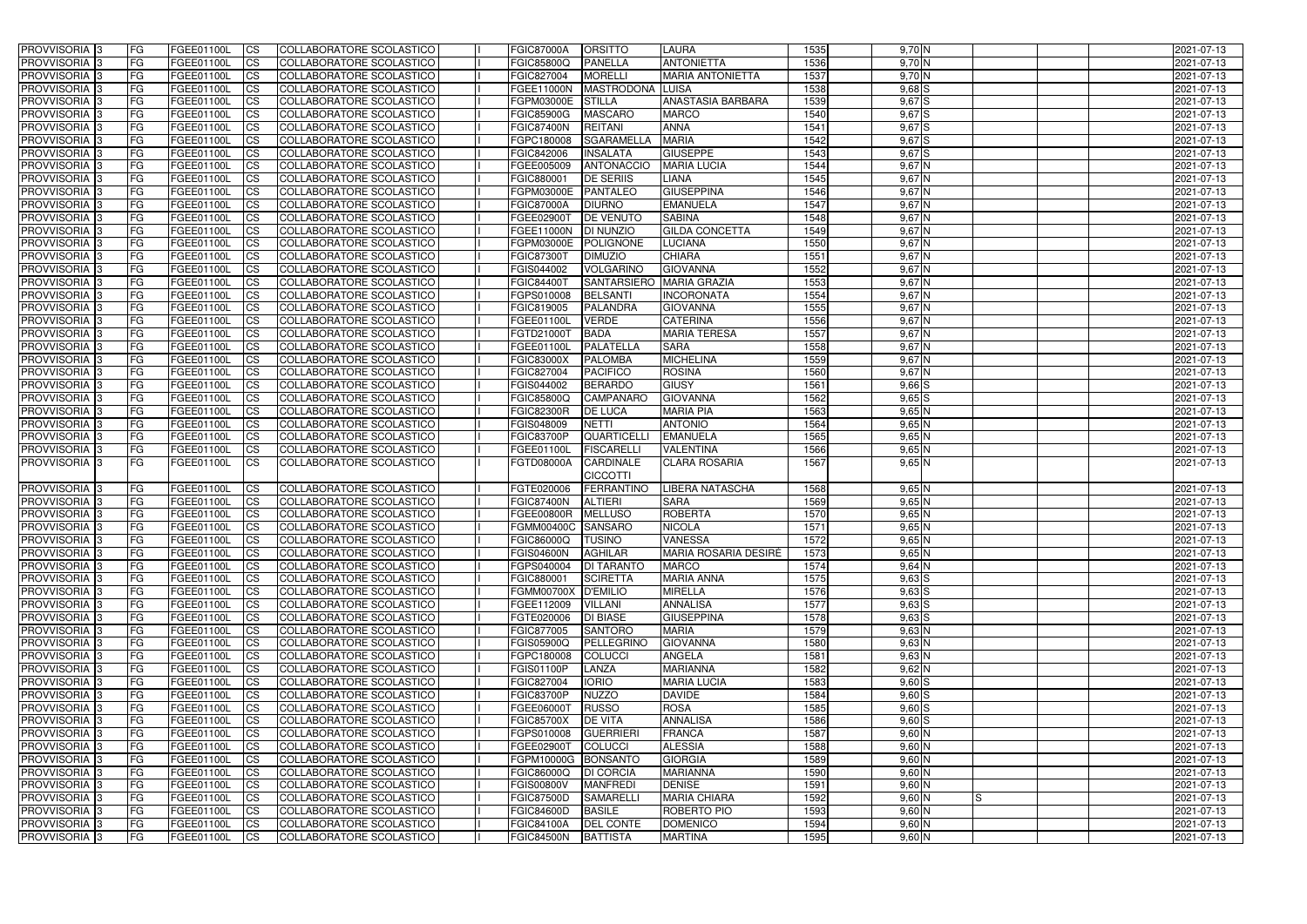| <b>PROVVISORIA 3</b>       | <b>FG</b>       | FGEE01100L    | <b>ICS</b>             | COLLABORATORE SCOLASTICO        | <b>FGIC81600N</b>     | SILVESTRI               | <b>MARIANGELA</b>        | 1596 | $9,60$ N       | 2021-07-13 |
|----------------------------|-----------------|---------------|------------------------|---------------------------------|-----------------------|-------------------------|--------------------------|------|----------------|------------|
| PROVVISORIA <sup>13</sup>  | FG              | FGEE01100L    | <b>ICS</b>             | COLLABORATORE SCOLASTICO        | FGIC818009            | <b>CICERONE</b>         | <b>ALESSIO</b>           | 1597 | $9,60$ N       | 2021-07-13 |
| PROVVISORIA <sup>1</sup> 3 | FG              | FGEE01100L    | <b>CS</b>              | COLLABORATORE SCOLASTICO        | FGEE005009            | <b>VINCITORIO</b>       | <b>VALERIA</b>           | 1598 | $9,60$ N       | 2021-07-13 |
| PROVVISORIA <sup>1</sup> 3 | FG              | FGEE01100L    | <b>CS</b>              | COLLABORATORE SCOLASTICO        | FGTD08000A            | <b>GRAMAZIO</b>         | <b>CLAUDIA</b>           | 1599 | $9,60$ N       | 2021-07-13 |
| PROVVISORIA <sup>1</sup> 3 | FG              | FGEE01100L    | <b>ICS</b>             | COLLABORATORE SCOLASTICO        | <b>FGIC81600N</b>     | <b>RUSSO</b>            | <b>MONICA</b>            | 1600 | $9,60$ N       | 2021-07-13 |
| PROVVISORIA 3              | FG              | FGEE01100L    | <b>ICS</b>             | COLLABORATORE SCOLASTICO        | <b>FGMM00700X</b>     | <b>MUSERRA</b>          | <b>ALESSIA</b>           | 1601 | $9,60$ N       | 2021-07-13 |
| PROVVISORIA 3              | FG              | FGEE01100L    | <b>ICS</b>             | COLLABORATORE SCOLASTICO        | <b>FGIS00800V</b>     | <b>DEMARINIS</b>        | <b>STEFANO</b>           | 1602 | $9,60$ N       | 2021-07-13 |
| PROVVISORIA <sup>1</sup> 3 | FG              | FGEE01100L    | <b>ICS</b>             | COLLABORATORE SCOLASTICO        | FGIC864003            | <b>SANTORO</b>          | <b>NOEMI</b>             | 1603 | $9,60$ N       | 2021-07-13 |
| PROVVISORIA 3              | FG              | FGEE01100L    | <b>CS</b>              | COLLABORATORE SCOLASTICO        | FGIC819005            | <b>IUSPA</b>            | <b>CARMEN</b>            | 1604 | $9,60$ N<br>IS | 2021-07-13 |
| PROVVISORIA 3              | <b>FG</b>       | FGEE01100L    | <b>CS</b>              | COLLABORATORE SCOLASTICO        | <b>FGIC86200B</b>     | CATALANO                | <b>GABRIELE</b>          | 1605 | $9,60$ N       | 2021-07-13 |
| PROVVISORIA <sup>1</sup> 3 | <b>FG</b>       | FGEE01100L    | <b>ICS</b>             | COLLABORATORE SCOLASTICO        | <b>FGIC87000A</b>     | <b>BOTTICELL</b>        | <b>ANNA</b>              | 1606 | $9,60$ N       | 2021-07-13 |
| PROVVISORIA <sup>3</sup>   | FG              | FGEE01100L    | <b>ICS</b>             | COLLABORATORE SCOLASTICO        | FGPC160003            | <b>CERA</b>             | <b>MICHELE</b>           | 1607 | $9,60$ N       | 2021-07-13 |
| PROVVISORIA <sup>1</sup> 3 | FG              | FGEE01100L    | <b>ICS</b>             | COLLABORATORE SCOLASTICO        | <b>FGIC83800E</b>     | <b>VENTRIGLIA</b>       | <b>MODESTO</b>           | 1608 | $9,60$ N       | 2021-07-13 |
| <b>PROVVISORIA</b>         | FG              | FGEE01100L    | <b>ICS</b>             | COLLABORATORE SCOLASTICO        | <b>FGIS00800V</b>     | CAPOCCHIANO VALENTINA   |                          | 1609 | $9,60$ N       | 2021-07-13 |
| <b>PROVVISORIA</b>         | FG              | FGEE01100L    | <b>ICS</b>             | COLLABORATORE SCOLASTICO        | FGIC847009            | <b>CEDDIA</b>           | <b>YLENIA GIADA</b>      | 1610 | $9,60$ N       | 2021-07-13 |
| PROVVISORIA <sup>1</sup> 3 | FG              | FGEE01100L    | <b>ICS</b>             | COLLABORATORE SCOLASTICO        | FGIC822001            | <b>DI NUZZI</b>         | <b>CARMELA</b>           | 1611 | $9,60$ N       | 2021-07-13 |
| <b>PROVVISORIA</b>         | FG              | FGEE01100L    | <b>ICS</b>             | COLLABORATORE SCOLASTICO        | FGPM10000G            | PRETI                   | <b>ANGELO PIO</b>        | 1612 | $9,60$ N       | 2021-07-13 |
| PROVVISORIA 3              | FG              | FGEE01100L    | <b>ICS</b>             | COLLABORATORE SCOLASTICO        | FGIC843002            | <b>CIRCELLI</b>         | <b>LUIGI MARIA</b>       | 1613 | $9,60$ N       | 2021-07-13 |
| PROVVISORIA <sup>1</sup> 3 | FG              | FGEE01100L    | <b>ICS</b>             | COLLABORATORE SCOLASTICO        | <b>FGIC87000A</b>     | <b>BATTISTA</b>         | <b>VALERIO</b>           | 1614 | $9,60$ N       | 2021-07-13 |
| PROVVISORIA <sup>1</sup> 3 | FG              | FGEE01100L    | <b>ICS</b>             | COLLABORATORE SCOLASTICO        | <b>FGIS04600N</b>     | <b>FIORE</b>            | <b>GIADA</b>             | 1615 | $9,60$ N       | 2021-07-13 |
| PROVVISORIA <sup>1</sup> 3 | FG              | FGEE01100L    | <b>CS</b>              | COLLABORATORE SCOLASTICO        | FGEE01100L            | <b>PAPA</b>             | <b>RAFFAELLA</b>         | 1616 | $9,60$ N       | 2021-07-13 |
| PROVVISORIA <sup>1</sup> 3 | FG              | FGEE01100L    | <b>CS</b>              | COLLABORATORE SCOLASTICO        | FGPM05000Q            | <b>RICCI</b>            | <b>ANGELA</b>            | 1617 | $9,60$ N       | 2021-07-13 |
| PROVVISORIA <sup>3</sup>   |                 | FGEE01100L    |                        | <b>COLLABORATORE SCOLASTICO</b> |                       | <b>ROGATO</b>           | MARCO ROCCO              | 1618 | $9,60$ N       |            |
| PROVVISORIA <sup>1</sup> 3 | FG<br><b>FG</b> | FGEE01100L    | <b>CS</b>              | COLLABORATORE SCOLASTICO        | <b>FGIC81600N</b>     | <b>ARGENIO</b>          | <b>ALESSIA</b>           | 1619 | $9,60$ N       | 2021-07-13 |
|                            |                 |               | <b>CS</b>              |                                 | FGPS040004            |                         | <b>ANTONIO</b>           | 1620 | $9,60$ N       | 2021-07-13 |
| PROVVISORIA 3              | FG              | FGEE01100L    | <b>CS</b>              | COLLABORATORE SCOLASTICO        | <b>FGIS00800V</b>     | <b>CAPRARELLA</b>       |                          |      |                | 2021-07-13 |
| PROVVISORIA <sup>1</sup> 3 | FG              | FGEE01100L    | <b>ICS</b>             | COLLABORATORE SCOLASTICO        | FGPC15000C            | DORI                    | <b>ROSSANA</b>           | 1621 | $9,60$ N       | 2021-07-13 |
| <b>PROVVISORIA</b>         | FG              | FGEE01100L    | <b>CS</b>              | <b>COLLABORATORE SCOLASTICO</b> | <b>FGIC86200B</b>     | <b>ROTONDO</b>          | <b>CARMELA</b>           | 1622 | $9,60$ N       | 2021-07-13 |
| PROVVISORIA 3              | FG              | FGEE01100L    | <b>CS</b>              | COLLABORATORE SCOLASTICO        | FGEE01100L            | <b>CERENZIA</b>         | <b>GIULIA</b>            | 1623 | $9,60$ N       | 2021-07-13 |
| PROVVISORIA <sup>1</sup> 3 | FG              | FGEE01100L    | <b>CS</b>              | COLLABORATORE SCOLASTICO        | FGTF17000V            | <b>DI GIOVANN</b>       | <b>FABIO</b>             | 1624 | $9,60$ N       | 2021-07-13 |
| PROVVISORIA 3              | FG              | FGEE01100L    | <b>CS</b>              | COLLABORATORE SCOLASTICO        | FGTD060005            | <b>ARDITO</b>           | <b>MARIO PASQUALE</b>    | 1625 | $9,60$ N       | 2021-07-13 |
| PROVVISORIA                | FG              | FGEE01100L    | <b>CS</b>              | COLLABORATORE SCOLASTICO        | FGEE01200C            | <b>DI BELLO</b>         | <b>VIVIANA</b>           | 1626 | $9,60$ N       | 2021-07-13 |
| PROVVISORIA 3              | FG              | FGEE01100L    | <b>ICS</b>             | COLLABORATORE SCOLASTICO        | FGIC86000Q            | <b>NENNA</b>            | <b>ELENA ANNA</b>        | 1627 | $9,60$ N       | 2021-07-13 |
| PROVVISORIA 3              | FG              | FGEE01100L    | <b>ICS</b>             | COLLABORATORE SCOLASTICO        | FGIS05900Q            | <b>DELLE FAVE</b>       | <b>FRANCESCA</b>         | 1628 | $9,60$ N       | 2021-07-13 |
| PROVVISORIA 3              | <b>FG</b>       | FGEE01100L    | <b>ICS</b>             | COLLABORATORE SCOLASTICO        | <b>FGIC83800E</b>     | <b>CARCHIA</b>          | <b>MARINA</b>            | 1629 | $9,60$ N       | 2021-07-13 |
| PROVVISORIA 3              | <b>FG</b>       | FGEE01100L    | <b>CS</b>              | COLLABORATORE SCOLASTICO        | FGPC160003            | <b>CIAVARELLA</b>       | <b>SARAH</b>             | 1630 | $9,60$ N       | 2021-07-13 |
| <b>PROVVISORIA</b>         | <b>FG</b>       | FGEE01100L    | <b>CS</b>              | COLLABORATORE SCOLASTICO        | FGTD21000T            | <b>CIUFFREDA</b>        | LORENZO                  | 1631 | $9,60$ N       | 2021-07-13 |
| PROVVISORIA <sup>1</sup> 3 | FG              | FGEE01100L    | <b>ICS</b>             | COLLABORATORE SCOLASTICO        | FGIC848005            | <b>RAMUNNO</b>          | <b>MICHELINA</b>         | 1632 | $9,60$ N       | 2021-07-13 |
| PROVVISORIA 3              | FG              | FGEE01100L    | <b>ICS</b>             | COLLABORATORE SCOLASTICO        | <b>FGIC81600N</b>     | <b>TOTARO</b>           | <b>ROSALINDA</b>         | 1633 | $9,60$ N       | 2021-07-13 |
| PROVVISORIA 3              | IFG.            | FGEE01100L CS |                        | COLLABORATORE SCOLASTICO        | FGIC83800E   MAGALDI  |                         | <b>CHIARA</b>            | 1634 | $9,60$ N       | 2021-07-13 |
| PROVVISORIA 3              | l FG            | FGEE01100L    | $\overline{\text{CS}}$ | COLLABORATORE SCOLASTICO        | FGIC864003            | SPADAVECCHI ENZALILIANA |                          | 1635 | $9,60$ N       | 2021-07-13 |
| PROVVISORIA 3              | <b>FG</b>       | FGEE01100L    | CS                     | COLLABORATORE SCOLASTICO        | FGIC85900G SCARPIELLO |                         | <b>TIZIANO</b>           | 1636 | $9,60$ N       | 2021-07-13 |
| PROVVISORIA 3              | <b>FG</b>       | FGEE01100L    | $\overline{\text{CS}}$ | COLLABORATORE SCOLASTICO        | <b>FGIC85700X</b>     | RODRIQUENS              | <b>ISABELLA</b>          | 1637 | $9,60$ N       | 2021-07-13 |
| PROVVISORIA 3              | l FG            | FGEE01100L    | <b>CS</b>              | COLLABORATORE SCOLASTICO        | <b>FGTD02000P</b>     | CAMPANIELLO ANTONIO     |                          | 1638 | $9,60$ N       | 2021-07-13 |
| PROVVISORIA 3              | FG              | FGEE01100L    | <b>CS</b>              | COLLABORATORE SCOLASTICO        | FGPC180008            | <b>BELLINO</b>          | <b>RITA</b>              | 1639 | $9,60$ N       | 2021-07-13 |
| PROVVISORIA 3              | FG              | FGEE01100L    | $\mathsf{ICS}$         | COLLABORATORE SCOLASTICO        | FGIC822001            | <b>SARDELLA</b>         | <b>FRANCESCA MICHELA</b> | 1640 | $9,60$ N       | 2021-07-13 |
| PROVVISORIA 3              | <b>FG</b>       | FGEE01100L    | <b>CS</b>              | COLLABORATORE SCOLASTICO        | <b>FGIC87900R</b>     | <b>GIORDANO</b>         | <b>LEONARDO</b>          | 1641 | $9,60$ N       | 2021-07-13 |
| PROVVISORIA 3              | <b>FG</b>       | FGEE01100L    | <b>CS</b>              | COLLABORATORE SCOLASTICO        | FGIS023001            | PIAZZOLLA               | <b>ANGELA MICHELA</b>    | 1642 | $9,60$ N       | 2021-07-13 |
| PROVVISORIA 3              | <b>FG</b>       | FGEE01100L    | <b>CS</b>              | COLLABORATORE SCOLASTICO        | FGRI020004            | MENDOLICCHI             | PATRIZIA                 | 1643 | $9,60$ N       | 2021-07-13 |
| PROVVISORIA 3              | <b>FG</b>       | FGEE01100L    | <b>CS</b>              | COLLABORATORE SCOLASTICO        | FGEE005009            | <b>DI TULLIO</b>        | <b>PAOLO</b>             | 1644 | $9,60$ N       | 2021-07-13 |
| PROVVISORIA 3              | <b>FG</b>       | FGEE01100L    | <b>CS</b>              | COLLABORATORE SCOLASTICO        | FGIS021009            | <b>GIACOBBE</b>         | <b>VINCENZO</b>          | 1645 | $9,60$ N       | 2021-07-13 |
| PROVVISORIA 3              | <b>FG</b>       | FGEE01100L    | <b>CS</b>              | COLLABORATORE SCOLASTICO        | <b>FGIC86200B</b>     | POMPILIO                | <b>MATTEO</b>            | 1646 | $9,58$ $S$     | 2021-07-13 |
| PROVVISORIA 3              | <b>FG</b>       | FGEE01100L    | <b>CS</b>              | COLLABORATORE SCOLASTICO        | FGTD08000A            | <b>DI GIULIO</b>        | <b>ANTONIETTA</b>        | 1647 | $9,58$ $S$     | 2021-07-13 |
| PROVVISORIA 3              | l FG            | FGEE01100L    | <b>ICS</b>             | COLLABORATORE SCOLASTICO        | FGTE020006            | DI LEO                  | <b>MARICA BIANCA</b>     | 1648 | $9,58$ S       | 2021-07-13 |
|                            |                 |               |                        |                                 |                       |                         | <b>FRANCESCA</b>         |      |                |            |
| PROVVISORIA 3              | l FG            | FGEE01100L    | <b>CS</b>              | COLLABORATORE SCOLASTICO        | FGTD02000P            | GRILLO                  | <b>PATRIZIA</b>          | 1649 | $9,58$ $S$     | 2021-07-13 |
| PROVVISORIA 3              | <b>FG</b>       | FGEE01100L    | <b>CS</b>              | COLLABORATORE SCOLASTICO        | FGTF17000V COCOMAZZI  |                         | <b>ROSA</b>              | 1650 | $9,58$ $S$     | 2021-07-13 |
| PROVVISORIA 3              | FG              | FGEE01100L    | <b>CS</b>              | COLLABORATORE SCOLASTICO        | FGEE02900T            | PREZIOSA                | NICCOLO'                 | 1651 | $9,58$ $S$     | 2021-07-13 |
| PROVVISORIA 3              | <b>FG</b>       | FGEE01100L    | <b>CS</b>              | COLLABORATORE SCOLASTICO        | FGPS040004            | <b>TODISCO</b>          | <b>VALERIA</b>           | 1652 | $9,58$ N       | 2021-07-13 |
| PROVVISORIA 3              | <b>FG</b>       | FGEE01100L    | <b>CS</b>              | COLLABORATORE SCOLASTICO        | FGEE06000T            | <b>MURGANTE</b>         | <b>ANNA</b>              | 1653 | $9,58$ N       | 2021-07-13 |
| PROVVISORIA 3              | <b>FG</b>       | FGEE01100L    | <b>CS</b>              | COLLABORATORE SCOLASTICO        | FGTD08000A            | FRANCAVILLA             | <b>SANTINA</b>           | 1654 | $9,58$ N       | 2021-07-13 |
| PROVVISORIA <sup>3</sup>   | l FG            | FGEE01100L    | <b>ICS</b>             | COLLABORATORE SCOLASTICO        | FGEE01200C            | <b>GUERRIERI</b>        | <b>LORELLA</b>           | 1655 | $9,58$ N       | 2021-07-13 |
|                            |                 |               |                        |                                 |                       |                         |                          |      |                |            |
|                            |                 |               |                        |                                 |                       | <b>VILLANOVA</b>        |                          |      |                |            |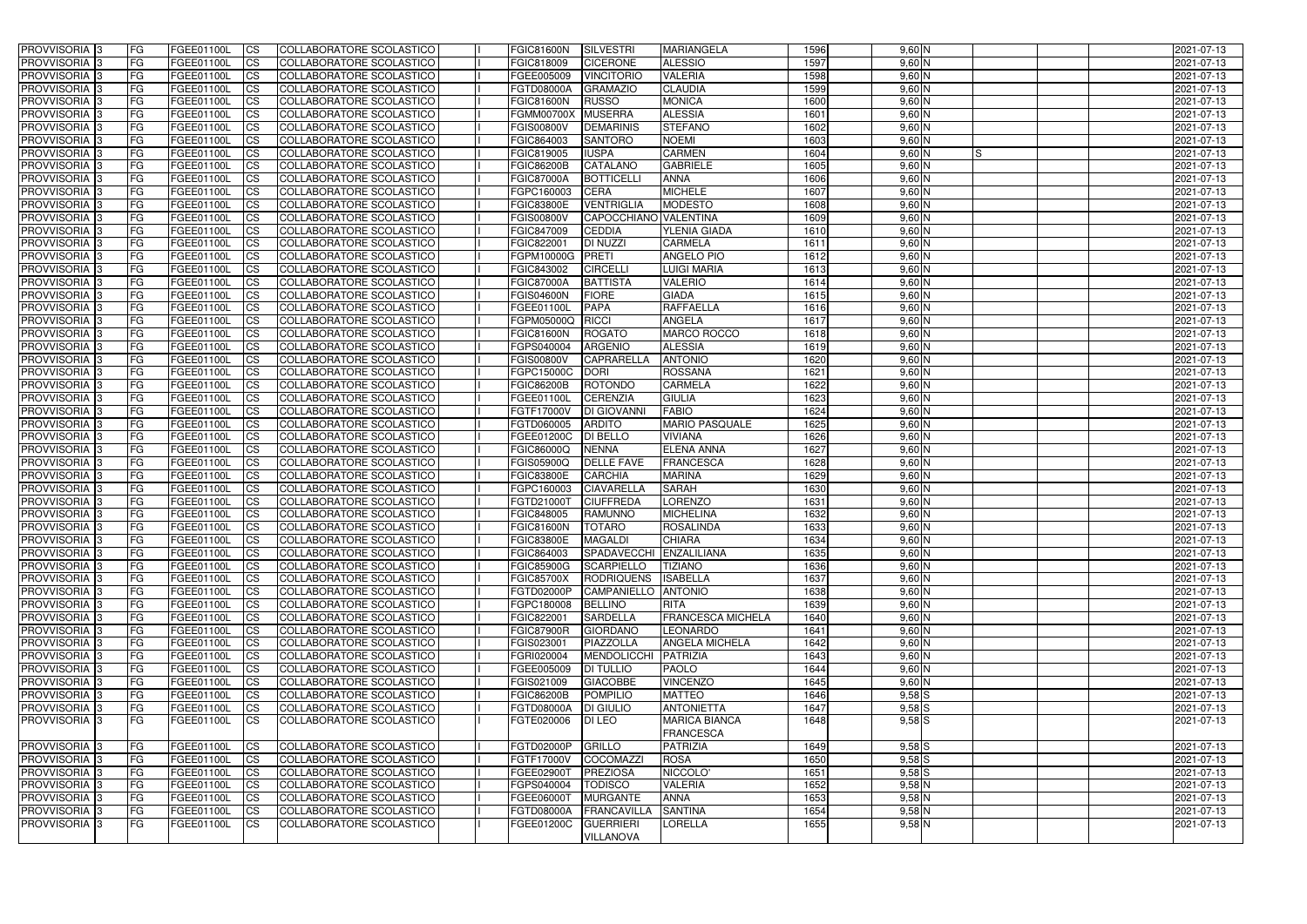| <b>PROVVISORIA</b> 3                      | l FG                   | FGEE01100L               | <b>ICS</b>             | COLLABORATORE SCOLASTICO                                    | FGIS048009                      | PIZZI                            | <b>FRANCESCO</b>                       | 1656         | $9,57$ $S$           | 2021-07-13               |
|-------------------------------------------|------------------------|--------------------------|------------------------|-------------------------------------------------------------|---------------------------------|----------------------------------|----------------------------------------|--------------|----------------------|--------------------------|
| <b>PROVVISORIA 3</b>                      | FG                     | FGEE01100L               | <b>ICS</b>             | COLLABORATORE SCOLASTICO                                    | FGTD21000T                      | <b>FLACCO</b>                    | <b>MARCELLO</b>                        | 1657         | $9,57$ $S$           | 2021-07-13               |
| PROVVISORIA <sup>1</sup> 3                | FG                     | FGEE01100L               | <b>CS</b>              | <b>COLLABORATORE SCOLASTICO</b>                             | FGTF13000C                      | LEPORE                           | <b>CONSIGLIA</b>                       | 1658         | 9,57N                | 2021-07-13               |
| PROVVISORIA                               | FG                     | FGEE01100L               | <b>CS</b>              | COLLABORATORE SCOLASTICO                                    | <b>FGIS04600N</b>               | <b>NARDONE</b>                   | <b>MARIA ROSARIA</b>                   | 1659         | 9,57N                | 2021-07-13               |
| <b>PROVVISORIA 3</b>                      | FG                     | FGEE01100L               | <b>CS</b>              | COLLABORATORE SCOLASTICO                                    | FGPS040004                      | <b>CARDINALE</b>                 | <b>ELENA</b>                           | 1660         | 9,57 N               | 2021-07-13               |
| PROVVISORIA <sup>1</sup> 3                | FG                     | FGEE01100L               | <b>CS</b>              | COLLABORATORE SCOLASTICO                                    | FGTF13000C                      | CHIUMMARULO ELENA                |                                        | 1661         | 9,57N                | 2021-07-13               |
| PROVVISORIA <sup>1</sup> 3                | FG                     | FGEE01100L               | <b>CS</b>              | COLLABORATORE SCOLASTICO                                    | FGIC820009                      | <b>FALCONE</b>                   | <b>EMILIETTA</b>                       | 1662         | $9,56$ N             | 2021-07-13               |
| PROVVISORIA 3                             | FG                     | FGEE01100L               | <b>ICS</b>             | COLLABORATORE SCOLASTICO                                    | FGIC827004                      | <b>ROMICE</b>                    | <b>RAFFAELLA</b>                       | 1663         | $9,55$ S             | 2021-07-13               |
| PROVVISORIA 3                             | FG                     | FGEE01100L               | <b>CS</b>              | COLLABORATORE SCOLASTICO                                    | FGIC842006                      | <b>CASIERO</b>                   | <b>VALENTINA</b>                       | 1664         | $9,55$ S             | 2021-07-13               |
| PROVVISORIA 3                             | <b>FG</b>              | FGEE01100L               | <b>ICS</b>             | COLLABORATORE SCOLASTICO                                    | FGEE01200C                      | MONTEFUSCO                       | <b>TERESA</b>                          | 1665         | 9,55S                | 2021-07-13               |
| PROVVISORIA 3                             | FG                     | FGEE01100L               | <b>ICS</b>             | COLLABORATORE SCOLASTICO                                    | <b>FGIS00800V</b>               | <b>NUNZIATA</b>                  | <b>FRANCESCO</b>                       | 1666         | 9,55S                | 2021-07-13               |
| <b>PROVVISORIA</b>                        | FG                     | FGEE01100L               | <b>ICS</b>             | COLLABORATORE SCOLASTICO                                    | <b>FGIC80800P</b>               | <b>LI BERGOLIS</b>               | <b>MICHELE</b>                         | 1667         | $9,55$ $S$           | 2021-07-13               |
| <b>PROVVISORIA</b>                        | FG                     | FGEE01100L               | <b>ICS</b>             | COLLABORATORE SCOLASTICO                                    | <b>FGTD08000A</b>               | DI GIOVINE                       | <b>FABRIZIO</b>                        | 1668         | $9,55$ N             | 2021-07-13               |
| <b>PROVVISORIA</b>                        | FG                     | FGEE01100L               | <b>ICS</b>             | COLLABORATORE SCOLASTICO                                    | <b>FGIC86200B</b>               | <b>D'ANDREA</b>                  | <b>SEBASTIANA</b>                      | 1669         | $9,55$ N             | 2021-07-13               |
| <b>PROVVISORIA</b>                        | FG                     | FGEE01100L               | <b>ICS</b>             | COLLABORATORE SCOLASTICO                                    | FGPM03000E                      | <b>ZOTTOLA</b>                   | <b>MARIAROSARIA</b>                    | 1670         | $9,55$ N             | 2021-07-13               |
| <b>PROVVISORIA</b>                        | FG                     | FGEE01100L               | <b>ICS</b>             | COLLABORATORE SCOLASTICO                                    | <b>FGIC87900R</b>               | <b>STANISCI</b>                  | <b>FRANCESCA PIA</b>                   | 1671         | $9,55$ N             | 2021-07-13               |
| <b>PROVVISORIA</b>                        | FG                     | <b>FGEE01100L</b>        | <b>ICS</b>             | COLLABORATORE SCOLASTICO                                    | <b>FGPS20000B</b>               | <b>IMPAGNATIELL</b>              | <b>MARIANNA</b>                        | 1672         | $9,55$ N             | 2021-07-13               |
| <b>PROVVISORIA</b>                        | FG                     | FGEE01100L               | <b>ICS</b>             | COLLABORATORE SCOLASTICO                                    | <b>FGIC82400L</b>               | ANGELICOLA                       | <b>NICOLETTA</b>                       | 1673         | $9,55$ N             | 2021-07-13               |
| PROVVISORIA <sup>3</sup>                  | FG                     | FGEE01100L               | <b>ICS</b>             | COLLABORATORE SCOLASTICO                                    | <b>FGIC84500N</b>               | <b>SABATELLI</b>                 | <b>PAOLA</b>                           | 1674         | 9,55N                | 2021-07-13               |
| PROVVISORIA <sup>3</sup>                  | FG                     | FGEE01100L               | <b>ICS</b>             | COLLABORATORE SCOLASTICO                                    | FGIC820009                      | DE                               | <b>ISABELLA</b>                        | 1675         | $9,52$ S             | 2021-07-13               |
| PROVVISORIA <sup>1</sup> 3                | FG                     | FGEE01100L               | <b>ICS</b>             | COLLABORATORE SCOLASTICO                                    | <b>FGIS00800V</b>               | <b>MORIELLO</b>                  | <b>MICHELA</b>                         | 1676         | $9,51$ N             | 2021-07-13               |
| PROVVISORIA 3                             | FG                     | FGEE01100L               | <b>ICS</b>             | COLLABORATORE SCOLASTICO                                    | <b>FGIC87400N</b>               | <b>MASTRANGEL</b>                | <b>MARIALAURA</b>                      | 1677         | $9,50$ S             | 2021-07-13               |
| PROVVISORIA 3<br>PROVVISORIA <sup>3</sup> | FG                     | FGEE01100L<br>FGEE01100L | <b>ICS</b>             | <b>COLLABORATORE SCOLASTICO</b><br>COLLABORATORE SCOLASTICO | <b>FGIS00800V</b><br>FGEE005009 | <b>RIZZI</b><br><b>CODATO</b>    | <b>VALERIA</b><br><b>MARIA ERMINIA</b> | 1678<br>1679 | $9,50$ S<br>$9,50$ S | 2021-07-13               |
| PROVVISORIA <sup>1</sup> 3                | FG<br>FG               | FGEE01100L               | <b>CS</b><br><b>CS</b> | COLLABORATORE SCOLASTICO                                    | FGEE005009                      | <b>PEPE</b>                      | <b>ANNA</b>                            | 1680         | $9,50$ S             | 2021-07-13<br>2021-07-13 |
| PROVVISORIA <sup>1</sup> 3                | FG                     | FGEE01100L               | <b>ICS</b>             | COLLABORATORE SCOLASTICO                                    | FGPS010008                      | <b>SCOPECE</b>                   | <b>ROSA</b>                            | 1681         | $9,50$ S             | 2021-07-13               |
| PROVVISORIA 3                             | FG                     | FGEE01100L               | <b>ICS</b>             | COLLABORATORE SCOLASTICO                                    | FGIS001004                      | RENZULLI                         | <b>VERONICA</b>                        | 1682         | $9,50$ S             | 2021-07-13               |
| PROVVISORIA                               | FG                     | FGEE01100L               | <b>ICS</b>             | COLLABORATORE SCOLASTICO                                    | FGEE01200C                      | <b>MOCCIA</b>                    | <b>CARMEN</b>                          | 1683         | $9,50$ $S$           | 2021-07-13               |
| PROVVISORIA                               | FG                     | FGEE01100L               | <b>CS</b>              | <b>COLLABORATORE SCOLASTICO</b>                             | FGRI020004                      | <b>TURINO</b>                    | <b>SALVATORE</b>                       | 1684         | $9,50$ $S$           | 2021-07-13               |
| PROVVISORIA                               | FG                     | FGEE01100L               | <b>CS</b>              | COLLABORATORE SCOLASTICO                                    | <b>FGIC82900Q</b>               | <b>DE PADOVA</b>                 | <b>ANTONIO</b>                         | 1685         | $9,50$ $S$           | 2021-07-13               |
| PROVVISORIA                               | FG                     | FGEE01100L               | <b>CS</b>              | COLLABORATORE SCOLASTICO                                    | FGIC81600N                      | <b>DEL CAMPO</b>                 | <b>FIORELLA</b>                        | 1686         | $9,50$ S             | 2021-07-13               |
| PROVVISORIA <sup>1</sup> 3                | FG                     | FGEE01100L               | <b>CS</b>              | COLLABORATORE SCOLASTICO                                    | FGIS01100P                      | <b>SGARRO</b>                    | <b>ANNA RITA</b>                       | 1687         | $9,50$ S             | 2021-07-13               |
| PROVVISORIA <sup>1</sup> 3                | FG                     | FGEE01100L               | <b>CS</b>              | COLLABORATORE SCOLASTICO                                    | FGIS044002                      | <b>MAIELLO</b>                   | <b>MARIKA</b>                          | 1688         | $9,50$ S             | 2021-07-13               |
| PROVVISORIA 3                             | FG                     | FGEE01100L               | <b>CS</b>              | <b>COLLABORATORE SCOLASTICO</b>                             | FGIC82900Q                      | <b>RIZZI</b>                     | <b>ANNA LAURA</b>                      | 1689         | $9,50$ S             | 2021-07-13               |
| <b>PROVVISORIA</b>                        | FG                     | FGEE01100L               | <b>ICS</b>             | COLLABORATORE SCOLASTICO                                    | <b>FGIC85700X</b>               | <b>BRUNO</b>                     | ALESSANDRA                             | 1690         | $9,50$ S             | 2021-07-13               |
| PROVVISORIA <sup>1</sup> 3                | <b>FG</b>              | FGEE01100L               | <b>ICS</b>             | COLLABORATORE SCOLASTICO                                    | FGIC877005                      | LAGONIGRO                        | <b>SARA</b>                            | 1691         | $9,50$ S             | 2021-07-13               |
| PROVVISORIA 3                             | FG                     | FGEE01100L               | <b>ICS</b>             | COLLABORATORE SCOLASTICO                                    | FGEE099004                      | <b>MARINO</b>                    | <b>ROSA</b>                            | 1692         | $9,50$ S             | 2021-07-13               |
| <b>PROVVISORIA</b>                        | <b>FG</b>              | FGEE01100L               | <b>ICS</b>             | COLLABORATORE SCOLASTICO                                    | <b>FGEE00900L</b>               | <b>SARNI</b>                     | <b>RUGGERO</b>                         | 1693         | $9,50$ S             | 2021-07-13               |
| PROVVISORIA 3                             | FG                     | FGEE01100L               | CS                     | COLLABORATORE SCOLASTICO                                    | FGEE005009  LACCONE             |                                  | NICOLANGELO                            | 1694         | $9,50$ S             | 2021-07-13               |
| <b>PROVVISORIA</b> 3                      | <b>FG</b>              | FGEE01100L               | $\mathsf{ICS}$         | COLLABORATORE SCOLASTICO                                    | FGTD060005                      | PETRILLI                         | <b>AMELIA</b>                          | 1695         | $9,50$ S             | 2021-07-13               |
| PROVVISORIA 3                             | <b>FG</b>              | <b>FGEE01100L</b>        | $\mathsf{ICS}$         | COLLABORATORE SCOLASTICO                                    | FGEE06000T   DI IORIO           |                                  | <b>FEDERICA</b>                        | 1696         | $9,50$ N             | 2021-07-13               |
| PROVVISORIA 3                             | <b>FG</b>              | FGEE01100L               | $\mathsf{ICS}$         | COLLABORATORE SCOLASTICO                                    |                                 | FGEE005009 COLANGIONE            | <b>MICHELA</b>                         | 1697         | $9,50$ N             | 2021-07-13               |
| PROVVISORIA 3                             | FG                     | FGEE01100L               | $\mathsf{ICS}$         | COLLABORATORE SCOLASTICO                                    | FGPS040004                      | <b>CELA</b>                      | <b>ARIANNA</b>                         | 1698         | $9,50$ N             | 2021-07-13               |
| PROVVISORIA 3                             | l FG                   | FGEE01100L               | <b>CS</b>              | COLLABORATORE SCOLASTICO                                    | FGTF13000C                      | <b>MONTUORI</b>                  | <b>RAFFAELE</b>                        | 1699         | $9,50$ N             | 2021-07-13               |
| PROVVISORIA 3                             | <b>FG</b>              | FGEE01100L               | <b>CS</b>              | COLLABORATORE SCOLASTICO                                    | FGIS044002                      | D'AME'                           | <b>GIULIA</b>                          | 1700         | $9,50$ N             | 2021-07-13               |
| PROVVISORIA 3                             | FG                     | <b>FGEE01100L</b>        | <b>CS</b>              | COLLABORATORE SCOLASTICO                                    | <b>FGVC01000C</b>               | <b>SENA</b>                      | <b>SOFIA</b>                           | 1701         | $9,50$ N             | 2021-07-13               |
| PROVVISORIA 3                             | <b>FG</b>              | FGEE01100L               | <b>CS</b>              | COLLABORATORE SCOLASTICO                                    | FGIC86100G                      | <b>CIASULLO</b>                  | <b>MARIAPIA</b>                        | 1702         | $9,50$ N             | 2021-07-13               |
| PROVVISORIA 3<br>PROVVISORIA 3            | <b>FG</b><br><b>FG</b> | FGEE01100L<br>FGEE01100L | <b>CS</b>              | COLLABORATORE SCOLASTICO<br>COLLABORATORE SCOLASTICO        | FGTD060005<br>FGPS040004        | <b>MAFFIA</b><br><b>DI BIASE</b> | <b>IVANA</b><br><b>ROBERTA</b>         | 1703<br>1704 | $9,50$ N<br>$9,50$ N | 2021-07-13<br>2021-07-13 |
| PROVVISORIA 3                             | <b>FG</b>              | FGEE01100L               | <b>CS</b><br><b>CS</b> | COLLABORATORE SCOLASTICO                                    | <b>FGIC86800A</b>               | <b>PAPRUSSO</b>                  | <b>FRANCESCO</b>                       | 1705         | $9,50$ N             | 2021-07-13               |
| PROVVISORIA 3                             | <b>FG</b>              | FGEE01100L               | <b>CS</b>              | COLLABORATORE SCOLASTICO                                    | FGIC86000Q                      | RICCHETTI                        | <b>CARMELA MYRIAM</b>                  | 1706         | $9,50$ N             | 2021-07-13               |
| PROVVISORIA 3                             | <b>FG</b>              | FGEE01100L               | <b>CS</b>              | COLLABORATORE SCOLASTICO                                    | FGIC863007                      | RINALDI                          | <b>ROBERTA</b>                         | 1707         | $9,50$ N             | 2021-07-13               |
| PROVVISORIA 3                             | <b>FG</b>              | FGEE01100L               | <b>CS</b>              | COLLABORATORE SCOLASTICO                                    | <b>FGIS04600N</b>               | RICCO                            | <b>GAIA</b>                            | 1708         | $9,50$ N             | 2021-07-13               |
| PROVVISORIA 3                             | <b>FG</b>              | FGEE01100L               | <b>CS</b>              | COLLABORATORE SCOLASTICO                                    | <b>FGIC82300R</b>               | <b>ARNESE</b>                    | <b>MARILENA</b>                        | 1709         | $9,50$ N             | 2021-07-13               |
| PROVVISORIA 3                             | FG                     | FGEE01100L               | <b>CS</b>              | COLLABORATORE SCOLASTICO                                    | FGIC856004                      | <b>IORIO</b>                     | <b>GIULIA</b>                          | 1710         | $9,50$ N             | 2021-07-13               |
| PROVVISORIA 3                             | <b>FG</b>              | FGEE01100L               | <b>CS</b>              | COLLABORATORE SCOLASTICO                                    | FGTE020006                      | FERRANDINO                       | <b>DAVIDE</b>                          | 1711         | $9,50$ N             | 2021-07-13               |
| PROVVISORIA 3                             | <b>FG</b>              | FGEE01100L               | <b>CS</b>              | COLLABORATORE SCOLASTICO                                    | <b>FGIS04600N</b>               | <b>FORLEO</b>                    | <b>CAMILLA CHIARA</b>                  | 1712         | $9,50$ N             | 2021-07-13               |
| PROVVISORIA 3                             | FG                     | FGEE01100L               | <b>CS</b>              | COLLABORATORE SCOLASTICO                                    | FGIC827004                      | <b>BIFULCO</b>                   | <b>ROSA</b>                            | 1713         | $9,50$ N             | 2021-07-13               |
| PROVVISORIA 3                             | FG                     | <b>FGEE01100L</b>        | <b>CS</b>              | COLLABORATORE SCOLASTICO                                    | <b>FGIC86200B</b>               | <b>CORVINO</b>                   | <b>ALFREDO</b>                         | 1714         | $9,50$ N             | 2021-07-13               |
| PROVVISORIA 3                             | <b>FG</b>              | FGEE01100L               | <b>CS</b>              | COLLABORATORE SCOLASTICO                                    | FGIC822001                      | PETRILLO                         | <b>ALESSIO</b>                         | 1715         | $9,50$ N             | 2021-07-13               |
| PROVVISORIA 3                             | <b>FG</b>              | FGEE01100L               | $\overline{\text{CS}}$ | COLLABORATORE SCOLASTICO                                    | FGTF13000C                      | PEPE                             | <b>VINCENZO</b>                        | 1716         | $9,50$ N             | 2021-07-13               |
| PROVVISORIA 3                             | <b>FG</b>              | FGEE01100L               | $\overline{\text{CS}}$ | COLLABORATORE SCOLASTICO                                    | <b>FGEE00900L</b>               | <b>D'URSO</b>                    | <b>EMMANUELE</b>                       | 1717         | $9,50$ N             | 2021-07-13               |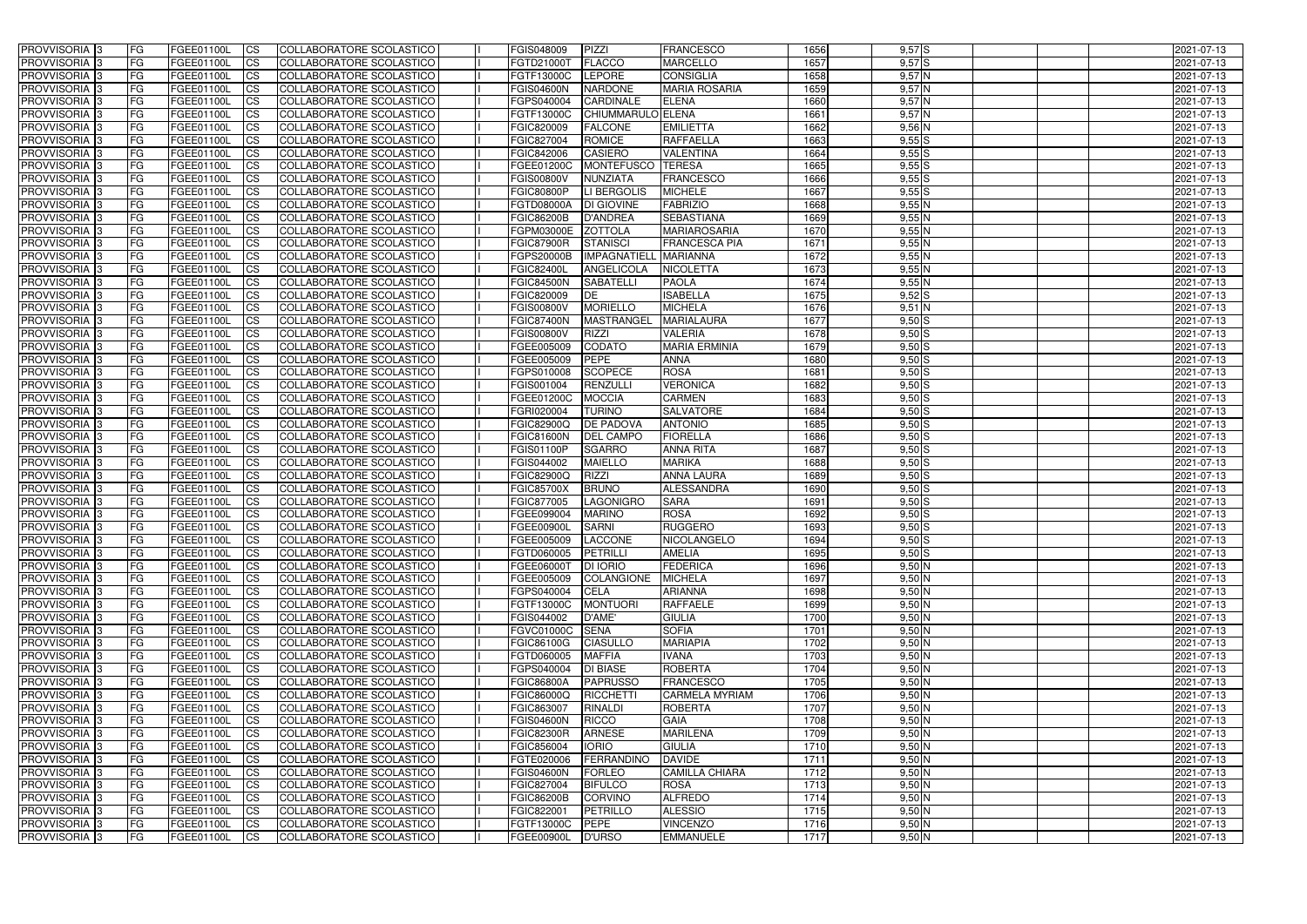| <b>PROVVISORIA</b> 3       | l FG      | FGEE01100L               | <b>ICS</b>             | COLLABORATORE SCOLASTICO        | <b>FGIC85900G</b>    | <b>DI VIESTI</b>     | <b>MICHAEL</b>              | 1718 | $9,50$ N   | 2021-07-13 |
|----------------------------|-----------|--------------------------|------------------------|---------------------------------|----------------------|----------------------|-----------------------------|------|------------|------------|
| <b>PROVVISORIA 3</b>       | FG        | FGEE01100L               | <b>ICS</b>             | COLLABORATORE SCOLASTICO        | FGIS023001           | PIAZZOLLA            | <b>RAFFAELLA</b>            | 1719 | $9,50$ N   | 2021-07-13 |
| <b>PROVVISORIA</b>         | FG        | FGEE01100L               | <b>CS</b>              | <b>COLLABORATORE SCOLASTICO</b> | FGTF13000C           | <b>RUBILLO</b>       | <b>PASQUALE</b>             | 1720 | $9,50$ N   | 2021-07-13 |
| PROVVISORIA                | FG        | FGEE01100L               | <b>CS</b>              | COLLABORATORE SCOLASTICO        | FGPS040004           | <b>GRASSI</b>        | <b>DEBORAH</b>              | 1721 | $9,50$ N   | 2021-07-13 |
| PROVVISORIA <sup>1</sup> 3 | FG        | FGEE01100L               | <b>CS</b>              | COLLABORATORE SCOLASTICO        | <b>FGIC83000X</b>    | <b>TOTARO</b>        | <b>MANUEL</b>               | 1722 | $9,50$ N   | 2021-07-13 |
| PROVVISORIA <sup>1</sup> 3 | FG        | FGEE01100L               | <b>CS</b>              | COLLABORATORE SCOLASTICO        | FGIC818009           | <b>SAPONARO</b>      | <b>ROBERTA</b>              | 1723 | $9,50$ N   | 2021-07-13 |
| PROVVISORIA <sup>1</sup> 3 | FG        | FGEE01100L               | <b>CS</b>              | COLLABORATORE SCOLASTICO        | FGPM03000E           | <b>CAMPOREALE</b>    | <b>ANNALISA</b>             | 1724 | $9,50$ N   | 2021-07-13 |
| PROVVISORIA 3              | FG        | FGEE01100L               | <b>ICS</b>             | COLLABORATORE SCOLASTICO        | <b>FGIC81600N</b>    | <b>FRISOLI</b>       | <b>MARIA LAURA</b>          | 1725 | $9,50$ N   | 2021-07-13 |
| PROVVISORIA 3              | FG        | FGEE01100L               | <b>CS</b>              | COLLABORATORE SCOLASTICO        | FGIC82900Q           | <b>MARZILIANO</b>    | <b>MARIA</b>                | 1726 | $9,50$ N   | 2021-07-13 |
| PROVVISORIA 3              | <b>FG</b> | FGEE01100L               | <b>ICS</b>             | COLLABORATORE SCOLASTICO        | FGIC820009           | <b>ZICCARDI</b>      | <b>LEONARDO</b>             | 1727 | $9,50$ N   | 2021-07-13 |
| PROVVISORIA 3              | FG        | FGEE01100L               | <b>ICS</b>             | COLLABORATORE SCOLASTICO        | <b>FGIS04600N</b>    | <b>D'ALARIO</b>      | <b>FRANCESCA</b>            | 1728 | $9,50$ N   | 2021-07-13 |
| <b>PROVVISORIA</b>         | FG        | FGEE01100L               | <b>ICS</b>             | COLLABORATORE SCOLASTICO        | FGPM03000E           | <b>HADIMBU</b>       | <b>NATALIA</b>              | 1729 | $9,50$ N   | 2021-07-13 |
| <b>PROVVISORIA</b>         | FG        | FGEE01100L               | <b>ICS</b>             | COLLABORATORE SCOLASTICO        | FGIS00300Q           | <b>DI COSMO</b>      | <b>RACHELE</b>              | 1730 | $9,50$ N   | 2021-07-13 |
| <b>PROVVISORIA</b>         | FG        | FGEE01100L               | <b>ICS</b>             | COLLABORATORE SCOLASTICO        | FGEE03200N           | <b>CAVALLO</b>       | <b>MATTEA ELENA</b>         | 1731 | $9,50$ N   | 2021-07-13 |
| <b>PROVVISORIA</b>         | FG        | FGEE01100L               | <b>ICS</b>             | COLLABORATORE SCOLASTICO        | FGIS05900Q           | RENZULLO             | <b>ANNALISA</b>             | 1732 | $9,50$ N   | 2021-07-13 |
| <b>PROVVISORIA</b>         | FG        | FGEE01100L               | <b>ICS</b>             | COLLABORATORE SCOLASTICO        | FGEE06000T           | PASQUARIEL           | <b>SALVATORE</b>            | 1733 | $9,50$ N   | 2021-07-13 |
| <b>PROVVISORIA</b>         | FG        | FGEE01100L               | <b>ICS</b>             | COLLABORATORE SCOLASTICO        | <b>FGEE00800R</b>    | LUISI                | <b>SONIA</b>                | 1734 | $9,50$ N   | 2021-07-13 |
| <b>PROVVISORIA</b>         | FG        | FGEE01100L               | <b>ICS</b>             | <b>COLLABORATORE SCOLASTICO</b> | <b>FGIC83800E</b>    | <b>CIANCI</b>        | <b>FELICE</b>               | 1735 | $9,50$ N   | 2021-07-13 |
| PROVVISORIA <sup>3</sup>   | FG        | FGEE01100L               | <b>ICS</b>             | COLLABORATORE SCOLASTICO        | FGEE005009           | <b>LADISI</b>        | <b>SERENA</b>               | 1736 | $9,50$ N   | 2021-07-13 |
| PROVVISORIA 3              | FG        | FGEE01100L               | <b>ICS</b>             | COLLABORATORE SCOLASTICO        | <b>FGIS00800V</b>    | <b>RUSSO</b>         | <b>MICHELANGELO</b>         | 1737 | $9,50$ N   | 2021-07-13 |
| PROVVISORIA <sup>1</sup> 3 | FG        | FGEE01100L               | <b>ICS</b>             | COLLABORATORE SCOLASTICO        | FGPS08000E           | <b>CAMPANALE</b>     | <b>ROCCO</b>                | 1738 | $9,50$ N   | 2021-07-13 |
| PROVVISORIA 3              | FG        | FGEE01100L               | <b>ICS</b>             | COLLABORATORE SCOLASTICO        | FGPC160003           | <b>DARIO</b>         | RAFFAELLA                   | 1739 | $9,50$ N   | 2021-07-13 |
| PROVVISORIA 3              | FG        |                          | <b>ICS</b>             | <b>COLLABORATORE SCOLASTICO</b> |                      | <b>CAPPIELLO</b>     | <b>ANTONELLA</b>            | 1740 | $9,50$ N   |            |
| PROVVISORIA <sup>13</sup>  |           | FGEE01100L<br>FGEE01100L |                        |                                 | FGEE03200N           | <b>DE MARTINO</b>    |                             | 1741 | $9,50$ N   | 2021-07-13 |
|                            | FG        | FGEE01100L               | <b>CS</b>              | COLLABORATORE SCOLASTICO        | FGIC86000Q           |                      | <b>LUANA</b><br><b>ROSA</b> | 1742 | $9,50$ N   | 2021-07-13 |
| PROVVISORIA <sup>1</sup> 3 | FG        |                          | <b>CS</b>              | COLLABORATORE SCOLASTICO        | FGIS00800V           | <b>CORONA</b>        |                             |      |            | 2021-07-13 |
| PROVVISORIA <sup>1</sup> 3 | FG        | FGEE01100L               | <b>ICS</b>             | COLLABORATORE SCOLASTICO        | FGIC869006           | <b>SALVATORE</b>     | <b>LUIGIA</b>               | 1743 | $9,50$ N   | 2021-07-13 |
| PROVVISORIA 3              | FG        | FGEE01100L               | <b>ICS</b>             | COLLABORATORE SCOLASTICO        | FGIC86100G           | PALLADINO            | <b>DANIELA</b>              | 1744 | $9,50$ N   | 2021-07-13 |
| PROVVISORIA                | FG        | FGEE01100L               | <b>ICS</b>             | COLLABORATORE SCOLASTICO        | <b>FGIC87400N</b>    | <b>SCIANCALEPO</b>   | <b>VALENTINA</b>            | 1745 | $9,50$ N   | 2021-07-13 |
| PROVVISORIA                | FG        | FGEE01100L               | <b>CS</b>              | <b>COLLABORATORE SCOLASTICO</b> | FGEE02900T           | <b>DIFILIPPO</b>     | <b>CATERINA</b>             | 1746 | $9,50$ N   | 2021-07-13 |
| PROVVISORIA                | FG        | FGEE01100L               | <b>CS</b>              | COLLABORATORE SCOLASTICO        | <b>FGIC86600P</b>    | <b>URSILLO</b>       | <b>FRANCESCA</b>            | 1747 | $9,50$ N   | 2021-07-13 |
| PROVVISORIA                | FG        | FGEE01100L               | <b>CS</b>              | COLLABORATORE SCOLASTICO        | <b>FGIC86200B</b>    | <b>MORANO</b>        | <b>ANDREA</b>               | 1748 | $9,50$ N   | 2021-07-13 |
| PROVVISORIA <sup>1</sup> 3 | FG        | FGEE01100L               | <b>CS</b>              | COLLABORATORE SCOLASTICO        | FGPS20000B           | <b>DE FILIPPO</b>    | <b>MARIAGRAZIA</b>          | 1749 | $9,50$ N   | 2021-07-13 |
| PROVVISORIA <sup>1</sup> 3 | FG        | FGEE01100L               | <b>CS</b>              | COLLABORATORE SCOLASTICO        | FGIC863007           | <b>BARBONE</b>       | <b>DONATELLA</b>            | 1750 | $9,50$ N   | 2021-07-13 |
| PROVVISORIA 3              | FG        | FGEE01100L               | <b>CS</b>              | <b>COLLABORATORE SCOLASTICO</b> | FGIC818009           | <b>TUCCI</b>         | <b>MARIA ANTONIETTA</b>     | 1751 | $9,50$ N   | 2021-07-13 |
| <b>PROVVISORIA</b>         | FG        | FGEE01100L               | <b>ICS</b>             | COLLABORATORE SCOLASTICO        | <b>FGIS00800V</b>    | <b>CONSOLI</b>       | <b>ROBERTA</b>              | 1752 | $9,50$ N   | 2021-07-13 |
| PROVVISORIA <sup>1</sup> 3 | FG        | FGEE01100L               | <b>ICS</b>             | COLLABORATORE SCOLASTICO        | <b>FGIC86200B</b>    | <b>DE FILIPPO</b>    | LUCIA                       | 1753 | $9,50$ N   | 2021-07-13 |
| <b>PROVVISORIA</b>         | FG        | FGEE01100L               | <b>ICS</b>             | COLLABORATORE SCOLASTICO        | FGMM00400C           | CASARELLA            | <b>CRISTINA SAMANTHA</b>    | 1754 | $9,50$ N   | 2021-07-13 |
| <b>PROVVISORIA</b>         | <b>FG</b> | FGEE01100L               | <b>ICS</b>             | COLLABORATORE SCOLASTICO        | <b>FGIC86100G</b>    | PETRUNELLI           | <b>ARIANNA</b>              | 1755 | $9,50$ N   | 2021-07-13 |
| PROVVISORIA 3              | FG        | FGEE01100L               | CS                     | COLLABORATORE SCOLASTICO        | <b>FGIC872002</b>    | LA TORRE             | <b>FORTUNATA</b>            | 1756 | $9,50$ N   | 2021-07-13 |
| PROVVISORIA 3              | <b>FG</b> | FGEE01100L               | $\mathsf{ICS}$         | COLLABORATORE SCOLASTICO        | FGRH010002 CELLAMARE |                      | <b>ANNAMARIA PIA</b>        | 1757 | $9,50$ N   | 2021-07-13 |
| PROVVISORIA 3              | <b>FG</b> | <b>FGEE01100L</b>        | $\mathsf{ICS}$         | COLLABORATORE SCOLASTICO        | FGIC818009           | <b>GIANNETTI</b>     | <b>MARIAGRAZIA</b>          | 1758 | $9,50$ N   | 2021-07-13 |
| PROVVISORIA 3              | <b>FG</b> | FGEE01100L               | $\mathsf{ICS}$         | COLLABORATORE SCOLASTICO        | FGPM03000E           | <b>MEROLLA</b>       | VALENTINA MARIA             | 1759 | $9,50$ N   | 2021-07-13 |
| PROVVISORIA 3              | FG        | FGEE01100L               | $\mathsf{ICS}$         | COLLABORATORE SCOLASTICO        | FGIC842006           | <b>D'ONOFRIO</b>     | DONATELLA GIOVANNA          | 1760 | $9,50$ N   | 2021-07-13 |
| PROVVISORIA 3              | l FG      | FGEE01100L               | <b>CS</b>              | COLLABORATORE SCOLASTICO        | FGIS05900Q           | <b>GELSOMINO</b>     | <b>ANTONIO</b>              | 1761 | $9,50$ N   | 2021-07-13 |
| PROVVISORIA 3              | <b>FG</b> | FGEE01100L               | $\mathsf{ICS}$         | COLLABORATORE SCOLASTICO        | FGIC856004           | <b>D'AMELIO</b>      | <b>ADELINA</b>              | 1762 | $9,50$ N   | 2021-07-13 |
| PROVVISORIA 3              | FG        | FGEE01100L               | <b>CS</b>              | COLLABORATORE SCOLASTICO        | FGPS040004           | <b>ANANIA</b>        | <b>SERAFINA</b>             | 1763 | $9,50$ N   | 2021-07-13 |
| PROVVISORIA 3              | <b>FG</b> | FGEE01100L               | <b>CS</b>              | COLLABORATORE SCOLASTICO        | FGIS044002           | <b>VISCONTI</b>      | <b>ANTONELLA</b>            | 1764 | $9,50$ N   | 2021-07-13 |
| PROVVISORIA 3              | <b>FG</b> | FGEE01100L               | <b>CS</b>              | COLLABORATORE SCOLASTICO        | <b>FGIS00800V</b>    | <b>RUSSO</b>         | <b>ANGELA</b>               | 1765 | $9,50$ N   | 2021-07-13 |
| PROVVISORIA 3              | <b>FG</b> | FGEE01100L               | <b>CS</b>              | COLLABORATORE SCOLASTICO        | FGTD21000T           | <b>POMPA</b>         | <b>ANTONIETTA</b>           | 1766 | $9,50$ N   | 2021-07-13 |
| PROVVISORIA 3              | <b>FG</b> | FGEE01100L               | <b>CS</b>              | COLLABORATORE SCOLASTICO        | <b>FGIS03700V</b>    | <b>MEZZINA</b>       | <b>GIUSEPPE</b>             | 1767 | $9,50$ N   | 2021-07-13 |
| PROVVISORIA 3              | <b>FG</b> | FGEE01100L               | <b>CS</b>              | COLLABORATORE SCOLASTICO        | FGMM00400C NORMANNO  |                      | <b>ANGELA</b>               | 1768 | $9,50$ N   | 2021-07-13 |
| PROVVISORIA 3              | <b>FG</b> | FGEE01100L               | <b>CS</b>              | COLLABORATORE SCOLASTICO        | <b>FGIC87400N</b>    | <b>GIORDANO</b>      | <b>GIUSEPPE</b>             | 1769 | $9,50$ N   | 2021-07-13 |
| PROVVISORIA 3              | <b>FG</b> | FGEE01100L               | <b>CS</b>              | COLLABORATORE SCOLASTICO        | <b>FGIS04600N</b>    | <b>BELLINO</b>       | <b>MARIA ROSARIA</b>        | 1770 | $9,50$ N   | 2021-07-13 |
| PROVVISORIA 3              | <b>FG</b> | FGEE01100L               | <b>CS</b>              | COLLABORATORE SCOLASTICO        | FGIC819005           | <b>CAMPANILE</b>     | <b>ROSA</b>                 | 1771 | $9,49$ N   | 2021-07-13 |
| PROVVISORIA 3              | <b>FG</b> | FGEE01100L               | <b>CS</b>              | COLLABORATORE SCOLASTICO        | FGEE005009           | <b>LA GRASTA</b>     | <b>ROSA</b>                 | 1772 | $9,48$ $S$ | 2021-07-13 |
| PROVVISORIA 3              | <b>FG</b> | FGEE01100L               | <b>CS</b>              | COLLABORATORE SCOLASTICO        | FGEE02900T           | FRANCAVILLA          | <b>GABRIELE</b>             | 1773 | $9,48$ N   | 2021-07-13 |
| PROVVISORIA 3              | <b>FG</b> | FGEE01100L               | <b>CS</b>              | COLLABORATORE SCOLASTICO        | FGIS007003           | <b>PALMIERI</b>      | <b>GIUSEPPE ANTONIO</b>     | 1774 | $9,48$ N   | 2021-07-13 |
| PROVVISORIA 3              | FG        | FGEE01100L               | <b>CS</b>              | COLLABORATORE SCOLASTICO        | <b>FGIC85900G</b>    | LISI                 | <b>MONICA</b>               | 1775 | $9,48$ N   | 2021-07-13 |
| PROVVISORIA 3              | FG        | <b>FGEE01100L</b>        | <b>CS</b>              | COLLABORATORE SCOLASTICO        | <b>FGIC86000Q</b>    | SORRENTINO           | <b>CARMELA</b>              | 1776 | 9,47S      | 2021-07-13 |
| PROVVISORIA 3              | <b>FG</b> | FGEE01100L               | <b>CS</b>              | COLLABORATORE SCOLASTICO        | FGTD060005           | SPACCASASSO STEFANIA |                             | 1777 | 9,47S      | 2021-07-13 |
| PROVVISORIA 3              | <b>FG</b> | FGEE01100L               | $\overline{\text{CS}}$ | COLLABORATORE SCOLASTICO        | FGPS040004           | LARATRO              | <b>FABIANA</b>              | 1778 | $9,47$ $S$ | 2021-07-13 |
| PROVVISORIA 3              | <b>FG</b> | FGEE01100L               | $\overline{\text{CS}}$ | COLLABORATORE SCOLASTICO        | FGIC822001           | PITISCI              | <b>ELVIRA</b>               | 1779 | $9,45$ S   | 2021-07-13 |
|                            |           |                          |                        |                                 |                      |                      |                             |      |            |            |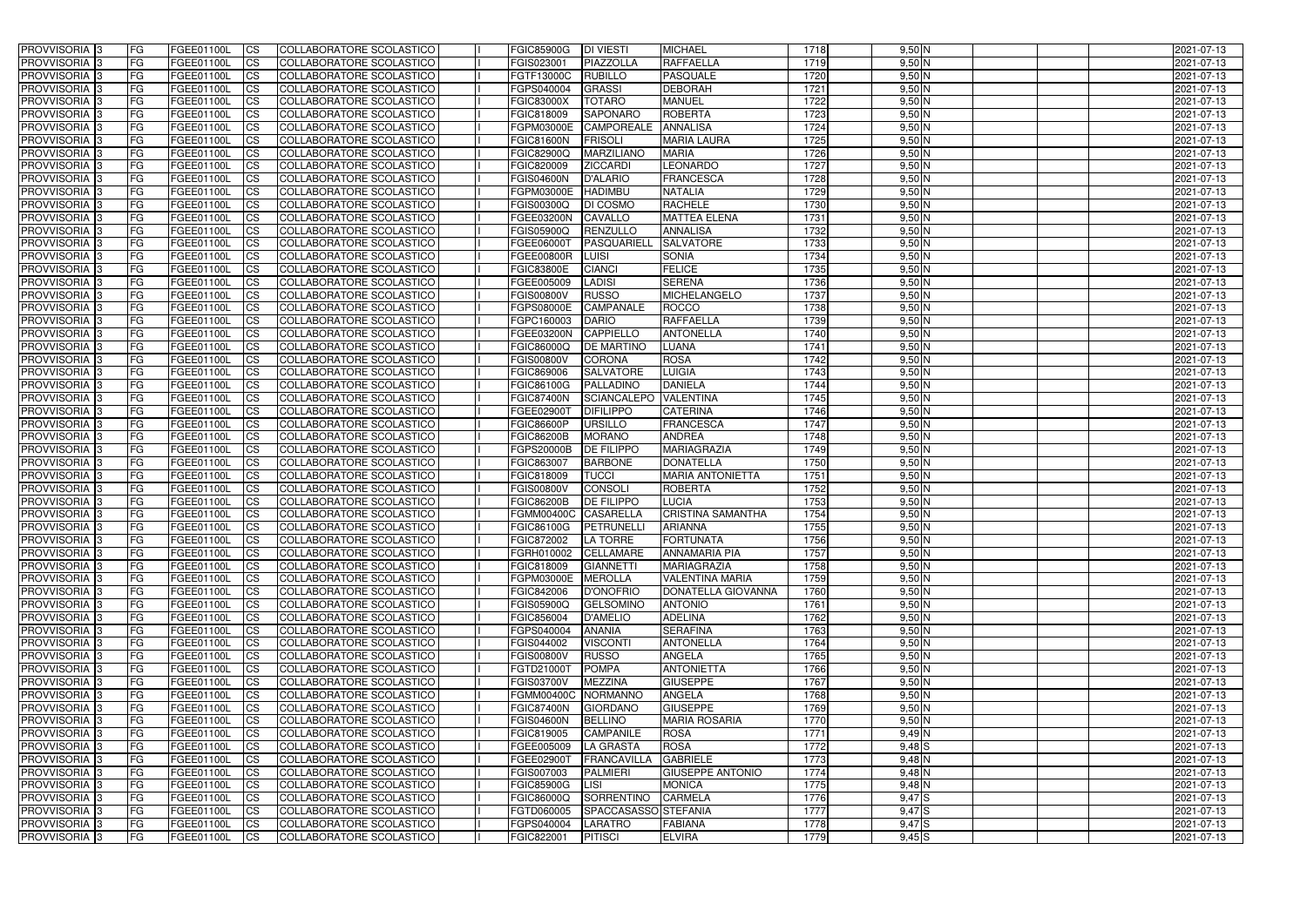| PROVVISORIA <sup>1</sup> 3                | <b>FG</b>              | FGEE01100L               | <b>ICS</b>               | COLLABORATORE SCOLASTICO                             | FGPM03000E  DE GIOSA            |                                     | RAFFAELLA                      | 1780         | $9,45$ $S$           | 2021-07-13               |
|-------------------------------------------|------------------------|--------------------------|--------------------------|------------------------------------------------------|---------------------------------|-------------------------------------|--------------------------------|--------------|----------------------|--------------------------|
| PROVVISORIA <sup>1</sup> 3                | FG                     | FGEE01100L               | <b>CS</b>                | <b>COLLABORATORE SCOLASTICO</b>                      | <b>FGIC87400N</b>               | <b>DICIOMMA</b>                     | <b>STEFANIA</b>                | 1781         | $9,45$ $S$           | 2021-07-13               |
| PROVVISORIA <sup>1</sup> 3                | FG                     | FGEE01100L               | <b>CS</b>                | COLLABORATORE SCOLASTICO                             | <b>FGMM00700X</b>               | CARPINONE                           | <b>SARA</b>                    | 1782         | $9,45$ S             | 2021-07-13               |
| PROVVISORIA 3                             | FG                     | FGEE01100L               | <b>CS</b>                | COLLABORATORE SCOLASTICO                             | FGEE099004                      | LONGO                               | <b>PATRIZIA</b>                | 1783         | $9,45$ $S$           | 2021-07-13               |
| PROVVISORIA <sup>1</sup> 3                | FG                     | FGEE01100L               | <b>ICS</b>               | COLLABORATORE SCOLASTICO                             | FGVC01000C                      | <b>SIMOLO</b>                       | LIA                            | 1784         | $9,45$ $S$           | 2021-07-13               |
| PROVVISORIA 3                             | FG                     | FGEE01100L               | <b>ICS</b>               | COLLABORATORE SCOLASTICO                             | FGPS010008                      | <b>TESTINI</b>                      | <b>MARIANNA</b>                | 1785         | $9,45$ N             | 2021-07-13               |
| PROVVISORIA 3                             | FG                     | FGEE01100L               | <b>ICS</b>               | COLLABORATORE SCOLASTICO                             | <b>FGIC86800A</b>               | <b>MANUPPELLI</b>                   | <b>EMANUELA</b>                | 1786         | 9,45N                | 2021-07-13               |
| PROVVISORIA 3                             | FG                     | FGEE01100L               | <b>ICS</b>               | COLLABORATORE SCOLASTICO                             | FGPS040004                      | <b>PRATTICHIZZO GIUSEPPE</b>        |                                | 1787         | 9,45N                | 2021-07-13               |
| PROVVISORIA 3                             | FG                     | FGEE01100L               | <b>CS</b>                | COLLABORATORE SCOLASTICO                             | FGIC856004                      | <b>ROCA</b>                         | <b>ROBERTA</b>                 | 1788         | $9,45$ N             | 2021-07-13               |
| PROVVISORIA 3                             | <b>FG</b>              | FGEE01100L               | <b>CS</b>                | COLLABORATORE SCOLASTICO                             | FGIC819005                      | <b>DI PAOLA</b>                     | <b>COSTANTINA</b>              | 1789         | $9,45$ N             | 2021-07-13               |
| PROVVISORIA <sup>3</sup>                  | <b>FG</b>              | <b>FGEE01100L</b>        | <b>ICS</b>               | COLLABORATORE SCOLASTICO                             | FGTE020006                      | <b>TRIVISANO</b>                    | <b>LUCIA</b>                   | 1790         | 9,45N                | 2021-07-13               |
| PROVVISORIA <sup>1</sup> 3                | FG                     | FGEE01100L               | <b>ICS</b>               | COLLABORATORE SCOLASTICO                             | FGIS044002                      | <b>TAMBURRELLI</b>                  | FEDERICA                       | 1791         | $9,45$ N             | 2021-07-13               |
| PROVVISORIA <sup>1</sup> 3                | FG                     | FGEE01100L               | <b>ICS</b>               | COLLABORATORE SCOLASTICO                             | <b>FGIC81600N</b>               | <b>D'ONOFRIO</b>                    | <b>OLMINA</b>                  | 1792         | 9,45N                | 2021-07-13               |
| <b>PROVVISORIA</b>                        | FG                     | FGEE01100L               | <b>ICS</b>               | COLLABORATORE SCOLASTICO                             | FGPS210002                      | <b>GIORDANO</b>                     | <b>MICHELE</b>                 | 1793         | $9,43$ $S$           | 2021-07-13               |
| <b>PROVVISORIA</b>                        | FG                     | FGEE01100L               | <b>ICS</b>               | COLLABORATORE SCOLASTICO                             | <b>FGIC86200B</b>               | <b>BONFITTO</b>                     | <b>ANGELO</b>                  | 1794         | $9,42$ $S$           | 2021-07-13               |
| PROVVISORIA <sup>1</sup> 3                | FG                     | FGEE01100L               | <b>ICS</b>               | COLLABORATORE SCOLASTICO                             | FGEE112009                      | <b>BISCOTTI</b>                     | <b>MIRIANA</b><br><b>MARIA</b> | 1795<br>1796 | $9,40$ S             | 2021-07-13               |
| PROVVISORIA <sup>3</sup><br>PROVVISORIA 3 | FG<br>FG               | FGEE01100L<br>FGEE01100L | <b>ICS</b><br><b>ICS</b> | COLLABORATORE SCOLASTICO<br>COLLABORATORE SCOLASTICO | FGIC876009<br><b>FGIC87000A</b> | <b>SBROCCHI</b><br><b>BETTINELL</b> | <b>SABRINA</b>                 | 1797         | $9,40$ S<br>9,40S    | 2021-07-13<br>2021-07-13 |
| PROVVISORIA <sup>1</sup> 3                | FG                     | FGEE01100L               | <b>ICS</b>               | COLLABORATORE SCOLASTICO                             | FGPC15000C                      | PEPE                                | <b>IMMACOLATA</b>              | 1798         | $9,40$ $S$           | 2021-07-13               |
| PROVVISORIA <sup>1</sup> 3                | FG                     | FGEE01100L               | <b>ICS</b>               | COLLABORATORE SCOLASTICO                             | FGIC819005                      | <b>COPPOLA</b>                      | <b>MARIAGRAZIA</b>             | 1799         | $9,40$ S             | 2021-07-13               |
| PROVVISORIA <sup>1</sup> 3                | FG                     | FGEE01100L               | <b>CS</b>                | COLLABORATORE SCOLASTICO                             | <b>FGMM00700X</b>               | <b>GIUVA</b>                        | CHIARA ANTONELLA               | 1800         | 9,40S                | 2021-07-13               |
| PROVVISORIA <sup>1</sup> 3                | FG                     | FGEE01100L               | <b>CS</b>                | COLLABORATORE SCOLASTICO                             | FGPS010008                      | <b>MONACO</b>                       | <b>MELANIA</b>                 | 1801         | 9,40S                | 2021-07-13               |
| PROVVISORIA <sup>1</sup> 3                | FG                     | FGEE01100L               | <b>CS</b>                | COLLABORATORE SCOLASTICO                             | FGEE11000N                      | <b>SANTORO</b>                      | <b>ANTONIETTA LILIA</b>        | 1802         | 9,40S                | 2021-07-13               |
| PROVVISORIA <sup>1</sup> 3                | <b>FG</b>              | FGEE01100L               | <b>CS</b>                | COLLABORATORE SCOLASTICO                             | FGIS007003                      | <b>SCIROCCO</b>                     | MARIANUNZIA                    | 1803         | $9,40$ $S$           | 2021-07-13               |
| PROVVISORIA 3                             | FG                     | FGEE01100L               | <b>CS</b>                | COLLABORATORE SCOLASTICO                             | <b>FGIC87000A</b>               | <b>ZULLO</b>                        | <b>ANTONELLA</b>               | 1804         | $9,40$ S             | 2021-07-13               |
| PROVVISORIA <sup>1</sup> 3                | FG                     | FGEE01100L               | <b>CS</b>                | COLLABORATORE SCOLASTICO                             | FGPC160003                      | <b>DE LUCA</b>                      | <b>ANTONIA</b>                 | 1805         | $9,40$ S             | 2021-07-13               |
| PROVVISORIA 3                             | FG                     | FGEE01100L               | <b>CS</b>                | COLLABORATORE SCOLASTICO                             | FGIC86000Q                      | <b>NAPPI</b>                        | <b>MARILINA</b>                | 1806         | $9,40$ S             | 2021-07-13               |
| PROVVISORIA <sup>1</sup> 3                | FG                     | FGEE01100L               | <b>CS</b>                | COLLABORATORE SCOLASTICO                             | FGIC856004                      | <b>CAPODILUPO</b>                   | <b>VERONICA</b>                | 1807         | $9,40$ S             | 2021-07-13               |
| PROVVISORIA <sup>1</sup> 3                | FG                     | FGEE01100L               | <b>CS</b>                | COLLABORATORE SCOLASTICO                             | FGPS040004                      | <b>INCARNATO</b>                    | <b>FILOMENA</b>                | 1808         | $9,40$ S             | 2021-07-13               |
| PROVVISORIA 3                             | FG                     | FGEE01100L               | <b>CS</b>                | COLLABORATORE SCOLASTICO                             | FGIS007003                      | <b>DEMARIE</b>                      | <b>ERIKA</b>                   | 1809         | 9,40S                | 2021-07-13               |
| PROVVISORIA 3                             | FG                     | FGEE01100L               | <b>CS</b>                | COLLABORATORE SCOLASTICO                             | FGIC85800Q                      | <b>ROSETO</b>                       | <b>GIANCARLO</b>               | 1810         | $9,40$ N             | 2021-07-13               |
| PROVVISORIA 3                             | IFG.                   | FGEE01100L               | <b>ICS</b>               | COLLABORATORE SCOLASTICO                             | FGIC877005                      | NEMBROTTE                           | <b>SILVIA</b>                  | 1811         | $9,40$ N             | 2021-07-13               |
| PROVVISORIA <sup>3</sup>                  | <b>FG</b>              | FGEE01100L               | <b>CS</b>                | COLLABORATORE SCOLASTICO                             | <b>FGIC86000Q</b>               | <b>MENNA</b><br><b>DI BIASE</b>     | <b>GAETANA</b>                 | 1812         | $9,40$ N             | 2021-07-13               |
| PROVVISORIA 3                             | <b>FG</b>              | FGEE01100L               | <b>CS</b>                | COLLABORATORE SCOLASTICO                             | FGTF13000C                      | <b>DEL GROSSO</b>                   | <b>LEONARDO</b>                | 1813         | $9,40$ N             | 2021-07-13               |
| PROVVISORIA 3                             | <b>FG</b>              | FGEE01100L               | <b>CS</b>                | COLLABORATORE SCOLASTICO                             | <b>FGPS08000E</b>               | <b>TUCCI</b>                        | <b>REBECCA</b>                 | 1814         | $9,40$ N             | 2021-07-13               |
| PROVVISORIA <sup>1</sup> 3                | FG                     | FGEE01100L               | <b>ICS</b>               | COLLABORATORE SCOLASTICO                             | <b>FGTD08000A</b>               | <b>FRUNZIO</b>                      | <b>VALENTINA</b>               | 1815         | $9,40$ N             | 2021-07-13               |
| PROVVISORIA 3                             | FG                     | FGEE01100L               | <b>ICS</b>               | COLLABORATORE SCOLASTICO                             | FGTD010004                      | <b>MEOLA</b>                        | <b>ANTONELLA PIA</b>           | 1816         | $9,40$ N             | 2021-07-13               |
| PROVVISORIA 3                             | IFG.                   | FGEE01100L CS            |                          | COLLABORATORE SCOLASTICO                             |                                 | FGEE00800R CAPRARELLA CLAUDIA       |                                | 1817         | $9,40$ N             | 2021-07-13               |
| PROVVISORIA 3                             | l FG                   | FGEE01100L               | $\overline{\text{CS}}$   | COLLABORATORE SCOLASTICO                             | <b>FGIC87900R</b>               | <b>PERTA</b>                        | LUCIA ANNA PIA                 | 1818         | $9,40$ N             | 2021-07-13               |
| PROVVISORIA 3                             | <b>FG</b>              | FGEE01100L               | CS                       | COLLABORATORE SCOLASTICO                             | <b>FGIS05900Q</b>               | <b>SANTOVITO</b>                    | <b>ALESSANDRA</b>              | 1819         | $9,40$ N             | 2021-07-13               |
| PROVVISORIA 3                             | <b>FG</b>              | FGEE01100L               | $\mathsf{ICS}$           | COLLABORATORE SCOLASTICO                             | FGIC822001                      | <b>GIORGI</b>                       | <b>SABRINA</b>                 | 1820         | $9,40$ N             | 2021-07-13               |
| PROVVISORIA 3                             | l FG                   | FGEE01100L               | $\mathsf{ICS}$           | COLLABORATORE SCOLASTICO                             | FGPS040004                      | <b>FALEO</b>                        | <b>ROSANNA</b>                 | 1821         | $9,40$ N             | 2021-07-13               |
| PROVVISORIA 3                             | FG                     | FGEE01100L               | <b>CS</b>                | COLLABORATORE SCOLASTICO                             | FGPS040004                      | <b>CORRERA</b>                      | <b>MICHELE</b>                 | 1822         | $9,40$ N             | 2021-07-13               |
| PROVVISORIA 3                             | FG                     | FGEE01100L               | <b>ICS</b>               | COLLABORATORE SCOLASTICO                             | <b>FGIC80700V</b>               | <b>SANTUCCI</b>                     | <b>ROSANNA</b>                 | 1823         | $9,40$ N             | 2021-07-13               |
| PROVVISORIA 3                             | <b>FG</b>              | FGEE01100L               | <b>CS</b>                | COLLABORATORE SCOLASTICO                             | FGPS040004                      | <b>CIUFFREDA</b>                    | <b>VALERIA</b>                 | 1824         | $9,40$ N             | 2021-07-13               |
| PROVVISORIA 3                             | <b>FG</b>              | FGEE01100L               | <b>CS</b>                | COLLABORATORE SCOLASTICO                             | FGIC819005                      | PASQUARIELL                         | <b>LUCIA</b>                   | 1825         | $9,40$ N             | 2021-07-13               |
| PROVVISORIA 3                             | <b>FG</b>              | FGEE01100L               | <b>CS</b>                | COLLABORATORE SCOLASTICO                             | FGIC822001                      | <b>FESTA</b>                        | <b>ANNARITA</b>                | 1826         | $9,40$ N             | 2021-07-13               |
| PROVVISORIA 3                             | <b>FG</b>              | FGEE01100L               | <b>CS</b>                | COLLABORATORE SCOLASTICO                             | <b>FGVC01000C</b>               | PACIFICO                            | <b>MARIA PIA</b>               | 1827         | $9,40$ N             | 2021-07-13               |
| PROVVISORIA 3                             | <b>FG</b>              | FGEE01100L               | <b>CS</b>                | COLLABORATORE SCOLASTICO                             | <b>FGIS00300Q</b>               | <b>MACCARONE</b>                    | <b>GIULIA</b>                  | 1828         | $9,40$ N             | 2021-07-13               |
| PROVVISORIA 3<br>PROVVISORIA 3            | <b>FG</b><br><b>FG</b> | FGEE01100L<br>FGEE01100L | <b>CS</b><br><b>CS</b>   | COLLABORATORE SCOLASTICO<br>COLLABORATORE SCOLASTICO | FGEE005009<br>FGPS040004        | FRATIANNI<br><b>LALLONE</b>         | <b>MARA</b><br><b>SARA</b>     | 1829<br>1830 | $9,40$ N<br>$9,40$ N | 2021-07-13<br>2021-07-13 |
| PROVVISORIA 3                             | <b>FG</b>              | FGEE01100L               | <b>CS</b>                | COLLABORATORE SCOLASTICO                             | FGIC863007                      | <b>CAPURSI</b>                      | <b>LUCIA</b>                   | 1831         | $9,40$ N             | 2021-07-13               |
| PROVVISORIA 3                             | <b>FG</b>              | FGEE01100L               | <b>CS</b>                | COLLABORATORE SCOLASTICO                             | <b>FGIC84400T</b>               | MASTROMAUR MARIANGELA               |                                | 1832         | $9,40$ N             | 2021-07-13               |
| PROVVISORIA 3                             | <b>FG</b>              | FGEE01100L               | <b>CS</b>                | COLLABORATORE SCOLASTICO                             | FGPS040004                      | <b>AMBASCIATI</b>                   | <b>ANNA MARIA</b>              | 1833         | $9,40$ N             | 2021-07-13               |
| PROVVISORIA 3                             | <b>FG</b>              | FGEE01100L               | <b>CS</b>                | COLLABORATORE SCOLASTICO                             | FGPS040004                      | CAGNAZZO                            | <b>FRANCESCA</b>               | 1834         | $9,40$ N             | 2021-07-13               |
| PROVVISORIA 3                             | FG                     | FGEE01100L               | <b>CS</b>                | COLLABORATORE SCOLASTICO                             | <b>FGIS00800V</b>               | <b>MESCIA</b>                       | <b>MARIO</b>                   | 1835         | $9,40$ N             | 2021-07-13               |
| PROVVISORIA 3                             | <b>FG</b>              | FGEE01100L               | <b>CS</b>                | COLLABORATORE SCOLASTICO                             | FGPC160003                      | <b>DI CIANNI</b>                    | <b>ANTONIETTA</b>              | 1836         | $9,40$ N             | 2021-07-13               |
| PROVVISORIA 3                             | <b>FG</b>              | FGEE01100L               | $\overline{\text{CS}}$   | COLLABORATORE SCOLASTICO                             | FGIC819005                      | <b>TARANTINO</b>                    | <b>SONIA</b>                   | 1837         | $9,40$ N             | 2021-07-13               |
| PROVVISORIA 3                             | <b>FG</b>              | FGEE01100L               | $\mathsf{ICS}$           | COLLABORATORE SCOLASTICO                             | <b>FGIC85900G</b>               | LONGO                               | <b>YURI</b>                    | 1838         | $9,40$ N             | 2021-07-13               |
| PROVVISORIA 3                             | <b>FG</b>              | <b>FGEE01100L</b>        | $\mathsf{ICS}$           | COLLABORATORE SCOLASTICO                             | FGIC821005                      | <b>VIGGIANI</b>                     | <b>CHIARA PIA</b>              | 1839         | $9,40$ N             | 2021-07-13               |
| PROVVISORIA 3                             | l FG                   | FGEE01100L               | $\mathsf{ICS}$           | COLLABORATORE SCOLASTICO                             | <b>FGIC83000X</b>               | <b>SACCO</b>                        | <b>FRANCESCA RITA</b>          | 1840         | $9,40$ N             | 2021-07-13               |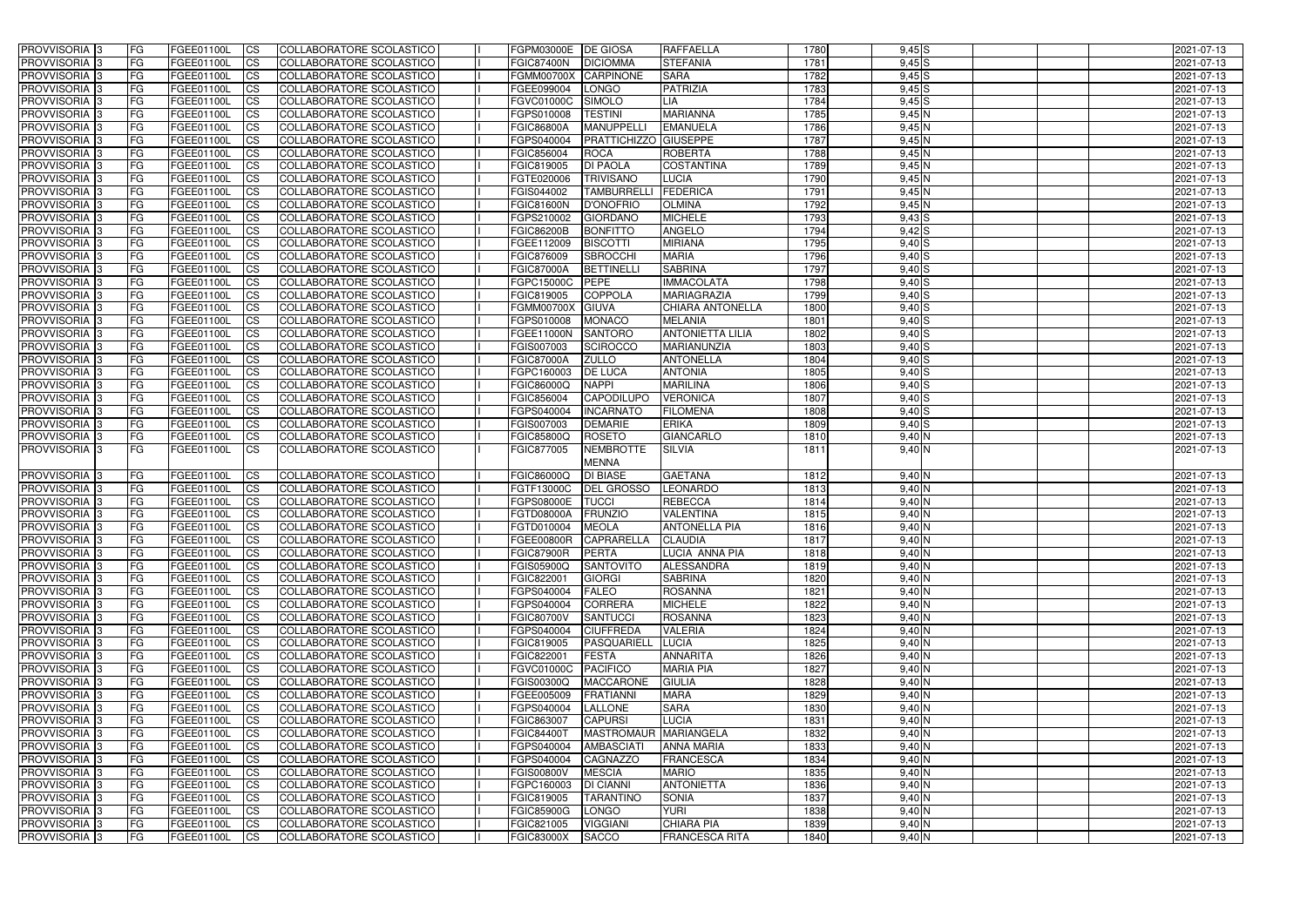| <b>PROVVISORIA</b> 3                       | l FG                   | FGEE01100L               | <b>ICS</b>             | COLLABORATORE SCOLASTICO                                    | FGTD21000T                      | <b>MAFFIOLA</b>                    | <b>FRANCESCO PAOLO</b>          | 1841         | $9,40$ N                 | 2021-07-13               |
|--------------------------------------------|------------------------|--------------------------|------------------------|-------------------------------------------------------------|---------------------------------|------------------------------------|---------------------------------|--------------|--------------------------|--------------------------|
| <b>PROVVISORIA 3</b>                       | FG                     | FGEE01100L               | <b>ICS</b>             | COLLABORATORE SCOLASTICO                                    | FGEE02900T                      | <b>DAPRILE</b>                     | <b>ROSA</b>                     | 1842         | 9,40 N                   | 2021-07-13               |
| PROVVISORIA <sup>1</sup> 3                 | FG                     | FGEE01100L               | <b>CS</b>              | <b>COLLABORATORE SCOLASTICO</b>                             | FGIC82900Q                      | <b>DI LALLA</b>                    | <b>CHIARA</b>                   | 1843         | 9,40 N                   | 2021-07-13               |
| PROVVISORIA                                | FG                     | FGEE01100L               | <b>CS</b>              | COLLABORATORE SCOLASTICO                                    | <b>FGIC83700P</b>               | <b>BORGIA</b>                      | <b>ROSSANA</b>                  | 1844         | 9,40 N                   | 2021-07-13               |
| PROVVISORIA <sup>1</sup> 3                 | FG                     | FGEE01100L               | <b>CS</b>              | COLLABORATORE SCOLASTICO                                    | FGPS010008                      | <b>PICCIRILLI</b>                  | <b>ALESSANDRA</b>               | 1845         | 9,40 N                   | 2021-07-13               |
| PROVVISORIA <sup>1</sup> 3                 | FG                     | FGEE01100L               | <b>CS</b>              | COLLABORATORE SCOLASTICO                                    | <b>FGIS00800V</b>               | <b>GRAZIANO</b>                    | <b>RITA</b>                     | 1846         | 9,40 N                   | 2021-07-13               |
| PROVVISORIA <sup>1</sup> 3                 | FG                     | FGEE01100L               | <b>CS</b>              | COLLABORATORE SCOLASTICO                                    | FGIS021009                      | <b>ARGENTINO</b>                   | <b>TOMMASO PIO</b>              | 1847         | $9,40$ N                 | 2021-07-13               |
| PROVVISORIA 3                              | FG                     | FGEE01100L               | <b>ICS</b>             | COLLABORATORE SCOLASTICO                                    | FGIC82900Q                      | <b>D'AMBROSIO</b>                  | <b>SIPONTINA</b>                | 1848         | 9,40 N                   | 2021-07-13               |
| PROVVISORIA 3                              | FG                     | FGEE01100L               | <b>CS</b>              | COLLABORATORE SCOLASTICO                                    | FGIC85800Q                      | <b>IORINO</b>                      | <b>VALENTINA</b>                | 1849         | 9,40 N                   | 2021-07-13               |
| PROVVISORIA 3                              | <b>FG</b>              | FGEE01100L               | <b>ICS</b>             | COLLABORATORE SCOLASTICO                                    | FGIC82900Q                      | <b>FUIANO</b>                      | <b>OLGA PIA</b>                 | 1850         | $9,40$ N                 | 2021-07-13               |
| PROVVISORIA 3                              | FG                     | <b>FGEE01100L</b>        | <b>CS</b>              | COLLABORATORE SCOLASTICO                                    | FGIS048009                      | <b>CAPPELLARI</b>                  | <b>GIUSEPPE</b>                 | 1851         | 9,40 N                   | 2021-07-13               |
| <b>PROVVISORIA</b>                         | FG                     | FGEE01100L               | <b>ICS</b>             | COLLABORATORE SCOLASTICO                                    | <b>FGIS04600N</b>               | <b>DI PIERRO</b>                   | <b>ANTONIO</b>                  | 1852         | $9,40$ N                 | 2021-07-13               |
| <b>PROVVISORIA</b>                         | FG                     | FGEE01100L               | <b>ICS</b>             | COLLABORATORE SCOLASTICO                                    | FGIC818009                      | <b>TOZZA</b>                       | <b>MARIA</b>                    | 1853         | $9,40$ N                 | 2021-07-13               |
| <b>PROVVISORIA</b>                         | FG                     | FGEE01100L               | <b>ICS</b>             | COLLABORATORE SCOLASTICO                                    | <b>FGIC87000A</b>               | <b>AZZARONE</b>                    | <b>ANNARITA</b>                 | 1854         | 9,40 N                   | 2021-07-13               |
| <b>PROVVISORIA</b>                         | FG                     | FGEE01100L               | <b>ICS</b>             | COLLABORATORE SCOLASTICO                                    | FGIC856004                      | <b>CORASANITI</b>                  | <b>FRANCESCO</b>                | 1855         | 9,40 N                   | 2021-07-13               |
| <b>PROVVISORIA</b>                         | FG                     | FGEE01100L               | <b>ICS</b>             | COLLABORATORE SCOLASTICO                                    | FGIC877005                      | <b>SOLIMINE</b>                    | <b>ANGELA MARIA</b>             | 1856         | $9,40$ N                 | 2021-07-13               |
| <b>PROVVISORIA</b>                         | FG                     | <b>FGEE01100L</b>        | <b>ICS</b>             | COLLABORATORE SCOLASTICO                                    | FGEE11000N                      | <b>NATURALE</b>                    | <b>VITTORIA MARIA GRAZIA</b>    | 1857         | 9,40 N                   | 2021-07-13               |
| <b>PROVVISORIA</b>                         | FG                     | FGEE01100L               | <b>ICS</b>             | <b>COLLABORATORE SCOLASTICO</b>                             | <b>FGIC82300R</b>               | <b>LONGO</b>                       | <b>MARIA</b>                    | 1858         | 9,40 N                   | 2021-07-13               |
| PROVVISORIA <sup>3</sup>                   | FG                     | FGEE01100L               | <b>ICS</b>             | COLLABORATORE SCOLASTICO                                    | FGEE00900L                      | <b>MANGANIELLO</b>                 | <b>CARMEN</b>                   | 1859         | 9,40 N                   | 2021-07-13               |
| PROVVISORIA <sup>3</sup>                   | FG                     | FGEE01100L               | <b>ICS</b>             | COLLABORATORE SCOLASTICO                                    | <b>FGIC83000X</b>               | <b>TOTARO</b>                      | <b>FRANCESCA MARGARET</b>       | 1860         | 9,40 N                   | 2021-07-13               |
| PROVVISORIA <sup>1</sup> 3                 | FG                     | FGEE01100L               | <b>ICS</b>             | COLLABORATORE SCOLASTICO                                    | <b>FGIC80700V</b>               | <b>MIUCCI</b><br><b>PELLEGRINO</b> | <b>MARIA STELLA</b>             | 1861         | $9,40$ N                 | 2021-07-13               |
| PROVVISORIA 3                              | FG                     | FGEE01100L               | <b>ICS</b>             | COLLABORATORE SCOLASTICO                                    | FGTD060005                      |                                    | <b>ANNA MARIA ALBERTA</b>       | 1862         | $9,40$ N                 | 2021-07-13               |
| PROVVISORIA 3<br>PROVVISORIA <sup>13</sup> | FG                     | FGEE01100L<br>FGEE01100L | <b>ICS</b>             | <b>COLLABORATORE SCOLASTICO</b><br>COLLABORATORE SCOLASTICO | <b>FGIC81600N</b><br>FGRH060003 | <b>GUARINO</b>                     | <b>RITA</b><br><b>PAOLA</b>     | 1863<br>1864 | $9,40$ N<br>$9,40$ N     | 2021-07-13<br>2021-07-13 |
| PROVVISORIA <sup>1</sup> 3                 | FG<br>FG               | FGEE01100L               | <b>CS</b><br><b>CS</b> | COLLABORATORE SCOLASTICO                                    | FGTD02000P                      | <b>GUALANO</b><br><b>RAFFAELI</b>  | <b>NADIA</b>                    | 1865         | $9,39$ S                 | 2021-07-13               |
| PROVVISORIA <sup>1</sup> 3                 | FG                     | FGEE01100L               | <b>ICS</b>             | COLLABORATORE SCOLASTICO                                    | FGEE005009                      | CANNONE                            | <b>CHIARA STELLA</b>            | 1866         | $9,39$ N                 | 2021-07-13               |
| PROVVISORIA 3                              | FG                     | FGEE01100L               | <b>ICS</b>             | COLLABORATORE SCOLASTICO                                    | FGRI020004                      | <b>ZARELLA</b>                     | <b>AGATA</b>                    | 1867         | $9,39$ N                 | 2021-07-13               |
| PROVVISORIA                                | FG                     | FGEE01100L               | <b>ICS</b>             | COLLABORATORE SCOLASTICO                                    | FGIC835003                      | PETRONZI                           | <b>ANTONIETTA</b>               | 1868         | $9,38$ $S$               | 2021-07-13               |
| PROVVISORIA                                | FG                     | FGEE01100L               | <b>CS</b>              | <b>COLLABORATORE SCOLASTICO</b>                             | <b>FGMM00700X</b>               | <b>IATESTA</b>                     | <b>MONICA</b>                   | 1869         | $9,38$ $S$               | 2021-07-13               |
| PROVVISORIA                                | FG                     | FGEE01100L               | <b>CS</b>              | COLLABORATORE SCOLASTICO                                    | FGIC843002                      | <b>LONGO</b>                       | <b>MARIANNA</b>                 | 1870         | $9,38$ N                 | 2021-07-13               |
| PROVVISORIA                                | FG                     | FGEE01100L               | <b>CS</b>              | COLLABORATORE SCOLASTICO                                    | FGIC86000Q                      | FERRICCHIO                         | <b>MARIA</b>                    | 1871         | 9,37 N                   | 2021-07-13               |
| PROVVISORIA <sup>1</sup> 3                 | FG                     | FGEE01100L               | <b>CS</b>              | COLLABORATORE SCOLASTICO                                    | FGIC856004                      | PELLEGRINC                         | <b>LUCIANO</b>                  | 1872         | $9,36$ $S$               | 2021-07-13               |
| PROVVISORIA <sup>1</sup> 3                 | FG                     | FGEE01100L               | <b>CS</b>              | COLLABORATORE SCOLASTICO                                    | FGIC877005                      | <b>SERAFINO</b>                    | LUANA                           | 1873         | $9,35$ S                 | 2021-07-13               |
| PROVVISORIA 3                              | FG                     | FGEE01100L               | <b>CS</b>              | COLLABORATORE SCOLASTICO                                    | FGIC864003                      | <b>GELSOMINO</b>                   | <b>GIOVANNA</b>                 | 1874         | $9,35$ S                 | 2021-07-13               |
| <b>PROVVISORIA</b>                         | FG                     | FGEE01100L               | <b>ICS</b>             | COLLABORATORE SCOLASTICO                                    | <b>FGIC88100R</b>               | <b>D'APOTE</b>                     | LILIANA                         | 1875         | $9,35$ $S$               | 2021-07-13               |
| PROVVISORIA <sup>1</sup> 3                 | <b>FG</b>              | FGEE01100L               | <b>CS</b>              | COLLABORATORE SCOLASTICO                                    | FGIS06100Q                      | LO MONACO                          | <b>STEFANO</b>                  | 1876         | $9,35$ $S$               | 2021-07-13               |
| PROVVISORIA 3                              | FG                     | FGEE01100L               | <b>ICS</b>             | COLLABORATORE SCOLASTICO                                    | FGIC819005                      | <b>PAOLETTA</b>                    | <b>GAETANA PIA</b>              | 1877         | 9,35N                    | 2021-07-13               |
| <b>PROVVISORIA</b>                         | <b>FG</b>              | FGEE01100L               | <b>ICS</b>             | COLLABORATORE SCOLASTICO                                    | FGPS040004                      | FAMIGLIETTI                        | <b>DESIRE'</b>                  | 1878         | $9,35$ N                 | 2021-07-13               |
| PROVVISORIA 3                              | FG                     | FGEE01100L               | CS                     | COLLABORATORE SCOLASTICO                                    | FGPS040004 LOSAPPIO             |                                    | <b>ALESSANDRO</b>               | 1879         | $9,35$ N                 | 2021-07-13               |
| PROVVISORIA 3                              | <b>FG</b>              | FGEE01100L               | $\mathsf{ICS}$         | COLLABORATORE SCOLASTICO                                    |                                 | FGEE03200N CINQUEPALMI             | <b>MATTEO</b>                   | 1880         | $9,35$ N                 | 2021-07-13               |
| PROVVISORIA 3                              | <b>FG</b>              | <b>FGEE01100L</b>        | $\mathsf{ICS}$         | COLLABORATORE SCOLASTICO                                    | <b>FGIC85800Q</b>               | CAPPIELLO                          | <b>GIUSEPPINA</b>               | 1881         | 9,35N                    | 2021-07-13               |
| PROVVISORIA 3                              | <b>FG</b>              | FGEE01100L               | $\mathsf{ICS}$         | COLLABORATORE SCOLASTICO                                    | <b>FGIC83700P</b>               | <b>DE NITTIS</b>                   | <b>ELENA</b>                    | 1882         | $9,35$ N                 | 2021-07-13               |
| PROVVISORIA 3                              | FG                     | FGEE01100L               | $\mathsf{ICS}$         | COLLABORATORE SCOLASTICO                                    | FGEE005009                      | SPERADDIO                          | <b>DIEGO</b>                    | 1883         | $9,35$ N                 | 2021-07-13               |
| PROVVISORIA 3                              | l FG                   | FGEE01100L               | $\overline{\text{CS}}$ | COLLABORATORE SCOLASTICO                                    | FGTF13000C                      | <b>RENDINELLA</b>                  | <b>MARIO</b>                    | 1884         | 9,35N                    | 2021-07-13               |
| PROVVISORIA 3                              | <b>FG</b>              | FGEE01100L               | $\mathsf{ICS}$         | COLLABORATORE SCOLASTICO                                    | FGIC822001                      | ABBRUZZESE                         | <b>GIUSEPPINA</b>               | 1885         | $9,34$ S                 | 2021-07-13               |
| PROVVISORIA 3                              | FG                     | <b>FGEE01100L</b>        | <b>CS</b>              | COLLABORATORE SCOLASTICO                                    | FGEE005009                      | FERRO                              | <b>LOREDANA</b>                 | 1886         | $9,33$ $S$               | 2021-07-13               |
| PROVVISORIA 3<br>PROVVISORIA 3             | <b>FG</b><br><b>FG</b> | FGEE01100L<br>FGEE01100L | <b>CS</b><br><b>CS</b> | COLLABORATORE SCOLASTICO<br>COLLABORATORE SCOLASTICO        | FGIC880001<br>FGRH060003        | <b>VILLANI</b>                     | <b>ANGELA</b><br><b>BARBARA</b> | 1887<br>1888 | $9,33$ $S$<br>$9,33$ $S$ | 2021-07-13               |
| PROVVISORIA 3                              | <b>FG</b>              | FGEE01100L               | <b>CS</b>              | COLLABORATORE SCOLASTICO                                    | FGTD08000A                      | <b>MAFFEI</b><br><b>CASCAVILLA</b> | LOREDANA                        | 1889         | $9,33$ S                 | 2021-07-13<br>2021-07-13 |
| PROVVISORIA 3                              | <b>FG</b>              | FGEE01100L               | <b>CS</b>              | COLLABORATORE SCOLASTICO                                    | FGTD02000P                      |                                    | CAMPAGNOLA MARIA CRISTINA       | 1890         | $9,33$ S                 | 2021-07-13               |
| PROVVISORIA 3                              | <b>FG</b>              | FGEE01100L               | <b>CS</b>              | COLLABORATORE SCOLASTICO                                    | FGPS040004                      | <b>STASI</b>                       | <b>DOROTY</b>                   | 1891         | $9,33$ $S$               | 2021-07-13               |
| PROVVISORIA 3                              | <b>FG</b>              | FGEE01100L               | <b>CS</b>              | COLLABORATORE SCOLASTICO                                    | FGTD21000T                      | ARCHIDIACON SILVANA                |                                 | 1892         | $9,33$ $S$               | 2021-07-13               |
| PROVVISORIA 3                              | <b>FG</b>              | FGEE01100L               | <b>CS</b>              | COLLABORATORE SCOLASTICO                                    | FGPS040004                      | MONACHESE                          | <b>MONICA</b>                   | 1893         | $9,33$ S                 | 2021-07-13               |
| PROVVISORIA 3                              | <b>FG</b>              | FGEE01100L               | <b>CS</b>              | COLLABORATORE SCOLASTICO                                    | <b>FGEE00800R</b>               | <b>SCIARRETTA</b>                  | <b>ROBERTA</b>                  | 1894         | $9,33$ $S$               | 2021-07-13               |
| PROVVISORIA 3                              | <b>FG</b>              | FGEE01100L               | <b>CS</b>              | COLLABORATORE SCOLASTICO                                    | FGIC827004                      | PICCOLI                            | <b>ROSA</b>                     | 1895         | $9,33$ $S$               | 2021-07-13               |
| PROVVISORIA 3                              | <b>FG</b>              | FGEE01100L               | <b>CS</b>              | COLLABORATORE SCOLASTICO                                    | FGMM00700X GIORDANO             |                                    | <b>ROSA</b>                     | 1896         | $9,33$ $S$               | 2021-07-13               |
| PROVVISORIA 3                              | <b>FG</b>              | FGEE01100L               | <b>CS</b>              | COLLABORATORE SCOLASTICO                                    | FGTD08000A                      | CORNACCHIA                         | <b>DANIELA</b>                  | 1897         | $9,33$ $S$               | 2021-07-13               |
| PROVVISORIA 3                              | FG                     | FGEE01100L               | <b>CS</b>              | COLLABORATORE SCOLASTICO                                    | FGIC863007                      | <b>DEMONTE</b>                     | <b>GIUSEPPINA</b>               | 1898         | $9,33$ $S$               | 2021-07-13               |
| PROVVISORIA 3                              | FG                     | <b>FGEE01100L</b>        | <b>CS</b>              | COLLABORATORE SCOLASTICO                                    | <b>FGIC86600P</b>               | <b>CILIBERTI</b>                   | <b>LEONARDO</b>                 | 1899         | $9,33$ $S$               | 2021-07-13               |
| PROVVISORIA 3                              | <b>FG</b>              | FGEE01100L               | <b>CS</b>              | COLLABORATORE SCOLASTICO                                    | FGEE005009                      | PIETROBONO                         | ADDOLORATA                      | 1900         | $9,33$ N                 | 2021-07-13               |
| PROVVISORIA 3                              | <b>FG</b>              | FGEE01100L               | $\overline{\text{CS}}$ | COLLABORATORE SCOLASTICO                                    | FGIC847009                      | <b>LA RICCIA</b>                   | <b>LEONARDO</b>                 | 1901         | $9,33$ N                 | 2021-07-13               |
| PROVVISORIA 3                              | <b>FG</b>              | FGEE01100L               | $\mathsf{ICS}$         | COLLABORATORE SCOLASTICO                                    | <b>FGIC83300B</b>               | LANGIANESE                         | <b>FELICIANA</b>                | 1902         | 9,33N                    | 2021-07-13               |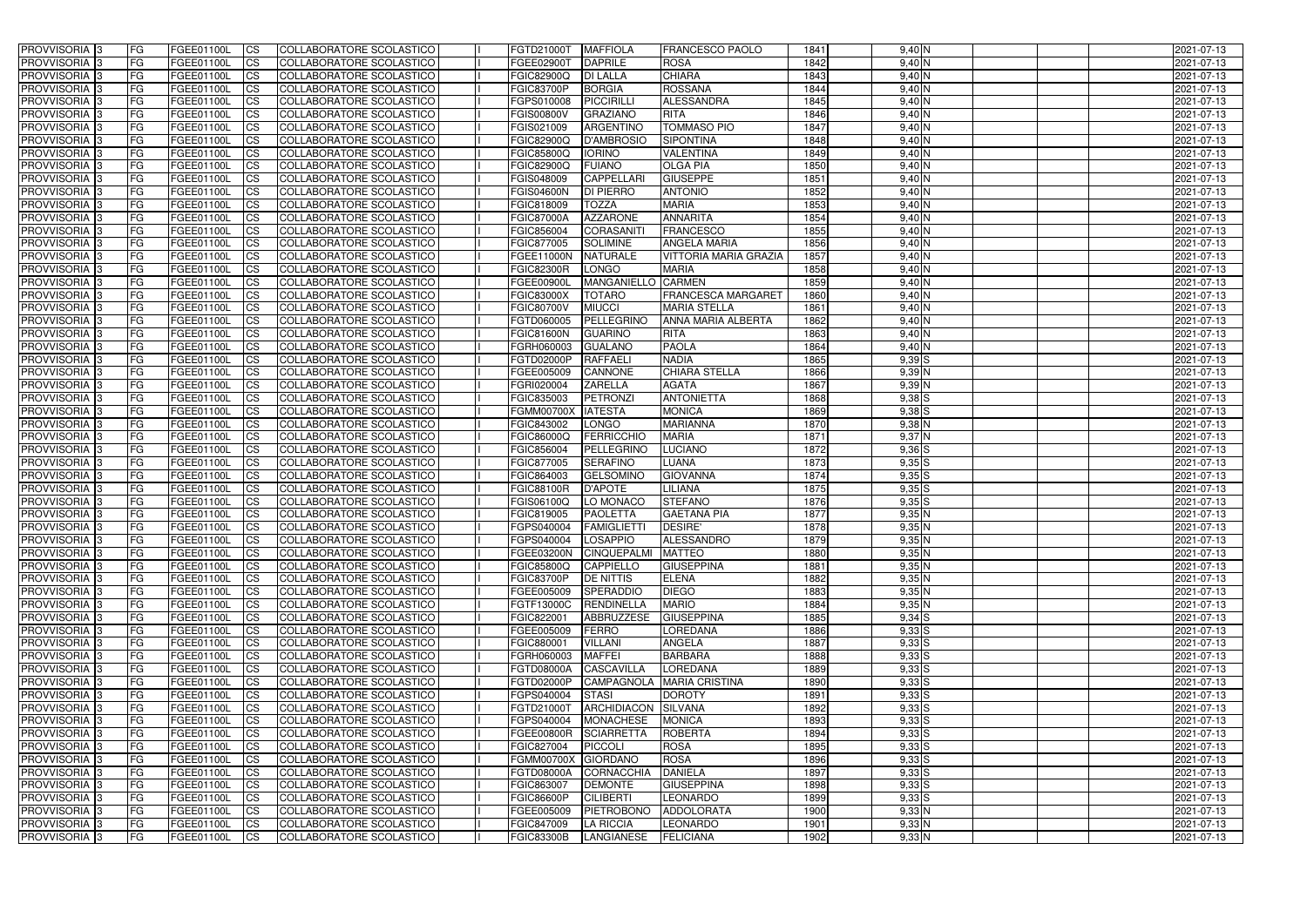| <b>PROVVISORIA</b> 3                                 | FG         | FGEE01100L               | <b>ICS</b>             | COLLABORATORE SCOLASTICO                             | <b>FGIC83000X</b>               | FERRI                              | <b>DANIELA</b>                    | 1903         | $9,33$ N             | 2021-07-13               |
|------------------------------------------------------|------------|--------------------------|------------------------|------------------------------------------------------|---------------------------------|------------------------------------|-----------------------------------|--------------|----------------------|--------------------------|
| <b>PROVVISORIA 3</b>                                 | FG         | FGEE01100L               | <b>CS</b>              | COLLABORATORE SCOLASTICO                             | FGIC872002                      | <b>PRENCIPE</b>                    | <b>ROSA</b>                       | 1904         | $9,33$ N             | 2021-07-13               |
| PROVVISORIA <sup>3</sup>                             | FG         | FGEE01100L               | <b>CS</b>              | COLLABORATORE SCOLASTICO                             | FGIC877005                      | <b>TUCCI</b>                       | <b>ANNA RITA</b>                  | 1905         | $9,33$ N             | 2021-07-13               |
| PROVVISORIA <sup>3</sup>                             | FG         | FGEE01100L               | <b>CS</b>              | COLLABORATORE SCOLASTICO                             | FGTF13000C                      | <b>D'ADDEDDA</b>                   | <b>FRANCESCO</b>                  | 1906         | $9,33$ N             | 2021-07-13               |
| PROVVISORIA <sup>3</sup>                             | FG         | FGEE01100L               | <b>CS</b>              | COLLABORATORE SCOLASTICO                             | <b>FGIC86200B</b>               | <b>DI BIASE</b>                    | <b>FLORIANA</b>                   | 1907         | $9,33$ N             | 2021-07-13               |
| PROVVISORIA <sup>3</sup>                             | FG         | FGEE01100L               | <b>CS</b>              | COLLABORATORE SCOLASTICO                             | <b>FGIS00800V</b>               | <b>VOLPE</b>                       | <b>MICHELA</b>                    | 1908         | $9,33$ N             | 2021-07-13               |
| PROVVISORIA 3                                        | FG         | FGEE01100L               | <b>CS</b>              | COLLABORATORE SCOLASTICO                             | FGRH060003                      | <b>MIMMO</b>                       | <b>SANDRA LUCILLA</b>             | 1909         | $9,33$ N             | 2021-07-13               |
| PROVVISORIA 3                                        | FG         | <b>FGEE01100L</b>        | <b>CS</b>              | COLLABORATORE SCOLASTICO                             | FGIC818009                      | <b>ADDANTE</b>                     | <b>ANTONELLA</b>                  | 1910         | $9,33$ N             | 2021-07-13               |
| PROVVISORIA 3                                        | FG         | FGEE01100L               | <b>CS</b>              | COLLABORATORE SCOLASTICO                             | <b>FGIC84400T</b>               | <b>DI MAGGIO</b>                   | <b>ANTONIO</b>                    | 1911         | $9,33$ N             | 2021-07-13               |
| PROVVISORIA <sup>3</sup>                             | FG         | FGEE01100L               | $\overline{c}$         | COLLABORATORE SCOLASTICO                             | FGIC864003                      | <b>BELVISO</b>                     | <b>MARIA SIPONTINA</b>            | 1912         | $9,33$ N             | 2021-07-13               |
| PROVVISORIA <sup>3</sup>                             | FG         | FGEE01100L               | <b>CS</b>              | COLLABORATORE SCOLASTICO                             | <b>FGIC86200B</b>               | <b>DI BARI</b>                     | LEONARDA                          | 1913         | $9,33$ N             | 2021-07-13               |
| PROVVISORIA <sup>3</sup>                             | FG         | <b>FGEE01100L</b>        | <b>CS</b>              | COLLABORATORE SCOLASTICO                             | FGTD010004                      | MASTRODONA ANGELA PIA              |                                   | 1914         | $9,33$ N             | 2021-07-13               |
| PROVVISORIA <sup>3</sup>                             | FG.        | <b>FGEE01100L</b>        | <b>I</b> CS            | COLLABORATORE SCOLASTICO                             | FGIC819005                      | <b>GRIECO</b>                      | <b>ASSUNTA</b>                    | 1915         | $9,33$ N             | 2021-07-13               |
| PROVVISORIA <sup>3</sup>                             | FG         | FGEE01100L               | <b>I</b> CS            | COLLABORATORE SCOLASTICO                             | FGPS010008                      | <b>CANCELLIERE</b>                 | <b>FRANCESCO SAVERIO</b>          | 1916         | $9,33$ N             | 2021-07-13               |
| PROVVISORIA <sup>3</sup>                             | FG         | FGEE01100L               | <b>I</b> CS            | COLLABORATORE SCOLASTICO                             | <b>FGIC87000A</b>               | <b>GALIETTI</b>                    | <b>EVELYN</b>                     | 1917         | $9,32$ $S$           | 2021-07-13               |
| <b>PROVVISORIA</b> 3                                 | FG         | FGEE01100L               | <b>I</b> CS            | <b>COLLABORATORE SCOLASTICO</b>                      | FGRH060003                      | <b>MAGGIO</b>                      | <b>MARIA GRAZIA</b>               | 1918         | 9,31 N               | 2021-07-13               |
| <b>PROVVISORIA</b> 3                                 | FG         | FGEE01100L               | <b>ICS</b>             | COLLABORATORE SCOLASTICO                             | <b>FGIS04600N</b>               | <b>FENINNO</b>                     | <b>GERARDA ARIANNA</b>            | 1919         | $9,30$ S             | 2021-07-13               |
| PROVVISORIA 3                                        | FG         | FGEE01100L               | <b>CS</b>              | COLLABORATORE SCOLASTICO                             | FGMM148003                      | <b>LABRIOLA</b>                    | <b>STEFANIA</b>                   | 1920         | $9,30$ S             | 2021-07-13               |
| PROVVISORIA <sup>3</sup>                             | FG.        | FGEE01100L               | <b>ICS</b>             | COLLABORATORE SCOLASTICO                             | <b>FGIS03700V</b>               | COCO                               | <b>LUCIA</b>                      | 1921         | $9,30$ S             | 2021-07-13               |
| PROVVISORIA <sup>3</sup>                             | FG         | FGEE01100L               | <b>I</b> CS            | COLLABORATORE SCOLASTICO                             | <b>FGIC84600D</b>               | <b>FAMIGLIETT</b>                  | <b>GIANNINA</b>                   | 1922         | $9,30$ S             | 2021-07-13               |
| PROVVISORIA <sup>3</sup>                             | FG         | FGEE01100L               | <b>I</b> CS            | COLLABORATORE SCOLASTICO                             | FGTD060005                      | <b>ARDITO</b>                      | <b>VERONICA</b>                   | 1923         | $9,30$ S             | 2021-07-13               |
| PROVVISORIA <sup>3</sup>                             | FG         | FGEE01100L               | <b>CS</b>              | COLLABORATORE SCOLASTICO                             | FGIC872002                      | <b>TROIANO</b>                     | <b>ANGELA</b>                     | 1924         | 9,30S                | 2021-07-13               |
| PROVVISORIA <sup>3</sup>                             | FG         | FGEE01100L               | <b>CS</b>              | COLLABORATORE SCOLASTICO<br>COLLABORATORE SCOLASTICO | FGIC856004                      | <b>DI GENOVA</b><br><b>SANTORO</b> | <b>ANNA</b>                       | 1925         | 9,30S                | 2021-07-13               |
| PROVVISORIA <sup>3</sup><br>PROVVISORIA <sup>3</sup> | FG<br>FG   | FGEE01100L<br>FGEE01100L | <b>CS</b><br><b>CS</b> | COLLABORATORE SCOLASTICO                             | FGIS001004<br>FGIS00800V        | <b>PICUCCIO</b>                    | <b>PASQUINA</b><br><b>IOLANDA</b> | 1926<br>1927 | $9,30$ S<br>9,30S    | 2021-07-13<br>2021-07-13 |
| PROVVISORIA <sup>1</sup> 3                           | FG         | FGEE01100L               | <b>CS</b>              | COLLABORATORE SCOLASTICO                             | <b>FGIS00800V</b>               | <b>DE MANGO</b>                    | ANGELA ELISABETTA                 | 1928         | 9,30S                | 2021-07-13               |
| PROVVISORIA 3                                        | FG         | <b>FGEE01100L</b>        | <b>CS</b>              | COLLABORATORE SCOLASTICO                             | <b>FGEE00900L</b>               | <b>PATELLA</b>                     | <b>MARIA GRAZIA</b>               | 1929         | $9,30$ S             | 2021-07-13               |
| PROVVISORIA <sup>3</sup>                             | FG         | FGEE01100L               | <b>CS</b>              | COLLABORATORE SCOLASTICO                             | FGTD08000A                      | LUISI                              | <b>ASSUNTA</b>                    | 1930         | $9,30$ S             | 2021-07-13               |
| PROVVISORIA <sup>3</sup>                             | FG         | <b>FGEE01100L</b>        | <b>CS</b>              | COLLABORATORE SCOLASTICO                             | FGIS023001                      | <b>PASQUALICCHI ELENA</b>          |                                   | 1931         | $9,30$ S             | 2021-07-13               |
| PROVVISORIA <sup>1</sup> 3                           | FG         | <b>FGEE01100L</b>        | <b>CS</b>              | COLLABORATORE SCOLASTICO                             | FGIS021009                      | <b>IANZANO</b>                     | <b>IOLANDA</b>                    | 1932         | $9,30$ S             | 2021-07-13               |
| PROVVISORIA <sup>3</sup>                             | FG         | FGEE01100L               | <b>CS</b>              | COLLABORATORE SCOLASTICO                             | FGIC819005                      | MASTRANGEL                         | <b>DAMIANO</b>                    | 1933         | $9,30$ S             | 2021-07-13               |
| PROVVISORIA <sup>13</sup>                            | FG         | FGEE01100L               | $\overline{\text{cs}}$ | COLLABORATORE SCOLASTICO                             | <b>FGIC83800E</b>               | <b>VITALAZZO</b>                   | <b>MARTA</b>                      | 1934         | 9,30S                | 2021-07-13               |
| PROVVISORIA <sup>3</sup>                             | FG         | <b>FGEE01100L</b>        | <b>CS</b>              | COLLABORATORE SCOLASTICO                             | <b>FGIS03700V</b>               | <b>RINALDI</b>                     | <b>CONCETTA</b>                   | 1935         | 9,30S                | 2021-07-13               |
| PROVVISORIA <sup>3</sup>                             | FG         | <b>FGEE01100L</b>        | <b>CS</b>              | COLLABORATORE SCOLASTICO                             | FGTD060005                      | <b>PALMIERI</b>                    | <b>ROSANNA</b>                    | 1936         | 9,30S                | 2021-07-13               |
| PROVVISORIA <sup>3</sup>                             | FG         | FGEE01100L               | $\overline{\text{cs}}$ | COLLABORATORE SCOLASTICO                             | FGTD010004                      | MELCHIONDA                         | <b>MICHELE PIO</b>                | 1937         | 9,30S                | 2021-07-13               |
| PROVVISORIA <sup>3</sup>                             | FG         | FGEE01100L               | <b>CS</b>              | <b>COLLABORATORE SCOLASTICO</b>                      | FGIC842006                      | <b>DE MARCO</b>                    | LUDOVICO                          | 1938         | $9,30$ S             | 2021-07-13               |
| PROVVISORIA <sup>3</sup>                             | FG         | FGEE01100L               | <b>CS</b>              | COLLABORATORE SCOLASTICO                             | FGPS040004                      | FERRARA                            | ROCCO LUCIANO                     | 1939         | $9,30$ S             | 2021-07-13               |
| PROVVISORIA 3                                        | FG         | FGEE01100L               | <b>I</b> CS            | COLLABORATORE SCOLASTICO                             | FGIC843002                      | <b>BRUNO</b>                       | <b>PASQUALE</b>                   | 1940         | 9,30S                | 2021-07-13               |
| <b>PROVVISORIA</b> 3                                 | IFG.       | FGEE01100L               | CS                     | COLLABORATORE SCOLASTICO                             | FGEE106002 GRAVINO              |                                    | <b>FEDERICA MILENA</b>            | 1941         | $9,30$ N             | 2021-07-13               |
| PROVVISORIA 3                                        | IFG.       | FGEE01100L               | <b>ICS</b>             | COLLABORATORE SCOLASTICO                             | FGTE020006                      | <b>BELFIORE</b>                    | <b>SIRIA</b>                      | 1942         | $9,30$ N             | 2021-07-13               |
| PROVVISORIA 3                                        | FG         | FGEE01100L               | <b>CS</b>              | COLLABORATORE SCOLASTICO                             | <b>FGIC80800P</b>               | LA TORRE                           | <b>TIZIANA</b>                    | 1943         | $9,30$ N             | 2021-07-13               |
| PROVVISORIA 3                                        | FG         | <b>FGEE01100L</b>        | <b>CS</b>              | COLLABORATORE SCOLASTICO                             | <b>FGIC82900Q</b>               | LAURIOLA                           | <b>DOMENICO</b>                   | 1944         | $9,30$ N             | 2021-07-13               |
| PROVVISORIA 3                                        | FG         | FGEE01100L               | <b>ICS</b>             | <b>COLLABORATORE SCOLASTICO</b>                      | <b>FGIC86000Q</b>               | <b>VALERIO</b>                     | <b>CLAUDIA</b>                    | 1945         | $9,30$ N             | 2021-07-13               |
| PROVVISORIA 3                                        | FG.        | FGEE01100L               | <b>CS</b>              | COLLABORATORE SCOLASTICO                             | FGEE00900L                      | <b>TORRACO</b>                     | <b>CARLOTTA</b>                   | 1946         | $9,30$ N             | 2021-07-13               |
| PROVVISORIA 3                                        | FG         | FGEE01100L               | <b>CS</b>              | COLLABORATORE SCOLASTICO                             | <b>FGIS00800V</b>               | <b>PILONE</b>                      | <b>VERONICA</b>                   | 1947         | $9,30$ N             | 2021-07-13               |
| PROVVISORIA 3                                        | <b>FG</b>  | FGEE01100L               | <b>CS</b>              | COLLABORATORE SCOLASTICO                             | FGEE00800R                      | CAVALLO                            | <b>GIORGIA</b>                    | 1948         | $9,30$ N             | 2021-07-13               |
| PROVVISORIA 3                                        | FG         | FGEE01100L               | <b>CS</b>              | COLLABORATORE SCOLASTICO                             | <b>FGIS00800V</b>               | LA TEGOLA                          | <b>MARIA</b>                      | 1949         | $9,30$ N             | 2021-07-13               |
| PROVVISORIA 3                                        | FG         | FGEE01100L               | <b>CS</b>              | COLLABORATORE SCOLASTICO                             | FGTD060005                      | <b>AGRIESTI</b>                    | <b>SIMONA</b>                     | 1950         | $9,30$ N             | 2021-07-13               |
| PROVVISORIA 3                                        | FG         | FGEE01100L               | <b>CS</b>              | COLLABORATORE SCOLASTICO                             | <b>FGIC81600N</b>               | <b>PATETTA</b>                     | <b>MARIA</b>                      | 1951         | $9,30$ N             | 2021-07-13               |
| PROVVISORIA 3<br>PROVVISORIA 3                       | FG<br>FG   | FGEE01100L<br>FGEE01100L | <b>CS</b><br><b>CS</b> | COLLABORATORE SCOLASTICO<br>COLLABORATORE SCOLASTICO | <b>FGIC84500N</b><br>FGTF17000V | <b>BATTISTA</b><br>LATINO          | ROSA PIA<br><b>LEONARDO</b>       | 1952<br>1953 | $9,30$ N<br>$9,30$ N | 2021-07-13<br>2021-07-13 |
| <b>PROVVISORIA</b> 3                                 | IFG.       | FGEE01100L               | <b>CS</b>              | COLLABORATORE SCOLASTICO                             | FGTF13000C                      | <b>SILVESTRO</b>                   | <b>GIUSEPPE</b>                   | 1954         | $9,30$ N             | 2021-07-13               |
| <b>PROVVISORIA</b> 3                                 | IFG.       | FGEE01100L               | <b>CS</b>              | COLLABORATORE SCOLASTICO                             | FGPM03000E                      | <b>RIZZI</b>                       | <b>FRANCESCA</b>                  | 1955         | $9,30$ N             | 2021-07-13               |
| PROVVISORIA 3                                        | <b>IFG</b> | FGEE01100L               | <b>CS</b>              | COLLABORATORE SCOLASTICO                             | FGEE11000N                      | D'ONOFRIO                          | <b>SARA</b>                       | 1956         | $9,30$ N             | 2021-07-13               |
| PROVVISORIA 3                                        | <b>IFG</b> | FGEE01100L               | <b>CS</b>              | COLLABORATORE SCOLASTICO                             | FGTE020006                      | CROCE                              | <b>GIUSEPPE</b>                   | 1957         | $9,30$ N             | 2021-07-13               |
| PROVVISORIA 3                                        | IFG.       | FGEE01100L               | <b>CS</b>              | COLLABORATORE SCOLASTICO                             | FGPC160003                      | <b>TURINO</b>                      | <b>SIRIA CAMILLA</b>              | 1958         | $9,30$ N             | 2021-07-13               |
| <b>PROVVISORIA</b> 3                                 | FG         | FGEE01100L               | <b>CS</b>              | COLLABORATORE SCOLASTICO                             | <b>FGIC83000X</b>               | RIGNANESE                          | <b>GIULIA</b>                     | 1959         | $9,30$ N             | 2021-07-13               |
| PROVVISORIA 3                                        | FG         | FGEE01100L               | <b>CS</b>              | COLLABORATORE SCOLASTICO                             | <b>FGIC85900G</b>               | <b>MUCELLI</b>                     | <b>CRISTINA</b>                   | 1960         | $9,30$ N             | 2021-07-13               |
| PROVVISORIA 3                                        | FG         | <b>FGEE01100L</b>        | <b>CS</b>              | COLLABORATORE SCOLASTICO                             | FGEE00900L                      | ACQUAVIVA                          | <b>ELIO</b>                       | 1961         | $9,30$ N             | 2021-07-13               |
| PROVVISORIA 3                                        | FG         | FGEE01100L               | <b>ICS</b>             | COLLABORATORE SCOLASTICO                             | FGIC819005                      | BOTTICELLA                         | <b>LUCIA</b>                      | 1962         | $9,30$ N             | 2021-07-13               |
| PROVVISORIA 3                                        | FG         | FGEE01100L               | $\overline{c}$         | COLLABORATORE SCOLASTICO                             | FGIC818009                      | <b>MEGLIOLA</b>                    | <b>ROBERTA</b>                    | 1963         | $9,30$ N             | 2021-07-13               |
| PROVVISORIA 3                                        | FG         | FGEE01100L               | <b>CS</b>              | COLLABORATORE SCOLASTICO                             | FGEE106002                      | AUGELLI                            | <b>ANTONELLA YLENIA</b>           | 1964         | $9,30$ N             | 2021-07-13               |
|                                                      |            |                          |                        |                                                      |                                 |                                    |                                   |              |                      |                          |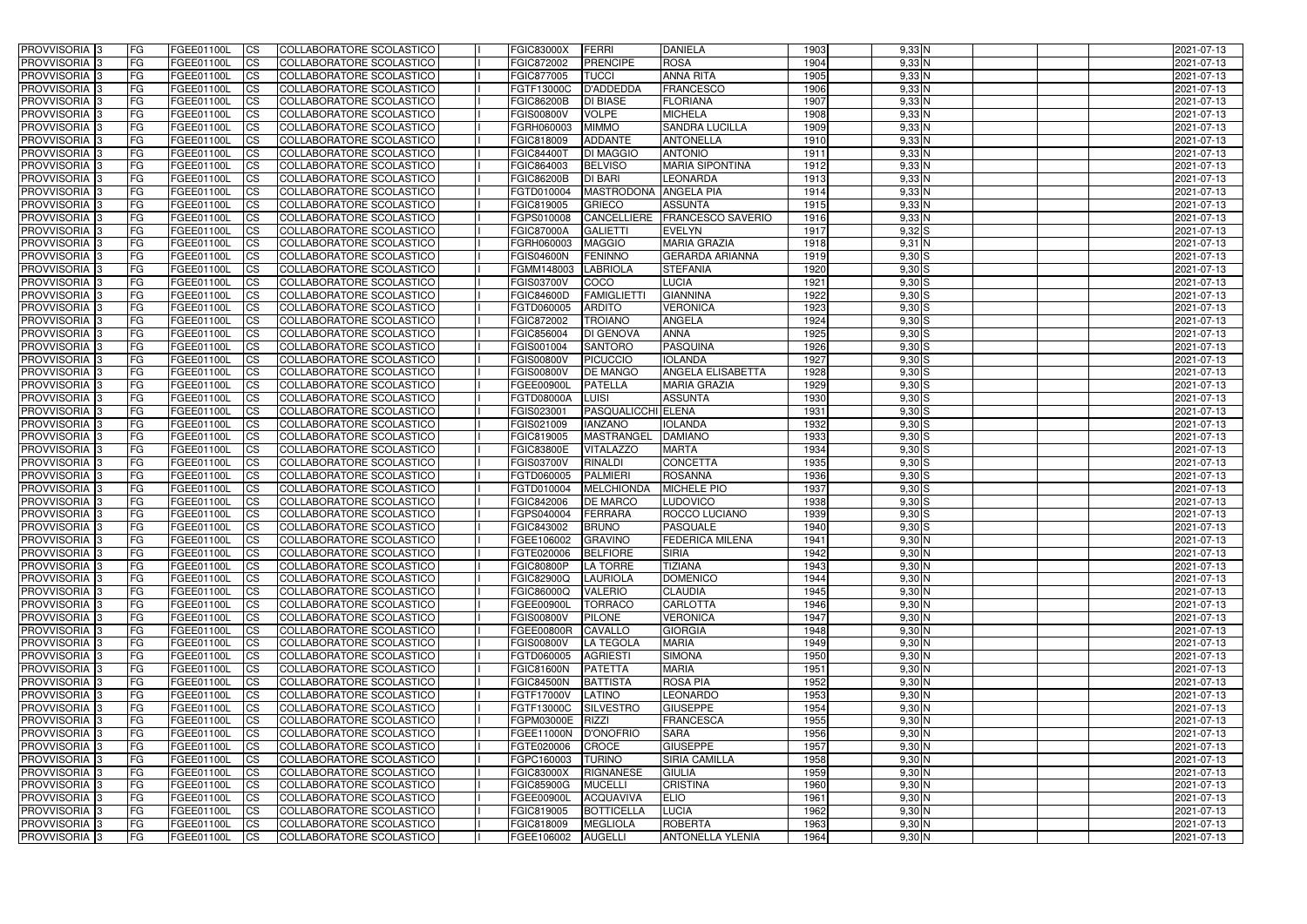| <b>PROVVISORIA</b> 3                             | FG         | FGEE01100L               | <b>ICS</b>             | COLLABORATORE SCOLASTICO                             | <b>FGIC81600N</b>                      | <b>BOVE</b>                          | PIA                                  | 1965         | $9,30$ N               | 2021-07-13               |
|--------------------------------------------------|------------|--------------------------|------------------------|------------------------------------------------------|----------------------------------------|--------------------------------------|--------------------------------------|--------------|------------------------|--------------------------|
| <b>PROVVISORIA 3</b>                             | FG         | FGEE01100L               | <b>CS</b>              | COLLABORATORE SCOLASTICO                             | <b>FGIC85800Q</b>                      | <b>RACIOPPA</b>                      | <b>LEONARDA</b>                      | 1966         | $9,30$ N               | 2021-07-13               |
| PROVVISORIA <sup>3</sup>                         | FG         | FGEE01100L               | <b>CS</b>              | COLLABORATORE SCOLASTICO                             | <b>FGIC85700X</b>                      | <b>ALTOBELLO</b>                     | <b>ERIKA</b>                         | 1967         | $9,30$ N               | 2021-07-13               |
| PROVVISORIA <sup>3</sup>                         | FG         | FGEE01100L               | <b>CS</b>              | COLLABORATORE SCOLASTICO                             | <b>FGIC88100R</b>                      | ALESSANDRIN                          | PIA                                  | 1968         | $9,30$ N               | 2021-07-13               |
| PROVVISORIA <sup>1</sup> 3                       | FG         | FGEE01100L               | <b>CS</b>              | COLLABORATORE SCOLASTICO                             | <b>FGIC82400L</b>                      | <b>FASCIA</b>                        | <b>MARINA</b>                        | 1969         | $9,30$ N               | 2021-07-13               |
| PROVVISORIA <sup>3</sup>                         | FG         | FGEE01100L               | <b>CS</b>              | COLLABORATORE SCOLASTICO                             | <b>FGIC85800Q</b>                      | <b>MAITILASSO</b>                    | <b>MARIA GRAZIA</b>                  | 1970         | $9,30$ N               | 2021-07-13               |
| PROVVISORIA 3                                    | FG         | FGEE01100L               | <b>CS</b>              | COLLABORATORE SCOLASTICO                             | <b>FGIS00400G</b>                      | <b>RINALDI</b>                       | <b>FRANCESCOMARCO</b>                | 1971         | $9,30$ N               | 2021-07-13               |
| PROVVISORIA 3                                    | FG         | <b>FGEE01100L</b>        | <b>CS</b>              | <b>COLLABORATORE SCOLASTICO</b>                      | FGPM10000G                             | <b>GRASSANO</b>                      | <b>ALESSANDRA PIA</b>                | 1972         | $9,30$ N               | 2021-07-13               |
| PROVVISORIA 3                                    | FG         | FGEE01100L               | <b>CS</b>              | COLLABORATORE SCOLASTICO                             | FGIC876009                             | <b>PIZZUTO</b>                       | <b>ELISABETTA</b>                    | 1973         | $9,30$ N               | 2021-07-13               |
| PROVVISORIA <sup>3</sup>                         | FG         | FGEE01100L               | $\overline{c}$         | COLLABORATORE SCOLASTICO                             | <b>FGIC84600D</b>                      | <b>SPECCHIO</b>                      | <b>AGATA</b>                         | 1974         | $9,30$ N               | 2021-07-13               |
| PROVVISORIA <sup>3</sup>                         | FG         | FGEE01100L               | <b>CS</b>              | COLLABORATORE SCOLASTICO                             | FGPS010008                             | <b>MAIORANO</b>                      | <b>GAETANA</b>                       | 1975         | $9,30$ N               | 2021-07-13               |
| PROVVISORIA <sup>3</sup>                         | FG         | FGEE01100L               | <b>CS</b>              | COLLABORATORE SCOLASTICO                             | FGIC851001                             | <b>POLVERE</b>                       | <b>VERONICA</b>                      | 1976         | $9,30$ N               | 2021-07-13               |
| PROVVISORIA <sup>3</sup>                         | FG         | FGEE01100L               | <b>I</b> CS            | COLLABORATORE SCOLASTICO                             | FGTD02000P                             | <b>RUSSO</b>                         | <b>STEFANIA</b>                      | 1977         | $9,30$ N               | 2021-07-13               |
| PROVVISORIA <sup>3</sup>                         | FG         | FGEE01100L               | <b>I</b> CS            | COLLABORATORE SCOLASTICO                             | FGTD21000T                             | <b>LEGGIERI</b>                      | <b>ENZA</b>                          | 1978         | $9,30$ N               | 2021-07-13               |
| PROVVISORIA <sup>3</sup>                         | FG         | FGEE01100L               | <b>I</b> CS            | COLLABORATORE SCOLASTICO                             | <b>FGIS04600N</b>                      | <b>VENTRIGLIO</b>                    | <b>ANNA</b>                          | 1979         | $9,30$ N               | 2021-07-13               |
| <b>PROVVISORIA</b> 3                             | FG         | FGEE01100L               | <b>I</b> CS            | <b>COLLABORATORE SCOLASTICO</b>                      | FGIC848005                             | <b>LONGO</b>                         | <b>VENERANDA</b>                     | 1980         | $9,30$ N               | 2021-07-13               |
| <b>PROVVISORIA</b> 3                             | FG         | FGEE01100L               | <b>ICS</b>             | COLLABORATORE SCOLASTICO                             | <b>FGIS05300R</b>                      | <b>DAMATO</b>                        | <b>DANIELE PIOANTONIO</b>            | 1981         | $9,30$ N               | 2021-07-13               |
| PROVVISORIA 3                                    | FG         | FGEE01100L               | <b>CS</b>              | <b>COLLABORATORE SCOLASTICO</b>                      | <b>FGIC87900R</b>                      | <b>D'ANDREA</b>                      | <b>CONCETTA ANTONIA</b>              | 1982         | 9,30 N                 | 2021-07-13               |
| PROVVISORIA <sup>3</sup>                         | FG         | FGEE01100L               | <b>ICS</b>             | COLLABORATORE SCOLASTICO                             | FGIC822001                             | <b>ROGGIA</b>                        | <b>GABRIELE FORTUNATO</b>            | 1983         | $9,30$ N               | 2021-07-13               |
| PROVVISORIA <sup>3</sup>                         | FG         | FGEE01100L               | <b>I</b> CS            | COLLABORATORE SCOLASTICO                             | <b>FGIS00800V</b>                      | <b>SPINELLI</b>                      | <b>FRANCESCA</b>                     | 1984         | $9,30$ N               | 2021-07-13               |
| PROVVISORIA <sup>3</sup>                         | FG         | FGEE01100L               | <b>I</b> CS            | COLLABORATORE SCOLASTICO                             | FGTD21000T                             | <b>COLUCCI</b>                       | <b>ADELE</b>                         | 1985         | $9,30$ N               | 2021-07-13               |
| PROVVISORIA <sup>3</sup>                         | FG         | FGEE01100L<br>FGEE01100L | <b>CS</b>              | COLLABORATORE SCOLASTICO                             | <b>FGIC81600N</b>                      | <b>CIOTTI</b>                        | <b>ANGELA</b>                        | 1986         | $9,30$ N               | 2021-07-13               |
| PROVVISORIA <sup>3</sup><br><b>PROVVISORIA</b> 3 | FG         |                          | <b>CS</b>              | COLLABORATORE SCOLASTICO                             | <b>FGIC84400T</b><br><b>FGEE03200N</b> | <b>PUGLIESE</b>                      | <b>GIULIANA</b><br><b>ALTOMARE</b>   | 1987<br>1988 | $9,30$ N<br>$9,30$ N   | 2021-07-13               |
| PROVVISORIA <sup>3</sup>                         | FG<br>FG   | FGEE01100L<br>FGEE01100L | <b>CS</b><br><b>CS</b> | COLLABORATORE SCOLASTICO<br>COLLABORATORE SCOLASTICO | FGIC822001                             | <b>BELLAPIANTA</b><br><b>BENFINI</b> | <b>MARIA RITA</b>                    | 1989         | $9,30$ N               | 2021-07-13<br>2021-07-13 |
| PROVVISORIA <sup>1</sup> 3                       | FG         | FGEE01100L               | <b>CS</b>              | COLLABORATORE SCOLASTICO                             | <b>FGIS00800V</b>                      | <b>GRAVINA</b>                       | <b>FRANCESCA</b>                     | 1990         | $9,30$ N               | 2021-07-13               |
| PROVVISORIA <sup>1</sup> 3                       | FG         | <b>FGEE01100L</b>        | <b>CS</b>              | COLLABORATORE SCOLASTICO                             | <b>FGMM00700X</b>                      | <b>DI MAGGIO</b>                     | <b>LUCA</b>                          | 1991         | $9,30$ N               | 2021-07-13               |
| PROVVISORIA <sup>3</sup>                         | FG.        | FGEE01100L               | <b>CS</b>              | COLLABORATORE SCOLASTICO                             | <b>FGIC87500D</b>                      | <b>BASANISI</b>                      | <b>GRAZIA</b>                        | 1992         | $9,30$ N               | 2021-07-13               |
| PROVVISORIA <sup>3</sup>                         | FG         | <b>FGEE01100L</b>        | <b>CS</b>              | COLLABORATORE SCOLASTICO                             | FGIC827004                             | <b>INGLESE</b>                       | <b>FRANCESCA</b>                     | 1993         | $9,30$ N               | 2021-07-13               |
| PROVVISORIA <sup>1</sup> 3                       | FG.        | FGEE01100L               | <b>CS</b>              | COLLABORATORE SCOLASTICO                             | FGIC822001                             | <b>LAPENNA</b>                       | <b>INCORONATA</b>                    | 1994         | $9,30$ N               | 2021-07-13               |
| PROVVISORIA <sup>3</sup>                         | FG.        | FGEE01100L               | <b>CS</b>              | COLLABORATORE SCOLASTICO                             | <b>FGIC84600D</b>                      | CASANOVA                             | <b>GIUSEPPE</b>                      | 1995         | $9,30$ N               | 2021-07-13               |
| PROVVISORIA <sup>1</sup> 3                       | FG         | FGEE01100L               | $\overline{\text{cs}}$ | COLLABORATORE SCOLASTICO                             | <b>FGTD08000A</b>                      | <b>PACIELLO</b>                      | <b>MARIANNA</b>                      | 1996         | $9,30$ N               | 2021-07-13               |
| PROVVISORIA <sup>3</sup>                         | FG         | <b>FGEE01100L</b>        | <b>CS</b>              | COLLABORATORE SCOLASTICO                             | <b>FGIC82900Q</b>                      | <b>MUNDO</b>                         | <b>MARIA GRAZIA</b>                  | 1997         | $9,30$ N               | 2021-07-13               |
| PROVVISORIA <sup>3</sup>                         | FG         | FGEE01100L               | <b>CS</b>              | COLLABORATORE SCOLASTICO                             | FGPS040004                             | <b>CIAVARELLA</b>                    | <b>ANTONIO PIO</b>                   | 1998         | $9,30$ N               | 2021-07-13               |
| PROVVISORIA <sup>3</sup>                         | FG         | FGEE01100L               | $\overline{\text{cs}}$ | COLLABORATORE SCOLASTICO                             | FGTD010004                             | <b>DE FELICE</b>                     | <b>SEVERO FORTUNATO</b>              | 1999         | $9,30$ N               | 2021-07-13               |
| PROVVISORIA <sup>3</sup>                         | FG         | FGEE01100L               | <b>CS</b>              | <b>COLLABORATORE SCOLASTICO</b>                      | FGTD21000T                             | PENNELLA                             | <b>MAURIZIO</b>                      | 2000         | $9,30$ N               | 2021-07-13               |
| PROVVISORIA <sup>1</sup> 3                       | FG         | FGEE01100L               | <b>CS</b>              | COLLABORATORE SCOLASTICO                             | FGEE112009                             | <b>MIRANDO</b>                       | <b>VALENTINA</b>                     | 2001         | $9,28$ N               | 2021-07-13               |
| PROVVISORIA 3                                    | FG         | FGEE01100L               | <b>I</b> CS            | COLLABORATORE SCOLASTICO                             | <b>FGIC86200B</b>                      | <b>SCOPECE</b>                       | <b>SARA</b>                          | 2002         | $9,28$ N               | 2021-07-13               |
| <b>PROVVISORIA</b> 3                             | IFG.       | FGEE01100L               | CS                     | COLLABORATORE SCOLASTICO                             | <b>FGIC818009</b>                      | FRATIANNI                            | <b>ANTONIA</b>                       | 2003         | $9,28$ N               | 2021-07-13               |
| PROVVISORIA 3                                    | IFG.       | FGEE01100L               | <b>ICS</b>             | COLLABORATORE SCOLASTICO                             | FGPS040004                             | RIPOLI                               | <b>MELISSA</b>                       | 2004         | $9,28$ N               | 2021-07-13               |
| PROVVISORIA 3                                    | FG         | FGEE01100L               | <b>CS</b>              | COLLABORATORE SCOLASTICO                             | <b>FGTD08000A</b>                      | <b>DI BICCARI</b>                    | <b>MARIA</b>                         | 2005         | $9,28$ N               | 2021-07-13               |
| PROVVISORIA 3                                    | FG         | FGEE01100L               | <b>CS</b>              | COLLABORATORE SCOLASTICO                             | <b>FGIC86200B</b>                      | <b>ROSSI</b>                         | <b>MANUELA ANNA</b>                  | 2006         | 9,27S                  | 2021-07-13               |
| PROVVISORIA <sup>3</sup>                         | FG         | FGEE01100L               | <b>ICS</b>             | <b>COLLABORATORE SCOLASTICO</b>                      | <b>FGIC82900Q</b>                      | <b>LEONE</b>                         | <b>ILENIA</b>                        | 2007         | 9,27N                  | 2021-07-13               |
| PROVVISORIA 3                                    | FG.        | FGEE01100L               | <b>CS</b>              | COLLABORATORE SCOLASTICO                             | FGIC876009                             | LOMBARDI                             | <b>FILOMENA</b>                      | 2008         | 9,27N                  | 2021-07-13               |
| PROVVISORIA 3                                    | FG         | FGEE01100L               | <b>CS</b>              | COLLABORATORE SCOLASTICO                             | FGIC876009                             | PETITTI                              | <b>LEONARDO</b>                      | 2009         | 9,27N                  | 2021-07-13               |
| PROVVISORIA 3                                    | <b>FG</b>  | FGEE01100L               | <b>CS</b>              | COLLABORATORE SCOLASTICO                             | FGIC880001                             | <b>SPINELLI</b>                      | <b>CARLO</b>                         | 2010         | $9,25$ S               | 2021-07-13               |
| PROVVISORIA 3                                    | FG         | FGEE01100L               | <b>CS</b>              | COLLABORATORE SCOLASTICO                             | <b>FGIC87300T</b>                      | <b>DESANTIS</b>                      | <b>VALERIA</b>                       | 2011         | $9,25$ S               | 2021-07-13               |
| PROVVISORIA 3<br>PROVVISORIA 3                   | FG         | FGEE01100L<br>FGEE01100L | <b>CS</b>              | COLLABORATORE SCOLASTICO                             | FGMM00700X LO MELE<br>FGEE03200N       |                                      | <b>MARIA PINA</b><br><b>GERARDO</b>  | 2012         | $9,25$ S               | 2021-07-13<br>2021-07-13 |
|                                                  | FG         |                          | <b>CS</b>              | COLLABORATORE SCOLASTICO                             |                                        | CASANOVA                             |                                      | 2013         | $9,25$ S               |                          |
| PROVVISORIA 3<br>PROVVISORIA 3                   | FG<br>FG   | FGEE01100L<br>FGEE01100L | <b>CS</b>              | COLLABORATORE SCOLASTICO<br>COLLABORATORE SCOLASTICO | FGTD060005<br><b>FGIS05300R</b>        | <b>MUSCIO</b><br><b>RIZZITELLI</b>   | <b>LUIGIA</b><br><b>MARIA GRAZIA</b> | 2014<br>2015 | $9,25$ $S$<br>$9,25$ S | 2021-07-13<br>2021-07-13 |
| <b>PROVVISORIA</b> 3                             | IFG.       | FGEE01100L               | <b>CS</b><br><b>CS</b> | COLLABORATORE SCOLASTICO                             | <b>FGTF13000C</b>                      | <b>DE VITA</b>                       | <b>SARA</b>                          | 2016         | $9,25$ S               | 2021-07-13               |
| <b>PROVVISORIA</b> 3                             | IFG.       | FGEE01100L               | <b>CS</b>              | COLLABORATORE SCOLASTICO                             | <b>FGIC82900Q</b>                      | RENEGALDO                            | <b>ANGELA</b>                        | 2017         | $9,25$ S               | 2021-07-13               |
| PROVVISORIA 3                                    | <b>IFG</b> | FGEE01100L               | <b>CS</b>              | COLLABORATORE SCOLASTICO                             | FGMM04100B RUSSO                       |                                      | VALERIA                              | 2018         | $9,25$ S               | 2021-07-13               |
| PROVVISORIA 3                                    | <b>IFG</b> | FGEE01100L               | <b>CS</b>              | COLLABORATORE SCOLASTICO                             | <b>FGEE00800R</b>                      | CANGERO                              | <b>ANNA RITA</b>                     | 2019         | $9,25$ S               | 2021-07-13               |
| PROVVISORIA 3                                    | IFG.       | <b>FGEE01100L</b>        | <b>CS</b>              | COLLABORATORE SCOLASTICO                             | FGIC819005                             | <b>MARTONE</b>                       | <b>STEFANIA</b>                      | 2020         | $9,25$ S               | 2021-07-13               |
| PROVVISORIA 3                                    | FG         | FGEE01100L               | <b>CS</b>              | COLLABORATORE SCOLASTICO                             | FGTF13000C                             | <b>PIEMONTESE</b>                    | <b>MARIA ASSUNTA</b>                 | 2021         | $9,25$ S               | 2021-07-13               |
| PROVVISORIA 3                                    | <b>FG</b>  | FGEE01100L               | <b>CS</b>              | COLLABORATORE SCOLASTICO                             | FGIC864003                             | <b>CINQUE</b>                        | <b>MATTEO</b>                        | 2022         | $9,25$ S               | 2021-07-13               |
| PROVVISORIA 3                                    | FG         | <b>FGEE01100L</b>        | <b>CS</b>              | COLLABORATORE SCOLASTICO                             | <b>FGIS00800V</b>                      | <b>LA MANNA</b>                      | <b>MAURIZIO</b>                      | 2023         | 9,25N                  | 2021-07-13               |
| <b>PROVVISORIA</b> 3                             | FG         | FGEE01100L               | <b>ICS</b>             | COLLABORATORE SCOLASTICO                             | <b>FGIC84600D</b>                      | CAROSIELLO                           | <b>ANGELA</b>                        | 2024         | 9,25N                  | 2021-07-13               |
| PROVVISORIA 3                                    | FG         | FGEE01100L               | <b>CS</b>              | COLLABORATORE SCOLASTICO                             | FGEE02900T                             | <b>ARTURO</b>                        | <b>ANTONIO</b>                       | 2025         | 9,25N                  | 2021-07-13               |
| PROVVISORIA 3                                    | FG         | FGEE01100L               | <b>ICS</b>             | COLLABORATORE SCOLASTICO                             | <b>FGIC85800Q</b>                      | LO GRECO                             | <b>FEDERICA</b>                      | 2026         | 9,25N                  | 2021-07-13               |
|                                                  |            |                          |                        |                                                      |                                        |                                      |                                      |              |                        |                          |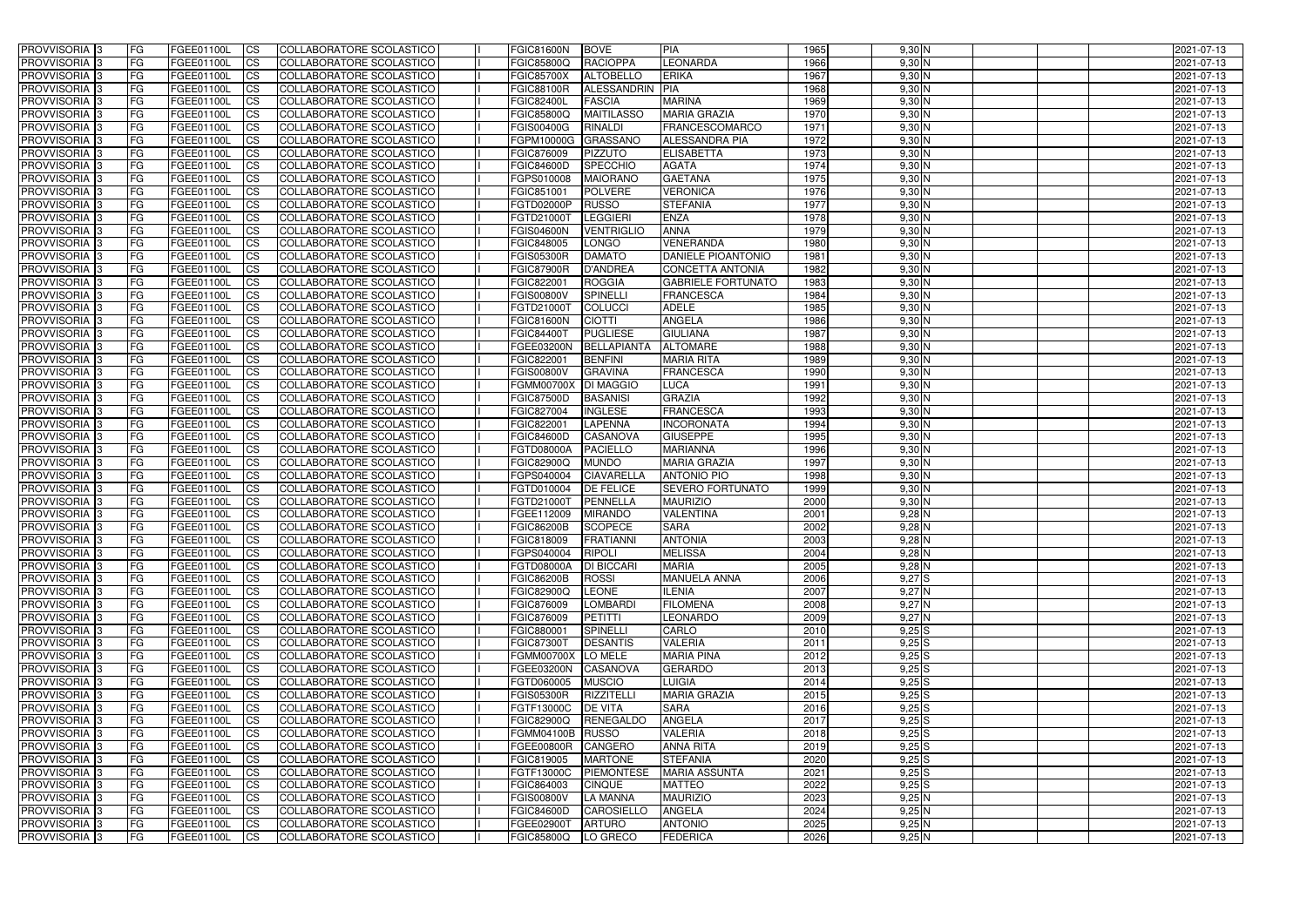| <b>PROVVISORIA</b> 3                      | <b>FG</b>              | FGEE01100L               | <b>ICS</b>               | COLLABORATORE SCOLASTICO                                    | FGIC843002                      | <b>IMPROTA</b>                            | <b>FRANCESCO</b>                         | 2027         | $9,25$ N               | 2021-07-13               |
|-------------------------------------------|------------------------|--------------------------|--------------------------|-------------------------------------------------------------|---------------------------------|-------------------------------------------|------------------------------------------|--------------|------------------------|--------------------------|
| <b>PROVVISORIA 3</b>                      | FG                     | FGEE01100L               | <b>ICS</b>               | COLLABORATORE SCOLASTICO                                    | <b>FGEE00800R</b>               | <b>DI TRANI</b>                           | <b>CLAUDIA</b>                           | 2028         | $9,25$ N               | 2021-07-13               |
| PROVVISORIA                               | FG                     | FGEE01100L               | <b>CS</b>                | <b>COLLABORATORE SCOLASTICO</b>                             | FGTE020006                      | CORNACCHIA                                | <b>LUIGI</b>                             | 2029         | 9,25N                  | 2021-07-13               |
| PROVVISORIA                               | FG                     | FGEE01100L               | <b>CS</b>                | COLLABORATORE SCOLASTICO                                    | FGTD08000A                      | <b>DELL'OLIO</b>                          | <b>BRUNELLA</b>                          | 2030         | 9,25N                  | 2021-07-13               |
| <b>PROVVISORIA 3</b>                      | FG                     | FGEE01100L               | <b>CS</b>                | COLLABORATORE SCOLASTICO                                    | <b>FGEE00900L</b>               | <b>GENZANO</b>                            | <b>CHIARA</b>                            | 2031         | $9,25$ N               | 2021-07-13               |
| PROVVISORIA <sup>1</sup> 3                | FG                     | FGEE01100L               | <b>CS</b>                | COLLABORATORE SCOLASTICO                                    | <b>FGIC81600N</b>               | <b>CAPANO</b>                             | <b>LUIGI</b>                             | 2032         | 9,25N                  | 2021-07-13               |
| PROVVISORIA <sup>1</sup> 3                | FG                     | FGEE01100L               | <b>CS</b>                | COLLABORATORE SCOLASTICO                                    | FGIC876009                      | <b>VIARTSINSKAY MARYIA</b>                |                                          | 2033         | $9,25$ N               | 2021-07-13               |
| PROVVISORIA 3                             | FG                     | FGEE01100L               | <b>ICS</b>               | COLLABORATORE SCOLASTICO                                    | FGIC820009                      | <b>DI SALVO</b>                           | <b>MICHELINA</b>                         | 2034         | $9,25$ N               | 2021-07-13               |
| PROVVISORIA 3                             | FG                     | FGEE01100L               | <b>CS</b>                | COLLABORATORE SCOLASTICO                                    | FGPC15000C                      | <b>CUOMO</b>                              | <b>MARIA</b>                             | 2035         | $9,25$ N               | 2021-07-13               |
| PROVVISORIA 3                             | <b>FG</b>              | FGEE01100L               | <b>ICS</b>               | COLLABORATORE SCOLASTICO                                    | <b>FGIC87000A</b>               | <b>CHESSA</b>                             | <b>ANTONELLA</b>                         | 2036         | 9,25N                  | 2021-07-13               |
| PROVVISORIA 3                             | FG                     | FGEE01100L               | <b>ICS</b>               | COLLABORATORE SCOLASTICO                                    | FGPS010008                      | <b>CLEMENTE</b>                           | <b>GIUSEPPINA</b>                        | 2037         | 9,25N                  | 2021-07-13               |
| <b>PROVVISORIA</b>                        | FG                     | FGEE01100L               | <b>CS</b>                | COLLABORATORE SCOLASTICO                                    | <b>FGIC86800A</b>               | <b>PACILLI</b>                            | <b>ERCOLE</b>                            | 2038         | $9,25$ N               | 2021-07-13               |
| <b>PROVVISORIA</b>                        | FG                     | FGEE01100L               | <b>ICS</b>               | COLLABORATORE SCOLASTICO                                    | <b>FGIS04600N</b>               | <b>PALLADINC</b>                          | <b>ANNA ROSALBA</b>                      | 2039         | $9,25$ N               | 2021-07-13               |
| <b>PROVVISORIA</b>                        | FG                     | FGEE01100L               | <b>ICS</b>               | COLLABORATORE SCOLASTICO                                    | <b>FGIS04600N</b>               | <b>DE FINIS</b>                           | <b>GIUSEPPE</b>                          | 2040         | $9,23$ N               | 2021-07-13               |
| <b>PROVVISORIA</b>                        | FG                     | FGEE01100L               | <b>ICS</b>               | COLLABORATORE SCOLASTICO                                    | FGTE020006                      | <b>MOCERINO</b>                           | <b>STEFANIA</b>                          | 2041         | $9,22$ N               | 2021-07-13               |
| <b>PROVVISORIA</b>                        | FG                     | FGEE01100L               | <b>ICS</b>               | COLLABORATORE SCOLASTICO                                    | <b>FGIS04600N</b>               | PASQUARIEL                                | <b>LUCIANO</b>                           | 2042         | $9,22$ N               | 2021-07-13               |
| <b>PROVVISORIA</b>                        | FG                     | FGEE01100L               | <b>ICS</b>               | COLLABORATORE SCOLASTICO                                    | <b>FGIS00800V</b>               | <b>SPALLONE</b>                           | <b>ANTONIO</b>                           | 2043         | $9,22$ N               | 2021-07-13               |
| <b>PROVVISORIA</b>                        | FG                     | FGEE01100L               | <b>ICS</b>               | COLLABORATORE SCOLASTICO                                    | FGIC86100G                      | <b>DIOMEDE</b>                            | <b>DANIELA</b>                           | 2044         | $9,21$ N               | 2021-07-13               |
| PROVVISORIA 3                             | FG                     | FGEE01100L               | <b>ICS</b>               | COLLABORATORE SCOLASTICO                                    | <b>FGIC85900G</b>               | <b>PEPE</b>                               | <b>MARIA ANTONIA</b>                     | 2045         | $9,20$ $S$             | 2021-07-13               |
| PROVVISORIA <sup>3</sup>                  | FG                     | FGEE01100L               | <b>ICS</b>               | COLLABORATORE SCOLASTICO                                    | <b>FGIS00800V</b>               | <b>CAPUTO</b>                             | <b>NICOLA</b>                            | 2046         | $9,20$ $S$             | 2021-07-13               |
| PROVVISORIA <sup>1</sup> 3                | FG                     | FGEE01100L               | <b>ICS</b>               | COLLABORATORE SCOLASTICO                                    | <b>FGIC87400N</b>               | <b>ROBERTI</b>                            | <b>MYRIAM</b>                            | 2047         | $9,20$ $S$             | 2021-07-13               |
| PROVVISORIA 3<br>PROVVISORIA <sup>3</sup> | FG<br>FG               | FGEE01100L<br>FGEE01100L | <b>ICS</b><br><b>ICS</b> | COLLABORATORE SCOLASTICO<br><b>COLLABORATORE SCOLASTICO</b> | FGIS048009<br>FGTF13000C        | <b>FALCONE</b><br><b>ACCETTULL</b>        | <b>DAVIDE PASQUALE</b><br><b>ROSARIO</b> | 2048<br>2049 | $9,20$ S<br>$9,20$ $S$ | 2021-07-13<br>2021-07-13 |
| PROVVISORIA <sup>13</sup>                 | FG                     | FGEE01100L               | <b>CS</b>                | COLLABORATORE SCOLASTICO                                    | FGIC877005                      | <b>FIORE</b>                              | <b>VERONICA MAFALDA</b>                  | 2050         | $9,20$ S               | 2021-07-13               |
| PROVVISORIA <sup>3</sup>                  | FG                     | FGEE01100L               | <b>CS</b>                | COLLABORATORE SCOLASTICO                                    | FGPS040004                      | <b>SQUARCELLA</b>                         | <b>ELIA</b>                              | 2051         | $9,20$ S               | 2021-07-13               |
| PROVVISORIA 3                             | FG                     | FGEE01100L               | <b>ICS</b>               | COLLABORATORE SCOLASTICO                                    | FGIC819005                      | PAGLIARULO                                | <b>MARIA ANTONIETTA</b>                  | 2052         | $9,20$ S               | 2021-07-13               |
| PROVVISORIA 3                             | FG                     | FGEE01100L               | <b>ICS</b>               | COLLABORATORE SCOLASTICO                                    | FGEE00800R                      | <b>MASTROGIUL</b>                         | <b>LUCIA</b>                             | 2053         | $9,20$ $S$             | 2021-07-13               |
| PROVVISORIA                               | FG                     | FGEE01100L               | <b>ICS</b>               | COLLABORATORE SCOLASTICO                                    | <b>FGIC80800P</b>               | <b>SCHIAVONE</b>                          | <b>ANNA</b>                              | 2054         | $9,20$ S               | 2021-07-13               |
| PROVVISORIA                               | FG                     | FGEE01100L               | <b>CS</b>                | <b>COLLABORATORE SCOLASTICO</b>                             | FGTD21000T                      | <b>SCOPECE</b>                            | <b>CARMEN</b>                            | 2055         | $9,20$ $S$             | 2021-07-13               |
| PROVVISORIA                               | FG                     | FGEE01100L               | <b>CS</b>                | COLLABORATORE SCOLASTICO                                    | <b>FGIS05300R</b>               | PENZA                                     | <b>ILARIA</b>                            | 2056         | $9,20$ $S$             | 2021-07-13               |
| PROVVISORIA                               | FG                     | FGEE01100L               | <b>CS</b>                | COLLABORATORE SCOLASTICO                                    | <b>FGMM00700X</b>               | <b>D'ONOFRIC</b>                          | <b>ANTONELLA</b>                         | 2057         | $9,20$ S               | 2021-07-13               |
| PROVVISORIA <sup>1</sup> 3                | FG                     | FGEE01100L               | <b>CS</b>                | COLLABORATORE SCOLASTICO                                    | <b>FGMM00700X</b>               | <b>CERA</b>                               | <b>TOMMASO</b>                           | 2058         | $9,20$ N               | 2021-07-13               |
| PROVVISORIA <sup>1</sup> 3                | FG                     | FGEE01100L               | <b>CS</b>                | COLLABORATORE SCOLASTICO                                    | FGIC848005                      | <b>ARGENTINO</b>                          | <b>ANGELA</b>                            | 2059         | $9,20$ N               | 2021-07-13               |
| PROVVISORIA 3                             | FG                     | FGEE01100L               | <b>CS</b>                | <b>COLLABORATORE SCOLASTICO</b>                             | FGPC15000C                      | CONSALVO                                  | <b>TATIANA</b>                           | 2060         | $9,20$ N               | 2021-07-13               |
| <b>PROVVISORIA</b>                        | FG                     | FGEE01100L               | <b>ICS</b>               | COLLABORATORE SCOLASTICO                                    | FGIS05900Q                      | <b>SARACINO</b>                           | <b>LUANA</b>                             | 2061         | $9,20$ N               | 2021-07-13               |
| PROVVISORIA <sup>1</sup> 3                | FG                     | FGEE01100L               | <b>CS</b>                | COLLABORATORE SCOLASTICO                                    | <b>FGIC86500V</b>               | <b>ARTONE</b>                             | <b>LORENZO</b>                           | 2062         | $9,20$ N               | 2021-07-13               |
| PROVVISORIA 3                             | FG                     | FGEE01100L               | <b>ICS</b>               | COLLABORATORE SCOLASTICO                                    | <b>FGIC86200B</b>               | <b>SALEMME</b>                            | <b>FRANCESCO</b>                         | 2063         | $9,20$ N               | 2021-07-13               |
| <b>PROVVISORIA</b>                        | <b>FG</b>              | FGEE01100L               | <b>ICS</b>               | COLLABORATORE SCOLASTICO                                    | FGEE112009                      | <b>D'ANGELO</b>                           | <b>MARIO LUIGI</b>                       | 2064         | $9,20$ N               | 2021-07-13               |
| PROVVISORIA 3                             | FG                     | FGEE01100L CS            |                          | COLLABORATORE SCOLASTICO                                    |                                 | FGVC01000C   DE GIROLAMO   MARTA          |                                          | 2065         | $9,20$ N               | 2021-07-13               |
| <b>PROVVISORIA</b> 3                      | <b>FG</b>              | FGEE01100L               | $\mathsf{ICS}$           | COLLABORATORE SCOLASTICO                                    | FGTE020006                      | LO GERFO                                  | <b>ARIANNA</b>                           | 2066         | $9,20$ N               | 2021-07-13               |
| PROVVISORIA 3                             | <b>FG</b>              | <b>FGEE01100L</b>        | $\mathsf{ICS}$           | COLLABORATORE SCOLASTICO                                    | <b>FGIS04600N</b>               | PELLEGRINO                                | FRANCESCO                                | 2067         | $9,20$ N<br>Is         | 2021-07-13               |
| PROVVISORIA 3                             | <b>FG</b>              | FGEE01100L               | $\mathsf{ICS}$           | COLLABORATORE SCOLASTICO                                    | FGIC856004                      | <b>RUSSO</b>                              | <b>FRANCESCA ROSA</b>                    | 2068         | $9,20$ N               | 2021-07-13               |
| PROVVISORIA 3                             | FG                     | FGEE01100L               | $\mathsf{ICS}$           | COLLABORATORE SCOLASTICO                                    | <b>FGIC83800E</b>               | DI LEO                                    | ALESSANDRA                               | 2069         | $9,20$ N               | 2021-07-13               |
| PROVVISORIA 3                             | l FG                   | FGEE01100L               | CS                       | COLLABORATORE SCOLASTICO                                    | FGEE00900L                      | CANNAROZZI                                | <b>MARIA</b>                             | 2070         | $9,20$ N               | 2021-07-13               |
| PROVVISORIA 3                             | <b>FG</b>              | FGEE01100L               | $\mathsf{ICS}$           | COLLABORATORE SCOLASTICO                                    | FGIC864003                      | <b>DI LAURO</b>                           | <b>GIOVANNI</b>                          | 2071         | $9,20$ N               | 2021-07-13               |
| PROVVISORIA <sup>3</sup>                  | FG                     | FGEE01100L               | <b>CS</b>                | COLLABORATORE SCOLASTICO                                    | FGIC869006                      | <b>RICCIARDI</b>                          | <b>ANGELA</b>                            | 2072         | $9,20$ N               | 2021-07-13               |
| PROVVISORIA 3                             | <b>FG</b>              | FGEE01100L               | <b>CS</b>                | COLLABORATORE SCOLASTICO                                    | FGIC83100Q                      | <b>IMPAGNATIELL</b>                       | FEDERICO                                 | 2073         | $9,20$ N               | 2021-07-13               |
| PROVVISORIA 3                             | <b>FG</b>              | FGEE01100L               | <b>CS</b>                | COLLABORATORE SCOLASTICO                                    | <b>FGIC87300T</b>               | <b>LAMONACA</b>                           | <b>ROSANNA</b>                           | 2074         | $9,20$ N               | 2021-07-13               |
| PROVVISORIA 3                             | <b>FG</b>              | FGEE01100L               | <b>CS</b>                | COLLABORATORE SCOLASTICO                                    | FGTF13000C                      | <b>STELLUTI</b>                           | CARLA                                    | 2075         | $9,20$ N               | 2021-07-13               |
| PROVVISORIA 3                             | <b>FG</b>              | FGEE01100L               | <b>CS</b>                | COLLABORATORE SCOLASTICO                                    | FGPM05000Q FIORENTINO           |                                           | <b>FLORIANA</b>                          | 2076<br>2077 | $9,20$ N<br>$9,20$ N   | 2021-07-13               |
| PROVVISORIA 3<br>PROVVISORIA 3            | <b>FG</b><br><b>FG</b> | FGEE01100L<br>FGEE01100L | <b>CS</b><br><b>CS</b>   | COLLABORATORE SCOLASTICO<br>COLLABORATORE SCOLASTICO        | FGPS010008<br><b>FGIC86100G</b> | CAMPANIELLO FRANCESCA<br><b>COLECCHIA</b> | <b>GABRIELLA</b>                         | 2078         | $9,20$ N               | 2021-07-13<br>2021-07-13 |
| PROVVISORIA 3                             | <b>FG</b>              | FGEE01100L               | <b>CS</b>                | COLLABORATORE SCOLASTICO                                    | <b>FGIS00800V</b>               | L'ERARIO                                  | <b>MARIACHIARA</b>                       | 2079         | $9,20$ N               | 2021-07-13               |
| PROVVISORIA 3                             | <b>FG</b>              | FGEE01100L               | <b>CS</b>                | COLLABORATORE SCOLASTICO                                    | FGIS044002                      | LA PORTA                                  | ALESSANDRA                               | 2080         | $9,20$ N               | 2021-07-13               |
| PROVVISORIA 3                             | <b>FG</b>              | FGEE01100L               | <b>CS</b>                | COLLABORATORE SCOLASTICO                                    | FGIS044002                      | ERCOLINO                                  | <b>MARIASERENA</b>                       | 2081         | $9,20$ N               | 2021-07-13               |
| PROVVISORIA 3                             | <b>FG</b>              | FGEE01100L               | <b>CS</b>                | COLLABORATORE SCOLASTICO                                    | <b>FGIC86600P</b>               | <b>POTENZA</b>                            | <b>LIBERA</b>                            | 2082         | $9,20$ N               | 2021-07-13               |
| PROVVISORIA 3                             | <b>FG</b>              | FGEE01100L               | <b>CS</b>                | COLLABORATORE SCOLASTICO                                    | FGPS010008                      | RICCO                                     | <b>FEDERICA</b>                          | 2083         | $9,20$ N               | 2021-07-13               |
| PROVVISORIA 3                             | <b>FG</b>              | FGEE01100L               | <b>CS</b>                | COLLABORATORE SCOLASTICO                                    | FGPC15000C                      | PECORIELLO                                | <b>EVA</b>                               | 2084         | $9,20$ N               | 2021-07-13               |
| PROVVISORIA 3                             | FG                     | <b>FGEE01100L</b>        | <b>CS</b>                | COLLABORATORE SCOLASTICO                                    | FGTD060005                      | SIMONETTI                                 | <b>MARIANGELA</b>                        | 2085         | $9,20$ N               | 2021-07-13               |
| PROVVISORIA 3                             | <b>FG</b>              | FGEE01100L               | $\overline{\text{CS}}$   | COLLABORATORE SCOLASTICO                                    | FGIC856004                      | <b>FEDERICI</b>                           | <b>VITTORIA</b>                          | 2086         | $9,20$ N               | 2021-07-13               |
| PROVVISORIA 3                             | <b>FG</b>              | FGEE01100L               | $\overline{\text{CS}}$   | COLLABORATORE SCOLASTICO                                    | <b>FGIC86200B</b>               | <b>D'ELIA</b>                             | <b>MICHELA</b>                           | 2087         | $9,20$ N               | 2021-07-13               |
| PROVVISORIA 3                             | <b>FG</b>              | FGEE01100L               | $\overline{\text{CS}}$   | COLLABORATORE SCOLASTICO                                    | <b>FGIC82900Q</b>               | ZINGARIELLO                               | <b>LEONARDO</b>                          | 2088         | $9,20$ N               | 2021-07-13               |
|                                           |                        |                          |                          |                                                             |                                 |                                           |                                          |              |                        |                          |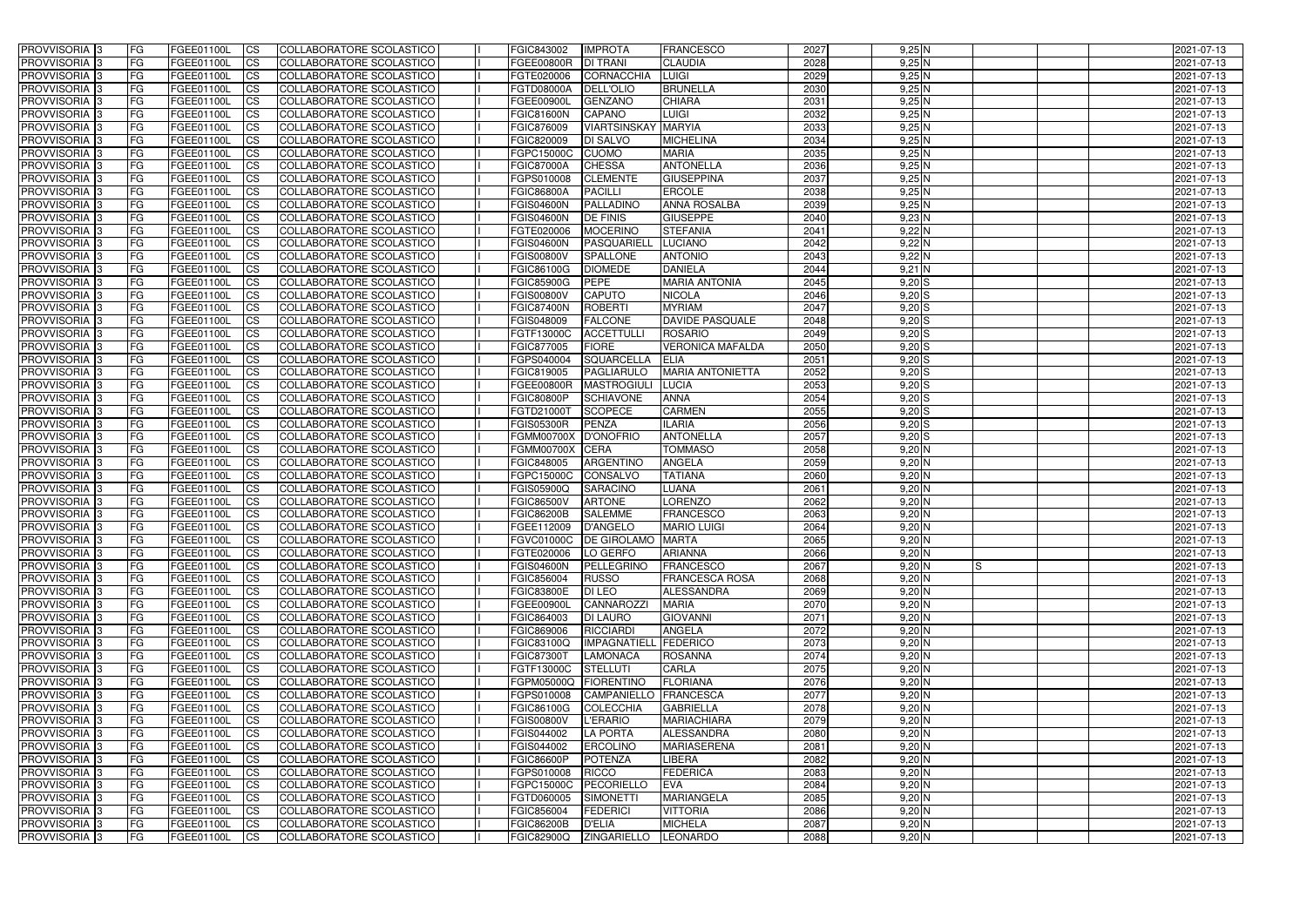| <b>PROVVISORIA</b> 3                                 | FG         | FGEE01100L                      | <b>ICS</b>                          | COLLABORATORE SCOLASTICO                             | <b>FGTD08000A</b>               | <b>SALVATORE</b>                     | <b>ANNA</b>                        | 2089         | $9,20$ N           | 2021-07-13               |
|------------------------------------------------------|------------|---------------------------------|-------------------------------------|------------------------------------------------------|---------------------------------|--------------------------------------|------------------------------------|--------------|--------------------|--------------------------|
| <b>PROVVISORIA 3</b>                                 | FG         | FGEE01100L                      | <b>CS</b>                           | COLLABORATORE SCOLASTICO                             | FGEE005009                      | <b>GIOIA</b>                         | <b>ANTONELLA</b>                   | 2090         | $9,20$ N           | 2021-07-13               |
| PROVVISORIA <sup>3</sup>                             | FG         | FGEE01100L                      | <b>CS</b>                           | COLLABORATORE SCOLASTICO                             | <b>FGIC82900Q</b>               | <b>TRIGIANI</b>                      | <b>COSTANZA PIA</b>                | 2091         | $9,20$ N           | 2021-07-13               |
| PROVVISORIA <sup>3</sup>                             | FG         | FGEE01100L                      | <b>CS</b>                           | COLLABORATORE SCOLASTICO                             | FGEE005009                      | <b>URBANO</b>                        | <b>SERGIO</b>                      | 2092         | $9,20$ N           | 2021-07-13               |
| PROVVISORIA <sup>1</sup> 3                           | FG         | FGEE01100L                      | <b>CS</b>                           | COLLABORATORE SCOLASTICO                             | <b>FGMM00400C</b>               | <b>FALEO</b>                         | <b>EMANUELA</b>                    | 2093         | $9,20$ N           | 2021-07-13               |
| PROVVISORIA <sup>3</sup>                             | FG         | FGEE01100L                      | <b>CS</b>                           | COLLABORATORE SCOLASTICO                             | <b>FGIS00800V</b>               | <b>BUCCINO</b>                       | <b>MARIA NEVE</b>                  | 2094         | $9,20$ N           | 2021-07-13               |
| PROVVISORIA 3                                        | FG         | FGEE01100L                      | <b>CS</b>                           | COLLABORATORE SCOLASTICO                             | FGTF13000C                      | <b>ZIZZARI</b>                       | <b>MADDALENA</b>                   | 2095         | $9,20$ N           | 2021-07-13               |
| PROVVISORIA 3                                        | FG         | <b>FGEE01100L</b>               | <b>CS</b>                           | COLLABORATORE SCOLASTICO                             | FGPS010008                      | <b>FATIBENE</b>                      | <b>PIERA</b>                       | 2096         | $9,20$ N           | 2021-07-13               |
| PROVVISORIA 3                                        | FG         | FGEE01100L                      | <b>CS</b>                           | COLLABORATORE SCOLASTICO                             | FGIC835003                      | <b>D'ORSI</b>                        | <b>TONIA</b>                       | 2097         | 9,20 N             | 2021-07-13               |
| PROVVISORIA <sup>3</sup>                             | FG         | FGEE01100L                      | $\overline{c}$                      | COLLABORATORE SCOLASTICO                             | <b>FGIC87300T</b>               | <b>DISTASI</b>                       | <b>MARIA GRAZIA</b>                | 2098         | $9,20$ N           | 2021-07-13               |
| PROVVISORIA <sup>3</sup>                             | FG         | FGEE01100L                      | <b>CS</b>                           | COLLABORATORE SCOLASTICO                             | FGIC819005                      | RICCIARDI                            | <b>MARIA ANTONIETTA</b>            | 2099         | $9,20$ N           | 2021-07-13               |
| PROVVISORIA <sup>3</sup>                             | FG         | FGEE01100L                      | <b>CS</b>                           | COLLABORATORE SCOLASTICO                             | <b>FGIC87300T</b>               | <b>CARELLA</b>                       | <b>ROBERTA</b>                     | 2100         | $9,20$ N           | 2021-07-13               |
| PROVVISORIA <sup>3</sup>                             | FG         | <b>FGEE01100L</b>               | <b>I</b> CS                         | COLLABORATORE SCOLASTICO                             | <b>FGIC87900R</b>               | <b>GALASSO</b>                       | <b>ANTONELLA</b>                   | 2101         | $9,20$ N           | 2021-07-13               |
| PROVVISORIA <sup>3</sup>                             | FG         | FGEE01100L                      | <b>I</b> CS                         | COLLABORATORE SCOLASTICO                             | <b>FGIC85700X</b>               | <b>ROMANO</b>                        | <b>IMMACOLATA</b>                  | 2102         | $9,20$ N           | 2021-07-13               |
| PROVVISORIA <sup>3</sup>                             | FG         | FGEE01100L                      | <b>I</b> CS                         | COLLABORATORE SCOLASTICO                             | <b>FGIS04600N</b>               | D'AGOSTINO                           | <b>GIUSEPPE</b>                    | 2103         | $9,20$ N           | 2021-07-13               |
| <b>PROVVISORIA</b> 3                                 | FG         | FGEE01100L                      | <b>I</b> CS                         | <b>COLLABORATORE SCOLASTICO</b>                      | <b>FGIC84500N</b>               | <b>PERRONE</b>                       | <b>MARIA</b>                       | 2104         | $9,20$ N           | 2021-07-13               |
| PROVVISORIA <sup>3</sup>                             | FG         | FGEE01100L                      | <b>ICS</b>                          | COLLABORATORE SCOLASTICO                             | FGTD010004                      | <b>MURAGLIA</b>                      | <b>RITA</b>                        | 2105         | $9,20$ N           | 2021-07-13               |
| PROVVISORIA 3                                        | FG         | FGEE01100L                      | <b>CS</b>                           | COLLABORATORE SCOLASTICO                             | FGIC819005                      | <b>GUIDUCCI</b>                      | <b>GIUSEPPINA</b>                  | 2106         | $9,18$ $S$         | 2021-07-13               |
| PROVVISORIA <sup>3</sup>                             | FG         | FGEE01100L                      | <b>ICS</b>                          | COLLABORATORE SCOLASTICO                             | <b>FGEE00800R</b>               | <b>PICCINNO</b>                      | <b>MARIA VANESSA</b>               | 2107         | $9,18$ N           | 2021-07-13               |
| PROVVISORIA <sup>3</sup>                             | FG         | FGEE01100L                      | <b>I</b> CS                         | COLLABORATORE SCOLASTICO                             | <b>FGIC86200B</b>               | <b>TARANTINO</b>                     | <b>DOMENICO</b>                    | 2108         | $9,18$ N           | 2021-07-13               |
| PROVVISORIA <sup>3</sup>                             | FG         | FGEE01100L                      | <b>I</b> CS                         | COLLABORATORE SCOLASTICO                             | FGRI020004                      | <b>BENIGNO</b>                       | <b>ANDREA</b>                      | 2109         | 9,18N              | 2021-07-13               |
| PROVVISORIA <sup>3</sup>                             | FG         | FGEE01100L                      | <b>CS</b>                           | COLLABORATORE SCOLASTICO                             | <b>FGIC82900Q</b>               | <b>LEPORACE</b>                      | LORENZO ANTONIO                    | 2110         | 9,18N              | 2021-07-13               |
| PROVVISORIA <sup>3</sup>                             | FG         | FGEE01100L                      | <b>CS</b>                           | COLLABORATORE SCOLASTICO                             | FGPM03000E                      | <b>D'ANGELO</b>                      | LEONARDA                           | 2111         | $9,17$ $S$         | 2021-07-13               |
| PROVVISORIA <sup>3</sup>                             | FG         | FGEE01100L                      | <b>CS</b>                           | COLLABORATORE SCOLASTICO                             | <b>FGMM00700X</b>               | <b>SCIRANO</b>                       | <b>CIRO</b>                        | 2112         | 9,17S              | 2021-07-13               |
| PROVVISORIA <sup>3</sup>                             | FG         | FGEE01100L                      | <b>CS</b>                           | COLLABORATORE SCOLASTICO                             | <b>FGIS01100P</b>               | <b>BEVILACQUA</b>                    | ANNANGELA                          | 2113         | $9,17$ $S$         | 2021-07-13               |
| PROVVISORIA <sup>1</sup> 3                           | FG         | FGEE01100L                      | <b>CS</b>                           | COLLABORATORE SCOLASTICO                             | <b>FGIC86600P</b>               | <b>DE VITA</b>                       | <b>GIUSEPPINA</b>                  | 2114         | $9,17$ $S$         | 2021-07-13               |
| PROVVISORIA 3                                        | FG         | <b>FGEE01100L</b>               | <b>CS</b>                           | COLLABORATORE SCOLASTICO                             | <b>FGTD08000A</b>               | COLANARD                             | <b>MASSIMO</b>                     | 2115         | $9,17$ $S$         | 2021-07-13               |
| PROVVISORIA <sup>3</sup>                             | FG         | FGEE01100L                      | <b>CS</b>                           | COLLABORATORE SCOLASTICO                             | FGTD010004                      | <b>TEBANO</b>                        | <b>FRANCESCA</b>                   | 2116         | $9,17$ $S$         | 2021-07-13               |
| PROVVISORIA <sup>3</sup>                             | FG         | <b>FGEE01100L</b>               | <b>CS</b>                           | COLLABORATORE SCOLASTICO                             | <b>FGTD08000A</b>               | <b>CARELLA</b>                       | <b>MASSIMO</b>                     | 2117         | 9,17N              | 2021-07-13               |
| PROVVISORIA <sup>1</sup> 3                           | FG         | <b>FGEE01100L</b>               | <b>CS</b>                           | COLLABORATORE SCOLASTICO                             | <b>FGIC83000X</b>               | <b>PRENCIPE</b><br><b>CIAVARELL/</b> | <b>TERESA</b><br><b>GIUSEPPINA</b> | 2118         | 9,17 <sup>N</sup>  | 2021-07-13               |
| PROVVISORIA <sup>3</sup><br>PROVVISORIA <sup>3</sup> | FG.<br>FG  | FGEE01100L<br><b>FGEE01100L</b> | <b>CS</b><br>$\overline{\text{cs}}$ | COLLABORATORE SCOLASTICO<br>COLLABORATORE SCOLASTICO | <b>FGIS00800V</b><br>FGTD010004 | <b>INFANTE</b>                       | <b>FELICIA</b>                     | 2119<br>2120 | 9,17N<br>$9,17$ N  | 2021-07-13<br>2021-07-13 |
| PROVVISORIA <sup>3</sup>                             | FG         | <b>FGEE01100L</b>               | <b>CS</b>                           | COLLABORATORE SCOLASTICO                             | <b>FGIS04600N</b>               | <b>DAPRILE</b>                       | <b>ANNA</b>                        | 2121         | $9,17$ N           | 2021-07-13               |
| PROVVISORIA 3                                        | FG         | <b>FGEE01100L</b>               | <b>CS</b>                           | COLLABORATORE SCOLASTICO                             | FGRI020004                      | <b>CIBELLI</b>                       | <b>FRANCESCA</b>                   | 2122         | $9,17$ N           | 2021-07-13               |
| PROVVISORIA <sup>3</sup>                             | FG         | FGEE01100L                      | $\overline{\text{cs}}$              | COLLABORATORE SCOLASTICO                             | FGIC819005                      | <b>MELINO</b>                        | <b>SEVERINA</b>                    | 2123         | 9,17N              | 2021-07-13               |
| PROVVISORIA <sup>3</sup>                             | FG         | <b>FGEE01100L</b>               | <b>CS</b>                           | <b>COLLABORATORE SCOLASTICO</b>                      | <b>FGIS04600N</b>               | MASTROPIERI                          | PATRIZIA                           | 2124         | $9,17$ N           | 2021-07-13               |
| <b>PROVVISORIA</b> 3                                 | FG         | FGEE01100L                      | <b>CS</b>                           | COLLABORATORE SCOLASTICO                             | <b>FGTD08000A</b>               | <b>ORLANDO</b>                       | <b>ELVIRA ADA</b>                  | 2125         | 9,17N              | 2021-07-13               |
| PROVVISORIA 3                                        | FG         | FGEE01100L                      | <b>I</b> CS                         | COLLABORATORE SCOLASTICO                             | FGPS010008                      | PALOMBINO                            | <b>PIERINA</b>                     | 2126         | 9,17N              | 2021-07-13               |
| <b>PROVVISORIA</b> 3                                 | IFG.       | FGEE01100L                      | CS                                  | COLLABORATORE SCOLASTICO                             | FGPS010008 STEFANIA             |                                      | <b>NICOLINA</b>                    | 2127         | $9,17$ N           | 2021-07-13               |
| PROVVISORIA 3                                        | IFG.       | FGEE01100L                      | <b>ICS</b>                          | COLLABORATORE SCOLASTICO                             | FGIS023001                      | <b>GALANTINO</b>                     | <b>NICOLA ROBERTO</b>              | 2128         | 9,17N              | 2021-07-13               |
| PROVVISORIA 3                                        | FG         | FGEE01100L                      | <b>CS</b>                           | COLLABORATORE SCOLASTICO                             | <b>FGIS06100Q</b>               | CANNITO                              | <b>LUCIA</b>                       | 2129         | $9,16$ S           | 2021-07-13               |
| PROVVISORIA 3                                        | FG         | FGEE01100L                      | <b>CS</b>                           | COLLABORATORE SCOLASTICO                             | FGIS048009                      | <b>DEL CAMPO</b>                     | <b>FRANCESCO</b>                   | 2130         | $9,15$ $S$         | 2021-07-13               |
| PROVVISORIA 3                                        | FG         | FGEE01100L                      | <b>ICS</b>                          | <b>COLLABORATORE SCOLASTICO</b>                      | <b>FGIC87000A</b>               | <b>DEL GAUDIO</b>                    | <b>MARIA LAURA</b>                 | 2131         | $9,15$ $S$         | 2021-07-13               |
| PROVVISORIA 3                                        | FG         | FGEE01100L                      | <b>CS</b>                           | COLLABORATORE SCOLASTICO                             | FGPC15000C                      | <b>FERRO</b>                         | <b>GIOVANNI</b>                    | 2132         | 9,15S              | 2021-07-13               |
| PROVVISORIA 3                                        | FG         | FGEE01100L                      | <b>CS</b>                           | COLLABORATORE SCOLASTICO                             | FGIC842006                      | SANGREGORI                           | <b>SARA</b>                        | 2133         | $9,15$ $S$         | 2021-07-13               |
| PROVVISORIA 3                                        | <b>FG</b>  | FGEE01100L                      | <b>CS</b>                           | COLLABORATORE SCOLASTICO                             | <b>FGIS04600N</b>               | <b>CASTELLANO</b>                    | <b>ANTONIETTA</b>                  | 2134         | $9,15$ $S$         | 2021-07-13               |
| PROVVISORIA 3                                        | FG         | FGEE01100L                      | <b>CS</b>                           | COLLABORATORE SCOLASTICO                             | <b>FGIC87900R</b>               | <b>KOLA</b>                          | <b>MELODY</b>                      | 2135         | 9,15 N             | 2021-07-13               |
| PROVVISORIA 3                                        | FG         | FGEE01100L                      | <b>CS</b>                           | COLLABORATORE SCOLASTICO                             | FGTD02000P                      | SORRENTI                             | <b>MICHELA</b>                     | 2136         | 9,15N              | 2021-07-13               |
| PROVVISORIA 3                                        | FG         | FGEE01100L                      | <b>CS</b>                           | COLLABORATORE SCOLASTICO                             | FGIS048009                      | DI BONO                              | <b>FRANCESCO PIO</b>               | 2137         | 9,15N              | 2021-07-13               |
| PROVVISORIA 3                                        | FG         | FGEE01100L                      | <b>CS</b>                           | COLLABORATORE SCOLASTICO                             | FGIC818009                      | LADOGANA                             | <b>ANTONELLA</b>                   | 2138         | 9,15N              | 2021-07-13               |
| PROVVISORIA 3                                        | FG         | FGEE01100L                      | <b>CS</b>                           | COLLABORATORE SCOLASTICO                             | FGTD08000A                      | <b>GELSI</b>                         | <b>DORIANA</b>                     | 2139         | 9,15N              | 2021-07-13               |
| <b>PROVVISORIA</b> 3                                 | IFG.       | FGEE01100L                      | <b>CS</b>                           | COLLABORATORE SCOLASTICO                             | FGEE005009                      | <b>PIANCONE</b>                      | <b>MARILENA</b>                    | 2140         | 9,15N              | 2021-07-13               |
| <b>PROVVISORIA</b> 3                                 | IFG.       | FGEE01100L                      | <b>CS</b>                           | COLLABORATORE SCOLASTICO                             | FGPS010008                      | PETRILLO                             | SIPONTINA ANNA                     | 2141         | 9,15N              | 2021-07-13               |
| PROVVISORIA 3                                        | <b>IFG</b> | FGEE01100L                      | <b>CS</b>                           | COLLABORATORE SCOLASTICO                             | <b>FGVC01000C</b>               | UZZI                                 | <b>ANTONIETTA</b>                  | 2142         | $9,13$ $S$         | 2021-07-13               |
| PROVVISORIA 3                                        | <b>IFG</b> | FGEE01100L                      | <b>CS</b>                           | COLLABORATORE SCOLASTICO                             | <b>FGIS01300A</b>               | <b>TROCCOLO</b>                      | <b>GIUSEPPE</b>                    | 2143         | $9,13\overline{S}$ | 2021-07-13               |
| PROVVISORIA 3                                        | IFG.       | <b>FGEE01100L</b>               | <b>CS</b>                           | COLLABORATORE SCOLASTICO                             | FGIC877005                      | <b>MIRANDA</b>                       | <b>VALENTINA</b>                   | 2144         | $9,13$ $S$         | 2021-07-13               |
| PROVVISORIA 3                                        | FG         | FGEE01100L                      | <b>CS</b>                           | COLLABORATORE SCOLASTICO                             | FGEE005009                      | <b>MORESE</b>                        | ROBERTO                            | 2145         | $9,13$ N           | 2021-07-13               |
| PROVVISORIA 3                                        | <b>FG</b>  | FGEE01100L                      | <b>CS</b>                           | COLLABORATORE SCOLASTICO                             | <b>FGIC83800E</b>               | <b>COSTA</b>                         | <b>MARIA GRAZIA</b>                | 2146         | $9,13$ N           | 2021-07-13               |
| PROVVISORIA 3                                        | FG         | <b>FGEE01100L</b>               | <b>CS</b>                           | COLLABORATORE SCOLASTICO                             | FGPS040004                      | <b>IUSPA</b>                         | <b>ANTONIO</b>                     | 2147         | 9,13 N             | 2021-07-13               |
| <b>PROVVISORIA</b> 3                                 | FG         | FGEE01100L                      | <b>ICS</b>                          | COLLABORATORE SCOLASTICO                             | FGPC160003                      | <b>VIGILANTE</b>                     | <b>ANTONELLA</b>                   | 2148         | $9,12$ S           | 2021-07-13               |
| PROVVISORIA 3                                        | FG         | FGEE01100L                      | <b>CS</b>                           | COLLABORATORE SCOLASTICO                             | FGIC819005                      | <b>BOTTICELLI</b>                    | <b>MARIA PAOLA</b>                 | 2149         | $9,12$ $S$         | 2021-07-13               |
| PROVVISORIA 3                                        | FG         | FGEE01100L                      | <b>CS</b>                           | COLLABORATORE SCOLASTICO                             | FGPM03000E                      | <b>VODOLA</b>                        | <b>CHRISTIAN</b>                   | 2150         | 9,12 N             | 2021-07-13               |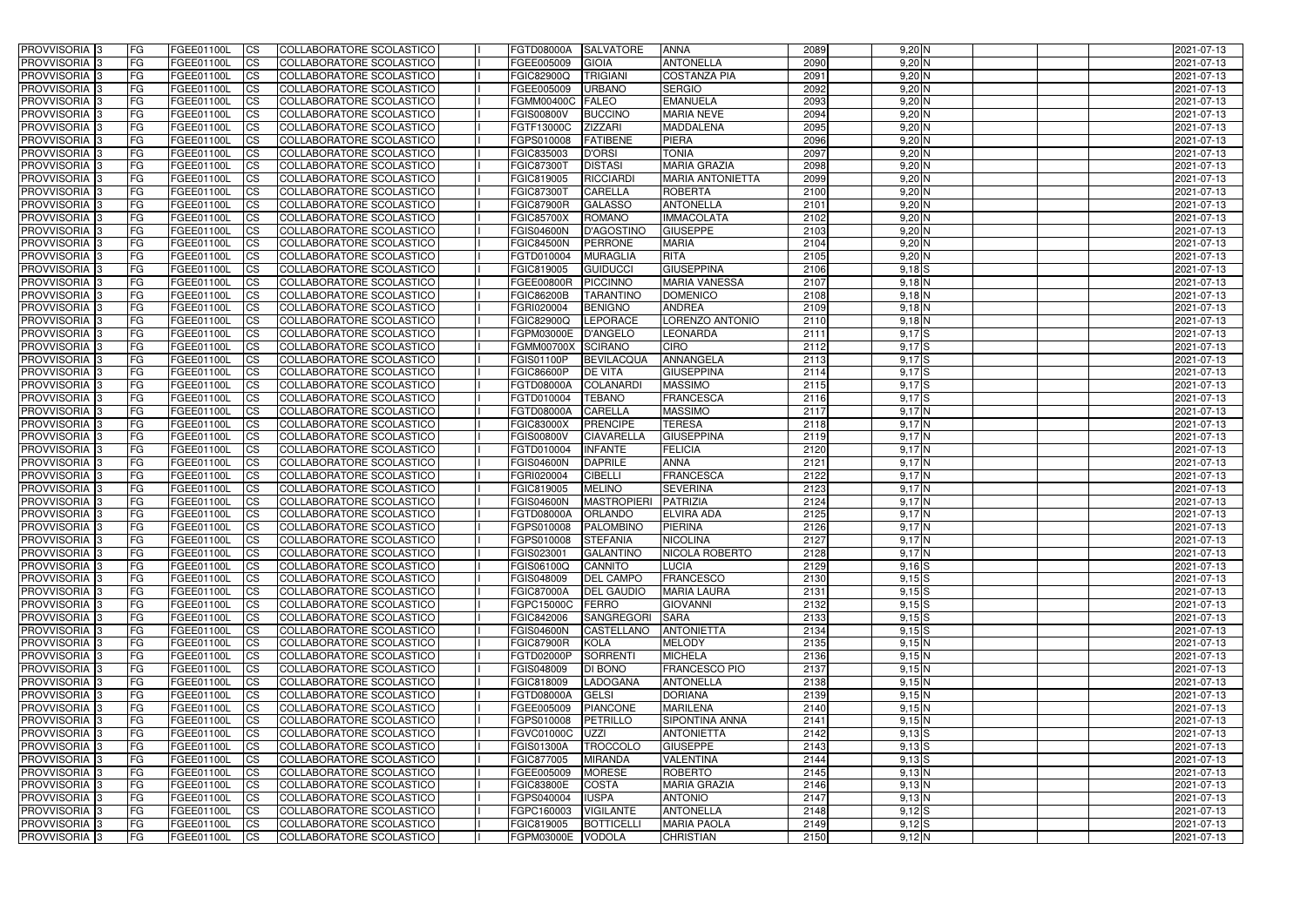| <b>PROVVISORIA</b> 3           | l FG                   | FGEE01100L               | <b>ICS</b>                                       | COLLABORATORE SCOLASTICO                                    | FGIC819005                      | <b>GIUGGIO</b>                                 | <b>EUSEBIA</b>                    | 2151         | $9,10$ S         | 2021-07-13               |
|--------------------------------|------------------------|--------------------------|--------------------------------------------------|-------------------------------------------------------------|---------------------------------|------------------------------------------------|-----------------------------------|--------------|------------------|--------------------------|
| <b>PROVVISORIA 3</b>           | FG                     | FGEE01100L               | <b>ICS</b>                                       | COLLABORATORE SCOLASTICO                                    | FGRI020004                      | <b>NOVELLI</b>                                 | <b>FRANCESCA</b>                  | 2152         | $9,10$ S         | 2021-07-13               |
| PROVVISORIA <sup>1</sup> 3     | FG                     | FGEE01100L               | <b>CS</b>                                        | <b>COLLABORATORE SCOLASTICO</b>                             | FGIC86000Q                      | <b>CIMINO</b>                                  | <b>MARIA</b>                      | 2153         | $9,10$ S         | 2021-07-13               |
| PROVVISORIA                    | FG                     | FGEE01100L               | <b>CS</b>                                        | COLLABORATORE SCOLASTICO                                    | FGIC822001                      | <b>LAMANNA</b>                                 | <b>MARIA</b>                      | 2154         | $9,10$ S         | 2021-07-13               |
| PROVVISORIA <sup>1</sup> 3     | FG                     | FGEE01100L               | <b>CS</b>                                        | COLLABORATORE SCOLASTICO                                    | <b>FGIC85700X</b>               | FRASCARIA                                      | <b>GABRIELLA</b>                  | 2155         | $9,10$ S         | 2021-07-13               |
| PROVVISORIA <sup>1</sup> 3     | FG                     | FGEE01100L               | <b>CS</b>                                        | COLLABORATORE SCOLASTICO                                    | <b>FGMM00400C</b>               | FENINNO                                        | <b>CLAUDIA</b>                    | 2156         | $9,10$ S         | 2021-07-13               |
| PROVVISORIA <sup>1</sup> 3     | FG                     | FGEE01100L               | <b>CS</b>                                        | COLLABORATORE SCOLASTICO                                    | <b>FGIS00800V</b>               | <b>RUBANO</b>                                  | <b>GAETANA</b>                    | 2157         | $9,10$ S         | 2021-07-13               |
| PROVVISORIA 3                  | FG                     | FGEE01100L               | <b>ICS</b>                                       | COLLABORATORE SCOLASTICO                                    | FGIC83000X                      | <b>CILIBERTI</b>                               | <b>RAFFAELINA</b>                 | 2158         | $9,10$ S         | 2021-07-13               |
| PROVVISORIA 3                  | <b>FG</b>              | FGEE01100L               | <b>CS</b>                                        | COLLABORATORE SCOLASTICO                                    | FGIS007003                      | <b>MARINACCI</b>                               | <b>RAFFAELLA</b>                  | 2159         | $9,10$ S         | 2021-07-13               |
| PROVVISORIA 3                  | <b>FG</b>              | FGEE01100L               | <b>ICS</b>                                       | COLLABORATORE SCOLASTICO                                    | FGIC876009                      | <b>VESPA</b>                                   | <b>MARIA</b>                      | 2160         | $9,10$ S         | 2021-07-13               |
| PROVVISORIA 3                  | FG                     | <b>FGEE01100L</b>        | <b>CS</b>                                        | COLLABORATORE SCOLASTICO                                    | <b>FGTF17000V</b>               | RUSSO                                          | <b>ANGELA</b>                     | 2161         | $9,10$ S         | 2021-07-13               |
| <b>PROVVISORIA</b>             | FG                     | FGEE01100L               | <b>CS</b>                                        | COLLABORATORE SCOLASTICO                                    | <b>FGIC83700P</b>               | <b>MADDAMMA</b>                                | <b>ANNA PIA</b>                   | 2162         | $9,10$ S         | 2021-07-13               |
| <b>PROVVISORIA</b>             | FG                     | FGEE01100L               | <b>ICS</b>                                       | COLLABORATORE SCOLASTICO                                    | <b>FGIC85900G</b>               | <b>DELLI CARRI</b>                             | <b>MARIA</b>                      | 2163         | $9,10$ $S$       | 2021-07-13               |
| <b>PROVVISORIA</b>             | FG                     | FGEE01100L               | <b>ICS</b>                                       | COLLABORATORE SCOLASTICO                                    | FGIC819005                      | <b>PALMA</b>                                   | <b>FRANCESCO</b>                  | 2164         | $9,10$ S         | 2021-07-13               |
| <b>PROVVISORIA</b>             | FG                     | FGEE01100L               | <b>ICS</b>                                       | COLLABORATORE SCOLASTICO                                    | FGIC835003                      | <b>LEMBO</b>                                   | FRANCESCA                         | 2165         | 9,10 N           | 2021-07-13               |
| <b>PROVVISORIA</b>             | FG                     | FGEE01100L               | <b>ICS</b>                                       | COLLABORATORE SCOLASTICO                                    | <b>FGIS00800V</b>               | <b>DELL'ANNO</b>                               | <b>ANNA</b>                       | 2166         | $9,10$ N         | 2021-07-13               |
| <b>PROVVISORIA</b>             | FG                     | <b>FGEE01100L</b>        | <b>ICS</b>                                       | COLLABORATORE SCOLASTICO                                    | FGIS048009                      | <b>QUINTO</b>                                  | <b>ANGELA</b>                     | 2167         | 9,10 N           | 2021-07-13               |
| <b>PROVVISORIA</b>             | FG                     | FGEE01100L               | <b>ICS</b>                                       | COLLABORATORE SCOLASTICO                                    | <b>FGIC87300T</b>               | <b>ORDINE</b>                                  | <b>GERARDO</b>                    | 2168         | 9,10 N           | 2021-07-13               |
| PROVVISORIA 3                  | FG                     | FGEE01100L               | <b>ICS</b>                                       | COLLABORATORE SCOLASTICO                                    | FGPS010008                      | LAQUINTANA                                     | <b>EMILIA</b>                     | 2169         | 9,10 N           | 2021-07-13               |
| PROVVISORIA 3                  | FG                     | FGEE01100L               | <b>ICS</b>                                       | COLLABORATORE SCOLASTICO                                    | FGPS010008                      | <b>CORNACCHIA</b>                              | LUCIANA                           | 2170         | 9,10 N           | 2021-07-13               |
| PROVVISORIA <sup>1</sup> 3     | FG                     | FGEE01100L               | <b>ICS</b>                                       | COLLABORATORE SCOLASTICO                                    | FGTD010004                      | <b>CIPRIANI</b>                                | <b>ILARIA</b>                     | 2171         | 9,10 N           | 2021-07-13               |
| PROVVISORIA 3                  | FG                     | FGEE01100L               | <b>ICS</b>                                       | COLLABORATORE SCOLASTICO                                    | <b>FGIS00800V</b>               | <b>OCCULTO</b>                                 | <b>SIMONE</b>                     | 2172         | 9,10 N           | 2021-07-13               |
| PROVVISORIA <sup>3</sup>       | FG                     | FGEE01100L               | <b>ICS</b>                                       | COLLABORATORE SCOLASTICO                                    | FGIS03700V                      | <b>CICILANO</b>                                | <b>TERESA</b>                     | 2173         | 9,10 N           | 2021-07-13               |
| PROVVISORIA <sup>3</sup>       | FG                     | FGEE01100L               | <b>CS</b>                                        | <b>COLLABORATORE SCOLASTICO</b>                             | FGPS010008                      | <b>PISERCHIA</b>                               | <b>GIULIA</b>                     | 2174         | 9,10 N           | 2021-07-13               |
| PROVVISORIA <sup>3</sup>       | FG                     | FGEE01100L               | <b>CS</b>                                        | COLLABORATORE SCOLASTICO                                    | FGTD02000P                      | <b>GRILLO</b>                                  | <b>LUIGI</b>                      | 2175         | 9,10 N           | 2021-07-13               |
| PROVVISORIA <sup>1</sup> 3     | FG                     | FGEE01100L               | <b>ICS</b>                                       | COLLABORATORE SCOLASTICO                                    | FGEE01100L                      | DI DONATO                                      | <b>LAURA MARIA</b>                | 2176         | 9,10 N           | 2021-07-13               |
| PROVVISORIA 3                  | FG                     | FGEE01100L               | <b>ICS</b>                                       | COLLABORATORE SCOLASTICO                                    | FGPS040004                      | <b>CIAVARELLA</b>                              | FRANCESCA                         | 2177         | 9,10 N           | 2021-07-13               |
| PROVVISORIA                    | FG                     | FGEE01100L               | <b>ICS</b>                                       | COLLABORATORE SCOLASTICO                                    | FGTF17000V                      | <b>RUSSO</b><br><b>PALMA</b>                   | <b>NICOLA</b>                     | 2178         | 9,10 N           | 2021-07-13               |
| PROVVISORIA<br>PROVVISORIA     | FG<br>FG               | FGEE01100L<br>FGEE01100L | <b>CS</b><br><b>CS</b>                           | <b>COLLABORATORE SCOLASTICO</b><br>COLLABORATORE SCOLASTICO | FGIS05900Q<br><b>FGMM00400C</b> | <b>CAPPARELLA</b>                              | <b>MATTEO</b><br><b>VALENTINA</b> | 2179<br>2180 | 9,10 N<br>9,10 N | 2021-07-13<br>2021-07-13 |
| PROVVISORIA                    | FG                     | FGEE01100L               | <b>CS</b>                                        | COLLABORATORE SCOLASTICO                                    | <b>FGIC82300R</b>               | <b>DE LISI</b>                                 | <b>ADRIANA</b>                    | 2181         | 9,10 N           | 2021-07-13               |
| PROVVISORIA <sup>1</sup> 3     | FG                     | FGEE01100L               | <b>CS</b>                                        | COLLABORATORE SCOLASTICO                                    | FGIC880001                      | <b>CORVINO</b>                                 | <b>MARIA RITA</b>                 | 2182         | 9,10 N           | 2021-07-13               |
| PROVVISORIA <sup>1</sup> 3     | FG                     | FGEE01100L               | <b>CS</b>                                        | COLLABORATORE SCOLASTICO                                    | FGPS010008                      | <b>CURCETTI</b>                                | <b>SIMONA PIA</b>                 | 2183         | 9,10 N           | 2021-07-13               |
| PROVVISORIA 3                  | FG                     | FGEE01100L               | <b>CS</b>                                        | COLLABORATORE SCOLASTICO                                    | FGEE099004                      | <b>CICIRIELLO</b>                              | <b>GRAZIA</b>                     | 2184         | 9,10 N           | 2021-07-13               |
| PROVVISORIA 3                  | <b>FG</b>              | FGEE01100L               | <b>CS</b>                                        | COLLABORATORE SCOLASTICO                                    | <b>FGIC83000X</b>               | <b>DI PADOVA</b>                               | <b>MICHELA</b>                    | 2185         | 9,10 N           | 2021-07-13               |
| PROVVISORIA 3                  | <b>FG</b>              | FGEE01100L               | <b>CS</b>                                        | COLLABORATORE SCOLASTICO                                    | FGIC821005                      | <b>TRICARICO</b>                               | LUIGI                             | 2186         | $9,10$ N         | 2021-07-13               |
| PROVVISORIA 3                  | <b>FG</b>              | FGEE01100L               | <b>ICS</b>                                       | COLLABORATORE SCOLASTICO                                    | FGTD08000A                      | <b>CRISCIO</b>                                 | <b>ROBERTA</b>                    | 2187         | 9,10 N           | 2021-07-13               |
| <b>PROVVISORIA</b>             | <b>FG</b>              | FGEE01100L               | <b>ICS</b>                                       | COLLABORATORE SCOLASTICO                                    | <b>FGIS05300R</b>               | <b>DE MANGO</b>                                | <b>PIA CRISTINA</b>               | 2188         | 9,10 N           | 2021-07-13               |
| PROVVISORIA 3                  | FG                     | FGEE01100L               | CS                                               | COLLABORATORE SCOLASTICO                                    |                                 | FGIC84500N BIANCOFIORE FILOMENA                |                                   | 2189         | 9,10 N           | 2021-07-13               |
| PROVVISORIA 3                  | <b>FG</b>              | FGEE01100L               | $\mathsf{ICS}$                                   | COLLABORATORE SCOLASTICO                                    | <b>FGIC86000Q</b>               | <b>BERNAUDO</b>                                | <b>LAURA</b>                      | 2190         | $9,10$ N         | 2021-07-13               |
| PROVVISORIA 3                  | <b>FG</b>              | <b>FGEE01100L</b>        | $\mathsf{ICS}$                                   | COLLABORATORE SCOLASTICO                                    | FGIC842006                      | <b>DI LILLO</b>                                | <b>ANNALUCIA</b>                  | 2191         | 9,10 N           | 2021-07-13               |
| PROVVISORIA 3                  | <b>FG</b>              | FGEE01100L               | $\mathsf{ICS}$                                   | COLLABORATORE SCOLASTICO                                    | FGPC160003                      | <b>TRISTANO</b>                                | <b>LAURA PIA GERARDA</b>          | 2192         | 9,10 N           | 2021-07-13               |
| PROVVISORIA 3                  | FG                     | FGEE01100L               | $\mathsf{ICS}$                                   | COLLABORATORE SCOLASTICO                                    | FGIC820009                      | <b>MOLLE</b>                                   | <b>ILARIA</b>                     | 2193         | 9,10 N           | 2021-07-13               |
| PROVVISORIA 3                  | l FG                   | FGEE01100L               | $\overline{\text{CS}}$                           | COLLABORATORE SCOLASTICO                                    | <b>FGIC84500N</b>               | <b>MARZOCCA</b>                                | <b>GIULIA FRANCESCA</b>           | 2194         | 9,10 N           | 2021-07-13               |
| PROVVISORIA 3                  | <b>FG</b>              | FGEE01100L               | <b>CS</b>                                        | COLLABORATORE SCOLASTICO                                    | FGTE020006                      | SANSONE                                        | <b>LUCA ANTONIO</b>               | 2195         | $9,10$ N         | 2021-07-13               |
| PROVVISORIA <sup>3</sup>       | FG                     | FGEE01100L               | <b>CS</b>                                        | COLLABORATORE SCOLASTICO                                    | FGTD08000A                      | <b>FRUNZIO</b>                                 | <b>ROBERTA</b>                    | 2196         | $9,10$ N         | 2021-07-13               |
| PROVVISORIA 3                  | <b>FG</b>              | FGEE01100L               | <b>CS</b>                                        | COLLABORATORE SCOLASTICO                                    | <b>FGEE03200N</b>               | CAPPIELLO                                      | <b>ADRIANA</b>                    | 2197         | 9,10 N           | 2021-07-13               |
| PROVVISORIA 3                  | <b>FG</b>              | FGEE01100L               | <b>CS</b>                                        | COLLABORATORE SCOLASTICO                                    | FGIC827004                      | PROCACCINO                                     | <b>SARA</b>                       | 2198         | $9,10$ N         | 2021-07-13               |
| PROVVISORIA 3                  | <b>FG</b>              | FGEE01100L               | <b>CS</b>                                        | COLLABORATORE SCOLASTICO                                    | FGPM03000E                      | FREDELLA                                       | <b>MARIKA</b>                     | 2199         | $9,10$ N         | 2021-07-13               |
| PROVVISORIA 3                  | <b>FG</b>              | FGEE01100L               | <b>CS</b>                                        | COLLABORATORE SCOLASTICO                                    |                                 | FGMM00400C PIGNATIELLO                         | <b>STEFANO</b>                    | 2200         | $9,10$ N         | 2021-07-13               |
| PROVVISORIA 3                  | <b>FG</b>              | FGEE01100L               | <b>CS</b>                                        | COLLABORATORE SCOLASTICO                                    | FGEE01100L                      | <b>AUCIELLO</b>                                | <b>SIMONA</b>                     | 2201         | $9,10$ N         | 2021-07-13               |
| PROVVISORIA 3                  | <b>FG</b>              | FGEE01100L               | <b>CS</b>                                        | COLLABORATORE SCOLASTICO                                    | FGIC843002                      | RUSSO                                          | <b>TIZIANA</b>                    | 2202         | 9,10 N           | 2021-07-13               |
| PROVVISORIA 3                  | <b>FG</b>              | FGEE01100L               | <b>CS</b>                                        | COLLABORATORE SCOLASTICO                                    | FGEE01200C                      | <b>ROCA</b>                                    | <b>FABIO</b>                      | 2203         | 9,10 N           | 2021-07-13               |
| PROVVISORIA 3                  | <b>FG</b>              | FGEE01100L               | <b>CS</b>                                        | COLLABORATORE SCOLASTICO                                    | FGPS010008                      | <b>CAPRARO</b>                                 | <b>DAMIANO</b>                    | 2204         | 9,10 N           | 2021-07-13               |
| PROVVISORIA 3                  | <b>FG</b>              | FGEE01100L               | <b>CS</b>                                        | COLLABORATORE SCOLASTICO                                    | FGIC827004                      | <b>ZICCARDI</b>                                | <b>GENNARO</b>                    | 2205         | 9,10 N           | 2021-07-13               |
| PROVVISORIA 3                  | <b>FG</b>              | FGEE01100L               | <b>CS</b>                                        | COLLABORATORE SCOLASTICO                                    | <b>FGIC85700X</b>               | <b>TAMBASCIA</b>                               | <b>DONATELLA</b>                  | 2206         | 9,10 N           | 2021-07-13               |
| PROVVISORIA 3                  | <b>FG</b>              | FGEE01100L               | <b>CS</b>                                        | COLLABORATORE SCOLASTICO                                    | <b>FGIC81600N</b>               | <b>D'ADEMO</b>                                 | <b>GIOVANNA</b>                   | 2207         | $9,10$ N         | 2021-07-13               |
| PROVVISORIA 3                  | FG                     | FGEE01100L               | <b>CS</b>                                        | COLLABORATORE SCOLASTICO                                    | <b>FGIC87900R</b>               | <b>CRISTOFARO</b>                              | <b>ADRIANA</b>                    | 2208         | 9,10 N           | 2021-07-13               |
| PROVVISORIA 3                  | FG                     | <b>FGEE01100L</b>        | <b>CS</b>                                        | COLLABORATORE SCOLASTICO                                    | FGTD21000T                      | <b>PIPOLI</b>                                  | <b>FILOMENA</b>                   | 2209         | 9,10 N           | 2021-07-13               |
| PROVVISORIA 3                  | <b>FG</b>              | FGEE01100L               | $\overline{\text{CS}}$                           | COLLABORATORE SCOLASTICO                                    | FGTF13000C                      | <b>BALESTRA</b>                                | <b>ROBERTA</b>                    | 2210         | $9,10$ N         | 2021-07-13               |
| PROVVISORIA 3<br>PROVVISORIA 3 | <b>FG</b><br><b>FG</b> | FGEE01100L               | $\overline{\text{CS}}$<br>$\overline{\text{CS}}$ | COLLABORATORE SCOLASTICO<br>COLLABORATORE SCOLASTICO        | FGIC851001<br><b>FGEE00900L</b> | <b>DEL FORNO</b><br><b>PAOLANTONIO ASSUNTA</b> | <b>CARMELA</b>                    | 2211         | $9,10$ N         | 2021-07-13<br>2021-07-13 |
|                                |                        | FGEE01100L               |                                                  |                                                             |                                 |                                                |                                   | 2212         | 9,10 N           |                          |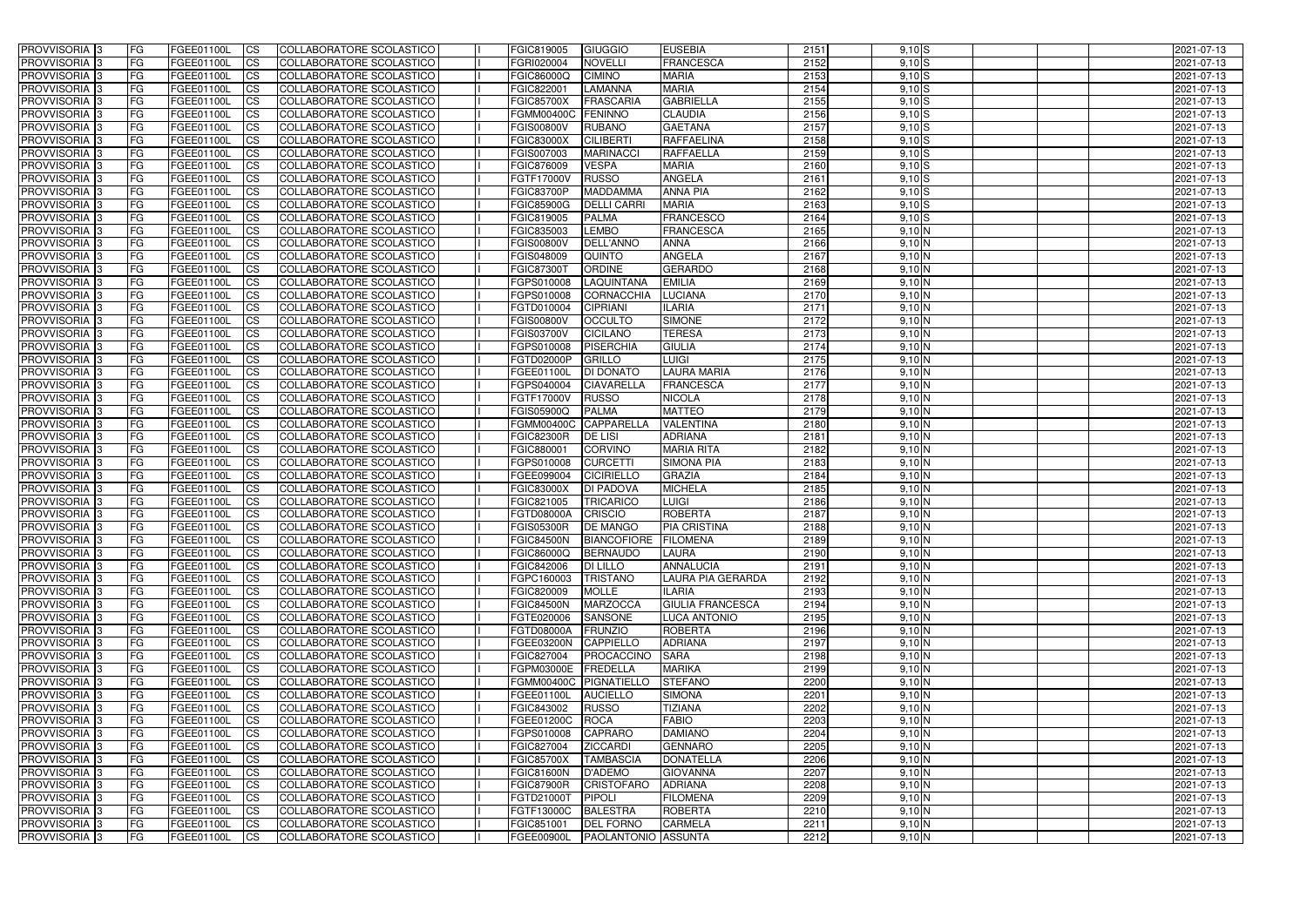| <b>PROVVISORIA</b> 3       | <b>FG</b>  | FGEE01100L        | CS                     | COLLABORATORE SCOLASTICO        | FGIS01100P        | <b>DE NITTIS</b><br><b>ANNAMARIA</b>        | 2213 | 9,10 N     | 2021-07-13               |
|----------------------------|------------|-------------------|------------------------|---------------------------------|-------------------|---------------------------------------------|------|------------|--------------------------|
| <b>PROVVISORIA 3</b>       | FG         | FGEE01100L        | <b>CS</b>              | COLLABORATORE SCOLASTICO        | FGPC160003        | <b>BARBARA</b><br>COLICCHIO                 | 2214 | 9,10 N     | 2021-07-13               |
| PROVVISORIA <sup>1</sup> 3 | FG         | FGEE01100L        | <b>CS</b>              | COLLABORATORE SCOLASTICO        | <b>FGIS00800V</b> | <b>RECINE</b><br><b>CONCETTA</b>            | 2215 | 9,10 N     | 2021-07-13               |
| PROVVISORIA <sup>1</sup> 3 | FG         | FGEE01100L        | <b>CS</b>              | COLLABORATORE SCOLASTICO        | FGEE005009        | <b>FINO</b><br><b>FRANCO</b>                | 2216 | 9,10 N     | 2021-07-13               |
| PROVVISORIA <sup>1</sup> 3 | FG         | FGEE01100L        | <b>CS</b>              | COLLABORATORE SCOLASTICO        | FGMM15400A        | <b>VERO</b><br><b>ANNALISA</b>              | 2217 | 9,10 N     | 2021-07-13               |
| PROVVISORIA <sup>1</sup> 3 | FG         | FGEE01100L        | <b>CS</b>              | COLLABORATORE SCOLASTICO        | <b>FGIC85800Q</b> | <b>DE MICHELE</b><br><b>MARIA</b>           | 2218 | 9,10 N     | 2021-07-13               |
| PROVVISORIA <sup>1</sup> 3 | FG         | FGEE01100L        | <b>CS</b>              | COLLABORATORE SCOLASTICO        |                   | FGMM04100B BELLAPIANTA<br><b>ANGELA</b>     | 2219 | 9,10 N     | 2021-07-13               |
| PROVVISORIA 3              | <b>IFG</b> | FGEE01100L        | <b>CS</b>              | COLLABORATORE SCOLASTICO        | FGRI020004        | <b>DAQUINO</b><br><b>GIUSEPPE</b>           | 2220 | 9,10 N     | 2021-07-13               |
| PROVVISORIA 3              | FG         | FGEE01100L        | <b>CS</b>              | COLLABORATORE SCOLASTICO        | FGEE099004        | <b>LABIANCA</b><br><b>MARCO</b>             | 2221 | 9,10 N     | 2021-07-13               |
| PROVVISORIA 3              | <b>FG</b>  | FGEE01100L        | $\overline{c}$         | COLLABORATORE SCOLASTICO        | FGPC180008        | <b>SALVATORE</b><br><b>ZAMPARESE</b>        | 2222 | $9,08$ S   | 2021-07-13               |
| PROVVISORIA 3              | FG         | FGEE01100L        | <b>CS</b>              | COLLABORATORE SCOLASTICO        | FGTD010004        | FRANCESCA<br><b>DI COSTANZO</b>             | 2223 | $9,08$ S   | 2021-07-13               |
| <b>PROVVISORIA</b>         | FG         | FGEE01100L        | <b>CS</b>              | COLLABORATORE SCOLASTICO        | FGTD21000T        | <b>CREATURA</b><br><b>VINCENZO PIO</b>      | 2224 | $9,08$ N   | 2021-07-13               |
| <b>PROVVISORIA</b>         | <b>FG</b>  | FGEE01100L        | <b>CS</b>              | COLLABORATORE SCOLASTICO        | <b>FGIC81600N</b> | <b>SACCINTO</b><br><b>ANNA MARIA</b>        | 2225 | 9,07S      | 2021-07-13               |
| PROVVISORIA <sup>1</sup> 3 | FG         | FGEE01100L        | <b>ICS</b>             | COLLABORATORE SCOLASTICO        | <b>FGIS00800V</b> | <b>MONACHESE</b><br><b>SABRINA</b>          | 2226 | 9,07S      | 2021-07-13               |
| PROVVISORIA <sup>1</sup> 3 | <b>FG</b>  | FGEE01100L        | <b>ICS</b>             | COLLABORATORE SCOLASTICO        | FGTF17000V        | LEONARDO<br>PUZZOLANTE                      | 2227 | $9,05$ $S$ | 2021-07-13               |
| <b>PROVVISORIA</b>         | FG         | FGEE01100L        | <b>CS</b>              | COLLABORATORE SCOLASTICO        | FGIC877005        | <b>CAUTILLO</b><br>FRANCESCA MARIA          | 2228 | $9,05$ $S$ | 2021-07-13               |
| PROVVISORIA 3              | FG         | FGEE01100L        | <b>CS</b>              | COLLABORATORE SCOLASTICO        | FGIS048009        | <b>GUERCIA</b><br><b>VINCENZO</b>           | 2229 | 9,05N      | 2021-07-13               |
| PROVVISORIA 3              | <b>FG</b>  | FGEE01100L        | <b>ICS</b>             | COLLABORATORE SCOLASTICO        | FGPS010008        | <b>CARDINALE</b><br><b>MARIA ANTONIETTA</b> | 2230 | $9,05$ N   | 2021-07-13               |
|                            |            |                   |                        |                                 |                   | <b>CICCOTTI</b>                             |      |            |                          |
| PROVVISORIA <sup>3</sup>   | FG         | FGEE01100L        | <b>CS</b>              | COLLABORATORE SCOLASTICO        | <b>FGEE00800R</b> | <b>SOLIMANDO</b><br><b>RITA</b>             | 2231 | $9,05$ N   | 2021-07-13               |
| PROVVISORIA <sup>3</sup>   | FG         | FGEE01100L        | <b>CS</b>              | COLLABORATORE SCOLASTICO        | FGPM10000G        | LA SALA<br><b>CAMILLA</b>                   | 2232 | 9,05N      | 2021-07-13               |
| PROVVISORIA 3              | FG         | FGEE01100L        | <b>CS</b>              | COLLABORATORE SCOLASTICO        | FGTD060005        | <b>ANTONACCI</b><br>LUCA                    | 2233 | 9,05N      | 2021-07-13               |
| PROVVISORIA 3              | FG         | FGEE01100L        | <b>ICS</b>             | COLLABORATORE SCOLASTICO        | FGTE020006        | <b>SABRINA</b><br><b>MARANO</b>             | 2234 | 9,05N      |                          |
| PROVVISORIA 3              | FG         | FGEE01100L        | <b>CS</b>              | <b>COLLABORATORE SCOLASTICO</b> | FGTD21000T        | <b>PRENCIPE</b><br><b>MAURIZIO</b>          | 2235 | $9,05$ N   | 2021-07-13<br>2021-07-13 |
|                            |            | FGEE01100L        |                        |                                 |                   | <b>MARSIBILIO</b><br><b>ROBERTA</b>         | 2236 | 9,05N      |                          |
| PROVVISORIA <sup>1</sup> 3 | FG         |                   | <b>CS</b>              | COLLABORATORE SCOLASTICO        | FGIC851001        |                                             | 2237 |            | 2021-07-13               |
| PROVVISORIA 3              | <b>FG</b>  | FGEE01100L        | <b>CS</b>              | COLLABORATORE SCOLASTICO        | FGPC180008        | <b>DI PIETRO</b><br><b>ANGELA</b>           |      | 9,05N      | 2021-07-13               |
| PROVVISORIA 3              | <b>FG</b>  | FGEE01100L        | <b>CS</b>              | COLLABORATORE SCOLASTICO        | FGPS010008        | <b>TERLIZZI</b><br><b>VALENTINA</b>         | 2238 | $9,05$ N   | 2021-07-13               |
| PROVVISORIA                | FG         | FGEE01100L        | <b>CS</b>              | COLLABORATORE SCOLASTICO        | FGIC806003        | <b>ROCCO</b><br>PASQUARIELI                 | 2239 | $9,05$ N   | 2021-07-13               |
| PROVVISORIA                | FG         | FGEE01100L        | <b>CS</b>              | <b>COLLABORATORE SCOLASTICO</b> | FGIC819005        | <b>LAVILLA</b><br>CARMELINA                 | 2240 | $9,03$ $S$ | 2021-07-13               |
| PROVVISORIA                | FG         | FGEE01100L        | <b>CS</b>              | COLLABORATORE SCOLASTICO        | FGIC820009        | <b>MAZZILLI</b><br><b>MARZIA</b>            | 2241 | $9,02$ S   | 2021-07-13               |
| PROVVISORIA                | FG         | FGEE01100L        | <b>CS</b>              | COLLABORATORE SCOLASTICO        | FGEE005009        | <b>SPORTELLI</b><br><b>TIZIANA</b>          | 2242 | $9,02$ S   | 2021-07-13               |
| PROVVISORIA <sup>1</sup> 3 | <b>FG</b>  | FGEE01100L        | <b>CS</b>              | COLLABORATORE SCOLASTICO        | FGTE020006        | VALENTINO<br><b>RITA CLARA</b>              | 2243 | $9,02$ S   | 2021-07-13               |
| PROVVISORIA <sup>1</sup> 3 | <b>IFG</b> | FGEE01100L        | <b>CS</b>              | COLLABORATORE SCOLASTICO        | FGIC86000Q        | <b>FRANCESCA</b><br><b>ARMIENTO</b>         | 2244 | $9,02$ N   | 2021-07-13               |
| PROVVISORIA 3              | <b>IFG</b> | FGEE01100L        | <b>CS</b>              | COLLABORATORE SCOLASTICO        | <b>FGIC83700P</b> | <b>MAGGIORE</b><br><b>ANTONIO ARMANDO</b>   | 2245 | $9,01$ S   | 2021-07-13               |
| PROVVISORIA 3              | <b>FG</b>  | FGEE01100L        | $\overline{c}$         | COLLABORATORE SCOLASTICO        | <b>FGIS05300R</b> | <b>DIAFERIO</b><br><b>ANTONIO</b>           | 2246 | $9,01$ N   | 2021-07-13               |
| PROVVISORIA 3              | <b>FG</b>  | FGEE01100L        | <b>CS</b>              | COLLABORATORE SCOLASTICO        | FGEE01200C        | <b>IMPERIALE</b><br><b>MICHELA</b>          | 2247 | 9S         | 2021-07-13               |
| PROVVISORIA 3              | <b>FG</b>  | FGEE01100L        | <b>CS</b>              | COLLABORATORE SCOLASTICO        | FGPC15000C        | <b>MARUCCI</b><br><b>ARTURO</b>             | 2248 | 9S         | 2021-07-13               |
| <b>PROVVISORIA</b>         | <b>FG</b>  | FGEE01100L        | <b>CS</b>              | COLLABORATORE SCOLASTICO        | FGIC818009        | <b>OLIANI</b><br><b>BENEDETTA</b>           | 2249 | 9S         | 2021-07-13               |
| PROVVISORIA 3              | <b>FG</b>  | FGEE01100L        | CS                     | COLLABORATORE SCOLASTICO        | FGIC871006        | SCARINGI<br><b>MARIA RICCARDA</b>           | 2250 | 9S         | 2021-07-13               |
| PROVVISORIA 3              | <b>FG</b>  | FGEE01100L        | CS                     | COLLABORATORE SCOLASTICO        | <b>FGIS06100Q</b> | RIGNANESE<br>LUCIA                          | 2251 | 9S         | 2021-07-13               |
| PROVVISORIA 3              | <b>FG</b>  | FGEE01100L        | CS                     | COLLABORATORE SCOLASTICO        | <b>FGIC85700X</b> | <b>CLAUDIONE</b><br><b>BARBARA</b>          | 2252 | 9S         | 2021-07-13               |
| PROVVISORIA 3              | <b>FG</b>  | FGEE01100L        | CS                     | COLLABORATORE SCOLASTICO        | FGEE005009        | <b>PEPE</b><br><b>GUGLIELMO</b>             | 2253 | 9S         | 2021-07-13               |
| PROVVISORIA 3              | FG         | FGEE01100L        | CS                     | COLLABORATORE SCOLASTICO        | <b>FGIC87000A</b> | <b>PIPLI</b><br><b>VINCENZA LAURA</b>       | 2254 | 9S         | 2021-07-13               |
| PROVVISORIA 3              | <b>FG</b>  | FGEE01100L        | CS                     | COLLABORATORE SCOLASTICO        | FGIC877005        | <b>PREZIUSI</b><br><b>ANNA SARA</b>         | 2255 | 9S         | 2021-07-13               |
| PROVVISORIA 3              | <b>FG</b>  | FGEE01100L        | CS                     | COLLABORATORE SCOLASTICO        | <b>FGIC86200B</b> | <b>PAOLICELLI</b><br><b>AMBRA</b>           | 2256 | 9S         | 2021-07-13               |
| PROVVISORIA 3              | <b>IFG</b> | FGEE01100L        | <b>CS</b>              | COLLABORATORE SCOLASTICO        | <b>FGIC85800Q</b> | <b>JESSICA</b><br><b>CAGNO</b>              | 2257 | 9S         | 2021-07-13               |
| PROVVISORIA 3              | <b>FG</b>  | FGEE01100L        | <b>CS</b>              | COLLABORATORE SCOLASTICO        | <b>FGIC85800Q</b> | <b>MEMMOLO</b><br><b>FLORIANA</b>           | 2258 | 9S         | 2021-07-13               |
| PROVVISORIA 3              | <b>FG</b>  | FGEE01100L        | <b>CS</b>              | COLLABORATORE SCOLASTICO        | <b>FGIC85400C</b> | <b>RACHELE</b><br>VALENDINO                 | 2259 | 9S         | 2021-07-13               |
| PROVVISORIA 3              | <b>FG</b>  | FGEE01100L        | <b>CS</b>              | COLLABORATORE SCOLASTICO        | FGIC827004        | <b>TOMASCHI</b><br><b>IOANA MAGDALENA</b>   | 2260 | 9S         | 2021-07-13               |
| PROVVISORIA 3              | <b>FG</b>  | FGEE01100L        | <b>CS</b>              | COLLABORATORE SCOLASTICO        | <b>FGIC85800Q</b> | <b>SPADACCINO</b><br><b>ANTONELLA</b>       | 2261 | 9S         | 2021-07-13               |
| PROVVISORIA 3              | <b>FG</b>  | FGEE01100L        | <b>CS</b>              | COLLABORATORE SCOLASTICO        | <b>FGPS08000E</b> | <b>DAGNESE</b><br><b>CLAUDIA</b>            | 2262 | 9S         | 2021-07-13               |
| PROVVISORIA 3              | <b>FG</b>  | FGEE01100L        | <b>CS</b>              | COLLABORATORE SCOLASTICO        | FGIC820009        | <b>BENFINI</b><br><b>ANNA LIBERA</b>        | 2263 | 9S         | 2021-07-13               |
| PROVVISORIA 3              | <b>IFG</b> | FGEE01100L        | <b>CS</b>              | COLLABORATORE SCOLASTICO        | FGIC856004        | <b>MENGA</b><br>LAURA                       | 2264 | 9S         | 2021-07-13               |
| PROVVISORIA 3              | <b>FG</b>  | FGEE01100L        | <b>CS</b>              | COLLABORATORE SCOLASTICO        | FGEE005009        | <b>RUSSO</b><br><b>CARMELA</b>              | 2265 | 9S         | 2021-07-13               |
| PROVVISORIA 3              | <b>FG</b>  | FGEE01100L        | CS                     | COLLABORATORE SCOLASTICO        | FGIC877005        | <b>MAGGIO</b><br><b>RITA</b>                | 2266 | 9S         | 2021-07-13               |
| PROVVISORIA 3              | <b>FG</b>  | FGEE01100L        | $\overline{\text{CS}}$ | COLLABORATORE SCOLASTICO        | <b>FGIC86100G</b> | <b>SALERNO</b><br><b>ANNA</b>               | 2267 | 9S         | 2021-07-13               |
| PROVVISORIA 3              | <b>FG</b>  | FGEE01100L        | <b>CS</b>              | COLLABORATORE SCOLASTICO        | FGIC86100G        | <b>FICELO</b><br><b>MARINA</b>              | 2268 | 9S         | 2021-07-13               |
| PROVVISORIA 3              | <b>IFG</b> | FGEE01100L        | <b>CS</b>              | COLLABORATORE SCOLASTICO        |                   | FGPS040004 COLELLA<br><b>ANNAMARIA</b>      | 2269 | 9S         | 2021-07-13               |
| PROVVISORIA 3              | <b>IFG</b> | <b>FGEE01100L</b> | <b>CS</b>              | COLLABORATORE SCOLASTICO        |                   | FGMM00400C GRITTANI<br><b>ANNA SAMANTA</b>  | 2270 | 9S         | 2021-07-13               |
| PROVVISORIA 3              | <b>FG</b>  | FGEE01100L        | <b>CS</b>              | COLLABORATORE SCOLASTICO        | FGTD060005        | <b>DEL GROSSO</b><br><b>RAFFAELLA</b>       | 2271 | 9S         | 2021-07-13               |
| PROVVISORIA 3              | <b>FG</b>  | FGEE01100L        | <b>CS</b>              | COLLABORATORE SCOLASTICO        | FGEE00800R RIZZI  | <b>MICHELA</b>                              | 2272 | 9S         | 2021-07-13               |
| PROVVISORIA 3              | <b>FG</b>  | FGEE01100L        | CS                     | COLLABORATORE SCOLASTICO        | <b>FGIS05300R</b> | CAMPOREALE LUIGI                            | 2273 | 9S         | 2021-07-13               |
|                            |            |                   |                        |                                 |                   |                                             |      |            |                          |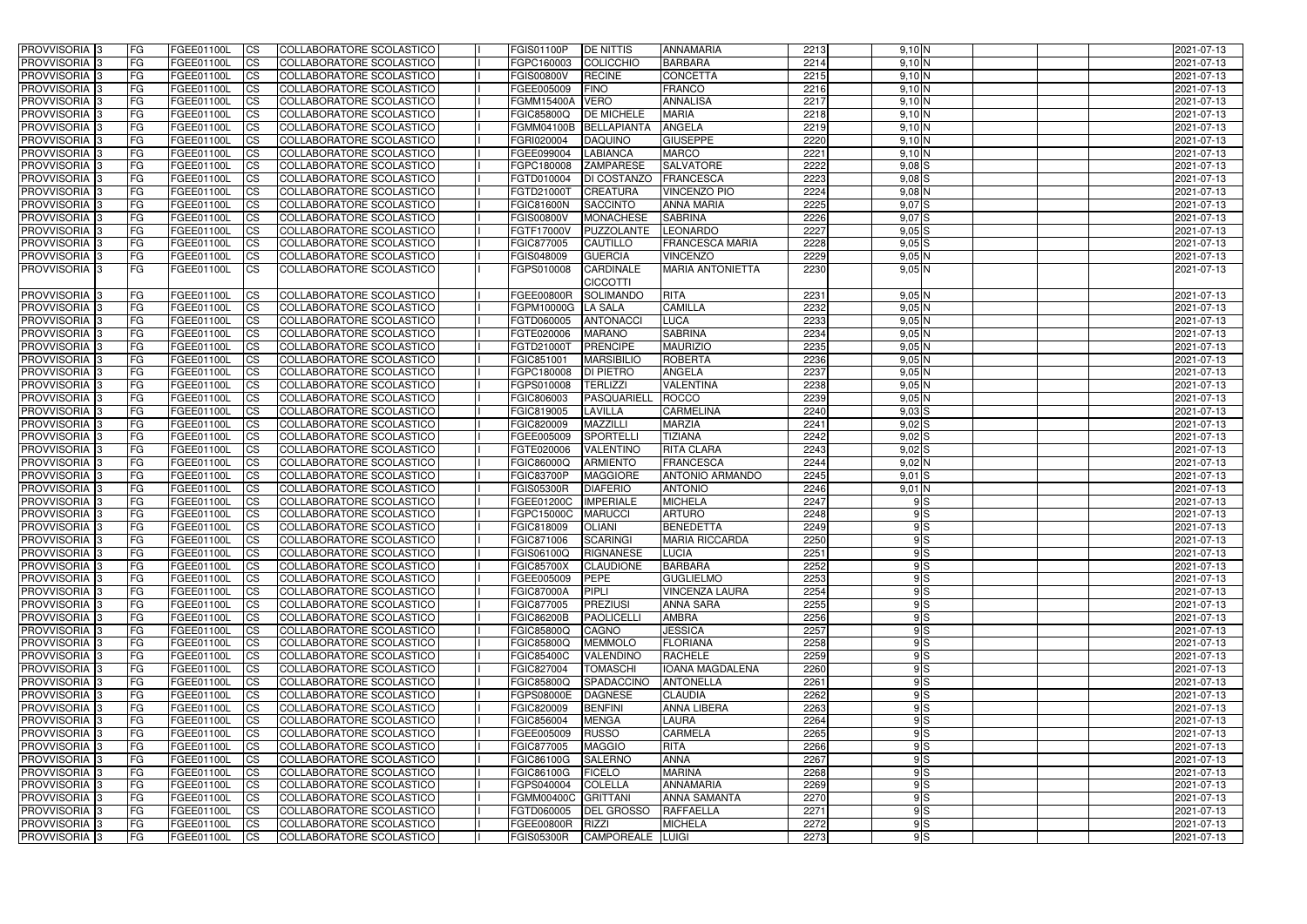| <b>PROVVISORIA</b> 3                             | FG               | FGEE01100L               | <b>ICS</b>             | COLLABORATORE SCOLASTICO                             | FGPM05000Q SANTUCCI             |                                    | <b>ISABELLA</b>                     | 2274         | 9S            | 2021-07-13               |
|--------------------------------------------------|------------------|--------------------------|------------------------|------------------------------------------------------|---------------------------------|------------------------------------|-------------------------------------|--------------|---------------|--------------------------|
| <b>PROVVISORIA 3</b>                             | FG               | FGEE01100L               | <b>CS</b>              | COLLABORATORE SCOLASTICO                             | FGIS023001                      | <b>VITOBELLO</b>                   | <b>GRAZIA</b>                       | 2275         | 9S            | 2021-07-13               |
| PROVVISORIA <sup>3</sup>                         | FG               | FGEE01100L               | <b>CS</b>              | <b>COLLABORATORE SCOLASTICO</b>                      | FGIS023001                      | <b>TATTOLI</b>                     | <b>FRANCESCA</b>                    | 2276         | 9S            | 2021-07-13               |
| PROVVISORIA <sup>3</sup>                         | FG               | FGEE01100L               | <b>CS</b>              | COLLABORATORE SCOLASTICO                             | FGPC180008                      | <b>SCARINGI</b>                    | <b>ISABELLA ANNAMARIA</b>           | 2277         | 9S            | 2021-07-13               |
| PROVVISORIA <sup>1</sup> 3                       | FG               | FGEE01100L               | <b>CS</b>              | COLLABORATORE SCOLASTICO                             | <b>FGIC87000A</b>               | <b>FERRARO</b>                     | <b>GIUSEPPINA</b>                   | 2278         | 9S            | 2021-07-13               |
| PROVVISORIA <sup>3</sup>                         | FG               | FGEE01100L               | <b>CS</b>              | COLLABORATORE SCOLASTICO                             | <b>FGTD08000A</b>               | <b>ROCCIA</b>                      | <b>GENEROSA</b>                     | 2279         | 9S            | 2021-07-13               |
| PROVVISORIA 3                                    | FG               | FGEE01100L               | <b>CS</b>              | COLLABORATORE SCOLASTICO                             | <b>FGEE11000N</b>               | <b>DI RIENZO</b>                   | <b>FRANCESCA</b>                    | 2280         | 9S            | 2021-07-13               |
| PROVVISORIA 3                                    | FG               | <b>FGEE01100L</b>        | <b>CS</b>              | COLLABORATORE SCOLASTICO                             | FGIC86000Q                      | <b>PAOLETTA</b>                    | <b>ANGELA</b>                       | 2281         | 9S            | 2021-07-13               |
| PROVVISORIA 3                                    | FG               | FGEE01100L               | <b>CS</b>              | COLLABORATORE SCOLASTICO                             | FGIS01100P                      | <b>SCIUSCO</b>                     | <b>EMANUELA</b>                     | 2282         | 9S            | 2021-07-13               |
| PROVVISORIA <sup>3</sup>                         | FG               | FGEE01100L               | $\overline{c}$         | COLLABORATORE SCOLASTICO                             | FGIC86100G                      | <b>STANGO</b>                      | <b>DANIELA</b>                      | 2283         | 9S            | 2021-07-13               |
| PROVVISORIA <sup>3</sup>                         | FG               | FGEE01100L               | <b>CS</b>              | <b>COLLABORATORE SCOLASTICO</b>                      | FGPS010008                      | <b>MAULUCCI</b>                    | <b>GIUSEPPINA</b>                   | 2284         | 9S            | 2021-07-13               |
| PROVVISORIA <sup>3</sup>                         | FG               | FGEE01100L               | <b>CS</b>              | COLLABORATORE SCOLASTICO                             | <b>FGVC01000C</b>               | <b>RANIERI</b>                     | <b>ENZA ANNA RITA</b>               | 2285         | 9S            | 2021-07-13               |
| PROVVISORIA <sup>3</sup>                         | FG               | <b>FGEE01100L</b>        | <b>ICS</b>             | COLLABORATORE SCOLASTICO                             | <b>FGIC86500V</b>               | <b>MURGO</b>                       | <b>DONATA</b>                       | 2286         | 9S            | 2021-07-13               |
| PROVVISORIA <sup>3</sup>                         | FG               | FGEE01100L               | <b>I</b> CS            | COLLABORATORE SCOLASTICO                             | <b>FGIC86000Q</b>               | <b>INTRIERI</b>                    | <b>MARIA ANNA</b>                   | 2287         | 9S            | 2021-07-13               |
| PROVVISORIA <sup>3</sup>                         | FG               | FGEE01100L               | <b>ICS</b>             | COLLABORATORE SCOLASTICO                             | FGPS010008                      | <b>LONGO</b>                       | <b>MARIA PIA</b>                    | 2288         | 9S            | 2021-07-13               |
| <b>PROVVISORIA</b> 3                             | FG               | FGEE01100L               | <b>I</b> CS            | <b>COLLABORATORE SCOLASTICO</b>                      | <b>FGIC86200B</b>               | FERRAMOSCA                         | <b>CARMEN</b>                       | 2289         | $\frac{9}{N}$ | 2021-07-13               |
| PROVVISORIA <sup>3</sup>                         | FG               | FGEE01100L               | <b>ICS</b>             | COLLABORATORE SCOLASTICO                             | FGEE099004                      | <b>D'EMILIANO</b>                  | <b>FRANCESCA</b>                    | 2290         | 9 N           | 2021-07-13               |
| PROVVISORIA 3                                    | FG               | FGEE01100L               | <b>CS</b>              | <b>COLLABORATORE SCOLASTICO</b>                      | FGEE01200C                      | <b>BELMONTE</b>                    | <b>PAOLA</b>                        | 2291         | 9 N           | 2021-07-13               |
| PROVVISORIA <sup>3</sup>                         | FG               | FGEE01100L               | <b>ICS</b>             | COLLABORATORE SCOLASTICO                             | <b>FGIS04600N</b>               | <b>ANZIVINO</b>                    | <b>INCORONATA</b>                   | 2292         | 9 N           | 2021-07-13               |
| PROVVISORIA <sup>3</sup>                         | FG               | FGEE01100L               | <b>I</b> CS            | COLLABORATORE SCOLASTICO                             | FGIC856004                      | <b>IACUZIO</b>                     | <b>ANDREA</b>                       | 2293         | 9N            | 2021-07-13               |
| PROVVISORIA <sup>3</sup>                         | FG               | FGEE01100L               | <b>ICS</b>             | COLLABORATORE SCOLASTICO                             | FGIC818009                      | <b>TARQUINIO</b>                   | <b>ALESSIA</b>                      | 2294         | 9N            | 2021-07-13               |
| PROVVISORIA <sup>3</sup>                         | FG               | FGEE01100L               | <b>CS</b>              | COLLABORATORE SCOLASTICO                             | FGIC818009                      | <b>LAPENDA</b>                     | <b>FABIANA</b>                      | 2295         | 9N            | 2021-07-13               |
| PROVVISORIA <sup>3</sup><br><b>PROVVISORIA</b> 3 | FG               | FGEE01100L               | <b>CS</b>              | COLLABORATORE SCOLASTICO                             | FGIC86000Q                      | DI GIUSEPPE                        | <b>ESTER</b>                        | 2296         | 9N<br>9N      | 2021-07-13               |
| PROVVISORIA <sup>3</sup>                         | FG<br>FG         | FGEE01100L<br>FGEE01100L | <b>CS</b><br><b>CS</b> | COLLABORATORE SCOLASTICO<br>COLLABORATORE SCOLASTICO | FGTF13000C<br>FGTF13000C        | <b>LAMBRESA</b><br><b>STELLUTO</b> | <b>SALVATORE</b><br><b>GIOVANNI</b> | 2297<br>2298 | 9N            | 2021-07-13<br>2021-07-13 |
| PROVVISORIA <sup>1</sup> 3                       | FG               | FGEE01100L               |                        | COLLABORATORE SCOLASTICO                             |                                 | <b>ROSSI</b>                       | <b>SERENA</b>                       | 2299         | 9N            |                          |
| PROVVISORIA 3                                    | FG               | FGEE01100L               | <b>CS</b><br><b>CS</b> | COLLABORATORE SCOLASTICO                             | <b>FGEE00800R</b><br>FGIS023001 | <b>SALERNO</b>                     | <b>NICOLE</b>                       | 2300         | 9N            | 2021-07-13<br>2021-07-13 |
| PROVVISORIA <sup>3</sup>                         | FG.              | FGEE01100L               | <b>CS</b>              | COLLABORATORE SCOLASTICO                             | FGTE020006                      | <b>BRUNO</b>                       | <b>GAIA</b>                         | 2301         | 9N            | 2021-07-13               |
| PROVVISORIA <sup>3</sup>                         | FG               | <b>FGEE01100L</b>        | <b>CS</b>              | COLLABORATORE SCOLASTICO                             | <b>FGEE00800R</b>               | <b>BANCONE</b>                     | <b>FRANCESCA PIA</b>                | 2302         | 9N            | 2021-07-13               |
| PROVVISORIA <sup>1</sup> 3                       | FG               | FGEE01100L               | <b>CS</b>              | COLLABORATORE SCOLASTICO                             | FGIS05900Q                      | <b>MURGO</b>                       | <b>ANGELA PIA</b>                   | 2303         | 9N            | 2021-07-13               |
| PROVVISORIA <sup>3</sup>                         | FG.              | FGEE01100L               | <b>CS</b>              | COLLABORATORE SCOLASTICO                             | FGIC86100G                      | <b>MECCOLA</b>                     | <b>IRIS</b>                         | 2304         | 9N            | 2021-07-13               |
| PROVVISORIA <sup>3</sup>                         | FG               | FGEE01100L               | <b>CS</b>              | COLLABORATORE SCOLASTICO                             | FGTD21000T                      | CARDELLINO                         | <b>MARIA GRAZIA</b>                 | 2305         | 9N            | 2021-07-13               |
| PROVVISORIA <sup>3</sup>                         | FG               | <b>FGEE01100L</b>        | <b>CS</b>              | COLLABORATORE SCOLASTICO                             | FGRH010002                      | CAMPANIELLO                        | <b>ALESSIA MARIA</b>                | 2306         | 9N            | 2021-07-13               |
| PROVVISORIA 3                                    | FG               | FGEE01100L               | <b>CS</b>              | COLLABORATORE SCOLASTICO                             | FGPM03000E                      | SILVESTRO                          | <b>PIETRO</b>                       | 2307         | 9N            | 2021-07-13               |
| PROVVISORIA <sup>3</sup>                         | FG               | FGEE01100L               | $\overline{\text{cs}}$ | COLLABORATORE SCOLASTICO                             | FGEE00900L                      | <b>CURCI</b>                       | <b>IRIS</b>                         | 2308         | 9N            | 2021-07-13               |
| PROVVISORIA <sup>3</sup>                         | FG               | FGEE01100L               | <b>CS</b>              | <b>COLLABORATORE SCOLASTICO</b>                      | <b>FGIC85900G</b>               | LAURENZA                           | <b>NOEMI</b>                        | 2309         | 9N            | 2021-07-13               |
| PROVVISORIA <sup>1</sup> 3                       | FG               | FGEE01100L               | <b>I</b> CS            | COLLABORATORE SCOLASTICO                             | FGPM03000E                      | PLACENTINO                         | <b>MARIA</b>                        | 2310         | 9N            | 2021-07-13               |
| PROVVISORIA 3                                    | FG               | FGEE01100L               | <b>I</b> CS            | COLLABORATORE SCOLASTICO                             | FGRI020004                      | LA LOGGIA                          | <b>GIUSEPPE</b>                     | 2311         | 9N            | 2021-07-13               |
| PROVVISORIA 3                                    | IFG.             | FGEE01100L               | CS                     | COLLABORATORE SCOLASTICO                             | FGIC822001                      | <b>LOPES</b>                       | <b>ALESSIA</b>                      | 2312         | 9N            | 2021-07-13               |
| PROVVISORIA 3                                    | IFG.             | FGEE01100L               | <b>ICS</b>             | COLLABORATORE SCOLASTICO                             | FGPS010008                      | <b>BORRILLI</b>                    | <b>MARIA CHIARA</b>                 | 2313         | 9N            | 2021-07-13               |
| PROVVISORIA 3                                    | FG               | FGEE01100L               | <b>CS</b>              | COLLABORATORE SCOLASTICO                             | <b>FGTF13000C</b>               | <b>CEGLIA</b>                      | <b>LUIGI</b>                        | 2314         | 9N            | 2021-07-13               |
| PROVVISORIA 3                                    | FG               | FGEE01100L               | <b>CS</b>              | COLLABORATORE SCOLASTICO                             | <b>FGIC86600P</b>               | ARMILLOTTA                         | <b>MELANIE</b>                      | 2315         | 9N            | 2021-07-13               |
| PROVVISORIA <sup>3</sup>                         | FG               | FGEE01100L               | <b>ICS</b>             | COLLABORATORE SCOLASTICO                             | <b>FGPS08000E</b>               | <b>SPARAPANO</b>                   | <b>MARTINA</b>                      | 2316         | 9N            | 2021-07-13               |
| PROVVISORIA 3                                    | FG               | FGEE01100L               | $\mathsf{ICS}$         | COLLABORATORE SCOLASTICO                             | FGTD010004                      | <b>CUCCI</b>                       | <b>FRANCESCA PIA</b>                | 2317         | 9 N           | 2021-07-13               |
| PROVVISORIA 3                                    | FG               | FGEE01100L               | <b>CS</b>              | COLLABORATORE SCOLASTICO                             | <b>FGIS00800V</b>               | RADOGNA                            | <b>ALESSIA MARIA RITA</b>           | 2318         | 9N            | 2021-07-13               |
| PROVVISORIA 3                                    | <b>FG</b>        | FGEE01100L               | <b>CS</b>              | COLLABORATORE SCOLASTICO                             | FGIC871006                      | <b>BRUNO</b>                       | <b>MARIANGELA</b>                   | 2319         | 9N            | 2021-07-13               |
| PROVVISORIA 3                                    | FG               | FGEE01100L               | <b>CS</b>              | COLLABORATORE SCOLASTICO                             | <b>FGIC87900R</b>               | <b>KOLA</b>                        | <b>REBECCA</b>                      | 2320         | 9N            | 2021-07-13               |
| PROVVISORIA 3                                    | FG               | FGEE01100L               | <b>CS</b>              | COLLABORATORE SCOLASTICO                             | <b>FGIC86800A</b>               | <b>CIFARDI</b>                     | <b>VALENTINA</b>                    | 2321         | 9N            | 2021-07-13               |
| PROVVISORIA 3                                    | FG               | FGEE01100L               | <b>CS</b>              | COLLABORATORE SCOLASTICO                             | FGIC819005                      | <b>DE FEO</b>                      | <b>MIRIANA</b>                      | 2322         | 9N            | 2021-07-13               |
| PROVVISORIA 3                                    | FG               | FGEE01100L               | <b>CS</b>              | COLLABORATORE SCOLASTICO                             | FGTE020006                      | <b>TAURO</b>                       | <b>SIMONA</b>                       | 2323         | 9N            | 2021-07-13               |
| PROVVISORIA 3                                    | FG               | FGEE01100L               | <b>CS</b>              | COLLABORATORE SCOLASTICO                             | <b>FGIS04600N</b>               | PUOPOLO                            | <b>GIOVANNA</b>                     | 2324         | 9N            | 2021-07-13               |
| <b>PROVVISORIA</b> 3                             | IFG.             | FGEE01100L               | <b>CS</b>              | COLLABORATORE SCOLASTICO                             | <b>FGTD08000A</b>               | <b>ESPOSTO</b>                     | <b>ALESSANDRO</b>                   | 2325         | 9N            | 2021-07-13               |
| <b>PROVVISORIA</b> 3                             | IFG.             | FGEE01100L               | <b>CS</b>              | COLLABORATORE SCOLASTICO                             | <b>FGIC86200B</b>               | <b>MENNITTI</b>                    | <b>MICHELE</b>                      | 2326         | 9N            | 2021-07-13               |
| PROVVISORIA 3                                    | <b>IFG</b>       | <b>FGEE01100L</b>        | <b>CS</b>              | COLLABORATORE SCOLASTICO                             | <b>FGIC86100G</b>               | LOMBARDI                           | <b>ERSILIA</b>                      | 2327         | 9N            | 2021-07-13               |
| PROVVISORIA 3                                    | <b>IFG</b>       | FGEE01100L               | <b>CS</b>              | COLLABORATORE SCOLASTICO                             | FGEE00900L                      | <b>PISANTE</b>                     | <b>EMANUELE</b>                     | 2328         | 9N            | 2021-07-13               |
| PROVVISORIA 3                                    | IFG.<br> FG      | FGEE01100L<br>FGEE01100L | <b>CS</b>              | COLLABORATORE SCOLASTICO                             | <b>FGIC88200L</b>               | <b>ROSITO</b><br><b>DEL SORDO</b>  | <b>SALVATORE</b><br><b>SHARON</b>   | 2329<br>2330 | 9N<br>9N      | 2021-07-13               |
| PROVVISORIA 3<br>PROVVISORIA 3                   |                  | FGEE01100L               | <b>CS</b>              | COLLABORATORE SCOLASTICO<br>COLLABORATORE SCOLASTICO | FGTE020006<br><b>FGIC86000Q</b> | <b>IACUZIO</b>                     | <b>MARIO</b>                        | 2331         | 9N            | 2021-07-13<br>2021-07-13 |
| PROVVISORIA 3                                    | <b>FG</b><br> FG | <b>FGEE01100L</b>        | <b>CS</b><br><b>CS</b> | COLLABORATORE SCOLASTICO                             | FGIC818009                      | <b>MARRESE</b>                     | <b>MARIA</b>                        | 2332         | 9N            | 2021-07-13               |
| <b>PROVVISORIA</b> 3                             | <b>FG</b>        | FGEE01100L               | <b>ICS</b>             | COLLABORATORE SCOLASTICO                             | FGTD21000T                      | <b>MOROSO</b>                      | <b>MARIO</b>                        | 2333         | 9N            | 2021-07-13               |
| <b>PROVVISORIA</b> 3                             | FG               | FGEE01100L               | <b>CS</b>              | COLLABORATORE SCOLASTICO                             | FGIC864003                      | <b>ZAMMARANO</b>                   | <b>LORENZO</b>                      | 2334         | 9N            | 2021-07-13               |
| PROVVISORIA 3                                    | FG               | FGEE01100L               | <b>CS</b>              | COLLABORATORE SCOLASTICO                             | FGEE02900T                      | <b>DIPAOLO</b>                     | <b>MARIA</b>                        | 2335         | 9N            | 2021-07-13               |
|                                                  |                  |                          |                        |                                                      |                                 |                                    |                                     |              |               |                          |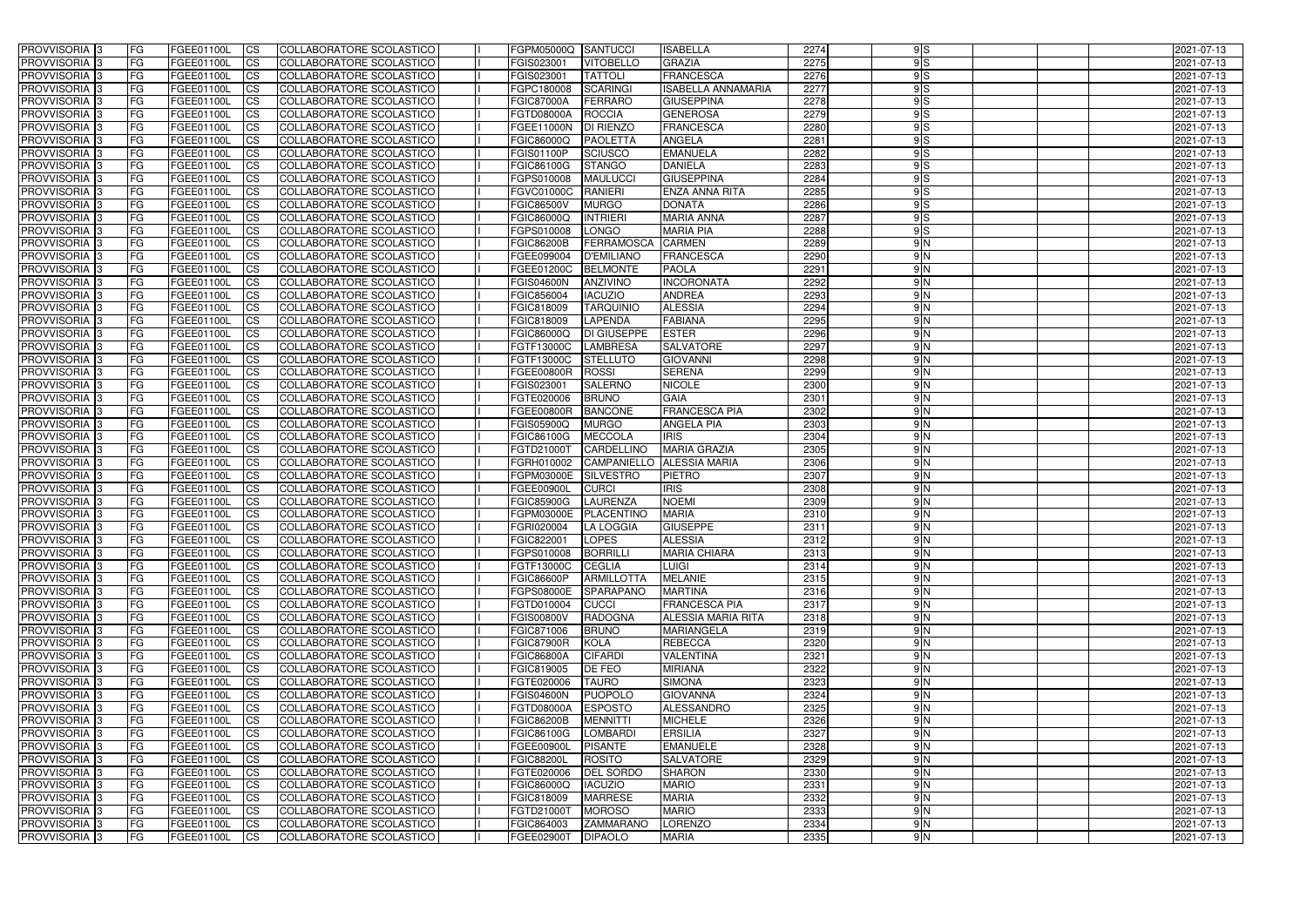| <b>PROVVISORIA</b> 3                      | l FG      | FGEE01100L               | <b>ICS</b>             | COLLABORATORE SCOLASTICO                             | FGPS040004                      | <b>GATTA</b>      | <b>ALESSANDRA</b>                  | 2336         | 9N            | 2021-07-13               |
|-------------------------------------------|-----------|--------------------------|------------------------|------------------------------------------------------|---------------------------------|-------------------|------------------------------------|--------------|---------------|--------------------------|
| <b>PROVVISORIA 3</b>                      | FG        | FGEE01100L               | <b>ICS</b>             | COLLABORATORE SCOLASTICO                             | <b>FGIC86200B</b>               | <b>DI MODICA</b>  | <b>CARLOTTA</b>                    | 2337         | 9N            | 2021-07-13               |
| PROVVISORIA                               | FG        | FGEE01100L               | <b>CS</b>              | <b>COLLABORATORE SCOLASTICO</b>                      | FGMM00400C GRAMAZIO             |                   | <b>VALENTINA</b>                   | 2338         | $\frac{9}{N}$ | 2021-07-13               |
| PROVVISORIA                               | FG        | FGEE01100L               | <b>CS</b>              | COLLABORATORE SCOLASTICO                             | FGEE005009                      | <b>MEROLA</b>     | <b>GIUSEPPINA</b>                  | 2339         | $\frac{9}{N}$ | 2021-07-13               |
| PROVVISORIA <sup>1</sup> 3                | FG        | FGEE01100L               | <b>CS</b>              | COLLABORATORE SCOLASTICO                             | FGTD21000T                      | PAPARELLA         | <b>MATTEO</b>                      | 2340         | 9N            | 2021-07-13               |
| PROVVISORIA <sup>1</sup> 3                | FG        | FGEE01100L               | <b>CS</b>              | COLLABORATORE SCOLASTICO                             | FGIC818009                      | <b>GALLO</b>      | <b>SILVIA</b>                      | 2341         | 9N            | 2021-07-13               |
| PROVVISORIA <sup>1</sup> 3                | FG        | FGEE01100L               | <b>CS</b>              | COLLABORATORE SCOLASTICO                             | FGIC86100G                      | <b>MASCIELLO</b>  | <b>FLORINDA</b>                    | 2342         | $\frac{9}{N}$ | 2021-07-13               |
| PROVVISORIA 3                             | FG        | FGEE01100L               | <b>ICS</b>             | COLLABORATORE SCOLASTICO                             | FGEE099004                      | DE PACE           | <b>MARTINA</b>                     | 2343         | $\frac{9}{N}$ | 2021-07-13               |
| PROVVISORIA 3                             | FG        | FGEE01100L               | <b>CS</b>              | COLLABORATORE SCOLASTICO                             | FGVC01000C                      | <b>ESPOSITO</b>   | <b>GENNARO</b>                     | 2344         | $\frac{9}{N}$ | 2021-07-13               |
| PROVVISORIA 3                             | <b>FG</b> | <b>FGEE01100L</b>        | <b>ICS</b>             | COLLABORATORE SCOLASTICO                             | FGEE01200C                      | <b>GIANGROSSI</b> | <b>FEDERICA</b>                    | 2345         | 9N            | 2021-07-13               |
| PROVVISORIA 3                             | FG        | FGEE01100L               | <b>ICS</b>             | COLLABORATORE SCOLASTICO                             | <b>FGIC82300R</b>               | <b>MASSENZIO</b>  | <b>GABRIELLA</b>                   | 2346         | 9N            | 2021-07-13               |
| <b>PROVVISORIA</b>                        | FG        | FGEE01100L               | <b>ICS</b>             | COLLABORATORE SCOLASTICO                             | <b>FGIS04600N</b>               | <b>DI PIERRO</b>  | <b>GIOVANNI</b>                    | 2347         | $\frac{9}{N}$ | 2021-07-13               |
| <b>PROVVISORIA</b>                        | FG        | FGEE01100L               | <b>ICS</b>             | COLLABORATORE SCOLASTICO                             | FGTD060005                      | <b>PIZZUTO</b>    | <b>MONICA</b>                      | 2348         | $\frac{9}{N}$ | 2021-07-13               |
| <b>PROVVISORIA</b>                        | FG        | FGEE01100L               | <b>ICS</b>             | COLLABORATORE SCOLASTICO                             | FGIS021009                      | COCO              | <b>MICHELA NADIA</b>               | 2349         | 9N            | 2021-07-13               |
| <b>PROVVISORIA</b>                        | FG        | FGEE01100L               | <b>ICS</b>             | COLLABORATORE SCOLASTICO                             | FGPC15000C                      | <b>ANTONELLI</b>  | <b>ELISABETTA</b>                  | 2350         | $\frac{9}{N}$ | 2021-07-13               |
| <b>PROVVISORIA</b>                        | FG        | FGEE01100L               | <b>ICS</b>             | COLLABORATORE SCOLASTICO                             | <b>FGPM03000E</b>               | <b>PECE</b>       | <b>CARMEN</b>                      | 2351         | $\frac{9}{N}$ | 2021-07-13               |
| <b>PROVVISORIA</b>                        | FG        | FGEE01100L               | <b>ICS</b>             | COLLABORATORE SCOLASTICO                             | FGVC01000C                      | PELLEGRINC        | <b>GIUSEPPE</b>                    | 2352         | 9N            | 2021-07-13               |
| <b>PROVVISORIA</b>                        | FG        | FGEE01100L               | <b>ICS</b>             | COLLABORATORE SCOLASTICO                             | FGTD010004                      | <b>MONTAGANO</b>  | <b>MARIA CRISTINA</b>              | 2353         | 9N            | 2021-07-13               |
| PROVVISORIA <sup>3</sup>                  | FG        | FGEE01100L               | <b>ICS</b>             | COLLABORATORE SCOLASTICO                             | <b>FGIC81600N</b>               | <b>TOTARO</b>     | <b>MARCO</b>                       | 2354         | 9 N           | 2021-07-13               |
| PROVVISORIA <sup>3</sup>                  | FG        | FGEE01100L               | <b>ICS</b>             | COLLABORATORE SCOLASTICO                             | FGTF13000C                      | <b>SALERNO</b>    | <b>FRANCESCO PAOLO</b>             | 2355         | 9N            | 2021-07-13               |
| PROVVISORIA <sup>3</sup>                  | FG        | FGEE01100L               | <b>ICS</b>             | COLLABORATORE SCOLASTICO                             | FGPC160003                      | <b>RICCIARDI</b>  | <b>PAOLA</b>                       | 2356         | 9N            | 2021-07-13               |
| PROVVISORIA 3                             | FG        | FGEE01100L               | <b>ICS</b>             | COLLABORATORE SCOLASTICO                             | FGIC872002                      | <b>DE SIO</b>     | <b>MARIA</b>                       | 2357         | 9N            | 2021-07-13               |
| PROVVISORIA <sup>3</sup>                  | FG        | FGEE01100L               | <b>ICS</b>             | <b>COLLABORATORE SCOLASTICO</b>                      | <b>FGIC85700X</b>               | <b>PIEMONTESE</b> | PIER FABIO SAVINO                  | 2358         | 9N            | 2021-07-13               |
| PROVVISORIA <sup>13</sup>                 | FG        | FGEE01100L               | <b>CS</b>              | COLLABORATORE SCOLASTICO                             | FGTF13000C                      | <b>POTENZA</b>    | <b>TEODORO</b>                     | 2359         | 9N            | 2021-07-13               |
| PROVVISORIA <sup>3</sup>                  | FG        | FGEE01100L               | <b>CS</b>              | COLLABORATORE SCOLASTICO                             | <b>FGIC87400N</b>               | PETRUZZELL        | <b>LUIGI</b>                       | 2360         | 9N            | 2021-07-13               |
| PROVVISORIA 3                             | FG        | FGEE01100L               | <b>ICS</b>             | COLLABORATORE SCOLASTICO                             | FGIC819005                      | <b>MAVILIA</b>    | <b>CARMELA</b>                     | 2361         | 9N            | 2021-07-13               |
| PROVVISORIA 3                             | FG        | FGEE01100L               | <b>ICS</b>             | COLLABORATORE SCOLASTICO                             | <b>FGIC85400C</b>               | <b>GALIOTTA</b>   | <b>COSIMO DAMIANO</b>              | 2362         | 9N            | 2021-07-13               |
| PROVVISORIA                               | FG        | FGEE01100L               | <b>ICS</b>             | COLLABORATORE SCOLASTICO                             | <b>FGIC87400N</b>               | <b>TATTOLI</b>    | <b>VERONICA</b>                    | 2363         | 9N            | 2021-07-13               |
| PROVVISORIA                               | FG        | FGEE01100L               | <b>CS</b>              | <b>COLLABORATORE SCOLASTICO</b>                      | FGIC855008                      | <b>PICIACCIA</b>  | <b>CARLA</b>                       | 2364         | $\frac{9}{N}$ | 2021-07-13               |
| PROVVISORIA                               | FG        | FGEE01100L               | <b>CS</b>              | COLLABORATORE SCOLASTICO                             | FGTF13000C                      | <b>LUCERA</b>     | <b>CHIARA</b><br><b>MIRIAM</b>     | 2365<br>2366 | 9N<br>9N      | 2021-07-13               |
| PROVVISORIA<br>PROVVISORIA <sup>1</sup> 3 | FG        | FGEE01100L               | <b>CS</b>              | COLLABORATORE SCOLASTICO<br>COLLABORATORE SCOLASTICO | FGEE00900I<br><b>FGIC86800A</b> | LO CAMPO          | <b>FRACCACRETA ANNA ANTONIETTA</b> | 2367         | $\frac{9}{N}$ | 2021-07-13               |
| PROVVISORIA <sup>1</sup> 3                | FG<br>FG  | FGEE01100L<br>FGEE01100L | <b>CS</b><br><b>CS</b> | COLLABORATORE SCOLASTICO                             | FGIC877005                      | <b>COGNETTI</b>   | <b>ANNA RITA</b>                   | 2368         | $\frac{9}{N}$ | 2021-07-13<br>2021-07-13 |
| PROVVISORIA 3                             | FG        | FGEE01100L               | <b>CS</b>              | <b>COLLABORATORE SCOLASTICO</b>                      | FGIC847009                      | SOCCIO            | <b>PIERA</b>                       | 2369         | $\frac{9}{N}$ | 2021-07-13               |
| <b>PROVVISORIA</b>                        | FG        | FGEE01100L               | <b>ICS</b>             | COLLABORATORE SCOLASTICO                             | FGRH010002                      | <b>RAGNO</b>      | LUDOVICO                           | 2370         | 9N            | 2021-07-13               |
| <b>PROVVISORIA</b>                        | FG        | FGEE01100L               | <b>ICS</b>             | COLLABORATORE SCOLASTICO                             | FGIC819005                      | PERROTTI          | <b>FRANCESCO</b>                   | 2371         | 9N            | 2021-07-13               |
| <b>PROVVISORIA</b>                        | FG        | FGEE01100L               | <b>ICS</b>             | COLLABORATORE SCOLASTICO                             | <b>FGIC85800Q</b>               | <b>AQUILINO</b>   | <b>VALENTINA</b>                   | 2372         | $\frac{9}{N}$ | 2021-07-13               |
| <b>PROVVISORIA</b>                        | l FG      | FGEE01100L               | <b>ICS</b>             | COLLABORATORE SCOLASTICO                             | <b>FGIC83000X</b>               | RODRIQUENS        | <b>MARIA ANTONIETTA</b>            | 2373         | 9N            | 2021-07-13               |
| PROVVISORIA 3                             | FG        | FGEE01100L               | CS                     | COLLABORATORE SCOLASTICO                             | <b>FGIC83000X</b>               | RENDINE           | <b>CHIARA</b>                      | 2374         | 9 N           | 2021-07-13               |
| PROVVISORIA 3                             | <b>FG</b> | FGEE01100L               | $\mathsf{ICS}$         | COLLABORATORE SCOLASTICO                             | FGIC827004                      | <b>BUFFALO</b>    | <b>ANGELO</b>                      | 2375         | 9N            | 2021-07-13               |
| PROVVISORIA 3                             | <b>FG</b> | <b>FGEE01100L</b>        | $\mathsf{ICS}$         | COLLABORATORE SCOLASTICO                             | <b>FGEE00800R</b>               | <b>IMBRIANI</b>   | <b>MATTEO RENATO</b>               | 2376         | $\frac{9}{N}$ | 2021-07-13               |
| PROVVISORIA 3                             | <b>FG</b> | FGEE01100L               | $\mathsf{ICS}$         | COLLABORATORE SCOLASTICO                             | FGIC848005                      | <b>TENACE</b>     | <b>ROSALIA</b>                     | 2377         | $\frac{9}{N}$ | 2021-07-13               |
| PROVVISORIA 3                             | FG        | FGEE01100L               | $\mathsf{ICS}$         | COLLABORATORE SCOLASTICO                             | <b>FGIC82900Q</b>               | <b>D'ACHILLE</b>  | <b>BERARDINO</b>                   | 2378         | $\frac{9}{N}$ | 2021-07-13               |
| PROVVISORIA 3                             | l FG      | FGEE01100L               | <b>CS</b>              | COLLABORATORE SCOLASTICO                             | <b>FGIC82300R</b>               | <b>DE LUCA</b>    | <b>VERONICA FILOMENA</b>           | 2379         | $\frac{9}{N}$ | 2021-07-13               |
| PROVVISORIA 3                             | <b>FG</b> | FGEE01100L               | $\mathsf{ICS}$         | COLLABORATORE SCOLASTICO                             | FGIS06100Q                      | <b>LAURIOLA</b>   | <b>MICHELA</b>                     | 2380         | 9N            | 2021-07-13               |
| PROVVISORIA 3                             | FG        | FGEE01100L               | <b>CS</b>              | COLLABORATORE SCOLASTICO                             | <b>FGTF13000C</b>               | <b>D'ACHILLE</b>  | ALESSANDRO                         | 2381         | 9N            | 2021-07-13               |
| PROVVISORIA 3                             | <b>FG</b> | FGEE01100L               | <b>CS</b>              | COLLABORATORE SCOLASTICO                             | FGIC843002                      | <b>VERGURA</b>    | <b>LAURA</b>                       | 2382         | 9N            | 2021-07-13               |
| PROVVISORIA 3                             | <b>FG</b> | FGEE01100L               | <b>CS</b>              | COLLABORATORE SCOLASTICO                             | FGTD02000P                      | <b>MOSCA</b>      | <b>DAVIDE</b>                      | 2383         | 9N            | 2021-07-13               |
| PROVVISORIA 3                             | <b>FG</b> | FGEE01100L               | <b>CS</b>              | COLLABORATORE SCOLASTICO                             | FGPS010008                      | <b>IGNELZI</b>    | ANNA                               | 2384         | 9N            | 2021-07-13               |
| PROVVISORIA 3                             | <b>FG</b> | FGEE01100L               | <b>CS</b>              | COLLABORATORE SCOLASTICO                             | <b>FGIC86100G</b>               | <b>MACALUSO</b>   | <b>MARTA</b>                       | 2385         | 9N            | 2021-07-13               |
| PROVVISORIA 3                             | <b>FG</b> | FGEE01100L               | <b>CS</b>              | COLLABORATORE SCOLASTICO                             | <b>FGIC85800Q</b>               | CACCHIO           | <b>FRANCESCO</b>                   | 2386         | 9N            | 2021-07-13               |
| PROVVISORIA 3                             | <b>FG</b> | FGEE01100L               | <b>CS</b>              | COLLABORATORE SCOLASTICO                             | FGEE01100L                      | <b>GESUALDO</b>   | <b>SAVINA</b>                      | 2387         | 9N            | 2021-07-13               |
| PROVVISORIA 3                             | <b>FG</b> | FGEE01100L               | <b>CS</b>              | COLLABORATORE SCOLASTICO                             | <b>FGIS00800V</b>               | <b>CALUGI</b>     | <b>ROSANNA</b>                     | 2388         | 9N            | 2021-07-13               |
| PROVVISORIA 3                             | <b>FG</b> | FGEE01100L               | <b>CS</b>              | COLLABORATORE SCOLASTICO                             | <b>FGIC86800A</b>               | <b>CIAMPOLI</b>   | <b>ANNA</b>                        | 2389         | $\frac{9}{N}$ | 2021-07-13               |
| PROVVISORIA 3                             | <b>FG</b> | FGEE01100L               | <b>CS</b>              | COLLABORATORE SCOLASTICO                             | <b>FGIC86800A</b>               | <b>DE ROGATIS</b> | <b>MARIANGELA</b>                  | 2390         | 9N            | 2021-07-13               |
| PROVVISORIA 3                             | <b>FG</b> | FGEE01100L               | <b>CS</b>              | COLLABORATORE SCOLASTICO                             | FGIC827004                      | <b>DI IONNO</b>   | <b>ANTONIO</b>                     | 2391         | $\frac{9}{N}$ | 2021-07-13               |
| PROVVISORIA 3                             | <b>FG</b> | FGEE01100L               | <b>CS</b>              | COLLABORATORE SCOLASTICO                             | FGVC01000C DELL'AQUILA          |                   | <b>GEMMA</b>                       | 2392         | 9N            | 2021-07-13               |
| PROVVISORIA 3                             | FG        | FGEE01100L               | <b>CS</b>              | COLLABORATORE SCOLASTICO                             | FGIS06100Q                      | <b>CIUFFREDA</b>  | <b>DOMENICO</b>                    | 2393         | 9N            | 2021-07-13               |
| PROVVISORIA 3                             | FG        | FGEE01100L               | <b>CS</b>              | COLLABORATORE SCOLASTICO                             | FGIC847009                      | <b>VILLANI</b>    | <b>MARIA</b>                       | 2394         | 9N            | 2021-07-13               |
| PROVVISORIA 3                             | <b>FG</b> | FGEE01100L               | <b>CS</b>              | COLLABORATORE SCOLASTICO                             | <b>FGIC84400T</b>               | FINI              | <b>LAURA</b>                       | 2395         | 9N            | 2021-07-13               |
| PROVVISORIA 3                             | <b>FG</b> | FGEE01100L               | $\overline{\text{CS}}$ | COLLABORATORE SCOLASTICO                             | <b>FGIC86200B</b>               | PALMIERI          | <b>ANGELA</b>                      | 2396         | 9N            | 2021-07-13               |
| PROVVISORIA 3                             | <b>FG</b> | <b>FGEE01100L</b>        | $\mathsf{ICS}$         | COLLABORATORE SCOLASTICO                             | FGTF13000C                      | PISCOPIELLO       | <b>MARCO</b>                       | 2397         | 9N            | 2021-07-13               |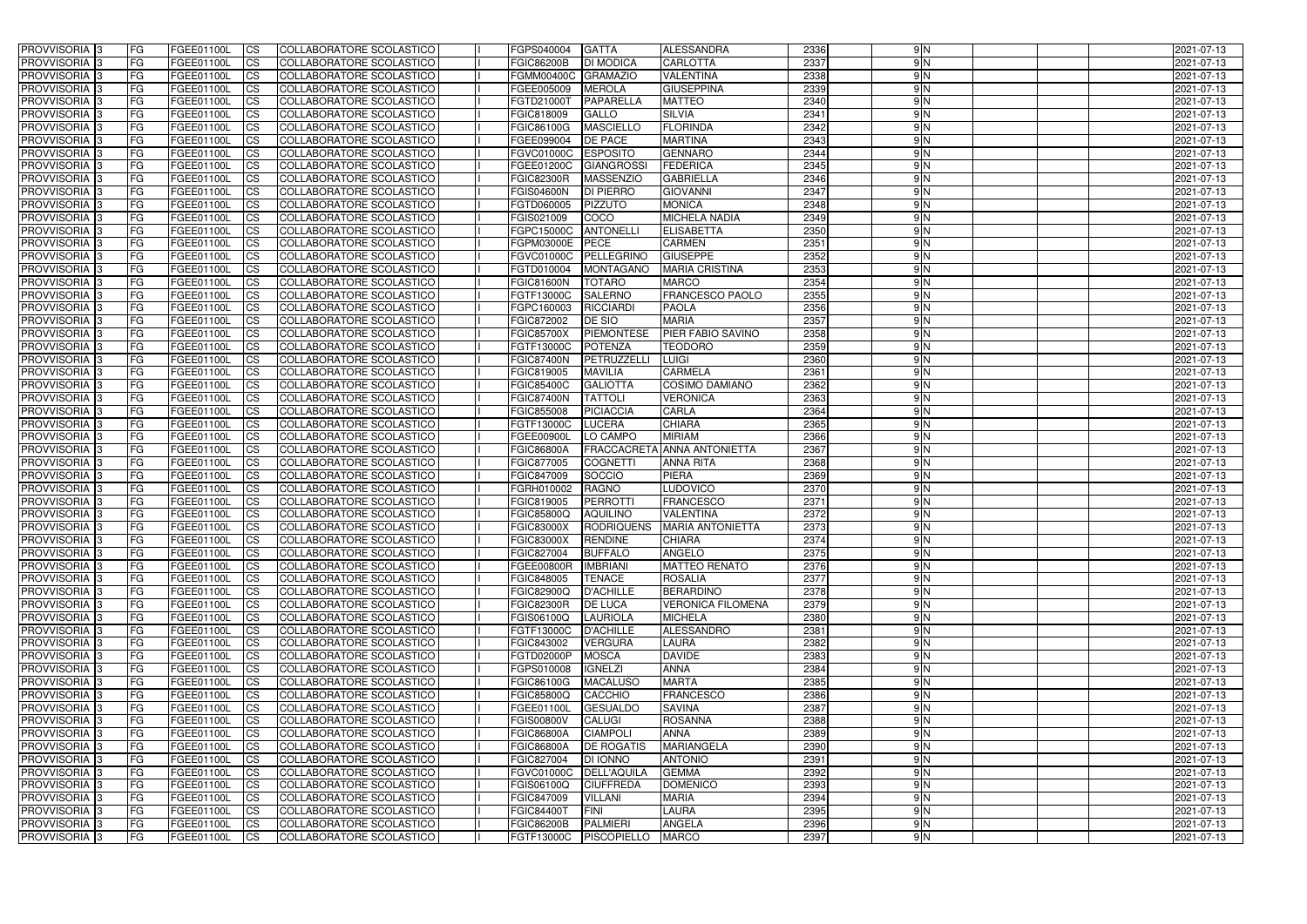| <b>PROVVISORIA</b> 3            | FG         | FGEE01100L        | <b>ICS</b>             | COLLABORATORE SCOLASTICO        | <b>FGTD060005</b> | MONTEPELOS TERESA  |                         | 2398 | 9N                | 2021-07-13 |
|---------------------------------|------------|-------------------|------------------------|---------------------------------|-------------------|--------------------|-------------------------|------|-------------------|------------|
| <b>PROVVISORIA 3</b>            | FG         | FGEE01100L        | <b>I</b> CS            | COLLABORATORE SCOLASTICO        | <b>FGPS20000B</b> | <b>BISCEGLIA</b>   | <b>MARIA LUIGIA</b>     | 2399 | 9N                | 2021-07-13 |
| PROVVISORIA <sup>1</sup> 3      | FG         | FGEE01100L        | <b>CS</b>              | <b>COLLABORATORE SCOLASTICO</b> | FGEE005009        | <b>DI GREGORIO</b> | <b>AGNESE</b>           | 2400 | 9N                | 2021-07-13 |
| PROVVISORIA <sup>3</sup>        | FG         | FGEE01100L        | <b>CS</b>              | COLLABORATORE SCOLASTICO        | <b>FGMM00400C</b> | <b>D'ORIA</b>      | <b>RITA</b>             | 2401 | 9N                | 2021-07-13 |
| PROVVISORIA <sup>1</sup> 3      | FG         | FGEE01100L        | <b>CS</b>              | COLLABORATORE SCOLASTICO        | <b>FGIC87300T</b> | <b>DASTI</b>       | <b>ANNAROSA</b>         | 2402 | 9N                | 2021-07-13 |
| PROVVISORIA 3                   | FG         | FGEE01100L        | <b>CS</b>              | COLLABORATORE SCOLASTICO        | FGEE00900L        | <b>DELLI CARRI</b> | <b>SABRINA</b>          | 2403 | 9N                | 2021-07-13 |
| PROVVISORIA 3                   | FG         | FGEE01100L        | <b>CS</b>              | COLLABORATORE SCOLASTICO        | FGIS048009        | <b>SPECCHIO</b>    | <b>ROCCO</b>            | 2404 | 9N                | 2021-07-13 |
| PROVVISORIA 3                   | FG         | <b>FGEE01100L</b> | <b>CS</b>              | COLLABORATORE SCOLASTICO        | <b>FGIC87000A</b> | <b>CASTRIOTTA</b>  | <b>LOREDANA</b>         | 2405 | 9N                | 2021-07-13 |
| PROVVISORIA 3                   | FG         | FGEE01100L        | <b>CS</b>              | COLLABORATORE SCOLASTICO        | FGIC86100G        | <b>NARDUCCI</b>    | <b>ROCCO</b>            | 2406 | 9N                | 2021-07-13 |
| PROVVISORIA <sup>3</sup>        | FG         | FGEE01100L        | $\overline{c}$         | COLLABORATORE SCOLASTICO        | FGTD060005        | <b>CUTTANO</b>     | <b>ALBERTO</b>          | 2407 | 9N                | 2021-07-13 |
| PROVVISORIA <sup>3</sup>        | FG         | FGEE01100L        | <b>CS</b>              | COLLABORATORE SCOLASTICO        | FGIC818009        | <b>PAPOLI</b>      | <b>TERESA</b>           | 2408 | 9N                | 2021-07-13 |
| PROVVISORIA <sup>3</sup>        | FG         | FGEE01100L        | <b>CS</b>              | COLLABORATORE SCOLASTICO        | FGIC863007        | <b>VALENTE</b>     | <b>ORNELLA</b>          | 2409 | 9N                | 2021-07-13 |
| <b>PROVVISORIA</b> 3            | FG         | <b>FGEE01100L</b> | <b>I</b> CS            | COLLABORATORE SCOLASTICO        | <b>FGIC81600N</b> | <b>DI PASQUALE</b> | <b>GABRIELLA</b>        | 2410 | 9N                | 2021-07-13 |
| PROVVISORIA <sup>3</sup>        | FG         | FGEE01100L        | <b>I</b> CS            | COLLABORATORE SCOLASTICO        | <b>FGTD010004</b> | <b>TUFARELLI</b>   | <b>MARIA RAFFAELLA</b>  | 2411 | 9N                | 2021-07-13 |
| PROVVISORIA <sup>3</sup>        | FG         | FGEE01100L        | <b>I</b> CS            | COLLABORATORE SCOLASTICO        | <b>FGIC85800Q</b> | <b>TOZZI</b>       | <b>GIULIA</b>           | 2412 | 9N                | 2021-07-13 |
| <b>PROVVISORIA</b> 3            | FG         | FGEE01100L        | <b>I</b> CS            | <b>COLLABORATORE SCOLASTICO</b> | FGTD060005        | PERNA              | <b>CONCETTINA</b>       | 2413 | $\frac{9}{N}$     | 2021-07-13 |
| <b>PROVVISORIA</b> 3            |            |                   |                        |                                 |                   |                    |                         |      | 9 N               |            |
|                                 | FG         | FGEE01100L        | <b>ICS</b>             | COLLABORATORE SCOLASTICO        | FGEE005009        | <b>MASTROMARIN</b> | <b>GRAZIA ADELE</b>     | 2414 |                   | 2021-07-13 |
| PROVVISORIA <sup>3</sup>        | FG         | FGEE01100L        | <b>CS</b>              | <b>COLLABORATORE SCOLASTICO</b> | FGTD060005        | <b>STAFFA</b>      | <b>MATILDE</b>          | 2415 | 9 N               | 2021-07-13 |
| PROVVISORIA <sup>3</sup>        | FG         | FGEE01100L        | <b>ICS</b>             | COLLABORATORE SCOLASTICO        | FGRI020004        | <b>GENOVA</b>      | <b>GABRIELLA</b>        | 2416 | 9 N               | 2021-07-13 |
| PROVVISORIA <sup>3</sup>        | FG         | FGEE01100L        | <b>I</b> CS            | COLLABORATORE SCOLASTICO        | <b>FGIC85700X</b> | <b>DELLI</b>       | <b>MICHELA</b>          | 2417 | 9N                | 2021-07-13 |
| PROVVISORIA <sup>3</sup>        | FG         | FGEE01100L        | <b>ICS</b>             | COLLABORATORE SCOLASTICO        | FGIC864003        | <b>TOTARO</b>      | <b>VINCENZA</b>         | 2418 | 9N                | 2021-07-13 |
| PROVVISORIA <sup>3</sup>        | FG         | FGEE01100L        | <b>CS</b>              | COLLABORATORE SCOLASTICO        | FGEE02900T        | <b>TESTINO</b>     | <b>ROSA</b>             | 2419 | 9N                | 2021-07-13 |
| PROVVISORIA 3                   | FG         | FGEE01100L        | <b>CS</b>              | COLLABORATORE SCOLASTICO        | FGRI020004        | <b>BADANESI</b>    | <b>IDA ANNA</b>         | 2420 | 9N                | 2021-07-13 |
| <b>PROVVISORIA</b> 3            | FG         | FGEE01100L        | <b>CS</b>              | COLLABORATORE SCOLASTICO        | <b>FGIC86500V</b> | <b>DEL NOBILE</b>  | <b>ANGELA MARIA</b>     | 2421 | 9N                | 2021-07-13 |
| PROVVISORIA <sup>3</sup>        | FG         | FGEE01100L        | <b>CS</b>              | COLLABORATORE SCOLASTICO        | FGIC847009        | <b>NARDELLA</b>    | <b>EMANUELA</b>         | 2422 | 9N                | 2021-07-13 |
| PROVVISORIA <sup>1</sup> 3      | FG         | FGEE01100L        | <b>CS</b>              | COLLABORATORE SCOLASTICO        | <b>FGPS08000E</b> | <b>FRACCAROL</b>   | <b>PAOLA</b>            | 2423 | 9N                | 2021-07-13 |
| PROVVISORIA <sup>1</sup> 3      | FG         | <b>FGEE01100L</b> | <b>ICS</b>             | COLLABORATORE SCOLASTICO        | <b>FGMM00700X</b> | <b>IACOVINO</b>    | <b>ANNA MARIA</b>       | 2424 | 9N                | 2021-07-13 |
| <b>PROVVISORIA</b> <sub>3</sub> | FG.        | FGEE01100L        | <b>CS</b>              | COLLABORATORE SCOLASTICO        | FGEE005009        | <b>GIULIANA</b>    | <b>EGLE EUGENIA</b>     | 2425 | 9N                | 2021-07-13 |
| PROVVISORIA <sup>13</sup>       | FG         | <b>FGEE01100L</b> | <b>CS</b>              | COLLABORATORE SCOLASTICO        | FGIC827004        | <b>APOLLO</b>      | <b>MICHELE</b>          | 2426 | $8,98$ $S$        | 2021-07-13 |
| PROVVISORIA <sup>1</sup> 3      | FG         | FGEE01100L        | <b>CS</b>              | COLLABORATORE SCOLASTICO        | <b>FGIS04600N</b> | PARTIPILO          | <b>FRANCESCA</b>        | 2427 | 8,98 N            | 2021-07-13 |
| PROVVISORIA <sup>3</sup>        | FG.        | FGEE01100L        | <b>CS</b>              | COLLABORATORE SCOLASTICO        | FGTD060005        | <b>FAVILLA</b>     | <b>CAROLINA</b>         | 2428 | 8,98 N            | 2021-07-13 |
| PROVVISORIA <sup>1</sup> 3      | FG         | FGEE01100L        | <b>CS</b>              | COLLABORATORE SCOLASTICO        | <b>FGEE00800R</b> | <b>CANGIO</b>      | <b>DANIELA</b>          | 2429 | 8,98 N            | 2021-07-13 |
| PROVVISORIA <sup>3</sup>        | FG         | <b>FGEE01100L</b> | <b>CS</b>              | COLLABORATORE SCOLASTICO        | FGIC818009        | <b>ONESTO</b>      | <b>LAURA</b>            | 2430 | 8,98 N            | 2021-07-13 |
| PROVVISORIA 3                   | FG         | FGEE01100L        | <b>CS</b>              | COLLABORATORE SCOLASTICO        | FGTD21000T        | <b>DAGNELLI</b>    | <b>MARCELLA</b>         | 2431 | 8,97 S            | 2021-07-13 |
| PROVVISORIA <sup>3</sup>        | FG         | FGEE01100L        | $\overline{\text{cs}}$ | COLLABORATORE SCOLASTICO        | <b>FGVC01000C</b> | <b>FIORE</b>       | <b>ANNA MARIA</b>       | 2432 | 8,97 S            | 2021-07-13 |
| PROVVISORIA <sup>3</sup>        | FG         | FGEE01100L        | <b>CS</b>              | COLLABORATORE SCOLASTICO        | FGPS040004        | <b>BELLUNA</b>     | <b>GIUSEPPINA</b>       | 2433 | 8,97 S            | 2021-07-13 |
| PROVVISORIA <sup>1</sup> 3      | FG         | FGEE01100L        | <b>I</b> CS            | COLLABORATORE SCOLASTICO        | <b>FGIC85800Q</b> | <b>CACCAVELLA</b>  | ROCCHINA                | 2434 | 8,97 S            | 2021-07-13 |
| PROVVISORIA 3                   | FG         | FGEE01100L        | <b>I</b> CS            | COLLABORATORE SCOLASTICO        | <b>FGIS05900Q</b> | <b>RICUCCI</b>     | <b>GIANPAOLO</b>        | 2435 | 8,97 S            | 2021-07-13 |
| <b>PROVVISORIA</b> 3            | IFG.       | FGEE01100L        | CS                     | COLLABORATORE SCOLASTICO        | <b>FGIC85400C</b> | <b>MIANI</b>       | <b>CIRO SALVATORE</b>   | 2436 | $8,97$ $S$        | 2021-07-13 |
| PROVVISORIA 3                   | IFG.       | FGEE01100L        | <b>ICS</b>             | COLLABORATORE SCOLASTICO        | FGTD060005        | ANGELICCHIO        | <b>DANIELA</b>          | 2437 | 8,97 S            | 2021-07-13 |
| PROVVISORIA 3                   | FG         | FGEE01100L        | <b>CS</b>              | COLLABORATORE SCOLASTICO        | FGIS044002        | LARICCIA           | <b>TIZIANA</b>          | 2438 | 8,97 S            | 2021-07-13 |
| PROVVISORIA 3                   | FG         | FGEE01100L        | <b>CS</b>              | COLLABORATORE SCOLASTICO        | <b>FGIC86200B</b> | <b>CASCAVILLA</b>  | <b>EVA</b>              | 2439 | 8,97 S            | 2021-07-13 |
| PROVVISORIA <sup>3</sup>        | FG         | FGEE01100L        | <b>ICS</b>             | <b>COLLABORATORE SCOLASTICO</b> | FGRI020004        | <b>TONTARO</b>     | <b>ANGELA</b>           | 2440 | 8,97 N            | 2021-07-13 |
| PROVVISORIA 3                   | FG         | FGEE01100L        | <b>CS</b>              | COLLABORATORE SCOLASTICO        | FGPS040004        | <b>VISCIO</b>      | <b>LUCIA</b>            | 2441 | 8,97 N            | 2021-07-13 |
| PROVVISORIA 3                   | FG         | FGEE01100L        | <b>CS</b>              | COLLABORATORE SCOLASTICO        | <b>FGPS08000E</b> | <b>LEONE</b>       | <b>IRENE</b>            | 2442 | 8,97 <sup>N</sup> | 2021-07-13 |
| PROVVISORIA 3                   | <b>FG</b>  | FGEE01100L        | <b>CS</b>              | COLLABORATORE SCOLASTICO        | <b>FGIS03700V</b> | SCANZANO           | <b>ANTONELLA</b>        | 2443 | 8,97 N            | 2021-07-13 |
| PROVVISORIA 3                   | FG         | FGEE01100L        | <b>CS</b>              | COLLABORATORE SCOLASTICO        | <b>FGIC86100G</b> | MENDOLICCHI        | <b>STEFANIA</b>         | 2444 | $8,97$ N          | 2021-07-13 |
| PROVVISORIA 3                   | FG         | FGEE01100L        | <b>CS</b>              | COLLABORATORE SCOLASTICO        | <b>FGIC82900Q</b> | <b>MAOLUCCI</b>    | <b>MARIANGELA</b>       | 2445 | 8,97 N            | 2021-07-13 |
| PROVVISORIA 3                   | IFG.       | FGEE01100L        | <b>CS</b>              | COLLABORATORE SCOLASTICO        | FGIC848005        | <b>MARTINO</b>     | <b>MICHELE</b>          | 2446 | $8,97$ N          | 2021-07-13 |
| PROVVISORIA 3                   | FG         | FGEE01100L        | <b>CS</b>              | COLLABORATORE SCOLASTICO        | <b>FGIS00800V</b> | <b>SANTORO</b>     | <b>ANTONELLA</b>        | 2447 | $8,97$ N          | 2021-07-13 |
| PROVVISORIA 3                   | FG         | FGEE01100L        | <b>CS</b>              | COLLABORATORE SCOLASTICO        | FGPS040004        | <b>D'ERRICO</b>    | <b>GIUSEPPE</b>         | 2448 | 8,97 N            | 2021-07-13 |
| <b>PROVVISORIA</b> 3            | IFG.       | FGEE01100L        | <b>CS</b>              | COLLABORATORE SCOLASTICO        | <b>FGIC86600P</b> | APOLLONIO          | <b>EMANUELA ANTONIA</b> | 2449 | 8,97 N            | 2021-07-13 |
| <b>PROVVISORIA</b> 3            | IFG.       | FGEE01100L        | <b>CS</b>              | COLLABORATORE SCOLASTICO        | <b>FGIC83000X</b> | <b>COSENZA</b>     | <b>MARIA CARMELA</b>    | 2450 | 8,97 <sup>N</sup> | 2021-07-13 |
| <b>PROVVISORIA</b> 3            | FG         | FGEE01100L        | <b>CS</b>              | COLLABORATORE SCOLASTICO        | FGIC818009        | <b>MANSUETO</b>    | <b>ANTONIETTA</b>       | 2451 | 8,97 N            | 2021-07-13 |
| PROVVISORIA 3                   | <b>IFG</b> | FGEE01100L        | <b>CS</b>              | COLLABORATORE SCOLASTICO        | <b>FGIS00800V</b> | <b>SPIRITO</b>     | LIBERA MARIA            | 2452 | $8,97$ N          | 2021-07-13 |
| PROVVISORIA 3                   | IFG.       | FGEE01100L        | <b>CS</b>              | COLLABORATORE SCOLASTICO        | FGIC822001        | <b>MENNUNI</b>     | <b>TERESA</b>           | 2453 | 8,97 N            | 2021-07-13 |
| PROVVISORIA 3                   | FG         | FGEE01100L        | <b>CS</b>              | COLLABORATORE SCOLASTICO        | FGEE00800R        | <b>SEBASTIANO</b>  | PELLEGRINA              | 2454 | 8,97 <sup>N</sup> | 2021-07-13 |
| PROVVISORIA 3                   | FG         | FGEE01100L        | <b>CS</b>              | COLLABORATORE SCOLASTICO        | <b>FGIC87000A</b> |                    | STELLABOTTE ANGELA ROSA | 2455 | 8,97 N            | 2021-07-13 |
| PROVVISORIA 3                   | FG         | <b>FGEE01100L</b> | <b>CS</b>              | COLLABORATORE SCOLASTICO        | FGTD21000T        | KAZAZI             | <b>JONIDA</b>           | 2456 | $8,96$ $S$        | 2021-07-13 |
| <b>PROVVISORIA</b> 3            | FG         | FGEE01100L        | <b>ICS</b>             | COLLABORATORE SCOLASTICO        | FGPM05000Q        | <b>CIAVARELLA</b>  | <b>LEONARDA</b>         | 2457 | $8,96$ N          | 2021-07-13 |
| PROVVISORIA 3                   | FG         | FGEE01100L        | <b>CS</b>              | COLLABORATORE SCOLASTICO        | FGIC827004        | <b>PAPEO</b>       | <b>DOMENICO</b>         | 2458 | $8,96$ N          | 2021-07-13 |
| PROVVISORIA 3                   | FG         | FGEE01100L        | <b>CS</b>              | COLLABORATORE SCOLASTICO        | <b>FGIC87000A</b> | <b>BEVILACQUA</b>  |                         |      | 8,95S             | 2021-07-13 |
|                                 |            |                   |                        |                                 |                   |                    | <b>LUISA</b>            | 2459 |                   |            |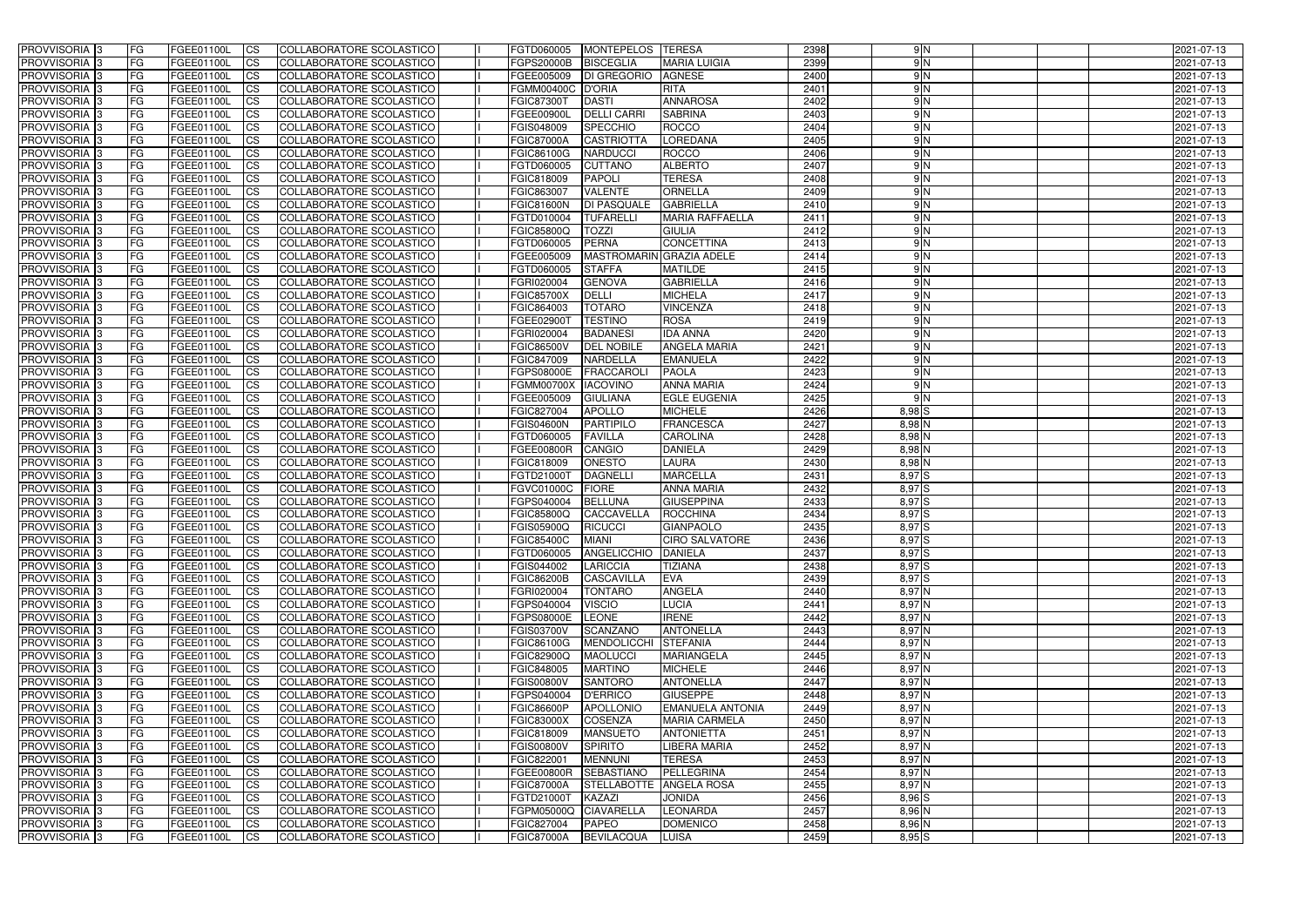| <b>PROVVISORIA</b> 3                             | FG                 | FGEE01100L               | <b>ICS</b>             | COLLABORATORE SCOLASTICO                                    | FGTD060005                             | D'ANGELO                            | <b>LUCIA</b>                         | 2460         | $8,95$ $S$           | 2021-07-13               |
|--------------------------------------------------|--------------------|--------------------------|------------------------|-------------------------------------------------------------|----------------------------------------|-------------------------------------|--------------------------------------|--------------|----------------------|--------------------------|
| <b>PROVVISORIA 3</b>                             | FG                 | FGEE01100L               | <b>CS</b>              | COLLABORATORE SCOLASTICO                                    | FGIC819005                             | <b>ANDREANO</b>                     | <b>NICKLA</b>                        | 2461         | $8,95$ N             | 2021-07-13               |
| PROVVISORIA <sup>3</sup>                         | FG                 | FGEE01100L               | <b>CS</b>              | COLLABORATORE SCOLASTICO                                    | <b>FGIC81600N</b>                      | <b>BIADI</b>                        | <b>ETTORE</b>                        | 2462         | 8,95 N               | 2021-07-13               |
| PROVVISORIA <sup>3</sup>                         | FG                 | FGEE01100L               | <b>CS</b>              | COLLABORATORE SCOLASTICO                                    | FGEE02900T                             | <b>PAPAGNI</b>                      | <b>FRANCESCA</b>                     | 2463         | $8,95$ N             | 2021-07-13               |
| PROVVISORIA <sup>1</sup> 3                       | FG                 | FGEE01100L               | <b>CS</b>              | COLLABORATORE SCOLASTICO                                    | FGEE005009                             | <b>BOURTZI</b>                      | CHRYSAVGI IOANNA                     | 2464 S       | 8,95 N               | 2021-07-13               |
| PROVVISORIA <sup>3</sup>                         | FG                 | FGEE01100L               | <b>CS</b>              | COLLABORATORE SCOLASTICO                                    | FGIC872002                             | <b>STOPPIELLO</b>                   | <b>GIUSY</b>                         | 2465         | $8,95$ N             | 2021-07-13               |
| PROVVISORIA 3                                    | FG                 | FGEE01100L               | <b>CS</b>              | COLLABORATORE SCOLASTICO                                    | FGIS023001                             | <b>SARCINA</b>                      | <b>LORENA</b>                        | 2466         | $8,95$ N             | 2021-07-13               |
| PROVVISORIA 3                                    | FG                 | <b>FGEE01100L</b>        | <b>CS</b>              | <b>COLLABORATORE SCOLASTICO</b>                             | FGIC819005                             | LAVANGA                             | <b>MARIA TERESA</b>                  | 2467         | $8,95$ N             | 2021-07-13               |
| PROVVISORIA 3                                    | FG                 | FGEE01100L               | <b>CS</b>              | COLLABORATORE SCOLASTICO                                    | FGIC819005                             | <b>GIANGRANDE</b>                   | <b>ANTONIO</b>                       | 2468         | $8,95$ N             | 2021-07-13               |
| PROVVISORIA <sup>3</sup>                         | FG                 | FGEE01100L               | $\overline{c}$         | COLLABORATORE SCOLASTICO                                    | <b>FGIC87000A</b>                      | D'ONOFRIO                           | <b>LORELLA</b>                       | 2469         | 8,95N                | 2021-07-13               |
| PROVVISORIA <sup>3</sup>                         | FG                 | FGEE01100L               | <b>CS</b>              | COLLABORATORE SCOLASTICO                                    | <b>FGIC85900G</b>                      | <b>LAROVERE</b>                     | FRANCESCO UGO                        | 2470         | $8,95$ N             | 2021-07-13               |
| PROVVISORIA <sup>3</sup>                         | FG                 | FGEE01100L               | <b>CS</b>              | COLLABORATORE SCOLASTICO                                    | FGTF17000V                             | <b>LA PORTA</b>                     | <b>ROBERTO PIO</b>                   | 2471         | $8,95$ N             | 2021-07-13               |
| PROVVISORIA <sup>3</sup>                         | FG                 | <b>FGEE01100L</b>        | <b>ICS</b>             | COLLABORATORE SCOLASTICO                                    | <b>FGIC85800Q</b>                      | FERRARA                             | <b>ANNA</b>                          | 2472         | $8,95$ N             | 2021-07-13               |
| PROVVISORIA <sup>3</sup>                         | FG                 | FGEE01100L               | <b>I</b> CS            | COLLABORATORE SCOLASTICO                                    | FGPM05000Q                             | <b>TOTTA</b>                        | <b>CONCETTA</b>                      | 2473         | 8,95 N               | 2021-07-13               |
| PROVVISORIA <sup>3</sup>                         | FG                 | FGEE01100L               | <b>ICS</b>             | COLLABORATORE SCOLASTICO                                    | FGEE00900L                             | <b>FRISALDI</b>                     | <b>STEFANIA</b>                      | 2474         | $8,95$ N             | 2021-07-13               |
| <b>PROVVISORIA</b> 3                             | FG                 | FGEE01100L               | <b>I</b> CS            | <b>COLLABORATORE SCOLASTICO</b>                             | <b>FGIC81600N</b>                      | <b>GISONNI</b>                      | <b>LUCIA</b>                         | 2475         | 8,95 N               | 2021-07-13               |
| <b>PROVVISORIA</b> 3                             | FG                 | FGEE01100L               | <b>ICS</b>             | COLLABORATORE SCOLASTICO                                    | FGIC820009                             | <b>DI FALCO</b>                     | <b>LUCIA RITA</b>                    | 2476         | 8,93 S               | 2021-07-13               |
| PROVVISORIA 3                                    | FG                 | FGEE01100L               | <b>CS</b>              | COLLABORATORE SCOLASTICO                                    | FGTD060005                             | <b>POLICINO</b>                     | <b>GIOVANNA</b>                      | 2477         | 8,93 N               | 2021-07-13               |
| PROVVISORIA <sup>3</sup>                         | FG                 | FGEE01100L               | <b>ICS</b>             | COLLABORATORE SCOLASTICO                                    | FGTF13000C                             | <b>SILIBERTI</b>                    | PIO                                  | 2478         | $8,92$ $S$           | 2021-07-13               |
| PROVVISORIA <sup>3</sup>                         | FG                 | FGEE01100L               | <b>ICS</b>             | COLLABORATORE SCOLASTICO                                    | FGPS010008                             | <b>ALLEGRETT</b>                    | <b>MICHELE</b>                       | 2479         | 8,92 S               | 2021-07-13               |
| PROVVISORIA <sup>3</sup>                         | FG                 | FGEE01100L               | <b>ICS</b>             | COLLABORATORE SCOLASTICO                                    | FGPM03000E                             | <b>GIALLANELLA</b>                  | <b>STEFANIA</b>                      | 2480         | $8,92$ $S$           | 2021-07-13               |
| PROVVISORIA <sup>3</sup>                         | FG                 | FGEE01100L               | <b>CS</b>              | COLLABORATORE SCOLASTICO                                    | FGIC822001                             | TARANTINO                           | <b>SBIANDORA</b>                     | 2481         | $8,92$ N             | 2021-07-13               |
| PROVVISORIA <sup>3</sup><br><b>PROVVISORIA</b> 3 | FG                 | FGEE01100L               | <b>CS</b>              | COLLABORATORE SCOLASTICO                                    | <b>FGIC81600N</b>                      | <b>BASANISI</b><br><b>CAMPANARO</b> | <b>ANNA</b><br><b>INCORONATA</b>     | 2482         | $8,90$ S             | 2021-07-13               |
| PROVVISORIA <sup>3</sup>                         | FG<br>FG           | FGEE01100L<br>FGEE01100L | <b>CS</b><br><b>CS</b> | COLLABORATORE SCOLASTICO<br>COLLABORATORE SCOLASTICO        | <b>FGIC85800Q</b><br>FGIC876009        | <b>CURCELLI</b>                     | <b>ASSUNTA</b>                       | 2483<br>2484 | $8,90$ S<br>$8,90$ S | 2021-07-13<br>2021-07-13 |
| PROVVISORIA <sup>1</sup> 3                       | FG                 | FGEE01100L               | <b>CS</b>              | COLLABORATORE SCOLASTICO                                    | FGTD060005                             | <b>SABATINI</b>                     | <b>ANNAMARIA</b>                     | 2485         | $8,90$ S             | 2021-07-13               |
| PROVVISORIA 3                                    | FG                 | FGEE01100L               | <b>ICS</b>             | COLLABORATORE SCOLASTICO                                    | FGEE005009                             | <b>RUSSO</b>                        | <b>GIULIANA</b>                      | 2486         | $8,90$ S             | 2021-07-13               |
| PROVVISORIA <sup>3</sup>                         | FG.                | FGEE01100L               | <b>CS</b>              | COLLABORATORE SCOLASTICO                                    | FGTE020006                             | <b>COCCIARD</b>                     | <b>GIOVANNI</b>                      | 2487         | $8,90$ S             | 2021-07-13               |
| PROVVISORIA <sup>13</sup>                        | FG                 | <b>FGEE01100L</b>        | <b>CS</b>              | COLLABORATORE SCOLASTICO                                    | <b>FGEE00800R</b>                      | <b>PANUNZIO</b>                     | <b>DORA</b>                          | 2488         | $8,90$ S             | 2021-07-13               |
| PROVVISORIA <sup>1</sup> 3                       | FG                 | <b>FGEE01100L</b>        | <b>CS</b>              | COLLABORATORE SCOLASTICO                                    | FGIC872002                             | <b>RUSSO</b>                        | <b>TERESA</b>                        | 2489         | 8,90 S               | 2021-07-13               |
| PROVVISORIA <sup>3</sup>                         | FG.                | FGEE01100L               | <b>CS</b>              | COLLABORATORE SCOLASTICO                                    | FGEE005009                             | <b>FABIANO</b>                      | <b>ANNA</b>                          | 2490         | 8,90 S               | 2021-07-13               |
| PROVVISORIA <sup>3</sup>                         | FG                 | FGEE01100L               | <b>CS</b>              | COLLABORATORE SCOLASTICO                                    | <b>FGIC83000X</b>                      | <b>MELORO</b>                       | <b>LUCIA</b>                         | 2491         | $8,90$ S             | 2021-07-13               |
| PROVVISORIA <sup>3</sup>                         | FG                 | <b>FGEE01100L</b>        | <b>CS</b>              | COLLABORATORE SCOLASTICO                                    | <b>FGTD08000A</b>                      | <b>TELESCA</b>                      | <b>GIUSEPPINA</b>                    | 2492         | $8,90$ S             | 2021-07-13               |
| PROVVISORIA 3                                    | FG                 | FGEE01100L               | <b>CS</b>              | COLLABORATORE SCOLASTICO                                    | FGIS007003                             | <b>CONTESSA</b>                     | <b>ANGELO</b>                        | 2493         | $8,90$ S             | 2021-07-13               |
| PROVVISORIA <sup>3</sup>                         | FG                 | FGEE01100L               | $\overline{c}$         | COLLABORATORE SCOLASTICO                                    | <b>FGIC85900G</b>                      | LO MELE                             | <b>DEBORAH</b>                       | 2494         | $8,90$ S             | 2021-07-13               |
| PROVVISORIA <sup>3</sup>                         | FG                 | FGEE01100L               | <b>CS</b>              | <b>COLLABORATORE SCOLASTICO</b>                             | FGEE11000N                             | <b>TOZZI</b>                        | <b>SARA</b>                          | 2495         | $8,90$ S             | 2021-07-13               |
| PROVVISORIA <sup>3</sup>                         | FG                 | FGEE01100L               | <b>CS</b>              | COLLABORATORE SCOLASTICO                                    | FGTD010004                             | <b>SPALLONE</b>                     | <b>FIORELLA</b>                      | 2496         | $8,90$ N             | 2021-07-13               |
| PROVVISORIA 3                                    | FG                 | FGEE01100L               | <b>I</b> CS            | COLLABORATORE SCOLASTICO                                    | FGIC87900R                             | <b>DEL CAMPO</b>                    | <b>GRAZIA</b>                        | 2497         | $8,90$ N             | 2021-07-13               |
| <b>PROVVISORIA</b> 3                             | IFG.               | FGEE01100L               | CS                     | COLLABORATORE SCOLASTICO                                    | <b>FGIC85800Q</b>                      | TERLIZZI                            | <b>FEDERICA</b>                      | 2498         | $8,90$ N             | 2021-07-13               |
| PROVVISORIA 3                                    | IFG.               | FGEE01100L               | <b>ICS</b>             | COLLABORATORE SCOLASTICO                                    | <b>FGIS00800V</b>                      | <b>SALERNO</b>                      | <b>CHRISTIAN</b>                     | 2499         | $8,90$ N             | 2021-07-13               |
| PROVVISORIA 3                                    | FG                 | FGEE01100L               | <b>CS</b>              | COLLABORATORE SCOLASTICO                                    | <b>FGIC827004</b>                      | <b>D'AMORE</b>                      | <b>ADELE</b>                         | 2500         | $8,90$ N             | 2021-07-13               |
| PROVVISORIA 3                                    | FG                 | FGEE01100L               | <b>CS</b>              | COLLABORATORE SCOLASTICO                                    | <b>FGIC87000A</b>                      | ROBERTO                             | <b>PAOLA CELESTINA</b>               | 2501         | $8,90$ N             | 2021-07-13               |
| PROVVISORIA <sup>3</sup>                         | FG                 | FGEE01100L               | <b>ICS</b>             | <b>COLLABORATORE SCOLASTICO</b>                             | <b>FGIS00800V</b>                      | <b>AFFATATO</b>                     | <b>MARCO</b>                         | 2502         | $8,90$ N             | 2021-07-13               |
| PROVVISORIA 3                                    | FG.                | FGEE01100L               | <b>CS</b>              | COLLABORATORE SCOLASTICO                                    | FGPS010008                             | <b>VESCERA</b>                      | ALESSANDRA                           | 2503         | $8,90$ N             | 2021-07-13               |
| PROVVISORIA 3                                    | FG                 | FGEE01100L               | <b>CS</b>              | COLLABORATORE SCOLASTICO                                    | <b>FGIC86000Q</b>                      | <b>CONTE</b>                        | <b>FABIANA</b>                       | 2504         | $8,90$ N             | 2021-07-13               |
| <b>PROVVISORIA</b> 3                             | <b>FG</b>          | FGEE01100L               | <b>CS</b>              | COLLABORATORE SCOLASTICO                                    | FGEE01200C                             | <b>TANCREDI</b>                     | <b>ANTONIETTA</b>                    | 2505         | $8,90$ N             | 2021-07-13               |
| PROVVISORIA 3                                    | FG                 | FGEE01100L               | <b>CS</b>              | COLLABORATORE SCOLASTICO                                    | FGEE01100L                             | <b>BRUNO</b>                        | <b>MARISA</b>                        | 2506         | $8,90$ N             | 2021-07-13               |
| PROVVISORIA 3                                    | FG                 | FGEE01100L               | <b>CS</b>              | COLLABORATORE SCOLASTICO                                    | FGPS040004                             | ROSCIGLIONE DANIELA                 |                                      | 2507         | $8,90$ N             | 2021-07-13               |
| PROVVISORIA 3                                    | FG                 | FGEE01100L               | <b>CS</b>              | COLLABORATORE SCOLASTICO                                    | <b>FGIS05900Q</b>                      | <b>PETRONE</b>                      | <b>FRANCESCO</b>                     | 2508         | $8,90$ N             | 2021-07-13               |
| PROVVISORIA 3                                    | FG                 | FGEE01100L               | <b>CS</b>              | COLLABORATORE SCOLASTICO                                    | FGIC818009                             | LASIGNORA                           | <b>FEDERICA</b><br><b>MICHELE</b>    | 2509         | $8,90$ N             | 2021-07-13               |
| PROVVISORIA 3                                    | FG                 | FGEE01100L               | <b>CS</b>              | COLLABORATORE SCOLASTICO                                    | FGIC819005                             | LISI                                |                                      | 2510         | $8,90$ N             | 2021-07-13               |
| <b>PROVVISORIA</b> 3<br>PROVVISORIA 3            | IFG.               | FGEE01100L               | <b>CS</b>              | COLLABORATORE SCOLASTICO                                    | <b>FGIC85800Q</b>                      | <b>ZURLO</b>                        | <b>FRANCESCA</b><br><b>SALVATORE</b> | 2511<br>2512 | $8,90$ N<br>$8,90$ N | 2021-07-13               |
| PROVVISORIA 3                                    | IFG.<br><b>IFG</b> | FGEE01100L<br>FGEE01100L | <b>CS</b><br><b>CS</b> | COLLABORATORE SCOLASTICO<br><b>COLLABORATORE SCOLASTICO</b> | <b>FGIC85800Q</b><br><b>FGIC85700X</b> | <b>D'AMATO</b><br>FERRARA           | <b>SERENA GIORGIA</b>                | 2513         | $8,90$ N             | 2021-07-13<br>2021-07-13 |
| PROVVISORIA 3                                    | <b>IFG</b>         | FGEE01100L               | <b>CS</b>              | COLLABORATORE SCOLASTICO                                    | FGIS001004                             | CONOSCITORE STELLA                  |                                      | 2514         | $8,90$ N             | 2021-07-13               |
| PROVVISORIA 3                                    | IFG.               | FGEE01100L               | <b>CS</b>              | COLLABORATORE SCOLASTICO                                    | FGIC818009                             | <b>GAETA</b>                        | <b>FEDERICA LUIGIA</b>               | 2515         | $8,90$ N             | 2021-07-13               |
| PROVVISORIA 3                                    | FG                 | FGEE01100L               | <b>CS</b>              | COLLABORATORE SCOLASTICO                                    | FGPS010008                             | <b>DE NITTIS</b>                    | <b>NICOLA</b>                        | 2516         | $8,90$ N             | 2021-07-13               |
| PROVVISORIA 3                                    | FG                 | FGEE01100L               | <b>CS</b>              | COLLABORATORE SCOLASTICO                                    | <b>FGIC81600N</b>                      | <b>SANTORO</b>                      | <b>ELENA</b>                         | 2517         | $8,90$ N             | 2021-07-13               |
| PROVVISORIA 3                                    | FG                 | FGEE01100L               | <b>CS</b>              | COLLABORATORE SCOLASTICO                                    | FGIC818009                             | CAUTILLO                            | <b>EMANUELA</b>                      | 2518         | $8,90$ N             | 2021-07-13               |
| PROVVISORIA 3                                    | FG                 | FGEE01100L               | <b>ICS</b>             | COLLABORATORE SCOLASTICO                                    | FGPC15000C                             | <b>DI CARLO</b>                     | <b>MATTEO</b>                        | 2519         | $8,90$ N             | 2021-07-13               |
| PROVVISORIA 3                                    | FG                 | FGEE01100L               | <b>CS</b>              | COLLABORATORE SCOLASTICO                                    | <b>FGIS00800V</b>                      | RUSSO                               | <b>ILARIA</b>                        | 2520         | $8,90$ N             | 2021-07-13               |
| PROVVISORIA 3                                    | FG                 | FGEE01100L               | <b>CS</b>              | COLLABORATORE SCOLASTICO                                    | FGEE005009                             | PICCOLANTONI ANNA                   |                                      | 2521         | $8,90$ N             | 2021-07-13               |
|                                                  |                    |                          |                        |                                                             |                                        |                                     |                                      |              |                      |                          |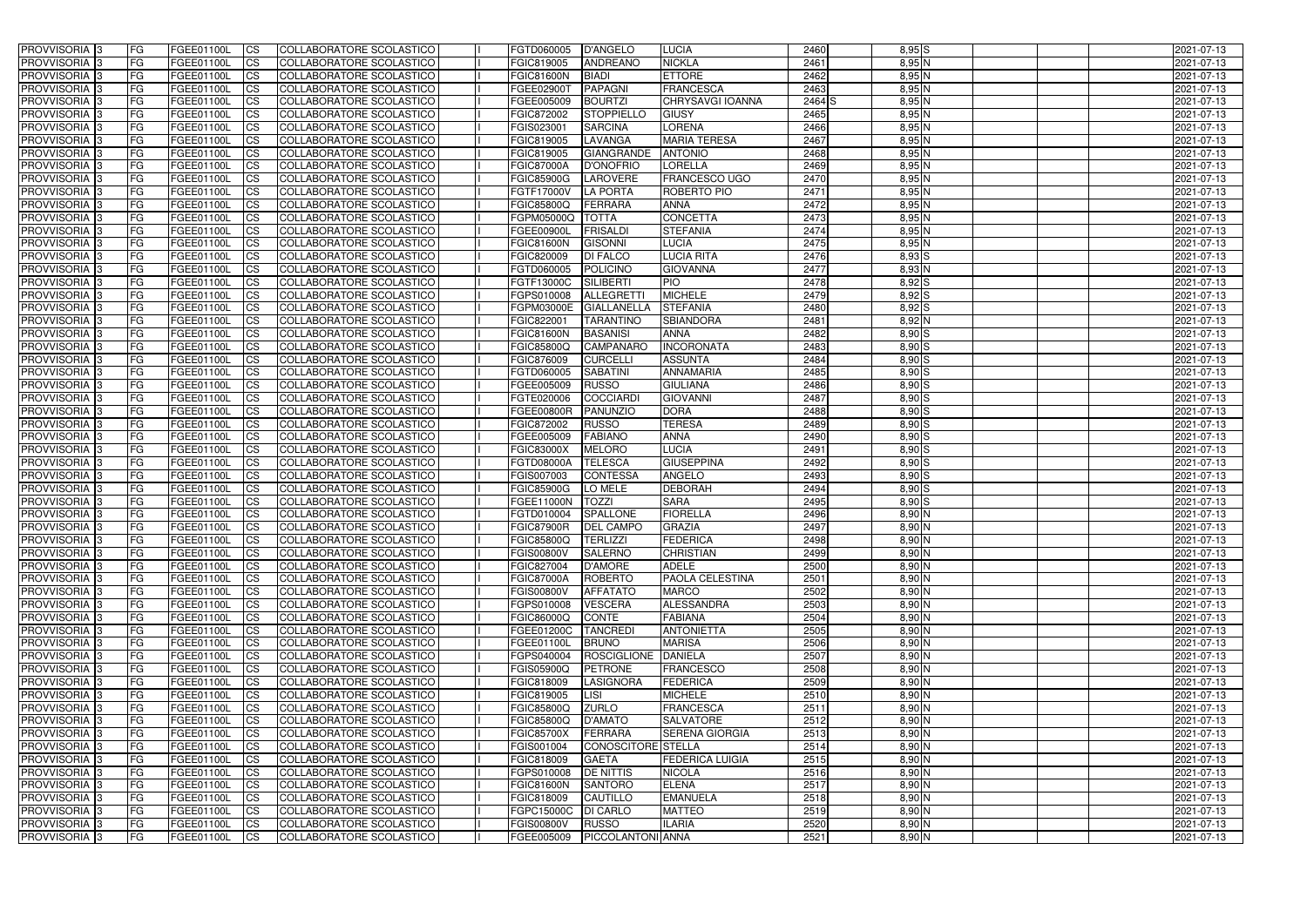| <b>PROVVISORIA</b> 3                       | l FG                   | FGEE01100L               | <b>ICS</b>             | COLLABORATORE SCOLASTICO                             | <b>FGIS03700V</b>               | <b>PETRONE</b>                         | <b>FRANCESCA</b>                | 2522         | $8,90$ N             | 2021-07-13               |
|--------------------------------------------|------------------------|--------------------------|------------------------|------------------------------------------------------|---------------------------------|----------------------------------------|---------------------------------|--------------|----------------------|--------------------------|
| <b>PROVVISORIA 3</b>                       | FG                     | FGEE01100L               | <b>ICS</b>             | COLLABORATORE SCOLASTICO                             | FGTD010004                      | <b>PISTILLO</b>                        | <b>ANTONIOPIO</b>               | 2523         | 8,90 N               | 2021-07-13               |
| PROVVISORIA                                | FG                     | FGEE01100L               | <b>CS</b>              | <b>COLLABORATORE SCOLASTICO</b>                      | FGTD010004                      | <b>PISTILLO</b>                        | <b>MARIOPIO</b>                 | 2524         | 8,90 N               | 2021-07-13               |
| PROVVISORIA                                | FG                     | FGEE01100L               | <b>CS</b>              | COLLABORATORE SCOLASTICO                             | FGPS040004                      | <b>DE CARLO</b>                        | <b>MARIO</b>                    | 2525         | 8,90 N               | 2021-07-13               |
| PROVVISORIA <sup>1</sup> 3                 | FG                     | FGEE01100L               | <b>CS</b>              | COLLABORATORE SCOLASTICO                             | <b>FGIC81600N</b>               | <b>SCIARRILLO</b>                      | <b>TERESA</b>                   | 2526         | 8,90 N               | 2021-07-13               |
| PROVVISORIA <sup>1</sup> 3                 | FG                     | FGEE01100L               | <b>CS</b>              | COLLABORATORE SCOLASTICO                             | <b>FGIC83700P</b>               | <b>DI DOMENICO</b>                     | MICHELE PIO GIUSEPPE            | 2527         | 8,90 N               | 2021-07-13               |
| PROVVISORIA <sup>1</sup> 3                 | FG                     | FGEE01100L               | <b>CS</b>              | COLLABORATORE SCOLASTICO                             | <b>FGIC87000A</b>               | <b>POMPA</b>                           | <b>FRANCESCA</b>                | 2528         | 8,90 N               | 2021-07-13               |
| PROVVISORIA 3                              | FG                     | FGEE01100L               | <b>ICS</b>             | COLLABORATORE SCOLASTICO                             | FGIC820009                      | <b>RUTIGLIANO</b>                      | <b>MICHELA</b>                  | 2529         | 8,90 N               | 2021-07-13               |
| PROVVISORIA 3                              | FG                     | FGEE01100L               | <b>CS</b>              | COLLABORATORE SCOLASTICO                             | FGPC160003                      | <b>ZINGARIELLO</b>                     | <b>LUCA</b>                     | 2530         | 8,90 N               | 2021-07-13               |
| PROVVISORIA 3                              | <b>FG</b>              | FGEE01100L               | <b>ICS</b>             | COLLABORATORE SCOLASTICO                             | FGTD21000T                      | MATARANGOL                             | <b>ANTONELLA</b>                | 2531         | $8,90$ N             | 2021-07-13               |
| PROVVISORIA 3                              | FG                     | FGEE01100L               | <b>ICS</b>             | COLLABORATORE SCOLASTICO                             | FGTF13000C                      | <b>PASCIUTI</b>                        | <b>ELIANA</b>                   | 2532         | 8,90 N               | 2021-07-13               |
| <b>PROVVISORIA</b>                         | FG                     | FGEE01100L               | <b>CS</b>              | COLLABORATORE SCOLASTICO                             | FGPM03000E                      | <b>DI NINNO</b>                        | <b>NICOLA</b>                   | 2533         | 8,90 N               | 2021-07-13               |
| <b>PROVVISORIA</b>                         | FG                     | FGEE01100L               | <b>ICS</b>             | COLLABORATORE SCOLASTICO                             | FGTD21000T                      | <b>CIUFFREDA</b>                       | <b>TIZIANA</b>                  | 2534         | $8,90$ N             | 2021-07-13               |
| <b>PROVVISORIA</b>                         | FG                     | FGEE01100L               | <b>ICS</b>             | COLLABORATORE SCOLASTICO                             | FGEE11000N                      | SANTOMARCO ALESSANDRA                  |                                 | 2535         | 8,90 N               | 2021-07-13               |
| <b>PROVVISORIA</b>                         | FG                     | FGEE01100L               | <b>ICS</b>             | COLLABORATORE SCOLASTICO                             | <b>FGIC85700X</b>               | <b>GRAMAZIO</b>                        | <b>CATERINA</b>                 | 2536         | 8,90 N               | 2021-07-13               |
| <b>PROVVISORIA</b>                         | FG                     | FGEE01100L               | <b>ICS</b>             | COLLABORATORE SCOLASTICO                             | FGIC864003                      | <b>TOMAIUOLO</b>                       | <b>MICHELA</b>                  | 2537         | 8,90 N               | 2021-07-13               |
| <b>PROVVISORIA</b>                         | FG                     | FGEE01100L               | <b>ICS</b>             | COLLABORATORE SCOLASTICO                             | FGEE00900I                      | <b>CASANO</b>                          | <b>MARIANNA</b>                 | 2538         | 8,90 N               | 2021-07-13               |
| <b>PROVVISORIA</b>                         | FG                     | FGEE01100L               | <b>ICS</b>             | COLLABORATORE SCOLASTICO                             | FGPM03000E                      | <b>GENTILE</b>                         | <b>FRANCESCA IRENE</b>          | 2539         | 8,90 N               | 2021-07-13               |
| PROVVISORIA <sup>3</sup>                   | FG                     | FGEE01100L               | <b>ICS</b>             | COLLABORATORE SCOLASTICO                             | FGPM03000E                      | <b>D'ARCANGELO</b>                     | <b>ANTONELLA</b>                | 2540         | 8,90 N               | 2021-07-13               |
| PROVVISORIA <sup>3</sup>                   | FG                     | FGEE01100L               | <b>ICS</b>             | COLLABORATORE SCOLASTICO                             | FGRH060003                      | <b>SAVASTA</b>                         | LUCIA                           | 2541         | 8,90 N               | 2021-07-13               |
| PROVVISORIA <sup>1</sup> 3                 | FG                     | FGEE01100L               | <b>ICS</b>             | COLLABORATORE SCOLASTICO                             | <b>FGIC88200L</b>               | <b>GLAVE</b>                           | <b>MARIA ANTONIETTA</b>         | 2542         | $8,90$ N             | 2021-07-13               |
| PROVVISORIA 3                              | FG                     | FGEE01100L               | <b>ICS</b>             | COLLABORATORE SCOLASTICO                             | <b>FGIC86600P</b>               | RENZULLO                               | <b>PAOLA</b>                    | 2543         | $8,90$ N             | 2021-07-13               |
| PROVVISORIA 3<br>PROVVISORIA <sup>13</sup> | FG                     | FGEE01100L               | <b>ICS</b>             | <b>COLLABORATORE SCOLASTICO</b>                      | <b>FGIC86200B</b>               | <b>RICCIO</b>                          | <b>MONIA</b>                    | 2544         | $8,90$ N             | 2021-07-13               |
| PROVVISORIA <sup>3</sup>                   | FG<br>FG               | FGEE01100L<br>FGEE01100L | <b>CS</b><br><b>CS</b> | COLLABORATORE SCOLASTICO<br>COLLABORATORE SCOLASTICO | <b>FGIS05300R</b><br>FGIC81600N | <b>BALLARINC</b><br><b>MAGNATTA</b>    | <b>CONCETTA</b><br><b>PIERA</b> | 2545<br>2546 | 8,90 N<br>$8,89$ N   | 2021-07-13<br>2021-07-13 |
| PROVVISORIA 3                              | FG                     | FGEE01100L               | <b>ICS</b>             | COLLABORATORE SCOLASTICO                             | FGIC856004                      | <b>MASTRODONA</b>                      | <b>AMELIA GIUSEPPINA</b>        | 2547         | $8,88$ $S$           | 2021-07-13               |
| PROVVISORIA 3                              | FG                     | FGEE01100L               | <b>ICS</b>             | COLLABORATORE SCOLASTICO                             | FGIC876009                      | <b>MELE</b>                            | <b>GIORGIO</b>                  | 2548         | $8,88$ $S$           | 2021-07-13               |
| PROVVISORIA                                | FG                     | FGEE01100L               | <b>ICS</b>             | COLLABORATORE SCOLASTICO                             | FGPM03000E                      | <b>SCOPECE</b>                         | NICOLETTA PATRIZIA              | 2549         | $8,88$ $S$           | 2021-07-13               |
| PROVVISORIA                                | FG                     | FGEE01100L               | <b>CS</b>              | <b>COLLABORATORE SCOLASTICO</b>                      | FGIC818009                      | <b>LA SALVIA</b>                       | <b>LEONARDA</b>                 | 2550         | 8,88 N               | 2021-07-13               |
| PROVVISORIA                                | FG                     | FGEE01100L               | <b>CS</b>              | COLLABORATORE SCOLASTICO                             | FGPS010008                      | <b>PADALINO</b>                        | <b>LUCIA</b>                    | 2551         | 8,87 S               | 2021-07-13               |
| PROVVISORIA                                | FG                     | FGEE01100L               | <b>CS</b>              | COLLABORATORE SCOLASTICO                             | FGTD08000A                      | CIOCCARIELLO ANTONIO                   |                                 | 2552         | $8,85$ S             | 2021-07-13               |
| PROVVISORIA <sup>1</sup> 3                 | FG                     | FGEE01100L               | <b>CS</b>              | COLLABORATORE SCOLASTICO                             | FGTD02000P                      | <b>UNIVERSITA</b>                      | <b>EMANUELE</b>                 | 2553         | $8,85$ S             | 2021-07-13               |
| PROVVISORIA <sup>1</sup> 3                 | FG                     | FGEE01100L               | <b>CS</b>              | COLLABORATORE SCOLASTICO                             | FGTD21000T                      | <b>LAGONIGRO</b>                       | <b>CLORINDA</b>                 | 2554         | $8,85$ S             | 2021-07-13               |
| PROVVISORIA 3                              | FG                     | FGEE01100L               | <b>CS</b>              | COLLABORATORE SCOLASTICO                             | FGTE020006                      | <b>FUIANO</b>                          | <b>ANTONELLA</b>                | 2555         | $8,85$ S             | 2021-07-13               |
| <b>PROVVISORIA</b>                         | FG                     | FGEE01100L               | <b>ICS</b>             | COLLABORATORE SCOLASTICO                             | FGIC86000Q                      | <b>RUSSO</b>                           | ALESSANDRA                      | 2556         | $8,85$ N             | 2021-07-13               |
| PROVVISORIA <sup>1</sup> 3                 | FG                     | FGEE01100L               | <b>CS</b>              | COLLABORATORE SCOLASTICO                             | FGIC86000Q                      | <b>NICASTRO</b>                        | <b>GABRIELLA</b>                | 2557         | $8,85$ N             | 2021-07-13               |
| PROVVISORIA 3                              | FG                     | FGEE01100L               | <b>ICS</b>             | COLLABORATORE SCOLASTICO                             | FGTD08000A                      | <b>BELLINO</b>                         | <b>MASSIMILIANO</b>             | 2558         | 8,85 N               | 2021-07-13               |
| <b>PROVVISORIA</b>                         | <b>FG</b>              | FGEE01100L               | <b>ICS</b>             | COLLABORATORE SCOLASTICO                             | FGEE00900L                      | <b>CLEMENTE</b>                        | <b>MARIA LAURA</b>              | 2559         | $8,85$ N             | 2021-07-13               |
| PROVVISORIA 3                              | FG                     | FGEE01100L               | CS                     | COLLABORATORE SCOLASTICO                             | FGTD060005  DE MICHELE          |                                        | ROCCO                           | 2560         | $8,85$ N             | 2021-07-13               |
| PROVVISORIA 3                              | <b>FG</b>              | FGEE01100L               | $\mathsf{ICS}$         | COLLABORATORE SCOLASTICO                             | <b>FGIC85900G</b>               | <b>BUO</b>                             | FEDERICA                        | 2561         | $8,85$ N             | 2021-07-13               |
| PROVVISORIA 3                              | <b>FG</b>              | <b>FGEE01100L</b>        | $\mathsf{ICS}$         | COLLABORATORE SCOLASTICO                             | FGIS007003                      | <b>FIORILLO</b>                        | <b>ENNIO</b>                    | 2562         | 8,85 N               | 2021-07-13               |
| PROVVISORIA 3                              | <b>FG</b>              | FGEE01100L               | $\mathsf{ICS}$         | COLLABORATORE SCOLASTICO                             | <b>FGPS08000E</b>               | <b>CIVITA</b>                          | <b>TEA MARIA PIA</b>            | 2563         | $8,85$ N             | 2021-07-13               |
| PROVVISORIA 3                              | FG                     | FGEE01100L               | $\mathsf{ICS}$         | COLLABORATORE SCOLASTICO                             | <b>FGTF13000C</b>               | <b>ARIOLA</b>                          | <b>ROBERTO</b>                  | 2564         | $8,85$ N             | 2021-07-13               |
| PROVVISORIA 3                              | l FG                   | FGEE01100L               | CS                     | COLLABORATORE SCOLASTICO                             | FGPS040004                      | <b>CERESA</b>                          | <b>FABRIZIO</b>                 | 2565         | $8,85$ N             | 2021-07-13               |
| PROVVISORIA 3                              | <b>FG</b>              | FGEE01100L               | $\mathsf{ICS}$         | COLLABORATORE SCOLASTICO                             | FGIC871006                      | <b>DIBENEDETTO VERONICA</b>            |                                 | 2566         | $8,85$ N             | 2021-07-13               |
| PROVVISORIA 3                              | FG                     | FGEE01100L               | <b>CS</b>              | COLLABORATORE SCOLASTICO                             | FGTD21000T                      | <b>CAVALIERE</b>                       | <b>ROBERTA</b>                  | 2567         | $8,85$ N             | 2021-07-13               |
| PROVVISORIA 3                              | <b>FG</b>              | FGEE01100L               | <b>CS</b>              | COLLABORATORE SCOLASTICO                             | FGTD060005                      | <b>MELILLO</b>                         | <b>DANIELA</b>                  | 2568         | $8,85$ N             | 2021-07-13               |
| PROVVISORIA 3                              | <b>FG</b>              | FGEE01100L               | <b>CS</b>              | COLLABORATORE SCOLASTICO                             | <b>FGIC85900G</b>               | PALUMBO                                | <b>ROSSANA</b>                  | 2569         | $8,85$ N             | 2021-07-13               |
| PROVVISORIA 3                              | <b>FG</b>              | FGEE01100L               | <b>CS</b>              | COLLABORATORE SCOLASTICO                             | FGIC877005                      | <b>GUAGLIANONE MARCO</b>               |                                 | 2570         | $8,85$ N             | 2021-07-13               |
| PROVVISORIA 3                              | <b>FG</b>              | FGEE01100L               | <b>CS</b>              | COLLABORATORE SCOLASTICO                             | FGTE020006                      | LEONE                                  | <b>GIANLUCA</b>                 | 2571         | $8,85$ N             | 2021-07-13               |
| PROVVISORIA 3                              | <b>FG</b>              | FGEE01100L               | <b>CS</b>              | COLLABORATORE SCOLASTICO                             | <b>FGVC01000C</b>               |                                        | MENDOLICCHI ANTONIETTA ZAIRA    | 2572         | $8,85$ N             | 2021-07-13               |
| PROVVISORIA 3                              | <b>FG</b>              | FGEE01100L               | <b>CS</b>              | COLLABORATORE SCOLASTICO                             | <b>FGIC84100A</b>               | <b>CILENTI</b>                         | <b>MARIA VINCENZA</b>           | 2573         | $8,85$ N             | 2021-07-13               |
| PROVVISORIA 3                              | <b>FG</b>              | FGEE01100L               | <b>CS</b>              | COLLABORATORE SCOLASTICO                             | <b>FGIC82300R</b>               | <b>TOSCHES</b>                         | <b>MARIA GRAZIA</b>             | 2574         | $8,83$ S             | 2021-07-13               |
| PROVVISORIA 3                              | <b>FG</b>              | FGEE01100L               | <b>CS</b>              | COLLABORATORE SCOLASTICO                             | FGIC876009                      | <b>ALBANO</b>                          | <b>GIUSEPPINA</b>               | 2575         | $8,83$ S             | 2021-07-13               |
| PROVVISORIA 3<br>PROVVISORIA 3             | <b>FG</b><br><b>FG</b> | FGEE01100L               | <b>CS</b>              | COLLABORATORE SCOLASTICO<br>COLLABORATORE SCOLASTICO | FGIC818009<br>FGTE020006        | <b>TARQUINIO</b><br><b>DI DOMENICO</b> | ALESSANDRO<br><b>RITA</b>       | 2576<br>2577 | $8,83$ S<br>$8,83$ N | 2021-07-13               |
| PROVVISORIA 3                              | <b>FG</b>              | FGEE01100L<br>FGEE01100L | <b>CS</b><br><b>CS</b> | COLLABORATORE SCOLASTICO                             | FGIC855008                      | LORUSSO                                | <b>CECILIA</b>                  | 2578         | $8,83$ N             | 2021-07-13<br>2021-07-13 |
| PROVVISORIA 3                              | FG                     | FGEE01100L               | <b>CS</b>              | COLLABORATORE SCOLASTICO                             | FGIS021009                      | LA SALA                                | <b>CAROLINA</b>                 | 2579         | $8,83$ N             | 2021-07-13               |
| PROVVISORIA 3                              | FG                     | <b>FGEE01100L</b>        | <b>CS</b>              | COLLABORATORE SCOLASTICO                             | FGTD02000P                      | <b>PACIELLO</b>                        | <b>CARMEN</b>                   | 2580         | $8,83$ N             | 2021-07-13               |
| PROVVISORIA 3                              | <b>FG</b>              | FGEE01100L               | $\overline{\text{CS}}$ | COLLABORATORE SCOLASTICO                             | FGPM03000E                      | <b>MOTTOLA</b>                         | <b>CARMELA</b>                  | 2581         | $8,83$ N             | 2021-07-13               |
| PROVVISORIA 3                              | <b>FG</b>              | FGEE01100L               | $\overline{\text{CS}}$ | COLLABORATORE SCOLASTICO                             | <b>FGIS04600N</b>               | <b>TARANTINO</b>                       | <b>PATRIZIA</b>                 | 2582         | $8,83$ N             | 2021-07-13               |
| PROVVISORIA 3                              | <b>FG</b>              | FGEE01100L               | $\overline{\text{CS}}$ | COLLABORATORE SCOLASTICO                             | FGIC856004                      | RINALDI                                | <b>AGNESE</b>                   | 2583         | $8,83$ N             | 2021-07-13               |
|                                            |                        |                          |                        |                                                      |                                 |                                        |                                 |              |                      |                          |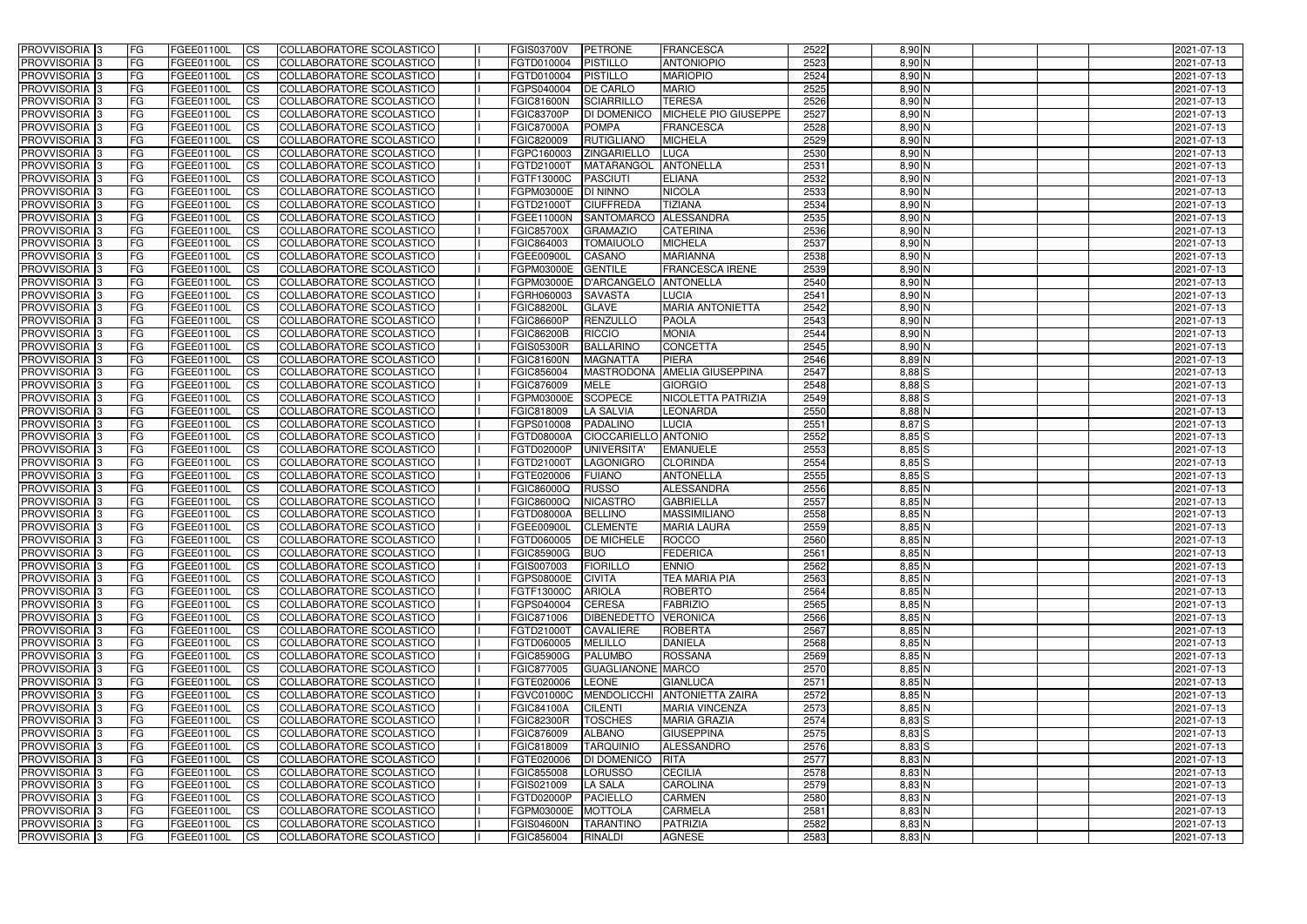| <b>PROVVISORIA</b> 3                                    | FG         | FGEE01100L                      | <b>ICS</b>             | COLLABORATORE SCOLASTICO                             | FGIC856004               | <b>SALVATORE</b>                | <b>CATIA</b>                         | 2584         | $8,83$ N               | 2021-07-13               |
|---------------------------------------------------------|------------|---------------------------------|------------------------|------------------------------------------------------|--------------------------|---------------------------------|--------------------------------------|--------------|------------------------|--------------------------|
| <b>PROVVISORIA 3</b>                                    | FG         | FGEE01100L                      | <b>CS</b>              | COLLABORATORE SCOLASTICO                             | <b>FGTD08000A</b>        | <b>BRACCIO</b>                  | LAURA                                | 2585         | $8,82$ N               | 2021-07-13               |
| PROVVISORIA <sup>3</sup>                                | FG         | FGEE01100L                      | <b>CS</b>              | COLLABORATORE SCOLASTICO                             | FGEE01200C               | <b>GITTO</b>                    | <b>ILARIA</b>                        | 2586         | $8,81$ $S$             | 2021-07-13               |
| PROVVISORIA <sup>3</sup>                                | FG         | FGEE01100L                      | <b>CS</b>              | COLLABORATORE SCOLASTICO                             | <b>FGIC87900R</b>        | FOSCHI                          | <b>MARIA LETIZIA</b>                 | 2587         | 8,81 N                 | 2021-07-13               |
| PROVVISORIA <sup>1</sup> 3                              | FG         | FGEE01100L                      | <b>CS</b>              | COLLABORATORE SCOLASTICO                             | <b>FGIC88200L</b>        | <b>TARANTINO</b>                | <b>FRANCESCA PIA</b>                 | 2588         | 8,81 N                 | 2021-07-13               |
| PROVVISORIA <sup>3</sup>                                | FG         | FGEE01100L                      | <b>CS</b>              | COLLABORATORE SCOLASTICO                             | <b>FGIC83300B</b>        | <b>GENTILE</b>                  | <b>RAFFAELLA</b>                     | 2589         | $8,81$ N               | 2021-07-13               |
| PROVVISORIA 3                                           | FG         | FGEE01100L                      | <b>CS</b>              | COLLABORATORE SCOLASTICO                             | FGPS040004               | <b>GENTILE</b>                  | <b>VALENTINA</b>                     | 2590         | $8,80$ S               | 2021-07-13               |
| PROVVISORIA 3                                           | FG         | <b>FGEE01100L</b>               | <b>CS</b>              | COLLABORATORE SCOLASTICO                             | <b>FGIC84500N</b>        | <b>STRIZZI</b>                  | <b>DANIELA</b>                       | 2591         | $8,80$ S               | 2021-07-13               |
| PROVVISORIA 3                                           | FG         | FGEE01100L                      | <b>CS</b>              | COLLABORATORE SCOLASTICO                             | FGTF17000V               | ARGENTINO                       | <b>VINCENZO</b>                      | 2592         | $8,80$ S               | 2021-07-13               |
| PROVVISORIA <sup>3</sup>                                | FG         | FGEE01100L                      | $\overline{c}$         | COLLABORATORE SCOLASTICO                             | FGTE020006               | <b>MONTEREALE</b>               | <b>CATERINA</b>                      | 2593         | $8,80$ S               | 2021-07-13               |
| PROVVISORIA <sup>3</sup>                                | FG         | FGEE01100L                      | <b>CS</b>              | COLLABORATORE SCOLASTICO                             | FGIC848005               | <b>PARISI</b>                   | <b>MICHELE</b>                       | 2594         | 8,80 S                 | 2021-07-13               |
| PROVVISORIA <sup>3</sup>                                | FG         | FGEE01100L                      | <b>CS</b>              | COLLABORATORE SCOLASTICO                             | <b>FGTD08000A</b>        | CARBONARO                       | <b>VINCENZO</b>                      | 2595         | 8,80 S                 | 2021-07-13               |
| PROVVISORIA <sup>3</sup>                                | FG         | <b>FGEE01100L</b>               | <b>I</b> CS            | COLLABORATORE SCOLASTICO                             | <b>FGIC80800P</b>        | <b>CIUFFREDA</b>                | <b>MARIA KATIUSCIA</b>               | 2596         | $8,80$ S               | 2021-07-13               |
| PROVVISORIA <sup>3</sup>                                | FG         | FGEE01100L                      | <b>I</b> CS            | COLLABORATORE SCOLASTICO                             | <b>FGIS04600N</b>        | LA GATTA                        | <b>IMMACOLATA</b>                    | 2597         | $8,80$ S               | 2021-07-13               |
| PROVVISORIA <sup>3</sup>                                | FG         | FGEE01100L                      | <b>I</b> CS            | COLLABORATORE SCOLASTICO                             | FGIC863007               | <b>SAPONE</b>                   | <b>ANTONIETTA ANASTASIA</b>          | 2598         | $8,80$ S               | 2021-07-13               |
| <b>PROVVISORIA</b> 3                                    | FG         | FGEE01100L                      | <b>I</b> CS            | <b>COLLABORATORE SCOLASTICO</b>                      | FGRH060003               | <b>NAPOLITANO</b>               | <b>MICHELA</b>                       | 2599         | 8,80 S                 | 2021-07-13               |
| <b>PROVVISORIA</b> 3                                    | FG         | FGEE01100L                      | <b>ICS</b>             | COLLABORATORE SCOLASTICO                             | FGPM10000G               | <b>UNGARO</b>                   | <b>ANNALISA</b>                      | 2600         | 8,80 S                 | 2021-07-13               |
| PROVVISORIA 3                                           | FG         | FGEE01100L                      | <b>CS</b>              | COLLABORATORE SCOLASTICO                             | <b>FGIC88200L</b>        | LAVOZZA                         | <b>ANTONELLA</b>                     | 2601         | 8,80 S                 | 2021-07-13               |
| PROVVISORIA <sup>3</sup>                                | FG         | FGEE01100L                      | <b>ICS</b>             | COLLABORATORE SCOLASTICO                             | FGIS06100Q               | <b>GUERRA</b>                   | <b>ANTONIETTA</b>                    | 2602         | $8,80$ S               | 2021-07-13               |
| PROVVISORIA <sup>3</sup>                                | FG         | FGEE01100L                      | <b>I</b> CS            | COLLABORATORE SCOLASTICO                             | <b>FGMM00400C</b>        | <b>MAGGIO</b>                   | <b>LUCIA</b>                         | 2603         | $8,80$ S               | 2021-07-13               |
| PROVVISORIA <sup>3</sup>                                | FG         | FGEE01100L                      | <b>ICS</b>             | COLLABORATORE SCOLASTICO                             | FGPC15000C               | <b>CICCHETTI</b>                | <b>MARIA PINA</b>                    | 2604         | $8,80$ S               | 2021-07-13               |
| PROVVISORIA <sup>3</sup>                                | FG         | FGEE01100L                      | <b>CS</b>              | COLLABORATORE SCOLASTICO                             | <b>FGMM00700X</b>        | <b>GATTARELLO</b>               | <b>ORNELLA</b>                       | 2605         | $8,80$ S               | 2021-07-13               |
| PROVVISORIA <sup>3</sup>                                | FG         | FGEE01100L                      | <b>CS</b>              | COLLABORATORE SCOLASTICO                             | FGIC864003               | <b>SANTORO</b>                  | <b>SABRINA</b>                       | 2606         | $8,80$ S               | 2021-07-13               |
| PROVVISORIA <sup>3</sup>                                | FG         | FGEE01100L                      | <b>CS</b>              | COLLABORATORE SCOLASTICO                             | FGPC180008               | <b>UVA</b>                      | <b>ROSSELLA</b>                      | 2607         | 8,80 S                 | 2021-07-13               |
| PROVVISORIA <sup>3</sup>                                | FG         | FGEE01100L                      | <b>CS</b>              | COLLABORATORE SCOLASTICO                             | <b>FGIC85900G</b>        | PETRUNELL                       | <b>ANNA ROSA</b>                     | 2608         | $8,80$ S               | 2021-07-13               |
| PROVVISORIA <sup>1</sup> 3                              | FG         | FGEE01100L                      | <b>CS</b>              | COLLABORATORE SCOLASTICO                             | <b>FGIC82500C</b>        | <b>LOMBARDI</b>                 | <b>EMILIA CONCETTA</b>               | 2609         | $8,80$ $S$             | 2021-07-13               |
| PROVVISORIA 3                                           | FG         | FGEE01100L                      | <b>CS</b>              | COLLABORATORE SCOLASTICO                             | FGPC15000C               | <b>IATAROLA</b>                 | <b>INCORONATA</b><br><b>GIUSEPPE</b> | 2610         | $8,80$ $S$             | 2021-07-13               |
| PROVVISORIA <sup>3</sup>                                | FG.        | FGEE01100L<br><b>FGEE01100L</b> | <b>CS</b>              | COLLABORATORE SCOLASTICO<br>COLLABORATORE SCOLASTICO | FGVC01000C               | CONSOLETT<br><b>CAGGIANELLO</b> | <b>FRANCESCO</b>                     | 2611<br>2612 | $8,80$ $S$<br>$8,80$ S | 2021-07-13               |
| PROVVISORIA <sup>13</sup><br>PROVVISORIA <sup>1</sup> 3 | FG<br>FG   | <b>FGEE01100L</b>               | <b>CS</b><br><b>CS</b> | COLLABORATORE SCOLASTICO                             | FGTD21000T<br>FGTD08000A | <b>DE ANGELIS</b>               | <b>MARIO</b>                         | 2613         | 8,80 S                 | 2021-07-13<br>2021-07-13 |
| PROVVISORIA <sup>3</sup>                                | FG.        | FGEE01100L                      | <b>CS</b>              | COLLABORATORE SCOLASTICO                             | <b>FGIC82900Q</b>        | <b>RINALDI</b>                  | <b>LUCIANO</b>                       | 2614         | $8,80$ S               | 2021-07-13               |
| <b>PROVVISORIA</b> 3                                    | FG         | <b>FGEE01100L</b>               | <b>CS</b>              | COLLABORATORE SCOLASTICO                             | <b>FGIC87000A</b>        | <b>DEL GAUDIO</b>               | <b>LUIGI ANDREA</b>                  | 2615         | $8,80$ $S$             | 2021-07-13               |
| PROVVISORIA <sup>3</sup>                                | FG         | <b>FGEE01100L</b>               | <b>CS</b>              | COLLABORATORE SCOLASTICO                             | <b>FGIC86600P</b>        | <b>PROTA</b>                    | <b>CARMELA</b>                       | 2616         | $8,80$ N               | 2021-07-13               |
| PROVVISORIA 3                                           | FG         | <b>FGEE01100L</b>               | <b>CS</b>              | COLLABORATORE SCOLASTICO                             | <b>FGIC86200B</b>        | <b>MAZZARO</b>                  | <b>DANIELE</b>                       | 2617         | $8,80$ N               | 2021-07-13               |
| PROVVISORIA <sup>3</sup>                                | FG         | <b>FGEE01100L</b>               | $\overline{\text{cs}}$ | COLLABORATORE SCOLASTICO                             | FGIS048009               | <b>DIGIOIA</b>                  | <b>ANTONIA</b>                       | 2618         | $8,80$ N               | 2021-07-13               |
| PROVVISORIA <sup>3</sup>                                | FG         | FGEE01100L                      | <b>CS</b>              | <b>COLLABORATORE SCOLASTICO</b>                      | FGTF17000V               | <b>CLEMENTE</b>                 | ALESSANDRA                           | 2619         | $8,80$ N               | 2021-07-13               |
| <b>PROVVISORIA</b> 3                                    | FG         | FGEE01100L                      | <b>CS</b>              | COLLABORATORE SCOLASTICO                             | <b>FGIS00800V</b>        | <b>FIORILLI</b>                 | <b>GIANCARMINE</b>                   | 2620         | $8,80$ N               | 2021-07-13               |
| PROVVISORIA 3                                           | FG         | FGEE01100L                      | <b>I</b> CS            | COLLABORATORE SCOLASTICO                             | FGMM00400C DE MITA       |                                 | ALESSANDRO                           | 2621         | $8,80$ N               | 2021-07-13               |
| <b>PROVVISORIA</b> 3                                    | IFG.       | FGEE01100L                      | CS                     | COLLABORATORE SCOLASTICO                             | FGEE005009 ZINGARO       |                                 | <b>GIUSEPPE</b>                      | 2622         | $8,80$ N               | 2021-07-13               |
| PROVVISORIA 3                                           | IFG.       | FGEE01100L                      | <b>ICS</b>             | COLLABORATORE SCOLASTICO                             | FGEE00800R               | PALMIERI                        | <b>ANNA DANIELA</b>                  | 2623         | $8,80$ N               | 2021-07-13               |
| PROVVISORIA 3                                           | FG         | FGEE01100L                      | <b>CS</b>              | COLLABORATORE SCOLASTICO                             | FGIC864003               | <b>PACILLI</b>                  | <b>ANITA</b>                         | 2624         | $8,80$ N               | 2021-07-13               |
| PROVVISORIA 3                                           | FG         | FGEE01100L                      | <b>CS</b>              | COLLABORATORE SCOLASTICO                             | FGEE01200C               | FRISOLI                         | <b>DANIELA PIA</b>                   | 2625         | $8,80$ N               | 2021-07-13               |
| PROVVISORIA 3                                           | FG         | FGEE01100L                      | <b>ICS</b>             | <b>COLLABORATORE SCOLASTICO</b>                      | FGIC822001               | <b>DE FEO</b>                   | <b>FRANCESCO</b>                     | 2626         | $8,80$ N               | 2021-07-13               |
| PROVVISORIA 3                                           | FG         | FGEE01100L                      | <b>CS</b>              | COLLABORATORE SCOLASTICO                             | FGEE01200C               | NINFADORO                       | <b>FRANCESCO</b>                     | 2627         | $8,80$ N               | 2021-07-13               |
| PROVVISORIA 3                                           | FG         | FGEE01100L                      | <b>CS</b>              | COLLABORATORE SCOLASTICO                             | FGTD010004               | <b>GUERRA</b>                   | <b>MICHELE PIO</b>                   | 2628         | $8,80$ N               | 2021-07-13               |
| PROVVISORIA 3                                           | <b>FG</b>  | FGEE01100L                      | <b>CS</b>              | COLLABORATORE SCOLASTICO                             | <b>FGIC83700P</b>        | <b>MONACO</b>                   | <b>CARMELA</b>                       | 2629         | $8,80$ N               | 2021-07-13               |
| PROVVISORIA 3                                           | FG         | FGEE01100L                      | <b>CS</b>              | COLLABORATORE SCOLASTICO                             | <b>FGIS00800V</b>        | MUCCIOLO                        | <b>ANDREA ANTONIO</b>                | 2630         | $8,80$ N               | 2021-07-13               |
| PROVVISORIA 3                                           | FG         | FGEE01100L                      | <b>CS</b>              | COLLABORATORE SCOLASTICO                             | FGPC15000C               | <b>COCCIA</b>                   | <b>ELEONORA</b>                      | 2631         | $8,80$ N               | 2021-07-13               |
| PROVVISORIA 3                                           | IFG.       | FGEE01100L                      | <b>CS</b>              | COLLABORATORE SCOLASTICO                             | FGEE005009               | <b>SCIARAFFA</b>                | <b>MARIA</b>                         | 2632         | $8,80$ N               | 2021-07-13               |
| PROVVISORIA 3                                           | FG         | FGEE01100L                      | <b>CS</b>              | COLLABORATORE SCOLASTICO                             | FGIC819005               | <b>MARINACCIO</b>               | <b>ANTONIO</b>                       | 2633         | $8,80$ N               | 2021-07-13               |
| PROVVISORIA 3                                           | FG         | FGEE01100L                      | <b>CS</b>              | COLLABORATORE SCOLASTICO                             | FGTE020006               | PETRILLO                        | <b>ANTONIO</b>                       | 2634         | $8,80$ N               | 2021-07-13               |
| <b>PROVVISORIA</b> 3                                    | IFG.       | FGEE01100L                      | <b>CS</b>              | COLLABORATORE SCOLASTICO                             | FGPM03000E               | BONGHI                          | <b>PAOLA</b>                         | 2635         | $8,80$ N               | 2021-07-13               |
| <b>PROVVISORIA</b> 3                                    | IFG.       | FGEE01100L                      | <b>CS</b>              | COLLABORATORE SCOLASTICO                             | FGEE106002               | <b>NIRO</b>                     | <b>MARCO</b>                         | 2636         | $8,80$ N               | 2021-07-13               |
| PROVVISORIA 3                                           | FG         | FGEE01100L                      | <b>CS</b>              | <b>COLLABORATORE SCOLASTICO</b>                      | <b>FGVC01000C</b>        | <b>MESSINA</b>                  | <b>ISABELLA</b>                      | 2637         | $8,80$ N               | 2021-07-13               |
| PROVVISORIA 3                                           | <b>IFG</b> | FGEE01100L                      | <b>CS</b>              | COLLABORATORE SCOLASTICO                             | FGEE00800R               | <b>MASTROPIERI</b>              | <b>AUGUSTA</b>                       | 2638         | $8,80$ N               | 2021-07-13               |
| PROVVISORIA 3                                           | IFG.       | <b>FGEE01100L</b>               | <b>CS</b>              | COLLABORATORE SCOLASTICO                             | <b>FGIC85800Q</b>        | <b>ROMANO</b>                   | <b>DONATELLA</b>                     | 2639         | $8,80$ N               | 2021-07-13               |
| PROVVISORIA 3                                           | FG         | FGEE01100L                      | <b>CS</b>              | COLLABORATORE SCOLASTICO                             | <b>FGIC87000A</b>        | <b>DEMARINIS</b>                | <b>MARIA</b>                         | 2640         | $8,80$ N               | 2021-07-13               |
| PROVVISORIA 3                                           | <b>FG</b>  | FGEE01100L                      | <b>CS</b>              | COLLABORATORE SCOLASTICO                             | <b>FGIC86600P</b>        | <b>CIUFFREDA</b>                | <b>PIETRO</b>                        | 2641         | $8,80$ N               | 2021-07-13               |
| PROVVISORIA 3                                           | FG         | <b>FGEE01100L</b>               | <b>CS</b>              | COLLABORATORE SCOLASTICO                             | <b>FGIC88200L</b>        | DE                              | <b>MARIA</b>                         | 2642         | $8,80$ N               | 2021-07-13               |
| <b>PROVVISORIA</b> 3                                    | FG         | FGEE01100L                      | <b>ICS</b>             | COLLABORATORE SCOLASTICO                             | FGPC160003               | <b>BEVERE</b>                   | <b>CLAUDIA</b>                       | 2643         | $8,80$ N               | 2021-07-13               |
| PROVVISORIA 3                                           | FG         | FGEE01100L                      | <b>CS</b>              | COLLABORATORE SCOLASTICO                             | FGEE005009               | SPADACCINO                      | <b>GIORGIA</b>                       | 2644         | 8,80 N                 | 2021-07-13               |
| PROVVISORIA 3                                           | FG         | FGEE01100L                      | <b>CS</b>              | COLLABORATORE SCOLASTICO                             | FGTD02000P               | <b>CANDELA</b>                  | <b>ANTONIO</b>                       | 2645         | $8,80$ N               | 2021-07-13               |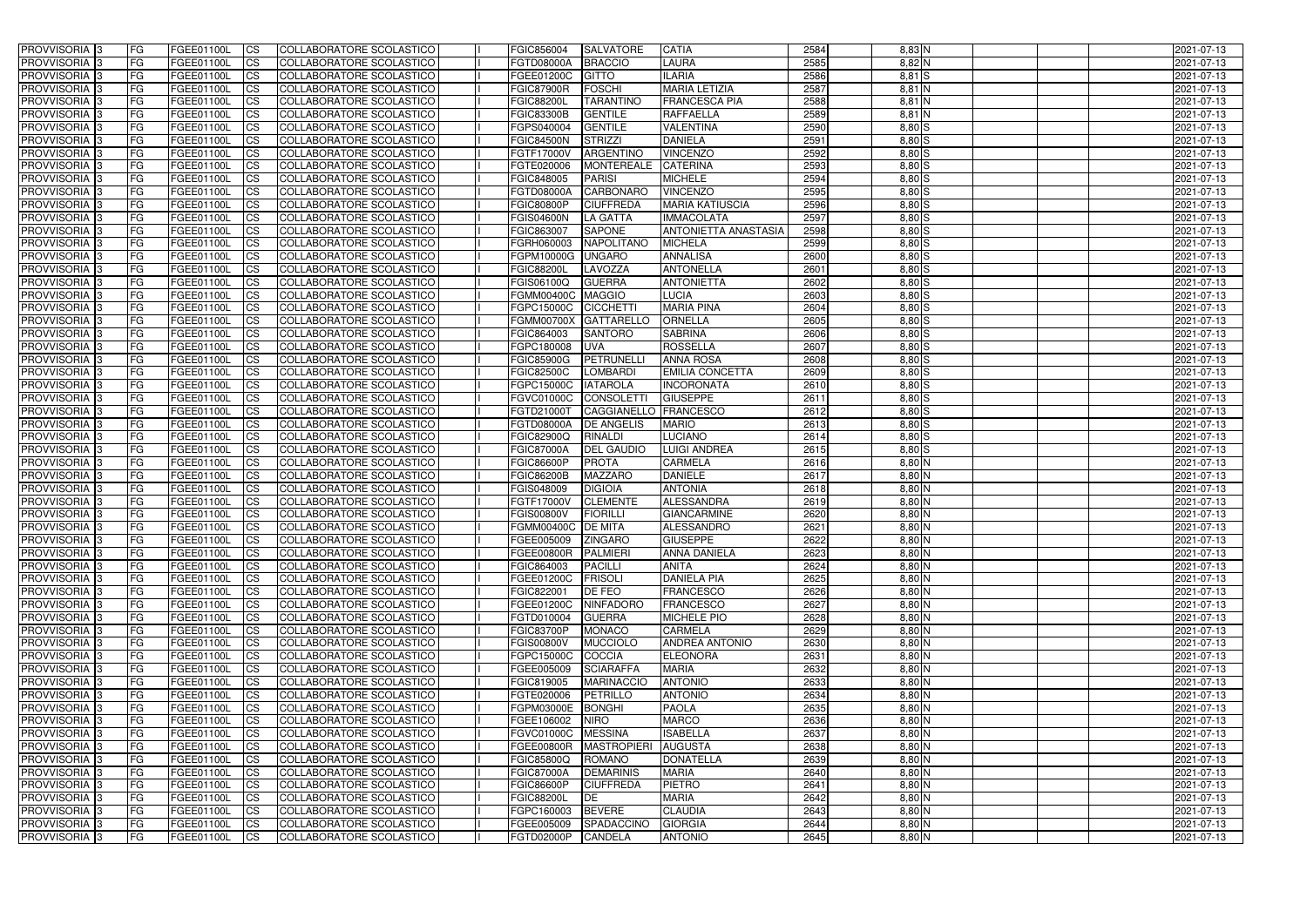| <b>PROVVISORIA</b> 3                                  | FG         | FGEE01100L                             | <b>ICS</b>                          | COLLABORATORE SCOLASTICO                             | <b>FGIC855008</b>               | <b>MASSARI</b>                    | <b>CINZIA</b>                   | 2646         | $8,80$ N             | 2021-07-13               |
|-------------------------------------------------------|------------|----------------------------------------|-------------------------------------|------------------------------------------------------|---------------------------------|-----------------------------------|---------------------------------|--------------|----------------------|--------------------------|
| <b>PROVVISORIA 3</b>                                  | FG         | FGEE01100L                             | <b>CS</b>                           | COLLABORATORE SCOLASTICO                             | <b>FGIS00800V</b>               | <b>OCCULTO</b>                    | <b>FEDERICA</b>                 | 2647         | $8,80$ N             | 2021-07-13               |
| PROVVISORIA <sup>3</sup>                              | FG         | FGEE01100L                             | <b>CS</b>                           | COLLABORATORE SCOLASTICO                             | FGEE02900T                      | <b>BIANCOFIORE</b>                | <b>LIVIANA</b>                  | 2648         | 8,80 N               | 2021-07-13               |
| PROVVISORIA <sup>3</sup>                              | FG         | FGEE01100L                             | <b>CS</b>                           | COLLABORATORE SCOLASTICO                             | FGPM03000E                      | <b>LA GATTA</b>                   | <b>FABIOLA</b>                  | 2649         | 8,80 N               | 2021-07-13               |
| PROVVISORIA <sup>1</sup> 3                            | FG         | FGEE01100L                             | <b>CS</b>                           | COLLABORATORE SCOLASTICO                             | <b>FGTD21000T</b>               | <b>PERRONE</b>                    | <b>ROSA</b>                     | 2650         | 8,80 N               | 2021-07-13               |
| PROVVISORIA <sup>3</sup>                              | FG         | FGEE01100L                             | <b>CS</b>                           | COLLABORATORE SCOLASTICO                             | FGIS021009                      | <b>ERBICELLA</b>                  | <b>DOMENICO</b>                 | 2651         | $8,80$ N             | 2021-07-13               |
| PROVVISORIA <sup>3</sup>                              | FG         | FGEE01100L                             | <b>CS</b>                           | COLLABORATORE SCOLASTICO                             | <b>FGIC85400C</b>               | VALENDINO                         | <b>MARIKA</b>                   | 2652         | $8,80$ N<br>IS       | 2021-07-13               |
| PROVVISORIA 3                                         | FG         | <b>FGEE01100L</b>                      | <b>CS</b>                           | COLLABORATORE SCOLASTICO                             | <b>FGIC86200B</b>               | <b>CHIAPPINELLI</b>               | <b>VANESSA</b>                  | 2653         | $8,80$ N             | 2021-07-13               |
| PROVVISORIA 3                                         | FG         | FGEE01100L                             | <b>CS</b>                           | <b>COLLABORATORE SCOLASTICO</b>                      | <b>FGIS05300R</b>               | <b>VITA</b>                       | <b>VALENTINA</b>                | 2654         | $8,80$ N             | 2021-07-13               |
| PROVVISORIA <sup>3</sup>                              | FG         | FGEE01100L                             | $\overline{c}$                      | COLLABORATORE SCOLASTICO                             | FGPC15000C                      | <b>COLAGROSSI</b>                 | <b>MARIA</b>                    | 2655         | $8,80$ N             | 2021-07-13               |
| PROVVISORIA <sup>3</sup>                              | FG         | FGEE01100L                             | <b>CS</b>                           | COLLABORATORE SCOLASTICO                             | FGTF13000C                      | <b>GIANNINI</b>                   | <b>IOLE</b>                     | 2656         | $8,80$ N             | 2021-07-13               |
| PROVVISORIA <sup>3</sup>                              | FG         | <b>FGEE01100L</b>                      | <b>CS</b>                           | COLLABORATORE SCOLASTICO                             | FGPS040004                      | <b>BUCCHERI</b>                   | <b>MARTINA</b>                  | 2657         | $8,80$ N             | 2021-07-13               |
| <b>PROVVISORIA</b> 3                                  | FG.        | <b>FGEE01100L</b>                      | <b>I</b> CS                         | COLLABORATORE SCOLASTICO                             | <b>FGPM03000E</b>               | ANDREANO                          | <b>FABIOLA</b>                  | 2658         | $8,80$ N             | 2021-07-13               |
| PROVVISORIA <sup>3</sup>                              | FG         | FGEE01100L                             | <b>I</b> CS                         | COLLABORATORE SCOLASTICO                             | FGTF17000V                      | <b>GRECO</b>                      | <b>STELLA</b>                   | 2659         | 8,80 N               | 2021-07-13               |
| PROVVISORIA <sup>3</sup>                              | FG         | FGEE01100L                             | <b>I</b> CS                         | COLLABORATORE SCOLASTICO                             | FGEE112009                      | <b>PRIORE</b>                     | <b>FRANCESCA</b>                | 2660         | 8,80 N               | 2021-07-13               |
| <b>PROVVISORIA</b> 3                                  | FG         | FGEE01100L                             | <b>I</b> CS                         | <b>COLLABORATORE SCOLASTICO</b>                      | <b>FGIC85900G</b>               | <b>TUCCI</b>                      | <b>DEBORAH</b>                  | 2661         | 8,80 N               | 2021-07-13               |
| <b>PROVVISORIA</b> 3                                  | FG         | FGEE01100L                             | <b>ICS</b>                          | COLLABORATORE SCOLASTICO                             | <b>FGIS03700V</b>               | <b>REGINA</b>                     | <b>SABRINA</b>                  | 2662         | 8,80 N               | 2021-07-13               |
| PROVVISORIA 3                                         | FG         | FGEE01100L                             | <b>CS</b>                           | COLLABORATORE SCOLASTICO                             | <b>FGEE00800R</b>               | <b>INSALATA</b>                   | <b>GIUDITTA</b>                 | 2663         | 8,80 N               | 2021-07-13               |
| PROVVISORIA <sup>3</sup>                              | FG.        | FGEE01100L                             | <b>ICS</b>                          | COLLABORATORE SCOLASTICO                             | <b>FGMM00400C</b>               | <b>CARELLA</b>                    | FERNANDO ANTONIO                | 2664         | $8,80$ N             | 2021-07-13               |
| PROVVISORIA <sup>3</sup>                              | FG.        | <b>FGEE01100L</b>                      | <b>I</b> CS                         | COLLABORATORE SCOLASTICO                             | FGIC86000Q                      | <b>PIGNATELL</b>                  | <b>ANGELA RITA</b>              | 2665         | 8,80 N               | 2021-07-13               |
| PROVVISORIA <sup>3</sup>                              | FG         | FGEE01100L                             | <b>I</b> CS                         | COLLABORATORE SCOLASTICO                             | FGTD010004                      | <b>DEL SORDO</b>                  | <b>TONIA</b>                    | 2666         | $8,80$ N             | 2021-07-13               |
| PROVVISORIA <sup>3</sup>                              | FG         | FGEE01100L                             | <b>CS</b>                           | COLLABORATORE SCOLASTICO                             | FGPM10000G                      | <b>CIAVARELLA</b>                 | <b>GRAZIA</b>                   | 2667         | $8,80$ N             | 2021-07-13               |
| PROVVISORIA 3                                         | FG         | FGEE01100L                             | <b>CS</b>                           | COLLABORATORE SCOLASTICO                             | FGEE005009                      |                                   | ABBATANGELO MARIA GELSOMINA     | 2668         | $8,80$ N             | 2021-07-13               |
| <b>PROVVISORIA</b> 3                                  | FG         | FGEE01100L                             | <b>CS</b>                           | COLLABORATORE SCOLASTICO                             | <b>FGIC87400N</b>               | <b>MANGIONE</b>                   | <b>GIOVANNA</b>                 | 2669         | $8,80$ N             | 2021-07-13               |
| PROVVISORIA <sup>3</sup>                              | FG         | FGEE01100L                             | <b>CS</b>                           | COLLABORATORE SCOLASTICO                             | FGIS001004                      | <b>BASTA</b>                      | <b>MARIA</b>                    | 2670         | $8,80$ N             | 2021-07-13               |
| PROVVISORIA <sup>1</sup> 3                            | FG         | FGEE01100L                             | <b>CS</b>                           | COLLABORATORE SCOLASTICO                             | <b>FGIC85800Q</b>               | <b>CIARMOLI</b>                   | <b>ANTONIO JUNIOR</b>           | 2671         | $8,80$ N             | 2021-07-13               |
| PROVVISORIA <sup>1</sup> 3                            | FG         | <b>FGEE01100L</b>                      | <b>CS</b>                           | COLLABORATORE SCOLASTICO                             | FGIC818009                      | <b>NOTARIO</b>                    | <b>ANTONIO</b>                  | 2672         | 8,80 N               | 2021-07-13               |
| PROVVISORIA <sup>3</sup>                              | FG         | FGEE01100L                             | <b>CS</b>                           | COLLABORATORE SCOLASTICO                             | FGIC819005                      | <b>CAPONIGRO</b>                  | <b>ANTONELLA</b>                | 2673         | 8,80 N               | 2021-07-13               |
| PROVVISORIA <sup>13</sup>                             | FG         | <b>FGEE01100L</b>                      | <b>CS</b>                           | COLLABORATORE SCOLASTICO                             | FGPS040004                      | <b>PANEBARCA</b>                  | <b>BARBARA</b>                  | 2674         | 8,80 N               | 2021-07-13               |
| PROVVISORIA <sup>1</sup> 3                            | FG.        | FGEE01100L                             | <b>CS</b>                           | COLLABORATORE SCOLASTICO                             | <b>FGIS05300R</b>               | <b>CICINATO</b>                   | <b>GRAZIA</b>                   | 2675         | 8,80 N               | 2021-07-13               |
| PROVVISORIA <sup>3</sup>                              | FG.        | FGEE01100L                             | <b>CS</b>                           | COLLABORATORE SCOLASTICO                             | <b>FGIC87000A</b>               | <b>SCUCCIMARRA</b>                | <b>ROBERTO ROSARIO</b>          | 2676         | 8,80 N               | 2021-07-13               |
| PROVVISORIA <sup>13</sup><br>PROVVISORIA <sup>3</sup> | FG<br>FG   | <b>FGEE01100L</b><br><b>FGEE01100L</b> | $\overline{\text{cs}}$<br><b>CS</b> | COLLABORATORE SCOLASTICO<br>COLLABORATORE SCOLASTICO | FGPC15000C<br><b>FGEE00900L</b> | <b>IULIANI</b><br><b>FEDERICI</b> | <b>GINEVRA</b><br><b>AGNESE</b> | 2677<br>2678 | $8,80$ N<br>$8,80$ N | 2021-07-13<br>2021-07-13 |
| PROVVISORIA <sup>3</sup>                              | FG         | <b>FGEE01100L</b>                      | <b>CS</b>                           | COLLABORATORE SCOLASTICO                             | <b>FGIS05900Q</b>               | <b>SANTAMARIA</b>                 | <b>MARIALUCE</b>                | 2679         | $8,80$ N             | 2021-07-13               |
| PROVVISORIA <sup>3</sup>                              | FG         | FGEE01100L                             | $\overline{\text{cs}}$              | COLLABORATORE SCOLASTICO                             | FGIC872002                      | <b>TROTTA</b>                     | <b>SARA</b>                     | 2680         | $8,80$ N             | 2021-07-13               |
| PROVVISORIA <sup>3</sup>                              | FG         | <b>FGEE01100L</b>                      | <b>CS</b>                           | <b>COLLABORATORE SCOLASTICO</b>                      | FGIC818009                      | <b>SANTORO</b>                    | <b>LUCIA</b>                    | 2681         | $8,80$ N             | 2021-07-13               |
| <b>PROVVISORIA</b> 3                                  | FG         | FGEE01100L                             | <b>CS</b>                           | COLLABORATORE SCOLASTICO                             | FGIC869006                      | SOLDANO                           | <b>MARIANGELA</b>               | 2682         | $8,80$ N             | 2021-07-13               |
| PROVVISORIA 3                                         | FG         | FGEE01100L                             | <b>I</b> CS                         | COLLABORATORE SCOLASTICO                             | FGIS021009                      | <b>BEVILACQUA</b>                 | <b>MARIA TERESA</b>             | 2683         | $8,80$ N             | 2021-07-13               |
| <b>PROVVISORIA</b> 3                                  | IFG.       | FGEE01100L                             | CS                                  | COLLABORATORE SCOLASTICO                             | FGTD21000T PIPLI                |                                   | <b>PIERO</b>                    | 2684         | $8,80$ N             | 2021-07-13               |
| PROVVISORIA 3                                         | IFG.       | FGEE01100L                             | <b>ICS</b>                          | COLLABORATORE SCOLASTICO                             | FGIC86600P                      | <b>CIUFFREDA</b>                  | <b>MARIA ROSA</b>               | 2685         | $8,80$ N             | 2021-07-13               |
| PROVVISORIA 3                                         | FG         | FGEE01100L                             | <b>CS</b>                           | COLLABORATORE SCOLASTICO                             | FGIC827004                      | FERRAGONIO                        | ILARIA FRANCESCA                | 2686         | $8,80$ N             | 2021-07-13               |
| PROVVISORIA 3                                         | FG         | FGEE01100L                             | <b>CS</b>                           | COLLABORATORE SCOLASTICO                             | <b>FGIC81600N</b>               | <b>TROMBETTA</b>                  | <b>MARIA CARMEN</b>             | 2687         | $8,80$ N             | 2021-07-13               |
| PROVVISORIA <sup>3</sup>                              | FG         | FGEE01100L                             | <b>ICS</b>                          | <b>COLLABORATORE SCOLASTICO</b>                      | FGPS040004                      | CADDEO                            | <b>FRANCESCA</b>                | 2688         | $8,80$ N             | 2021-07-13               |
| PROVVISORIA 3                                         | FG         | FGEE01100L                             | <b>CS</b>                           | COLLABORATORE SCOLASTICO                             | FGTF17000V                      | <b>SAVINO</b>                     | <b>MICHELE</b>                  | 2689         | $8,80$ N             | 2021-07-13               |
| PROVVISORIA 3                                         | FG         | FGEE01100L                             | <b>CS</b>                           | COLLABORATORE SCOLASTICO                             | FGPC180008                      | <b>LASTELLA</b>                   | <b>FRANCESCO</b>                | 2690         | $8,80$ N             | 2021-07-13               |
| PROVVISORIA 3                                         | <b>FG</b>  | FGEE01100L                             | <b>CS</b>                           | COLLABORATORE SCOLASTICO                             | <b>FGIC86600P</b>               | CAVALLO                           | <b>ALESSIA</b>                  | 2691         | $8,80$ N             | 2021-07-13               |
| PROVVISORIA 3                                         | FG         | FGEE01100L                             | <b>CS</b>                           | COLLABORATORE SCOLASTICO                             | FGIC877005                      | <b>DI PIETRO</b>                  | <b>FRANCESCO</b>                | 2692         | $8,80$ N             | 2021-07-13               |
| PROVVISORIA 3                                         | FG         | FGEE01100L                             | <b>CS</b>                           | COLLABORATORE SCOLASTICO                             | FGMM00400C TIRITIELLO           |                                   | <b>GIUSEPPINA</b>               | 2693         | $8,80$ N             | 2021-07-13               |
| PROVVISORIA 3                                         | FG         | FGEE01100L                             | <b>CS</b>                           | COLLABORATORE SCOLASTICO                             | FGIC818009                      | <b>BACCARO</b>                    | <b>MICHELA</b>                  | 2694         | $8,80$ N             | 2021-07-13               |
| PROVVISORIA 3                                         | FG         | FGEE01100L                             | <b>CS</b>                           | COLLABORATORE SCOLASTICO                             | <b>FGTD08000A</b>               | <b>BIANCO</b>                     | <b>MARIANGELA</b>               | 2695         | $8,80$ N             | 2021-07-13               |
| PROVVISORIA 3                                         | FG         | FGEE01100L                             | <b>CS</b>                           | COLLABORATORE SCOLASTICO                             | <b>FGIC87400N</b>               | LIBERTINO                         | <b>FRANCESCA</b>                | 2696         | $8,80$ N             | 2021-07-13               |
| <b>PROVVISORIA</b> 3                                  | IFG.       | FGEE01100L                             | <b>CS</b>                           | COLLABORATORE SCOLASTICO                             | <b>FGEE01200C</b>               | <b>FIORITO</b>                    | <b>MATTEO</b>                   | 2697         | $8,80$ N             | 2021-07-13               |
| <b>PROVVISORIA</b> 3                                  | IFG.       | FGEE01100L                             | <b>CS</b>                           | COLLABORATORE SCOLASTICO                             | <b>FGEE00800R</b>               | <b>MATRELLA</b>                   | <b>DANIELA</b>                  | 2698         | $8,80$ N             | 2021-07-13               |
| PROVVISORIA <sup>3</sup>                              | <b>IFG</b> | <b>FGEE01100L</b>                      | <b>CS</b>                           | <b>COLLABORATORE SCOLASTICO</b>                      | FGPS040004                      | CONTE                             | <b>MARIA</b>                    | 2699         | $8,80$ N             | 2021-07-13               |
| PROVVISORIA 3                                         | <b>IFG</b> | FGEE01100L                             | <b>CS</b>                           | COLLABORATORE SCOLASTICO                             | FGIS00300Q                      | <b>MININNO</b>                    | FRANCESCA                       | 2700         | $8,80$ N             | 2021-07-13               |
| PROVVISORIA 3                                         | IFG.       | FGEE01100L                             | <b>CS</b>                           | COLLABORATORE SCOLASTICO                             | FGEE005009                      | COLLIVIGNARE LUANA                |                                 | 2701         | $8,80$ N             | 2021-07-13               |
| PROVVISORIA 3                                         | FG         | FGEE01100L                             | <b>CS</b>                           | COLLABORATORE SCOLASTICO                             | FGEE06000T                      | MONTANARO                         | <b>CARMELA</b>                  | 2702         | $8,80$ N             | 2021-07-13               |
| PROVVISORIA 3                                         | FG         | FGEE01100L                             | <b>CS</b>                           | COLLABORATORE SCOLASTICO                             | FGTD21000T                      | <b>ZICHELLA</b>                   | <b>LUCIANO</b>                  | 2703         | $8,80$ N             | 2021-07-13               |
| PROVVISORIA 3                                         | FG         | <b>FGEE01100L</b>                      | <b>CS</b>                           | COLLABORATORE SCOLASTICO                             | FGTD08000A                      | <b>BOZZA</b>                      | <b>DANIELA</b>                  | 2704         | $8,80$ N             | 2021-07-13               |
| <b>PROVVISORIA</b> 3                                  | FG         | FGEE01100L                             | <b>ICS</b>                          | COLLABORATORE SCOLASTICO                             | FGIC835003                      | COLASANTO                         | <b>LUCIA</b>                    | 2705         | $8,80$ N             | 2021-07-13               |
| PROVVISORIA 3                                         | FG         | FGEE01100L                             | $\overline{c}$                      | COLLABORATORE SCOLASTICO                             | <b>FGIC84400T</b>               | <b>RUSSO</b>                      | <b>MARIA PIA</b>                | 2706         | $8,80$ N             | 2021-07-13               |
| PROVVISORIA 3                                         | l FG       | FGEE01100L                             | <b>CS</b>                           | COLLABORATORE SCOLASTICO                             | <b>FGIC86200B</b>               | DELL'ACCIO                        | <b>FRANCESCA</b>                | 2707         | $8,80$ N             | 2021-07-13               |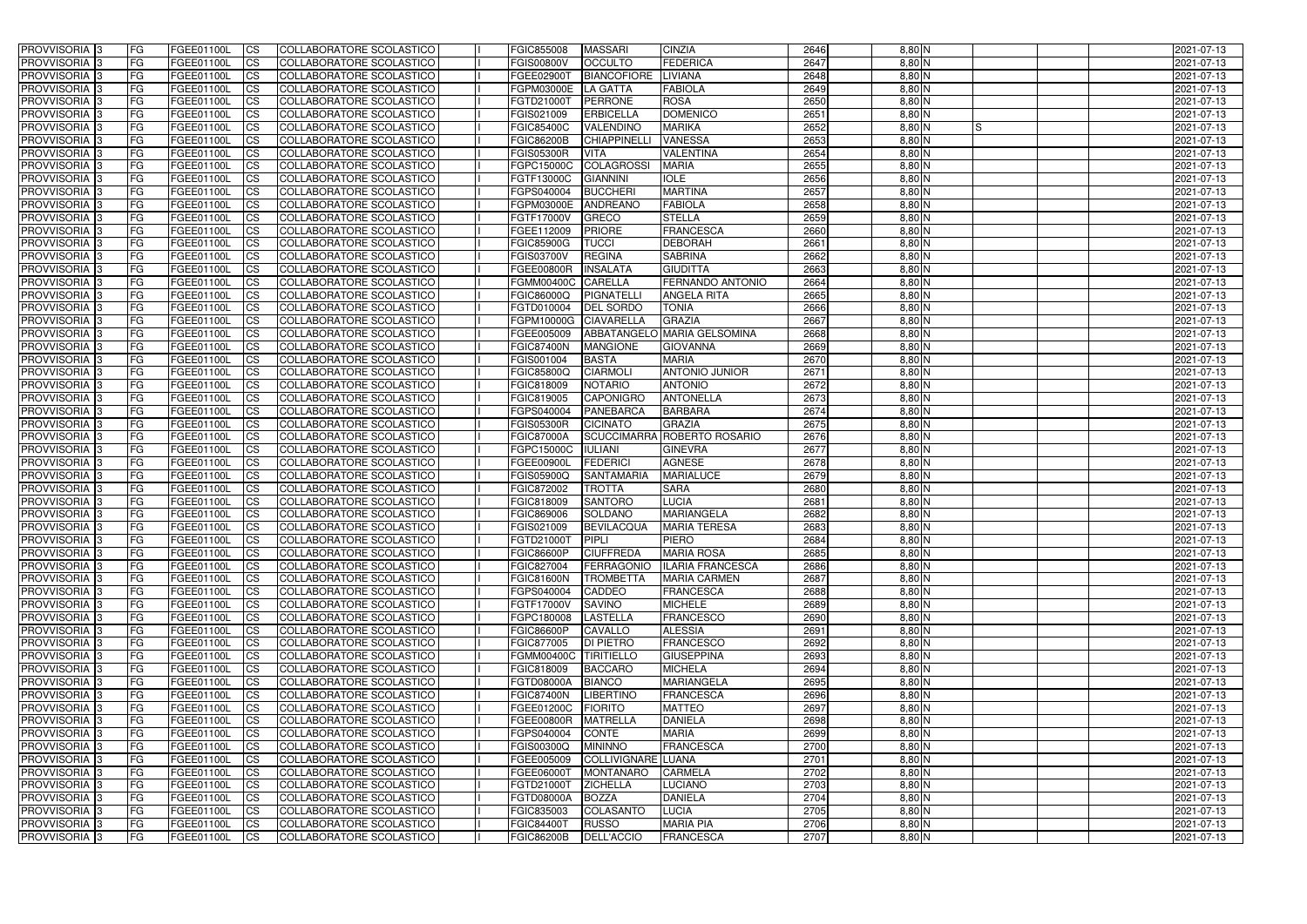| PROVVISORIA <sup>1</sup> 3     | <b>FG</b>              | FGEE01100L               | CS                     | COLLABORATORE SCOLASTICO                             | <b>FGIC88100R</b>               | <b>CIRCELLI</b>              | <b>MARIANNA</b>                     | 2708         | 8,80 N                    | 2021-07-13               |
|--------------------------------|------------------------|--------------------------|------------------------|------------------------------------------------------|---------------------------------|------------------------------|-------------------------------------|--------------|---------------------------|--------------------------|
| PROVVISORIA <sup>1</sup> 3     | FG                     | FGEE01100L               | <b>CS</b>              | <b>COLLABORATORE SCOLASTICO</b>                      | FGIC880001                      | <b>ALGERINO</b>              | LUCIA                               | 2709         | 8,80 N                    | 2021-07-13               |
| PROVVISORIA <sup>1</sup> 3     | FG                     | FGEE01100L               | <b>CS</b>              | COLLABORATORE SCOLASTICO                             | FGIC86000Q                      | <b>MEOLA</b>                 | <b>MARIA</b>                        | 2710         | $8,80$ N                  | 2021-07-13               |
| PROVVISORIA 3                  | FG                     | FGEE01100L               | <b>CS</b>              | COLLABORATORE SCOLASTICO                             | <b>FGIC84400T</b>               | <b>VENTRUTO</b>              | <b>ANTONIO</b>                      | 2711         | 8,80 N                    | 2021-07-13               |
| PROVVISORIA <sup>1</sup> 3     | FG                     | FGEE01100L               | <b>CS</b>              | COLLABORATORE SCOLASTICO                             | FGRI020004                      | <b>LUCERA</b>                | <b>ALESSANDRO</b>                   | 2712         | 8,80 N                    | 2021-07-13               |
| PROVVISORIA 3                  | <b>IFG</b>             | FGEE01100L               | <b>CS</b>              | COLLABORATORE SCOLASTICO                             | <b>FGIC84400T</b>               | <b>STEDUTO</b>               | <b>MARIA TERESA</b>                 | 2713         | $8,80$ N                  | 2021-07-13               |
| PROVVISORIA 3                  | <b>FG</b>              | FGEE01100L               | <b>CS</b>              | COLLABORATORE SCOLASTICO                             | FGIC878001                      | <b>ARGENTIERI</b>            | <b>CARMELA</b>                      | 2714         | 8,80 N                    | 2021-07-13               |
| PROVVISORIA 3                  | FG                     | FGEE01100L               | <b>CS</b>              | COLLABORATORE SCOLASTICO                             | FGTE020006                      | PERRELLA                     | <b>ROSALINDA</b>                    | 2715         | $8,78$ $S$                | 2021-07-13               |
| PROVVISORIA 3                  | FG                     | FGEE01100L               | <b>CS</b>              | COLLABORATORE SCOLASTICO                             | FGIC835003                      | <b>LEMBO</b>                 | <b>FEDERICA</b>                     | 2716         | $8,78$ N                  | 2021-07-13               |
| PROVVISORIA 3                  | <b>FG</b>              | FGEE01100L               | <b>CS</b>              | COLLABORATORE SCOLASTICO                             | FGTD060005                      | <b>DE PEPPO</b>              | <b>SERGIO PASQUALE</b>              | 2717         | 8,78 N                    | 2021-07-13               |
| PROVVISORIA <sup>3</sup>       | <b>FG</b>              | FGEE01100L               | <b>CS</b>              | COLLABORATORE SCOLASTICO                             | FGIC876009                      | <b>CHECCHIA</b>              | <b>MARIA ROSARIA</b>                | 2718         | $8,77$ N                  | 2021-07-13               |
| PROVVISORIA <sup>1</sup> 3     | FG                     | FGEE01100L               | <b>CS</b>              | COLLABORATORE SCOLASTICO                             | FGEE01100L                      | <b>FRISOLI</b>               | <b>RAFFAELA</b>                     | 2719         | 8,77 N                    | 2021-07-13               |
| PROVVISORIA <sup>1</sup> 3     | FG                     | FGEE01100L               | <b>CS</b>              | COLLABORATORE SCOLASTICO                             | FGIC86100G                      | <b>BENEDETTO</b>             | <b>GRAZIA</b>                       | 2720         | $8,76$ N                  | 2021-07-13               |
| <b>PROVVISORIA</b>             | FG                     | FGEE01100L               | <b>CS</b>              | COLLABORATORE SCOLASTICO                             | <b>FGTD08000A</b>               | <b>DI PALMA</b>              | <b>ROSARIA</b>                      | 2721         | $8,75$ S                  | 2021-07-13               |
| <b>PROVVISORIA</b>             | FG                     | FGEE01100L               | <b>CS</b>              | COLLABORATORE SCOLASTICO                             | FGIC880001                      | <b>MANZI</b>                 | <b>ROSA</b>                         | 2722         | $8,75$ S                  | 2021-07-13               |
| PROVVISORIA <sup>1</sup> 3     | FG                     | FGEE01100L               | <b>ICS</b>             | COLLABORATORE SCOLASTICO                             | <b>FGIS00800V</b>               | <b>VANGI</b>                 | <b>EMANUELA</b>                     | 2723         | $8,75$ S                  | 2021-07-13               |
| <b>PROVVISORIA</b>             | FG                     | FGEE01100L               | <b>CS</b>              | COLLABORATORE SCOLASTICO                             | <b>FGIC85700X</b>               | <b>BETTINELL</b>             | SIMONLUCA                           | 2724         | $8,75$ S                  | 2021-07-13               |
| PROVVISORIA 3                  | FG                     | FGEE01100L               | <b>ICS</b>             | COLLABORATORE SCOLASTICO                             | FGTD02000P                      | <b>BONAVITA</b>              | <b>TATIANA</b>                      | 2725         | $8,75$ S                  | 2021-07-13               |
| PROVVISORIA <sup>1</sup> 3     | FG                     | FGEE01100L               | <b>CS</b>              | COLLABORATORE SCOLASTICO                             | <b>FGIC82900Q</b>               | <b>RENZULLI</b>              | <b>ALESSIO</b>                      | 2726         | 8,75 N                    | 2021-07-13               |
| PROVVISORIA 3                  | FG                     | FGEE01100L               | <b>CS</b>              | COLLABORATORE SCOLASTICO                             | FGIC863007                      | <b>DAMIANO</b>               | <b>ANGELICA</b><br><b>FRANCESCA</b> | 2727         | 8,75 N                    | 2021-07-13               |
| PROVVISORIA 3<br>PROVVISORIA 3 | FG<br>FG               | FGEE01100L<br>FGEE01100L | <b>CS</b><br><b>CS</b> | COLLABORATORE SCOLASTICO                             | FGPM03000E                      | <b>MITRIONE</b><br>PANNARALE |                                     | 2728<br>2729 | $8,75$ N<br>$8,75$ N      | 2021-07-13               |
|                                |                        |                          |                        | COLLABORATORE SCOLASTICO                             | FGIS044002                      | <b>BARONE</b>                | DONATO                              |              |                           | 2021-07-13               |
| PROVVISORIA 3                  | <b>FG</b>              | FGEE01100L               | <b>CS</b>              | COLLABORATORE SCOLASTICO                             | <b>FGIC85800Q</b>               | <b>GIACOMANTO</b>            | <b>CARMEN ANTONIETTA</b>            | 2730         | $8,75$ N                  | 2021-07-13               |
| PROVVISORIA 3                  | FG                     | FGEE01100L               | <b>CS</b>              | COLLABORATORE SCOLASTICO                             | FGIS06100Q                      | <b>LA TORRE</b>              | <b>SIPONTA</b>                      | 2731         | 8,75N                     | 2021-07-13               |
| PROVVISORIA <sup>1</sup> 3     | FG                     | FGEE01100L               | <b>CS</b>              | COLLABORATORE SCOLASTICO                             | FGIS021009                      | <b>DANIELE</b>               | <b>FABRIZIO CARMINE</b>             | 2732         | $8,75$ N                  | 2021-07-13               |
| <b>PROVVISORIA</b>             | FG                     | FGEE01100L               | <b>CS</b>              | COLLABORATORE SCOLASTICO                             | FGEE099004                      | <b>SCHETTER</b>              | <b>DANIELA</b>                      | 2733         | 8,75N                     | 2021-07-13               |
| PROVVISORIA <sup>1</sup> 3     | FG                     | FGEE01100L               | <b>CS</b>              | COLLABORATORE SCOLASTICO                             | <b>FGIS00800V</b>               | <b>SCIOSCIA</b>              | <b>DEIANIRA</b>                     | 2734         | 8,75 N                    | 2021-07-13               |
| PROVVISORIA <sup>1</sup> 3     | FG                     | FGEE01100L               | <b>CS</b>              | COLLABORATORE SCOLASTICO                             | FGIS021009                      | <b>DANIELE</b>               | <b>LUIGINA</b>                      | 2735         | 8,75 N                    | 2021-07-13               |
| PROVVISORIA 3                  | FG                     | FGEE01100L               | <b>CS</b>              | COLLABORATORE SCOLASTICO                             | <b>FGIC82300R</b>               | <b>DE LUCA</b>               | <b>MARIA</b>                        | 2736         | 8,75 N                    | 2021-07-13               |
| <b>PROVVISORIA</b>             | FG                     | FGEE01100L               | <b>CS</b>              | COLLABORATORE SCOLASTICO                             | <b>FGIC87000A</b>               | <b>TIRELLI</b>               | <b>GIUSEPPINA</b>                   | 2737         | $8,73\overline{\text{N}}$ | 2021-07-13               |
| PROVVISORIA <sup>1</sup> 3     | <b>IFG</b>             | FGEE01100L               | <b>CS</b>              | COLLABORATORE SCOLASTICO                             | <b>FGIC85700X</b>               | <b>MANTA</b>                 | <b>ANTONIETTA</b>                   | 2738         | 8,72 S                    | 2021-07-13               |
| PROVVISORIA 3                  | FG                     | FGEE01100L               | <b>CS</b>              | <b>COLLABORATORE SCOLASTICO</b>                      | <b>FGMM00700X</b>               | PATREVITA                    | <b>ANNA MARIA</b>                   | 2739         | $8,72$ $S$                | 2021-07-13               |
| PROVVISORIA 3                  | FG                     | FGEE01100L               | $\overline{c}$         | COLLABORATORE SCOLASTICO                             | FGPS010008                      | <b>TAURINO</b>               | <b>ADDOLORATA</b>                   | 2740         | $8,72$ N                  | 2021-07-13               |
| PROVVISORIA 3                  | FG                     | FGEE01100L               | <b>CS</b>              | COLLABORATORE SCOLASTICO                             | <b>FGIC87900R</b>               | <b>COVIELLO</b>              | <b>MARIA ESTER</b>                  | 2741         | $8,71$ N                  | 2021-07-13               |
| <b>PROVVISORIA</b>             | <b>FG</b>              | FGEE01100L               | <b>CS</b>              | COLLABORATORE SCOLASTICO                             | FGPS040004                      | <b>NAZZARO</b>               | <b>ANTONIO</b>                      | 2742         | $8,70$ S                  | 2021-07-13               |
| PROVVISORIA <sup>1</sup> 3     | FG                     | FGEE01100L               | <b>CS</b>              | COLLABORATORE SCOLASTICO                             | <b>FGIC85400C</b>               | <b>DI CORATO</b>             | <b>FRANCESCA</b>                    | 2743         | $8,70$ S                  | 2021-07-13               |
| PROVVISORIA 3                  | <b>FG</b>              | FGEE01100L               | <b>ICS</b>             | COLLABORATORE SCOLASTICO                             | <b>FGIC84400T</b>               | <b>CASCAVILLA</b>            | <b>MARIA GRAZIA</b>                 | 2744         | 8,70 S                    | 2021-07-13               |
| PROVVISORIA 3                  | IFG.                   | FGEE01100L CS            |                        | COLLABORATORE SCOLASTICO                             | FGIC82900Q MINERVINO            |                              | <b>MARIA CRISTINA</b>               | 2745         | $8,70$ S                  | 2021-07-13               |
| PROVVISORIA 3                  | <b>FG</b>              | FGEE01100L               | CS                     | COLLABORATORE SCOLASTICO                             | FGPS08000E SCHILIRO'            |                              | <b>FIORELLA</b>                     | 2746         | $8,70$ S                  | 2021-07-13               |
| PROVVISORIA 3                  | <b>FG</b>              | FGEE01100L               | CS                     | COLLABORATORE SCOLASTICO                             | FGTD060005 TANESE               |                              | <b>ELEONORA</b>                     | 2747         | $8,70$ S                  | 2021-07-13               |
| PROVVISORIA 3                  | <b>FG</b>              | FGEE01100L               | CS                     | COLLABORATORE SCOLASTICO                             | <b>FGIS04600N</b>               | <b>ATZORI</b>                | <b>ENRICA</b>                       | 2748         | $8,70$ S                  | 2021-07-13               |
| PROVVISORIA 3                  | <b>FG</b>              | FGEE01100L               | CS                     | COLLABORATORE SCOLASTICO                             | <b>FGIC84400T</b>               | <b>MELCHIONDA</b>            | <b>CONCETTA</b>                     | 2749         | $8,70$ S                  | 2021-07-13               |
| PROVVISORIA 3                  | <b>IFG</b>             | FGEE01100L               | <b>CS</b>              | COLLABORATORE SCOLASTICO                             | FGEE01200C                      | <b>FORCELLA</b>              | LUCIA FABIANA                       | 2750         | $8,70$ S                  | 2021-07-13               |
| PROVVISORIA 3                  | <b>IFG</b>             | FGEE01100L               | CS                     | COLLABORATORE SCOLASTICO                             | <b>FGIC88200L</b>               | VALENTE                      | <b>ELDA</b>                         | 2751         | $8,70$ S                  | 2021-07-13               |
| PROVVISORIA 3                  | <b>FG</b>              | FGEE01100L               | <b>CS</b>              | COLLABORATORE SCOLASTICO                             | <b>FGIC87000A</b>               | <b>IACONETA</b>              | <b>GIUSEPPINA</b>                   | 2752         | $8,70$ S                  | 2021-07-13               |
| PROVVISORIA 3                  | <b>FG</b>              | FGEE01100L               | <b>CS</b>              | COLLABORATORE SCOLASTICO                             | FGIC869006                      | <b>DEL POZZO</b>             | <b>IRIDE</b>                        | 2753         | $8,70$ S                  | 2021-07-13               |
| PROVVISORIA 3                  | <b>FG</b>              | FGEE01100L               | <b>CS</b>              | COLLABORATORE SCOLASTICO                             | FGMM148003 SPARANERO            |                              | <b>CATERINA</b>                     | 2754         | $8,70$ S                  | 2021-07-13               |
| PROVVISORIA 3                  | <b>FG</b>              | FGEE01100L               | <b>CS</b>              | COLLABORATORE SCOLASTICO                             | FGPM03000E                      | GIORGETTI                    | <b>STEFANIA CARMEN</b>              | 2755         | $8,70$ S                  | 2021-07-13               |
| PROVVISORIA 3                  | <b>FG</b>              | FGEE01100L               | <b>CS</b>              | COLLABORATORE SCOLASTICO                             | <b>FGIC86100G</b>               | <b>GAROFALO</b>              | <b>MARIA</b>                        | 2756         | $8,70$ S                  | 2021-07-13               |
| PROVVISORIA 3                  | <b>FG</b><br><b>FG</b> | FGEE01100L               | <b>CS</b><br><b>CS</b> | COLLABORATORE SCOLASTICO<br>COLLABORATORE SCOLASTICO | FGEE005009                      | SIMONE<br><b>MANNA</b>       | <b>ANNA</b><br><b>ANNA AMALIA</b>   | 2757<br>2758 | $8,70$ S<br>$8,70$ S      | 2021-07-13               |
| PROVVISORIA 3<br>PROVVISORIA 3 | <b>FG</b>              | FGEE01100L<br>FGEE01100L | <b>CS</b>              | COLLABORATORE SCOLASTICO                             | FGEE112009<br><b>FGIC85800Q</b> | <b>DE PALMA</b>              | <b>MARIA CONCETTA</b>               | 2759         | $8,70$ S                  | 2021-07-13<br>2021-07-13 |
| PROVVISORIA 3                  | <b>FG</b>              | FGEE01100L               | $\overline{\text{CS}}$ | COLLABORATORE SCOLASTICO                             | FGIC818009                      | <b>FRANCULLO</b>             | <b>MIRIANA</b>                      | 2760         | $8,70$ S                  | 2021-07-13               |
| PROVVISORIA 3                  | <b>FG</b>              | FGEE01100L               | <b>CS</b>              | COLLABORATORE SCOLASTICO                             | FGIC871006                      | <b>PUGLIESE</b>              | ERICA                               | 2761         | $8,70$ S                  | 2021-07-13               |
| PROVVISORIA 3                  | <b>FG</b>              | FGEE01100L               | <b>CS</b>              | COLLABORATORE SCOLASTICO                             | FGIC83100Q                      | LAURIOLA                     | <b>FRANCESCA</b>                    | 2762         | $8,70$ S                  | 2021-07-13               |
| PROVVISORIA 3                  | <b>IFG</b>             | FGEE01100L               | <b>CS</b>              | COLLABORATORE SCOLASTICO                             | FGPS010008                      | LAURIOLA                     | <b>LUCIA</b>                        | 2763         | $8,70$ S                  | 2021-07-13               |
| PROVVISORIA 3                  | <b>FG</b>              | FGEE01100L               | <b>CS</b>              | COLLABORATORE SCOLASTICO                             | FGPS010008                      | <b>LEMME</b>                 | <b>ANTONELLA</b>                    | 2764         | $8,70$ S                  | 2021-07-13               |
| PROVVISORIA 3                  | <b>FG</b>              | FGEE01100L               | CS                     | COLLABORATORE SCOLASTICO                             | <b>FGIS00800V</b>               | <b>GRAMAZIO</b>              | <b>MARIA</b>                        | 2765         | $8,70$ S                  | 2021-07-13               |
| PROVVISORIA 3                  | <b>IFG</b>             | FGEE01100L               | CS                     | COLLABORATORE SCOLASTICO                             | <b>FGIC82400L</b>               | <b>SPALLONE</b>              | <b>FABRIZIO</b>                     | 2766         | $8,70$ S                  | 2021-07-13               |
| PROVVISORIA 3                  | <b>FG</b>              | FGEE01100L               | <b>CS</b>              | COLLABORATORE SCOLASTICO                             | FGPM03000E                      | <b>CIAMPELLA</b>             | <b>DAVIDE</b>                       | 2767         | $8,70$ N                  | 2021-07-13               |
| PROVVISORIA 3                  | <b>FG</b>              | FGEE01100L               | CS                     | COLLABORATORE SCOLASTICO                             | FGIC827004                      | <b>COPPOLA</b>               | <b>LUCIANA</b>                      | 2768         | $8,70$ N                  | 2021-07-13               |
|                                |                        |                          |                        |                                                      |                                 |                              |                                     |              |                           |                          |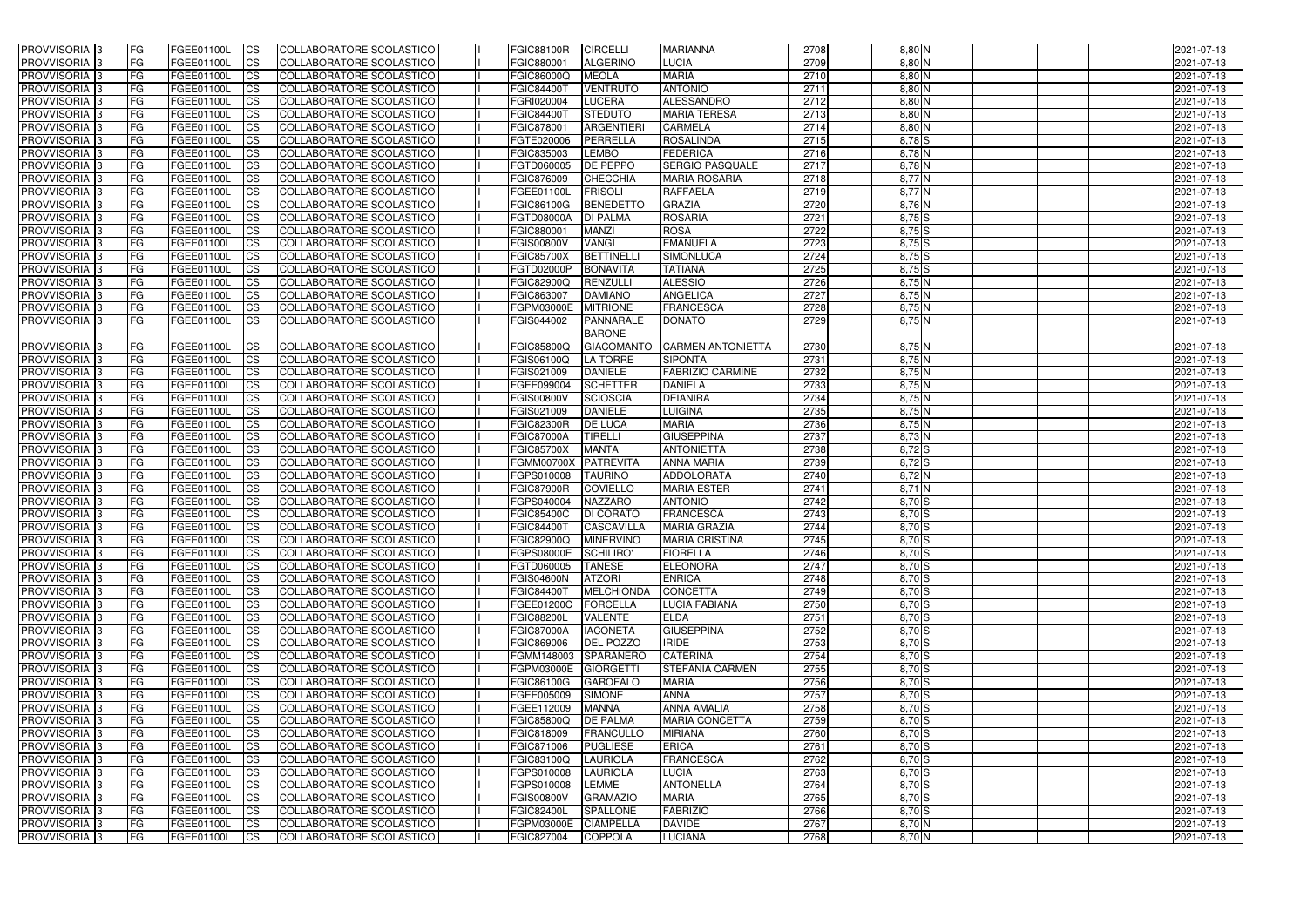| <b>PROVVISORIA</b> 3                                 | l FG            | FGEE01100L                      | <b>ICS</b>              | COLLABORATORE SCOLASTICO                             | <b>FGIS00800V</b>               | <b>MINUTILLO</b>                   | <b>ANNAMARIA</b>                | 2769         | $8,70$ N             | 2021-07-13               |
|------------------------------------------------------|-----------------|---------------------------------|-------------------------|------------------------------------------------------|---------------------------------|------------------------------------|---------------------------------|--------------|----------------------|--------------------------|
| <b>PROVVISORIA 3</b>                                 | FG              | FGEE01100L                      | <b>ICS</b>              | COLLABORATORE SCOLASTICO                             | FGIC843002                      | <b>FACCIORUSSO DALIA</b>           |                                 | 2770         | 8,70 N               | 2021-07-13               |
| PROVVISORIA <sup>1</sup> 3                           | FG              | FGEE01100L                      | <b>CS</b>               | <b>COLLABORATORE SCOLASTICO</b>                      | <b>FGIS00800V</b>               | <b>INTISO</b>                      | PATRIZIA                        | 2771         | $8,70$ N             | 2021-07-13               |
| PROVVISORIA                                          | FG              | FGEE01100L                      | <b>CS</b>               | COLLABORATORE SCOLASTICO                             | <b>FGIC87000A</b>               | <b>GUGLIELMI</b>                   | <b>FEDERICA</b>                 | 2772         | 8,70 N               | 2021-07-13               |
| PROVVISORIA <sup>1</sup> 3                           | FG              | FGEE01100L                      | <b>CS</b>               | COLLABORATORE SCOLASTICO                             | <b>FGIC85900G</b>               | <b>LONGO</b>                       | <b>SARA</b>                     | 2773         | 8,70 N               | 2021-07-13               |
| PROVVISORIA <sup>1</sup> 3                           | FG              | FGEE01100L                      | <b>CS</b>               | COLLABORATORE SCOLASTICO                             | FGEE005009                      | <b>MIGLIONICO</b>                  | <b>FRANCESCA PIA</b>            | 2774         | $8,70$ N             | 2021-07-13               |
| PROVVISORIA <sup>1</sup> 3                           | FG              | FGEE01100L                      | <b>CS</b>               | COLLABORATORE SCOLASTICO                             | <b>FGIC83800E</b>               | <b>CASTELLI</b>                    | <b>FRANCESCO PIO</b>            | 2775         | $8,70$ N             | 2021-07-13               |
| PROVVISORIA 3                                        | FG              | FGEE01100L                      | <b>ICS</b>              | COLLABORATORE SCOLASTICO                             | FGIC86000Q                      | <b>INVERSO</b>                     | <b>ANNALISA</b>                 | 2776         | $8,70$ N             | 2021-07-13               |
| PROVVISORIA 3                                        | FG              | FGEE01100L                      | <b>CS</b>               | COLLABORATORE SCOLASTICO                             | <b>FGIC83300B</b>               | <b>FASANELLA</b>                   | <b>CELESTE</b>                  | 2777         | $8,70$ N             | 2021-07-13               |
| PROVVISORIA 3                                        | <b>FG</b>       | FGEE01100L                      | <b>ICS</b>              | COLLABORATORE SCOLASTICO                             | FGPS010008                      | <b>CANNONE</b>                     | <b>ROBERTA</b>                  | 2778         | $8,70$ N             | 2021-07-13               |
| PROVVISORIA 3                                        | FG              | FGEE01100L                      | <b>ICS</b>              | COLLABORATORE SCOLASTICO                             | FGIC876009                      | <b>GIAMPIETRO</b>                  | <b>GIOVANNI</b>                 | 2779         | $8,70$ N             | 2021-07-13               |
| <b>PROVVISORIA</b>                                   | FG              | FGEE01100L                      | <b>CS</b>               | COLLABORATORE SCOLASTICO                             | <b>FGIC87900R</b>               | <b>LA PORTA</b>                    | <b>SIMONA</b>                   | 2780         | 8,70 N               | 2021-07-13               |
| <b>PROVVISORIA</b>                                   | FG              | FGEE01100L                      | <b>ICS</b>              | COLLABORATORE SCOLASTICO                             | <b>FGTD08000A</b>               | <b>AZZARONE</b>                    | <b>MARCO</b>                    | 2781         | $8,70$ N             | 2021-07-13               |
| <b>PROVVISORIA</b>                                   | FG              | FGEE01100L                      | <b>ICS</b>              | COLLABORATORE SCOLASTICO                             | <b>FGIC85800Q</b>               | PIERRO                             | <b>MARIA CARMEN</b>             | 2782         | 8,70 N               | 2021-07-13               |
| <b>PROVVISORIA</b>                                   | FG              | FGEE01100L                      | <b>ICS</b>              | COLLABORATORE SCOLASTICO                             | FGTE020006                      | <b>RIZZI</b>                       | <b>MARTINA ANNA</b>             | 2783         | 8,70 N               | 2021-07-13               |
| <b>PROVVISORIA</b>                                   | FG              | FGEE01100L                      | <b>ICS</b>              | COLLABORATORE SCOLASTICO                             | <b>FGIC82900Q</b>               | <b>IANNUZZI</b>                    | MICHELANGELO                    | 2784         | 8,70 N               | 2021-07-13               |
| <b>PROVVISORIA</b>                                   | FG              | FGEE01100L                      | <b>ICS</b>              | COLLABORATORE SCOLASTICO                             | FGTE020006                      | <b>ORTELLO</b>                     | <b>GIULIA</b>                   | 2785         | 8,70 N               | 2021-07-13               |
| <b>PROVVISORIA</b>                                   | FG              | FGEE01100L                      | <b>ICS</b>              | COLLABORATORE SCOLASTICO                             | FGIC822001                      | <b>ROMAGNO</b>                     | <b>VALERIA</b>                  | 2786         | 8,70 N               | 2021-07-13               |
| PROVVISORIA <sup>3</sup>                             | FG              | FGEE01100L                      | <b>ICS</b>              | COLLABORATORE SCOLASTICO                             | FGEE106002                      | <b>STABILITO</b>                   | <b>TERESA</b>                   | 2787         | 8,70 N               | 2021-07-13               |
| PROVVISORIA <sup>3</sup>                             | FG              | FGEE01100L                      | <b>ICS</b>              | COLLABORATORE SCOLASTICO                             | <b>FGIC84400T</b>               | <b>SCARANO</b>                     | <b>PASQUALE</b>                 | 2788         | 8,70 N               | 2021-07-13               |
| PROVVISORIA <sup>1</sup> 3                           | FG              | FGEE01100L                      | <b>ICS</b>              | COLLABORATORE SCOLASTICO                             | FGVC01000C                      | <b>INGLESE</b>                     | <b>GIULIA ANTONIA</b>           | 2789         | $8,70$ N             | 2021-07-13               |
| PROVVISORIA 3                                        | FG              | FGEE01100L                      | <b>ICS</b>              | COLLABORATORE SCOLASTICO                             | FGIS001004                      | <b>MELORO</b>                      | <b>GRAZIANA</b>                 | 2790         | $8,70$ N             | 2021-07-13               |
| PROVVISORIA <sup>3</sup>                             | FG              | FGEE01100L                      | <b>ICS</b>              | <b>COLLABORATORE SCOLASTICO</b>                      | FGIC856004                      | <b>SALZARULC</b>                   | <b>MIRYAM</b>                   | 2791         | $8,70$ N             | 2021-07-13               |
| PROVVISORIA <sup>3</sup><br>PROVVISORIA <sup>3</sup> | FG              | FGEE01100L                      | <b>CS</b>               | COLLABORATORE SCOLASTICO                             | FGPM03000E                      | <b>MASELLIS</b><br><b>D'ADDATO</b> | <b>ROSA</b><br><b>VINCENZO</b>  | 2792<br>2793 | $8,70$ N<br>$8,70$ N | 2021-07-13               |
| PROVVISORIA <sup>1</sup> 3                           | FG              | FGEE01100L                      | <b>CS</b><br><b>ICS</b> | COLLABORATORE SCOLASTICO                             | <b>FGIS04600N</b>               | <b>SICA</b>                        | <b>MASSIMILIANO</b>             | 2794         | $8,70$ N             | 2021-07-13               |
| PROVVISORIA 3                                        | FG<br>FG        | FGEE01100L<br>FGEE01100L        | <b>ICS</b>              | COLLABORATORE SCOLASTICO<br>COLLABORATORE SCOLASTICO | <b>FGIS00800V</b><br>FGRI020004 | <b>COLECCHIA</b>                   | <b>FABIOLA</b>                  | 2795         | 8,70 N               | 2021-07-13<br>2021-07-13 |
| PROVVISORIA                                          | FG              | FGEE01100L                      | <b>ICS</b>              | COLLABORATORE SCOLASTICO                             | FGPC160003                      | <b>SCIARRILLO</b>                  | <b>MARGHERITA</b>               | 2796         | 8,70 N               | 2021-07-13               |
| PROVVISORIA                                          | FG              | FGEE01100L                      | <b>CS</b>               | <b>COLLABORATORE SCOLASTICO</b>                      | <b>FGIC87000A</b>               | <b>BETTINELL</b>                   | <b>LUCIA</b>                    | 2797         | 8,70 N               | 2021-07-13               |
| PROVVISORIA                                          | FG              | FGEE01100L                      | <b>CS</b>               | COLLABORATORE SCOLASTICO                             | FGIS044002                      | <b>COPPOLA</b>                     | <b>LORETA</b>                   | 2798         | 8,70 N               | 2021-07-13               |
| PROVVISORIA                                          | FG              | FGEE01100L                      | <b>CS</b>               | COLLABORATORE SCOLASTICO                             | FGIS044002                      | <b>RICCI</b>                       | <b>TERESA</b>                   | 2799         | 8,70 N               | 2021-07-13               |
| PROVVISORIA <sup>1</sup> 3                           | FG              | FGEE01100L                      | <b>CS</b>               | COLLABORATORE SCOLASTICO                             | FGIC821005                      | <b>BOCALE</b>                      | <b>LUCREZIA</b>                 | 2800         | $8,70$ N             | 2021-07-13               |
| PROVVISORIA <sup>1</sup> 3                           | FG              | FGEE01100L                      | <b>CS</b>               | COLLABORATORE SCOLASTICO                             | FGEE01100L                      | <b>MAFFEI</b>                      | <b>CARLA</b>                    | 2801         | $8,70$ N             | 2021-07-13               |
| PROVVISORIA 3                                        | FG              | FGEE01100L                      | <b>CS</b>               | <b>COLLABORATORE SCOLASTICO</b>                      | FGTF13000C                      | <b>STELLUTI</b>                    | <b>ANNAPIA</b>                  | 2802         | $8,70$ N             | 2021-07-13               |
| <b>PROVVISORIA</b>                                   | FG              | FGEE01100L                      | <b>ICS</b>              | COLLABORATORE SCOLASTICO                             | FGEE005009                      | <b>TRUPPO</b>                      | <b>MARTINA</b>                  | 2803         | $8,70$ N             | 2021-07-13               |
| PROVVISORIA <sup>1</sup> 3                           | <b>FG</b>       | FGEE01100L                      | <b>CS</b>               | COLLABORATORE SCOLASTICO                             | <b>FGIS05300R</b>               | <b>STAILA</b>                      | KHADIJA                         | 2804         | 8,70 N               | 2021-07-13               |
| PROVVISORIA 3                                        | FG              | FGEE01100L                      | <b>ICS</b>              | COLLABORATORE SCOLASTICO                             | <b>FGIS00800V</b>               | <b>VISCILLO</b>                    | <b>RAFFAELE</b>                 | 2805         | $8,70$ N             | 2021-07-13               |
| <b>PROVVISORIA</b>                                   | <b>FG</b>       | FGEE01100L                      | <b>ICS</b>              | COLLABORATORE SCOLASTICO                             | FGIC880001                      | <b>FERRANTE</b>                    | <b>MARIA FRANCESCA</b>          | 2806         | $8,70$ N             | 2021-07-13               |
| PROVVISORIA 3                                        | FG              | FGEE01100L                      | CS                      | COLLABORATORE SCOLASTICO                             | FGPM03000E MELE                 |                                    | <b>MICAELA</b>                  | 2807         | $8,70$ N             | 2021-07-13               |
| PROVVISORIA 3                                        | <b>FG</b>       | FGEE01100L                      | $\mathsf{ICS}$          | COLLABORATORE SCOLASTICO                             | <b>FGIC85900G</b>               | GRECO                              | <b>LOREDANA</b>                 | 2808         | $8,70$ N             | 2021-07-13               |
| PROVVISORIA 3                                        | <b>FG</b>       | <b>FGEE01100L</b>               | $\mathsf{ICS}$          | COLLABORATORE SCOLASTICO                             | FGPM05000Q CARDINI              |                                    | <b>GIOVANNA</b>                 | 2809         | $8,70$ N             | 2021-07-13               |
| PROVVISORIA 3                                        | <b>FG</b>       | FGEE01100L                      | $\mathsf{ICS}$          | COLLABORATORE SCOLASTICO                             | <b>FGIC87000A</b>               | <b>VASCO</b>                       | VALENTINA MARIA PIA             | 2810         | $8,70$ N             | 2021-07-13               |
| PROVVISORIA 3                                        | FG              | FGEE01100L                      | $\mathsf{ICS}$          | COLLABORATORE SCOLASTICO                             | <b>FGIC80800P</b>               | <b>TROTTA</b>                      | <b>CONCETTA</b>                 | 2811         | $8,70$ N             | 2021-07-13               |
| PROVVISORIA 3                                        | l FG            | FGEE01100L                      | $\overline{\text{CS}}$  | COLLABORATORE SCOLASTICO                             | FGPM03000E                      | PALMISANO                          | <b>ELENA</b>                    | 2812         | $8,70$ N             | 2021-07-13               |
| PROVVISORIA 3                                        | <b>FG</b>       | FGEE01100L                      | $\mathsf{ICS}$          | COLLABORATORE SCOLASTICO                             | <b>FGEE00900L</b>               | <b>CERA</b>                        | <b>FEDERICA</b>                 | 2813         | $8,70$ N             | 2021-07-13               |
| PROVVISORIA 3                                        | FG              | FGEE01100L                      | <b>CS</b>               | COLLABORATORE SCOLASTICO                             | FGRH010002                      | PALENA                             | <b>PAOLA</b>                    | 2814         | $8,70$ N             | 2021-07-13               |
| PROVVISORIA 3                                        | <b>FG</b>       | FGEE01100L                      | <b>CS</b>               | COLLABORATORE SCOLASTICO                             | FGEE06000T                      | <b>PRUDENTE</b>                    | <b>FABIO</b>                    | 2815         | $8,70$ N             | 2021-07-13               |
| PROVVISORIA 3                                        | <b>FG</b>       | FGEE01100L                      | <b>CS</b>               | COLLABORATORE SCOLASTICO                             | <b>FGIC87000A</b>               | <b>DE GIRONIMO</b>                 | <b>ROBERTA</b>                  | 2816         | $8,70$ N             | 2021-07-13               |
| PROVVISORIA 3                                        | <b>FG</b>       | FGEE01100L                      | <b>CS</b>               | COLLABORATORE SCOLASTICO                             | FGPC160003                      | RUSSO                              | <b>GIADA MARIA</b>              | 2817         | $8,70$ N             | 2021-07-13               |
| PROVVISORIA 3                                        | <b>FG</b>       | FGEE01100L                      | <b>CS</b>               | COLLABORATORE SCOLASTICO                             | FGIC880001                      | <b>MICIACCIA</b>                   | <b>VALENTINA</b>                | 2818         | $8,70$ N             | 2021-07-13               |
| PROVVISORIA 3                                        | <b>FG</b>       | FGEE01100L                      | <b>CS</b>               | COLLABORATORE SCOLASTICO                             | FGEE00900L                      | SANTARCANG SIMONA                  |                                 | 2819         | $8,70$ N             | 2021-07-13               |
| PROVVISORIA 3                                        | <b>FG</b>       | FGEE01100L                      | <b>CS</b>               | COLLABORATORE SCOLASTICO                             | FGPS010008                      | <b>IANNETTI</b>                    | <b>ANTONELLA ANGELA</b>         | 2820         | $8,70$ N             | 2021-07-13               |
| PROVVISORIA 3                                        | <b>FG</b>       | FGEE01100L                      | <b>CS</b>               | COLLABORATORE SCOLASTICO                             | FGMM00400C CIAFFA               |                                    | <b>ANNA CARMELA</b>             | 2821         | $8,70$ N             | 2021-07-13               |
| PROVVISORIA 3                                        | <b>FG</b>       | FGEE01100L                      | <b>CS</b>               | COLLABORATORE SCOLASTICO                             | FGPS010008                      | <b>GIUTTARI</b>                    | <b>ANNA LISA</b>                | 2822         | $8,70$ N             | 2021-07-13               |
| PROVVISORIA 3                                        | FG              | FGEE01100L                      | <b>CS</b>               | COLLABORATORE SCOLASTICO                             | <b>FGIC85900G</b>               | <b>GRILLI</b>                      | <b>LAURA</b>                    | 2823         | 8,70 N               | 2021-07-13               |
| PROVVISORIA 3                                        | <b>FG</b>       | FGEE01100L                      | <b>CS</b>               | COLLABORATORE SCOLASTICO                             | <b>FGIC86500V</b>               | <b>CASTRIOTTA</b>                  | <b>GRAZIA PIA</b>               | 2824         | $8,70$ N             | 2021-07-13               |
| PROVVISORIA 3                                        | <b>FG</b>       | FGEE01100L                      | <b>CS</b>               | COLLABORATORE SCOLASTICO                             | FGEE099004                      | <b>VALERIO</b>                     | <b>VINCENZA</b>                 | 2825         | $8,70$ N             | 2021-07-13               |
| PROVVISORIA 3                                        | FG              | FGEE01100L<br><b>FGEE01100L</b> | <b>CS</b>               | COLLABORATORE SCOLASTICO                             | <b>FGIC86800A</b>               | <b>MILO</b>                        | <b>EMANUELA</b><br><b>ERICA</b> | 2826<br>2827 | $8,70$ N<br>$8,70$ N | 2021-07-13               |
| PROVVISORIA 3<br>PROVVISORIA 3                       | FG<br><b>FG</b> | FGEE01100L                      | <b>CS</b><br><b>CS</b>  | COLLABORATORE SCOLASTICO<br>COLLABORATORE SCOLASTICO | FGIC872002<br><b>FGIC87000A</b> | <b>GUERRA</b><br><b>TEDESCHI</b>   | <b>ANNALISA</b>                 | 2828         | $8,70$ N             | 2021-07-13<br>2021-07-13 |
| PROVVISORIA 3                                        | <b>FG</b>       | FGEE01100L                      | $\overline{\text{CS}}$  | COLLABORATORE SCOLASTICO                             | FGIC818009                      | PERRINO                            | <b>FRANCESCA</b>                | 2829         | $8,70$ N             | 2021-07-13               |
| PROVVISORIA 3                                        | <b>FG</b>       | FGEE01100L                      | $\overline{\text{CS}}$  | COLLABORATORE SCOLASTICO                             | <b>FGIC81600N</b>               | <b>CIARAMELLA</b>                  | <b>ALTOMARE</b>                 | 2830         | $8,70$ N             | 2021-07-13               |
|                                                      |                 |                                 |                         |                                                      |                                 |                                    |                                 |              |                      |                          |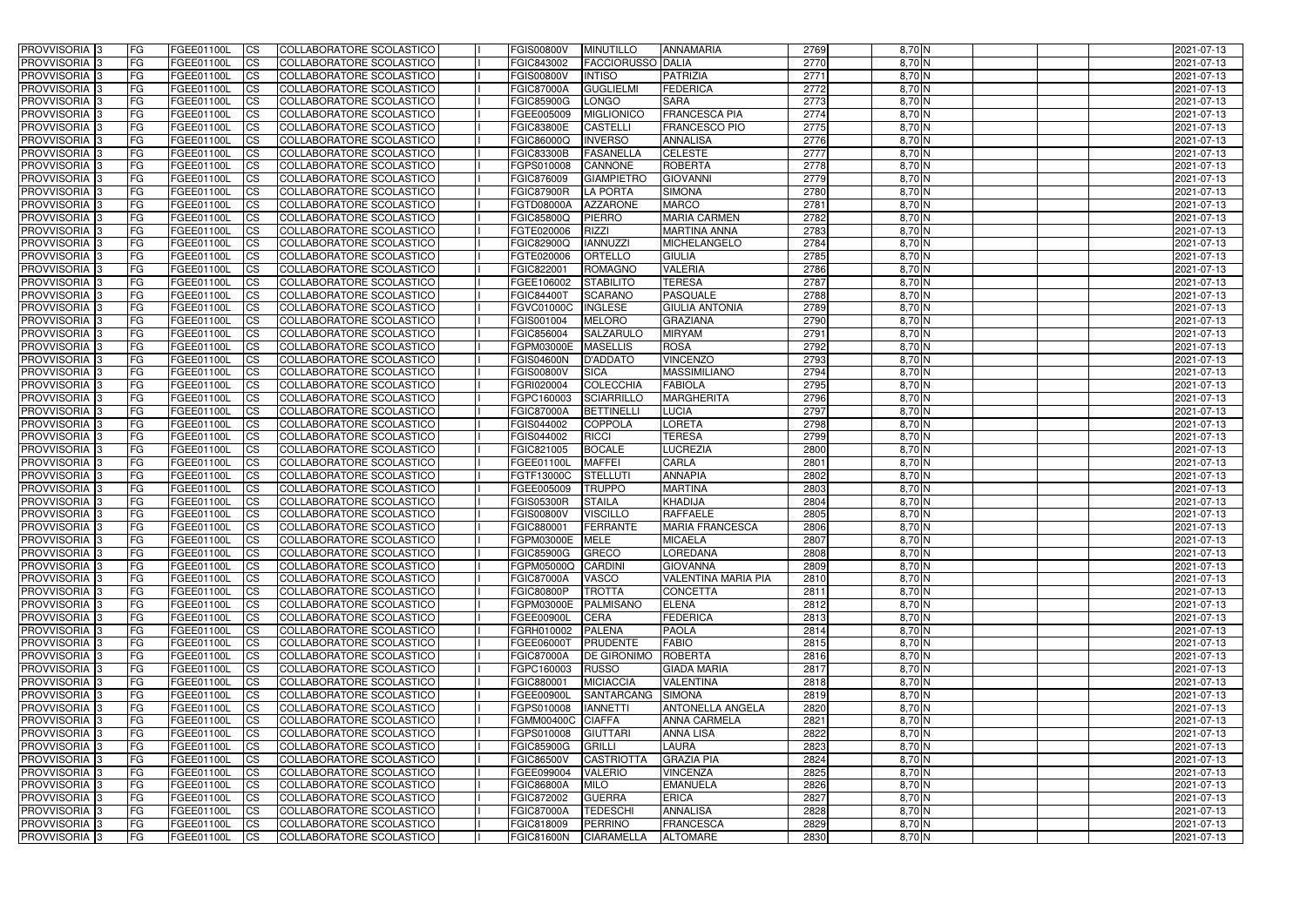| <b>PROVVISORIA</b> 3                  | FG              | FGEE01100L               | <b>CS</b>              | COLLABORATORE SCOLASTICO                             | FGEE005009                          | PIPOLI            | <b>MICHELE GABRIELE</b>                 | 2831         | 8,70 N                 | 2021-07-13               |
|---------------------------------------|-----------------|--------------------------|------------------------|------------------------------------------------------|-------------------------------------|-------------------|-----------------------------------------|--------------|------------------------|--------------------------|
| PROVVISORIA <sup>1</sup> 3            | FG              | FGEE01100L               | $\overline{c}$         | COLLABORATORE SCOLASTICO                             | <b>FGIC84500N</b>                   | <b>COCOMAZZI</b>  | <b>LUCIA</b>                            | 2832         | $8,70$ N               | 2021-07-13               |
| PROVVISORIA <sup>3</sup>              | <b>IFG</b>      | FGEE01100L               | <b>CS</b>              | COLLABORATORE SCOLASTICO                             | <b>FGIC85700X</b>                   | <b>VALENTINO</b>  | <b>EMANUELA ILARIA</b>                  | 2833         | $8,70$ N               | 2021-07-13               |
| <b>PROVVISORIA</b> 3                  | FG              | FGEE01100L               | <b>CS</b>              | COLLABORATORE SCOLASTICO                             | <b>FGIC82900Q</b>                   | <b>ESPOSTO</b>    | <b>MARIELENA</b>                        | 2834         | $8,70$ N               | 2021-07-13               |
| PROVVISORIA <sup>3</sup>              | FG              | <b>FGEE01100L</b>        | <b>CS</b>              | COLLABORATORE SCOLASTICO                             | FGPM05000Q                          | <b>MERLINO</b>    | <b>ROSA</b>                             | 2835         | $8,70$ N               | 2021-07-13               |
| PROVVISORIA 3                         | FG              | FGEE01100L               | <b>CS</b>              | COLLABORATORE SCOLASTICO                             | FGIC855008                          | <b>LASERRA</b>    | <b>ANGELA CLARA</b>                     | 2836         | $8,70\overline{\rm N}$ | 2021-07-13               |
| PROVVISORIA 3                         | FG              | FGEE01100L               | $\overline{c}$         | COLLABORATORE SCOLASTICO                             | <b>FGIC87900R</b>                   | <b>VIGILANTE</b>  | <b>LUCIA</b>                            | 2837         | $8,70\overline{\rm N}$ | 2021-07-13               |
| PROVVISORIA <sup>3</sup>              | FG              | FGEE01100L               | $\overline{c}$         | COLLABORATORE SCOLASTICO                             | FGIC806003                          | <b>CURATOLO</b>   | <b>FELICIANO</b>                        | 2838         | $8,70$ N               | 2021-07-13               |
| PROVVISORIA <sup>3</sup>              | FG              | FGEE01100L               | <b>CS</b>              | COLLABORATORE SCOLASTICO                             | <b>FGIC86800A</b>                   | <b>PALERMO</b>    | <b>MATTIA</b>                           | 2839         | 8,70 N                 | 2021-07-13               |
| PROVVISORIA <sup>3</sup>              | FG              | FGEE01100L               | $\overline{c}$         | COLLABORATORE SCOLASTICO                             | <b>FGIC81600N</b>                   | <b>CAMPANARO</b>  | <b>MARIELLA</b>                         | 2840         | 8,70 N                 | 2021-07-13               |
| PROVVISORIA 3                         | FG              | FGEE01100L               | <b>CS</b>              | COLLABORATORE SCOLASTICO                             | FGIC86100G                          | POLIGNONE         | <b>MARIA TIZIANA</b>                    | 2841         | $8,70$ N               | 2021-07-13               |
| <b>PROVVISORIA</b> 3                  | FG              | FGEE01100L               | <b>CS</b>              | COLLABORATORE SCOLASTICO                             | <b>FGPS20000B</b>                   | <b>ARTUSO</b>     | <b>NICOLA</b>                           | 2842         | 8,70 N                 | 2021-07-13               |
| PROVVISORIA <sup>3</sup>              | FG              | FGEE01100L               | <b>CS</b>              | COLLABORATORE SCOLASTICO                             | FGIC86100G                          | <b>CORDISCO</b>   | <b>RAFFAELLA</b>                        | 2843         | 8,70 N                 | 2021-07-13               |
| PROVVISORIA <sup>3</sup>              | FG              | FGEE01100L               | <b>CS</b>              | COLLABORATORE SCOLASTICO                             | FGIC877005                          | <b>MARCHETT</b>   | <b>IRMA GIULIA</b>                      | 2844         | 8,70 N                 | 2021-07-13               |
| PROVVISORIA 3                         | FG              | FGEE01100L               | <b>CS</b>              | COLLABORATORE SCOLASTICO                             | FGIC86000Q                          | <b>CASOLI</b>     | <b>GIOVANNA</b>                         | 2845         | 8,70 N                 | 2021-07-13               |
| PROVVISORIA <sup>3</sup>              | FG              | FGEE01100L               | <b>ICS</b>             | COLLABORATORE SCOLASTICO                             | <b>FGIC88200L</b>                   | <b>FRANCO</b>     | <b>TONIA</b>                            | 2846         | 8,68 S                 | 2021-07-13               |
| PROVVISORIA <sup>3</sup>              | FG.             | FGEE01100L               | <b>ICS</b>             | COLLABORATORE SCOLASTICO                             | FGIS001004                          | <b>RINALDI</b>    | <b>MATTEO</b>                           | 2847         | 8,68 S                 | 2021-07-13               |
| PROVVISORIA <sup>3</sup>              | FG              | FGEE01100L               | <b>ICS</b>             | COLLABORATORE SCOLASTICO                             | FGIC818009                          | <b>PERRINO</b>    | <b>SAVINO</b>                           | 2848         | $8,68$ N               | 2021-07-13               |
| PROVVISORIA <sup>3</sup>              | FG              | FGEE01100L               | <b>CS</b>              | COLLABORATORE SCOLASTICO                             | FGIC83100Q                          | QUITADAMO         | <b>ROSALBA</b>                          | 2849         | $8,68$ N               | 2021-07-13               |
| PROVVISORIA <sup>3</sup>              | FG              | FGEE01100L               | <b>ICS</b>             | COLLABORATORE SCOLASTICO                             | <b>FGIC86200B</b>                   | <b>CUTTANO</b>    | <b>MICHELA</b>                          | 2850         | 8,67 S                 | 2021-07-13               |
| PROVVISORIA 3                         | FG.             | FGEE01100L               | <b>ICS</b>             | COLLABORATORE SCOLASTICO                             | FGTD010004                          | <b>LITTERO</b>    | <b>GABRIELLA LUCIA</b><br><b>GRAZIA</b> | 2851         | $8,67$ S               | 2021-07-13               |
| PROVVISORIA <sup>3</sup>              | FG              | FGEE01100L               | <b>CS</b>              | COLLABORATORE SCOLASTICO                             | FGIC876009                          | <b>SALANDRA</b>   | <b>WALTER</b>                           | 2852         | 8,67 S                 | 2021-07-13               |
| PROVVISORIA <sup>1</sup> 3            | FG              | FGEE01100L               | <b>CS</b>              | COLLABORATORE SCOLASTICO                             | FGEE005009                          | <b>DI GIOIA</b>   | <b>MICHELE</b>                          | 2853         | 8,67S                  | 2021-07-13               |
| PROVVISORIA <sup>3</sup>              | FG              | FGEE01100L               | <b>CS</b>              | COLLABORATORE SCOLASTICO                             | FGIC820009                          | <b>BIANCO</b>     | <b>MARIANNA</b>                         | 2854         | $8,67$ S               | 2021-07-13               |
| PROVVISORIA <sup>3</sup>              | FG              | <b>FGEE01100L</b>        | <b>CS</b>              | COLLABORATORE SCOLASTICO                             | FGTF13000C                          | <b>D'ALOIA</b>    | <b>MASSIMILIANO</b>                     | 2855         | 8,67 S                 | 2021-07-13               |
| PROVVISORIA <sup>3</sup>              | FG              | <b>FGEE01100L</b>        | <b>CS</b>              | COLLABORATORE SCOLASTICO                             | FGVC01000C                          | <b>ADAMO</b>      | <b>GIUSEPPINA</b>                       | 2856         | 8,67 S                 | 2021-07-13               |
| PROVVISORIA <sup>3</sup>              | FG              | FGEE01100L               | <b>CS</b>              | COLLABORATORE SCOLASTICO                             | <b>FGIS03700V</b>                   | <b>EQUESTRE</b>   | CORRADO                                 | 2857         | 8,67 S                 | 2021-07-13               |
| PROVVISORIA <sup>3</sup>              | FG              | FGEE01100L               | <b>CS</b>              | COLLABORATORE SCOLASTICO                             | FGTD060005                          | <b>IACULLI</b>    | <b>FILOMENA</b>                         | 2858         | 8,67 S                 | 2021-07-13               |
| PROVVISORIA <sup>3</sup>              | FG              | FGEE01100L               | <b>CS</b>              | COLLABORATORE SCOLASTICO                             | <b>FGIS00800V</b>                   | <b>RINALDI</b>    | <b>MARIA IMMACOLATA</b>                 | 2859         | 8,67 S                 | 2021-07-13               |
| PROVVISORIA <sup>3</sup>              | FG              | FGEE01100L               | <b>CS</b>              | COLLABORATORE SCOLASTICO                             | FGIS01100P                          | <b>MONOPOLI</b>   | ROBERTO                                 | 2860         | 8,67 S                 | 2021-07-13               |
| PROVVISORIA <sup>3</sup>              | FG              | <b>FGEE01100L</b>        | <b>CS</b>              | <b>COLLABORATORE SCOLASTICO</b>                      | FGEE01100L                          | <b>IADAROLA</b>   | LUIGI                                   | 2861         | 8,67 S                 | 2021-07-13               |
| PROVVISORIA <sup>3</sup>              | FG              | FGEE01100L               | $\overline{c}$         | COLLABORATORE SCOLASTICO                             | FGVC01000C                          | <b>PACIFICO</b>   | <b>CONCETTA</b>                         | 2862         | $8,67$ S               | 2021-07-13               |
| PROVVISORIA <sup>3</sup>              | FG              | FGEE01100L               | $\overline{c}$         | COLLABORATORE SCOLASTICO                             | <b>FGIC86600P</b>                   | <b>BOTTALICO</b>  | <b>PAOLO</b>                            | 2863         | 8,67 S                 | 2021-07-13               |
| PROVVISORIA <sup>3</sup>              | FG              | FGEE01100L               | <b>CS</b>              | COLLABORATORE SCOLASTICO                             | <b>FGIC85900G</b>                   | <b>FUIANO</b>     | <b>ANNA BARBARA</b>                     | 2864         | 8,67 S                 | 2021-07-13               |
| PROVVISORIA <sup>3</sup>              | FG              | FGEE01100L               | <b>CS</b>              | <b>COLLABORATORE SCOLASTICO</b>                      | FGIC878001                          | <b>TRICARICO</b>  | <b>RAFFAELLA</b>                        | 2865         | 8,67 S                 | 2021-07-13               |
| <b>PROVVISORIA</b> 3                  | FG              | FGEE01100L               | <b>ICS</b>             | COLLABORATORE SCOLASTICO                             | FGEE00900L                          | <b>FLORIO</b>     | <b>RAFFAELLA</b>                        | 2866         | 8,67 S                 | 2021-07-13               |
| <b>PROVVISORIA</b> 3                  | IFG.            | <b>FGEE01100L</b>        | <b>ICS</b>             | COLLABORATORE SCOLASTICO                             | <b>FGTF13000C</b>                   | <b>LISI</b>       | <b>GERARDINA</b>                        | 2867         | 8,67 S                 | 2021-07-13               |
| <b>PROVVISORIA</b> 3                  | IFG.            | FGEE01100L CS            |                        | COLLABORATORE SCOLASTICO                             | FGEE005009 LAMONEA                  |                   | <b>GIUSEPPE</b>                         | 2868         | $8,67$ $S$             | 2021-07-13               |
| PROVVISORIA 3                         | FG              | FGEE01100L               | <b>CS</b>              | COLLABORATORE SCOLASTICO                             | FGTF13000C                          | <b>MARCHESE</b>   | <b>ROCCO</b>                            | 2869         | $8,67$ S               | 2021-07-13               |
| PROVVISORIA 3                         | <b>FG</b>       | FGEE01100L               | CS                     | COLLABORATORE SCOLASTICO                             | FGTD21000T                          | CATALANO          | ROBERTO                                 | 2870         | 8,67 S                 | 2021-07-13               |
| PROVVISORIA 3                         | IFG.            | FGEE01100L               | $\mathsf{ICS}$         | COLLABORATORE SCOLASTICO                             | <b>FGIC86800A</b>                   | <b>VAIRO</b>      | <b>EGIZIANA</b>                         | 2871         | $8,67$ N               | 2021-07-13               |
| PROVVISORIA 3                         | FG              | FGEE01100L               | <b>CS</b>              | COLLABORATORE SCOLASTICO                             | FGIC827004                          | CAMPANARO         | <b>ANNA</b>                             | 2872         | $8,67$ N               | 2021-07-13               |
| PROVVISORIA 3                         | FG              | FGEE01100L               | <b>CS</b>              | COLLABORATORE SCOLASTICO                             | FGEE00900L                          | FERRERI           | <b>FRANCO VITTORIO</b>                  | 2873         | $8,67$ N               | 2021-07-13               |
| PROVVISORIA 3                         | <b>FG</b>       | FGEE01100L               | <b>ICS</b>             | COLLABORATORE SCOLASTICO                             | FGIC880001                          | <b>TARATETA</b>   | <b>ROSSELLA</b>                         | 2874         | $8,67$ N               | 2021-07-13               |
| PROVVISORIA 3                         | <b>FG</b>       | FGEE01100L               | <b>CS</b>              | COLLABORATORE SCOLASTICO                             | FGEE005009                          | <b>CRISTALLO</b>  | <b>PALMA</b>                            | 2875         | $8,67$ N               | 2021-07-13               |
| PROVVISORIA 3                         | FG              | FGEE01100L               | <b>CS</b>              | COLLABORATORE SCOLASTICO<br>COLLABORATORE SCOLASTICO | FGTD060005                          | <b>PICARO</b>     | <b>GABRIELLA</b>                        | 2876         | $8,67$ N               | 2021-07-13               |
| PROVVISORIA 3<br>PROVVISORIA 3        | FG<br>FG        | FGEE01100L<br>FGEE01100L | <b>CS</b><br><b>CS</b> | COLLABORATORE SCOLASTICO                             | FGPC160003<br>FGMM00400C DI GENNARO | <b>VOLPE</b>      | <b>VINCENZO</b><br><b>FIORENZA</b>      | 2877<br>2878 | $8,67$ N<br>$8,67$ N   | 2021-07-13<br>2021-07-13 |
|                                       |                 | FGEE01100L               |                        |                                                      | FGEE00800R                          | <b>CIAVARELLA</b> | <b>VALENTINA</b>                        | 2879         | $8,67$ N               |                          |
| PROVVISORIA 3<br><b>PROVVISORIA</b> 3 | FG<br><b>FG</b> | FGEE01100L               | <b>CS</b><br><b>CS</b> | COLLABORATORE SCOLASTICO<br>COLLABORATORE SCOLASTICO | FGIC847009                          | VILLANI           | LUIGINA                                 | 2880         | $8,67$ N               | 2021-07-13<br>2021-07-13 |
| PROVVISORIA 3                         | FG              | FGEE01100L               | <b>CS</b>              | <b>COLLABORATORE SCOLASTICO</b>                      | <b>FGIC86100G</b>                   | CASCARANO         | <b>DARIA</b>                            | 2881         | $8,67$ N               | 2021-07-13               |
| PROVVISORIA 3                         | FG              | FGEE01100L               | <b>CS</b>              | COLLABORATORE SCOLASTICO                             | FGEE01200C                          | <b>CARLUCCI</b>   | <b>SARA</b>                             | 2882         | $8,67$ N               | 2021-07-13               |
| <b>PROVVISORIA</b> 3                  | FG              | FGEE01100L               | <b>CS</b>              | COLLABORATORE SCOLASTICO                             | FGIC871006                          | <b>CORMIO</b>     | <b>ANTONELLO</b>                        | 2883         | $8,67$ N               | 2021-07-13               |
| PROVVISORIA 3                         | FG              | FGEE01100L               | <b>CS</b>              | COLLABORATORE SCOLASTICO                             | FGEE01100L                          | <b>CODISPOTI</b>  | <b>MARIANNA</b>                         | 2884         | 8,67 N                 | 2021-07-13               |
| PROVVISORIA 3                         | FG              | FGEE01100L               | <b>CS</b>              | COLLABORATORE SCOLASTICO                             | FGIC842006                          | <b>CILLI</b>      | <b>MARIACONCETTA</b>                    | 2885         | $8,67$ N               | 2021-07-13               |
| PROVVISORIA 3                         | <b>FG</b>       | <b>FGEE01100L</b>        | <b>CS</b>              | COLLABORATORE SCOLASTICO                             | FGTF13000C                          | D'ANGELO          | <b>MARIA</b>                            | 2886         | $8,67$ N               | 2021-07-13               |
| PROVVISORIA 3                         | FG              | <b>FGEE01100L</b>        | <b>CS</b>              | COLLABORATORE SCOLASTICO                             | <b>FGIC86500V</b>                   | SAVINO            | <b>LUCIA</b>                            | 2887         | $8,67$ N               | 2021-07-13               |
| PROVVISORIA 3                         | FG              | FGEE01100L               | <b>CS</b>              | COLLABORATORE SCOLASTICO                             | FGEE01100L                          | <b>SCOPECE</b>    | <b>ROSA MARIA</b>                       | 2888         | $8,67$ N               | 2021-07-13               |
| PROVVISORIA 3                         | FG              | <b>FGEE01100L</b>        | <b>CS</b>              | COLLABORATORE SCOLASTICO                             | <b>FGIS05900Q</b>                   | FERRANTINO        | <b>GIOVANNI</b>                         | 2889         | $8,67$ N               | 2021-07-13               |
| PROVVISORIA 3                         | FG              | <b>FGEE01100L</b>        | <b>CS</b>              | COLLABORATORE SCOLASTICO                             | FGEE005009                          | <b>MACALUSO</b>   | <b>GIORGIO</b>                          | 2890         | $8,67$ N               | 2021-07-13               |
| PROVVISORIA 3                         | l FG            | <b>FGEE01100L</b>        | <b>CS</b>              | COLLABORATORE SCOLASTICO                             | <b>FGTD08000A</b>                   | <b>DANESE</b>     | <b>ANTONIO</b>                          | 2891         | 8,67 N                 | 2021-07-13               |
|                                       |                 |                          |                        |                                                      |                                     |                   |                                         |              |                        |                          |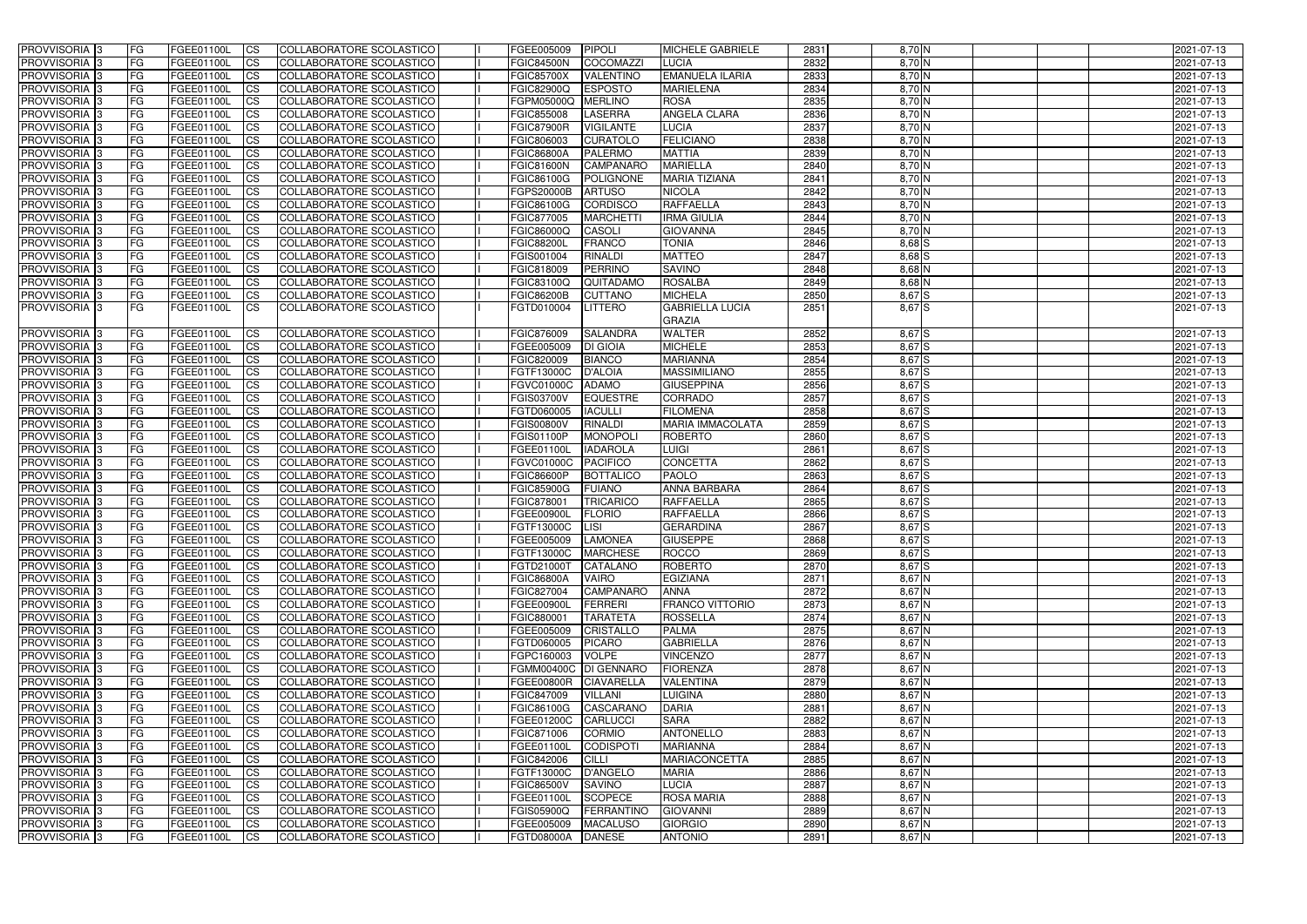| <b>PROVVISORIA</b> 3       | l FG      | FGEE01100L               | <b>ICS</b>               | COLLABORATORE SCOLASTICO                                    | <b>FGIC85800Q</b>        | REZZOLLA                          | <b>MARIA LUISA</b>            | 2892                      | $8,67$ N                 | 2021-07-13               |
|----------------------------|-----------|--------------------------|--------------------------|-------------------------------------------------------------|--------------------------|-----------------------------------|-------------------------------|---------------------------|--------------------------|--------------------------|
| <b>PROVVISORIA 3</b>       | FG        | FGEE01100L               | <b>ICS</b>               | COLLABORATORE SCOLASTICO                                    | FGIS048009               | DALESSANDRO FILOMENA              |                               | 2893                      | $8,67$ N                 | 2021-07-13               |
| PROVVISORIA <sup>1</sup> 3 | FG        | FGEE01100L               | <b>CS</b>                | <b>COLLABORATORE SCOLASTICO</b>                             | FGIC871006               | <b>ZEFFERINO</b>                  | <b>ANNARITA</b>               | 2894                      | $8,67$ N                 | 2021-07-13               |
| PROVVISORIA                | FG        | FGEE01100L               | <b>CS</b>                | COLLABORATORE SCOLASTICO                                    | FGIC877005               | <b>DI TULLIO</b>                  | <b>IOLANDA</b>                | 2895                      | $8,67$ N                 | 2021-07-13               |
| PROVVISORIA <sup>1</sup> 3 | FG        | FGEE01100L               | <b>CS</b>                | COLLABORATORE SCOLASTICO                                    | FGPC15000C               | UFFA                              | <b>LUIGI</b>                  | 2896                      | 8,67 N                   | 2021-07-13               |
| PROVVISORIA <sup>1</sup> 3 | FG        | FGEE01100L               | <b>CS</b>                | COLLABORATORE SCOLASTICO                                    | FGIC819005               | <b>ADDONIZIO</b>                  | <b>BIANCA</b>                 | 2897                      | $8,67$ N                 | 2021-07-13               |
| PROVVISORIA <sup>1</sup> 3 | FG        | FGEE01100L               | <b>CS</b>                | COLLABORATORE SCOLASTICO                                    | FGIC872002               | <b>VUOVOLO</b>                    | <b>VINCENZA</b>               | 2898                      | $8,67$ N                 | 2021-07-13               |
| PROVVISORIA 3              | FG        | FGEE01100L               | <b>ICS</b>               | COLLABORATORE SCOLASTICO                                    | <b>FGEE00900L</b>        | <b>FONTANA</b>                    | <b>MARIA GIUSEPPINA</b>       | 2899                      | $8,67$ N                 | 2021-07-13               |
| PROVVISORIA 3              | FG        | FGEE01100L               | <b>CS</b>                | COLLABORATORE SCOLASTICO                                    | FGIC863007               | <b>MARASCO</b>                    | <b>GIUSTINA</b>               | 2900                      | 8,67 N                   | 2021-07-13               |
| PROVVISORIA 3              | <b>FG</b> | FGEE01100L               | <b>ICS</b>               | COLLABORATORE SCOLASTICO                                    | <b>FGIS00800V</b>        | <b>SARACINO</b>                   | <b>GERARDINA</b>              | 2901                      | $8,67$ N                 | 2021-07-13               |
| PROVVISORIA 3              | FG        | FGEE01100L               | <b>ICS</b>               | COLLABORATORE SCOLASTICO                                    | FGTD21000T               | <b>SCOPECE</b>                    | <b>GIANPIA</b>                | 2902                      | $8,67$ N                 | 2021-07-13               |
| <b>PROVVISORIA</b>         | FG        | FGEE01100L               | <b>ICS</b>               | COLLABORATORE SCOLASTICO                                    | FGPS010008               | PROCACCINO                        | <b>MATTEO ROSARIO</b>         | 2903                      | 8,67 N                   | 2021-07-13               |
| <b>PROVVISORIA</b>         | FG        | FGEE01100L               | <b>ICS</b>               | COLLABORATORE SCOLASTICO                                    | FGPM03000E               | <b>RUSSO</b>                      | <b>MARIA</b>                  | 2904                      | $8,67$ N                 | 2021-07-13               |
| <b>PROVVISORIA</b>         | FG        | FGEE01100L               | <b>ICS</b>               | COLLABORATORE SCOLASTICO                                    | FGIC856004               | <b>PALMIERI</b>                   | <b>STEFANIA</b>               | 2905                      | 8,67 N                   | 2021-07-13               |
| <b>PROVVISORIA</b>         | FG        | FGEE01100L               | <b>ICS</b>               | COLLABORATORE SCOLASTICO                                    | FGIC81600N               | <b>PORCELLI</b>                   | <b>MASSIMO</b>                | 2906                      | 8,67 N                   | 2021-07-13               |
| <b>PROVVISORIA</b>         | FG        | FGEE01100L               | <b>ICS</b>               | COLLABORATORE SCOLASTICO                                    | <b>FGIC85800Q</b>        | <b>CASOLI</b>                     | <b>MARILENA</b>               | 2907                      | 8,67 N                   | 2021-07-13               |
| <b>PROVVISORIA</b>         | FG        | FGEE01100L               | <b>ICS</b>               | COLLABORATORE SCOLASTICO                                    | <b>FGIC82500C</b>        | <b>TUCCI</b>                      | <b>LUCIA</b>                  | 2908                      | 8,67 N                   | 2021-07-13               |
| <b>PROVVISORIA</b>         | FG        | FGEE01100L               | <b>ICS</b>               | COLLABORATORE SCOLASTICO                                    | FGTE020006               | PISERCHIA                         | <b>ANNA</b>                   | 2909                      | 8,67 N                   | 2021-07-13               |
| PROVVISORIA <sup>3</sup>   | FG        | FGEE01100L               | <b>ICS</b>               | COLLABORATORE SCOLASTICO                                    | FGIC843002               | <b>LA TORRE</b>                   | LIBERA                        | 2910                      | 8,67 N                   | 2021-07-13               |
| PROVVISORIA <sup>3</sup>   | FG        | FGEE01100L               | <b>ICS</b>               | COLLABORATORE SCOLASTICO                                    | FGIC827004               | <b>FUSCO</b>                      | <b>VINCENZA</b>               | 2911                      | 8,66 N                   | 2021-07-13               |
| PROVVISORIA <sup>1</sup> 3 | FG        | FGEE01100L               | <b>ICS</b>               | COLLABORATORE SCOLASTICO                                    | FGEE11000N               | <b>LAMACCHIA</b>                  | <b>BRUNA</b>                  | 2912                      | $8,65$ $S$               | 2021-07-13               |
| PROVVISORIA 3              | FG        | FGEE01100L               | <b>ICS</b>               | COLLABORATORE SCOLASTICO                                    | FGPS08000E               | <b>NETTI</b>                      | <b>ROSARIA</b>                | 2913                      | $8,65$ $S$               | 2021-07-13               |
| PROVVISORIA 3              | FG        | FGEE01100L               | <b>ICS</b>               | <b>COLLABORATORE SCOLASTICO</b>                             | <b>FGIC83000X</b>        | <b>CIUFFREDA</b>                  | <b>CARMELA</b>                | 2914                      | $8,65$ $S$               | 2021-07-13               |
| PROVVISORIA <sup>13</sup>  | FG        | FGEE01100L               | <b>CS</b>                | COLLABORATORE SCOLASTICO                                    | FGEE099004               | DE                                | <b>MARIA GRAZIA</b>           | 2915                      | $8,65$ $S$               | 2021-07-13               |
| PROVVISORIA <sup>1</sup> 3 | FG        | FGEE01100L               | <b>CS</b>                | COLLABORATORE SCOLASTICO                                    | <b>FGIC87500D</b>        | <b>UVA</b>                        | <b>MICHELE</b>                | 2916                      | $8,65$ $S$               | 2021-07-13               |
| PROVVISORIA <sup>1</sup> 3 | FG        | FGEE01100L               | <b>ICS</b>               | COLLABORATORE SCOLASTICO                                    | FGEE02900T               | <b>CICOLELLA</b><br><b>BEQIRI</b> | <b>MAURO</b><br><b>FLUTUR</b> | 2917<br>2918 <sub>S</sub> | $8,65$ $S$<br>$8,65$ $S$ | 2021-07-13               |
| PROVVISORIA 3              | FG<br>FG  | FGEE01100L<br>FGEE01100L | <b>ICS</b><br><b>ICS</b> | COLLABORATORE SCOLASTICO                                    | FGEE00800R<br>FGIS05900Q | <b>FIANANESE</b>                  | <b>GIUSEPPINA ANNA</b>        | 2919                      | $8,65$ $S$               | 2021-07-13               |
| PROVVISORIA<br>PROVVISORIA |           |                          | <b>CS</b>                | COLLABORATORE SCOLASTICO<br><b>COLLABORATORE SCOLASTICO</b> |                          | <b>FUSCO</b>                      | NADZEYA                       | 2920                      | $8,65$ $S$               | 2021-07-13               |
| PROVVISORIA                | FG<br>FG  | FGEE01100L<br>FGEE01100L | <b>CS</b>                | COLLABORATORE SCOLASTICO                                    | FGVC01000C<br>FGPM03000E | <b>MARRANO</b>                    | <b>GIUSEPPE</b>               | 2921                      | $8,65$ $S$               | 2021-07-13<br>2021-07-13 |
| PROVVISORIA                | FG        | FGEE01100L               | <b>CS</b>                | COLLABORATORE SCOLASTICO                                    | FGPM03000E               | <b>CLEMENTE</b>                   | <b>LEONARDO</b>               | 2922                      | $8,65$ $S$               | 2021-07-13               |
| PROVVISORIA <sup>1</sup> 3 | FG        | FGEE01100L               | <b>CS</b>                | COLLABORATORE SCOLASTICO                                    | FGEE005009               | <b>MOSCARELLA</b>                 | <b>CHIARA</b>                 | 2923                      | $8,65$ N                 | 2021-07-13               |
| PROVVISORIA <sup>1</sup> 3 | FG        | FGEE01100L               | <b>CS</b>                | COLLABORATORE SCOLASTICO                                    | FGIC86100G               | NOTARANGEL                        | <b>SIMONA</b>                 | 2924                      | $8,65$ N                 | 2021-07-13               |
| PROVVISORIA 3              | FG        | FGEE01100L               | <b>CS</b>                | COLLABORATORE SCOLASTICO                                    | FGMM04100B               | GRIECO                            | <b>VINCENZO</b>               | 2925                      | $8,65$ N                 | 2021-07-13               |
| <b>PROVVISORIA</b>         | FG        | FGEE01100L               | <b>ICS</b>               | COLLABORATORE SCOLASTICO                                    | FGIS021009               | <b>PERTA</b>                      | <b>LORENA NICOLA</b>          | 2926                      | $8,65$ N                 | 2021-07-13               |
| PROVVISORIA <sup>1</sup> 3 | <b>FG</b> | FGEE01100L               | <b>CS</b>                | COLLABORATORE SCOLASTICO                                    | FGEE00900L               | CHIUMMARULO GIOVANNI              |                               | 2927                      | $8,65$ N                 | 2021-07-13               |
| PROVVISORIA 3              | FG        | FGEE01100L               | <b>ICS</b>               | COLLABORATORE SCOLASTICO                                    | FGEE005009               | <b>PERRINA</b>                    | ALESSANDRA                    | 2928                      | 8,65 N                   | 2021-07-13               |
| <b>PROVVISORIA</b>         | <b>FG</b> | FGEE01100L               | <b>ICS</b>               | COLLABORATORE SCOLASTICO                                    | <b>FGIC84400T</b>        | <b>SAVINO</b>                     | <b>ROSSELLA</b>               | 2929                      | $8,65$ N                 | 2021-07-13               |
| PROVVISORIA 3              | FG        | FGEE01100L               | CS                       | COLLABORATORE SCOLASTICO                                    | <b>FGIS00800V</b>        | RICCIARDI                         | <b>VALENTINA</b>              | 2930                      | $8,65$ N                 | 2021-07-13               |
| PROVVISORIA <sup>3</sup>   | <b>FG</b> | FGEE01100L               | $\mathsf{ICS}$           | COLLABORATORE SCOLASTICO                                    | FGEE00800R               | <b>MAFFIOLA</b>                   | PATRIZIA                      | 2931                      | $8,65$ N                 | 2021-07-13               |
| PROVVISORIA 3              | <b>FG</b> | <b>FGEE01100L</b>        | $\mathsf{ICS}$           | COLLABORATORE SCOLASTICO                                    | FGIC818009               | <b>MEGLIOLA</b>                   | <b>FRANCESCA</b>              | 2932                      | $8,65$ N                 | 2021-07-13               |
| PROVVISORIA 3              | <b>FG</b> | FGEE01100L               | $\mathsf{ICS}$           | COLLABORATORE SCOLASTICO                                    | FGIC827004               | <b>DEL GROSSO</b>                 | <b>CATERINA CONCETTA</b>      | 2933                      | $8,65$ N                 | 2021-07-13               |
| PROVVISORIA 3              | FG        | FGEE01100L               | $\mathsf{ICS}$           | COLLABORATORE SCOLASTICO                                    | <b>FGIC87900R</b>        | <b>BUX</b>                        | <b>LUCIA</b>                  | 2934                      | $8,65$ N                 | 2021-07-13               |
| PROVVISORIA 3              | l FG      | FGEE01100L               | <b>CS</b>                | COLLABORATORE SCOLASTICO                                    | <b>FGIC85800Q</b>        | <b>RACIOPPA</b>                   | <b>STEFANIA</b>               | 2935                      | 8,63 S                   | 2021-07-13               |
| PROVVISORIA 3              | <b>FG</b> | FGEE01100L               | <b>CS</b>                | COLLABORATORE SCOLASTICO                                    | <b>FGIC82300R</b>        | <b>CANDELA</b>                    | <b>GIUSEPPINA</b>             | 2936                      | $8,63$ $S$               | 2021-07-13               |
| PROVVISORIA 3              | FG        | <b>FGEE01100L</b>        | <b>CS</b>                | COLLABORATORE SCOLASTICO                                    | <b>FGIC86200B</b>        | <b>ROSSETTI</b>                   | <b>CRISTINA</b>               | 2937                      | $8,63$ $S$<br>IS         | 2021-07-13               |
| PROVVISORIA 3              | FG        | FGEE01100L               | <b>CS</b>                | COLLABORATORE SCOLASTICO                                    | FGPS010008               | <b>MOLINARO</b>                   | <b>SABRINA</b>                | 2938                      | 8,63 S                   | 2021-07-13               |
| PROVVISORIA 3              | <b>FG</b> | FGEE01100L               | <b>CS</b>                | COLLABORATORE SCOLASTICO                                    | FGEE112009               | <b>LOMBARDI</b>                   | LETIZIA                       | 2939                      | $8,63$ $S$               | 2021-07-13               |
| PROVVISORIA 3              | <b>FG</b> | FGEE01100L               | <b>CS</b>                | COLLABORATORE SCOLASTICO                                    | <b>FGIC85400C</b>        | <b>TARANTO</b>                    | <b>PIETRO</b>                 | 2940                      | $8,63$ $S$               | 2021-07-13               |
| PROVVISORIA 3              | <b>FG</b> | FGEE01100L               | <b>CS</b>                | COLLABORATORE SCOLASTICO                                    | <b>FGIS00800V</b>        | <b>SAVINO</b>                     | <b>OLIMPIA</b>                | 2941                      | $8,63$ $S$               | 2021-07-13               |
| PROVVISORIA 3              | <b>FG</b> | FGEE01100L               | <b>CS</b>                | COLLABORATORE SCOLASTICO                                    | <b>FGIC86000Q</b>        | <b>RADOGNA</b>                    | <b>GIUSEPPE</b>               | 2942                      | $8,63$ $S$               | 2021-07-13               |
| PROVVISORIA 3              | <b>FG</b> | FGEE01100L               | <b>CS</b>                | COLLABORATORE SCOLASTICO                                    | FGTF13000C               | GALLUCCI                          | <b>TERESA</b>                 | 2943                      | $8,63$ $S$               | 2021-07-13               |
| PROVVISORIA 3              | <b>FG</b> | FGEE01100L               | <b>CS</b>                | COLLABORATORE SCOLASTICO                                    | FGIC877005               | <b>AUCIELLO</b>                   | <b>ANNA MARIA</b>             | 2944                      | $8,63$ $S$               | 2021-07-13               |
| PROVVISORIA 3              | <b>FG</b> | FGEE01100L               | <b>CS</b>                | COLLABORATORE SCOLASTICO                                    | FGIC856004               | <b>PAVONE</b>                     | <b>ELISABETTA</b>             | 2945                      | $8,63$ N                 | 2021-07-13               |
| PROVVISORIA 3              | FG        | FGEE01100L               | <b>CS</b>                | COLLABORATORE SCOLASTICO                                    | FGIC872002               | <b>PALENA</b>                     | <b>GIOVANNA</b>               | 2946                      | $8,63$ N                 | 2021-07-13               |
| PROVVISORIA 3              | <b>FG</b> | FGEE01100L               | <b>CS</b>                | COLLABORATORE SCOLASTICO                                    | <b>FGIS04600N</b>        | CAPANO                            | <b>ANTONELLA</b>              | 2947                      | $8,63$ N                 | 2021-07-13               |
| PROVVISORIA 3              | <b>FG</b> | FGEE01100L               | <b>CS</b>                | COLLABORATORE SCOLASTICO                                    | FGTE020006               | <b>PANELLA</b>                    | <b>ANNA</b>                   | 2948                      | $8,63$ N                 | 2021-07-13               |
| PROVVISORIA 3              | FG        | FGEE01100L               | <b>CS</b>                | COLLABORATORE SCOLASTICO                                    | FGEE106002               | PIGNATELL                         | <b>GIANLUCA</b>               | 2949                      | $8,63$ N                 | 2021-07-13               |
| PROVVISORIA 3              | FG        | <b>FGEE01100L</b>        | <b>CS</b>                | COLLABORATORE SCOLASTICO                                    | FGRI020004               | <b>LAURIOLA</b>                   | ANNA                          | 2950                      | $8,63$ N                 | 2021-07-13               |
| PROVVISORIA 3              | <b>FG</b> | FGEE01100L               | <b>CS</b>                | COLLABORATORE SCOLASTICO                                    | FGEE02900T               | RUGGIERO                          | <b>MARIAGIUSEPPA</b>          | 2951                      | $8,63$ N                 | 2021-07-13               |
| PROVVISORIA 3              | <b>FG</b> | FGEE01100L               | $\overline{\text{CS}}$   | COLLABORATORE SCOLASTICO                                    | FGIC86100G               | QUITADAMO                         | <b>MARIA</b>                  | 2952                      | $8,63$ N                 | 2021-07-13               |
| PROVVISORIA 3              | <b>FG</b> | FGEE01100L               | $\overline{\text{CS}}$   | COLLABORATORE SCOLASTICO                                    | <b>FGIC81600N</b>        | BIADI                             | <b>VINCENZA</b>               | 2953                      | $8,63$ N                 | 2021-07-13               |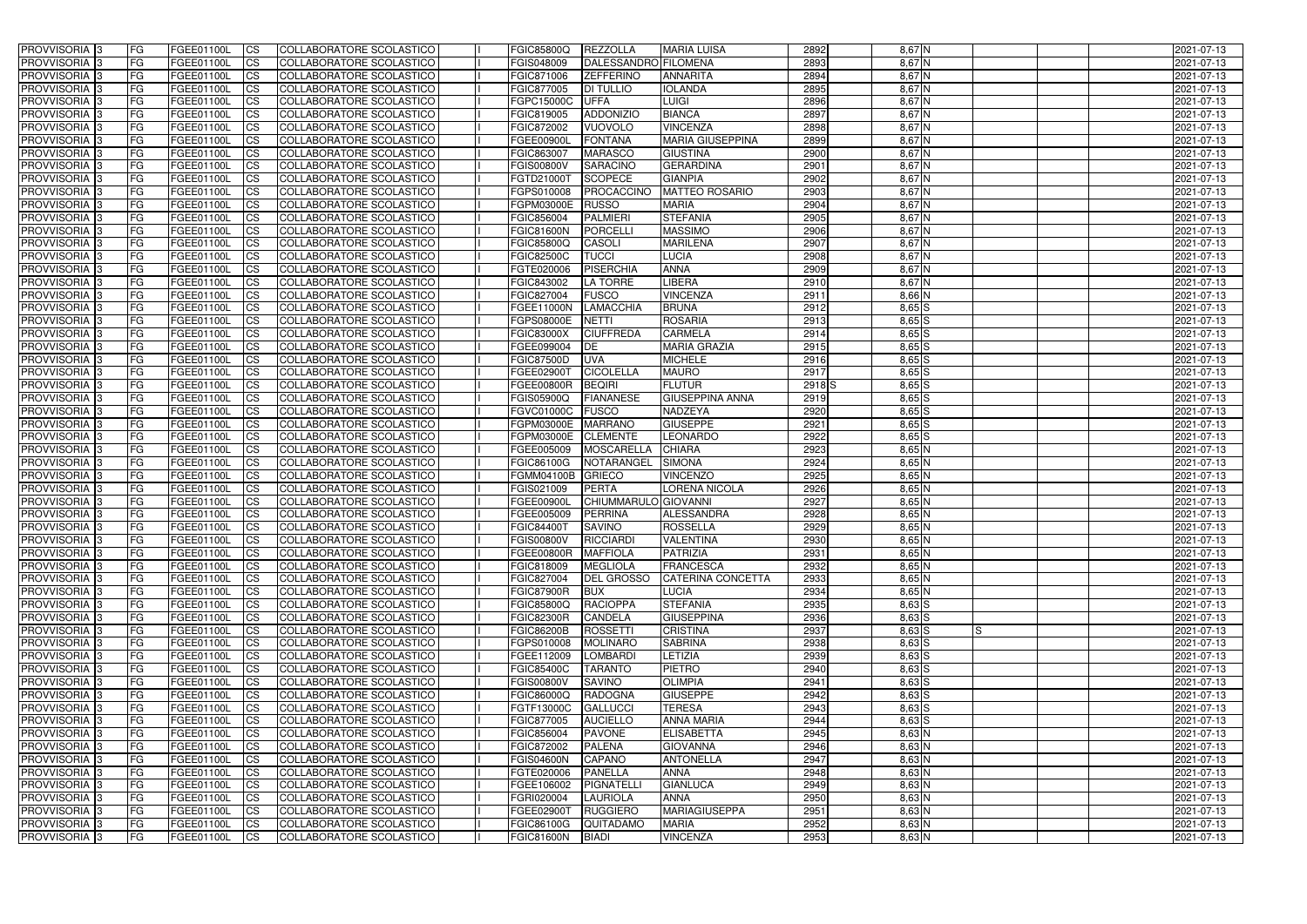| PROVVISORIA <sup>1</sup> 3                       | <b>FG</b>              | FGEE01100L               | CS                                  | COLLABORATORE SCOLASTICO                             | FGTD060005                      | <b>PETRILLI</b>                    | <b>GIUSEPPE</b>                     | 2954         | $8,63$ N             | 2021-07-13               |
|--------------------------------------------------|------------------------|--------------------------|-------------------------------------|------------------------------------------------------|---------------------------------|------------------------------------|-------------------------------------|--------------|----------------------|--------------------------|
| PROVVISORIA <sup>1</sup> 3                       | FG                     | FGEE01100L               | <b>CS</b>                           | <b>COLLABORATORE SCOLASTICO</b>                      | FGIC85800Q                      | <b>ANZIVINO</b>                    | <b>PATRIZIA</b>                     | 2955         | 8,63 N               | 2021-07-13               |
| PROVVISORIA <sup>1</sup> 3                       | FG                     | FGEE01100L               | <b>CS</b>                           | COLLABORATORE SCOLASTICO                             | FGIC86100G                      | <b>GALLO</b>                       | <b>NICOLINA</b>                     | 2956         | $8,63$ N             | 2021-07-13               |
| PROVVISORIA 3                                    | FG                     | FGEE01100L               | <b>CS</b>                           | COLLABORATORE SCOLASTICO                             | FGIC821005                      | <b>CURATOLO</b>                    | <b>PASQUALE</b>                     | 2957         | 8,62 N               | 2021-07-13               |
| PROVVISORIA <sup>1</sup> 3                       | FG                     | FGEE01100L               | <b>CS</b>                           | COLLABORATORE SCOLASTICO                             | <b>FGIC86800A</b>               | <b>RAMIERI</b>                     | <b>GIOVANNINA</b>                   | 2958         | $8,61$ $S$           | 2021-07-13               |
| PROVVISORIA 3                                    | <b>IFG</b>             | FGEE01100L               | <b>CS</b>                           | COLLABORATORE SCOLASTICO                             | FGIS001004                      | <b>RINALDI</b>                     | <b>FRANCESCO SAVERIO</b>            | 2959         | $8,61$ N             | 2021-07-13               |
| PROVVISORIA 3                                    | <b>FG</b>              | FGEE01100L               | <b>CS</b>                           | COLLABORATORE SCOLASTICO                             | FGRH010002                      | SINIGAGLIA                         | <b>ALESSIO</b>                      | 2960         | $8,60$ S             | 2021-07-13               |
| PROVVISORIA 3                                    | FG                     | FGEE01100L               | <b>CS</b>                           | COLLABORATORE SCOLASTICO                             | FGTD21000T                      | <b>D'ELIA</b>                      | <b>DANILO</b>                       | 2961         | $8,60$ $S$           | 2021-07-13               |
| PROVVISORIA 3                                    | FG                     | FGEE01100L               | <b>CS</b>                           | COLLABORATORE SCOLASTICO                             | FGTD21000T                      | <b>SAVINO</b>                      | LEONARDA                            | 2962         | 8,60 S               | 2021-07-13               |
| PROVVISORIA 3                                    | <b>FG</b>              | FGEE01100L               | <b>CS</b>                           | COLLABORATORE SCOLASTICO                             | <b>FGIC877005</b>               | BOCCAMAZZO ANGELA                  |                                     | 2963         | 8,60 S               | 2021-07-13               |
| PROVVISORIA 3                                    | <b>FG</b>              | FGEE01100L               | <b>CS</b>                           | COLLABORATORE SCOLASTICO                             | <b>FGIC84600D</b>               | <b>SACCOTELLI</b>                  | <b>APOLLONIA</b>                    | 2964         | $8,60$ S             | 2021-07-13               |
| PROVVISORIA <sup>1</sup> 3                       | FG                     | FGEE01100L               | <b>CS</b>                           | COLLABORATORE SCOLASTICO                             | FGIC876009                      | <b>MARRA</b>                       | <b>ANNA ROSA</b>                    | 2965         | $8,60$ S             | 2021-07-13               |
| PROVVISORIA <sup>1</sup> 3                       | FG                     | FGEE01100L               | <b>CS</b>                           | COLLABORATORE SCOLASTICO                             | FGPM03000E                      |                                    | SCUCCIMARRA ROBERTA PIA             | 2966         | $8,60$ S             | 2021-07-13               |
| <b>PROVVISORIA</b>                               | FG                     | FGEE01100L               | <b>CS</b>                           | COLLABORATORE SCOLASTICO                             | FGIS05900Q                      | <b>COTRUFO</b>                     | <b>AMALIA PIA</b>                   | 2967         | $8,60$ S             | 2021-07-13               |
| <b>PROVVISORIA</b>                               | FG                     | FGEE01100L               | <b>CS</b>                           | COLLABORATORE SCOLASTICO                             | FGIS001004                      | <b>CIUFFREDA</b>                   | <b>TONIA</b>                        | 2968         | $8,60$ S             | 2021-07-13               |
| PROVVISORIA <sup>1</sup> 3                       | FG                     | FGEE01100L               | <b>ICS</b>                          | COLLABORATORE SCOLASTICO                             | FGEE01200C                      | <b>DAMIANO</b>                     | <b>GRAZIA</b><br><b>CATIA</b>       | 2969         | 8,60 S               | 2021-07-13               |
| <b>PROVVISORIA</b><br>PROVVISORIA 3              | FG<br>FG               | FGEE01100L<br>FGEE01100L | <b>CS</b><br><b>ICS</b>             | COLLABORATORE SCOLASTICO<br>COLLABORATORE SCOLASTICO | FGIC842006<br><b>FGMM00400C</b> | <b>VENTRELLA</b><br><b>TIRELLI</b> | <b>ANTONIO</b>                      | 2970<br>2971 | 8,60 S<br>8,60 S     | 2021-07-13<br>2021-07-13 |
| PROVVISORIA <sup>1</sup> 3                       | FG                     | FGEE01100L               | <b>CS</b>                           | COLLABORATORE SCOLASTICO                             | <b>FGIS00800V</b>               | <b>DE LORENZIS</b>                 | <b>ANTONIO</b>                      | 2972         | $8,60$ S             | 2021-07-13               |
| PROVVISORIA 3                                    | FG                     | FGEE01100L               | <b>CS</b>                           | COLLABORATORE SCOLASTICO                             | <b>FGIC85800Q</b>               | <b>LOFFREDO</b>                    | <b>MARISA</b>                       | 2973         | 8,60 S               | 2021-07-13               |
| PROVVISORIA 3                                    | FG                     | FGEE01100L               | <b>CS</b>                           | COLLABORATORE SCOLASTICO                             | FGEE005009                      | <b>PAGNOTTA</b>                    | CARLO                               | 2974         | $8,60$ S             | 2021-07-13               |
| PROVVISORIA 3                                    | FG                     | FGEE01100L               | <b>CS</b>                           | COLLABORATORE SCOLASTICO                             | FGPS010008                      | PELLICANO                          | <b>MARZIA</b>                       | 2975         | $8,60$ S             | 2021-07-13               |
| PROVVISORIA 3                                    | FG                     | FGEE01100L               | <b>CS</b>                           | COLLABORATORE SCOLASTICO                             | <b>FGIC86800A</b>               | <b>TAURISANO</b>                   | LUCIA MORENA                        | 2976         | $8,60$ S             | 2021-07-13               |
| PROVVISORIA 3                                    | <b>FG</b>              | FGEE01100L               | <b>CS</b>                           | COLLABORATORE SCOLASTICO                             | FGIS048009                      | <b>GISARIO</b>                     | <b>GAETANO</b>                      | 2977         | $8,60$ S             | 2021-07-13               |
| PROVVISORIA 3                                    | FG                     | FGEE01100L               | <b>CS</b>                           | COLLABORATORE SCOLASTICO                             | <b>FGIS04600N</b>               | <b>CARA</b>                        | <b>ANTONIETTA</b>                   | 2978         | $8,60$ S             | 2021-07-13               |
| PROVVISORIA 3                                    | FG                     | FGEE01100L               | <b>ICS</b>                          | COLLABORATORE SCOLASTICO                             | <b>FGIC82500C</b>               | <b>BISCOTTI</b>                    | FEDERICA MARIA                      | 2979         | $8,60$ S             | 2021-07-13               |
|                                                  |                        |                          |                                     |                                                      |                                 |                                    | <b>ASSUNTA</b>                      |              |                      |                          |
| PROVVISORIA 3                                    | FG                     | FGEE01100L               | <b>CS</b>                           | COLLABORATORE SCOLASTICO                             | FGRH010002                      | LUCATELLI                          | <b>MARIANGELA</b>                   | 2980         | $8,60$ S             | 2021-07-13               |
| PROVVISORIA <sup>1</sup> 3                       | FG                     | FGEE01100L               | <b>CS</b>                           | COLLABORATORE SCOLASTICO                             | <b>FGTD08000A</b>               | <b>SPINAPOLICE</b>                 | <b>ARMANDO</b>                      | 2981         | $8,60$ S             | 2021-07-13               |
| PROVVISORIA 3                                    | FG                     | FGEE01100L               | <b>CS</b>                           | COLLABORATORE SCOLASTICO                             | FGEE00800R                      | <b>CHIAPPINELLI</b>                | <b>ANTONIO</b>                      | 2982         | $8,60$ N             | 2021-07-13               |
| PROVVISORIA <sup>1</sup> 3                       | FG                     | FGEE01100L               | <b>CS</b>                           | COLLABORATORE SCOLASTICO                             | FGTF17000V                      | <b>MANGIACOTTI</b>                 | <b>GIOVANNI</b>                     | 2983         | 8,60 N               | 2021-07-13               |
| PROVVISORIA 3                                    | <b>IFG</b>             | FGEE01100L               | <b>CS</b>                           | COLLABORATORE SCOLASTICO                             | FGIC827004                      | <b>MARINO</b>                      | <b>SABRINA</b>                      | 2984         | 8,60 N               | 2021-07-13               |
| PROVVISORIA 3                                    | FG                     | FGEE01100L               | <b>CS</b>                           | <b>COLLABORATORE SCOLASTICO</b>                      | FGPM05000Q                      | <b>CAPUANO</b>                     | <b>ANGELA</b>                       | 2985         | $8,60$ N             | 2021-07-13               |
| PROVVISORIA 3                                    | FG                     | FGEE01100L               | $\overline{c}$                      | COLLABORATORE SCOLASTICO                             | <b>FGIC84600D</b>               | <b>RAFANELL</b>                    | <b>CATERINA</b>                     | 2986         | $8,60$ N             | 2021-07-13               |
| PROVVISORIA 3                                    | FG                     | FGEE01100L               | <b>CS</b>                           | COLLABORATORE SCOLASTICO                             | <b>FGIC85400C</b>               | <b>MONDELLI</b>                    | <b>SALVATORE</b>                    | 2987         | $8,60$ N             | 2021-07-13               |
| <b>PROVVISORIA</b><br>PROVVISORIA <sup>1</sup> 3 | <b>FG</b><br><b>FG</b> | FGEE01100L               | <b>CS</b><br><b>CS</b>              | COLLABORATORE SCOLASTICO<br>COLLABORATORE SCOLASTICO | FGIC818009<br><b>FGIS01100P</b> | <b>D'APOLLO</b><br>ARCANGIOL       | <b>SAVINO</b><br><b>LUCIA</b>       | 2988<br>2989 | 8,60 N               | 2021-07-13<br>2021-07-13 |
| PROVVISORIA 3                                    | <b>FG</b>              | FGEE01100L<br>FGEE01100L | <b>ICS</b>                          | COLLABORATORE SCOLASTICO                             | FGIS044002                      | <b>BORTONE</b>                     | <b>MARTINA TEA</b>                  | 2990         | 8,60 N<br>8,60 N     | 2021-07-13               |
| PROVVISORIA 3                                    | FG                     | FGEE01100L CS            |                                     | COLLABORATORE SCOLASTICO                             | FGEE01200C PISANTE              |                                    | <b>FRANCESCA PIA</b>                | 2991         | $8,60$ N             | 2021-07-13               |
| PROVVISORIA 3                                    | <b>FG</b>              | FGEE01100L               | CS                                  | COLLABORATORE SCOLASTICO                             | FGTD08000A LAGANARA             |                                    | <b>CHIARA</b>                       | 2992         | 8,60 N               | 2021-07-13               |
| PROVVISORIA 3                                    | <b>FG</b>              | FGEE01100L               | CS                                  | COLLABORATORE SCOLASTICO                             | FGTD21000T SICILIANO            |                                    | <b>CHRISTIAN</b>                    | 2993         | $8,60$ N             | 2021-07-13               |
| PROVVISORIA 3                                    | <b>FG</b>              | FGEE01100L               | CS                                  | COLLABORATORE SCOLASTICO                             | FGIC876009                      | <b>MARUCCI</b>                     | <b>MATTEO</b>                       | 2994         | $8,60$ N             | 2021-07-13               |
| PROVVISORIA 3                                    | <b>FG</b>              | FGEE01100L               | CS                                  | COLLABORATORE SCOLASTICO                             | FGTD010004                      | <b>PROTA</b>                       | <b>MICHELE</b>                      | 2995         | $8,60$ N             | 2021-07-13               |
| PROVVISORIA 3                                    | FG                     | FGEE01100L               | CS                                  | COLLABORATORE SCOLASTICO                             | FGEE005009                      | <b>MENNA</b>                       | <b>CESARE FRANCESCOPIO</b>          | 2996         | $8,60$ N             | 2021-07-13               |
|                                                  |                        |                          |                                     |                                                      |                                 |                                    |                                     |              |                      |                          |
| PROVVISORIA 3                                    | <b>FG</b>              | FGEE01100L               | CS                                  | COLLABORATORE SCOLASTICO                             | <b>FGIC86800A</b>               | <b>MANUPPELLI</b>                  | <b>MICHELE</b>                      | 2997         | $8,60$ N             | 2021-07-13               |
| PROVVISORIA 3                                    | FG                     | FGEE01100L               | <b>CS</b>                           | COLLABORATORE SCOLASTICO                             | FGEE11000N                      | <b>SBOREA</b>                      | <b>IRENE</b>                        | 2998         | $8,60$ N             | 2021-07-13               |
| PROVVISORIA 3                                    | <b>FG</b>              | FGEE01100L               | <b>CS</b>                           | COLLABORATORE SCOLASTICO                             | <b>FGIC84600D</b>               | GALLO                              | <b>ROBERTA</b>                      | 2999         | $8,60$ N             | 2021-07-13               |
| PROVVISORIA 3                                    | <b>FG</b>              | FGEE01100L               | <b>CS</b>                           | COLLABORATORE SCOLASTICO                             | FGIC86000Q                      | <b>MICALETTI</b>                   | <b>FEDERICA</b>                     | 3000         | $8,60$ N             | 2021-07-13               |
| PROVVISORIA 3                                    | <b>FG</b>              | FGEE01100L               | <b>CS</b>                           | COLLABORATORE SCOLASTICO                             | FGIC855008                      | <b>BELSITO</b>                     | <b>MARIA</b>                        | 3001         | $8,60$ N             | 2021-07-13               |
| PROVVISORIA 3                                    | <b>FG</b>              | FGEE01100L               | <b>CS</b>                           | COLLABORATORE SCOLASTICO                             | <b>FGPS08000E</b>               | DELLERBA                           | <b>GIOVANNA</b>                     | 3002         | $8,60$ N             | 2021-07-13               |
| PROVVISORIA 3                                    | <b>FG</b>              | FGEE01100L               | <b>CS</b>                           | COLLABORATORE SCOLASTICO                             | FGIC856004                      | <b>MAGALDI</b>                     | <b>FEDERICA</b>                     | 3003         | $8,60$ N             | 2021-07-13               |
| PROVVISORIA 3                                    | <b>FG</b><br><b>FG</b> | FGEE01100L               | <b>CS</b>                           | COLLABORATORE SCOLASTICO                             | FGTF13000C                      | <b>MORLINO</b>                     | <b>LUCA</b><br><b>MARIA MICHELA</b> | 3004<br>3005 | $8,60$ N             | 2021-07-13               |
| PROVVISORIA 3<br>PROVVISORIA 3                   | <b>FG</b>              | FGEE01100L<br>FGEE01100L | $\overline{\text{CS}}$<br><b>CS</b> | COLLABORATORE SCOLASTICO<br>COLLABORATORE SCOLASTICO | <b>FGIS00800V</b><br>FGIS048009 | <b>GIOIA</b><br><b>ROSSI</b>       | <b>SILVIO</b>                       | 3006         | $8,60$ N<br>$8,60$ N | 2021-07-13<br>2021-07-13 |
| PROVVISORIA 3                                    | <b>FG</b>              | FGEE01100L               | <b>CS</b>                           | COLLABORATORE SCOLASTICO                             | FGEE005009                      | <b>ALBANESE</b>                    | <b>ANGELA</b>                       | 3007         | $8,60$ N             | 2021-07-13               |
| PROVVISORIA 3                                    | FG                     | FGEE01100L               | <b>CS</b>                           | COLLABORATORE SCOLASTICO                             | FGPM03000E                      | PIGNATIELLO                        | <b>LUCIA</b>                        | 3008         | $8,60$ N             | 2021-07-13               |
| PROVVISORIA 3                                    | <b>FG</b>              | FGEE01100L               | <b>CS</b>                           | COLLABORATORE SCOLASTICO                             | <b>FGIC85900G</b>               | <b>CROCE</b>                       | <b>GIORGIA</b>                      | 3009         | $8,60$ N             | 2021-07-13               |
| PROVVISORIA 3                                    | <b>FG</b>              | FGEE01100L               | <b>CS</b>                           | COLLABORATORE SCOLASTICO                             | FGEE00800R GALA                 |                                    | <b>ROSY PIA</b>                     | 3010         | $8,60$ N             | 2021-07-13               |
| PROVVISORIA 3                                    | <b>FG</b>              | FGEE01100L               | CS                                  | COLLABORATORE SCOLASTICO                             | FGPM10000G MARESCA              |                                    | <b>SERENA</b>                       | 3011         | $8,60$ N             | 2021-07-13               |
| PROVVISORIA 3                                    | <b>FG</b>              | FGEE01100L               | <b>CS</b>                           | COLLABORATORE SCOLASTICO                             | FGIC863007                      | <b>VARRECCHIA</b>                  | <b>CHRISTIAN PIO</b>                | 3012         | $8,60$ N             | 2021-07-13               |
| PROVVISORIA 3                                    | <b>FG</b>              | FGEE01100L               | CS                                  | COLLABORATORE SCOLASTICO                             | <b>FGIS00800V</b>               | <b>GAUDIUSO</b>                    | <b>PAOLA</b>                        | 3013         | $8,60$ N             | 2021-07-13               |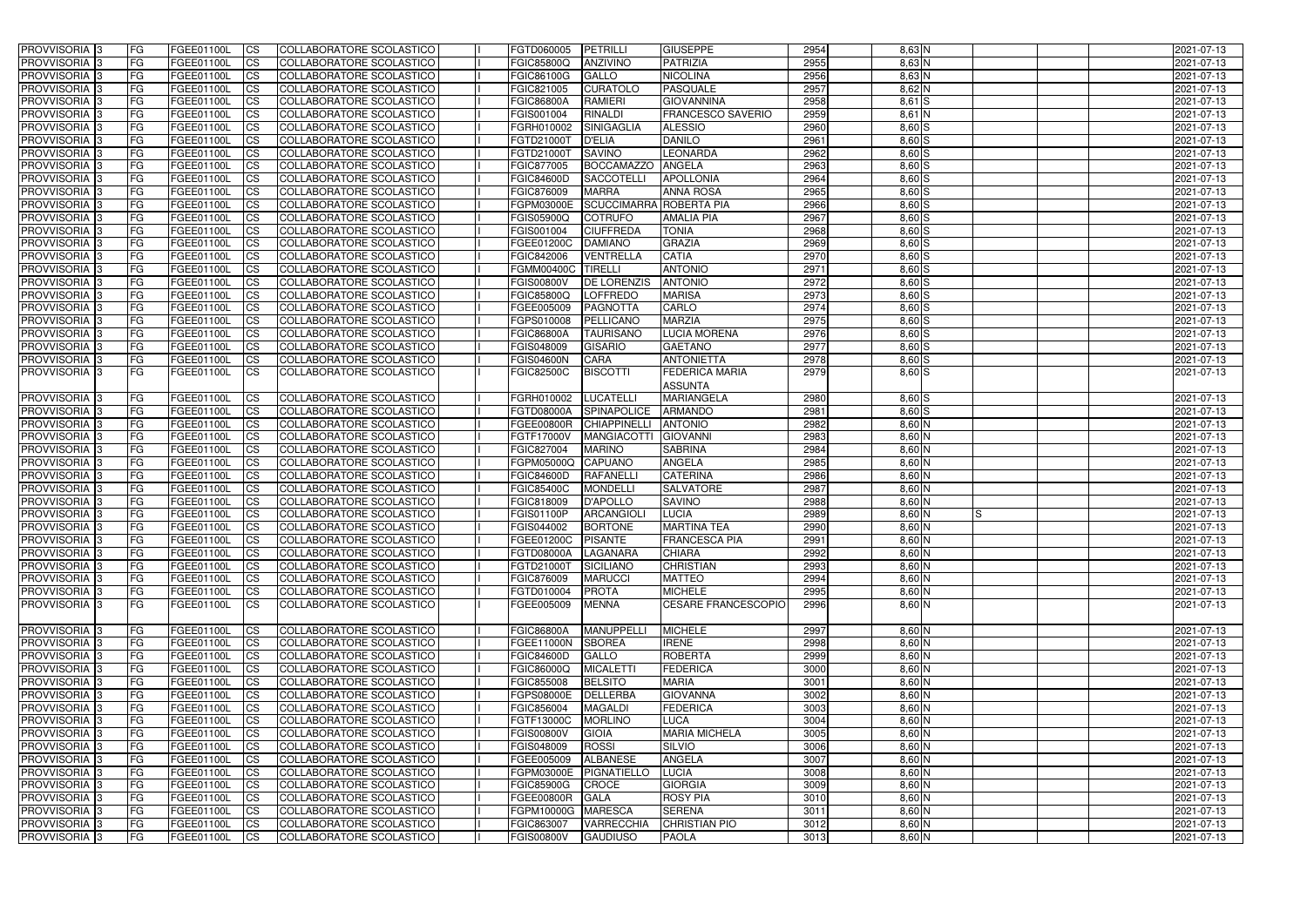| <b>PROVVISORIA</b> 3       | FG.        | FGEE01100L        | <b>CS</b>              | COLLABORATORE SCOLASTICO        | FGEE00800R        | CAPRARELLA        | <b>CARMELA</b>            | 3014         | $8,60$ N             |  | 2021-07-13 |
|----------------------------|------------|-------------------|------------------------|---------------------------------|-------------------|-------------------|---------------------------|--------------|----------------------|--|------------|
| PROVVISORIA <sup>1</sup> 3 | FG         | <b>FGEE01100L</b> | $\overline{\text{cs}}$ | COLLABORATORE SCOLASTICO        | FGTD21000T        | <b>DE SILVA</b>   | <b>FEDERICA</b>           | 3015         | 8,60 N               |  | 2021-07-13 |
| PROVVISORIA <sup>3</sup>   | <b>IFG</b> | FGEE01100L        | <b>CS</b>              | <b>COLLABORATORE SCOLASTICO</b> | <b>FGEE00900L</b> | <b>VIRGILIO</b>   | <b>ALESSIA</b>            | 3016         | $8,60$ N             |  | 2021-07-13 |
| PROVVISORIA <sup>3</sup>   | FG         | FGEE01100L        | <b>CS</b>              | COLLABORATORE SCOLASTICO        | FGPM10000G        | <b>MONTEDORO</b>  | <b>GIULIA</b>             | 3017         | $8,60$ N             |  | 2021-07-13 |
| PROVVISORIA <sup>3</sup>   | FG         | FGEE01100L        | <b>CS</b>              | COLLABORATORE SCOLASTICO        | <b>FGIC81600N</b> | <b>MELCHIORRE</b> | <b>MICHELA</b>            | 3018         | $8,60$ N             |  | 2021-07-13 |
| PROVVISORIA 3              | FG         | FGEE01100L        | <b>ICS</b>             | COLLABORATORE SCOLASTICO        | FGPS010008        | D'ANGELO          | <b>FRANCESCA PIA</b>      | 3019         | $8,60$ N             |  | 2021-07-13 |
| PROVVISORIA <sup>3</sup>   | FG         | FGEE01100L        | <b>ICS</b>             | COLLABORATORE SCOLASTICO        | <b>FGIC87900R</b> | <b>MARINACCI</b>  | <b>ANGELO</b>             | 3020         | $8,60$ N             |  | 2021-07-13 |
| PROVVISORIA <sup>3</sup>   | FG         | FGEE01100L        | $\overline{c}$         | COLLABORATORE SCOLASTICO        | <b>FGIC86800A</b> | PRETORINO         | <b>LUCIANA</b>            | 3021         | $8,60$ N             |  | 2021-07-13 |
| PROVVISORIA <sup>3</sup>   | FG         | FGEE01100L        | <b>CS</b>              | COLLABORATORE SCOLASTICO        | FGTF17000V        | <b>CIAVARELLA</b> | <b>GIULIA</b>             | 3022         | $8,60$ N             |  | 2021-07-13 |
| PROVVISORIA <sup>3</sup>   | FG         | <b>FGEE01100L</b> | <b>CS</b>              | COLLABORATORE SCOLASTICO        | FGEE005009        | <b>ANTONACC</b>   | <b>DORIANA</b>            | 3023         | $8,60$ N             |  | 2021-07-13 |
| <b>PROVVISORIA</b> 3       | FG         | FGEE01100L        | <b>CS</b>              | <b>COLLABORATORE SCOLASTICO</b> | FGIC869006        | <b>CIAVARELLA</b> | <b>ANNA PIA</b>           | 3024         | $8,60$ N             |  | 2021-07-13 |
| <b>PROVVISORIA</b> 3       | FG         | FGEE01100L        | <b>CS</b>              | COLLABORATORE SCOLASTICO        | <b>FGIS00800V</b> | <b>GESUALDI</b>   | SIMONE ALESSIO            | 3025         | $8,60$ N             |  | 2021-07-13 |
| PROVVISORIA <sup>3</sup>   | FG         | FGEE01100L        | <b>I</b> CS            | <b>COLLABORATORE SCOLASTICO</b> | FGPM05000Q        | <b>CAVORSI</b>    | <b>TERESA</b>             | 3026         | $8,60$ N             |  | 2021-07-13 |
| PROVVISORIA <sup>3</sup>   | FG         | FGEE01100L        | <b>I</b> CS            | <b>COLLABORATORE SCOLASTICO</b> | <b>FGIC81600N</b> | <b>LAPOLLA</b>    | <b>MARIAGRAZIA</b>        | 3027         | 8,60 N               |  | 2021-07-13 |
| <b>PROVVISORIA</b> 3       | FG         | FGEE01100L        | <b>I</b> CS            | COLLABORATORE SCOLASTICO        | FGIS05900Q        | <b>TOTARO</b>     | <b>MICHELE</b>            | 3028         | 8,60 N               |  | 2021-07-13 |
| PROVVISORIA <sup>3</sup>   | FG         | FGEE01100L        | <b>ICS</b>             | COLLABORATORE SCOLASTICO        | <b>FGEE01100L</b> | <b>LOLLI</b>      | <b>NOEMI</b>              | 3029         | 8,60 N               |  | 2021-07-13 |
| PROVVISORIA <sup>3</sup>   | FG.        | FGEE01100L        | <b>I</b> CS            | COLLABORATORE SCOLASTICO        | FGPC15000C        | <b>UZZI</b>       | <b>CHIARA</b>             | 3030         | 8,60 N               |  | 2021-07-13 |
| PROVVISORIA <sup>3</sup>   | FG         | FGEE01100L        | <b>ICS</b>             | COLLABORATORE SCOLASTICO        | <b>FGIC82300R</b> | CELOZZI           | <b>MARIA CRISTINA</b>     | 3031         | $8,60$ N             |  | 2021-07-13 |
| PROVVISORIA <sup>3</sup>   | FG         | FGEE01100L        | <b>ICS</b>             | COLLABORATORE SCOLASTICO        | <b>FGTD08000A</b> | <b>CIOCIOLA</b>   | <b>CONCETTA</b>           | 3032         | $8,60$ N             |  | 2021-07-13 |
| PROVVISORIA <sup>3</sup>   | FG         | FGEE01100L        | <b>CS</b>              | COLLABORATORE SCOLASTICO        | FGPC15000C        | <b>MANCINI</b>    | LUCIA                     | 3033         | $8,60$ N             |  | 2021-07-13 |
| PROVVISORIA <sup>3</sup>   | FG         | FGEE01100L        | <b>CS</b>              | COLLABORATORE SCOLASTICO        | FGIS044002        | <b>RAMUNNO</b>    | <b>MICHELE</b>            | 3034         | $8,60$ N             |  | 2021-07-13 |
| PROVVISORIA <sup>3</sup>   | FG         | FGEE01100L        | <b>CS</b>              | COLLABORATORE SCOLASTICO        | <b>FGIC85800Q</b> | <b>TERLIZZI</b>   | <b>GAETANO</b>            | 3035         | $8,60$ N             |  | 2021-07-13 |
| PROVVISORIA <sup>3</sup>   |            |                   |                        |                                 |                   |                   |                           |              |                      |  |            |
|                            | FG         | <b>FGEE01100L</b> | <b>CS</b>              | COLLABORATORE SCOLASTICO        | FGPS010008        | CAMPANIELLO       | <b>FELICIANA</b>          | 3036<br>3037 | $8,60$ N<br>$8,60$ N |  | 2021-07-13 |
| PROVVISORIA <sup>1</sup> 3 | FG         | FGEE01100L        | <b>CS</b>              | <b>COLLABORATORE SCOLASTICO</b> | <b>FGIC85800Q</b> | <b>DEL PRIORE</b> | <b>DOMENICO</b>           |              |                      |  | 2021-07-13 |
| PROVVISORIA <sup>3</sup>   | FG         | FGEE01100L        | ICS                    | COLLABORATORE SCOLASTICO        | FGIS06100Q        | <b>BOTTALICO</b>  | <b>MICHELE</b>            | 3038         | $8,60$ N             |  | 2021-07-13 |
| PROVVISORIA <sup>1</sup> 3 | FG         | <b>FGEE01100L</b> | <b>CS</b>              | COLLABORATORE SCOLASTICO        | FGIS048009        | LOTITO            | <b>RAFFAELE</b>           | 3039         | $8,60$ N             |  | 2021-07-13 |
| PROVVISORIA <sup>3</sup>   | FG         | FGEE01100L        | <b>CS</b>              | COLLABORATORE SCOLASTICO        | FGIC81600N        | <b>MASCIA</b>     | <b>MARIANNA</b>           | 3040         | 8,60 N               |  | 2021-07-13 |
| PROVVISORIA <sup>3</sup>   | FG         | FGEE01100L        | <b>CS</b>              | COLLABORATORE SCOLASTICO        | <b>FGIC84500N</b> | <b>CAPODILUPO</b> | CARLO                     | 3041         | 8,60 N               |  | 2021-07-13 |
| PROVVISORIA <sup>1</sup> 3 | FG         | FGEE01100L        | <b>CS</b>              | COLLABORATORE SCOLASTICO        | FGIS044002        | <b>SICURO</b>     | <b>FONTANA</b>            | 3042         | 8,60 N               |  | 2021-07-13 |
| PROVVISORIA <sup>3</sup>   | FG         | FGEE01100L        | <b>CS</b>              | COLLABORATORE SCOLASTICO        | FGEE01100L        | <b>CRISTELLA</b>  | <b>MARTINA</b>            | 3043         | $8,60$ N             |  | 2021-07-13 |
| PROVVISORIA <sup>3</sup>   | FG         | FGEE01100L        | <b>CS</b>              | COLLABORATORE SCOLASTICO        | FGTD21000T        | SIANI             | <b>GIOVANNI</b>           | 3044         | $8,60$ N             |  | 2021-07-13 |
| PROVVISORIA <sup>3</sup>   | FG         | <b>FGEE01100L</b> | <b>CS</b>              | COLLABORATORE SCOLASTICO        | FGIC818009        | <b>MARFULLI</b>   | <b>ALESSIA</b>            | 3045         | $8,60$ N             |  | 2021-07-13 |
| PROVVISORIA <sup>3</sup>   | FG         | FGEE01100L        | $\overline{\text{cs}}$ | COLLABORATORE SCOLASTICO        | FGPM03000E        | <b>PAGANO</b>     | <b>FEDERICA</b>           | 3046         | $8,60$ N             |  | 2021-07-13 |
| PROVVISORIA <sup>3</sup>   | FG         | FGEE01100L        | $\overline{c}$         | COLLABORATORE SCOLASTICO        | FGIC863007        | <b>FIANANESE</b>  | <b>STEFANIA</b>           | 3047         | $8,60$ N             |  | 2021-07-13 |
| PROVVISORIA <sup>3</sup>   | FG         | FGEE01100L        | <b>CS</b>              | COLLABORATORE SCOLASTICO        | FGPS010008        | <b>CELI</b>       | <b>ANNALISA</b>           | 3048         | $8,60$ N             |  | 2021-07-13 |
| PROVVISORIA <sup>3</sup>   | FG         | FGEE01100L        | <b>CS</b>              | COLLABORATORE SCOLASTICO        | <b>FGIC87000A</b> | <b>GUERRA</b>     | <b>ILARIA</b>             | 3049         | $8,60$ N             |  | 2021-07-13 |
| <b>PROVVISORIA</b> 3       | FG         | <b>FGEE01100L</b> | <b>I</b> CS            | COLLABORATORE SCOLASTICO        | <b>FGPS08000E</b> | CARINGELLA        | <b>DANIELE</b>            | 3050         | $8,60$ N             |  | 2021-07-13 |
| <b>PROVVISORIA</b> 3       | IFG.       | FGEE01100L        | <b>ICS</b>             | <b>COLLABORATORE SCOLASTICO</b> | FGEE01100L        | <b>CASCAVILLO</b> | <b>ROSSELLA</b>           | 3051         | $8,60$ N             |  | 2021-07-13 |
| <b>PROVVISORIA</b> 3       | IFG.       | FGEE01100L CS     |                        | COLLABORATORE SCOLASTICO        | FGIC84100A MANES  |                   | <b>FRANCESCA</b>          | 3052         | $8,60$ N             |  | 2021-07-13 |
| PROVVISORIA 3              | FG         | FGEE01100L        | <b>CS</b>              | COLLABORATORE SCOLASTICO        | <b>FGTD08000A</b> | <b>SALVATORE</b>  | <b>NATASHA</b>            | 3053         | $8,60$ N             |  | 2021-07-13 |
| PROVVISORIA 3              | FG         | FGEE01100L        | $\mathsf{ICS}$         | COLLABORATORE SCOLASTICO        | <b>FGIC86200B</b> | ORILLO            | <b>SIMONA</b>             | 3054         | $8,60$ N             |  | 2021-07-13 |
| PROVVISORIA 3              | IFG.       | FGEE01100L        | <b>ICS</b>             | COLLABORATORE SCOLASTICO        | <b>FGIC86200B</b> | <b>DELLE NOCI</b> | <b>VIRGINIA</b>           | 3055         | $8,60$ N             |  | 2021-07-13 |
| PROVVISORIA 3              | FG         | FGEE01100L        | $\mathsf{ICS}$         | COLLABORATORE SCOLASTICO        | <b>FGIC86500V</b> | <b>FIALE</b>      | <b>YLENIA</b>             | 3056         | $8,60$ N             |  | 2021-07-13 |
| PROVVISORIA 3              | FG         | FGEE01100L        | <b>CS</b>              | COLLABORATORE SCOLASTICO        | FGIC855008        | <b>DAMATO</b>     | <b>MARIALUCIA ROSARIA</b> | 3057         | $8,60$ N             |  | 2021-07-13 |
| PROVVISORIA 3              | <b>FG</b>  | FGEE01100L        | <b>ICS</b>             | COLLABORATORE SCOLASTICO        | FGIS06100Q        | <b>SIMONE</b>     | <b>MARIAELENA</b>         | 3058         | $8,60$ N             |  | 2021-07-13 |
| PROVVISORIA 3              | FG         | FGEE01100L        | <b>CS</b>              | COLLABORATORE SCOLASTICO        | FGTD010004        | <b>ALBANESE</b>   | <b>RAFFAELE MICHELE</b>   | 3059         | $8,60$ N             |  | 2021-07-13 |
| PROVVISORIA 3              | FG         | FGEE01100L        | <b>CS</b>              | COLLABORATORE SCOLASTICO        | FGTD010004        | <b>GERNONE</b>    | <b>MICHELE</b>            | 3060         | $8,60$ N             |  | 2021-07-13 |
| PROVVISORIA 3              | FG         | FGEE01100L        | <b>CS</b>              | COLLABORATORE SCOLASTICO        | <b>FGIC85900G</b> | RICCIARDI         | <b>LUIGI</b>              | 3061         | $8,60$ N             |  | 2021-07-13 |
| PROVVISORIA 3              | FG         | FGEE01100L        | <b>CS</b>              | COLLABORATORE SCOLASTICO        | <b>FGIC87000A</b> | <b>VASCO</b>      | <b>FRANCESCA</b>          | 3062         | $8,60$ N             |  | 2021-07-13 |
| PROVVISORIA 3              | FG         | FGEE01100L        | <b>CS</b>              | COLLABORATORE SCOLASTICO        | FGTE020006        | LO RUSSO          | <b>GIOVANNA</b>           | 3063         | $8,60$ N             |  | 2021-07-13 |
| <b>PROVVISORIA</b> 3       | IFG.       | FGEE01100L        | <b>CS</b>              | COLLABORATORE SCOLASTICO        | <b>FGIC820009</b> | <b>CAPORASO</b>   | <b>ANNA RITA</b>          | 3064         | $8,60$ N             |  | 2021-07-13 |
| PROVVISORIA 3              | FG         | FGEE01100L        | <b>CS</b>              | <b>COLLABORATORE SCOLASTICO</b> | <b>FGIC85800Q</b> | <b>MEMMOLO</b>    | <b>GIANNI</b>             | 3065         | $8,60$ N             |  | 2021-07-13 |
| PROVVISORIA 3              | <b>IFG</b> | FGEE01100L        | <b>CS</b>              | COLLABORATORE SCOLASTICO        | FGIC818009        | NUNZIATA          | <b>ANTONELLA</b>          | 3066         | $8,60$ N             |  | 2021-07-13 |
| <b>PROVVISORIA</b> 3       | IFG.       | FGEE01100L        | <b>CS</b>              | COLLABORATORE SCOLASTICO        | <b>FGIC85900G</b> | PORCELLI          | <b>GIORGIA</b>            | 3067         | $8,60$ N             |  | 2021-07-13 |
| PROVVISORIA 3              | FG         | FGEE01100L        | <b>CS</b>              | <b>COLLABORATORE SCOLASTICO</b> | <b>FGIC85800Q</b> | <b>DANZA</b>      | <b>MARIA CRISTINA</b>     | 3068         | $8,60$ N             |  | 2021-07-13 |
| PROVVISORIA 3              | FG         | FGEE01100L        | <b>CS</b>              | COLLABORATORE SCOLASTICO        | <b>FGIS00300Q</b> | <b>BATTISTA</b>   | <b>MARIA GRAZIA</b>       | 3069         | $8,60$ N             |  | 2021-07-13 |
| PROVVISORIA 3              | <b>FG</b>  | <b>FGEE01100L</b> | <b>CS</b>              | COLLABORATORE SCOLASTICO        | FGIC820009        | <b>CIMINO</b>     | <b>MARIA ANTONIETTA</b>   | 3070         | $8,60$ N             |  | 2021-07-13 |
|                            | FG         |                   |                        |                                 |                   | PARADISO          | <b>ANTONELLA</b>          | 3071         | $8,60$ N             |  | 2021-07-13 |
| PROVVISORIA 3              |            | <b>FGEE01100L</b> | <b>CS</b>              | COLLABORATORE SCOLASTICO        | <b>FGIC80700V</b> |                   |                           |              |                      |  |            |
| PROVVISORIA 3              | FG         | FGEE01100L        | <b>CS</b>              | COLLABORATORE SCOLASTICO        | FGEE00900L        | <b>BRUNO</b>      | <b>FELICE DARIO</b>       | 3072         | $8,60$ N             |  | 2021-07-13 |
| PROVVISORIA 3              | FG         | FGEE01100L        | <b>CS</b>              | COLLABORATORE SCOLASTICO        | <b>FGIC81600N</b> | LEONE             | <b>FILOMENA</b>           | 3073         | $8,60$ N             |  | 2021-07-13 |
| <b>PROVVISORIA</b> 3       | IFG.       | FGEE01100L        | <b>ICS</b>             | COLLABORATORE SCOLASTICO        | <b>FGMM00700X</b> | <b>ZAGARIA DI</b> | <b>ANTONIA</b>            | 3074         | 8,60 N               |  | 2021-07-13 |
|                            |            |                   |                        |                                 |                   | PIETRANTONIO      |                           |              |                      |  |            |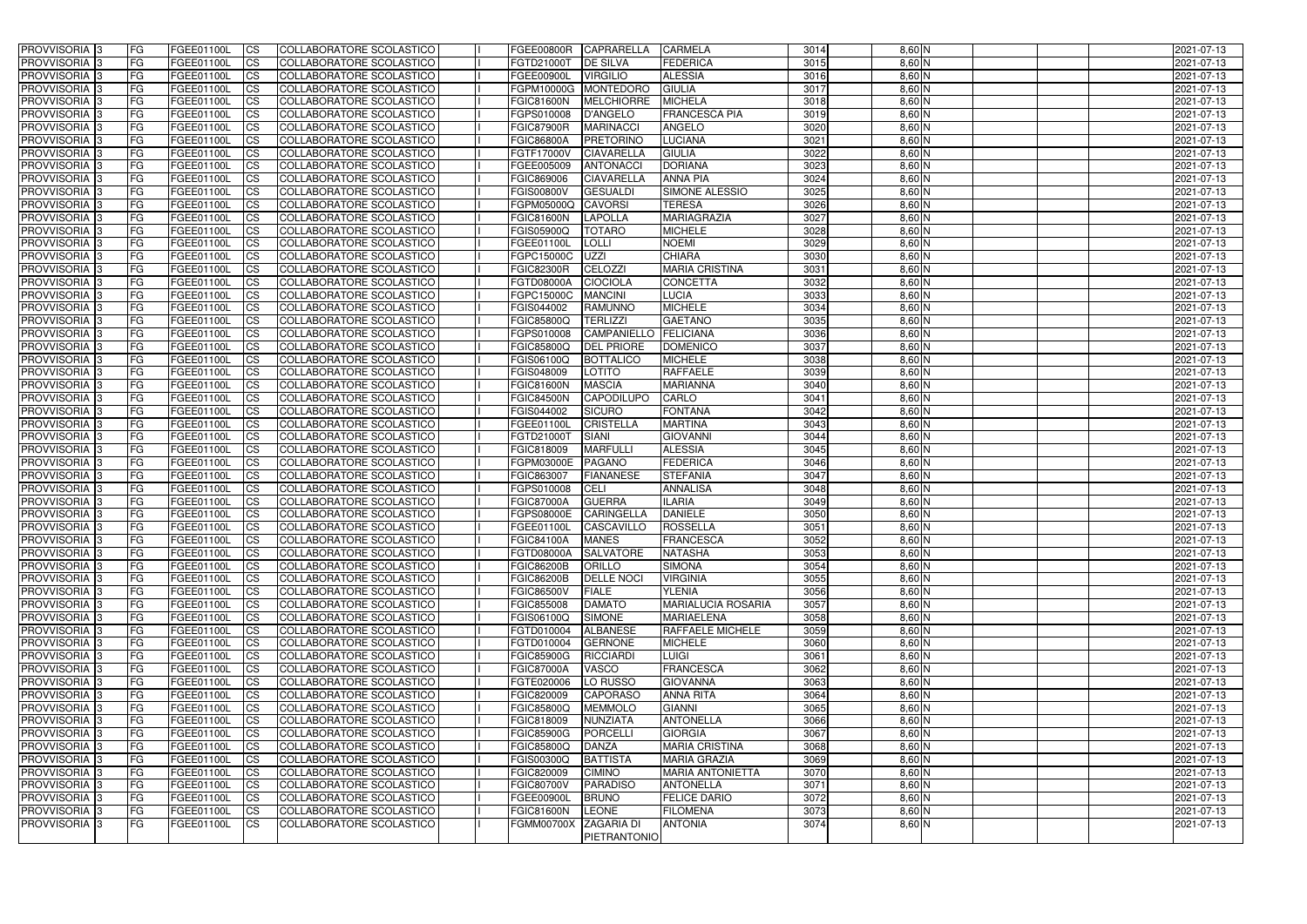| <b>PROVVISORIA</b> 3       | FG         | FGEE01100L        | <b>ICS</b>             | COLLABORATORE SCOLASTICO        | FGTD08000A            | <b>DI TOMMASO</b>                   | <b>ANDREA</b>            | 3075 | $8,60$ N       | 2021-07-13 |
|----------------------------|------------|-------------------|------------------------|---------------------------------|-----------------------|-------------------------------------|--------------------------|------|----------------|------------|
| <b>PROVVISORIA 3</b>       | FG         | FGEE01100L        | <b>CS</b>              | COLLABORATORE SCOLASTICO        | FGIC820009            | FRATELLI                            | <b>ANGELA</b>            | 3076 | $8,60$ N       | 2021-07-13 |
| PROVVISORIA <sup>3</sup>   | FG         | FGEE01100L        | <b>CS</b>              | COLLABORATORE SCOLASTICO        | FGEE02900T            | <b>MORESE</b>                       | <b>ROSANNA</b>           | 3077 | $8,60$ N       | 2021-07-13 |
| PROVVISORIA <sup>3</sup>   | FG         | FGEE01100L        | <b>CS</b>              | COLLABORATORE SCOLASTICO        | <b>FGIS04600N</b>     | <b>CAPORALE</b>                     | <b>GIOVANNA</b>          | 3078 | $8,60$ N<br>IS | 2021-07-13 |
| PROVVISORIA <sup>1</sup> 3 | FG         | FGEE01100L        | <b>CS</b>              | COLLABORATORE SCOLASTICO        | <b>FGIS00800V</b>     | D'ANGELO                            | <b>RITA CARMELA</b>      | 3079 | 8,60 N         | 2021-07-13 |
| PROVVISORIA <sup>3</sup>   | FG         | FGEE01100L        | <b>CS</b>              | COLLABORATORE SCOLASTICO        | <b>FGIS00800V</b>     | <b>CARONE</b>                       | <b>GIUSEPPE</b>          | 3080 | $8,60$ N       | 2021-07-13 |
| PROVVISORIA 3              | FG         | FGEE01100L        | <b>CS</b>              | COLLABORATORE SCOLASTICO        | FGIC842006            | <b>PICCOLO</b>                      | <b>ANNA MARIA</b>        | 3081 | $8,60$ N       | 2021-07-13 |
| PROVVISORIA 3              | FG         | <b>FGEE01100L</b> | <b>CS</b>              | COLLABORATORE SCOLASTICO        | <b>FGIC85700X</b>     | DI GREGORIO                         | <b>ANNA LILIANA</b>      | 3082 | $8,58$ $S$     | 2021-07-13 |
| PROVVISORIA 3              | FG         | FGEE01100L        | <b>CS</b>              | <b>COLLABORATORE SCOLASTICO</b> | FGPS08000E            | <b>DESANTIS</b>                     | <b>ANNA LISA</b>         | 3083 | $8,58$ $S$     | 2021-07-13 |
| PROVVISORIA <sup>3</sup>   | FG         | FGEE01100L        | $\overline{c}$         | COLLABORATORE SCOLASTICO        | FGPM03000E            | <b>CORDISCO</b>                     | <b>TIZIANA</b>           | 3084 | $8,58$ N       | 2021-07-13 |
| PROVVISORIA <sup>3</sup>   | FG         | FGEE01100L        | <b>CS</b>              | COLLABORATORE SCOLASTICO        | <b>FGIC84400T</b>     | <b>TURI</b>                         | <b>GRAZIA</b>            | 3085 | $8,58$ N       | 2021-07-13 |
| PROVVISORIA <sup>3</sup>   | FG         | <b>FGEE01100L</b> | <b>CS</b>              | COLLABORATORE SCOLASTICO        | FGIC86100G            | <b>MARONE</b>                       | <b>CRISTINA</b>          | 3086 | $8,58$ N       | 2021-07-13 |
| PROVVISORIA <sup>3</sup>   | FG.        | <b>FGEE01100L</b> | <b>I</b> CS            | COLLABORATORE SCOLASTICO        | FGIC820009            | CHECCHIA                            | ROCCHINA                 | 3087 | $8,58$ N       | 2021-07-13 |
| PROVVISORIA <sup>3</sup>   | FG         | FGEE01100L        | <b>I</b> CS            | COLLABORATORE SCOLASTICO        | <b>FGEE03200N</b>     | <b>IANNUZZO</b>                     | <b>SALVATORE ANTONIO</b> | 3088 | 8,58 N         | 2021-07-13 |
| PROVVISORIA <sup>3</sup>   | FG         | FGEE01100L        | <b>I</b> CS            | COLLABORATORE SCOLASTICO        | FGEE106002            | <b>PUPILLO</b>                      | <b>IDA</b>               | 3089 | 8,57S          | 2021-07-13 |
| <b>PROVVISORIA</b> 3       | FG         | FGEE01100L        | <b>I</b> CS            | <b>COLLABORATORE SCOLASTICO</b> | FGEE01100L            | <b>PALESE</b>                       | <b>FRANCA</b>            | 3090 | 8,57S          | 2021-07-13 |
|                            |            |                   |                        | COLLABORATORE SCOLASTICO        |                       |                                     |                          |      |                |            |
| PROVVISORIA <sup>3</sup>   | FG         | FGEE01100L        | <b>ICS</b>             |                                 | FGTD060005            | <b>DI NOIA</b><br><b>PELLEGRINO</b> | <b>MARIANNA</b>          | 3091 | $8,55$ $S$     | 2021-07-13 |
| PROVVISORIA 3              | FG         | FGEE01100L        | <b>CS</b>              | COLLABORATORE SCOLASTICO        | <b>FGIC83000X</b>     |                                     | <b>RAFFAELA</b>          | 3092 | $8,55$ $S$     | 2021-07-13 |
| PROVVISORIA <sup>3</sup>   | FG.        | FGEE01100L        | <b>ICS</b>             | COLLABORATORE SCOLASTICO        | FGIS06100Q            | <b>DI NOIA</b>                      | <b>SARA</b>              | 3093 | 8,55S          | 2021-07-13 |
| PROVVISORIA <sup>3</sup>   | FG         | FGEE01100L        | <b>I</b> CS            | COLLABORATORE SCOLASTICO        | FGPM03000E            | <b>DI LELLO</b>                     | <b>COSTANZA</b>          | 3094 | $8,55$ S       | 2021-07-13 |
| PROVVISORIA <sup>3</sup>   | FG         | FGEE01100L        | <b>I</b> CS            | COLLABORATORE SCOLASTICO        | <b>FGIC81600N</b>     | LAVANGA                             | <b>GIOVANNA</b>          | 3095 | $8,55$ N       | 2021-07-13 |
| PROVVISORIA <sup>3</sup>   | FG         | FGEE01100L        | <b>CS</b>              | COLLABORATORE SCOLASTICO        | FGPS010008            | <b>LOMBARDI</b>                     | <b>ROBERTA</b>           | 3096 | 8,55N          | 2021-07-13 |
| PROVVISORIA <sup>3</sup>   | FG         | FGEE01100L        | <b>CS</b>              | COLLABORATORE SCOLASTICO        | FGTD010004            | <b>CAPUTO</b>                       | <b>NICOLETTA</b>         | 3097 | 8,55N          | 2021-07-13 |
| PROVVISORIA <sup>3</sup>   | FG         | FGEE01100L        | <b>CS</b>              | COLLABORATORE SCOLASTICO        | FGIC821005            | <b>D'APOLITO</b>                    | <b>MARIA</b>             | 3098 | $8,55$ N       | 2021-07-13 |
| PROVVISORIA <sup>3</sup>   | FG         | FGEE01100L        | <b>CS</b>              | COLLABORATORE SCOLASTICO        | FGPS040004            | <b>SARNI</b>                        | <b>SILVIA</b>            | 3099 | $8,55$ N       | 2021-07-13 |
| PROVVISORIA <sup>1</sup> 3 | FG         | FGEE01100L        | <b>CS</b>              | COLLABORATORE SCOLASTICO        | <b>FGIC85900G</b>     | SCISCIO                             | <b>MATTEA</b>            | 3100 | $8,55$ N       | 2021-07-13 |
| PROVVISORIA 3              | FG         | <b>FGEE01100L</b> | <b>CS</b>              | COLLABORATORE SCOLASTICO        | FGPS010008            | <b>DI GIROLAMO</b>                  | <b>CARMEN MAFALDA</b>    | 3101 | 8,55N          | 2021-07-13 |
| PROVVISORIA <sup>3</sup>   | FG         | FGEE01100L        | <b>CS</b>              | COLLABORATORE SCOLASTICO        | FGVC01000C            | <b>FLORIS</b>                       | FABIO                    | 3102 | $8,55$ N       | 2021-07-13 |
| PROVVISORIA <sup>3</sup>   | FG         | <b>FGEE01100L</b> | <b>CS</b>              | COLLABORATORE SCOLASTICO        | FGIC86000Q            | <b>LONGO</b>                        | <b>VITTORIA</b>          | 3103 | $8,55$ N       | 2021-07-13 |
| PROVVISORIA <sup>1</sup> 3 | FG.        | FGEE01100L        | <b>CS</b>              | COLLABORATORE SCOLASTICO        | <b>FGEE00800R</b>     | <b>MACCHIA</b>                      | <b>SALVATORE MARCO</b>   | 3104 | $8,55$ N       | 2021-07-13 |
| PROVVISORIA <sup>3</sup>   | FG.        | FGEE01100L        | <b>CS</b>              | COLLABORATORE SCOLASTICO        | <b>FGIC85400C</b>     | <b>CARBONARC</b>                    | <b>LORENZO</b>           | 3105 | $8,55$ N       | 2021-07-13 |
| PROVVISORIA <sup>13</sup>  | FG         | <b>FGEE01100L</b> | $\overline{\text{cs}}$ | COLLABORATORE SCOLASTICO        | <b>FGIC86500V</b>     | <b>TROTTA</b>                       | <b>LUISA</b>             | 3106 | $8,54$ N       | 2021-07-13 |
| PROVVISORIA <sup>3</sup>   | FG         | <b>FGEE01100L</b> | <b>CS</b>              | COLLABORATORE SCOLASTICO        | FGTF13000C            | COSTANTINO                          | <b>ELIO</b>              | 3107 | $8,50$ S       | 2021-07-13 |
| PROVVISORIA <sup>3</sup>   | FG         | <b>FGEE01100L</b> | <b>CS</b>              | COLLABORATORE SCOLASTICO        | <b>FGIS00800V</b>     | <b>MAZZEO</b>                       | LUCA                     | 3108 | $8,50$ S       | 2021-07-13 |
| PROVVISORIA <sup>3</sup>   | FG         | FGEE01100L        | $\overline{\text{cs}}$ | COLLABORATORE SCOLASTICO        | <b>FGIC87000A</b>     | <b>TOCCO</b>                        | LUIGI                    | 3109 | $8,50$ S       | 2021-07-13 |
| PROVVISORIA <sup>3</sup>   | FG         | <b>FGEE01100L</b> | <b>CS</b>              | <b>COLLABORATORE SCOLASTICO</b> | FGRH010002            | <b>DIMARIA</b>                      | <b>MICHELA</b>           | 3110 | $8,50$ S       | 2021-07-13 |
| PROVVISORIA <sup>3</sup>   | FG         | FGEE01100L        | <b>CS</b>              | COLLABORATORE SCOLASTICO        | FGEE01200C            | <b>SAVINO</b>                       | <b>DORIANA</b>           | 3111 | $8,50$ S       | 2021-07-13 |
| PROVVISORIA 3              | FG         | FGEE01100L        | <b>I</b> CS            | COLLABORATORE SCOLASTICO        | FGRH060003            | <b>MARCUCCI</b>                     | <b>GIOVANNA</b>          | 3112 | $8,50$ S       | 2021-07-13 |
| <b>PROVVISORIA</b> 3       | IFG.       | FGEE01100L        | CS                     | COLLABORATORE SCOLASTICO        | FGIC84500N DI STEFANO |                                     | GRAZIA                   | 3113 | $8,50$ S       | 2021-07-13 |
| PROVVISORIA 3              | IFG.       | FGEE01100L        | <b>ICS</b>             | COLLABORATORE SCOLASTICO        | <b>FGIC880001</b>     | <b>MASOTINA</b>                     | <b>MARIA ROSARIA</b>     | 3114 | $8,50$ S       | 2021-07-13 |
| PROVVISORIA 3              | FG         | FGEE01100L        | <b>CS</b>              | COLLABORATORE SCOLASTICO        | <b>FGIC84100A</b>     | <b>DRAICCHIO</b>                    | <b>MARIANNA FILOMENA</b> | 3115 | $8,50$ S       | 2021-07-13 |
| PROVVISORIA 3              | FG         | FGEE01100L        | <b>CS</b>              | COLLABORATORE SCOLASTICO        | <b>FGIS05900Q</b>     | <b>GUERRA</b>                       | <b>GABRIELLA</b>         | 3116 | $8,50$ $S$     | 2021-07-13 |
| PROVVISORIA 3              | FG         | FGEE01100L        | <b>ICS</b>             | <b>COLLABORATORE SCOLASTICO</b> | FGEE01100L            | <b>DE STASIO</b>                    | <b>IOLANDA</b>           | 3117 | $8,50$ S       | 2021-07-13 |
| PROVVISORIA 3              | FG.        | FGEE01100L        | <b>CS</b>              | COLLABORATORE SCOLASTICO        | FGEE005009            | <b>SAVINO</b>                       | <b>IDA</b>               | 3118 | $8,50$ $S$     | 2021-07-13 |
| PROVVISORIA 3              | FG         | FGEE01100L        | <b>CS</b>              | COLLABORATORE SCOLASTICO        | FGIC848005            | <b>AUCELLO</b>                      | <b>MATTEO</b>            | 3119 | $8,50$ $S$     | 2021-07-13 |
| PROVVISORIA 3              | <b>FG</b>  | FGEE01100L        | <b>CS</b>              | COLLABORATORE SCOLASTICO        | <b>FGIC83800E</b>     | <b>PERNA</b>                        | <b>VERUSCHA GIADA</b>    | 3120 | $8,50$ $S$     | 2021-07-13 |
| PROVVISORIA 3              | FG         | FGEE01100L        | <b>CS</b>              | COLLABORATORE SCOLASTICO        | FGTE020006            | <b>CAPOZZO</b>                      | <b>MICHELA</b>           | 3121 | $8,50$ S       | 2021-07-13 |
| PROVVISORIA 3              | FG         | FGEE01100L        | <b>CS</b>              | COLLABORATORE SCOLASTICO        | FGIC856004            | <b>GESUETO</b>                      | <b>MICHELA</b>           | 3122 | $8,50$ S       | 2021-07-13 |
| PROVVISORIA 3              | <b>IFG</b> | FGEE01100L        | <b>CS</b>              | COLLABORATORE SCOLASTICO        | FGIC819005            | CATOZZI                             | <b>ADRIANA</b>           | 3123 | $8,50$ $S$     | 2021-07-13 |
| PROVVISORIA 3              | FG         | FGEE01100L        | <b>CS</b>              | COLLABORATORE SCOLASTICO        | FGIC819005            | <b>REGILLO</b>                      | <b>GERARDO</b>           | 3124 | $8,50$ $S$     | 2021-07-13 |
| PROVVISORIA 3              | FG         | FGEE01100L        | <b>CS</b>              | COLLABORATORE SCOLASTICO        | <b>FGIC82400L</b>     | <b>COSCIA</b>                       | <b>FIORANGELO</b>        | 3125 | $8,50$ $S$     | 2021-07-13 |
| <b>PROVVISORIA</b> 3       | IFG.       | FGEE01100L        | <b>CS</b>              | COLLABORATORE SCOLASTICO        | <b>FGTD08000A</b>     | <b>ARMILLOTTA</b>                   | <b>FRANCESCA</b>         | 3126 | $8,50$ S       | 2021-07-13 |
| <b>PROVVISORIA</b> 3       | IFG.       | FGEE01100L        | <b>CS</b>              | COLLABORATORE SCOLASTICO        | <b>FGTD08000A</b>     | CASPARRINI                          | <b>ELVIRA</b>            | 3127 | $8,50$ S       | 2021-07-13 |
| PROVVISORIA 3              | <b>IFG</b> | FGEE01100L        | <b>CS</b>              | <b>COLLABORATORE SCOLASTICO</b> | FGIC819005            | <b>AUCIELLO</b>                     | <b>APOLLONIA</b>         | 3128 | $8,50$ S       | 2021-07-13 |
| PROVVISORIA 3              | <b>IFG</b> | FGEE01100L        | <b>CS</b>              | COLLABORATORE SCOLASTICO        | FGPM05000Q LONGO      |                                     | <b>MICHELE</b>           | 3129 | $8,50$ S       | 2021-07-13 |
| PROVVISORIA 3              | IFG.       | <b>FGEE01100L</b> | <b>CS</b>              | COLLABORATORE SCOLASTICO        | FGIC821005            | <b>GRAMONE</b>                      | <b>ANNA MARIA</b>        | 3130 | $8,50$ $S$     | 2021-07-13 |
| PROVVISORIA 3              | FG         | FGEE01100L        | <b>CS</b>              | COLLABORATORE SCOLASTICO        | <b>FGIC82900Q</b>     | <b>DE MICHELE</b>                   | <b>GIOVANNI</b>          | 3131 | $8,50$ S       | 2021-07-13 |
| PROVVISORIA 3              | FG         | FGEE01100L        | <b>CS</b>              | COLLABORATORE SCOLASTICO        | <b>FGIC85800Q</b>     | <b>D'AMATO</b>                      | <b>RAFFAELA</b>          | 3132 | $8,50$ S       | 2021-07-13 |
| PROVVISORIA 3              | FG         | <b>FGEE01100L</b> | <b>CS</b>              | COLLABORATORE SCOLASTICO        | <b>FGIC85700X</b>     | D'ADDARIO                           | <b>LAURA GRAZIA</b>      | 3133 | $8,50$ S       | 2021-07-13 |
| PROVVISORIA 3              | FG         | FGEE01100L        | <b>ICS</b>             | COLLABORATORE SCOLASTICO        | FGEE112009            | <b>ADESSO</b>                       | <b>GIUSEPPINA</b>        | 3134 | $8,50$ S       | 2021-07-13 |
| PROVVISORIA 3              |            | FGEE01100L        | <b>CS</b>              | COLLABORATORE SCOLASTICO        | FGIC819005            | <b>GAROFALO</b>                     | <b>ANTONIO</b>           | 3135 | $8,50$ $S$     | 2021-07-13 |
|                            | FG         |                   |                        |                                 |                       |                                     |                          |      |                |            |
| PROVVISORIA 3              | FG         | FGEE01100L        | <b>CS</b>              | COLLABORATORE SCOLASTICO        | FGEE005009            | MANGIALETTO CINZIA                  |                          | 3136 | $8,50$ S       | 2021-07-13 |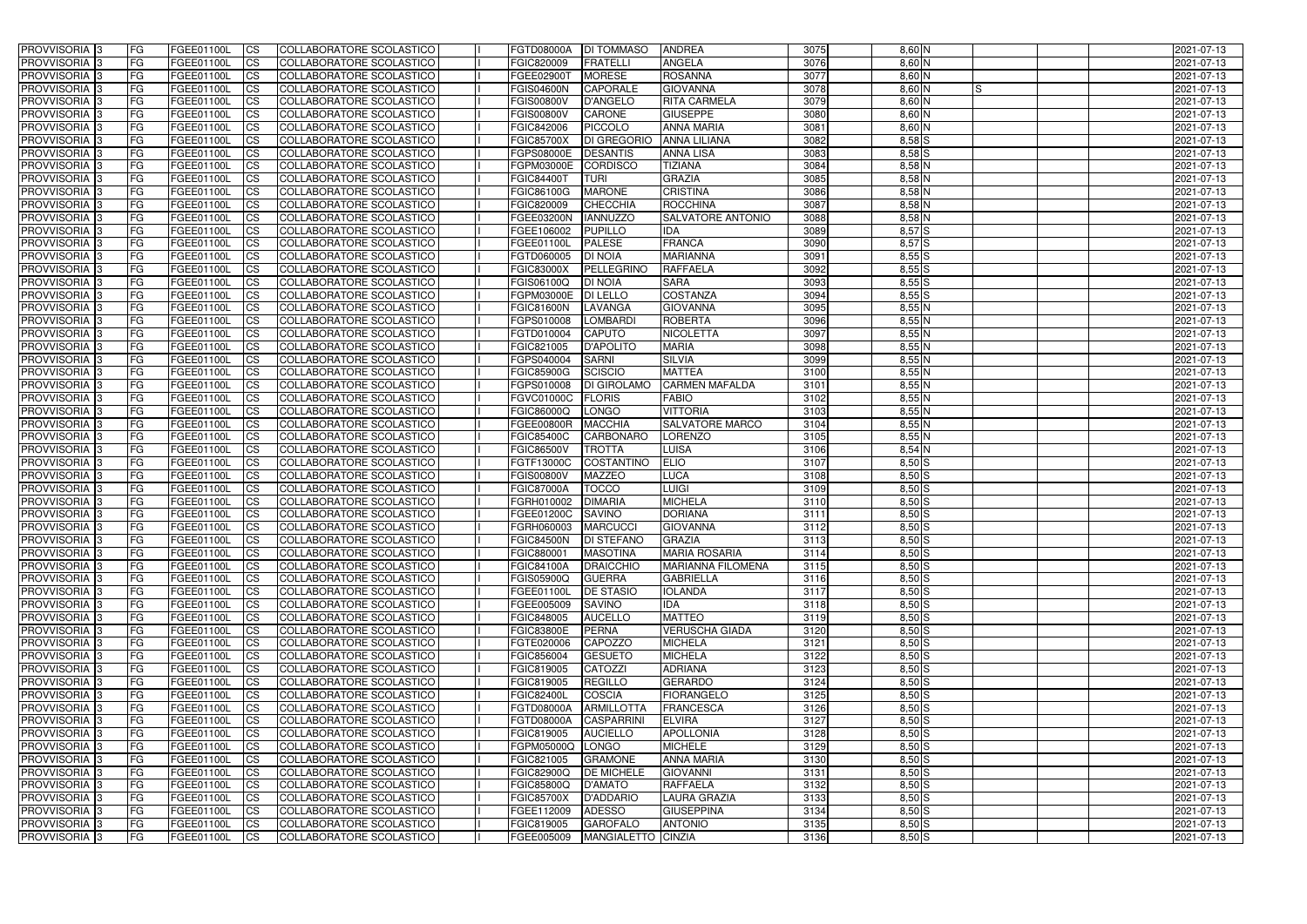| <b>PROVVISORIA</b> 3                                    | FG         | FGEE01100L                      | <b>ICS</b>             | COLLABORATORE SCOLASTICO                             | FGEE00800R               | <b>CIAVARELLA</b>       | <b>DANILO</b>              | 3137         | $8,50$ S             | 2021-07-13               |
|---------------------------------------------------------|------------|---------------------------------|------------------------|------------------------------------------------------|--------------------------|-------------------------|----------------------------|--------------|----------------------|--------------------------|
| <b>PROVVISORIA 3</b>                                    | FG         | FGEE01100L                      | <b>CS</b>              | COLLABORATORE SCOLASTICO                             | <b>FGVC01000C</b>        | <b>SALVATORE</b>        | <b>ANTONELLA</b>           | 3138         | $8,50$ $S$           | 2021-07-13               |
| PROVVISORIA <sup>3</sup>                                | FG         | FGEE01100L                      | <b>CS</b>              | COLLABORATORE SCOLASTICO                             | FGIS06100Q               | <b>TROTTA</b>           | <b>ANTONIETTA</b>          | 3139         | $8,50$ S             | 2021-07-13               |
| PROVVISORIA <sup>3</sup>                                | FG         | FGEE01100L                      | <b>CS</b>              | COLLABORATORE SCOLASTICO                             | FGIC880001               | IANNANTUONO RAFFAELE    |                            | 3140         | $8,50$ S             | 2021-07-13               |
| PROVVISORIA <sup>1</sup> 3                              | FG         | FGEE01100L                      | <b>CS</b>              | COLLABORATORE SCOLASTICO                             | <b>FGMM00400C</b>        | D'ATTEO                 | <b>ANTONIO</b>             | 3141         | $8,50$ S             | 2021-07-13               |
| PROVVISORIA <sup>3</sup>                                | FG         | FGEE01100L                      | <b>CS</b>              | COLLABORATORE SCOLASTICO                             | FGIC847009               | <b>PARISI</b>           | <b>DAMIANO</b>             | 3142         | $8,50$ S             | 2021-07-13               |
| PROVVISORIA 3                                           | FG         | FGEE01100L                      | <b>CS</b>              | COLLABORATORE SCOLASTICO                             | FGIC818009               | <b>BRUNO</b>            | <b>ROMOLO</b>              | 3143         | $8,50$ S             | 2021-07-13               |
| PROVVISORIA 3                                           | FG         | <b>FGEE01100L</b>               | <b>CS</b>              | COLLABORATORE SCOLASTICO                             | <b>FGIC85700X</b>        | <b>ALBANESE</b>         | <b>ROSETTA</b>             | 3144         | $8,50$ S             | 2021-07-13               |
| PROVVISORIA 3                                           | FG         | FGEE01100L                      | <b>CS</b>              | COLLABORATORE SCOLASTICO                             | FGTD21000T               | <b>PAGLIA</b>           | <b>DESIREE</b>             | 3145         | $8,50$ S             | 2021-07-13               |
| PROVVISORIA <sup>3</sup>                                | FG         | FGEE01100L                      | $\overline{c}$         | COLLABORATORE SCOLASTICO                             | FGPM03000E               | <b>IACOVELLI</b>        | <b>MARIA</b>               | 3146         | $8,50$ S             | 2021-07-13               |
| PROVVISORIA <sup>3</sup>                                | FG         | FGEE01100L                      | <b>CS</b>              | COLLABORATORE SCOLASTICO                             | FGIC864003               | <b>DE FILIPPO</b>       | <b>LUCIA</b>               | 3147         | $8,50$ N             | 2021-07-13               |
| PROVVISORIA <sup>3</sup>                                | FG         | FGEE01100L                      | <b>CS</b>              | COLLABORATORE SCOLASTICO                             | FGPS010008               | <b>RUSSO</b>            | <b>ALESSIO</b>             | 3148         | $8,50$ N             | 2021-07-13               |
| PROVVISORIA <sup>3</sup>                                | FG         | <b>FGEE01100L</b>               | <b>CS</b>              | COLLABORATORE SCOLASTICO                             | <b>FGIC80700V</b>        | <b>TOZZI</b>            | <b>SOFIA MICHELA</b>       | 3149         | $8,50$ N             | 2021-07-13               |
| PROVVISORIA <sup>3</sup>                                | FG         | FGEE01100L                      | <b>I</b> CS            | COLLABORATORE SCOLASTICO                             | <b>FGEE01200C</b>        | LOSACCO                 | <b>FLAVIA</b>              | 3150         | $8,50$ N             | 2021-07-13               |
| PROVVISORIA <sup>3</sup>                                | FG         | FGEE01100L                      | <b>CS</b>              | COLLABORATORE SCOLASTICO                             | <b>FGIC83000X</b>        | <b>NOTARANGEL</b>       | CARLO                      | 3151         | $8,50$ N             | 2021-07-13               |
| <b>PROVVISORIA</b> 3                                    | FG         | <b>FGEE01100L</b>               | <b>CS</b>              | <b>COLLABORATORE SCOLASTICO</b>                      | FGTF13000C               | <b>TROMBETTA</b>        | <b>MICHELE</b>             | 3152         | $8,50$ N             | 2021-07-13               |
| PROVVISORIA <sup>3</sup>                                | FG         | FGEE01100L                      | <b>CS</b>              | COLLABORATORE SCOLASTICO                             | <b>FGIS00800V</b>        | <b>COCOMAZZI</b>        | <b>FEDERICA PIA</b>        | 3153         | 8,50 N               | 2021-07-13               |
| PROVVISORIA 3                                           | FG         | FGEE01100L                      | <b>CS</b>              | COLLABORATORE SCOLASTICO                             | FGTF13000C               | <b>ROMAGNO</b>          | <b>GIUSEPPE</b>            | 3154         | 8,50 N               | 2021-07-13               |
| PROVVISORIA <sup>3</sup>                                | FG         | FGEE01100L                      | <b>ICS</b>             | COLLABORATORE SCOLASTICO                             | <b>FGIC86200B</b>        | <b>DI BRISCO</b>        | <b>ELIA</b>                | 3155         | $8,50$ N             | 2021-07-13               |
| PROVVISORIA <sup>3</sup>                                | FG         | FGEE01100L                      | <b>CS</b>              | COLLABORATORE SCOLASTICO                             | <b>FGIC82900Q</b>        | <b>GIACOMETT</b>        | <b>ADRIANO</b>             | 3156         | $8,50$ N             | 2021-07-13               |
| PROVVISORIA <sup>3</sup>                                | FG         | FGEE01100L                      | <b>I</b> CS            | COLLABORATORE SCOLASTICO                             | FGIC806003               | <b>IANNONE</b>          | ROBERTA PIA                | 3157         | $8,50$ N             | 2021-07-13               |
| PROVVISORIA <sup>3</sup>                                | FG         | FGEE01100L                      | <b>CS</b>              | COLLABORATORE SCOLASTICO                             | <b>FGIC85800Q</b>        | <b>ZITO</b>             | <b>FRANCESCO</b>           | 3158         | $8,50$ N             | 2021-07-13               |
| PROVVISORIA <sup>3</sup>                                | FG         | FGEE01100L                      | <b>CS</b>              | COLLABORATORE SCOLASTICO                             | FGPS010008               | <b>DE BLASIO</b>        | <b>MARTINA</b>             | 3159         | $8,50$ N             | 2021-07-13               |
| PROVVISORIA <sup>3</sup>                                | FG         | FGEE01100L                      | <b>CS</b>              | COLLABORATORE SCOLASTICO                             | FGPS040004               | <b>IACONINOTO</b>       | <b>MARTA</b>               | 3160         | $8,50$ N             | 2021-07-13               |
| PROVVISORIA <sup>3</sup>                                | FG         | FGEE01100L                      | <b>CS</b>              | COLLABORATORE SCOLASTICO                             | <b>FGIC85700X</b>        | <b>SORRENTI</b>         | <b>SARA</b>                | 3161         | $8,50$ N             | 2021-07-13               |
| PROVVISORIA <sup>1</sup> 3                              | FG         | FGEE01100L                      | <b>CS</b>              | COLLABORATORE SCOLASTICO                             | FGIC822001               | <b>MENNUNI</b>          | <b>GIULIA</b>              | 3162         | $8,50$ N<br>$8,50$ N | 2021-07-13               |
| PROVVISORIA 3                                           | FG         | FGEE01100L                      | <b>CS</b>              | COLLABORATORE SCOLASTICO                             | <b>FGIC85900G</b>        | <b>PALUMBO</b>          | <b>RAFFAELE</b>            | 3163         | 8,50 N               | 2021-07-13               |
| PROVVISORIA <sup>3</sup>                                | FG.        | FGEE01100L<br><b>FGEE01100L</b> | <b>CS</b>              | COLLABORATORE SCOLASTICO<br>COLLABORATORE SCOLASTICO | FGEE005009<br>FGTE020006 | PAGLIALONGA<br>PERDONO' | LAURETANA<br><b>MIRIAM</b> | 3164<br>3165 | $8,50$ N             | 2021-07-13               |
| PROVVISORIA <sup>13</sup><br>PROVVISORIA <sup>1</sup> 3 | FG<br>FG   | FGEE01100L                      | <b>CS</b><br><b>CS</b> | COLLABORATORE SCOLASTICO                             | <b>FGIC83700P</b>        | <b>PALMIERI</b>         | <b>MARIA DENISE</b>        | 3166         | 8,50 N               | 2021-07-13<br>2021-07-13 |
| PROVVISORIA <sup>3</sup>                                | FG.        | FGEE01100L                      | <b>CS</b>              | COLLABORATORE SCOLASTICO                             | FGPM03000E               | <b>ROGATO</b>           | <b>CHIARA</b>              | 3167         | 8,50 N               | 2021-07-13               |
| PROVVISORIA <sup>3</sup>                                | FG         | FGEE01100L                      | <b>CS</b>              | COLLABORATORE SCOLASTICO                             | FGRI020004               | <b>D'ONOFRIO</b>        | <b>MIRIAM</b>              | 3168         | $8,50$ N             | 2021-07-13               |
| PROVVISORIA <sup>3</sup>                                | FG         | <b>FGEE01100L</b>               | <b>CS</b>              | COLLABORATORE SCOLASTICO                             | <b>FGMM00700X</b>        | <b>BISCEGLIA</b>        | <b>VIRGINIA</b>            | 3169         | $8,50$ N             | 2021-07-13               |
| PROVVISORIA 3                                           | FG         | FGEE01100L                      | <b>CS</b>              | COLLABORATORE SCOLASTICO                             | FGEE005009               | <b>FUSIELLO</b>         | <b>SIMONA</b>              | 3170         | $8,50$ N             | 2021-07-13               |
| PROVVISORIA <sup>3</sup>                                | FG         | FGEE01100L                      | $\overline{c}$         | COLLABORATORE SCOLASTICO                             | <b>FGIC84400T</b>        | <b>LOMBARDI</b>         | <b>NUNZIA</b>              | 3171         | $8,50$ N             | 2021-07-13               |
| PROVVISORIA <sup>3</sup>                                | FG         | FGEE01100L                      | <b>CS</b>              | <b>COLLABORATORE SCOLASTICO</b>                      | FGIC863007               | <b>DI BARI</b>          | <b>FRANCESCO</b>           | 3172         | $8,50$ N             | 2021-07-13               |
| PROVVISORIA <sup>3</sup>                                | FG         | FGEE01100L                      | <b>CS</b>              | COLLABORATORE SCOLASTICO                             | <b>FGIS01100P</b>        | <b>ANTINI</b>           | <b>RODOLFO</b>             | 3173         | $8,50$ N             | 2021-07-13               |
| PROVVISORIA 3                                           | FG         | FGEE01100L                      | <b>I</b> CS            | COLLABORATORE SCOLASTICO                             | FGIS048009               | <b>SABETTI</b>          | <b>FILIPPO</b>             | 3174         | $8,50$ N             | 2021-07-13               |
| <b>PROVVISORIA</b> 3                                    | IFG.       | FGEE01100L                      | CS                     | COLLABORATORE SCOLASTICO                             | FGEE005009 BRISCESE      |                         | <b>MARIALAURA</b>          | 3175         | $8,50$ N             | 2021-07-13               |
| PROVVISORIA 3                                           | IFG.       | FGEE01100L                      | <b>ICS</b>             | COLLABORATORE SCOLASTICO                             | <b>FGIS00800V</b>        | <b>RACIOPPA</b>         | <b>DANIELE</b>             | 3176         | $8,50$ N             | 2021-07-13               |
| PROVVISORIA 3                                           | FG         | FGEE01100L                      | <b>CS</b>              | COLLABORATORE SCOLASTICO                             | FGTF17000V               | <b>CIAVARELLA</b>       | <b>FRANCESCA</b>           | 3177         | $8,50$ N             | 2021-07-13               |
| PROVVISORIA 3                                           | FG         | FGEE01100L                      | <b>CS</b>              | COLLABORATORE SCOLASTICO                             | <b>FGIC83000X</b>        | FABRIZIO                | <b>MICHELA PIA</b>         | 3178         | $8,50$ N             | 2021-07-13               |
| PROVVISORIA 3                                           | FG         | FGEE01100L                      | <b>ICS</b>             | <b>COLLABORATORE SCOLASTICO</b>                      | FGPM03000E               | ROSSINIELLO             | <b>AZZURRA PIA</b>         | 3179         | $8,50$ N             | 2021-07-13               |
| PROVVISORIA 3                                           | FG         | FGEE01100L                      | <b>CS</b>              | COLLABORATORE SCOLASTICO                             | FGTE020006               | <b>MASTRULLI</b>        | <b>ROSSELLA</b>            | 3180         | $8,50$ N             | 2021-07-13               |
| PROVVISORIA 3                                           | FG         | FGEE01100L                      | <b>CS</b>              | COLLABORATORE SCOLASTICO                             | FGPS040004               | <b>BRATTI</b>           | <b>ANTONIO</b>             | 3181         | $8,50$ N             | 2021-07-13               |
| PROVVISORIA 3                                           | <b>FG</b>  | FGEE01100L                      | <b>CS</b>              | COLLABORATORE SCOLASTICO                             | <b>FGIC86100G</b>        | <b>MATERA</b>           | <b>ALESSIA</b>             | 3182         | $8,50$ N             | 2021-07-13               |
| PROVVISORIA 3                                           | FG         | FGEE01100L                      | <b>CS</b>              | COLLABORATORE SCOLASTICO                             | <b>FGIC84500N</b>        | <b>PAVINO</b>           | <b>FRANCESCA MARIA PIA</b> | 3183         | $8,50$ N             | 2021-07-13               |
| PROVVISORIA 3                                           | FG         | FGEE01100L                      | <b>CS</b>              | COLLABORATORE SCOLASTICO                             | FGIC864003               | <b>TROTTA</b>           | <b>ANTONIO</b>             | 3184         | $8,50$ N             | 2021-07-13               |
| PROVVISORIA 3                                           | IFG.       | FGEE01100L                      | <b>CS</b>              | COLLABORATORE SCOLASTICO                             | FGEE005009               | CRUCINIO                | <b>CLAUDIA</b>             | 3185         | $8,50$ N             | 2021-07-13               |
| PROVVISORIA 3                                           | FG         | FGEE01100L                      | <b>CS</b>              | COLLABORATORE SCOLASTICO                             | <b>FGIC85800Q</b>        | CORNACCHIA              | <b>ELISABETTA</b>          | 3186         | $8,50$ N             | 2021-07-13               |
| PROVVISORIA 3                                           | FG         | FGEE01100L                      | <b>CS</b>              | COLLABORATORE SCOLASTICO                             | FGIS021009               | <b>MARTINO</b>          | <b>CARLO PIO</b>           | 3187         | $8,50$ N             | 2021-07-13               |
| <b>PROVVISORIA</b> 3                                    | IFG.       | FGEE01100L                      | <b>CS</b>              | COLLABORATORE SCOLASTICO                             | FGTD21000T               | <b>CARDONE</b>          | ANNARITA                   | 3188         | $8,50$ N             | 2021-07-13               |
| <b>PROVVISORIA</b> 3                                    | IFG.       | FGEE01100L                      | <b>CS</b>              | COLLABORATORE SCOLASTICO                             | <b>FGIS04600N</b>        | <b>RUBINI</b>           | <b>SIMONE</b>              | 3189         | $8,50$ N             | 2021-07-13               |
| <b>PROVVISORIA</b> 3                                    | <b>IFG</b> | FGEE01100L                      | <b>CS</b>              | <b>COLLABORATORE SCOLASTICO</b>                      | FGTD010004               | <b>MENNELLA</b>         | NUNZIA ANGELA              | 3190         | $8,50$ N             | 2021-07-13               |
| PROVVISORIA 3                                           | <b>IFG</b> | FGEE01100L                      | <b>CS</b>              | COLLABORATORE SCOLASTICO                             | <b>FGIC83700P</b>        | <b>LAFAENZA</b>         | <b>VINCENZO PIO</b>        | 3191         | $8,50$ N             | 2021-07-13               |
| PROVVISORIA 3                                           | IFG.       | FGEE01100L                      | <b>CS</b>              | COLLABORATORE SCOLASTICO                             | <b>FGMM00700X</b>        | PETECCHIA               | <b>ALEXANDRA</b>           | 3192         | $8,50$ N             | 2021-07-13               |
| PROVVISORIA 3                                           | FG         | FGEE01100L                      | <b>CS</b>              | COLLABORATORE SCOLASTICO                             | FGTF13000C               | <b>DE VARTI</b>         | <b>MICHELE PIO</b>         | 3193         | $8,50$ N             | 2021-07-13               |
| PROVVISORIA 3                                           | FG         | FGEE01100L                      | <b>CS</b>              | COLLABORATORE SCOLASTICO                             | <b>FGIC86100G</b>        | <b>BORDASCO</b>         | <b>ALESSIO</b>             | 3194         | $8,50$ N             | 2021-07-13               |
| PROVVISORIA 3                                           | FG         | <b>FGEE01100L</b>               | <b>CS</b>              | COLLABORATORE SCOLASTICO                             | FGTD08000A               | <b>BRUNO</b>            | <b>GIORGIA LILIANA</b>     | 3195         | $8,50$ N             | 2021-07-13               |
| <b>PROVVISORIA</b> 3                                    | FG         | FGEE01100L                      | <b>CS</b>              | COLLABORATORE SCOLASTICO                             | FGIC880001               | <b>MARTINO</b>          | <b>GAETANO</b>             | 3196         | $8,50$ N             | 2021-07-13               |
| PROVVISORIA 3                                           | FG         | FGEE01100L                      | <b>CS</b>              | COLLABORATORE SCOLASTICO                             | FGPM03000E               | PIACENZA                | <b>FRANCESCA PIA</b>       | 3197         | $8,50$ N             | 2021-07-13               |
| PROVVISORIA 3                                           | FG         | FGEE01100L                      | <b>CS</b>              | COLLABORATORE SCOLASTICO                             | <b>FGIC81600N</b>        | D'ONOFRIO               | <b>ANGELA</b>              | 3198         | $8,50$ N             | 2021-07-13               |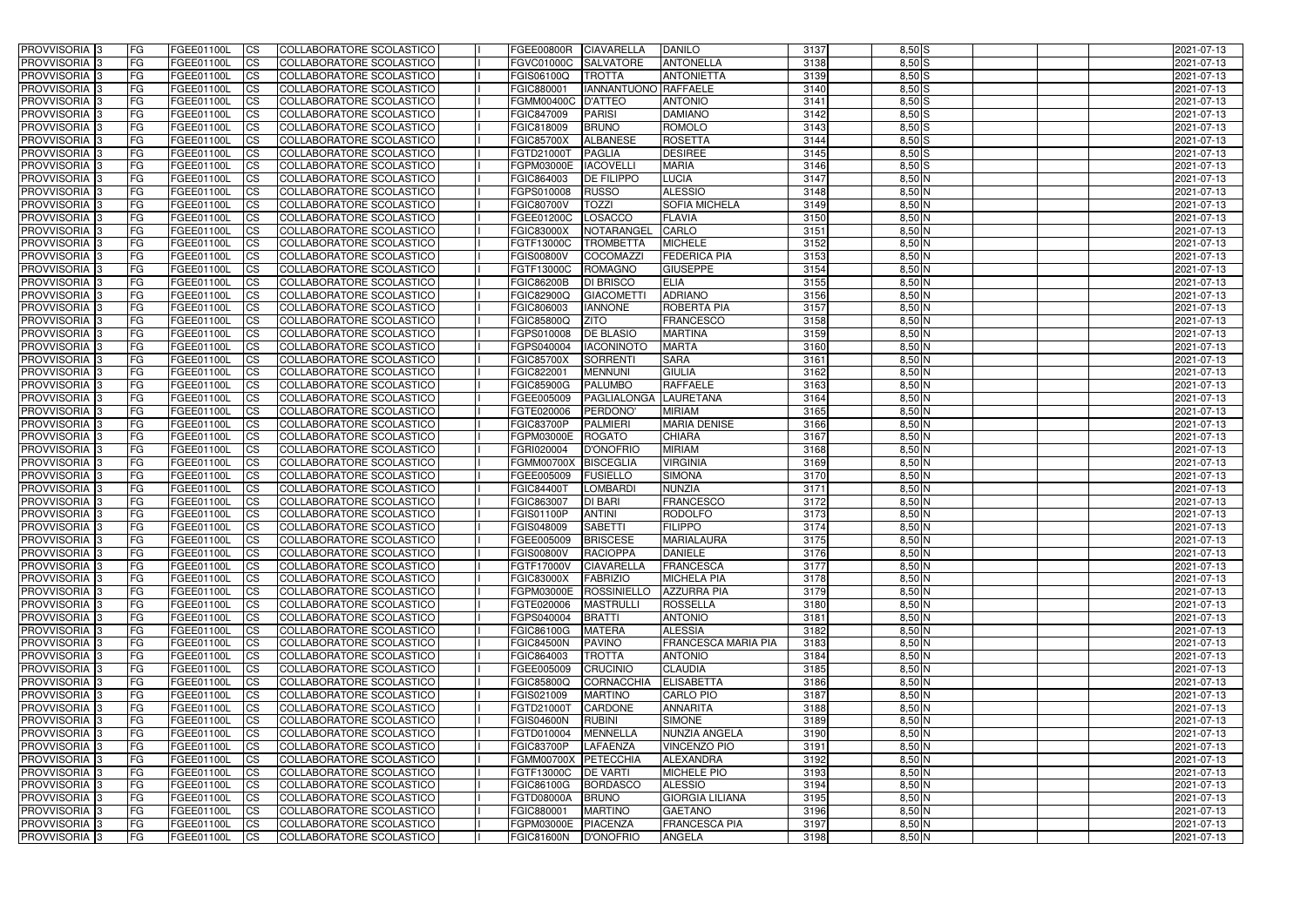| <b>PROVVISORIA</b> 3           | <b>FG</b>              | FGEE01100L               | <b>ICS</b>               | COLLABORATORE SCOLASTICO                                    | FGIC869006                      | <b>SDERLENGA</b>                   | <b>GIOVANNA</b>                   | 3199         | $8,50$ N             | 2021-07-13               |
|--------------------------------|------------------------|--------------------------|--------------------------|-------------------------------------------------------------|---------------------------------|------------------------------------|-----------------------------------|--------------|----------------------|--------------------------|
| <b>PROVVISORIA 3</b>           | FG                     | FGEE01100L               | <b>ICS</b>               | COLLABORATORE SCOLASTICO                                    | FGIS06100Q                      | <b>GRIECO</b>                      | <b>GIORGIO</b>                    | 3200         | $8,50$ N             | 2021-07-13               |
| <b>PROVVISORIA</b>             | FG                     | FGEE01100L               | <b>CS</b>                | <b>COLLABORATORE SCOLASTICO</b>                             | FGMM04100B                      | GIORDANO                           | <b>RAFFAELLA</b>                  | 3201         | $8,50$ N             | 2021-07-13               |
| PROVVISORIA                    | FG                     | FGEE01100L               | <b>CS</b>                | COLLABORATORE SCOLASTICO                                    | <b>FGIC87300T</b>               | <b>CAIAFFA</b>                     | <b>CLAUDIA</b>                    | 3202         | $8,50$ N             | 2021-07-13               |
| PROVVISORIA <sup>1</sup> 3     | FG                     | FGEE01100L               | <b>CS</b>                | COLLABORATORE SCOLASTICO                                    | FGTD21000T                      | <b>TUCCI</b>                       | <b>ANNAMARIA</b>                  | 3203         | 8,50 N               | 2021-07-13               |
| PROVVISORIA <sup>1</sup> 3     | FG                     | FGEE01100L               | <b>CS</b>                | COLLABORATORE SCOLASTICO                                    | FGTF13000C                      | <b>SAURINO</b>                     | <b>FEDERICA MARIA</b>             | 3204         | $8,50$ N             | 2021-07-13               |
| PROVVISORIA <sup>1</sup> 3     | FG                     | FGEE01100L               | <b>CS</b>                | COLLABORATORE SCOLASTICO                                    | FGEE106002                      | <b>RICCIARDI</b>                   | <b>ILARIA BAMBINA</b>             | 3205         | $8,50$ N             | 2021-07-13               |
| PROVVISORIA 3                  | FG                     | FGEE01100L               | <b>ICS</b>               | COLLABORATORE SCOLASTICO                                    | <b>FGIC85400C</b>               | <b>VALERIO</b>                     | <b>ANNALISA</b>                   | 3206         | $8,50$ N             | 2021-07-13               |
| PROVVISORIA 3                  | FG                     | FGEE01100L               | <b>CS</b>                | COLLABORATORE SCOLASTICO                                    | FGEE112009                      | <b>COSTA</b>                       | <b>STELLA</b>                     | 3207         | $8,50$ N             | 2021-07-13               |
| PROVVISORIA 3                  | <b>FG</b>              | FGEE01100L               | <b>ICS</b>               | COLLABORATORE SCOLASTICO                                    | FGTD08000A                      | PIETROCOLA                         | <b>ANTONIO</b>                    | 3208         | $8,50$ N             | 2021-07-13               |
| PROVVISORIA 3                  | FG                     | FGEE01100L               | <b>CS</b>                | COLLABORATORE SCOLASTICO                                    | <b>FGIC85900G</b>               | <b>PEDONE</b>                      | <b>EMANUELA PIA</b>               | 3209         | $8,50$ N             | 2021-07-13               |
| <b>PROVVISORIA</b>             | FG                     | FGEE01100L               | <b>CS</b>                | COLLABORATORE SCOLASTICO                                    | FGEE02900T                      | <b>BARBIERI</b>                    | <b>ILARIA</b>                     | 3210         | $8,50$ N             | 2021-07-13               |
| <b>PROVVISORIA</b>             | FG                     | FGEE01100L               | <b>ICS</b>               | COLLABORATORE SCOLASTICO                                    | <b>FGEE00800R</b>               | <b>FORINA</b>                      | <b>LUCREZIA</b>                   | 3211         | $8,50$ N             | 2021-07-13               |
| <b>PROVVISORIA</b>             | FG                     | FGEE01100L               | <b>ICS</b>               | COLLABORATORE SCOLASTICO                                    | <b>FGEE00800R</b>               | <b>TARALLI</b>                     | <b>NOEMI</b>                      | 3212         | 8,50 N               | 2021-07-13               |
| <b>PROVVISORIA</b>             | FG                     | FGEE01100L               | <b>ICS</b>               | COLLABORATORE SCOLASTICO                                    | <b>FGEE01100L</b>               | <b>FRUNZIO</b>                     | <b>MARIO</b>                      | 3213         | $8,50$ N             | 2021-07-13               |
| <b>PROVVISORIA</b>             | FG                     | FGEE01100L               | <b>ICS</b>               | COLLABORATORE SCOLASTICO                                    | FGIC821005                      | <b>DEL GIUDICE</b>                 | <b>MICHELE</b>                    | 3214         | $8,50$ N             | 2021-07-13               |
| <b>PROVVISORIA</b>             | FG                     | FGEE01100L               | <b>ICS</b>               | COLLABORATORE SCOLASTICO                                    | <b>FGIC83300B</b>               | <b>CARDONE</b>                     | <b>MICHELA</b>                    | 3215         | $8,50$ N             | 2021-07-13               |
| <b>PROVVISORIA</b>             | FG                     | FGEE01100L               | <b>ICS</b>               | COLLABORATORE SCOLASTICO                                    | <b>FGIC83000X</b>               | <b>RENDINE</b>                     | <b>RAFFAELLA</b>                  | 3216         | 8,50 N               | 2021-07-13               |
| PROVVISORIA <sup>3</sup>       | FG                     | FGEE01100L               | <b>ICS</b>               | COLLABORATORE SCOLASTICO                                    | FGIC876009                      | <b>DI BELLO</b>                    | <b>ANGELA</b>                     | 3217         | $8,50$ N             | 2021-07-13               |
| PROVVISORIA <sup>1</sup> 3     | FG                     | FGEE01100L               | <b>ICS</b>               | COLLABORATORE SCOLASTICO                                    | FGIS001004                      | <b>SANTORO</b>                     | <b>ENRICO MICHELE</b>             | 3218         | $8,50$ N             | 2021-07-13               |
| PROVVISORIA <sup>1</sup> 3     | FG                     | FGEE01100L               | <b>ICS</b>               | COLLABORATORE SCOLASTICO                                    | FGEE06000T                      | <b>MIELE</b>                       | <b>GIUSY</b>                      | 3219         | $8,50$ N             | 2021-07-13               |
| PROVVISORIA 3<br>PROVVISORIA 3 | FG<br>FG               | FGEE01100L               | <b>ICS</b><br><b>ICS</b> | COLLABORATORE SCOLASTICO<br><b>COLLABORATORE SCOLASTICO</b> | FGTE020006<br>FGIC847009        | <b>FORMOSI</b><br><b>TENACE</b>    | <b>LUIGIA</b><br><b>LUCREZIA</b>  | 3220<br>3221 | $8,50$ N<br>$8,50$ N | 2021-07-13               |
| PROVVISORIA <sup>13</sup>      |                        | FGEE01100L<br>FGEE01100L |                          |                                                             | FGEE01100L                      | <b>BRUNO</b>                       | <b>GIOVANNA</b>                   | 3222         | $8,50$ N             | 2021-07-13               |
| PROVVISORIA <sup>1</sup> 3     | FG<br>FG               | FGEE01100L               | <b>CS</b><br><b>CS</b>   | COLLABORATORE SCOLASTICO<br>COLLABORATORE SCOLASTICO        | FGPS010008                      | <b>AFFATATO</b>                    | <b>PASQUALE</b>                   | 3223         | $8,50$ N             | 2021-07-13<br>2021-07-13 |
| PROVVISORIA <sup>1</sup> 3     | FG                     | FGEE01100L               | <b>CS</b>                | COLLABORATORE SCOLASTICO                                    | FGTD21000T                      | VENEZIANO                          | <b>MARIANO GIANLUIGI</b>          | 3224         | $8,50$ N             | 2021-07-13               |
| PROVVISORIA 3                  | FG                     | FGEE01100L               | <b>ICS</b>               | COLLABORATORE SCOLASTICO                                    | FGEE01100L                      | <b>ZOCCANO</b>                     | <b>MAURIZIO</b>                   | 3225         | $8,50$ N             | 2021-07-13               |
| <b>PROVVISORIA</b>             | FG                     | FGEE01100L               | <b>ICS</b>               | COLLABORATORE SCOLASTICO                                    | FGPM03000E                      | <b>TORRACO</b>                     | <b>VALENTINA</b>                  | 3226         | 8,50 N               | 2021-07-13               |
| PROVVISORIA                    | FG                     | FGEE01100L               | <b>CS</b>                | <b>COLLABORATORE SCOLASTICO</b>                             | FGIC819005                      | <b>TARANTINC</b>                   | <b>MARIA NICOLINA</b>             | 3227         | $8,50$ N             | 2021-07-13               |
| PROVVISORIA                    | FG                     | FGEE01100L               | <b>CS</b>                | COLLABORATORE SCOLASTICO                                    | FGPS010008                      | <b>RUSSO</b>                       | <b>GIOVANNI</b>                   | 3228         | 8,50 N               | 2021-07-13               |
| PROVVISORIA                    | FG                     | FGEE01100L               | <b>CS</b>                | COLLABORATORE SCOLASTICO                                    | FGRI020004                      | <b>ZICCARDI</b>                    | <b>VALERIO PIO</b>                | 3229         | $8,50$ N             | 2021-07-13               |
| PROVVISORIA <sup>1</sup> 3     | FG                     | FGEE01100L               | <b>CS</b>                | COLLABORATORE SCOLASTICO                                    | FGPS010008                      | <b>SFORZA</b>                      | <b>GIUSY</b>                      | 3230         | $8,50$ N             | 2021-07-13               |
| PROVVISORIA <sup>1</sup> 3     | FG                     | FGEE01100L               | <b>CS</b>                | COLLABORATORE SCOLASTICO                                    | FGTF13000C                      | RUO                                | <b>RAFFAELLA</b>                  | 3231         | $8,50$ N             | 2021-07-13               |
| PROVVISORIA 3                  | FG                     | FGEE01100L               | <b>CS</b>                | <b>COLLABORATORE SCOLASTICO</b>                             | FGTE020006                      | <b>INFANTE</b>                     | <b>MARTINA</b>                    | 3232         | $8,50$ N             | 2021-07-13               |
| <b>PROVVISORIA</b>             | FG                     | FGEE01100L               | <b>ICS</b>               | COLLABORATORE SCOLASTICO                                    | FGTD21000T                      | <b>CIOTTI</b>                      | <b>FLAVIA</b>                     | 3233         | $8,50$ N             | 2021-07-13               |
| PROVVISORIA <sup>1</sup> 3     | FG                     | FGEE01100L               | <b>CS</b>                | COLLABORATORE SCOLASTICO                                    | FGTE020006                      | <b>ESPOSTO</b>                     | <b>IRMA ANTONELLA</b>             | 3234         | $8,50$ N             | 2021-07-13               |
| PROVVISORIA 3                  | FG                     | FGEE01100L               | <b>ICS</b>               | COLLABORATORE SCOLASTICO                                    | <b>FGTF13000C</b>               | <b>VISCILLO</b>                    | <b>VALENTINA</b>                  | 3235         | $8,50$ N             | 2021-07-13               |
| <b>PROVVISORIA</b>             | <b>FG</b>              | FGEE01100L               | <b>ICS</b>               | COLLABORATORE SCOLASTICO                                    | FGEE005009                      | <b>RUOTOLO</b>                     | <b>SIMONA MICHELA</b>             | 3236         | $8,50$ N             | 2021-07-13               |
| PROVVISORIA 3                  | FG                     | FGEE01100L               | CS                       | COLLABORATORE SCOLASTICO                                    | FGIC822001                      | ROSATA                             | FRANCESCA                         | 3237         | $8,50$ N             | 2021-07-13               |
| <b>PROVVISORIA</b> 3           | <b>FG</b>              | FGEE01100L               | $\mathsf{ICS}$           | COLLABORATORE SCOLASTICO                                    | FGEE01100L                      | D'AMELIO                           | <b>VALERIA</b>                    | 3238         | $8,50$ N             | 2021-07-13               |
| PROVVISORIA 3                  | <b>FG</b>              | <b>FGEE01100L</b>        | $\mathsf{ICS}$           | COLLABORATORE SCOLASTICO                                    | <b>FGIC84600D</b>               | <b>CASTO</b>                       | <b>MARIA</b>                      | 3239         | $8,50$ N             | 2021-07-13               |
| PROVVISORIA 3                  | <b>FG</b>              | FGEE01100L               | $\mathsf{ICS}$           | COLLABORATORE SCOLASTICO                                    | <b>FGIC86200B</b>               | <b>GENZANO</b>                     | <b>MARIA ELENA</b>                | 3240         | $8,50$ N             | 2021-07-13               |
| PROVVISORIA 3                  | FG                     | FGEE01100L               | $\mathsf{ICS}$           | COLLABORATORE SCOLASTICO                                    | <b>FGIC85800Q</b>               | <b>GALLUCCI</b>                    | <b>FLORIANA</b>                   | 3241         | $8,50$ N             | 2021-07-13               |
| PROVVISORIA 3                  | l FG                   | FGEE01100L               | <b>CS</b>                | COLLABORATORE SCOLASTICO                                    | <b>FGIC88100R</b>               | <b>BARREA</b>                      | <b>EVELINA</b>                    | 3242         | $8,50$ N             | 2021-07-13               |
| PROVVISORIA 3                  | <b>FG</b>              | FGEE01100L               | $\mathsf{ICS}$           | COLLABORATORE SCOLASTICO                                    | <b>FGIC84400T</b>               | NOTARANGEL                         | <b>MARIA GIOVANNA</b>             | 3243         | $8,50$ N             | 2021-07-13               |
| PROVVISORIA 3                  | FG                     | FGEE01100L               | <b>CS</b>                | COLLABORATORE SCOLASTICO                                    | FGTD21000T                      | PELLEGRINO                         | <b>MARIA LEANDRA</b>              | 3244         | $8,50$ N             | 2021-07-13               |
| PROVVISORIA 3                  | <b>FG</b>              | FGEE01100L               | <b>CS</b>                | COLLABORATORE SCOLASTICO                                    | FGEE00900L                      | <b>NARDELLA</b>                    | <b>FILOMENA</b>                   | 3245         | $8,50$ N             | 2021-07-13               |
| PROVVISORIA 3                  | <b>FG</b>              | FGEE01100L               | <b>CS</b>                | COLLABORATORE SCOLASTICO                                    | FGIC819005                      | COCCIARDI                          | ANGELA                            | 3246         | $8,50$ N             | 2021-07-13               |
| PROVVISORIA 3                  | <b>FG</b>              | FGEE01100L               | <b>CS</b>                | COLLABORATORE SCOLASTICO                                    | FGPM10000G DE LORENZO           |                                    | <b>LUIGI ANTONIO</b>              | 3247         | $8,50$ N             | 2021-07-13               |
| PROVVISORIA 3                  | <b>FG</b>              | FGEE01100L               | <b>CS</b>                | COLLABORATORE SCOLASTICO                                    | <b>FGIC80700V</b>               | RUSSO                              | <b>ENZA</b>                       | 3248         | $8,50$ N             | 2021-07-13               |
| PROVVISORIA 3                  | <b>FG</b>              | FGEE01100L               | <b>CS</b>                | COLLABORATORE SCOLASTICO                                    | <b>FGTF17000V</b>               | <b>BISCEGLIA</b>                   | <b>MICHELE PIO</b>                | 3249         | $8,50$ N             | 2021-07-13               |
| PROVVISORIA 3                  | <b>FG</b>              | FGEE01100L               | <b>CS</b>                | COLLABORATORE SCOLASTICO                                    | FGPS010008                      | CASTELLUZZO   DILETTA              |                                   | 3250         | $8,50$ N             | 2021-07-13               |
| PROVVISORIA 3                  | <b>FG</b>              | FGEE01100L               | <b>CS</b>                | COLLABORATORE SCOLASTICO                                    | <b>FGIC83800E</b>               | <b>TERLINGO</b>                    | <b>ROSINA</b>                     | 3251         | $8,50$ N             | 2021-07-13               |
| PROVVISORIA 3                  | <b>FG</b>              | FGEE01100L               | <b>CS</b>                | COLLABORATORE SCOLASTICO                                    | FGPM03000E VISCECCHIA           |                                    | <b>ELISA</b>                      | 3252         | $8,50$ N             | 2021-07-13               |
| PROVVISORIA 3<br>PROVVISORIA 3 | <b>FG</b><br><b>FG</b> | FGEE01100L               | <b>CS</b>                | COLLABORATORE SCOLASTICO<br>COLLABORATORE SCOLASTICO        | <b>FGTD08000A</b><br>FGPC160003 | <b>SANTOLUPO</b><br><b>D'AMATO</b> | <b>EMANUELE</b><br><b>CLAUDIA</b> | 3253<br>3254 | $8,50$ N<br>$8,50$ N | 2021-07-13               |
| PROVVISORIA 3                  | <b>FG</b>              | FGEE01100L<br>FGEE01100L | <b>CS</b><br><b>CS</b>   | COLLABORATORE SCOLASTICO                                    | <b>FGIC87400N</b>               | <b>FIUME</b>                       | <b>VALERIA</b>                    | 3255         | $8,50$ N             | 2021-07-13<br>2021-07-13 |
| PROVVISORIA 3                  | FG                     | FGEE01100L               | <b>CS</b>                | COLLABORATORE SCOLASTICO                                    | FGIS023001                      | PREZIUSO                           | <b>ANGELA</b>                     | 3256         | $8,50$ N             | 2021-07-13               |
| PROVVISORIA 3                  | FG                     | <b>FGEE01100L</b>        | <b>CS</b>                | COLLABORATORE SCOLASTICO                                    | FGEE01100L                      | <b>CARBONI</b>                     | <b>PAMELA</b>                     | 3257         | $8,50$ N             | 2021-07-13               |
| PROVVISORIA 3                  | <b>FG</b>              | FGEE01100L               | <b>CS</b>                | COLLABORATORE SCOLASTICO                                    | FGPC160003                      | <b>MAGISTRO</b>                    | <b>ILARIA</b>                     | 3258         | $8,50$ N             | 2021-07-13               |
| PROVVISORIA 3                  | <b>FG</b>              | FGEE01100L               | $\overline{\text{CS}}$   | COLLABORATORE SCOLASTICO                                    | <b>FGIC83700P</b>               | SARDONE                            | <b>ELIA</b>                       | 3259         | $8,50$ N             | 2021-07-13               |
| PROVVISORIA 3                  | <b>FG</b>              | FGEE01100L               | $\mathsf{ICS}$           | COLLABORATORE SCOLASTICO                                    | FGIS00300Q                      | FREZZA                             | <b>MONICA</b>                     | 3260         | $8,50$ N             | 2021-07-13               |
|                                |                        |                          |                          |                                                             |                                 |                                    |                                   |              |                      |                          |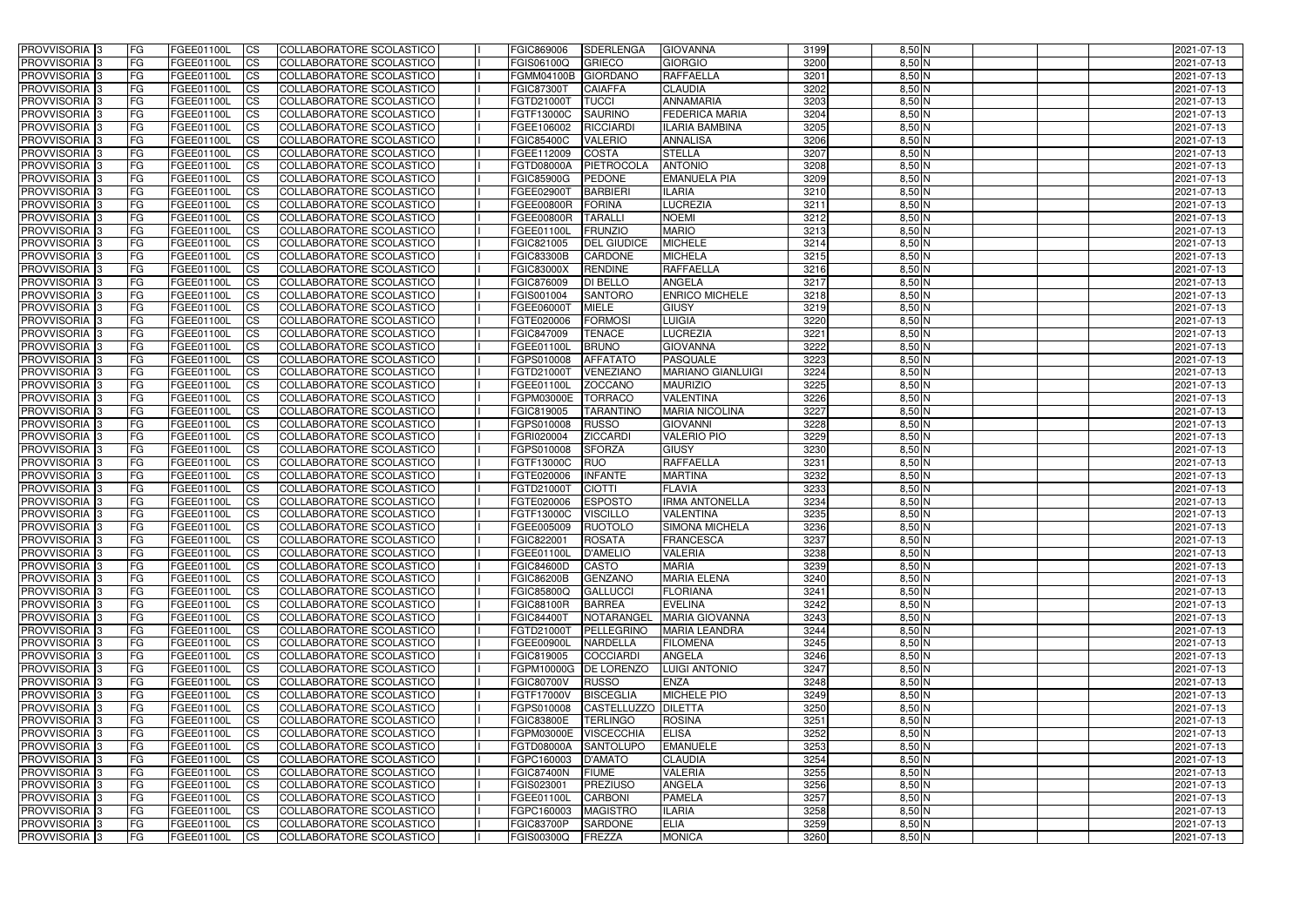| <b>PROVVISORIA</b> 3       | FG         | FGEE01100L        | <b>ICS</b>             | COLLABORATORE SCOLASTICO        | FGIC876009        | <b>CASAMASSA</b>    | <b>DONATELLA</b>                | 3261         | $8,50$ N   | 2021-07-13 |
|----------------------------|------------|-------------------|------------------------|---------------------------------|-------------------|---------------------|---------------------------------|--------------|------------|------------|
| <b>PROVVISORIA 3</b>       | FG         | FGEE01100L        | <b>CS</b>              | COLLABORATORE SCOLASTICO        | FGIC876009        | <b>DI SANNIO</b>    | <b>ELVIRA</b>                   | 3262         | $8,50$ N   | 2021-07-13 |
| PROVVISORIA <sup>3</sup>   | FG         | FGEE01100L        | <b>CS</b>              | COLLABORATORE SCOLASTICO        | <b>FGEE00800R</b> | CONSOLETT           | <b>GABRIELLA</b>                | 3263         | $8,50$ N   | 2021-07-13 |
| PROVVISORIA <sup>3</sup>   | FG         | FGEE01100L        | <b>CS</b>              | COLLABORATORE SCOLASTICO        | <b>FGIC87400N</b> | <b>PALANO</b>       | <b>ROSARIA</b>                  | 3264         | $8,50$ N   | 2021-07-13 |
| PROVVISORIA <sup>1</sup> 3 | FG         | FGEE01100L        | <b>CS</b>              | COLLABORATORE SCOLASTICO        | FGIC820009        | PANZANO             | <b>MATTEO</b>                   | 3265         | 8,50 N     | 2021-07-13 |
| PROVVISORIA <sup>3</sup>   | FG         | FGEE01100L        | <b>CS</b>              | COLLABORATORE SCOLASTICO        | FGPS010008        | <b>PAOLETTI</b>     | <b>PIA ROSANGELA</b>            | 3266         | $8,50$ N   | 2021-07-13 |
| PROVVISORIA 3              | FG         | FGEE01100L        | <b>CS</b>              | COLLABORATORE SCOLASTICO        | <b>FGIC87500D</b> | <b>ANDRIANO</b>     | <b>MARIA SARA</b>               | 3267         | $8,50$ N   | 2021-07-13 |
| PROVVISORIA 3              | FG         | <b>FGEE01100L</b> | <b>CS</b>              | COLLABORATORE SCOLASTICO        | <b>FGVC01000C</b> | <b>CUTONE</b>       | LETIZIA                         | 3268         | $8,50$ N   | 2021-07-13 |
| PROVVISORIA 3              | FG         | FGEE01100L        | <b>CS</b>              | <b>COLLABORATORE SCOLASTICO</b> | <b>FGIC85900G</b> | <b>MARRAUDINO</b>   | <b>SILVANA</b>                  | 3269         | $8,50$ N   | 2021-07-13 |
| PROVVISORIA <sup>3</sup>   | FG         | FGEE01100L        | $\overline{c}$         | COLLABORATORE SCOLASTICO        | <b>FGTD02000P</b> | LADOGANA            | <b>SILVANA</b>                  | 3270         | $8,50$ N   | 2021-07-13 |
| PROVVISORIA <sup>3</sup>   | FG         | FGEE01100L        | <b>CS</b>              | COLLABORATORE SCOLASTICO        | FGIS06100Q        | <b>COCCIA</b>       | <b>DAVIDE</b>                   | 3271         | $8,50$ N   | 2021-07-13 |
| PROVVISORIA <sup>3</sup>   | FG         | FGEE01100L        | <b>CS</b>              | COLLABORATORE SCOLASTICO        | FGIC818009        | <b>COLELLA</b>      | <b>MARIANNA</b>                 | 3272         | $8,50$ N   | 2021-07-13 |
| PROVVISORIA <sup>3</sup>   | FG         | <b>FGEE01100L</b> | <b>I</b> CS            | COLLABORATORE SCOLASTICO        | <b>FGIC85800Q</b> | <b>CACCHIO</b>      | <b>ERSILIA</b>                  | 3273         | $8,50$ N   | 2021-07-13 |
| PROVVISORIA <sup>3</sup>   | FG         | FGEE01100L        | <b>I</b> CS            | COLLABORATORE SCOLASTICO        | <b>FGIC83000X</b> | <b>GABRIELE</b>     | <b>ANTONIETTA</b>               | 3274         | 8,50 N     | 2021-07-13 |
| PROVVISORIA <sup>3</sup>   | FG         | FGEE01100L        | <b>I</b> CS            | COLLABORATORE SCOLASTICO        | <b>FGIC84600D</b> | PORTANTINO          | <b>ADRIANA</b>                  | 3275         | $8,50$ N   | 2021-07-13 |
| <b>PROVVISORIA</b> 3       | FG         | FGEE01100L        | <b>I</b> CS            | <b>COLLABORATORE SCOLASTICO</b> | FGPS010008        | <b>MANCINI</b>      | LUISA                           | 3276         | $8,50$ N   | 2021-07-13 |
| <b>PROVVISORIA</b> 3       | FG         | FGEE01100L        | <b>CS</b>              | COLLABORATORE SCOLASTICO        | FGTD010004        | SORDILLO            | <b>GIUSEPPA MARIA</b>           | 3277         | 8,50 N     | 2021-07-13 |
| PROVVISORIA 3              | FG         | FGEE01100L        | <b>CS</b>              | COLLABORATORE SCOLASTICO        | <b>FGIC88100R</b> | <b>PETTINICCHIO</b> | <b>MARIAPIA</b>                 | 3278         | 8,50 N     | 2021-07-13 |
| PROVVISORIA <sup>3</sup>   | FG         | FGEE01100L        | <b>ICS</b>             | COLLABORATORE SCOLASTICO        | FGEE01100L        | <b>SCIARRILLO</b>   | <b>COSIMO DAMIANO</b>           | 3279         | $8,50$ N   | 2021-07-13 |
| PROVVISORIA <sup>3</sup>   | FG         | FGEE01100L        | <b>I</b> CS            | COLLABORATORE SCOLASTICO        | FGPC160003        | <b>RUSCILLO</b>     | <b>PATRIZIA</b>                 | 3280         | $8,50$ N   | 2021-07-13 |
| PROVVISORIA <sup>3</sup>   | FG         | FGEE01100L        | <b>I</b> CS            | COLLABORATORE SCOLASTICO        | FGTF13000C        | CARDELLICCHI        | FRANCESCO                       | 3281         | $8,50$ N   | 2021-07-13 |
| PROVVISORIA <sup>3</sup>   | FG         | FGEE01100L        | <b>CS</b>              | COLLABORATORE SCOLASTICO        | <b>FGIC85700X</b> | <b>DI CARLO</b>     | <b>MARIAEUGENIA</b>             | 3282         | $8,50$ N   | 2021-07-13 |
| PROVVISORIA <sup>3</sup>   | FG         | FGEE01100L        | <b>CS</b>              | COLLABORATORE SCOLASTICO        | <b>FGIS04600N</b> | <b>RUSSO</b>        | <b>MARIA GRAZIA</b>             | 3283         | $8,50$ N   | 2021-07-13 |
| <b>PROVVISORIA</b> 3       | FG         | FGEE01100L        |                        | COLLABORATORE SCOLASTICO        | FGIC86100G        | <b>MOREO</b>        | <b>ROSA</b>                     | 3284         | $8,50$ N   | 2021-07-13 |
| PROVVISORIA <sup>3</sup>   | FG         | FGEE01100L        | <b>CS</b><br><b>CS</b> | COLLABORATORE SCOLASTICO        | FGPC180008        | <b>VITALE</b>       | <b>MARIA MICHELA</b>            | 3285         | $8,50$ N   | 2021-07-13 |
| PROVVISORIA <sup>1</sup> 3 |            | FGEE01100L        |                        |                                 |                   | <b>TROTTA</b>       | <b>RAFFAELINA</b>               | 3286         | $8,50$ N   |            |
|                            | FG<br>FG   |                   | <b>CS</b>              | COLLABORATORE SCOLASTICO        | <b>FGIC83000X</b> | <b>CROCE</b>        |                                 | 3287         | $8,50$ N   | 2021-07-13 |
| PROVVISORIA 3              |            | <b>FGEE01100L</b> | <b>CS</b>              | COLLABORATORE SCOLASTICO        | FGTD21000T        | <b>TOTARO</b>       | <b>LUCIA</b><br>MICHELE NAZARIO | 3288         |            | 2021-07-13 |
| PROVVISORIA <sup>3</sup>   | FG.        | FGEE01100L        | <b>CS</b>              | COLLABORATORE SCOLASTICO        | <b>FGIC83000X</b> |                     |                                 |              | 8,48 N     | 2021-07-13 |
| PROVVISORIA <sup>13</sup>  | FG         | <b>FGEE01100L</b> | <b>CS</b>              | COLLABORATORE SCOLASTICO        | <b>FGIC81600N</b> | <b>TALLONE</b>      | <b>MARIA ROSARIA</b>            | 3289<br>3290 | 8,47 S     | 2021-07-13 |
| PROVVISORIA <sup>1</sup> 3 | FG         | FGEE01100L        | <b>CS</b>              | COLLABORATORE SCOLASTICO        | <b>FGIC86200B</b> | <b>BALL</b>         | <b>MASSIMILIANA</b>             |              | 8,47 S     | 2021-07-13 |
| PROVVISORIA <sup>3</sup>   | FG.        | FGEE01100L        | <b>CS</b>              | COLLABORATORE SCOLASTICO        | FGTD060005        | <b>SCALA</b>        | <b>MILENA</b>                   | 3291         | 8,47 N     | 2021-07-13 |
| PROVVISORIA <sup>3</sup>   | FG         | FGEE01100L        | $\overline{\text{cs}}$ | COLLABORATORE SCOLASTICO        | FGIC818009        | <b>MARUOTT</b>      | <b>CARMELA</b>                  | 3292         | $8,47$ N   | 2021-07-13 |
| PROVVISORIA <sup>3</sup>   | FG         | <b>FGEE01100L</b> | <b>CS</b>              | COLLABORATORE SCOLASTICO        | FGIC880001        | <b>D'ELIA</b>       | <b>IRENE</b>                    | 3293         | 8,47 N     | 2021-07-13 |
| PROVVISORIA 3              | FG         | <b>FGEE01100L</b> | <b>CS</b>              | COLLABORATORE SCOLASTICO        | FGPM03000E        | <b>SABATINO</b>     | <b>BICE</b>                     | 3294         | 8,47 N     | 2021-07-13 |
| PROVVISORIA <sup>3</sup>   | FG         | FGEE01100L        | $\overline{\text{cs}}$ | COLLABORATORE SCOLASTICO        | <b>FGIC82400L</b> | <b>GRAZIANO</b>     | <b>GIUSEPPE ANTONIO</b>         | 3295         | 8,47 N     | 2021-07-13 |
| PROVVISORIA <sup>3</sup>   | FG         | <b>FGEE01100L</b> | <b>CS</b>              | <b>COLLABORATORE SCOLASTICO</b> | FGTD02000P        | <b>LUBES</b>        | <b>GIANPIERO</b>                | 3296         | $8,45$ S   | 2021-07-13 |
| PROVVISORIA <sup>3</sup>   | FG         | FGEE01100L        | <b>CS</b>              | COLLABORATORE SCOLASTICO        | FGEE112009        | <b>SDERLENGA</b>    | <b>LINA</b>                     | 3297         | $8,45$ $S$ | 2021-07-13 |
| PROVVISORIA 3              | FG         | FGEE01100L        | <b>I</b> CS            | COLLABORATORE SCOLASTICO        | <b>FGIC83000X</b> | LAURIOLA            | <b>ELEONORA</b>                 | 3298         | $8,45$ $S$ | 2021-07-13 |
| <b>PROVVISORIA</b> 3       | IFG.       | FGEE01100L        | CS                     | COLLABORATORE SCOLASTICO        | FGEE00900L        | <b>SCARPIELLO</b>   | <b>FRANCESCO PIO</b>            | 3299         | $8,45$ $S$ | 2021-07-13 |
| PROVVISORIA 3              | IFG.       | FGEE01100L        | <b>ICS</b>             | COLLABORATORE SCOLASTICO        | <b>FGIC855008</b> | RUSSO               | <b>GAETANO FRANCESCO</b>        | 3300         | $8,45$ S   | 2021-07-13 |
| PROVVISORIA 3              | FG         | FGEE01100L        | <b>CS</b>              | COLLABORATORE SCOLASTICO        | <b>FGIC87000A</b> | PRENCIPE            | <b>ALESSIO</b>                  | 3301         | $8,45$ N   | 2021-07-13 |
| PROVVISORIA 3              | FG         | FGEE01100L        | <b>CS</b>              | COLLABORATORE SCOLASTICO        | FGIC835003        | COZZOLINI           | <b>IDA</b>                      | 3302         | $8,45$ N   | 2021-07-13 |
| PROVVISORIA 3              | FG         | FGEE01100L        | <b>ICS</b>             | <b>COLLABORATORE SCOLASTICO</b> | FGIC864003        | <b>TOTARO</b>       | <b>ANDREA</b>                   | 3303         | $8,45$ N   | 2021-07-13 |
| PROVVISORIA 3              | FG         | FGEE01100L        | <b>CS</b>              | COLLABORATORE SCOLASTICO        | FGEE00900L        | VENEZIANO           | <b>MONICA RAFFAELA</b>          | 3304         | $8,45$ N   | 2021-07-13 |
| PROVVISORIA 3              | FG         | FGEE01100L        | <b>CS</b>              | COLLABORATORE SCOLASTICO        | FGIS023001        | <b>BOUZID</b>       | <b>YOUSEF</b>                   | 3305         | $8,45$ N   | 2021-07-13 |
| PROVVISORIA 3              | <b>FG</b>  | FGEE01100L        | <b>CS</b>              | COLLABORATORE SCOLASTICO        | FGEE112009        | <b>MUCEDOLA</b>     | <b>FEDERICA</b>                 | 3306         | $8,45$ N   | 2021-07-13 |
| PROVVISORIA 3              | FG         | FGEE01100L        | <b>CS</b>              | COLLABORATORE SCOLASTICO        | FGTD21000T        | <b>SCHINCO</b>      | <b>MARCO</b>                    | 3307         | $8,45$ N   | 2021-07-13 |
| PROVVISORIA 3              | FG         | FGEE01100L        | <b>CS</b>              | COLLABORATORE SCOLASTICO        | <b>FGIC84400T</b> | <b>BIANCOFIORE</b>  | <b>LAZZARO</b>                  | 3308         | $8,45$ N   | 2021-07-13 |
| PROVVISORIA 3              | IFG.       | FGEE01100L        | <b>CS</b>              | COLLABORATORE SCOLASTICO        | FGIC863007        | <b>CASTIGLIEGO</b>  | <b>ELEONORA</b>                 | 3309         | $8,45$ N   | 2021-07-13 |
| PROVVISORIA 3              | FG         | FGEE01100L        | <b>CS</b>              | COLLABORATORE SCOLASTICO        | <b>FGIS03700V</b> | <b>VILLANI</b>      | <b>MARIANGELA</b>               | 3310         | $8,45$ N   | 2021-07-13 |
| PROVVISORIA 3              | FG         | FGEE01100L        | <b>CS</b>              | COLLABORATORE SCOLASTICO        | FGIC856004        |                     | MOSCARIELLO MARIA IMMACOLATA    | 3311         | $8,45$ N   | 2021-07-13 |
| <b>PROVVISORIA</b> 3       | IFG.       | FGEE01100L        | <b>CS</b>              | COLLABORATORE SCOLASTICO        | FGIS06100Q        | <b>SELLAN</b>       | <b>MIKHRI</b>                   | 3312         | $8,45$ N   | 2021-07-13 |
| <b>PROVVISORIA</b> 3       | IFG.       | FGEE01100L        | <b>CS</b>              | COLLABORATORE SCOLASTICO        | FGIS023001        | <b>BOTTE</b>        | <b>DANIELA</b>                  | 3313         | $8,45$ N   | 2021-07-13 |
| PROVVISORIA 3              | FG         | FGEE01100L        | <b>CS</b>              | <b>COLLABORATORE SCOLASTICO</b> | <b>FGIS00800V</b> | <b>MASTROLUCA</b>   | <b>MARGHERITA</b>               | 3314         | $8,45$ N   | 2021-07-13 |
| PROVVISORIA 3              | <b>IFG</b> | FGEE01100L        | <b>CS</b>              | COLLABORATORE SCOLASTICO        | FGEE11000N        | <b>NATURALE</b>     | <b>MARCO</b>                    | 3315         | $8,45$ N   | 2021-07-13 |
| PROVVISORIA 3              | IFG.       | <b>FGEE01100L</b> | <b>CS</b>              | COLLABORATORE SCOLASTICO        | FGIC81600N        | <b>DI MARO</b>      | <b>RAFFAELLA</b>                | 3316         | $8,45$ N   | 2021-07-13 |
| PROVVISORIA 3              | FG         | FGEE01100L        | <b>CS</b>              | COLLABORATORE SCOLASTICO        | FGIC876009        | <b>MASSENZIO</b>    | <b>FRANCESCA</b>                | 3317         | $8,45$ N   | 2021-07-13 |
| PROVVISORIA 3              | FG         | FGEE01100L        | <b>CS</b>              | COLLABORATORE SCOLASTICO        | <b>FGIC85900G</b> | <b>SCOPECE</b>      | <b>NUNZIA</b>                   | 3318         | $8,45$ N   | 2021-07-13 |
| PROVVISORIA 3              | FG         | <b>FGEE01100L</b> | <b>CS</b>              | COLLABORATORE SCOLASTICO        | FGTD08000A        | D'ADDUZIO           | <b>ANNA DANIELA</b>             | 3319         | $8,45$ N   | 2021-07-13 |
| <b>PROVVISORIA</b> 3       | FG         | FGEE01100L        | <b>CS</b>              | COLLABORATORE SCOLASTICO        | FGEE112009        | <b>STELLA</b>       | <b>CARMELA</b>                  | 3320         | $8,45$ N   | 2021-07-13 |
| PROVVISORIA 3              | FG         | FGEE01100L        | <b>CS</b>              | COLLABORATORE SCOLASTICO        | <b>FGIS00800V</b> | <b>RECCHIA</b>      | <b>GIUSEPPINA</b>               | 3321         | $8,45$ N   | 2021-07-13 |
| PROVVISORIA 3              | FG         | FGEE01100L        | <b>CS</b>              | COLLABORATORE SCOLASTICO        | <b>FGIS00800V</b> | <b>BARONE</b>       | <b>MARJ PINA</b>                | 3322         | $8,43$ S   | 2021-07-13 |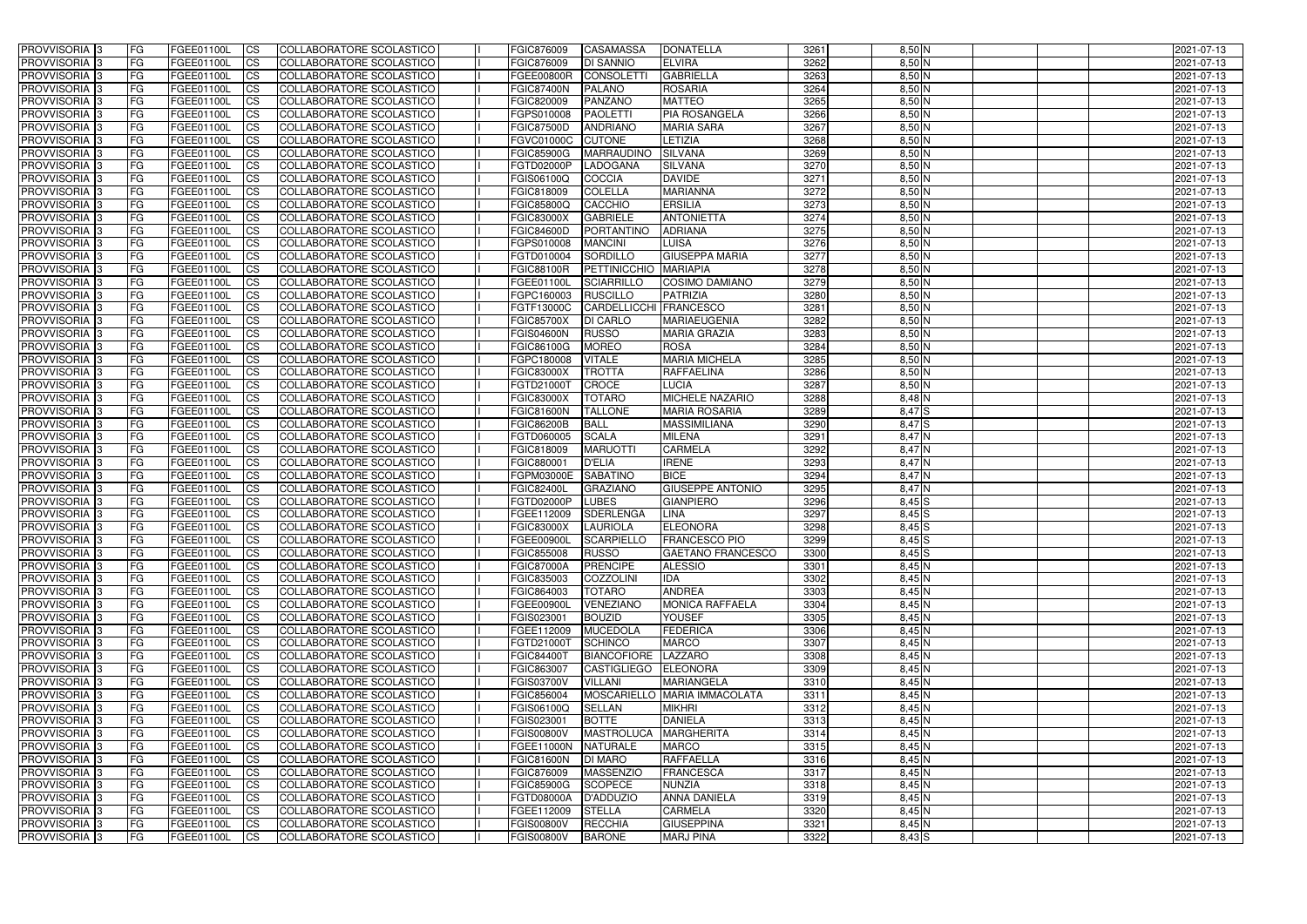| <b>PROVVISORIA</b> 3                       | <b>FG</b>              | FGEE01100L               | <b>ICS</b>             | COLLABORATORE SCOLASTICO                             | FGIS048009               | <b>PALMIOTTA</b>                | <b>OVIDIO</b>                                | 3323         | $8,43$ $S$           | 2021-07-13               |
|--------------------------------------------|------------------------|--------------------------|------------------------|------------------------------------------------------|--------------------------|---------------------------------|----------------------------------------------|--------------|----------------------|--------------------------|
| <b>PROVVISORIA 3</b>                       | FG                     | FGEE01100L               | <b>ICS</b>             | COLLABORATORE SCOLASTICO                             | <b>FGIC86600P</b>        | <b>BISCEGLIA</b>                | <b>FILOMENA RITA</b>                         | 3324         | 8,43 N               | 2021-07-13               |
| PROVVISORIA <sup>1</sup> 3                 | FG                     | FGEE01100L               | <b>CS</b>              | <b>COLLABORATORE SCOLASTICO</b>                      | FGPS010008               | <b>LIPSI</b>                    | <b>ROSALIA</b>                               | 3325         | 8,42 N               | 2021-07-13               |
| PROVVISORIA                                | FG                     | FGEE01100L               | <b>CS</b>              | COLLABORATORE SCOLASTICO                             | FGIS06100Q               | <b>RIONTINO</b>                 | <b>SIMONA</b>                                | 3326         | 8,41 N               | 2021-07-13               |
| PROVVISORIA <sup>1</sup> 3                 | FG                     | FGEE01100L               | <b>CS</b>              | COLLABORATORE SCOLASTICO                             | FGPM03000E               | <b>GASTONE</b>                  | <b>CINZIA</b>                                | 3327         | $8,40$ S             | 2021-07-13               |
| PROVVISORIA <sup>1</sup> 3                 | FG                     | FGEE01100L               | <b>CS</b>              | COLLABORATORE SCOLASTICO                             | FGVC01000C               | <b>PIZZUTO</b>                  | <b>MARIACARMELA</b>                          | 3328         | $8,40$ S             | 2021-07-13               |
| PROVVISORIA <sup>1</sup> 3                 | FG                     | FGEE01100L               | <b>CS</b>              | COLLABORATORE SCOLASTICO                             | FGEE112009               | <b>RECCHIA</b>                  | <b>ANTONELLA</b>                             | 3329         | $8,40$ $S$           | 2021-07-13               |
| PROVVISORIA 3                              | FG                     | FGEE01100L               | <b>ICS</b>             | COLLABORATORE SCOLASTICO                             | FGIC863007               | <b>MANGINI</b>                  | <b>MARIANNA</b>                              | 3330         | $8,40$ S             | 2021-07-13               |
| PROVVISORIA 3                              | FG                     | FGEE01100L               | <b>CS</b>              | COLLABORATORE SCOLASTICO                             | FGEE06000T               | <b>MARTIRE</b>                  | NUNZIA IRENE                                 | 3331         | $8,40$ S             | 2021-07-13               |
| PROVVISORIA 3                              | <b>FG</b>              | FGEE01100L               | <b>ICS</b>             | COLLABORATORE SCOLASTICO                             | FGEE099004               | SOLDANO                         | <b>STEFANIA</b>                              | 3332         | $8,40$ S             | 2021-07-13               |
| <b>PROVVISORIA</b> 3                       | FG                     | FGEE01100L               | <b>CS</b>              | COLLABORATORE SCOLASTICO                             | <b>FGIC80800P</b>        | <b>GUERRA</b>                   | <b>ANTONELLA</b>                             | 3333         | 8,40 S               | 2021-07-13               |
| <b>PROVVISORIA</b>                         | FG                     | FGEE01100L               | <b>ICS</b>             | COLLABORATORE SCOLASTICO                             | FGPS040004               | <b>PALENA</b>                   | <b>TERESA PIA</b>                            | 3334         | $8,40$ S             | 2021-07-13               |
| <b>PROVVISORIA</b>                         | FG                     | FGEE01100L               | <b>ICS</b>             | COLLABORATORE SCOLASTICO                             | FGIC85800Q               | <b>MARTINO</b>                  | <b>MICHELA</b>                               | 3335         | $8,40$ S             | 2021-07-13               |
| <b>PROVVISORIA</b>                         | FG                     | FGEE01100L               | <b>ICS</b>             | COLLABORATORE SCOLASTICO                             | <b>FGIS04600N</b>        | <b>GERVASIO</b>                 | <b>GABRIELLA</b>                             | 3336         | $8,40$ S             | 2021-07-13               |
| <b>PROVVISORIA</b>                         | FG                     | FGEE01100L               | <b>ICS</b>             | COLLABORATORE SCOLASTICO                             | FGIC820009               | <b>CIRCELLI</b>                 | <b>MARIA MANUELA</b>                         | 3337         | $8,40$ S             | 2021-07-13               |
| <b>PROVVISORIA</b>                         | FG                     | FGEE01100L               | <b>ICS</b>             | COLLABORATORE SCOLASTICO                             | <b>FGIS00800V</b>        | <b>CIUFFREDA</b>                | <b>GIUSI</b>                                 | 3338         | $8,40$ $S$           | 2021-07-13               |
| <b>PROVVISORIA</b>                         | FG                     | <b>FGEE01100L</b>        | <b>ICS</b>             | COLLABORATORE SCOLASTICO                             | FGIC818009               | <b>BIANCO</b>                   | <b>FRANCO LINO</b>                           | 3339         | $8,40$ S             | 2021-07-13               |
| <b>PROVVISORIA</b>                         | FG                     | FGEE01100L               | <b>ICS</b>             | COLLABORATORE SCOLASTICO                             | <b>FGMM00700X</b>        | <b>CHINNI</b>                   | <b>MARILENA</b>                              | 3340         | $8,40$ $S$           | 2021-07-13               |
| PROVVISORIA <sup>3</sup>                   | FG                     | FGEE01100L               | <b>ICS</b>             | COLLABORATORE SCOLASTICO                             | <b>FGIC82300R</b>        | <b>CAPPELLETT</b>               | <b>FELICIA</b>                               | 3341         | $8,40$ S             | 2021-07-13               |
| PROVVISORIA <sup>1</sup> 3                 | FG                     | FGEE01100L               | <b>ICS</b>             | COLLABORATORE SCOLASTICO                             | FGIC820009               | SILVESTRE                       | <b>FRANCESCO</b>                             | 3342         | $8,40$ $S$           | 2021-07-13               |
| PROVVISORIA <sup>1</sup> 3                 | FG                     | FGEE01100L               | <b>ICS</b>             | COLLABORATORE SCOLASTICO                             | FGPM05000Q               | <b>LA RICCIA</b>                | <b>ROSA</b>                                  | 3343         | 8,40S                | 2021-07-13               |
| PROVVISORIA 3                              | FG                     | FGEE01100L               | <b>ICS</b>             | COLLABORATORE SCOLASTICO                             | FGPM03000E               | <b>BOVE</b>                     | <b>MARIA LUIGIA</b>                          | 3344         | $8,40$ N             | 2021-07-13               |
| PROVVISORIA 3<br>PROVVISORIA <sup>13</sup> | FG                     | FGEE01100L               | <b>ICS</b>             | <b>COLLABORATORE SCOLASTICO</b>                      | FGIC880001               | <b>DI MAGGIO</b>                | <b>SERENA</b>                                | 3345         | $8,40$ N             | 2021-07-13               |
| PROVVISORIA <sup>1</sup> 3                 | FG<br>FG               | FGEE01100L<br>FGEE01100L | <b>CS</b><br><b>CS</b> | COLLABORATORE SCOLASTICO<br>COLLABORATORE SCOLASTICO | FGVC01000C<br>FGPS08000E | <b>CAGGESE</b><br><b>MATERA</b> | <b>MARIA GIOVANNA</b><br><b>ANNARITA PIA</b> | 3346<br>3347 | $8,40$ N<br>$8,40$ N | 2021-07-13<br>2021-07-13 |
| PROVVISORIA <sup>1</sup> 3                 | FG                     | FGEE01100L               | <b>CS</b>              | COLLABORATORE SCOLASTICO                             | FGIC869006               | <b>RUSSI</b>                    | REBECCA SILVIA                               | 3348         | $8,40$ N             | 2021-07-13               |
| PROVVISORIA 3                              | FG                     | FGEE01100L               | <b>ICS</b>             | COLLABORATORE SCOLASTICO                             | FGEE02900T               | <b>COLELLA</b>                  | <b>CLAUDIA PIA</b>                           | 3349         | 8,40 N               | 2021-07-13               |
| PROVVISORIA                                | FG                     | FGEE01100L               | <b>ICS</b>             | COLLABORATORE SCOLASTICO                             | <b>FGIC85900G</b>        | <b>PALENA</b>                   | <b>ROBERTA</b>                               | 3350         | 8,40 N               | 2021-07-13               |
| PROVVISORIA                                | FG                     | FGEE01100L               | <b>CS</b>              | <b>COLLABORATORE SCOLASTICO</b>                      | FGIC819005               | PASQUARIELI                     | <b>ANTONIO</b>                               | 3351         | 8,40 N               | 2021-07-13               |
| PROVVISORIA                                | FG                     | FGEE01100L               | <b>CS</b>              | COLLABORATORE SCOLASTICO                             | FGEE02900T               | <b>CALVIO</b>                   | <b>FRANCESCO</b>                             | 3352         | 8,40 N               | 2021-07-13               |
| PROVVISORIA                                | FG                     | FGEE01100L               | <b>CS</b>              | COLLABORATORE SCOLASTICO                             | FGMM00400C               | <b>BUONONATO</b>                | <b>LAURA</b>                                 | 3353         | 8,40 N               | 2021-07-13               |
| PROVVISORIA <sup>1</sup> 3                 | <b>FG</b>              | FGEE01100L               | <b>CS</b>              | COLLABORATORE SCOLASTICO                             | FGTD060005               | <b>ARMIENTO</b>                 | <b>MARIANNA</b>                              | 3354         | 8,40 N               | 2021-07-13               |
| PROVVISORIA <sup>1</sup> 3                 | FG                     | FGEE01100L               | <b>CS</b>              | COLLABORATORE SCOLASTICO                             | FGIC819005               | <b>MASTRANGEL</b>               | <b>COSTANTINA</b>                            | 3355         | 8,40 N               | 2021-07-13               |
| PROVVISORIA 3                              | FG                     | FGEE01100L               | <b>CS</b>              | <b>COLLABORATORE SCOLASTICO</b>                      | FGIS05900Q               | <b>AIACE</b>                    | <b>MICHELA</b>                               | 3356         | 8,40 N               | 2021-07-13               |
| <b>PROVVISORIA</b>                         | FG                     | FGEE01100L               | <b>ICS</b>             | COLLABORATORE SCOLASTICO                             | FGTD02000P               | <b>SECCIA</b>                   | <b>TIZIANO</b>                               | 3357         | $8,40$ N             | 2021-07-13               |
| PROVVISORIA <sup>1</sup> 3                 | <b>FG</b>              | FGEE01100L               | <b>CS</b>              | COLLABORATORE SCOLASTICO                             | <b>FGMM00700X</b>        | CARLUCCI                        | <b>SARA</b>                                  | 3358         | 8,40 N               | 2021-07-13               |
| PROVVISORIA 3                              | <b>FG</b>              | FGEE01100L               | <b>ICS</b>             | COLLABORATORE SCOLASTICO                             | FGPM10000G               | FERRI                           | <b>SILVIA</b>                                | 3359         | 8,40 N               | 2021-07-13               |
| <b>PROVVISORIA</b>                         | <b>FG</b>              | FGEE01100L               | <b>ICS</b>             | COLLABORATORE SCOLASTICO                             | <b>FGTD08000A</b>        | PUZIO                           | <b>ANDREA</b>                                | 3360         | $8,40$ N             | 2021-07-13               |
| PROVVISORIA 3                              | FG                     | FGEE01100L               | CS                     | COLLABORATORE SCOLASTICO                             | FGIC835003               | <b>GIULIANI</b>                 | <b>ANNA</b>                                  | 3361         | 8,40 N               | 2021-07-13               |
| <b>PROVVISORIA</b> 3                       | <b>FG</b>              | FGEE01100L               | $\mathsf{ICS}$         | COLLABORATORE SCOLASTICO                             | <b>FGIC83000X</b>        | PIEMONTESE                      | <b>VANESSA</b>                               | 3362         | $8,40$ N             | 2021-07-13               |
| PROVVISORIA 3                              | <b>FG</b>              | <b>FGEE01100L</b>        | $\mathsf{ICS}$         | COLLABORATORE SCOLASTICO                             | <b>FGIC88100R</b>        | <b>MOFFA</b>                    | <b>FEDERICA</b>                              | 3363         | 8,40 N               | 2021-07-13               |
| PROVVISORIA 3                              | <b>FG</b>              | FGEE01100L               | $\mathsf{ICS}$         | COLLABORATORE SCOLASTICO                             | <b>FGIC86600P</b>        | RIGNANESE                       | <b>LUCIA</b>                                 | 3364         | $8,40$ N             | 2021-07-13               |
| PROVVISORIA 3                              | FG                     | FGEE01100L               | $\mathsf{ICS}$         | COLLABORATORE SCOLASTICO                             | FGPS010008               | PETRELLA                        | <b>BEATRICE</b>                              | 3365         | $8,40$ N             | 2021-07-13               |
| PROVVISORIA 3                              | l FG                   | FGEE01100L               | <b>CS</b>              | COLLABORATORE SCOLASTICO                             | FGTF13000C               | CATANO                          | <b>FRANCESCA</b>                             | 3366         | $8,40$ N             | 2021-07-13               |
| PROVVISORIA 3                              | <b>FG</b>              | FGEE01100L               | $\mathsf{ICS}$         | COLLABORATORE SCOLASTICO                             | FGEE005009               | <b>CELENTANO</b>                | <b>ANNA</b>                                  | 3367         | $8,40$ N             | 2021-07-13               |
| PROVVISORIA 3                              | FG                     | <b>FGEE01100L</b>        | <b>CS</b>              | COLLABORATORE SCOLASTICO                             | FGIS044002               | SANTOBUONO GIUSEPPINA           |                                              | 3368         | $8,40$ N             | 2021-07-13               |
| PROVVISORIA 3                              | <b>FG</b>              | FGEE01100L               | <b>CS</b>              | COLLABORATORE SCOLASTICO                             | <b>FGIS00800V</b>        | <b>RAMUNDO</b>                  | <b>SABRINA</b>                               | 3369         | 8,40 N               | 2021-07-13               |
| PROVVISORIA 3                              | <b>FG</b>              | FGEE01100L               | <b>CS</b>              | COLLABORATORE SCOLASTICO                             | FGEE00900L               | <b>DI STASO</b>                 | <b>ANNARITA</b>                              | 3370         | $8,40$ N             | 2021-07-13               |
| PROVVISORIA 3                              | <b>FG</b>              | FGEE01100L               | <b>CS</b>              | COLLABORATORE SCOLASTICO                             | FGIS001004               | <b>SIMONE</b>                   | <b>MARIA GIUSEPPA</b>                        | 3371         | $8,40$ N             | 2021-07-13               |
| PROVVISORIA 3                              | <b>FG</b>              | FGEE01100L               | <b>CS</b>              | COLLABORATORE SCOLASTICO                             | FGTF13000C               | <b>GUIDA</b>                    | <b>ROBERTO</b>                               | 3372         | $8,40$ N             | 2021-07-13               |
| PROVVISORIA 3                              | <b>FG</b>              | FGEE01100L               | <b>CS</b>              | COLLABORATORE SCOLASTICO                             | FGIC818009               | <b>SCIRETTA</b>                 | <b>MARIA LUCIA</b>                           | 3373         | $8,40$ N             | 2021-07-13               |
| PROVVISORIA 3                              | <b>FG</b>              | FGEE01100L               | <b>CS</b>              | COLLABORATORE SCOLASTICO                             | FGTD02000P               | <b>MONTENERO</b>                | <b>MATTEO</b>                                | 3374         | $8,40$ N             | 2021-07-13               |
| PROVVISORIA 3                              | <b>FG</b>              | FGEE01100L               | <b>CS</b>              | COLLABORATORE SCOLASTICO                             | <b>FGIS00800V</b>        | <b>CIRONE</b>                   | GERARDO                                      | 3375         | $8,40$ N             | 2021-07-13               |
| PROVVISORIA 3                              | <b>FG</b>              | FGEE01100L               | <b>CS</b>              | COLLABORATORE SCOLASTICO                             | <b>FGIC83700P</b>        | ROLLO                           | <b>YLENIA</b>                                | 3376<br>3377 | $8,40$ N             | 2021-07-13               |
| PROVVISORIA 3<br>PROVVISORIA 3             | <b>FG</b><br><b>FG</b> | FGEE01100L               | <b>CS</b>              | COLLABORATORE SCOLASTICO<br>COLLABORATORE SCOLASTICO | FGTD08000A<br>FGEE00900L | FERRARO<br><b>CARELLA</b>       | <b>VINCENZO PIO</b><br><b>ANNA YLENIA</b>    | 3378         | 8,40 N<br>$8,40$ N   | 2021-07-13               |
| PROVVISORIA 3                              | <b>FG</b>              | FGEE01100L<br>FGEE01100L | <b>CS</b><br><b>CS</b> | COLLABORATORE SCOLASTICO                             | FGIS05900Q               | <b>BRACCI</b>                   | <b>MARIA</b>                                 | 3379         | $8,40$ N             | 2021-07-13<br>2021-07-13 |
| PROVVISORIA 3                              | FG                     | FGEE01100L               | <b>CS</b>              | COLLABORATORE SCOLASTICO                             | FGIC851001               | <b>SANTORO</b>                  | <b>GIOVANNA</b>                              | 3380         | $8,40$ N             | 2021-07-13               |
| PROVVISORIA 3                              | FG                     | <b>FGEE01100L</b>        | <b>CS</b>              | COLLABORATORE SCOLASTICO                             | <b>FGIC85800Q</b>        | <b>FOGLIA</b>                   | <b>FLAVIA</b>                                | 3381         | $8,40$ N             | 2021-07-13               |
| PROVVISORIA 3                              | <b>FG</b>              | FGEE01100L               | <b>CS</b>              | COLLABORATORE SCOLASTICO                             | FGPS040004               | <b>MASI</b>                     | <b>FABIO</b>                                 | 3382         | $8,40$ N             | 2021-07-13               |
| PROVVISORIA 3                              | <b>FG</b>              | FGEE01100L               | $\overline{\text{CS}}$ | COLLABORATORE SCOLASTICO                             | FGEE005009               | <b>VENDITTI</b>                 | <b>ANTONIO</b>                               | 3383         | $8,40$ N             | 2021-07-13               |
| PROVVISORIA 3                              | <b>FG</b>              | FGEE01100L               | $\overline{\text{CS}}$ | COLLABORATORE SCOLASTICO                             | <b>FGIC84400T</b>        | <b>FALCONE</b>                  | <b>MARIACLARA</b>                            | 3384         | $8,40$ N             | 2021-07-13               |
|                                            |                        |                          |                        |                                                      |                          |                                 |                                              |              |                      |                          |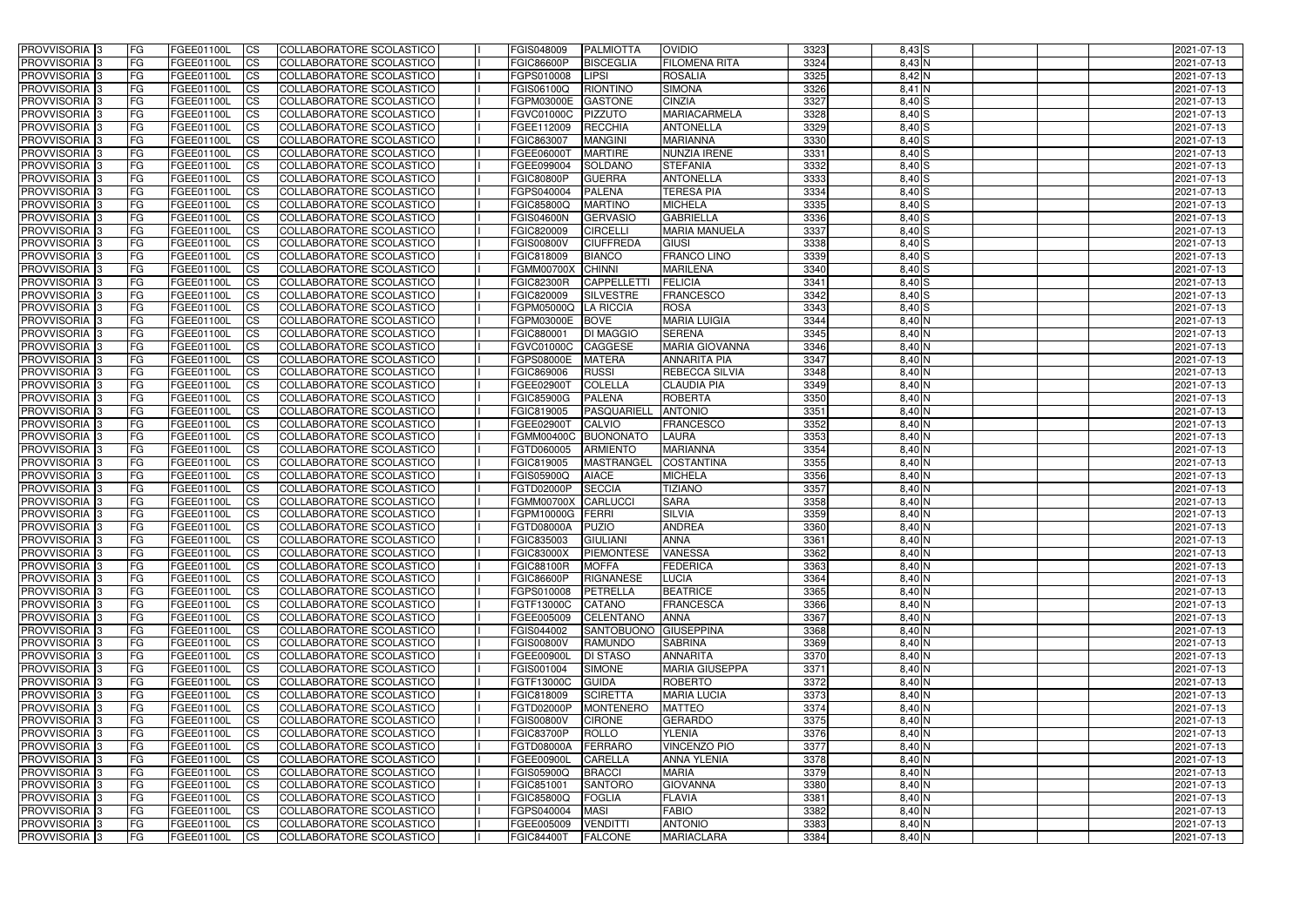| <b>PROVVISORIA</b> 3                      | FG         | FGEE01100L                             | <b>ICS</b>                          | COLLABORATORE SCOLASTICO                                    | FGPM05000Q RUBERTO              |                                   | <b>MARIA</b>                     | 3385         | $8,40$ N             | 2021-07-13               |
|-------------------------------------------|------------|----------------------------------------|-------------------------------------|-------------------------------------------------------------|---------------------------------|-----------------------------------|----------------------------------|--------------|----------------------|--------------------------|
| <b>PROVVISORIA 3</b>                      | FG         | FGEE01100L                             | <b>CS</b>                           | COLLABORATORE SCOLASTICO                                    | FGPM05000Q                      | <b>PLACENTINO</b>                 | <b>ANNARITA</b>                  | 3386         | $8,40$ N             | 2021-07-13               |
| PROVVISORIA <sup>3</sup>                  | FG         | FGEE01100L                             | <b>CS</b>                           | COLLABORATORE SCOLASTICO                                    | FGPS040004                      | <b>CANTARELLA</b>                 | <b>VALENTINA</b>                 | 3387         | 8,40 N               | 2021-07-13               |
| PROVVISORIA <sup>3</sup>                  | FG         | FGEE01100L                             | <b>CS</b>                           | COLLABORATORE SCOLASTICO                                    | <b>FGIC85800Q</b>               | <b>POPPA</b>                      | <b>GIOVANNA</b>                  | 3388         | 8,40 N               | 2021-07-13               |
| PROVVISORIA <sup>1</sup> 3                | FG         | FGEE01100L                             | <b>CS</b>                           | COLLABORATORE SCOLASTICO                                    | FGIC827004                      | <b>RUGGIERO</b>                   | <b>CARLOTTA</b>                  | 3389         | 8,40 N               | 2021-07-13               |
| PROVVISORIA <sup>3</sup>                  | FG         | FGEE01100L                             | <b>CS</b>                           | COLLABORATORE SCOLASTICO                                    | <b>FGIC84500N</b>               | <b>POMELLA</b>                    | <b>VIVIANA LUIGINA</b>           | 3390         | $8,40$ N             | 2021-07-13               |
| PROVVISORIA 3                             | FG         | FGEE01100L                             | <b>CS</b>                           | COLLABORATORE SCOLASTICO                                    | <b>FGIC80700V</b>               | <b>MORETTI</b>                    | <b>LUCIA</b>                     | 3391         | $8,40$ N             | 2021-07-13               |
| PROVVISORIA 3                             | FG         | <b>FGEE01100L</b>                      | <b>CS</b>                           | <b>COLLABORATORE SCOLASTICO</b>                             | FGIC819005                      | <b>INCARNATO</b>                  | <b>DOROTY</b>                    | 3392         | $8,40$ N             | 2021-07-13               |
| PROVVISORIA 3                             | FG         | FGEE01100L                             | <b>CS</b>                           | COLLABORATORE SCOLASTICO                                    | FGIC818009                      | <b>SANSONE</b>                    | <b>GERARDO</b>                   | 3393         | $8,40$ N             | 2021-07-13               |
| PROVVISORIA <sup>3</sup>                  | FG         | FGEE01100L                             | $\overline{c}$                      | COLLABORATORE SCOLASTICO                                    | <b>FGPM03000E</b>               | SPAGNOLO                          | <b>VIRGINIA</b>                  | 3394         | $8,40$ N             | 2021-07-13               |
| PROVVISORIA <sup>3</sup>                  | FG         | FGEE01100L                             | <b>CS</b>                           | <b>COLLABORATORE SCOLASTICO</b>                             | FGTD21000T                      | <b>MANGIACOTTI</b>                | <b>MARIA</b>                     | 3395         | $8,40$ N             | 2021-07-13               |
| PROVVISORIA <sup>3</sup>                  | FG         | FGEE01100L                             | <b>CS</b>                           | COLLABORATORE SCOLASTICO                                    | FGEE112009                      | <b>GUERRA</b>                     | <b>SERENA</b>                    | 3396         | $8,40$ N             | 2021-07-13               |
| PROVVISORIA <sup>3</sup>                  | FG         | FGEE01100L                             | <b>I</b> CS                         | COLLABORATORE SCOLASTICO                                    | FGRI020004                      | <b>CERVICATO</b>                  | <b>FEDERICA</b>                  | 3397         | $8,40$ N             | 2021-07-13               |
| PROVVISORIA <sup>3</sup>                  | FG         | FGEE01100L                             | <b>I</b> CS                         | COLLABORATORE SCOLASTICO                                    | <b>FGIS048009</b>               | <b>ANTONINO</b>                   | <b>FRANCESCO</b>                 | 3398         | 8,40 N               | 2021-07-13               |
| PROVVISORIA <sup>3</sup>                  | FG         | FGEE01100L                             | <b>I</b> CS                         | COLLABORATORE SCOLASTICO                                    | FGPC160003                      | <b>VERDE</b>                      | <b>FEDERICA</b>                  | 3399         | 8,40 N               | 2021-07-13               |
| <b>PROVVISORIA</b> 3                      | FG         | FGEE01100L                             | <b>I</b> CS                         | <b>COLLABORATORE SCOLASTICO</b>                             | FGIC827004                      | <b>DE MUTIIS</b>                  | <b>GIUSEPPINA</b>                | 3400         | 8,40 N               | 2021-07-13               |
| <b>PROVVISORIA</b> 3                      | FG         | FGEE01100L                             | <b>CS</b>                           | COLLABORATORE SCOLASTICO                                    | <b>FGIS04600N</b>               | <b>DI NANNI</b>                   | <b>LUANA</b>                     | 3401         | 8,40 N               | 2021-07-13               |
| PROVVISORIA 3                             | FG         | FGEE01100L                             | <b>CS</b>                           | COLLABORATORE SCOLASTICO                                    | <b>FGIC85900G</b>               | <b>MIRNO</b>                      | <b>FABIO</b>                     | 3402         | 8,40 N               | 2021-07-13               |
| PROVVISORIA <sup>3</sup>                  | FG         | FGEE01100L                             | <b>ICS</b>                          | COLLABORATORE SCOLASTICO                                    | <b>FGIC85700X</b>               | <b>LUDOVICO</b>                   | <b>MARIO</b>                     | 3403         | 8,40 N               | 2021-07-13               |
| PROVVISORIA <sup>3</sup>                  | FG         | FGEE01100L                             | <b>I</b> CS                         | COLLABORATORE SCOLASTICO                                    | FGPS010008                      | <b>CODIANNI</b>                   | <b>ANDREA</b>                    | 3404         | 8,40 N               | 2021-07-13               |
| PROVVISORIA <sup>3</sup>                  | FG         | FGEE01100L                             | <b>I</b> CS                         | COLLABORATORE SCOLASTICO                                    | FGTD02000P                      | <b>RILLO</b>                      | <b>ILARIA</b>                    | 3405         | $8,40$ N             | 2021-07-13               |
| PROVVISORIA <sup>3</sup>                  | FG         | FGEE01100L                             | <b>CS</b>                           | COLLABORATORE SCOLASTICO                                    | FGIC86100G                      | <b>FICELO</b>                     | <b>SILVIA</b>                    | 3406         | $8,40$ N             | 2021-07-13               |
| PROVVISORIA <sup>3</sup>                  | FG         | FGEE01100L                             | <b>CS</b>                           | COLLABORATORE SCOLASTICO                                    | <b>FGIS04600N</b>               | <b>LOCONTE</b>                    | <b>MARIANGELA</b>                | 3407         | $8,40$ N             | 2021-07-13               |
| <b>PROVVISORIA</b> 3                      | FG         | FGEE01100L                             | <b>CS</b>                           | COLLABORATORE SCOLASTICO                                    | FGEE06000T                      | <b>GARGANO</b>                    | <b>GIUSEPPE</b>                  | 3408         | $8,40$ N             | 2021-07-13               |
| PROVVISORIA <sup>3</sup>                  | FG         | FGEE01100L                             | <b>CS</b>                           | COLLABORATORE SCOLASTICO                                    | FGMM00400C                      | <b>MONACO</b>                     | <b>VITO</b>                      | 3409         | $8,40$ N             | 2021-07-13               |
| PROVVISORIA <sup>1</sup> 3                | FG         | FGEE01100L                             | <b>CS</b>                           | COLLABORATORE SCOLASTICO                                    | FGTD060005                      | <b>MIANO</b>                      | <b>FRANCESCA</b>                 | 3410         | $8,40$ N             | 2021-07-13               |
| PROVVISORIA 3                             | FG         | FGEE01100L                             | <b>CS</b>                           | COLLABORATORE SCOLASTICO                                    | <b>FGTD08000A</b>               | <b>TOMAIUOLO</b>                  | <b>PIERO</b>                     | 3411         | $8,40$ N             | 2021-07-13               |
| PROVVISORIA <sup>3</sup>                  | FG.        | FGEE01100L                             | <b>CS</b>                           | COLLABORATORE SCOLASTICO                                    | <b>FGIC83800E</b>               | <b>MARCHIO</b>                    | <b>VINCENZO</b>                  | 3412         | 8,40 N               | 2021-07-13               |
| PROVVISORIA <sup>13</sup>                 | FG         | <b>FGEE01100L</b>                      | <b>CS</b>                           | COLLABORATORE SCOLASTICO                                    | <b>FGIC87400N</b>               | <b>BELPIEDE</b>                   | <b>ANGELA</b>                    | 3413         | 8,40 N               | 2021-07-13               |
| PROVVISORIA <sup>1</sup> 3                | FG.        | <b>FGEE01100L</b>                      | <b>CS</b>                           | COLLABORATORE SCOLASTICO                                    | <b>FGIS00800V</b>               | <b>PALMA</b>                      | <b>KATIA</b>                     | 3414         | 8,40 N               | 2021-07-13               |
| PROVVISORIA <sup>3</sup>                  | FG.        | FGEE01100L                             | <b>CS</b>                           | COLLABORATORE SCOLASTICO                                    | FGIC856004                      | <b>PIRRO</b>                      | <b>RACHELE</b>                   | 3415         | 8,40 N               | 2021-07-13               |
| PROVVISORIA <sup>3</sup>                  | FG         | FGEE01100L                             | <b>CS</b>                           | COLLABORATORE SCOLASTICO                                    | <b>FGIC85700X</b>               | <b>SPERANZA</b><br><b>AGHILAR</b> | <b>FRANCESCA</b><br><b>LUCIA</b> | 3416         | $8,40$ N             | 2021-07-13               |
| PROVVISORIA <sup>3</sup>                  | FG         | <b>FGEE01100L</b><br><b>FGEE01100L</b> | <b>CS</b>                           | COLLABORATORE SCOLASTICO                                    | <b>FGIC83800E</b><br>FGEE005009 | <b>DI GAETANO</b>                 | <b>ALESSANDRA</b>                | 3417<br>3418 | $8,40$ N             | 2021-07-13               |
| PROVVISORIA 3<br>PROVVISORIA <sup>3</sup> | FG         | FGEE01100L                             | <b>CS</b><br>$\overline{\text{cs}}$ | COLLABORATORE SCOLASTICO<br><b>COLLABORATORE SCOLASTICO</b> | <b>FGIC86600P</b>               | <b>MOCCIA</b>                     | <b>VINCENZO</b>                  | 3419         | $8,40$ N<br>$8,40$ N | 2021-07-13<br>2021-07-13 |
| PROVVISORIA <sup>3</sup>                  | FG         | <b>FGEE01100L</b>                      | <b>CS</b>                           | <b>COLLABORATORE SCOLASTICO</b>                             | <b>FGMM04100B</b>               | <b>VILLARUSSO</b>                 | <b>STEFANIA</b>                  | 3420         | $8,40$ N             | 2021-07-13               |
| PROVVISORIA <sup>3</sup>                  | FG<br>FG   | FGEE01100L                             | <b>CS</b>                           | COLLABORATORE SCOLASTICO                                    | FGIC872002                      | <b>CIUFFREDA</b>                  | MICHELANGELO                     | 3421         | $8,40$ N             | 2021-07-13               |
| PROVVISORIA 3                             | FG         | FGEE01100L                             | <b>I</b> CS                         | COLLABORATORE SCOLASTICO                                    | FGPM03000E                      | <b>CARELLA</b>                    | <b>ANNA RITA</b>                 | 3422         | $8,40$ N             | 2021-07-13               |
| <b>PROVVISORIA</b> 3                      | IFG.       | FGEE01100L                             | CS                                  | COLLABORATORE SCOLASTICO                                    | <b>FGIC872002</b>               | LAURIOLA                          | ANGELA                           | 3423         | $8,40$ N             | 2021-07-13               |
| PROVVISORIA 3                             | IFG.       | FGEE01100L                             | <b>ICS</b>                          | COLLABORATORE SCOLASTICO                                    | <b>FGIC86800A</b>               | <b>FACCHINO</b>                   | <b>MICHELE</b>                   | 3424         | $8,40$ N             | 2021-07-13               |
| PROVVISORIA 3                             | FG         | FGEE01100L                             | <b>CS</b>                           | COLLABORATORE SCOLASTICO                                    | <b>FGTF13000C</b>               | <b>FACCIORUSO</b>                 | <b>MATTEO</b>                    | 3425         | $8,40$ N             | 2021-07-13               |
| PROVVISORIA 3                             | FG         | FGEE01100L                             | <b>CS</b>                           | COLLABORATORE SCOLASTICO                                    | FGTE020006                      | <b>AMORICO</b>                    | <b>BARBARA</b>                   | 3426         | $8,38$ $S$           | 2021-07-13               |
| PROVVISORIA <sup>3</sup>                  | FG         | FGEE01100L                             | <b>ICS</b>                          | <b>COLLABORATORE SCOLASTICO</b>                             | FGIS007003                      | <b>ZILLETTI</b>                   | <b>ANTONIO</b>                   | 3427         | $8,38$ N             | 2021-07-13               |
| PROVVISORIA 3                             | FG.        | FGEE01100L                             | <b>CS</b>                           | COLLABORATORE SCOLASTICO                                    | FGIC827004                      | <b>IGNOZZA</b>                    | <b>FRANCESCO</b>                 | 3428         | $8,38$ N             | 2021-07-13               |
| PROVVISORIA 3                             | FG         | FGEE01100L                             | <b>CS</b>                           | COLLABORATORE SCOLASTICO                                    | FGEE005009                      | <b>FILOMENO</b>                   | <b>ELISABETTA</b>                | 3429         | $8,38$ N             | 2021-07-13               |
| PROVVISORIA 3                             | <b>FG</b>  | FGEE01100L                             | <b>CS</b>                           | COLLABORATORE SCOLASTICO                                    | <b>FGIC82900Q</b>               | <b>DI LASCIA</b>                  | <b>RITA</b>                      | 3430         | $8,37$ N             | 2021-07-13               |
| PROVVISORIA 3                             | FG         | FGEE01100L                             | <b>CS</b>                           | COLLABORATORE SCOLASTICO                                    | <b>FGIC81600N</b>               | <b>MARSEGLIA</b>                  | <b>FERNANDA</b>                  | 3431         | $8,37$ N             | 2021-07-13               |
| PROVVISORIA 3                             | FG         | FGEE01100L                             | <b>CS</b>                           | COLLABORATORE SCOLASTICO                                    | FGIC827004                      | BONDANESE                         | <b>ALESSANDRA</b>                | 3432         | $8,35$ $S$           | 2021-07-13               |
| PROVVISORIA 3                             | FG         | FGEE01100L                             | <b>CS</b>                           | COLLABORATORE SCOLASTICO                                    | FGIC842006                      | <b>DI CARLO</b>                   | <b>ELEONORA</b>                  | 3433         | $8,35$ $S$           | 2021-07-13               |
| PROVVISORIA 3                             | FG         | FGEE01100L                             | <b>CS</b>                           | COLLABORATORE SCOLASTICO                                    | <b>FGIC83800E</b>               | CERICOLA                          | <b>MARIA ROSA</b>                | 3434         | $8,35$ $S$           | 2021-07-13               |
| PROVVISORIA 3                             | FG         | FGEE01100L                             | <b>CS</b>                           | COLLABORATORE SCOLASTICO                                    | FGPS040004                      | <b>CAPUANO</b>                    | <b>SARA</b>                      | 3435         | $8,35$ $S$           | 2021-07-13               |
| <b>PROVVISORIA</b> 3                      | IFG.       | FGEE01100L                             | <b>CS</b>                           | COLLABORATORE SCOLASTICO                                    | <b>FGIS05900Q</b>               | <b>STIPULANTE</b>                 | <b>COSIMO</b>                    | 3436         | $8,35$ $S$           | 2021-07-13               |
| <b>PROVVISORIA</b> 3                      | IFG.       | FGEE01100L                             | <b>CS</b>                           | COLLABORATORE SCOLASTICO                                    | FGIC818009                      | <b>MARRESE</b>                    | <b>ANGELA</b>                    | 3437         | $8,35$ $S$           | 2021-07-13               |
| <b>PROVVISORIA</b> 3                      | <b>IFG</b> | FGEE01100L                             | <b>CS</b>                           | <b>COLLABORATORE SCOLASTICO</b>                             | <b>FGIC84600D</b>               | <b>DIFONZO</b>                    | <b>ANGELA</b>                    | 3438         | $8,35$ $S$           | 2021-07-13               |
| PROVVISORIA 3                             | <b>IFG</b> | FGEE01100L                             | <b>CS</b>                           | COLLABORATORE SCOLASTICO                                    | FGRI020004                      | PISERCHIA                         | <b>MARIKA</b>                    | 3439         | $8,35$ N             | 2021-07-13               |
| PROVVISORIA 3                             | IFG.       | FGEE01100L                             | <b>CS</b>                           | COLLABORATORE SCOLASTICO                                    | <b>FGIC86000Q</b>               |                                   | CANCELLIERE   VINCENZO DONATO    | 3440         | $8,35$ N             | 2021-07-13               |
| PROVVISORIA 3                             | FG         | FGEE01100L                             | <b>CS</b>                           | COLLABORATORE SCOLASTICO                                    | FGTF13000C                      | PIEMONTESE                        | <b>CHIARA</b>                    | 3441         | 8,35N                | 2021-07-13               |
| PROVVISORIA 3                             | <b>FG</b>  | FGEE01100L                             | <b>CS</b>                           | COLLABORATORE SCOLASTICO                                    | <b>FGIC85800Q</b>               | <b>MARINO</b>                     | <b>GIUSEPPE</b>                  | 3442         | $8,35$ N             | 2021-07-13               |
| PROVVISORIA 3                             | FG         | <b>FGEE01100L</b>                      | <b>CS</b>                           | COLLABORATORE SCOLASTICO                                    | FGIS023001                      | ABBATEPIETR LORETA                |                                  | 3443         | 8,35N                | 2021-07-13               |
| <b>PROVVISORIA</b> 3                      | FG         | FGEE01100L                             | <b>CS</b>                           | COLLABORATORE SCOLASTICO                                    | FGEE01100L                      | D'ANTUONO                         | <b>TIZIANA</b>                   | 3444         | 8,35N                | 2021-07-13               |
| PROVVISORIA 3                             | FG         | FGEE01100L                             | <b>CS</b>                           | COLLABORATORE SCOLASTICO                                    | <b>FGIC82500C</b>               | <b>MAROTTA</b>                    | ALESSANDRA                       | 3445         | $8,35$ N             | 2021-07-13               |
| PROVVISORIA 3                             | FG         | FGEE01100L                             | <b>CS</b>                           | COLLABORATORE SCOLASTICO                                    | FGIC835003                      | <b>MANICONE</b>                   | <b>NUNZIA</b>                    | 3446         | $8,35$ N             | 2021-07-13               |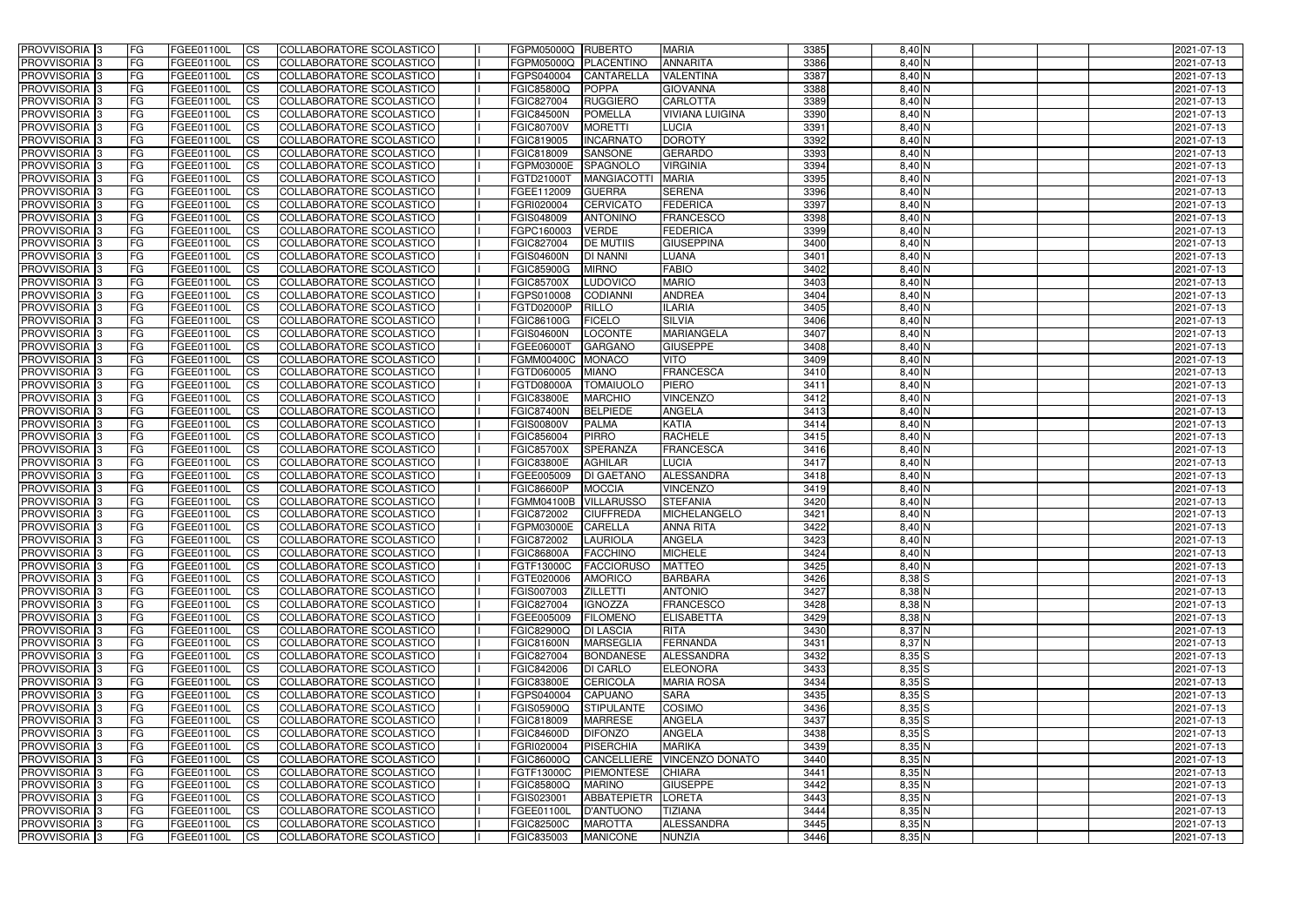| <b>PROVVISORIA</b> 3                      | FG               | FGEE01100L                      | <b>CS</b>              | COLLABORATORE SCOLASTICO                             | <b>FGEE01100L</b>               | <b>MARRESE</b>                     | <b>RAFFAELLA</b>              | 3447         | $8,35$ N         | 2021-07-13               |
|-------------------------------------------|------------------|---------------------------------|------------------------|------------------------------------------------------|---------------------------------|------------------------------------|-------------------------------|--------------|------------------|--------------------------|
| PROVVISORIA <sup>3</sup>                  | FG               | FGEE01100L                      | <b>CS</b>              | COLLABORATORE SCOLASTICO                             | FGRH060003                      | <b>ESPOSITO</b>                    | <b>MARIA LUCIA</b>            | 3448         | 8,35N            | 2021-07-13               |
| PROVVISORIA <sup>3</sup>                  | FG               | <b>FGEE01100L</b>               | <b>CS</b>              | COLLABORATORE SCOLASTICO                             | <b>FGEE00900L</b>               | <b>CERA</b>                        | <b>RAFFAELLA</b>              | 3449         | $8,35$ N         | 2021-07-13               |
| PROVVISORIA <sup>1</sup> 3                | FG               | FGEE01100L                      | <b>CS</b>              | COLLABORATORE SCOLASTICO                             | FGEE106002                      | <b>LA MONACA</b>                   | <b>MARIA FELICIA</b>          | 3450         | 8,35 N           | 2021-07-13               |
| PROVVISORIA <sup>13</sup>                 | FG               | FGEE01100L                      | <b>CS</b>              | COLLABORATORE SCOLASTICO                             | FGIC85800Q                      | <b>BONGO</b>                       | <b>MARIA ROSARIA</b>          | 3451         | 8,33 S           | 2021-07-13               |
| PROVVISORIA <sup>3</sup>                  | FG               | <b>FGEE01100L</b>               | <b>CS</b>              | <b>COLLABORATORE SCOLASTICO</b>                      | FGPS010008                      | <b>SIGNORILE</b>                   | <b>ANTONELLA</b>              | 3452         | $8,33$ S         | 2021-07-13               |
| PROVVISORIA 3                             | FG.              | FGEE01100L                      | <b>ICS</b>             | COLLABORATORE SCOLASTICO                             | <b>FGIC81600N</b>               | MASTROLONA MAURIZIO<br><b>RDO</b>  |                               | 3453         | $8,33$ S         | 2021-07-13               |
| PROVVISORIA <sup>3</sup>                  | <b>FG</b>        | FGEE01100L                      | <b>CS</b>              | COLLABORATORE SCOLASTICO                             | FGIC872002                      | <b>CLEMENTE</b>                    | <b>DANIELA</b>                | 3454         | $8,33$ S         | 2021-07-13               |
| PROVVISORIA 3                             | FG               | FGEE01100L                      | <b>CS</b>              | <b>COLLABORATORE SCOLASTICO</b>                      | <b>FGIC85700X</b>               | DIBISCEGLIA                        | <b>FRANCESCO</b>              | 3455         | 8,33 S           | 2021-07-13               |
| PROVVISORIA <sup>3</sup>                  | FG               | <b>FGEE01100L</b>               | $\overline{c}$         | COLLABORATORE SCOLASTICO                             | FGEE02900T                      | FORTE                              | <b>NICOLA</b>                 | 3456         | 8,33 S           | 2021-07-13               |
| PROVVISORIA <sup>3</sup>                  | FG               | FGEE01100L                      | <b>CS</b>              | COLLABORATORE SCOLASTICO                             | FGEE00900L                      | EVANGELISTA                        | CARLO                         | 3457         | $8,33$ $S$       | 2021-07-13               |
| PROVVISORIA <sup>3</sup>                  | FG               | FGEE01100L                      | <b>ICS</b>             | COLLABORATORE SCOLASTICO                             | <b>FGIC86200B</b>               | <b>COLUCCI</b>                     | <b>ILARIA</b>                 | 3458         | 8,33 S           | 2021-07-13               |
| PROVVISORIA <sup>3</sup>                  | FG               | FGEE01100L                      | <b>ICS</b>             | COLLABORATORE SCOLASTICO                             | <b>FGIC85700X</b>               | <b>CAGNAZZI</b>                    | <b>GIANFRANCO</b>             | 3459         | $8,33$ $S$       | 2021-07-13               |
| <b>PROVVISORIA</b> 3                      | FG               | FGEE01100L                      | <b>ICS</b>             | COLLABORATORE SCOLASTICO                             | FGTF13000C                      | <b>CAMERINO</b>                    | <b>ANTONELLO</b>              | 3460         | $8,33$ $S$       | 2021-07-13               |
| PROVVISORIA <sup>3</sup>                  | FG               | FGEE01100L                      | <b>ICS</b>             | COLLABORATORE SCOLASTICO                             | <b>FGIC83800E</b>               | <b>MANFREDI</b>                    | <b>ANNA LISA</b>              | 3461         | 8,33 S           | 2021-07-13               |
| PROVVISORIA <sup>3</sup>                  | FG               | FGEE01100L                      | <b>CS</b>              | COLLABORATORE SCOLASTICO                             | FGEE106002                      | <b>VILLANI</b>                     | <b>VERONICA</b>               | 3462         | 8,33 S           | 2021-07-13               |
| PROVVISORIA <sup>3</sup>                  | FG               | FGEE01100L                      | <b>ICS</b>             | <b>COLLABORATORE SCOLASTICO</b>                      | FGEE005009                      | <b>D'ORIA</b>                      | <b>YLENIA</b>                 | 3463         | 8,33 S           | 2021-07-13               |
| PROVVISORIA <sup>3</sup>                  | FG               | FGEE01100L                      | <b>ICS</b>             | <b>COLLABORATORE SCOLASTICO</b>                      | FGIC842006                      | <b>GIANNETTA</b>                   | <b>ANGELA</b>                 | 3464         | 8,33 S           | 2021-07-13               |
| PROVVISORIA <sup>3</sup>                  | FG.              | FGEE01100L                      | <b>ICS</b>             | COLLABORATORE SCOLASTICO                             | FGEE005009                      | <b>TORRES</b>                      | <b>MARIA FILOMENA</b>         | 3465         | 8,33 S           | 2021-07-13               |
| PROVVISORIA <sup>3</sup>                  | FG.              | FGEE01100L                      | <b>ICS</b>             | COLLABORATORE SCOLASTICO                             | FGIC86100G                      | <b>PRONAT</b>                      | <b>CARLA</b>                  | 3466         | 8,33 S           | 2021-07-13               |
| PROVVISORIA <sup>3</sup>                  | FG               | FGEE01100L                      | <b>CS</b>              | COLLABORATORE SCOLASTICO                             | FGTD010004                      | <b>SALES</b>                       | <b>NICOLETTA</b>              | 3467         | 8,33 S           | 2021-07-13               |
| PROVVISORIA <sup>3</sup>                  | FG               | FGEE01100L                      | <b>CS</b>              | COLLABORATORE SCOLASTICO                             | FGEE06000T                      | <b>RUSSO</b>                       | <b>RAFFAELLA</b>              | 3468         | 8,33 S           | 2021-07-13               |
| PROVVISORIA <sup>3</sup>                  | FG               | FGEE01100L                      | <b>CS</b>              | COLLABORATORE SCOLASTICO                             | <b>FGIS00800V</b>               | <b>IMPERIALE</b>                   | <b>ROSANNA</b>                | 3469         | 8,33 S           | 2021-07-13               |
| PROVVISORIA <sup>13</sup>                 | FG               | FGEE01100L                      | <b>CS</b>              | COLLABORATORE SCOLASTICO                             | FGIS044002                      | <b>VALENTE</b>                     | <b>KATIA</b>                  | 3470         | 8,33 S           | 2021-07-13               |
| PROVVISORIA <sup>13</sup>                 | FG               | FGEE01100L                      | <b>CS</b>              | COLLABORATORE SCOLASTICO                             | FGTF13000C                      | <b>FANTETTI</b>                    | <b>ANNA MARIA</b>             | 3471         | 8,33 S           | 2021-07-13               |
| PROVVISORIA <sup>3</sup>                  | FG               | FGEE01100L                      | <b>CS</b>              | COLLABORATORE SCOLASTICO                             | FGIS03700V                      | DE FUSCO                           | <b>SALVATORE</b>              | 3472         | 8,33 S           | 2021-07-13               |
| PROVVISORIA <sup>1</sup> 3                | FG               | <b>FGEE01100L</b>               | <b>CS</b>              | COLLABORATORE SCOLASTICO                             | FGEE01100L                      | <b>PIERRO</b>                      | <b>MILENA</b>                 | 3473         | 8,33 S           | 2021-07-13               |
| PROVVISORIA <sup>1</sup> 3                | FG               | FGEE01100L                      | ICS                    | COLLABORATORE SCOLASTICO                             | <b>FGMM00400C</b>               | MASTRANGEL                         | <b>VALERIA MARIA</b>          | 3474         | 8,33 S           | 2021-07-13               |
| PROVVISORIA <sup>1</sup> 3                | FG               | FGEE01100L                      | <b>CS</b>              | COLLABORATORE SCOLASTICO                             | FGPM03000E                      | <b>DE LIO</b>                      | <b>MARIA ALTOMARE</b>         | 3475         | 8,33 S           | 2021-07-13               |
| PROVVISORIA 3<br>PROVVISORIA <sup>3</sup> | FG               | FGEE01100L<br><b>FGEE01100L</b> | <b>CS</b><br><b>CS</b> | COLLABORATORE SCOLASTICO<br>COLLABORATORE SCOLASTICO | FGTF13000C<br><b>FGIS04600N</b> | <b>PONTONIO</b><br><b>ALBANESE</b> | <b>MARIA</b><br><b>CHIARA</b> | 3476<br>3477 | 8,33 S           | 2021-07-13<br>2021-07-13 |
| PROVVISORIA <sup>3</sup>                  | FG<br>FG         | FGEE01100L                      | $\overline{c}$         | COLLABORATORE SCOLASTICO                             | FGTE020006                      | <b>AQUILINO</b>                    | <b>MARIA</b>                  | 3478         | 8,33 S<br>8,33 S | 2021-07-13               |
| PROVVISORIA <sup>3</sup>                  | FG               | FGEE01100L                      | $\overline{c}$         | COLLABORATORE SCOLASTICO                             | <b>FGIC83300B</b>               | <b>FERRANTE</b>                    | <b>ANGELA MICHELA</b>         | 3479         | 8,33 S           | 2021-07-13               |
| PROVVISORIA 3                             | <b>FG</b>        | FGEE01100L                      | <b>CS</b>              | COLLABORATORE SCOLASTICO                             | <b>FGMM00700X</b>               | <b>GASPARRELLI</b>                 | <b>FIORELLA</b>               | 3480         | 8,33 S           | 2021-07-13               |
| PROVVISORIA 3                             | FG               | FGEE01100L                      | <b>CS</b>              | COLLABORATORE SCOLASTICO                             | FGIC869006                      | SOLIMANDO                          | <b>MICHELA</b>                | 3481         | 8,33 S           | 2021-07-13               |
| PROVVISORIA <sup>3</sup>                  | FG               | FGEE01100L                      | $\overline{c}$         | COLLABORATORE SCOLASTICO                             | <b>FGIC83700P</b>               | <b>CALAMITA</b>                    | <b>LUCIA</b>                  | 3482         | 8,33 S           | 2021-07-13               |
| PROVVISORIA 3                             | FG               | FGEE01100L                      | <b>I</b> CS            | COLLABORATORE SCOLASTICO                             | FGMM00700X ZOPPO                |                                    | <b>MICHELE</b>                | 3483         | $8,33$ $S$       | 2021-07-13               |
| PROVVISORIA 3                             | FG               | FGEE01100L                      | CS                     | COLLABORATORE SCOLASTICO                             | FGIC87900R MENONNA              |                                    | <b>SABRINA</b>                | 3484         | $8,33$ S         | 2021-07-13               |
| <b>PROVVISORIA</b> 3                      | IFG.             | FGEE01100L                      | <b>CS</b>              | COLLABORATORE SCOLASTICO                             | FGEE005009 MEOLA                |                                    | <b>FRANCESCO</b>              | 3485         | $8,33$ $S$       | 2021-07-13               |
| PROVVISORIA 3                             | <b>FG</b>        | <b>FGEE01100L</b>               | <b>CS</b>              | COLLABORATORE SCOLASTICO                             | FGPM03000E VALENTINO            |                                    | <b>MARIA GIOVANNA</b>         | 3486         | $8,33$ S         | 2021-07-13               |
| PROVVISORIA 3                             | <b>FG</b>        | FGEE01100L                      | <b>ICS</b>             | COLLABORATORE SCOLASTICO                             | FGTD08000A                      | <b>D'INVERNO</b>                   | <b>CAROLINA</b>               | 3487         | $8,33$ S         | 2021-07-13               |
| PROVVISORIA 3                             | FG               | FGEE01100L                      | <b>CS</b>              | COLLABORATORE SCOLASTICO                             | FGMM00700X D'ANGIO'             |                                    | <b>LUCIA</b>                  | 3488         | $8,33$ $S$       | 2021-07-13               |
| PROVVISORIA 3                             | FG               | <b>FGEE01100L</b>               | <b>CS</b>              | COLLABORATORE SCOLASTICO                             | FGIC856004                      | <b>DESTINO</b>                     | <b>TERESA</b>                 | 3489         | $8,33$ S         | 2021-07-13               |
| PROVVISORIA 3                             | <b>FG</b>        | <b>FGEE01100L</b>               | $\mathsf{ICS}$         | COLLABORATORE SCOLASTICO                             | FGPM03000E                      | <b>MARINO</b>                      | <b>ANNALISA</b>               | 3490         | $8,33$ S         | 2021-07-13               |
| PROVVISORIA 3                             | FG               | FGEE01100L                      | <b>CS</b>              | COLLABORATORE SCOLASTICO                             | <b>FGIC82900Q</b>               | <b>TOTARO</b>                      | <b>AMALIA</b>                 | 3491         | 8,33N            | 2021-07-13               |
| PROVVISORIA 3                             | FG               | FGEE01100L                      | <b>CS</b>              | COLLABORATORE SCOLASTICO                             | FGEE01200C                      | <b>GALLO</b>                       | <b>SABRINA</b>                | 3492         | $8,33$ N         | 2021-07-13               |
| PROVVISORIA 3                             | <b>FG</b>        | FGEE01100L                      | <b>CS</b>              | COLLABORATORE SCOLASTICO                             | FGPS010008                      | PENNETTI                           | <b>ELISABETTA</b>             | 3493         | 8,33N            | 2021-07-13               |
| PROVVISORIA 3                             | FG               | FGEE01100L                      | <b>CS</b>              | COLLABORATORE SCOLASTICO                             | FGTF13000C                      | <b>LIMOSANI</b>                    | <b>FRANCESCA</b>              | 3494         | 8,33N            | 2021-07-13               |
| PROVVISORIA 3                             | FG               | FGEE01100L                      | <b>CS</b>              | COLLABORATORE SCOLASTICO                             | <b>FGIC88100R</b>               | STEFANELLI                         | <b>MARIA ROSARIA</b>          | 3495         | 8,33N            | 2021-07-13               |
| PROVVISORIA 3                             | FG               | FGEE01100L                      | <b>CS</b>              | COLLABORATORE SCOLASTICO                             | FGTD010004                      | SARACINO                           | <b>ANGELA</b>                 | 3496         | 8,33N            | 2021-07-13               |
| PROVVISORIA 3                             | FG               | FGEE01100L                      | <b>CS</b>              | COLLABORATORE SCOLASTICO                             | FGIC856004                      | <b>SEBASTIANO</b>                  | VANIA                         | 3497         | 8,33N            | 2021-07-13               |
| PROVVISORIA 3                             | FG               | FGEE01100L                      | <b>CS</b>              | COLLABORATORE SCOLASTICO                             | FGIC856004                      | <b>DI CORCIA</b>                   | <b>VALERIA</b>                | 3498         | 8,33N            | 2021-07-13               |
| PROVVISORIA <sup>3</sup>                  | FG               | FGEE01100L                      | <b>CS</b>              | COLLABORATORE SCOLASTICO                             | <b>FGIC83000X</b>               | <b>QUITADAMO</b>                   | <b>MARIA PIA</b>              | 3499         | 8,33N            | 2021-07-13               |
| PROVVISORIA 3                             | FG               | FGEE01100L                      | <b>CS</b>              | COLLABORATORE SCOLASTICO                             | FGIC818009                      | <b>CAPUANO</b>                     | <b>INCORONATA</b>             | 3500         | $8,33$ N         | 2021-07-13               |
| PROVVISORIA 3                             | FG<br><b>IFG</b> | <b>FGEE01100L</b><br>FGEE01100L | <b>CS</b>              | COLLABORATORE SCOLASTICO                             | <b>FGIS04600N</b>               | <b>BALDUCCI</b>                    | <b>MORENA</b><br>ANGELA       | 3501<br>3502 | 8,33N            | 2021-07-13<br>2021-07-13 |
| PROVVISORIA <sup>3</sup><br>PROVVISORIA 3 | <b>FG</b>        | FGEE01100L                      | <b>CS</b><br><b>CS</b> | COLLABORATORE SCOLASTICO<br>COLLABORATORE SCOLASTICO | FGEE00900L<br><b>FGIC86200B</b> | <b>DEL PRETE</b><br>CORNACCHIA     | MICHELA CELESTE               | 3503         | 8,33N<br>8,33 N  | 2021-07-13               |
| PROVVISORIA 3                             | FG               | FGEE01100L                      | <b>CS</b>              | COLLABORATORE SCOLASTICO                             | FGEE01200C                      | D'AGNONE                           | <b>MARIA INCORONATA</b>       | 3504         | $8,33$ N         | 2021-07-13               |
| PROVVISORIA 3                             | <b>FG</b>        | FGEE01100L                      | <b>CS</b>              | COLLABORATORE SCOLASTICO                             | FGIC856004                      | AVVANTAGGIA SARA                   |                               | 3505         | 8,33N            | 2021-07-13               |
| PROVVISORIA 3                             | FG               | FGEE01100L                      | <b>CS</b>              | COLLABORATORE SCOLASTICO                             | FGEE005009                      | <b>FONTANA</b>                     | <b>BENEDETTA ISABELLA</b>     | 3506         | 8,33N            | 2021-07-13               |
| PROVVISORIA 3                             | IFG.             | <b>FGEE01100L</b>               | <b>CS</b>              | COLLABORATORE SCOLASTICO                             | FGIC820009                      | <b>VERNA</b>                       | <b>ANNAPIA</b>                | 3507         | $8,33$ N         | 2021-07-13               |
|                                           |                  |                                 |                        |                                                      |                                 |                                    |                               |              |                  |                          |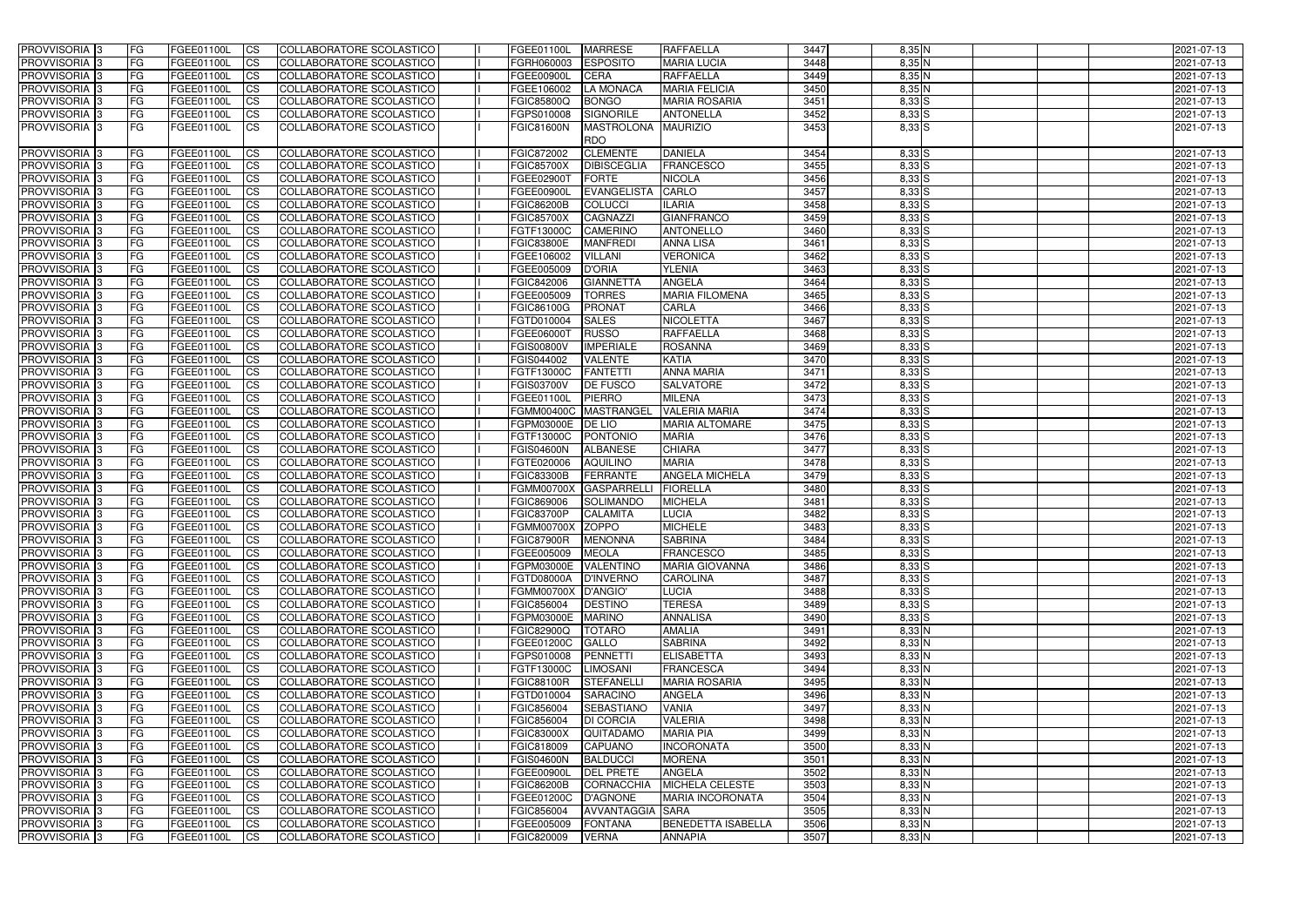| <b>PROVVISORIA</b> 3       | l FG      | FGEE01100L               | <b>ICS</b>             | COLLABORATORE SCOLASTICO                                    | FGTD010004          | <b>NAVAZIO</b>    | <b>ANTONIA</b>                    | 3508   | $8,33$ N          | 2021-07-13 |
|----------------------------|-----------|--------------------------|------------------------|-------------------------------------------------------------|---------------------|-------------------|-----------------------------------|--------|-------------------|------------|
| <b>PROVVISORIA 3</b>       | FG        | FGEE01100L               | <b>ICS</b>             | COLLABORATORE SCOLASTICO                                    | FGIS001004          | <b>CIUFFREDA</b>  | <b>ELISABETTA</b>                 | 3509   | $8,33$ N          | 2021-07-13 |
| PROVVISORIA <sup>1</sup> 3 | FG        | FGEE01100L               | <b>CS</b>              | <b>COLLABORATORE SCOLASTICO</b>                             | <b>FGIC87900R</b>   | <b>PETRUCCI</b>   | <b>GRAZIANA</b>                   | 3510   | 8,33 N            | 2021-07-13 |
| PROVVISORIA                | FG        | FGEE01100L               | <b>CS</b>              | COLLABORATORE SCOLASTICO                                    | <b>FGIS01100P</b>   | PAPARELLA         | <b>GAETANO</b>                    | 3511   | 8,33 N            | 2021-07-13 |
| PROVVISORIA <sup>1</sup> 3 | FG        | FGEE01100L               | <b>CS</b>              | COLLABORATORE SCOLASTICO                                    | FGIC86000Q          | <b>GATTULLI</b>   | <b>MARIA FILOMENA</b>             | 3512   | 8,33 N            | 2021-07-13 |
| PROVVISORIA <sup>1</sup> 3 | FG        | FGEE01100L               | <b>CS</b>              | COLLABORATORE SCOLASTICO                                    | FGIC880001          | <b>MAURIELLO</b>  | <b>LEONARDA</b>                   | 3513   | 8,33 N            | 2021-07-13 |
| PROVVISORIA <sup>1</sup> 3 | FG        | FGEE01100L               | <b>CS</b>              | COLLABORATORE SCOLASTICO                                    | <b>FGIC85700X</b>   | PENNABEA          | <b>ANNA LISA</b>                  | 3514   | 8,33N             | 2021-07-13 |
| PROVVISORIA 3              | FG        | FGEE01100L               | <b>ICS</b>             | COLLABORATORE SCOLASTICO                                    | FGIC85800Q          | <b>CIARMOLI</b>   | <b>CINZIA</b>                     | 3515   | $8,33$ N          | 2021-07-13 |
| PROVVISORIA 3              | <b>FG</b> | FGEE01100L               | <b>CS</b>              | COLLABORATORE SCOLASTICO                                    | FGRI020004          | <b>AMORICO</b>    | ORNELLA                           | 3516   | $8,33$ N          | 2021-07-13 |
| PROVVISORIA 3              | <b>FG</b> | FGEE01100L               | <b>ICS</b>             | COLLABORATORE SCOLASTICO                                    | FGPS040004          | <b>DE STEFANO</b> | <b>GIUSEPPINA</b>                 | 3517   | 8,33N             | 2021-07-13 |
| PROVVISORIA 3              | FG        | <b>FGEE01100L</b>        | <b>ICS</b>             | COLLABORATORE SCOLASTICO                                    | FGTD21000T          | <b>VESCERA</b>    | <b>BARBARA</b>                    | 3518   | 8,33 N            | 2021-07-13 |
| <b>PROVVISORIA</b>         | FG        | FGEE01100L               | <b>ICS</b>             | COLLABORATORE SCOLASTICO                                    | <b>FGIS00800V</b>   | <b>LOMBARDI</b>   | <b>ANTONIETTA LUCIA</b>           | 3519   | 8,33N             | 2021-07-13 |
| <b>PROVVISORIA</b>         | FG        | FGEE01100L               | <b>ICS</b>             | COLLABORATORE SCOLASTICO                                    | FGIC842006          | <b>PANZANO</b>    | <b>FRANCA</b>                     | 3520   | $8,33$ N          | 2021-07-13 |
| <b>PROVVISORIA</b>         | FG        | FGEE01100L               | <b>ICS</b>             | COLLABORATORE SCOLASTICO                                    | FGIC818009          | <b>MIELE</b>      | <b>GIUSEPPINA</b>                 | 3521   | 8,33 N            | 2021-07-13 |
| <b>PROVVISORIA</b>         | FG        | FGEE01100L               | <b>ICS</b>             | COLLABORATORE SCOLASTICO                                    | FGPC15000C          | <b>TRIONFO</b>    | <b>STEFANIA</b>                   | 3522   | 8,33 N            | 2021-07-13 |
| <b>PROVVISORIA</b>         | FG        | FGEE01100L               | <b>ICS</b>             | COLLABORATORE SCOLASTICO                                    | FGIC827004          | <b>BOZZINO</b>    | <b>BARBARA</b>                    | 3523   | 8,33 N            | 2021-07-13 |
| <b>PROVVISORIA</b>         | FG        | <b>FGEE01100L</b>        | <b>ICS</b>             | COLLABORATORE SCOLASTICO                                    | <b>FGIS00800V</b>   | <b>DI BITETTO</b> | <b>ROSA</b>                       | 3524   | 8,33 N            | 2021-07-13 |
| <b>PROVVISORIA</b>         | FG        | FGEE01100L               | <b>ICS</b>             | COLLABORATORE SCOLASTICO                                    | FGIC876009          | <b>CIACCA</b>     | <b>GIUSEPPE</b>                   | 3525   | 8,33 N            | 2021-07-13 |
| PROVVISORIA <sup>3</sup>   | FG        | FGEE01100L               | <b>ICS</b>             | COLLABORATORE SCOLASTICO                                    | <b>FGIS04600N</b>   | DI FONZO          | <b>TIZIANA</b>                    | 3526   | 8,33 N            | 2021-07-13 |
| PROVVISORIA 3              | FG        | FGEE01100L               | <b>ICS</b>             | COLLABORATORE SCOLASTICO                                    | <b>FGIS05300R</b>   | <b>TODISCO</b>    | <b>PIETRO</b>                     | 3527   | 8,33 N            | 2021-07-13 |
| PROVVISORIA <sup>1</sup> 3 | FG        | FGEE01100L               | <b>ICS</b>             | COLLABORATORE SCOLASTICO                                    | FGPS010008          | <b>CIAVARELLA</b> | <b>ELISABETTA</b>                 | 3528   | $8,33$ N          | 2021-07-13 |
| PROVVISORIA 3              | FG        | FGEE01100L               | <b>ICS</b>             | COLLABORATORE SCOLASTICO                                    | FGTF17000V          | <b>D'APOLITO</b>  | <b>NUNZIA</b>                     | 3529   | 8,33N             | 2021-07-13 |
| PROVVISORIA <sup>3</sup>   | FG        |                          | <b>ICS</b>             | <b>COLLABORATORE SCOLASTICO</b>                             | FGPS040004          | PLACENTINO        | <b>FRANCESCA</b>                  | 3530   | $8,33$ N          |            |
| PROVVISORIA <sup>3</sup>   |           | FGEE01100L<br>FGEE01100L |                        |                                                             |                     | <b>ARDITO</b>     |                                   | 3531   |                   | 2021-07-13 |
| PROVVISORIA <sup>3</sup>   | FG        |                          | <b>CS</b>              | COLLABORATORE SCOLASTICO<br><b>COLLABORATORE SCOLASTICO</b> | <b>FGIS04600N</b>   | <b>IACOVIELLO</b> | LUIGIA<br><b>CATERINA</b>         | 3532   | 8,33N<br>$8,33$ N | 2021-07-13 |
|                            | FG        | FGEE01100L               | <b>CS</b>              |                                                             | FGIC863007          |                   |                                   |        |                   | 2021-07-13 |
| PROVVISORIA <sup>1</sup> 3 | FG        | FGEE01100L               | <b>ICS</b>             | COLLABORATORE SCOLASTICO                                    | FGIS00400G          | <b>SOLITRO</b>    | <b>RAFFAELE</b>                   | 3533   | $8,33$ N          | 2021-07-13 |
| PROVVISORIA 3              | FG        | FGEE01100L               | <b>ICS</b>             | COLLABORATORE SCOLASTICO                                    | FGTD21000T          | <b>FRATIANNI</b>  | <b>ROSALBA</b>                    | 3534   | 8,33 N            | 2021-07-13 |
| PROVVISORIA                | FG        | FGEE01100L               | <b>ICS</b>             | COLLABORATORE SCOLASTICO                                    | <b>FGTD08000A</b>   | <b>CALITRI</b>    | <b>LOREDANA</b>                   | 3535   | 8,33 N            | 2021-07-13 |
| PROVVISORIA                | FG        | FGEE01100L               | <b>CS</b>              | <b>COLLABORATORE SCOLASTICO</b>                             | FGPS010008          | <b>MINESE</b>     | <b>STEFANO</b>                    | 3536   | 8,33 N            | 2021-07-13 |
| PROVVISORIA                | FG        | FGEE01100L               | <b>CS</b>              | COLLABORATORE SCOLASTICO                                    | FGIC85800Q          | <b>PETITTI</b>    | <b>VITO</b>                       | 3537   | 8,33 N            | 2021-07-13 |
| PROVVISORIA                | FG        | FGEE01100L               | <b>CS</b>              | COLLABORATORE SCOLASTICO                                    | <b>FGIS00800V</b>   | <b>DE BELLIS</b>  | <b>GIUSEPPINA</b>                 | 3538   | 8,33 N            | 2021-07-13 |
| PROVVISORIA <sup>1</sup> 3 | FG        | FGEE01100L               | <b>CS</b>              | COLLABORATORE SCOLASTICO                                    | FGIS007003          | <b>MALIZIA</b>    | <b>ANNA ANTONIETTA</b>            | 3539   | $8,33$ N          | 2021-07-13 |
| PROVVISORIA <sup>1</sup> 3 | FG        | FGEE01100L               | <b>CS</b>              | COLLABORATORE SCOLASTICO                                    | FGIS00400G          | <b>ESPOSITO</b>   | <b>PORZIA</b>                     | 3540   | 8,33N             | 2021-07-13 |
| PROVVISORIA 3              | FG        | FGEE01100L               | <b>CS</b>              | COLLABORATORE SCOLASTICO                                    | FGEE06000T          | <b>AGHILAR</b>    | <b>ANTONIETTA</b>                 | 3541   | 8,33N             | 2021-07-13 |
| PROVVISORIA <sup>1</sup> 3 | <b>FG</b> | FGEE01100L               | <b>CS</b>              | COLLABORATORE SCOLASTICO                                    | FGIC818009          | DE MEO            | <b>CARMELINA</b>                  | 3542   | $8,33$ N          | 2021-07-13 |
| PROVVISORIA 3              | <b>FG</b> | FGEE01100L               | <b>ICS</b>             | COLLABORATORE SCOLASTICO                                    | FGIS048009          | <b>ERRICO</b>     | <b>TIZIANA</b>                    | 3543   | $8,33$ N          | 2021-07-13 |
| PROVVISORIA 3              | <b>FG</b> | FGEE01100L               | <b>ICS</b>             | COLLABORATORE SCOLASTICO                                    | FGIC827004          | <b>MARCHITTO</b>  | <b>ANNA</b>                       | 3544   | 8,33N             | 2021-07-13 |
| <b>PROVVISORIA</b>         | <b>FG</b> | FGEE01100L               | <b>ICS</b>             | COLLABORATORE SCOLASTICO                                    | FGIC818009          | <b>VIGILANTE</b>  | <b>VINCENZO</b>                   | 3545   | 8,33N             | 2021-07-13 |
| PROVVISORIA 3              | FG        | FGEE01100L               | CS                     | COLLABORATORE SCOLASTICO                                    | <b>FGIC85900G</b>   | <b>TUSINO</b>     | <b>MARIA GRAZIA</b>               | 3546   | $8,33$ N          | 2021-07-13 |
| PROVVISORIA 3              | <b>FG</b> | FGEE01100L               | $\mathsf{ICS}$         | COLLABORATORE SCOLASTICO                                    | <b>FGIC83800E</b>   | NUZZOLESE         | <b>MARIA CARMELA</b>              | 3547   | 8,33N             | 2021-07-13 |
| PROVVISORIA 3              | <b>FG</b> | <b>FGEE01100L</b>        | $\mathsf{ICS}$         | COLLABORATORE SCOLASTICO                                    | FGIC864003          | <b>AZZARONE</b>   | <b>CIRO IVANO</b>                 | 3548   | $8,32$ S          | 2021-07-13 |
| PROVVISORIA 3              | <b>FG</b> | FGEE01100L               | $\mathsf{ICS}$         | COLLABORATORE SCOLASTICO                                    | <b>FGIC84600D</b>   | <b>BORRELLI</b>   | <b>MARIA ROSARIA</b>              | 3549   | $8,32$ S          | 2021-07-13 |
| PROVVISORIA 3              | FG        | FGEE01100L               | $\mathsf{ICS}$         | COLLABORATORE SCOLASTICO                                    | <b>FGEE11000N</b>   | CORONATO          | <b>ANTONELLA</b>                  | 3550   | $8,32$ N          | 2021-07-13 |
| PROVVISORIA 3              | l FG      | FGEE01100L               | <b>CS</b>              | COLLABORATORE SCOLASTICO                                    | FGTF13000C          | LISCIO            | <b>GIUSEPPE</b>                   | 3551   | 8,31 N            | 2021-07-13 |
| PROVVISORIA 3              | <b>FG</b> | FGEE01100L               | $\mathsf{ICS}$         | COLLABORATORE SCOLASTICO                                    | FGRH060003          | <b>TURCO</b>      | <b>GRAZIELLA</b>                  | 3552   | $8,30$ S          | 2021-07-13 |
| PROVVISORIA 3              | FG        | FGEE01100L               | <b>CS</b>              | COLLABORATORE SCOLASTICO                                    | FGEE005009          | <b>SALERNO</b>    | <b>ANTONIA MARIA PIA</b>          | 3553   | $8,30$ S          | 2021-07-13 |
| PROVVISORIA 3              | <b>FG</b> | FGEE01100L               | <b>CS</b>              | COLLABORATORE SCOLASTICO                                    | FGIC855008          | <b>DALUISO</b>    | <b>RITA</b>                       | 3554   | 8,30 S            | 2021-07-13 |
| PROVVISORIA 3              | <b>FG</b> | FGEE01100L               | <b>CS</b>              | COLLABORATORE SCOLASTICO                                    | FGMM00700X GASBARRO |                   | <b>FRANCESCA</b>                  | 3555   | $8,30$ S          | 2021-07-13 |
| PROVVISORIA 3              | <b>FG</b> | FGEE01100L               | <b>CS</b>              | COLLABORATORE SCOLASTICO                                    | <b>FGIC84400T</b>   | <b>FORMICA</b>    | <b>GIOVANNI</b>                   | 3556   | $8,30$ S          | 2021-07-13 |
| PROVVISORIA 3              | <b>FG</b> | FGEE01100L               | <b>CS</b>              | COLLABORATORE SCOLASTICO                                    | <b>FGIC80800P</b>   | <b>DI MAURO</b>   | <b>IRENE</b>                      | 3557   | $8,30$ S          | 2021-07-13 |
| PROVVISORIA 3              | <b>FG</b> | FGEE01100L               | <b>CS</b>              | COLLABORATORE SCOLASTICO                                    | FGIC876009          | CARANO            | <b>SIMONA</b>                     | 3558   | $8,30$ S          | 2021-07-13 |
| PROVVISORIA 3              | <b>FG</b> | FGEE01100L               | <b>CS</b>              | COLLABORATORE SCOLASTICO                                    | FGEE01200C          | <b>SAMELE</b>     | <b>LAURA</b>                      | 3559   | $8,30$ S          | 2021-07-13 |
| PROVVISORIA 3              | <b>FG</b> | FGEE01100L               | <b>CS</b>              | COLLABORATORE SCOLASTICO                                    | FGEE01200C          | URBANCOVA         | <b>ADRIANA</b>                    | 3560 S | $8,30$ S          | 2021-07-13 |
| PROVVISORIA 3              | <b>FG</b> | FGEE01100L               | <b>CS</b>              | COLLABORATORE SCOLASTICO                                    | <b>FGEE00800R</b>   | <b>OLIVIERO</b>   | <b>MARZIA</b>                     | 3561   | $8,30$ S          | 2021-07-13 |
| PROVVISORIA 3              | <b>FG</b> | FGEE01100L               | <b>CS</b>              | COLLABORATORE SCOLASTICO                                    | FGIC877005          | <b>CASTRIOTA</b>  | CARLO                             | 3562   | $8,30$ S          | 2021-07-13 |
| PROVVISORIA 3              | <b>FG</b> | FGEE01100L               | <b>CS</b>              | COLLABORATORE SCOLASTICO                                    | FGMM15400A          |                   | TRENTALANGE GRAZIA MARIA CRISTINA | 3563   | 8,30 S            | 2021-07-13 |
| PROVVISORIA 3              | <b>FG</b> | FGEE01100L               | <b>CS</b>              | COLLABORATORE SCOLASTICO                                    | <b>FGIC82300R</b>   | <b>GOLIA</b>      | MICHELANTONIA                     | 3564   | $8,30$ S          | 2021-07-13 |
| PROVVISORIA 3              | FG        | FGEE01100L               | <b>CS</b>              | COLLABORATORE SCOLASTICO                                    | <b>FGIS03700V</b>   | <b>TOMACELLI</b>  | <b>ERSILIA</b>                    | 3565   | $8,30$ S          | 2021-07-13 |
| PROVVISORIA 3              | FG        | <b>FGEE01100L</b>        | <b>CS</b>              | COLLABORATORE SCOLASTICO                                    | <b>FGIS00800V</b>   | REDAVID           | <b>ANTONELLA</b>                  | 3566   | $8,30$ S          | 2021-07-13 |
| PROVVISORIA 3              | <b>FG</b> | FGEE01100L               | <b>CS</b>              | COLLABORATORE SCOLASTICO                                    | FGTF13000C          | <b>CICCARELLA</b> | <b>MICHELINA</b>                  | 3567   | $8,30$ S          | 2021-07-13 |
| PROVVISORIA 3              | <b>FG</b> | FGEE01100L               | $\overline{\text{CS}}$ | COLLABORATORE SCOLASTICO                                    | <b>FGIC83800E</b>   | <b>GIANNETTA</b>  | <b>LUCIA</b>                      | 3568   | 8,30 S            | 2021-07-13 |
| PROVVISORIA 3              | <b>FG</b> | FGEE01100L               | $\overline{\text{CS}}$ | COLLABORATORE SCOLASTICO                                    | FGPS010008          | <b>ALTERIO</b>    | <b>ANNA</b>                       | 3569   | $8,30$ S          | 2021-07-13 |
|                            |           |                          |                        |                                                             |                     |                   |                                   |        |                   |            |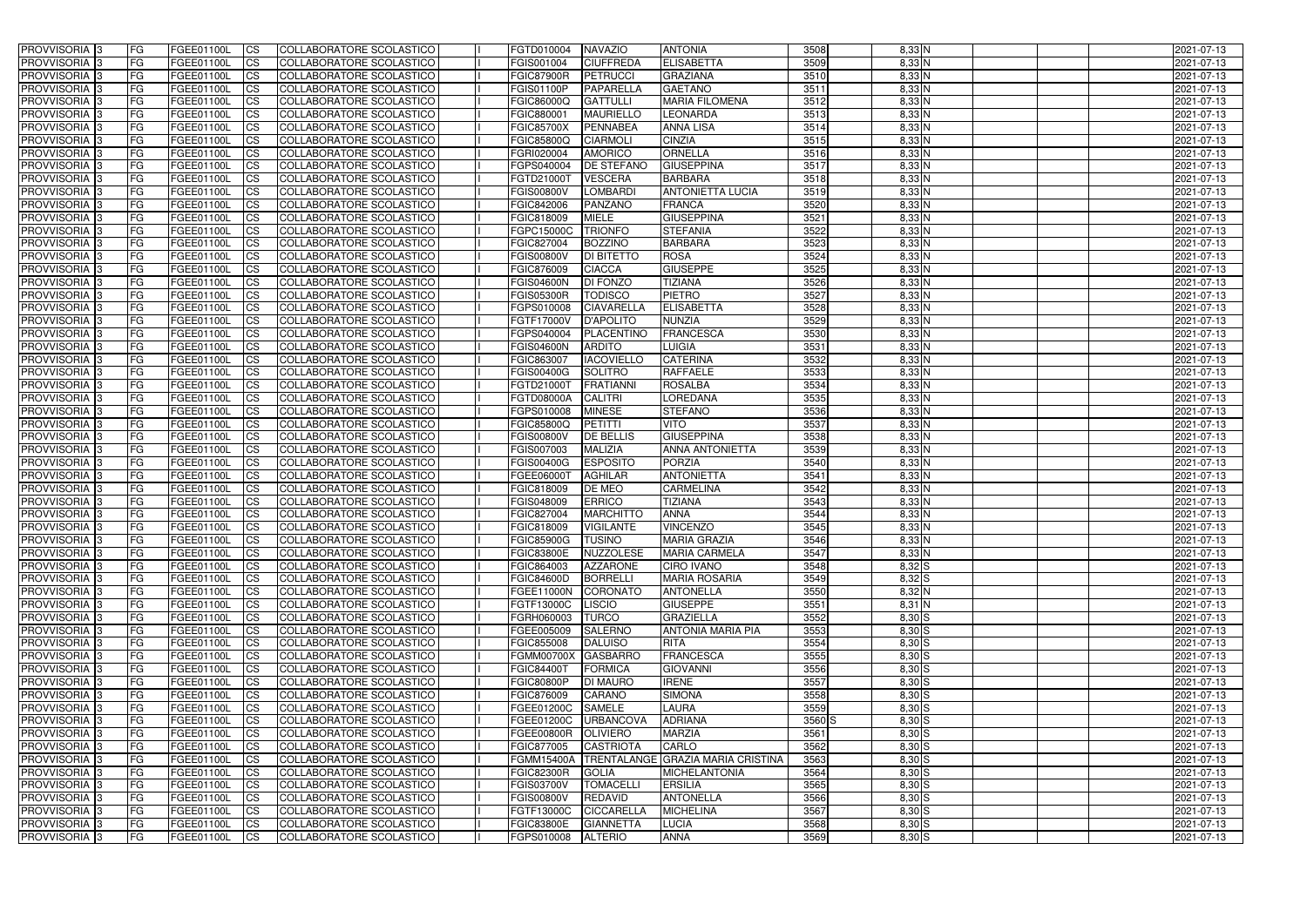| <b>PROVVISORIA</b> 3                                  | l FG                   | FGEE01100L               | <b>ICS</b>             | COLLABORATORE SCOLASTICO                             | FGIC880001               | <b>MORISCO</b>                 | <b>DOMENICO</b>                   | 3570         | $8,30$ S             | 2021-07-13               |
|-------------------------------------------------------|------------------------|--------------------------|------------------------|------------------------------------------------------|--------------------------|--------------------------------|-----------------------------------|--------------|----------------------|--------------------------|
| <b>PROVVISORIA 3</b>                                  | FG                     | FGEE01100L               | <b>ICS</b>             | COLLABORATORE SCOLASTICO                             | FGEE005009               | <b>GRAZIANO</b>                | <b>LUCIA</b>                      | 3571         | $8,30$ S             | 2021-07-13               |
| PROVVISORIA <sup>1</sup> 3                            | FG                     | FGEE01100L               | <b>CS</b>              | <b>COLLABORATORE SCOLASTICO</b>                      | FGPS010008               | LA SALANDRA                    | <b>ANTONELLA</b>                  | 3572         | $8,30$ S             | 2021-07-13               |
| PROVVISORIA                                           | FG                     | FGEE01100L               | <b>CS</b>              | COLLABORATORE SCOLASTICO                             | FGEE01100L               | <b>CLEMENTE</b>                | LETIZIA                           | 3573         | $8,30$ S             | 2021-07-13               |
| PROVVISORIA <sup>1</sup> 3                            | FG                     | FGEE01100L               | <b>CS</b>              | COLLABORATORE SCOLASTICO                             | FGTD060005               | <b>GIORDANO</b>                | <b>SILVANA</b>                    | 3574         | $8,30$ S             | 2021-07-13               |
| PROVVISORIA <sup>1</sup> 3                            | FG                     | FGEE01100L               | <b>CS</b>              | COLLABORATORE SCOLASTICO                             | FGIC827004               | <b>COLELLI</b>                 | <b>TERESA ANTONELLA</b>           | 3575         | $8,30$ S             | 2021-07-13               |
| PROVVISORIA <sup>1</sup> 3                            | FG                     | FGEE01100L               | <b>CS</b>              | COLLABORATORE SCOLASTICO                             | FGIC818009               | <b>CICERONE</b>                | <b>LUCIA</b>                      | 3576         | $8,30$ S             | 2021-07-13               |
| PROVVISORIA 3                                         | FG                     | FGEE01100L               | <b>ICS</b>             | COLLABORATORE SCOLASTICO                             | FGEE005009               | <b>PARISI</b>                  | <b>DAVIDE</b>                     | 3577         | $8,30$ S             | 2021-07-13               |
| PROVVISORIA <sup>3</sup>                              | FG                     | FGEE01100L               | <b>CS</b>              | COLLABORATORE SCOLASTICO                             | FGIC876009               | <b>CONTE</b>                   | <b>ALESSIA</b>                    | 3578         | $8,30$ S             | 2021-07-13               |
| PROVVISORIA 3                                         | <b>FG</b>              | FGEE01100L               | <b>ICS</b>             | COLLABORATORE SCOLASTICO                             | FGRH060003               | <b>CIUFFREDA</b>               | <b>CARMEN</b>                     | 3579         | $8,30$ S             | 2021-07-13               |
| PROVVISORIA 3                                         | FG                     | FGEE01100L               | <b>CS</b>              | COLLABORATORE SCOLASTICO                             | FGTD060005               | <b>SCOCCOLA</b>                | <b>LUCA FRANCESCO</b>             | 3580         | $8,30$ S             | 2021-07-13               |
| <b>PROVVISORIA</b>                                    | FG                     | FGEE01100L               | <b>ICS</b>             | COLLABORATORE SCOLASTICO                             | <b>FGIC81600N</b>        | <b>BARBAROSSA</b>              | <b>CINZIA</b>                     | 3581         | $8,30$ S             | 2021-07-13               |
| <b>PROVVISORIA</b>                                    | FG                     | FGEE01100L               | <b>ICS</b>             | COLLABORATORE SCOLASTICO                             | FGIC848005               | <b>LUCIANI</b>                 | <b>CARMELA</b>                    | 3582         | $8,30$ S             | 2021-07-13               |
| <b>PROVVISORIA</b>                                    | FG                     | FGEE01100L               | <b>ICS</b>             | COLLABORATORE SCOLASTICO                             | FGPM05000Q               | CAPPUCCI                       | <b>PAOLO</b>                      | 3583         | 8,30 S               | 2021-07-13               |
| <b>PROVVISORIA</b>                                    | FG                     | FGEE01100L               | <b>ICS</b>             | COLLABORATORE SCOLASTICO                             | FGTD060005               | <b>FIORE</b>                   | <b>RICCARDO</b>                   | 3584         | $8,30$ S             | 2021-07-13               |
| <b>PROVVISORIA</b>                                    | FG                     | FGEE01100L               | <b>ICS</b>             | COLLABORATORE SCOLASTICO                             | FGEE005009               | <b>FERRARA</b>                 | <b>SILVIA</b>                     | 3585         | 8,30 S               | 2021-07-13               |
| <b>PROVVISORIA</b>                                    | FG                     | FGEE01100L               | <b>ICS</b>             | COLLABORATORE SCOLASTICO                             | <b>FGIC85400C</b>        | <b>MAZZARIELLO</b>             | <b>ERSILIA</b>                    | 3586         | 8,30 S               | 2021-07-13               |
| <b>PROVVISORIA</b>                                    | FG                     | FGEE01100L               | <b>ICS</b>             | COLLABORATORE SCOLASTICO                             | FGIS00800V               | <b>MUCCIARONE</b>              | <b>SAVERIA</b>                    | 3587         | 8,30 S               | 2021-07-13               |
| PROVVISORIA <sup>3</sup>                              | FG                     | FGEE01100L               | <b>ICS</b>             | COLLABORATORE SCOLASTICO                             | <b>FGIS05300R</b>        | PAPARELLA                      | <b>MARTINA GIOVINA</b>            | 3588         | $8,30$ S             | 2021-07-13               |
| PROVVISORIA 3                                         | FG                     | FGEE01100L               | <b>ICS</b>             | COLLABORATORE SCOLASTICO                             | FGEE005009               | <b>CONSALES</b>                | <b>RAFFAELE</b>                   | 3589         | 8,30 N               | 2021-07-13               |
| PROVVISORIA <sup>1</sup> 3                            | FG                     | FGEE01100L               | <b>ICS</b>             | COLLABORATORE SCOLASTICO                             | FGEE01100L               | <b>ZOTTI</b>                   | <b>VALERIA</b>                    | 3590         | $8,30$ N             | 2021-07-13               |
| PROVVISORIA 3                                         | FG                     | FGEE01100L               | <b>ICS</b>             | COLLABORATORE SCOLASTICO                             | FGTF13000C               | <b>FENUTA</b>                  | LAURA                             | 3591         | $8,30$ N             | 2021-07-13               |
| PROVVISORIA <sup>3</sup><br>PROVVISORIA <sup>13</sup> | FG                     | FGEE01100L<br>FGEE01100L | <b>ICS</b>             | <b>COLLABORATORE SCOLASTICO</b>                      | FGIC819005<br>FGTD08000A | <b>DESIBIO</b><br><b>PILLO</b> | <b>ANGELA</b><br><b>VALENTINA</b> | 3592<br>3593 | $8,30$ N<br>8,30 N   | 2021-07-13               |
| PROVVISORIA <sup>1</sup> 3                            | FG                     |                          | <b>CS</b><br><b>CS</b> | COLLABORATORE SCOLASTICO<br>COLLABORATORE SCOLASTICO |                          | <b>VACCARO</b>                 | <b>GIANLUIGI</b>                  | 3594         | $8,30$ N             | 2021-07-13               |
| PROVVISORIA <sup>1</sup> 3                            | FG                     | FGEE01100L               | <b>ICS</b>             | COLLABORATORE SCOLASTICO                             | FGEE005009<br>FGIC856004 | <b>MIRIGELLI</b>               | <b>ANNAMARIA</b>                  | 3595         | $8,30$ N             | 2021-07-13               |
| PROVVISORIA 3                                         | FG<br>FG               | FGEE01100L<br>FGEE01100L | <b>ICS</b>             | COLLABORATORE SCOLASTICO                             | FGTF13000C               | <b>SGAMBATI</b>                | <b>EMMANUEL</b>                   | 3596         | 8,30 N               | 2021-07-13<br>2021-07-13 |
| PROVVISORIA                                           | FG                     | FGEE01100L               | <b>ICS</b>             | COLLABORATORE SCOLASTICO                             | FGPC160003               | <b>CASTRIOTA</b>               | <b>SERENA MARIA CELESTE</b>       | 3597         | $8,30$ N             | 2021-07-13               |
| PROVVISORIA                                           | FG                     | FGEE01100L               | <b>CS</b>              | <b>COLLABORATORE SCOLASTICO</b>                      | FGIC86100G               | <b>MARINO</b>                  | FLAVIA                            | 3598         | 8,30 N               | 2021-07-13               |
| PROVVISORIA                                           | FG                     | FGEE01100L               | <b>CS</b>              | COLLABORATORE SCOLASTICO                             | FGIC847009               | <b>PANZONE</b>                 | <b>SERAFINO ANTONIO</b>           | 3599         | 8,30 N               | 2021-07-13               |
| PROVVISORIA                                           | FG                     | FGEE01100L               | <b>CS</b>              | COLLABORATORE SCOLASTICO                             | FGIC827004               | PIZZUTO                        | <b>ALESSIA</b>                    | 3600         | 8,30 N               | 2021-07-13               |
| PROVVISORIA <sup>1</sup> 3                            | FG                     | FGEE01100L               | <b>CS</b>              | COLLABORATORE SCOLASTICO                             | FGTD08000A               | <b>MONTANINO</b>               | LILIANA                           | 3601         | $8,30$ N             | 2021-07-13               |
| PROVVISORIA <sup>1</sup> 3                            | FG                     | FGEE01100L               | <b>CS</b>              | COLLABORATORE SCOLASTICO                             | FGPS210002               | <b>MONACHESE</b>               | <b>GIUSEPPINA</b>                 | 3602         | $8,30$ N             | 2021-07-13               |
| PROVVISORIA 3                                         | FG                     | FGEE01100L               | <b>CS</b>              | <b>COLLABORATORE SCOLASTICO</b>                      | <b>FGIC86600P</b>        | <b>DEL VECCHIO</b>             | <b>ANTONELLA</b>                  | 3603         | $8,30$ N             | 2021-07-13               |
| PROVVISORIA <sup>1</sup> 3                            | FG                     | FGEE01100L               | <b>ICS</b>             | COLLABORATORE SCOLASTICO                             | <b>FGIC87900R</b>        | <b>D'ANDREA</b>                | ARCANGELA                         | 3604         | $8,30$ N             | 2021-07-13               |
| PROVVISORIA <sup>1</sup> 3                            | <b>FG</b>              | FGEE01100L               | <b>CS</b>              | COLLABORATORE SCOLASTICO                             | FGEE00900L               | <b>CARELLA</b>                 | <b>ANGELO</b>                     | 3605         | 8,30 N               | 2021-07-13               |
| PROVVISORIA 3                                         | FG                     | FGEE01100L               | <b>ICS</b>             | COLLABORATORE SCOLASTICO                             | FGIC818009               | <b>D'APOLLO</b>                | <b>BARBARA</b>                    | 3606         | 8,30 N               | 2021-07-13               |
| <b>PROVVISORIA</b>                                    | <b>FG</b>              | FGEE01100L               | <b>ICS</b>             | COLLABORATORE SCOLASTICO                             | FGEE01100L               | <b>FARANO</b>                  | <b>LUANA</b>                      | 3607         | $8,30$ N             | 2021-07-13               |
| PROVVISORIA 3                                         | FG                     | FGEE01100L               | CS                     | COLLABORATORE SCOLASTICO                             | FGPM10000G PICCINO       |                                | <b>ANNA VALENTINA</b>             | 3608         | $8,30$ N             | 2021-07-13               |
| PROVVISORIA 3                                         | <b>FG</b>              | FGEE01100L               | $\mathsf{ICS}$         | COLLABORATORE SCOLASTICO                             | FGIS05900Q ZANNETTINI    |                                | <b>IPAOLO</b>                     | 3609         | $8,30$ N             | 2021-07-13               |
| PROVVISORIA 3                                         | <b>FG</b>              | <b>FGEE01100L</b>        | $\mathsf{ICS}$         | COLLABORATORE SCOLASTICO                             | <b>FGIS05300R</b>        | VALENTINO                      | <b>CATERINA</b>                   | 3610         | $8,30$ N             | 2021-07-13               |
| PROVVISORIA 3                                         | <b>FG</b>              | FGEE01100L               | $\overline{\text{CS}}$ | COLLABORATORE SCOLASTICO                             | FGPS040004               | FRASCA                         | <b>PIER PAOLO</b>                 | 3611         | $8,30$ N             | 2021-07-13               |
| PROVVISORIA 3                                         | FG                     | FGEE01100L               | $\mathsf{ICS}$         | COLLABORATORE SCOLASTICO                             | <b>FGEE00800R</b>        | <b>PACIELLO</b>                | FRANCESCA                         | 3612         | $8,30$ N             | 2021-07-13               |
| PROVVISORIA 3                                         | l FG                   | FGEE01100L               | $\overline{\text{CS}}$ | COLLABORATORE SCOLASTICO                             | FGTF13000C               | <b>TISO</b>                    | <b>EMANUELA</b>                   | 3613         | $8,30$ N             | 2021-07-13               |
| PROVVISORIA 3                                         | <b>FG</b>              | FGEE01100L               | <b>CS</b>              | COLLABORATORE SCOLASTICO                             | FGTD08000A               | <b>ANTINI</b>                  | <b>GIUSI IDA</b>                  | 3614         | $8,30$ N             | 2021-07-13               |
| PROVVISORIA <sup>3</sup>                              | FG                     | FGEE01100L               | <b>CS</b>              | COLLABORATORE SCOLASTICO                             | FGIC880001               | <b>BARTOLO</b>                 | <b>DONATO</b>                     | 3615         | $8,30$ N             | 2021-07-13               |
| PROVVISORIA 3                                         | <b>FG</b>              | FGEE01100L               | <b>CS</b>              | COLLABORATORE SCOLASTICO                             | FGIC843002               | <b>GAMMAROTA</b>               | <b>FEDERICA</b>                   | 3616         | $8,30$ N             | 2021-07-13               |
| PROVVISORIA 3                                         | <b>FG</b>              | FGEE01100L               | <b>CS</b>              | COLLABORATORE SCOLASTICO                             | <b>FGVC01000C</b>        | POTITO                         | <b>MARIA ASSUNTA</b>              | 3617         | $8,30$ N             | 2021-07-13               |
| PROVVISORIA 3                                         | <b>FG</b>              | FGEE01100L               | <b>CS</b>              | COLLABORATORE SCOLASTICO                             | FGIC863007               | <b>GUERRA</b>                  | <b>MICHELE</b>                    | 3618         | $8,30$ N             | 2021-07-13               |
| PROVVISORIA 3                                         | <b>FG</b>              | FGEE01100L               | <b>CS</b>              | COLLABORATORE SCOLASTICO                             | FGIS021009               | <b>PARISI</b>                  | <b>MATTEO</b>                     | 3619         | $8,30$ N             | 2021-07-13               |
| PROVVISORIA 3                                         | <b>FG</b>              | FGEE01100L               | <b>CS</b>              | COLLABORATORE SCOLASTICO                             | FGIC819005               | CAVALIERE                      | <b>PASQUALE</b>                   | 3620         | $8,30$ N             | 2021-07-13               |
| PROVVISORIA 3                                         | <b>FG</b>              | FGEE01100L               | <b>CS</b>              | COLLABORATORE SCOLASTICO                             | <b>FGIC85700X</b>        | <b>MANCINI</b>                 | <b>LAURA</b>                      | 3621         | $8,30$ N             | 2021-07-13               |
| PROVVISORIA 3                                         | <b>FG</b>              | FGEE01100L               | <b>CS</b>              | COLLABORATORE SCOLASTICO                             | <b>FGIC81600N</b>        | <b>DELLA VISTA</b>             | <b>CLAUDIA</b>                    | 3622         | $8,30$ N             | 2021-07-13               |
| PROVVISORIA 3                                         | <b>FG</b>              | FGEE01100L               | <b>CS</b>              | COLLABORATORE SCOLASTICO                             | FGMM00700X FORNELLI      |                                | <b>FRANCESCA</b>                  | 3623         | $8,30$ N             | 2021-07-13               |
| PROVVISORIA 3                                         | FG                     | FGEE01100L               | <b>CS</b>              | COLLABORATORE SCOLASTICO                             | <b>FGIS00800V</b>        | LA TEGOLA                      | <b>GIUSEPPE</b>                   | 3624         | 8,30 N               | 2021-07-13               |
| PROVVISORIA 3                                         | <b>FG</b><br><b>FG</b> | FGEE01100L<br>FGEE01100L | <b>CS</b>              | COLLABORATORE SCOLASTICO                             | FGPM03000E LAMBRESA      |                                | <b>MICHELA FLORA</b>              | 3625<br>3626 | $8,30$ N<br>$8,30$ N | 2021-07-13<br>2021-07-13 |
| PROVVISORIA 3<br>PROVVISORIA 3                        | <b>FG</b>              | FGEE01100L               | <b>CS</b><br><b>CS</b> | COLLABORATORE SCOLASTICO<br>COLLABORATORE SCOLASTICO | FGTF13000C<br>FGPC160003 | NICOLO'<br><b>UNGOLO</b>       | <b>LEONARDO</b><br><b>ANTONIO</b> | 3627         | $8,30$ N             | 2021-07-13               |
| PROVVISORIA 3                                         | FG                     | <b>FGEE01100L</b>        | <b>CS</b>              | COLLABORATORE SCOLASTICO                             | <b>FGIS00800V</b>        | LO VASTO                       | <b>ANTONIO PIO JUNIOR</b>         | 3628         | $8,30$ N             | 2021-07-13               |
| PROVVISORIA 3                                         | <b>FG</b>              | FGEE01100L               | <b>CS</b>              | COLLABORATORE SCOLASTICO                             | <b>FGIC83800E</b>        | CARRILLO                       | <b>CARMELA</b>                    | 3629         | $8,30$ N             | 2021-07-13               |
| PROVVISORIA 3                                         | <b>FG</b>              | FGEE01100L               | $\overline{\text{CS}}$ | COLLABORATORE SCOLASTICO                             | <b>FGIC87000A</b>        | <b>MALCANGIO</b>               | <b>GERARDA</b>                    | 3630         | $8,30$ N             | 2021-07-13               |
| PROVVISORIA 3                                         | <b>FG</b>              | FGEE01100L               | $\overline{\text{CS}}$ | COLLABORATORE SCOLASTICO                             | FGMM00700X NOTARI        |                                | <b>FRANCESCA</b>                  | 3631         | $8,30$ N             | 2021-07-13               |
|                                                       |                        |                          |                        |                                                      |                          |                                |                                   |              |                      |                          |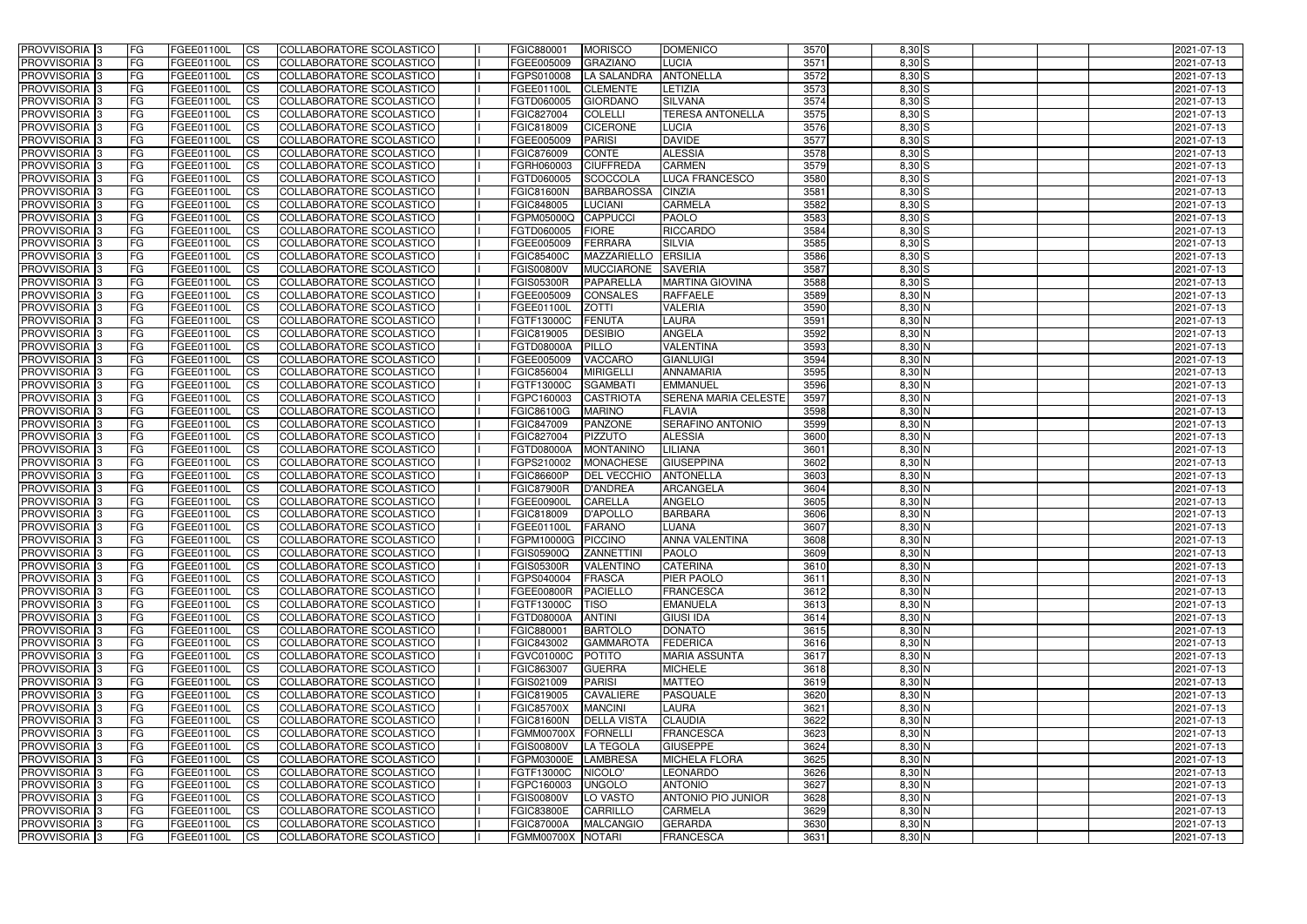| <b>PROVVISORIA</b> 3                                   | FG          | FGEE01100L               | <b>ICS</b>             | COLLABORATORE SCOLASTICO                             | FGPC160003                      | <b>DEL VECCHIO</b>                 | <b>DILETTA</b>                  | 3632         | $8,30$ N             | 2021-07-13               |
|--------------------------------------------------------|-------------|--------------------------|------------------------|------------------------------------------------------|---------------------------------|------------------------------------|---------------------------------|--------------|----------------------|--------------------------|
| <b>PROVVISORIA 3</b>                                   | FG          | FGEE01100L               | <b>CS</b>              | COLLABORATORE SCOLASTICO                             | <b>FGIC83800E</b>               | <b>PELULLO</b>                     | CARMELA                         | 3633         | $8,30$ N             | 2021-07-13               |
| PROVVISORIA <sup>3</sup>                               | FG          | FGEE01100L               | <b>CS</b>              | COLLABORATORE SCOLASTICO                             | <b>FGIC85700X</b>               | <b>GIOSEFFI</b>                    | <b>FRANCESCA</b>                | 3634         | 8,30 N               | 2021-07-13               |
| PROVVISORIA <sup>3</sup>                               | FG          | FGEE01100L               | <b>CS</b>              | COLLABORATORE SCOLASTICO                             | FGEE005009                      | <b>PALMA</b>                       | <b>MICHELA</b>                  | 3635         | $8,30$ N             | 2021-07-13               |
| PROVVISORIA <sup>1</sup> 3                             | FG          | FGEE01100L               | <b>CS</b>              | COLLABORATORE SCOLASTICO                             | <b>FGIC85800Q</b>               | CERICOLA                           | <b>FRANCESCA</b>                | 3636         | 8,30 N               | 2021-07-13               |
| PROVVISORIA <sup>3</sup>                               | FG          | FGEE01100L               | <b>CS</b>              | COLLABORATORE SCOLASTICO                             | <b>FGIC81600N</b>               | <b>BRUNO</b>                       | <b>MAURIZIO</b>                 | 3637         | $8,30$ N             | 2021-07-13               |
| PROVVISORIA 3                                          | FG          | FGEE01100L               | <b>CS</b>              | COLLABORATORE SCOLASTICO                             | FGTE020006                      | <b>DE STASIO</b>                   | <b>GRAZIA</b>                   | 3638         | $8,30$ N             | 2021-07-13               |
| PROVVISORIA 3                                          | FG          | <b>FGEE01100L</b>        | <b>CS</b>              | COLLABORATORE SCOLASTICO                             | FGTF17000V                      | <b>TURCO</b>                       | <b>FEDERICA</b>                 | 3639         | $8,30$ N             | 2021-07-13               |
| PROVVISORIA 3                                          | FG          | FGEE01100L               | <b>CS</b>              | COLLABORATORE SCOLASTICO                             | <b>FGIC85800Q</b>               | <b>LOMBARDI</b>                    | <b>GIOVANNI</b>                 | 3640         | $8,30$ N             | 2021-07-13               |
| PROVVISORIA <sup>3</sup>                               | FG          | FGEE01100L               | $\overline{c}$         | COLLABORATORE SCOLASTICO                             | <b>FGIC81600N</b>               | <b>DELLA VISTA</b>                 | <b>SIMONE</b>                   | 3641         | $8,30$ N             | 2021-07-13               |
| PROVVISORIA <sup>3</sup>                               | FG          | FGEE01100L               | <b>CS</b>              | COLLABORATORE SCOLASTICO                             | <b>FGIS05900Q</b>               | <b>ACCARRINO</b>                   | <b>GIANLUCA</b>                 | 3642         | $8,30$ N             | 2021-07-13               |
| PROVVISORIA <sup>3</sup>                               | FG          | FGEE01100L               | <b>CS</b>              | COLLABORATORE SCOLASTICO                             | FGIC827004                      | <b>DELLA MALVA</b>                 | <b>VINCENZO</b>                 | 3643         | $8,30$ N             | 2021-07-13               |
| PROVVISORIA <sup>3</sup>                               | FG          | <b>FGEE01100L</b>        | <b>I</b> CS            | COLLABORATORE SCOLASTICO                             | <b>FGIS04600N</b>               | <b>ABBATECOLA</b>                  | <b>ROBERTO</b>                  | 3644         | $8,30$ N             | 2021-07-13               |
| PROVVISORIA <sup>3</sup>                               | FG          | FGEE01100L               | <b>I</b> CS            | COLLABORATORE SCOLASTICO                             | FGPM10000G                      | <b>URBANO</b>                      | <b>CONCETTA</b>                 | 3645         | 8,30 N               | 2021-07-13               |
| PROVVISORIA <sup>3</sup>                               | FG          | FGEE01100L               | <b>I</b> CS            | COLLABORATORE SCOLASTICO                             | FGEE005009                      | <b>LORUSSO</b>                     | <b>FRANCESCO PASQUALE</b>       | 3646         | 8,30 N               | 2021-07-13               |
| <b>PROVVISORIA</b> 3                                   | FG          | FGEE01100L               | <b>I</b> CS            | <b>COLLABORATORE SCOLASTICO</b>                      | <b>FGIS05900Q</b>               | <b>DEL VECCHIO</b>                 | <b>MARIA SIPONTA</b>            | 3647         | 8,30 N               | 2021-07-13               |
| <b>PROVVISORIA</b> 3                                   | FG          | FGEE01100L               | <b>ICS</b>             | COLLABORATORE SCOLASTICO                             | FGIC820009                      | <b>MIRAGLIA</b>                    | <b>CAROLINA</b>                 | 3648         | 8,30 N               | 2021-07-13               |
| PROVVISORIA 3                                          | FG          | FGEE01100L               | <b>CS</b>              | COLLABORATORE SCOLASTICO                             | FGIC863007                      | <b>PRISCO</b>                      | <b>SAMUELE CARMELO</b>          | 3649         | 8,30 N               | 2021-07-13               |
| PROVVISORIA <sup>3</sup>                               | FG          | FGEE01100L               | <b>ICS</b>             | COLLABORATORE SCOLASTICO                             | <b>FGIS04600N</b>               | <b>RUOSPO</b>                      | <b>ANNA RITA</b>                | 3650         | $8,30$ N             | 2021-07-13               |
| PROVVISORIA <sup>3</sup>                               | FG          | FGEE01100L               | <b>I</b> CS            | COLLABORATORE SCOLASTICO                             | FGIS044002                      | <b>CAVALLO</b>                     | <b>MARIA FEDERICA</b>           | 3651         | 8,30 N               | 2021-07-13               |
| PROVVISORIA <sup>3</sup>                               | FG          | FGEE01100L               | <b>I</b> CS            | COLLABORATORE SCOLASTICO                             | <b>FGEE00900L</b>               | <b>SOLDANO</b>                     | <b>MONICA</b>                   | 3652         | $8,30$ N             | 2021-07-13               |
| PROVVISORIA <sup>3</sup>                               | FG          | FGEE01100L               | <b>CS</b>              | COLLABORATORE SCOLASTICO                             | FGIC818009                      | <b>DE GIROLAMO</b>                 | <b>FRANCESCA</b>                | 3653         | $8,30$ N             | 2021-07-13               |
| PROVVISORIA <sup>3</sup>                               | FG          | FGEE01100L               | <b>CS</b>              | COLLABORATORE SCOLASTICO<br>COLLABORATORE SCOLASTICO | FGIC82900Q                      | <b>IMPERATORE</b>                  | <b>ANTONELLA</b>                | 3654         | $8,30$ N             | 2021-07-13               |
| PROVVISORIA <sup>3</sup>                               | FG          | FGEE01100L<br>FGEE01100L | <b>CS</b>              |                                                      | FGIC863007                      | <b>SALVEMINI</b><br><b>PANELLA</b> | <b>DORIANA</b><br><b>MATTEO</b> | 3655<br>3656 | 8,30 N<br>$8,30$ N   | 2021-07-13               |
| PROVVISORIA <sup>3</sup><br>PROVVISORIA <sup>1</sup> 3 | FG          | FGEE01100L               | <b>CS</b>              | COLLABORATORE SCOLASTICO                             | FGIC85800Q                      | <b>BRUNO</b>                       | ILARIA ANNA DORIANA             | 3657         | $8,30$ N             | 2021-07-13               |
| PROVVISORIA <sup>1</sup> 3                             | FG<br>FG    | <b>FGEE01100L</b>        | <b>CS</b><br><b>CS</b> | COLLABORATORE SCOLASTICO<br>COLLABORATORE SCOLASTICO | <b>FGIC85800Q</b><br>FGPM03000E | <b>MARAUCCI</b>                    | <b>DANIELA</b>                  | 3658         | 8,30 N               | 2021-07-13<br>2021-07-13 |
| PROVVISORIA <sup>3</sup>                               | FG.         | FGEE01100L               | <b>CS</b>              | COLLABORATORE SCOLASTICO                             | FGIS00400G                      | <b>ABATANTUON</b>                  | <b>MARIA GRAZIA</b>             | 3659         | 8,30 N               | 2021-07-13               |
| PROVVISORIA <sup>13</sup>                              | FG          | <b>FGEE01100L</b>        | <b>CS</b>              | COLLABORATORE SCOLASTICO                             | <b>FGIC87400N</b>               | <b>PIZZOLO</b>                     | <b>DANIELA</b>                  | 3660         | 8,30 N               | 2021-07-13               |
| PROVVISORIA <sup>1</sup> 3                             | FG.         | <b>FGEE01100L</b>        | <b>CS</b>              | COLLABORATORE SCOLASTICO                             | <b>FGIC84600D</b>               | <b>ANTOLINI</b>                    | <b>MARIANA</b>                  | 3661         | 8,30 N               | 2021-07-13               |
| PROVVISORIA <sup>3</sup>                               | FG.         | FGEE01100L               | <b>CS</b>              | COLLABORATORE SCOLASTICO                             | FGPS010008                      | <b>MANCINI</b>                     | <b>VITTORIO</b>                 | 3662         | 8,30 N               | 2021-07-13               |
| PROVVISORIA <sup>13</sup>                              | FG          | FGEE01100L               | $\overline{\text{cs}}$ | COLLABORATORE SCOLASTICO                             | <b>FGIC85800Q</b>               | <b>CASERTA</b>                     | <b>LUCIO</b>                    | 3663         | $8,30$ N             | 2021-07-13               |
| PROVVISORIA <sup>3</sup>                               | FG          | <b>FGEE01100L</b>        | <b>CS</b>              | COLLABORATORE SCOLASTICO                             | FGTF13000C                      | <b>SPORTELL</b>                    | <b>MARIAGRAZIA</b>              | 3664         | $8,30$ N             | 2021-07-13               |
| PROVVISORIA <sup>3</sup>                               | FG          | <b>FGEE01100L</b>        | <b>CS</b>              | COLLABORATORE SCOLASTICO                             | <b>FGMM00400C</b>               | AMATO                              | <b>ANNA MARIA</b>               | 3665         | $8,30$ N             | 2021-07-13               |
| PROVVISORIA <sup>3</sup>                               | FG          | FGEE01100L               | $\overline{\text{cs}}$ | COLLABORATORE SCOLASTICO                             | <b>FGIC85700X</b>               | <b>TESTA</b>                       | <b>SERENA</b>                   | 3666         | $8,30$ N             | 2021-07-13               |
| PROVVISORIA <sup>3</sup>                               | FG          | <b>FGEE01100L</b>        | <b>CS</b>              | <b>COLLABORATORE SCOLASTICO</b>                      | <b>FGIS04600N</b>               | PRISCO                             | <b>MARIA NICLA</b>              | 3667         | $8,30$ N             | 2021-07-13               |
| PROVVISORIA <sup>3</sup>                               | FG          | FGEE01100L               | <b>CS</b>              | COLLABORATORE SCOLASTICO                             | <b>FGIS00800V</b>               | <b>MOSTACCI</b>                    | <b>EMANUELA</b>                 | 3668         | $8,30$ N             | 2021-07-13               |
| PROVVISORIA 3                                          | FG          | FGEE01100L               | <b>I</b> CS            | COLLABORATORE SCOLASTICO                             | <b>FGTF17000V</b>               | <b>ZAFFUTO</b>                     | MICHELANGELO                    | 3669         | $8,30$ N             | 2021-07-13               |
| <b>PROVVISORIA</b> 3                                   | IFG.        | FGEE01100L               | CS                     | COLLABORATORE SCOLASTICO                             | FGEE005009 GISO                 |                                    | <b>CONCETTA</b>                 | 3670         | $8,30$ N             | 2021-07-13               |
| PROVVISORIA 3                                          | IFG.        | FGEE01100L               | <b>ICS</b>             | COLLABORATORE SCOLASTICO                             | FGIC880001                      | <b>MENAFRO</b>                     | <b>MORENA</b>                   | 3671         | $8,30$ N             | 2021-07-13               |
| PROVVISORIA 3                                          | FG          | FGEE01100L               | <b>CS</b>              | COLLABORATORE SCOLASTICO                             | <b>FGIC855008</b>               | <b>BRINDICCI</b>                   | <b>GRAZIELLA</b>                | 3672         | $8,30$ N             | 2021-07-13               |
| PROVVISORIA 3                                          | FG          | FGEE01100L               | <b>CS</b>              | COLLABORATORE SCOLASTICO                             | FGEE01100L                      | <b>ZOTTI</b>                       | <b>LAURA</b>                    | 3673         | $8,30$ N             | 2021-07-13               |
| PROVVISORIA <sup>3</sup>                               | FG          | FGEE01100L               | <b>ICS</b>             | <b>COLLABORATORE SCOLASTICO</b>                      | FGIC819005                      | <b>RUSCA</b>                       | <b>SERENA</b>                   | 3674         | $8,30$ N             | 2021-07-13               |
| PROVVISORIA 3                                          | FG          | FGEE01100L               | <b>CS</b>              | COLLABORATORE SCOLASTICO                             | FGIC863007                      | <b>ROSSETTI</b>                    | <b>CLAUDIA</b>                  | 3675         | $8,30$ N             | 2021-07-13               |
| PROVVISORIA 3                                          | FG          | FGEE01100L               | <b>CS</b>              | COLLABORATORE SCOLASTICO                             | FGIC819005                      | <b>REALE</b>                       | <b>PATRIZIA</b>                 | 3676         | $8,30$ N             | 2021-07-13               |
| PROVVISORIA 3                                          | <b>FG</b>   | FGEE01100L               | <b>CS</b>              | COLLABORATORE SCOLASTICO                             | FGPS040004                      | <b>GIARRUSSO</b>                   | <b>MARILENA</b>                 | 3677         | $8,30$ N             | 2021-07-13               |
| PROVVISORIA 3                                          | FG          | FGEE01100L               | <b>CS</b>              | COLLABORATORE SCOLASTICO                             | FGIC848005                      | <b>FRATINO</b>                     | ARCANGELA                       | 3678         | $8,30$ N             | 2021-07-13               |
| PROVVISORIA 3                                          | FG          | FGEE01100L               | <b>CS</b>              | COLLABORATORE SCOLASTICO                             | <b>FGIC87900R</b>               | MARROCCHEL                         | <b>ANGELA</b>                   | 3679         | $8,30$ N             | 2021-07-13               |
| PROVVISORIA 3                                          | FG          | FGEE01100L               | <b>CS</b>              | COLLABORATORE SCOLASTICO                             | FGPS040004                      | <b>PALUMBO</b>                     | <b>GIACINTA</b>                 | 3680         | $8,30$ N             | 2021-07-13               |
| PROVVISORIA 3                                          | FG          | FGEE01100L               | <b>CS</b>              | COLLABORATORE SCOLASTICO                             | <b>FGIC86000Q</b>               | <b>BUONO</b>                       | <b>CATERINA</b>                 | 3681         | $8,30$ N             | 2021-07-13               |
| PROVVISORIA 3                                          | FG          | FGEE01100L               | <b>CS</b>              | COLLABORATORE SCOLASTICO                             | <b>FGIC85700X</b>               | <b>PIPOLI</b>                      | <b>ANTONIA</b>                  | 3682         | $8,30$ N             | 2021-07-13               |
| <b>PROVVISORIA</b> 3                                   | IFG.        | FGEE01100L               | <b>CS</b>              | COLLABORATORE SCOLASTICO                             | <b>FGIS01300A</b>               | <b>LECCESE</b>                     | <b>CINZIA</b>                   | 3683         | $8,30$ N             | 2021-07-13               |
| PROVVISORIA 3                                          | IFG.        | FGEE01100L               | <b>CS</b>              | COLLABORATORE SCOLASTICO                             | FGPS010008                      | <b>MINELLI</b>                     | <b>MAURIZIO</b>                 | 3684         | $8,30$ N             | 2021-07-13               |
| PROVVISORIA 3                                          | <b>IFG</b>  | FGEE01100L               | <b>CS</b>              | <b>COLLABORATORE SCOLASTICO</b>                      | FGIC848005                      | <b>CURSIO</b>                      | <b>GRAZIA</b>                   | 3685         | $8,30$ N             | 2021-07-13               |
| PROVVISORIA 3                                          | <b>IFG</b>  | FGEE01100L               | <b>CS</b>              | COLLABORATORE SCOLASTICO                             | FGIC820009                      | SCISCIO                            | <b>ANNA RITA</b>                | 3686         | $8,30$ N             | 2021-07-13               |
| PROVVISORIA 3                                          | IFG.<br> FG | <b>FGEE01100L</b>        | <b>CS</b>              | COLLABORATORE SCOLASTICO                             | FGEE005009                      | <b>LISO</b><br><b>DEFAZIO</b>      | <b>SAVINO</b><br><b>CLAUDIA</b> | 3687<br>3688 | $8,30$ N<br>$8,30$ N | 2021-07-13<br>2021-07-13 |
| PROVVISORIA 3<br>PROVVISORIA 3                         | FG          | FGEE01100L<br>FGEE01100L | <b>CS</b><br><b>CS</b> | COLLABORATORE SCOLASTICO<br>COLLABORATORE SCOLASTICO | <b>FGPS08000E</b><br>FGEE106002 | <b>BONCRISTIAN</b>                 | <b>FABIA MARIA</b>              | 3689         | $8,30$ N             | 2021-07-13               |
| PROVVISORIA 3                                          | FG          | <b>FGEE01100L</b>        | <b>CS</b>              | COLLABORATORE SCOLASTICO                             | FGPS010008                      | BOTTICELLA                         | <b>GRAZIANO</b>                 | 3690         | $8,30$ N             | 2021-07-13               |
| <b>PROVVISORIA</b> 3                                   | FG          | FGEE01100L               | <b>ICS</b>             | COLLABORATORE SCOLASTICO                             | <b>FGPS08000E</b>               | <b>MOLINARO</b>                    | <b>MARGHERITA</b>               | 3691         | $8,30$ N             | 2021-07-13               |
| PROVVISORIA 3                                          | FG          | FGEE01100L               | $\overline{c}$         | COLLABORATORE SCOLASTICO                             | <b>FGIS05900Q</b>               | <b>ELIA</b>                        | <b>LUISA</b>                    | 3692         | $8,30$ N             | 2021-07-13               |
| PROVVISORIA 3                                          | FG          | FGEE01100L               | <b>CS</b>              | COLLABORATORE SCOLASTICO                             | FGEE01100L                      | <b>SERRECCHIA</b>                  | <b>DAMIANO</b>                  | 3693         | $8,30$ N             | 2021-07-13               |
|                                                        |             |                          |                        |                                                      |                                 |                                    |                                 |              |                      |                          |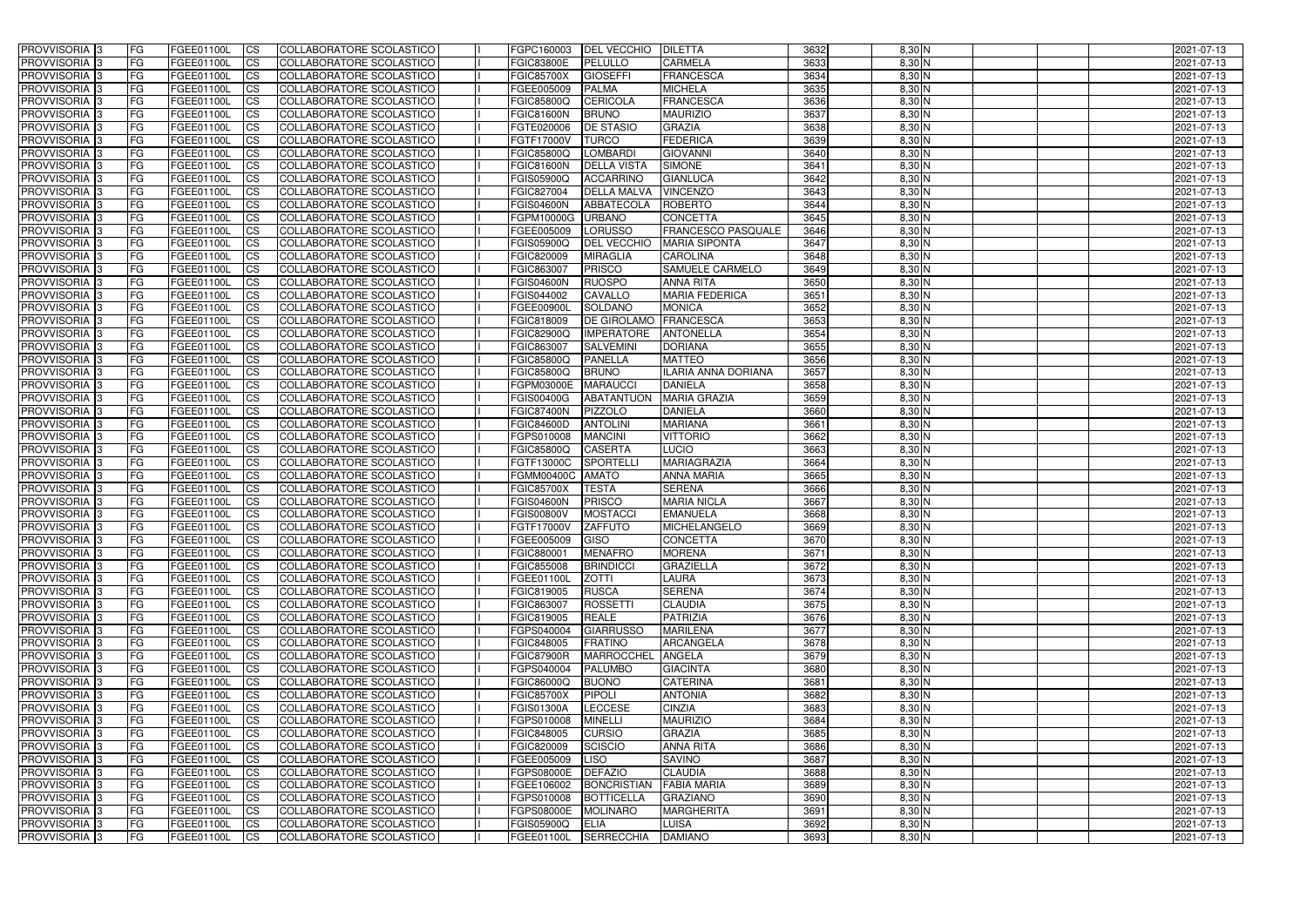| <b>PROVVISORIA</b> 3                        | l FG            | FGEE01100L                      | <b>ICS</b>              | COLLABORATORE SCOLASTICO                             | FGIC818009                             | <b>ILADOGANA</b>                     | <b>SAVINO</b>                     | 3694         | $8,30$ N             | 2021-07-13               |
|---------------------------------------------|-----------------|---------------------------------|-------------------------|------------------------------------------------------|----------------------------------------|--------------------------------------|-----------------------------------|--------------|----------------------|--------------------------|
| <b>PROVVISORIA 3</b>                        | FG              | FGEE01100L                      | <b>ICS</b>              | COLLABORATORE SCOLASTICO                             | <b>FGIS05300R</b>                      | <b>LOMURNO</b>                       | <b>DANIELE</b>                    | 3695         | 8,30 N               | 2021-07-13               |
| PROVVISORIA <sup>1</sup> 3                  | FG              | FGEE01100L                      | <b>CS</b>               | <b>COLLABORATORE SCOLASTICO</b>                      | FGEE005009                             | <b>SCIALOIA</b>                      | <b>SERAFINA</b>                   | 3696         | 8,30 N               | 2021-07-13               |
| PROVVISORIA                                 | FG              | FGEE01100L                      | <b>CS</b>               | COLLABORATORE SCOLASTICO                             | <b>FGIC85700X</b>                      | <b>FALCONE</b>                       | <b>TIZIANA</b>                    | 3697         | 8,30 N               | 2021-07-13               |
| PROVVISORIA <sup>1</sup> 3                  | FG              | FGEE01100L                      | <b>CS</b>               | COLLABORATORE SCOLASTICO                             | <b>FGIC86100G</b>                      | MARCANTONIO FIORELLA                 |                                   | 3698         | 8,30 N               | 2021-07-13               |
| PROVVISORIA <sup>1</sup> 3                  | FG              | FGEE01100L                      | <b>CS</b>               | COLLABORATORE SCOLASTICO                             | FGIC82900Q                             | <b>VUOVOLO</b>                       | <b>GIOVANNA ASSUNTA</b>           | 3699         | 8,30 N               | 2021-07-13               |
| PROVVISORIA <sup>1</sup> 3                  | FG              | FGEE01100L                      | <b>CS</b>               | COLLABORATORE SCOLASTICO                             | FGMM00700X                             | <b>LIGUORI</b>                       | <b>LUCIA</b>                      | 3700         | $8,30$ N             | 2021-07-13               |
| PROVVISORIA 3                               | FG              | FGEE01100L                      | <b>ICS</b>              | COLLABORATORE SCOLASTICO                             | FGPC15000C                             | <b>COCCIA</b>                        | <b>SELENE TERESA</b>              | 3701         | $8,30$ N             | 2021-07-13               |
| PROVVISORIA 3                               | FG              | FGEE01100L                      | <b>CS</b>               | COLLABORATORE SCOLASTICO                             | FGPS08000E                             | <b>PEDICO</b>                        | <b>ANNA MARIA</b>                 | 3702         | 8,30 N               | 2021-07-13               |
| PROVVISORIA 3                               | <b>FG</b>       | FGEE01100L                      | <b>ICS</b>              | COLLABORATORE SCOLASTICO                             | <b>FGIC83700P</b>                      | <b>FUOGLIO</b>                       | <b>MATTEO</b>                     | 3703         | $8,29$ N             | 2021-07-13               |
| PROVVISORIA 3                               | FG              | FGEE01100L                      | <b>CS</b>               | COLLABORATORE SCOLASTICO                             | FGIS023001                             | <b>MARRONE</b>                       | <b>LUCREZIA</b>                   | 3704         | 8,28 S               | 2021-07-13               |
| <b>PROVVISORIA</b>                          | FG              | FGEE01100L                      | <b>CS</b>               | COLLABORATORE SCOLASTICO                             | <b>FGIC87000A</b>                      | <b>COLETTA</b>                       | <b>ANNA MARIA</b>                 | 3705         | $8,28$ $S$           | 2021-07-13               |
| <b>PROVVISORIA</b>                          | FG              | FGEE01100L                      | <b>ICS</b>              | COLLABORATORE SCOLASTICO                             | <b>FGTD08000A</b>                      | <b>ORTELLO</b>                       | <b>ANTONIA</b>                    | 3706         | $8,28$ N             | 2021-07-13               |
| <b>PROVVISORIA</b>                          | FG              | FGEE01100L                      | <b>ICS</b>              | COLLABORATORE SCOLASTICO                             | <b>FGIS00800V</b>                      | <b>BRUNO</b>                         | <b>MICHELA</b>                    | 3707         | $8,28$ N             | 2021-07-13               |
| <b>PROVVISORIA</b>                          | FG              | FGEE01100L                      | <b>ICS</b>              | COLLABORATORE SCOLASTICO                             | FGIC81600N                             | <b>SPREMULL</b>                      | <b>MARIA ELISABETTA</b>           | 3708         | $8,28$ N             | 2021-07-13               |
| <b>PROVVISORIA</b>                          | FG              | FGEE01100L                      | <b>ICS</b>              | COLLABORATORE SCOLASTICO                             | <b>FGIC84400T</b>                      | <b>GRECO</b>                         | <b>MADDALENA</b>                  | 3709         | 8,28 N               | 2021-07-13               |
| <b>PROVVISORIA</b>                          | FG              | <b>FGEE01100L</b>               | <b>ICS</b>              | COLLABORATORE SCOLASTICO                             | FGIC876009                             | <b>BATTAGLINO</b>                    | <b>SAVINA</b>                     | 3710         | 8,27 S               | 2021-07-13               |
| <b>PROVVISORIA</b>                          | FG              | FGEE01100L                      | <b>ICS</b>              | COLLABORATORE SCOLASTICO                             | FGIC86000Q                             | <b>GRAMAZIO</b>                      | <b>MARIA MICHELA</b>              | 3711         | 8,27 S               | 2021-07-13               |
| PROVVISORIA <sup>3</sup>                    | FG              | FGEE01100L                      | <b>ICS</b>              | COLLABORATORE SCOLASTICO                             | FGPS040004                             | <b>NIRO</b>                          | <b>ROSA</b>                       | 3712         | 8,27 S               | 2021-07-13               |
| PROVVISORIA <sup>1</sup> 3                  | FG              | FGEE01100L                      | <b>ICS</b>              | COLLABORATORE SCOLASTICO                             | FGIC86000Q                             | PISERCHIA                            | <b>MARCO</b>                      | 3713         | $8,27$ S             | 2021-07-13               |
| PROVVISORIA <sup>1</sup> 3                  | FG              | FGEE01100L                      | <b>ICS</b>              | COLLABORATORE SCOLASTICO                             | FGIC827004                             | <b>PIACQUADIO</b>                    | <b>ANNA LUCIA</b>                 | 3714         | 8,27N                | 2021-07-13               |
| PROVVISORIA 3                               | FG              | FGEE01100L                      | <b>ICS</b>              | COLLABORATORE SCOLASTICO                             | <b>FGIC81600N</b>                      | <b>CERRONE</b>                       | <b>SONIA</b>                      | 3715         | $8,27$ N             | 2021-07-13               |
| PROVVISORIA 3                               | FG              | FGEE01100L                      | <b>ICS</b>              | COLLABORATORE SCOLASTICO                             | FGPS08000E                             | <b>DILEO</b>                         | <b>GIUSEPPE</b>                   | 3716         | $8,27$ N             | 2021-07-13               |
| PROVVISORIA 3                               | FG              | FGEE01100L                      | <b>CS</b>               | COLLABORATORE SCOLASTICO                             | <b>FGMM00700X</b>                      | <b>DE NICOLA</b>                     | PIERLUIGI                         | 3717         | 8,27N                | 2021-07-13               |
| PROVVISORIA <sup>1</sup> 3                  | FG              | FGEE01100L                      | <b>CS</b>               | COLLABORATORE SCOLASTICO                             | FGTF13000C                             | <b>LA ROTONDA</b>                    | <b>LUIGI</b><br><b>ROBERTO</b>    | 3718<br>3719 | $8,27$ N<br>$8,27$ N | 2021-07-13               |
| PROVVISORIA <sup>1</sup> 3<br>PROVVISORIA 3 | FG<br>FG        | FGEE01100L<br>FGEE01100L        | <b>CS</b><br><b>ICS</b> | COLLABORATORE SCOLASTICO<br>COLLABORATORE SCOLASTICO | <b>FGIC87000A</b><br><b>FGIS00800V</b> | <b>BLASI</b><br><b>GALASSO</b>       | <b>NUNZIA LUCIA</b>               | 3720         | $8,25$ S             | 2021-07-13<br>2021-07-13 |
| PROVVISORIA                                 | FG              | FGEE01100L                      | <b>ICS</b>              | COLLABORATORE SCOLASTICO                             | FGPS010008                             | <b>OLIVIERI</b>                      | <b>GIOVANNA</b>                   | 3721         | $8,25$ S             | 2021-07-13               |
| PROVVISORIA                                 | FG              | FGEE01100L                      | <b>CS</b>               | <b>COLLABORATORE SCOLASTICO</b>                      | <b>FGIC86500V</b>                      | <b>DI LAURO</b>                      | <b>BERNADETTE LINDA</b>           | 3722         | $8,25$ S             | 2021-07-13               |
| PROVVISORIA                                 | FG              | FGEE01100L                      | <b>CS</b>               | COLLABORATORE SCOLASTICO                             | FGEE00900I                             | <b>GRASSO</b>                        | <b>ROSSELLA</b>                   | 3723         | $8,25$ S             | 2021-07-13               |
| PROVVISORIA                                 | FG              | FGEE01100L                      | <b>CS</b>               | COLLABORATORE SCOLASTICO                             | <b>FGIC86200B</b>                      | <b>SOMENZARI</b>                     | <b>RAMONA</b>                     | 3724         | $8,25$ S             | 2021-07-13               |
| PROVVISORIA <sup>1</sup> 3                  | <b>FG</b>       | FGEE01100L                      | <b>CS</b>               | COLLABORATORE SCOLASTICO                             | FGIC848005                             | <b>MIMMO</b>                         | <b>ANNA FILOMENA</b>              | 3725         | $8,25$ S             | 2021-07-13               |
| PROVVISORIA <sup>1</sup> 3                  | FG              | FGEE01100L                      | <b>CS</b>               | COLLABORATORE SCOLASTICO                             | FGTD21000T                             | <b>DI NOCE</b>                       | <b>AGOSTINO</b>                   | 3726         | $8,25$ S             | 2021-07-13               |
| PROVVISORIA 3                               | FG              | FGEE01100L                      | <b>CS</b>               | COLLABORATORE SCOLASTICO                             | FGIS007003                             | <b>TISCIA</b>                        | <b>ROSA</b>                       | 3727         | $8,25$ S             | 2021-07-13               |
| <b>PROVVISORIA</b>                          | FG              | FGEE01100L                      | <b>ICS</b>              | COLLABORATORE SCOLASTICO                             | FGPC160003                             | <b>DONATELLI</b>                     | <b>SERENA</b>                     | 3728         | $8,25$ S             | 2021-07-13               |
| PROVVISORIA 3                               | <b>FG</b>       | FGEE01100L                      | <b>CS</b>               | COLLABORATORE SCOLASTICO                             | FGPS20000B                             | <b>PRENCIPE</b>                      | <b>MARIA</b>                      | 3729         | $8,25$ S             | 2021-07-13               |
| PROVVISORIA 3                               | <b>FG</b>       | FGEE01100L                      | <b>ICS</b>              | COLLABORATORE SCOLASTICO                             | FGMM00400C                             | <b>LIGUORI</b>                       | <b>FEDERICA</b>                   | 3730         | $8,25$ S             | 2021-07-13               |
| <b>PROVVISORIA</b>                          | <b>FG</b>       | FGEE01100L                      | <b>ICS</b>              | COLLABORATORE SCOLASTICO                             | FGIS06100Q                             | <b>GUERRA</b>                        | <b>FRANCESCO</b>                  | 3731         | $8,25$ S             | 2021-07-13               |
| PROVVISORIA 3                               | FG              | FGEE01100L                      | CS                      | COLLABORATORE SCOLASTICO                             | FGIC864003                             | <b>DI NOTO</b>                       | <b>VALENTINA</b>                  | 3732         | $8,25$ S             | 2021-07-13               |
| PROVVISORIA 3                               | <b>FG</b>       | FGEE01100L                      | $\mathsf{ICS}$          | COLLABORATORE SCOLASTICO                             | FGIC820009                             | <b>MOLLE</b>                         | <b>MARIA GIOVINA</b>              | 3733         | $8,25$ $S$           | 2021-07-13               |
| PROVVISORIA 3                               | <b>FG</b>       | <b>FGEE01100L</b>               | $\mathsf{ICS}$          | COLLABORATORE SCOLASTICO                             | <b>FGPS08000E</b>                      | <b>GARRUTO</b>                       | <b>CHIARA</b>                     | 3734         | $8,25$ S             | 2021-07-13               |
| PROVVISORIA 3                               | <b>FG</b>       | FGEE01100L                      | $\mathsf{ICS}$          | COLLABORATORE SCOLASTICO                             | FGRH060003                             | <b>AIETA</b>                         | <b>GIUSEPPE</b>                   | 3735         | $8,25$ $S$           | 2021-07-13               |
| PROVVISORIA 3                               | FG              | FGEE01100L                      | $\mathsf{ICS}$          | COLLABORATORE SCOLASTICO                             | <b>FGPS08000E</b>                      |                                      | MARTIRADONN COSIMO DAMIANO        | 3736         | $8,25$ N             | 2021-07-13               |
| PROVVISORIA 3                               | l FG            | FGEE01100L                      | <b>CS</b>               | COLLABORATORE SCOLASTICO                             | FGEE03200N DAL BROLO                   |                                      | <b>EMANUELA</b>                   | 3737         | 8,25N                | 2021-07-13               |
| PROVVISORIA 3                               | <b>FG</b>       | FGEE01100L                      | $\mathsf{ICS}$          | COLLABORATORE SCOLASTICO                             | FGMM00700X SPAGNOLI                    |                                      | <b>MARIELLA</b>                   | 3738         | $8,25$ N             | 2021-07-13               |
| PROVVISORIA 3                               | FG              | FGEE01100L                      | <b>CS</b>               | COLLABORATORE SCOLASTICO                             |                                        | FGPM05000Q MORCAVALLO                | <b>NICOLA</b>                     | 3739         | 8,25N                | 2021-07-13               |
| PROVVISORIA 3                               | <b>FG</b>       | FGEE01100L                      | <b>CS</b>               | COLLABORATORE SCOLASTICO                             | FGTD21000T                             | <b>TAGLIAFERRI</b>                   | <b>GUGLIELMO</b>                  | 3740         | $8,25$ N             | 2021-07-13               |
| PROVVISORIA 3                               | <b>FG</b>       | FGEE01100L                      | <b>CS</b>               | COLLABORATORE SCOLASTICO                             | <b>FGIC85700X</b>                      | <b>LORETO</b>                        | <b>ROBERTA</b>                    | 3741         | 8,25N                | 2021-07-13               |
| PROVVISORIA 3                               | <b>FG</b>       | FGEE01100L                      | <b>CS</b>               | COLLABORATORE SCOLASTICO                             | FGPM03000E   DI PALMA                  |                                      | BIANCA MARIA BRIGIDA              | 3742         | 8,25N                | 2021-07-13               |
| PROVVISORIA 3                               | <b>FG</b>       | FGEE01100L                      | <b>CS</b>               | COLLABORATORE SCOLASTICO                             | FGTD02000P                             | PETRAROLO                            | <b>MARTINA</b>                    | 3743         | 8,25N                | 2021-07-13               |
| PROVVISORIA 3                               | <b>FG</b>       | FGEE01100L                      | <b>CS</b>               | COLLABORATORE SCOLASTICO                             | FGRH060003                             | <b>RUSSO</b>                         | <b>CLAUDIA</b>                    | 3744         | 8,25N                | 2021-07-13               |
| PROVVISORIA 3                               | <b>FG</b>       | FGEE01100L                      | <b>CS</b>               | COLLABORATORE SCOLASTICO                             | FGPS010008                             | <b>CARELLA</b>                       | <b>MARIO</b>                      | 3745         | $8,25$ N             | 2021-07-13               |
| PROVVISORIA 3                               | <b>FG</b>       | FGEE01100L                      | <b>CS</b>               | COLLABORATORE SCOLASTICO                             | FGPS040004                             | GIAMBATTISTA NUNZIA                  |                                   | 3746         | $8,25$ N             | 2021-07-13               |
| PROVVISORIA 3                               | <b>FG</b>       | FGEE01100L                      | <b>CS</b>               | COLLABORATORE SCOLASTICO                             | <b>FGIS04600N</b>                      | <b>FIORETTI</b>                      | PINA NOEMI MARZIA                 | 3747         | $8,25$ N             | 2021-07-13               |
| PROVVISORIA 3                               | <b>FG</b>       | FGEE01100L                      | <b>CS</b>               | COLLABORATORE SCOLASTICO                             | FGIC820009                             | <b>GODUTO</b>                        | <b>ANTONELLA</b>                  | 3748         | $8,25$ N             | 2021-07-13               |
| PROVVISORIA 3                               | <b>FG</b>       | FGEE01100L                      | <sub>CS</sub>           | COLLABORATORE SCOLASTICO                             | FGTE020006                             | <b>PISERCHIA</b>                     | LEONARDO ALESSIO                  | 3749         | $8,25$ N             | 2021-07-13               |
| PROVVISORIA 3                               | <b>FG</b>       | FGEE01100L                      | <b>CS</b>               | COLLABORATORE SCOLASTICO                             | FGTD08000A                             | <b>SCINICA</b>                       | <b>MARIANNA MARGHERITA</b>        | 3750         | 8,25N                | 2021-07-13               |
| PROVVISORIA 3                               | FG              | FGEE01100L                      | <b>CS</b>               | COLLABORATORE SCOLASTICO                             | <b>FGIC85800Q</b>                      | <b>TRICARICO</b>                     | <b>GIORGIA MARIA RITA</b>         | 3751         | $8,25$ N             | 2021-07-13               |
| PROVVISORIA 3<br>PROVVISORIA 3              | FG<br><b>FG</b> | <b>FGEE01100L</b><br>FGEE01100L | <b>CS</b><br><b>CS</b>  | COLLABORATORE SCOLASTICO<br>COLLABORATORE SCOLASTICO | FGRH060003                             | <b>DE SANTIS</b><br><b>CARPINETO</b> | <b>MICHELE</b><br><b>VERONICA</b> | 3752<br>3753 | 8,25N<br>8,25N       | 2021-07-13               |
| PROVVISORIA 3                               | <b>FG</b>       | FGEE01100L                      | $\overline{\text{CS}}$  | COLLABORATORE SCOLASTICO                             | FGIS044002<br>FGEE099004               | <b>PISTILLI</b>                      | <b>ROSA</b>                       | 3754         | 8,25N                | 2021-07-13<br>2021-07-13 |
| PROVVISORIA 3                               | <b>FG</b>       | FGEE01100L                      | $\overline{\text{CS}}$  | COLLABORATORE SCOLASTICO                             | FGEE112009                             | <b>GIARNIERI</b>                     | <b>NICOLA</b>                     | 3755         | $8,25$ N             | 2021-07-13               |
|                                             |                 |                                 |                         |                                                      |                                        |                                      |                                   |              |                      |                          |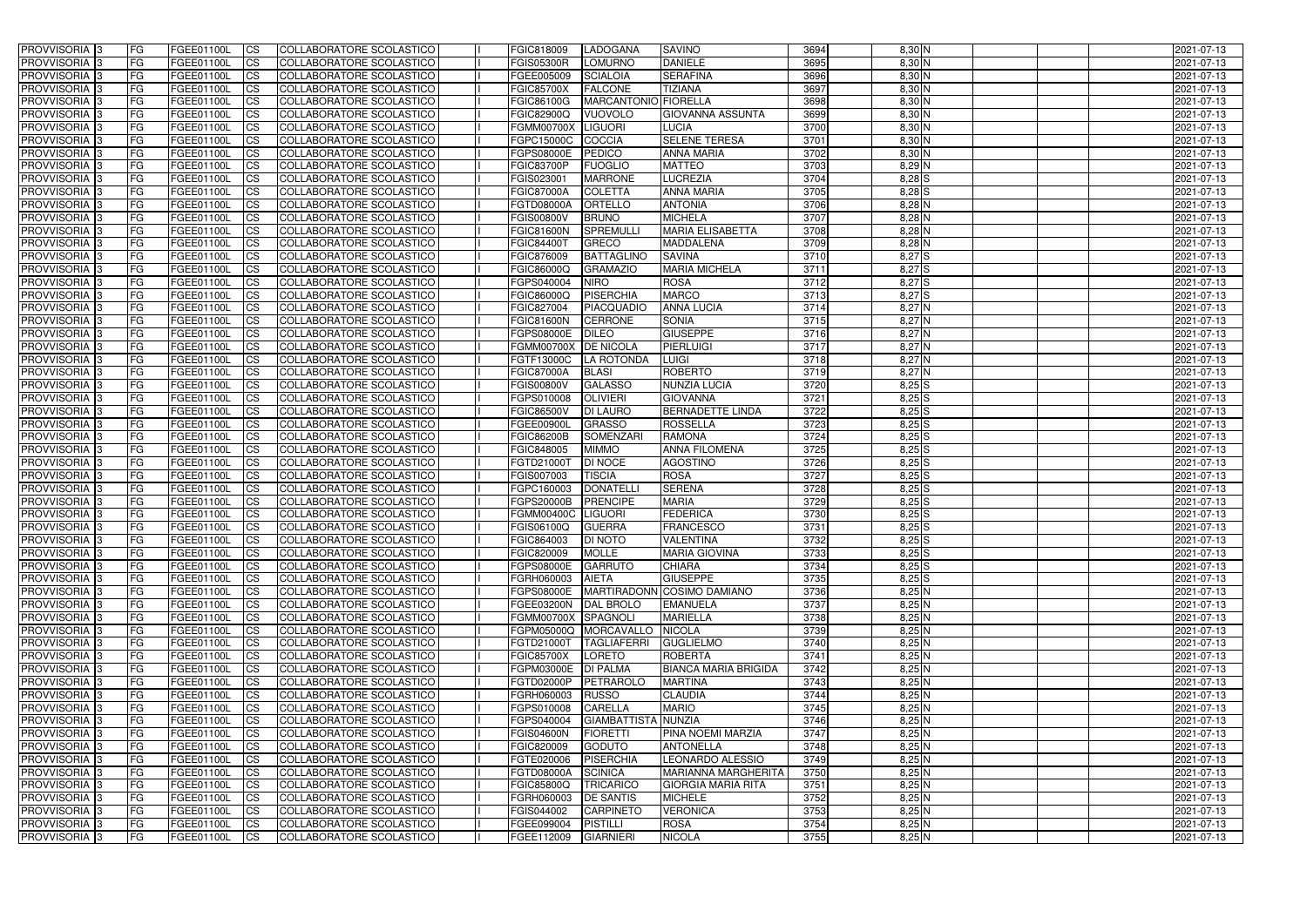| 3757<br><b>CS</b><br><b>PITEO</b><br><b>DANILO MARIO</b><br>$8,25$ N<br><b>PROVVISORIA 3</b><br>FG<br>FGEE01100L<br>COLLABORATORE SCOLASTICO<br>FGPS040004<br>2021-07-13<br><b>IPPOLITO</b><br>3758<br>$8,25$ N<br>PROVVISORIA <sup>3</sup><br>FG<br>FGEE01100L<br><b>CS</b><br>COLLABORATORE SCOLASTICO<br><b>FGTD08000A</b><br><b>SARA ANNA</b><br>2021-07-13<br>3759<br>8,25N<br>PROVVISORIA <sup>3</sup><br>FG<br>FGEE01100L<br><b>CS</b><br>COLLABORATORE SCOLASTICO<br><b>FGEE00800R</b><br><b>BOSCO</b><br><b>RAFFAELLA</b><br>2021-07-13<br>FG<br>FGEE01100L<br><b>CS</b><br>COLLABORATORE SCOLASTICO<br><b>TESTA</b><br><b>MARIA</b><br>3760<br>$8,25$ N<br>PROVVISORIA <sup>1</sup> 3<br><b>FGIC87000A</b><br>2021-07-13<br>3761<br>8,25N<br>PROVVISORIA <sup>3</sup><br>FG<br>FGEE01100L<br><b>CS</b><br>COLLABORATORE SCOLASTICO<br><b>FGEE00800R</b><br><b>BUONAMANO</b><br><b>VALENTINA</b><br>2021-07-13<br><b>ANTONIO</b><br>3762<br>8,25N<br>PROVVISORIA <sup>3</sup><br>FG<br>FGEE01100L<br><b>CS</b><br>COLLABORATORE SCOLASTICO<br>FGPS010008<br>LEPORE<br>2021-07-13<br>PROVVISORIA 3<br><b>CS</b><br>COLLABORATORE SCOLASTICO<br>FGIC856004<br><b>CAGNAZZO</b><br><b>MARIA TERESA</b><br>3763<br>$8,25$ N<br>2021-07-13<br>FG<br><b>FGEE01100L</b><br><b>CS</b><br>FGIC842006<br><b>MICHELA</b><br>3764<br>$8,25$ N<br>2021-07-13<br>PROVVISORIA 3<br>FG<br>FGEE01100L<br>COLLABORATORE SCOLASTICO<br><b>DE MATTEIS</b><br>$\overline{c}$<br>COLLABORATORE SCOLASTICO<br><b>PASQUALE</b><br>3765<br>8,25N<br>PROVVISORIA <sup>3</sup><br>FG<br>FGEE01100L<br><b>FGEE00800R</b><br><b>PRENCIPE</b><br>2021-07-13<br>3766<br>$8,25$ N<br>PROVVISORIA <sup>3</sup><br>FG<br>FGEE01100L<br><b>CS</b><br>COLLABORATORE SCOLASTICO<br>FGIC86100G<br><b>INTONTI</b><br><b>FABIOROMEO</b><br>2021-07-13<br>$8,25$ N<br>PROVVISORIA <sup>3</sup><br><b>CS</b><br>COLLABORATORE SCOLASTICO<br>FGTD060005<br>3767<br>FG<br>FGEE01100L<br><b>DE MASO</b><br><b>VALENTINA</b><br>2021-07-13<br>COLLABORATORE SCOLASTICO<br><b>D'APOLITO</b><br>3768<br>$8,25$ N<br><b>PROVVISORIA</b> 3<br><b>FGEE01100L</b><br><b>I</b> CS<br>FGIC821005<br>CARMELA IMMACULATE<br>2021-07-13<br>FG<br>3769<br>PROVVISORIA <sup>3</sup><br>FGEE01100L<br><b>I</b> CS<br>COLLABORATORE SCOLASTICO<br>FGIC818009<br>$8,25$ N<br>2021-07-13<br>FG<br><b>BENEDETTO</b><br><b>MARIA ANGELA</b><br>3770<br>PROVVISORIA <sup>3</sup><br>FGEE01100L<br><b>I</b> CS<br>COLLABORATORE SCOLASTICO<br>FGIC856004<br><b>DI CORCIA</b><br><b>RAFFAELLA</b><br>8,24 N<br>FG<br>2021-07-13<br><b>PROVVISORIA</b> 3<br>FG<br>FGEE01100L<br><b>I</b> CS<br><b>COLLABORATORE SCOLASTICO</b><br>FGIC864003<br><b>BRIGIDA</b><br><b>COSIMO</b><br>3771<br>$8,23$ S<br>2021-07-13<br>3772<br>$8,23$ $S$<br><b>PROVVISORIA</b> 3<br>FG<br>FGEE01100L<br><b>ICS</b><br>COLLABORATORE SCOLASTICO<br>FGEE099004<br>FRISI<br><b>ISABELLA</b><br>2021-07-13<br>PROVVISORIA 3<br>FGEE01100L<br><b>CS</b><br>COLLABORATORE SCOLASTICO<br>FGEE029001<br><b>LENOCI</b><br><b>MARINA</b><br>3773<br>8,23 S<br>FG<br>2021-07-13<br>8,22S<br>PROVVISORIA <sup>3</sup><br>FGEE01100L<br><b>ICS</b><br>COLLABORATORE SCOLASTICO<br><b>FGIC83800E</b><br><b>CAPUTO</b><br><b>FILOMENA</b><br>3774<br>2021-07-13<br>FG<br>3775<br>8,22 N<br>PROVVISORIA <sup>3</sup><br>FGEE01100L<br><b>I</b> CS<br>COLLABORATORE SCOLASTICO<br>FGIC818009<br><b>D'EMILIO</b><br><b>KATIA</b><br>2021-07-13<br>FG<br>3776<br>$8,21$ N<br>PROVVISORIA <sup>3</sup><br><b>I</b> CS<br><b>FGIC86800A</b><br><b>CAROLINA</b><br>2021-07-13<br>FG<br>FGEE01100L<br>COLLABORATORE SCOLASTICO<br><b>CURATOLO</b><br>IS<br>3777<br>$8,21$ N<br>PROVVISORIA <sup>3</sup><br><b>CS</b><br>FGPC180008<br><b>GRIECO</b><br><b>ANTONIO MASSIMILIANO</b><br>2021-07-13<br>FG<br>FGEE01100L<br>COLLABORATORE SCOLASTICO<br>3778<br>8,20S<br>PROVVISORIA 3<br>FG<br>FGEE01100L<br><b>CS</b><br>COLLABORATORE SCOLASTICO<br>FGEE112009<br><b>TANTARO</b><br><b>DELIA</b><br>2021-07-13<br>3779<br>8,20S<br>PROVVISORIA <sup>3</sup><br>FGEE01100L<br><b>CS</b><br>COLLABORATORE SCOLASTICO<br><b>FGEE00900L</b><br>LOBUONO<br>ALESSANDRO<br>2021-07-13<br>FG<br>3780<br>8,20S<br>PROVVISORIA <sup>3</sup><br>FGEE01100L<br><b>CS</b><br>COLLABORATORE SCOLASTICO<br>FGTD060005<br>TIBELLO<br><b>GIANFRANCO</b><br>FG<br>2021-07-13<br>3781<br>$8,20$ $S$<br>PROVVISORIA <sup>1</sup> 3<br>FGEE01100L<br><b>CS</b><br>COLLABORATORE SCOLASTICO<br>FGIC819005<br><b>GIUGGIO</b><br><b>EMANUELA</b><br>FG<br>2021-07-13<br>3782<br>$8,20$ S<br>PROVVISORIA <sup>1</sup> 3<br>FG<br><b>FGEE01100L</b><br><b>CS</b><br>COLLABORATORE SCOLASTICO<br>FGIC827004<br><b>DI GIOIA</b><br><b>ANNALISA</b><br>2021-07-13<br><b>CS</b><br><b>MANSI</b><br>PATRIZIA<br>3783<br>$8,20$ S<br>PROVVISORIA <sup>3</sup><br>FG.<br>FGEE01100L<br>COLLABORATORE SCOLASTICO<br>FGIS048009<br>2021-07-13<br><b>VITALE</b><br>3784<br>FG<br><b>FGEE01100L</b><br><b>CS</b><br>COLLABORATORE SCOLASTICO<br>FGEE005009<br>LIBERA MARIA<br>8,20 S<br>PROVVISORIA <sup>13</sup><br>2021-07-13<br>3785<br>FG.<br><b>FGEE01100L</b><br><b>CS</b><br>COLLABORATORE SCOLASTICO<br><b>SEMENTINO</b><br><b>GIUSEPPINA</b><br>8,20 S<br>PROVVISORIA <sup>1</sup> 3<br>FGRH010002<br>2021-07-13<br><b>CS</b><br><b>STEFANIA</b><br>3786<br>$8,20$ S<br>PROVVISORIA <sup>3</sup><br>FG.<br>FGEE01100L<br>COLLABORATORE SCOLASTICO<br><b>FGIC86200B</b><br><b>GARRUTO</b><br>2021-07-13<br>3787<br>$8,20$ $S$<br>PROVVISORIA <sup>13</sup><br>FG<br>FGEE01100L<br><b>CS</b><br>COLLABORATORE SCOLASTICO<br>FGEE005009<br><b>MARI</b><br><b>ANTONELLA</b><br>2021-07-13<br>PROVVISORIA <sup>3</sup><br><b>CS</b><br>COLLABORATORE SCOLASTICO<br><b>BIANCOFIORE</b><br><b>GRAZIA</b><br>3788<br>$8,20$ S<br>FG<br><b>FGEE01100L</b><br>FGTF17000V<br>2021-07-13<br>8,20S<br>PROVVISORIA <sup>3</sup><br><b>FGEE01100L</b><br><b>CS</b><br>COLLABORATORE SCOLASTICO<br>FGTD08000A<br><b>ELENA</b><br>3789<br>2021-07-13<br>FG<br><b>POTENTINO</b><br>$\overline{\text{cs}}$<br>3790<br>8,20S<br>PROVVISORIA <sup>3</sup><br>FG<br>FGEE01100L<br>COLLABORATORE SCOLASTICO<br>FGEE02900T<br><b>MONTRONE</b><br><b>CARMINE</b><br>2021-07-13<br><b>CS</b><br><b>COLLABORATORE SCOLASTICO</b><br><b>MARIA ROSARIA</b><br>$8,20$ S<br>PROVVISORIA <sup>3</sup><br><b>FGEE01100L</b><br>FGEE00800R<br><b>MASCIA</b><br>3791<br>2021-07-13<br>FG<br>8,20S<br>PROVVISORIA <sup>3</sup><br>FGEE01100L<br><b>CS</b><br>COLLABORATORE SCOLASTICO<br>FGTF13000C<br><b>IULA</b><br><b>ANTONIETTA</b><br>3792<br>2021-07-13<br>FG<br>3793<br>8,20S<br>PROVVISORIA <sup>3</sup><br>FG<br>FGEE01100L<br><b>I</b> CS<br>COLLABORATORE SCOLASTICO<br><b>FGIC82900Q</b><br><b>TOMAIUOLO</b><br><b>EMANUELA</b><br>2021-07-13<br><b>PROVVISORIA</b> 3<br>COLLABORATORE SCOLASTICO<br>3794<br>FGEE01100L<br>FGIC82300R<br>SIMONE<br><b>MARIA</b><br>$8,20$ S<br>2021-07-13<br>IFG.<br> CS <br>PROVVISORIA 3<br>3795<br>$8,20$ S<br>FGEE01100L<br>COLLABORATORE SCOLASTICO<br><b>FGIS048009</b><br><b>BIFARO</b><br><b>STEFANO</b><br>2021-07-13<br>IFG.<br><b>ICS</b><br>PROVVISORIA 3<br>8,20S<br>FG<br>FGEE01100L<br><b>CS</b><br>COLLABORATORE SCOLASTICO<br>FGEE02900T<br><b>MONACO</b><br><b>ANNA</b><br>3796<br>2021-07-13<br>PROVVISORIA 3<br><b>GIULIANA GRAZIA</b><br>3797<br>$8,20$ S<br>FG<br>FGEE01100L<br><b>CS</b><br>COLLABORATORE SCOLASTICO<br>FGPS040004<br><b>GRECO</b><br>2021-07-13<br>PROVVISORIA 3<br>FGEE01100L<br><b>COLLABORATORE SCOLASTICO</b><br><b>FGIC82900Q</b><br><b>IACONETA</b><br><b>STEFANIA</b><br>3798<br>$8,20$ S<br>FG<br><b>ICS</b><br>2021-07-13<br>3799<br>$8,20$ $S$<br>PROVVISORIA 3<br>FGEE01100L<br><b>CS</b><br>COLLABORATORE SCOLASTICO<br><b>FGIC86800A</b><br>ZECCHINO<br>2021-07-13<br>FG<br><b>MARIA</b><br>PROVVISORIA 3<br><b>ANTONIETTA FLORIANA</b><br>3800<br>$8,20$ S<br>FG<br>FGEE01100L<br><b>CS</b><br>COLLABORATORE SCOLASTICO<br><b>FGIC86100G</b><br>POZZULO<br>2021-07-13<br>$8,20$ $S$<br>3801<br>PROVVISORIA 3<br>FGEE01100L<br>COLLABORATORE SCOLASTICO<br><b>FGTF13000C</b><br><b>ALBERTO</b><br>2021-07-13<br><b>FG</b><br><b>CS</b><br><b>MARINO</b><br>$8,20$ N<br>PROVVISORIA 3<br>3802<br>FG<br>FGEE01100L<br><b>CS</b><br>COLLABORATORE SCOLASTICO<br>FGEE005009<br><b>VALENTINA</b><br>2021-07-13<br><b>DIURNO</b><br>$8,20$ N<br>PROVVISORIA 3<br>FG<br>FGEE01100L<br><b>CS</b><br>COLLABORATORE SCOLASTICO<br>FGPS010008<br><b>CIANCIOTTA</b><br><b>FRANCESCO</b><br>3803<br>2021-07-13<br>PROVVISORIA 3<br>3804<br>$8,20$ N<br>FGEE01100L<br>COLLABORATORE SCOLASTICO<br>FGEE005009<br><b>GIACOBBE</b><br>2021-07-13<br>FG<br><b>CS</b><br><b>MARINA</b><br>3805<br>$8,20$ N<br>PROVVISORIA 3<br>FG<br>FGEE01100L<br>COLLABORATORE SCOLASTICO<br><b>FGIS04600N</b><br>FERRAGONIO<br><b>FABIO</b><br>2021-07-13<br><b>CS</b><br>3806<br>$8,20$ N<br>PROVVISORIA 3<br>FGEE01100L<br>COLLABORATORE SCOLASTICO<br>FGTD21000T<br><b>WALTER</b><br>FG<br><b>CS</b><br>COLANGIONE<br>2021-07-13<br>3807<br>$8,20$ N<br><b>PROVVISORIA</b> 3<br>IFG.<br>FGEE01100L<br><b>CS</b><br>COLLABORATORE SCOLASTICO<br>FGIS044002<br>SOCCIO<br>LUCIA ANTONELLA<br>2021-07-13<br>PISERCHIA<br>3808<br>$8,20$ N<br><b>PROVVISORIA</b> 3<br>IFG.<br>FGEE01100L<br><b>CS</b><br>COLLABORATORE SCOLASTICO<br><b>FGMM00700X</b><br>PIERLUIGI<br>2021-07-13<br>3809<br>$8,20$ N<br>PROVVISORIA 3<br><b>IFG</b><br>FGEE01100L<br><b>CS</b><br><b>COLLABORATORE SCOLASTICO</b><br><b>PALUMBO</b><br>ALESSIO PIO<br><b>FGIC86600P</b><br>2021-07-13<br>3810<br>$8,20$ N<br>PROVVISORIA 3<br><b>IFG</b><br>FGEE01100L<br><b>CS</b><br>COLLABORATORE SCOLASTICO<br><b>FGVC01000C</b><br>PETECCHIA<br><b>GABRIELLA</b><br>2021-07-13<br>$8,20$ N<br>PROVVISORIA 3<br><b>FGEE01100L</b><br>COLLABORATORE SCOLASTICO<br>FGTD010004<br>CASSONE<br><b>CIRO</b><br>3811<br>IFG.<br><b>CS</b><br>2021-07-13<br>3812<br>$8,20$ N<br>PROVVISORIA 3<br> FG<br>FGEE01100L<br><b>CS</b><br>COLLABORATORE SCOLASTICO<br>FGPM10000G SANTUCCI<br><b>ANNA MARIA</b><br>2021-07-13<br>COLLABORATORE SCOLASTICO<br>$8,20$ N<br>PROVVISORIA 3<br>FGEE01100L<br><b>CS</b><br><b>FGIS04600N</b><br><b>GOFFREDO</b><br><b>ERIKA PIA</b><br>3813<br>2021-07-13<br><b>FG</b><br>$8,20$ N<br>PROVVISORIA 3<br><b>FGEE01100L</b><br>COLLABORATORE SCOLASTICO<br><b>FGIC86000Q</b><br><b>MARCO</b><br>3814<br>2021-07-13<br> FG<br><b>CS</b><br><b>PASTORE</b><br><b>PROVVISORIA</b> 3<br>COLLABORATORE SCOLASTICO<br><b>LEONARDO</b><br>$8,20$ N<br>FG<br>FGEE01100L<br><b>ICS</b><br>FGPM03000E<br><b>SERENA</b><br>3815<br>2021-07-13<br>PROVVISORIA 3<br>COLLABORATORE SCOLASTICO<br>FGIC822001<br><b>STEFANO</b><br>$8,20$ N<br>FGEE01100L<br><b>CS</b><br><b>MANSI</b><br>3816<br>2021-07-13<br> FG<br>PROVVISORIA 3<br>COLLABORATORE SCOLASTICO<br><b>BELFIORE</b><br>$8,20$ N<br> FG<br>FGEE01100L<br><b>CS</b><br>FGTE020006<br><b>EMANUELE MARIO</b><br>3817<br>2021-07-13 | <b>PROVVISORIA</b> 3 | FG | FGEE01100L | <b>ICS</b> | COLLABORATORE SCOLASTICO | FGIS023001 | <b>CIRULLI</b> | <b>ROSALBA</b> | 3756 | $8,25$ N | 2021-07-13 |
|---------------------------------------------------------------------------------------------------------------------------------------------------------------------------------------------------------------------------------------------------------------------------------------------------------------------------------------------------------------------------------------------------------------------------------------------------------------------------------------------------------------------------------------------------------------------------------------------------------------------------------------------------------------------------------------------------------------------------------------------------------------------------------------------------------------------------------------------------------------------------------------------------------------------------------------------------------------------------------------------------------------------------------------------------------------------------------------------------------------------------------------------------------------------------------------------------------------------------------------------------------------------------------------------------------------------------------------------------------------------------------------------------------------------------------------------------------------------------------------------------------------------------------------------------------------------------------------------------------------------------------------------------------------------------------------------------------------------------------------------------------------------------------------------------------------------------------------------------------------------------------------------------------------------------------------------------------------------------------------------------------------------------------------------------------------------------------------------------------------------------------------------------------------------------------------------------------------------------------------------------------------------------------------------------------------------------------------------------------------------------------------------------------------------------------------------------------------------------------------------------------------------------------------------------------------------------------------------------------------------------------------------------------------------------------------------------------------------------------------------------------------------------------------------------------------------------------------------------------------------------------------------------------------------------------------------------------------------------------------------------------------------------------------------------------------------------------------------------------------------------------------------------------------------------------------------------------------------------------------------------------------------------------------------------------------------------------------------------------------------------------------------------------------------------------------------------------------------------------------------------------------------------------------------------------------------------------------------------------------------------------------------------------------------------------------------------------------------------------------------------------------------------------------------------------------------------------------------------------------------------------------------------------------------------------------------------------------------------------------------------------------------------------------------------------------------------------------------------------------------------------------------------------------------------------------------------------------------------------------------------------------------------------------------------------------------------------------------------------------------------------------------------------------------------------------------------------------------------------------------------------------------------------------------------------------------------------------------------------------------------------------------------------------------------------------------------------------------------------------------------------------------------------------------------------------------------------------------------------------------------------------------------------------------------------------------------------------------------------------------------------------------------------------------------------------------------------------------------------------------------------------------------------------------------------------------------------------------------------------------------------------------------------------------------------------------------------------------------------------------------------------------------------------------------------------------------------------------------------------------------------------------------------------------------------------------------------------------------------------------------------------------------------------------------------------------------------------------------------------------------------------------------------------------------------------------------------------------------------------------------------------------------------------------------------------------------------------------------------------------------------------------------------------------------------------------------------------------------------------------------------------------------------------------------------------------------------------------------------------------------------------------------------------------------------------------------------------------------------------------------------------------------------------------------------------------------------------------------------------------------------------------------------------------------------------------------------------------------------------------------------------------------------------------------------------------------------------------------------------------------------------------------------------------------------------------------------------------------------------------------------------------------------------------------------------------------------------------------------------------------------------------------------------------------------------------------------------------------------------------------------------------------------------------------------------------------------------------------------------------------------------------------------------------------------------------------------------------------------------------------------------------------------------------------------------------------------------------------------------------------------------------------------------------------------------------------------------------------------------------------------------------------------------------------------------------------------------------------------------------------------------------------------------------------------------------------------------------------------------------------------------------------------------------------------------------------------------------------------------------------------------------------------------------------------------------------------------------------------------------------------------------------------------------------------------------------------------------------------------------------------------------------------------------------------------------------------------------------------------------------------------------------------------------------------------------------------------------------------------------------------------------------------------------------------------------------------------------------------------------------------------------------------------------------------------------------------------------------------------------------------------------------------------------------------------------------------------------------------------------------------------------------------------------------------------------------------------------------------------------------------------------------------------------------------------------------------------------------------------------------------------------------------------------------------------------------------------------------------------------------------------------------------------------------------------------------------------------------------------------------------------------------------------------------------------------------------------------------------------------------------------------------------------------------------------------------------------------------------------------------------------------------------------------------------------------------------------------------------------------------------------------------------------------------------------------------------------------------------------------------------------------------------------------------------------------------------------------------------------------------------------------------------------------------------------------------------------------------------------------------------------------------------------------------------------------------------------------------------------------------------------------------------------------------------------------------------------------------------------------------------------------------------------------------------------------------------------------------------------------------------------------------------------------------------------------------------------------------------------------------------------------------------------------------------------------------------------------------------------------------------------------------------------------------------------------------------------------------------------------------------------------------------------------------------------------------------------------|----------------------|----|------------|------------|--------------------------|------------|----------------|----------------|------|----------|------------|
|                                                                                                                                                                                                                                                                                                                                                                                                                                                                                                                                                                                                                                                                                                                                                                                                                                                                                                                                                                                                                                                                                                                                                                                                                                                                                                                                                                                                                                                                                                                                                                                                                                                                                                                                                                                                                                                                                                                                                                                                                                                                                                                                                                                                                                                                                                                                                                                                                                                                                                                                                                                                                                                                                                                                                                                                                                                                                                                                                                                                                                                                                                                                                                                                                                                                                                                                                                                                                                                                                                                                                                                                                                                                                                                                                                                                                                                                                                                                                                                                                                                                                                                                                                                                                                                                                                                                                                                                                                                                                                                                                                                                                                                                                                                                                                                                                                                                                                                                                                                                                                                                                                                                                                                                                                                                                                                                                                                                                                                                                                                                                                                                                                                                                                                                                                                                                                                                                                                                                                                                                                                                                                                                                                                                                                                                                                                                                                                                                                                                                                                                                                                                                                                                                                                                                                                                                                                                                                                                                                                                                                                                                                                                                                                                                                                                                                                                                                                                                                                                                                                                                                                                                                                                                                                                                                                                                                                                                                                                                                                                                                                                                                                                                                                                                                                                                                                                                                                                                                                                                                                                                                                                                                                                                                                                                                                                                                                                                                                                                                                                                                                                                                                                                                                                                                                                                                                                                                                                                                                                                                                                                                                                                                                                                                                                                                                                                                                                                                                                                                                                                                                                                                                                                                                                                                                                                                                                                                                                                                                                                                                                                                                                                                                                                                                                                                                                                                                                                                                                                                     |                      |    |            |            |                          |            |                |                |      |          |            |
|                                                                                                                                                                                                                                                                                                                                                                                                                                                                                                                                                                                                                                                                                                                                                                                                                                                                                                                                                                                                                                                                                                                                                                                                                                                                                                                                                                                                                                                                                                                                                                                                                                                                                                                                                                                                                                                                                                                                                                                                                                                                                                                                                                                                                                                                                                                                                                                                                                                                                                                                                                                                                                                                                                                                                                                                                                                                                                                                                                                                                                                                                                                                                                                                                                                                                                                                                                                                                                                                                                                                                                                                                                                                                                                                                                                                                                                                                                                                                                                                                                                                                                                                                                                                                                                                                                                                                                                                                                                                                                                                                                                                                                                                                                                                                                                                                                                                                                                                                                                                                                                                                                                                                                                                                                                                                                                                                                                                                                                                                                                                                                                                                                                                                                                                                                                                                                                                                                                                                                                                                                                                                                                                                                                                                                                                                                                                                                                                                                                                                                                                                                                                                                                                                                                                                                                                                                                                                                                                                                                                                                                                                                                                                                                                                                                                                                                                                                                                                                                                                                                                                                                                                                                                                                                                                                                                                                                                                                                                                                                                                                                                                                                                                                                                                                                                                                                                                                                                                                                                                                                                                                                                                                                                                                                                                                                                                                                                                                                                                                                                                                                                                                                                                                                                                                                                                                                                                                                                                                                                                                                                                                                                                                                                                                                                                                                                                                                                                                                                                                                                                                                                                                                                                                                                                                                                                                                                                                                                                                                                                                                                                                                                                                                                                                                                                                                                                                                                                                                                                                     |                      |    |            |            |                          |            |                |                |      |          |            |
|                                                                                                                                                                                                                                                                                                                                                                                                                                                                                                                                                                                                                                                                                                                                                                                                                                                                                                                                                                                                                                                                                                                                                                                                                                                                                                                                                                                                                                                                                                                                                                                                                                                                                                                                                                                                                                                                                                                                                                                                                                                                                                                                                                                                                                                                                                                                                                                                                                                                                                                                                                                                                                                                                                                                                                                                                                                                                                                                                                                                                                                                                                                                                                                                                                                                                                                                                                                                                                                                                                                                                                                                                                                                                                                                                                                                                                                                                                                                                                                                                                                                                                                                                                                                                                                                                                                                                                                                                                                                                                                                                                                                                                                                                                                                                                                                                                                                                                                                                                                                                                                                                                                                                                                                                                                                                                                                                                                                                                                                                                                                                                                                                                                                                                                                                                                                                                                                                                                                                                                                                                                                                                                                                                                                                                                                                                                                                                                                                                                                                                                                                                                                                                                                                                                                                                                                                                                                                                                                                                                                                                                                                                                                                                                                                                                                                                                                                                                                                                                                                                                                                                                                                                                                                                                                                                                                                                                                                                                                                                                                                                                                                                                                                                                                                                                                                                                                                                                                                                                                                                                                                                                                                                                                                                                                                                                                                                                                                                                                                                                                                                                                                                                                                                                                                                                                                                                                                                                                                                                                                                                                                                                                                                                                                                                                                                                                                                                                                                                                                                                                                                                                                                                                                                                                                                                                                                                                                                                                                                                                                                                                                                                                                                                                                                                                                                                                                                                                                                                                                                     |                      |    |            |            |                          |            |                |                |      |          |            |
|                                                                                                                                                                                                                                                                                                                                                                                                                                                                                                                                                                                                                                                                                                                                                                                                                                                                                                                                                                                                                                                                                                                                                                                                                                                                                                                                                                                                                                                                                                                                                                                                                                                                                                                                                                                                                                                                                                                                                                                                                                                                                                                                                                                                                                                                                                                                                                                                                                                                                                                                                                                                                                                                                                                                                                                                                                                                                                                                                                                                                                                                                                                                                                                                                                                                                                                                                                                                                                                                                                                                                                                                                                                                                                                                                                                                                                                                                                                                                                                                                                                                                                                                                                                                                                                                                                                                                                                                                                                                                                                                                                                                                                                                                                                                                                                                                                                                                                                                                                                                                                                                                                                                                                                                                                                                                                                                                                                                                                                                                                                                                                                                                                                                                                                                                                                                                                                                                                                                                                                                                                                                                                                                                                                                                                                                                                                                                                                                                                                                                                                                                                                                                                                                                                                                                                                                                                                                                                                                                                                                                                                                                                                                                                                                                                                                                                                                                                                                                                                                                                                                                                                                                                                                                                                                                                                                                                                                                                                                                                                                                                                                                                                                                                                                                                                                                                                                                                                                                                                                                                                                                                                                                                                                                                                                                                                                                                                                                                                                                                                                                                                                                                                                                                                                                                                                                                                                                                                                                                                                                                                                                                                                                                                                                                                                                                                                                                                                                                                                                                                                                                                                                                                                                                                                                                                                                                                                                                                                                                                                                                                                                                                                                                                                                                                                                                                                                                                                                                                                                                     |                      |    |            |            |                          |            |                |                |      |          |            |
|                                                                                                                                                                                                                                                                                                                                                                                                                                                                                                                                                                                                                                                                                                                                                                                                                                                                                                                                                                                                                                                                                                                                                                                                                                                                                                                                                                                                                                                                                                                                                                                                                                                                                                                                                                                                                                                                                                                                                                                                                                                                                                                                                                                                                                                                                                                                                                                                                                                                                                                                                                                                                                                                                                                                                                                                                                                                                                                                                                                                                                                                                                                                                                                                                                                                                                                                                                                                                                                                                                                                                                                                                                                                                                                                                                                                                                                                                                                                                                                                                                                                                                                                                                                                                                                                                                                                                                                                                                                                                                                                                                                                                                                                                                                                                                                                                                                                                                                                                                                                                                                                                                                                                                                                                                                                                                                                                                                                                                                                                                                                                                                                                                                                                                                                                                                                                                                                                                                                                                                                                                                                                                                                                                                                                                                                                                                                                                                                                                                                                                                                                                                                                                                                                                                                                                                                                                                                                                                                                                                                                                                                                                                                                                                                                                                                                                                                                                                                                                                                                                                                                                                                                                                                                                                                                                                                                                                                                                                                                                                                                                                                                                                                                                                                                                                                                                                                                                                                                                                                                                                                                                                                                                                                                                                                                                                                                                                                                                                                                                                                                                                                                                                                                                                                                                                                                                                                                                                                                                                                                                                                                                                                                                                                                                                                                                                                                                                                                                                                                                                                                                                                                                                                                                                                                                                                                                                                                                                                                                                                                                                                                                                                                                                                                                                                                                                                                                                                                                                                                                     |                      |    |            |            |                          |            |                |                |      |          |            |
|                                                                                                                                                                                                                                                                                                                                                                                                                                                                                                                                                                                                                                                                                                                                                                                                                                                                                                                                                                                                                                                                                                                                                                                                                                                                                                                                                                                                                                                                                                                                                                                                                                                                                                                                                                                                                                                                                                                                                                                                                                                                                                                                                                                                                                                                                                                                                                                                                                                                                                                                                                                                                                                                                                                                                                                                                                                                                                                                                                                                                                                                                                                                                                                                                                                                                                                                                                                                                                                                                                                                                                                                                                                                                                                                                                                                                                                                                                                                                                                                                                                                                                                                                                                                                                                                                                                                                                                                                                                                                                                                                                                                                                                                                                                                                                                                                                                                                                                                                                                                                                                                                                                                                                                                                                                                                                                                                                                                                                                                                                                                                                                                                                                                                                                                                                                                                                                                                                                                                                                                                                                                                                                                                                                                                                                                                                                                                                                                                                                                                                                                                                                                                                                                                                                                                                                                                                                                                                                                                                                                                                                                                                                                                                                                                                                                                                                                                                                                                                                                                                                                                                                                                                                                                                                                                                                                                                                                                                                                                                                                                                                                                                                                                                                                                                                                                                                                                                                                                                                                                                                                                                                                                                                                                                                                                                                                                                                                                                                                                                                                                                                                                                                                                                                                                                                                                                                                                                                                                                                                                                                                                                                                                                                                                                                                                                                                                                                                                                                                                                                                                                                                                                                                                                                                                                                                                                                                                                                                                                                                                                                                                                                                                                                                                                                                                                                                                                                                                                                                                                     |                      |    |            |            |                          |            |                |                |      |          |            |
|                                                                                                                                                                                                                                                                                                                                                                                                                                                                                                                                                                                                                                                                                                                                                                                                                                                                                                                                                                                                                                                                                                                                                                                                                                                                                                                                                                                                                                                                                                                                                                                                                                                                                                                                                                                                                                                                                                                                                                                                                                                                                                                                                                                                                                                                                                                                                                                                                                                                                                                                                                                                                                                                                                                                                                                                                                                                                                                                                                                                                                                                                                                                                                                                                                                                                                                                                                                                                                                                                                                                                                                                                                                                                                                                                                                                                                                                                                                                                                                                                                                                                                                                                                                                                                                                                                                                                                                                                                                                                                                                                                                                                                                                                                                                                                                                                                                                                                                                                                                                                                                                                                                                                                                                                                                                                                                                                                                                                                                                                                                                                                                                                                                                                                                                                                                                                                                                                                                                                                                                                                                                                                                                                                                                                                                                                                                                                                                                                                                                                                                                                                                                                                                                                                                                                                                                                                                                                                                                                                                                                                                                                                                                                                                                                                                                                                                                                                                                                                                                                                                                                                                                                                                                                                                                                                                                                                                                                                                                                                                                                                                                                                                                                                                                                                                                                                                                                                                                                                                                                                                                                                                                                                                                                                                                                                                                                                                                                                                                                                                                                                                                                                                                                                                                                                                                                                                                                                                                                                                                                                                                                                                                                                                                                                                                                                                                                                                                                                                                                                                                                                                                                                                                                                                                                                                                                                                                                                                                                                                                                                                                                                                                                                                                                                                                                                                                                                                                                                                                                                     |                      |    |            |            |                          |            |                |                |      |          |            |
|                                                                                                                                                                                                                                                                                                                                                                                                                                                                                                                                                                                                                                                                                                                                                                                                                                                                                                                                                                                                                                                                                                                                                                                                                                                                                                                                                                                                                                                                                                                                                                                                                                                                                                                                                                                                                                                                                                                                                                                                                                                                                                                                                                                                                                                                                                                                                                                                                                                                                                                                                                                                                                                                                                                                                                                                                                                                                                                                                                                                                                                                                                                                                                                                                                                                                                                                                                                                                                                                                                                                                                                                                                                                                                                                                                                                                                                                                                                                                                                                                                                                                                                                                                                                                                                                                                                                                                                                                                                                                                                                                                                                                                                                                                                                                                                                                                                                                                                                                                                                                                                                                                                                                                                                                                                                                                                                                                                                                                                                                                                                                                                                                                                                                                                                                                                                                                                                                                                                                                                                                                                                                                                                                                                                                                                                                                                                                                                                                                                                                                                                                                                                                                                                                                                                                                                                                                                                                                                                                                                                                                                                                                                                                                                                                                                                                                                                                                                                                                                                                                                                                                                                                                                                                                                                                                                                                                                                                                                                                                                                                                                                                                                                                                                                                                                                                                                                                                                                                                                                                                                                                                                                                                                                                                                                                                                                                                                                                                                                                                                                                                                                                                                                                                                                                                                                                                                                                                                                                                                                                                                                                                                                                                                                                                                                                                                                                                                                                                                                                                                                                                                                                                                                                                                                                                                                                                                                                                                                                                                                                                                                                                                                                                                                                                                                                                                                                                                                                                                                                                     |                      |    |            |            |                          |            |                |                |      |          |            |
|                                                                                                                                                                                                                                                                                                                                                                                                                                                                                                                                                                                                                                                                                                                                                                                                                                                                                                                                                                                                                                                                                                                                                                                                                                                                                                                                                                                                                                                                                                                                                                                                                                                                                                                                                                                                                                                                                                                                                                                                                                                                                                                                                                                                                                                                                                                                                                                                                                                                                                                                                                                                                                                                                                                                                                                                                                                                                                                                                                                                                                                                                                                                                                                                                                                                                                                                                                                                                                                                                                                                                                                                                                                                                                                                                                                                                                                                                                                                                                                                                                                                                                                                                                                                                                                                                                                                                                                                                                                                                                                                                                                                                                                                                                                                                                                                                                                                                                                                                                                                                                                                                                                                                                                                                                                                                                                                                                                                                                                                                                                                                                                                                                                                                                                                                                                                                                                                                                                                                                                                                                                                                                                                                                                                                                                                                                                                                                                                                                                                                                                                                                                                                                                                                                                                                                                                                                                                                                                                                                                                                                                                                                                                                                                                                                                                                                                                                                                                                                                                                                                                                                                                                                                                                                                                                                                                                                                                                                                                                                                                                                                                                                                                                                                                                                                                                                                                                                                                                                                                                                                                                                                                                                                                                                                                                                                                                                                                                                                                                                                                                                                                                                                                                                                                                                                                                                                                                                                                                                                                                                                                                                                                                                                                                                                                                                                                                                                                                                                                                                                                                                                                                                                                                                                                                                                                                                                                                                                                                                                                                                                                                                                                                                                                                                                                                                                                                                                                                                                                                                     |                      |    |            |            |                          |            |                |                |      |          |            |
|                                                                                                                                                                                                                                                                                                                                                                                                                                                                                                                                                                                                                                                                                                                                                                                                                                                                                                                                                                                                                                                                                                                                                                                                                                                                                                                                                                                                                                                                                                                                                                                                                                                                                                                                                                                                                                                                                                                                                                                                                                                                                                                                                                                                                                                                                                                                                                                                                                                                                                                                                                                                                                                                                                                                                                                                                                                                                                                                                                                                                                                                                                                                                                                                                                                                                                                                                                                                                                                                                                                                                                                                                                                                                                                                                                                                                                                                                                                                                                                                                                                                                                                                                                                                                                                                                                                                                                                                                                                                                                                                                                                                                                                                                                                                                                                                                                                                                                                                                                                                                                                                                                                                                                                                                                                                                                                                                                                                                                                                                                                                                                                                                                                                                                                                                                                                                                                                                                                                                                                                                                                                                                                                                                                                                                                                                                                                                                                                                                                                                                                                                                                                                                                                                                                                                                                                                                                                                                                                                                                                                                                                                                                                                                                                                                                                                                                                                                                                                                                                                                                                                                                                                                                                                                                                                                                                                                                                                                                                                                                                                                                                                                                                                                                                                                                                                                                                                                                                                                                                                                                                                                                                                                                                                                                                                                                                                                                                                                                                                                                                                                                                                                                                                                                                                                                                                                                                                                                                                                                                                                                                                                                                                                                                                                                                                                                                                                                                                                                                                                                                                                                                                                                                                                                                                                                                                                                                                                                                                                                                                                                                                                                                                                                                                                                                                                                                                                                                                                                                                                     |                      |    |            |            |                          |            |                |                |      |          |            |
|                                                                                                                                                                                                                                                                                                                                                                                                                                                                                                                                                                                                                                                                                                                                                                                                                                                                                                                                                                                                                                                                                                                                                                                                                                                                                                                                                                                                                                                                                                                                                                                                                                                                                                                                                                                                                                                                                                                                                                                                                                                                                                                                                                                                                                                                                                                                                                                                                                                                                                                                                                                                                                                                                                                                                                                                                                                                                                                                                                                                                                                                                                                                                                                                                                                                                                                                                                                                                                                                                                                                                                                                                                                                                                                                                                                                                                                                                                                                                                                                                                                                                                                                                                                                                                                                                                                                                                                                                                                                                                                                                                                                                                                                                                                                                                                                                                                                                                                                                                                                                                                                                                                                                                                                                                                                                                                                                                                                                                                                                                                                                                                                                                                                                                                                                                                                                                                                                                                                                                                                                                                                                                                                                                                                                                                                                                                                                                                                                                                                                                                                                                                                                                                                                                                                                                                                                                                                                                                                                                                                                                                                                                                                                                                                                                                                                                                                                                                                                                                                                                                                                                                                                                                                                                                                                                                                                                                                                                                                                                                                                                                                                                                                                                                                                                                                                                                                                                                                                                                                                                                                                                                                                                                                                                                                                                                                                                                                                                                                                                                                                                                                                                                                                                                                                                                                                                                                                                                                                                                                                                                                                                                                                                                                                                                                                                                                                                                                                                                                                                                                                                                                                                                                                                                                                                                                                                                                                                                                                                                                                                                                                                                                                                                                                                                                                                                                                                                                                                                                                                     |                      |    |            |            |                          |            |                |                |      |          |            |
|                                                                                                                                                                                                                                                                                                                                                                                                                                                                                                                                                                                                                                                                                                                                                                                                                                                                                                                                                                                                                                                                                                                                                                                                                                                                                                                                                                                                                                                                                                                                                                                                                                                                                                                                                                                                                                                                                                                                                                                                                                                                                                                                                                                                                                                                                                                                                                                                                                                                                                                                                                                                                                                                                                                                                                                                                                                                                                                                                                                                                                                                                                                                                                                                                                                                                                                                                                                                                                                                                                                                                                                                                                                                                                                                                                                                                                                                                                                                                                                                                                                                                                                                                                                                                                                                                                                                                                                                                                                                                                                                                                                                                                                                                                                                                                                                                                                                                                                                                                                                                                                                                                                                                                                                                                                                                                                                                                                                                                                                                                                                                                                                                                                                                                                                                                                                                                                                                                                                                                                                                                                                                                                                                                                                                                                                                                                                                                                                                                                                                                                                                                                                                                                                                                                                                                                                                                                                                                                                                                                                                                                                                                                                                                                                                                                                                                                                                                                                                                                                                                                                                                                                                                                                                                                                                                                                                                                                                                                                                                                                                                                                                                                                                                                                                                                                                                                                                                                                                                                                                                                                                                                                                                                                                                                                                                                                                                                                                                                                                                                                                                                                                                                                                                                                                                                                                                                                                                                                                                                                                                                                                                                                                                                                                                                                                                                                                                                                                                                                                                                                                                                                                                                                                                                                                                                                                                                                                                                                                                                                                                                                                                                                                                                                                                                                                                                                                                                                                                                                                                     |                      |    |            |            |                          |            |                |                |      |          |            |
|                                                                                                                                                                                                                                                                                                                                                                                                                                                                                                                                                                                                                                                                                                                                                                                                                                                                                                                                                                                                                                                                                                                                                                                                                                                                                                                                                                                                                                                                                                                                                                                                                                                                                                                                                                                                                                                                                                                                                                                                                                                                                                                                                                                                                                                                                                                                                                                                                                                                                                                                                                                                                                                                                                                                                                                                                                                                                                                                                                                                                                                                                                                                                                                                                                                                                                                                                                                                                                                                                                                                                                                                                                                                                                                                                                                                                                                                                                                                                                                                                                                                                                                                                                                                                                                                                                                                                                                                                                                                                                                                                                                                                                                                                                                                                                                                                                                                                                                                                                                                                                                                                                                                                                                                                                                                                                                                                                                                                                                                                                                                                                                                                                                                                                                                                                                                                                                                                                                                                                                                                                                                                                                                                                                                                                                                                                                                                                                                                                                                                                                                                                                                                                                                                                                                                                                                                                                                                                                                                                                                                                                                                                                                                                                                                                                                                                                                                                                                                                                                                                                                                                                                                                                                                                                                                                                                                                                                                                                                                                                                                                                                                                                                                                                                                                                                                                                                                                                                                                                                                                                                                                                                                                                                                                                                                                                                                                                                                                                                                                                                                                                                                                                                                                                                                                                                                                                                                                                                                                                                                                                                                                                                                                                                                                                                                                                                                                                                                                                                                                                                                                                                                                                                                                                                                                                                                                                                                                                                                                                                                                                                                                                                                                                                                                                                                                                                                                                                                                                                                                     |                      |    |            |            |                          |            |                |                |      |          |            |
|                                                                                                                                                                                                                                                                                                                                                                                                                                                                                                                                                                                                                                                                                                                                                                                                                                                                                                                                                                                                                                                                                                                                                                                                                                                                                                                                                                                                                                                                                                                                                                                                                                                                                                                                                                                                                                                                                                                                                                                                                                                                                                                                                                                                                                                                                                                                                                                                                                                                                                                                                                                                                                                                                                                                                                                                                                                                                                                                                                                                                                                                                                                                                                                                                                                                                                                                                                                                                                                                                                                                                                                                                                                                                                                                                                                                                                                                                                                                                                                                                                                                                                                                                                                                                                                                                                                                                                                                                                                                                                                                                                                                                                                                                                                                                                                                                                                                                                                                                                                                                                                                                                                                                                                                                                                                                                                                                                                                                                                                                                                                                                                                                                                                                                                                                                                                                                                                                                                                                                                                                                                                                                                                                                                                                                                                                                                                                                                                                                                                                                                                                                                                                                                                                                                                                                                                                                                                                                                                                                                                                                                                                                                                                                                                                                                                                                                                                                                                                                                                                                                                                                                                                                                                                                                                                                                                                                                                                                                                                                                                                                                                                                                                                                                                                                                                                                                                                                                                                                                                                                                                                                                                                                                                                                                                                                                                                                                                                                                                                                                                                                                                                                                                                                                                                                                                                                                                                                                                                                                                                                                                                                                                                                                                                                                                                                                                                                                                                                                                                                                                                                                                                                                                                                                                                                                                                                                                                                                                                                                                                                                                                                                                                                                                                                                                                                                                                                                                                                                                                                     |                      |    |            |            |                          |            |                |                |      |          |            |
|                                                                                                                                                                                                                                                                                                                                                                                                                                                                                                                                                                                                                                                                                                                                                                                                                                                                                                                                                                                                                                                                                                                                                                                                                                                                                                                                                                                                                                                                                                                                                                                                                                                                                                                                                                                                                                                                                                                                                                                                                                                                                                                                                                                                                                                                                                                                                                                                                                                                                                                                                                                                                                                                                                                                                                                                                                                                                                                                                                                                                                                                                                                                                                                                                                                                                                                                                                                                                                                                                                                                                                                                                                                                                                                                                                                                                                                                                                                                                                                                                                                                                                                                                                                                                                                                                                                                                                                                                                                                                                                                                                                                                                                                                                                                                                                                                                                                                                                                                                                                                                                                                                                                                                                                                                                                                                                                                                                                                                                                                                                                                                                                                                                                                                                                                                                                                                                                                                                                                                                                                                                                                                                                                                                                                                                                                                                                                                                                                                                                                                                                                                                                                                                                                                                                                                                                                                                                                                                                                                                                                                                                                                                                                                                                                                                                                                                                                                                                                                                                                                                                                                                                                                                                                                                                                                                                                                                                                                                                                                                                                                                                                                                                                                                                                                                                                                                                                                                                                                                                                                                                                                                                                                                                                                                                                                                                                                                                                                                                                                                                                                                                                                                                                                                                                                                                                                                                                                                                                                                                                                                                                                                                                                                                                                                                                                                                                                                                                                                                                                                                                                                                                                                                                                                                                                                                                                                                                                                                                                                                                                                                                                                                                                                                                                                                                                                                                                                                                                                                                                     |                      |    |            |            |                          |            |                |                |      |          |            |
|                                                                                                                                                                                                                                                                                                                                                                                                                                                                                                                                                                                                                                                                                                                                                                                                                                                                                                                                                                                                                                                                                                                                                                                                                                                                                                                                                                                                                                                                                                                                                                                                                                                                                                                                                                                                                                                                                                                                                                                                                                                                                                                                                                                                                                                                                                                                                                                                                                                                                                                                                                                                                                                                                                                                                                                                                                                                                                                                                                                                                                                                                                                                                                                                                                                                                                                                                                                                                                                                                                                                                                                                                                                                                                                                                                                                                                                                                                                                                                                                                                                                                                                                                                                                                                                                                                                                                                                                                                                                                                                                                                                                                                                                                                                                                                                                                                                                                                                                                                                                                                                                                                                                                                                                                                                                                                                                                                                                                                                                                                                                                                                                                                                                                                                                                                                                                                                                                                                                                                                                                                                                                                                                                                                                                                                                                                                                                                                                                                                                                                                                                                                                                                                                                                                                                                                                                                                                                                                                                                                                                                                                                                                                                                                                                                                                                                                                                                                                                                                                                                                                                                                                                                                                                                                                                                                                                                                                                                                                                                                                                                                                                                                                                                                                                                                                                                                                                                                                                                                                                                                                                                                                                                                                                                                                                                                                                                                                                                                                                                                                                                                                                                                                                                                                                                                                                                                                                                                                                                                                                                                                                                                                                                                                                                                                                                                                                                                                                                                                                                                                                                                                                                                                                                                                                                                                                                                                                                                                                                                                                                                                                                                                                                                                                                                                                                                                                                                                                                                                                                     |                      |    |            |            |                          |            |                |                |      |          |            |
|                                                                                                                                                                                                                                                                                                                                                                                                                                                                                                                                                                                                                                                                                                                                                                                                                                                                                                                                                                                                                                                                                                                                                                                                                                                                                                                                                                                                                                                                                                                                                                                                                                                                                                                                                                                                                                                                                                                                                                                                                                                                                                                                                                                                                                                                                                                                                                                                                                                                                                                                                                                                                                                                                                                                                                                                                                                                                                                                                                                                                                                                                                                                                                                                                                                                                                                                                                                                                                                                                                                                                                                                                                                                                                                                                                                                                                                                                                                                                                                                                                                                                                                                                                                                                                                                                                                                                                                                                                                                                                                                                                                                                                                                                                                                                                                                                                                                                                                                                                                                                                                                                                                                                                                                                                                                                                                                                                                                                                                                                                                                                                                                                                                                                                                                                                                                                                                                                                                                                                                                                                                                                                                                                                                                                                                                                                                                                                                                                                                                                                                                                                                                                                                                                                                                                                                                                                                                                                                                                                                                                                                                                                                                                                                                                                                                                                                                                                                                                                                                                                                                                                                                                                                                                                                                                                                                                                                                                                                                                                                                                                                                                                                                                                                                                                                                                                                                                                                                                                                                                                                                                                                                                                                                                                                                                                                                                                                                                                                                                                                                                                                                                                                                                                                                                                                                                                                                                                                                                                                                                                                                                                                                                                                                                                                                                                                                                                                                                                                                                                                                                                                                                                                                                                                                                                                                                                                                                                                                                                                                                                                                                                                                                                                                                                                                                                                                                                                                                                                                                                     |                      |    |            |            |                          |            |                |                |      |          |            |
|                                                                                                                                                                                                                                                                                                                                                                                                                                                                                                                                                                                                                                                                                                                                                                                                                                                                                                                                                                                                                                                                                                                                                                                                                                                                                                                                                                                                                                                                                                                                                                                                                                                                                                                                                                                                                                                                                                                                                                                                                                                                                                                                                                                                                                                                                                                                                                                                                                                                                                                                                                                                                                                                                                                                                                                                                                                                                                                                                                                                                                                                                                                                                                                                                                                                                                                                                                                                                                                                                                                                                                                                                                                                                                                                                                                                                                                                                                                                                                                                                                                                                                                                                                                                                                                                                                                                                                                                                                                                                                                                                                                                                                                                                                                                                                                                                                                                                                                                                                                                                                                                                                                                                                                                                                                                                                                                                                                                                                                                                                                                                                                                                                                                                                                                                                                                                                                                                                                                                                                                                                                                                                                                                                                                                                                                                                                                                                                                                                                                                                                                                                                                                                                                                                                                                                                                                                                                                                                                                                                                                                                                                                                                                                                                                                                                                                                                                                                                                                                                                                                                                                                                                                                                                                                                                                                                                                                                                                                                                                                                                                                                                                                                                                                                                                                                                                                                                                                                                                                                                                                                                                                                                                                                                                                                                                                                                                                                                                                                                                                                                                                                                                                                                                                                                                                                                                                                                                                                                                                                                                                                                                                                                                                                                                                                                                                                                                                                                                                                                                                                                                                                                                                                                                                                                                                                                                                                                                                                                                                                                                                                                                                                                                                                                                                                                                                                                                                                                                                                                                     |                      |    |            |            |                          |            |                |                |      |          |            |
|                                                                                                                                                                                                                                                                                                                                                                                                                                                                                                                                                                                                                                                                                                                                                                                                                                                                                                                                                                                                                                                                                                                                                                                                                                                                                                                                                                                                                                                                                                                                                                                                                                                                                                                                                                                                                                                                                                                                                                                                                                                                                                                                                                                                                                                                                                                                                                                                                                                                                                                                                                                                                                                                                                                                                                                                                                                                                                                                                                                                                                                                                                                                                                                                                                                                                                                                                                                                                                                                                                                                                                                                                                                                                                                                                                                                                                                                                                                                                                                                                                                                                                                                                                                                                                                                                                                                                                                                                                                                                                                                                                                                                                                                                                                                                                                                                                                                                                                                                                                                                                                                                                                                                                                                                                                                                                                                                                                                                                                                                                                                                                                                                                                                                                                                                                                                                                                                                                                                                                                                                                                                                                                                                                                                                                                                                                                                                                                                                                                                                                                                                                                                                                                                                                                                                                                                                                                                                                                                                                                                                                                                                                                                                                                                                                                                                                                                                                                                                                                                                                                                                                                                                                                                                                                                                                                                                                                                                                                                                                                                                                                                                                                                                                                                                                                                                                                                                                                                                                                                                                                                                                                                                                                                                                                                                                                                                                                                                                                                                                                                                                                                                                                                                                                                                                                                                                                                                                                                                                                                                                                                                                                                                                                                                                                                                                                                                                                                                                                                                                                                                                                                                                                                                                                                                                                                                                                                                                                                                                                                                                                                                                                                                                                                                                                                                                                                                                                                                                                                                                     |                      |    |            |            |                          |            |                |                |      |          |            |
|                                                                                                                                                                                                                                                                                                                                                                                                                                                                                                                                                                                                                                                                                                                                                                                                                                                                                                                                                                                                                                                                                                                                                                                                                                                                                                                                                                                                                                                                                                                                                                                                                                                                                                                                                                                                                                                                                                                                                                                                                                                                                                                                                                                                                                                                                                                                                                                                                                                                                                                                                                                                                                                                                                                                                                                                                                                                                                                                                                                                                                                                                                                                                                                                                                                                                                                                                                                                                                                                                                                                                                                                                                                                                                                                                                                                                                                                                                                                                                                                                                                                                                                                                                                                                                                                                                                                                                                                                                                                                                                                                                                                                                                                                                                                                                                                                                                                                                                                                                                                                                                                                                                                                                                                                                                                                                                                                                                                                                                                                                                                                                                                                                                                                                                                                                                                                                                                                                                                                                                                                                                                                                                                                                                                                                                                                                                                                                                                                                                                                                                                                                                                                                                                                                                                                                                                                                                                                                                                                                                                                                                                                                                                                                                                                                                                                                                                                                                                                                                                                                                                                                                                                                                                                                                                                                                                                                                                                                                                                                                                                                                                                                                                                                                                                                                                                                                                                                                                                                                                                                                                                                                                                                                                                                                                                                                                                                                                                                                                                                                                                                                                                                                                                                                                                                                                                                                                                                                                                                                                                                                                                                                                                                                                                                                                                                                                                                                                                                                                                                                                                                                                                                                                                                                                                                                                                                                                                                                                                                                                                                                                                                                                                                                                                                                                                                                                                                                                                                                                                                     |                      |    |            |            |                          |            |                |                |      |          |            |
|                                                                                                                                                                                                                                                                                                                                                                                                                                                                                                                                                                                                                                                                                                                                                                                                                                                                                                                                                                                                                                                                                                                                                                                                                                                                                                                                                                                                                                                                                                                                                                                                                                                                                                                                                                                                                                                                                                                                                                                                                                                                                                                                                                                                                                                                                                                                                                                                                                                                                                                                                                                                                                                                                                                                                                                                                                                                                                                                                                                                                                                                                                                                                                                                                                                                                                                                                                                                                                                                                                                                                                                                                                                                                                                                                                                                                                                                                                                                                                                                                                                                                                                                                                                                                                                                                                                                                                                                                                                                                                                                                                                                                                                                                                                                                                                                                                                                                                                                                                                                                                                                                                                                                                                                                                                                                                                                                                                                                                                                                                                                                                                                                                                                                                                                                                                                                                                                                                                                                                                                                                                                                                                                                                                                                                                                                                                                                                                                                                                                                                                                                                                                                                                                                                                                                                                                                                                                                                                                                                                                                                                                                                                                                                                                                                                                                                                                                                                                                                                                                                                                                                                                                                                                                                                                                                                                                                                                                                                                                                                                                                                                                                                                                                                                                                                                                                                                                                                                                                                                                                                                                                                                                                                                                                                                                                                                                                                                                                                                                                                                                                                                                                                                                                                                                                                                                                                                                                                                                                                                                                                                                                                                                                                                                                                                                                                                                                                                                                                                                                                                                                                                                                                                                                                                                                                                                                                                                                                                                                                                                                                                                                                                                                                                                                                                                                                                                                                                                                                                                                     |                      |    |            |            |                          |            |                |                |      |          |            |
|                                                                                                                                                                                                                                                                                                                                                                                                                                                                                                                                                                                                                                                                                                                                                                                                                                                                                                                                                                                                                                                                                                                                                                                                                                                                                                                                                                                                                                                                                                                                                                                                                                                                                                                                                                                                                                                                                                                                                                                                                                                                                                                                                                                                                                                                                                                                                                                                                                                                                                                                                                                                                                                                                                                                                                                                                                                                                                                                                                                                                                                                                                                                                                                                                                                                                                                                                                                                                                                                                                                                                                                                                                                                                                                                                                                                                                                                                                                                                                                                                                                                                                                                                                                                                                                                                                                                                                                                                                                                                                                                                                                                                                                                                                                                                                                                                                                                                                                                                                                                                                                                                                                                                                                                                                                                                                                                                                                                                                                                                                                                                                                                                                                                                                                                                                                                                                                                                                                                                                                                                                                                                                                                                                                                                                                                                                                                                                                                                                                                                                                                                                                                                                                                                                                                                                                                                                                                                                                                                                                                                                                                                                                                                                                                                                                                                                                                                                                                                                                                                                                                                                                                                                                                                                                                                                                                                                                                                                                                                                                                                                                                                                                                                                                                                                                                                                                                                                                                                                                                                                                                                                                                                                                                                                                                                                                                                                                                                                                                                                                                                                                                                                                                                                                                                                                                                                                                                                                                                                                                                                                                                                                                                                                                                                                                                                                                                                                                                                                                                                                                                                                                                                                                                                                                                                                                                                                                                                                                                                                                                                                                                                                                                                                                                                                                                                                                                                                                                                                                                                     |                      |    |            |            |                          |            |                |                |      |          |            |
|                                                                                                                                                                                                                                                                                                                                                                                                                                                                                                                                                                                                                                                                                                                                                                                                                                                                                                                                                                                                                                                                                                                                                                                                                                                                                                                                                                                                                                                                                                                                                                                                                                                                                                                                                                                                                                                                                                                                                                                                                                                                                                                                                                                                                                                                                                                                                                                                                                                                                                                                                                                                                                                                                                                                                                                                                                                                                                                                                                                                                                                                                                                                                                                                                                                                                                                                                                                                                                                                                                                                                                                                                                                                                                                                                                                                                                                                                                                                                                                                                                                                                                                                                                                                                                                                                                                                                                                                                                                                                                                                                                                                                                                                                                                                                                                                                                                                                                                                                                                                                                                                                                                                                                                                                                                                                                                                                                                                                                                                                                                                                                                                                                                                                                                                                                                                                                                                                                                                                                                                                                                                                                                                                                                                                                                                                                                                                                                                                                                                                                                                                                                                                                                                                                                                                                                                                                                                                                                                                                                                                                                                                                                                                                                                                                                                                                                                                                                                                                                                                                                                                                                                                                                                                                                                                                                                                                                                                                                                                                                                                                                                                                                                                                                                                                                                                                                                                                                                                                                                                                                                                                                                                                                                                                                                                                                                                                                                                                                                                                                                                                                                                                                                                                                                                                                                                                                                                                                                                                                                                                                                                                                                                                                                                                                                                                                                                                                                                                                                                                                                                                                                                                                                                                                                                                                                                                                                                                                                                                                                                                                                                                                                                                                                                                                                                                                                                                                                                                                                                                     |                      |    |            |            |                          |            |                |                |      |          |            |
|                                                                                                                                                                                                                                                                                                                                                                                                                                                                                                                                                                                                                                                                                                                                                                                                                                                                                                                                                                                                                                                                                                                                                                                                                                                                                                                                                                                                                                                                                                                                                                                                                                                                                                                                                                                                                                                                                                                                                                                                                                                                                                                                                                                                                                                                                                                                                                                                                                                                                                                                                                                                                                                                                                                                                                                                                                                                                                                                                                                                                                                                                                                                                                                                                                                                                                                                                                                                                                                                                                                                                                                                                                                                                                                                                                                                                                                                                                                                                                                                                                                                                                                                                                                                                                                                                                                                                                                                                                                                                                                                                                                                                                                                                                                                                                                                                                                                                                                                                                                                                                                                                                                                                                                                                                                                                                                                                                                                                                                                                                                                                                                                                                                                                                                                                                                                                                                                                                                                                                                                                                                                                                                                                                                                                                                                                                                                                                                                                                                                                                                                                                                                                                                                                                                                                                                                                                                                                                                                                                                                                                                                                                                                                                                                                                                                                                                                                                                                                                                                                                                                                                                                                                                                                                                                                                                                                                                                                                                                                                                                                                                                                                                                                                                                                                                                                                                                                                                                                                                                                                                                                                                                                                                                                                                                                                                                                                                                                                                                                                                                                                                                                                                                                                                                                                                                                                                                                                                                                                                                                                                                                                                                                                                                                                                                                                                                                                                                                                                                                                                                                                                                                                                                                                                                                                                                                                                                                                                                                                                                                                                                                                                                                                                                                                                                                                                                                                                                                                                                                                     |                      |    |            |            |                          |            |                |                |      |          |            |
|                                                                                                                                                                                                                                                                                                                                                                                                                                                                                                                                                                                                                                                                                                                                                                                                                                                                                                                                                                                                                                                                                                                                                                                                                                                                                                                                                                                                                                                                                                                                                                                                                                                                                                                                                                                                                                                                                                                                                                                                                                                                                                                                                                                                                                                                                                                                                                                                                                                                                                                                                                                                                                                                                                                                                                                                                                                                                                                                                                                                                                                                                                                                                                                                                                                                                                                                                                                                                                                                                                                                                                                                                                                                                                                                                                                                                                                                                                                                                                                                                                                                                                                                                                                                                                                                                                                                                                                                                                                                                                                                                                                                                                                                                                                                                                                                                                                                                                                                                                                                                                                                                                                                                                                                                                                                                                                                                                                                                                                                                                                                                                                                                                                                                                                                                                                                                                                                                                                                                                                                                                                                                                                                                                                                                                                                                                                                                                                                                                                                                                                                                                                                                                                                                                                                                                                                                                                                                                                                                                                                                                                                                                                                                                                                                                                                                                                                                                                                                                                                                                                                                                                                                                                                                                                                                                                                                                                                                                                                                                                                                                                                                                                                                                                                                                                                                                                                                                                                                                                                                                                                                                                                                                                                                                                                                                                                                                                                                                                                                                                                                                                                                                                                                                                                                                                                                                                                                                                                                                                                                                                                                                                                                                                                                                                                                                                                                                                                                                                                                                                                                                                                                                                                                                                                                                                                                                                                                                                                                                                                                                                                                                                                                                                                                                                                                                                                                                                                                                                                                                     |                      |    |            |            |                          |            |                |                |      |          |            |
|                                                                                                                                                                                                                                                                                                                                                                                                                                                                                                                                                                                                                                                                                                                                                                                                                                                                                                                                                                                                                                                                                                                                                                                                                                                                                                                                                                                                                                                                                                                                                                                                                                                                                                                                                                                                                                                                                                                                                                                                                                                                                                                                                                                                                                                                                                                                                                                                                                                                                                                                                                                                                                                                                                                                                                                                                                                                                                                                                                                                                                                                                                                                                                                                                                                                                                                                                                                                                                                                                                                                                                                                                                                                                                                                                                                                                                                                                                                                                                                                                                                                                                                                                                                                                                                                                                                                                                                                                                                                                                                                                                                                                                                                                                                                                                                                                                                                                                                                                                                                                                                                                                                                                                                                                                                                                                                                                                                                                                                                                                                                                                                                                                                                                                                                                                                                                                                                                                                                                                                                                                                                                                                                                                                                                                                                                                                                                                                                                                                                                                                                                                                                                                                                                                                                                                                                                                                                                                                                                                                                                                                                                                                                                                                                                                                                                                                                                                                                                                                                                                                                                                                                                                                                                                                                                                                                                                                                                                                                                                                                                                                                                                                                                                                                                                                                                                                                                                                                                                                                                                                                                                                                                                                                                                                                                                                                                                                                                                                                                                                                                                                                                                                                                                                                                                                                                                                                                                                                                                                                                                                                                                                                                                                                                                                                                                                                                                                                                                                                                                                                                                                                                                                                                                                                                                                                                                                                                                                                                                                                                                                                                                                                                                                                                                                                                                                                                                                                                                                                                                     |                      |    |            |            |                          |            |                |                |      |          |            |
|                                                                                                                                                                                                                                                                                                                                                                                                                                                                                                                                                                                                                                                                                                                                                                                                                                                                                                                                                                                                                                                                                                                                                                                                                                                                                                                                                                                                                                                                                                                                                                                                                                                                                                                                                                                                                                                                                                                                                                                                                                                                                                                                                                                                                                                                                                                                                                                                                                                                                                                                                                                                                                                                                                                                                                                                                                                                                                                                                                                                                                                                                                                                                                                                                                                                                                                                                                                                                                                                                                                                                                                                                                                                                                                                                                                                                                                                                                                                                                                                                                                                                                                                                                                                                                                                                                                                                                                                                                                                                                                                                                                                                                                                                                                                                                                                                                                                                                                                                                                                                                                                                                                                                                                                                                                                                                                                                                                                                                                                                                                                                                                                                                                                                                                                                                                                                                                                                                                                                                                                                                                                                                                                                                                                                                                                                                                                                                                                                                                                                                                                                                                                                                                                                                                                                                                                                                                                                                                                                                                                                                                                                                                                                                                                                                                                                                                                                                                                                                                                                                                                                                                                                                                                                                                                                                                                                                                                                                                                                                                                                                                                                                                                                                                                                                                                                                                                                                                                                                                                                                                                                                                                                                                                                                                                                                                                                                                                                                                                                                                                                                                                                                                                                                                                                                                                                                                                                                                                                                                                                                                                                                                                                                                                                                                                                                                                                                                                                                                                                                                                                                                                                                                                                                                                                                                                                                                                                                                                                                                                                                                                                                                                                                                                                                                                                                                                                                                                                                                                                                     |                      |    |            |            |                          |            |                |                |      |          |            |
|                                                                                                                                                                                                                                                                                                                                                                                                                                                                                                                                                                                                                                                                                                                                                                                                                                                                                                                                                                                                                                                                                                                                                                                                                                                                                                                                                                                                                                                                                                                                                                                                                                                                                                                                                                                                                                                                                                                                                                                                                                                                                                                                                                                                                                                                                                                                                                                                                                                                                                                                                                                                                                                                                                                                                                                                                                                                                                                                                                                                                                                                                                                                                                                                                                                                                                                                                                                                                                                                                                                                                                                                                                                                                                                                                                                                                                                                                                                                                                                                                                                                                                                                                                                                                                                                                                                                                                                                                                                                                                                                                                                                                                                                                                                                                                                                                                                                                                                                                                                                                                                                                                                                                                                                                                                                                                                                                                                                                                                                                                                                                                                                                                                                                                                                                                                                                                                                                                                                                                                                                                                                                                                                                                                                                                                                                                                                                                                                                                                                                                                                                                                                                                                                                                                                                                                                                                                                                                                                                                                                                                                                                                                                                                                                                                                                                                                                                                                                                                                                                                                                                                                                                                                                                                                                                                                                                                                                                                                                                                                                                                                                                                                                                                                                                                                                                                                                                                                                                                                                                                                                                                                                                                                                                                                                                                                                                                                                                                                                                                                                                                                                                                                                                                                                                                                                                                                                                                                                                                                                                                                                                                                                                                                                                                                                                                                                                                                                                                                                                                                                                                                                                                                                                                                                                                                                                                                                                                                                                                                                                                                                                                                                                                                                                                                                                                                                                                                                                                                                                                     |                      |    |            |            |                          |            |                |                |      |          |            |
|                                                                                                                                                                                                                                                                                                                                                                                                                                                                                                                                                                                                                                                                                                                                                                                                                                                                                                                                                                                                                                                                                                                                                                                                                                                                                                                                                                                                                                                                                                                                                                                                                                                                                                                                                                                                                                                                                                                                                                                                                                                                                                                                                                                                                                                                                                                                                                                                                                                                                                                                                                                                                                                                                                                                                                                                                                                                                                                                                                                                                                                                                                                                                                                                                                                                                                                                                                                                                                                                                                                                                                                                                                                                                                                                                                                                                                                                                                                                                                                                                                                                                                                                                                                                                                                                                                                                                                                                                                                                                                                                                                                                                                                                                                                                                                                                                                                                                                                                                                                                                                                                                                                                                                                                                                                                                                                                                                                                                                                                                                                                                                                                                                                                                                                                                                                                                                                                                                                                                                                                                                                                                                                                                                                                                                                                                                                                                                                                                                                                                                                                                                                                                                                                                                                                                                                                                                                                                                                                                                                                                                                                                                                                                                                                                                                                                                                                                                                                                                                                                                                                                                                                                                                                                                                                                                                                                                                                                                                                                                                                                                                                                                                                                                                                                                                                                                                                                                                                                                                                                                                                                                                                                                                                                                                                                                                                                                                                                                                                                                                                                                                                                                                                                                                                                                                                                                                                                                                                                                                                                                                                                                                                                                                                                                                                                                                                                                                                                                                                                                                                                                                                                                                                                                                                                                                                                                                                                                                                                                                                                                                                                                                                                                                                                                                                                                                                                                                                                                                                                                     |                      |    |            |            |                          |            |                |                |      |          |            |
|                                                                                                                                                                                                                                                                                                                                                                                                                                                                                                                                                                                                                                                                                                                                                                                                                                                                                                                                                                                                                                                                                                                                                                                                                                                                                                                                                                                                                                                                                                                                                                                                                                                                                                                                                                                                                                                                                                                                                                                                                                                                                                                                                                                                                                                                                                                                                                                                                                                                                                                                                                                                                                                                                                                                                                                                                                                                                                                                                                                                                                                                                                                                                                                                                                                                                                                                                                                                                                                                                                                                                                                                                                                                                                                                                                                                                                                                                                                                                                                                                                                                                                                                                                                                                                                                                                                                                                                                                                                                                                                                                                                                                                                                                                                                                                                                                                                                                                                                                                                                                                                                                                                                                                                                                                                                                                                                                                                                                                                                                                                                                                                                                                                                                                                                                                                                                                                                                                                                                                                                                                                                                                                                                                                                                                                                                                                                                                                                                                                                                                                                                                                                                                                                                                                                                                                                                                                                                                                                                                                                                                                                                                                                                                                                                                                                                                                                                                                                                                                                                                                                                                                                                                                                                                                                                                                                                                                                                                                                                                                                                                                                                                                                                                                                                                                                                                                                                                                                                                                                                                                                                                                                                                                                                                                                                                                                                                                                                                                                                                                                                                                                                                                                                                                                                                                                                                                                                                                                                                                                                                                                                                                                                                                                                                                                                                                                                                                                                                                                                                                                                                                                                                                                                                                                                                                                                                                                                                                                                                                                                                                                                                                                                                                                                                                                                                                                                                                                                                                                                                     |                      |    |            |            |                          |            |                |                |      |          |            |
|                                                                                                                                                                                                                                                                                                                                                                                                                                                                                                                                                                                                                                                                                                                                                                                                                                                                                                                                                                                                                                                                                                                                                                                                                                                                                                                                                                                                                                                                                                                                                                                                                                                                                                                                                                                                                                                                                                                                                                                                                                                                                                                                                                                                                                                                                                                                                                                                                                                                                                                                                                                                                                                                                                                                                                                                                                                                                                                                                                                                                                                                                                                                                                                                                                                                                                                                                                                                                                                                                                                                                                                                                                                                                                                                                                                                                                                                                                                                                                                                                                                                                                                                                                                                                                                                                                                                                                                                                                                                                                                                                                                                                                                                                                                                                                                                                                                                                                                                                                                                                                                                                                                                                                                                                                                                                                                                                                                                                                                                                                                                                                                                                                                                                                                                                                                                                                                                                                                                                                                                                                                                                                                                                                                                                                                                                                                                                                                                                                                                                                                                                                                                                                                                                                                                                                                                                                                                                                                                                                                                                                                                                                                                                                                                                                                                                                                                                                                                                                                                                                                                                                                                                                                                                                                                                                                                                                                                                                                                                                                                                                                                                                                                                                                                                                                                                                                                                                                                                                                                                                                                                                                                                                                                                                                                                                                                                                                                                                                                                                                                                                                                                                                                                                                                                                                                                                                                                                                                                                                                                                                                                                                                                                                                                                                                                                                                                                                                                                                                                                                                                                                                                                                                                                                                                                                                                                                                                                                                                                                                                                                                                                                                                                                                                                                                                                                                                                                                                                                                                                     |                      |    |            |            |                          |            |                |                |      |          |            |
|                                                                                                                                                                                                                                                                                                                                                                                                                                                                                                                                                                                                                                                                                                                                                                                                                                                                                                                                                                                                                                                                                                                                                                                                                                                                                                                                                                                                                                                                                                                                                                                                                                                                                                                                                                                                                                                                                                                                                                                                                                                                                                                                                                                                                                                                                                                                                                                                                                                                                                                                                                                                                                                                                                                                                                                                                                                                                                                                                                                                                                                                                                                                                                                                                                                                                                                                                                                                                                                                                                                                                                                                                                                                                                                                                                                                                                                                                                                                                                                                                                                                                                                                                                                                                                                                                                                                                                                                                                                                                                                                                                                                                                                                                                                                                                                                                                                                                                                                                                                                                                                                                                                                                                                                                                                                                                                                                                                                                                                                                                                                                                                                                                                                                                                                                                                                                                                                                                                                                                                                                                                                                                                                                                                                                                                                                                                                                                                                                                                                                                                                                                                                                                                                                                                                                                                                                                                                                                                                                                                                                                                                                                                                                                                                                                                                                                                                                                                                                                                                                                                                                                                                                                                                                                                                                                                                                                                                                                                                                                                                                                                                                                                                                                                                                                                                                                                                                                                                                                                                                                                                                                                                                                                                                                                                                                                                                                                                                                                                                                                                                                                                                                                                                                                                                                                                                                                                                                                                                                                                                                                                                                                                                                                                                                                                                                                                                                                                                                                                                                                                                                                                                                                                                                                                                                                                                                                                                                                                                                                                                                                                                                                                                                                                                                                                                                                                                                                                                                                                                                     |                      |    |            |            |                          |            |                |                |      |          |            |
|                                                                                                                                                                                                                                                                                                                                                                                                                                                                                                                                                                                                                                                                                                                                                                                                                                                                                                                                                                                                                                                                                                                                                                                                                                                                                                                                                                                                                                                                                                                                                                                                                                                                                                                                                                                                                                                                                                                                                                                                                                                                                                                                                                                                                                                                                                                                                                                                                                                                                                                                                                                                                                                                                                                                                                                                                                                                                                                                                                                                                                                                                                                                                                                                                                                                                                                                                                                                                                                                                                                                                                                                                                                                                                                                                                                                                                                                                                                                                                                                                                                                                                                                                                                                                                                                                                                                                                                                                                                                                                                                                                                                                                                                                                                                                                                                                                                                                                                                                                                                                                                                                                                                                                                                                                                                                                                                                                                                                                                                                                                                                                                                                                                                                                                                                                                                                                                                                                                                                                                                                                                                                                                                                                                                                                                                                                                                                                                                                                                                                                                                                                                                                                                                                                                                                                                                                                                                                                                                                                                                                                                                                                                                                                                                                                                                                                                                                                                                                                                                                                                                                                                                                                                                                                                                                                                                                                                                                                                                                                                                                                                                                                                                                                                                                                                                                                                                                                                                                                                                                                                                                                                                                                                                                                                                                                                                                                                                                                                                                                                                                                                                                                                                                                                                                                                                                                                                                                                                                                                                                                                                                                                                                                                                                                                                                                                                                                                                                                                                                                                                                                                                                                                                                                                                                                                                                                                                                                                                                                                                                                                                                                                                                                                                                                                                                                                                                                                                                                                                                                     |                      |    |            |            |                          |            |                |                |      |          |            |
|                                                                                                                                                                                                                                                                                                                                                                                                                                                                                                                                                                                                                                                                                                                                                                                                                                                                                                                                                                                                                                                                                                                                                                                                                                                                                                                                                                                                                                                                                                                                                                                                                                                                                                                                                                                                                                                                                                                                                                                                                                                                                                                                                                                                                                                                                                                                                                                                                                                                                                                                                                                                                                                                                                                                                                                                                                                                                                                                                                                                                                                                                                                                                                                                                                                                                                                                                                                                                                                                                                                                                                                                                                                                                                                                                                                                                                                                                                                                                                                                                                                                                                                                                                                                                                                                                                                                                                                                                                                                                                                                                                                                                                                                                                                                                                                                                                                                                                                                                                                                                                                                                                                                                                                                                                                                                                                                                                                                                                                                                                                                                                                                                                                                                                                                                                                                                                                                                                                                                                                                                                                                                                                                                                                                                                                                                                                                                                                                                                                                                                                                                                                                                                                                                                                                                                                                                                                                                                                                                                                                                                                                                                                                                                                                                                                                                                                                                                                                                                                                                                                                                                                                                                                                                                                                                                                                                                                                                                                                                                                                                                                                                                                                                                                                                                                                                                                                                                                                                                                                                                                                                                                                                                                                                                                                                                                                                                                                                                                                                                                                                                                                                                                                                                                                                                                                                                                                                                                                                                                                                                                                                                                                                                                                                                                                                                                                                                                                                                                                                                                                                                                                                                                                                                                                                                                                                                                                                                                                                                                                                                                                                                                                                                                                                                                                                                                                                                                                                                                                                                     |                      |    |            |            |                          |            |                |                |      |          |            |
|                                                                                                                                                                                                                                                                                                                                                                                                                                                                                                                                                                                                                                                                                                                                                                                                                                                                                                                                                                                                                                                                                                                                                                                                                                                                                                                                                                                                                                                                                                                                                                                                                                                                                                                                                                                                                                                                                                                                                                                                                                                                                                                                                                                                                                                                                                                                                                                                                                                                                                                                                                                                                                                                                                                                                                                                                                                                                                                                                                                                                                                                                                                                                                                                                                                                                                                                                                                                                                                                                                                                                                                                                                                                                                                                                                                                                                                                                                                                                                                                                                                                                                                                                                                                                                                                                                                                                                                                                                                                                                                                                                                                                                                                                                                                                                                                                                                                                                                                                                                                                                                                                                                                                                                                                                                                                                                                                                                                                                                                                                                                                                                                                                                                                                                                                                                                                                                                                                                                                                                                                                                                                                                                                                                                                                                                                                                                                                                                                                                                                                                                                                                                                                                                                                                                                                                                                                                                                                                                                                                                                                                                                                                                                                                                                                                                                                                                                                                                                                                                                                                                                                                                                                                                                                                                                                                                                                                                                                                                                                                                                                                                                                                                                                                                                                                                                                                                                                                                                                                                                                                                                                                                                                                                                                                                                                                                                                                                                                                                                                                                                                                                                                                                                                                                                                                                                                                                                                                                                                                                                                                                                                                                                                                                                                                                                                                                                                                                                                                                                                                                                                                                                                                                                                                                                                                                                                                                                                                                                                                                                                                                                                                                                                                                                                                                                                                                                                                                                                                                                                     |                      |    |            |            |                          |            |                |                |      |          |            |
|                                                                                                                                                                                                                                                                                                                                                                                                                                                                                                                                                                                                                                                                                                                                                                                                                                                                                                                                                                                                                                                                                                                                                                                                                                                                                                                                                                                                                                                                                                                                                                                                                                                                                                                                                                                                                                                                                                                                                                                                                                                                                                                                                                                                                                                                                                                                                                                                                                                                                                                                                                                                                                                                                                                                                                                                                                                                                                                                                                                                                                                                                                                                                                                                                                                                                                                                                                                                                                                                                                                                                                                                                                                                                                                                                                                                                                                                                                                                                                                                                                                                                                                                                                                                                                                                                                                                                                                                                                                                                                                                                                                                                                                                                                                                                                                                                                                                                                                                                                                                                                                                                                                                                                                                                                                                                                                                                                                                                                                                                                                                                                                                                                                                                                                                                                                                                                                                                                                                                                                                                                                                                                                                                                                                                                                                                                                                                                                                                                                                                                                                                                                                                                                                                                                                                                                                                                                                                                                                                                                                                                                                                                                                                                                                                                                                                                                                                                                                                                                                                                                                                                                                                                                                                                                                                                                                                                                                                                                                                                                                                                                                                                                                                                                                                                                                                                                                                                                                                                                                                                                                                                                                                                                                                                                                                                                                                                                                                                                                                                                                                                                                                                                                                                                                                                                                                                                                                                                                                                                                                                                                                                                                                                                                                                                                                                                                                                                                                                                                                                                                                                                                                                                                                                                                                                                                                                                                                                                                                                                                                                                                                                                                                                                                                                                                                                                                                                                                                                                                                                     |                      |    |            |            |                          |            |                |                |      |          |            |
|                                                                                                                                                                                                                                                                                                                                                                                                                                                                                                                                                                                                                                                                                                                                                                                                                                                                                                                                                                                                                                                                                                                                                                                                                                                                                                                                                                                                                                                                                                                                                                                                                                                                                                                                                                                                                                                                                                                                                                                                                                                                                                                                                                                                                                                                                                                                                                                                                                                                                                                                                                                                                                                                                                                                                                                                                                                                                                                                                                                                                                                                                                                                                                                                                                                                                                                                                                                                                                                                                                                                                                                                                                                                                                                                                                                                                                                                                                                                                                                                                                                                                                                                                                                                                                                                                                                                                                                                                                                                                                                                                                                                                                                                                                                                                                                                                                                                                                                                                                                                                                                                                                                                                                                                                                                                                                                                                                                                                                                                                                                                                                                                                                                                                                                                                                                                                                                                                                                                                                                                                                                                                                                                                                                                                                                                                                                                                                                                                                                                                                                                                                                                                                                                                                                                                                                                                                                                                                                                                                                                                                                                                                                                                                                                                                                                                                                                                                                                                                                                                                                                                                                                                                                                                                                                                                                                                                                                                                                                                                                                                                                                                                                                                                                                                                                                                                                                                                                                                                                                                                                                                                                                                                                                                                                                                                                                                                                                                                                                                                                                                                                                                                                                                                                                                                                                                                                                                                                                                                                                                                                                                                                                                                                                                                                                                                                                                                                                                                                                                                                                                                                                                                                                                                                                                                                                                                                                                                                                                                                                                                                                                                                                                                                                                                                                                                                                                                                                                                                                                                     |                      |    |            |            |                          |            |                |                |      |          |            |
|                                                                                                                                                                                                                                                                                                                                                                                                                                                                                                                                                                                                                                                                                                                                                                                                                                                                                                                                                                                                                                                                                                                                                                                                                                                                                                                                                                                                                                                                                                                                                                                                                                                                                                                                                                                                                                                                                                                                                                                                                                                                                                                                                                                                                                                                                                                                                                                                                                                                                                                                                                                                                                                                                                                                                                                                                                                                                                                                                                                                                                                                                                                                                                                                                                                                                                                                                                                                                                                                                                                                                                                                                                                                                                                                                                                                                                                                                                                                                                                                                                                                                                                                                                                                                                                                                                                                                                                                                                                                                                                                                                                                                                                                                                                                                                                                                                                                                                                                                                                                                                                                                                                                                                                                                                                                                                                                                                                                                                                                                                                                                                                                                                                                                                                                                                                                                                                                                                                                                                                                                                                                                                                                                                                                                                                                                                                                                                                                                                                                                                                                                                                                                                                                                                                                                                                                                                                                                                                                                                                                                                                                                                                                                                                                                                                                                                                                                                                                                                                                                                                                                                                                                                                                                                                                                                                                                                                                                                                                                                                                                                                                                                                                                                                                                                                                                                                                                                                                                                                                                                                                                                                                                                                                                                                                                                                                                                                                                                                                                                                                                                                                                                                                                                                                                                                                                                                                                                                                                                                                                                                                                                                                                                                                                                                                                                                                                                                                                                                                                                                                                                                                                                                                                                                                                                                                                                                                                                                                                                                                                                                                                                                                                                                                                                                                                                                                                                                                                                                                                                     |                      |    |            |            |                          |            |                |                |      |          |            |
|                                                                                                                                                                                                                                                                                                                                                                                                                                                                                                                                                                                                                                                                                                                                                                                                                                                                                                                                                                                                                                                                                                                                                                                                                                                                                                                                                                                                                                                                                                                                                                                                                                                                                                                                                                                                                                                                                                                                                                                                                                                                                                                                                                                                                                                                                                                                                                                                                                                                                                                                                                                                                                                                                                                                                                                                                                                                                                                                                                                                                                                                                                                                                                                                                                                                                                                                                                                                                                                                                                                                                                                                                                                                                                                                                                                                                                                                                                                                                                                                                                                                                                                                                                                                                                                                                                                                                                                                                                                                                                                                                                                                                                                                                                                                                                                                                                                                                                                                                                                                                                                                                                                                                                                                                                                                                                                                                                                                                                                                                                                                                                                                                                                                                                                                                                                                                                                                                                                                                                                                                                                                                                                                                                                                                                                                                                                                                                                                                                                                                                                                                                                                                                                                                                                                                                                                                                                                                                                                                                                                                                                                                                                                                                                                                                                                                                                                                                                                                                                                                                                                                                                                                                                                                                                                                                                                                                                                                                                                                                                                                                                                                                                                                                                                                                                                                                                                                                                                                                                                                                                                                                                                                                                                                                                                                                                                                                                                                                                                                                                                                                                                                                                                                                                                                                                                                                                                                                                                                                                                                                                                                                                                                                                                                                                                                                                                                                                                                                                                                                                                                                                                                                                                                                                                                                                                                                                                                                                                                                                                                                                                                                                                                                                                                                                                                                                                                                                                                                                                                                     |                      |    |            |            |                          |            |                |                |      |          |            |
|                                                                                                                                                                                                                                                                                                                                                                                                                                                                                                                                                                                                                                                                                                                                                                                                                                                                                                                                                                                                                                                                                                                                                                                                                                                                                                                                                                                                                                                                                                                                                                                                                                                                                                                                                                                                                                                                                                                                                                                                                                                                                                                                                                                                                                                                                                                                                                                                                                                                                                                                                                                                                                                                                                                                                                                                                                                                                                                                                                                                                                                                                                                                                                                                                                                                                                                                                                                                                                                                                                                                                                                                                                                                                                                                                                                                                                                                                                                                                                                                                                                                                                                                                                                                                                                                                                                                                                                                                                                                                                                                                                                                                                                                                                                                                                                                                                                                                                                                                                                                                                                                                                                                                                                                                                                                                                                                                                                                                                                                                                                                                                                                                                                                                                                                                                                                                                                                                                                                                                                                                                                                                                                                                                                                                                                                                                                                                                                                                                                                                                                                                                                                                                                                                                                                                                                                                                                                                                                                                                                                                                                                                                                                                                                                                                                                                                                                                                                                                                                                                                                                                                                                                                                                                                                                                                                                                                                                                                                                                                                                                                                                                                                                                                                                                                                                                                                                                                                                                                                                                                                                                                                                                                                                                                                                                                                                                                                                                                                                                                                                                                                                                                                                                                                                                                                                                                                                                                                                                                                                                                                                                                                                                                                                                                                                                                                                                                                                                                                                                                                                                                                                                                                                                                                                                                                                                                                                                                                                                                                                                                                                                                                                                                                                                                                                                                                                                                                                                                                                                                     |                      |    |            |            |                          |            |                |                |      |          |            |
|                                                                                                                                                                                                                                                                                                                                                                                                                                                                                                                                                                                                                                                                                                                                                                                                                                                                                                                                                                                                                                                                                                                                                                                                                                                                                                                                                                                                                                                                                                                                                                                                                                                                                                                                                                                                                                                                                                                                                                                                                                                                                                                                                                                                                                                                                                                                                                                                                                                                                                                                                                                                                                                                                                                                                                                                                                                                                                                                                                                                                                                                                                                                                                                                                                                                                                                                                                                                                                                                                                                                                                                                                                                                                                                                                                                                                                                                                                                                                                                                                                                                                                                                                                                                                                                                                                                                                                                                                                                                                                                                                                                                                                                                                                                                                                                                                                                                                                                                                                                                                                                                                                                                                                                                                                                                                                                                                                                                                                                                                                                                                                                                                                                                                                                                                                                                                                                                                                                                                                                                                                                                                                                                                                                                                                                                                                                                                                                                                                                                                                                                                                                                                                                                                                                                                                                                                                                                                                                                                                                                                                                                                                                                                                                                                                                                                                                                                                                                                                                                                                                                                                                                                                                                                                                                                                                                                                                                                                                                                                                                                                                                                                                                                                                                                                                                                                                                                                                                                                                                                                                                                                                                                                                                                                                                                                                                                                                                                                                                                                                                                                                                                                                                                                                                                                                                                                                                                                                                                                                                                                                                                                                                                                                                                                                                                                                                                                                                                                                                                                                                                                                                                                                                                                                                                                                                                                                                                                                                                                                                                                                                                                                                                                                                                                                                                                                                                                                                                                                                                                     |                      |    |            |            |                          |            |                |                |      |          |            |
|                                                                                                                                                                                                                                                                                                                                                                                                                                                                                                                                                                                                                                                                                                                                                                                                                                                                                                                                                                                                                                                                                                                                                                                                                                                                                                                                                                                                                                                                                                                                                                                                                                                                                                                                                                                                                                                                                                                                                                                                                                                                                                                                                                                                                                                                                                                                                                                                                                                                                                                                                                                                                                                                                                                                                                                                                                                                                                                                                                                                                                                                                                                                                                                                                                                                                                                                                                                                                                                                                                                                                                                                                                                                                                                                                                                                                                                                                                                                                                                                                                                                                                                                                                                                                                                                                                                                                                                                                                                                                                                                                                                                                                                                                                                                                                                                                                                                                                                                                                                                                                                                                                                                                                                                                                                                                                                                                                                                                                                                                                                                                                                                                                                                                                                                                                                                                                                                                                                                                                                                                                                                                                                                                                                                                                                                                                                                                                                                                                                                                                                                                                                                                                                                                                                                                                                                                                                                                                                                                                                                                                                                                                                                                                                                                                                                                                                                                                                                                                                                                                                                                                                                                                                                                                                                                                                                                                                                                                                                                                                                                                                                                                                                                                                                                                                                                                                                                                                                                                                                                                                                                                                                                                                                                                                                                                                                                                                                                                                                                                                                                                                                                                                                                                                                                                                                                                                                                                                                                                                                                                                                                                                                                                                                                                                                                                                                                                                                                                                                                                                                                                                                                                                                                                                                                                                                                                                                                                                                                                                                                                                                                                                                                                                                                                                                                                                                                                                                                                                                                                     |                      |    |            |            |                          |            |                |                |      |          |            |
|                                                                                                                                                                                                                                                                                                                                                                                                                                                                                                                                                                                                                                                                                                                                                                                                                                                                                                                                                                                                                                                                                                                                                                                                                                                                                                                                                                                                                                                                                                                                                                                                                                                                                                                                                                                                                                                                                                                                                                                                                                                                                                                                                                                                                                                                                                                                                                                                                                                                                                                                                                                                                                                                                                                                                                                                                                                                                                                                                                                                                                                                                                                                                                                                                                                                                                                                                                                                                                                                                                                                                                                                                                                                                                                                                                                                                                                                                                                                                                                                                                                                                                                                                                                                                                                                                                                                                                                                                                                                                                                                                                                                                                                                                                                                                                                                                                                                                                                                                                                                                                                                                                                                                                                                                                                                                                                                                                                                                                                                                                                                                                                                                                                                                                                                                                                                                                                                                                                                                                                                                                                                                                                                                                                                                                                                                                                                                                                                                                                                                                                                                                                                                                                                                                                                                                                                                                                                                                                                                                                                                                                                                                                                                                                                                                                                                                                                                                                                                                                                                                                                                                                                                                                                                                                                                                                                                                                                                                                                                                                                                                                                                                                                                                                                                                                                                                                                                                                                                                                                                                                                                                                                                                                                                                                                                                                                                                                                                                                                                                                                                                                                                                                                                                                                                                                                                                                                                                                                                                                                                                                                                                                                                                                                                                                                                                                                                                                                                                                                                                                                                                                                                                                                                                                                                                                                                                                                                                                                                                                                                                                                                                                                                                                                                                                                                                                                                                                                                                                                                                     |                      |    |            |            |                          |            |                |                |      |          |            |
|                                                                                                                                                                                                                                                                                                                                                                                                                                                                                                                                                                                                                                                                                                                                                                                                                                                                                                                                                                                                                                                                                                                                                                                                                                                                                                                                                                                                                                                                                                                                                                                                                                                                                                                                                                                                                                                                                                                                                                                                                                                                                                                                                                                                                                                                                                                                                                                                                                                                                                                                                                                                                                                                                                                                                                                                                                                                                                                                                                                                                                                                                                                                                                                                                                                                                                                                                                                                                                                                                                                                                                                                                                                                                                                                                                                                                                                                                                                                                                                                                                                                                                                                                                                                                                                                                                                                                                                                                                                                                                                                                                                                                                                                                                                                                                                                                                                                                                                                                                                                                                                                                                                                                                                                                                                                                                                                                                                                                                                                                                                                                                                                                                                                                                                                                                                                                                                                                                                                                                                                                                                                                                                                                                                                                                                                                                                                                                                                                                                                                                                                                                                                                                                                                                                                                                                                                                                                                                                                                                                                                                                                                                                                                                                                                                                                                                                                                                                                                                                                                                                                                                                                                                                                                                                                                                                                                                                                                                                                                                                                                                                                                                                                                                                                                                                                                                                                                                                                                                                                                                                                                                                                                                                                                                                                                                                                                                                                                                                                                                                                                                                                                                                                                                                                                                                                                                                                                                                                                                                                                                                                                                                                                                                                                                                                                                                                                                                                                                                                                                                                                                                                                                                                                                                                                                                                                                                                                                                                                                                                                                                                                                                                                                                                                                                                                                                                                                                                                                                                                                     |                      |    |            |            |                          |            |                |                |      |          |            |
|                                                                                                                                                                                                                                                                                                                                                                                                                                                                                                                                                                                                                                                                                                                                                                                                                                                                                                                                                                                                                                                                                                                                                                                                                                                                                                                                                                                                                                                                                                                                                                                                                                                                                                                                                                                                                                                                                                                                                                                                                                                                                                                                                                                                                                                                                                                                                                                                                                                                                                                                                                                                                                                                                                                                                                                                                                                                                                                                                                                                                                                                                                                                                                                                                                                                                                                                                                                                                                                                                                                                                                                                                                                                                                                                                                                                                                                                                                                                                                                                                                                                                                                                                                                                                                                                                                                                                                                                                                                                                                                                                                                                                                                                                                                                                                                                                                                                                                                                                                                                                                                                                                                                                                                                                                                                                                                                                                                                                                                                                                                                                                                                                                                                                                                                                                                                                                                                                                                                                                                                                                                                                                                                                                                                                                                                                                                                                                                                                                                                                                                                                                                                                                                                                                                                                                                                                                                                                                                                                                                                                                                                                                                                                                                                                                                                                                                                                                                                                                                                                                                                                                                                                                                                                                                                                                                                                                                                                                                                                                                                                                                                                                                                                                                                                                                                                                                                                                                                                                                                                                                                                                                                                                                                                                                                                                                                                                                                                                                                                                                                                                                                                                                                                                                                                                                                                                                                                                                                                                                                                                                                                                                                                                                                                                                                                                                                                                                                                                                                                                                                                                                                                                                                                                                                                                                                                                                                                                                                                                                                                                                                                                                                                                                                                                                                                                                                                                                                                                                                                                     |                      |    |            |            |                          |            |                |                |      |          |            |
|                                                                                                                                                                                                                                                                                                                                                                                                                                                                                                                                                                                                                                                                                                                                                                                                                                                                                                                                                                                                                                                                                                                                                                                                                                                                                                                                                                                                                                                                                                                                                                                                                                                                                                                                                                                                                                                                                                                                                                                                                                                                                                                                                                                                                                                                                                                                                                                                                                                                                                                                                                                                                                                                                                                                                                                                                                                                                                                                                                                                                                                                                                                                                                                                                                                                                                                                                                                                                                                                                                                                                                                                                                                                                                                                                                                                                                                                                                                                                                                                                                                                                                                                                                                                                                                                                                                                                                                                                                                                                                                                                                                                                                                                                                                                                                                                                                                                                                                                                                                                                                                                                                                                                                                                                                                                                                                                                                                                                                                                                                                                                                                                                                                                                                                                                                                                                                                                                                                                                                                                                                                                                                                                                                                                                                                                                                                                                                                                                                                                                                                                                                                                                                                                                                                                                                                                                                                                                                                                                                                                                                                                                                                                                                                                                                                                                                                                                                                                                                                                                                                                                                                                                                                                                                                                                                                                                                                                                                                                                                                                                                                                                                                                                                                                                                                                                                                                                                                                                                                                                                                                                                                                                                                                                                                                                                                                                                                                                                                                                                                                                                                                                                                                                                                                                                                                                                                                                                                                                                                                                                                                                                                                                                                                                                                                                                                                                                                                                                                                                                                                                                                                                                                                                                                                                                                                                                                                                                                                                                                                                                                                                                                                                                                                                                                                                                                                                                                                                                                                                                     |                      |    |            |            |                          |            |                |                |      |          |            |
|                                                                                                                                                                                                                                                                                                                                                                                                                                                                                                                                                                                                                                                                                                                                                                                                                                                                                                                                                                                                                                                                                                                                                                                                                                                                                                                                                                                                                                                                                                                                                                                                                                                                                                                                                                                                                                                                                                                                                                                                                                                                                                                                                                                                                                                                                                                                                                                                                                                                                                                                                                                                                                                                                                                                                                                                                                                                                                                                                                                                                                                                                                                                                                                                                                                                                                                                                                                                                                                                                                                                                                                                                                                                                                                                                                                                                                                                                                                                                                                                                                                                                                                                                                                                                                                                                                                                                                                                                                                                                                                                                                                                                                                                                                                                                                                                                                                                                                                                                                                                                                                                                                                                                                                                                                                                                                                                                                                                                                                                                                                                                                                                                                                                                                                                                                                                                                                                                                                                                                                                                                                                                                                                                                                                                                                                                                                                                                                                                                                                                                                                                                                                                                                                                                                                                                                                                                                                                                                                                                                                                                                                                                                                                                                                                                                                                                                                                                                                                                                                                                                                                                                                                                                                                                                                                                                                                                                                                                                                                                                                                                                                                                                                                                                                                                                                                                                                                                                                                                                                                                                                                                                                                                                                                                                                                                                                                                                                                                                                                                                                                                                                                                                                                                                                                                                                                                                                                                                                                                                                                                                                                                                                                                                                                                                                                                                                                                                                                                                                                                                                                                                                                                                                                                                                                                                                                                                                                                                                                                                                                                                                                                                                                                                                                                                                                                                                                                                                                                                                                                     |                      |    |            |            |                          |            |                |                |      |          |            |
|                                                                                                                                                                                                                                                                                                                                                                                                                                                                                                                                                                                                                                                                                                                                                                                                                                                                                                                                                                                                                                                                                                                                                                                                                                                                                                                                                                                                                                                                                                                                                                                                                                                                                                                                                                                                                                                                                                                                                                                                                                                                                                                                                                                                                                                                                                                                                                                                                                                                                                                                                                                                                                                                                                                                                                                                                                                                                                                                                                                                                                                                                                                                                                                                                                                                                                                                                                                                                                                                                                                                                                                                                                                                                                                                                                                                                                                                                                                                                                                                                                                                                                                                                                                                                                                                                                                                                                                                                                                                                                                                                                                                                                                                                                                                                                                                                                                                                                                                                                                                                                                                                                                                                                                                                                                                                                                                                                                                                                                                                                                                                                                                                                                                                                                                                                                                                                                                                                                                                                                                                                                                                                                                                                                                                                                                                                                                                                                                                                                                                                                                                                                                                                                                                                                                                                                                                                                                                                                                                                                                                                                                                                                                                                                                                                                                                                                                                                                                                                                                                                                                                                                                                                                                                                                                                                                                                                                                                                                                                                                                                                                                                                                                                                                                                                                                                                                                                                                                                                                                                                                                                                                                                                                                                                                                                                                                                                                                                                                                                                                                                                                                                                                                                                                                                                                                                                                                                                                                                                                                                                                                                                                                                                                                                                                                                                                                                                                                                                                                                                                                                                                                                                                                                                                                                                                                                                                                                                                                                                                                                                                                                                                                                                                                                                                                                                                                                                                                                                                                                                     |                      |    |            |            |                          |            |                |                |      |          |            |
|                                                                                                                                                                                                                                                                                                                                                                                                                                                                                                                                                                                                                                                                                                                                                                                                                                                                                                                                                                                                                                                                                                                                                                                                                                                                                                                                                                                                                                                                                                                                                                                                                                                                                                                                                                                                                                                                                                                                                                                                                                                                                                                                                                                                                                                                                                                                                                                                                                                                                                                                                                                                                                                                                                                                                                                                                                                                                                                                                                                                                                                                                                                                                                                                                                                                                                                                                                                                                                                                                                                                                                                                                                                                                                                                                                                                                                                                                                                                                                                                                                                                                                                                                                                                                                                                                                                                                                                                                                                                                                                                                                                                                                                                                                                                                                                                                                                                                                                                                                                                                                                                                                                                                                                                                                                                                                                                                                                                                                                                                                                                                                                                                                                                                                                                                                                                                                                                                                                                                                                                                                                                                                                                                                                                                                                                                                                                                                                                                                                                                                                                                                                                                                                                                                                                                                                                                                                                                                                                                                                                                                                                                                                                                                                                                                                                                                                                                                                                                                                                                                                                                                                                                                                                                                                                                                                                                                                                                                                                                                                                                                                                                                                                                                                                                                                                                                                                                                                                                                                                                                                                                                                                                                                                                                                                                                                                                                                                                                                                                                                                                                                                                                                                                                                                                                                                                                                                                                                                                                                                                                                                                                                                                                                                                                                                                                                                                                                                                                                                                                                                                                                                                                                                                                                                                                                                                                                                                                                                                                                                                                                                                                                                                                                                                                                                                                                                                                                                                                                                                                     |                      |    |            |            |                          |            |                |                |      |          |            |
|                                                                                                                                                                                                                                                                                                                                                                                                                                                                                                                                                                                                                                                                                                                                                                                                                                                                                                                                                                                                                                                                                                                                                                                                                                                                                                                                                                                                                                                                                                                                                                                                                                                                                                                                                                                                                                                                                                                                                                                                                                                                                                                                                                                                                                                                                                                                                                                                                                                                                                                                                                                                                                                                                                                                                                                                                                                                                                                                                                                                                                                                                                                                                                                                                                                                                                                                                                                                                                                                                                                                                                                                                                                                                                                                                                                                                                                                                                                                                                                                                                                                                                                                                                                                                                                                                                                                                                                                                                                                                                                                                                                                                                                                                                                                                                                                                                                                                                                                                                                                                                                                                                                                                                                                                                                                                                                                                                                                                                                                                                                                                                                                                                                                                                                                                                                                                                                                                                                                                                                                                                                                                                                                                                                                                                                                                                                                                                                                                                                                                                                                                                                                                                                                                                                                                                                                                                                                                                                                                                                                                                                                                                                                                                                                                                                                                                                                                                                                                                                                                                                                                                                                                                                                                                                                                                                                                                                                                                                                                                                                                                                                                                                                                                                                                                                                                                                                                                                                                                                                                                                                                                                                                                                                                                                                                                                                                                                                                                                                                                                                                                                                                                                                                                                                                                                                                                                                                                                                                                                                                                                                                                                                                                                                                                                                                                                                                                                                                                                                                                                                                                                                                                                                                                                                                                                                                                                                                                                                                                                                                                                                                                                                                                                                                                                                                                                                                                                                                                                                                                     |                      |    |            |            |                          |            |                |                |      |          |            |
|                                                                                                                                                                                                                                                                                                                                                                                                                                                                                                                                                                                                                                                                                                                                                                                                                                                                                                                                                                                                                                                                                                                                                                                                                                                                                                                                                                                                                                                                                                                                                                                                                                                                                                                                                                                                                                                                                                                                                                                                                                                                                                                                                                                                                                                                                                                                                                                                                                                                                                                                                                                                                                                                                                                                                                                                                                                                                                                                                                                                                                                                                                                                                                                                                                                                                                                                                                                                                                                                                                                                                                                                                                                                                                                                                                                                                                                                                                                                                                                                                                                                                                                                                                                                                                                                                                                                                                                                                                                                                                                                                                                                                                                                                                                                                                                                                                                                                                                                                                                                                                                                                                                                                                                                                                                                                                                                                                                                                                                                                                                                                                                                                                                                                                                                                                                                                                                                                                                                                                                                                                                                                                                                                                                                                                                                                                                                                                                                                                                                                                                                                                                                                                                                                                                                                                                                                                                                                                                                                                                                                                                                                                                                                                                                                                                                                                                                                                                                                                                                                                                                                                                                                                                                                                                                                                                                                                                                                                                                                                                                                                                                                                                                                                                                                                                                                                                                                                                                                                                                                                                                                                                                                                                                                                                                                                                                                                                                                                                                                                                                                                                                                                                                                                                                                                                                                                                                                                                                                                                                                                                                                                                                                                                                                                                                                                                                                                                                                                                                                                                                                                                                                                                                                                                                                                                                                                                                                                                                                                                                                                                                                                                                                                                                                                                                                                                                                                                                                                                                                                     |                      |    |            |            |                          |            |                |                |      |          |            |
|                                                                                                                                                                                                                                                                                                                                                                                                                                                                                                                                                                                                                                                                                                                                                                                                                                                                                                                                                                                                                                                                                                                                                                                                                                                                                                                                                                                                                                                                                                                                                                                                                                                                                                                                                                                                                                                                                                                                                                                                                                                                                                                                                                                                                                                                                                                                                                                                                                                                                                                                                                                                                                                                                                                                                                                                                                                                                                                                                                                                                                                                                                                                                                                                                                                                                                                                                                                                                                                                                                                                                                                                                                                                                                                                                                                                                                                                                                                                                                                                                                                                                                                                                                                                                                                                                                                                                                                                                                                                                                                                                                                                                                                                                                                                                                                                                                                                                                                                                                                                                                                                                                                                                                                                                                                                                                                                                                                                                                                                                                                                                                                                                                                                                                                                                                                                                                                                                                                                                                                                                                                                                                                                                                                                                                                                                                                                                                                                                                                                                                                                                                                                                                                                                                                                                                                                                                                                                                                                                                                                                                                                                                                                                                                                                                                                                                                                                                                                                                                                                                                                                                                                                                                                                                                                                                                                                                                                                                                                                                                                                                                                                                                                                                                                                                                                                                                                                                                                                                                                                                                                                                                                                                                                                                                                                                                                                                                                                                                                                                                                                                                                                                                                                                                                                                                                                                                                                                                                                                                                                                                                                                                                                                                                                                                                                                                                                                                                                                                                                                                                                                                                                                                                                                                                                                                                                                                                                                                                                                                                                                                                                                                                                                                                                                                                                                                                                                                                                                                                                                     |                      |    |            |            |                          |            |                |                |      |          |            |
|                                                                                                                                                                                                                                                                                                                                                                                                                                                                                                                                                                                                                                                                                                                                                                                                                                                                                                                                                                                                                                                                                                                                                                                                                                                                                                                                                                                                                                                                                                                                                                                                                                                                                                                                                                                                                                                                                                                                                                                                                                                                                                                                                                                                                                                                                                                                                                                                                                                                                                                                                                                                                                                                                                                                                                                                                                                                                                                                                                                                                                                                                                                                                                                                                                                                                                                                                                                                                                                                                                                                                                                                                                                                                                                                                                                                                                                                                                                                                                                                                                                                                                                                                                                                                                                                                                                                                                                                                                                                                                                                                                                                                                                                                                                                                                                                                                                                                                                                                                                                                                                                                                                                                                                                                                                                                                                                                                                                                                                                                                                                                                                                                                                                                                                                                                                                                                                                                                                                                                                                                                                                                                                                                                                                                                                                                                                                                                                                                                                                                                                                                                                                                                                                                                                                                                                                                                                                                                                                                                                                                                                                                                                                                                                                                                                                                                                                                                                                                                                                                                                                                                                                                                                                                                                                                                                                                                                                                                                                                                                                                                                                                                                                                                                                                                                                                                                                                                                                                                                                                                                                                                                                                                                                                                                                                                                                                                                                                                                                                                                                                                                                                                                                                                                                                                                                                                                                                                                                                                                                                                                                                                                                                                                                                                                                                                                                                                                                                                                                                                                                                                                                                                                                                                                                                                                                                                                                                                                                                                                                                                                                                                                                                                                                                                                                                                                                                                                                                                                                                                     |                      |    |            |            |                          |            |                |                |      |          |            |
|                                                                                                                                                                                                                                                                                                                                                                                                                                                                                                                                                                                                                                                                                                                                                                                                                                                                                                                                                                                                                                                                                                                                                                                                                                                                                                                                                                                                                                                                                                                                                                                                                                                                                                                                                                                                                                                                                                                                                                                                                                                                                                                                                                                                                                                                                                                                                                                                                                                                                                                                                                                                                                                                                                                                                                                                                                                                                                                                                                                                                                                                                                                                                                                                                                                                                                                                                                                                                                                                                                                                                                                                                                                                                                                                                                                                                                                                                                                                                                                                                                                                                                                                                                                                                                                                                                                                                                                                                                                                                                                                                                                                                                                                                                                                                                                                                                                                                                                                                                                                                                                                                                                                                                                                                                                                                                                                                                                                                                                                                                                                                                                                                                                                                                                                                                                                                                                                                                                                                                                                                                                                                                                                                                                                                                                                                                                                                                                                                                                                                                                                                                                                                                                                                                                                                                                                                                                                                                                                                                                                                                                                                                                                                                                                                                                                                                                                                                                                                                                                                                                                                                                                                                                                                                                                                                                                                                                                                                                                                                                                                                                                                                                                                                                                                                                                                                                                                                                                                                                                                                                                                                                                                                                                                                                                                                                                                                                                                                                                                                                                                                                                                                                                                                                                                                                                                                                                                                                                                                                                                                                                                                                                                                                                                                                                                                                                                                                                                                                                                                                                                                                                                                                                                                                                                                                                                                                                                                                                                                                                                                                                                                                                                                                                                                                                                                                                                                                                                                                                                                     |                      |    |            |            |                          |            |                |                |      |          |            |
|                                                                                                                                                                                                                                                                                                                                                                                                                                                                                                                                                                                                                                                                                                                                                                                                                                                                                                                                                                                                                                                                                                                                                                                                                                                                                                                                                                                                                                                                                                                                                                                                                                                                                                                                                                                                                                                                                                                                                                                                                                                                                                                                                                                                                                                                                                                                                                                                                                                                                                                                                                                                                                                                                                                                                                                                                                                                                                                                                                                                                                                                                                                                                                                                                                                                                                                                                                                                                                                                                                                                                                                                                                                                                                                                                                                                                                                                                                                                                                                                                                                                                                                                                                                                                                                                                                                                                                                                                                                                                                                                                                                                                                                                                                                                                                                                                                                                                                                                                                                                                                                                                                                                                                                                                                                                                                                                                                                                                                                                                                                                                                                                                                                                                                                                                                                                                                                                                                                                                                                                                                                                                                                                                                                                                                                                                                                                                                                                                                                                                                                                                                                                                                                                                                                                                                                                                                                                                                                                                                                                                                                                                                                                                                                                                                                                                                                                                                                                                                                                                                                                                                                                                                                                                                                                                                                                                                                                                                                                                                                                                                                                                                                                                                                                                                                                                                                                                                                                                                                                                                                                                                                                                                                                                                                                                                                                                                                                                                                                                                                                                                                                                                                                                                                                                                                                                                                                                                                                                                                                                                                                                                                                                                                                                                                                                                                                                                                                                                                                                                                                                                                                                                                                                                                                                                                                                                                                                                                                                                                                                                                                                                                                                                                                                                                                                                                                                                                                                                                                                                     |                      |    |            |            |                          |            |                |                |      |          |            |
|                                                                                                                                                                                                                                                                                                                                                                                                                                                                                                                                                                                                                                                                                                                                                                                                                                                                                                                                                                                                                                                                                                                                                                                                                                                                                                                                                                                                                                                                                                                                                                                                                                                                                                                                                                                                                                                                                                                                                                                                                                                                                                                                                                                                                                                                                                                                                                                                                                                                                                                                                                                                                                                                                                                                                                                                                                                                                                                                                                                                                                                                                                                                                                                                                                                                                                                                                                                                                                                                                                                                                                                                                                                                                                                                                                                                                                                                                                                                                                                                                                                                                                                                                                                                                                                                                                                                                                                                                                                                                                                                                                                                                                                                                                                                                                                                                                                                                                                                                                                                                                                                                                                                                                                                                                                                                                                                                                                                                                                                                                                                                                                                                                                                                                                                                                                                                                                                                                                                                                                                                                                                                                                                                                                                                                                                                                                                                                                                                                                                                                                                                                                                                                                                                                                                                                                                                                                                                                                                                                                                                                                                                                                                                                                                                                                                                                                                                                                                                                                                                                                                                                                                                                                                                                                                                                                                                                                                                                                                                                                                                                                                                                                                                                                                                                                                                                                                                                                                                                                                                                                                                                                                                                                                                                                                                                                                                                                                                                                                                                                                                                                                                                                                                                                                                                                                                                                                                                                                                                                                                                                                                                                                                                                                                                                                                                                                                                                                                                                                                                                                                                                                                                                                                                                                                                                                                                                                                                                                                                                                                                                                                                                                                                                                                                                                                                                                                                                                                                                                                                     |                      |    |            |            |                          |            |                |                |      |          |            |
|                                                                                                                                                                                                                                                                                                                                                                                                                                                                                                                                                                                                                                                                                                                                                                                                                                                                                                                                                                                                                                                                                                                                                                                                                                                                                                                                                                                                                                                                                                                                                                                                                                                                                                                                                                                                                                                                                                                                                                                                                                                                                                                                                                                                                                                                                                                                                                                                                                                                                                                                                                                                                                                                                                                                                                                                                                                                                                                                                                                                                                                                                                                                                                                                                                                                                                                                                                                                                                                                                                                                                                                                                                                                                                                                                                                                                                                                                                                                                                                                                                                                                                                                                                                                                                                                                                                                                                                                                                                                                                                                                                                                                                                                                                                                                                                                                                                                                                                                                                                                                                                                                                                                                                                                                                                                                                                                                                                                                                                                                                                                                                                                                                                                                                                                                                                                                                                                                                                                                                                                                                                                                                                                                                                                                                                                                                                                                                                                                                                                                                                                                                                                                                                                                                                                                                                                                                                                                                                                                                                                                                                                                                                                                                                                                                                                                                                                                                                                                                                                                                                                                                                                                                                                                                                                                                                                                                                                                                                                                                                                                                                                                                                                                                                                                                                                                                                                                                                                                                                                                                                                                                                                                                                                                                                                                                                                                                                                                                                                                                                                                                                                                                                                                                                                                                                                                                                                                                                                                                                                                                                                                                                                                                                                                                                                                                                                                                                                                                                                                                                                                                                                                                                                                                                                                                                                                                                                                                                                                                                                                                                                                                                                                                                                                                                                                                                                                                                                                                                                                                     |                      |    |            |            |                          |            |                |                |      |          |            |
|                                                                                                                                                                                                                                                                                                                                                                                                                                                                                                                                                                                                                                                                                                                                                                                                                                                                                                                                                                                                                                                                                                                                                                                                                                                                                                                                                                                                                                                                                                                                                                                                                                                                                                                                                                                                                                                                                                                                                                                                                                                                                                                                                                                                                                                                                                                                                                                                                                                                                                                                                                                                                                                                                                                                                                                                                                                                                                                                                                                                                                                                                                                                                                                                                                                                                                                                                                                                                                                                                                                                                                                                                                                                                                                                                                                                                                                                                                                                                                                                                                                                                                                                                                                                                                                                                                                                                                                                                                                                                                                                                                                                                                                                                                                                                                                                                                                                                                                                                                                                                                                                                                                                                                                                                                                                                                                                                                                                                                                                                                                                                                                                                                                                                                                                                                                                                                                                                                                                                                                                                                                                                                                                                                                                                                                                                                                                                                                                                                                                                                                                                                                                                                                                                                                                                                                                                                                                                                                                                                                                                                                                                                                                                                                                                                                                                                                                                                                                                                                                                                                                                                                                                                                                                                                                                                                                                                                                                                                                                                                                                                                                                                                                                                                                                                                                                                                                                                                                                                                                                                                                                                                                                                                                                                                                                                                                                                                                                                                                                                                                                                                                                                                                                                                                                                                                                                                                                                                                                                                                                                                                                                                                                                                                                                                                                                                                                                                                                                                                                                                                                                                                                                                                                                                                                                                                                                                                                                                                                                                                                                                                                                                                                                                                                                                                                                                                                                                                                                                                                                     |                      |    |            |            |                          |            |                |                |      |          |            |
|                                                                                                                                                                                                                                                                                                                                                                                                                                                                                                                                                                                                                                                                                                                                                                                                                                                                                                                                                                                                                                                                                                                                                                                                                                                                                                                                                                                                                                                                                                                                                                                                                                                                                                                                                                                                                                                                                                                                                                                                                                                                                                                                                                                                                                                                                                                                                                                                                                                                                                                                                                                                                                                                                                                                                                                                                                                                                                                                                                                                                                                                                                                                                                                                                                                                                                                                                                                                                                                                                                                                                                                                                                                                                                                                                                                                                                                                                                                                                                                                                                                                                                                                                                                                                                                                                                                                                                                                                                                                                                                                                                                                                                                                                                                                                                                                                                                                                                                                                                                                                                                                                                                                                                                                                                                                                                                                                                                                                                                                                                                                                                                                                                                                                                                                                                                                                                                                                                                                                                                                                                                                                                                                                                                                                                                                                                                                                                                                                                                                                                                                                                                                                                                                                                                                                                                                                                                                                                                                                                                                                                                                                                                                                                                                                                                                                                                                                                                                                                                                                                                                                                                                                                                                                                                                                                                                                                                                                                                                                                                                                                                                                                                                                                                                                                                                                                                                                                                                                                                                                                                                                                                                                                                                                                                                                                                                                                                                                                                                                                                                                                                                                                                                                                                                                                                                                                                                                                                                                                                                                                                                                                                                                                                                                                                                                                                                                                                                                                                                                                                                                                                                                                                                                                                                                                                                                                                                                                                                                                                                                                                                                                                                                                                                                                                                                                                                                                                                                                                                                                     |                      |    |            |            |                          |            |                |                |      |          |            |
|                                                                                                                                                                                                                                                                                                                                                                                                                                                                                                                                                                                                                                                                                                                                                                                                                                                                                                                                                                                                                                                                                                                                                                                                                                                                                                                                                                                                                                                                                                                                                                                                                                                                                                                                                                                                                                                                                                                                                                                                                                                                                                                                                                                                                                                                                                                                                                                                                                                                                                                                                                                                                                                                                                                                                                                                                                                                                                                                                                                                                                                                                                                                                                                                                                                                                                                                                                                                                                                                                                                                                                                                                                                                                                                                                                                                                                                                                                                                                                                                                                                                                                                                                                                                                                                                                                                                                                                                                                                                                                                                                                                                                                                                                                                                                                                                                                                                                                                                                                                                                                                                                                                                                                                                                                                                                                                                                                                                                                                                                                                                                                                                                                                                                                                                                                                                                                                                                                                                                                                                                                                                                                                                                                                                                                                                                                                                                                                                                                                                                                                                                                                                                                                                                                                                                                                                                                                                                                                                                                                                                                                                                                                                                                                                                                                                                                                                                                                                                                                                                                                                                                                                                                                                                                                                                                                                                                                                                                                                                                                                                                                                                                                                                                                                                                                                                                                                                                                                                                                                                                                                                                                                                                                                                                                                                                                                                                                                                                                                                                                                                                                                                                                                                                                                                                                                                                                                                                                                                                                                                                                                                                                                                                                                                                                                                                                                                                                                                                                                                                                                                                                                                                                                                                                                                                                                                                                                                                                                                                                                                                                                                                                                                                                                                                                                                                                                                                                                                                                                                                     |                      |    |            |            |                          |            |                |                |      |          |            |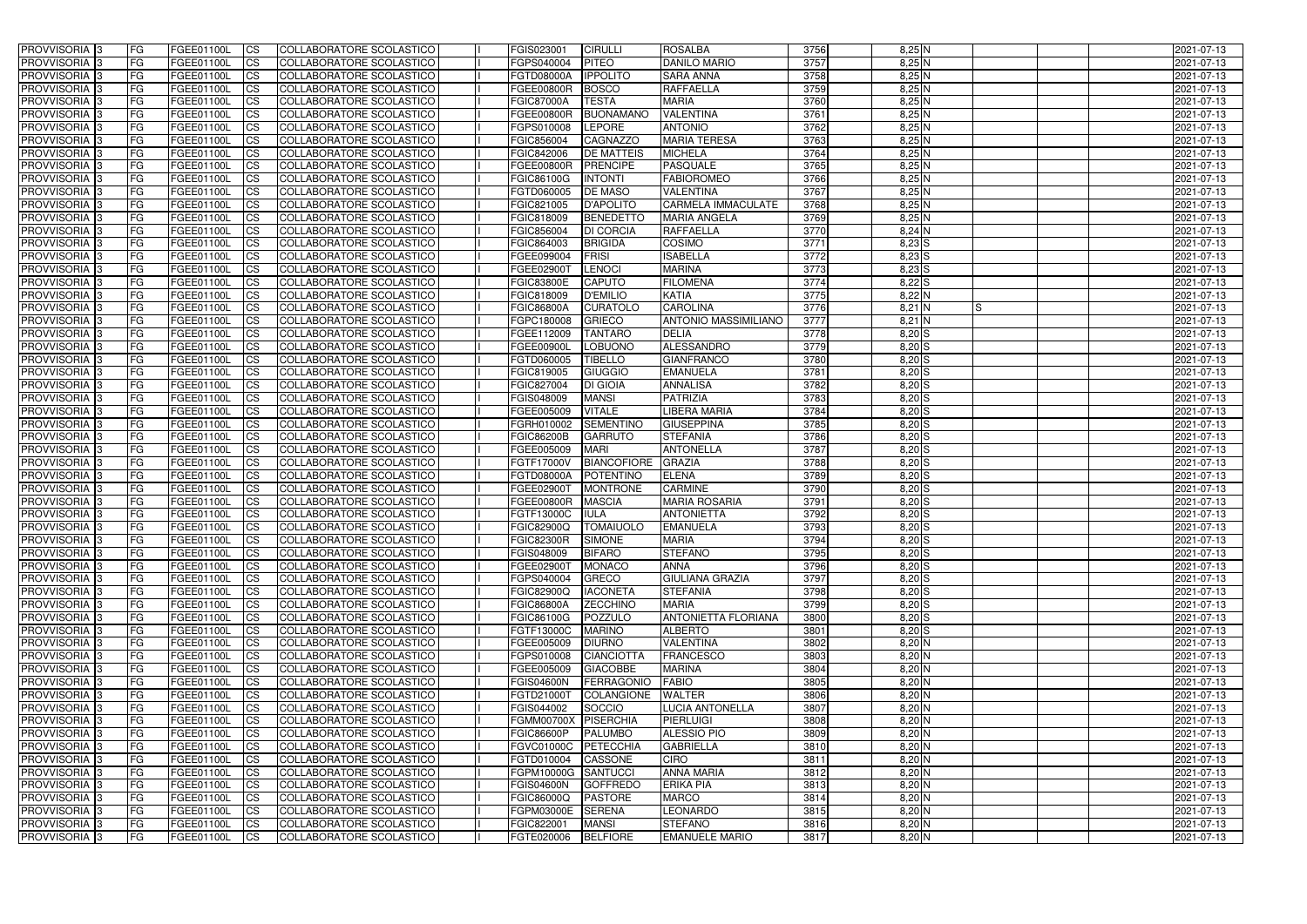| <b>PROVVISORIA</b> 3                                 | l FG                   | FGEE01100L               | <b>ICS</b>              | COLLABORATORE SCOLASTICO                                    | FGPM10000G CAMILLO              |                                    | <b>ILARIA</b>                         | 3818         | $8,20$ N             | 2021-07-13               |
|------------------------------------------------------|------------------------|--------------------------|-------------------------|-------------------------------------------------------------|---------------------------------|------------------------------------|---------------------------------------|--------------|----------------------|--------------------------|
| <b>PROVVISORIA 3</b>                                 | FG                     | FGEE01100L               | <b>ICS</b>              | COLLABORATORE SCOLASTICO                                    | <b>FGIS04600N</b>               | <b>DI FILIPPO</b>                  | PASQUALINA                            | 3819         | 8,20 N               | 2021-07-13               |
| PROVVISORIA <sup>1</sup> 3                           | FG                     | FGEE01100L               | <b>CS</b>               | <b>COLLABORATORE SCOLASTICO</b>                             | FGIC876009                      | PETRUCCELLI                        | <b>LUCIA PIA</b>                      | 3820         | 8,20 N               | 2021-07-13               |
| PROVVISORIA                                          | FG                     | FGEE01100L               | <b>CS</b>               | COLLABORATORE SCOLASTICO                                    | FGPS040004                      | <b>BARBARO</b>                     | <b>MARIALUCIA</b>                     | 3821         | 8,20 N               | 2021-07-13               |
| PROVVISORIA <sup>1</sup> 3                           | FG                     | FGEE01100L               | <b>CS</b>               | COLLABORATORE SCOLASTICO                                    | FGEE03200N                      | <b>DIBISCEGLIA</b>                 | <b>EMANUELA</b>                       | 3822         | 8,20 N               | 2021-07-13               |
| PROVVISORIA <sup>1</sup> 3                           | FG                     | FGEE01100L               | <b>CS</b>               | COLLABORATORE SCOLASTICO                                    | FGRH010002                      | PERNA                              | <b>FILOMENA</b>                       | 3823         | $8,20$ N             | 2021-07-13               |
| PROVVISORIA <sup>1</sup> 3                           | FG                     | FGEE01100L               | <b>CS</b>               | COLLABORATORE SCOLASTICO                                    | FGIC82900Q                      | <b>LA TORRE</b>                    | <b>FEDERICA</b>                       | 3824         | $8,20$ N             | 2021-07-13               |
| PROVVISORIA 3                                        | FG                     | FGEE01100L               | <b>ICS</b>              | COLLABORATORE SCOLASTICO                                    | FGIC876009                      | <b>GRANCHELLI</b>                  | <b>RENATO</b>                         | 3825         | $8,20$ N             | 2021-07-13               |
| PROVVISORIA 3                                        | FG                     | FGEE01100L               | <b>CS</b>               | COLLABORATORE SCOLASTICO                                    | FGVC01000C                      | <b>MOFFA</b>                       | AMEDEO                                | 3826         | $8,20$ N             | 2021-07-13               |
| PROVVISORIA 3                                        | <b>FG</b>              | FGEE01100L               | <b>ICS</b>              | COLLABORATORE SCOLASTICO                                    | <b>FGIC81600N</b>               | <b>MORSUILLO</b>                   | ALESSANDRO                            | 3827         | $8,20$ N             | 2021-07-13               |
| PROVVISORIA 3                                        | FG                     | <b>FGEE01100L</b>        | <b>ICS</b>              | COLLABORATORE SCOLASTICO                                    | FGTD010004                      | <b>NARGISO</b>                     | <b>ANGELO MICHELE</b>                 | 3828         | $8,20$ N             | 2021-07-13               |
| <b>PROVVISORIA</b>                                   | FG                     | FGEE01100L               | <b>ICS</b>              | COLLABORATORE SCOLASTICO                                    | FGIC86100G                      | <b>ROTOLO</b>                      | <b>FEDERICA</b>                       | 3829         | $8,20$ N             | 2021-07-13               |
| <b>PROVVISORIA</b>                                   | FG                     | FGEE01100L               | <b>ICS</b>              | COLLABORATORE SCOLASTICO                                    | FGIC835003                      | PETRUCCI                           | <b>SIMONA</b>                         | 3830         | $8,20$ N             | 2021-07-13               |
| <b>PROVVISORIA</b>                                   | FG                     | FGEE01100L               | <b>ICS</b>              | COLLABORATORE SCOLASTICO                                    | <b>FGIS00800V</b>               | PANNIELLO                          | <b>ELENA</b>                          | 3831         | 8,20 N               | 2021-07-13               |
| <b>PROVVISORIA</b>                                   | FG                     | FGEE01100L               | <b>ICS</b>              | COLLABORATORE SCOLASTICO                                    | FGIC863007                      | <b>SELVAGGI</b>                    | <b>ANGELA MARIA</b>                   | 3832         | 8,20 N               | 2021-07-13               |
| <b>PROVVISORIA</b>                                   | FG                     | FGEE01100L               | <b>ICS</b>              | COLLABORATORE SCOLASTICO                                    | FGIC880001                      | <b>DI BIASE</b>                    | <b>FRANCESCA</b>                      | 3833         | 8,20 N               | 2021-07-13               |
| <b>PROVVISORIA</b>                                   | FG                     | FGEE01100L               | <b>ICS</b>              | COLLABORATORE SCOLASTICO                                    | <b>FGIC85800Q</b>               | <b>FATTORE</b>                     | <b>FRANCESCA</b>                      | 3834         | 8,20 N               | 2021-07-13               |
| <b>PROVVISORIA</b>                                   | FG                     | FGEE01100L               | <b>ICS</b>              | COLLABORATORE SCOLASTICO                                    | FGTD08000A                      | <b>ANNECCHINO</b>                  | <b>GIUSEPPE</b>                       | 3835         | 8,20 N               | 2021-07-13               |
| PROVVISORIA <sup>3</sup>                             | FG                     | FGEE01100L               | <b>ICS</b>              | COLLABORATORE SCOLASTICO                                    | FGPS040004                      | PECORELLA                          | <b>GIORGIA</b>                        | 3836         | $8,20$ N             | 2021-07-13               |
| PROVVISORIA 3                                        | FG                     | FGEE01100L               | <b>ICS</b>              | COLLABORATORE SCOLASTICO                                    | FGIS01100P                      | <b>COTUGNO</b>                     | <b>DORIANA</b>                        | 3837         | 8,20 N               | 2021-07-13               |
| PROVVISORIA <sup>1</sup> 3<br>PROVVISORIA 3          | FG                     | FGEE01100L               | <b>ICS</b>              | COLLABORATORE SCOLASTICO                                    | FGIS044002                      | <b>SACCO</b>                       | <b>TERESA</b>                         | 3838<br>3839 | $8,20$ N             | 2021-07-13               |
|                                                      | FG                     | FGEE01100L               | <b>ICS</b>              | COLLABORATORE SCOLASTICO                                    | FGIS05900Q                      | <b>PRENCIPE</b>                    | <b>SARA MICHELA</b>                   |              | $8,20$ N             | 2021-07-13               |
| PROVVISORIA <sup>3</sup><br>PROVVISORIA <sup>3</sup> | FG<br>FG               | FGEE01100L<br>FGEE01100L | <b>ICS</b><br><b>CS</b> | <b>COLLABORATORE SCOLASTICO</b><br>COLLABORATORE SCOLASTICO | FGTD21000T<br><b>FGMM00700X</b> | <b>GALIANO</b><br><b>DEFEUDIS</b>  | <b>MIRKO</b><br><b>GIANLUIGI</b>      | 3840<br>3841 | $8,20$ N<br>$8,20$ N | 2021-07-13<br>2021-07-13 |
| PROVVISORIA <sup>3</sup>                             | FG                     | FGEE01100L               | <b>CS</b>               | COLLABORATORE SCOLASTICO                                    | FGTD08000A                      | <b>ROCCIA</b>                      | <b>ANTONIO</b>                        | 3842         | $8,20$ N             | 2021-07-13               |
| PROVVISORIA <sup>1</sup> 3                           | FG                     | FGEE01100L               | <b>ICS</b>              | COLLABORATORE SCOLASTICO                                    | <b>FGIC87500D</b>               | <b>DICONZO</b>                     | <b>ROBERTA</b>                        | 3843         | $8,20$ N             | 2021-07-13               |
| PROVVISORIA 3                                        | FG                     | FGEE01100L               | <b>ICS</b>              | COLLABORATORE SCOLASTICO                                    | FGIC819005                      | <b>PALUMBO</b>                     | <b>RITA</b>                           | 3844         | 8,20 N               | 2021-07-13               |
| PROVVISORIA                                          | FG                     | FGEE01100L               | <b>ICS</b>              | COLLABORATORE SCOLASTICO                                    | FGEE02900T                      | <b>BARNABO</b>                     | <b>ANNA</b>                           | 3845         | $8,20$ N             | 2021-07-13               |
| PROVVISORIA                                          | FG                     | FGEE01100L               | <b>CS</b>               | <b>COLLABORATORE SCOLASTICO</b>                             | <b>FGIC82400L</b>               | <b>IANNETTI</b>                    | <b>GIANMICHELE</b>                    | 3846         | 8,20 N               | 2021-07-13               |
| PROVVISORIA                                          | FG                     | FGEE01100L               | <b>CS</b>               | COLLABORATORE SCOLASTICO                                    | <b>FGIC87500D</b>               | <b>PICIACCIA</b>                   | <b>LUIGIA</b>                         | 3847         | 8,20 N               | 2021-07-13               |
| PROVVISORIA                                          | FG                     | FGEE01100L               | <b>CS</b>               | COLLABORATORE SCOLASTICO                                    | FGTD060005                      | <b>BARONE</b>                      | <b>CIRO</b>                           | 3848         | 8,20 N               | 2021-07-13               |
| PROVVISORIA <sup>1</sup> 3                           | FG                     | FGEE01100L               | <b>CS</b>               | COLLABORATORE SCOLASTICO                                    | FGPS010008                      | <b>MINETTI</b>                     | <b>REBECCA</b>                        | 3849         | $8,20$ N             | 2021-07-13               |
| PROVVISORIA <sup>1</sup> 3                           | FG                     | FGEE01100L               | <b>CS</b>               | COLLABORATORE SCOLASTICO                                    | FGIC85800Q                      | <b>IAGULLI</b>                     | <b>ROCCHINA</b>                       | 3850         | $8,20$ N             | 2021-07-13               |
| PROVVISORIA 3                                        | FG                     | FGEE01100L               | <b>CS</b>               | <b>COLLABORATORE SCOLASTICO</b>                             | <b>FGIC85700X</b>               | <b>FRISOLI</b>                     | <b>ANNA</b>                           | 3851         | $8,20$ N             | 2021-07-13               |
| <b>PROVVISORIA</b>                                   | FG                     | FGEE01100L               | <b>ICS</b>              | COLLABORATORE SCOLASTICO                                    | FGPS010008                      | <b>RICCIARDI</b>                   | GIULIA                                | 3852         | $8,20$ N             | 2021-07-13               |
| PROVVISORIA <sup>1</sup> 3                           | <b>FG</b>              | FGEE01100L               | <b>ICS</b>              | COLLABORATORE SCOLASTICO                                    | <b>FGIS00800V</b>               | <b>INTENZA</b>                     | <b>SONIA</b>                          | 3853         | $8,20$ N             | 2021-07-13               |
| PROVVISORIA 3                                        | <b>FG</b>              | FGEE01100L               | <b>ICS</b>              | COLLABORATORE SCOLASTICO                                    | <b>FGIC84500N</b>               | <b>RUSSO</b>                       | <b>ALESSIA</b>                        | 3854         | $8,20$ N             | 2021-07-13               |
| <b>PROVVISORIA</b>                                   | <b>FG</b>              | FGEE01100L               | <b>ICS</b>              | COLLABORATORE SCOLASTICO                                    | <b>FGIC85800Q</b>               | <b>PONTONE</b>                     | <b>GIOVANNI</b>                       | 3855         | $8,20$ N             | 2021-07-13               |
| PROVVISORIA 3                                        | FG                     | FGEE01100L               | CS                      | COLLABORATORE SCOLASTICO                                    |                                 |                                    | FGMM148003 CASTELLUCCI FEDERICA LUCIA | 3856         | $8,20$ N             | 2021-07-13               |
| <b>PROVVISORIA</b> 3                                 | <b>FG</b>              | FGEE01100L               | $\mathsf{ICS}$          | COLLABORATORE SCOLASTICO                                    | FGTE020006                      | <b>TERLIZZI</b>                    | <b>MICHELA</b>                        | 3857         | $8,20$ N             | 2021-07-13               |
| PROVVISORIA 3                                        | <b>FG</b>              | <b>FGEE01100L</b>        | $\mathsf{ICS}$          | COLLABORATORE SCOLASTICO                                    | FGTD08000A                      | <b>POLLINO</b>                     | <b>SALVATORE</b>                      | 3858         | $8,20$ N             | 2021-07-13               |
| PROVVISORIA 3                                        | <b>FG</b>              | FGEE01100L               | $\mathsf{ICS}$          | COLLABORATORE SCOLASTICO                                    | <b>FGIC82900Q</b>               | LA TORRE                           | <b>MARIKA</b>                         | 3859         | $8,20$ N             | 2021-07-13               |
| PROVVISORIA 3                                        | FG                     | FGEE01100L               | $\mathsf{ICS}$          | COLLABORATORE SCOLASTICO                                    | FGIC827004                      | <b>CRETA</b>                       | <b>GIULIA</b>                         | 3860         | $8,20$ N             | 2021-07-13               |
| PROVVISORIA 3                                        | l FG                   | FGEE01100L               | $\overline{\text{CS}}$  | COLLABORATORE SCOLASTICO                                    | FGIC856004                      | <b>RICUCCI</b>                     | <b>BEATRICE</b>                       | 3861         | $8,20$ N             | 2021-07-13               |
| PROVVISORIA 3                                        | <b>FG</b>              | FGEE01100L               | $\mathsf{ICS}$          | COLLABORATORE SCOLASTICO                                    | <b>FGIC87000A</b>               | <b>GIAGNORIO</b>                   | <b>ANDREA</b>                         | 3862         | $8,20$ N             | 2021-07-13               |
| PROVVISORIA 3                                        | FG                     | FGEE01100L               | <b>CS</b>               | COLLABORATORE SCOLASTICO                                    | FGPM03000E                      | <b>MARANO</b>                      | <b>VALENTINA</b>                      | 3863         | $8,20$ N             | 2021-07-13               |
| PROVVISORIA 3                                        | <b>FG</b>              | FGEE01100L               | <b>CS</b>               | COLLABORATORE SCOLASTICO<br>COLLABORATORE SCOLASTICO        | FGPS010008                      | <b>VALENTE</b>                     | <b>VALENTINA</b>                      | 3864<br>3865 | $8,20$ N             | 2021-07-13               |
| PROVVISORIA 3<br>PROVVISORIA 3                       | <b>FG</b><br><b>FG</b> | FGEE01100L<br>FGEE01100L | <b>CS</b>               | COLLABORATORE SCOLASTICO                                    | <b>FGIC83300B</b><br>FGTD21000T | <b>CARRETTO</b><br><b>CREATURA</b> | <b>LUCIANA</b><br><b>DANIELE PIO</b>  | 3866         | $8,20$ N<br>$8,20$ N | 2021-07-13<br>2021-07-13 |
| PROVVISORIA 3                                        | <b>FG</b>              | FGEE01100L               | <b>CS</b><br><b>CS</b>  | COLLABORATORE SCOLASTICO                                    | <b>FGIC83000X</b>               | LI BERGOLIS                        | <b>CATERINA</b>                       | 3867         | $8,20$ N             | 2021-07-13               |
| PROVVISORIA 3                                        | <b>FG</b>              | FGEE01100L               | <b>CS</b>               | COLLABORATORE SCOLASTICO                                    | <b>FGIC87500D</b>               | <b>TOCCO</b>                       | <b>CASSANDRA</b>                      | 3868         | $8,20$ N             | 2021-07-13               |
| PROVVISORIA 3                                        | <b>FG</b>              | FGEE01100L               | <b>CS</b>               | COLLABORATORE SCOLASTICO                                    | FGPC15000C                      | <b>STORDONE</b>                    | <b>NOEMI</b>                          | 3869         | $8,20$ N             | 2021-07-13               |
| PROVVISORIA 3                                        | <b>FG</b>              | FGEE01100L               | <b>CS</b>               | COLLABORATORE SCOLASTICO                                    | <b>FGIC86600P</b>               | <b>GIORDANO</b>                    | <b>ANTONIETTA</b>                     | 3870         | $8,20$ N             | 2021-07-13               |
| PROVVISORIA 3                                        | <b>FG</b>              | FGEE01100L               | <b>CS</b>               | COLLABORATORE SCOLASTICO                                    | FGIC872002                      | <b>GRAVINESE</b>                   | <b>LIBERA</b>                         | 3871         | $8,20$ N             | 2021-07-13               |
| PROVVISORIA 3                                        | <b>FG</b>              | FGEE01100L               | <b>CS</b>               | COLLABORATORE SCOLASTICO                                    | FGIS05900Q                      | PRATOFIORIT                        | <b>DANIELA</b>                        | 3872         | $8,20$ N             | 2021-07-13               |
| PROVVISORIA 3                                        | <b>FG</b>              | FGEE01100L               | <b>CS</b>               | COLLABORATORE SCOLASTICO                                    | FGPC160003                      | <b>CIUFFREDA</b>                   | <b>FAUSTA</b>                         | 3873         | $8,20$ N             | 2021-07-13               |
| PROVVISORIA 3                                        | <b>FG</b>              | FGEE01100L               | <b>CS</b>               | COLLABORATORE SCOLASTICO                                    | FGIC855008                      | LOPEZ                              | <b>SERGIO</b>                         | 3874         | $8,20$ N             | 2021-07-13               |
| PROVVISORIA 3                                        | FG                     | FGEE01100L               | <b>CS</b>               | COLLABORATORE SCOLASTICO                                    | FGIC842006                      | <b>PASCUCCI</b>                    | <b>GIUSEPPINA</b>                     | 3875         | $8,20$ N             | 2021-07-13               |
| PROVVISORIA 3                                        | FG                     | <b>FGEE01100L</b>        | <b>CS</b>               | COLLABORATORE SCOLASTICO                                    | FGRI020004                      | RENDINELLA                         | <b>MANUEL</b>                         | 3876         | $8,20$ N             | 2021-07-13               |
| PROVVISORIA 3                                        | <b>FG</b>              | FGEE01100L               | $\overline{\text{CS}}$  | COLLABORATORE SCOLASTICO                                    | FGEE01100L                      | RICCI                              | <b>MARTINO</b>                        | 3877         | $8,20$ N             | 2021-07-13               |
| PROVVISORIA 3                                        | <b>FG</b>              | FGEE01100L               | $\overline{\text{CS}}$  | COLLABORATORE SCOLASTICO                                    | <b>FGIC876009</b>               | FERRONE                            | <b>VANESSA</b>                        | 3878         | $8,20$ N             | 2021-07-13               |
| PROVVISORIA 3                                        | <b>FG</b>              | FGEE01100L               | $\overline{\text{CS}}$  | COLLABORATORE SCOLASTICO                                    | <b>FGIC82300R</b>               | LAURELLI                           | <b>MILENA</b>                         | 3879         | $8,20$ N             | 2021-07-13               |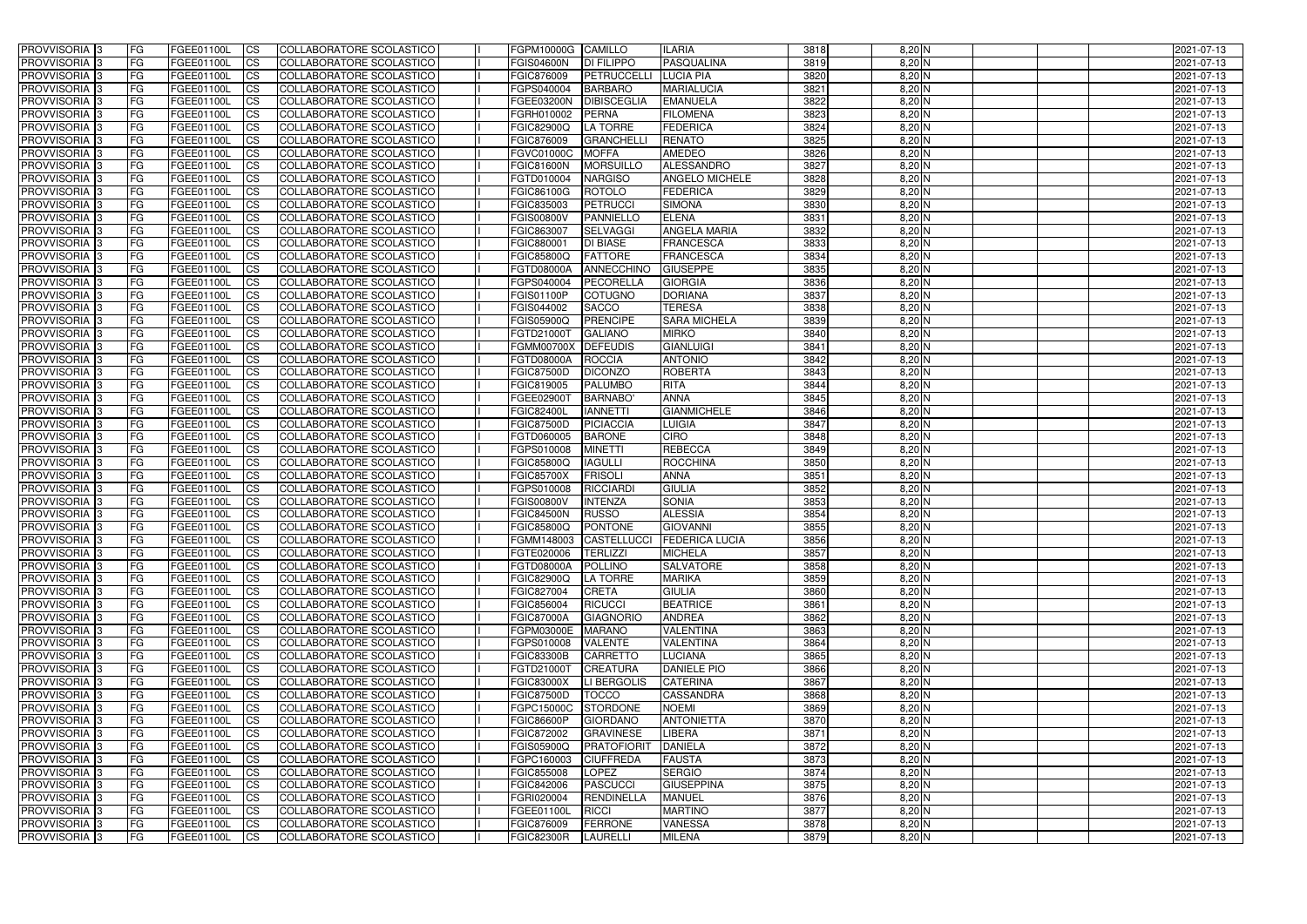| <b>PROVVISORIA</b> 3                                 | l FG            | FGEE01100L               | <b>ICS</b>             | COLLABORATORE SCOLASTICO                                    | FGIC877005                      | <b>PACELLA</b>                  | <b>CHIARA</b>                      | 3880         | $8,20$ N             | 2021-07-13               |
|------------------------------------------------------|-----------------|--------------------------|------------------------|-------------------------------------------------------------|---------------------------------|---------------------------------|------------------------------------|--------------|----------------------|--------------------------|
| <b>PROVVISORIA 3</b>                                 | FG              | FGEE01100L               | <b>ICS</b>             | COLLABORATORE SCOLASTICO                                    | <b>FGIC86800A</b>               | <b>FRANCHINO</b>                | <b>MARCO</b>                       | 3881         | 8,20 N               | 2021-07-13               |
| PROVVISORIA <sup>1</sup> 3                           | FG              | FGEE01100L               | <b>CS</b>              | COLLABORATORE SCOLASTICO                                    | FGTD08000A                      | <b>CATINO</b>                   | <b>MARIA IRENE</b>                 | 3882         | 8,20 N               | 2021-07-13               |
| PROVVISORIA                                          | FG              | FGEE01100L               | <b>CS</b>              | COLLABORATORE SCOLASTICO                                    | <b>FGIC87400N</b>               | <b>SFORZA</b>                   | <b>ISABELLA</b>                    | 3883         | 8,20 N               | 2021-07-13               |
| PROVVISORIA <sup>1</sup> 3                           | FG              | FGEE01100L               | <b>CS</b>              | COLLABORATORE SCOLASTICO                                    | FGIC86000Q                      | <b>LANCIANESE</b>               | <b>ANTONIO</b>                     | 3884         | 8,20 N               | 2021-07-13               |
| PROVVISORIA <sup>1</sup> 3                           | FG              | FGEE01100L               | <b>CS</b>              | COLLABORATORE SCOLASTICO                                    | <b>FGIC81600N</b>               | <b>DELLA VISTA</b>              | <b>GIULIA</b>                      | 3885         | $8,20$ N             | 2021-07-13               |
| PROVVISORIA <sup>1</sup> 3                           | FG              | FGEE01100L               | <b>CS</b>              | COLLABORATORE SCOLASTICO                                    | FGEE099004                      | <b>TROILO</b>                   | <b>ANNADEA</b>                     | 3886         | $8,20$ N             | 2021-07-13               |
| PROVVISORIA 3                                        | FG              | FGEE01100L               | <b>ICS</b>             | COLLABORATORE SCOLASTICO                                    | FGIS048009                      | <b>DAGNELLI</b>                 | <b>UGO</b>                         | 3887         | $8,20$ N             | 2021-07-13               |
| PROVVISORIA 3                                        | <b>FG</b>       | FGEE01100L               | <b>CS</b>              | COLLABORATORE SCOLASTICO                                    | FGEE099004                      | <b>SARCINA</b>                  | <b>FRANCESCO</b>                   | 3888         | $8,20$ N             | 2021-07-13               |
| PROVVISORIA 3                                        | <b>FG</b>       | FGEE01100L               | <b>ICS</b>             | COLLABORATORE SCOLASTICO                                    | FGEE005009                      | <b>D'AGRUMA</b>                 | <b>GINA</b>                        | 3889         | $8,20$ N             | 2021-07-13               |
| PROVVISORIA 3                                        | FG              | <b>FGEE01100L</b>        | <b>ICS</b>             | COLLABORATORE SCOLASTICO                                    | FGIC86000Q                      | <b>BRIENZA</b>                  | <b>GABRIELE</b>                    | 3890         | $8,20$ N             | 2021-07-13               |
| <b>PROVVISORIA</b>                                   | FG              | FGEE01100L               | <b>ICS</b>             | COLLABORATORE SCOLASTICO                                    | FGIC843002                      | <b>BARBANO</b>                  | <b>FILOMENA</b>                    | 3891         | $8,20$ N             | 2021-07-13               |
| <b>PROVVISORIA</b>                                   | FG              | FGEE01100L               | <b>ICS</b>             | COLLABORATORE SCOLASTICO                                    | FGIC818009                      | <b>BRUNO</b>                    | <b>ANNA RITA</b>                   | 3892         | $8,20$ N             | 2021-07-13               |
| <b>PROVVISORIA</b>                                   | FG              | FGEE01100L               | <b>ICS</b>             | COLLABORATORE SCOLASTICO                                    | <b>FGIC85800Q</b>               | <b>RAINONE</b>                  | <b>VINCENZA</b>                    | 3893         | 8,20 N               | 2021-07-13               |
| <b>PROVVISORIA</b>                                   | FG              | FGEE01100L               | <b>ICS</b>             | COLLABORATORE SCOLASTICO                                    | FGIS05900Q                      | <b>GRANATIERO</b>               | <b>MATTEO</b>                      | 3894         | 8,20 N               | 2021-07-13               |
| <b>PROVVISORIA</b>                                   | FG              | FGEE01100L               | <b>ICS</b>             | COLLABORATORE SCOLASTICO                                    | FGIC819005                      | LAVILLA                         | <b>LUIGIA</b>                      | 3895         | 8,20 N               | 2021-07-13               |
| <b>PROVVISORIA</b>                                   | FG              | FGEE01100L               | <b>ICS</b>             | COLLABORATORE SCOLASTICO                                    | <b>FGEE00800R</b>               | <b>INSANGUINE</b>               | ANNAMARIA                          | 3896         | 8,20 N               | 2021-07-13               |
| <b>PROVVISORIA</b>                                   | FG              | FGEE01100L               | <b>ICS</b>             | COLLABORATORE SCOLASTICO                                    | FGEE099004                      | VENTRELLA                       | <b>GAETANO</b>                     | 3897         | 8,20 N               | 2021-07-13               |
| PROVVISORIA <sup>3</sup>                             | FG              | FGEE01100L               | <b>ICS</b>             | COLLABORATORE SCOLASTICO                                    | <b>FGIC85400C</b>               | <b>RICCO</b>                    | <b>MIRELLA</b>                     | 3898         | $8,20$ N             | 2021-07-13               |
| PROVVISORIA 3                                        | FG              | FGEE01100L               | <b>ICS</b>             | COLLABORATORE SCOLASTICO                                    | <b>FGMM00400C</b>               | <b>RUGGIERI</b>                 | <b>GIUSEPPE</b>                    | 3899         | 8,20 N               | 2021-07-13               |
| PROVVISORIA <sup>3</sup>                             | FG              | FGEE01100L               | <b>ICS</b>             | COLLABORATORE SCOLASTICO                                    | <b>FGIC85900G</b>               | <b>PANTALEO</b>                 | <b>ANGELO</b>                      | 3900         | $8,20$ N             | 2021-07-13               |
| PROVVISORIA 3                                        | FG              | FGEE01100L               | <b>ICS</b>             | COLLABORATORE SCOLASTICO                                    | FGIC86000Q                      | <b>GRANATIERO</b>               | <b>MICHELA</b>                     | 3901         | $8,20$ N             | 2021-07-13               |
| PROVVISORIA <sup>3</sup><br>PROVVISORIA <sup>3</sup> | FG              | FGEE01100L               | <b>ICS</b>             | <b>COLLABORATORE SCOLASTICO</b>                             | <b>FGIC87400N</b>               | <b>CASSOTTA</b>                 | <b>TERESA</b><br><b>ANTONIETTA</b> | 3902         | $8,20$ N             | 2021-07-13               |
| PROVVISORIA <sup>3</sup>                             | FG<br>FG        | FGEE01100L<br>FGEE01100L | <b>CS</b><br><b>CS</b> | COLLABORATORE SCOLASTICO<br><b>COLLABORATORE SCOLASTICO</b> | FGIC819005<br>FGIS01300A        | <b>PUOPOLO</b><br><b>ATZORI</b> | <b>ROBERTO</b>                     | 3903<br>3904 | $8,20$ N<br>$8,20$ N | 2021-07-13<br>2021-07-13 |
| PROVVISORIA <sup>1</sup> 3                           | FG              | FGEE01100L               | <b>ICS</b>             | COLLABORATORE SCOLASTICO                                    | <b>FGIC85700X</b>               | <b>TANCREDI</b>                 | <b>FABIO</b>                       | 3905         | $8,20$ N             | 2021-07-13               |
| PROVVISORIA 3                                        | FG              | FGEE01100L               | <b>ICS</b>             | COLLABORATORE SCOLASTICO                                    | FGIC876009                      | <b>LEPORE</b>                   | <b>MILENA</b>                      | 3906         | 8,20 N               | 2021-07-13               |
| PROVVISORIA                                          | FG              | FGEE01100L               | <b>ICS</b>             | COLLABORATORE SCOLASTICO                                    | FGPS040004                      | <b>VIGIANO</b>                  | <b>YURI</b>                        | 3907         | $8,18$ N             | 2021-07-13               |
| PROVVISORIA                                          | FG              | FGEE01100L               | <b>CS</b>              | <b>COLLABORATORE SCOLASTICO</b>                             | FGIC877005                      | <b>ZACCARIA</b>                 | <b>MARIANNA</b>                    | 3908         | $8,18$ N             | 2021-07-13               |
| PROVVISORIA                                          | FG              | FGEE01100L               | <b>CS</b>              | COLLABORATORE SCOLASTICO                                    | <b>FGMM00700X</b>               | <b>D'ALESSANDR</b>              | <b>PASQUALE</b>                    | 3909         | $8,17$ $S$           | 2021-07-13               |
| PROVVISORIA                                          | FG              | FGEE01100L               | <b>CS</b>              | COLLABORATORE SCOLASTICO                                    | <b>FGIC85900G</b>               |                                 | <b>BARBARA</b>                     | 3910         | $8,17$ $S$           | 2021-07-13               |
| PROVVISORIA <sup>1</sup> 3                           | FG              | FGEE01100L               | <b>CS</b>              | COLLABORATORE SCOLASTICO                                    | <b>FGIC81600N</b>               | <b>LAPOLLA</b>                  | <b>CARMELA CRISTINA</b>            | 3911         | $8,17$ $S$           | 2021-07-13               |
| PROVVISORIA <sup>1</sup> 3                           | FG              | FGEE01100L               | <b>CS</b>              | COLLABORATORE SCOLASTICO                                    | <b>FGIC86200B</b>               | <b>MOREO</b>                    | <b>CARMELA</b>                     | 3912         | $8,17$ $S$           | 2021-07-13               |
| PROVVISORIA 3                                        | FG              | FGEE01100L               | <b>CS</b>              | COLLABORATORE SCOLASTICO                                    | <b>FGIC85900G</b>               | RENDINELLA                      | <b>LUCIA</b>                       | 3913         | $8,17$ $S$           | 2021-07-13               |
| PROVVISORIA <sup>1</sup> 3                           | FG              | FGEE01100L               | <b>ICS</b>             | COLLABORATORE SCOLASTICO                                    | <b>FGIC85900G</b>               | <b>CINTOLI</b>                  | <b>MARIA GABRIELLA</b>             | 3914         | $8,17$ $S$           | 2021-07-13               |
| PROVVISORIA <sup>1</sup> 3                           | <b>FG</b>       | FGEE01100L               | <b>CS</b>              | COLLABORATORE SCOLASTICO                                    | FGPS010008                      | <b>ACQUARO</b>                  | <b>LEONARDO</b>                    | 3915         | $8,17$ $S$           | 2021-07-13               |
| PROVVISORIA 3                                        | <b>FG</b>       | FGEE01100L               | <b>ICS</b>             | COLLABORATORE SCOLASTICO                                    | <b>FGIC86200B</b>               | <b>MOFFA</b>                    | <b>ANTONIETTA</b>                  | 3916         | $8,17$ $S$           | 2021-07-13               |
| <b>PROVVISORIA</b>                                   | <b>FG</b>       | FGEE01100L               | <b>ICS</b>             | COLLABORATORE SCOLASTICO                                    | FGIC876009                      | <b>SCIOSCIA</b>                 | <b>MARIA SAMUELA</b>               | 3917         | 8,17N                | 2021-07-13               |
| PROVVISORIA 3                                        | FG              | FGEE01100L               | CS                     | COLLABORATORE SCOLASTICO                                    | FGIC85900G                      | PIGNATARO                       | <b>SARA</b>                        | 3918         | $8,17$ N             | 2021-07-13               |
| PROVVISORIA <sup>3</sup>                             | <b>FG</b>       | FGEE01100L               | $\mathsf{ICS}$         | COLLABORATORE SCOLASTICO                                    | FGEE01200C                      | SCARPIELLO                      | <b>BARBARA</b>                     | 3919         | $8,17$ N             | 2021-07-13               |
| PROVVISORIA 3                                        | <b>FG</b>       | <b>FGEE01100L</b>        | $\mathsf{ICS}$         | COLLABORATORE SCOLASTICO                                    | FGIC864003                      | <b>ARTUSO</b>                   | <b>ANTONIO</b>                     | 3920         | $8,17$ N             | 2021-07-13               |
| PROVVISORIA 3                                        | <b>FG</b>       | FGEE01100L               | $\mathsf{ICS}$         | COLLABORATORE SCOLASTICO                                    | FGIC876009                      | <b>PATRUNO</b>                  | <b>MARIA FRANCESCA</b>             | 3921         | $8,17$ N             | 2021-07-13               |
| PROVVISORIA 3                                        | FG              | FGEE01100L               | $\mathsf{ICS}$         | COLLABORATORE SCOLASTICO                                    | <b>FGIS04600N</b>               | <b>TOTARO</b>                   | FEDELA                             | 3922         | $8,17$ N             | 2021-07-13               |
| PROVVISORIA 3                                        | l FG            | FGEE01100L               | <b>CS</b>              | COLLABORATORE SCOLASTICO                                    | <b>FGIC83800E</b>               | RUSSO                           | <b>MARIA</b>                       | 3923         | $8,17$ N             | 2021-07-13               |
| PROVVISORIA 3                                        | <b>FG</b>       | FGEE01100L               | <b>CS</b>              | COLLABORATORE SCOLASTICO                                    | FGPM03000E                      | <b>CHINNI</b>                   | <b>PAOLINO</b>                     | 3924         | $8,17$ N             | 2021-07-13               |
| PROVVISORIA 3                                        | FG              | <b>FGEE01100L</b>        | <b>CS</b>              | COLLABORATORE SCOLASTICO                                    | FGTD060005                      | <b>NIRO</b>                     | <b>ANTONELLA</b>                   | 3925         | $8,17$ N             | 2021-07-13               |
| PROVVISORIA 3                                        | <b>FG</b>       | FGEE01100L               | <b>CS</b>              | COLLABORATORE SCOLASTICO                                    | <b>FGIC87000A</b>               | <b>RUBANO</b>                   | <b>SARA</b>                        | 3926         | $8,15$ $S$           | 2021-07-13               |
| PROVVISORIA 3                                        | <b>FG</b>       | FGEE01100L               | <b>CS</b>              | COLLABORATORE SCOLASTICO                                    | FGIC856004                      | <b>RENDINE</b>                  | <b>VINCENZO</b>                    | 3927         | $8,15$ $S$           | 2021-07-13               |
| PROVVISORIA 3                                        | <b>FG</b>       | FGEE01100L               | <b>CS</b>              | COLLABORATORE SCOLASTICO                                    | <b>FGIC84500N</b>               | <b>MAROLLA</b>                  | <b>SARA</b>                        | 3928         | $8,15$ N             | 2021-07-13               |
| PROVVISORIA 3                                        | <b>FG</b>       | FGEE01100L               | <b>CS</b>              | COLLABORATORE SCOLASTICO                                    | FGPM03000E                      | <b>SGARAMELLA</b>               | <b>ELISABETH</b>                   | 3929         | $8,15$ N             | 2021-07-13               |
| PROVVISORIA 3                                        | <b>FG</b>       | FGEE01100L               | <b>CS</b>              | COLLABORATORE SCOLASTICO                                    | <b>FGIC87000A</b>               | <b>DOTA</b>                     | <b>GIORGIA</b>                     | 3930         | $8,15$ N             | 2021-07-13               |
| PROVVISORIA 3                                        | <b>FG</b>       | FGEE01100L               | <b>CS</b>              | COLLABORATORE SCOLASTICO                                    | FGPM10000G PROTA                |                                 | <b>DANIELA</b>                     | 3931         | $8,15$ N             | 2021-07-13               |
| PROVVISORIA 3                                        | <b>FG</b>       | FGEE01100L               | <b>CS</b>              | COLLABORATORE SCOLASTICO                                    | <b>FGIC81600N</b>               | <b>ZILLA</b>                    | <b>ROCCO</b>                       | 3932         | $8,15$ N             | 2021-07-13               |
| PROVVISORIA 3                                        | <b>FG</b>       | FGEE01100L               | <b>CS</b>              | COLLABORATORE SCOLASTICO                                    | <b>FGIC84500N</b>               | <b>VISCIO</b>                   | <b>SALVATORE</b>                   | 3933         | $8,15$ N             | 2021-07-13               |
| PROVVISORIA 3<br>PROVVISORIA 3                       | FG<br><b>FG</b> | FGEE01100L               | <b>CS</b>              | COLLABORATORE SCOLASTICO<br>COLLABORATORE SCOLASTICO        | FGEE099004<br><b>FGIC83700P</b> | <b>CATALETA</b><br>SIGNORIELLO  | PASQUALE<br><b>VINCENZO</b>        | 3934<br>3935 | $8,15$ N<br>$8,15$ N | 2021-07-13               |
| PROVVISORIA 3                                        | <b>FG</b>       | FGEE01100L<br>FGEE01100L | <b>CS</b><br><b>CS</b> | COLLABORATORE SCOLASTICO                                    | <b>FGIS00800V</b>               | PIGNATIELLO                     | <b>LUCIA ANNA</b>                  | 3936         | $8,15$ N             | 2021-07-13<br>2021-07-13 |
| PROVVISORIA 3                                        | FG              | FGEE01100L               | <b>CS</b>              | COLLABORATORE SCOLASTICO                                    | FGIC819005                      | <b>RAINONE</b>                  | <b>ANNA</b>                        | 3937         | $8,15$ N             | 2021-07-13               |
| PROVVISORIA 3                                        | FG              | <b>FGEE01100L</b>        | <b>CS</b>              | COLLABORATORE SCOLASTICO                                    | <b>FGIC81600N</b>               | <b>IPPOLITO</b>                 | <b>LORENZO</b>                     | 3938         | $8,13$ $S$           | 2021-07-13               |
| PROVVISORIA 3                                        | <b>FG</b>       | FGEE01100L               | <b>CS</b>              | COLLABORATORE SCOLASTICO                                    | FGEE02900T                      | LUCAFO'                         | <b>ANTONIO</b>                     | 3939         | $8,13$ $S$           | 2021-07-13               |
| PROVVISORIA 3                                        | <b>FG</b>       | FGEE01100L               | $\overline{\text{CS}}$ | COLLABORATORE SCOLASTICO                                    | FGIC818009                      | <b>IMBRIANO</b>                 | <b>FRANCESCO</b>                   | 3940         | $8,13$ S             | 2021-07-13               |
| PROVVISORIA 3                                        | <b>FG</b>       | FGEE01100L               | $\overline{\text{CS}}$ | COLLABORATORE SCOLASTICO                                    | FGPS040004                      | <b>MORESE</b>                   | PIERNICOLA                         | 3941         | $8,13$ N             | 2021-07-13               |
|                                                      |                 |                          |                        |                                                             |                                 |                                 |                                    |              |                      |                          |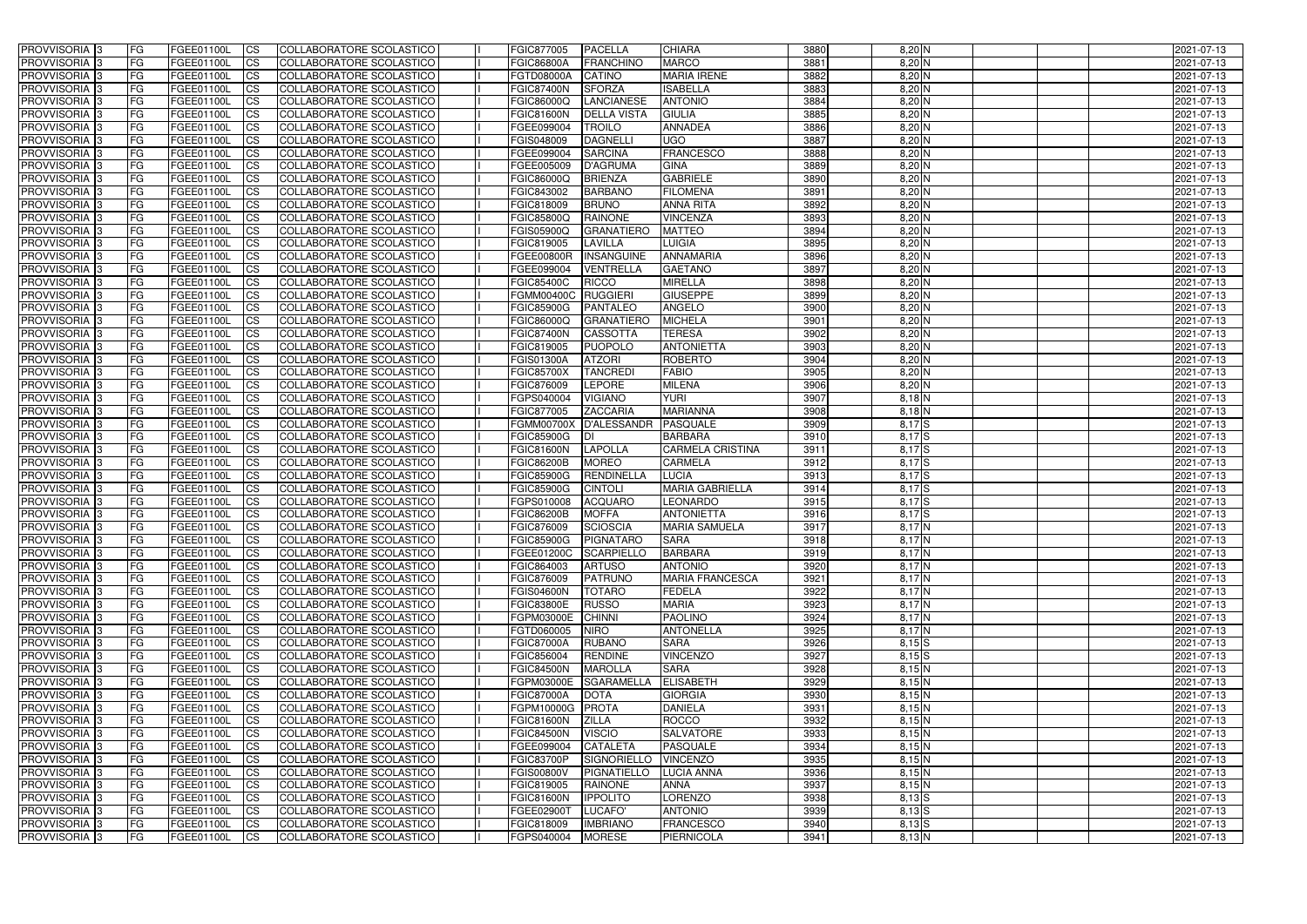| <b>PROVVISORIA</b> 3           | l FG            | FGEE01100L                      | <b>ICS</b>               | COLLABORATORE SCOLASTICO                             | FGEE005009                      | <b>FABOZZI</b>                  | <b>FILOMENA</b>           | 3942         | $8.13$ N             | 2021-07-13               |
|--------------------------------|-----------------|---------------------------------|--------------------------|------------------------------------------------------|---------------------------------|---------------------------------|---------------------------|--------------|----------------------|--------------------------|
| <b>PROVVISORIA 3</b>           | FG              | FGEE01100L                      | <b>ICS</b>               | COLLABORATORE SCOLASTICO                             | <b>FGIC86200B</b>               | <b>BORGIA</b>                   | <b>RAFFAELE</b>           | 3943         | $8,12$ $S$           | 2021-07-13               |
| PROVVISORIA <sup>1</sup> 3     | FG              | FGEE01100L                      | <b>CS</b>                | <b>COLLABORATORE SCOLASTICO</b>                      | FGMM04100B                      | CONTE                           | <b>ROBERTA</b>            | 3944         | $8,12$ $S$           | 2021-07-13               |
| PROVVISORIA                    | FG              | FGEE01100L                      | <b>CS</b>                | COLLABORATORE SCOLASTICO                             | FGEE00800R                      | <b>VALENTE</b>                  | <b>LUIGI</b>              | 3945         | $8,12$ N             | 2021-07-13               |
| PROVVISORIA <sup>1</sup> 3     | FG              | FGEE01100L                      | <b>CS</b>                | COLLABORATORE SCOLASTICO                             | FGIC819005                      | <b>PALMIERI</b>                 | <b>TIZIANO</b>            | 3946         | $8,12$ N             | 2021-07-13               |
| PROVVISORIA <sup>1</sup> 3     | FG              | FGEE01100L                      | <b>CS</b>                | COLLABORATORE SCOLASTICO                             | FGIC851001                      | <b>FERRERO</b>                  | <b>SARA</b>               | 3947         | $8,11$ N             | 2021-07-13               |
| PROVVISORIA <sup>1</sup> 3     | FG              | FGEE01100L                      | <b>CS</b>                | COLLABORATORE SCOLASTICO                             | <b>FGIC82400L</b>               | <b>BOZZA</b>                    | <b>MICHELA</b>            | 3948         | $8,11$ N             | 2021-07-13               |
| PROVVISORIA 3                  | FG              | FGEE01100L                      | <b>CS</b>                | COLLABORATORE SCOLASTICO                             | FGIC872002                      | <b>DI LAURO</b>                 | <b>FLORIANA</b>           | 3949         | $8,10$ S             | 2021-07-13               |
| PROVVISORIA 3                  | <b>FG</b>       | FGEE01100L                      | <b>CS</b>                | COLLABORATORE SCOLASTICO                             | FGIC81600N                      | <b>MASCIA</b>                   | <b>CARMEN</b>             | 3950         | $8,10$ S             | 2021-07-13               |
| PROVVISORIA 3                  | <b>FG</b>       | FGEE01100L                      | $\overline{c}$           | COLLABORATORE SCOLASTICO                             | FGEE11000N                      | <b>MASSARO</b>                  | <b>GIUSEPPINA RITA</b>    | 3951         | $8,10$ S             | 2021-07-13               |
| PROVVISORIA 3                  | FG              | <b>FGEE01100L</b>               | <b>CS</b>                | COLLABORATORE SCOLASTICO                             | <b>FGIC82900Q</b>               | <b>CIOCIOLA</b>                 | <b>FILOMENA</b>           | 3952         | $8,10$ S             | 2021-07-13               |
| <b>PROVVISORIA</b>             | FG              | FGEE01100L                      | <b>CS</b>                | COLLABORATORE SCOLASTICO                             | <b>FGIC86600P</b>               | <b>RIONTINO</b>                 | <b>ANGELA</b>             | 3953         | $8,10$ S             | 2021-07-13               |
| <b>PROVVISORIA</b>             | FG              | FGEE01100L                      | <b>ICS</b>               | COLLABORATORE SCOLASTICO                             | FGIS01100P                      | <b>RUSSO</b>                    | <b>MONICA</b>             | 3954         | $8,10$ S             | 2021-07-13               |
| <b>PROVVISORIA</b>             | FG              | FGEE01100L                      | <b>ICS</b>               | COLLABORATORE SCOLASTICO                             | <b>FGIS03700V</b>               | <b>MORANO</b>                   | <b>LUCIA TERENZIA</b>     | 3955         | $8,10$ S             | 2021-07-13               |
| <b>PROVVISORIA</b>             | FG              | FGEE01100L                      | <b>ICS</b>               | COLLABORATORE SCOLASTICO                             | <b>FGIC87000A</b>               | <b>CIUFFREDA</b>                | <b>NICOLA</b>             | 3956         | $8,10$ S             | 2021-07-13               |
| <b>PROVVISORIA</b>             | FG              | FGEE01100L                      | <b>ICS</b>               | COLLABORATORE SCOLASTICO                             | <b>FGEE00800R</b>               | <b>GARGANO</b>                  | <b>MICHELINA</b>          | 3957         | $8,10$ S             | 2021-07-13               |
| <b>PROVVISORIA</b>             | FG              | <b>FGEE01100L</b>               | <b>ICS</b>               | COLLABORATORE SCOLASTICO                             | <b>FGIC85400C</b>               | <b>MANCO</b>                    | <b>FELICIANA</b>          | 3958         | $8,10$ S             | 2021-07-13               |
| <b>PROVVISORIA</b>             | FG              | FGEE01100L                      | <b>ICS</b>               | COLLABORATORE SCOLASTICO                             | FGTD02000P                      | <b>RENDINA</b>                  | <b>SALVATORE VITO</b>     | 3959         | $8,10$ S             | 2021-07-13               |
| PROVVISORIA <sup>3</sup>       | FG              | FGEE01100L                      | <b>ICS</b>               | COLLABORATORE SCOLASTICO                             | FGIC856004                      | <b>VIGGIANO</b>                 | <b>ANTONIO</b>            | 3960         | $8,10$ S             | 2021-07-13               |
| PROVVISORIA <sup>1</sup> 3     | FG              | FGEE01100L                      | <b>ICS</b>               | COLLABORATORE SCOLASTICO                             | FGRH010002                      | PELLEGRINC                      | <b>CHIARA</b>             | 3961         | $8,10$ S             | 2021-07-13               |
| PROVVISORIA <sup>1</sup> 3     | FG              | FGEE01100L                      | <b>ICS</b>               | COLLABORATORE SCOLASTICO                             | FGEE00800R                      | <b>CONSALVO</b>                 | <b>CHIARA</b>             | 3962         | $8,10$ S             | 2021-07-13               |
| PROVVISORIA 3                  | FG              | FGEE01100L                      | <b>ICS</b>               | COLLABORATORE SCOLASTICO                             | <b>FGIC84400T</b>               | <b>POMPILIO</b>                 | LAURA                     | 3963         | $8,10$ S             | 2021-07-13               |
| PROVVISORIA 3                  | FG              | FGEE01100L                      | <b>ICS</b>               | COLLABORATORE SCOLASTICO                             | FGTF17000V                      | <b>GRAVINA</b>                  | <b>MARIA</b>              | 3964         | $8,10$ S             | 2021-07-13               |
| PROVVISORIA <sup>3</sup>       | FG              | FGEE01100L                      | <b>CS</b>                | COLLABORATORE SCOLASTICO                             | <b>FGIS00800V</b>               | <b>MANGANO</b>                  | <b>LUANA</b>              | 3965         | 8,10S                | 2021-07-13               |
| PROVVISORIA <sup>1</sup> 3     | FG              | FGEE01100L                      | <b>CS</b>                | COLLABORATORE SCOLASTICO                             | FGIC86000Q                      | <b>CAPORALE</b>                 | <b>BRIGIDA</b>            | 3966<br>3967 | $8,10$ S             | 2021-07-13               |
| PROVVISORIA <sup>1</sup> 3     | FG              | FGEE01100L                      | <b>ICS</b>               | COLLABORATORE SCOLASTICO                             | FGIC819005                      | <b>ANDREANA</b><br>SARAO'       | <b>LUIGIA</b><br>LIDIA    | 3968         | $8,10$ S<br>$8,10$ S | 2021-07-13               |
| PROVVISORIA 3                  | FG<br>FG        | FGEE01100L<br>FGEE01100L        | <b>ICS</b><br><b>ICS</b> | COLLABORATORE SCOLASTICO<br>COLLABORATORE SCOLASTICO | <b>FGMM00700X</b>               | <b>ALTIERI</b>                  | <b>TULLIO</b>             | 3969         | $8,10$ S             | 2021-07-13               |
| PROVVISORIA<br>PROVVISORIA     | FG              | FGEE01100L                      | <b>CS</b>                | <b>COLLABORATORE SCOLASTICO</b>                      | FGTD060005<br>FGIS06100Q        | <b>DE LEO</b>                   | <b>ROBERTO</b>            | 3970         | $8,10$ S             | 2021-07-13<br>2021-07-13 |
| PROVVISORIA                    | FG              | FGEE01100L                      | <b>CS</b>                | COLLABORATORE SCOLASTICO                             | <b>FGIC85700X</b>               | <b>ROMANO</b>                   | ALESSANDRA                | 3971         | $8,10$ S             | 2021-07-13               |
| PROVVISORIA                    | FG              | FGEE01100L                      | <b>CS</b>                | COLLABORATORE SCOLASTICO                             | FGEE112009                      | DE MITE                         | <b>NAZARIO</b>            | 3972         | $8,10$ S             | 2021-07-13               |
| PROVVISORIA <sup>1</sup> 3     | FG              | FGEE01100L                      | <b>CS</b>                | COLLABORATORE SCOLASTICO                             | <b>FGIC85700X</b>               | <b>MICCOLI</b>                  | <b>ALESSIO</b>            | 3973         | $8,10$ S             | 2021-07-13               |
| PROVVISORIA <sup>1</sup> 3     | FG              | FGEE01100L                      | <b>CS</b>                | COLLABORATORE SCOLASTICO                             | FGIC864003                      | <b>PASQUA</b>                   | <b>MATTEO</b>             | 3974         | $8,10$ S             | 2021-07-13               |
| PROVVISORIA 3                  | FG              | FGEE01100L                      | <b>CS</b>                | COLLABORATORE SCOLASTICO                             | FGIS021009                      | <b>PERTA</b>                    | <b>GIULIA</b>             | 3975         | $8,10$ N             | 2021-07-13               |
| PROVVISORIA <sup>1</sup> 3     | FG              | FGEE01100L                      | <b>CS</b>                | COLLABORATORE SCOLASTICO                             | FGIS044002                      | <b>SIMONE</b>                   | ANNANGELA                 | 3976         | 8,10 N               | 2021-07-13               |
| PROVVISORIA <sup>1</sup> 3     | <b>FG</b>       | FGEE01100L                      | <b>CS</b>                | COLLABORATORE SCOLASTICO                             | <b>FGIC85700X</b>               | <b>LONGO</b>                    | ANNACHIARA                | 3977         | $8,10$ N             | 2021-07-13               |
| PROVVISORIA 3                  | <b>FG</b>       | FGEE01100L                      | <b>ICS</b>               | COLLABORATORE SCOLASTICO                             | FGIC856004                      | <b>RUGGIERO</b>                 | <b>ANNALISA</b>           | 3978         | 8,10 N               | 2021-07-13               |
| <b>PROVVISORIA</b>             | <b>FG</b>       | FGEE01100L                      | <b>ICS</b>               | COLLABORATORE SCOLASTICO                             | <b>FGIC87000A</b>               | LACCONE                         | <b>SARA</b>               | 3979         | $8,10$ N             | 2021-07-13               |
| PROVVISORIA 3                  | FG              | FGEE01100L                      | CS                       | COLLABORATORE SCOLASTICO                             | <b>FGIC86800A</b>               | <b>SPINA</b>                    | <b>INCORONATA</b>         | 3980         | $8,10$ N             | 2021-07-13               |
| PROVVISORIA 3                  | <b>FG</b>       | FGEE01100L                      | $\mathsf{ICS}$           | COLLABORATORE SCOLASTICO                             | FGIC878001                      | <b>CORVINO</b>                  | <b>GIOVANNA PIA</b>       | 3981         | $8,10$ N             | 2021-07-13               |
| PROVVISORIA 3                  | <b>FG</b>       | <b>FGEE01100L</b>               | $\overline{\text{CS}}$   | COLLABORATORE SCOLASTICO                             | FGIC864003                      | CASTRIOTTA                      | <b>MICHELE</b>            | 3982         | $8,10$ N             | 2021-07-13               |
| PROVVISORIA 3                  | <b>FG</b>       | FGEE01100L                      | $\overline{\text{CS}}$   | COLLABORATORE SCOLASTICO                             | FGIC819005                      | <b>ANDREANA</b>                 | <b>ANTONIA</b>            | 3983         | $8,10$ N             | 2021-07-13               |
| PROVVISORIA 3                  | FG              | FGEE01100L                      | $\mathsf{ICS}$           | COLLABORATORE SCOLASTICO                             | FGIS021009                      | <b>TANCREDI</b>                 | NAZARIO PIO               | 3984         | $8,10$ N             | 2021-07-13               |
| PROVVISORIA 3                  | l FG            | FGEE01100L                      | <b>CS</b>                | COLLABORATORE SCOLASTICO                             | <b>FGIC86100G</b>               | <b>INTONTI</b>                  | <b>FRANCESCO</b>          | 3985         | $8,10$ N             | 2021-07-13               |
| PROVVISORIA 3                  | <b>FG</b>       | FGEE01100L                      | <b>CS</b>                | COLLABORATORE SCOLASTICO                             | FGIC86000Q                      | DI GREGORIO                     | <b>GIULIO</b>             | 3986         | $8,10$ N             | 2021-07-13               |
| PROVVISORIA 3                  | <b>FG</b>       | FGEE01100L                      | <b>CS</b>                | COLLABORATORE SCOLASTICO                             | <b>FGVC01000C</b>               | PELOSI                          | NUNZIATA                  | 3987         | $8,10$ N             | 2021-07-13               |
| PROVVISORIA 3                  | FG              | FGEE01100L                      | <b>CS</b>                | COLLABORATORE SCOLASTICO                             | <b>FGEE00800R</b>               | <b>RIZZITIELLO</b>              | <b>FRANCESCO</b>          | 3988         | $8,10$ N             | 2021-07-13               |
| PROVVISORIA 3                  | <b>FG</b>       | FGEE01100L                      | <b>CS</b>                | COLLABORATORE SCOLASTICO                             | <b>FGIC85800Q</b>               | <b>DELLA SANTA</b>              | <b>ANTONELLA</b>          | 3989         | $8,10$ N             | 2021-07-13               |
| PROVVISORIA 3                  | <b>FG</b>       | FGEE01100L                      | <b>CS</b>                | COLLABORATORE SCOLASTICO                             | FGEE112009                      | <b>LA ROCCA</b>                 | <b>ANNA LISA</b>          | 3990         | $8,10$ N             | 2021-07-13               |
| PROVVISORIA 3                  | <b>FG</b>       | FGEE01100L                      | <b>CS</b>                | COLLABORATORE SCOLASTICO                             | <b>FGIC87000A</b>               | <b>GUERRA</b>                   | <b>JACOPO</b>             | 3991         | $8,10$ N             | 2021-07-13               |
| PROVVISORIA 3                  | <b>FG</b>       | FGEE01100L                      | <b>CS</b>                | COLLABORATORE SCOLASTICO                             | FGIC847009                      | <b>RENDINA</b>                  | <b>GIUSEPPE</b>           | 3992         | $8,10$ N             | 2021-07-13               |
| PROVVISORIA 3                  | <b>FG</b>       | FGEE01100L                      | <b>CS</b>                | COLLABORATORE SCOLASTICO                             | <b>FGIS01100P</b>               | <b>FERRARO</b>                  | <b>ERNESTO</b>            | 3993         | $8,10$ N             | 2021-07-13               |
| PROVVISORIA 3                  | <b>FG</b>       | FGEE01100L                      | <b>CS</b>                | COLLABORATORE SCOLASTICO                             | FGEE01100L                      | <b>NIGRI</b>                    | <b>GIADA</b>              | 3994         | $8,10$ N             | 2021-07-13               |
| PROVVISORIA 3                  | <b>FG</b>       | FGEE01100L                      | <b>CS</b>                | COLLABORATORE SCOLASTICO                             | FGPS210002                      | FOSCHINI                        | <b>SABRINA</b>            | 3995         | $8,10$ N             | 2021-07-13               |
| PROVVISORIA 3                  | FG              | FGEE01100L                      | <b>CS</b>                | COLLABORATORE SCOLASTICO                             | FGTF13000C                      | <b>STANGO</b>                   | <b>CRISTINA</b>           | 3996         | $8,10$ N             | 2021-07-13               |
| PROVVISORIA 3                  | FG              | FGEE01100L                      | <sub>CS</sub>            | COLLABORATORE SCOLASTICO                             | FGEE01100L                      | <b>POLLICE</b>                  | <b>ENRICO PIO</b>         | 3997         | $8,10$ N             | 2021-07-13               |
| PROVVISORIA 3                  | <b>FG</b>       | FGEE01100L                      | <b>CS</b>                | COLLABORATORE SCOLASTICO                             | FGIC821005                      | <b>BOCALE</b>                   | <b>CARMELA PIA</b>        | 3998         | $8,10$ N             | 2021-07-13               |
| PROVVISORIA 3                  | <b>FG</b>       | FGEE01100L                      | <b>CS</b>                | COLLABORATORE SCOLASTICO                             | FGRH060003                      | <b>BOCCI</b>                    | <b>ANDREA PIO</b>         | 3999         | $8,10$ N             | 2021-07-13               |
| PROVVISORIA 3<br>PROVVISORIA 3 | FG<br><b>FG</b> | <b>FGEE01100L</b><br>FGEE01100L | <b>CS</b><br><b>CS</b>   | COLLABORATORE SCOLASTICO<br>COLLABORATORE SCOLASTICO | FGPM03000E                      | MAZZAMURRO MARCELLO<br>LO RUSSO | <b>RICCARDO</b>           | 4000<br>4001 | $8,10$ N<br>$8,10$ N | 2021-07-13               |
| PROVVISORIA 3                  | <b>FG</b>       | FGEE01100L                      | $\overline{\text{CS}}$   | COLLABORATORE SCOLASTICO                             | FGIC819005<br><b>FGIC86000Q</b> | <b>PIRONE</b>                   | <b>SARA</b>               | 4002         | $8,10$ N             | 2021-07-13<br>2021-07-13 |
| PROVVISORIA 3                  | <b>FG</b>       | FGEE01100L                      | $\overline{\text{CS}}$   | COLLABORATORE SCOLASTICO                             | FGIC819005                      | LISI                            | <b>GIUSEPPINA NATALIA</b> | 4003         | $8,10$ N             | 2021-07-13               |
|                                |                 |                                 |                          |                                                      |                                 |                                 |                           |              |                      |                          |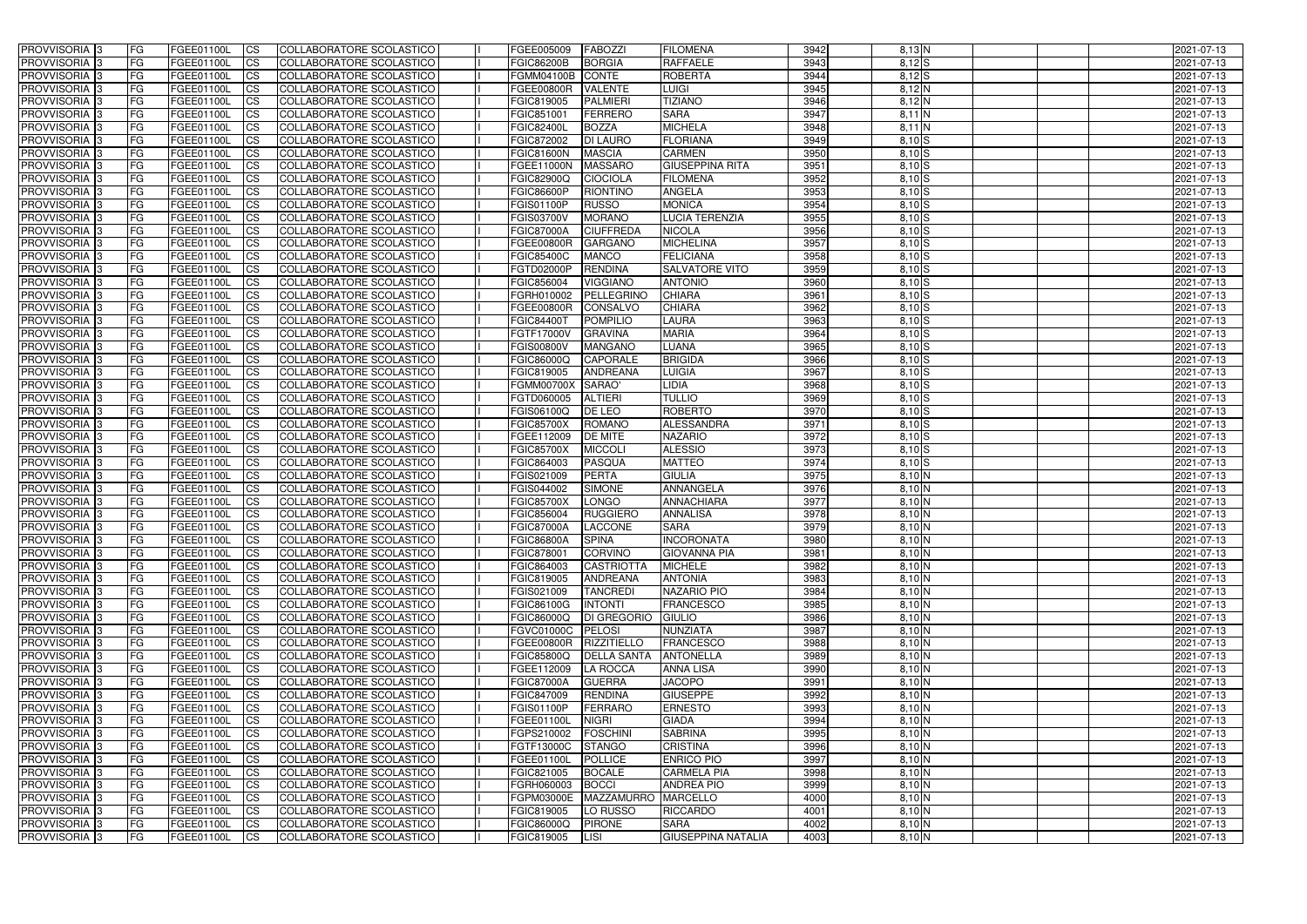| PROVVISORIA <sup>3</sup>   | <b>IFG</b> | FGEE01100L        | <b>ICS</b>             | COLLABORATORE SCOLASTICO        | FGRI020004        | LICO                                | <b>CONCETTA PIA</b>    | 4004 | $8,10$ N               |    | 2021-07-13       |
|----------------------------|------------|-------------------|------------------------|---------------------------------|-------------------|-------------------------------------|------------------------|------|------------------------|----|------------------|
|                            |            |                   |                        |                                 |                   |                                     | <b>IMMACOLATA</b>      |      |                        |    |                  |
| <b>PROVVISORIA</b> 3       | <b>FG</b>  | FGEE01100L        | <b>CS</b>              | COLLABORATORE SCOLASTICO        | FGTE020006        | <b>FANELLI</b>                      | <b>ALESSANDRA</b>      | 4005 | $8,10$ N               |    | 2021-07-13       |
| PROVVISORIA <sup>13</sup>  | <b>FG</b>  | FGEE01100L        | <b>CS</b>              | COLLABORATORE SCOLASTICO        | FGIC818009        | <b>VIGILANTE</b>                    | <b>GIORGIA</b>         | 4006 | $8,10$ N               |    | 2021-07-13       |
| PROVVISORIA 3              | IFG.       | FGEE01100L        | ICS                    | COLLABORATORE SCOLASTICO        | FGTD08000A        | <b>CARDINALE</b><br><b>CICCOTTI</b> | <b>ANTONIO</b>         | 4007 | $8,10$ N               |    | 2021-07-13       |
| <b>PROVVISORIA</b>         | <b>FG</b>  | <b>FGEE01100L</b> | <b>CS</b>              | COLLABORATORE SCOLASTICO        | <b>FGIC87000A</b> | <b>TIRELLI</b>                      | <b>GAETANO</b>         | 4008 | $8,10$ N               |    | 2021-07-13       |
| <b>PROVVISORIA</b>         | <b>FG</b>  | <b>FGEE01100L</b> | <b>CS</b>              | COLLABORATORE SCOLASTICO        | <b>FGIC81600N</b> | <b>FIORENTI</b>                     | <b>MATTEO</b>          | 4009 | 8,10 N                 |    | 2021-07-13       |
| PROVVISORIA <sup>1</sup> 3 | <b>FG</b>  | <b>FGEE01100L</b> | <b>CS</b>              | COLLABORATORE SCOLASTICO        | FGIC877005        | <b>BORRELLI</b>                     | <b>LUISA PIA</b>       | 4010 | 8,10 N                 |    | 2021-07-13       |
| PROVVISORIA 3              | <b>FG</b>  | <b>FGEE01100L</b> | $\overline{\text{cs}}$ | COLLABORATORE SCOLASTICO        | FGIC819005        | <b>SANITA'</b>                      | <b>ALESSANDRO</b>      | 4011 | $8,10$ N               |    | 2021-07-13       |
| PROVVISORIA 3              | FG         | FGEE01100L        | <b>CS</b>              | COLLABORATORE SCOLASTICO        | FGEE099004        | <b>VITALE</b>                       | <b>MARIA PIA</b>       | 4012 | $8,10$ N               |    | 2021-07-13       |
| PROVVISORIA 3              | <b>FG</b>  | FGEE01100L        | <b>CS</b>              | COLLABORATORE SCOLASTICO        | <b>FGIC84600D</b> | <b>LESERRI</b>                      | <b>MARIA</b>           | 4013 | $8,10$ N               |    | 2021-07-13       |
| <b>PROVVISORIA</b> 3       | FG         | <b>FGEE01100L</b> | $\overline{c}$         | COLLABORATORE SCOLASTICO        | FGEE01100L        | <b>CASOLARO</b>                     | <b>ANNA ARIANNA</b>    | 4014 | $8,10$ N               |    | 2021-07-13       |
| PROVVISORIA 3              | <b>FG</b>  | FGEE01100L        | $\overline{\text{cs}}$ | <b>COLLABORATORE SCOLASTICO</b> | FGIC843002        | GRECO                               | <b>EMANUELA</b>        | 4015 | $8,10$ N               |    | 2021-07-13       |
| PROVVISORIA 3              | <b>FG</b>  | FGEE01100L        | <b>CS</b>              | COLLABORATORE SCOLASTICO        | <b>FGIS05900Q</b> | SOVERETO                            | <b>DIEGO</b>           | 4016 | $8,10$ N               |    | 2021-07-13       |
| PROVVISORIA 3              | <b>FG</b>  | <b>FGEE01100L</b> | <b>CS</b>              | <b>COLLABORATORE SCOLASTICO</b> | FGTD060005        | <b>MUCCIACITO</b>                   | <b>ILENIA ASSUNTA</b>  | 4017 | $8,10$ N               |    | 2021-07-13       |
| PROVVISORIA <sup>3</sup>   | <b>FG</b>  | <b>FGEE01100L</b> | <b>CS</b>              | COLLABORATORE SCOLASTICO        | <b>FGMM00700X</b> | <b>OCCULTO</b>                      | <b>MARIANNA</b>        | 4018 | 8,10 N                 |    | 2021-07-13       |
| PROVVISORIA 3              | <b>FG</b>  | <b>FGEE01100L</b> | <b>ICS</b>             | <b>COLLABORATORE SCOLASTICO</b> | FGIC84500N        | <b>SCARALE</b>                      | <b>ANDREA</b>          | 4019 | 8,10 N                 |    | 2021-07-13       |
| <b>PROVVISORIA</b>         | FG         | FGEE01100L        | <b>CS</b>              | COLLABORATORE SCOLASTICO        | <b>FGEE00900L</b> | <b>CEDDIA</b>                       | <b>DALILA</b>          | 4020 | 8,10 N                 |    | 2021-07-13       |
| <b>PROVVISORIA</b>         | <b>FG</b>  | FGEE01100L        | <b>CS</b>              | COLLABORATORE SCOLASTICO        | <b>FGIS05300R</b> | VALENTINO                           | <b>GIOVANNI</b>        | 4021 | 8,10 N                 |    | 2021-07-13       |
| <b>PROVVISORIA</b>         | <b>FG</b>  | <b>FGEE01100L</b> | <b>CS</b>              | COLLABORATORE SCOLASTICO        | FGIC82300R        | <b>PARENTE</b>                      | <b>ANNA AMALIA</b>     | 4022 | 8,10 N                 |    | 2021-07-13       |
| PROVVISORIA <sup>3</sup>   | <b>FG</b>  | FGEE01100L        | <b>CS</b>              | <b>COLLABORATORE SCOLASTICO</b> | <b>FGIC84400T</b> | <b>SAVINO</b>                       | <b>EMANUELA</b>        | 4023 | $8,10$ N               |    | 2021-07-13       |
| <b>PROVVISORIA</b> 3       | <b>FG</b>  | FGEE01100L        | <b>CS</b>              | COLLABORATORE SCOLASTICO        | <b>FGPM03000E</b> | <b>LIOCE</b>                        | <b>MIRIAM ELISABET</b> | 4024 | 8,10 N                 |    | 2021-07-13       |
| <b>PROVVISORIA</b> 3       | <b>FG</b>  | FGEE01100L        | ICS                    | COLLABORATORE SCOLASTICO        | FGIS048009        | <b>DIBIASE</b>                      | LUIGIA                 | 4025 | 8,10 N                 |    | 2021-07-13       |
| <b>PROVVISORIA</b> 3       | <b>FG</b>  | FGEE01100L        | <b>CS</b>              | COLLABORATORE SCOLASTICO        | FGPC15000C        | <b>TRAMONTE</b>                     | <b>CARMELA</b>         | 4026 | 8,10 N                 |    | 2021-07-13       |
| <b>PROVVISORIA</b> 3       | <b>FG</b>  | FGEE01100L        | <b>CS</b>              | COLLABORATORE SCOLASTICO        | FGTF17000V        | <b>IMPAGLIATELLI NICOLA</b>         |                        | 4027 | $8,10$ N               |    | 2021-07-13       |
| PROVVISORIA <sup>3</sup>   | <b>FG</b>  | FGEE01100L        | <b>CS</b>              | COLLABORATORE SCOLASTICO        | FGTE020006        | <b>D'AGNONE</b>                     | <b>ANNA</b>            | 4028 | $8,10$ N               |    | 2021-07-13       |
| PROVVISORIA <sup>3</sup>   | <b>FG</b>  | FGEE01100L        | <b>CS</b>              | COLLABORATORE SCOLASTICO        | FGPC15000C        | <b>RICCELLI</b>                     | <b>IMMA</b>            | 4029 | $8,10$ N               |    | 2021-07-13       |
| <b>PROVVISORIA</b> 3       | <b>FG</b>  | FGEE01100L        | <b>CS</b>              | COLLABORATORE SCOLASTICO        | <b>FGIC85800Q</b> | <b>MESCIA</b>                       | <b>CRISTINA</b>        | 4030 | $8,10$ N               |    | 2021-07-13       |
| <b>PROVVISORIA</b> 3       | <b>FG</b>  | FGEE01100L        | <b>CS</b>              | COLLABORATORE SCOLASTICO        | <b>FGMM00700X</b> | <b>PIPOLI</b>                       | <b>ROSA</b>            | 4031 | 8,10 N                 |    | 2021-07-13       |
| <b>PROVVISORIA</b>         | <b>FG</b>  | FGEE01100L        | <b>CS</b>              | COLLABORATORE SCOLASTICO        | FGIC85900G        | <b>SIGNORIELLO</b>                  | <b>CRISTIAN</b>        | 4032 | 8,10 N                 |    | 2021-07-13       |
| <b>PROVVISORIA</b>         | <b>FG</b>  | FGEE01100L        | <b>CS</b>              | COLLABORATORE SCOLASTICO        | <b>FGIC87000A</b> | <b>BATTISTA</b>                     | <b>GIOVANNI PIO</b>    | 4033 | 8,10 N                 |    | 2021-07-13       |
| <b>PROVVISORIA</b> 3       | <b>FG</b>  | FGEE01100L        | <b>CS</b>              | COLLABORATORE SCOLASTICO        | FGIC877005        | <b>CARELLA</b>                      | <b>MARIA RITA</b>      | 4034 | $8,10$ N               |    | 2021-07-13       |
| PROVVISORIA 3              | <b>FG</b>  | <b>FGEE01100L</b> | <b>CS</b>              | <b>COLLABORATORE SCOLASTICO</b> | FGTD21000T        | <b>CAPORALE</b>                     | <b>ANTONIO</b>         | 4035 | 8,10 N                 |    | 2021-07-13       |
| PROVVISORIA <sup>3</sup>   | <b>FG</b>  | FGEE01100L        | <b>CS</b>              | COLLABORATORE SCOLASTICO        | <b>FGEE00800R</b> | <b>SOLIMINE</b>                     | <b>ANTONIO</b>         | 4036 | 8,10 N                 |    | 2021-07-13       |
| PROVVISORIA <sup>3</sup>   | <b>FG</b>  | FGEE01100L        | <b>CS</b>              | COLLABORATORE SCOLASTICO        | FGIC856004        | <b>COLELLA</b>                      | <b>SARA</b>            | 4037 | $8,10$ N               |    | 2021-07-13       |
| PROVVISORIA 3              | FG         | FGEE01100L        | <b>ICS</b>             | COLLABORATORE SCOLASTICO        | FGIC84500N        | SIMONETTI                           | <b>MICHELE</b>         | 4038 | $8,10\overline{\rm N}$ |    | 2021-07-13       |
| PROVVISORIA <sup>3</sup>   | FG         | FGEE01100L        | $\overline{\text{cs}}$ | COLLABORATORE SCOLASTICO        | <b>FGIC87400N</b> | <b>MARINARO</b>                     | <b>ANTONELLA</b>       | 4039 | $8,10$ N               |    | $2021 - 07 - 13$ |
| <b>PROVVISORIA</b> 3       | <b>FG</b>  | FGEE01100L        | CS                     | COLLABORATORE SCOLASTICO        | <b>FGIC86000Q</b> | PERDONÓ                             | <b>ROBERTA</b>         | 4040 | $8,10$ N               |    | 2021-07-13       |
| PROVVISORIA <sup>3</sup>   | <b>FG</b>  | FGEE01100L        | <b>CS</b>              | COLLABORATORE SCOLASTICO        | <b>FGIC86200B</b> | D'URSO                              | <b>ALESSANDRA</b>      | 4041 | $8,10$ N               |    | 2021-07-13       |
| PROVVISORIA 3              | <b>FG</b>  | FGEE01100L        | <b>CS</b>              | COLLABORATORE SCOLASTICO        | <b>FGIC842006</b> | PARADISO                            | <b>SABRINA</b>         | 4042 | $8,10$ N               |    | 2021-07-13       |
| <b>PROVVISORIA</b> 3       | <b>FG</b>  | FGEE01100L        | <b>CS</b>              | COLLABORATORE SCOLASTICO        | FGIS048009        | <b>RUBINO</b>                       | ALESSANDRO             | 4043 | $8,10$ N               |    | 2021-07-13       |
| PROVVISORIA <sup>3</sup>   | <b>FG</b>  | FGEE01100L        | <b>CS</b>              | COLLABORATORE SCOLASTICO        | FGPC15000C        | <b>PACIFICO</b>                     | <b>LUCIA</b>           | 4044 | $8,10$ N               |    | 2021-07-13       |
| PROVVISORIA <sup>3</sup>   | <b>FG</b>  | FGEE01100L        | <b>ICS</b>             | COLLABORATORE SCOLASTICO        | <b>FGIC820009</b> | <b>NIBALLI</b>                      | <b>MARIA LORENZA</b>   | 4045 | $8,10$ N               |    | 2021-07-13       |
| <b>PROVVISORIA</b> 3       | <b>FG</b>  | <b>FGEE01100L</b> | <b>ICS</b>             | COLLABORATORE SCOLASTICO        | FGEE112009        | <b>BASSO</b>                        | <b>LUCIA</b>           | 4046 | $8,10$ N               |    | 2021-07-13       |
| PROVVISORIA 3              | <b>FG</b>  | <b>FGEE01100L</b> | <b>CS</b>              | COLLABORATORE SCOLASTICO        | FGPS010008        | <b>MATTIACCI</b>                    | <b>COSTANTINA</b>      | 4047 | $8,10$ N               |    | 2021-07-13       |
| PROVVISORIA <sup>3</sup>   | <b>FG</b>  | <b>FGEE01100L</b> | <b>ICS</b>             | COLLABORATORE SCOLASTICO        | <b>FGTF13000C</b> | <b>MAZZEO</b>                       | <b>ANNA PIA</b>        | 4048 | $8,10$ N               |    | 2021-07-13       |
| PROVVISORIA <sup>3</sup>   | <b>FG</b>  | FGEE01100L        | <b>ICS</b>             | COLLABORATORE SCOLASTICO        | FGIC864003        | ORTIZ                               | <b>RAFFAELLA</b>       | 4049 | $8,10$ N               |    | 2021-07-13       |
| PROVVISORIA 3              | <b>FG</b>  | FGEE01100L        | <b>CS</b>              | COLLABORATORE SCOLASTICO        | <b>FGIC847009</b> | <b>NARDELLA</b>                     | ARCANGELA              | 4050 | $8,10$ N               |    | 2021-07-13       |
| PROVVISORIA 3              | <b>FG</b>  | FGEE01100L        | <b>ICS</b>             | COLLABORATORE SCOLASTICO        | FGIC83700P        | <b>GESSO</b>                        | <b>ROSARIA</b>         | 4051 | $8,10\overline{N}$     |    | 2021-07-13       |
| PROVVISORIA 3              | <b>FG</b>  | FGEE01100L        | <b>CS</b>              | COLLABORATORE SCOLASTICO        | FGEE01100L        | <b>REGA</b>                         | <b>VALERIA</b>         | 4052 | $8,10$ N               |    | 2021-07-13       |
| PROVVISORIA 3              | <b>FG</b>  | FGEE01100L        | <b>CS</b>              | COLLABORATORE SCOLASTICO        | <b>FGIC85800Q</b> | <b>FARINA</b>                       | CRISTINA ANNA LUCIA    | 4053 | $8,10$ N               |    | 2021-07-13       |
| PROVVISORIA 3              | <b>FG</b>  | FGEE01100L        | <b>CS</b>              | COLLABORATORE SCOLASTICO        | <b>FGIC86100G</b> | <b>VILLANI</b>                      | <b>ALESSIA CARMELA</b> | 4054 | $8,10$ N               |    | 2021-07-13       |
| PROVVISORIA <sup>3</sup>   | <b>FG</b>  | FGEE01100L        | <b>CS</b>              | COLLABORATORE SCOLASTICO        | <b>FGIC86600P</b> | <b>SPANO</b>                        | <b>ELISABETTA</b>      | 4055 | $8,10$ N               |    | 2021-07-13       |
| PROVVISORIA 3              | <b>FG</b>  | <b>FGEE01100L</b> | <b>CS</b>              | COLLABORATORE SCOLASTICO        | FGEE005009        | <b>REGANO</b>                       | <b>MARIA</b>           | 4056 | $8,10$ N               |    | 2021-07-13       |
| <b>PROVVISORIA</b> 3       | <b>IFG</b> | FGEE01100L        | <b>CS</b>              | COLLABORATORE SCOLASTICO        | FGPS040004        | <b>MAIONE</b>                       | <b>VALENTINA ANNA</b>  | 4057 | $8,10$ N               |    | 2021-07-13       |
| <b>PROVVISORIA 3</b>       | <b>FG</b>  | FGEE01100L        | <b>CS</b>              | COLLABORATORE SCOLASTICO        | <b>FGIS04600N</b> | <b>DI BRITA</b>                     | <b>ELENA</b>           | 4058 | $8,10$ N               |    | 2021-07-13       |
| PROVVISORIA 3              | <b>FG</b>  | FGEE01100L        | <b>CS</b>              | COLLABORATORE SCOLASTICO        | FGIC848005        | <b>PARISI</b>                       | ARCANGELA              | 4059 | $8,10\overline{\rm N}$ | Is | 2021-07-13       |
| PROVVISORIA <sup>3</sup>   | <b>FG</b>  | FGEE01100L        | <b>CS</b>              | COLLABORATORE SCOLASTICO        | FGIC87900R        | <b>MONTEMITRO</b>                   | <b>LILIANA</b>         | 4060 | $8,10$ N               |    | 2021-07-13       |
| PROVVISORIA 3              | <b>FG</b>  | FGEE01100L        | <b>CS</b>              | COLLABORATORE SCOLASTICO        | FGEE01100L        | <b>MARTINO</b>                      | <b>CAROLINA</b>        | 4061 | $8,10$ N               |    | 2021-07-13       |
| PROVVISORIA 3              | <b>FG</b>  | FGEE01100L        | <b>CS</b>              | COLLABORATORE SCOLASTICO        | <b>FGVC01000C</b> | COCCA                               | <b>LIA FILOMENA</b>    | 4062 | $8,10$ N               |    | 2021-07-13       |
| PROVVISORIA 3              | <b>IFG</b> | FGEE01100L        | <b>ICS</b>             | COLLABORATORE SCOLASTICO        | <b>FGEE11000N</b> | <b>MALATESTA</b>                    | <b>MARIA</b>           | 4063 | $8,10$ N               |    | 2021-07-13       |
|                            |            |                   |                        |                                 |                   |                                     |                        |      |                        |    |                  |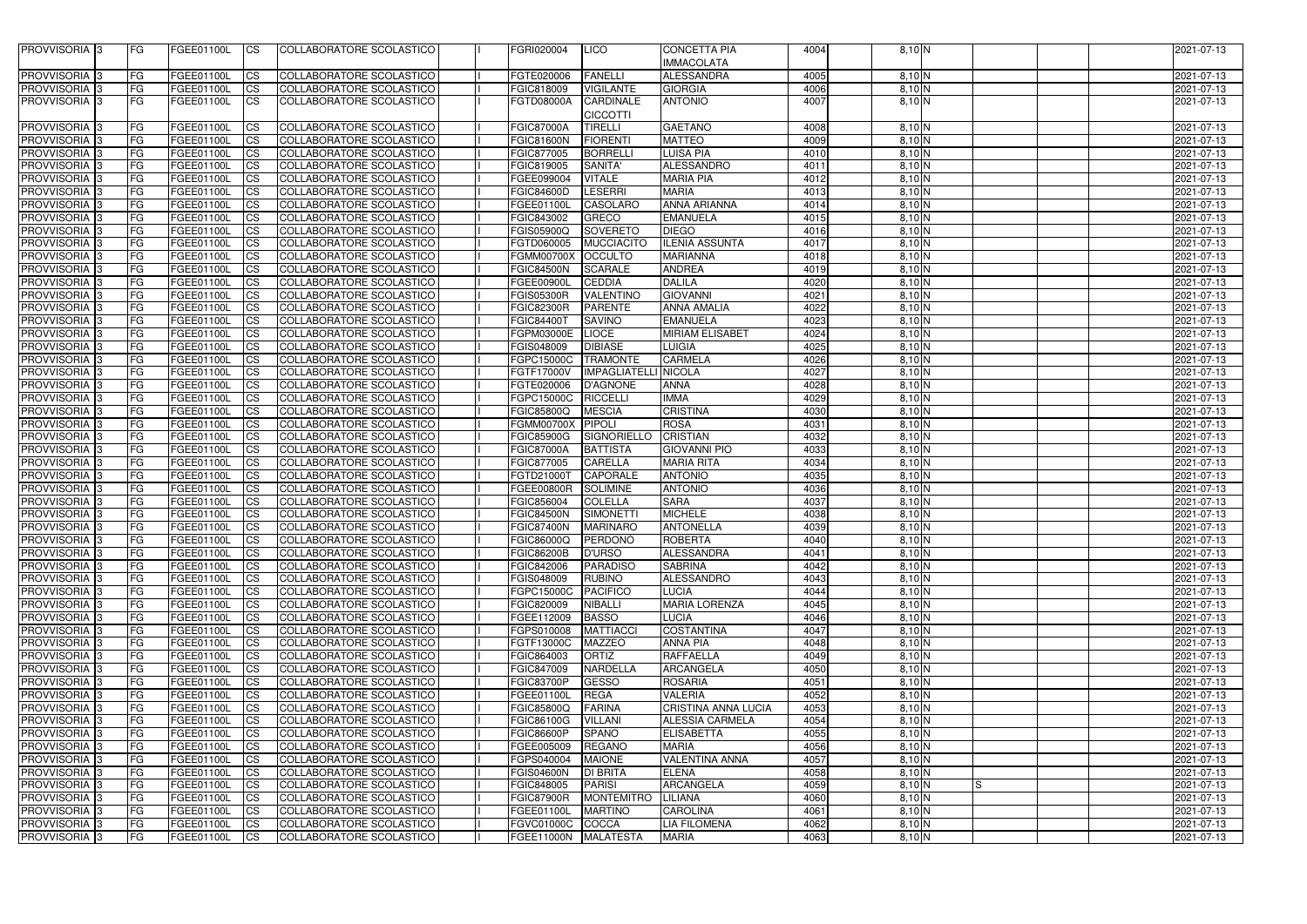| <b>PROVVISORIA</b> 3       | l FG      | FGEE01100L        | <b>ICS</b>             | COLLABORATORE SCOLASTICO        | FGIC84500N          | <b>SABATELLI</b>       | <b>LUIGI</b>            | 4064 | $8.10\text{N}$ | 2021-07-13 |
|----------------------------|-----------|-------------------|------------------------|---------------------------------|---------------------|------------------------|-------------------------|------|----------------|------------|
| <b>PROVVISORIA 3</b>       | FG        | FGEE01100L        | <b>ICS</b>             | COLLABORATORE SCOLASTICO        | FGPM03000E          | <b>ABRUZZESE</b>       | <b>FRANCESCA</b>        | 4065 | 8,10 N         | 2021-07-13 |
| PROVVISORIA <sup>1</sup> 3 | FG        | FGEE01100L        | <b>CS</b>              | <b>COLLABORATORE SCOLASTICO</b> | FGIC872002          | <b>PAGLIONE</b>        | <b>CARMELA</b>          | 4066 | 8,10 N         | 2021-07-13 |
| PROVVISORIA                | FG        | FGEE01100L        | <b>CS</b>              | COLLABORATORE SCOLASTICO        | FGIC876009          | <b>IORINO</b>          | <b>DEBORA</b>           | 4067 | 8,10 N         | 2021-07-13 |
| PROVVISORIA <sup>1</sup> 3 | FG        | FGEE01100L        | <b>CS</b>              | COLLABORATORE SCOLASTICO        | <b>FGIC86500V</b>   | <b>PRENCIPE</b>        | <b>ANTONIO</b>          | 4068 | 8,10 N         | 2021-07-13 |
| PROVVISORIA <sup>1</sup> 3 | FG        | FGEE01100L        | <b>CS</b>              | COLLABORATORE SCOLASTICO        | FGRI020004          | <b>POLICINO</b>        | <b>ANGELA</b>           | 4069 | $8,10$ N       | 2021-07-13 |
| PROVVISORIA <sup>1</sup> 3 | FG        | FGEE01100L        | <b>CS</b>              | COLLABORATORE SCOLASTICO        | FGIS03700V          | <b>CAMPOREALE</b>      | <b>SABINA</b>           | 4070 | $8,10$ N       | 2021-07-13 |
| PROVVISORIA 3              | FG        | FGEE01100L        | <b>ICS</b>             | COLLABORATORE SCOLASTICO        | <b>FGMM04100B</b>   | <b>DI STASI</b>        | <b>SONIA</b>            | 4071 | $8,10\,N$      | 2021-07-13 |
| PROVVISORIA 3              | <b>FG</b> | FGEE01100L        | <b>CS</b>              | COLLABORATORE SCOLASTICO        | <b>FGIS04600N</b>   | <b>MORSUILLO</b>       | <b>ROCCHINA</b>         | 4072 | $8,10$ N       | 2021-07-13 |
| PROVVISORIA 3              | <b>FG</b> | FGEE01100L        | <b>ICS</b>             | COLLABORATORE SCOLASTICO        | FGIC85800Q          | LO GRECO               | <b>MARIA</b>            | 4073 | $8,10$ N       | 2021-07-13 |
| PROVVISORIA 3              | FG        | FGEE01100L        | <b>ICS</b>             | COLLABORATORE SCOLASTICO        | <b>FGIS04600N</b>   | <b>AGHILAR</b>         | <b>ROSA</b>             | 4074 | 8,10 N         | 2021-07-13 |
| <b>PROVVISORIA</b>         | FG        | FGEE01100L        | <b>ICS</b>             | COLLABORATORE SCOLASTICO        | <b>FGIS00800V</b>   | PORTANTE               | <b>ANTONIO MAURIZIO</b> | 4075 | $8,10$ N       | 2021-07-13 |
| <b>PROVVISORIA</b>         | FG        | FGEE01100L        | <b>ICS</b>             | COLLABORATORE SCOLASTICO        | FGEE00800R          | <b>METTA</b>           | <b>DEBORA</b>           | 4076 | 8,10 N         | 2021-07-13 |
| <b>PROVVISORIA</b>         | FG        | FGEE01100L        | <b>ICS</b>             | COLLABORATORE SCOLASTICO        | FGIS023001          | <b>TONELLI</b>         | <b>MICHELINA</b>        | 4077 | 8,10 N         | 2021-07-13 |
| <b>PROVVISORIA</b>         | FG        | FGEE01100L        | <b>ICS</b>             | COLLABORATORE SCOLASTICO        | FGEE01100L          | NUNZIANTE              | <b>VALERIA</b>          | 4078 | 8,10 N         | 2021-07-13 |
| <b>PROVVISORIA</b>         | FG        | FGEE01100L        | <b>ICS</b>             | COLLABORATORE SCOLASTICO        | FGVC01000C          | <b>DI DONATC</b>       | <b>MICHELE</b>          | 4079 | 8,10 N         | 2021-07-13 |
| <b>PROVVISORIA</b>         | FG        | FGEE01100L        | <b>ICS</b>             | COLLABORATORE SCOLASTICO        | <b>FGIC83000X</b>   | <b>PALUMBO</b>         | <b>GIUSEPPE</b>         | 4080 | 8,10 N         | 2021-07-13 |
| <b>PROVVISORIA</b>         | FG        | FGEE01100L        | <b>ICS</b>             | COLLABORATORE SCOLASTICO        | <b>FGEE00900I</b>   | <b>SCAUZILLO</b>       | <b>CINZIA</b>           | 4081 | 8,10 N         | 2021-07-13 |
| PROVVISORIA <sup>3</sup>   | FG        | FGEE01100L        | <b>ICS</b>             | COLLABORATORE SCOLASTICO        | FGIC86000Q          | <b>FERRARA</b>         | <b>MICHELE</b>          | 4082 | 8,10 N         | 2021-07-13 |
| PROVVISORIA <sup>3</sup>   | FG        | FGEE01100L        | <b>ICS</b>             | COLLABORATORE SCOLASTICO        | FGIS021009          | <b>MOSSUTO</b>         | <b>ANGELA</b>           | 4083 | 8,10 N         | 2021-07-13 |
| PROVVISORIA <sup>1</sup> 3 | FG        | FGEE01100L        | <b>ICS</b>             | COLLABORATORE SCOLASTICO        | FGIS001004          | <b>TROIANO</b>         | <b>ANNA MARIA</b>       | 4084 | 8,10 N         | 2021-07-13 |
| PROVVISORIA 3              | FG        | FGEE01100L        | <b>ICS</b>             | COLLABORATORE SCOLASTICO        | <b>FGIC82900Q</b>   | <b>CASTIGLIEGO</b>     | <b>SERGIO</b>           | 4085 | 8,10 N         | 2021-07-13 |
| PROVVISORIA <sup>3</sup>   | FG        | FGEE01100L        | <b>ICS</b>             | <b>COLLABORATORE SCOLASTICO</b> | FGTD08000A          | <b>LA MARRA</b>        | <b>ANNA ILARIA</b>      | 4086 | $8,10$ N       | 2021-07-13 |
| PROVVISORIA <sup>3</sup>   | FG        | FGEE01100L        | <b>CS</b>              | COLLABORATORE SCOLASTICO        | <b>FGIC847009</b>   | <b>MARTINO</b>         | <b>MICHELE</b>          | 4087 | $8,10$ N       | 2021-07-13 |
| PROVVISORIA <sup>3</sup>   | FG        | FGEE01100L        | <b>CS</b>              | COLLABORATORE SCOLASTICO        | FGIC872002          | <b>FORTUNATO</b>       | <b>GEMMA</b>            | 4088 | 8,09 N         | 2021-07-13 |
| PROVVISORIA <sup>1</sup> 3 | FG        | FGEE01100L        | <b>ICS</b>             | COLLABORATORE SCOLASTICO        | FGPC160003          | <b>MISCIOSCIA</b>      | <b>ANTONIO CATALDO</b>  | 4089 | $8,08$ $S$     | 2021-07-13 |
| PROVVISORIA 3              | FG        | FGEE01100L        | <b>ICS</b>             | COLLABORATORE SCOLASTICO        | <b>FGIC86800A</b>   | <b>MEDUGNO</b>         | <b>MICHELA</b>          | 4090 | $8,08$ $S$     | 2021-07-13 |
| PROVVISORIA                | FG        | FGEE01100L        | <b>ICS</b>             | COLLABORATORE SCOLASTICO        | FGIC878001          | <b>FALCO</b>           | <b>GIUSEPPE</b>         | 4091 | $8,08$ N       | 2021-07-13 |
| PROVVISORIA                | FG        | FGEE01100L        | <b>CS</b>              | <b>COLLABORATORE SCOLASTICO</b> | FGEE11000N          | <b>DE LETTERIIS</b>    | <b>DANIELA</b>          | 4092 | 8,08 N         | 2021-07-13 |
|                            |           |                   | <b>CS</b>              | COLLABORATORE SCOLASTICO        |                     | <b>LA DAGA</b>         | <b>ANDREA</b>           | 4093 | 8,06 N         |            |
| PROVVISORIA                | FG        | FGEE01100L        |                        |                                 | <b>FGIS00800V</b>   |                        |                         |      |                | 2021-07-13 |
| PROVVISORIA                | FG        | FGEE01100L        | <b>CS</b>              | COLLABORATORE SCOLASTICO        | FGIS03700V          | <b>CELESTE</b>         | <b>ANGELA GABRIELA</b>  | 4094 | $8,05$ $S$     | 2021-07-13 |
| PROVVISORIA <sup>1</sup> 3 | FG        | FGEE01100L        | <b>CS</b>              | COLLABORATORE SCOLASTICO        | FGTD010004          | <b>TONTI</b>           | <b>ANNA</b>             | 4095 | $8,05$ $S$     | 2021-07-13 |
| PROVVISORIA <sup>1</sup> 3 | FG        | FGEE01100L        | <b>CS</b>              | COLLABORATORE SCOLASTICO        | <b>FGIS04600N</b>   | <b>MANZI</b>           | <b>PATRIZIA</b>         | 4096 | $8,05$ $S$     | 2021-07-13 |
| PROVVISORIA 3              | FG        | FGEE01100L        | <b>CS</b>              | <b>COLLABORATORE SCOLASTICO</b> | FGRH060003          | IMPAGLIATELLI CARMELA  |                         | 4097 | $8,05$ $S$     | 2021-07-13 |
| <b>PROVVISORIA</b>         | FG        | FGEE01100L        | <b>ICS</b>             | COLLABORATORE SCOLASTICO        | FGEE00800R          | <b>DI MICHELE</b>      | <b>CAROLINA</b>         | 4098 | $8,05$ $S$     | 2021-07-13 |
| PROVVISORIA <sup>1</sup> 3 | <b>FG</b> | FGEE01100L        | <b>CS</b>              | COLLABORATORE SCOLASTICO        | FGPM03000E          | <b>MIELE</b>           | <b>GIORGIA</b>          | 4099 | $8,05$ $S$     | 2021-07-13 |
| PROVVISORIA 3              | FG        | FGEE01100L        | <b>ICS</b>             | COLLABORATORE SCOLASTICO        | <b>FGIC87000A</b>   | <b>DI RIENZO</b>       | <b>AURORA</b>           | 4100 | 8,05 N         | 2021-07-13 |
| <b>PROVVISORIA</b>         | <b>FG</b> | FGEE01100L        | <b>ICS</b>             | COLLABORATORE SCOLASTICO        | FGPS040004          | RUTIGLIANO             | <b>FRANCESCA</b>        | 4101 | $8,05$ N       | 2021-07-13 |
| PROVVISORIA 3              | FG        | FGEE01100L        | CS                     | COLLABORATORE SCOLASTICO        | FGTD21000T TERLIZZI |                        | <b>MARIA</b>            | 4102 | $8,05$ N       | 2021-07-13 |
| PROVVISORIA 3              | <b>FG</b> | FGEE01100L        | $\mathsf{ICS}$         | COLLABORATORE SCOLASTICO        | <b>FGIS04600N</b>   | D'AGOSTINO             | <b>MARIANNA</b>         | 4103 | $8,05$ N       | 2021-07-13 |
| PROVVISORIA 3              | <b>FG</b> | <b>FGEE01100L</b> | $\mathsf{ICS}$         | COLLABORATORE SCOLASTICO        | FGTD08000A          | COLOTTI                | <b>BARBARA</b>          | 4104 | $8,05$ N       | 2021-07-13 |
| PROVVISORIA 3              | <b>FG</b> | FGEE01100L        | $\mathsf{ICS}$         | COLLABORATORE SCOLASTICO        | FGEE00900L          | <b>FANELLI</b>         | <b>GRAZIANA</b>         | 4105 | $8,05$ N       | 2021-07-13 |
| PROVVISORIA 3              | FG        | FGEE01100L        | $\mathsf{ICS}$         | COLLABORATORE SCOLASTICO        | FGIC877005          | <b>DI PALMA</b>        | <b>GABRIELLA</b>        | 4106 | $8,05$ N       | 2021-07-13 |
| PROVVISORIA 3              | l FG      | FGEE01100L        | $\overline{\text{CS}}$ | COLLABORATORE SCOLASTICO        | <b>FGIC86100G</b>   | <b>SPINELLI</b>        | <b>MONIA</b>            | 4107 | $8,05$ N       | 2021-07-13 |
| PROVVISORIA 3              | <b>FG</b> | FGEE01100L        | <b>CS</b>              | COLLABORATORE SCOLASTICO        | <b>FGIC82400L</b>   | <b>COSCIA</b>          | <b>ANTONIO</b>          | 4108 | $8,05$ N       | 2021-07-13 |
| PROVVISORIA 3              | FG        | FGEE01100L        | <b>CS</b>              | COLLABORATORE SCOLASTICO        | FGIC827004          | SIRENO                 | <b>VERONICA</b>         | 4109 | 8,05N          | 2021-07-13 |
| PROVVISORIA 3              | <b>FG</b> | FGEE01100L        | <b>CS</b>              | COLLABORATORE SCOLASTICO        | <b>FGIC85900G</b>   | GIOVANNIELLO RAFFAELLA |                         | 4110 | $8,05$ N       | 2021-07-13 |
| PROVVISORIA 3              | <b>FG</b> | FGEE01100L        | <b>CS</b>              | COLLABORATORE SCOLASTICO        | FGEE00800R          | <b>NISTA</b>           | ALESSANDRO              | 4111 | 8,05N          | 2021-07-13 |
| PROVVISORIA 3              | <b>FG</b> | FGEE01100L        | <b>CS</b>              | COLLABORATORE SCOLASTICO        | FGEE00800R          | <b>TUCCI</b>           | CRISTIANA ALESSANDRA    | 4112 | 8,05N          | 2021-07-13 |
| PROVVISORIA 3              | <b>FG</b> | FGEE01100L        | <b>CS</b>              | COLLABORATORE SCOLASTICO        | <b>FGIC86800A</b>   | <b>GRASSO</b>          | ALESSANDRA              | 4113 | 8,05N          | 2021-07-13 |
| PROVVISORIA 3              | <b>FG</b> | FGEE01100L        | <b>CS</b>              | COLLABORATORE SCOLASTICO        | FGPC15000C          | VANNELLA               | <b>VINCENZO</b>         | 4114 | $8,05$ N       | 2021-07-13 |
| PROVVISORIA 3              | <b>FG</b> | FGEE01100L        | <b>CS</b>              | COLLABORATORE SCOLASTICO        | <b>FGIC86100G</b>   | <b>PISCITELLI</b>      | <b>ANNA</b>             | 4115 | $8,05$ N       | 2021-07-13 |
| PROVVISORIA 3              | <b>FG</b> | FGEE01100L        | <b>CS</b>              | COLLABORATORE SCOLASTICO        | FGMM00400C PADALINO |                        | <b>SEBASTIANA</b>       | 4116 | $8,05$ N       | 2021-07-13 |
| PROVVISORIA 3              | <b>FG</b> | FGEE01100L        | <b>CS</b>              | COLLABORATORE SCOLASTICO        | <b>FGIC86000Q</b>   | <b>FAVINO</b>          | <b>FRANCESCO</b>        | 4117 | $8,05$ N       | 2021-07-13 |
| PROVVISORIA 3              | <b>FG</b> | FGEE01100L        | <b>CS</b>              | COLLABORATORE SCOLASTICO        | <b>FGIC83000X</b>   | <b>RENZULLI</b>        | <b>MATTEO</b>           | 4118 | 8,02 N         | 2021-07-13 |
| PROVVISORIA 3              | <b>FG</b> | FGEE01100L        | <b>CS</b>              | COLLABORATORE SCOLASTICO        | FGEE02900T          | <b>NERBO</b>           | <b>ROBERTA</b>          | 4119 | $8,01$ N       | 2021-07-13 |
| PROVVISORIA 3              | <b>FG</b> | FGEE01100L        | <b>CS</b>              | COLLABORATORE SCOLASTICO        | <b>FGIC81600N</b>   | <b>SCIARRILLO</b>      | <b>MICHELE</b>          | 4120 | $8,01$ N       | 2021-07-13 |
| PROVVISORIA 3              | FG        | FGEE01100L        | <b>CS</b>              | COLLABORATORE SCOLASTICO        | <b>FGIC86100G</b>   | <b>BOMBACIGNO</b>      | <b>DALILA</b>           | 4121 | $8,01$ N       | 2021-07-13 |
| PROVVISORIA 3              | FG        | <b>FGEE01100L</b> | <b>CS</b>              | COLLABORATORE SCOLASTICO        | FGIC842006          | <b>MANCINI</b>         | <b>ELSA</b>             | 4122 | $8,01$ N       | 2021-07-13 |
| PROVVISORIA 3              | <b>FG</b> | FGEE01100L        | $\overline{\text{CS}}$ | COLLABORATORE SCOLASTICO        | <b>FGEE00800R</b>   | <b>RASCIO</b>          | <b>GIUSEPPE</b>         | 4123 | 8S             | 2021-07-13 |
| PROVVISORIA 3              | <b>FG</b> | FGEE01100L        | $\overline{\text{CS}}$ | COLLABORATORE SCOLASTICO        | FGTF13000C          | <b>NICOLINI</b>        | <b>MICHELE</b>          | 4124 | 8S             | 2021-07-13 |
| PROVVISORIA 3              | <b>FG</b> | FGEE01100L        | $\overline{\text{CS}}$ | COLLABORATORE SCOLASTICO        | FGIC848005          | <b>PARISI</b>          | <b>NICOLA</b>           | 4125 | 8S             | 2021-07-13 |
|                            |           |                   |                        |                                 |                     |                        |                         |      |                |            |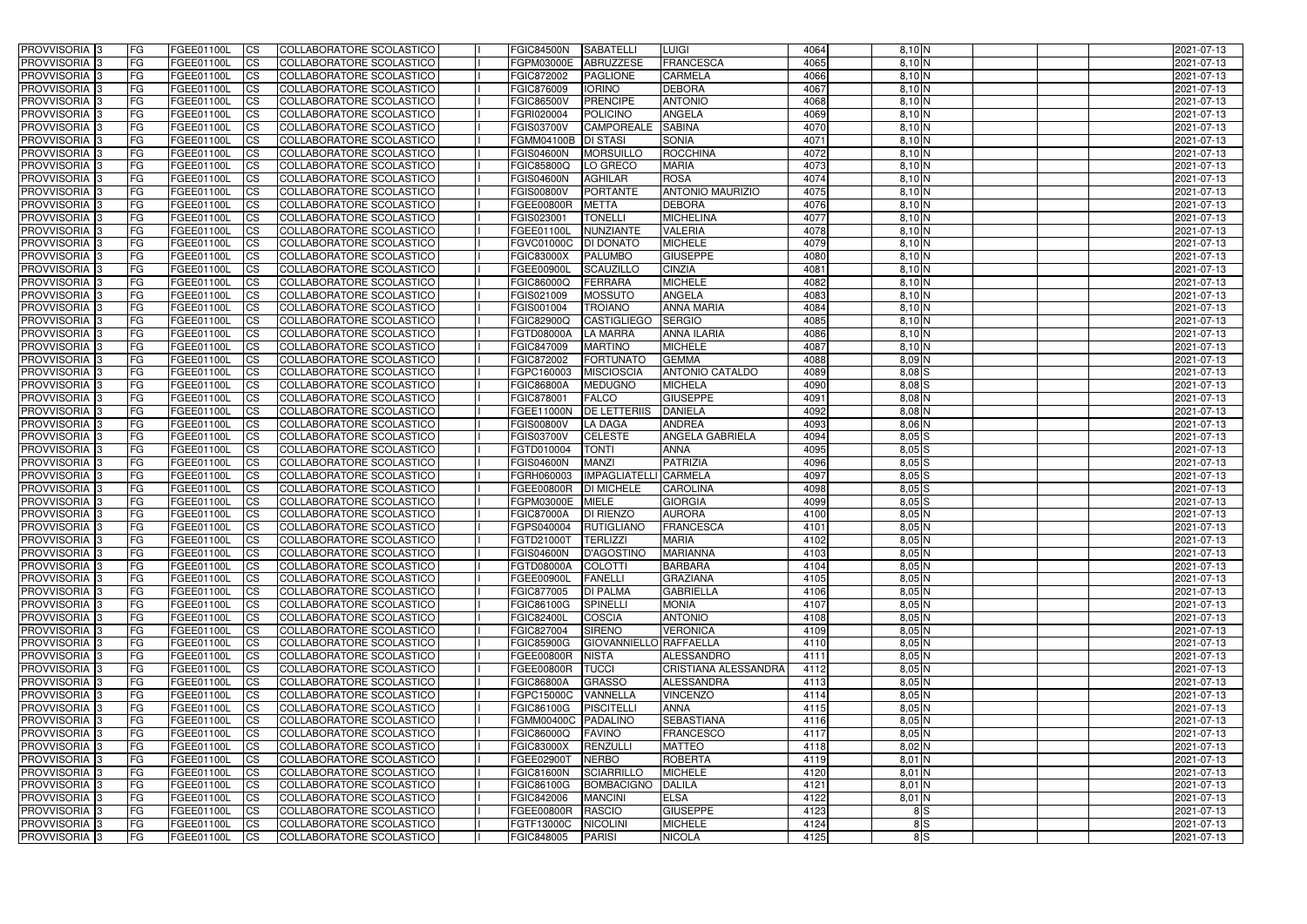| <b>PROVVISORIA</b> 3       | l FG      | FGEE01100L               | <b>ICS</b>             | COLLABORATORE SCOLASTICO        | FGPS010008                                | <b>DI GERARDO</b>         | <b>ANTONIO</b>                  | 4126 | 8S            | 2021-07-13               |
|----------------------------|-----------|--------------------------|------------------------|---------------------------------|-------------------------------------------|---------------------------|---------------------------------|------|---------------|--------------------------|
| <b>PROVVISORIA 3</b>       | FG        | FGEE01100L               | <b>ICS</b>             | COLLABORATORE SCOLASTICO        | FGIC856004                                | LO MELE                   | <b>GIOVANNA</b>                 | 4127 | 8S            | 2021-07-13               |
| <b>PROVVISORIA</b>         | FG        | FGEE01100L               | <b>CS</b>              | <b>COLLABORATORE SCOLASTICO</b> | FGPM05000Q                                | <b>SCIARRA</b>            | <b>ELIANA</b>                   | 4128 | $\frac{8}{5}$ | 2021-07-13               |
| PROVVISORIA                | FG        | FGEE01100L               | <b>CS</b>              | COLLABORATORE SCOLASTICO        | <b>FGIC87000A</b>                         | <b>NISCI</b>              | <b>MARIA TERESA</b>             | 4129 | 8S            | 2021-07-13               |
| <b>PROVVISORIA 3</b>       | FG        | FGEE01100L               | <b>CS</b>              | COLLABORATORE SCOLASTICO        | FGIC848005                                | <b>TANTARO</b>            | <b>ANGELINA</b>                 | 4130 | 8S            | 2021-07-13               |
| PROVVISORIA <sup>1</sup> 3 | FG        | FGEE01100L               | <b>CS</b>              | COLLABORATORE SCOLASTICO        | <b>FGIC82500C</b>                         | <b>D'ANTUONI</b>          | LUCIA                           | 4131 | 8S            | 2021-07-13               |
| PROVVISORIA <sup>1</sup> 3 | FG        | FGEE01100L               | <b>CS</b>              | COLLABORATORE SCOLASTICO        | FGRH060003                                | <b>MERLA</b>              | <b>MARIA ROSA</b>               | 4132 | $\frac{8}{5}$ | 2021-07-13               |
| PROVVISORIA 3              | FG        | FGEE01100L               | <b>ICS</b>             | COLLABORATORE SCOLASTICO        | <b>FGIS04600N</b>                         | <b>BRATTOLI</b>           | <b>ILARIA</b>                   | 4133 | 8S            | 2021-07-13               |
| PROVVISORIA 3              | FG        | FGEE01100L               | <b>CS</b>              | COLLABORATORE SCOLASTICO        | FGIC818009                                | CARDONE                   | <b>ANNA MARIA</b>               | 4134 | 8S            | 2021-07-13               |
| PROVVISORIA 3              | <b>FG</b> | <b>FGEE01100L</b>        | <b>ICS</b>             | COLLABORATORE SCOLASTICO        | FGTF17000V                                | <b>VERDE</b>              | <b>ANNAMARIA</b>                | 4135 | 8S            | 2021-07-13               |
| PROVVISORIA 3              | FG        | FGEE01100L               | <b>ICS</b>             | COLLABORATORE SCOLASTICO        | FGIC86100G                                | <b>BOTTICELLA</b>         | PRUDENZA                        | 4136 | 8S            | 2021-07-13               |
| <b>PROVVISORIA</b>         | FG        | FGEE01100L               | <b>ICS</b>             | COLLABORATORE SCOLASTICO        | FGEE01100L                                | <b>CAPUANO</b>            | <b>ANTONIO</b>                  | 4137 | 8S            | 2021-07-13               |
| <b>PROVVISORIA</b>         | FG        | FGEE01100L               | <b>ICS</b>             | COLLABORATORE SCOLASTICO        | FGEE02900T                                | <b>SANTAMARIA</b>         | <b>ALFONSO</b>                  | 4138 | $\frac{8}{5}$ | 2021-07-13               |
| <b>PROVVISORIA</b>         | FG        | FGEE01100L               | <b>ICS</b>             | COLLABORATORE SCOLASTICO        | <b>FGIC82900Q</b>                         | <b>IACONETA</b>           | <b>ROSSELLA</b>                 | 4139 | 8S            | 2021-07-13               |
| <b>PROVVISORIA</b>         | FG        | FGEE01100L               | <b>ICS</b>             | COLLABORATORE SCOLASTICO        | FGTE020006                                | <b>MOFFA</b>              | <b>MARIA EMANUELA</b>           | 4140 | 8S            | 2021-07-13               |
| <b>PROVVISORIA</b>         | FG        | FGEE01100L               | <b>ICS</b>             | COLLABORATORE SCOLASTICO        | FGEE01200C                                | <b>ROCA</b>               | <b>ROBERTA</b>                  | 4141 | $\frac{8}{5}$ | 2021-07-13               |
| <b>PROVVISORIA</b>         | FG        | FGEE01100L               | <b>ICS</b>             | COLLABORATORE SCOLASTICO        | FGTD21000T                                | <b>ERCOLINO</b>           | <b>SALVATORE</b>                | 4142 | 8S            | 2021-07-13               |
| <b>PROVVISORIA</b>         | FG        | FGEE01100L               | <b>ICS</b>             | COLLABORATORE SCOLASTICO        | FGTD02000P                                | <b>CASTRO</b>             | <b>MATTEO</b>                   | 4143 | 8S            | 2021-07-13               |
| PROVVISORIA <sup>3</sup>   | FG        | FGEE01100L               | <b>ICS</b>             | COLLABORATORE SCOLASTICO        | <b>FGIS04600N</b>                         | <b>DELLISANTI</b>         | <b>ANTONELLA</b>                | 4144 | 8S            | 2021-07-13               |
| PROVVISORIA <sup>3</sup>   | FG        | FGEE01100L               | <b>ICS</b>             | COLLABORATORE SCOLASTICO        | FGIS01100P                                | <b>TRAVERSI</b>           | <b>ANTONELLA</b>                | 4145 | 8S            | 2021-07-13               |
| PROVVISORIA <sup>3</sup>   | FG        | FGEE01100L               | <b>ICS</b>             | COLLABORATORE SCOLASTICO        | FGIC819005                                | <b>RIGILLO</b>            | PASQUALINA                      | 4146 | 8S            | 2021-07-13               |
| PROVVISORIA 3              | FG        | FGEE01100L               | <b>ICS</b>             | COLLABORATORE SCOLASTICO        | FGPM03000E                                | <b>FERRANTE</b>           | <b>NUNZIA</b>                   | 4147 | 8S            | 2021-07-13               |
| PROVVISORIA <sup>3</sup>   | FG        | FGEE01100L               | <b>ICS</b>             | <b>COLLABORATORE SCOLASTICO</b> | FGIC818009                                | <b>DI LETIZIA</b>         | <b>MANUELA MARIA</b>            | 4148 | 8S            | 2021-07-13               |
| PROVVISORIA <sup>13</sup>  | FG        | FGEE01100L               | <b>CS</b>              | COLLABORATORE SCOLASTICO        | <b>FGIC83800E</b>                         | <b>DE PAOLA</b>           | <b>ROSA</b>                     | 4149 | 8S            | 2021-07-13               |
| PROVVISORIA <sup>1</sup> 3 | FG        | FGEE01100L               | <b>CS</b>              | COLLABORATORE SCOLASTICO        | FGIC877005                                | CASSANO                   | <b>FRANCESCA</b>                | 4150 | $\frac{8}{5}$ | 2021-07-13               |
| PROVVISORIA <sup>1</sup> 3 | FG        | FGEE01100L               | <b>ICS</b>             | COLLABORATORE SCOLASTICO        | FGEE00900I                                | <b>GATTA</b>              | ELVIRA ANNA MARIA               | 4151 | $\frac{8}{5}$ | 2021-07-13               |
| PROVVISORIA 3              | FG        | FGEE01100L               | <b>ICS</b>             | COLLABORATORE SCOLASTICO        | <b>FGIC84500N</b>                         | <b>BAORDA</b>             | <b>ANNA</b>                     | 4152 | 8S            | 2021-07-13               |
| PROVVISORIA                | FG        | FGEE01100L               | <b>ICS</b>             | COLLABORATORE SCOLASTICO        | FGTD21000T                                | FERRANDINO                | <b>COSTANTINO PAOLO</b>         | 4153 | 8S            | 2021-07-13               |
| PROVVISORIA                | FG        | FGEE01100L               | <b>CS</b>              | <b>COLLABORATORE SCOLASTICO</b> | FGEE01200C                                | <b>D'AMARO</b>            | <b>ANTONELLA</b>                | 4154 | 8S            | 2021-07-13               |
| PROVVISORIA                | FG        | FGEE01100L               | <b>CS</b>              | COLLABORATORE SCOLASTICO        | <b>FGIC82300R</b>                         | <b>DEL GROSSO</b>         | <b>ALBERTA</b>                  | 4155 | 8S            | 2021-07-13               |
| PROVVISORIA                | FG        | FGEE01100L               | <b>CS</b>              | COLLABORATORE SCOLASTICO        | FGEE01100L                                | <b>IAMPIETRO</b>          | <b>ANTONIO</b>                  | 4156 | 8S            | 2021-07-13               |
| PROVVISORIA <sup>1</sup> 3 | FG        | FGEE01100L               | <b>CS</b>              | COLLABORATORE SCOLASTICO        | <b>FGIC85700X</b>                         | <b>RAIO</b>               | <b>CONCETTA</b>                 | 4157 | $\frac{8}{5}$ | 2021-07-13               |
| PROVVISORIA <sup>1</sup> 3 | FG        | FGEE01100L               | <b>CS</b>              | COLLABORATORE SCOLASTICO        | FGIS007003                                | <b>AUGELLO</b>            | <b>LUIGI</b>                    | 4158 | $\frac{8}{5}$ | 2021-07-13               |
| PROVVISORIA 3              | FG        | FGEE01100L               | <b>CS</b>              | <b>COLLABORATORE SCOLASTICO</b> | FGIS06100Q                                | <b>GUERRA</b>             | <b>MATTEO</b>                   | 4159 | $\frac{8}{5}$ | 2021-07-13               |
| <b>PROVVISORIA</b>         | FG        | FGEE01100L               | <b>ICS</b>             | COLLABORATORE SCOLASTICO        | FGEE01100L                                | ANGUILANO                 | <b>SUSANNA</b>                  | 4160 | 8S            | 2021-07-13               |
| PROVVISORIA <sup>1</sup> 3 | FG        | FGEE01100L               | <b>ICS</b>             | COLLABORATORE SCOLASTICO        | <b>FGIC85900G</b>                         | FERRAMOSCA                | <b>ROMINA</b>                   | 4161 | 8S            | 2021-07-13               |
| PROVVISORIA 3              | FG        | FGEE01100L               | <b>ICS</b>             | COLLABORATORE SCOLASTICO        | FGIC820009                                | <b>DE BRITA</b>           | <b>BIBBIANA</b>                 | 4162 | 8S            | 2021-07-13               |
| <b>PROVVISORIA</b>         | l FG      | FGEE01100L               | <b>ICS</b>             | COLLABORATORE SCOLASTICO        | FGEE00800R                                | <b>QUATRALE</b>           | <b>MICHELE</b>                  | 4163 | $\frac{8}{5}$ | 2021-07-13               |
| PROVVISORIA 3              | FG        | FGEE01100L               | <b>ICS</b>             | COLLABORATORE SCOLASTICO        | <b>FGIC876009</b>                         | <b>FABBIANI</b>           | <b>CARMEN</b>                   | 4164 | 8S            | 2021-07-13               |
| <b>PROVVISORIA</b> 3       | <b>FG</b> | FGEE01100L               | $\mathsf{ICS}$         | COLLABORATORE SCOLASTICO        | FGIC864003                                | <b>FALCONE</b>            | <b>MARIAPINA</b>                | 4165 | 8S            | 2021-07-13               |
| PROVVISORIA 3              | <b>FG</b> | FGEE01100L               | $\mathsf{ICS}$         | COLLABORATORE SCOLASTICO        | FGEE11000N CASTELLI                       |                           | <b>MARIA SOCCORSA</b>           | 4166 | $\frac{8}{5}$ | 2021-07-13               |
| PROVVISORIA 3              | <b>FG</b> | FGEE01100L               | $\mathsf{ICS}$         | COLLABORATORE SCOLASTICO        | FGIC880001                                | <b>QUARTICELLI</b>        | <b>MARIA</b>                    | 4167 | $\frac{8}{5}$ | 2021-07-13               |
| PROVVISORIA 3              | FG        | FGEE01100L               | $\mathsf{ICS}$         | COLLABORATORE SCOLASTICO        | FGEE00900L                                | <b>DELLA</b>              | <b>ROSARIA</b>                  | 4168 | 8S            | 2021-07-13               |
| PROVVISORIA 3              | l FG      | FGEE01100L               | CS                     | COLLABORATORE SCOLASTICO        | FGPM03000E                                | RACIOPPO                  | <b>RITA</b>                     | 4169 | $\frac{8}{5}$ | 2021-07-13               |
| PROVVISORIA 3              | <b>FG</b> | FGEE01100L               | $\mathsf{ICS}$         | COLLABORATORE SCOLASTICO        | FGEE005009                                | D'ALU'                    | <b>GIOVANNI</b>                 | 4170 | 8S            | 2021-07-13               |
| PROVVISORIA 3              | FG        | FGEE01100L               | <b>CS</b>              | COLLABORATORE SCOLASTICO        | FGTD08000A                                | <b>ZULLO</b>              | PATRIZIA                        | 4171 | 8S            | 2021-07-13               |
| PROVVISORIA 3              | <b>FG</b> | FGEE01100L               | <b>CS</b>              | COLLABORATORE SCOLASTICO        | FGTD060005                                | SAUCHELLI                 | <b>ANTONELLA</b>                | 4172 | $\frac{8}{5}$ | 2021-07-13               |
| PROVVISORIA 3              | <b>FG</b> | FGEE01100L               | <b>CS</b>              | COLLABORATORE SCOLASTICO        | FGIS048009                                | <b>BRUNO</b>              | <b>MARIO</b>                    | 4173 | 8S            | 2021-07-13               |
| PROVVISORIA 3              | <b>FG</b> | FGEE01100L               | <b>CS</b>              | COLLABORATORE SCOLASTICO        | FGTF13000C                                | <b>BOSCAINO</b>           | <b>PAOLA CARMELA</b>            | 4174 | 8S            | 2021-07-13               |
| PROVVISORIA 3              | <b>FG</b> |                          |                        | COLLABORATORE SCOLASTICO        |                                           | FIORE                     |                                 | 4175 | 8S            |                          |
| PROVVISORIA 3              | l FG      | FGEE01100L<br>FGEE01100L | <b>CS</b><br><b>CS</b> | COLLABORATORE SCOLASTICO        | FGTD21000T<br><b>FGIS05300R</b>           | <b>GIANNINO</b>           | <b>CARMINE</b><br><b>NUNZIA</b> | 4176 | 8S            | 2021-07-13<br>2021-07-13 |
| PROVVISORIA 3              | <b>FG</b> |                          | <b>CS</b>              | COLLABORATORE SCOLASTICO        |                                           | <b>PASTORE</b>            | <b>ALBA CHIARA</b>              | 4177 | 8S            | 2021-07-13               |
| PROVVISORIA 3              | FG        | FGEE01100L<br>FGEE01100L | <b>CS</b>              | COLLABORATORE SCOLASTICO        | <b>FGIC86600P</b><br>FGPC15000C CICCHETTI |                           | MICHELINA ANNUNZIATA            | 4178 | 8S            | 2021-07-13               |
| PROVVISORIA 3              | <b>FG</b> | FGEE01100L               | <b>CS</b>              | COLLABORATORE SCOLASTICO        | FGIC819005                                | STAFFIERE                 | <b>FRANCA MARIA</b>             | 4179 | $\frac{8}{5}$ | 2021-07-13               |
|                            | <b>FG</b> |                          |                        | COLLABORATORE SCOLASTICO        |                                           | SIGNORIELLO               | PAOLO                           | 4180 | 8S            |                          |
| PROVVISORIA 3              | <b>FG</b> | FGEE01100L               | <b>CS</b>              |                                 | FGEE005009                                |                           | <b>VALENTINO</b>                | 4181 | $\frac{8}{5}$ | 2021-07-13               |
| PROVVISORIA 3              | <b>FG</b> | FGEE01100L<br>FGEE01100L | <b>CS</b>              | COLLABORATORE SCOLASTICO        | FGIS021009<br>FGTF17000V                  | <b>DELLE</b><br>CILIBERTI | <b>ANTONIA PIA</b>              | 4182 | 8S            | 2021-07-13               |
| PROVVISORIA 3              |           |                          | <b>CS</b>              | COLLABORATORE SCOLASTICO        |                                           |                           |                                 |      |               | 2021-07-13               |
| PROVVISORIA 3              | FG        | FGEE01100L               | <b>CS</b>              | COLLABORATORE SCOLASTICO        | FGPC160003                                | <b>DE LILLO</b>           | <b>ANNA CLAUDIA</b>             | 4183 | 8S            | 2021-07-13               |
| PROVVISORIA 3              | FG        | FGEE01100L               | <b>CS</b>              | COLLABORATORE SCOLASTICO        | FGEE005009                                | <b>TRAGNI</b>             | <b>SERENA</b>                   | 4184 | 8S            | 2021-07-13               |
| PROVVISORIA 3              | <b>FG</b> | FGEE01100L               | $\overline{\text{CS}}$ | COLLABORATORE SCOLASTICO        | <b>FGIS00800V</b>                         | <b>DE STASIO</b>          | <b>ANNA</b>                     | 4185 | 8S            | 2021-07-13               |
| PROVVISORIA 3              | <b>FG</b> | FGEE01100L               | $\overline{\text{CS}}$ | COLLABORATORE SCOLASTICO        | <b>FGTD08000A</b>                         | <b>DI GIOVINE</b>         | <b>IVANO</b>                    | 4186 | 8S            | 2021-07-13               |
| PROVVISORIA 3              | <b>FG</b> | <b>FGEE01100L</b>        | $\mathsf{ICS}$         | COLLABORATORE SCOLASTICO        | FGEE00800R VINCITORIO                     |                           | ARCANGELA                       | 4187 | 8S            | 2021-07-13               |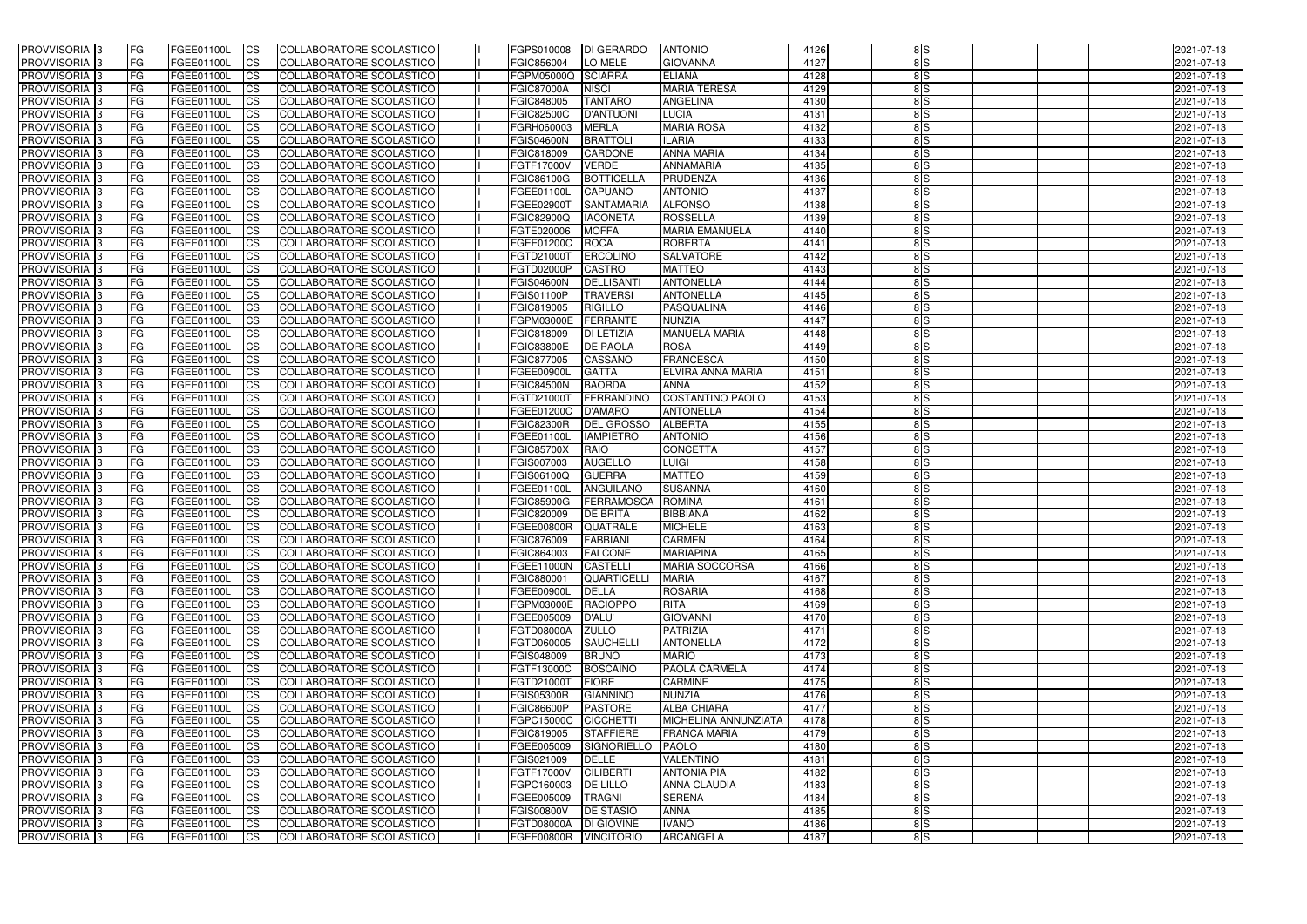| <b>PROVVISORIA</b> 3                      | l FG      | FGEE01100L               | <b>ICS</b>             | COLLABORATORE SCOLASTICO                             | FGEE11000N               | <b>CINEFRA</b>                   | LUCIA                         | 4188         | 8S            | 2021-07-13               |
|-------------------------------------------|-----------|--------------------------|------------------------|------------------------------------------------------|--------------------------|----------------------------------|-------------------------------|--------------|---------------|--------------------------|
| <b>PROVVISORIA 3</b>                      | FG.       | FGEE01100L               | <b>ICS</b>             | COLLABORATORE SCOLASTICO                             | FGRI020004               | <b>ARBORE</b>                    | <b>STELIO</b>                 | 4189         | 8S            | 2021-07-13               |
| PROVVISORIA <sup>1</sup> 3                | FG        | FGEE01100L               | <b>CS</b>              | COLLABORATORE SCOLASTICO                             | FGIC85800Q               | <b>SANGREGORI</b>                | <b>PASQUALE</b>               | 4190         | $\frac{8}{5}$ | 2021-07-13               |
| PROVVISORIA                               | FG        | FGEE01100L               | <b>CS</b>              | COLLABORATORE SCOLASTICO                             | <b>FGIC83000X</b>        | NOTARANGEL                       | <b>NUNZIA</b>                 | 4191         | 8S            | 2021-07-13               |
| <b>PROVVISORIA 3</b>                      | FG        | FGEE01100L               | <b>CS</b>              | COLLABORATORE SCOLASTICO                             | FGIC86000Q               | <b>GRAMAZIO</b>                  | <b>EMANUELA NICOLETTA</b>     | 4192         | 8S            | 2021-07-13               |
| PROVVISORIA <sup>1</sup> 3                | FG        | FGEE01100L               | <b>CS</b>              | COLLABORATORE SCOLASTICO                             | FGIS023001               | <b>VALERIO</b>                   | <b>ROBERTA</b>                | 4193         | 8S            | 2021-07-13               |
| PROVVISORIA <sup>1</sup> 3                | FG        | FGEE01100L               | <b>CS</b>              | COLLABORATORE SCOLASTICO                             | <b>FGIC84400T</b>        | <b>FIORE</b>                     | <b>ANTONIO</b>                | 4194         | $\frac{8}{5}$ | 2021-07-13               |
| PROVVISORIA 3                             | FG        | FGEE01100L               | <b>ICS</b>             | COLLABORATORE SCOLASTICO                             | FGEE11000N               | D'AVOLIO                         | <b>VERONICA</b>               | 4195         | 8S            | 2021-07-13               |
| PROVVISORIA 3                             | FG        | FGEE01100L               | <b>CS</b>              | COLLABORATORE SCOLASTICO                             | FGIC820009               | <b>MANSUETO</b>                  | COSIMO                        | 4196         | $\frac{8}{5}$ | 2021-07-13               |
| PROVVISORIA 3                             | <b>FG</b> | FGEE01100L               | <b>ICS</b>             | COLLABORATORE SCOLASTICO                             | <b>FGMM00700X</b>        | CAGGIANO                         | <b>DORIANA</b>                | 4197         | 8S            | 2021-07-13               |
| PROVVISORIA 3                             | FG        | FGEE01100L               | <b>ICS</b>             | COLLABORATORE SCOLASTICO                             | FGIC820009               | <b>DELLA SANTA</b>               | <b>MARIA</b>                  | 4198         | 8S            | 2021-07-13               |
| <b>PROVVISORIA</b>                        | <b>FG</b> | FGEE01100L               | <b>ICS</b>             | COLLABORATORE SCOLASTICO                             | <b>FGIC80800P</b>        | <b>TOTARO</b>                    | <b>ANGELO</b>                 | 4199         | 8S            | 2021-07-13               |
| <b>PROVVISORIA</b>                        | FG        | FGEE01100L               | <b>ICS</b>             | COLLABORATORE SCOLASTICO                             | <b>FGIC84500N</b>        | <b>GRIFA</b>                     | <b>MICHELE</b>                | 4200         | $\frac{8}{5}$ | 2021-07-13               |
| <b>PROVVISORIA</b>                        | FG        | FGEE01100L               | <b>ICS</b>             | COLLABORATORE SCOLASTICO                             | <b>FGPS20000B</b>        | QUITADAMO                        | <b>NATALIZIA</b>              | 4201         | 8S            | 2021-07-13               |
| <b>PROVVISORIA</b>                        | FG        | FGEE01100L               | <b>ICS</b>             | COLLABORATORE SCOLASTICO                             | <b>FGTD08000A</b>        | <b>DE VIVO</b>                   | <b>ANTONELLA GRAZIA</b>       | 4202         | 8S            | 2021-07-13               |
| <b>PROVVISORIA</b>                        | FG        | FGEE01100L               | <b>ICS</b>             | COLLABORATORE SCOLASTICO                             | <b>FGIC85700X</b>        | <b>CALITRI</b>                   | <b>MARILENA</b>               | 4203         | $\frac{8}{5}$ | 2021-07-13               |
| <b>PROVVISORIA</b>                        | FG        | <b>FGEE01100L</b>        | <b>ICS</b>             | COLLABORATORE SCOLASTICO                             | <b>FGIS04600N</b>        | <b>TRECCA</b>                    | <b>ROSANNA</b>                | 4204         | 8S            | 2021-07-13               |
| <b>PROVVISORIA</b>                        | FG        | FGEE01100L               | <b>ICS</b>             | COLLABORATORE SCOLASTICO                             | FGTD02000P               | <b>LODIA</b>                     | <b>MATTEA</b>                 | 4205         | 8S            | 2021-07-13               |
| PROVVISORIA <sup>3</sup>                  | FG        | FGEE01100L               | <b>ICS</b>             | COLLABORATORE SCOLASTICO                             | <b>FGIS00800V</b>        | <b>ATZORI</b>                    | <b>ROSA</b>                   | 4206         | 8S            | 2021-07-13               |
| PROVVISORIA 3                             | FG        | FGEE01100L               | <b>ICS</b>             | COLLABORATORE SCOLASTICO                             | FGEE00800R               | <b>TORTONE</b>                   | <b>TIZIANA</b>                | 4207         | 8S            | 2021-07-13               |
| PROVVISORIA <sup>1</sup> 3                | FG        | FGEE01100L               | <b>ICS</b>             | COLLABORATORE SCOLASTICO                             | FGTD08000A               | PAPARELLA                        | <b>MONICA</b>                 | 4208         | 8S            | 2021-07-13               |
| PROVVISORIA 3                             | FG        | FGEE01100L               | <b>ICS</b>             | COLLABORATORE SCOLASTICO                             | FGEE005009               | <b>FARANO</b>                    | <b>CHRISTIAN</b>              | 4209         | 8S            | 2021-07-13               |
| PROVVISORIA <sup>3</sup>                  | FG        | FGEE01100L               | <b>ICS</b>             | <b>COLLABORATORE SCOLASTICO</b>                      | FGIC82900Q               | <b>SACCO</b>                     | <b>PASQUALE</b>               | 4210         | 8S            | 2021-07-13               |
| PROVVISORIA <sup>3</sup>                  | FG        | FGEE01100L               | <b>CS</b>              | COLLABORATORE SCOLASTICO                             | FGMM00400C               | <b>MIMMO</b>                     | <b>GIUSEPPE</b>               | 4211         | 8S            | 2021-07-13               |
| PROVVISORIA <sup>3</sup>                  | FG        | FGEE01100L               | <b>CS</b>              | <b>COLLABORATORE SCOLASTICO</b>                      | FGTE020006               | <b>CAROPRESO</b>                 | <b>GIANLUCA</b>               | 4212         | $\frac{8}{5}$ | 2021-07-13               |
| PROVVISORIA <sup>1</sup> 3                | FG        | FGEE01100L               | <b>ICS</b>             | COLLABORATORE SCOLASTICO                             | FGEE112009               | <b>LA PIETRA</b>                 | <b>GIUSEPPINA ANNA</b>        | 4213         | $\frac{8}{5}$ | 2021-07-13               |
| PROVVISORIA 3                             | FG        | FGEE01100L               | <b>ICS</b>             | COLLABORATORE SCOLASTICO                             | <b>FGIC84500N</b>        | <b>FORMICA</b>                   | <b>GRAZIANO PIO</b>           | 4214         | 8S            | 2021-07-13               |
| PROVVISORIA                               | FG        | FGEE01100L               | <b>ICS</b>             | COLLABORATORE SCOLASTICO                             | FGIC872002               | <b>BELTEMPO</b>                  | <b>NICOLETTA</b>              | 4215         | 8S            | 2021-07-13               |
| PROVVISORIA                               | FG        | FGEE01100L               | <b>CS</b>              | <b>COLLABORATORE SCOLASTICO</b>                      | <b>FGIC82400L</b>        | <b>DI CHELE</b>                  | <b>PATRIZIA</b>               | 4216<br>4217 | 8S            | 2021-07-13               |
| PROVVISORIA                               | FG        | FGEE01100L               | <b>CS</b>              | COLLABORATORE SCOLASTICO                             | <b>FGIC85700X</b>        | <b>PIO</b>                       | <b>PATRIZIA</b>               | 4218         | 8S            | 2021-07-13               |
| PROVVISORIA<br>PROVVISORIA <sup>1</sup> 3 | FG<br>FG  | FGEE01100L               | <b>CS</b><br><b>CS</b> | COLLABORATORE SCOLASTICO<br>COLLABORATORE SCOLASTICO | FGEE00800R<br>FGIC85800Q | PIGNATIELLO<br><b>CIARAMELLA</b> | <b>DONATO</b><br><b>MARIA</b> | 4219         | 8S<br>8N      | 2021-07-13               |
| PROVVISORIA <sup>1</sup> 3                | FG        | FGEE01100L<br>FGEE01100L | <b>CS</b>              | COLLABORATORE SCOLASTICO                             | FGMM148003               | <b>LA PIETRA</b>                 | <b>LUIGI PIO</b>              | 4220         | 8N            | 2021-07-13<br>2021-07-13 |
| PROVVISORIA 3                             | FG        | FGEE01100L               | <b>CS</b>              | COLLABORATORE SCOLASTICO                             | FGIC85800Q               | <b>IACOBELLI</b>                 | <b>ANGELA</b>                 | 4221         | 8N            | 2021-07-13               |
| PROVVISORIA <sup>1</sup> 3                | FG        | FGEE01100L               | <b>ICS</b>             | COLLABORATORE SCOLASTICO                             | FGIC848005               | <b>CIAVARELLA</b>                | <b>GIOVANNI PIO</b>           | 4222         | 8N            | 2021-07-13               |
| PROVVISORIA <sup>1</sup> 3                | <b>FG</b> | FGEE01100L               | <b>ICS</b>             | COLLABORATORE SCOLASTICO                             | <b>FGIC87000A</b>        | <b>LA PORTA</b>                  | <b>ANTONIO</b>                | 4223         | 8N            | 2021-07-13               |
| PROVVISORIA 3                             | <b>FG</b> | FGEE01100L               | <b>ICS</b>             | COLLABORATORE SCOLASTICO                             | FGIC877005               | <b>MATRELLA</b>                  | <b>JESSICA</b>                | 4224         | $\frac{8}{N}$ | 2021-07-13               |
| <b>PROVVISORIA</b>                        | <b>FG</b> | FGEE01100L               | <b>ICS</b>             | COLLABORATORE SCOLASTICO                             | <b>FGIC85700X</b>        | <b>GNONI</b>                     | <b>ROSARIA</b>                | 4225         | $\frac{8}{N}$ | 2021-07-13               |
| PROVVISORIA 3                             | FG        | FGEE01100L               | <b>ICS</b>             | COLLABORATORE SCOLASTICO                             | FGIC864003               | PAPPALARDO ALESSANDRO            |                               | 4226         | 8 N           | 2021-07-13               |
| PROVVISORIA <sup>3</sup>                  | <b>FG</b> | FGEE01100L               | $\mathsf{ICS}$         | COLLABORATORE SCOLASTICO                             | FGEE01100L               | NITRI                            | <b>TERESA</b>                 | 4227         | 8N            | 2021-07-13               |
| PROVVISORIA 3                             | <b>FG</b> | <b>FGEE01100L</b>        | $\mathsf{ICS}$         | COLLABORATORE SCOLASTICO                             | <b>FGIC82500C</b>        | <b>PERILLA</b>                   | <b>VALENTINA</b>              | 4228         | $\frac{8}{N}$ | 2021-07-13               |
| PROVVISORIA 3                             | <b>FG</b> | FGEE01100L               | $\mathsf{ICS}$         | COLLABORATORE SCOLASTICO                             | FGEE005009               | <b>CAPITANO</b>                  | <b>RITA SONIA</b>             | 4229         | $\frac{8}{N}$ | 2021-07-13               |
| PROVVISORIA 3                             | FG        | FGEE01100L               | $\mathsf{ICS}$         | COLLABORATORE SCOLASTICO                             | FGIS007003               | <b>MARINACCI</b>                 | <b>SALVATORE</b>              | 4230         | $\frac{8}{N}$ | 2021-07-13               |
| PROVVISORIA 3                             | l FG      | FGEE01100L               | CS                     | COLLABORATORE SCOLASTICO                             | <b>FGIC82900Q</b>        | BOTTALICO                        | <b>ANTONIO PIO</b>            | 4231         | $\frac{8}{N}$ | 2021-07-13               |
| PROVVISORIA 3                             | <b>FG</b> | FGEE01100L               | $\mathsf{ICS}$         | COLLABORATORE SCOLASTICO                             | FGTD08000A               | <b>STRIDI</b>                    | <b>MARIO</b>                  | 4232         | 8N            | 2021-07-13               |
| PROVVISORIA 3                             | FG        | FGEE01100L               | <b>CS</b>              | COLLABORATORE SCOLASTICO                             | FGRI020004               | <b>IACULLO</b>                   | <b>LUCA</b>                   | 4233         | 8N            | 2021-07-13               |
| PROVVISORIA 3                             | <b>FG</b> | FGEE01100L               | $\overline{\text{CS}}$ | COLLABORATORE SCOLASTICO                             | FGPS010008               | LOSTORTO                         | <b>LEOLUCA</b>                | 4234         | 8N            | 2021-07-13               |
| PROVVISORIA 3                             | <b>FG</b> | FGEE01100L               | <b>CS</b>              | COLLABORATORE SCOLASTICO                             | FGTD21000T               | GUERRIERI                        | <b>SILVIA</b>                 | 4235         | 8N            | 2021-07-13               |
| PROVVISORIA 3                             | <b>FG</b> | FGEE01100L               | <b>CS</b>              | COLLABORATORE SCOLASTICO                             | <b>FGIC87900R</b>        | <b>PIANCONE</b>                  | PASQUALE                      | 4236         | 8N            | 2021-07-13               |
| PROVVISORIA 3                             | <b>FG</b> | FGEE01100L               | <b>CS</b>              | COLLABORATORE SCOLASTICO                             | <b>FGIS00800V</b>        | <b>QUITADAMO</b>                 | <b>GIUSEPPE PIO</b>           | 4237         | 8N            | 2021-07-13               |
| PROVVISORIA 3                             | <b>FG</b> | FGEE01100L               | <b>CS</b>              | COLLABORATORE SCOLASTICO                             | <b>FGIS04600N</b>        | <b>FERRARA</b>                   | <b>CARMEN</b>                 | 4238         | 8N            | 2021-07-13               |
| PROVVISORIA 3                             | <b>FG</b> | FGEE01100L               | <b>CS</b>              | COLLABORATORE SCOLASTICO                             | <b>FGIC88200L</b>        | <b>TARTAGLIA</b>                 | <b>DARIO PIO</b>              | 4239         | 8N            | 2021-07-13               |
| PROVVISORIA 3                             | <b>FG</b> | FGEE01100L               | <b>CS</b>              | COLLABORATORE SCOLASTICO                             | FGTD060005               | <b>SALANDRA</b>                  | <b>ANTONIO</b>                | 4240         | 8N            | 2021-07-13               |
| PROVVISORIA 3                             | <b>FG</b> | FGEE01100L               | <b>CS</b>              | COLLABORATORE SCOLASTICO                             | FGPM03000E COSTANTINO    |                                  | <b>MARCO</b>                  | 4241         | 8N            | 2021-07-13               |
| PROVVISORIA 3                             | <b>FG</b> | FGEE01100L               | <b>CS</b>              | COLLABORATORE SCOLASTICO                             | FGEE01100L               | <b>MIRAGLIA</b>                  | <b>VALERIO PIO</b>            | 4242         | 8N            | 2021-07-13               |
| PROVVISORIA 3                             | <b>FG</b> | FGEE01100L               | <b>CS</b>              | COLLABORATORE SCOLASTICO                             | <b>FGIC87000A</b>        | FERRARA                          | <b>CARMEN</b>                 | 4243         | 8N            | 2021-07-13               |
| PROVVISORIA 3                             | <b>FG</b> | FGEE01100L               | <b>CS</b>              | COLLABORATORE SCOLASTICO                             | <b>FGIC81600N</b>        | SILVESTRI                        | <b>SALVATORE</b>              | 4244         | 8N            | 2021-07-13               |
| PROVVISORIA 3                             | FG        | FGEE01100L               | <b>CS</b>              | COLLABORATORE SCOLASTICO                             | FGIS06100Q               | <b>LUPOLI</b>                    | <b>TERESA</b>                 | 4245         | 8N            | 2021-07-13               |
| PROVVISORIA 3                             | FG        | <b>FGEE01100L</b>        | <b>CS</b>              | COLLABORATORE SCOLASTICO                             | FGTE020006               | FISCARELLI                       | <b>DAVIDE PIO</b>             | 4246         | 8N            | 2021-07-13               |
| PROVVISORIA 3                             | <b>FG</b> | FGEE01100L               | $\overline{\text{CS}}$ | COLLABORATORE SCOLASTICO                             | FGEE099004               | <b>CIPRO</b>                     | <b>FEDERICA</b>               | 4247         | 8N            | 2021-07-13               |
| PROVVISORIA 3                             | <b>FG</b> | FGEE01100L               | $\overline{\text{CS}}$ | COLLABORATORE SCOLASTICO                             | FGEE00900L               | <b>PINTO</b>                     | <b>SARA</b>                   | 4248         | 8N            | 2021-07-13               |
| PROVVISORIA 3                             | <b>FG</b> | FGEE01100L               | $\mathsf{ICS}$         | COLLABORATORE SCOLASTICO                             | FGMM00400C MOFFA         |                                  | <b>LEONARDO</b>               | 4249         | $\frac{8}{N}$ | 2021-07-13               |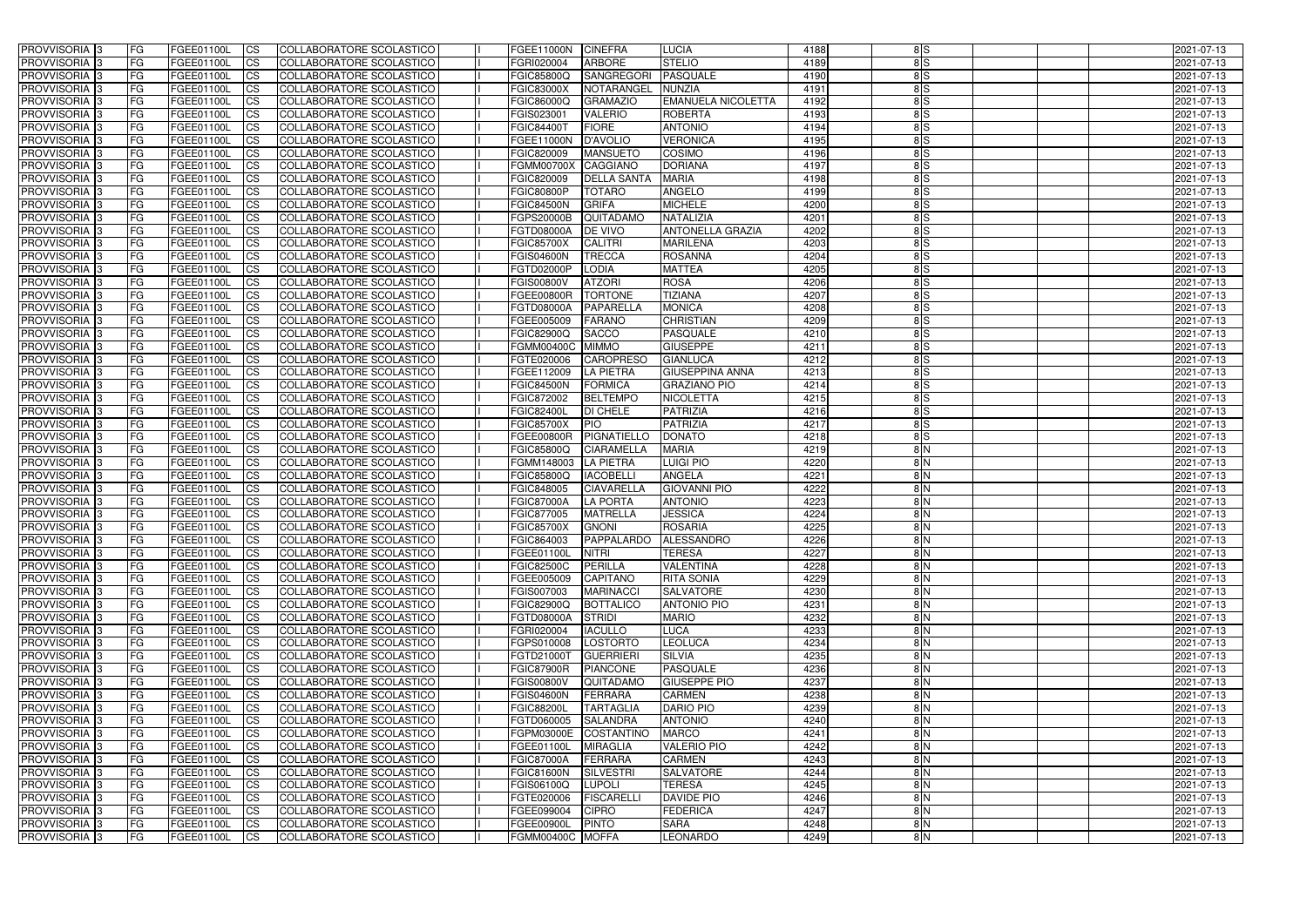| <b>PROVVISORIA</b> 3                             | <b>FG</b>              | FGEE01100L                      | <b>ICS</b>                               | COLLABORATORE SCOLASTICO                              | <b>FGVC01000C</b>                      | LEVA                                           | <b>LORENZO</b>                                | 4250         | 8N                             | 2021-07-13               |
|--------------------------------------------------|------------------------|---------------------------------|------------------------------------------|-------------------------------------------------------|----------------------------------------|------------------------------------------------|-----------------------------------------------|--------------|--------------------------------|--------------------------|
| PROVVISORIA <sup>1</sup> 3                       | FG                     | FGEE01100L                      | <b>ICS</b>                               | <b>COLLABORATORE SCOLASTICO</b>                       | FGPM03000E                             | <b>MARINO</b>                                  | <b>MELISSA</b>                                | 4251         | 8N                             | 2021-07-13               |
| PROVVISORIA <sup>1</sup> 3                       | FG                     | FGEE01100L                      | <b>CS</b>                                | COLLABORATORE SCOLASTICO                              | FGPS040004                             | <b>MASCIELLO</b>                               | <b>ANNA CHIARA</b>                            | 4252         | 8N                             | 2021-07-13               |
| PROVVISORIA <sup>1</sup> 3                       | FG                     | FGEE01100L                      | <b>CS</b>                                | COLLABORATORE SCOLASTICO                              | FGIC818009                             | <b>GERVASIO</b>                                | <b>ANGELO</b>                                 | 4253         | 8N                             | 2021-07-13               |
| PROVVISORIA <sup>1</sup> 3                       | FG                     | FGEE01100L                      | <b>ICS</b>                               | COLLABORATORE SCOLASTICO                              | FGIS01300A                             | <b>DELLA MALVA</b>                             | <b>ROBERTA</b>                                | 4254         | 8N                             | 2021-07-13               |
| PROVVISORIA 3                                    | FG                     | FGEE01100L                      | <b>ICS</b>                               | COLLABORATORE SCOLASTICO                              | FGIC847009                             | <b>RESTA</b>                                   | <b>MARIA ROSARIA</b>                          | 4255         | 8N                             | 2021-07-13               |
| PROVVISORIA 3                                    | FG                     | FGEE01100L                      | <b>ICS</b>                               | COLLABORATORE SCOLASTICO                              | FGIC872002                             | <b>GUERRA</b>                                  | <b>ILARIA</b>                                 | 4256         | 8N                             | 2021-07-13               |
| PROVVISORIA <sup>1</sup> 3                       | FG                     | FGEE01100L                      | <b>ICS</b>                               | COLLABORATORE SCOLASTICO                              | <b>FGIC87000A</b>                      | <b>BRUNO</b>                                   | <b>ILENIA</b>                                 | 4257         | 8N                             | 2021-07-13               |
| PROVVISORIA <sup>3</sup>                         | FG                     | FGEE01100L                      | <b>CS</b>                                | COLLABORATORE SCOLASTICO                              | FGIC864003                             | <b>CASTRIOTTA</b>                              | <b>ROSARIA</b>                                | 4258         | 8N                             | 2021-07-13               |
| PROVVISORIA 3                                    | FG                     | FGEE01100L                      | <b>CS</b>                                | COLLABORATORE SCOLASTICO                              | FGPM03000E                             | <b>IANNELLI</b>                                | <b>ROSA PIA</b>                               | 4259         | $\frac{8}{N}$                  | 2021-07-13               |
| PROVVISORIA <sup>1</sup> 3                       | <b>FG</b>              | FGEE01100L                      | <b>ICS</b>                               | COLLABORATORE SCOLASTICO                              | <b>FGIS00800V</b>                      | <b>CAIONE</b>                                  | <b>ANTONIO</b>                                | 4260         | 8N                             | 2021-07-13               |
| <b>PROVVISORIA</b>                               | FG                     | FGEE01100L                      | <b>ICS</b>                               | COLLABORATORE SCOLASTICO                              | FGIC847009                             | <b>D'AMORE</b>                                 | <b>GIUSY</b>                                  | 4261         | 8N                             | 2021-07-13               |
| PROVVISORIA <sup>1</sup> 3                       | FG                     | FGEE01100L                      | <b>ICS</b>                               | COLLABORATORE SCOLASTICO                              | FGTD02000P                             | <b>LOSURDO</b>                                 | LETIZIA                                       | 4262         | 8N                             | 2021-07-13               |
| <b>PROVVISORIA</b>                               | FG                     | FGEE01100L                      | <b>ICS</b>                               | COLLABORATORE SCOLASTICO                              | <b>FGIC82400L</b>                      | <b>SPALLONE</b>                                | <b>ANTONELLA</b>                              | 4263         | 8N                             | 2021-07-13               |
| <b>PROVVISORIA</b>                               | FG                     | FGEE01100L                      | <b>ICS</b>                               | COLLABORATORE SCOLASTICO                              | FGPC160003                             | <b>BRUNO</b>                                   | <b>GABRIELLA</b>                              | 4264         | $\frac{8}{N}$                  | 2021-07-13               |
| PROVVISORIA <sup>1</sup> 3<br><b>PROVVISORIA</b> | FG                     | FGEE01100L<br><b>FGEE01100L</b> | <b>ICS</b>                               | COLLABORATORE SCOLASTICO                              | <b>FGTF17000V</b>                      | FERRARA                                        | <b>GRAZIANA</b><br><b>AMELIA PIA</b>          | 4265<br>4266 | 8 N<br>8N                      | 2021-07-13               |
| PROVVISORIA <sup>3</sup>                         | FG<br>FG               | FGEE01100L                      | <b>ICS</b><br><b>ICS</b>                 | COLLABORATORE SCOLASTICO<br>COLLABORATORE SCOLASTICO  | <b>FGIS00800V</b><br>FGTD060005        | <b>CARELLA</b><br><b>D'ARIES</b>               | <b>FEDERICA</b>                               | 4267         | $\frac{8}{N}$                  | 2021-07-13<br>2021-07-13 |
| PROVVISORIA <sup>1</sup> 3                       | FG                     | FGEE01100L                      | <b>ICS</b>                               | COLLABORATORE SCOLASTICO                              | FGTD010004                             | <b>MEOLA</b>                                   | <b>NICOLA</b>                                 | 4268         | 8N                             | 2021-07-13               |
| PROVVISORIA <sup>1</sup> 3                       | FG                     | FGEE01100L                      | <b>ICS</b>                               | COLLABORATORE SCOLASTICO                              | FGPC160003                             | <b>INFANTE</b>                                 | <b>GIORGIO</b>                                | 4269         | 8N                             | 2021-07-13               |
| PROVVISORIA <sup>1</sup> 3                       | FG                     | FGEE01100L                      | <b>CS</b>                                | COLLABORATORE SCOLASTICO                              | <b>FGIC81600N</b>                      | <b>DI VARSAVIA</b>                             | <b>LAURA</b>                                  | 4270         | 8N                             | 2021-07-13               |
| PROVVISORIA <sup>1</sup> 3                       | FG                     | FGEE01100L                      | <b>CS</b>                                | COLLABORATORE SCOLASTICO                              | FGPS010008                             | <b>NISCO</b>                                   | <b>NATASCIA</b>                               | 4271         | 8N                             | 2021-07-13               |
| PROVVISORIA <sup>3</sup>                         | FG                     | FGEE01100L                      | <b>CS</b>                                | <b>COLLABORATORE SCOLASTICO</b>                       | <b>FGIC86200B</b>                      | CAPOBIANCO                                     | <b>MARIAPIA</b>                               | 4272         | 8N                             | 2021-07-13               |
| PROVVISORIA <sup>1</sup> 3                       | <b>FG</b>              | FGEE01100L                      | <b>CS</b>                                | COLLABORATORE SCOLASTICO                              | FGIC85800Q                             | <b>IAGULLI</b>                                 | <b>ROBERTA</b>                                | 4273         | 8N                             | 2021-07-13               |
| PROVVISORIA 3                                    | FG                     | FGEE01100L                      | <b>CS</b>                                | COLLABORATORE SCOLASTICO                              | <b>FGIS00800V</b>                      | <b>PARISANO</b>                                | <b>GRAZIA BENEDETTA</b>                       | 4274         | 8N                             | 2021-07-13               |
| PROVVISORIA <sup>1</sup> 3                       | FG                     | FGEE01100L                      | <b>ICS</b>                               | COLLABORATORE SCOLASTICO                              | FGMM00400C RUBERTO                     |                                                | <b>DANIELE PIO</b>                            | 4275         | 8N                             | 2021-07-13               |
| PROVVISORIA                                      | FG                     | FGEE01100L                      | <b>CS</b>                                | <b>COLLABORATORE SCOLASTICO</b>                       | FGIC872002                             | <b>COTRUFO</b>                                 | <b>ALESSIA</b>                                | 4276         | $\frac{8}{N}$                  | 2021-07-13               |
| PROVVISORIA                                      | FG                     | FGEE01100L                      | <b>CS</b>                                | COLLABORATORE SCOLASTICO                              | FGMM04100B                             | <b>SGARRO</b>                                  | <b>CESARE</b>                                 | 4277         | 8N                             | 2021-07-13               |
| PROVVISORIA <sup>1</sup> 3                       | FG                     | FGEE01100L                      | <b>CS</b>                                | COLLABORATORE SCOLASTICO                              | <b>FGIS00800V</b>                      | <b>D'ANGELO</b>                                | <b>PIO</b>                                    | 4278         | 8N                             | 2021-07-13               |
| PROVVISORIA <sup>3</sup>                         | FG                     | FGEE01100L                      | <b>CS</b>                                | COLLABORATORE SCOLASTICO                              | FGIC864003                             | <b>DI BARI</b>                                 | <b>ROSSANA</b>                                | 4279         | 8N                             | 2021-07-13               |
| PROVVISORIA                                      | FG                     | FGEE01100L                      | <b>CS</b>                                | COLLABORATORE SCOLASTICO                              | FGTE020006                             | LO GERFO                                       | <b>FRANCESCO</b>                              | 4280         | 8N                             | 2021-07-13               |
| PROVVISORIA <sup>1</sup> 3                       | FG                     | FGEE01100L                      | <b>ICS</b>                               | COLLABORATORE SCOLASTICO                              | <b>FGIC86200B</b>                      | <b>FIORE</b>                                   | <b>ALTEA</b>                                  | 4281         | 8N                             | 2021-07-13               |
| <b>PROVVISORIA</b>                               | FG                     | FGEE01100L                      | <b>ICS</b>                               | <b>COLLABORATORE SCOLASTICO</b>                       | FGIC835003                             | <b>LALLI</b>                                   | PIA                                           | 4282         | $\frac{8}{N}$                  | 2021-07-13               |
| PROVVISORIA 3                                    | <b>FG</b>              | FGEE01100L                      | <b>ICS</b>                               | COLLABORATORE SCOLASTICO                              | <b>FGIC87900R</b>                      | <b>TRICARICO</b>                               | <b>ARIANNA</b>                                | 4283         | 8N                             | 2021-07-13               |
| PROVVISORIA 3                                    | <b>FG</b>              | FGEE01100L                      | <b>CS</b>                                | COLLABORATORE SCOLASTICO                              | FGEE005009                             | <b>CONSOLE</b>                                 | <b>MARIAGRAZIA</b>                            | 4284         | $\frac{8}{N}$                  | 2021-07-13               |
| <b>PROVVISORIA</b>                               | <b>FG</b>              | FGEE01100L                      | <b>CS</b>                                | COLLABORATORE SCOLASTICO                              | FGEE005009                             | <b>LEONE</b>                                   | <b>ANTONIO</b>                                | 4285         | 8N                             | 2021-07-13               |
| PROVVISORIA <sup>1</sup> 3<br>PROVVISORIA 3      | FG<br>FG               | FGEE01100L                      | <b>ICS</b>                               | COLLABORATORE SCOLASTICO<br> COLLABORATORE SCOLASTICO | FGIC842006                             | <b>CIOCCA</b>                                  | <b>GRAZIA</b>                                 | 4286<br>4287 | $\frac{8}{N}$<br>$\frac{8}{N}$ | 2021-07-13               |
| PROVVISORIA 3                                    | FG                     | FGEE01100L<br>FGEE01100L CS     | <b>ICS</b>                               | COLLABORATORE SCOLASTICO                              | <b>FGIC85900G</b>                      | <b>VALERIO</b><br>FGMM00400C BELLEBUONO YLENIA | <b>SIMONA</b>                                 | 4288         | 8 N                            | 2021-07-13<br>2021-07-13 |
| PROVVISORIA 3                                    | l FG                   | FGEE01100L                      | CS                                       | COLLABORATORE SCOLASTICO                              | FGEE005009 NOVELLESE                   |                                                | <b>ANNARITA</b>                               | 4289         | 8N                             | 2021-07-13               |
| PROVVISORIA 3                                    | <b>FG</b>              | FGEE01100L                      | CS                                       | COLLABORATORE SCOLASTICO                              | FGEE112009 CASSANO                     |                                                | <b>PAOLA</b>                                  | 4290         | 8N                             | 2021-07-13               |
| PROVVISORIA 3                                    | <b>FG</b>              | FGEE01100L                      | CS                                       | COLLABORATORE SCOLASTICO                              | FGTE020006 SAVINO                      |                                                | <b>RAFFAELLA</b>                              | 4291         | $\frac{8}{N}$                  | 2021-07-13               |
| PROVVISORIA 3                                    | l FG                   | FGEE01100L                      | $\mathsf{ICS}$                           | COLLABORATORE SCOLASTICO                              | FGEE005009                             | MASTROPIETR MATTEO                             |                                               | 4292         | 8N                             | 2021-07-13               |
| PROVVISORIA 3                                    | FG                     | FGEE01100L                      | <b>CS</b>                                | COLLABORATORE SCOLASTICO                              | FGEE106002                             | <b>PALMISANO</b>                               | <b>ANNA</b>                                   | 4293         | 8N<br>IS                       | 2021-07-13               |
| PROVVISORIA 3                                    | FG                     | FGEE01100L                      | $\mathsf{ICS}$                           | COLLABORATORE SCOLASTICO                              | <b>FGIC83000X</b>                      | LI BERGOLIS                                    | <b>ROSA LINA</b>                              | 4294         | 8N                             | 2021-07-13               |
| PROVVISORIA 3                                    | <b>FG</b>              | FGEE01100L                      | <b>CS</b>                                | COLLABORATORE SCOLASTICO                              | FGTE020006                             | STRIDI                                         | <b>ERIKA</b>                                  | 4295         | 8N                             | 2021-07-13               |
| PROVVISORIA 3                                    | <b>FG</b>              | FGEE01100L                      | <b>CS</b>                                | COLLABORATORE SCOLASTICO                              | <b>FGIC83800E</b>                      | <b>DI PASQUA</b>                               | <b>MARTINA</b>                                | 4296         | 8N                             | 2021-07-13               |
| PROVVISORIA 3                                    | <b>FG</b>              | FGEE01100L                      | <b>CS</b>                                | COLLABORATORE SCOLASTICO                              | FGIC818009                             | <b>TOTARO</b>                                  | <b>FRANCESCA PIA</b>                          | 4297         | 8N                             | 2021-07-13               |
| PROVVISORIA 3                                    | <b>FG</b>              | FGEE01100L                      | <b>CS</b>                                | COLLABORATORE SCOLASTICO                              | <b>FGIC86000Q</b>                      | <b>RIZZO</b>                                   | <b>GIORGIA</b>                                | 4298         | 8N                             | 2021-07-13               |
| PROVVISORIA 3                                    | <b>FG</b>              | FGEE01100L                      | <b>CS</b>                                | COLLABORATORE SCOLASTICO                              | FGEE005009                             | SPINAPOLICE                                    | <b>FEDERICA PIA</b>                           | 4299         | 8N                             | 2021-07-13               |
| PROVVISORIA 3                                    | <b>FG</b>              | FGEE01100L                      | <b>CS</b>                                | COLLABORATORE SCOLASTICO                              | <b>FGIS00800V</b>                      | <b>VITULANO</b>                                | <b>MARCO</b>                                  | 4300         | 8N                             | 2021-07-13               |
| PROVVISORIA 3                                    | <b>FG</b>              | FGEE01100L                      | <b>CS</b>                                | COLLABORATORE SCOLASTICO                              | <b>FGIC83700P</b>                      | <b>SCHIAVONE</b>                               | <b>FRANCESCA</b>                              | 4301         | 8N                             | 2021-07-13               |
| PROVVISORIA 3                                    | l FG                   | FGEE01100L                      | <b>ICS</b>                               | COLLABORATORE SCOLASTICO                              | <b>FGIC87300T</b>                      | <b>MONTRONE</b>                                | <b>ANNALISA</b>                               | 4302         | $\frac{8}{N}$                  | 2021-07-13               |
|                                                  |                        |                                 |                                          |                                                       |                                        | <b>CASSANELLI</b>                              |                                               |              |                                |                          |
| PROVVISORIA 3                                    | l FG                   | FGEE01100L                      | <b>CS</b>                                | COLLABORATORE SCOLASTICO                              | FGIS048009                             | LAPICCIRELLA ANGELA                            |                                               | 4303         | 8N                             | 2021-07-13               |
| PROVVISORIA 3                                    | <b>FG</b>              | FGEE01100L                      | <b>CS</b>                                | COLLABORATORE SCOLASTICO                              | <b>FGIC85800Q</b>                      | <b>CERICOLA</b>                                | <b>CARMEN</b>                                 | 4304         | 8N                             | 2021-07-13               |
| PROVVISORIA 3                                    | FG                     | <b>FGEE01100L</b>               | <b>CS</b>                                | COLLABORATORE SCOLASTICO                              | FGIC806003                             | D'ADDETTA                                      | <b>MARIA PIA</b>                              | 4305         | 8N                             | 2021-07-13               |
| PROVVISORIA 3                                    | <b>FG</b>              | FGEE01100L                      | <b>CS</b>                                | COLLABORATORE SCOLASTICO                              | FGIC871006                             | LOCONTE                                        | <b>MARIA CONCETTA</b>                         | 4306         | 8N                             | 2021-07-13               |
| PROVVISORIA 3<br>PROVVISORIA 3                   | <b>FG</b><br><b>FG</b> | FGEE01100L<br>FGEE01100L        | $\overline{\text{CS}}$<br>$\mathsf{ICS}$ | COLLABORATORE SCOLASTICO<br>COLLABORATORE SCOLASTICO  | <b>FGIC86000Q</b><br><b>FGTD08000A</b> | <b>MANNA</b><br><b>MARSEGLIA</b>               | <b>ERMELINDA MARIA</b><br><b>MARIA TERESA</b> | 4307<br>4308 | 8N<br>8N                       | 2021-07-13<br>2021-07-13 |
| PROVVISORIA 3                                    | <b>FG</b>              | FGEE01100L                      | <b>CS</b>                                | COLLABORATORE SCOLASTICO                              | FGEE00800R SCHIAVONE                   |                                                | <b>SERENA</b>                                 | 4309         | 8N                             | 2021-07-13               |
| PROVVISORIA 3                                    | l FG                   | <b>FGEE01100L</b>               | $\mathsf{ICS}$                           | COLLABORATORE SCOLASTICO                              | FGEE005009 MELFITANO                   |                                                | <b>SARA</b>                                   | 4310         | $\frac{8}{N}$                  | 2021-07-13               |
|                                                  |                        |                                 |                                          |                                                       |                                        |                                                |                                               |              |                                |                          |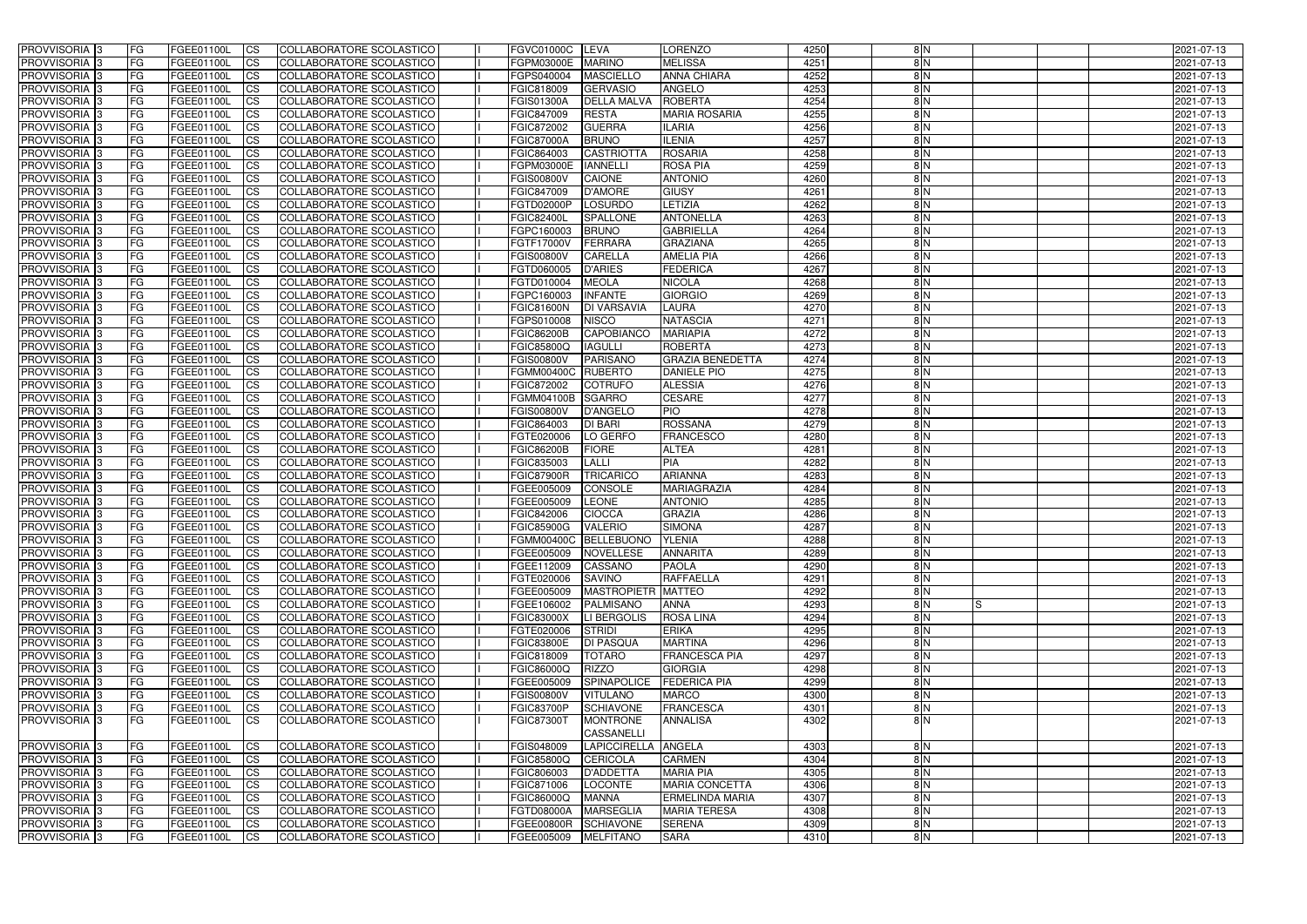| <b>PROVVISORIA</b> 3                      | l FG      | FGEE01100L               | <b>ICS</b>             | COLLABORATORE SCOLASTICO                             | <b>FGIC83700P</b>               | <b>SCHIAVONE</b>           | <b>FRANCESCO</b>                  | 4311         | 8N            | 2021-07-13               |
|-------------------------------------------|-----------|--------------------------|------------------------|------------------------------------------------------|---------------------------------|----------------------------|-----------------------------------|--------------|---------------|--------------------------|
| <b>PROVVISORIA 3</b>                      | FG.       | FGEE01100L               | <b>ICS</b>             | COLLABORATORE SCOLASTICO                             | FGTD02000P                      | <b>COLUCCI</b>             | <b>SABINA</b>                     | 4312         | 8N            | 2021-07-13               |
| PROVVISORIA <sup>1</sup> 3                | FG        | FGEE01100L               | <b>CS</b>              | COLLABORATORE SCOLASTICO                             | FGIS021009                      | <b>FATONE</b>              | <b>ANGELA PIA</b>                 | 4313         | 8N            | 2021-07-13               |
| PROVVISORIA                               | FG        | FGEE01100L               | <b>CS</b>              | COLLABORATORE SCOLASTICO                             | FGPS040004                      | <b>PARISANO</b>            | <b>CHIARA</b>                     | 4314         | 8N            | 2021-07-13               |
| <b>PROVVISORIA 3</b>                      | FG        | FGEE01100L               | <b>CS</b>              | COLLABORATORE SCOLASTICO                             | <b>FGIC85700X</b>               | <b>LONERO</b>              | <b>MARTINA</b>                    | 4315         | 8N            | 2021-07-13               |
| PROVVISORIA <sup>1</sup> 3                | FG        | FGEE01100L               | <b>CS</b>              | COLLABORATORE SCOLASTICO                             | <b>FGIC86800A</b>               | LALLA                      | <b>LUCIA</b>                      | 4316         | 8 N           | 2021-07-13               |
| PROVVISORIA <sup>1</sup> 3                | FG        | FGEE01100L               | <b>CS</b>              | COLLABORATORE SCOLASTICO                             | FGEE03200N                      | <b>MENNUNI</b>             | <b>ELENA</b>                      | 4317         | 8N            | 2021-07-13               |
| PROVVISORIA 3                             | FG        | FGEE01100L               | <b>ICS</b>             | COLLABORATORE SCOLASTICO                             | <b>FGIC83000X</b>               | <b>RINALDI</b>             | <b>MARILEA</b>                    | 4318         | 8N            | 2021-07-13               |
| PROVVISORIA 3                             | FG        | FGEE01100L               | <b>CS</b>              | COLLABORATORE SCOLASTICO                             | FGIC86500V                      | <b>GRAMAZIO</b>            | <b>TERESA MARIA GRAZIA</b>        | 4319         | 8N            | 2021-07-13               |
| PROVVISORIA 3                             | <b>FG</b> | FGEE01100L               | <b>CS</b>              | COLLABORATORE SCOLASTICO                             | FGIC847009                      | <b>FRATINO</b>             | <b>MICHELE</b>                    | 4320         | 8N            | 2021-07-13               |
| PROVVISORIA 3                             | FG        | FGEE01100L               | <b>CS</b>              | COLLABORATORE SCOLASTICO                             | <b>FGIC85700X</b>               | <b>DI LELLO</b>            | <b>GIUSY</b>                      | 4321         | $\frac{8}{N}$ | 2021-07-13               |
| <b>PROVVISORIA</b>                        | FG        | FGEE01100L               | <b>ICS</b>             | COLLABORATORE SCOLASTICO                             | FGEE02900T                      | <b>MARINARO</b>            | <b>VALENTINA</b>                  | 4322         | 8N            | 2021-07-13               |
| <b>PROVVISORIA</b>                        | FG        | FGEE01100L               | <b>ICS</b>             | COLLABORATORE SCOLASTICO                             | <b>FGIC81600N</b>               | <b>PACIELLO</b>            | <b>ALDO</b>                       | 4323         | $\frac{8}{N}$ | 2021-07-13               |
| <b>PROVVISORIA</b>                        | FG        | FGEE01100L               | <b>ICS</b>             | COLLABORATORE SCOLASTICO                             | FGEE099004                      | <b>MASTRANGEL</b>          | <b>MARIA</b>                      | 4324         | $\frac{8}{N}$ | 2021-07-13               |
| <b>PROVVISORIA</b>                        | FG        | FGEE01100L               | <b>ICS</b>             | COLLABORATORE SCOLASTICO                             | FGEE099004                      | <b>TORRACO</b>             | <b>FRANCESCO PIO</b>              | 4325         | $\frac{8}{N}$ | 2021-07-13               |
| <b>PROVVISORIA</b>                        | FG        | FGEE01100L               | <b>ICS</b>             | COLLABORATORE SCOLASTICO                             | <b>FGIC87400N</b>               | <b>PIZZOLORUSS</b>         | <b>MARIANAPIA RITA</b>            | 4326         | 8N            | 2021-07-13               |
| <b>PROVVISORIA</b>                        | FG        | FGEE01100L               | <b>ICS</b>             | COLLABORATORE SCOLASTICO                             | FGTD21000T                      | <b>MAFFIOLA</b>            | <b>GIULIANO</b>                   | 4327         | 8N            | 2021-07-13               |
| <b>PROVVISORIA</b>                        | FG        | FGEE01100L               | <b>ICS</b>             | COLLABORATORE SCOLASTICO                             | FGEE005009                      | <b>SURIANO</b>             | <b>ERICA</b>                      | 4328         | 8 N           | 2021-07-13               |
| PROVVISORIA <sup>3</sup>                  | FG        | FGEE01100L               | <b>ICS</b>             | COLLABORATORE SCOLASTICO                             | FGMM00700X                      | <b>MELFI</b>               | <b>ORNELLA</b>                    | 4329         | $\frac{8}{N}$ | 2021-07-13               |
| PROVVISORIA <sup>3</sup>                  | FG        | FGEE01100L               | <b>ICS</b>             | COLLABORATORE SCOLASTICO                             | FGIS052001                      | <b>ARCAROLI</b>            | <b>LUIGI</b>                      | 4330         | 8N            | 2021-07-13               |
| PROVVISORIA <sup>1</sup> 3                | FG        | FGEE01100L               | <b>ICS</b>             | COLLABORATORE SCOLASTICO                             | FGIS021009                      | <b>MANCINI</b>             | <b>MARIA</b>                      | 4331         | 8N            | 2021-07-13               |
| PROVVISORIA 3                             | FG        | FGEE01100L               | <b>ICS</b>             | COLLABORATORE SCOLASTICO                             | <b>FGIC86200B</b>               | <b>VERDEROSA</b>           | <b>NICOLETTA</b>                  | 4332         | 8N            | 2021-07-13               |
| PROVVISORIA <sup>3</sup>                  | FG        | FGEE01100L               | <b>ICS</b>             | <b>COLLABORATORE SCOLASTICO</b>                      | FGTD010004                      | <b>MEOLA</b>               | <b>IOLANDA</b>                    | 4333         | 8N            | 2021-07-13               |
| PROVVISORIA <sup>3</sup>                  | FG        | FGEE01100L               | <b>CS</b>              | COLLABORATORE SCOLASTICO                             | FGIC856004                      | <b>CROCE</b>               | <b>FRANCESCA</b>                  | 4334         | 8N            | 2021-07-13               |
| PROVVISORIA <sup>1</sup> 3                | FG        | FGEE01100L               | <b>CS</b>              | <b>COLLABORATORE SCOLASTICO</b>                      | FGEE005009                      | <b>COCCA</b>               | <b>MARIA MICHELA</b>              | 4335         | 8N            | 2021-07-13               |
| PROVVISORIA <sup>1</sup> 3                | FG        | FGEE01100L               | <b>ICS</b>             | COLLABORATORE SCOLASTICO                             | <b>FGMM00400C</b>               | <b>COLAIANNI</b>           | <b>SILVIA</b>                     | 4336         | 8N            | 2021-07-13               |
| PROVVISORIA 3                             | FG        | FGEE01100L               | <b>ICS</b>             | COLLABORATORE SCOLASTICO                             | FGIC851001                      | <b>CATALANO</b>            | <b>REBECCA</b>                    | 4337         | 8N            | 2021-07-13               |
| PROVVISORIA                               | FG        | FGEE01100L               | <b>ICS</b>             | COLLABORATORE SCOLASTICO                             | FGIS048009                      | <b>COMPIERCHIO</b>         | <b>ALFONSO</b>                    | 4338         | 8N            | 2021-07-13               |
| PROVVISORIA                               | FG        | FGEE01100L               | <b>CS</b>              | <b>COLLABORATORE SCOLASTICO</b>                      | <b>FGIC80700V</b>               | <b>VALENTE</b>             | <b>MARIANNA</b>                   | 4339         | $\frac{8}{N}$ | 2021-07-13               |
| PROVVISORIA                               | FG        | FGEE01100L               | <b>CS</b>              | COLLABORATORE SCOLASTICO                             | <b>FGIC86500V</b>               | <b>DELLI SANT</b><br>RICCI | <b>DAVIDE</b><br><b>FRANCESCA</b> | 4340         | 8 N<br>8N     | 2021-07-13               |
| PROVVISORIA<br>PROVVISORIA <sup>1</sup> 3 | FG<br>FG  | FGEE01100L               | <b>CS</b>              | COLLABORATORE SCOLASTICO<br>COLLABORATORE SCOLASTICO | FGPC15000C<br><b>FGIS00800V</b> | <b>GRIECO</b>              | <b>ANNA LAURA</b>                 | 4341<br>4342 | 8N            | 2021-07-13               |
| PROVVISORIA <sup>1</sup> 3                | FG        | FGEE01100L<br>FGEE01100L | <b>CS</b><br><b>CS</b> | COLLABORATORE SCOLASTICO                             | FGTE020006                      | <b>ALESSIO</b>             | <b>LUCIANO</b>                    | 4343         | 8N            | 2021-07-13<br>2021-07-13 |
| PROVVISORIA 3                             | FG        | FGEE01100L               | <b>CS</b>              | COLLABORATORE SCOLASTICO                             | <b>FGIC86200B</b>               | POLLIDORO                  | <b>ALESSIO</b>                    | 4344         | 8N            | 2021-07-13               |
| PROVVISORIA <sup>1</sup> 3                | FG        | FGEE01100L               | <b>ICS</b>             | COLLABORATORE SCOLASTICO                             | FGIS06100Q                      | <b>PAPALARDO</b>           | <b>RAFFAELLA</b>                  | 4345         | 8N            | 2021-07-13               |
| PROVVISORIA <sup>1</sup> 3                | <b>FG</b> | FGEE01100L               | <b>ICS</b>             | COLLABORATORE SCOLASTICO                             | FGIC842006                      | <b>IORIO</b>               | <b>SAMIRA</b>                     | 4346         | 8N            | 2021-07-13               |
| PROVVISORIA 3                             | <b>FG</b> | FGEE01100L               | <b>ICS</b>             | COLLABORATORE SCOLASTICO                             | FGEE099004                      | <b>DI LEO</b>              | <b>RAFFAELLA</b>                  | 4347         | $\frac{8}{N}$ | 2021-07-13               |
| <b>PROVVISORIA</b>                        | l FG      | FGEE01100L               | <b>ICS</b>             | COLLABORATORE SCOLASTICO                             | FGTD060005                      | <b>BARBETTA</b>            | <b>ANNA</b>                       | 4348         | $\frac{8}{N}$ | 2021-07-13               |
| PROVVISORIA 3                             | FG        | FGEE01100L               | CS                     | COLLABORATORE SCOLASTICO                             | FGTD21000T LOPRIORE             |                            | <b>ANTONIO</b>                    | 4349         | 8 N           | 2021-07-13               |
| PROVVISORIA 3                             | <b>FG</b> | FGEE01100L               | $\mathsf{ICS}$         | COLLABORATORE SCOLASTICO                             | FGIS001004                      | LI BERGOLIS                | <b>MARIANNA</b>                   | 4350         | 8N            | 2021-07-13               |
| PROVVISORIA 3                             | <b>FG</b> | <b>FGEE01100L</b>        | $\mathsf{ICS}$         | COLLABORATORE SCOLASTICO                             | FGPM10000G TAMALIO              |                            | <b>ADRIANO</b>                    | 4351         | $\frac{8}{N}$ | 2021-07-13               |
| PROVVISORIA 3                             | <b>FG</b> | FGEE01100L               | $\mathsf{ICS}$         | COLLABORATORE SCOLASTICO                             | <b>FGIC85800Q</b>               | <b>MICALETTI</b>           | <b>MONIA</b>                      | 4352         | $\frac{8}{N}$ | 2021-07-13               |
| PROVVISORIA 3                             | FG        | FGEE01100L               | $\mathsf{ICS}$         | COLLABORATORE SCOLASTICO                             | <b>FGIC87000A</b>               | <b>ARMINIO</b>             | <b>FRANCESCA</b>                  | 4353         | $\frac{8}{N}$ | 2021-07-13               |
| PROVVISORIA 3                             | l FG      | FGEE01100L               | CS                     | COLLABORATORE SCOLASTICO                             | FGIS052001                      | <b>FISCARELLI</b>          | <b>SIMONE</b>                     | 4354         | $\frac{8}{N}$ | 2021-07-13               |
| PROVVISORIA 3                             | <b>FG</b> | FGEE01100L               | $\mathsf{ICS}$         | COLLABORATORE SCOLASTICO                             | FGPS010008                      | <b>GIUTTARI</b>            | <b>DANIELA FRANCESCA</b>          | 4355         | 8N            | 2021-07-13               |
| PROVVISORIA 3                             | FG        | FGEE01100L               | <b>CS</b>              | COLLABORATORE SCOLASTICO                             | FGIC877005                      | <b>ALLARO</b>              | <b>ROSALBA</b>                    | 4356         | 8N            | 2021-07-13               |
| PROVVISORIA 3                             | <b>FG</b> | FGEE01100L               | $\overline{\text{CS}}$ | COLLABORATORE SCOLASTICO                             | <b>FGIC85700X</b>               | SPONZILLI                  | <b>TIZIANA</b>                    | 4357         | 8N            | 2021-07-13               |
| PROVVISORIA 3                             | <b>FG</b> | FGEE01100L               | <b>CS</b>              | COLLABORATORE SCOLASTICO                             | FGEE01100L                      | <b>SCOPECE</b>             | <b>ROMEO</b>                      | 4358         | 8N            | 2021-07-13               |
| PROVVISORIA 3                             | <b>FG</b> | FGEE01100L               | <b>CS</b>              | COLLABORATORE SCOLASTICO                             | <b>FGIC82900Q</b>               | <b>D'AMBROSIO</b>          | <b>GIULIO</b>                     | 4359         | 8N            | 2021-07-13               |
| PROVVISORIA 3                             | <b>FG</b> | FGEE01100L               | <b>CS</b>              | COLLABORATORE SCOLASTICO                             | <b>FGIC86000Q</b>               | <b>MORLINO</b>             | <b>ANTONIO ANGELO</b>             | 4360         | 8N            | 2021-07-13               |
| PROVVISORIA 3                             | <b>FG</b> | FGEE01100L               | <b>CS</b>              | COLLABORATORE SCOLASTICO                             | FGIC856004                      | <b>SALPANO</b>             | <b>MARIA CARMELA</b>              | 4361         | 8N            | 2021-07-13               |
| PROVVISORIA 3                             | <b>FG</b> | FGEE01100L               | <b>CS</b>              | COLLABORATORE SCOLASTICO                             | <b>FGIC84600D</b>               | <b>MERLICCO</b>            | <b>CELESTE</b>                    | 4362         | 8N            | 2021-07-13               |
| PROVVISORIA 3                             | <b>FG</b> | FGEE01100L               | <b>CS</b>              | COLLABORATORE SCOLASTICO                             | FGIC864003                      | <b>D'ERRICO</b>            | <b>NOEMI</b>                      | 4363         | 8N            | 2021-07-13               |
| PROVVISORIA 3                             | <b>FG</b> | FGEE01100L               | <b>CS</b>              | COLLABORATORE SCOLASTICO                             | <b>FGIC80700V</b>               | ZAFFARANO                  | <b>SANTINA</b>                    | 4364         | 8N            | 2021-07-13               |
| PROVVISORIA 3                             | <b>FG</b> | FGEE01100L               | <b>CS</b>              | COLLABORATORE SCOLASTICO                             | FGPS040004                      | SPADACCINO                 | <b>FILIPPO</b>                    | 4365         | 8N            | 2021-07-13               |
| PROVVISORIA 3                             | <b>FG</b> | FGEE01100L               | <b>CS</b>              | COLLABORATORE SCOLASTICO                             | FGIC86000Q                      | CORICCIATI                 | <b>GIULIA</b>                     | 4366         | 8N            | 2021-07-13               |
| PROVVISORIA 3                             | <b>FG</b> | FGEE01100L               | <b>CS</b>              | COLLABORATORE SCOLASTICO                             | <b>FGIS00800V</b>               | <b>ALARI</b>               | <b>CLAUDIA PIA</b>                | 4367         | 8N            | 2021-07-13               |
| PROVVISORIA 3                             | FG        | FGEE01100L               | <b>CS</b>              | COLLABORATORE SCOLASTICO                             | FGIC822001                      | LONGO                      | <b>ANNA MARIA</b>                 | 4368         | 8N            | 2021-07-13               |
| PROVVISORIA 3                             | FG        | <b>FGEE01100L</b>        | <b>CS</b>              | COLLABORATORE SCOLASTICO                             | FGTD060005                      | <b>FORTUNATO</b>           | <b>PARIDE</b>                     | 4369         | 8N            | 2021-07-13               |
| PROVVISORIA 3                             | <b>FG</b> | FGEE01100L               | $\overline{\text{CS}}$ | COLLABORATORE SCOLASTICO                             | FGTD21000T                      | <b>CONSOLE</b>             | <b>CRISTINA</b>                   | 4370         | 8N            | 2021-07-13               |
| PROVVISORIA 3                             | <b>FG</b> | FGEE01100L               | $\overline{\text{CS}}$ | COLLABORATORE SCOLASTICO                             | FGIS023001                      | <b>STELLA</b>              | <b>MARIA ROSARIA</b>              | 4371         | 8N            | 2021-07-13               |
| PROVVISORIA 3                             | <b>FG</b> | FGEE01100L               | $\mathsf{ICS}$         | COLLABORATORE SCOLASTICO                             | FGEE03200N   MASSARO            |                            | <b>ASSUNTA</b>                    | 4372         | $\frac{8}{N}$ | 2021-07-13               |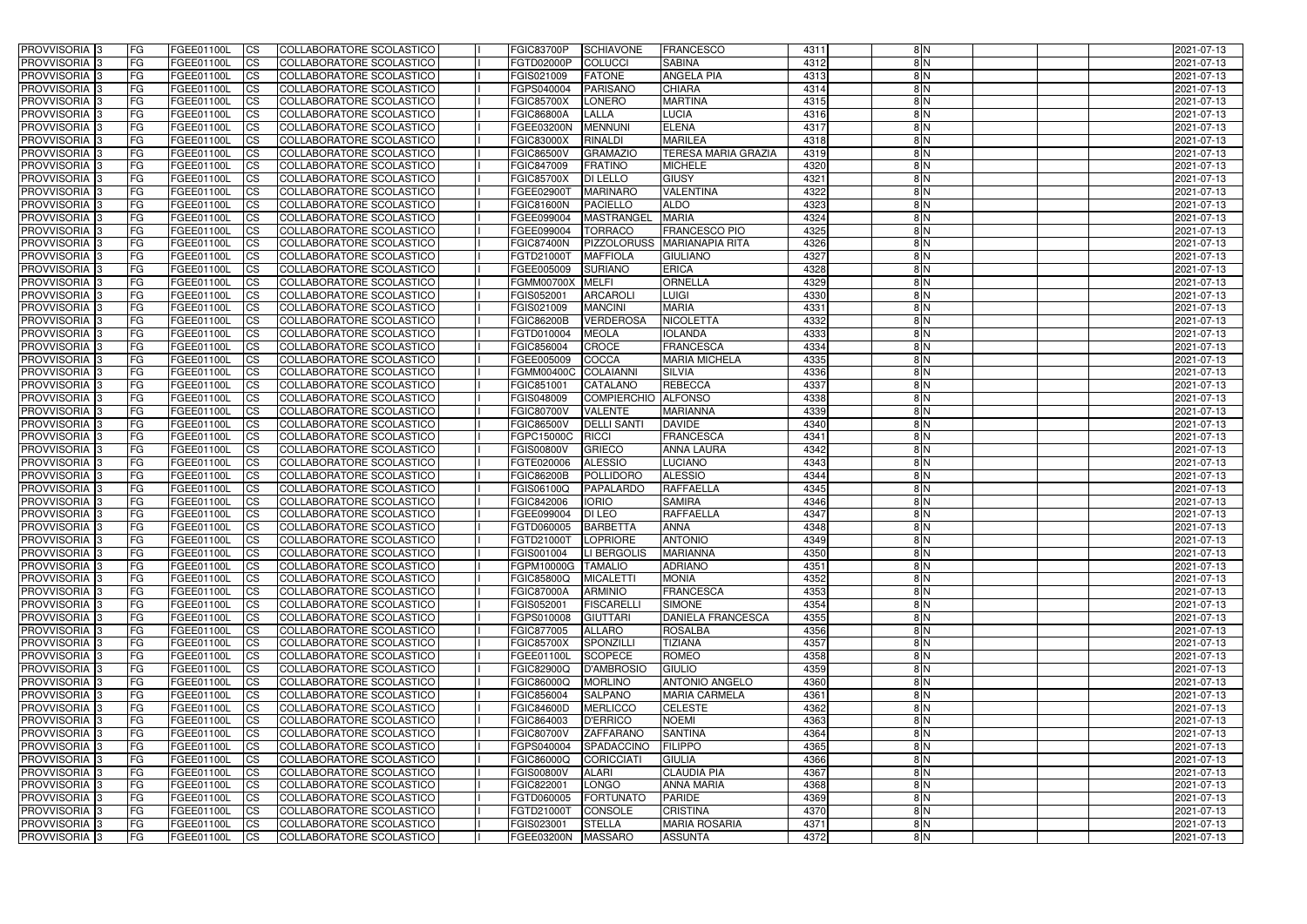| <b>PROVVISORIA</b> 3                      | l FG      | FGEE01100L               | <b>ICS</b>             | COLLABORATORE SCOLASTICO                             | <b>FGTF13000C</b>        | MORLINO                          | ALESSANDRO                      | 4373         | 8N            | 2021-07-13               |
|-------------------------------------------|-----------|--------------------------|------------------------|------------------------------------------------------|--------------------------|----------------------------------|---------------------------------|--------------|---------------|--------------------------|
| <b>PROVVISORIA 3</b>                      | FG        | FGEE01100L               | <b>ICS</b>             | COLLABORATORE SCOLASTICO                             | FGPS040004               | <b>MELE</b>                      | <b>MICHELE</b>                  | 4374         | 8N            | 2021-07-13               |
| <b>PROVVISORIA</b>                        | FG        | FGEE01100L               | <b>CS</b>              | <b>COLLABORATORE SCOLASTICO</b>                      | FGEE00800R               | <b>GIANSIRACUS</b>               | <b>FABIANA</b>                  | 4375         | 8N            | 2021-07-13               |
| PROVVISORIA                               | FG        | FGEE01100L               | <b>CS</b>              | COLLABORATORE SCOLASTICO                             | <b>FGIC84500N</b>        | <b>MALERBA</b>                   | <b>MARIA ELENA</b>              | 4376         | 8N            | 2021-07-13               |
| <b>PROVVISORIA 3</b>                      | FG        | FGEE01100L               | <b>CS</b>              | COLLABORATORE SCOLASTICO                             | FGEE099004               | <b>DI BIASE</b>                  | <b>SABRINA</b>                  | 4377         | 8 N           | 2021-07-13               |
| PROVVISORIA <sup>1</sup> 3                | FG        | FGEE01100L               | <b>CS</b>              | COLLABORATORE SCOLASTICO                             | <b>FGIC84500N</b>        | <b>NASUTO</b>                    | <b>LEONARDA</b>                 | 4378         | 8 N           | 2021-07-13               |
| PROVVISORIA <sup>1</sup> 3                | FG        | FGEE01100L               | <b>CS</b>              | COLLABORATORE SCOLASTICO                             | FGPC160003               | <b>AUGELLI</b>                   | <b>FRANCESCA</b>                | 4379         | $\frac{8}{N}$ | 2021-07-13               |
| PROVVISORIA 3                             | FG        | FGEE01100L               | <b>ICS</b>             | COLLABORATORE SCOLASTICO                             | FGEE03200N               | <b>DERCOLE</b>                   | <b>ILARIA</b>                   | 4380         | 8N            | 2021-07-13               |
| PROVVISORIA 3                             | FG        | FGEE01100L               | <b>CS</b>              | COLLABORATORE SCOLASTICO                             | FGIC806003               | <b>PALMIERI</b>                  | <b>GIOVANNI</b>                 | 4381         | 8N            | 2021-07-13               |
| PROVVISORIA 3                             | <b>FG</b> | <b>FGEE01100L</b>        | <b>ICS</b>             | COLLABORATORE SCOLASTICO                             | FGIS05900Q               | <b>BOTTALICO</b>                 | <b>GIANPAOLO PIO</b>            | 4382         | 8N            | 2021-07-13               |
| PROVVISORIA 3                             | FG        | FGEE01100L               | <b>ICS</b>             | COLLABORATORE SCOLASTICO                             | FGIC851001               | <b>D'ONOFRIO</b>                 | <b>SERENA</b>                   | 4383         | $\frac{8}{N}$ | 2021-07-13               |
| <b>PROVVISORIA</b>                        | FG        | FGEE01100L               | <b>ICS</b>             | COLLABORATORE SCOLASTICO                             | FGPS040004               | <b>SERENA</b>                    | <b>LEONARDO</b>                 | 4384         | 8N            | 2021-07-13               |
| <b>PROVVISORIA</b>                        | FG        | FGEE01100L               | <b>ICS</b>             | COLLABORATORE SCOLASTICO                             | FGTD21000T               | <b>MAMMOLINO</b>                 | <b>VALENTINA</b>                | 4385         | $\frac{8}{N}$ | 2021-07-13               |
| <b>PROVVISORIA</b>                        | FG        | FGEE01100L               | <b>ICS</b>             | COLLABORATORE SCOLASTICO                             | FGRH010002               | <b>AZZARONE</b>                  | <b>FRANCESCO</b>                | 4386         | $\frac{8}{N}$ | 2021-07-13               |
| <b>PROVVISORIA</b>                        | FG        | FGEE01100L               | <b>ICS</b>             | COLLABORATORE SCOLASTICO                             | FGIS01100P               | <b>CAIAFFA</b>                   | <b>ANDREA</b>                   | 4387         | $\frac{8}{N}$ | 2021-07-13               |
| <b>PROVVISORIA</b>                        | FG        | FGEE01100L               | <b>ICS</b>             | COLLABORATORE SCOLASTICO                             | <b>FGIS00800V</b>        | <b>MARANGELL</b>                 | <b>FABRIZIO</b>                 | 4388         | 8N            | 2021-07-13               |
| <b>PROVVISORIA</b>                        | FG        | FGEE01100L               | <b>ICS</b>             | COLLABORATORE SCOLASTICO                             | FGRH010002               | <b>LORUSSO</b>                   | <b>FRANCESCA PAOLA</b>          | 4389         | 8N            | 2021-07-13               |
| <b>PROVVISORIA</b>                        | FG        | FGEE01100L               | <b>ICS</b>             | COLLABORATORE SCOLASTICO                             | FGEE005009               | PAGLIARULO                       | <b>GIOVANNI</b>                 | 4390         | 8 N           | 2021-07-13               |
| PROVVISORIA <sup>3</sup>                  | FG        | FGEE01100L               | <b>ICS</b>             | COLLABORATORE SCOLASTICO                             | <b>FGIC85800Q</b>        | <b>ROMANO</b>                    | <b>ANTONIO</b>                  | 4391         | $\frac{8}{N}$ | 2021-07-13               |
| PROVVISORIA <sup>3</sup>                  | FG        | FGEE01100L               | <b>ICS</b>             | COLLABORATORE SCOLASTICO                             | FGPC180008               | <b>NATOLA</b>                    | <b>ANTONIO</b>                  | 4392         | 8N            | 2021-07-13               |
| PROVVISORIA <sup>3</sup>                  | FG        | FGEE01100L               | <b>ICS</b>             | COLLABORATORE SCOLASTICO                             | FGEE005009               | <b>CAIONE</b>                    | <b>ALESSANDRA</b>               | 4393         | 8N            | 2021-07-13               |
| PROVVISORIA 3                             | FG        | FGEE01100L               | <b>ICS</b>             | COLLABORATORE SCOLASTICO                             | <b>FGIC86600P</b>        | <b>FACENNA</b>                   | <b>GRAZIA</b>                   | 4394         | 8N            | 2021-07-13               |
| PROVVISORIA <sup>3</sup>                  | FG        | FGEE01100L               | <b>ICS</b>             | COLLABORATORE SCOLASTICO                             | FGIC869006               | <b>D'ADDARIO</b>                 | <b>SIMONA</b>                   | 4395         | 8N            | 2021-07-13               |
| PROVVISORIA <sup>3</sup>                  | FG        | FGEE01100L               | <b>CS</b>              | <b>COLLABORATORE SCOLASTICO</b>                      | FGIC877005               | DE FINIS                         | <b>ANNARITA PIA</b>             | 4396         | 8N            | 2021-07-13               |
| PROVVISORIA <sup>3</sup>                  | FG        | FGEE01100L               | <b>CS</b>              | COLLABORATORE SCOLASTICO                             | FGIS06100Q               | <b>LOMBARDI</b>                  | <b>IVANA</b>                    | 4397         | 8N            | 2021-07-13               |
| PROVVISORIA 3                             | FG        | FGEE01100L               | <b>ICS</b>             | COLLABORATORE SCOLASTICO                             | FGIC842006               | CAMPANALE                        | <b>MARIANNA</b>                 | 4398         | 8N            | 2021-07-13               |
| PROVVISORIA 3                             | FG        | FGEE01100L               | <b>ICS</b>             | COLLABORATORE SCOLASTICO                             | <b>FGIC85700X</b>        | <b>TESTI</b>                     | ILARIA                          | 4399         | 8N            | 2021-07-13               |
| PROVVISORIA                               | FG        | FGEE01100L               | <b>ICS</b>             | COLLABORATORE SCOLASTICO                             | FGPM03000E               | <b>DI TULLIO</b>                 | <b>DANIELA</b>                  | 4400         | 8N            | 2021-07-13               |
| PROVVISORIA                               | FG        | FGEE01100L               | <b>CS</b>              | <b>COLLABORATORE SCOLASTICO</b>                      | FGIC85800Q               | <b>SABATINO</b>                  | <b>MARIA</b>                    | 4401         | $\frac{8}{N}$ | 2021-07-13               |
| PROVVISORIA                               | FG        | FGEE01100L               | <b>CS</b>              | COLLABORATORE SCOLASTICO<br>COLLABORATORE SCOLASTICO | FGPS010008               | <b>LAURIOLA</b>                  | <b>CHIARA</b><br><b>CARMINE</b> | 4402         | 8 N<br>8N     | 2021-07-13               |
| PROVVISORIA<br>PROVVISORIA <sup>1</sup> 3 | FG<br>FG  | FGEE01100L               | <b>CS</b>              | COLLABORATORE SCOLASTICO                             | FGPC15000C<br>FGIC864003 | <b>CALABRESE</b><br><b>RIZZI</b> | <b>SERENA</b>                   | 4403<br>4404 | 8N            | 2021-07-13               |
| PROVVISORIA <sup>1</sup> 3                | FG        | FGEE01100L<br>FGEE01100L | <b>CS</b><br><b>CS</b> | COLLABORATORE SCOLASTICO                             | <b>FGIC86800A</b>        | <b>SALZANO</b>                   | <b>VALERIA</b>                  | 4405         | 8N            | 2021-07-13<br>2021-07-13 |
| PROVVISORIA 3                             | FG        | FGEE01100L               | <b>CS</b>              | <b>COLLABORATORE SCOLASTICO</b>                      | <b>FGIS00800V</b>        | <b>PADALINO</b>                  | <b>ROSA</b>                     | 4406         | 8N            | 2021-07-13               |
| <b>PROVVISORIA</b>                        | FG        | FGEE01100L               | <b>ICS</b>             | COLLABORATORE SCOLASTICO                             | <b>FGIC86200B</b>        | PERNA                            | <b>ANNA</b>                     | 4407         | 8N            | 2021-07-13               |
| PROVVISORIA <sup>1</sup> 3                | FG        | FGEE01100L               | <b>ICS</b>             | COLLABORATORE SCOLASTICO                             | FGMM00400C DI GENNARO    |                                  | <b>ROBERTA</b>                  | 4408         | 8N            | 2021-07-13               |
| <b>PROVVISORIA</b>                        | FG        | FGEE01100L               | <b>ICS</b>             | COLLABORATORE SCOLASTICO                             | FGIC835003               | CORROPPOLI                       | <b>LUCIA</b>                    | 4409         | 8 N           | 2021-07-13               |
| <b>PROVVISORIA</b>                        | l FG      | FGEE01100L               | <b>ICS</b>             | COLLABORATORE SCOLASTICO                             | FGMM15400A ABAGNALE      |                                  | <b>MARIA ROSARIA</b>            | 4410         | $\frac{8}{N}$ | 2021-07-13               |
| PROVVISORIA 3                             | FG        | FGEE01100L               | CS                     | COLLABORATORE SCOLASTICO                             | <b>FGIC872002</b>        | <b>GUERRA</b>                    | <b>ANTONIA</b>                  | 4411         | 8 N           | 2021-07-13               |
| PROVVISORIA 3                             | <b>FG</b> | FGEE01100L               | $\mathsf{ICS}$         | COLLABORATORE SCOLASTICO                             | <b>FGEE00800R</b>        | LOCURATOLO MICHELE               |                                 | 4412         | 8N            | 2021-07-13               |
| PROVVISORIA 3                             | <b>FG</b> | <b>FGEE01100L</b>        | $\mathsf{ICS}$         | COLLABORATORE SCOLASTICO                             | FGEE005009 AFFATATO      |                                  | <b>ILARIA</b>                   | 4413         | $\frac{8}{N}$ | 2021-07-13               |
| PROVVISORIA 3                             | <b>FG</b> | FGEE01100L               | $\mathsf{ICS}$         | COLLABORATORE SCOLASTICO                             | <b>FGIC86500V</b>        | <b>TOMAIUOLO</b>                 | <b>MARIA FELICIA</b>            | 4414         | $\frac{8}{N}$ | 2021-07-13               |
| PROVVISORIA 3                             | FG        | FGEE01100L               | $\mathsf{ICS}$         | COLLABORATORE SCOLASTICO                             | FGTD21000T               | <b>ESPOSTO</b>                   | <b>DANIELA</b>                  | 4415         | $\frac{8}{N}$ | 2021-07-13               |
| PROVVISORIA 3                             | l FG      | FGEE01100L               | CS                     | COLLABORATORE SCOLASTICO                             | <b>FGIC82900Q</b>        | GIANI                            | <b>MARIA SIPONTINA</b>          | 4416         | $\frac{8}{N}$ | 2021-07-13               |
| PROVVISORIA 3                             | <b>FG</b> | FGEE01100L               | $\mathsf{ICS}$         | COLLABORATORE SCOLASTICO                             | FGMM00700X CASOLARO      |                                  | <b>CLAUDIA</b>                  | 4417         | 8N            | 2021-07-13               |
| PROVVISORIA 3                             | FG        | FGEE01100L               | <b>CS</b>              | COLLABORATORE SCOLASTICO                             | <b>FGIC84100A</b>        | <b>GAMBUTO</b>                   | <b>MICHELA</b>                  | 4418         | 8N            | 2021-07-13               |
| PROVVISORIA 3                             | <b>FG</b> | FGEE01100L               | <b>CS</b>              | COLLABORATORE SCOLASTICO                             | FGPM03000E PAGLIUSO      |                                  | <b>MARISA</b>                   | 4419         | 8N            | 2021-07-13               |
| PROVVISORIA 3                             | <b>FG</b> | FGEE01100L               | <b>CS</b>              | COLLABORATORE SCOLASTICO                             | FGIC856004               | <b>VITULANO</b>                  | <b>LOREDANA</b>                 | 4420         | 8N            | 2021-07-13               |
| PROVVISORIA 3                             | <b>FG</b> | FGEE01100L               | <b>CS</b>              | COLLABORATORE SCOLASTICO                             | FGIS048009               | <b>MARRONE</b>                   | <b>ANNA MARIA</b>               | 4421         | 8N            | 2021-07-13               |
| PROVVISORIA 3                             | <b>FG</b> | FGEE01100L               | <b>CS</b>              | COLLABORATORE SCOLASTICO                             | <b>FGPS08000E</b>        | <b>PILATO</b>                    | <b>MARISA</b>                   | 4422         | 8N            | 2021-07-13               |
| PROVVISORIA 3                             | <b>FG</b> | FGEE01100L               | <b>CS</b>              | COLLABORATORE SCOLASTICO                             | <b>FGTF13000C</b>        | SOLEO                            | <b>ANTONIETTA</b>               | 4423         | 8N            | 2021-07-13               |
| PROVVISORIA 3                             | <b>FG</b> | FGEE01100L               | <b>CS</b>              | COLLABORATORE SCOLASTICO                             | FGIC819005               | <b>STEFANINI</b>                 | <b>DANIELA</b>                  | 4424         | 8N            | 2021-07-13               |
| PROVVISORIA 3                             | <b>FG</b> | FGEE01100L               | <b>CS</b>              | COLLABORATORE SCOLASTICO                             | <b>FGIS04600N</b>        | <b>DI VITO</b>                   | <b>MARIA</b>                    | 4425         | 8N            | 2021-07-13               |
| PROVVISORIA 3                             | <b>FG</b> | FGEE01100L               | <b>CS</b>              | COLLABORATORE SCOLASTICO                             | <b>FGIC86200B</b>        | <b>CIPRIANO</b>                  | <b>MARIA ROSA</b>               | 4426         | 8N            | 2021-07-13               |
| PROVVISORIA 3                             | <b>FG</b> | FGEE01100L               | <b>CS</b>              | COLLABORATORE SCOLASTICO                             | FGRI020004               | RENDINELLA                       | <b>VALENTINA</b>                | 4427         | 8N            | 2021-07-13               |
| PROVVISORIA 3                             | <b>FG</b> | FGEE01100L               | <b>CS</b>              | COLLABORATORE SCOLASTICO                             | <b>FGIC87900R</b>        | <b>MANZARO</b>                   | <b>UMBERTO</b>                  | 4428         | 8N            | 2021-07-13               |
| PROVVISORIA 3                             | <b>FG</b> | FGEE01100L               | <b>CS</b>              | COLLABORATORE SCOLASTICO                             | FGEE01100L               | <b>CONTINI</b>                   | <b>ANGELA</b>                   | 4429         | 8N            | 2021-07-13               |
| PROVVISORIA 3                             | FG        | FGEE01100L               | <b>CS</b>              | COLLABORATORE SCOLASTICO                             | FGPM03000E CERA          |                                  | <b>BARBARA</b>                  | 4430         | 8N            | 2021-07-13               |
| PROVVISORIA 3                             | FG        | <b>FGEE01100L</b>        | <b>CS</b>              | COLLABORATORE SCOLASTICO                             | FGTD010004 D'ERRICO      |                                  | <b>DANIELA</b>                  | 4431         | 8N            | 2021-07-13               |
| PROVVISORIA 3                             | <b>FG</b> | FGEE01100L               | $\overline{\text{CS}}$ | COLLABORATORE SCOLASTICO                             | FGEE112009               | <b>CONFORTE</b>                  | <b>ORIANA</b>                   | 4432         | 8N            | 2021-07-13               |
| PROVVISORIA 3                             | <b>FG</b> | FGEE01100L               | $\overline{\text{CS}}$ | COLLABORATORE SCOLASTICO                             |                          | FGPM03000E VINCIGUERRA NICOLETTA |                                 | 4433         | 8N            | 2021-07-13               |
| PROVVISORIA 3                             | <b>FG</b> | FGEE01100L               | $\overline{\text{CS}}$ | COLLABORATORE SCOLASTICO                             |                          | FGRH060003 GORGOGLION ANTONIA    |                                 | 4434         | $\frac{8}{N}$ | 2021-07-13               |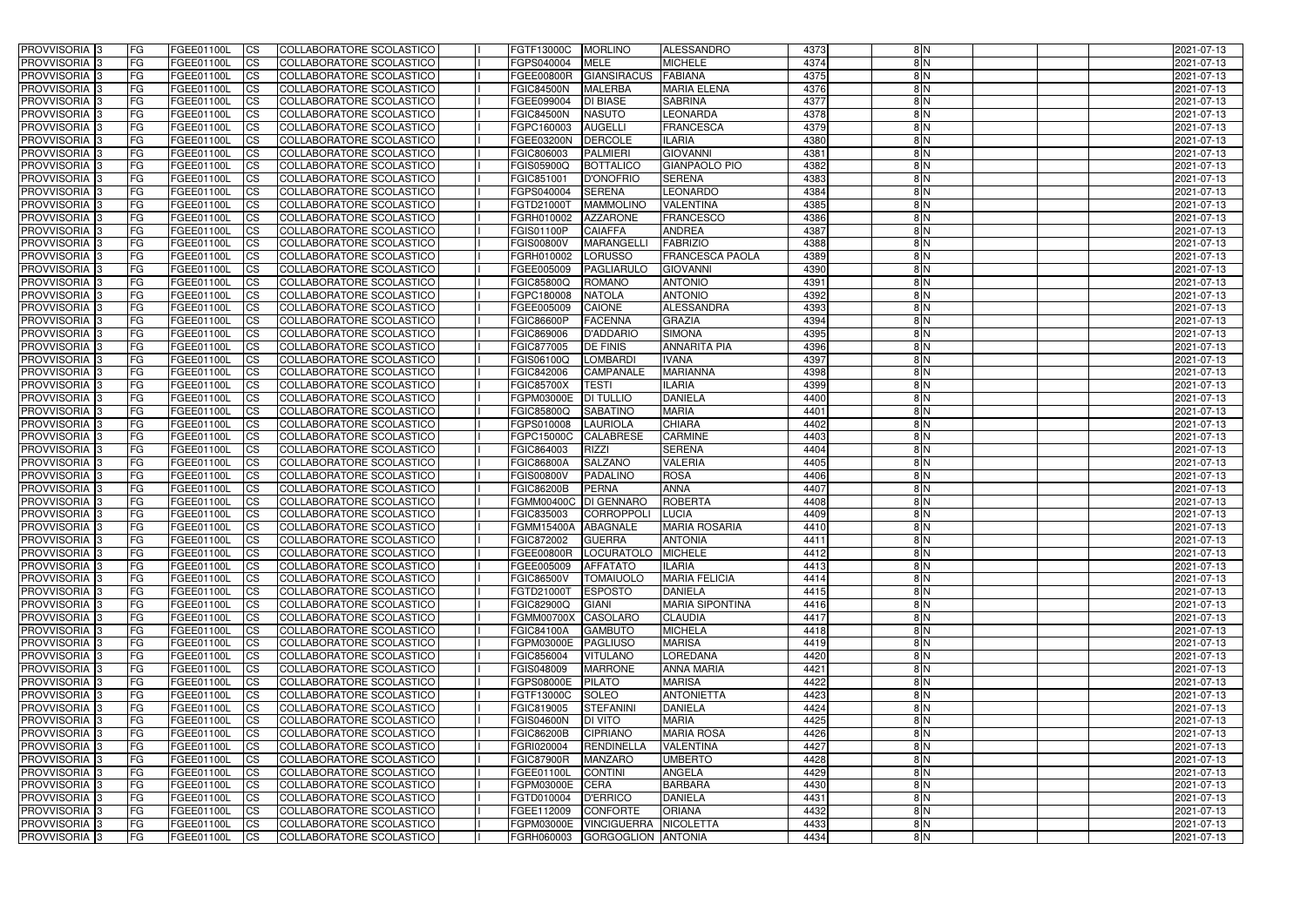| <b>PROVVISORIA</b> 3                        | l FG                   | FGEE01100L               | <b>ICS</b>               | COLLABORATORE SCOLASTICO                             | FGIS048009                      | <b>PANARELLI</b>                          | <b>MARIA</b>                      | 4435         | 8N            | 2021-07-13               |
|---------------------------------------------|------------------------|--------------------------|--------------------------|------------------------------------------------------|---------------------------------|-------------------------------------------|-----------------------------------|--------------|---------------|--------------------------|
| <b>PROVVISORIA 3</b>                        | FG.                    | FGEE01100L               | <b>ICS</b>               | COLLABORATORE SCOLASTICO                             | FGEE06000T                      | <b>FERRANTE</b>                           | <b>LUIGI</b>                      | 4436         | 8N            | 2021-07-13               |
| PROVVISORIA <sup>1</sup> 3                  | FG                     | FGEE01100L               | <b>CS</b>                | COLLABORATORE SCOLASTICO                             | <b>FGIC84600D</b>               | <b>LIONETTI</b>                           | <b>FRANCESCA</b>                  | 4437         | 8N            | 2021-07-13               |
| PROVVISORIA                                 | FG                     | FGEE01100L               | <b>CS</b>                | COLLABORATORE SCOLASTICO                             | <b>FGIC86800A</b>               | <b>MATTIACCI</b>                          | <b>ANGELA</b>                     | 4438         | 8N            | 2021-07-13               |
| <b>PROVVISORIA 3</b>                        | FG                     | FGEE01100L               | <b>CS</b>                | COLLABORATORE SCOLASTICO                             | FGEE01100L                      | <b>FISCHETTI</b>                          | <b>SARA MATTEA</b>                | 4439         | 8N            | 2021-07-13               |
| PROVVISORIA <sup>1</sup> 3                  | FG                     | FGEE01100L               | <b>CS</b>                | COLLABORATORE SCOLASTICO                             | FGPC160003                      | <b>VALENTINI</b>                          | <b>VIVIANA</b>                    | 4440         | 8 N           | 2021-07-13               |
| PROVVISORIA <sup>1</sup> 3                  | FG                     | FGEE01100L               | <b>CS</b>                | COLLABORATORE SCOLASTICO                             | FGIC822001                      | <b>RUOTOLO</b>                            | <b>SIMONA</b>                     | 4441         | 8N            | 2021-07-13               |
| PROVVISORIA 3                               | FG                     | FGEE01100L               | <b>ICS</b>               | COLLABORATORE SCOLASTICO                             | <b>FGIC87900R</b>               | <b>CIAVARELLA</b>                         | <b>MICHELA</b>                    | 4442         | 8N            | 2021-07-13               |
| PROVVISORIA 3                               | FG                     | FGEE01100L               | <b>CS</b>                | COLLABORATORE SCOLASTICO                             | FGIC85900G                      | <b>ROTUNDI</b>                            | <b>SUSANNA</b>                    | 4443         | 8N            | 2021-07-13               |
| PROVVISORIA 3                               | <b>FG</b>              | FGEE01100L               | <b>CS</b>                | COLLABORATORE SCOLASTICO                             | FGIS001004                      | <b>SANTORO</b>                            | <b>CATERINA</b>                   | 4444         | 8N            | 2021-07-13               |
| PROVVISORIA 3                               | FG                     | FGEE01100L               | <b>CS</b>                | COLLABORATORE SCOLASTICO                             | <b>FGIC86000Q</b>               | <b>CASARELLA</b>                          | <b>GRAZIA</b>                     | 4445         | $\frac{8}{N}$ | 2021-07-13               |
| <b>PROVVISORIA</b>                          | <b>FG</b>              | FGEE01100L               | <b>ICS</b>               | COLLABORATORE SCOLASTICO                             | FGIC877005                      | <b>ZICHELLA</b>                           | <b>FILIPPO</b>                    | 4446         | 8 N           | 2021-07-13               |
| <b>PROVVISORIA</b>                          | FG                     | FGEE01100L               | <b>ICS</b>               | COLLABORATORE SCOLASTICO                             | <b>FGIC83800E</b>               | <b>QUAGLIA</b>                            | <b>FRANCESCO</b>                  | 4447         | $\frac{8}{N}$ | 2021-07-13               |
| <b>PROVVISORIA</b>                          | FG                     | FGEE01100L               | <b>ICS</b>               | COLLABORATORE SCOLASTICO                             | FGPS010008                      | <b>COLUCCI</b>                            | LIANNA                            | 4448         | $\frac{8}{N}$ | 2021-07-13               |
| <b>PROVVISORIA</b>                          | FG                     | FGEE01100L               | <b>ICS</b>               | COLLABORATORE SCOLASTICO                             | FGIC880001                      | <b>GALLO</b>                              | <b>CARLO</b>                      | 4449         | $\frac{8}{N}$ | 2021-07-13               |
| <b>PROVVISORIA</b>                          | FG                     | FGEE01100L               | <b>ICS</b>               | COLLABORATORE SCOLASTICO                             | <b>FGIC82500C</b>               | <b>AUGELLO</b>                            | <b>ANNA</b>                       | 4450         | 8N            | 2021-07-13               |
| <b>PROVVISORIA</b>                          | FG                     | <b>FGEE01100L</b>        | <b>ICS</b>               | COLLABORATORE SCOLASTICO                             | <b>FGIC82400L</b>               | <b>MONACO</b>                             | <b>MICHELA</b>                    | 4451         | 8N            | 2021-07-13               |
| <b>PROVVISORIA</b>                          | FG                     | FGEE01100L               | <b>ICS</b>               | COLLABORATORE SCOLASTICO                             | <b>FGIC83700P</b>               | <b>TRIPPUTO</b>                           | <b>SILVANA</b>                    | 4452         | 8 N           | 2021-07-13               |
| PROVVISORIA <sup>3</sup>                    | FG                     | FGEE01100L               | <b>ICS</b>               | COLLABORATORE SCOLASTICO                             | FGIS05900Q                      | <b>TEGLIAFILO</b>                         | <b>MARIANNA</b>                   | 4453         | $\frac{8}{N}$ | 2021-07-13               |
| PROVVISORIA 3                               | FG                     | FGEE01100L               | <b>ICS</b>               | COLLABORATORE SCOLASTICO                             | FGIC856004                      | <b>RAIO</b>                               | <b>GIUSEPPINA</b>                 | 4454         | 8N            | 2021-07-13               |
| PROVVISORIA <sup>1</sup> 3<br>PROVVISORIA 3 | FG                     | FGEE01100L               | <b>ICS</b>               | COLLABORATORE SCOLASTICO                             | FGEE01100I                      | <b>PAFFUTO</b>                            | <b>EMANUELA</b>                   | 4455         | 8N<br>8N      | 2021-07-13               |
| PROVVISORIA <sup>3</sup>                    | FG                     | FGEE01100L               | <b>ICS</b><br><b>ICS</b> | COLLABORATORE SCOLASTICO<br>COLLABORATORE SCOLASTICO | <b>FGIC85800Q</b><br>FGIC856004 | <b>DEL VECCHIO</b><br><b>BATTISTA</b>     | <b>ANNALISA</b><br><b>DEBORAH</b> | 4456<br>4457 | 8N            | 2021-07-13<br>2021-07-13 |
| PROVVISORIA <sup>3</sup>                    | FG                     | FGEE01100L<br>FGEE01100L |                          | COLLABORATORE SCOLASTICO                             | FGEE01100I                      | <b>TERENZIO</b>                           | <b>GAETANO</b>                    | 4458         | 8N            |                          |
| PROVVISORIA <sup>1</sup> 3                  | FG<br>FG               | FGEE01100L               | <b>CS</b><br><b>CS</b>   | <b>COLLABORATORE SCOLASTICO</b>                      | <b>FGIC85700X</b>               | <b>MENGA</b>                              | <b>LUCIANA</b>                    | 4459         | 8N            | 2021-07-13<br>2021-07-13 |
| PROVVISORIA <sup>1</sup> 3                  | FG                     | FGEE01100L               | <b>ICS</b>               | COLLABORATORE SCOLASTICO                             | FGIC842006                      | <b>RAIMONDI</b>                           | <b>ANNA</b>                       | 4460         | 8N            | 2021-07-13               |
| PROVVISORIA 3                               | FG                     | FGEE01100L               | <b>ICS</b>               | COLLABORATORE SCOLASTICO                             | <b>FGIC85900G</b>               | <b>ROSSETTI</b>                           | <b>MARIA</b>                      | 4461         | 8N            | 2021-07-13               |
| PROVVISORIA                                 | FG                     | FGEE01100L               | <b>ICS</b>               | COLLABORATORE SCOLASTICO                             | FGIC819005                      | <b>BAVIELLO</b>                           | <b>FILOMENA</b>                   | 4462         | 8N            | 2021-07-13               |
| PROVVISORIA                                 | FG                     | FGEE01100L               | <b>CS</b>                | <b>COLLABORATORE SCOLASTICO</b>                      | FGIS007003                      | <b>DIANA</b>                              | <b>FILOMENA</b>                   | 4463         | $\frac{8}{N}$ | 2021-07-13               |
| PROVVISORIA                                 | FG                     | FGEE01100L               | <b>CS</b>                | COLLABORATORE SCOLASTICO                             | <b>FGIS00800V</b>               | <b>IORIZZO</b>                            | <b>ERMINIO</b>                    | 4464         | 8 N           | 2021-07-13               |
| PROVVISORIA                                 | FG                     | FGEE01100L               | <b>CS</b>                | COLLABORATORE SCOLASTICO                             | FGTD010004                      | <b>AVELLANO</b>                           | <b>AGNESE</b>                     | 4465         | 8N            | 2021-07-13               |
| PROVVISORIA <sup>1</sup> 3                  | FG                     | FGEE01100L               | <b>CS</b>                | COLLABORATORE SCOLASTICO                             | FGIS021009                      | <b>IANNACCI</b>                           | <b>MICHELE</b>                    | 4466         | 8N            | 2021-07-13               |
| PROVVISORIA <sup>1</sup> 3                  | FG                     | FGEE01100L               | <b>CS</b>                | COLLABORATORE SCOLASTICO                             | FGIC81600N                      | LISCIO                                    | LUCIANO ROCCO                     | 4467         | 8N            | 2021-07-13               |
| PROVVISORIA 3                               | FG                     | FGEE01100L               | <b>CS</b>                | COLLABORATORE SCOLASTICO                             | FGIS048009                      | <b>DIPASQUALE</b>                         | <b>ROSANNA</b>                    | 4468         | 8N            | 2021-07-13               |
| PROVVISORIA <sup>1</sup> 3                  | FG                     | FGEE01100L               | <b>ICS</b>               | COLLABORATORE SCOLASTICO                             | FGEE005009                      | MANGANIELLO ANTONIO                       |                                   | 4469         | 8N            | 2021-07-13               |
| PROVVISORIA <sup>1</sup> 3                  | <b>FG</b>              | FGEE01100L               | <b>ICS</b>               | COLLABORATORE SCOLASTICO                             | <b>FGIS00800V</b>               | <b>TIRELLI</b>                            | <b>CARMELA</b>                    | 4470         | 8N            | 2021-07-13               |
| PROVVISORIA 3                               | <b>FG</b>              | FGEE01100L               | <b>ICS</b>               | COLLABORATORE SCOLASTICO                             | FGEE01200C                      | SOCCIO                                    | <b>CAROLINA</b>                   | 4471         | $\frac{8}{N}$ | 2021-07-13               |
| <b>PROVVISORIA</b>                          | <b>FG</b>              | FGEE01100L               | <b>ICS</b>               | COLLABORATORE SCOLASTICO                             | <b>FGIC82400L</b>               | <b>DELLA RICCIA</b>                       | <b>KATIA</b>                      | 4472         | $\frac{8}{N}$ | 2021-07-13               |
| PROVVISORIA 3                               | FG                     | FGEE01100L               | CS                       | COLLABORATORE SCOLASTICO                             |                                 | FGPC180008 BELLAPIANTA GIANPIERO          |                                   | 4473         | 8 N           | 2021-07-13               |
| <b>PROVVISORIA</b> 3                        | <b>FG</b>              | FGEE01100L               | $\mathsf{ICS}$           | COLLABORATORE SCOLASTICO                             | <b>FGIC87000A</b>               | DEL PRINCIPE GIUSEPPE                     |                                   | 4474         | 8N            | 2021-07-13               |
| PROVVISORIA 3                               | FG                     | <b>FGEE01100L</b>        | $\mathsf{ICS}$           | COLLABORATORE SCOLASTICO                             | FGIC872002                      | SBLENDORIO                                | <b>TERESA</b>                     | 4475         | $\frac{8}{N}$ | 2021-07-13               |
| PROVVISORIA 3                               | <b>FG</b>              | FGEE01100L               | $\mathsf{ICS}$           | COLLABORATORE SCOLASTICO                             | FGIC856004                      | <b>MANCINI</b>                            | FRANCESCA                         | 4476         | $\frac{8}{N}$ | 2021-07-13               |
| PROVVISORIA 3                               | FG                     | FGEE01100L               | $\mathsf{ICS}$           | COLLABORATORE SCOLASTICO                             | FGIC819005                      | <b>MARUOTTI</b>                           | <b>FILOMENA</b>                   | 4477         | 8 N           | 2021-07-13               |
| PROVVISORIA 3                               | l FG                   | FGEE01100L               | $\mathsf{ICS}$           | COLLABORATORE SCOLASTICO                             | <b>FGIC85900G</b>               | <b>DI CORCIA</b>                          | <b>GIOVANNA</b>                   | 4478         | $\frac{8}{N}$ | 2021-07-13               |
| PROVVISORIA 3                               | <b>FG</b>              | FGEE01100L               | $\mathsf{ICS}$           | COLLABORATORE SCOLASTICO                             | FGTF13000C                      | <b>DI MOLFETTA</b>                        | <b>ANGELO PIO</b>                 | 4479         | 8N            | 2021-07-13               |
| PROVVISORIA 3                               | FG                     | FGEE01100L               | <b>CS</b>                | COLLABORATORE SCOLASTICO                             | FGIC835003                      | <b>ZIRUOLO</b>                            | FORTUNATA MARTINA                 | 4480         | 8N            | 2021-07-13               |
| PROVVISORIA 3                               | <b>FG</b>              | FGEE01100L               | <b>CS</b>                | COLLABORATORE SCOLASTICO                             | <b>FGIC86000Q</b>               | <b>MANCO</b>                              | <b>ANGELA</b>                     | 4481         | 8N            | 2021-07-13               |
| PROVVISORIA 3                               | <b>FG</b>              | FGEE01100L               | <b>CS</b>                | COLLABORATORE SCOLASTICO                             | FGEE01100L                      | GRILLO<br><b>FACCIORUSSO MARIA LUIGIA</b> | <b>ANTONIO</b>                    | 4482<br>4483 | 8N<br>8N      | 2021-07-13               |
| PROVVISORIA 3                               | <b>FG</b>              | FGEE01100L               | <b>CS</b>                | COLLABORATORE SCOLASTICO                             | FGIS06100Q                      |                                           |                                   |              |               | 2021-07-13               |
| PROVVISORIA 3                               | <b>FG</b>              | FGEE01100L               | <b>CS</b>                | COLLABORATORE SCOLASTICO                             | <b>FGIS04600N</b>               | LO CAMPO                                  | <b>MICHELE</b>                    | 4484<br>4485 | 8N<br>8N      | 2021-07-13               |
| PROVVISORIA 3<br>PROVVISORIA 3              | <b>FG</b><br><b>FG</b> | FGEE01100L<br>FGEE01100L | <b>CS</b><br><b>CS</b>   | COLLABORATORE SCOLASTICO<br>COLLABORATORE SCOLASTICO | FGEE112009<br><b>FGIC84600D</b> | <b>CERVATI</b><br><b>CICCONE</b>          | <b>ANNALISA</b><br><b>GRAZIA</b>  | 4486         | 8N            | 2021-07-13<br>2021-07-13 |
| PROVVISORIA 3                               | <b>FG</b>              | FGEE01100L               | <b>CS</b>                | COLLABORATORE SCOLASTICO                             | FGPS010008                      | MARASCHIELL                               | <b>MARIA</b>                      | 4487         | 8N            | 2021-07-13               |
| PROVVISORIA 3                               | <b>FG</b>              | FGEE01100L               | <b>CS</b>                | COLLABORATORE SCOLASTICO                             | FGIC86000Q                      | <b>FABIANO</b>                            | <b>MARIA POTITA</b>               | 4488         | 8N            | 2021-07-13               |
| PROVVISORIA 3                               | <b>FG</b>              | FGEE01100L               | <b>CS</b>                | COLLABORATORE SCOLASTICO                             | <b>FGTD08000A</b>               | <b>GESUALDI</b>                           | <b>ROBERTO</b>                    | 4489         | 8N            | 2021-07-13               |
| PROVVISORIA 3                               | FG                     | FGEE01100L               | <b>CS</b>                | COLLABORATORE SCOLASTICO                             | FGPM03000E RUGGIERI             |                                           | <b>BARBARA</b>                    | 4490         | 8N            | 2021-07-13               |
| PROVVISORIA 3                               | <b>FG</b>              | FGEE01100L               | <b>CS</b>                | COLLABORATORE SCOLASTICO                             | <b>FGVC01000C</b>               | COLUCCI                                   | <b>GIUSEPPE</b>                   | 4491         | 8N            | 2021-07-13               |
| PROVVISORIA 3                               | FG                     | FGEE01100L               | <b>CS</b>                | COLLABORATORE SCOLASTICO                             | <b>FGIC85800Q</b>               | <b>VARO</b>                               | <b>ROSA</b>                       | 4492         | 8N            | 2021-07-13               |
| PROVVISORIA 3                               | FG                     | FGEE01100L               | <b>CS</b>                | COLLABORATORE SCOLASTICO                             | FGIC864003                      | GRANATIERO                                | <b>GINA</b>                       | 4493         | 8N            | 2021-07-13               |
| PROVVISORIA 3                               | <b>FG</b>              | FGEE01100L               | <b>CS</b>                | COLLABORATORE SCOLASTICO                             | FGIS06100Q                      | <b>DI TRANI</b>                           | <b>ANNA LUCIA</b>                 | 4494         | 8N            | 2021-07-13               |
| PROVVISORIA 3                               | <b>FG</b>              | FGEE01100L               | $\overline{\text{CS}}$   | COLLABORATORE SCOLASTICO                             | FGIC827004                      | <b>TORELLA</b>                            | <b>MARIA</b>                      | 4495         | 8N            | 2021-07-13               |
| PROVVISORIA 3                               | <b>FG</b>              | <b>FGEE01100L</b>        | $\mathsf{ICS}$           | COLLABORATORE SCOLASTICO                             | <b>FGIC87000A</b>               | FERRARA                                   | <b>FILOMENA GIUSEPPINA</b>        | 4496         | $\frac{8}{N}$ | 2021-07-13               |
|                                             |                        |                          |                          |                                                      |                                 |                                           |                                   |              |               |                          |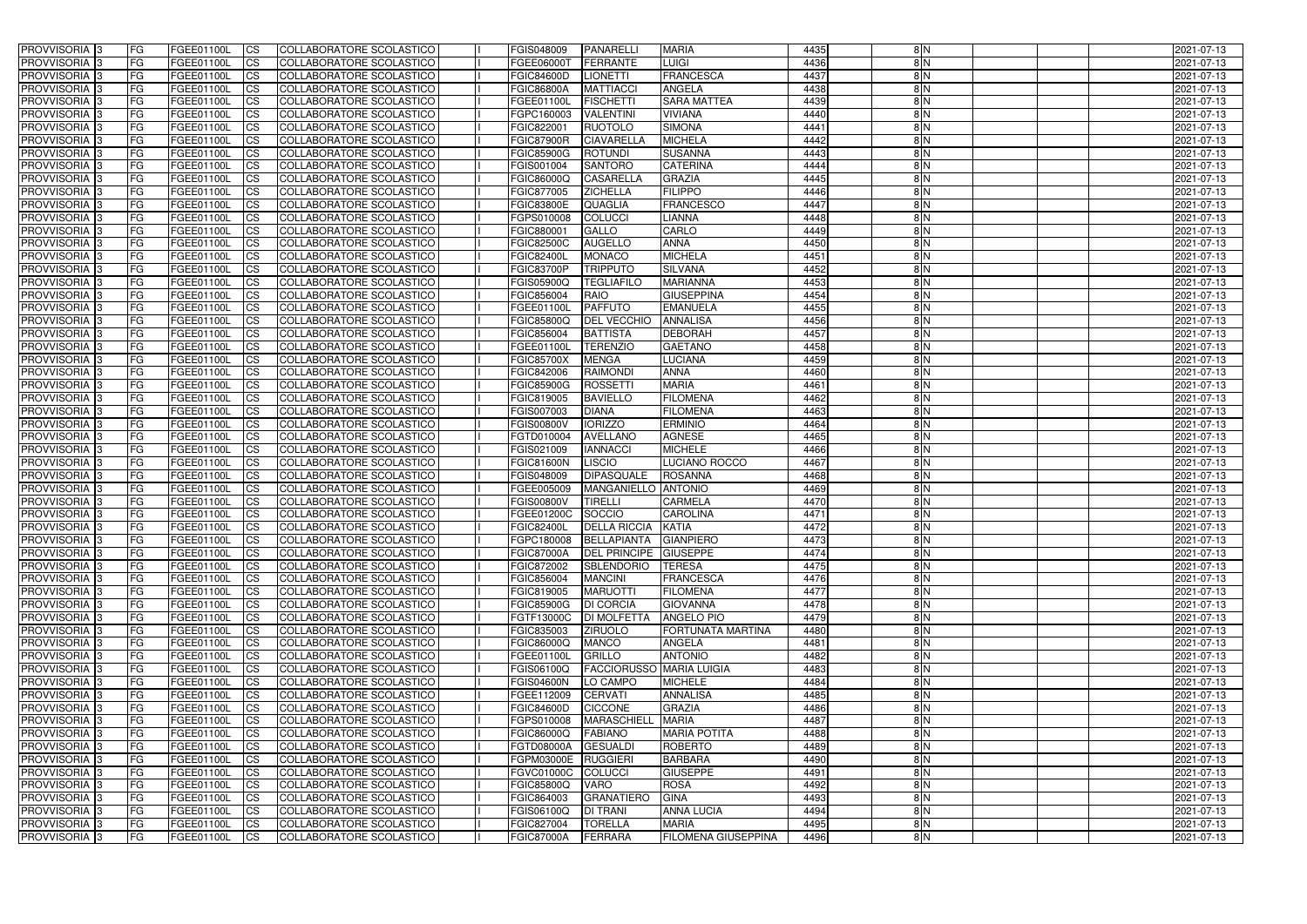| <b>PROVVISORIA</b> 3                             | FG                 | FGEE01100L               | <b>ICS</b>             | COLLABORATORE SCOLASTICO                                    | <b>FGIC85700X</b>                      | <b>DE MARCO</b>           | <b>SONIA</b>                                        | 4497         | 8N                | 2021-07-13               |
|--------------------------------------------------|--------------------|--------------------------|------------------------|-------------------------------------------------------------|----------------------------------------|---------------------------|-----------------------------------------------------|--------------|-------------------|--------------------------|
| <b>PROVVISORIA 3</b>                             | FG                 | FGEE01100L               | <b>CS</b>              | COLLABORATORE SCOLASTICO                                    | FGPS010008                             | SANGREGORI                | <b>MICHELA</b>                                      | 4498         | 8N                | 2021-07-13               |
| PROVVISORIA <sup>3</sup>                         | FG                 | FGEE01100L               | <b>CS</b>              | <b>COLLABORATORE SCOLASTICO</b>                             | <b>FGIC85700X</b>                      | <b>RUSSO</b>              | <b>GABRIELLA</b>                                    | 4499         | 8N                | 2021-07-13               |
| PROVVISORIA <sup>3</sup>                         | FG                 | FGEE01100L               | <b>CS</b>              | COLLABORATORE SCOLASTICO                                    | <b>FGIC86800A</b>                      | LA CROCE                  | <b>FERNANDA</b>                                     | 4500         | 8N                | 2021-07-13               |
| PROVVISORIA <sup>1</sup> 3                       | FG                 | FGEE01100L               | <b>CS</b>              | COLLABORATORE SCOLASTICO                                    | FGPC15000C                             | <b>SCHIAVONE</b>          | <b>MARIA</b>                                        | 4501         | 8N                | 2021-07-13               |
| PROVVISORIA <sup>3</sup>                         | FG                 | FGEE01100L               | <b>CS</b>              | COLLABORATORE SCOLASTICO                                    | FGPM03000E                             | <b>CAVALIERE</b>          | PIERGIORGIO                                         | 4502         | 8 N               | 2021-07-13               |
| PROVVISORIA <sup>3</sup>                         | FG                 | FGEE01100L               | <b>CS</b>              | COLLABORATORE SCOLASTICO                                    | FGRI020004                             | <b>INNEO</b>              | <b>VINCENZO</b>                                     | 4503         | 8N                | 2021-07-13               |
| PROVVISORIA 3                                    | FG                 | <b>FGEE01100L</b>        | <b>CS</b>              | COLLABORATORE SCOLASTICO                                    | FGEE02900T                             | <b>MASTRICCI</b>          | <b>ANTONIO</b>                                      | 4504         | 8N                | 2021-07-13               |
| PROVVISORIA 3                                    | FG                 | FGEE01100L               | <b>CS</b>              | COLLABORATORE SCOLASTICO                                    | FGIC86100G                             | <b>CAVALLO</b>            | <b>MARINA</b>                                       | 4505         | $\overline{8}$ N  | 2021-07-13               |
| PROVVISORIA <sup>3</sup>                         | FG                 | FGEE01100L               | $\overline{c}$         | COLLABORATORE SCOLASTICO                                    | <b>FGIC86200B</b>                      | <b>CIBELLI</b>            | POMPEO MARCO                                        | 4506         | 8N                | 2021-07-13               |
| PROVVISORIA <sup>3</sup>                         | FG                 | FGEE01100L               | <b>CS</b>              | COLLABORATORE SCOLASTICO                                    | <b>FGIC827004</b>                      | <b>SACCHETT</b>           | <b>CRISTINA</b>                                     | 4507         | 8N                | 2021-07-13               |
| PROVVISORIA <sup>3</sup>                         | FG                 | FGEE01100L               | <b>CS</b>              | COLLABORATORE SCOLASTICO                                    | <b>FGMM00700X</b>                      | SCANDIFFIO                | <b>CATERINA</b>                                     | 4508         | 8 N               | 2021-07-13               |
| <b>PROVVISORIA</b> 3                             | FG                 | <b>FGEE01100L</b>        | <b>I</b> CS            | COLLABORATORE SCOLASTICO                                    | FGIC822001                             | <b>RIGNANESE</b>          | <b>ANGELA ANTONIA</b>                               | 4509         | $\frac{8}{N}$     | 2021-07-13               |
| PROVVISORIA <sup>3</sup>                         | FG                 | FGEE01100L               | <b>I</b> CS            | COLLABORATORE SCOLASTICO                                    | FGTD060005                             | D'AGRUMA                  | LUCIA                                               | 4510         | $\frac{8}{N}$     | 2021-07-13               |
| PROVVISORIA <sup>3</sup>                         | FG                 | FGEE01100L               | <b>I</b> CS            | COLLABORATORE SCOLASTICO                                    | <b>FGTD010004</b>                      | <b>CIAVARELLA</b>         | <b>MATTEO</b>                                       | 4511         | 8N                | 2021-07-13               |
| <b>PROVVISORIA</b> 3                             | FG                 | FGEE01100L               | <b>I</b> CS            | <b>COLLABORATORE SCOLASTICO</b>                             | FGIC819005                             | D'ORLANDO                 | <b>ROSARIA</b>                                      | 4512         | 8 N               | 2021-07-13               |
| <b>PROVVISORIA</b> 3                             | FG                 | FGEE01100L               | <b>ICS</b>             | COLLABORATORE SCOLASTICO                                    | FGTE020006                             | <b>BOVE</b>               | <b>LUIGI</b>                                        | 4513         | 8 N               | 2021-07-13               |
| PROVVISORIA 3                                    | FG                 | FGEE01100L               | <b>CS</b>              | <b>COLLABORATORE SCOLASTICO</b>                             | FGTD210001                             | <b>TESTA</b>              | <b>PAOLA</b>                                        | 4514         | 8 N               | 2021-07-13               |
| PROVVISORIA <sup>3</sup>                         | FG                 | FGEE01100L               | <b>ICS</b>             | COLLABORATORE SCOLASTICO                                    | <b>FGIS05300R</b>                      | <b>DISTASO</b>            | <b>MARIA PIA</b>                                    | 4515         | $\frac{8}{N}$     | 2021-07-13               |
| PROVVISORIA <sup>3</sup>                         | FG                 | FGEE01100L               | <b>I</b> CS            | COLLABORATORE SCOLASTICO                                    | <b>FGEE00900L</b>                      | <b>MURGANTE</b>           | <b>ANTONIETTA</b>                                   | 4516         | $\overline{8}$ N  | 2021-07-13               |
| PROVVISORIA <sup>3</sup>                         | FG                 | FGEE01100L               | <b>ICS</b>             | COLLABORATORE SCOLASTICO                                    | <b>FGIC86800A</b>                      | <b>DI PERNA</b>           | <b>MARIA INCORONATA</b>                             | 4517         | 8N                | 2021-07-13               |
| PROVVISORIA <sup>3</sup>                         | FG                 | FGEE01100L               | <b>CS</b>              | COLLABORATORE SCOLASTICO                                    | FGIC827004                             | <b>CAMPIDOGLIO</b>        | <b>ANNUNZIATA</b>                                   | 4518         | 8N                | 2021-07-13               |
| PROVVISORIA <sup>3</sup><br><b>PROVVISORIA</b> 3 | FG                 | FGEE01100L               | <b>CS</b>              | COLLABORATORE SCOLASTICO                                    | <b>FGIC86200B</b><br><b>FGIC847009</b> | <b>MANCINI</b>            | ALESSANDRA STEFANIA                                 | 4519         | 8N<br>8N          | 2021-07-13               |
| PROVVISORIA <sup>3</sup>                         | FG<br>FG           | FGEE01100L<br>FGEE01100L | <b>CS</b><br><b>CS</b> | COLLABORATORE SCOLASTICO<br>COLLABORATORE SCOLASTICO        | FGIC86000Q                             | PALATELLA                 | LOMBARDOZZI ANNA RACHELE<br><b>MARIA ANTONIETTA</b> | 4520<br>4521 | 8N                | 2021-07-13<br>2021-07-13 |
| PROVVISORIA <sup>1</sup> 3                       | FG                 | FGEE01100L               | <b>CS</b>              | COLLABORATORE SCOLASTICO                                    | FGTD060005                             | <b>DI CHINNO</b>          | <b>MARIA ROSARIA</b>                                | 4522         | 8N                | 2021-07-13               |
| PROVVISORIA <sup>1</sup> 3                       | FG                 | <b>FGEE01100L</b>        | <b>CS</b>              | COLLABORATORE SCOLASTICO                                    | <b>FGIC87400N</b>                      | <b>D'AMBROSIO</b>         | <b>ROSARIA</b>                                      | 4523         | 8N                | 2021-07-13               |
| PROVVISORIA <sup>3</sup>                         | FG.                | FGEE01100L               | <b>CS</b>              | COLLABORATORE SCOLASTICO                                    | FGIC818009                             | <b>LASERRA</b>            | <b>IRENE</b>                                        | 4524         | 8N                | 2021-07-13               |
| PROVVISORIA <sup>13</sup>                        | FG                 | <b>FGEE01100L</b>        | <b>CS</b>              | COLLABORATORE SCOLASTICO                                    | FGIC842006                             | VANNELLA                  | <b>MARTINA CARMELA</b>                              | 4525         | 7,98 N            | 2021-07-13               |
| PROVVISORIA <sup>1</sup> 3                       | FG                 | FGEE01100L               | <b>CS</b>              | <b>COLLABORATORE SCOLASTICO</b>                             | FGIS06100Q                             | <b>FALCONE</b>            | <b>GIADA PIA</b>                                    | 4526         | 7,98 N            | 2021-07-13               |
| PROVVISORIA <sup>3</sup>                         | FG.                | FGEE01100L               | <b>CS</b>              | COLLABORATORE SCOLASTICO                                    | FGEE00900L                             | <b>VENTURA</b>            | <b>FRANCESCA</b>                                    | 4527         | 7,98 N            | 2021-07-13               |
| <b>PROVVISORIA</b> 3                             | FG                 | FGEE01100L               | <b>CS</b>              | COLLABORATORE SCOLASTICO                                    | <b>FGIS00400G</b>                      | <b>SIMONE</b>             | <b>FRANCESCO</b>                                    | 4528         | 7,97 <sup>S</sup> | 2021-07-13               |
| PROVVISORIA <sup>3</sup>                         | FG                 | <b>FGEE01100L</b>        | <b>CS</b>              | COLLABORATORE SCOLASTICO                                    | FGTF13000C                             | <b>METAURO</b>            | <b>CARMELA</b>                                      | 4529         | 7,97 <sup>S</sup> | 2021-07-13               |
| PROVVISORIA <sup>3</sup>                         | FG                 | FGEE01100L               | <b>CS</b>              | COLLABORATORE SCOLASTICO                                    | <b>FGIC86000Q</b>                      | <b>VITAGLIANO</b>         | <b>FLORINDA MARIA</b>                               | 4530         | 7,97 <sup>S</sup> | 2021-07-13               |
| PROVVISORIA <sup>3</sup>                         | FG                 | FGEE01100L               | $\overline{\text{cs}}$ | COLLABORATORE SCOLASTICO                                    | <b>FGIC85900G</b>                      | <b>VALERIO</b>            | EDUARDO CARLO                                       | 4531         | 7,97 <sup>S</sup> | 2021-07-13               |
| PROVVISORIA <sup>3</sup>                         | FG                 | FGEE01100L               | <b>CS</b>              | COLLABORATORE SCOLASTICO                                    | FGIS044002                             | RENZULLI                  | <b>RAFFAELE</b>                                     | 4532         | 7,97 S            | 2021-07-13               |
| PROVVISORIA <sup>3</sup>                         | FG                 | FGEE01100L               | <b>I</b> CS            | COLLABORATORE SCOLASTICO                                    | <b>FGIC83000X</b>                      | <b>FALCONE</b>            | <b>FILOMENA</b>                                     | 4533         | 7,97 S            | 2021-07-13               |
| PROVVISORIA <sup>3</sup>                         | FG                 | FGEE01100L               | <b>I</b> CS            | COLLABORATORE SCOLASTICO                                    | FGIC863007                             | <b>DI LEO</b>             | <b>MIRELLA</b>                                      | 4534         | 7,97 <sup>S</sup> | 2021-07-13               |
| <b>PROVVISORIA</b> 3                             | IFG.               | FGEE01100L               | CS                     | COLLABORATORE SCOLASTICO                                    | <b>FGIC820009</b>                      | <b>MINELLI</b>            | <b>MARIANNA</b>                                     | 4535         | 7,97 N            | 2021-07-13               |
| PROVVISORIA 3                                    | IFG.               | FGEE01100L               | <b>ICS</b>             | COLLABORATORE SCOLASTICO                                    | FGRI020004                             | <b>MAGGIO</b>             | <b>ENRICA</b>                                       | 4536         | 7,97 N            | 2021-07-13               |
| PROVVISORIA 3                                    | FG                 | FGEE01100L               | <b>CS</b>              | COLLABORATORE SCOLASTICO                                    | FGIC877005                             | QUITADAMO                 | <b>FABIO</b>                                        | 4537         | $7,97$ N          | 2021-07-13               |
| PROVVISORIA 3                                    | FG                 | FGEE01100L               | <b>CS</b>              | COLLABORATORE SCOLASTICO                                    | FGIC87500D                             | <b>DI BITONTO</b>         | <b>ANGELA</b>                                       | 4538         | 7,97 N            | 2021-07-13               |
| PROVVISORIA <sup>3</sup>                         | FG                 | FGEE01100L               | <b>ICS</b>             | <b>COLLABORATORE SCOLASTICO</b>                             | <b>FGEE00800R</b>                      | <b>MATERA</b>             | <b>GRAZIELLA</b>                                    | 4539         | $7,97$ N          | 2021-07-13               |
| PROVVISORIA 3                                    | FG                 | FGEE01100L               | <b>CS</b>              | COLLABORATORE SCOLASTICO                                    | FGTF13000C                             | CARRIERO                  | <b>ROSARIA</b>                                      | 4540         | $7,97$ N          | 2021-07-13               |
| PROVVISORIA 3                                    | FG                 | FGEE01100L               | <b>CS</b>              | COLLABORATORE SCOLASTICO                                    | FGTD08000A                             | MONTANINO                 | <b>LOREDANA</b>                                     | 4541         | 7,97 N            | 2021-07-13               |
| PROVVISORIA 3                                    | <b>FG</b>          | FGEE01100L               | <b>CS</b>              | COLLABORATORE SCOLASTICO                                    | FGEE00800R                             | <b>GUARNIERI</b>          | <b>ROSA</b>                                         | 4542         | 7,97 N            | 2021-07-13               |
| PROVVISORIA 3                                    | FG                 | FGEE01100L               | <b>CS</b>              | COLLABORATORE SCOLASTICO                                    | <b>FGIC82500C</b>                      | <b>RICCI</b>              | LUCIA ALTOMARE                                      | 4543         | $7,97$ N          | 2021-07-13               |
| PROVVISORIA 3                                    | FG                 | FGEE01100L               | <b>CS</b>              | COLLABORATORE SCOLASTICO                                    | <b>FGEE11000N</b>                      | SANTOMARCO ANTONIO        |                                                     | 4544         | $7,95$ S          | 2021-07-13               |
| PROVVISORIA 3                                    | FG                 | FGEE01100L               | <b>CS</b>              | COLLABORATORE SCOLASTICO                                    | FGEE01100L                             | <b>TARANTINO</b>          | <b>GIANLUCA</b>                                     | 4545         | $7,95$ $S$        | 2021-07-13               |
| PROVVISORIA 3                                    | FG                 | FGEE01100L               | <b>CS</b>              | COLLABORATORE SCOLASTICO                                    | FGIC818009                             | <b>COLOTTI</b>            | <b>MARIA</b>                                        | 4546         | $7,95$ $S$        | 2021-07-13               |
| PROVVISORIA 3                                    | FG                 | FGEE01100L               | <b>CS</b>              | COLLABORATORE SCOLASTICO                                    | <b>FGIC81600N</b>                      | <b>GRANATO</b>            | <b>MARIA ROSARIA</b>                                | 4547         | $7,95$ $S$        | 2021-07-13               |
| <b>PROVVISORIA</b> 3                             | IFG.               | FGEE01100L               | <b>CS</b>              | COLLABORATORE SCOLASTICO                                    | FGPS040004                             | SOLAZZO<br><b>DE VITA</b> | MICHELE PIO                                         | 4548<br>4549 | 7,95N<br>7,95N    | 2021-07-13               |
| <b>PROVVISORIA</b> 3<br>PROVVISORIA 3            | IFG.<br><b>IFG</b> | FGEE01100L<br>FGEE01100L | <b>CS</b><br><b>CS</b> | COLLABORATORE SCOLASTICO<br><b>COLLABORATORE SCOLASTICO</b> | <b>FGVC01000C</b><br><b>FGIC85800Q</b> | CAGNO                     | <b>MARCO MARIO</b><br><b>FRANCESCA</b>              | 4550         | $7,95$ N          | 2021-07-13<br>2021-07-13 |
| PROVVISORIA 3                                    | <b>IFG</b>         | FGEE01100L               | <b>CS</b>              | COLLABORATORE SCOLASTICO                                    | FGIC856004                             | <b>LONGO</b>              | <b>SIMONE</b>                                       | 4551         | $7,95$ N          | 2021-07-13               |
| PROVVISORIA 3                                    | IFG.               | FGEE01100L               | <b>CS</b>              | COLLABORATORE SCOLASTICO                                    | FGMM00400C LEMBO                       |                           | LUCIA                                               | 4552         | $7,95$ N          | 2021-07-13               |
| PROVVISORIA 3                                    | FG                 | FGEE01100L               | <b>CS</b>              | COLLABORATORE SCOLASTICO                                    | FGMM04100B SGARRO                      |                           | <b>NICOLETTA</b>                                    | 4553         | 7,95N             | 2021-07-13               |
| PROVVISORIA 3                                    | <b>FG</b>          | FGEE01100L               | <b>CS</b>              | COLLABORATORE SCOLASTICO                                    | FGEE06000T                             | <b>DI FILIPPO</b>         | <b>CARMELA</b>                                      | 4554         | $7,95$ N          | 2021-07-13               |
| PROVVISORIA 3                                    | FG                 | <b>FGEE01100L</b>        | <b>CS</b>              | COLLABORATORE SCOLASTICO                                    | FGTD010004                             | <b>SACCO</b>              | <b>FELICE RAFFAELE</b>                              | 4555         | 7,95N             | 2021-07-13               |
| <b>PROVVISORIA</b> 3                             | FG                 | FGEE01100L               | <b>ICS</b>             | COLLABORATORE SCOLASTICO                                    | FGPS010008                             | LEOCE                     | <b>BARBARA</b>                                      | 4556         | $7,95$ N          | 2021-07-13               |
| PROVVISORIA 3                                    | FG                 | FGEE01100L               | <b>CS</b>              | COLLABORATORE SCOLASTICO                                    | <b>FGIC83000X</b>                      | <b>TROIANO</b>            | <b>MARIA GRAZIA</b>                                 | 4557         | $7,95$ N          | 2021-07-13               |
| PROVVISORIA 3                                    | FG                 | FGEE01100L               | <b>CS</b>              | COLLABORATORE SCOLASTICO                                    | <b>FGEE11000N</b>                      | ABRUZZESE                 | DANILA                                              | 4558         | 7,95 N            | 2021-07-13               |
|                                                  |                    |                          |                        |                                                             |                                        |                           |                                                     |              |                   |                          |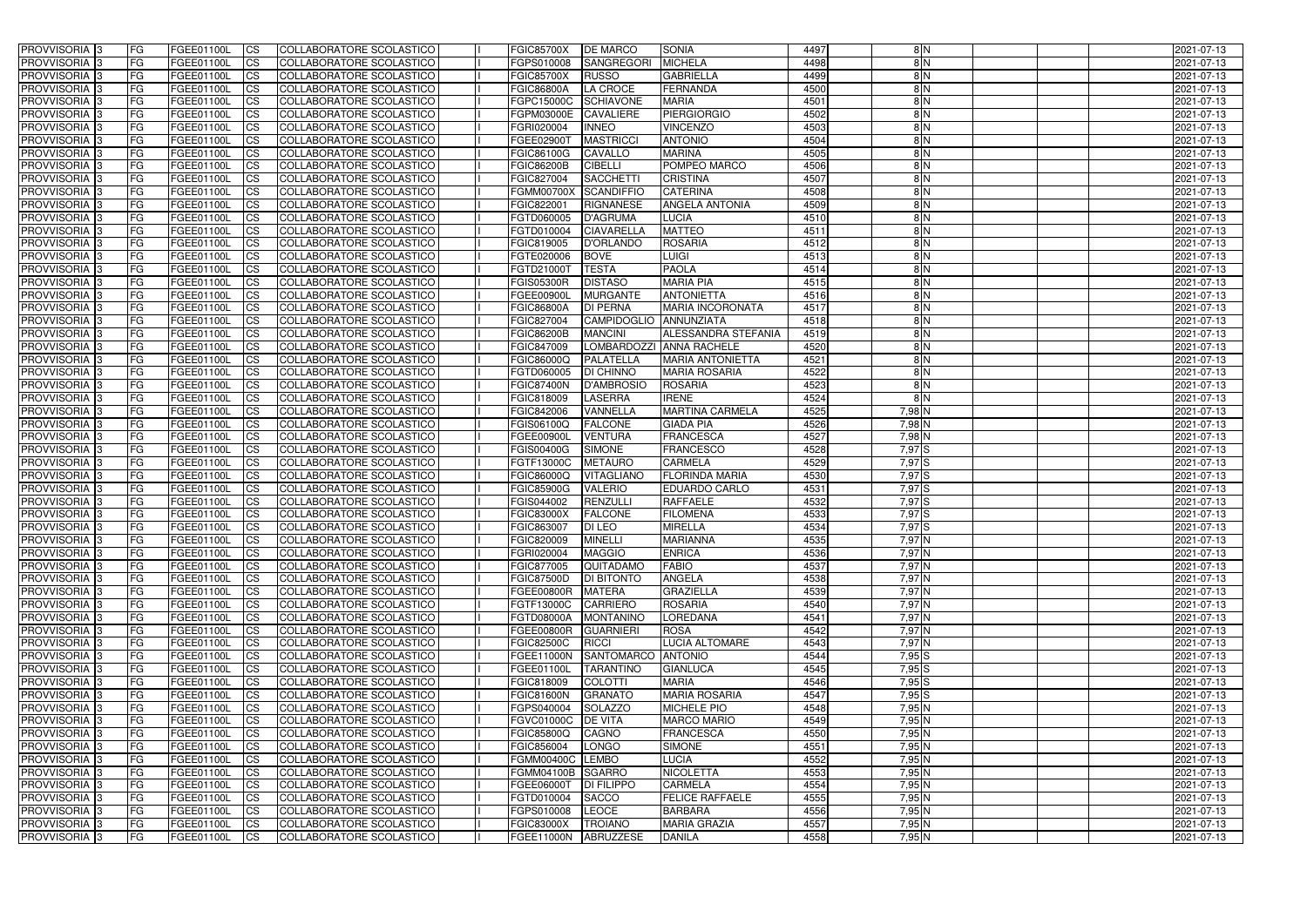| PROVVISORIA <sup>1</sup> 3 | <b>FG</b> | FGEE01100L        | <b>ICS</b>             | COLLABORATORE SCOLASTICO        | FGIC86000Q         | <b>MASUCCI</b>              | <b>ANTONIETTA</b>            | 4559   | 7,95 N            | 2021-07-13 |
|----------------------------|-----------|-------------------|------------------------|---------------------------------|--------------------|-----------------------------|------------------------------|--------|-------------------|------------|
| PROVVISORIA <sup>1</sup> 3 | FG        | FGEE01100L        | <b>ICS</b>             | <b>COLLABORATORE SCOLASTICO</b> | FGIC821005         | <b>RUGGIERI</b>             | <b>ROSANNA</b>               | 4560   | 7,95 N            | 2021-07-13 |
| PROVVISORIA <sup>1</sup> 3 | FG        | FGEE01100L        | <b>CS</b>              | COLLABORATORE SCOLASTICO        | FGIC81600N         | <b>INFANTE</b>              | <b>ANTONIO</b>               | 4561   | 7,95 N            | 2021-07-13 |
| PROVVISORIA <sup>1</sup> 3 | FG        | FGEE01100L        | <b>CS</b>              | COLLABORATORE SCOLASTICO        | FGPC160003         | <b>IORIO</b>                | <b>ANGELA</b>                | 4562   | $7,94$ S          | 2021-07-13 |
| PROVVISORIA <sup>1</sup> 3 | FG        | FGEE01100L        | <b>ICS</b>             | COLLABORATORE SCOLASTICO        | FGEE005009         | <b>SPERANZA</b>             | <b>VITO</b>                  | 4563   | $7,93$ N          | 2021-07-13 |
| PROVVISORIA 3              | FG        | FGEE01100L        | <b>ICS</b>             | COLLABORATORE SCOLASTICO        | <b>FGIS00800V</b>  | <b>LIPSI</b>                | <b>PAOLO</b>                 | 4564   | $7,93$ N          | 2021-07-13 |
| PROVVISORIA 3              | FG        | FGEE01100L        | <b>ICS</b>             | COLLABORATORE SCOLASTICO        | FGPC15000C         | <b>GIGLI</b>                | <b>PASQUALE</b>              | 4565   | $7,92$ S          | 2021-07-13 |
| PROVVISORIA <sup>1</sup> 3 | FG        | FGEE01100L        | <b>ICS</b>             | COLLABORATORE SCOLASTICO        | FGIS01100P         | <b>DIPINTO</b>              | <b>DOMENICO</b>              | 4566   | 7,92 S            | 2021-07-13 |
| PROVVISORIA 3              | FG        | FGEE01100L        | <b>CS</b>              | COLLABORATORE SCOLASTICO        | <b>FGIS00800V</b>  | <b>SPERANZA</b>             | <b>LUCIA</b>                 | 4567   | 7,92 S            | 2021-07-13 |
| PROVVISORIA 3              | FG        | FGEE01100L        | <b>CS</b>              | COLLABORATORE SCOLASTICO        | FGRI020004         | <b>SCARPULLA</b>            | <b>STEFANIA</b>              | 4568   | 7,92 S            | 2021-07-13 |
| PROVVISORIA <sup>1</sup> 3 | <b>FG</b> | FGEE01100L        | <b>ICS</b>             | COLLABORATORE SCOLASTICO        | FGTE020006         | <b>DE SANTIS</b>            | <b>RINA STEFANIA</b>         | 4569   | 7,92 <sup>N</sup> | 2021-07-13 |
| <b>PROVVISORIA</b> 3       | FG        | FGEE01100L        | <b>ICS</b>             | COLLABORATORE SCOLASTICO        | <b>FGIC86600P</b>  | <b>BASTA</b>                | <b>MATTIA</b>                | 4570   | 7,92 N            | 2021-07-13 |
| PROVVISORIA <sup>1</sup> 3 | FG        | FGEE01100L        | <b>ICS</b>             | COLLABORATORE SCOLASTICO        | FGMM04100B         | PRUDENTE                    | <b>DONATELLA</b>             | 4571   | 7,92 <sup>N</sup> | 2021-07-13 |
| <b>PROVVISORIA</b>         | FG        | FGEE01100L        | <b>ICS</b>             | COLLABORATORE SCOLASTICO        | FGIC819005         | <b>BICCARINO</b>            | <b>VINCENZO EGIDIO</b>       | 4572   | $7,92$ N          | 2021-07-13 |
| <b>PROVVISORIA</b>         | FG        | FGEE01100L        | <b>ICS</b>             | COLLABORATORE SCOLASTICO        | <b>FGMM00700X</b>  | <b>DIFRANCESCO GIUSEPPE</b> |                              | 4573   | 7,92 N            | 2021-07-13 |
| PROVVISORIA 3              | FG        | FGEE01100L        | <b>ICS</b>             | COLLABORATORE SCOLASTICO        | FGPS010008         | <b>ANTIFORA</b>             | <b>LUCIA</b>                 | 4574   | 7,92 N            | 2021-07-13 |
| <b>PROVVISORIA</b>         | FG        | FGEE01100L        | <b>ICS</b>             | COLLABORATORE SCOLASTICO        | FGTD060005         | <b>AMOROSO</b>              | <b>DARIO</b>                 | 4575   | 7,92 N            | 2021-07-13 |
| PROVVISORIA <sup>3</sup>   | FG        | FGEE01100L        | <b>ICS</b>             | COLLABORATORE SCOLASTICO        | FGIC85800Q         | <b>DE TOMA</b>              | <b>CARMEN</b>                | 4576   | $7,92$ N          | 2021-07-13 |
| PROVVISORIA <sup>1</sup> 3 | FG        | FGEE01100L        | <b>ICS</b>             | COLLABORATORE SCOLASTICO        | FGIS021009         | <b>CIAVARELLA</b>           | ARCANGELA                    | 4577   | $7,90$ S          | 2021-07-13 |
| PROVVISORIA <sup>1</sup> 3 | FG        | FGEE01100L        | <b>ICS</b>             | COLLABORATORE SCOLASTICO        | FGEE00900I         | <b>BIANCARDINO</b>          | <b>CLAUDIA</b>               | 4578   | 7,90 S            | 2021-07-13 |
| PROVVISORIA <sup>1</sup> 3 | FG        | FGEE01100L        | <b>CS</b>              | COLLABORATORE SCOLASTICO        | FGEE099004         | <b>SAHLI</b>                | <b>AHLEM</b>                 | 4579   | $7,90$ S          | 2021-07-13 |
| PROVVISORIA <sup>3</sup>   | FG        | FGEE01100L        | <b>CS</b>              | COLLABORATORE SCOLASTICO        | FGIC82900Q         | <b>TOTARO</b>               | PASQUA RITA                  | 4580   | 7,90 S            | 2021-07-13 |
| PROVVISORIA <sup>3</sup>   | FG        | FGEE01100L        | <b>CS</b>              | <b>COLLABORATORE SCOLASTICO</b> | <b>FGIC877005</b>  | <b>PIEMONTESE</b>           | <b>SARA MICHELA</b>          | 4581   | 7,90 S            | 2021-07-13 |
| PROVVISORIA <sup>1</sup> 3 | <b>FG</b> | FGEE01100L        | <b>CS</b>              | COLLABORATORE SCOLASTICO        | <b>FGIC82300R</b>  | <b>PALESE</b>               | <b>VALERIA</b>               | 4582   | 7,90S             | 2021-07-13 |
| PROVVISORIA 3              | FG        | FGEE01100L        | <b>CS</b>              | COLLABORATORE SCOLASTICO        | FGIC863007         | <b>PASTORE</b>              | <b>VERONICA</b>              | 4583   | $7,90$ S          | 2021-07-13 |
| PROVVISORIA <sup>1</sup> 3 | FG        | FGEE01100L        | <b>ICS</b>             | COLLABORATORE SCOLASTICO        | FGIC85800Q         | <b>CIBELLI</b>              | <b>MICHELA</b>               | 4584   | $7,90$ S          | 2021-07-13 |
| PROVVISORIA                | FG        | FGEE01100L        | <b>CS</b>              | <b>COLLABORATORE SCOLASTICO</b> | FGIC864003         | <b>RINALDI</b>              | <b>CONCETTA</b>              | 4585   | 7,90 S            | 2021-07-13 |
| PROVVISORIA                | FG        | FGEE01100L        | <b>CS</b>              | COLLABORATORE SCOLASTICO        | FGEE106002         | <b>GIORDANO</b>             | <b>SARA</b>                  | 4586   | 7,90 S            | 2021-07-13 |
| PROVVISORIA <sup>1</sup> 3 | FG        | FGEE01100L        | <b>CS</b>              | COLLABORATORE SCOLASTICO        | FGIC863007         | <b>CIPRIANI</b>             | <b>GESSICA VALENTINA</b>     | 4587   | 7,90 S            | 2021-07-13 |
| PROVVISORIA <sup>3</sup>   | FG        | FGEE01100L        | <b>CS</b>              | COLLABORATORE SCOLASTICO        | FGIS007003         | PLACENTINO                  | <b>SANDRA</b>                | 4588   | $7,90$ S          | 2021-07-13 |
| PROVVISORIA                | FG        | FGEE01100L        | <b>CS</b>              | COLLABORATORE SCOLASTICO        | FGIC877005         | <b>DE SANTIS</b>            | <b>MICHELE</b>               | 4589   | 7,90 S            | 2021-07-13 |
| PROVVISORIA <sup>1</sup> 3 | FG        | FGEE01100L        | <b>ICS</b>             | COLLABORATORE SCOLASTICO        | FGIC806003         | <b>D'ERRICO</b>             | <b>MICHELA</b>               | 4590   | 7,90 S            | 2021-07-13 |
| PROVVISORIA                | FG        | FGEE01100L        | <b>ICS</b>             | <b>COLLABORATORE SCOLASTICO</b> | FGEE00800R         | <b>ZITA</b>                 | <b>GIOVANNI</b>              | 4591   | 7,90 S            | 2021-07-13 |
| PROVVISORIA 3              | <b>FG</b> | FGEE01100L        | <b>ICS</b>             | COLLABORATORE SCOLASTICO        | <b>FGIC86800A</b>  | <b>MININNO</b>              | <b>SEFORA</b>                | 4592   | $7,90$ S          | 2021-07-13 |
| PROVVISORIA 3              | <b>FG</b> | FGEE01100L        | <b>CS</b>              | COLLABORATORE SCOLASTICO        | FGIC863007         | <b>CRISTIANO</b>            | <b>VALENTINA</b>             | 4593   | 7,90 S            | 2021-07-13 |
| <b>PROVVISORIA</b>         | <b>FG</b> | FGEE01100L        | <b>CS</b>              | COLLABORATORE SCOLASTICO        | FGIC819005         | <b>MARINACCIO</b>           | <b>FRANCESCA</b>             | 4594   | 7,90 S            | 2021-07-13 |
| <b>PROVVISORIA</b>         | FG        | FGEE01100L        | <b>ICS</b>             | COLLABORATORE SCOLASTICO        | FGIC827004         | <b>PIRAS</b>                | <b>SAMANTA</b>               | 4595   | $7,90$ S          | 2021-07-13 |
| PROVVISORIA 3              | FG        | FGEE01100L        | <b>ICS</b>             | COLLABORATORE SCOLASTICO        | FGIC880001         | <b>QUOTADAMO</b>            | <b>MARIA</b>                 | 4596 S | 7,90 S            | 2021-07-13 |
| PROVVISORIA 3              | IFG.      | FGEE01100L CS     |                        | COLLABORATORE SCOLASTICO        | FGIC86500V STAIANO |                             | <b>FABIANA</b>               | 4597   | $7,90$ S          | 2021-07-13 |
| PROVVISORIA 3              | l FG      | FGEE01100L        | $\overline{\text{CS}}$ | COLLABORATORE SCOLASTICO        | <b>FGIC82900Q</b>  | <b>CASTIGLIEGO</b>          | NOEMI                        | 4598   | 7,90 S            | 2021-07-13 |
| PROVVISORIA 3              | <b>FG</b> | FGEE01100L        | $\overline{\text{CS}}$ | COLLABORATORE SCOLASTICO        | <b>FGTF13000C</b>  | <b>VIGLIAROLO</b>           | <b>FABIO</b>                 | 4599   | 7,90 S            | 2021-07-13 |
| PROVVISORIA 3              | <b>FG</b> | FGEE01100L        | $\mathsf{ICS}$         | COLLABORATORE SCOLASTICO        | <b>FGIC87400N</b>  | <b>GALLO</b>                | <b>COSMO FABIO</b>           | 4600   | $7,90$ N          | 2021-07-13 |
| PROVVISORIA 3              | l FG      | FGEE01100L        | <b>CS</b>              | COLLABORATORE SCOLASTICO        | FGIC818009         | <b>CAPANO</b>               | <b>MARIANNA</b>              | 4601   | $7,90$ N<br>IS    | 2021-07-13 |
| PROVVISORIA 3              | FG        | FGEE01100L        | <b>CS</b>              | COLLABORATORE SCOLASTICO        | FGIC847009         | <b>BLASOTTA</b>             | <b>MICHELA</b>               | 4602   | $7,90$ N          | 2021-07-13 |
| PROVVISORIA 3              | FG        | FGEE01100L        | <b>ICS</b>             | COLLABORATORE SCOLASTICO        | FGIC819005         | GIUGGIO                     | <b>DANIELA ROCCHINA</b>      | 4603   | $7,90$ N          | 2021-07-13 |
| PROVVISORIA 3              | <b>FG</b> | FGEE01100L        | <b>CS</b>              | COLLABORATORE SCOLASTICO        | <b>FGIC87900R</b>  | LEONE                       | <b>PATRIZIA</b>              | 4604   | $7,90$ N          | 2021-07-13 |
| PROVVISORIA 3              | FG        | FGEE01100L        | <b>CS</b>              | COLLABORATORE SCOLASTICO        | <b>FGIC85900G</b>  | CARAVELLA                   | <b>VALERIA MAENA</b>         | 4605   | $7,90$ N          | 2021-07-13 |
| PROVVISORIA 3              | <b>FG</b> | FGEE01100L        | <b>CS</b>              | COLLABORATORE SCOLASTICO        | <b>FGIC83000X</b>  | <b>AZZARONE</b>             | <b>LUIGI</b>                 | 4606   | $7,90$ N          | 2021-07-13 |
| PROVVISORIA 3              | <b>FG</b> | FGEE01100L        | <b>CS</b>              | COLLABORATORE SCOLASTICO        | <b>FGIS03700V</b>  | <b>VOLZA</b>                | <b>DOMENICO</b>              | 4607   | $7,90$ N          | 2021-07-13 |
| PROVVISORIA 3              | FG        |                   |                        | COLLABORATORE SCOLASTICO        |                    | <b>PIACQUADDIO</b>          | SIMONE PELLEGRINO            | 4608   | $7,90$ N          |            |
|                            |           | FGEE01100L        | $\mathsf{ICS}$         |                                 | <b>FGVC01000C</b>  |                             |                              |        |                   | 2021-07-13 |
|                            | <b>FG</b> |                   |                        | COLLABORATORE SCOLASTICO        | FGIS021009         | FERRO                       | <b>PIO</b><br><b>RACHELE</b> | 4609   |                   | 2021-07-13 |
| PROVVISORIA 3              |           | FGEE01100L        | <b>CS</b>              |                                 |                    |                             |                              |        | 7,90 N            |            |
| PROVVISORIA 3              | <b>FG</b> | FGEE01100L        | <b>CS</b>              | COLLABORATORE SCOLASTICO        | <b>FGVC01000C</b>  | <b>CARELLI</b>              | <b>ANTONIO</b>               | 4610   | 7,90 N            | 2021-07-13 |
| PROVVISORIA 3              | <b>FG</b> | FGEE01100L        | <b>CS</b>              | COLLABORATORE SCOLASTICO        | FGRH010002         | MARZILIANO                  | <b>RACHELE</b>               | 4611   | $7,90$ N          | 2021-07-13 |
| PROVVISORIA 3              | <b>FG</b> | FGEE01100L        | <b>CS</b>              | COLLABORATORE SCOLASTICO        | FGIC818009         | <b>CAPOBIANCO</b>           | <b>MARTINA</b>               | 4612   | 7,90 N            | 2021-07-13 |
| PROVVISORIA 3              | <b>FG</b> | FGEE01100L        | <b>CS</b>              | COLLABORATORE SCOLASTICO        | FGIC847009         | COCO                        | <b>MICHELE PIO</b>           | 4613   | $7,90$ N          | 2021-07-13 |
| PROVVISORIA 3              | FG        | FGEE01100L        | <b>CS</b>              | COLLABORATORE SCOLASTICO        | <b>FGIS00800V</b>  | DI GENNARO                  | <b>RICCARDO</b>              | 4614   | $7,90$ N          | 2021-07-13 |
| PROVVISORIA 3              | <b>FG</b> | FGEE01100L        | <b>CS</b>              | COLLABORATORE SCOLASTICO        | FGTD08000A         | <b>CROCE</b>                | <b>MATTEO</b>                | 4615   | $7,90$ N          | 2021-07-13 |
| PROVVISORIA 3              | <b>FG</b> | FGEE01100L        | <b>CS</b>              | COLLABORATORE SCOLASTICO        | FGIC827004         | <b>RAMIERI</b>              | <b>MARIAGRAZIA</b>           | 4616   | $7,90$ N          | 2021-07-13 |
| PROVVISORIA 3              | <b>FG</b> | <b>FGEE01100L</b> | $\mathsf{ICS}$         | COLLABORATORE SCOLASTICO        | FGIC835003         | <b>MESCHISI</b>             | <b>SABRINA</b>               | 4617   | 7,90 N            | 2021-07-13 |
| PROVVISORIA 3              | <b>FG</b> | FGEE01100L        | <b>CS</b>              | COLLABORATORE SCOLASTICO        | FGTE020006         | <b>VALLARIO</b>             | <b>ILARIA</b>                | 4618   | 7,90 N            | 2021-07-13 |
| PROVVISORIA 3              | <b>FG</b> | FGEE01100L        | $\mathsf{ICS}$         | COLLABORATORE SCOLASTICO        | FGIC856004         | <b>DE LUCA</b>              | <b>MARIKA</b>                | 4619   | $7,90$ N          | 2021-07-13 |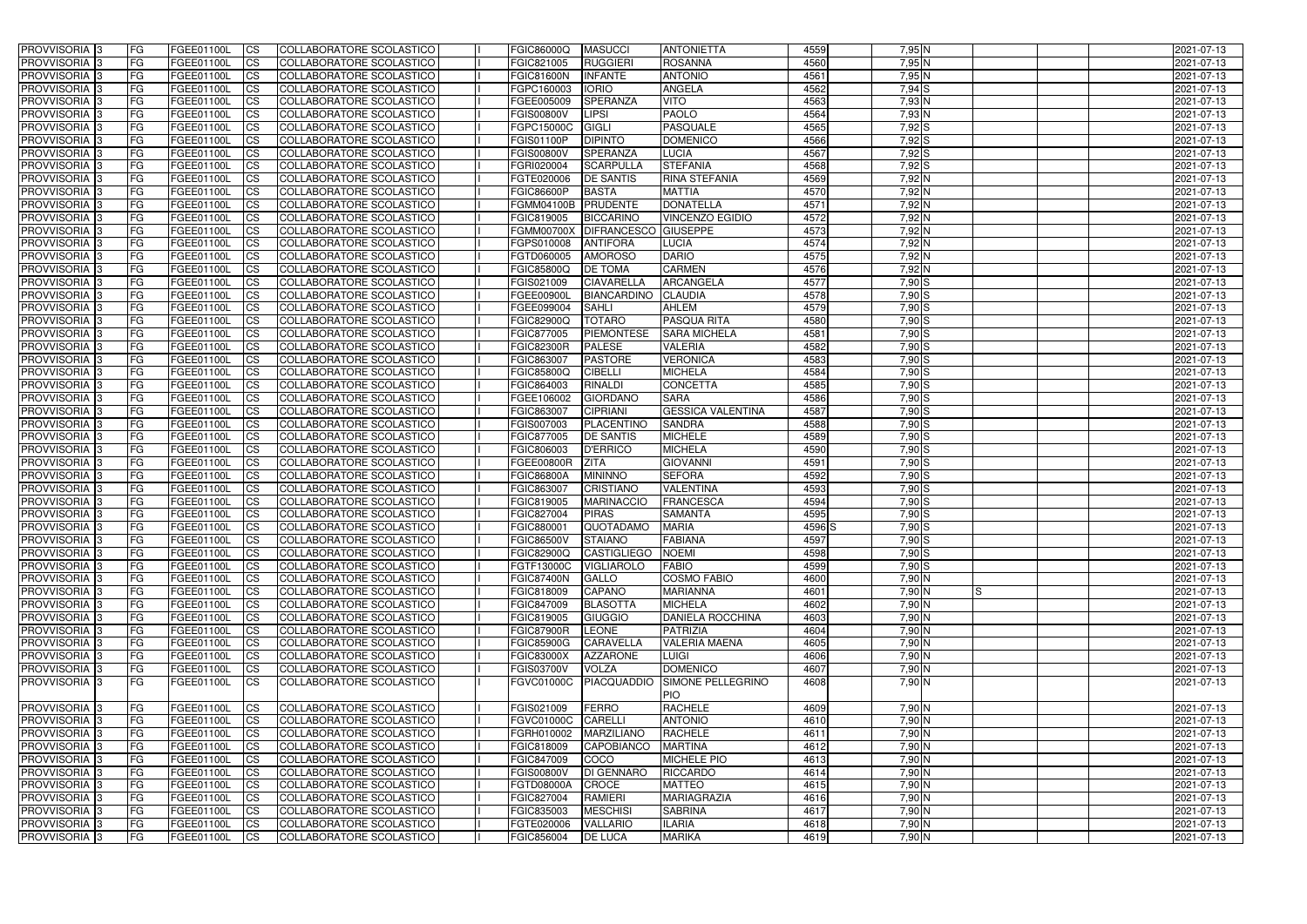| <b>PROVVISORIA</b> 3                | l FG            | FGEE01100L               | <b>ICS</b>              | COLLABORATORE SCOLASTICO                             | FGIC86100G                      | <b>NIRO</b>                      | <b>VERONICA</b>               | 4620         | 7,90 N           | 2021-07-13               |
|-------------------------------------|-----------------|--------------------------|-------------------------|------------------------------------------------------|---------------------------------|----------------------------------|-------------------------------|--------------|------------------|--------------------------|
| <b>PROVVISORIA 3</b>                | FG              | FGEE01100L               | <b>ICS</b>              | COLLABORATORE SCOLASTICO                             | FGTF13000C                      | <b>PIPOLI</b>                    | <b>ANGELO</b>                 | 4621         | 7,90 N           | 2021-07-13               |
| PROVVISORIA <sup>1</sup> 3          | FG              | FGEE01100L               | <b>CS</b>               | <b>COLLABORATORE SCOLASTICO</b>                      | FGPS210002                      | DELLE                            | <b>ANGELO</b>                 | 4622         | $7,90$ N         | 2021-07-13               |
| PROVVISORIA                         | FG              | FGEE01100L               | <b>CS</b>               | COLLABORATORE SCOLASTICO                             | FGTD08000A                      | <b>DI MUCCI</b>                  | <b>MARIA</b>                  | 4623         | $7,90$ N         | 2021-07-13               |
| PROVVISORIA <sup>1</sup> 3          | FG              | FGEE01100L               | <b>CS</b>               | COLLABORATORE SCOLASTICO                             | FGIC842006                      | <b>DANESE</b>                    | <b>EMMA</b>                   | 4624         | 7,90 N           | 2021-07-13               |
| PROVVISORIA <sup>1</sup> 3          | FG              | FGEE01100L               | <b>CS</b>               | COLLABORATORE SCOLASTICO                             | FGIC86100G                      | DEI                              | <b>MARIA ANNA</b>             | 4625         | 7,90 N           | 2021-07-13               |
| PROVVISORIA <sup>1</sup> 3          | FG              | FGEE01100L               | <b>CS</b>               | COLLABORATORE SCOLASTICO                             | FGPC160003                      | <b>ARESTIA</b>                   | <b>FEDERICA</b>               | 4626         | 7,90 N           | 2021-07-13               |
| PROVVISORIA 3                       | FG              | FGEE01100L               | <b>ICS</b>              | COLLABORATORE SCOLASTICO                             | FGTD21000T                      | <b>BRUNO</b>                     | <b>FRANCESCA</b>              | 4627         | 7,90 N           | 2021-07-13               |
| PROVVISORIA 3                       | FG              | FGEE01100L               | <b>CS</b>               | COLLABORATORE SCOLASTICO                             | FGTD08000A                      | MAZZARELLA                       | <b>PIERGIORGIO</b>            | 4628         | 7,90 N           | 2021-07-13               |
| PROVVISORIA 3                       | <b>FG</b>       | FGEE01100L               | <b>ICS</b>              | COLLABORATORE SCOLASTICO                             | FGPM10000G                      | <b>LAMBERTI</b>                  | <b>ANTONIO</b>                | 4629         | $7,90$ N         | 2021-07-13               |
| PROVVISORIA 3                       | FG              | FGEE01100L               | <b>ICS</b>              | COLLABORATORE SCOLASTICO                             | FGTD010004                      | <b>POTENZA</b>                   | SOCCORSA                      | 4630         | 7,90 N           | 2021-07-13               |
| <b>PROVVISORIA</b>                  | FG              | FGEE01100L               | <b>ICS</b>              | COLLABORATORE SCOLASTICO                             | FGTD21000T                      | <b>DE COTIIS</b>                 | <b>GABRIELLA</b>              | 4631         | 7,90 N           | 2021-07-13               |
| <b>PROVVISORIA</b>                  | FG              | FGEE01100L               | <b>ICS</b>              | COLLABORATORE SCOLASTICO                             | FGPC15000C                      | MANCANIELLO MELANIA              |                               | 4632         | 7,90 N           | 2021-07-13               |
| <b>PROVVISORIA</b>                  | FG              | FGEE01100L               | <b>ICS</b>              | COLLABORATORE SCOLASTICO                             | <b>FGIC85400C</b>               | <b>DIPAOLA</b>                   | <b>ROSALIA</b>                | 4633         | 7,90 N           | 2021-07-13               |
| <b>PROVVISORIA</b>                  | FG              | FGEE01100L               | <b>ICS</b>              | COLLABORATORE SCOLASTICO                             | FGEE005009                      | <b>CALABRESE</b>                 | <b>DOMENICO</b>               | 4634         | 7,90 N           | 2021-07-13               |
| <b>PROVVISORIA</b>                  | FG              | FGEE01100L               | <b>ICS</b>              | COLLABORATORE SCOLASTICO                             | FGTD21000T                      | <b>TETA</b>                      | <b>STEFANO</b>                | 4635         | 7,90 N           | 2021-07-13               |
| <b>PROVVISORIA</b>                  | FG              | FGEE01100L               | <b>ICS</b>              | COLLABORATORE SCOLASTICO                             | <b>FGIC87400N</b>               | <b>COFANO</b>                    | <b>DEBORA</b>                 | 4636         | 7,90 N           | 2021-07-13               |
| <b>PROVVISORIA</b>                  | FG              | FGEE01100L               | <b>ICS</b>              | COLLABORATORE SCOLASTICO                             | FGEE005009                      | <b>VARCASIA</b>                  | <b>FRANCESCO</b>              | 4637         | 7,90 N           | 2021-07-13               |
| PROVVISORIA <sup>3</sup>            | FG              | FGEE01100L               | <b>ICS</b>              | COLLABORATORE SCOLASTICO                             | FGTD21000T                      | <b>DE MARZO</b>                  | <b>MARIKA</b>                 | 4638         | 7,90 N           | 2021-07-13               |
| PROVVISORIA <sup>3</sup>            | FG              | FGEE01100L               | <b>ICS</b>              | COLLABORATORE SCOLASTICO                             | FGIC819005                      | <b>MORRA</b>                     | <b>IVANA</b>                  | 4639         | 7,90 N           | 2021-07-13               |
| PROVVISORIA <sup>3</sup>            | FG              | FGEE01100L               | <b>ICS</b>              | COLLABORATORE SCOLASTICO                             | FGIS048009                      | <b>CUOCCI</b>                    | <b>GIULIO</b>                 | 4640         | 7,90 N           | 2021-07-13               |
| PROVVISORIA 3                       | FG              | FGEE01100L               | <b>ICS</b>              | COLLABORATORE SCOLASTICO                             | FGTF13000C                      | <b>GRANATIERO</b>                | <b>TERRY</b>                  | 4641         | $7,90$ N         | 2021-07-13               |
| PROVVISORIA <sup>3</sup>            | FG              | FGEE01100L               | <b>ICS</b>              | <b>COLLABORATORE SCOLASTICO</b>                      | FGIC819005                      | LAVANGA                          | <b>LUCIA</b>                  | 4642         | 7,90 N           | 2021-07-13               |
| PROVVISORIA <sup>3</sup>            | FG              | FGEE01100L               | <b>CS</b>               | COLLABORATORE SCOLASTICO                             | FGVC01000C                      | <b>D'ARIANO</b>                  | <b>ORAZIO</b>                 | 4643         | $7,90$ N         | 2021-07-13               |
| PROVVISORIA <sup>3</sup>            | FG              | FGEE01100L               | <b>CS</b>               | COLLABORATORE SCOLASTICO                             | FGIC842006                      | <b>CIFELLI</b>                   | <b>ANTONIETTA</b>             | 4644         | $7,90$ N         | 2021-07-13               |
| PROVVISORIA 3                       | FG              | FGEE01100L               | <b>ICS</b>              | COLLABORATORE SCOLASTICO                             | FGIC85800Q                      | <b>LABRUZZO</b>                  | <b>DANIELA</b>                | 4645         | 7,90 N           | 2021-07-13               |
| PROVVISORIA 3                       | FG              | FGEE01100L               | <b>ICS</b>              | COLLABORATORE SCOLASTICO                             | FGIC856004                      | COLANGELO                        | <b>SONIA</b>                  | 4646         | 7,90 N           | 2021-07-13               |
| PROVVISORIA                         | FG              | FGEE01100L               | <b>ICS</b>              | COLLABORATORE SCOLASTICO                             | FGIC85800Q                      | FERRARA                          | <b>ANTONELLA</b>              | 4647         | 7,90 N           | 2021-07-13               |
| PROVVISORIA                         | FG              | FGEE01100L               | <b>CS</b>               | <b>COLLABORATORE SCOLASTICO</b>                      | <b>FGIC83800E</b>               | <b>MILUZIO</b>                   | <b>LUCA</b>                   | 4648         | 7,90 N           | 2021-07-13               |
| PROVVISORIA                         | FG              | FGEE01100L               | <b>CS</b>               | COLLABORATORE SCOLASTICO                             | FGPS010008                      | <b>LA GATTA</b>                  | <b>RAFFAELE</b>               | 4649         | 7,90 N           | 2021-07-13               |
| PROVVISORIA                         | FG              | FGEE01100L               | <b>CS</b>               | COLLABORATORE SCOLASTICO                             | <b>FGIS04600N</b>               | <b>MENNUTI</b>                   | <b>RICCARDO</b>               | 4650         | 7,90 N           | 2021-07-13               |
| PROVVISORIA <sup>1</sup> 3          | FG              | FGEE01100L               | <b>CS</b>               | COLLABORATORE SCOLASTICO                             | FGPC160003                      | <b>MUCCHETT</b>                  | <b>LOREDANA</b>               | 4651<br>4652 | 7,90 N<br>7,90 N | 2021-07-13               |
| PROVVISORIA <sup>1</sup> 3          | FG              | FGEE01100L<br>FGEE01100L | <b>CS</b>               | COLLABORATORE SCOLASTICO                             | FGIC827004                      | <b>TETTA</b>                     | LEOPOLDO PIO<br><b>MATTEO</b> | 4653         | 7,90 N           | 2021-07-13               |
| PROVVISORIA 3<br><b>PROVVISORIA</b> | FG              | FGEE01100L               | <b>CS</b><br><b>ICS</b> | COLLABORATORE SCOLASTICO<br>COLLABORATORE SCOLASTICO | FGEE099004<br><b>FGIS00800V</b> | <b>MURGESE</b><br><b>SANTORO</b> | <b>FRANCESCO</b>              | 4654         | 7,90 N           | 2021-07-13<br>2021-07-13 |
| PROVVISORIA <sup>1</sup> 3          | FG<br><b>FG</b> | FGEE01100L               | <b>ICS</b>              | COLLABORATORE SCOLASTICO                             | <b>FGIC85900G</b>               | <b>FAUSTO</b>                    | <b>ELENA</b>                  | 4655         | 7,90 N           | 2021-07-13               |
| PROVVISORIA 3                       | <b>FG</b>       | FGEE01100L               | <b>ICS</b>              | COLLABORATORE SCOLASTICO                             | FGIC871006                      | <b>RIONTINO</b>                  | <b>GAETANO</b>                | 4656         | 7,90 N           | 2021-07-13               |
| <b>PROVVISORIA</b>                  | <b>FG</b>       | FGEE01100L               | <b>ICS</b>              | COLLABORATORE SCOLASTICO                             | <b>FGIC85800Q</b>               | <b>FARINA</b>                    | <b>MARIA ARCHINA</b>          | 4657         | 7,90 N           | 2021-07-13               |
| PROVVISORIA 3                       | FG              | FGEE01100L               | CS                      | COLLABORATORE SCOLASTICO                             | FGEE00900L CETOLA               |                                  | <b>IRENE</b>                  | 4658         | 7,89 N           | 2021-07-13               |
| PROVVISORIA 3                       | <b>FG</b>       | FGEE01100L               | $\mathsf{ICS}$          | COLLABORATORE SCOLASTICO                             | FGIC83800E CICCONE              |                                  | <b>FRANCESCO</b>              | 4659         | $7,88$ N         | 2021-07-13               |
| PROVVISORIA 3                       | <b>FG</b>       | <b>FGEE01100L</b>        | $\mathsf{ICS}$          | COLLABORATORE SCOLASTICO                             | FGTD060005 D'ADDARIO            |                                  | <b>LUCIA</b>                  | 4660         | 7,88 N           | 2021-07-13               |
| PROVVISORIA 3                       | <b>FG</b>       | FGEE01100L               | $\mathsf{ICS}$          | COLLABORATORE SCOLASTICO                             | FGEE005009                      | VOZZELLA                         | <b>ANNARITA</b>               | 4661         | 7,88 N           | 2021-07-13               |
| PROVVISORIA 3                       | FG              | FGEE01100L               | $\mathsf{ICS}$          | COLLABORATORE SCOLASTICO                             | <b>FGIC87000A</b>               | <b>CASSA</b>                     | <b>MATTEO</b>                 | 4662         | 7,87 S           | 2021-07-13               |
| PROVVISORIA 3                       | l FG            | FGEE01100L               | <b>CS</b>               | COLLABORATORE SCOLASTICO                             | FGIC842006                      | <b>GIACOVELLI</b>                | <b>CAMILLA</b>                | 4663         | $7,87$ N         | 2021-07-13               |
| PROVVISORIA 3                       | <b>FG</b>       | FGEE01100L               | $\mathsf{ICS}$          | COLLABORATORE SCOLASTICO                             | FGEE00800R                      | <b>ORSITTO</b>                   | <b>ANNA</b>                   | 4664         | $7,87$ N         | 2021-07-13               |
| PROVVISORIA 3                       | FG              | FGEE01100L               | <b>CS</b>               | COLLABORATORE SCOLASTICO                             | <b>FGEE00800R</b>               | PISERCHIA                        | <b>FEDERICA</b>               | 4665         | $7,85$ S         | 2021-07-13               |
| PROVVISORIA 3                       | <b>FG</b>       | FGEE01100L               | <b>CS</b>               | COLLABORATORE SCOLASTICO                             | FGIS001004                      | <b>CIUFFEDA</b>                  | <b>EMMA ANNA CAROLA</b>       | 4666         | $7,85$ $S$       | 2021-07-13               |
| PROVVISORIA 3                       | <b>FG</b>       | FGEE01100L               | <b>CS</b>               | COLLABORATORE SCOLASTICO                             | FGIC880001                      | <b>DE NICHILO</b>                | <b>VINCENZO</b>               | 4667         | $7,85$ $S$       | 2021-07-13               |
| PROVVISORIA 3                       | <b>FG</b>       | FGEE01100L               | <b>CS</b>               | COLLABORATORE SCOLASTICO                             | FGEE02900T                      | <b>DICHIO</b>                    | <b>ELISA</b>                  | 4668         | $7,85$ S         | 2021-07-13               |
| PROVVISORIA 3                       | <b>FG</b>       | FGEE01100L               | <b>CS</b>               | COLLABORATORE SCOLASTICO                             | FGPM10000G GRAVINO              |                                  | <b>FRANCESCO GUIDO</b>        | 4669         | $7,85$ $S$       | 2021-07-13               |
| PROVVISORIA 3                       | <b>FG</b>       | FGEE01100L               | <b>CS</b>               | COLLABORATORE SCOLASTICO                             | <b>FGIS00800V</b>               | <b>RUSSO</b>                     | <b>MARIANGELA</b>             | 4670         | $7,85$ $S$       | 2021-07-13               |
| PROVVISORIA 3                       | <b>FG</b>       | FGEE01100L               | <b>CS</b>               | COLLABORATORE SCOLASTICO                             | <b>FGIC81600N</b>               | <b>DI SAPIA</b>                  | <b>MICHELE</b>                | 4671         | $7,85$ $S$       | 2021-07-13               |
| PROVVISORIA 3                       | <b>FG</b>       | FGEE01100L               | <b>CS</b>               | COLLABORATORE SCOLASTICO                             | FGIS01300A                      | D'APOLITO                        | <b>GIOVANNA</b>               | 4672         | $7,85$ N         | 2021-07-13               |
| PROVVISORIA 3                       | <b>FG</b>       | FGEE01100L               | <b>CS</b>               | COLLABORATORE SCOLASTICO                             | FGPS010008                      | <b>BELLUSCIO</b>                 | ROCCHINA                      | 4673         | $7,85$ N         | 2021-07-13               |
| PROVVISORIA 3                       | <b>FG</b>       | FGEE01100L               | <b>CS</b>               | COLLABORATORE SCOLASTICO                             | FGIC863007                      | <b>ALBANESE</b>                  | <b>GIUSEPPE PIO</b>           | 4674         | 7,85 N           | 2021-07-13               |
| PROVVISORIA 3                       | <b>FG</b>       | FGEE01100L               | <b>CS</b>               | COLLABORATORE SCOLASTICO                             | FGPC160003                      | <b>CIOCE</b>                     | <b>SIMONA</b>                 | 4675         | 7,85 N           | 2021-07-13               |
| PROVVISORIA 3                       | <b>FG</b>       | FGEE01100L               | <b>CS</b>               | COLLABORATORE SCOLASTICO                             | FGEE099004                      | <b>MARZUCCO</b>                  | <b>ANTONELLA</b>              | 4676         | $7,85$ N         | 2021-07-13               |
| PROVVISORIA 3                       | FG              | FGEE01100L               | <b>CS</b>               | COLLABORATORE SCOLASTICO                             | FGTD08000A                      | <b>BRACCIO</b>                   | <b>NATASHA</b>                | 4677         | 7,85 N           | 2021-07-13               |
| PROVVISORIA 3                       | FG              | <b>FGEE01100L</b>        | <b>CS</b>               | COLLABORATORE SCOLASTICO                             | FGIC877005                      | <b>CODA</b>                      | <b>ANNA MARIA</b>             | 4678         | $7,85$ N         | 2021-07-13               |
| PROVVISORIA 3                       | <b>FG</b>       | FGEE01100L               | <b>CS</b>               | COLLABORATORE SCOLASTICO                             | FGIC86000Q                      | LAPIO                            | <b>SIMONA</b>                 | 4679         | $7,85$ N         | 2021-07-13               |
| PROVVISORIA 3                       | <b>FG</b>       | FGEE01100L               | $\overline{\text{CS}}$  | COLLABORATORE SCOLASTICO                             | FGIC821005                      | <b>DE LUCA</b>                   | <b>VALERIA</b>                | 4680         | 7,85 N           | 2021-07-13               |
| PROVVISORIA 3                       | <b>FG</b>       | FGEE01100L               | $\mathsf{ICS}$          | COLLABORATORE SCOLASTICO                             | FGTE020006                      | CORNACCHIA                       | FEDERICO                      | 4681         | $7,85$ N         | 2021-07-13               |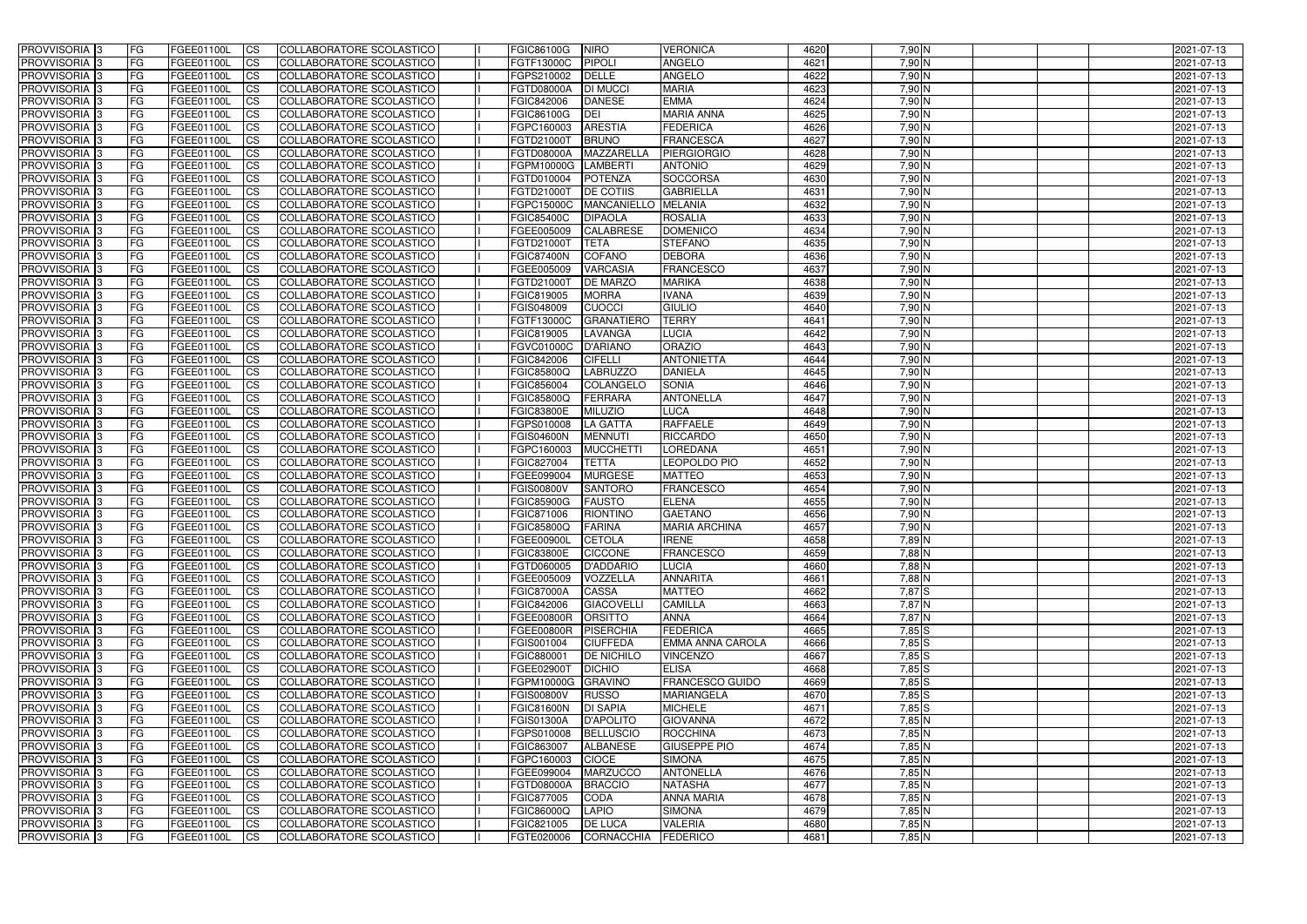| <b>PROVVISORIA</b> 3           | l FG            | FGEE01100L                      | <b>ICS</b>             | COLLABORATORE SCOLASTICO                             | FGTE020006                      | <b>MISCIA</b>                       | PASQUALINA                       | 4682         | $7,85$ N             | 2021-07-13               |
|--------------------------------|-----------------|---------------------------------|------------------------|------------------------------------------------------|---------------------------------|-------------------------------------|----------------------------------|--------------|----------------------|--------------------------|
| <b>PROVVISORIA 3</b>           | FG              | FGEE01100L                      | <b>ICS</b>             | COLLABORATORE SCOLASTICO                             | <b>FGIC87000A</b>               | <b>NARDELLA</b>                     | <b>STEFANIA</b>                  | 4683         | 7,85 N               | 2021-07-13               |
| PROVVISORIA <sup>1</sup> 3     | FG              | FGEE01100L                      | <b>CS</b>              | <b>COLLABORATORE SCOLASTICO</b>                      | FGEE00800R                      | SPADACCINO                          | <b>LAURA</b>                     | 4684         | $7,85$ N             | 2021-07-13               |
| PROVVISORIA                    | FG              | FGEE01100L                      | <b>CS</b>              | COLLABORATORE SCOLASTICO                             | <b>FGMM00700X</b>               | <b>NIGRO</b>                        | <b>SANDRO MICHELE</b>            | 4685         | $7,83$ $S$           | 2021-07-13               |
| PROVVISORIA <sup>1</sup> 3     | FG              | FGEE01100L                      | <b>CS</b>              | COLLABORATORE SCOLASTICO                             | FGIC877005                      | <b>DI BARI</b>                      | <b>CARMINE</b>                   | 4686         | 7,83 S               | 2021-07-13               |
| PROVVISORIA <sup>1</sup> 3     | FG              | FGEE01100L                      | <b>CS</b>              | COLLABORATORE SCOLASTICO                             | <b>FGIC81600N</b>               | <b>GRASSO</b>                       | <b>MARIA ROSARIA</b>             | 4687         | $7,83$ S             | 2021-07-13               |
| PROVVISORIA <sup>1</sup> 3     | FG              | FGEE01100L                      | <b>CS</b>              | COLLABORATORE SCOLASTICO                             | <b>FGIS00800V</b>               | <b>RIGNANESE</b>                    | <b>ANNA RITA</b>                 | 4688         | $7,83$ $S$           | 2021-07-13               |
| PROVVISORIA 3                  | FG              | FGEE01100L                      | <b>ICS</b>             | COLLABORATORE SCOLASTICO                             | FGIS001004                      | <b>SANTORO</b>                      | <b>RAFFAELA</b>                  | 4689         | $7,83$ $S$           | 2021-07-13               |
| PROVVISORIA 3                  | FG              | FGEE01100L                      | <b>CS</b>              | COLLABORATORE SCOLASTICO                             | <b>FGIC81600N</b>               | <b>SCHIAVONE</b>                    | <b>ANTONIO</b>                   | 4690         | $7,83$ $S$           | 2021-07-13               |
| PROVVISORIA 3                  | <b>FG</b>       | FGEE01100L                      | <b>ICS</b>             | COLLABORATORE SCOLASTICO                             | FGRI020004                      | CASSANELLI                          | <b>DANIELA</b>                   | 4691         | $7,83$ $S$           | 2021-07-13               |
| PROVVISORIA 3                  | FG              | FGEE01100L                      | <b>CS</b>              | COLLABORATORE SCOLASTICO                             | <b>FGIC83000X</b>               | <b>LAURIOLA</b>                     | <b>PASQUA</b>                    | 4692         | 7,83 S               | 2021-07-13               |
| <b>PROVVISORIA</b>             | FG              | FGEE01100L                      | <b>CS</b>              | COLLABORATORE SCOLASTICO                             | FGRI020004                      | <b>MINUTI</b>                       | MADDALENA                        | 4693         | $7,83$ S             | 2021-07-13               |
| <b>PROVVISORIA</b>             | FG              | FGEE01100L                      | <b>ICS</b>             | COLLABORATORE SCOLASTICO                             | FGEE01200C                      | <b>MASTROMATT</b>                   | <b>GIUSEPPE</b>                  | 4694         | $7,83$ $S$           | 2021-07-13               |
| <b>PROVVISORIA</b>             | FG              | FGEE01100L                      | <b>ICS</b>             | COLLABORATORE SCOLASTICO                             | <b>FGIC85800Q</b>               | <b>ZICCARDI</b>                     | <b>ANNARITA</b>                  | 4695         | $7,83$ N             | 2021-07-13               |
| <b>PROVVISORIA</b>             | FG              | FGEE01100L                      | <b>ICS</b>             | COLLABORATORE SCOLASTICO                             | FGEE01200C                      | <b>ROTONDO</b>                      | SILVIO                           | 4696         | $7,83$ N<br>IS       | 2021-07-13               |
| <b>PROVVISORIA</b>             | FG              | FGEE01100L                      | <b>ICS</b>             | COLLABORATORE SCOLASTICO                             | FGIC864003                      | <b>CINQUE</b>                       | <b>FRANCESCA PAOLA</b>           | 4697         | 7,83 N               | 2021-07-13               |
| <b>PROVVISORIA</b>             | FG              | FGEE01100L                      | <b>ICS</b>             | COLLABORATORE SCOLASTICO                             | FGTD010004                      | <b>VILLANI</b>                      | <b>RACHELE</b>                   | 4698         | 7,83 N               | 2021-07-13               |
| <b>PROVVISORIA</b>             | FG              | FGEE01100L                      | <b>ICS</b>             | <b>COLLABORATORE SCOLASTICO</b>                      | <b>FGIS04600N</b>               | <b>DAMIANO</b>                      | <b>TIZIANA</b>                   | 4699         | 7,83 N               | 2021-07-13               |
| PROVVISORIA <sup>3</sup>       | FG              | FGEE01100L                      | <b>ICS</b>             | COLLABORATORE SCOLASTICO                             | FGIC818009                      | <b>COLAMUSSI</b>                    | <b>MADDALENA ANNA RITA</b>       | 4700         | 7,83 N               | 2021-07-13               |
| PROVVISORIA <sup>3</sup>       | FG              | FGEE01100L                      | <b>ICS</b>             | COLLABORATORE SCOLASTICO                             | FGIS05900Q                      | <b>MIONE</b>                        | <b>ANNA PIA</b>                  | 4701         | 7,83 N               | 2021-07-13               |
| PROVVISORIA <sup>1</sup> 3     | FG              | FGEE01100L                      | <b>ICS</b>             | COLLABORATORE SCOLASTICO                             | FGIS03700V                      | <b>DI BIASE</b>                     | <b>MARIA</b>                     | 4702         | $7,83$ N             | 2021-07-13               |
| PROVVISORIA 3                  | FG              | FGEE01100L                      | <b>ICS</b>             | COLLABORATORE SCOLASTICO                             | FGEE005009                      | <b>FRANCAVILLA</b>                  | <b>ANNALISA</b>                  | 4703         | $7,83$ N             | 2021-07-13               |
| PROVVISORIA 3                  | FG              | FGEE01100L                      | <b>ICS</b>             | <b>COLLABORATORE SCOLASTICO</b>                      | <b>FGMM00700X</b>               | RUSSO                               | <b>CATERINA DANIELA</b>          | 4704         | $7,83$ N             | 2021-07-13               |
| PROVVISORIA <sup>13</sup>      | FG              | FGEE01100L                      | <b>CS</b>              | COLLABORATORE SCOLASTICO                             | FGTE020006                      | <b>TEDESCO</b>                      | <b>STEFANIA</b>                  | 4705         | $7,83$ N             | 2021-07-13               |
| PROVVISORIA <sup>1</sup> 3     | FG              | FGEE01100L                      | <b>CS</b>              | COLLABORATORE SCOLASTICO                             | <b>FGIC85900G</b>               | DE LEO                              | <b>MARIA</b>                     | 4706         | $7,83$ N             | 2021-07-13               |
| PROVVISORIA <sup>1</sup> 3     | FG              | FGEE01100L                      | <b>ICS</b>             | COLLABORATORE SCOLASTICO                             | <b>FGEE00800R</b>               | <b>FALGIONE</b>                     | <b>ARMANDO</b>                   | 4707         | $7,83$ N             | 2021-07-13               |
| PROVVISORIA 3                  | FG              | FGEE01100L                      | <b>ICS</b>             | COLLABORATORE SCOLASTICO                             | FGEE02900T                      | <b>FOSCARI</b>                      | <b>ANTONELLA</b>                 | 4708         | $7,83$ N             | 2021-07-13               |
| PROVVISORIA                    | FG              | FGEE01100L                      | <b>ICS</b>             | COLLABORATORE SCOLASTICO                             | FGTD08000A                      | <b>SEBASTIANC</b>                   | <b>ANTONELLA</b>                 | 4709         | $7,83$ N             | 2021-07-13               |
| PROVVISORIA                    | FG              | FGEE01100L                      | <b>CS</b>              | <b>COLLABORATORE SCOLASTICO</b>                      | FGIC843002                      | CAMARDELLA                          | <b>FRANCA</b>                    | 4710         | $7,83$ N             | 2021-07-13               |
| PROVVISORIA                    | FG              | FGEE01100L                      | <b>CS</b>              | COLLABORATORE SCOLASTICO                             | FGTD010004                      | <b>DEL BUONO</b>                    | <b>CIRO</b>                      | 4711         | 7,83 N               | 2021-07-13               |
| PROVVISORIA                    | FG              | FGEE01100L                      | <b>CS</b>              | COLLABORATORE SCOLASTICO                             | FGIC822001                      | <b>COMPAGNI</b>                     | <b>VINCENZO</b>                  | 4712         | 7,82 N               | 2021-07-13               |
| PROVVISORIA <sup>1</sup> 3     | FG              | FGEE01100L                      | <b>CS</b>              | COLLABORATORE SCOLASTICO                             | <b>FGIC85900G</b>               | <b>QUATTROMINI</b>                  | ALESSANDRO                       | 4713         | $7,81$ $S$           | 2021-07-13               |
| PROVVISORIA <sup>1</sup> 3     | FG              | FGEE01100L                      | <b>CS</b>              | COLLABORATORE SCOLASTICO                             | <b>FGIC84500N</b>               | <b>AUGELLO</b>                      | <b>INCORONATA</b>                | 4714         | 7,81 N               | 2021-07-13               |
| PROVVISORIA 3                  | FG              | FGEE01100L                      | <b>CS</b>              | COLLABORATORE SCOLASTICO                             | FGIC86100G                      | <b>PALUMBO</b>                      | <b>CONCETTA</b>                  | 4715         | 7,81 N               | 2021-07-13               |
| <b>PROVVISORIA</b>             | FG              | FGEE01100L                      | <b>ICS</b>             | COLLABORATORE SCOLASTICO                             | FGIC842006                      | <b>AZZARONE</b>                     | <b>GIUSEPPINA</b>                | 4716         | 7,80 S               | 2021-07-13               |
| PROVVISORIA <sup>1</sup> 3     | FG              | FGEE01100L                      | <b>CS</b>              | COLLABORATORE SCOLASTICO                             | <b>FGMM00700X</b>               | RUSSO                               | <b>MICHELE</b>                   | 4717         | 7,80 S               | 2021-07-13               |
| PROVVISORIA 3                  | FG              | FGEE01100L                      | <b>ICS</b>             | COLLABORATORE SCOLASTICO                             | FGTF13000C                      | <b>CATAPANO</b>                     | <b>SIMONA</b>                    | 4718         | 7,80 S               | 2021-07-13               |
| <b>PROVVISORIA</b>             | <b>FG</b>       | FGEE01100L                      | <b>ICS</b>             | COLLABORATORE SCOLASTICO                             | FGPC15000C CATENAZZO            |                                     | <b>MICHELA</b>                   | 4719         | 7,80 S               | 2021-07-13               |
| PROVVISORIA 3                  | FG              | FGEE01100L                      | CS                     | COLLABORATORE SCOLASTICO                             | FGTE020006 CIOFFI               |                                     | <b>LIBERA MARIA</b>              | 4720         | $7,80$ S             | 2021-07-13               |
| PROVVISORIA 3                  | <b>FG</b>       | FGEE01100L                      | $\mathsf{ICS}$         | COLLABORATORE SCOLASTICO                             | FGPC180008                      | CAPPIELLO                           | <b>RIPALTA</b>                   | 4721         | $7,80$ S             | 2021-07-13               |
| PROVVISORIA 3                  | <b>FG</b>       | <b>FGEE01100L</b>               | $\mathsf{ICS}$         | COLLABORATORE SCOLASTICO                             | FGPS010008                      | <b>PATELLA</b>                      | <b>ANNA MARIA</b>                | 4722         | 7,80 S               | 2021-07-13               |
| PROVVISORIA 3                  | <b>FG</b>       | FGEE01100L                      | $\mathsf{ICS}$         | COLLABORATORE SCOLASTICO                             | FGPC160003                      | <b>SIBISAN</b>                      | ELENA-CORINA                     | 4723 S       | $7,80$ S             | 2021-07-13               |
| PROVVISORIA 3                  | FG              | FGEE01100L                      | $\mathsf{ICS}$         | COLLABORATORE SCOLASTICO                             | <b>FGIC85800Q</b>               | D'ALOIA                             | <b>MICHELA</b>                   | 4724         | 7,80 S               | 2021-07-13               |
| PROVVISORIA 3                  | l FG            | FGEE01100L                      | <b>CS</b>              | COLLABORATORE SCOLASTICO                             | <b>FGIC85900G</b>               | <b>GROTTA</b>                       | <b>ANNA RITA</b>                 | 4725         | $7,80$ S             | 2021-07-13               |
| PROVVISORIA 3                  | <b>FG</b>       | FGEE01100L                      | $\mathsf{ICS}$         | COLLABORATORE SCOLASTICO                             | <b>FGIC83000X</b>               | <b>CICCONE</b>                      | <b>CHIARA GIUSY</b>              | 4726         | $7,80$ S             | 2021-07-13               |
| PROVVISORIA 3                  | FG              | FGEE01100L                      | <b>CS</b>              | COLLABORATORE SCOLASTICO                             | FGEE112009                      | <b>STOICO</b>                       | <b>PRIMIANO</b>                  | 4727         | $7,80$ S             | 2021-07-13               |
| PROVVISORIA 3                  | <b>FG</b>       | FGEE01100L                      | <b>CS</b>              | COLLABORATORE SCOLASTICO                             | <b>FGIC83800E</b>               | <b>CAMPANELLA</b>                   | <b>MARIA CLARISSA</b>            | 4728         | $7,80$ S             | 2021-07-13               |
| PROVVISORIA 3                  | <b>FG</b>       | FGEE01100L                      | <b>CS</b>              | COLLABORATORE SCOLASTICO                             | FGIS021009                      | DEMAIO                              | <b>MICHELA</b>                   | 4729         | $7,80$ S             | 2021-07-13               |
| PROVVISORIA 3                  | <b>FG</b>       | FGEE01100L                      | <b>CS</b>              | COLLABORATORE SCOLASTICO                             | FGPS040004                      | <b>PASCONE</b>                      | <b>CHRISTINA</b>                 | 4730         | $7,80$ S             | 2021-07-13               |
| PROVVISORIA 3                  | <b>FG</b>       | FGEE01100L                      | <b>CS</b>              | COLLABORATORE SCOLASTICO                             | FGEE11000N NATOLA               |                                     | CAROL                            | 4731         | $7,80$ S             | 2021-07-13               |
| PROVVISORIA 3                  | <b>FG</b>       | FGEE01100L                      | <b>CS</b>              | COLLABORATORE SCOLASTICO                             | <b>FGIC86200B</b>               | <b>BUONPENSIER DANIELA</b>          |                                  | 4732         | $7,80$ S             | 2021-07-13               |
| PROVVISORIA 3                  | <b>FG</b>       | FGEE01100L                      | <b>CS</b>              | COLLABORATORE SCOLASTICO                             | <b>FGIS05900Q</b>               | <b>TOMAIUOLO</b>                    | <b>VERONICA</b>                  | 4733         | $7,80$ S             | 2021-07-13               |
|                                | <b>FG</b>       |                                 |                        |                                                      |                                 |                                     |                                  | 4734         | $7,80$ S             |                          |
| PROVVISORIA 3<br>PROVVISORIA 3 | <b>FG</b>       | FGEE01100L<br>FGEE01100L        | <b>CS</b><br><b>CS</b> | COLLABORATORE SCOLASTICO<br>COLLABORATORE SCOLASTICO | <b>FGVC01000C</b><br>FGIS06100Q | PACIFICO<br>SALCUNI                 | <b>GRAZIA</b><br><b>GIUSEPPE</b> | 4735         | 7,80 S               | 2021-07-13<br>2021-07-13 |
| PROVVISORIA 3                  | <b>FG</b>       |                                 | <b>CS</b>              | COLLABORATORE SCOLASTICO                             |                                 | DELVECCHIO                          | <b>FRANCESCO PIO</b>             | 4736         | $7,80$ S             |                          |
| PROVVISORIA 3                  | <b>FG</b>       | FGEE01100L                      |                        | COLLABORATORE SCOLASTICO                             | FGIC818009<br>FGEE005009        | <b>STANCO</b>                       |                                  | 4737         | $7,80$ S             | 2021-07-13               |
|                                | <b>FG</b>       | FGEE01100L<br>FGEE01100L        | <b>CS</b>              |                                                      |                                 | <b>ZULLO</b>                        | <b>MIRELLA</b><br>FRANCESCA      | 4738         | $7,80$ S             | 2021-07-13               |
| PROVVISORIA 3                  |                 |                                 | <b>CS</b>              | COLLABORATORE SCOLASTICO                             | <b>FGIC85800Q</b>               |                                     |                                  |              |                      | 2021-07-13               |
| PROVVISORIA 3                  | FG              | FGEE01100L<br><b>FGEE01100L</b> | <b>CS</b>              | COLLABORATORE SCOLASTICO                             | FGMM148003                      | PERNA                               | <b>ROSA</b>                      | 4739<br>4740 | $7,80$ S<br>$7,80$ S | 2021-07-13               |
| PROVVISORIA 3<br>PROVVISORIA 3 | FG<br><b>FG</b> | FGEE01100L                      | <b>CS</b><br><b>CS</b> | COLLABORATORE SCOLASTICO                             | FGIS044002                      | <b>APOLLONIO</b><br><b>CURCETTI</b> | <b>MARIANNA</b><br><b>ILENIA</b> | 4741         | $7,80$ S             | 2021-07-13               |
|                                |                 |                                 |                        | COLLABORATORE SCOLASTICO                             | <b>FGIC86100G</b>               |                                     |                                  |              |                      | 2021-07-13               |
| PROVVISORIA 3                  | <b>FG</b>       | FGEE01100L                      | $\overline{\text{CS}}$ | COLLABORATORE SCOLASTICO                             | <b>FGIC85800Q</b>               | <b>PAVIA</b>                        | SILVIA GIOVANNA                  | 4742         | $7,80$ S             | 2021-07-13               |
| PROVVISORIA 3                  | <b>FG</b>       | FGEE01100L                      | $\mathsf{ICS}$         | COLLABORATORE SCOLASTICO                             | <b>FGIC85400C</b>               | <b>MONTERISI</b>                    | <b>MARINA</b>                    | 4743         | $7,80$ S             | 2021-07-13               |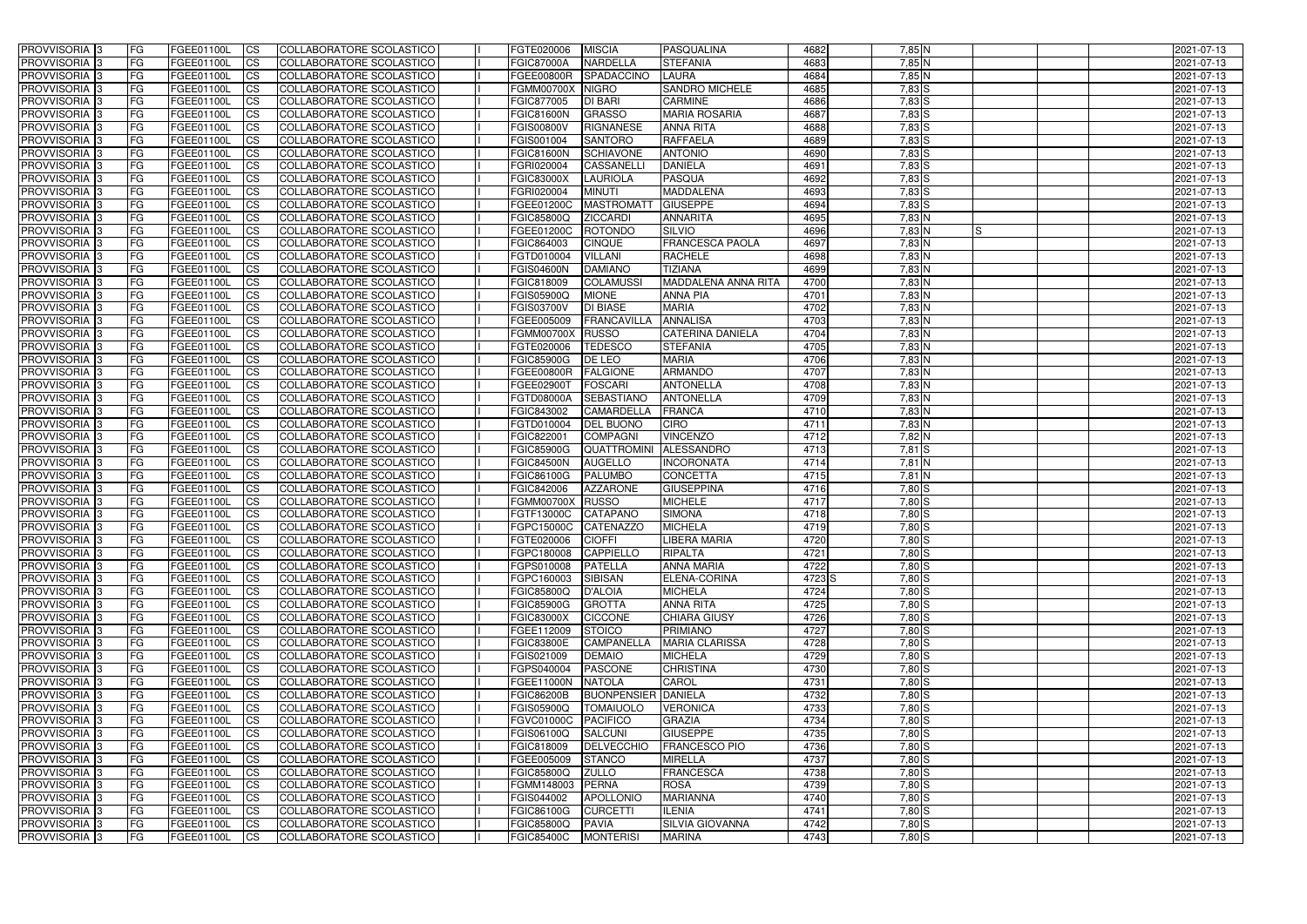| PROVVISORIA 3                              | FG         | FGEE01100L               | <b>ICS</b>             | <b>ICOLLABORATORE SCOLASTICO</b>                     | FGIC863007                             | <b>SALVEMINI</b>             | <b>ANTONIO FRANCESCO</b><br><b>PAOLO</b> | 4744         | $7,80$ S             | 2021-07-13               |
|--------------------------------------------|------------|--------------------------|------------------------|------------------------------------------------------|----------------------------------------|------------------------------|------------------------------------------|--------------|----------------------|--------------------------|
| <b>PROVVISORIA</b>  3                      | FG         | FGEE01100L               | <b>CS</b>              | COLLABORATORE SCOLASTICO                             | <b>FGIC82400L</b>                      | <b>COSCIA</b>                | <b>MARIA GIOVANNA</b>                    | 4745         | $7,80$ S             | 2021-07-13               |
| <b>PROVVISORIA</b>                         | FG         | FGEE01100L               | <b>CS</b>              | COLLABORATORE SCOLASTICO                             | FGEE00900L                             | <b>FIUME</b>                 | <b>BARBARA FLORA</b>                     | 4746         | $7,80$ S             | 2021-07-13               |
| <b>PROVVISORIA</b>                         | FG         | FGEE01100L               | <b>CS</b>              | COLLABORATORE SCOLASTICO                             | FGPS20000B                             | <b>VAIRO</b>                 | <b>ANTONIO</b>                           | 4747         | $7,80$ S             | 2021-07-13               |
| <b>PROVVISORIA</b> 3                       | FG         | FGEE01100L               | <b>CS</b>              | COLLABORATORE SCOLASTICO                             | FGTF13000C                             | <b>AFFATATO</b>              | <b>ANNA MARIA</b>                        | 4748         | $7,80$ S             | 2021-07-13               |
| <b>PROVVISORIA</b>                         | FG         | FGEE01100L               | <b>CS</b>              | COLLABORATORE SCOLASTICO                             | FGIC85900G                             | <b>SCAGLIONE</b>             | <b>ELDA</b>                              | 4749         | $7,80$ S             | 2021-07-13               |
| <b>PROVVISORIA</b>                         | FG         | FGEE01100L               | <b>CS</b>              | COLLABORATORE SCOLASTICO                             | FGPC160003                             | PREZIUSO                     | <b>MARIA ALTOMARE</b>                    | 4750         | $7,80$ S             | 2021-07-13               |
| <b>PROVVISORIA</b>                         | FG         | FGEE01100L               | <b>CS</b>              | COLLABORATORE SCOLASTICO                             | FGEE005009                             | <b>GAMBINO</b>               | LAURA                                    | 4751         | $7,80$ S             | 2021-07-13               |
| <b>PROVVISORIA</b> :                       | FG         | FGEE01100L               | <b>CS</b>              | COLLABORATORE SCOLASTICO                             | <b>FGIC85700X</b>                      | <b>BOLUMETTO</b>             | <b>CLAUDIA</b>                           | 4752         | $7,80$ S             | 2021-07-13               |
| <b>PROVVISORIA</b> 3                       | FG         | <b>FGEE01100L</b>        | <b>CS</b>              | COLLABORATORE SCOLASTICO                             | FGPM10000G                             | <b>DE MAGISTRIS STEFANIA</b> |                                          | 4753         | $7,80$ S             | 2021-07-13               |
| PROVVISORIA <sup>3</sup>                   | FG         | FGEE01100L               | <b>CS</b>              | COLLABORATORE SCOLASTICO                             | FGTD060005                             |                              | CIOCCARIELLO LUISA FRANCESCA             | 4754         | $7,80$ S             | 2021-07-13               |
| <b>PROVVISORIA</b> 3                       | FG         | FGEE01100L               | <b>CS</b>              | <b>COLLABORATORE SCOLASTICO</b>                      | FGMM15400A                             | <b>CONTINI</b>               | <b>ANTONIO</b>                           | 4755         | $7,80$ S             | 2021-07-13               |
| PROVVISORIA 3                              | FG         | FGEE01100L               | <b>ICS</b>             | COLLABORATORE SCOLASTICO                             | <b>FGIC87900R</b>                      | <b>NARDELLA</b>              | <b>CONCETTA</b>                          | 4756         | $7,80$ S             | 2021-07-13               |
| <b>PROVVISORIA</b>                         | FG         | FGEE01100L               | <b>ICS</b>             | COLLABORATORE SCOLASTICO                             | FGIC864003                             | <b>PALUMBO</b>               | <b>MATTEO</b>                            | 4757         | $7,80$ S             | 2021-07-13               |
| PROVVISORIA 3                              | FG         | FGEE01100L               | <b>CS</b>              | COLLABORATORE SCOLASTICO                             | <b>FGIC872002</b>                      | <b>VITALE</b>                | <b>IDA</b>                               | 4758         | $7,80$ S             | 2021-07-13               |
| PROVVISORIA 3                              | FG         | <b>FGEE01100L</b>        | <b>CS</b>              | COLLABORATORE SCOLASTICO                             | <b>FGEE00800R</b>                      | <b>ZAGARIA</b>               | <b>ROBERTO</b>                           | 4759         | $7,80$ S             | 2021-07-13               |
| <b>PROVVISORIA</b>                         | FG         | <b>FGEE01100L</b>        | <b>CS</b>              | COLLABORATORE SCOLASTICO                             | FGIS021009                             | <b>MANCO</b>                 | <b>ALESSANDRO</b>                        | 4760         | $7,80$ S             | 2021-07-13               |
| <b>PROVVISORIA</b>                         | FG         | FGEE01100L               | ICS.                   | COLLABORATORE SCOLASTICO                             | FGTE020006                             | <b>LOMBARDI</b>              | <b>DANIELA</b>                           | 4761         | $7,80$ S             | 2021-07-13               |
| <b>PROVVISORIA</b>                         | FG         | FGEE01100L               | <b>CS</b>              | COLLABORATORE SCOLASTICO                             | FGIS00800V                             | <b>BALDUCCI</b>              | <b>VINCENZA</b>                          | 4762         | $7,80$ S             | 2021-07-13               |
| <b>PROVVISORIA</b>                         | FG         | FGEE01100L               | <b>CS</b>              | COLLABORATORE SCOLASTICO                             | <b>FGIC85900G</b>                      | <b>FOGLIO</b>                | <b>SAVERIANO</b>                         | 4763         | 7,80 S               | 2021-07-13               |
| <b>PROVVISORIA</b>                         | FG         | FGEE01100L               | <b>CS</b>              | COLLABORATORE SCOLASTICO                             | FGTF13000C                             | <b>PIETROBONO</b>            | <b>ROSA</b>                              | 4764         | 7,80 N               | 2021-07-13               |
| <b>PROVVISORIA</b>                         | FG         | FGEE01100L               | <b>ICS</b>             | COLLABORATORE SCOLASTICO                             | FGIC820009                             | <b>BIANCO</b>                | <b>ROSALBA</b>                           | 4765         | $7,80$ N             | 2021-07-13               |
| <b>PROVVISORIA</b>                         | FG         | FGEE01100L               | ICS                    | COLLABORATORE SCOLASTICO                             | FGIC835003                             | <b>LALLI</b>                 | <b>ANNALISA</b>                          | 4766         | $7,80$ N             | 2021-07-13               |
| <b>PROVVISORIA</b> 3                       | FG         | FGEE01100L               | <b>ICS</b>             | COLLABORATORE SCOLASTICO                             | FGIS06100Q                             |                              | SCIANNANDRO LUDOVICA MARIA               | 4767         | $7,80$ N             | 2021-07-13               |
| <b>PROVVISORIA</b> :<br><b>PROVVISORIA</b> | FG<br>FG   | FGEE01100L<br>FGEE01100L | <b>CS</b><br><b>CS</b> | COLLABORATORE SCOLASTICO                             | <b>FGIC86800A</b>                      | <b>MILONE</b>                | <b>MARINA</b>                            | 4768         | $7,80$ N<br>$7,80$ N | 2021-07-13               |
| <b>PROVVISORIA</b> 3                       | FG         | FGEE01100L               | <b>CS</b>              | COLLABORATORE SCOLASTICO<br>COLLABORATORE SCOLASTICO | FGPS08000E<br>FGIC822001               | LONGO<br><b>LABROCA</b>      | <b>NUNZIO</b><br><b>MARCO</b>            | 4769<br>4770 | 7,80 N               | 2021-07-13<br>2021-07-13 |
| <b>PROVVISORIA</b> 3                       | FG         | FGEE01100L               | <b>CS</b>              | COLLABORATORE SCOLASTICO                             | FGRH010002                             | LORUSSO                      | ALESSANDRA MARIA                         | 4771         | $7,80$ N             | 2021-07-13               |
| <b>PROVVISORIA</b> 3                       | FG         | FGEE01100L               | <b>CS</b>              | COLLABORATORE SCOLASTICO                             | <b>FGIC83700P</b>                      | <b>RUSSO</b>                 | <b>FEDELE</b>                            | 4772         | 7,80 N               | 2021-07-13               |
| <b>PROVVISORIA</b>                         | FG         | FGEE01100L               | <b>CS</b>              | COLLABORATORE SCOLASTICO                             | FGPM03000E                             | <b>D'AMATO</b>               | <b>GIUSEPPE</b>                          | 4773         | 7,80 N               | 2021-07-13               |
| <b>PROVVISORIA</b>                         | FG         | FGEE01100L               | <b>CS</b>              | COLLABORATORE SCOLASTICO                             | <b>FGIC86100G</b>                      | <b>BONFITTO</b>              | <b>RUBEN</b>                             | 4774         | $7,80$ N             | 2021-07-13               |
| <b>PROVVISORIA</b>                         | FG         | FGEE01100L               | <b>CS</b>              | COLLABORATORE SCOLASTICO                             | FGTD010004                             | <b>UVA</b>                   | <b>SERGIO</b>                            | 4775         | $7,80$ N             | 2021-07-13               |
| <b>PROVVISORIA</b>                         | FG         | FGEE01100L               | <b>CS</b>              | COLLABORATORE SCOLASTICO                             | FGIC872002                             | <b>DI TULLO</b>              | <b>FRANCESCA</b>                         | 4776         | $7,80$ N             | 2021-07-13               |
| <b>PROVVISORIA</b>                         | FG         | FGEE01100L               | <b>CS</b>              | COLLABORATORE SCOLASTICO                             | FGTD21000T                             | <b>MANFREDI</b>              | <b>GIOVANNI</b>                          | 4777         | 7,80 N               | 2021-07-13               |
| <b>PROVVISORIA</b>                         | FG         | FGEE01100L               | <b>CS</b>              | COLLABORATORE SCOLASTICO                             | FGIS007003                             | <b>SCANZANO</b>              | <b>VALERIA</b>                           | 4778         | 7,80 N               | 2021-07-13               |
| <b>PROVVISORIA</b>                         | FG         | <b>FGEE01100L</b>        | <b>CS</b>              | <b>COLLABORATORE SCOLASTICO</b>                      | FGIC86500V                             | <b>GRIECO</b>                | <b>MICHELE</b>                           | 4779         | 7,80 N               | 2021-07-13               |
| PROVVISORIA <sup>3</sup>                   | FG         | FGEE01100L               | <b>CS</b>              | COLLABORATORE SCOLASTICO                             | FGEE005009                             | <b>SALERNO</b>               | <b>ALESSIO</b>                           | 4780         | 7,80 N               | 2021-07-13               |
| <b>PROVVISORIA</b> 3                       | <b>FG</b>  | FGEE01100L               | CS                     | COLLABORATORE SCOLASTICO                             | FGIS00300Q                             | GALULLO                      | <b>CONCETTA PIA</b>                      | 4781         | 7,80 N               | 2021-07-13               |
| PROVVISORIA <sup>3</sup>                   | FG         | <b>FGEE01100L</b>        | <b>CS</b>              | COLLABORATORE SCOLASTICO                             | FGIC822001                             | <b>LABROCA</b>               | <b>VALENTINA</b>                         | 4782         | 7,80 N               | 2021-07-13               |
| PROVVISORIA <sup>3</sup>                   | <b>IFG</b> | <b>FGEE01100L</b>        | <b>CS</b>              | COLLABORATORE SCOLASTICO                             | FGPM03000E CASSANO                     |                              | <b>LEONARDA</b>                          | 4783         | $7,80$ N             | 2021-07-13               |
| PROVVISORIA <sup>3</sup>                   | <b>IFG</b> | <b>FGEE01100L</b>        | <b>ICS</b>             | COLLABORATORE SCOLASTICO                             | FGPS20000B ARCIUOLO                    |                              | <b>GIACOMO</b>                           | 4784         | $7,80$ N             | 2021-07-13               |
| PROVVISORIA <sup>3</sup>                   | FG         | <b>FGEE01100L</b>        | <b>CS</b>              | COLLABORATORE SCOLASTICO                             | FGIC878001                             | <b>OLIVIERI</b>              | <b>MARIKA</b>                            | 4785         | 7,80 N               | 2021-07-13               |
| PROVVISORIA 3                              | FG         | FGEE01100L               | <b>CS</b>              | COLLABORATORE SCOLASTICO                             | FGTD21000T                             | LAPALORCIA                   | <b>CIRO</b>                              | 4786         | $7,80$ N             | 2021-07-13               |
| PROVVISORIA <sup>3</sup>                   | FG         | <b>FGEE01100L</b>        | <b>ICS</b>             | COLLABORATORE SCOLASTICO                             | <b>FGIC86000Q</b>                      | <b>BATTIANTE</b>             | <b>YLENIA</b>                            | 4787         | $7,80$ N             | 2021-07-13               |
| PROVVISORIA <sup>3</sup>                   | FG         | FGEE01100L               | <b>ICS</b>             | COLLABORATORE SCOLASTICO                             | <b>FGEE00800R</b>                      | <b>MELFITANO</b>             | <b>FRANCESCO</b>                         | 4788         | $7,80$ N             | 2021-07-13               |
| PROVVISORIA 3                              | FG         | FGEE01100L               | <b>ICS</b>             | COLLABORATORE SCOLASTICO                             | FGTF13000C                             | <b>MINUTILLI</b>             | <b>ANTONIO PIO</b>                       | 4789         | 7,80 N               | 2021-07-13               |
| PROVVISORIA 3                              | FG         | FGEE01100L               | <b>ICS</b>             | COLLABORATORE SCOLASTICO                             | FGIC863007                             | <b>TOTARO</b>                | <b>MARTINA</b>                           | 4790         | $7,80$ N             | 2021-07-13               |
| PROVVISORIA 3                              | FG         | FGEE01100L               | <b>ICS</b>             | COLLABORATORE SCOLASTICO                             | FGRI020004                             | <b>BUCCI</b>                 | <b>MIRIANA</b>                           | 4791         | $7,80$ N             | 2021-07-13               |
| PROVVISORIA <sup>3</sup>                   | FG         | <b>FGEE01100L</b>        | <b>CS</b>              | COLLABORATORE SCOLASTICO                             | <b>FGPM03000E</b>                      | <b>TATTA</b>                 | <b>MARIA PIA FEDERICA</b>                | 4792         | $7,80$ N             | 2021-07-13               |
| PROVVISORIA <sup>3</sup>                   | FG         | FGEE01100L               | <b>ICS</b>             | COLLABORATORE SCOLASTICO                             | <b>FGIC83700P</b>                      | <b>CALAMITA</b>              | <b>ANDREA</b>                            | 4793         | 7,80 N               | 2021-07-13               |
| PROVVISORIA <sup>3</sup>                   | FG         | FGEE01100L               | <b>ICS</b>             | COLLABORATORE SCOLASTICO                             | FGIS05900Q                             | <b>LOMBARDI</b>              | <b>SEFORA</b>                            | 4794         | $7,80$ N             | 2021-07-13               |
| <b>PROVVISORIA</b> 3                       | FG<br>FG   | FGEE01100L               | <b>ICS</b>             | COLLABORATORE SCOLASTICO                             | FGIS052001                             | <b>VITILLO</b>               | <b>CHIARA</b>                            | 4795         | $7,80$ N             | 2021-07-13               |
| <b>PROVVISORIA</b> 3                       | FG         | FGEE01100L               | <b>CS</b>              | COLLABORATORE SCOLASTICO                             | <b>FGIC83000X</b><br><b>FGPM03000E</b> | <b>DI BARI</b>               | <b>RAFFAELE</b>                          | 4796         | $7,80$ N             | 2021-07-13               |
| <b>PROVVISORIA</b> 3<br>PROVVISORIA 3      | FG         | FGEE01100L<br>FGEE01100L | <b>CS</b>              | COLLABORATORE SCOLASTICO                             | FGTD060005                             | ROSSIELLO<br>LA VECCHIA      | LETIZIA<br><b>VALENTINA</b>              | 4797<br>4798 | 7,80 N<br>$7,80$ N   | 2021-07-13               |
| <b>PROVVISORIA 3</b>                       | <b>IFG</b> | FGEE01100L               | <b>CS</b><br><b>CS</b> | COLLABORATORE SCOLASTICO<br>COLLABORATORE SCOLASTICO | FGPS040004                             | <b>BRUNO</b>                 | <b>SALVATORE</b>                         | 4799         | 7,80 N               | 2021-07-13<br>2021-07-13 |
| <b>PROVVISORIA</b> 3                       | FG         | FGEE01100L               | <b>CS</b>              | COLLABORATORE SCOLASTICO                             | FGTD060005                             | PIACQUADIO                   | <b>MELISSA</b>                           | 4800         | 7,80 N               | 2021-07-13               |
| PROVVISORIA 3                              | FG         | FGEE01100L               | <b>CS</b>              | COLLABORATORE SCOLASTICO                             | <b>FGIC85800Q</b>                      | <b>DI BICCARI</b>            | <b>ANTONIO</b>                           | 4801         | $7,80$ N             | 2021-07-13               |
| PROVVISORIA 3                              | <b>IFG</b> | FGEE01100L               | <b>CS</b>              | COLLABORATORE SCOLASTICO                             | <b>FGIC85800Q</b>                      | <b>REZZOLLA</b>              | <b>MARIA</b>                             | 4802         | $7,80$ N             | 2021-07-13               |
| PROVVISORIA 3                              | <b>IFG</b> | FGEE01100L               | <b>CS</b>              | COLLABORATORE SCOLASTICO                             | <b>FGIC82900Q</b>                      | <b>RIZZI</b>                 | <b>VINCENZO</b>                          | 4803         | 7,80 N               | 2021-07-13               |
| PROVVISORIA <sup>3</sup>                   | FG         | FGEE01100L               | <b>CS</b>              | COLLABORATORE SCOLASTICO                             | <b>FGIC82900Q</b>                      | <b>CAMARDESE</b>             | <b>MARIKA</b>                            | 4804         | 7,80 N               | 2021-07-13               |
|                                            |            |                          |                        |                                                      |                                        |                              |                                          |              |                      |                          |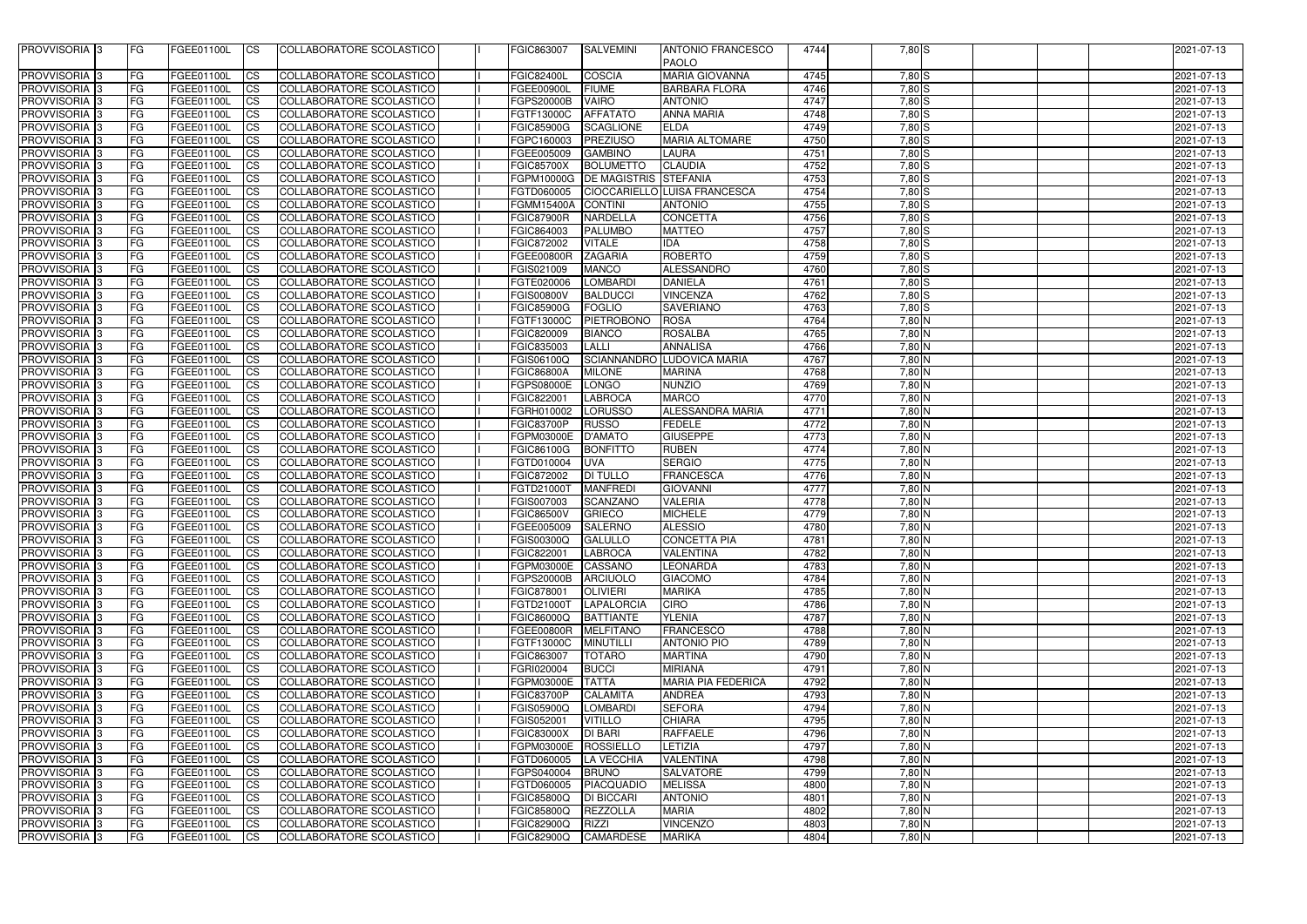| <b>PROVVISORIA</b> 3                             | FG         | FGEE01100L               | <b>ICS</b>             | COLLABORATORE SCOLASTICO                             | FGPS010008                               | <b>D'ANTONIO</b>                  | <b>EMANUELE</b>                           | 4805         | 7,80 N               | 2021-07-13               |
|--------------------------------------------------|------------|--------------------------|------------------------|------------------------------------------------------|------------------------------------------|-----------------------------------|-------------------------------------------|--------------|----------------------|--------------------------|
| <b>PROVVISORIA 3</b>                             | FG         | FGEE01100L               | <b>CS</b>              | COLLABORATORE SCOLASTICO                             | FGTD060005                               | <b>TOZIANO</b>                    | <b>PAMELA</b>                             | 4806         | $7,80$ N             | 2021-07-13               |
| PROVVISORIA <sup>3</sup>                         | FG         | FGEE01100L               | <b>CS</b>              | COLLABORATORE SCOLASTICO                             | FGIS021009                               | DE LEO                            | <b>NICOLA</b>                             | 4807         | $7,80$ N             | 2021-07-13               |
| PROVVISORIA <sup>3</sup>                         | FG         | FGEE01100L               | <b>CS</b>              | COLLABORATORE SCOLASTICO                             | <b>FGIC85900G</b>                        | <b>RUSSO</b>                      | <b>FRANCESCO</b>                          | 4808         | $7,80$ N             | 2021-07-13               |
| PROVVISORIA <sup>1</sup> 3                       | FG         | FGEE01100L               | <b>CS</b>              | COLLABORATORE SCOLASTICO                             | <b>FGIC84400T</b>                        | <b>CAPPUCCI</b>                   | <b>GRAZIA</b>                             | 4809         | 7,80 N               | 2021-07-13               |
| PROVVISORIA <sup>3</sup>                         | FG.        | FGEE01100L               | <b>CS</b>              | COLLABORATORE SCOLASTICO                             | <b>FGMM00400C</b>                        | D'ARNESE                          | <b>NICOLA</b>                             | 4810         | 7,80 N               | 2021-07-13               |
| PROVVISORIA 3                                    | FG         | FGEE01100L               | <b>CS</b>              | COLLABORATORE SCOLASTICO                             | <b>FGMM00400C</b>                        | <b>CUTRALE</b>                    | <b>SARA</b>                               | 4811         | $7,80$ N             | 2021-07-13               |
| PROVVISORIA 3                                    | FG         | <b>FGEE01100L</b>        | <b>CS</b>              | <b>COLLABORATORE SCOLASTICO</b>                      | FGIS001004                               | FERRI                             | <b>ROSANNA</b>                            | 4812         | 7,80 N               | 2021-07-13               |
| PROVVISORIA 3                                    | FG         | FGEE01100L               | <b>CS</b>              | COLLABORATORE SCOLASTICO                             | FGIS05900Q                               | <b>TOMAIUOLO</b>                  | <b>FILOMENA</b>                           | 4813         | 7,80 N               | 2021-07-13               |
| PROVVISORIA <sup>3</sup>                         | FG         | FGEE01100L               | $\overline{c}$         | COLLABORATORE SCOLASTICO                             | FGPS010008                               | <b>NISCO</b>                      | <b>VERONICA</b>                           | 4814         | $7,80$ N             | 2021-07-13               |
| PROVVISORIA <sup>3</sup>                         | FG         | FGEE01100L               | <b>CS</b>              | COLLABORATORE SCOLASTICO                             | <b>FGIS00800V</b>                        | <b>MENNITTI</b>                   | <b>CHIARA</b>                             | 4815         | $7,80$ N             | 2021-07-13               |
| PROVVISORIA <sup>3</sup>                         | FG         | FGEE01100L               | <b>CS</b>              | COLLABORATORE SCOLASTICO                             | <b>FGEE00800R</b>                        | <b>CACCESE</b>                    | <b>ILARIA</b>                             | 4816         | $7,80$ N             | 2021-07-13               |
| PROVVISORIA <sup>3</sup>                         | FG         | <b>FGEE01100L</b>        | <b>I</b> CS            | COLLABORATORE SCOLASTICO                             | FGIS001004                               | <b>ORTUSO</b>                     | <b>CHIARA PIA</b>                         | 4817         | 7,80 N               | 2021-07-13               |
| PROVVISORIA <sup>3</sup>                         | FG         | FGEE01100L               | <b>I</b> CS            | COLLABORATORE SCOLASTICO                             | <b>FGIC85400C</b>                        | <b>RICATTI</b>                    | <b>ANGELA</b>                             | 4818         | 7,80 N               | 2021-07-13               |
| PROVVISORIA <sup>3</sup>                         | FG         | FGEE01100L               | <b>ICS</b>             | COLLABORATORE SCOLASTICO                             | <b>FGIC863007</b>                        | <b>TROIANO</b>                    | <b>MICHELE PIO</b>                        | 4819         | 7,80 N               | 2021-07-13               |
| <b>PROVVISORIA</b> 3                             | FG         | FGEE01100L               | <b>I</b> CS            | <b>COLLABORATORE SCOLASTICO</b>                      | FGIC822001                               | <b>IANNUZZI</b>                   | <b>ROCCO</b>                              | 4820         | 7,80 N               | 2021-07-13               |
| <b>PROVVISORIA</b> 3                             | FG         | FGEE01100L               | <b>ICS</b>             | COLLABORATORE SCOLASTICO                             | FGTE020006                               | <b>GRASSI</b>                     | <b>SIMONA</b>                             | 4821         | 7,80 N               | 2021-07-13               |
| PROVVISORIA 3                                    | FG         | FGEE01100L               | <b>CS</b>              | COLLABORATORE SCOLASTICO                             | FGIC880001                               | <b>MONTANARO</b>                  | <b>TANIA</b>                              | 4822         | 7,80 N               | 2021-07-13               |
| PROVVISORIA <sup>3</sup>                         | FG         | FGEE01100L               | <b>ICS</b>             | COLLABORATORE SCOLASTICO                             | FGIC872002                               | <b>VITULANO</b>                   | <b>GIUSY</b>                              | 4823         | 7,80 N               | 2021-07-13               |
| PROVVISORIA <sup>3</sup>                         | FG         | FGEE01100L               | <b>ICS</b>             | COLLABORATORE SCOLASTICO                             | FGEE099004                               | <b>UVA</b>                        | <b>VINCENZA</b>                           | 4824         | 7,80 N               | 2021-07-13               |
| PROVVISORIA <sup>3</sup>                         | FG         | FGEE01100L               | <b>I</b> CS            | COLLABORATORE SCOLASTICO                             | FGIC820009<br><b>FGIC87900R</b>          | <b>MARUCCI</b><br><b>DI MONTE</b> | <b>MARIA PIA</b><br><b>ANTONELLA ANNA</b> | 4825         | $7,80$ N             | 2021-07-13               |
| PROVVISORIA <sup>3</sup>                         | FG         | FGEE01100L<br>FGEE01100L | <b>CS</b>              | COLLABORATORE SCOLASTICO                             |                                          |                                   | <b>ANGELO MATTEO</b>                      | 4826         | $7,80$ N             | 2021-07-13               |
| PROVVISORIA <sup>3</sup><br><b>PROVVISORIA</b> 3 | FG         | FGEE01100L               | <b>CS</b>              | COLLABORATORE SCOLASTICO<br>COLLABORATORE SCOLASTICO | FGTF13000C<br>FGPM03000E                 | <b>MARATEA</b><br><b>PECE</b>     | <b>MONICA</b>                             | 4827<br>4828 | $7,80$ N<br>$7,80$ N | 2021-07-13<br>2021-07-13 |
| PROVVISORIA <sup>3</sup>                         | FG<br>FG   | FGEE01100L               | <b>CS</b><br><b>CS</b> | COLLABORATORE SCOLASTICO                             | <b>FGIC87000A</b>                        | <b>QUIRITO</b>                    | <b>ROBERTA</b>                            | 4829         | 7,80 N               | 2021-07-13               |
| PROVVISORIA <sup>1</sup> 3                       | FG         | FGEE01100L               | <b>CS</b>              | COLLABORATORE SCOLASTICO                             | FGRI020004                               | <b>COLUCCI</b>                    | <b>GIORGIA</b>                            | 4830         | $7,80$ N             | 2021-07-13               |
| PROVVISORIA 3                                    | FG         | FGEE01100L               | <b>ICS</b>             | COLLABORATORE SCOLASTICO                             | FGIC86100G                               | <b>NARDUCCI</b>                   | <b>EMMA</b>                               | 4831         | $7,80$ N             | 2021-07-13               |
| PROVVISORIA <sup>3</sup>                         | FG.        | FGEE01100L               | <b>CS</b>              | COLLABORATORE SCOLASTICO                             | FGIC85800Q                               | <b>PETITO</b>                     | <b>ANTONIO</b>                            | 4832         | 7,80 N               | 2021-07-13               |
| PROVVISORIA <sup>13</sup>                        | FG         | <b>FGEE01100L</b>        | <b>CS</b>              | COLLABORATORE SCOLASTICO                             | FGPS040004                               | <b>AMOROSO</b>                    | <b>FEDERICA MARIA</b>                     | 4833         | $7,80$ N             | 2021-07-13               |
| PROVVISORIA <sup>1</sup> 3                       | FG.        | FGEE01100L               | <b>CS</b>              | COLLABORATORE SCOLASTICO                             | FGIS06100Q                               | <b>DI BARI</b>                    | <b>COSTANZA</b>                           | 4834         | 7,80 N               | 2021-07-13               |
| PROVVISORIA <sup>3</sup>                         | FG.        | FGEE01100L               | <b>CS</b>              | COLLABORATORE SCOLASTICO                             | <b>FGIC84500N</b>                        | <b>GIULIANI</b>                   | <b>GRAZIANA</b>                           | 4835         | 7,80 N               | 2021-07-13               |
| PROVVISORIA 3                                    | FG         | FGEE01100L               | <b>CS</b>              | COLLABORATORE SCOLASTICO                             | <b>FGIS04600N</b>                        | <b>DI PALMA</b>                   | <b>LUCA</b>                               | 4836         | $7,80$ N             | 2021-07-13               |
| PROVVISORIA <sup>3</sup>                         | FG         | <b>FGEE01100L</b>        | <b>CS</b>              | COLLABORATORE SCOLASTICO                             | FGIC871006                               | <b>OSCURI</b>                     | <b>FLAVIA</b>                             | 4837         | $7,80$ N             | 2021-07-13               |
| PROVVISORIA 3                                    | FG         | FGEE01100L               | <b>CS</b>              | COLLABORATORE SCOLASTICO                             | FGEE005009                               | <b>DEL GIUDICE</b>                | <b>GIULIANO</b>                           | 4838         | $7,80$ N             | 2021-07-13               |
| PROVVISORIA <sup>3</sup>                         | FG         | FGEE01100L               | $\overline{c}$         | COLLABORATORE SCOLASTICO                             | <b>FGIC85800Q</b>                        | <b>DI TULLIO</b>                  | <b>SIMONA</b>                             | 4839         | $7,80$ N             | 2021-07-13               |
| PROVVISORIA <sup>3</sup>                         | FG         | <b>FGEE01100L</b>        | <b>CS</b>              | <b>COLLABORATORE SCOLASTICO</b>                      | FGIC856004                               | <b>NARDUCCI</b>                   | <b>FABIOLA</b>                            | 4840         | 7,80 N               | 2021-07-13               |
| PROVVISORIA <sup>1</sup> 3                       | FG         | FGEE01100L               | <b>CS</b>              | COLLABORATORE SCOLASTICO                             | <b>FGTF17000V</b>                        | <b>SAVINO</b>                     | <b>SABRINA</b>                            | 4841         | $7,80$ N             | 2021-07-13               |
| PROVVISORIA 3                                    | FG         | FGEE01100L               | <b>I</b> CS            | COLLABORATORE SCOLASTICO                             | <b>FGIC85900G</b>                        | <b>FARANO</b>                     | <b>GAETANA FEDERICA</b>                   | 4842         | $7,80$ N             | 2021-07-13               |
| PROVVISORIA 3                                    | IFG.       | FGEE01100L               | CS                     | COLLABORATORE SCOLASTICO                             | FGIC80800P                               | SALCUNI                           | <b>MARIA</b>                              | 4843         | 7,80 N               | 2021-07-13               |
| PROVVISORIA 3                                    | IFG.       | FGEE01100L               | <b>ICS</b>             | COLLABORATORE SCOLASTICO                             | <b>FGRI020004</b>                        | <b>CARELLA</b>                    | <b>GIANLUCA</b>                           | 4844         | 7,80 N               | 2021-07-13               |
| PROVVISORIA 3                                    | FG         | FGEE01100L               | <b>CS</b>              | COLLABORATORE SCOLASTICO                             | FGPC15000C CALABRESE                     |                                   | <b>ELISABETTA</b>                         | 4845         | $7,80$ N             | 2021-07-13               |
| PROVVISORIA 3                                    | FG         | FGEE01100L               | <b>CS</b>              | COLLABORATORE SCOLASTICO                             | FGMM00700X MAINIERO                      |                                   | <b>FEDERICA</b>                           | 4846         | $7,80$ N             | 2021-07-13               |
| PROVVISORIA 3                                    | FG         | FGEE01100L               | <b>ICS</b>             | <b>COLLABORATORE SCOLASTICO</b>                      | FGTD21000T                               | LOPRIORE                          | <b>VITTORIO</b>                           | 4847         | 7,80 N               | 2021-07-13               |
| PROVVISORIA 3                                    | FG         | FGEE01100L               | <b>CS</b>              | COLLABORATORE SCOLASTICO                             | FGIC856004                               | LEONE                             | <b>ROBERTA</b>                            | 4848         | $7,80$ N             | 2021-07-13               |
| PROVVISORIA 3                                    | FG         | FGEE01100L               | <b>CS</b>              | COLLABORATORE SCOLASTICO                             | FGEE005009                               | <b>DE STEFANO</b>                 | <b>VANESSA</b>                            | 4849         | $7,80$ N             | 2021-07-13               |
| PROVVISORIA 3                                    | <b>FG</b>  | FGEE01100L               | <b>CS</b>              | COLLABORATORE SCOLASTICO                             | FGTF17000V                               | CASSANO                           | <b>DANIELA</b>                            | 4850         | $7,80$ N             | 2021-07-13               |
| PROVVISORIA 3                                    | FG         | FGEE01100L               | <b>CS</b>              | COLLABORATORE SCOLASTICO                             | <b>FGIC85800Q</b>                        | <b>CIARAMELLA</b>                 | <b>MICHELE</b>                            | 4851         | $7,80$ N             | 2021-07-13               |
| PROVVISORIA 3                                    | FG         | FGEE01100L               | <b>CS</b>              | COLLABORATORE SCOLASTICO                             | FGTF13000C<br>FGIC864003                 | NICOLO'                           | <b>MARIA GRAZIA</b>                       | 4852         | $7,80$ N             | 2021-07-13<br>2021-07-13 |
| PROVVISORIA 3                                    | FG         | FGEE01100L               | <b>CS</b>              | COLLABORATORE SCOLASTICO                             |                                          | LA TOSA                           | <b>MIRKO</b>                              | 4853         | $7,80$ N             |                          |
| PROVVISORIA 3<br>PROVVISORIA 3                   | FG<br>FG   | FGEE01100L<br>FGEE01100L | <b>CS</b>              | COLLABORATORE SCOLASTICO<br>COLLABORATORE SCOLASTICO | FGMM00400C GIULIANO<br><b>FGEE01200C</b> | <b>GRAMAZIO</b>                   | <b>GIOVANNA</b><br><b>LORETTA</b>         | 4854<br>4855 | $7,80$ N<br>$7,80$ N | 2021-07-13               |
| <b>PROVVISORIA</b> 3                             | IFG.       | FGEE01100L               | <b>CS</b><br><b>CS</b> | COLLABORATORE SCOLASTICO                             | <b>FGIC88200L</b>                        | <b>CIARFAGLIA</b>                 | <b>BARBARA</b>                            | 4856         | 7,80 N               | 2021-07-13<br>2021-07-13 |
| <b>PROVVISORIA</b> 3                             | IFG.       | FGEE01100L               | <b>CS</b>              | COLLABORATORE SCOLASTICO                             | FGTE020006                               | PANETTIERI                        | <b>SARA</b>                               | 4857         | 7,80 N               | 2021-07-13               |
| PROVVISORIA <sup>3</sup>                         | <b>IFG</b> | FGEE01100L               | <b>CS</b>              | <b>COLLABORATORE SCOLASTICO</b>                      | <b>FGIC86100G</b>                        | <b>RUSSO</b>                      | <b>CHRISTIAN</b>                          | 4858         | $7,80$ N             | 2021-07-13               |
| PROVVISORIA 3                                    | <b>IFG</b> | FGEE01100L               | <b>CS</b>              | COLLABORATORE SCOLASTICO                             | <b>FGIC82900Q</b>                        | <b>RINALDI</b>                    | <b>VERONICA</b>                           | 4859         | 7,80 N               | 2021-07-13               |
| PROVVISORIA 3                                    | IFG.       | <b>FGEE01100L</b>        | <b>CS</b>              | COLLABORATORE SCOLASTICO                             | <b>FGIC86100G</b>                        | <b>MENGA</b>                      | <b>GIORGIO</b>                            | 4860         | $7,80$ N             | 2021-07-13               |
| PROVVISORIA 3                                    | FG         | FGEE01100L               | <b>CS</b>              | COLLABORATORE SCOLASTICO                             | FGIC827004                               | <b>BOGNANI</b>                    | <b>ANTONELLA</b>                          | 4861         | $7,80$ N             | 2021-07-13               |
| PROVVISORIA 3                                    | <b>FG</b>  | FGEE01100L               | <b>CS</b>              | COLLABORATORE SCOLASTICO                             | <b>FGIC88200L</b>                        | <b>CLEMENTE</b>                   | <b>MARIANNA</b>                           | 4862         | 7,80 N               | 2021-07-13               |
| PROVVISORIA 3                                    | FG         | <b>FGEE01100L</b>        | <b>CS</b>              | COLLABORATORE SCOLASTICO                             | FGIS001004                               | <b>GABRIELE</b>                   | ANGELA                                    | 4863         | 7,80 N               | 2021-07-13               |
| <b>PROVVISORIA</b> 3                             | FG         | FGEE01100L               | <b>ICS</b>             | COLLABORATORE SCOLASTICO                             | <b>FGVC01000C</b>                        | PETRILLO                          | <b>ANDREA ARCANGELO</b>                   | 4864         | $7,80$ N             | 2021-07-13               |
| <b>PROVVISORIA</b> 3                             | FG         | FGEE01100L               | <b>CS</b>              | COLLABORATORE SCOLASTICO                             | <b>FGPS08000E</b>                        | BALDASSARRE ANDREAPIA             |                                           | 4865         | $7,80$ N             | 2021-07-13               |
| PROVVISORIA 3                                    | FG         | FGEE01100L               | <b>CS</b>              | COLLABORATORE SCOLASTICO                             | FGIS021009                               | <b>RENDINA</b>                    | <b>GRAZIA ANNA</b>                        | 4866         | 7,80 N               | 2021-07-13               |
|                                                  |            |                          |                        |                                                      |                                          |                                   |                                           |              |                      |                          |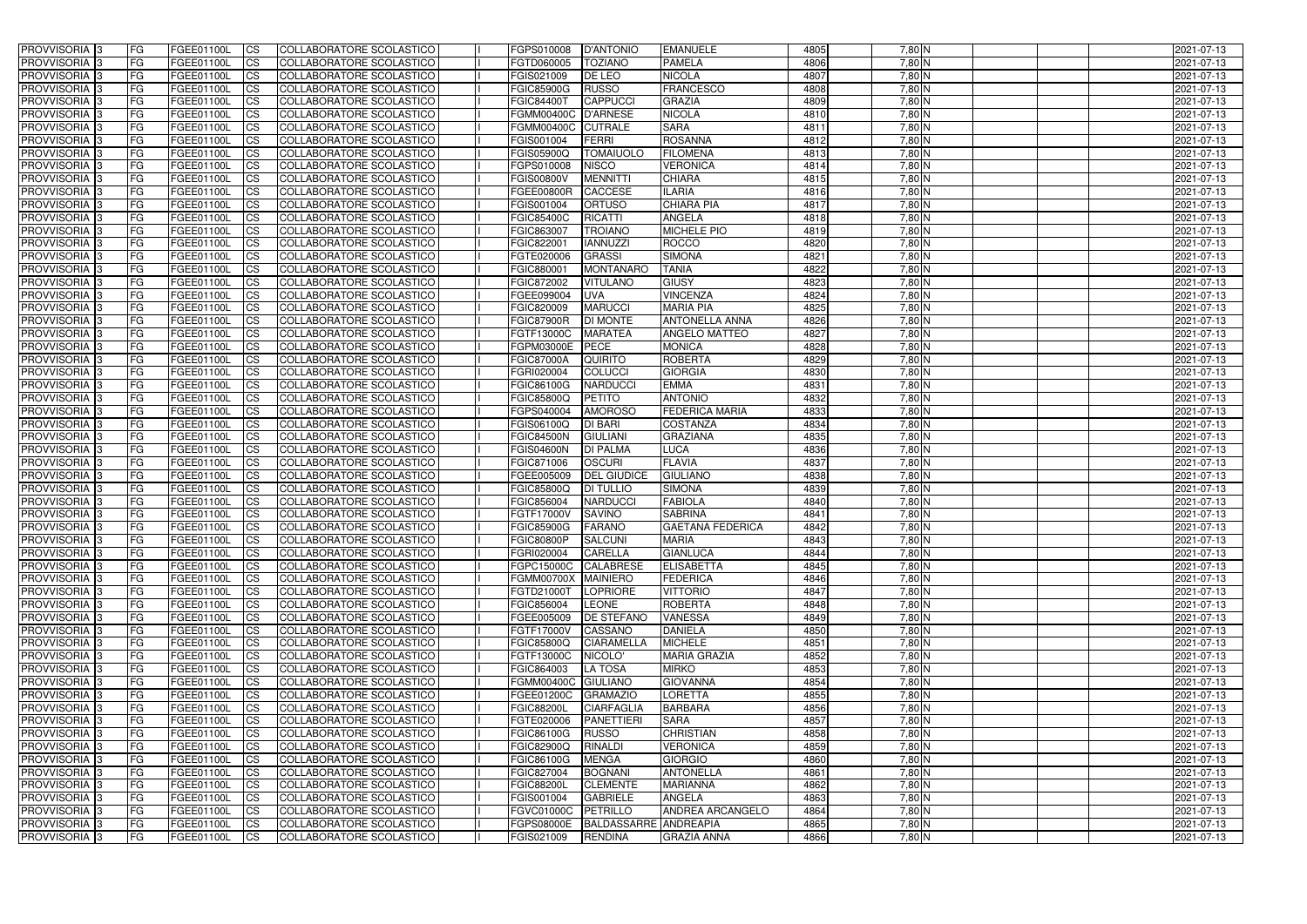| <b>PROVVISORIA</b> 3                                    | FG              | FGEE01100L                      | <b>ICS</b>              | COLLABORATORE SCOLASTICO                                    | FGRI020004                      | <b>GRIECO</b>                       | <b>ALESSIO</b>                           | 4867         | 7,80 N                 | 2021-07-13               |
|---------------------------------------------------------|-----------------|---------------------------------|-------------------------|-------------------------------------------------------------|---------------------------------|-------------------------------------|------------------------------------------|--------------|------------------------|--------------------------|
| <b>PROVVISORIA 3</b>                                    | FG              | FGEE01100L                      | <b>CS</b>               | COLLABORATORE SCOLASTICO                                    | FGIC820009                      | <b>RINALDI</b>                      | <b>FILIPPO</b>                           | 4868         | 7,80 N                 | 2021-07-13               |
| PROVVISORIA <sup>3</sup>                                | FG              | FGEE01100L                      | <b>CS</b>               | COLLABORATORE SCOLASTICO                                    | FGIC822001                      | <b>MARTUFI</b>                      | <b>GIUSEPPE</b>                          | 4869         | $7,80$ N               | 2021-07-13               |
| PROVVISORIA <sup>3</sup>                                | FG              | FGEE01100L                      | <b>CS</b>               | COLLABORATORE SCOLASTICO                                    | FGIC827004                      | PETECCHIA                           | <b>MARIA ANTONIETTA</b>                  | 4870         | $7,80$ N               | 2021-07-13               |
| PROVVISORIA <sup>1</sup> 3                              | FG              | FGEE01100L                      | <b>CS</b>               | COLLABORATORE SCOLASTICO                                    | <b>FGIC88100R</b>               | <b>MORETTI</b>                      | <b>CATERINA</b>                          | 4871         | 7,80 N                 | 2021-07-13               |
| PROVVISORIA <sup>3</sup>                                | FG              | FGEE01100L                      | <b>CS</b>               | COLLABORATORE SCOLASTICO                                    | <b>FGIS05300R</b>               | <b>RUSSO</b>                        | <b>MARIA</b>                             | 4872         | 7,80 N                 | 2021-07-13               |
| PROVVISORIA 3                                           | FG              | FGEE01100L                      | <b>CS</b>               | COLLABORATORE SCOLASTICO                                    | FGIS023001                      | <b>MURIGLIO</b>                     | <b>FRANCESCA</b>                         | 4873         | $7,80$ N               | 2021-07-13               |
| PROVVISORIA 3                                           | FG              | <b>FGEE01100L</b>               | <b>CS</b>               | <b>COLLABORATORE SCOLASTICO</b>                             | <b>FGIC87300T</b>               | <b>MARINARO</b>                     | <b>VALERIO</b>                           | 4874         | 7,80 N                 | 2021-07-13               |
| PROVVISORIA 3                                           | FG              | FGEE01100L                      | <b>CS</b>               | COLLABORATORE SCOLASTICO                                    | FGIC86100G                      | <b>DIDONNA</b>                      | <b>LAURA</b>                             | 4875         | 7,80 N                 | 2021-07-13               |
| PROVVISORIA <sup>3</sup>                                | FG              | FGEE01100L                      | $\overline{c}$          | COLLABORATORE SCOLASTICO                                    | <b>FGIC84600D</b>               | PALUMBIERI                          | <b>IVANA SEVERINA</b>                    | 4876         | $7,80$ N               | 2021-07-13               |
| PROVVISORIA <sup>3</sup>                                | FG              | FGEE01100L                      | <b>CS</b>               | COLLABORATORE SCOLASTICO                                    | <b>FGIS05300R</b>               | <b>FORTE</b>                        | <b>ROSA</b>                              | 4877         | $7,80$ N               | 2021-07-13               |
| PROVVISORIA <sup>3</sup>                                | FG              | FGEE01100L                      | <b>CS</b>               | COLLABORATORE SCOLASTICO                                    | FGEE06000T                      | <b>CATALDI</b>                      | <b>CLELIA</b>                            | 4878         | $7,80$ N               | 2021-07-13               |
| <b>PROVVISORIA</b> 3                                    | FG              | FGEE01100L                      | <b>I</b> CS             | COLLABORATORE SCOLASTICO                                    | FGIS021009                      | <b>GALANTE</b>                      | <b>ELIANA</b>                            | 4879         | 7,80 N                 | 2021-07-13               |
| PROVVISORIA <sup>3</sup>                                | FG              | FGEE01100L                      | <b>I</b> CS             | COLLABORATORE SCOLASTICO                                    | FGIC819005                      | LAVILLA                             | <b>ANNA</b>                              | 4880         | 7,80 N                 | 2021-07-13               |
| PROVVISORIA <sup>3</sup>                                | FG              | FGEE01100L                      | <b>I</b> CS             | COLLABORATORE SCOLASTICO                                    | <b>FGIC863007</b>               | <b>VITULANO</b>                     | <b>MARISA</b>                            | 4881         | 7,80 N                 | 2021-07-13               |
| <b>PROVVISORIA</b> 3                                    | FG              | FGEE01100L                      | <b>I</b> CS             | <b>COLLABORATORE SCOLASTICO</b>                             | <b>FGIC86000Q</b>               | <b>VALENO</b>                       | <b>MARTINA</b>                           | 4882         | 7,80 N                 | 2021-07-13               |
| <b>PROVVISORIA</b> 3                                    | FG              | FGEE01100L                      | <b>ICS</b>              | COLLABORATORE SCOLASTICO                                    | <b>FGIC86500V</b>               | <b>DE PALMA</b>                     | <b>RAFFAELLA</b>                         | 4883         | 7,80 N                 | 2021-07-13               |
| PROVVISORIA 3                                           | FG              | FGEE01100L                      | <b>CS</b>               | <b>COLLABORATORE SCOLASTICO</b>                             | <b>FGIS00800V</b>               | <b>INNEO</b>                        | <b>CELESTE</b>                           | 4884         | 7,80 N                 | 2021-07-13               |
| PROVVISORIA <sup>3</sup>                                | FG              | FGEE01100L                      | <b>ICS</b>              | COLLABORATORE SCOLASTICO                                    | <b>FGIS03700V</b>               | <b>DI MASO</b>                      | <b>VALENTINA</b>                         | 4885         | 7,80 N                 | 2021-07-13               |
| PROVVISORIA <sup>3</sup>                                | FG              | FGEE01100L                      | <b>I</b> CS             | COLLABORATORE SCOLASTICO                                    | FGIC856004                      | <b>GUERRIERI</b>                    | <b>FILOMENA</b>                          | 4886         | 7,80 N                 | 2021-07-13               |
| PROVVISORIA <sup>3</sup>                                | FG              | FGEE01100L                      | <b>I</b> CS             | COLLABORATORE SCOLASTICO                                    | <b>FGEE00800R</b>               | PORTINCASA                          | <b>CINZIA</b>                            | 4887         | $7,80$ N               | 2021-07-13               |
| PROVVISORIA <sup>3</sup>                                | FG              | FGEE01100L                      | <b>CS</b>               | COLLABORATORE SCOLASTICO                                    | FGIC864003                      | <b>ROBUSTELLA</b>                   | <b>FRANCESCA</b>                         | 4888         | $7,80$ N               | 2021-07-13               |
| PROVVISORIA <sup>3</sup>                                | FG              | FGEE01100L                      | <b>CS</b>               | COLLABORATORE SCOLASTICO                                    | FGEE099004                      | <b>BARBARO</b>                      | <b>GAETANO</b>                           | 4889         | $7,80$ N               | 2021-07-13               |
| <b>PROVVISORIA</b> 3                                    | FG              | FGEE01100L                      | <b>CS</b>               | COLLABORATORE SCOLASTICO                                    | FGPC160003                      | <b>DI LORENZO</b>                   | <b>ANASTASIA</b>                         | 4890         | $7,80$ N               | 2021-07-13               |
| PROVVISORIA <sup>3</sup>                                | FG              | FGEE01100L                      | <b>CS</b>               | COLLABORATORE SCOLASTICO                                    | <b>FGIC81600N</b>               | <b>FATTIBENE</b>                    | <b>GIULIA</b>                            | 4891         | 7,80 N                 | 2021-07-13               |
| PROVVISORIA <sup>1</sup> 3                              | FG              | FGEE01100L                      | <b>CS</b>               | COLLABORATORE SCOLASTICO                                    | FGIC863007                      | <b>TARONNA</b>                      | <b>SALVATORE</b>                         | 4892         | $7,80$ N               | 2021-07-13               |
| PROVVISORIA 3                                           | FG              | <b>FGEE01100L</b>               | <b>CS</b>               | COLLABORATORE SCOLASTICO                                    | <b>FGIS04600N</b>               | <b>PETROSILLO</b>                   | <b>ROSSELLA</b>                          | 4893         | $7,80$ N               | 2021-07-13               |
|                                                         | FG.             | FGEE01100L                      |                         |                                                             |                                 | <b>FUIANO</b>                       | <b>GUIDO GABRIELE</b>                    | 4894         | 7,80 N                 |                          |
| PROVVISORIA <sup>3</sup>                                |                 | <b>FGEE01100L</b>               | <b>CS</b>               | COLLABORATORE SCOLASTICO<br>COLLABORATORE SCOLASTICO        | FGPS010008<br><b>FGEE00900L</b> | <b>MICCIOLA</b>                     | <b>ANTONELLA</b>                         | 4895         | 7,80 N                 | 2021-07-13               |
| PROVVISORIA <sup>13</sup><br>PROVVISORIA <sup>1</sup> 3 | FG<br>FG.       | FGEE01100L                      | <b>CS</b><br><b>CS</b>  | COLLABORATORE SCOLASTICO                                    | <b>FGEE03200N</b>               | <b>DIGIOVINAZZO</b>                 | <b>DOMENICA</b>                          | 4896         | 7,80 N                 | 2021-07-13<br>2021-07-13 |
|                                                         | FG.             | FGEE01100L                      |                         |                                                             | <b>FGIS00800V</b>               | <b>DI SPIRITO</b>                   | <b>SILVIA</b>                            | 4897         | 7,80 N                 |                          |
| PROVVISORIA <sup>3</sup><br>PROVVISORIA <sup>1</sup> 3  |                 | FGEE01100L                      | <b>CS</b>               | COLLABORATORE SCOLASTICO                                    | FGIC880001                      | <b>TORRACO</b>                      | <b>CARMELA</b>                           | 4898         | $7,80$ N               | 2021-07-13               |
| PROVVISORIA <sup>3</sup>                                | FG              |                                 | <b>CS</b><br><b>CS</b>  | COLLABORATORE SCOLASTICO<br>COLLABORATORE SCOLASTICO        |                                 | <b>MURAGLIA</b>                     | <b>VALENTINA</b>                         | 4899         | $7,80$ N               | 2021-07-13               |
|                                                         | FG              | <b>FGEE01100L</b>               |                         |                                                             | FGEE01200C                      |                                     |                                          |              |                        | 2021-07-13               |
| PROVVISORIA 3                                           | FG              | <b>FGEE01100L</b>               | <b>CS</b>               | COLLABORATORE SCOLASTICO                                    | <b>FGIC86500V</b>               | <b>APRILE</b>                       | <b>GENNARO ROBERTO</b>                   | 4900         | $7,80$ N               | 2021-07-13               |
| PROVVISORIA <sup>3</sup>                                | FG              | FGEE01100L<br>FGEE01100L        | $\overline{\text{cs}}$  | COLLABORATORE SCOLASTICO<br><b>COLLABORATORE SCOLASTICO</b> | FGIC819005                      | <b>MALGIERI</b>                     | <b>ANTONIO</b>                           | 4901         | $7,80$ N               | 2021-07-13               |
| PROVVISORIA <sup>3</sup>                                | FG              |                                 | <b>CS</b>               | COLLABORATORE SCOLASTICO                                    | FGIC86000Q                      | <b>RICUCCI</b>                      | <b>GIUSEPPINA</b>                        | 4902<br>4903 | 7,80 N                 | 2021-07-13               |
| PROVVISORIA <sup>1</sup> 3                              | FG              | FGEE01100L                      | <b>CS</b>               | COLLABORATORE SCOLASTICO                                    | <b>FGEE00800R</b>               | <b>TOTO</b>                         | <b>ROCCO</b><br><b>FRANCESCO</b>         | 4904         | $7,80$ N<br>$7,80$ N   | 2021-07-13               |
| PROVVISORIA 3                                           | FG              | FGEE01100L                      | <b>I</b> CS             |                                                             | <b>FGIC85700X</b>               | <b>NARDELLA</b>                     |                                          |              |                        | 2021-07-13               |
| <b>PROVVISORIA</b> 3                                    | IFG.            | FGEE01100L                      | CS                      | COLLABORATORE SCOLASTICO                                    | FGPS040004 CONTE                |                                     | <b>FRANCESCO PAOLO</b>                   | 4905         | 7,80 N                 | 2021-07-13               |
| PROVVISORIA 3<br>PROVVISORIA 3                          | IFG.            | FGEE01100L                      | <b>ICS</b>              | COLLABORATORE SCOLASTICO                                    | FGEE005009                      | <b>GRANDE</b>                       | <b>GABRIELE</b>                          | 4906         | 7,80 N                 | 2021-07-13               |
|                                                         | FG              | FGEE01100L<br>FGEE01100L        | <b>CS</b>               | COLLABORATORE SCOLASTICO                                    | FGIC856004                      | <b>TERLIZZI</b>                     | <b>GABRIELLA</b><br><b>CONCETTA ANNA</b> | 4907         | $7,80$ N               | 2021-07-13               |
| PROVVISORIA 3                                           | FG              | FGEE01100L                      | <b>CS</b>               | COLLABORATORE SCOLASTICO<br><b>COLLABORATORE SCOLASTICO</b> | FGEE106002<br>FGTF17000V        | <b>ALFIERI</b><br><b>MOSSUTO</b>    | <b>LUISA</b>                             | 4908<br>4909 | $7,80$ N               | 2021-07-13               |
| PROVVISORIA <sup>3</sup>                                | FG              |                                 | <b>ICS</b>              |                                                             |                                 | <b>MARCHESANI</b>                   |                                          |              | 7,80 N                 | 2021-07-13               |
| PROVVISORIA 3<br>PROVVISORIA 3                          | FG<br>FG        | FGEE01100L<br>FGEE01100L        | <b>CS</b><br><b>CS</b>  | COLLABORATORE SCOLASTICO                                    | FGRH060003<br>FGTD010004        | <b>DE VITO</b>                      | <b>PIETRO</b><br><b>ANNA</b>             | 4910<br>4911 | $7,80$ N<br>$7,80$ N   | 2021-07-13<br>2021-07-13 |
| PROVVISORIA 3                                           |                 | FGEE01100L                      |                         | COLLABORATORE SCOLASTICO<br>COLLABORATORE SCOLASTICO        | FGIC872002                      | <b>TOTARO</b>                       | <b>VINCENZO</b>                          | 4912         | $7,80$ N               | 2021-07-13               |
| PROVVISORIA 3                                           | <b>FG</b><br>FG | FGEE01100L                      | <b>CS</b>               | COLLABORATORE SCOLASTICO                                    | FGTF13000C                      | <b>MANTUANO</b>                     | <b>GIUSEPPINA</b>                        | 4913         | $7,80$ N               |                          |
| PROVVISORIA 3                                           |                 | FGEE01100L                      | <b>CS</b><br><b>CS</b>  | COLLABORATORE SCOLASTICO                                    | FGIC842006                      | <b>IANNANTUONI</b>                  | <b>MARISA</b>                            | 4914         | $7,80$ N               | 2021-07-13<br>2021-07-13 |
| PROVVISORIA 3                                           | FG<br>IFG.      | FGEE01100L                      | <b>CS</b>               | COLLABORATORE SCOLASTICO                                    | <b>FGIS04600N</b>               | <b>FRANO</b>                        | <b>ROSANNA</b>                           | 4915         | $7,80$ N               | 2021-07-13               |
|                                                         |                 |                                 |                         |                                                             |                                 |                                     |                                          |              |                        |                          |
| PROVVISORIA 3                                           | FG              | FGEE01100L                      | <b>CS</b>               | COLLABORATORE SCOLASTICO                                    | FGEE112009                      | FERRILLI                            | <b>ANGELA</b>                            | 4916         | $7,80$ N               | 2021-07-13               |
| PROVVISORIA 3<br><b>PROVVISORIA</b> 3                   | FG<br>IFG.      | FGEE01100L<br>FGEE01100L        | <b>CS</b><br><b>CS</b>  | COLLABORATORE SCOLASTICO<br>COLLABORATORE SCOLASTICO        | FGIC847009<br><b>FGIS00800V</b> | <b>VILLANI</b><br><b>TORTORELLA</b> | <b>MICHELE</b><br><b>GIOVANNA</b>        | 4917<br>4918 | $7,80$ N<br>$7,80$ N   | 2021-07-13<br>2021-07-13 |
|                                                         |                 |                                 |                         |                                                             |                                 |                                     |                                          |              |                        |                          |
| <b>PROVVISORIA</b> 3                                    | IFG.<br> FG     | FGEE01100L<br><b>FGEE01100L</b> | <b>CS</b>               | COLLABORATORE SCOLASTICO                                    | FGIS021009                      | DRAGONE<br>SERIO                    | <b>CARMELA</b>                           | 4919<br>4920 | $7,79$ S<br>7,78 S     | 2021-07-13               |
| <b>PROVVISORIA</b> 3                                    |                 |                                 | <b>CS</b>               | <b>COLLABORATORE SCOLASTICO</b>                             | <b>FGIS00800V</b>               | GRECO                               | <b>CRISTINA</b>                          | 4921         |                        | 2021-07-13               |
| PROVVISORIA 3                                           | <b>IFG</b>      | FGEE01100L                      | <b>CS</b>               | COLLABORATORE SCOLASTICO                                    | <b>FGIC86200B</b>               | <b>GALANTE</b>                      | <b>ANNA</b>                              | 4922         | $7,78$ $S$             | 2021-07-13               |
| PROVVISORIA 3                                           | IFG.<br> FG     | <b>FGEE01100L</b>               | <b>CS</b>               | COLLABORATORE SCOLASTICO                                    | FGIC876009                      | <b>FIANANESE</b>                    | <b>GIOVANNA</b><br><b>CRISTIANO</b>      | 4923         | $7,78$ $S$<br>$7,78$ N | 2021-07-13<br>2021-07-13 |
| PROVVISORIA 3                                           |                 | FGEE01100L                      | <b>CS</b>               | COLLABORATORE SCOLASTICO<br>COLLABORATORE SCOLASTICO        | <b>FGIC82900Q</b>               |                                     |                                          |              |                        |                          |
| PROVVISORIA 3                                           | FG              | FGEE01100L                      | <b>CS</b>               |                                                             | FGPS040004                      | <b>ORLANDO</b>                      | <b>GIORGIO</b>                           | 4924<br>4925 | 7,78 N<br>$7,78$ N     | 2021-07-13               |
| PROVVISORIA 3<br><b>PROVVISORIA</b> 3                   | FG<br>FG        | <b>FGEE01100L</b><br>FGEE01100L | <b>CS</b><br><b>ICS</b> | COLLABORATORE SCOLASTICO<br>COLLABORATORE SCOLASTICO        | FGIC819005<br><b>FGIC82400L</b> | GIANGRANDE CARMELO<br><b>LEPORE</b> | <b>MARIATERESA</b>                       | 4926         | 7,78 N                 | 2021-07-13<br>2021-07-13 |
|                                                         |                 |                                 |                         |                                                             |                                 |                                     |                                          |              |                        |                          |
| PROVVISORIA 3                                           | FG              | FGEE01100L                      | <b>CS</b>               | COLLABORATORE SCOLASTICO                                    | <b>FGIC81600N</b>               | <b>SCALZI</b>                       | <b>MARISA</b>                            | 4927         | $7,77$ $S$             | 2021-07-13               |
| PROVVISORIA 3                                           | FG              | FGEE01100L                      | <b>CS</b>               | COLLABORATORE SCOLASTICO                                    | <b>FGIC87000A</b>               | <b>CECERE</b>                       | <b>ANGELA</b>                            | 4928         | $7,77$ S               | 2021-07-13               |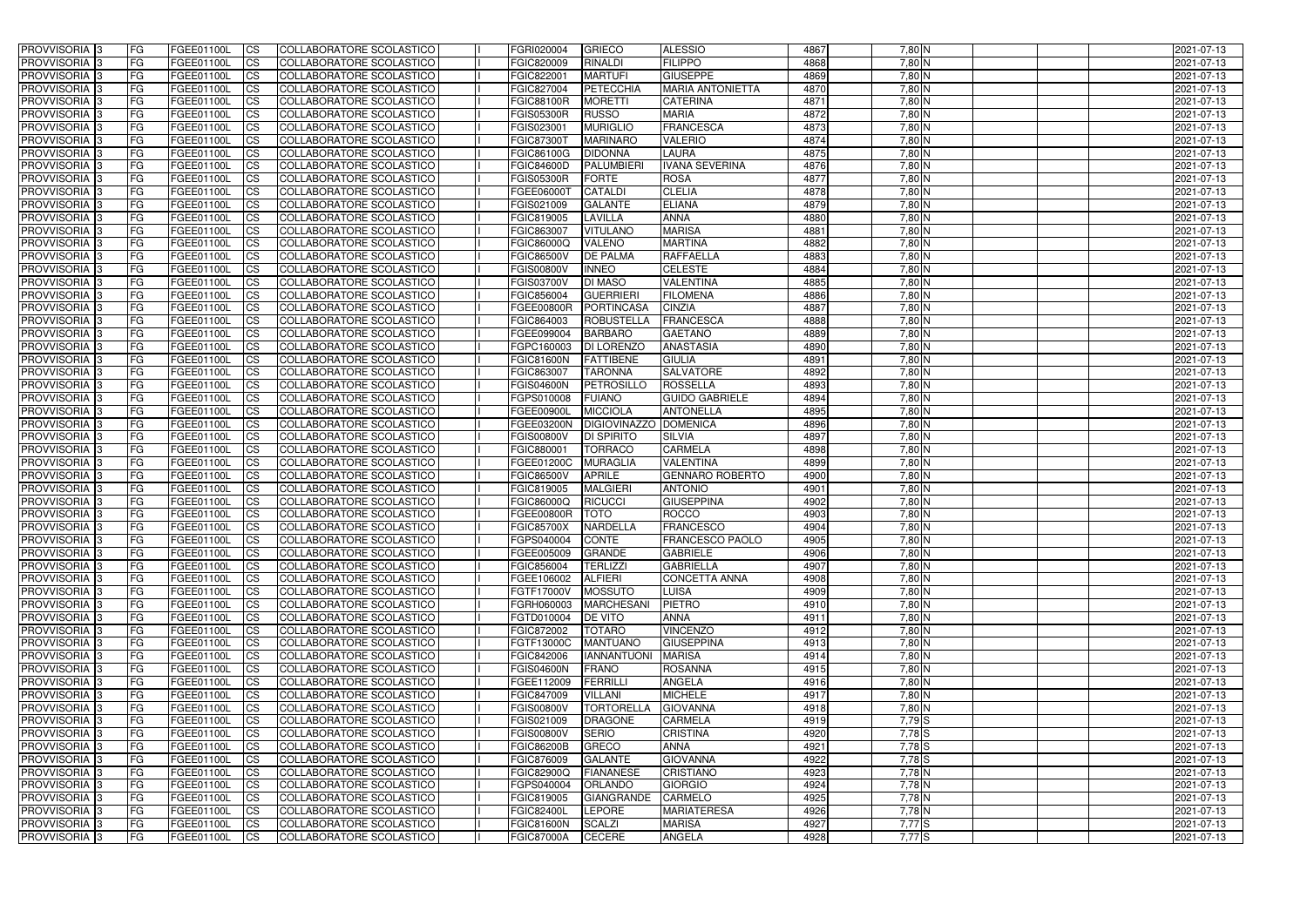| <b>PROVVISORIA</b> 3       | l FG      | FGEE01100L        | <b>ICS</b>             | COLLABORATORE SCOLASTICO        | FGRI020004           | <b>PEPE</b>         | <b>STEFANIA</b>             | 4929 | $7,77$ N        | 2021-07-13               |
|----------------------------|-----------|-------------------|------------------------|---------------------------------|----------------------|---------------------|-----------------------------|------|-----------------|--------------------------|
| <b>PROVVISORIA 3</b>       | FG        | FGEE01100L        | <b>ICS</b>             | COLLABORATORE SCOLASTICO        | FGEE02900T           | <b>CAGLIULI</b>     | <b>ANTONELLA</b>            | 4930 | $7,77$ N        | 2021-07-13               |
| PROVVISORIA <sup>1</sup> 3 | FG        | FGEE01100L        | <b>CS</b>              | <b>COLLABORATORE SCOLASTICO</b> | FGPC160003           | <b>IMPAGNATIELL</b> | <b>MASSIMO</b>              | 4931 | $7,77$ N        | 2021-07-13               |
| PROVVISORIA                | FG        | FGEE01100L        | <b>CS</b>              | COLLABORATORE SCOLASTICO        | FGPS040004           | <b>MANELLA</b>      | <b>ROSA</b>                 | 4932 | $7,77$ N        | 2021-07-13               |
| PROVVISORIA <sup>1</sup> 3 | FG        | FGEE01100L        | <b>CS</b>              | COLLABORATORE SCOLASTICO        | FGIC864003           | <b>POTITO</b>       | <b>CECILIA</b>              | 4933 | $7,75$ S        | 2021-07-13               |
| PROVVISORIA <sup>1</sup> 3 | FG        | FGEE01100L        | <b>CS</b>              | COLLABORATORE SCOLASTICO        | <b>FGMM00700X</b>    | <b>FULGARI</b>      | <b>MARIA PASQUALINA</b>     | 4934 | $7,75$ S        | 2021-07-13               |
| PROVVISORIA <sup>1</sup> 3 | FG        | FGEE01100L        | <b>CS</b>              | COLLABORATORE SCOLASTICO        | <b>FGIS00800V</b>    | <b>IANNELLI</b>     | ALESSANDRA                  | 4935 | $7,75$ S        | 2021-07-13               |
| PROVVISORIA 3              | FG        | FGEE01100L        | <b>ICS</b>             | COLLABORATORE SCOLASTICO        | FGIC856004           | <b>FIORE</b>        | <b>GIUSEPPINA</b>           | 4936 | $7,75$ S        | 2021-07-13               |
| PROVVISORIA 3              | FG        | FGEE01100L        | <b>CS</b>              | COLLABORATORE SCOLASTICO        | FGEE03200N           | <b>DAPRILE</b>      | <b>IVANA</b>                | 4937 | $7,75$ S        | 2021-07-13               |
| PROVVISORIA 3              | <b>FG</b> | FGEE01100L        | <b>ICS</b>             | COLLABORATORE SCOLASTICO        | FGEE005009           | <b>RISPOLI</b>      | <b>ROSSELLA</b>             | 4938 | $7,75$ S        | 2021-07-13               |
| PROVVISORIA 3              | FG        | FGEE01100L        | <b>ICS</b>             | COLLABORATORE SCOLASTICO        | FGPM05000Q           | <b>CAMODECA</b>     | <b>NUNZIA PIA</b>           | 4939 | 7,75 N          | 2021-07-13               |
| <b>PROVVISORIA</b>         | FG        | FGEE01100L        | <b>ICS</b>             | COLLABORATORE SCOLASTICO        | FGRI020004           | <b>GARRUTO</b>      | <b>LUCA</b>                 | 4940 | 7,75 N          | 2021-07-13               |
| <b>PROVVISORIA</b>         | FG        | FGEE01100L        | <b>ICS</b>             | COLLABORATORE SCOLASTICO        | FGTD060005           | <b>MANTOVANO</b>    | <b>ANTONIO</b>              | 4941 | $7,75$ N        | 2021-07-13               |
| <b>PROVVISORIA</b>         | FG        | FGEE01100L        | <b>ICS</b>             | COLLABORATORE SCOLASTICO        | <b>FGPS08000E</b>    | <b>DI FIORE</b>     | <b>CIRA GIOVANNA</b>        | 4942 | 7,75N           | 2021-07-13               |
| <b>PROVVISORIA</b>         | FG        | FGEE01100L        | <b>ICS</b>             | COLLABORATORE SCOLASTICO        | FGIC819005           | <b>BOVE</b>         | <b>FEDERICA</b>             | 4943 | $7,75$ N        | 2021-07-13               |
| <b>PROVVISORIA</b>         | FG        | FGEE01100L        | <b>ICS</b>             | COLLABORATORE SCOLASTICO        | FGPS010008           | <b>FORTE</b>        | ROCCO ANDREA                | 4944 | 7,75N           | 2021-07-13               |
| <b>PROVVISORIA</b>         | FG        | FGEE01100L        | <b>ICS</b>             | COLLABORATORE SCOLASTICO        | FGIC877005           | <b>CAUTILLO</b>     | <b>PAOLA</b>                | 4945 | 7,75 N          | 2021-07-13               |
| <b>PROVVISORIA</b>         | FG        | FGEE01100L        | <b>ICS</b>             | COLLABORATORE SCOLASTICO        | FGIS048009           | <b>SGARAMELLA</b>   | <b>VITO</b>                 | 4946 | 7,75 N          | 2021-07-13               |
| PROVVISORIA <sup>3</sup>   | FG        | FGEE01100L        | <b>ICS</b>             | COLLABORATORE SCOLASTICO        | <b>FGIC85800Q</b>    | <b>CAPPETTA</b>     | <b>RAFFAELLA</b>            | 4947 | 7,75N           | 2021-07-13               |
| PROVVISORIA <sup>3</sup>   | FG        | FGEE01100L        | <b>ICS</b>             | COLLABORATORE SCOLASTICO        | FGIC819005           | <b>PALMA</b>        | <b>ANTONIO</b>              | 4948 | $7,75$ N        | 2021-07-13               |
| PROVVISORIA <sup>3</sup>   | FG        | FGEE01100L        | <b>ICS</b>             | COLLABORATORE SCOLASTICO        | FGPS040004           | <b>PAGLIARA</b>     | <b>ROBERTO</b>              | 4949 | 7,75N           | 2021-07-13               |
| PROVVISORIA 3              | FG        | FGEE01100L        | <b>ICS</b>             | COLLABORATORE SCOLASTICO        | FGTD060005           | <b>BALLETTA</b>     | <b>MARIA</b>                | 4950 | 7,75N           | 2021-07-13               |
| PROVVISORIA <sup>3</sup>   | FG        | FGEE01100L        | <b>ICS</b>             | <b>COLLABORATORE SCOLASTICO</b> | FGPS010008           | <b>ROSATI</b>       | <b>IVANO</b>                | 4951 | 7,75N           |                          |
| PROVVISORIA <sup>3</sup>   |           | FGEE01100L        |                        |                                 | FGPS20000B           | <b>BISCEGLIA</b>    | <b>LAURA</b>                | 4952 |                 | 2021-07-13<br>2021-07-13 |
| PROVVISORIA <sup>3</sup>   | FG        | FGEE01100L        | <b>CS</b>              | COLLABORATORE SCOLASTICO        |                      | <b>GRAVINA</b>      | <b>SARA</b>                 | 4953 | 7,75 N<br>7,75N |                          |
|                            | FG        |                   | <b>CS</b>              | COLLABORATORE SCOLASTICO        | FGIC843002           |                     |                             |      |                 | 2021-07-13               |
| PROVVISORIA <sup>1</sup> 3 | FG        | FGEE01100L        | <b>ICS</b>             | COLLABORATORE SCOLASTICO        | FGTD21000T           | <b>NOLFO</b>        | ALESSANDRA                  | 4954 | 7,75N           | 2021-07-13               |
| PROVVISORIA 3              | FG        | FGEE01100L        | <b>ICS</b>             | COLLABORATORE SCOLASTICO        | FGRH060003           | <b>GORGOGLION</b>   | <b>SONIA</b>                | 4955 | $7,75$ N        | 2021-07-13               |
| PROVVISORIA                | FG        | FGEE01100L        | <b>ICS</b>             | COLLABORATORE SCOLASTICO        | FGPM03000E           | <b>PADOVANO</b>     | <b>MARIA CONCETTA</b>       | 4956 | $7,75$ N        | 2021-07-13               |
| PROVVISORIA                | FG        | FGEE01100L        | <b>CS</b>              | <b>COLLABORATORE SCOLASTICO</b> | <b>FGIC86200B</b>    | LUCCI               | <b>TIZIANA</b>              | 4957 | 7,75N           | 2021-07-13               |
| PROVVISORIA                | FG        | FGEE01100L        | <b>CS</b>              | COLLABORATORE SCOLASTICO        | <b>FGIC84100A</b>    | <b>SEMENTINO</b>    | <b>MARIA</b>                | 4958 | 7,75N           | 2021-07-13               |
| PROVVISORIA                | FG        | FGEE01100L        | <b>CS</b>              | COLLABORATORE SCOLASTICO        | FGEE11000N           | <b>CUSTODERC</b>    | <b>GIOVANNA</b>             | 4959 | 7,75 N          | 2021-07-13               |
| PROVVISORIA <sup>1</sup> 3 | FG        | FGEE01100L        | <b>CS</b>              | COLLABORATORE SCOLASTICO        | FGIC86100G           | <b>DELLI CARRI</b>  | <b>ROSSELLA</b>             | 4960 | $7,75$ N        | 2021-07-13               |
| PROVVISORIA <sup>1</sup> 3 | FG        | FGEE01100L        | <b>CS</b>              | COLLABORATORE SCOLASTICO        | FGPM10000G  IANNONE  |                     | <b>SILVANA</b>              | 4961 | $7,75$ N        | 2021-07-13               |
| PROVVISORIA 3              | FG        | FGEE01100L        | <b>CS</b>              | COLLABORATORE SCOLASTICO        | FGMM00700X MARCONE   |                     | <b>SARA</b>                 | 4962 | $7,75$ N        | 2021-07-13               |
| <b>PROVVISORIA</b>         | FG        | FGEE01100L        | <b>ICS</b>             | COLLABORATORE SCOLASTICO        | FGPM03000E           | <b>DANZA</b>        | <b>SANTINA</b>              | 4963 | 7,75N           | 2021-07-13               |
| PROVVISORIA <sup>1</sup> 3 | <b>FG</b> | FGEE01100L        | <b>CS</b>              | COLLABORATORE SCOLASTICO        | FGIC820009           | <b>CUPOLI</b>       | <b>ANTONIETTA</b>           | 4964 | $7,75$ N        | 2021-07-13               |
| PROVVISORIA 3              | <b>FG</b> | FGEE01100L        | <b>ICS</b>             | COLLABORATORE SCOLASTICO        | FGEE01200C           | PILLA               | <b>IOLANDA</b>              | 4965 | 7,73 S          | 2021-07-13               |
| <b>PROVVISORIA</b>         | <b>FG</b> | FGEE01100L        | <b>ICS</b>             | COLLABORATORE SCOLASTICO        | FGPM03000E VALENTINO |                     | <b>MICHELE</b>              | 4966 | $7,73$ N        | 2021-07-13               |
| PROVVISORIA 3              | FG        | FGEE01100L        | CS                     | COLLABORATORE SCOLASTICO        | FGEE005009 FONTANA   |                     | <b>ANTONELLA</b>            | 4967 | $7,72$ S        | 2021-07-13               |
| PROVVISORIA 3              | <b>FG</b> | FGEE01100L        | $\mathsf{ICS}$         | COLLABORATORE SCOLASTICO        | FGEE005009           | <b>MANSOLILLO</b>   | RONNIE                      | 4968 | $7,72$ $S$      | 2021-07-13               |
| PROVVISORIA 3              | <b>FG</b> | <b>FGEE01100L</b> | $\mathsf{ICS}$         | COLLABORATORE SCOLASTICO        | FGEE106002           | <b>MARIANI</b>      | <b>AMELIA RITA</b>          | 4969 | $7,71$ S        | 2021-07-13               |
| PROVVISORIA 3              | <b>FG</b> | FGEE01100L        | $\mathsf{ICS}$         | COLLABORATORE SCOLASTICO        | FGIC820009           | <b>AGRIESTI</b>     | <b>ROBERTA</b>              | 4970 | $7,71$ N        | 2021-07-13               |
| PROVVISORIA 3              | FG        | FGEE01100L        | $\mathsf{ICS}$         | COLLABORATORE SCOLASTICO        | <b>FGIC86100G</b>    | LOPRETE             | <b>LUCA</b>                 | 4971 | $7,71$ N        | 2021-07-13               |
| PROVVISORIA 3              | l FG      | FGEE01100L        | <b>CS</b>              | COLLABORATORE SCOLASTICO        | <b>FGIS05300R</b>    | <b>SCOPPA</b>       | <b>ELISABETTA</b>           | 4972 | $7,71$ N        | 2021-07-13               |
| PROVVISORIA 3              | <b>FG</b> | FGEE01100L        | $\mathsf{ICS}$         | COLLABORATORE SCOLASTICO        | <b>FGMM00400C</b>    | <b>TORRACO</b>      | <b>AGOSTINO GIANLUIGI</b>   | 4973 | $7,71$ N        | 2021-07-13               |
| PROVVISORIA 3              | FG        | FGEE01100L        | <b>CS</b>              | COLLABORATORE SCOLASTICO        | <b>FGIS00800V</b>    | <b>CAPOBIANCO</b>   | <b>MARIA MICHELA</b>        | 4974 | $7,70$ S        | 2021-07-13               |
| PROVVISORIA 3              | <b>FG</b> | FGEE01100L        | <b>CS</b>              | COLLABORATORE SCOLASTICO        | FGIC827004           | <b>CARANO</b>       | <b>CLAUDIA</b>              | 4975 | $7,70$ S        | 2021-07-13               |
| PROVVISORIA 3              | <b>FG</b> | FGEE01100L        | <b>CS</b>              | COLLABORATORE SCOLASTICO        | FGTD010004           | CALZOLAIO           | <b>GIUSEPPINA</b>           | 4976 | $7,70$ S        | 2021-07-13               |
| PROVVISORIA 3              | <b>FG</b> | FGEE01100L        | <b>CS</b>              | COLLABORATORE SCOLASTICO        | <b>FGIC87000A</b>    | DI LEO              | <b>LEANDRO MARIA NICOLA</b> | 4977 | 7,70 S          | 2021-07-13               |
| PROVVISORIA 3              | <b>FG</b> | FGEE01100L        | <b>CS</b>              | COLLABORATORE SCOLASTICO        | <b>FGIS03700V</b>    | <b>DI MASE</b>      | <b>GIULIANA</b>             | 4978 | 7,70 S          | 2021-07-13               |
| PROVVISORIA 3              | <b>FG</b> | FGEE01100L        | <b>CS</b>              | COLLABORATORE SCOLASTICO        | <b>FGIC84600D</b>    | <b>DILUCIA</b>      | <b>VITTORIA</b>             | 4979 | $7,70$ S        | 2021-07-13               |
| PROVVISORIA 3              | <b>FG</b> | FGEE01100L        | <b>CS</b>              | COLLABORATORE SCOLASTICO        | FGEE005009           | <b>BISCOTTI</b>     | <b>NICANDRO</b>             | 4980 | $7,70$ S        | 2021-07-13               |
| PROVVISORIA 3              | <b>FG</b> | FGEE01100L        | <b>CS</b>              | COLLABORATORE SCOLASTICO        | <b>FGIC85800Q</b>    | <b>SPERA</b>        | <b>GIUSEPPINA</b>           | 4981 | 7,70 S          | 2021-07-13               |
| PROVVISORIA 3              | <b>FG</b> | FGEE01100L        | <b>CS</b>              | COLLABORATORE SCOLASTICO        | FGRH060003           | <b>SIENA</b>        | <b>ROBERTA</b>              | 4982 | $7,70$ S        | 2021-07-13               |
| PROVVISORIA 3              | <b>FG</b> | FGEE01100L        | <b>CS</b>              | COLLABORATORE SCOLASTICO        | <b>FGTD08000A</b>    | <b>CIFELLI</b>      | <b>MARIA SANITA'</b>        | 4983 | $7,70$ S        | 2021-07-13               |
| PROVVISORIA 3              | <b>FG</b> | FGEE01100L        | <b>CS</b>              | COLLABORATORE SCOLASTICO        | <b>FGIC819005</b>    | <b>DONOFRIO</b>     | <b>MARIA</b>                | 4984 | $7,70$ S        | 2021-07-13               |
| PROVVISORIA 3              | <b>FG</b> | FGEE01100L        | <b>CS</b>              | COLLABORATORE SCOLASTICO        | FGPS010008           | <b>CARBOSIERO</b>   | <b>RITA</b>                 | 4985 | $7,70$ S        | 2021-07-13               |
| PROVVISORIA 3              | FG        | FGEE01100L        | <b>CS</b>              | COLLABORATORE SCOLASTICO        | <b>FGIC82300R</b>    | MASSENZIO           | <b>ELISA</b>                | 4986 | $7,70$ S        | 2021-07-13               |
| PROVVISORIA 3              | FG        | <b>FGEE01100L</b> | <b>CS</b>              | COLLABORATORE SCOLASTICO        | FGIS023001           | <b>MARCELLINO</b>   | <b>LORENA</b>               | 4987 | $7,70$ S        | 2021-07-13               |
| PROVVISORIA 3              | <b>FG</b> | FGEE01100L        | <b>CS</b>              | COLLABORATORE SCOLASTICO        | FGPM03000E           |                     | CAPOCCHIANO HELENA MARIA    | 4988 | $7,70$ S        | 2021-07-13               |
| PROVVISORIA 3              | <b>FG</b> | FGEE01100L        | $\overline{\text{CS}}$ | COLLABORATORE SCOLASTICO        | FGEE01200C           | COLANGELO           | <b>CHIARA CLARISSA</b>      | 4989 | $7,70$ S        | 2021-07-13               |
| PROVVISORIA 3              | <b>FG</b> | FGEE01100L        | $\mathsf{ICS}$         | COLLABORATORE SCOLASTICO        | <b>FGTD08000A</b>    | CAGIANO             | <b>SILVIA</b>               | 4990 | $7,70$ S        | 2021-07-13               |
|                            |           |                   |                        |                                 |                      |                     |                             |      |                 |                          |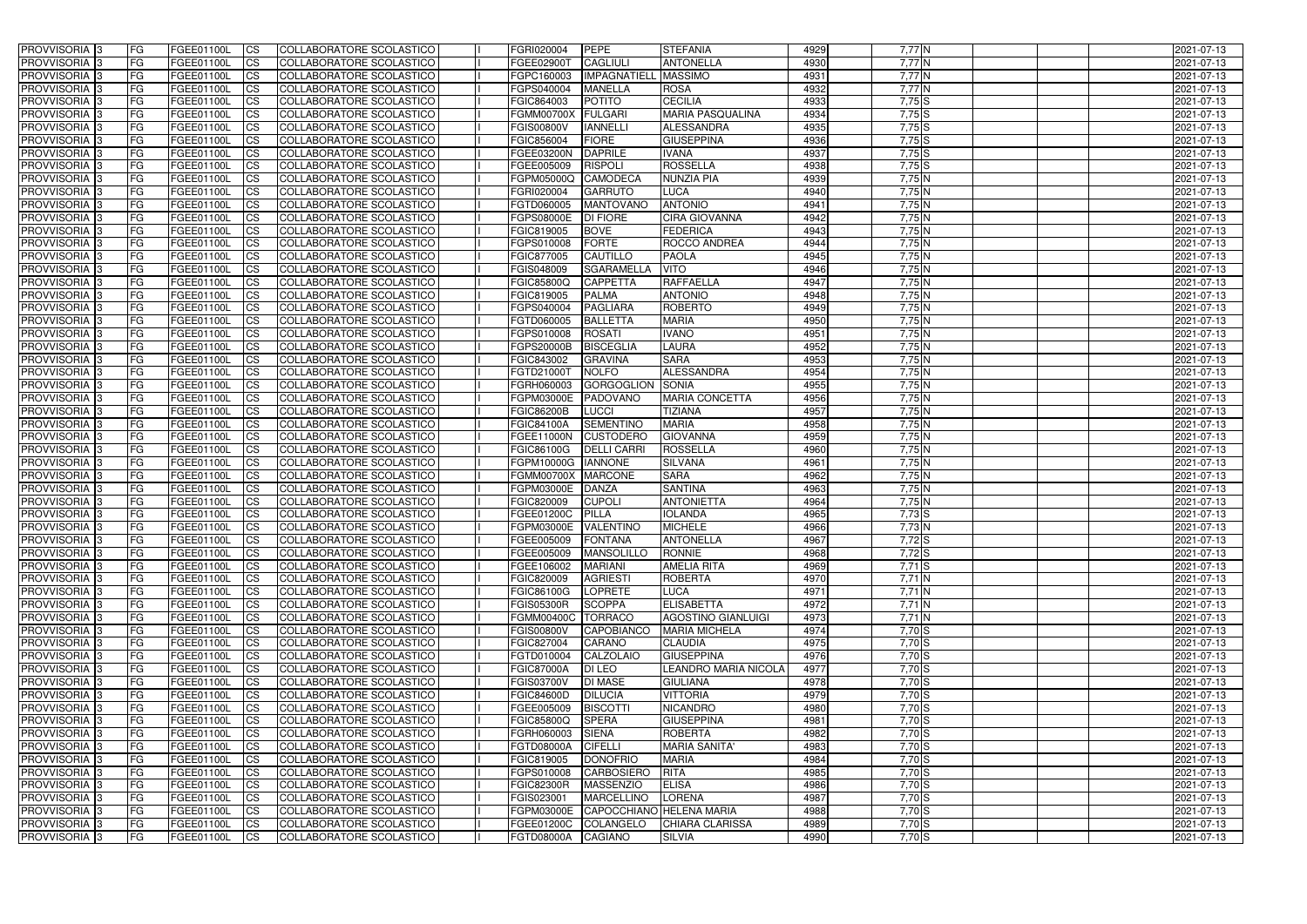| <b>PROVVISORIA</b> 3                      | FG         | FGEE01100L                             | <b>ICS</b>                          | COLLABORATORE SCOLASTICO                             | <b>FGEE00800R</b>        | <b>NAPPI</b>                    | <b>MARTINA</b>                | 4991         | 7,70 S             | 2021-07-13               |
|-------------------------------------------|------------|----------------------------------------|-------------------------------------|------------------------------------------------------|--------------------------|---------------------------------|-------------------------------|--------------|--------------------|--------------------------|
| <b>PROVVISORIA 3</b>                      | FG         | FGEE01100L                             | <b>CS</b>                           | COLLABORATORE SCOLASTICO                             | FGIC821005               | <b>SCIROCCO</b>                 | <b>VERONICA</b>               | 4992         | 7,70 S             | 2021-07-13               |
| PROVVISORIA <sup>3</sup>                  | FG         | FGEE01100L                             | <b>CS</b>                           | COLLABORATORE SCOLASTICO                             | FGIC863007               | <b>AZZARONE</b>                 | <b>NICOLETTA</b>              | 4993         | 7,70 S             | 2021-07-13               |
| PROVVISORIA <sup>3</sup>                  | FG         | FGEE01100L                             | <b>CS</b>                           | COLLABORATORE SCOLASTICO                             | <b>FGIC84400T</b>        | <b>CENTRA</b>                   | <b>GIOVANNI</b>               | 4994         | 7,70 S             | 2021-07-13               |
| PROVVISORIA <sup>1</sup> 3                | FG         | FGEE01100L                             | <b>CS</b>                           | COLLABORATORE SCOLASTICO                             | <b>FGIC81600N</b>        | D'ALESSIO                       | <b>ISABELLA</b>               | 4995         | 7,70 S             | 2021-07-13               |
| PROVVISORIA <sup>3</sup>                  | FG         | FGEE01100L                             | <b>CS</b>                           | COLLABORATORE SCOLASTICO                             | <b>FGIC87000A</b>        | <b>FUCCI</b>                    | <b>ANNA</b>                   | 4996         | 7,70 S             | 2021-07-13               |
| PROVVISORIA 3                             | FG         | FGEE01100L                             | <b>CS</b>                           | COLLABORATORE SCOLASTICO                             | FGTE020006               | <b>PETITO</b>                   | <b>VALENTINA</b>              | 4997         | 7,70 S             | 2021-07-13               |
| PROVVISORIA 3                             | FG         | <b>FGEE01100L</b>                      | <b>CS</b>                           | <b>COLLABORATORE SCOLASTICO</b>                      | FGIS01100P               | <b>DIGREGORIO</b>               | <b>PASQUALE</b>               | 4998         | 7,70 S             | 2021-07-13               |
| PROVVISORIA 3                             | FG         | FGEE01100L                             | <b>CS</b>                           | COLLABORATORE SCOLASTICO                             | FGPS040004               | <b>BRUNO</b>                    | <b>ALESSANDRO</b>             | 4999         | $7,70$ S           | 2021-07-13               |
| PROVVISORIA <sup>3</sup>                  | FG         | FGEE01100L                             | $\overline{c}$                      | COLLABORATORE SCOLASTICO                             | FGIC821005               | DI COSMO                        | <b>ANGELICA PIA</b>           | 5000         | 7,70 S             | 2021-07-13               |
| PROVVISORIA <sup>3</sup>                  | FG         | FGEE01100L                             | <b>CS</b>                           | <b>COLLABORATORE SCOLASTICO</b>                      | <b>FGIC86000Q</b>        | <b>VANGI</b>                    | <b>DEBORAH ANNA</b>           | 5001         | 7,70 S             | 2021-07-13               |
| PROVVISORIA <sup>3</sup>                  | FG         | FGEE01100L                             | <b>CS</b>                           | COLLABORATORE SCOLASTICO                             | <b>FGIC82900Q</b>        | CARPANO                         | <b>VINCENZO GIUSEPPE</b>      | 5002         | 7,70 S             | 2021-07-13               |
| PROVVISORIA <sup>3</sup>                  | FG         | FGEE01100L                             | <b>I</b> CS                         | COLLABORATORE SCOLASTICO                             | <b>FGTD02000P</b>        | <b>DILEO</b>                    | <b>PASQUALE</b>               | 5003         | 7,70 S             | 2021-07-13               |
| PROVVISORIA <sup>3</sup>                  | FG         | FGEE01100L                             | <b>I</b> CS                         | COLLABORATORE SCOLASTICO                             | <b>FGIC86500V</b>        | <b>QUITADAMO</b>                | NATALIZIA                     | 5004         | 7,70 S             | 2021-07-13               |
| PROVVISORIA <sup>3</sup>                  | FG         | FGEE01100L                             | <b>I</b> CS                         | COLLABORATORE SCOLASTICO                             | FGIC856004               | <b>DI SANTO</b>                 | <b>BERARDINO</b>              | 5005         | 7,70 S             | 2021-07-13               |
| <b>PROVVISORIA</b> 3                      | FG         | FGEE01100L                             | <b>I</b> CS                         | <b>COLLABORATORE SCOLASTICO</b>                      | <b>FGIC86000Q</b>        | PETRUZZI                        | <b>IVAN</b>                   | 5006         | 7,70 S             | 2021-07-13               |
| <b>PROVVISORIA</b> 3                      | FG         | FGEE01100L                             | <b>ICS</b>                          | COLLABORATORE SCOLASTICO                             | FGIC864003               | <b>GATTA</b>                    | <b>NIKO</b>                   | 5007         | 7,70 S             | 2021-07-13               |
| PROVVISORIA 3                             | FG         | FGEE01100L                             | <b>CS</b>                           | COLLABORATORE SCOLASTICO                             | FGIC819005               | <b>CICIRETTI</b>                | <b>SALVATORE ELIA</b>         | 5008         | $7,70$ N           | 2021-07-13               |
| PROVVISORIA <sup>3</sup>                  | FG         | FGEE01100L                             | <b>ICS</b>                          | COLLABORATORE SCOLASTICO                             | <b>FGPS20000B</b>        | QUITADAMC                       | <b>ROSSANA</b>                | 5009         | $7,70$ N           | 2021-07-13               |
| PROVVISORIA <sup>3</sup>                  | FG         | FGEE01100L                             | <b>I</b> CS                         | COLLABORATORE SCOLASTICO                             | FGIS05900Q               | <b>FRUNZIO</b>                  | <b>GIOVANNI</b>               | 5010         | 7,70 N             | 2021-07-13               |
| PROVVISORIA <sup>3</sup>                  | FG         | FGEE01100L                             | <b>ICS</b>                          | COLLABORATORE SCOLASTICO                             | FGPC160003               | <b>GRAZIUSO</b>                 | <b>ANTONELLO</b>              | 5011         | 7,70 N             | 2021-07-13               |
| PROVVISORIA <sup>3</sup>                  | FG         | FGEE01100L                             | <b>CS</b>                           | COLLABORATORE SCOLASTICO                             | <b>FGTD08000A</b>        | <b>COCOMAZZ</b>                 | <b>ANDREA FRANCESCO</b>       | 5012         | 7,70 N             | 2021-07-13               |
| PROVVISORIA <sup>3</sup>                  | FG         | FGEE01100L                             | <b>CS</b>                           | COLLABORATORE SCOLASTICO                             | FGPC180008               | <b>CIRULLI</b>                  | <b>MARTINA</b>                | 5013         | $7,70$ N           | 2021-07-13               |
| PROVVISORIA <sup>3</sup>                  | FG         | FGEE01100L                             | <b>CS</b>                           | COLLABORATORE SCOLASTICO                             | <b>FGVC01000C</b>        | <b>SALINNO</b>                  | LIDIA MARIA                   | 5014         | $7,70$ N           | 2021-07-13               |
| PROVVISORIA <sup>3</sup>                  | FG         | FGEE01100L                             | <b>CS</b>                           | COLLABORATORE SCOLASTICO                             | FGIC827004               | <b>DI GIOVINE</b>               | <b>VITTORIA</b>               | 5015         | $7,70$ N           | 2021-07-13               |
| PROVVISORIA <sup>1</sup> 3                | FG         | FGEE01100L                             | <b>CS</b>                           | COLLABORATORE SCOLASTICO                             | FGPS040004               | <b>CAPPA</b>                    | <b>MARIA</b>                  | 5016         | 7,70 N             | 2021-07-13               |
| PROVVISORIA 3                             | FG         | <b>FGEE01100L</b>                      | <b>CS</b>                           | COLLABORATORE SCOLASTICO                             | <b>FGMM04100B</b>        | CARANGELLA                      | <b>ALESSIA</b>                | 5017         | $7,70$ N           | 2021-07-13               |
| PROVVISORIA <sup>3</sup>                  | FG.        | FGEE01100L                             | <b>CS</b>                           | COLLABORATORE SCOLASTICO                             | FGIC876009               | <b>BELLINI</b>                  | <b>MARIAPIA</b>               | 5018         | 7,70 N             | 2021-07-13               |
| PROVVISORIA <sup>3</sup>                  | FG         | <b>FGEE01100L</b>                      | <b>CS</b>                           | COLLABORATORE SCOLASTICO                             | FGIC818009               | <b>MURINU</b>                   | <b>FRANCESCA</b>              | 5019         | $7,70$ N           | 2021-07-13               |
| PROVVISORIA <sup>1</sup> 3                | FG.        | FGEE01100L                             | <b>CS</b>                           | COLLABORATORE SCOLASTICO                             | FGIC880001               | <b>DI PIETRO</b>                | <b>NUNZIA</b>                 | 5020         | $7,70$ N           | 2021-07-13               |
| PROVVISORIA <sup>3</sup>                  | FG.        | FGEE01100L                             | <b>CS</b>                           | COLLABORATORE SCOLASTICO                             | FGRI020004               | <b>PELOSI</b>                   | FRANCESCO PAOLO               | 5021         | 7,70 N             | 2021-07-13               |
| PROVVISORIA <sup>3</sup>                  | FG         | FGEE01100L                             | <b>CS</b>                           | COLLABORATORE SCOLASTICO                             | FGEE005009               | <b>GRECO</b><br><b>BARRASSO</b> | <b>MELISSA</b>                | 5022         | $7,70$ N<br>7,70 N | 2021-07-13               |
| PROVVISORIA <sup>3</sup>                  | FG         | <b>FGEE01100L</b><br><b>FGEE01100L</b> | <b>CS</b>                           | COLLABORATORE SCOLASTICO                             | <b>FGIC87300T</b>        | <b>NIGRO</b>                    | <b>SONIA</b><br><b>CARMEN</b> | 5023         | 7,70 N             | 2021-07-13               |
| PROVVISORIA 3<br>PROVVISORIA <sup>3</sup> | FG         | FGEE01100L                             | <b>CS</b><br>$\overline{\text{cs}}$ | COLLABORATORE SCOLASTICO<br>COLLABORATORE SCOLASTICO | FGIC818009<br>FGIC86000Q | <b>AFFUSTO</b>                  | <b>MICHELA</b>                | 5024<br>5025 | 7,70 N             | 2021-07-13<br>2021-07-13 |
| PROVVISORIA <sup>3</sup>                  | FG         | FGEE01100L                             | <b>CS</b>                           | <b>COLLABORATORE SCOLASTICO</b>                      | FGTF17000V               | <b>ROSATI</b>                   | <b>FERDINANDO</b>             | 5026         | 7,70 N             | 2021-07-13               |
| PROVVISORIA <sup>3</sup>                  | FG<br>FG   | FGEE01100L                             | <b>CS</b>                           | COLLABORATORE SCOLASTICO                             | FGIC851001               | <b>DIELLA</b>                   | <b>FRANCESCA</b>              | 5027         | $7,70$ N           | 2021-07-13               |
| PROVVISORIA <sup>3</sup>                  | FG         | FGEE01100L                             | <b>I</b> CS                         | COLLABORATORE SCOLASTICO                             | FGTD21000T               | <b>GAROFALO</b>                 | <b>ELISEA</b>                 | 5028         | $7,70$ N           | 2021-07-13               |
| <b>PROVVISORIA</b> 3                      | IFG.       | FGEE01100L                             | CS                                  | COLLABORATORE SCOLASTICO                             | FGIC86100G SACCO         |                                 | <b>MICHELA</b>                | 5029         | 7,70 N             | 2021-07-13               |
| PROVVISORIA 3                             | IFG.       | FGEE01100L                             | <b>ICS</b>                          | COLLABORATORE SCOLASTICO                             | FGPM05000Q LONGO         |                                 | <b>LUCIA</b>                  | 5030         | $7,70$ N           | 2021-07-13               |
| PROVVISORIA 3                             | FG         | FGEE01100L                             | <b>CS</b>                           | COLLABORATORE SCOLASTICO                             | <b>FGIC86800A</b>        | DI LEO                          | <b>MARCO</b>                  | 5031         | $7,70$ N           | 2021-07-13               |
| PROVVISORIA 3                             | FG         | FGEE01100L                             | <b>CS</b>                           | COLLABORATORE SCOLASTICO                             | <b>FGIC82900Q</b>        | <b>IACOVIELLO</b>               | <b>VALENTINA</b>              | 5032         | 7,70 N             | 2021-07-13               |
| PROVVISORIA <sup>3</sup>                  | FG         | FGEE01100L                             | <b>ICS</b>                          | <b>COLLABORATORE SCOLASTICO</b>                      | <b>FGIS00800V</b>        | BALDUCCI                        | <b>CHIARA</b>                 | 5033         | 7,70 N             | 2021-07-13               |
| PROVVISORIA 3                             | FG         | FGEE01100L                             | <b>CS</b>                           | COLLABORATORE SCOLASTICO                             | <b>FGIC86200B</b>        | <b>CARITO</b>                   | <b>ADDOLORATA FEDERICA</b>    | 5034         | $7,70$ N           | 2021-07-13               |
| PROVVISORIA 3                             | FG         | FGEE01100L                             | <b>CS</b>                           | COLLABORATORE SCOLASTICO                             | FGPM03000E               | <b>APRILE</b>                   | <b>NOEMI</b>                  | 5035         | 7,70 N             | 2021-07-13               |
| PROVVISORIA 3                             | <b>FG</b>  | FGEE01100L                             | <b>CS</b>                           | COLLABORATORE SCOLASTICO                             | <b>FGIC81600N</b>        | <b>CHINNI</b>                   | <b>FEDERICA</b>               | 5036         | 7,70 N             | 2021-07-13               |
| PROVVISORIA 3                             | FG         | FGEE01100L                             | <b>CS</b>                           | COLLABORATORE SCOLASTICO                             | FGIC818009               | <b>COPPOLA</b>                  | <b>SARA</b>                   | 5037         | 7,70 N             | 2021-07-13               |
| PROVVISORIA 3                             | FG         | FGEE01100L                             | <b>CS</b>                           | COLLABORATORE SCOLASTICO                             | FGIC863007               | ARMILLOTTA                      | <b>CRYSTALL</b>               | 5038         | 7,70 N             | 2021-07-13               |
| PROVVISORIA 3                             | IFG.       | FGEE01100L                             | <b>CS</b>                           | COLLABORATORE SCOLASTICO                             | FGTF13000C               | <b>LACAPRA</b>                  | <b>GIOVANNA</b>               | 5039         | $7,70$ N           | 2021-07-13               |
| PROVVISORIA 3                             | FG         | FGEE01100L                             | <b>CS</b>                           | COLLABORATORE SCOLASTICO                             | <b>FGIC86200B</b>        | <b>ROLLO</b>                    | <b>RAFFAELLA</b>              | 5040         | $7,70$ N           | 2021-07-13               |
| PROVVISORIA 3                             | FG         | FGEE01100L                             | <b>CS</b>                           | COLLABORATORE SCOLASTICO                             | FGPM03000E               | <b>TRIVELLI</b>                 | <b>ALESSIA</b>                | 5041         | 7,70 N             | 2021-07-13               |
| <b>PROVVISORIA</b> 3                      | IFG.       | FGEE01100L                             | <b>CS</b>                           | COLLABORATORE SCOLASTICO                             | <b>FGIC82300R</b>        | <b>CLEMENTE</b>                 | <b>MARGHERITA</b>             | 5042         | 7,70 N             | 2021-07-13               |
| <b>PROVVISORIA</b> 3                      | IFG.       | FGEE01100L                             | <b>CS</b>                           | COLLABORATORE SCOLASTICO                             | <b>FGIC82300R</b>        | SCIBINICO                       | <b>LUCIA</b>                  | 5043         | 7,70 N             | 2021-07-13               |
| PROVVISORIA 3                             | <b>IFG</b> | FGEE01100L                             | <b>CS</b>                           | <b>COLLABORATORE SCOLASTICO</b>                      | <b>FGIC82500C</b>        | PLACENTINO                      | <b>CLAUDIA</b>                | 5044         | 7,70 N             | 2021-07-13               |
| PROVVISORIA 3                             | <b>IFG</b> | FGEE01100L                             | <b>CS</b>                           | COLLABORATORE SCOLASTICO                             | FGPC160003               | <b>LENSI</b>                    | <b>MARIAPIA</b>               | 5045         | 7,70 N             | 2021-07-13               |
| PROVVISORIA 3                             | IFG.       | <b>FGEE01100L</b>                      | <b>CS</b>                           | COLLABORATORE SCOLASTICO                             | <b>FGEE00800R</b>        | <b>DI GIACOMO</b>               | <b>FRANCESCA PIA</b>          | 5046         | 7,70 N             | 2021-07-13               |
| PROVVISORIA 3                             | FG         | FGEE01100L                             | <b>CS</b>                           | COLLABORATORE SCOLASTICO                             | <b>FGIC88100R</b>        | <b>GENTILOTTI</b>               | <b>PAOLA</b>                  | 5047         | 7,70 N             | 2021-07-13               |
| PROVVISORIA 3                             | <b>FG</b>  | FGEE01100L                             | <b>CS</b>                           | COLLABORATORE SCOLASTICO                             | <b>FGIC85800Q</b>        | CORNACCHIA                      | <b>GIOVANNI</b>               | 5048         | 7,70 N             | 2021-07-13               |
| PROVVISORIA 3                             | FG         | <b>FGEE01100L</b>                      | <b>CS</b>                           | COLLABORATORE SCOLASTICO                             | <b>FGVC01000C</b>        | LICCIARDI                       | <b>FRANCESCA</b>              | 5049         | 7,70 N             | 2021-07-13               |
| <b>PROVVISORIA</b> 3                      | FG         | FGEE01100L                             | <b>ICS</b>                          | COLLABORATORE SCOLASTICO                             | FGPS010008               | <b>SABATINI</b>                 | <b>MARSIA</b>                 | 5050         | 7,70 N             | 2021-07-13               |
| PROVVISORIA 3                             | FG         | FGEE01100L                             | <b>CS</b>                           | COLLABORATORE SCOLASTICO                             | <b>FGIC80700V</b>        | <b>TOZZI</b>                    | <b>MARIANNA</b>               | 5051         | $7,70$ N           | 2021-07-13               |
| PROVVISORIA 3                             | FG         | FGEE01100L                             | <b>CS</b>                           | COLLABORATORE SCOLASTICO                             | FGIC827004               | <b>SAVASTIO</b>                 | <b>ROSSELLA</b>               | 5052         | 7,70 N             | 2021-07-13               |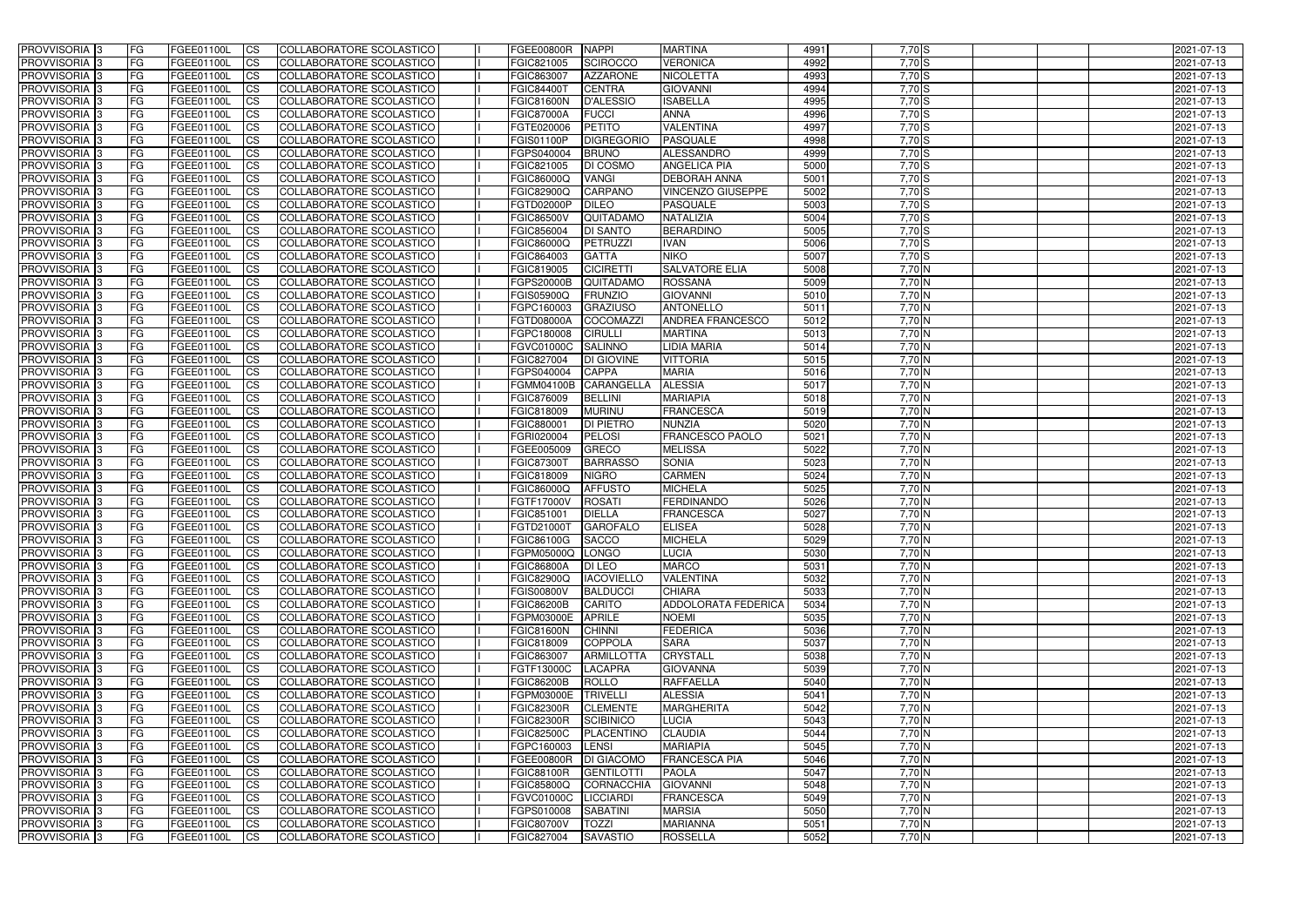| <b>PROVVISORIA</b> 3       | FG         | FGEE01100L        | <b>ICS</b>             | COLLABORATORE SCOLASTICO        | FGPS010008          | <b>SCOPECE</b>              | <b>FABRIZIO</b>                | 5053 | 7,70 N     | 2021-07-13 |
|----------------------------|------------|-------------------|------------------------|---------------------------------|---------------------|-----------------------------|--------------------------------|------|------------|------------|
| <b>PROVVISORIA 3</b>       | FG         | FGEE01100L        | <b>CS</b>              | COLLABORATORE SCOLASTICO        | <b>FGIC82900Q</b>   | LO RUSSO                    | <b>MATILDE</b>                 | 5054 | $7,70$ N   | 2021-07-13 |
| PROVVISORIA <sup>3</sup>   | FG         | FGEE01100L        | <b>CS</b>              | COLLABORATORE SCOLASTICO        | FGEE005009          | <b>VINCENTI</b>             | <b>DANA</b>                    | 5055 | $7,70$ N   | 2021-07-13 |
| PROVVISORIA <sup>3</sup>   | FG         | FGEE01100L        | <b>CS</b>              | COLLABORATORE SCOLASTICO        | FGIS06100Q          | <b>MANGINI</b>              | <b>GIUSEPPINA MIRELLA</b>      | 5056 | 7,70 N     | 2021-07-13 |
| PROVVISORIA <sup>1</sup> 3 | FG         | FGEE01100L        | <b>CS</b>              | COLLABORATORE SCOLASTICO        | <b>FGIC86000Q</b>   | EVANGELISTA                 | FEDERICA                       | 5057 | $7,70$ N   | 2021-07-13 |
| PROVVISORIA <sup>3</sup>   | FG         | FGEE01100L        | <b>CS</b>              | COLLABORATORE SCOLASTICO        | FGPM03000E          | <b>DE MARTINIS</b>          | <b>MARIA</b>                   | 5058 | 7,70 N     | 2021-07-13 |
| PROVVISORIA 3              | FG         | FGEE01100L        | <b>CS</b>              | COLLABORATORE SCOLASTICO        | FGIS048009          | <b>COLAGIOVANN GIUSEPPE</b> |                                | 5059 | 7,70 N     | 2021-07-13 |
| PROVVISORIA 3              | FG         | <b>FGEE01100L</b> | <b>CS</b>              | COLLABORATORE SCOLASTICO        | FGIC864003          | <b>GUERRA</b>               | <b>ROSSELLA</b>                | 5060 | 7,70 N     | 2021-07-13 |
| PROVVISORIA 3              | FG         | FGEE01100L        | <b>CS</b>              | COLLABORATORE SCOLASTICO        | FGIS06100Q          | <b>CIUFFREDA</b>            | <b>TIZIANA</b>                 | 5061 | 7,70 N     | 2021-07-13 |
| PROVVISORIA <sup>3</sup>   | FG         | FGEE01100L        | $\overline{c}$         | COLLABORATORE SCOLASTICO        | FGEE00900L          | <b>LA RICCIA</b>            | <b>FABRIZIA LETIZIA ANNA</b>   | 5062 | 7,70 N     | 2021-07-13 |
| PROVVISORIA <sup>3</sup>   | FG         | FGEE01100L        | <b>CS</b>              | COLLABORATORE SCOLASTICO        | FGTD21000T          | CASO                        | <b>VITO</b>                    | 5063 | 7,70 N     | 2021-07-13 |
| PROVVISORIA <sup>3</sup>   | FG         | FGEE01100L        | <b>CS</b>              | COLLABORATORE SCOLASTICO        | <b>FGEE06000T</b>   | RICCIARDELLI                | <b>ISABELLA</b>                | 5064 | $7,70$ N   | 2021-07-13 |
| PROVVISORIA <sup>3</sup>   | FG         | <b>FGEE01100L</b> | <b>ICS</b>             | COLLABORATORE SCOLASTICO        | <b>FGIC88100R</b>   | FRISO                       | <b>ALESSIA</b>                 | 5065 | $7,70$ N   | 2021-07-13 |
| PROVVISORIA <sup>3</sup>   | FG         | FGEE01100L        | <b>ICS</b>             | COLLABORATORE SCOLASTICO        | FGPS040004          | PISERCHIA                   | <b>MAURIZIO</b>                | 5066 | $7,70$ N   | 2021-07-13 |
| PROVVISORIA <sup>3</sup>   | FG         | FGEE01100L        | <b>I</b> CS            | COLLABORATORE SCOLASTICO        | <b>FGIC86500V</b>   | <b>TATTILO</b>              | <b>MARIANNA</b>                | 5067 | $7,70$ N   | 2021-07-13 |
| <b>PROVVISORIA</b> 3       | FG         | FGEE01100L        | <b>I</b> CS            | <b>COLLABORATORE SCOLASTICO</b> | <b>FGVC01000C</b>   | <b>TERLIZZI</b>             | ANNUNZIATA                     | 5068 | $7,70$ N   | 2021-07-13 |
| <b>PROVVISORIA</b> 3       | FG         | FGEE01100L        | <b>ICS</b>             | COLLABORATORE SCOLASTICO        | FGIC878001          | <b>RUSSO</b>                | <b>GIOVANNA GRAZIA</b>         | 5069 | 7,70 N     | 2021-07-13 |
| PROVVISORIA 3              | FG         | FGEE01100L        | <b>CS</b>              | COLLABORATORE SCOLASTICO        | FGIC818009          | <b>GARRUTO</b>              | <b>LEA</b>                     | 5070 | $7,70$ N   | 2021-07-13 |
| PROVVISORIA <sup>3</sup>   | FG         | FGEE01100L        | <b>ICS</b>             | COLLABORATORE SCOLASTICO        | <b>FGMM00400C</b>   | <b>VINELLI</b>              | <b>VALERIA</b>                 | 5071 | $7,70$ N   | 2021-07-13 |
| PROVVISORIA <sup>3</sup>   | FG         | FGEE01100L        | <b>I</b> CS            | COLLABORATORE SCOLASTICO        | FGIS021009          | <b>NAPOLITANO</b>           | <b>CAROLINA</b>                | 5072 | 7,70 N     | 2021-07-13 |
| PROVVISORIA <sup>3</sup>   | FG         | FGEE01100L        | <b>I</b> CS            | COLLABORATORE SCOLASTICO        | <b>FGMM00400C</b>   | <b>DE MITA</b>              | <b>MARIANNA</b>                | 5073 | 7,70 N     | 2021-07-13 |
| PROVVISORIA <sup>3</sup>   | FG         | FGEE01100L        | <b>CS</b>              | COLLABORATORE SCOLASTICO        | <b>FGIS00800V</b>   | <b>PISCOPO</b>              | <b>MARIA</b>                   | 5074 | 7,70 N     | 2021-07-13 |
| PROVVISORIA <sup>3</sup>   | FG         | FGEE01100L        | <b>CS</b>              | COLLABORATORE SCOLASTICO        | <b>FGIC80800P</b>   | <b>VITIELLO</b>             | <b>CECILIA</b>                 | 5075 | $7,70$ N   | 2021-07-13 |
| <b>PROVVISORIA</b> 3       | FG         | FGEE01100L        | <b>CS</b>              | COLLABORATORE SCOLASTICO        | FGPC180008          | <b>BASSO</b>                | <b>ANGELA</b>                  | 5076 | $7,70$ N   | 2021-07-13 |
| PROVVISORIA <sup>3</sup>   | FG         | FGEE01100L        | <b>CS</b>              | COLLABORATORE SCOLASTICO        | FGTE020006          | <b>ARMILLOTTA</b>           | <b>MARILENA</b>                | 5077 | $7,70$ N   | 2021-07-13 |
| PROVVISORIA <sup>1</sup> 3 | FG         | FGEE01100L        |                        | COLLABORATORE SCOLASTICO        | FGPM03000E          | <b>FENINNO</b>              | <b>FLAVIA</b>                  | 5078 | $7,70$ N   |            |
|                            | FG         |                   | <b>CS</b>              |                                 |                     | <b>PRIORE</b>               |                                | 5079 | $7,70$ N   | 2021-07-13 |
| PROVVISORIA 3              |            | <b>FGEE01100L</b> | <b>CS</b>              | COLLABORATORE SCOLASTICO        | FGMM148003          |                             | <b>LUIGI</b><br><b>ANTONIO</b> | 5080 | 7,70 N     | 2021-07-13 |
| PROVVISORIA <sup>3</sup>   | FG.        | FGEE01100L        | <b>CS</b>              | COLLABORATORE SCOLASTICO        | FGIS00300Q          | <b>IACUBINO</b>             | <b>STEFANIA</b>                |      |            | 2021-07-13 |
| PROVVISORIA <sup>3</sup>   | FG         | <b>FGEE01100L</b> | <b>CS</b>              | COLLABORATORE SCOLASTICO        | <b>FGIS00800V</b>   | <b>VITULANO</b>             |                                | 5081 | $7,70$ N   | 2021-07-13 |
| PROVVISORIA <sup>1</sup> 3 | FG.        | FGEE01100L        | <b>CS</b>              | COLLABORATORE SCOLASTICO        | FGPC160003          | <b>TOTO</b>                 | <b>FRANCESCO MARCO</b>         | 5082 | $7,70$ N   | 2021-07-13 |
| PROVVISORIA <sup>3</sup>   | FG.        | FGEE01100L        | <b>CS</b>              | COLLABORATORE SCOLASTICO        | <b>FGIC86800A</b>   | <b>MAIORANO</b>             | FRANCESCO                      | 5083 | 7,70 N     | 2021-07-13 |
| PROVVISORIA <sup>3</sup>   | FG         | FGEE01100L        | $\overline{\text{cs}}$ | COLLABORATORE SCOLASTICO        | FGIC843002          | <b>FACCIORUSSO STEFANIA</b> |                                | 5084 | $7,70$ N   | 2021-07-13 |
| PROVVISORIA <sup>3</sup>   | FG         | <b>FGEE01100L</b> | <b>CS</b>              | COLLABORATORE SCOLASTICO        | <b>FGIC85800Q</b>   | <b>CISTARO</b>              | <b>CHRISTIAN</b>               | 5085 | 7,70 N     | 2021-07-13 |
| PROVVISORIA 3              | FG         | <b>FGEE01100L</b> | <b>CS</b>              | COLLABORATORE SCOLASTICO        | FGTD21000T          | <b>ZUZZARO</b>              | <b>GIUSEPPE</b>                | 5086 | 7,70 N     | 2021-07-13 |
| PROVVISORIA <sup>3</sup>   | FG         | FGEE01100L        | $\overline{c}$         | COLLABORATORE SCOLASTICO        | <b>FGIC87000A</b>   | <b>MARINO</b>               | <b>ANTONELLA</b>               | 5087 | 7,70 N     | 2021-07-13 |
| PROVVISORIA <sup>3</sup>   | FG         | <b>FGEE01100L</b> | <b>CS</b>              | <b>COLLABORATORE SCOLASTICO</b> | <b>FGIS00800V</b>   | <b>RUSSO</b>                | COSTANZA                       | 5088 | 7,70 N     | 2021-07-13 |
| PROVVISORIA <sup>3</sup>   | FG         | FGEE01100L        | <b>CS</b>              | COLLABORATORE SCOLASTICO        | FGIC827004          | <b>VECCHIARINO</b>          | <b>LUCIA ANNA</b>              | 5089 | $7,70$ N   | 2021-07-13 |
| PROVVISORIA 3              | FG         | FGEE01100L        | <b>I</b> CS            | COLLABORATORE SCOLASTICO        | FGTE020006          | <b>IACUZIO</b>              | LUCIA                          | 5090 | $7,70$ N   | 2021-07-13 |
| <b>PROVVISORIA</b> 3       | IFG.       | FGEE01100L        | CS                     | COLLABORATORE SCOLASTICO        | <b>FGIS048009</b>   | CARLUCCI                    | <b>FRANCESCO</b>               | 5091 | 7,70 N     | 2021-07-13 |
| PROVVISORIA 3              | IFG.       | FGEE01100L        | <b>ICS</b>             | COLLABORATORE SCOLASTICO        | FGIC835003          | <b>TANTOIA</b>              | <b>LUCIA</b>                   | 5092 | $7,70$ N   | 2021-07-13 |
| PROVVISORIA 3              | FG         | FGEE01100L        | <b>CS</b>              | COLLABORATORE SCOLASTICO        | <b>FGEE00800R</b>   | <b>ZICHELLA</b>             | <b>MICHELE</b>                 | 5093 | $7,68$ N   | 2021-07-13 |
| PROVVISORIA 3              | FG         | FGEE01100L        | <b>ICS</b>             | COLLABORATORE SCOLASTICO        | <b>FGIC872002</b>   | GRANATIERO                  | <b>GIUSEPPINA</b>              | 5094 | $7,68$ N   | 2021-07-13 |
| PROVVISORIA <sup>3</sup>   | FG         | FGEE01100L        | <b>ICS</b>             | COLLABORATORE SCOLASTICO        | FGPM05000Q          | <b>TAROLLO</b>              | <b>LUCIA</b>                   | 5095 | 7,68 N     | 2021-07-13 |
| PROVVISORIA 3              | FG.        | FGEE01100L        | <b>CS</b>              | COLLABORATORE SCOLASTICO        | FGIC818009          | <b>TRIVENTI</b>             | <b>AGATA</b>                   | 5096 | $7,68$ N   | 2021-07-13 |
| PROVVISORIA 3              | FG         | FGEE01100L        | <b>CS</b>              | COLLABORATORE SCOLASTICO        | <b>FGIC86600P</b>   | <b>FACCIORUSSO ANGELA</b>   |                                | 5097 | $7,67$ $S$ | 2021-07-13 |
| PROVVISORIA 3              | <b>FG</b>  | FGEE01100L        | <b>CS</b>              | COLLABORATORE SCOLASTICO        | FGIC869006          | <b>MIALE</b>                | <b>CARMELA FLAVIA DAFNE</b>    | 5098 | 7,67 S     | 2021-07-13 |
| PROVVISORIA 3              | FG         | FGEE01100L        | <b>CS</b>              | COLLABORATORE SCOLASTICO        | FGEE00900L          | <b>GALLO</b>                | <b>DANIELA</b>                 | 5099 | 7,67 S     | 2021-07-13 |
| PROVVISORIA 3              | FG         | FGEE01100L        | <b>CS</b>              | COLLABORATORE SCOLASTICO        | <b>FGIC85900G</b>   | <b>DE CARLO</b>             | <b>MARCO</b>                   | 5100 | 7,67 S     | 2021-07-13 |
| PROVVISORIA 3              | FG         | FGEE01100L        | <b>CS</b>              | COLLABORATORE SCOLASTICO        | <b>FGIC87400N</b>   | <b>BRASCHI</b>              | <b>SABINA</b>                  | 5101 | $7,67$ $S$ | 2021-07-13 |
| PROVVISORIA 3              | FG         | FGEE01100L        | <b>CS</b>              | COLLABORATORE SCOLASTICO        | FGIC827004          | PIETROSANTO                 | <b>NICOLETTA</b>               | 5102 | 7,67 S     | 2021-07-13 |
| PROVVISORIA 3              | FG         | FGEE01100L        | <b>CS</b>              | COLLABORATORE SCOLASTICO        | FGPM03000E          | CONTE                       | <b>ROSA</b>                    | 5103 | $7,67$ $S$ | 2021-07-13 |
| <b>PROVVISORIA</b> 3       | IFG.       | FGEE01100L        | <b>CS</b>              | COLLABORATORE SCOLASTICO        | <b>FGEE00800R</b>   | <b>DURANTE</b>              | <b>MARIA MONTEVERGINE</b>      | 5104 | 7,67 S     | 2021-07-13 |
| PROVVISORIA 3              | IFG.       | FGEE01100L        | <b>CS</b>              | COLLABORATORE SCOLASTICO        | FGIC880001          | <b>MOREA</b>                | <b>MICHELA</b>                 | 5105 | 7,67 S     | 2021-07-13 |
| PROVVISORIA 3              | <b>IFG</b> | FGEE01100L        | <b>CS</b>              | COLLABORATORE SCOLASTICO        | <b>FGIC86600P</b>   | <b>GUERRA</b>               | <b>LUCIA</b>                   | 5106 | 7,67 S     | 2021-07-13 |
| PROVVISORIA 3              | <b>IFG</b> | FGEE01100L        | <b>CS</b>              | COLLABORATORE SCOLASTICO        | FGRH060003          | BIANCOFIORE DONATO          |                                | 5107 | $7,67$ $S$ | 2021-07-13 |
| PROVVISORIA 3              | IFG.       | <b>FGEE01100L</b> | <b>CS</b>              | COLLABORATORE SCOLASTICO        | <b>FGEE11000N</b>   | <b>MORRICA</b>              | <b>GABRIELLA</b>               | 5108 | $7,67$ $S$ | 2021-07-13 |
| PROVVISORIA 3              | FG         | FGEE01100L        | <b>CS</b>              | COLLABORATORE SCOLASTICO        | <b>FGIS05300R</b>   | <b>DAMBRA</b>               | <b>COSIMO</b>                  | 5109 | 7,67 S     | 2021-07-13 |
| PROVVISORIA 3              | <b>FG</b>  | FGEE01100L        | <b>CS</b>              | COLLABORATORE SCOLASTICO        | FGIS044002          | COLIO                       | <b>TIZIANA SOCCORSA</b>        | 5110 | $7,67$ $S$ | 2021-07-13 |
| PROVVISORIA 3              | FG         | <b>FGEE01100L</b> | <b>CS</b>              | COLLABORATORE SCOLASTICO        | FGTD02000P          | <b>DI BIASE</b>             | <b>ANTONIA</b>                 | 5111 | $7,67$ S   | 2021-07-13 |
| PROVVISORIA 3              | FG         | FGEE01100L        | <b>ICS</b>             | COLLABORATORE SCOLASTICO        | <b>FGIC86800A</b>   | <b>SCAMAZZO</b>             | <b>NICOLETTA</b>               | 5112 | 7,67 S     | 2021-07-13 |
| PROVVISORIA 3              | FG         | FGEE01100L        | <b>CS</b>              | COLLABORATORE SCOLASTICO        | FGTD060005          | <b>TONTI</b>                | <b>PAOLA</b>                   | 5113 | $7,67$ $S$ | 2021-07-13 |
| PROVVISORIA 3              | FG         | FGEE01100L        | <b>CS</b>              | COLLABORATORE SCOLASTICO        | FGMM00700X RUGGIERO |                             | <b>ANGELO GIOVANNI LUCA</b>    | 5114 | $7,67$ S   | 2021-07-13 |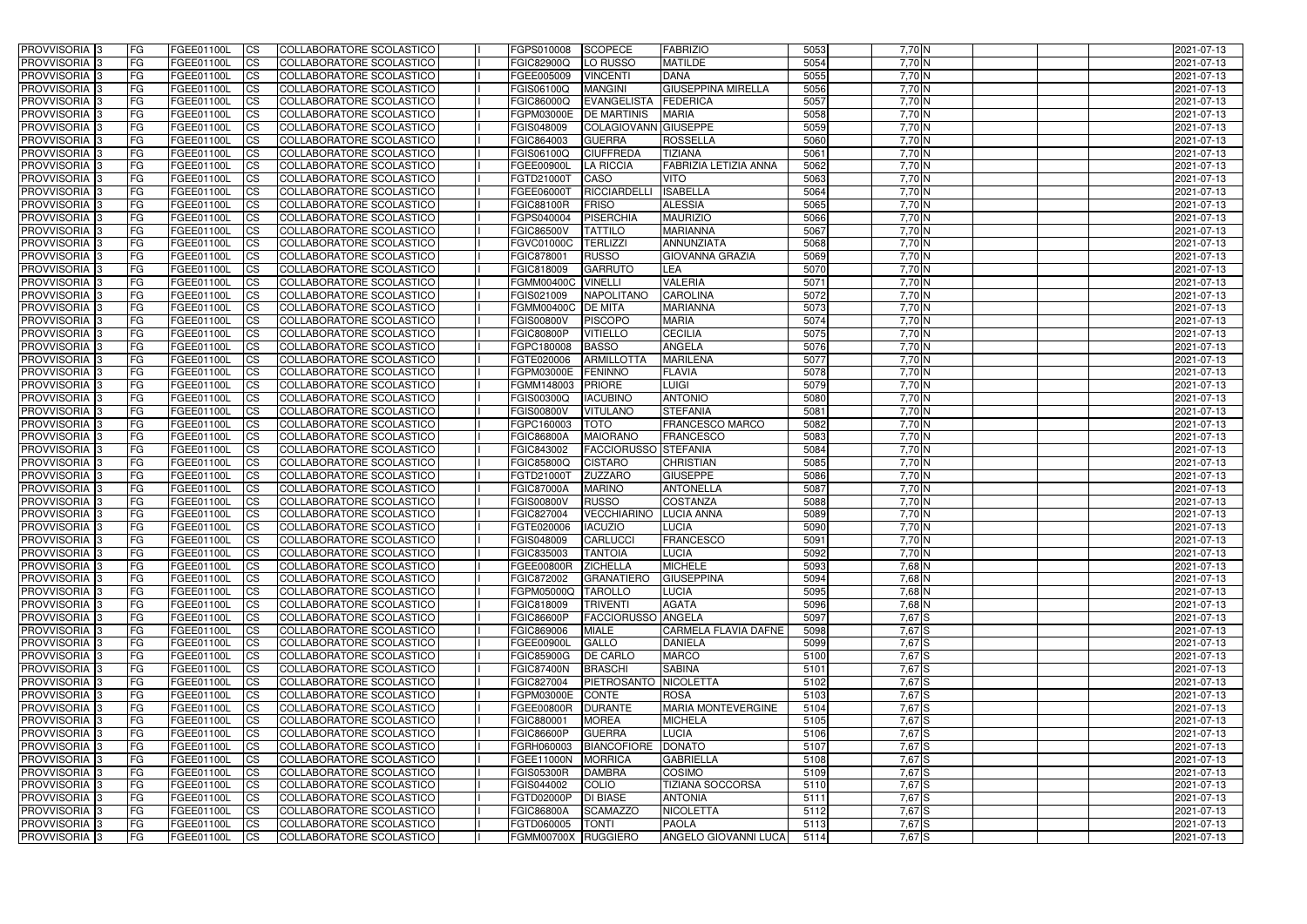| <b>PROVVISORIA</b> 3       | FG         | FGEE01100L        | <b>ICS</b>             | COLLABORATORE SCOLASTICO        | <b>FGIS00800V</b>    | <b>FARIELLO</b>            | <b>DANIELA</b>          | 5115 | 7,67 S     |    | 2021-07-13 |
|----------------------------|------------|-------------------|------------------------|---------------------------------|----------------------|----------------------------|-------------------------|------|------------|----|------------|
| <b>PROVVISORIA 3</b>       | FG         | FGEE01100L        | <b>CS</b>              | COLLABORATORE SCOLASTICO        | FGEE005009           | <b>PAOLANTONIO ASSUNTA</b> |                         | 5116 | $7,67$ $S$ |    | 2021-07-13 |
| PROVVISORIA <sup>3</sup>   | FG         | FGEE01100L        | <b>CS</b>              | COLLABORATORE SCOLASTICO        | FGIS044002           | <b>D'AMBROSIO</b>          | LIDIA FILOMENA          | 5117 | 7,67 S     |    | 2021-07-13 |
| PROVVISORIA <sup>3</sup>   | FG         | FGEE01100L        | <b>CS</b>              | COLLABORATORE SCOLASTICO        | FGPS010008           | <b>CAPPETTA</b>            | <b>FABIO</b>            | 5118 | 7,67 S     |    | 2021-07-13 |
| PROVVISORIA <sup>1</sup> 3 | FG         | FGEE01100L        | <b>CS</b>              | COLLABORATORE SCOLASTICO        | <b>FGMM00700X</b>    | <b>CASORIO</b>             | <b>VALENTINA</b>        | 5119 | 7,67 S     |    | 2021-07-13 |
| PROVVISORIA <sup>3</sup>   | FG         | FGEE01100L        | <b>CS</b>              | COLLABORATORE SCOLASTICO        | FGIC86000Q           | <b>CASARELLA</b>           | <b>FRANCESCA</b>        | 5120 | 7,67 S     |    | 2021-07-13 |
| PROVVISORIA 3              | FG         | FGEE01100L        | <b>CS</b>              | COLLABORATORE SCOLASTICO        | <b>FGEE00800R</b>    | <b>COLECCHIA</b>           | <b>ADDOLORATA</b>       | 5121 | 7,67 S     |    | 2021-07-13 |
| PROVVISORIA 3              | FG         | <b>FGEE01100L</b> | <b>CS</b>              | COLLABORATORE SCOLASTICO        | FGIC818009           | <b>SPATUZZA</b>            | <b>PASQUALE</b>         | 5122 | 7,67 S     |    | 2021-07-13 |
| PROVVISORIA 3              | FG         | FGEE01100L        | <b>CS</b>              | COLLABORATORE SCOLASTICO        | FGIC843002           | PLACENTINO                 | <b>ANGELA PIA</b>       | 5123 | 7,67 S     |    | 2021-07-13 |
| PROVVISORIA <sup>3</sup>   | FG         | FGEE01100L        | $\overline{c}$         | COLLABORATORE SCOLASTICO        | FGRH060003           | <b>SIENA</b>               | <b>ROSANNA</b>          | 5124 | 7,67 S     |    | 2021-07-13 |
| PROVVISORIA <sup>3</sup>   | FG         | FGEE01100L        | <b>CS</b>              | COLLABORATORE SCOLASTICO        | FGTD010004           | <b>LA PISCOPIA</b>         | <b>ALESSANDRA PIA</b>   | 5125 | 7,67 S     |    | 2021-07-13 |
| PROVVISORIA <sup>3</sup>   | FG         | FGEE01100L        | <b>CS</b>              | COLLABORATORE SCOLASTICO        | FGIC827004           | <b>TOZZI</b>               | <b>ADELAIDE</b>         | 5126 | 7,67 S     |    | 2021-07-13 |
| PROVVISORIA <sup>3</sup>   | FG         | <b>FGEE01100L</b> | <b>I</b> CS            | COLLABORATORE SCOLASTICO        | FGEE11000N           | <b>MONTEDORO</b>           | <b>AMELIA</b>           | 5127 | $7,67$ N   |    | 2021-07-13 |
| PROVVISORIA <sup>3</sup>   | FG         | FGEE01100L        | <b>I</b> CS            | COLLABORATORE SCOLASTICO        | <b>FGIC83000X</b>    | <b>COSENZA</b>             | <b>ANNAMARIA</b>        | 5128 | 7,67 N     |    | 2021-07-13 |
| PROVVISORIA <sup>3</sup>   | FG         | FGEE01100L        | <b>ICS</b>             | COLLABORATORE SCOLASTICO        | <b>FGIC87000A</b>    | <b>SEPIELLO</b>            | <b>ILARIA</b>           | 5129 | 7,67 N     |    | 2021-07-13 |
| <b>PROVVISORIA</b> 3       | FG         | FGEE01100L        | <b>I</b> CS            | <b>COLLABORATORE SCOLASTICO</b> | FGIC876009           | PIETROSANTO                | <b>LUCA</b>             | 5130 | 7,67 N     |    | 2021-07-13 |
|                            |            |                   |                        | COLLABORATORE SCOLASTICO        |                      |                            | <b>PINA</b>             |      |            |    |            |
| PROVVISORIA <sup>3</sup>   | FG         | FGEE01100L        | <b>ICS</b>             |                                 | FGTE020006           | <b>BARBETTA</b>            |                         | 5131 | 7,67 N     |    | 2021-07-13 |
| PROVVISORIA 3              | FG         | FGEE01100L        | <b>CS</b>              | COLLABORATORE SCOLASTICO        | <b>FGIS04600N</b>    | <b>NOVELLI</b>             | <b>MARIANGELA</b>       | 5132 | 7,67 N     |    | 2021-07-13 |
| PROVVISORIA <sup>3</sup>   | FG         | FGEE01100L        | <b>ICS</b>             | COLLABORATORE SCOLASTICO        | FGPC15000C           | <b>DEL GAUDIO</b>          | <b>GIUSEPPINA</b>       | 5133 | 7,67 N     |    | 2021-07-13 |
| PROVVISORIA <sup>3</sup>   | FG         | FGEE01100L        | <b>I</b> CS            | COLLABORATORE SCOLASTICO        | FGIS023001           | <b>DISTASO</b>             | <b>CHIARA</b>           | 5134 | 7,67 N     |    | 2021-07-13 |
| PROVVISORIA <sup>3</sup>   | FG         | FGEE01100L        | <b>I</b> CS            | COLLABORATORE SCOLASTICO        | FGRI020004           | <b>NICASTRO</b>            | <b>GIUSEPPE ANTONIO</b> | 5135 | 7,67 N     |    | 2021-07-13 |
| PROVVISORIA <sup>3</sup>   | FG         | FGEE01100L        | <b>CS</b>              | COLLABORATORE SCOLASTICO        | FGIC819005           | <b>SCHIAVONE</b>           | <b>VALTER GIACOMO</b>   | 5136 | 7,67 N     |    | 2021-07-13 |
| PROVVISORIA <sup>3</sup>   | FG         | FGEE01100L        | <b>CS</b>              | COLLABORATORE SCOLASTICO        | <b>FGIC82500C</b>    | <b>NAPOLITANO</b>          | <b>ANNA GIUSEPPINA</b>  | 5137 | 7,67 N     |    | 2021-07-13 |
| <b>PROVVISORIA</b> 3       | FG         | FGEE01100L        | <b>CS</b>              | COLLABORATORE SCOLASTICO        | FGIS044002           | <b>PENSATO</b>             | <b>ANNA LISA</b>        | 5138 | $7,67$ N   |    | 2021-07-13 |
| PROVVISORIA <sup>3</sup>   | FG         | FGEE01100L        | <b>CS</b>              | COLLABORATORE SCOLASTICO        | FGIC873001           | <b>TATULLI</b>             | <b>IRENE</b>            | 5139 | $7,67$ N   |    | 2021-07-13 |
| PROVVISORIA <sup>1</sup> 3 | FG         | FGEE01100L        | <b>CS</b>              | COLLABORATORE SCOLASTICO        | FGTD060005           | <b>MONTANARO</b>           | <b>VINCENZO</b>         | 5140 | $7,67$ N   |    | 2021-07-13 |
| PROVVISORIA 3              | FG         | <b>FGEE01100L</b> | <b>CS</b>              | COLLABORATORE SCOLASTICO        | FGTD010004           | <b>LA DONNA</b>            | <b>ANTONIETTA</b>       | 5141 | 7,67 N     |    | 2021-07-13 |
| PROVVISORIA <sup>3</sup>   | FG         | FGEE01100L        | <b>CS</b>              | COLLABORATORE SCOLASTICO        | FGIS023001           | <b>AMORUSO</b>             | LIDIA                   | 5142 | 7,67 N     |    | 2021-07-13 |
| PROVVISORIA <sup>3</sup>   | FG         | <b>FGEE01100L</b> | <b>CS</b>              | COLLABORATORE SCOLASTICO        | FGTE020006           | <b>SOLIMINE</b>            | <b>ALESSANDRA</b>       | 5143 | 7,67 N     |    | 2021-07-13 |
| PROVVISORIA <sup>1</sup> 3 | FG         | FGEE01100L        | <b>CS</b>              | COLLABORATORE SCOLASTICO        | <b>FGIC86800A</b>    | <b>ROSSETTI</b>            | <b>PAOLO</b>            | 5144 | 7,67 N     |    | 2021-07-13 |
| PROVVISORIA <sup>3</sup>   | FG.        | FGEE01100L        | <b>CS</b>              | COLLABORATORE SCOLASTICO        | FGIC872002           | <b>PANFILO</b>             | <b>FRANCESCO</b>        | 5145 | 7,67 N     |    | 2021-07-13 |
| PROVVISORIA <sup>3</sup>   | FG         | <b>FGEE01100L</b> | $\overline{\text{cs}}$ | COLLABORATORE SCOLASTICO        | FGEE11000N           | <b>DE SANTIS</b>           | <b>MICHELA</b>          | 5146 | 7,67 N     |    | 2021-07-13 |
| PROVVISORIA <sup>3</sup>   | FG         | <b>FGEE01100L</b> | <b>CS</b>              | COLLABORATORE SCOLASTICO        | <b>FGTD08000A</b>    | <b>ANZIVINO</b>            | <b>MICHELA</b>          | 5147 | 7,67 N     |    | 2021-07-13 |
| PROVVISORIA 3              | FG         | <b>FGEE01100L</b> | <b>CS</b>              | COLLABORATORE SCOLASTICO        | <b>FGIS03700V</b>    | <b>SPERINTEO</b>           | <b>FILOMENA</b>         | 5148 | 7,67 N     |    | 2021-07-13 |
| PROVVISORIA <sup>3</sup>   | FG         | FGEE01100L        | $\overline{\text{cs}}$ | COLLABORATORE SCOLASTICO        | FGTD08000A           | <b>GIOIA</b>               | <b>IRMA</b>             | 5149 | 7,67 N     |    | 2021-07-13 |
| PROVVISORIA <sup>3</sup>   | FG         | <b>FGEE01100L</b> | <b>CS</b>              | <b>COLLABORATORE SCOLASTICO</b> | <b>FGIC84400T</b>    | <b>DRAGANO</b>             | <b>NATALINA</b>         | 5150 | 7,67 N     |    | 2021-07-13 |
| PROVVISORIA <sup>3</sup>   | FG         | FGEE01100L        | <b>CS</b>              | COLLABORATORE SCOLASTICO        | FGEE01100L           | <b>FARANO</b>              | <b>ANTONIO</b>          | 5151 | $7,67$ N   |    | 2021-07-13 |
| PROVVISORIA 3              | FG         | FGEE01100L        | <b>I</b> CS            | COLLABORATORE SCOLASTICO        | <b>FGIC86100G</b>    | <b>SIMMINI</b>             | <b>MICHELA</b>          | 5152 | $7,67$ N   |    | 2021-07-13 |
| <b>PROVVISORIA</b> 3       | IFG.       | FGEE01100L        | CS                     | COLLABORATORE SCOLASTICO        | FGEE005009 PALLADINO |                            | <b>ANNA RITA</b>        | 5153 | 7,67 N     |    | 2021-07-13 |
| PROVVISORIA 3              | IFG.       | FGEE01100L        | <b>ICS</b>             | COLLABORATORE SCOLASTICO        | FGEE005009           | <b>D'AMELIO</b>            | <b>STEFANIA</b>         | 5154 | 7,67 N     |    | 2021-07-13 |
| PROVVISORIA 3              | FG         | FGEE01100L        | <b>CS</b>              | COLLABORATORE SCOLASTICO        | <b>FGIS01300A</b>    | <b>MONTEDORO</b>           | <b>AMELIA</b>           | 5155 | $7,67$ N   |    | 2021-07-13 |
| PROVVISORIA 3              | FG         | FGEE01100L        | <b>CS</b>              | COLLABORATORE SCOLASTICO        | <b>FGIC876009</b>    | <b>GRIMALDI</b>            | <b>RAFFAELLA</b>        | 5156 | 7,67 N     |    | 2021-07-13 |
| PROVVISORIA 3              | FG         | FGEE01100L        | <b>ICS</b>             | <b>COLLABORATORE SCOLASTICO</b> | <b>FGMM00700X</b>    | <b>DI GAETANO</b>          | <b>ANTONELLA</b>        | 5157 | 7,67 N     |    | 2021-07-13 |
| PROVVISORIA 3              | FG         | FGEE01100L        | <b>CS</b>              | COLLABORATORE SCOLASTICO        | <b>FGIC85700X</b>    | <b>PACINI</b>              | <b>GRAZIA</b>           | 5158 | 7,67 N     |    | 2021-07-13 |
| PROVVISORIA 3              | FG         | FGEE01100L        | <b>CS</b>              | COLLABORATORE SCOLASTICO        | <b>FGIC80800P</b>    | <b>CIUFFREDA</b>           | <b>CATERINA</b>         | 5159 | 7,67 N     |    | 2021-07-13 |
| PROVVISORIA 3              | <b>FG</b>  | FGEE01100L        | <b>CS</b>              | COLLABORATORE SCOLASTICO        | FGPS040004           | <b>VITRANI</b>             | <b>ANNA</b>             | 5160 | 7,67 N     |    | 2021-07-13 |
| PROVVISORIA 3              | FG         | FGEE01100L        | <b>CS</b>              | COLLABORATORE SCOLASTICO        | FGPM03000E           | <b>DE SANDOLI</b>          | <b>FABIANA</b>          | 5161 | $7,67$ N   |    | 2021-07-13 |
| PROVVISORIA 3              | FG         | FGEE01100L        | <b>CS</b>              | COLLABORATORE SCOLASTICO        | FGTF13000C           | D'ALOIA                    | <b>CARMELINA</b>        | 5162 | 7,67 N     | IS | 2021-07-13 |
| PROVVISORIA 3              | <b>IFG</b> | FGEE01100L        | <b>CS</b>              | COLLABORATORE SCOLASTICO        | FGPM03000E           | PARACINO                   | <b>TERESA</b>           | 5163 | $7,67$ N   |    | 2021-07-13 |
| PROVVISORIA 3              | FG         | FGEE01100L        | <b>CS</b>              | COLLABORATORE SCOLASTICO        | <b>FGIC85800Q</b>    | DE                         | <b>MARIA INCORONATA</b> | 5164 | $7,67$ N   |    | 2021-07-13 |
| PROVVISORIA 3              | FG         | FGEE01100L        | <b>CS</b>              | COLLABORATORE SCOLASTICO        | FGEE005009           | <b>ZAZZERA</b>             | <b>VINCENZA</b>         | 5165 | $7,67$ N   |    | 2021-07-13 |
| <b>PROVVISORIA</b> 3       | IFG.       | FGEE01100L        | <b>CS</b>              | COLLABORATORE SCOLASTICO        | <b>FGIC876009</b>    | FERRO                      | <b>MICHELE</b>          | 5166 | 7,67 N     |    | 2021-07-13 |
| <b>PROVVISORIA</b> 3       | IFG.       | FGEE01100L        | <b>CS</b>              | COLLABORATORE SCOLASTICO        | <b>FGIS01100P</b>    | <b>DI GENNARO</b>          | <b>ANNA</b>             | 5167 | 7,67 N     |    | 2021-07-13 |
| PROVVISORIA 3              | FG         | FGEE01100L        | <b>CS</b>              | <b>COLLABORATORE SCOLASTICO</b> | FGTD010004           | <b>CIPRIANI</b>            | <b>ANNA</b>             | 5168 | 7,67 N     |    | 2021-07-13 |
| PROVVISORIA 3              | <b>IFG</b> | FGEE01100L        | <b>CS</b>              | COLLABORATORE SCOLASTICO        | <b>FGIC81600N</b>    | <b>NOTA</b>                | <b>ROMITELLA</b>        | 5169 | 7,67 N     |    | 2021-07-13 |
|                            |            |                   |                        |                                 |                      | <b>DI STEFANO</b>          |                         | 5170 | 7,67 N     |    | 2021-07-13 |
| PROVVISORIA 3              | IFG.       | <b>FGEE01100L</b> | <b>CS</b>              | COLLABORATORE SCOLASTICO        | <b>FGIC86200B</b>    |                            | <b>FRANCESCO</b>        | 5171 | 7,67 N     |    |            |
| PROVVISORIA 3              | FG         | FGEE01100L        | <b>CS</b>              | COLLABORATORE SCOLASTICO        | FGIC864003           | PISERCHIA                  | <b>GUGLIELMA</b>        |      |            |    | 2021-07-13 |
| PROVVISORIA 3              | FG         | FGEE01100L        | <b>CS</b>              | COLLABORATORE SCOLASTICO        | FGEE005009           | RADUAZZO                   | <b>SILVANO</b>          | 5172 | 7,67 N     |    | 2021-07-13 |
| PROVVISORIA 3              | FG         | <b>FGEE01100L</b> | <b>CS</b>              | COLLABORATORE SCOLASTICO        | <b>FGIC86000Q</b>    | <b>PIEGARI</b>             | <b>ANTONELLA</b>        | 5173 | 7,67 N     |    | 2021-07-13 |
| PROVVISORIA 3              | FG         | FGEE01100L        | <b>CS</b>              | COLLABORATORE SCOLASTICO        | <b>FGIS03700V</b>    | <b>ATTINO</b>              | <b>ANTONIO</b>          | 5174 | 7,67 N     |    | 2021-07-13 |
| PROVVISORIA 3              | FG         | FGEE01100L        | <b>CS</b>              | COLLABORATORE SCOLASTICO        | FGIC856004           | <b>MONTANARO</b>           | <b>MARIA</b>            | 5175 | 7,67 N     |    | 2021-07-13 |
| PROVVISORIA 3              | FG         | FGEE01100L        | <b>CS</b>              | COLLABORATORE SCOLASTICO        | FGIC87900R           | <b>NATALE</b>              | <b>VITTORIO</b>         | 5176 | $7,65$ S   |    | 2021-07-13 |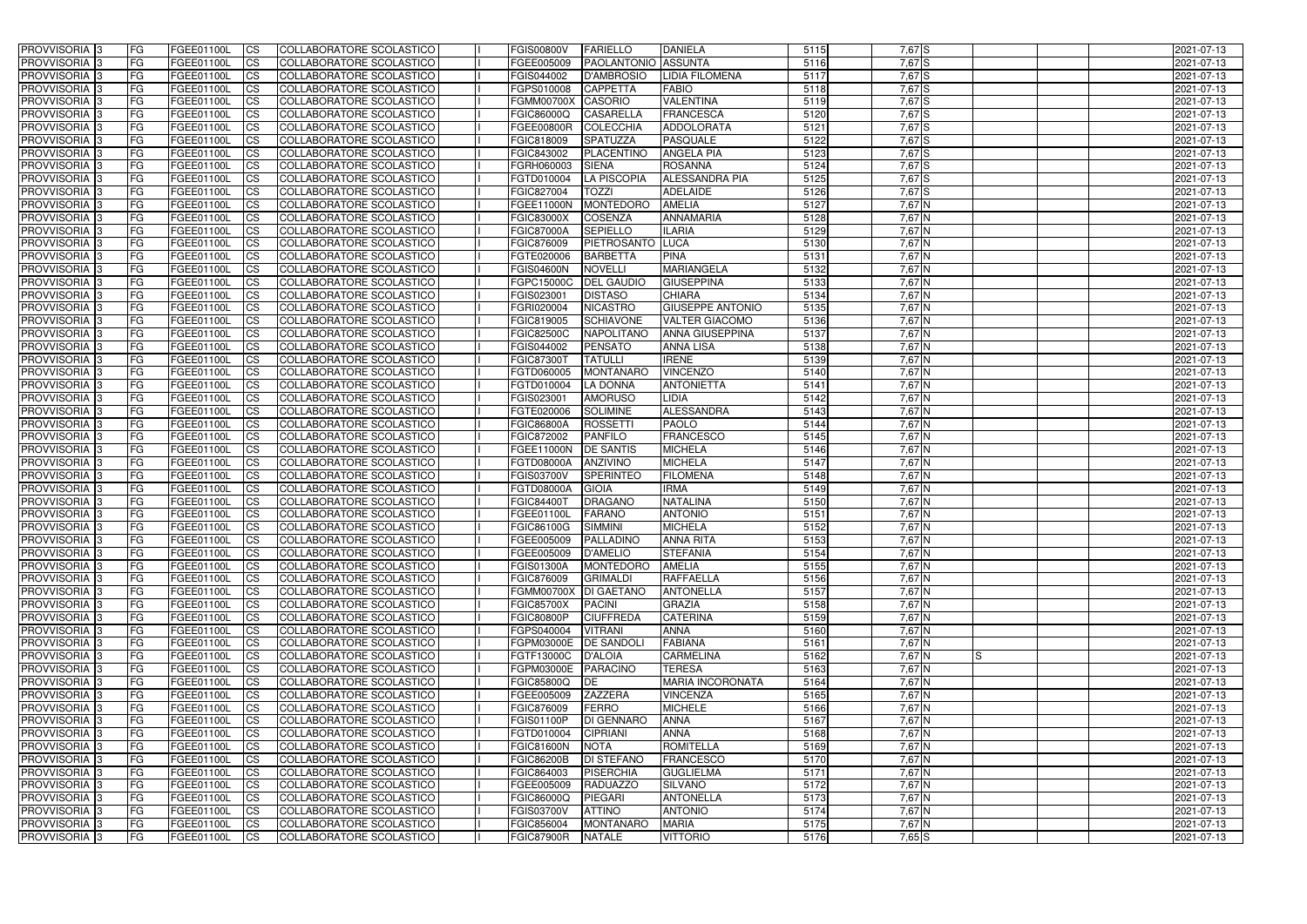| <b>PROVVISORIA</b> 3       | l FG      | FGEE01100L        | <b>ICS</b>             | COLLABORATORE SCOLASTICO        | FGIC880001            | <b>TORREDIMARE ANTONIO</b> |                        | 5177 | $7,65$ S   | 2021-07-13 |
|----------------------------|-----------|-------------------|------------------------|---------------------------------|-----------------------|----------------------------|------------------------|------|------------|------------|
| <b>PROVVISORIA 3</b>       | FG        | FGEE01100L        | <b>ICS</b>             | COLLABORATORE SCOLASTICO        | <b>FGIC86200B</b>     | <b>VAIRA</b>               | <b>STEFANIA</b>        | 5178 | $7,65$ $S$ | 2021-07-13 |
| PROVVISORIA <sup>1</sup> 3 | FG        | FGEE01100L        | <b>CS</b>              | <b>COLLABORATORE SCOLASTICO</b> | <b>FGIC84400T</b>     | <b>ROSATI</b>              | <b>VALENTINA</b>       | 5179 | $7,65$ $S$ | 2021-07-13 |
| <b>PROVVISORIA</b>         | FG        | FGEE01100L        | <b>CS</b>              | COLLABORATORE SCOLASTICO        | <b>FGIC85900G</b>     | <b>ZAZZARA</b>             | <b>RAFFAELLA</b>       | 5180 | $7,65$ $S$ | 2021-07-13 |
| PROVVISORIA <sup>1</sup> 3 | FG        | FGEE01100L        | <b>CS</b>              | COLLABORATORE SCOLASTICO        | <b>FGIS03700V</b>     | <b>BELLOTTI</b>            | <b>VINCENZO</b>        | 5181 | 7,65 S     | 2021-07-13 |
| PROVVISORIA <sup>1</sup> 3 | FG        | FGEE01100L        | <b>CS</b>              | COLLABORATORE SCOLASTICO        | FGPS010008            | <b>BOZZA</b>               | <b>MICHELE</b>         | 5182 | $7,65$ $S$ | 2021-07-13 |
| PROVVISORIA <sup>1</sup> 3 | FG        | FGEE01100L        | <b>CS</b>              | COLLABORATORE SCOLASTICO        | FGIC820009            | <b>SCHIAVONE</b>           | <b>LUCIA</b>           | 5183 | $7,65$ S   | 2021-07-13 |
| PROVVISORIA 3              | FG        | FGEE01100L        | <b>ICS</b>             | COLLABORATORE SCOLASTICO        | FGPM05000Q            | <b>LATUFARA</b>            | <b>RAFFAELE</b>        | 5184 | $7,65$ N   | 2021-07-13 |
| PROVVISORIA 3              | <b>FG</b> | FGEE01100L        | <b>CS</b>              | COLLABORATORE SCOLASTICO        | <b>FGIS05300R</b>     | <b>DIAFERIO</b>            | <b>SARA</b>            | 5185 | 7,65 N     | 2021-07-13 |
| PROVVISORIA 3              | <b>FG</b> | FGEE01100L        | <b>ICS</b>             | COLLABORATORE SCOLASTICO        | FGIC86100G            | <b>BIANCO</b>              | <b>STEFANO</b>         | 5186 | $7,65$ N   | 2021-07-13 |
| PROVVISORIA 3              | FG        | <b>FGEE01100L</b> | <b>ICS</b>             | COLLABORATORE SCOLASTICO        | FGEE01100L            | <b>TOTARO</b>              | <b>EMANUELA</b>        | 5187 | $7,65$ N   | 2021-07-13 |
| <b>PROVVISORIA</b>         | FG        | FGEE01100L        | <b>ICS</b>             | COLLABORATORE SCOLASTICO        | FGPC180008            | <b>ACQUAVIVA</b>           | <b>ILARIA</b>          | 5188 | 7,65 N     | 2021-07-13 |
| <b>PROVVISORIA</b>         | FG        | FGEE01100L        | <b>ICS</b>             | COLLABORATORE SCOLASTICO        | <b>FGTD08000A</b>     | <b>RIGNANESE</b>           | <b>ELIANA</b>          | 5189 | $7,65$ N   | 2021-07-13 |
| <b>PROVVISORIA</b>         | FG        | FGEE01100L        | <b>ICS</b>             | COLLABORATORE SCOLASTICO        | FGIC822001            | <b>SGARRO</b>              | <b>SONIA</b>           | 5190 | $7,65$ N   | 2021-07-13 |
| <b>PROVVISORIA</b>         | FG        | FGEE01100L        | <b>ICS</b>             | COLLABORATORE SCOLASTICO        | FGTD010004            | <b>MIOLLI</b>              | <b>GABRIELE PIO</b>    | 5191 | $7,65$ N   | 2021-07-13 |
| <b>PROVVISORIA</b>         | FG        | FGEE01100L        | <b>ICS</b>             | COLLABORATORE SCOLASTICO        | <b>FGTD21000T</b>     | <b>LASALVIA</b>            | <b>ANDREA PIO</b>      | 5192 | 7,65 N     | 2021-07-13 |
| <b>PROVVISORIA</b>         | FG        | <b>FGEE01100L</b> | <b>ICS</b>             | COLLABORATORE SCOLASTICO        | <b>FGIC83800E</b>     | <b>PANTALEO</b>            | <b>FAUSTA</b>          | 5193 | 7,65 N     | 2021-07-13 |
| <b>PROVVISORIA</b>         | FG        | FGEE01100L        | <b>ICS</b>             | COLLABORATORE SCOLASTICO        | FGIC856004            | <b>COLELLA</b>             | <b>MARIKA</b>          | 5194 | 7,65 N     | 2021-07-13 |
| PROVVISORIA <sup>3</sup>   | FG        | FGEE01100L        | <b>ICS</b>             | COLLABORATORE SCOLASTICO        | FGEE005009            | <b>COSTA</b>               | <b>FRANCESCO</b>       | 5195 | 7,65 N     | 2021-07-13 |
| PROVVISORIA 3              | FG        | FGEE01100L        | <b>ICS</b>             | COLLABORATORE SCOLASTICO        | <b>FGIC86200B</b>     | <b>DIOMEDE</b>             | <b>NADIA</b>           | 5196 | 7,65 N     | 2021-07-13 |
| PROVVISORIA <sup>1</sup> 3 | FG        | FGEE01100L        | <b>ICS</b>             | COLLABORATORE SCOLASTICO        | <b>FGIC85900G</b>     | <b>IANZANO</b>             | <b>MATTEO</b>          | 5197 | $7,65$ N   | 2021-07-13 |
| PROVVISORIA 3              | FG        | FGEE01100L        | <b>ICS</b>             | COLLABORATORE SCOLASTICO        | FGIS03700V            | <b>MOLLICA</b>             | <b>RITA</b>            | 5198 | $7,65$ N   | 2021-07-13 |
| PROVVISORIA 3              | FG        | FGEE01100L        | <b>ICS</b>             | <b>COLLABORATORE SCOLASTICO</b> | FGTD08000A            | <b>MARCOVECCHI</b>         | <b>GIUSEPPINA</b>      | 5199 | $7,65$ N   | 2021-07-13 |
| PROVVISORIA <sup>13</sup>  | FG        | FGEE01100L        | <b>CS</b>              | COLLABORATORE SCOLASTICO        | FGIC864003            | <b>BALZANO</b>             | <b>DONATA</b>          | 5200 | $7,64$ N   | 2021-07-13 |
| PROVVISORIA <sup>1</sup> 3 | FG        | FGEE01100L        | <b>CS</b>              | COLLABORATORE SCOLASTICO        | FGEE099004            | <b>CUSMAI</b>              | <b>LORETA</b>          | 5201 | $7,63$ S   | 2021-07-13 |
| PROVVISORIA <sup>1</sup> 3 | FG        | FGEE01100L        | <b>ICS</b>             | COLLABORATORE SCOLASTICO        | <b>FGIC86200B</b>     | <b>AFFATATO</b>            | <b>GIUSEPPINA PIA</b>  | 5202 | $7,63$ S   | 2021-07-13 |
| PROVVISORIA 3              | FG        | FGEE01100L        | <b>ICS</b>             | COLLABORATORE SCOLASTICO        | FGEE01200C            | <b>PATRIZIO</b>            | <b>MARIA ROSARIA</b>   | 5203 | $7,63$ S   | 2021-07-13 |
| PROVVISORIA                | FG        | FGEE01100L        | <b>ICS</b>             | COLLABORATORE SCOLASTICO        | <b>FGMM00400C</b>     | <b>PERTOSA</b>             | <b>DANTE</b>           | 5204 | 7,63 N     | 2021-07-13 |
| PROVVISORIA                | FG        | FGEE01100L        | <b>CS</b>              | <b>COLLABORATORE SCOLASTICO</b> | <b>FGIS04600N</b>     | <b>SANTORO</b>             | <b>MICHELA</b>         | 5205 | $7,63$ N   | 2021-07-13 |
| PROVVISORIA                | FG        | FGEE01100L        | <b>CS</b>              | COLLABORATORE SCOLASTICO        | <b>FGIC86200B</b>     | FERRUCCI                   | <b>MARILENA</b>        | 5206 | 7,63 N     | 2021-07-13 |
| PROVVISORIA                | FG        | FGEE01100L        | <b>CS</b>              | COLLABORATORE SCOLASTICO        | FGEE01100L            | <b>SCOPECE</b>             | <b>MARIALUISA</b>      | 5207 | 7,63 N     | 2021-07-13 |
| PROVVISORIA <sup>1</sup> 3 | <b>FG</b> | FGEE01100L        | <b>CS</b>              | COLLABORATORE SCOLASTICO        | FGTF17000V            | <b>LONGO</b>               | <b>MARIA GIOVANNA</b>  | 5208 | $7,63$ N   | 2021-07-13 |
| PROVVISORIA <sup>1</sup> 3 | FG        | FGEE01100L        | <b>CS</b>              | COLLABORATORE SCOLASTICO        | <b>FGIC86800A</b>     | <b>AQUINO</b>              | MICHELANGELO           | 5209 | $7,63$ N   | 2021-07-13 |
| PROVVISORIA 3              | FG        | FGEE01100L        | <b>CS</b>              | <b>COLLABORATORE SCOLASTICO</b> | FGMM00400C            | <b>CERA</b>                | <b>PASQUALE</b>        | 5210 | $7,63$ N   | 2021-07-13 |
| PROVVISORIA <sup>1</sup> 3 | <b>FG</b> | FGEE01100L        | <b>ICS</b>             | COLLABORATORE SCOLASTICO        | FGIC876009            | <b>STALLONE</b>            | <b>MARIANNA</b>        | 5211 | $7,63$ N   | 2021-07-13 |
| PROVVISORIA 3              | <b>FG</b> | FGEE01100L        | <b>ICS</b>             | COLLABORATORE SCOLASTICO        | FGIS048009            | <b>CIRULLI</b>             | <b>RACHELE</b>         | 5212 | 7,63 N     | 2021-07-13 |
| PROVVISORIA 3              | <b>FG</b> | FGEE01100L        | <b>ICS</b>             | COLLABORATORE SCOLASTICO        | FGPC15000C            | <b>DI PIERRO</b>           | <b>ANTONIO</b>         | 5213 | $7,63$ N   | 2021-07-13 |
| <b>PROVVISORIA</b>         | <b>FG</b> | FGEE01100L        | <b>ICS</b>             | COLLABORATORE SCOLASTICO        | FGTD060005            | <b>MONTUORI</b>            | <b>DANIELA</b>         | 5214 | $7,63$ N   | 2021-07-13 |
| PROVVISORIA 3              | FG        | FGEE01100L        | CS                     | COLLABORATORE SCOLASTICO        | FGEE005009 FORTUNATO  |                            | <b>GIOVANNA CIRA</b>   | 5215 | 7,63 N     | 2021-07-13 |
| <b>PROVVISORIA</b> 3       | <b>FG</b> | FGEE01100L        | $\mathsf{ICS}$         | COLLABORATORE SCOLASTICO        | FGTD060005            | <b>FORTE</b>               | <b>ANTONIO</b>         | 5216 | $7,63$ N   | 2021-07-13 |
| PROVVISORIA 3              | <b>FG</b> | <b>FGEE01100L</b> | $\mathsf{ICS}$         | COLLABORATORE SCOLASTICO        | FGTD21000T            | FARELLA                    | <b>ROSANNA</b>         | 5217 | 7,62 S     | 2021-07-13 |
| PROVVISORIA 3              | <b>FG</b> | FGEE01100L        | $\mathsf{ICS}$         | COLLABORATORE SCOLASTICO        | <b>FGIS03700V</b>     | <b>BITETTO</b>             | <b>GABRIELLA</b>       | 5218 | $7,62$ S   | 2021-07-13 |
| PROVVISORIA 3              | FG        | FGEE01100L        | $\mathsf{ICS}$         | COLLABORATORE SCOLASTICO        | FGIC819005            | <b>NIGRO</b>               | <b>CATERINA</b>        | 5219 | 7,62 S     | 2021-07-13 |
| PROVVISORIA 3              | l FG      | FGEE01100L        | $\overline{\text{CS}}$ | COLLABORATORE SCOLASTICO        | FGEE01100L            | <b>MENDUNI</b>             | ANGELICA BERNADETTE    | 5220 | $7,61$ S   | 2021-07-13 |
| PROVVISORIA 3              | <b>FG</b> | FGEE01100L        | $\mathsf{ICS}$         | COLLABORATORE SCOLASTICO        | <b>FGVC01000C</b>     | <b>MASTROLUCA</b>          | <b>RAFFAELLA</b>       | 5221 | $7,61$ S   | 2021-07-13 |
| PROVVISORIA 3              | FG        | FGEE01100L        | <b>CS</b>              | COLLABORATORE SCOLASTICO        | FGIS021009            | <b>ACCADIA</b>             | <b>VINCENZO</b>        | 5222 | $7,61$ N   | 2021-07-13 |
| PROVVISORIA 3              | <b>FG</b> | FGEE01100L        | <b>CS</b>              | COLLABORATORE SCOLASTICO        | FGRI020004            | <b>BOVE</b>                | <b>ANDREA</b>          | 5223 | 7,61 N     | 2021-07-13 |
| PROVVISORIA 3              | <b>FG</b> | FGEE01100L        | <b>CS</b>              | COLLABORATORE SCOLASTICO        | <b>FGIS00800V</b>     | <b>VILLANI</b>             | <b>FRANCESCO PAOLO</b> | 5224 | $7,61$ N   | 2021-07-13 |
| PROVVISORIA 3              | <b>FG</b> | FGEE01100L        | <b>CS</b>              | COLLABORATORE SCOLASTICO        | FGIC822001            | <b>ABRUZZESO</b>           | <b>ANTONELLA</b>       | 5225 | $7,61$ N   | 2021-07-13 |
| PROVVISORIA 3              | <b>FG</b> | FGEE01100L        | <b>CS</b>              | COLLABORATORE SCOLASTICO        | FGRI020004            | <b>ANDREANO</b>            | <b>SARA</b>            | 5226 | $7,60$ S   | 2021-07-13 |
| PROVVISORIA 3              | <b>FG</b> | FGEE01100L        | <b>CS</b>              | COLLABORATORE SCOLASTICO        | FGRH060003            | <b>VILLANI</b>             | <b>ANTONIO</b>         | 5227 | $7,60$ S   | 2021-07-13 |
| PROVVISORIA 3              | <b>FG</b> | FGEE01100L        | <b>CS</b>              | COLLABORATORE SCOLASTICO        | FGIC835003            | <b>FERRERO</b>             | <b>FRANCESCA</b>       | 5228 | $7,60$ S   | 2021-07-13 |
| PROVVISORIA 3              | <b>FG</b> | FGEE01100L        | <b>CS</b>              | COLLABORATORE SCOLASTICO        | <b>FGPS08000E</b>     | <b>CURCI</b>               | <b>RITA</b>            | 5229 | $7,60$ S   | 2021-07-13 |
| PROVVISORIA 3              | <b>FG</b> | FGEE01100L        | <b>CS</b>              | COLLABORATORE SCOLASTICO        | <b>FGIC86500V</b>     | <b>COCCIA</b>              | <b>FRANCESCO</b>       | 5230 | $7,60$ S   | 2021-07-13 |
| PROVVISORIA 3              | <b>FG</b> | FGEE01100L        | <b>CS</b>              | COLLABORATORE SCOLASTICO        | FGIC856004            | <b>FARINATO</b>            | <b>ALESSIO</b>         | 5231 | $7,60$ S   | 2021-07-13 |
| PROVVISORIA 3              | <b>FG</b> | FGEE01100L        | <b>CS</b>              | COLLABORATORE SCOLASTICO        | FGPM03000E BOTTICELLI |                            | <b>FEDERICA</b>        | 5232 | 7,60 S     | 2021-07-13 |
| PROVVISORIA 3              | <b>FG</b> | FGEE01100L        | <b>CS</b>              | COLLABORATORE SCOLASTICO        | FGIS001004            | <b>LOMBARDI</b>            | <b>GIOVANNI</b>        | 5233 | $7,60$ S   | 2021-07-13 |
| PROVVISORIA 3              | FG        | FGEE01100L        | <b>CS</b>              | COLLABORATORE SCOLASTICO        | FGIS023001            | PEZZOLLA                   | <b>ANGELA</b>          | 5234 | $7,60$ S   | 2021-07-13 |
| PROVVISORIA 3              | FG        | <b>FGEE01100L</b> | <b>CS</b>              | COLLABORATORE SCOLASTICO        | <b>FGIC84600D</b>     | <b>FIORINO</b>             | <b>MAURO</b>           | 5235 | $7,60$ S   | 2021-07-13 |
| PROVVISORIA 3              | <b>FG</b> | FGEE01100L        | $\overline{\text{CS}}$ | COLLABORATORE SCOLASTICO        | FGTF17000V            | PALLADINO                  | <b>ANTONIO</b>         | 5236 | $7,60$ S   | 2021-07-13 |
| PROVVISORIA 3              | <b>FG</b> | FGEE01100L        | $\overline{\text{CS}}$ | COLLABORATORE SCOLASTICO        | FGIC86000Q            | CARDONE                    | <b>CONCETTA</b>        | 5237 | $7,60$ S   | 2021-07-13 |
| PROVVISORIA 3              | <b>FG</b> | FGEE01100L        | $\overline{\text{CS}}$ | COLLABORATORE SCOLASTICO        | FGTD010004            | <b>VILLANI</b>             | <b>STEFANIA</b>        | 5238 | $7,60$ S   | 2021-07-13 |
|                            |           |                   |                        |                                 |                       |                            |                        |      |            |            |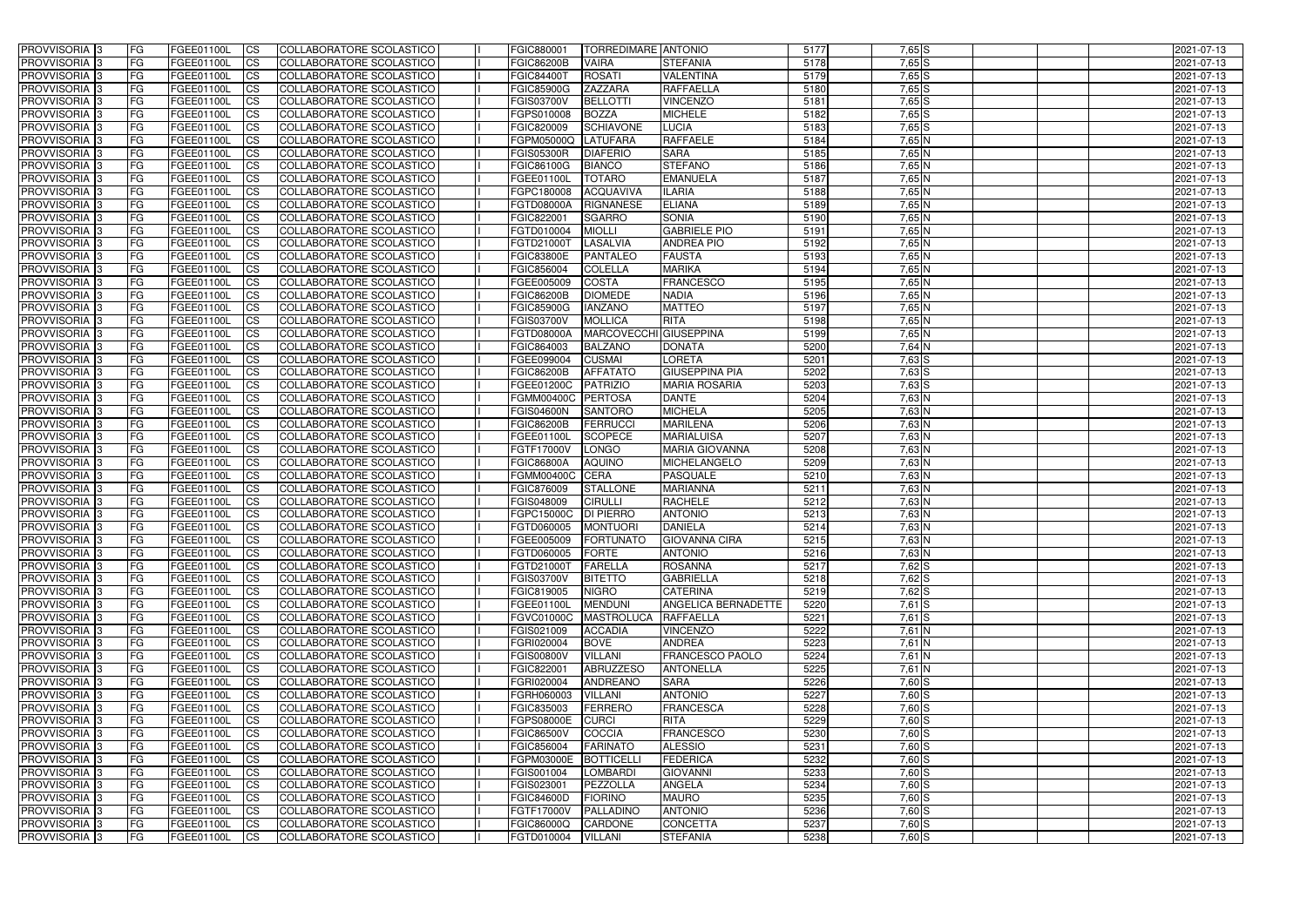| <b>PROVVISORIA</b> 3                      | l FG                   | FGEE01100L               | <b>ICS</b>               | COLLABORATORE SCOLASTICO                                    | FGIC818009                      | <b>ROBERTO</b>                    | <b>ADDOLORATA GERARDA</b>              | 5239         | $7,60$ S             | 2021-07-13               |
|-------------------------------------------|------------------------|--------------------------|--------------------------|-------------------------------------------------------------|---------------------------------|-----------------------------------|----------------------------------------|--------------|----------------------|--------------------------|
| <b>PROVVISORIA 3</b>                      | FG                     | FGEE01100L               | <b>ICS</b>               | COLLABORATORE SCOLASTICO                                    | FGIC819005                      | <b>DEL VECCHIO</b>                | <b>ANTONIETTA</b>                      | 5240         | $7,60$ S             | 2021-07-13               |
| PROVVISORIA <sup>1</sup> 3                | FG                     | FGEE01100L               | <b>CS</b>                | <b>COLLABORATORE SCOLASTICO</b>                             | FGTD060005                      | <b>MONTAGANO</b>                  | <b>MARIA SERAFINA</b>                  | 5241         | $7,60$ S             | 2021-07-13               |
| PROVVISORIA                               | FG                     | FGEE01100L               | <b>CS</b>                | COLLABORATORE SCOLASTICO                                    | FGIS021009                      | <b>DANIELE</b>                    | <b>ANTONELLA</b>                       | 5242         | $7,60$ S             | 2021-07-13               |
| <b>PROVVISORIA 3</b>                      | FG                     | FGEE01100L               | <b>CS</b>                | COLLABORATORE SCOLASTICO                                    | FGEE005009                      | <b>CIAVARELLA</b>                 | <b>ANGELA</b>                          | 5243         | $7,60$ S             | 2021-07-13               |
| PROVVISORIA <sup>1</sup> 3                | FG                     | FGEE01100L               | <b>CS</b>                | COLLABORATORE SCOLASTICO                                    | FGPC15000C                      | <b>ANTIFORA</b>                   | <b>MICHELA</b>                         | 5244         | 7,60 S               | 2021-07-13               |
| PROVVISORIA <sup>1</sup> 3                | FG                     | FGEE01100L               | <b>CS</b>                | COLLABORATORE SCOLASTICO                                    | FGRI020004                      | <b>LIOCE</b>                      | <b>ROBERTA</b>                         | 5245         | $7,60$ S             | 2021-07-13               |
| PROVVISORIA 3                             | FG                     | FGEE01100L               | <b>ICS</b>               | COLLABORATORE SCOLASTICO                                    | <b>FGIC86200B</b>               | <b>TARTAGLIA</b>                  | <b>ANTONIO</b>                         | 5246         | $7,60$ S             | 2021-07-13               |
| PROVVISORIA 3                             | FG                     | FGEE01100L               | <b>CS</b>                | COLLABORATORE SCOLASTICO                                    | FGPC160003                      | <b>DELLI CARRI</b>                | <b>VALENTINA</b>                       | 5247         | 7,60 S               | 2021-07-13               |
| PROVVISORIA 3                             | <b>FG</b>              | FGEE01100L               | <b>ICS</b>               | COLLABORATORE SCOLASTICO                                    | FGEE00900L                      | <b>GRAZIANO</b>                   | <b>VERONICA</b>                        | 5248         | $7,60$ S             | 2021-07-13               |
| PROVVISORIA 3                             | FG                     | FGEE01100L               | <b>ICS</b>               | COLLABORATORE SCOLASTICO                                    | <b>FGIC82900Q</b>               | <b>MANZELLA</b>                   | <b>MATILDE</b>                         | 5249         | 7,60 S               | 2021-07-13               |
| <b>PROVVISORIA</b>                        | FG                     | FGEE01100L               | <b>ICS</b>               | COLLABORATORE SCOLASTICO                                    | <b>FGEE00800R</b>               | <b>AFFATATO</b>                   | <b>GIORGIA</b>                         | 5250         | 7,60 S               | 2021-07-13               |
| <b>PROVVISORIA</b>                        | FG                     | FGEE01100L               | <b>ICS</b>               | COLLABORATORE SCOLASTICO                                    | <b>FGIC85700X</b>               | <b>MENNUNI</b>                    | <b>CRISTIANA MICHELA</b>               | 5251         | $7,60$ S             | 2021-07-13               |
| <b>PROVVISORIA</b>                        | FG                     | FGEE01100L               | <b>ICS</b>               | COLLABORATORE SCOLASTICO                                    | FGIC864003                      | <b>TRITTO</b>                     | <b>FABRIZIO</b>                        | 5252         | 7,60 S               | 2021-07-13               |
| <b>PROVVISORIA</b>                        | FG                     | FGEE01100L               | <b>ICS</b>               | COLLABORATORE SCOLASTICO                                    | <b>FGMM00400C</b>               | <b>LIGUORI</b>                    | <b>MARILENA</b>                        | 5253         | $7,60$ S             | 2021-07-13               |
| <b>PROVVISORIA</b>                        | FG                     | FGEE01100L               | <b>ICS</b>               | COLLABORATORE SCOLASTICO                                    | FGIC863007                      | <b>D'ARIENZO</b>                  | <b>LEONARDO</b>                        | 5254         | 7,60 S               | 2021-07-13               |
| <b>PROVVISORIA</b>                        | FG                     | FGEE01100L               | <b>ICS</b>               | COLLABORATORE SCOLASTICO                                    | FGPM03000E                      | <b>BRUNO</b>                      | <b>MARIANNA</b>                        | 5255         | 7,60 S               | 2021-07-13               |
| <b>PROVVISORIA</b>                        | FG                     | FGEE01100L               | <b>ICS</b>               | COLLABORATORE SCOLASTICO                                    | <b>FGIC84400T</b>               | <b>RICCI</b>                      | LAURA                                  | 5256         | 7,60 S               | 2021-07-13               |
| PROVVISORIA <sup>3</sup>                  | FG                     | FGEE01100L               | <b>ICS</b>               | COLLABORATORE SCOLASTICO                                    | FGEE00900L                      | <b>MOSCARELLA</b>                 | <b>LUCIA</b>                           | 5257         | 7,60 S               | 2021-07-13               |
| PROVVISORIA 3                             | FG                     | FGEE01100L               | <b>ICS</b>               | COLLABORATORE SCOLASTICO                                    | <b>FGIC85700X</b>               | <b>URBANO</b>                     | <b>GIOVANNI</b>                        | 5258         | 7,60 S               | 2021-07-13               |
| PROVVISORIA <sup>1</sup> 3                | FG                     | FGEE01100L               | <b>ICS</b>               | COLLABORATORE SCOLASTICO                                    | <b>FGIS04600N</b>               | <b>CLINCA</b>                     | PIERLUIGI                              | 5259<br>5260 | $7,60$ S             | 2021-07-13               |
| PROVVISORIA 3<br>PROVVISORIA <sup>3</sup> | FG<br>FG               | FGEE01100L<br>FGEE01100L | <b>ICS</b><br><b>ICS</b> | COLLABORATORE SCOLASTICO<br><b>COLLABORATORE SCOLASTICO</b> | FGIC871006<br>FGIC86000Q        | <b>MANGO</b><br><b>SIMONE</b>     | <b>RUGGIERO</b><br><b>MARIA CHIARA</b> | 5261         | $7,60$ S<br>$7,60$ S | 2021-07-13<br>2021-07-13 |
| PROVVISORIA <sup>13</sup>                 | FG                     | FGEE01100L               | <b>CS</b>                | COLLABORATORE SCOLASTICO                                    | <b>FGMM00400C</b>               | <b>BREAZZANO</b>                  | <b>STEFANIA</b>                        | 5262         | 7,60 S               | 2021-07-13               |
| PROVVISORIA <sup>3</sup>                  | FG                     | FGEE01100L               | <b>CS</b>                | COLLABORATORE SCOLASTICO                                    | <b>FGIC82300R</b>               | D'ANTINO                          | <b>MICHELE</b>                         | 5263         | $7,60$ S             | 2021-07-13               |
| PROVVISORIA <sup>1</sup> 3                | FG                     | FGEE01100L               | <b>ICS</b>               | COLLABORATORE SCOLASTICO                                    | FGIS00800V                      | SPONSILLO                         | <b>DANIELA</b>                         | 5264         | $7,60$ S             | 2021-07-13               |
| PROVVISORIA 3                             | FG                     | FGEE01100L               | <b>ICS</b>               | COLLABORATORE SCOLASTICO                                    | FGTF17000V                      | <b>ALTERIO</b>                    | <b>STEFANIA</b>                        | 5265         | $7,60$ N             | 2021-07-13               |
| PROVVISORIA                               | FG                     | FGEE01100L               | <b>ICS</b>               | COLLABORATORE SCOLASTICO                                    | FGIC877005                      | <b>GAROFALO</b>                   | <b>PAOLA</b>                           | 5266         | 7,60 N               | 2021-07-13               |
| PROVVISORIA                               | FG                     | FGEE01100L               | <b>CS</b>                | <b>COLLABORATORE SCOLASTICO</b>                             | FGEE005009                      | <b>TERLIZZI</b>                   | <b>LUCIA VALERIA</b>                   | 5267         | $7,60$ N             | 2021-07-13               |
| PROVVISORIA                               | FG                     | FGEE01100L               | <b>CS</b>                | COLLABORATORE SCOLASTICO                                    | FGRH060003                      | <b>D'APOTE</b>                    | <b>GIANLUCA</b>                        | 5268         | 7,60 N               | 2021-07-13               |
| PROVVISORIA                               | FG                     | FGEE01100L               | <b>CS</b>                | COLLABORATORE SCOLASTICO                                    | FGPM03000E                      | <b>MOFFA</b>                      | <b>GIANLUCA</b>                        | 5269         | 7,60 N               | 2021-07-13               |
| PROVVISORIA <sup>1</sup> 3                | FG                     | FGEE01100L               | <b>CS</b>                | COLLABORATORE SCOLASTICO                                    | FGPS08000E                      | <b>TANNOIA</b>                    | <b>FRANCESCO</b>                       | 5270         | $7,60$ N             | 2021-07-13               |
| PROVVISORIA <sup>1</sup> 3                | FG                     | FGEE01100L               | <b>CS</b>                | COLLABORATORE SCOLASTICO                                    | <b>FGMM00700X</b>               | <b>MARTINELL</b>                  | <b>MARIAPIA</b>                        | 5271         | $7,60$ N             | 2021-07-13               |
| PROVVISORIA 3                             | FG                     | FGEE01100L               | <b>CS</b>                | <b>COLLABORATORE SCOLASTICO</b>                             | <b>FGIS00800V</b>               | <b>BALDUCCI</b>                   | <b>FRANCESCA</b>                       | 5272         | $7,60$ N             | 2021-07-13               |
| PROVVISORIA <sup>1</sup> 3                | FG                     | FGEE01100L               | <b>ICS</b>               | COLLABORATORE SCOLASTICO                                    | FGEE11000N                      | <b>DIELLA</b>                     | <b>MARIACHIARA</b>                     | 5273         | $7,60$ N             | 2021-07-13               |
| PROVVISORIA <sup>1</sup> 3                | <b>FG</b>              | FGEE01100L               | <b>ICS</b>               | COLLABORATORE SCOLASTICO                                    | FGIC820009                      | <b>GIANNETTA</b>                  | <b>CHIARA</b>                          | 5274         | 7,60 N               | 2021-07-13               |
| PROVVISORIA 3                             | <b>FG</b>              | FGEE01100L               | <b>ICS</b>               | COLLABORATORE SCOLASTICO                                    | FGPS040004                      | <b>MENDUNO</b>                    | <b>LUIGI FRANCESCO PIO</b>             | 5275         | 7,60 N               | 2021-07-13               |
| <b>PROVVISORIA</b>                        | <b>FG</b>              | FGEE01100L               | <b>ICS</b>               | COLLABORATORE SCOLASTICO                                    | FGPS08000E                      | <b>DILEO</b>                      | <b>ALESSIA</b>                         | 5276         | $7,60$ N             | 2021-07-13               |
| PROVVISORIA 3                             | FG                     | FGEE01100L               | CS                       | COLLABORATORE SCOLASTICO                                    | FGIS021009                      | <b>NARDELLA</b>                   | <b>LUIGI</b>                           | 5277         | 7,60 N               | 2021-07-13               |
| <b>PROVVISORIA</b> 3                      | <b>FG</b>              | FGEE01100L               | $\mathsf{ICS}$           | COLLABORATORE SCOLASTICO                                    | FGEE06000T                      | <b>BELLINO</b>                    | <b>DONATELLA</b>                       | 5278         | $7,60$ N             | 2021-07-13               |
| PROVVISORIA 3                             | <b>FG</b>              | <b>FGEE01100L</b>        | $\mathsf{ICS}$           | COLLABORATORE SCOLASTICO                                    | FGIC821005                      | GIANGUALANO GRETA                 |                                        | 5279         | 7,60 N               | 2021-07-13               |
| PROVVISORIA 3                             | <b>FG</b>              | FGEE01100L               | $\mathsf{ICS}$           | COLLABORATORE SCOLASTICO                                    | <b>FGIC85700X</b>               | <b>TOZZI</b>                      | <b>GIORGIA</b>                         | 5280         | 7,60 N               | 2021-07-13               |
| PROVVISORIA 3                             | FG                     | FGEE01100L               | $\mathsf{ICS}$           | COLLABORATORE SCOLASTICO                                    | FGIS023001                      | <b>SPORTELLI</b>                  | <b>PIA ANTONELLA</b>                   | 5281         | 7,60 N               | 2021-07-13               |
| PROVVISORIA 3                             | l FG                   | FGEE01100L               | <b>CS</b>                | COLLABORATORE SCOLASTICO                                    | FGTF13000C                      | <b>CIRIECO</b>                    | <b>PIETRO SAMUELE</b>                  | 5282         | 7,60 N               | 2021-07-13               |
| PROVVISORIA 3                             | <b>FG</b>              | FGEE01100L               | $\mathsf{ICS}$           | COLLABORATORE SCOLASTICO                                    | FGEE02900T                      | LOGUERCIO                         | <b>RITA</b>                            | 5283         | $7,60$ N             | 2021-07-13               |
| PROVVISORIA 3                             | FG                     | FGEE01100L               | <b>CS</b>                | COLLABORATORE SCOLASTICO                                    | FGEE005009                      | MOSCARELLA                        | <b>CIRO</b>                            | 5284         | $7,60$ N             | 2021-07-13               |
| PROVVISORIA 3                             | <b>FG</b>              | FGEE01100L               | <b>CS</b>                | COLLABORATORE SCOLASTICO                                    | FGEE005009                      | <b>LOMBARDI</b>                   | <b>MICHELE</b>                         | 5285         | $7,60$ N             | 2021-07-13               |
| PROVVISORIA 3<br>PROVVISORIA 3            | <b>FG</b><br><b>FG</b> | FGEE01100L               | <b>CS</b>                | COLLABORATORE SCOLASTICO                                    | FGIC83100Q                      | <b>PALUMBO</b><br><b>TANCREDI</b> | LILIANA<br><b>MARTINA RITA</b>         | 5286<br>5287 | $7,60$ N<br>$7,60$ N | 2021-07-13<br>2021-07-13 |
|                                           |                        | FGEE01100L               | <b>CS</b>                | COLLABORATORE SCOLASTICO                                    | FGIS021009                      |                                   |                                        |              |                      |                          |
| PROVVISORIA 3<br>PROVVISORIA 3            | <b>FG</b><br><b>FG</b> | FGEE01100L<br>FGEE01100L | <b>CS</b><br><b>CS</b>   | COLLABORATORE SCOLASTICO<br>COLLABORATORE SCOLASTICO        | FGIS05900Q<br><b>FGEE01200C</b> | <b>TOMAIUOLO</b><br><b>SALVI</b>  | <b>ANTONELLA</b><br><b>ELSA</b>        | 5288<br>5289 | $7,60$ N<br>$7,60$ N | 2021-07-13<br>2021-07-13 |
| PROVVISORIA 3                             | <b>FG</b>              | FGEE01100L               | <b>CS</b>                | COLLABORATORE SCOLASTICO                                    | <b>FGIC86500V</b>               | <b>GIACCONE</b>                   | <b>MARIA</b>                           | 5290         | $7,60$ N             | 2021-07-13               |
| PROVVISORIA 3                             | <b>FG</b>              | FGEE01100L               | <b>CS</b>                | COLLABORATORE SCOLASTICO                                    | FGMM15400A ESPOSTO              |                                   | <b>RAFFAELLA</b>                       | 5291         | 7,60 N               | 2021-07-13               |
| PROVVISORIA 3                             | <b>FG</b>              | FGEE01100L               | <b>CS</b>                | COLLABORATORE SCOLASTICO                                    | FGEE06000T                      | <b>FESTA</b>                      | <b>NICOLA</b>                          | 5292         | $7,60$ N             | 2021-07-13               |
| PROVVISORIA 3                             | <b>FG</b>              | FGEE01100L               | <b>CS</b>                | COLLABORATORE SCOLASTICO                                    | FGIC843002                      | <b>BARONE</b>                     | <b>VALENTINA</b>                       | 5293         | 7,60 N               | 2021-07-13               |
| PROVVISORIA 3                             | <b>FG</b>              | FGEE01100L               | <b>CS</b>                | COLLABORATORE SCOLASTICO                                    | FGPC15000C MEZZADRI             |                                   | <b>NOEMI</b>                           | 5294         | $7,60$ N             | 2021-07-13               |
| PROVVISORIA 3                             | <b>FG</b>              | FGEE01100L               | <b>CS</b>                | COLLABORATORE SCOLASTICO                                    | FGEE112009                      | COZZOLA                           | <b>DAVIDE</b>                          | 5295         | $7,60$ N             | 2021-07-13               |
| PROVVISORIA 3                             | FG                     | FGEE01100L               | <b>CS</b>                | COLLABORATORE SCOLASTICO                                    | FGPC160003                      | <b>CURCETTI</b>                   | <b>MARIAROSA</b>                       | 5296         | $7,60$ N             | 2021-07-13               |
| PROVVISORIA 3                             | FG                     | <b>FGEE01100L</b>        | <b>CS</b>                | COLLABORATORE SCOLASTICO                                    | FGTD060005                      | FRUSCIONE                         | <b>FABIANA</b>                         | 5297         | $7,60$ N             | 2021-07-13               |
| PROVVISORIA 3                             | <b>FG</b>              | FGEE01100L               | <b>CS</b>                | COLLABORATORE SCOLASTICO                                    | <b>FGIC81600N</b>               | <b>TARANTINO</b>                  | <b>ROCCO</b>                           | 5298         | $7,60$ N             | 2021-07-13               |
| PROVVISORIA 3                             | <b>FG</b>              | FGEE01100L               | $\overline{\text{CS}}$   | COLLABORATORE SCOLASTICO                                    | <b>FGIC87400N</b>               | <b>COCUMAZZO</b>                  | <b>SABRINA</b>                         | 5299         | 7,60 N               | 2021-07-13               |
| PROVVISORIA 3                             | <b>FG</b>              | FGEE01100L               | $\mathsf{ICS}$           | COLLABORATORE SCOLASTICO                                    |                                 | FGPM03000E SACCHITELLA            | <b>ALESSIA</b>                         | 5300         | 7,60 N               | 2021-07-13               |
|                                           |                        |                          |                          |                                                             |                                 |                                   |                                        |              |                      |                          |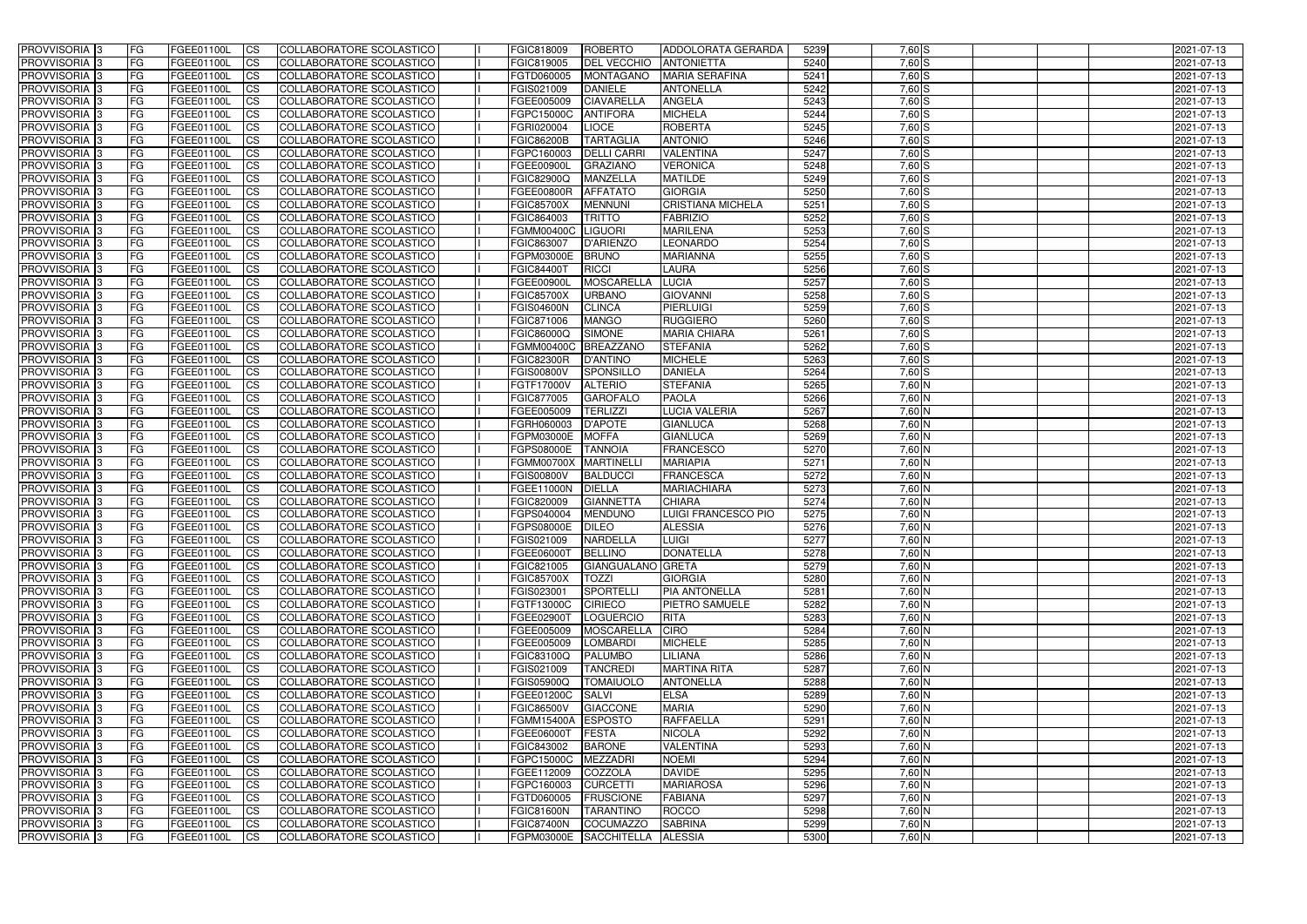| <b>PROVVISORIA</b> 3                      | l FG      | FGEE01100L               | <b>ICS</b>             | COLLABORATORE SCOLASTICO                                           | FGIC848005                      | <b>VIGILANTE</b>            | <b>RACHELE</b>                                    | 5301         | $7,60$ N         | 2021-07-13               |
|-------------------------------------------|-----------|--------------------------|------------------------|--------------------------------------------------------------------|---------------------------------|-----------------------------|---------------------------------------------------|--------------|------------------|--------------------------|
| <b>PROVVISORIA 3</b>                      | FG        | FGEE01100L               | <b>ICS</b>             | COLLABORATORE SCOLASTICO                                           | <b>FGIC86800A</b>               | FRACCACRETA PAOLINA         |                                                   | 5302         | $7,60$ N         | 2021-07-13               |
| PROVVISORIA <sup>1</sup> 3                | FG        | FGEE01100L               | <b>CS</b>              | COLLABORATORE SCOLASTICO                                           | FGPS010008                      | <b>D'APOLITO</b>            | LUDOVICO PIO                                      | 5303         | $7,60$ N         | 2021-07-13               |
| PROVVISORIA                               | FG        | FGEE01100L               | <b>CS</b>              | COLLABORATORE SCOLASTICO                                           | <b>FGIC87400N</b>               | <b>DEFAZIO</b>              | <b>ANNA</b>                                       | 5304         | $7,60$ N         | 2021-07-13               |
| <b>PROVVISORIA 3</b>                      | FG        | FGEE01100L               | <b>CS</b>              | COLLABORATORE SCOLASTICO                                           | FGIC818009                      | <b>SPADAVECCHI</b>          | <b>FEDERICA GERARDINA</b>                         | 5305         | 7,60 N           | 2021-07-13               |
| PROVVISORIA <sup>1</sup> 3                | FG        | FGEE01100L               | <b>CS</b>              | COLLABORATORE SCOLASTICO                                           | FGIC83100Q                      | <b>SACCO</b>                | <b>GIUSEPPINA</b>                                 | 5306         | 7,60 N           | 2021-07-13               |
| PROVVISORIA <sup>1</sup> 3                | FG        | FGEE01100L               | <b>CS</b>              | COLLABORATORE SCOLASTICO                                           | FGIS021009                      | <b>DANIELE</b>              | <b>LUIGINA</b>                                    | 5307         | $7,60$ N         | 2021-07-13               |
| PROVVISORIA 3                             | FG        | FGEE01100L               | <b>ICS</b>             | COLLABORATORE SCOLASTICO                                           | <b>FGIC85900G</b>               | <b>IARUSSI</b>              | ALESSANDRO                                        | 5308         | 7,60 N           | 2021-07-13               |
| PROVVISORIA 3                             | FG        | FGEE01100L               | <b>CS</b>              | COLLABORATORE SCOLASTICO                                           | FGIC85900G                      | <b>DELLA</b>                | <b>MARIA LUIGIA</b>                               | 5309         | 7,60 N           | 2021-07-13               |
| PROVVISORIA 3                             | <b>FG</b> | FGEE01100L               | <b>ICS</b>             | COLLABORATORE SCOLASTICO                                           | FGIC864003                      | <b>TOMAIUOLO</b>            | <b>GIOVANNI</b>                                   | 5310         | $7,60$ N         | 2021-07-13               |
| <b>PROVVISORIA</b> 3                      | FG        | <b>FGEE01100L</b>        | <b>ICS</b>             | COLLABORATORE SCOLASTICO                                           | FGIC871006                      | <b>NENNA</b>                | <b>DOMENICO</b>                                   | 5311         | 7,60 N           | 2021-07-13               |
| <b>PROVVISORIA</b>                        | FG        | FGEE01100L               | <b>ICS</b>             | COLLABORATORE SCOLASTICO                                           | FGPM03000E                      | <b>SERENA</b>               | <b>MICHELA</b>                                    | 5312         | 7,60 N           | 2021-07-13               |
| <b>PROVVISORIA</b>                        | FG        | FGEE01100L               | <b>ICS</b>             | COLLABORATORE SCOLASTICO                                           | FGPM05000Q                      | MINO'                       | <b>FRANCESCA</b>                                  | 5313         | $7,60$ N         | 2021-07-13               |
| <b>PROVVISORIA</b>                        | FG        | FGEE01100L               | <b>ICS</b>             | COLLABORATORE SCOLASTICO                                           | FGEE02900T                      | <b>GAUDIERO</b>             | <b>NICOLA</b>                                     | 5314         | $7,60$ N         | 2021-07-13               |
| <b>PROVVISORIA</b>                        | FG        | FGEE01100L               | <b>ICS</b>             | COLLABORATORE SCOLASTICO                                           | FGIC871006                      | <b>LADISLAO</b>             | <b>DALILA</b>                                     | 5315         | $7,60$ N         | 2021-07-13               |
| <b>PROVVISORIA</b>                        | FG        | FGEE01100L               | <b>ICS</b>             | COLLABORATORE SCOLASTICO                                           | <b>FGTD08000A</b>               | <b>LOMBANI</b>              | <b>DAVIDE LIBERO</b>                              | 5316         | 7,60 N           | 2021-07-13               |
| <b>PROVVISORIA</b>                        | FG        | <b>FGEE01100L</b>        | <b>ICS</b>             | COLLABORATORE SCOLASTICO                                           | FGTD21000T                      | FERRARA                     | <b>GIOVANNI</b>                                   | 5317         | 7,60 N           | 2021-07-13               |
| <b>PROVVISORIA</b>                        | FG        | FGEE01100L               | <b>ICS</b>             | COLLABORATORE SCOLASTICO                                           | FGTD010004                      | <b>BUONGIORNO</b>           | <b>GIORGIA</b>                                    | 5318         | 7,60 N           | 2021-07-13               |
| PROVVISORIA <sup>3</sup>                  | FG        | FGEE01100L               | <b>ICS</b>             | COLLABORATORE SCOLASTICO                                           | <b>FGIC85900G</b>               | <b>TALAMO</b>               | <b>FRANCESCA</b>                                  | 5319         | $7,60$ N         | 2021-07-13               |
| PROVVISORIA 3                             | FG        | FGEE01100L               | <b>ICS</b>             | COLLABORATORE SCOLASTICO                                           | FGMM148003                      | <b>SCARCELLA</b>            | <b>VANESSA</b>                                    | 5320         | 7,60 N           | 2021-07-13               |
| PROVVISORIA <sup>3</sup>                  | FG        | FGEE01100L               | <b>ICS</b>             | COLLABORATORE SCOLASTICO                                           | FGIS06100Q                      | <b>PASTORE</b>              | <b>PAOLA</b>                                      | 5321         | $7,60$ N         | 2021-07-13               |
| PROVVISORIA 3                             | FG        | FGEE01100L               | <b>ICS</b>             | COLLABORATORE SCOLASTICO                                           | FGPC160003                      | <b>VISCIO</b>               | <b>MARCELLO</b>                                   | 5322         | $7,60$ N         | 2021-07-13               |
| PROVVISORIA <sup>3</sup>                  | FG        | FGEE01100L               | <b>ICS</b>             | <b>COLLABORATORE SCOLASTICO</b>                                    | FGMM00400C                      | <b>TIRELLI</b>              | <b>DENISE</b>                                     | 5323         | $7,60$ N         | 2021-07-13               |
| PROVVISORIA <sup>3</sup>                  | FG        | FGEE01100L               | <b>CS</b>              | COLLABORATORE SCOLASTICO                                           | FGTF13000C                      | <b>TURBACCI</b>             | <b>MARCO</b>                                      | 5324         | $7,60$ N         | 2021-07-13               |
| PROVVISORIA <sup>3</sup>                  | FG        | FGEE01100L               | <b>CS</b>              | <b>COLLABORATORE SCOLASTICO</b>                                    | <b>FGIC85900G</b>               | <b>CURCI</b>                | <b>MICHELE</b>                                    | 5325         | $7,60$ N         | 2021-07-13               |
| PROVVISORIA <sup>1</sup> 3                | FG        | FGEE01100L               | <b>ICS</b>             | COLLABORATORE SCOLASTICO                                           | FGPS040004                      | <b>MASCIA</b>               | <b>MICHELE</b>                                    | 5326         | $7,60$ N         | 2021-07-13               |
| PROVVISORIA 3                             | FG        | FGEE01100L               | <b>ICS</b>             | COLLABORATORE SCOLASTICO                                           | <b>FGIC84400T</b>               | <b>RITROVATO</b>            | <b>STEFANO PIO</b>                                | 5327         | $7,60$ N         | 2021-07-13               |
| PROVVISORIA                               | FG        | FGEE01100L               | <b>ICS</b>             | COLLABORATORE SCOLASTICO                                           | FGIS007003                      | <b>MANZO</b>                | <b>ROSALINDA</b>                                  | 5328         | 7,60 N           | 2021-07-13               |
| PROVVISORIA                               | FG        | FGEE01100L               | <b>CS</b>              | <b>COLLABORATORE SCOLASTICO</b><br><b>COLLABORATORE SCOLASTICO</b> | FGTE020006                      | CANNIZZO<br><b>RUGGIERO</b> | <b>GIUSEPPE VALENTINO</b><br><b>MARIA ROSARIA</b> | 5329<br>5330 | $7,60$ N         | 2021-07-13               |
| PROVVISORIA                               | FG        | FGEE01100L               | <b>CS</b>              | COLLABORATORE SCOLASTICO                                           | <b>FGIC86200B</b><br>FGIC843002 | <b>GAGGIANO</b>             | <b>ALDO</b>                                       | 5331         | 7,60 N<br>7,60 N | 2021-07-13               |
| PROVVISORIA<br>PROVVISORIA <sup>1</sup> 3 | FG<br>FG  | FGEE01100L               | <b>CS</b><br><b>CS</b> | COLLABORATORE SCOLASTICO                                           | <b>FGEE00800R</b>               | <b>PADALINO</b>             | <b>VALERIA</b>                                    | 5332         | $7,60$ N         | 2021-07-13               |
| PROVVISORIA <sup>1</sup> 3                | FG        | FGEE01100L<br>FGEE01100L | <b>CS</b>              | COLLABORATORE SCOLASTICO                                           | FGTD08000A                      | <b>CECAFOSSO</b>            | <b>FLAVIA</b>                                     | 5333         | $7,60$ N         | 2021-07-13<br>2021-07-13 |
| PROVVISORIA 3                             | FG        | FGEE01100L               | <b>CS</b>              | COLLABORATORE SCOLASTICO                                           | FGIC86100G                      | <b>GIAMPIETRO</b>           | <b>MARIO</b>                                      | 5334         | $7,60$ N         | 2021-07-13               |
| PROVVISORIA <sup>1</sup> 3                | FG        | FGEE01100L               | <b>ICS</b>             | COLLABORATORE SCOLASTICO                                           | FGIC827004                      | <b>LOMBARDI</b>             | <b>RAFFAELE</b>                                   | 5335         | $7,60$ N         | 2021-07-13               |
| PROVVISORIA <sup>1</sup> 3                | <b>FG</b> | FGEE01100L               | <b>ICS</b>             | COLLABORATORE SCOLASTICO                                           | FGIC819005                      | DELLE DONNE MICHELA         |                                                   | 5336         | 7,60 N           | 2021-07-13               |
| PROVVISORIA 3                             | <b>FG</b> | FGEE01100L               | <b>ICS</b>             | COLLABORATORE SCOLASTICO                                           | <b>FGIC82400L</b>               | PERNA                       | <b>MARIKA</b>                                     | 5337         | 7,60 N           | 2021-07-13               |
| <b>PROVVISORIA</b>                        | <b>FG</b> | FGEE01100L               | <b>ICS</b>             | COLLABORATORE SCOLASTICO                                           | FGTD21000T                      | <b>SEVERINO</b>             | <b>GIUSEPPE</b>                                   | 5338         | $7,60$ N         | 2021-07-13               |
| PROVVISORIA 3                             | FG        | FGEE01100L               | CS                     | COLLABORATORE SCOLASTICO                                           | <b>FGIC85700X</b>               | <b>TEMPESTA</b>             | <b>SIMONA</b>                                     | 5339         | 7,60 N           | 2021-07-13               |
| PROVVISORIA 3                             | <b>FG</b> | FGEE01100L               | $\mathsf{ICS}$         | COLLABORATORE SCOLASTICO                                           | <b>FGIC82900Q</b>               | POTENZA                     | <b>ANNA</b>                                       | 5340         | $7,60$ N         | 2021-07-13               |
| PROVVISORIA 3                             | <b>FG</b> | FGEE01100L               | $\mathsf{ICS}$         | COLLABORATORE SCOLASTICO                                           | FGEE005009                      | GERVASIO                    | FRANCESCA                                         | 5341         | 7,60 N           | 2021-07-13               |
| <b>PROVVISORIA</b> 3                      | l FG      | FGEE01100L               | $\mathsf{ICS}$         | COLLABORATORE SCOLASTICO                                           | <b>FGIC87000A</b>               | <b>TORNESE</b>              | <b>GIANLUCA</b>                                   | 5342         | 7,60 N           | 2021-07-13               |
|                                           |           |                          |                        |                                                                    |                                 | <b>BUONAMASSA</b>           |                                                   |              |                  |                          |
| PROVVISORIA 3                             | IFG.      | FGEE01100L               | <b>CS</b>              | COLLABORATORE SCOLASTICO                                           | <b>FGIC85800Q</b>               | <b>DE PALMA</b>             | <b>LUCIA</b>                                      | 5343         | $7,60$ N         | 2021-07-13               |
| PROVVISORIA 3                             | FG        | FGEE01100L               | $\overline{\text{CS}}$ | COLLABORATORE SCOLASTICO                                           | <b>FGIC848005</b>               | <b>COLLETTA</b>             | <b>MARIATERESA</b>                                | 5344         | $7,60$ N         | 2021-07-13               |
| PROVVISORIA 3                             | FG        | <b>FGEE01100L</b>        | <b>CS</b>              | COLLABORATORE SCOLASTICO                                           | FGIC876009                      | <b>VALENTINO</b>            | <b>CRISTINA</b>                                   | 5345         | $7,60$ N         | 2021-07-13               |
| PROVVISORIA 3                             | FG        | FGEE01100L               | <b>CS</b>              | COLLABORATORE SCOLASTICO                                           | FGEE005009                      | <b>SCARANO</b>              | <b>MARIO</b>                                      | 5346         | $7,60$ N         | 2021-07-13               |
| PROVVISORIA 3                             | <b>FG</b> | FGEE01100L               | <b>CS</b>              | COLLABORATORE SCOLASTICO                                           | <b>FGIC83800E</b>               | LAPACE                      | <b>PAOLA</b>                                      | 5347         | $7,60$ N         | 2021-07-13               |
| PROVVISORIA 3                             | <b>FG</b> | FGEE01100L               | <b>CS</b>              | COLLABORATORE SCOLASTICO                                           | FGPM03000E                      | <b>MEGLIOLA</b>             | <b>ROSA GAIA</b>                                  | 5348         | $7,60$ N         | 2021-07-13               |
| PROVVISORIA 3                             | <b>FG</b> | FGEE01100L               | <b>CS</b>              | COLLABORATORE SCOLASTICO                                           | <b>FGEE00800R</b>               | PESOLO                      | <b>MARCO</b>                                      | 5349         | $7,60$ N         | 2021-07-13               |
| PROVVISORIA 3                             | <b>FG</b> | FGEE01100L               | <b>CS</b>              | COLLABORATORE SCOLASTICO                                           | FGEE06000T                      | <b>BUCCI</b>                | <b>ANTONIETTA</b>                                 | 5350         | $7,60$ N         | 2021-07-13               |
| PROVVISORIA 3                             | <b>FG</b> | FGEE01100L               | <b>CS</b>              | COLLABORATORE SCOLASTICO                                           | <b>FGIS04600N</b>               | <b>CARRABS</b>              | <b>CHIARA</b>                                     | 5351         | $7,60$ N         | 2021-07-13               |
| PROVVISORIA 3                             | <b>FG</b> | FGEE01100L               | <b>CS</b>              | COLLABORATORE SCOLASTICO                                           | <b>FGIC87000A</b>               | <b>AIEZZA</b>               | <b>LUCA</b>                                       | 5352         | $7,60$ N         | 2021-07-13               |
| PROVVISORIA 3                             | <b>FG</b> | FGEE01100L               | <b>CS</b>              | COLLABORATORE SCOLASTICO                                           | FGIC878001                      | <b>MARRA</b>                | <b>MARCO</b>                                      | 5353         | $7,60$ N         | 2021-07-13               |
| PROVVISORIA 3                             | FG        | FGEE01100L               | <b>CS</b>              | COLLABORATORE SCOLASTICO                                           | FGIC856004                      | <b>TORRETTA</b>             | <b>LUIGI</b>                                      | 5354         | 7,60 N           | 2021-07-13               |
| PROVVISORIA 3                             | <b>FG</b> | FGEE01100L               | <b>CS</b>              | COLLABORATORE SCOLASTICO                                           | <b>FGIC87400N</b>               | <b>CIRSONE</b>              | <b>SAMANTA</b>                                    | 5355         | $7,60$ N         | 2021-07-13               |
| PROVVISORIA 3                             | <b>FG</b> | FGEE01100L               | <b>CS</b>              | COLLABORATORE SCOLASTICO                                           | <b>FGIC85700X</b>               | SIMONIELLO                  | <b>LINDA</b>                                      | 5356         | $7,60$ N         | 2021-07-13               |
| PROVVISORIA 3                             | <b>FG</b> | FGEE01100L               | <b>CS</b>              | COLLABORATORE SCOLASTICO                                           | <b>FGIC86200B</b>               | <b>IACCARINO</b>            | <b>BIANCA</b>                                     | 5357         | $7,60$ N         | 2021-07-13               |
| PROVVISORIA 3                             | FG        | <b>FGEE01100L</b>        | <b>CS</b>              | COLLABORATORE SCOLASTICO                                           | <b>FGIS00800V</b>               | <b>MOREO</b>                | <b>LUIGI</b>                                      | 5358         | $7,60$ N         | 2021-07-13               |
| PROVVISORIA 3                             | <b>FG</b> | FGEE01100L               | <b>CS</b>              | COLLABORATORE SCOLASTICO                                           | FGIC827004                      | <b>IPPOLITO</b>             | <b>MARIA PIA</b>                                  | 5359         | $7,60$ N         | 2021-07-13               |
| PROVVISORIA 3                             | <b>FG</b> | FGEE01100L               | $\overline{\text{CS}}$ | COLLABORATORE SCOLASTICO                                           | <b>FGIS05900Q</b>               | <b>PALUMBO</b>              | <b>ANNA GIOVANNA</b>                              | 5360         | 7,60 N           | 2021-07-13               |
| PROVVISORIA 3                             | <b>FG</b> | FGEE01100L               | $\overline{\text{CS}}$ | COLLABORATORE SCOLASTICO                                           | <b>FGIC82900Q</b>               | <b>CASTRIOTTA</b>           | <b>FILOMENA</b>                                   | 5361         | $7,60$ N         | 2021-07-13               |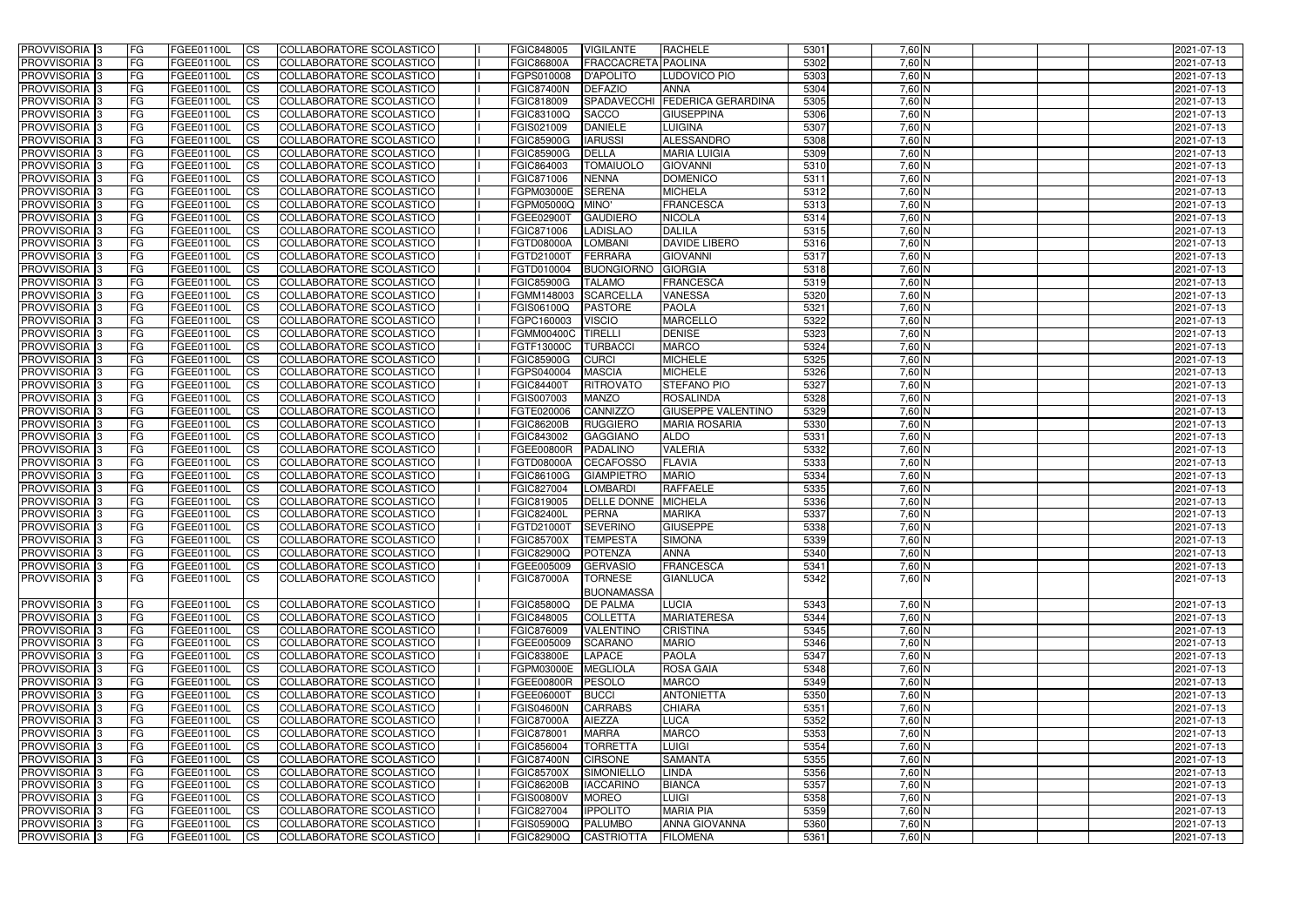| <b>PROVVISORIA</b> 3           | l FG       | FGEE01100L        | <b>ICS</b>             | COLLABORATORE SCOLASTICO                             | FGPM10000G D'ANGELO      |                                | <b>ILIANA</b>            | 5362 | $7,60$ N   | 2021-07-13 |
|--------------------------------|------------|-------------------|------------------------|------------------------------------------------------|--------------------------|--------------------------------|--------------------------|------|------------|------------|
| <b>PROVVISORIA 3</b>           | FG         | FGEE01100L        | <b>ICS</b>             | COLLABORATORE SCOLASTICO                             | <b>FGTD08000A</b>        | LONGO                          | <b>FRANCESCO SAVERIO</b> | 5363 | $7,60$ N   | 2021-07-13 |
| PROVVISORIA <sup>1</sup> 3     | FG         | FGEE01100L        | <b>CS</b>              | <b>COLLABORATORE SCOLASTICO</b>                      | FGIC880001               | <b>FARAMOND</b>                | <b>VALERIA</b>           | 5364 | $7,60$ N   | 2021-07-13 |
| PROVVISORIA                    | FG         | FGEE01100L        | <b>CS</b>              | COLLABORATORE SCOLASTICO                             | FGIC82900Q               | <b>TRITTO</b>                  | <b>SEFORA</b>            | 5365 | $7,60$ N   | 2021-07-13 |
| PROVVISORIA <sup>1</sup> 3     | FG         | FGEE01100L        | <b>CS</b>              | COLLABORATORE SCOLASTICO                             | FGEE00800R               | <b>POPOLANI</b>                | <b>VERONICA</b>          | 5366 | 7,60 N     | 2021-07-13 |
| PROVVISORIA <sup>1</sup> 3     | FG         | FGEE01100L        | <b>CS</b>              | COLLABORATORE SCOLASTICO                             | FGTF13000C               | <b>INFASCELL</b>               | <b>PASQUALE</b>          | 5367 | 7,60 N     | 2021-07-13 |
| PROVVISORIA <sup>1</sup> 3     | FG         | FGEE01100L        | <b>CS</b>              | COLLABORATORE SCOLASTICO                             | FGVC01000C               | <b>DI LILLO</b>                | <b>GAETANO</b>           | 5368 | 7,60 N     | 2021-07-13 |
| PROVVISORIA 3                  | FG         | FGEE01100L        | <b>ICS</b>             | COLLABORATORE SCOLASTICO                             | FGEE01200C               | <b>AZZARONE</b>                | <b>RAFFAELLA</b>         | 5369 | 7,60 N     | 2021-07-13 |
| PROVVISORIA 3                  | FG         | FGEE01100L        | <b>CS</b>              | COLLABORATORE SCOLASTICO                             | FGTD02000P               | <b>NICCHIA</b>                 | <b>FRANCESCO</b>         | 5370 | 7,60 N     | 2021-07-13 |
| PROVVISORIA 3                  | <b>FG</b>  | FGEE01100L        | <b>ICS</b>             | COLLABORATORE SCOLASTICO                             | FGIC880001               | <b>AMERICO</b>                 | <b>MARIA GERARDINA</b>   | 5371 | $7,60$ N   | 2021-07-13 |
| <b>PROVVISORIA</b> 3           | FG         | FGEE01100L        | <b>ICS</b>             | COLLABORATORE SCOLASTICO                             | FGEE005009               | <b>EMARA</b>                   | <b>SOFIA</b>             | 5372 | 7,60 N     | 2021-07-13 |
| <b>PROVVISORIA</b>             | FG         | FGEE01100L        | <b>ICS</b>             | COLLABORATORE SCOLASTICO                             | FGEE00900L               | <b>TRABACCO</b>                | <b>MARIA NICOLETTA</b>   | 5373 | 7,60 N     | 2021-07-13 |
| <b>PROVVISORIA</b>             | FG         | FGEE01100L        | <b>ICS</b>             | COLLABORATORE SCOLASTICO                             | FGEE11000N               | <b>MIGLIO</b>                  | <b>GIOVANNI</b>          | 5374 | $7,60$ N   | 2021-07-13 |
| <b>PROVVISORIA</b>             | FG         | FGEE01100L        | <b>ICS</b>             | COLLABORATORE SCOLASTICO                             | FGTE020006               | <b>DI STEFANO</b>              | <b>ANGELA</b>            | 5375 | 7,60 N     | 2021-07-13 |
| <b>PROVVISORIA</b>             | FG         | FGEE01100L        | <b>ICS</b>             | COLLABORATORE SCOLASTICO                             | <b>FGEE00900L</b>        | <b>MARSEGLIA</b>               | <b>MARIA GIUSEPPINA</b>  | 5376 | $7,60$ N   | 2021-07-13 |
| <b>PROVVISORIA</b>             | FG         | FGEE01100L        | <b>ICS</b>             | COLLABORATORE SCOLASTICO                             | FGEE005009               | LANZELLOTTI                    | <b>MIRIAM</b>            | 5377 | 7,60 N     | 2021-07-13 |
| <b>PROVVISORIA</b>             | FG         | FGEE01100L        | <b>ICS</b>             | COLLABORATORE SCOLASTICO                             | FGEE00900I               | <b>METTA</b>                   | <b>MICHELE</b>           | 5378 | 7,60 N     | 2021-07-13 |
| <b>PROVVISORIA</b>             | FG         | FGEE01100L        | <b>ICS</b>             | COLLABORATORE SCOLASTICO                             | FGEE01100I               | <b>SCARANO</b>                 | <b>MARIA CRISTINA</b>    | 5379 | 7,60 N     | 2021-07-13 |
| PROVVISORIA <sup>3</sup>       | FG         | FGEE01100L        | <b>ICS</b>             | COLLABORATORE SCOLASTICO                             | FGTD21000T               | <b>MALGIERI</b>                | <b>BENVENUTO</b>         | 5380 | 7,60 N     | 2021-07-13 |
| PROVVISORIA 3                  | FG         | FGEE01100L        | <b>ICS</b>             | COLLABORATORE SCOLASTICO                             | FGTD21000T               | <b>CRISTELLA</b>               | <b>FRANCESCA</b>         | 5381 | 7,60 N     | 2021-07-13 |
| PROVVISORIA <sup>1</sup> 3     | FG         | FGEE01100L        | <b>ICS</b>             | COLLABORATORE SCOLASTICO                             | FGVC01000C               | <b>ANTENUCC</b>                | <b>ANTONIETTA</b>        | 5382 | $7,60$ N   | 2021-07-13 |
| PROVVISORIA 3                  | FG         | FGEE01100L        | <b>ICS</b>             | COLLABORATORE SCOLASTICO                             | <b>FGIC83800E</b>        | <b>MASTROPIETR</b>             | ROSA                     | 5383 | $7,60$ N   | 2021-07-13 |
| PROVVISORIA 3                  | FG         | FGEE01100L        | <b>ICS</b>             | <b>COLLABORATORE SCOLASTICO</b>                      | FGIC818009               | <b>SARCONE</b>                 | <b>ANGELA INCORONATA</b> | 5384 | $7,60$ N   | 2021-07-13 |
| PROVVISORIA <sup>13</sup>      | FG         | FGEE01100L        | <b>CS</b>              | COLLABORATORE SCOLASTICO                             | FGTD010004               | <b>BARLETTA</b>                | <b>TERESA</b>            | 5385 | $7,60$ N   | 2021-07-13 |
| PROVVISORIA <sup>1</sup> 3     | FG         | FGEE01100L        | <b>CS</b>              | COLLABORATORE SCOLASTICO                             | FGIS03700V               | <b>BONVINI</b>                 | <b>GIOVANNI EMILIO</b>   | 5386 | $7,60$ N   | 2021-07-13 |
| PROVVISORIA <sup>1</sup> 3     | FG         | FGEE01100L        | <b>ICS</b>             | COLLABORATORE SCOLASTICO                             | FGIC818009               | <b>RUSSO</b>                   | <b>PAOLO</b>             | 5387 | $7,60$ N   | 2021-07-13 |
| PROVVISORIA 3                  | FG         | FGEE01100L        | <b>ICS</b>             | COLLABORATORE SCOLASTICO                             | <b>FGIC86200B</b>        | <b>MELE</b>                    | <b>CRISTINA</b>          | 5388 | $7,60$ N   | 2021-07-13 |
| PROVVISORIA                    | FG         | FGEE01100L        | <b>ICS</b>             | COLLABORATORE SCOLASTICO                             | FGIC822001               | <b>ROMEO</b>                   | <b>MARIA TERESA</b>      | 5389 | 7,60 N     | 2021-07-13 |
| PROVVISORIA                    | FG         | FGEE01100L        | <b>CS</b>              | <b>COLLABORATORE SCOLASTICO</b>                      | FGIC820009               | <b>DI IESI</b>                 | <b>ANNARITA</b>          | 5390 | $7,60$ N   | 2021-07-13 |
| PROVVISORIA                    | FG         | FGEE01100L        | <b>CS</b>              | COLLABORATORE SCOLASTICO                             | <b>FGIC87000A</b>        | <b>DEL VISCOVO</b>             | <b>MICHELE</b>           | 5391 | 7,60 N     | 2021-07-13 |
| PROVVISORIA                    | FG         | FGEE01100L        | <b>CS</b>              | COLLABORATORE SCOLASTICO                             | FGIS044002               | CELOZZI                        | <b>GIANCARLO</b>         | 5392 | 7,60 N     | 2021-07-13 |
| PROVVISORIA <sup>1</sup> 3     | FG         | FGEE01100L        | <b>CS</b>              | COLLABORATORE SCOLASTICO                             | FGIS06100Q               | <b>CENTURIONE</b>              | <b>LUIGI</b>             | 5393 | 7,60 N     | 2021-07-13 |
| PROVVISORIA <sup>1</sup> 3     | FG         | FGEE01100L        | <b>CS</b>              | COLLABORATORE SCOLASTICO                             | FGPS08000E               | <b>LABIA</b>                   | ADDOLORATA               | 5394 | $7,60$ N   | 2021-07-13 |
| PROVVISORIA 3                  | FG         | FGEE01100L        | <b>CS</b>              | <b>COLLABORATORE SCOLASTICO</b>                      | FGIS021009               | <b>GRAVINA</b>                 | <b>GIUSEPPE</b>          | 5395 | $7,60$ N   | 2021-07-13 |
| <b>PROVVISORIA</b>             | FG         | FGEE01100L        | <b>ICS</b>             | COLLABORATORE SCOLASTICO                             | FGPM03000E               | <b>BERARDI</b>                 | <b>ELVIRA</b>            | 5396 | $7,60$ N   | 2021-07-13 |
| PROVVISORIA <sup>1</sup> 3     | <b>FG</b>  | FGEE01100L        | <b>ICS</b>             | COLLABORATORE SCOLASTICO                             | <b>FGMM00700X</b>        | PARTIPILO                      | <b>FRANCESCO</b>         | 5397 | $7,58$ S   | 2021-07-13 |
| PROVVISORIA 3                  | <b>FG</b>  | FGEE01100L        | <b>ICS</b>             | COLLABORATORE SCOLASTICO                             | FGTD02000P               | <b>ARGENTINO</b>               | <b>ANTONIETTA</b>        | 5398 | $7,58$ $S$ | 2021-07-13 |
| <b>PROVVISORIA</b>             | <b>FG</b>  | FGEE01100L        | <b>ICS</b>             | COLLABORATORE SCOLASTICO                             | FGIC843002               | <b>IPALLADINO</b>              | <b>RACHELE</b>           | 5399 | $7,58$ $S$ | 2021-07-13 |
| PROVVISORIA 3                  | FG         | FGEE01100L        |                        | COLLABORATORE SCOLASTICO                             | FGIC85900G LA PORTA      |                                | <b>LUIGIA</b>            | 5400 | $7,58$ S   | 2021-07-13 |
| <b>PROVVISORIA</b> 3           | <b>FG</b>  | FGEE01100L        | CS <br>$\mathsf{ICS}$  | COLLABORATORE SCOLASTICO                             | FGTF13000C ALTIERI       |                                | <b>GIULIANA</b>          | 5401 | $7,58$ $S$ | 2021-07-13 |
| PROVVISORIA 3                  | <b>FG</b>  | <b>FGEE01100L</b> | $\mathsf{ICS}$         | COLLABORATORE SCOLASTICO                             | FGPM03000E CASSANO       |                                | <b>TERESA</b>            | 5402 | $7,58$ $S$ | 2021-07-13 |
| PROVVISORIA 3                  | <b>FG</b>  | FGEE01100L        | $\mathsf{ICS}$         | COLLABORATORE SCOLASTICO                             | FGEE00800R COLICCHIO     |                                | <b>DANIELA</b>           | 5403 | $7,58$ N   | 2021-07-13 |
| PROVVISORIA 3                  | FG         | FGEE01100L        | $\mathsf{ICS}$         | COLLABORATORE SCOLASTICO                             | <b>FGVC01000C</b>        | <b>LOMBARDI</b>                | <b>ANASTASIO</b>         | 5404 | $7,58$ N   | 2021-07-13 |
| PROVVISORIA 3                  | l FG       | FGEE01100L        | $\overline{\text{CS}}$ | COLLABORATORE SCOLASTICO                             | FGTD02000P               | ARGENTINO                      | <b>MARIA TERESA</b>      | 5405 | $7,58$ N   | 2021-07-13 |
| PROVVISORIA 3                  | <b>FG</b>  | FGEE01100L        | $\mathsf{ICS}$         | COLLABORATORE SCOLASTICO                             | <b>FGIC84500N</b>        | <b>TOMAIUOLO</b>               | <b>MARILINA</b>          | 5406 | $7,58$ N   | 2021-07-13 |
| PROVVISORIA 3                  | FG         | FGEE01100L        | <b>CS</b>              | COLLABORATORE SCOLASTICO                             | FGIC806003               | <b>IANNONE</b>                 | <b>ROSETTA</b>           | 5407 | $7,58$ N   | 2021-07-13 |
| PROVVISORIA 3                  | <b>FG</b>  | FGEE01100L        | <b>CS</b>              | COLLABORATORE SCOLASTICO                             | FGIS007003               | <b>TIRINI</b>                  | <b>ANNA LUCIA</b>        | 5408 | $7,58$ N   | 2021-07-13 |
| PROVVISORIA 3                  | <b>FG</b>  | FGEE01100L        | <b>CS</b>              | COLLABORATORE SCOLASTICO                             | FGTE020006               | <b>PIGNATIELLO</b>             | <b>DONATA</b>            | 5409 | 7,57N      | 2021-07-13 |
| PROVVISORIA 3                  | <b>FG</b>  | FGEE01100L        | <b>CS</b>              | COLLABORATORE SCOLASTICO                             | <b>FGVC01000C</b>        | MUCCIACCIAR RAFFAELE           |                          | 5410 | $7,57$ N   | 2021-07-13 |
| PROVVISORIA 3                  | <b>FG</b>  | FGEE01100L        | <b>CS</b>              | COLLABORATORE SCOLASTICO                             | <b>FGIC85900G</b>        | <b>MIGLIONICO</b>              | <b>SERENA</b>            | 5411 | $7,56$ N   | 2021-07-13 |
| PROVVISORIA 3                  | <b>FG</b>  | FGEE01100L        | <b>CS</b>              | COLLABORATORE SCOLASTICO                             | <b>FGEE01200C</b>        | <b>NACHIERO</b>                | <b>LIDIA ANTONIETTA</b>  | 5412 | 7,55S      | 2021-07-13 |
| PROVVISORIA 3                  | <b>FG</b>  | FGEE01100L        | <b>CS</b>              | COLLABORATORE SCOLASTICO                             | FGTD08000A               | <b>MARINACCIO</b>              | <b>ANTONELLA</b>         | 5413 | $7,55$ $S$ | 2021-07-13 |
|                                | <b>FG</b>  |                   |                        |                                                      |                          |                                | <b>GERARDO</b>           | 5414 | $7,55$ $S$ |            |
| PROVVISORIA 3<br>PROVVISORIA 3 | <b>FG</b>  | FGEE01100L        | <b>CS</b><br><b>CS</b> | COLLABORATORE SCOLASTICO<br>COLLABORATORE SCOLASTICO | FGEE01100L<br>FGIC820009 | <b>LISI</b><br><b>DI FALCO</b> | <b>POMPEO</b>            | 5415 | 7,55N      | 2021-07-13 |
|                                |            | FGEE01100L        |                        |                                                      |                          |                                |                          | 5416 |            | 2021-07-13 |
| PROVVISORIA 3                  | <b>FG</b>  | FGEE01100L        | <b>CS</b>              | COLLABORATORE SCOLASTICO                             | FGTF17000V               | <b>CAPPUCCI</b>                | <b>YLENIA</b>            | 5417 | $7,55$ N   | 2021-07-13 |
| PROVVISORIA 3                  | <b>FG</b>  | FGEE01100L        | <b>CS</b>              | COLLABORATORE SCOLASTICO                             | FGEE112009 VALENTINO     |                                | <b>GRAZIANA</b>          | 5418 | 7,55N      | 2021-07-13 |
| PROVVISORIA 3                  | <b>FG</b>  | FGEE01100L        | <b>CS</b>              | COLLABORATORE SCOLASTICO                             | FGEE11000N DE ROSA       |                                | <b>ANNA FRANCESCA</b>    |      | 7,55N      | 2021-07-13 |
| PROVVISORIA 3                  | FG         | FGEE01100L        | <b>CS</b>              | COLLABORATORE SCOLASTICO                             | FGIS05900Q               | <b>CLAUDINI</b>                | <b>GAETANO</b>           | 5419 | 7,55N      | 2021-07-13 |
| PROVVISORIA 3                  | FG         | <b>FGEE01100L</b> | <b>CS</b>              | COLLABORATORE SCOLASTICO                             | FGIC827004               | <b>TOZZI</b>                   | <b>STEFANIA</b>          | 5420 | 7,55N      | 2021-07-13 |
| PROVVISORIA 3                  | <b>FG</b>  | FGEE01100L        | $\overline{\text{CS}}$ | COLLABORATORE SCOLASTICO                             | FGPS010008               | <b>ALTERIO</b>                 | <b>ANTONIO</b>           | 5421 | 7,55N      | 2021-07-13 |
| PROVVISORIA 3                  | <b>FG</b>  | FGEE01100L        | $\overline{\text{CS}}$ | COLLABORATORE SCOLASTICO                             | FGEE00800R FATTORE       |                                | <b>LUCIANO</b>           | 5422 | 7,55N      | 2021-07-13 |
| PROVVISORIA 3                  | <b>IFG</b> | FGEE01100L        | $\overline{\text{CS}}$ | COLLABORATORE SCOLASTICO                             | <b>FGIC82400L</b>        | PELLEGRINO                     | <b>ANNARITA</b>          | 5423 | $7,52$ S   | 2021-07-13 |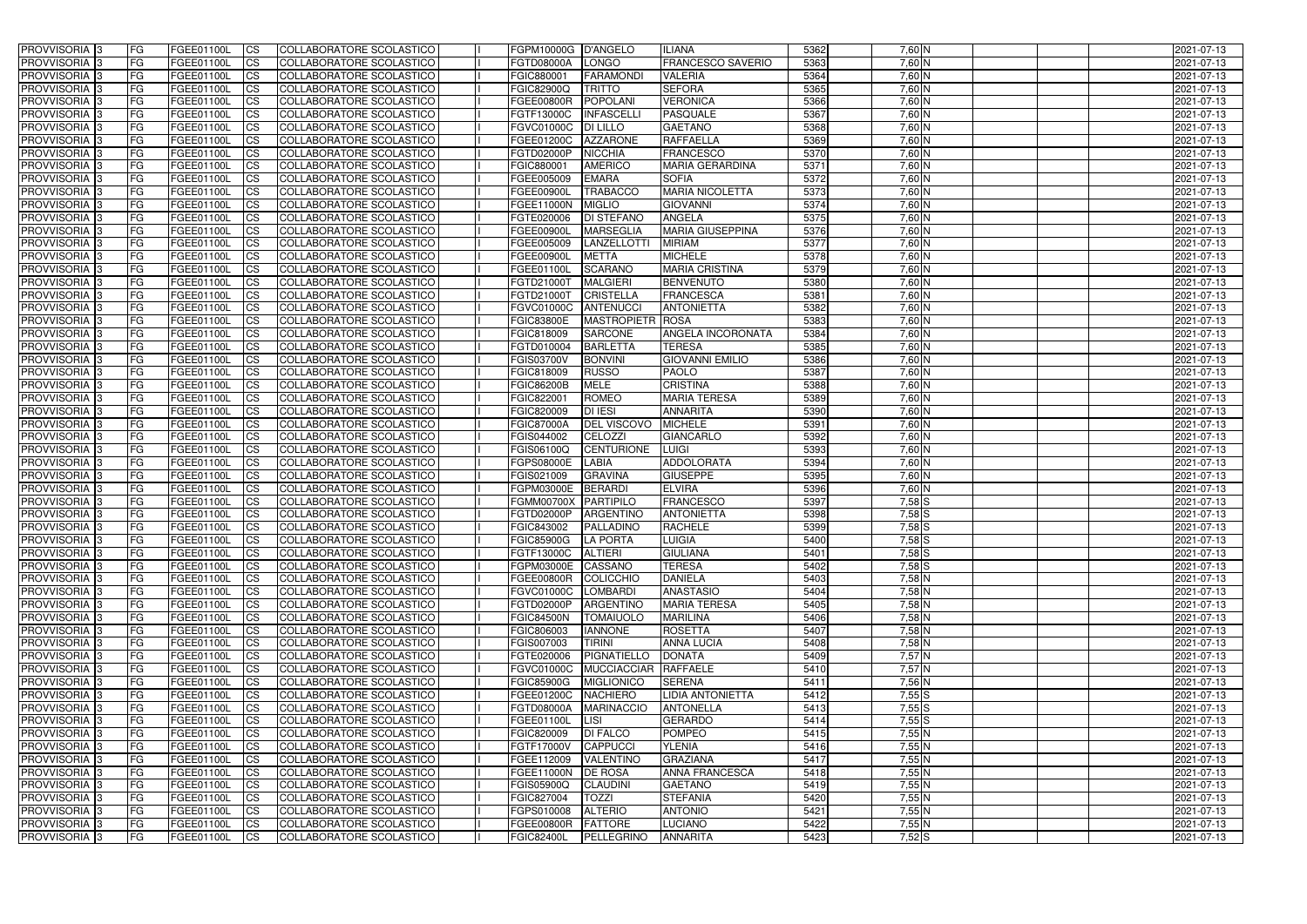| <b>PROVVISORIA</b> 3       | l FG      | FGEE01100L        | <b>ICS</b>             | COLLABORATORE SCOLASTICO        | FGMM148003          | CASSONE              | ELENA PATRIZIA            | 5424 | $7,51$ S | 2021-07-13 |
|----------------------------|-----------|-------------------|------------------------|---------------------------------|---------------------|----------------------|---------------------------|------|----------|------------|
| <b>PROVVISORIA 3</b>       | FG        | FGEE01100L        | <b>ICS</b>             | COLLABORATORE SCOLASTICO        | FGPS040004          | <b>CARNIOLA</b>      | <b>FEDERICA</b>           | 5425 | $7,51$ N | 2021-07-13 |
| PROVVISORIA <sup>1</sup> 3 | FG        | FGEE01100L        | <b>CS</b>              | <b>COLLABORATORE SCOLASTICO</b> | <b>FGIC86800A</b>   | <b>CASSITELL</b>     | <b>ANTONELLA</b>          | 5426 | $7,51$ N | 2021-07-13 |
| PROVVISORIA                | FG        | FGEE01100L        | <b>CS</b>              | COLLABORATORE SCOLASTICO        | FGTF17000V          | <b>SARACENO</b>      | <b>SARA</b>               | 5427 | $7,51$ N | 2021-07-13 |
| PROVVISORIA <sup>1</sup> 3 | FG        | FGEE01100L        | <b>CS</b>              | COLLABORATORE SCOLASTICO        | FGIC876009          | <b>MADDALENA</b>     | <b>MARIA</b>              | 5428 | 7,51 N   | 2021-07-13 |
| PROVVISORIA <sup>1</sup> 3 | FG        | FGEE01100L        | <b>CS</b>              | COLLABORATORE SCOLASTICO        | FGMM148003          | <b>LA PIETRA</b>     | <b>MARIA PIA</b>          | 5429 | $7,50$ S | 2021-07-13 |
| PROVVISORIA <sup>1</sup> 3 | FG        | FGEE01100L        | <b>CS</b>              | COLLABORATORE SCOLASTICO        | FGIS00300Q          |                      | MASTROMAUR VINCENZO PIO   | 5430 | $7,50$ S | 2021-07-13 |
| PROVVISORIA 3              | FG        | FGEE01100L        | <b>ICS</b>             | COLLABORATORE SCOLASTICO        | FGEE099004          | PAPPAGALLO           | <b>CONCETTA</b>           | 5431 | $7,50$ S | 2021-07-13 |
| PROVVISORIA 3              | FG        | FGEE01100L        | <b>CS</b>              | COLLABORATORE SCOLASTICO        | FGTD21000T          | <b>DE NINNO</b>      | <b>RITA</b>               | 5432 | $7,50$ S | 2021-07-13 |
| PROVVISORIA 3              | <b>FG</b> | FGEE01100L        | <b>ICS</b>             | COLLABORATORE SCOLASTICO        | FGIC819005          | <b>ROSSI</b>         | <b>MARIA</b>              | 5433 | $7,50$ S | 2021-07-13 |
| PROVVISORIA 3              | FG        | <b>FGEE01100L</b> | <b>ICS</b>             | COLLABORATORE SCOLASTICO        | FGPS010008          | <b>ROLLO</b>         | <b>VERONICA</b>           | 5434 | $7,50$ S | 2021-07-13 |
| <b>PROVVISORIA</b>         | FG        | FGEE01100L        | <b>ICS</b>             | COLLABORATORE SCOLASTICO        | FGIC819005          | <b>SCHIAVONE</b>     | <b>FILOMENA</b>           | 5435 | $7,50$ S | 2021-07-13 |
| <b>PROVVISORIA</b>         | FG        | FGEE01100L        | <b>ICS</b>             | COLLABORATORE SCOLASTICO        | <b>FGMM00700X</b>   | <b>AFFATATO</b>      | <b>LORENZO</b>            | 5436 | $7,50$ S | 2021-07-13 |
| <b>PROVVISORIA</b>         | FG        | FGEE01100L        | <b>ICS</b>             | COLLABORATORE SCOLASTICO        | FGIC863007          | <b>SCARALE</b>       | <b>MARIA GIUSEPPINA</b>   | 5437 | $7,50$ S | 2021-07-13 |
| <b>PROVVISORIA</b>         | FG        | FGEE01100L        | <b>ICS</b>             | COLLABORATORE SCOLASTICO        | FGIS021009          | <b>DANIELE</b>       | <b>PATRIZIA</b>           | 5438 | $7,50$ S | 2021-07-13 |
| <b>PROVVISORIA</b>         | FG        | FGEE01100L        | <b>ICS</b>             | COLLABORATORE SCOLASTICO        | <b>FGIC87400N</b>   | <b>DAGNESE</b>       | <b>MARIA</b>              | 5439 | $7,50$ S | 2021-07-13 |
| <b>PROVVISORIA</b>         | FG        | <b>FGEE01100L</b> | <b>ICS</b>             | COLLABORATORE SCOLASTICO        | FGIC827004          | <b>PACIFICO</b>      | <b>MICHELE</b>            | 5440 | $7,50$ S | 2021-07-13 |
| <b>PROVVISORIA</b>         | FG        | FGEE01100L        | <b>ICS</b>             | COLLABORATORE SCOLASTICO        | FGTE020006          | <b>CIGLIANO</b>      | <b>MARIA SONIA</b>        | 5441 | $7,50$ S | 2021-07-13 |
| PROVVISORIA <sup>3</sup>   | FG        | FGEE01100L        | <b>ICS</b>             | COLLABORATORE SCOLASTICO        | FGTF13000C          | <b>PONTE</b>         | <b>RAFFAELE</b>           | 5442 | $7,50$ S | 2021-07-13 |
| PROVVISORIA 3              | FG        | FGEE01100L        | <b>ICS</b>             | COLLABORATORE SCOLASTICO        | FGEE00900L          | <b>CERIELLO</b>      | <b>VINCENZO</b>           | 5443 | $7,50$ S | 2021-07-13 |
| PROVVISORIA <sup>1</sup> 3 | FG        | FGEE01100L        | <b>ICS</b>             | COLLABORATORE SCOLASTICO        | FGIC83100Q          | <b>STARACE</b>       | <b>MARIA</b>              | 5444 | $7,50$ S | 2021-07-13 |
| PROVVISORIA 3              | FG        | FGEE01100L        | <b>ICS</b>             | COLLABORATORE SCOLASTICO        | FGIC827004          | <b>SARACENC</b>      | <b>ALESSANDRA</b>         | 5445 | $7,50$ S | 2021-07-13 |
| PROVVISORIA 3              | FG        | FGEE01100L        | <b>ICS</b>             | <b>COLLABORATORE SCOLASTICO</b> | FGIC818009          | <b>PORRARI</b>       | <b>RACHELA</b>            | 5446 | $7,50$ S | 2021-07-13 |
| PROVVISORIA <sup>13</sup>  |           | FGEE01100L        |                        | COLLABORATORE SCOLASTICO        | FGIC819005          | <b>CICIRETTI</b>     | <b>MICHELE</b>            | 5447 | $7,50$ S |            |
| PROVVISORIA <sup>1</sup> 3 | FG        |                   | <b>CS</b>              | COLLABORATORE SCOLASTICO        | FGEE02900T          | <b>LAPICCIRELLA</b>  | <b>GIOVANNA</b>           | 5448 | $7,50$ S | 2021-07-13 |
|                            | FG        | FGEE01100L        | <b>CS</b>              |                                 |                     |                      |                           |      |          | 2021-07-13 |
| PROVVISORIA <sup>1</sup> 3 | FG        | FGEE01100L        | <b>ICS</b>             | COLLABORATORE SCOLASTICO        | FGIC880001          | <b>BELLINO</b>       | <b>ANNA RITA</b>          | 5449 | $7,50$ S | 2021-07-13 |
| PROVVISORIA 3              | FG        | FGEE01100L        | <b>ICS</b>             | COLLABORATORE SCOLASTICO        | FGEE005009          | <b>CUTTANO</b>       | <b>GIULIANA</b>           | 5450 | $7,50$ S | 2021-07-13 |
| PROVVISORIA                | FG        | FGEE01100L        | <b>ICS</b>             | COLLABORATORE SCOLASTICO        | FGEE01200C          | <b>PETRONE</b>       | ALESSANDRA                | 5451 | $7,50$ S | 2021-07-13 |
| PROVVISORIA                | FG        | FGEE01100L        | <b>CS</b>              | <b>COLLABORATORE SCOLASTICO</b> | FGIC82900Q          | <b>TOMARCHIO</b>     | <b>GIANLUCA ROSARIO</b>   | 5452 | $7,50$ S | 2021-07-13 |
| PROVVISORIA                | FG        | FGEE01100L        | <b>CS</b>              | COLLABORATORE SCOLASTICO        | FGIC84400T          | <b>TORTORELL</b>     | <b>VINCENZO</b>           | 5453 | $7,50$ S | 2021-07-13 |
| PROVVISORIA                | FG        | FGEE01100L        | <b>CS</b>              | COLLABORATORE SCOLASTICO        | <b>FGIC85700X</b>   | <b>MATERA</b>        | <b>DARIO</b>              | 5454 | $7,50$ S | 2021-07-13 |
| PROVVISORIA <sup>1</sup> 3 | FG        | FGEE01100L        | <b>CS</b>              | COLLABORATORE SCOLASTICO        | <b>FGMM00700X</b>   | <b>CONTINI</b>       | <b>GRAZIA MANUELA</b>     | 5455 | $7,50$ S | 2021-07-13 |
| PROVVISORIA <sup>1</sup> 3 | FG        | FGEE01100L        | <b>CS</b>              | COLLABORATORE SCOLASTICO        | FGIC877005          | <b>STRAMAGLIA</b>    | <b>LUCIA</b>              | 5456 | $7,50$ S | 2021-07-13 |
| PROVVISORIA 3              | FG        | FGEE01100L        | <b>CS</b>              | <b>COLLABORATORE SCOLASTICO</b> | <b>FGIC86500V</b>   | SPORTIELLO           | <b>MARIA IPPOLITA</b>     | 5457 | $7,50$ S | 2021-07-13 |
| <b>PROVVISORIA</b>         | FG        | FGEE01100L        | <b>ICS</b>             | COLLABORATORE SCOLASTICO        | FGEE112009          | <b>CARRETTA</b>      | <b>ANTONIETTA</b>         | 5458 | $7,50$ S | 2021-07-13 |
| PROVVISORIA <sup>1</sup> 3 | <b>FG</b> | FGEE01100L        | <b>ICS</b>             | COLLABORATORE SCOLASTICO        | FGEE01100L          | <b>ACCETTULL</b>     | <b>MARIA ASSUNTA</b>      | 5459 | $7,50$ S | 2021-07-13 |
| PROVVISORIA 3              | <b>FG</b> | FGEE01100L        | <b>ICS</b>             | COLLABORATORE SCOLASTICO        | FGEE00900L          | <b>VACCA</b>         | <b>GIUSEPPINA</b>         | 5460 | $7,50$ S | 2021-07-13 |
| <b>PROVVISORIA</b>         | <b>FG</b> | FGEE01100L        | <b>ICS</b>             | COLLABORATORE SCOLASTICO        | <b>FGIC87000A</b>   |                      | CASTIGLIONE MARIA DELFINA | 5461 | $7,50$ S | 2021-07-13 |
| PROVVISORIA 3              | FG        | FGEE01100L        | CS                     | COLLABORATORE SCOLASTICO        | FGEE01100L CALITRI  |                      | <b>BUONAVENTURA</b>       | 5462 | $7,50$ S | 2021-07-13 |
| <b>PROVVISORIA</b> 3       | <b>FG</b> | FGEE01100L        | $\mathsf{ICS}$         | COLLABORATORE SCOLASTICO        | FGPS040004          | COMPAGNONE LISA      |                           | 5463 | $7,50$ S | 2021-07-13 |
| PROVVISORIA 3              | <b>FG</b> | <b>FGEE01100L</b> | $\mathsf{ICS}$         | COLLABORATORE SCOLASTICO        | FGPM03000E DEFEUDIS |                      | <b>ANTONIO</b>            | 5464 | $7,50$ S | 2021-07-13 |
| PROVVISORIA 3              | <b>FG</b> | FGEE01100L        | $\mathsf{ICS}$         | COLLABORATORE SCOLASTICO        | FGEE112009          | <b>GIULIANI</b>      | <b>CIRO</b>               | 5465 | $7,50$ S | 2021-07-13 |
| PROVVISORIA 3              | FG        | FGEE01100L        | $\mathsf{ICS}$         | COLLABORATORE SCOLASTICO        | FGIC827004          | <b>PIZZUTO</b>       | <b>CRISTINA</b>           | 5466 | $7,50$ S | 2021-07-13 |
| PROVVISORIA 3              | l FG      | FGEE01100L        | <b>CS</b>              | COLLABORATORE SCOLASTICO        | FGIC847009          | <b>TORRE</b>         | <b>RACHELE</b>            | 5467 | $7,50$ S | 2021-07-13 |
| PROVVISORIA 3              | <b>FG</b> | FGEE01100L        | $\mathsf{ICS}$         | COLLABORATORE SCOLASTICO        | FGTD21000T          | <b>DI SAPIO</b>      | <b>SARAH</b>              | 5468 | $7,50$ S | 2021-07-13 |
| PROVVISORIA 3              | FG        | FGEE01100L        | <b>CS</b>              | COLLABORATORE SCOLASTICO        | FGEE005009          | <b>NIGRONE</b>       | FRANCESCA                 | 5469 | $7,50$ S | 2021-07-13 |
| PROVVISORIA 3              | <b>FG</b> | FGEE01100L        | <b>CS</b>              | COLLABORATORE SCOLASTICO        | FGTD010004          | <b>PRIMAVERA</b>     | <b>MICHELE ANTHONY</b>    | 5470 | $7,50$ S | 2021-07-13 |
| PROVVISORIA 3              | <b>FG</b> | FGEE01100L        | <b>CS</b>              | COLLABORATORE SCOLASTICO        | <b>FGIC85900G</b>   | RAMPINO              | <b>ANTONIO</b>            | 5471 | $7,50$ S | 2021-07-13 |
| PROVVISORIA 3              | <b>FG</b> | FGEE01100L        | <b>CS</b>              | COLLABORATORE SCOLASTICO        | FGEE00900L          | <b>GALASSO</b>       | <b>ILENIA</b>             | 5472 | $7,50$ S | 2021-07-13 |
| PROVVISORIA 3              | <b>FG</b> | FGEE01100L        | <b>CS</b>              | COLLABORATORE SCOLASTICO        | FGEE01200C          | <b>IANNOLI</b>       | <b>FRANCESCA</b>          | 5473 | $7,50$ S | 2021-07-13 |
| PROVVISORIA 3              | <b>FG</b> | FGEE01100L        | <b>CS</b>              | COLLABORATORE SCOLASTICO        | FGRH010002          | <b>GENTILE</b>       | <b>NATALIA</b>            | 5474 | $7,50$ S | 2021-07-13 |
| PROVVISORIA 3              | <b>FG</b> | FGEE01100L        | <b>CS</b>              | COLLABORATORE SCOLASTICO        | FGIC827004          | MACCHIAROLA DANIELA  |                           | 5475 | $7,50$ S | 2021-07-13 |
| PROVVISORIA 3              | <b>FG</b> | FGEE01100L        | <b>CS</b>              | COLLABORATORE SCOLASTICO        | FGIC878001          | <b>CIUFFREDA</b>     | <b>ANGELA</b>             | 5476 | $7,50$ S | 2021-07-13 |
| PROVVISORIA 3              | <b>FG</b> | FGEE01100L        | <b>CS</b>              | COLLABORATORE SCOLASTICO        | FGTD060005 RUSCO    |                      | <b>ANGELO</b>             | 5477 | $7,50$ S | 2021-07-13 |
| PROVVISORIA 3              | <b>FG</b> | FGEE01100L        | <b>CS</b>              | COLLABORATORE SCOLASTICO        | FGMM148003          | FONTANELLO           | <b>IVANA</b>              | 5478 | $7,50$ S | 2021-07-13 |
| PROVVISORIA 3              | <b>FG</b> | FGEE01100L        | <b>CS</b>              | COLLABORATORE SCOLASTICO        | FGMM148003 CARAFA   |                      | <b>TERESA ELENA</b>       | 5479 | $7,50$ S | 2021-07-13 |
| PROVVISORIA 3              | <b>FG</b> | FGEE01100L        | <b>CS</b>              | COLLABORATORE SCOLASTICO        | FGEE01100L          | <b>CRISTELLA</b>     | <b>MARIA ROSARIA</b>      | 5480 | $7,50$ S | 2021-07-13 |
| PROVVISORIA 3              | FG        | FGEE01100L        | <b>CS</b>              | COLLABORATORE SCOLASTICO        | FGIC876009          | <b>DE PALMA</b>      | <b>MASSIMO</b>            | 5481 | $7,50$ S | 2021-07-13 |
| PROVVISORIA 3              | FG        | <b>FGEE01100L</b> | <b>CS</b>              | COLLABORATORE SCOLASTICO        | FGRI020004          | ANDREOZZI            | <b>MILENA</b>             | 5482 | $7,50$ S | 2021-07-13 |
| PROVVISORIA 3              | <b>FG</b> | FGEE01100L        | <b>CS</b>              | COLLABORATORE SCOLASTICO        | <b>FGIC85800Q</b>   | SANTACROCE           | <b>ELVIRA</b>             | 5483 | $7,50$ S | 2021-07-13 |
| PROVVISORIA 3              | <b>FG</b> | FGEE01100L        | $\overline{\text{CS}}$ | COLLABORATORE SCOLASTICO        | <b>FGIC87000A</b>   | MASTROPIETR LOREDANA |                           | 5484 | $7,50$ S | 2021-07-13 |
| PROVVISORIA 3              | <b>FG</b> | FGEE01100L        | $\overline{\text{CS}}$ | COLLABORATORE SCOLASTICO        | <b>FGEE00800R</b>   | <b>ETERE</b>         | <b>BIANCA MARIA</b>       | 5485 | $7,50$ S | 2021-07-13 |
|                            |           |                   |                        |                                 |                     |                      |                           |      |          |            |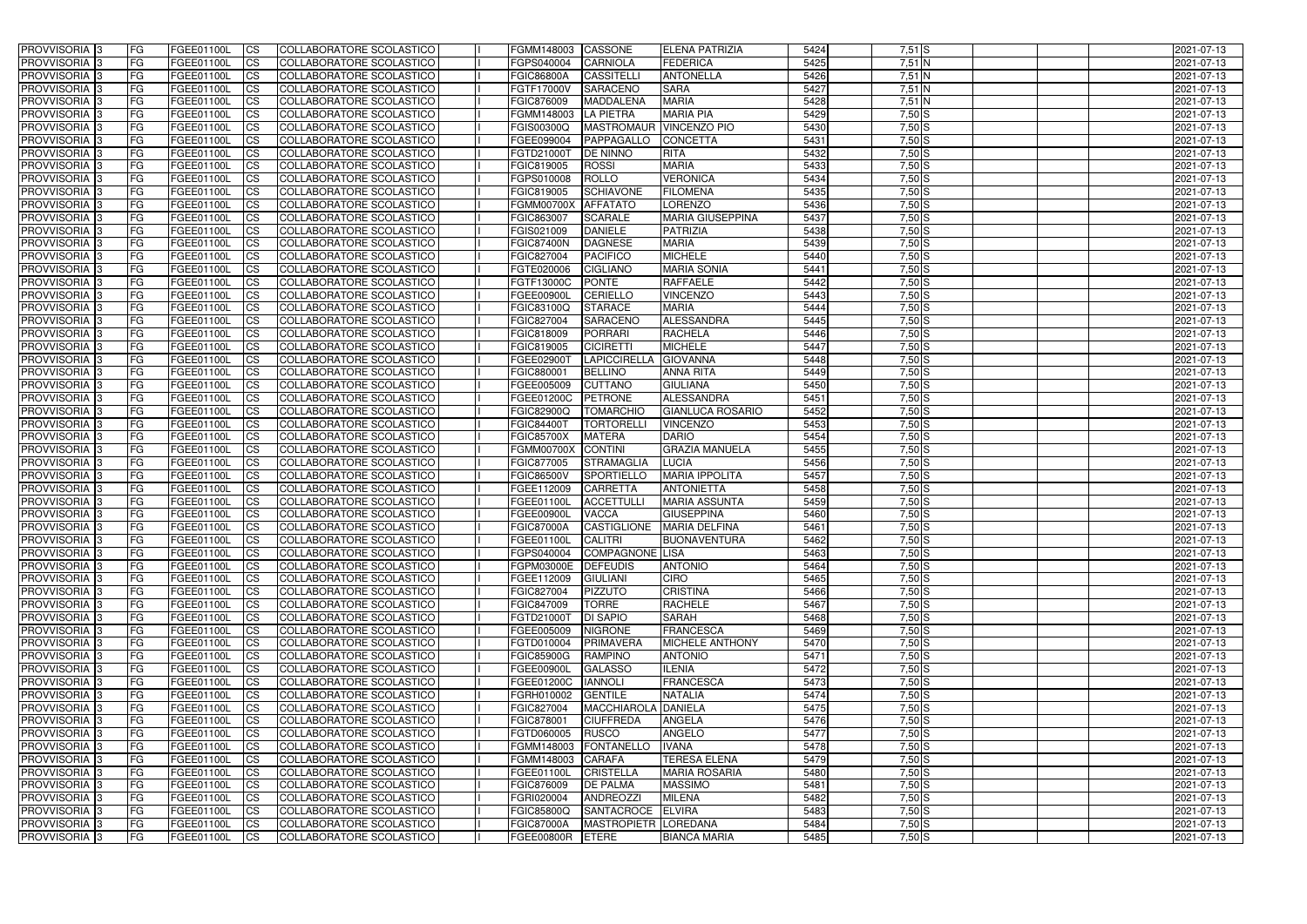| <b>PROVVISORIA</b> 3                      | l FG                   | FGEE01100L               | <b>ICS</b>             | COLLABORATORE SCOLASTICO                                    | FGIC877005                      | <b>DI BARI</b>                       | <b>ANTONIO</b>                      | 5486         | $7,50$ S             | 2021-07-13               |
|-------------------------------------------|------------------------|--------------------------|------------------------|-------------------------------------------------------------|---------------------------------|--------------------------------------|-------------------------------------|--------------|----------------------|--------------------------|
| <b>PROVVISORIA 3</b>                      | FG                     | FGEE01100L               | <b>ICS</b>             | COLLABORATORE SCOLASTICO                                    | FGTD08000A                      | <b>SALATINO</b>                      | <b>GIOVANNA</b>                     | 5487         | $7,50$ S             | 2021-07-13               |
| PROVVISORIA <sup>1</sup> 3                | FG                     | FGEE01100L               | <b>CS</b>              | COLLABORATORE SCOLASTICO                                    | FGPS010008                      | <b>MURGO</b>                         | <b>ANDREA</b>                       | 5488         | $7,50$ S             | 2021-07-13               |
| <b>PROVVISORIA</b>                        | FG                     | FGEE01100L               | <b>CS</b>              | COLLABORATORE SCOLASTICO                                    | FGIC82900Q                      |                                      | MUSCATIELLO FABIO OLIMPIO           | 5489         | $7,50$ S             | 2021-07-13               |
| <b>PROVVISORIA 3</b>                      | FG                     | FGEE01100L               | <b>CS</b>              | COLLABORATORE SCOLASTICO                                    | FGPS010008                      | <b>RUSSO</b>                         | <b>ANTONIO</b>                      | 5490         | $7,50$ S             | 2021-07-13               |
| PROVVISORIA <sup>1</sup> 3                | FG                     | FGEE01100L               | <b>CS</b>              | COLLABORATORE SCOLASTICO                                    | <b>FGPM03000E</b>               | PETRUCCELLI                          | <b>RACHELA MARIA</b>                | 5491         | $7,50$ S             | 2021-07-13               |
| PROVVISORIA <sup>1</sup> 3                | FG                     | FGEE01100L               | <b>CS</b>              | COLLABORATORE SCOLASTICO                                    | FGMM00700X CASARELLA            |                                      | IL'IC                               | 5492         | $7,50$ N             | 2021-07-13               |
| PROVVISORIA 3                             | FG                     | FGEE01100L               | <b>ICS</b>             | COLLABORATORE SCOLASTICO                                    | FGEE01200C                      | CAPPUCCIO                            | <b>MICHELE</b>                      | 5493         | $7,50$ N             | 2021-07-13               |
| PROVVISORIA 3                             | <b>FG</b>              | FGEE01100L               | <b>CS</b>              | COLLABORATORE SCOLASTICO                                    | FGTF13000C                      | <b>MELE</b>                          | <b>STEFANIA</b>                     | 5494         | $7,50$ N             | 2021-07-13               |
| PROVVISORIA 3                             | <b>FG</b>              | FGEE01100L               | <b>ICS</b>             | COLLABORATORE SCOLASTICO                                    | <b>FGIC86200B</b>               | SPADACCINO                           | ADDOLORATA                          | 5495         | $7,50$ N             | 2021-07-13               |
| PROVVISORIA 3                             | FG                     | <b>FGEE01100L</b>        | <b>ICS</b>             | COLLABORATORE SCOLASTICO                                    | FGIC819005                      | <b>ZELANO</b>                        | <b>DOMENICO</b>                     | 5496         | $7,50$ N             | 2021-07-13               |
| <b>PROVVISORIA</b>                        | FG                     | FGEE01100L               | <b>ICS</b>             | COLLABORATORE SCOLASTICO                                    | FGEE099004                      | <b>SISTO</b>                         | <b>NICOLA</b>                       | 5497         | 7,50 N               | 2021-07-13               |
| <b>PROVVISORIA</b>                        | FG                     | FGEE01100L               | <b>ICS</b>             | COLLABORATORE SCOLASTICO                                    | <b>FGIC847009</b>               | <b>GRAVINA</b>                       | <b>ANGELO</b>                       | 5498         | $7,50$ N             | 2021-07-13               |
| <b>PROVVISORIA</b>                        | FG                     | FGEE01100L               | <b>ICS</b>             | COLLABORATORE SCOLASTICO                                    | FGTD21000T                      | <b>BUONO</b>                         | <b>STEFANO</b>                      | 5499         | $7,50$ N             | 2021-07-13               |
| <b>PROVVISORIA</b>                        | FG                     | FGEE01100L               | <b>ICS</b>             | COLLABORATORE SCOLASTICO                                    | FGPS010008                      | SICCOTTI                             | <b>GAIA</b>                         | 5500         | $7,50$ N             | 2021-07-13               |
| <b>PROVVISORIA</b>                        | FG                     | FGEE01100L               | <b>ICS</b>             | COLLABORATORE SCOLASTICO                                    | FGIS023001                      | <b>LOGOLUSO</b>                      | <b>FERDINANDO</b>                   | 5501         | 7,50 N               | 2021-07-13               |
| <b>PROVVISORIA</b>                        | FG                     | FGEE01100L               | <b>ICS</b>             | COLLABORATORE SCOLASTICO                                    | <b>FGIC88100R</b>               | <b>PASQUINO</b>                      | <b>VITTORIO</b>                     | 5502         | 7,50 N               | 2021-07-13               |
| <b>PROVVISORIA</b>                        | FG                     | FGEE01100L               | <b>ICS</b>             | COLLABORATORE SCOLASTICO                                    | FGPS010008                      | <b>LEONE</b>                         | <b>LUCA</b>                         | 5503         | $7,50$ N             | 2021-07-13               |
| PROVVISORIA <sup>3</sup>                  | FG                     | FGEE01100L               | <b>ICS</b>             | COLLABORATORE SCOLASTICO                                    | <b>FGIC81600N</b>               | <b>MANZI</b>                         | <b>CARLA</b>                        | 5504         | $7,50$ N             | 2021-07-13               |
| PROVVISORIA 3                             | FG                     | FGEE01100L               | <b>ICS</b>             | COLLABORATORE SCOLASTICO                                    | <b>FGIC83800E</b>               | <b>MASUCCI</b>                       | <b>PASQUALE</b>                     | 5505         | 7,50 N               | 2021-07-13               |
| PROVVISORIA <sup>3</sup>                  | FG                     | FGEE01100L               | <b>ICS</b>             | COLLABORATORE SCOLASTICO                                    | FGEE00800R                      | <b>STRAMAGLIA</b>                    | <b>NATALIA</b>                      | 5506         | $7,50$ N             | 2021-07-13               |
| PROVVISORIA 3<br>PROVVISORIA <sup>3</sup> | FG                     | FGEE01100L               | <b>ICS</b>             | COLLABORATORE SCOLASTICO                                    | FGIS007003                      | FERRANDINO                           | <b>ALFREDO</b><br><b>SARA</b>       | 5507<br>5508 | $7,50$ N<br>$7,50$ N | 2021-07-13               |
| PROVVISORIA <sup>3</sup>                  | FG                     | FGEE01100L<br>FGEE01100L | <b>ICS</b>             | <b>COLLABORATORE SCOLASTICO</b>                             | FGIC856004<br>FGTE020006        | <b>MAGALDI</b><br>MAZZARELLA         | <b>SIMONA</b>                       | 5509         | $7,50$ N             | 2021-07-13               |
| PROVVISORIA <sup>3</sup>                  | FG<br>FG               | FGEE01100L               | <b>CS</b><br><b>CS</b> | COLLABORATORE SCOLASTICO<br><b>COLLABORATORE SCOLASTICO</b> | FGIS007003                      | <b>PALMIERI</b>                      | <b>FRANCESCO</b>                    | 5510         | $7,50$ N             | 2021-07-13<br>2021-07-13 |
| PROVVISORIA <sup>1</sup> 3                | FG                     | FGEE01100L               | <b>ICS</b>             | COLLABORATORE SCOLASTICO                                    | FGTF13000C                      | <b>BIAGINI</b>                       | <b>MARCELLO</b>                     | 5511         | $7,50$ N             | 2021-07-13               |
| PROVVISORIA 3                             | FG                     | FGEE01100L               | <b>ICS</b>             | COLLABORATORE SCOLASTICO                                    | FGTE020006                      | <b>GROTTA</b>                        | <b>GIORGIA</b>                      | 5512         | $7,50$ N             | 2021-07-13               |
| PROVVISORIA                               | FG                     | FGEE01100L               | <b>ICS</b>             | COLLABORATORE SCOLASTICO                                    | FGIC819005                      | <b>IUSPA</b>                         | <b>VINCENZO</b>                     | 5513         | $7,50$ N             | 2021-07-13               |
| PROVVISORIA                               | FG                     | FGEE01100L               | <b>CS</b>              | <b>COLLABORATORE SCOLASTICO</b>                             | FGPM10000G                      | <b>ORSI</b>                          | <b>MARIA SOCCORSA</b>               | 5514         | $7,50$ N             | 2021-07-13               |
| PROVVISORIA                               | FG                     | FGEE01100L               | <b>CS</b>              | COLLABORATORE SCOLASTICO                                    | <b>FGIS04600N</b>               | <b>TORREDIMARE ANTONIO</b>           |                                     | 5515         | $7,50$ N             | 2021-07-13               |
| PROVVISORIA                               | FG                     | FGEE01100L               | <b>CS</b>              | COLLABORATORE SCOLASTICO                                    | FGTD010004                      | <b>GIRALDI</b>                       | <b>ROBERTA</b>                      | 5516         | 7,50 N               | 2021-07-13               |
| PROVVISORIA <sup>1</sup> 3                | FG                     | FGEE01100L               | <b>CS</b>              | COLLABORATORE SCOLASTICO                                    | FGPS040004                      | <b>PONZIO</b>                        | <b>ESTEFANIA</b>                    | 5517         | $7,50$ N             | 2021-07-13               |
| PROVVISORIA <sup>1</sup> 3                | FG                     | FGEE01100L               | <b>CS</b>              | COLLABORATORE SCOLASTICO                                    | <b>FGIC84500N</b>               | LONGO                                | <b>MARIANNA</b>                     | 5518         | $7,50$ N             | 2021-07-13               |
| PROVVISORIA 3                             | FG                     | FGEE01100L               | <b>CS</b>              | COLLABORATORE SCOLASTICO                                    | FGEE01100L                      | <b>OGNISSANTI</b>                    | <b>ANNA</b>                         | 5519         | $7,50$ N             | 2021-07-13               |
| PROVVISORIA 3                             | FG                     | FGEE01100L               | <b>ICS</b>             | COLLABORATORE SCOLASTICO                                    | FGTD060005                      | DEL RE                               | <b>ANTONIO</b>                      | 5520         | $7,50$ N             | 2021-07-13               |
| PROVVISORIA 3                             | <b>FG</b>              | FGEE01100L               | <b>ICS</b>             | COLLABORATORE SCOLASTICO                                    | FGTE020006                      | <b>TAVANO</b>                        | <b>ILENIA</b>                       | 5521         | $7,50$ N             | 2021-07-13               |
| PROVVISORIA 3                             | <b>FG</b>              | FGEE01100L               | <b>ICS</b>             | COLLABORATORE SCOLASTICO                                    | <b>FGIC85700X</b>               | <b>PONTONE</b>                       | <b>RITA</b>                         | 5522         | $7,50$ N             | 2021-07-13               |
| <b>PROVVISORIA</b>                        | <b>FG</b>              | FGEE01100L               | <b>ICS</b>             | COLLABORATORE SCOLASTICO                                    | <b>FGIC85700X</b>               | <b>RENDINE</b>                       | <b>GABRIELE</b>                     | 5523         | $7,50$ N             | 2021-07-13               |
| PROVVISORIA 3                             | FG                     | FGEE01100L               | CS                     | COLLABORATORE SCOLASTICO                                    | FGTF13000C SCOPECE              |                                      | <b>MICHELE</b>                      | 5524         | 7,50 N               | 2021-07-13               |
| PROVVISORIA 3                             | <b>FG</b>              | FGEE01100L               | $\mathsf{ICS}$         | COLLABORATORE SCOLASTICO                                    | FGIC83700P                      | <b>FRASCA</b>                        | <b>GENNARO</b>                      | 5525         | $7,50$ N             | 2021-07-13               |
| PROVVISORIA 3                             | <b>FG</b>              | <b>FGEE01100L</b>        | $\mathsf{ICS}$         | COLLABORATORE SCOLASTICO                                    | FGTD060005 DI GENNARO           |                                      | <b>GIUSEPPE</b>                     | 5526         | $7,50$ N             | 2021-07-13               |
| PROVVISORIA 3                             | <b>FG</b>              | FGEE01100L               | $\mathsf{ICS}$         | COLLABORATORE SCOLASTICO                                    | <b>FGIS00800V</b>               | D'ANTONIO                            | LIDIA                               | 5527         | $7,50$ N             | 2021-07-13               |
| PROVVISORIA 3                             | FG                     | FGEE01100L               | $\mathsf{ICS}$         | COLLABORATORE SCOLASTICO                                    | FGPC160003                      | SOLDI                                | <b>MARTINA AURORA</b>               | 5528         | $7,50$ N             | 2021-07-13               |
| PROVVISORIA 3                             | l FG                   | FGEE01100L               | $\overline{\text{CS}}$ | COLLABORATORE SCOLASTICO                                    | <b>FGVC01000C</b>               | <b>NARDONE</b>                       | <b>GLORIA</b>                       | 5529         | $7,50$ N             | 2021-07-13               |
| PROVVISORIA 3                             | <b>FG</b>              | FGEE01100L               | $\mathsf{ICS}$         | COLLABORATORE SCOLASTICO                                    | FGPM03000E                      | <b>LA TORRE</b>                      | <b>SABRINA</b>                      | 5530         | $7,50$ N             | 2021-07-13               |
| PROVVISORIA 3                             | FG                     | FGEE01100L               | <b>CS</b>              | COLLABORATORE SCOLASTICO                                    | FGEE01100L                      | <b>MOREO</b>                         | <b>BENEDETTA</b>                    | 5531         | $7,50$ N             | 2021-07-13               |
| PROVVISORIA 3                             | <b>FG</b>              | FGEE01100L               | <b>CS</b>              | COLLABORATORE SCOLASTICO                                    | FGIC851001                      | <b>ACCARRINO</b>                     | <b>VALENTINA</b>                    | 5532         | $7,50$ N             | 2021-07-13               |
| PROVVISORIA 3                             | <b>FG</b>              | FGEE01100L               | <b>CS</b>              | COLLABORATORE SCOLASTICO                                    | FGEE005009                      | <b>CORVINO</b>                       | <b>CHIARA RITA</b>                  | 5533         | $7,50$ N             | 2021-07-13               |
| PROVVISORIA 3<br>PROVVISORIA 3            | <b>FG</b><br><b>FG</b> | FGEE01100L               | <b>CS</b>              | COLLABORATORE SCOLASTICO                                    | FGIC81600N                      | SORAGNESE<br><b>DELLI CARRI</b>      | <b>LUCIA</b><br><b>PAOLA</b>        | 5534<br>5535 | $7,50$ N<br>$7,50$ N | 2021-07-13<br>2021-07-13 |
|                                           |                        | FGEE01100L               | <b>CS</b>              | COLLABORATORE SCOLASTICO                                    | <b>FGIC86100G</b>               |                                      |                                     |              | $7,50$ N             |                          |
| PROVVISORIA 3<br>PROVVISORIA 3            | <b>FG</b><br><b>FG</b> | FGEE01100L<br>FGEE01100L | <b>CS</b><br><b>CS</b> | COLLABORATORE SCOLASTICO<br>COLLABORATORE SCOLASTICO        | <b>FGVC01000C</b><br>FGIS001004 | <b>SANTALUCIA</b><br><b>LAURIOLA</b> | <b>SEVERINO</b><br><b>MARIA PIA</b> | 5536<br>5537 | $7,50$ N             | 2021-07-13<br>2021-07-13 |
| PROVVISORIA 3                             | <b>FG</b>              | FGEE01100L               | <b>CS</b>              | COLLABORATORE SCOLASTICO                                    | <b>FGIC85900G</b>               | <b>PARISI</b>                        | <b>ADRIANA</b>                      | 5538         | $7,50$ N             | 2021-07-13               |
| PROVVISORIA 3                             | <b>FG</b>              | FGEE01100L               | <b>CS</b>              | COLLABORATORE SCOLASTICO                                    | FGTD21000T                      | MIGLIONICO                           | <b>ANTONIO</b>                      | 5539         | $7,50$ N             | 2021-07-13               |
| PROVVISORIA 3                             | <b>FG</b>              | FGEE01100L               | <b>CS</b>              | COLLABORATORE SCOLASTICO                                    | FGIC863007                      | <b>SANTORO</b>                       | <b>SARA</b>                         | 5540         | 7,50 N               | 2021-07-13               |
| PROVVISORIA 3                             | <b>FG</b>              | FGEE01100L               | <b>CS</b>              | COLLABORATORE SCOLASTICO                                    | FGEE112009                      | <b>CAPOSIENA</b>                     | <b>AURORA</b>                       | 5541         | $7,50$ N             | 2021-07-13               |
| PROVVISORIA 3                             | <b>FG</b>              | FGEE01100L               | <b>CS</b>              | COLLABORATORE SCOLASTICO                                    | FGIC818009                      | <b>MARANO</b>                        | <b>BRUNA</b>                        | 5542         | $7,50$ N             | 2021-07-13               |
| PROVVISORIA 3                             | FG                     | FGEE01100L               | <b>CS</b>              | COLLABORATORE SCOLASTICO                                    | <b>FGIC83700P</b>               | <b>FALCONE</b>                       | <b>VERONICA</b>                     | 5543         | $7,50$ N             | 2021-07-13               |
| PROVVISORIA 3                             | FG                     | <b>FGEE01100L</b>        | <b>CS</b>              | COLLABORATORE SCOLASTICO                                    | <b>FGIC87900R</b>               | <b>AURELIO</b>                       | <b>MARIA MICHELA</b>                | 5544         | $7,50$ N             | 2021-07-13               |
| PROVVISORIA 3                             | <b>FG</b>              | FGEE01100L               | $\overline{\text{CS}}$ | COLLABORATORE SCOLASTICO                                    | FGIS048009                      | <b>MANSI</b>                         | <b>ADRIANA</b>                      | 5545         | $7,50$ N             | 2021-07-13               |
| PROVVISORIA 3                             | <b>FG</b>              | FGEE01100L               | $\overline{\text{CS}}$ | COLLABORATORE SCOLASTICO                                    | <b>FGPS08000E</b>               | VALENTINO                            | <b>VALERIA</b>                      | 5546         | $7,50$ N             | 2021-07-13               |
| PROVVISORIA 3                             | <b>FG</b>              | FGEE01100L               | $\overline{\text{CS}}$ | COLLABORATORE SCOLASTICO                                    | FGIS05900Q                      | <b>LA MACCHIA</b>                    | <b>DORIANA</b>                      | 5547         | $7,50$ N             | 2021-07-13               |
|                                           |                        |                          |                        |                                                             |                                 |                                      |                                     |              |                      |                          |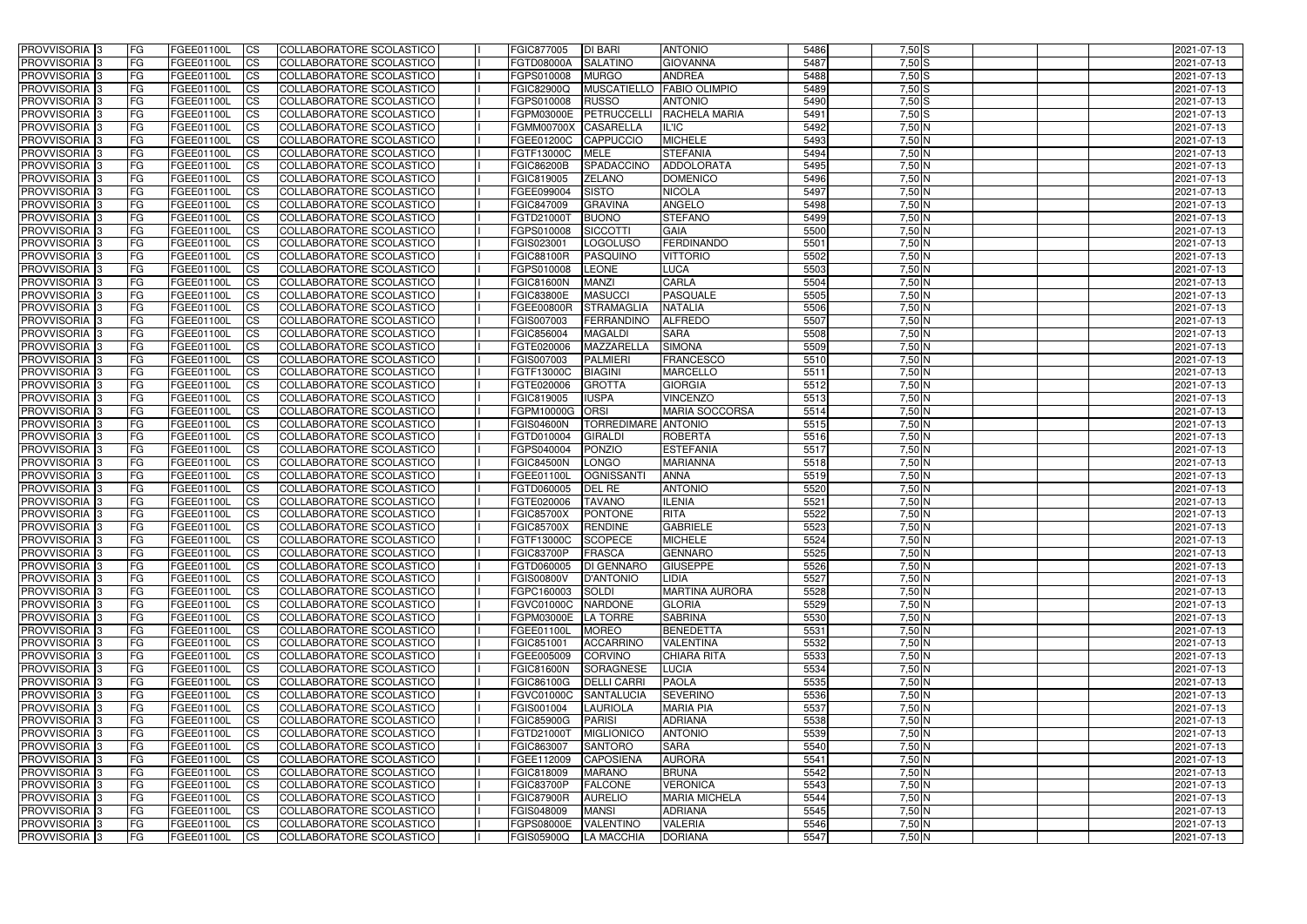| PROVVISORIA 3                                          | FG         | FGEE01100L               | <b>ICS</b>             | COLLABORATORE SCOLASTICO                             | FGEE00800R                      | LO IACONO                         | <b>KAREN</b>                  | 5548         | $7,50$ N             | 2021-07-13               |
|--------------------------------------------------------|------------|--------------------------|------------------------|------------------------------------------------------|---------------------------------|-----------------------------------|-------------------------------|--------------|----------------------|--------------------------|
| PROVVISORIA <sup>3</sup>                               | FG         | FGEE01100L               | <b>CS</b>              | COLLABORATORE SCOLASTICO                             | FGIC819005                      | <b>PAOLETTA</b>                   | <b>MARILENA</b>               | 5549         | $7,50$ N             | 2021-07-13               |
| PROVVISORIA 3                                          | FG         | FGEE01100L               | <b>CS</b>              | COLLABORATORE SCOLASTICO                             | FGIS05900Q                      | <b>DI LEO</b>                     | <b>EUGENIA MIRIAM</b>         | 5550         | $7,50$ N             | 2021-07-13               |
| PROVVISORIA <sup>3</sup>                               | FG         | FGEE01100L               | <b>CS</b>              | COLLABORATORE SCOLASTICO                             | <b>FGIC85800Q</b>               | <b>FESTA</b>                      | <b>MARTINA</b>                | 5551         | $7,50$ N             | 2021-07-13               |
| PROVVISORIA 3                                          | <b>FG</b>  | FGEE01100L               | <b>CS</b>              | COLLABORATORE SCOLASTICO                             | <b>FGMM00400C</b>               | <b>MAZZINI</b>                    | <b>MARIA</b>                  | 5552         | $7,50$ N             | 2021-07-13               |
| PROVVISORIA <sup>3</sup>                               | FG         | FGEE01100L               | $\overline{c}$         | COLLABORATORE SCOLASTICO                             | <b>FGIS04600N</b>               | PERROTTA                          | FILOMENA KASSANDRA            | 5553         | $7,50$ N             | 2021-07-13               |
| PROVVISORIA <sup>3</sup>                               | FG         | FGEE01100L               | $\overline{c}$         | COLLABORATORE SCOLASTICO                             | FGTE020006                      | <b>DI GENNARO</b>                 | <b>WALTER SIMONE</b>          | 5554         | $7,50$ N             | 2021-07-13               |
| PROVVISORIA <sup>3</sup>                               | FG         | FGEE01100L               | $\overline{\text{cs}}$ | COLLABORATORE SCOLASTICO                             | FGIC819005                      | <b>SOLIMINE</b>                   | <b>CARMELA</b>                | 5555         | $7,50$ N             | 2021-07-13               |
| PROVVISORIA <sup>3</sup>                               | FG         | FGEE01100L               | <b>CS</b>              | COLLABORATORE SCOLASTICO                             | FGEE112009                      | PIETROFORTE MARTINA               |                               | 5556         | $7,50$ N             | 2021-07-13               |
| <b>PROVVISORIA</b> 3                                   | FG         | FGEE01100L               | <b>I</b> CS            | COLLABORATORE SCOLASTICO                             | <b>FGIS03700V</b>               | <b>DE NITTIS</b>                  | <b>ANTONELLA FRANCESCA</b>    | 5557         | $7,50$ N             | 2021-07-13               |
| PROVVISORIA <sup>3</sup>                               | FG         | FGEE01100L               | <b>I</b> CS            | COLLABORATORE SCOLASTICO                             | FGRI020004                      | <b>GRANIERO</b>                   | <b>TOMMASO</b>                | 5558         | $7,50$ N             | 2021-07-13               |
| PROVVISORIA <sup>3</sup>                               | FG         | FGEE01100L               | <b>CS</b>              | COLLABORATORE SCOLASTICO                             | <b>FGEE00800R</b>               | <b>LAVILLA</b>                    | <b>MICHELA</b>                | 5559         | 7,50 N               | 2021-07-13               |
| PROVVISORIA <sup>3</sup>                               | FG         | FGEE01100L               | <b>I</b> CS            | COLLABORATORE SCOLASTICO                             | <b>FGEE00900L</b>               | <b>SALVATORE</b>                  | <b>CHIARA</b>                 | 5560         | $7,50$ N             | 2021-07-13               |
| PROVVISORIA <sup>3</sup>                               | FG         | FGEE01100L               | <b>CS</b>              | COLLABORATORE SCOLASTICO                             | <b>FGIC82500C</b>               | <b>DI MAURO</b>                   | <b>ERICA</b>                  | 5561         | $7,50$ N             | 2021-07-13               |
| PROVVISORIA <sup>3</sup>                               | FG         | FGEE01100L               | <b>CS</b>              | COLLABORATORE SCOLASTICO                             | FGEE106002                      | <b>PRIORE</b>                     | <b>MARTINA MARIA</b>          | 5562         | $7,50$ N             | 2021-07-13               |
| PROVVISORIA <sup>3</sup>                               | FG         | FGEE01100L               | <b>ICS</b>             | COLLABORATORE SCOLASTICO                             | <b>FGIS01100P</b>               | <b>GADALETA</b>                   | <b>MARCO</b>                  | 5563         | $7,50$ N             | 2021-07-13               |
| PROVVISORIA <sup>3</sup>                               | FG.        | <b>FGEE01100L</b>        | <b>CS</b>              | COLLABORATORE SCOLASTICO                             | <b>FGIC80800P</b>               | <b>CIUFFREDA</b>                  | <b>RAFFAELLA PIA</b>          | 5564         | $7,50$ N             | 2021-07-13               |
| PROVVISORIA <sup>3</sup>                               | FG         | FGEE01100L               | <b>CS</b>              | COLLABORATORE SCOLASTICO                             | <b>FGIC86800A</b>               | <b>TORELLI</b>                    | <b>ERICA</b>                  | 5565         | $7,50$ N             | 2021-07-13               |
| PROVVISORIA <sup>3</sup>                               | FG         | <b>FGEE01100L</b>        | <b>CS</b>              | COLLABORATORE SCOLASTICO                             | FGIC872002                      | <b>GIACCONE</b>                   | <b>ANTONIETTA</b>             | 5566         | $7,50$ N             | 2021-07-13               |
| PROVVISORIA <sup>3</sup>                               | FG         | <b>FGEE01100L</b>        | <b>CS</b>              | COLLABORATORE SCOLASTICO                             | FGIC842006                      | <b>COLATRUGLIO</b>                | PASQUALINA                    | 5567         | $7,50$ N             | 2021-07-13               |
| <b>PROVVISORIA</b> 3                                   | FG         | <b>FGEE01100L</b>        | <b>CS</b>              | COLLABORATORE SCOLASTICO                             | FGIC820009                      | <b>RICCIO</b>                     | <b>NICOLE</b>                 | 5568         | $7,50$ N             | 2021-07-13               |
| PROVVISORIA <sup>3</sup>                               | FG         | <b>FGEE01100L</b>        | <b>CS</b>              | COLLABORATORE SCOLASTICO                             | FGEE005009                      | LAVIO                             | <b>MARIAPIA</b>               | 5569         | $7,50$ N             | 2021-07-13               |
| PROVVISORIA <sup>1</sup> 3                             | FG.        | FGEE01100L               | <b>CS</b>              | COLLABORATORE SCOLASTICO                             | <b>FGIC85700X</b>               | <b>GESUALDO</b><br><b>MANCINI</b> | <b>MARIA ROSARIA</b>          | 5570<br>5571 | $7,50$ N<br>$7,50$ N | 2021-07-13               |
| PROVVISORIA <sup>1</sup> 3<br>PROVVISORIA <sup>3</sup> | FG         | FGEE01100L<br>FGEE01100L | ICS<br><b>CS</b>       | COLLABORATORE SCOLASTICO<br>COLLABORATORE SCOLASTICO | FGTD21000T                      | <b>D'ALESSANDR</b>                | <b>LUCIANO</b><br><b>SARA</b> | 5572         | $7,50$ N             | 2021-07-13               |
| PROVVISORIA <sup>3</sup>                               | FG<br>FG   | FGEE01100L               | <b>CS</b>              | COLLABORATORE SCOLASTICO                             | FGEE099004<br><b>FGIC85700X</b> | <b>TROTTA</b>                     | <b>ANNALISA</b>               | 5573         | $7,50$ N             | 2021-07-13<br>2021-07-13 |
| <b>PROVVISORIA</b> 3                                   | FG         | FGEE01100L               | <b>CS</b>              | COLLABORATORE SCOLASTICO                             | <b>FGEE00800R</b>               | PALATELLA                         | <b>ANTONELLA BARBARA</b>      | 5574         | $7,50$ N             | 2021-07-13               |
| PROVVISORIA <sup>3</sup>                               | FG         | FGEE01100L               | <b>CS</b>              | COLLABORATORE SCOLASTICO                             | <b>FGIC85900G</b>               | <b>MENDUNI</b>                    | <b>NOEMI</b>                  | 5575         | 7,50 N               | 2021-07-13               |
| PROVVISORIA <sup>3</sup>                               | FG         | FGEE01100L               | <b>CS</b>              | COLLABORATORE SCOLASTICO                             | FGIC819005                      | <b>MIRABELLA</b>                  | <b>CRISTINA</b>               | 5576         | $7,50$ N             | 2021-07-13               |
| PROVVISORIA 3                                          | <b>FG</b>  | FGEE01100L               | <b>CS</b>              | COLLABORATORE SCOLASTICO                             | FGTD21000T                      | PUZIO                             | <b>MATTIA</b>                 | 5577         | $7,50$ N             | 2021-07-13               |
| PROVVISORIA 3                                          | FG         | FGEE01100L               | <b>CS</b>              | COLLABORATORE SCOLASTICO                             | <b>FGMM00700X</b>               | RUGGIERO                          | <b>LUIGI EMANUEL</b>          | 5578         | $7,50$ N             | 2021-07-13               |
| PROVVISORIA <sup>3</sup>                               | FG         | FGEE01100L               | $\overline{\text{cs}}$ | COLLABORATORE SCOLASTICO                             | FGIC876009                      | <b>CANTALUPO</b>                  | <b>ELENA</b>                  | 5579         | $7,50$ N             | 2021-07-13               |
| PROVVISORIA <sup>3</sup>                               | FG         | FGEE01100L               | $\overline{\text{cs}}$ | COLLABORATORE SCOLASTICO                             | <b>FGIC87900R</b>               | SOCCIO                            | <b>ANTONIO</b>                | 5580         | $7,50$ N             | 2021-07-13               |
| PROVVISORIA <sup>3</sup>                               | FG         | FGEE01100L               | <b>CS</b>              | <b>COLLABORATORE SCOLASTICO</b>                      | <b>FGEE00900L</b>               | PAPPALARDO                        | <b>CARMELA</b>                | 5581         | $7,50$ N             | 2021-07-13               |
| PROVVISORIA <sup>3</sup>                               | FG         | FGEE01100L               | <b>CS</b>              | COLLABORATORE SCOLASTICO                             | <b>FGIC87900R</b>               | <b>LA TORRE</b>                   | <b>ANNA MARIA</b>             | 5582         | $7,50$ N             | 2021-07-13               |
| PROVVISORIA <sup>3</sup>                               | FG         | FGEE01100L               | <b>CS</b>              | COLLABORATORE SCOLASTICO                             | <b>FGEE01100L</b>               | <b>CALABRICE</b>                  | <b>ANGELO</b>                 | 5583         | $7,50$ N             | 2021-07-13               |
| <b>PROVVISORIA</b> 3                                   | FG         | FGEE01100L               | <b>I</b> CS            | COLLABORATORE SCOLASTICO                             | <b>FGIC855008</b>               | <b>RAGNO</b>                      | <b>MICHELA</b>                | 5584         | $7,50$ N             | 2021-07-13               |
| PROVVISORIA <sup>3</sup>                               | FG.        | FGEE01100L               | <b>I</b> CS            | COLLABORATORE SCOLASTICO                             | <b>FGIC85800Q</b>               | <b>CIBELLI</b>                    | <b>MARIANNA</b>               | 5585         | $7,50$ N             | 2021-07-13               |
| PROVVISORIA <sup>3</sup>                               | IFG.       | FGEE01100L CS            |                        | COLLABORATORE SCOLASTICO                             | FGTD21000T DAMATO               |                                   | <b>ROSSANA</b>                | 5586         | $7,50$ N             | 2021-07-13               |
| PROVVISORIA <sup>3</sup>                               | FG.        | FGEE01100L               | $\mathsf{ICS}$         | COLLABORATORE SCOLASTICO                             | <b>FGIC82900Q</b>               | <b>MARTINO</b>                    | LILIANA                       | 5587         | $7,50$ N             | 2021-07-13               |
| PROVVISORIA 3                                          | FG         | <b>FGEE01100L</b>        | $\mathsf{ICS}$         | COLLABORATORE SCOLASTICO                             | FGEE00800R                      | <b>FUIANI</b>                     | <b>FABRIZIA</b>               | 5588         | $7,50$ N             | 2021-07-13               |
| PROVVISORIA 3                                          | FG         | FGEE01100L               | <b>ICS</b>             | COLLABORATORE SCOLASTICO                             | FGIC819005                      | TURCHIARELLI VALENTINA            |                               | 5589         | $7,50$ N             | 2021-07-13               |
| PROVVISORIA 3                                          | FG         | FGEE01100L               | <b>CS</b>              | COLLABORATORE SCOLASTICO                             | <b>FGIC84500N</b>               | CAPPIELLO                         | <b>FRANCESCO</b>              | 5590         | $7,50$ N             | 2021-07-13               |
| PROVVISORIA 3                                          | FG         | FGEE01100L               | <b>CS</b>              | COLLABORATORE SCOLASTICO                             | FGIC827004                      | <b>CRETA</b>                      | ALESSANDRA                    | 5591         | $7,50$ N             | 2021-07-13               |
| PROVVISORIA 3                                          | FG         | FGEE01100L               | <b>CS</b>              | COLLABORATORE SCOLASTICO                             | FGPS010008                      | <b>GRASSO</b>                     | <b>GIUSEPPE</b>               | 5592         | $7,50$ N             | 2021-07-13               |
| PROVVISORIA 3                                          | FG         | FGEE01100L               | <b>CS</b>              | COLLABORATORE SCOLASTICO                             | FGTF17000V                      | <b>SCARALE</b>                    | <b>ANNALISA</b>               | 5593         | $7,50$ N             | 2021-07-13               |
| PROVVISORIA 3                                          | FG         | FGEE01100L               | <b>CS</b>              | COLLABORATORE SCOLASTICO                             | FGTD21000T                      | CAPOBIANCO                        | <b>BIAGIO</b>                 | 5594         | $7,50$ N             | 2021-07-13               |
| PROVVISORIA 3                                          | FG         | FGEE01100L               | <b>CS</b>              | COLLABORATORE SCOLASTICO                             | FGIC863007                      | <b>DI BARI</b>                    | <b>GIADA</b>                  | 5595         | $7,50$ N             | 2021-07-13               |
| PROVVISORIA 3                                          | FG         | FGEE01100L               | <b>CS</b>              | COLLABORATORE SCOLASTICO                             | <b>FGIC86200B</b>               | <b>SANTORO</b>                    | <b>MANUEL</b>                 | 5596         | $7,50$ N             | 2021-07-13               |
| PROVVISORIA 3                                          | FG         | FGEE01100L               | <b>CS</b>              | COLLABORATORE SCOLASTICO                             | <b>FGPS08000E</b>               | <b>TRALLO</b>                     | <b>MARIKA</b>                 | 5597         | $7,50$ N             | 2021-07-13               |
| PROVVISORIA <sup>3</sup>                               | FG         | FGEE01100L               | <b>CS</b>              | COLLABORATORE SCOLASTICO                             | <b>FGEE01100L</b>               | <b>BERNARDO</b>                   | <b>ENRICA</b>                 | 5598         | $7,50$ N             | 2021-07-13               |
| PROVVISORIA 3                                          | <b>IFG</b> | FGEE01100L               | <b>CS</b>              | COLLABORATORE SCOLASTICO                             | FGEE005009                      | SIMONETTI                         | <b>VITTORIO</b>               | 5599         | $7,50$ N             | 2021-07-13               |
| PROVVISORIA 3                                          | FG         | FGEE01100L               | <b>CS</b>              | <b>COLLABORATORE SCOLASTICO</b>                      | <b>FGIS00800V</b>               | <b>MARASCHIELL</b>                | <b>VALENTINA PIA</b>          | 5600         | $7,50$ N             | 2021-07-13               |
| PROVVISORIA 3                                          | <b>IFG</b> | FGEE01100L               | <b>CS</b>              | COLLABORATORE SCOLASTICO                             | <b>FGIC85900G</b>               | <b>CONTINI</b>                    | <b>VANESSA</b>                | 5601         | $7,50$ N             | 2021-07-13               |
| PROVVISORIA 3                                          | <b>IFG</b> | FGEE01100L               | <b>CS</b>              | COLLABORATORE SCOLASTICO                             | <b>FGIS00800V</b>               | <b>FARELLA</b>                    | <b>LUCIA</b>                  | 5602         | $7,50$ N             | 2021-07-13               |
| PROVVISORIA 3                                          | FG         | FGEE01100L               | <b>CS</b>              | COLLABORATORE SCOLASTICO                             | FGIC848005                      | <b>STANCO</b>                     | <b>FRANCESCA</b>              | 5603         | $7,50$ N             | 2021-07-13               |
| PROVVISORIA 3                                          | FG<br>IFG. | FGEE01100L               | <b>CS</b>              | COLLABORATORE SCOLASTICO                             | FGEE00900L                      | <b>BISCOTTI</b>                   | <b>SANDRA</b>                 | 5604         | $7,50$ N             | 2021-07-13               |
| <b>PROVVISORIA</b> 3                                   |            | FGEE01100L               | <b>CS</b>              | COLLABORATORE SCOLASTICO                             | FGPS040004                      | <b>AMATO</b><br><b>CRESCENZO</b>  | <b>ANTONIO</b>                | 5605         | 7,50 N               | 2021-07-13               |
| <b>PROVVISORIA</b> 3                                   | FG         | FGEE01100L               | <b>ICS</b>             | COLLABORATORE SCOLASTICO                             | FGEE005009                      | <b>GIULIANI</b>                   | <b>DANILO</b>                 | 5606         | $7,50$ N             | 2021-07-13               |
| PROVVISORIA 3                                          | FG         | FGEE01100L               | <b>CS</b>              | COLLABORATORE SCOLASTICO                             | <b>FGIS03700V</b>               | <b>DI BIASE</b>                   | <b>NICOLETTA</b>              | 5607         | $7,50$ N             | 2021-07-13               |
| PROVVISORIA 3                                          | <b>FG</b>  | FGEE01100L               | <b>CS</b>              | COLLABORATORE SCOLASTICO                             | FGPM03000E                      | <b>FRASCA</b>                     | <b>GAETANA</b>                | 5608         | 7,50 N               | 2021-07-13               |
|                                                        |            |                          |                        |                                                      |                                 |                                   |                               |              |                      |                          |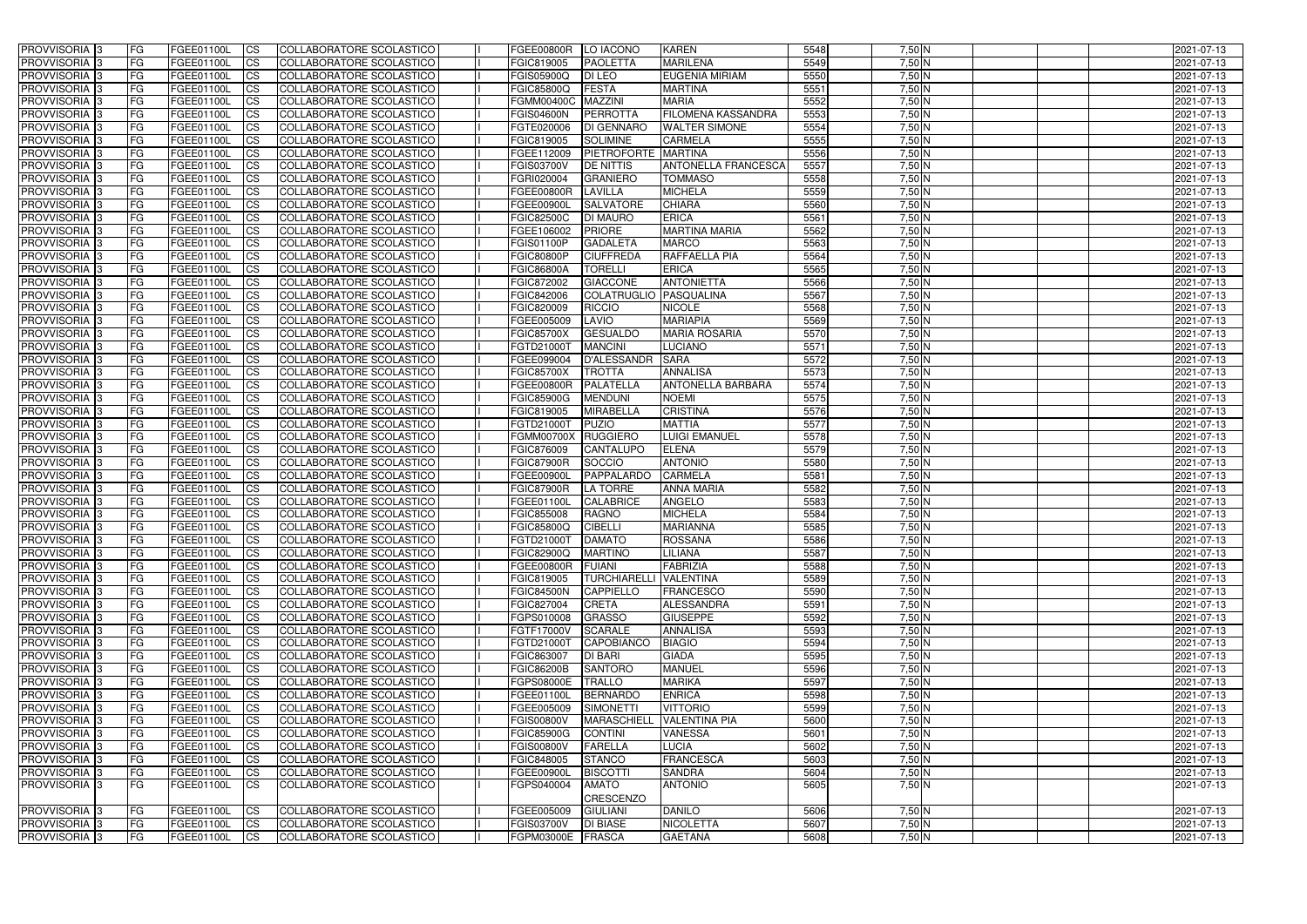| <b>PROVVISORIA</b> 3                                 | FG          | FGEE01100L                      | <b>ICS</b>             | COLLABORATORE SCOLASTICO                             | <b>FGIS05300R</b>               | DALOISO                                        | <b>SALVATORE</b>                | 5609         | $7,50$ N             | 2021-07-13               |
|------------------------------------------------------|-------------|---------------------------------|------------------------|------------------------------------------------------|---------------------------------|------------------------------------------------|---------------------------------|--------------|----------------------|--------------------------|
| <b>PROVVISORIA 3</b>                                 | FG          | FGEE01100L                      | <b>CS</b>              | COLLABORATORE SCOLASTICO                             | FGIC863007                      | <b>ZINO</b>                                    | <b>ANTONIO</b>                  | 5610         | $7,50$ N             | 2021-07-13               |
| PROVVISORIA <sup>3</sup>                             | FG          | FGEE01100L                      | <b>CS</b>              | COLLABORATORE SCOLASTICO                             | FGPS040004                      | LAFORGIA                                       | <b>ELEONORA RITA</b>            | 5611         | $7,50$ N             | 2021-07-13               |
| PROVVISORIA <sup>3</sup>                             | FG          | FGEE01100L                      | <b>CS</b>              | COLLABORATORE SCOLASTICO                             | FGPS010008                      | RENZULLI                                       | <b>VERONICA</b>                 | 5612         | $7,50$ N             | 2021-07-13               |
| PROVVISORIA <sup>3</sup>                             | FG          | FGEE01100L                      | <b>CS</b>              | COLLABORATORE SCOLASTICO                             | FGPM10000G                      | <b>DI FINE</b>                                 | <b>STEFANIA</b>                 | 5613         | $7,50$ N             | 2021-07-13               |
| PROVVISORIA <sup>3</sup>                             | FG          | FGEE01100L                      | <b>CS</b>              | COLLABORATORE SCOLASTICO                             | FGIC851001                      | <b>DI LELLA</b>                                | <b>ANNA PIA</b>                 | 5614         | $7,50$ N             | 2021-07-13               |
| PROVVISORIA 3                                        | FG          | FGEE01100L                      | <b>CS</b>              | COLLABORATORE SCOLASTICO                             | FGPS040004                      | <b>ANGINO</b>                                  | <b>VERONICA</b>                 | 5615         | $7,50$ N             | 2021-07-13               |
| PROVVISORIA 3                                        | FG          | FGEE01100L                      | <b>CS</b>              | COLLABORATORE SCOLASTICO                             | FGIC86000Q                      | D'AQUINO                                       | <b>GABRIELLA</b>                | 5616         | $7,50$ N             | 2021-07-13               |
| PROVVISORIA 3                                        | FG          | FGEE01100L                      | <b>CS</b>              | COLLABORATORE SCOLASTICO                             | FGEE02900T                      | <b>OCCHIELLO</b>                               | <b>ANNA</b>                     | 5617         | $7,50$ N             | 2021-07-13               |
| PROVVISORIA <sup>3</sup>                             | FG          | FGEE01100L                      | $\overline{c}$         | COLLABORATORE SCOLASTICO                             | FGTF13000C                      | <b>DE DOMINICIS</b>                            | <b>GABRIELE</b>                 | 5618         | $7,50$ N             | 2021-07-13               |
| PROVVISORIA <sup>3</sup>                             | FG          | FGEE01100L                      | <b>CS</b>              | COLLABORATORE SCOLASTICO                             | FGPC15000C                      | <b>FRASCONE</b>                                | <b>MARIO</b>                    | 5619         | $7,50$ N             | 2021-07-13               |
| PROVVISORIA <sup>3</sup>                             | FG          | FGEE01100L                      | <b>CS</b>              | COLLABORATORE SCOLASTICO                             | FGIC86000Q                      | <b>SIMONETTI</b>                               | <b>ANNA RITA</b>                | 5620         | $7,50$ N             | 2021-07-13               |
| PROVVISORIA <sup>3</sup>                             | FG          | <b>FGEE01100L</b>               | <b>ICS</b>             | COLLABORATORE SCOLASTICO                             | FGIS06100Q                      | <b>LUPOLI</b>                                  | <b>ANDREA</b>                   | 5621         | $7,50$ N             | 2021-07-13               |
| PROVVISORIA <sup>3</sup>                             | FG          | FGEE01100L                      | <b>ICS</b>             | COLLABORATORE SCOLASTICO                             | <b>FGIC87000A</b>               | <b>GARRUTO</b>                                 | <b>GIUSEPPINA</b>               | 5622         | $7,50$ N             | 2021-07-13               |
| PROVVISORIA <sup>3</sup>                             | FG          | FGEE01100L                      | <b>ICS</b>             | COLLABORATORE SCOLASTICO                             | <b>FGIC86600P</b>               | <b>TRIVENTI</b>                                | <b>MATTEO</b>                   | 5623         | $7,50$ N             | 2021-07-13               |
| <b>PROVVISORIA</b> 3                                 | FG          | FGEE01100L                      | <b>ICS</b>             | <b>COLLABORATORE SCOLASTICO</b>                      | FGTF13000C                      | <b>PANDISCIA</b>                               | <b>LUCIA</b>                    | 5624         | $7,50$ N             | 2021-07-13               |
| <b>PROVVISORIA</b> 3                                 | FG          | FGEE01100L                      | <b>ICS</b>             | COLLABORATORE SCOLASTICO                             | FGEE01200C                      | <b>FUIANI</b>                                  | <b>DUANA FEDERICA</b>           | 5625         | 7,50 N               | 2021-07-13               |
| PROVVISORIA 3                                        | FG          | FGEE01100L                      | <b>CS</b>              | COLLABORATORE SCOLASTICO                             | FGTD060005                      | <b>COLASANTO</b>                               | <b>LORENA</b>                   | 5626         | $7,50$ N             | 2021-07-13               |
| PROVVISORIA <sup>3</sup>                             | FG          | FGEE01100L                      | <b>ICS</b>             | COLLABORATORE SCOLASTICO                             | FGTF17000V                      | <b>GRIFA</b>                                   | <b>MARIA VALERIA</b>            | 5627         | $7,50$ N             | 2021-07-13               |
| PROVVISORIA <sup>3</sup>                             | FG          | FGEE01100L                      | <b>ICS</b>             | COLLABORATORE SCOLASTICO                             | <b>FGIC86200B</b>               | <b>ANTONETTI</b>                               | <b>SARA</b>                     | 5628         | $7,50$ N             | 2021-07-13               |
| PROVVISORIA <sup>3</sup>                             | FG          | FGEE01100L                      | <b>I</b> CS            | COLLABORATORE SCOLASTICO                             | FGIC83100Q                      | NOTARANGEL                                     | <b>ANNA MARIA CRISTINA</b>      | 5629         | $7,50$ N             | 2021-07-13               |
| PROVVISORIA <sup>3</sup>                             | FG          | FGEE01100L                      | <b>CS</b>              | COLLABORATORE SCOLASTICO                             | FGIS052001                      | <b>FALCO</b>                                   | <b>VALENTINA</b>                | 5630         | $7,50$ N             | 2021-07-13               |
| PROVVISORIA <sup>3</sup>                             | FG          | FGEE01100L                      | <b>CS</b>              | COLLABORATORE SCOLASTICO<br>COLLABORATORE SCOLASTICO | FGEE005009                      | <b>SIGNORIELLO</b><br>CATALANO                 | <b>DANIELE</b>                  | 5631<br>5632 | $7,50$ N<br>$7,50$ N | 2021-07-13               |
| PROVVISORIA <sup>3</sup><br>PROVVISORIA <sup>3</sup> | FG          | FGEE01100L<br>FGEE01100L        | <b>CS</b>              | COLLABORATORE SCOLASTICO                             | <b>FGIC82900Q</b><br>FGIC877005 | <b>QUATRARO</b>                                | <b>CLAUDIA</b><br><b>MARICA</b> | 5633         | $7,50$ N             | 2021-07-13               |
| PROVVISORIA <sup>1</sup> 3                           | FG<br>FG    | FGEE01100L                      | <b>CS</b>              | COLLABORATORE SCOLASTICO                             | <b>FGIC85800Q</b>               | <b>LATTORRE</b>                                | <b>ANGELO</b>                   | 5634         | $7,50$ N             | 2021-07-13               |
| PROVVISORIA 3                                        | FG          | FGEE01100L                      | <b>CS</b><br><b>CS</b> | COLLABORATORE SCOLASTICO                             | <b>FGIC87000A</b>               | <b>CIOCIOLA</b>                                | <b>FRANCESCO</b>                | 5635         | $7,50$ N             | 2021-07-13<br>2021-07-13 |
| PROVVISORIA <sup>3</sup>                             | FG.         | FGEE01100L                      | <b>CS</b>              | COLLABORATORE SCOLASTICO                             | FGIC872002                      | CONOSCITORE NUNZIA                             |                                 | 5636         | $7,50$ N             | 2021-07-13               |
| PROVVISORIA <sup>3</sup>                             | FG          | FGEE01100L                      | <b>CS</b>              | COLLABORATORE SCOLASTICO                             | FGIC818009                      | <b>SASSANO</b>                                 | <b>PIETRO</b>                   | 5637         | $7,50$ N             | 2021-07-13               |
| PROVVISORIA <sup>1</sup> 3                           | FG.         | <b>FGEE01100L</b>               | <b>CS</b>              | COLLABORATORE SCOLASTICO                             | FGPS010008                      | <b>PALMIERI</b>                                | <b>VALERIO</b>                  | 5638         | $7,50$ N             | 2021-07-13               |
| PROVVISORIA <sup>3</sup>                             | FG.         | FGEE01100L                      | <b>CS</b>              | COLLABORATORE SCOLASTICO                             | <b>FGIC85900G</b>               | <b>CENDAMO</b>                                 | <b>ROSA</b>                     | 5639         | 7,50 N               | 2021-07-13               |
| PROVVISORIA <sup>13</sup>                            | FG          | FGEE01100L                      | $\overline{\text{cs}}$ | COLLABORATORE SCOLASTICO                             | <b>FGEE00800R</b>               | <b>FALCONE</b>                                 | <b>ANNAMARIA</b>                | 5640         | $7,50$ N             | 2021-07-13               |
| PROVVISORIA <sup>3</sup>                             | FG          | <b>FGEE01100L</b>               | <b>CS</b>              | COLLABORATORE SCOLASTICO                             | <b>FGMM15400A</b>               | <b>STUMPO</b>                                  | ALESSANDRO                      | 5641         | $7,50$ N             | 2021-07-13               |
| PROVVISORIA 3                                        | FG          | <b>FGEE01100L</b>               | <b>CS</b>              | COLLABORATORE SCOLASTICO                             | FGIS048009                      | CAUTILLO                                       | <b>STEFANIA</b>                 | 5642         | $7,50$ N             | 2021-07-13               |
| PROVVISORIA <sup>3</sup>                             | FG          | FGEE01100L                      | $\overline{c}$         | COLLABORATORE SCOLASTICO                             | <b>FGIS00800V</b>               | <b>MATRELLA</b>                                | <b>EMANUELE</b>                 | 5643         | $7,50$ N             | 2021-07-13               |
| PROVVISORIA <sup>3</sup>                             | FG          | FGEE01100L                      | <b>CS</b>              | COLLABORATORE SCOLASTICO                             | FGTD02000P                      | <b>CASTALDI</b>                                | <b>SAVINO</b>                   | 5644         | $7,50$ N             | 2021-07-13               |
| PROVVISORIA <sup>3</sup>                             | FG          | FGEE01100L                      | <b>CS</b>              | COLLABORATORE SCOLASTICO                             | FGIS007003                      | <b>GENTILE</b>                                 | <b>STEFANIA</b>                 | 5645         | $7,50$ N             | 2021-07-13               |
| PROVVISORIA 3                                        | FG          | FGEE01100L                      | <b>I</b> CS            | COLLABORATORE SCOLASTICO                             | FGIC847009                      | <b>NARDELLA</b>                                | <b>EUGENIA</b>                  | 5646         | $7,50$ N             | 2021-07-13               |
| <b>PROVVISORIA</b> 3                                 | IFG.        | FGEE01100L                      | CS                     | COLLABORATORE SCOLASTICO                             | FGTD02000P CIALDELLA            |                                                | <b>VINCENZA</b>                 | 5647         | $7,50$ N             | 2021-07-13               |
| PROVVISORIA 3                                        | IFG.        | FGEE01100L                      | <b>ICS</b>             | COLLABORATORE SCOLASTICO                             | FGPM03000E CALIENDO             |                                                | <b>SARA</b>                     | 5648         | $7,50$ N             | 2021-07-13               |
| PROVVISORIA 3                                        | FG          | FGEE01100L                      | <b>CS</b>              | COLLABORATORE SCOLASTICO                             | <b>FGIC848005</b>               | <b>LIMOSANI</b>                                | <b>LUIGI ANTONIO</b>            | 5649         | $7,50$ N             | 2021-07-13               |
| PROVVISORIA 3                                        | FG          | FGEE01100L                      | <b>CS</b>              | COLLABORATORE SCOLASTICO                             | <b>FGIC81600N</b>               | <b>DE PALMA</b>                                | <b>LEONARDO</b>                 | 5650         | $7,50$ N             | 2021-07-13               |
| PROVVISORIA <sup>3</sup>                             | FG          | FGEE01100L                      | <b>ICS</b>             | <b>COLLABORATORE SCOLASTICO</b>                      | <b>FGMM00700X</b>               | <b>D'EMILIO</b>                                | <b>GIANLUCA</b>                 | 5651         | $7,50$ N             | 2021-07-13               |
| PROVVISORIA 3                                        | FG          | FGEE01100L                      | <b>CS</b>              | COLLABORATORE SCOLASTICO                             | FGIC818009                      | <b>DUCATO</b>                                  | <b>EMMA</b>                     | 5652         | $7,50$ N             | 2021-07-13               |
| PROVVISORIA 3                                        | FG          | FGEE01100L                      | <b>CS</b>              | COLLABORATORE SCOLASTICO                             | <b>FGIC86600P</b>               | <b>TOTARO</b>                                  | <b>MICHELE</b>                  | 5653         | $7,50$ N             | 2021-07-13               |
| PROVVISORIA 3                                        | <b>FG</b>   | FGEE01100L                      | <b>CS</b>              | COLLABORATORE SCOLASTICO                             | FGIC819005                      | <b>TOTO</b>                                    | <b>VINCENZO</b>                 | 5654         | $7,50$ N             | 2021-07-13               |
| PROVVISORIA 3                                        | FG          | FGEE01100L                      | <b>CS</b>              | COLLABORATORE SCOLASTICO                             | FGIS044002                      | <b>TERENZI</b>                                 | <b>MICHELE</b>                  | 5655         | $7,50$ N             | 2021-07-13               |
| PROVVISORIA 3                                        | FG          | FGEE01100L                      | <b>CS</b>              | COLLABORATORE SCOLASTICO                             | FGEE112009                      | <b>SCARPONI</b>                                | <b>IVAN</b>                     | 5656         | $7,50$ N             | 2021-07-13               |
| PROVVISORIA 3                                        | IFG.        | FGEE01100L                      | <b>CS</b>              | COLLABORATORE SCOLASTICO                             | FGPS040004                      | <b>IUSPA</b>                                   | <b>PATRIZIA</b>                 | 5657         | $7,50$ N             | 2021-07-13               |
| PROVVISORIA 3                                        | FG          | FGEE01100L                      | <b>CS</b>              | COLLABORATORE SCOLASTICO                             | FGTD21000T                      | <b>VOLPE</b>                                   | <b>DANIELE</b>                  | 5658         | $7,50$ N             | 2021-07-13               |
| PROVVISORIA 3                                        | FG          | FGEE01100L                      | <b>CS</b>              | COLLABORATORE SCOLASTICO                             | <b>FGIC86200B</b>               | <b>DEFEUDIS</b>                                | <b>ROBERTA</b>                  | 5659         | $7,50$ N             | 2021-07-13               |
| <b>PROVVISORIA</b> 3                                 | IFG.        | FGEE01100L                      | <b>CS</b>              | COLLABORATORE SCOLASTICO                             | FGTD060005                      | <b>DI GIOVINE</b>                              | <b>MARIANGELA</b>               | 5660         | $7,50$ N             | 2021-07-13               |
| <b>PROVVISORIA</b> 3                                 | IFG.        | FGEE01100L                      | <b>CS</b>              | COLLABORATORE SCOLASTICO                             | FGIC819005                      | RINALDO                                        | ANTONIO                         | 5661         | $7,50$ N             | 2021-07-13               |
| <b>PROVVISORIA</b> 3                                 | <b>IFG</b>  | <b>FGEE01100L</b>               | <b>CS</b>              | <b>COLLABORATORE SCOLASTICO</b>                      | <b>FGTF13000C</b>               | <b>PASTORE</b>                                 | <b>GIUSEPPE MICHELE</b>         | 5662         | $7,50$ N             | 2021-07-13               |
| PROVVISORIA 3<br>PROVVISORIA 3                       | <b>IFG</b>  | FGEE01100L<br><b>FGEE01100L</b> | <b>CS</b>              | COLLABORATORE SCOLASTICO<br>COLLABORATORE SCOLASTICO | FGTD21000T<br>FGEE02900T        | <b>TRISCIUOGLIO GIOVANNI</b><br><b>DAVENIA</b> | <b>FATIMA RITA</b>              | 5663<br>5664 | $7,50$ N<br>$7,50$ N | 2021-07-13<br>2021-07-13 |
| PROVVISORIA 3                                        | IFG.<br> FG | FGEE01100L                      | <b>CS</b><br><b>CS</b> | COLLABORATORE SCOLASTICO                             | FGRH060003                      | <b>BUONOMO</b>                                 | <b>ANTONIO</b>                  | 5665         | $7,50$ N             | 2021-07-13               |
| PROVVISORIA 3                                        | FG          | FGEE01100L                      | <b>CS</b>              | COLLABORATORE SCOLASTICO                             | FGPC180008                      | <b>MASTANDREA</b>                              | <b>LUCREZIA</b>                 | 5666         | $7,50$ N             | 2021-07-13               |
| PROVVISORIA 3                                        | FG          | <b>FGEE01100L</b>               | <b>CS</b>              | COLLABORATORE SCOLASTICO                             | <b>FGIC84400T</b>               | FIORE                                          | <b>FRANCESCA</b>                | 5667         | $7,50$ N             | 2021-07-13               |
| <b>PROVVISORIA</b> 3                                 | FG          | FGEE01100L                      | <b>ICS</b>             | COLLABORATORE SCOLASTICO                             | <b>FGIC80700V</b>               | PIZZARELLI                                     | <b>GIUSEPPE</b>                 | 5668         | $7,50$ N             | 2021-07-13               |
| PROVVISORIA 3                                        | FG          | FGEE01100L                      | <b>CS</b>              | COLLABORATORE SCOLASTICO                             | <b>FGMM15400A</b>               | <b>DE BARI</b>                                 | <b>GIANLUCA</b>                 | 5669         | $7,50$ N             | 2021-07-13               |
| PROVVISORIA 3                                        | l FG        | FGEE01100L                      | <b>CS</b>              | COLLABORATORE SCOLASTICO                             | <b>FGIC847009</b>               | COCO                                           | <b>EMANUELA</b>                 | 5670         | $7,50$ N             | 2021-07-13               |
|                                                      |             |                                 |                        |                                                      |                                 |                                                |                                 |              |                      |                          |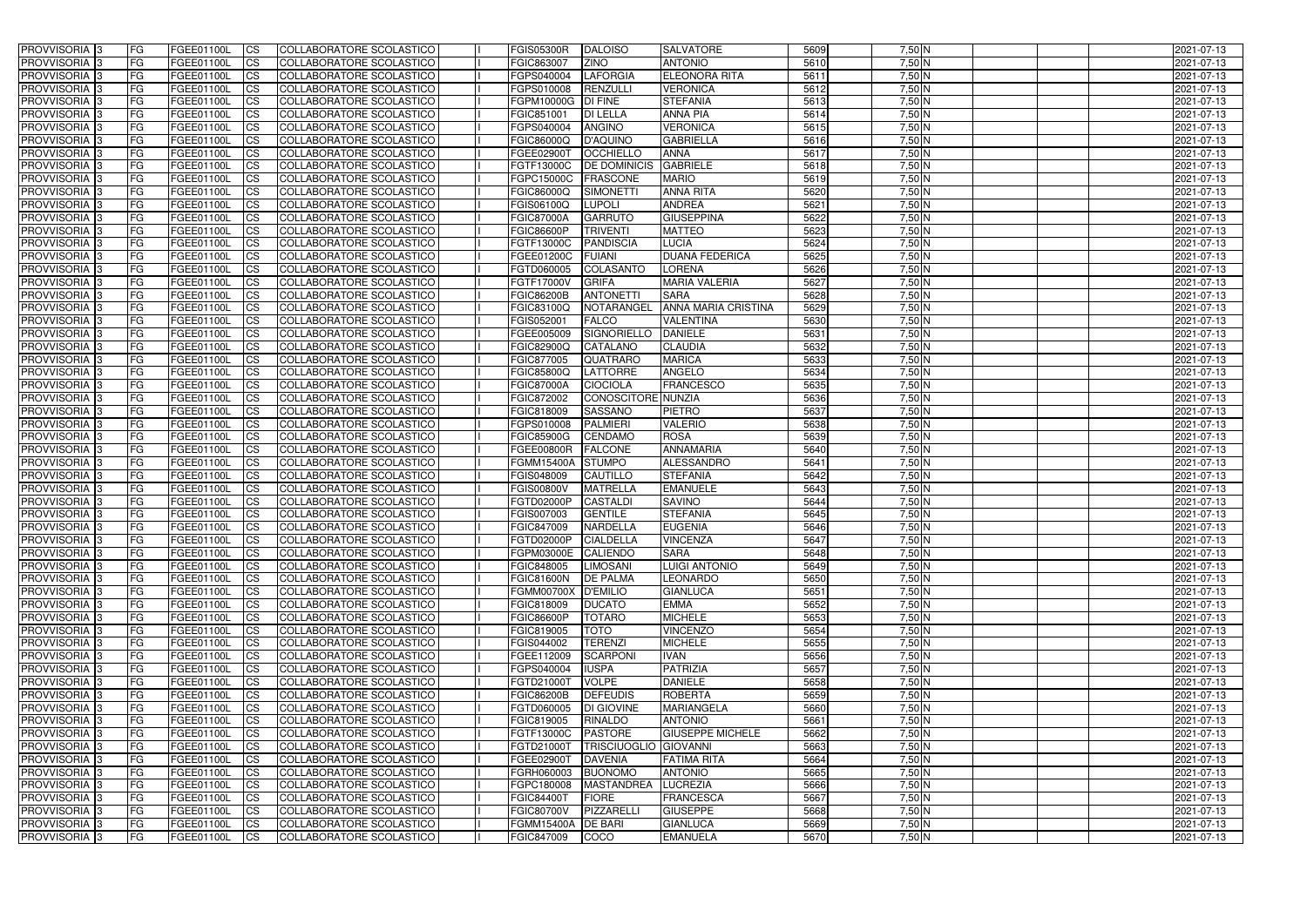| 5672<br>$7,50$ N<br>COLLABORATORE SCOLASTICO<br><b>PROVVISORIA 3</b><br>FG.<br>FGEE01100L<br><b>ICS</b><br>FGTD21000T<br><b>D'ELIA</b><br><b>DAVIDE</b><br>2021-07-13<br>5673<br>$7,50$ N<br>PROVVISORIA <sup>1</sup> 3<br>FG<br><b>CS</b><br>COLLABORATORE SCOLASTICO<br>FGPS010008<br><b>CARAVELLA</b><br>ADDOLORATA<br>FGEE01100L<br>2021-07-13<br><b>ALESSANDRA</b><br>5674<br>$7,50$ N<br><b>PROVVISORIA</b><br>FG<br><b>CS</b><br>COLLABORATORE SCOLASTICO<br><b>COSTA</b><br>FGEE01100L<br>FGPS010008<br>2021-07-13<br>$7,50$ N<br>FG<br><b>CS</b><br>COLLABORATORE SCOLASTICO<br><b>BELPIEDE</b><br><b>GERARDO</b><br>5675<br><b>PROVVISORIA 3</b><br>FGEE01100L<br><b>FGIC84600D</b><br>2021-07-13<br>5676<br>$7,50$ N<br>PROVVISORIA <sup>1</sup> 3<br>FG<br>COLLABORATORE SCOLASTICO<br>FGEE03200N<br><b>DIGIOVINAZZO</b><br>ROSA<br>FGEE01100L<br><b>CS</b><br>2021-07-13<br>5677<br>$7,50$ N<br>PROVVISORIA <sup>1</sup> 3<br>FG<br><b>CS</b><br>COLLABORATORE SCOLASTICO<br><b>FGIC86500V</b><br><b>FIANANESE</b><br><b>LUCA</b><br>2021-07-13<br>FGEE01100L<br>5678<br>$7,50$ N<br>PROVVISORIA 3<br><b>ICS</b><br>COLLABORATORE SCOLASTICO<br><b>BARONE</b><br><b>GIUSY</b><br> FG<br>FGEE01100L<br>FGEE01100L<br>2021-07-13<br>$7,50$ N<br><b>CS</b><br>COLLABORATORE SCOLASTICO<br>5679<br>PROVVISORIA 3<br>FG<br>FGEE01100L<br>FGIC842006<br><b>MAIORANO</b><br><b>LAURA</b><br>2021-07-13<br>PROVVISORIA 3<br>COLLABORATORE SCOLASTICO<br>FGIC820009<br><b>DE LUCA</b><br>RAFFAELLA<br>5680<br>$7,50$ N<br><b>FG</b><br>FGEE01100L<br><b>ICS</b><br>2021-07-13<br>5681<br>$7,50$ N<br>PROVVISORIA 3<br>FG<br>FGEE01100L<br><b>ICS</b><br>COLLABORATORE SCOLASTICO<br><b>FGIS04600N</b><br><b>NIGRO</b><br><b>PAOLO</b><br>2021-07-13<br>5682<br>7,50 N<br><b>PROVVISORIA</b><br>COLLABORATORE SCOLASTICO<br><b>BISCOTTI</b><br><b>ALESSIO</b><br><b>FG</b><br>FGEE01100L<br><b>ICS</b><br><b>FGTD08000A</b><br>2021-07-13<br>$7,50$ N<br><b>CATERINA</b><br>5683<br><b>PROVVISORIA</b><br>FG<br>FGEE01100L<br><b>ICS</b><br>COLLABORATORE SCOLASTICO<br>FGIS06100Q<br>SPAGNUOLO<br>2021-07-13<br>$7,50$ N<br><b>PROVVISORIA</b><br><b>ELENA</b><br>5684<br>FG<br>FGEE01100L<br><b>ICS</b><br>COLLABORATORE SCOLASTICO<br><b>FGIC83800E</b><br><b>CALDARONE</b><br>2021-07-13<br>5685<br>$7,50$ N<br><b>PROVVISORIA</b><br>FG<br>COLLABORATORE SCOLASTICO<br>LUIGI<br>FGEE01100L<br><b>ICS</b><br>FGIC843002<br><b>SIENA</b><br>2021-07-13<br>$7,50$ N<br><b>PROVVISORIA</b><br>FG<br><b>ICS</b><br>COLLABORATORE SCOLASTICO<br>FGIC863007<br><b>BISCEGLIA</b><br><b>ROBERTO</b><br>5686<br>2021-07-13<br>FGEE01100L<br><b>PROVVISORIA</b><br>5687<br>7,50 N<br>FG<br>FGEE01100L<br><b>ICS</b><br>COLLABORATORE SCOLASTICO<br>FGTD21000T<br><b>BELGIOVINE</b><br><b>GIACOMO</b><br>2021-07-13<br>$7,50$ N<br><b>PROVVISORIA</b><br>FG<br>COLLABORATORE SCOLASTICO<br>FGIC82900Q<br><b>CARMELA</b><br>5688<br>FGEE01100L<br><b>ICS</b><br><b>DI GIUSEPPE</b><br>2021-07-13<br>5689<br>$7,50$ N<br>PROVVISORIA <sup>3</sup><br>FG<br>FGIS048009<br><b>DEIPAZZI</b><br><b>ANNAMARIA</b><br>2021-07-13<br>FGEE01100L<br><b>ICS</b><br>COLLABORATORE SCOLASTICO<br>7,50 N<br>5690<br>PROVVISORIA 3<br>FG<br>FGEE01100L<br><b>ICS</b><br>COLLABORATORE SCOLASTICO<br>FGEE01100L<br><b>FRATTULINO</b><br><b>GIUSEPPINA</b><br>2021-07-13<br>$7,50$ N<br>5691<br>PROVVISORIA <sup>3</sup><br><b>CLAUDIA</b><br>2021-07-13<br>FG<br>FGEE01100L<br><b>ICS</b><br>COLLABORATORE SCOLASTICO<br><b>FGEE00900L</b><br><b>D'ONOFRIO</b><br>$7,50$ N<br>5692<br>PROVVISORIA 3<br>FG<br><b>ICS</b><br><b>MARIA VALERIA</b><br>FGEE01100L<br>COLLABORATORE SCOLASTICO<br>FGTD08000A<br><b>VITOFRANCES</b><br>2021-07-13<br>$7,50$ N<br>PROVVISORIA <sup>3</sup><br>5693<br>FG<br><b>ICS</b><br><b>COLLABORATORE SCOLASTICO</b><br>FGTD060005<br><b>GRASSO</b><br>PIERLUIGI<br>FGEE01100L<br>2021-07-13<br>$7,50$ N<br>PROVVISORIA <sup>3</sup><br>5694<br>FG<br>FGIS001004<br><b>GUERRA</b><br><b>MICHELA</b><br>FGEE01100L<br><b>CS</b><br>COLLABORATORE SCOLASTICO<br>2021-07-13<br>$7,50$ N<br>5695<br>PROVVISORIA <sup>3</sup><br>FG<br><b>COLLABORATORE SCOLASTICO</b><br><b>DARDES</b><br><b>ENRICHETTA</b><br>FGEE01100L<br><b>ICS</b><br>FGPM10000G<br>2021-07-13<br>5696<br>$7,50$ N<br>PROVVISORIA <sup>1</sup> 3<br>FG<br><b>ICS</b><br>COLLABORATORE SCOLASTICO<br>FGIC842006<br>CARRIVALE<br><b>LUCIA</b><br>FGEE01100L<br>2021-07-13<br>5697<br>$7,50$ N<br>FG<br><b>MARIGIA</b><br>PROVVISORIA 3<br>FGEE01100L<br><b>ICS</b><br>COLLABORATORE SCOLASTICO<br>FGPS040004<br><b>ROCA</b><br>2021-07-13<br>FG<br><b>PEDONE</b><br>5698<br>$7,50$ N<br>PROVVISORIA<br><b>ICS</b><br>COLLABORATORE SCOLASTICO<br><b>VINCENZA</b><br>FGEE01100L<br>FGEE099004<br>2021-07-13<br>5699<br>$7,50$ N<br>FG<br><b>CS</b><br><b>COLLABORATORE SCOLASTICO</b><br>FGPS20000B<br><b>MARINARO</b><br><b>SALVATORE</b><br>PROVVISORIA<br>FGEE01100L<br>2021-07-13<br>5700<br>$7,50$ N<br>FG<br><b>CS</b><br>COLLABORATORE SCOLASTICO<br><b>CHECCHIA</b><br><b>VERONICA</b><br>PROVVISORIA<br>FGEE01100L<br>FGIC818009<br>2021-07-13<br><b>GIUSEPPINA</b><br>5701<br>7,50 N<br>PROVVISORIA<br>FG<br><b>CS</b><br>COLLABORATORE SCOLASTICO<br><b>FGIS04600N</b><br><b>TORRACO</b><br>2021-07-13<br>FGEE01100L<br>5702<br>$7,50$ N<br>PROVVISORIA <sup>1</sup> 3<br>FG<br><b>CS</b><br>COLLABORATORE SCOLASTICO<br>FGIC878001<br><b>CARIGLIA</b><br><b>LUCIA</b><br>FGEE01100L<br>2021-07-13<br>5703<br>$7,50$ N<br>PROVVISORIA <sup>1</sup> 3<br><b>CS</b><br>COLLABORATORE SCOLASTICO<br><b>DORIANA</b><br> FG<br>FGEE01100L<br>FGIC822001<br><b>VITOFRANCES</b><br>2021-07-13<br>5704<br>$7,50$ N<br>PROVVISORIA 3<br><b>CS</b><br><b>COLLABORATORE SCOLASTICO</b><br>FGTD08000A<br><b>FUSILLO</b><br><b>ANTONELLA</b><br>2021-07-13<br> FG<br>FGEE01100L<br>5705<br>$7,50$ N<br>PROVVISORIA <sup>1</sup> 3<br>FG<br>FGEE01100L<br><b>ICS</b><br>COLLABORATORE SCOLASTICO<br><b>TARANTO</b><br><b>MARIA TERESA</b><br>2021-07-13<br>FGTD08000A<br>$7,50$ N<br>COLLABORATORE SCOLASTICO<br>5706<br>PROVVISORIA 3<br><b>FG</b><br>FGEE01100L<br><b>ICS</b><br>FGIC818009<br><b>BUONASSISI</b><br><b>INCORONATA</b><br>2021-07-13<br>5707<br>$7,50$ N<br>PROVVISORIA 3<br><b>FG</b><br>COLLABORATORE SCOLASTICO<br>FGPC160003<br><b>CALDERISI</b><br><b>RODOLFO</b><br>2021-07-13<br>FGEE01100L<br><b>ICS</b><br>$7,50$ N<br>5708<br>PROVVISORIA 3<br><b>FG</b><br>COLLABORATORE SCOLASTICO<br><b>PAOLA</b><br>FGEE01100L<br><b>ICS</b><br><b>FGIC83800E</b><br><b>RIVELLINO</b><br>2021-07-13<br>PROVVISORIA 3<br>COLLABORATORE SCOLASTICO<br>5709<br>7,50 N<br>FG<br>FGEE01100L<br>FGRI020004<br><b>FIERRO</b><br><b>MARIANNA</b><br>2021-07-13<br> CS <br><b>PROVVISORIA</b> 3<br>5710<br>$7,50$ N<br><b>FG</b><br>FGEE01100L<br>COLLABORATORE SCOLASTICO<br>2021-07-13<br>$\mathsf{ICS}$<br><b>FGIC86000Q</b><br>PEDARRA<br>LUCIA ASSUNTA<br>PROVVISORIA 3<br>$7,50$ N<br><b>FG</b><br><b>FGEE01100L</b><br>COLLABORATORE SCOLASTICO<br>PIGNATIELLO<br><b>DONATO</b><br>5711<br>2021-07-13<br>$\mathsf{ICS}$<br><b>FGEE11000N</b><br>PROVVISORIA 3<br>5712<br>$7,50$ N<br><b>FG</b><br>FGEE01100L<br>COLLABORATORE SCOLASTICO<br>FGRI020004<br><b>SCAPATO</b><br><b>DONATA</b><br>2021-07-13<br>$\mathsf{ICS}$<br>PROVVISORIA 3<br>5713<br>$7,50$ N<br>FG<br>FGEE01100L<br>COLLABORATORE SCOLASTICO<br>FGTE020006<br><b>CHIARELLA</b><br><b>MARIAPIA</b><br>$\mathsf{ICS}$<br>2021-07-13<br>$7,50$ N<br>PROVVISORIA 3<br>l FG<br>FGEE01100L<br>COLLABORATORE SCOLASTICO<br>FGTD010004<br><b>MARIA ROSA</b><br>5714<br>2021-07-13<br><b>CS</b><br><b>CAPITA</b><br>$7,50$ N<br>PROVVISORIA 3<br>5715<br><b>FG</b><br>FGEE01100L<br>COLLABORATORE SCOLASTICO<br>FGPS210002<br><b>ROSITO</b><br><b>ANNALISA</b><br>2021-07-13<br>$\mathsf{ICS}$<br>$7,50$ N<br>5716<br>PROVVISORIA 3<br>FGEE01100L<br>FGPS040004<br><b>ANZIVINO</b><br><b>MARIA OLIMPIA</b><br>2021-07-13<br> FG<br><b>CS</b><br>COLLABORATORE SCOLASTICO<br>$7,50$ N<br>PROVVISORIA 3<br>5717<br><b>FG</b><br>FGEE01100L<br><b>CS</b><br>COLLABORATORE SCOLASTICO<br>FGPS010008<br><b>TUCCI</b><br><b>LUCIA</b><br>2021-07-13<br>$7,50$ N<br>PROVVISORIA 3<br>5718<br><b>FG</b><br>FGEE01100L<br><b>CS</b><br>COLLABORATORE SCOLASTICO<br>FGEE005009<br><b>AGOSTINELLI</b><br><b>ANGELA</b><br>2021-07-13<br>$7,50$ N<br>PROVVISORIA 3<br>5719<br><b>FG</b><br>COLLABORATORE SCOLASTICO<br><b>FGIC87000A</b><br><b>ANTONIETTA</b><br>2021-07-13<br>FGEE01100L<br><b>CS</b><br>RUGGIERI<br>$7,50$ N<br>PROVVISORIA 3<br>5720<br><b>FG</b><br>COLLABORATORE SCOLASTICO<br>FGPS010008 DE<br><b>RITA</b><br>2021-07-13<br>FGEE01100L<br><b>CS</b><br>5721<br>$7,50$ N<br>PROVVISORIA 3<br><b>FG</b><br>COLLABORATORE SCOLASTICO<br>FGTF17000V<br>ANDREANO<br><b>LUIGINA</b><br>FGEE01100L<br><b>CS</b><br>2021-07-13<br>5722<br>$7,50$ N<br><b>FG</b><br><b>RITA</b><br>PROVVISORIA 3<br>FGEE01100L<br><b>CS</b><br>COLLABORATORE SCOLASTICO<br>FGEE00900L<br><b>PITTA</b><br>2021-07-13<br>5723<br>$7,50$ N<br><b>FG</b><br>PROVVISORIA 3<br>FGEE01100L<br><b>CS</b><br>COLLABORATORE SCOLASTICO<br>FGEE02900T<br>LASALVIA<br><b>ETTORE</b><br>2021-07-13<br>5724<br>$7,50$ N<br>PROVVISORIA 3<br><b>FG</b><br><b>CS</b><br>COLLABORATORE SCOLASTICO<br><b>FGIC84400T</b><br><b>SAVINO</b><br><b>ANGELA</b><br>FGEE01100L<br>2021-07-13<br><b>ROSA</b><br>5725<br>7,50 N<br>PROVVISORIA 3<br><b>FG</b><br><b>CS</b><br>COLLABORATORE SCOLASTICO<br><b>SANTORO</b><br>2021-07-13<br>FGEE01100L<br>FGIC818009<br>5726<br>$7,50$ N<br>PROVVISORIA 3<br><b>FG</b><br>COLLABORATORE SCOLASTICO<br><b>FGIC82900Q</b><br>LAURIOLA<br><b>ANTONIETTA</b><br>FGEE01100L<br><b>CS</b><br>2021-07-13<br>5727<br>$7,50$ N<br>PROVVISORIA 3<br><b>FG</b><br>FGEE01100L<br><b>CS</b><br>COLLABORATORE SCOLASTICO<br><b>FGIS00800V</b><br><b>BUTTACCHIO</b><br><b>COSIMO DAMIANO</b><br>2021-07-13<br>$7,50$ N<br>COLLABORATORE SCOLASTICO<br>5728<br>PROVVISORIA 3<br>FGEE01100L<br>FGEE01200C<br><b>MARASCO</b><br><b>SALVATORE</b><br>2021-07-13<br> FG<br><b>CS</b><br>$7,50$ N<br>5729<br>PROVVISORIA 3<br><b>FGEE01100L</b><br>COLLABORATORE SCOLASTICO<br><b>FGIC81600N</b><br><b>GIUSEPPE</b><br>2021-07-13<br> FG<br><b>CS</b><br><b>NOTA</b><br>PROVVISORIA 3<br>COLLABORATORE SCOLASTICO<br>5730<br>$7,50$ N<br><b>FG</b><br>FGEE01100L<br><b>CS</b><br>FGIC856004<br>ANTONACCI<br><b>DONATO</b><br>2021-07-13<br>PROVVISORIA 3<br>COLLABORATORE SCOLASTICO<br><b>MARIA GRAZIA</b><br>5731<br>$7,50$ N<br><b>FG</b><br>FGEE01100L<br>$\overline{\text{CS}}$<br>FGPC15000C   DE VICARIIS<br>2021-07-13<br>PROVVISORIA 3<br><b>FG</b><br>$\overline{\text{CS}}$<br><b>DE STEFANO</b><br><b>CAROLINA</b> | <b>PROVVISORIA</b> 3 | l FG | FGEE01100L | <b>ICS</b> | COLLABORATORE SCOLASTICO | <b>FGIS05300R</b> | <b>LOMURNO</b> | <b>GIANLUCA</b> | 5671 | 7,50 N   | 2021-07-13 |
|----------------------------------------------------------------------------------------------------------------------------------------------------------------------------------------------------------------------------------------------------------------------------------------------------------------------------------------------------------------------------------------------------------------------------------------------------------------------------------------------------------------------------------------------------------------------------------------------------------------------------------------------------------------------------------------------------------------------------------------------------------------------------------------------------------------------------------------------------------------------------------------------------------------------------------------------------------------------------------------------------------------------------------------------------------------------------------------------------------------------------------------------------------------------------------------------------------------------------------------------------------------------------------------------------------------------------------------------------------------------------------------------------------------------------------------------------------------------------------------------------------------------------------------------------------------------------------------------------------------------------------------------------------------------------------------------------------------------------------------------------------------------------------------------------------------------------------------------------------------------------------------------------------------------------------------------------------------------------------------------------------------------------------------------------------------------------------------------------------------------------------------------------------------------------------------------------------------------------------------------------------------------------------------------------------------------------------------------------------------------------------------------------------------------------------------------------------------------------------------------------------------------------------------------------------------------------------------------------------------------------------------------------------------------------------------------------------------------------------------------------------------------------------------------------------------------------------------------------------------------------------------------------------------------------------------------------------------------------------------------------------------------------------------------------------------------------------------------------------------------------------------------------------------------------------------------------------------------------------------------------------------------------------------------------------------------------------------------------------------------------------------------------------------------------------------------------------------------------------------------------------------------------------------------------------------------------------------------------------------------------------------------------------------------------------------------------------------------------------------------------------------------------------------------------------------------------------------------------------------------------------------------------------------------------------------------------------------------------------------------------------------------------------------------------------------------------------------------------------------------------------------------------------------------------------------------------------------------------------------------------------------------------------------------------------------------------------------------------------------------------------------------------------------------------------------------------------------------------------------------------------------------------------------------------------------------------------------------------------------------------------------------------------------------------------------------------------------------------------------------------------------------------------------------------------------------------------------------------------------------------------------------------------------------------------------------------------------------------------------------------------------------------------------------------------------------------------------------------------------------------------------------------------------------------------------------------------------------------------------------------------------------------------------------------------------------------------------------------------------------------------------------------------------------------------------------------------------------------------------------------------------------------------------------------------------------------------------------------------------------------------------------------------------------------------------------------------------------------------------------------------------------------------------------------------------------------------------------------------------------------------------------------------------------------------------------------------------------------------------------------------------------------------------------------------------------------------------------------------------------------------------------------------------------------------------------------------------------------------------------------------------------------------------------------------------------------------------------------------------------------------------------------------------------------------------------------------------------------------------------------------------------------------------------------------------------------------------------------------------------------------------------------------------------------------------------------------------------------------------------------------------------------------------------------------------------------------------------------------------------------------------------------------------------------------------------------------------------------------------------------------------------------------------------------------------------------------------------------------------------------------------------------------------------------------------------------------------------------------------------------------------------------------------------------------------------------------------------------------------------------------------------------------------------------------------------------------------------------------------------------------------------------------------------------------------------------------------------------------------------------------------------------------------------------------------------------------------------------------------------------------------------------------------------------------------------------------------------------------------------------------------------------------------------------------------------------------------------------------------------------------------------------------------------------------------------------------------------------------------------------------------------------------------------------------------------------------------------------------------------------------------------------------------------------------------------------------------------------------------------------------------------------------------------------------------------------------------------------------------------------------------------------------------------------------------------------------------------------------------------------------------------------------------------------------------------------------------------------------------------------------------------------------------------------------------------------------------------------------------------------------------------------------------------------------------------------------------------------------------------------------------------------------------------------------------------------------------------------------------------------------------------------------------------------------------------------------------------------------------------------------------------------------------------------------------------------------------------------------------------------------------------------------------------------------------------------------------------------------------------------------------------------------------------------------------------------------------------------------------------------------------------------------------------------------------------------------------------------------------------------------------------------------------------------------------------------------------------------------------------------------------------------------------------------------------------------------------------------------------------------------------------------------------------------------------------------------------------------------------------------------------------------------------------------------------------------------------------------------------------------------------------------------------------------------------------------------------------------------------------------------------------------------------------------------------------------------------------------------------------------------------------------------------------------------------------------------------------------------------------------------------------------------------------------------------------------------------------------------------------------------|----------------------|------|------------|------------|--------------------------|-------------------|----------------|-----------------|------|----------|------------|
|                                                                                                                                                                                                                                                                                                                                                                                                                                                                                                                                                                                                                                                                                                                                                                                                                                                                                                                                                                                                                                                                                                                                                                                                                                                                                                                                                                                                                                                                                                                                                                                                                                                                                                                                                                                                                                                                                                                                                                                                                                                                                                                                                                                                                                                                                                                                                                                                                                                                                                                                                                                                                                                                                                                                                                                                                                                                                                                                                                                                                                                                                                                                                                                                                                                                                                                                                                                                                                                                                                                                                                                                                                                                                                                                                                                                                                                                                                                                                                                                                                                                                                                                                                                                                                                                                                                                                                                                                                                                                                                                                                                                                                                                                                                                                                                                                                                                                                                                                                                                                                                                                                                                                                                                                                                                                                                                                                                                                                                                                                                                                                                                                                                                                                                                                                                                                                                                                                                                                                                                                                                                                                                                                                                                                                                                                                                                                                                                                                                                                                                                                                                                                                                                                                                                                                                                                                                                                                                                                                                                                                                                                                                                                                                                                                                                                                                                                                                                                                                                                                                                                                                                                                                                                                                                                                                                                                                                                                                                                                                                                                                                                                                                                                                                                                                                                                                                                                                                                                                                                                                                                                                                                                                                                                                                                                                                                                                                                                                                                                                                                                                                                                                                                                                                                                                                                                                                                                                                                                                                                                                                                                                                                                                                                                                                                                                                                                                                                                                                                                                                                                                                                                                                                                                                                                                                                                                                                                                                                                                                                                                                                                                                                                                                                                                                                          |                      |      |            |            |                          |                   |                |                 |      |          |            |
|                                                                                                                                                                                                                                                                                                                                                                                                                                                                                                                                                                                                                                                                                                                                                                                                                                                                                                                                                                                                                                                                                                                                                                                                                                                                                                                                                                                                                                                                                                                                                                                                                                                                                                                                                                                                                                                                                                                                                                                                                                                                                                                                                                                                                                                                                                                                                                                                                                                                                                                                                                                                                                                                                                                                                                                                                                                                                                                                                                                                                                                                                                                                                                                                                                                                                                                                                                                                                                                                                                                                                                                                                                                                                                                                                                                                                                                                                                                                                                                                                                                                                                                                                                                                                                                                                                                                                                                                                                                                                                                                                                                                                                                                                                                                                                                                                                                                                                                                                                                                                                                                                                                                                                                                                                                                                                                                                                                                                                                                                                                                                                                                                                                                                                                                                                                                                                                                                                                                                                                                                                                                                                                                                                                                                                                                                                                                                                                                                                                                                                                                                                                                                                                                                                                                                                                                                                                                                                                                                                                                                                                                                                                                                                                                                                                                                                                                                                                                                                                                                                                                                                                                                                                                                                                                                                                                                                                                                                                                                                                                                                                                                                                                                                                                                                                                                                                                                                                                                                                                                                                                                                                                                                                                                                                                                                                                                                                                                                                                                                                                                                                                                                                                                                                                                                                                                                                                                                                                                                                                                                                                                                                                                                                                                                                                                                                                                                                                                                                                                                                                                                                                                                                                                                                                                                                                                                                                                                                                                                                                                                                                                                                                                                                                                                                                                          |                      |      |            |            |                          |                   |                |                 |      |          |            |
|                                                                                                                                                                                                                                                                                                                                                                                                                                                                                                                                                                                                                                                                                                                                                                                                                                                                                                                                                                                                                                                                                                                                                                                                                                                                                                                                                                                                                                                                                                                                                                                                                                                                                                                                                                                                                                                                                                                                                                                                                                                                                                                                                                                                                                                                                                                                                                                                                                                                                                                                                                                                                                                                                                                                                                                                                                                                                                                                                                                                                                                                                                                                                                                                                                                                                                                                                                                                                                                                                                                                                                                                                                                                                                                                                                                                                                                                                                                                                                                                                                                                                                                                                                                                                                                                                                                                                                                                                                                                                                                                                                                                                                                                                                                                                                                                                                                                                                                                                                                                                                                                                                                                                                                                                                                                                                                                                                                                                                                                                                                                                                                                                                                                                                                                                                                                                                                                                                                                                                                                                                                                                                                                                                                                                                                                                                                                                                                                                                                                                                                                                                                                                                                                                                                                                                                                                                                                                                                                                                                                                                                                                                                                                                                                                                                                                                                                                                                                                                                                                                                                                                                                                                                                                                                                                                                                                                                                                                                                                                                                                                                                                                                                                                                                                                                                                                                                                                                                                                                                                                                                                                                                                                                                                                                                                                                                                                                                                                                                                                                                                                                                                                                                                                                                                                                                                                                                                                                                                                                                                                                                                                                                                                                                                                                                                                                                                                                                                                                                                                                                                                                                                                                                                                                                                                                                                                                                                                                                                                                                                                                                                                                                                                                                                                                                                          |                      |      |            |            |                          |                   |                |                 |      |          |            |
|                                                                                                                                                                                                                                                                                                                                                                                                                                                                                                                                                                                                                                                                                                                                                                                                                                                                                                                                                                                                                                                                                                                                                                                                                                                                                                                                                                                                                                                                                                                                                                                                                                                                                                                                                                                                                                                                                                                                                                                                                                                                                                                                                                                                                                                                                                                                                                                                                                                                                                                                                                                                                                                                                                                                                                                                                                                                                                                                                                                                                                                                                                                                                                                                                                                                                                                                                                                                                                                                                                                                                                                                                                                                                                                                                                                                                                                                                                                                                                                                                                                                                                                                                                                                                                                                                                                                                                                                                                                                                                                                                                                                                                                                                                                                                                                                                                                                                                                                                                                                                                                                                                                                                                                                                                                                                                                                                                                                                                                                                                                                                                                                                                                                                                                                                                                                                                                                                                                                                                                                                                                                                                                                                                                                                                                                                                                                                                                                                                                                                                                                                                                                                                                                                                                                                                                                                                                                                                                                                                                                                                                                                                                                                                                                                                                                                                                                                                                                                                                                                                                                                                                                                                                                                                                                                                                                                                                                                                                                                                                                                                                                                                                                                                                                                                                                                                                                                                                                                                                                                                                                                                                                                                                                                                                                                                                                                                                                                                                                                                                                                                                                                                                                                                                                                                                                                                                                                                                                                                                                                                                                                                                                                                                                                                                                                                                                                                                                                                                                                                                                                                                                                                                                                                                                                                                                                                                                                                                                                                                                                                                                                                                                                                                                                                                                                          |                      |      |            |            |                          |                   |                |                 |      |          |            |
|                                                                                                                                                                                                                                                                                                                                                                                                                                                                                                                                                                                                                                                                                                                                                                                                                                                                                                                                                                                                                                                                                                                                                                                                                                                                                                                                                                                                                                                                                                                                                                                                                                                                                                                                                                                                                                                                                                                                                                                                                                                                                                                                                                                                                                                                                                                                                                                                                                                                                                                                                                                                                                                                                                                                                                                                                                                                                                                                                                                                                                                                                                                                                                                                                                                                                                                                                                                                                                                                                                                                                                                                                                                                                                                                                                                                                                                                                                                                                                                                                                                                                                                                                                                                                                                                                                                                                                                                                                                                                                                                                                                                                                                                                                                                                                                                                                                                                                                                                                                                                                                                                                                                                                                                                                                                                                                                                                                                                                                                                                                                                                                                                                                                                                                                                                                                                                                                                                                                                                                                                                                                                                                                                                                                                                                                                                                                                                                                                                                                                                                                                                                                                                                                                                                                                                                                                                                                                                                                                                                                                                                                                                                                                                                                                                                                                                                                                                                                                                                                                                                                                                                                                                                                                                                                                                                                                                                                                                                                                                                                                                                                                                                                                                                                                                                                                                                                                                                                                                                                                                                                                                                                                                                                                                                                                                                                                                                                                                                                                                                                                                                                                                                                                                                                                                                                                                                                                                                                                                                                                                                                                                                                                                                                                                                                                                                                                                                                                                                                                                                                                                                                                                                                                                                                                                                                                                                                                                                                                                                                                                                                                                                                                                                                                                                                                          |                      |      |            |            |                          |                   |                |                 |      |          |            |
|                                                                                                                                                                                                                                                                                                                                                                                                                                                                                                                                                                                                                                                                                                                                                                                                                                                                                                                                                                                                                                                                                                                                                                                                                                                                                                                                                                                                                                                                                                                                                                                                                                                                                                                                                                                                                                                                                                                                                                                                                                                                                                                                                                                                                                                                                                                                                                                                                                                                                                                                                                                                                                                                                                                                                                                                                                                                                                                                                                                                                                                                                                                                                                                                                                                                                                                                                                                                                                                                                                                                                                                                                                                                                                                                                                                                                                                                                                                                                                                                                                                                                                                                                                                                                                                                                                                                                                                                                                                                                                                                                                                                                                                                                                                                                                                                                                                                                                                                                                                                                                                                                                                                                                                                                                                                                                                                                                                                                                                                                                                                                                                                                                                                                                                                                                                                                                                                                                                                                                                                                                                                                                                                                                                                                                                                                                                                                                                                                                                                                                                                                                                                                                                                                                                                                                                                                                                                                                                                                                                                                                                                                                                                                                                                                                                                                                                                                                                                                                                                                                                                                                                                                                                                                                                                                                                                                                                                                                                                                                                                                                                                                                                                                                                                                                                                                                                                                                                                                                                                                                                                                                                                                                                                                                                                                                                                                                                                                                                                                                                                                                                                                                                                                                                                                                                                                                                                                                                                                                                                                                                                                                                                                                                                                                                                                                                                                                                                                                                                                                                                                                                                                                                                                                                                                                                                                                                                                                                                                                                                                                                                                                                                                                                                                                                                                          |                      |      |            |            |                          |                   |                |                 |      |          |            |
|                                                                                                                                                                                                                                                                                                                                                                                                                                                                                                                                                                                                                                                                                                                                                                                                                                                                                                                                                                                                                                                                                                                                                                                                                                                                                                                                                                                                                                                                                                                                                                                                                                                                                                                                                                                                                                                                                                                                                                                                                                                                                                                                                                                                                                                                                                                                                                                                                                                                                                                                                                                                                                                                                                                                                                                                                                                                                                                                                                                                                                                                                                                                                                                                                                                                                                                                                                                                                                                                                                                                                                                                                                                                                                                                                                                                                                                                                                                                                                                                                                                                                                                                                                                                                                                                                                                                                                                                                                                                                                                                                                                                                                                                                                                                                                                                                                                                                                                                                                                                                                                                                                                                                                                                                                                                                                                                                                                                                                                                                                                                                                                                                                                                                                                                                                                                                                                                                                                                                                                                                                                                                                                                                                                                                                                                                                                                                                                                                                                                                                                                                                                                                                                                                                                                                                                                                                                                                                                                                                                                                                                                                                                                                                                                                                                                                                                                                                                                                                                                                                                                                                                                                                                                                                                                                                                                                                                                                                                                                                                                                                                                                                                                                                                                                                                                                                                                                                                                                                                                                                                                                                                                                                                                                                                                                                                                                                                                                                                                                                                                                                                                                                                                                                                                                                                                                                                                                                                                                                                                                                                                                                                                                                                                                                                                                                                                                                                                                                                                                                                                                                                                                                                                                                                                                                                                                                                                                                                                                                                                                                                                                                                                                                                                                                                                                          |                      |      |            |            |                          |                   |                |                 |      |          |            |
|                                                                                                                                                                                                                                                                                                                                                                                                                                                                                                                                                                                                                                                                                                                                                                                                                                                                                                                                                                                                                                                                                                                                                                                                                                                                                                                                                                                                                                                                                                                                                                                                                                                                                                                                                                                                                                                                                                                                                                                                                                                                                                                                                                                                                                                                                                                                                                                                                                                                                                                                                                                                                                                                                                                                                                                                                                                                                                                                                                                                                                                                                                                                                                                                                                                                                                                                                                                                                                                                                                                                                                                                                                                                                                                                                                                                                                                                                                                                                                                                                                                                                                                                                                                                                                                                                                                                                                                                                                                                                                                                                                                                                                                                                                                                                                                                                                                                                                                                                                                                                                                                                                                                                                                                                                                                                                                                                                                                                                                                                                                                                                                                                                                                                                                                                                                                                                                                                                                                                                                                                                                                                                                                                                                                                                                                                                                                                                                                                                                                                                                                                                                                                                                                                                                                                                                                                                                                                                                                                                                                                                                                                                                                                                                                                                                                                                                                                                                                                                                                                                                                                                                                                                                                                                                                                                                                                                                                                                                                                                                                                                                                                                                                                                                                                                                                                                                                                                                                                                                                                                                                                                                                                                                                                                                                                                                                                                                                                                                                                                                                                                                                                                                                                                                                                                                                                                                                                                                                                                                                                                                                                                                                                                                                                                                                                                                                                                                                                                                                                                                                                                                                                                                                                                                                                                                                                                                                                                                                                                                                                                                                                                                                                                                                                                                                                          |                      |      |            |            |                          |                   |                |                 |      |          |            |
|                                                                                                                                                                                                                                                                                                                                                                                                                                                                                                                                                                                                                                                                                                                                                                                                                                                                                                                                                                                                                                                                                                                                                                                                                                                                                                                                                                                                                                                                                                                                                                                                                                                                                                                                                                                                                                                                                                                                                                                                                                                                                                                                                                                                                                                                                                                                                                                                                                                                                                                                                                                                                                                                                                                                                                                                                                                                                                                                                                                                                                                                                                                                                                                                                                                                                                                                                                                                                                                                                                                                                                                                                                                                                                                                                                                                                                                                                                                                                                                                                                                                                                                                                                                                                                                                                                                                                                                                                                                                                                                                                                                                                                                                                                                                                                                                                                                                                                                                                                                                                                                                                                                                                                                                                                                                                                                                                                                                                                                                                                                                                                                                                                                                                                                                                                                                                                                                                                                                                                                                                                                                                                                                                                                                                                                                                                                                                                                                                                                                                                                                                                                                                                                                                                                                                                                                                                                                                                                                                                                                                                                                                                                                                                                                                                                                                                                                                                                                                                                                                                                                                                                                                                                                                                                                                                                                                                                                                                                                                                                                                                                                                                                                                                                                                                                                                                                                                                                                                                                                                                                                                                                                                                                                                                                                                                                                                                                                                                                                                                                                                                                                                                                                                                                                                                                                                                                                                                                                                                                                                                                                                                                                                                                                                                                                                                                                                                                                                                                                                                                                                                                                                                                                                                                                                                                                                                                                                                                                                                                                                                                                                                                                                                                                                                                                                          |                      |      |            |            |                          |                   |                |                 |      |          |            |
|                                                                                                                                                                                                                                                                                                                                                                                                                                                                                                                                                                                                                                                                                                                                                                                                                                                                                                                                                                                                                                                                                                                                                                                                                                                                                                                                                                                                                                                                                                                                                                                                                                                                                                                                                                                                                                                                                                                                                                                                                                                                                                                                                                                                                                                                                                                                                                                                                                                                                                                                                                                                                                                                                                                                                                                                                                                                                                                                                                                                                                                                                                                                                                                                                                                                                                                                                                                                                                                                                                                                                                                                                                                                                                                                                                                                                                                                                                                                                                                                                                                                                                                                                                                                                                                                                                                                                                                                                                                                                                                                                                                                                                                                                                                                                                                                                                                                                                                                                                                                                                                                                                                                                                                                                                                                                                                                                                                                                                                                                                                                                                                                                                                                                                                                                                                                                                                                                                                                                                                                                                                                                                                                                                                                                                                                                                                                                                                                                                                                                                                                                                                                                                                                                                                                                                                                                                                                                                                                                                                                                                                                                                                                                                                                                                                                                                                                                                                                                                                                                                                                                                                                                                                                                                                                                                                                                                                                                                                                                                                                                                                                                                                                                                                                                                                                                                                                                                                                                                                                                                                                                                                                                                                                                                                                                                                                                                                                                                                                                                                                                                                                                                                                                                                                                                                                                                                                                                                                                                                                                                                                                                                                                                                                                                                                                                                                                                                                                                                                                                                                                                                                                                                                                                                                                                                                                                                                                                                                                                                                                                                                                                                                                                                                                                                                                          |                      |      |            |            |                          |                   |                |                 |      |          |            |
|                                                                                                                                                                                                                                                                                                                                                                                                                                                                                                                                                                                                                                                                                                                                                                                                                                                                                                                                                                                                                                                                                                                                                                                                                                                                                                                                                                                                                                                                                                                                                                                                                                                                                                                                                                                                                                                                                                                                                                                                                                                                                                                                                                                                                                                                                                                                                                                                                                                                                                                                                                                                                                                                                                                                                                                                                                                                                                                                                                                                                                                                                                                                                                                                                                                                                                                                                                                                                                                                                                                                                                                                                                                                                                                                                                                                                                                                                                                                                                                                                                                                                                                                                                                                                                                                                                                                                                                                                                                                                                                                                                                                                                                                                                                                                                                                                                                                                                                                                                                                                                                                                                                                                                                                                                                                                                                                                                                                                                                                                                                                                                                                                                                                                                                                                                                                                                                                                                                                                                                                                                                                                                                                                                                                                                                                                                                                                                                                                                                                                                                                                                                                                                                                                                                                                                                                                                                                                                                                                                                                                                                                                                                                                                                                                                                                                                                                                                                                                                                                                                                                                                                                                                                                                                                                                                                                                                                                                                                                                                                                                                                                                                                                                                                                                                                                                                                                                                                                                                                                                                                                                                                                                                                                                                                                                                                                                                                                                                                                                                                                                                                                                                                                                                                                                                                                                                                                                                                                                                                                                                                                                                                                                                                                                                                                                                                                                                                                                                                                                                                                                                                                                                                                                                                                                                                                                                                                                                                                                                                                                                                                                                                                                                                                                                                                                          |                      |      |            |            |                          |                   |                |                 |      |          |            |
|                                                                                                                                                                                                                                                                                                                                                                                                                                                                                                                                                                                                                                                                                                                                                                                                                                                                                                                                                                                                                                                                                                                                                                                                                                                                                                                                                                                                                                                                                                                                                                                                                                                                                                                                                                                                                                                                                                                                                                                                                                                                                                                                                                                                                                                                                                                                                                                                                                                                                                                                                                                                                                                                                                                                                                                                                                                                                                                                                                                                                                                                                                                                                                                                                                                                                                                                                                                                                                                                                                                                                                                                                                                                                                                                                                                                                                                                                                                                                                                                                                                                                                                                                                                                                                                                                                                                                                                                                                                                                                                                                                                                                                                                                                                                                                                                                                                                                                                                                                                                                                                                                                                                                                                                                                                                                                                                                                                                                                                                                                                                                                                                                                                                                                                                                                                                                                                                                                                                                                                                                                                                                                                                                                                                                                                                                                                                                                                                                                                                                                                                                                                                                                                                                                                                                                                                                                                                                                                                                                                                                                                                                                                                                                                                                                                                                                                                                                                                                                                                                                                                                                                                                                                                                                                                                                                                                                                                                                                                                                                                                                                                                                                                                                                                                                                                                                                                                                                                                                                                                                                                                                                                                                                                                                                                                                                                                                                                                                                                                                                                                                                                                                                                                                                                                                                                                                                                                                                                                                                                                                                                                                                                                                                                                                                                                                                                                                                                                                                                                                                                                                                                                                                                                                                                                                                                                                                                                                                                                                                                                                                                                                                                                                                                                                                                                          |                      |      |            |            |                          |                   |                |                 |      |          |            |
|                                                                                                                                                                                                                                                                                                                                                                                                                                                                                                                                                                                                                                                                                                                                                                                                                                                                                                                                                                                                                                                                                                                                                                                                                                                                                                                                                                                                                                                                                                                                                                                                                                                                                                                                                                                                                                                                                                                                                                                                                                                                                                                                                                                                                                                                                                                                                                                                                                                                                                                                                                                                                                                                                                                                                                                                                                                                                                                                                                                                                                                                                                                                                                                                                                                                                                                                                                                                                                                                                                                                                                                                                                                                                                                                                                                                                                                                                                                                                                                                                                                                                                                                                                                                                                                                                                                                                                                                                                                                                                                                                                                                                                                                                                                                                                                                                                                                                                                                                                                                                                                                                                                                                                                                                                                                                                                                                                                                                                                                                                                                                                                                                                                                                                                                                                                                                                                                                                                                                                                                                                                                                                                                                                                                                                                                                                                                                                                                                                                                                                                                                                                                                                                                                                                                                                                                                                                                                                                                                                                                                                                                                                                                                                                                                                                                                                                                                                                                                                                                                                                                                                                                                                                                                                                                                                                                                                                                                                                                                                                                                                                                                                                                                                                                                                                                                                                                                                                                                                                                                                                                                                                                                                                                                                                                                                                                                                                                                                                                                                                                                                                                                                                                                                                                                                                                                                                                                                                                                                                                                                                                                                                                                                                                                                                                                                                                                                                                                                                                                                                                                                                                                                                                                                                                                                                                                                                                                                                                                                                                                                                                                                                                                                                                                                                                                          |                      |      |            |            |                          |                   |                |                 |      |          |            |
|                                                                                                                                                                                                                                                                                                                                                                                                                                                                                                                                                                                                                                                                                                                                                                                                                                                                                                                                                                                                                                                                                                                                                                                                                                                                                                                                                                                                                                                                                                                                                                                                                                                                                                                                                                                                                                                                                                                                                                                                                                                                                                                                                                                                                                                                                                                                                                                                                                                                                                                                                                                                                                                                                                                                                                                                                                                                                                                                                                                                                                                                                                                                                                                                                                                                                                                                                                                                                                                                                                                                                                                                                                                                                                                                                                                                                                                                                                                                                                                                                                                                                                                                                                                                                                                                                                                                                                                                                                                                                                                                                                                                                                                                                                                                                                                                                                                                                                                                                                                                                                                                                                                                                                                                                                                                                                                                                                                                                                                                                                                                                                                                                                                                                                                                                                                                                                                                                                                                                                                                                                                                                                                                                                                                                                                                                                                                                                                                                                                                                                                                                                                                                                                                                                                                                                                                                                                                                                                                                                                                                                                                                                                                                                                                                                                                                                                                                                                                                                                                                                                                                                                                                                                                                                                                                                                                                                                                                                                                                                                                                                                                                                                                                                                                                                                                                                                                                                                                                                                                                                                                                                                                                                                                                                                                                                                                                                                                                                                                                                                                                                                                                                                                                                                                                                                                                                                                                                                                                                                                                                                                                                                                                                                                                                                                                                                                                                                                                                                                                                                                                                                                                                                                                                                                                                                                                                                                                                                                                                                                                                                                                                                                                                                                                                                                                          |                      |      |            |            |                          |                   |                |                 |      |          |            |
|                                                                                                                                                                                                                                                                                                                                                                                                                                                                                                                                                                                                                                                                                                                                                                                                                                                                                                                                                                                                                                                                                                                                                                                                                                                                                                                                                                                                                                                                                                                                                                                                                                                                                                                                                                                                                                                                                                                                                                                                                                                                                                                                                                                                                                                                                                                                                                                                                                                                                                                                                                                                                                                                                                                                                                                                                                                                                                                                                                                                                                                                                                                                                                                                                                                                                                                                                                                                                                                                                                                                                                                                                                                                                                                                                                                                                                                                                                                                                                                                                                                                                                                                                                                                                                                                                                                                                                                                                                                                                                                                                                                                                                                                                                                                                                                                                                                                                                                                                                                                                                                                                                                                                                                                                                                                                                                                                                                                                                                                                                                                                                                                                                                                                                                                                                                                                                                                                                                                                                                                                                                                                                                                                                                                                                                                                                                                                                                                                                                                                                                                                                                                                                                                                                                                                                                                                                                                                                                                                                                                                                                                                                                                                                                                                                                                                                                                                                                                                                                                                                                                                                                                                                                                                                                                                                                                                                                                                                                                                                                                                                                                                                                                                                                                                                                                                                                                                                                                                                                                                                                                                                                                                                                                                                                                                                                                                                                                                                                                                                                                                                                                                                                                                                                                                                                                                                                                                                                                                                                                                                                                                                                                                                                                                                                                                                                                                                                                                                                                                                                                                                                                                                                                                                                                                                                                                                                                                                                                                                                                                                                                                                                                                                                                                                                                                          |                      |      |            |            |                          |                   |                |                 |      |          |            |
|                                                                                                                                                                                                                                                                                                                                                                                                                                                                                                                                                                                                                                                                                                                                                                                                                                                                                                                                                                                                                                                                                                                                                                                                                                                                                                                                                                                                                                                                                                                                                                                                                                                                                                                                                                                                                                                                                                                                                                                                                                                                                                                                                                                                                                                                                                                                                                                                                                                                                                                                                                                                                                                                                                                                                                                                                                                                                                                                                                                                                                                                                                                                                                                                                                                                                                                                                                                                                                                                                                                                                                                                                                                                                                                                                                                                                                                                                                                                                                                                                                                                                                                                                                                                                                                                                                                                                                                                                                                                                                                                                                                                                                                                                                                                                                                                                                                                                                                                                                                                                                                                                                                                                                                                                                                                                                                                                                                                                                                                                                                                                                                                                                                                                                                                                                                                                                                                                                                                                                                                                                                                                                                                                                                                                                                                                                                                                                                                                                                                                                                                                                                                                                                                                                                                                                                                                                                                                                                                                                                                                                                                                                                                                                                                                                                                                                                                                                                                                                                                                                                                                                                                                                                                                                                                                                                                                                                                                                                                                                                                                                                                                                                                                                                                                                                                                                                                                                                                                                                                                                                                                                                                                                                                                                                                                                                                                                                                                                                                                                                                                                                                                                                                                                                                                                                                                                                                                                                                                                                                                                                                                                                                                                                                                                                                                                                                                                                                                                                                                                                                                                                                                                                                                                                                                                                                                                                                                                                                                                                                                                                                                                                                                                                                                                                                                          |                      |      |            |            |                          |                   |                |                 |      |          |            |
|                                                                                                                                                                                                                                                                                                                                                                                                                                                                                                                                                                                                                                                                                                                                                                                                                                                                                                                                                                                                                                                                                                                                                                                                                                                                                                                                                                                                                                                                                                                                                                                                                                                                                                                                                                                                                                                                                                                                                                                                                                                                                                                                                                                                                                                                                                                                                                                                                                                                                                                                                                                                                                                                                                                                                                                                                                                                                                                                                                                                                                                                                                                                                                                                                                                                                                                                                                                                                                                                                                                                                                                                                                                                                                                                                                                                                                                                                                                                                                                                                                                                                                                                                                                                                                                                                                                                                                                                                                                                                                                                                                                                                                                                                                                                                                                                                                                                                                                                                                                                                                                                                                                                                                                                                                                                                                                                                                                                                                                                                                                                                                                                                                                                                                                                                                                                                                                                                                                                                                                                                                                                                                                                                                                                                                                                                                                                                                                                                                                                                                                                                                                                                                                                                                                                                                                                                                                                                                                                                                                                                                                                                                                                                                                                                                                                                                                                                                                                                                                                                                                                                                                                                                                                                                                                                                                                                                                                                                                                                                                                                                                                                                                                                                                                                                                                                                                                                                                                                                                                                                                                                                                                                                                                                                                                                                                                                                                                                                                                                                                                                                                                                                                                                                                                                                                                                                                                                                                                                                                                                                                                                                                                                                                                                                                                                                                                                                                                                                                                                                                                                                                                                                                                                                                                                                                                                                                                                                                                                                                                                                                                                                                                                                                                                                                                                          |                      |      |            |            |                          |                   |                |                 |      |          |            |
|                                                                                                                                                                                                                                                                                                                                                                                                                                                                                                                                                                                                                                                                                                                                                                                                                                                                                                                                                                                                                                                                                                                                                                                                                                                                                                                                                                                                                                                                                                                                                                                                                                                                                                                                                                                                                                                                                                                                                                                                                                                                                                                                                                                                                                                                                                                                                                                                                                                                                                                                                                                                                                                                                                                                                                                                                                                                                                                                                                                                                                                                                                                                                                                                                                                                                                                                                                                                                                                                                                                                                                                                                                                                                                                                                                                                                                                                                                                                                                                                                                                                                                                                                                                                                                                                                                                                                                                                                                                                                                                                                                                                                                                                                                                                                                                                                                                                                                                                                                                                                                                                                                                                                                                                                                                                                                                                                                                                                                                                                                                                                                                                                                                                                                                                                                                                                                                                                                                                                                                                                                                                                                                                                                                                                                                                                                                                                                                                                                                                                                                                                                                                                                                                                                                                                                                                                                                                                                                                                                                                                                                                                                                                                                                                                                                                                                                                                                                                                                                                                                                                                                                                                                                                                                                                                                                                                                                                                                                                                                                                                                                                                                                                                                                                                                                                                                                                                                                                                                                                                                                                                                                                                                                                                                                                                                                                                                                                                                                                                                                                                                                                                                                                                                                                                                                                                                                                                                                                                                                                                                                                                                                                                                                                                                                                                                                                                                                                                                                                                                                                                                                                                                                                                                                                                                                                                                                                                                                                                                                                                                                                                                                                                                                                                                                                                          |                      |      |            |            |                          |                   |                |                 |      |          |            |
|                                                                                                                                                                                                                                                                                                                                                                                                                                                                                                                                                                                                                                                                                                                                                                                                                                                                                                                                                                                                                                                                                                                                                                                                                                                                                                                                                                                                                                                                                                                                                                                                                                                                                                                                                                                                                                                                                                                                                                                                                                                                                                                                                                                                                                                                                                                                                                                                                                                                                                                                                                                                                                                                                                                                                                                                                                                                                                                                                                                                                                                                                                                                                                                                                                                                                                                                                                                                                                                                                                                                                                                                                                                                                                                                                                                                                                                                                                                                                                                                                                                                                                                                                                                                                                                                                                                                                                                                                                                                                                                                                                                                                                                                                                                                                                                                                                                                                                                                                                                                                                                                                                                                                                                                                                                                                                                                                                                                                                                                                                                                                                                                                                                                                                                                                                                                                                                                                                                                                                                                                                                                                                                                                                                                                                                                                                                                                                                                                                                                                                                                                                                                                                                                                                                                                                                                                                                                                                                                                                                                                                                                                                                                                                                                                                                                                                                                                                                                                                                                                                                                                                                                                                                                                                                                                                                                                                                                                                                                                                                                                                                                                                                                                                                                                                                                                                                                                                                                                                                                                                                                                                                                                                                                                                                                                                                                                                                                                                                                                                                                                                                                                                                                                                                                                                                                                                                                                                                                                                                                                                                                                                                                                                                                                                                                                                                                                                                                                                                                                                                                                                                                                                                                                                                                                                                                                                                                                                                                                                                                                                                                                                                                                                                                                                                                                          |                      |      |            |            |                          |                   |                |                 |      |          |            |
|                                                                                                                                                                                                                                                                                                                                                                                                                                                                                                                                                                                                                                                                                                                                                                                                                                                                                                                                                                                                                                                                                                                                                                                                                                                                                                                                                                                                                                                                                                                                                                                                                                                                                                                                                                                                                                                                                                                                                                                                                                                                                                                                                                                                                                                                                                                                                                                                                                                                                                                                                                                                                                                                                                                                                                                                                                                                                                                                                                                                                                                                                                                                                                                                                                                                                                                                                                                                                                                                                                                                                                                                                                                                                                                                                                                                                                                                                                                                                                                                                                                                                                                                                                                                                                                                                                                                                                                                                                                                                                                                                                                                                                                                                                                                                                                                                                                                                                                                                                                                                                                                                                                                                                                                                                                                                                                                                                                                                                                                                                                                                                                                                                                                                                                                                                                                                                                                                                                                                                                                                                                                                                                                                                                                                                                                                                                                                                                                                                                                                                                                                                                                                                                                                                                                                                                                                                                                                                                                                                                                                                                                                                                                                                                                                                                                                                                                                                                                                                                                                                                                                                                                                                                                                                                                                                                                                                                                                                                                                                                                                                                                                                                                                                                                                                                                                                                                                                                                                                                                                                                                                                                                                                                                                                                                                                                                                                                                                                                                                                                                                                                                                                                                                                                                                                                                                                                                                                                                                                                                                                                                                                                                                                                                                                                                                                                                                                                                                                                                                                                                                                                                                                                                                                                                                                                                                                                                                                                                                                                                                                                                                                                                                                                                                                                                                          |                      |      |            |            |                          |                   |                |                 |      |          |            |
|                                                                                                                                                                                                                                                                                                                                                                                                                                                                                                                                                                                                                                                                                                                                                                                                                                                                                                                                                                                                                                                                                                                                                                                                                                                                                                                                                                                                                                                                                                                                                                                                                                                                                                                                                                                                                                                                                                                                                                                                                                                                                                                                                                                                                                                                                                                                                                                                                                                                                                                                                                                                                                                                                                                                                                                                                                                                                                                                                                                                                                                                                                                                                                                                                                                                                                                                                                                                                                                                                                                                                                                                                                                                                                                                                                                                                                                                                                                                                                                                                                                                                                                                                                                                                                                                                                                                                                                                                                                                                                                                                                                                                                                                                                                                                                                                                                                                                                                                                                                                                                                                                                                                                                                                                                                                                                                                                                                                                                                                                                                                                                                                                                                                                                                                                                                                                                                                                                                                                                                                                                                                                                                                                                                                                                                                                                                                                                                                                                                                                                                                                                                                                                                                                                                                                                                                                                                                                                                                                                                                                                                                                                                                                                                                                                                                                                                                                                                                                                                                                                                                                                                                                                                                                                                                                                                                                                                                                                                                                                                                                                                                                                                                                                                                                                                                                                                                                                                                                                                                                                                                                                                                                                                                                                                                                                                                                                                                                                                                                                                                                                                                                                                                                                                                                                                                                                                                                                                                                                                                                                                                                                                                                                                                                                                                                                                                                                                                                                                                                                                                                                                                                                                                                                                                                                                                                                                                                                                                                                                                                                                                                                                                                                                                                                                                                          |                      |      |            |            |                          |                   |                |                 |      |          |            |
|                                                                                                                                                                                                                                                                                                                                                                                                                                                                                                                                                                                                                                                                                                                                                                                                                                                                                                                                                                                                                                                                                                                                                                                                                                                                                                                                                                                                                                                                                                                                                                                                                                                                                                                                                                                                                                                                                                                                                                                                                                                                                                                                                                                                                                                                                                                                                                                                                                                                                                                                                                                                                                                                                                                                                                                                                                                                                                                                                                                                                                                                                                                                                                                                                                                                                                                                                                                                                                                                                                                                                                                                                                                                                                                                                                                                                                                                                                                                                                                                                                                                                                                                                                                                                                                                                                                                                                                                                                                                                                                                                                                                                                                                                                                                                                                                                                                                                                                                                                                                                                                                                                                                                                                                                                                                                                                                                                                                                                                                                                                                                                                                                                                                                                                                                                                                                                                                                                                                                                                                                                                                                                                                                                                                                                                                                                                                                                                                                                                                                                                                                                                                                                                                                                                                                                                                                                                                                                                                                                                                                                                                                                                                                                                                                                                                                                                                                                                                                                                                                                                                                                                                                                                                                                                                                                                                                                                                                                                                                                                                                                                                                                                                                                                                                                                                                                                                                                                                                                                                                                                                                                                                                                                                                                                                                                                                                                                                                                                                                                                                                                                                                                                                                                                                                                                                                                                                                                                                                                                                                                                                                                                                                                                                                                                                                                                                                                                                                                                                                                                                                                                                                                                                                                                                                                                                                                                                                                                                                                                                                                                                                                                                                                                                                                                                                          |                      |      |            |            |                          |                   |                |                 |      |          |            |
|                                                                                                                                                                                                                                                                                                                                                                                                                                                                                                                                                                                                                                                                                                                                                                                                                                                                                                                                                                                                                                                                                                                                                                                                                                                                                                                                                                                                                                                                                                                                                                                                                                                                                                                                                                                                                                                                                                                                                                                                                                                                                                                                                                                                                                                                                                                                                                                                                                                                                                                                                                                                                                                                                                                                                                                                                                                                                                                                                                                                                                                                                                                                                                                                                                                                                                                                                                                                                                                                                                                                                                                                                                                                                                                                                                                                                                                                                                                                                                                                                                                                                                                                                                                                                                                                                                                                                                                                                                                                                                                                                                                                                                                                                                                                                                                                                                                                                                                                                                                                                                                                                                                                                                                                                                                                                                                                                                                                                                                                                                                                                                                                                                                                                                                                                                                                                                                                                                                                                                                                                                                                                                                                                                                                                                                                                                                                                                                                                                                                                                                                                                                                                                                                                                                                                                                                                                                                                                                                                                                                                                                                                                                                                                                                                                                                                                                                                                                                                                                                                                                                                                                                                                                                                                                                                                                                                                                                                                                                                                                                                                                                                                                                                                                                                                                                                                                                                                                                                                                                                                                                                                                                                                                                                                                                                                                                                                                                                                                                                                                                                                                                                                                                                                                                                                                                                                                                                                                                                                                                                                                                                                                                                                                                                                                                                                                                                                                                                                                                                                                                                                                                                                                                                                                                                                                                                                                                                                                                                                                                                                                                                                                                                                                                                                                                                          |                      |      |            |            |                          |                   |                |                 |      |          |            |
|                                                                                                                                                                                                                                                                                                                                                                                                                                                                                                                                                                                                                                                                                                                                                                                                                                                                                                                                                                                                                                                                                                                                                                                                                                                                                                                                                                                                                                                                                                                                                                                                                                                                                                                                                                                                                                                                                                                                                                                                                                                                                                                                                                                                                                                                                                                                                                                                                                                                                                                                                                                                                                                                                                                                                                                                                                                                                                                                                                                                                                                                                                                                                                                                                                                                                                                                                                                                                                                                                                                                                                                                                                                                                                                                                                                                                                                                                                                                                                                                                                                                                                                                                                                                                                                                                                                                                                                                                                                                                                                                                                                                                                                                                                                                                                                                                                                                                                                                                                                                                                                                                                                                                                                                                                                                                                                                                                                                                                                                                                                                                                                                                                                                                                                                                                                                                                                                                                                                                                                                                                                                                                                                                                                                                                                                                                                                                                                                                                                                                                                                                                                                                                                                                                                                                                                                                                                                                                                                                                                                                                                                                                                                                                                                                                                                                                                                                                                                                                                                                                                                                                                                                                                                                                                                                                                                                                                                                                                                                                                                                                                                                                                                                                                                                                                                                                                                                                                                                                                                                                                                                                                                                                                                                                                                                                                                                                                                                                                                                                                                                                                                                                                                                                                                                                                                                                                                                                                                                                                                                                                                                                                                                                                                                                                                                                                                                                                                                                                                                                                                                                                                                                                                                                                                                                                                                                                                                                                                                                                                                                                                                                                                                                                                                                                                                          |                      |      |            |            |                          |                   |                |                 |      |          |            |
|                                                                                                                                                                                                                                                                                                                                                                                                                                                                                                                                                                                                                                                                                                                                                                                                                                                                                                                                                                                                                                                                                                                                                                                                                                                                                                                                                                                                                                                                                                                                                                                                                                                                                                                                                                                                                                                                                                                                                                                                                                                                                                                                                                                                                                                                                                                                                                                                                                                                                                                                                                                                                                                                                                                                                                                                                                                                                                                                                                                                                                                                                                                                                                                                                                                                                                                                                                                                                                                                                                                                                                                                                                                                                                                                                                                                                                                                                                                                                                                                                                                                                                                                                                                                                                                                                                                                                                                                                                                                                                                                                                                                                                                                                                                                                                                                                                                                                                                                                                                                                                                                                                                                                                                                                                                                                                                                                                                                                                                                                                                                                                                                                                                                                                                                                                                                                                                                                                                                                                                                                                                                                                                                                                                                                                                                                                                                                                                                                                                                                                                                                                                                                                                                                                                                                                                                                                                                                                                                                                                                                                                                                                                                                                                                                                                                                                                                                                                                                                                                                                                                                                                                                                                                                                                                                                                                                                                                                                                                                                                                                                                                                                                                                                                                                                                                                                                                                                                                                                                                                                                                                                                                                                                                                                                                                                                                                                                                                                                                                                                                                                                                                                                                                                                                                                                                                                                                                                                                                                                                                                                                                                                                                                                                                                                                                                                                                                                                                                                                                                                                                                                                                                                                                                                                                                                                                                                                                                                                                                                                                                                                                                                                                                                                                                                                                          |                      |      |            |            |                          |                   |                |                 |      |          |            |
|                                                                                                                                                                                                                                                                                                                                                                                                                                                                                                                                                                                                                                                                                                                                                                                                                                                                                                                                                                                                                                                                                                                                                                                                                                                                                                                                                                                                                                                                                                                                                                                                                                                                                                                                                                                                                                                                                                                                                                                                                                                                                                                                                                                                                                                                                                                                                                                                                                                                                                                                                                                                                                                                                                                                                                                                                                                                                                                                                                                                                                                                                                                                                                                                                                                                                                                                                                                                                                                                                                                                                                                                                                                                                                                                                                                                                                                                                                                                                                                                                                                                                                                                                                                                                                                                                                                                                                                                                                                                                                                                                                                                                                                                                                                                                                                                                                                                                                                                                                                                                                                                                                                                                                                                                                                                                                                                                                                                                                                                                                                                                                                                                                                                                                                                                                                                                                                                                                                                                                                                                                                                                                                                                                                                                                                                                                                                                                                                                                                                                                                                                                                                                                                                                                                                                                                                                                                                                                                                                                                                                                                                                                                                                                                                                                                                                                                                                                                                                                                                                                                                                                                                                                                                                                                                                                                                                                                                                                                                                                                                                                                                                                                                                                                                                                                                                                                                                                                                                                                                                                                                                                                                                                                                                                                                                                                                                                                                                                                                                                                                                                                                                                                                                                                                                                                                                                                                                                                                                                                                                                                                                                                                                                                                                                                                                                                                                                                                                                                                                                                                                                                                                                                                                                                                                                                                                                                                                                                                                                                                                                                                                                                                                                                                                                                                                          |                      |      |            |            |                          |                   |                |                 |      |          |            |
|                                                                                                                                                                                                                                                                                                                                                                                                                                                                                                                                                                                                                                                                                                                                                                                                                                                                                                                                                                                                                                                                                                                                                                                                                                                                                                                                                                                                                                                                                                                                                                                                                                                                                                                                                                                                                                                                                                                                                                                                                                                                                                                                                                                                                                                                                                                                                                                                                                                                                                                                                                                                                                                                                                                                                                                                                                                                                                                                                                                                                                                                                                                                                                                                                                                                                                                                                                                                                                                                                                                                                                                                                                                                                                                                                                                                                                                                                                                                                                                                                                                                                                                                                                                                                                                                                                                                                                                                                                                                                                                                                                                                                                                                                                                                                                                                                                                                                                                                                                                                                                                                                                                                                                                                                                                                                                                                                                                                                                                                                                                                                                                                                                                                                                                                                                                                                                                                                                                                                                                                                                                                                                                                                                                                                                                                                                                                                                                                                                                                                                                                                                                                                                                                                                                                                                                                                                                                                                                                                                                                                                                                                                                                                                                                                                                                                                                                                                                                                                                                                                                                                                                                                                                                                                                                                                                                                                                                                                                                                                                                                                                                                                                                                                                                                                                                                                                                                                                                                                                                                                                                                                                                                                                                                                                                                                                                                                                                                                                                                                                                                                                                                                                                                                                                                                                                                                                                                                                                                                                                                                                                                                                                                                                                                                                                                                                                                                                                                                                                                                                                                                                                                                                                                                                                                                                                                                                                                                                                                                                                                                                                                                                                                                                                                                                                                          |                      |      |            |            |                          |                   |                |                 |      |          |            |
|                                                                                                                                                                                                                                                                                                                                                                                                                                                                                                                                                                                                                                                                                                                                                                                                                                                                                                                                                                                                                                                                                                                                                                                                                                                                                                                                                                                                                                                                                                                                                                                                                                                                                                                                                                                                                                                                                                                                                                                                                                                                                                                                                                                                                                                                                                                                                                                                                                                                                                                                                                                                                                                                                                                                                                                                                                                                                                                                                                                                                                                                                                                                                                                                                                                                                                                                                                                                                                                                                                                                                                                                                                                                                                                                                                                                                                                                                                                                                                                                                                                                                                                                                                                                                                                                                                                                                                                                                                                                                                                                                                                                                                                                                                                                                                                                                                                                                                                                                                                                                                                                                                                                                                                                                                                                                                                                                                                                                                                                                                                                                                                                                                                                                                                                                                                                                                                                                                                                                                                                                                                                                                                                                                                                                                                                                                                                                                                                                                                                                                                                                                                                                                                                                                                                                                                                                                                                                                                                                                                                                                                                                                                                                                                                                                                                                                                                                                                                                                                                                                                                                                                                                                                                                                                                                                                                                                                                                                                                                                                                                                                                                                                                                                                                                                                                                                                                                                                                                                                                                                                                                                                                                                                                                                                                                                                                                                                                                                                                                                                                                                                                                                                                                                                                                                                                                                                                                                                                                                                                                                                                                                                                                                                                                                                                                                                                                                                                                                                                                                                                                                                                                                                                                                                                                                                                                                                                                                                                                                                                                                                                                                                                                                                                                                                                                          |                      |      |            |            |                          |                   |                |                 |      |          |            |
|                                                                                                                                                                                                                                                                                                                                                                                                                                                                                                                                                                                                                                                                                                                                                                                                                                                                                                                                                                                                                                                                                                                                                                                                                                                                                                                                                                                                                                                                                                                                                                                                                                                                                                                                                                                                                                                                                                                                                                                                                                                                                                                                                                                                                                                                                                                                                                                                                                                                                                                                                                                                                                                                                                                                                                                                                                                                                                                                                                                                                                                                                                                                                                                                                                                                                                                                                                                                                                                                                                                                                                                                                                                                                                                                                                                                                                                                                                                                                                                                                                                                                                                                                                                                                                                                                                                                                                                                                                                                                                                                                                                                                                                                                                                                                                                                                                                                                                                                                                                                                                                                                                                                                                                                                                                                                                                                                                                                                                                                                                                                                                                                                                                                                                                                                                                                                                                                                                                                                                                                                                                                                                                                                                                                                                                                                                                                                                                                                                                                                                                                                                                                                                                                                                                                                                                                                                                                                                                                                                                                                                                                                                                                                                                                                                                                                                                                                                                                                                                                                                                                                                                                                                                                                                                                                                                                                                                                                                                                                                                                                                                                                                                                                                                                                                                                                                                                                                                                                                                                                                                                                                                                                                                                                                                                                                                                                                                                                                                                                                                                                                                                                                                                                                                                                                                                                                                                                                                                                                                                                                                                                                                                                                                                                                                                                                                                                                                                                                                                                                                                                                                                                                                                                                                                                                                                                                                                                                                                                                                                                                                                                                                                                                                                                                                                                          |                      |      |            |            |                          |                   |                |                 |      |          |            |
|                                                                                                                                                                                                                                                                                                                                                                                                                                                                                                                                                                                                                                                                                                                                                                                                                                                                                                                                                                                                                                                                                                                                                                                                                                                                                                                                                                                                                                                                                                                                                                                                                                                                                                                                                                                                                                                                                                                                                                                                                                                                                                                                                                                                                                                                                                                                                                                                                                                                                                                                                                                                                                                                                                                                                                                                                                                                                                                                                                                                                                                                                                                                                                                                                                                                                                                                                                                                                                                                                                                                                                                                                                                                                                                                                                                                                                                                                                                                                                                                                                                                                                                                                                                                                                                                                                                                                                                                                                                                                                                                                                                                                                                                                                                                                                                                                                                                                                                                                                                                                                                                                                                                                                                                                                                                                                                                                                                                                                                                                                                                                                                                                                                                                                                                                                                                                                                                                                                                                                                                                                                                                                                                                                                                                                                                                                                                                                                                                                                                                                                                                                                                                                                                                                                                                                                                                                                                                                                                                                                                                                                                                                                                                                                                                                                                                                                                                                                                                                                                                                                                                                                                                                                                                                                                                                                                                                                                                                                                                                                                                                                                                                                                                                                                                                                                                                                                                                                                                                                                                                                                                                                                                                                                                                                                                                                                                                                                                                                                                                                                                                                                                                                                                                                                                                                                                                                                                                                                                                                                                                                                                                                                                                                                                                                                                                                                                                                                                                                                                                                                                                                                                                                                                                                                                                                                                                                                                                                                                                                                                                                                                                                                                                                                                                                                                          |                      |      |            |            |                          |                   |                |                 |      |          |            |
|                                                                                                                                                                                                                                                                                                                                                                                                                                                                                                                                                                                                                                                                                                                                                                                                                                                                                                                                                                                                                                                                                                                                                                                                                                                                                                                                                                                                                                                                                                                                                                                                                                                                                                                                                                                                                                                                                                                                                                                                                                                                                                                                                                                                                                                                                                                                                                                                                                                                                                                                                                                                                                                                                                                                                                                                                                                                                                                                                                                                                                                                                                                                                                                                                                                                                                                                                                                                                                                                                                                                                                                                                                                                                                                                                                                                                                                                                                                                                                                                                                                                                                                                                                                                                                                                                                                                                                                                                                                                                                                                                                                                                                                                                                                                                                                                                                                                                                                                                                                                                                                                                                                                                                                                                                                                                                                                                                                                                                                                                                                                                                                                                                                                                                                                                                                                                                                                                                                                                                                                                                                                                                                                                                                                                                                                                                                                                                                                                                                                                                                                                                                                                                                                                                                                                                                                                                                                                                                                                                                                                                                                                                                                                                                                                                                                                                                                                                                                                                                                                                                                                                                                                                                                                                                                                                                                                                                                                                                                                                                                                                                                                                                                                                                                                                                                                                                                                                                                                                                                                                                                                                                                                                                                                                                                                                                                                                                                                                                                                                                                                                                                                                                                                                                                                                                                                                                                                                                                                                                                                                                                                                                                                                                                                                                                                                                                                                                                                                                                                                                                                                                                                                                                                                                                                                                                                                                                                                                                                                                                                                                                                                                                                                                                                                                                                          |                      |      |            |            |                          |                   |                |                 |      |          |            |
|                                                                                                                                                                                                                                                                                                                                                                                                                                                                                                                                                                                                                                                                                                                                                                                                                                                                                                                                                                                                                                                                                                                                                                                                                                                                                                                                                                                                                                                                                                                                                                                                                                                                                                                                                                                                                                                                                                                                                                                                                                                                                                                                                                                                                                                                                                                                                                                                                                                                                                                                                                                                                                                                                                                                                                                                                                                                                                                                                                                                                                                                                                                                                                                                                                                                                                                                                                                                                                                                                                                                                                                                                                                                                                                                                                                                                                                                                                                                                                                                                                                                                                                                                                                                                                                                                                                                                                                                                                                                                                                                                                                                                                                                                                                                                                                                                                                                                                                                                                                                                                                                                                                                                                                                                                                                                                                                                                                                                                                                                                                                                                                                                                                                                                                                                                                                                                                                                                                                                                                                                                                                                                                                                                                                                                                                                                                                                                                                                                                                                                                                                                                                                                                                                                                                                                                                                                                                                                                                                                                                                                                                                                                                                                                                                                                                                                                                                                                                                                                                                                                                                                                                                                                                                                                                                                                                                                                                                                                                                                                                                                                                                                                                                                                                                                                                                                                                                                                                                                                                                                                                                                                                                                                                                                                                                                                                                                                                                                                                                                                                                                                                                                                                                                                                                                                                                                                                                                                                                                                                                                                                                                                                                                                                                                                                                                                                                                                                                                                                                                                                                                                                                                                                                                                                                                                                                                                                                                                                                                                                                                                                                                                                                                                                                                                                                          |                      |      |            |            |                          |                   |                |                 |      |          |            |
|                                                                                                                                                                                                                                                                                                                                                                                                                                                                                                                                                                                                                                                                                                                                                                                                                                                                                                                                                                                                                                                                                                                                                                                                                                                                                                                                                                                                                                                                                                                                                                                                                                                                                                                                                                                                                                                                                                                                                                                                                                                                                                                                                                                                                                                                                                                                                                                                                                                                                                                                                                                                                                                                                                                                                                                                                                                                                                                                                                                                                                                                                                                                                                                                                                                                                                                                                                                                                                                                                                                                                                                                                                                                                                                                                                                                                                                                                                                                                                                                                                                                                                                                                                                                                                                                                                                                                                                                                                                                                                                                                                                                                                                                                                                                                                                                                                                                                                                                                                                                                                                                                                                                                                                                                                                                                                                                                                                                                                                                                                                                                                                                                                                                                                                                                                                                                                                                                                                                                                                                                                                                                                                                                                                                                                                                                                                                                                                                                                                                                                                                                                                                                                                                                                                                                                                                                                                                                                                                                                                                                                                                                                                                                                                                                                                                                                                                                                                                                                                                                                                                                                                                                                                                                                                                                                                                                                                                                                                                                                                                                                                                                                                                                                                                                                                                                                                                                                                                                                                                                                                                                                                                                                                                                                                                                                                                                                                                                                                                                                                                                                                                                                                                                                                                                                                                                                                                                                                                                                                                                                                                                                                                                                                                                                                                                                                                                                                                                                                                                                                                                                                                                                                                                                                                                                                                                                                                                                                                                                                                                                                                                                                                                                                                                                                                                          |                      |      |            |            |                          |                   |                |                 |      |          |            |
|                                                                                                                                                                                                                                                                                                                                                                                                                                                                                                                                                                                                                                                                                                                                                                                                                                                                                                                                                                                                                                                                                                                                                                                                                                                                                                                                                                                                                                                                                                                                                                                                                                                                                                                                                                                                                                                                                                                                                                                                                                                                                                                                                                                                                                                                                                                                                                                                                                                                                                                                                                                                                                                                                                                                                                                                                                                                                                                                                                                                                                                                                                                                                                                                                                                                                                                                                                                                                                                                                                                                                                                                                                                                                                                                                                                                                                                                                                                                                                                                                                                                                                                                                                                                                                                                                                                                                                                                                                                                                                                                                                                                                                                                                                                                                                                                                                                                                                                                                                                                                                                                                                                                                                                                                                                                                                                                                                                                                                                                                                                                                                                                                                                                                                                                                                                                                                                                                                                                                                                                                                                                                                                                                                                                                                                                                                                                                                                                                                                                                                                                                                                                                                                                                                                                                                                                                                                                                                                                                                                                                                                                                                                                                                                                                                                                                                                                                                                                                                                                                                                                                                                                                                                                                                                                                                                                                                                                                                                                                                                                                                                                                                                                                                                                                                                                                                                                                                                                                                                                                                                                                                                                                                                                                                                                                                                                                                                                                                                                                                                                                                                                                                                                                                                                                                                                                                                                                                                                                                                                                                                                                                                                                                                                                                                                                                                                                                                                                                                                                                                                                                                                                                                                                                                                                                                                                                                                                                                                                                                                                                                                                                                                                                                                                                                                                          |                      |      |            |            |                          |                   |                |                 |      |          |            |
|                                                                                                                                                                                                                                                                                                                                                                                                                                                                                                                                                                                                                                                                                                                                                                                                                                                                                                                                                                                                                                                                                                                                                                                                                                                                                                                                                                                                                                                                                                                                                                                                                                                                                                                                                                                                                                                                                                                                                                                                                                                                                                                                                                                                                                                                                                                                                                                                                                                                                                                                                                                                                                                                                                                                                                                                                                                                                                                                                                                                                                                                                                                                                                                                                                                                                                                                                                                                                                                                                                                                                                                                                                                                                                                                                                                                                                                                                                                                                                                                                                                                                                                                                                                                                                                                                                                                                                                                                                                                                                                                                                                                                                                                                                                                                                                                                                                                                                                                                                                                                                                                                                                                                                                                                                                                                                                                                                                                                                                                                                                                                                                                                                                                                                                                                                                                                                                                                                                                                                                                                                                                                                                                                                                                                                                                                                                                                                                                                                                                                                                                                                                                                                                                                                                                                                                                                                                                                                                                                                                                                                                                                                                                                                                                                                                                                                                                                                                                                                                                                                                                                                                                                                                                                                                                                                                                                                                                                                                                                                                                                                                                                                                                                                                                                                                                                                                                                                                                                                                                                                                                                                                                                                                                                                                                                                                                                                                                                                                                                                                                                                                                                                                                                                                                                                                                                                                                                                                                                                                                                                                                                                                                                                                                                                                                                                                                                                                                                                                                                                                                                                                                                                                                                                                                                                                                                                                                                                                                                                                                                                                                                                                                                                                                                                                                                          |                      |      |            |            |                          |                   |                |                 |      |          |            |
|                                                                                                                                                                                                                                                                                                                                                                                                                                                                                                                                                                                                                                                                                                                                                                                                                                                                                                                                                                                                                                                                                                                                                                                                                                                                                                                                                                                                                                                                                                                                                                                                                                                                                                                                                                                                                                                                                                                                                                                                                                                                                                                                                                                                                                                                                                                                                                                                                                                                                                                                                                                                                                                                                                                                                                                                                                                                                                                                                                                                                                                                                                                                                                                                                                                                                                                                                                                                                                                                                                                                                                                                                                                                                                                                                                                                                                                                                                                                                                                                                                                                                                                                                                                                                                                                                                                                                                                                                                                                                                                                                                                                                                                                                                                                                                                                                                                                                                                                                                                                                                                                                                                                                                                                                                                                                                                                                                                                                                                                                                                                                                                                                                                                                                                                                                                                                                                                                                                                                                                                                                                                                                                                                                                                                                                                                                                                                                                                                                                                                                                                                                                                                                                                                                                                                                                                                                                                                                                                                                                                                                                                                                                                                                                                                                                                                                                                                                                                                                                                                                                                                                                                                                                                                                                                                                                                                                                                                                                                                                                                                                                                                                                                                                                                                                                                                                                                                                                                                                                                                                                                                                                                                                                                                                                                                                                                                                                                                                                                                                                                                                                                                                                                                                                                                                                                                                                                                                                                                                                                                                                                                                                                                                                                                                                                                                                                                                                                                                                                                                                                                                                                                                                                                                                                                                                                                                                                                                                                                                                                                                                                                                                                                                                                                                                                                          |                      |      |            |            |                          |                   |                |                 |      |          |            |
|                                                                                                                                                                                                                                                                                                                                                                                                                                                                                                                                                                                                                                                                                                                                                                                                                                                                                                                                                                                                                                                                                                                                                                                                                                                                                                                                                                                                                                                                                                                                                                                                                                                                                                                                                                                                                                                                                                                                                                                                                                                                                                                                                                                                                                                                                                                                                                                                                                                                                                                                                                                                                                                                                                                                                                                                                                                                                                                                                                                                                                                                                                                                                                                                                                                                                                                                                                                                                                                                                                                                                                                                                                                                                                                                                                                                                                                                                                                                                                                                                                                                                                                                                                                                                                                                                                                                                                                                                                                                                                                                                                                                                                                                                                                                                                                                                                                                                                                                                                                                                                                                                                                                                                                                                                                                                                                                                                                                                                                                                                                                                                                                                                                                                                                                                                                                                                                                                                                                                                                                                                                                                                                                                                                                                                                                                                                                                                                                                                                                                                                                                                                                                                                                                                                                                                                                                                                                                                                                                                                                                                                                                                                                                                                                                                                                                                                                                                                                                                                                                                                                                                                                                                                                                                                                                                                                                                                                                                                                                                                                                                                                                                                                                                                                                                                                                                                                                                                                                                                                                                                                                                                                                                                                                                                                                                                                                                                                                                                                                                                                                                                                                                                                                                                                                                                                                                                                                                                                                                                                                                                                                                                                                                                                                                                                                                                                                                                                                                                                                                                                                                                                                                                                                                                                                                                                                                                                                                                                                                                                                                                                                                                                                                                                                                                                                          |                      |      |            |            |                          |                   |                |                 |      |          |            |
|                                                                                                                                                                                                                                                                                                                                                                                                                                                                                                                                                                                                                                                                                                                                                                                                                                                                                                                                                                                                                                                                                                                                                                                                                                                                                                                                                                                                                                                                                                                                                                                                                                                                                                                                                                                                                                                                                                                                                                                                                                                                                                                                                                                                                                                                                                                                                                                                                                                                                                                                                                                                                                                                                                                                                                                                                                                                                                                                                                                                                                                                                                                                                                                                                                                                                                                                                                                                                                                                                                                                                                                                                                                                                                                                                                                                                                                                                                                                                                                                                                                                                                                                                                                                                                                                                                                                                                                                                                                                                                                                                                                                                                                                                                                                                                                                                                                                                                                                                                                                                                                                                                                                                                                                                                                                                                                                                                                                                                                                                                                                                                                                                                                                                                                                                                                                                                                                                                                                                                                                                                                                                                                                                                                                                                                                                                                                                                                                                                                                                                                                                                                                                                                                                                                                                                                                                                                                                                                                                                                                                                                                                                                                                                                                                                                                                                                                                                                                                                                                                                                                                                                                                                                                                                                                                                                                                                                                                                                                                                                                                                                                                                                                                                                                                                                                                                                                                                                                                                                                                                                                                                                                                                                                                                                                                                                                                                                                                                                                                                                                                                                                                                                                                                                                                                                                                                                                                                                                                                                                                                                                                                                                                                                                                                                                                                                                                                                                                                                                                                                                                                                                                                                                                                                                                                                                                                                                                                                                                                                                                                                                                                                                                                                                                                                                                          |                      |      |            |            |                          |                   |                |                 |      |          |            |
|                                                                                                                                                                                                                                                                                                                                                                                                                                                                                                                                                                                                                                                                                                                                                                                                                                                                                                                                                                                                                                                                                                                                                                                                                                                                                                                                                                                                                                                                                                                                                                                                                                                                                                                                                                                                                                                                                                                                                                                                                                                                                                                                                                                                                                                                                                                                                                                                                                                                                                                                                                                                                                                                                                                                                                                                                                                                                                                                                                                                                                                                                                                                                                                                                                                                                                                                                                                                                                                                                                                                                                                                                                                                                                                                                                                                                                                                                                                                                                                                                                                                                                                                                                                                                                                                                                                                                                                                                                                                                                                                                                                                                                                                                                                                                                                                                                                                                                                                                                                                                                                                                                                                                                                                                                                                                                                                                                                                                                                                                                                                                                                                                                                                                                                                                                                                                                                                                                                                                                                                                                                                                                                                                                                                                                                                                                                                                                                                                                                                                                                                                                                                                                                                                                                                                                                                                                                                                                                                                                                                                                                                                                                                                                                                                                                                                                                                                                                                                                                                                                                                                                                                                                                                                                                                                                                                                                                                                                                                                                                                                                                                                                                                                                                                                                                                                                                                                                                                                                                                                                                                                                                                                                                                                                                                                                                                                                                                                                                                                                                                                                                                                                                                                                                                                                                                                                                                                                                                                                                                                                                                                                                                                                                                                                                                                                                                                                                                                                                                                                                                                                                                                                                                                                                                                                                                                                                                                                                                                                                                                                                                                                                                                                                                                                                                                          |                      |      |            |            |                          |                   |                |                 |      |          |            |
|                                                                                                                                                                                                                                                                                                                                                                                                                                                                                                                                                                                                                                                                                                                                                                                                                                                                                                                                                                                                                                                                                                                                                                                                                                                                                                                                                                                                                                                                                                                                                                                                                                                                                                                                                                                                                                                                                                                                                                                                                                                                                                                                                                                                                                                                                                                                                                                                                                                                                                                                                                                                                                                                                                                                                                                                                                                                                                                                                                                                                                                                                                                                                                                                                                                                                                                                                                                                                                                                                                                                                                                                                                                                                                                                                                                                                                                                                                                                                                                                                                                                                                                                                                                                                                                                                                                                                                                                                                                                                                                                                                                                                                                                                                                                                                                                                                                                                                                                                                                                                                                                                                                                                                                                                                                                                                                                                                                                                                                                                                                                                                                                                                                                                                                                                                                                                                                                                                                                                                                                                                                                                                                                                                                                                                                                                                                                                                                                                                                                                                                                                                                                                                                                                                                                                                                                                                                                                                                                                                                                                                                                                                                                                                                                                                                                                                                                                                                                                                                                                                                                                                                                                                                                                                                                                                                                                                                                                                                                                                                                                                                                                                                                                                                                                                                                                                                                                                                                                                                                                                                                                                                                                                                                                                                                                                                                                                                                                                                                                                                                                                                                                                                                                                                                                                                                                                                                                                                                                                                                                                                                                                                                                                                                                                                                                                                                                                                                                                                                                                                                                                                                                                                                                                                                                                                                                                                                                                                                                                                                                                                                                                                                                                                                                                                                                          |                      |      |            |            |                          |                   |                |                 |      |          |            |
|                                                                                                                                                                                                                                                                                                                                                                                                                                                                                                                                                                                                                                                                                                                                                                                                                                                                                                                                                                                                                                                                                                                                                                                                                                                                                                                                                                                                                                                                                                                                                                                                                                                                                                                                                                                                                                                                                                                                                                                                                                                                                                                                                                                                                                                                                                                                                                                                                                                                                                                                                                                                                                                                                                                                                                                                                                                                                                                                                                                                                                                                                                                                                                                                                                                                                                                                                                                                                                                                                                                                                                                                                                                                                                                                                                                                                                                                                                                                                                                                                                                                                                                                                                                                                                                                                                                                                                                                                                                                                                                                                                                                                                                                                                                                                                                                                                                                                                                                                                                                                                                                                                                                                                                                                                                                                                                                                                                                                                                                                                                                                                                                                                                                                                                                                                                                                                                                                                                                                                                                                                                                                                                                                                                                                                                                                                                                                                                                                                                                                                                                                                                                                                                                                                                                                                                                                                                                                                                                                                                                                                                                                                                                                                                                                                                                                                                                                                                                                                                                                                                                                                                                                                                                                                                                                                                                                                                                                                                                                                                                                                                                                                                                                                                                                                                                                                                                                                                                                                                                                                                                                                                                                                                                                                                                                                                                                                                                                                                                                                                                                                                                                                                                                                                                                                                                                                                                                                                                                                                                                                                                                                                                                                                                                                                                                                                                                                                                                                                                                                                                                                                                                                                                                                                                                                                                                                                                                                                                                                                                                                                                                                                                                                                                                                                                                          |                      |      |            |            |                          |                   |                |                 |      |          |            |
|                                                                                                                                                                                                                                                                                                                                                                                                                                                                                                                                                                                                                                                                                                                                                                                                                                                                                                                                                                                                                                                                                                                                                                                                                                                                                                                                                                                                                                                                                                                                                                                                                                                                                                                                                                                                                                                                                                                                                                                                                                                                                                                                                                                                                                                                                                                                                                                                                                                                                                                                                                                                                                                                                                                                                                                                                                                                                                                                                                                                                                                                                                                                                                                                                                                                                                                                                                                                                                                                                                                                                                                                                                                                                                                                                                                                                                                                                                                                                                                                                                                                                                                                                                                                                                                                                                                                                                                                                                                                                                                                                                                                                                                                                                                                                                                                                                                                                                                                                                                                                                                                                                                                                                                                                                                                                                                                                                                                                                                                                                                                                                                                                                                                                                                                                                                                                                                                                                                                                                                                                                                                                                                                                                                                                                                                                                                                                                                                                                                                                                                                                                                                                                                                                                                                                                                                                                                                                                                                                                                                                                                                                                                                                                                                                                                                                                                                                                                                                                                                                                                                                                                                                                                                                                                                                                                                                                                                                                                                                                                                                                                                                                                                                                                                                                                                                                                                                                                                                                                                                                                                                                                                                                                                                                                                                                                                                                                                                                                                                                                                                                                                                                                                                                                                                                                                                                                                                                                                                                                                                                                                                                                                                                                                                                                                                                                                                                                                                                                                                                                                                                                                                                                                                                                                                                                                                                                                                                                                                                                                                                                                                                                                                                                                                                                                                          |                      |      |            |            |                          |                   |                |                 |      |          |            |
|                                                                                                                                                                                                                                                                                                                                                                                                                                                                                                                                                                                                                                                                                                                                                                                                                                                                                                                                                                                                                                                                                                                                                                                                                                                                                                                                                                                                                                                                                                                                                                                                                                                                                                                                                                                                                                                                                                                                                                                                                                                                                                                                                                                                                                                                                                                                                                                                                                                                                                                                                                                                                                                                                                                                                                                                                                                                                                                                                                                                                                                                                                                                                                                                                                                                                                                                                                                                                                                                                                                                                                                                                                                                                                                                                                                                                                                                                                                                                                                                                                                                                                                                                                                                                                                                                                                                                                                                                                                                                                                                                                                                                                                                                                                                                                                                                                                                                                                                                                                                                                                                                                                                                                                                                                                                                                                                                                                                                                                                                                                                                                                                                                                                                                                                                                                                                                                                                                                                                                                                                                                                                                                                                                                                                                                                                                                                                                                                                                                                                                                                                                                                                                                                                                                                                                                                                                                                                                                                                                                                                                                                                                                                                                                                                                                                                                                                                                                                                                                                                                                                                                                                                                                                                                                                                                                                                                                                                                                                                                                                                                                                                                                                                                                                                                                                                                                                                                                                                                                                                                                                                                                                                                                                                                                                                                                                                                                                                                                                                                                                                                                                                                                                                                                                                                                                                                                                                                                                                                                                                                                                                                                                                                                                                                                                                                                                                                                                                                                                                                                                                                                                                                                                                                                                                                                                                                                                                                                                                                                                                                                                                                                                                                                                                                                                                          |                      |      |            |            |                          |                   |                |                 |      |          |            |
|                                                                                                                                                                                                                                                                                                                                                                                                                                                                                                                                                                                                                                                                                                                                                                                                                                                                                                                                                                                                                                                                                                                                                                                                                                                                                                                                                                                                                                                                                                                                                                                                                                                                                                                                                                                                                                                                                                                                                                                                                                                                                                                                                                                                                                                                                                                                                                                                                                                                                                                                                                                                                                                                                                                                                                                                                                                                                                                                                                                                                                                                                                                                                                                                                                                                                                                                                                                                                                                                                                                                                                                                                                                                                                                                                                                                                                                                                                                                                                                                                                                                                                                                                                                                                                                                                                                                                                                                                                                                                                                                                                                                                                                                                                                                                                                                                                                                                                                                                                                                                                                                                                                                                                                                                                                                                                                                                                                                                                                                                                                                                                                                                                                                                                                                                                                                                                                                                                                                                                                                                                                                                                                                                                                                                                                                                                                                                                                                                                                                                                                                                                                                                                                                                                                                                                                                                                                                                                                                                                                                                                                                                                                                                                                                                                                                                                                                                                                                                                                                                                                                                                                                                                                                                                                                                                                                                                                                                                                                                                                                                                                                                                                                                                                                                                                                                                                                                                                                                                                                                                                                                                                                                                                                                                                                                                                                                                                                                                                                                                                                                                                                                                                                                                                                                                                                                                                                                                                                                                                                                                                                                                                                                                                                                                                                                                                                                                                                                                                                                                                                                                                                                                                                                                                                                                                                                                                                                                                                                                                                                                                                                                                                                                                                                                                                                          |                      |      |            |            |                          |                   |                |                 |      |          |            |
|                                                                                                                                                                                                                                                                                                                                                                                                                                                                                                                                                                                                                                                                                                                                                                                                                                                                                                                                                                                                                                                                                                                                                                                                                                                                                                                                                                                                                                                                                                                                                                                                                                                                                                                                                                                                                                                                                                                                                                                                                                                                                                                                                                                                                                                                                                                                                                                                                                                                                                                                                                                                                                                                                                                                                                                                                                                                                                                                                                                                                                                                                                                                                                                                                                                                                                                                                                                                                                                                                                                                                                                                                                                                                                                                                                                                                                                                                                                                                                                                                                                                                                                                                                                                                                                                                                                                                                                                                                                                                                                                                                                                                                                                                                                                                                                                                                                                                                                                                                                                                                                                                                                                                                                                                                                                                                                                                                                                                                                                                                                                                                                                                                                                                                                                                                                                                                                                                                                                                                                                                                                                                                                                                                                                                                                                                                                                                                                                                                                                                                                                                                                                                                                                                                                                                                                                                                                                                                                                                                                                                                                                                                                                                                                                                                                                                                                                                                                                                                                                                                                                                                                                                                                                                                                                                                                                                                                                                                                                                                                                                                                                                                                                                                                                                                                                                                                                                                                                                                                                                                                                                                                                                                                                                                                                                                                                                                                                                                                                                                                                                                                                                                                                                                                                                                                                                                                                                                                                                                                                                                                                                                                                                                                                                                                                                                                                                                                                                                                                                                                                                                                                                                                                                                                                                                                                                                                                                                                                                                                                                                                                                                                                                                                                                                                                                          |                      |      |            |            |                          |                   |                |                 |      |          |            |
|                                                                                                                                                                                                                                                                                                                                                                                                                                                                                                                                                                                                                                                                                                                                                                                                                                                                                                                                                                                                                                                                                                                                                                                                                                                                                                                                                                                                                                                                                                                                                                                                                                                                                                                                                                                                                                                                                                                                                                                                                                                                                                                                                                                                                                                                                                                                                                                                                                                                                                                                                                                                                                                                                                                                                                                                                                                                                                                                                                                                                                                                                                                                                                                                                                                                                                                                                                                                                                                                                                                                                                                                                                                                                                                                                                                                                                                                                                                                                                                                                                                                                                                                                                                                                                                                                                                                                                                                                                                                                                                                                                                                                                                                                                                                                                                                                                                                                                                                                                                                                                                                                                                                                                                                                                                                                                                                                                                                                                                                                                                                                                                                                                                                                                                                                                                                                                                                                                                                                                                                                                                                                                                                                                                                                                                                                                                                                                                                                                                                                                                                                                                                                                                                                                                                                                                                                                                                                                                                                                                                                                                                                                                                                                                                                                                                                                                                                                                                                                                                                                                                                                                                                                                                                                                                                                                                                                                                                                                                                                                                                                                                                                                                                                                                                                                                                                                                                                                                                                                                                                                                                                                                                                                                                                                                                                                                                                                                                                                                                                                                                                                                                                                                                                                                                                                                                                                                                                                                                                                                                                                                                                                                                                                                                                                                                                                                                                                                                                                                                                                                                                                                                                                                                                                                                                                                                                                                                                                                                                                                                                                                                                                                                                                                                                                                                          |                      |      |            |            |                          |                   |                |                 |      |          |            |
|                                                                                                                                                                                                                                                                                                                                                                                                                                                                                                                                                                                                                                                                                                                                                                                                                                                                                                                                                                                                                                                                                                                                                                                                                                                                                                                                                                                                                                                                                                                                                                                                                                                                                                                                                                                                                                                                                                                                                                                                                                                                                                                                                                                                                                                                                                                                                                                                                                                                                                                                                                                                                                                                                                                                                                                                                                                                                                                                                                                                                                                                                                                                                                                                                                                                                                                                                                                                                                                                                                                                                                                                                                                                                                                                                                                                                                                                                                                                                                                                                                                                                                                                                                                                                                                                                                                                                                                                                                                                                                                                                                                                                                                                                                                                                                                                                                                                                                                                                                                                                                                                                                                                                                                                                                                                                                                                                                                                                                                                                                                                                                                                                                                                                                                                                                                                                                                                                                                                                                                                                                                                                                                                                                                                                                                                                                                                                                                                                                                                                                                                                                                                                                                                                                                                                                                                                                                                                                                                                                                                                                                                                                                                                                                                                                                                                                                                                                                                                                                                                                                                                                                                                                                                                                                                                                                                                                                                                                                                                                                                                                                                                                                                                                                                                                                                                                                                                                                                                                                                                                                                                                                                                                                                                                                                                                                                                                                                                                                                                                                                                                                                                                                                                                                                                                                                                                                                                                                                                                                                                                                                                                                                                                                                                                                                                                                                                                                                                                                                                                                                                                                                                                                                                                                                                                                                                                                                                                                                                                                                                                                                                                                                                                                                                                                                                          |                      |      |            |            |                          |                   |                |                 |      |          |            |
|                                                                                                                                                                                                                                                                                                                                                                                                                                                                                                                                                                                                                                                                                                                                                                                                                                                                                                                                                                                                                                                                                                                                                                                                                                                                                                                                                                                                                                                                                                                                                                                                                                                                                                                                                                                                                                                                                                                                                                                                                                                                                                                                                                                                                                                                                                                                                                                                                                                                                                                                                                                                                                                                                                                                                                                                                                                                                                                                                                                                                                                                                                                                                                                                                                                                                                                                                                                                                                                                                                                                                                                                                                                                                                                                                                                                                                                                                                                                                                                                                                                                                                                                                                                                                                                                                                                                                                                                                                                                                                                                                                                                                                                                                                                                                                                                                                                                                                                                                                                                                                                                                                                                                                                                                                                                                                                                                                                                                                                                                                                                                                                                                                                                                                                                                                                                                                                                                                                                                                                                                                                                                                                                                                                                                                                                                                                                                                                                                                                                                                                                                                                                                                                                                                                                                                                                                                                                                                                                                                                                                                                                                                                                                                                                                                                                                                                                                                                                                                                                                                                                                                                                                                                                                                                                                                                                                                                                                                                                                                                                                                                                                                                                                                                                                                                                                                                                                                                                                                                                                                                                                                                                                                                                                                                                                                                                                                                                                                                                                                                                                                                                                                                                                                                                                                                                                                                                                                                                                                                                                                                                                                                                                                                                                                                                                                                                                                                                                                                                                                                                                                                                                                                                                                                                                                                                                                                                                                                                                                                                                                                                                                                                                                                                                                                                                          |                      |      |            |            |                          |                   |                |                 |      |          |            |
|                                                                                                                                                                                                                                                                                                                                                                                                                                                                                                                                                                                                                                                                                                                                                                                                                                                                                                                                                                                                                                                                                                                                                                                                                                                                                                                                                                                                                                                                                                                                                                                                                                                                                                                                                                                                                                                                                                                                                                                                                                                                                                                                                                                                                                                                                                                                                                                                                                                                                                                                                                                                                                                                                                                                                                                                                                                                                                                                                                                                                                                                                                                                                                                                                                                                                                                                                                                                                                                                                                                                                                                                                                                                                                                                                                                                                                                                                                                                                                                                                                                                                                                                                                                                                                                                                                                                                                                                                                                                                                                                                                                                                                                                                                                                                                                                                                                                                                                                                                                                                                                                                                                                                                                                                                                                                                                                                                                                                                                                                                                                                                                                                                                                                                                                                                                                                                                                                                                                                                                                                                                                                                                                                                                                                                                                                                                                                                                                                                                                                                                                                                                                                                                                                                                                                                                                                                                                                                                                                                                                                                                                                                                                                                                                                                                                                                                                                                                                                                                                                                                                                                                                                                                                                                                                                                                                                                                                                                                                                                                                                                                                                                                                                                                                                                                                                                                                                                                                                                                                                                                                                                                                                                                                                                                                                                                                                                                                                                                                                                                                                                                                                                                                                                                                                                                                                                                                                                                                                                                                                                                                                                                                                                                                                                                                                                                                                                                                                                                                                                                                                                                                                                                                                                                                                                                                                                                                                                                                                                                                                                                                                                                                                                                                                                                                                          |                      |      |            |            |                          |                   |                |                 |      |          |            |
|                                                                                                                                                                                                                                                                                                                                                                                                                                                                                                                                                                                                                                                                                                                                                                                                                                                                                                                                                                                                                                                                                                                                                                                                                                                                                                                                                                                                                                                                                                                                                                                                                                                                                                                                                                                                                                                                                                                                                                                                                                                                                                                                                                                                                                                                                                                                                                                                                                                                                                                                                                                                                                                                                                                                                                                                                                                                                                                                                                                                                                                                                                                                                                                                                                                                                                                                                                                                                                                                                                                                                                                                                                                                                                                                                                                                                                                                                                                                                                                                                                                                                                                                                                                                                                                                                                                                                                                                                                                                                                                                                                                                                                                                                                                                                                                                                                                                                                                                                                                                                                                                                                                                                                                                                                                                                                                                                                                                                                                                                                                                                                                                                                                                                                                                                                                                                                                                                                                                                                                                                                                                                                                                                                                                                                                                                                                                                                                                                                                                                                                                                                                                                                                                                                                                                                                                                                                                                                                                                                                                                                                                                                                                                                                                                                                                                                                                                                                                                                                                                                                                                                                                                                                                                                                                                                                                                                                                                                                                                                                                                                                                                                                                                                                                                                                                                                                                                                                                                                                                                                                                                                                                                                                                                                                                                                                                                                                                                                                                                                                                                                                                                                                                                                                                                                                                                                                                                                                                                                                                                                                                                                                                                                                                                                                                                                                                                                                                                                                                                                                                                                                                                                                                                                                                                                                                                                                                                                                                                                                                                                                                                                                                                                                                                                                                                          |                      |      |            |            |                          |                   |                |                 |      |          |            |
|                                                                                                                                                                                                                                                                                                                                                                                                                                                                                                                                                                                                                                                                                                                                                                                                                                                                                                                                                                                                                                                                                                                                                                                                                                                                                                                                                                                                                                                                                                                                                                                                                                                                                                                                                                                                                                                                                                                                                                                                                                                                                                                                                                                                                                                                                                                                                                                                                                                                                                                                                                                                                                                                                                                                                                                                                                                                                                                                                                                                                                                                                                                                                                                                                                                                                                                                                                                                                                                                                                                                                                                                                                                                                                                                                                                                                                                                                                                                                                                                                                                                                                                                                                                                                                                                                                                                                                                                                                                                                                                                                                                                                                                                                                                                                                                                                                                                                                                                                                                                                                                                                                                                                                                                                                                                                                                                                                                                                                                                                                                                                                                                                                                                                                                                                                                                                                                                                                                                                                                                                                                                                                                                                                                                                                                                                                                                                                                                                                                                                                                                                                                                                                                                                                                                                                                                                                                                                                                                                                                                                                                                                                                                                                                                                                                                                                                                                                                                                                                                                                                                                                                                                                                                                                                                                                                                                                                                                                                                                                                                                                                                                                                                                                                                                                                                                                                                                                                                                                                                                                                                                                                                                                                                                                                                                                                                                                                                                                                                                                                                                                                                                                                                                                                                                                                                                                                                                                                                                                                                                                                                                                                                                                                                                                                                                                                                                                                                                                                                                                                                                                                                                                                                                                                                                                                                                                                                                                                                                                                                                                                                                                                                                                                                                                                                                          |                      |      |            |            |                          |                   |                |                 |      |          |            |
|                                                                                                                                                                                                                                                                                                                                                                                                                                                                                                                                                                                                                                                                                                                                                                                                                                                                                                                                                                                                                                                                                                                                                                                                                                                                                                                                                                                                                                                                                                                                                                                                                                                                                                                                                                                                                                                                                                                                                                                                                                                                                                                                                                                                                                                                                                                                                                                                                                                                                                                                                                                                                                                                                                                                                                                                                                                                                                                                                                                                                                                                                                                                                                                                                                                                                                                                                                                                                                                                                                                                                                                                                                                                                                                                                                                                                                                                                                                                                                                                                                                                                                                                                                                                                                                                                                                                                                                                                                                                                                                                                                                                                                                                                                                                                                                                                                                                                                                                                                                                                                                                                                                                                                                                                                                                                                                                                                                                                                                                                                                                                                                                                                                                                                                                                                                                                                                                                                                                                                                                                                                                                                                                                                                                                                                                                                                                                                                                                                                                                                                                                                                                                                                                                                                                                                                                                                                                                                                                                                                                                                                                                                                                                                                                                                                                                                                                                                                                                                                                                                                                                                                                                                                                                                                                                                                                                                                                                                                                                                                                                                                                                                                                                                                                                                                                                                                                                                                                                                                                                                                                                                                                                                                                                                                                                                                                                                                                                                                                                                                                                                                                                                                                                                                                                                                                                                                                                                                                                                                                                                                                                                                                                                                                                                                                                                                                                                                                                                                                                                                                                                                                                                                                                                                                                                                                                                                                                                                                                                                                                                                                                                                                                                                                                                                                                          |                      |      |            |            |                          |                   |                |                 |      |          |            |
|                                                                                                                                                                                                                                                                                                                                                                                                                                                                                                                                                                                                                                                                                                                                                                                                                                                                                                                                                                                                                                                                                                                                                                                                                                                                                                                                                                                                                                                                                                                                                                                                                                                                                                                                                                                                                                                                                                                                                                                                                                                                                                                                                                                                                                                                                                                                                                                                                                                                                                                                                                                                                                                                                                                                                                                                                                                                                                                                                                                                                                                                                                                                                                                                                                                                                                                                                                                                                                                                                                                                                                                                                                                                                                                                                                                                                                                                                                                                                                                                                                                                                                                                                                                                                                                                                                                                                                                                                                                                                                                                                                                                                                                                                                                                                                                                                                                                                                                                                                                                                                                                                                                                                                                                                                                                                                                                                                                                                                                                                                                                                                                                                                                                                                                                                                                                                                                                                                                                                                                                                                                                                                                                                                                                                                                                                                                                                                                                                                                                                                                                                                                                                                                                                                                                                                                                                                                                                                                                                                                                                                                                                                                                                                                                                                                                                                                                                                                                                                                                                                                                                                                                                                                                                                                                                                                                                                                                                                                                                                                                                                                                                                                                                                                                                                                                                                                                                                                                                                                                                                                                                                                                                                                                                                                                                                                                                                                                                                                                                                                                                                                                                                                                                                                                                                                                                                                                                                                                                                                                                                                                                                                                                                                                                                                                                                                                                                                                                                                                                                                                                                                                                                                                                                                                                                                                                                                                                                                                                                                                                                                                                                                                                                                                                                                                                          |                      |      |            |            |                          |                   |                |                 |      |          |            |
|                                                                                                                                                                                                                                                                                                                                                                                                                                                                                                                                                                                                                                                                                                                                                                                                                                                                                                                                                                                                                                                                                                                                                                                                                                                                                                                                                                                                                                                                                                                                                                                                                                                                                                                                                                                                                                                                                                                                                                                                                                                                                                                                                                                                                                                                                                                                                                                                                                                                                                                                                                                                                                                                                                                                                                                                                                                                                                                                                                                                                                                                                                                                                                                                                                                                                                                                                                                                                                                                                                                                                                                                                                                                                                                                                                                                                                                                                                                                                                                                                                                                                                                                                                                                                                                                                                                                                                                                                                                                                                                                                                                                                                                                                                                                                                                                                                                                                                                                                                                                                                                                                                                                                                                                                                                                                                                                                                                                                                                                                                                                                                                                                                                                                                                                                                                                                                                                                                                                                                                                                                                                                                                                                                                                                                                                                                                                                                                                                                                                                                                                                                                                                                                                                                                                                                                                                                                                                                                                                                                                                                                                                                                                                                                                                                                                                                                                                                                                                                                                                                                                                                                                                                                                                                                                                                                                                                                                                                                                                                                                                                                                                                                                                                                                                                                                                                                                                                                                                                                                                                                                                                                                                                                                                                                                                                                                                                                                                                                                                                                                                                                                                                                                                                                                                                                                                                                                                                                                                                                                                                                                                                                                                                                                                                                                                                                                                                                                                                                                                                                                                                                                                                                                                                                                                                                                                                                                                                                                                                                                                                                                                                                                                                                                                                                                                          |                      |      |            |            |                          |                   |                |                 |      |          |            |
|                                                                                                                                                                                                                                                                                                                                                                                                                                                                                                                                                                                                                                                                                                                                                                                                                                                                                                                                                                                                                                                                                                                                                                                                                                                                                                                                                                                                                                                                                                                                                                                                                                                                                                                                                                                                                                                                                                                                                                                                                                                                                                                                                                                                                                                                                                                                                                                                                                                                                                                                                                                                                                                                                                                                                                                                                                                                                                                                                                                                                                                                                                                                                                                                                                                                                                                                                                                                                                                                                                                                                                                                                                                                                                                                                                                                                                                                                                                                                                                                                                                                                                                                                                                                                                                                                                                                                                                                                                                                                                                                                                                                                                                                                                                                                                                                                                                                                                                                                                                                                                                                                                                                                                                                                                                                                                                                                                                                                                                                                                                                                                                                                                                                                                                                                                                                                                                                                                                                                                                                                                                                                                                                                                                                                                                                                                                                                                                                                                                                                                                                                                                                                                                                                                                                                                                                                                                                                                                                                                                                                                                                                                                                                                                                                                                                                                                                                                                                                                                                                                                                                                                                                                                                                                                                                                                                                                                                                                                                                                                                                                                                                                                                                                                                                                                                                                                                                                                                                                                                                                                                                                                                                                                                                                                                                                                                                                                                                                                                                                                                                                                                                                                                                                                                                                                                                                                                                                                                                                                                                                                                                                                                                                                                                                                                                                                                                                                                                                                                                                                                                                                                                                                                                                                                                                                                                                                                                                                                                                                                                                                                                                                                                                                                                                                                                          |                      |      |            |            |                          |                   |                |                 |      |          |            |
|                                                                                                                                                                                                                                                                                                                                                                                                                                                                                                                                                                                                                                                                                                                                                                                                                                                                                                                                                                                                                                                                                                                                                                                                                                                                                                                                                                                                                                                                                                                                                                                                                                                                                                                                                                                                                                                                                                                                                                                                                                                                                                                                                                                                                                                                                                                                                                                                                                                                                                                                                                                                                                                                                                                                                                                                                                                                                                                                                                                                                                                                                                                                                                                                                                                                                                                                                                                                                                                                                                                                                                                                                                                                                                                                                                                                                                                                                                                                                                                                                                                                                                                                                                                                                                                                                                                                                                                                                                                                                                                                                                                                                                                                                                                                                                                                                                                                                                                                                                                                                                                                                                                                                                                                                                                                                                                                                                                                                                                                                                                                                                                                                                                                                                                                                                                                                                                                                                                                                                                                                                                                                                                                                                                                                                                                                                                                                                                                                                                                                                                                                                                                                                                                                                                                                                                                                                                                                                                                                                                                                                                                                                                                                                                                                                                                                                                                                                                                                                                                                                                                                                                                                                                                                                                                                                                                                                                                                                                                                                                                                                                                                                                                                                                                                                                                                                                                                                                                                                                                                                                                                                                                                                                                                                                                                                                                                                                                                                                                                                                                                                                                                                                                                                                                                                                                                                                                                                                                                                                                                                                                                                                                                                                                                                                                                                                                                                                                                                                                                                                                                                                                                                                                                                                                                                                                                                                                                                                                                                                                                                                                                                                                                                                                                                                                                          |                      |      |            |            |                          |                   |                |                 |      |          |            |
|                                                                                                                                                                                                                                                                                                                                                                                                                                                                                                                                                                                                                                                                                                                                                                                                                                                                                                                                                                                                                                                                                                                                                                                                                                                                                                                                                                                                                                                                                                                                                                                                                                                                                                                                                                                                                                                                                                                                                                                                                                                                                                                                                                                                                                                                                                                                                                                                                                                                                                                                                                                                                                                                                                                                                                                                                                                                                                                                                                                                                                                                                                                                                                                                                                                                                                                                                                                                                                                                                                                                                                                                                                                                                                                                                                                                                                                                                                                                                                                                                                                                                                                                                                                                                                                                                                                                                                                                                                                                                                                                                                                                                                                                                                                                                                                                                                                                                                                                                                                                                                                                                                                                                                                                                                                                                                                                                                                                                                                                                                                                                                                                                                                                                                                                                                                                                                                                                                                                                                                                                                                                                                                                                                                                                                                                                                                                                                                                                                                                                                                                                                                                                                                                                                                                                                                                                                                                                                                                                                                                                                                                                                                                                                                                                                                                                                                                                                                                                                                                                                                                                                                                                                                                                                                                                                                                                                                                                                                                                                                                                                                                                                                                                                                                                                                                                                                                                                                                                                                                                                                                                                                                                                                                                                                                                                                                                                                                                                                                                                                                                                                                                                                                                                                                                                                                                                                                                                                                                                                                                                                                                                                                                                                                                                                                                                                                                                                                                                                                                                                                                                                                                                                                                                                                                                                                                                                                                                                                                                                                                                                                                                                                                                                                                                                                                          |                      |      |            |            |                          |                   |                |                 |      |          |            |
|                                                                                                                                                                                                                                                                                                                                                                                                                                                                                                                                                                                                                                                                                                                                                                                                                                                                                                                                                                                                                                                                                                                                                                                                                                                                                                                                                                                                                                                                                                                                                                                                                                                                                                                                                                                                                                                                                                                                                                                                                                                                                                                                                                                                                                                                                                                                                                                                                                                                                                                                                                                                                                                                                                                                                                                                                                                                                                                                                                                                                                                                                                                                                                                                                                                                                                                                                                                                                                                                                                                                                                                                                                                                                                                                                                                                                                                                                                                                                                                                                                                                                                                                                                                                                                                                                                                                                                                                                                                                                                                                                                                                                                                                                                                                                                                                                                                                                                                                                                                                                                                                                                                                                                                                                                                                                                                                                                                                                                                                                                                                                                                                                                                                                                                                                                                                                                                                                                                                                                                                                                                                                                                                                                                                                                                                                                                                                                                                                                                                                                                                                                                                                                                                                                                                                                                                                                                                                                                                                                                                                                                                                                                                                                                                                                                                                                                                                                                                                                                                                                                                                                                                                                                                                                                                                                                                                                                                                                                                                                                                                                                                                                                                                                                                                                                                                                                                                                                                                                                                                                                                                                                                                                                                                                                                                                                                                                                                                                                                                                                                                                                                                                                                                                                                                                                                                                                                                                                                                                                                                                                                                                                                                                                                                                                                                                                                                                                                                                                                                                                                                                                                                                                                                                                                                                                                                                                                                                                                                                                                                                                                                                                                                                                                                                                                                          |                      |      |            |            |                          |                   |                |                 |      |          |            |
|                                                                                                                                                                                                                                                                                                                                                                                                                                                                                                                                                                                                                                                                                                                                                                                                                                                                                                                                                                                                                                                                                                                                                                                                                                                                                                                                                                                                                                                                                                                                                                                                                                                                                                                                                                                                                                                                                                                                                                                                                                                                                                                                                                                                                                                                                                                                                                                                                                                                                                                                                                                                                                                                                                                                                                                                                                                                                                                                                                                                                                                                                                                                                                                                                                                                                                                                                                                                                                                                                                                                                                                                                                                                                                                                                                                                                                                                                                                                                                                                                                                                                                                                                                                                                                                                                                                                                                                                                                                                                                                                                                                                                                                                                                                                                                                                                                                                                                                                                                                                                                                                                                                                                                                                                                                                                                                                                                                                                                                                                                                                                                                                                                                                                                                                                                                                                                                                                                                                                                                                                                                                                                                                                                                                                                                                                                                                                                                                                                                                                                                                                                                                                                                                                                                                                                                                                                                                                                                                                                                                                                                                                                                                                                                                                                                                                                                                                                                                                                                                                                                                                                                                                                                                                                                                                                                                                                                                                                                                                                                                                                                                                                                                                                                                                                                                                                                                                                                                                                                                                                                                                                                                                                                                                                                                                                                                                                                                                                                                                                                                                                                                                                                                                                                                                                                                                                                                                                                                                                                                                                                                                                                                                                                                                                                                                                                                                                                                                                                                                                                                                                                                                                                                                                                                                                                                                                                                                                                                                                                                                                                                                                                                                                                                                                                                                          |                      |      |            |            |                          |                   |                |                 |      |          |            |
|                                                                                                                                                                                                                                                                                                                                                                                                                                                                                                                                                                                                                                                                                                                                                                                                                                                                                                                                                                                                                                                                                                                                                                                                                                                                                                                                                                                                                                                                                                                                                                                                                                                                                                                                                                                                                                                                                                                                                                                                                                                                                                                                                                                                                                                                                                                                                                                                                                                                                                                                                                                                                                                                                                                                                                                                                                                                                                                                                                                                                                                                                                                                                                                                                                                                                                                                                                                                                                                                                                                                                                                                                                                                                                                                                                                                                                                                                                                                                                                                                                                                                                                                                                                                                                                                                                                                                                                                                                                                                                                                                                                                                                                                                                                                                                                                                                                                                                                                                                                                                                                                                                                                                                                                                                                                                                                                                                                                                                                                                                                                                                                                                                                                                                                                                                                                                                                                                                                                                                                                                                                                                                                                                                                                                                                                                                                                                                                                                                                                                                                                                                                                                                                                                                                                                                                                                                                                                                                                                                                                                                                                                                                                                                                                                                                                                                                                                                                                                                                                                                                                                                                                                                                                                                                                                                                                                                                                                                                                                                                                                                                                                                                                                                                                                                                                                                                                                                                                                                                                                                                                                                                                                                                                                                                                                                                                                                                                                                                                                                                                                                                                                                                                                                                                                                                                                                                                                                                                                                                                                                                                                                                                                                                                                                                                                                                                                                                                                                                                                                                                                                                                                                                                                                                                                                                                                                                                                                                                                                                                                                                                                                                                                                                                                                                                                          |                      |      | FGEE01100L |            | COLLABORATORE SCOLASTICO | <b>FGIS03700V</b> |                |                 | 5732 | $7,50$ N | 2021-07-13 |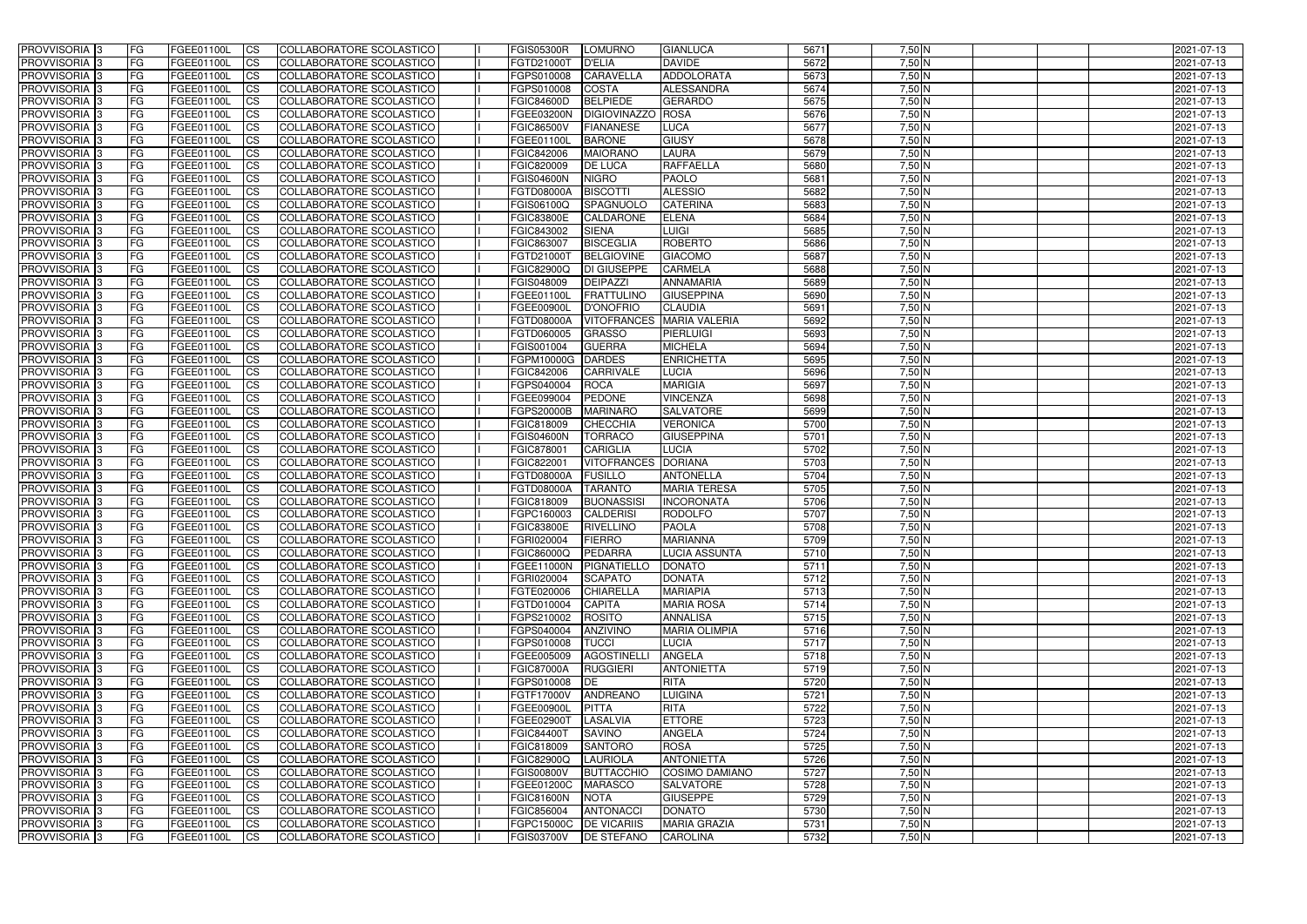| PROVVISORIA 3             | <b>IFG</b> | FGEE01100L        | <b>ICS</b>             | COLLABORATORE SCOLASTICO        | FGIC818009           | QUITADAMO             | <b>ANNA CONCETTA</b>    | 5733 | 7,50 N            | 2021-07-13       |
|---------------------------|------------|-------------------|------------------------|---------------------------------|----------------------|-----------------------|-------------------------|------|-------------------|------------------|
|                           |            |                   |                        |                                 |                      |                       | <b>CATERINA</b>         |      |                   |                  |
| <b>PROVVISORIA</b> 3      | <b>FG</b>  | FGEE01100L        | <b>CS</b>              | COLLABORATORE SCOLASTICO        | <b>FGIC876009</b>    | <b>CENICOLA</b>       | <b>TERESA</b>           | 5734 | $7,50$ N          | 2021-07-13       |
| <b>PROVVISORIA</b> 3      | <b>FG</b>  | <b>FGEE01100L</b> | <b>CS</b>              | COLLABORATORE SCOLASTICO        | FGIC86100G           | PIAZZOLLA             | <b>SAVINELLA</b>        | 5735 | $7,50$ N          | 2021-07-13       |
| <b>PROVVISORIA</b> 3      | <b>FG</b>  | FGEE01100L        | <b>CS</b>              | COLLABORATORE SCOLASTICO        | <b>FGIC85800Q</b>    | <b>FABBIANI</b>       | <b>GERARDA MARIA</b>    | 5736 | 7,49 N            | 2021-07-13       |
| <b>PROVVISORIA</b>        | FG         | FGEE01100L        | <b>CS</b>              | COLLABORATORE SCOLASTICO        | FGIC871006           | <b>DASCANIO</b>       | <b>CARMELA</b>          | 5737 | $7,48$ $S$        | 2021-07-13       |
| <b>PROVVISORIA</b>        | <b>FG</b>  | FGEE01100L        | <b>CS</b>              | COLLABORATORE SCOLASTICO        | FGTF13000C           | PIGNATIELLO           | <b>ANTONIO</b>          | 5738 | $7,48$ S          | 2021-07-13       |
| PROVVISORIA 3             | <b>FG</b>  | FGEE01100L        | <b>CS</b>              | COLLABORATORE SCOLASTICO        | FGIC871006           | <b>GERVASIO</b>       | <b>FRANCESCO</b>        | 5739 | 7,48 N            | 2021-07-13       |
| PROVVISORIA 3             | <b>FG</b>  | FGEE01100L        | <b>CS</b>              | COLLABORATORE SCOLASTICO        | <b>FGMM00400C</b>    | D'ONOFRIO             | <b>LUCIA</b>            | 5740 | 7,48 N            | 2021-07-13       |
| PROVVISORIA 3             | FG         | <b>FGEE01100L</b> | $\overline{\text{cs}}$ | COLLABORATORE SCOLASTICO        | FGIS01100P           | <b>DILIDDO</b>        | <b>ROSALBA</b>          | 5741 | 7,47 <sup>S</sup> | 2021-07-13       |
| PROVVISORIA 3             | FG         | FGEE01100L        | <b>CS</b>              | COLLABORATORE SCOLASTICO        | FGTE020006           | <b>INFANTE</b>        | <b>MARIA PIA</b>        | 5742 | 7,47 S            | 2021-07-13       |
| PROVVISORIA 3             | FG         | FGEE01100L        | <b>CS</b>              | COLLABORATORE SCOLASTICO        | FGEE01200C           | FERRARA               | ANNAMARIA               | 5743 | $7,47$ S          | 2021-07-13       |
| <b>PROVVISORIA</b> 3      | FG         | <b>FGEE01100L</b> | $\overline{c}$         | COLLABORATORE SCOLASTICO        | <b>FGIC80800P</b>    | <b>ACCARRINO</b>      | <b>CONCETTA</b>         | 5744 | 7,47 S            | 2021-07-13       |
| PROVVISORIA 3             | <b>FG</b>  | FGEE01100L        | $\overline{\text{cs}}$ | <b>COLLABORATORE SCOLASTICO</b> | <b>FGIC85800Q</b>    | <b>CIAMPONE</b>       | <b>GIUSI</b>            | 5745 | 7,47S             | 2021-07-13       |
| PROVVISORIA <sup>3</sup>  | <b>FG</b>  | <b>FGEE01100L</b> | <b>CS</b>              | COLLABORATORE SCOLASTICO        | FGPC15000C           | <b>FACCHINO</b>       | <b>MARIA ROSARIA</b>    | 5746 | 7,47 N            | 2021-07-13       |
| PROVVISORIA 3             | <b>FG</b>  | <b>FGEE01100L</b> | <b>CS</b>              | <b>COLLABORATORE SCOLASTICO</b> | FGEE005009           | <b>CHIUMENTI</b>      | <b>SANDRA</b>           | 5747 | 7,47 N            | 2021-07-13       |
| PROVVISORIA <sup>3</sup>  | <b>FG</b>  | <b>FGEE01100L</b> | <b>CS</b>              | COLLABORATORE SCOLASTICO        | FGIS06100Q           | <b>VITULANO</b>       | PIO ALESSANDRO          | 5748 | 7,46 N            | 2021-07-13       |
| PROVVISORIA 3             | <b>FG</b>  | <b>FGEE01100L</b> | <b>ICS</b>             | <b>COLLABORATORE SCOLASTICO</b> | FGPS040004           | <b>SCISCO</b>         | <b>TOMMASO</b>          | 5749 | $7,45$ S          | 2021-07-13       |
| <b>PROVVISORIA</b>        | FG         | FGEE01100L        | <b>CS</b>              | COLLABORATORE SCOLASTICO        | <b>FGMM00400C</b>    | SCOPECE               | <b>FABIOLA</b>          | 5750 | $7,45$ $S$        | 2021-07-13       |
| <b>PROVVISORIA</b>        | <b>FG</b>  | FGEE01100L        | <b>CS</b>              | COLLABORATORE SCOLASTICO        | <b>FGIC86800A</b>    | <b>DI LELLA</b>       | <b>FEDERICA</b>         | 5751 | $7,45$ S          | 2021-07-13       |
| PROVVISORIA 3             | <b>FG</b>  | FGEE01100L        | <b>CS</b>              | COLLABORATORE SCOLASTICO        | <b>FGTD08000A</b>    | <b>BELLAPIGNA</b>     | <b>ROSA</b>             | 5752 | $7,45$ S          | 2021-07-13       |
| PROVVISORIA <sup>3</sup>  | <b>FG</b>  | FGEE01100L        | <b>CS</b>              | COLLABORATORE SCOLASTICO        | FGIC827004           | <b>FARES</b>          | <b>IDIA</b>             | 5753 | $7,45$ $S$        | 2021-07-13       |
| <b>PROVVISORIA</b> 3      | FG         | FGEE01100L        | <b>CS</b>              | COLLABORATORE SCOLASTICO        | <b>FGIC85700X</b>    | PIETRADURA            | MICHELANGELO            | 5754 | $7,45$ S          | 2021-07-13       |
| <b>PROVVISORIA</b> 3      | <b>FG</b>  | FGEE01100L        | ICS                    | COLLABORATORE SCOLASTICO        | FGEE01200C           | <b>AFFATATO</b>       | <b>ANNA VERA</b>        | 5755 | $7,45$ S          | 2021-07-13       |
| <b>PROVVISORIA</b> 3      | <b>FG</b>  | FGEE01100L        | <b>CS</b>              | COLLABORATORE SCOLASTICO        | FGEE112009           | <b>ESPOSITO</b>       | <b>CLAUDIA ANNA</b>     | 5756 | $7,45$ S          | 2021-07-13       |
| <b>PROVVISORIA</b> 3      | FG         | FGEE01100L        | <b>CS</b>              | COLLABORATORE SCOLASTICO        | FGTD02000P           | <b>SPINIELLO</b>      | <b>MARTINA</b>          | 5757 | 7,45N             | 2021-07-13       |
| PROVVISORIA <sup>3</sup>  | <b>FG</b>  | FGEE01100L        | <b>CS</b>              | COLLABORATORE SCOLASTICO        | <b>FGMM00400C</b>    | SASSANO               | <b>STEFANIA</b>         | 5758 | 7,45N             | 2021-07-13       |
| PROVVISORIA <sup>13</sup> | FG         | FGEE01100L        | <b>CS</b>              | COLLABORATORE SCOLASTICO        | FGIC827004           | <b>IANNETTI</b>       | <b>ANTONELLA</b>        | 5759 | $7,45$ N          | 2021-07-13       |
| PROVVISORIA 3             | <b>IFG</b> | <b>FGEE01100L</b> | <b>CS</b>              | <b>COLLABORATORE SCOLASTICO</b> | FGPM03000E           | <b>MAZZARO</b>        | <b>ALESSANDRA MARIA</b> | 5760 | 7,45N             | 2021-07-13       |
|                           |            |                   |                        |                                 |                      |                       | <b>ROSARIA</b>          |      |                   |                  |
| <b>PROVVISORIA</b> 3      | <b>FG</b>  | FGEE01100L        | <b>CS</b>              | COLLABORATORE SCOLASTICO        | FGIC872002           | <b>FACCIORUSSO</b>    | <b>TOMMASO</b>          | 5761 | $7,45$ N          | 2021-07-13       |
| <b>PROVVISORIA</b>        | <b>FG</b>  | FGEE01100L        | $\overline{\text{cs}}$ | COLLABORATORE SCOLASTICO        | FGPS010008           | <b>MUSCI</b>          | LUIGI                   | 5762 | 7,45N             | 2021-07-13       |
| PROVVISORIA <sup>3</sup>  | <b>FG</b>  | FGEE01100L        | <b>CS</b>              | COLLABORATORE SCOLASTICO        | <b>FGIC85700X</b>    | <b>D'ANGELO</b>       | <b>SIMONA</b>           | 5763 | 7,45 N            | 2021-07-13       |
| PROVVISORIA <sup>3</sup>  | <b>FG</b>  | FGEE01100L        | <b>CS</b>              | COLLABORATORE SCOLASTICO        | <b>FGIS00800V</b>    | <b>SPIRITO</b>        | <b>ALESSIA</b>          | 5764 | 7,45 N            | 2021-07-13       |
| PROVVISORIA <sup>3</sup>  | <b>FG</b>  | FGEE01100L        | <b>CS</b>              | COLLABORATORE SCOLASTICO        | FGIS06100Q           | <b>PIEMONTESE</b>     | <b>PIETRO</b>           | 5765 | 7,45 N            | 2021-07-13       |
| PROVVISORIA <sup>3</sup>  | <b>FG</b>  | FGEE01100L        | <b>CS</b>              | COLLABORATORE SCOLASTICO        | FGIC819005           | <b>VOLPE</b>          | <b>ARMANDO</b>          | 5766 | $7,45$ N          | 2021-07-13       |
| PROVVISORIA 3             | FG         | FGEE01100L        | <b>ICS</b>             | COLLABORATORE SCOLASTICO        | FGIS052001           | DRAICCHIO             | <b>MICHELA</b>          | 5767 | $7,45$ N          | 2021-07-13       |
| PROVVISORIA <sup>3</sup>  | FG         | FGEE01100L        | $\overline{\text{cs}}$ | COLLABORATORE SCOLASTICO        | <b>FGTD08000A</b>    | <b>PAOLETTA</b>       | <b>INCORONATA</b>       | 5768 | 7,45N             | $2021 - 07 - 13$ |
| <b>PROVVISORIA</b> 3      | <b>FG</b>  | FGEE01100L        | <b>CS</b>              | COLLABORATORE SCOLASTICO        | <b>FGIC818009</b>    | <b>ZARRA</b>          | <b>FRANCESCA</b>        | 5769 | 7,45 N            | 2021-07-13       |
| PROVVISORIA <sup>3</sup>  | <b>FG</b>  | FGEE01100L        | <b>CS</b>              | COLLABORATORE SCOLASTICO        | <b>FGIS00800V</b>    | <b>D'ERRICO</b>       | <b>CRISTIAN</b>         | 5770 | 7,45N             | 2021-07-13       |
| PROVVISORIA 3             | <b>FG</b>  | FGEE01100L        | CS                     | COLLABORATORE SCOLASTICO        | <b>FGIC85800Q</b>    | <b>DELLA SANTA</b>    | <b>ELISA</b>            | 5771 | $7,45$ N          | 2021-07-13       |
| <b>PROVVISORIA</b> 3      | <b>FG</b>  | FGEE01100L        | <b>CS</b>              | COLLABORATORE SCOLASTICO        | <b>FGTF13000C</b>    | <b>NIGRO</b>          | <b>MARIA</b>            | 5772 | 7,45N             | 2021-07-13       |
| <b>PROVVISORIA</b> 3      | <b>IFG</b> | FGEE01100L        | <b>CS</b>              | COLLABORATORE SCOLASTICO        | FGEE099004           | SPORTELLI             | <b>GIANFRANCO</b>       | 5773 | 7,45N             | 2021-07-13       |
| PROVVISORIA <sup>3</sup>  | <b>FG</b>  | FGEE01100L        | <b>ICS</b>             | COLLABORATORE SCOLASTICO        | FGIC880001           | <b>MORIGLIA</b>       | <b>FILOMENA</b>         | 5774 | 7,45 N            | 2021-07-13       |
| <b>PROVVISORIA</b> 3      | <b>FG</b>  | <b>FGEE01100L</b> | <b>ICS</b>             | COLLABORATORE SCOLASTICO        | FGEE00900L           | <b>DIBATTISTA</b>     | <b>FRANCESCO</b>        | 5775 | 7,45N             | 2021-07-13       |
| PROVVISORIA <sup>3</sup>  | <b>FG</b>  | <b>FGEE01100L</b> | <b>CS</b>              | COLLABORATORE SCOLASTICO        | <b>FGTF13000C</b>    | <b>STALLONE</b>       | <b>ADA</b>              | 5776 | 7,45 N            | 2021-07-13       |
| PROVVISORIA <sup>3</sup>  | <b>FG</b>  | <b>FGEE01100L</b> | <b>ICS</b>             | COLLABORATORE SCOLASTICO        | FGPS010008           | <b>MESCIA</b>         | <b>MARIA LUISA</b>      | 5777 | $7,45$ N          | 2021-07-13       |
| PROVVISORIA <sup>3</sup>  | <b>FG</b>  | FGEE01100L        | <b>ICS</b>             | COLLABORATORE SCOLASTICO        | FGPS010008           | <b>BOSCAINO</b>       | <b>BIANCA FLORINDA</b>  | 5778 | 7,45N             | 2021-07-13       |
| PROVVISORIA 3             | <b>FG</b>  | FGEE01100L        | <b>CS</b>              | COLLABORATORE SCOLASTICO        | FGPS20000B           | <b>CUTILLO</b>        | <b>STEFANIA</b>         | 5779 | 7,45N             | 2021-07-13       |
| PROVVISORIA 3             | <b>FG</b>  | FGEE01100L        |                        | COLLABORATORE SCOLASTICO        | <b>FGIC86200B</b>    |                       |                         | 5780 | 7,45N             | 2021-07-13       |
| PROVVISORIA 3             | <b>FG</b>  | FGEE01100L        | <b>ICS</b>             |                                 |                      | CONSIGLIO<br>PARISANO | LAURA                   | 5781 | 7,45N             | 2021-07-13       |
|                           |            |                   | <b>CS</b>              | COLLABORATORE SCOLASTICO        | <b>FGIC85900G</b>    |                       | <b>LUCIANO</b>          |      |                   |                  |
| PROVVISORIA 3             | <b>FG</b>  | FGEE01100L        | <b>CS</b>              | COLLABORATORE SCOLASTICO        | <b>FGIC81600N</b>    | <b>RUSSO</b>          | <b>VINCENZA</b>         | 5782 | $7,44$ S          | 2021-07-13       |
| PROVVISORIA 3             | <b>FG</b>  | FGEE01100L        | <b>CS</b>              | COLLABORATORE SCOLASTICO        | <b>FGIC82500C</b>    | <b>PARIGINO</b>       | <b>ESTER MIRELLA</b>    | 5783 | $7,44$ S          | 2021-07-13       |
| PROVVISORIA <sup>3</sup>  | <b>FG</b>  | FGEE01100L        | <b>CS</b>              | COLLABORATORE SCOLASTICO        | <b>FGIC87000A</b>    | <b>CAPOBIANCO</b>     | <b>FRANCESCO COSIMO</b> | 5784 | $7,43$ $S$        | 2021-07-13       |
| PROVVISORIA 3             | <b>FG</b>  | <b>FGEE01100L</b> | <b>CS</b>              | COLLABORATORE SCOLASTICO        | FGIC819005           | <b>COLOTTI</b>        | <b>FILOMENA</b>         | 5785 | $7,43$ S          | 2021-07-13       |
| <b>PROVVISORIA</b> 3      | <b>IFG</b> | FGEE01100L        | <b>CS</b>              | COLLABORATORE SCOLASTICO        | <b>FGIC876009</b>    | <b>ZICCARDI</b>       | <b>MICHELINA</b>        | 5786 | $7,43$ N          | 2021-07-13       |
| <b>PROVVISORIA 3</b>      | <b>FG</b>  | FGEE01100L        | <b>CS</b>              | COLLABORATORE SCOLASTICO        | <b>FGIC869006</b>    | <b>GRIPPA</b>         | <b>AGNESE</b>           | 5787 | $7,43$ N          | 2021-07-13       |
| PROVVISORIA 3             | <b>FG</b>  | FGEE01100L        | <b>CS</b>              | COLLABORATORE SCOLASTICO        | FGIC847009           | <b>TENACE</b>         | <b>GINA</b>             | 5788 | $7,43$ N          | 2021-07-13       |
| PROVVISORIA <sup>3</sup>  | <b>FG</b>  | FGEE01100L        | <b>CS</b>              | COLLABORATORE SCOLASTICO        | <b>FGIC87400N</b>    | <b>DIDONATO</b>       | <b>GIUSEPPE</b>         | 5789 | 7,43 N            | 2021-07-13       |
| PROVVISORIA 3             | <b>FG</b>  | FGEE01100L        | <b>CS</b>              | COLLABORATORE SCOLASTICO        | FGEE03200N           | <b>GIORDANO</b>       | <b>ELISABETTA</b>       | 5790 | $7,42$ S          | 2021-07-13       |
| PROVVISORIA 3             | <b>FG</b>  | FGEE01100L        | <b>CS</b>              | COLLABORATORE SCOLASTICO        | FGEE005009           | <b>ARMINIO</b>        | <b>FLORA MARIA</b>      | 5791 | $7,42$ S          | 2021-07-13       |
| PROVVISORIA 3             | <b>IFG</b> | FGEE01100L        | <b>ICS</b>             | COLLABORATORE SCOLASTICO        | FGPM03000E DI PIERRO |                       | <b>GIORGIO ELIO</b>     | 5792 | $7,42$ N          | 2021-07-13       |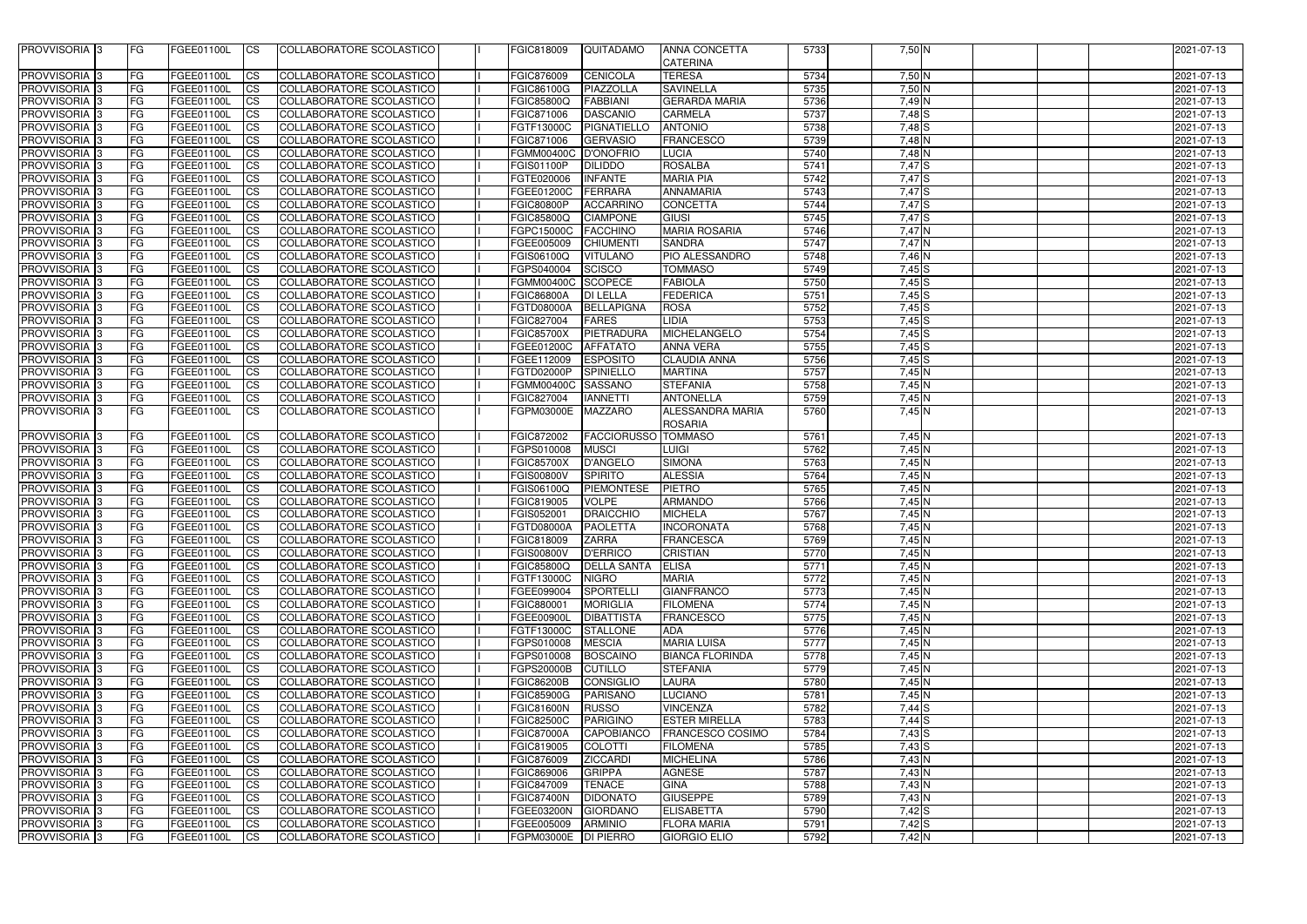| <b>PROVVISORIA</b> 3                                   | FG         | FGEE01100L                             | <b>CS</b>              | COLLABORATORE SCOLASTICO                             | FGEE005009               | LOMBARDI                           | <b>MARIANGELA</b>            | 5793         | 7,42 N         | 2021-07-13               |
|--------------------------------------------------------|------------|----------------------------------------|------------------------|------------------------------------------------------|--------------------------|------------------------------------|------------------------------|--------------|----------------|--------------------------|
| <b>PROVVISORIA 3</b>                                   | FG         | FGEE01100L                             | $\overline{\text{cs}}$ | COLLABORATORE SCOLASTICO                             | FGIC877005               | PALAZZO                            | <b>ROSA</b>                  | 5794         | 7,42 N         | 2021-07-13               |
| PROVVISORIA <sup>3</sup>                               | <b>IFG</b> | FGEE01100L                             | <b>CS</b>              | <b>COLLABORATORE SCOLASTICO</b>                      | FGIC835003               | <b>ROSITO</b>                      | LEONARDO                     | 5795         | 7,40 S         | 2021-07-13               |
| PROVVISORIA <sup>3</sup>                               | FG         | FGEE01100L                             | <b>CS</b>              | COLLABORATORE SCOLASTICO                             | FGIC818009               | <b>RUSSO</b>                       | <b>GIULIANA</b>              | 5796         | $7,40$ S       | 2021-07-13               |
| PROVVISORIA <sup>3</sup>                               | FG         | FGEE01100L                             | <b>CS</b>              | COLLABORATORE SCOLASTICO                             | <b>FGIC85800Q</b>        | <b>GENUA</b>                       | <b>GIOVANNA</b>              | 5797         | $7,40$ S       | 2021-07-13               |
| PROVVISORIA 3                                          | FG         | FGEE01100L                             | <b>ICS</b>             | COLLABORATORE SCOLASTICO                             | <b>FGPS08000E</b>        | <b>RUSSO</b>                       | <b>ANTONIO</b>               | 5798         | $7,40$ S       | 2021-07-13               |
| PROVVISORIA <sup>3</sup>                               | FG         | FGEE01100L                             | <b>ICS</b>             | COLLABORATORE SCOLASTICO                             | <b>FGIC80800P</b>        | <b>MESSINA</b>                     | <b>LUCIA</b>                 | 5799         | $7,40$ S       | 2021-07-13               |
| PROVVISORIA <sup>3</sup>                               | FG         | FGEE01100L                             | $\overline{c}$         | COLLABORATORE SCOLASTICO                             | <b>FGIC87900R</b>        | <b>PERILLI</b>                     | PIETRO ANTONIO               | 5800         | 7,40S          | 2021-07-13               |
| PROVVISORIA <sup>3</sup>                               | FG         | FGEE01100L                             | <b>CS</b>              | COLLABORATORE SCOLASTICO                             | FGIC880001               | <b>DI VITO</b>                     | <b>RACHELE</b>               | 5801         | $7,40$ S       | 2021-07-13               |
| PROVVISORIA <sup>3</sup>                               | FG         | <b>FGEE01100L</b>                      | <b>CS</b>              | COLLABORATORE SCOLASTICO                             | <b>FGIS04600N</b>        | <b>QUERCIA</b>                     | <b>CLAUDIO</b>               | 5802         | 7,40 S         | 2021-07-13               |
| <b>PROVVISORIA</b> 3                                   | FG         | FGEE01100L                             | <b>CS</b>              | <b>COLLABORATORE SCOLASTICO</b>                      | <b>FGIC81600N</b>        | <b>DOTO</b>                        | <b>MARIANO</b>               | 5803         | 7,40 S         | 2021-07-13               |
| <b>PROVVISORIA</b> 3                                   | FG         | FGEE01100L                             | <b>I</b> CS            | COLLABORATORE SCOLASTICO                             | <b>FGIC84500N</b>        | <b>MIGLIONICC</b>                  | <b>MARIA</b>                 | 5804         | $7,40$ S       | 2021-07-13               |
| PROVVISORIA <sup>3</sup>                               | FG         | FGEE01100L                             | <b>I</b> CS            | <b>COLLABORATORE SCOLASTICO</b>                      | <b>FGIC87900R</b>        | <b>CAPPELLA</b>                    | <b>ANTONIO</b>               | 5805         | 7,40 S         | 2021-07-13               |
| PROVVISORIA <sup>3</sup>                               | FG         | FGEE01100L                             | <b>I</b> CS            | <b>COLLABORATORE SCOLASTICO</b>                      | FGEE106002               | <b>MOCCIA</b>                      | <b>VALENTINA</b>             | 5806         | 7,40 S         | 2021-07-13               |
| <b>PROVVISORIA</b> 3                                   | FG         | FGEE01100L                             | <b>I</b> CS            | COLLABORATORE SCOLASTICO                             | <b>FGVC01000C</b>        | <b>SABATINO</b>                    | <b>MARIA GIOVANNA</b>        | 5807         | 7,40 S         | 2021-07-13               |
| PROVVISORIA <sup>3</sup>                               | FG         | FGEE01100L                             | <b>ICS</b>             | COLLABORATORE SCOLASTICO                             | FGIC863007               | <b>LA TORRE</b>                    | <b>LEONARDA MARIA</b>        | 5808         | 7,40 S         | 2021-07-13               |
| PROVVISORIA <sup>3</sup>                               | FG         | FGEE01100L                             | <b>I</b> CS            | COLLABORATORE SCOLASTICO                             | <b>FGIC84500N</b>        | <b>MARUZZI</b>                     | <b>MARIA CRISTINA</b>        | 5809         | $7,40$ S       | 2021-07-13               |
| PROVVISORIA <sup>3</sup>                               | FG         | FGEE01100L                             | <b>ICS</b>             | COLLABORATORE SCOLASTICO                             | <b>FGIC81600N</b>        | <b>SPREMULL</b>                    | <b>FABIANA</b>               | 5810         | 7,40 S         | 2021-07-13               |
| PROVVISORIA <sup>3</sup>                               | FG         | FGEE01100L                             | <b>ICS</b>             | COLLABORATORE SCOLASTICO                             | <b>FGIC84600D</b>        | <b>MANSI</b>                       | <b>RICCARDO</b>              | 5811         | $7,40$ S       | 2021-07-13               |
| PROVVISORIA <sup>3</sup>                               | FG         | FGEE01100L                             | <b>CS</b>              | COLLABORATORE SCOLASTICO                             | <b>FGIS05300R</b>        | <b>ZERULO</b>                      | <b>STEFANO</b>               | 5812         | $7,40$ S       | 2021-07-13               |
| PROVVISORIA <sup>3</sup>                               | FG         | FGEE01100L                             | <b>CS</b>              | COLLABORATORE SCOLASTICO                             | <b>FGVC01000C</b>        | <b>BORTONE</b>                     | <b>GIUSEPPE</b>              | 5813         | 7,40S          | 2021-07-13               |
| PROVVISORIA <sup>3</sup>                               | FG         | FGEE01100L                             | <b>CS</b>              | COLLABORATORE SCOLASTICO                             | FGEE01200C               | <b>PACILLO</b>                     | <b>MARISTELLA</b>            | 5814         | 7,40 S         | 2021-07-13               |
| PROVVISORIA <sup>3</sup>                               | FG         | <b>FGEE01100L</b>                      | <b>CS</b>              | COLLABORATORE SCOLASTICO                             | <b>FGIC81600N</b>        | <b>AMBROSINO</b>                   | LUIGINA                      | 5815         | 7,40 S         | 2021-07-13               |
| PROVVISORIA <sup>1</sup> 3                             | FG         | FGEE01100L                             | <b>CS</b>              | COLLABORATORE SCOLASTICO                             | <b>FGMM00700X</b>        | <b>COLAVECCHIA</b>                 | <b>MARIA</b>                 | 5816         | 7,40S          | 2021-07-13               |
| PROVVISORIA <sup>3</sup>                               | FG.        | <b>FGEE01100L</b>                      | ICS                    | COLLABORATORE SCOLASTICO                             | <b>FGIC85900G</b>        | <b>IACCARINO</b>                   | <b>STEFANIA</b>              | 5817         | 7,40S          | 2021-07-13               |
| PROVVISORIA <sup>1</sup> 3                             | FG         | <b>FGEE01100L</b><br><b>FGEE01100L</b> | <b>CS</b>              | COLLABORATORE SCOLASTICO                             | FGIC864003               | <b>GELSOMINO</b>                   | <b>FEDERICOPIO</b><br>AMALIA | 5818         | 7,40S<br>7,40S | 2021-07-13               |
| PROVVISORIA <sup>3</sup>                               | FG         | FGEE01100L                             | <b>CS</b>              | COLLABORATORE SCOLASTICO                             | FGIS044002<br>FGTD010004 | <b>RICCI</b><br><b>BRANDONISIO</b> | <b>VALENTINA</b>             | 5819<br>5820 | $7,40$ S       | 2021-07-13               |
| PROVVISORIA <sup>3</sup><br>PROVVISORIA <sup>1</sup> 3 | FG<br>FG   | FGEE01100L                             | <b>CS</b><br><b>CS</b> | COLLABORATORE SCOLASTICO<br>COLLABORATORE SCOLASTICO | <b>FGTD08000A</b>        | OLIVIERO                           | <b>GRAZIA</b>                | 5821         | $7,40$ S       | 2021-07-13<br>2021-07-13 |
| PROVVISORIA <sup>3</sup>                               | FG         | FGEE01100L                             | <b>CS</b>              | COLLABORATORE SCOLASTICO                             | FGEE106002               | <b>TONDO</b>                       | <b>ANDREA</b>                | 5822         | $7,40$ S       | 2021-07-13               |
| PROVVISORIA <sup>3</sup>                               | FG         | FGEE01100L                             | <b>CS</b>              | COLLABORATORE SCOLASTICO                             | FGIC86000Q               | <b>BOSCARO</b>                     | <b>MELISSA</b>               | 5823         | 7,40 N         | 2021-07-13               |
| PROVVISORIA <sup>3</sup>                               | FG         | <b>FGEE01100L</b>                      | <b>CS</b>              | <b>COLLABORATORE SCOLASTICO</b>                      | FGPS040004               | <b>CATALETA</b>                    | <b>CLAUDIA</b>               | 5824         | 7,40 N         | 2021-07-13               |
| PROVVISORIA <sup>3</sup>                               | FG         | FGEE01100L                             | <b>I</b> CS            | COLLABORATORE SCOLASTICO                             | FGIC86000Q               | <b>SCARPIELLO</b>                  | <b>ALESSIA</b>               | 5825         | $7,40$ N       | 2021-07-13               |
| PROVVISORIA <sup>3</sup>                               | FG         | FGEE01100L                             | $\overline{c}$         | COLLABORATORE SCOLASTICO                             | FGIC819005               | PASQUARIELL                        | <b>VALERIA</b>               | 5826         | $7,40$ N       | 2021-07-13               |
| PROVVISORIA <sup>3</sup>                               | FG         | FGEE01100L                             | <b>CS</b>              | COLLABORATORE SCOLASTICO                             | FGIC877005               | <b>BICCARI</b>                     | <b>SIMONE</b>                | 5827         | 7,40 N         | 2021-07-13               |
| PROVVISORIA <sup>3</sup>                               | FG         | FGEE01100L                             | <b>CS</b>              | COLLABORATORE SCOLASTICO                             | FGIC863007               | <b>LA TORRE</b>                    | <b>GRAZIA</b>                | 5828         | $7,40$ N       | 2021-07-13               |
| <b>PROVVISORIA</b> 3                                   | FG         | <b>FGEE01100L</b>                      | <b>I</b> CS            | COLLABORATORE SCOLASTICO                             | FGTE020006               | <b>SARRO</b>                       | <b>SIMONE</b>                | 5829         | $7,40$ N       | 2021-07-13               |
| <b>PROVVISORIA</b> 3                                   | IFG.       | FGEE01100L                             | <b>ICS</b>             | COLLABORATORE SCOLASTICO                             | <b>FGPC180008</b>        | <b>GRAZIANO</b>                    | <b>ALESSIA</b>               | 5830         | 7,40 N         | 2021-07-13               |
| <b>PROVVISORIA</b> 3                                   | IFG.       | FGEE01100L CS                          |                        | COLLABORATORE SCOLASTICO                             |                          | FGIC80700V CARBONELLA MARIA        |                              | 5831         | 7,40 N         | 2021-07-13               |
| PROVVISORIA 3                                          | FG         | FGEE01100L                             | <b>CS</b>              | COLLABORATORE SCOLASTICO                             | FGPM03000E               | FISCARELLI                         | <b>COSTANTINA</b>            | 5832         | 7,40 N         | 2021-07-13               |
| PROVVISORIA 3                                          | FG         | FGEE01100L                             | $\mathsf{ICS}$         | COLLABORATORE SCOLASTICO                             | <b>FGEE06000T</b>        | <b>DI DEDDA</b>                    | <b>ANNAMARIA PIA</b>         | 5833         | 7,40 N         | 2021-07-13               |
| PROVVISORIA 3                                          | IFG.       | FGEE01100L                             | <b>ICS</b>             | COLLABORATORE SCOLASTICO                             | FGIC827004               | <b>BRIENZA</b>                     | <b>CHIARA</b>                | 5834         | 7,40 N         | 2021-07-13               |
| PROVVISORIA 3                                          | FG         | FGEE01100L                             | <b>CS</b>              | COLLABORATORE SCOLASTICO                             | <b>FGIS01300A</b>        | <b>LAURIOLA</b>                    | <b>IRIS</b>                  | 5835         | 7,40 N         | 2021-07-13               |
| PROVVISORIA 3                                          | FG         | FGEE01100L                             | <b>CS</b>              | COLLABORATORE SCOLASTICO                             | <b>FGIC83700P</b>        | <b>GENTILE</b>                     | <b>FRANCESCA</b>             | 5836         | $7,40$ N       | 2021-07-13               |
| PROVVISORIA 3                                          | <b>FG</b>  | FGEE01100L                             | <b>CS</b>              | COLLABORATORE SCOLASTICO                             | FGIC856004               | PONTONIO                           | <b>FEDERICO</b>              | 5837         | $7,40$ N       | 2021-07-13               |
| PROVVISORIA 3                                          | FG         | FGEE01100L                             | <b>CS</b>              | COLLABORATORE SCOLASTICO                             | <b>FGIC87000A</b>        | <b>ADAM</b>                        | COSTINA-LACRAMIOARA          | 5838         | $7,40$ N       | 2021-07-13               |
| PROVVISORIA 3                                          | FG         | FGEE01100L                             | <b>CS</b>              | COLLABORATORE SCOLASTICO                             | FGPS010008               | <b>RINALDI</b>                     | <b>ROBERTA</b>               | 5839         | 7,40 N         | 2021-07-13               |
| PROVVISORIA 3                                          | FG         | FGEE01100L                             | <b>CS</b>              | COLLABORATORE SCOLASTICO                             | FGIC818009               | FEDE                               | <b>SIMONA</b>                | 5840         | $7,40$ N       | 2021-07-13               |
| PROVVISORIA 3                                          | FG         | FGEE01100L                             | <b>CS</b>              | COLLABORATORE SCOLASTICO                             | <b>FGIC87900R</b>        | <b>TENACE</b>                      | <b>COSTANTINA</b>            | 5841         | $7,40$ N       | 2021-07-13               |
| <b>PROVVISORIA</b> 3                                   | IFG.       | FGEE01100L                             | <b>ICS</b>             | COLLABORATORE SCOLASTICO                             | FGEE005009               | D'ANGELO                           | <b>AURORA FRANCESCA</b>      | 5842         | 7,40 N         | 2021-07-13               |
|                                                        |            |                                        |                        |                                                      |                          |                                    | <b>PIA</b>                   |              |                |                          |
| PROVVISORIA 3                                          | FG         | FGEE01100L                             | <b>CS</b>              | COLLABORATORE SCOLASTICO                             | <b>FGIC86100G</b>        | <b>LA MANNA</b>                    | <b>SILVIA</b>                | 5843         | 7,40 N         | 2021-07-13               |
| <b>PROVVISORIA</b> 3                                   | <b>IFG</b> | FGEE01100L                             | <b>CS</b>              | COLLABORATORE SCOLASTICO                             | FGIC819005               | <b>LAPOLLA</b>                     | <b>GIUSEPPE</b>              | 5844         | 7,40 N         | 2021-07-13               |
| <b>PROVVISORIA</b> 3                                   | IFG.       | FGEE01100L                             | <b>CS</b>              | COLLABORATORE SCOLASTICO                             | <b>FGIC85800Q</b>        | <b>DEL PRIORE</b>                  | <b>ANTONELLA</b>             | 5845         | 7,40 N         | 2021-07-13               |
| PROVVISORIA 3                                          | FG         | FGEE01100L                             | <b>CS</b>              | COLLABORATORE SCOLASTICO                             | FGTD08000A               | PICCIRILLI                         | <b>FRANCESCO</b>             | 5846         | 7,40 N         | 2021-07-13               |
| PROVVISORIA 3                                          | FG         | FGEE01100L                             | <b>CS</b>              | COLLABORATORE SCOLASTICO                             | <b>FGIC83000X</b>        | <b>TOTARO</b>                      | <b>MARIANGELA PIA</b>        | 5847         | $7,40$ N       | 2021-07-13               |
| PROVVISORIA 3                                          | <b>FG</b>  | <b>FGEE01100L</b>                      | <b>CS</b>              | COLLABORATORE SCOLASTICO                             | FGTD21000T               | <b>GUERRIERI</b>                   | <b>ESTERINA</b>              | 5848         | 7,40 N         | 2021-07-13               |
| PROVVISORIA 3                                          | FG         | <b>FGEE01100L</b>                      | <b>CS</b>              | COLLABORATORE SCOLASTICO                             | FGIS007003               | <b>TARDIO</b>                      | <b>MATTEO</b>                | 5849         | 7,40 N         | 2021-07-13               |
| PROVVISORIA 3                                          | FG         | FGEE01100L                             | <b>CS</b>              | COLLABORATORE SCOLASTICO                             | <b>FGIC85800Q</b>        | <b>DI GIULIO</b>                   | <b>CARMINE</b>               | 5850         | $7,40$ N       | 2021-07-13               |
| PROVVISORIA 3                                          | FG         | <b>FGEE01100L</b>                      | <b>CS</b>              | COLLABORATORE SCOLASTICO                             | FGPM03000E               | <b>NAPOLITANO</b>                  | <b>FABIANO</b>               | 5851         | $7,40$ N       | 2021-07-13               |
| PROVVISORIA 3                                          | FG         | FGEE01100L                             | <b>CS</b>              | COLLABORATORE SCOLASTICO                             | FGIS007003               | COCO                               | COSTANTINO                   | 5852         | $7,40$ N       | 2021-07-13               |
| PROVVISORIA 3                                          | l FG       | FGEE01100L                             | <b>ICS</b>             | COLLABORATORE SCOLASTICO                             | FGIC822001               | <b>ESPOSTO</b>                     | <b>MARIA ROSA</b>            | 5853         | $7,40$ N       | 2021-07-13               |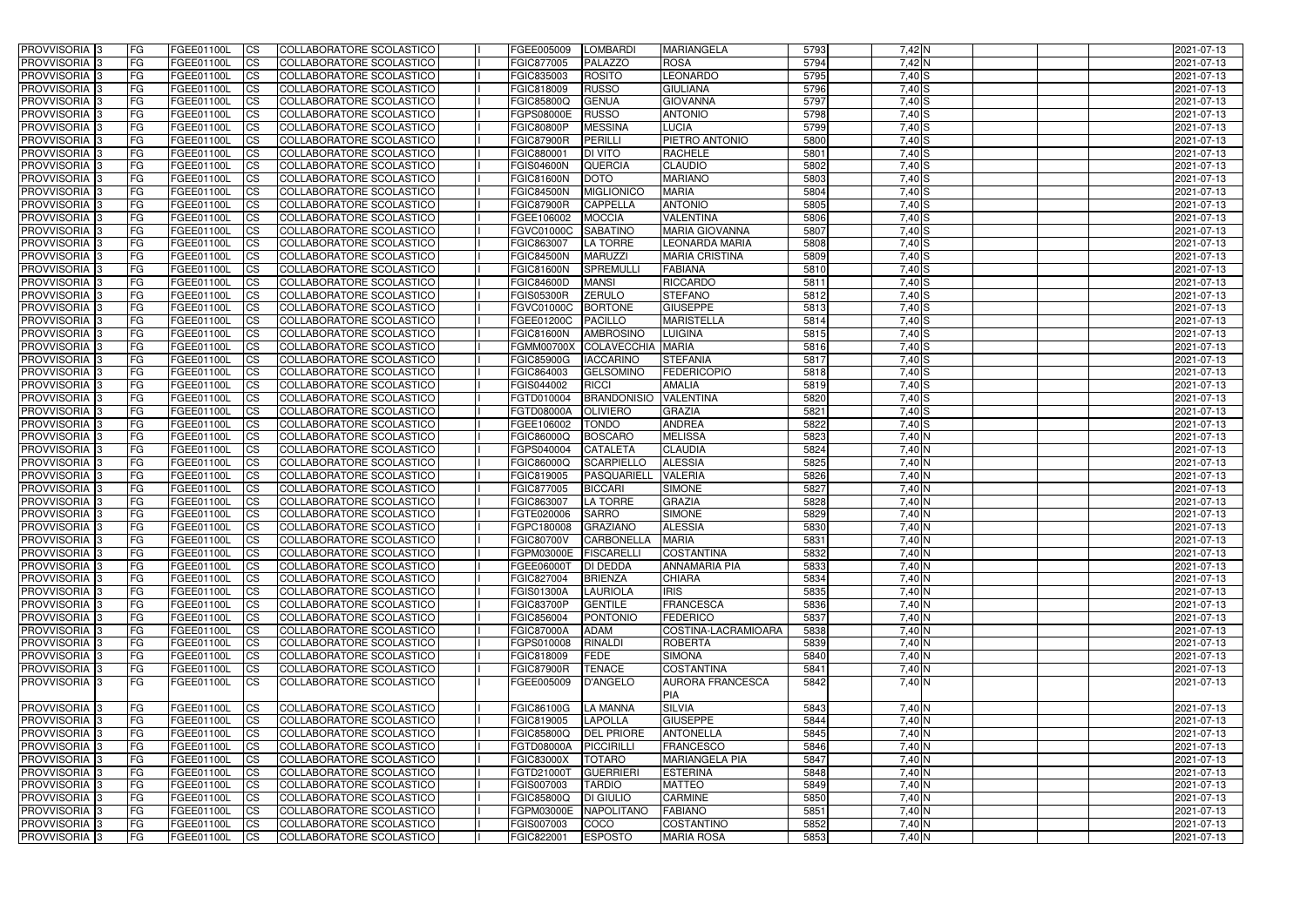| <b>PROVVISORIA</b> 3                      | l FG                   | FGEE01100L               | <b>ICS</b>             | COLLABORATORE SCOLASTICO                             | FGIC827004                      | <b>RINALDI</b>                      | <b>VALERIO</b>                   | 5854         | $7,40$ N           | 2021-07-13               |
|-------------------------------------------|------------------------|--------------------------|------------------------|------------------------------------------------------|---------------------------------|-------------------------------------|----------------------------------|--------------|--------------------|--------------------------|
| <b>PROVVISORIA 3</b>                      | FG                     | FGEE01100L               | <b>ICS</b>             | COLLABORATORE SCOLASTICO                             | <b>FGIC83800E</b>               | <b>TOTARO</b>                       | <b>ELISA</b>                     | 5855         | 7,40 N             | 2021-07-13               |
| PROVVISORIA                               | FG                     | FGEE01100L               | <b>CS</b>              | <b>COLLABORATORE SCOLASTICO</b>                      | FGRI020004                      | <b>CARNEVALE</b>                    | <b>GIOVANNA</b>                  | 5856         | 7,40 N             | 2021-07-13               |
| PROVVISORIA                               | FG                     | FGEE01100L               | <b>CS</b>              | COLLABORATORE SCOLASTICO                             | FGEE112009                      | <b>MATARANTE</b>                    | <b>VERONICA</b>                  | 5857         | 7,40 N             | 2021-07-13               |
| PROVVISORIA <sup>1</sup> 3                | FG                     | FGEE01100L               | <b>CS</b>              | COLLABORATORE SCOLASTICO                             | FGVC01000C                      | <b>DE NICOLA</b>                    | <b>GIULIA</b>                    | 5858         | 7,40 N             | 2021-07-13               |
| PROVVISORIA <sup>1</sup> 3                | FG                     | FGEE01100L               | <b>CS</b>              | COLLABORATORE SCOLASTICO                             | FGIC819005                      | <b>RAUSEO</b>                       | <b>CLARA</b>                     | 5859         | 7,40 N             | 2021-07-13               |
| PROVVISORIA <sup>1</sup> 3                | FG                     | FGEE01100L               | <b>CS</b>              | COLLABORATORE SCOLASTICO                             | FGTD010004                      | <b>CIPRIANI</b>                     | <b>MICHELE</b>                   | 5860         | $7,40$ N           | 2021-07-13               |
| PROVVISORIA 3                             | FG                     | FGEE01100L               | <b>ICS</b>             | COLLABORATORE SCOLASTICO                             | FGPC160003                      | <b>CIAVARELLA</b>                   | ALEXANDRA                        | 5861         | 7,40 N             | 2021-07-13               |
| PROVVISORIA 3                             | FG                     | FGEE01100L               | <b>CS</b>              | COLLABORATORE SCOLASTICO                             | FGEE106002                      | <b>MUCCI</b>                        | <b>MICHELA</b>                   | 5862         | 7,40 N             | 2021-07-13               |
| PROVVISORIA 3                             | <b>FG</b>              | FGEE01100L               | <b>ICS</b>             | COLLABORATORE SCOLASTICO                             | FGIC819005                      | LAVANGA                             | <b>VITO EUPLIO</b>               | 5863         | 7,40 N             | 2021-07-13               |
| PROVVISORIA 3                             | FG                     | FGEE01100L               | <b>ICS</b>             | COLLABORATORE SCOLASTICO                             | FGTF13000C                      | <b>MARTINELL</b>                    | <b>JESSICA</b>                   | 5864         | 7,40 N             | 2021-07-13               |
| <b>PROVVISORIA</b>                        | FG                     | FGEE01100L               | <b>CS</b>              | COLLABORATORE SCOLASTICO                             | <b>FGIC84600D</b>               | DELLERBA                            | <b>SONIA</b>                     | 5865         | 7,40 N             | 2021-07-13               |
| <b>PROVVISORIA</b>                        | FG                     | FGEE01100L               | <b>ICS</b>             | COLLABORATORE SCOLASTICO                             | <b>FGIC86100G</b>               | <b>APRILE</b>                       | <b>VINCENZO</b>                  | 5866         | $7,40$ N           | 2021-07-13               |
| <b>PROVVISORIA</b>                        | FG                     | FGEE01100L               | <b>ICS</b>             | COLLABORATORE SCOLASTICO                             | FGTD02000P                      | <b>SCISCIO</b>                      | <b>DAVIDE</b>                    | 5867         | 7,40 N             | 2021-07-13               |
| <b>PROVVISORIA</b>                        | FG                     | FGEE01100L               | <b>ICS</b>             | COLLABORATORE SCOLASTICO                             | FGTF13000C                      | <b>RENDINELLA</b>                   | <b>ALFONSO</b>                   | 5868         | 7,40 N             | 2021-07-13               |
| <b>PROVVISORIA</b>                        | FG                     | FGEE01100L               | <b>ICS</b>             | COLLABORATORE SCOLASTICO                             | <b>FGIC82900Q</b>               | <b>MANZELLA</b>                     | <b>ANTONIA</b>                   | 5869         | 7,40 N             | 2021-07-13               |
| <b>PROVVISORIA</b>                        | FG                     | FGEE01100L               | <b>ICS</b>             | COLLABORATORE SCOLASTICO                             | FGTE020006                      | <b>CARTESIANO</b>                   | <b>CATERINA</b>                  | 5870         | 7,40 N             | 2021-07-13               |
| <b>PROVVISORIA</b>                        | FG                     | FGEE01100L               | <b>ICS</b>             | COLLABORATORE SCOLASTICO                             | FGIC85800Q                      | <b>DI GENNARO</b>                   | <b>ANGELA</b>                    | 5871         | 7,40 N             | 2021-07-13               |
| PROVVISORIA <sup>3</sup>                  | FG                     | FGEE01100L               | <b>ICS</b>             | COLLABORATORE SCOLASTICO                             | FGEE005009                      | <b>ARMILLOTTA</b>                   | <b>MARIA TERESA</b>              | 5872         | 7,40 N             | 2021-07-13               |
| PROVVISORIA <sup>3</sup>                  | FG                     | FGEE01100L               | <b>ICS</b>             | COLLABORATORE SCOLASTICO                             | FGEE00900L                      | <b>CASORIA</b>                      | <b>CIRO</b>                      | 5873         | 7,40 N             | 2021-07-13               |
| PROVVISORIA <sup>1</sup> 3                | FG                     | FGEE01100L               | <b>ICS</b>             | COLLABORATORE SCOLASTICO                             | FGTF13000C                      | <b>MELE</b>                         | <b>FRANCESCO</b>                 | 5874         | $7,40$ N           | 2021-07-13               |
| PROVVISORIA 3                             | FG                     | FGEE01100L               | <b>ICS</b>             | COLLABORATORE SCOLASTICO                             | <b>FGIC86800A</b>               | <b>RAMUNNO</b>                      | <b>ANNALUCIA</b>                 | 5875         | $7,40$ N           | 2021-07-13               |
| PROVVISORIA 3                             | FG                     | FGEE01100L               | <b>ICS</b>             | <b>COLLABORATORE SCOLASTICO</b>                      | <b>FGIC83800E</b>               | <b>PELLEGRINC</b>                   | <b>ANGELA</b>                    | 5876         | $7,40$ N           | 2021-07-13               |
| PROVVISORIA 3                             | FG                     | FGEE01100L               | <b>CS</b>              | COLLABORATORE SCOLASTICO                             | FGIC81600N                      | <b>TOTARO</b>                       | CARLO                            | 5877         | 7,40 N             | 2021-07-13               |
| PROVVISORIA <sup>3</sup>                  | FG                     | FGEE01100L               | <b>CS</b>              | COLLABORATORE SCOLASTICO                             | FGTD060005                      | <b>VELARDI</b>                      | <b>PIETRO</b>                    | 5878         | $7,40$ N           | 2021-07-13               |
| PROVVISORIA 3                             | FG                     | FGEE01100L               | <b>ICS</b>             | COLLABORATORE SCOLASTICO                             | FGTD010004                      | CONTE                               | <b>OLGA</b>                      | 5879         | $7,40$ N           | 2021-07-13               |
| PROVVISORIA 3                             | FG                     | FGEE01100L               | <b>ICS</b>             | COLLABORATORE SCOLASTICO                             | FGRH060003                      | <b>STORINO</b>                      | <b>MIRIAM GIOVANNA</b>           | 5880         | 7,40 N             | 2021-07-13               |
| <b>PROVVISORIA</b>                        | FG                     | FGEE01100L               | <b>ICS</b>             | COLLABORATORE SCOLASTICO                             | FGEE112009                      | <b>FREGOLA</b>                      | <b>VIRGINIA</b>                  | 5881         | 7,40 N             | 2021-07-13               |
| PROVVISORIA                               | FG                     | FGEE01100L               | <b>CS</b>              | <b>COLLABORATORE SCOLASTICO</b>                      | FGEE005009                      | <b>MAIONE</b>                       | VANESSA                          | 5882         | 7,40 N             | 2021-07-13               |
| PROVVISORIA                               | FG                     | FGEE01100L               | <b>CS</b>              | COLLABORATORE SCOLASTICO                             | FGIC818009                      | <b>SOLAZZO</b>                      | <b>GAETANO</b>                   | 5883         | 7,40 N             | 2021-07-13               |
| PROVVISORIA                               | FG                     | FGEE01100L               | <b>CS</b>              | COLLABORATORE SCOLASTICO                             | FGTF13000C                      | <b>APRILE</b>                       | <b>SALVATORE</b>                 | 5884         | 7,40 N             | 2021-07-13               |
| PROVVISORIA <sup>1</sup> 3                | FG                     | FGEE01100L               | <b>CS</b>              | COLLABORATORE SCOLASTICO                             | <b>FGIC87500D</b>               | <b>CARBONARO</b>                    | <b>ILARIA</b>                    | 5885         | 7,40 N             | 2021-07-13               |
| PROVVISORIA <sup>1</sup> 3                | FG                     | FGEE01100L               | <b>CS</b>              | COLLABORATORE SCOLASTICO                             | <b>FGIS03700V</b>               | <b>LAVACCA</b>                      | <b>GIUSEPPE PIO</b>              | 5886         | 7,40 N             | 2021-07-13               |
| PROVVISORIA 3                             | FG                     | FGEE01100L               | <b>CS</b>              | <b>COLLABORATORE SCOLASTICO</b>                      | FGEE106002                      | PRINCIGALLO                         | <b>MORGANA IMMACOLATA</b>        | 5887         | 7,40 N             | 2021-07-13               |
| <b>PROVVISORIA</b>                        | FG                     | FGEE01100L               | <b>ICS</b>             | COLLABORATORE SCOLASTICO                             | FGPS040004                      | <b>DELL'ORSO</b>                    | <b>GIUSEPPE</b>                  | 5888         | $7,40$ N           | 2021-07-13               |
| PROVVISORIA <sup>1</sup> 3                | FG                     | FGEE01100L               | <b>CS</b>              | COLLABORATORE SCOLASTICO                             | FGIC877005                      | <b>SCIUSCO</b>                      | <b>VALENTINA</b>                 | 5889         | 7,40 N             | 2021-07-13               |
| <b>PROVVISORIA</b>                        | FG                     | FGEE01100L               | <b>ICS</b>             | COLLABORATORE SCOLASTICO                             | FGIC86000Q                      | <b>FIGURELLA</b>                    | <b>SIMONA</b>                    | 5890         | 7,40 N             | 2021-07-13               |
| <b>PROVVISORIA</b>                        | <b>FG</b>              | FGEE01100L               | <b>ICS</b>             | COLLABORATORE SCOLASTICO                             | FGTD060005                      | <b>MANZI</b>                        | <b>JACOPO</b>                    | 5891         | $7,40$ N           | 2021-07-13               |
| PROVVISORIA 3                             | FG                     | FGEE01100L               | CS                     | COLLABORATORE SCOLASTICO                             | <b>FGIS00800V</b>               | <b>FINAMORE</b>                     | <b>CIRO</b>                      | 5892         | 7,40 N             | 2021-07-13               |
| PROVVISORIA 3                             | <b>FG</b>              | FGEE01100L               | $\mathsf{ICS}$         | COLLABORATORE SCOLASTICO                             | FGIC872002                      | <b>LUPOLI</b>                       | <b>RAFFAELE</b>                  | 5893         | $7,40$ N           | 2021-07-13               |
| PROVVISORIA 3                             | <b>FG</b>              | <b>FGEE01100L</b>        | $\mathsf{ICS}$         | COLLABORATORE SCOLASTICO                             | <b>FGIS03700V</b>               | <b>TOTARO</b>                       | <b>ANTONIO</b>                   | 5894         | 7,40 N             | 2021-07-13               |
| PROVVISORIA 3                             | <b>FG</b>              | FGEE01100L               | $\mathsf{ICS}$         | COLLABORATORE SCOLASTICO                             | FGIS044002                      | <b>VISCONTI</b>                     | <b>MARIANA</b>                   | 5895         | $7,40$ N           | 2021-07-13               |
| PROVVISORIA 3                             | FG                     | FGEE01100L               | $\mathsf{ICS}$         | COLLABORATORE SCOLASTICO                             | FGIC835003                      | CALZOLAIO                           | <b>ANTONIO LUIGI</b>             | 5896         | 7,40 N             | 2021-07-13               |
| PROVVISORIA 3                             | l FG                   | FGEE01100L               | <b>CS</b>              | COLLABORATORE SCOLASTICO                             | FGEE11000N ORLANDO              |                                     | <b>MADDALENA</b>                 | 5897         | 7,40 N             | 2021-07-13               |
| PROVVISORIA 3<br>PROVVISORIA <sup>3</sup> | <b>FG</b><br><b>FG</b> | FGEE01100L<br>FGEE01100L | <b>CS</b>              | COLLABORATORE SCOLASTICO                             | FGEE02900T                      | <b>DANTONE</b>                      | <b>VINCENZA</b>                  | 5898<br>5899 | $7,40$ N           | 2021-07-13               |
| PROVVISORIA 3                             | FG                     | FGEE01100L               | <b>CS</b>              | COLLABORATORE SCOLASTICO<br>COLLABORATORE SCOLASTICO | <b>FGIS00800V</b><br>FGPS010008 | <b>SCHIAVONE</b><br><b>LOMBARDI</b> | <b>GIOVANNI</b>                  | 5900         | $7,40$ N<br>7,40 N | 2021-07-13               |
| PROVVISORIA 3                             | <b>FG</b>              | FGEE01100L               | <b>CS</b><br><b>CS</b> | COLLABORATORE SCOLASTICO                             | FGTD060005                      | D'ANTINO                            | <b>SIMONA</b><br><b>VINCENZO</b> | 5901         | $7,40$ N           | 2021-07-13<br>2021-07-13 |
| PROVVISORIA 3                             | <b>FG</b>              | FGEE01100L               | <b>CS</b>              | COLLABORATORE SCOLASTICO                             | FGIS021009                      | <b>CIAVARELLA</b>                   | <b>MICHELE</b>                   | 5902         | $7,40$ N           | 2021-07-13               |
| PROVVISORIA 3                             | <b>FG</b>              | FGEE01100L               | <b>CS</b>              | COLLABORATORE SCOLASTICO                             | FGIC847009                      | <b>TENACE</b>                       | <b>ANTONIETTA RITA</b>           | 5903         | $7,40$ N           | 2021-07-13               |
| PROVVISORIA 3                             | <b>FG</b>              | FGEE01100L               | <b>CS</b>              | COLLABORATORE SCOLASTICO                             | FGIC819005                      | <b>DE LEO</b>                       | ALESSANDRA                       | 5904         | 7,40 N             | 2021-07-13               |
| <b>PROVVISORIA 3</b>                      | FG                     | FGEE01100L               | <b>ICS</b>             | COLLABORATORE SCOLASTICO                             | <b>FGIS00800V</b>               | <b>CARONE</b>                       | <b>ALTOMARE PIA</b>              | 5905         | 7,40 N             | 2021-07-13               |
|                                           |                        |                          |                        |                                                      |                                 | <b>MEMMOLO</b>                      |                                  |              |                    |                          |
| PROVVISORIA 3                             | <b>FG</b>              | FGEE01100L               | $\overline{\text{CS}}$ | COLLABORATORE SCOLASTICO                             | <b>FGMM00700X</b>               | <b>CARRETTA</b>                     | <b>FEDERICA ALESSANDRA</b>       | 5906         | 7,40 N             | 2021-07-13               |
| PROVVISORIA 3                             | FG                     | FGEE01100L               | <b>CS</b>              | COLLABORATORE SCOLASTICO                             | <b>FGIC85700X</b>               | <b>DEDDA</b>                        | <b>FRANCESCA STEFANIA</b>        | 5907         | 7,40 N             | 2021-07-13               |
| PROVVISORIA 3                             | <b>FG</b>              | FGEE01100L               | <b>CS</b>              | COLLABORATORE SCOLASTICO                             | <b>FGIC87900R</b>               | <b>STILLA</b>                       | <b>FRANCESCA ROMANA</b>          | 5908         | 7,40 N             | 2021-07-13               |
| PROVVISORIA 3                             | <b>FG</b>              | FGEE01100L               | <b>CS</b>              | COLLABORATORE SCOLASTICO                             | <b>FGIC85700X</b>               | <b>MAGLIONE</b>                     | <b>ERIKA</b>                     | 5909         | 7,40 N             | 2021-07-13               |
| PROVVISORIA 3                             | <b>FG</b>              | FGEE01100L               | <b>CS</b>              | COLLABORATORE SCOLASTICO                             | <b>FGEE00800R</b>               | ANDREOTTOLA ALESSANDRA              |                                  | 5910         | 7,40 N             | 2021-07-13               |
| PROVVISORIA 3                             | FG                     | <b>FGEE01100L</b>        | <b>CS</b>              | COLLABORATORE SCOLASTICO                             | FGIC856004                      | SALVATORE                           | <b>IDA</b>                       | 5911         | 7,40 N             | 2021-07-13               |
| PROVVISORIA 3                             | <b>FG</b>              | FGEE01100L               | <b>CS</b>              | COLLABORATORE SCOLASTICO                             | <b>FGIC85900G</b>               | <b>CIAVARELLA</b>                   | <b>ANASTASIA</b>                 | 5912         | 7,40 N             | 2021-07-13               |
| PROVVISORIA 3                             | <b>FG</b>              | FGEE01100L               | $\overline{\text{CS}}$ | COLLABORATORE SCOLASTICO                             | FGIC818009                      | <b>ROMANO</b>                       | <b>SANDRA</b>                    | 5913         | $7,40$ N           | 2021-07-13               |
| PROVVISORIA 3                             | <b>FG</b>              | FGEE01100L               | $\overline{\text{CS}}$ | COLLABORATORE SCOLASTICO                             | FGMM15400A VITTOZZI             |                                     | <b>FABIANA DAFNE</b>             | 5914         | $7,40$ N           | 2021-07-13               |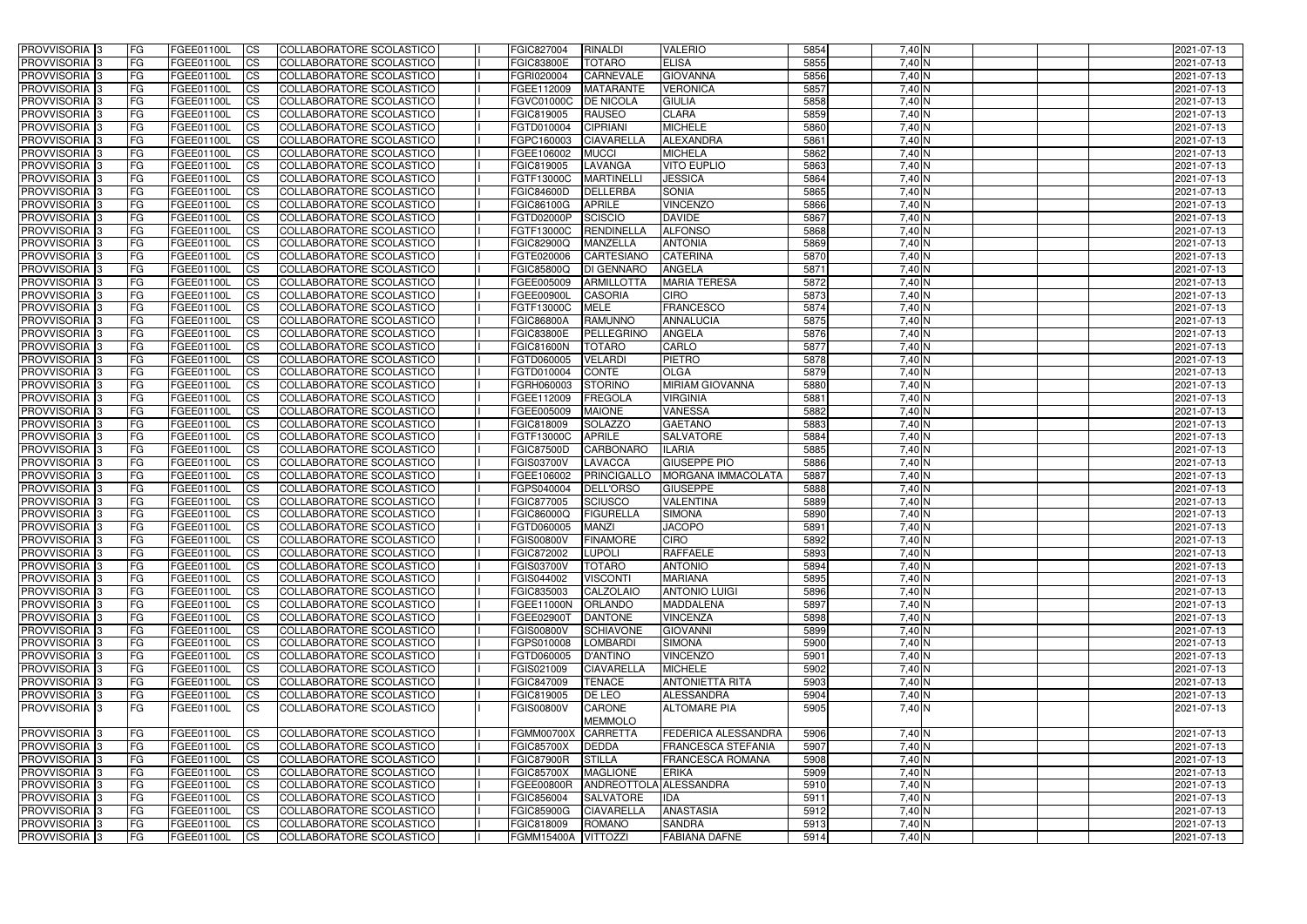| <b>PROVVISORIA</b> 3           | l FG                   | FGEE01100L               | <b>ICS</b>                                       | COLLABORATORE SCOLASTICO                             | <b>FGIC87000A</b>                       | <b>TRISCIUOGLIO ILARIA</b> |                                         | 5915         | $7,40$ N             | 2021-07-13               |
|--------------------------------|------------------------|--------------------------|--------------------------------------------------|------------------------------------------------------|-----------------------------------------|----------------------------|-----------------------------------------|--------------|----------------------|--------------------------|
| <b>PROVVISORIA 3</b>           | FG                     | FGEE01100L               | <b>ICS</b>                                       | COLLABORATORE SCOLASTICO                             | FGIC848005                              | <b>PARISI</b>              | <b>DONATO</b>                           | 5916         | 7,40 N               | 2021-07-13               |
| PROVVISORIA <sup>1</sup> 3     | FG                     | FGEE01100L               | <b>CS</b>                                        | <b>COLLABORATORE SCOLASTICO</b>                      | FGEE106002                              | DI SCIOSCIO                | <b>ANTONELLA</b>                        | 5917         | 7,40 N               | 2021-07-13               |
| PROVVISORIA                    | FG                     | FGEE01100L               | <b>CS</b>                                        | COLLABORATORE SCOLASTICO                             | FGEE01200C                              | <b>BOTTALICO</b>           | <b>ANTONELLA</b>                        | 5918         | 7,40 N               | 2021-07-13               |
| PROVVISORIA <sup>1</sup> 3     | FG                     | FGEE01100L               | <b>CS</b>                                        | COLLABORATORE SCOLASTICO                             | FGIS021009                              | <b>TANCREDI</b>            | <b>GIUSEPPE</b>                         | 5919         | 7,40 N               | 2021-07-13               |
| PROVVISORIA <sup>1</sup> 3     | FG                     | FGEE01100L               | <b>CS</b>                                        | COLLABORATORE SCOLASTICO                             | <b>FGIC87000A</b>                       | <b>SEBASTIANO</b>          | <b>MELANIA</b>                          | 5920         | 7,40 N               | 2021-07-13               |
| PROVVISORIA <sup>1</sup> 3     | FG                     | FGEE01100L               | <b>CS</b>                                        | COLLABORATORE SCOLASTICO                             | FGEE06000T                              | <b>BRUNO</b>               | <b>IOLANDA</b>                          | 5921         | $7,40$ N             | 2021-07-13               |
| PROVVISORIA 3                  | FG                     | FGEE01100L               | <b>ICS</b>                                       | COLLABORATORE SCOLASTICO                             | FGPS20000B                              | <b>BISCEGLIA</b>           | <b>CRISTINA</b>                         | 5922         | 7,40 N               | 2021-07-13               |
| PROVVISORIA 3                  | FG                     | FGEE01100L               | <b>CS</b>                                        | COLLABORATORE SCOLASTICO                             | <b>FGIC83700P</b>                       | <b>STRANIERO</b>           | <b>MARIA GRAZIA</b>                     | 5923         | 7,40 N               | 2021-07-13               |
| PROVVISORIA 3                  | <b>FG</b>              | FGEE01100L               | <b>ICS</b>                                       | COLLABORATORE SCOLASTICO                             | FGIC819005                              | <b>MEOLA</b>               | <b>GIULIA</b>                           | 5924         | 7,40 N               | 2021-07-13               |
| PROVVISORIA 3                  | FG                     | FGEE01100L               | <b>CS</b>                                        | COLLABORATORE SCOLASTICO                             | <b>FGIC86200B</b>                       | <b>PINTO</b>               | <b>LIBERA</b>                           | 5925         | 7,40 N               | 2021-07-13               |
| <b>PROVVISORIA</b>             | FG                     | FGEE01100L               | <b>ICS</b>                                       | COLLABORATORE SCOLASTICO                             | FGIC86100G                              | <b>CASA</b>                | <b>MASSIMO</b>                          | 5926         | 7,40 N               | 2021-07-13               |
| <b>PROVVISORIA</b>             | FG                     | FGEE01100L               | <b>ICS</b>                                       | COLLABORATORE SCOLASTICO                             | FGEE11000N                              | <b>AUGELLO</b>             | <b>GIUSEPPINA</b>                       | 5927         | $7,40$ N             | 2021-07-13               |
| <b>PROVVISORIA</b>             | FG                     | FGEE01100L               | <b>ICS</b>                                       | COLLABORATORE SCOLASTICO                             | FGEE106002                              | <b>NARDELLA</b>            | <b>MICHELA</b>                          | 5928         | 7,40 N               | 2021-07-13               |
| <b>PROVVISORIA</b>             | FG                     | FGEE01100L               | <b>ICS</b>                                       | COLLABORATORE SCOLASTICO                             | <b>FGIC85400C</b>                       | <b>FINO</b>                | <b>ANTONIO</b>                          | 5929         | 7,40 N               | 2021-07-13               |
| <b>PROVVISORIA</b>             | FG                     | FGEE01100L               | <b>ICS</b>                                       | COLLABORATORE SCOLASTICO                             | <b>FGIC87300T</b>                       | <b>ARGENTINO</b>           | <b>MICHELE</b>                          | 5930         | 7,40 N               | 2021-07-13               |
| <b>PROVVISORIA</b>             | FG                     | FGEE01100L               | <b>ICS</b>                                       | COLLABORATORE SCOLASTICO                             | <b>FGIC83800E</b>                       | <b>MOSCARITOL</b>          | <b>LUCIA</b>                            | 5931         | 7,40 N               | 2021-07-13               |
| <b>PROVVISORIA</b>             | FG                     | FGEE01100L               | <b>ICS</b>                                       | COLLABORATORE SCOLASTICO                             | FGPS20000B                              | <b>PASTORE</b>             | <b>GIOVANNI</b>                         | 5932         | 7,40 N               | 2021-07-13               |
| PROVVISORIA <sup>3</sup>       | FG                     | FGEE01100L               | <b>ICS</b>                                       | COLLABORATORE SCOLASTICO                             | FGEE01100L                              | <b>DI NOIA</b>             | <b>FRANCESCA</b>                        | 5933         | 7,40 N               | 2021-07-13               |
| PROVVISORIA 3                  | FG                     | FGEE01100L               | <b>ICS</b>                                       | COLLABORATORE SCOLASTICO                             | <b>FGIC83800E</b>                       | <b>MELCHIORRE</b>          | <b>MARIA</b>                            | 5934         | 7,40 N               | 2021-07-13               |
| PROVVISORIA <sup>1</sup> 3     | FG                     | FGEE01100L               | <b>ICS</b>                                       | COLLABORATORE SCOLASTICO                             | <b>FGMM00400C</b>                       | <b>INGLESE</b>             | ALESSANDRA                              | 5935         | $7,40$ N             | 2021-07-13               |
| PROVVISORIA 3                  | FG                     | FGEE01100L               | <b>ICS</b>                                       | COLLABORATORE SCOLASTICO                             | FGEE005009                              | <b>CLEMA</b>               | <b>UGO</b>                              | 5936         | $7,40$ N             | 2021-07-13               |
| PROVVISORIA 3                  | FG                     | FGEE01100L               | <b>ICS</b>                                       | <b>COLLABORATORE SCOLASTICO</b>                      | <b>FGIC86200B</b>                       | <b>D'ANTONIO</b>           | <b>MICHELE</b>                          | 5937         | $7,40$ N             | 2021-07-13               |
| PROVVISORIA <sup>13</sup>      | FG                     | FGEE01100L               | <b>CS</b>                                        | COLLABORATORE SCOLASTICO                             | FGEE11000N                              | SPINAZZOLA                 | ALESSANDRA                              | 5938         | 7,40 N               | 2021-07-13               |
| PROVVISORIA <sup>1</sup> 3     | FG                     | FGEE01100L               | <b>CS</b>                                        | COLLABORATORE SCOLASTICO                             | <b>FGIC85700X</b>                       | <b>LEONE</b>               | <b>LUCIA</b>                            | 5939         | $7,40$ N             | 2021-07-13               |
| PROVVISORIA 3                  | FG                     | FGEE01100L               | <b>ICS</b>                                       | COLLABORATORE SCOLASTICO                             | FGIC82900Q                              | <b>SBLENDORIO</b>          | <b>MARCO</b>                            | 5940         | $7,40$ N             | 2021-07-13               |
| PROVVISORIA 3                  | FG                     | FGEE01100L               | <b>ICS</b>                                       | COLLABORATORE SCOLASTICO                             | FGIC835003                              | <b>NISTA</b>               | MARIA SAVERIA ISMAELA                   | 5941         | 7,40 N               | 2021-07-13               |
| PROVVISORIA                    | FG                     | FGEE01100L               | <b>ICS</b>                                       | COLLABORATORE SCOLASTICO                             | FGIC872002                              | <b>RIONTINO</b>            | <b>GIOVANNA</b>                         | 5942         | 7,40 N               | 2021-07-13               |
| PROVVISORIA                    | FG                     | FGEE01100L               | <b>CS</b>                                        | <b>COLLABORATORE SCOLASTICO</b>                      | FGRH060003                              | <b>FAGGIANELLI</b>         | <b>LUIGI</b>                            | 5943         | 7,40 N               | 2021-07-13               |
| PROVVISORIA                    | FG                     | FGEE01100L               | <b>CS</b>                                        | COLLABORATORE SCOLASTICO                             | FGIC863007                              | <b>BOTTALICO</b>           | <b>ROBERTO</b>                          | 5944         | 7,40 N               | 2021-07-13               |
| PROVVISORIA                    | FG                     | FGEE01100L               | <b>CS</b>                                        | COLLABORATORE SCOLASTICO                             | FGIC842006                              | <b>FERRO</b>               | <b>MARIA IMMACOLATA</b>                 | 5945         | 7,40 N               | 2021-07-13               |
| PROVVISORIA <sup>1</sup> 3     | FG                     | FGEE01100L               | <b>CS</b>                                        | COLLABORATORE SCOLASTICO                             | FGIS021009                              | <b>GARGANO</b>             | <b>LAURA</b>                            | 5946         | 7,40 N               | 2021-07-13               |
| PROVVISORIA <sup>1</sup> 3     | FG                     | FGEE01100L               | <b>CS</b>                                        | COLLABORATORE SCOLASTICO                             | FGIS06100Q                              | <b>TOTARO</b>              | <b>FRANCESCO</b>                        | 5947         | 7,40 N               | 2021-07-13               |
| PROVVISORIA 3                  | FG                     | FGEE01100L               | <b>CS</b>                                        | <b>COLLABORATORE SCOLASTICO</b>                      | <b>FGIS00800V</b>                       | <b>CANISTRO</b>            | <b>MASSIMILIANA</b>                     | 5948         | $7,38$ $S$           | 2021-07-13               |
| <b>PROVVISORIA</b>             | FG                     | FGEE01100L               | <b>ICS</b>                                       | COLLABORATORE SCOLASTICO                             | FGIS06100Q                              | <b>RICCARDO</b>            | <b>ANGELO</b>                           | 5949         | $7,38$ N             | 2021-07-13               |
| PROVVISORIA <sup>1</sup> 3     | <b>FG</b>              | FGEE01100L               | <b>ICS</b>                                       | COLLABORATORE SCOLASTICO                             | FGEE005009                              | <b>OCCHIONERO</b>          | SILVIA                                  | 5950         | 7,38 N               | 2021-07-13               |
| PROVVISORIA 3                  | <b>FG</b>              | FGEE01100L               | <b>ICS</b>                                       | COLLABORATORE SCOLASTICO                             | FGIC819005                              | <b>TAGGIO</b>              | <b>LUIGI</b>                            | 5951         | 7,38 N               | 2021-07-13               |
| <b>PROVVISORIA</b>             | <b>FG</b>              | FGEE01100L               | <b>ICS</b>                                       | COLLABORATORE SCOLASTICO                             | FGIC818009                              | LEONE                      | <b>CARMELA</b>                          | 5952         | $7,38$ N             | 2021-07-13               |
| PROVVISORIA 3                  | FG                     | FGEE01100L               | CS                                               | COLLABORATORE SCOLASTICO                             | <b>FGIC876009</b>                       | SANTAGATA                  |                                         |              |                      |                          |
| <b>PROVVISORIA</b> 3           | <b>FG</b>              | FGEE01100L               |                                                  |                                                      |                                         |                            |                                         |              |                      |                          |
| PROVVISORIA 3                  |                        |                          |                                                  |                                                      |                                         |                            | ELIA                                    | 5953         | $7,36$ S             | 2021-07-13               |
| PROVVISORIA 3                  |                        |                          | $\mathsf{ICS}$                                   | COLLABORATORE SCOLASTICO                             | FGRH010002                              | <b>SANTORO</b>             | <b>DOMENICO</b>                         | 5954         | $7,36$ N             | 2021-07-13               |
|                                | <b>FG</b>              | <b>FGEE01100L</b>        | $\mathsf{ICS}$                                   | COLLABORATORE SCOLASTICO                             | FGIC818009                              | <b>SARCONE</b>             | <b>VIRGINIA</b>                         | 5955         | $7,35$ S             | 2021-07-13               |
|                                | <b>FG</b>              | FGEE01100L               | $\mathsf{ICS}$                                   | COLLABORATORE SCOLASTICO                             | <b>FGTD08000A</b>                       | <b>CIOCIA</b>              | <b>GIACINTO PAOLO</b>                   | 5956         | $7,35$ S             | 2021-07-13               |
| PROVVISORIA 3                  | FG                     | FGEE01100L               | $\mathsf{ICS}$                                   | COLLABORATORE SCOLASTICO                             | <b>FGIS04600N</b>                       | GIOVANDITT                 | <b>GIOVANNI</b>                         | 5957         | $7,35$ S             | 2021-07-13               |
| PROVVISORIA 3                  | l FG                   | FGEE01100L               | <b>CS</b>                                        | COLLABORATORE SCOLASTICO                             | FGPS040004                              | CARRILLO                   | <b>GIOVANNI</b>                         | 5958         | $7,35$ N             | 2021-07-13               |
| PROVVISORIA 3                  | <b>FG</b>              | FGEE01100L               | $\mathsf{ICS}$                                   | COLLABORATORE SCOLASTICO                             | FGPM05000Q SANTELLA                     |                            | ADA                                     | 5959         | $7,35$ N             | 2021-07-13               |
| PROVVISORIA 3                  | FG                     | FGEE01100L               | <b>CS</b>                                        | COLLABORATORE SCOLASTICO                             | FGIS01100P                              | <b>ORDINE</b>              | <b>GIUSEPPE PIO</b>                     | 5960         | $7,35$ N             | 2021-07-13               |
| PROVVISORIA 3                  | <b>FG</b>              | FGEE01100L               | <b>CS</b>                                        | COLLABORATORE SCOLASTICO                             | FGPC15000C                              | <b>CARTA</b>               | <b>CIRO</b>                             | 5961         | $7,35$ N             | 2021-07-13               |
| PROVVISORIA 3                  | <b>FG</b>              | FGEE01100L               | <b>CS</b>                                        | COLLABORATORE SCOLASTICO                             | <b>FGIC86200B</b>                       | <b>GRAMAZIO</b>            | <b>LAURA</b>                            | 5962         | $7,35$ N             | 2021-07-13               |
| PROVVISORIA 3                  | <b>FG</b>              | FGEE01100L               | <b>CS</b>                                        | COLLABORATORE SCOLASTICO                             | FGIS044002                              | <b>ROSITO</b>              | <b>FERRUCCIO</b>                        | 5963         | $7,35$ N             | 2021-07-13               |
| PROVVISORIA 3                  | <b>FG</b>              | FGEE01100L               | <b>CS</b>                                        | COLLABORATORE SCOLASTICO                             | FGPM03000E                              | <b>STRAMAGLIA</b>          | <b>ISABELLA</b>                         | 5964         | $7,35$ N             | 2021-07-13               |
| PROVVISORIA 3                  | <b>FG</b>              | FGEE01100L               | <b>CS</b>                                        | COLLABORATORE SCOLASTICO                             | <b>FGIC87000A</b>                       | <b>DI GIROLAMO</b>         | <b>FABRIZIA</b>                         | 5965         | $7,35$ N             | 2021-07-13               |
| PROVVISORIA 3                  | <b>FG</b>              | FGEE01100L               | <b>CS</b>                                        | COLLABORATORE SCOLASTICO                             | FGTD21000T                              | MENDOLICCHI                | MICHELE                                 | 5966         | $7,35$ N             | 2021-07-13               |
| PROVVISORIA 3                  | <b>FG</b>              | FGEE01100L               | <b>CS</b>                                        | COLLABORATORE SCOLASTICO                             | <b>FGIC87400N</b>                       | DI LEO                     | <b>SILVANA</b>                          | 5967         | $7,35$ N             | 2021-07-13               |
| PROVVISORIA 3                  | <b>FG</b>              | FGEE01100L               | <b>CS</b>                                        | COLLABORATORE SCOLASTICO                             | FGPM10000G ANASTASIO                    |                            | <b>IOLANDA</b>                          | 5968         | $7,35$ N             | 2021-07-13               |
| PROVVISORIA 3                  | <b>FG</b>              | FGEE01100L               | <b>CS</b>                                        | COLLABORATORE SCOLASTICO                             | FGRI020004                              | <b>NATOLA</b>              | <b>GIUSEPPE</b>                         | 5969         | 7,34 N               | 2021-07-13               |
| PROVVISORIA 3                  | <b>FG</b>              | FGEE01100L               | <b>CS</b>                                        | COLLABORATORE SCOLASTICO                             | <b>FGIS03700V</b>                       | PRINCIGALLO                | <b>MICHELE</b>                          | 5970         | $7,33$ S             | 2021-07-13               |
| PROVVISORIA 3                  | <b>FG</b>              | FGEE01100L               | <b>CS</b>                                        | COLLABORATORE SCOLASTICO                             | FGPS040004                              | LO STORTO                  | MICHELE CARLO                           | 5971         | $7,33$ $S$           | 2021-07-13               |
| PROVVISORIA 3                  | FG                     | FGEE01100L               | <b>CS</b>                                        | COLLABORATORE SCOLASTICO                             | <b>FGIC83000X</b>                       | FERRANTINO                 | PASQUA                                  | 5972         | $7,33$ $S$           | 2021-07-13               |
| PROVVISORIA 3                  | FG                     | <b>FGEE01100L</b>        | <b>CS</b>                                        | COLLABORATORE SCOLASTICO                             | FGIS05900Q                              | <b>DI CANDIA</b>           | <b>MONICA</b>                           | 5973         | $7,33$ $S$           | 2021-07-13               |
| PROVVISORIA 3                  | <b>FG</b>              | FGEE01100L               | <b>CS</b>                                        | COLLABORATORE SCOLASTICO                             | FGIC819005                              | <b>MORESE</b>              | <b>MICHELA</b>                          | 5974         | $7,33$ S             | 2021-07-13               |
| PROVVISORIA 3<br>PROVVISORIA 3 | <b>FG</b><br><b>FG</b> | FGEE01100L<br>FGEE01100L | $\overline{\text{CS}}$<br>$\overline{\text{CS}}$ | COLLABORATORE SCOLASTICO<br>COLLABORATORE SCOLASTICO | <b>FGIC87300T</b><br>FGTF13000C BACHINI | <b>PACIELLO</b>            | <b>MICHELE</b><br><b>GERARDA NOELLA</b> | 5975<br>5976 | $7,33$ S<br>$7,33$ S | 2021-07-13<br>2021-07-13 |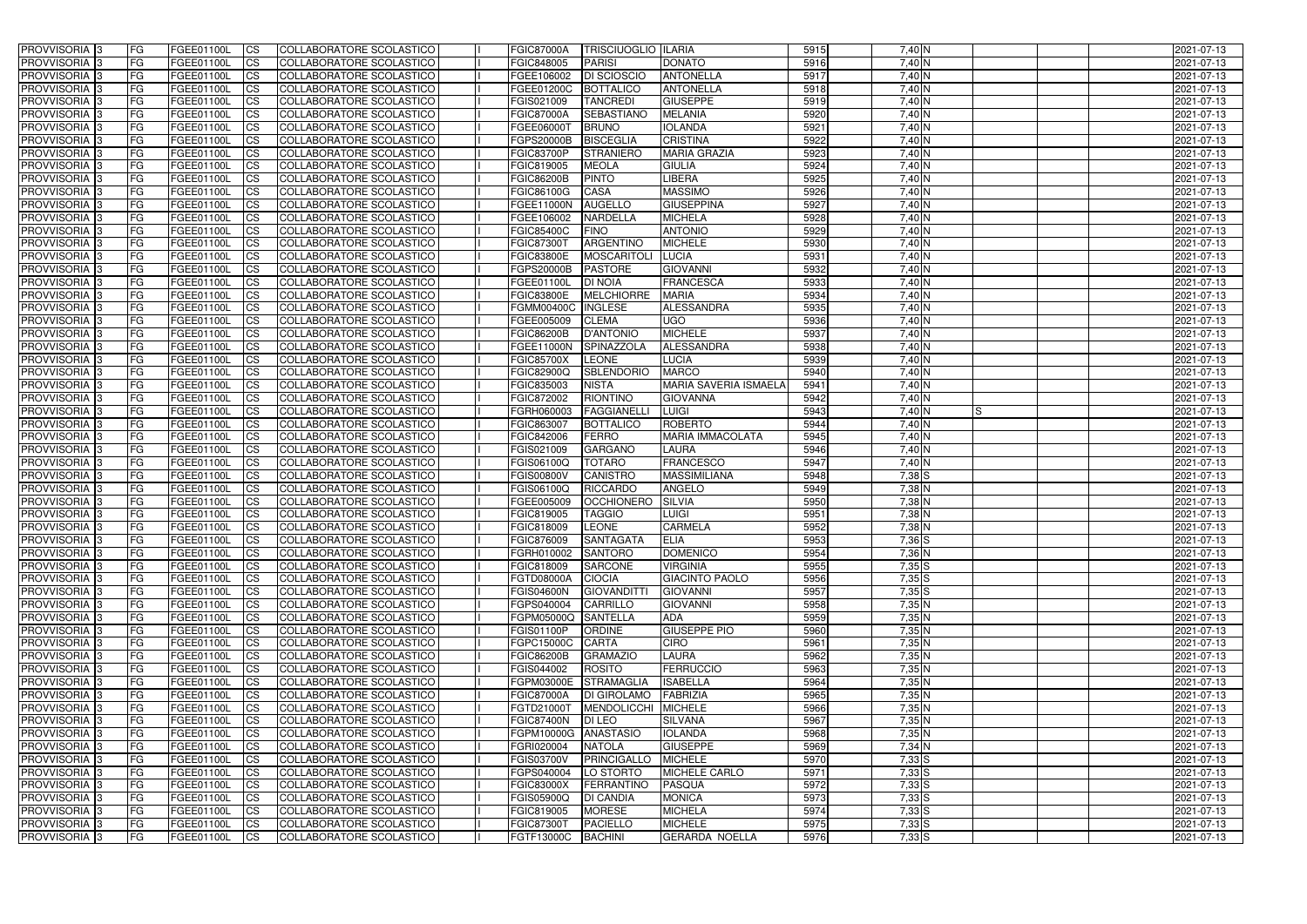| <b>PROVVISORIA</b> 3                                     | l FG                   | FGEE01100L               | <b>ICS</b>              | COLLABORATORE SCOLASTICO                             | <b>FGIS00800V</b>        | <b>BRUNO</b>                          | <b>NATALIA</b>                         | 5977         | $7,33$ S               | 2021-07-13               |
|----------------------------------------------------------|------------------------|--------------------------|-------------------------|------------------------------------------------------|--------------------------|---------------------------------------|----------------------------------------|--------------|------------------------|--------------------------|
| <b>PROVVISORIA 3</b>                                     | FG                     | FGEE01100L               | <b>ICS</b>              | COLLABORATORE SCOLASTICO                             | FGIC818009               | <b>DI FEO</b>                         | <b>ANNA</b>                            | 5978         | $7,33$ $S$             | 2021-07-13               |
| PROVVISORIA <sup>1</sup> 3                               | FG                     | FGEE01100L               | <b>CS</b>               | <b>COLLABORATORE SCOLASTICO</b>                      | <b>FGIC85400C</b>        | <b>PINTO</b>                          | <b>MARIA</b>                           | 5979         | $7,33$ S               | 2021-07-13               |
| PROVVISORIA                                              | FG                     | FGEE01100L               | <b>CS</b>               | COLLABORATORE SCOLASTICO                             | FGIC86100G               | <b>GENTILE</b>                        | <b>MICHELA</b>                         | 5980         | $7,33$ S               | 2021-07-13               |
| <b>PROVVISORIA 3</b>                                     | FG                     | FGEE01100L               | <b>CS</b>               | COLLABORATORE SCOLASTICO                             | FGIC819005               | <b>LAVILLA</b>                        | <b>PINA</b>                            | 5981         | $7,33$ S               | 2021-07-13               |
| PROVVISORIA <sup>1</sup> 3                               | FG                     | FGEE01100L               | <b>CS</b>               | COLLABORATORE SCOLASTICO                             | FGEE11000N               | <b>D'ALTERIO</b>                      | <b>CONCETTA</b>                        | 5982         | $7,33$ S               | 2021-07-13               |
| PROVVISORIA <sup>1</sup> 3                               | FG                     | FGEE01100L               | <b>CS</b>               | COLLABORATORE SCOLASTICO                             | <b>FGIC86800A</b>        | <b>CONTE</b>                          | <b>FILOMENA</b>                        | 5983         | $7,33$ S<br>IS         | 2021-07-13               |
| PROVVISORIA 3                                            | FG                     | FGEE01100L               | <b>ICS</b>              | COLLABORATORE SCOLASTICO                             | FGTD08000A               | <b>MONTINO</b>                        | <b>SUSANNA</b>                         | 5984         | $7,33$ S               | 2021-07-13               |
| PROVVISORIA 3                                            | FG                     | FGEE01100L               | <b>CS</b>               | COLLABORATORE SCOLASTICO                             | FGEE005009               | <b>SOLLAZZO</b>                       | <b>ANNA</b>                            | 5985         | $7,33$ S               | 2021-07-13               |
| PROVVISORIA 3                                            | <b>FG</b>              | FGEE01100L               | <b>ICS</b>              | COLLABORATORE SCOLASTICO                             | FGPS040004               | <b>BIONDI</b>                         | <b>COLOMBA</b>                         | 5986         | $7,33$ S               | 2021-07-13               |
| PROVVISORIA 3                                            | FG                     | FGEE01100L               | <b>CS</b>               | COLLABORATORE SCOLASTICO                             | FGIC818009               | <b>MARANO</b>                         | <b>INCORONATA</b>                      | 5987         | $7,33$ S               | 2021-07-13               |
| <b>PROVVISORIA</b>                                       | FG                     | FGEE01100L               | <b>CS</b>               | COLLABORATORE SCOLASTICO                             | <b>FGIC82500C</b>        | <b>CARIDEO</b>                        | <b>CYNZIA</b>                          | 5988         | $7,33$ S               | 2021-07-13               |
| <b>PROVVISORIA</b>                                       | FG                     | FGEE01100L               | <b>ICS</b>              | COLLABORATORE SCOLASTICO                             | <b>FGIC86500V</b>        | <b>GUERRA</b>                         | <b>MICHELINA</b>                       | 5989         | $7,33$ S               | 2021-07-13               |
| <b>PROVVISORIA</b>                                       | FG                     | FGEE01100L               | <b>ICS</b>              | COLLABORATORE SCOLASTICO                             | FGEE112009               | <b>DI NUNZIO</b>                      | <b>CARMELINDA</b>                      | 5990         | $7,33$ S               | 2021-07-13               |
| <b>PROVVISORIA</b>                                       | FG                     | FGEE01100L               | <b>ICS</b>              | COLLABORATORE SCOLASTICO                             | <b>FGTD08000A</b>        | <b>D'ANGELO</b>                       | <b>ASSUNTA</b>                         | 5991         | $7,33$ S               | 2021-07-13               |
| <b>PROVVISORIA</b>                                       | FG                     | FGEE01100L               | <b>ICS</b>              | COLLABORATORE SCOLASTICO                             | FGTD060005               | <b>CAMPITELL</b>                      | <b>SUSANNA FILOMENA</b>                | 5992         | $7,33$ $S$             | 2021-07-13               |
| <b>PROVVISORIA</b>                                       | FG                     | FGEE01100L               | <b>ICS</b>              | COLLABORATORE SCOLASTICO                             | FGPM03000E               | <b>SEVERO</b>                         | <b>MARIA TERESA</b>                    | 5993         | $7,33$ S               | 2021-07-13               |
| <b>PROVVISORIA</b>                                       | FG                     | FGEE01100L               | <b>ICS</b>              | COLLABORATORE SCOLASTICO                             | FGEE02900T               | <b>SENO</b>                           | <b>MATTEO</b>                          | 5994         | $7,33$ $S$             | 2021-07-13               |
| PROVVISORIA <sup>3</sup>                                 | FG                     | FGEE01100L               | <b>ICS</b>              | COLLABORATORE SCOLASTICO                             | FGIC86000Q               | <b>SARACINO</b>                       | <b>GIUSEPPE</b>                        | 5995         | $7,33$ $S$             | 2021-07-13               |
| PROVVISORIA 3                                            | FG                     | FGEE01100L               | <b>ICS</b>              | COLLABORATORE SCOLASTICO                             | <b>FGIC85700X</b>        | <b>MATERA</b>                         | <b>SERGIO</b>                          | 5996         | $7,33$ S               | 2021-07-13               |
| PROVVISORIA <sup>1</sup> 3                               | FG                     | FGEE01100L               | <b>ICS</b>              | COLLABORATORE SCOLASTICO                             | FGIS05900Q               | <b>VALERIO</b>                        | <b>RITA GRAZIA</b>                     | 5997         | $7,33$ S               | 2021-07-13               |
| PROVVISORIA 3                                            | FG                     | FGEE01100L               | <b>ICS</b>              | COLLABORATORE SCOLASTICO                             | FGIC876009               | <b>PAOLETTI</b>                       | <b>ANNA MARIA</b>                      | 5998         | $7,33$ S               | 2021-07-13               |
| PROVVISORIA 3                                            | FG                     | FGEE01100L               | <b>ICS</b>              | <b>COLLABORATORE SCOLASTICO</b>                      | <b>FGIC84500N</b>        | <b>CIPRIANO</b>                       | <b>ANNA</b>                            | 5999         | $7,33$ S               | 2021-07-13               |
| PROVVISORIA <sup>13</sup>                                | FG                     | FGEE01100L<br>FGEE01100L | <b>CS</b>               | COLLABORATORE SCOLASTICO                             | <b>FGIC85900G</b>        | CAMPANARO                             | <b>CLAUDIA</b><br><b>DONATA</b>        | 6000<br>6001 | $7,33$ S               | 2021-07-13               |
| PROVVISORIA <sup>1</sup> 3<br>PROVVISORIA <sup>1</sup> 3 | FG                     |                          | <b>CS</b>               | COLLABORATORE SCOLASTICO                             | FGIC856004<br>FGIC827004 | <b>SACCHI</b><br><b>DI GIOIA</b>      | <b>ELEONORA</b>                        | 6002         | $7,33$ S<br>$7,33$ $S$ | 2021-07-13               |
| PROVVISORIA 3                                            | FG<br>FG               | FGEE01100L<br>FGEE01100L | <b>CS</b><br><b>ICS</b> | COLLABORATORE SCOLASTICO<br>COLLABORATORE SCOLASTICO | FGPM03000E               | <b>CASSA</b>                          | <b>MARCELLO</b>                        | 6003         | $7,33$ $S$             | 2021-07-13<br>2021-07-13 |
| PROVVISORIA                                              | FG                     | FGEE01100L               | <b>ICS</b>              | COLLABORATORE SCOLASTICO                             | FGTD010004               | <b>ALFIERI</b>                        | <b>LEONARDO</b>                        | 6004         | $7,33$ $S$             | 2021-07-13               |
| PROVVISORIA                                              | FG                     | FGEE01100L               | <b>CS</b>               | <b>COLLABORATORE SCOLASTICO</b>                      | <b>FGMM00400C</b>        | GAMBARDELLA NICOLA                    |                                        | 6005         | $7,33$ S               | 2021-07-13               |
| PROVVISORIA                                              | FG                     | FGEE01100L               | <b>CS</b>               | COLLABORATORE SCOLASTICO                             | FGIC869006               | <b>UNGARO</b>                         | <b>IOLANDA</b>                         | 6006         | $7,33$ N               | 2021-07-13               |
| PROVVISORIA                                              | FG                     | FGEE01100L               | <b>CS</b>               | COLLABORATORE SCOLASTICO                             | <b>FGMM00700X</b>        | <b>PRONTERA</b>                       | <b>MARTA</b>                           | 6007         | 7,33 N                 | 2021-07-13               |
| PROVVISORIA <sup>1</sup> 3                               | <b>FG</b>              | FGEE01100L               | <b>CS</b>               | COLLABORATORE SCOLASTICO                             | FGIC878001               | <b>CIUFFREDA</b>                      | <b>MARIA</b>                           | 6008         | $7,33$ N               | 2021-07-13               |
| PROVVISORIA <sup>1</sup> 3                               | FG                     | FGEE01100L               | <b>CS</b>               | COLLABORATORE SCOLASTICO                             | FGIC856004               | <b>CALABRESE</b>                      | <b>GUGLIELMA</b>                       | 6009         | $7,33$ N               | 2021-07-13               |
| PROVVISORIA 3                                            | FG                     | FGEE01100L               | <b>CS</b>               | <b>COLLABORATORE SCOLASTICO</b>                      | FGEE00800R               | <b>PORCELLI</b>                       | <b>MARIANNA</b>                        | 6010         | $7,33$ N               | 2021-07-13               |
| <b>PROVVISORIA</b>                                       | FG                     | FGEE01100L               | <b>ICS</b>              | COLLABORATORE SCOLASTICO                             | FGIC871006               | <b>VISAGGIO</b>                       | <b>TERESA</b>                          | 6011         | $7,33$ N               | 2021-07-13               |
| PROVVISORIA <sup>1</sup> 3                               | <b>FG</b>              | FGEE01100L               | <b>CS</b>               | COLLABORATORE SCOLASTICO                             | FGIC818009               | SICONOLFI                             | <b>DONATELLA</b>                       | 6012         | $7,33$ N               | 2021-07-13               |
| PROVVISORIA 3                                            | <b>FG</b>              | FGEE01100L               | <b>ICS</b>              | COLLABORATORE SCOLASTICO                             | FGEE005009               | <b>GIANNETTA</b>                      | <b>ANTONELLA</b>                       | 6013         | 7,33 N                 | 2021-07-13               |
| <b>PROVVISORIA</b>                                       | <b>FG</b>              | FGEE01100L               | <b>ICS</b>              | COLLABORATORE SCOLASTICO                             | FGPS010008               | <b>MITRIONE</b>                       | <b>LUIGIA</b>                          | 6014         | $7,33$ N               | 2021-07-13               |
| PROVVISORIA 3                                            | FG                     | FGEE01100L               | CS                      | COLLABORATORE SCOLASTICO                             |                          | FGTD060005  IANNANTUONI   MARIA LUCIA |                                        | 6015         | $7,33$ N               | 2021-07-13               |
| <b>PROVVISORIA</b> 3                                     | <b>FG</b>              | FGEE01100L               | $\mathsf{ICS}$          | COLLABORATORE SCOLASTICO                             | <b>FGIC880001</b>        | <b>BELLINO</b>                        | <b>SERAFINA CECILIA</b>                | 6016         | $7,33$ N               | 2021-07-13               |
| PROVVISORIA 3                                            | <b>FG</b>              | <b>FGEE01100L</b>        | $\mathsf{ICS}$          | COLLABORATORE SCOLASTICO                             | <b>FGIC87400N</b>        | <b>BELLUNA</b>                        | <b>LUCIA</b>                           | 6017         | $7,33$ N               | 2021-07-13               |
| PROVVISORIA 3                                            | <b>FG</b>              | FGEE01100L               | $\mathsf{ICS}$          | COLLABORATORE SCOLASTICO                             | <b>FGIC86100G</b>        | <b>DIOMEDE</b>                        | <b>ANTONELLA</b>                       | 6018         | $7,33$ N               | 2021-07-13               |
| PROVVISORIA 3                                            | FG                     | FGEE01100L               | $\mathsf{ICS}$          | COLLABORATORE SCOLASTICO                             | FGIC864003               | <b>PRENCIPE</b>                       | <b>DONATO</b>                          | 6019         | 7,33 N                 | 2021-07-13               |
| PROVVISORIA 3                                            | l FG                   | FGEE01100L               | $\overline{\text{CS}}$  | COLLABORATORE SCOLASTICO                             | FGIC835003               | LANZOLLA                              | <b>ZAIRA</b>                           | 6020         | 7,33 N                 | 2021-07-13               |
| PROVVISORIA 3                                            | <b>FG</b>              | FGEE01100L               | $\mathsf{ICS}$          | COLLABORATORE SCOLASTICO                             | FGIC842006               | <b>APPARENTE</b>                      | <b>LUIGIA</b>                          | 6021         | $7,33$ N               | 2021-07-13               |
| PROVVISORIA <sup>3</sup>                                 | FG                     | FGEE01100L               | <b>CS</b>               | COLLABORATORE SCOLASTICO                             | FGIC880001               | VALENZANO                             | SILVANA                                | 6022         | $7,33$ N               | 2021-07-13               |
| PROVVISORIA 3                                            | <b>FG</b>              | FGEE01100L               | <b>CS</b>               | COLLABORATORE SCOLASTICO                             | FGIC819005               | <b>BIANCO</b>                         | <b>ANTONIETTA</b>                      | 6023         | $7,33$ N               | 2021-07-13               |
| PROVVISORIA 3                                            | <b>FG</b>              | FGEE01100L               | <b>CS</b>               | COLLABORATORE SCOLASTICO                             | FGIC856004               | <b>D'AMARO</b>                        | <b>VALENTINA</b>                       | 6024         | $7,33$ N               | 2021-07-13               |
| PROVVISORIA 3                                            | <b>FG</b>              | FGEE01100L               | <b>CS</b>               | COLLABORATORE SCOLASTICO                             | FGEE01100L               | RUSSOLILLO                            | <b>DEBORA</b>                          | 6025         | $7,33$ N               | 2021-07-13               |
| PROVVISORIA 3                                            | <b>FG</b>              | FGEE01100L               | <b>CS</b>               | COLLABORATORE SCOLASTICO                             | <b>FGIC86200B</b>        | COCCO                                 | <b>MARIA GAETANA</b>                   | 6026         | $7,33$ N               | 2021-07-13               |
| PROVVISORIA 3                                            | <b>FG</b>              | FGEE01100L               | <b>CS</b>               | COLLABORATORE SCOLASTICO                             | FGIC822001               | <b>DEL GROSSO</b>                     | <b>MATTEO</b>                          | 6027         | $7,33$ N               | 2021-07-13               |
| PROVVISORIA 3                                            | <b>FG</b>              | FGEE01100L               | <b>CS</b>               | COLLABORATORE SCOLASTICO                             | FGIC876009               | <b>PINTO</b>                          | <b>SARA</b>                            | 6028         | $7,33$ N               | 2021-07-13               |
| PROVVISORIA 3                                            | <b>FG</b>              | FGEE01100L               | <b>CS</b>               | COLLABORATORE SCOLASTICO                             | FGTE020006               | PIPOLI                                | <b>MARIA ASSUNTA</b>                   | 6029         | $7,33$ N               | 2021-07-13               |
| PROVVISORIA 3                                            | <b>FG</b>              | FGEE01100L               | <b>CS</b>               | COLLABORATORE SCOLASTICO                             | <b>FGTF13000C</b>        | FIORE                                 | <b>MICHELE</b>                         | 6030         | $7,33$ N               | 2021-07-13               |
| PROVVISORIA 3                                            | <b>FG</b>              | FGEE01100L               | <b>CS</b>               | COLLABORATORE SCOLASTICO                             | <b>FGIC86000Q</b>        | <b>SEPIELLO</b>                       | <b>NADIA</b>                           | 6031         | $7,33$ N               | 2021-07-13               |
| PROVVISORIA 3                                            | <b>FG</b><br><b>FG</b> | FGEE01100L<br>FGEE01100L | <b>CS</b>               | COLLABORATORE SCOLASTICO                             | <b>FGIC86600P</b>        | <b>RINALDI</b><br>FLORIO              | <b>MARIA SIPONTINA</b><br><b>LUCIA</b> | 6032<br>6033 | $7,33$ N<br>$7,33$ N   | 2021-07-13<br>2021-07-13 |
| PROVVISORIA 3<br>PROVVISORIA 3                           |                        | FGEE01100L               | <b>CS</b>               | COLLABORATORE SCOLASTICO<br>COLLABORATORE SCOLASTICO | FGEE112009<br>FGEE005009 | <b>MEROLLA</b>                        | <b>GIUSEPPE</b>                        | 6034         | $7,33$ N               | 2021-07-13               |
| PROVVISORIA 3                                            | FG<br> FG              | <b>FGEE01100L</b>        | <b>CS</b><br><b>CS</b>  | COLLABORATORE SCOLASTICO                             | <b>FGIC83800E</b>        | <b>SORICE</b>                         | <b>TERESA</b>                          | 6035         | $7,33$ N               | 2021-07-13               |
| PROVVISORIA 3                                            | <b>FG</b>              | FGEE01100L               | <b>CS</b>               | COLLABORATORE SCOLASTICO                             | <b>FGIC81600N</b>        | <b>BRIENZA</b>                        | <b>ANTONIO</b>                         | 6036         | $7,33$ N               | 2021-07-13               |
| PROVVISORIA 3                                            | <b>FG</b>              | FGEE01100L               | $\overline{\text{CS}}$  | COLLABORATORE SCOLASTICO                             | <b>FGIC86200B</b>        | <b>SOLLAZZO</b>                       | <b>MARIANNA</b>                        | 6037         | $7,33$ N               | 2021-07-13               |
| PROVVISORIA 3                                            | <b>FG</b>              | FGEE01100L               | $\overline{\text{CS}}$  | COLLABORATORE SCOLASTICO                             | FGMM00400C CASO          |                                       | <b>ANTONELLA</b>                       | 6038         | $7,33$ N               | 2021-07-13               |
|                                                          |                        |                          |                         |                                                      |                          |                                       |                                        |              |                        |                          |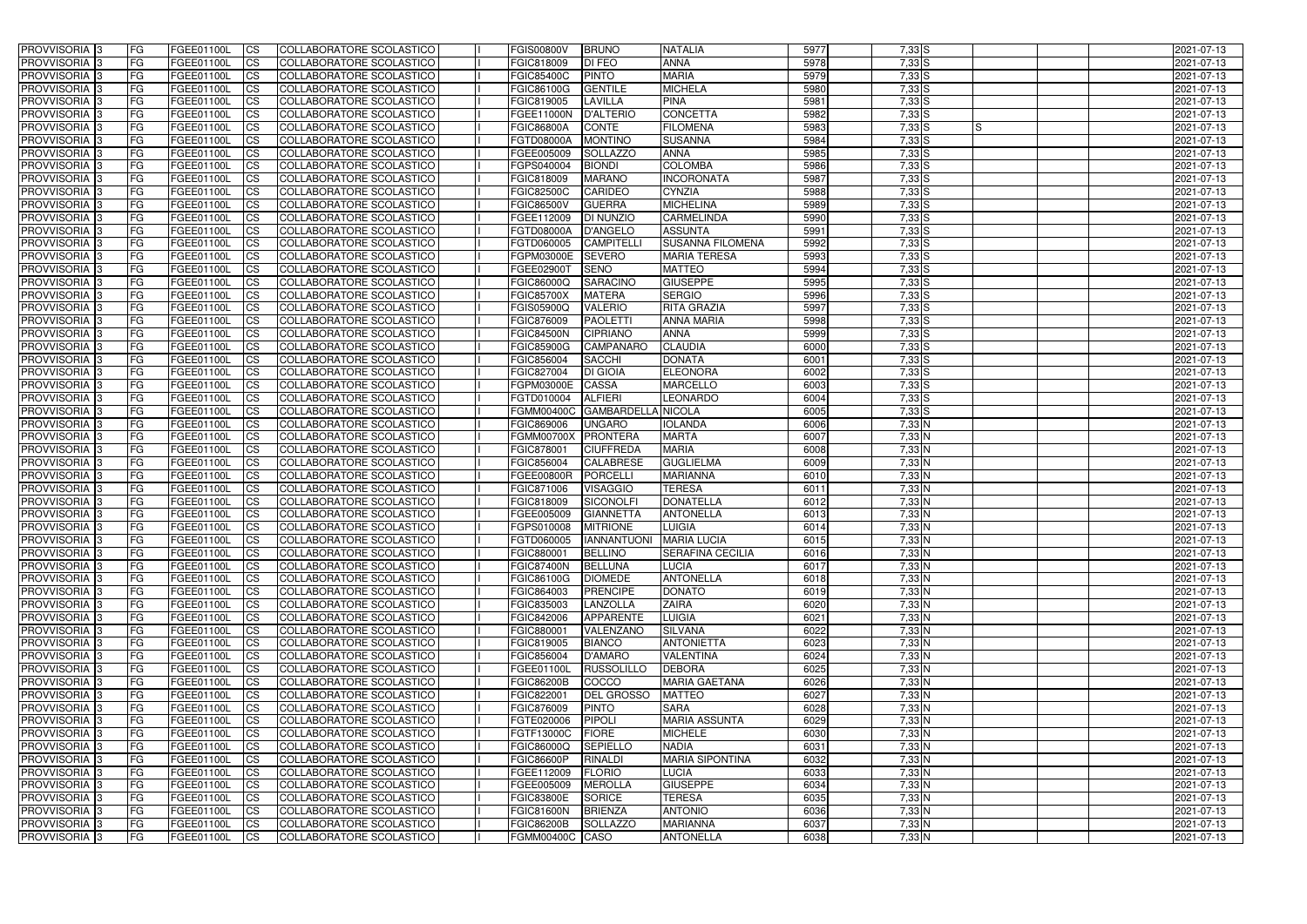| <b>PROVVISORIA</b> 3           | FG.        | FGEE01100L                      | <b>ICS</b>     | COLLABORATORE SCOLASTICO                             | FGIC877005                        | <b>CAPORALE</b>       | <b>SABINA</b>                     | 6039         | $7,33$ N        | 2021-07-13       |
|--------------------------------|------------|---------------------------------|----------------|------------------------------------------------------|-----------------------------------|-----------------------|-----------------------------------|--------------|-----------------|------------------|
| <b>PROVVISORIA 3</b>           | FG         | <b>FGEE01100L</b>               | <b>CS</b>      | COLLABORATORE SCOLASTICO                             | FGIC818009                        | <b>VIGORITA</b>       | <b>STEFANIA</b>                   | 6040         | $7,33$ N        | 2021-07-13       |
| PROVVISORIA <sup>3</sup>       | FG         | <b>FGEE01100L</b>               | <b>CS</b>      | COLLABORATORE SCOLASTICO                             | FGIC818009                        | <b>CAIVANO</b>        | <b>MARIA GRAZIA</b>               | 6041         | 7,33 N          | 2021-07-13       |
| PROVVISORIA <sup>3</sup>       | FG         | FGEE01100L                      | <b>CS</b>      | COLLABORATORE SCOLASTICO                             | FGEE00900L                        | <b>GRAMAZIO</b>       | <b>ANNA MARIA</b>                 | 6042         | 7,33 N          | 2021-07-13       |
| PROVVISORIA <sup>1</sup> 3     | FG         | FGEE01100L                      | <b>CS</b>      | COLLABORATORE SCOLASTICO                             | FGIS044002                        | COSTANTINO            | <b>RAFFAELLA</b>                  | 6043         | 7,33 N          | 2021-07-13       |
| PROVVISORIA 3                  | FG         | <b>FGEE01100L</b>               | <b>CS</b>      | COLLABORATORE SCOLASTICO                             | FGIC86100G                        | <b>ANTENOZIO</b>      | <b>CHRISTA MARIA</b>              | 6044         | 7,33 N          | 2021-07-13       |
| PROVVISORIA 3                  | FG         | FGEE01100L                      | $\overline{c}$ | COLLABORATORE SCOLASTICO                             | FGIC877005                        | <b>LEMBO</b>          | <b>IVANA</b>                      | 6045         | $7,33$ N        | 2021-07-13       |
| PROVVISORIA 3                  | FG         | <b>FGEE01100L</b>               | <b>CS</b>      | COLLABORATORE SCOLASTICO                             | FGIC863007                        | <b>DI NAPOLI</b>      | <b>MASSIMILIANO</b>               | 6046         | 7,33 N          | 2021-07-13       |
| PROVVISORIA 3                  | FG         | FGEE01100L                      | <b>CS</b>      | COLLABORATORE SCOLASTICO                             | FGIC827004                        | <b>AMENDUNI</b>       | <b>ANTONIETTA</b>                 | 6047         | $7,33$ N        | 2021-07-13       |
| PROVVISORIA <sup>3</sup>       | FG         | FGEE01100L                      | $\overline{c}$ | COLLABORATORE SCOLASTICO                             | <b>FGIC86200B</b>                 | <b>CONSOLE</b>        | <b>MARIA</b>                      | 6048         | $7,33$ N        | 2021-07-13       |
| PROVVISORIA <sup>3</sup>       | FG         | FGEE01100L                      | <b>CS</b>      | COLLABORATORE SCOLASTICO                             | FGIC819005                        | CHIRICO               | <b>NARDINA</b>                    | 6049         | $7,33$ N        | 2021-07-13       |
| PROVVISORIA <sup>3</sup>       | FG         | FGEE01100L                      | <b>CS</b>      | COLLABORATORE SCOLASTICO                             | FGIC86000Q                        | <b>BRUNO</b>          | <b>ANNA</b>                       | 6050         | $7,33$ N        | 2021-07-13       |
| PROVVISORIA <sup>3</sup>       | FG         | FGEE01100L                      | <b>ICS</b>     | COLLABORATORE SCOLASTICO                             | <b>FGIC86600P</b>                 | <b>ARMIENTO</b>       | <b>MASSIMO LUIGI</b>              | 6051         | 7,33 N          | 2021-07-13       |
| PROVVISORIA <sup>3</sup>       | FG         | FGEE01100L                      | <b>CS</b>      | COLLABORATORE SCOLASTICO                             | FGIS001004                        | <b>SCIRPOLI</b>       | <b>FRANCESCA</b>                  | 6052         | 7,33 N          | 2021-07-13       |
| PROVVISORIA <sup>3</sup>       | FG         | FGEE01100L                      | <b>ICS</b>     | COLLABORATORE SCOLASTICO                             | FGPM03000E                        | <b>RADOGNA</b>        | <b>AMANZIA</b>                    | 6053         | 7,33 N          | 2021-07-13       |
| PROVVISORIA <sup>3</sup>       |            | FGEE01100L                      | <b>ICS</b>     | <b>COLLABORATORE SCOLASTICO</b>                      | <b>FGIC86200B</b>                 | <b>SERAFINI</b>       | <b>EGLE</b>                       | 6054         | 7,33 N          | 2021-07-13       |
|                                | FG         |                                 |                | COLLABORATORE SCOLASTICO                             |                                   |                       | COSTANZO                          | 6055         |                 |                  |
| PROVVISORIA <sup>3</sup>       | FG         | FGEE01100L                      | <b>ICS</b>     |                                                      | FGIC86100G                        | <b>DELLI CARRI</b>    |                                   |              | 7,33 N          | 2021-07-13       |
| PROVVISORIA <sup>3</sup>       | FG         | FGEE01100L                      | <b>ICS</b>     | <b>COLLABORATORE SCOLASTICO</b>                      | FGIC818009                        | <b>TOTARO</b>         | <b>FORTUNATA</b>                  | 6056         | 7,33 N          | 2021-07-13       |
| PROVVISORIA <sup>3</sup>       | FG.        | FGEE01100L                      | <b>ICS</b>     | COLLABORATORE SCOLASTICO                             | FGEE01200C                        | <b>MONGIELLO</b>      | <b>MARIA ROSARIA</b>              | 6057         | $7,33$ N        | 2021-07-13       |
| <b>PROVVISORIA</b> 3           | FG.        | FGEE01100L                      | <b>ICS</b>     | COLLABORATORE SCOLASTICO                             | FGMM00400C                        | <b>ARGENIO</b>        | PATRIZIA ISABELLA<br><b>MARIA</b> | 6058         | $7,33$ N        | 2021-07-13       |
| PROVVISORIA <sup>3</sup>       | FG         | FGEE01100L                      | <b>ICS</b>     | COLLABORATORE SCOLASTICO                             | FGEE00900L                        | <b>GROTTA</b>         | <b>MARIA</b>                      | 6059         | 7,33 N          | 2021-07-13       |
| PROVVISORIA <sup>3</sup>       | FG         | FGEE01100L                      | <b>CS</b>      | <b>COLLABORATORE SCOLASTICO</b>                      | FGIC856004                        | <b>CHIUMENT</b>       | <b>ELISABETTA</b>                 | 6060         | $7,33$ N        | 2021-07-13       |
| PROVVISORIA <sup>3</sup>       | FG         | FGEE01100L                      | <b>CS</b>      | COLLABORATORE SCOLASTICO                             | <b>FGIC85900G</b>                 | <b>NARDELLA</b>       | <b>ANTONELLA</b>                  | 6061         | $7,33$ N        | 2021-07-13       |
| PROVVISORIA <sup>3</sup>       | FG         | FGEE01100L                      | <b>CS</b>      | COLLABORATORE SCOLASTICO                             | FGIC877005                        | <b>DE SANCTIS</b>     | PETRONILLA                        | 6062         | $7,33$ N        | 2021-07-13       |
| PROVVISORIA <sup>3</sup>       | FG         | FGEE01100L                      | <b>CS</b>      | COLLABORATORE SCOLASTICO                             | FGPS08000E                        | <b>ORTECA</b>         | <b>MARIA</b>                      | 6063         | $7,33$ N        | 2021-07-13       |
| PROVVISORIA 3                  | FG         | FGEE01100L                      | <b>CS</b>      | COLLABORATORE SCOLASTICO                             | FGTD060005                        | <b>FANIA</b>          | <b>CARMELA</b>                    | 6064         | $7,33$ N        | 2021-07-13       |
| PROVVISORIA <sup>3</sup>       | FG         | FGEE01100L                      | <b>CS</b>      | COLLABORATORE SCOLASTICO                             | FGIC818009                        | ASPROMONTE MARIA      |                                   | 6065         | 7,33 N          | 2021-07-13       |
| PROVVISORIA <sup>3</sup>       | FG         | FGEE01100L                      | <b>CS</b>      | COLLABORATORE SCOLASTICO                             | <b>FGEE00900L</b>                 | <b>D'ALESSANDR</b>    | <b>MARIA ANTONIETTA</b>           | 6066         | 7,33 N          | 2021-07-13       |
| PROVVISORIA <sup>1</sup> 3     | FG         | <b>FGEE01100L</b>               | <b>CS</b>      | COLLABORATORE SCOLASTICO                             | FGTF13000C                        | <b>VINCIGUERRA</b>    | <b>ANTONIO</b>                    | 6067         | 7,33 N          | 2021-07-13       |
| PROVVISORIA <sup>3</sup>       | FG         | FGEE01100L                      | <b>CS</b>      | COLLABORATORE SCOLASTICO                             | FGTF13000C                        | <b>BELGIOIOSO</b>     | <b>GAETANA</b>                    | 6068         | 7,33 N          | 2021-07-13       |
| PROVVISORIA <sup>3</sup>       | FG         | FGEE01100L                      | $\overline{c}$ | COLLABORATORE SCOLASTICO                             | <b>FGTD08000A</b>                 | <b>SCARINGI</b>       | <b>MICHELE</b>                    | 6069         | 7,33 N          | 2021-07-13       |
| PROVVISORIA <sup>3</sup>       | FG         | <b>FGEE01100L</b>               | <b>CS</b>      | COLLABORATORE SCOLASTICO                             | FGEE11000N                        | <b>CANTU'</b>         | <b>LOREDANA</b>                   | 6070         | 7,33 N          | 2021-07-13       |
| PROVVISORIA 3                  | <b>FG</b>  | <b>FGEE01100L</b>               | <b>CS</b>      | COLLABORATORE SCOLASTICO                             | FGIS06100Q                        | <b>VITARIELLO</b>     | <b>DONATELLA</b>                  | 6071         | 7,33 N          | 2021-07-13       |
| PROVVISORIA <sup>3</sup>       | FG         | FGEE01100L                      | $\overline{c}$ | COLLABORATORE SCOLASTICO                             | FGIC848005                        | <b>BURATTI</b>        | <b>MADDALENA</b>                  | 6072         | 7,33 N          | 2021-07-13       |
| PROVVISORIA <sup>3</sup>       | FG         | <b>FGEE01100L</b>               | <b>CS</b>      | COLLABORATORE SCOLASTICO                             | FGTD010004                        | LA PICCIRELLA CARMELA |                                   | 6073         | 7,33 N          | 2021-07-13       |
| PROVVISORIA <sup>3</sup>       | FG         | FGEE01100L                      | <b>CS</b>      | COLLABORATORE SCOLASTICO                             | <b>FGIC86800A</b>                 | <b>CAPUTO</b>         | <b>ELEONORA PINA</b>              | 6074         | 7,32S           | 2021-07-13       |
| PROVVISORIA 3                  | FG         | FGEE01100L                      | <b>I</b> CS    | COLLABORATORE SCOLASTICO                             | <b>FGIC86600P</b>                 | <b>TRIGIANI</b>       | <b>FRANCESCO</b>                  | 6075         | $7,31$ N        | $2021 - 07 - 13$ |
| <b>PROVVISORIA</b> 3           | IFG.       | FGEE01100L                      | CS             | COLLABORATORE SCOLASTICO                             | <b>FGIC86000Q</b>                 | <b>TONTI</b>          | <b>GIORGIA MARIA</b>              | 6076         | $7,31$ N        | 2021-07-13       |
| PROVVISORIA 3                  | IFG.       | FGEE01100L                      | $\mathsf{ICS}$ | COLLABORATORE SCOLASTICO                             | FGIC86600P                        | <b>MANGANO</b>        | <b>MARIO</b>                      | 6077         | $7,31$ N<br>Is. | 2021-07-13       |
| PROVVISORIA 3                  | FG         | FGEE01100L                      | <b>CS</b>      | COLLABORATORE SCOLASTICO                             | <b>FGIC86800A</b>                 | PADULA                | <b>MARIA TERESA</b>               | 6078         | 7,30 S          | 2021-07-13       |
|                                |            |                                 |                |                                                      |                                   |                       |                                   | 6079         |                 |                  |
| PROVVISORIA 3<br>PROVVISORIA 3 | FG         | FGEE01100L<br>FGEE01100L        | <b>CS</b>      | COLLABORATORE SCOLASTICO<br>COLLABORATORE SCOLASTICO | FGMM00400C DE BIASE<br>FGIS048009 | CONVERSANO ANGELO     | <b>GIULIA</b>                     | 6080         | $7,30$ S        | 2021-07-13       |
|                                | FG         |                                 | $\mathsf{ICS}$ |                                                      |                                   |                       |                                   |              | 7,30 S          | 2021-07-13       |
| PROVVISORIA 3<br>PROVVISORIA 3 | FG         | FGEE01100L<br><b>FGEE01100L</b> | <b>CS</b>      | COLLABORATORE SCOLASTICO                             | <b>FGIC86200B</b>                 | PELULLO               | <b>GIUSI</b>                      | 6081<br>6082 | $7,30$ S        | 2021-07-13       |
|                                | FG         |                                 | <b>CS</b>      | COLLABORATORE SCOLASTICO                             | FGPS010008                        | <b>D'ATRI</b>         | <b>MARTINA</b>                    |              | $7,30$ S        | 2021-07-13       |
| PROVVISORIA 3                  | <b>FG</b>  | FGEE01100L                      | <b>CS</b>      | COLLABORATORE SCOLASTICO                             | FGIC864003                        | <b>DE FILIPPO</b>     | <b>CATERINA PIA</b>               | 6083         | $7,30$ S        | 2021-07-13       |
| PROVVISORIA 3                  | FG         | FGEE01100L                      | <b>CS</b>      | COLLABORATORE SCOLASTICO                             | FGTD21000T                        | <b>DI BARI</b>        | <b>LOREDANA</b>                   | 6084         | $7,30$ S        | 2021-07-13       |
| PROVVISORIA 3                  | FG         | FGEE01100L                      | <b>CS</b>      | COLLABORATORE SCOLASTICO                             | FGIC876009                        | <b>DE STASIO</b>      | <b>MARIANNA</b>                   | 6085         | $7,30$ S        | 2021-07-13       |
| PROVVISORIA 3                  | FG         | FGEE01100L                      | <b>CS</b>      | COLLABORATORE SCOLASTICO                             | FGIS00300Q                        | <b>LOMBARDI</b>       | <b>DANIELA</b>                    | 6086         | $7,30$ S        | 2021-07-13       |
| PROVVISORIA 3                  | FG         | FGEE01100L                      | <b>CS</b>      | COLLABORATORE SCOLASTICO                             | FGMM00400C TAMBURRI               |                       | <b>GIULIA</b>                     | 6087         | $7,30$ S        | 2021-07-13       |
| PROVVISORIA 3                  | FG         | FGEE01100L                      | <b>CS</b>      | COLLABORATORE SCOLASTICO                             | FGTD02000P                        | <b>MANDRISI</b>       | <b>MICHELE</b>                    | 6088         | $7,30$ S        | 2021-07-13       |
| <b>PROVVISORIA</b> 3           | FG         | <b>FGEE01100L</b>               | <b>CS</b>      | COLLABORATORE SCOLASTICO                             | FGIC81600N                        | <b>DE ANGELIS</b>     | <b>FRANCESCA</b>                  | 6089         | $7,30$ S        | 2021-07-13       |
| <b>PROVVISORIA</b> 3           | FG         | FGEE01100L                      | <b>CS</b>      | COLLABORATORE SCOLASTICO                             | FGIC878001                        | DONOFRIO              | <b>RAFFAELLA</b>                  | 6090         | $7,30$ S        | 2021-07-13       |
| PROVVISORIA <sup>3</sup>       | FG         | FGEE01100L                      | <b>CS</b>      | COLLABORATORE SCOLASTICO                             | <b>FGIC86800A</b>                 | <b>CICCONE</b>        | <b>CELESTE</b>                    | 6091         | $7,30$ S        | 2021-07-13       |
| PROVVISORIA 3                  | <b>IFG</b> | FGEE01100L                      | <b>CS</b>      | COLLABORATORE SCOLASTICO                             | FGIC827004                        | <b>TUMMILLO</b>       | <b>ROSA</b>                       | 6092         | $7,30$ S        | 2021-07-13       |
| PROVVISORIA 3                  | FG         | FGEE01100L                      | <b>CS</b>      | COLLABORATORE SCOLASTICO                             | <b>FGEE03200N</b>                 | LAROTONDO             | <b>LUIGIA</b>                     | 6093         | $7,30$ S        | 2021-07-13       |
| PROVVISORIA 3                  | FG         | FGEE01100L                      | <b>CS</b>      | COLLABORATORE SCOLASTICO                             | <b>FGIC85800Q</b>                 | <b>BORRELLI</b>       | <b>ENZA</b>                       | 6094         | $7,30$ S        | 2021-07-13       |
| PROVVISORIA 3                  | <b>FG</b>  | FGEE01100L                      | <b>CS</b>      | COLLABORATORE SCOLASTICO                             | FGRH060003                        | <b>ROSIELLO</b>       | <b>ROSA</b>                       | 6095         | $7,30$ S        | 2021-07-13       |
| PROVVISORIA 3                  | <b>FG</b>  | <b>FGEE01100L</b>               | <b>CS</b>      | COLLABORATORE SCOLASTICO                             | FGRH010002                        | <b>SACCO</b>          | <b>GIOVANNI</b>                   | 6096         | $7,30$ S        | 2021-07-13       |
| PROVVISORIA 3                  | FG         | FGEE01100L                      | <b>CS</b>      | COLLABORATORE SCOLASTICO                             | FGEE02900T                        | CACIOLI               | <b>FRANCESCA</b>                  | 6097         | $7,30$ S        | 2021-07-13       |
| PROVVISORIA 3                  | <b>FG</b>  | FGEE01100L                      | <b>CS</b>      | COLLABORATORE SCOLASTICO                             | FGMM00400C FOGLIO                 |                       | <b>ROSARIA</b>                    | 6098         | $7,30$ S        | 2021-07-13       |
| PROVVISORIA 3                  | FG         | <b>FGEE01100L</b>               | <b>CS</b>      | COLLABORATORE SCOLASTICO                             | FGTD060005 POLISENA               |                       | <b>GEMMA LICIA</b>                | 6099         | $7,30$ S        | 2021-07-13       |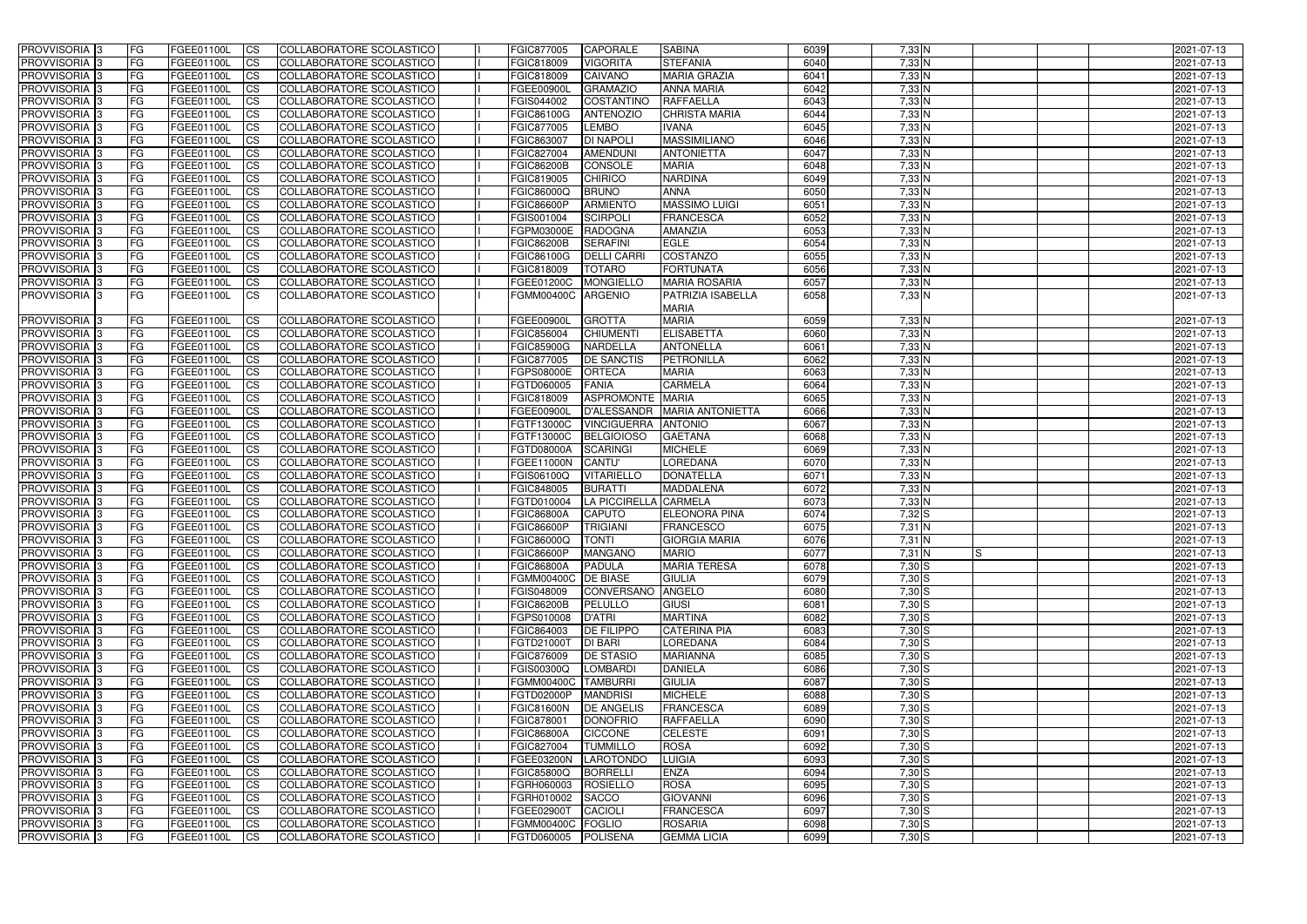| <b>PROVVISORIA</b> 3                       | l FG                   | FGEE01100L               | <b>ICS</b>             | COLLABORATORE SCOLASTICO                             | FGRH060003                      | RUSSO                               | <b>MICHELE</b>                        | 6100         | $7,30$ S           | 2021-07-13               |
|--------------------------------------------|------------------------|--------------------------|------------------------|------------------------------------------------------|---------------------------------|-------------------------------------|---------------------------------------|--------------|--------------------|--------------------------|
| <b>PROVVISORIA 3</b>                       | FG                     | FGEE01100L               | <b>ICS</b>             | COLLABORATORE SCOLASTICO                             | FGPM03000E                      | <b>BRUNO</b>                        | <b>CONCETTA VANESSA</b>               | 6101         | $7,30$ S           | 2021-07-13               |
| PROVVISORIA <sup>1</sup> 3                 | FG                     | FGEE01100L               | <b>CS</b>              | <b>COLLABORATORE SCOLASTICO</b>                      | <b>FGIC81600N</b>               | <b>VISCONT</b>                      | <b>GIUSEPPINA</b>                     | 6102         | $7,30$ S           | 2021-07-13               |
| PROVVISORIA                                | FG                     | FGEE01100L               | <b>CS</b>              | COLLABORATORE SCOLASTICO                             | FGVC01000C                      | LEPORE                              | <b>LUIGI</b>                          | 6103         | $7,30$ S           | 2021-07-13               |
| PROVVISORIA <sup>3</sup>                   | FG                     | FGEE01100L               | <b>CS</b>              | COLLABORATORE SCOLASTICO                             | <b>FGIC80800P</b>               | <b>CIUFFREDA</b>                    | <b>ALBA</b>                           | 6104         | $7,30$ S           | 2021-07-13               |
| PROVVISORIA <sup>1</sup> 3                 | FG                     | FGEE01100L               | <b>CS</b>              | COLLABORATORE SCOLASTICO                             | FGIC818009                      | <b>CHIRICO</b>                      | <b>ANGELA</b>                         | 6105         | $7,30$ S           | 2021-07-13               |
| PROVVISORIA <sup>1</sup> 3                 | FG                     | FGEE01100L               | <b>CS</b>              | COLLABORATORE SCOLASTICO                             | FGEE112009                      | <b>ARDITO</b>                       | <b>LUISA ANGELICA</b>                 | 6106         | $7,30$ S           | 2021-07-13               |
| PROVVISORIA 3                              | FG                     | FGEE01100L               | <b>ICS</b>             | COLLABORATORE SCOLASTICO                             | FGPS010008                      | <b>LAPESCARA</b>                    | <b>GIOVANNI</b>                       | 6107         | $7,30$ S           | 2021-07-13               |
| PROVVISORIA 3                              | FG                     | FGEE01100L               | <b>CS</b>              | COLLABORATORE SCOLASTICO                             | FGPS040004                      | <b>VITILLO</b>                      | <b>FRANCESCA</b>                      | 6108         | $7,30$ S           | 2021-07-13               |
| PROVVISORIA 3                              | <b>FG</b>              | FGEE01100L               | <b>ICS</b>             | COLLABORATORE SCOLASTICO                             | FGEE005009                      | LUISI                               | <b>GIUSEPPE</b>                       | 6109         | $7,30$ S           | 2021-07-13               |
| PROVVISORIA 3                              | FG                     | FGEE01100L               | <b>CS</b>              | COLLABORATORE SCOLASTICO                             | FGMM00400C CIRCIELLO            |                                     | <b>MARIA TERESA</b>                   | 6110         | $7,30$ S           | 2021-07-13               |
| <b>PROVVISORIA</b>                         | FG                     | FGEE01100L               | <b>CS</b>              | COLLABORATORE SCOLASTICO                             | FGPS010008                      | <b>OLIVIERI</b>                     | <b>ROMEO</b>                          | 6111         | $7,30$ S           | 2021-07-13               |
| <b>PROVVISORIA</b>                         | FG                     | FGEE01100L               | <b>ICS</b>             | COLLABORATORE SCOLASTICO                             | FGEE11000N                      | NERI                                | <b>GIOVANNI</b>                       | 6112         | $7,30$ S           | 2021-07-13               |
| <b>PROVVISORIA</b>                         | FG                     | FGEE01100L               | <b>ICS</b>             | COLLABORATORE SCOLASTICO                             | <b>FGIS00800V</b>               | D'ADDUZIO                           | <b>MARIANGELA</b>                     | 6113         | 7,30 S             | 2021-07-13               |
| <b>PROVVISORIA</b>                         | FG                     | FGEE01100L               | <b>ICS</b>             | COLLABORATORE SCOLASTICO                             | FGTD060005                      | <b>CUSANO</b>                       | <b>LEONARDO</b>                       | 6114         | $7,30$ S           | 2021-07-13               |
| <b>PROVVISORIA</b>                         | FG                     | FGEE01100L               | <b>ICS</b>             | COLLABORATORE SCOLASTICO                             | FGEE01100I                      | <b>GRILLI</b>                       | <b>LEONDINA</b>                       | 6115         | 7,30 S             | 2021-07-13               |
| <b>PROVVISORIA</b>                         | FG                     | <b>FGEE01100L</b>        | <b>ICS</b>             | COLLABORATORE SCOLASTICO                             | FGEE00900                       | <b>BRUNO</b>                        | <b>VALENTINA</b>                      | 6116         | $7,30$ S           | 2021-07-13               |
| <b>PROVVISORIA</b>                         | FG                     | FGEE01100L               | <b>ICS</b>             | COLLABORATORE SCOLASTICO                             | FGPS040004                      | <b>STANCO</b>                       | <b>FRANCESCO</b>                      | 6117         | 7,30 S             | 2021-07-13               |
| PROVVISORIA <sup>3</sup>                   | FG                     | FGEE01100L               | <b>ICS</b>             | COLLABORATORE SCOLASTICO                             | <b>FGIC86200B</b>               | <b>SCOPECE</b>                      | <b>MARGHERITA</b>                     | 6118         | $7,30$ S           | 2021-07-13               |
| PROVVISORIA <sup>1</sup> 3                 | FG                     | FGEE01100L               | <b>ICS</b>             | COLLABORATORE SCOLASTICO                             | FGPM03000E                      | PETRILLO                            | <b>CHIARA</b>                         | 6119         | $7,30$ S           | 2021-07-13               |
| PROVVISORIA <sup>1</sup> 3                 | FG                     | FGEE01100L               | <b>ICS</b>             | COLLABORATORE SCOLASTICO                             | FGEE112009                      | <b>SCIROCCO</b>                     | <b>GIULIA PIA</b>                     | 6120         | $7,30$ S           | 2021-07-13               |
| PROVVISORIA 3                              | FG                     | FGEE01100L               | <b>ICS</b>             | COLLABORATORE SCOLASTICO                             | <b>FGIS00800V</b>               | <b>IMPERIO</b>                      | <b>ARMIDA</b>                         | 6121         | $7,30$ S           | 2021-07-13               |
| PROVVISORIA 3<br>PROVVISORIA <sup>13</sup> | FG                     | FGEE01100L               | <b>ICS</b>             | <b>COLLABORATORE SCOLASTICO</b>                      | FGEE02900T                      | <b>SAPORITO</b><br><b>MARRACINO</b> | <b>CHIARA SIMONA</b>                  | 6122         | $7,30$ S           | 2021-07-13               |
| PROVVISORIA <sup>1</sup> 3                 | FG<br>FG               | FGEE01100L<br>FGEE01100L | <b>CS</b><br><b>CS</b> | COLLABORATORE SCOLASTICO<br>COLLABORATORE SCOLASTICO | FGTD010004<br>FGEE02900T        | <b>LAVACCA</b>                      | <b>GIUSY</b><br><b>LUCIANA</b>        | 6123<br>6124 | 7,30S<br>$7,30$ S  | 2021-07-13<br>2021-07-13 |
| PROVVISORIA <sup>1</sup> 3                 | FG                     | FGEE01100L               | <b>ICS</b>             | COLLABORATORE SCOLASTICO                             | FGIC864003                      | <b>RINALDI</b>                      | <b>SIPONTINA</b>                      | 6125         | $7,30$ S           | 2021-07-13               |
| PROVVISORIA 3                              | FG                     | FGEE01100L               | <b>ICS</b>             | COLLABORATORE SCOLASTICO                             | FGIC878001                      | <b>MOLINARI</b>                     | <b>ILARIA</b>                         | 6126         | $7,30$ S           | 2021-07-13               |
| PROVVISORIA                                | FG                     | FGEE01100L               | <b>ICS</b>             | COLLABORATORE SCOLASTICO                             | FGEE00900I                      | <b>CURCI</b>                        | <b>ALESSANDRO</b>                     | 6127         | $7,30$ S           | 2021-07-13               |
| PROVVISORIA                                | FG                     | FGEE01100L               | <b>CS</b>              | <b>COLLABORATORE SCOLASTICO</b>                      | FGIC863007                      | <b>SELVAGGIO</b>                    | <b>ANNARITA</b>                       | 6128         | $7,30$ S           | 2021-07-13               |
| PROVVISORIA                                | FG                     | FGEE01100L               | <b>CS</b>              | COLLABORATORE SCOLASTICO                             | FGVC01000C                      | <b>CAPORASO</b>                     | <b>ALESSIA</b>                        | 6129         | $7,30$ N           | 2021-07-13               |
| PROVVISORIA                                | FG                     | FGEE01100L               | <b>CS</b>              | COLLABORATORE SCOLASTICO                             | FGTD08000A                      | <b>NAVARRA</b>                      | <b>GRETA</b>                          | 6130         | 7,30 N             | 2021-07-13               |
| PROVVISORIA <sup>1</sup> 3                 | FG                     | FGEE01100L               | <b>CS</b>              | COLLABORATORE SCOLASTICO                             | FGTD08000A                      | <b>MARTINO</b>                      | <b>NICOLA</b>                         | 6131         | $7,30$ N           | 2021-07-13               |
| PROVVISORIA <sup>1</sup> 3                 | FG                     | FGEE01100L               | <b>CS</b>              | COLLABORATORE SCOLASTICO                             | FGVC01000C                      | <b>MINELLI</b>                      | <b>DAVIDE</b>                         | 6132         | $7,30$ N           | 2021-07-13               |
| PROVVISORIA 3                              | FG                     | FGEE01100L               | <b>CS</b>              | <b>COLLABORATORE SCOLASTICO</b>                      | FGVC01000C                      | <b>AQUILANO</b>                     | <b>STEFANO</b>                        | 6133         | $7,30$ N           | 2021-07-13               |
| <b>PROVVISORIA</b>                         | FG                     | FGEE01100L               | <b>ICS</b>             | COLLABORATORE SCOLASTICO                             | FGIC877005                      | LO SURDO                            | <b>FRANCESCA</b>                      | 6134         | $7,30$ N           | 2021-07-13               |
| PROVVISORIA <sup>1</sup> 3                 | <b>FG</b>              | FGEE01100L               | <b>CS</b>              | COLLABORATORE SCOLASTICO                             | FGPS040004                      | <b>TALIA</b>                        | <b>GERARDINA ILARIA</b>               | 6135         | 7,30 N             | 2021-07-13               |
| PROVVISORIA 3                              | <b>FG</b>              | FGEE01100L               | <b>ICS</b>             | COLLABORATORE SCOLASTICO                             | <b>FGIS00800V</b>               | <b>GUGLIELMI</b>                    | <b>SABINO</b>                         | 6136         | 7,30 N             | 2021-07-13               |
| <b>PROVVISORIA</b>                         | <b>FG</b>              | FGEE01100L               | <b>ICS</b>             | COLLABORATORE SCOLASTICO                             | FGIC818009                      | <b>TOTARO</b>                       | <b>MARICA</b>                         | 6137         | $7,30$ N           | 2021-07-13               |
| PROVVISORIA 3                              | FG                     | FGEE01100L               | CS                     | COLLABORATORE SCOLASTICO                             | <b>FGIC818009</b>               | QUAGLIA                             | <b>DONATELLA</b>                      | 6138         | 7,30 N             | 2021-07-13               |
| PROVVISORIA 3                              | <b>FG</b>              | FGEE01100L               | $\mathsf{ICS}$         | COLLABORATORE SCOLASTICO                             | FGRH060003                      | IMPAGLIATELLI MICHELE               |                                       | 6139         | $7,30$ N           | 2021-07-13               |
| PROVVISORIA 3                              | <b>FG</b>              | <b>FGEE01100L</b>        | $\mathsf{ICS}$         | COLLABORATORE SCOLASTICO                             | <b>FGIS00800V</b>               | <b>DI BELLO</b>                     | <b>MARTINA</b>                        | 6140         | $7,30$ N           | 2021-07-13               |
| PROVVISORIA 3                              | <b>FG</b>              | FGEE01100L               | $\mathsf{ICS}$         | COLLABORATORE SCOLASTICO                             | FGPS010008                      | <b>MARINO</b>                       | <b>MATTEO PIO</b>                     | 6141         | $7,30$ N           | 2021-07-13               |
| PROVVISORIA 3                              | FG                     | FGEE01100L               | $\mathsf{ICS}$         | COLLABORATORE SCOLASTICO                             | FGMM00400C BOSCO                |                                     | <b>FRANCESCA PIA</b>                  | 6142         | $7,30$ N           | 2021-07-13               |
| PROVVISORIA 3                              | l FG                   | FGEE01100L               | $\overline{\text{CS}}$ | COLLABORATORE SCOLASTICO                             | <b>FGIC80800P</b>               | <b>CIUFFREDA</b>                    | <b>ARIANNA</b>                        | 6143         | $7,30$ N           | 2021-07-13               |
| PROVVISORIA 3                              | <b>FG</b>              | FGEE01100L               | $\mathsf{ICS}$         | COLLABORATORE SCOLASTICO                             | FGTD08000A                      | <b>NARDUCCI</b>                     | <b>NICOLA</b>                         | 6144         | $7,30$ N           | 2021-07-13               |
| PROVVISORIA 3                              | FG                     | FGEE01100L               | <b>CS</b>              | COLLABORATORE SCOLASTICO                             | <b>FGIS04600N</b>               | <b>VECE</b>                         | LUCA                                  | 6145         | $7,30$ N           | 2021-07-13               |
| PROVVISORIA 3                              | <b>FG</b>              | FGEE01100L               | <b>CS</b>              | COLLABORATORE SCOLASTICO                             | FGPS040004                      | <b>CARNIOLA</b>                     | <b>RAFFAELE</b>                       | 6146         | $7,30$ N           | 2021-07-13               |
| PROVVISORIA 3                              | <b>FG</b>              | FGEE01100L               | <b>CS</b>              | COLLABORATORE SCOLASTICO                             | <b>FGIS03700V</b>               | CACCAVELL                           | <b>MARIA</b>                          | 6147         | $7,30$ N           | 2021-07-13               |
| PROVVISORIA 3                              | <b>FG</b>              | FGEE01100L               | <b>CS</b>              | COLLABORATORE SCOLASTICO                             | <b>FGIC85700X</b>               | <b>COTUGNO</b>                      | <b>MORENA</b>                         | 6148         | $7,30$ N           | 2021-07-13               |
| PROVVISORIA 3                              | <b>FG</b>              | FGEE01100L               | <b>CS</b>              | COLLABORATORE SCOLASTICO                             | <b>FGIC85800Q</b>               | <b>CAPPETTA</b>                     | <b>GIOVANNI</b>                       | 6149         | $7,30$ N           | 2021-07-13               |
| PROVVISORIA 3                              | <b>FG</b>              | FGEE01100L               | <b>CS</b>              | COLLABORATORE SCOLASTICO                             | FGTF13000C                      | <b>ZICHELLA</b>                     | <b>DOMENICO</b>                       | 6150         | $7,30$ N           | 2021-07-13               |
| PROVVISORIA 3                              | <b>FG</b><br><b>FG</b> | FGEE01100L               | <b>CS</b>              | COLLABORATORE SCOLASTICO                             | <b>FGIC87400N</b>               | FORTUNATO                           | <b>GIULIA</b>                         | 6151<br>6152 | $7,30$ N<br>7,30 N | 2021-07-13               |
| PROVVISORIA 3<br>PROVVISORIA 3             | <b>FG</b>              | FGEE01100L<br>FGEE01100L | <b>CS</b><br><b>CS</b> | COLLABORATORE SCOLASTICO<br>COLLABORATORE SCOLASTICO | <b>FGIC86200B</b><br>FGEE005009 | <b>DONIAQUIO</b><br>MANGIACOTTI     | <b>SIMONE</b><br><b>CHIARA MATTEA</b> | 6153         | $7,30$ N           | 2021-07-13<br>2021-07-13 |
| PROVVISORIA 3                              | <b>FG</b>              | FGEE01100L               | <b>CS</b>              | COLLABORATORE SCOLASTICO                             | <b>FGIS01100P</b>               | <b>BORAZIO</b>                      | <b>PASQUALE PIO</b>                   | 6154         | 7,30 N             | 2021-07-13               |
| PROVVISORIA 3                              | <b>FG</b>              | FGEE01100L               | <b>CS</b>              | COLLABORATORE SCOLASTICO                             | <b>FGIC86200B</b>               | TARTAGLIONE MARCO                   |                                       | 6155         | $7,30$ N           | 2021-07-13               |
| PROVVISORIA 3                              | <b>FG</b>              | FGEE01100L               | <b>CS</b>              | COLLABORATORE SCOLASTICO                             | <b>FGIC86000Q</b>               | <b>DI FEBIO</b>                     | <b>EDVIGE</b>                         | 6156         | $7,30$ N           | 2021-07-13               |
| PROVVISORIA 3                              | FG                     | FGEE01100L               | <b>CS</b>              | COLLABORATORE SCOLASTICO                             | FGTD08000A                      | <b>RENDINE</b>                      | PELLEGRINO                            | 6157         | $7,30$ N           | 2021-07-13               |
| PROVVISORIA 3                              | FG                     | <b>FGEE01100L</b>        | <b>CS</b>              | COLLABORATORE SCOLASTICO                             | FGIC851001                      | <b>CINEFRA</b>                      | <b>MICAELA ANTONIA</b>                | 6158         | $7,30$ N           | 2021-07-13               |
| PROVVISORIA 3                              | <b>FG</b>              | FGEE01100L               | $\overline{\text{CS}}$ | COLLABORATORE SCOLASTICO                             | FGPS010008                      | <b>GESUALDO</b>                     | <b>MARIKA PIA</b>                     | 6159         | $7,30$ N           | 2021-07-13               |
| PROVVISORIA 3                              | <b>FG</b>              | FGEE01100L               | $\overline{\text{CS}}$ | COLLABORATORE SCOLASTICO                             | <b>FGIC85900G</b>               |                                     | CAMPANIELLO ROBERTO POMPEO            | 6160         | $7,30$ N           | 2021-07-13               |
| PROVVISORIA 3                              | <b>FG</b>              | FGEE01100L               | $\overline{\text{CS}}$ | COLLABORATORE SCOLASTICO                             | FGEE01200C GIORDANO             |                                     | <b>MARTA</b>                          | 6161         | $7,30$ N           | 2021-07-13               |
|                                            |                        |                          |                        |                                                      |                                 |                                     |                                       |              |                    |                          |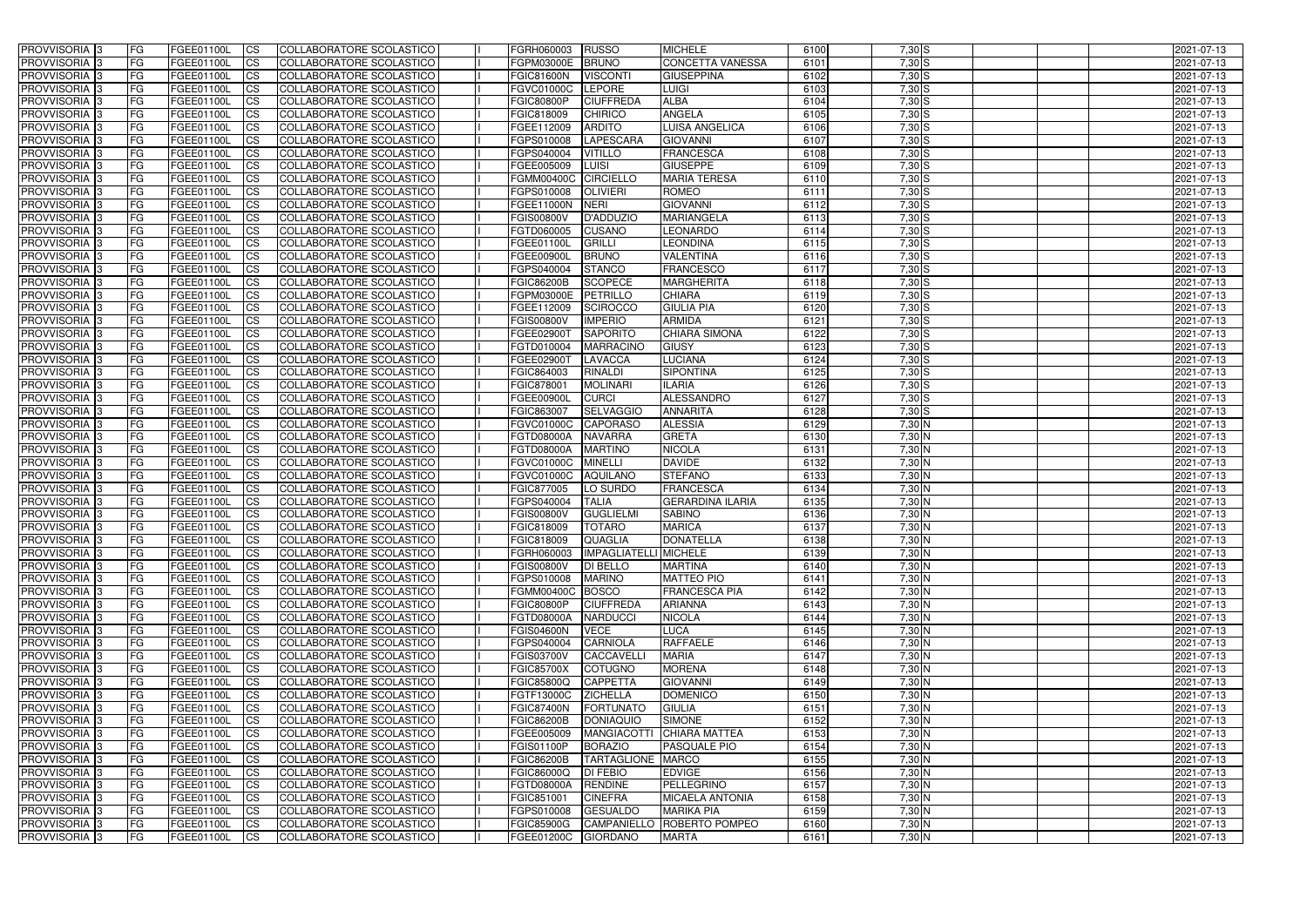| <b>PROVVISORIA</b> 3                       | l FG                   | FGEE01100L               | <b>ICS</b>              | COLLABORATORE SCOLASTICO                                    | FGMM00700X LANCIOTTI            |                                     | <b>ELEONORA</b>                               | 6162         | $7,30$ N             | 2021-07-13               |
|--------------------------------------------|------------------------|--------------------------|-------------------------|-------------------------------------------------------------|---------------------------------|-------------------------------------|-----------------------------------------------|--------------|----------------------|--------------------------|
| <b>PROVVISORIA 3</b>                       | FG                     | FGEE01100L               | <b>ICS</b>              | COLLABORATORE SCOLASTICO                                    | <b>FGVC01000C</b>               | LONGO                               | RAFFAELE PIO                                  | 6163         | $7,30$ N             | 2021-07-13               |
| PROVVISORIA <sup>1</sup> 3                 | FG                     | FGEE01100L               | <b>CS</b>               | <b>COLLABORATORE SCOLASTICO</b>                             | FGTD08000A                      | NUNZIANTE                           | <b>MARIANNA</b>                               | 6164         | $7,30$ N             | 2021-07-13               |
| <b>PROVVISORIA</b>                         | FG                     | FGEE01100L               | <b>CS</b>               | COLLABORATORE SCOLASTICO                                    | FGIC876009                      | <b>ALFIERI</b>                      | <b>EMANUELE</b>                               | 6165         | $7,30$ N             | 2021-07-13               |
| PROVVISORIA <sup>1</sup> 3                 | FG                     | FGEE01100L               | <b>CS</b>               | COLLABORATORE SCOLASTICO                                    | <b>FGIS04600N</b>               | <b>MAFFIONE</b>                     | <b>FRANCESCO</b>                              | 6166         | 7,30 N               | 2021-07-13               |
| PROVVISORIA <sup>1</sup> 3                 | FG                     | FGEE01100L               | <b>CS</b>               | COLLABORATORE SCOLASTICO                                    | FGIC872002                      | <b>BOTTALICO</b>                    | <b>DIANA</b>                                  | 6167         | 7,30 N               | 2021-07-13               |
| PROVVISORIA <sup>1</sup> 3                 | FG                     | FGEE01100L               | <b>CS</b>               | COLLABORATORE SCOLASTICO                                    | FGTD21000T                      | <b>MENELAO</b>                      | <b>ANDREA</b>                                 | 6168         | $7,30$ N             | 2021-07-13               |
| PROVVISORIA 3                              | FG                     | FGEE01100L               | <b>ICS</b>              | COLLABORATORE SCOLASTICO                                    | FGPM03000E                      | <b>RICCI</b>                        | <b>VALERIA</b>                                | 6169         | 7,30 N               | 2021-07-13               |
| PROVVISORIA 3                              | FG                     | FGEE01100L               | <b>CS</b>               | COLLABORATORE SCOLASTICO                                    | <b>FGMM00700X</b>               | <b>DE FILIPPIS</b>                  | <b>MARIKA</b>                                 | 6170         | 7,30 N               | 2021-07-13               |
| PROVVISORIA 3                              | <b>FG</b>              | FGEE01100L               | <b>ICS</b>              | COLLABORATORE SCOLASTICO                                    | FGVC01000C                      | <b>PIZZUTO</b>                      | <b>LUCIA</b>                                  | 6171         | $7,30$ N             | 2021-07-13               |
| PROVVISORIA 3                              | FG                     | FGEE01100L               | <b>CS</b>               | COLLABORATORE SCOLASTICO                                    | FGIC856004                      | <b>MAGALETTA</b>                    | <b>DOLORES</b>                                | 6172         | 7,30 N               | 2021-07-13               |
| <b>PROVVISORIA</b>                         | FG                     | FGEE01100L               | <b>ICS</b>              | COLLABORATORE SCOLASTICO                                    | FGPS08000E                      | <b>PATRUNO</b>                      | <b>ELENA</b>                                  | 6173         | 7,30 N               | 2021-07-13               |
| <b>PROVVISORIA</b>                         | FG                     | FGEE01100L               | <b>ICS</b>              | COLLABORATORE SCOLASTICO                                    | <b>FGIC82500C</b>               | <b>CONTE</b>                        | <b>MARIA ALESSIA</b>                          | 6174         | $7,30$ N             | 2021-07-13               |
| <b>PROVVISORIA</b>                         | FG                     | FGEE01100L               | <b>ICS</b>              | COLLABORATORE SCOLASTICO                                    | FGEE005009                      | <b>GRAZIANO</b>                     | <b>ANGELA</b>                                 | 6175         | 7,30 N               | 2021-07-13               |
| <b>PROVVISORIA</b>                         | FG                     | FGEE01100L               | <b>ICS</b>              | COLLABORATORE SCOLASTICO                                    | FGIS001004                      | <b>SAVASTANO</b>                    | ALESSANDRO                                    | 6176         | $7,30$ N             | 2021-07-13               |
| <b>PROVVISORIA</b>                         | FG                     | FGEE01100L               | <b>ICS</b>              | COLLABORATORE SCOLASTICO                                    | <b>FGIC87400N</b>               | <b>ANDRIOTTA</b>                    | <b>MARILENA</b>                               | 6177         | 7,30 N               | 2021-07-13               |
| <b>PROVVISORIA</b>                         | FG                     | FGEE01100L               | <b>ICS</b>              | COLLABORATORE SCOLASTICO                                    | FGTD010004                      | <b>CARRIERA</b>                     | <b>MATTEO</b>                                 | 6178         | 7,30 N               | 2021-07-13               |
| <b>PROVVISORIA</b>                         | FG                     | FGEE01100L               | <b>ICS</b>              | COLLABORATORE SCOLASTICO                                    | <b>FGIS00800V</b>               | <b>DI GENNARO</b>                   | <b>CHIARA</b>                                 | 6179         | 7,30 N               | 2021-07-13               |
| PROVVISORIA <sup>3</sup>                   | FG                     | FGEE01100L               | <b>ICS</b>              | COLLABORATORE SCOLASTICO                                    | FGTD21000T                      | <b>SORINO</b>                       | <b>ANNA LAURA</b>                             | 6180         | 7,30 N               | 2021-07-13               |
| PROVVISORIA <sup>1</sup> 3                 | FG                     | FGEE01100L               | <b>ICS</b>              | COLLABORATORE SCOLASTICO                                    | FGEE005009                      | <b>SPERANZA</b>                     | <b>FABRIZIO NICOLO'</b>                       | 6181         | 7,30 N               | 2021-07-13               |
| PROVVISORIA <sup>1</sup> 3                 | FG                     | FGEE01100L               | <b>ICS</b>              | COLLABORATORE SCOLASTICO                                    | FGIC842006                      | <b>D'ANDOLA</b>                     | <b>FEDERICA</b>                               | 6182         | $7,30$ N             | 2021-07-13               |
| PROVVISORIA 3                              | FG                     | FGEE01100L               | <b>ICS</b>              | COLLABORATORE SCOLASTICO                                    | FGIC872002                      | <b>GRIECO</b>                       | <b>FRANCESCA</b>                              | 6183         | $7,30$ N             | 2021-07-13               |
| PROVVISORIA 3<br>PROVVISORIA <sup>13</sup> | FG<br>FG               | FGEE01100L<br>FGEE01100L | <b>ICS</b><br><b>CS</b> | <b>COLLABORATORE SCOLASTICO</b><br>COLLABORATORE SCOLASTICO | FGIC86000Q<br>FGEE005009        | <b>CAMPOBELLO</b><br><b>LA DAGA</b> | <b>CATIA</b><br><b>AMALIA MIRIANA</b>         | 6184<br>6185 | $7,30$ N<br>$7,30$ N | 2021-07-13<br>2021-07-13 |
| PROVVISORIA <sup>1</sup> 3                 | FG                     | FGEE01100L               | <b>CS</b>               | COLLABORATORE SCOLASTICO                                    | FGIC818009                      | <b>NIGRONE</b>                      | <b>POTITO</b>                                 | 6186         | $7,30$ N             | 2021-07-13               |
| PROVVISORIA <sup>1</sup> 3                 | FG                     | FGEE01100L               | <b>ICS</b>              | COLLABORATORE SCOLASTICO                                    | FGIS044002                      | <b>DE GENNARO</b>                   | <b>LUANA</b>                                  | 6187         | $7,30$ N             | 2021-07-13               |
| PROVVISORIA 3                              | FG                     | FGEE01100L               | <b>ICS</b>              | COLLABORATORE SCOLASTICO                                    | <b>FGMM00400C</b>               | <b>MAZZACANO</b>                    | <b>ROSSELLA</b>                               | 6188         | $7,30$ N             | 2021-07-13               |
| PROVVISORIA                                | FG                     | FGEE01100L               | <b>ICS</b>              | COLLABORATORE SCOLASTICO                                    | FGPC180008                      | <b>NOVELLI</b>                      | <b>ANTONELLA PIA</b>                          | 6189         | 7,30 N               | 2021-07-13               |
| PROVVISORIA                                | FG                     | FGEE01100L               | <b>CS</b>               | <b>COLLABORATORE SCOLASTICO</b>                             | FGPC160003                      | <b>CAMPANIELLO</b>                  | <b>VANESSA</b>                                | 6190         | $7,30$ N             | 2021-07-13               |
| PROVVISORIA                                | FG                     | FGEE01100L               | <b>CS</b>               | COLLABORATORE SCOLASTICO                                    | FGEE106002                      | <b>NOVELLI</b>                      | <b>AURORA</b>                                 | 6191         | 7,30 N               | 2021-07-13               |
| PROVVISORIA                                | FG                     | FGEE01100L               | <b>CS</b>               | COLLABORATORE SCOLASTICO                                    | FGTE020006                      | <b>RUGGIERO</b>                     | <b>GIANPIERO</b>                              | 6192         | 7,30 N               | 2021-07-13               |
| PROVVISORIA <sup>1</sup> 3                 | FG                     | FGEE01100L               | <b>CS</b>               | COLLABORATORE SCOLASTICO                                    | FGIC880001                      | <b>FUGARO</b>                       | <b>FEDERICA</b>                               | 6193         | $7,30$ N             | 2021-07-13               |
| PROVVISORIA <sup>1</sup> 3                 | FG                     | FGEE01100L               | <b>CS</b>               | COLLABORATORE SCOLASTICO                                    | <b>FGIC85900G</b>               | <b>MIRANDA</b>                      | <b>GIUSEPPE</b>                               | 6194         | $7,30$ N             | 2021-07-13               |
| PROVVISORIA 3                              | FG                     | FGEE01100L               | <b>CS</b>               | <b>COLLABORATORE SCOLASTICO</b>                             | FGIS001004                      | <b>TOMAIUOLO</b>                    | <b>GIADA LINA</b>                             | 6195         | $7,30$ N             | 2021-07-13               |
| PROVVISORIA <sup>1</sup> 3                 | FG                     | FGEE01100L               | <b>ICS</b>              | COLLABORATORE SCOLASTICO                                    | <b>FGIC83700P</b>               | <b>LAFAENZA</b>                     | <b>FEDERICA</b>                               | 6196         | $7,30$ N             | 2021-07-13               |
| PROVVISORIA <sup>1</sup> 3                 | <b>FG</b>              | FGEE01100L               | <b>ICS</b>              | COLLABORATORE SCOLASTICO                                    | <b>FGIS00800V</b>               | <b>RIPOLI</b>                       | <b>MARIA GIOVANNA</b>                         | 6197         | 7,30 N               | 2021-07-13               |
| PROVVISORIA 3                              | <b>FG</b>              | FGEE01100L               | <b>ICS</b>              | COLLABORATORE SCOLASTICO                                    | FGIC818009                      | <b>LADOGANA</b>                     | <b>GERARDO</b>                                | 6198         | 7,30 N               | 2021-07-13               |
| <b>PROVVISORIA</b>                         | <b>FG</b>              | FGEE01100L               | <b>ICS</b>              | COLLABORATORE SCOLASTICO                                    | FGTE020006                      | LIOCE                               | <b>ANNARITA</b>                               | 6199         | $7,30$ N             | 2021-07-13               |
| PROVVISORIA 3                              | FG                     | FGEE01100L               | CS                      | COLLABORATORE SCOLASTICO                                    | FGVC01000C MONTUORI             |                                     | <b>SIMONA ANNA</b>                            | 6200         | 7,30 N               | 2021-07-13               |
| PROVVISORIA 3                              | <b>FG</b>              | FGEE01100L               | $\mathsf{ICS}$          | COLLABORATORE SCOLASTICO                                    | <b>FGIC85900G</b>               | SOLDI                               | <b>ANTONELLA</b>                              | 6201         | $7,30$ N             | 2021-07-13               |
| PROVVISORIA 3                              | <b>FG</b>              | <b>FGEE01100L</b>        | $\mathsf{ICS}$          | COLLABORATORE SCOLASTICO                                    | FGEE01100L                      | <b>FUIANO</b>                       | <b>FRANCESCA PIA</b>                          | 6202         | $7,30$ N             | 2021-07-13               |
| PROVVISORIA 3                              | <b>FG</b>              | FGEE01100L               | $\mathsf{ICS}$          | COLLABORATORE SCOLASTICO                                    | FGIC848005                      | <b>CIAVARELLA</b>                   | <b>GIOVANNA</b>                               | 6203         | $7,30$ N             | 2021-07-13               |
| PROVVISORIA 3                              | FG                     | FGEE01100L               | $\mathsf{ICS}$          | COLLABORATORE SCOLASTICO                                    | FGPM03000E                      | CONTARDO                            | <b>FRANCESCO</b>                              | 6204         | 7,30 N               | 2021-07-13               |
| PROVVISORIA 3                              | l FG                   | FGEE01100L               | $\overline{\text{CS}}$  | COLLABORATORE SCOLASTICO                                    | FGTE020006                      | <b>BELLEBUONO</b>                   | <b>INCORONATA</b>                             | 6205         | $7,30$ N             | 2021-07-13               |
| PROVVISORIA 3                              | <b>FG</b>              | FGEE01100L               | $\mathsf{ICS}$          | COLLABORATORE SCOLASTICO                                    | <b>FGIC85800Q</b>               | RICCIARDI                           | <b>GIOVANNA</b>                               | 6206         | $7,30$ N             | 2021-07-13               |
| PROVVISORIA 3                              | FG                     | FGEE01100L               | <b>CS</b>               | COLLABORATORE SCOLASTICO                                    | <b>FGIS00800V</b>               | <b>PEPE</b>                         | <b>PAOLA</b>                                  | 6207         | $7,30$ N             | 2021-07-13               |
| PROVVISORIA 3                              | <b>FG</b>              | FGEE01100L               | <b>CS</b>               | COLLABORATORE SCOLASTICO                                    | <b>FGIC85800Q</b>               | <b>LABRUZZO</b>                     | <b>ROCCO</b>                                  | 6208         | $7,30$ N             | 2021-07-13               |
| PROVVISORIA 3                              | <b>FG</b>              | FGEE01100L               | <b>CS</b>               | COLLABORATORE SCOLASTICO                                    | FGIC835003                      | <b>ZIRILLO</b>                      | <b>GUERRINO MARCO</b>                         | 6209         | $7,30$ N             | 2021-07-13               |
| PROVVISORIA 3                              | <b>FG</b>              | FGEE01100L               | <b>CS</b>               | COLLABORATORE SCOLASTICO                                    | FGIC856004                      | <b>PANESSA</b>                      | <b>SARAH</b>                                  | 6210         | $7,30$ N             | 2021-07-13               |
| PROVVISORIA 3<br>PROVVISORIA 3             | <b>FG</b><br><b>FG</b> | FGEE01100L               | <b>CS</b>               | COLLABORATORE SCOLASTICO<br>COLLABORATORE SCOLASTICO        | <b>FGIC85900G</b><br>FGEE099004 | <b>DI MATTEO</b><br>LATTANZIO       | <b>MARIA GIOVANNA</b><br><b>COSMA DAMIANA</b> | 6211<br>6212 | $7,30$ N<br>$7,30$ N | 2021-07-13               |
| PROVVISORIA 3                              | <b>FG</b>              | FGEE01100L<br>FGEE01100L | <b>CS</b><br><b>CS</b>  | COLLABORATORE SCOLASTICO                                    | FGMM00400C RINALDI              |                                     | <b>ROBERTA</b>                                | 6213         | $7,30$ N             | 2021-07-13<br>2021-07-13 |
| PROVVISORIA 3                              | <b>FG</b>              | FGEE01100L               | <b>CS</b>               | COLLABORATORE SCOLASTICO                                    | FGPS010008                      | <b>VENTURA</b>                      | <b>CARMELINA</b>                              | 6214         | 7,30 N               | 2021-07-13               |
| PROVVISORIA 3                              | <b>FG</b>              | FGEE01100L               | <b>CS</b>               | COLLABORATORE SCOLASTICO                                    | FGTD060005                      | <b>DI BRITA</b>                     | <b>GRAZIA</b>                                 | 6215         | $7,30$ N             | 2021-07-13               |
| PROVVISORIA 3                              | <b>FG</b>              | FGEE01100L               | <b>CS</b>               | COLLABORATORE SCOLASTICO                                    | <b>FGIC86100G</b>               | <b>SCOCCIMARR</b>                   | <b>STEFANO</b>                                | 6216         | 7,30 N               | 2021-07-13               |
| PROVVISORIA 3                              | <b>FG</b>              | FGEE01100L               | <b>CS</b>               | COLLABORATORE SCOLASTICO                                    | FGIS021009                      | <b>VILLANI</b>                      | <b>LUCIA</b>                                  | 6217         | $7,30$ N             | 2021-07-13               |
| PROVVISORIA 3                              | <b>FG</b>              | FGEE01100L               | <b>CS</b>               | COLLABORATORE SCOLASTICO                                    | FGIC856004                      | <b>DE SIMONE</b>                    | <b>GIORGIO</b>                                | 6218         | $7,30$ N             | 2021-07-13               |
| PROVVISORIA 3                              | FG                     | FGEE01100L               | <b>CS</b>               | COLLABORATORE SCOLASTICO                                    | FGTD010004                      | CALZOLAIO                           | <b>DONATO</b>                                 | 6219         | 7,30 N               | 2021-07-13               |
| PROVVISORIA 3                              | FG                     | <b>FGEE01100L</b>        | <b>CS</b>               | COLLABORATORE SCOLASTICO                                    | <b>FGIS00800V</b>               | <b>MARTINO</b>                      | <b>ANTONIO</b>                                | 6220         | $7,30$ N             | 2021-07-13               |
| PROVVISORIA 3                              | <b>FG</b>              | FGEE01100L               | <b>CS</b>               | COLLABORATORE SCOLASTICO                                    | FGIC827004                      | <b>ANTIFORA</b>                     | <b>ANNA RITA</b>                              | 6221         | $7,30$ N             | 2021-07-13               |
| PROVVISORIA 3                              | <b>FG</b>              | FGEE01100L               | $\overline{\text{CS}}$  | COLLABORATORE SCOLASTICO                                    | FGTF13000C LEPORE               |                                     | <b>STEFANO</b>                                | 6222         | $7,30$ N             | 2021-07-13               |
| PROVVISORIA 3                              | <b>FG</b>              | FGEE01100L               | $\mathsf{ICS}$          | COLLABORATORE SCOLASTICO                                    | FGTD060005                      | <b>PUPILLO</b>                      | <b>FRANCESCA</b>                              | 6223         | $7,30$ N             | 2021-07-13               |
|                                            |                        |                          |                         |                                                             |                                 |                                     |                                               |              |                      |                          |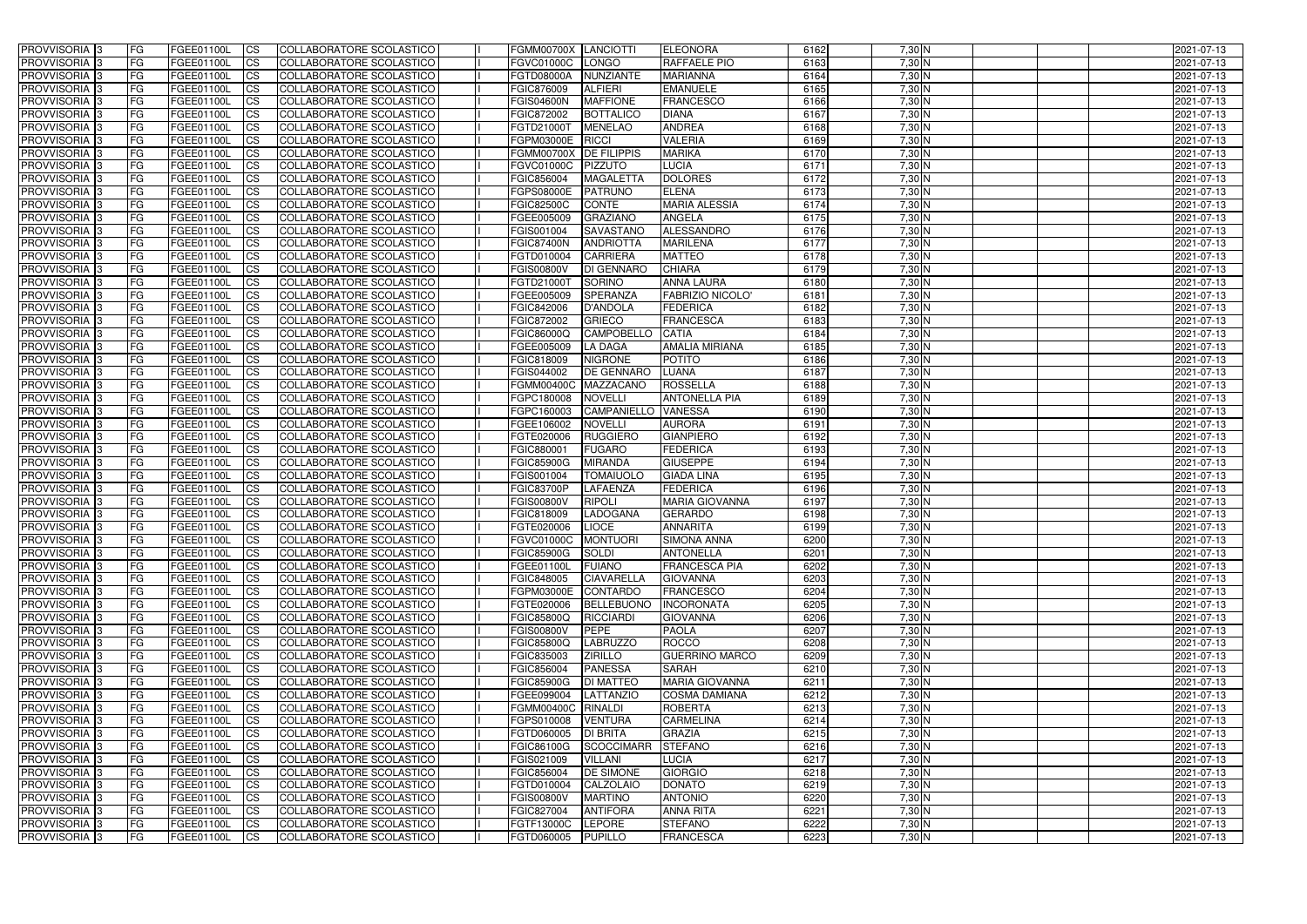| PROVVISORIA <sup>1</sup> 3                  | <b>FG</b> | FGEE01100L               | $\overline{\text{CS}}$  | COLLABORATORE SCOLASTICO                             | <b>FGIC82900Q</b>        | <b>IFUIANO</b>                         | <b>ANGELA</b>             | 6224         | $7,30$ N             | 2021-07-13               |
|---------------------------------------------|-----------|--------------------------|-------------------------|------------------------------------------------------|--------------------------|----------------------------------------|---------------------------|--------------|----------------------|--------------------------|
| PROVVISORIA <sup>1</sup> 3                  | FG        | FGEE01100L               | <b>CS</b>               | COLLABORATORE SCOLASTICO                             | FGIC869006               | <b>TALAMO</b>                          | <b>GRAZIA</b>             | 6225         | $7,30$ N             | 2021-07-13               |
| PROVVISORIA 3                               | FG        | FGEE01100L               | <b>CS</b>               | COLLABORATORE SCOLASTICO                             | FGEE005009               | VALENZIANO                             | <b>GABRIELLA</b>          | 6226         | $7,30$ N             | 2021-07-13               |
| PROVVISORIA <sup>1</sup> 3                  | <b>FG</b> | FGEE01100L               | <b>CS</b>               | COLLABORATORE SCOLASTICO                             | FGIC842006               | <b>PEPE</b>                            | <b>ELISA</b>              | 6227         | $7,30$ N             | 2021-07-13               |
| PROVVISORIA 3                               | FG        | FGEE01100L               | <b>ICS</b>              | COLLABORATORE SCOLASTICO                             | FGIC86100G               | <b>GRAZIANO</b>                        | <b>ANNALISA</b>           | 6228         | $7,30$ N             | 2021-07-13               |
| PROVVISORIA 3                               | FG        | FGEE01100L               | <b>ICS</b>              | COLLABORATORE SCOLASTICO                             | FGPM10000G               | <b>VIGILANTE</b>                       | <b>GIUSEPPE</b>           | 6229         | $7,30$ N             | 2021-07-13               |
| <b>PROVVISORIA</b>                          | <b>FG</b> | FGEE01100L               | <b>ICS</b>              | COLLABORATORE SCOLASTICO                             | FGEE06000T               | <b>BASSANO</b>                         | <b>MARIA ALBERTA</b>      | 6230         | $7,30$ N             | 2021-07-13               |
| PROVVISORIA 3                               | FG        | FGEE01100L               | <b>ICS</b>              | COLLABORATORE SCOLASTICO                             | <b>FGIC84500N</b>        | <b>RICUCCI</b>                         | <b>GRAZIANA</b>           | 6231         | $7,30$ N             | 2021-07-13               |
| <b>PROVVISORIA</b>                          | FG        | FGEE01100L               | <b>ICS</b>              | COLLABORATORE SCOLASTICO                             | FGEE00800R               | <b>FERRO</b>                           | <b>GENNARO</b>            | 6232         | 7,30 N               | 2021-07-13               |
| <b>PROVVISORIA</b>                          | <b>FG</b> | FGEE01100L               | <b>ICS</b>              | COLLABORATORE SCOLASTICO                             | FGIC842006               | <b>FARRO</b>                           | <b>NICOLA</b>             | 6233         | $7,30$ N             | 2021-07-13               |
| PROVVISORIA <sup>1</sup> 3                  | FG        | FGEE01100L               | <b>ICS</b>              | COLLABORATORE SCOLASTICO                             | FGIS007003               | <b>DI TULLIO</b>                       | <b>MATTEO</b>             | 6234         | 7,30 N               | 2021-07-13               |
| <b>PROVVISORIA</b>                          | FG        | FGEE01100L               | <b>ICS</b>              | COLLABORATORE SCOLASTICO                             | <b>FGIS00800V</b>        | <b>MARANO</b>                          | <b>MARIANNA</b>           | 6235         | 7,30 N               | 2021-07-13               |
| <b>PROVVISORIA</b>                          | FG        | FGEE01100L               | <b>ICS</b>              | COLLABORATORE SCOLASTICO                             | <b>FGIS00800V</b>        | <b>DE LILLO</b>                        | <b>VALENTINA</b>          | 6236         | $7,30$ N             | 2021-07-13               |
| PROVVISORIA 3                               | FG        | FGEE01100L               | <b>ICS</b>              | COLLABORATORE SCOLASTICO                             | FGIS06100Q               | <b>COZZOLINI</b>                       | <b>GIANPIERO</b>          | 6237         | 7,30 N               | 2021-07-13               |
| PROVVISORIA 3                               | FG        | FGEE01100L               | <b>ICS</b>              | COLLABORATORE SCOLASTICO                             | FGPM03000E               | <b>MARUOTTI</b>                        | <b>FEDERICO</b>           | 6238         | 7,30 N               | 2021-07-13               |
| PROVVISORIA 3                               | FG        | FGEE01100L               | <b>ICS</b>              | COLLABORATORE SCOLASTICO                             | FGIC818009               | <b>BERLINGIERI</b>                     | <b>GIOIA</b>              | 6239         | $7,30$ N             | 2021-07-13               |
| PROVVISORIA 3                               | FG        | FGEE01100L               | <b>ICS</b>              | COLLABORATORE SCOLASTICO                             | FGPS040004               | LANNUNZIATA                            | <b>MARCO</b>              | 6240         | 7,30 N               | 2021-07-13               |
| PROVVISORIA <sup>1</sup> 3                  | <b>FG</b> | FGEE01100L               | <b>ICS</b>              | COLLABORATORE SCOLASTICO                             | <b>FGIC87300T</b>        | <b>DASCIENZO</b>                       | <b>MARIA ERIKA</b>        | 6241         | $7,30$ N             | 2021-07-13               |
| PROVVISORIA 3                               | FG        | FGEE01100L               | <b>CS</b>               | COLLABORATORE SCOLASTICO                             | FGPS040004               | <b>DEMBECH</b>                         | <b>SALVATORE</b>          | 6242         | $7,30$ N             | 2021-07-13               |
| PROVVISORIA <sup>3</sup>                    | FG        | FGEE01100L               | <b>CS</b>               | COLLABORATORE SCOLASTICO                             | FGEE00800R               | <b>FERRANTE</b>                        | <b>ILARIA</b>             | 6243         | 7,30 N               | 2021-07-13               |
| PROVVISORIA <sup>1</sup> 3                  | FG        | FGEE01100L               | <b>CS</b>               | COLLABORATORE SCOLASTICO                             | FGIC818009               | <b>MARRESE</b>                         | <b>MARCO</b>              | 6244         | $7,30$ N             | 2021-07-13               |
| PROVVISORIA <sup>3</sup>                    | FG        | FGEE01100L               | <b>CS</b>               | COLLABORATORE SCOLASTICO                             | <b>FGIC86200B</b>        | DI LEO                                 | MOSE'                     | 6245         | $7,30$ N             | 2021-07-13               |
| PROVVISORIA <sup>1</sup> 3                  | FG        | FGEE01100L               | <b>CS</b>               | COLLABORATORE SCOLASTICO                             | FGTF17000V               | <b>BISCEGLIA</b>                       | <b>LUCA PIO</b>           | 6246         | $7,30$ N             | 2021-07-13               |
| PROVVISORIA <sup>1</sup> 3                  | FG        | FGEE01100L               | <b>CS</b>               | COLLABORATORE SCOLASTICO                             | FGIC86000Q               | <b>GATTULLI</b>                        | <b>PIETRO</b>             | 6247         | $7,30$ N             | 2021-07-13               |
| PROVVISORIA <sup>1</sup> 3                  | FG        | FGEE01100L               | <b>CS</b>               | <b>COLLABORATORE SCOLASTICO</b>                      | <b>FGIC83700P</b>        | <b>LUONGO</b>                          | <b>GIUSEPPE</b>           | 6248         | $7,30$ N             | 2021-07-13               |
| PROVVISORIA <sup>1</sup> 3                  | FG        | FGEE01100L               | <b>CS</b>               | COLLABORATORE SCOLASTICO                             | FGIC876009               | <b>TERLIZZI</b>                        | <b>EMANUELA</b>           | 6249         | $7,30$ N             | 2021-07-13               |
| PROVVISORIA <sup>1</sup> 3                  | FG        | FGEE01100L               | <b>CS</b>               | <b>COLLABORATORE SCOLASTICO</b>                      | FGEE11000N               | <b>NIRO</b>                            | <b>MARIANGELA</b>         | 6250         | 7,30 N               | 2021-07-13               |
| PROVVISORIA <sup>1</sup> 3                  | FG        | FGEE01100L               | <b>CS</b>               | COLLABORATORE SCOLASTICO                             | <b>FGIC84500N</b>        | PLACENTINO                             | <b>ROBERTO</b>            | 6251         | 7,30 N               | 2021-07-13               |
| PROVVISORIA <sup>1</sup> 3<br>PROVVISORIA 3 | FG        | FGEE01100L               | <b>ICS</b>              | COLLABORATORE SCOLASTICO<br>COLLABORATORE SCOLASTICO | FGEE112009               | <b>DE ANGELIS</b><br><b>MICHELETTO</b> | <b>FRANCESCA ANNA</b>     | 6252<br>6253 | $7,30$ N<br>$7,30$ N | 2021-07-13               |
| PROVVISORIA                                 | FG        | FGEE01100L<br>FGEE01100L | <b>ICS</b><br><b>CS</b> | COLLABORATORE SCOLASTICO                             | FGEE005009<br>FGPC15000C | <b>CASAMASSA</b>                       | LAVINIA<br><b>ANTONIO</b> | 6254         | 7,30 N               | 2021-07-13<br>2021-07-13 |
| PROVVISORIA <sup>1</sup> 3                  | FG<br>FG  | FGEE01100L               | <b>ICS</b>              | <b>COLLABORATORE SCOLASTICO</b>                      | <b>FGIC86600P</b>        | <b>ARMILLOTTA</b>                      | <b>VALENTINA</b>          | 6255         | $7,30$ N             | 2021-07-13               |
| <b>PROVVISORIA</b>                          | FG        | FGEE01100L               | <b>CS</b>               | COLLABORATORE SCOLASTICO                             | FGIC819005               | <b>PAOLETTA</b>                        | <b>ANTONIO</b>            | 6256         | 7,30 N               | 2021-07-13               |
| PROVVISORIA <sup>1</sup> 3                  | <b>FG</b> | FGEE01100L               | <b>ICS</b>              | COLLABORATORE SCOLASTICO                             | FGIS00400G               | <b>RIGNANESE</b>                       | <b>DANIELA</b>            | 6257         | 7,30 N               | 2021-07-13               |
| PROVVISORIA <sup>1</sup> 3                  | <b>FG</b> | FGEE01100L               | <b>CS</b>               | COLLABORATORE SCOLASTICO                             | <b>FGIC84500N</b>        | <b>MARCUCCI</b>                        | <b>CHIARA</b>             | 6258         | $7,30$ N             | 2021-07-13               |
| PROVVISORIA <sup>3</sup>                    | FG        | FGEE01100L               | <b>ICS</b>              | COLLABORATORE SCOLASTICO                             | FGIC86000Q               | <b>DELLA MALVA</b>                     | FRANCESCA                 | 6259         | 7,30 N               | 2021-07-13               |
| PROVVISORIA <sup>1</sup> 3                  | FG        | FGEE01100L               | <b>ICS</b>              | COLLABORATORE SCOLASTICO                             | FGEE03200N               | COLASUONNO FRANCESCO                   |                           | 6260         | 7,30 N               | 2021-07-13               |
| PROVVISORIA 3                               | FG        | FGEE01100L               | <b>ICS</b>              | <b>COLLABORATORE SCOLASTICO</b>                      | FGEE005009               | <b>BADA</b>                            | <b>MARIA PIA</b>          | 6261         | $7,30$ N             | 2021-07-13               |
| PROVVISORIA 3                               | FG        | FGEE01100L CS            |                         | COLLABORATORE SCOLASTICO                             | FGIC827004 SCIBINICO     |                                        | <b>DOLORINO</b>           | 6262         | 7,30 N               | 2021-07-13               |
| PROVVISORIA 3                               | FG        | FGEE01100L               | $\overline{\text{CS}}$  | COLLABORATORE SCOLASTICO                             | FGEE106002               | <b>IANNO</b>                           | <b>MICHELINA</b>          | 6263         | $7,30$ N             | 2021-07-13               |
| PROVVISORIA 3                               | <b>FG</b> | FGEE01100L               | $\overline{\text{CS}}$  | COLLABORATORE SCOLASTICO                             | <b>FGIC83800E</b>        | PELULLO                                | <b>MICHELE</b>            | 6264         | $7,30$ N             | 2021-07-13               |
| PROVVISORIA 3                               | <b>FG</b> | FGEE01100L               | $\mathsf{ICS}$          | COLLABORATORE SCOLASTICO                             | FGIC818009               | <b>MELEZIO</b>                         | <b>PASQUALE</b>           | 6265         | $7,30$ N             | 2021-07-13               |
| PROVVISORIA 3                               | <b>FG</b> | FGEE01100L               | $\mathsf{ICS}$          | COLLABORATORE SCOLASTICO                             | <b>FGIC84600D</b>        | <b>SANTOLI</b>                         | <b>MARIAGRAZIA</b>        | 6266         | $7,30$ N             | 2021-07-13               |
| PROVVISORIA 3                               | FG        | FGEE01100L               | <b>CS</b>               | COLLABORATORE SCOLASTICO                             | FGEE11000N   DI NUNZIO   |                                        | <b>FILOMENA</b>           | 6267         | $7,30$ N             | 2021-07-13               |
| PROVVISORIA 3                               | FG        | FGEE01100L               | <b>CS</b>               | COLLABORATORE SCOLASTICO                             | FGEE01100L               | <b>FANTASIA</b>                        | <b>IRENE</b>              | 6268         | $7,30$ N             | 2021-07-13               |
| PROVVISORIA 3                               | <b>FG</b> | FGEE01100L               | <b>CS</b>               | COLLABORATORE SCOLASTICO                             | <b>FGIC83000X</b>        | <b>MIUCCI</b>                          | <b>ANNA LISA</b>          | 6269         | $7,30$ N             | 2021-07-13               |
| PROVVISORIA 3                               | <b>FG</b> | FGEE01100L               | <b>CS</b>               | COLLABORATORE SCOLASTICO                             | FGEE03200N               | <b>SELVAGGI</b>                        | <b>SILVANA</b>            | 6270         | $7,30$ N             | 2021-07-13               |
| PROVVISORIA 3                               | <b>FG</b> | FGEE01100L               | <b>CS</b>               | COLLABORATORE SCOLASTICO                             | FGIC86000Q               | <b>BONFITTO</b>                        | <b>ANTONIO</b>            | 6271         | $7,30$ N             | 2021-07-13               |
| PROVVISORIA 3                               | <b>FG</b> | FGEE01100L               | <b>CS</b>               | COLLABORATORE SCOLASTICO                             | FGPC15000C   DI SABATO   |                                        | <b>MIRKO ANTONELLO</b>    | 6272         | $7,30$ N             | 2021-07-13               |
| PROVVISORIA 3                               | <b>FG</b> | FGEE01100L               | <b>CS</b>               | COLLABORATORE SCOLASTICO                             | FGPC15000C COSENZA       |                                        | <b>MARIA GRAZIA</b>       | 6273         | $7,30$ N             | 2021-07-13               |
| PROVVISORIA 3                               | <b>FG</b> | FGEE01100L               | <b>CS</b>               | COLLABORATORE SCOLASTICO                             | FGTD02000P               | <b>STRAFEZZA</b>                       | <b>FILOMENA</b>           | 6274         | $7,30$ N             | 2021-07-13               |
| PROVVISORIA 3                               | <b>FG</b> | FGEE01100L               | <b>CS</b>               | COLLABORATORE SCOLASTICO                             | FGIS021009               | <b>GIULIANI</b>                        | <b>SILVANA</b>            | 6275         | $7,30$ N             | 2021-07-13               |
| PROVVISORIA 3                               | <b>FG</b> | FGEE01100L               | <b>CS</b>               | COLLABORATORE SCOLASTICO                             | <b>FGIS03700V</b>        | <b>SALES</b>                           | <b>ITALIA ANNA RITA</b>   | 6276         | $7,30$ N             | 2021-07-13               |
| PROVVISORIA 3                               | FG        | FGEE01100L               | <b>CS</b>               | COLLABORATORE SCOLASTICO                             | FGEE106002               | <b>TESPOSITO</b>                       | <b>GIUSI</b>              | 6277         | $7,30$ N             | 2021-07-13               |
| PROVVISORIA 3                               | <b>FG</b> | FGEE01100L               | <b>CS</b>               | COLLABORATORE SCOLASTICO                             | FGIC818009               | PANDISCIA                              | <b>TOMMASO</b>            | 6278         | $7,30$ N             | 2021-07-13               |
| PROVVISORIA 3                               | FG        | FGEE01100L               | <b>CS</b>               | COLLABORATORE SCOLASTICO                             | <b>FGIC81600N</b>        | <b>CERICOLA</b>                        | <b>MARIA ROSARIA</b>      | 6279         | $7,30$ N             | 2021-07-13               |
| PROVVISORIA <sup>3</sup>                    | l FG      | FGEE01100L               | <b>ICS</b>              | COLLABORATORE SCOLASTICO                             | FGEE00900L               | <b>VIRGILIO</b>                        | <b>STEFANO NATALE</b>     | 6280         | $7,30$ N             | 2021-07-13               |
|                                             |           |                          |                         |                                                      |                          |                                        | <b>CESARE</b>             |              |                      |                          |
| PROVVISORIA 3                               | <b>FG</b> | FGEE01100L               | <b>CS</b>               | COLLABORATORE SCOLASTICO                             | FGEE112009               | VALENTINO                              | <b>ALTOMARE IOLANDA</b>   | 6281         | $7,30$ N             | 2021-07-13               |
| PROVVISORIA 3                               | <b>FG</b> | FGEE01100L               | $\mathsf{ICS}$          | COLLABORATORE SCOLASTICO                             | FGPS210002               | <b>CIAVARELLA</b>                      | <b>ANNA ANTONIETTA</b>    | 6282         | $7,30$ N             | 2021-07-13               |
| PROVVISORIA 3                               | <b>FG</b> | FGEE01100L               | $\mathsf{ICS}$          | COLLABORATORE SCOLASTICO                             | FGPS010008               | RAUSEO                                 | <b>JLENIA</b>             | 6283         | $7,30$ N             | 2021-07-13               |
| PROVVISORIA 3                               | <b>FG</b> | FGEE01100L               | $\mathsf{ICS}$          | COLLABORATORE SCOLASTICO                             | FGEE01100L               | <b>FAVATA</b>                          | <b>MARIA VALERIA</b>      | 6284         | 7,30 N               | 2021-07-13               |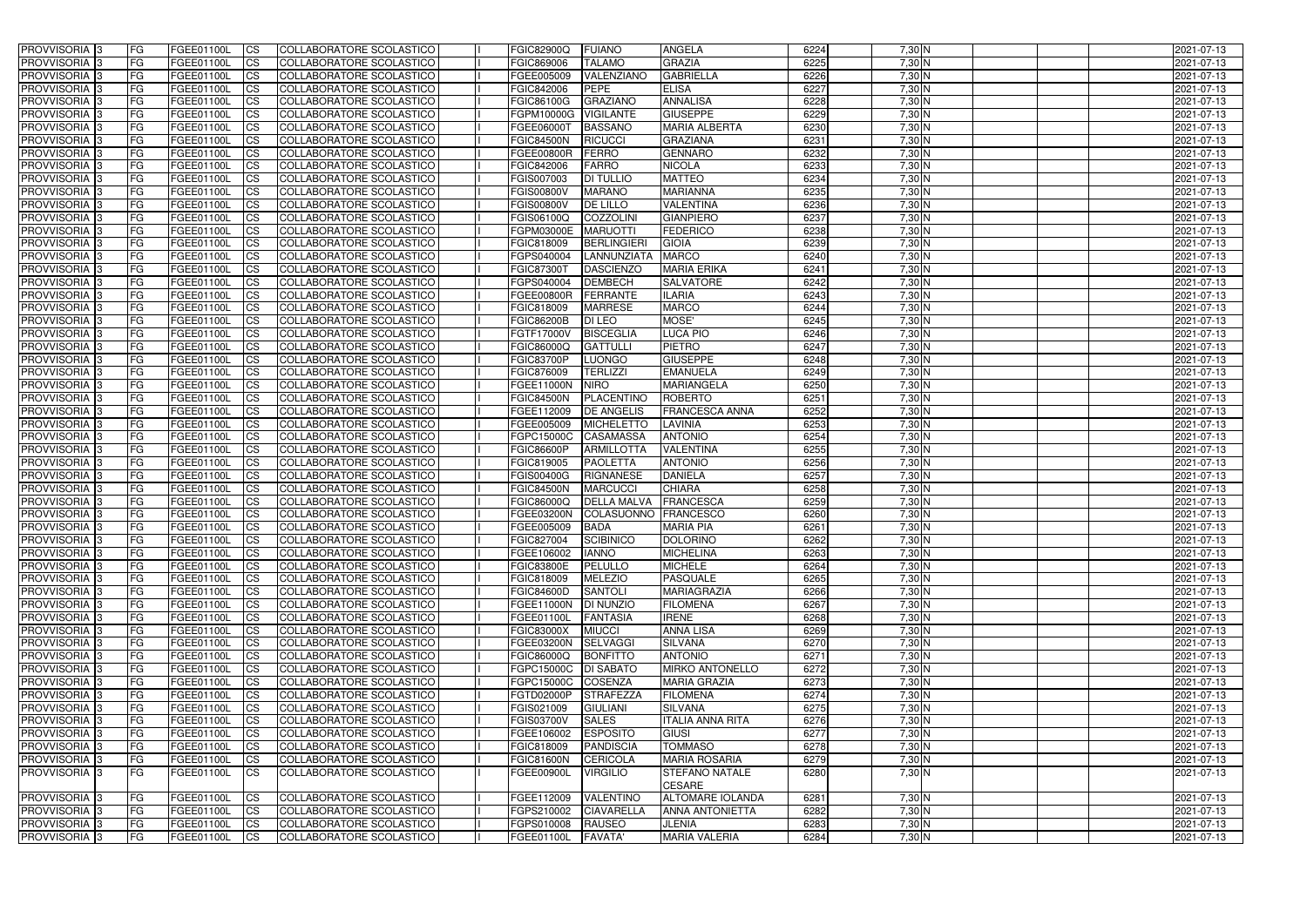| <b>PROVVISORIA</b> 3           | <b>FG</b>              | FGEE01100L               | <b>CS</b>              | COLLABORATORE SCOLASTICO                             | FGTD21000T                               | FRISOLI                           | <b>LUISA</b>                    | 6285         | 7,30 N               | 2021-07-13 |
|--------------------------------|------------------------|--------------------------|------------------------|------------------------------------------------------|------------------------------------------|-----------------------------------|---------------------------------|--------------|----------------------|------------|
| PROVVISORIA <sup>1</sup> 3     | FG                     | FGEE01100L               | <b>CS</b>              | COLLABORATORE SCOLASTICO                             | <b>FGIC87000A</b>                        | <b>DI CECILIA</b>                 | <b>FILOMENA</b>                 | 6286         | $7,30$ N             | 2021-07-13 |
| PROVVISORIA <sup>13</sup>      | <b>FG</b>              | FGEE01100L               | <b>CS</b>              | <b>COLLABORATORE SCOLASTICO</b>                      | <b>FGIC88100R</b>                        | <b>FAIENZA</b>                    | <b>GABRIELE</b>                 | 6287         | $7,30$ N             | 2021-07-13 |
| PROVVISORIA 3                  | FG                     | FGEE01100L               | <b>CS</b>              | COLLABORATORE SCOLASTICO                             | <b>FGIS00800V</b>                        | <b>CALITRI</b>                    | <b>RITA</b>                     | 6288         | $7,30$ N             | 2021-07-13 |
| PROVVISORIA <sup>1</sup> 3     | FG                     | FGEE01100L               | <b>CS</b>              | COLLABORATORE SCOLASTICO                             | <b>FGIC84500N</b>                        | <b>FIORENTINO</b>                 | <b>RAFFAELA</b>                 | 6289         | $7,30$ N             | 2021-07-13 |
| PROVVISORIA <sup>1</sup> 3     | FG                     | FGEE01100L               | <b>CS</b>              | COLLABORATORE SCOLASTICO                             | FGIC82900Q                               | <b>CASTIGLIEGO</b>                | <b>GIANCARLA</b>                | 6290         | $7,30$ N             | 2021-07-13 |
| PROVVISORIA <sup>1</sup> 3     | <b>FG</b>              | FGEE01100L               | <b>CS</b>              | COLLABORATORE SCOLASTICO                             | FGRH010002                               | <b>MANTUANO</b>                   | <b>MICHELA</b>                  | 6291         | $7,30$ N             | 2021-07-13 |
| PROVVISORIA <sup>1</sup> 3     | FG                     | FGEE01100L               | <b>CS</b>              | COLLABORATORE SCOLASTICO                             | <b>FGIS00800V</b>                        | <b>TONELLI</b>                    | <b>MICHELE</b>                  | 6292         | 7,30 N               | 2021-07-13 |
| PROVVISORIA <sup>1</sup> 3     | FG                     | FGEE01100L               | <b>CS</b>              | COLLABORATORE SCOLASTICO                             | FGTD08000A                               | <b>MARCHETT</b>                   | MARIO GIUSEPPE                  | 6293         | 7,30 N               | 2021-07-13 |
| PROVVISORIA <sup>1</sup> 3     | <b>FG</b>              | FGEE01100L               | <b>CS</b>              | COLLABORATORE SCOLASTICO                             | <b>FGIC84500N</b>                        | <b>MANGIACOTTI</b>                | <b>MAURO</b>                    | 6294         | $7,30$ N             | 2021-07-13 |
| PROVVISORIA 3                  | l FG                   | FGEE01100L               | <b>ICS</b>             | COLLABORATORE SCOLASTICO                             | <b>FGIS00800V</b>                        | <b>FARANO</b>                     | <b>FILOMENA LORENZA</b>         | 6295         | $7,30$ N             | 2021-07-13 |
|                                |                        |                          |                        |                                                      |                                          |                                   | <b>GERARDA</b>                  |              |                      |            |
| <b>PROVVISORIA</b>             | <b>FG</b>              | FGEE01100L               | <b>CS</b>              | COLLABORATORE SCOLASTICO                             | <b>FGIC820009</b>                        | <b>VALENSIO</b>                   | <b>ANTONIO</b>                  | 6296         | 7,28 S               | 2021-07-13 |
| PROVVISORIA 3                  | <b>FG</b>              | FGEE01100L               | <b>ICS</b>             | COLLABORATORE SCOLASTICO                             | FGIC85800Q                               | <b>MADDALENA</b>                  | <b>MARIA</b>                    | 6297         | $7,28$ S             | 2021-07-13 |
| <b>PROVVISORIA</b>             | FG                     | FGEE01100L               | <b>CS</b>              | COLLABORATORE SCOLASTICO                             | <b>FGIC86500V</b>                        | <b>PIEMONTESE</b>                 | <b>MARIA CARMELA</b>            | 6298         | 7,28 S               | 2021-07-13 |
| <b>PROVVISORIA</b>             | FG                     | FGEE01100L               | <b>ICS</b>             | COLLABORATORE SCOLASTICO                             | FGTF17000V                               | <b>MELCHIONDA</b>                 | <b>GIANPIO</b>                  | 6299         | $7,28$ S             | 2021-07-13 |
| <b>PROVVISORIA</b>             | FG                     | FGEE01100L               | <b>ICS</b>             | COLLABORATORE SCOLASTICO                             | FGTD060005                               | <b>GUALANO</b>                    | <b>GIOVANNA</b>                 | 6300         | 7,28 N               | 2021-07-13 |
| PROVVISORIA <sup>1</sup> 3     | FG                     | FGEE01100L               | <b>ICS</b>             | COLLABORATORE SCOLASTICO                             | FGIC842006                               | <b>CONTE</b>                      | <b>ANNA MARIA</b>               | 6301         | $7,28$ N             | 2021-07-13 |
| <b>PROVVISORIA</b>             | FG                     | FGEE01100L               | <b>ICS</b>             | COLLABORATORE SCOLASTICO                             | FGEE01100L                               | <b>CUPO</b>                       | ALESSANDRO                      | 6302         | 7,28 N               | 2021-07-13 |
| <b>PROVVISORIA</b>             | FG                     | <b>FGEE01100L</b>        | <b>CS</b>              | COLLABORATORE SCOLASTICO                             | <b>FGTD08000A</b>                        | <b>MARINACCIO</b>                 | <b>RAFFAELLA</b>                | 6303         | 7,28 N               | 2021-07-13 |
| PROVVISORIA 3                  | FG                     | FGEE01100L               | <b>CS</b>              | COLLABORATORE SCOLASTICO                             | <b>FGVC01000C</b>                        | <b>IASOTTILE</b>                  | <b>CARMELA MARIA</b>            | 6304         | 7,28 N               | 2021-07-13 |
| PROVVISORIA 3                  | FG                     | FGEE01100L               | <b>ICS</b>             | COLLABORATORE SCOLASTICO                             | FGIC878001                               | <b>CIUFFREDA</b>                  | <b>LUCIA</b>                    | 6305         | $7,28$ N             | 2021-07-13 |
| PROVVISORIA <sup>3</sup>       | FG                     | FGEE01100L               | <b>ICS</b>             | COLLABORATORE SCOLASTICO                             | FGPC180008                               | <b>COLUCCI</b>                    | <b>CINZIA</b>                   | 6306         | $7,28$ N             | 2021-07-13 |
| PROVVISORIA <sup>1</sup> 3     | FG                     | FGEE01100L               | <b>ICS</b>             | COLLABORATORE SCOLASTICO                             | FGTD21000T                               | <b>CICCARELL</b>                  | <b>SABRINA</b>                  | 6307         | 7,27S                | 2021-07-13 |
| PROVVISORIA <sup>1</sup> 3     | FG                     | FGEE01100L               | <b>ICS</b>             | COLLABORATORE SCOLASTICO                             | <b>FGIC86800A</b>                        | <b>FREZZA</b>                     | <b>VINCENZO</b>                 | 6308         | 7,27 S               | 2021-07-13 |
| PROVVISORIA 3                  | FG                     | FGEE01100L               | <b>CS</b>              | COLLABORATORE SCOLASTICO                             | FGTD010004                               | <b>CIPRIANI</b>                   | <b>MARIANNA</b>                 | 6309         | 7,27S                | 2021-07-13 |
| PROVVISORIA <sup>1</sup> 3     | FG                     | FGEE01100L               | <b>CS</b>              | COLLABORATORE SCOLASTICO                             | FGEE01200C                               | <b>STRAMAGLIA</b>                 | <b>LUIGI</b>                    | 6310         | 7,27S                | 2021-07-13 |
| PROVVISORIA <sup>1</sup> 3     | FG                     | FGEE01100L               | <b>CS</b>              | COLLABORATORE SCOLASTICO                             | FGTF13000C                               | <b>FRANCAVILLA</b>                | <b>CARMINE</b>                  | 6311         | 7,27S                | 2021-07-13 |
| PROVVISORIA <sup>1</sup> 3     | FG                     | FGEE01100L               | <b>CS</b>              | COLLABORATORE SCOLASTICO                             | FGPC180008                               | <b>DIFILIPPO</b>                  | <b>GIOVANNI</b>                 | 6312         | 7,27S                | 2021-07-13 |
| PROVVISORIA <sup>1</sup> 3     | FG                     | FGEE01100L               | <b>CS</b>              | COLLABORATORE SCOLASTICO                             | FGIC82900Q                               | <b>RENZULLI</b>                   | <b>MATTEO</b>                   | 6313         | 7,27S                | 2021-07-13 |
| PROVVISORIA                    | FG                     | FGEE01100L               | <b>CS</b>              | COLLABORATORE SCOLASTICO                             | <b>FGIC87000A</b>                        | <b>BOTTA</b>                      | <b>VINCENZO</b>                 | 6314         | $7,27$ S             | 2021-07-13 |
| PROVVISORIA <sup>1</sup> 3     | FG                     | FGEE01100L               | <b>CS</b>              | <b>COLLABORATORE SCOLASTICO</b>                      | FGIC821005                               | <b>DI MAGGIO</b>                  | <b>NICOLA</b>                   | 6315         | 7,27S                | 2021-07-13 |
| PROVVISORIA <sup>3</sup>       | FG                     | FGEE01100L               | <b>CS</b>              | COLLABORATORE SCOLASTICO                             | FGTD08000A                               | <b>ROSELLI</b>                    | <b>LUIGI</b>                    | 6316         | 7,27 S               | 2021-07-13 |
| PROVVISORIA 3                  | FG                     | FGEE01100L               | <b>CS</b>              | COLLABORATORE SCOLASTICO                             | <b>FGIC85700X</b>                        | <b>DI BELLA</b>                   | <b>ANGELO MARIO</b>             | 6317         | $7,27$ N             | 2021-07-13 |
| PROVVISORIA                    | FG                     | FGEE01100L               | <b>CS</b>              | COLLABORATORE SCOLASTICO                             | FGPS040004                               | <b>FIORE</b>                      | <b>ANGELO</b>                   | 6318         | $7,27$ N             | 2021-07-13 |
| PROVVISORIA                    | FG                     | FGEE01100L               | <b>ICS</b>             | COLLABORATORE SCOLASTICO                             | <b>FGMM00400C</b>                        | <b>CORSICO</b>                    | <b>CATIA DIOMIRA MARTA</b>      | 6319         | $7,27$ N             | 2021-07-13 |
| <b>PROVVISORIA 3</b>           | FG                     | FGEE01100L               | <b>ICS</b>             | COLLABORATORE SCOLASTICO                             | FGPS040004                               | PELLEGRINO                        | <b>ILARIA</b>                   | 6320         | $7,25$ S             | 2021-07-13 |
| PROVVISORIA 3                  | <b>FG</b>              | FGEE01100L               | <b>ICS</b>             | COLLABORATORE SCOLASTICO                             | FGMM00700X VIGGIANO                      |                                   | <b>STEFANIA</b>                 | 6321         | $7,25$ S             | 2021-07-13 |
| PROVVISORIA 3                  | FG                     | FGEE01100L               | - ICS                  | COLLABORATORE SCOLASTICO                             | <b>FGIC82400L</b>                        | <b>COLELLA</b>                    | <b>MARIAROSARIA</b>             | 6322         | $7,25$ S             | 2021-07-13 |
| PROVVISORIA 3                  | <b>FG</b>              | FGEE01100L               | $\overline{\text{CS}}$ | COLLABORATORE SCOLASTICO                             | FGTE020006                               | PETULLO                           | <b>SONYA</b>                    | 6323         | $7,25$ S             | 2021-07-13 |
| PROVVISORIA 3                  | <b>FG</b>              | <b>FGEE01100L</b>        | $\mathsf{ICS}$         | COLLABORATORE SCOLASTICO                             | FGMM148003 CRUDELE                       |                                   | <b>IVAN DOMENICO</b>            | 6324         | 7,25S                | 2021-07-13 |
| PROVVISORIA 3                  | <b>FG</b>              | FGEE01100L               | $\mathsf{ICS}$         | COLLABORATORE SCOLASTICO                             | <b>FGIC85900G</b>                        | PISERCHIA                         | <b>VINCENZO</b>                 | 6325         | $7,25$ S             | 2021-07-13 |
| PROVVISORIA 3                  | FG                     | FGEE01100L               | <b>CS</b>              | COLLABORATORE SCOLASTICO                             | FGPS010008                               | <b>SALDUTTO</b>                   | <b>LUCIA</b>                    | 6326         | $7,25$ S             | 2021-07-13 |
| PROVVISORIA 3                  | <b>FG</b>              | FGEE01100L               | $\mathsf{ICS}$         | COLLABORATORE SCOLASTICO                             | FGTD21000T                               | <b>BARATTA</b>                    | <b>SILVIA</b>                   | 6327         | $7,25$ S             | 2021-07-13 |
| PROVVISORIA 3                  | <b>FG</b>              | FGEE01100L               | $\overline{\text{CS}}$ | COLLABORATORE SCOLASTICO                             | FGTD060005                               | <b>MUSCIO</b>                     | <b>LUCIA</b>                    | 6328         | $7,25$ $S$           | 2021-07-13 |
| PROVVISORIA 3                  | FG                     | FGEE01100L               | <b>CS</b>              | COLLABORATORE SCOLASTICO                             | FGEE00900L                               | <b>COLAIZZI</b>                   | <b>AURORA</b>                   | 6329         | $7,25$ S             | 2021-07-13 |
| PROVVISORIA 3                  | <b>FG</b>              | FGEE01100L               | $\overline{\text{CS}}$ | COLLABORATORE SCOLASTICO                             | <b>FGIS03700V</b>                        | <b>NESTA</b>                      | <b>ANTONIO</b>                  | 6330         | $7,25$ S             | 2021-07-13 |
| <b>PROVVISORIA 3</b>           | l FG                   | FGEE01100L               | $\mathsf{ICS}$         | COLLABORATORE SCOLASTICO                             | FGPM03000E                               | <b>CARNEVALE</b>                  | <b>ROBERTO</b>                  | 6331         | $7,25$ S             | 2021-07-13 |
| PROVVISORIA 3                  | l FG                   | FGEE01100L               | $\mathsf{ICS}$         | COLLABORATORE SCOLASTICO                             | FGIC864003                               | <b>BASTA</b>                      | ALESSANDRA                      | 6332         | $7,25$ $S$           | 2021-07-13 |
| PROVVISORIA 3                  | <b>FG</b>              | FGEE01100L               | <b>ICS</b>             | COLLABORATORE SCOLASTICO                             | FGIC872002                               | <b>LIGUORI</b>                    | <b>ROBERTA</b>                  | 6333         | $7,25$ $S$           | 2021-07-13 |
| PROVVISORIA 3                  | <b>FG</b>              | FGEE01100L               | <b>CS</b>              | COLLABORATORE SCOLASTICO                             | FGEE005009                               | <b>FIORILLO</b>                   | <b>ANTONIETTA</b>               | 6334         | $7,25$ S             | 2021-07-13 |
| PROVVISORIA 3                  | <b>FG</b>              |                          |                        |                                                      |                                          |                                   | <b>SIPONTINA</b>                | 6335         |                      |            |
| PROVVISORIA 3                  | <b>FG</b>              | FGEE01100L               | <b>CS</b>              | COLLABORATORE SCOLASTICO<br>COLLABORATORE SCOLASTICO | <b>FGPS20000B</b>                        | <b>MONACO</b>                     | PASQUALE                        | 6336         | $7,25$ S<br>$7,25$ S | 2021-07-13 |
| PROVVISORIA 3                  | <b>FG</b>              | FGEE01100L               | <b>CS</b>              | COLLABORATORE SCOLASTICO                             | <b>FGIS06100Q</b><br>FGPM05000Q CIPRIANO | CARACCIOLO                        | NUNZIO COSTANZO PIO             | 6337         | 7,25N                | 2021-07-13 |
|                                |                        | FGEE01100L               | <b>CS</b>              |                                                      |                                          |                                   |                                 | 6338         |                      | 2021-07-13 |
| PROVVISORIA 3                  | <b>FG</b>              | FGEE01100L               | <b>CS</b>              | COLLABORATORE SCOLASTICO                             | FGIS01100P                               | <b>BRUNO</b>                      | <b>FRANCESCA PIA</b>            |              | $7,25$ N             | 2021-07-13 |
| PROVVISORIA 3<br>PROVVISORIA 3 | <b>FG</b><br><b>FG</b> | FGEE01100L               | <b>CS</b><br><b>CS</b> | COLLABORATORE SCOLASTICO<br>COLLABORATORE SCOLASTICO | <b>FGIC85700X</b>                        | <b>LAMBIASE</b><br><b>DE TOMA</b> | <b>MICHELA</b><br><b>ANGELA</b> | 6339<br>6340 | 7,25N<br>7,25N       | 2021-07-13 |
|                                | <b>FG</b>              | FGEE01100L<br>FGEE01100L |                        |                                                      | FGEE00900L                               | <b>MIELE</b>                      | <b>RAFFAELLA</b>                | 6341         | $7,25$ N             | 2021-07-13 |
| PROVVISORIA 3                  | <b>FG</b>              |                          | <b>CS</b>              | COLLABORATORE SCOLASTICO                             | FGTD060005<br>FGIC880001                 |                                   | <b>VALERIA</b>                  | 6342         |                      | 2021-07-13 |
| PROVVISORIA 3                  |                        | FGEE01100L               | <b>CS</b>              | COLLABORATORE SCOLASTICO                             |                                          | CALDARONE                         |                                 |              | $7,25$ N             | 2021-07-13 |
| PROVVISORIA 3                  | FG                     | FGEE01100L               | <b>CS</b>              | COLLABORATORE SCOLASTICO                             | FGEE005009                               | <b>MANNATRIZIO</b>                | <b>MARIA GRAZIA</b>             | 6343         | $7,25$ N             | 2021-07-13 |
| PROVVISORIA 3                  | FG                     | FGEE01100L               | <b>CS</b>              | COLLABORATORE SCOLASTICO                             | <b>FGIC86200B</b>                        | <b>DALMASSON</b>                  | <b>EMANUELA</b>                 | 6344         | 7,25N                | 2021-07-13 |
| PROVVISORIA 3                  | FG                     | FGEE01100L               | <b>ICS</b>             | COLLABORATORE SCOLASTICO                             | FGIC848005                               | <b>CURSIO</b>                     | <b>ANDREA</b>                   | 6345         | 7,25 N               | 2021-07-13 |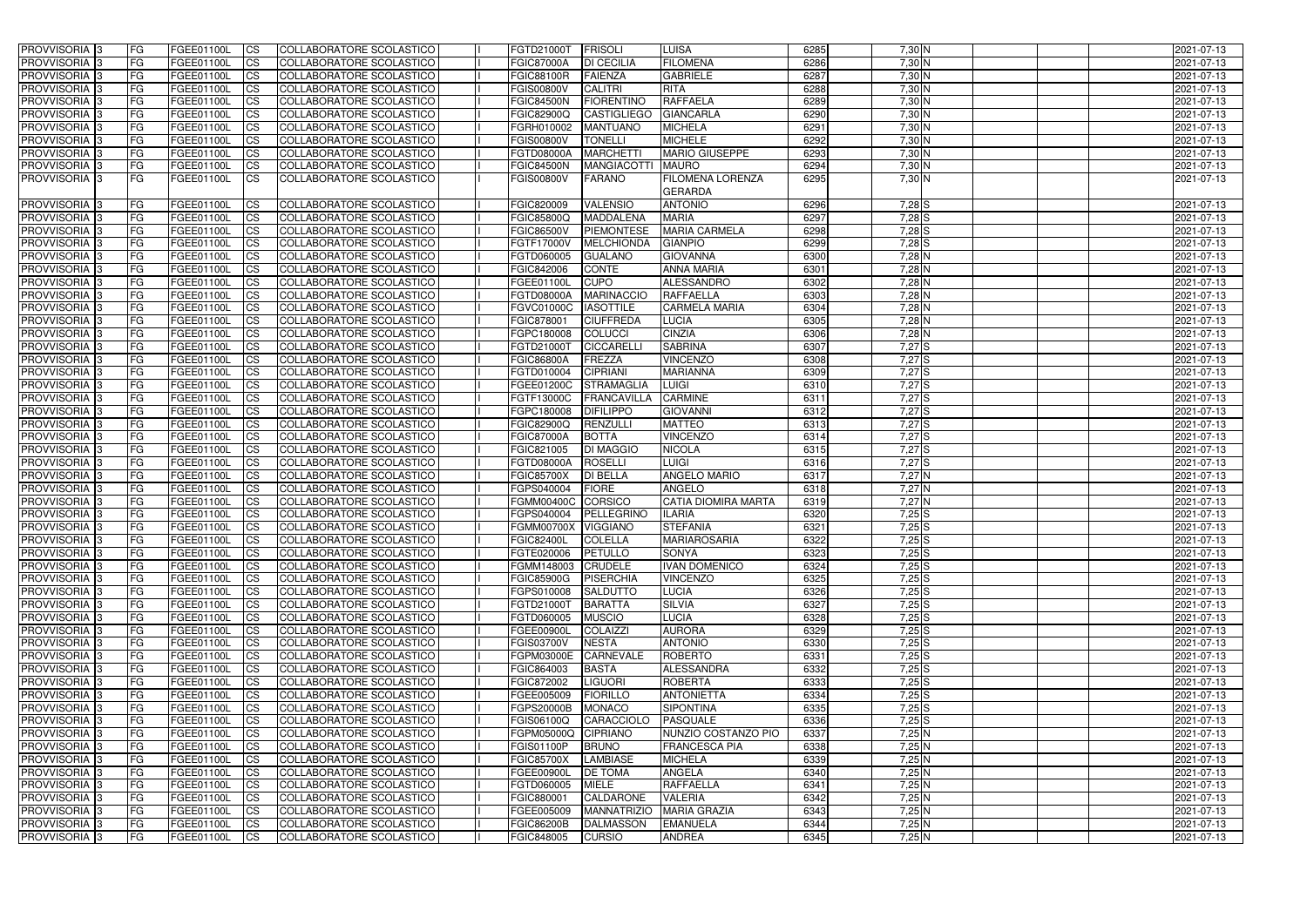| <b>PROVVISORIA</b> 3           | l FG                   | FGEE01100L               | <b>ICS</b>             | COLLABORATORE SCOLASTICO                             | FGTD21000T            | <b>FINAMORE</b>                           | <b>ROCCO</b>            | 6346 | $7,25$ N             | 2021-07-13               |
|--------------------------------|------------------------|--------------------------|------------------------|------------------------------------------------------|-----------------------|-------------------------------------------|-------------------------|------|----------------------|--------------------------|
| <b>PROVVISORIA 3</b>           | FG                     | FGEE01100L               | <b>ICS</b>             | COLLABORATORE SCOLASTICO                             | FGTD21000T            | <b>POLCARI</b>                            | <b>SIMONA</b>           | 6347 | $7,25$ N             | 2021-07-13               |
| PROVVISORIA <sup>1</sup> 3     | FG                     | FGEE01100L               | <b>CS</b>              | <b>COLLABORATORE SCOLASTICO</b>                      | <b>FGIC87000A</b>     | <b>RAUSEO</b>                             | <b>MARCELLA</b>         | 6348 | 7,25N                | 2021-07-13               |
| PROVVISORIA                    | FG                     | FGEE01100L               | <b>CS</b>              | COLLABORATORE SCOLASTICO                             | FGEE00800R            | PALATELLA                                 | <b>EMANUELA</b>         | 6349 | 7,25N                | 2021-07-13               |
| PROVVISORIA <sup>1</sup> 3     | FG                     | FGEE01100L               | <b>CS</b>              | COLLABORATORE SCOLASTICO                             | <b>FGIC80800P</b>     | <b>MANTUANO</b>                           | <b>GIUSEPPE</b>         | 6350 | 7,25 N               | 2021-07-13               |
| PROVVISORIA <sup>1</sup> 3     | FG                     | FGEE01100L               | <b>CS</b>              | COLLABORATORE SCOLASTICO                             | FGIC878001            | <b>MIRAGLIA</b>                           | <b>ANTONIO</b>          | 6351 | $7,25$ N             | 2021-07-13               |
| PROVVISORIA <sup>1</sup> 3     | FG                     | FGEE01100L               | <b>CS</b>              | COLLABORATORE SCOLASTICO                             | FGIC876009            | <b>TREMONTE</b>                           | <b>STEFANIA PIA</b>     | 6352 | $7,25$ N             | 2021-07-13               |
| PROVVISORIA 3                  | FG                     | FGEE01100L               | <b>ICS</b>             | COLLABORATORE SCOLASTICO                             | <b>FGIC84500N</b>     | <b>BASCIA</b>                             | <b>DAVIDE</b>           | 6353 | $7,25$ N             | 2021-07-13               |
| PROVVISORIA 3                  | FG                     | FGEE01100L               | <b>CS</b>              | COLLABORATORE SCOLASTICO                             | <b>FGIC84500N</b>     | <b>RITROVATO</b>                          | PATRIZIA                | 6354 | $7,25$ N             | 2021-07-13               |
| PROVVISORIA 3                  | <b>FG</b>              | FGEE01100L               | <b>CS</b>              | COLLABORATORE SCOLASTICO                             | <b>FGMM00700X</b>     | LA FERRARA                                | <b>SARA IOLANDA</b>     | 6355 | 7,25N                | 2021-07-13               |
| PROVVISORIA 3                  | FG                     | FGEE01100L               | <b>CS</b>              | COLLABORATORE SCOLASTICO                             | FGTD010004            | <b>IRMICI</b>                             | <b>ALBERTO</b>          | 6356 | 7,25N                | 2021-07-13               |
| <b>PROVVISORIA</b>             | FG                     | FGEE01100L               | <b>ICS</b>             | COLLABORATORE SCOLASTICO                             | <b>FGIC86200B</b>     | <b>SUMMA</b>                              | <b>DONATELLO</b>        | 6357 | 7,25 N               | 2021-07-13               |
| <b>PROVVISORIA</b>             | FG                     | FGEE01100L               | <b>ICS</b>             | COLLABORATORE SCOLASTICO                             | FGIC835003            | <b>ALTIERI</b>                            | <b>NICOLA</b>           | 6358 | 7,25N                | 2021-07-13               |
| <b>PROVVISORIA</b>             | FG                     | FGEE01100L               | <b>ICS</b>             | COLLABORATORE SCOLASTICO                             | FGEE00900L            | <b>DEL SORDO</b>                          | <b>MONICA</b>           | 6359 | 7,25N                | 2021-07-13               |
| <b>PROVVISORIA</b>             | FG                     | FGEE01100L               | <b>ICS</b>             | COLLABORATORE SCOLASTICO                             | FGEE11000N            | <b>ANTINO</b>                             | <b>MARIANNA</b>         | 6360 | 7,25N                | 2021-07-13               |
| <b>PROVVISORIA</b>             | FG                     | FGEE01100L               | <b>ICS</b>             | COLLABORATORE SCOLASTICO                             | FGPC160003            | <b>LIBERATORE</b>                         | <b>LEONARDA</b>         | 6361 | 7,25N                | 2021-07-13               |
| <b>PROVVISORIA</b>             | FG                     | <b>FGEE01100L</b>        | <b>ICS</b>             | COLLABORATORE SCOLASTICO                             | FGEE112009            | <b>CIPRIANO</b>                           | <b>RITA</b>             | 6362 | 7,25 N               | 2021-07-13               |
| <b>PROVVISORIA</b>             | FG                     | FGEE01100L               | <b>ICS</b>             | COLLABORATORE SCOLASTICO                             | FGIC863007            | <b>TROIANO</b>                            | <b>MAURIZIA</b>         | 6363 | 7,25 N               | 2021-07-13               |
| PROVVISORIA <sup>3</sup>       | FG                     | FGEE01100L               | <b>ICS</b>             | COLLABORATORE SCOLASTICO                             | <b>FGIS00800V</b>     | <b>LUPOLI</b>                             | <b>INCORONATA</b>       | 6364 | 7,25N                | 2021-07-13               |
| PROVVISORIA 3                  | FG                     | FGEE01100L               | <b>ICS</b>             | COLLABORATORE SCOLASTICO                             | <b>FGIC86500V</b>     | <b>PALENA</b>                             | <b>MICHELINA</b>        | 6365 | $7,25$ N             | 2021-07-13               |
| PROVVISORIA <sup>1</sup> 3     | FG                     | FGEE01100L               | <b>ICS</b>             | COLLABORATORE SCOLASTICO                             | FGIC85800Q            | <b>PUCCI</b>                              | <b>VALERIA</b>          | 6366 | 7,25N                | 2021-07-13               |
| PROVVISORIA 3                  | FG                     | FGEE01100L               | <b>ICS</b>             | COLLABORATORE SCOLASTICO                             | FGIC85800Q            | <b>CAVOTO</b>                             | <b>ANTONIETTA</b>       | 6367 | 7,25N                | 2021-07-13               |
| PROVVISORIA 3                  | FG                     | FGEE01100L               | <b>ICS</b>             | <b>COLLABORATORE SCOLASTICO</b>                      | FGIC806003            | <b>DRAICCHIO</b>                          | ROCCO PIO               | 6368 | $7,23$ S             | 2021-07-13               |
| PROVVISORIA <sup>13</sup>      | FG                     | FGEE01100L               | <b>CS</b>              | COLLABORATORE SCOLASTICO                             | FGEE01100L            | CATALDO                                   | PIETRO LUIGI            | 6369 | $7,23$ S             | 2021-07-13               |
| PROVVISORIA <sup>1</sup> 3     | FG                     | FGEE01100L               | <b>CS</b>              | COLLABORATORE SCOLASTICO                             | <b>FGIC85700X</b>     | <b>DI TARANTO</b>                         | <b>ELDA</b>             | 6370 | $7,23$ N             | 2021-07-13               |
| PROVVISORIA <sup>1</sup> 3     | FG                     | FGEE01100L               | <b>ICS</b>             | COLLABORATORE SCOLASTICO                             | FGIS05900Q            | <b>CARPANO</b>                            | <b>MIRIAM</b>           | 6371 | $7,22$ N             | 2021-07-13               |
| PROVVISORIA 3                  | FG                     | FGEE01100L               | <b>ICS</b>             | COLLABORATORE SCOLASTICO                             | FGEE11000N            | SPECCHIULI                                | <b>MILENA MICHELA</b>   | 6372 | $7,22$ N             | 2021-07-13               |
| PROVVISORIA                    | FG                     | FGEE01100L               | <b>ICS</b>             | COLLABORATORE SCOLASTICO                             | FGIC869006            | <b>DE CAROLIS</b>                         | <b>ALESSIA</b>          | 6373 | $7,21$ S             | 2021-07-13               |
| PROVVISORIA                    | FG                     | FGEE01100L               | <b>CS</b>              | <b>COLLABORATORE SCOLASTICO</b>                      | FGEE02900T            | <b>GRIECO</b>                             | <b>SIMONA</b>           | 6374 | $7,21$ N             | 2021-07-13               |
| PROVVISORIA                    | FG                     | FGEE01100L               | <b>CS</b>              | COLLABORATORE SCOLASTICO                             | <b>FGMM00700X</b>     | <b>CARPENTIERI</b>                        | <b>LUIGI</b>            | 6375 | $7,21$ N             | 2021-07-13               |
| PROVVISORIA                    | FG                     | FGEE01100L               | <b>CS</b>              | COLLABORATORE SCOLASTICO                             | FGIC819005            | <b>RUSSO</b>                              | <b>ANTONIO PIO</b>      | 6376 | $7,20$ S             | 2021-07-13               |
| PROVVISORIA <sup>1</sup> 3     | l FG                   | FGEE01100L               | <b>CS</b>              | COLLABORATORE SCOLASTICO                             | FGIS01100P            | <b>MANCINO</b>                            | <b>SIMONA</b>           | 6377 | $7,20$ $S$           | 2021-07-13               |
| PROVVISORIA <sup>1</sup> 3     | FG                     | FGEE01100L               | <b>CS</b>              | COLLABORATORE SCOLASTICO                             | <b>FGIC85900G</b>     | <b>MIGNOGNA</b>                           | <b>TONIA</b>            | 6378 | $7,20$ S             | 2021-07-13               |
| PROVVISORIA 3                  | FG                     | FGEE01100L               | <b>CS</b>              | <b>COLLABORATORE SCOLASTICO</b>                      | <b>FGIC83000X</b>     | <b>QUITADAMO</b>                          | <b>MARIA</b>            | 6379 | $7,20$ S             | 2021-07-13               |
| <b>PROVVISORIA</b>             | FG                     | FGEE01100L               | <b>ICS</b>             | COLLABORATORE SCOLASTICO                             | FGIC872002            | <b>BOCCI</b>                              | <b>MARGHERITA PIA</b>   | 6380 | $7,20$ S             | 2021-07-13               |
| PROVVISORIA <sup>1</sup> 3     | <b>FG</b>              | FGEE01100L               | <b>ICS</b>             | COLLABORATORE SCOLASTICO                             | FGIC835003            | <b>CIAVARELLA</b>                         | <b>VALENTINA</b>        | 6381 | $7,20$ S             | 2021-07-13               |
| PROVVISORIA 3                  | <b>FG</b>              | FGEE01100L               | <b>ICS</b>             | COLLABORATORE SCOLASTICO                             | <b>FGIC83300B</b>     | <b>BISCOTTI</b>                           | <b>ALESSIA</b>          | 6382 | $7,20$ S             | 2021-07-13               |
| <b>PROVVISORIA</b>             | <b>FG</b>              | FGEE01100L               | <b>ICS</b>             | COLLABORATORE SCOLASTICO                             | <b>FGIC84600D</b>     | <b>ALBANESE</b>                           | <b>VALERIA</b>          | 6383 | $7,20$ S             | 2021-07-13               |
| PROVVISORIA 3                  | FG                     | FGEE01100L               | <b>ICS</b>             | COLLABORATORE SCOLASTICO                             | FGIC83700P DE MARTINO |                                           | NUNZIA                  | 6384 | $7,20$ S             | 2021-07-13               |
| <b>PROVVISORIA</b> 3           | <b>FG</b>              | FGEE01100L               | $\mathsf{ICS}$         | COLLABORATORE SCOLASTICO                             | FGPM05000Q CAVORSI    |                                           | <b>MARIA</b>            | 6385 | $7,20$ S             | 2021-07-13               |
| PROVVISORIA 3                  | <b>FG</b>              | <b>FGEE01100L</b>        | $\mathsf{ICS}$         | COLLABORATORE SCOLASTICO                             | FGTD02000P            | CONTINO                                   | <b>DANIELA</b>          | 6386 | $7,20$ S             | 2021-07-13               |
| PROVVISORIA 3                  | <b>FG</b>              | FGEE01100L               | $\mathsf{ICS}$         | COLLABORATORE SCOLASTICO                             | FGIC819005            | SACCHITIELLO MARIA                        |                         | 6387 | $7,20$ S             | 2021-07-13               |
| PROVVISORIA 3                  | FG                     | FGEE01100L               | $\mathsf{ICS}$         | COLLABORATORE SCOLASTICO                             | <b>FGIC80800P</b>     | <b>MANNA</b>                              | CAMILLA                 | 6388 | $7,20$ S             | 2021-07-13               |
| PROVVISORIA 3                  | l FG                   | FGEE01100L               | <b>CS</b>              | COLLABORATORE SCOLASTICO                             | <b>FGIS01100P</b>     | <b>COTUGNO</b>                            | <b>FRANCESCO</b>        | 6389 | $7,20$ S             | 2021-07-13               |
| PROVVISORIA 3                  | <b>FG</b>              | FGEE01100L               | $\mathsf{ICS}$         | COLLABORATORE SCOLASTICO                             | <b>FGVC01000C</b>     | SANTOBUONO EMILIO                         |                         | 6390 | $7,20$ S             | 2021-07-13               |
| PROVVISORIA 3                  | FG                     | FGEE01100L               | <b>CS</b>              | COLLABORATORE SCOLASTICO                             | FGRH060003            | <b>GIULIANI</b>                           | <b>NICOLA</b>           | 6391 | 7,20S                | 2021-07-13               |
| PROVVISORIA 3                  | <b>FG</b>              | FGEE01100L               | <b>CS</b>              | COLLABORATORE SCOLASTICO                             | <b>FGIC83000X</b>     | <b>VESCIA</b>                             | <b>MARILEA</b>          | 6392 | $7,20$ S             | 2021-07-13               |
| PROVVISORIA 3                  | <b>FG</b>              | FGEE01100L               | <b>CS</b>              | COLLABORATORE SCOLASTICO                             | FGMM04100B CATALANO   |                                           | <b>GIUSEPPE</b>         | 6393 | 7,20S                | 2021-07-13               |
| PROVVISORIA 3                  | <b>FG</b>              | FGEE01100L               | <b>CS</b>              | COLLABORATORE SCOLASTICO                             | <b>FGIC85700X</b>     | POLISENO                                  | <b>ANNALISA</b>         | 6394 | 7,20S                | 2021-07-13               |
| PROVVISORIA 3                  | <b>FG</b>              | FGEE01100L               | <b>CS</b>              | COLLABORATORE SCOLASTICO                             | FGIC842006            | LA ROTONNA                                | <b>ANNA RITA</b>        | 6395 | 7,20S                | 2021-07-13               |
|                                | <b>FG</b>              |                          |                        |                                                      | <b>FGIC84600D</b>     | <b>TRAFICANTE</b>                         | <b>FRANCESCO</b>        | 6396 | $7,20$ S             |                          |
| PROVVISORIA 3<br>PROVVISORIA 3 | <b>FG</b>              | FGEE01100L<br>FGEE01100L | <b>CS</b><br><b>CS</b> | COLLABORATORE SCOLASTICO<br>COLLABORATORE SCOLASTICO | FGPS040004            | <b>QUIRINO</b>                            | <b>ANDREA</b>           | 6397 | $7,20$ S             | 2021-07-13<br>2021-07-13 |
|                                | <b>FG</b>              |                          |                        |                                                      |                       |                                           |                         | 6398 |                      |                          |
| PROVVISORIA 3<br>PROVVISORIA 3 | <b>FG</b>              | FGEE01100L               | <b>CS</b><br><b>CS</b> | COLLABORATORE SCOLASTICO<br>COLLABORATORE SCOLASTICO | FGEE005009            | <b>CARRETTA</b><br><b>VARANO</b>          | <b>GIULIA</b><br>ROMANO | 6399 | $7,20$ S<br>$7,20$ S | 2021-07-13               |
|                                |                        | FGEE01100L               |                        |                                                      | FGEE01100L            |                                           |                         | 6400 |                      | 2021-07-13               |
| PROVVISORIA 3                  | <b>FG</b><br><b>FG</b> | FGEE01100L               | <b>CS</b>              | COLLABORATORE SCOLASTICO                             | FGIS048009            | <b>GISARIO</b><br>PAGLIALONGA MARIA NOEMI | <b>EMANUELE</b>         | 6401 | $7,20$ S             | 2021-07-13               |
| PROVVISORIA 3                  | <b>FG</b>              | FGEE01100L<br>FGEE01100L | <b>CS</b>              | COLLABORATORE SCOLASTICO                             | FGRH010002            |                                           | <b>ADRIANO</b>          | 6402 | $7,20$ S<br>$7,20$ S | 2021-07-13<br>2021-07-13 |
| PROVVISORIA 3                  |                        |                          | <b>CS</b>              | COLLABORATORE SCOLASTICO                             | FGPC160003            | SPREMULLI                                 |                         |      |                      |                          |
| PROVVISORIA 3                  | FG                     | FGEE01100L               | <b>CS</b>              | COLLABORATORE SCOLASTICO                             | <b>FGIS00800V</b>     | <b>BARBUTO</b>                            | <b>ALBERTO</b>          | 6403 | $7,20$ S             | 2021-07-13               |
| PROVVISORIA 3                  | FG                     | <b>FGEE01100L</b>        | <b>CS</b>              | COLLABORATORE SCOLASTICO                             | FGEE02900T            | PAOLICELLI                                | <b>ALBERTO PIO</b>      | 6404 | $7,20$ S             | 2021-07-13               |
| PROVVISORIA 3                  | <b>FG</b>              | FGEE01100L               | $\overline{\text{CS}}$ | COLLABORATORE SCOLASTICO                             | <b>FGVC01000C</b>     | <b>URRASO</b>                             | <b>MICHELE</b>          | 6405 | $7,20$ S             | 2021-07-13               |
| PROVVISORIA 3                  | <b>FG</b>              | FGEE01100L               | $\overline{\text{CS}}$ | COLLABORATORE SCOLASTICO                             | <b>FGIC88100R</b>     | <b>CARUSO</b>                             | <b>FRANCO</b>           | 6406 | $7,20$ S             | 2021-07-13               |
| PROVVISORIA 3                  | <b>FG</b>              | FGEE01100L               | $\overline{\text{CS}}$ | COLLABORATORE SCOLASTICO                             | FGTF13000C            | <b>GIAMPIETRO</b>                         | ALESSANDRO              | 6407 | $7,20$ S             | 2021-07-13               |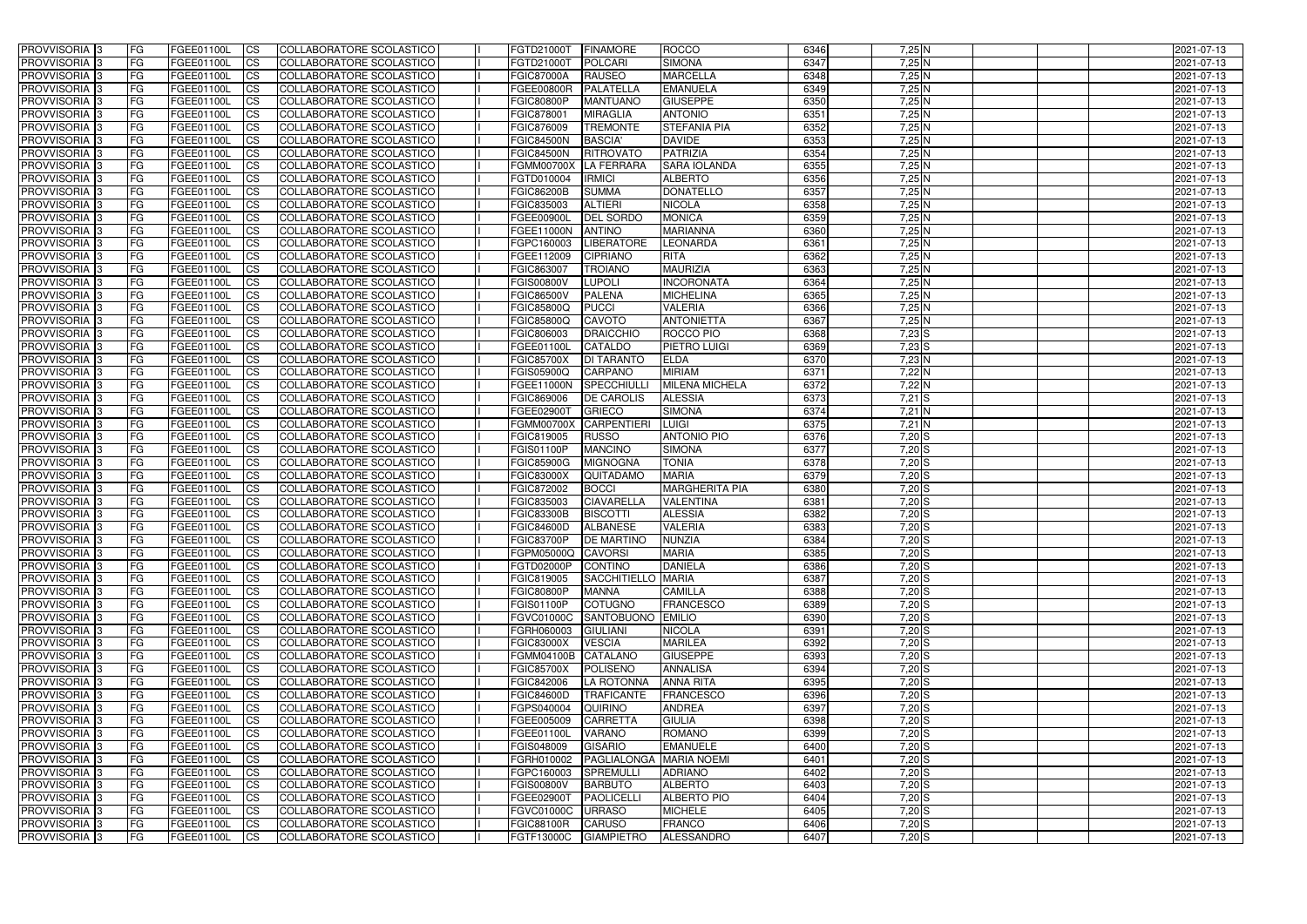| <b>PROVVISORIA</b> 3                       | l FG                   | FGEE01100L               | <b>ICS</b>             | COLLABORATORE SCOLASTICO                                    | FGMM00700X CAPORASO      |                                    | <b>DONATA</b>                              | 6408         | $7,20$ N             | 2021-07-13               |
|--------------------------------------------|------------------------|--------------------------|------------------------|-------------------------------------------------------------|--------------------------|------------------------------------|--------------------------------------------|--------------|----------------------|--------------------------|
| <b>PROVVISORIA 3</b>                       | FG                     | FGEE01100L               | <b>ICS</b>             | COLLABORATORE SCOLASTICO                                    | FGPM03000E               | <b>DE MICHELE</b>                  | <b>VERONICA</b>                            | 6409         | $7,20$ N             | 2021-07-13               |
| <b>PROVVISORIA</b>                         | FG                     | FGEE01100L               | <b>CS</b>              | <b>COLLABORATORE SCOLASTICO</b>                             | FGIC819005               | <b>ZELANO</b>                      | <b>SAMUELE</b>                             | 6410         | $7,20$ N             | 2021-07-13               |
| PROVVISORIA                                | FG                     | FGEE01100L               | <b>CS</b>              | COLLABORATORE SCOLASTICO                                    | FGTD08000A               | <b>DI TULLIO</b>                   | <b>FRANCESCA</b>                           | 6411         | $7,20$ N             | 2021-07-13               |
| PROVVISORIA <sup>1</sup> 3                 | FG                     | FGEE01100L               | <b>CS</b>              | COLLABORATORE SCOLASTICO                                    | <b>FGIC85700X</b>        | <b>MARTINO</b>                     | <b>BRIGET</b>                              | 6412         | 7,20 N               | 2021-07-13               |
| PROVVISORIA <sup>1</sup> 3                 | FG                     | FGEE01100L               | <b>CS</b>              | COLLABORATORE SCOLASTICO                                    | FGVC01000C               | <b>RONGIOLETT</b>                  | <b>SARA</b>                                | 6413         | 7,20 N               | 2021-07-13               |
| PROVVISORIA <sup>1</sup> 3                 | FG                     | FGEE01100L               | <b>CS</b>              | COLLABORATORE SCOLASTICO                                    | FGPC15000C               | <b>CENICOLA</b>                    | <b>MAFALDA</b>                             | 6414         | $7,20$ N             | 2021-07-13               |
| PROVVISORIA 3                              | FG                     | FGEE01100L               | <b>ICS</b>             | COLLABORATORE SCOLASTICO                                    | FGIC88100R               | <b>FLORIO</b>                      | <b>DAVIDE</b>                              | 6415         | 7,20 N               | 2021-07-13               |
| PROVVISORIA 3                              | FG                     | FGEE01100L               | <b>CS</b>              | COLLABORATORE SCOLASTICO                                    | FGVC01000C               | <b>SAMBERO</b>                     | PIETRO                                     | 6416         | 7,20 N               | 2021-07-13               |
| PROVVISORIA 3                              | <b>FG</b>              | FGEE01100L               | <b>ICS</b>             | COLLABORATORE SCOLASTICO                                    | FGEE00800R               | <b>TARALLO</b>                     | <b>RITA</b>                                | 6417         | $7,20$ N             | 2021-07-13               |
| PROVVISORIA 3                              | FG                     | FGEE01100L               | <b>ICS</b>             | COLLABORATORE SCOLASTICO                                    | FGIC856004               | <b>FOLGANI</b>                     | <b>GIUSEPPE</b>                            | 6418         | $7,20$ N             | 2021-07-13               |
| <b>PROVVISORIA</b>                         | FG                     | FGEE01100L               | <b>CS</b>              | COLLABORATORE SCOLASTICO                                    | FGTE020006               | <b>VIGLIONE</b>                    | <b>MICHELE</b>                             | 6419         | 7,20 N               | 2021-07-13               |
| <b>PROVVISORIA</b>                         | FG                     | FGEE01100L               | <b>ICS</b>             | COLLABORATORE SCOLASTICO                                    | FGTE020006               | <b>FRASCA</b>                      | <b>SABRINA</b>                             | 6420         | $7,20$ N             | 2021-07-13               |
| <b>PROVVISORIA</b>                         | FG                     | FGEE01100L               | <b>ICS</b>             | COLLABORATORE SCOLASTICO                                    | FGPS040004               | <b>RUSSO</b>                       | <b>VINCENZO</b>                            | 6421         | $7,20$ N             | 2021-07-13               |
| <b>PROVVISORIA</b>                         | FG                     | FGEE01100L               | <b>ICS</b>             | COLLABORATORE SCOLASTICO                                    | <b>FGIC83000X</b>        | <b>NOVEMBRINO</b>                  | <b>GIOVANNI</b>                            | 6422         | $7,20$ N             | 2021-07-13               |
| <b>PROVVISORIA</b>                         | FG                     | FGEE01100L               | <b>ICS</b>             | COLLABORATORE SCOLASTICO                                    | FGTD02000P               | <b>LOMUSCIO</b>                    | <b>MARIAROSARIA</b>                        | 6423         | $7,20$ N             | 2021-07-13               |
| <b>PROVVISORIA</b>                         | FG                     | FGEE01100L               | <b>ICS</b>             | COLLABORATORE SCOLASTICO                                    | <b>FGIC86200B</b>        | <b>TROMBACCO</b>                   | <b>GIULIA</b>                              | 6424         | 7,20 N               | 2021-07-13               |
| <b>PROVVISORIA</b>                         | FG                     | FGEE01100L               | <b>ICS</b>             | COLLABORATORE SCOLASTICO                                    | FGPM03000E               | <b>DI GIANNI</b>                   | <b>FABIO</b>                               | 6425         | 7,20 N               | 2021-07-13               |
| PROVVISORIA <sup>3</sup>                   | FG                     | FGEE01100L               | <b>ICS</b>             | COLLABORATORE SCOLASTICO                                    | <b>FGIC81600N</b>        | <b>LICO</b>                        | LELIO                                      | 6426         | $7,20$ N             | 2021-07-13               |
| PROVVISORIA 3                              | FG                     | FGEE01100L               | <b>ICS</b>             | COLLABORATORE SCOLASTICO                                    | FGIC856004               | <b>RICCIARDI</b>                   | <b>GIORGIA</b>                             | 6427         | 7,20 N               | 2021-07-13               |
| PROVVISORIA <sup>1</sup> 3                 | FG                     | FGEE01100L               | <b>ICS</b>             | COLLABORATORE SCOLASTICO                                    | <b>FGIC85900G</b>        | <b>SOLIMINE</b>                    | <b>AURORA</b>                              | 6428         | $7,20$ N             | 2021-07-13<br>2021-07-13 |
| PROVVISORIA 3                              | FG                     | FGEE01100L               | <b>ICS</b>             | COLLABORATORE SCOLASTICO                                    | FGIS05900Q               | <b>PALMA</b>                       | <b>FRANCESCO</b>                           | 6429         | $7,20$ N             |                          |
| PROVVISORIA 3<br>PROVVISORIA <sup>13</sup> | FG                     | FGEE01100L<br>FGEE01100L | <b>ICS</b>             | <b>COLLABORATORE SCOLASTICO</b><br>COLLABORATORE SCOLASTICO | FGIC86000Q<br>FGIC877005 | <b>VIVOLO</b><br><b>SCARPIELLO</b> | <b>VINCENZO</b><br><b>MARIO</b>            | 6430<br>6431 | $7,20$ N<br>$7,20$ N | 2021-07-13<br>2021-07-13 |
| PROVVISORIA <sup>3</sup>                   | FG<br>FG               | FGEE01100L               | <b>CS</b><br><b>CS</b> | COLLABORATORE SCOLASTICO                                    | FGIS06100Q               | <b>TOTARO</b>                      | <b>VINCENZO PIO</b>                        | 6432         | $7,20$ N             | 2021-07-13               |
| PROVVISORIA 3                              | FG                     | FGEE01100L               | <b>ICS</b>             | COLLABORATORE SCOLASTICO                                    | FGTE020006               | PADALINO                           | <b>LAURA</b>                               | 6433         | $7,20$ N             | 2021-07-13               |
| PROVVISORIA 3                              | FG                     | FGEE01100L               | <b>ICS</b>             | COLLABORATORE SCOLASTICO                                    | FGIS044002               | <b>SACCO</b>                       | <b>IDA ANTONIA PIA</b>                     | 6434         | $7,20$ N             | 2021-07-13               |
| PROVVISORIA                                | FG                     | FGEE01100L               | <b>ICS</b>             | COLLABORATORE SCOLASTICO                                    | FGEE099004               | <b>BRIANO</b>                      | <b>CHIARA</b>                              | 6435         | 7,20 N               | 2021-07-13               |
| PROVVISORIA                                | FG                     | FGEE01100L               | <b>CS</b>              | <b>COLLABORATORE SCOLASTICO</b>                             | <b>FGIC85700X</b>        | <b>PEPE</b>                        | <b>FABIO</b>                               | 6436         | $7,20$ N             | 2021-07-13               |
| PROVVISORIA                                | FG                     | FGEE01100L               | <b>CS</b>              | COLLABORATORE SCOLASTICO                                    | FGPS040004               | CARDELLINO                         | <b>GABRIELE</b>                            | 6437         | 7,20 N               | 2021-07-13               |
| PROVVISORIA                                | FG                     | FGEE01100L               | <b>CS</b>              | COLLABORATORE SCOLASTICO                                    | <b>FGIS05300R</b>        | VALENTINO                          | <b>NICOLA PIO</b>                          | 6438         | 7,20 N               | 2021-07-13               |
| PROVVISORIA <sup>1</sup> 3                 | FG                     | FGEE01100L               | <b>CS</b>              | COLLABORATORE SCOLASTICO                                    | FGTE020006               | <b>GIANNUARIO</b>                  | <b>NOEMI</b>                               | 6439         | $7,20$ N             | 2021-07-13               |
| PROVVISORIA <sup>1</sup> 3                 | FG                     | FGEE01100L               | <b>CS</b>              | COLLABORATORE SCOLASTICO                                    | FGEE00800R               | <b>DELLI CARRI</b>                 | ROBERTA FRANCESCA                          | 6440         | $7,20$ N             | 2021-07-13               |
| PROVVISORIA 3                              | FG                     | FGEE01100L               | <b>CS</b>              | COLLABORATORE SCOLASTICO                                    | FGIS007003               | <b>SPERADIO</b>                    | <b>MARIA PIA</b>                           | 6441         | $7,20$ N             | 2021-07-13               |
| <b>PROVVISORIA</b>                         | FG                     | FGEE01100L               | <b>ICS</b>             | COLLABORATORE SCOLASTICO                                    | FGEE005009               | <b>COCO</b>                        | <b>GREGORIO</b>                            | 6442         | $7,20$ N             | 2021-07-13               |
| PROVVISORIA <sup>1</sup> 3                 | FG                     | FGEE01100L               | <b>CS</b>              | COLLABORATORE SCOLASTICO                                    | FGEE005009               | ABBATANTUON SILVIA                 |                                            | 6443         | 7,20 N               | 2021-07-13               |
| PROVVISORIA 3                              | FG                     | FGEE01100L               | <b>ICS</b>             | COLLABORATORE SCOLASTICO                                    | <b>FGIC80800P</b>        | <b>SCHIAVONE</b>                   | <b>CARMELA</b>                             | 6444         | $7,20$ N             | 2021-07-13               |
| <b>PROVVISORIA</b>                         | <b>FG</b>              | FGEE01100L               | <b>ICS</b>             | COLLABORATORE SCOLASTICO                                    | FGIS001004               | <b>RINALDI</b>                     | <b>MICHELE</b>                             | 6445         | $7,20$ N             | 2021-07-13               |
| PROVVISORIA 3                              | FG                     | FGEE01100L               | CS                     | COLLABORATORE SCOLASTICO                                    | FGIC856004               | <b>MAGALDI</b>                     | <b>CHIARA</b>                              | 6446         | 7,20 N               | 2021-07-13               |
| PROVVISORIA 3                              | <b>FG</b>              | FGEE01100L               | $\mathsf{ICS}$         | COLLABORATORE SCOLASTICO                                    | <b>FGIC88200L</b>        | <b>CELOZZI</b>                     | <b>MARIACHIARA</b>                         | 6447         | $7,20$ N             | 2021-07-13               |
| PROVVISORIA 3                              | <b>FG</b>              | <b>FGEE01100L</b>        | $\mathsf{ICS}$         | COLLABORATORE SCOLASTICO                                    | <b>FGVC01000C</b>        | <b>VOTTIERO</b>                    | <b>MARCO</b>                               | 6448         | $7,20$ N             | 2021-07-13               |
| PROVVISORIA 3                              | <b>FG</b>              | FGEE01100L               | $\mathsf{ICS}$         | COLLABORATORE SCOLASTICO                                    | FGIC827004               | <b>CAMPANELL</b>                   | <b>ANGELA</b>                              | 6449         | $7,20$ N             | 2021-07-13               |
| PROVVISORIA 3                              | FG                     | FGEE01100L               | $\mathsf{ICS}$         | COLLABORATORE SCOLASTICO                                    | FGIC86000Q               | <b>DE MARTINO</b>                  | ANGELICA                                   | 6450         | 7,20 N               | 2021-07-13               |
| PROVVISORIA 3                              | l FG                   | FGEE01100L               | <b>CS</b>              | COLLABORATORE SCOLASTICO                                    | <b>FGIS04600N</b>        | PICCHIRALLO                        | <b>TERESA</b>                              | 6451         | $7,20$ N             | 2021-07-13               |
| PROVVISORIA 3                              | <b>FG</b>              | FGEE01100L               | $\mathsf{ICS}$         | COLLABORATORE SCOLASTICO                                    | <b>FGIC87900R</b>        | <b>MASCOLO</b>                     | <b>FRANCESCO GABRIELE</b>                  | 6452         | $7,20$ N             | 2021-07-13               |
| PROVVISORIA 3                              | FG                     | <b>FGEE01100L</b>        | <b>CS</b>              | COLLABORATORE SCOLASTICO                                    | FGIC877005               | LANZA                              | <b>MARIA PIA</b>                           | 6453         | $7,20$ N             | 2021-07-13               |
| PROVVISORIA 3                              | <b>FG</b>              | FGEE01100L               | <b>CS</b>              | COLLABORATORE SCOLASTICO                                    | FGIC822001               | <b>CARUSO</b>                      | <b>FILIPPO</b>                             | 6454         | $7,20$ N             | 2021-07-13               |
| PROVVISORIA 3                              | <b>FG</b>              | FGEE01100L               | <b>CS</b>              | COLLABORATORE SCOLASTICO                                    | FGTE020006               | <b>LIBERATO</b>                    | <b>UMBERTO PIO</b>                         | 6455         | $7,20$ N<br>$7,20$ N | 2021-07-13               |
| PROVVISORIA 3                              | <b>FG</b>              | FGEE01100L               | <b>CS</b>              | COLLABORATORE SCOLASTICO                                    | <b>FGIC85800Q</b>        | <b>MICALETTI</b>                   | <b>GIADA</b>                               | 6456         |                      | 2021-07-13               |
| PROVVISORIA 3                              | <b>FG</b>              | FGEE01100L               | <b>CS</b>              | COLLABORATORE SCOLASTICO                                    | <b>FGIC82900Q</b>        | LA MARCA                           | <b>GIANLUCA</b>                            | 6457<br>6458 | $7,20$ N<br>$7,20$ N | 2021-07-13               |
| PROVVISORIA 3<br>PROVVISORIA 3             | <b>FG</b><br><b>FG</b> | FGEE01100L<br>FGEE01100L | <b>CS</b><br><b>CS</b> | COLLABORATORE SCOLASTICO<br>COLLABORATORE SCOLASTICO        | FGIC822001<br>FGEE01200C | <b>TRECCA</b><br>FISCARELLI        | <b>GABRIELLA</b><br><b>ANTONIO LUCIANO</b> | 6459         | $7,20$ N             | 2021-07-13<br>2021-07-13 |
| PROVVISORIA 3                              | <b>FG</b>              | FGEE01100L               | <b>CS</b>              | COLLABORATORE SCOLASTICO                                    | <b>FGIC82900Q</b>        | <b>GELSOMINO</b>                   | <b>DANIELE</b>                             | 6460         | $7,20$ N             | 2021-07-13               |
| PROVVISORIA 3                              | <b>FG</b>              | FGEE01100L               | <b>CS</b>              | COLLABORATORE SCOLASTICO                                    | <b>FGIC86200B</b>        | <b>GAROFALO</b>                    | <b>JLENIA</b>                              | 6461         | $7,20$ N             | 2021-07-13               |
| PROVVISORIA 3                              | FG                     | FGEE01100L               | <b>CS</b>              | COLLABORATORE SCOLASTICO                                    | <b>FGIS00800V</b>        | <b>DIURNO</b>                      | <b>MARIA INCORONATA</b>                    | 6462         | 7,20 N               | 2021-07-13               |
| PROVVISORIA 3                              | <b>FG</b>              | FGEE01100L               | <b>CS</b>              | COLLABORATORE SCOLASTICO                                    | FGEE01200C               | <b>GUARNIERI</b>                   | <b>CECILIA</b>                             | 6463         | $7,20$ N             | 2021-07-13               |
| PROVVISORIA 3                              | <b>FG</b>              | FGEE01100L               | <b>CS</b>              | COLLABORATORE SCOLASTICO                                    | <b>FGIC85800Q</b>        | <b>MOFFA</b>                       | ROCCO ANTONIO                              | 6464         | $7,20$ N             | 2021-07-13               |
| PROVVISORIA 3                              | FG                     | FGEE01100L               | <b>CS</b>              | COLLABORATORE SCOLASTICO                                    | <b>FGIC85800Q</b>        | <b>PALUMBO</b>                     | LETIZIA                                    | 6465         | $7,20$ N             | 2021-07-13               |
| PROVVISORIA 3                              | FG                     | <b>FGEE01100L</b>        | <b>CS</b>              | COLLABORATORE SCOLASTICO                                    | FGTD21000T               | <b>GRAMAZIO</b>                    | <b>MICHELE</b>                             | 6466         | $7,20$ N             | 2021-07-13               |
| PROVVISORIA 3                              | <b>FG</b>              | FGEE01100L               | <b>CS</b>              | COLLABORATORE SCOLASTICO                                    | FGIC869006               | <b>CAMPANALE</b>                   | <b>CARMEN</b>                              | 6467         | $7,20$ N             | 2021-07-13               |
| PROVVISORIA 3                              | <b>FG</b>              | FGEE01100L               | $\overline{\text{CS}}$ | COLLABORATORE SCOLASTICO                                    | FGPM03000E LAPALORCIA    |                                    | <b>GIULIA</b>                              | 6468         | $7,20$ N             | 2021-07-13               |
| PROVVISORIA 3                              | <b>FG</b>              | FGEE01100L               | $\overline{\text{CS}}$ | COLLABORATORE SCOLASTICO                                    | FGEE005009               | <b>MONTRONE</b>                    | <b>VALENTINA</b>                           | 6469         | $7,20$ N             | 2021-07-13               |
|                                            |                        |                          |                        |                                                             |                          |                                    |                                            |              |                      |                          |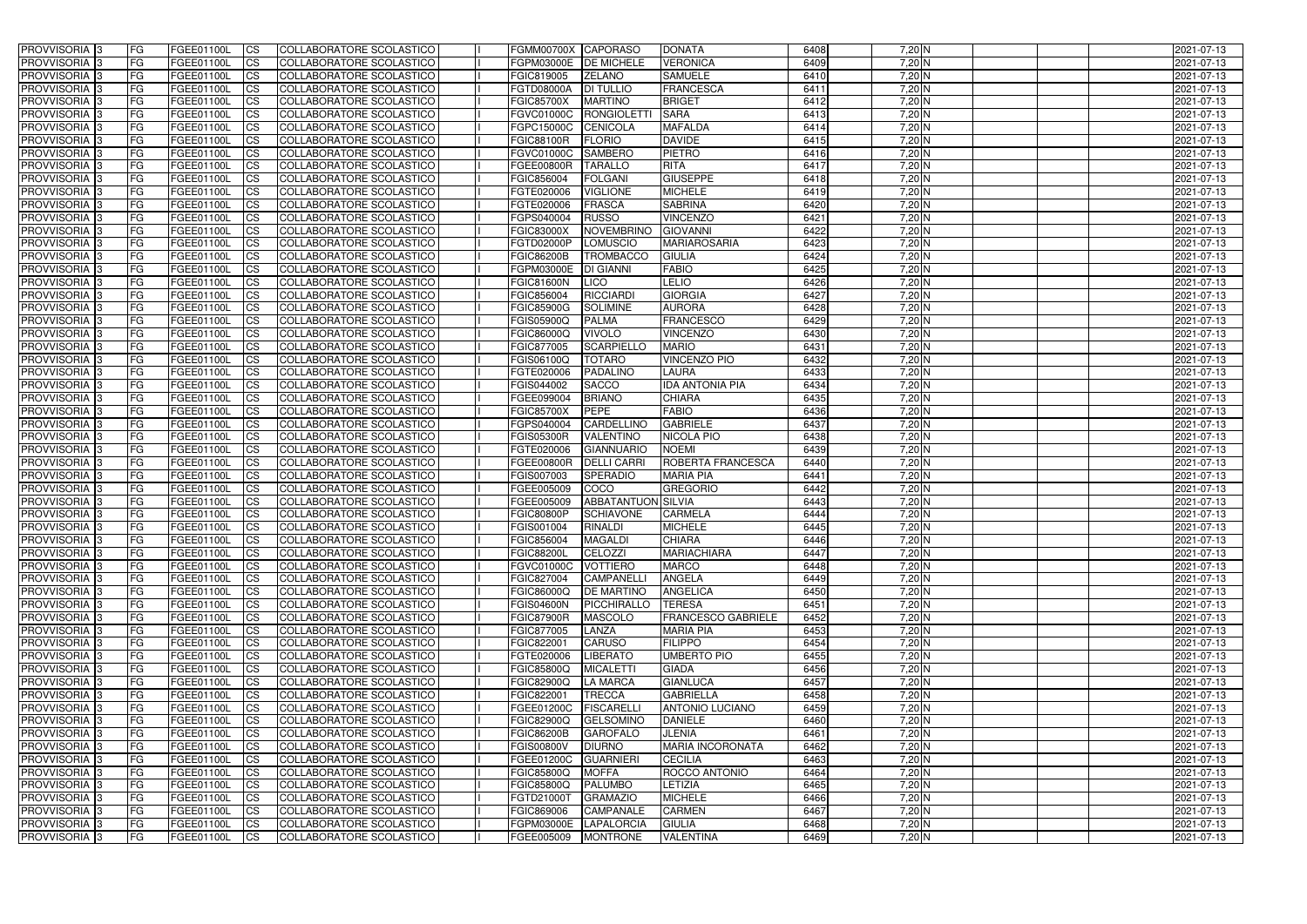| <b>PROVVISORIA</b> 3                     | l FG                   | FGEE01100L               | <b>ICS</b>               | COLLABORATORE SCOLASTICO                             | FGEE106002                               | <b>MIRAGLIA</b>                  | <b>DANIELE</b>                       | 6470         | $7,20$ N             | 2021-07-13               |
|------------------------------------------|------------------------|--------------------------|--------------------------|------------------------------------------------------|------------------------------------------|----------------------------------|--------------------------------------|--------------|----------------------|--------------------------|
| <b>PROVVISORIA 3</b>                     | FG                     | FGEE01100L               | <b>ICS</b>               | COLLABORATORE SCOLASTICO                             | FGTD060005                               | <b>PALMIERI</b>                  | <b>VIVIANA</b>                       | 6471         | $7,20$ N             | 2021-07-13               |
| PROVVISORIA <sup>1</sup> 3               | FG                     | FGEE01100L               | <b>CS</b>                | <b>COLLABORATORE SCOLASTICO</b>                      | FGVC01000C                               | CANNIZZO                         | <b>SILVESTRO</b>                     | 6472         | $7,20$ N             | 2021-07-13               |
| PROVVISORIA                              | FG                     | FGEE01100L               | <b>CS</b>                | COLLABORATORE SCOLASTICO                             | FGPS010008                               | <b>DICO</b>                      | <b>PASQUALE</b>                      | 6473         | $7,20$ N             | 2021-07-13               |
| <b>PROVVISORIA 3</b>                     | FG                     | FGEE01100L               | <b>CS</b>                | COLLABORATORE SCOLASTICO                             | <b>FGIC86200B</b>                        | LO STORTO                        | <b>FRANCESCA</b>                     | 6474         | 7,20 N               | 2021-07-13               |
| PROVVISORIA <sup>1</sup> 3               | FG                     | FGEE01100L               | <b>CS</b>                | COLLABORATORE SCOLASTICO                             | <b>FGPM03000E</b>                        | <b>FALEO</b>                     | <b>CHIARA</b>                        | 6475         | 7,20 N               | 2021-07-13               |
| PROVVISORIA <sup>1</sup> 3               | FG                     | FGEE01100L               | <b>CS</b>                | COLLABORATORE SCOLASTICO                             | FGTD060005                               | <b>FORTE</b>                     | <b>ANNINA PIA</b>                    | 6476         | $7,20$ N             | 2021-07-13               |
| PROVVISORIA 3                            | FG                     | FGEE01100L               | <b>ICS</b>               | COLLABORATORE SCOLASTICO                             | FGIS06100Q                               | <b>CASTRIOTTA</b>                | <b>ELISABETTA</b>                    | 6477         | 7,20 N               | 2021-07-13               |
| PROVVISORIA <sup>3</sup>                 | FG                     | FGEE01100L               | <b>CS</b>                | COLLABORATORE SCOLASTICO                             | FGPM03000E                               | D'ANGELO                         | <b>MARIO PIO</b>                     | 6478         | 7,20 N               | 2021-07-13               |
| PROVVISORIA 3                            | <b>FG</b>              | FGEE01100L               | <b>ICS</b>               | COLLABORATORE SCOLASTICO                             | FGPS040004                               | <b>ROLLO</b>                     | <b>FEDERICA</b>                      | 6479         | $7,20$ N             | 2021-07-13               |
| <b>PROVVISORIA</b> 3                     | FG                     | FGEE01100L               | <b>ICS</b>               | COLLABORATORE SCOLASTICO                             | <b>FGMM00700X</b>                        | <b>VIGORITA</b>                  | <b>ANTONIO</b>                       | 6480         | $7,20$ N             | 2021-07-13               |
| <b>PROVVISORIA</b>                       | FG                     | FGEE01100L               | <b>ICS</b>               | COLLABORATORE SCOLASTICO                             | FGIC827004                               | <b>TRINCONE</b>                  | <b>GIUSI</b>                         | 6481         | 7,20 N               | 2021-07-13               |
| <b>PROVVISORIA</b>                       | FG                     | FGEE01100L               | <b>ICS</b>               | COLLABORATORE SCOLASTICO                             | <b>FGIC82300R</b>                        | LEONE                            | PIETRO                               | 6482         | $7,20$ N             | 2021-07-13               |
| <b>PROVVISORIA</b>                       | FG                     | FGEE01100L               | <b>ICS</b>               | COLLABORATORE SCOLASTICO                             | <b>FGIC82900Q</b>                        | <b>LAQUAGLIA</b>                 | <b>MIRIAM</b>                        | 6483         | $7,20$ N             | 2021-07-13               |
| <b>PROVVISORIA</b>                       | FG                     | FGEE01100L               | <b>ICS</b>               | COLLABORATORE SCOLASTICO                             | FGPC180008                               | SINISI                           | <b>FILOMENA</b>                      | 6484         | $7,20$ N             | 2021-07-13               |
| <b>PROVVISORIA</b>                       | FG                     | FGEE01100L               | <b>ICS</b>               | COLLABORATORE SCOLASTICO                             | FGEE005009                               | <b>LOMBARDI</b>                  | <b>LUCIA</b>                         | 6485         | $7,20$ N             | 2021-07-13               |
| <b>PROVVISORIA</b><br><b>PROVVISORIA</b> | FG<br>FG               | FGEE01100L<br>FGEE01100L | <b>ICS</b>               | COLLABORATORE SCOLASTICO<br>COLLABORATORE SCOLASTICO | FGIS044002                               | <b>CELESTE</b><br><b>FALCONE</b> | <b>NICOLA</b><br><b>ANTONIO</b>      | 6486<br>6487 | 7,20 N               | 2021-07-13               |
| PROVVISORIA <sup>3</sup>                 | FG                     | FGEE01100L               | <b>ICS</b><br><b>ICS</b> | COLLABORATORE SCOLASTICO                             | FGIS05900Q<br>FGIC86000Q                 | <b>MINUTILLO</b>                 | <b>MARCO</b>                         | 6488         | 7,20 N<br>$7,20$ N   | 2021-07-13<br>2021-07-13 |
| PROVVISORIA 3                            | FG                     | FGEE01100L               | <b>ICS</b>               | COLLABORATORE SCOLASTICO                             | FGIC819005                               | <b>BOTTICELL</b>                 | <b>MARIACARMEN</b>                   | 6489         | 7,20 N               | 2021-07-13               |
| PROVVISORIA <sup>3</sup>                 | FG                     | FGEE01100L               | <b>ICS</b>               | COLLABORATORE SCOLASTICO                             | FGIC818009                               | <b>SOLIMINE</b>                  | <b>PASQUALE PIO</b>                  | 6490         | $7,20$ N             | 2021-07-13               |
| PROVVISORIA 3                            | FG                     | FGEE01100L               | <b>ICS</b>               | COLLABORATORE SCOLASTICO                             | FGEE06000T                               | <b>GAETA</b>                     | <b>ANTONELLA</b>                     | 6491         | $7,20$ N             | 2021-07-13               |
| PROVVISORIA <sup>3</sup>                 | FG                     | FGEE01100L               | <b>ICS</b>               | <b>COLLABORATORE SCOLASTICO</b>                      | <b>FGIS00800V</b>                        | <b>PANUNZIO</b>                  | PASQUALE GIUSEPPE                    | 6492         | $7,20$ N             | 2021-07-13               |
| PROVVISORIA <sup>3</sup>                 | FG                     | FGEE01100L               | <b>CS</b>                | COLLABORATORE SCOLASTICO                             | <b>FGIC85700X</b>                        | <b>FERRARA</b>                   | <b>SIMONA</b>                        | 6493         | $7,20$ N             | 2021-07-13               |
| PROVVISORIA <sup>3</sup>                 | FG                     | FGEE01100L               | <b>CS</b>                | <b>COLLABORATORE SCOLASTICO</b>                      | FGTF13000C                               | PLACENTINO                       | <b>DOMENICO</b>                      | 6494         | $7,20$ N             | 2021-07-13               |
| PROVVISORIA <sup>1</sup> 3               | FG                     | FGEE01100L               | <b>ICS</b>               | COLLABORATORE SCOLASTICO                             | FGVC01000C                               | <b>DI FIORE</b>                  | <b>MATTEO</b>                        | 6495         | $7,20$ N             | 2021-07-13               |
| PROVVISORIA 3                            | FG                     | FGEE01100L               | <b>ICS</b>               | COLLABORATORE SCOLASTICO                             | <b>FGIC86600P</b>                        | <b>IANTOSCO</b>                  | <b>FEDERICA</b>                      | 6496         | $7,20$ N             | 2021-07-13               |
| PROVVISORIA                              | FG                     | FGEE01100L               | <b>ICS</b>               | COLLABORATORE SCOLASTICO                             | FGIC820009                               | <b>BASILE</b>                    | <b>SALVATORE</b>                     | 6497         | 7,20 N               | 2021-07-13               |
| PROVVISORIA                              | FG                     | FGEE01100L               | <b>CS</b>                | <b>COLLABORATORE SCOLASTICO</b>                      | FGIC835003                               | <b>TRONCO</b>                    | <b>MARIANNA</b>                      | 6498         | $7,20$ N             | 2021-07-13               |
| PROVVISORIA                              | FG                     | FGEE01100L               | <b>CS</b>                | COLLABORATORE SCOLASTICO                             | FGEE099004                               | PANZUTO                          | <b>CARMEN</b>                        | 6499         | 7,20 N               | 2021-07-13               |
| PROVVISORIA                              | FG                     | FGEE01100L               | <b>CS</b>                | COLLABORATORE SCOLASTICO                             | FGIC820009                               | <b>LAURO</b>                     | <b>ROBERTO</b>                       | 6500         | 7,20 N               | 2021-07-13               |
| PROVVISORIA <sup>1</sup> 3               | FG                     | FGEE01100L               | <b>CS</b>                | COLLABORATORE SCOLASTICO                             | FGIC864003                               | <b>SORANE</b>                    | <b>FRANCESCO</b>                     | 6501         | $7,20$ N             | 2021-07-13               |
| PROVVISORIA <sup>1</sup> 3               | FG                     | FGEE01100L               | <b>CS</b>                | COLLABORATORE SCOLASTICO                             | FGTE020006                               | <b>DEL PRETE</b>                 | <b>GIUSEPPINA RITA</b>               | 6502         | $7,20$ N             | 2021-07-13               |
| PROVVISORIA 3                            | FG                     | FGEE01100L               | <b>CS</b>                | <b>COLLABORATORE SCOLASTICO</b>                      | FGIS007003                               | <b>BRONDA</b>                    | <b>NAZARIO PIO</b>                   | 6503         | $7,20$ N             | 2021-07-13               |
| PROVVISORIA <sup>1</sup> 3               | FG                     | FGEE01100L               | <b>ICS</b>               | COLLABORATORE SCOLASTICO                             | <b>FGIC80800P</b>                        | <b>DI MAURO</b>                  | <b>IMMACOLATA</b>                    | 6504         | $7,20$ N             | 2021-07-13               |
| PROVVISORIA <sup>1</sup> 3               | <b>FG</b>              | FGEE01100L               | <b>ICS</b>               | COLLABORATORE SCOLASTICO                             | FGIC818009                               | <b>BENEDETTO</b>                 | <b>MARIA ROSARIA</b>                 | 6505         | 7,20 N               | 2021-07-13               |
| PROVVISORIA 3<br><b>PROVVISORIA</b>      | <b>FG</b><br><b>FG</b> | FGEE01100L<br>FGEE01100L | <b>ICS</b>               | COLLABORATORE SCOLASTICO<br>COLLABORATORE SCOLASTICO | FGIC864003                               | <b>ARENA</b><br><b>RIZZI</b>     | <b>VALENTINA</b><br><b>VALENTINA</b> | 6506<br>6507 | $7,20$ N<br>$7,20$ N | 2021-07-13               |
| PROVVISORIA 3                            |                        |                          | <b>ICS</b>               | COLLABORATORE SCOLASTICO                             | FGEE005009                               |                                  |                                      | 6508         |                      | 2021-07-13<br>2021-07-13 |
| PROVVISORIA 3                            | FG<br><b>FG</b>        | FGEE01100L<br>FGEE01100L | CS <br>$\mathsf{ICS}$    | COLLABORATORE SCOLASTICO                             | FGEE03200N MARINARO<br>FGPM03000E DELOIA |                                  | <b>ANNA LISA</b><br><b>CIRO</b>      | 6509         | 7,20 N<br>$7,20$ N   | 2021-07-13               |
| PROVVISORIA 3                            | <b>FG</b>              | <b>FGEE01100L</b>        | $\mathsf{ICS}$           | COLLABORATORE SCOLASTICO                             | FGMM00700X DE LISI                       |                                  | <b>MICHELA</b>                       | 6510         | $7,20$ N             | 2021-07-13               |
| PROVVISORIA 3                            | <b>FG</b>              | FGEE01100L               | $\mathsf{ICS}$           | COLLABORATORE SCOLASTICO                             | <b>FGIC86100G</b>                        | <b>MARAUCCI</b>                  | <b>MARIA</b>                         | 6511         | $7,20$ N             | 2021-07-13               |
| PROVVISORIA 3                            | FG                     | FGEE01100L               | $\mathsf{ICS}$           | COLLABORATORE SCOLASTICO                             | <b>FGIC87000A</b>                        | <b>VILLANI</b>                   | <b>ANTONIO</b>                       | 6512         | $7,20$ N             | 2021-07-13               |
| PROVVISORIA 3                            | l FG                   | FGEE01100L               | $\overline{\text{CS}}$   | COLLABORATORE SCOLASTICO                             | FGPS010008                               | PADALINO                         | <b>LUCIA</b>                         | 6513         | $7,20$ N             | 2021-07-13               |
| PROVVISORIA 3                            | <b>FG</b>              | FGEE01100L               | $\mathsf{ICS}$           | COLLABORATORE SCOLASTICO                             | FGIS001004                               | <b>ORTUSO</b>                    | MICHELANGELO                         | 6514         | $7,20$ N             | 2021-07-13               |
| PROVVISORIA 3                            | FG                     | FGEE01100L               | <b>CS</b>                | COLLABORATORE SCOLASTICO                             | <b>FGIC83300B</b>                        | <b>CILENTI</b>                   | <b>ANGELA ISABELLA</b>               | 6515         | $7,20$ N             | 2021-07-13               |
| PROVVISORIA 3                            | <b>FG</b>              | FGEE01100L               | <b>CS</b>                | COLLABORATORE SCOLASTICO                             | FGPS040004                               | <b>DI LONARDO</b>                | <b>ANDREA</b>                        | 6516         | $7,20$ N             | 2021-07-13               |
| PROVVISORIA 3                            | <b>FG</b>              | FGEE01100L               | <b>CS</b>                | COLLABORATORE SCOLASTICO                             | FGEE01200C                               | COCOZZA                          | <b>EVELINA</b>                       | 6517         | $7,20$ N             | 2021-07-13               |
| PROVVISORIA 3                            | <b>FG</b>              | FGEE01100L               | <b>CS</b>                | COLLABORATORE SCOLASTICO                             | <b>FGIC85900G</b>                        | CROCE                            | <b>VITO</b>                          | 6518         | $7,20$ N             | 2021-07-13               |
| PROVVISORIA 3                            | <b>FG</b>              | FGEE01100L               | <b>CS</b>                | COLLABORATORE SCOLASTICO                             | FGIC856004                               | <b>VITULANO</b>                  | <b>VALENTINA</b>                     | 6519         | $7,20$ N             | 2021-07-13               |
| PROVVISORIA 3                            | <b>FG</b>              | FGEE01100L               | <b>CS</b>                | COLLABORATORE SCOLASTICO                             | FGTD060005                               | CARLONE                          | <b>VERONICA</b>                      | 6520         | $7,20$ N             | 2021-07-13               |
| PROVVISORIA 3                            | <b>FG</b>              | FGEE01100L               | <b>CS</b>                | COLLABORATORE SCOLASTICO                             | FGIS06100Q                               | <b>BELVISO</b>                   | <b>VALENTINA</b>                     | 6521         | $7,20$ N             | 2021-07-13               |
| PROVVISORIA 3                            | <b>FG</b>              | FGEE01100L               | <b>CS</b>                | COLLABORATORE SCOLASTICO                             | FGPM03000E                               | CARAVELLA                        | <b>ANNA</b>                          | 6522         | $7,20$ N             | 2021-07-13               |
| PROVVISORIA 3                            | <b>FG</b>              | FGEE01100L               | <b>CS</b>                | COLLABORATORE SCOLASTICO                             | FGIS05900Q                               | <b>TOTARO</b>                    | <b>ANTONIO</b>                       | 6523         | $7,20$ N             | 2021-07-13               |
| PROVVISORIA 3                            | <b>FG</b>              | FGEE01100L               | <b>CS</b>                | COLLABORATORE SCOLASTICO                             | FGIC876009                               | <b>CATENAZZO</b>                 | <b>CARMELA</b>                       | 6524         | 7,20 N               | 2021-07-13               |
| PROVVISORIA 3<br>PROVVISORIA 3           | <b>FG</b><br><b>FG</b> | FGEE01100L<br>FGEE01100L | <b>CS</b><br><b>CS</b>   | COLLABORATORE SCOLASTICO<br>COLLABORATORE SCOLASTICO | FGIS05900Q<br><b>FGIS00800V</b>          | <b>TOTARO</b><br>BOZZA           | <b>FRANCESCO</b><br><b>GIUSEPPE</b>  | 6525<br>6526 | $7,20$ N<br>$7,20$ N | 2021-07-13<br>2021-07-13 |
| PROVVISORIA 3                            | FG                     | FGEE01100L               | <b>CS</b>                | COLLABORATORE SCOLASTICO                             | FGPS010008                               | <b>FRAGASSI</b>                  | <b>STEFANO</b>                       | 6527         | $7,20$ N             | 2021-07-13               |
| PROVVISORIA 3                            | FG                     | <b>FGEE01100L</b>        | <b>CS</b>                | COLLABORATORE SCOLASTICO                             | FGIC842006                               | <b>TEDESCHI</b>                  | <b>MARIO</b>                         | 6528         | $7,20$ N             | 2021-07-13               |
| PROVVISORIA 3                            | <b>FG</b>              | FGEE01100L               | $\overline{\text{CS}}$   | COLLABORATORE SCOLASTICO                             | FGEE099004                               | <b>LASALVIA</b>                  | <b>LUCIA</b>                         | 6529         | $7,20$ N             | 2021-07-13               |
| PROVVISORIA 3                            | <b>FG</b>              | FGEE01100L               | $\overline{\text{CS}}$   | COLLABORATORE SCOLASTICO                             | FGIC835003                               | POLCE                            | <b>GIORGIA</b>                       | 6530         | $7,20$ N             | 2021-07-13               |
| PROVVISORIA 3                            | <b>FG</b>              | FGEE01100L               | $\overline{\text{CS}}$   | COLLABORATORE SCOLASTICO                             | FGIC847009                               | <b>CIAVARELLA</b>                | <b>GRAZIA</b>                        | 6531         | $7,20$ N             | 2021-07-13               |
|                                          |                        |                          |                          |                                                      |                                          |                                  |                                      |              |                      |                          |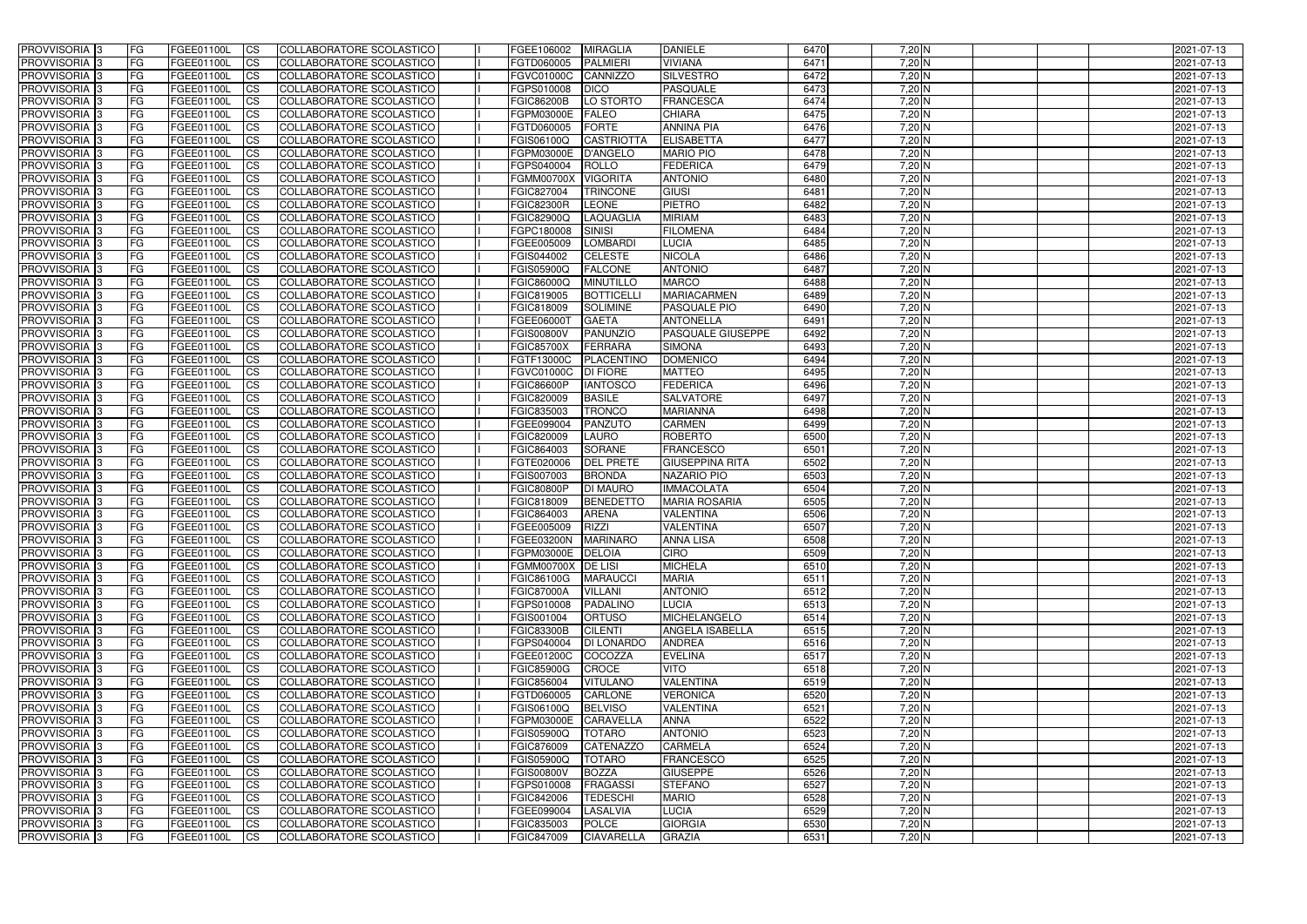| <b>PROVVISORIA</b> 3                                  | l FG                   | FGEE01100L               | <b>ICS</b>              | COLLABORATORE SCOLASTICO                                    | <b>FGIC85800Q</b>                      | FERRARA                            | <b>PASQUALE</b>                     | 6532         | $7,20$ N       | 2021-07-13               |
|-------------------------------------------------------|------------------------|--------------------------|-------------------------|-------------------------------------------------------------|----------------------------------------|------------------------------------|-------------------------------------|--------------|----------------|--------------------------|
| <b>PROVVISORIA 3</b>                                  | FG                     | FGEE01100L               | <b>ICS</b>              | COLLABORATORE SCOLASTICO                                    | FGEE03200N                             | <b>FALCONETT</b>                   | <b>TIZIANA</b>                      | 6533         | $7,20$ N       | 2021-07-13               |
| PROVVISORIA <sup>1</sup> 3                            | FG                     | FGEE01100L               | <b>CS</b>               | <b>COLLABORATORE SCOLASTICO</b>                             | FGIC876009                             | <b>FANTETTI</b>                    | <b>MARIA INCORONATA</b>             | 6534         | $7,20$ N       | 2021-07-13               |
| PROVVISORIA                                           | FG                     | FGEE01100L               | <b>CS</b>               | COLLABORATORE SCOLASTICO                                    | <b>FGIC82500C</b>                      | <b>L'ALTRELLA</b>                  | <b>NICOLA</b>                       | 6535         | $7,20$ N       | 2021-07-13               |
| PROVVISORIA <sup>1</sup> 3                            | FG                     | FGEE01100L               | <b>CS</b>               | COLLABORATORE SCOLASTICO                                    | FGTF13000C                             | <b>CONTE</b>                       | <b>LUIGI</b>                        | 6536         | 7,20 N         | 2021-07-13               |
| PROVVISORIA <sup>1</sup> 3                            | FG                     | FGEE01100L               | <b>CS</b>               | COLLABORATORE SCOLASTICO                                    | FGIC85800Q                             | LEPORE                             | <b>ANTONELLA</b>                    | 6537         | $7,20$ N       | 2021-07-13               |
| PROVVISORIA <sup>1</sup> 3                            | FG                     | FGEE01100L               | <b>CS</b>               | COLLABORATORE SCOLASTICO                                    | FGEE01100L                             | <b>CAPALDO</b>                     | <b>SEVERA MARIA LAURA</b>           | 6538         | $7,20$ N       | 2021-07-13               |
| PROVVISORIA 3                                         | FG                     | FGEE01100L               | <b>ICS</b>              | COLLABORATORE SCOLASTICO                                    | FGEE005009                             | <b>RADATTI</b>                     | <b>IOLANDA</b>                      | 6539         | 7,20 N         | 2021-07-13               |
| PROVVISORIA 3                                         | FG                     | FGEE01100L               | <b>CS</b>               | COLLABORATORE SCOLASTICO                                    | FGIC85900G                             | <b>ZIPPARI</b>                     | <b>ANNA</b>                         | 6540         | $7,20$ N       | 2021-07-13               |
| PROVVISORIA 3                                         | <b>FG</b>              | FGEE01100L               | <b>ICS</b>              | COLLABORATORE SCOLASTICO                                    | <b>FGIC87000A</b>                      | LO RUSSO                           | <b>MARIO</b>                        | 6541         | $7,20$ N       | 2021-07-13               |
| PROVVISORIA 3                                         | FG                     | FGEE01100L               | <b>CS</b>               | COLLABORATORE SCOLASTICO                                    | FGIC85800Q                             | <b>INTENZO</b>                     | <b>FEDELE</b>                       | 6542         | $7,20$ N       | 2021-07-13               |
| <b>PROVVISORIA</b>                                    | FG                     | FGEE01100L               | <b>CS</b>               | COLLABORATORE SCOLASTICO                                    | FGIC856004                             | <b>VECCHIONE</b>                   | <b>SIPONTINA</b>                    | 6543         | $7,20$ N       | 2021-07-13               |
| <b>PROVVISORIA</b>                                    | FG                     | FGEE01100L               | <b>ICS</b>              | COLLABORATORE SCOLASTICO                                    | FGTF13000C                             | <b>DI GIORGIO</b>                  | <b>DANIELE</b>                      | 6544         | $7,20$ N       | 2021-07-13               |
| <b>PROVVISORIA</b>                                    | FG                     | FGEE01100L               | <b>ICS</b>              | COLLABORATORE SCOLASTICO                                    | <b>FGIC85800Q</b>                      | <b>CUTTANO</b>                     | <b>GIOVANNI</b>                     | 6545         | $7,20$ N       | 2021-07-13               |
| <b>PROVVISORIA</b>                                    | FG                     | FGEE01100L               | <b>ICS</b>              | COLLABORATORE SCOLASTICO                                    | FGIS06100Q                             | <b>LOMBARDI</b>                    | <b>VINCENZA MICHELA</b>             | 6546         | $7,20$ N       | 2021-07-13               |
| <b>PROVVISORIA</b>                                    | FG                     | FGEE01100L               | <b>ICS</b>              | COLLABORATORE SCOLASTICO                                    | <b>FGIS03700V</b>                      |                                    | PICCOLANTONI ANTONIA SOCCORSA       | 6547         | $7,20$ N       | 2021-07-13               |
| <b>PROVVISORIA</b>                                    | FG                     | FGEE01100L               | <b>ICS</b>              | COLLABORATORE SCOLASTICO                                    | <b>FGIC82400L</b>                      | <b>IANNETTI</b>                    | <b>GIOVANNI</b>                     | 6548         | 7,20 N         | 2021-07-13               |
| <b>PROVVISORIA</b>                                    | FG                     | FGEE01100L               | <b>ICS</b>              | COLLABORATORE SCOLASTICO                                    | FGIS001004                             | <b>CASSA</b>                       | <b>GIUSEPPE</b>                     | 6549         | $7,18$ S       | 2021-07-13               |
| PROVVISORIA <sup>3</sup>                              | FG                     | FGEE01100L               | <b>ICS</b>              | COLLABORATORE SCOLASTICO                                    | <b>FGIC86200B</b>                      | <b>D'APICE</b>                     | <b>STEFANIA</b>                     | 6550         | $7,18$ N       | 2021-07-13               |
| PROVVISORIA <sup>3</sup>                              | FG                     | FGEE01100L               | <b>ICS</b>              | COLLABORATORE SCOLASTICO                                    | <b>FGMM00700X</b>                      | <b>DI BARI</b>                     | <b>CARMELA</b>                      | 6551         | $7,17$ S       | 2021-07-13               |
| PROVVISORIA <sup>1</sup> 3                            | FG                     | FGEE01100L               | <b>ICS</b>              | COLLABORATORE SCOLASTICO                                    | <b>FGIC81600N</b>                      | <b>DE RINALDIS</b>                 | <b>FILOMENA</b>                     | 6552         | 7,17S          | 2021-07-13               |
| PROVVISORIA 3                                         | FG                     | FGEE01100L               | <b>ICS</b>              | COLLABORATORE SCOLASTICO                                    | FGTF13000C                             | <b>METAURO</b>                     | <b>TERESA</b>                       | 6553         | 7,17S          | 2021-07-13               |
| PROVVISORIA <sup>3</sup><br>PROVVISORIA <sup>13</sup> | FG<br>FG               | FGEE01100L<br>FGEE01100L | <b>ICS</b><br><b>CS</b> | <b>COLLABORATORE SCOLASTICO</b><br>COLLABORATORE SCOLASTICO | <b>FGIC86100G</b><br>FGIC855008        | LATTANZIO<br><b>LAMONACA</b>       | <b>ANNAMARIA</b><br><b>GIACINTO</b> | 6554<br>6555 | 7,17S<br>7,17S | 2021-07-13<br>2021-07-13 |
| PROVVISORIA <sup>3</sup>                              | FG                     | FGEE01100L               | <b>CS</b>               | COLLABORATORE SCOLASTICO                                    | FGPS040004                             | <b>PASQUA</b>                      | <b>ANTONIO</b>                      | 6556         | 7,17S          | 2021-07-13               |
| PROVVISORIA <sup>1</sup> 3                            | FG                     | FGEE01100L               | <b>CS</b>               | COLLABORATORE SCOLASTICO                                    | FGIC85800Q                             | <b>CIULLO</b>                      | <b>LEONARDINA</b>                   | 6557         | 7,17S          | 2021-07-13               |
| PROVVISORIA 3                                         | FG                     | FGEE01100L               | <b>ICS</b>              | COLLABORATORE SCOLASTICO                                    | FGIC818009                             | <b>DI DOMENICO</b>                 | <b>SONIA</b>                        | 6558         | $7,17$ $S$     | 2021-07-13               |
| <b>PROVVISORIA</b>                                    | FG                     | FGEE01100L               | <b>ICS</b>              | COLLABORATORE SCOLASTICO                                    | FGTD08000A                             | <b>DE ROSA</b>                     | <b>ROSA</b>                         | 6559         | $7,17$ S       | 2021-07-13               |
| PROVVISORIA                                           | FG                     | FGEE01100L               | <b>CS</b>               | <b>COLLABORATORE SCOLASTICO</b>                             | FGIC880001                             | QUIESE                             | VALLEVERDINA                        | 6560         | $7,17$ S       | 2021-07-13               |
| PROVVISORIA                                           | FG                     | FGEE01100L               | <b>CS</b>               | COLLABORATORE SCOLASTICO                                    | <b>FGIC87000A</b>                      | FERRARA                            | <b>STEFANIA</b>                     | 6561         | $7,17$ S       | 2021-07-13               |
| PROVVISORIA                                           | FG                     | FGEE01100L               | <b>CS</b>               | COLLABORATORE SCOLASTICO                                    | FGPS010008                             | <b>BELSANTI</b>                    | <b>MARGHERITA</b>                   | 6562         | $7,17$ S       | 2021-07-13               |
| PROVVISORIA <sup>1</sup> 3                            | FG                     | FGEE01100L               | <b>CS</b>               | COLLABORATORE SCOLASTICO                                    | <b>FGMM00700X</b>                      | SPAGNOLI                           | <b>GINA</b>                         | 6563         | $7,17$ $S$     | 2021-07-13               |
| PROVVISORIA <sup>1</sup> 3                            | FG                     | FGEE01100L               | <b>CS</b>               | COLLABORATORE SCOLASTICO                                    | <b>FGIS00800V</b>                      | <b>TRIGIANI</b>                    | <b>STEFANO</b>                      | 6564         | $7,17$ S       | 2021-07-13               |
| PROVVISORIA 3                                         | FG                     | FGEE01100L               | <b>CS</b>               | <b>COLLABORATORE SCOLASTICO</b>                             | <b>FGIC83700P</b>                      | <b>GIORDANO</b>                    | <b>ROSA</b>                         | 6565         | $7,17$ S       | 2021-07-13               |
| <b>PROVVISORIA</b>                                    | FG                     | FGEE01100L               | <b>ICS</b>              | COLLABORATORE SCOLASTICO                                    | FGTD21000T                             | LUCARELLI                          | <b>SAPIA</b>                        | 6566         | 7,17S          | 2021-07-13               |
| PROVVISORIA <sup>1</sup> 3                            | <b>FG</b>              | FGEE01100L               | <b>CS</b>               | COLLABORATORE SCOLASTICO                                    | FGIC86100G                             | <b>DE LEO</b>                      | <b>AGATA</b>                        | 6567         | $7,17$ S       | 2021-07-13               |
| PROVVISORIA 3                                         | <b>FG</b>              | FGEE01100L               | <b>ICS</b>              | COLLABORATORE SCOLASTICO                                    | FGPM05000Q                             | <b>GERMANO</b>                     | <b>GRAZIA DAMIANA</b>               | 6568         | 7,17N          | 2021-07-13               |
| <b>PROVVISORIA</b>                                    | <b>FG</b>              | FGEE01100L               | <b>ICS</b>              | COLLABORATORE SCOLASTICO                                    | <b>FGIC87900R</b>                      | <b>CONTESSA</b>                    | <b>LAURA</b>                        | 6569         | 7,17N          | 2021-07-13               |
| PROVVISORIA 3                                         | FG                     | FGEE01100L               | CS                      | COLLABORATORE SCOLASTICO                                    | FGRH010002 RICUCCI                     |                                    | <b>ANTONIETTA</b>                   | 6570         | $7,17$ N       | 2021-07-13               |
| PROVVISORIA 3                                         | <b>FG</b>              | FGEE01100L               | $\mathsf{ICS}$          | COLLABORATORE SCOLASTICO                                    | FGEE06000T                             | <b>DEL SONNO</b>                   | <b>LUCIA</b>                        | 6571         | 7,17N          | 2021-07-13               |
| PROVVISORIA 3                                         | <b>FG</b>              | <b>FGEE01100L</b>        | $\mathsf{ICS}$          | COLLABORATORE SCOLASTICO                                    | <b>FGIC85900G</b>                      | <b>MIRANDA</b>                     | <b>BARBARA</b>                      | 6572         | $7,17$ N       | 2021-07-13               |
| PROVVISORIA 3                                         | <b>FG</b>              | FGEE01100L               | $\mathsf{ICS}$          | COLLABORATORE SCOLASTICO                                    | FGIC818009                             | <b>MARANO</b>                      | <b>MARIA LAURA</b>                  | 6573         | 7,17N          | 2021-07-13               |
| PROVVISORIA 3                                         | FG                     | FGEE01100L               | $\mathsf{ICS}$          | COLLABORATORE SCOLASTICO                                    | FGIS05900Q                             | <b>AFFATATO</b>                    | <b>STEFANO</b>                      | 6574         | $7,17$ N       | 2021-07-13               |
| PROVVISORIA 3                                         | l FG                   | FGEE01100L               | <b>CS</b>               | COLLABORATORE SCOLASTICO                                    | <b>FGIC86200B</b>                      | LA GATTA                           | <b>LUCIA</b>                        | 6575         | $7,17$ N       | 2021-07-13               |
| PROVVISORIA 3                                         | <b>FG</b>              | FGEE01100L               | <b>CS</b>               | COLLABORATORE SCOLASTICO                                    | FGIC822001                             | <b>FORMILLO</b>                    | <b>MARIANGELA</b>                   | 6576         | 7,17N          | 2021-07-13               |
| PROVVISORIA <sup>3</sup>                              | FG                     | FGEE01100L               | <b>CS</b>               | COLLABORATORE SCOLASTICO                                    | FGEE106002                             | <b>ACANFORA</b>                    | <b>BRUNELLA</b>                     | 6577         | 7,17N          | 2021-07-13               |
| PROVVISORIA 3                                         | FG                     | FGEE01100L               | <b>CS</b>               | COLLABORATORE SCOLASTICO                                    | <b>FGIS01100P</b>                      | <b>SCHIAVONE</b>                   | ALESSANDRO                          | 6578         | $7,17$ N       | 2021-07-13               |
| PROVVISORIA 3                                         | <b>FG</b>              | FGEE01100L               | <b>CS</b>               | COLLABORATORE SCOLASTICO                                    | FGIC880001                             | <b>PROCACCIO</b>                   | ANNARITA<br>VINCENZA SAMANTHA       | 6579         | 7,17N          | 2021-07-13<br>2021-07-13 |
| PROVVISORIA 3                                         | <b>FG</b>              | FGEE01100L               | <b>CS</b>               | COLLABORATORE SCOLASTICO                                    | FGPM10000G                             | <b>MINCHILLO</b>                   |                                     | 6580         | 7,17N          |                          |
| PROVVISORIA 3<br>PROVVISORIA 3                        | <b>FG</b><br><b>FG</b> | FGEE01100L               | <b>CS</b>               | COLLABORATORE SCOLASTICO<br>COLLABORATORE SCOLASTICO        | FGIC880001                             | <b>CASIERI</b><br><b>SENERCHIA</b> | LUIGINA<br><b>DANIELA</b>           | 6581<br>6582 | 7,17N<br>7,17N | 2021-07-13               |
| PROVVISORIA 3                                         | <b>FG</b>              | FGEE01100L<br>FGEE01100L | <b>CS</b><br><b>CS</b>  | COLLABORATORE SCOLASTICO                                    | <b>FGIC81600N</b><br><b>FGIS04600N</b> | <b>DI TONNO</b>                    | <b>DARIO</b>                        | 6583         | 7,17N          | 2021-07-13<br>2021-07-13 |
| PROVVISORIA 3                                         | <b>FG</b>              | FGEE01100L               | <b>CS</b>               | COLLABORATORE SCOLASTICO                                    | FGIS007003                             | <b>BRONDA</b>                      | <b>GRAZIA</b>                       | 6584         | $7,17$ N       | 2021-07-13               |
| PROVVISORIA 3                                         | <b>FG</b>              | FGEE01100L               | <b>CS</b>               | COLLABORATORE SCOLASTICO                                    | <b>FGIS03700V</b>                      | <b>STEGA</b>                       | <b>ANNA MARIA</b>                   | 6585         | $7,17$ N       | 2021-07-13               |
| PROVVISORIA 3                                         | FG                     | FGEE01100L               | <b>CS</b>               | COLLABORATORE SCOLASTICO                                    | FGIC835003                             | CALDARELLA                         | <b>IDA</b>                          | 6586         | $7,17$ N       | 2021-07-13               |
| PROVVISORIA 3                                         | <b>FG</b>              | FGEE01100L               | <b>CS</b>               | COLLABORATORE SCOLASTICO                                    | FGRI020004                             | ANNUNZIATA                         | <b>MARIA</b>                        | 6587         | $7,17$ N       | 2021-07-13               |
| PROVVISORIA 3                                         | <b>FG</b>              | FGEE01100L               | <b>CS</b>               | COLLABORATORE SCOLASTICO                                    | FGIC877005                             | <b>BENCIVENGA</b>                  | <b>MARIA TERESA</b>                 | 6588         | $7,17$ N       | 2021-07-13               |
| PROVVISORIA 3                                         | FG                     | FGEE01100L               | <b>CS</b>               | COLLABORATORE SCOLASTICO                                    | FGPS010008                             | MASTRANGEL                         | <b>GIOVANNI</b>                     | 6589         | $7,17$ N       | 2021-07-13               |
| PROVVISORIA 3                                         | FG                     | <b>FGEE01100L</b>        | <b>CS</b>               | COLLABORATORE SCOLASTICO                                    | <b>FGIC83700P</b>                      | <b>LAQUALE</b>                     | <b>GENNARO LUIGI</b>                | 6590         | 7,17N          | 2021-07-13               |
| PROVVISORIA 3                                         | <b>FG</b>              | FGEE01100L               | <b>CS</b>               | COLLABORATORE SCOLASTICO                                    | FGEE01100L                             | <b>CAPUANO</b>                     | <b>AMELIA</b>                       | 6591         | 7,17N          | 2021-07-13               |
| PROVVISORIA 3                                         | <b>FG</b>              | FGEE01100L               | $\overline{\text{CS}}$  | COLLABORATORE SCOLASTICO                                    | <b>FGIC81600N</b>                      | CAPPIELLO                          | <b>TERESA</b>                       | 6592         | 7,17N          | 2021-07-13               |
| PROVVISORIA 3                                         | <b>FG</b>              | FGEE01100L               | $\overline{\text{CS}}$  | COLLABORATORE SCOLASTICO                                    | FGEE01100L                             | <b>DI BARI</b>                     | <b>ANTONELLA</b>                    | 6593         | 7,17N          | 2021-07-13               |
|                                                       |                        |                          |                         |                                                             |                                        |                                    |                                     |              |                |                          |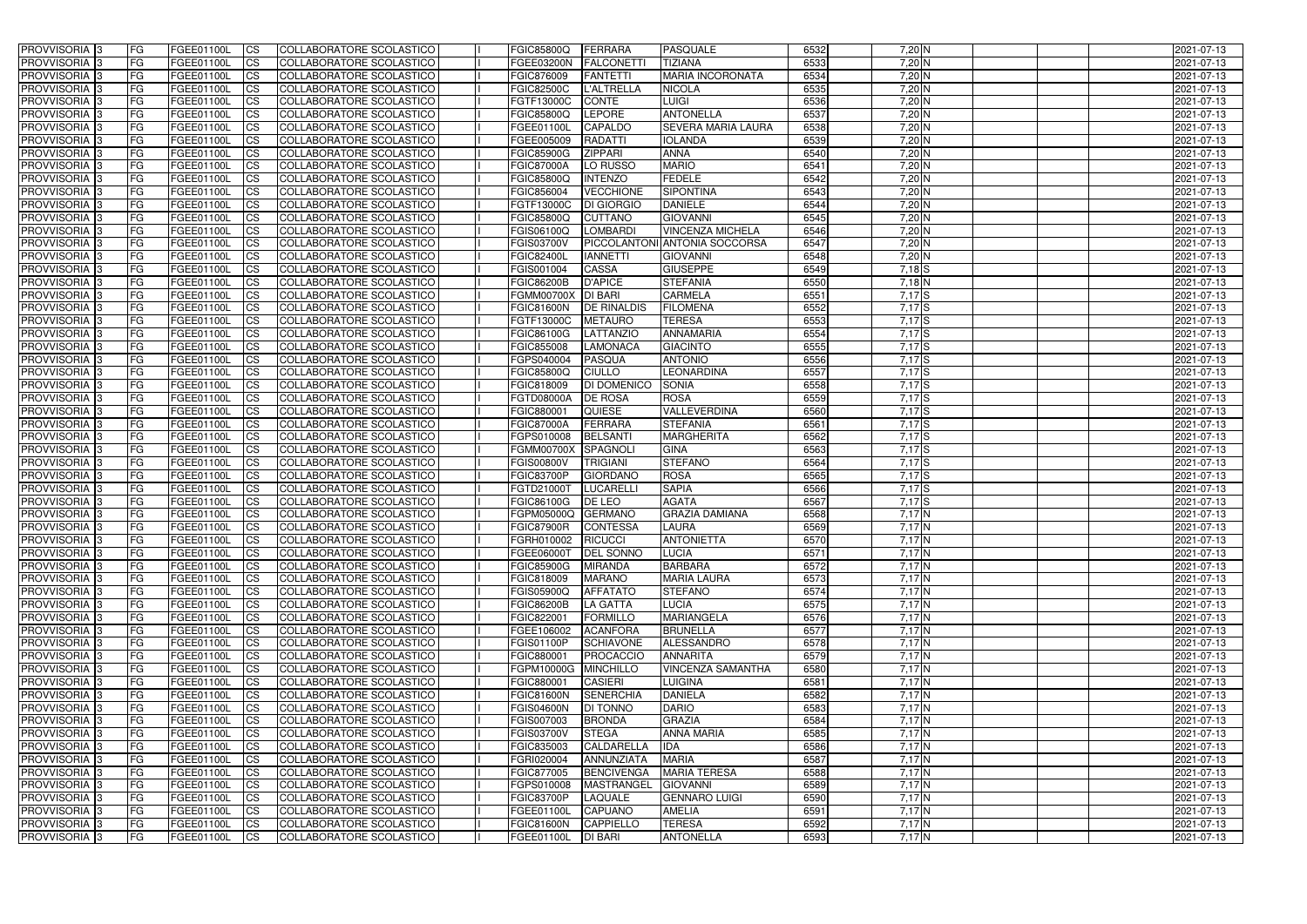| <b>PROVVISORIA</b> 3                                 | FG           | FGEE01100L               | <b>CS</b>                | COLLABORATORE SCOLASTICO                                    | FGTD010004                      | <b>D'AMBROSIO</b>                     | <b>MARIA</b>                       | 6594         | $7,17$ N             | 2021-07-13               |
|------------------------------------------------------|--------------|--------------------------|--------------------------|-------------------------------------------------------------|---------------------------------|---------------------------------------|------------------------------------|--------------|----------------------|--------------------------|
| PROVVISORIA <sup>3</sup>                             | FG           | FGEE01100L               | <b>CS</b>                | COLLABORATORE SCOLASTICO                                    | <b>FGIC85800Q</b>               | <b>BRUNO</b>                          | <b>ANTONIO</b>                     | 6595         | 7,17N                | 2021-07-13               |
| PROVVISORIA <sup>3</sup>                             | FG           | <b>FGEE01100L</b>        | <b>CS</b>                | COLLABORATORE SCOLASTICO                                    | <b>FGEE02900T</b>               | <b>GAMMINO</b>                        | <b>MICHELE</b>                     | 6596         | 7,17N                | 2021-07-13               |
| PROVVISORIA <sup>1</sup> 3                           | FG           | FGEE01100L               | <b>CS</b>                | COLLABORATORE SCOLASTICO                                    | FGIC819005                      | <b>VIRGILIO</b>                       | <b>LUCIA</b>                       | 6597         | 7,17N                | 2021-07-13               |
| PROVVISORIA <sup>3</sup>                             | FG           | FGEE01100L               | <b>CS</b>                | COLLABORATORE SCOLASTICO                                    | FGEE112009                      | FONTANELLO                            | ANNA IDA                           | 6598         | 7,17N                | 2021-07-13               |
| PROVVISORIA <sup>1</sup> 3                           | FG           | FGEE01100L               | <b>CS</b>                | <b>COLLABORATORE SCOLASTICO</b>                             | FGEE005009                      | <b>AMORICO</b>                        | <b>ANTONELLA</b>                   | 6599         | $7,17$ N             | 2021-07-13               |
| PROVVISORIA <sup>3</sup>                             | FG           | FGEE01100L               | <b>CS</b>                | <b>COLLABORATORE SCOLASTICO</b>                             | <b>FGIC87400N</b>               | <b>RINALDI</b>                        | <b>VINCENZA</b>                    | 6600         | $7,17$ N             | 2021-07-13               |
| PROVVISORIA 3                                        | FG           | FGEE01100L               | $\overline{c}$           | COLLABORATORE SCOLASTICO                                    | <b>FGIS00800V</b>               | <b>CODA</b>                           | <b>VINCENZA</b>                    | 6601         | $7,17$ N             | 2021-07-13               |
| PROVVISORIA 3                                        | FG           | FGEE01100L               | <b>I</b> CS              | COLLABORATORE SCOLASTICO                                    | <b>FGIC86800A</b>               | <b>FINA</b>                           | <b>MARIA MICHELA</b>               | 6602         | $7,17$ N             | 2021-07-13               |
|                                                      |              |                          |                          |                                                             |                                 |                                       | LEONARDA                           |              |                      |                          |
| PROVVISORIA 3                                        | FG           | FGEE01100L               | <b>CS</b>                | COLLABORATORE SCOLASTICO                                    | FGPC160003                      | <b>DI LUZIO</b>                       | <b>MARCO</b>                       | 6603         | 7,17N                | 2021-07-13               |
| PROVVISORIA <sup>3</sup>                             | FG           | <b>FGEE01100L</b>        | <b>CS</b>                | COLLABORATORE SCOLASTICO                                    | FGEE01100L                      | <b>CORVELLI</b>                       | <b>LEONARDO ANTONIO</b>            | 6604         | $7,15$ S             | 2021-07-13               |
| PROVVISORIA <sup>3</sup>                             | FG           | FGEE01100L               | <b>CS</b>                | COLLABORATORE SCOLASTICO                                    | <b>FGIC80800P</b>               | <b>LA TORRE</b>                       | <b>ANNAROSA</b>                    | 6605         | 7,15S                | 2021-07-13               |
| PROVVISORIA <sup>3</sup>                             | FG           | FGEE01100L               | <b>CS</b>                | COLLABORATORE SCOLASTICO                                    | FGIC827004                      | <b>GRIMALDI</b>                       | <b>FILOMENA</b>                    | 6606         | 7,15S                | 2021-07-13               |
| PROVVISORIA <sup>3</sup>                             | FG           | FGEE01100L               | <b>CS</b>                | COLLABORATORE SCOLASTICO                                    | FGIC819005                      | <b>ZEVOLA</b>                         | <b>IMMACOLATA</b>                  | 6607         | 7,15S<br>IS          | 2021-07-13               |
| PROVVISORIA <sup>3</sup>                             | FG           | FGEE01100L               | <b>I</b> CS              | <b>COLLABORATORE SCOLASTICO</b>                             | <b>FGIS00800V</b>               | <b>BRUNO</b>                          | <b>ANTONIO</b>                     | 6608         | $7,15$ $S$           | 2021-07-13               |
| PROVVISORIA <sup>3</sup>                             | FG           | FGEE01100L<br>FGEE01100L | <b>CS</b><br><b>I</b> CS | COLLABORATORE SCOLASTICO<br><b>COLLABORATORE SCOLASTICO</b> | FGIC856004                      | <b>D'ALESSANDR</b><br><b>VELLONIO</b> | <b>ANTONIO PIO</b><br><b>KATIA</b> | 6609         | $7,15$ S             | 2021-07-13               |
| PROVVISORIA <sup>3</sup><br>PROVVISORIA <sup>3</sup> | FG<br>FG     | FGEE01100L               | <b>ICS</b>               | <b>COLLABORATORE SCOLASTICO</b>                             | FGIC842006<br>FGIC819005        | <b>LONGO</b>                          | <b>ANTONIO</b>                     | 6610<br>6611 | $7,15$ S<br>7,15N    | 2021-07-13<br>2021-07-13 |
| PROVVISORIA <sup>3</sup>                             | FG.          | FGEE01100L               | <b>I</b> CS              | COLLABORATORE SCOLASTICO                                    | <b>FGEE00800R</b>               | <b>CICOLELLA</b>                      | <b>MARIALUCIA</b>                  | 6612         | $7,15$ N             | 2021-07-13               |
| PROVVISORIA <sup>3</sup>                             | FG           | FGEE01100L               | <b>ICS</b>               | COLLABORATORE SCOLASTICO                                    | FGTF13000C                      | <b>FOGLIO</b>                         | <b>FRANCESCO</b>                   | 6613         | 7,15N                | 2021-07-13               |
| PROVVISORIA <sup>3</sup>                             | FG           | FGEE01100L               | <b>CS</b>                | COLLABORATORE SCOLASTICO                                    | FGIC872002                      | <b>VIGONE</b>                         | <b>SIMONA</b>                      | 6614         | 7,15N                | 2021-07-13               |
| PROVVISORIA <sup>3</sup>                             | FG           | FGEE01100L               | <b>I</b> CS              | COLLABORATORE SCOLASTICO                                    | FGTE020006                      | <b>GARIPPO</b>                        | <b>GIUSEPPE</b>                    | 6615         | 7,15N                | 2021-07-13               |
| PROVVISORIA <sup>3</sup>                             | FG           | FGEE01100L               | <b>CS</b>                | COLLABORATORE SCOLASTICO                                    | FGIC818009                      | <b>SOLAZZO</b>                        | <b>LUCIA</b>                       | 6616         | 7,15N                | 2021-07-13               |
| <b>PROVVISORIA</b> 3                                 | FG           | FGEE01100L               | <b>CS</b>                | COLLABORATORE SCOLASTICO                                    | FGPM03000E                      | <b>CIGNARALE</b>                      | <b>VINCENZO</b>                    | 6617         | $7,15$ N             | 2021-07-13               |
| PROVVISORIA <sup>13</sup>                            | FG           | FGEE01100L               | <b>CS</b>                | COLLABORATORE SCOLASTICO                                    | FGIC827004                      | <b>CORBILLO</b>                       | <b>MIRIAM AMALIA</b>               | 6618         | 7,15N                | 2021-07-13               |
| PROVVISORIA <sup>13</sup>                            | FG           | FGEE01100L               | <b>CS</b>                | COLLABORATORE SCOLASTICO                                    | FGPS010008                      | <b>CARTA</b>                          | <b>ANNIBALE</b>                    | 6619         | 7,15N                | 2021-07-13               |
| PROVVISORIA <sup>1</sup> 3                           | FG           | FGEE01100L               | <b>CS</b>                | COLLABORATORE SCOLASTICO                                    | FGIC86000Q                      | <b>SALERNO</b>                        | <b>ROSA</b>                        | 6620         | $7,13$ S             | 2021-07-13               |
| PROVVISORIA <sup>1</sup> 3                           | FG           | <b>FGEE01100L</b>        | ICS                      | COLLABORATORE SCOLASTICO                                    | <b>FGVC01000C</b>               | <b>CALABRESE</b>                      | <b>ELIO</b>                        | 6621         | $7,13$ S             | 2021-07-13               |
| PROVVISORIA <sup>1</sup> 3                           | FG           | FGEE01100L               | <b>CS</b>                | COLLABORATORE SCOLASTICO                                    | FGTD21000T                      | <b>NAPOLITANC</b>                     | <b>LOREDANA</b>                    | 6622         | $7,13$ S             | 2021-07-13               |
| PROVVISORIA <sup>3</sup>                             | FG           | FGEE01100L               | <b>CS</b>                | COLLABORATORE SCOLASTICO                                    | FGPM03000E                      | <b>CORDELLA</b>                       | <b>MARCO</b>                       | 6623         | $7,13$ N             | 2021-07-13               |
| PROVVISORIA <sup>3</sup>                             | FG           | <b>FGEE01100L</b>        | <b>CS</b>                | COLLABORATORE SCOLASTICO                                    | <b>FGIC86200B</b>               | <b>MARIELLA</b>                       | <b>MORENA</b>                      | 6624         | 7,12 N               | 2021-07-13               |
| PROVVISORIA <sup>3</sup>                             | FG           | FGEE01100L               | $\overline{\text{cs}}$   | COLLABORATORE SCOLASTICO                                    | FGTF17000V                      | <b>DRUTE</b>                          | <b>ADRIANA MADALINA</b>            | 6625         | 7,12 N               | 2021-07-13               |
| PROVVISORIA <sup>3</sup>                             | FG           | FGEE01100L               | $\overline{\text{cs}}$   | COLLABORATORE SCOLASTICO                                    | FGIC880001                      | <b>ZICOLILLO</b>                      | <b>GIUSEPPE NICOLA</b>             | 6626         | $7,12$ N             | 2021-07-13               |
| PROVVISORIA 3                                        | FG           | FGEE01100L               | <b>CS</b>                | COLLABORATORE SCOLASTICO                                    | FGIC843002                      | <b>FALCONE</b>                        | ANGELA                             | 6627         | $7,11$ N             | 2021-07-13               |
| PROVVISORIA 3                                        | FG           | <b>FGEE01100L</b>        | <b>CS</b>                | COLLABORATORE SCOLASTICO                                    | <b>FGVC01000C</b>               | <b>INSOGNA</b>                        | <b>TERESA MARIA</b>                | 6628         | $7,11$ N             | 2021-07-13               |
| PROVVISORIA <sup>3</sup>                             | FG           | FGEE01100L               | $\overline{\text{cs}}$   | COLLABORATORE SCOLASTICO                                    | <b>FGIC87400N</b>               | <b>BELLOSGUARD MICHELE</b>            |                                    | 6629         | $7,10$ S             | 2021-07-13               |
| PROVVISORIA 3                                        | FG           | FGEE01100L               | <b>I</b> CS              | COLLABORATORE SCOLASTICO                                    | FGEE005009                      | <b>DEDDA</b>                          | ROCCHINA                           | 6630         | $7,10$ S             | 2021-07-13               |
| PROVVISORIA 3<br><b>PROVVISORIA</b> 3                | FG           | FGEE01100L               | <b>ICS</b>               | COLLABORATORE SCOLASTICO                                    | FGIC819005                      | <b>BASILICO</b>                       | <b>TERESA</b>                      | 6631         | $7,10$ S             | 2021-07-13               |
| PROVVISORIA 3                                        | IFG.<br>IFG. | FGEE01100L<br>FGEE01100L | <b>CS</b><br><b>CS</b>   | COLLABORATORE SCOLASTICO<br>COLLABORATORE SCOLASTICO        | FGEE00800R<br><b>FGIC86200B</b> | LO MELE<br><b>DE VIRGILIO</b>         | <b>ANTONIO</b><br><b>IDA PIA</b>   | 6632<br>6633 | $7,10$ S<br>$7,10$ S | 2021-07-13<br>2021-07-13 |
| PROVVISORIA 3                                        | <b>FG</b>    | <b>FGEE01100L</b>        | <b>ICS</b>               | COLLABORATORE SCOLASTICO                                    | FGEE005009                      | <b>MIRESSE</b>                        | <b>MICHELE</b>                     | 6634         | $7,10$ S             | 2021-07-13               |
| PROVVISORIA 3                                        | <b>FG</b>    | FGEE01100L               | <b>CS</b>                | COLLABORATORE SCOLASTICO                                    | <b>FGIC87000A</b>               | <b>VIGIANO</b>                        | <b>ROBERTA</b>                     | 6635         | $7,10$ $S$           | 2021-07-13               |
| PROVVISORIA 3                                        | FG           | FGEE01100L               | <b>CS</b>                | COLLABORATORE SCOLASTICO                                    | FGEE01200C                      | MOSCARITOLO ANTONELLA                 |                                    | 6636         | $7,10$ S             | 2021-07-13               |
| PROVVISORIA 3                                        | <b>FG</b>    | FGEE01100L               | <b>ICS</b>               | COLLABORATORE SCOLASTICO                                    | <b>FGIC86100G</b>               | PELLONE                               | <b>PAMELA</b>                      | 6637         | $7,10$ S             | 2021-07-13               |
| PROVVISORIA 3                                        | FG           | FGEE01100L               | <b>ICS</b>               | COLLABORATORE SCOLASTICO                                    | FGEE005009                      | <b>DE MITA</b>                        | <b>FILOMENA</b>                    | 6638         | $7,10$ S             | 2021-07-13               |
| PROVVISORIA 3                                        | FG           | FGEE01100L               | <b>CS</b>                | COLLABORATORE SCOLASTICO                                    | FGMM00400C D'ANTUONO            |                                       | FRANCESCA ANNA RITA                | 6639         | $7,10$ S             | 2021-07-13               |
| PROVVISORIA 3                                        | <b>FG</b>    | FGEE01100L               | <b>CS</b>                | COLLABORATORE SCOLASTICO                                    | FGIS00300Q                      | FERRARA                               | <b>MICHELE</b>                     | 6640         | $7,10$ S             | 2021-07-13               |
| PROVVISORIA 3                                        | FG           | <b>FGEE01100L</b>        | <b>CS</b>                | COLLABORATORE SCOLASTICO                                    | <b>FGIC80800P</b>               | <b>ZAPPAVIGNA</b>                     | <b>DANIELA</b>                     | 6641         | 7,10S                | 2021-07-13               |
| PROVVISORIA 3                                        | FG           | FGEE01100L               | <b>CS</b>                | COLLABORATORE SCOLASTICO                                    | <b>FGIC81600N</b>               | <b>NOTA</b>                           | <b>ROCCO</b>                       | 6642         | 7,10S                | 2021-07-13               |
| PROVVISORIA 3                                        | FG           | FGEE01100L               | <b>CS</b>                | COLLABORATORE SCOLASTICO                                    | FGTD010004                      | FERRELLI                              | <b>GIORGIA</b>                     | 6643         | 7,10S                | 2021-07-13               |
| PROVVISORIA 3                                        | FG           | FGEE01100L               | <b>CS</b>                | COLLABORATORE SCOLASTICO                                    | <b>FGEE01200C</b>               | <b>CIFALDI</b>                        | <b>AMELIA PIA</b>                  | 6644         | $7,10$ S             | 2021-07-13               |
| PROVVISORIA 3                                        | FG           | FGEE01100L               | <b>CS</b>                | COLLABORATORE SCOLASTICO                                    | FGEE01200C                      | <b>RAIMO</b>                          | <b>DANIELE</b>                     | 6645         | 7,10S                | 2021-07-13               |
| <b>PROVVISORIA</b> 3                                 | FG           | FGEE01100L               | <b>CS</b>                | COLLABORATORE SCOLASTICO                                    | FGPS010008                      | BOLOGNONE                             | <b>FRANCESCA</b>                   | 6646         | $7,10$ S             | 2021-07-13               |
| PROVVISORIA 3                                        | FG           | FGEE01100L               | <b>CS</b>                | COLLABORATORE SCOLASTICO                                    | FGIC863007                      | <b>TESTONE</b>                        | <b>GELORMINA</b>                   | 6647         | $7,10$ S             | 2021-07-13               |
| PROVVISORIA 3                                        | FG           | <b>FGEE01100L</b>        | <b>CS</b>                | COLLABORATORE SCOLASTICO                                    | FGIC819005                      | <b>SULLO</b>                          | <b>FRANCESCA</b>                   | 6648         | $7,10$ S             | 2021-07-13               |
| PROVVISORIA <sup>3</sup>                             | IFG.         | FGEE01100L               | <b>CS</b>                | COLLABORATORE SCOLASTICO                                    | <b>FGTD08000A</b>               | PICHIERRI                             | <b>ANTONELLA</b>                   | 6649         | $7,10$ S             | 2021-07-13               |
| PROVVISORIA 3<br>PROVVISORIA 3                       | <b>IFG</b>   | FGEE01100L<br>FGEE01100L | <b>CS</b><br><b>CS</b>   | <b>COLLABORATORE SCOLASTICO</b><br>COLLABORATORE SCOLASTICO | FGIC876009<br>FGTD21000T        | <b>RUSSO</b><br><b>GUERRA</b>         | <b>ELISA</b><br><b>ELIANA</b>      | 6650<br>6651 | $7,10$ S<br>$7,10$ S | 2021-07-13               |
| PROVVISORIA 3                                        | FG<br> FG    | FGEE01100L               | <b>CS</b>                | COLLABORATORE SCOLASTICO                                    | FGPS040004                      | <b>DE BELLIS</b>                      | <b>CLAUDIO</b>                     | 6652         | $7,10$ S             | 2021-07-13<br>2021-07-13 |
| PROVVISORIA 3                                        | FG           | FGEE01100L               | <b>CS</b>                | COLLABORATORE SCOLASTICO                                    | FGPS010008                      | <b>IANNICIELLO</b>                    | <b>EUGENIO</b>                     | 6653         | $7,10$ N             | 2021-07-13               |
| PROVVISORIA 3                                        | IFG.         | FGEE01100L               | <b>CS</b>                | COLLABORATORE SCOLASTICO                                    | FGEE005009                      | CAMPANIELLO CHIARA                    |                                    | 6654         | $7,10$ N             | 2021-07-13               |
|                                                      |              |                          |                          |                                                             |                                 |                                       |                                    |              |                      |                          |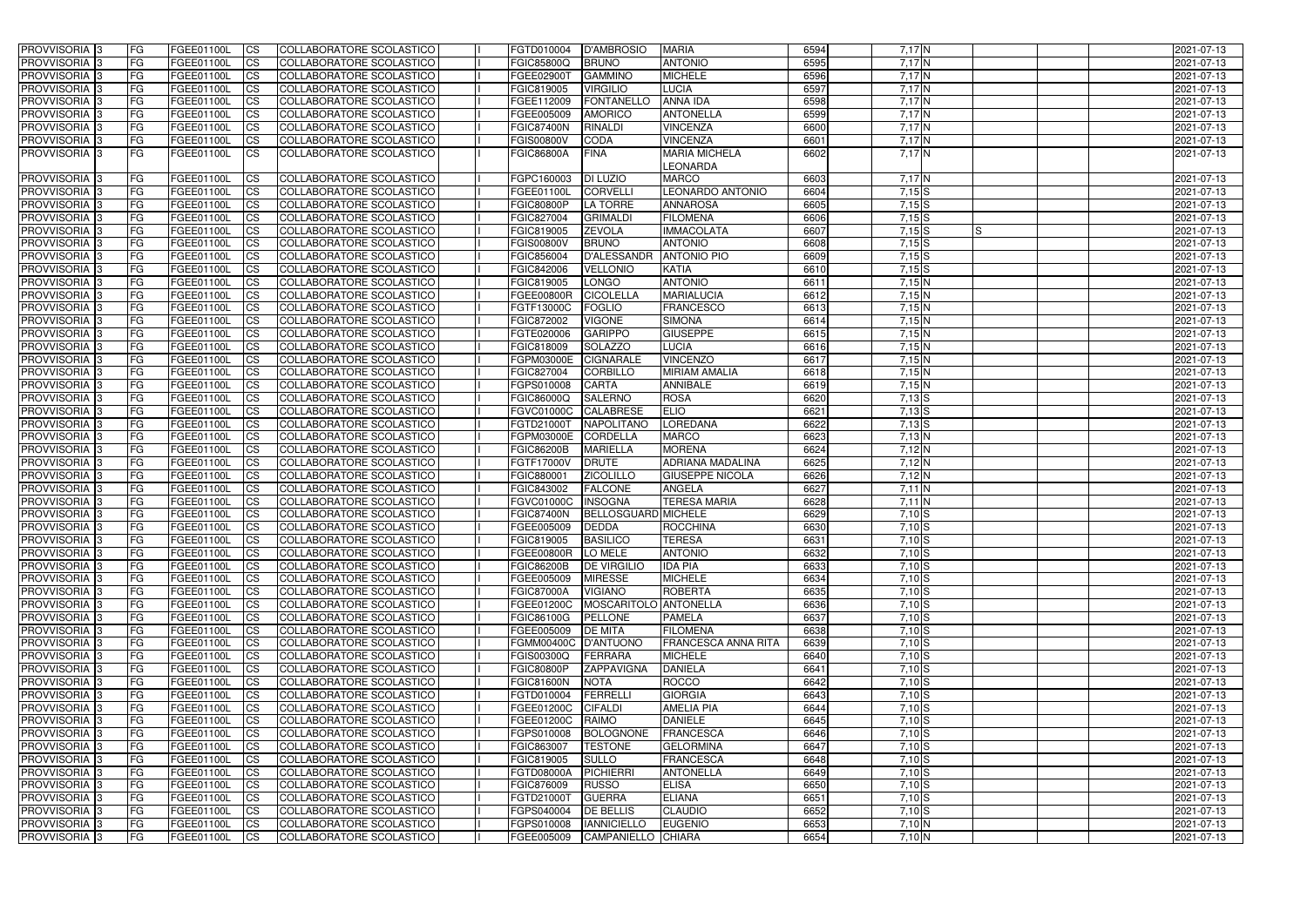| PROVVISORIA <sup>1</sup> 3                     | <b>FG</b>              | FGEE01100L               | <b>ICS</b>               | COLLABORATORE SCOLASTICO                             | <b>FGIC87400N</b>               | <b>DIVITO</b>                         | <b>ALFONSO DOMENICO</b>            | 6655         | 7,10 N             | 2021-07-13               |
|------------------------------------------------|------------------------|--------------------------|--------------------------|------------------------------------------------------|---------------------------------|---------------------------------------|------------------------------------|--------------|--------------------|--------------------------|
| PROVVISORIA <sup>1</sup> 3                     | FG                     | FGEE01100L               | <b>CS</b>                | COLLABORATORE SCOLASTICO                             | FGEE099004                      | <b>MAGGIO</b>                         | <b>PIETRO</b>                      | 6656         | 7,10 N             | 2021-07-13               |
| PROVVISORIA <sup>1</sup> 3                     | FG                     | FGEE01100L               | <b>CS</b>                | COLLABORATORE SCOLASTICO                             | FGRH010002                      | <b>CIONFOLI</b>                       | <b>GIUSEPPE</b>                    | 6657         | $7,10$ N           | 2021-07-13               |
| PROVVISORIA <sup>1</sup> 3                     | FG                     | FGEE01100L               | <b>CS</b>                | COLLABORATORE SCOLASTICO                             | FGEE01100L                      | <b>CONTESTABII</b>                    | <b>FILOMENA</b>                    | 6658         | 7,10 N             | 2021-07-13               |
| PROVVISORIA <sup>1</sup> 3                     | FG                     | FGEE01100L               | <b>ICS</b>               | COLLABORATORE SCOLASTICO                             | FGTD08000A                      | <b>GIULIANO</b>                       | <b>CHIARA</b>                      | 6659         | 7,10 N             | 2021-07-13               |
| PROVVISORIA 3                                  | FG                     | FGEE01100L               | <b>ICS</b>               | COLLABORATORE SCOLASTICO                             | <b>FGIC86800A</b>               | <b>GAROFALO</b>                       | <b>FRANCESCA</b>                   | 6660         | 7,10 N             | 2021-07-13               |
| PROVVISORIA 3                                  | <b>FG</b>              | FGEE01100L               | <b>ICS</b>               | COLLABORATORE SCOLASTICO                             | FGIS021009                      | <b>RAMUNNO</b>                        | <b>EMANUELA</b>                    | 6661         | 7,10 N             | 2021-07-13               |
| PROVVISORIA 3                                  | FG                     | FGEE01100L               | <b>ICS</b>               | COLLABORATORE SCOLASTICO                             | FGIS001004                      | <b>ARMILLOTTA</b>                     | <b>GIANMARCO</b>                   | 6662         | $7,10$ N           | 2021-07-13               |
| PROVVISORIA 3                                  | FG                     | FGEE01100L               | <b>CS</b>                | COLLABORATORE SCOLASTICO                             | FGPC160003                      | <b>GURRIERI</b>                       | <b>DAFNE LUCIA</b>                 | 6663         | $7,10$ N           | 2021-07-13               |
| PROVVISORIA 3                                  | <b>FG</b>              | FGEE01100L               | <b>CS</b>                | COLLABORATORE SCOLASTICO                             | FGIS007003                      | <b>TAMBURRO</b>                       | <b>SARA</b>                        | 6664         | $7,10$ N           | 2021-07-13               |
| PROVVISORIA 3                                  | <b>FG</b>              | <b>FGEE01100L</b>        | <b>ICS</b>               | COLLABORATORE SCOLASTICO                             | FGTF13000C                      | <b>MOFFA</b>                          | <b>GIOVANNI</b>                    | 6665         | 7,10 N             | 2021-07-13               |
| PROVVISORIA <sup>1</sup> 3                     | FG                     | FGEE01100L               | <b>ICS</b>               | COLLABORATORE SCOLASTICO                             | FGIS01100P                      | <b>FASANO</b>                         | <b>GIUSEPPE</b>                    | 6666         | $7,10$ N           | 2021-07-13               |
| PROVVISORIA <sup>1</sup> 3                     | FG                     | FGEE01100L               | <b>ICS</b>               | COLLABORATORE SCOLASTICO                             | FGTF13000C                      | <b>TARANTINC</b>                      | <b>ALESSIO</b>                     | 6667         | 7,10 N             | 2021-07-13               |
| <b>PROVVISORIA</b>                             | FG                     | FGEE01100L               | <b>ICS</b>               | COLLABORATORE SCOLASTICO                             | <b>FGIC87000A</b>               | <b>MAIORANO</b>                       | <b>SIMONA</b>                      | 6668         | 7,10 N             | 2021-07-13               |
| <b>PROVVISORIA</b>                             | FG                     | FGEE01100L               | <b>ICS</b>               | COLLABORATORE SCOLASTICO                             | FGEE00900I                      | <b>DE PANDIS</b>                      | <b>BIANCA</b>                      | 6669         | $7,10$ N           | 2021-07-13               |
| PROVVISORIA <sup>1</sup> 3                     | FG                     | FGEE01100L               | <b>ICS</b>               | COLLABORATORE SCOLASTICO                             | FGRH010002                      | <b>MANIERI</b>                        | <b>NOEMI</b><br><b>MICHELE</b>     | 6670<br>6671 | 7,10 N             | 2021-07-13               |
| <b>PROVVISORIA</b><br>PROVVISORIA <sup>3</sup> | FG<br>FG               | FGEE01100L<br>FGEE01100L | <b>ICS</b><br><b>ICS</b> | COLLABORATORE SCOLASTICO<br>COLLABORATORE SCOLASTICO | <b>FGIC87900R</b><br>FGEE005009 | <b>MONTEMITRO</b><br><b>SCHIAVONE</b> | <b>GIORGIA</b>                     | 6672         | $7,10$ N<br>7,10 N | 2021-07-13<br>2021-07-13 |
| PROVVISORIA <sup>1</sup> 3                     | FG                     | FGEE01100L               | <b>ICS</b>               | COLLABORATORE SCOLASTICO                             | <b>FGEE00800R</b>               | <b>ZOLLA</b>                          | <b>FEDERICA</b>                    | 6673         | 7,10 N             | 2021-07-13               |
| PROVVISORIA 3                                  | FG                     | FGEE01100L               | <b>CS</b>                | COLLABORATORE SCOLASTICO                             | FGPM05000Q                      | <b>GORGOGLION</b>                     | FEDERICA                           | 6674         | $7,10$ N           | 2021-07-13               |
| PROVVISORIA 3                                  | FG                     | FGEE01100L               | <b>CS</b>                | COLLABORATORE SCOLASTICO                             | FGPS010008                      | <b>SAVIOTTI</b>                       | <b>GIUSEPPE</b>                    | 6675         | $7,10$ N           | 2021-07-13               |
| PROVVISORIA 3                                  | FG                     | FGEE01100L               | <b>CS</b>                | COLLABORATORE SCOLASTICO                             | FGEE106002                      | <b>NARGISO</b>                        | <b>FEDERICA</b>                    | 6676         | $7,10$ N           | 2021-07-13               |
| PROVVISORIA 3                                  | FG                     | FGEE01100L               | <b>CS</b>                | COLLABORATORE SCOLASTICO                             | FGIS021009                      | COCO                                  | <b>FRANCESCA BARBARA</b>           | 6677         | $7,10$ N           | 2021-07-13               |
| PROVVISORIA <sup>1</sup> 3                     | <b>FG</b>              | FGEE01100L               | <b>CS</b>                | COLLABORATORE SCOLASTICO                             | <b>FGPM03000E</b>               | <b>MAURIELLO</b>                      | <b>SILVIA</b>                      | 6678         | 7,10 N             | 2021-07-13               |
| PROVVISORIA 3                                  | FG                     | FGEE01100L               | <b>CS</b>                | COLLABORATORE SCOLASTICO                             | FGPS010008                      | <b>RUSSO</b>                          | <b>CARLA</b>                       | 6679         | 7,10 N             | 2021-07-13               |
| PROVVISORIA <sup>1</sup> 3                     | FG                     | FGEE01100L               | <b>CS</b>                | COLLABORATORE SCOLASTICO                             | FGEE112009                      | <b>VIOLANO</b>                        | <b>VALENTINA</b>                   | 6680         | 7,10 N             | 2021-07-13               |
| PROVVISORIA <sup>3</sup>                       | FG                     | FGEE01100L               | <b>CS</b>                | COLLABORATORE SCOLASTICO                             | <b>FGIC83700P</b>               | <b>MADDAMMA</b>                       | <b>ELVIRA</b>                      | 6681         | 7,10 N             | 2021-07-13               |
| PROVVISORIA 3                                  | FG                     | FGEE01100L               | <b>CS</b>                | COLLABORATORE SCOLASTICO                             | FGTD08000A                      | <b>RENDINE</b>                        | <b>MARCO</b>                       | 6682         | $7,10$ N           | 2021-07-13               |
| PROVVISORIA <sup>1</sup> 3                     | FG                     | FGEE01100L               | <b>CS</b>                | COLLABORATORE SCOLASTICO                             | FGIC819005                      | <b>LONGO</b>                          | <b>MICHELA ANNA</b>                | 6683         | 7,10 N             | 2021-07-13               |
| PROVVISORIA <sup>3</sup>                       | FG                     | FGEE01100L               | <b>CS</b>                | COLLABORATORE SCOLASTICO                             | FGPM10000G                      | <b>NARDINO</b>                        | <b>CHIARA</b>                      | 6684         | 7,10 N             | 2021-07-13               |
| PROVVISORIA <sup>1</sup> 3                     | FG                     | FGEE01100L               | <b>CS</b>                | COLLABORATORE SCOLASTICO                             | <b>FGIC80800P</b>               | QUITADAMO                             | <b>LIBERA MARIA</b>                | 6685         | 7,10 N             | 2021-07-13               |
| PROVVISORIA <sup>1</sup> 3                     | FG                     | FGEE01100L               | <b>CS</b>                | COLLABORATORE SCOLASTICO                             | FGIC819005                      | <b>PUCILLO</b>                        | <b>ANTONIETTA</b>                  | 6686         | 7,10 N             | 2021-07-13               |
| PROVVISORIA 3                                  | <b>FG</b>              | FGEE01100L               | <b>CS</b>                | <b>COLLABORATORE SCOLASTICO</b>                      | FGEE106002                      | <b>SPINELLI</b>                       | <b>ANNA</b>                        | 6687         | 7,10 N             | 2021-07-13               |
| PROVVISORIA 3                                  | l FG                   | FGEE01100L               | <b>ICS</b>               | COLLABORATORE SCOLASTICO                             | <b>FGIC83700P</b>               | <b>SANTAMARIA</b>                     | <b>FRANCESCA</b>                   | 6688         | 7,10 N             | 2021-07-13               |
| PROVVISORIA 3                                  | <b>FG</b>              | FGEE01100L               | <b>CS</b>                | COLLABORATORE SCOLASTICO                             | FGIS001004                      | <b>TROIANO</b>                        | <b>INCORONATA</b><br><b>SIMONA</b> | 6689         | $7,10$ N           | 2021-07-13               |
| <b>PROVVISORIA</b> 3                           | FG                     | FGEE01100L               | <b>ICS</b>               | COLLABORATORE SCOLASTICO                             | <b>FGIC84400T</b>               | <b>GAGGIANO</b>                       | <b>ALESSIA</b>                     | 6690         | 7,10 N             | 2021-07-13               |
| PROVVISORIA 3                                  | <b>FG</b>              | FGEE01100L               | <b>ICS</b>               | COLLABORATORE SCOLASTICO                             | FGPS040004                      | RUSSO                                 | <b>GIANMARIA GIUSEPPE</b>          | 6691         | 7,10 N             | 2021-07-13               |
| PROVVISORIA 3                                  | IFG.                   | FGEE01100L CS            |                          | COLLABORATORE SCOLASTICO                             | FGIC80800P DI BARI              |                                       | <b>IPALMA</b>                      | 6692         | 7,10 N             | 2021-07-13               |
| PROVVISORIA 3                                  | l FG                   | FGEE01100L               | $\overline{\text{CS}}$   | COLLABORATORE SCOLASTICO                             | FGTD060005                      | PETITTI                               | <b>ANTONIO</b>                     | 6693         | 7,10 N             | 2021-07-13               |
| PROVVISORIA 3                                  | <b>FG</b>              | FGEE01100L               | $\overline{\text{CS}}$   | COLLABORATORE SCOLASTICO                             | <b>FGEE00900L</b>               | GRAZIANO                              | <b>LUCA</b>                        | 6694         | 7,10 N             | 2021-07-13               |
| PROVVISORIA 3                                  | <b>FG</b>              | FGEE01100L               | $\mathsf{ICS}$           | COLLABORATORE SCOLASTICO                             | <b>FGIC87000A</b>               | <b>D'AMBROSIO</b>                     | <b>MICHELE PIO</b>                 | 6695         | 7,10 N             | 2021-07-13               |
| PROVVISORIA 3                                  | l FG                   | FGEE01100L               | <b>CS</b>                | COLLABORATORE SCOLASTICO                             | <b>FGIS06100Q</b>               | SCIANNANDRO FRANCESCO                 |                                    | 6696         | 7,10 N             | 2021-07-13               |
| PROVVISORIA 3                                  | FG                     | FGEE01100L               | <b>CS</b>                | COLLABORATORE SCOLASTICO                             | FGIC863007                      | <b>RIZZI</b>                          | <b>YLENIA</b>                      | 6697         | 7,10 N             | 2021-07-13               |
| PROVVISORIA 3                                  | FG                     | FGEE01100L               | <b>ICS</b>               | COLLABORATORE SCOLASTICO                             | FGIC827004                      | IMPAGNATIELL CONCETTA                 |                                    | 6698         | 7,10 N             | 2021-07-13               |
| PROVVISORIA 3                                  | <b>FG</b>              | FGEE01100L               | <b>CS</b>                | COLLABORATORE SCOLASTICO                             | FGIS06100Q                      | <b>RENIGALDO</b>                      | NICOLA PIO                         | 6699         | $7,10$ N           | 2021-07-13               |
| PROVVISORIA 3                                  | FG                     | FGEE01100L               | <b>CS</b>                | COLLABORATORE SCOLASTICO                             | FGRH010002                      | <b>MANCINI</b>                        | MICHELANGELO                       | 6700         | $7,10$ N           | 2021-07-13               |
| PROVVISORIA 3                                  | <b>FG</b>              | FGEE01100L               | <b>CS</b>                | COLLABORATORE SCOLASTICO                             | FGEE005009                      | RICCARDI                              | <b>CLAUDIA</b>                     | 6701         | $7,10$ N           | 2021-07-13               |
| PROVVISORIA 3                                  | <b>FG</b>              | FGEE01100L               | <b>CS</b>                | COLLABORATORE SCOLASTICO                             | FGIC851001                      | <b>NARDELLA</b>                       | FRANCESCO PIO                      | 6702         | $7,10$ N           | 2021-07-13               |
| PROVVISORIA 3                                  | <b>FG</b>              | FGEE01100L               | <b>CS</b>                | COLLABORATORE SCOLASTICO                             | FGVC01000C                      | <b>LEMBO</b>                          | <b>MARIO</b>                       | 6703         | 7,10 N             | 2021-07-13               |
| PROVVISORIA 3                                  | <b>FG</b>              | FGEE01100L               | <b>CS</b>                | COLLABORATORE SCOLASTICO                             | <b>FGIC81600N</b>               | <b>ACQUAVIVA</b>                      | <b>MICHELE</b>                     | 6704         | 7,10 N             | 2021-07-13               |
| PROVVISORIA 3                                  | <b>FG</b>              | FGEE01100L               | <b>CS</b>                | COLLABORATORE SCOLASTICO                             | <b>FGIC86200B</b>               | <b>D'ELIA</b>                         | <b>DOMENICO</b>                    | 6705         | 7,10 N             | 2021-07-13               |
| PROVVISORIA 3<br>PROVVISORIA 3                 | <b>FG</b><br><b>FG</b> | FGEE01100L<br>FGEE01100L | <b>CS</b><br><b>CS</b>   | COLLABORATORE SCOLASTICO<br>COLLABORATORE SCOLASTICO | <b>FGIS00800V</b><br>FGIC83700P | PALMISCIANO<br><b>DEFINIS</b>         | <b>DAVIDE</b><br><b>MICHELE</b>    | 6706<br>6707 | 7,10 N<br>7,10 N   | 2021-07-13<br>2021-07-13 |
| PROVVISORIA 3                                  | <b>FG</b>              | FGEE01100L               | <b>CS</b>                | COLLABORATORE SCOLASTICO                             | FGMM04100B LEONE                |                                       | <b>GRAZIA PIA</b>                  | 6708         | $7,10$ N           | 2021-07-13               |
| PROVVISORIA 3                                  | <b>FG</b>              | FGEE01100L               | <b>CS</b>                | COLLABORATORE SCOLASTICO                             | FGIC822001                      | <b>LOMBARDI</b>                       | <b>VALERIA</b>                     | 6709         | 7,10 N             | 2021-07-13               |
| PROVVISORIA 3                                  | FG                     | FGEE01100L               | <b>CS</b>                | COLLABORATORE SCOLASTICO                             | <b>FGIC82900Q</b>               | RICCARDO                              | <b>AZZURRA</b>                     | 6710         | 7,10 N             | 2021-07-13               |
| PROVVISORIA 3                                  | <b>FG</b>              | FGEE01100L               | <b>CS</b>                | COLLABORATORE SCOLASTICO                             | <b>FGIC87400N</b>               | FERRARO                               | <b>MARIA GRAZIA</b>                | 6711         | $7,10$ N           | 2021-07-13               |
| PROVVISORIA 3                                  | <b>FG</b>              | FGEE01100L               | $\overline{\text{CS}}$   | COLLABORATORE SCOLASTICO                             |                                 | FGMM00400C SORRENTINO                 | <b>ILARIA</b>                      | 6712         | $7,10$ N           | 2021-07-13               |
| PROVVISORIA 3                                  | <b>FG</b>              | <b>FGEE01100L</b>        | $\mathsf{ICS}$           | COLLABORATORE SCOLASTICO                             | <b>FGIS05300R</b>               | <b>VITA</b>                           | <b>PAOLA</b>                       | 6713         | $7,10$ N           | 2021-07-13               |
| PROVVISORIA 3                                  | <b>FG</b>              | FGEE01100L               | <b>CS</b>                | COLLABORATORE SCOLASTICO                             | <b>FGIC88200L</b>               | <b>BEGALLI</b>                        | <b>ROMINA RAFFAELLA</b>            | 6714         | $7,10$ N           | 2021-07-13               |
| PROVVISORIA 3                                  | <b>FG</b>              | FGEE01100L               | $\mathsf{ICS}$           | COLLABORATORE SCOLASTICO                             | FGPC180008                      | <b>PALUMBO</b>                        | <b>ADRIANA FILOMENA</b>            | 6715         | $7,10$ N           | 2021-07-13               |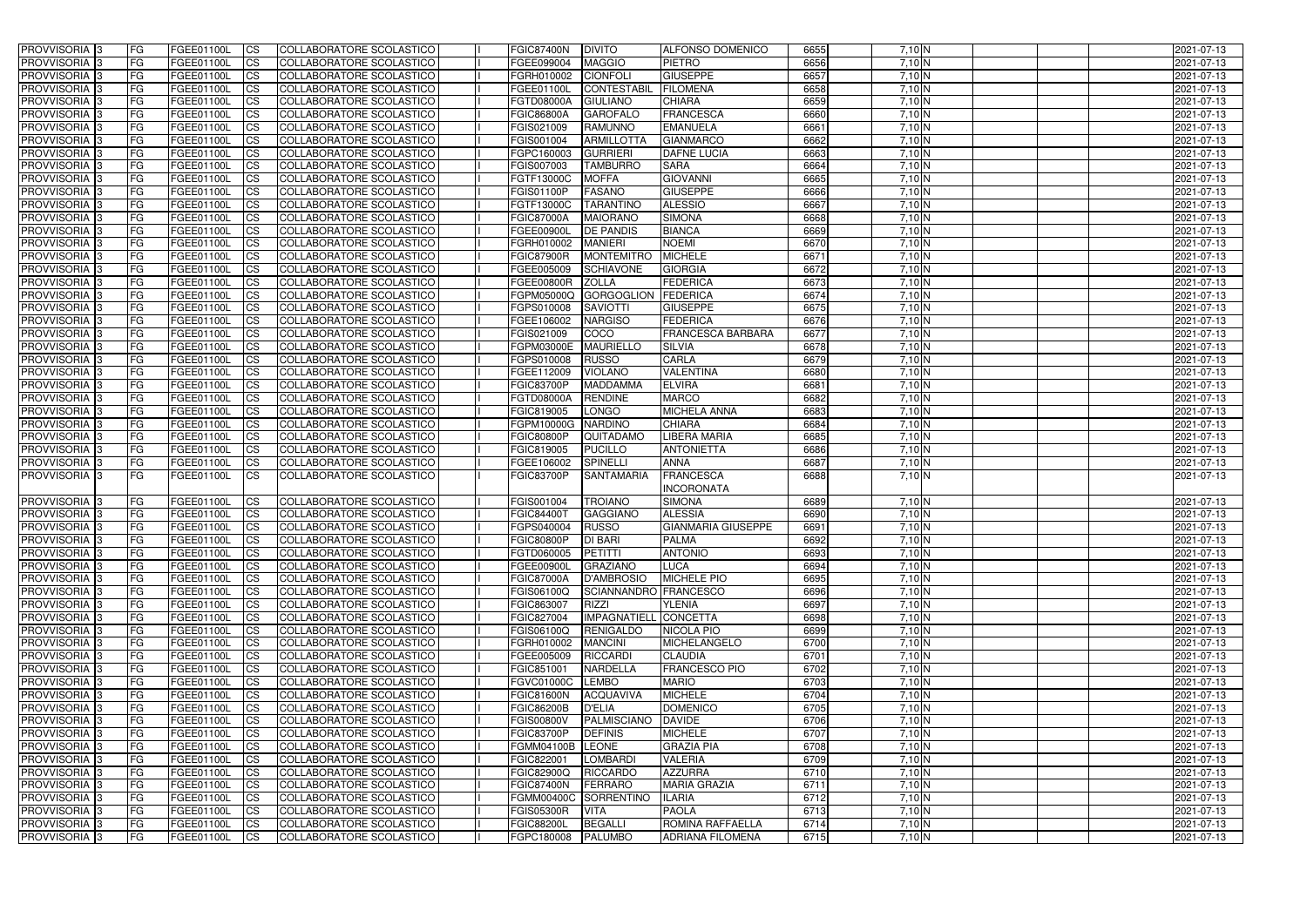| <b>PROVVISORIA</b> 3                      | l FG            | FGEE01100L               | <b>ICS</b>             | COLLABORATORE SCOLASTICO                             | <b>FGIC84500N</b>        | <b>CIAVARELLA</b>                 | <b>LORENA</b>                          | 6716         | 7,10 N           | 2021-07-13               |
|-------------------------------------------|-----------------|--------------------------|------------------------|------------------------------------------------------|--------------------------|-----------------------------------|----------------------------------------|--------------|------------------|--------------------------|
| <b>PROVVISORIA 3</b>                      | FG              | FGEE01100L               | <b>ICS</b>             | COLLABORATORE SCOLASTICO                             | <b>FGIC84500N</b>        | <b>CASSANO</b>                    | <b>MARIA GRAZIA</b>                    | 6717         | 7,10 N           | 2021-07-13               |
| PROVVISORIA <sup>1</sup> 3                | FG              | FGEE01100L               | <b>CS</b>              | <b>COLLABORATORE SCOLASTICO</b>                      | FGIC877005               | <b>DE DOMINICIS</b>               | <b>ROBERTA</b>                         | 6718         | 7,10 N           | 2021-07-13               |
| PROVVISORIA                               | FG              | FGEE01100L               | <b>CS</b>              | COLLABORATORE SCOLASTICO                             | FGPC180008               | <b>LAFAENZA</b>                   | <b>VALENTINA</b>                       | 6719         | 7,10 N           | 2021-07-13               |
| PROVVISORIA <sup>1</sup> 3                | FG              | FGEE01100L               | <b>CS</b>              | COLLABORATORE SCOLASTICO                             | <b>FGIC83000X</b>        | RENZULLI                          | <b>ANTONIO</b>                         | 6720         | 7,10 N           | 2021-07-13               |
| PROVVISORIA <sup>1</sup> 3                | FG              | FGEE01100L               | <b>CS</b>              | COLLABORATORE SCOLASTICO                             | FGTE020006               | <b>CALABRESE</b>                  | <b>ANNA</b>                            | 6721         | 7,10 N           | 2021-07-13               |
| PROVVISORIA <sup>1</sup> 3                | FG              | FGEE01100L               | <b>CS</b>              | COLLABORATORE SCOLASTICO                             | <b>FGIC81600N</b>        | <b>DOTO</b>                       | <b>MARIA LUCIA</b>                     | 6722         | 7,10 N           | 2021-07-13               |
| PROVVISORIA 3                             | FG              | FGEE01100L               | <b>ICS</b>             | COLLABORATORE SCOLASTICO                             | FGPM03000E               | <b>NERICCIO</b>                   | ALESSANDRO                             | 6723         | 7,10 N           | 2021-07-13               |
| PROVVISORIA 3                             | <b>FG</b>       | FGEE01100L               | <b>CS</b>              | COLLABORATORE SCOLASTICO                             | FGIC872002               | <b>RINALDI</b>                    | <b>LUCA</b>                            | 6724         | $7,10$ N         | 2021-07-13               |
| PROVVISORIA 3                             | <b>FG</b>       | FGEE01100L               | <b>ICS</b>             | COLLABORATORE SCOLASTICO                             | FGEE106002               | <b>CALABRESE</b>                  | <b>VALERIA</b>                         | 6725         | 7,10 N           | 2021-07-13               |
| PROVVISORIA 3                             | FG              | FGEE01100L               | <b>CS</b>              | COLLABORATORE SCOLASTICO                             | FGIC835003               | <b>POLCE</b>                      | <b>SARA</b>                            | 6726         | 7,10 N           | 2021-07-13               |
| <b>PROVVISORIA</b>                        | FG              | FGEE01100L               | <b>CS</b>              | COLLABORATORE SCOLASTICO                             | FGIC880001               | <b>DIFONSO</b>                    | MARIANGELA                             | 6727         | $7,10$ N         | 2021-07-13               |
| <b>PROVVISORIA</b>                        | FG              | FGEE01100L               | <b>ICS</b>             | COLLABORATORE SCOLASTICO                             | FGEE00900I               | <b>DE GIORGI</b>                  | <b>ILARIA</b>                          | 6728         | 7,10 N           | 2021-07-13               |
| <b>PROVVISORIA</b>                        | FG              | FGEE01100L               | <b>ICS</b>             | COLLABORATORE SCOLASTICO                             | <b>FGIC86800A</b>        | <b>DEL CAMPO</b>                  | <b>LUISA</b>                           | 6729         | 7,10 N           | 2021-07-13               |
| <b>PROVVISORIA</b>                        | FG              | FGEE01100L               | <b>ICS</b>             | COLLABORATORE SCOLASTICO                             | FGEE005009               | <b>IDEFEUDIS</b>                  | <b>ANTONIO</b>                         | 6730         | 7,10 N           | 2021-07-13               |
| <b>PROVVISORIA</b>                        | FG              | FGEE01100L               | <b>ICS</b>             | COLLABORATORE SCOLASTICO                             | FGTD21000T               | <b>BUCCELLI</b>                   | FERNANDO ANTONIO                       | 6731         | 7,10 N           | 2021-07-13               |
| <b>PROVVISORIA</b>                        | FG              | FGEE01100L               | <b>ICS</b>             | COLLABORATORE SCOLASTICO                             | FGPS040004               | <b>BAIARDI</b>                    | <b>MARIA ANTONIETTA</b>                | 6732         | 7,10 N           | 2021-07-13               |
| <b>PROVVISORIA</b>                        | FG              | FGEE01100L               | <b>ICS</b>             | COLLABORATORE SCOLASTICO                             | FGIC878001               | NOBILETTI                         | <b>MARIA PIA</b>                       | 6733         | 7,10 N           | 2021-07-13               |
| PROVVISORIA <sup>3</sup>                  | FG              | FGEE01100L               | <b>ICS</b>             | COLLABORATORE SCOLASTICO                             | FGIS007003               | <b>ACCADIA</b>                    | <b>MICHELE</b>                         | 6734         | 7,10 N           | 2021-07-13               |
| PROVVISORIA <sup>3</sup>                  | FG              | FGEE01100L               | <b>ICS</b>             | COLLABORATORE SCOLASTICO                             | <b>FGIC83800E</b>        | CROCE                             | <b>MARIA CARMELA</b>                   | 6735         | 7,10 N           | 2021-07-13               |
| PROVVISORIA <sup>1</sup> 3                | FG              | FGEE01100L               | <b>ICS</b>             | COLLABORATORE SCOLASTICO                             | FGIC85800Q               | <b>LOMBARDI</b>                   | <b>DAVIDE</b>                          | 6736         | 7,10 N           | 2021-07-13               |
| PROVVISORIA 3                             | FG              | FGEE01100L               | <b>ICS</b>             | COLLABORATORE SCOLASTICO                             | FGIC85800Q               | <b>CAMPANARC</b>                  | <b>ROCCHINA</b>                        | 6737         | 7,10 N           | 2021-07-13               |
| PROVVISORIA 3                             | FG              | FGEE01100L               | <b>ICS</b>             | <b>COLLABORATORE SCOLASTICO</b>                      | FGVC01000C               | <b>PAZIENZA</b>                   | <b>ROSA</b>                            | 6738         | 7,10 N           | 2021-07-13               |
| PROVVISORIA <sup>13</sup>                 | FG              | FGEE01100L               | <b>CS</b>              | COLLABORATORE SCOLASTICO                             | FGIC827004               | <b>IMBRIANI</b>                   | <b>DANIELA</b>                         | 6739         | 7,10 N           | 2021-07-13               |
| PROVVISORIA <sup>1</sup> 3                | FG              | FGEE01100L               | <b>CS</b>              | COLLABORATORE SCOLASTICO                             | FGMM148003               | <b>FACCENDA</b>                   | <b>FEDORA</b>                          | 6740         | 7,10 N           | 2021-07-13               |
| PROVVISORIA <sup>1</sup> 3                | FG              | FGEE01100L               | <b>CS</b>              | COLLABORATORE SCOLASTICO                             | FGIC821005               | <b>TRIGGIANI</b>                  | <b>GRAZIA</b>                          | 6741         | 7,10 N           | 2021-07-13               |
| PROVVISORIA 3                             | FG              | FGEE01100L               | <b>ICS</b>             | COLLABORATORE SCOLASTICO                             | <b>FGMM00400C</b>        | <b>IOCOLA</b>                     | <b>ANTONIETTA</b>                      | 6742         | 7,10 N           | 2021-07-13               |
| PROVVISORIA                               | FG              | FGEE01100L               | <b>ICS</b>             | COLLABORATORE SCOLASTICO                             | FGMM04100B               | <b>BRUNONE</b>                    | <b>SAVINA</b>                          | 6743         | $7,10$ N         | 2021-07-13               |
| PROVVISORIA                               | FG              | FGEE01100L               | <b>CS</b>              | <b>COLLABORATORE SCOLASTICO</b>                      | FGEE106002               | DE DEO                            | <b>ANNA MARIA</b>                      | 6744         | 7,10 N           | 2021-07-13               |
| PROVVISORIA                               | FG              | FGEE01100L<br>FGEE01100L | <b>CS</b>              | COLLABORATORE SCOLASTICO                             | FGIC818009               | <b>IPPOLITO</b><br><b>MANCINI</b> | <b>GIUSEPPE</b>                        | 6745         | 7,10 N           | 2021-07-13               |
| PROVVISORIA<br>PROVVISORIA <sup>1</sup> 3 | FG<br><b>FG</b> |                          | <b>CS</b>              | COLLABORATORE SCOLASTICO<br>COLLABORATORE SCOLASTICO | FGTD08000A<br>FGEE01200C | <b>LANCIANESE</b>                 | <b>STELLA DORIANA</b><br><b>BIANCA</b> | 6746<br>6747 | 7,10 N<br>7,10 N | 2021-07-13               |
| PROVVISORIA <sup>1</sup> 3                | FG              | FGEE01100L<br>FGEE01100L | <b>CS</b><br><b>CS</b> | COLLABORATORE SCOLASTICO                             | FGIC822001               | <b>DE MARTINO</b>                 | <b>GENNARO</b>                         | 6748         | 7,10 N           | 2021-07-13<br>2021-07-13 |
| PROVVISORIA 3                             | FG              | FGEE01100L               | <b>CS</b>              | <b>COLLABORATORE SCOLASTICO</b>                      | <b>FGIC87000A</b>        | <b>PALMIERI</b>                   | DOMENICO ROSARIO                       | 6749         | 7,10 N           | 2021-07-13               |
| <b>PROVVISORIA</b>                        | FG              | FGEE01100L               | <b>ICS</b>             | COLLABORATORE SCOLASTICO                             | FGIS044002               | <b>ANGELORO</b>                   | <b>MARIA</b>                           | 6750         | 7,10 N           | 2021-07-13               |
| PROVVISORIA <sup>1</sup> 3                | <b>FG</b>       | FGEE01100L               | <b>CS</b>              | COLLABORATORE SCOLASTICO                             | FGIS06100Q               | <b>VERO</b>                       | <b>RAFFAELE EUGENIO</b>                | 6751         | $7,10$ N         | 2021-07-13               |
| PROVVISORIA 3                             | <b>FG</b>       | FGEE01100L               | <b>ICS</b>             | COLLABORATORE SCOLASTICO                             | FGEE005009               | <b>SMACCHIA</b>                   | <b>BRIGIDA</b>                         | 6752         | 7,10 N           | 2021-07-13               |
| <b>PROVVISORIA</b>                        | <b>FG</b>       | FGEE01100L               | <b>ICS</b>             | COLLABORATORE SCOLASTICO                             | FGPS040004               | RUGGIERO                          | <b>ANGELO</b>                          | 6753         | 7,10 N           | 2021-07-13               |
| PROVVISORIA 3                             | FG              | FGEE01100L               | CS                     | COLLABORATORE SCOLASTICO                             | FGIS01100P               | GIAMPAOLO                         | <b>RACHELE</b>                         | 6754         | $7,08$ S         | 2021-07-13               |
| PROVVISORIA <sup>3</sup>                  | <b>FG</b>       | FGEE01100L               | $\mathsf{ICS}$         | COLLABORATORE SCOLASTICO                             | FGTD21000T               | PISCOPIELLO                       | <b>TIZIANA</b>                         | 6755         | $7,08$ $S$       | 2021-07-13               |
| PROVVISORIA 3                             | <b>FG</b>       | <b>FGEE01100L</b>        | $\mathsf{ICS}$         | COLLABORATORE SCOLASTICO                             | FGTF13000C               | <b>MAZZEO</b>                     | <b>GIOVANNI</b>                        | 6756         | 7,08 S           | 2021-07-13               |
| PROVVISORIA 3                             | <b>FG</b>       | FGEE01100L               | $\mathsf{ICS}$         | COLLABORATORE SCOLASTICO                             | FGTE020006               | <b>IAMMARINO</b>                  | <b>LEONARDA</b>                        | 6757         | $7,08$ S         | 2021-07-13               |
| PROVVISORIA 3                             | FG              | FGEE01100L               | $\mathsf{ICS}$         | COLLABORATORE SCOLASTICO                             | FGIC820009               | <b>POCCHIA</b>                    | <b>MARIA ALTOMARE</b>                  | 6758         | 7,08 S           | 2021-07-13               |
| PROVVISORIA 3                             | l FG            | FGEE01100L               | <b>CS</b>              | COLLABORATORE SCOLASTICO                             | FGIC864003               | <b>CASTRIOTTA</b>                 | <b>MICHELA</b>                         | 6759         | $7,08$ S         | 2021-07-13               |
| PROVVISORIA 3                             | <b>FG</b>       | FGEE01100L               | $\mathsf{ICS}$         | COLLABORATORE SCOLASTICO                             | FGIS023001               | <b>D'ERCOLE</b>                   | <b>VERONICA</b>                        | 6760         | $7,08$ N         | 2021-07-13               |
| PROVVISORIA 3                             | FG              | FGEE01100L               | <b>CS</b>              | COLLABORATORE SCOLASTICO                             | FGTE020006               | <b>CICCONE</b>                    | <b>MARCO</b>                           | 6761         | $7,08$ N         | 2021-07-13               |
| PROVVISORIA 3                             | <b>FG</b>       | FGEE01100L               | <b>CS</b>              | COLLABORATORE SCOLASTICO                             | FGIC86000Q               | <b>CALVO</b>                      | <b>LUCIA</b>                           | 6762         | 7,08 N           | 2021-07-13               |
| PROVVISORIA 3                             | <b>FG</b>       | FGEE01100L               | <b>CS</b>              | COLLABORATORE SCOLASTICO                             | FGIC818009               | CORNACCHIO                        | PATRIZIA                               | 6763         | $7,08$ N         | 2021-07-13               |
| PROVVISORIA 3                             | <b>FG</b>       | FGEE01100L               | <b>CS</b>              | COLLABORATORE SCOLASTICO                             | <b>FGIC85700X</b>        | LENTINIO                          | <b>MANUELA</b>                         | 6764         | $7,08$ N         | 2021-07-13               |
| PROVVISORIA 3                             | <b>FG</b>       | FGEE01100L               | <b>CS</b>              | COLLABORATORE SCOLASTICO                             | FGIC819005               | <b>GESUALDI</b>                   | <b>GIUSEPPINA</b>                      | 6765         | $7,08$ N         | 2021-07-13               |
| PROVVISORIA 3                             | <b>FG</b>       | FGEE01100L               | <b>CS</b>              | COLLABORATORE SCOLASTICO                             | FGIC819005               | <b>FONZO</b>                      | <b>CATERINA</b>                        | 6766         | $7,07$ S         | 2021-07-13               |
| PROVVISORIA 3                             | <b>FG</b>       | FGEE01100L               | <b>CS</b>              | COLLABORATORE SCOLASTICO                             | <b>FGIS00800V</b>        | <b>MARASCO</b>                    | <b>SIRO</b>                            | 6767         | $7,07$ S         | 2021-07-13               |
| PROVVISORIA 3                             | <b>FG</b>       | FGEE01100L               | <b>CS</b>              | COLLABORATORE SCOLASTICO                             | <b>FGIC85800Q</b>        | <b>MARTINO</b>                    | <b>GIOVANNA PIA</b>                    | 6768         | 7,07N            | 2021-07-13               |
| PROVVISORIA 3                             | <b>FG</b>       | FGEE01100L               | <b>CS</b>              | COLLABORATORE SCOLASTICO                             | <b>FGIC83000X</b>        | LI BERGOLIS                       | <b>ANGELA</b>                          | 6769         | 7,07N            | 2021-07-13               |
| PROVVISORIA 3                             | <b>FG</b>       | FGEE01100L               | <b>CS</b>              | COLLABORATORE SCOLASTICO                             | FGIC856004               | ROBERTO                           | <b>LUCIANO</b>                         | 6770         | 7,07 N           | 2021-07-13               |
| PROVVISORIA 3                             | <b>FG</b>       | FGEE01100L               | <b>CS</b>              | COLLABORATORE SCOLASTICO                             | FGEE01100L               | <b>MANSUETO</b>                   | <b>MARIA TERESA</b>                    | 6771         | $7,05$ S         | 2021-07-13               |
| PROVVISORIA 3                             | <b>FG</b>       | FGEE01100L               | <b>CS</b>              | COLLABORATORE SCOLASTICO                             | FGIC827004               | <b>SBROCCHI</b>                   | <b>CARMELA</b>                         | 6772         | $7,05$ S         | 2021-07-13               |
| PROVVISORIA 3                             | FG              | FGEE01100L               | <b>CS</b>              | COLLABORATORE SCOLASTICO                             | FGIC876009               | <b>BOZZINO</b>                    | <b>SARA</b>                            | 6773         | $7,05$ $S$       | 2021-07-13               |
| PROVVISORIA 3                             | FG              | <b>FGEE01100L</b>        | <b>CS</b>              | COLLABORATORE SCOLASTICO                             | FGIC856004               | <b>DONOFRIO</b>                   | <b>VALERIA</b>                         | 6774         | $7,05$ $S$       | 2021-07-13               |
| PROVVISORIA 3                             | <b>FG</b>       | FGEE01100L               | <b>CS</b>              | COLLABORATORE SCOLASTICO                             | FGRI020004               | <b>FRISOLI</b>                    | <b>ROCCO</b>                           | 6775         | $7,05$ S         | 2021-07-13               |
| PROVVISORIA 3                             | <b>FG</b>       | FGEE01100L               | $\overline{\text{CS}}$ | COLLABORATORE SCOLASTICO                             | <b>FGIC80800P</b>        | <b>SANTAMARIA</b>                 | <b>DEBORA</b>                          | 6776         | 7,05N            | 2021-07-13               |
| PROVVISORIA 3                             | <b>FG</b>       | FGEE01100L               | $\overline{\text{CS}}$ | COLLABORATORE SCOLASTICO                             | FGPS010008               | RICCIO                            | <b>OLIMPIA PIA</b>                     | 6777         | 7,05N            | 2021-07-13               |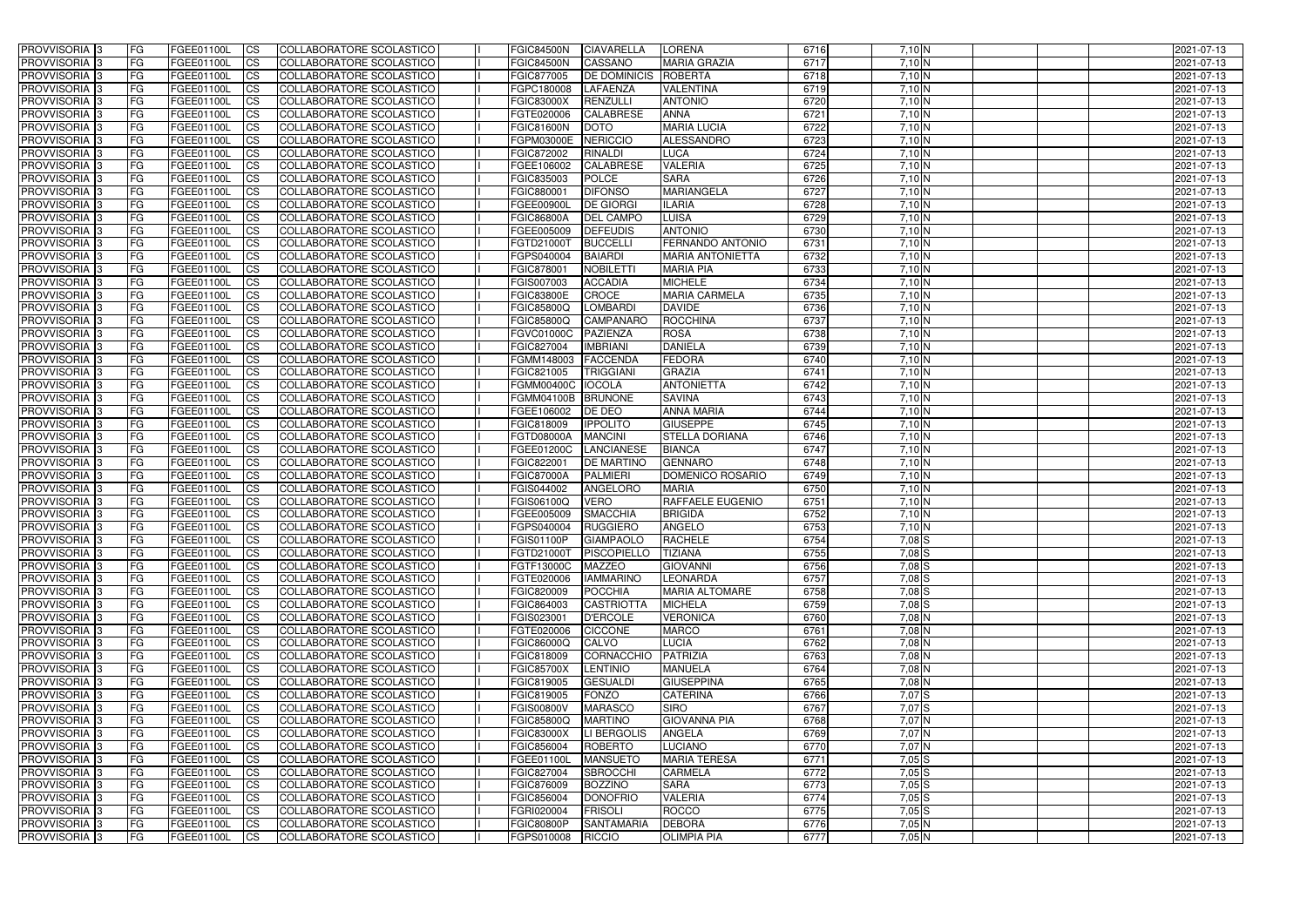| <b>PROVVISORIA</b> 3       | l FG      | FGEE01100L        | <b>ICS</b>             | COLLABORATORE SCOLASTICO        | <b>FGTD08000A</b> | <b>BRAMANTE</b>    | <b>MARCO</b>           | 6778 | $7,05$ N         | 2021-07-13 |
|----------------------------|-----------|-------------------|------------------------|---------------------------------|-------------------|--------------------|------------------------|------|------------------|------------|
| <b>PROVVISORIA 3</b>       | FG        | FGEE01100L        | <b>ICS</b>             | COLLABORATORE SCOLASTICO        | FGPS210002        | <b>BUONCRISTIA</b> | <b>AMELIA PIA</b>      | 6779 | 7,05 N           | 2021-07-13 |
| PROVVISORIA <sup>1</sup> 3 | FG        | FGEE01100L        | <b>CS</b>              | <b>COLLABORATORE SCOLASTICO</b> | FGTD010004        | <b>PISTILLO</b>    | <b>MARIA FRANCESCA</b> | 6780 | 7,05 N           | 2021-07-13 |
| PROVVISORIA                | FG        | FGEE01100L        | <b>CS</b>              | COLLABORATORE SCOLASTICO        | <b>FGIC86200B</b> | <b>VESCERA</b>     | <b>LUCA</b>            | 6781 | $7,05$ N         | 2021-07-13 |
| <b>PROVVISORIA 3</b>       | FG        | FGEE01100L        | <b>CS</b>              | COLLABORATORE SCOLASTICO        | FGPS010008        | PERRELLA           | <b>MICHELA</b>         | 6782 | 7,05 N           | 2021-07-13 |
| PROVVISORIA <sup>1</sup> 3 | FG        | FGEE01100L        | <b>CS</b>              | COLLABORATORE SCOLASTICO        | FGIS03700V        | <b>PATELLA</b>     | <b>AGOSTINO</b>        | 6783 | 7,05 N           | 2021-07-13 |
| PROVVISORIA <sup>1</sup> 3 | FG        | FGEE01100L        | <b>CS</b>              | COLLABORATORE SCOLASTICO        | FGIC86000Q        | <b>SANTORSA</b>    | <b>SIMONA</b>          | 6784 | $7,05$ N         | 2021-07-13 |
| PROVVISORIA 3              | FG        | FGEE01100L        | <b>ICS</b>             | COLLABORATORE SCOLASTICO        | FGIC876009        | <b>MORELLI</b>     | <b>UMBERTO</b>         | 6785 | $7,05$ N         | 2021-07-13 |
| PROVVISORIA 3              | FG        | FGEE01100L        | <b>CS</b>              | COLLABORATORE SCOLASTICO        | FGIC820009        | <b>D'AGRIPPINO</b> | <b>PINA</b>            | 6786 | 7,05 N           | 2021-07-13 |
| PROVVISORIA 3              | <b>FG</b> | FGEE01100L        | <b>ICS</b>             | COLLABORATORE SCOLASTICO        | FGPM05000Q        | CASSANO            | <b>NELLA</b>           | 6787 | 7,05N            | 2021-07-13 |
| PROVVISORIA 3              | FG        | FGEE01100L        | <b>ICS</b>             | COLLABORATORE SCOLASTICO        | FGTF13000C        | LO MELE            | LUANA                  | 6788 | $7,02$ S         | 2021-07-13 |
| <b>PROVVISORIA</b>         | FG        | FGEE01100L        | <b>ICS</b>             | COLLABORATORE SCOLASTICO        | <b>FGIC86600P</b> | <b>MANGANO</b>     | <b>RAFFAELE</b>        | 6789 | 7,02 N<br>IS     | 2021-07-13 |
| <b>PROVVISORIA</b>         | FG        | FGEE01100L        | <b>ICS</b>             | COLLABORATORE SCOLASTICO        | FGIC818009        | <b>IASCONE</b>     | <b>PIER LUIGI</b>      | 6790 | $7,02$ N         | 2021-07-13 |
| <b>PROVVISORIA</b>         | FG        | FGEE01100L        | <b>ICS</b>             | COLLABORATORE SCOLASTICO        | <b>FGIC81600N</b> | <b>MORRA</b>       | <b>SILVANA</b>         | 6791 | $7,01$ S         | 2021-07-13 |
| <b>PROVVISORIA</b>         | FG        | FGEE01100L        | <b>ICS</b>             | COLLABORATORE SCOLASTICO        | <b>FGEE01200C</b> | <b>TARALLO</b>     | <b>MARIA PIA</b>       | 6792 | 7,01 N           | 2021-07-13 |
| <b>PROVVISORIA</b>         | FG        | FGEE01100L        | <b>ICS</b>             | COLLABORATORE SCOLASTICO        | <b>FGIS03700V</b> | <b>GENTILE</b>     | <b>GIOVANNI</b>        | 6793 | $7,01$ N         | 2021-07-13 |
| <b>PROVVISORIA</b>         | FG        | FGEE01100L        | <b>ICS</b>             | COLLABORATORE SCOLASTICO        | <b>FGIC87900R</b> | <b>CARELLA</b>     | <b>COSTANTINA</b>      | 6794 | 7,01 N           | 2021-07-13 |
| <b>PROVVISORIA</b>         | FG        | FGEE01100L        | <b>ICS</b>             | COLLABORATORE SCOLASTICO        | <b>FGIC86100G</b> | <b>PONTONE</b>     | <b>MARIO</b>           | 6795 | 7,01 N           | 2021-07-13 |
| PROVVISORIA <sup>3</sup>   | FG        | FGEE01100L        | <b>ICS</b>             | COLLABORATORE SCOLASTICO        | FGIC820009        | <b>CASIELLO</b>    | <b>LUCIA</b>           | 6796 | 7,01 N           | 2021-07-13 |
| PROVVISORIA 3              | FG        | FGEE01100L        | <b>ICS</b>             | COLLABORATORE SCOLASTICO        | <b>FGIC85900G</b> | <b>MAZZARDC</b>    | <b>ANGELA</b>          | 6797 | 7,01 N           | 2021-07-13 |
| PROVVISORIA <sup>3</sup>   | FG        | FGEE01100L        | <b>ICS</b>             | COLLABORATORE SCOLASTICO        | <b>FGIC85700X</b> | <b>FERRARA</b>     | <b>MARIA</b>           | 6798 | 7S               | 2021-07-13 |
| PROVVISORIA 3              | FG        | FGEE01100L        | <b>ICS</b>             | COLLABORATORE SCOLASTICO        | <b>FGIC88200L</b> | CRESCENZI          | <b>FELICE LUIGI</b>    | 6799 | 7 S              | 2021-07-13 |
| PROVVISORIA <sup>3</sup>   | FG        | FGEE01100L        | <b>ICS</b>             | <b>COLLABORATORE SCOLASTICO</b> | FGIC86100G        | <b>DELLE FAVE</b>  | <b>LUCA</b>            | 6800 | 7S               | 2021-07-13 |
| PROVVISORIA <sup>3</sup>   | FG        | FGEE01100L        | <b>CS</b>              | COLLABORATORE SCOLASTICO        | FGIC876009        | <b>PALMIERI</b>    | <b>ANTONIETTA</b>      | 6801 | 7S               | 2021-07-13 |
| PROVVISORIA <sup>3</sup>   | FG        | FGEE01100L        | <b>CS</b>              | <b>COLLABORATORE SCOLASTICO</b> | FGMM00400C        | <b>GIAGNORIO</b>   | <b>MARIA VINCENZA</b>  | 6802 | $\overline{7}$ S | 2021-07-13 |
| PROVVISORIA <sup>1</sup> 3 | FG        | FGEE01100L        | <b>ICS</b>             | COLLABORATORE SCOLASTICO        | FGIC863007        | <b>FAVIA</b>       | <b>SALVATORE</b>       | 6803 | 7S               | 2021-07-13 |
| PROVVISORIA 3              | FG        | FGEE01100L        | <b>ICS</b>             | COLLABORATORE SCOLASTICO        | FGIS048009        | <b>PEDONE</b>      | <b>SAVINO</b>          | 6804 | $\overline{7}$ S | 2021-07-13 |
| PROVVISORIA                | FG        | FGEE01100L        | <b>ICS</b>             | COLLABORATORE SCOLASTICO        | <b>FGEE00800R</b> | <b>VALENTE</b>     | <b>ILARIA</b>          | 6805 | 7S               | 2021-07-13 |
| PROVVISORIA                | FG        | FGEE01100L        | <b>CS</b>              | <b>COLLABORATORE SCOLASTICO</b> | <b>FGIC86500V</b> | <b>VAIRO</b>       | SOLANGE                | 6806 | 7ls              | 2021-07-13 |
| PROVVISORIA                | FG        | FGEE01100L        | <b>CS</b>              | COLLABORATORE SCOLASTICO        | FGIC819005        | <b>POSTIGLIONE</b> | <b>GIUSEPPINA</b>      | 6807 | 7ls              | 2021-07-13 |
| PROVVISORIA                | FG        | FGEE01100L        | <b>CS</b>              | COLLABORATORE SCOLASTICO        | FGTD010004        | <b>GALANTE</b>     | <b>MATTEO</b>          | 6808 | 7ls              | 2021-07-13 |
| PROVVISORIA <sup>1</sup> 3 | FG        | FGEE01100L        | <b>CS</b>              | COLLABORATORE SCOLASTICO        | FGIS06100Q        | <b>OMERICO</b>     | <b>MICHELE</b>         | 6809 | $\overline{7}$ S | 2021-07-13 |
| PROVVISORIA <sup>1</sup> 3 | FG        | FGEE01100L        | <b>CS</b>              | COLLABORATORE SCOLASTICO        | FGIC85800Q        | <b>FORCHIONE</b>   | <b>ANNA ROCCHINA</b>   | 6810 | 7S               | 2021-07-13 |
| PROVVISORIA 3              | FG        | FGEE01100L        | <b>CS</b>              | <b>COLLABORATORE SCOLASTICO</b> | <b>FGIC85900G</b> | <b>LASALVIA</b>    | NUNZIATINA             | 6811 | 7S               | 2021-07-13 |
| <b>PROVVISORIA</b>         | FG        | FGEE01100L        | <b>ICS</b>             | COLLABORATORE SCOLASTICO        | <b>FGIC80800P</b> | <b>GENTILE</b>     | <b>ANGELA GRAZIA</b>   | 6812 | 7S               | 2021-07-13 |
| PROVVISORIA <sup>1</sup> 3 | <b>FG</b> | FGEE01100L        | <b>ICS</b>             | COLLABORATORE SCOLASTICO        | FGEE01200C        | PAGLIARULO         | <b>ALFONSO</b>         | 6813 | 7S               | 2021-07-13 |
| PROVVISORIA 3              | <b>FG</b> | FGEE01100L        | <b>ICS</b>             | COLLABORATORE SCOLASTICO        | <b>FGIC86500V</b> | <b>CASTRIOTTA</b>  | ANNAGRAZIA             | 6814 | 7S               | 2021-07-13 |
| <b>PROVVISORIA</b>         | <b>FG</b> | FGEE01100L        | <b>ICS</b>             | COLLABORATORE SCOLASTICO        | FGEE005009        | <b>IMBRIANO</b>    | <b>MANUELA</b>         | 6815 | 7S               | 2021-07-13 |
| PROVVISORIA 3              | FG        | FGEE01100L        | CS                     | COLLABORATORE SCOLASTICO        | <b>FGIC87000A</b> | ARGENTINO          | <b>ANNA RITA</b>       | 6816 | 7S               | 2021-07-13 |
| PROVVISORIA 3              | <b>FG</b> | FGEE01100L        | $\mathsf{ICS}$         | COLLABORATORE SCOLASTICO        | FGIC880001        | <b>GRAMAZIO</b>    | <b>ANNA</b>            | 6817 | 7S               | 2021-07-13 |
| PROVVISORIA 3              | <b>FG</b> | <b>FGEE01100L</b> | $\mathsf{ICS}$         | COLLABORATORE SCOLASTICO        | FGIC827004        | <b>VALLES</b>      | <b>ALESSANDRA</b>      | 6818 | 7ls              | 2021-07-13 |
| PROVVISORIA 3              | <b>FG</b> | FGEE01100L        | $\mathsf{ICS}$         | COLLABORATORE SCOLASTICO        | <b>FGIC86100G</b> | <b>CORCELLI</b>    | <b>MARIA ASSUNTA</b>   | 6819 | 7ls              | 2021-07-13 |
| PROVVISORIA 3              | FG        | FGEE01100L        | $\mathsf{ICS}$         | COLLABORATORE SCOLASTICO        | FGTD21000T        | <b>TROISI</b>      | <b>ANNA RITA</b>       | 6820 | 7ls              | 2021-07-13 |
| PROVVISORIA 3              | l FG      | FGEE01100L        | $\mathsf{ICS}$         | COLLABORATORE SCOLASTICO        | <b>FGIC86200B</b> | MACCHERONCI ANGELO |                        | 6821 | 7S               | 2021-07-13 |
| PROVVISORIA 3              | <b>FG</b> | FGEE01100L        | $\mathsf{ICS}$         | COLLABORATORE SCOLASTICO        | FGPM03000E        | <b>CORDELLA</b>    | <b>ROBERTO</b>         | 6822 | $\overline{7}$ S | 2021-07-13 |
| PROVVISORIA 3              | FG        | FGEE01100L        | <b>CS</b>              | COLLABORATORE SCOLASTICO        | <b>FGIC83000X</b> | DI BARI            | <b>GIOVANNI</b>        | 6823 | 7S               | 2021-07-13 |
| PROVVISORIA 3              | <b>FG</b> | FGEE01100L        | <b>CS</b>              | COLLABORATORE SCOLASTICO        | FGTD08000A        | <b>CAPOZZI</b>     | <b>FEDERICA</b>        | 6824 | 7S               | 2021-07-13 |
| PROVVISORIA 3              | <b>FG</b> | FGEE01100L        | <b>CS</b>              | COLLABORATORE SCOLASTICO        | <b>FGIC80800P</b> | <b>GUERRA</b>      | <b>MIRIANA</b>         | 6825 | 7S               | 2021-07-13 |
| PROVVISORIA 3              | <b>FG</b> | FGEE01100L        | <b>CS</b>              | COLLABORATORE SCOLASTICO        | FGPS010008        | PISERCHIA          | CARLA                  | 6826 | 7S               | 2021-07-13 |
| PROVVISORIA 3              | <b>FG</b> | FGEE01100L        | <b>CS</b>              | COLLABORATORE SCOLASTICO        | <b>FGIS05300R</b> | LOTRECCHIAN LUCIA  |                        | 6827 | 7S               | 2021-07-13 |
| PROVVISORIA 3              | <b>FG</b> | FGEE01100L        | <b>CS</b>              | COLLABORATORE SCOLASTICO        | FGIS044002        | <b>BEVILACQUA</b>  | LUCIANA CELESTINA      | 6828 | 7S               | 2021-07-13 |
| PROVVISORIA 3              | <b>FG</b> | FGEE01100L        | <b>CS</b>              | COLLABORATORE SCOLASTICO        | FGIC864003        | <b>MORLINO</b>     | <b>LEONARDO</b>        | 6829 | 7S               | 2021-07-13 |
| PROVVISORIA 3              | <b>FG</b> | FGEE01100L        | <b>CS</b>              | COLLABORATORE SCOLASTICO        | FGTF17000V        | <b>GRAVINA</b>     | <b>RAFFAELLA</b>       | 6830 | 7S               | 2021-07-13 |
| PROVVISORIA 3              | <b>FG</b> | FGEE01100L        | <b>CS</b>              | COLLABORATORE SCOLASTICO        | FGIS05900Q        | <b>BORGIA</b>      | <b>ANNA</b>            | 6831 | 7S               | 2021-07-13 |
| PROVVISORIA 3              | <b>FG</b> | FGEE01100L        | <b>CS</b>              | COLLABORATORE SCOLASTICO        | FGIC847009        | <b>GIACOBBE</b>    | <b>ROSSANA</b>         | 6832 | 7S               | 2021-07-13 |
| PROVVISORIA 3              | <b>FG</b> | FGEE01100L        | <b>CS</b>              | COLLABORATORE SCOLASTICO        | <b>FGIC83000X</b> | <b>SAVINO</b>      | <b>FRANCESCO</b>       | 6833 | 7S               | 2021-07-13 |
| PROVVISORIA 3              | <b>FG</b> | FGEE01100L        | <b>CS</b>              | COLLABORATORE SCOLASTICO        | <b>FGIS00800V</b> | <b>MONDELLI</b>    | <b>RACHELE RITA</b>    | 6834 | $\overline{7}$ S | 2021-07-13 |
| PROVVISORIA 3              | FG        | FGEE01100L        | <b>CS</b>              | COLLABORATORE SCOLASTICO        | FGIS007003        | <b>BOCCI</b>       | <b>LUIGI</b>           | 6835 | 7s               | 2021-07-13 |
| PROVVISORIA 3              | FG        | FGEE01100L        | <b>CS</b>              | COLLABORATORE SCOLASTICO        | <b>FGIS00800V</b> | <b>MANZI</b>       | <b>LUCIA</b>           | 6836 | $\overline{7}$ S | 2021-07-13 |
| PROVVISORIA 3              | <b>FG</b> | FGEE01100L        | <b>CS</b>              | COLLABORATORE SCOLASTICO        | FGTF13000C        | <b>PINTAURO</b>    | <b>KATIA</b>           | 6837 | 7S               | 2021-07-13 |
| PROVVISORIA 3              | <b>FG</b> | FGEE01100L        | $\overline{\text{CS}}$ | COLLABORATORE SCOLASTICO        | FGTD08000A        | CROCE              | <b>ROBERTO</b>         | 6838 | 7S               | 2021-07-13 |
| PROVVISORIA 3              | <b>FG</b> | FGEE01100L        | $\overline{\text{CS}}$ | COLLABORATORE SCOLASTICO        | FGEE01100L        | <b>SAPONARO</b>    | <b>MARCO PAOLO</b>     | 6839 | 7s               | 2021-07-13 |
|                            |           |                   |                        |                                 |                   |                    |                        |      |                  |            |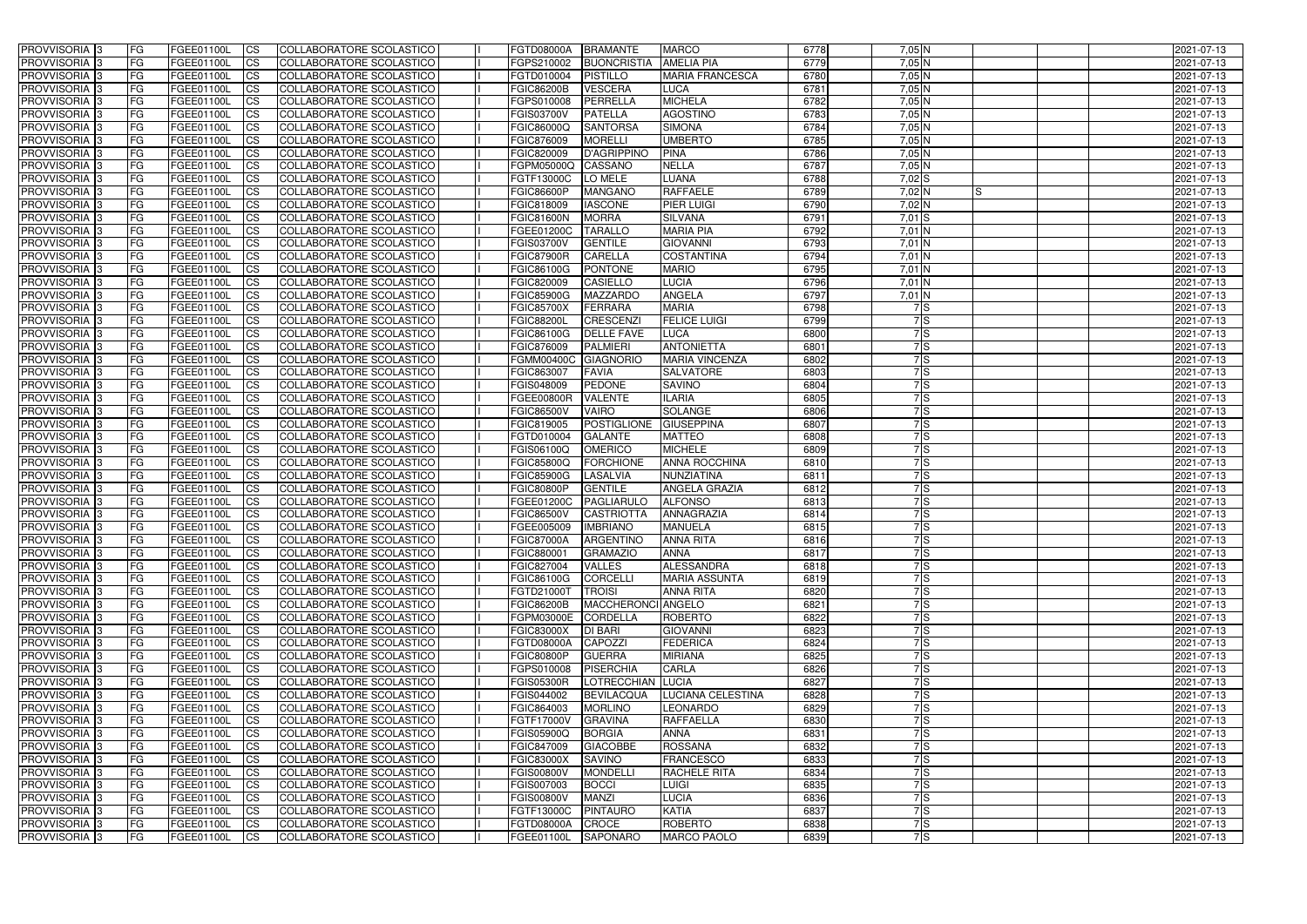| <b>PROVVISORIA</b> 3       | l FG      | FGEE01100L               | <b>ICS</b>             | COLLABORATORE SCOLASTICO        | FGEE00800R          | D'AVVOCAT                        | <b>ALESSIO</b>          | 6840 | 7S               | 2021-07-13 |
|----------------------------|-----------|--------------------------|------------------------|---------------------------------|---------------------|----------------------------------|-------------------------|------|------------------|------------|
| <b>PROVVISORIA 3</b>       | FG.       | FGEE01100L               | <b>ICS</b>             | COLLABORATORE SCOLASTICO        | FGIC86100G          | <b>SCOPECE</b>                   | <b>ALESSANDRO</b>       | 6841 | $\overline{7}$ S | 2021-07-13 |
| <b>PROVVISORIA</b>         | FG        | FGEE01100L               | <b>CS</b>              | COLLABORATORE SCOLASTICO        | FGIC819005          | <b>IACULLO</b>                   | <b>TERESA</b>           | 6842 | 7S               | 2021-07-13 |
| PROVVISORIA                | FG        | FGEE01100L               | <b>CS</b>              | COLLABORATORE SCOLASTICO        | FGTD02000P          | <b>GRAZIANO</b>                  | <b>VALENTINA</b>        | 6843 | 7S               | 2021-07-13 |
| <b>PROVVISORIA 3</b>       | FG        | FGEE01100L               | <b>CS</b>              | COLLABORATORE SCOLASTICO        | FGIS05900Q          | <b>VALERIO</b>                   | <b>GIUSEPPINA</b>       | 6844 | 7S               | 2021-07-13 |
| PROVVISORIA <sup>1</sup> 3 | FG        | FGEE01100L               | <b>CS</b>              | COLLABORATORE SCOLASTICO        | <b>FGIC87900R</b>   | <b>CASIGLIO</b>                  | <b>MARIANNA</b>         | 6845 | 7lS              | 2021-07-13 |
| PROVVISORIA <sup>1</sup> 3 | FG        | FGEE01100L               | <b>CS</b>              | COLLABORATORE SCOLASTICO        | FGIC86100G          | <b>BONACERA</b>                  | <b>LUCIA</b>            | 6846 | 7S               | 2021-07-13 |
| PROVVISORIA 3              | FG        | FGEE01100L               | <b>ICS</b>             | COLLABORATORE SCOLASTICO        | FGIC880001          | <b>CALAMITA</b>                  | <b>ANNA FILOMENA</b>    | 6847 | 7S               | 2021-07-13 |
| PROVVISORIA 3              | FG        | FGEE01100L               | <b>CS</b>              | COLLABORATORE SCOLASTICO        | FGIC85800Q          | <b>ROSIELLO</b>                  | DONATO LEONARDO         | 6848 | 7S               | 2021-07-13 |
| PROVVISORIA 3              | <b>FG</b> | FGEE01100L               | <b>ICS</b>             | COLLABORATORE SCOLASTICO        | FGEE01200C          | <b>CROCE</b>                     | <b>CARMELA</b>          | 6849 | 7S               | 2021-07-13 |
| <b>PROVVISORIA 3</b>       | FG        | FGEE01100L               | <b>ICS</b>             | COLLABORATORE SCOLASTICO        | FGIC869006          | SCISCIOLI                        | <b>LUCIA</b>            | 6850 | 7S               | 2021-07-13 |
| <b>PROVVISORIA</b>         | FG        | FGEE01100L               | <b>ICS</b>             | COLLABORATORE SCOLASTICO        | <b>FGIC84500N</b>   | <b>PADOVANO</b>                  | <b>ENZA</b>             | 6851 | 7S               | 2021-07-13 |
| <b>PROVVISORIA</b>         | FG        | FGEE01100L               | <b>ICS</b>             | COLLABORATORE SCOLASTICO        | <b>FGIC85800Q</b>   | <b>IGNELZI</b>                   | <b>ADELE</b>            | 6852 | 7S               | 2021-07-13 |
| <b>PROVVISORIA</b>         | FG        | FGEE01100L               | <b>ICS</b>             | COLLABORATORE SCOLASTICO        | <b>FGIS00800V</b>   | <b>LA GATTA</b>                  | <b>GIOVANNI</b>         | 6853 | 7S               | 2021-07-13 |
| <b>PROVVISORIA</b>         | FG        | FGEE01100L               | <b>ICS</b>             | COLLABORATORE SCOLASTICO        | <b>FGIC86100G</b>   | <b>GAROFALO</b>                  | <b>ANTONIETTA</b>       | 6854 | 7S               | 2021-07-13 |
| <b>PROVVISORIA</b>         | FG        | FGEE01100L               | <b>ICS</b>             | COLLABORATORE SCOLASTICO        | FGIC822001          | <b>DI STASO</b>                  | <b>LUIGIA</b>           | 6855 | 7ls              | 2021-07-13 |
| <b>PROVVISORIA</b>         | FG        | FGEE01100L               | <b>ICS</b>             | COLLABORATORE SCOLASTICO        | <b>FGIC85800Q</b>   | <b>ROSIELLO</b>                  | <b>TAMARA</b>           | 6856 | 7ls              | 2021-07-13 |
| <b>PROVVISORIA</b>         | FG        | FGEE01100L               | <b>ICS</b>             | COLLABORATORE SCOLASTICO        | <b>FGIC85900G</b>   | <b>FASANELLA</b>                 | <b>ANTONELLA</b>        | 6857 | 7lS              | 2021-07-13 |
| PROVVISORIA <sup>3</sup>   | FG        | FGEE01100L               | <b>ICS</b>             | COLLABORATORE SCOLASTICO        | FGMM148003          | <b>IRMICI</b>                    | <b>FILOMENA</b>         | 6858 | 7ls              | 2021-07-13 |
| PROVVISORIA 3              | FG        | FGEE01100L               | <b>ICS</b>             | COLLABORATORE SCOLASTICO        | <b>FGIC86200B</b>   | <b>RABBAGLIETTI</b>              | <b>MARIA CRISTINA</b>   | 6859 | 7S               | 2021-07-13 |
| PROVVISORIA <sup>1</sup> 3 | FG        | FGEE01100L               | <b>ICS</b>             | COLLABORATORE SCOLASTICO        | FGIC876009          | <b>PALMIERI</b>                  | <b>CRISTINA</b>         | 6860 | 7S               | 2021-07-13 |
| PROVVISORIA 3              | FG        | FGEE01100L               | <b>ICS</b>             | COLLABORATORE SCOLASTICO        | FGIC86100G          | <b>PARAGONE</b>                  | <b>GIUSEPPINA</b>       | 6861 | 7lS              | 2021-07-13 |
| PROVVISORIA <sup>3</sup>   |           |                          | <b>ICS</b>             | <b>COLLABORATORE SCOLASTICO</b> | <b>FGIC87500D</b>   | <b>BASANISI</b>                  | <b>ANGELICA</b>         | 6862 | 7S               |            |
| PROVVISORIA <sup>3</sup>   | FG        | FGEE01100L<br>FGEE01100L |                        | COLLABORATORE SCOLASTICO        | FGIC877005          |                                  | <b>MARIA EUGENIA</b>    | 6863 | 7S               | 2021-07-13 |
|                            | FG        | FGEE01100L               | <b>CS</b>              | <b>COLLABORATORE SCOLASTICO</b> |                     | <b>OLIVIERI</b><br><b>GRASSI</b> | <b>SABRINA</b>          | 6864 | 7S               | 2021-07-13 |
| PROVVISORIA <sup>3</sup>   | FG        |                          | <b>CS</b>              |                                 | FGEE005009          |                                  |                         |      |                  | 2021-07-13 |
| PROVVISORIA 3              | FG        | FGEE01100L               | <b>ICS</b>             | COLLABORATORE SCOLASTICO        | FGIC880001          | <b>DI DEDDA</b>                  | <b>MICHELE</b>          | 6865 | 7S               | 2021-07-13 |
| PROVVISORIA 3              | FG        | FGEE01100L               | <b>ICS</b>             | COLLABORATORE SCOLASTICO        | FGIS06100Q          | <b>GRANATIERO</b>                | <b>ANTONIETTA</b>       | 6866 | 7S               | 2021-07-13 |
| <b>PROVVISORIA</b>         | FG        | FGEE01100L               | <b>ICS</b>             | COLLABORATORE SCOLASTICO        | FGTF13000C          | <b>PIPOLI</b>                    | <b>ANTONIETTA</b>       | 6867 | 7S               | 2021-07-13 |
| PROVVISORIA                | FG        | FGEE01100L               | <b>CS</b>              | <b>COLLABORATORE SCOLASTICO</b> | <b>FGMM00400C</b>   | <b>GERVASIO</b>                  | <b>ANTONIO</b>          | 6868 | 7ls              | 2021-07-13 |
| PROVVISORIA                | FG        | FGEE01100L               | <b>CS</b>              | COLLABORATORE SCOLASTICO        | FGEE02900T          | <b>TRISTANO</b>                  | <b>ALEANDRO</b>         | 6869 | 7ls              | 2021-07-13 |
| PROVVISORIA                | FG        | FGEE01100L               | <b>CS</b>              | COLLABORATORE SCOLASTICO        | FGPM03000E          | <b>PERRINO</b>                   | <b>RAFFAELLA</b>        | 6870 | 7ls              | 2021-07-13 |
| PROVVISORIA <sup>1</sup> 3 | FG        | FGEE01100L               | <b>CS</b>              | COLLABORATORE SCOLASTICO        | <b>FGIC80800P</b>   | MASTROGIACO MICHELA              |                         | 6871 | $\overline{7}$ S | 2021-07-13 |
| PROVVISORIA <sup>1</sup> 3 | FG        | FGEE01100L               | <b>CS</b>              | COLLABORATORE SCOLASTICO        | FGIS00300Q          | <b>CAVALLO</b>                   | <b>GENNARO</b>          | 6872 | 7S               | 2021-07-13 |
| PROVVISORIA 3              | FG        | FGEE01100L               | <b>CS</b>              | COLLABORATORE SCOLASTICO        | FGIC847009          | <b>VILLANI</b>                   | <b>FABIO</b>            | 6873 | 7S               | 2021-07-13 |
| <b>PROVVISORIA</b>         | FG        | FGEE01100L               | <b>ICS</b>             | COLLABORATORE SCOLASTICO        | FGIC863007          | <b>GRANATIERO</b>                | <b>GIUSEPPE</b>         | 6874 | 7S               | 2021-07-13 |
| PROVVISORIA <sup>1</sup> 3 | FG        | FGEE01100L               | <b>ICS</b>             | COLLABORATORE SCOLASTICO        | FGEE005009          | <b>D'ADDATO</b>                  | <b>MARIA ALTOMARE</b>   | 6875 | 7S               | 2021-07-13 |
| <b>PROVVISORIA</b>         | FG        | FGEE01100L               | <b>ICS</b>             | COLLABORATORE SCOLASTICO        | FGIS007003          | <b>MACCHIETTA</b>                | <b>MARIA</b>            | 6876 | 7S               | 2021-07-13 |
| <b>PROVVISORIA</b>         | l FG      | FGEE01100L               | <b>ICS</b>             | COLLABORATORE SCOLASTICO        | FGEE005009          | <b>PATELLA</b>                   | <b>CHIARA</b>           | 6877 | 7S               | 2021-07-13 |
| PROVVISORIA 3              | FG        | FGEE01100L               | CS                     | COLLABORATORE SCOLASTICO        | FGIC83000X MELORO   |                                  | <b>MARILINA</b>         | 6878 | 7S               | 2021-07-13 |
| PROVVISORIA 3              | l FG      | FGEE01100L               | $\mathsf{ICS}$         | COLLABORATORE SCOLASTICO        | FGEE02900T          | <b>MORTALO</b>                   | <b>CLAUDIA</b>          | 6879 | 7S               | 2021-07-13 |
| PROVVISORIA 3              | <b>FG</b> | <b>FGEE01100L</b>        | $\mathsf{ICS}$         | COLLABORATORE SCOLASTICO        | <b>FGIC85700X</b>   | LUCIANO                          | <b>SALVATORE DANILO</b> | 6880 | 7ls              | 2021-07-13 |
| PROVVISORIA 3              | <b>FG</b> | FGEE01100L               | $\mathsf{ICS}$         | COLLABORATORE SCOLASTICO        | FGPM03000E          | POPPA                            | <b>MARIA</b>            | 6881 | 7ls              | 2021-07-13 |
| PROVVISORIA 3              | FG        | FGEE01100L               | $\mathsf{ICS}$         | COLLABORATORE SCOLASTICO        | FGEE099004          | RICCO                            | <b>ROSANNA</b>          | 6882 | 7ls              | 2021-07-13 |
| PROVVISORIA 3              | l FG      | FGEE01100L               | $\mathsf{ICS}$         | COLLABORATORE SCOLASTICO        | <b>FGIC85700X</b>   | <b>RICCIO</b>                    | <b>ADDOLORATA</b>       | 6883 | 7S               | 2021-07-13 |
| PROVVISORIA 3              | <b>FG</b> | FGEE01100L               | $\mathsf{ICS}$         | COLLABORATORE SCOLASTICO        | FGTF17000V          | LACCI                            | <b>GIUSEPPE</b>         | 6884 | $\overline{7}$ S | 2021-07-13 |
| PROVVISORIA 3              | FG        | FGEE01100L               | <b>CS</b>              | COLLABORATORE SCOLASTICO        | <b>FGIC86200B</b>   | <b>CAGGIANELLI</b>               | <b>FELICE</b>           | 6885 | 7S               | 2021-07-13 |
| PROVVISORIA 3              | <b>FG</b> | FGEE01100L               | <b>CS</b>              | COLLABORATORE SCOLASTICO        | <b>FGIC84400T</b>   | <b>CAMPANILE</b>                 | <b>ANTONIO</b>          | 6886 | 7S               | 2021-07-13 |
| PROVVISORIA 3              | <b>FG</b> | FGEE01100L               | <b>CS</b>              | COLLABORATORE SCOLASTICO        | FGPM10000G AVALLONE |                                  | <b>ALESSIA</b>          | 6887 | 7S               | 2021-07-13 |
| PROVVISORIA 3              | <b>FG</b> | FGEE01100L               | <b>CS</b>              | COLLABORATORE SCOLASTICO        | <b>FGMM15400A</b>   | <b>CANNONE</b>                   | <b>GIUSEPPE</b>         | 6888 | 7S               | 2021-07-13 |
| PROVVISORIA 3              | <b>FG</b> | FGEE01100L               | <b>CS</b>              | COLLABORATORE SCOLASTICO        | <b>FGIC80800P</b>   | <b>LAPOMARDA</b>                 | <b>ANTONELLA</b>        | 6889 | 7S               | 2021-07-13 |
| PROVVISORIA 3              | <b>FG</b> | FGEE01100L               | <b>CS</b>              | COLLABORATORE SCOLASTICO        | <b>FGTF17000V</b>   | <b>CAPRIO</b>                    | <b>GIUSEPPE</b>         | 6890 | 7S               | 2021-07-13 |
| PROVVISORIA 3              | <b>FG</b> | FGEE01100L               | <b>CS</b>              | COLLABORATORE SCOLASTICO        | <b>FGIC80800P</b>   | <b>CIUFFREDA</b>                 | <b>LUCIA</b>            | 6891 | 7S               | 2021-07-13 |
| PROVVISORIA 3              | <b>FG</b> | FGEE01100L               | <b>CS</b>              | COLLABORATORE SCOLASTICO        | <b>FGIC86600P</b>   | <b>TROTTA</b>                    | <b>MARIA ANTONIA</b>    | 6892 | 7S               | 2021-07-13 |
| PROVVISORIA 3              | <b>FG</b> | FGEE01100L               | <b>CS</b>              | COLLABORATORE SCOLASTICO        | FGIC843002          | <b>CANISTRO</b>                  | <b>GRAZIA</b>           | 6893 | 7S               | 2021-07-13 |
| PROVVISORIA 3              | <b>FG</b> | FGEE01100L               | <b>CS</b>              | COLLABORATORE SCOLASTICO        | FGTD060005          | <b>TERLIZZI</b>                  | <b>VERONICA</b>         | 6894 | 7S               | 2021-07-13 |
| PROVVISORIA 3              | <b>FG</b> | FGEE01100L               | <b>CS</b>              | COLLABORATORE SCOLASTICO        | <b>FGIC87400N</b>   | <b>MENNUNI</b>                   | <b>CATERINA</b>         | 6895 | 7S               | 2021-07-13 |
| PROVVISORIA 3              | <b>FG</b> | FGEE01100L               | <b>CS</b>              | COLLABORATORE SCOLASTICO        | FGIC820009          | <b>CODUTI</b>                    | <b>ANNARITA</b>         | 6896 | 7S               | 2021-07-13 |
| PROVVISORIA 3              | FG        | FGEE01100L               | <b>CS</b>              | COLLABORATORE SCOLASTICO        | FGEE00900L          | DE                               | <b>BARBARA</b>          | 6897 | 7s               | 2021-07-13 |
| PROVVISORIA 3              | FG        | FGEE01100L               | <b>CS</b>              | COLLABORATORE SCOLASTICO        | <b>FGIC81600N</b>   | PETRELLA                         | <b>SALVATORE</b>        | 6898 | $\overline{7}$ S | 2021-07-13 |
| PROVVISORIA 3              | <b>FG</b> | FGEE01100L               | <b>CS</b>              | COLLABORATORE SCOLASTICO        | FGIS021009          | SAVINO                           | <b>EMANUELE</b>         | 6899 | 7S               | 2021-07-13 |
|                            |           |                          |                        |                                 |                     |                                  |                         |      |                  |            |
| PROVVISORIA 3              | <b>FG</b> | FGEE01100L               | $\overline{\text{CS}}$ | COLLABORATORE SCOLASTICO        | <b>FGIC86200B</b>   | <b>ZOLLA</b>                     | <b>MARIA ALTOMARE</b>   | 6900 | 7S               | 2021-07-13 |
| PROVVISORIA 3              | <b>FG</b> | <b>FGEE01100L</b>        | $\mathsf{ICS}$         | COLLABORATORE SCOLASTICO        | <b>FGIS04600N</b>   | <b>DE ROGATIS</b>                | <b>NICOLA</b>           | 6901 | 7s               | 2021-07-13 |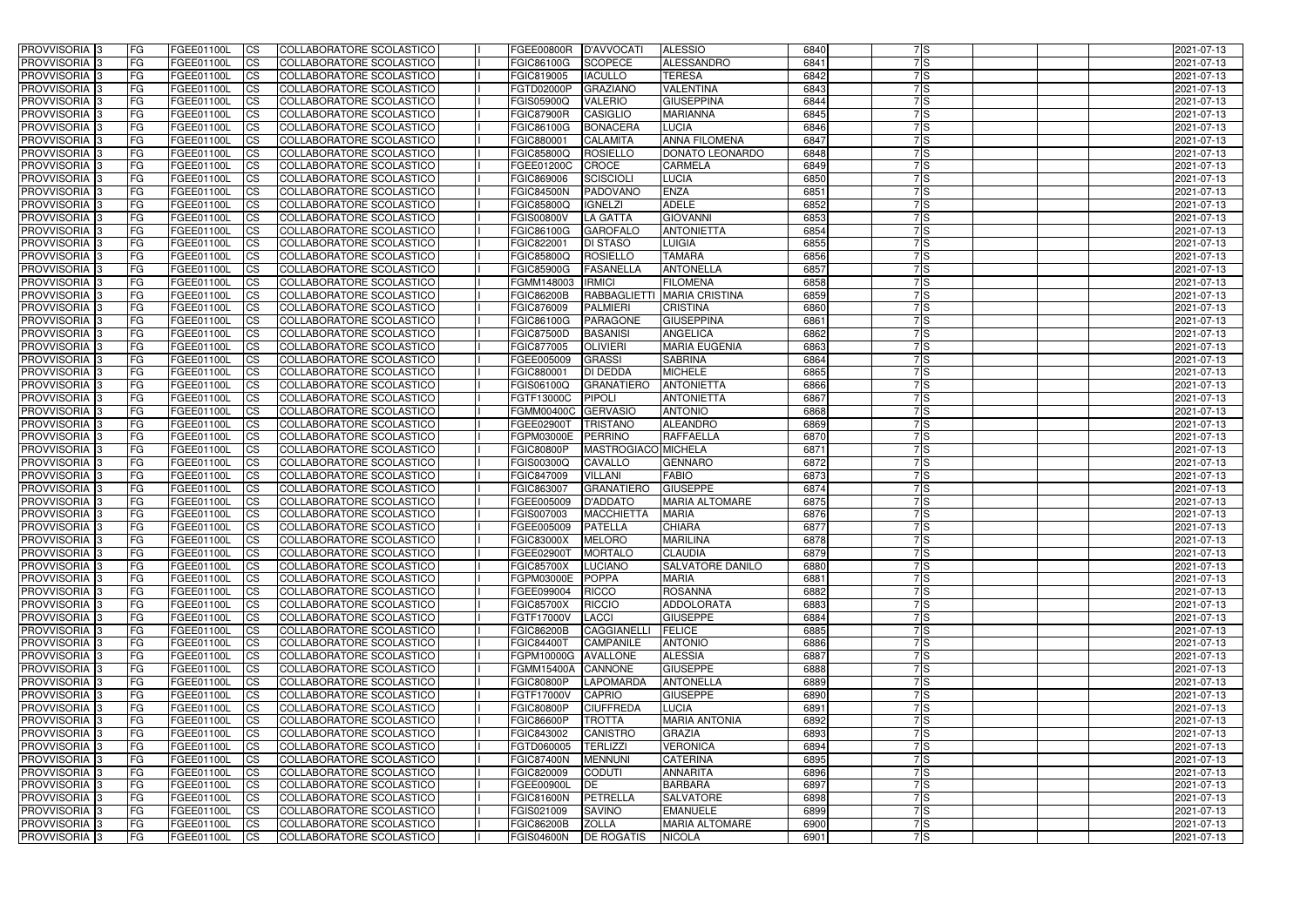| <b>PROVVISORIA</b> 3                                 | l FG            | FGEE01100L               | <b>ICS</b>                          | COLLABORATORE SCOLASTICO                                           | <b>FGIC86800A</b>               | <b>MOSCHETTA</b>                      | <b>RICCARDO</b>                            | 6902         | 7S               | 2021-07-13               |
|------------------------------------------------------|-----------------|--------------------------|-------------------------------------|--------------------------------------------------------------------|---------------------------------|---------------------------------------|--------------------------------------------|--------------|------------------|--------------------------|
| <b>PROVVISORIA 3</b>                                 | FG              | FGEE01100L               | <b>ICS</b>                          | COLLABORATORE SCOLASTICO                                           | <b>FGIC80700V</b>               | <b>RUSSO</b>                          | <b>ANNA RITA</b>                           | 6903         | $\overline{7}$ S | 2021-07-13               |
| PROVVISORIA <sup>1</sup> 3                           | FG              | FGEE01100L               | <b>CS</b>                           | COLLABORATORE SCOLASTICO                                           | FGIC820009                      | <b>SESSA</b>                          | <b>COSTANTINA</b>                          | 6904         | 7S               | 2021-07-13               |
| PROVVISORIA                                          | FG              | FGEE01100L               | <b>CS</b>                           | COLLABORATORE SCOLASTICO                                           | FGPS08000E                      | <b>PIZZOLO</b>                        | <b>PATRIZIA</b>                            | 6905         | 7S               | 2021-07-13               |
| <b>PROVVISORIA 3</b>                                 | FG              | FGEE01100L               | <b>CS</b>                           | COLLABORATORE SCOLASTICO                                           | <b>FGIC85900G</b>               | <b>MARIELLA</b>                       | <b>PATRIZIA</b>                            | 6906         | 7S               | 2021-07-13               |
| PROVVISORIA <sup>1</sup> 3                           | FG              | FGEE01100L               | <b>CS</b>                           | COLLABORATORE SCOLASTICO                                           | FGPS20000B                      | <b>SCARANO</b>                        | <b>MICHELINA</b>                           | 6907         | 7lS              | 2021-07-13               |
| PROVVISORIA <sup>1</sup> 3                           | FG              | FGEE01100L               | <b>CS</b>                           | COLLABORATORE SCOLASTICO                                           | <b>FGIC84400T</b>               | <b>LATIANO</b>                        | <b>PAOLA</b>                               | 6908         | 7S               | 2021-07-13               |
| PROVVISORIA 3                                        | FG              | FGEE01100L               | <b>ICS</b>                          | COLLABORATORE SCOLASTICO                                           | <b>FGIC86200B</b>               | <b>FRISOLI</b>                        | <b>FELICE</b>                              | 6909         | 7S               | 2021-07-13               |
| PROVVISORIA 3                                        | FG              | FGEE01100L               | <b>CS</b>                           | COLLABORATORE SCOLASTICO                                           | FGRH060003                      | FERRI                                 | <b>LUIGI</b>                               | 6910         | 7S               | 2021-07-13               |
| PROVVISORIA 3                                        | <b>FG</b>       | FGEE01100L               | <b>ICS</b>                          | COLLABORATORE SCOLASTICO                                           | FGIC872002                      | <b>TRIMIGNO</b>                       | <b>ANNALUCIA</b>                           | 6911         | 7S               | 2021-07-13               |
| PROVVISORIA 3                                        | FG              | FGEE01100L               | <b>ICS</b>                          | COLLABORATORE SCOLASTICO                                           | <b>FGIC85700X</b>               | <b>ONORATI</b>                        | <b>ALESSIO</b>                             | 6912         | 7S               | 2021-07-13               |
| <b>PROVVISORIA</b>                                   | FG              | FGEE01100L               | <b>ICS</b>                          | COLLABORATORE SCOLASTICO                                           | FGPS08000E                      | APRUZZESE                             | <b>VITTORIO</b>                            | 6913         | 7S               | 2021-07-13               |
| <b>PROVVISORIA</b>                                   | FG              | FGEE01100L               | <b>ICS</b>                          | COLLABORATORE SCOLASTICO                                           | FGPM05000Q                      | <b>CAPOCCIA</b>                       | <b>LUCIA</b>                               | 6914         | 7S               | 2021-07-13               |
| <b>PROVVISORIA</b>                                   | FG              | FGEE01100L               | <b>ICS</b>                          | COLLABORATORE SCOLASTICO                                           | <b>FGIS00800V</b>               | <b>NARDELLA</b>                       | <b>GABRIELE</b>                            | 6915         | 7S               | 2021-07-13               |
| <b>PROVVISORIA</b>                                   | FG              | FGEE01100L               | <b>ICS</b>                          | COLLABORATORE SCOLASTICO                                           | <b>FGIS00800V</b>               | <b>MOFFA</b>                          | <b>ANTONIETTA</b>                          | 6916         | 7S               | 2021-07-13               |
| <b>PROVVISORIA</b>                                   | FG              | FGEE01100L               | <b>ICS</b>                          | COLLABORATORE SCOLASTICO                                           | <b>FGIS03700V</b>               | <b>BUCCIROSSO</b>                     | <b>DOMENICO</b>                            | 6917         | 7ls              | 2021-07-13               |
| <b>PROVVISORIA</b>                                   | FG              | FGEE01100L               | <b>ICS</b>                          | COLLABORATORE SCOLASTICO                                           | FGEE005009                      | <b>MACCHIA</b>                        | <b>ANTONELLO</b>                           | 6918         | 7ls              | 2021-07-13               |
| <b>PROVVISORIA</b>                                   | FG              | FGEE01100L               | <b>ICS</b>                          | COLLABORATORE SCOLASTICO                                           | <b>FGIC87400N</b>               | <b>RUSSO</b>                          | <b>DONATO</b>                              | 6919         | 7lS              | 2021-07-13               |
| PROVVISORIA <sup>3</sup>                             | FG              | FGEE01100L               | <b>ICS</b>                          | COLLABORATORE SCOLASTICO                                           | <b>FGIC85900G</b>               | <b>BRUNO</b>                          | <b>FRANCESCO</b>                           | 6920         | 7ls              | 2021-07-13               |
| PROVVISORIA <sup>3</sup>                             | FG              | FGEE01100L               | <b>ICS</b>                          | COLLABORATORE SCOLASTICO                                           | FGIC81600N                      | <b>MOTTOLA</b>                        | <b>GIANFRANCO</b>                          | 6921         | 7S               | 2021-07-13               |
| PROVVISORIA <sup>1</sup> 3                           | FG              | FGEE01100L               | <b>ICS</b>                          | COLLABORATORE SCOLASTICO                                           | FGEE005009                      | <b>MONTEPELOS</b>                     | <b>LEONARDO</b><br><b>ROBERTO</b>          | 6922<br>6923 | 7S               | 2021-07-13               |
| PROVVISORIA 3                                        | FG              | FGEE01100L               | <b>ICS</b>                          | COLLABORATORE SCOLASTICO                                           | FGIS05900Q                      | <b>GENTILE</b>                        | <b>ROBERTO</b>                             |              | 7 S              | 2021-07-13               |
| PROVVISORIA <sup>3</sup><br>PROVVISORIA <sup>3</sup> | FG              | FGEE01100L<br>FGEE01100L | <b>ICS</b>                          | <b>COLLABORATORE SCOLASTICO</b><br><b>COLLABORATORE SCOLASTICO</b> | FGRI020004                      | <b>BOZZA</b><br><b>RADATTI</b>        |                                            | 6924<br>6925 | 7S<br>7S         | 2021-07-13               |
| PROVVISORIA <sup>1</sup> 3                           | FG<br>FG        | FGEE01100L               | <b>CS</b><br><b>CS</b>              | <b>COLLABORATORE SCOLASTICO</b>                                    | FGIS00300Q<br><b>FGIC87500D</b> | <b>DI BIASE</b>                       | <b>LUCIA</b><br><b>NUNZIA</b>              | 6926         | $\overline{7}$ S | 2021-07-13<br>2021-07-13 |
| PROVVISORIA 3                                        | FG              | FGEE01100L               | <b>ICS</b>                          | COLLABORATORE SCOLASTICO                                           | FGIC876009                      | <b>MAZZILLI</b>                       | <b>FRANCESCA</b>                           | 6927         | $\overline{7}$ S | 2021-07-13               |
| PROVVISORIA 3                                        | FG              | FGEE01100L               | <b>ICS</b>                          | COLLABORATORE SCOLASTICO                                           | FGIS001004                      | <b>TARONNA</b>                        | <b>MICHELE PIO</b>                         | 6928         | 7S               | 2021-07-13               |
| PROVVISORIA                                          | FG              | FGEE01100L               | <b>ICS</b>                          | COLLABORATORE SCOLASTICO                                           | FGEE112009                      | <b>LA TORRE</b>                       | <b>SARA</b>                                | 6929         | 7N               | 2021-07-13               |
| PROVVISORIA                                          | FG              | FGEE01100L               | <b>CS</b>                           | <b>COLLABORATORE SCOLASTICO</b>                                    | FGIC827004                      | <b>CIAMPI</b>                         | <b>ILARIA</b>                              | 6930         | 7N               | 2021-07-13               |
| PROVVISORIA                                          | FG              | FGEE01100L               | <b>CS</b>                           | COLLABORATORE SCOLASTICO                                           | FGEE112009                      | <b>D'AUDER</b>                        | <b>LUCA</b>                                | 6931         | 7N               | 2021-07-13               |
| PROVVISORIA                                          | FG              | FGEE01100L               | <b>CS</b>                           | COLLABORATORE SCOLASTICO                                           | FGIC880001                      | <b>ABAZIA</b>                         | <b>SONIA MARIA DILETTA</b>                 | 6932         | 7N               | 2021-07-13               |
| PROVVISORIA <sup>1</sup> 3                           | FG              | FGEE01100L               | <b>CS</b>                           | COLLABORATORE SCOLASTICO                                           | FGIC85800Q                      | <b>BORRIELLO</b>                      | <b>ANTONELLA</b>                           | 6933         | 7 N              | 2021-07-13               |
| PROVVISORIA <sup>1</sup> 3                           | FG              | FGEE01100L               | <b>CS</b>                           | COLLABORATORE SCOLASTICO                                           | FGIC822001                      | <b>CONTE</b>                          | <b>BENVENUTO</b>                           | 6934         | 7N               | 2021-07-13               |
| PROVVISORIA 3                                        | FG              | FGEE01100L               | <b>CS</b>                           | COLLABORATORE SCOLASTICO                                           | <b>FGIC827004</b>               | <b>VIRGILIO</b>                       | <b>LEONARDO</b>                            | 6935         | 7N               | 2021-07-13               |
| PROVVISORIA <sup>1</sup> 3                           | FG              | FGEE01100L               | <b>ICS</b>                          | COLLABORATORE SCOLASTICO                                           | <b>FGIS04600N</b>               | <b>FREDA</b>                          | <b>ANTONIO</b>                             | 6936         | 7N               | 2021-07-13               |
| PROVVISORIA <sup>1</sup> 3                           | <b>FG</b>       | FGEE01100L               | <b>ICS</b>                          | COLLABORATORE SCOLASTICO                                           | <b>FGIC87000A</b>               | IDI                                   | <b>AGOSTINO</b>                            | 6937         | 7N               | 2021-07-13               |
| PROVVISORIA 3                                        | <b>FG</b>       | FGEE01100L               | <b>ICS</b>                          | COLLABORATORE SCOLASTICO                                           | FGPS040004                      | ONORATO                               | <b>LUCA</b>                                | 6938         | 7N               | 2021-07-13               |
| <b>PROVVISORIA</b>                                   | l FG            | FGEE01100L               | <b>ICS</b>                          | COLLABORATORE SCOLASTICO                                           | FGTE020006                      | <b>D'ANGELO</b>                       | <b>ANTONIO</b>                             | 6939         | 7 N              | 2021-07-13               |
| PROVVISORIA 3                                        | FG              | FGEE01100L               | CS                                  | COLLABORATORE SCOLASTICO                                           | FGTD010004                      | <b>GRAVINA</b>                        | <b>CARLOTTA</b>                            | 6940         | 7 N              | 2021-07-13               |
| <b>PROVVISORIA</b> 3                                 | l FG            | FGEE01100L               | $\mathsf{ICS}$                      | COLLABORATORE SCOLASTICO                                           | <b>FGIC848005</b>               | <b>NIDO</b>                           | <b>GIOVANNI</b>                            | 6941         | 7N               | 2021-07-13               |
| PROVVISORIA 3                                        | <b>FG</b>       | <b>FGEE01100L</b>        | $\mathsf{ICS}$                      | COLLABORATORE SCOLASTICO                                           | <b>FGIC86600P</b>               | <b>MAGNO</b>                          | ALESSANDRO                                 | 6942         | 7N               | 2021-07-13               |
| PROVVISORIA 3                                        | <b>FG</b>       | FGEE01100L               | $\mathsf{ICS}$                      | COLLABORATORE SCOLASTICO                                           | <b>FGIC85800Q</b>               | PIERRO                                | <b>COSTANZOPIO</b>                         | 6943         | 7 N              | 2021-07-13               |
| PROVVISORIA 3                                        | FG              | FGEE01100L               | $\mathsf{ICS}$                      | COLLABORATORE SCOLASTICO                                           | FGIC877005                      | CAPOBIANCO                            | <b>GIOVANNI</b>                            | 6944         | 7N               | 2021-07-13               |
| PROVVISORIA 3                                        | l FG            | FGEE01100L               | $\overline{\text{CS}}$              | COLLABORATORE SCOLASTICO                                           | FGMM00400C FASANO               |                                       | <b>LUDOVICA</b>                            | 6945         | 7N               | 2021-07-13               |
| PROVVISORIA 3                                        | <b>FG</b>       | FGEE01100L               | $\mathsf{ICS}$                      | COLLABORATORE SCOLASTICO                                           | <b>FGIC83700P</b>               | LAFAENZA                              | <b>GERARDO PIO</b>                         | 6946         | 7N               | 2021-07-13               |
| PROVVISORIA 3                                        | FG              | FGEE01100L               | <b>CS</b>                           | COLLABORATORE SCOLASTICO                                           | <b>FGIC81600N</b>               | SACCINTO                              | <b>ANDREA PIO</b>                          | 6947         | 7N               | 2021-07-13               |
| PROVVISORIA 3                                        | <b>FG</b>       | FGEE01100L               | <b>CS</b>                           | COLLABORATORE SCOLASTICO                                           | <b>FGIS05300R</b>               | <b>QUARTA</b>                         | <b>DANIELA</b>                             | 6948         | 7N               | 2021-07-13               |
| PROVVISORIA 3                                        | <b>FG</b>       | FGEE01100L               | <b>CS</b>                           | COLLABORATORE SCOLASTICO                                           | FGPS210002                      | PEZZI                                 | <b>STEFANO CARMINE</b>                     | 6949         | 7N               | 2021-07-13               |
| PROVVISORIA 3                                        | <b>FG</b>       | FGEE01100L               | <b>CS</b>                           | COLLABORATORE SCOLASTICO                                           | FGPM05000Q                      | <b>CAFARO</b>                         | <b>ANTONIO</b>                             | 6950         | 7N               | 2021-07-13               |
| PROVVISORIA 3                                        | <b>FG</b>       | FGEE01100L               | <b>CS</b>                           | COLLABORATORE SCOLASTICO                                           | <b>FGTD08000A</b>               | <b>TESTA</b>                          | <b>ALESSIA</b>                             | 6951         | 7N               | 2021-07-13               |
| PROVVISORIA 3                                        | <b>FG</b>       | FGEE01100L               | <b>CS</b>                           | COLLABORATORE SCOLASTICO                                           | FGIC847009                      | <b>NARDELLA</b>                       | <b>MICHELA</b>                             | 6952         | 7 N              | 2021-07-13               |
| PROVVISORIA 3                                        | <b>FG</b>       | FGEE01100L               | <b>CS</b>                           | COLLABORATORE SCOLASTICO                                           | FGIC818009                      | ROLLO                                 | <b>MIRCO</b>                               | 6953         | 7N               | 2021-07-13               |
| PROVVISORIA 3                                        | <b>FG</b>       | FGEE01100L               | <b>CS</b>                           | COLLABORATORE SCOLASTICO                                           | FGPC160003                      | COSTANTINO                            | <b>CHIARA</b>                              | 6954         | 7N               | 2021-07-13               |
| PROVVISORIA 3                                        | <b>FG</b>       | FGEE01100L               | <b>CS</b>                           | COLLABORATORE SCOLASTICO                                           | <b>FGIS04600N</b>               | <b>PACELLA</b>                        | <b>ALESSIA</b>                             | 6955         | 7N               | 2021-07-13               |
| PROVVISORIA 3                                        | <b>FG</b>       | FGEE01100L               | <b>CS</b>                           | COLLABORATORE SCOLASTICO                                           | FGRI020004                      | FERRARETTI                            | <b>ROBERTA</b>                             | 6956         | 7N               | 2021-07-13               |
| PROVVISORIA 3                                        | <b>FG</b>       | FGEE01100L               | <b>CS</b>                           | COLLABORATORE SCOLASTICO                                           | FGIS021009                      | <b>GUALANO</b>                        | <b>DONATO PIO</b>                          | 6957         | 7N<br>7N         | 2021-07-13               |
| PROVVISORIA 3                                        | <b>FG</b>       | FGEE01100L               | <b>CS</b>                           | COLLABORATORE SCOLASTICO<br>COLLABORATORE SCOLASTICO               | <b>FGIS04600N</b>               | <b>FARAMONDI</b>                      | <b>ILENIA</b>                              | 6958<br>6959 | 7N               | 2021-07-13               |
| PROVVISORIA 3<br>PROVVISORIA 3                       | FG              | FGEE01100L               | <b>CS</b>                           | COLLABORATORE SCOLASTICO                                           | FGIC821005<br>FGIC827004        | GIAMBATTISTA IRENE<br><b>TERLIZZI</b> |                                            | 6960         | 7N               | 2021-07-13<br>2021-07-13 |
| PROVVISORIA 3                                        | FG<br><b>FG</b> | FGEE01100L<br>FGEE01100L | <b>CS</b><br>$\overline{\text{CS}}$ | COLLABORATORE SCOLASTICO                                           | FGIC818009                      | ANGUILANO                             | <b>RAFFAELE FRANCESCO</b><br><b>MARICA</b> | 6961         | 7N               | 2021-07-13               |
| PROVVISORIA 3                                        | <b>FG</b>       | FGEE01100L               | $\overline{\text{CS}}$              | COLLABORATORE SCOLASTICO                                           | FGRH010002                      | IMPAGNATIELL VALENTINA                |                                            | 6962         | 7N               | 2021-07-13               |
| PROVVISORIA 3                                        | <b>FG</b>       | FGEE01100L               | $\mathsf{ICS}$                      | COLLABORATORE SCOLASTICO                                           | FGIS06100Q                      | <b>D'ALUISIO</b>                      | <b>ANGELO PIO</b>                          | 6963         | 7N               | 2021-07-13               |
|                                                      |                 |                          |                                     |                                                                    |                                 |                                       |                                            |              |                  |                          |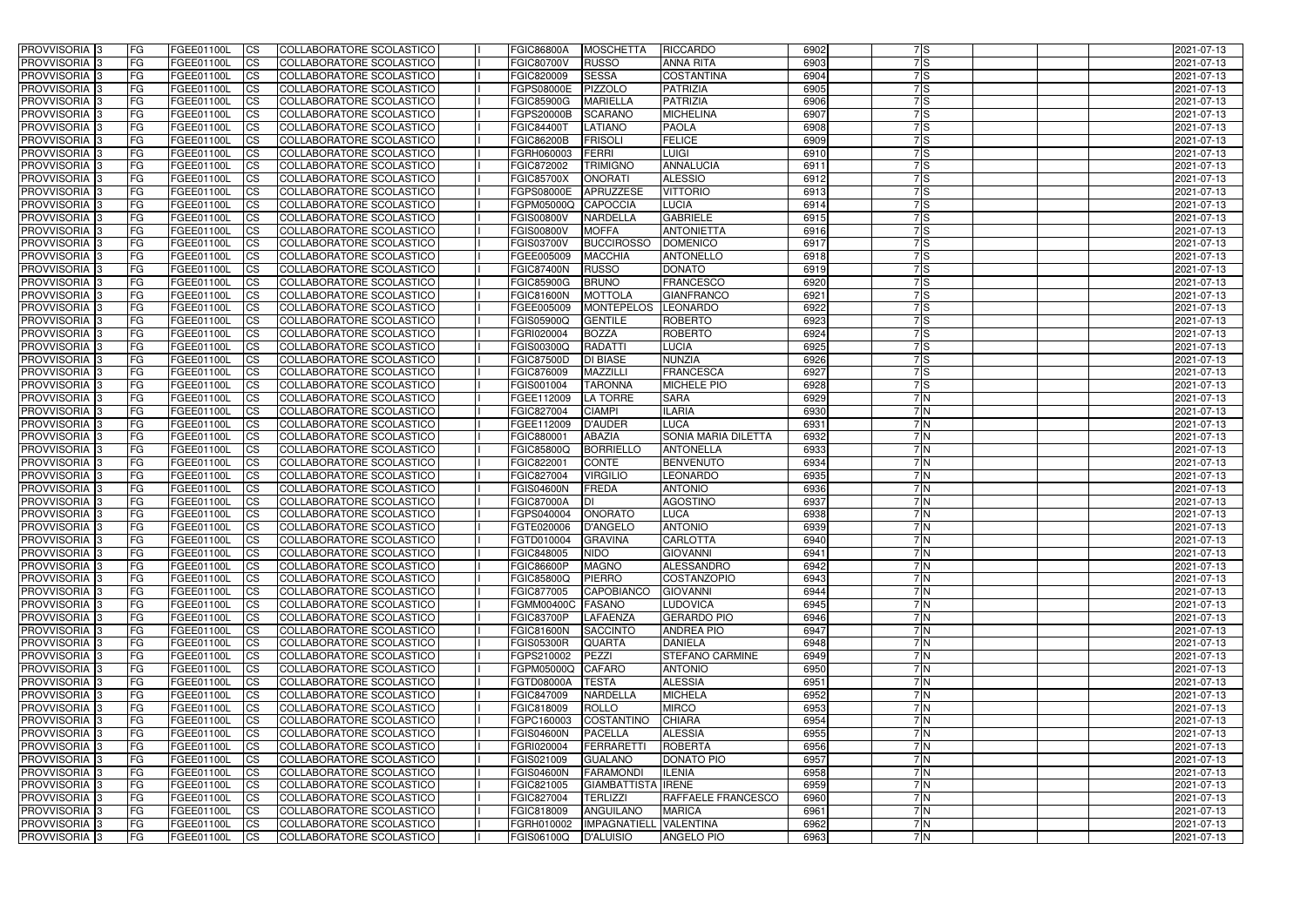| <b>PROVVISORIA</b> 3                      | l FG              | FGEE01100L               | <b>ICS</b>             | COLLABORATORE SCOLASTICO                                    | <b>FGIC84500N</b>        | RUSSO                         | <b>MATTEO</b>                       | 6964         | 7N        | 2021-07-13               |
|-------------------------------------------|-------------------|--------------------------|------------------------|-------------------------------------------------------------|--------------------------|-------------------------------|-------------------------------------|--------------|-----------|--------------------------|
| <b>PROVVISORIA 3</b>                      | FG.               | FGEE01100L               | <b>ICS</b>             | COLLABORATORE SCOLASTICO                                    | FGIC86100G               | <b>MILONE</b>                 | <b>ROBERTA</b>                      | 6965         | 7N        | 2021-07-13               |
| PROVVISORIA <sup>1</sup> 3                | FG                | FGEE01100L               | <b>CS</b>              | COLLABORATORE SCOLASTICO                                    | <b>FGIS00800V</b>        | <b>DELLI CARRI</b>            | <b>DAVIDE</b>                       | 6966         | 7N        | 2021-07-13               |
| PROVVISORIA                               | FG                | FGEE01100L               | <b>CS</b>              | COLLABORATORE SCOLASTICO                                    | FGEE01100L               | <b>MONNO</b>                  | <b>ROCCO</b>                        | 6967         | 7 N       | 2021-07-13               |
| <b>PROVVISORIA 3</b>                      | FG                | FGEE01100L               | <b>CS</b>              | COLLABORATORE SCOLASTICO                                    | FGIC86100G               | <b>LOMBARDI</b>               | <b>PIETRO</b>                       | 6968         | 7N        | 2021-07-13               |
| PROVVISORIA <sup>1</sup> 3                | FG                | FGEE01100L               | <b>CS</b>              | COLLABORATORE SCOLASTICO                                    | FGIC855008               | <b>VALERIO</b>                | <b>ANNA</b>                         | 6969         | 7N        | 2021-07-13               |
| PROVVISORIA <sup>1</sup> 3                | FG                | FGEE01100L               | <b>CS</b>              | COLLABORATORE SCOLASTICO                                    | FGEE01100L               | <b>GRANATIERI</b>             | <b>ASIA</b>                         | 6970         | 7N        | 2021-07-13               |
| PROVVISORIA 3                             | FG                | FGEE01100L               | <b>ICS</b>             | COLLABORATORE SCOLASTICO                                    | FGIC869006               | <b>PAGANO</b>                 | <b>ALESSIA</b>                      | 6971         | 7N        | 2021-07-13               |
| PROVVISORIA 3                             | FG                | FGEE01100L               | <b>CS</b>              | COLLABORATORE SCOLASTICO                                    | FGVC01000C               | <b>CICCARELL</b>              | <b>SIMONE</b>                       | 6972         | 7N        | 2021-07-13               |
| PROVVISORIA 3                             | <b>FG</b>         | FGEE01100L               | <b>ICS</b>             | COLLABORATORE SCOLASTICO                                    | FGPC15000C               | <b>COSCIA</b>                 | <b>MICHELA</b>                      | 6973         | 7N        | 2021-07-13               |
| PROVVISORIA 3                             | FG                | FGEE01100L               | <b>ICS</b>             | COLLABORATORE SCOLASTICO                                    | FGTE020006               | <b>GESUALDO</b>               | <b>ROBERTA</b>                      | 6974         | 7N        | 2021-07-13               |
| <b>PROVVISORIA</b>                        | FG                | FGEE01100L               | <b>ICS</b>             | COLLABORATORE SCOLASTICO                                    | FGIC818009               | <b>CAGNANO</b>                | MARIANGELA                          | 6975         | 7N        | 2021-07-13               |
| <b>PROVVISORIA</b>                        | FG                | FGEE01100L               | <b>ICS</b>             | COLLABORATORE SCOLASTICO                                    | FGIS05900Q               | <b>CARPANO</b>                | <b>MARIKA</b>                       | 6976         | 7 N       | 2021-07-13               |
| <b>PROVVISORIA</b>                        | FG                | FGEE01100L               | <b>ICS</b>             | COLLABORATORE SCOLASTICO                                    | FGVC01000C               | PETRILLI                      | <b>BENEDETTA</b>                    | 6977         | 7 N       | 2021-07-13               |
| <b>PROVVISORIA</b>                        | FG                | FGEE01100L               | <b>ICS</b>             | COLLABORATORE SCOLASTICO                                    | FGIC819005               | <b>TARANTINO</b>              | <b>MIRIAM</b>                       | 6978         | 7N        | 2021-07-13               |
| <b>PROVVISORIA</b>                        | FG                | FGEE01100L               | <b>ICS</b>             | COLLABORATORE SCOLASTICO                                    | FGTF17000V               | <b>SAVINO</b>                 | <b>GIUSEPPE</b>                     | 6979         | 7N        | 2021-07-13               |
| <b>PROVVISORIA</b>                        | FG                | FGEE01100L               | <b>ICS</b>             | COLLABORATORE SCOLASTICO                                    | FGPS040004               | <b>DI BARI</b>                | <b>NOELIA</b>                       | 6980         | 7N        | 2021-07-13               |
| <b>PROVVISORIA</b>                        | FG                | FGEE01100L               | <b>ICS</b>             | COLLABORATORE SCOLASTICO                                    | <b>FGIC85700X</b>        | <b>STALLONE</b>               | <b>SAVINO</b>                       | 6981         | 7N        | 2021-07-13               |
| PROVVISORIA <sup>3</sup>                  | FG                | FGEE01100L               | <b>ICS</b>             | COLLABORATORE SCOLASTICO                                    | FGIC827004               | <b>MASTROMAT</b>              | <b>MARIO</b>                        | 6982         | 7N        | 2021-07-13               |
| PROVVISORIA 3                             | FG                | FGEE01100L               | <b>ICS</b>             | COLLABORATORE SCOLASTICO                                    | FGIC855008               | <b>FALCONE</b>                | <b>GRAZIA</b>                       | 6983         | 7N        | 2021-07-13               |
| PROVVISORIA <sup>1</sup> 3                | FG                | FGEE01100L               | <b>ICS</b>             | COLLABORATORE SCOLASTICO                                    | FGRI020004               | PELLECCHIA                    | <b>PIA FRANCESCA</b>                | 6984<br>6985 | 7N<br>7N  | 2021-07-13               |
| PROVVISORIA 3<br>PROVVISORIA <sup>3</sup> | FG                | FGEE01100L               | <b>ICS</b>             | COLLABORATORE SCOLASTICO                                    | <b>FGIS04600N</b>        | <b>VIGORITO</b>               | <b>MICHELE PIO</b>                  | 6986         | 7 N       | 2021-07-13               |
| PROVVISORIA <sup>3</sup>                  | FG                | FGEE01100L<br>FGEE01100L | <b>ICS</b>             | <b>COLLABORATORE SCOLASTICO</b>                             | FGTD21000T<br>FGIC86100G | <b>CASCAVILLA</b><br>PERDONO' | <b>ANTONIO</b><br><b>SALVATORE</b>  | 6987         | 7 N       | 2021-07-13               |
| PROVVISORIA <sup>3</sup>                  | FG<br>FG          | FGEE01100L               | <b>CS</b><br><b>CS</b> | COLLABORATORE SCOLASTICO<br><b>COLLABORATORE SCOLASTICO</b> | FGTE020006               | <b>GRASSI</b>                 | <b>FEDERICA PIA</b>                 | 6988         | 7 N       | 2021-07-13<br>2021-07-13 |
| PROVVISORIA 3                             | FG                | FGEE01100L               | <b>ICS</b>             | COLLABORATORE SCOLASTICO                                    | FGIC84400T               | <b>MASSA</b>                  | <b>ANTONIO</b>                      | 6989         | 7 N       | 2021-07-13               |
| PROVVISORIA 3                             | FG                | FGEE01100L               | <b>ICS</b>             | COLLABORATORE SCOLASTICO                                    | FGEE00900L               | <b>LUCIANI</b>                | <b>ANDREA</b>                       | 6990         | 7N        | 2021-07-13               |
| PROVVISORIA                               | FG                | FGEE01100L               | <b>ICS</b>             | COLLABORATORE SCOLASTICO                                    | FGIC86100G               | <b>D'ALTAMURA</b>             | <b>SIRIA</b>                        | 6991         | 7N        | 2021-07-13               |
| PROVVISORIA                               | FG                | FGEE01100L               | <b>CS</b>              | <b>COLLABORATORE SCOLASTICO</b>                             | FGPM03000E               | <b>FIORILLO</b>               | <b>GIOVANNA</b>                     | 6992         | 7N        | 2021-07-13               |
| PROVVISORIA                               | FG                | FGEE01100L               | <b>CS</b>              | COLLABORATORE SCOLASTICO                                    | FGPM03000E               | <b>BONDANESE</b>              | <b>TERESA</b>                       | 6993         | 7N        | 2021-07-13               |
| PROVVISORIA                               | FG                | FGEE01100L               | <b>CS</b>              | COLLABORATORE SCOLASTICO                                    | FGEE02900T               | <b>MATERA</b>                 | <b>FRANCESCO PIO</b>                | 6994         | 7 N       | 2021-07-13               |
| PROVVISORIA <sup>1</sup> 3                | FG                | FGEE01100L               | <b>CS</b>              | COLLABORATORE SCOLASTICO                                    | FGIS048009               | REDDAVIDE                     | <b>IVAN</b>                         | 6995         | 7N        | 2021-07-13               |
| PROVVISORIA <sup>1</sup> 3                | FG                | FGEE01100L               | <b>CS</b>              | COLLABORATORE SCOLASTICO                                    | FGIC85800Q               | <b>MANNA</b>                  | <b>MARIA</b>                        | 6996         | 7N        | 2021-07-13               |
| PROVVISORIA 3                             | FG                | FGEE01100L               | <b>CS</b>              | COLLABORATORE SCOLASTICO                                    | FGEE112009               | <b>GIURI</b>                  | PIO SALVATORE                       | 6997         | 7N        | 2021-07-13               |
| PROVVISORIA <sup>1</sup> 3                | FG                | FGEE01100L               | <b>ICS</b>             | COLLABORATORE SCOLASTICO                                    | FGPC160003               | <b>CILENTI</b>                | <b>GIUSEPPE</b>                     | 6998         | 7N        | 2021-07-13               |
| PROVVISORIA <sup>1</sup> 3                | <b>FG</b>         | FGEE01100L               | <b>ICS</b>             | COLLABORATORE SCOLASTICO                                    | FGIS048009               | <b>DICIOMMA</b>               | PASQUALE                            | 6999         | 7N        | 2021-07-13               |
| PROVVISORIA 3                             | <b>FG</b>         | FGEE01100L               | <b>ICS</b>             | COLLABORATORE SCOLASTICO                                    | <b>FGIS00800V</b>        | <b>ROMITO</b>                 | <b>VINCENZO</b>                     | 7000         | 7N        | 2021-07-13               |
| <b>PROVVISORIA</b>                        | <b>FG</b>         | FGEE01100L               | <b>ICS</b>             | COLLABORATORE SCOLASTICO                                    | FGIC876009               | <b>PETRILLI</b>               | <b>FEDERICA</b>                     | 7001         | 7 N       | 2021-07-13               |
| PROVVISORIA 3                             | FG                | FGEE01100L               | <b>ICS</b>             | COLLABORATORE SCOLASTICO                                    | FGTE020006   MANCINI     |                               | <b>NICOLA</b>                       | 7002         | 7 N       | 2021-07-13               |
| PROVVISORIA <sup>3</sup>                  | l FG              | FGEE01100L               | $\mathsf{ICS}$         | COLLABORATORE SCOLASTICO                                    | <b>FGIS00300Q</b>        | PASQUA                        | <b>NICOLA</b>                       | 7003         | 7N        | 2021-07-13               |
| PROVVISORIA 3                             | <b>FG</b>         | <b>FGEE01100L</b>        | $\mathsf{ICS}$         | COLLABORATORE SCOLASTICO                                    | FGTD010004 ACCADIA       |                               | <b>ALESSIO PIO</b>                  | 7004         | 7N        | 2021-07-13               |
| PROVVISORIA 3                             | <b>FG</b>         | FGEE01100L               | $\mathsf{ICS}$         | COLLABORATORE SCOLASTICO                                    | FGEE005009               | <b>DI TARDO</b>               | <b>ANNARITA</b>                     | 7005         | 7 N       | 2021-07-13               |
| PROVVISORIA 3                             | FG                | FGEE01100L               | $\mathsf{ICS}$         | COLLABORATORE SCOLASTICO                                    | <b>FGIC86500V</b>        | FERRI                         | <b>ROBERTO</b>                      | 7006         | 7N        | 2021-07-13               |
| PROVVISORIA 3                             | l FG              | FGEE01100L               | $\overline{\text{CS}}$ | COLLABORATORE SCOLASTICO                                    | <b>FGEE00800R</b>        | ROSSINIELLO                   | RAFFAELLA                           | 7007         | 7N        | 2021-07-13               |
| PROVVISORIA 3                             | <b>FG</b>         | FGEE01100L               | $\mathsf{ICS}$         | COLLABORATORE SCOLASTICO                                    | FGEE005009               | <b>ESPOSITO</b>               | <b>TERESA</b>                       | 7008         | 7N        | 2021-07-13               |
| PROVVISORIA 3                             | FG                | FGEE01100L               | <b>CS</b>              | COLLABORATORE SCOLASTICO                                    | <b>FGIC85900G</b>        | <b>MASTROLUCA</b>             | <b>SARA</b>                         | 7009         | 7N        | 2021-07-13               |
| PROVVISORIA 3                             | <b>FG</b>         | FGEE01100L               | $\overline{\text{CS}}$ | COLLABORATORE SCOLASTICO                                    | FGRH060003               | <b>VIZZANI</b>                | <b>MARIELLA</b>                     | 7010         | 7N        | 2021-07-13               |
| PROVVISORIA 3<br>PROVVISORIA 3            | <b>FG</b>         | FGEE01100L               | <b>CS</b>              | COLLABORATORE SCOLASTICO                                    | FGRI020004               | <b>SELVAGNO</b>               | <b>ANTONIO</b>                      | 7011<br>7012 | 7N<br>7N  | 2021-07-13               |
|                                           | <b>FG</b>         | FGEE01100L               | <b>CS</b>              | COLLABORATORE SCOLASTICO                                    | FGTD21000T               | <b>ANGINO</b>                 | ALESSANDRO                          |              |           | 2021-07-13               |
| PROVVISORIA 3<br>PROVVISORIA 3            | <b>FG</b><br>l FG | FGEE01100L               | <b>CS</b>              | COLLABORATORE SCOLASTICO<br>COLLABORATORE SCOLASTICO        | FGIC864003<br>FGIC856004 | LANGI<br><b>CARBONARA</b>     | <b>ROSA PIA</b><br><b>ANNAMARIA</b> | 7013<br>7014 | 7N<br>7 N | 2021-07-13               |
| PROVVISORIA 3                             | <b>FG</b>         | FGEE01100L<br>FGEE01100L | <b>CS</b><br><b>CS</b> | COLLABORATORE SCOLASTICO                                    | FGMM00400C LA ROTONDA    |                               | ARIANNA                             | 7015         | 7N        | 2021-07-13<br>2021-07-13 |
| PROVVISORIA 3                             | FG                | FGEE01100L               | <b>CS</b>              | COLLABORATORE SCOLASTICO                                    | FGEE00900L               | <b>CINQUEPALMI</b>            | <b>MARTINA PIA</b>                  | 7016         | 7N        | 2021-07-13               |
| PROVVISORIA 3                             | <b>FG</b>         | FGEE01100L               | <b>CS</b>              | COLLABORATORE SCOLASTICO                                    | FGIC856004               | <b>GAGLIARDI</b>              | <b>OLGA ROSARIA</b>                 | 7017         | 7N        | 2021-07-13               |
| PROVVISORIA 3                             | <b>FG</b>         | FGEE01100L               | <b>CS</b>              | COLLABORATORE SCOLASTICO                                    | <b>FGIC87000A</b>        | <b>DE MARTINO</b>             | <b>CHIARA</b>                       | 7018         | 7N        | 2021-07-13               |
| PROVVISORIA 3                             | <b>FG</b>         | FGEE01100L               | <b>CS</b>              | COLLABORATORE SCOLASTICO                                    | FGIS023001               | SQUEO                         | FRANCESCA                           | 7019         | 7N        | 2021-07-13               |
| PROVVISORIA 3                             | <b>FG</b>         | FGEE01100L               | <b>CS</b>              | COLLABORATORE SCOLASTICO                                    | FGEE005009               | <b>DI PAOLA</b>               | <b>GIUSEPPINA</b>                   | 7020         | 7N        | 2021-07-13               |
| PROVVISORIA 3                             | FG                | FGEE01100L               | <b>CS</b>              | COLLABORATORE SCOLASTICO                                    | <b>FGIC82900Q</b>        | <b>ACCARRINO</b>              | <b>RAFFAELE</b>                     | 7021         | 7N        | 2021-07-13               |
| PROVVISORIA 3                             | FG                | <b>FGEE01100L</b>        | <b>CS</b>              | COLLABORATORE SCOLASTICO                                    | FGTF13000C               | D'ANDREA                      | <b>FELICE</b>                       | 7022         | 7N        | 2021-07-13               |
| PROVVISORIA 3                             | <b>FG</b>         | FGEE01100L               | $\overline{\text{CS}}$ | COLLABORATORE SCOLASTICO                                    | <b>FGIS04600N</b>        | CALA                          | <b>ALKIDA</b>                       | 7023         | 7N        | 2021-07-13               |
| PROVVISORIA 3                             | <b>FG</b>         | FGEE01100L               | $\overline{\text{CS}}$ | COLLABORATORE SCOLASTICO                                    | <b>FGIC81600N</b>        | <b>SERRECCHIA</b>             | <b>MARIA</b>                        | 7024         | 7N        | 2021-07-13               |
| PROVVISORIA 3                             | <b>FG</b>         | FGEE01100L               | $\mathsf{ICS}$         | COLLABORATORE SCOLASTICO                                    | FGIC848005               | <b>CERA</b>                   | <b>LAURA</b>                        | 7025         | 7N        | 2021-07-13               |
|                                           |                   |                          |                        |                                                             |                          |                               |                                     |              |           |                          |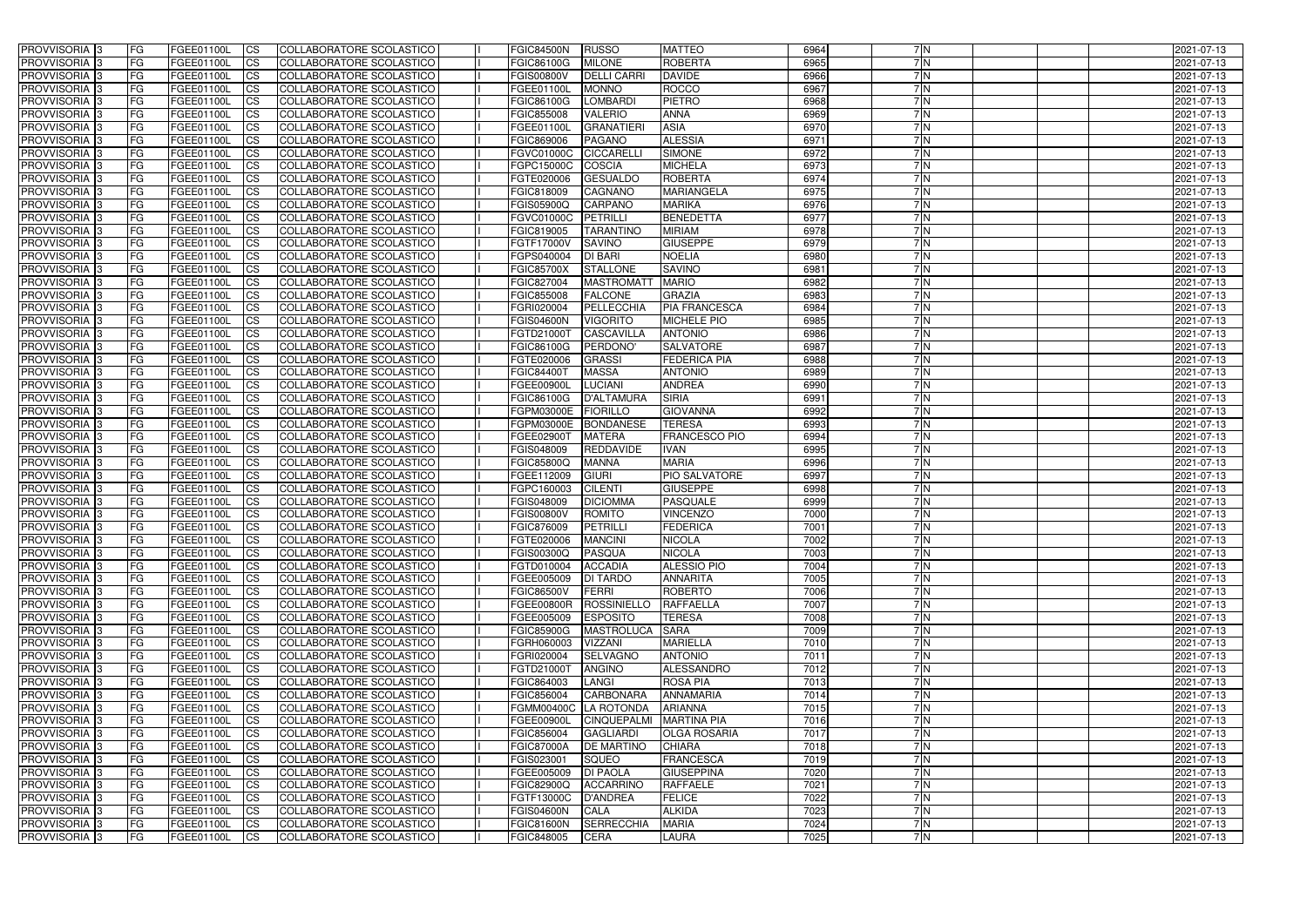| <b>PROVVISORIA</b> 3                                 | l FG                   | FGEE01100L               | <b>ICS</b>              | COLLABORATORE SCOLASTICO                                    | FGPM03000E               | <b>MANNA</b>                         | <b>MARIA</b>                                    | 7026         | 7N         | 2021-07-13               |
|------------------------------------------------------|------------------------|--------------------------|-------------------------|-------------------------------------------------------------|--------------------------|--------------------------------------|-------------------------------------------------|--------------|------------|--------------------------|
| <b>PROVVISORIA 3</b>                                 | FG.                    | FGEE01100L               | <b>ICS</b>              | COLLABORATORE SCOLASTICO                                    | FGIC806003               | <b>CORLEONE</b>                      | <b>MICHELA PIA</b>                              | 7027         | 7N         | 2021-07-13               |
| <b>PROVVISORIA</b>                                   | FG                     | FGEE01100L               | <b>CS</b>               | COLLABORATORE SCOLASTICO                                    | FGIS06100Q               | <b>VOCALE</b>                        | LETIZIA                                         | 7028         | 7N         | 2021-07-13               |
| PROVVISORIA                                          | FG                     | FGEE01100L               | <b>CS</b>               | COLLABORATORE SCOLASTICO                                    | <b>FGIS00800V</b>        | <b>PILONE</b>                        | <b>MICHELE</b>                                  | 7029         | 7 N        | 2021-07-13               |
| <b>PROVVISORIA 3</b>                                 | FG                     | FGEE01100L               | <b>CS</b>               | COLLABORATORE SCOLASTICO                                    | FGPS010008               | <b>PADALINO</b>                      | <b>PAOLO</b>                                    | 7030         | 7N         | 2021-07-13               |
| PROVVISORIA <sup>1</sup> 3                           | FG                     | FGEE01100L               | <b>CS</b>               | COLLABORATORE SCOLASTICO                                    | FGEE00800R               | <b>DI BICCARI</b>                    | <b>BENEDETTA</b>                                | 7031         | 7N         | 2021-07-13               |
| PROVVISORIA <sup>1</sup> 3                           | FG                     | FGEE01100L               | <b>CS</b>               | COLLABORATORE SCOLASTICO                                    | <b>FGIC84500N</b>        | <b>MARTINO</b>                       | <b>PIA ILARIA</b>                               | 7032         | 7N         | 2021-07-13               |
| PROVVISORIA 3                                        | FG                     | FGEE01100L               | <b>ICS</b>              | COLLABORATORE SCOLASTICO                                    | FGRI020004               | D'ANDREA                             | <b>GABRIELE</b>                                 | 7033         | 7N         | 2021-07-13               |
| PROVVISORIA 3                                        | FG                     | FGEE01100L               | <b>CS</b>               | COLLABORATORE SCOLASTICO                                    | <b>FGIS04600N</b>        | <b>D'ALARIO</b>                      | <b>MICHELE</b>                                  | 7034         | 7N         | 2021-07-13               |
| PROVVISORIA 3                                        | <b>FG</b>              | FGEE01100L               | <b>ICS</b>              | COLLABORATORE SCOLASTICO                                    | FGIS021009               | <b>SABATINO</b>                      | <b>CATERINA</b>                                 | 7035         | 7N         | 2021-07-13               |
| PROVVISORIA 3                                        | FG                     | FGEE01100L               | <b>ICS</b>              | COLLABORATORE SCOLASTICO                                    | FGTD08000A               | <b>AZZARONE</b>                      | <b>FRANCESCO</b>                                | 7036         | 7N         | 2021-07-13               |
| <b>PROVVISORIA</b>                                   | FG                     | FGEE01100L               | <b>ICS</b>              | COLLABORATORE SCOLASTICO                                    | FGEE005009               | <b>FERRARO</b>                       | <b>GIOVANNI</b>                                 | 7037         | 7N         | 2021-07-13               |
| <b>PROVVISORIA</b>                                   | FG                     | FGEE01100L               | <b>ICS</b>              | COLLABORATORE SCOLASTICO                                    | <b>FGIS04600N</b>        | <b>ARTUSO</b>                        | <b>SAMUELE</b>                                  | 7038         | 7 N        | 2021-07-13               |
| <b>PROVVISORIA</b>                                   | FG                     | FGEE01100L               | <b>ICS</b>              | COLLABORATORE SCOLASTICO                                    | FGEE03200N               | <b>MASSARO</b>                       | <b>ANGELA</b>                                   | 7039         | 7 N        | 2021-07-13               |
| <b>PROVVISORIA</b>                                   | FG                     | FGEE01100L               | <b>ICS</b>              | COLLABORATORE SCOLASTICO                                    | FGEE005009               | <b>LOPARCO</b>                       | <b>FEDERICA</b>                                 | 7040         | 7N         | 2021-07-13               |
| <b>PROVVISORIA</b>                                   | FG                     | FGEE01100L               | <b>ICS</b>              | COLLABORATORE SCOLASTICO                                    | <b>FGIS03700V</b>        | <b>DAMONE</b>                        | <b>SARA</b>                                     | 7041         | 7N         | 2021-07-13               |
| <b>PROVVISORIA</b>                                   | FG                     | FGEE01100L               | <b>ICS</b>              | COLLABORATORE SCOLASTICO                                    | FGRI020004               | <b>SCOPECE</b>                       | <b>SABRINA</b>                                  | 7042         | 7N         | 2021-07-13               |
| <b>PROVVISORIA</b>                                   | FG                     | FGEE01100L               | <b>ICS</b>              | COLLABORATORE SCOLASTICO                                    | FGIC843002               | <b>FERRARA</b>                       | <b>NUNZIA PIA</b>                               | 7043         | 7N         | 2021-07-13               |
| PROVVISORIA <sup>3</sup>                             | FG                     | FGEE01100L               | <b>ICS</b>              | COLLABORATORE SCOLASTICO                                    | <b>FGIC86800A</b>        | <b>LOMBARDI</b>                      | <b>LAURA</b>                                    | 7044         | 7N         | 2021-07-13               |
| PROVVISORIA 3                                        | FG                     | FGEE01100L               | <b>ICS</b>              | COLLABORATORE SCOLASTICO                                    | FGTD08000A               | <b>SICCOTTI</b>                      | <b>SAMANTHA</b>                                 | 7045         | 7N         | 2021-07-13               |
| PROVVISORIA <sup>1</sup> 3                           | FG                     | FGEE01100L               | <b>ICS</b>              | COLLABORATORE SCOLASTICO                                    | FGTE020006               | <b>MEGLIOLA</b>                      | <b>SONIA</b>                                    | 7046         | 7N<br>7N   | 2021-07-13               |
| PROVVISORIA 3                                        | FG                     | FGEE01100L               | <b>ICS</b>              | COLLABORATORE SCOLASTICO                                    | FGIC863007               | <b>GAMBUTO</b>                       | <b>RAFFAELLA</b>                                | 7047         |            | 2021-07-13               |
| PROVVISORIA <sup>3</sup><br>PROVVISORIA <sup>3</sup> | FG<br>FG               | FGEE01100L<br>FGEE01100L | <b>ICS</b><br><b>CS</b> | <b>COLLABORATORE SCOLASTICO</b><br>COLLABORATORE SCOLASTICO | FGPS210002<br>FGEE01100L | <b>AQUILANO</b><br><b>GRANATIERO</b> | <b>ANTONIO</b><br><b>YLENIA</b>                 | 7048<br>7049 | 7 N<br>7 N | 2021-07-13<br>2021-07-13 |
| PROVVISORIA <sup>3</sup>                             | FG                     | FGEE01100L               | <b>CS</b>               | <b>COLLABORATORE SCOLASTICO</b>                             | FGIC818009               | <b>RAUSEO</b>                        | <b>DOMENICO</b>                                 | 7050         | 7 N        | 2021-07-13               |
| PROVVISORIA 3                                        | FG                     | FGEE01100L               | <b>ICS</b>              | COLLABORATORE SCOLASTICO                                    | FGEE005009               | <b>ARENA</b>                         | <b>SERENA MARIA</b>                             | 7051         | 7 N        | 2021-07-13               |
| PROVVISORIA 3                                        | FG                     | FGEE01100L               | <b>ICS</b>              | COLLABORATORE SCOLASTICO                                    | <b>FGIC83000X</b>        | <b>PIEMONTESE</b>                    | <b>GIOVANNI</b>                                 | 7052         | 7N<br>IS   | 2021-07-13               |
| <b>PROVVISORIA</b>                                   | FG                     | FGEE01100L               | <b>ICS</b>              | COLLABORATORE SCOLASTICO                                    | FGEE03200N               | <b>GASBARRE</b>                      | <b>VERONICA</b>                                 | 7053         | 7N         | 2021-07-13               |
| PROVVISORIA                                          | FG                     | FGEE01100L               | <b>CS</b>               | <b>COLLABORATORE SCOLASTICO</b>                             | FGRI020004               | <b>RUSSO</b>                         | <b>CELESTINA</b>                                | 7054         | 7N         | 2021-07-13               |
| PROVVISORIA                                          | FG                     | FGEE01100L               | <b>CS</b>               | COLLABORATORE SCOLASTICO                                    | FGTE020006               | VENEZIANO                            | <b>RAFFAELA DESIRE</b>                          | 7055         | 7N         | 2021-07-13               |
| PROVVISORIA                                          | FG                     | FGEE01100L               | <b>CS</b>               | COLLABORATORE SCOLASTICO                                    | FGTF13000C               | <b>PALUMBO</b>                       | <b>MICHELE PIO</b>                              | 7056         | 7 N        | 2021-07-13               |
| PROVVISORIA <sup>1</sup> 3                           | FG                     | FGEE01100L               | <b>CS</b>               | COLLABORATORE SCOLASTICO                                    | FGPS040004               | <b>SEMERARO</b>                      | <b>GIULIO</b>                                   | 7057         | 7 N        | 2021-07-13               |
| PROVVISORIA <sup>1</sup> 3                           | FG                     | FGEE01100L               | <b>CS</b>               | COLLABORATORE SCOLASTICO                                    | FGTD21000T               | <b>CASTIGLIONE</b>                   | <b>MARCO</b>                                    | 7058         | 7N         | 2021-07-13               |
| PROVVISORIA 3                                        | FG                     | FGEE01100L               | <b>CS</b>               | COLLABORATORE SCOLASTICO                                    | FGTD010004               | <b>COLIO</b>                         | <b>ALFREDO</b>                                  | 7059         | 7N         | 2021-07-13               |
| <b>PROVVISORIA</b>                                   | FG                     | FGEE01100L               | <b>ICS</b>              | COLLABORATORE SCOLASTICO                                    | FGIC819005               | MESSAGGIERO ROSSANA                  |                                                 | 7060         | 7N         | 2021-07-13               |
| PROVVISORIA <sup>1</sup> 3                           | FG                     | FGEE01100L               | <b>ICS</b>              | COLLABORATORE SCOLASTICO                                    | <b>FGIS00800V</b>        | <b>DEL VECCHIO</b>                   | <b>VALENTINA</b>                                | 7061         | 7N         | 2021-07-13               |
| PROVVISORIA 3                                        | FG                     | FGEE01100L               | <b>ICS</b>              | COLLABORATORE SCOLASTICO                                    | FGEE005009               | <b>COPOT</b>                         | <b>MARIA VALENTINA</b>                          | 7062         | 7N         | 2021-07-13               |
| <b>PROVVISORIA</b>                                   | l FG                   | FGEE01100L               | <b>ICS</b>              | COLLABORATORE SCOLASTICO                                    | FGPM03000E               | <b>IANNANTUONI</b>                   | ANGELA                                          | 7063         | 7 N<br>IS  | 2021-07-13               |
| PROVVISORIA 3                                        | FG                     | FGEE01100L               | CS                      | COLLABORATORE SCOLASTICO                                    | <b>FGIC818009</b>        | <b>DI MISCIO</b>                     | <b>EMILIANA</b>                                 | 7064         | 7 N        | 2021-07-13               |
| PROVVISORIA 3                                        | <b>FG</b>              | FGEE01100L               | $\mathsf{ICS}$          | COLLABORATORE SCOLASTICO                                    | FGIC819005               | <b>PAOLETTA</b>                      | <b>ANTONIA</b>                                  | 7065         | 7N         | 2021-07-13               |
| PROVVISORIA 3                                        | <b>FG</b>              | <b>FGEE01100L</b>        | $\mathsf{ICS}$          | COLLABORATORE SCOLASTICO                                    | FGRH060003 SCARAMUZZI    |                                      | <b>LUCIANO</b>                                  | 7066         | 7N         | 2021-07-13               |
| PROVVISORIA 3                                        | <b>FG</b>              | FGEE01100L               | $\mathsf{ICS}$          | COLLABORATORE SCOLASTICO                                    | FGEE02900T               | LOFOCO                               | <b>STEFANIA</b>                                 | 7067         | 7 N        | 2021-07-13               |
| PROVVISORIA 3                                        | FG                     | FGEE01100L               | $\mathsf{ICS}$          | COLLABORATORE SCOLASTICO                                    | FGPM03000E               | <b>MISCIA</b>                        | <b>SEBASTIANA</b>                               | 7068         | 7N         | 2021-07-13               |
| PROVVISORIA 3                                        | l FG                   | FGEE01100L               | $\overline{\text{CS}}$  | COLLABORATORE SCOLASTICO                                    | FGEE005009               | <b>ZICHELLA</b>                      | <b>VALENTINA</b>                                | 7069         | 7N         | 2021-07-13               |
| PROVVISORIA 3                                        | <b>FG</b>              | FGEE01100L               | $\mathsf{ICS}$          | COLLABORATORE SCOLASTICO                                    | FGEE00900L               | <b>CALORIO</b>                       | <b>ILARIA</b>                                   | 7070         | 7N         | 2021-07-13               |
| PROVVISORIA 3                                        | FG                     | FGEE01100L               | <b>CS</b>               | COLLABORATORE SCOLASTICO                                    | FGIS048009               | <b>LOIODICE</b>                      | <b>FEDERICA RIPALTA</b>                         | 7071         | 7N         | 2021-07-13               |
| PROVVISORIA 3                                        | <b>FG</b>              | FGEE01100L               | <b>CS</b>               | COLLABORATORE SCOLASTICO                                    | <b>FGIC86800A</b>        | PALUMBIERI                           | <b>SIMONA</b>                                   | 7072         | 7N         | 2021-07-13               |
| PROVVISORIA 3                                        | <b>FG</b>              | FGEE01100L               | <b>CS</b>               | COLLABORATORE SCOLASTICO                                    | <b>FGIC81600N</b>        | <b>SACCINTO</b>                      | <b>ARIANNA</b>                                  | 7073         | 7N         | 2021-07-13               |
| PROVVISORIA 3<br>PROVVISORIA 3                       | <b>FG</b><br><b>FG</b> | FGEE01100L               | <b>CS</b>               | COLLABORATORE SCOLASTICO                                    | FGIC855008               | <b>MAIORANO</b>                      | <b>SONIA ANTONIETTA</b><br><b>FRANCESCA PIA</b> | 7074<br>7075 | 7N<br>7N   | 2021-07-13<br>2021-07-13 |
|                                                      |                        | FGEE01100L               | <b>CS</b>               | COLLABORATORE SCOLASTICO                                    | FGIC856004               | ROTOLO                               |                                                 | 7076         | 7 N        |                          |
| PROVVISORIA 3<br>PROVVISORIA 3                       | <b>FG</b><br><b>FG</b> | FGEE01100L<br>FGEE01100L | <b>CS</b><br><b>CS</b>  | COLLABORATORE SCOLASTICO<br>COLLABORATORE SCOLASTICO        | FGIC818009<br>FGPS010008 | <b>MOTTOLA</b><br><b>TROMBACCO</b>   | <b>ANGELA</b><br><b>FEDERICO</b>                | 7077         | 7N         | 2021-07-13<br>2021-07-13 |
| PROVVISORIA 3                                        | <b>FG</b>              | FGEE01100L               | <b>CS</b>               | COLLABORATORE SCOLASTICO                                    | FGTD060005               | <b>TANESE</b>                        | <b>ANDREA</b>                                   | 7078         | 7N         | 2021-07-13               |
| PROVVISORIA 3                                        | <b>FG</b>              | FGEE01100L               | <b>CS</b>               | COLLABORATORE SCOLASTICO                                    | FGPS010008               | <b>GRASSO</b>                        | <b>IDA</b>                                      | 7079         | 7N         | 2021-07-13               |
| PROVVISORIA 3                                        | <b>FG</b>              | FGEE01100L               | <b>CS</b>               | COLLABORATORE SCOLASTICO                                    | <b>FGIC82300R</b>        | LAURELLI                             | FRANCESCA                                       | 7080         | 7N         | 2021-07-13               |
| PROVVISORIA 3                                        | <b>FG</b>              | FGEE01100L               | <b>CS</b>               | COLLABORATORE SCOLASTICO                                    | <b>FGIC81600N</b>        | <b>D'ONOFRIO</b>                     | <b>CAROLINA</b>                                 | 7081         | 7N         | 2021-07-13               |
| PROVVISORIA 3                                        | <b>FG</b>              | FGEE01100L               | <b>CS</b>               | COLLABORATORE SCOLASTICO                                    | <b>FGIC86800A</b>        | <b>MININNO</b>                       | FEDERICAPIA                                     | 7082         | 7N         | 2021-07-13               |
| PROVVISORIA 3                                        | FG                     | FGEE01100L               | <b>CS</b>               | COLLABORATORE SCOLASTICO                                    | FGIS001004               | <b>FISCHETTI</b>                     | <b>FELICE</b>                                   | 7083         | 7N         | 2021-07-13               |
| PROVVISORIA 3                                        | FG                     | FGEE01100L               | <b>CS</b>               | COLLABORATORE SCOLASTICO                                    | FGIC822001               | LONGO                                | <b>FEDERICA</b>                                 | 7084         | 7N         | 2021-07-13               |
| PROVVISORIA 3                                        | <b>FG</b>              | FGEE01100L               | $\overline{\text{CS}}$  | COLLABORATORE SCOLASTICO                                    | FGIC819005               | CORNACCHIA                           | <b>LEONARDO</b>                                 | 7085         | 7N         | 2021-07-13               |
| PROVVISORIA 3                                        | <b>FG</b>              | FGEE01100L               | $\overline{\text{CS}}$  | COLLABORATORE SCOLASTICO                                    | FGIS021009               | <b>CIAVARELLA</b>                    | <b>ANGELO PIO</b>                               | 7086         | 7N         | 2021-07-13               |
| PROVVISORIA 3                                        | <b>FG</b>              | <b>FGEE01100L</b>        | $\mathsf{ICS}$          | COLLABORATORE SCOLASTICO                                    | <b>FGIS04600N</b>        | SCAGLIOZZI                           | <b>CARMINE</b>                                  | 7087         | 7N         | 2021-07-13               |
|                                                      |                        |                          |                         |                                                             |                          |                                      |                                                 |              |            |                          |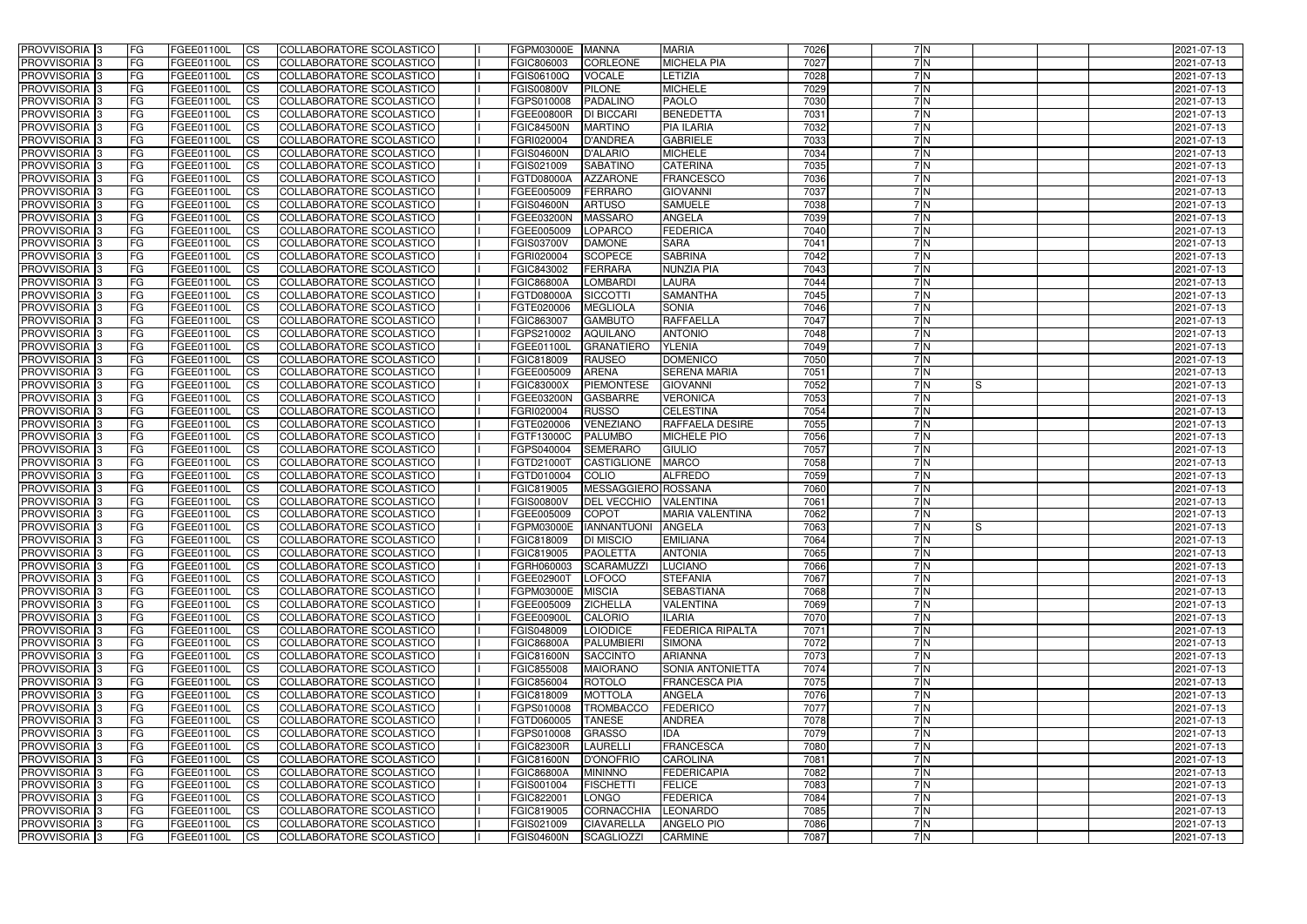| <b>PROVVISORIA</b> 3       | <b>FG</b>  | FGEE01100L | <b>CS</b>      | COLLABORATORE SCOLASTICO        | FGIC818009            | <b>SAVIGNANO</b>     | <b>ENZA</b>             | 7088 | 7N  | 2021-07-13 |
|----------------------------|------------|------------|----------------|---------------------------------|-----------------------|----------------------|-------------------------|------|-----|------------|
| PROVVISORIA 3              | FG         | FGEE01100L | <b>CS</b>      | COLLABORATORE SCOLASTICO        | FGIS03700V            | <b>PALUMBO</b>       | <b>ALEX</b>             | 7089 | 7 N | 2021-07-13 |
| PROVVISORIA <sup>1</sup> 3 | <b>FG</b>  | FGEE01100L | <b>CS</b>      | COLLABORATORE SCOLASTICO        | FGIC856004            | <b>LANDI</b>         | <b>SARA</b>             | 7090 | 7N  | 2021-07-13 |
| PROVVISORIA <sup>1</sup> 3 | <b>FG</b>  | FGEE01100L | <b>CS</b>      | COLLABORATORE SCOLASTICO        | FGTF13000C            | <b>PIPOLI</b>        | <b>ANTONIO LUCA</b>     | 7091 | 7N  | 2021-07-13 |
| PROVVISORIA <sup>1</sup> 3 | FG         | FGEE01100L | <b>CS</b>      | COLLABORATORE SCOLASTICO        | FGEE00900L            | <b>LOFFREDO</b>      | <b>MICHELE</b>          | 7092 | 7N  | 2021-07-13 |
| PROVVISORIA <sup>1</sup> 3 | FG         | FGEE01100L | <b>CS</b>      | COLLABORATORE SCOLASTICO        | FGIC82900Q            | DE MEO               | <b>STEFANO</b>          | 7093 | 7N  | 2021-07-13 |
| PROVVISORIA 3              | FG         | FGEE01100L | <b>CS</b>      | COLLABORATORE SCOLASTICO        | FGPC15000C            | <b>SIRENO</b>        | LUCA                    | 7094 | 7 N | 2021-07-13 |
| PROVVISORIA <sup>1</sup> 3 | <b>FG</b>  | FGEE01100L | <b>CS</b>      | COLLABORATORE SCOLASTICO        | <b>FGIC87000A</b>     | <b>RENDINE</b>       | <b>VALENTINA</b>        | 7095 | 7N  | 2021-07-13 |
| PROVVISORIA <sup>1</sup> 3 | <b>FG</b>  | FGEE01100L | <b>CS</b>      | COLLABORATORE SCOLASTICO        | FGIC835003            | DE MEO               | <b>TONIA ANNA</b>       | 7096 | 7N  | 2021-07-13 |
| PROVVISORIA 3              | <b>FG</b>  | FGEE01100L | <b>CS</b>      | COLLABORATORE SCOLASTICO        | FGEE005009            | <b>PEPE</b>          | <b>ROBERTO</b>          | 7097 | 7N  | 2021-07-13 |
| PROVVISORIA 3              | <b>FG</b>  | FGEE01100L | $\overline{c}$ | COLLABORATORE SCOLASTICO        | <b>FGMM00700X</b>     | <b>LIOCE</b>         | LUCA                    | 7098 | 7N  | 2021-07-13 |
| PROVVISORIA 3              | FG         | FGEE01100L | <b>CS</b>      | COLLABORATORE SCOLASTICO        | FGEE005009            | <b>PALUMBO</b>       | <b>MARIA</b>            | 7099 | 7N  | 2021-07-13 |
| PROVVISORIA 3              | <b>FG</b>  | FGEE01100L | <b>CS</b>      | COLLABORATORE SCOLASTICO        | FGTF13000C            | <b>CURCI</b>         | <b>DANIELE</b>          | 7100 | 7 N | 2021-07-13 |
| PROVVISORIA 3              | <b>FG</b>  | FGEE01100L | <b>CS</b>      | COLLABORATORE SCOLASTICO        | FGEE00800R            | <b>ALICINO</b>       | <b>ANTONELLA MARIA</b>  | 7101 | 7 N | 2021-07-13 |
|                            |            |            |                |                                 |                       |                      | <b>ROSARIA</b>          |      |     |            |
| PROVVISORIA <sup>3</sup>   |            |            | <b>CS</b>      | COLLABORATORE SCOLASTICO        | FGTE020006            | <b>FORTUNA</b>       | <b>CLAUDIA</b>          | 7102 | 7N  | 2021-07-13 |
|                            | FG         | FGEE01100L |                | <b>COLLABORATORE SCOLASTICO</b> |                       |                      |                         |      | 7N  |            |
| <b>PROVVISORIA</b>         | FG         | FGEE01100L | <b>CS</b>      |                                 | FGTE020006            | <b>DIURNO</b>        | <b>ENRICA</b>           | 7103 |     | 2021-07-13 |
| PROVVISORIA 3              | FG         | FGEE01100L | <b>CS</b>      | COLLABORATORE SCOLASTICO        | <b>FGIC86600P</b>     | <b>FORTUNATO</b>     | <b>LUCIA</b>            | 7104 | 7 N | 2021-07-13 |
| PROVVISORIA 3              | <b>FG</b>  | FGEE01100L | <b>ICS</b>     | COLLABORATORE SCOLASTICO        | FGIC827004            | <b>DI GIOIA</b>      | <b>MARIA ROSARIA</b>    | 7105 | 7N  | 2021-07-13 |
|                            |            |            |                |                                 |                       |                      | <b>FRANCESCA</b>        |      |     |            |
| PROVVISORIA 3              | FG         | FGEE01100L | $\overline{c}$ | COLLABORATORE SCOLASTICO        | <b>FGVC01000C</b>     | <b>MASSARIELLO</b>   | <b>SERENA</b>           | 7106 | 7N  | 2021-07-13 |
| PROVVISORIA <sup>1</sup> 3 | FG         | FGEE01100L | <b>CS</b>      | COLLABORATORE SCOLASTICO        | <b>FGIC87900R</b>     | <b>PELUSO</b>        | <b>MATTEO</b>           | 7107 | 7N  | 2021-07-13 |
| PROVVISORIA 3              | <b>FG</b>  | FGEE01100L | <b>CS</b>      | COLLABORATORE SCOLASTICO        | FGRI020004            | <b>DE MARTINO</b>    | <b>ALESSANDRO</b>       | 7108 | 7N  | 2021-07-13 |
| PROVVISORIA 3              | FG         | FGEE01100L | <b>CS</b>      | COLLABORATORE SCOLASTICO        | <b>FGIC86200B</b>     | <b>STEFANELLI</b>    | <b>ANNA LUCIA</b>       | 7109 | 7 N | 2021-07-13 |
| PROVVISORIA <sup>3</sup>   | FG         | FGEE01100L | <b>CS</b>      | COLLABORATORE SCOLASTICO        | FGEE01100L            | <b>CASOLARO</b>      | <b>ALESSIO</b>          | 7110 | 7N  | 2021-07-13 |
| PROVVISORIA <sup>1</sup> 3 | FG         | FGEE01100L | <b>CS</b>      | <b>COLLABORATORE SCOLASTICO</b> | <b>FGIC81600N</b>     | <b>D'ALESSIO</b>     | <b>STEFANIA</b>         | 7111 | 7 N | 2021-07-13 |
| PROVVISORIA 3              | FG         | FGEE01100L | <b>CS</b>      | COLLABORATORE SCOLASTICO        | <b>FGIC85700X</b>     | FORCHIGNONE FEDERICA |                         | 7112 | 7 N | 2021-07-13 |
| PROVVISORIA 3              | FG         | FGEE01100L | <b>CS</b>      | COLLABORATORE SCOLASTICO        | <b>FGMM00400C</b>     | <b>SOLDANO</b>       | <b>GABRIELLA</b>        | 7113 | 7N  | 2021-07-13 |
| PROVVISORIA <sup>1</sup> 3 | FG         | FGEE01100L | <b>CS</b>      | COLLABORATORE SCOLASTICO        | <b>FGIC87300T</b>     | <b>PERRONE</b>       | <b>ADRIANA</b>          | 7114 | 7N  | 2021-07-13 |
| PROVVISORIA <sup>1</sup> 3 | FG         | FGEE01100L | <b>CS</b>      | <b>COLLABORATORE SCOLASTICO</b> | <b>FGIS04600N</b>     | <b>CORLITO</b>       | <b>ILENIA</b>           | 7115 | 7N  | 2021-07-13 |
| PROVVISORIA <sup>1</sup> 3 | FG         | FGEE01100L | <b>CS</b>      | COLLABORATORE SCOLASTICO        | FGIS05900Q            | DI NUNZIO            | <b>ANTONIO</b>          | 7116 | 7N  | 2021-07-13 |
| PROVVISORIA <sup>1</sup> 3 | FG         | FGEE01100L | <b>CS</b>      | COLLABORATORE SCOLASTICO        | <b>FGIC85900G</b>     | <b>MAZZARO</b>       | <b>GIUSEPPE</b>         | 7117 | 7N  | 2021-07-13 |
| PROVVISORIA 3              | FG         | FGEE01100L | $\overline{c}$ | COLLABORATORE SCOLASTICO        | <b>FGMM00700X</b>     | <b>PICCIALLO</b>     | <b>MICHELA</b>          | 7118 | 7 N | 2021-07-13 |
| PROVVISORIA <sup>1</sup> 3 | <b>FG</b>  | FGEE01100L | $\overline{c}$ | COLLABORATORE SCOLASTICO        | <b>FGPS20000B</b>     | <b>PIANCONE</b>      | <b>RITA</b>             | 7119 | 7N  | 2021-07-13 |
| PROVVISORIA 3              | <b>FG</b>  | FGEE01100L | <b>CS</b>      | COLLABORATORE SCOLASTICO        | FGRH060003            | <b>TURCO</b>         | <b>ANTONIO</b>          | 7120 | 7N  | 2021-07-13 |
| PROVVISORIA                | FG         | FGEE01100L | <b>CS</b>      | COLLABORATORE SCOLASTICO        | <b>FGIC84500N</b>     | FERRARA              | <b>ANGELICA</b>         | 7121 | 7N  | 2021-07-13 |
| PROVVISORIA 3              | <b>FG</b>  | FGEE01100L | <b>CS</b>      | COLLABORATORE SCOLASTICO        | FGRI020004            | VENEZIANO            | <b>FRANCESCO</b>        | 7122 | 7N  | 2021-07-13 |
| PROVVISORIA 3              | <b>FG</b>  | FGEE01100L | <b>CS</b>      | COLLABORATORE SCOLASTICO        | FGPM03000E DI GIORGIO |                      | <b>ANGELO</b>           | 7123 | 7N  | 2021-07-13 |
| PROVVISORIA 3              | FG         | FGEE01100L | <b>ICS</b>     | COLLABORATORE SCOLASTICO        | <b>FGIC82400L</b>     | <b>FASCIA</b>        | <b>MICHELANGELO</b>     | 7124 | 7N  | 2021-07-13 |
| PROVVISORIA 3              | <b>FG</b>  | FGEE01100L | CS             | COLLABORATORE SCOLASTICO        | <b>FGPS20000B</b>     | <b>GRAVINESE</b>     | <b>ILARIA</b>           | 7125 | 7 N | 2021-07-13 |
| PROVVISORIA <sup>3</sup>   | <b>IFG</b> | FGEE01100L | CS             | COLLABORATORE SCOLASTICO        | FGIC86100G            | <b>DELLI CARRI</b>   | <b>ASSUNTA VERONICA</b> | 7126 | 7N  | 2021-07-13 |
| <b>PROVVISORIA</b> 3       | <b>IFG</b> | FGEE01100L | CS             | COLLABORATORE SCOLASTICO        | <b>FGIC82500C</b>     | <b>CENDAMO</b>       | <b>DELINDA PIA</b>      | 7127 | 7N  | 2021-07-13 |
| PROVVISORIA 3              | <b>FG</b>  | FGEE01100L | CS             | COLLABORATORE SCOLASTICO        | FGRI020004            | <b>CAIRO</b>         | <b>ERNESTO MARIA</b>    | 7128 | 7N  | 2021-07-13 |
| PROVVISORIA 3              | <b>FG</b>  | FGEE01100L | CS             | COLLABORATORE SCOLASTICO        | FGIC842006            | <b>MORGESE</b>       | <b>ANNALISA</b>         | 7129 | 7N  | 2021-07-13 |
| <b>PROVVISORIA</b> 3       | <b>FG</b>  | FGEE01100L | CS             | COLLABORATORE SCOLASTICO        | FGMM00700X PETECCHIA  |                      | <b>MARIA INCORONATA</b> | 7130 | 7 N | 2021-07-13 |
|                            |            |            |                |                                 |                       |                      | LAURA                   |      |     |            |
| PROVVISORIA <sup>3</sup>   | <b>FG</b>  | FGEE01100L | <b>CS</b>      | COLLABORATORE SCOLASTICO        | FGTD060005            | RENZONE              | <b>LEONARDO</b>         | 7131 | 7N  | 2021-07-13 |
| PROVVISORIA 3              | <b>FG</b>  | FGEE01100L | CS             | COLLABORATORE SCOLASTICO        | FGMM00700X LO STORTO  |                      | <b>VINCENZO</b>         | 7132 | 7N  | 2021-07-13 |
| PROVVISORIA 3              | <b>FG</b>  | FGEE01100L | <b>CS</b>      | COLLABORATORE SCOLASTICO        | FGEE005009            | <b>OREFICE</b>       | <b>SIMONA</b>           | 7133 | 7 N | 2021-07-13 |
| PROVVISORIA 3              | <b>FG</b>  | FGEE01100L | <b>CS</b>      | COLLABORATORE SCOLASTICO        | FGIC864003            | <b>COCOMAZZI</b>     | <b>GIULIA</b>           | 7134 | 7 N | 2021-07-13 |
| PROVVISORIA 3              | <b>FG</b>  | FGEE01100L | <b>CS</b>      | COLLABORATORE SCOLASTICO        | FGPS08000E            | <b>CIFFO</b>         | <b>ANTONIETTA</b>       | 7135 | 7 N | 2021-07-13 |
| PROVVISORIA 3              | <b>FG</b>  | FGEE01100L | <b>CS</b>      | COLLABORATORE SCOLASTICO        | <b>FGEE00800R</b>     | LA GATTA             | <b>ROBERTA</b>          | 7136 | 7 N | 2021-07-13 |
| PROVVISORIA 3              | <b>FG</b>  | FGEE01100L | <b>CS</b>      | COLLABORATORE SCOLASTICO        | FGIS044002            | <b>CILLA</b>         | <b>ANGELA</b>           | 7137 | 7 N | 2021-07-13 |
| PROVVISORIA 3              | <b>IFG</b> | FGEE01100L | <b>CS</b>      | COLLABORATORE SCOLASTICO        | FGPM03000E            | <b>PIARULLI</b>      | <b>MONICA</b>           | 7138 | 7N  | 2021-07-13 |
| PROVVISORIA 3              | FG         | FGEE01100L | <b>CS</b>      | COLLABORATORE SCOLASTICO        | <b>FGIC80700V</b>     | <b>DICANDIA</b>      | <b>ROSSANA</b>          | 7139 | 7N  | 2021-07-13 |
| PROVVISORIA 3              | <b>FG</b>  | FGEE01100L | <b>CS</b>      | COLLABORATORE SCOLASTICO        | FGTD21000T            | <b>MACCIONE</b>      | <b>SIMONA</b>           | 7140 | 7N  | 2021-07-13 |
| PROVVISORIA 3              | <b>FG</b>  | FGEE01100L | <b>CS</b>      | COLLABORATORE SCOLASTICO        | <b>FGIC82900Q</b>     | <b>GELSOMINO</b>     | <b>ANGELA</b>           | 7141 | 7N  | 2021-07-13 |
| PROVVISORIA 3              | FG         | FGEE01100L | <b>CS</b>      | COLLABORATORE SCOLASTICO        | FGIC880001            | FAZI                 | <b>FRANCESCA</b>        | 7142 | 7N  | 2021-07-13 |
| PROVVISORIA 3              | <b>FG</b>  | FGEE01100L | <b>CS</b>      | COLLABORATORE SCOLASTICO        | FGTF13000C            | <b>DESTINO</b>       | <b>ALESSANDRA</b>       | 7143 | 7N  | 2021-07-13 |
| PROVVISORIA 3              | <b>IFG</b> | FGEE01100L | <b>CS</b>      | COLLABORATORE SCOLASTICO        | FGPC160003            | <b>FALLA</b>         | <b>DEBORAH</b>          | 7144 | 7N  | 2021-07-13 |
| PROVVISORIA 3              | <b>FG</b>  | FGEE01100L | $ {\rm CS} $   | COLLABORATORE SCOLASTICO        | <b>FGIC86600P</b>     | <b>PACILLO</b>       | <b>FRANCESCA</b>        | 7145 | 7 N | 2021-07-13 |
| PROVVISORIA 3              | <b>FG</b>  | FGEE01100L | <b>CS</b>      | COLLABORATORE SCOLASTICO        | <b>FGIC86800A</b>     | GIORNETTA            | <b>LEONARDO</b>         | 7146 | 7 N | 2021-07-13 |
|                            |            |            |                |                                 |                       |                      |                         |      |     |            |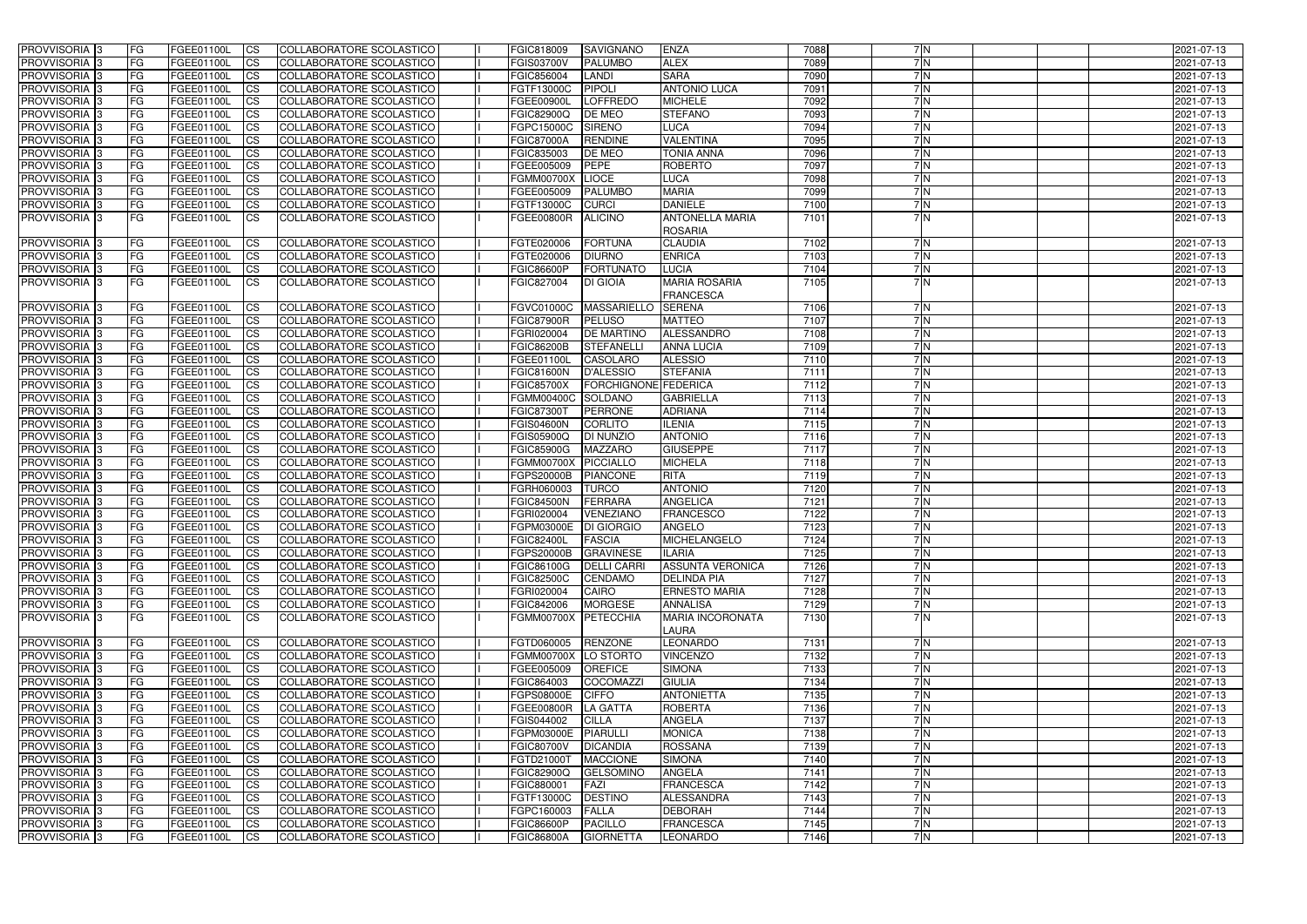| <b>PROVVISORIA</b> 3           | l FG                   | FGEE01100L               | <b>ICS</b>               | COLLABORATORE SCOLASTICO                             | FGPS010008                      | <b>MAZZINI</b>                    | <b>MATTEO</b>                        | 7147         | 7N         | 2021-07-13               |
|--------------------------------|------------------------|--------------------------|--------------------------|------------------------------------------------------|---------------------------------|-----------------------------------|--------------------------------------|--------------|------------|--------------------------|
| <b>PROVVISORIA 3</b>           | FG                     | FGEE01100L               | <b>ICS</b>               | COLLABORATORE SCOLASTICO                             | <b>FGIS00800V</b>               | <b>CELENZA</b>                    | <b>GIUSEPPE</b>                      | 7148         | 7N         | 2021-07-13               |
| PROVVISORIA <sup>1</sup> 3     | FG                     | FGEE01100L               | <b>CS</b>                | COLLABORATORE SCOLASTICO                             | FGIC819005                      | <b>ANDREANO</b>                   | <b>DOMENICO</b>                      | 7149         | 7N         | 2021-07-13               |
| PROVVISORIA                    | FG                     | FGEE01100L               | <b>CS</b>                | COLLABORATORE SCOLASTICO                             | FGEE00800R                      | <b>MARANO</b>                     | <b>MAURIZIO</b>                      | 7150         | 7 N        | 2021-07-13               |
| <b>PROVVISORIA 3</b>           | FG                     | FGEE01100L               | <b>CS</b>                | COLLABORATORE SCOLASTICO                             | FGIC864003                      | <b>DEL MUSCIO</b>                 | <b>LUCIANO</b>                       | 7151         | 7N         | 2021-07-13               |
| PROVVISORIA <sup>1</sup> 3     | FG                     | FGEE01100L               | <b>CS</b>                | COLLABORATORE SCOLASTICO                             | FGEE00900L                      | <b>DI GIOIA</b>                   | <b>MARCO</b>                         | 7152         | 7N         | 2021-07-13               |
| PROVVISORIA <sup>1</sup> 3     | FG                     | FGEE01100L               | <b>CS</b>                | COLLABORATORE SCOLASTICO                             | FGPS010008                      | <b>MAROTTA</b>                    | <b>ANGELA</b>                        | 7153         | 7N         | 2021-07-13               |
| PROVVISORIA 3                  | FG                     | FGEE01100L               | <b>ICS</b>               | COLLABORATORE SCOLASTICO                             | FGIS05900Q                      | <b>TOTARO</b>                     | <b>SHARON</b>                        | 7154         | 7N         | 2021-07-13               |
| PROVVISORIA 3                  | FG                     | FGEE01100L               | <b>CS</b>                | COLLABORATORE SCOLASTICO                             | FGIC864003                      | <b>VITULANO</b>                   | <b>CARMELA MARIA</b>                 | 7155         | 7N         | 2021-07-13               |
| PROVVISORIA 3                  | <b>FG</b>              | FGEE01100L               | <b>ICS</b>               | COLLABORATORE SCOLASTICO                             | <b>FGIC85900G</b>               | <b>CURCI</b>                      | <b>VINCENZA</b>                      | 7156         | 7N         | 2021-07-13               |
| PROVVISORIA 3                  | FG                     | FGEE01100L               | <b>ICS</b>               | COLLABORATORE SCOLASTICO                             | <b>FGIC855008</b>               | LOVECCHIO                         | <b>RITA ANTONIA</b>                  | 7157         | 7N         | 2021-07-13               |
| <b>PROVVISORIA</b>             | FG                     | FGEE01100L               | <b>ICS</b>               | COLLABORATORE SCOLASTICO                             | <b>FGIC85700X</b>               | <b>PUINI</b>                      | <b>RAFFAELLA</b>                     | 7158         | 7N         | 2021-07-13               |
| <b>PROVVISORIA</b>             | FG                     | FGEE01100L               | <b>ICS</b>               | COLLABORATORE SCOLASTICO                             | FGEE00800R                      | <b>MATERA</b>                     | <b>VALENTINA</b>                     | 7159         | 7 N        | 2021-07-13               |
| <b>PROVVISORIA</b>             | FG                     | FGEE01100L               | <b>ICS</b>               | COLLABORATORE SCOLASTICO                             | <b>FGIC82300R</b>               | <b>CIANCIULLI</b>                 | <b>ANTONIA PIA</b>                   | 7160         | 7 N        | 2021-07-13               |
| <b>PROVVISORIA</b>             | FG                     | FGEE01100L               | <b>ICS</b>               | COLLABORATORE SCOLASTICO                             | <b>FGIC85700X</b>               | <b>D'URSO</b>                     | <b>SIMONA LAURA</b>                  | 7161         | 7N         | 2021-07-13               |
| <b>PROVVISORIA</b>             | FG                     | FGEE01100L               | <b>ICS</b>               | COLLABORATORE SCOLASTICO                             | <b>FGIS03700V</b>               | <b>DI MASE</b>                    | <b>VINCENZO</b>                      | 7162         | 7N         | 2021-07-13               |
| <b>PROVVISORIA</b>             | FG                     | FGEE01100L               | <b>ICS</b>               | COLLABORATORE SCOLASTICO                             | <b>FGIC82900Q</b>               | <b>DE PALMA</b>                   | <b>DOMENICO</b>                      | 7163         | 7N         | 2021-07-13               |
| <b>PROVVISORIA</b>             | FG                     | FGEE01100L               | <b>ICS</b>               | COLLABORATORE SCOLASTICO                             | FGIS048009                      | <b>CAPOCEFALO</b>                 | <b>MARIO</b>                         | 7164         | 7N         | 2021-07-13               |
| PROVVISORIA <sup>3</sup>       | FG                     | FGEE01100L               | <b>ICS</b>               | COLLABORATORE SCOLASTICO                             | FGEE112009                      | <b>NARDELLA</b>                   | <b>MARIANNA</b>                      | 7165         | 7N         | 2021-07-13               |
| PROVVISORIA <sup>3</sup>       | FG                     | FGEE01100L               | <b>ICS</b>               | COLLABORATORE SCOLASTICO                             | FGMM148003                      | <b>MARCHESANO</b>                 | <b>FEDERICA</b>                      | 7166         | 7N         | 2021-07-13               |
| PROVVISORIA <sup>1</sup> 3     | FG                     | FGEE01100L               | <b>ICS</b>               | COLLABORATORE SCOLASTICO                             | FGIC818009                      | <b>SCARANO</b>                    | <b>EUSEBIA</b>                       | 7167         | 7N         | 2021-07-13               |
| PROVVISORIA 3                  | FG                     | FGEE01100L               | <b>ICS</b>               | COLLABORATORE SCOLASTICO                             | <b>FGIC80800P</b>               | <b>SANTAMARIA</b>                 | <b>LUIGI</b>                         | 7168         | 7N         | 2021-07-13               |
| PROVVISORIA <sup>3</sup>       | FG                     | FGEE01100L               | <b>ICS</b>               | <b>COLLABORATORE SCOLASTICO</b>                      | FGIC819005                      | <b>MARTINO</b>                    | <b>MARIA CONCETTA</b>                | 7169         | 7 N        | 2021-07-13               |
| PROVVISORIA <sup>3</sup>       | FG                     | FGEE01100L               | <b>CS</b>                | COLLABORATORE SCOLASTICO                             | <b>FGIC83800E</b>               | <b>SAPIA</b>                      | <b>MARIA FILOMENA</b>                | 7170         | 7 N<br>7 N | 2021-07-13               |
| PROVVISORIA <sup>3</sup>       | FG                     | FGEE01100L               | <b>CS</b>                | <b>COLLABORATORE SCOLASTICO</b>                      | FGPC15000C                      | <b>TURCO</b>                      | <b>CARLO</b>                         | 7171         | 7 N        | 2021-07-13               |
| PROVVISORIA <sup>1</sup> 3     | FG                     | FGEE01100L               | <b>CS</b>                | COLLABORATORE SCOLASTICO                             | FGPS010008                      | <b>MOI</b>                        | <b>SARA</b>                          | 7172<br>7173 | 7N         | 2021-07-13               |
| PROVVISORIA 3                  | FG<br>FG               | FGEE01100L               | <b>ICS</b><br><b>ICS</b> | COLLABORATORE SCOLASTICO<br>COLLABORATORE SCOLASTICO | FGIC86000Q                      | <b>DIDONNA</b><br>SPAGNUOLO       | <b>ANGELA</b><br><b>MARIA PIA</b>    | 7174         | 7N         | 2021-07-13               |
| PROVVISORIA<br>PROVVISORIA     | FG                     | FGEE01100L<br>FGEE01100L | <b>CS</b>                | <b>COLLABORATORE SCOLASTICO</b>                      | FGPM05000Q<br>FGTD02000P        | <b>MOSCA</b>                      | <b>ROSSELLA</b>                      | 7175         | 7N         | 2021-07-13<br>2021-07-13 |
| PROVVISORIA                    | FG                     | FGEE01100L               | <b>CS</b>                | COLLABORATORE SCOLASTICO                             | FGTD21000T                      | <b>POMPA</b>                      | <b>VALERIA</b>                       | 7176         | 7N         | 2021-07-13               |
| PROVVISORIA                    | FG                     | FGEE01100L               | <b>CS</b>                | COLLABORATORE SCOLASTICO                             | FGIC876009                      | <b>DE STASIO</b>                  | URBANO DANIELE                       | 7177         | 7 N        | 2021-07-13               |
| PROVVISORIA <sup>1</sup> 3     | FG                     | FGEE01100L               | <b>CS</b>                | COLLABORATORE SCOLASTICO                             | FGTD010004                      | <b>CILIBERTI</b>                  | <b>CARLO PASQUALE</b>                | 7178         | 7N         | 2021-07-13               |
| PROVVISORIA <sup>1</sup> 3     | FG                     | FGEE01100L               | <b>CS</b>                | COLLABORATORE SCOLASTICO                             | FGEE005009                      | <b>SEPIELLI</b>                   | <b>VALENTINA</b>                     | 7179         | 7N         | 2021-07-13               |
| PROVVISORIA 3                  | FG                     | FGEE01100L               | <b>CS</b>                | COLLABORATORE SCOLASTICO                             | FGEE01100L                      | <b>CAVOTTA</b>                    | <b>ANNA</b>                          | 7180         | 7N         | 2021-07-13               |
| PROVVISORIA <sup>1</sup> 3     | FG                     | FGEE01100L               | <b>ICS</b>               | COLLABORATORE SCOLASTICO                             | FGIC82900Q                      | <b>BRIGIDA</b>                    | <b>ANNA RITA</b>                     | 7181         | 7N         | 2021-07-13               |
| PROVVISORIA <sup>1</sup> 3     | FG                     | FGEE01100L               | <b>ICS</b>               | COLLABORATORE SCOLASTICO                             | <b>FGIC86200B</b>               | <b>MARRA</b>                      | <b>MICHELE</b>                       | 7182         | 7N         | 2021-07-13               |
| PROVVISORIA 3                  | <b>FG</b>              | FGEE01100L               | <b>ICS</b>               | COLLABORATORE SCOLASTICO                             | FGEE11000N                      | <b>CAPODAGLIO</b>                 | <b>FELICIA</b>                       | 7183         | 7N         | 2021-07-13               |
| <b>PROVVISORIA</b>             | <b>FG</b>              | FGEE01100L               | <b>ICS</b>               | COLLABORATORE SCOLASTICO                             | FGIC880001                      | <b>TRATTOSA</b>                   | <b>ANNA</b>                          | 7184         | 7 N        | 2021-07-13               |
| PROVVISORIA 3                  | FG                     | FGEE01100L               | CS                       | COLLABORATORE SCOLASTICO                             | FGIC83700P                      | GIANNATEMPO EZIA                  |                                      | 7185         | 7 N        | 2021-07-13               |
| PROVVISORIA 3                  | <b>FG</b>              | FGEE01100L               | $\mathsf{ICS}$           | COLLABORATORE SCOLASTICO                             | FGEE005009                      | <b>SPOSATO</b>                    | <b>GERALDO PIERO</b>                 | 7186         | 7N         | 2021-07-13               |
| PROVVISORIA 3                  | <b>FG</b>              | <b>FGEE01100L</b>        | $\mathsf{ICS}$           | COLLABORATORE SCOLASTICO                             | FGEE01100L                      | <b>PITULLO</b>                    | <b>MAURO</b>                         | 7187         | 7N         | 2021-07-13               |
| PROVVISORIA 3                  | <b>FG</b>              | FGEE01100L               | $\mathsf{ICS}$           | COLLABORATORE SCOLASTICO                             | <b>FGIC82900Q</b>               | <b>VENTURI</b>                    | <b>MARCO ANTONIO</b>                 | 7188         | 7 N        | 2021-07-13               |
| PROVVISORIA 3                  | FG                     | FGEE01100L               | $\mathsf{ICS}$           | COLLABORATORE SCOLASTICO                             | FGEE01200C                      | <b>CORSINO</b>                    | <b>MICHELA</b>                       | 7189         | 7N         | 2021-07-13               |
| PROVVISORIA 3                  | l FG                   | FGEE01100L               | $\mathsf{ICS}$           | COLLABORATORE SCOLASTICO                             | FGIC855008                      | LOVECCHIO                         | <b>MARCO NATALE</b>                  | 7190         | 7N         | 2021-07-13               |
| PROVVISORIA 3                  | <b>FG</b>              | FGEE01100L               | $\mathsf{ICS}$           | COLLABORATORE SCOLASTICO                             | FGTF13000C                      | <b>MANTUANO</b>                   | <b>MICHELE</b>                       | 7191         | 7N         | 2021-07-13               |
| PROVVISORIA 3                  | FG                     | <b>FGEE01100L</b>        | <b>CS</b>                | COLLABORATORE SCOLASTICO                             | FGEE01100L                      | <b>BORSELLI</b>                   | LUISA                                | 7192         | 7N         | 2021-07-13               |
| PROVVISORIA 3                  | <b>FG</b>              | FGEE01100L               | <b>CS</b>                | COLLABORATORE SCOLASTICO                             | FGPM03000E                      | <b>TURI</b>                       | <b>ANGELA</b>                        | 7193         | 7N         | 2021-07-13               |
| PROVVISORIA 3                  | <b>FG</b>              | FGEE01100L               | <b>CS</b>                | COLLABORATORE SCOLASTICO                             | FGIC827004                      | <b>MONACO</b>                     | <b>ANTONELLA</b>                     | 7194         | 7N         | 2021-07-13               |
| PROVVISORIA 3                  | <b>FG</b>              | FGEE01100L               | <b>CS</b>                | COLLABORATORE SCOLASTICO                             | <b>FGIC84500N</b>               | <b>CRISETTI</b>                   | <b>GRAZIA PIA</b>                    | 7195         | 7N         | 2021-07-13               |
| PROVVISORIA 3                  | <b>FG</b>              | FGEE01100L               | <b>CS</b>                | COLLABORATORE SCOLASTICO                             | FGIC87400N                      | BALZANO                           | <b>ANNA</b>                          | 7196         | 7N         | 2021-07-13               |
| PROVVISORIA 3                  | <b>FG</b>              | FGEE01100L               | <b>CS</b>                | COLLABORATORE SCOLASTICO                             | FGTD21000T                      | <b>VISCECCHIA</b>                 | <b>MARIELISA</b>                     | 7197         | 7 N        | 2021-07-13               |
| PROVVISORIA 3                  | <b>FG</b>              | FGEE01100L               | <b>CS</b>                | COLLABORATORE SCOLASTICO                             | <b>FGTF13000C</b>               | D'ANGELO                          | <b>ALESSANDRO</b>                    | 7198         | 7N         | 2021-07-13               |
| PROVVISORIA 3                  | <b>FG</b>              | FGEE01100L               | <b>CS</b>                | COLLABORATORE SCOLASTICO                             | FGPC160003                      | GESUALDO                          | <b>GABRIELLA</b>                     | 7199         | 7N         | 2021-07-13               |
| PROVVISORIA 3                  | <b>FG</b>              | FGEE01100L               | <b>CS</b>                | COLLABORATORE SCOLASTICO                             | FGIC864003                      | ANDREANO                          | <b>MONICA MICHELA</b>                | 7200         | 7N         | 2021-07-13               |
| PROVVISORIA 3                  | <b>FG</b>              | FGEE01100L               | <b>CS</b>                | COLLABORATORE SCOLASTICO                             | FGEE005009                      | <b>RAGNO</b>                      | <b>MARIA ROSARIA</b>                 | 7201         | 7N         | 2021-07-13               |
| PROVVISORIA 3                  | <b>FG</b>              | FGEE01100L               | <b>CS</b>                | COLLABORATORE SCOLASTICO                             | FGRH060003                      | <b>MARCHESANI</b>                 | <b>MICHELE PIO</b>                   | 7202         | 7N         | 2021-07-13               |
| PROVVISORIA 3                  | <b>FG</b>              | FGEE01100L               | <b>CS</b>                | COLLABORATORE SCOLASTICO                             | FGMM00400C BARONE               |                                   | <b>MARIA CRISTINA</b>                | 7203         | 7N         | 2021-07-13               |
| PROVVISORIA 3                  | FG                     | FGEE01100L               | <b>CS</b>                | COLLABORATORE SCOLASTICO                             | FGTF17000V                      | <b>GIULIANI</b>                   | <b>NICOLA PIO</b>                    | 7204         | 7N         | 2021-07-13               |
| PROVVISORIA 3                  | FG                     | <b>FGEE01100L</b>        | <b>CS</b>                | COLLABORATORE SCOLASTICO                             | FGEE005009                      | <b>ZIZZARI</b>                    | <b>MARIA IMMACOLATA</b>              | 7205         | 7N         | 2021-07-13               |
| PROVVISORIA 3                  | <b>FG</b>              | FGEE01100L               | <b>CS</b>                | COLLABORATORE SCOLASTICO                             | FGIS021009                      | <b>RAMUNNO</b>                    | <b>GIUSEPPE</b>                      | 7206         | 7N         | 2021-07-13               |
| PROVVISORIA 3<br>PROVVISORIA 3 | <b>FG</b><br><b>FG</b> | FGEE01100L               | $\overline{\text{CS}}$   | COLLABORATORE SCOLASTICO<br>COLLABORATORE SCOLASTICO | <b>FGIC85800Q</b><br>FGPS010008 | <b>MOFFA</b><br><b>CIAVARELLA</b> | <b>ANTONIO</b><br><b>EMILIA ANNA</b> | 7207<br>7208 | 7N<br>7N   | 2021-07-13<br>2021-07-13 |
|                                |                        | FGEE01100L               | $\mathsf{ICS}$           |                                                      |                                 |                                   |                                      |              |            |                          |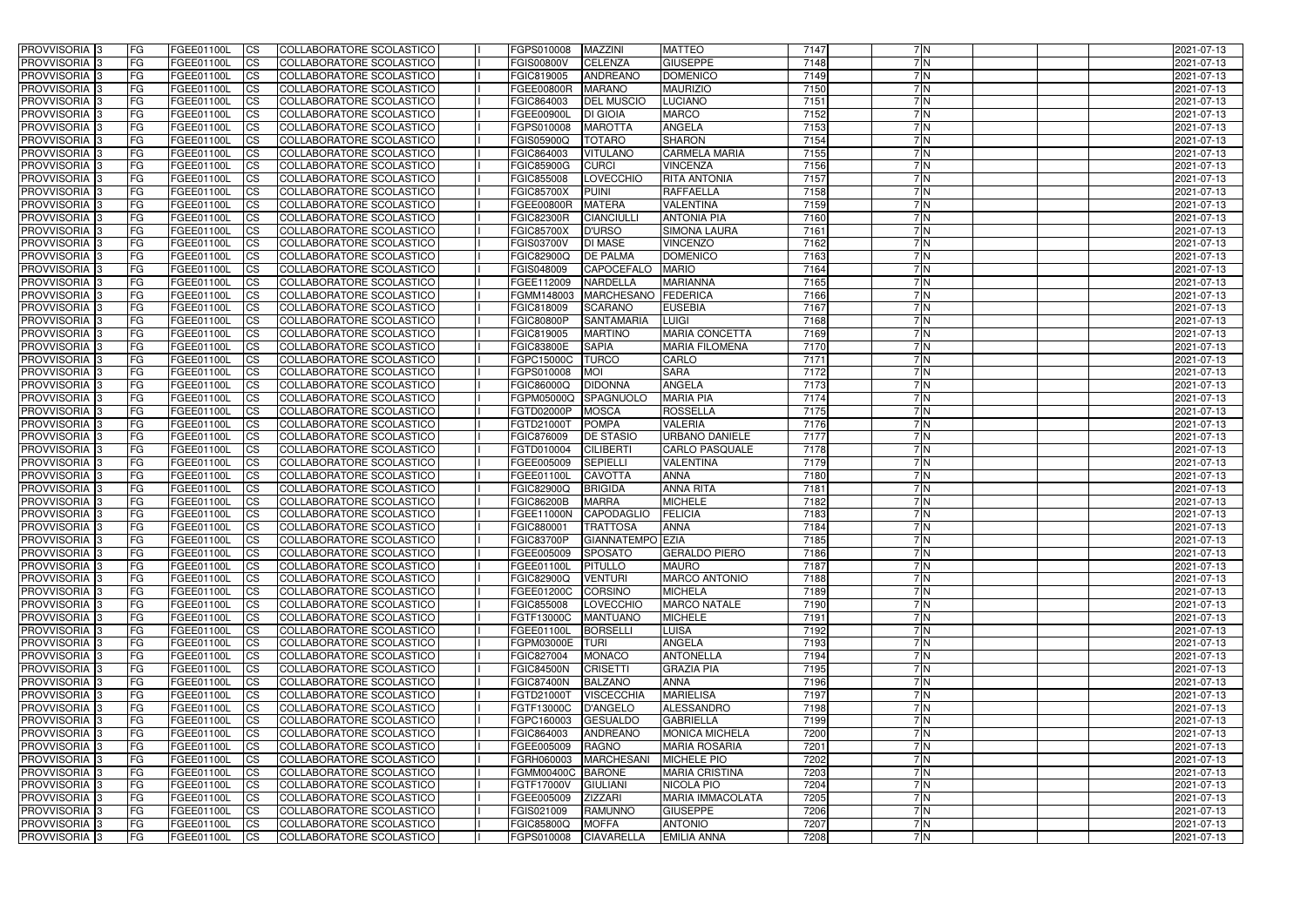| <b>PROVVISORIA</b> 3           | <b>FG</b>               | FGEE01100L                      | CS                     | COLLABORATORE SCOLASTICO                             | <b>FGIC86800A</b>               | <b>D'EMMA</b>              | <b>NICOLA</b>                              | 7209         | 7N       | 2021-07-13               |
|--------------------------------|-------------------------|---------------------------------|------------------------|------------------------------------------------------|---------------------------------|----------------------------|--------------------------------------------|--------------|----------|--------------------------|
| <b>PROVVISORIA 3</b>           | FG                      | FGEE01100L                      | <b>CS</b>              | COLLABORATORE SCOLASTICO                             | FGIC856004                      | <b>CICCONE</b>             | <b>MARIAPIA</b>                            | 7210         | 7N       | 2021-07-13               |
| PROVVISORIA <sup>1</sup> 3     | FG                      | FGEE01100L                      | <b>CS</b>              | COLLABORATORE SCOLASTICO                             | <b>FGIC82500C</b>               | <b>D'ANTUONI</b>           | <b>ANNA MARIA</b>                          | 7211         | 7 N      | 2021-07-13               |
| PROVVISORIA <sup>1</sup> 3     | FG                      | FGEE01100L                      | <b>CS</b>              | COLLABORATORE SCOLASTICO                             | <b>FGIC82300R</b>               | <b>DI PAOLA</b>            | <b>ANTONELLA</b>                           | 7212         | 7 N      | 2021-07-13               |
| PROVVISORIA 3                  | l FG                    | FGEE01100L                      | <b>ICS</b>             | COLLABORATORE SCOLASTICO                             | FGPS010008                      | PETROZZI                   | <b>ANGELA NATALIA</b><br><b>ANTONIETTA</b> | 7213         | 7N       | 2021-07-13               |
| PROVVISORIA <sup>1</sup> 3     | <b>FG</b>               | FGEE01100L                      | <b>CS</b>              | COLLABORATORE SCOLASTICO                             | <b>FGIS04600N</b>               | <b>CAPORALE</b>            | <b>LUCIA</b>                               | 7214         | 7N       | 2021-07-13               |
| PROVVISORIA 3                  | <b>IFG</b>              | FGEE01100L                      | <b>CS</b>              | COLLABORATORE SCOLASTICO                             | FGIC819005                      | <b>RAUSEO</b>              | <b>EMILIANA</b>                            | 7215         | 7N       | 2021-07-13               |
| PROVVISORIA 3                  | <b>FG</b>               | FGEE01100L                      | <b>CS</b>              | COLLABORATORE SCOLASTICO                             | FGIC827004                      | QUICQUARO                  | <b>MARA</b>                                | 7216         | 7N       | 2021-07-13               |
| PROVVISORIA 3                  | <b>FG</b>               | FGEE01100L                      | <b>CS</b>              | COLLABORATORE SCOLASTICO                             | <b>FGEE00800R</b>               | <b>GUERRIERI</b>           | <b>FRANCESCA</b>                           | 7217         | 7N       | 2021-07-13               |
| PROVVISORIA 3                  | FG                      | FGEE01100L                      | <b>CS</b>              | COLLABORATORE SCOLASTICO                             | FGEE005009                      | <b>MACCHERONCI</b>         | <b>CARMELA</b>                             | 7218         | 7 N      | 2021-07-13               |
| <b>PROVVISORIA</b>             | FG                      | FGEE01100L                      | <b>CS</b>              | COLLABORATORE SCOLASTICO                             | <b>FGIS04600N</b>               | <b>BLASOTTA</b>            | <b>ANGELA</b>                              | 7219         | 7N       | 2021-07-13               |
| <b>PROVVISORIA</b>             | <b>FG</b>               | FGEE01100L                      | <b>CS</b>              | COLLABORATORE SCOLASTICO                             | <b>FGIC83000X</b>               | <b>PRENCIPE</b>            | <b>ANGELA MARIA</b>                        | 7220         | 7 N      | 2021-07-13               |
| <b>PROVVISORIA</b>             | FG                      | FGEE01100L                      | <b>CS</b>              | COLLABORATORE SCOLASTICO                             | FGTF13000C                      | <b>MORELLI</b>             | <b>ROBERTA</b>                             | 7221         | 7N       | 2021-07-13               |
| <b>PROVVISORIA</b>             | FG                      | FGEE01100L                      | <b>CS</b>              | COLLABORATORE SCOLASTICO                             | FGIS06100Q                      | <b>CORMIO</b>              | <b>CESARE</b>                              | 7222         | 7N       | 2021-07-13               |
| <b>PROVVISORIA</b>             | FG                      | FGEE01100L                      | <b>CS</b>              | COLLABORATORE SCOLASTICO                             | FGIC819005                      | <b>RIGILLO</b>             | <b>SALVATORE</b>                           | 7223         | 7N       | 2021-07-13               |
| <b>PROVVISORIA</b>             | FG                      | FGEE01100L                      | <b>CS</b>              | COLLABORATORE SCOLASTICO                             | <b>FGIC86200B</b>               | VENEZIANO                  | <b>RAFFAELLA</b>                           | 7224         | 7N       | 2021-07-13               |
| PROVVISORIA 3                  | FG                      | FGEE01100L                      | <b>ICS</b>             | COLLABORATORE SCOLASTICO                             | FGIC847009                      | <b>NARDELLA</b>            | <b>MARIA GIOVANNA</b>                      | 7225         | 7N       | 2021-07-13               |
| PROVVISORIA 3                  | FG                      | FGEE01100L                      | <b>ICS</b>             | COLLABORATORE SCOLASTICO                             | FGMM148003                      | <b>GERMANA'</b>            | <b>CARMELA</b>                             | 7226         | 7N       | 2021-07-13               |
|                                |                         |                                 |                        |                                                      |                                 | <b>CURICALLI</b>           |                                            |              |          |                          |
| PROVVISORIA 3                  | FG                      | FGEE01100L                      | <b>CS</b>              | COLLABORATORE SCOLASTICO                             | FGIC856004                      | <b>DENTICO</b>             | <b>GIANNI PAOLO</b>                        | 7227         | 7 N      | 2021-07-13               |
| PROVVISORIA 3                  | FG                      | FGEE01100L                      | <b>CS</b>              | COLLABORATORE SCOLASTICO                             | FGPS010008                      | <b>SCIALOIA</b>            | <b>PAOLO</b>                               | 7228         | 7 N      | 2021-07-13               |
| PROVVISORIA 3                  | FG                      | FGEE01100L                      | <b>CS</b>              | COLLABORATORE SCOLASTICO                             | FGIS05900Q                      | <b>MIHALACHE</b>           | <b>CLAUDIA RAMONA</b>                      | 7229         | 7 N      | 2021-07-13               |
| PROVVISORIA 3                  | FG                      | FGEE01100L                      | <b>CS</b>              | <b>COLLABORATORE SCOLASTICO</b>                      | <b>FGIC86800A</b>               | <b>MAGGIO</b>              | <b>IRENE</b>                               | 7230         | 7 N      | 2021-07-13               |
| PROVVISORIA <sup>1</sup> 3     | FG                      | FGEE01100L                      | <b>CS</b>              | <b>COLLABORATORE SCOLASTICO</b>                      | <b>FGIC88200L</b>               | COPPOLA                    | <b>MASCIA</b>                              | 7231         | 7 N      | 2021-07-13               |
| PROVVISORIA 3                  | <b>FG</b>               | FGEE01100L                      | <b>CS</b>              | COLLABORATORE SCOLASTICO                             | FGEE01100L                      | <b>CONTE</b>               | <b>MARCO</b>                               | 7232         | 7 N      | 2021-07-13               |
| PROVVISORIA 3                  | <b>FG</b>               | FGEE01100L                      | <b>CS</b>              | COLLABORATORE SCOLASTICO                             | FGIC827004                      | <b>FACOLTOSO</b>           | <b>VINCENZO</b>                            | 7233         | 7N       | 2021-07-13               |
| PROVVISORIA                    | FG                      | FGEE01100L                      | <b>CS</b>              | COLLABORATORE SCOLASTICO                             | FGEE005009                      | <b>D'ORIO</b>              | <b>GIUSEPPINA</b>                          | 7234         | 7N       | 2021-07-13               |
| <b>PROVVISORIA</b>             | FG                      | FGEE01100L                      | <b>CS</b>              | <b>COLLABORATORE SCOLASTICO</b>                      | FGTD010004                      | <b>COLIO</b>               | <b>MATTEO</b>                              | 7235         | 7 N      | 2021-07-13               |
| PROVVISORIA <sup>1</sup> 3     | FG                      | FGEE01100L                      | <b>CS</b>              | COLLABORATORE SCOLASTICO                             | FGIS05900Q                      | <b>ARMILLOTTA</b>          | LIBERA MARIA                               | 7236         | 7N       | 2021-07-13               |
| <b>PROVVISORIA</b>             | FG                      | FGEE01100L                      | <b>CS</b>              | COLLABORATORE SCOLASTICO                             | FGRI020004                      | <b>LAMPO</b>               | <b>MARIAGRAZIA</b>                         | 7237         | 7N       | 2021-07-13               |
| PROVVISORIA <sup>1</sup> 3     | <b>FG</b>               | FGEE01100L                      | <b>CS</b>              | COLLABORATORE SCOLASTICO                             | FGRI020004                      | <b>CONTIGUGLIA</b>         | <b>CRISTINA</b>                            | 7238         | 7N       | 2021-07-13               |
| PROVVISORIA <sup>1</sup> 3     | <b>IFG</b>              | FGEE01100L                      | <b>CS</b>              | COLLABORATORE SCOLASTICO                             | FGEE005009                      | <b>RUOTOLO</b>             | <b>GIUSEPPINA</b>                          | 7239         | 7N       | 2021-07-13               |
| PROVVISORIA 3                  | <b>IFG</b>              | FGEE01100L                      | <b>CS</b>              | <b>COLLABORATORE SCOLASTICO</b>                      | <b>FGIC85700X</b>               | <b>ZOBEL</b>               | <b>EDUARDO</b>                             | 7240         | 7N       | 2021-07-13               |
| PROVVISORIA 3                  | <b>FG</b>               | FGEE01100L                      | $\overline{c}$         | COLLABORATORE SCOLASTICO                             | <b>FGIC82400L</b>               | <b>IAMELE</b>              | <b>ANGELA</b>                              | 7241         | 7N       | 2021-07-13               |
| PROVVISORIA 3                  | <b>FG</b>               | FGEE01100L                      | <b>CS</b>              | COLLABORATORE SCOLASTICO                             | FGIC842006                      | <b>PACIFICO</b>            | <b>LUCIA</b>                               | 7242         | 7N       | 2021-07-13               |
| PROVVISORIA 3                  | <b>FG</b>               | FGEE01100L                      | <b>CS</b>              | COLLABORATORE SCOLASTICO                             | <b>FGIS00800V</b>               | <b>DELLA CROCE ANTONIO</b> |                                            | 7243         | 7N       | 2021-07-13               |
| PROVVISORIA 3                  | <b>FG</b>               | FGEE01100L                      | <b>CS</b>              | COLLABORATORE SCOLASTICO                             | <b>FGIC84400T</b>               | <b>TARLUTTINI</b>          | <b>EMILIANO</b>                            | 7244         | 7 N      | 2021-07-13               |
| PROVVISORIA 3                  | <b>IFG</b>              | FGEE01100L CS                   |                        | COLLABORATORE SCOLASTICO                             | FGPM03000E FIDANZA              |                            | <b>IENZO</b>                               | 7245         | 7N       | 2021-07-13               |
| <b>PROVVISORIA</b> 3           | <b>FG</b>               | FGEE01100L                      | CS                     | COLLABORATORE SCOLASTICO                             |                                 | FGIS06100Q PIEMONTESE      | <b>VINCENZA</b>                            | 7246         | 7N       | 2021-07-13               |
| PROVVISORIA 3                  | <b>FG</b>               | <b>FGEE01100L</b>               | CS                     | COLLABORATORE SCOLASTICO                             |                                 | FGIC84500N MELCHIONDA      | <b>MARIANNA</b>                            | 7247         | 7N       | 2021-07-13               |
| PROVVISORIA 3                  | <b>FG</b>               | <b>FGEE01100L</b>               | CS                     | COLLABORATORE SCOLASTICO                             | <b>FGIC82900Q</b>               | <b>CIUFFREDA</b>           | <b>RAFFAELLA</b>                           | 7248         | 7 N      | 2021-07-13               |
| PROVVISORIA 3                  | FG                      | FGEE01100L                      | CS                     | COLLABORATORE SCOLASTICO                             | FGIC86100G                      | <b>DELLI CARRI</b>         | <b>CARLA</b>                               | 7249         | 7N       | 2021-07-13               |
| PROVVISORIA 3                  | <b>FG</b>               | FGEE01100L                      | CS                     | COLLABORATORE SCOLASTICO                             | FGTD060005<br><b>FGIC82300R</b> | <b>VERNA</b>               | <b>LORENZO</b>                             | 7250         | 7 N      | 2021-07-13               |
| PROVVISORIA 3<br>PROVVISORIA 3 | <b>FG</b><br><b>IFG</b> | FGEE01100L<br><b>FGEE01100L</b> | CS <br><b>CS</b>       | COLLABORATORE SCOLASTICO<br>COLLABORATORE SCOLASTICO | FGPS040004                      | <b>TEDESCO</b><br>D'AURIA  | <b>MARILENA</b><br>ILARIA                  | 7251<br>7252 | 7N<br>7N | 2021-07-13<br>2021-07-13 |
| PROVVISORIA 3                  | <b>FG</b>               | FGEE01100L                      | <b>CS</b>              |                                                      | FGEE112009                      | <b>TICCHIARELLI</b>        | ANGELO                                     | 7253         | 7N       | 2021-07-13               |
| PROVVISORIA 3                  | <b>FG</b>               | FGEE01100L                      | <b>CS</b>              | COLLABORATORE SCOLASTICO<br>COLLABORATORE SCOLASTICO | FGEE01200C                      | <b>FRISENNA</b>            | <b>CONSIGLIA</b>                           | 7254         | 7N       | 2021-07-13               |
| PROVVISORIA 3                  | <b>FG</b>               | FGEE01100L                      | <b>CS</b>              | COLLABORATORE SCOLASTICO                             | FGIC863007                      | <b>FRATTAROLO</b>          | <b>MARCO</b>                               | 7255         | 7 N      | 2021-07-13               |
| PROVVISORIA 3                  | <b>FG</b>               | FGEE01100L                      | <b>CS</b>              | COLLABORATORE SCOLASTICO                             | FGIC856004                      | <b>CELESTE</b>             | <b>BARBARA</b>                             | 7256         | 7N       | 2021-07-13               |
| PROVVISORIA 3                  | <b>FG</b>               | FGEE01100L                      | <b>CS</b>              | COLLABORATORE SCOLASTICO                             | FGEE00800R                      | <b>ZITA</b>                | <b>ANGELA</b>                              | 7257         | 7 N      | 2021-07-13               |
| PROVVISORIA 3                  | <b>FG</b>               | FGEE01100L                      | <b>CS</b>              | COLLABORATORE SCOLASTICO                             | <b>FGEE00800R</b>               | <b>CIARAMBINO</b>          | <b>GIOVANNI</b>                            | 7258         | 7N       | 2021-07-13               |
| PROVVISORIA 3                  | <b>FG</b>               | FGEE01100L                      | <b>CS</b>              | COLLABORATORE SCOLASTICO                             | <b>FGIS01100P</b>               | BORRELLI                   | <b>DOMENICO</b>                            | 7259         | 7N       | 2021-07-13               |
| PROVVISORIA 3                  | <b>FG</b>               | FGEE01100L                      | <b>CS</b>              | COLLABORATORE SCOLASTICO                             | FGTF17000V DE PADOVA            |                            | <b>GIUSEPPE</b>                            | 7260         | 7N       | 2021-07-13               |
| PROVVISORIA 3                  | <b>FG</b>               | FGEE01100L                      | CS                     | COLLABORATORE SCOLASTICO                             | <b>FGIC86100G</b>               | <b>TRICARICO</b>           | <b>RAFFAELLA</b>                           | 7261         | 7N       | 2021-07-13               |
| PROVVISORIA 3                  | <b>FG</b>               | FGEE01100L                      | $\overline{\text{CS}}$ | COLLABORATORE SCOLASTICO                             | FGIC880001                      | <b>NERO</b>                | <b>MARIA</b>                               | 7262         | 7N       | 2021-07-13               |
| PROVVISORIA 3                  | <b>FG</b>               | FGEE01100L                      | <b>CS</b>              | COLLABORATORE SCOLASTICO                             | <b>FGIC86600P</b>               | <b>RIONTINO</b>            | <b>ANNA</b>                                | 7263         | 7N       | 2021-07-13               |
| PROVVISORIA 3                  | <b>IFG</b>              | FGEE01100L                      | <b>CS</b>              | COLLABORATORE SCOLASTICO                             | <b>FGIC86200B</b>               | <b>GIARDINO</b>            | <b>GIUSEPPINA</b>                          | 7264         | 7N       | 2021-07-13               |
| PROVVISORIA 3                  | <b>IFG</b>              | <b>FGEE01100L</b>               | <b>CS</b>              | COLLABORATORE SCOLASTICO                             | FGIS00300Q                      | <b>PIRRO</b>               | <b>ANDREA</b>                              | 7265         | 7N       | 2021-07-13               |
| PROVVISORIA 3                  | <b>FG</b>               | FGEE01100L                      | <b>CS</b>              | COLLABORATORE SCOLASTICO                             | FGPM03000E                      | <b>BARRETTA</b>            | <b>MICHELA</b>                             | 7266         | 7N       | 2021-07-13               |
| PROVVISORIA 3                  | <b>FG</b>               | FGEE01100L                      | <b>CS</b>              | COLLABORATORE SCOLASTICO                             | <b>FGIC85700X</b>               | <b>MONTINGELLI</b>         | <b>GIOVANNI</b>                            | 7267         | 7N       | 2021-07-13               |
| PROVVISORIA 3                  | <b>FG</b>               | FGEE01100L                      | <b>CS</b>              | COLLABORATORE SCOLASTICO                             | FGIC818009                      | <b>BERLINGIERI</b>         | <b>ANNA MARIA</b>                          | 7268         | 7 N      | 2021-07-13               |
|                                |                         |                                 |                        |                                                      |                                 |                            |                                            |              |          |                          |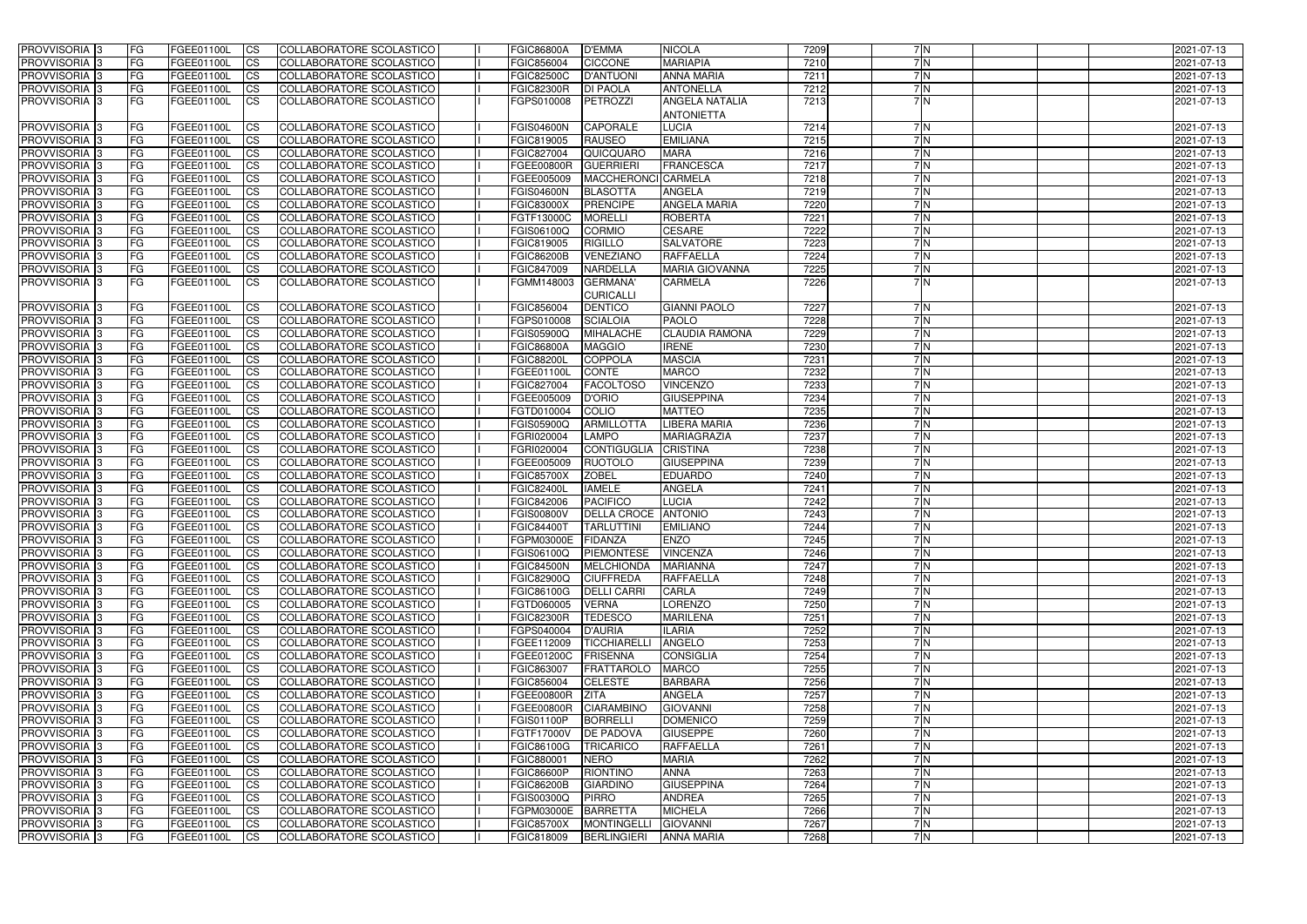| <b>PROVVISORIA</b> 3                      | l FG      | FGEE01100L               | <b>ICS</b>             | COLLABORATORE SCOLASTICO                             | FGIC880001                      | <b>IDE ROGATIS</b>                | <b>FRANCESCA</b>                     | 7269         | 7N       | 2021-07-13               |
|-------------------------------------------|-----------|--------------------------|------------------------|------------------------------------------------------|---------------------------------|-----------------------------------|--------------------------------------|--------------|----------|--------------------------|
| <b>PROVVISORIA 3</b>                      | FG.       | FGEE01100L               | <b>ICS</b>             | COLLABORATORE SCOLASTICO                             | FGIC819005                      | PENNACCHIO                        | <b>FILOMENA</b>                      | 7270         | 7N       | 2021-07-13               |
| PROVVISORIA                               | FG        | FGEE01100L               | <b>CS</b>              | COLLABORATORE SCOLASTICO                             | FGIC85800Q                      | <b>CIBELLI</b>                    | <b>ARCHINA</b>                       | 7271         | 7N       | 2021-07-13               |
| PROVVISORIA                               | FG        | FGEE01100L               | <b>CS</b>              | COLLABORATORE SCOLASTICO                             | FGEE01200C                      | <b>MOFFA</b>                      | ALESSANDRA                           | 7272         | 7N       | 2021-07-13               |
| <b>PROVVISORIA 3</b>                      | FG        | FGEE01100L               | <b>CS</b>              | COLLABORATORE SCOLASTICO                             | FGIC827004                      | <b>D'AMARO</b>                    | <b>TATIANA</b>                       | 7273         | 7N       | 2021-07-13               |
| PROVVISORIA <sup>1</sup> 3                | FG        | FGEE01100L               | <b>CS</b>              | COLLABORATORE SCOLASTICO                             | FGIC842006                      | MARCASCIANO SONIA                 |                                      | 7274         | 7N       | 2021-07-13               |
| PROVVISORIA <sup>1</sup> 3                | FG        | FGEE01100L               | <b>CS</b>              | COLLABORATORE SCOLASTICO                             | FGIC876009                      | <b>CHINNI</b>                     | <b>FILOMENA STEFANIA</b>             | 7275         | 7N       | 2021-07-13               |
| PROVVISORIA 3                             | FG        | FGEE01100L               | <b>ICS</b>             | COLLABORATORE SCOLASTICO                             | FGIC820009                      | <b>CASIELLO</b>                   | <b>MASSIMO</b>                       | 7276         | 7N       | 2021-07-13               |
| PROVVISORIA 3                             | FG        | FGEE01100L               | <b>CS</b>              | COLLABORATORE SCOLASTICO                             | FGTD21000T                      | PESOLO                            | <b>PIETRO</b>                        | 7277         | 7N       | 2021-07-13               |
| PROVVISORIA 3                             | <b>FG</b> | FGEE01100L               | <b>ICS</b>             | COLLABORATORE SCOLASTICO                             | <b>FGIC85700X</b>               | <b>CIUFFREDA</b>                  | <b>LAURA</b>                         | 7278         | 7N       | 2021-07-13               |
| PROVVISORIA 3                             | FG        | FGEE01100L               | <b>ICS</b>             | COLLABORATORE SCOLASTICO                             | <b>FGIC85400C</b>               | <b>LAMONACA</b>                   | <b>GIUSEPPINA</b>                    | 7279         | 7N       | 2021-07-13               |
| <b>PROVVISORIA</b>                        | FG        | FGEE01100L               | <b>ICS</b>             | COLLABORATORE SCOLASTICO                             | <b>FGMM00700X</b>               | LA SALANDRA                       | PAOLA                                | 7280         | 7N       | 2021-07-13               |
| <b>PROVVISORIA</b>                        | FG        | FGEE01100L               | <b>ICS</b>             | COLLABORATORE SCOLASTICO                             | FGEE106002                      | <b>GALA</b>                       | <b>GIANLUCA</b>                      | 7281         | 7 N      | 2021-07-13               |
| <b>PROVVISORIA</b>                        | FG        | FGEE01100L               | <b>ICS</b>             | COLLABORATORE SCOLASTICO                             | <b>FGIC82500C</b>               | <b>DI NAUTA</b>                   | PRIMIANO                             | 7282         | 7 N      | 2021-07-13               |
| <b>PROVVISORIA</b>                        | FG        | FGEE01100L               | <b>ICS</b>             | COLLABORATORE SCOLASTICO                             | <b>FGIC87000A</b>               | <b>DE SIMONE</b>                  | <b>MARIAPIA</b>                      | 7283         | 7N       | 2021-07-13               |
| <b>PROVVISORIA</b>                        | FG        | FGEE01100L               | <b>ICS</b>             | COLLABORATORE SCOLASTICO                             | FGPC15000C                      | <b>VELARDI</b>                    | <b>MARIA LUCIA</b>                   | 7284         | 7N       | 2021-07-13               |
| <b>PROVVISORIA</b>                        | FG        | FGEE01100L               | <b>ICS</b>             | COLLABORATORE SCOLASTICO                             | <b>FGIC81600N</b>               | <b>ZELANO</b>                     | <b>ANTONIETTA</b>                    | 7285         | 7N       | 2021-07-13               |
| <b>PROVVISORIA</b>                        | FG        | FGEE01100L               | <b>ICS</b>             | COLLABORATORE SCOLASTICO                             | FGIC85800Q                      | <b>INGLESE</b>                    | <b>GIUSEPPINA TANYA</b>              | 7286         | 7N       | 2021-07-13               |
| PROVVISORIA 3                             | FG        | FGEE01100L               | <b>ICS</b>             | COLLABORATORE SCOLASTICO                             | <b>FGIS03700V</b>               | <b>DEDONATO</b>                   | <b>ROSA MICHELA</b>                  | 7287         | 7N       | 2021-07-13               |
| PROVVISORIA 3                             | FG        | FGEE01100L               | <b>ICS</b>             | COLLABORATORE SCOLASTICO                             | FGIC819005                      | <b>LAMANNA</b>                    | <b>MARIA ANGELICA</b>                | 7288         | 7N       | 2021-07-13               |
| PROVVISORIA <sup>1</sup> 3                | FG        | FGEE01100L               | <b>ICS</b>             | COLLABORATORE SCOLASTICO                             | <b>FGIC84400T</b>               | <b>CARINCI</b>                    | <b>MARIA</b>                         | 7289         | 7N       | 2021-07-13               |
| PROVVISORIA 3                             | FG        | FGEE01100L               | <b>ICS</b>             | COLLABORATORE SCOLASTICO                             | FGIC827004                      | <b>STEFANIA</b>                   | <b>ANGELO</b>                        | 7290         | 7N       | 2021-07-13               |
| PROVVISORIA <sup>3</sup>                  | FG        | FGEE01100L               | <b>ICS</b>             | <b>COLLABORATORE SCOLASTICO</b>                      | FGIC82900Q                      | <b>DI NAPOLI</b>                  | <b>BARBARA</b>                       | 7291         | 7 N      | 2021-07-13               |
| PROVVISORIA <sup>3</sup>                  | FG        | FGEE01100L               | <b>CS</b>              | COLLABORATORE SCOLASTICO                             | FGIC85800Q                      | <b>IACOBELLI</b>                  | <b>ANNA MARIA</b>                    | 7292         | 7 N      | 2021-07-13               |
| PROVVISORIA 3                             | FG        | FGEE01100L               | <b>CS</b>              | <b>COLLABORATORE SCOLASTICO</b>                      | FGIC82900Q                      | <b>SCIRCOLI</b>                   | <b>AMEDEO</b>                        | 7293         | 7 N      | 2021-07-13               |
| PROVVISORIA 3                             | FG        | FGEE01100L               | <b>ICS</b>             | COLLABORATORE SCOLASTICO                             | <b>FGIC82400L</b>               | <b>VENDITTI</b>                   | <b>ANGELA</b>                        | 7294         | 7 N      | 2021-07-13               |
| PROVVISORIA 3                             | FG        | FGEE01100L               | <b>ICS</b>             | COLLABORATORE SCOLASTICO                             | FGPM03000E                      | PELLEGRINC                        | LEONARDA                             | 7295         | 7N       | 2021-07-13               |
| <b>PROVVISORIA</b>                        | FG        | FGEE01100L               | <b>ICS</b>             | COLLABORATORE SCOLASTICO                             | FGIC818009                      | <b>FABIANO</b>                    | <b>NICOLETTA</b>                     | 7296         | 7N       | 2021-07-13               |
| PROVVISORIA                               | FG        | FGEE01100L               | <b>CS</b>              | <b>COLLABORATORE SCOLASTICO</b>                      | FGIC872002                      | <b>ROTONDO</b>                    | <b>FELICE MICHELE</b>                | 7297<br>7298 | 7N<br>7N | 2021-07-13               |
| PROVVISORIA                               | FG        | FGEE01100L               | <b>CS</b>              | COLLABORATORE SCOLASTICO                             | FGEE112009                      | <b>DEL GIUDICE</b>                | <b>VITTORIA</b><br><b>ALESSANDRA</b> |              | 7 N      | 2021-07-13               |
| PROVVISORIA<br>PROVVISORIA <sup>1</sup> 3 | FG<br>FG  | FGEE01100L               | <b>CS</b><br><b>CS</b> | COLLABORATORE SCOLASTICO<br>COLLABORATORE SCOLASTICO | <b>FGIC85700X</b><br>FGPS040004 | <b>MANGINI</b><br><b>D'ANGELO</b> | <b>ANTONELLA</b>                     | 7299<br>7300 | 7 N      | 2021-07-13               |
| PROVVISORIA <sup>1</sup> 3                | FG        | FGEE01100L<br>FGEE01100L | <b>CS</b>              | COLLABORATORE SCOLASTICO                             | FGIC82900Q                      | <b>ZIZZARI</b>                    | <b>ROSARIA</b>                       | 7301         | 7N       | 2021-07-13<br>2021-07-13 |
| PROVVISORIA 3                             | FG        | FGEE01100L               | <b>CS</b>              | COLLABORATORE SCOLASTICO                             | <b>FGIS03700V</b>               | <b>PINTO</b>                      | <b>MICHELE</b>                       | 7302         | 7N       | 2021-07-13               |
| <b>PROVVISORIA</b>                        | FG        | FGEE01100L               | <b>ICS</b>             | COLLABORATORE SCOLASTICO                             | FGIS007003                      | <b>SASSANO</b>                    | <b>LUCIA</b>                         | 7303         | 7N       | 2021-07-13               |
| PROVVISORIA <sup>1</sup> 3                | FG        | FGEE01100L               | <b>ICS</b>             | COLLABORATORE SCOLASTICO                             | <b>FGIC85900G</b>               | <b>ALTIERI</b>                    | <b>GIOVANNA</b>                      | 7304         | 7N       | 2021-07-13               |
| <b>PROVVISORIA</b>                        | FG        | FGEE01100L               | <b>ICS</b>             | COLLABORATORE SCOLASTICO                             | FGTD060005                      | <b>SGARRA</b>                     | <b>LUCIA</b>                         | 7305         | 7N       | 2021-07-13               |
| <b>PROVVISORIA</b>                        | l FG      | FGEE01100L               | <b>ICS</b>             | COLLABORATORE SCOLASTICO                             | FGEE005009                      | <b>FULGARO</b>                    | <b>ANTONELLA MARIA PIA</b>           | 7306         | 7 N      | 2021-07-13               |
| PROVVISORIA 3                             | FG        | FGEE01100L               | CS                     | COLLABORATORE SCOLASTICO                             |                                 | FGTD060005 SANTACROCE FRANCESCO   |                                      | 7307         | 7 N      | 2021-07-13               |
| PROVVISORIA 3                             | <b>FG</b> | FGEE01100L               | $\mathsf{ICS}$         | COLLABORATORE SCOLASTICO                             | FGTD010004                      | <b>COCO</b>                       | <b>ANGELO MARCO</b>                  | 7308         | 7N       | 2021-07-13               |
| PROVVISORIA 3                             | <b>FG</b> | <b>FGEE01100L</b>        | $\mathsf{ICS}$         | COLLABORATORE SCOLASTICO                             | FGTD060005 COCCIA               |                                   | <b>DEBORA</b>                        | 7309         | 7N       | 2021-07-13               |
| PROVVISORIA 3                             | <b>FG</b> | FGEE01100L               | $\mathsf{ICS}$         | COLLABORATORE SCOLASTICO                             | FGEE00900L                      | <b>CIAVARELLA</b>                 | <b>RITA</b>                          | 7310         | 7 N      | 2021-07-13               |
| PROVVISORIA 3                             | FG        | FGEE01100L               | $\mathsf{ICS}$         | COLLABORATORE SCOLASTICO                             | FGEE00900L                      | <b>MUCCIARONE</b>                 | <b>LUCIA</b>                         | 7311         | 7N       | 2021-07-13               |
| PROVVISORIA 3                             | l FG      | FGEE01100L               | $\mathsf{ICS}$         | COLLABORATORE SCOLASTICO                             | FGEE099004                      | <b>PASTORE</b>                    | <b>ELSA</b>                          | 7312         | 7N       | 2021-07-13               |
| PROVVISORIA 3                             | <b>FG</b> | FGEE01100L               | $\mathsf{ICS}$         | COLLABORATORE SCOLASTICO                             | FGIC818009                      | <b>RUBERTO</b>                    | <b>LAURA</b>                         | 7313         | 7N       | 2021-07-13               |
| PROVVISORIA 3                             | FG        | FGEE01100L               | <b>CS</b>              | COLLABORATORE SCOLASTICO                             | FGEE01200C                      | <b>BRUNO</b>                      | <b>FILOMENA RITA</b>                 | 7314         | 7N       | 2021-07-13               |
| PROVVISORIA 3                             | <b>FG</b> | FGEE01100L               | <b>CS</b>              | COLLABORATORE SCOLASTICO                             | FGIC843002                      | <b>DONATACCI</b>                  | <b>ROSA</b>                          | 7315         | 7N       | 2021-07-13               |
| PROVVISORIA 3                             | <b>FG</b> | FGEE01100L               | <b>CS</b>              | COLLABORATORE SCOLASTICO                             | <b>FGIC80800P</b>               | <b>GRIMA</b>                      | <b>ROSA</b>                          | 7316         | 7N       | 2021-07-13               |
| PROVVISORIA 3                             | <b>FG</b> | FGEE01100L               | <b>CS</b>              | COLLABORATORE SCOLASTICO                             | FGIS023001                      | <b>PARISI</b>                     | <b>ANNA SABINA</b>                   | 7317         | 7N       | 2021-07-13               |
| PROVVISORIA 3                             | <b>FG</b> | FGEE01100L               | <b>CS</b>              | COLLABORATORE SCOLASTICO                             | FGEE005009                      | <b>MEUCCI</b>                     | <b>VITTORIA</b>                      | 7318         | 7N       | 2021-07-13               |
| PROVVISORIA 3                             | <b>FG</b> | FGEE01100L               | <b>CS</b>              | COLLABORATORE SCOLASTICO                             | <b>FGTD08000A</b>               | PICCIRILLI                        | <b>LUIGI</b>                         | 7319         | 7 N      | 2021-07-13               |
| PROVVISORIA 3                             | <b>FG</b> | FGEE01100L               | <b>CS</b>              | COLLABORATORE SCOLASTICO                             | FGTD010004                      | D'ALOIA                           | <b>LEONARDO</b>                      | 7320         | 7N       | 2021-07-13               |
| PROVVISORIA 3                             | <b>FG</b> | FGEE01100L               | <b>CS</b>              | COLLABORATORE SCOLASTICO                             | FGIS007003                      | CRUCIANO                          | <b>ANTONIO</b>                       | 7321         | 7N       | 2021-07-13               |
| PROVVISORIA 3                             | <b>FG</b> | FGEE01100L               | <b>CS</b>              | COLLABORATORE SCOLASTICO                             | <b>FGIC84400T</b>               | <b>MERLA</b>                      | <b>ANNA RITA</b>                     | 7322         | 7N       | 2021-07-13               |
| PROVVISORIA 3                             | <b>FG</b> | FGEE01100L               | <b>CS</b>              | COLLABORATORE SCOLASTICO                             | FGMM00400C COLITTO              |                                   | PATRIZIA                             | 7323         | 7N       | 2021-07-13               |
| PROVVISORIA 3                             | <b>FG</b> | FGEE01100L               | <b>CS</b>              | COLLABORATORE SCOLASTICO                             | FGMM04100B COLUCCIO             |                                   | MARIA MADDALENA                      | 7324         | 7N       | 2021-07-13               |
| PROVVISORIA 3                             | <b>FG</b> | FGEE01100L               | <b>CS</b>              | COLLABORATORE SCOLASTICO                             | FGIC827004                      | <b>GUERRIERI</b>                  | <b>ETTORE</b>                        | 7325         | 7N       | 2021-07-13               |
| PROVVISORIA 3                             | FG        | FGEE01100L               | <b>CS</b>              | COLLABORATORE SCOLASTICO                             | FGEE005009                      | LALLO                             | <b>CESARINO ANTONIO</b>              | 7326         | 7N       | 2021-07-13               |
| PROVVISORIA 3                             | FG        | FGEE01100L               | <b>CS</b>              | COLLABORATORE SCOLASTICO                             | FGEE005009                      | <b>CAPONI</b>                     | ANGELO                               | 7327         | 7N       | 2021-07-13               |
| PROVVISORIA 3                             | <b>FG</b> | FGEE01100L               | <b>CS</b>              | COLLABORATORE SCOLASTICO                             | <b>FGIC81600N</b>               | <b>CONTARDI</b>                   | <b>ALFONSA</b>                       | 7328         | 7N       | 2021-07-13               |
| PROVVISORIA 3                             | <b>FG</b> | FGEE01100L               | $\overline{\text{CS}}$ | COLLABORATORE SCOLASTICO                             | <b>FGIC82900Q</b>               | <b>GRANATIERO</b>                 | PATRIZIA                             | 7329         | 7N       | 2021-07-13               |
| PROVVISORIA 3                             | <b>FG</b> | <b>FGEE01100L</b>        | $\mathsf{ICS}$         | COLLABORATORE SCOLASTICO                             | FGPC160003                      | <b>RUSSO</b>                      | <b>DOMENICO</b>                      | 7330         | 7N       | 2021-07-13               |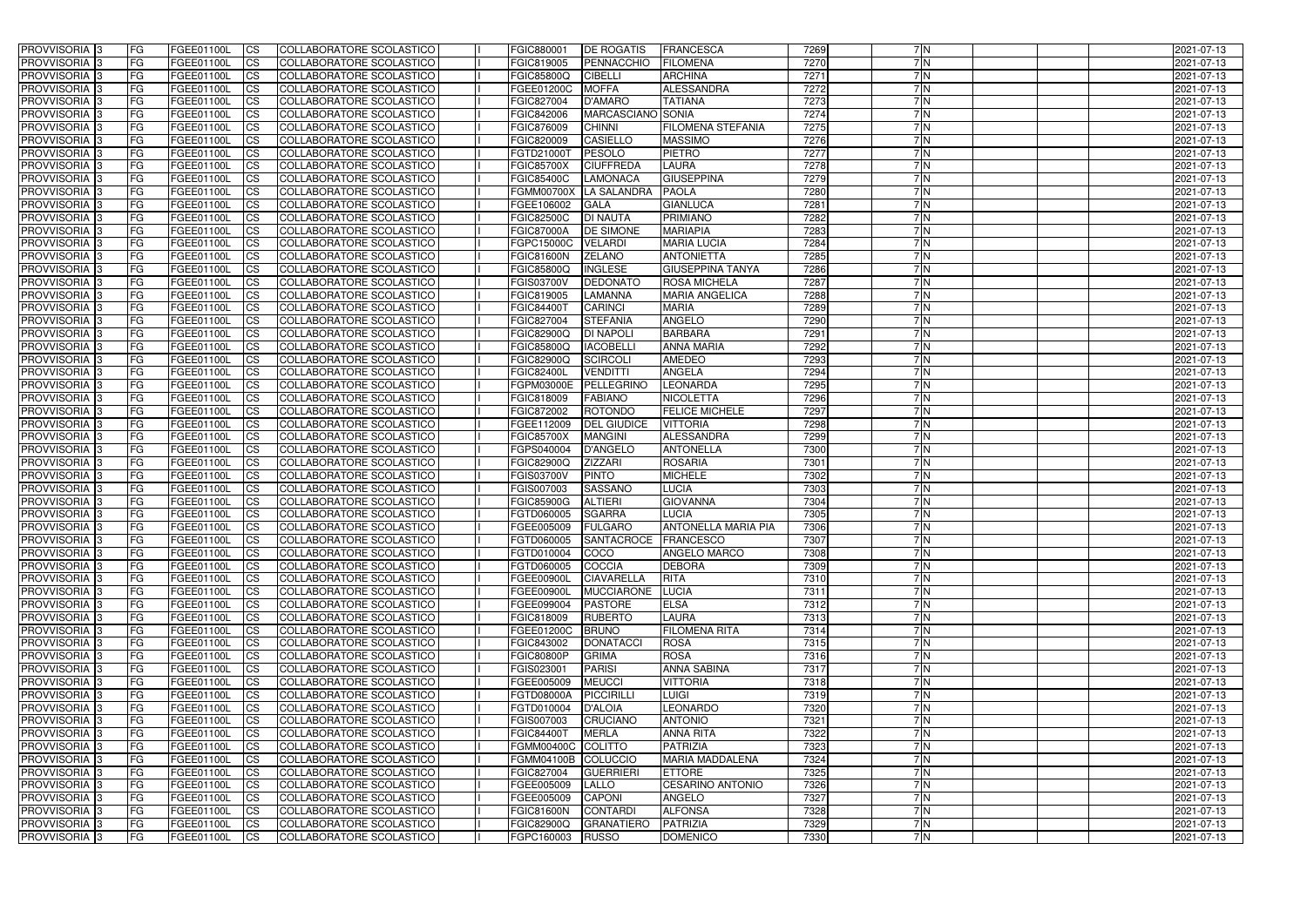| PROVVISORIA <sup>1</sup> 3     | <b>FG</b>              | FGEE01100L               | CS                     | COLLABORATORE SCOLASTICO                             | <b>FGIS01300A</b>               | <b>MENONNA</b>                       | <b>ANNA MARIA</b>                 | 7331         | 7N               |     | 2021-07-13               |
|--------------------------------|------------------------|--------------------------|------------------------|------------------------------------------------------|---------------------------------|--------------------------------------|-----------------------------------|--------------|------------------|-----|--------------------------|
| PROVVISORIA <sup>1</sup> 3     | FG                     | FGEE01100L               | <b>CS</b>              | <b>COLLABORATORE SCOLASTICO</b>                      | FGTE020006                      | DI PINTO                             | <b>SABINA</b>                     | 7332         | 7 N              |     | 2021-07-13               |
| PROVVISORIA <sup>3</sup>       | FG                     | FGEE01100L               | <b>CS</b>              | COLLABORATORE SCOLASTICO                             | <b>FGEE00900L</b>               | <b>CAIVANO</b>                       | <b>ROSALIA</b>                    | 7333         | 7N               |     | 2021-07-13               |
| PROVVISORIA <sup>1</sup> 3     | FG                     | FGEE01100L               | <b>CS</b>              | COLLABORATORE SCOLASTICO                             | <b>FGIC83700P</b>               | <b>D'AMATO</b>                       | <b>ROSA</b>                       | 7334         | 7N               |     | 2021-07-13               |
| PROVVISORIA <sup>1</sup> 3     | FG                     | FGEE01100L               | <b>CS</b>              | COLLABORATORE SCOLASTICO                             | FGTE020006                      | PADALINO                             | <b>ROBERTO</b>                    | 7335         | 7N               |     | 2021-07-13               |
| PROVVISORIA 3                  | <b>IFG</b>             | FGEE01100L               | <b>CS</b>              | COLLABORATORE SCOLASTICO                             | <b>FGIC86200B</b>               | <b>PETE</b>                          | <b>FRANCESCA</b>                  | 7336         | 7N               |     | 2021-07-13               |
| PROVVISORIA 3                  | <b>FG</b>              | FGEE01100L               | <b>CS</b>              | COLLABORATORE SCOLASTICO                             | <b>FGIC85800Q</b>               | <b>FRAGASSI</b>                      | <b>MASSIMO</b>                    | 7337         | 7N               |     | 2021-07-13               |
| PROVVISORIA 3                  | FG                     | FGEE01100L               | <b>CS</b>              | COLLABORATORE SCOLASTICO                             | FGTE020006                      | <b>TERLIZZI</b>                      | <b>ANTONINA</b>                   | 7338         | 7N               |     | 2021-07-13               |
| PROVVISORIA 3                  | FG                     | FGEE01100L               | <b>CS</b>              | COLLABORATORE SCOLASTICO                             | <b>FGMM00700X</b>               | <b>DI PIETRO</b>                     | <b>ANNA</b>                       | 7339         | 7N               |     | 2021-07-13               |
| PROVVISORIA 3                  | <b>FG</b>              | FGEE01100L               | <b>CS</b>              | COLLABORATORE SCOLASTICO                             | <b>FGEE00800R</b>               | <b>LOMBARDI</b>                      | <b>FABIO</b>                      | 7340         | 7 N              |     | 2021-07-13               |
| PROVVISORIA <sup>3</sup>       | <b>FG</b>              | FGEE01100L               | <b>CS</b>              | COLLABORATORE SCOLASTICO                             | FGTD21000T                      | <b>RUGGIERO</b>                      | <b>MARIA MONIA</b>                | 7341         | 7N               |     | 2021-07-13               |
| <b>PROVVISORIA</b> 3           | FG                     | FGEE01100L               | <b>CS</b>              | COLLABORATORE SCOLASTICO                             | FGIC819005                      | <b>KOLESAROVA</b>                    | <b>KATARINA</b>                   | 7342         | 7N               | IS  | 2021-07-13               |
| PROVVISORIA <sup>1</sup> 3     | FG                     | FGEE01100L               | <b>CS</b>              | COLLABORATORE SCOLASTICO                             | FGTE020006                      | <b>TOMAIUOLO</b>                     | <b>MARIA LIBERA</b>               | 7343         | 7N               |     | 2021-07-13               |
| <b>PROVVISORIA</b>             | FG                     | FGEE01100L               | <b>CS</b>              | COLLABORATORE SCOLASTICO                             | FGIC876009                      | <b>DI GIOIA</b>                      | <b>FRANCESCA</b>                  | 7344         | 7N               |     | 2021-07-13               |
| <b>PROVVISORIA</b>             | FG                     | FGEE01100L               | <b>CS</b>              | COLLABORATORE SCOLASTICO                             | <b>FGIC85800Q</b>               | <b>TRAMONTE</b>                      | <b>CONCETTA</b>                   | 7345         | $\overline{7}$ N |     | 2021-07-13               |
| PROVVISORIA <sup>1</sup> 3     | FG                     | FGEE01100L               | <b>ICS</b>             | COLLABORATORE SCOLASTICO                             | <b>FGIC85900G</b>               | <b>FERRARA</b>                       | <b>VALERIO</b>                    | 7346         | 7N               |     | 2021-07-13               |
| <b>PROVVISORIA</b>             | FG                     | FGEE01100L               | <b>CS</b>              | COLLABORATORE SCOLASTICO                             | FGTE020006                      | PETRONIO                             | <b>MARIA LUCIA</b>                | 7347         | 7N               |     | 2021-07-13               |
| PROVVISORIA 3                  | FG                     | FGEE01100L               | <b>ICS</b>             | COLLABORATORE SCOLASTICO                             | FGRI020004                      | CAPANO                               | <b>MASSIMO</b>                    | 7348         | 7N               |     | 2021-07-13               |
| PROVVISORIA <sup>1</sup> 3     | FG                     | FGEE01100L               | <b>ICS</b>             | COLLABORATORE SCOLASTICO                             | <b>FGEE00800R</b>               | <b>COLUCCI</b>                       | <b>ROSSANA</b>                    | 7349         | 7N               |     | 2021-07-13               |
| PROVVISORIA 3                  | FG                     | FGEE01100L               | <b>CS</b>              | COLLABORATORE SCOLASTICO                             | FGIC85800Q                      | <b>ZURLO</b>                         | <b>ELENA</b>                      | 7350         | 7N               |     | 2021-07-13               |
| PROVVISORIA <sup>1</sup> 3     | FG                     | FGEE01100L               | <b>CS</b>              | COLLABORATORE SCOLASTICO                             | FGPS08000E                      | <b>GRAZIANO</b>                      | <b>MASSIMILIANO</b>               | 7351         | 7 N              |     | 2021-07-13               |
| PROVVISORIA <sup>3</sup>       | FG                     | FGEE01100L               | <b>CS</b>              | COLLABORATORE SCOLASTICO                             | <b>FGIC85900G</b>               | <b>TAGGIO</b>                        | <b>MARIO</b>                      | 7352         | 7 N              |     | 2021-07-13               |
| PROVVISORIA 3                  | FG                     | FGEE01100L               | <b>CS</b>              | COLLABORATORE SCOLASTICO                             | FGIS05900Q                      | NOTARANGEL                           | <b>MASSIMO</b>                    | 7353         | 7 N<br>7N        |     | 2021-07-13               |
| PROVVISORIA <sup>1</sup> 3     | <b>FG</b>              | FGEE01100L               | <b>CS</b>              | COLLABORATORE SCOLASTICO                             | <b>FGIC85900G</b>               | <b>ZEZZA</b>                         | <b>VINCENZO</b>                   | 7354         | 7N               |     | 2021-07-13               |
| PROVVISORIA 3                  | FG.                    | FGEE01100L               | <b>ICS</b>             | COLLABORATORE SCOLASTICO                             | FGTD21000T                      | <b>NAVAZIO</b>                       | ROBERTO MASSIMO<br><b>POMPEO</b>  | 7355         |                  |     | 2021-07-13               |
| PROVVISORIA 3                  | <b>FG</b>              | FGEE01100L               | <b>CS</b>              | COLLABORATORE SCOLASTICO                             | FGIC863007                      | <b>RUSSO</b>                         | <b>SONIA</b>                      | 7356         | 7N               |     | 2021-07-13               |
| <b>PROVVISORIA</b>             | FG                     | FGEE01100L               | <b>CS</b>              | COLLABORATORE SCOLASTICO                             | <b>FGMM00700X</b>               | <b>MARANGI</b>                       | <b>ALESSANDRA</b>                 | 7357         | 7N               |     | 2021-07-13               |
| PROVVISORIA <sup>1</sup> 3     | FG                     | FGEE01100L               | <b>CS</b>              | COLLABORATORE SCOLASTICO                             | <b>FGIC86500V</b>               | <b>RINALDI</b>                       | <b>PIETRO</b>                     | 7358         | 7N               |     | 2021-07-13               |
| PROVVISORIA 3                  | FG                     | FGEE01100L               | <b>CS</b>              | COLLABORATORE SCOLASTICO                             | FGIC864003                      | <b>PRENCIPE</b>                      | <b>GIUSEPPINA</b>                 | 7359         | 7N               |     | 2021-07-13               |
| <b>PROVVISORIA</b>             | FG                     | FGEE01100L               | <b>CS</b>              | COLLABORATORE SCOLASTICO                             | FGIS05900Q                      | <b>SVENTURATO</b>                    | <b>ANTONIETTA</b>                 | 7360         | 7N               |     | 2021-07-13               |
| PROVVISORIA <sup>1</sup> 3     | <b>IFG</b>             | FGEE01100L               | <b>CS</b>              | COLLABORATORE SCOLASTICO                             | FGIC880001                      | <b>MERCALDI</b>                      | <b>ANGELA ROSA</b>                | 7361         | 7N               |     | 2021-07-13               |
| <b>PROVVISORIA</b>             | FG                     | FGEE01100L               | <b>CS</b>              | <b>COLLABORATORE SCOLASTICO</b>                      | FGTD21000T                      | <b>FIDANZA</b>                       | ADRIANA ANNUNZIATA                | 7362         | 7N               |     | 2021-07-13               |
| PROVVISORIA 3                  | <b>FG</b>              | <b>FGEE01100L</b>        | $\overline{c}$         | COLLABORATORE SCOLASTICO                             | FGTF13000C                      | <b>GRAZIANI</b>                      | <b>SILVIA</b>                     | 7363         | 7N               |     | 2021-07-13               |
| PROVVISORIA 3                  | <b>FG</b>              | FGEE01100L               | <b>CS</b>              | COLLABORATORE SCOLASTICO                             | FGEE005009                      | <b>SCOTELLARO</b>                    | <b>ROSA</b>                       | 7364         | 7 N              |     | 2021-07-13               |
| <b>PROVVISORIA</b>             | <b>FG</b>              | FGEE01100L               | <b>CS</b>              | COLLABORATORE SCOLASTICO                             | FGIC876009                      | <b>FORTE</b>                         | <b>SILVIA</b>                     | 7365         | 7N               |     | 2021-07-13               |
| PROVVISORIA <sup>1</sup> 3     | FG                     | FGEE01100L               | <b>CS</b>              | COLLABORATORE SCOLASTICO                             | FGTD02000P                      | <b>COMPIERCHIO ANNA RITA</b>         |                                   | 7366         | 7 N              |     | 2021-07-13               |
| PROVVISORIA 3                  | FG                     | FGEE01100L               | <b>ICS</b>             | COLLABORATORE SCOLASTICO                             | <b>FGIC82500C</b>               | <b>BISCOTTI</b>                      | <b>MARIA GRAZIA</b>               | 7367         | 7 N              |     | 2021-07-13               |
| PROVVISORIA 3                  | FG                     | FGEE01100L CS            |                        | COLLABORATORE SCOLASTICO                             | FGEE005009   MORELLI            |                                      | <b>MICHELINA</b>                  | 7368         | 7 N              |     | 2021-07-13               |
| PROVVISORIA 3                  | <b>FG</b>              | FGEE01100L               | CS                     | COLLABORATORE SCOLASTICO                             | FGIC880001                      | D'ARASMO                             | <b>ALESSANDRA</b>                 | 7369         | 7N               |     | 2021-07-13               |
| PROVVISORIA 3                  | <b>FG</b>              | FGEE01100L<br>FGEE01100L | CS                     | COLLABORATORE SCOLASTICO                             | FGTD21000T FALEO                |                                      | <b>ELENA</b>                      | 7370         | 7N<br>7N         |     | 2021-07-13               |
| PROVVISORIA 3<br>PROVVISORIA 3 | <b>FG</b><br><b>FG</b> | FGEE01100L               | CS                     | COLLABORATORE SCOLASTICO<br>COLLABORATORE SCOLASTICO | FGTF13000C<br><b>FGIC85700X</b> | CICCIOMESSE ROSA                     | <b>MICHELE</b>                    | 7371<br>7372 | 7N               |     | 2021-07-13<br>2021-07-13 |
| PROVVISORIA 3                  | <b>IFG</b>             | FGEE01100L               | <b>CS</b><br><b>CS</b> | COLLABORATORE SCOLASTICO                             | <b>FGIC84500N</b>               | <b>DI MAURO</b><br><b>SCARAMUZZI</b> | <b>FRANCESCA</b>                  | 7373         | 7N               |     | 2021-07-13               |
| PROVVISORIA 3                  | <b>IFG</b>             | FGEE01100L               | CS                     | COLLABORATORE SCOLASTICO                             | FGTD21000T                      | CARBOSIERO                           | <b>MARIA MONICA</b>               | 7374         | 7N               |     | 2021-07-13               |
| PROVVISORIA 3                  | <b>FG</b>              | FGEE01100L               | <b>CS</b>              | COLLABORATORE SCOLASTICO                             | FGPM03000E                      | <b>AMBROSIO</b>                      | <b>GIUSEPPE</b>                   | 7375         | 7N               |     | 2021-07-13               |
| PROVVISORIA 3                  | FG                     | FGEE01100L               | <b>CS</b>              | COLLABORATORE SCOLASTICO                             | FGMM00400C PRISCO               |                                      | <b>AGATA</b>                      | 7376         | 7N               |     | 2021-07-13               |
| PROVVISORIA 3                  | <b>FG</b>              | FGEE01100L               | <b>CS</b>              | COLLABORATORE SCOLASTICO                             | FGIC872002                      | <b>POSCIA</b>                        | <b>MATILDE</b>                    | 7377         | 7 N              |     | 2021-07-13               |
| PROVVISORIA 3                  | <b>FG</b>              | FGEE01100L               | <b>CS</b>              | COLLABORATORE SCOLASTICO                             | FGTF17000V                      | SCARAMUZZI                           | <b>ANGELA PIA</b>                 | 7378         | 7 N              |     | 2021-07-13               |
| PROVVISORIA 3                  | <b>FG</b>              | FGEE01100L               | <b>CS</b>              | COLLABORATORE SCOLASTICO                             | FGIC827004                      | <b>SPINELLI</b>                      | <b>GIOVANNA MARIA</b>             | 7379         | 7 N              |     | 2021-07-13               |
| PROVVISORIA 3                  | <b>FG</b>              | FGEE01100L               | <b>CS</b>              | COLLABORATORE SCOLASTICO                             | <b>FGIC83800E</b>               | <b>CARCHIA</b>                       | <b>ROCCO</b>                      | 7380         | 7N               |     | 2021-07-13               |
| PROVVISORIA 3                  | <b>FG</b>              | FGEE01100L               | <b>CS</b>              | COLLABORATORE SCOLASTICO                             | FGEE005009                      | <b>VINCIGUERRA</b>                   | ROSA                              | 7381         | 7N               |     | 2021-07-13               |
| PROVVISORIA 3                  | <b>FG</b>              | FGEE01100L               | <b>CS</b>              | COLLABORATORE SCOLASTICO                             | <b>FGIC86200B</b>               | <b>DE PALMA</b>                      | <b>MARIA ASSUNTA</b>              | 7382         | 7N               | ls  | 2021-07-13               |
| PROVVISORIA 3                  | IFG.                   | FGEE01100L               | <b>ICS</b>             | COLLABORATORE SCOLASTICO                             | <b>FGIC87000A</b>               | <b>BELLIZZI</b>                      | CATERINA-MARIA-<br><b>ROSARIA</b> | 7383         | 7N               |     | 2021-07-13               |
| PROVVISORIA 3                  | <b>FG</b>              | FGEE01100L               | <b>CS</b>              | COLLABORATORE SCOLASTICO                             | FGPS040004 D'ELIA               |                                      | <b>ANTONIO</b>                    | 7384         | 7N               |     | 2021-07-13               |
| PROVVISORIA 3                  | <b>IFG</b>             | FGEE01100L               | <b>CS</b>              | COLLABORATORE SCOLASTICO                             | <b>FGIC80800P</b>               | <b>ARMIENTO</b>                      | <b>ANGELA</b>                     | 7385         | 7N               | Is. | 2021-07-13               |
| PROVVISORIA 3                  | <b>FG</b>              | FGEE01100L               | <b>CS</b>              | COLLABORATORE SCOLASTICO                             | FGIC856004                      | <b>GENTILE</b>                       | <b>MADDALENA</b>                  | 7386         | 7N               |     | 2021-07-13               |
| PROVVISORIA 3                  | <b>FG</b>              | FGEE01100L               | CS                     | COLLABORATORE SCOLASTICO                             | <b>FGIC83700P</b>               | <b>BIANCHINO</b>                     | <b>FRANCESCO</b>                  | 7387         | 7N               |     | 2021-07-13               |
| PROVVISORIA 3                  | <b>FG</b>              | FGEE01100L               | CS                     | COLLABORATORE SCOLASTICO                             | FGPM05000Q GALLIERI             |                                      | <b>ANNA</b>                       | 7388         | 7N               |     | 2021-07-13               |
| PROVVISORIA 3                  | <b>FG</b>              | FGEE01100L               | CS                     | COLLABORATORE SCOLASTICO                             | FGIS00300Q                      | <b>MASSELLI</b>                      | <b>IDA</b>                        | 7389         | 7N               |     | 2021-07-13               |
| PROVVISORIA 3                  | <b>FG</b>              | FGEE01100L               | CS                     | COLLABORATORE SCOLASTICO                             | FGIC821005                      | PAPANTUONO GIUSEPPA                  |                                   | 7390         | 7N               |     | 2021-07-13               |
|                                |                        |                          |                        |                                                      |                                 |                                      |                                   |              |                  |     |                          |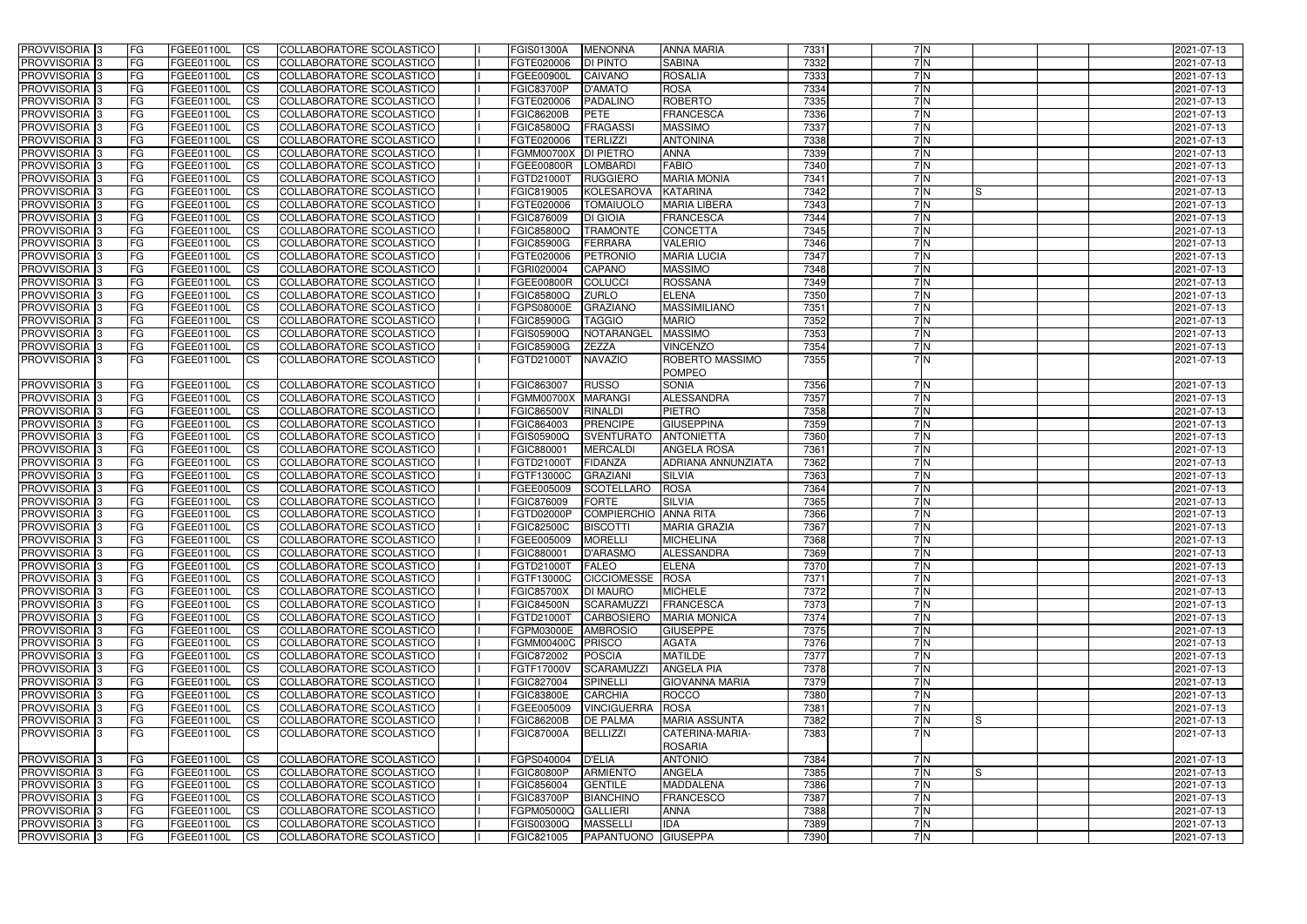| <b>PROVVISORIA</b> 3       | l FG            | FGEE01100L               | <b>ICS</b>                       | COLLABORATORE SCOLASTICO        | FGPS040004               | <b>BLOISE</b>                   | <b>ANGELA MARIA</b>      | 7391 | 7N                     | 2021-07-13               |
|----------------------------|-----------------|--------------------------|----------------------------------|---------------------------------|--------------------------|---------------------------------|--------------------------|------|------------------------|--------------------------|
| <b>PROVVISORIA 3</b>       | FG              | FGEE01100L               | <b>ICS</b>                       | COLLABORATORE SCOLASTICO        | FGTE020006               | <b>SORACE</b>                   | <b>GAETANA</b>           | 7392 | 7N                     | 2021-07-13               |
| PROVVISORIA <sup>1</sup> 3 | FG              | FGEE01100L               | <b>CS</b>                        | <b>COLLABORATORE SCOLASTICO</b> | <b>FGIC85700X</b>        | <b>LEONE</b>                    | <b>MARIA MARGHERITA</b>  | 7393 | 7N                     | 2021-07-13               |
| PROVVISORIA                | FG              | FGEE01100L               | <b>CS</b>                        | COLLABORATORE SCOLASTICO        | FGIC819005               | COLANGELO                       | <b>MARIA</b>             | 7394 | 7 N                    | 2021-07-13               |
| <b>PROVVISORIA 3</b>       | FG              | FGEE01100L               | <b>CS</b>                        | COLLABORATORE SCOLASTICO        | FGEE03200N               | <b>COSMAI</b>                   | <b>LUCREZIA</b>          | 7395 | 7N                     | 2021-07-13               |
| PROVVISORIA <sup>1</sup> 3 | FG              | FGEE01100L               | <b>CS</b>                        | COLLABORATORE SCOLASTICO        | FGIC842006               | <b>FERRONE</b>                  | <b>ANNA RITA</b>         | 7396 | 7N                     | 2021-07-13               |
| PROVVISORIA <sup>1</sup> 3 | FG              | FGEE01100L               | <b>CS</b>                        | COLLABORATORE SCOLASTICO        | FGEE01100L               | <b>CANTU'</b>                   | <b>MARIA ASSUNTA</b>     | 7397 | 7N                     | 2021-07-13               |
| PROVVISORIA 3              | FG              | FGEE01100L               | <b>ICS</b>                       | COLLABORATORE SCOLASTICO        | FGIC827004               | PIETROSANTO ANNA MARIA          |                          | 7398 | 7N                     | 2021-07-13               |
| PROVVISORIA 3              | FG              | FGEE01100L               | <b>CS</b>                        | COLLABORATORE SCOLASTICO        | FGVC01000C               | <b>PULLO</b>                    | <b>MARIA ROSARIA</b>     | 7399 | 7N                     | 2021-07-13               |
| PROVVISORIA 3              | <b>FG</b>       | FGEE01100L               | $\overline{c}$                   | COLLABORATORE SCOLASTICO        | <b>FGIC87900R</b>        | <b>TURZO</b>                    | <b>ANTONIO</b>           | 7400 | 7N                     | 2021-07-13               |
| PROVVISORIA 3              | FG              | FGEE01100L               | <b>CS</b>                        | COLLABORATORE SCOLASTICO        | FGMM00400C CILLA         |                                 | <b>ANGELINA</b>          | 7401 | $6,98$ S               | 2021-07-13               |
| <b>PROVVISORIA</b>         | FG              | FGEE01100L               | <b>CS</b>                        | COLLABORATORE SCOLASTICO        | FGEE00900L               | <b>CARUSO</b>                   | <b>DANIELA</b>           | 7402 | $6,98$ $S$             | 2021-07-13               |
| <b>PROVVISORIA</b>         | FG              | FGEE01100L               | <b>ICS</b>                       | COLLABORATORE SCOLASTICO        | FGTD21000T               | <b>OTTAVIANC</b>                | <b>MARIAGRAZIA</b>       | 7403 | 6,97S                  | 2021-07-13               |
| <b>PROVVISORIA</b>         | FG              | FGEE01100L               | <b>ICS</b>                       | COLLABORATORE SCOLASTICO        | FGIC864003               | <b>TROIANO</b>                  | <b>ANTONIO</b>           | 7404 | $6,97$ S               | 2021-07-13               |
| <b>PROVVISORIA</b>         | FG              | FGEE01100L               | <b>ICS</b>                       | COLLABORATORE SCOLASTICO        | FGTD060005               | <b>SPAGNUOLO</b>                | <b>SIMONA</b>            | 7405 | $6,97$ S               | 2021-07-13               |
| <b>PROVVISORIA</b>         | FG              | FGEE01100L               | <b>ICS</b>                       | COLLABORATORE SCOLASTICO        | FGIC877005               | <b>MACCIONE</b>                 | <b>GIOVANNI</b>          | 7406 | 6,97 S                 | 2021-07-13               |
| <b>PROVVISORIA</b>         | FG              | <b>FGEE01100L</b>        | <b>ICS</b>                       | COLLABORATORE SCOLASTICO        | <b>FGIC82900Q</b>        | <b>SANTOVITO</b>                | ALESSANDRO               | 7407 | 6,97 S                 | 2021-07-13               |
| <b>PROVVISORIA</b>         | FG              | FGEE01100L               | <b>ICS</b>                       | COLLABORATORE SCOLASTICO        | FGRI020004               | <b>GRAVINA</b>                  | <b>GAETANO</b>           | 7408 | 6,97 S                 | 2021-07-13               |
| PROVVISORIA 3              | FG              | FGEE01100L               | <b>ICS</b>                       | COLLABORATORE SCOLASTICO        | <b>FGIS04600N</b>        | <b>LAPENNA</b>                  | <b>MARIA TERESA</b>      | 7409 | 6,97N                  | 2021-07-13               |
| PROVVISORIA 3              | FG              | FGEE01100L               | <b>ICS</b>                       | COLLABORATORE SCOLASTICO        | FGPS040004               | <b>CIRILLO</b>                  | <b>ANNARITA</b>          | 7410 | 6,97 N                 | 2021-07-13               |
| PROVVISORIA <sup>1</sup> 3 | FG              | FGEE01100L               | <b>ICS</b>                       | COLLABORATORE SCOLASTICO        | FGTE020006               | <b>DE PIERNO</b>                | <b>ANGELA</b>            | 7411 | 6,97N                  | 2021-07-13               |
| PROVVISORIA 3              | FG              | FGEE01100L               | <b>ICS</b>                       | COLLABORATORE SCOLASTICO        | FGIC869006               | <b>OLIVA</b>                    | <b>ROSA</b>              | 7412 | 6,95S                  | 2021-07-13               |
| PROVVISORIA 3              | FG              | FGEE01100L               | <b>ICS</b>                       | COLLABORATORE SCOLASTICO        | FGEE106002               | <b>DI STEFANO</b>               | <b>NAZARIO</b>           | 7413 | 6,95S                  | 2021-07-13               |
| PROVVISORIA <sup>13</sup>  | FG              | FGEE01100L               | <b>CS</b>                        | COLLABORATORE SCOLASTICO        | FGIC820009               | <b>DI FALCO</b>                 | <b>LUCIA</b>             | 7414 | $6,95$ N               | 2021-07-13               |
| PROVVISORIA <sup>3</sup>   | FG              | FGEE01100L               | <b>CS</b>                        | COLLABORATORE SCOLASTICO        | FGTF17000V               | <b>RACIOPPA</b>                 | <b>CARMELA RAFFAELLA</b> | 7415 | $6,95$ N               | 2021-07-13               |
| PROVVISORIA <sup>1</sup> 3 | FG              | FGEE01100L               | <b>ICS</b>                       | COLLABORATORE SCOLASTICO        | FGIC86100G               | <b>PISERCHIA</b>                | <b>ROBERTA</b>           | 7416 | $6,95$ N               | 2021-07-13               |
| PROVVISORIA 3              | FG              | FGEE01100L               | <b>ICS</b>                       | COLLABORATORE SCOLASTICO        | FGIC86000Q               | <b>CAPPUCCI</b>                 | <b>RITA</b>              | 7417 | $6,95$ N               | 2021-07-13               |
| PROVVISORIA                | FG              | FGEE01100L               | <b>ICS</b>                       | COLLABORATORE SCOLASTICO        | FGEE01200C               | <b>CIRILLO</b>                  | <b>VALENTINA</b>         | 7418 | $6,95$ N               | 2021-07-13               |
| PROVVISORIA                | FG              | FGEE01100L               | <b>CS</b>                        | <b>COLLABORATORE SCOLASTICO</b> | <b>FGIC87000A</b>        | <b>CASTALDO</b>                 | <b>ROBERTA</b>           | 7419 | $6,95$ N               | 2021-07-13               |
| PROVVISORIA                | FG              | FGEE01100L               | <b>CS</b>                        | COLLABORATORE SCOLASTICO        | FGIC876009               | ZANNUTO                         | <b>MARIA LUIGIA</b>      | 7420 | $6,95$ N               | 2021-07-13               |
| PROVVISORIA                | FG              | FGEE01100L               | <b>CS</b>                        | COLLABORATORE SCOLASTICO        | FGIC880001               | <b>BALSAMO</b>                  | <b>ANTONIO</b>           | 7421 | $6,95$ N               | 2021-07-13               |
| PROVVISORIA <sup>1</sup> 3 | FG              | FGEE01100L               | <b>CS</b>                        | COLLABORATORE SCOLASTICO        | FGIC880001               | <b>COSENTINC</b>                | <b>EMANUELE</b>          | 7422 | $6,95$ N               | 2021-07-13               |
| PROVVISORIA <sup>1</sup> 3 | FG              | FGEE01100L               | <b>CS</b>                        | COLLABORATORE SCOLASTICO        | FGIS05900Q               | <b>GUERRA</b>                   | <b>ROBERTO</b>           | 7423 | $6,95$ N               | 2021-07-13               |
| PROVVISORIA 3              | FG              | FGEE01100L               | <b>CS</b>                        | COLLABORATORE SCOLASTICO        | FGEE005009               | <b>DIBIASE</b>                  | <b>FRANCESCO</b>         | 7424 | $6,93$ $S$             | 2021-07-13               |
| <b>PROVVISORIA</b>         | FG              | FGEE01100L               | <b>ICS</b>                       | COLLABORATORE SCOLASTICO        | FGIC818009               | <b>DI MISCIO</b>                | <b>ANNA MARIA</b>        | 7425 | $6,93$ $S$             | 2021-07-13               |
| PROVVISORIA <sup>1</sup> 3 | <b>FG</b>       | FGEE01100L               | <b>CS</b>                        | COLLABORATORE SCOLASTICO        | FGPS040004               | <b>RAIMONDI</b>                 | <b>MARIO</b>             | 7426 | $6,93$ $S$             | 2021-07-13               |
| PROVVISORIA 3              | <b>FG</b>       | FGEE01100L               | <b>ICS</b>                       | COLLABORATORE SCOLASTICO        | <b>FGIC87400N</b>        | <b>RASOLA</b>                   | <b>ANGELO</b>            | 7427 | $6,93$ S               | 2021-07-13               |
| <b>PROVVISORIA</b>         | <b>FG</b>       | FGEE01100L               | <b>ICS</b>                       | COLLABORATORE SCOLASTICO        | <b>FGIC87000A</b>        | <b>MELIOTA</b>                  | <b>GIUSEPPE</b>          | 7428 | $6,93$ $S$             | 2021-07-13               |
| PROVVISORIA 3              |                 |                          |                                  | COLLABORATORE SCOLASTICO        | FGVC01000C ATZORI        |                                 | <b>GIANMARCELLO</b>      | 7429 |                        |                          |
| <b>PROVVISORIA</b> 3       | FG<br><b>FG</b> | FGEE01100L<br>FGEE01100L | CS <br>$\mathsf{ICS}$            | COLLABORATORE SCOLASTICO        | FGPS040004               | NOTARANGEL                      | <b>VINCENZO</b>          | 7430 | $6,93$ S<br>$6,93$ $S$ | 2021-07-13<br>2021-07-13 |
| PROVVISORIA 3              | <b>FG</b>       | <b>FGEE01100L</b>        | $\mathsf{ICS}$                   | COLLABORATORE SCOLASTICO        | FGEE112009   MATARANTE   |                                 | <b>FRANCESCO NICOLA</b>  | 7431 | $6,93$ S               | 2021-07-13               |
| PROVVISORIA 3              | <b>FG</b>       | FGEE01100L               |                                  | COLLABORATORE SCOLASTICO        |                          |                                 | <b>GIUSEPPE</b>          | 7432 |                        |                          |
| PROVVISORIA 3              | FG              | FGEE01100L               | $\mathsf{ICS}$<br>$\mathsf{ICS}$ | COLLABORATORE SCOLASTICO        | FGIS023001<br>FGTD060005 | SICONOLFI<br><b>SAMBERO</b>     | <b>PASQUALE</b>          | 7433 | $6,92$ S<br>$6,92$ S   | 2021-07-13<br>2021-07-13 |
| PROVVISORIA 3              | l FG            | FGEE01100L               | <b>CS</b>                        | COLLABORATORE SCOLASTICO        | FGEE005009               | <b>VITIELLO</b>                 | <b>FRANCESCO</b>         | 7434 | 6,92S                  | 2021-07-13               |
| PROVVISORIA 3              | <b>FG</b>       | FGEE01100L               | <b>CS</b>                        | COLLABORATORE SCOLASTICO        | FGTF13000C               | <b>REGOLO</b>                   | <b>MARCO</b>             | 7435 | 6,92S                  | 2021-07-13               |
| PROVVISORIA 3              | FG              | <b>FGEE01100L</b>        | <b>CS</b>                        | COLLABORATORE SCOLASTICO        | FGIC819005               | <b>SCHIAVONE</b>                | <b>LUIGI</b>             | 7436 | 6,92S                  | 2021-07-13               |
| PROVVISORIA 3              | <b>FG</b>       | FGEE01100L               | <b>CS</b>                        | COLLABORATORE SCOLASTICO        | FGEE01100L               | <b>DI GIOIA</b>                 | <b>PATRIZIA</b>          | 7437 | $6,92$ S               | 2021-07-13               |
| PROVVISORIA 3              | <b>FG</b>       | FGEE01100L               | <b>CS</b>                        | COLLABORATORE SCOLASTICO        | <b>FGEE00800R</b>        | SCIARRETTA                      | <b>MONICA</b>            | 7438 | 6,92S                  | 2021-07-13               |
| PROVVISORIA 3              | <b>FG</b>       | FGEE01100L               | <b>CS</b>                        | COLLABORATORE SCOLASTICO        | FGPS040004               | <b>MARTINO</b>                  | <b>SONIA</b>             | 7439 | $6,92$ N               | 2021-07-13               |
| PROVVISORIA 3              | <b>FG</b>       |                          |                                  | COLLABORATORE SCOLASTICO        | FGIC843002               |                                 | <b>ANNA GRAZIA</b>       | 7440 | $6,92$ N               | 2021-07-13               |
| PROVVISORIA 3              | <b>FG</b>       | FGEE01100L<br>FGEE01100L | <b>CS</b><br><b>CS</b>           | COLLABORATORE SCOLASTICO        | FGEE005009               | <b>MARTINO</b><br><b>GANGAI</b> | <b>VALERIA</b>           | 7441 | $6,92$ N               | 2021-07-13               |
| PROVVISORIA 3              | <b>FG</b>       | FGEE01100L               | <b>CS</b>                        | COLLABORATORE SCOLASTICO        | FGIC818009               | FEULA                           | <b>FEDELE</b>            | 7442 | $6,92$ N               | 2021-07-13               |
| PROVVISORIA 3              | <b>FG</b>       | FGEE01100L               | <b>CS</b>                        | COLLABORATORE SCOLASTICO        | <b>FGIC84400T</b>        | <b>ADDANTE</b>                  | COSTANZA                 | 7443 | $6,92$ N               | 2021-07-13               |
| PROVVISORIA 3              | <b>FG</b>       | FGEE01100L               | <b>CS</b>                        | COLLABORATORE SCOLASTICO        | FGTD08000A               | TILLI                           | <b>MARIA ROSARIA</b>     | 7444 | $6,92$ N               | 2021-07-13               |
| PROVVISORIA 3              | <b>FG</b>       | FGEE01100L               | <b>CS</b>                        | COLLABORATORE SCOLASTICO        | <b>FGIC86800A</b>        | FANIA                           | LIDIA ANNA               | 7445 | $6,91$ N               | 2021-07-13               |
| PROVVISORIA 3              | <b>FG</b>       | FGEE01100L               | <b>CS</b>                        | COLLABORATORE SCOLASTICO        | FGIS00300Q               | <b>SCAMAZZO</b>                 | <b>MICHELE PIO</b>       | 7446 | $6,91$ N               | 2021-07-13               |
| PROVVISORIA 3              | <b>FG</b>       | FGEE01100L               | <b>CS</b>                        | COLLABORATORE SCOLASTICO        | <b>FGIC86500V</b>        | <b>FASCIONE</b>                 | <b>DOMENICO</b>          | 7447 | $6,90$ S               | 2021-07-13               |
| PROVVISORIA 3              | FG              | FGEE01100L               | <b>CS</b>                        | COLLABORATORE SCOLASTICO        | FGIC827004               | RICCI                           | <b>FIORAVANTE</b>        | 7448 | $6,90$ S               | 2021-07-13               |
| PROVVISORIA 3              | FG              | <b>FGEE01100L</b>        | <b>CS</b>                        | COLLABORATORE SCOLASTICO        | FGPS010008               | <b>NUZZI</b>                    | <b>ANNACHIARA</b>        | 7449 | $6,90$ S               | 2021-07-13               |
| PROVVISORIA 3              | <b>FG</b>       | FGEE01100L               | <b>CS</b>                        | COLLABORATORE SCOLASTICO        | FGMM00700X               | <b>VINCIGUERRA</b>              | <b>MARIANNA</b>          | 7450 | $6,90$ S               | 2021-07-13               |
| PROVVISORIA 3              | <b>FG</b>       | FGEE01100L               | $\overline{\text{CS}}$           | COLLABORATORE SCOLASTICO        | <b>FGIC85800Q</b>        | <b>VENTURA</b>                  | <b>FLAVIANA</b>          | 7451 | $6,90$ S               | 2021-07-13               |
| PROVVISORIA 3              | <b>FG</b>       | FGEE01100L               | $\overline{\text{CS}}$           | COLLABORATORE SCOLASTICO        | FGIS05900Q               | <b>PINTO</b>                    | <b>NICOLA</b>            | 7452 | $6,90$ S               | 2021-07-13               |
|                            |                 |                          |                                  |                                 |                          |                                 |                          |      |                        |                          |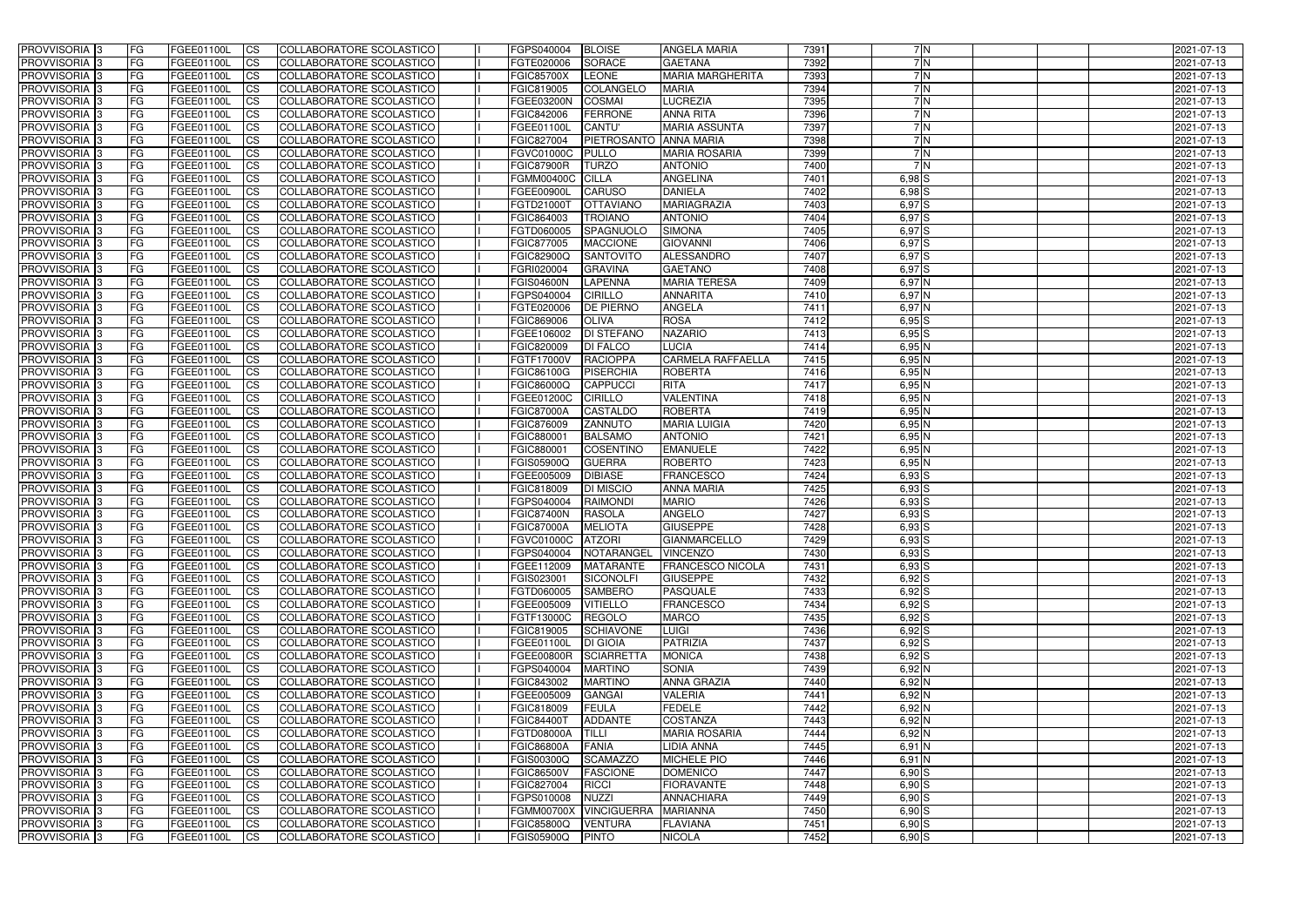| <b>PROVVISORIA</b> 3                      | l FG                   | FGEE01100L               | <b>ICS</b>               | COLLABORATORE SCOLASTICO                                    | FGIC818009               | <b>CAPOBIANCO</b>               | <b>DARIO</b>                       | 7453         | $6,90$ S             | 2021-07-13               |
|-------------------------------------------|------------------------|--------------------------|--------------------------|-------------------------------------------------------------|--------------------------|---------------------------------|------------------------------------|--------------|----------------------|--------------------------|
| <b>PROVVISORIA 3</b>                      | FG                     | FGEE01100L               | <b>ICS</b>               | COLLABORATORE SCOLASTICO                                    | FGTF17000V               | <b>SAVINO</b>                   | <b>ELIANA PIA</b>                  | 7454         | $6,90$ S             | 2021-07-13               |
| PROVVISORIA <sup>1</sup> 3                | FG                     | FGEE01100L               | <b>CS</b>                | COLLABORATORE SCOLASTICO                                    | <b>FGPS08000E</b>        | <b>PICCIONE</b>                 | <b>ANTONELLA</b>                   | 7455         | $6,90$ S             | 2021-07-13               |
| PROVVISORIA                               | FG                     | FGEE01100L               | <b>CS</b>                | COLLABORATORE SCOLASTICO                                    | <b>FGIC86200B</b>        | <b>CRISTINO</b>                 | <b>OLMA</b>                        | 7456         | $6,90$ S             | 2021-07-13               |
| <b>PROVVISORIA 3</b>                      | FG                     | FGEE01100L               | <b>CS</b>                | COLLABORATORE SCOLASTICO                                    | FGIC877005               | <b>TRINCUCCI</b>                | <b>RITA ROSA</b>                   | 7457         | $6,90$ S             | 2021-07-13               |
| PROVVISORIA <sup>1</sup> 3                | FG                     | FGEE01100L               | <b>CS</b>                | COLLABORATORE SCOLASTICO                                    | FGRH060003               | <b>CICCONE</b>                  | <b>PATRIZIA</b>                    | 7458         | $6,90$ S             | 2021-07-13               |
| PROVVISORIA <sup>1</sup> 3                | FG                     | FGEE01100L               | <b>CS</b>                | COLLABORATORE SCOLASTICO                                    | FGTD060005               | NARDACCHION GINA MARIA          |                                    | 7459         | $6,90$ S             | 2021-07-13               |
| PROVVISORIA 3                             | FG                     | FGEE01100L               | <b>ICS</b>               | COLLABORATORE SCOLASTICO                                    | <b>FGIC85700X</b>        | <b>DICANDIA</b>                 | <b>ANGELA</b>                      | 7460         | $6,90$ S             | 2021-07-13               |
| PROVVISORIA 3                             | FG                     | FGEE01100L               | <b>CS</b>                | COLLABORATORE SCOLASTICO                                    | FGIC820009               | <b>DE MASO</b>                  | <b>LUIGI</b>                       | 7461         | $6,90$ S             | 2021-07-13               |
| PROVVISORIA 3                             | <b>FG</b>              | FGEE01100L               | <b>ICS</b>               | COLLABORATORE SCOLASTICO                                    | <b>FGIC85900G</b>        | <b>CARAVELLA</b>                | <b>VALENTINA FLORA</b>             | 7462         | $6,90$ S             | 2021-07-13               |
| PROVVISORIA 3                             | FG                     | FGEE01100L               | <b>ICS</b>               | COLLABORATORE SCOLASTICO                                    | <b>FGIC86800A</b>        | <b>NARGISO</b>                  | <b>MATTIA</b>                      | 7463         | 6,90S<br>IS          | 2021-07-13               |
| <b>PROVVISORIA</b>                        | FG                     | FGEE01100L               | <b>ICS</b>               | COLLABORATORE SCOLASTICO                                    | <b>FGIS05300R</b>        | <b>FRISARIO</b>                 | <b>GRAZIA</b>                      | 7464         | $6,90$ S             | 2021-07-13               |
| <b>PROVVISORIA</b>                        | FG                     | FGEE01100L               | <b>ICS</b>               | COLLABORATORE SCOLASTICO                                    | FGIS021009               | <b>STEA</b>                     | <b>NICOLA RAFFAELE</b>             | 7465         | $6,90$ S             | 2021-07-13               |
| <b>PROVVISORIA</b>                        | FG                     | FGEE01100L               | <b>ICS</b>               | COLLABORATORE SCOLASTICO                                    | FGEE005009               | <b>CICIRETTI</b>                | <b>GIUSEPPE</b>                    | 7466         | $6,90$ S             | 2021-07-13               |
| <b>PROVVISORIA</b>                        | FG                     | FGEE01100L               | <b>ICS</b>               | COLLABORATORE SCOLASTICO                                    | FGIC869006               | <b>IADEVAIO</b>                 | <b>SIMONE</b>                      | 7467         | $6,90$ S             | 2021-07-13               |
| <b>PROVVISORIA</b>                        | FG                     | FGEE01100L               | <b>ICS</b>               | COLLABORATORE SCOLASTICO                                    | FGPS010008               | <b>LA SALA</b>                  | <b>FEDERICA</b>                    | 7468         | $6,90$ S             | 2021-07-13               |
| <b>PROVVISORIA</b>                        | FG                     | FGEE01100L               | <b>ICS</b>               | COLLABORATORE SCOLASTICO                                    | FGTD060005               | PANZANO                         | <b>DAVIDE ANTONIO</b>              | 7469         | $6,90$ S             | 2021-07-13               |
| <b>PROVVISORIA</b>                        | FG                     | FGEE01100L               | <b>ICS</b>               | COLLABORATORE SCOLASTICO                                    | FGIC819005               | <b>MERLUCCIO</b>                | <b>RAFFAELLA</b>                   | 7470         | $6,90$ S             | 2021-07-13               |
| PROVVISORIA 3                             | FG                     | FGEE01100L               | <b>ICS</b>               | COLLABORATORE SCOLASTICO                                    | FGIS06100Q               | <b>DE MARCO</b>                 | <b>MICHELE</b>                     | 7471         | $6,90$ S             | 2021-07-13               |
| PROVVISORIA 3                             | FG                     | FGEE01100L               | <b>ICS</b>               | COLLABORATORE SCOLASTICO                                    | FGIC827004               | <b>NETTI</b>                    | <b>GIACINTO</b>                    | 7472         | $6,90$ S             | 2021-07-13               |
| PROVVISORIA <sup>1</sup> 3                | FG                     | FGEE01100L               | <b>ICS</b>               | COLLABORATORE SCOLASTICO                                    | FGTD060005               | <b>TETTA</b>                    | <b>MICHELE</b>                     | 7473         | $6,90$ S             | 2021-07-13               |
| PROVVISORIA 3<br>PROVVISORIA <sup>3</sup> | FG<br>FG               | FGEE01100L               | <b>ICS</b><br><b>ICS</b> | COLLABORATORE SCOLASTICO<br><b>COLLABORATORE SCOLASTICO</b> | FGPS040004<br>FGEE00900L | <b>RADANO</b><br><b>FARELLA</b> | <b>ANTONELLA</b><br><b>MATTEA</b>  | 7474<br>7475 | $6,90$ N<br>$6,90$ N | 2021-07-13               |
| PROVVISORIA <sup>3</sup>                  |                        | FGEE01100L<br>FGEE01100L |                          |                                                             | <b>FGIC87300T</b>        | <b>GIUSSANI</b>                 | <b>STEFANO</b>                     | 7476         | $6,90$ N             | 2021-07-13               |
| PROVVISORIA <sup>3</sup>                  | FG<br>FG               | FGEE01100L               | <b>CS</b><br><b>CS</b>   | COLLABORATORE SCOLASTICO<br><b>COLLABORATORE SCOLASTICO</b> | FGTD060005               | DE PEPPO                        | <b>FEDERICO PIETRO</b>             | 7477         | $6,90$ N             | 2021-07-13<br>2021-07-13 |
| PROVVISORIA <sup>1</sup> 3                | FG                     | FGEE01100L               | <b>ICS</b>               | COLLABORATORE SCOLASTICO                                    | FGPC15000C               | <b>TINO</b>                     | <b>ALESSANDRO</b>                  | 7478         | $6,90$ N             | 2021-07-13               |
| PROVVISORIA 3                             | FG                     | FGEE01100L               | <b>ICS</b>               | COLLABORATORE SCOLASTICO                                    | FGTE020006               | LANZA                           | <b>GIULIO</b>                      | 7479         | 6,90 N               | 2021-07-13               |
| PROVVISORIA                               | FG                     | FGEE01100L               | <b>ICS</b>               | COLLABORATORE SCOLASTICO                                    | FGIC820009               | <b>SCROCCA</b>                  | <b>ANTONIO</b>                     | 7480         | 6,90 N               | 2021-07-13               |
| PROVVISORIA                               | FG                     | FGEE01100L               | <b>CS</b>                | <b>COLLABORATORE SCOLASTICO</b>                             | FGEE00900l               | <b>GESUALDI</b>                 | FRANCESCA                          | 7481         | 6,90 N               | 2021-07-13               |
| PROVVISORIA                               | FG                     | FGEE01100L               | <b>CS</b>                | COLLABORATORE SCOLASTICO                                    | FGIS048009               | <b>DIFRANCESCO</b>              | <b>SAVINO</b>                      | 7482         | 6,90 N               | 2021-07-13               |
| PROVVISORIA                               | FG                     | FGEE01100L               | <b>CS</b>                | COLLABORATORE SCOLASTICO                                    | <b>FGIC87400N</b>        | <b>TOTARO</b>                   | PASQUALE                           | 7483         | 6,90 N               | 2021-07-13               |
| PROVVISORIA <sup>1</sup> 3                | FG                     | FGEE01100L               | <b>CS</b>                | COLLABORATORE SCOLASTICO                                    | FGIC82900Q               | RENZULLI                        | <b>RAFFAELE</b>                    | 7484         | 6,90 N               | 2021-07-13               |
| PROVVISORIA <sup>1</sup> 3                | FG                     | FGEE01100L               | <b>CS</b>                | COLLABORATORE SCOLASTICO                                    | FGIC818009               | <b>MARRESE</b>                  | <b>ARIANNA</b>                     | 7485         | $6,90$ N             | 2021-07-13               |
| PROVVISORIA 3                             | FG                     | FGEE01100L               | <b>CS</b>                | <b>COLLABORATORE SCOLASTICO</b>                             | FGIC819005               | <b>CARRILLO</b>                 | <b>ROSINA</b>                      | 7486         | $6,90$ N             | 2021-07-13               |
| PROVVISORIA <sup>1</sup> 3                | FG                     | FGEE01100L               | <b>ICS</b>               | COLLABORATORE SCOLASTICO                                    | <b>FGIC84600D</b>        | <b>BRUDAGLIC</b>                | <b>MASSIMO</b>                     | 7487         | $6,90$ N             | 2021-07-13               |
| PROVVISORIA <sup>1</sup> 3                | <b>FG</b>              | FGEE01100L               | <b>ICS</b>               | COLLABORATORE SCOLASTICO                                    | FGIC842006               | <b>GRAMAZIO</b>                 | <b>MARIAPIA</b>                    | 7488         | $6,90$ N             | 2021-07-13               |
| PROVVISORIA 3                             | <b>FG</b>              | FGEE01100L               | <b>ICS</b>               | COLLABORATORE SCOLASTICO                                    | FGIS021009               | <b>CIAVARELLA</b>               | <b>MATTEO PIO</b>                  | 7489         | $6,90$ N             | 2021-07-13               |
| <b>PROVVISORIA</b>                        | <b>FG</b>              | FGEE01100L               | <b>ICS</b>               | COLLABORATORE SCOLASTICO                                    | <b>FGIS01300A</b>        | <b>D'AVOLIO</b>                 | <b>GIUSEPPE</b>                    | 7490         | $6,90$ N             | 2021-07-13               |
| PROVVISORIA 3                             | FG                     | FGEE01100L               | CS                       | COLLABORATORE SCOLASTICO                                    | <b>FGIC86800A</b>        | FACCHINO                        | <b>FEDERICO EMANUELE</b>           | 7491         | $6,90$ N             | 2021-07-13               |
| <b>PROVVISORIA</b> 3                      | <b>FG</b>              | FGEE01100L               | $\mathsf{ICS}$           | COLLABORATORE SCOLASTICO                                    | <b>FGTF13000C</b>        | <b>PIPLI</b>                    | <b>PIETRO</b>                      | 7492         | $6,90$ N             | 2021-07-13               |
| PROVVISORIA 3                             | <b>FG</b>              | <b>FGEE01100L</b>        | $\mathsf{ICS}$           | COLLABORATORE SCOLASTICO                                    | FGIS06100Q               | <b>ARMILLOTTA</b>               | <b>LEONARDO PIO</b>                | 7493         | 6,90 N               | 2021-07-13               |
| PROVVISORIA 3                             | <b>FG</b>              | FGEE01100L               | $\mathsf{ICS}$           | COLLABORATORE SCOLASTICO                                    | <b>FGMM00700X</b>        | TRICARICO                       | <b>FRANCESCA</b>                   | 7494         | $6,90$ N             | 2021-07-13               |
| PROVVISORIA 3                             | FG                     | FGEE01100L               | $\mathsf{ICS}$           | COLLABORATORE SCOLASTICO                                    | FGIC827004               | <b>RECCHIA</b>                  | <b>MICAELA</b>                     | 7495         | 6,90 N               | 2021-07-13               |
| PROVVISORIA 3                             | l FG                   | FGEE01100L               | <b>CS</b>                | COLLABORATORE SCOLASTICO                                    | FGPS040004               | <b>MARCHETTI</b>                | <b>VINCENZO</b>                    | 7496         | $6,90$ N             | 2021-07-13               |
| PROVVISORIA 3                             | <b>FG</b>              | FGEE01100L               | <b>CS</b>                | COLLABORATORE SCOLASTICO                                    | FGIC822001               | <b>RICCO</b>                    | <b>GAETANO GABRIELE</b>            | 7497         | $6,90$ N             | 2021-07-13               |
| PROVVISORIA 3                             | FG                     | <b>FGEE01100L</b>        | <b>CS</b>                | COLLABORATORE SCOLASTICO                                    | FGPM05000Q BARBANO       |                                 | <b>ANGIE JULIETH</b>               | 7498         | $6,90$ N             | 2021-07-13               |
| PROVVISORIA 3                             | <b>FG</b>              | FGEE01100L               | <b>CS</b>                | COLLABORATORE SCOLASTICO                                    | FGIC819005               | LORUSSO                         | <b>DOMENICO</b>                    | 7499         | $6,90$ N             | 2021-07-13               |
| PROVVISORIA 3<br>PROVVISORIA 3            | <b>FG</b><br><b>FG</b> | FGEE01100L<br>FGEE01100L | <b>CS</b><br><b>CS</b>   | COLLABORATORE SCOLASTICO<br>COLLABORATORE SCOLASTICO        | FGEE099004<br>FGIS06100Q | <b>FUMANTE</b><br><b>MIONE</b>  | <b>ANTONELLA</b><br><b>ROBERTA</b> | 7500<br>7501 | $6,90$ N<br>$6,90$ N | 2021-07-13<br>2021-07-13 |
| PROVVISORIA 3                             | <b>FG</b>              |                          |                          |                                                             | FGIC872002               | <b>PRENCIPE</b>                 | <b>RITA</b>                        | 7502         | $6,90$ N             | 2021-07-13               |
| PROVVISORIA 3                             | <b>FG</b>              | FGEE01100L<br>FGEE01100L | <b>CS</b><br><b>CS</b>   | COLLABORATORE SCOLASTICO<br>COLLABORATORE SCOLASTICO        | FGTD060005               | <b>MARCHETTI</b>                | <b>ANGELA</b>                      | 7503         | $6,90$ N             | 2021-07-13               |
| PROVVISORIA 3                             | <b>FG</b>              | FGEE01100L               | <b>CS</b>                | COLLABORATORE SCOLASTICO                                    | <b>FGIS04600N</b>        | <b>VECE</b>                     | <b>CRISTIANA</b>                   | 7504         | $6,90$ N             | 2021-07-13               |
| PROVVISORIA 3                             | <b>FG</b>              | FGEE01100L               | <b>CS</b>                | COLLABORATORE SCOLASTICO                                    | FGEE005009               | <b>CIAVARRELLA</b>              | <b>MICHELE</b>                     | 7505         | $6,90$ N             | 2021-07-13               |
| PROVVISORIA 3                             | <b>FG</b>              | FGEE01100L               | <b>CS</b>                | COLLABORATORE SCOLASTICO                                    | <b>FGIC83000X</b>        | <b>PRIMOSA</b>                  | <b>FILOMENA</b>                    | 7506         | $6,90$ N             | 2021-07-13               |
| PROVVISORIA 3                             | <b>FG</b>              | FGEE01100L               | <b>CS</b>                | COLLABORATORE SCOLASTICO                                    | FGPS08000E               | VASCIAVEO                       | <b>MARIANNA</b>                    | 7507         | $6,90$ N             | 2021-07-13               |
| PROVVISORIA 3                             | <b>FG</b>              | FGEE01100L               | <b>CS</b>                | COLLABORATORE SCOLASTICO                                    | FGIC856004               | <b>TENORE</b>                   | ALESSANDRO                         | 7508         | $6,90$ N             | 2021-07-13               |
| PROVVISORIA 3                             | <b>FG</b>              | FGEE01100L               | <b>CS</b>                | COLLABORATORE SCOLASTICO                                    | FGIC827004               | <b>SALVATORE</b>                | <b>SABRINA</b>                     | 7509         | $6,90$ N             | 2021-07-13               |
| PROVVISORIA 3                             | FG                     | FGEE01100L               | <b>CS</b>                | COLLABORATORE SCOLASTICO                                    | FGIC821005               | <b>CURATOLO</b>                 | <b>MICHELE</b>                     | 7510         | $6,90$ N             | 2021-07-13               |
| PROVVISORIA 3                             | FG                     | <b>FGEE01100L</b>        | <b>CS</b>                | COLLABORATORE SCOLASTICO                                    | FGIC876009               | <b>DE MARE</b>                  | <b>FEDERICA</b>                    | 7511         | $6,90$ N             | 2021-07-13               |
| PROVVISORIA 3                             | <b>FG</b>              | FGEE01100L               | <b>CS</b>                | COLLABORATORE SCOLASTICO                                    | FGIC86100G               | <b>MENGA</b>                    | <b>VALENTINA</b>                   | 7512         | $6,90$ N             | 2021-07-13               |
| PROVVISORIA 3                             | <b>FG</b>              | FGEE01100L               | $\overline{\text{CS}}$   | COLLABORATORE SCOLASTICO                                    | FGTF13000C               | <b>BRUNO</b>                    | <b>NICOLA</b>                      | 7513         | $6,90$ N             | 2021-07-13               |
| PROVVISORIA 3                             | <b>FG</b>              | FGEE01100L               | $\overline{\text{CS}}$   | COLLABORATORE SCOLASTICO                                    | <b>FGIC85700X</b>        | <b>VILLANI</b>                  | <b>ELVIRA</b>                      | 7514         | $6,90$ N             | 2021-07-13               |
|                                           |                        |                          |                          |                                                             |                          |                                 |                                    |              |                      |                          |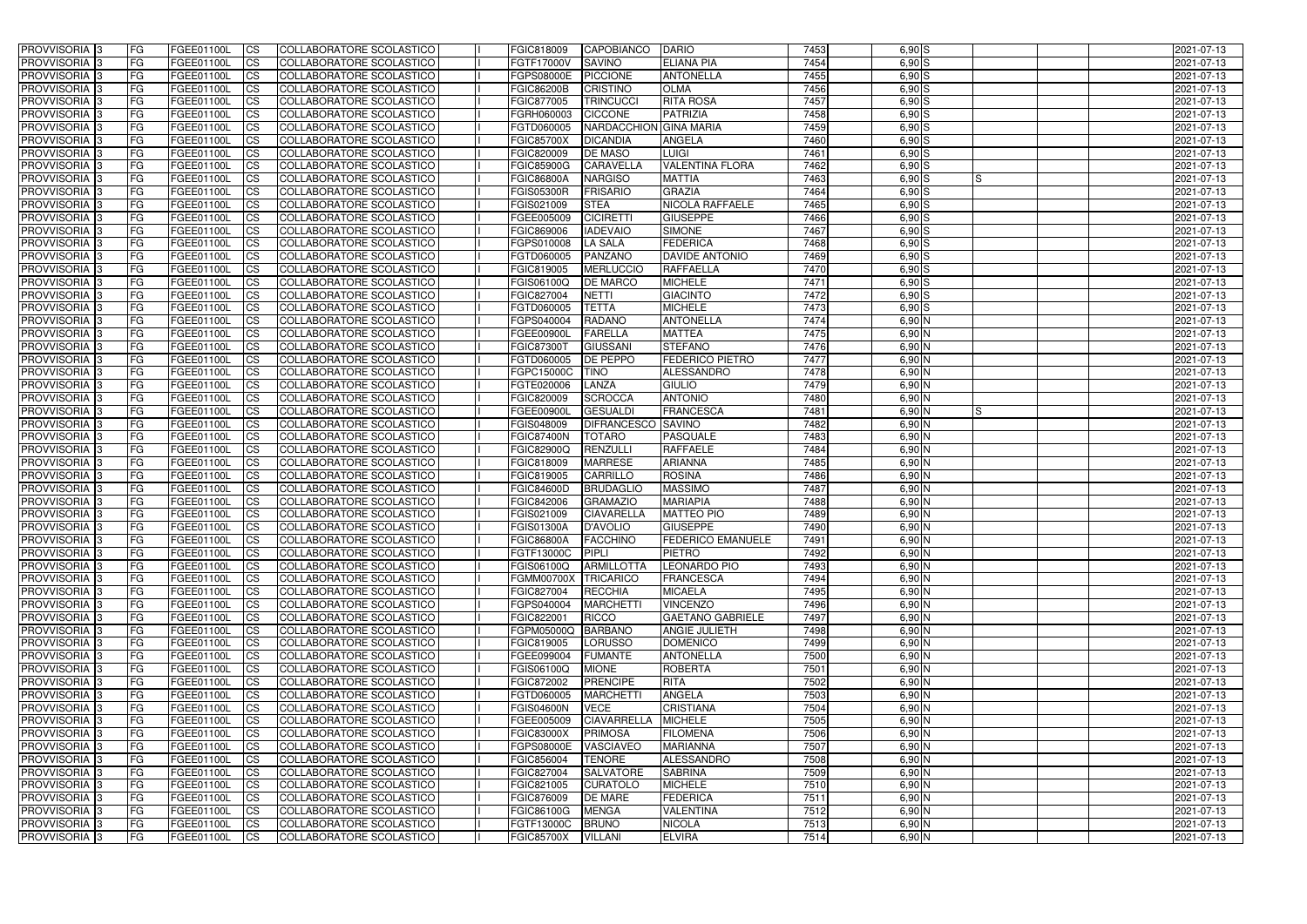| PROVVISORIA <sup>1</sup> 3                  | <b>FG</b>              | FGEE01100L               | CS                                  | COLLABORATORE SCOLASTICO                             | FGTF13000C                             | <b>CACCHIO</b><br><b>MARIA LEONARDA</b>                                      | 7515         | 6,90 N                 | 2021-07-13               |
|---------------------------------------------|------------------------|--------------------------|-------------------------------------|------------------------------------------------------|----------------------------------------|------------------------------------------------------------------------------|--------------|------------------------|--------------------------|
| PROVVISORIA <sup>1</sup> 3                  | FG                     | FGEE01100L               | <b>CS</b>                           | COLLABORATORE SCOLASTICO                             | FGIC86100G                             | <b>SARACINO</b><br><b>MARIA MICHELA</b>                                      | 7516         | 6,90 N                 | 2021-07-13               |
| PROVVISORIA <sup>1</sup> 3                  | FG                     | FGEE01100L               | <b>CS</b>                           | COLLABORATORE SCOLASTICO                             | FGIC86000Q                             | <b>LEPORE</b><br><b>MARCO</b>                                                | 7517         | $6,90$ N               | 2021-07-13               |
| PROVVISORIA 3                               | FG                     | FGEE01100L               | <b>CS</b>                           | COLLABORATORE SCOLASTICO                             | <b>FGTD08000A</b>                      | <b>CAGGIANO</b><br><b>NICOLA</b>                                             | 7518         | 6,90 N                 | 2021-07-13               |
| PROVVISORIA <sup>1</sup> 3                  | FG                     | FGEE01100L               | <b>CS</b>                           | COLLABORATORE SCOLASTICO                             | FGIC818009                             | <b>DI SAPIO</b><br><b>MARIA TERESA</b>                                       | 7519         | $6,90$ N               | 2021-07-13               |
| PROVVISORIA 3                               | <b>IFG</b>             | FGEE01100L               | <b>CS</b>                           | COLLABORATORE SCOLASTICO                             | FGIC880001                             | <b>CIRCIELLO</b><br><b>ELIA</b>                                              | 7520         | $6,90$ N               | 2021-07-13               |
| PROVVISORIA 3                               | <b>FG</b>              | FGEE01100L               | <b>CS</b>                           | COLLABORATORE SCOLASTICO                             | FGTE020006                             | <b>LEONARDA</b><br><b>CURCIO</b>                                             | 7521         | 6,90 N                 | 2021-07-13               |
| PROVVISORIA 3                               | FG                     | FGEE01100L               | <b>CS</b>                           | COLLABORATORE SCOLASTICO                             | <b>FGEE00800R</b>                      | <b>VALENTINA</b><br><b>PAGLIA</b>                                            | 7522         | $6,90$ N               | 2021-07-13               |
| PROVVISORIA 3                               | FG                     | FGEE01100L               | <b>CS</b>                           | COLLABORATORE SCOLASTICO                             | FGIC827004                             | <b>BOZZINO</b><br><b>ERSILIA</b>                                             | 7523         | 6,90 N                 | 2021-07-13               |
| PROVVISORIA 3                               | <b>FG</b>              | FGEE01100L               | <b>CS</b>                           | COLLABORATORE SCOLASTICO                             | <b>FGIS00800V</b>                      | <b>MARIA POTITA</b><br><b>PERRUGGINO</b>                                     | 7524         | $6,90$ N               | 2021-07-13               |
| PROVVISORIA 3                               | <b>FG</b>              | <b>FGEE01100L</b>        | <b>CS</b>                           | COLLABORATORE SCOLASTICO                             | <b>FGIC80800P</b>                      | PERNA<br><b>MARISA</b>                                                       | 7525         | $6,90$ N               | 2021-07-13               |
| PROVVISORIA <sup>1</sup> 3                  | FG                     | FGEE01100L               | <b>CS</b>                           | COLLABORATORE SCOLASTICO                             | FGIC86000Q                             | <b>ALBANESE</b><br><b>ANGELA</b>                                             | 7526         | 6,90 N                 | 2021-07-13               |
| PROVVISORIA <sup>1</sup> 3                  | FG                     | FGEE01100L               | <b>CS</b>                           | COLLABORATORE SCOLASTICO                             | <b>FGIS04600N</b>                      | <b>LANCIANO</b><br><b>LUCIA</b>                                              | 7527         | $6,90$ N               | 2021-07-13               |
| <b>PROVVISORIA</b>                          | FG                     | FGEE01100L               | <b>CS</b>                           | COLLABORATORE SCOLASTICO                             | FGIC878001                             | <b>VINCENZA</b><br><b>TROIANO</b>                                            | 7528         | 6,90 N                 | 2021-07-13               |
| <b>PROVVISORIA</b>                          | FG                     | FGEE01100L               | <b>CS</b>                           | COLLABORATORE SCOLASTICO                             | <b>FGIC85900G</b>                      | <b>MIRELLA</b><br><b>MARASCHIELI</b>                                         | 7529         | 6,90 N                 | 2021-07-13               |
| PROVVISORIA <sup>1</sup> 3                  | FG                     | FGEE01100L               | <b>ICS</b>                          | COLLABORATORE SCOLASTICO                             | FGIC827004                             | <b>STANCA</b><br><b>ROSANNA</b><br><b>ANNA LUCIA</b>                         | 7530         | 6,90 N                 | 2021-07-13               |
| <b>PROVVISORIA</b><br>PROVVISORIA 3         | FG<br>FG               | FGEE01100L<br>FGEE01100L | <b>CS</b><br><b>ICS</b>             | COLLABORATORE SCOLASTICO<br>COLLABORATORE SCOLASTICO | <b>FGIC87900R</b><br><b>FGIC86800A</b> | <b>MARINACC</b><br><b>ROSARIO</b><br><b>SCIUME'</b>                          | 7531<br>7532 | 6,89 N<br>$6,88$ $S$   | 2021-07-13<br>2021-07-13 |
| PROVVISORIA <sup>1</sup> 3                  | FG                     | FGEE01100L               | <b>CS</b>                           | COLLABORATORE SCOLASTICO                             | FGTE020006                             | LEONARDO<br><b>DEL PRIORE</b>                                                | 7533         | $6,88$ $S$             | 2021-07-13               |
| PROVVISORIA 3                               | FG                     | FGEE01100L               | <b>CS</b>                           | COLLABORATORE SCOLASTICO                             | FGPS040004                             | <b>INNAIMO</b><br><b>ARCANGELA GABRIELA</b>                                  | 7534         | 6,88 S                 | 2021-07-13               |
| PROVVISORIA 3                               | FG                     | FGEE01100L               | <b>CS</b>                           | COLLABORATORE SCOLASTICO                             | FGEE005009                             | <b>VINCIGUERRA</b><br><b>LEONARDO</b>                                        | 7535         | $6,88$ N               | 2021-07-13               |
| PROVVISORIA 3                               | FG                     | FGEE01100L               | <b>CS</b>                           | COLLABORATORE SCOLASTICO                             | FGTF13000C                             | <b>TOTARO</b><br><b>SERGIO</b>                                               | 7536         | $6,88$ N               | 2021-07-13               |
| PROVVISORIA 3                               | FG                     | FGEE01100L               | <b>CS</b>                           | COLLABORATORE SCOLASTICO                             | FGIS044002                             | <b>ANDREOLA</b><br><b>GIOVANNA PIA</b>                                       | 7537         | $6,87$ N               | 2021-07-13               |
| PROVVISORIA 3                               | <b>FG</b>              | FGEE01100L               | <b>CS</b>                           | COLLABORATORE SCOLASTICO                             | FGPC160003                             | <b>ROSSELLA</b><br><b>ZAPPETTI</b>                                           | 7538         | $6,85$ $S$             | 2021-07-13               |
| PROVVISORIA 3                               | FG                     | FGEE01100L               | <b>CS</b>                           | COLLABORATORE SCOLASTICO                             | FGPS040004                             | <b>CAPUANO</b><br><b>CARLA</b>                                               | 7539         | $6,85$ S               | 2021-07-13               |
| PROVVISORIA 3                               | FG                     | FGEE01100L               | <b>ICS</b>                          | COLLABORATORE SCOLASTICO                             | FGIC876009                             | <b>GUERRIERI</b><br>ignazio                                                  | 7540         | $6,85$ S               | 2021-07-13               |
|                                             |                        |                          |                                     |                                                      |                                        | VILLANOVA                                                                    |              |                        |                          |
| PROVVISORIA 3                               | FG                     | FGEE01100L               | <b>CS</b>                           | COLLABORATORE SCOLASTICO                             | FGIS023001                             | <b>MIRIANA</b><br><b>MARCELLINO</b>                                          | 7541         | $6,85$ N               | 2021-07-13               |
| PROVVISORIA <sup>1</sup> 3                  | FG                     | FGEE01100L               | <b>CS</b>                           | COLLABORATORE SCOLASTICO                             | FGIC818009                             | <b>MARRESE</b><br><b>GAETANO</b>                                             | 7542         | 6,85 N                 | 2021-07-13               |
| PROVVISORIA 3                               | FG                     | FGEE01100L               | <b>CS</b>                           | COLLABORATORE SCOLASTICO                             | <b>FGIC85800Q</b>                      | LOIACONO<br><b>GIOVANNI</b>                                                  | 7543         | $6,85$ N               | 2021-07-13               |
| PROVVISORIA <sup>1</sup> 3                  | FG                     | FGEE01100L               | <b>CS</b>                           | COLLABORATORE SCOLASTICO                             | <b>FGIC85900G</b>                      | <b>FRANCESCA</b><br><b>GRILLI</b>                                            | 7544         | 6,85 N                 | 2021-07-13               |
| PROVVISORIA 3                               | <b>IFG</b>             | FGEE01100L               | <b>CS</b>                           | COLLABORATORE SCOLASTICO                             | <b>FGIC85700X</b>                      | <b>GERARDO</b><br><b>MALANGA</b>                                             | 7545         | 6,85 N                 | 2021-07-13               |
| PROVVISORIA 3                               | FG                     | FGEE01100L               | <b>CS</b>                           | <b>COLLABORATORE SCOLASTICO</b>                      | FGIS023001                             | <b>GIUSEPPINA</b><br><b>SURIANO</b>                                          | 7546         | $6,85$ N               | 2021-07-13               |
| PROVVISORIA 3                               | FG                     | FGEE01100L               | $\overline{c}$                      | COLLABORATORE SCOLASTICO                             | <b>FGMM00400C</b>                      | PETROZZI<br><b>GIUSEPPE</b>                                                  | 7547         | $6,85$ N               | 2021-07-13               |
| PROVVISORIA 3                               | <b>FG</b>              | <b>FGEE01100L</b>        | <b>CS</b>                           | COLLABORATORE SCOLASTICO                             | FGEE099004                             | <b>DELLORCO</b><br><b>COSIMO DAMIANO</b>                                     | 7548         | $6,85$ N               | 2021-07-13               |
| <b>PROVVISORIA</b>                          | <b>FG</b><br><b>FG</b> | FGEE01100L               | <b>CS</b><br><b>CS</b>              | COLLABORATORE SCOLASTICO<br>COLLABORATORE SCOLASTICO | FGIC86000Q<br>FGIC869006               | <b>PRIORE</b><br><b>ANNA MARIA</b><br><b>GRECO</b><br><b>MARIA ANTONELLA</b> | 7549<br>7550 | 6,85 N                 | 2021-07-13<br>2021-07-13 |
| PROVVISORIA <sup>1</sup> 3<br>PROVVISORIA 3 | <b>FG</b>              | FGEE01100L<br>FGEE01100L | <b>ICS</b>                          | COLLABORATORE SCOLASTICO                             | <b>FGIC88100R</b>                      | <b>GUGLIELMO</b><br><b>MASSIMILIANO</b>                                      | 7551         | $6,83$ S<br>$6,83$ $S$ | 2021-07-13               |
| PROVVISORIA 3                               | IFG.                   | FGEE01100L CS            |                                     | COLLABORATORE SCOLASTICO                             | FGIC81600N PIERRO                      | VALLEVERDE                                                                   | 7552         | $6,83$ $S$             | 2021-07-13               |
| PROVVISORIA 3                               | <b>FG</b>              | FGEE01100L               | CS                                  | COLLABORATORE SCOLASTICO                             | FGEE00800R  IACONETA                   | <b>ANNA</b>                                                                  | 7553         | $6,83$ S               | 2021-07-13               |
| PROVVISORIA 3                               | <b>FG</b>              | FGEE01100L               | CS                                  | COLLABORATORE SCOLASTICO                             | FGIC819005                             | <b>DI MASI</b><br><b>PASQUALE</b>                                            | 7554         | $6,83$ $S$             | 2021-07-13               |
| PROVVISORIA 3                               | <b>FG</b>              | FGEE01100L               | CS                                  | COLLABORATORE SCOLASTICO                             | FGTD060005                             | <b>DEL GROSSO</b><br><b>DONATO</b>                                           | 7555         | $6,83$ $S$             | 2021-07-13               |
| PROVVISORIA 3                               | <b>FG</b>              | FGEE01100L               | CS                                  | COLLABORATORE SCOLASTICO                             | FGMM00700X DE COTIIS                   | <b>RICCARDINA</b>                                                            | 7556         | $6,83$ $S$             | 2021-07-13               |
| PROVVISORIA 3                               | <b>IFG</b>             | FGEE01100L               | <b>CS</b>                           | COLLABORATORE SCOLASTICO                             | FGIS044002                             | <b>DEL GROSSO</b><br><b>LUCIA</b>                                            | 7557         | $6,83$ S               | 2021-07-13               |
| PROVVISORIA 3                               | <b>IFG</b>             | FGEE01100L               | CS                                  | COLLABORATORE SCOLASTICO                             | <b>FGIC82900Q</b>                      | <b>FERRANTINO</b><br><b>ANNA MARIA</b>                                       | 7558         | $6,83$ $S$             | 2021-07-13               |
| PROVVISORIA 3                               | <b>FG</b>              | FGEE01100L               | <b>CS</b>                           | COLLABORATORE SCOLASTICO                             | FGIC856004                             | <b>CONCETTA</b><br><b>CIAVARELLA</b>                                         | 7559         | $6,83$ $S$             | 2021-07-13               |
| PROVVISORIA 3                               | <b>FG</b>              | FGEE01100L               | <b>CS</b>                           | COLLABORATORE SCOLASTICO                             | <b>FGTD08000A</b>                      | <b>TOTARO</b><br><b>ANTONIO</b>                                              | 7560         | $6,83$ S               | 2021-07-13               |
| PROVVISORIA 3                               | <b>FG</b>              | FGEE01100L               | <b>CS</b>                           | COLLABORATORE SCOLASTICO                             | FGIC818009                             | <b>MOCCIOLA</b><br><b>FABIO</b>                                              | 7561         | $6,83$ N               | 2021-07-13               |
| PROVVISORIA 3                               | <b>FG</b>              | FGEE01100L               | <b>CS</b>                           | COLLABORATORE SCOLASTICO                             | FGTD010004                             | <b>DEMONTE</b><br><b>BRUNA ANNA</b>                                          | 7562         | $6,83$ N               | 2021-07-13               |
| PROVVISORIA 3                               | <b>FG</b>              | FGEE01100L               | <b>CS</b>                           | COLLABORATORE SCOLASTICO                             | <b>FGIC85700X</b>                      | <b>ROMA</b><br><b>ALESSANDRO</b>                                             | 7563         | $6,83$ N               | 2021-07-13               |
| PROVVISORIA 3                               | <b>FG</b>              | FGEE01100L               | <b>CS</b>                           | COLLABORATORE SCOLASTICO                             | FGIC880001                             | <b>MINERVINI</b><br>LUIGI                                                    | 7564         | $6,83$ N               | 2021-07-13               |
| PROVVISORIA 3                               | <b>FG</b>              | FGEE01100L               | <b>CS</b>                           | COLLABORATORE SCOLASTICO                             | <b>FGIC81600N</b>                      | <b>GIUSEPPE</b><br><b>SANTORO</b>                                            | 7565         | $6,83$ N               | 2021-07-13               |
| PROVVISORIA 3                               | <b>FG</b>              | FGEE01100L               | <b>CS</b>                           | COLLABORATORE SCOLASTICO                             | FGIC880001                             | <b>VOLPE</b><br><b>ANTONELLA</b><br>BUCCINO                                  | 7566<br>7567 | $6,83$ N               | 2021-07-13               |
| PROVVISORIA 3<br>PROVVISORIA 3              | <b>FG</b><br><b>FG</b> | FGEE01100L<br>FGEE01100L | $\overline{\text{CS}}$<br><b>CS</b> | COLLABORATORE SCOLASTICO<br>COLLABORATORE SCOLASTICO | FGEE005009<br><b>FGEE03200N</b>        | <b>CATERINA</b><br><b>VENDITTI</b><br><b>SIMONA</b>                          | 7568         | $6,83$ N<br>$6,83$ N   | 2021-07-13<br>2021-07-13 |
| PROVVISORIA 3                               | <b>FG</b>              | FGEE01100L               | <b>CS</b>                           | COLLABORATORE SCOLASTICO                             | <b>FGIS04600N</b>                      | <b>VITALE</b><br><b>LUCIA</b>                                                | 7569         | $6,83$ N               | 2021-07-13               |
| PROVVISORIA 3                               | <b>IFG</b>             | FGEE01100L               | <b>CS</b>                           | COLLABORATORE SCOLASTICO                             | FGEE06000T                             | <b>RUSSO</b><br><b>MARIA</b>                                                 | 7570         | $6,83$ N               | 2021-07-13               |
| PROVVISORIA 3                               | <b>FG</b>              | FGEE01100L               | <b>CS</b>                           | COLLABORATORE SCOLASTICO                             | FGEE01200C                             | <b>ROSA</b><br>RASPATELLI                                                    | 7571         | $6,83$ N               | 2021-07-13               |
| PROVVISORIA 3                               | <b>FG</b>              | FGEE01100L               | CS                                  | COLLABORATORE SCOLASTICO                             | <b>FGIC84500N</b>                      | <b>CISTERNINO</b><br><b>GIOVANNA</b>                                         | 7572         | $6,83$ N               | 2021-07-13               |
| PROVVISORIA 3                               | <b>FG</b>              | FGEE01100L               | CS                                  | COLLABORATORE SCOLASTICO                             | FGTD21000T                             | LIOCE<br><b>IVANA</b>                                                        | 7573         | $6,83$ N               | 2021-07-13               |
| PROVVISORIA 3                               | <b>FG</b>              | FGEE01100L               | <b>CS</b>                           | COLLABORATORE SCOLASTICO                             | FGIC876009                             | <b>BARONE</b><br><b>RAFFAELLA</b>                                            | 7574         | $6,83$ N               | 2021-07-13               |
| PROVVISORIA 3                               | <b>FG</b>              | FGEE01100L               | CS                                  | COLLABORATORE SCOLASTICO                             | FGIC818009                             | <b>TONTI</b><br><b>TIZIANA</b>                                               | 7575         | $6,83$ N               | 2021-07-13               |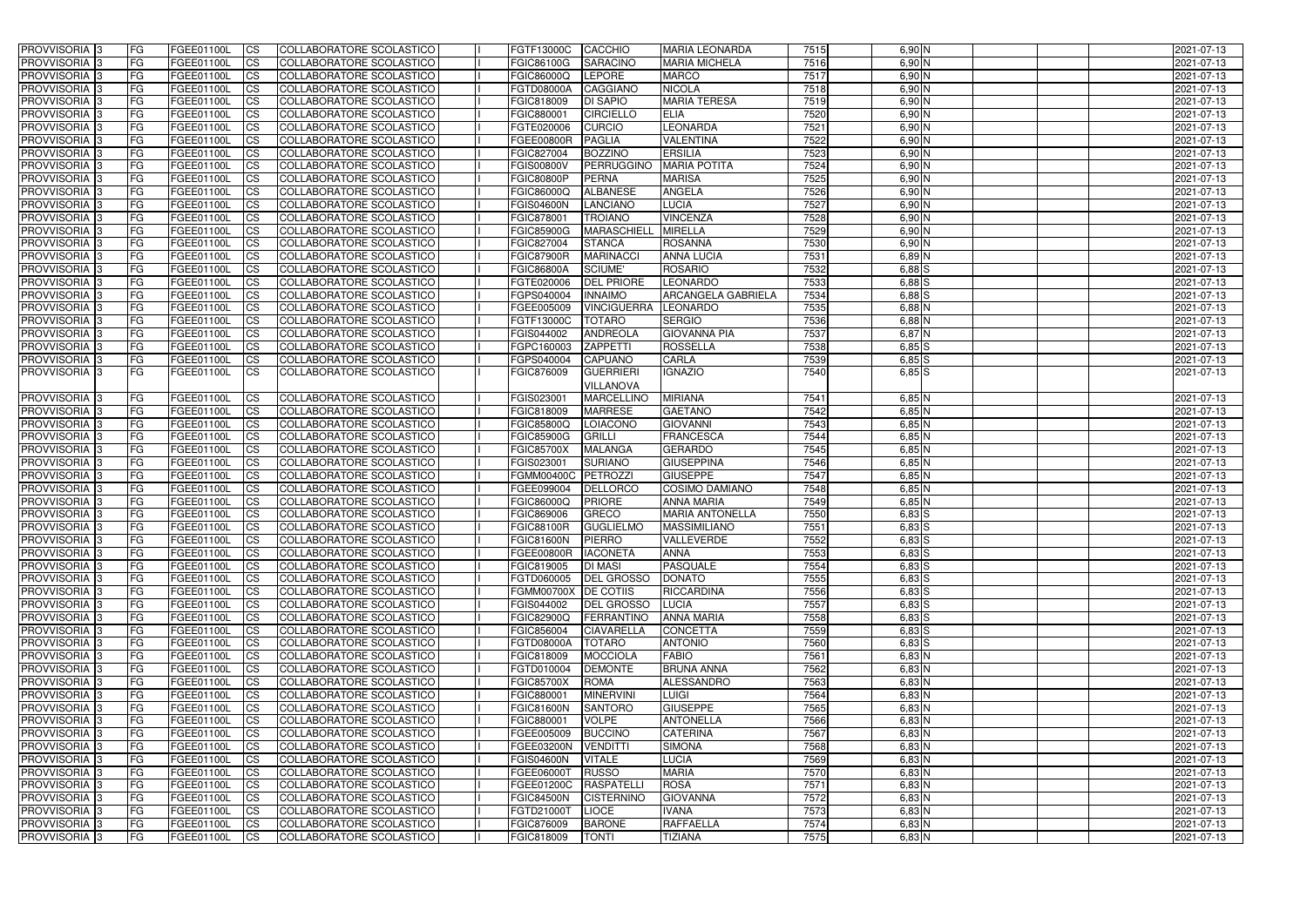| <b>PROVVISORIA</b> 3       | FG         | FGEE01100L        | <b>ICS</b>             | COLLABORATORE SCOLASTICO        | FGIC856004          | <b>PACINI</b>                 | <b>ANNA</b>             | 7576 | $6,83$ N       | 2021-07-13 |
|----------------------------|------------|-------------------|------------------------|---------------------------------|---------------------|-------------------------------|-------------------------|------|----------------|------------|
| <b>PROVVISORIA 3</b>       | FG         | FGEE01100L        | <b>CS</b>              | COLLABORATORE SCOLASTICO        | FGIC842006          | <b>BARRASSO</b>               | <b>MARIA ANTONIETTA</b> | 7577 | $6,83$ N       | 2021-07-13 |
| PROVVISORIA <sup>3</sup>   | FG         | FGEE01100L        | <b>CS</b>              | COLLABORATORE SCOLASTICO        | <b>FGIC85900G</b>   | LONERO                        | <b>ROSA</b>             | 7578 | $6,83$ N<br>IS | 2021-07-13 |
| PROVVISORIA <sup>3</sup>   | FG         | FGEE01100L        | <b>CS</b>              | COLLABORATORE SCOLASTICO        | <b>FGIS00800V</b>   | RICCI                         | <b>INCORONATA</b>       | 7579 | $6,83$ N       | 2021-07-13 |
| PROVVISORIA <sup>1</sup> 3 | FG         | FGEE01100L        | <b>CS</b>              | COLLABORATORE SCOLASTICO        | <b>FGIC84600D</b>   | <b>GRANATO</b>                | <b>RITA</b>             | 7580 | $6,83$ N       | 2021-07-13 |
| PROVVISORIA <sup>3</sup>   | FG.        | FGEE01100L        | <b>CS</b>              | COLLABORATORE SCOLASTICO        | FGRH060003          | <b>SQUARCELLA</b>             | <b>MARIA</b>            | 7581 | $6,83$ N       | 2021-07-13 |
| PROVVISORIA 3              | FG         | FGEE01100L        | <b>CS</b>              | COLLABORATORE SCOLASTICO        | FGEE112009          | <b>DE LITTERIIS</b>           | <b>ANTONIETTA</b>       | 7582 | $6,83$ N       | 2021-07-13 |
| PROVVISORIA 3              | FG         | <b>FGEE01100L</b> | <b>CS</b>              | COLLABORATORE SCOLASTICO        | <b>FGIC85800Q</b>   | <b>BORRIELLO</b>              | <b>GIUSEPPE</b>         | 7583 | $6,83$ N       | 2021-07-13 |
| PROVVISORIA 3              | FG         | FGEE01100L        | <b>CS</b>              | COLLABORATORE SCOLASTICO        | FGTD02000P          | <b>DI SPIRITO</b>             | <b>MILVA</b>            | 7584 | $6,83$ N       | 2021-07-13 |
| PROVVISORIA <sup>3</sup>   | FG         | FGEE01100L        | $\overline{c}$         | COLLABORATORE SCOLASTICO        | FGEE106002          | <b>DE GREGORIO ANTONIETTA</b> |                         | 7585 | 6,82S          | 2021-07-13 |
| PROVVISORIA <sup>3</sup>   | FG         | FGEE01100L        | <b>CS</b>              | COLLABORATORE SCOLASTICO        | FGMM00400C ROSSETTI |                               | NELDA MARIA RITA        | 7586 | $6,82$ $S$     | 2021-07-13 |
| PROVVISORIA <sup>3</sup>   | FG         | FGEE01100L        | <b>CS</b>              | COLLABORATORE SCOLASTICO        | FGEE01200C          | <b>PALUMBO</b>                | <b>PAOLA</b>            | 7587 | $6,82$ N       | 2021-07-13 |
| <b>PROVVISORIA</b> 3       | FG         | FGEE01100L        | <b>I</b> CS            | COLLABORATORE SCOLASTICO        | FGIS021009          | <b>MARTINO</b>                | <b>GIUSEPPINA</b>       | 7588 | $6,81$ S       | 2021-07-13 |
| PROVVISORIA <sup>3</sup>   | FG         | FGEE01100L        | <b>I</b> CS            | COLLABORATORE SCOLASTICO        | <b>FGIC87400N</b>   | <b>DEFEUDIS</b>               | <b>CARLO ANTONIO</b>    | 7589 | $6,81$ $S$     | 2021-07-13 |
| PROVVISORIA <sup>3</sup>   | FG         | FGEE01100L        | <b>I</b> CS            | COLLABORATORE SCOLASTICO        | FGIS023001          | <b>RIGLIETTI</b>              | <b>FELICE</b>           | 7590 | $6,81$ N       | 2021-07-13 |
| <b>PROVVISORIA</b> 3       | FG         | FGEE01100L        | <b>I</b> CS            | <b>COLLABORATORE SCOLASTICO</b> | <b>FGIC81600N</b>   | <b>RUSSO</b>                  | <b>ERIKA</b>            | 7591 | 6,81 N         | 2021-07-13 |
| <b>PROVVISORIA</b> 3       | FG         | FGEE01100L        | <b>CS</b>              | COLLABORATORE SCOLASTICO        | <b>FGIC88200L</b>   | <b>SIENA</b>                  | <b>ANNA</b>             | 7592 | $6,81$ N       | 2021-07-13 |
| PROVVISORIA 3              | FG         | FGEE01100L        | <b>CS</b>              | <b>COLLABORATORE SCOLASTICO</b> | <b>FGIC87400N</b>   | <b>ROBERTI</b>                | <b>ROBERTO</b>          | 7593 | 6,80 S         | 2021-07-13 |
| PROVVISORIA <sup>3</sup>   | FG         | FGEE01100L        | <b>ICS</b>             | COLLABORATORE SCOLASTICO        | FGTF13000C          | PIAZZOLLA                     | <b>MARIA</b>            | 7594 | $6,80$ S       | 2021-07-13 |
|                            |            |                   |                        |                                 |                     |                               |                         |      |                |            |
| PROVVISORIA <sup>3</sup>   | FG         | FGEE01100L        | <b>I</b> CS            | COLLABORATORE SCOLASTICO        | <b>FGEE00800R</b>   | <b>ACCETTURO</b>              | <b>MARIA CLAUDIA</b>    | 7595 | $6,80$ S       | 2021-07-13 |
| PROVVISORIA <sup>3</sup>   | FG         | FGEE01100L        | <b>I</b> CS            | COLLABORATORE SCOLASTICO        | FGIS021009          | <b>BORAZIO</b>                | <b>ANTONELLA</b>        | 7596 | $6,80$ S       | 2021-07-13 |
| PROVVISORIA <sup>3</sup>   | FG         | FGEE01100L        | <b>CS</b>              | COLLABORATORE SCOLASTICO        | <b>FGEE11000N</b>   | <b>ANTINO</b>                 | <b>ROSANNA</b>          | 7597 | $6,80$ S       | 2021-07-13 |
| PROVVISORIA 3              | FG         | FGEE01100L        | <b>CS</b>              | COLLABORATORE SCOLASTICO        | FGIS052001          | <b>MARTELLA</b>               | <b>ANTONIO</b>          | 7598 | $6,80$ S       | 2021-07-13 |
| <b>PROVVISORIA</b> 3       | FG         | FGEE01100L        | <b>CS</b>              | COLLABORATORE SCOLASTICO        | FGEE005009          | <b>TIZZANO</b>                | <b>RITA</b>             | 7599 | $6,80$ S       | 2021-07-13 |
| PROVVISORIA <sup>3</sup>   | FG         | FGEE01100L        | <b>CS</b>              | COLLABORATORE SCOLASTICO        | FGIC842006          | <b>MONTUORI</b>               | <b>LUIGI</b>            | 7600 | $6,80$ S       | 2021-07-13 |
| PROVVISORIA <sup>1</sup> 3 | FG         | FGEE01100L        | <b>CS</b>              | COLLABORATORE SCOLASTICO        | FGTF13000C          | <b>DE LEO</b>                 | <b>MARIO</b>            | 7601 | $6,80$ $S$     | 2021-07-13 |
| PROVVISORIA <sup>1</sup> 3 | FG         | <b>FGEE01100L</b> | <b>CS</b>              | COLLABORATORE SCOLASTICO        | FGIC856004          | <b>DI STASO</b>               | <b>NICOLA</b>           | 7602 | $6,80$ $S$     | 2021-07-13 |
| PROVVISORIA <sup>3</sup>   | FG.        | FGEE01100L        | <b>CS</b>              | COLLABORATORE SCOLASTICO        | FGIS021009          | <b>LONGO</b>                  | <b>NAZARIO</b>          | 7603 | $6,80$ $S$     | 2021-07-13 |
| PROVVISORIA <sup>13</sup>  | FG         | <b>FGEE01100L</b> | <b>CS</b>              | COLLABORATORE SCOLASTICO        | FGIC818009          | <b>MARRESE</b>                | <b>FEDERICA</b>         | 7604 | $6,80$ S       | 2021-07-13 |
| PROVVISORIA <sup>1</sup> 3 | FG.        | FGEE01100L        | <b>CS</b>              | COLLABORATORE SCOLASTICO        | <b>FGIC82900Q</b>   | <b>BRIGIDA</b>                | <b>FRANCESCA PAOLA</b>  | 7605 | 6,80 S         | 2021-07-13 |
| PROVVISORIA <sup>3</sup>   | FG.        | FGEE01100L        | <b>CS</b>              | COLLABORATORE SCOLASTICO        | FGIC806003          | <b>AZZARONE</b>               | <b>ERMINIA</b>          | 7606 | $6,80$ S       | 2021-07-13 |
| PROVVISORIA <sup>13</sup>  | FG         | FGEE01100L        | $\overline{\text{cs}}$ | COLLABORATORE SCOLASTICO        | <b>FGIS00800V</b>   | <b>PEPE</b>                   | <b>ANTONIETTA</b>       | 7607 | $6,80$ $S$     | 2021-07-13 |
| PROVVISORIA <sup>3</sup>   | FG         | <b>FGEE01100L</b> | <b>CS</b>              | COLLABORATORE SCOLASTICO        | FGTE020006          | <b>FATIBENE</b>               | <b>IVANA ROCCHINA</b>   | 7608 | $6,80$ S       | 2021-07-13 |
| PROVVISORIA <sup>3</sup>   | FG         | <b>FGEE01100L</b> | <b>CS</b>              | COLLABORATORE SCOLASTICO        | <b>FGEE11000N</b>   | <b>DEL VECCHIO</b>            | <b>FILOMENA</b>         | 7609 | $6,80$ S       | 2021-07-13 |
| PROVVISORIA <sup>3</sup>   | FG         | FGEE01100L        | $\overline{\text{cs}}$ | <b>COLLABORATORE SCOLASTICO</b> | FGTE020006          | <b>PAVIA</b>                  | LUCIA CARMELA           | 7610 | $6,80$ S       | 2021-07-13 |
| PROVVISORIA <sup>3</sup>   | FG         | FGEE01100L        | <b>CS</b>              | <b>COLLABORATORE SCOLASTICO</b> | FGEE005009          | <b>CARELLA</b>                | <b>ANNA RITA</b>        | 7611 | $6,80$ S       | 2021-07-13 |
| PROVVISORIA <sup>3</sup>   | FG         | FGEE01100L        | <b>CS</b>              | COLLABORATORE SCOLASTICO        | FGIC819005          | PAGLIARULO                    | <b>GIOVANNA</b>         | 7612 | $6,80$ S       | 2021-07-13 |
| PROVVISORIA 3              | FG         | FGEE01100L        | <b>I</b> CS            | COLLABORATORE SCOLASTICO        | FGRH010002          | <b>VESCERA</b>                | <b>GRAZIA MARIA</b>     | 7613 | $6,80$ $S$     | 2021-07-13 |
| <b>PROVVISORIA</b> 3       | IFG.       | FGEE01100L        | CS                     | COLLABORATORE SCOLASTICO        | FGIC82900Q DI IASIO |                               | <b>MARIELLA</b>         | 7614 | $6,80$ S       | 2021-07-13 |
| PROVVISORIA 3              | IFG.       | FGEE01100L        | <b>ICS</b>             | COLLABORATORE SCOLASTICO        | FGTE020006          | PICCIAU                       | <b>SILVIA MARIA</b>     | 7615 | $6,80$ S       | 2021-07-13 |
| PROVVISORIA 3              | FG         | FGEE01100L        | <b>CS</b>              | COLLABORATORE SCOLASTICO        | <b>FGEE00800R</b>   | GESUALDO                      | <b>FILOMENA ANNA</b>    | 7616 | $6,80$ S       | 2021-07-13 |
| PROVVISORIA 3              | FG         | FGEE01100L        | <b>CS</b>              | COLLABORATORE SCOLASTICO        | <b>FGIC86500V</b>   | <b>DEL VECCHIO</b>            | <b>MARIA GIUSEPPA</b>   | 7617 | $6,80$ S       | 2021-07-13 |
| PROVVISORIA 3              | FG         | FGEE01100L        | <b>ICS</b>             | <b>COLLABORATORE SCOLASTICO</b> | <b>FGIS01100P</b>   | <b>QUARANTA</b>               | <b>TERESA KATIA</b>     | 7618 | $6,80$ S       | 2021-07-13 |
| PROVVISORIA 3              | FG         | FGEE01100L        | <b>CS</b>              | COLLABORATORE SCOLASTICO        | FGIC818009          | <b>ANDRIOLO</b>               | <b>PAMELA</b>           | 7619 | $6,80$ S       | 2021-07-13 |
| PROVVISORIA 3              | FG         | FGEE01100L        | <b>CS</b>              | COLLABORATORE SCOLASTICO        | FGPS010008          | POPOLILLO                     | <b>MILENA</b>           | 7620 | $6,80$ $S$     | 2021-07-13 |
| PROVVISORIA 3              | <b>FG</b>  | FGEE01100L        | <b>CS</b>              | COLLABORATORE SCOLASTICO        | FGTD060005          | <b>FAOTTO</b>                 | <b>VIVIANA</b>          | 7621 | $6,80$ S       | 2021-07-13 |
| PROVVISORIA 3              | FG         | FGEE01100L        | <b>CS</b>              | COLLABORATORE SCOLASTICO        | <b>FGIC83800E</b>   | <b>BIANCO</b>                 | <b>ROSARIA</b>          | 7622 | $6,80$ $S$     | 2021-07-13 |
| PROVVISORIA 3              | FG         | FGEE01100L        | <b>CS</b>              | COLLABORATORE SCOLASTICO        | FGIC819005          | GIUGGIO                       | <b>FRANCESCO</b>        | 7623 | $6,80$ S       | 2021-07-13 |
| PROVVISORIA 3              | IFG.       | FGEE01100L        | <b>CS</b>              | COLLABORATORE SCOLASTICO        | FGIS044002          | RINGOLI                       | <b>ROSY</b>             | 7624 | $6,80$ S       | 2021-07-13 |
| PROVVISORIA 3              | FG         | FGEE01100L        | <b>CS</b>              | COLLABORATORE SCOLASTICO        | FGIC872002          | <b>CASSA</b>                  | <b>SALVATORE</b>        | 7625 | $6,80$ S       | 2021-07-13 |
| PROVVISORIA 3              | FG         | FGEE01100L        | <b>CS</b>              | COLLABORATORE SCOLASTICO        | FGEE005009          | <b>ZACCARIA</b>               | <b>NICOLA</b>           | 7626 | $6,80$ $S$     | 2021-07-13 |
| <b>PROVVISORIA</b> 3       | IFG.       | FGEE01100L        | <b>CS</b>              | COLLABORATORE SCOLASTICO        | <b>FGTF13000C</b>   | <b>INNEO</b>                  | <b>MANUELA</b>          | 7627 | $6,80$ S       | 2021-07-13 |
| <b>PROVVISORIA</b> 3       | IFG.       | FGEE01100L        | <b>CS</b>              | COLLABORATORE SCOLASTICO        | FGEE005009          | MELCHIORRE                    | <b>FABIANA</b>          | 7628 | $6,80$ S       | 2021-07-13 |
| PROVVISORIA 3              | FG         | <b>FGEE01100L</b> | <b>CS</b>              | <b>COLLABORATORE SCOLASTICO</b> | <b>FGIC87900R</b>   | <b>D'AMELIO</b>               | LUANA                   | 7629 | $6,80$ S       | 2021-07-13 |
| PROVVISORIA 3              | <b>IFG</b> | FGEE01100L        | <b>CS</b>              | COLLABORATORE SCOLASTICO        | FGEE01100L          | COCUZZI                       | <b>VALERIA</b>          | 7630 | $6,80$ S       | 2021-07-13 |
| PROVVISORIA 3              | IFG.       | <b>FGEE01100L</b> | <b>CS</b>              | COLLABORATORE SCOLASTICO        | FGIC872002          | RAGO                          | <b>MIRIAM</b>           | 7631 | $6,80$ S       | 2021-07-13 |
| PROVVISORIA 3              | FG         | FGEE01100L        | <b>CS</b>              | COLLABORATORE SCOLASTICO        | FGEE005009          | <b>SALCUNI</b>                | <b>ANGELA</b>           | 7632 | $6,80$ $S$     | 2021-07-13 |
| PROVVISORIA 3              | FG         | FGEE01100L        | <b>CS</b>              | COLLABORATORE SCOLASTICO        | FGIC819005          | <b>RUSSO</b>                  | <b>ANNA</b>             | 7633 | $6,80$ S       | 2021-07-13 |
| PROVVISORIA 3              | FG         | <b>FGEE01100L</b> | <b>CS</b>              | COLLABORATORE SCOLASTICO        | <b>FGIC81600N</b>   | <b>GROSSO</b>                 | <b>ROCCHINA ANNA</b>    | 7634 | $6,80$ S       | 2021-07-13 |
| <b>PROVVISORIA</b> 3       | FG         | FGEE01100L        | <b>CS</b>              | COLLABORATORE SCOLASTICO        | <b>FGIS00800V</b>   | <b>BONVICINI</b>              | <b>ANTONIETTA</b>       | 7635 | $6,80$ S       | 2021-07-13 |
| PROVVISORIA 3              |            | FGEE01100L        | <b>CS</b>              | COLLABORATORE SCOLASTICO        | FGIC856004          | <b>SAVIOTTI</b>               | <b>PATRIZIA</b>         | 7636 |                | 2021-07-13 |
|                            | FG         |                   |                        |                                 |                     |                               | <b>VALERIA</b>          |      | $6,80$ S       |            |
| PROVVISORIA 3              | FG         | FGEE01100L        | <b>CS</b>              | COLLABORATORE SCOLASTICO        | <b>FGIS00300Q</b>   | <b>GUGLIELMI</b>              |                         | 7637 | $6,80$ $S$     | 2021-07-13 |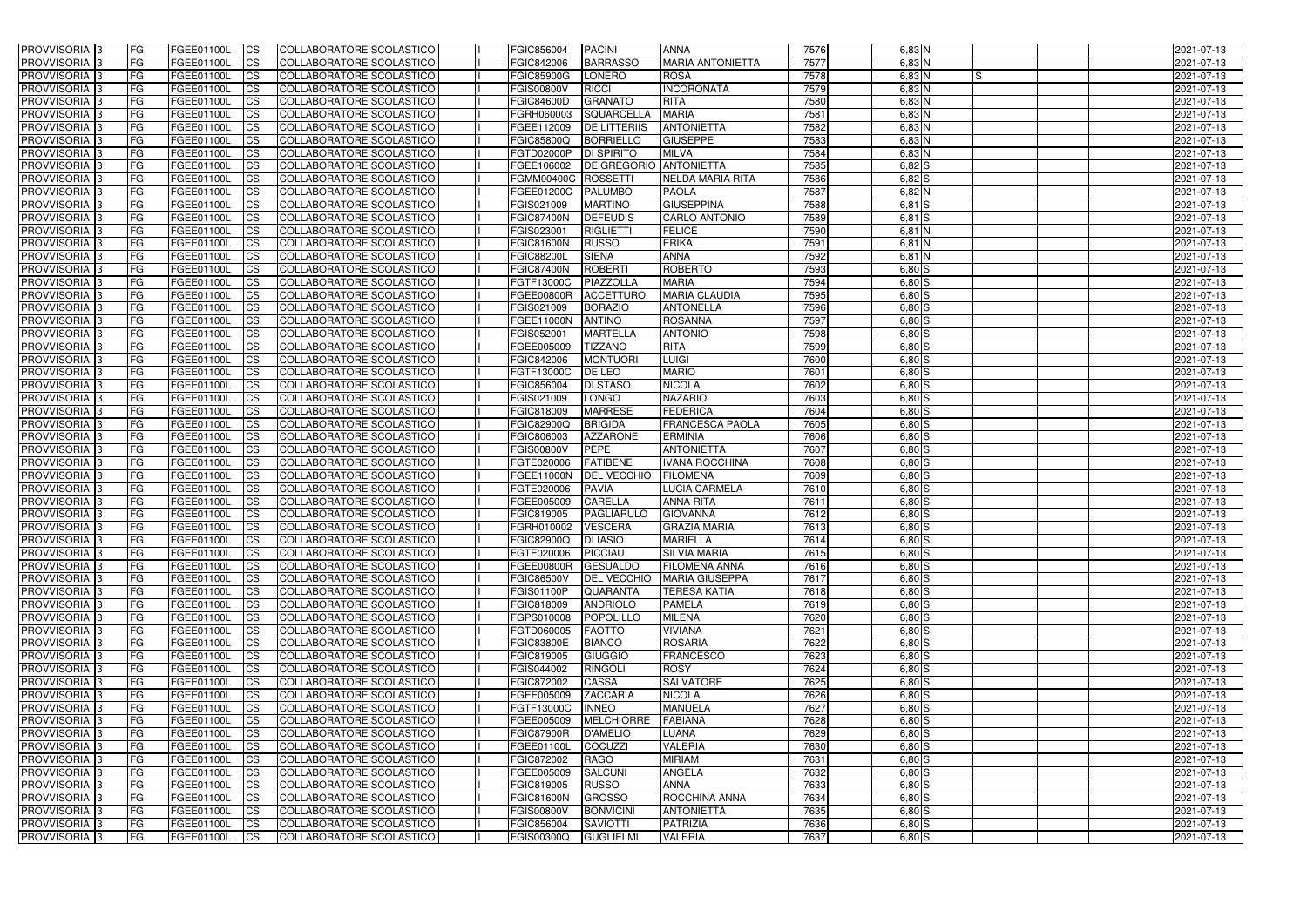| <b>PROVVISORIA</b> 3           | <b>FG</b>       | FGEE01100L                      | <b>ICS</b>               | COLLABORATORE SCOLASTICO                                    | FGEE00800R                      | <b>GODUTI</b>              | <b>ALESSANDRO</b>                        | 7638         | $6,80$ S             | 2021-07-13               |
|--------------------------------|-----------------|---------------------------------|--------------------------|-------------------------------------------------------------|---------------------------------|----------------------------|------------------------------------------|--------------|----------------------|--------------------------|
| <b>PROVVISORIA 3</b>           | FG              | FGEE01100L                      | <b>ICS</b>               | COLLABORATORE SCOLASTICO                                    | <b>FGIS00800V</b>               | <b>DI BRISCO</b>           | PASQUALE                                 | 7639         | $6,80$ $S$           | 2021-07-13               |
| <b>PROVVISORIA</b>             | FG              | FGEE01100L                      | <b>CS</b>                | <b>COLLABORATORE SCOLASTICO</b>                             | FGRI020004                      | <b>BIANCOFIORE</b>         | <b>FRANCESCO</b>                         | 7640         | $6,80$ S             | 2021-07-13               |
| PROVVISORIA                    | FG              | FGEE01100L                      | <b>CS</b>                | COLLABORATORE SCOLASTICO                                    | FGIC818009                      | <b>SARCONE</b>             | <b>DALILA</b>                            | 7641         | $6,80$ S             | 2021-07-13               |
| PROVVISORIA <sup>1</sup> 3     | FG              | FGEE01100L                      | <b>CS</b>                | COLLABORATORE SCOLASTICO                                    | FGTD010004                      | <b>DE FILIPPIS</b>         | <b>GIORGIO</b>                           | 7642         | $6,80$ S             | 2021-07-13               |
| PROVVISORIA <sup>1</sup> 3     | FG              | FGEE01100L                      | <b>CS</b>                | COLLABORATORE SCOLASTICO                                    | <b>FGIC86200B</b>               | <b>RAGONE</b>              | <b>YLENIA</b>                            | 7643         | $6,80$ S             | 2021-07-13               |
| PROVVISORIA <sup>1</sup> 3     | FG              | FGEE01100L                      | <b>CS</b>                | COLLABORATORE SCOLASTICO                                    | FGIC827004                      | <b>SCARANO</b>             | <b>VINCENZA</b>                          | 7644         | $6,80$ N             | 2021-07-13               |
| PROVVISORIA 3                  | FG              | FGEE01100L                      | <b>ICS</b>               | COLLABORATORE SCOLASTICO                                    | FGTE020006                      | <b>SETTEMBRE</b>           | <b>ILARIA</b>                            | 7645         | $6,80$ N             | 2021-07-13               |
| PROVVISORIA 3                  | FG              | FGEE01100L                      | <b>CS</b>                | COLLABORATORE SCOLASTICO                                    | FGTF17000V                      | <b>DELLA TORRE</b>         | <b>EMILIANO</b>                          | 7646         | $6,80$ N             | 2021-07-13               |
| PROVVISORIA 3                  | <b>FG</b>       | FGEE01100L                      | $\overline{c}$           | COLLABORATORE SCOLASTICO                                    | FGIS021009                      | <b>BONFITTO</b>            | <b>FRANCESCA</b>                         | 7647         | $6,80$ N             | 2021-07-13               |
| PROVVISORIA 3                  | FG              | FGEE01100L                      | <b>CS</b>                | COLLABORATORE SCOLASTICO                                    | FGIC864003                      | <b>PASTORE</b>             | <b>MATTEO</b>                            | 7648         | $6,80$ N             | 2021-07-13               |
| <b>PROVVISORIA</b>             | FG              | FGEE01100L                      | <b>CS</b>                | COLLABORATORE SCOLASTICO                                    | <b>FGIC88200L</b>               | LOTTO                      | <b>MARCO</b>                             | 7649         | $6,80$ N             | 2021-07-13               |
| <b>PROVVISORIA</b>             | FG              | FGEE01100L                      | <b>ICS</b>               | COLLABORATORE SCOLASTICO                                    | <b>FGIC86100G</b>               | <b>ANTENOZIO</b>           | <b>SIMONE</b>                            | 7650         | $6,80$ N             | 2021-07-13               |
| <b>PROVVISORIA</b>             | FG              | FGEE01100L                      | <b>ICS</b>               | COLLABORATORE SCOLASTICO                                    | FGPS040004                      | <b>MAIO</b>                | <b>ALESSANDRO MASSIMO</b>                | 7651         | 6,80 N               | 2021-07-13               |
| <b>PROVVISORIA</b>             | FG              | FGEE01100L                      | <b>ICS</b>               | COLLABORATORE SCOLASTICO                                    | <b>FGIS04600N</b>               | <b>FIORETTI</b>            | <b>ROSA</b>                              | 7652         | 6,80 N               | 2021-07-13               |
| <b>PROVVISORIA</b>             | FG              | FGEE01100L                      | <b>ICS</b>               | COLLABORATORE SCOLASTICO                                    | FGEE005009                      | <b>D'ORIA</b>              | <b>FRANCESCA PIA</b>                     | 7653         | $6,80$ N             | 2021-07-13               |
| <b>PROVVISORIA</b>             | FG              | FGEE01100L                      | <b>ICS</b>               | COLLABORATORE SCOLASTICO                                    | FGIS007003                      | <b>PALMIERI</b>            | <b>VINCENZO PIO</b>                      | 7654         | 6,80 N               | 2021-07-13               |
| <b>PROVVISORIA</b>             | FG              | FGEE01100L                      | <b>ICS</b>               | <b>COLLABORATORE SCOLASTICO</b>                             | FGIC86000Q                      | <b>FUIANO</b>              | <b>ROBERTA</b>                           | 7655         | 6,80 N               | 2021-07-13               |
| PROVVISORIA <sup>3</sup>       | FG              | FGEE01100L                      | <b>ICS</b>               | COLLABORATORE SCOLASTICO                                    | <b>FGEE11000N</b>               | <b>VALERIO</b>             | ALESSIO CORRADO                          | 7656         | $6,80$ N             | 2021-07-13               |
| PROVVISORIA 3                  | FG              | FGEE01100L                      | <b>ICS</b>               | COLLABORATORE SCOLASTICO                                    | FGEE005009                      | LANDELLA                   | NICOLO'                                  | 7657         | 6,80 N               | 2021-07-13               |
| PROVVISORIA <sup>1</sup> 3     | FG              | FGEE01100L                      | <b>ICS</b>               | COLLABORATORE SCOLASTICO                                    | FGIC88100R                      | <b>COSTRINO</b>            | <b>ANNACHIARA</b>                        | 7658         | $6,80$ N             | 2021-07-13               |
| PROVVISORIA 3                  | FG              | FGEE01100L                      | <b>ICS</b>               | COLLABORATORE SCOLASTICO                                    | <b>FGIS00800V</b>               | <b>ARMILLOTTA</b>          | <b>GIUSEPPE ANTONIOPIO</b>               | 7659         | $6,80$ N             | 2021-07-13               |
| PROVVISORIA 3                  | FG              | FGEE01100L                      | <b>ICS</b>               | <b>COLLABORATORE SCOLASTICO</b>                             | FGEE005009                      | <b>BARTOLOMEO</b>          | <b>ANNAMARIA</b>                         | 7660         | $6,80$ N             | 2021-07-13               |
| PROVVISORIA <sup>13</sup>      | FG              | FGEE01100L                      | <b>CS</b>                | COLLABORATORE SCOLASTICO                                    | <b>FGIC84500N</b>               | <b>SAVINO</b>              | <b>MARIACHIARA</b>                       | 7661         | $6,80$ N             | 2021-07-13               |
| PROVVISORIA <sup>1</sup> 3     | FG              | FGEE01100L                      | <b>CS</b>                | COLLABORATORE SCOLASTICO                                    | FGIC819005                      | <b>DESIBIO</b>             | <b>FILIPPO</b>                           | 7662         | $6,80$ N             | 2021-07-13               |
| PROVVISORIA 3                  | FG              | FGEE01100L                      | <b>CS</b>                | COLLABORATORE SCOLASTICO                                    | FGEE00900I                      | PAPARESTA                  | <b>ANDREA</b>                            | 7663<br>7664 | $6,80$ N<br>$6,80$ N | 2021-07-13               |
| PROVVISORIA 3                  | FG<br>FG        | FGEE01100L<br>FGEE01100L        | <b>ICS</b><br><b>ICS</b> | COLLABORATORE SCOLASTICO                                    | <b>FGIC85700X</b>               | LO RISO<br><b>PRENCIPE</b> | <b>FRANCESCA PIA</b><br><b>VALENTINA</b> | 7665         | $6,80$ N             | 2021-07-13               |
| PROVVISORIA<br>PROVVISORIA     | FG              | FGEE01100L                      | <b>CS</b>                | COLLABORATORE SCOLASTICO<br><b>COLLABORATORE SCOLASTICO</b> | FGIC872002<br>FGTD21000T        | <b>CAPORALE</b>            | <b>ROBERTO</b>                           | 7666         | 6,80 N               | 2021-07-13<br>2021-07-13 |
| PROVVISORIA                    | FG              | FGEE01100L                      | <b>CS</b>                | COLLABORATORE SCOLASTICO                                    | <b>FGIC84500N</b>               | <b>MAROLLA</b>             | <b>ALESSANDRA MARIA</b>                  | 7667         | 6,80 N               | 2021-07-13               |
| PROVVISORIA                    | FG              | FGEE01100L                      | <b>CS</b>                | COLLABORATORE SCOLASTICO                                    | FGIS021009                      | <b>SANTORO</b>             | <b>GIOVANNI</b>                          | 7668         | 6,80 N               | 2021-07-13               |
| PROVVISORIA <sup>1</sup> 3     | FG              | FGEE01100L                      | <b>CS</b>                | COLLABORATORE SCOLASTICO                                    | FGIC864003                      | <b>FACCIORUSSO GIULIA</b>  |                                          | 7669         | $6,80$ N             | 2021-07-13               |
| PROVVISORIA <sup>1</sup> 3     | FG              | FGEE01100L                      | <b>CS</b>                | COLLABORATORE SCOLASTICO                                    | FGTD060005                      | MANCANIELLO GIOVANNI       |                                          | 7670         | 6,80 N               | 2021-07-13               |
| PROVVISORIA 3                  | FG              | FGEE01100L                      | <b>CS</b>                | <b>COLLABORATORE SCOLASTICO</b>                             | FGTE020006                      | <b>LA TORRE</b>            | <b>SABRINA STEFANIA</b>                  | 7671         | $6,80$ N             | 2021-07-13               |
| <b>PROVVISORIA</b>             | FG              | FGEE01100L                      | $\overline{c}$           | COLLABORATORE SCOLASTICO                                    | FGIC880001                      | <b>DELLISANTI</b>          | <b>MICHELA</b>                           | 7672         | $6,80$ N             | 2021-07-13               |
| PROVVISORIA <sup>1</sup> 3     | FG              | FGEE01100L                      | <b>CS</b>                | COLLABORATORE SCOLASTICO                                    | FGEE00800R                      | <b>IANNOTTA</b>            | <b>MARTINA</b>                           | 7673         | $6,80$ N             | 2021-07-13               |
| PROVVISORIA 3                  | FG              | FGEE01100L                      | <b>ICS</b>               | COLLABORATORE SCOLASTICO                                    | FGMM148003                      | <b>BEVILACQUA</b>          | <b>GIOVANNI</b>                          | 7674         | $6,80$ N             | 2021-07-13               |
| <b>PROVVISORIA</b>             | <b>FG</b>       | FGEE01100L                      | <b>ICS</b>               | COLLABORATORE SCOLASTICO                                    | FGTD21000T                      | <b>DI LAURO</b>            | <b>ADOLFO PIO</b>                        | 7675         | $6,80$ N             | 2021-07-13               |
| PROVVISORIA 3                  | FG              | FGEE01100L                      | CS                       | COLLABORATORE SCOLASTICO                                    | FGIC81600N   DI GIOVANNI        |                            | <b>ANNALISA</b>                          | 7676         | $6,80$ N             | 2021-07-13               |
| <b>PROVVISORIA</b> 3           | <b>FG</b>       | FGEE01100L                      | $\mathsf{ICS}$           | COLLABORATORE SCOLASTICO                                    | FGIC880001                      | COLANGELO                  | <b>PIERLUIGI</b>                         | 7677         | $6,80$ N             | 2021-07-13               |
| PROVVISORIA 3                  | <b>FG</b>       | <b>FGEE01100L</b>               | $\mathsf{ICS}$           | COLLABORATORE SCOLASTICO                                    | FGIC827004                      | <b>DI BRITA</b>            | <b>MARIA ANTONIETTA</b>                  | 7678         | $6,80$ N             | 2021-07-13               |
| PROVVISORIA 3                  | <b>FG</b>       | FGEE01100L                      | $\mathsf{ICS}$           | COLLABORATORE SCOLASTICO                                    | FGIC876009                      | <b>CASTELLANET</b>         | FRANCESCA                                | 7679         | $6,80$ N             | 2021-07-13               |
| PROVVISORIA 3                  | FG              | FGEE01100L                      | $\mathsf{ICS}$           | COLLABORATORE SCOLASTICO                                    | FGRI020004                      | LO BUONO                   | <b>MARCO</b>                             | 7680         | $6,80$ N             | 2021-07-13               |
| PROVVISORIA 3                  | l FG            | FGEE01100L                      | <b>CS</b>                | COLLABORATORE SCOLASTICO                                    | FGTD21000T                      | <b>PETRONE</b>             | <b>DAVIDE</b>                            | 7681         | $6,80$ N             | 2021-07-13               |
| PROVVISORIA 3                  | <b>FG</b>       | FGEE01100L                      | <b>CS</b>                | COLLABORATORE SCOLASTICO                                    | FGTD08000A                      | <b>BARRASSO</b>            | ALESSANDRO                               | 7682         | $6,80$ N             | 2021-07-13               |
| PROVVISORIA 3                  | FG              | <b>FGEE01100L</b>               | <b>CS</b>                | COLLABORATORE SCOLASTICO                                    | FGIC822001                      | <b>GAETA</b>               | <b>MARIA</b>                             | 7683         | $6,80$ N             | 2021-07-13               |
| PROVVISORIA 3                  | <b>FG</b>       | FGEE01100L                      | <b>CS</b>                | COLLABORATORE SCOLASTICO                                    | FGIC872002                      | <b>LA MACCHIA</b>          | <b>FRANCESCA</b>                         | 7684         | $6,80$ N             | 2021-07-13               |
| PROVVISORIA 3                  | <b>FG</b>       | FGEE01100L                      | <b>CS</b>                | COLLABORATORE SCOLASTICO                                    | FGTD060005                      | MUCCIACITO                 | <b>VINCENZO</b>                          | 7685         | $6,80$ N             | 2021-07-13               |
| PROVVISORIA 3                  | <b>FG</b>       | FGEE01100L                      | <b>CS</b>                | COLLABORATORE SCOLASTICO                                    | <b>FGIC86800A</b>               | <b>DI MASO</b>             | ALESSANDRO ANTONIO                       | 7686         | $6,80$ N             | 2021-07-13               |
| PROVVISORIA 3                  | <b>FG</b>       | FGEE01100L                      | <b>CS</b>                | COLLABORATORE SCOLASTICO                                    | <b>FGIC82900Q</b>               | RINALDI                    | <b>GABRIELLA</b>                         | 7687         | $6,80$ N             | 2021-07-13               |
| PROVVISORIA 3                  | <b>FG</b>       | FGEE01100L                      | <b>CS</b>                | COLLABORATORE SCOLASTICO                                    | FGTE020006                      | PISERCHIA                  | <b>GIUSEPPE FABIO</b>                    | 7688         | $6,80$ N             | 2021-07-13               |
| PROVVISORIA 3                  | <b>FG</b>       | FGEE01100L                      | <b>CS</b>                | COLLABORATORE SCOLASTICO                                    | FGRH060003                      | <b>VERGURA</b>             | <b>NUNZIAPIA</b>                         | 7689         | $6,80$ N             | 2021-07-13               |
| PROVVISORIA 3                  | <b>FG</b>       | FGEE01100L                      | <b>CS</b>                | COLLABORATORE SCOLASTICO                                    | FGEE005009                      | <b>ALVISI</b>              | <b>ALESSIA</b>                           | 7690         | $6,80$ N             | 2021-07-13               |
| PROVVISORIA 3                  | <b>FG</b>       | FGEE01100L                      | <b>CS</b>                | COLLABORATORE SCOLASTICO                                    | FGEE005009  DE FELICE           |                            | <b>GIUSEPPINA</b>                        | 7691         | $6,80$ N             | 2021-07-13               |
| PROVVISORIA 3                  | FG              | FGEE01100L                      | <b>CS</b>                | COLLABORATORE SCOLASTICO                                    | FGTF13000C                      | <b>PALMIERI</b>            | <b>LORENZO</b>                           | 7692         | $6,80$ N             | 2021-07-13               |
| PROVVISORIA 3                  | <b>FG</b>       | FGEE01100L                      | <b>CS</b>                | COLLABORATORE SCOLASTICO                                    | FGTF13000C ALTOMANO             |                            | <b>GABRIELE</b>                          | 7693         | $6,80$ N             | 2021-07-13               |
| PROVVISORIA 3                  | <b>FG</b>       | FGEE01100L                      | <b>CS</b>                | COLLABORATORE SCOLASTICO                                    |                                 | FGPM03000E TANNORELLA      | <b>ALESSIA</b>                           | 7694         | $6,80$ N             | 2021-07-13               |
| PROVVISORIA 3                  | FG              | FGEE01100L                      | <b>CS</b>                | COLLABORATORE SCOLASTICO                                    | FGPC15000C D'ADDARIO            |                            | <b>MARTINA</b>                           | 7695         | $6,80$ N             | 2021-07-13               |
| PROVVISORIA 3<br>PROVVISORIA 3 | FG<br><b>FG</b> | <b>FGEE01100L</b><br>FGEE01100L | <b>CS</b><br><b>CS</b>   | COLLABORATORE SCOLASTICO<br>COLLABORATORE SCOLASTICO        | FGPM03000E CONSALE              | <b>FURIO</b>               | <b>SABRINA</b><br><b>ILARIA</b>          | 7696<br>7697 | $6,80$ N<br>$6,80$ N | 2021-07-13               |
| PROVVISORIA 3                  | <b>FG</b>       | FGEE01100L                      | $\overline{\text{CS}}$   | COLLABORATORE SCOLASTICO                                    | <b>FGIC81600N</b><br>FGIC827004 | <b>VITARELLI</b>           | <b>FRANCESCA</b>                         | 7698         | $6,80$ N             | 2021-07-13<br>2021-07-13 |
| PROVVISORIA 3                  | <b>FG</b>       | FGEE01100L                      | $\overline{\text{CS}}$   | COLLABORATORE SCOLASTICO                                    | FGTF17000V D'ALOISO             |                            | <b>DAMIANO</b>                           | 7699         | $6,80$ N             | 2021-07-13               |
|                                |                 |                                 |                          |                                                             |                                 |                            |                                          |              |                      |                          |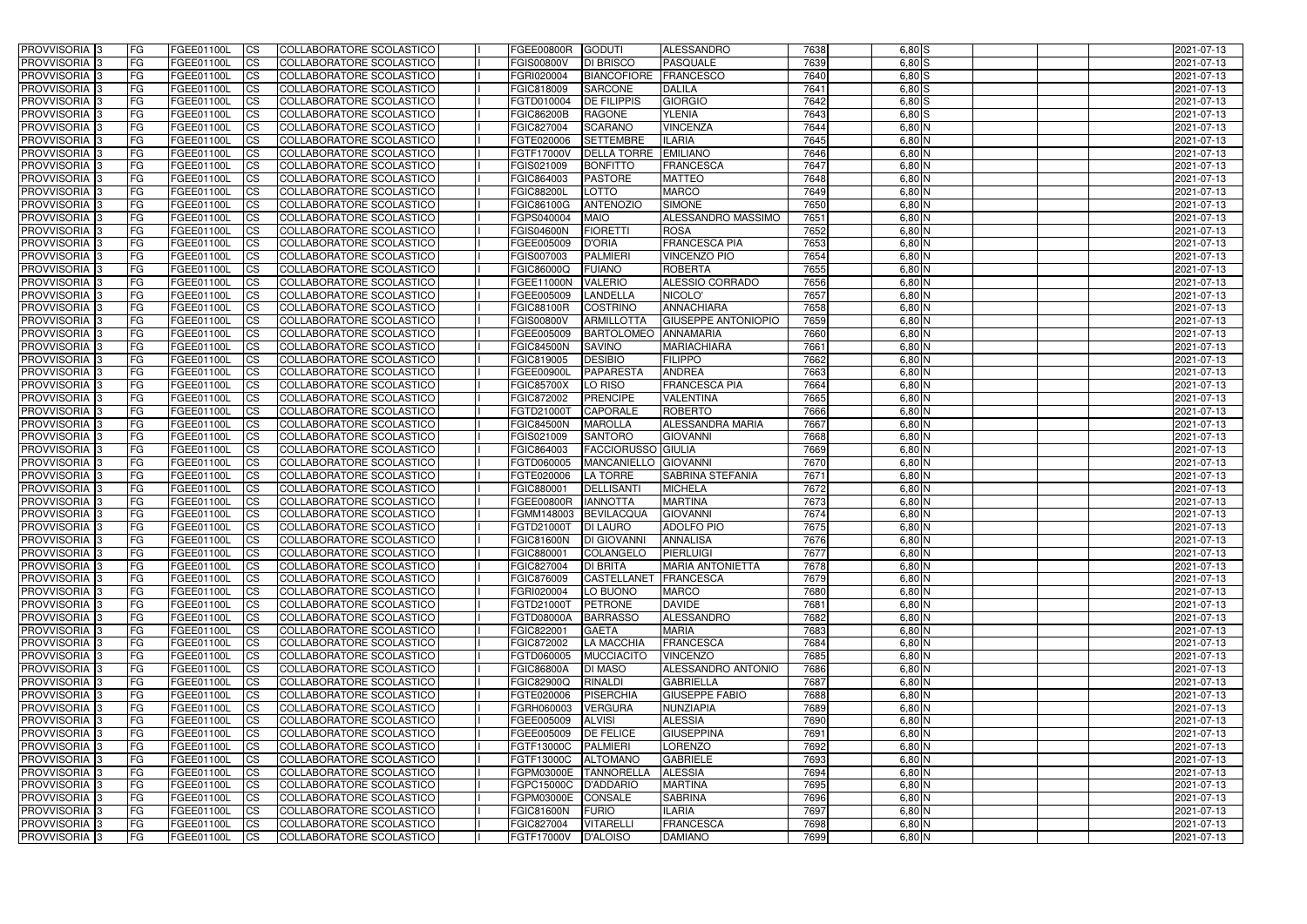| <b>PROVVISORIA</b> 3                                 | l FG            | FGEE01100L               | <b>ICS</b>             | COLLABORATORE SCOLASTICO                                    | FGRH060003                      | <b>DIANI</b>                        | <b>IOLE</b>                    | 7700         | $6,80$ N             | 2021-07-13               |
|------------------------------------------------------|-----------------|--------------------------|------------------------|-------------------------------------------------------------|---------------------------------|-------------------------------------|--------------------------------|--------------|----------------------|--------------------------|
| <b>PROVVISORIA 3</b>                                 | FG              | FGEE01100L               | <b>ICS</b>             | COLLABORATORE SCOLASTICO                                    | <b>FGVC01000C</b>               | <b>CATENAZZO</b>                    | <b>MARIA PIA</b>               | 7701         | $6,80$ N             | 2021-07-13               |
| PROVVISORIA <sup>1</sup> 3                           | FG              | FGEE01100L               | <b>CS</b>              | <b>COLLABORATORE SCOLASTICO</b>                             | FGEE099004                      | <b>MARTINO</b>                      | <b>MADDALENA</b>               | 7702         | 6,80 N               | 2021-07-13               |
| PROVVISORIA                                          | FG              | FGEE01100L               | <b>CS</b>              | COLLABORATORE SCOLASTICO                                    | FGEE005009                      | <b>SCOPECE</b>                      | <b>DEBORA</b>                  | 7703         | 6,80 N               | 2021-07-13               |
| <b>PROVVISORIA 3</b>                                 | FG              | FGEE01100L               | <b>CS</b>              | COLLABORATORE SCOLASTICO                                    | <b>FGMM00400C</b>               | <b>CRIASIA</b>                      | <b>NICOLETTA</b>               | 7704         | $6,80$ N             | 2021-07-13               |
| PROVVISORIA <sup>1</sup> 3                           | FG              | FGEE01100L               | <b>CS</b>              | COLLABORATORE SCOLASTICO                                    | FGIC822001                      | SPAGNUOLO                           | <b>ELISA</b>                   | 7705         | $6,80$ N             | 2021-07-13               |
| PROVVISORIA <sup>1</sup> 3                           | FG              | FGEE01100L               | <b>CS</b>              | COLLABORATORE SCOLASTICO                                    | FGTD02000P                      | <b>GRIECO</b>                       | <b>DAVIDE</b>                  | 7706         | $6,80$ N             | 2021-07-13               |
| PROVVISORIA 3                                        | FG              | FGEE01100L               | <b>ICS</b>             | COLLABORATORE SCOLASTICO                                    | FGIC819005                      | <b>TARANTINC</b>                    | <b>ANNARITA</b>                | 7707         | $6,80$ N             | 2021-07-13               |
| PROVVISORIA 3                                        | FG              | FGEE01100L               | <b>CS</b>              | COLLABORATORE SCOLASTICO                                    | FGIC85800Q                      | <b>PUOPOLO</b>                      | <b>VITO</b>                    | 7708         | $6,80$ N             | 2021-07-13               |
| PROVVISORIA 3                                        | <b>FG</b>       | FGEE01100L               | <b>ICS</b>             | COLLABORATORE SCOLASTICO                                    | FGPS010008                      | <b>MARCONE</b>                      | <b>EVA</b>                     | 7709         | $6,80$ N             | 2021-07-13               |
| <b>PROVVISORIA</b> 3                                 | FG              | FGEE01100L               | <b>ICS</b>             | COLLABORATORE SCOLASTICO                                    | FGPS010008                      | <b>FESTA</b>                        | <b>GABRIELE</b>                | 7710         | $6,80$ N             | 2021-07-13               |
| <b>PROVVISORIA</b>                                   | FG              | FGEE01100L               | <b>ICS</b>             | COLLABORATORE SCOLASTICO                                    | FGIC86000Q                      | <b>BELVITO</b>                      | <b>DAVIDE</b>                  | 7711         | $6,80$ N             | 2021-07-13               |
| <b>PROVVISORIA</b>                                   | FG              | FGEE01100L               | <b>ICS</b>             | COLLABORATORE SCOLASTICO                                    | FGIC818009                      | <b>NAVAZIO</b>                      | <b>MARIA LUCIA</b>             | 7712         | $6,80$ N             | 2021-07-13               |
| <b>PROVVISORIA</b>                                   | FG              | FGEE01100L               | <b>ICS</b>             | COLLABORATORE SCOLASTICO                                    | <b>FGMM15400A</b>               | KORBEL                              | <b>JONATHAN</b>                | 7713         | 6,80 N               | 2021-07-13               |
| <b>PROVVISORIA</b>                                   | FG              | FGEE01100L               | <b>ICS</b>             | COLLABORATORE SCOLASTICO                                    | FGTF13000C                      | POZZUTO                             | <b>GIOVANNI</b>                | 7714         | $6,80$ N             | 2021-07-13               |
| <b>PROVVISORIA</b>                                   | FG              | FGEE01100L               | <b>ICS</b>             | COLLABORATORE SCOLASTICO                                    | FGIC827004                      | <b>BOZZINO</b>                      | <b>LUCIA</b>                   | 7715         | $6,80$ N             | 2021-07-13               |
| <b>PROVVISORIA</b>                                   | FG              | FGEE01100L               | <b>ICS</b>             | COLLABORATORE SCOLASTICO                                    | FGTF17000V                      | <b>STRACCIALINI</b>                 | <b>EMILIANO</b>                | 7716         | 6,80 N               | 2021-07-13               |
| <b>PROVVISORIA</b>                                   | FG              | FGEE01100L               | <b>ICS</b>             | COLLABORATORE SCOLASTICO                                    | <b>FGMM00700X</b>               | <b>FISCHIETTO</b>                   | <b>ALDO ANTONIO</b>            | 7717         | 6,80 N               | 2021-07-13               |
| PROVVISORIA 3                                        | FG              | FGEE01100L               | <b>ICS</b>             | COLLABORATORE SCOLASTICO                                    | FGIC821005                      | <b>ZIMOTTI</b>                      | <b>MICHELE</b>                 | 7718         | 6,80 N               | 2021-07-13               |
| PROVVISORIA <sup>1</sup> 3                           | FG              | FGEE01100L               | <b>ICS</b>             | COLLABORATORE SCOLASTICO                                    | FGTD08000A                      | <b>MORLINO</b>                      | <b>SIMONA</b>                  | 7719         | 6,80 N               | 2021-07-13               |
| PROVVISORIA <sup>3</sup>                             | FG              | FGEE01100L               | <b>ICS</b>             | COLLABORATORE SCOLASTICO                                    | <b>FGIC83800E</b>               | CROCE                               | <b>FELICE</b><br><b>MILENA</b> | 7720         | $6,80$ N             | 2021-07-13               |
| PROVVISORIA 3                                        | FG              | FGEE01100L               | <b>ICS</b>             | COLLABORATORE SCOLASTICO                                    | FGIS044002                      | <b>POLI</b>                         | <b>MARIATERESA</b>             | 7721         | $6,80$ N             | 2021-07-13               |
| PROVVISORIA <sup>3</sup><br>PROVVISORIA <sup>3</sup> | FG              | FGEE01100L<br>FGEE01100L | <b>ICS</b>             | <b>COLLABORATORE SCOLASTICO</b><br>COLLABORATORE SCOLASTICO | FGIC818009                      | <b>SANTARELLA</b><br><b>DIMMITO</b> | <b>ORIANA</b>                  | 7722<br>7723 | $6,80$ N<br>$6,80$ N | 2021-07-13               |
| PROVVISORIA <sup>3</sup>                             | FG<br>FG        | FGEE01100L               | <b>CS</b><br><b>CS</b> | <b>COLLABORATORE SCOLASTICO</b>                             | <b>FGIC84600D</b><br>FGIC82900Q | <b>GAMBUTO</b>                      | <b>MICHELE</b>                 | 7724         | 6,80 N               | 2021-07-13<br>2021-07-13 |
| PROVVISORIA <sup>1</sup> 3                           | FG              | FGEE01100L               | <b>ICS</b>             | COLLABORATORE SCOLASTICO                                    | FGIC82900Q                      | <b>DE SALVIA</b>                    | <b>FRANCESCO</b>               | 7725         | $6,80$ N             | 2021-07-13               |
| PROVVISORIA 3                                        | FG              | FGEE01100L               | <b>ICS</b>             | COLLABORATORE SCOLASTICO                                    | <b>FGMM00700X</b>               | <b>FISCHIETTO</b>                   | <b>VITO</b>                    | 7726         | $6,80$ N             | 2021-07-13               |
| PROVVISORIA                                          | FG              | FGEE01100L               | <b>ICS</b>             | COLLABORATORE SCOLASTICO                                    | <b>FGIC85400C</b>               | <b>LAMONACA</b>                     | ADDOLORATA                     | 7727         | $6,80$ N             | 2021-07-13               |
| PROVVISORIA                                          | FG              | FGEE01100L               | <b>CS</b>              | <b>COLLABORATORE SCOLASTICO</b>                             | <b>FGMM00700X</b>               | <b>NACCHIERO</b>                    | <b>ANDREA</b>                  | 7728         | 6,80 N               | 2021-07-13               |
| PROVVISORIA                                          | FG              | FGEE01100L               | <b>CS</b>              | COLLABORATORE SCOLASTICO                                    | FGEE112009                      | <b>DELLI QUADRI</b>                 | <b>NOEMI</b>                   | 7729         | 6,80 N               | 2021-07-13               |
| PROVVISORIA                                          | FG              | FGEE01100L               | <b>CS</b>              | COLLABORATORE SCOLASTICO                                    | FGIS007003                      | <b>CURATOLO</b>                     | PASQUALE                       | 7730         | 6,80 N               | 2021-07-13               |
| PROVVISORIA <sup>1</sup> 3                           | FG              | FGEE01100L               | <b>CS</b>              | COLLABORATORE SCOLASTICO                                    | <b>FGIS04600N</b>               | <b>PANDISCIA</b>                    | <b>VERONICA</b>                | 7731         | $6,80$ N             | 2021-07-13               |
| PROVVISORIA <sup>1</sup> 3                           | FG              | FGEE01100L               | <b>CS</b>              | COLLABORATORE SCOLASTICO                                    | FGIC872002                      | <b>VIGONE</b>                       | <b>ANGELA</b>                  | 7732         | 6,80 N               | 2021-07-13               |
| PROVVISORIA 3                                        | FG              | FGEE01100L               | <b>CS</b>              | COLLABORATORE SCOLASTICO                                    | FGTF13000C                      | <b>MERCURIO</b>                     | <b>ANTONIA</b>                 | 7733         | $6,80$ N             | 2021-07-13               |
| PROVVISORIA <sup>1</sup> 3                           | FG              | FGEE01100L               | <b>ICS</b>             | COLLABORATORE SCOLASTICO                                    | FGIC864003                      | <b>D'APOLITO</b>                    | <b>RITA</b>                    | 7734         | $6,80$ N             | 2021-07-13               |
| PROVVISORIA <sup>1</sup> 3                           | <b>FG</b>       | FGEE01100L               | <b>ICS</b>             | COLLABORATORE SCOLASTICO                                    | <b>FGIC85900G</b>               | CAPOBIANCO                          | <b>DORA</b>                    | 7735         | $6,80$ N             | 2021-07-13               |
| PROVVISORIA 3                                        | <b>FG</b>       | FGEE01100L               | <b>ICS</b>             | COLLABORATORE SCOLASTICO                                    | FGIC819005                      | <b>STEFANINI</b>                    | <b>AURELIA</b>                 | 7736         | $6,80$ N             | 2021-07-13               |
| <b>PROVVISORIA</b>                                   | <b>FG</b>       | FGEE01100L               | <b>ICS</b>             | COLLABORATORE SCOLASTICO                                    | FGIS023001                      | <b>LOSAPIO</b>                      | <b>FRANCESCA</b>               | 7737         | $6,80$ N             | 2021-07-13               |
| PROVVISORIA 3                                        | FG              | FGEE01100L               | CS                     | COLLABORATORE SCOLASTICO                                    | <b>FGIS03700V</b>               | BOCOLA                              | <b>ARIANNA</b>                 | 7738         | $6,80$ N             | 2021-07-13               |
| PROVVISORIA 3                                        | <b>FG</b>       | FGEE01100L               | $\mathsf{ICS}$         | COLLABORATORE SCOLASTICO                                    | <b>FGIC85800Q</b>               | <b>GASPARI</b>                      | <b>ANTONIO</b>                 | 7739         | $6,80$ N             | 2021-07-13               |
| PROVVISORIA 3                                        | <b>FG</b>       | <b>FGEE01100L</b>        | $\mathsf{ICS}$         | COLLABORATORE SCOLASTICO                                    | FGIC842006                      | <b>BIANCO</b>                       | <b>LUIGI</b>                   | 7740         | $6,80$ N             | 2021-07-13               |
| PROVVISORIA 3                                        | <b>FG</b>       | FGEE01100L               | $\mathsf{ICS}$         | COLLABORATORE SCOLASTICO                                    | FGIC819005                      | MESSAGGIERO GIOVANNA                |                                | 7741         | $6,80$ N             | 2021-07-13               |
| PROVVISORIA 3                                        | FG              | FGEE01100L               | $\mathsf{ICS}$         | COLLABORATORE SCOLASTICO                                    | <b>FGIC86000Q</b>               | <b>PALMIERI</b>                     | <b>CHIARA</b>                  | 7742         | $6,80$ N             | 2021-07-13               |
| PROVVISORIA 3                                        | l FG            | FGEE01100L               | <b>CS</b>              | COLLABORATORE SCOLASTICO                                    |                                 | FGMM00400C   DI BENEDETTO FRANCESCA |                                | 7743         | $6,80$ N             | 2021-07-13               |
| PROVVISORIA 3                                        | <b>FG</b>       | FGEE01100L               | <b>CS</b>              | COLLABORATORE SCOLASTICO                                    | <b>FGIC84500N</b>               | <b>BELVITO</b>                      | <b>GIANFRANCO</b>              | 7744         | $6,80$ N             | 2021-07-13               |
| PROVVISORIA <sup>3</sup>                             | FG              | FGEE01100L               | <b>CS</b>              | COLLABORATORE SCOLASTICO                                    | FGPC160003                      | <b>SBARILE</b>                      | <b>SIMONA</b>                  | 7745         | $6,80$ N             | 2021-07-13               |
| PROVVISORIA 3                                        | FG              | FGEE01100L               | <b>CS</b>              | COLLABORATORE SCOLASTICO                                    | <b>FGIS00800V</b>               | <b>SANTOLUPO</b>                    | <b>DOMENICO</b>                | 7746         | $6,80$ N             | 2021-07-13               |
| PROVVISORIA 3                                        | <b>FG</b>       | FGEE01100L               | <b>CS</b>              | COLLABORATORE SCOLASTICO                                    | <b>FGIC80800P</b>               | <b>DI MAURO</b>                     | <b>ALESSANDRA</b>              | 7747         | $6,80$ N             | 2021-07-13               |
| PROVVISORIA 3                                        | <b>FG</b>       | <b>FGEE01100L</b>        | <b>CS</b>              | COLLABORATORE SCOLASTICO                                    | FGPS040004                      | <b>TISCIA</b>                       | <b>LUCIA</b>                   | 7748         | $6,80$ N             | 2021-07-13               |
| PROVVISORIA 3                                        | <b>FG</b>       | FGEE01100L               | <b>CS</b>              | COLLABORATORE SCOLASTICO                                    | FGMM00400C BISCOTTI             |                                     | <b>FABIANA CONCETTA</b>        | 7749         | $6,80$ N             | 2021-07-13               |
| PROVVISORIA 3                                        | <b>FG</b>       | FGEE01100L               | <b>CS</b>              | COLLABORATORE SCOLASTICO                                    | <b>FGIC81600N</b>               | <b>SURIANO</b>                      | <b>DAVIDE</b>                  | 7750         | $6,80$ N             | 2021-07-13               |
| PROVVISORIA 3                                        | <b>FG</b>       | FGEE01100L               | <b>CS</b>              | COLLABORATORE SCOLASTICO                                    | FGEE03200N                      | GRIECO                              | <b>GABRIELE</b>                | 7751         | $6,80$ N             | 2021-07-13               |
| PROVVISORIA 3                                        | <b>FG</b>       | FGEE01100L               | <b>CS</b>              | COLLABORATORE SCOLASTICO                                    | FGEE00900L                      | SPAGNUOLO                           | <b>ERICA</b>                   | 7752         | $6,80$ N             | 2021-07-13               |
| PROVVISORIA 3                                        | <b>FG</b>       | FGEE01100L               | <b>CS</b>              | COLLABORATORE SCOLASTICO                                    | <b>FGIC82400L</b>               | <b>ABIUSO</b>                       | <b>ELSINO</b>                  | 7753         | $6,80$ N             | 2021-07-13               |
| PROVVISORIA 3<br>PROVVISORIA 3                       | FG<br><b>FG</b> | FGEE01100L               | <b>CS</b>              | COLLABORATORE SCOLASTICO<br>COLLABORATORE SCOLASTICO        | <b>FGIC80700V</b>               | ROMAGNOLI<br><b>CAPONE</b>          | ENZA<br><b>GIUSEPPE</b>        | 7754<br>7755 | $6,80$ N<br>$6,80$ N | 2021-07-13               |
| PROVVISORIA 3                                        | <b>FG</b>       | FGEE01100L<br>FGEE01100L | <b>CS</b><br><b>CS</b> | COLLABORATORE SCOLASTICO                                    | FGIC86000Q<br>FGIC818009        | CANDELINO                           | <b>MARY ROSA</b>               | 7756         | $6,80$ N             | 2021-07-13<br>2021-07-13 |
| PROVVISORIA 3                                        | FG              | FGEE01100L               | <b>CS</b>              | COLLABORATORE SCOLASTICO                                    | FGIC872002                      | <b>PALUMBO</b>                      | <b>ORAZIO</b>                  | 7757         | $6,80$ N             | 2021-07-13               |
| PROVVISORIA 3                                        | FG              | <b>FGEE01100L</b>        | <b>CS</b>              | COLLABORATORE SCOLASTICO                                    | FGEE00800R BELFIORE             |                                     | <b>ARIANNA</b>                 | 7758         | $6,80$ N             | 2021-07-13               |
| PROVVISORIA 3                                        | <b>FG</b>       | FGEE01100L               | <b>CS</b>              | COLLABORATORE SCOLASTICO                                    | <b>FGIC82900Q</b>               | CASTRIOTTA                          | <b>DAVIDE PIO</b>              | 7759         | $6,80$ N             | 2021-07-13               |
| PROVVISORIA 3                                        | <b>FG</b>       | FGEE01100L               | $\overline{\text{CS}}$ | COLLABORATORE SCOLASTICO                                    | FGIC86000Q MARTINELLI           |                                     | <b>MARIA</b>                   | 7760         | $6,80$ N             | 2021-07-13               |
| PROVVISORIA 3                                        | <b>FG</b>       | FGEE01100L               | $\overline{\text{CS}}$ | COLLABORATORE SCOLASTICO                                    | FGMM00400C DE PASCALE           |                                     | <b>CLAUDIA MARIA SOLE</b>      | 7761         | $6,80$ N             | 2021-07-13               |
|                                                      |                 |                          |                        |                                                             |                                 |                                     |                                |              |                      |                          |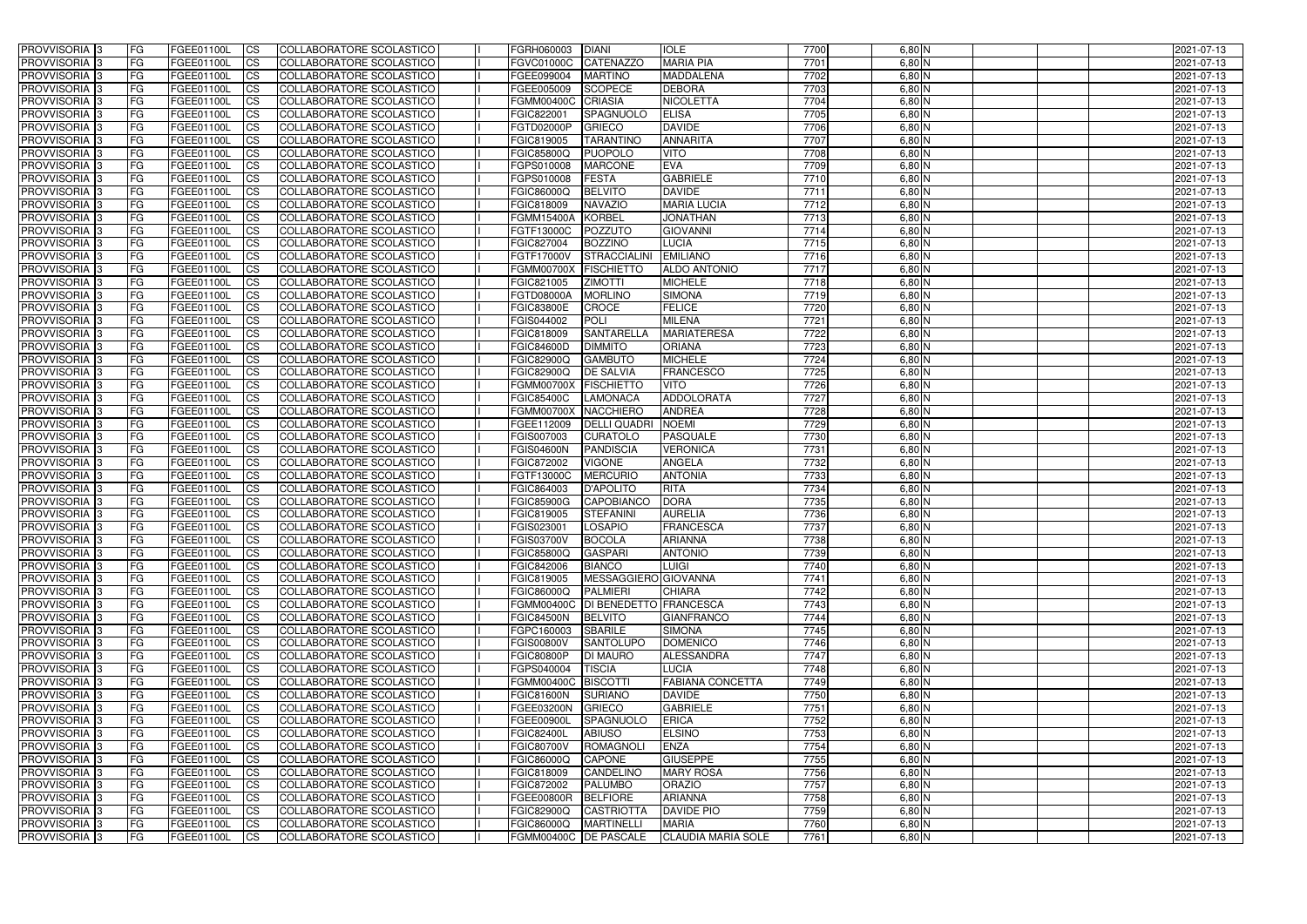| <b>PROVVISORIA</b> 3                                 | FG         | FGEE01100L                      | <b>ICS</b>              | COLLABORATORE SCOLASTICO                                    | FGPC160003                                 | <b>LONGO</b>                            | <b>EMANUELE</b>                    | 7762         | $6,80$ N             |    | 2021-07-13               |
|------------------------------------------------------|------------|---------------------------------|-------------------------|-------------------------------------------------------------|--------------------------------------------|-----------------------------------------|------------------------------------|--------------|----------------------|----|--------------------------|
| <b>PROVVISORIA 3</b>                                 | FG         | FGEE01100L                      | <b>CS</b>               | COLLABORATORE SCOLASTICO                                    | FGIS048009                                 | GIANNATEMPO FRANCESCO                   |                                    | 7763         | $6,80$ N             |    | 2021-07-13               |
| PROVVISORIA <sup>3</sup>                             | FG         | FGEE01100L                      | <b>CS</b>               | COLLABORATORE SCOLASTICO                                    | <b>FGVC01000C</b>                          | PAPA                                    | <b>CRISTIAN CARMINE</b>            | 7764         | 6,80 N               |    | 2021-07-13               |
| PROVVISORIA <sup>3</sup>                             | FG         | FGEE01100L                      | <b>CS</b>               | COLLABORATORE SCOLASTICO                                    | FGRH060003                                 | DANZA                                   | <b>MARIKA LAURA</b>                | 7765         | 6,80 N               |    | 2021-07-13               |
| PROVVISORIA <sup>1</sup> 3                           | FG         | FGEE01100L                      | <b>CS</b>               | COLLABORATORE SCOLASTICO                                    | FGIS06100Q                                 | <b>DI BARI</b>                          | <b>GIUSEPPE</b>                    | 7766         | $6,80$ N             |    | 2021-07-13               |
| PROVVISORIA <sup>3</sup>                             | FG         | FGEE01100L                      | <b>CS</b>               | COLLABORATORE SCOLASTICO                                    | FGIS048009                                 | <b>COLETTA</b>                          | <b>MARIANGELA</b>                  | 7767         | $6,80$ N             |    | 2021-07-13               |
| PROVVISORIA 3                                        | FG         | FGEE01100L                      | <b>CS</b>               | COLLABORATORE SCOLASTICO                                    | <b>FGIC87000A</b>                          | <b>DI GIULIO</b>                        | <b>MARIANO</b>                     | 7768         | $6,80$ N             |    | 2021-07-13               |
| PROVVISORIA 3                                        | FG         | <b>FGEE01100L</b>               | <b>CS</b>               | COLLABORATORE SCOLASTICO                                    | FGIC842006                                 | <b>DANESE</b>                           | <b>FRANCESCA ROSA</b>              | 7769         | $6,80$ N             |    | 2021-07-13               |
| PROVVISORIA 3                                        | FG         | FGEE01100L                      | <b>CS</b>               | COLLABORATORE SCOLASTICO                                    | FGTD010004                                 | FERRELLI                                | <b>FEDERICA</b>                    | 7770         | $6,80$ N             |    | 2021-07-13               |
| PROVVISORIA <sup>3</sup>                             | FG         | FGEE01100L                      | $\overline{c}$          | COLLABORATORE SCOLASTICO                                    | <b>FGIC86600P</b>                          | <b>ARDÒ</b>                             | <b>MARIA GABRIELLA</b>             | 7771         | $6,80$ N             |    | 2021-07-13               |
| PROVVISORIA <sup>3</sup>                             | FG         | FGEE01100L                      | <b>CS</b>               | COLLABORATORE SCOLASTICO                                    | <b>FGIC85700X</b>                          | <b>BISCOTTI</b>                         | <b>MARIANGELA</b>                  | 7772         | $6,80$ N             |    | 2021-07-13               |
| PROVVISORIA <sup>3</sup>                             | FG         | FGEE01100L                      | <b>CS</b>               | COLLABORATORE SCOLASTICO                                    | FGPS040004                                 | <b>GENTILE</b>                          | <b>ANTONELLA SVEVA</b>             | 7773         | $6,80$ N             |    | 2021-07-13               |
| <b>PROVVISORIA</b> 3                                 | FG         | FGEE01100L                      | <b>I</b> CS             | COLLABORATORE SCOLASTICO                                    | <b>FGIC86000Q</b>                          | <b>CARUSILLO</b>                        | <b>MARCO</b>                       | 7774         | $6,80$ N             |    | 2021-07-13               |
| PROVVISORIA <sup>3</sup>                             | FG         | FGEE01100L                      | <b>I</b> CS             | COLLABORATORE SCOLASTICO                                    | <b>FGTD08000A</b>                          | <b>CUTTANO</b>                          | <b>TIZIANA</b>                     | 7775         | 6,80 N               |    | 2021-07-13               |
| PROVVISORIA <sup>3</sup>                             | FG         | FGEE01100L                      | <b>I</b> CS             | COLLABORATORE SCOLASTICO                                    | <b>FGTD08000A</b>                          | PIGLIONICA                              | <b>ANDREA</b>                      | 7776         | $6,80$ N             | IS | 2021-07-13               |
| <b>PROVVISORIA</b> 3                                 | FG         | FGEE01100L                      | <b>I</b> CS             | <b>COLLABORATORE SCOLASTICO</b>                             | <b>FGIS05900Q</b>                          | <b>DOTOLI</b>                           | <b>STEFANO</b>                     | 7777         | 6,80 N               |    | 2021-07-13               |
| <b>PROVVISORIA</b> 3                                 | FG         | FGEE01100L                      | <b>I</b> CS             | COLLABORATORE SCOLASTICO                                    | FGEE01100L                                 | <b>ACETO</b>                            | <b>LUCIA</b>                       | 7778         | 6,80 N               |    | 2021-07-13               |
| PROVVISORIA 3                                        | FG         | FGEE01100L                      | <b>CS</b>               | COLLABORATORE SCOLASTICO                                    | <b>FGEE00900L</b>                          | <b>DEL PRIORE</b>                       | <b>MICHELE</b>                     | 7779         | 6,80 N               |    | 2021-07-13               |
| PROVVISORIA <sup>3</sup>                             | FG.        | FGEE01100L                      | <b>ICS</b>              | COLLABORATORE SCOLASTICO                                    | <b>FGIC85700X</b>                          | <b>FOGLIO</b>                           | <b>STELLA</b>                      | 7780         | $6,80$ N             |    | 2021-07-13               |
| PROVVISORIA <sup>3</sup>                             | FG         | FGEE01100L                      | <b>I</b> CS             | COLLABORATORE SCOLASTICO                                    | FGIS05900Q                                 | <b>NATALINO</b>                         | <b>MARIA PIA</b>                   | 7781         | $6,80$ N             |    | 2021-07-13               |
| PROVVISORIA <sup>3</sup>                             | FG         | FGEE01100L                      | <b>I</b> CS             | COLLABORATORE SCOLASTICO                                    | FGIC819005                                 | <b>RAUSEO</b>                           | <b>EUPLIO</b>                      | 7782         | $6,80$ N             |    | 2021-07-13               |
| PROVVISORIA <sup>3</sup>                             | FG         | FGEE01100L                      | <b>CS</b>               | COLLABORATORE SCOLASTICO                                    | FGIC827004                                 | <b>VITACCHIONE</b>                      | ALESSANDRA                         | 7783         | $6,80$ N             |    | 2021-07-13               |
| PROVVISORIA 3                                        | FG         | FGEE01100L                      | <b>CS</b>               | COLLABORATORE SCOLASTICO                                    | <b>FGIC86200B</b>                          | <b>PETRONI</b>                          | <b>DANIELA</b>                     | 7784         | $6,80$ N             |    | 2021-07-13               |
| <b>PROVVISORIA</b> 3                                 | FG         | FGEE01100L                      | <b>CS</b>               | COLLABORATORE SCOLASTICO                                    | <b>FGEE00900L</b>                          | SOLDANO                                 | <b>CARMELA VALENTINA</b>           | 7785         | $6,80$ N             |    | 2021-07-13               |
| PROVVISORIA <sup>3</sup>                             | FG         | FGEE01100L                      | <b>CS</b>               | COLLABORATORE SCOLASTICO                                    | <b>FGIC85900G</b>                          | <b>CIOCIOLA</b>                         | <b>MORENA</b>                      | 7786<br>7787 | $6,80$ N             |    | 2021-07-13               |
| PROVVISORIA <sup>1</sup> 3                           | FG         | FGEE01100L                      | <b>CS</b>               | COLLABORATORE SCOLASTICO                                    | <b>FGIC84500N</b>                          | <b>PATRONE</b>                          | <b>MARIANNA</b>                    |              | $6,80$ N             |    | 2021-07-13               |
| PROVVISORIA 3                                        | FG         | <b>FGEE01100L</b>               | <b>CS</b>               | COLLABORATORE SCOLASTICO                                    | <b>FGIS00800V</b>                          | LEPORE                                  | FRANCESCO PAOLO<br><b>STEFANIA</b> | 7788<br>7789 | $6,80$ N             |    | 2021-07-13               |
| PROVVISORIA <sup>3</sup><br>PROVVISORIA <sup>3</sup> | FG         | FGEE01100L<br><b>FGEE01100L</b> | <b>CS</b>               | COLLABORATORE SCOLASTICO<br>COLLABORATORE SCOLASTICO        | FGIC880001<br>FGIC86000Q                   | <b>ZICOLILLO</b><br><b>LECCESE</b>      | <b>STEFANO</b>                     | 7790         | $6,80$ N<br>6,80 N   |    | 2021-07-13               |
| PROVVISORIA <sup>1</sup> 3                           | FG<br>FG.  | FGEE01100L                      | <b>CS</b><br><b>CS</b>  | COLLABORATORE SCOLASTICO                                    | FGIC842006                                 | PETRUOLI                                | <b>FRANCESCO</b>                   | 7791         | 6,80 N               |    | 2021-07-13<br>2021-07-13 |
| PROVVISORIA <sup>3</sup>                             | FG.        | FGEE01100L                      | <b>CS</b>               | COLLABORATORE SCOLASTICO                                    | FGIC818009                                 | <b>CAPPIELLO</b>                        | <b>SARA</b>                        | 7792         | $6,80$ N             |    | 2021-07-13               |
|                                                      |            |                                 |                         |                                                             |                                            |                                         |                                    |              |                      |    |                          |
|                                                      |            |                                 |                         |                                                             |                                            |                                         |                                    |              |                      |    |                          |
| PROVVISORIA <sup>13</sup>                            | FG         | FGEE01100L                      | $\overline{\text{cs}}$  | COLLABORATORE SCOLASTICO                                    | FGIC864003                                 | <b>TROTTA</b>                           | <b>MATTEO</b>                      | 7793         | $6,80$ N             | IS | 2021-07-13               |
| PROVVISORIA <sup>3</sup>                             | FG         | <b>FGEE01100L</b>               | <b>CS</b>               | COLLABORATORE SCOLASTICO                                    | <b>FGIC85900G</b>                          | <b>MANGANO</b>                          | <b>CLAUDIA</b>                     | 7794         | $6,80$ N             |    | 2021-07-13               |
| PROVVISORIA <sup>3</sup>                             | FG         | <b>FGEE01100L</b>               | <b>CS</b>               | COLLABORATORE SCOLASTICO                                    | <b>FGIC85800Q</b>                          | <b>DE BRITA</b>                         | <b>MADDALENA</b>                   | 7795         | $6,80$ N             |    | 2021-07-13               |
| PROVVISORIA <sup>3</sup>                             | FG         | FGEE01100L                      | $\overline{\text{cs}}$  | COLLABORATORE SCOLASTICO                                    | FGIS007003                                 | <b>FARO</b>                             | <b>GIUSEPPE PIO</b>                | 7796         | $6,80$ N             |    | 2021-07-13               |
| PROVVISORIA <sup>3</sup>                             | FG         | FGEE01100L                      | <b>CS</b>               | <b>COLLABORATORE SCOLASTICO</b>                             | <b>FGIC84400T</b>                          | <b>GAGGIANO</b>                         | <b>ROSA</b>                        | 7797         | $6,80$ N             |    | 2021-07-13               |
| PROVVISORIA <sup>3</sup>                             | FG         | FGEE01100L                      | <b>CS</b>               | COLLABORATORE SCOLASTICO                                    | FGIC827004                                 | <b>DE BELLIS</b>                        | <b>MARIAPAOLA</b>                  | 7798         | $6,80$ N             |    | 2021-07-13               |
| PROVVISORIA 3                                        | FG         | FGEE01100L                      | <b>I</b> CS             | COLLABORATORE SCOLASTICO                                    | FGTF17000V                                 | <b>SAVINO</b>                           | <b>ANTONELLA</b>                   | 7799         | $6,80$ N             |    | 2021-07-13               |
| <b>PROVVISORIA</b> 3                                 | IFG.       | FGEE01100L                      | CS                      | COLLABORATORE SCOLASTICO                                    | <b>FGIC818009</b>                          | <b>MASELLI</b>                          | <b>MILENA</b>                      | 7800         | $6,80$ N             |    | 2021-07-13               |
| PROVVISORIA 3                                        | IFG.       | FGEE01100L                      | <b>ICS</b>              | COLLABORATORE SCOLASTICO                                    | FGEE11000N                                 | CAPODAGLIO                              | <b>RAFFAELLA</b>                   | 7801         | $6,80$ N             |    | 2021-07-13               |
| PROVVISORIA 3                                        | FG         | FGEE01100L<br>FGEE01100L        | <b>CS</b>               | COLLABORATORE SCOLASTICO                                    | <b>FGPS08000E</b>                          | <b>MASSA</b>                            | <b>GIANLUIGI</b>                   | 7802         | $6,80$ N             |    | 2021-07-13               |
| PROVVISORIA 3                                        | FG<br>FG   | FGEE01100L                      | <b>CS</b><br><b>ICS</b> | COLLABORATORE SCOLASTICO                                    | <b>FGIC86600P</b><br><b>FGPC15000C</b>     | <b>AGOSTINELLI</b><br><b>DI GIOVINE</b> | <b>DANIELA</b><br><b>LUIGIA</b>    | 7803         | $6,80$ N             |    | 2021-07-13               |
| PROVVISORIA 3<br>PROVVISORIA 3                       | FG         | FGEE01100L                      | <b>CS</b>               | <b>COLLABORATORE SCOLASTICO</b><br>COLLABORATORE SCOLASTICO | FGIC848005                                 | SOCCIO                                  | <b>LOREDANA</b>                    | 7804<br>7805 | $6,80$ N<br>$6,80$ N |    | 2021-07-13<br>2021-07-13 |
| PROVVISORIA 3                                        | FG         | FGEE01100L                      | <b>CS</b>               | COLLABORATORE SCOLASTICO                                    | FGTE020006                                 | <b>DE NIDO</b>                          | <b>ANNA RITA NOEMI</b>             | 7806         | $6,80$ N             |    | 2021-07-13               |
| <b>PROVVISORIA</b> 3                                 | <b>FG</b>  | FGEE01100L                      | <b>CS</b>               | COLLABORATORE SCOLASTICO                                    | <b>FGIC83800E</b>                          | LAUDA                                   | <b>PAMELA</b>                      | 7807         | $6,80$ N             |    | 2021-07-13               |
| PROVVISORIA 3                                        | FG         | FGEE01100L                      | <b>CS</b>               | COLLABORATORE SCOLASTICO                                    | <b>FGIC82900Q</b>                          | <b>RINALDI</b>                          | <b>MARIANNA RITA</b>               | 7808         | $6,80$ N             |    | 2021-07-13               |
| PROVVISORIA 3                                        | FG         | FGEE01100L                      | <b>CS</b>               | COLLABORATORE SCOLASTICO                                    | FGPS010008                                 | CASTRIOTA                               | <b>OSVALDO</b>                     | 7809         | $6,80$ N             |    | 2021-07-13               |
| PROVVISORIA 3                                        | FG         | FGEE01100L                      | <b>CS</b>               | COLLABORATORE SCOLASTICO                                    | <b>FGIC85800Q</b>                          | <b>VISCECCHIA</b>                       | <b>LEONARDO</b>                    | 7810         | $6,80$ N             |    | 2021-07-13               |
| PROVVISORIA 3                                        | FG         | FGEE01100L                      | <b>CS</b>               | COLLABORATORE SCOLASTICO                                    | <b>FGIC86600P</b>                          | <b>PACILLI</b>                          | <b>PASQUINA</b>                    | 7811         | $6,80$ N             |    | 2021-07-13               |
| PROVVISORIA 3                                        | FG         | FGEE01100L                      | <b>CS</b>               | COLLABORATORE SCOLASTICO                                    | FGPM03000E                                 | <b>FATTIBENE</b>                        | <b>CINZIA</b>                      | 7812         | $6,80$ N             |    | 2021-07-13               |
| <b>PROVVISORIA</b> 3                                 | IFG.       | FGEE01100L                      | <b>CS</b>               | COLLABORATORE SCOLASTICO                                    | <b>FGIC85800Q</b>                          | PICCOLO                                 | <b>GIUSEPPE</b>                    | 7813         | $6,80$ N             |    | 2021-07-13               |
| <b>PROVVISORIA</b> 3                                 | IFG.       | FGEE01100L                      | <b>CS</b>               | COLLABORATORE SCOLASTICO                                    | FGTD060005                                 | <b>MARINARO</b>                         | <b>ANTONIA</b>                     | 7814         | $6,80$ N             |    | 2021-07-13               |
| PROVVISORIA 3                                        | <b>IFG</b> | FGEE01100L                      | <b>CS</b>               | <b>COLLABORATORE SCOLASTICO</b>                             | <b>FGIC85800Q</b>                          | <b>BATTAGLIA</b>                        | <b>FRANCESCA</b>                   | 7815         | $6,80$ N             |    | 2021-07-13               |
| PROVVISORIA 3                                        | <b>IFG</b> | FGEE01100L                      | <b>CS</b>               | COLLABORATORE SCOLASTICO                                    | FGTF17000V                                 | <b>CAPUTO</b>                           | <b>LUIGIA</b>                      | 7816         | $6,80$ N             |    | 2021-07-13               |
| PROVVISORIA 3                                        | IFG.       | <b>FGEE01100L</b>               | <b>CS</b>               | COLLABORATORE SCOLASTICO                                    | FGEE01200C                                 | <b>FUIANO</b>                           | <b>ANNA LISA</b>                   | 7817         | $6,79$ N             |    | 2021-07-13               |
| PROVVISORIA 3                                        | FG         | FGEE01100L                      | <b>CS</b>               | COLLABORATORE SCOLASTICO                                    | <b>FGVC01000C</b>                          | LOPS                                    | <b>NUNZIO</b>                      | 7818         | $6,78$ $S$           |    | 2021-07-13               |
| PROVVISORIA 3                                        | <b>FG</b>  | FGEE01100L                      | <b>CS</b>               | COLLABORATORE SCOLASTICO                                    | FGTE020006                                 | CONTICELLI                              | <b>TIZIANA MARIA</b>               | 7819         | $6,78$ $S$           |    | 2021-07-13               |
| PROVVISORIA 3                                        | FG         | <b>FGEE01100L</b>               | <b>CS</b>               | COLLABORATORE SCOLASTICO                                    | FGPS040004                                 | <b>DI TARANTO</b>                       | <b>FRANCESCO PAOLO</b>             | 7820         | $6,78$ N             |    | 2021-07-13               |
| <b>PROVVISORIA</b> 3                                 | FG         | FGEE01100L                      | <b>ICS</b>              | COLLABORATORE SCOLASTICO                                    | FGEE00900L                                 | <b>DI PALMA</b>                         | <b>CLAUDIA</b>                     | 7821         | $6,78$ N             |    | 2021-07-13               |
| PROVVISORIA 3<br>PROVVISORIA 3                       | FG<br> FG  | FGEE01100L<br>FGEE01100L        | <b>CS</b><br><b>CS</b>  | COLLABORATORE SCOLASTICO<br>COLLABORATORE SCOLASTICO        | <b>FGTD08000A</b><br>FGEE11000N CIAVARELLA | <b>DRAGANO</b>                          | <b>LUCIA</b><br><b>ANTONIETTA</b>  | 7822<br>7823 | 6,78 N<br>$6,78$ N   |    | 2021-07-13<br>2021-07-13 |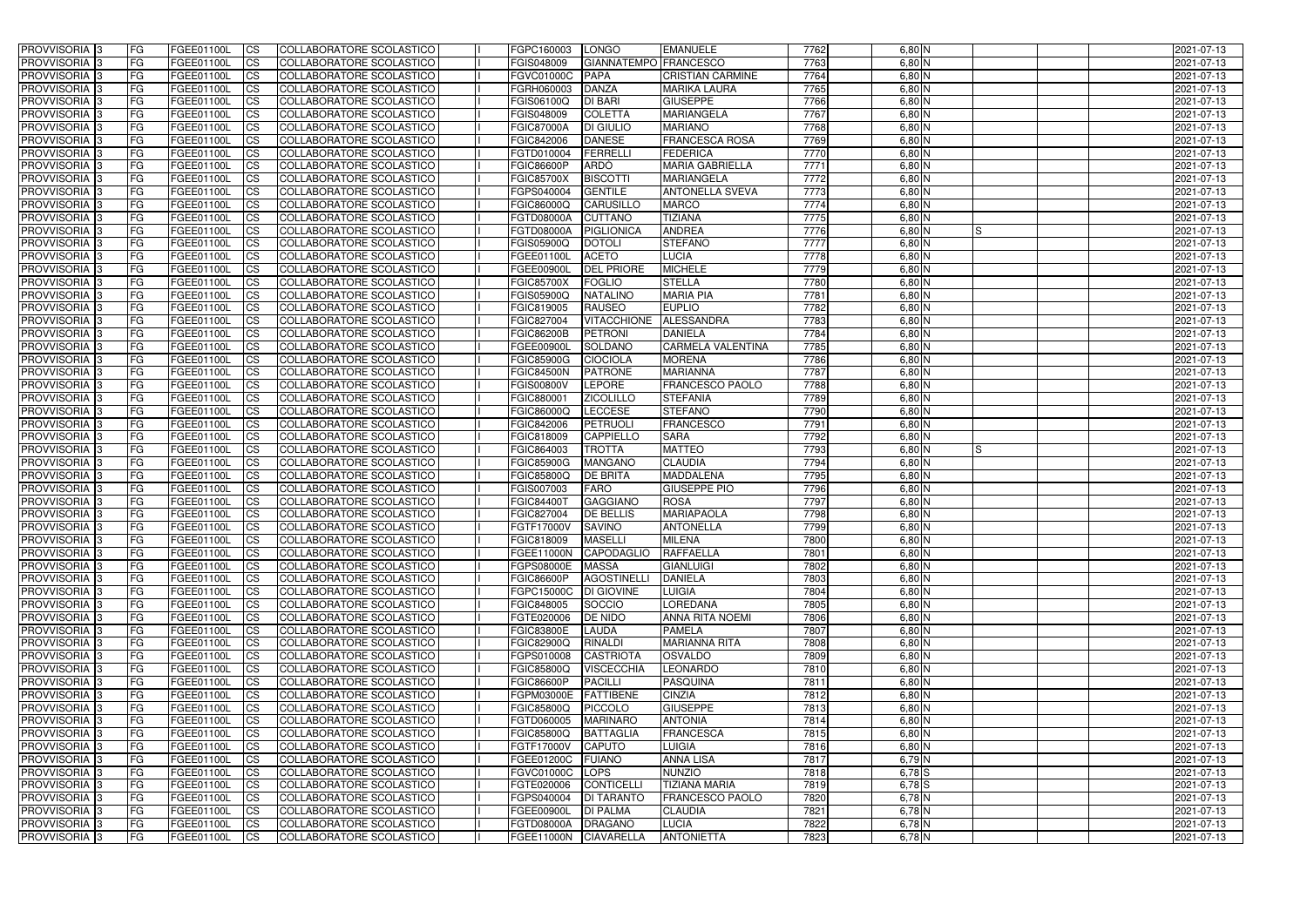| <b>PROVVISORIA</b> 3                                 | l FG                   | FGEE01100L               | <b>ICS</b>              | COLLABORATORE SCOLASTICO                             | <b>FGIC86200B</b>                  | <b>SALVATORE</b>            | <b>ANTONIETTA</b>                    | 7824         | $6,78$ N             | 2021-07-13               |
|------------------------------------------------------|------------------------|--------------------------|-------------------------|------------------------------------------------------|------------------------------------|-----------------------------|--------------------------------------|--------------|----------------------|--------------------------|
| <b>PROVVISORIA 3</b>                                 | FG                     | FGEE01100L               | <b>ICS</b>              | COLLABORATORE SCOLASTICO                             | FGIC842006                         | <b>PUORRO</b>               | <b>MARIA ASSUNTA</b>                 | 7825         | $6,77$ $S$           | 2021-07-13               |
| PROVVISORIA <sup>1</sup> 3                           | FG                     | FGEE01100L               | <b>CS</b>               | <b>COLLABORATORE SCOLASTICO</b>                      | <b>FGIC86800A</b>                  | <b>VIOLANO</b>              | <b>DOMENICO</b>                      | 7826         | $6,77$ $S$           | 2021-07-13               |
| PROVVISORIA                                          | FG                     | FGEE01100L               | <b>CS</b>               | COLLABORATORE SCOLASTICO                             | FGIC819005                         | <b>CHIRICO</b>              | <b>MARIA</b>                         | 7827         | $6,77$ N             | 2021-07-13               |
| PROVVISORIA <sup>1</sup> 3                           | FG                     | FGEE01100L               | <b>CS</b>               | COLLABORATORE SCOLASTICO                             | FGTF13000C                         | <b>VISCIO</b>               | <b>BIAGIO</b>                        | 7828         | $6,77$ N             | 2021-07-13               |
| PROVVISORIA <sup>1</sup> 3                           | FG                     | FGEE01100L               | <b>CS</b>               | COLLABORATORE SCOLASTICO                             | <b>FGIC81600N</b>                  | <b>SOLOMITA</b>             | <b>SALVATORE</b>                     | 7829         | $6,77$ N             | 2021-07-13               |
| PROVVISORIA <sup>1</sup> 3                           | FG                     | FGEE01100L               | <b>CS</b>               | COLLABORATORE SCOLASTICO                             | FGIS01300A                         | <b>SACCIA</b>               | <b>GIUSEPPINA</b>                    | 7830         | $6,77$ N             | 2021-07-13               |
| PROVVISORIA 3                                        | FG                     | FGEE01100L               | <b>ICS</b>              | COLLABORATORE SCOLASTICO                             | <b>FGIC84600D</b>                  | <b>CAVALLO</b>              | <b>MICHEILA</b>                      | 7831         | $6,75$ S             | 2021-07-13               |
| PROVVISORIA 3                                        | <b>FG</b>              | FGEE01100L               | <b>CS</b>               | COLLABORATORE SCOLASTICO                             | FGRH060003                         | <b>VINCITORIO</b>           | <b>MARISA</b>                        | 7832         | $6,75$ $S$           | 2021-07-13               |
| PROVVISORIA 3                                        | <b>FG</b>              | FGEE01100L               | <b>ICS</b>              | COLLABORATORE SCOLASTICO                             | FGIC818009                         | <b>ZULLO</b>                | <b>MARIA GRAZIA</b>                  | 7833         | $6,75$ S             | 2021-07-13               |
| PROVVISORIA 3                                        | FG                     | FGEE01100L               | <b>CS</b>               | COLLABORATORE SCOLASTICO                             | <b>FGIC83800E</b>                  | <b>FORLEO</b>               | <b>ONOFRIO</b>                       | 7834         | $6,75$ $S$           | 2021-07-13               |
| <b>PROVVISORIA</b>                                   | FG                     | FGEE01100L               | <b>CS</b>               | COLLABORATORE SCOLASTICO                             | <b>FGIC86200B</b>                  | <b>RUCCI</b>                | <b>MARIA</b>                         | 7835         | $6,75$ S             | 2021-07-13               |
| <b>PROVVISORIA</b>                                   | FG                     | FGEE01100L               | <b>ICS</b>              | COLLABORATORE SCOLASTICO                             | <b>FGIC81600N</b>                  | <b>BALLARANO</b>            | <b>RICCARDO</b>                      | 7836         | $6,75$ S             | 2021-07-13               |
| <b>PROVVISORIA</b>                                   | FG                     | FGEE01100L               | <b>ICS</b>              | COLLABORATORE SCOLASTICO                             | FGIC818009                         | <b>MELILLO</b>              | <b>CHIARA</b>                        | 7837         | $6,75$ N             | 2021-07-13               |
| <b>PROVVISORIA</b>                                   | FG                     | FGEE01100L               | <b>ICS</b>              | COLLABORATORE SCOLASTICO                             | <b>FGIS04600N</b>                  | CANNONE                     | <b>MATTEA</b>                        | 7838         | $6,75$ N             | 2021-07-13               |
| <b>PROVVISORIA</b>                                   | FG                     | FGEE01100L               | <b>ICS</b>              | COLLABORATORE SCOLASTICO                             | FGIS023001                         | <b>CRISTIANO</b>            | <b>ROSARIA</b>                       | 7839         | $6,75$ N             | 2021-07-13               |
| <b>PROVVISORIA</b>                                   | FG                     | FGEE01100L               | <b>ICS</b>              | COLLABORATORE SCOLASTICO                             | FGTE020006                         | <b>STRAZZA</b>              | <b>MIRIAM</b>                        | 7840         | $6,75$ N             | 2021-07-13               |
| <b>PROVVISORIA</b>                                   | FG                     | FGEE01100L               | <b>ICS</b>              | COLLABORATORE SCOLASTICO                             | FGIC872002                         | <b>GRANATIERO</b>           | <b>RAFFAELE</b>                      | 7841         | $6,75$ N             | 2021-07-13               |
| PROVVISORIA 3                                        | FG                     | FGEE01100L               | <b>ICS</b>              | COLLABORATORE SCOLASTICO                             | FGIS06100Q                         | <b>ROMITO</b>               | <b>ANNALUCIA</b>                     | 7842         | $6,75$ N             | 2021-07-13               |
| PROVVISORIA <sup>1</sup> 3                           | FG                     | FGEE01100L               | <b>ICS</b>              | COLLABORATORE SCOLASTICO                             | FGTD08000A                         | <b>MORLINO</b>              | <b>ANTONIO</b>                       | 7843         | $6,75$ N             | 2021-07-13               |
| PROVVISORIA <sup>1</sup> 3                           | FG                     | FGEE01100L               | <b>ICS</b>              | COLLABORATORE SCOLASTICO                             | FGIS048009                         | <b>DITALIA</b>              | LUIGIA                               | 7844         | $6,75$ N             | 2021-07-13               |
| PROVVISORIA 3                                        | FG                     | FGEE01100L               | <b>ICS</b>              | COLLABORATORE SCOLASTICO                             | <b>FGIC85700X</b>                  | <b>SEPE</b>                 | <b>FABRIZIO</b>                      | 7845         | $6,75$ N             | 2021-07-13               |
| PROVVISORIA <sup>3</sup>                             | FG                     | FGEE01100L               | <b>ICS</b>              | <b>COLLABORATORE SCOLASTICO</b>                      | FGPC15000C                         | LAVIOLA                     | <b>EMANUELE VITTORIO</b>             | 7846         | $6,75$ N             | 2021-07-13               |
| PROVVISORIA <sup>3</sup><br>PROVVISORIA <sup>3</sup> | FG                     | FGEE01100L               | <b>CS</b>               | COLLABORATORE SCOLASTICO                             | FGIC863007                         | <b>ZOCCANO</b>              | <b>MICHELE PIO</b><br><b>CORRADO</b> | 7847<br>7848 | $6,75$ N<br>$6,75$ N | 2021-07-13               |
| PROVVISORIA <sup>1</sup> 3                           | FG                     | FGEE01100L               | <b>CS</b><br><b>ICS</b> | COLLABORATORE SCOLASTICO<br>COLLABORATORE SCOLASTICO | FGTF13000C                         | <b>FIORE</b><br><b>PAPA</b> | <b>ANTONIO</b>                       | 7849         | $6,75$ N             | 2021-07-13               |
| PROVVISORIA 3                                        | FG<br>FG               | FGEE01100L<br>FGEE01100L | <b>ICS</b>              | COLLABORATORE SCOLASTICO                             | FGTF13000C<br>FGIS05900Q           | <b>CAPUTO</b>               | <b>UGO</b>                           | 7850         | $6,73$ $S$           | 2021-07-13<br>2021-07-13 |
| PROVVISORIA                                          | FG                     | FGEE01100L               | <b>ICS</b>              | COLLABORATORE SCOLASTICO                             | FGEE06000T                         | <b>TORCHIARELL</b>          | ALESSANDRA                           | 7851         | $6,72$ S             | 2021-07-13               |
| PROVVISORIA                                          | FG                     | FGEE01100L               | <b>CS</b>               | <b>COLLABORATORE SCOLASTICO</b>                      | FGIS00800V                         | <b>LONGO</b>                | <b>VINCENZA</b>                      | 7852         | $6,72$ N             | 2021-07-13               |
| PROVVISORIA                                          | FG                     | FGEE01100L               | <b>CS</b>               | COLLABORATORE SCOLASTICO                             | FGIS05900Q                         | <b>AIACE</b>                | <b>GINA ANGELICA</b>                 | 7853         | 6,72 N               | 2021-07-13               |
| PROVVISORIA                                          | FG                     | FGEE01100L               | <b>CS</b>               | COLLABORATORE SCOLASTICO                             | FGPS040004                         | <b>MIRONE</b>               | <b>ROBERTO</b>                       | 7854         | 6,72 N               | 2021-07-13               |
| PROVVISORIA <sup>1</sup> 3                           | FG                     | FGEE01100L               | <b>CS</b>               | COLLABORATORE SCOLASTICO                             | FGIC876009                         | <b>SANTAGATA</b>            | <b>MARIA LUISA</b>                   | 7855         | $6,70$ S             | 2021-07-13               |
| PROVVISORIA <sup>1</sup> 3                           | FG                     | FGEE01100L               | <b>CS</b>               | COLLABORATORE SCOLASTICO                             | FGEE099004                         | <b>CASTIGLIONE</b>          | <b>ROBERTA</b>                       | 7856         | $6,70$ S             | 2021-07-13               |
| PROVVISORIA 3                                        | FG                     | FGEE01100L               | <b>CS</b>               | <b>COLLABORATORE SCOLASTICO</b>                      | FGIC821005                         | <b>MASCOLO</b>              | <b>ANTONELLA</b>                     | 7857         | $6,70$ S             | 2021-07-13               |
| PROVVISORIA 3                                        | FG                     | FGEE01100L               | <b>ICS</b>              | COLLABORATORE SCOLASTICO                             | FGIC82900Q                         | <b>FERRITTO</b>             | <b>ANGELINA</b>                      | 7858         | $6,70$ S             | 2021-07-13               |
| PROVVISORIA 3                                        | <b>FG</b>              | FGEE01100L               | <b>CS</b>               | COLLABORATORE SCOLASTICO                             | FGIS05900Q                         | <b>VALERIO</b>              | <b>RUGGIERO</b>                      | 7859         | $6,70$ S             | 2021-07-13               |
| PROVVISORIA 3                                        | <b>FG</b>              | FGEE01100L               | <b>ICS</b>              | COLLABORATORE SCOLASTICO                             | <b>FGIC82300R</b>                  | <b>TOSCHES</b>              | <b>GIOVANNA</b>                      | 7860         | $6,70$ S             | 2021-07-13               |
| <b>PROVVISORIA</b>                                   | <b>FG</b>              | FGEE01100L               | <b>ICS</b>              | COLLABORATORE SCOLASTICO                             | <b>FGIC87000A</b>                  | <b>PUNZO</b>                | <b>CIRO</b>                          | 7861         | $6,70$ S             | 2021-07-13               |
| PROVVISORIA 3                                        | FG                     | FGEE01100L               | CS                      | COLLABORATORE SCOLASTICO                             | FGTD02000P                         | CAGGIANELLI ADDOLORATA      |                                      | 7862         | $6,70$ S             | 2021-07-13               |
| <b>PROVVISORIA</b> 3                                 | <b>FG</b>              | FGEE01100L               | $\mathsf{ICS}$          | COLLABORATORE SCOLASTICO                             | <b>FGIC82900Q</b>                  | <b>DI BARI</b>              | <b>PASQUALE</b>                      | 7863         | $6,70$ S             | 2021-07-13               |
| PROVVISORIA 3                                        | <b>FG</b>              | <b>FGEE01100L</b>        | $\mathsf{ICS}$          | COLLABORATORE SCOLASTICO                             | <b>FGIC85700X</b>                  | <b>MORESE</b>               | <b>ROSARIA</b>                       | 7864         | $6,70$ S             | 2021-07-13               |
| PROVVISORIA 3                                        | <b>FG</b>              | FGEE01100L               | $\mathsf{ICS}$          | COLLABORATORE SCOLASTICO                             | <b>FGIC87000A</b>                  | LACCETTI                    | <b>CARMELA</b>                       | 7865         | $6,70$ S             | 2021-07-13               |
| PROVVISORIA 3                                        | FG                     | FGEE01100L               | $\mathsf{ICS}$          | COLLABORATORE SCOLASTICO                             | <b>FGIC86200B</b>                  | LOPORCHIO                   | <b>VALENTINA</b>                     | 7866         | $6,70$ S             | 2021-07-13               |
| PROVVISORIA 3                                        | l FG                   | FGEE01100L               | $\overline{\text{CS}}$  | COLLABORATORE SCOLASTICO                             | <b>FGIC87900R</b>                  | <b>D'AMBROSIO</b>           | <b>ANGELA</b>                        | 7867         | $6,70$ S             | 2021-07-13               |
| PROVVISORIA 3                                        | <b>FG</b>              | FGEE01100L               | $\mathsf{ICS}$          | COLLABORATORE SCOLASTICO                             | FGTE020006                         | <b>DE CESARE</b>            | <b>MARIA ELISA</b>                   | 7868         | $6,70$ S             | 2021-07-13               |
| PROVVISORIA 3                                        | FG                     | <b>FGEE01100L</b>        | <b>CS</b>               | COLLABORATORE SCOLASTICO                             | FGTD08000A                         | VENEZIANO                   | <b>VERONICA</b>                      | 7869         | $6,70$ S             | 2021-07-13               |
| PROVVISORIA 3                                        | <b>FG</b>              | FGEE01100L               | <b>CS</b>               | COLLABORATORE SCOLASTICO                             | <b>FGIC86000Q</b>                  | LO CAMPO                    | <b>GIOVANNA</b>                      | 7870         | $6,70$ S             | 2021-07-13               |
| PROVVISORIA 3                                        | <b>FG</b>              | FGEE01100L               | <b>CS</b>               | COLLABORATORE SCOLASTICO                             | FGIC827004                         | <b>BOSCARO</b>              | <b>MARINORMA</b>                     | 7871         | $6,70$ S             | 2021-07-13               |
| PROVVISORIA 3                                        | <b>FG</b>              | FGEE01100L               | <b>CS</b>               | COLLABORATORE SCOLASTICO                             | FGPS20000B DE                      |                             | <b>FRANCESCO</b>                     | 7872         | $6,70$ S             | 2021-07-13               |
| PROVVISORIA 3                                        | <b>FG</b>              | FGEE01100L               | <b>CS</b>               | COLLABORATORE SCOLASTICO                             | <b>FGIC86500V</b>                  | <b>DE VITA</b>              | <b>VINCENZA</b>                      | 7873         | $6,70$ S             | 2021-07-13               |
| PROVVISORIA 3                                        | <b>FG</b>              | FGEE01100L               | <b>CS</b>               | COLLABORATORE SCOLASTICO                             | FGEE01100L                         | <b>LOMBARDI</b>             | <b>LUIGIA</b>                        | 7874         | $6,70$ S             | 2021-07-13               |
| PROVVISORIA 3                                        | <b>FG</b>              | FGEE01100L               | <b>CS</b>               | COLLABORATORE SCOLASTICO                             | FGIS023001                         | <b>STELLA</b>               | <b>CARMINE</b>                       | 7875         | $6,70$ S             | 2021-07-13               |
| PROVVISORIA 3                                        | <b>FG</b>              | FGEE01100L               | <b>CS</b>               | COLLABORATORE SCOLASTICO                             | <b>FGIC82900Q</b>                  | <b>TOTARO</b>               | <b>TERESA</b>                        | 7876         | $6,70$ S             | 2021-07-13               |
| PROVVISORIA 3                                        | <b>FG</b>              | FGEE01100L               | <b>CS</b>               | COLLABORATORE SCOLASTICO                             | <b>FGIC81600N</b>                  | <b>DELLA VISTA</b>          | <b>MARIA ROSARIA</b>                 | 7877         | $6,70$ S             | 2021-07-13               |
| PROVVISORIA 3                                        | <b>FG</b>              | FGEE01100L               | <b>CS</b>               | COLLABORATORE SCOLASTICO                             | FGIC856004                         | CANNAVALE                   | <b>MARIA ASSUNTA</b>                 | 7878         | $6,70$ S             | 2021-07-13               |
| PROVVISORIA 3                                        | <b>FG</b><br><b>FG</b> | FGEE01100L<br>FGEE01100L | <b>CS</b>               | COLLABORATORE SCOLASTICO                             | FGEE00800R                         | <b>PISICCHIO</b>            | <b>ISABELLA</b><br><b>AMELIA</b>     | 7879<br>7880 | $6,70$ S<br>$6,70$ S | 2021-07-13<br>2021-07-13 |
| PROVVISORIA 3<br>PROVVISORIA 3                       |                        | FGEE01100L               | <b>CS</b><br><b>CS</b>  | COLLABORATORE SCOLASTICO<br>COLLABORATORE SCOLASTICO | FGMM00700X D'ANGIERI<br>FGPS040004 | <b>DI SPIRITO</b>           | <b>GIOVANNI</b>                      | 7881         | $6,70$ S             | 2021-07-13               |
| PROVVISORIA 3                                        | FG<br> FG              | <b>FGEE01100L</b>        | <b>CS</b>               | COLLABORATORE SCOLASTICO                             | <b>FGIC85900G</b>                  | <b>GIULIANO</b>             | VITO                                 | 7882         | $6,70$ S             | 2021-07-13               |
| PROVVISORIA 3                                        | <b>FG</b>              | FGEE01100L               | $\overline{\text{CS}}$  | COLLABORATORE SCOLASTICO                             | FGTF13000C                         | LUCIDO                      | <b>VERONICA</b>                      | 7883         | $6,70$ N             | 2021-07-13               |
| PROVVISORIA 3                                        | <b>FG</b>              | FGEE01100L               | $\overline{\text{CS}}$  | COLLABORATORE SCOLASTICO                             | FGTF13000C D'ALU'                  |                             | <b>MARIO</b>                         | 7884         | $6,70$ N             | 2021-07-13               |
| PROVVISORIA 3                                        | <b>FG</b>              | FGEE01100L               | $\overline{\text{CS}}$  | COLLABORATORE SCOLASTICO                             | FGIC847009                         | LONGO                       | <b>VENERANDA</b>                     | 7885         | $6,70$ N             | 2021-07-13               |
|                                                      |                        |                          |                         |                                                      |                                    |                             |                                      |              |                      |                          |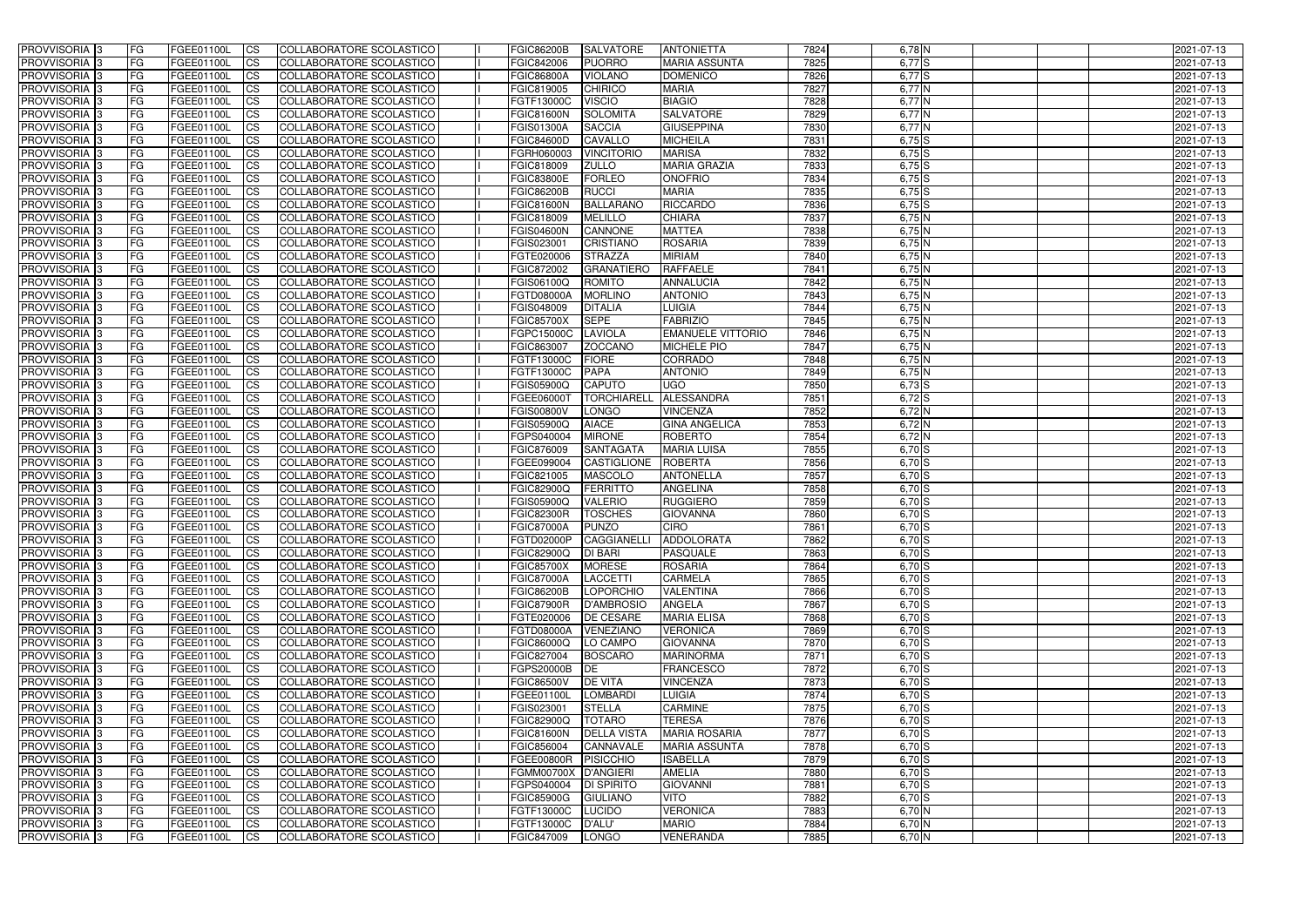| <b>PROVVISORIA</b> 3                        | l FG            | FGEE01100L               | <b>ICS</b>              | COLLABORATORE SCOLASTICO                             | FGRI020004                       | <b>FERRARETTI</b>  | <b>ALESSANDRO</b>                | 7886         | $6,70$ N             | 2021-07-13               |
|---------------------------------------------|-----------------|--------------------------|-------------------------|------------------------------------------------------|----------------------------------|--------------------|----------------------------------|--------------|----------------------|--------------------------|
| <b>PROVVISORIA 3</b>                        | FG              | FGEE01100L               | <b>ICS</b>              | COLLABORATORE SCOLASTICO                             | FGIS048009                       | <b>MARINO</b>      | <b>ANTONIO</b>                   | 7887         | $6,70$ N             | 2021-07-13               |
| PROVVISORIA <sup>1</sup> 3                  | FG              | FGEE01100L               | <b>CS</b>               | <b>COLLABORATORE SCOLASTICO</b>                      | <b>FGIC87900R</b>                | <b>DI MONTE</b>    | <b>MATTEO</b>                    | 7888         | $6,70$ N             | 2021-07-13               |
| <b>PROVVISORIA</b>                          | FG              | FGEE01100L               | <b>CS</b>               | COLLABORATORE SCOLASTICO                             | FGEE005009                       | <b>LUONGO</b>      | <b>ANTONIO PIO</b>               | 7889         | $6,70$ N             | 2021-07-13               |
| PROVVISORIA <sup>1</sup> 3                  | FG              | FGEE01100L               | <b>CS</b>               | COLLABORATORE SCOLASTICO                             | FGTF13000C                       | VENEZIANO          | <b>KEVIN</b>                     | 7890         | 6,70 N               | 2021-07-13               |
| PROVVISORIA <sup>1</sup> 3                  | FG              | FGEE01100L               | <b>CS</b>               | COLLABORATORE SCOLASTICO                             | <b>FGIC82500C</b>                | <b>STEFANIA</b>    | <b>RITA</b>                      | 7891         | $6,70$ N             | 2021-07-13               |
| PROVVISORIA <sup>1</sup> 3                  | FG              | FGEE01100L               | <b>CS</b>               | COLLABORATORE SCOLASTICO                             | <b>FGIC84500N</b>                | <b>POMELLA</b>     | <b>MICHELE PIO</b>               | 7892         | $6,70$ N             | 2021-07-13               |
| PROVVISORIA 3                               | FG              | FGEE01100L               | <b>ICS</b>              | COLLABORATORE SCOLASTICO                             | FGIS06100Q                       | <b>CINQUE</b>      | <b>CARLO</b>                     | 7893         | $6,70$ N             | 2021-07-13               |
| PROVVISORIA 3                               | <b>FG</b>       | FGEE01100L               | <b>CS</b>               | COLLABORATORE SCOLASTICO                             | FGIS05900Q                       | <b>BELTEMPO</b>    | ALESSIO NICOLA                   | 7894         | $6,70$ N             | 2021-07-13               |
| PROVVISORIA 3                               | <b>FG</b>       | FGEE01100L               | <b>ICS</b>              | COLLABORATORE SCOLASTICO                             | <b>FGIS04600N</b>                | <b>MARINACCI</b>   | <b>LUANA MARIA</b>               | 7895         | $6,70$ N             | 2021-07-13               |
| PROVVISORIA 3                               | FG              | <b>FGEE01100L</b>        | <b>ICS</b>              | COLLABORATORE SCOLASTICO                             | FGTF13000C                       | <b>ROMANO</b>      | <b>GERARDO</b>                   | 7896         | $6,70$ N             | 2021-07-13               |
| <b>PROVVISORIA</b>                          | FG              | FGEE01100L               | <b>CS</b>               | COLLABORATORE SCOLASTICO                             | FGEE01200C                       | <b>CAVALIERE</b>   | <b>DEBORAH</b>                   | 7897         | $6,70$ N             | 2021-07-13               |
| <b>PROVVISORIA</b>                          | FG              | FGEE01100L               | <b>ICS</b>              | COLLABORATORE SCOLASTICO                             | <b>FGIC86800A</b>                | <b>STRAZZA</b>     | <b>GIAMPAOLO</b>                 | 7898         | $6,70$ N             | 2021-07-13               |
| <b>PROVVISORIA</b>                          | FG              | FGEE01100L               | <b>ICS</b>              | COLLABORATORE SCOLASTICO                             | <b>FGEE00800R</b>                | <b>BORRELLI</b>    | PIERLUIGI                        | 7899         | 6,70 N               | 2021-07-13               |
| <b>PROVVISORIA</b>                          | FG              | FGEE01100L               | <b>ICS</b>              | COLLABORATORE SCOLASTICO                             | FGIC851001                       | <b>DI SANTO</b>    | <b>MARIA CHIARA</b>              | 7900         | 6,70 N               | 2021-07-13               |
| <b>PROVVISORIA</b>                          | FG              | FGEE01100L               | <b>ICS</b>              | COLLABORATORE SCOLASTICO                             | FGIC855008                       | <b>MUOIO</b>       | <b>ESTER</b>                     | 7901         | $6,70$ N             | 2021-07-13               |
| <b>PROVVISORIA</b>                          | FG              | <b>FGEE01100L</b>        | <b>ICS</b>              | COLLABORATORE SCOLASTICO                             | FGTF17000V                       | <b>LONGO</b>       | <b>GIUSEPPE</b>                  | 7902         | 6,70 N               | 2021-07-13               |
| <b>PROVVISORIA</b>                          | FG              | FGEE01100L               | <b>ICS</b>              | COLLABORATORE SCOLASTICO                             | FGIS048009                       | <b>BORRELLI</b>    | <b>FEDERICO</b>                  | 7903         | 6,70 N               | 2021-07-13               |
| PROVVISORIA 3                               | FG              | FGEE01100L               | <b>ICS</b>              | COLLABORATORE SCOLASTICO                             | <b>FGIC85800Q</b>                | <b>TERLIZZI</b>    | <b>DANIELE</b>                   | 7904         | $6,70$ N             | 2021-07-13               |
| PROVVISORIA <sup>1</sup> 3                  | FG              | FGEE01100L               | <b>ICS</b>              | COLLABORATORE SCOLASTICO                             | FGIC85800Q                       | <b>MESCIA</b>      | <b>SARAH</b>                     | 7905         | 6,70 N               | 2021-07-13               |
| PROVVISORIA <sup>1</sup> 3                  | FG              | FGEE01100L               | <b>ICS</b>              | COLLABORATORE SCOLASTICO                             | <b>FGIC88200L</b>                | <b>LAMONICA</b>    | <b>ARMANDO</b>                   | 7906         | $6,70$ N             | 2021-07-13               |
| PROVVISORIA 3                               | FG              | FGEE01100L               | <b>ICS</b>              | COLLABORATORE SCOLASTICO                             | FGEE005009                       | <b>BAVIELLO</b>    | <b>GIUSEPPE</b>                  | 7907         | $6,70$ N             | 2021-07-13               |
| PROVVISORIA 3                               | FG              | FGEE01100L               | <b>ICS</b>              | <b>COLLABORATORE SCOLASTICO</b>                      | FGIC82900Q                       | MADDALUNO          | <b>BIAGIO</b>                    | 7908         | $6,70$ N             | 2021-07-13               |
| PROVVISORIA <sup>3</sup>                    | FG              | FGEE01100L               | <b>CS</b>               | COLLABORATORE SCOLASTICO                             | FGIC818009                       | <b>ERRICHIELLO</b> | <b>PALMIRA</b>                   | 7909         | $6,70$ N             | 2021-07-13               |
| PROVVISORIA <sup>3</sup>                    | FG              | FGEE01100L               | <b>CS</b>               | COLLABORATORE SCOLASTICO                             | <b>FGIC84500N</b>                | <b>POMELLA</b>     | <b>GIOVANNI</b>                  | 7910         | $6,70$ N             | 2021-07-13               |
| PROVVISORIA <sup>1</sup> 3                  | FG              | FGEE01100L               | <b>ICS</b>              | COLLABORATORE SCOLASTICO                             | FGIC877005                       | <b>MOREA</b>       | <b>MARCO ELIA</b>                | 7911         | $6,70$ N             | 2021-07-13               |
| PROVVISORIA 3                               | FG              | FGEE01100L               | <b>ICS</b>              | COLLABORATORE SCOLASTICO                             | FGIC820009                       | <b>STAMPONE</b>    | <b>SERENA</b>                    | 7912         | 6,70 N               | 2021-07-13               |
| PROVVISORIA                                 | FG              | FGEE01100L               | <b>ICS</b>              | COLLABORATORE SCOLASTICO                             | <b>FGIS01100P</b>                | <b>SERRA</b>       | <b>DAVIDE</b>                    | 7913         | 6,70 N               | 2021-07-13               |
| PROVVISORIA                                 | FG              | FGEE01100L               | <b>CS</b>               | <b>COLLABORATORE SCOLASTICO</b>                      | FGPS040004                       | <b>SCARIMBOLI</b>  | <b>MASSIMILIANO</b>              | 7914         | $6,70$ N             | 2021-07-13               |
| PROVVISORIA                                 | FG              | FGEE01100L               | <b>CS</b>               | COLLABORATORE SCOLASTICO                             | <b>FGMM00700X</b>                | <b>PIEMONTESE</b>  | <b>LIBERA MARIA</b>              | 7915         | 6,70 N               | 2021-07-13               |
| PROVVISORIA                                 | FG              | FGEE01100L               | <b>CS</b>               | COLLABORATORE SCOLASTICO                             | <b>FGIS04600N</b>                | <b>TOSCANELL</b>   | <b>MAURIZIO</b>                  | 7916         | 6,70 N               | 2021-07-13               |
| PROVVISORIA <sup>1</sup> 3                  | FG              | FGEE01100L               | <b>CS</b>               | COLLABORATORE SCOLASTICO                             | <b>FGIS00800V</b>                | <b>GRIECO</b>      | <b>NUNZIO</b>                    | 7917         | $6,70$ N             | 2021-07-13               |
| PROVVISORIA <sup>1</sup> 3                  | FG              | FGEE01100L               | <b>CS</b>               | COLLABORATORE SCOLASTICO                             | FGTE020006                       | <b>SAVERIANO</b>   | <b>GIOVANNI</b>                  | 7918         | $6,70$ N<br>$6,70$ N | 2021-07-13               |
| PROVVISORIA 3<br>PROVVISORIA <sup>1</sup> 3 | FG              | FGEE01100L<br>FGEE01100L | <b>CS</b><br><b>ICS</b> | COLLABORATORE SCOLASTICO<br>COLLABORATORE SCOLASTICO | FGIC878001<br>FGMM00400C SCHINCO | <b>DESIMIO</b>     | <b>DOMENICO</b><br><b>SIMONA</b> | 7919<br>7920 | $6,70$ N             | 2021-07-13<br>2021-07-13 |
| PROVVISORIA 3                               | FG<br><b>FG</b> | FGEE01100L               | <b>ICS</b>              | COLLABORATORE SCOLASTICO                             | FGEE02900T                       | <b>IANNUZZI</b>    | <b>VANESSA</b>                   | 7921         | 6,70 N               | 2021-07-13               |
| PROVVISORIA 3                               | <b>FG</b>       | FGEE01100L               | <b>ICS</b>              | COLLABORATORE SCOLASTICO                             | <b>FGEE00900L</b>                | <b>ACCETTULL</b>   | <b>GIUSEPPE</b>                  | 7922         | $6,70$ N             | 2021-07-13               |
| PROVVISORIA 3                               | <b>FG</b>       | FGEE01100L               | <b>ICS</b>              | COLLABORATORE SCOLASTICO                             | <b>FGIC86600P</b>                | LA FORGIA          | <b>LUCIANO</b>                   | 7923         | $6,70$ N             | 2021-07-13               |
| PROVVISORIA 3                               | FG              | FGEE01100L               | CS                      | COLLABORATORE SCOLASTICO                             | FGIC85800Q SZLUFIK               |                    | <b>IZABELLA</b>                  | 7924         | $6,70$ N             | 2021-07-13               |
| PROVVISORIA 3                               | <b>FG</b>       | FGEE01100L               | $\mathsf{ICS}$          | COLLABORATORE SCOLASTICO                             | FGIS044002                       | <b>AMETTA</b>      | <b>GIULIA</b>                    | 7925         | $6,70$ N             | 2021-07-13               |
| PROVVISORIA 3                               | <b>FG</b>       | <b>FGEE01100L</b>        | $\mathsf{ICS}$          | COLLABORATORE SCOLASTICO                             | <b>FGIC80800P</b>                | <b>TROIANO</b>     | <b>MARIAGRAZIA</b>               | 7926         | $6,70$ N             | 2021-07-13               |
| PROVVISORIA 3                               | <b>FG</b>       | FGEE01100L               | $\mathsf{ICS}$          | COLLABORATORE SCOLASTICO                             | <b>FGIS01300A</b>                | <b>DEL CONTE</b>   | PIETRANTONIO                     | 7927         | $6,70$ N             | 2021-07-13               |
| PROVVISORIA 3                               | FG              | FGEE01100L               | $\mathsf{ICS}$          | COLLABORATORE SCOLASTICO                             | FGTD060005                       | POSTIGLIONE        | LORENZO                          | 7928         | $6,70$ N             | 2021-07-13               |
| PROVVISORIA 3                               | l FG            | FGEE01100L               | <b>CS</b>               | COLLABORATORE SCOLASTICO                             | <b>FGIS00800V</b>                | <b>PEDONE</b>      | <b>DANIELA</b>                   | 7929         | $6,70$ N             | 2021-07-13               |
| PROVVISORIA 3                               | <b>FG</b>       | FGEE01100L               | <b>CS</b>               | COLLABORATORE SCOLASTICO                             | FGPM03000E                       | SPAGNUOLO          | <b>ELENA</b>                     | 7930         | $6,70$ N             | 2021-07-13               |
| PROVVISORIA 3                               | FG              | FGEE01100L               | <b>CS</b>               | COLLABORATORE SCOLASTICO                             | <b>FGIS00800V</b>                | SANTANGELO         | <b>ANNACHIARA DONATA</b>         | 7931         | $6,70$ N             | 2021-07-13               |
| PROVVISORIA 3                               | <b>FG</b>       | FGEE01100L               | <b>CS</b>               | COLLABORATORE SCOLASTICO                             | <b>FGIC85900G</b>                | PETRILLO           | <b>FRANCESCO</b>                 | 7932         | $6,70$ N             | 2021-07-13               |
| PROVVISORIA 3                               | <b>FG</b>       | FGEE01100L               | <b>CS</b>               | COLLABORATORE SCOLASTICO                             | <b>FGIC83000X</b>                | <b>SCOPPITTO</b>   | <b>DANIELA</b>                   | 7933         | $6,70$ N             | 2021-07-13               |
| PROVVISORIA 3                               | <b>FG</b>       | FGEE01100L               | <b>CS</b>               | COLLABORATORE SCOLASTICO                             | FGIC822001                       | <b>GUGLIELMO</b>   | <b>ALBERTO</b>                   | 7934         | $6,70$ N             | 2021-07-13               |
| PROVVISORIA 3                               | <b>FG</b>       | FGEE01100L               | <b>CS</b>               | COLLABORATORE SCOLASTICO                             | <b>FGIC86500V</b>                | <b>CIOCIOLA</b>    | <b>ROSA</b>                      | 7935         | $6,70$ N             | 2021-07-13               |
| PROVVISORIA 3                               | <b>FG</b>       | FGEE01100L               | <b>CS</b>               | COLLABORATORE SCOLASTICO                             | <b>FGIC86800A</b>                | <b>TENACE</b>      | <b>ENZA</b>                      | 7936         | $6,70$ N             | 2021-07-13               |
| PROVVISORIA 3                               | <b>FG</b>       | FGEE01100L               | <b>CS</b>               | COLLABORATORE SCOLASTICO                             | FGPS040004                       | RINALDI            | <b>VANESSA</b>                   | 7937         | $6,70$ N             | 2021-07-13               |
| PROVVISORIA 3                               | <b>FG</b>       | FGEE01100L               | <b>CS</b>               | COLLABORATORE SCOLASTICO                             | <b>FGIS04600N</b>                | CALABRO'           | <b>GIUSEPPE</b>                  | 7938         | $6,70$ N             | 2021-07-13               |
| PROVVISORIA 3                               | <b>FG</b>       | FGEE01100L               | <b>CS</b>               | COLLABORATORE SCOLASTICO                             | FGIC818009                       | <b>GALLO</b>       | <b>SIMONE</b>                    | 7939         | $6,70$ N             | 2021-07-13               |
| PROVVISORIA 3                               | <b>FG</b>       | FGEE01100L               | <b>CS</b>               | COLLABORATORE SCOLASTICO                             | FGIC822001                       | <b>DI GIANNI</b>   | <b>ILENIA</b>                    | 7940         | 6,70 N               | 2021-07-13               |
| PROVVISORIA 3                               | <b>FG</b>       | FGEE01100L               | <b>CS</b>               | COLLABORATORE SCOLASTICO                             | FGPM03000E                       | <b>TAGLIENTE</b>   | ALESSANDRO                       | 7941         | $6,70$ N             | 2021-07-13               |
| PROVVISORIA 3                               | <b>FG</b>       | FGEE01100L               | <b>CS</b>               | COLLABORATORE SCOLASTICO                             | <b>FGIC85800Q</b>                | <b>CURATO</b>      | <b>BIAGIO</b>                    | 7942         | $6,70$ N             | 2021-07-13               |
| PROVVISORIA 3                               | FG              | FGEE01100L               | <b>CS</b>               | COLLABORATORE SCOLASTICO                             | FGEE00900L                       | <b>GENINI</b>      | <b>GUIDO</b>                     | 7943         | $6,70$ N             | 2021-07-13               |
| PROVVISORIA 3                               | FG              | <b>FGEE01100L</b>        | <b>CS</b>               | COLLABORATORE SCOLASTICO                             | FGTD060005                       | <b>MASSA</b>       | <b>MADDALENA</b>                 | 7944         | $6,70$ N             | 2021-07-13               |
| PROVVISORIA 3                               | <b>FG</b>       | FGEE01100L               | <b>CS</b>               | COLLABORATORE SCOLASTICO                             | FGPC15000C                       | <b>VENTOLA</b>     | <b>DAVIDE</b>                    | 7945         | $6,70$ N             | 2021-07-13               |
| PROVVISORIA 3                               | <b>FG</b>       | FGEE01100L               | $\overline{\text{CS}}$  | COLLABORATORE SCOLASTICO                             | FGIC847009                       | <b>TENACE</b>      | <b>LUIGI</b>                     | 7946         | $6,70$ N             | 2021-07-13               |
| PROVVISORIA 3                               | <b>FG</b>       | FGEE01100L               | $\overline{\text{CS}}$  | COLLABORATORE SCOLASTICO                             | FGIC856004                       | <b>DE STASIO</b>   | <b>GENNARO</b>                   | 7947         | $6,70$ N             | 2021-07-13               |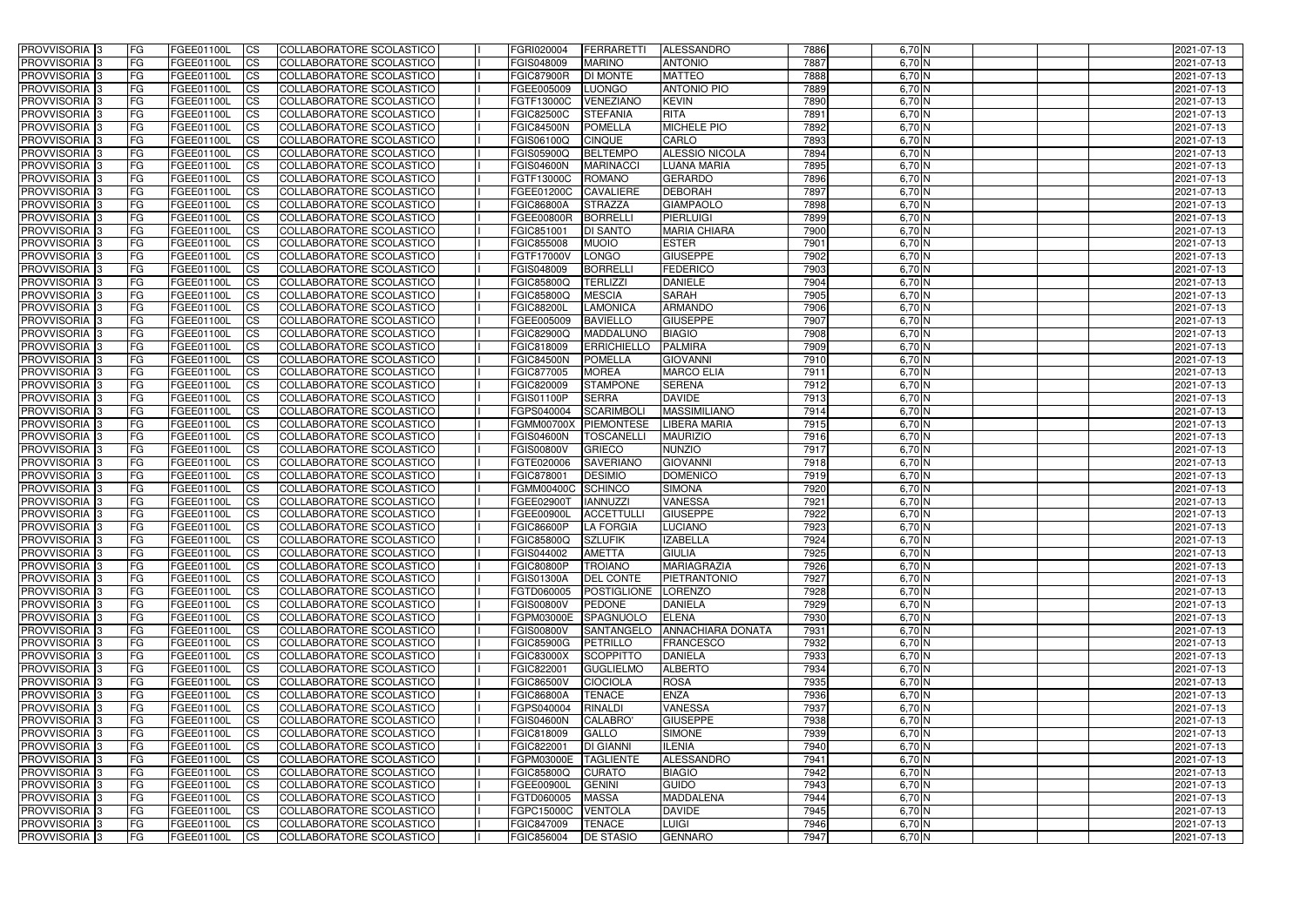| <b>PROVVISORIA</b> 3       | FG         | FGEE01100L        | <b>ICS</b>             | COLLABORATORE SCOLASTICO        | <b>FGIC86200B</b> | <b>LUPPINO</b>      | <b>ADRIANA</b>            | 7948 | $6,70$ N   | 2021-07-13 |
|----------------------------|------------|-------------------|------------------------|---------------------------------|-------------------|---------------------|---------------------------|------|------------|------------|
| <b>PROVVISORIA 3</b>       | FG         | FGEE01100L        | <b>CS</b>              | COLLABORATORE SCOLASTICO        | <b>FGIC80800P</b> | <b>ARMILLOTTA</b>   | <b>TOMMASO PIO</b>        | 7949 | $6,70$ N   | 2021-07-13 |
| PROVVISORIA <sup>3</sup>   | FG         | FGEE01100L        | <b>CS</b>              | COLLABORATORE SCOLASTICO        | FGTD02000P        | <b>MISCIA</b>       | <b>MARGHERITA</b>         | 7950 | $6,70$ N   | 2021-07-13 |
| PROVVISORIA <sup>3</sup>   | FG         | FGEE01100L        | <b>CS</b>              | COLLABORATORE SCOLASTICO        | FGIC880001        | <b>SANSONE</b>      | <b>FRANCESCO</b>          | 7951 | $6,70$ N   | 2021-07-13 |
| PROVVISORIA <sup>1</sup> 3 | FG         | FGEE01100L        | <b>CS</b>              | COLLABORATORE SCOLASTICO        | <b>FGIS00800V</b> | <b>RIZZI</b>        | <b>VANESSA</b>            | 7952 | $6,70$ N   | 2021-07-13 |
| PROVVISORIA <sup>3</sup>   | FG         | FGEE01100L        | <b>CS</b>              | COLLABORATORE SCOLASTICO        | FGIC86100G        | D'ANGELO            | <b>VINCENZA</b>           | 7953 | $6,70$ N   | 2021-07-13 |
| PROVVISORIA 3              | FG         | FGEE01100L        | <b>CS</b>              | COLLABORATORE SCOLASTICO        | FGPC160003        | <b>CIFALDI</b>      | <b>ANTONELLA</b>          | 7954 | $6,70$ N   | 2021-07-13 |
| PROVVISORIA 3              | FG         | <b>FGEE01100L</b> | <b>CS</b>              | COLLABORATORE SCOLASTICO        | <b>FGIC85800Q</b> | VENEZIANO           | <b>MARIA CONCETTA</b>     | 7955 | $6,70$ N   | 2021-07-13 |
| PROVVISORIA 3              | FG         | FGEE01100L        | <b>CS</b>              | COLLABORATORE SCOLASTICO        | FGIC86000Q        | <b>BASANISI</b>     | <b>LUIGI</b>              | 7956 | $6,70$ N   | 2021-07-13 |
| PROVVISORIA <sup>3</sup>   | FG         | FGEE01100L        | $\overline{c}$         | COLLABORATORE SCOLASTICO        | <b>FGIC876009</b> | <b>SPINA</b>        | <b>ANGELICA</b>           | 7957 | $6,70$ N   | 2021-07-13 |
| PROVVISORIA <sup>3</sup>   | FG         | FGEE01100L        | <b>CS</b>              | COLLABORATORE SCOLASTICO        | <b>FGIC86600P</b> | <b>BORGIA</b>       | <b>DONATA</b>             | 7958 | $6,70$ N   | 2021-07-13 |
| PROVVISORIA <sup>3</sup>   | FG         | FGEE01100L        | <b>CS</b>              | COLLABORATORE SCOLASTICO        | <b>FGIS04600N</b> | <b>DE MARTINO</b>   | FRANCESCA                 | 7959 | $6,70$ N   | 2021-07-13 |
| <b>PROVVISORIA</b> 3       | FG         | <b>FGEE01100L</b> | <b>I</b> CS            | COLLABORATORE SCOLASTICO        | <b>FGMM00700X</b> | LA SALA             | LUCIA                     | 7960 | $6,70$ N   | 2021-07-13 |
| PROVVISORIA <sup>3</sup>   | FG         | FGEE01100L        | <b>I</b> CS            | COLLABORATORE SCOLASTICO        | FGEE099004        | RIZZI               | <b>GIOVANNI</b>           | 7961 | 6,70 N     | 2021-07-13 |
| PROVVISORIA <sup>3</sup>   | FG         | FGEE01100L        | <b>I</b> CS            | COLLABORATORE SCOLASTICO        | FGPS040004        | <b>AGRIESTI</b>     | <b>ELIA</b>               | 7962 | $6,70$ N   | 2021-07-13 |
| <b>PROVVISORIA</b> 3       |            | FGEE01100L        | <b>I</b> CS            | <b>COLLABORATORE SCOLASTICO</b> | FGPM03000E        | PESOLO              | <b>ALESSIA</b>            | 7963 | $6,70$ N   | 2021-07-13 |
|                            | FG         |                   |                        |                                 |                   |                     |                           |      |            |            |
| <b>PROVVISORIA</b> 3       | FG         | FGEE01100L        | <b>ICS</b>             | COLLABORATORE SCOLASTICO        | FGTD010004        | <b>ANTONACC</b>     | <b>ERNESTO</b>            | 7964 | 6,70 N     | 2021-07-13 |
| PROVVISORIA 3              | FG         | FGEE01100L        | <b>CS</b>              | COLLABORATORE SCOLASTICO        | FGIC821005        | <b>MAGGIONI</b>     | ALESSANDRA                | 7965 | 6,70 N     | 2021-07-13 |
| PROVVISORIA <sup>3</sup>   | FG         | FGEE01100L        | <b>ICS</b>             | COLLABORATORE SCOLASTICO        | FGEE01100L        | <b>GRAMAZIO</b>     | <b>MICHELA</b>            | 7966 | $6,70$ N   | 2021-07-13 |
| PROVVISORIA <sup>3</sup>   | FG         | FGEE01100L        | <b>I</b> CS            | COLLABORATORE SCOLASTICO        | FGPS040004        | <b>FUSIELLO</b>     | <b>NICLA MARIA</b>        | 7967 | $6,70$ N   | 2021-07-13 |
| PROVVISORIA <sup>3</sup>   | FG         | FGEE01100L        | <b>I</b> CS            | COLLABORATORE SCOLASTICO        | FGIC842006        | <b>FOLLIERO</b>     | <b>RAFFAELLA</b>          | 7968 | $6,70$ N   | 2021-07-13 |
| PROVVISORIA <sup>3</sup>   | FG         | FGEE01100L        | <b>CS</b>              | COLLABORATORE SCOLASTICO        | <b>FGIS01300A</b> | <b>DI LELLA</b>     | LIBERA MARIA GRAZIA       | 7969 | $6,70$ N   | 2021-07-13 |
| PROVVISORIA <sup>3</sup>   | FG         | FGEE01100L        | <b>CS</b>              | COLLABORATORE SCOLASTICO        | <b>FGIC87400N</b> | <b>SOMMA</b>        | <b>FAUSTINA</b>           | 7970 | $6,70$ N   | 2021-07-13 |
| PROVVISORIA <sup>3</sup>   | FG         | FGEE01100L        | <b>CS</b>              | COLLABORATORE SCOLASTICO        | FGEE06000T        | VALENZANO           | <b>CHIARA</b>             | 7971 | $6,70$ N   | 2021-07-13 |
| PROVVISORIA <sup>3</sup>   | FG         | FGEE01100L        | <b>CS</b>              | COLLABORATORE SCOLASTICO        | FGIC85800Q        | POLISENO            | <b>GIOVANNI FRANCESCO</b> | 7972 | $6,70$ N   | 2021-07-13 |
| PROVVISORIA <sup>1</sup> 3 | FG         | FGEE01100L        | <b>CS</b>              | COLLABORATORE SCOLASTICO        | FGIC863007        | <b>TARONNA</b>      | <b>GIUSEPPINA</b>         | 7973 | $6,70$ N   | 2021-07-13 |
| PROVVISORIA <sup>1</sup> 3 | FG         | <b>FGEE01100L</b> | <b>CS</b>              | COLLABORATORE SCOLASTICO        | <b>FGEE02900T</b> | <b>SICHERA</b>      | <b>GIOVANNI</b>           | 7974 | $6,70$ N   | 2021-07-13 |
| PROVVISORIA <sup>3</sup>   | FG.        | FGEE01100L        | <b>CS</b>              | COLLABORATORE SCOLASTICO        | FGIS00400G        | <b>CLEMENTE</b>     | CARLO                     | 7975 | 6,70 N     | 2021-07-13 |
| PROVVISORIA <sup>13</sup>  | FG         | <b>FGEE01100L</b> | <b>CS</b>              | COLLABORATORE SCOLASTICO        | FGPM03000E        | <b>CURCI</b>        | <b>VIRGINIA</b>           | 7976 | $6,70$ N   | 2021-07-13 |
| PROVVISORIA <sup>1</sup> 3 | FG.        | FGEE01100L        | <b>CS</b>              | COLLABORATORE SCOLASTICO        | FGMM00400C        | <b>CURCI</b>        | <b>GIOVANNI</b>           | 7977 | 6,70 N     | 2021-07-13 |
| PROVVISORIA <sup>3</sup>   | FG.        | FGEE01100L        | <b>CS</b>              | COLLABORATORE SCOLASTICO        | FGRI020004        | <b>TRIFONI</b>      | <b>BORIS</b>              | 7978 | 6,70 N     | 2021-07-13 |
| PROVVISORIA <sup>3</sup>   | FG         | FGEE01100L        | <b>CS</b>              | COLLABORATORE SCOLASTICO        | FGTD010004        | <b>BALACCO</b>      | <b>MARIANNA</b>           | 7979 | $6,70$ N   | 2021-07-13 |
| PROVVISORIA <sup>3</sup>   | FG         | <b>FGEE01100L</b> | <b>CS</b>              | COLLABORATORE SCOLASTICO        | <b>FGIC85900G</b> | <b>BISCOTTI</b>     | <b>ANNA MARIA</b>         | 7980 | $6,70$ N   | 2021-07-13 |
| PROVVISORIA 3              | FG         | <b>FGEE01100L</b> | <b>CS</b>              | COLLABORATORE SCOLASTICO        | FGIS05900Q        | <b>DATTOLICO</b>    | <b>MICHELE</b>            | 7981 | $6,68$ N   | 2021-07-13 |
| PROVVISORIA <sup>3</sup>   | FG         | FGEE01100L        | $\overline{\text{cs}}$ | COLLABORATORE SCOLASTICO        | <b>FGIS03700V</b> | <b>CUOZZO</b>       | <b>FABRIZIO</b>           | 7982 | $6,68$ N   | 2021-07-13 |
| PROVVISORIA <sup>3</sup>   | FG         | <b>FGEE01100L</b> | <b>CS</b>              | <b>COLLABORATORE SCOLASTICO</b> | FGPC160003        | DI LORENZO          | <b>DONATO GIUSEPPE</b>    | 7983 | $6,67$ S   | 2021-07-13 |
| PROVVISORIA <sup>3</sup>   | FG         | FGEE01100L        | <b>CS</b>              | COLLABORATORE SCOLASTICO        | FGTD060005        | <b>BASILE</b>       | <b>ROSA MARIA</b>         | 7984 | 6,67S      | 2021-07-13 |
| PROVVISORIA 3              | FG         | FGEE01100L        | <b>I</b> CS            | COLLABORATORE SCOLASTICO        | <b>FGIC84500N</b> | <b>ROMANO</b>       | <b>ANTONELLA</b>          | 7985 | 6,67S      | 2021-07-13 |
| <b>PROVVISORIA</b> 3       | IFG.       | FGEE01100L        | CS                     | COLLABORATORE SCOLASTICO        | <b>FGIC84400T</b> | ERCOLINO            | <b>FELICIA</b>            | 7986 | $6,67$ $S$ | 2021-07-13 |
| PROVVISORIA 3              | IFG.       | FGEE01100L        | <b>ICS</b>             | COLLABORATORE SCOLASTICO        | FGIC87500D        | <b>DEL VECCHIO</b>  | <b>ANTONIA</b>            | 7987 | $6,67$ S   | 2021-07-13 |
| PROVVISORIA 3              | FG         | FGEE01100L        | <b>CS</b>              | COLLABORATORE SCOLASTICO        | <b>FGIC843002</b> | <b>MANGIACOTTI</b>  | <b>CARMELA</b>            | 7988 | 6,67S      | 2021-07-13 |
| PROVVISORIA 3              | FG         | FGEE01100L        | <b>CS</b>              | COLLABORATORE SCOLASTICO        | <b>FGIC864003</b> | PRENCIPE            | <b>ANNA LUCIA</b>         | 7989 | $6,67$ S   | 2021-07-13 |
| PROVVISORIA <sup>3</sup>   | FG         | FGEE01100L        | <b>ICS</b>             | <b>COLLABORATORE SCOLASTICO</b> | FGPC180008        | <b>DIPASQUALE</b>   | <b>GRAZIA</b>             | 7990 | $6,67$ $S$ | 2021-07-13 |
| PROVVISORIA 3              | FG         | FGEE01100L        | <b>CS</b>              | COLLABORATORE SCOLASTICO        | FGIC876009        | <b>BATTISTA</b>     | <b>EMANUELA</b>           | 7991 | $6,67$ S   | 2021-07-13 |
| PROVVISORIA 3              | FG         | FGEE01100L        | <b>CS</b>              | COLLABORATORE SCOLASTICO        | <b>FGIC85800Q</b> | <b>ROMANO</b>       | <b>CONCETTA</b>           | 7992 | $6,67$ S   | 2021-07-13 |
| PROVVISORIA 3              | <b>FG</b>  | FGEE01100L        | <b>CS</b>              | COLLABORATORE SCOLASTICO        | FGIC818009        | <b>QUATRALE</b>     | <b>LORA</b>               | 7993 | $6,67$ S   | 2021-07-13 |
| PROVVISORIA 3              | FG         | FGEE01100L        | <b>CS</b>              | COLLABORATORE SCOLASTICO        | FGIC856004        | <b>TUPPUTI</b>      | <b>LEONARDO</b>           | 7994 | 6,67 S     | 2021-07-13 |
| PROVVISORIA 3              | FG         | FGEE01100L        | <b>CS</b>              | COLLABORATORE SCOLASTICO        | FGIC876009        | <b>DE TROIA</b>     | <b>BEATRICE</b>           | 7995 | $6,67$ S   | 2021-07-13 |
| PROVVISORIA 3              | IFG.       | FGEE01100L        | <b>CS</b>              | COLLABORATORE SCOLASTICO        | FGTE020006        | <b>PAPADIA</b>      | <b>DANIELA</b>            | 7996 | $6,67$ $S$ | 2021-07-13 |
| PROVVISORIA 3              | FG         | FGEE01100L        | <b>CS</b>              | COLLABORATORE SCOLASTICO        | <b>FGIC86000Q</b> | <b>TIRELLI</b>      | <b>ASSUNTA</b>            | 7997 | 6,67S      | 2021-07-13 |
| PROVVISORIA 3              | FG         | FGEE01100L        | <b>CS</b>              | COLLABORATORE SCOLASTICO        | FGIS01100P        | AUGELLO             | <b>MICHELE</b>            | 7998 | $6,67$ S   | 2021-07-13 |
| <b>PROVVISORIA</b> 3       | IFG.       | FGEE01100L        | <b>CS</b>              | COLLABORATORE SCOLASTICO        | FGEE005009        | FIORETTI            | <b>MARIA CRISTINA</b>     | 7999 | $6,67$ S   | 2021-07-13 |
| <b>PROVVISORIA</b> 3       | IFG.       | FGEE01100L        | <b>CS</b>              | COLLABORATORE SCOLASTICO        | <b>FGTF13000C</b> | GIORDANO            | ALESSANDRO                | 8000 | $6,67$ S   | 2021-07-13 |
| <b>PROVVISORIA</b> 3       | <b>IFG</b> | <b>FGEE01100L</b> | <b>CS</b>              | <b>COLLABORATORE SCOLASTICO</b> | FGIC822001        | <b>GATTA</b>        | <b>GIUSEPPINA</b>         | 8001 | $6,67$ S   | 2021-07-13 |
| PROVVISORIA 3              | <b>IFG</b> | FGEE01100L        | <b>CS</b>              | COLLABORATORE SCOLASTICO        | <b>FGIC85900G</b> | <b>TAGGIO</b>       | ANNA-ROSARIA              | 8002 | $6,67$ $S$ | 2021-07-13 |
| PROVVISORIA 3              |            | FGEE01100L        |                        | COLLABORATORE SCOLASTICO        | FGIS05900Q        | MASTROLUCA VINCENZO |                           | 8003 | $6,67$ S   | 2021-07-13 |
|                            | IFG.       |                   | <b>CS</b>              |                                 |                   |                     |                           | 8004 | $6,67$ S   |            |
| PROVVISORIA 3              | FG         | FGEE01100L        | <b>CS</b>              | COLLABORATORE SCOLASTICO        | <b>FGTD08000A</b> | SANTANGELO          | <b>ANTONIO</b>            |      |            | 2021-07-13 |
| PROVVISORIA 3              | FG         | FGEE01100L        | <b>CS</b>              | COLLABORATORE SCOLASTICO        | FGEE00900L        | <b>DE MICHELE</b>   | <b>MORENA</b>             | 8005 | $6,67$ $S$ | 2021-07-13 |
| PROVVISORIA 3              | FG         | <b>FGEE01100L</b> | <b>CS</b>              | COLLABORATORE SCOLASTICO        | FGEE02900T        | CARDINALE           | ANGELO                    | 8006 | $6,67$ $S$ | 2021-07-13 |
| <b>PROVVISORIA</b> 3       | FG         | FGEE01100L        | <b>ICS</b>             | COLLABORATORE SCOLASTICO        | FGIS007003        | <b>DI LELLA</b>     | <b>TIZIANA</b>            | 8007 | $6,67$ S   | 2021-07-13 |
| PROVVISORIA 3              | FG         | FGEE01100L        | <b>CS</b>              | COLLABORATORE SCOLASTICO        | <b>FGIC81600N</b> | <b>BOTTICELLI</b>   | <b>MICHELA</b>            | 8008 | $6,67$ S   | 2021-07-13 |
| PROVVISORIA 3              | FG         | FGEE01100L        | <b>CS</b>              | COLLABORATORE SCOLASTICO        | FGIC819005        | ANDREANO            | <b>GERARDA</b>            | 8009 | $6,67$ S   | 2021-07-13 |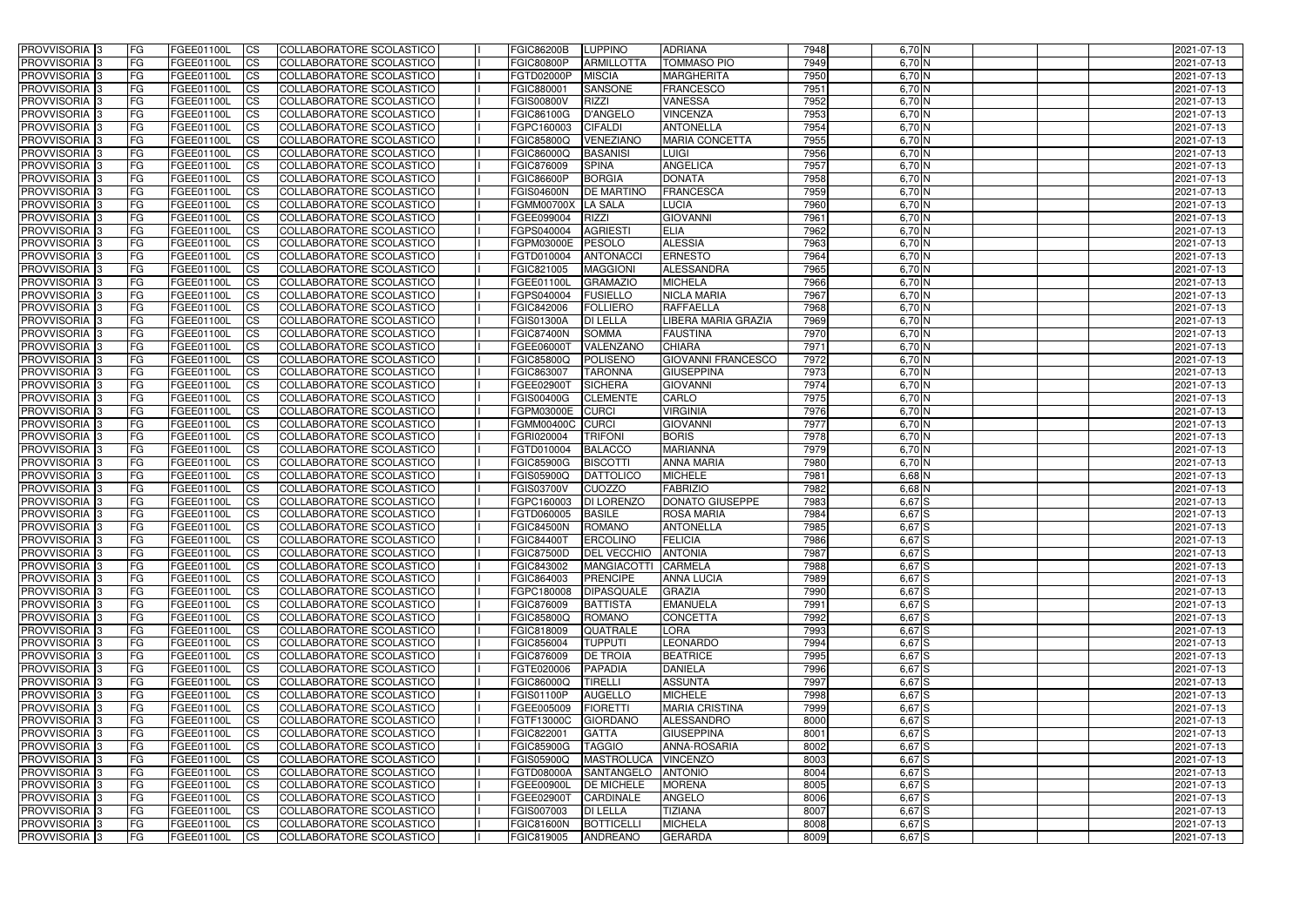| <b>PROVVISORIA</b> 3                                 | FG.        | FGEE01100L               | <b>CS</b>              | COLLABORATORE SCOLASTICO                             | FGEE099004                             | <b>VELASIO</b>                           | <b>CONCETTA</b>                         | 8010         | $6,67$ $S$           | 2021-07-13               |
|------------------------------------------------------|------------|--------------------------|------------------------|------------------------------------------------------|----------------------------------------|------------------------------------------|-----------------------------------------|--------------|----------------------|--------------------------|
| <b>PROVVISORIA</b> 3                                 | FG         | FGEE01100L               | $\overline{\text{cs}}$ | COLLABORATORE SCOLASTICO                             | FGTF13000C                             | <b>BRANCATI</b>                          | <b>ADALGISA</b>                         | 8011         | 6,67S                | 2021-07-13               |
| PROVVISORIA <sup>3</sup>                             | <b>IFG</b> | FGEE01100L               | <b>CS</b>              | <b>COLLABORATORE SCOLASTICO</b>                      | FGIC827004                             | <b>MAZZILLI</b>                          | <b>ANGELA</b>                           | 8012         | 6,67S                | 2021-07-13               |
| PROVVISORIA <sup>3</sup>                             | FG         | <b>FGEE01100L</b>        | <b>CS</b>              | COLLABORATORE SCOLASTICO                             | FGTE020006                             | <b>CALABRESE</b>                         | <b>MARIA GABRIELLA</b>                  | 8013         | 6,67S                | 2021-07-13               |
| PROVVISORIA <sup>3</sup>                             | FG         | FGEE01100L               | <b>CS</b>              | COLLABORATORE SCOLASTICO                             | FGIC877005                             | <b>DELLI CARRI</b>                       | <b>NICOLA</b>                           | 8014         | 6,67S                | 2021-07-13               |
| PROVVISORIA 3                                        | FG         | FGEE01100L               | <b>ICS</b>             | COLLABORATORE SCOLASTICO                             | FGEE01100L                             | <b>LOMBARDI</b>                          | <b>MARIA GIOVANNA</b>                   | 8015         | $6,67$ $S$           | 2021-07-13               |
| PROVVISORIA <sup>3</sup>                             | FG         | FGEE01100L               | <b>CS</b>              | COLLABORATORE SCOLASTICO                             | FGPM05000Q                             | <b>PALLADINO</b>                         | <b>MARIA ROSARIA</b>                    | 8016         | $6,67$ $S$           | 2021-07-13               |
| PROVVISORIA <sup>3</sup>                             | FG         | FGEE01100L               | $\overline{c}$         | COLLABORATORE SCOLASTICO                             | FGPM10000G                             | <b>TELLERI</b>                           | <b>ADA ANTONELLA</b>                    | 8017         | 6,67S                | 2021-07-13               |
| PROVVISORIA <sup>3</sup>                             | FG         | FGEE01100L               | <b>CS</b>              | COLLABORATORE SCOLASTICO                             | <b>FGEE03200N</b>                      | <b>AUCELLO</b>                           | <b>AGNESE</b>                           | 8018         | $6,67$ S             | 2021-07-13               |
| PROVVISORIA <sup>3</sup>                             | FG         | FGEE01100L               | $\overline{\text{cs}}$ | COLLABORATORE SCOLASTICO                             | FGPC160003                             | SPERTI                                   | <b>VALENTINA</b>                        | 8019         | 6,67S                | 2021-07-13               |
| PROVVISORIA 3                                        | FG         | FGEE01100L               | <b>CS</b>              | <b>COLLABORATORE SCOLASTICO</b>                      | <b>FGIS03700V</b>                      | <b>VINCITORIO</b>                        | <b>FABIO</b>                            | 8020         | 6,67S                | 2021-07-13               |
| <b>PROVVISORIA</b> 3                                 | FG         | FGEE01100L               | <b>CS</b>              | COLLABORATORE SCOLASTICO                             | FGTD21000T                             | <b>POSITANO</b>                          | <b>FRANCESCO</b>                        | 8021         | 6,67 N               | 2021-07-13               |
| PROVVISORIA <sup>3</sup>                             | FG         | FGEE01100L               | <b>I</b> CS            | <b>COLLABORATORE SCOLASTICO</b>                      | FGTE020006                             | <b>URICCHIO</b>                          | <b>GIUSEPPE</b>                         | 8022         | $6,67$ N             | 2021-07-13               |
| PROVVISORIA <sup>3</sup>                             | FG         | FGEE01100L               | <b>I</b> CS            | <b>COLLABORATORE SCOLASTICO</b>                      | FGEE01100L                             | <b>DE LILLO</b>                          | <b>VINCENZO</b>                         | 8023         | $6,67$ N             | 2021-07-13               |
| <b>PROVVISORIA</b> 3                                 | FG         | FGEE01100L               | <b>I</b> CS            | COLLABORATORE SCOLASTICO                             | <b>FGIC86800A</b>                      | <b>LOMBARDI</b>                          | <b>FILOMENA</b>                         | 8024         | $6,67$ N             | 2021-07-13               |
| PROVVISORIA <sup>3</sup>                             | FG         | FGEE01100L               | <b>ICS</b>             | COLLABORATORE SCOLASTICO                             | FGIC818009                             | <b>ZICHELLA</b>                          | <b>CONCETTA</b>                         | 8025         | 6,67 N               | 2021-07-13               |
| PROVVISORIA <sup>3</sup>                             | FG.        | FGEE01100L               | <b>I</b> CS            | COLLABORATORE SCOLASTICO                             | FGEE01200C                             | <b>RIZZI</b>                             | <b>CINZIA</b>                           | 8026         | 6,67 N               | 2021-07-13               |
| PROVVISORIA <sup>3</sup>                             | FG         | FGEE01100L               | <b>ICS</b>             | COLLABORATORE SCOLASTICO                             | FGPM05000Q                             | MELCHIONDA                               | <b>MARIA PIA</b>                        | 8027         | $6,67$ N             | 2021-07-13               |
| PROVVISORIA <sup>3</sup>                             | FG         | FGEE01100L               | <b>I</b> CS            | COLLABORATORE SCOLASTICO                             | <b>FGIC85800Q</b>                      | <b>CILIBERTI</b>                         | <b>MARIA VITTORIA</b>                   | 8028         | $6,67$ N             | 2021-07-13               |
| PROVVISORIA <sup>3</sup>                             | FG         | FGEE01100L               | <b>CS</b>              | COLLABORATORE SCOLASTICO                             | FGIC855008                             | <b>MUOIO</b>                             | <b>GIANCARLO</b>                        | 8029         | $6,67$ N             | 2021-07-13               |
| PROVVISORIA <sup>3</sup>                             | FG         | FGEE01100L               | <b>CS</b>              | COLLABORATORE SCOLASTICO                             | <b>FGIC88100R</b>                      | ANDREANO                                 | <b>ANNA</b><br><b>GINA</b>              | 8030<br>8031 | $6,67$ N<br>$6,67$ N | 2021-07-13               |
| PROVVISORIA <sup>3</sup><br>PROVVISORIA <sup>3</sup> | FG<br>FG   | FGEE01100L<br>FGEE01100L | <b>CS</b><br><b>CS</b> | COLLABORATORE SCOLASTICO<br>COLLABORATORE SCOLASTICO | FGEE005009<br>FGTF13000C               | <b>SANTIGLIANO</b><br><b>DI MOLFETTA</b> | <b>ADRIANO</b>                          | 8032         | $6,67$ N             | 2021-07-13<br>2021-07-13 |
| PROVVISORIA <sup>1</sup> 3                           | FG         | FGEE01100L               | <b>CS</b>              | COLLABORATORE SCOLASTICO                             | <b>FGIS00800V</b>                      | <b>NARDUCCI</b>                          | CARMELA                                 | 8033         | $6,67$ N             | 2021-07-13               |
| PROVVISORIA <sup>3</sup>                             | FG         | FGEE01100L               | ICS                    | COLLABORATORE SCOLASTICO                             | <b>FGEE00800R</b>                      | <b>DE MITA</b>                           | <b>MICHELE</b>                          | 8034         | $6,67$ N             | 2021-07-13               |
| PROVVISORIA <sup>3</sup>                             | FG         | <b>FGEE01100L</b>        | <b>CS</b>              | COLLABORATORE SCOLASTICO                             | <b>FGTD08000A</b>                      | <b>LANZONE</b>                           | <b>MARIA GIUSEPPINA</b>                 | 8035         | $6,67$ N             | 2021-07-13               |
| PROVVISORIA <sup>3</sup>                             | FG         | FGEE01100L               | <b>CS</b>              | COLLABORATORE SCOLASTICO                             | <b>FGIS04600N</b>                      | <b>MOREA</b>                             | <b>COSIMA DAMIANA</b>                   | 8036         | $6,67$ N             | 2021-07-13               |
| PROVVISORIA <sup>3</sup>                             | FG         | FGEE01100L               | <b>CS</b>              | COLLABORATORE SCOLASTICO                             | <b>FGIC86200B</b>                      | <b>DI MATTEO</b>                         | <b>RITA</b>                             | 8037         | $6,67$ N             | 2021-07-13               |
| PROVVISORIA <sup>1</sup> 3                           | FG         | FGEE01100L               | <b>CS</b>              | COLLABORATORE SCOLASTICO                             | <b>FGIS00300Q</b>                      | SOLIMANDO                                | <b>MARIA</b>                            | 8038         | $6,67$ N             | 2021-07-13               |
| PROVVISORIA <sup>3</sup>                             | FG         | FGEE01100L               | <b>CS</b>              | COLLABORATORE SCOLASTICO                             | FGIC827004                             | <b>GIULIANO</b>                          | <b>FILOMENA</b>                         | 8039         | $6,67$ N             | 2021-07-13               |
| PROVVISORIA <sup>3</sup>                             | FG         | FGEE01100L               | <b>CS</b>              | COLLABORATORE SCOLASTICO                             | FGEE00900L                             | <b>VENA</b>                              | <b>ADELINA SANTINA</b>                  | 8040         | $6,67$ N             | 2021-07-13               |
| PROVVISORIA <sup>3</sup>                             | FG         | <b>FGEE01100L</b>        | <b>CS</b>              | COLLABORATORE SCOLASTICO                             | FGTD010004                             | <b>SARACINO</b>                          | <b>EMANUELA ANTONIETTA</b>              | 8041         | $6,67$ N             | 2021-07-13               |
| PROVVISORIA <sup>3</sup>                             | FG         | FGEE01100L               | $\overline{\text{cs}}$ | COLLABORATORE SCOLASTICO                             | <b>FGIC83000X</b>                      | <b>MANTUANC</b>                          | <b>MATTEO</b>                           | 8042         | $6,67$ N             | 2021-07-13               |
| PROVVISORIA <sup>3</sup>                             | FG         | FGEE01100L               | $\overline{c}$         | COLLABORATORE SCOLASTICO                             | FGIC822001                             | <b>POTENZA</b>                           | <b>MARIA</b>                            | 8043         | $6,67$ N             | 2021-07-13               |
| PROVVISORIA <sup>3</sup>                             | FG         | FGEE01100L               | <b>CS</b>              | COLLABORATORE SCOLASTICO                             | FGRI020004                             | <b>PARISI</b>                            | <b>LUIGI</b>                            | 8044         | $6,67$ N             | 2021-07-13               |
| PROVVISORIA <sup>3</sup>                             | FG         | FGEE01100L               | <b>CS</b>              | COLLABORATORE SCOLASTICO                             | FGEE01200C                             | PERILLI                                  | <b>GIUSEPPE</b>                         | 8045         | $6,67$ N             | 2021-07-13               |
| <b>PROVVISORIA</b> 3                                 | FG         | <b>FGEE01100L</b>        | <b>I</b> CS            | COLLABORATORE SCOLASTICO                             | <b>FGIC85700X</b>                      | <b>CONSIGLIO</b>                         | <b>ORIANA</b>                           | 8046         | $6,67$ N             | 2021-07-13               |
| <b>PROVVISORIA</b> 3                                 | IFG.       | FGEE01100L               | <b>ICS</b>             | <b>COLLABORATORE SCOLASTICO</b>                      | FGEE00800R                             | <b>PERDONO</b>                           | <b>ADELE VALENTINA</b>                  | 8047         | $6,67$ N             | 2021-07-13               |
| <b>PROVVISORIA</b> <sup>3</sup>                      | IFG.       | FGEE01100L CS            |                        | COLLABORATORE SCOLASTICO                             |                                        | FGTF13000C GUARNACCIA DORA               |                                         | 8048         | $6,67$ N             | 2021-07-13               |
| PROVVISORIA 3                                        | FG         | FGEE01100L               | <b>CS</b>              | COLLABORATORE SCOLASTICO                             | FGEE005009                             | <b>GASPERI</b>                           | <b>FRANCESCA ANGELA</b>                 | 8049         | $6,67$ N             | 2021-07-13               |
| PROVVISORIA 3                                        | FG         | FGEE01100L               | $\mathsf{ICS}$         | COLLABORATORE SCOLASTICO                             | <b>FGIC847009</b>                      | <b>GAGGIANO</b>                          | <b>ANTONIETTA</b>                       | 8050         | $6,67$ N             | 2021-07-13               |
| PROVVISORIA 3                                        | <b>FG</b>  | FGEE01100L               | $\mathsf{ICS}$         | COLLABORATORE SCOLASTICO                             | FGIC818009                             | <b>GERVASIO</b>                          | <b>MARIA TERESA</b>                     | 8051         | $6,67$ N             | 2021-07-13               |
| PROVVISORIA 3                                        | FG         | FGEE01100L               | <b>CS</b>              | COLLABORATORE SCOLASTICO                             | <b>FGIC86100G</b>                      | <b>GESUALDI</b>                          | <b>ASSUNTA</b>                          | 8052         | $6,67$ N             | 2021-07-13               |
| PROVVISORIA 3                                        | FG         | FGEE01100L               | <b>CS</b>              | COLLABORATORE SCOLASTICO                             | FGEE106002                             | TARTAGLIONE                              | <b>NAZARIO</b>                          | 8053         | $6,67$ N             | 2021-07-13               |
| PROVVISORIA 3                                        | <b>FG</b>  | FGEE01100L               | <b>CS</b>              | COLLABORATORE SCOLASTICO                             | FGTD060005                             | LEONE                                    | <b>ANGELA MARIA</b>                     | 8054         | $6,67$ N             | 2021-07-13               |
| PROVVISORIA 3                                        | FG         | FGEE01100L               | <b>CS</b>              | COLLABORATORE SCOLASTICO                             | FGIS06100Q                             | COTRUFO                                  | <b>ANDREA</b>                           | 8055         | $6,67$ N             | 2021-07-13               |
| PROVVISORIA 3                                        | FG         | FGEE01100L               | <b>CS</b>              | COLLABORATORE SCOLASTICO                             | <b>FGEE00800R</b>                      | <b>STOLA</b>                             | <b>GINA</b>                             | 8056         | $6,67$ N             | 2021-07-13               |
| PROVVISORIA 3                                        | FG         | FGEE01100L               | <b>CS</b>              | COLLABORATORE SCOLASTICO                             | FGIC819005                             | SICONOLFI                                | <b>GERARDO</b>                          | 8057         | $6,67$ N             | 2021-07-13               |
| <b>PROVVISORIA</b> 3                                 | IFG.       | FGEE01100L               | <b>ICS</b>             | COLLABORATORE SCOLASTICO                             | FGEE005009                             | <b>PACINI</b>                            | <b>ANNA MARIA-</b>                      | 8058         | $6,67$ N             | 2021-07-13               |
|                                                      |            |                          |                        |                                                      |                                        | <b>GEMMA</b>                             | <b>ANTONIETTA</b>                       |              | $6,67$ N             |                          |
| PROVVISORIA 3<br>PROVVISORIA <sup>3</sup>            | FG<br>FG   | FGEE01100L<br>FGEE01100L | <b>CS</b><br><b>CS</b> | COLLABORATORE SCOLASTICO<br>COLLABORATORE SCOLASTICO | <b>FGIC84500N</b><br><b>FGIC83800E</b> | <b>IAGULLI</b>                           | <b>ASSUNTA</b><br><b>MARIA BEATRICE</b> | 8059<br>8060 | $6,67$ N             | 2021-07-13<br>2021-07-13 |
| PROVVISORIA 3                                        | <b>IFG</b> | FGEE01100L               | <b>CS</b>              | COLLABORATORE SCOLASTICO                             | <b>FGIS03700V</b>                      | TARTAGLIONE LUCIA ANNA                   |                                         | 8061         | $6,67$ N             | 2021-07-13               |
| <b>PROVVISORIA</b> 3                                 | IFG.       | FGEE01100L               | <b>CS</b>              | COLLABORATORE SCOLASTICO                             | <b>FGIC86100G</b>                      | <b>MAZZOLA</b>                           | <b>ANNA</b>                             | 8062         | $6,67$ N             | 2021-07-13               |
| PROVVISORIA 3                                        | FG         | FGEE01100L               | <b>CS</b>              | COLLABORATORE SCOLASTICO                             | FGEE005009                             | <b>FRISOLI</b>                           | FRANCESCA                               | 8063         | $6,67$ N             | 2021-07-13               |
| PROVVISORIA 3                                        | FG         | FGEE01100L               | <b>CS</b>              | COLLABORATORE SCOLASTICO                             | FGEE005009                             | <b>ACANFORA</b>                          | <b>BRUNO</b>                            | 8064         | $6,67$ N             | 2021-07-13               |
| PROVVISORIA 3                                        | <b>FG</b>  | <b>FGEE01100L</b>        | <b>CS</b>              | <b>COLLABORATORE SCOLASTICO</b>                      | FGIC876009                             | <b>FORTE</b>                             | <b>MARIANNA RITA</b>                    | 8065         | $6,67$ N             | 2021-07-13               |
| PROVVISORIA 3                                        | FG         | <b>FGEE01100L</b>        | <b>CS</b>              | COLLABORATORE SCOLASTICO                             | <b>FGIC85700X</b>                      | <b>RUSSO</b>                             | <b>GIUSEPPE</b>                         | 8066         | $6,67$ N             | 2021-07-13               |
| PROVVISORIA 3                                        | FG         | FGEE01100L               | <b>CS</b>              | COLLABORATORE SCOLASTICO                             | <b>FGIS00800V</b>                      | <b>FRONTINO</b>                          | <b>LUCIA</b>                            | 8067         | $6,67$ N             | 2021-07-13               |
| PROVVISORIA 3                                        | FG         | <b>FGEE01100L</b>        | <b>CS</b>              | COLLABORATORE SCOLASTICO                             | FGTD010004                             | <b>LUFINO</b>                            | <b>FRANCESCO</b>                        | 8068         | $6,67$ N             | 2021-07-13               |
| PROVVISORIA 3                                        | FG         | FGEE01100L               | <b>CS</b>              | COLLABORATORE SCOLASTICO                             | FGIC827004                             | CAPOBIANCO                               | <b>AURORA</b>                           | 8069         | $6,67$ N             | 2021-07-13               |
| PROVVISORIA <sup>3</sup>                             | l FG       | FGEE01100L               | <b>ICS</b>             | COLLABORATORE SCOLASTICO                             | FGIC851001                             | <b>ORLANDO</b>                           | <b>GIULIANA</b>                         | 8070         | $6,67$ N             | 2021-07-13               |
|                                                      |            |                          |                        |                                                      |                                        |                                          |                                         |              |                      |                          |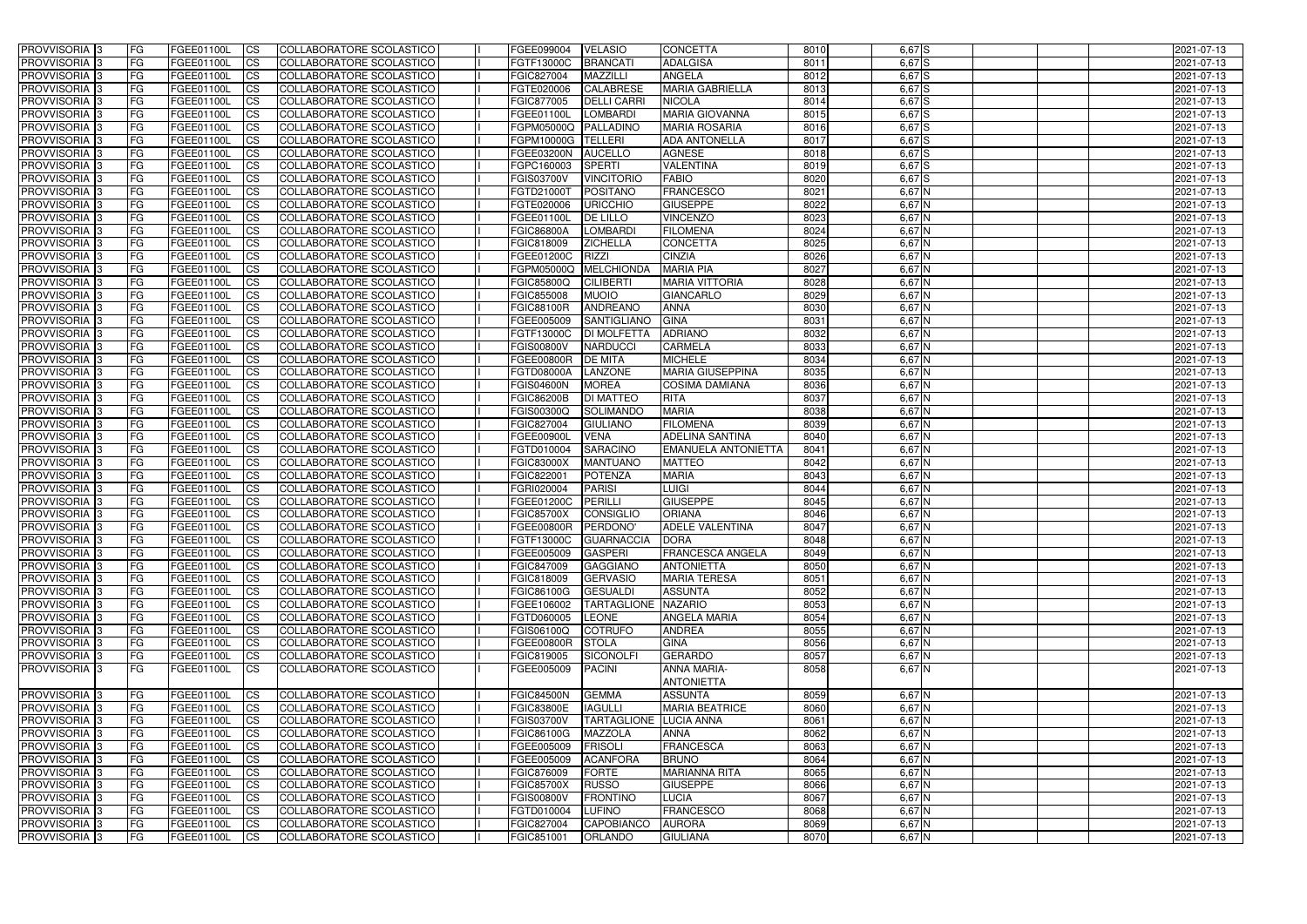| <b>PROVVISORIA</b> 3                                  | FG         | FGEE01100L               | <b>ICS</b>             | COLLABORATORE SCOLASTICO                             | FGTD21000T                      | <b>FARISCO</b>                 | <b>CATERINA</b>                    | 8071         | $6,67$ N             | 2021-07-13               |
|-------------------------------------------------------|------------|--------------------------|------------------------|------------------------------------------------------|---------------------------------|--------------------------------|------------------------------------|--------------|----------------------|--------------------------|
| <b>PROVVISORIA 3</b>                                  | FG         | FGEE01100L               | <b>CS</b>              | COLLABORATORE SCOLASTICO                             | FGIC869006                      | <b>MARCHITTO</b>               | <b>ANTONIO</b>                     | 8072         | $6,67$ N             | 2021-07-13               |
| PROVVISORIA <sup>3</sup>                              | FG         | FGEE01100L               | <b>CS</b>              | COLLABORATORE SCOLASTICO                             | FGIS05900Q                      | <b>FALCONE</b>                 | LUIGI                              | 8073         | $6,67$ N             | 2021-07-13               |
| PROVVISORIA <sup>3</sup>                              | FG         | FGEE01100L               | <b>CS</b>              | COLLABORATORE SCOLASTICO                             | <b>FGIC87000A</b>               | <b>D'ORIA</b>                  | <b>CINZIA</b>                      | 8074         | $6,67$ N             | 2021-07-13               |
| PROVVISORIA <sup>1</sup> 3                            | FG         | FGEE01100L               | <b>CS</b>              | COLLABORATORE SCOLASTICO                             | <b>FGIS05300R</b>               | <b>LAROVERE</b>                | <b>GIOVANNA</b>                    | 8075         | $6,67$ N             | 2021-07-13               |
| PROVVISORIA <sup>3</sup>                              | FG         | FGEE01100L               | <b>CS</b>              | COLLABORATORE SCOLASTICO                             | FGEE005009                      | <b>D'AVENIA</b>                | <b>MONICA ANGELA</b>               | 8076         | $6,67$ N             | 2021-07-13               |
| PROVVISORIA 3                                         | FG         | FGEE01100L               | <b>CS</b>              | COLLABORATORE SCOLASTICO                             | FGTE020006                      | <b>SCARPINO</b>                | <b>LUANA</b>                       | 8077         | $6,67$ N             | 2021-07-13               |
| PROVVISORIA 3                                         | FG         | <b>FGEE01100L</b>        | <b>CS</b>              | <b>COLLABORATORE SCOLASTICO</b>                      | FGEE005009                      | <b>SACCO</b>                   | <b>ANTONIA</b>                     | 8078         | $6,67$ N             | 2021-07-13               |
| PROVVISORIA 3                                         | FG         | FGEE01100L               | <b>CS</b>              | COLLABORATORE SCOLASTICO                             | <b>FGIC85900G</b>               | <b>RAUSEO</b>                  | ANTONELLA                          | 8079         | $6,67$ N             | 2021-07-13               |
| PROVVISORIA <sup>3</sup>                              | FG         | FGEE01100L               | $\overline{c}$         | COLLABORATORE SCOLASTICO                             | FGEE01200C                      | <b>SCANDIFFIO</b>              | <b>DANIELA</b>                     | 8080         | $6,67$ N             | 2021-07-13               |
| PROVVISORIA <sup>3</sup>                              | FG         | FGEE01100L               | <b>CS</b>              | COLLABORATORE SCOLASTICO                             | FGIC848005                      | FANIA                          | <b>CATERINA</b>                    | 8081         | $6,67$ N             | 2021-07-13               |
| PROVVISORIA <sup>3</sup>                              | FG         | FGEE01100L               | <b>CS</b>              | COLLABORATORE SCOLASTICO                             | <b>FGIC86200B</b>               | LA ROTONDA                     | <b>ROSANNA</b>                     | 8082         | $6,67$ N             | 2021-07-13               |
| PROVVISORIA <sup>3</sup>                              | FG         | <b>FGEE01100L</b>        | <b>CS</b>              | COLLABORATORE SCOLASTICO                             | <b>FGIC80800P</b>               | <b>GIUDILL</b>                 | <b>ROSA</b>                        | 8083         | $6,67$ N             | 2021-07-13               |
| PROVVISORIA <sup>3</sup>                              | FG         | FGEE01100L               | <b>I</b> CS            | COLLABORATORE SCOLASTICO                             | FGIC818009                      | <b>CAPOBIANCO</b>              | <b>GIUSEPPINA</b>                  | 8084         | $6,67$ N             | 2021-07-13               |
| PROVVISORIA <sup>3</sup>                              | FG         | FGEE01100L               | <b>CS</b>              | COLLABORATORE SCOLASTICO                             | <b>FGIC87400N</b>               | <b>ROCA</b>                    | <b>MARIA</b>                       | 8085         | $6,67$ N             | 2021-07-13               |
| <b>PROVVISORIA</b> 3                                  | FG         | FGEE01100L               | <b>CS</b>              | <b>COLLABORATORE SCOLASTICO</b>                      | <b>FGIC81600N</b>               | <b>DE RINALDIS</b>             | <b>VINCENZO</b>                    | 8086         | $6,67$ N             | 2021-07-13               |
| PROVVISORIA <sup>3</sup>                              | FG         | FGEE01100L               | <b>CS</b>              | COLLABORATORE SCOLASTICO                             | <b>FGVC01000C</b>               | <b>D'ANDOLA</b>                | <b>GIUSI</b>                       | 8087         | 6,67 N               | 2021-07-13               |
| PROVVISORIA 3                                         | FG         | FGEE01100L               | <b>CS</b>              | COLLABORATORE SCOLASTICO                             | FGPS040004                      | DI CICCO                       | <b>GELSOMINA</b>                   | 8088         | 6,67 N               | 2021-07-13               |
| PROVVISORIA <sup>3</sup>                              | FG         | FGEE01100L               | <b>ICS</b>             | COLLABORATORE SCOLASTICO                             | FGEE005009                      | <b>MORSUILLO</b>               | <b>MICHELE</b>                     | 8089         | $6,67$ N             | 2021-07-13               |
| PROVVISORIA <sup>3</sup>                              | FG         | FGEE01100L               | <b>CS</b>              | COLLABORATORE SCOLASTICO                             | <b>FGIS00800V</b>               | <b>RUSSO</b>                   | <b>CINZIA</b>                      | 8090         | 6,67 N               | 2021-07-13               |
| PROVVISORIA <sup>3</sup>                              | FG         | FGEE01100L               | <b>CS</b>              | COLLABORATORE SCOLASTICO                             | FGTD010004                      | PLACENTINO                     | <b>COSTANTINA</b>                  | 8091         | $6,67$ N             | 2021-07-13               |
| PROVVISORIA <sup>3</sup>                              | FG         | FGEE01100L               | <b>CS</b>              | COLLABORATORE SCOLASTICO                             | FGIC818009                      | <b>RAFFAELE</b>                | <b>VITA MARIA</b>                  | 8092         | $6,67$ N             | 2021-07-13               |
| PROVVISORIA <sup>3</sup>                              | FG         | FGEE01100L               | <b>CS</b>              | COLLABORATORE SCOLASTICO                             | <b>FGIC87900R</b>               | <b>RICCIARDI</b>               | <b>INCORONATA</b>                  | 8093         | $6,67$ N             | 2021-07-13               |
| <b>PROVVISORIA</b> 3                                  | FG         | FGEE01100L               | <b>CS</b>              | COLLABORATORE SCOLASTICO                             | FGTF13000C                      | <b>GUERRIERI</b>               | <b>ALFREDO</b><br><b>ANNAMARIA</b> | 8094         | $6,67$ N<br>IS       | 2021-07-13               |
| PROVVISORIA <sup>3</sup>                              | FG         | FGEE01100L               | <b>CS</b>              | COLLABORATORE SCOLASTICO                             | FGEE01100L                      | <b>DI LELLO</b>                |                                    | 8095         | $6,67$ N             | 2021-07-13               |
| PROVVISORIA <sup>1</sup> 3                            | FG         | FGEE01100L               | <b>CS</b>              | COLLABORATORE SCOLASTICO                             | <b>FGIS00800V</b>               | <b>NARDELLA</b>                | <b>FRANCO</b><br><b>ELVIRA</b>     | 8096<br>8097 | $6,67$ N<br>$6,67$ N | 2021-07-13               |
| PROVVISORIA 3                                         | FG<br>FG.  | FGEE01100L<br>FGEE01100L | <b>CS</b>              | COLLABORATORE SCOLASTICO                             | <b>FGIC86200B</b>               | <b>RUSSI</b><br><b>COPPOLA</b> | <b>GIOVANNA</b>                    | 8098         | 6,67 N               | 2021-07-13               |
| PROVVISORIA <sup>3</sup><br>PROVVISORIA <sup>13</sup> | FG         | <b>FGEE01100L</b>        | <b>CS</b><br><b>CS</b> | COLLABORATORE SCOLASTICO<br>COLLABORATORE SCOLASTICO | FGIC88100R<br><b>FGIC80700V</b> | LAGANELLA                      | <b>FILOMENA</b>                    | 8099         | $6,67$ N             | 2021-07-13<br>2021-07-13 |
| PROVVISORIA <sup>1</sup> 3                            | FG.        | <b>FGEE01100L</b>        | <b>CS</b>              | COLLABORATORE SCOLASTICO                             | FGTF13000C                      | <b>LA FERRARA</b>              | <b>ANNA</b>                        | 8100         | $6,67$ N             | 2021-07-13               |
| PROVVISORIA <sup>3</sup>                              | FG.        | FGEE01100L               | <b>CS</b>              | COLLABORATORE SCOLASTICO                             | FGVC01000C                      | <b>RIGNANESE</b>               | <b>LOREDANA</b>                    | 8101         | 6,67 N               | 2021-07-13               |
| PROVVISORIA <sup>3</sup>                              | FG         | FGEE01100L               | $\overline{\text{cs}}$ | COLLABORATORE SCOLASTICO                             | <b>FGIC85900G</b>               | <b>CAPPARELLI</b>              | <b>RITA</b>                        | 8102         | $6,67$ N             | 2021-07-13               |
| PROVVISORIA <sup>3</sup>                              | FG         | <b>FGEE01100L</b>        | <b>CS</b>              | COLLABORATORE SCOLASTICO                             | <b>FGIC87400N</b>               | <b>CHIANGO</b>                 | <b>MARIAROSARIA</b>                | 8103         | $6,67$ N             | 2021-07-13               |
| PROVVISORIA 3                                         | FG         | FGEE01100L               | <b>CS</b>              | COLLABORATORE SCOLASTICO                             | <b>FGIS01100P</b>               | <b>COTUGNO</b>                 | <b>MICHELE</b>                     | 8104         | $6,67$ N             | 2021-07-13               |
| PROVVISORIA <sup>3</sup>                              | FG         | FGEE01100L               | $\overline{c}$         | COLLABORATORE SCOLASTICO                             | FGPS010008                      | <b>DE MARTINO</b>              | LIBERA MARIA                       | 8105         | $6,67$ N             | 2021-07-13               |
| PROVVISORIA <sup>3</sup>                              | FG         | FGEE01100L               | <b>CS</b>              | <b>COLLABORATORE SCOLASTICO</b>                      | FGPM03000E                      | <b>VITALE</b>                  | <b>ANTONIETTA</b>                  | 8106         | $6,67$ N             | 2021-07-13               |
| PROVVISORIA <sup>3</sup>                              | FG         | FGEE01100L               | <b>CS</b>              | COLLABORATORE SCOLASTICO                             | FGIC827004                      | <b>CALMO</b>                   | <b>CLAUDIA</b>                     | 8107         | $6,67$ N             | 2021-07-13               |
| PROVVISORIA 3                                         | FG         | FGEE01100L               | <b>I</b> CS            | COLLABORATORE SCOLASTICO                             | <b>FGIC86100G</b>               | CASCAVILLA                     | <b>STEFANIA</b>                    | 8108         | $6,67$ N             | 2021-07-13               |
| <b>PROVVISORIA</b> 3                                  | IFG.       | FGEE01100L               | CS                     | COLLABORATORE SCOLASTICO                             | FGEE005009 GESUALDI             |                                | <b>PAOLO VITO</b>                  | 8109         | $6,67$ N             | 2021-07-13               |
| PROVVISORIA 3                                         | IFG.       | FGEE01100L               | $\mathsf{ICS}$         | COLLABORATORE SCOLASTICO                             | <b>FGEE11000N</b>               | <b>CURSIO</b>                  | <b>FILOMENA</b>                    | 8110         | $6,67$ N             | 2021-07-13               |
| PROVVISORIA 3                                         | FG         | FGEE01100L               | <b>CS</b>              | COLLABORATORE SCOLASTICO                             | <b>FGIS00800V</b>               | <b>CASSITTI</b>                | <b>MARIA ASSUNTA</b>               | 8111         | $6,67$ N             | 2021-07-13               |
| PROVVISORIA 3                                         | FG         | FGEE01100L               | <b>CS</b>              | COLLABORATORE SCOLASTICO                             | <b>FGIC86200B</b>               | PREZIO                         | <b>PAOLO</b>                       | 8112         | $6,67$ N             | 2021-07-13               |
| PROVVISORIA 3                                         | FG         | FGEE01100L               | $\mathsf{ICS}$         | <b>COLLABORATORE SCOLASTICO</b>                      | <b>FGIS01100P</b>               | <b>NETTI</b>                   | <b>MADDALENA</b>                   | 8113         | $6,67$ N             | 2021-07-13               |
| PROVVISORIA 3                                         | FG         | FGEE01100L               | <b>CS</b>              | COLLABORATORE SCOLASTICO                             | <b>FGIS00800V</b>               | ROSIELLO                       | <b>ANGELA</b>                      | 8114         | $6,67$ N             | 2021-07-13               |
| PROVVISORIA 3                                         | FG         | FGEE01100L               | <b>CS</b>              | COLLABORATORE SCOLASTICO                             | FGIC856004                      | FERRANTE                       | LILIANA                            | 8115         | $6,67$ N             | 2021-07-13               |
| PROVVISORIA 3                                         | <b>FG</b>  | FGEE01100L               | <b>CS</b>              | COLLABORATORE SCOLASTICO                             | FGTF13000C                      | <b>LAROCCA</b>                 | <b>LUCIA</b>                       | 8116         | $6,66$ N             | 2021-07-13               |
| PROVVISORIA 3                                         | FG         | FGEE01100L               | <b>CS</b>              | COLLABORATORE SCOLASTICO                             | FGPS040004                      | <b>CILFONE</b>                 | <b>NOEMI</b>                       | 8117         | $6,65$ $S$           | 2021-07-13               |
| PROVVISORIA 3                                         | FG         | FGEE01100L               | <b>CS</b>              | COLLABORATORE SCOLASTICO                             | FGEE005009                      | SONNESSA                       | <b>GIUSEPPE</b>                    | 8118         | $6,65$ $S$           | 2021-07-13               |
| PROVVISORIA 3                                         | FG         | FGEE01100L               | <b>CS</b>              | COLLABORATORE SCOLASTICO                             | FGIC843002                      | <b>BAORDA</b>                  | <b>GRAZIA</b>                      | 8119         | $6,65$ $S$           | 2021-07-13               |
| PROVVISORIA 3                                         | FG         | FGEE01100L               | <b>CS</b>              | COLLABORATORE SCOLASTICO                             | <b>FGEE00800R</b>               | <b>FATTORE</b>                 | <b>FULVIO</b>                      | 8120         | $6,65$ $S$           | 2021-07-13               |
| PROVVISORIA 3                                         | FG         | FGEE01100L               | <b>CS</b>              | COLLABORATORE SCOLASTICO                             | FGIC819005                      | <b>ADDESA</b>                  | <b>CRISTIAN NICOLA</b>             | 8121         | $6,65$ $S$           | 2021-07-13               |
| <b>PROVVISORIA</b> 3                                  | IFG.       | FGEE01100L               | <b>CS</b>              | COLLABORATORE SCOLASTICO                             | <b>FGIC86600P</b>               | <b>DI BARI</b>                 | <b>GIOVANNI</b>                    | 8122         | $6,65$ $S$           | 2021-07-13               |
| PROVVISORIA 3                                         | IFG.       | FGEE01100L               | <b>CS</b>              | COLLABORATORE SCOLASTICO                             | FGPM03000E                      | PILLA                          | <b>GIANLUCA</b>                    | 8123         | $6,65$ $S$           | 2021-07-13               |
| PROVVISORIA 3                                         | <b>IFG</b> | FGEE01100L               | <b>CS</b>              | <b>COLLABORATORE SCOLASTICO</b>                      | FGIC856004                      | PADALINO                       | <b>MARCO PIO</b>                   | 8124         | $6,65$ N             | 2021-07-13               |
| PROVVISORIA 3                                         | <b>IFG</b> | FGEE01100L               | <b>CS</b>              | COLLABORATORE SCOLASTICO                             | <b>FGIC81600N</b>               | GRALLO                         | <b>NUNZIA</b>                      | 8125         | $6,65$ N             | 2021-07-13               |
| PROVVISORIA 3                                         | IFG.       | <b>FGEE01100L</b>        | <b>CS</b>              | COLLABORATORE SCOLASTICO                             | FGTE020006                      | <b>POPPA</b>                   | <b>MARIANGELA</b>                  | 8126         | $6,65$ N             | 2021-07-13               |
| PROVVISORIA 3                                         | FG         | FGEE01100L               | <b>CS</b>              | COLLABORATORE SCOLASTICO                             | FGTF13000C                      | <b>AVENTINO</b>                | <b>PIETRO</b>                      | 8127         | $6,65$ N             | 2021-07-13               |
| PROVVISORIA 3                                         | FG         | FGEE01100L               | <b>CS</b>              | COLLABORATORE SCOLASTICO                             | <b>FGIC80800P</b>               | <b>SARACENO</b>                | <b>MARCO</b>                       | 8128         | $6,65$ N             | 2021-07-13               |
| PROVVISORIA 3                                         | FG         | <b>FGEE01100L</b>        | <b>CS</b>              | COLLABORATORE SCOLASTICO                             | <b>FGIC87000A</b>               | <b>IERACI</b>                  | <b>CRISTINA</b>                    | 8129         | $6,65$ N             | 2021-07-13               |
| PROVVISORIA 3                                         | FG         | FGEE01100L               | <b>ICS</b>             | COLLABORATORE SCOLASTICO                             | FGIS007003                      | PIZZARELLI                     | <b>ROCCO</b>                       | 8130         | $6,65$ N             | 2021-07-13               |
| PROVVISORIA 3                                         | FG<br> FG  | FGEE01100L               | <b>CS</b><br><b>CS</b> | COLLABORATORE SCOLASTICO<br>COLLABORATORE SCOLASTICO | <b>FGIC81600N</b>               | <b>GIAQUINTO</b><br>CACCHIO    | <b>MICHELE</b>                     | 8131         | $6,65$ N             | 2021-07-13<br>2021-07-13 |
| PROVVISORIA 3                                         |            | FGEE01100L               |                        |                                                      | <b>FGIC85800Q</b>               |                                | <b>ROSA</b>                        | 8132         | $6,65$ N             |                          |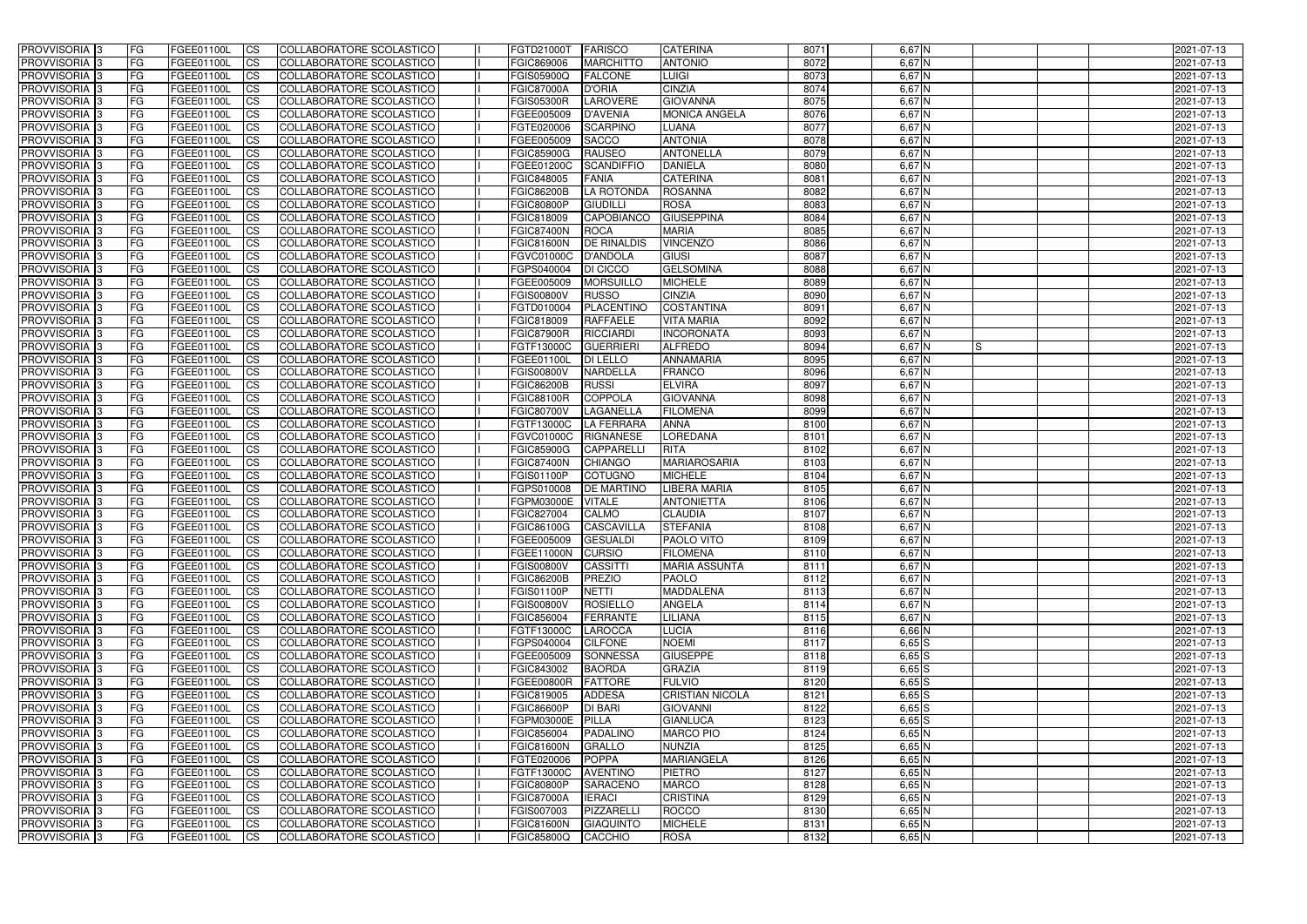| PROVVISORIA <sup>1</sup> 3                  | <b>FG</b>              | FGEE01100L               | <b>ICS</b>               | COLLABORATORE SCOLASTICO                             | <b>FGVC01000C</b>               | <b>MARINACCIO</b>                      | <b>LUCIA</b>                          | 8133         | $6,63$ $S$           | 2021-07-13               |
|---------------------------------------------|------------------------|--------------------------|--------------------------|------------------------------------------------------|---------------------------------|----------------------------------------|---------------------------------------|--------------|----------------------|--------------------------|
| PROVVISORIA <sup>1</sup> 3                  | FG                     | FGEE01100L               | <b>CS</b>                | <b>COLLABORATORE SCOLASTICO</b>                      | FGPS010008                      | <b>PARISI</b>                          | <b>CINZIA</b>                         | 8134         | $6,63$ $S$           | 2021-07-13               |
| PROVVISORIA <sup>1</sup> 3                  | FG                     | FGEE01100L               | <b>CS</b>                | COLLABORATORE SCOLASTICO                             | FGIS06100Q                      | <b>SDANGA</b>                          | <b>RITA</b>                           | 8135         | $6,63$ S             | 2021-07-13               |
| PROVVISORIA 3                               | FG                     | FGEE01100L               | <b>CS</b>                | COLLABORATORE SCOLASTICO                             | FGIC82900Q                      | <b>CIOCIOLA</b>                        | <b>ANNA</b>                           | 8136         | $6,63$ $S$           | 2021-07-13               |
| PROVVISORIA <sup>1</sup> 3                  | FG                     | FGEE01100L               | <b>CS</b>                | COLLABORATORE SCOLASTICO                             | FGEE11000N                      | <b>DEMONTE</b>                         | <b>ADA BRUNA</b>                      | 8137         | $6,63$ $S$           | 2021-07-13               |
| PROVVISORIA 3                               | FG                     | FGEE01100L               | <b>ICS</b>               | COLLABORATORE SCOLASTICO                             | FGIC869006                      | <b>DE NUNZIO</b>                       | <b>CATIA</b>                          | 8138         | $6,63$ $S$           | 2021-07-13               |
| PROVVISORIA 3                               | <b>FG</b>              | FGEE01100L               | <b>ICS</b>               | COLLABORATORE SCOLASTICO                             | FGMM00400C PETRONE              |                                        | <b>ANTONIETTA</b>                     | 8139         | $6,63$ $S$           | 2021-07-13               |
| PROVVISORIA 3                               | FG                     | FGEE01100L               | <b>ICS</b>               | COLLABORATORE SCOLASTICO                             | FGIC869006                      | <b>PRINCIGALLO</b>                     | <b>ANGELA</b>                         | 8140         | $6,63$ $S$           | 2021-07-13               |
| PROVVISORIA 3                               | FG                     | FGEE01100L               | <b>CS</b>                | COLLABORATORE SCOLASTICO                             | FGIC877005                      | <b>DE LILLA</b>                        | <b>ENZO</b>                           | 8141         | $6,63$ $S$           | 2021-07-13               |
| PROVVISORIA 3                               | <b>FG</b>              | FGEE01100L               | <b>CS</b>                | COLLABORATORE SCOLASTICO                             | <b>FGIC85900G</b>               | <b>SEVERINO</b>                        | <b>GIOVANNA DEBORA</b>                | 8142         | $6,63$ S             | 2021-07-13               |
| PROVVISORIA 3                               | <b>FG</b>              | <b>FGEE01100L</b>        | <b>ICS</b>               | COLLABORATORE SCOLASTICO                             | FGIC86000Q                      | LO GRECO                               | <b>EMANUELA</b>                       | 8143         | $6,63$ $S$           | 2021-07-13               |
| PROVVISORIA <sup>1</sup> 3                  | FG                     | FGEE01100L               | <b>ICS</b>               | COLLABORATORE SCOLASTICO                             | FGEE112009                      | <b>D'ORSI</b>                          | <b>DONATO</b>                         | 8144         | $6,63$ $S$           | 2021-07-13               |
| PROVVISORIA <sup>1</sup> 3                  | FG                     | FGEE01100L               | <b>ICS</b>               | COLLABORATORE SCOLASTICO                             | FGIC819005                      | <b>TORNISIELLO</b>                     | <b>ALDA ANTONIETTA</b>                | 8145         | $6,63$ $S$           | 2021-07-13               |
| <b>PROVVISORIA</b>                          | FG                     | FGEE01100L               | <b>ICS</b>               | COLLABORATORE SCOLASTICO                             | FGEE01200C                      | <b>MAGGIO</b>                          | <b>ANTONELLA</b>                      | 8146         | 6,63 N               | 2021-07-13               |
| <b>PROVVISORIA</b>                          | FG                     | FGEE01100L               | <b>ICS</b>               | COLLABORATORE SCOLASTICO                             | FGEE106002                      | <b>PIGNATELL</b>                       | <b>MARCO</b>                          | 8147         | 6,63 N               | 2021-07-13               |
| PROVVISORIA <sup>1</sup> 3                  | FG                     | FGEE01100L               | <b>ICS</b>               | COLLABORATORE SCOLASTICO                             | <b>FGIC86100G</b>               | <b>CAMPANELLA</b>                      | <b>GABRIELLA</b>                      | 8148         | 6,63 N               | 2021-07-13               |
| PROVVISORIA <sup>3</sup><br>PROVVISORIA 3   | FG<br>FG               | FGEE01100L<br>FGEE01100L | <b>CS</b>                | COLLABORATORE SCOLASTICO<br>COLLABORATORE SCOLASTICO | FGIS00300Q<br><b>FGIS01100P</b> | <b>BEVERE</b><br><b>DANTONE</b>        | <b>MARIA TERESA</b><br><b>DANIELA</b> | 8149<br>8150 | $6,63$ N<br>$6,63$ N | 2021-07-13<br>2021-07-13 |
| PROVVISORIA <sup>1</sup> 3                  | FG                     | FGEE01100L               | <b>ICS</b><br><b>ICS</b> | COLLABORATORE SCOLASTICO                             | FGEE005009                      | <b>SANTORO</b>                         | <b>ANNA MARIA</b>                     | 8151         | $6,63$ N             | 2021-07-13               |
| PROVVISORIA 3                               | FG                     | FGEE01100L               | <b>ICS</b>               | COLLABORATORE SCOLASTICO                             | <b>FGIC87400N</b>               | <b>SORBO</b>                           | <b>GERARDA</b>                        | 8152         | $6,63$ N             | 2021-07-13               |
| PROVVISORIA <sup>1</sup> 3                  | FG                     | FGEE01100L               | <b>CS</b>                | COLLABORATORE SCOLASTICO                             | FGIC819005                      | <b>CONSOLE</b>                         | <b>MARIA GRAZIA</b>                   | 8153         | $6,63$ N             | 2021-07-13               |
| PROVVISORIA 3                               | FG                     | FGEE01100L               | <b>CS</b>                | COLLABORATORE SCOLASTICO                             | FGTD010004                      | <b>SORGENTE</b>                        | <b>MARGHERITA</b>                     | 8154         | $6,63$ N             | 2021-07-13               |
| PROVVISORIA <sup>1</sup> 3                  | FG                     | FGEE01100L               | <b>CS</b>                | COLLABORATORE SCOLASTICO                             | <b>FGMM00700X</b>               | PALLADINO                              | <b>IMMACOLATA</b>                     | 8155         | $6,63$ N             | 2021-07-13               |
| PROVVISORIA <sup>1</sup> 3                  | <b>FG</b>              | FGEE01100L               | <b>CS</b>                | <b>COLLABORATORE SCOLASTICO</b>                      | FGTD08000A                      | <b>ROMEO</b>                           | <b>GIUSEPPINA</b>                     | 8156         | $6,63$ N             | 2021-07-13               |
| PROVVISORIA 3                               | FG                     | FGEE01100L               | <b>CS</b>                | COLLABORATORE SCOLASTICO                             | FGIC819005                      | <b>IULA</b>                            | <b>MICHELE</b>                        | 8157         | 6,63 N               | 2021-07-13               |
| PROVVISORIA <sup>1</sup> 3                  | FG                     | FGEE01100L               | <b>CS</b>                | COLLABORATORE SCOLASTICO                             | <b>FGIC85900G</b>               | <b>RUBANO</b>                          | <b>ANTONIETTA</b>                     | 8158         | $6,62$ $S$           | 2021-07-13               |
| PROVVISORIA 3                               | FG                     | FGEE01100L               | <b>CS</b>                | COLLABORATORE SCOLASTICO                             | <b>FGIC86200B</b>               | <b>MARINO</b>                          | <b>ROSARIA</b>                        | 8159         | 6,62 N               | 2021-07-13               |
| PROVVISORIA <sup>1</sup> 3                  | FG                     | FGEE01100L               | <b>CS</b>                | COLLABORATORE SCOLASTICO                             | FGIC864003                      | <b>PICCOLI</b>                         | <b>PASQUALE</b>                       | 8160         | 6,61 N               | 2021-07-13               |
| PROVVISORIA 3                               | FG                     | FGEE01100L               | <b>ICS</b>               | COLLABORATORE SCOLASTICO                             | FGTD060005                      | <b>DI AGRESTI</b>                      | SIGISMONDO                            | 8161         | $6,61$ N             | 2021-07-13               |
|                                             |                        |                          |                          |                                                      |                                 | <b>CONSOLI</b>                         |                                       |              |                      |                          |
| PROVVISORIA 3                               | <b>FG</b>              | FGEE01100L               | <b>CS</b>                | COLLABORATORE SCOLASTICO                             | FGPC15000C                      | <b>PALUMBO</b>                         | <b>CARLO ANTONIO</b>                  | 8162         | $6,60$ S             | 2021-07-13               |
| PROVVISORIA <sup>1</sup> 3                  | FG                     | FGEE01100L               | <b>ICS</b>               | COLLABORATORE SCOLASTICO                             | FGIC864003                      | <b>BASTA</b>                           | <b>MATTEO</b>                         | 8163         | $6,60$ S             | 2021-07-13               |
| PROVVISORIA 3                               | <b>FG</b>              | FGEE01100L               | <b>ICS</b>               | COLLABORATORE SCOLASTICO                             | FGEE00800R                      | <b>CARELLA</b>                         | <b>ROSANNA</b>                        | 8164         | $6,60$ S             | 2021-07-13               |
| PROVVISORIA 3                               | FG                     | FGEE01100L               | <b>ICS</b>               | COLLABORATORE SCOLASTICO                             | FGIS048009                      | <b>RAFFAELI</b>                        | <b>GAETANA</b>                        | 8165         | $6,60$ S             | 2021-07-13               |
| PROVVISORIA 3                               | <b>FG</b>              | FGEE01100L               | <b>CS</b>                | COLLABORATORE SCOLASTICO                             | FGEE02900T                      | <b>ROSATI</b>                          | <b>DOMENICO</b>                       | 8166         | $6,60$ S             | 2021-07-13               |
| PROVVISORIA 3                               | <b>FG</b>              | FGEE01100L               | <b>CS</b><br><b>ICS</b>  | COLLABORATORE SCOLASTICO<br>COLLABORATORE SCOLASTICO | FGIC86100G<br>FGIC819005        | <b>MENDOLICCHI</b><br><b>SCHIAVONE</b> | <b>DANIELA</b><br><b>PASQUALE</b>     | 8167<br>8168 | $6,60$ S             | 2021-07-13<br>2021-07-13 |
| PROVVISORIA <sup>1</sup> 3<br>PROVVISORIA 3 | FG<br><b>FG</b>        | FGEE01100L<br>FGEE01100L | <b>ICS</b>               | COLLABORATORE SCOLASTICO                             | <b>FGIC82900Q</b>               | <b>CIUFFREDA</b>                       | <b>MICHELE</b>                        | 8169         | $6,60$ S<br>$6,60$ S | 2021-07-13               |
| PROVVISORIA 3                               | IFG.                   | FGEE01100L CS            |                          | COLLABORATORE SCOLASTICO                             | <b>FGIC818009</b>               | MASCIOLA                               | <b>PAOLO</b>                          | 8170         | $6,60$ S             | 2021-07-13               |
| PROVVISORIA 3                               | l FG                   | FGEE01100L               | CS                       | COLLABORATORE SCOLASTICO                             | FGIC818009                      | PAPARELLA                              | <b>VELIA ANTONIETTA</b>               | 8171         | $6,60$ S             | 2021-07-13               |
| <b>PROVVISORIA</b> 3                        | <b>FG</b>              | FGEE01100L               | CS                       | COLLABORATORE SCOLASTICO                             | <b>FGIC87000A</b>               | <b>MAZZONE</b>                         | <b>CONCETTA</b>                       | 8172         | $6,60$ S             | 2021-07-13               |
| PROVVISORIA 3                               | <b>FG</b>              | FGEE01100L               | $\mathsf{ICS}$           | COLLABORATORE SCOLASTICO                             | FGTD02000P                      | <b>FIGURELLI</b>                       | <b>LUCIA</b>                          | 8173         | $6,60$ S             | 2021-07-13               |
| <b>PROVVISORIA</b> 3                        | l FG                   | FGEE01100L               | $\mathsf{ICS}$           | COLLABORATORE SCOLASTICO                             | FGPM10000G ACCADIA              |                                        | <b>VALENTINA</b>                      | 8174         | $6,60$ S             | 2021-07-13               |
| PROVVISORIA 3                               | FG                     | FGEE01100L               | <b>CS</b>                | COLLABORATORE SCOLASTICO                             | FGEE005009                      | CAGGIANO                               | <b>MARIA</b>                          | 8175         | $6,60$ S             | 2021-07-13               |
| PROVVISORIA 3                               | FG                     | FGEE01100L               | <b>ICS</b>               | COLLABORATORE SCOLASTICO                             | FGTE020006                      | <b>MARCIELLO</b>                       | <b>FABRIZIO</b>                       | 8176         | $6,60$ S             | 2021-07-13               |
| PROVVISORIA 3                               | <b>FG</b>              | FGEE01100L               | <b>CS</b>                | COLLABORATORE SCOLASTICO                             | FGTD21000T   DI TOFANO          |                                        | <b>STEFANO RUBEN</b>                  | 8177         | $6,60$ S             | 2021-07-13               |
| PROVVISORIA 3                               | <b>FG</b>              | FGEE01100L               | <b>CS</b>                | COLLABORATORE SCOLASTICO                             | FGTD010004                      | <b>MANZARO</b>                         | <b>MARIATERESA</b>                    | 8178         | $6,60$ S             | 2021-07-13               |
| PROVVISORIA 3                               | <b>FG</b>              | FGEE01100L               | <b>CS</b>                | COLLABORATORE SCOLASTICO                             | FGTD060005                      | <b>FOLLIERO</b>                        | <b>VERONICA</b>                       | 8179         | $6,60$ S             | 2021-07-13               |
| PROVVISORIA 3                               | <b>FG</b>              | FGEE01100L               | <b>CS</b>                | COLLABORATORE SCOLASTICO                             | FGIC880001                      | <b>MINUTILLI</b>                       | <b>MARIA MICHELA</b>                  | 8180         | $6,60$ S             | 2021-07-13               |
| PROVVISORIA 3                               | <b>FG</b>              | FGEE01100L               | <b>CS</b>                | COLLABORATORE SCOLASTICO                             | FGEE112009                      | <b>MANGIA</b>                          | <b>GIADA</b>                          | 8181         | $6,60$ $S$           | 2021-07-13               |
| PROVVISORIA 3                               | <b>FG</b>              | FGEE01100L               | <b>CS</b>                | COLLABORATORE SCOLASTICO                             | FGPS040004                      | BORDO                                  | <b>CINZIA</b>                         | 8182         | $6,60$ $S$           | 2021-07-13               |
| PROVVISORIA 3                               | <b>FG</b>              | FGEE01100L               | <b>CS</b>                | COLLABORATORE SCOLASTICO                             | FGEE00900L                      | <b>RADOGNA</b>                         | <b>GIOVANNA</b>                       | 8183         | $6,60$ S             | 2021-07-13               |
| PROVVISORIA 3                               | <b>FG</b>              | FGEE01100L               | <b>CS</b>                | COLLABORATORE SCOLASTICO                             | FGIC856004                      | <b>MADDAMMA</b>                        | <b>GERARDINA</b>                      | 8184         | $6,60$ S             | 2021-07-13               |
| PROVVISORIA 3                               | <b>FG</b>              | FGEE01100L               | <b>CS</b>                | COLLABORATORE SCOLASTICO<br>COLLABORATORE SCOLASTICO | FGIC83700P                      | <b>MAURIELLO</b>                       | <b>GIUSEPPE</b>                       | 8185         | $6,60$ S             | 2021-07-13               |
| PROVVISORIA 3<br>PROVVISORIA 3              | <b>FG</b><br><b>FG</b> | FGEE01100L<br>FGEE01100L | <b>CS</b><br><b>CS</b>   | COLLABORATORE SCOLASTICO                             | FGPS040004<br>FGIS001004        | PETTI<br><b>SARACINO</b>               | <b>MARIO</b><br><b>GIUSEPPE</b>       | 8186<br>8187 | $6,60$ S<br>$6,60$ S | 2021-07-13<br>2021-07-13 |
| PROVVISORIA 3                               | FG                     | FGEE01100L               | <b>CS</b>                | COLLABORATORE SCOLASTICO                             | FGIC863007                      | <b>TOTARO</b>                          | <b>ORAZIO</b>                         | 8188         | $6,60$ S             | 2021-07-13               |
| PROVVISORIA 3                               | <b>FG</b>              | FGEE01100L               | <b>CS</b>                | COLLABORATORE SCOLASTICO                             | FGEE03200N                      | <b>PESTILLO</b>                        | <b>FELICE</b>                         | 8189         | $6,60$ S             | 2021-07-13               |
| PROVVISORIA 3                               | <b>FG</b>              | FGEE01100L               | $\overline{\text{CS}}$   | COLLABORATORE SCOLASTICO                             | FGIC827004                      | <b>BARBARO</b>                         | <b>MICHELA</b>                        | 8190         | $6,60$ S             | 2021-07-13               |
| PROVVISORIA 3                               | <b>FG</b>              | <b>FGEE01100L</b>        | $\mathsf{ICS}$           | COLLABORATORE SCOLASTICO                             | <b>FGIC87000A</b>               | <b>MANNA</b>                           | <b>MARCO</b>                          | 8191         | $6,60$ S             | 2021-07-13               |
| PROVVISORIA 3                               | <b>FG</b>              | <b>FGEE01100L</b>        | <b>CS</b>                | COLLABORATORE SCOLASTICO                             | FGEE01100L                      | <b>STELLA</b>                          | <b>ANGELO</b>                         | 8192         | $6,60$ S             | 2021-07-13               |
| PROVVISORIA 3                               | <b>FG</b>              | FGEE01100L               | $\overline{\text{CS}}$   | COLLABORATORE SCOLASTICO                             | <b>FGIC87900R</b>               | <b>GALASSO</b>                         | LAURA                                 | 8193         | $6,60$ S             | 2021-07-13               |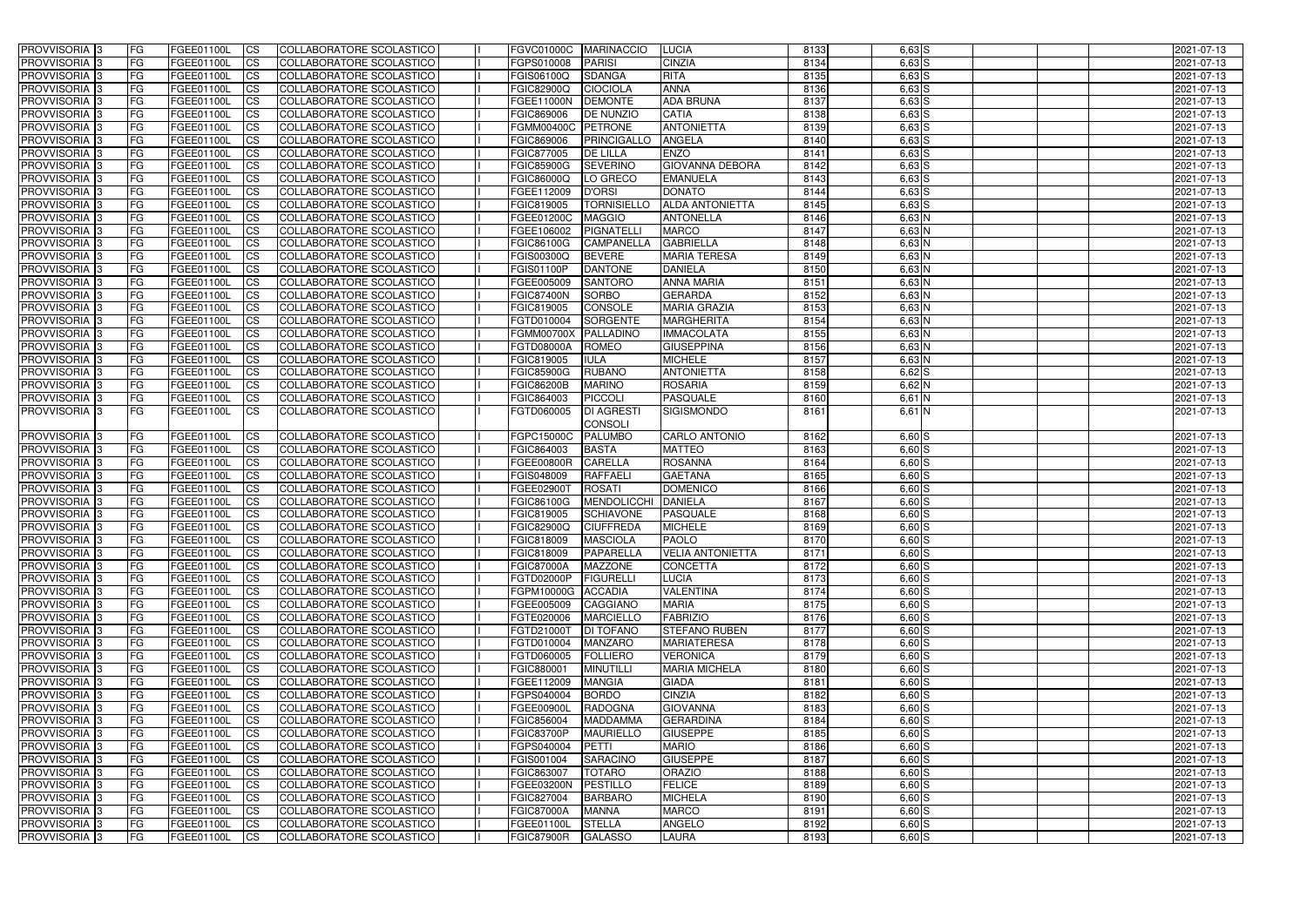| <b>PROVVISORIA</b> 3                        | <b>FG</b>              | FGEE01100L               | <b>ICS</b>             | COLLABORATORE SCOLASTICO                                    | FGTD02000P                      | <b>TROILO</b>                      | <b>MICHELINA</b>                         | 8194         | $6,60$ $S$           | 2021-07-13               |
|---------------------------------------------|------------------------|--------------------------|------------------------|-------------------------------------------------------------|---------------------------------|------------------------------------|------------------------------------------|--------------|----------------------|--------------------------|
| PROVVISORIA <sup>1</sup> 3                  | FG                     | FGEE01100L               | <b>ICS</b>             | <b>COLLABORATORE SCOLASTICO</b>                             | <b>FGIC85700X</b>               | <b>PLACENTINO</b>                  | <b>MARIA</b>                             | 8195         | $6,60$ $S$           | 2021-07-13               |
| PROVVISORIA <sup>1</sup> 3                  | FG                     | FGEE01100L               | <b>CS</b>              | COLLABORATORE SCOLASTICO                                    | FGIS06100Q                      | <b>LUPOLI</b>                      | <b>FRANCESCA RITA</b>                    | 8196         | $6,60$ S             | 2021-07-13               |
| PROVVISORIA <sup>1</sup> 3                  | FG                     | FGEE01100L               | <b>CS</b>              | COLLABORATORE SCOLASTICO                                    | <b>FGIC83000X</b>               | <b>DIURNO</b>                      | <b>ANTONELLA</b>                         | 8197         | $6,60$ S             | 2021-07-13               |
| PROVVISORIA <sup>1</sup> 3                  | FG                     | FGEE01100L               | <b>ICS</b>             | COLLABORATORE SCOLASTICO                                    | FGEE005009                      | <b>ANTOLINI</b>                    | <b>FRANCA</b>                            | 8198         | $6,60$ S             | 2021-07-13               |
| PROVVISORIA 3                               | FG                     | FGEE01100L               | <b>ICS</b>             | COLLABORATORE SCOLASTICO                                    | FGIC82900Q                      | <b>RINALDI</b>                     | <b>VALENTINA</b>                         | 8199         | $6,60$ S             | 2021-07-13               |
| PROVVISORIA 3                               | FG                     | FGEE01100L               | <b>ICS</b>             | COLLABORATORE SCOLASTICO                                    | FGEE02900T                      | <b>FALCONE</b>                     | <b>TERESA</b>                            | 8200         | $6,60$ S             | 2021-07-13               |
| PROVVISORIA <sup>1</sup> 3                  | FG                     | FGEE01100L               | <b>ICS</b>             | COLLABORATORE SCOLASTICO                                    | <b>FGIC88100R</b>               | <b>SCHIAVONE</b>                   | <b>GIOVANNI</b>                          | 8201         | $6,60$ S             | 2021-07-13               |
| PROVVISORIA 3                               | FG                     | FGEE01100L               | <b>CS</b>              | COLLABORATORE SCOLASTICO                                    | FGIC86000Q                      | <b>GAMBINO</b>                     | <b>DANILO</b>                            | 8202         | $6,60$ S             | 2021-07-13               |
| PROVVISORIA 3                               | FG                     | FGEE01100L               | <b>CS</b>              | COLLABORATORE SCOLASTICO                                    |                                 | FGMM00400C MASTRAPASQ              | GIUSEPPE                                 | 8203         | $6,60$ S             | 2021-07-13               |
| PROVVISORIA <sup>1</sup> 3                  | <b>FG</b>              | FGEE01100L               | <b>ICS</b>             | COLLABORATORE SCOLASTICO                                    | FGIC822001                      | <b>DI GAETANO</b>                  | <b>GIORDANO GIULIO</b>                   | 8204         | $6,60$ S             | 2021-07-13               |
| <b>PROVVISORIA</b> 3                        | FG                     | FGEE01100L               | <b>ICS</b>             | COLLABORATORE SCOLASTICO                                    | FGIC819005                      | <b>PAOLETTA</b>                    | <b>GIUSEPPE</b>                          | 8205         | $6,60$ S             | 2021-07-13               |
| PROVVISORIA <sup>1</sup> 3                  | FG                     | FGEE01100L               | <b>ICS</b>             | COLLABORATORE SCOLASTICO                                    | <b>FGTD08000A</b>               | <b>DAMIANO</b>                     | <b>SALVATORE</b>                         | 8206         | $6,60$ S             | 2021-07-13               |
| <b>PROVVISORIA</b>                          | FG                     | FGEE01100L               | <b>ICS</b>             | COLLABORATORE SCOLASTICO                                    | FGIC822001                      | <b>FIERRO</b>                      | <b>ANTONIO</b>                           | 8207         | $6,60$ S             | 2021-07-13               |
| <b>PROVVISORIA</b>                          | FG                     | FGEE01100L               | <b>ICS</b>             | COLLABORATORE SCOLASTICO                                    | FGTD060005                      | <b>CAMPANARO</b>                   | <b>VITTORIA</b>                          | 8208         | $6,60$ S             | 2021-07-13               |
| PROVVISORIA <sup>1</sup> 3                  | FG                     | FGEE01100L               | <b>ICS</b>             | COLLABORATORE SCOLASTICO                                    | FGIC819005                      | <b>SAVINI</b>                      | <b>SIMONA</b>                            | 8209         | $6,60$ S             | 2021-07-13               |
| <b>PROVVISORIA</b>                          | FG                     | FGEE01100L               | <b>ICS</b>             | COLLABORATORE SCOLASTICO                                    | FGPS08000E                      | <b>IMPERIALE</b>                   | <b>NICOLA</b>                            | 8210         | $6,60$ S             | 2021-07-13               |
| PROVVISORIA 3                               | FG                     | FGEE01100L               | <b>ICS</b>             | COLLABORATORE SCOLASTICO                                    | <b>FGIC85900G</b>               | CARANGELO                          | <b>MARTINO</b>                           | 8211         | $6,60$ S             | 2021-07-13               |
| PROVVISORIA <sup>1</sup> 3                  | FG                     | FGEE01100L               | <b>ICS</b>             | COLLABORATORE SCOLASTICO                                    | <b>FGIC83300B</b>               | <b>FASANELLA</b>                   | <b>GIANLUCA</b>                          | 8212         | $6,60$ S             | 2021-07-13               |
| PROVVISORIA <sup>1</sup> 3                  | FG                     | FGEE01100L               | <b>ICS</b>             | COLLABORATORE SCOLASTICO                                    | FGTD21000T                      | <b>SCHENA</b>                      | <b>RAFFAELE</b>                          | 8213         | $6,60$ S             | 2021-07-13               |
| PROVVISORIA <sup>1</sup> 3                  | FG                     | FGEE01100L               | <b>CS</b>              | COLLABORATORE SCOLASTICO                                    | FGPS040004                      | <b>LA CONTANA</b>                  | <b>DEBORA PIA</b><br><b>PASQUALE PIO</b> | 8214<br>8215 | $6,60$ N<br>$6,60$ N | 2021-07-13               |
| PROVVISORIA 3                               | FG                     | FGEE01100L               | <b>CS</b>              | COLLABORATORE SCOLASTICO                                    | FGIS06100Q                      | <b>NUZZI</b>                       |                                          |              |                      | 2021-07-13               |
| PROVVISORIA 3<br>PROVVISORIA <sup>1</sup> 3 | FG<br><b>FG</b>        | FGEE01100L<br>FGEE01100L | <b>CS</b><br><b>CS</b> | <b>COLLABORATORE SCOLASTICO</b><br>COLLABORATORE SCOLASTICO | FGIS021009<br><b>FGIC82300R</b> | <b>COPPOLA</b><br><b>PIZZELLA</b>  | <b>LUIGI</b><br><b>INCORONATA</b>        | 8216<br>8217 | $6,60$ N<br>$6,60$ N | 2021-07-13               |
| PROVVISORIA 3                               | FG                     | FGEE01100L               | <b>CS</b>              | COLLABORATORE SCOLASTICO                                    | FGIC819005                      | CARBONE                            | <b>MARIA ROSARIA</b>                     | 8218         | 6,60 N               | 2021-07-13<br>2021-07-13 |
| PROVVISORIA <sup>1</sup> 3                  | FG                     | FGEE01100L               | <b>ICS</b>             | COLLABORATORE SCOLASTICO                                    | <b>FGEE00900L</b>               | <b>SEPIELLI</b>                    | LEONARDINA                               | 8219         | 6,60 N               | 2021-07-13               |
| PROVVISORIA                                 | FG                     | FGEE01100L               | <b>CS</b>              | <b>COLLABORATORE SCOLASTICO</b>                             | FGIC819005                      | <b>GRANATO</b>                     | <b>FILOMENA</b>                          | 8220         | 6,60 N               | 2021-07-13               |
| PROVVISORIA 3                               | FG                     | FGEE01100L               | <b>CS</b>              | COLLABORATORE SCOLASTICO                                    | <b>FGIC86200B</b>               | <b>PIZZULO</b>                     | <b>SAVERIO</b>                           | 8221         | 6,60 N               | 2021-07-13               |
| PROVVISORIA <sup>1</sup> 3                  | FG                     | FGEE01100L               | <b>CS</b>              | COLLABORATORE SCOLASTICO                                    | FGEE01100L                      | <b>SALANDRA</b>                    | <b>FRANCESCA</b>                         | 8222         | 6,60 N               | 2021-07-13               |
| PROVVISORIA 3                               | FG                     | FGEE01100L               | <b>CS</b>              | COLLABORATORE SCOLASTICO                                    | FGRI020004                      | <b>DE LUCIA</b>                    | <b>VITTORIO PIO</b>                      | 8223         | $6,60$ N             | 2021-07-13               |
| PROVVISORIA                                 | FG                     | FGEE01100L               | <b>CS</b>              | COLLABORATORE SCOLASTICO                                    | FGIS01100P                      | <b>CARLUCCI</b>                    | <b>MIRIANA</b>                           | 8224         | $6,60$ N             | 2021-07-13               |
| PROVVISORIA <sup>1</sup> 3                  | FG                     | FGEE01100L               | <b>ICS</b>             | COLLABORATORE SCOLASTICO                                    | <b>FGIC88200L</b>               | <b>RUBINO</b>                      | <b>SABINO</b>                            | 8225         | 6,60 N               | 2021-07-13               |
| PROVVISORIA                                 | FG                     | FGEE01100L               | <b>ICS</b>             | <b>COLLABORATORE SCOLASTICO</b>                             | <b>FGIC80800P</b>               | DE MEO                             | <b>MARTINA PIA</b>                       | 8226         | $6,60$ N             | 2021-07-13               |
| PROVVISORIA 3                               | <b>FG</b>              | FGEE01100L               | <b>ICS</b>             | COLLABORATORE SCOLASTICO                                    | FGIC818009                      | <b>GERVASIO</b>                    | <b>LUCA</b>                              | 8227         | $6,60$ N             | 2021-07-13               |
| PROVVISORIA 3                               | <b>FG</b>              | FGEE01100L               | <b>CS</b>              | COLLABORATORE SCOLASTICO                                    | FGIS06100Q                      | <b>DI TRANI</b>                    | <b>GIANLUCA</b>                          | 8228         | $6,60$ N             | 2021-07-13               |
| <b>PROVVISORIA</b>                          | <b>FG</b>              | FGEE01100L               | <b>CS</b>              | COLLABORATORE SCOLASTICO                                    | FGIC877005                      | <b>ARIEMMA</b>                     | <b>MICHELE PIO</b>                       | 8229         | 6,60 N               | 2021-07-13               |
| PROVVISORIA <sup>1</sup> 3                  | FG                     | FGEE01100L               | <b>ICS</b>             | COLLABORATORE SCOLASTICO                                    | <b>FGIC85900G</b>               | LA GATTA                           | <b>ANTONIO</b>                           | 8230         | $6,60$ N             | 2021-07-13               |
| PROVVISORIA 3                               | FG                     | FGEE01100L               | <b>ICS</b>             | COLLABORATORE SCOLASTICO                                    | FGPM10000G BERARDINI            |                                    | <b>FLAVIANA</b>                          | 8231         | 6,60 N               | 2021-07-13               |
| PROVVISORIA 3                               | IFG.                   | FGEE01100L CS            |                        | COLLABORATORE SCOLASTICO                                    | FGTD08000A TURCO                |                                    | <b>GIULIO MARIA</b>                      | 8232         | $6,60$ N             | 2021-07-13               |
|                                             |                        |                          |                        |                                                             |                                 | <b>CIAVARELLA</b>                  |                                          |              |                      |                          |
| PROVVISORIA 3                               | FG                     | FGEE01100L               | CS                     | COLLABORATORE SCOLASTICO                                    | FGTD060005                      | <b>GUERRIERI</b>                   | LUIGI PIO                                | 8233         | $6,60$ N             | 2021-07-13               |
| PROVVISORIA 3                               | l FG                   | FGEE01100L               | CS                     | COLLABORATORE SCOLASTICO                                    | <b>FGIC83000X</b>               | <b>CIUFFREDA</b>                   | <b>DANIELE</b>                           | 8234         | $6,60$ N             | 2021-07-13               |
| PROVVISORIA 3                               | l FG                   | FGEE01100L               | CS                     | COLLABORATORE SCOLASTICO                                    | FGIS044002                      | OLIVIERI                           | ANNA                                     | 8235         | $6,60$ N             | 2021-07-13               |
| PROVVISORIA 3                               | FG                     | <b>FGEE01100L</b>        | $\mathsf{ICS}$         | COLLABORATORE SCOLASTICO                                    | FGIC821005                      | <b>GRAMAZIO</b>                    | <b>ANTONIA</b>                           | 8236         | $6,60$ N             | 2021-07-13               |
| PROVVISORIA 3                               | FG                     | FGEE01100L               | $\mathsf{ICS}$         | COLLABORATORE SCOLASTICO                                    | FGEE106002                      | <b>SPINELLI</b>                    | PASQUALE                                 | 8237         | $6,60$ N             | 2021-07-13               |
| PROVVISORIA 3                               | <b>FG</b>              | FGEE01100L               | <b>CS</b>              | COLLABORATORE SCOLASTICO                                    | <b>FGIC86000Q</b>               | COLOTTI                            | <b>ITALO</b>                             | 8238         | $6,60$ N             | 2021-07-13               |
| PROVVISORIA 3                               | <b>FG</b>              | FGEE01100L               | <b>CS</b>              | COLLABORATORE SCOLASTICO                                    | FGIS048009                      | GRASSITELLI                        | <b>VALERIO</b>                           | 8239         | $6,60$ N             | 2021-07-13               |
| PROVVISORIA 3<br>PROVVISORIA 3              | <b>FG</b>              | FGEE01100L               | <b>CS</b>              | COLLABORATORE SCOLASTICO                                    | FGPS010008                      | <b>PISTOIA</b><br><b>MARSEGLIA</b> | <b>FEDERICA</b>                          | 8240<br>8241 | $6,60$ N             | 2021-07-13               |
|                                             | <b>FG</b>              | FGEE01100L               | <b>CS</b>              | COLLABORATORE SCOLASTICO                                    | <b>FGIC86000Q</b>               |                                    | <b>FRANCESCO GIORGIO</b>                 |              | $6,60$ N             | 2021-07-13               |
| PROVVISORIA 3                               | <b>FG</b>              | FGEE01100L               | <b>CS</b>              | COLLABORATORE SCOLASTICO                                    | FGEE00900L                      | <b>MARINO</b>                      | <b>MYRIAM</b>                            | 8242         | $6,60$ N             | 2021-07-13               |
| PROVVISORIA 3<br>PROVVISORIA 3              | <b>FG</b><br><b>FG</b> | FGEE01100L<br>FGEE01100L | <b>CS</b><br><b>CS</b> | COLLABORATORE SCOLASTICO<br>COLLABORATORE SCOLASTICO        | FGPM03000E<br>FGTF17000V        | <b>FAVATA</b><br><b>CIAVARELLA</b> | <b>MARIA PIA</b><br><b>MARIA PIA</b>     | 8243<br>8244 | $6,60$ N<br>$6,60$ N | 2021-07-13<br>2021-07-13 |
| PROVVISORIA 3                               | <b>FG</b>              | FGEE01100L               | <b>CS</b>              | COLLABORATORE SCOLASTICO                                    | FGIS00300Q                      | <b>SCARANO</b>                     | <b>LUCIA</b>                             | 8245         | $6,60$ N             | 2021-07-13               |
| PROVVISORIA 3                               | <b>FG</b>              | FGEE01100L               | <b>CS</b>              | COLLABORATORE SCOLASTICO                                    | FGPS010008                      | <b>DI GENNARO</b>                  | <b>ANGELO</b>                            | 8246         | $6,60$ N             | 2021-07-13               |
| PROVVISORIA 3                               | <b>FG</b>              | FGEE01100L               | <b>CS</b>              | COLLABORATORE SCOLASTICO                                    | FGIC821005                      | GIAMBATTISTA ANTONELLA             |                                          | 8247         | 6,60 N               | 2021-07-13               |
| PROVVISORIA 3                               | <b>FG</b>              | FGEE01100L               | <b>CS</b>              | COLLABORATORE SCOLASTICO                                    | FGIC822001                      | <b>TARANTINO</b>                   | <b>ANTONIO</b>                           | 8248         | $6,60$ N             | 2021-07-13               |
| PROVVISORIA 3                               | FG                     | FGEE01100L               | <b>CS</b>              | COLLABORATORE SCOLASTICO                                    | <b>FGIC86000Q</b>               | <b>CASCIOLI</b>                    | <b>ROBERTA</b>                           | 8249         | $6,60$ N             | 2021-07-13               |
| PROVVISORIA 3                               | <b>FG</b>              | FGEE01100L               | <b>CS</b>              | COLLABORATORE SCOLASTICO                                    | FGIS05900Q                      | <b>RINALDI</b>                     | <b>PASQUALE</b>                          | 8250         | $6,60$ N             | 2021-07-13               |
| PROVVISORIA 3                               | <b>FG</b>              | FGEE01100L               | $\overline{\text{CS}}$ | COLLABORATORE SCOLASTICO                                    | FGEE01200C                      | ROSSI                              | <b>ROCCO</b>                             | 8251         | $6,60$ N             | 2021-07-13               |
| PROVVISORIA 3                               | <b>FG</b>              | FGEE01100L               | $\mathsf{ICS}$         | COLLABORATORE SCOLASTICO                                    | FGIC818009                      | D'AGROSA                           | <b>LEONARDO</b>                          | 8252         | $6,60$ N             | 2021-07-13               |
| PROVVISORIA 3                               | <b>FG</b>              | <b>FGEE01100L</b>        | <b>CS</b>              | COLLABORATORE SCOLASTICO                                    | FGIS001004                      | <b>GIORDANO</b>                    | <b>SARA</b>                              | 8253         | $6,60$ N             | 2021-07-13               |
| PROVVISORIA 3                               | l FG                   | FGEE01100L               | $\mathsf{ICS}$         | COLLABORATORE SCOLASTICO                                    | FGIC864003                      | <b>PALUMBO</b>                     | <b>BIAGIO</b>                            | 8254         | $6,60$ N             | 2021-07-13               |
|                                             |                        |                          |                        |                                                             |                                 |                                    |                                          |              |                      |                          |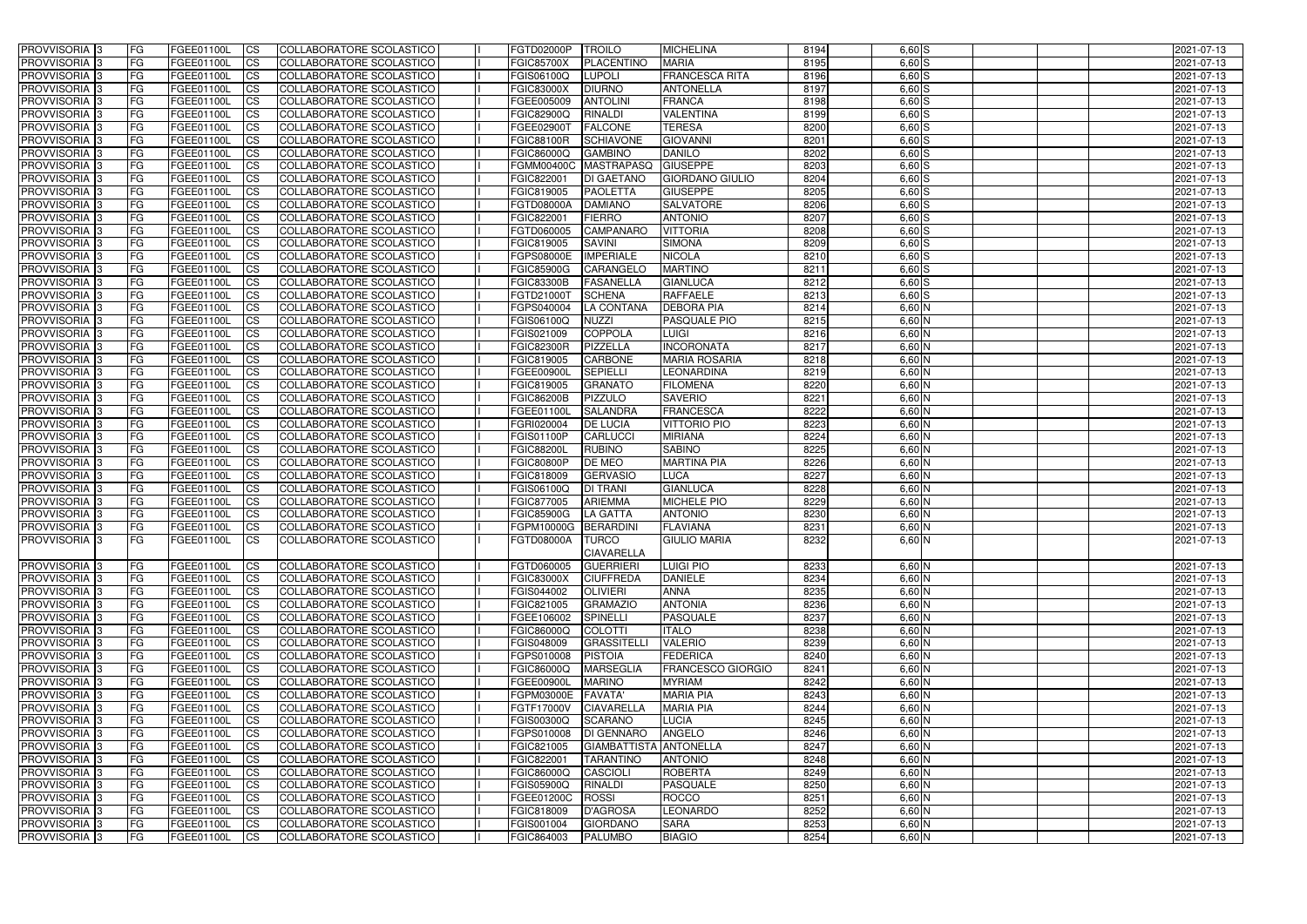| <b>PROVVISORIA</b> 3                                 | FG         | FGEE01100L                      | <b>ICS</b>                          | COLLABORATORE SCOLASTICO                             | FGPS010008               | RICCIARDIELL                       | <b>TERESA</b>                    | 8255         | $6,60$ N           | 2021-07-13               |
|------------------------------------------------------|------------|---------------------------------|-------------------------------------|------------------------------------------------------|--------------------------|------------------------------------|----------------------------------|--------------|--------------------|--------------------------|
| <b>PROVVISORIA 3</b>                                 | FG         | FGEE01100L                      | <b>CS</b>                           | COLLABORATORE SCOLASTICO                             | FGMM00400C D'ECCLESIA    |                                    | <b>ALBERTO</b>                   | 8256         | $6,60$ N           | 2021-07-13               |
| PROVVISORIA <sup>3</sup>                             | FG         | FGEE01100L                      | <b>CS</b>                           | COLLABORATORE SCOLASTICO                             | <b>FGIC84400T</b>        | <b>GRIFA</b>                       | <b>ANGELARITA</b>                | 8257         | 6,60 N             | 2021-07-13               |
| PROVVISORIA <sup>3</sup>                             | FG         | FGEE01100L                      | <b>CS</b>                           | COLLABORATORE SCOLASTICO                             | FGPS010008               | <b>TUCCI</b>                       | <b>ELEONORA</b>                  | 8258         | 6,60 N             | 2021-07-13               |
| PROVVISORIA <sup>1</sup> 3                           | FG         | FGEE01100L                      | <b>CS</b>                           | COLLABORATORE SCOLASTICO                             | FGEE01100L               | <b>SCHIOPPO</b>                    | <b>FABIOLA SARAH</b>             | 8259         | 6,60 N             | 2021-07-13               |
| PROVVISORIA <sup>3</sup>                             | FG         | FGEE01100L                      | <b>CS</b>                           | COLLABORATORE SCOLASTICO                             | FGIC827004               | <b>ZITA</b>                        | <b>FRANCESCA</b>                 | 8260         | $6,60$ N           | 2021-07-13               |
| PROVVISORIA 3                                        | FG         | FGEE01100L                      | <b>CS</b>                           | COLLABORATORE SCOLASTICO                             | FGEE005009               | <b>ROMICE</b>                      | <b>CLAUDIA</b>                   | 8261         | $6,60$ N           | 2021-07-13               |
| PROVVISORIA 3                                        | FG         | <b>FGEE01100L</b>               | <b>CS</b>                           | COLLABORATORE SCOLASTICO                             | <b>FGIC87000A</b>        | <b>BOVE</b>                        | LUIGI                            | 8262         | $6,60$ N           | 2021-07-13               |
| PROVVISORIA 3                                        | FG         | FGEE01100L                      | <b>CS</b>                           | COLLABORATORE SCOLASTICO                             | FGIC822001               | FERRARO                            | LUIGI                            | 8263         | $6,60$ N           | 2021-07-13               |
| PROVVISORIA <sup>3</sup>                             | FG         | FGEE01100L                      | $\overline{c}$                      | COLLABORATORE SCOLASTICO                             | <b>FGIC82900Q</b>        | <b>IMPERATORE</b>                  | <b>SILVIA</b>                    | 8264         | $6,60$ N           | 2021-07-13               |
| PROVVISORIA <sup>3</sup>                             | FG         | FGEE01100L                      | <b>CS</b>                           | COLLABORATORE SCOLASTICO                             | FGIS001004               | <b>SARACINO</b>                    | LUIGI                            | 8265         | $6,60$ N           | 2021-07-13               |
| PROVVISORIA <sup>3</sup>                             | FG         | <b>FGEE01100L</b>               | <b>CS</b>                           | COLLABORATORE SCOLASTICO                             | FGPM03000E               | <b>SEDUTA</b>                      | <b>ANTONELLA MARIA PIA</b>       | 8266         | $6,60$ N           | 2021-07-13               |
| PROVVISORIA <sup>3</sup>                             | FG         | <b>FGEE01100L</b>               | <b>I</b> CS                         | COLLABORATORE SCOLASTICO                             | FGEE005009               | <b>FAMIGLIETTI</b>                 | <b>MARCELLO</b>                  | 8267         | $6,60$ N           | 2021-07-13               |
| PROVVISORIA <sup>3</sup>                             | FG         | FGEE01100L                      | <b>I</b> CS                         | COLLABORATORE SCOLASTICO                             | <b>FGIC86000Q</b>        | <b>FRISOLI</b>                     | <b>ELENA</b>                     | 8268         | 6,60 N             | 2021-07-13               |
| PROVVISORIA <sup>3</sup>                             | FG         | FGEE01100L                      | <b>I</b> CS                         | COLLABORATORE SCOLASTICO                             | <b>FGIS05300R</b>        | DE                                 | LUIGI GIUSEPPE                   | 8269         | 6,60 N             | 2021-07-13               |
| <b>PROVVISORIA</b> 3                                 | FG         | FGEE01100L                      | <b>I</b> CS                         | <b>COLLABORATORE SCOLASTICO</b>                      | FGIC848005               | <b>SIENA</b>                       | <b>MATTEO</b>                    | 8270         | 6,60 N             | 2021-07-13               |
| <b>PROVVISORIA</b> 3                                 | FG         | FGEE01100L                      | <b>ICS</b>                          | COLLABORATORE SCOLASTICO                             | <b>FGVC01000C</b>        | POLISENA                           | <b>GIOVANNA</b>                  | 8271         | 6,60 N             | 2021-07-13               |
| PROVVISORIA 3                                        | FG         | FGEE01100L                      | <b>CS</b>                           | COLLABORATORE SCOLASTICO                             | FGIC86000Q               | TORTORELLA                         | <b>RITA</b>                      | 8272         | 6,60 N             | 2021-07-13               |
| PROVVISORIA <sup>3</sup>                             | FG         | FGEE01100L                      | <b>ICS</b>                          | COLLABORATORE SCOLASTICO                             | <b>FGEE00800R</b>        | <b>CAPRARELLA</b>                  | <b>UGO GIUSEPPE</b>              | 8273         | $6,60$ N           | 2021-07-13               |
| PROVVISORIA <sup>3</sup>                             | FG         | FGEE01100L                      | <b>I</b> CS                         | COLLABORATORE SCOLASTICO                             | FGIC827004               | <b>CARLONE</b>                     | <b>MARIA</b>                     | 8274         | 6,60 N             | 2021-07-13               |
| PROVVISORIA <sup>3</sup>                             | FG         | FGEE01100L                      | <b>I</b> CS                         | COLLABORATORE SCOLASTICO                             | FGIC856004               | <b>CONSALVO</b>                    | <b>DANILO</b>                    | 8275         | $6,60$ N           | 2021-07-13               |
| PROVVISORIA <sup>3</sup>                             | FG         | FGEE01100L                      | <b>CS</b>                           | COLLABORATORE SCOLASTICO                             | <b>FGIC83800E</b>        | QUERQUES                           | <b>ROSSELLA</b>                  | 8276         | $6,60$ N           | 2021-07-13               |
| PROVVISORIA <sup>3</sup>                             | FG         | FGEE01100L                      | <b>CS</b>                           | COLLABORATORE SCOLASTICO                             | FGIS06100Q               | <b>TRUFINI</b>                     | <b>TOMMASO</b>                   | 8277         | $6,60$ N           | 2021-07-13               |
| <b>PROVVISORIA</b> 3                                 | FG         | FGEE01100L                      | <b>CS</b>                           | COLLABORATORE SCOLASTICO                             | FGIC86000Q               | LIVINI                             | <b>FRANCESCA</b>                 | 8278         | $6,60$ N           | 2021-07-13               |
| PROVVISORIA <sup>3</sup>                             | FG         | FGEE01100L                      | <b>CS</b>                           | COLLABORATORE SCOLASTICO                             | <b>FGIC82900Q</b>        | <b>LAURIOLA</b>                    | <b>RAFFAELE MANUEL</b>           | 8279         | $6,60$ N           | 2021-07-13               |
| PROVVISORIA <sup>1</sup> 3                           | FG         | FGEE01100L                      | <b>CS</b>                           | COLLABORATORE SCOLASTICO                             | <b>FGIC88100R</b>        | <b>RINALDI</b>                     | <b>ROSA</b>                      | 8280         | $6,60$ N           | 2021-07-13               |
| PROVVISORIA 3                                        | FG         | <b>FGEE01100L</b>               | <b>CS</b>                           | COLLABORATORE SCOLASTICO                             | <b>FGIC86000Q</b>        | FARBO                              | <b>ELEONORA</b>                  | 8281         | 6,60 N             | 2021-07-13               |
| PROVVISORIA <sup>3</sup>                             | FG.        | FGEE01100L                      | <b>CS</b>                           | COLLABORATORE SCOLASTICO                             | FGIC855008               | <b>MUSCARELL</b>                   | <b>EMANUELE</b>                  | 8282         | 6,60 N             | 2021-07-13               |
| PROVVISORIA <sup>3</sup>                             | FG         | <b>FGEE01100L</b>               | <b>CS</b>                           | COLLABORATORE SCOLASTICO                             | FGPM03000E               | <b>STEA</b>                        | <b>ANNA RITA</b>                 | 8283         | 6,60 N             | 2021-07-13               |
| PROVVISORIA <sup>1</sup> 3                           | FG.        | FGEE01100L                      | <b>CS</b>                           | COLLABORATORE SCOLASTICO                             | <b>FGIC86800A</b>        | <b>BAGALA</b>                      | <b>ILENIA</b>                    | 8284         | 6,60 N             | 2021-07-13               |
| PROVVISORIA <sup>3</sup>                             | FG.        | FGEE01100L                      | <b>CS</b>                           | COLLABORATORE SCOLASTICO                             | FGMM04100B               | <b>DICHIO</b>                      | <b>PASQUALE ADRIANO</b>          | 8285<br>8286 | 6,60 N<br>$6,60$ N | 2021-07-13               |
| PROVVISORIA <sup>3</sup><br>PROVVISORIA <sup>3</sup> | FG<br>FG   | FGEE01100L<br><b>FGEE01100L</b> | $\overline{\text{cs}}$<br><b>CS</b> | COLLABORATORE SCOLASTICO<br>COLLABORATORE SCOLASTICO | FGPS040004<br>FGIS048009 | <b>DEL PRETE</b><br><b>TALLERO</b> | <b>MARIKA</b><br><b>ANNARITA</b> | 8287         | $6,60$ N           | 2021-07-13<br>2021-07-13 |
| PROVVISORIA <sup>3</sup>                             | FG         | <b>FGEE01100L</b>               | <b>CS</b>                           | COLLABORATORE SCOLASTICO                             | <b>FGIC83000X</b>        | LAURIOLA                           | <b>CATERINA MARIA</b>            | 8288         | $6,60$ N           | 2021-07-13               |
| PROVVISORIA <sup>3</sup>                             | FG         | FGEE01100L                      | $\overline{\text{cs}}$              | COLLABORATORE SCOLASTICO                             | FGIC856004               | <b>TUMOLO</b>                      | <b>ORNELLA</b>                   | 8289         | $6,60$ N           | 2021-07-13               |
| PROVVISORIA <sup>3</sup>                             | FG         | <b>FGEE01100L</b>               | <b>CS</b>                           | <b>COLLABORATORE SCOLASTICO</b>                      | FGEE01100L               | <b>PEPE</b>                        | <b>MICHELE</b>                   | 8290         | $6,60$ N           | 2021-07-13               |
| PROVVISORIA <sup>3</sup>                             | FG         | FGEE01100L                      | <b>CS</b>                           | COLLABORATORE SCOLASTICO                             | <b>FGIS00800V</b>        | <b>SPINELLI</b>                    | <b>MICHELE</b>                   | 8291         | $6,60$ N           | 2021-07-13               |
| PROVVISORIA <sup>3</sup>                             | FG         | FGEE01100L                      | <b>I</b> CS                         | COLLABORATORE SCOLASTICO                             | FGPS040004               | PASQUARIELL                        | <b>SIMONA</b>                    | 8292         | $6,60$ N           | 2021-07-13               |
| <b>PROVVISORIA</b> 3                                 | IFG.       | FGEE01100L                      | CS                                  | COLLABORATORE SCOLASTICO                             | FGIC82300R CELOZZI       |                                    | <b>PASQUALE</b>                  | 8293         | $6,60$ N           | 2021-07-13               |
| PROVVISORIA 3                                        | IFG.       | FGEE01100L                      | <b>ICS</b>                          | COLLABORATORE SCOLASTICO                             | <b>FGTF17000V</b>        | <b>CASSANO</b>                     | <b>FABIO</b>                     | 8294         | $6,60$ N           | 2021-07-13               |
| PROVVISORIA 3                                        | FG         | FGEE01100L                      | <b>CS</b>                           | COLLABORATORE SCOLASTICO                             | FGPM03000E GIULIANO      |                                    | <b>AGOSTINO</b>                  | 8295         | $6,60$ N           | 2021-07-13               |
| PROVVISORIA 3                                        | FG         | FGEE01100L                      | <b>CS</b>                           | COLLABORATORE SCOLASTICO                             | <b>FGEE11000N</b>        | <b>FABIANO</b>                     | <b>VALENTINA</b>                 | 8296         | $6,60$ N           | 2021-07-13               |
| PROVVISORIA 3                                        | FG         | FGEE01100L                      | <b>ICS</b>                          | <b>COLLABORATORE SCOLASTICO</b>                      | <b>FGIC86000Q</b>        | PAGLIARULO                         | <b>PIETRO</b>                    | 8297         | $6,60$ N           | 2021-07-13               |
| PROVVISORIA 3                                        | FG.        | FGEE01100L                      | <b>CS</b>                           | COLLABORATORE SCOLASTICO                             | FGIC827004               | <b>TEDESCHI</b>                    | <b>PAOLA</b>                     | 8298         | $6,60$ N           | 2021-07-13               |
| PROVVISORIA 3                                        | FG         | FGEE01100L                      | <b>CS</b>                           | COLLABORATORE SCOLASTICO                             | <b>FGIC87400N</b>        | <b>DAVENIA</b>                     | <b>MIRIAM</b>                    | 8299         | $6,60$ N           | 2021-07-13               |
| PROVVISORIA 3                                        | <b>FG</b>  | FGEE01100L                      | <b>CS</b>                           | COLLABORATORE SCOLASTICO                             | <b>FGIC87400N</b>        | ROSSIGNUOLO ANGELA                 |                                  | 8300         | $6,60$ N           | 2021-07-13               |
| PROVVISORIA 3                                        | FG         | FGEE01100L                      | <b>CS</b>                           | COLLABORATORE SCOLASTICO                             | FGEE106002               | <b>MONTELLA</b>                    | <b>GIUSEPPE</b>                  | 8301         | $6,60$ N           | 2021-07-13               |
| PROVVISORIA 3                                        | FG         | FGEE01100L                      | <b>CS</b>                           | COLLABORATORE SCOLASTICO                             | FGIC827004               | <b>CONTE</b>                       | <b>SIMONA</b>                    | 8302         | $6,60$ N           | 2021-07-13               |
| PROVVISORIA 3                                        | FG         | FGEE01100L                      | <b>CS</b>                           | COLLABORATORE SCOLASTICO                             | <b>FGMM00700X</b>        | MORGATICO                          | LUANA                            | 8303         | $6,60$ N           | 2021-07-13               |
| PROVVISORIA 3                                        | FG         | FGEE01100L                      | <b>CS</b>                           | COLLABORATORE SCOLASTICO                             | <b>FGIC81600N</b>        | SODANO                             | <b>MARIO</b>                     | 8304         | $6,60$ N           | 2021-07-13               |
| PROVVISORIA 3                                        | FG         | FGEE01100L                      | <b>CS</b>                           | COLLABORATORE SCOLASTICO                             | FGPS010008               | <b>DE ROSA</b>                     | ALESSANDRO                       | 8305         | $6,60$ N           | 2021-07-13               |
| <b>PROVVISORIA</b> 3                                 | IFG.       | FGEE01100L                      | <b>CS</b>                           | COLLABORATORE SCOLASTICO                             | FGTE020006               | <b>MALGIERI</b>                    | <b>ROCCO</b>                     | 8306         | $6,60$ N           | 2021-07-13               |
| PROVVISORIA 3                                        | IFG.       | FGEE01100L                      | <b>CS</b>                           | COLLABORATORE SCOLASTICO                             | FGIC818009               | <b>GUIDA</b>                       | ANGELO                           | 8307         | $6,60$ N           | 2021-07-13               |
| PROVVISORIA <sup>3</sup>                             | <b>IFG</b> | FGEE01100L                      | <b>CS</b>                           | <b>COLLABORATORE SCOLASTICO</b>                      | FGEE00900L               | PASQUARELLI                        | <b>LUIGI</b>                     | 8308         | $6,60$ N           | 2021-07-13               |
| PROVVISORIA 3                                        | <b>IFG</b> | FGEE01100L                      | <b>CS</b>                           | COLLABORATORE SCOLASTICO                             | FGIC872002               | RENZULLO                           | <b>SIPONTINA</b>                 | 8309         | $6,60$ N           | 2021-07-13               |
| PROVVISORIA 3                                        | IFG.       | FGEE01100L                      | <b>CS</b>                           | COLLABORATORE SCOLASTICO                             | <b>FGTD08000A</b>        | <b>DE FILIPPIS</b>                 | <b>MICHELE</b>                   | 8310         | $6,60$ N           | 2021-07-13               |
| PROVVISORIA 3                                        | FG         | FGEE01100L                      | <b>CS</b>                           | COLLABORATORE SCOLASTICO                             | FGPS040004               | <b>GUERRA</b>                      | <b>ANNALISA</b>                  | 8311         | $6,60$ N           | 2021-07-13               |
| PROVVISORIA 3                                        | FG         | FGEE01100L                      | <b>CS</b>                           | COLLABORATORE SCOLASTICO                             | FGPM03000E               | <b>GUADAGNO</b>                    | <b>MARILENA</b>                  | 8312         | $6,60$ N           | 2021-07-13               |
| PROVVISORIA 3                                        | FG         | <b>FGEE01100L</b>               | <b>CS</b>                           | COLLABORATORE SCOLASTICO                             | <b>FGTD08000A</b>        | VENEZIANO                          | <b>LUCIANA</b>                   | 8313         | $6,60$ N           | 2021-07-13               |
| <b>PROVVISORIA</b> 3                                 | FG         | FGEE01100L                      | <b>CS</b>                           | COLLABORATORE SCOLASTICO                             | FGEE005009               | <b>VALLETTA</b>                    | <b>ELENA</b>                     | 8314         | $6,60$ N           | 2021-07-13               |
| PROVVISORIA 3                                        | FG         | FGEE01100L                      | $\overline{c}$                      | COLLABORATORE SCOLASTICO                             | FGRI020004               | <b>APRILE</b>                      | <b>VINCENZO</b>                  | 8315         | $6,60$ N           | 2021-07-13               |
| PROVVISORIA 3                                        | FG         | FGEE01100L                      | <b>CS</b>                           | COLLABORATORE SCOLASTICO                             | FGEE01100L               | <b>COCURULLO</b>                   | <b>ANTONIETTA</b>                | 8316         | $6,60$ N           | 2021-07-13               |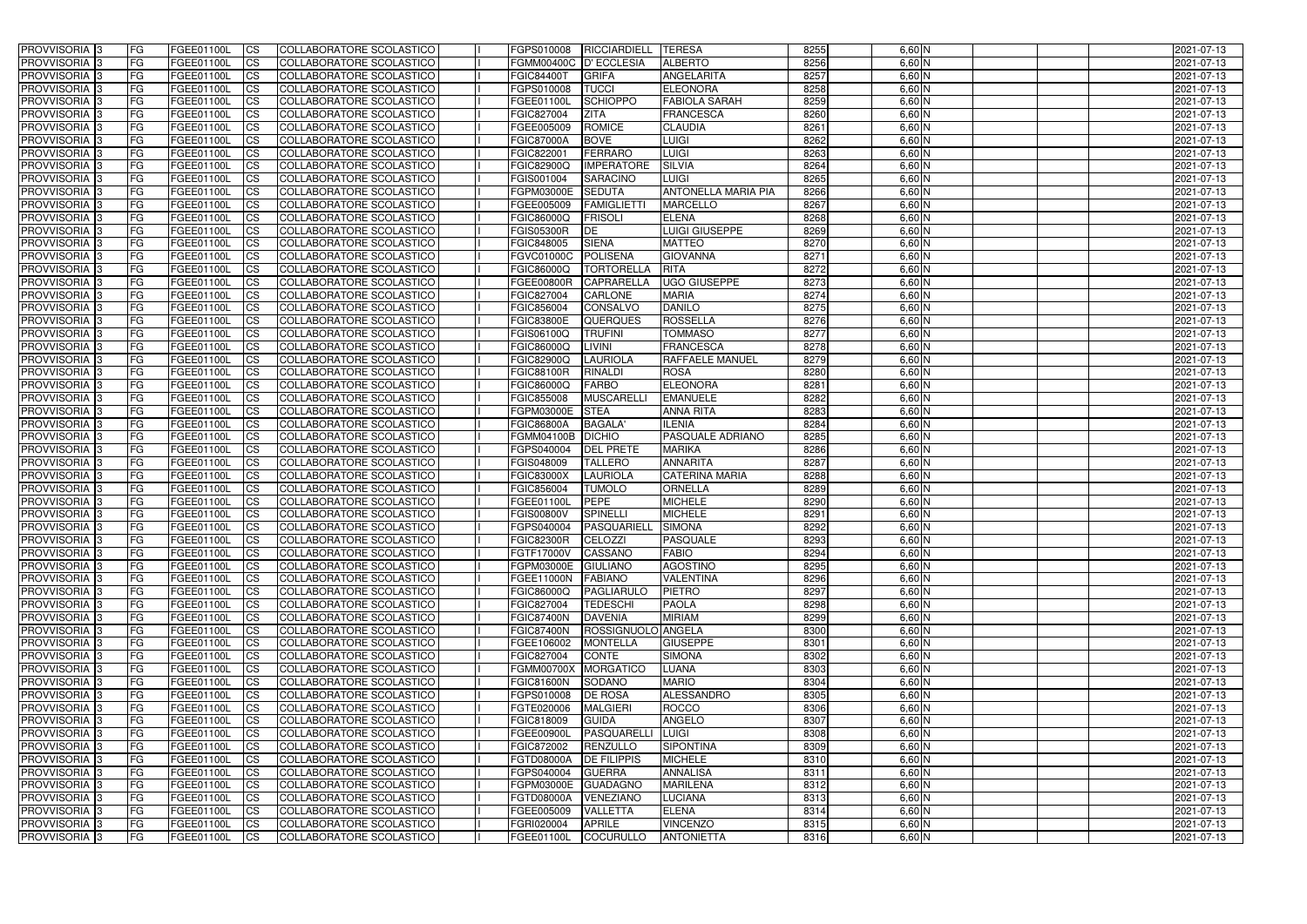| <b>PROVVISORIA</b> 3       | l FG      | FGEE01100L        | <b>ICS</b>             | COLLABORATORE SCOLASTICO        | FGPM03000E  LO STORTO |                        | <b>ANNA</b>              | 8317 | $6,60$ N   | 2021-07-13 |
|----------------------------|-----------|-------------------|------------------------|---------------------------------|-----------------------|------------------------|--------------------------|------|------------|------------|
| <b>PROVVISORIA 3</b>       | FG        | FGEE01100L        | <b>ICS</b>             | COLLABORATORE SCOLASTICO        | FGEE01200C            | <b>MELCHIORRE</b>      | <b>DEBORA</b>            | 8318 | 6,60 N     | 2021-07-13 |
| PROVVISORIA <sup>1</sup> 3 | FG        | FGEE01100L        | <b>CS</b>              | <b>COLLABORATORE SCOLASTICO</b> | FGIC82900Q            | <b>PALUMBO</b>         | <b>VITTORIA</b>          | 8319 | 6,60 N     | 2021-07-13 |
| PROVVISORIA                | FG        | FGEE01100L        | <b>CS</b>              | COLLABORATORE SCOLASTICO        | FGIC827004            | <b>BIANCO</b>          | <b>ELISABETTA</b>        | 8320 | 6,60 N     | 2021-07-13 |
| PROVVISORIA <sup>1</sup> 3 | FG        | FGEE01100L        | <b>CS</b>              | COLLABORATORE SCOLASTICO        | FGVC01000C            | <b>TAROLLI</b>         | <b>MICHELE</b>           | 8321 | 6,60 N     | 2021-07-13 |
| PROVVISORIA <sup>1</sup> 3 | FG        | FGEE01100L        | <b>CS</b>              | COLLABORATORE SCOLASTICO        | FGIC880001            | <b>AGHILAR</b>         | <b>ANTONELLA</b>         | 8322 | $6,60$ N   | 2021-07-13 |
| PROVVISORIA <sup>1</sup> 3 | FG        | FGEE01100L        | <b>CS</b>              | COLLABORATORE SCOLASTICO        | FGIC880001            | FREDA                  | <b>LUCIA</b>             | 8323 | $6,60$ N   | 2021-07-13 |
| PROVVISORIA 3              | FG        | FGEE01100L        | <b>ICS</b>             | COLLABORATORE SCOLASTICO        | <b>FGIC83300B</b>     | <b>VELOCE</b>          | <b>VINCENZA</b>          | 8324 | $6,60$ N   | 2021-07-13 |
| PROVVISORIA 3              | <b>FG</b> | FGEE01100L        | <b>CS</b>              | COLLABORATORE SCOLASTICO        | <b>FGPS20000B</b>     | <b>TOTARO</b>          | <b>MICHELE</b>           | 8325 | 6,60 N     | 2021-07-13 |
| PROVVISORIA 3              | <b>FG</b> | FGEE01100L        | <b>ICS</b>             | COLLABORATORE SCOLASTICO        | FGTF13000C            | <b>URBANO</b>          | <b>ANDREA</b>            | 8326 | $6,60$ N   | 2021-07-13 |
| PROVVISORIA 3              | FG        | FGEE01100L        | <b>CS</b>              | COLLABORATORE SCOLASTICO        | <b>FGIC88200L</b>     | <b>MANNA</b>           | <b>IRMA</b>              | 8327 | $6,60$ N   | 2021-07-13 |
| <b>PROVVISORIA</b>         | FG        | FGEE01100L        | <b>CS</b>              | COLLABORATORE SCOLASTICO        | <b>FGIC85900G</b>     | <b>BRESCIA</b>         | <b>RAFFAELLA</b>         | 8328 | 6,60 N     | 2021-07-13 |
| <b>PROVVISORIA</b>         | FG        | FGEE01100L        | <b>ICS</b>             | COLLABORATORE SCOLASTICO        | FGTD010004            | <b>ZITOLI</b>          | <b>AGNESE RITA</b>       | 8329 | $6,60$ N   | 2021-07-13 |
| <b>PROVVISORIA</b>         | FG        | FGEE01100L        | <b>ICS</b>             | COLLABORATORE SCOLASTICO        | FGTF17000V            | <b>BELVITO</b>         | <b>ANTONIO</b>           | 8330 | 6,60 N     | 2021-07-13 |
| <b>PROVVISORIA</b>         | FG        | FGEE01100L        | <b>ICS</b>             | COLLABORATORE SCOLASTICO        | <b>FGIC86000Q</b>     | <b>LUIGINI</b>         | <b>VINCENZO PRIMIANO</b> | 8331 | 6,60 N     | 2021-07-13 |
| <b>PROVVISORIA</b>         | FG        | FGEE01100L        | <b>ICS</b>             | COLLABORATORE SCOLASTICO        | FGIC864003            | CONOSCITORE ALESSANDRO |                          | 8332 | 6,60 N     | 2021-07-13 |
| <b>PROVVISORIA</b>         | FG        | <b>FGEE01100L</b> | <b>ICS</b>             | COLLABORATORE SCOLASTICO        | <b>FGIC87000A</b>     | <b>DI GREGORIO</b>     | <b>ELIANA</b>            | 8333 | 6,60 N     | 2021-07-13 |
| <b>PROVVISORIA</b>         | FG        | FGEE01100L        | <b>ICS</b>             | COLLABORATORE SCOLASTICO        | FGEE00900             | <b>MANGANO</b>         | <b>MIRKO</b>             | 8334 | 6,60 N     | 2021-07-13 |
| PROVVISORIA <sup>3</sup>   | FG        | FGEE01100L        | <b>ICS</b>             | COLLABORATORE SCOLASTICO        | FGIC864003            | STUPPIELLO             | <b>MATTEO</b>            | 8335 | 6,60 N     | 2021-07-13 |
| PROVVISORIA <sup>3</sup>   | FG        | FGEE01100L        | <b>ICS</b>             | COLLABORATORE SCOLASTICO        | <b>FGIS00800V</b>     | <b>IANNUCCI</b>        | <b>DARIO</b>             | 8336 | 6,60 N     | 2021-07-13 |
| PROVVISORIA <sup>1</sup> 3 | FG        | FGEE01100L        | <b>ICS</b>             | COLLABORATORE SCOLASTICO        | FGIS001004            | <b>GUERRA</b>          | RAFFAELE CARLO           | 8337 | $6,60$ N   | 2021-07-13 |
| PROVVISORIA 3              | FG        | FGEE01100L        | <b>ICS</b>             | COLLABORATORE SCOLASTICO        | <b>FGIC87900R</b>     | <b>MALIZIA</b>         | <b>VINCENZO</b>          | 8338 | $6,60$ N   | 2021-07-13 |
| PROVVISORIA 3              | FG        | FGEE01100L        | <b>ICS</b>             | <b>COLLABORATORE SCOLASTICO</b> | FGIS06100Q            | <b>TROIANO</b>         | <b>ANNA MICHELINA</b>    | 8339 | $6,60$ N   | 2021-07-13 |
| PROVVISORIA <sup>13</sup>  | FG        | FGEE01100L        | <b>CS</b>              | COLLABORATORE SCOLASTICO        | FGIC82900Q            | <b>PAGLIONE</b>        | <b>FRANCESCO</b>         | 8340 | $6,60$ N   | 2021-07-13 |
| PROVVISORIA <sup>1</sup> 3 | FG        | FGEE01100L        | <b>CS</b>              | COLLABORATORE SCOLASTICO        | FGEE005009            | <b>DAMIANO</b>         | <b>MICHELE</b>           | 8341 | $6,60$ N   | 2021-07-13 |
| PROVVISORIA <sup>1</sup> 3 |           |                   | <b>ICS</b>             |                                 |                       | <b>MOLFETTA</b>        | <b>CONCETTA</b>          | 8342 | $6,60$ N   |            |
|                            | FG        | FGEE01100L        |                        | COLLABORATORE SCOLASTICO        | FGEE005009            |                        |                          | 8343 | 6,60 N     | 2021-07-13 |
| PROVVISORIA 3              | FG        | FGEE01100L        | <b>ICS</b>             | COLLABORATORE SCOLASTICO        | <b>FGIC85900G</b>     | <b>RUSSO</b>           | <b>DANIELE</b>           |      |            | 2021-07-13 |
| PROVVISORIA                | FG        | FGEE01100L        | <b>ICS</b>             | COLLABORATORE SCOLASTICO        | FGRI020004            | <b>MERCALDI</b>        | <b>DANIELE</b>           | 8344 | 6,60 N     | 2021-07-13 |
| PROVVISORIA                | FG        | FGEE01100L        | <b>CS</b>              | <b>COLLABORATORE SCOLASTICO</b> | <b>FGIC85700X</b>     | <b>ZINGARELL</b>       | <b>GIOVANNI</b>          | 8345 | 6,60 N     | 2021-07-13 |
| PROVVISORIA                | FG        | FGEE01100L        | <b>CS</b>              | COLLABORATORE SCOLASTICO        | FGTD21000T            | <b>SCOPECE</b>         | <b>VALTER CLAUDIO</b>    | 8346 | 6,60 N     | 2021-07-13 |
| PROVVISORIA                | FG        | FGEE01100L        | <b>CS</b>              | COLLABORATORE SCOLASTICO        | FGIC819005            | <b>LAVANGA</b>         | ROCCO DOMENICO           | 8347 | 6,60 N     | 2021-07-13 |
| PROVVISORIA <sup>1</sup> 3 | FG        | FGEE01100L        | <b>CS</b>              | COLLABORATORE SCOLASTICO        | FGIC872002            | <b>GUERRA</b>          | <b>CARMELA</b>           | 8348 | $6,58$ S   | 2021-07-13 |
| PROVVISORIA <sup>1</sup> 3 | FG        | FGEE01100L        | <b>CS</b>              | COLLABORATORE SCOLASTICO        | <b>FGIS03700V</b>     | CANNONE                | <b>GIUSEPPE ANDREA</b>   | 8349 | $6,58$ $S$ | 2021-07-13 |
| PROVVISORIA 3              | FG        | FGEE01100L        | <b>CS</b>              | <b>COLLABORATORE SCOLASTICO</b> | FGVC01000C            | <b>MENDOLICCHI</b>     | <b>GIUSEPPE</b>          | 8350 | 6,55S      | 2021-07-13 |
| <b>PROVVISORIA</b>         | FG        | FGEE01100L        | <b>ICS</b>             | COLLABORATORE SCOLASTICO        | FGIC856004            | <b>GRAMPASTOR</b>      | MADDALENA                | 8351 | 6,55S      | 2021-07-13 |
| PROVVISORIA <sup>1</sup> 3 | <b>FG</b> | FGEE01100L        | <b>CS</b>              | COLLABORATORE SCOLASTICO        | FGIC86100G            | <b>APOLLONIO</b>       | <b>ELENA</b>             | 8352 | $6,55$ S   | 2021-07-13 |
| PROVVISORIA 3              | FG        | FGEE01100L        | <b>ICS</b>             | COLLABORATORE SCOLASTICO        | FGTF13000C            | <b>CITARELLI</b>       | <b>LUCA</b>              | 8353 | $6,55$ $S$ | 2021-07-13 |
| <b>PROVVISORIA</b>         | <b>FG</b> | FGEE01100L        | <b>ICS</b>             | COLLABORATORE SCOLASTICO        | FGPS010008            | SIBELLI                | <b>ANTONIO</b>           | 8354 | 6,55N      | 2021-07-13 |
| PROVVISORIA 3              | FG        | FGEE01100L        | CS                     | COLLABORATORE SCOLASTICO        | FGRI020004            | <b>GENTILE</b>         | <b>FRANCESCA</b>         | 8355 | 6,55N      | 2021-07-13 |
| PROVVISORIA 3              | <b>FG</b> | FGEE01100L        | $\mathsf{ICS}$         | COLLABORATORE SCOLASTICO        | FGIC842006            | <b>FRISI</b>           | <b>FRANCESCO</b>         | 8356 | 6,55N      | 2021-07-13 |
| PROVVISORIA 3              | <b>FG</b> | <b>FGEE01100L</b> | $\mathsf{ICS}$         | COLLABORATORE SCOLASTICO        | <b>FGIC87000A</b>     | <b>ORLANDO</b>         | <b>SARA</b>              | 8357 | 6,55N      | 2021-07-13 |
| PROVVISORIA 3              | <b>FG</b> | FGEE01100L        | $\mathsf{ICS}$         | COLLABORATORE SCOLASTICO        | FGTD08000A            | ANNICCHIARIC FABRIZIO  |                          | 8358 | 6,55N      | 2021-07-13 |
| PROVVISORIA 3              | FG        | FGEE01100L        | $\mathsf{ICS}$         | COLLABORATORE SCOLASTICO        | FGEE02900T            | <b>PUGLIESE</b>        | <b>FRANCESCA</b>         | 8359 | 6,55N      | 2021-07-13 |
| PROVVISORIA 3              | l FG      | FGEE01100L        | <b>CS</b>              | COLLABORATORE SCOLASTICO        | FGIS048009            | <b>GIORDANO</b>        | <b>MARIA</b>             | 8360 | 6,55N      | 2021-07-13 |
| PROVVISORIA 3              | <b>FG</b> | FGEE01100L        | $\mathsf{ICS}$         | COLLABORATORE SCOLASTICO        | <b>FGIC83700P</b>     | <b>NAPPI</b>           | <b>LUCIA</b>             | 8361 | 6,55N      | 2021-07-13 |
| PROVVISORIA 3              | FG        | FGEE01100L        | <b>CS</b>              | COLLABORATORE SCOLASTICO        | FGTF17000V            | <b>SAVINO</b>          | <b>ANTONIO</b>           | 8362 | $6,52$ $S$ | 2021-07-13 |
| PROVVISORIA 3              | <b>FG</b> | FGEE01100L        | <b>CS</b>              | COLLABORATORE SCOLASTICO        | <b>FGIC86100G</b>     | <b>FIALOE'</b>         | <b>GRAZIA EMANUELA</b>   | 8363 | $6,52$ $S$ | 2021-07-13 |
| PROVVISORIA 3              | <b>FG</b> | FGEE01100L        | <b>CS</b>              | COLLABORATORE SCOLASTICO        | FGIC880001            | <b>MOREA</b>           | <b>ROSA</b>              | 8364 | $6,51$ $S$ | 2021-07-13 |
| PROVVISORIA 3              | <b>FG</b> | FGEE01100L        | <b>CS</b>              | COLLABORATORE SCOLASTICO        | FGIC869006            | CARUSO                 | <b>ANTONIO</b>           | 8365 | $6,51$ S   | 2021-07-13 |
| PROVVISORIA 3              | <b>FG</b> | FGEE01100L        | <b>CS</b>              | COLLABORATORE SCOLASTICO        | FGIC856004            | <b>GRELLA</b>          | <b>MICHELA RITA</b>      | 8366 | $6,50$ $S$ | 2021-07-13 |
| PROVVISORIA 3              | <b>FG</b> | FGEE01100L        | <b>CS</b>              | COLLABORATORE SCOLASTICO        | FGTE020006            | <b>SARRO</b>           | <b>MIRIAM</b>            | 8367 | $6,50$ $S$ | 2021-07-13 |
| PROVVISORIA 3              | <b>FG</b> | FGEE01100L        | <b>CS</b>              | COLLABORATORE SCOLASTICO        | <b>FGIC87000A</b>     | <b>PIPOLI</b>          | <b>SAVERIO</b>           | 8368 | $6,50$ S   | 2021-07-13 |
| PROVVISORIA 3              | <b>FG</b> | FGEE01100L        | <b>CS</b>              | COLLABORATORE SCOLASTICO        | <b>FGIC83000X</b>     | <b>DI BARI</b>         | <b>MICHELE ANTONIO</b>   | 8369 | $6,50$ S   | 2021-07-13 |
| PROVVISORIA 3              | <b>FG</b> | FGEE01100L        | <b>CS</b>              | COLLABORATORE SCOLASTICO        | FGMM00700X MAPELLE    |                        | <b>ANTONELLA</b>         | 8370 | $6,50$ $S$ | 2021-07-13 |
| PROVVISORIA 3              | <b>FG</b> | FGEE01100L        | <b>CS</b>              | COLLABORATORE SCOLASTICO        | FGEE00900L            | <b>CARADONNA</b>       | <b>PATRIZIA</b>          | 8371 | $6,50$ S   | 2021-07-13 |
| PROVVISORIA 3              | <b>FG</b> | FGEE01100L        | <b>CS</b>              | COLLABORATORE SCOLASTICO        | <b>FGIC85700X</b>     | <b>SEPE</b>            | <b>IOLANDA</b>           | 8372 | $6,50$ S   | 2021-07-13 |
| PROVVISORIA 3              | <b>FG</b> | FGEE01100L        | <b>CS</b>              | COLLABORATORE SCOLASTICO        | <b>FGIC82300R</b>     | LONGO                  | <b>GIOVANNI</b>          | 8373 | $6,50$ $S$ | 2021-07-13 |
| PROVVISORIA 3              | FG        | FGEE01100L        | <b>CS</b>              | COLLABORATORE SCOLASTICO        | FGTD010004            | PAZIENZA               | <b>IOLANDA CRISTINA</b>  | 8374 | $6,50$ S   | 2021-07-13 |
| PROVVISORIA 3              | FG        | <b>FGEE01100L</b> | <b>CS</b>              | COLLABORATORE SCOLASTICO        | <b>FGIC87000A</b>     | BORGIA                 | <b>VALERIA</b>           | 8375 | $6,50$ $S$ | 2021-07-13 |
| PROVVISORIA 3              | <b>FG</b> | FGEE01100L        | <b>CS</b>              | COLLABORATORE SCOLASTICO        | FGIC819005            | <b>SCHIAVONE</b>       | <b>GIUSEPPE</b>          | 8376 | $6,50$ $S$ | 2021-07-13 |
| PROVVISORIA 3              | <b>FG</b> | FGEE01100L        | $\overline{\text{CS}}$ | COLLABORATORE SCOLASTICO        | FGIC878001            | <b>PERNICE</b>         | <b>ANTONETTA</b>         | 8377 | $6,50$ S   | 2021-07-13 |
| PROVVISORIA 3              | <b>FG</b> | FGEE01100L        | $\overline{\text{CS}}$ | COLLABORATORE SCOLASTICO        | <b>FGIC85800Q</b>     | TRICARICO              | <b>FRANCESCO</b>         | 8378 | $6,50$ S   | 2021-07-13 |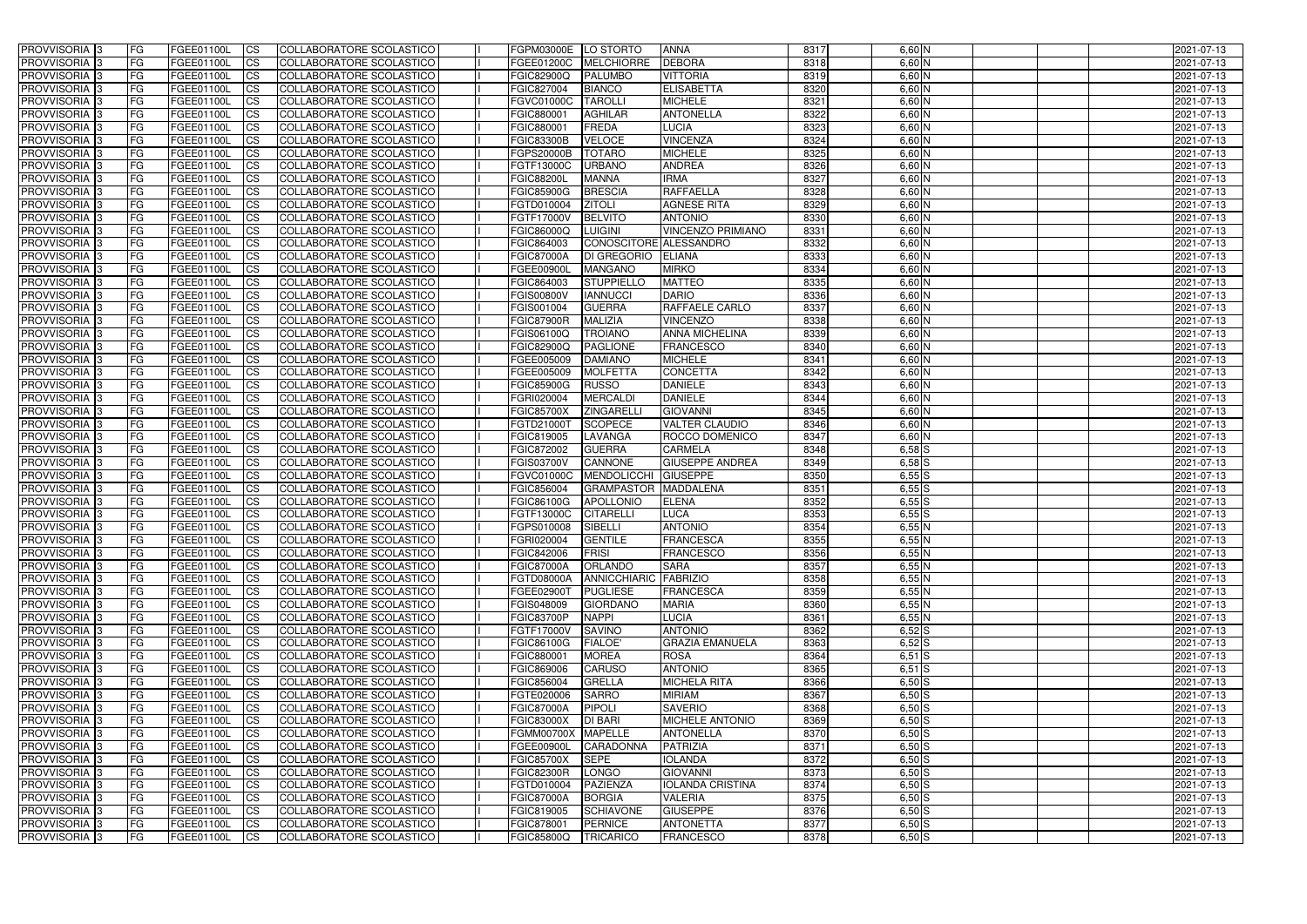| <b>PROVVISORIA</b> 3                                 | l FG                   | FGEE01100L               | <b>ICS</b>               | COLLABORATORE SCOLASTICO                             | FGIC856004                                | PUZZOLANTE                         | RAFFAELLA                          | 8379         | $6,50$ S             | 2021-07-13               |
|------------------------------------------------------|------------------------|--------------------------|--------------------------|------------------------------------------------------|-------------------------------------------|------------------------------------|------------------------------------|--------------|----------------------|--------------------------|
| <b>PROVVISORIA 3</b>                                 | FG.                    | FGEE01100L               | <b>ICS</b>               | COLLABORATORE SCOLASTICO                             | <b>FGIS05300R</b>                         | <b>VALENDINO</b>                   | <b>RUGGIERO</b>                    | 8380         | $6,50$ S             | 2021-07-13               |
| PROVVISORIA <sup>1</sup> 3                           | FG                     | FGEE01100L               | <b>CS</b>                | <b>COLLABORATORE SCOLASTICO</b>                      | FGIC821005                                | <b>STEFANIA</b>                    | <b>ROSSELLA</b>                    | 8381         | $6,50$ S             | 2021-07-13               |
| <b>PROVVISORIA</b>                                   | FG                     | FGEE01100L               | <b>CS</b>                | COLLABORATORE SCOLASTICO                             | <b>FGIC84600D</b>                         | <b>RAFFAELE</b>                    | <b>BIAGIO</b>                      | 8382         | $6,50$ S             | 2021-07-13               |
| <b>PROVVISORIA 3</b>                                 | FG                     | FGEE01100L               | <b>CS</b>                | COLLABORATORE SCOLASTICO                             | FGTF13000C                                | <b>RUSSO</b>                       | ANNACARMEN                         | 8383         | $6,50$ S             | 2021-07-13               |
| PROVVISORIA <sup>1</sup> 3                           | FG                     | FGEE01100L               | <b>CS</b>                | COLLABORATORE SCOLASTICO                             | <b>FGIC86600P</b>                         | <b>BUCCI</b>                       | <b>ROSARIA</b>                     | 8384         | $6,50$ S             | 2021-07-13               |
| PROVVISORIA <sup>1</sup> 3                           | FG                     | FGEE01100L               | <b>CS</b>                | COLLABORATORE SCOLASTICO                             | FGIC880001                                | <b>ATTINI</b>                      | <b>LUIGI</b>                       | 8385         | $6,50$ S             | 2021-07-13               |
| PROVVISORIA 3                                        | FG                     | FGEE01100L               | <b>ICS</b>               | COLLABORATORE SCOLASTICO                             | FGIC82900Q                                | RAGO                               | <b>PASQUALE</b>                    | 8386         | $6,50$ S             | 2021-07-13               |
| PROVVISORIA 3                                        | <b>FG</b>              | FGEE01100L               | <b>CS</b>                | COLLABORATORE SCOLASTICO                             | FGIS06100Q                                | <b>GUGLIELMI</b>                   | <b>EMANUELE</b>                    | 8387         | $6,50$ S             | 2021-07-13               |
| PROVVISORIA 3                                        | <b>FG</b>              | FGEE01100L               | <b>CS</b>                | COLLABORATORE SCOLASTICO                             | FGTD02000P                                | <b>COLUCCI</b>                     | <b>ROSA</b>                        | 8388         | $6,50$ S             | 2021-07-13               |
| PROVVISORIA 3                                        | FG                     | <b>FGEE01100L</b>        | <b>CS</b>                | COLLABORATORE SCOLASTICO                             | <b>FGIC85800Q</b>                         | <b>CASERTA</b>                     | <b>ROCCO</b>                       | 8389         | $6,50$ S             | 2021-07-13               |
| <b>PROVVISORIA</b>                                   | FG                     | FGEE01100L               | <b>ICS</b>               | COLLABORATORE SCOLASTICO                             | FGIC818009                                | <b>CAGGIANO</b>                    | <b>MARIA STELLA</b>                | 8390         | $6,50$ S             | 2021-07-13               |
| <b>PROVVISORIA</b>                                   | FG                     | FGEE01100L               | <b>CS</b>                | COLLABORATORE SCOLASTICO                             | FGRI020004                                | <b>CARLUCCI</b>                    | <b>LUIGI</b>                       | 8391         | $6,50$ S             | 2021-07-13               |
| <b>PROVVISORIA</b>                                   | FG                     | FGEE01100L               | <b>ICS</b>               | COLLABORATORE SCOLASTICO                             | <b>FGIC85900G</b>                         | <b>MOSCARELLA</b>                  | <b>CARMELA</b>                     | 8392         | $6,50$ S             | 2021-07-13               |
| <b>PROVVISORIA</b>                                   | FG                     | FGEE01100L               | <b>ICS</b>               | COLLABORATORE SCOLASTICO                             | <b>FGIC82400L</b>                         | <b>COSCIA</b>                      | <b>GIOVANNI</b>                    | 8393         | $6,50$ S             | 2021-07-13               |
| <b>PROVVISORIA</b>                                   | FG                     | FGEE01100L               | <b>ICS</b>               | COLLABORATORE SCOLASTICO                             | FGIS023001                                | <b>PESCHECHER</b>                  | <b>FRANCESCO</b>                   | 8394         | $6,50$ S             | 2021-07-13               |
| <b>PROVVISORIA</b>                                   | FG                     | <b>FGEE01100L</b>        | <b>CS</b>                | COLLABORATORE SCOLASTICO                             | FGRH060003                                | <b>CANISTRO</b>                    | <b>MICHELE</b>                     | 8395         | $6,50$ S             | 2021-07-13               |
| <b>PROVVISORIA</b>                                   | FG                     | FGEE01100L               | <b>ICS</b>               | COLLABORATORE SCOLASTICO                             | <b>FGIC86200B</b>                         | <b>ANTONACI</b>                    | <b>KATIA LUCIA</b>                 | 8396         | $6,50$ S             | 2021-07-13               |
| PROVVISORIA 3                                        | FG                     | FGEE01100L               | <b>ICS</b>               | COLLABORATORE SCOLASTICO                             | FGTD060005                                | <b>FANIA</b>                       | <b>CONCETTA</b>                    | 8397         | $6,50$ S             | 2021-07-13               |
| PROVVISORIA 3                                        | FG                     | FGEE01100L               | <b>ICS</b>               | COLLABORATORE SCOLASTICO                             | <b>FGIC86500V</b>                         | <b>AZZARELLI</b>                   | <b>SABINA</b>                      | 8398         | $6,50$ S             | 2021-07-13               |
| PROVVISORIA <sup>1</sup> 3                           | FG                     | FGEE01100L               | <b>ICS</b>               | COLLABORATORE SCOLASTICO                             | FGEE005009                                | <b>VIGGIANO</b>                    | <b>ANNA MARIA</b>                  | 8399         | $6,50$ S             | 2021-07-13               |
| PROVVISORIA 3                                        | FG                     | FGEE01100L               | <b>ICS</b>               | COLLABORATORE SCOLASTICO                             | FGIC863007                                | <b>PRENCIPE</b>                    | <b>DEBORA</b>                      | 8400         | $6,50$ S             | 2021-07-13               |
| PROVVISORIA <sup>3</sup><br>PROVVISORIA <sup>3</sup> | FG                     | FGEE01100L               | <b>ICS</b>               | <b>COLLABORATORE SCOLASTICO</b>                      | <b>FGIC85700X</b>                         | <b>CASCIONE</b>                    | <b>DONATELLA</b>                   | 8401         | $6,50$ S             | 2021-07-13               |
| PROVVISORIA <sup>3</sup>                             | FG                     | FGEE01100L               | <b>CS</b>                | COLLABORATORE SCOLASTICO                             | FGIC86000Q                                | <b>FUSILLI</b>                     | <b>ROSA</b><br><b>LUCIA</b>        | 8402<br>8403 | $6,50$ S             | 2021-07-13               |
|                                                      | FG                     | FGEE01100L               | <b>CS</b>                | <b>COLLABORATORE SCOLASTICO</b>                      | <b>FGIC87900R</b>                         | <b>DE FILIPPIS</b><br><b>SIENA</b> |                                    | 8404         | $6,50$ S             | 2021-07-13               |
| PROVVISORIA <sup>1</sup> 3<br>PROVVISORIA 3          | FG<br>FG               | FGEE01100L<br>FGEE01100L | <b>ICS</b><br><b>ICS</b> | COLLABORATORE SCOLASTICO<br>COLLABORATORE SCOLASTICO | FGRH060003<br>FGTD21000T                  | <b>RUSSO</b>                       | <b>GRAZIA PIA</b><br><b>DENISE</b> | 8405         | $6,50$ S<br>$6,50$ S | 2021-07-13<br>2021-07-13 |
| PROVVISORIA                                          | FG                     | FGEE01100L               | <b>ICS</b>               | COLLABORATORE SCOLASTICO                             | FGIC819005                                | <b>RUFFO</b>                       | <b>VALENTINA</b>                   | 8406         | $6,50$ S             | 2021-07-13               |
| PROVVISORIA                                          | FG                     | FGEE01100L               | <b>CS</b>                | <b>COLLABORATORE SCOLASTICO</b>                      | FGTD060005                                | <b>SACCONE</b>                     | <b>ANTONIO</b>                     | 8407         | $6,50$ S             | 2021-07-13               |
| PROVVISORIA                                          | FG                     | FGEE01100L               | <b>CS</b>                | COLLABORATORE SCOLASTICO                             | FGPC15000C                                | <b>VOLPE</b>                       | <b>FRANCESCA PIA</b>               | 8408         | $6,50$ S             | 2021-07-13               |
| PROVVISORIA                                          | FG                     | FGEE01100L               | <b>CS</b>                | COLLABORATORE SCOLASTICO                             | FGIC83100Q                                | <b>DI LEUCE</b>                    | <b>MATTEO</b>                      | 8409         | $6,50$ S             | 2021-07-13               |
| PROVVISORIA <sup>1</sup> 3                           | FG                     | FGEE01100L               | <b>CS</b>                | COLLABORATORE SCOLASTICO                             | <b>FGIC81600N</b>                         | <b>DE LEO</b>                      | <b>VANESSA</b>                     | 8410         | $6,50$ S             | 2021-07-13               |
| PROVVISORIA <sup>1</sup> 3                           | FG                     | FGEE01100L               | <b>CS</b>                | COLLABORATORE SCOLASTICO                             | FGTD010004                                | <b>LIBERATORE</b>                  | <b>LUIGI</b>                       | 8411         | $6,50$ S             | 2021-07-13               |
| PROVVISORIA 3                                        | FG                     | FGEE01100L               | <b>CS</b>                | <b>COLLABORATORE SCOLASTICO</b>                      | FGIC819005                                | <b>VOLPE</b>                       | <b>ASSUNTA</b>                     | 8412         | $6,50$ S             | 2021-07-13               |
| PROVVISORIA <sup>1</sup> 3                           | <b>FG</b>              | FGEE01100L               | <b>ICS</b>               | COLLABORATORE SCOLASTICO                             | <b>FGIC86200B</b>                         | <b>GATTULLI</b>                    | <b>ANNARITA</b>                    | 8413         | $6,50$ S             | 2021-07-13               |
| PROVVISORIA 3                                        | <b>FG</b>              | FGEE01100L               | <b>ICS</b>               | COLLABORATORE SCOLASTICO                             | FGIC856004                                | <b>LEONE</b>                       | <b>DOMENICO</b>                    | 8414         | $6,50$ S             | 2021-07-13               |
| PROVVISORIA 3                                        | <b>FG</b>              | FGEE01100L               | <b>ICS</b>               | COLLABORATORE SCOLASTICO                             | <b>FGIC87000A</b>                         | <b>RUBANO</b>                      | <b>ANNALISA</b>                    | 8415         | $6,50$ S             | 2021-07-13               |
| PROVVISORIA 3                                        | <b>FG</b>              | FGEE01100L               | <b>ICS</b>               | COLLABORATORE SCOLASTICO                             | FGTD21000T                                | PIAZZOLLA                          | <b>SIMONA</b>                      | 8416         | $6,50$ S             | 2021-07-13               |
| PROVVISORIA 3                                        | FG                     | FGEE01100L               | CS                       | COLLABORATORE SCOLASTICO                             | FGIC822001                                | GUGLIELMO                          | ANGELO                             | 8417         | $6,50$ S             | 2021-07-13               |
| <b>PROVVISORIA</b> 3                                 | <b>FG</b>              | FGEE01100L               | $\mathsf{ICS}$           | COLLABORATORE SCOLASTICO                             | FGEE01100L                                | <b>BRUNO</b>                       | <b>VINCENZO</b>                    | 8418         | $6,50$ $S$           | 2021-07-13               |
| PROVVISORIA 3                                        | <b>FG</b>              | <b>FGEE01100L</b>        | $\mathsf{ICS}$           | COLLABORATORE SCOLASTICO                             | FGEE005009                                | <b>BARILE</b>                      | <b>ANGELA</b>                      | 8419         | $6,50$ S             | 2021-07-13               |
| PROVVISORIA 3                                        | <b>FG</b>              | FGEE01100L               | $\mathsf{ICS}$           | COLLABORATORE SCOLASTICO                             | FGEE02900T                                | <b>DAPRILE</b>                     | ROBERTO                            | 8420         | $6,50$ S             | 2021-07-13               |
| PROVVISORIA 3                                        | FG                     | FGEE01100L               | $\mathsf{ICS}$           | COLLABORATORE SCOLASTICO                             | FGIC821005                                | <b>CORCELLI</b>                    | <b>MARIA</b>                       | 8421         | $6,50$ S             | 2021-07-13               |
| PROVVISORIA 3                                        | l FG                   | FGEE01100L               | <b>CS</b>                | COLLABORATORE SCOLASTICO                             | FGIS05900Q                                | <b>SPERA</b>                       | <b>ASSUNTA</b>                     | 8422         | $6,50$ S             | 2021-07-13               |
| PROVVISORIA 3                                        | <b>FG</b>              | FGEE01100L               | <b>CS</b>                | COLLABORATORE SCOLASTICO                             | <b>FGIC85400C</b>                         | <b>RIEFOLI</b>                     | <b>CONCETTA</b>                    | 8423         | $6,50$ S             | 2021-07-13               |
| PROVVISORIA 3                                        | FG                     | FGEE01100L               | <b>CS</b>                | COLLABORATORE SCOLASTICO                             | FGMM15400A BANCONE                        |                                    | <b>ALDO</b>                        | 8424         | $6,50$ S             | 2021-07-13               |
| PROVVISORIA 3                                        | FG                     | FGEE01100L               | <b>CS</b>                | COLLABORATORE SCOLASTICO                             | FGTD010004                                | <b>MENNELLI</b>                    | <b>MARIA</b>                       | 8425         | $6,50$ S             | 2021-07-13               |
| PROVVISORIA 3                                        | <b>FG</b>              | FGEE01100L               | <b>CS</b>                | COLLABORATORE SCOLASTICO                             | FGEE01200C                                | SOCCIO                             | <b>MATTEO DAVIDE</b>               | 8426         | $6,50$ $S$           | 2021-07-13               |
| PROVVISORIA 3                                        | <b>FG</b>              | FGEE01100L               | <b>CS</b>                | COLLABORATORE SCOLASTICO                             | FGRH060003                                | <b>DI GIOIA</b>                    | <b>GIULIANA PIA</b>                | 8427         | $6,50$ S             | 2021-07-13               |
| PROVVISORIA 3                                        | <b>FG</b>              | FGEE01100L               | <b>CS</b>                | COLLABORATORE SCOLASTICO                             | <b>FGIC87000A</b>                         | <b>DI CIOMMO</b>                   | <b>RAFFAELE ANTONIO</b>            | 8428         | $6,50$ $S$           | 2021-07-13               |
| PROVVISORIA 3                                        | <b>FG</b>              | FGEE01100L               | <b>CS</b>                | COLLABORATORE SCOLASTICO                             | FGIS021009                                | <b>TENACE</b>                      | <b>MARIA</b>                       | 8429         | $6,50$ $S$           | 2021-07-13               |
| PROVVISORIA 3                                        | <b>FG</b>              | FGEE01100L               | <b>CS</b>                | COLLABORATORE SCOLASTICO                             | <b>FGIC88100R</b>                         | SOLDANO                            | <b>FABIOLA</b>                     | 8430         | $6,50$ N             | 2021-07-13               |
| PROVVISORIA 3                                        | <b>FG</b>              | FGEE01100L               | <b>CS</b>                | COLLABORATORE SCOLASTICO                             | FGIC855008                                | <b>CONTE</b>                       | <b>MARIACHIARA</b>                 | 8431         | $6,50$ N             | 2021-07-13               |
| PROVVISORIA 3                                        | <b>FG</b>              | FGEE01100L               | <b>CS</b>                | COLLABORATORE SCOLASTICO                             | <b>FGIS05300R</b>                         | CARBONE                            | <b>LEONARDO</b>                    | 8432         | $6,50$ N             | 2021-07-13               |
| PROVVISORIA 3                                        | FG                     | FGEE01100L               | <b>CS</b>                | COLLABORATORE SCOLASTICO                             | <b>FGIC85800Q</b>                         | <b>ZOTTOLA</b>                     | <b>LEONARDO</b>                    | 8433         | $6,50$ N             | 2021-07-13               |
| PROVVISORIA 3                                        | <b>FG</b><br><b>FG</b> | FGEE01100L<br>FGEE01100L | <b>CS</b>                | COLLABORATORE SCOLASTICO                             | FGTF13000C                                | <b>DELLI CARRI</b><br>PIERRO       | ALESSANDRO<br><b>EMANUELE</b>      | 8434<br>8435 | $6,50$ N<br>$6,50$ N | 2021-07-13<br>2021-07-13 |
| PROVVISORIA 3<br>PROVVISORIA 3                       |                        | FGEE01100L               | <b>CS</b><br><b>CS</b>   | COLLABORATORE SCOLASTICO<br>COLLABORATORE SCOLASTICO | <b>FGIC85800Q</b><br>FGPC15000C   DI MURO |                                    | <b>NICOLA</b>                      | 8436         | $6,50$ N             | 2021-07-13               |
| PROVVISORIA 3                                        | FG<br> FG              | <b>FGEE01100L</b>        | <b>CS</b>                | COLLABORATORE SCOLASTICO                             | FGTD21000T DE VIVO                        |                                    | <b>DAVIDE</b>                      | 8437         | $6,50$ N             | 2021-07-13               |
| PROVVISORIA 3                                        | <b>FG</b>              | FGEE01100L               | <b>CS</b>                | COLLABORATORE SCOLASTICO                             | <b>FGIS04600N</b>                         | <b>VERLINGIERI</b>                 | <b>ILARIA</b>                      | 8438         | $6,50$ N             | 2021-07-13               |
| PROVVISORIA 3                                        | <b>FG</b>              | FGEE01100L               | $\overline{\text{CS}}$   | COLLABORATORE SCOLASTICO                             | FGIC82900Q GELSOMINO                      |                                    | <b>RAFFAELE</b>                    | 8439         | $6,50$ N             | 2021-07-13               |
| PROVVISORIA 3                                        | <b>FG</b>              | FGEE01100L               | $\overline{\text{CS}}$   | COLLABORATORE SCOLASTICO                             | FGMM00400C SCOPECE                        |                                    | <b>CARLOTTA</b>                    | 8440         | $6,50$ N             | 2021-07-13               |
|                                                      |                        |                          |                          |                                                      |                                           |                                    |                                    |              |                      |                          |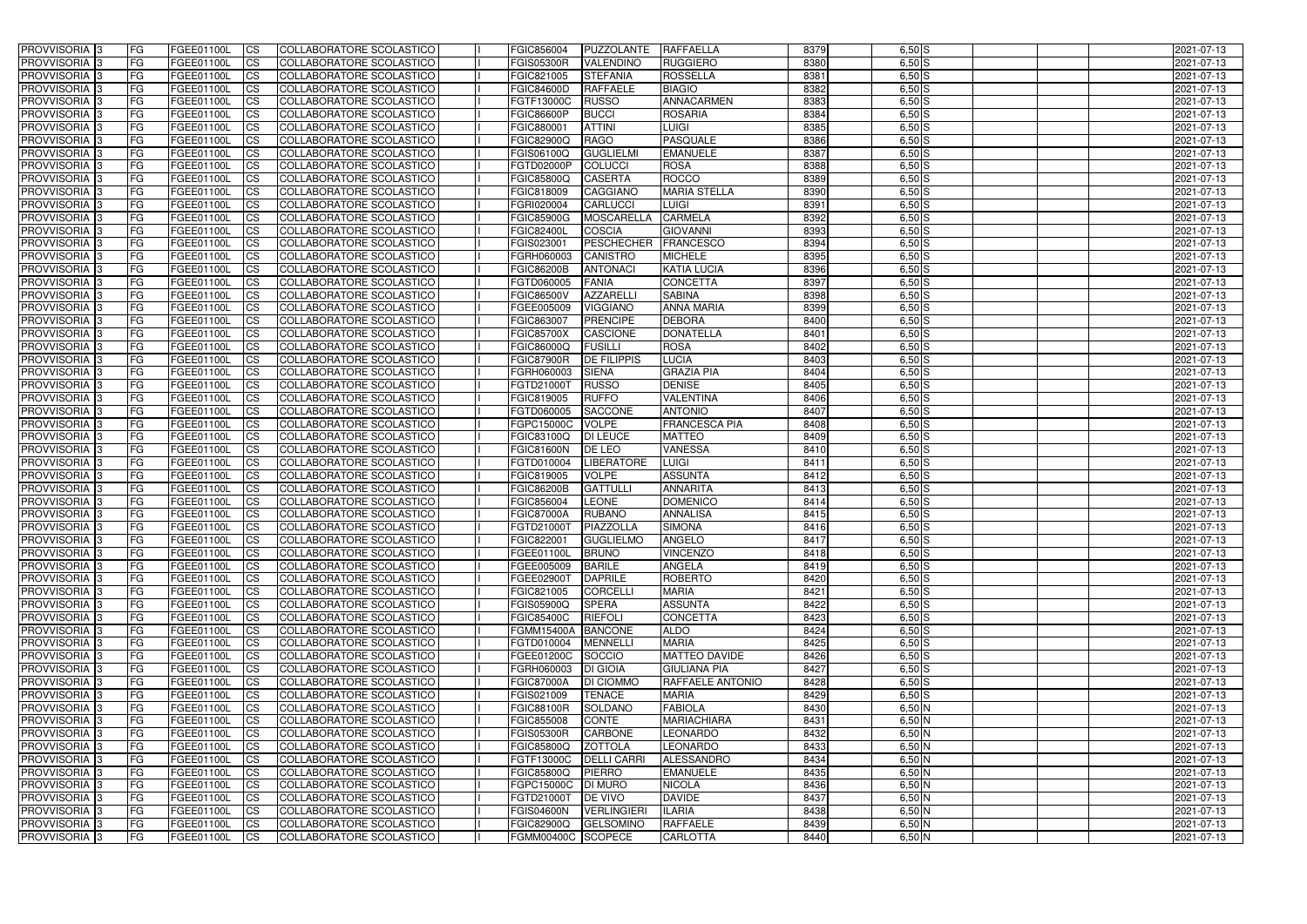| <b>PROVVISORIA</b> 3                                     | l FG            | FGEE01100L                      | <b>ICS</b>              | COLLABORATORE SCOLASTICO                             | FGPM03000E MELILLO       |                                    | <b>LEONARDO</b>                      | 8441         | $6,50$ N             | 2021-07-13               |
|----------------------------------------------------------|-----------------|---------------------------------|-------------------------|------------------------------------------------------|--------------------------|------------------------------------|--------------------------------------|--------------|----------------------|--------------------------|
| <b>PROVVISORIA 3</b>                                     | FG              | FGEE01100L                      | <b>ICS</b>              | COLLABORATORE SCOLASTICO                             | FGIC821005               | <b>STEFANIA</b>                    | <b>MICHELA</b>                       | 8442         | $6,50$ N             | 2021-07-13               |
| PROVVISORIA <sup>1</sup> 3                               | FG              | FGEE01100L                      | <b>CS</b>               | <b>COLLABORATORE SCOLASTICO</b>                      | FGPS20000B               | <b>D'ANIELLO</b>                   | <b>CRISTINA</b>                      | 8443         | $6,50$ N             | 2021-07-13               |
| PROVVISORIA                                              | FG              | FGEE01100L                      | <b>CS</b>               | COLLABORATORE SCOLASTICO                             | FGEE01200C               | <b>VALENTE</b>                     | <b>SAMUELE</b>                       | 8444         | $6,50$ N             | 2021-07-13               |
| PROVVISORIA <sup>1</sup> 3                               | FG              | FGEE01100L                      | <b>CS</b>               | COLLABORATORE SCOLASTICO                             | FGTF13000C               | <b>DE FILIPPIS</b>                 | <b>LUCIANO</b>                       | 8445         | 6,50 N               | 2021-07-13               |
| PROVVISORIA <sup>1</sup> 3                               | FG              | FGEE01100L                      | <b>CS</b>               | COLLABORATORE SCOLASTICO                             | FGIC822001               | <b>FIERRO</b>                      | <b>FRANCESCO PIO</b>                 | 8446         | $6,50$ N             | 2021-07-13               |
| PROVVISORIA <sup>1</sup> 3                               | FG              | FGEE01100L                      | <b>CS</b>               | COLLABORATORE SCOLASTICO                             | <b>FGIC86800A</b>        | <b>MILONE</b>                      | <b>ROBERTA</b>                       | 8447         | $6,50$ N             | 2021-07-13               |
| PROVVISORIA 3                                            | FG              | FGEE01100L                      | <b>ICS</b>              | COLLABORATORE SCOLASTICO                             | FGPC15000C               | <b>RICCHETTI</b>                   | <b>FABIO</b>                         | 8448         | $6,50$ N             | 2021-07-13               |
| PROVVISORIA 3                                            | <b>FG</b>       | FGEE01100L                      | <b>CS</b>               | COLLABORATORE SCOLASTICO                             | FGIS001004               | <b>SARACINO</b>                    | <b>MICHELA</b>                       | 8449         | $6,50$ N             | 2021-07-13               |
| PROVVISORIA 3                                            | <b>FG</b>       | FGEE01100L                      | <b>ICS</b>              | COLLABORATORE SCOLASTICO                             | <b>FGIS04600N</b>        | FIORE                              | <b>ANTONIO</b>                       | 8450         | $6,50$ N             | 2021-07-13               |
| PROVVISORIA 3                                            | FG              | <b>FGEE01100L</b>               | <b>ICS</b>              | COLLABORATORE SCOLASTICO                             | <b>FGIS04600N</b>        | <b>DEMBECH</b>                     | <b>GIORGIO MARIA</b>                 | 8451         | $6,50$ N             | 2021-07-13               |
| <b>PROVVISORIA</b>                                       | FG              | FGEE01100L                      | <b>ICS</b>              | COLLABORATORE SCOLASTICO                             | FGPS010008               | <b>STELLA</b>                      | <b>FRANCESCA</b>                     | 8452         | $6,50$ N             | 2021-07-13               |
| <b>PROVVISORIA</b>                                       | FG              | FGEE01100L                      | <b>ICS</b>              | COLLABORATORE SCOLASTICO                             | FGTF13000C               | <b>BARTOLOMEO</b> MARCO            |                                      | 8453         | $6,50$ N             | 2021-07-13               |
| <b>PROVVISORIA</b>                                       | FG              | FGEE01100L                      | <b>ICS</b>              | COLLABORATORE SCOLASTICO                             | FGEE00900L               | <b>FOCARETE</b>                    | <b>ILENIA</b>                        | 8454         | 6,50 N               | 2021-07-13               |
| <b>PROVVISORIA</b>                                       | FG              | FGEE01100L                      | <b>ICS</b>              | COLLABORATORE SCOLASTICO                             | FGTD21000T               | <b>DI TARANTO</b>                  | FABRIZIA                             | 8455         | $6,50$ N             | 2021-07-13               |
| <b>PROVVISORIA</b>                                       | FG              | FGEE01100L                      | <b>ICS</b>              | COLLABORATORE SCOLASTICO                             | <b>FGIC86200B</b>        | POLLIDORO                          | <b>MARIO PIO</b>                     | 8456         | $6,50$ N             | 2021-07-13               |
| <b>PROVVISORIA</b>                                       | FG              | <b>FGEE01100L</b>               | <b>ICS</b>              | COLLABORATORE SCOLASTICO                             | FGEE00900I               | <b>LANDI</b>                       | <b>IDA</b>                           | 8457         | $6,50$ N             | 2021-07-13               |
| <b>PROVVISORIA</b>                                       | FG              | FGEE01100L                      | <b>ICS</b>              | COLLABORATORE SCOLASTICO                             | FGIS06100Q               | <b>MASTROPASQ</b>                  | <b>VALERIA</b>                       | 8458         | 6,50 N               | 2021-07-13               |
| PROVVISORIA 3                                            | FG              | FGEE01100L                      | <b>ICS</b>              | COLLABORATORE SCOLASTICO                             | FGEE005009               | <b>CALABRESE</b>                   | <b>DALILA</b>                        | 8459         | $6,50$ N             | 2021-07-13               |
| PROVVISORIA <sup>3</sup>                                 | FG              | FGEE01100L                      | <b>ICS</b>              | COLLABORATORE SCOLASTICO                             | FGPS040004               | <b>CHIARELLA</b>                   | <b>VITTORIO MARIA</b>                | 8460         | $6,50$ N             | 2021-07-13               |
| PROVVISORIA <sup>1</sup> 3                               | FG              | FGEE01100L                      | <b>ICS</b>              | COLLABORATORE SCOLASTICO                             | FGIC818009               | <b>COLUCCELL</b>                   | <b>CAROLINA</b>                      | 8461         | $6,50$ N             | 2021-07-13               |
| PROVVISORIA 3                                            | FG              | FGEE01100L                      | <b>ICS</b>              | COLLABORATORE SCOLASTICO                             | FGTF17000V               | <b>ZURLO</b>                       | <b>GIUSEPPE</b>                      | 8462         | $6,50$ N             | 2021-07-13               |
| PROVVISORIA 3<br>PROVVISORIA <sup>3</sup>                | FG              | FGEE01100L                      | <b>ICS</b>              | <b>COLLABORATORE SCOLASTICO</b>                      | FGIC835003               | <b>MARINELLI</b>                   | <b>CHIARA</b>                        | 8463         | $6,50$ N             | 2021-07-13               |
|                                                          | FG              | FGEE01100L                      | <b>CS</b>               | COLLABORATORE SCOLASTICO                             | FGPS08000E<br>FGIS023001 | <b>CARDINALE</b><br><b>SALERNO</b> | <b>ALESSIO</b><br><b>MICHELE</b>     | 8464<br>8465 | $6,50$ N<br>$6,50$ N | 2021-07-13               |
| PROVVISORIA <sup>1</sup> 3<br>PROVVISORIA <sup>1</sup> 3 | FG<br>FG        | FGEE01100L                      | <b>CS</b><br><b>ICS</b> | COLLABORATORE SCOLASTICO                             | <b>FGMM00700X</b>        | <b>ANELLI</b>                      | <b>ANGELICA</b>                      | 8466         | $6,50$ N             | 2021-07-13               |
| PROVVISORIA 3                                            | FG              | FGEE01100L<br>FGEE01100L        | <b>ICS</b>              | COLLABORATORE SCOLASTICO<br>COLLABORATORE SCOLASTICO | <b>FGIC82900Q</b>        | SPAGNUOLO                          | <b>FILOMENA</b>                      | 8467         | $6,50$ N             | 2021-07-13<br>2021-07-13 |
| PROVVISORIA                                              | FG              | FGEE01100L                      | <b>ICS</b>              | COLLABORATORE SCOLASTICO                             | FGTF13000C               | <b>PAGLIA</b>                      | <b>AURELIO</b>                       | 8468         | $6,50$ N             | 2021-07-13               |
| PROVVISORIA                                              | FG              | FGEE01100L                      | <b>CS</b>               | <b>COLLABORATORE SCOLASTICO</b>                      | FGEE112009               | <b>BEATRICE</b>                    | <b>LEONARDO</b>                      | 8469         | $6,50$ N             | 2021-07-13               |
| PROVVISORIA                                              | FG              | FGEE01100L                      | <b>CS</b>               | COLLABORATORE SCOLASTICO                             | FGPS010008               | <b>SABATINI</b>                    | <b>GIUSEPPE LUCA</b>                 | 8470         | 6,50 N               | 2021-07-13               |
| PROVVISORIA                                              | FG              | FGEE01100L                      | <b>CS</b>               | COLLABORATORE SCOLASTICO                             | FGEE01200C               | <b>LOPIZZO</b>                     | <b>VIVIANA RAFFAELA</b>              | 8471         | $6,50$ N             | 2021-07-13               |
| PROVVISORIA <sup>1</sup> 3                               | FG              | FGEE01100L                      | <b>CS</b>               | COLLABORATORE SCOLASTICO                             | <b>FGIC86800A</b>        | <b>PANZONE</b>                     | <b>EMANUELA</b>                      | 8472         | $6,50$ N             | 2021-07-13               |
| PROVVISORIA <sup>1</sup> 3                               | FG              | FGEE01100L                      | <b>CS</b>               | COLLABORATORE SCOLASTICO                             | FGTD02000P               | <b>BUFO</b>                        | <b>MATTEO</b>                        | 8473         | $6,50$ N             | 2021-07-13               |
| PROVVISORIA 3                                            | FG              | FGEE01100L                      | <b>CS</b>               | COLLABORATORE SCOLASTICO                             | FGTF13000C               | <b>D'ERRICO</b>                    | <b>PASQUALE</b>                      | 8474         | $6,50$ N             | 2021-07-13               |
| PROVVISORIA <sup>1</sup> 3                               | FG              | FGEE01100L                      | <b>ICS</b>              | COLLABORATORE SCOLASTICO                             | FGIS03700V               | <b>GRIPPA</b>                      | <b>MARCO</b>                         | 8475         | $6,50$ N             | 2021-07-13               |
| PROVVISORIA 3                                            | <b>FG</b>       | FGEE01100L                      | <b>ICS</b>              | COLLABORATORE SCOLASTICO                             | FGIC880001               | CALDARONE                          | <b>FRANCESCA PIA</b>                 | 8476         | $6,50$ N             | 2021-07-13               |
| PROVVISORIA 3                                            | <b>FG</b>       | FGEE01100L                      | <b>ICS</b>              | COLLABORATORE SCOLASTICO                             | FGEE005009               | <b>CARELLA</b>                     | <b>MARIA PIA</b>                     | 8477         | $6,50$ N             | 2021-07-13               |
| PROVVISORIA 3                                            | <b>FG</b>       | FGEE01100L                      | <b>ICS</b>              | COLLABORATORE SCOLASTICO                             | FGEE02900T               | <b>VITI</b>                        | SERENELLA                            | 8478         | $6,50$ N             | 2021-07-13               |
| PROVVISORIA 3                                            | FG              | FGEE01100L                      | CS                      | COLLABORATORE SCOLASTICO                             | <b>FGIC842006</b>        | <b>DE STEFANO</b>                  | <b>FRANCESCO PIO</b>                 | 8479         | $6,50$ N             | 2021-07-13               |
| PROVVISORIA 3                                            | <b>FG</b>       | FGEE01100L                      | $\mathsf{ICS}$          | COLLABORATORE SCOLASTICO                             | FGEE01100L               | LEONZIO                            | <b>DORA</b>                          | 8480         | $6,50$ N             | 2021-07-13               |
| PROVVISORIA 3                                            | <b>FG</b>       | <b>FGEE01100L</b>               | $\mathsf{ICS}$          | COLLABORATORE SCOLASTICO                             | FGIC856004               | <b>DE ROGATIS</b>                  | <b>FABRIZIO</b>                      | 8481         | $6,50$ N             | 2021-07-13               |
| PROVVISORIA 3                                            | <b>FG</b>       | FGEE01100L                      | $\mathsf{ICS}$          | COLLABORATORE SCOLASTICO                             | FGIC827004               | <b>UZZI</b>                        | <b>LUCIA</b>                         | 8482         | $6,50$ N             | 2021-07-13               |
| PROVVISORIA 3                                            | FG              | FGEE01100L                      | $\mathsf{ICS}$          | COLLABORATORE SCOLASTICO                             | <b>FGIS00800V</b>        | <b>RUBERTO</b>                     | <b>FEDERICA</b>                      | 8483         | $6,50$ N             | 2021-07-13               |
| PROVVISORIA 3                                            | l FG            | FGEE01100L                      | <b>CS</b>               | COLLABORATORE SCOLASTICO                             | <b>FGIC86000Q</b>        | <b>VALLARIO</b>                    | <b>ILARIA</b>                        | 8484         | $6,50$ N             | 2021-07-13               |
| PROVVISORIA 3                                            | <b>FG</b>       | FGEE01100L                      | $\mathsf{ICS}$          | COLLABORATORE SCOLASTICO                             | <b>FGIC81600N</b>        | <b>CAPANO</b>                      | <b>LUCIA</b>                         | 8485         | $6,50$ N             | 2021-07-13               |
| PROVVISORIA 3                                            | FG              | FGEE01100L                      | <b>CS</b>               | COLLABORATORE SCOLASTICO                             | FGMM00400C FERRARO       |                                    | <b>LAURA</b>                         | 8486         | $6,50$ N             | 2021-07-13               |
| PROVVISORIA 3                                            | FG              | FGEE01100L                      | <b>CS</b>               | COLLABORATORE SCOLASTICO                             | <b>FGEE00800R</b>        | CONVERSANO MARCO                   |                                      | 8487         | $6,50$ N             | 2021-07-13               |
| PROVVISORIA 3                                            | <b>FG</b>       | FGEE01100L                      | <b>CS</b>               | COLLABORATORE SCOLASTICO                             | <b>FGIC86200B</b>        | <b>FRISOLI</b>                     | <b>FABIO</b>                         | 8488         | $6,50$ N             | 2021-07-13               |
| PROVVISORIA 3                                            | <b>FG</b>       | FGEE01100L                      | <b>CS</b>               | COLLABORATORE SCOLASTICO                             | FGIC819005               | <b>SOLIMINE</b>                    | <b>CONCETTA</b>                      | 8489         | $6,50$ N             | 2021-07-13               |
| PROVVISORIA 3                                            | <b>FG</b>       | FGEE01100L                      | <b>CS</b>               | COLLABORATORE SCOLASTICO                             | FGIS023001               | CASAMASSIMA GREGORIO               |                                      | 8490         | $6,50$ N             | 2021-07-13               |
| PROVVISORIA 3                                            | <b>FG</b>       | FGEE01100L                      | <b>CS</b>               | COLLABORATORE SCOLASTICO                             | FGIC818009               |                                    | CARDELLICCHI MARTINA MARIA           | 8491         | $6,50$ N             | 2021-07-13               |
| PROVVISORIA 3                                            | <b>FG</b>       | FGEE01100L                      | <b>CS</b>               | COLLABORATORE SCOLASTICO                             | FGIS021009               | <b>CALVITTO</b>                    | <b>GIANLUIGI</b>                     | 8492         | $6,50$ N             | 2021-07-13               |
| PROVVISORIA 3                                            | <b>FG</b>       | FGEE01100L                      | <b>CS</b>               | COLLABORATORE SCOLASTICO                             | FGTD21000T               | <b>TOSQUES</b>                     | <b>LAURA</b>                         | 8493         | $6,50$ N             | 2021-07-13               |
| PROVVISORIA 3                                            | <b>FG</b>       | FGEE01100L                      | <b>CS</b>               | COLLABORATORE SCOLASTICO                             | FGTD08000A               | <b>ORSITTO</b>                     | <b>GENNARO</b>                       | 8494         | $6,50$ N             | 2021-07-13               |
| PROVVISORIA 3                                            | FG              | FGEE01100L                      | <b>CS</b>               | COLLABORATORE SCOLASTICO                             | FGPC15000C               | <b>SALCITO</b>                     | <b>CAROLA</b>                        | 8495         | $6,50$ N             | 2021-07-13               |
| PROVVISORIA 3                                            | <b>FG</b>       | FGEE01100L                      | <b>CS</b>               | COLLABORATORE SCOLASTICO                             | FGEE00900L               | <b>PALMA</b>                       | <b>MATTEO PIO</b>                    | 8496         | $6,50$ N             | 2021-07-13               |
| PROVVISORIA 3                                            | <b>FG</b>       | FGEE01100L                      | <b>CS</b>               | COLLABORATORE SCOLASTICO                             | <b>FGIC85700X</b>        | <b>ALARI</b>                       | <b>ELENA</b>                         | 8497         | $6,50$ N             | 2021-07-13               |
| PROVVISORIA 3                                            | FG              | FGEE01100L                      | <b>CS</b>               | COLLABORATORE SCOLASTICO                             | FGPS040004               | <b>TARANTINO</b>                   | <b>VINCENZO</b>                      | 8498         | $6,50$ N             | 2021-07-13               |
| PROVVISORIA 3<br>PROVVISORIA 3                           | FG<br><b>FG</b> | <b>FGEE01100L</b><br>FGEE01100L | <b>CS</b><br><b>CS</b>  | COLLABORATORE SCOLASTICO<br>COLLABORATORE SCOLASTICO | <b>FGIS00800V</b>        | <b>MEREU</b>                       | <b>GERARDA ANNA</b><br><b>ILARIA</b> | 8499<br>8500 | $6,50$ N<br>$6,50$ N | 2021-07-13               |
| PROVVISORIA 3                                            | <b>FG</b>       | FGEE01100L                      | $\overline{\text{CS}}$  | COLLABORATORE SCOLASTICO                             | FGIS007003<br>FGIS06100Q | <b>VILLANI</b><br><b>GIORDANO</b>  | <b>SIMONE</b>                        | 8501         | $6,50$ N             | 2021-07-13<br>2021-07-13 |
| PROVVISORIA 3                                            | <b>FG</b>       | FGEE01100L                      | $\overline{\text{CS}}$  | COLLABORATORE SCOLASTICO                             | FGEE01200C BETTINELLI    |                                    | <b>SERENA</b>                        | 8502         | $6,50$ N             | 2021-07-13               |
|                                                          |                 |                                 |                         |                                                      |                          |                                    |                                      |              |                      |                          |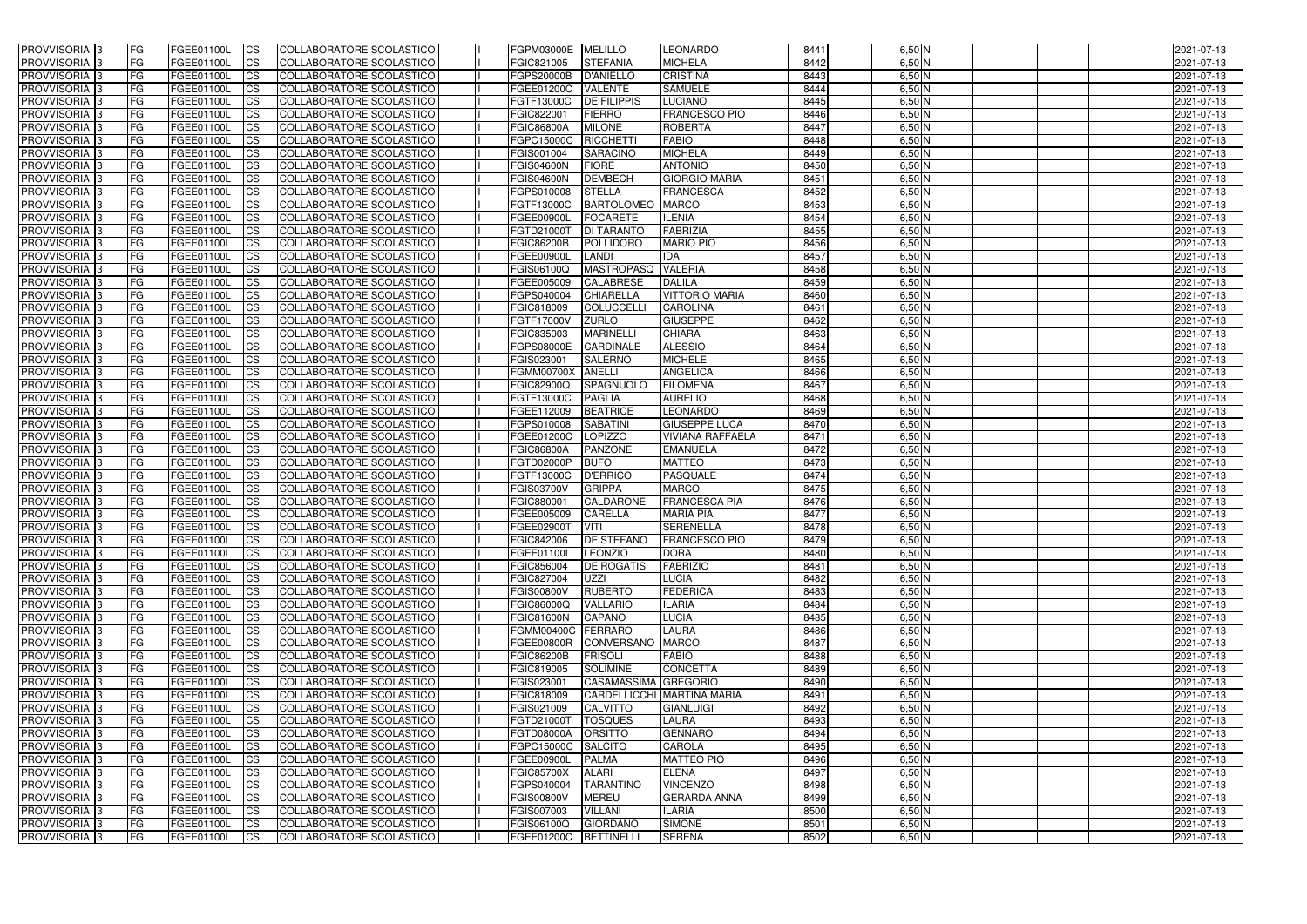| <b>PROVVISORIA</b> 3                                 | FG         | FGEE01100L               | <b>ICS</b>             | COLLABORATORE SCOLASTICO                             | FGTF13000C               | <b>GALLO</b>                | <b>VINCENZO AMATO</b>                                | 8503         | $6,50$ N             | 2021-07-13               |
|------------------------------------------------------|------------|--------------------------|------------------------|------------------------------------------------------|--------------------------|-----------------------------|------------------------------------------------------|--------------|----------------------|--------------------------|
| <b>PROVVISORIA 3</b>                                 | FG         | FGEE01100L               | <b>CS</b>              | COLLABORATORE SCOLASTICO                             | FGTE020006               | <b>ROMANO</b>               | <b>DONATELLA</b>                                     | 8504         | $6,50$ N             | 2021-07-13               |
| PROVVISORIA <sup>3</sup>                             | FG         | FGEE01100L               | <b>CS</b>              | COLLABORATORE SCOLASTICO                             | FGEE106002               | <b>SALATTI</b>              | <b>ANTONELLA IOLANDA</b>                             | 8505         | $6,50$ N             | 2021-07-13               |
| PROVVISORIA <sup>3</sup>                             | FG         | FGEE01100L               | <b>CS</b>              | COLLABORATORE SCOLASTICO                             | FGIC86000Q               | <b>MARCELLI</b>             | <b>FEDERICA</b>                                      | 8506         | $6,50$ N             | 2021-07-13               |
| PROVVISORIA <sup>1</sup> 3                           | FG         | FGEE01100L               | <b>CS</b>              | COLLABORATORE SCOLASTICO                             | FGEE01200C               | LANZA                       | <b>FRANCESCO PIO</b>                                 | 8507         | 6,50 N               | 2021-07-13               |
| PROVVISORIA <sup>3</sup>                             | FG         | FGEE01100L               | <b>CS</b>              | COLLABORATORE SCOLASTICO                             | FGIC827004               | <b>DELLA MALVA</b>          | <b>SIMONE</b>                                        | 8508         | $6,50$ N             | 2021-07-13               |
| PROVVISORIA 3                                        | FG         | FGEE01100L               | <b>CS</b>              | COLLABORATORE SCOLASTICO                             | <b>FGIC86000Q</b>        | <b>MAZZEO</b>               | <b>GABRIELLA</b>                                     | 8509         | $6,50$ N             | 2021-07-13               |
| PROVVISORIA 3                                        | FG         | <b>FGEE01100L</b>        | <b>CS</b>              | COLLABORATORE SCOLASTICO                             | FGTD010004               | <b>SARTO</b>                | <b>LUIGI</b>                                         | 8510         | $6,50$ N             | 2021-07-13               |
| PROVVISORIA 3                                        | FG         | FGEE01100L               | <b>CS</b>              | COLLABORATORE SCOLASTICO                             | <b>FGIC87300T</b>        | <b>SIMONE</b>               | <b>MAURIZIO</b>                                      | 8511         | $6,50$ N             | 2021-07-13               |
| PROVVISORIA <sup>3</sup>                             | FG         | FGEE01100L               | $\overline{c}$         | COLLABORATORE SCOLASTICO                             | <b>FGIC80700V</b>        | <b>SCIARRA</b>              | <b>GIUSEPPE</b>                                      | 8512         | $6,50$ N             | 2021-07-13               |
| PROVVISORIA <sup>3</sup>                             | FG         | FGEE01100L               | <b>CS</b>              | COLLABORATORE SCOLASTICO                             | FGEE00900L               | <b>GIULIANO</b>             | <b>ANTONIETTA</b>                                    | 8513         | $6,50$ N             | 2021-07-13               |
| PROVVISORIA <sup>3</sup>                             | FG         | FGEE01100L               | <b>CS</b>              | COLLABORATORE SCOLASTICO                             | <b>FGVC01000C</b>        | <b>ROSIELLO</b>             | <b>FRANCESCO</b>                                     | 8514         | $6,50$ N             | 2021-07-13               |
| PROVVISORIA <sup>3</sup>                             | FG         | <b>FGEE01100L</b>        | <b>I</b> CS            | COLLABORATORE SCOLASTICO                             | FGIS052001               |                             | MASTROIORIO ADRIANA FRANCESCA                        | 8515         | $6,50$ N             | 2021-07-13               |
| PROVVISORIA <sup>3</sup>                             | FG         | FGEE01100L               | <b>I</b> CS            | COLLABORATORE SCOLASTICO                             | <b>FGIC82500C</b>        | <b>PRETE</b>                | <b>DAVIDE</b>                                        | 8516         | 6,50 N               | 2021-07-13               |
| PROVVISORIA <sup>3</sup>                             | FG         | FGEE01100L               | <b>I</b> CS            | COLLABORATORE SCOLASTICO                             | FGIS044002               | <b>D'ERRICO</b>             | <b>ANGELA PIA</b>                                    | 8517         | $6,50$ N             | 2021-07-13               |
| <b>PROVVISORIA</b> 3                                 | FG         | FGEE01100L               | <b>I</b> CS            | <b>COLLABORATORE SCOLASTICO</b>                      | FGEE005009               | <b>IMBRIANO</b>             | <b>ROBERTA</b>                                       | 8518         | $6,50$ N             | 2021-07-13               |
| PROVVISORIA <sup>3</sup>                             | FG         | FGEE01100L               | <b>CS</b>              | COLLABORATORE SCOLASTICO                             | FGTE020006               | <b>PELOSI</b>               | <b>ROBERTO</b>                                       | 8519         | $6,50$ N             | 2021-07-13               |
| PROVVISORIA 3                                        | FG         | FGEE01100L               | <b>CS</b>              | COLLABORATORE SCOLASTICO                             | FGIS023001               | <b>PINTO</b>                | <b>DAVIDE</b>                                        | 8520         | 6,50 N               | 2021-07-13               |
| PROVVISORIA <sup>3</sup>                             | FG         | FGEE01100L               | <b>ICS</b>             | COLLABORATORE SCOLASTICO                             | FGIC827004               | COLASANTO                   | <b>GRAZIA</b>                                        | 8521         | $6,50$ N             | 2021-07-13               |
| PROVVISORIA <sup>3</sup>                             | FG         | FGEE01100L               | <b>I</b> CS            | COLLABORATORE SCOLASTICO                             | FGTE020006               | <b>ANTONIELLO</b>           | <b>GIUSEPPE</b>                                      | 8522         | $6,50$ N             | 2021-07-13               |
| PROVVISORIA <sup>3</sup>                             | FG         | FGEE01100L               | <b>I</b> CS            | COLLABORATORE SCOLASTICO                             | FGIC818009               | <b>CURCI</b>                | <b>MASSIMO</b>                                       | 8523         | $6,50$ N             | 2021-07-13               |
| PROVVISORIA <sup>3</sup>                             | FG         | FGEE01100L               | <b>CS</b>              | COLLABORATORE SCOLASTICO                             | <b>FGMM00400C</b>        | <b>MARELLA</b>              | <b>MARCO</b>                                         | 8524         | $6,50$ N             | 2021-07-13               |
| PROVVISORIA <sup>3</sup>                             | FG         | FGEE01100L               | <b>CS</b>              | COLLABORATORE SCOLASTICO<br>COLLABORATORE SCOLASTICO | FGIC863007               | <b>CAPUTO</b>               | <b>GAETANO</b><br><b>BUONPENSIER ANNARITA GLORIA</b> | 8525         | $6,50$ N             | 2021-07-13               |
| PROVVISORIA <sup>3</sup><br>PROVVISORIA <sup>3</sup> | FG<br>FG   | FGEE01100L<br>FGEE01100L | <b>CS</b><br><b>CS</b> | COLLABORATORE SCOLASTICO                             | FGIC86000Q<br>FGEE112009 | <b>RAGNI</b>                | <b>VALERIA</b>                                       | 8526<br>8527 | $6,50$ N<br>$6,50$ N | 2021-07-13<br>2021-07-13 |
| PROVVISORIA <sup>1</sup> 3                           | FG         | FGEE01100L               | <b>CS</b>              | COLLABORATORE SCOLASTICO                             | <b>FGIC87000A</b>        | <b>PIPOLI</b>               | <b>DOMENICO</b>                                      | 8528         | $6,50$ N<br>IS       | 2021-07-13               |
| PROVVISORIA 3                                        | FG         | <b>FGEE01100L</b>        | <b>CS</b>              | COLLABORATORE SCOLASTICO                             | <b>FGIC85700X</b>        | <b>SERAFINO</b>             | <b>ALESSIA</b>                                       | 8529         | $6,50$ N             | 2021-07-13               |
| PROVVISORIA <sup>3</sup>                             | FG         | FGEE01100L               | <b>CS</b>              | COLLABORATORE SCOLASTICO                             | <b>FGIC83000X</b>        | <b>RIGNANESE</b>            | <b>MATTEO</b>                                        | 8530         | $6,50$ N             | 2021-07-13               |
| PROVVISORIA <sup>3</sup>                             | FG         | <b>FGEE01100L</b>        | <b>CS</b>              | COLLABORATORE SCOLASTICO                             | FGEE06000T               | <b>CONTINO</b>              | <b>RAFFAELE</b>                                      | 8531         | $6,50$ N             | 2021-07-13               |
| PROVVISORIA <sup>1</sup> 3                           | FG.        | FGEE01100L               | <b>CS</b>              | COLLABORATORE SCOLASTICO                             | FGIS048009               | <b>ROSATI</b>               | ALESSANDRO                                           | 8532         | $6,50$ N             | 2021-07-13               |
| PROVVISORIA <sup>3</sup>                             | FG.        | FGEE01100L               | <b>CS</b>              | COLLABORATORE SCOLASTICO                             | FGTF17000V               | <b>DI COSMO</b>             | <b>MATTEO</b>                                        | 8533         | $6,50$ N             | 2021-07-13               |
| PROVVISORIA <sup>3</sup>                             | FG         | <b>FGEE01100L</b>        | $\overline{\text{cs}}$ | COLLABORATORE SCOLASTICO                             | <b>FGIC85700X</b>        | <b>GIARNERA</b>             | <b>VALENTINA</b>                                     | 8534         | $6,50$ N             | 2021-07-13               |
| PROVVISORIA <sup>3</sup>                             | FG         | <b>FGEE01100L</b>        | <b>CS</b>              | COLLABORATORE SCOLASTICO                             | <b>FGEE00900L</b>        | <b>CURCI</b>                | <b>GIULIA</b>                                        | 8535         | $6,50$ N             | 2021-07-13               |
| PROVVISORIA 3                                        | FG         | <b>FGEE01100L</b>        | <b>CS</b>              | COLLABORATORE SCOLASTICO                             | FGTD21000T               | <b>CAPOBIANCO</b>           | <b>EMANUELA FONTINA</b>                              | 8536         | $6,50$ N             | 2021-07-13               |
| PROVVISORIA <sup>3</sup>                             | FG         | FGEE01100L               | $\overline{\text{cs}}$ | COLLABORATORE SCOLASTICO                             | FGPM03000E               | LO SCIALE                   | <b>LUCREZIA</b>                                      | 8537         | $6,50$ N             | 2021-07-13               |
| PROVVISORIA <sup>3</sup>                             | FG         | <b>FGEE01100L</b>        | <b>CS</b>              | <b>COLLABORATORE SCOLASTICO</b>                      | FGPM03000E               | <b>CORCIO</b>               | <b>FRANCESCO</b>                                     | 8538         | $6,50$ N             | 2021-07-13               |
| <b>PROVVISORIA</b> 3                                 | FG         | FGEE01100L               | <b>CS</b>              | COLLABORATORE SCOLASTICO                             | <b>FGIC80700V</b>        | <b>DI VIESTI</b>            | <b>ANGELO</b>                                        | 8539         | $6,50$ N             | 2021-07-13               |
| PROVVISORIA 3                                        | FG         | FGEE01100L               | <b>I</b> CS            | COLLABORATORE SCOLASTICO                             | <b>FGTF13000C</b>        | COLATRUGLIO DANIELA         |                                                      | 8540         | $6,50$ N             | 2021-07-13               |
| PROVVISORIA <sup>3</sup>                             | IFG.       | FGEE01100L               | CS                     | COLLABORATORE SCOLASTICO                             | <b>FGIS007003</b>        | <b>GENTILE</b>              | <b>GIULIA</b>                                        | 8541         | $6,50$ N             | 2021-07-13               |
| <b>PROVVISORIA</b> 3                                 | IFG.       | FGEE01100L               | <b>ICS</b>             | COLLABORATORE SCOLASTICO                             | <b>FGIS00400G</b>        | <b>DEL DUCA</b>             | <b>ANGELA</b>                                        | 8542         | $6,50$ N             | 2021-07-13               |
| PROVVISORIA 3                                        | FG         | FGEE01100L               | <b>CS</b>              | COLLABORATORE SCOLASTICO                             | <b>FGTF13000C</b>        | RAINONE                     | <b>GIOVANNI</b>                                      | 8543         | $6,50$ N             | 2021-07-13               |
| PROVVISORIA 3                                        | FG         | FGEE01100L               | <b>CS</b>              | COLLABORATORE SCOLASTICO                             | <b>FGIC847009</b>        | POLIGNONE                   | <b>CARMINE PIO</b>                                   | 8544         | $6,50$ N             | 2021-07-13               |
| PROVVISORIA <sup>3</sup>                             | FG         | FGEE01100L               | <b>ICS</b>             | <b>COLLABORATORE SCOLASTICO</b>                      | <b>FGTD08000A</b>        | CAGIANO                     | <b>ANTONELLA</b>                                     | 8545         | $6,50$ N             | 2021-07-13               |
| PROVVISORIA 3                                        | FG         | FGEE01100L               | <b>CS</b>              | COLLABORATORE SCOLASTICO                             | FGEE01100L               | <b>ZENGA</b>                | <b>ANTONELLA</b>                                     | 8546         | $6,50$ N             | 2021-07-13               |
| PROVVISORIA 3                                        | FG         | <b>FGEE01100L</b>        | <b>CS</b>              | COLLABORATORE SCOLASTICO                             | <b>FGMM04100B</b>        | <b>MAZZARDO</b>             | <b>MATTEO</b>                                        | 8547         | $6,50$ N             | 2021-07-13               |
| PROVVISORIA 3                                        | <b>FG</b>  | FGEE01100L               | <b>CS</b>              | COLLABORATORE SCOLASTICO                             | FGRI020004               | CERVICATO                   | <b>GIULIA</b>                                        | 8548         | $6,50$ N             | 2021-07-13               |
| PROVVISORIA 3                                        | FG         | FGEE01100L               | <b>CS</b>              | COLLABORATORE SCOLASTICO                             | <b>FGIC85800Q</b>        | <b>SCHIAVONE</b>            | LETIZIA                                              | 8549         | $6,50$ N             | 2021-07-13               |
| PROVVISORIA 3                                        | FG         | FGEE01100L               | <b>CS</b>              | COLLABORATORE SCOLASTICO                             | FGIC877005               | <b>AMERICO</b>              | <b>GERARDO</b>                                       | 8550         | $6,50$ N             | 2021-07-13               |
| PROVVISORIA 3                                        | IFG.       | FGEE01100L               | <b>CS</b>              | COLLABORATORE SCOLASTICO                             | FGIS044002               | PANEBARCO                   | <b>MARIANNA</b>                                      | 8551         | $6,50$ N             | 2021-07-13               |
| PROVVISORIA 3                                        | FG         | FGEE01100L               | <b>CS</b>              | COLLABORATORE SCOLASTICO                             | FGTF13000C               | <b>CONTICELLI</b>           | <b>LAURA</b>                                         | 8552         | $6,50$ N<br>$6,50$ N | 2021-07-13               |
| PROVVISORIA 3<br><b>PROVVISORIA</b> 3                | FG<br>IFG. | FGEE01100L<br>FGEE01100L | <b>CS</b><br><b>CS</b> | COLLABORATORE SCOLASTICO<br>COLLABORATORE SCOLASTICO | FGPM03000E<br>FGIC822001 | FREDELLA<br><b>BELLITTI</b> | <b>TERESA</b><br><b>FABIOLA</b>                      | 8553<br>8554 | $6,50$ N             | 2021-07-13<br>2021-07-13 |
| <b>PROVVISORIA</b> 3                                 | IFG.       | FGEE01100L               | <b>CS</b>              | COLLABORATORE SCOLASTICO                             | <b>FGIC86200B</b>        | MITICOCCHIO                 | <b>MARIAPIA</b>                                      | 8555         | $6,50$ N             | 2021-07-13               |
| PROVVISORIA 3                                        | <b>IFG</b> | <b>FGEE01100L</b>        | <b>CS</b>              | <b>COLLABORATORE SCOLASTICO</b>                      | FGEE005009               | GIANNATEMPO GIROLAMO        |                                                      | 8556         | $6,50$ N             | 2021-07-13               |
| PROVVISORIA 3                                        | <b>IFG</b> | FGEE01100L               | <b>CS</b>              | COLLABORATORE SCOLASTICO                             | FGTF13000C               | <b>PERRINI</b>              | ALESSANDRO                                           | 8557         | $6,50$ N             | 2021-07-13               |
| PROVVISORIA 3                                        | IFG.       | FGEE01100L               | <b>CS</b>              | COLLABORATORE SCOLASTICO                             | <b>FGIS03700V</b>        | DE PASQUALE MARCO           |                                                      | 8558         | $6,50$ N             | 2021-07-13               |
| PROVVISORIA 3                                        | FG         | FGEE01100L               | <b>CS</b>              | COLLABORATORE SCOLASTICO                             | FGTF17000V               | <b>POTENZA</b>              | ALESSANDRO                                           | 8559         | $6,50$ N             | 2021-07-13               |
| PROVVISORIA 3                                        | FG         | FGEE01100L               | <b>CS</b>              | COLLABORATORE SCOLASTICO                             | FGEE005009               | <b>PIPOLI</b>               | <b>MARIO</b>                                         | 8560         | $6,50$ N             | 2021-07-13               |
| PROVVISORIA 3                                        | FG         | <b>FGEE01100L</b>        | <b>CS</b>              | COLLABORATORE SCOLASTICO                             | FGTD21000T               | <b>BRUNO</b>                | <b>GUGLIELMO</b>                                     | 8561         | $6,50$ N             | 2021-07-13               |
| <b>PROVVISORIA</b> 3                                 | FG         | FGEE01100L               | <b>ICS</b>             | COLLABORATORE SCOLASTICO                             | FGEE01100L               | FAVATÀ                      | <b>ALESSIA PIA</b>                                   | 8562         | $6,50$ N             | 2021-07-13               |
| PROVVISORIA 3                                        | FG         | FGEE01100L               | <b>CS</b>              | COLLABORATORE SCOLASTICO                             | <b>FGIC86500V</b>        | LA TORRE                    | <b>VALENTINA</b>                                     | 8563         | $6,50$ N             | 2021-07-13               |
| PROVVISORIA 3                                        | l FG       | FGEE01100L               | <b>CS</b>              | COLLABORATORE SCOLASTICO                             | <b>FGIC85900G</b>        | <b>MUCELLI</b>              | <b>FRANCESCO</b>                                     | 8564         | $6,50$ N             | 2021-07-13               |
|                                                      |            |                          |                        |                                                      |                          |                             |                                                      |              |                      |                          |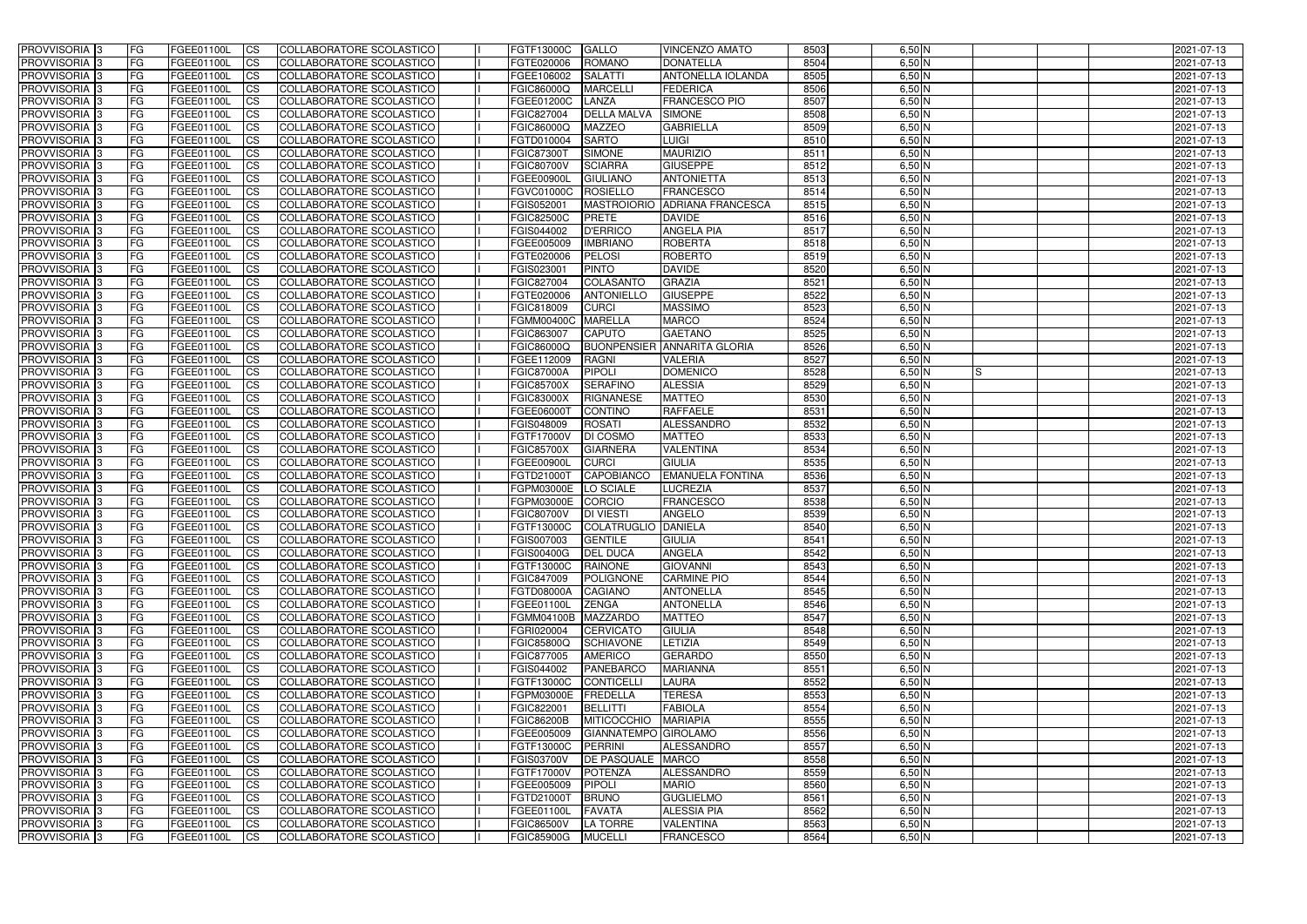| <b>PROVVISORIA</b> 3                      | l FG            | FGEE01100L               | <b>ICS</b>             | COLLABORATORE SCOLASTICO                             | FGTD010004                             | <b>BEVILACQUA</b>              | <b>CARLA</b>                  | 8565         | $6,50$ N             | 2021-07-13               |
|-------------------------------------------|-----------------|--------------------------|------------------------|------------------------------------------------------|----------------------------------------|--------------------------------|-------------------------------|--------------|----------------------|--------------------------|
| <b>PROVVISORIA 3</b>                      | FG              | FGEE01100L               | <b>ICS</b>             | COLLABORATORE SCOLASTICO                             | <b>FGIC86500V</b>                      | <b>BISCEGLIA</b>               | <b>GIOVANNI</b>               | 8566         | $6,50$ N             | 2021-07-13               |
| PROVVISORIA <sup>1</sup> 3                | FG              | FGEE01100L               | <b>CS</b>              | <b>COLLABORATORE SCOLASTICO</b>                      | FGIC819005                             | <b>DAQUINO</b>                 | <b>MARILENA</b>               | 8567         | $6,50$ N             | 2021-07-13               |
| <b>PROVVISORIA</b>                        | FG              | FGEE01100L               | <b>CS</b>              | COLLABORATORE SCOLASTICO                             | FGPC160003                             | <b>FUIANO</b>                  | <b>ENRICO</b>                 | 8568         | $6,50$ N             | 2021-07-13               |
| PROVVISORIA <sup>1</sup> 3                | FG              | FGEE01100L               | <b>CS</b>              | COLLABORATORE SCOLASTICO                             | FGIS007003                             | <b>DI LEO</b>                  | <b>MARIA</b>                  | 8569         | 6,50 N               | 2021-07-13               |
| PROVVISORIA <sup>1</sup> 3                | FG              | FGEE01100L               | <b>CS</b>              | COLLABORATORE SCOLASTICO                             | FGIC856004                             | LO STORTO                      | <b>CRISTIAN</b>               | 8570         | $6,50$ N             | 2021-07-13               |
| PROVVISORIA <sup>1</sup> 3                | FG              | FGEE01100L               | <b>CS</b>              | COLLABORATORE SCOLASTICO                             | FGIS06100Q                             | <b>POTENZA</b>                 | <b>ANTONIA</b>                | 8571         | $6,50$ N             | 2021-07-13               |
| PROVVISORIA 3                             | FG              | FGEE01100L               | <b>ICS</b>             | COLLABORATORE SCOLASTICO                             | FGTD21000T                             | <b>GENTILE</b>                 | <b>MICHELE</b>                | 8572         | $6,50$ N             | 2021-07-13               |
| PROVVISORIA 3                             | <b>FG</b>       | FGEE01100L               | <b>CS</b>              | COLLABORATORE SCOLASTICO                             | <b>FGIC87000A</b>                      | <b>MANZI</b>                   | <b>FRANCESCO</b>              | 8573         | $6,50$ N             | 2021-07-13               |
| PROVVISORIA 3                             | <b>FG</b>       | FGEE01100L               | <b>ICS</b>             | COLLABORATORE SCOLASTICO                             | <b>FGEE00800R</b>                      | <b>POMPA</b>                   | <b>ANTONELLA</b>              | 8574         | $6,50$ N             | 2021-07-13               |
| PROVVISORIA 3                             | FG              | <b>FGEE01100L</b>        | <b>CS</b>              | COLLABORATORE SCOLASTICO                             | FGMM00400C PANCIA                      |                                | <b>SIMONA</b>                 | 8575         | $6,50$ N             | 2021-07-13               |
| <b>PROVVISORIA</b>                        | FG              | FGEE01100L               | <b>ICS</b>             | COLLABORATORE SCOLASTICO                             | <b>FGIS01100P</b>                      | <b>DIMUNNO</b>                 | MARIANGELA                    | 8576         | $6,50$ N             | 2021-07-13               |
| <b>PROVVISORIA</b>                        | FG              | FGEE01100L               | <b>ICS</b>             | COLLABORATORE SCOLASTICO                             | <b>FGIC86600P</b>                      | <b>CILIBERTI</b>               | <b>ANDREA</b>                 | 8577         | $6,50$ N             | 2021-07-13               |
| <b>PROVVISORIA</b>                        | FG              | FGEE01100L               | <b>ICS</b>             | COLLABORATORE SCOLASTICO                             | FGPS010008                             | <b>URBANO</b>                  | <b>ANTONIO</b>                | 8578         | 6,50 N               | 2021-07-13               |
| <b>PROVVISORIA</b>                        | FG              | FGEE01100L               | <b>ICS</b>             | COLLABORATORE SCOLASTICO                             | <b>FGIS00800V</b>                      | <b>ARMINIO</b>                 | <b>GIUSEPPE ADALBERTO</b>     | 8579         | $6,50$ N             | 2021-07-13               |
| <b>PROVVISORIA</b>                        | FG              | FGEE01100L               | <b>ICS</b>             | COLLABORATORE SCOLASTICO                             | FGIS021009                             | <b>NARDELLA</b>                | <b>CARLA</b>                  | 8580         | $6,50$ N             | 2021-07-13               |
| <b>PROVVISORIA</b>                        | FG              | <b>FGEE01100L</b>        | <b>ICS</b>             | COLLABORATORE SCOLASTICO                             | FGPM10000G                             | <b>URBANO</b>                  | <b>MARIO</b>                  | 8581         | $6,50$ N             | 2021-07-13               |
| <b>PROVVISORIA</b>                        | FG              | FGEE01100L               | <b>ICS</b>             | COLLABORATORE SCOLASTICO                             | FGIC819005                             | LEPORE                         | <b>LORENZO</b>                | 8582         | 6,50 N               | 2021-07-13               |
| PROVVISORIA 3                             | FG              | FGEE01100L               | <b>ICS</b>             | COLLABORATORE SCOLASTICO                             | <b>FGIC85800Q</b>                      | <b>FERONE</b>                  | <b>SARA</b>                   | 8583         | $6,50$ N             | 2021-07-13               |
| PROVVISORIA <sup>1</sup> 3                | FG              | FGEE01100L               | <b>ICS</b>             | COLLABORATORE SCOLASTICO                             | <b>FGIC85400C</b>                      | <b>MURGESE</b>                 | <b>GENNARO</b>                | 8584         | $6,50$ N             | 2021-07-13               |
| PROVVISORIA <sup>1</sup> 3                | FG              | FGEE01100L               | <b>ICS</b>             | COLLABORATORE SCOLASTICO                             | FGEE01100L                             | <b>CAPPIELLO</b>               | <b>MARIA ANTONELLA</b>        | 8585         | $6,50$ N             | 2021-07-13               |
| PROVVISORIA 3                             | FG              | FGEE01100L               | <b>ICS</b>             | COLLABORATORE SCOLASTICO                             | FGIS044002                             | <b>GRECO</b>                   | <b>MARIA FONTANA</b>          | 8586         | $6,50$ N             | 2021-07-13               |
| PROVVISORIA <sup>3</sup>                  | FG              | FGEE01100L               | <b>ICS</b>             | <b>COLLABORATORE SCOLASTICO</b>                      | <b>FGIC81600N</b>                      | PETRELLA                       | <b>CIRIACO</b>                | 8587         | $6,50$ N             | 2021-07-13               |
| PROVVISORIA <sup>3</sup>                  | FG              | FGEE01100L               | <b>CS</b>              | COLLABORATORE SCOLASTICO                             | FGIC86000Q                             | PELLICANC                      | <b>LUIGI PIO</b>              | 8588         | $6,50$ N             | 2021-07-13               |
| PROVVISORIA <sup>3</sup>                  | FG              | FGEE01100L               | <b>CS</b>              | COLLABORATORE SCOLASTICO                             | FGIC818009                             | <b>RAIMONDO</b>                | <b>ANNA</b>                   | 8589         | $6,50$ N             | 2021-07-13               |
| PROVVISORIA <sup>1</sup> 3                | FG              | FGEE01100L               | <b>ICS</b>             | COLLABORATORE SCOLASTICO                             | <b>FGIC87900R</b>                      | <b>MANZO</b>                   | <b>COSTANZA</b>               | 8590         | $6,50$ N             | 2021-07-13               |
| PROVVISORIA 3                             | FG              | FGEE01100L               | <b>ICS</b>             | COLLABORATORE SCOLASTICO                             | FGEE00900I                             | <b>CIOCCARELLA</b>             | PASQUALINO                    | 8591         | $6,50$ N             | 2021-07-13               |
| PROVVISORIA                               | FG              | FGEE01100L               | <b>ICS</b>             | COLLABORATORE SCOLASTICO                             | FGIC82900Q                             | <b>VENUTO</b>                  | <b>VERONICA</b>               | 8592         | $6,50$ N             | 2021-07-13               |
| PROVVISORIA                               | FG              | FGEE01100L               | <b>CS</b>              | <b>COLLABORATORE SCOLASTICO</b>                      | FGEE01100L                             | <b>FARELLA</b>                 | <b>VINCENZO</b>               | 8593         | $6,50$ N             | 2021-07-13               |
| PROVVISORIA                               | FG              | FGEE01100L               | <b>CS</b>              | COLLABORATORE SCOLASTICO                             | <b>FGIS00800V</b>                      | <b>VAIRO</b><br><b>FRISOLI</b> | <b>TABITA</b><br><b>ROCCO</b> | 8594<br>8595 | 6,50 N               | 2021-07-13               |
| PROVVISORIA<br>PROVVISORIA <sup>1</sup> 3 | FG<br><b>FG</b> | FGEE01100L               | <b>CS</b>              | COLLABORATORE SCOLASTICO<br>COLLABORATORE SCOLASTICO | <b>FGIC81600N</b><br><b>FGIC86500V</b> | <b>COTRUFO</b>                 | <b>ADRIANA</b>                | 8596         | $6,50$ N<br>$6,50$ N | 2021-07-13               |
| PROVVISORIA <sup>1</sup> 3                | FG              | FGEE01100L<br>FGEE01100L | <b>CS</b><br><b>CS</b> | COLLABORATORE SCOLASTICO                             | FGTD08000A                             | LEONE                          | <b>RAFFAELE</b>               | 8597         | $6,50$ N             | 2021-07-13<br>2021-07-13 |
| PROVVISORIA 3                             | FG              | FGEE01100L               | <b>CS</b>              | <b>COLLABORATORE SCOLASTICO</b>                      | FGIC818009                             | <b>RAIMONDO</b>                | PIETRO ANTONIO                | 8598         | $6,50$ N             | 2021-07-13               |
| PROVVISORIA <sup>1</sup> 3                | FG              | FGEE01100L               | <b>ICS</b>             | COLLABORATORE SCOLASTICO                             | FGTE020006                             | <b>CIAMPOLI</b>                | <b>STEFANO</b>                | 8599         | $6,50$ N             | 2021-07-13               |
| PROVVISORIA 3                             | <b>FG</b>       | FGEE01100L               | <b>ICS</b>             | COLLABORATORE SCOLASTICO                             | FGEE02900T                             | <b>LUPO</b>                    | LUIGI                         | 8600         | $6,50$ N             | 2021-07-13               |
| PROVVISORIA 3                             | <b>FG</b>       | FGEE01100L               | <b>ICS</b>             | COLLABORATORE SCOLASTICO                             | FGEE00800R                             | PADALINO                       | <b>GIUSEPPINA</b>             | 8601         | $6,50$ N             | 2021-07-13               |
| <b>PROVVISORIA</b>                        | <b>FG</b>       | FGEE01100L               | <b>ICS</b>             | COLLABORATORE SCOLASTICO                             | FGIC880001                             | FAZI                           | <b>FATIMA</b>                 | 8602         | $6,50$ N             | 2021-07-13               |
| PROVVISORIA 3                             | FG              | FGEE01100L               | CS                     | COLLABORATORE SCOLASTICO                             | FGEE005009 GENTILE                     |                                | <b>EMANUELA</b>               | 8603         | $6,50$ N             | 2021-07-13               |
| PROVVISORIA 3                             | <b>FG</b>       | FGEE01100L               | $\mathsf{ICS}$         | COLLABORATORE SCOLASTICO                             | FGIC851001                             | LANZONE                        | <b>MATTEO FRANCESCO</b>       | 8604         | $6,50$ N             | 2021-07-13               |
| PROVVISORIA 3                             | <b>FG</b>       | <b>FGEE01100L</b>        | $\mathsf{ICS}$         | COLLABORATORE SCOLASTICO                             | FGPS010008                             | PEDANO                         | <b>NICOLA</b>                 | 8605         | $6,50$ N             | 2021-07-13               |
| PROVVISORIA 3                             | <b>FG</b>       | FGEE01100L               | $\overline{\text{CS}}$ | COLLABORATORE SCOLASTICO                             | FGEE005009                             | <b>CORVINO</b>                 | <b>FABIO</b>                  | 8606         | $6,50$ N             | 2021-07-13               |
| PROVVISORIA 3                             | FG              | FGEE01100L               | $\mathsf{ICS}$         | COLLABORATORE SCOLASTICO                             | <b>FGIC87000A</b>                      | SOCCIO                         | PASQUALE                      | 8607         | $6,50$ N             | 2021-07-13               |
| PROVVISORIA 3                             | l FG            | FGEE01100L               | <b>CS</b>              | COLLABORATORE SCOLASTICO                             | FGEE06000T                             | <b>TODISCO</b>                 | POMPEO MASSIMO                | 8608         | $6,50$ N             | 2021-07-13               |
| PROVVISORIA 3                             | <b>FG</b>       | FGEE01100L               | <b>CS</b>              | COLLABORATORE SCOLASTICO                             | FGEE02900T                             | <b>MUSTO</b>                   | <b>MONICA</b>                 | 8609         | $6,50$ N             | 2021-07-13               |
| PROVVISORIA <sup>3</sup>                  | FG              | <b>FGEE01100L</b>        | <b>CS</b>              | COLLABORATORE SCOLASTICO                             | FGMM00700X SPINELLI                    |                                | <b>GIANLUCA</b>               | 8610         | $6,50$ N             | 2021-07-13               |
| PROVVISORIA 3                             | FG              | FGEE01100L               | <b>CS</b>              | COLLABORATORE SCOLASTICO                             | <b>FGIS04600N</b>                      | PALLADINO                      | <b>GIOVANNI</b>               | 8611         | $6,50$ N             | 2021-07-13               |
| PROVVISORIA 3                             | <b>FG</b>       | FGEE01100L               | <b>CS</b>              | COLLABORATORE SCOLASTICO                             | FGTD08000A                             | CONTE                          | <b>ANGELA</b>                 | 8612         | $6,50$ N             | 2021-07-13               |
| PROVVISORIA 3                             | <b>FG</b>       | FGEE01100L               | <b>CS</b>              | COLLABORATORE SCOLASTICO                             | <b>FGIC83000X</b>                      | <b>GARGALLO</b>                | <b>ANTONIETTA</b>             | 8613         | $6,50$ N             | 2021-07-13               |
| PROVVISORIA 3                             | <b>FG</b>       | FGEE01100L               | <b>CS</b>              | COLLABORATORE SCOLASTICO                             | <b>FGIC82300R</b>                      | <b>DAGOSTINO</b>               | <b>ROSANNA</b>                | 8614         | $6,50$ N             | 2021-07-13               |
| PROVVISORIA 3                             | <b>FG</b>       | FGEE01100L               | <b>CS</b>              | COLLABORATORE SCOLASTICO                             | FGTD08000A                             | <b>BISCOTTI</b>                | LUCIANO POTITO                | 8615         | $6,50$ N             | 2021-07-13               |
| PROVVISORIA 3                             | <b>FG</b>       | FGEE01100L               | <b>CS</b>              | COLLABORATORE SCOLASTICO                             | FGEE02900T                             | <b>AGRESTI</b>                 | <b>CATERINA</b>               | 8616         | $6,50$ N             | 2021-07-13               |
| PROVVISORIA 3                             | <b>FG</b>       | FGEE01100L               | <b>CS</b>              | COLLABORATORE SCOLASTICO                             | FGTD02000P                             | <b>DASCIENZO</b>               | <b>NUNZIA</b>                 | 8617         | $6,50$ N             | 2021-07-13               |
| PROVVISORIA 3                             | <b>FG</b>       | FGEE01100L               | <b>CS</b>              | COLLABORATORE SCOLASTICO                             | FGTD21000T                             | <b>SEMERARO</b>                | <b>PAOLO</b>                  | 8618         | $6,50$ N             | 2021-07-13               |
| PROVVISORIA 3                             | FG              | FGEE01100L               | <b>CS</b>              | COLLABORATORE SCOLASTICO                             | FGIC818009                             | GIUDICI                        | <b>STEFANIA</b>               | 8619         | $6,50$ N             | 2021-07-13               |
| PROVVISORIA 3                             | <b>FG</b>       | FGEE01100L               | <b>CS</b>              | COLLABORATORE SCOLASTICO                             | FGIC869006                             | LUFINO                         | <b>ANGELA</b>                 | 8620         | $6,50$ N             | 2021-07-13               |
| PROVVISORIA 3                             | <b>FG</b>       | FGEE01100L               | <b>CS</b>              | COLLABORATORE SCOLASTICO                             | FGIC855008                             | L'ABBATE                       | <b>VITANTONIO GIOVANNI</b>    | 8621         | $6,50$ N             | 2021-07-13               |
| PROVVISORIA 3                             | FG              | FGEE01100L               | <b>CS</b>              | COLLABORATORE SCOLASTICO                             | <b>FGIC87000A</b>                      | <b>ANTONUCCI</b>               | <b>SONIA</b>                  | 8622         | $6,50$ N             | 2021-07-13               |
| PROVVISORIA 3                             | FG              | <b>FGEE01100L</b>        | <b>CS</b>              | COLLABORATORE SCOLASTICO                             | FGPC15000C                             | PETECCHIA                      | <b>ANNA MARIA</b>             | 8623         | $6,50$ N             | 2021-07-13               |
| PROVVISORIA 3                             | <b>FG</b>       | FGEE01100L               | <b>CS</b>              | COLLABORATORE SCOLASTICO                             | <b>FGIS03700V</b>                      | FRUNZIO                        | <b>MICHELA</b>                | 8624         | $6,50$ N             | 2021-07-13               |
| PROVVISORIA 3                             | <b>FG</b>       | FGEE01100L               | $\overline{\text{CS}}$ | COLLABORATORE SCOLASTICO                             | <b>FGIC84500N</b>                      | <b>DRAGANO</b>                 | <b>ROSA MASSIMILIANA</b>      | 8625         | $6,50$ N             | 2021-07-13               |
| PROVVISORIA 3                             | <b>FG</b>       | FGEE01100L               | $\overline{\text{CS}}$ | COLLABORATORE SCOLASTICO                             | FGEE005009                             | <b>CONSOLE</b>                 | <b>ANTONELLA</b>              | 8626         | $6,50$ N             | 2021-07-13               |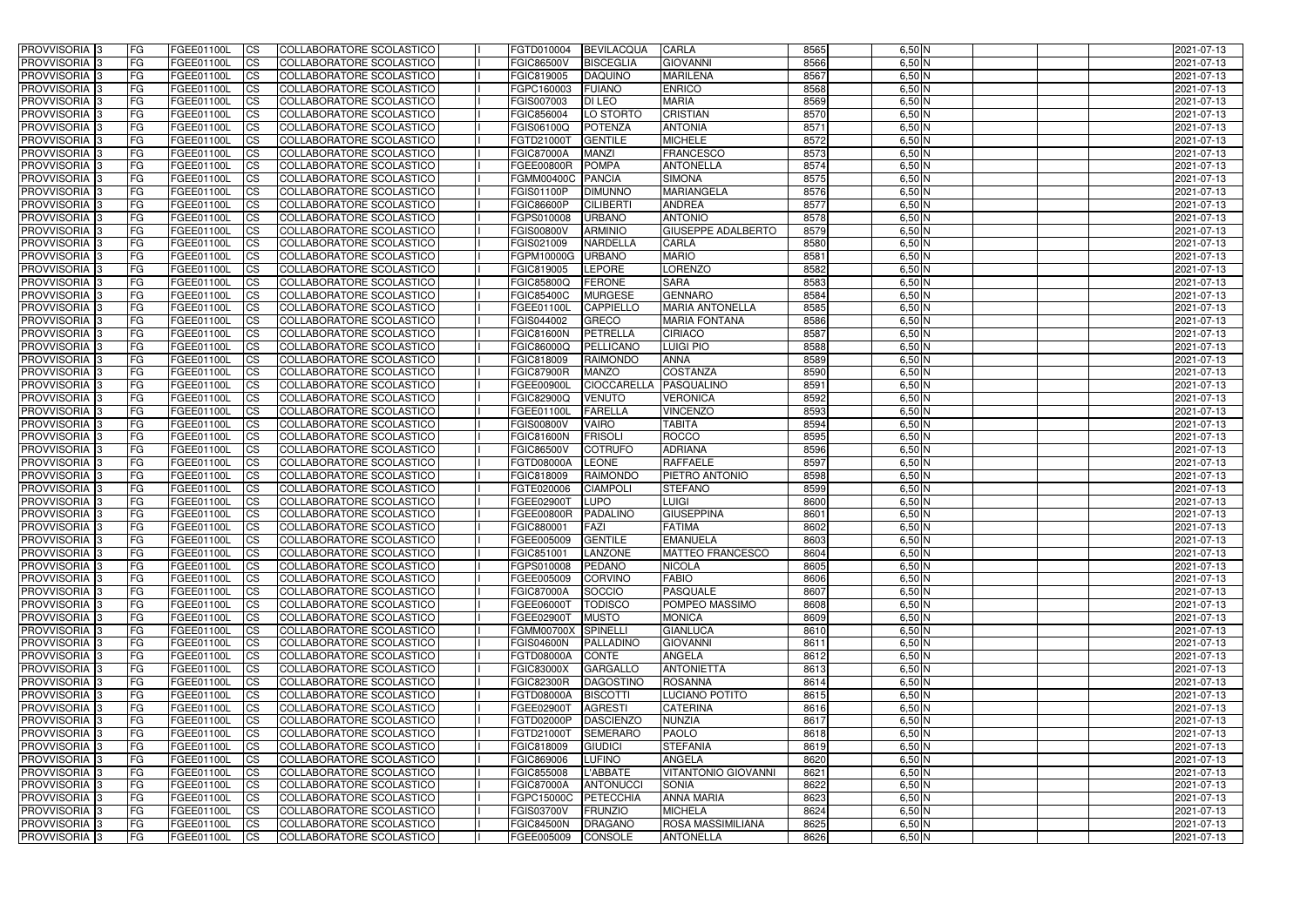| <b>PROVVISORIA</b> 3                                 | <b>IFG</b> | FGEE01100L                             | <b>CS</b>              | COLLABORATORE SCOLASTICO                             | FGEE112009                             | <b>BUCCI</b>                             | <b>ANTONIETTA</b>               | 8627         | $6,50$ N             | 2021-07-13               |
|------------------------------------------------------|------------|----------------------------------------|------------------------|------------------------------------------------------|----------------------------------------|------------------------------------------|---------------------------------|--------------|----------------------|--------------------------|
| PROVVISORIA <sup>1</sup> 3                           | FG         | FGEE01100L                             | $\overline{\text{cs}}$ | COLLABORATORE SCOLASTICO                             | <b>FGIS00800V</b>                      | <b>BIONDI</b>                            | <b>MICHELE</b>                  | 8628         | $6,50$ N             | 2021-07-13               |
| PROVVISORIA <sup>3</sup>                             | <b>IFG</b> | FGEE01100L                             | <b>CS</b>              | <b>COLLABORATORE SCOLASTICO</b>                      | <b>FGTD08000A</b>                      | <b>TRECCA</b>                            | <b>UMBERTO</b>                  | 8629         | $6,50$ N             | 2021-07-13               |
| PROVVISORIA <sup>3</sup>                             | <b>IFG</b> | FGEE01100L                             | <b>CS</b>              | COLLABORATORE SCOLASTICO                             | <b>FGEE11000N</b>                      | <b>MOLLICA</b>                           | ALESSANDRO                      | 8630         | $6,50$ N             | 2021-07-13               |
| PROVVISORIA 3                                        | FG         | FGEE01100L                             | <b>CS</b>              | COLLABORATORE SCOLASTICO                             | <b>FGIC86000Q</b>                      | <b>CALANDI</b>                           | <b>ANTONIO</b>                  | 8631         | $6,50$ N             | 2021-07-13               |
| PROVVISORIA 3                                        | FG         | FGEE01100L                             | <b>ICS</b>             | COLLABORATORE SCOLASTICO                             | FGEE02900T                             | <b>SPECCHIO</b>                          | <b>MARIA GRAZIA</b>             | 8632         | $6,50$ N             | 2021-07-13               |
| PROVVISORIA 3                                        | FG         | FGEE01100L                             | <b>CS</b>              | COLLABORATORE SCOLASTICO                             | FGIC835003                             | PALAZZO                                  | <b>TERESA</b>                   | 8633         | $6,50$ N             | 2021-07-13               |
| PROVVISORIA <sup>3</sup>                             | FG         | FGEE01100L                             | $\overline{c}$         | COLLABORATORE SCOLASTICO                             | <b>FGIS00800V</b>                      | <b>AMERI</b>                             | <b>MARIA FRANCESCA</b>          | 8634         | $6,50$ N             | 2021-07-13               |
| PROVVISORIA <sup>3</sup>                             | FG         | FGEE01100L                             | <b>CS</b>              | <b>COLLABORATORE SCOLASTICO</b>                      | FGIC827004                             | <b>TERLIZZI</b>                          | <b>GIOVANNA ANNA</b>            | 8635         | $6,50$ N             | 2021-07-13               |
| PROVVISORIA <sup>3</sup>                             | FG         | FGEE01100L                             | <b>CS</b>              | COLLABORATORE SCOLASTICO                             | FGIC851001                             | <b>CENTUORI</b>                          | <b>ANTONELLA MARIA</b>          | 8636         | $6,50$ N             | 2021-07-13               |
| PROVVISORIA 3                                        | FG         | FGEE01100L                             | <b>CS</b>              | <b>COLLABORATORE SCOLASTICO</b>                      | FGTE020006                             | <b>DE NISI</b>                           | <b>STEFANIA PATRIZIA</b>        | 8637         | $6,50$ N             | 2021-07-13               |
| PROVVISORIA <sup>3</sup>                             | FG         | <b>FGEE01100L</b>                      | <b>CS</b>              | COLLABORATORE SCOLASTICO                             | FGEE01200C                             | MALATESTA                                | <b>STEFANIA</b>                 | 8638         | $6,50$ N             | 2021-07-13               |
| PROVVISORIA <sup>3</sup>                             | FG         | FGEE01100L                             | <b>I</b> CS            | <b>COLLABORATORE SCOLASTICO</b>                      | FGIC880001                             | <b>QUINTO</b>                            | <b>GIUSEPPE</b>                 | 8639         | $6,50$ N             | 2021-07-13               |
| PROVVISORIA <sup>3</sup>                             | FG         | FGEE01100L                             | <b>I</b> CS            | <b>COLLABORATORE SCOLASTICO</b>                      | FGIC842006                             | <b>D'ALESIO</b>                          | <b>ANTONIETTA</b>               | 8640         | $6,50$ N             | 2021-07-13               |
| PROVVISORIA 3                                        | FG         | FGEE01100L                             | <b>I</b> CS            | COLLABORATORE SCOLASTICO                             | FGPS040004                             | <b>RUSSO</b>                             | <b>ELISABETTA</b>               | 8641         | $6,50$ N             | 2021-07-13               |
| PROVVISORIA <sup>3</sup>                             | FG         | FGEE01100L                             | <b>ICS</b>             | COLLABORATORE SCOLASTICO                             | FGTD010004                             | <b>IANZANO</b>                           | <b>PIA SOCCORSA</b>             | 8642         | $6,50$ N             | 2021-07-13               |
| PROVVISORIA <sup>3</sup>                             | FG.        | FGEE01100L                             | <b>ICS</b>             | COLLABORATORE SCOLASTICO                             | FGIC818009                             | <b>BALDINI</b>                           | <b>LOREDANA</b>                 | 8643         | $6,50$ N             | 2021-07-13               |
| PROVVISORIA <sup>3</sup>                             | FG         | FGEE01100L                             | <b>ICS</b>             | COLLABORATORE SCOLASTICO                             | FGPS040004                             | <b>MURAGLIA</b>                          | <b>BARBARA</b>                  | 8644         | $6,50$ N             | 2021-07-13               |
| PROVVISORIA <sup>3</sup>                             | FG         | FGEE01100L                             | <b>ICS</b>             | COLLABORATORE SCOLASTICO                             | FGEE06000T                             | <b>MAFFEI</b>                            | <b>ANGELA</b>                   | 8645         | $6,50$ N             | 2021-07-13               |
| PROVVISORIA <sup>3</sup>                             | FG         | FGEE01100L                             | <b>CS</b>              | COLLABORATORE SCOLASTICO                             | FGIC818009                             | <b>ANGELINO</b>                          | <b>RAFFAELA</b>                 | 8646         | $6,50$ N             | 2021-07-13               |
| PROVVISORIA <sup>3</sup>                             | FG         | FGEE01100L                             | <b>CS</b>              | COLLABORATORE SCOLASTICO                             | <b>FGEE00800R</b>                      | <b>DE STEFANO</b>                        | <b>MARIA ANTONIETTA</b>         | 8647         | $6,50$ N             | 2021-07-13               |
| PROVVISORIA <sup>3</sup>                             | FG         | FGEE01100L                             | <b>CS</b>              | COLLABORATORE SCOLASTICO                             | FGIC86100G                             | <b>GALLUCCIO</b>                         | <b>ANGELA MARGHERITA</b>        | 8648         | $6,50$ N             | 2021-07-13               |
| PROVVISORIA <sup>3</sup>                             | FG         | FGEE01100L                             | <b>CS</b>              | COLLABORATORE SCOLASTICO                             | FGTE020006                             | <b>MONTECALVO</b>                        | <b>MARIA GERARDINA</b>          | 8649         | $6,50$ N             | 2021-07-13               |
| PROVVISORIA <sup>1</sup> 3                           | FG         | FGEE01100L                             | <b>CS</b>              | COLLABORATORE SCOLASTICO                             | <b>FGEE00900L</b>                      | <b>ANZIVINO</b>                          | LIANA                           | 8650         | $6,50$ N             | 2021-07-13               |
| PROVVISORIA <sup>3</sup>                             | FG         | FGEE01100L                             | ICS                    | COLLABORATORE SCOLASTICO                             | <b>FGIC86100G</b>                      | <b>PANTERA</b>                           | <b>MARIA</b>                    | 8651         | $6,50$ N             | 2021-07-13               |
| PROVVISORIA <sup>3</sup>                             | FG         | <b>FGEE01100L</b><br><b>FGEE01100L</b> | <b>CS</b>              | COLLABORATORE SCOLASTICO                             | FGEE01100L<br><b>FGEE00900L</b>        | DALESSANDRO LEONARDO<br><b>MELFITANI</b> | <b>PAOLA</b>                    | 8652<br>8653 | $6,50$ N<br>$6,50$ N | 2021-07-13               |
| PROVVISORIA <sup>3</sup>                             | FG         | <b>FGEE01100L</b>                      | <b>CS</b><br><b>CS</b> | COLLABORATORE SCOLASTICO                             |                                        |                                          |                                 | 8654         | $6,50$ N             | 2021-07-13               |
| PROVVISORIA <sup>3</sup><br>PROVVISORIA <sup>3</sup> | FG<br>FG   | FGEE01100L                             | <b>CS</b>              | COLLABORATORE SCOLASTICO<br>COLLABORATORE SCOLASTICO | <b>FGIC84400T</b><br><b>FGPS08000E</b> | <b>LONGO</b><br><b>SIMONE</b>            | ANNUNZIATA<br><b>ELISABETTA</b> | 8655         | $6,50$ N             | 2021-07-13<br>2021-07-13 |
| PROVVISORIA <sup>3</sup>                             | FG         | FGEE01100L                             | <b>CS</b>              | COLLABORATORE SCOLASTICO                             | <b>FGIC84500N</b>                      | <b>MERLA</b>                             | <b>ANTONIO</b>                  | 8656         | $6,50$ N             | 2021-07-13               |
| PROVVISORIA 3                                        | FG         | FGEE01100L                             | <b>CS</b>              | COLLABORATORE SCOLASTICO                             | FGTD08000A                             | <b>GESUALDO</b>                          | <b>LUIGIA</b>                   | 8657         | $6,50$ N             | 2021-07-13               |
| PROVVISORIA 3                                        | IFG.       | FGEE01100L                             | <b>ICS</b>             | COLLABORATORE SCOLASTICO                             | FGPS010008                             | <b>CARUSO</b>                            | <b>GIACOMO RAFFAELE</b>         | 8658         | $6,50$ N             | 2021-07-13               |
|                                                      |            |                                        |                        |                                                      |                                        |                                          | <b>MARIA POMPEA</b>             |              |                      |                          |
| PROVVISORIA 3                                        | <b>FG</b>  | FGEE01100L                             | <b>CS</b>              | COLLABORATORE SCOLASTICO                             | FGIS044002                             | <b>VEGLIATO</b>                          | <b>ARTURO</b>                   | 8659         | $6,50$ N             | 2021-07-13               |
| PROVVISORIA <sup>3</sup>                             | FG         | FGEE01100L                             | <b>CS</b>              | COLLABORATORE SCOLASTICO                             | FGIS023001                             | <b>VITALE</b>                            | <b>GERARDINA</b>                | 8660         | $6,50$ N             | 2021-07-13               |
| PROVVISORIA <sup>3</sup>                             | FG         | FGEE01100L                             | <b>CS</b>              | COLLABORATORE SCOLASTICO                             | FGIS007003                             | COCO                                     | COSTANTINO                      | 8661         | $6,48$ N             | 2021-07-13               |
| <b>PROVVISORIA</b> 3                                 | FG         | FGEE01100L                             | <b>I</b> CS            | COLLABORATORE SCOLASTICO                             | <b>FGIC84500N</b>                      | <b>ACQUAVIVA</b>                         | <b>ENZA</b>                     | 8662         | 6,47S                | 2021-07-13               |
| <b>PROVVISORIA</b> 3                                 | IFG.       | FGEE01100L                             | <b>ICS</b>             | <b>COLLABORATORE SCOLASTICO</b>                      | FGIC835003                             | <b>DI NATALE</b>                         | <b>FELICIA</b>                  | 8663         | $6,47$ $S$           | 2021-07-13               |
| <b>PROVVISORIA</b> <sup>3</sup>                      | IFG.       | FGEE01100L CS                          |                        | COLLABORATORE SCOLASTICO                             |                                        | FGEE01100L FERRAMOSCA CRISTIANO          |                                 | 8664         | $6,47$ S             | 2021-07-13               |
| PROVVISORIA 3                                        | FG         | FGEE01100L                             | <b>CS</b>              | COLLABORATORE SCOLASTICO                             | <b>FGIC83800E</b>                      | SARDONE                                  | <b>CLAUDIO</b>                  | 8665         | 6,47S                | 2021-07-13               |
| PROVVISORIA 3                                        | FG         | FGEE01100L                             | $\mathsf{ICS}$         | <b>COLLABORATORE SCOLASTICO</b>                      | <b>FGTD08000A</b>                      | <b>D'ERRICO</b>                          | <b>GIUSEPPE</b>                 | 8666         | $6,47$ S             | 2021-07-13               |
| PROVVISORIA 3                                        | IFG.       | FGEE01100L                             | <b>ICS</b>             | COLLABORATORE SCOLASTICO                             | FGIC864003                             | <b>IRACE</b>                             | <b>MATTEO</b>                   | 8667         | $6,47$ N             | 2021-07-13               |
| PROVVISORIA 3                                        | FG         | FGEE01100L                             | <b>CS</b>              | COLLABORATORE SCOLASTICO                             | <b>FGIC81600N</b>                      | <b>DE PALMA</b>                          | <b>GIUSEPPINA ANNA</b>          | 8668         | $6,47$ N             | 2021-07-13               |
| PROVVISORIA 3                                        | FG         | FGEE01100L                             | <b>CS</b>              | COLLABORATORE SCOLASTICO                             | FGMM00700X VALENTINI                   |                                          | <b>ROBERTA</b>                  | 8669         | $6,47$ N             | 2021-07-13               |
| PROVVISORIA 3                                        | <b>FG</b>  | FGEE01100L                             | <b>ICS</b>             | COLLABORATORE SCOLASTICO                             | <b>FGIC86800A</b>                      | <b>RAMIERI</b>                           | <b>ROSA</b>                     | 8670         | $6,47$ N             | 2021-07-13               |
| PROVVISORIA 3                                        | FG         | FGEE01100L                             | <b>CS</b>              | COLLABORATORE SCOLASTICO                             | FGPS010008                             | <b>DI SPALDRO</b>                        | <b>MICHELE</b>                  | 8671         | $6,47$ N             | 2021-07-13               |
| PROVVISORIA 3                                        | FG         | FGEE01100L                             | <b>CS</b>              | COLLABORATORE SCOLASTICO                             | FGIS05900Q                             | CARMONE                                  | <b>MICHELE</b>                  | 8672         | $6,45$ $S$           | 2021-07-13               |
| PROVVISORIA 3                                        | FG         | <b>FGEE01100L</b>                      | <b>CS</b>              | COLLABORATORE SCOLASTICO                             | FGEE00900L                             | <b>PALMIERI</b>                          | <b>ILARIA</b>                   | 8673         | $6,45$ $S$           | 2021-07-13               |
| PROVVISORIA 3                                        | FG         | FGEE01100L                             | <b>CS</b>              | COLLABORATORE SCOLASTICO                             | FGPM03000E                             | <b>PIZZULO</b>                           | <b>CARMELA</b>                  | 8674         | $6,45$ S             | 2021-07-13               |
| PROVVISORIA 3                                        | FG         | FGEE01100L                             | <b>CS</b>              | COLLABORATORE SCOLASTICO                             | FGRH060003                             | <b>SQUARCELLA</b>                        | <b>ANGELA</b>                   | 8675         | $6,45$ S             | 2021-07-13               |
| <b>PROVVISORIA</b> 3                                 | FG         | FGEE01100L                             | <b>CS</b>              | COLLABORATORE SCOLASTICO                             | FGPS010008                             | CARNEVALE                                | <b>SALVATORE</b>                | 8676         | $6,45$ S             | 2021-07-13               |
| PROVVISORIA 3                                        | FG         | FGEE01100L                             | <b>CS</b>              | <b>COLLABORATORE SCOLASTICO</b>                      | FGEE005009                             | <b>MARCIELLO</b>                         | <b>ANNAMARIA</b>                | 8677         | $6,45$ $S$           | 2021-07-13               |
| PROVVISORIA 3                                        | <b>IFG</b> | FGEE01100L                             | <b>CS</b>              | COLLABORATORE SCOLASTICO                             | FGIC827004                             | CAVOTO                                   | <b>VIRGINIA</b>                 | 8678         | $6,45$ $S$           | 2021-07-13               |
| <b>PROVVISORIA</b> 3                                 | IFG.       | FGEE01100L                             | <b>CS</b>              | COLLABORATORE SCOLASTICO                             | <b>FGIS01100P</b>                      | <b>BASSO</b>                             | <b>RIPALTA</b>                  | 8679         | $6,45$ N             | 2021-07-13               |
| PROVVISORIA 3                                        | FG         | FGEE01100L                             | <b>CS</b>              | COLLABORATORE SCOLASTICO                             | <b>FGIC86200B</b>                      | <b>CLEMENTE</b>                          | <b>CLARISSA</b>                 | 8680         | $6,45$ N             | 2021-07-13               |
| PROVVISORIA 3                                        | FG         | FGEE01100L                             | <b>CS</b>              | COLLABORATORE SCOLASTICO                             | FGIC878001                             | <b>AZZARONE</b>                          | <b>GIOVANNA</b>                 | 8681         | $6,45$ N             | 2021-07-13               |
| PROVVISORIA 3                                        | <b>FG</b>  | <b>FGEE01100L</b>                      | <b>CS</b>              | <b>COLLABORATORE SCOLASTICO</b>                      | <b>FGIS03700V</b>                      | <b>FLORIO</b>                            | <b>DANIELE</b>                  | 8682         | $6,45$ N             | 2021-07-13               |
| PROVVISORIA 3                                        | FG         | <b>FGEE01100L</b>                      | <b>CS</b>              | COLLABORATORE SCOLASTICO                             | <b>FGIC85800Q</b>                      | <b>SCROCCA</b>                           | <b>FLORIANA</b>                 | 8683         | $6,45$ N             | 2021-07-13               |
| PROVVISORIA 3                                        | FG         | FGEE01100L                             | <b>CS</b>              | COLLABORATORE SCOLASTICO                             | FGEE01100L                             | LOBOZZO                                  | <b>FEDERICA GRAZIA</b>          | 8684         | $6,45$ N             | 2021-07-13               |
| PROVVISORIA 3                                        | FG         | FGEE01100L                             | <b>CS</b>              | COLLABORATORE SCOLASTICO                             | FGIC835003                             | <b>ARMIENTO</b>                          | <b>MARCO</b>                    | 8685         | $6,45$ N             | 2021-07-13               |
| PROVVISORIA 3                                        | FG         | FGEE01100L                             | <b>CS</b>              | COLLABORATORE SCOLASTICO                             | FGTE020006                             | <b>POLIMENI</b>                          | <b>FABRIZIO PILERIO</b>         | 8686         | $6,45$ N             | 2021-07-13               |
| PROVVISORIA 3                                        | l FG       | FGEE01100L                             | <b>CS</b>              | COLLABORATORE SCOLASTICO                             | <b>FGIC82900Q</b>                      | <b>ATTANASIO</b>                         | <b>MARIA GIOVANNA</b>           | 8687         | $6,45$ N             | 2021-07-13               |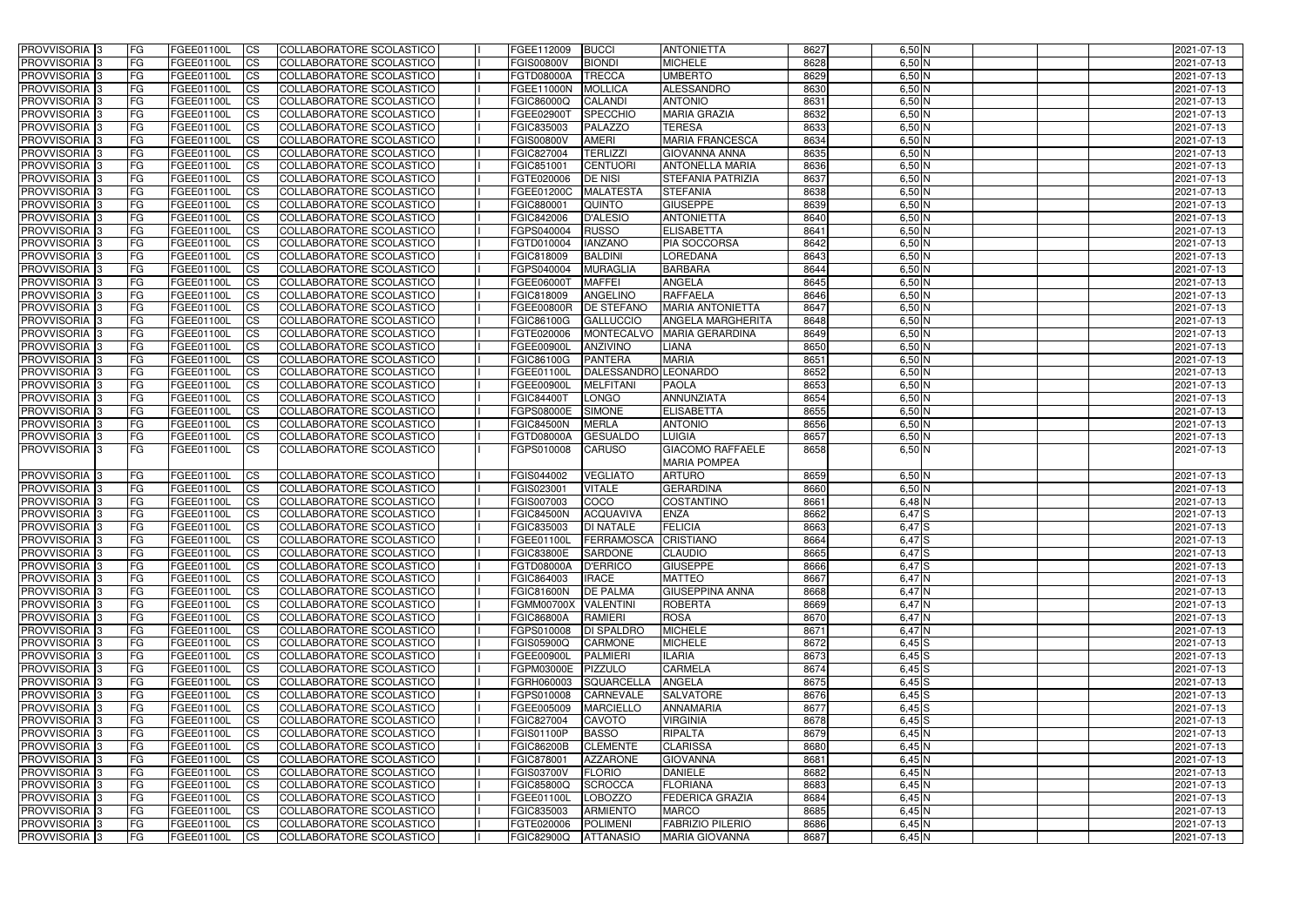| <b>PROVVISORIA</b> 3                                 | FG         | FGEE01100L               | <b>ICS</b>             | COLLABORATORE SCOLASTICO                             | FGPM03000E                      | PADOVANO                         | <b>PASQUALE</b>                   | 8688         | $6,45$ N             | 2021-07-13               |
|------------------------------------------------------|------------|--------------------------|------------------------|------------------------------------------------------|---------------------------------|----------------------------------|-----------------------------------|--------------|----------------------|--------------------------|
| <b>PROVVISORIA 3</b>                                 | FG         | FGEE01100L               | <b>CS</b>              | COLLABORATORE SCOLASTICO                             | FGIC827004                      | MOSCARITOLO SANDRA               |                                   | 8689         | $6,45$ N             | 2021-07-13               |
| PROVVISORIA <sup>3</sup>                             | FG         | FGEE01100L               | <b>CS</b>              | COLLABORATORE SCOLASTICO                             | FGIC856004                      | <b>GALANO</b>                    | <b>MICHELE</b>                    | 8690         | $6,45$ N             | 2021-07-13               |
| PROVVISORIA <sup>3</sup>                             | FG         | FGEE01100L               | <b>CS</b>              | COLLABORATORE SCOLASTICO                             | <b>FGIC86200B</b>               | <b>CAVALIERE</b>                 | <b>BIAGIO</b>                     | 8691         | $6,44$ S             | 2021-07-13               |
| PROVVISORIA <sup>1</sup> 3                           | FG         | FGEE01100L               | <b>CS</b>              | COLLABORATORE SCOLASTICO                             | <b>FGIC81600N</b>               | <b>SCALZI</b>                    | VALLEVERDE                        | 8692         | $6,43$ $S$           | 2021-07-13               |
| PROVVISORIA <sup>3</sup>                             | FG         | FGEE01100L               | <b>CS</b>              | COLLABORATORE SCOLASTICO                             | FGIC86100G                      | PROCACCINI                       | <b>ANTIOCO</b>                    | 8693         | $6,43$ S             | 2021-07-13               |
| PROVVISORIA 3                                        | FG         | FGEE01100L               | <b>CS</b>              | COLLABORATORE SCOLASTICO                             | FGIC819005                      | <b>COLOTTI</b>                   | <b>ANGELA MARIA</b>               | 8694         | $6,43$ $S$           | 2021-07-13               |
| PROVVISORIA 3                                        | FG         | <b>FGEE01100L</b>        | <b>CS</b>              | COLLABORATORE SCOLASTICO                             | FGIC851001                      | <b>RISOLDI</b>                   | <b>GIULIANA</b>                   | 8695         | $6,43$ $S$           | 2021-07-13               |
| PROVVISORIA 3                                        | FG         | FGEE01100L               | <b>CS</b>              | COLLABORATORE SCOLASTICO                             | <b>FGIC87000A</b>               | <b>CERFONE</b>                   | <b>ANNA LUCIA</b>                 | 8696         | $6,43$ $S$           | 2021-07-13               |
| PROVVISORIA <sup>3</sup>                             | FG         | FGEE01100L               | $\overline{c}$         | COLLABORATORE SCOLASTICO                             | <b>FGTF17000V</b>               | LAVORGNA                         | <b>MERILISA</b>                   | 8697         | $6,43$ N             | 2021-07-13               |
| PROVVISORIA <sup>3</sup>                             | FG         | FGEE01100L               | <b>CS</b>              | COLLABORATORE SCOLASTICO                             | FGTD010004                      | <b>RUGGIERO</b>                  | <b>GIUSEPPE</b>                   | 8698         | $6,43$ N             | 2021-07-13               |
| PROVVISORIA <sup>3</sup>                             | FG         | FGEE01100L               | <b>CS</b>              | COLLABORATORE SCOLASTICO                             | <b>FGIS05300R</b>               | <b>TURCHIARULO ORONZO</b>        |                                   | 8699         | $6,43$ N             | 2021-07-13               |
| PROVVISORIA <sup>3</sup>                             | FG         | <b>FGEE01100L</b>        | <b>I</b> CS            | COLLABORATORE SCOLASTICO                             | FGTD21000T                      | <b>DI CORCIA</b>                 | <b>VITO LUCIO</b>                 | 8700         | $6,43$ N             | 2021-07-13               |
| PROVVISORIA <sup>3</sup>                             | FG         | FGEE01100L               | <b>I</b> CS            | COLLABORATORE SCOLASTICO                             | <b>FGIC86100G</b>               | <b>CASOLARO</b>                  | <b>MARIA ASSUNTA</b>              | 8701         | 6,43 N               | 2021-07-13               |
| PROVVISORIA <sup>3</sup>                             | FG         | FGEE01100L               | <b>I</b> CS            | COLLABORATORE SCOLASTICO                             | FGEE005009                      | <b>CONTE</b>                     | <b>IOLANDA</b>                    | 8702         | $6,42$ $S$           | 2021-07-13               |
| <b>PROVVISORIA</b> 3                                 | FG         | FGEE01100L               | <b>I</b> CS            | <b>COLLABORATORE SCOLASTICO</b>                      | FGEE005009                      | <b>SCHIAVONE</b>                 | <b>CARMELA</b>                    | 8703         | $6,42$ $S$           | 2021-07-13               |
| <b>PROVVISORIA</b> 3                                 | FG         | FGEE01100L               | <b>ICS</b>             | COLLABORATORE SCOLASTICO                             | <b>FGIS05900Q</b>               | <b>CIRILLO</b>                   | <b>ANTONIETTA</b>                 | 8704         | 6,42 N               | 2021-07-13               |
| PROVVISORIA 3                                        | FG         | FGEE01100L               | <b>CS</b>              | COLLABORATORE SCOLASTICO                             | <b>FGIC83800E</b>               | <b>MANFREDI</b>                  | <b>SAVINA</b>                     | 8705         | 6,42 N               | 2021-07-13               |
| PROVVISORIA <sup>3</sup>                             | FG         | FGEE01100L               | <b>ICS</b>             | COLLABORATORE SCOLASTICO                             | <b>FGIC87000A</b>               | <b>ARMINIO</b>                   | <b>CLARISSA</b>                   | 8706         | $6,41$ $S$           | 2021-07-13               |
| PROVVISORIA <sup>3</sup>                             | FG         | FGEE01100L               | <b>I</b> CS            | COLLABORATORE SCOLASTICO                             | <b>FGIC86100G</b>               | <b>RUSSI</b>                     | <b>DANIELE</b>                    | 8707         | $6,41$ N             | 2021-07-13               |
| PROVVISORIA <sup>3</sup>                             | FG         | FGEE01100L               | <b>ICS</b>             | COLLABORATORE SCOLASTICO                             | FGPM05000Q                      | <b>RINALDI</b>                   | <b>STEFANO</b>                    | 8708         | $6,41$ N             | 2021-07-13               |
| PROVVISORIA <sup>3</sup>                             | FG         | FGEE01100L               | <b>CS</b>              | COLLABORATORE SCOLASTICO                             | FGIC819005                      | LO RUSSO                         | <b>MICHELE</b>                    | 8709         | $6,40$ S             | 2021-07-13               |
| PROVVISORIA <sup>3</sup>                             | FG         | FGEE01100L               | <b>CS</b>              | COLLABORATORE SCOLASTICO                             | <b>FGIC85900G</b>               | <b>MAGGIO</b>                    | <b>ILARIA</b>                     | 8710         | $6,40$ S             | 2021-07-13               |
| PROVVISORIA <sup>3</sup>                             | FG         | FGEE01100L               | <b>CS</b>              | COLLABORATORE SCOLASTICO                             | FGIC820009                      | <b>LA TROFA</b>                  | <b>EMILIA</b>                     | 8711         | $6,40$ S             | 2021-07-13               |
| PROVVISORIA <sup>3</sup>                             | FG         | FGEE01100L               | <b>CS</b>              | COLLABORATORE SCOLASTICO                             | FGIC819005                      | <b>ROSSI</b>                     | <b>ANTONIO</b>                    | 8712         | $6,40$ S             | 2021-07-13               |
| PROVVISORIA <sup>1</sup> 3                           | FG         | FGEE01100L               | <b>CS</b>              | COLLABORATORE SCOLASTICO                             | <b>FGIC85400C</b>               | <b>DELVECCHIO</b>                | <b>ANTONELLA</b>                  | 8713         | $6,40$ S             | 2021-07-13               |
| PROVVISORIA 3                                        | FG         | FGEE01100L               | <b>CS</b>              | COLLABORATORE SCOLASTICO                             | FGIC864003                      | <b>SCARALE</b>                   | <b>ANTONELLA</b>                  | 8714         | $6,40$ S             | 2021-07-13               |
| PROVVISORIA <sup>3</sup>                             | FG.        | FGEE01100L               | <b>CS</b>              | COLLABORATORE SCOLASTICO                             | <b>FGIC80800P</b>               | <b>FISCHETTI</b>                 | <b>GIUSEPPINA</b>                 | 8715         | $6,40$ S             | 2021-07-13               |
| PROVVISORIA <sup>3</sup>                             | FG         | <b>FGEE01100L</b>        | <b>CS</b>              | COLLABORATORE SCOLASTICO                             | FGTF13000C                      | <b>VALENTINI</b>                 | <b>TONY DINO</b>                  | 8716         | $6,40$ S             | 2021-07-13               |
| PROVVISORIA <sup>1</sup> 3                           | FG.        | FGEE01100L               | <b>CS</b>              | COLLABORATORE SCOLASTICO                             | <b>FGIC86000Q</b>               | <b>RACIOPPO</b><br><b>PAVONE</b> | <b>GENNY</b>                      | 8717<br>8718 | $6,40$ S             | 2021-07-13               |
| PROVVISORIA <sup>3</sup><br>PROVVISORIA <sup>3</sup> | FG.        | FGEE01100L<br>FGEE01100L | <b>CS</b><br><b>CS</b> | COLLABORATORE SCOLASTICO<br>COLLABORATORE SCOLASTICO | <b>FGEE00800R</b><br>FGTF13000C | <b>DEL VECCHIO</b>               | <b>MICAELA</b><br>DONATO LEONARDO | 8719         | $6,40$ S<br>$6,40$ S | 2021-07-13<br>2021-07-13 |
| PROVVISORIA <sup>3</sup>                             | FG<br>FG   | <b>FGEE01100L</b>        | <b>CS</b>              | COLLABORATORE SCOLASTICO                             | <b>FGIS00800V</b>               | <b>CAVALIERI</b>                 | <b>VANESSA</b>                    | 8720         | $6,40$ S             | 2021-07-13               |
| PROVVISORIA 3                                        | FG         | <b>FGEE01100L</b>        | <b>CS</b>              | COLLABORATORE SCOLASTICO                             | <b>FGIS04600N</b>               | <b>SACCO</b>                     | <b>STEFANIA</b>                   | 8721         | $6,40$ S             | 2021-07-13               |
| PROVVISORIA <sup>3</sup>                             | FG         | FGEE01100L               | $\overline{\text{cs}}$ | COLLABORATORE SCOLASTICO                             | <b>FGIS00800V</b>               | <b>CAVALIERI</b>                 | <b>MARIKA</b>                     | 8722         | $6,40$ S             | 2021-07-13               |
| PROVVISORIA <sup>3</sup>                             | FG         | FGEE01100L               | <b>CS</b>              | <b>COLLABORATORE SCOLASTICO</b>                      | <b>FGIC80700V</b>               | BELLANTUONO SAMANTA              |                                   | 8723         | $6,40$ S             | 2021-07-13               |
| <b>PROVVISORIA</b> 3                                 | FG         | FGEE01100L               | <b>CS</b>              | COLLABORATORE SCOLASTICO                             | FGIC869006                      | <b>ROMANO</b>                    | <b>LEONARDO</b>                   | 8724         | $6,40$ S             | 2021-07-13               |
| PROVVISORIA 3                                        | FG         | FGEE01100L               | <b>I</b> CS            | COLLABORATORE SCOLASTICO                             | FGIC863007                      | <b>PALUMBO</b>                   | <b>SERENA</b>                     | 8725         | $6,40$ S             | 2021-07-13               |
| <b>PROVVISORIA</b> 3                                 | IFG.       | FGEE01100L               | CS                     | COLLABORATORE SCOLASTICO                             | <b>FGIC848005</b>               | <b>DE CATA</b>                   | ARCANGELA                         | 8726         | $6,40$ S             | 2021-07-13               |
| PROVVISORIA 3                                        | IFG.       | FGEE01100L               | <b>ICS</b>             | COLLABORATORE SCOLASTICO                             | FGEE02900T                      | <b>CARBONE</b>                   | <b>ARCANGELO MICHELE</b>          | 8727         | $6,40$ S             | 2021-07-13               |
| PROVVISORIA 3                                        | FG         | FGEE01100L               | <b>CS</b>              | COLLABORATORE SCOLASTICO                             | <b>FGIC80800P</b>               | <b>RICUCCI</b>                   | <b>RAFFAELLA</b>                  | 8728         | $6,40$ S             | 2021-07-13               |
| PROVVISORIA 3                                        | FG         | FGEE01100L               | <b>CS</b>              | COLLABORATORE SCOLASTICO                             | FGIC827004                      | MASSARIELLO FEDERICA             |                                   | 8729         | $6,40$ $S$           | 2021-07-13               |
| PROVVISORIA <sup>3</sup>                             | FG         | FGEE01100L               | <b>ICS</b>             | <b>COLLABORATORE SCOLASTICO</b>                      | <b>FGIC85700X</b>               | <b>MORENA</b>                    | <b>FABIO</b>                      | 8730         | $6,40$ S             | 2021-07-13               |
| PROVVISORIA 3                                        | FG         | FGEE01100L               | <b>CS</b>              | COLLABORATORE SCOLASTICO                             | <b>FGIC80700V</b>               | LA SALANDRA                      | <b>NUNZIA</b>                     | 8731         | $6,40$ S             | 2021-07-13               |
| PROVVISORIA 3                                        | FG         | FGEE01100L               | <b>CS</b>              | COLLABORATORE SCOLASTICO                             | FGIC818009                      | <b>CRETI'</b>                    | <b>SANDRA</b>                     | 8732         | $6,40$ S             | 2021-07-13               |
| PROVVISORIA 3                                        | <b>FG</b>  | FGEE01100L               | <b>CS</b>              | COLLABORATORE SCOLASTICO                             | FGPS010008                      | <b>INNAIMO</b>                   | <b>GIULIA</b>                     | 8733         | $6,40$ S             | 2021-07-13               |
| PROVVISORIA 3                                        | FG         | FGEE01100L               | <b>CS</b>              | COLLABORATORE SCOLASTICO                             | <b>FGIC85900G</b>               | <b>MORASSI</b>                   | <b>KATIUSCIA</b>                  | 8734         | $6,40$ S             | 2021-07-13               |
| PROVVISORIA 3                                        | FG         | FGEE01100L               | <b>CS</b>              | COLLABORATORE SCOLASTICO                             | <b>FGTD08000A</b>               | MESSAGGIERO ANGELO               |                                   | 8735         | $6,40$ S             | 2021-07-13               |
| PROVVISORIA 3                                        | FG         | FGEE01100L               | <b>CS</b>              | COLLABORATORE SCOLASTICO                             | FGTE020006                      | <b>SPERA</b>                     | ALESSANDRO                        | 8736         | $6,40$ S             | 2021-07-13               |
| PROVVISORIA 3                                        | FG         | FGEE01100L               | <b>CS</b>              | COLLABORATORE SCOLASTICO                             | FGIC877005                      | <b>FIDANZA</b>                   | <b>FRANCESCO PIO</b>              | 8737         | $6,40$ N             | 2021-07-13               |
| PROVVISORIA 3                                        | FG         | FGEE01100L               | <b>CS</b>              | COLLABORATORE SCOLASTICO                             | FGTF13000C                      | LA GATTA                         | <b>MICHELE</b>                    | 8738         | $6,40$ N             | 2021-07-13               |
| <b>PROVVISORIA</b> 3                                 | IFG.       | FGEE01100L               | <b>CS</b>              | COLLABORATORE SCOLASTICO                             | FGPM03000E                      | <b>MASCIOLA</b>                  | <b>ALFREDO</b>                    | 8739         | $6,40$ N             | 2021-07-13               |
| <b>PROVVISORIA</b> 3                                 | IFG.       | FGEE01100L               | <b>CS</b>              | COLLABORATORE SCOLASTICO                             | <b>FGIS00800V</b>               | SINDONI                          | <b>MICHELA</b>                    | 8740         | $6,40$ N<br>IS       | 2021-07-13               |
| <b>PROVVISORIA</b> 3                                 | <b>IFG</b> | FGEE01100L               | <b>CS</b>              | <b>COLLABORATORE SCOLASTICO</b>                      | FGEE005009                      | <b>VINCIGUERRA</b>               | <b>GIOVANNI</b>                   | 8741         | $6,40$ N             | 2021-07-13               |
| PROVVISORIA 3                                        | <b>IFG</b> | FGEE01100L               | <b>CS</b>              | COLLABORATORE SCOLASTICO                             | <b>FGIS00800V</b>               | <b>TURCO</b>                     | <b>MYRIAM</b>                     | 8742         | $6,40$ N             | 2021-07-13               |
| PROVVISORIA 3                                        | IFG.       | FGEE01100L               | <b>CS</b>              | COLLABORATORE SCOLASTICO                             | <b>FGTD08000A</b>               | SGOBBO                           | <b>GIOVANNI</b>                   | 8743         | $6,40$ N             | 2021-07-13               |
| PROVVISORIA 3                                        | FG         | FGEE01100L               | <b>CS</b>              | COLLABORATORE SCOLASTICO                             | <b>FGIC85800Q</b>               | DE GIROLAMO ANDREA PIA           |                                   | 8744         | $6,40$ N             | 2021-07-13               |
| PROVVISORIA 3                                        | <b>FG</b>  | FGEE01100L               | <b>CS</b>              | COLLABORATORE SCOLASTICO                             | <b>FGIS05300R</b>               | <b>ALBRIZIO</b>                  | <b>MICHELE FRANCESCO</b>          | 8745         | $6,40$ N             | 2021-07-13               |
| PROVVISORIA 3                                        | FG         | <b>FGEE01100L</b>        | <b>CS</b>              | COLLABORATORE SCOLASTICO                             | FGIC856004                      | <b>DE MATTIA</b>                 | <b>ILARIA</b>                     | 8746         | $6,40$ N             | 2021-07-13               |
| <b>PROVVISORIA</b> 3                                 | FG         | FGEE01100L               | <b>CS</b>              | COLLABORATORE SCOLASTICO                             | <b>FGIC80800P</b>               | <b>DEL GIUDICE</b>               | <b>BIAGIO</b>                     | 8747         | $6,40$ N             | 2021-07-13               |
| PROVVISORIA 3                                        | FG         | FGEE01100L               | <b>CS</b>              | COLLABORATORE SCOLASTICO                             | FGPC15000C                      | ANTONACCI                        | <b>MARTA</b>                      | 8748         | $6,40$ N             | 2021-07-13               |
| PROVVISORIA 3                                        | l FG       | FGEE01100L               | <b>CS</b>              | COLLABORATORE SCOLASTICO                             | <b>FGIC85700X</b>               | <b>MANCINI</b>                   | <b>ANDREA</b>                     | 8749         | $6,40$ N             | 2021-07-13               |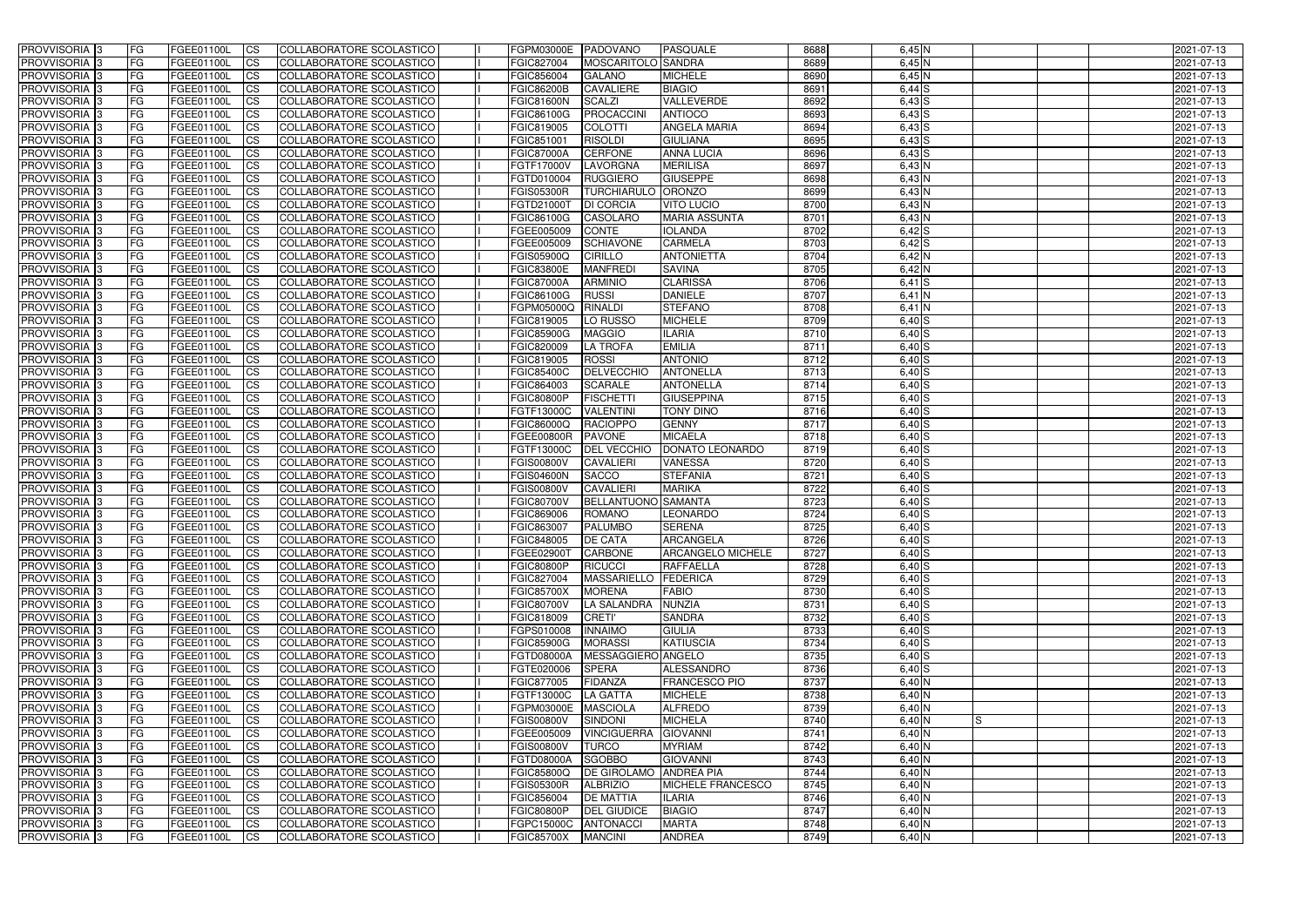| <b>PROVVISORIA</b> 3                       | l FG                   | FGEE01100L               | <b>ICS</b>             | COLLABORATORE SCOLASTICO                                    | FGEE005009                      | <b>VIGGIANO</b>                     | <b>FRANCESCA PIA</b>                 | 8750         | $6,40$ N                           | 2021-07-13               |
|--------------------------------------------|------------------------|--------------------------|------------------------|-------------------------------------------------------------|---------------------------------|-------------------------------------|--------------------------------------|--------------|------------------------------------|--------------------------|
| <b>PROVVISORIA 3</b>                       | FG                     | FGEE01100L               | <b>ICS</b>             | COLLABORATORE SCOLASTICO                                    | FGEE106002                      | <b>PISTILLO</b>                     | LUCIA ANNA                           | 8751         | 6,40 N                             | 2021-07-13               |
| PROVVISORIA <sup>1</sup> 3                 | FG                     | FGEE01100L               | <b>CS</b>              | <b>COLLABORATORE SCOLASTICO</b>                             | FGTF13000C                      | <b>COLAIANNI</b>                    | <b>RAFFAELE</b>                      | 8752         | 6,40 N                             | 2021-07-13               |
| PROVVISORIA                                | FG                     | FGEE01100L               | <b>CS</b>              | COLLABORATORE SCOLASTICO                                    | FGEE01200C                      | <b>CIUFFREDA</b>                    | <b>ALESSANDRO</b>                    | 8753         | 6,40 N                             | 2021-07-13               |
| PROVVISORIA <sup>1</sup> 3                 | FG                     | FGEE01100L               | <b>CS</b>              | COLLABORATORE SCOLASTICO                                    | FGIC820009                      | <b>TURSI</b>                        | <b>GIOVANNI</b>                      | 8754         | 6,40 N                             | 2021-07-13               |
| PROVVISORIA <sup>1</sup> 3                 | FG                     | FGEE01100L               | <b>CS</b>              | COLLABORATORE SCOLASTICO                                    | <b>FGIS04600N</b>               | LASIGNORA                           | MICHELE EMANUELE                     | 8755         | $6,40$ N                           | 2021-07-13               |
| PROVVISORIA <sup>1</sup> 3                 | FG                     | FGEE01100L               | <b>CS</b>              | COLLABORATORE SCOLASTICO                                    | FGIC842006                      | <b>VINCENTI</b>                     | <b>FRANCESCA</b>                     | 8756         | $6,40$ N                           | 2021-07-13               |
| PROVVISORIA 3                              | FG                     | FGEE01100L               | <b>ICS</b>             | COLLABORATORE SCOLASTICO                                    | FGIC851001                      | <b>MIMMO</b>                        | ALESSANDRA                           | 8757         | $6,40$ N                           | 2021-07-13               |
| PROVVISORIA 3                              | <b>FG</b>              | FGEE01100L               | <b>CS</b>              | COLLABORATORE SCOLASTICO                                    | FGRI020004                      | <b>CORCELLI</b>                     | <b>ROBERTO</b>                       | 8758         | $6,40$ N                           | 2021-07-13               |
| PROVVISORIA 3                              | <b>FG</b>              | FGEE01100L               | <b>ICS</b>             | COLLABORATORE SCOLASTICO                                    | <b>FGMM00700X</b>               | <b>SULKOLLARI</b>                   | <b>KRISTINA</b>                      | 8759         | $6,40$ N                           | 2021-07-13               |
| PROVVISORIA 3                              | FG                     | <b>FGEE01100L</b>        | <b>CS</b>              | COLLABORATORE SCOLASTICO                                    | FGIC877005                      | <b>FRAGASSI</b>                     | <b>FEDERICA</b>                      | 8760         | 6,40 N                             | 2021-07-13               |
| <b>PROVVISORIA</b>                         | FG                     | FGEE01100L               | <b>ICS</b>             | COLLABORATORE SCOLASTICO                                    | <b>FGIS03700V</b>               | <b>GALANTE</b>                      | <b>GIUSEPPE</b>                      | 8761         | $6,40$ N                           | 2021-07-13               |
| <b>PROVVISORIA</b>                         | FG                     | FGEE01100L               | <b>ICS</b>             | COLLABORATORE SCOLASTICO                                    | FGPS08000E                      | <b>DIGIORGIO</b>                    | <b>MATTEO</b>                        | 8762         | 6,40 N                             | 2021-07-13               |
| <b>PROVVISORIA</b>                         | FG                     | FGEE01100L               | <b>ICS</b>             | COLLABORATORE SCOLASTICO                                    | FGEE106002                      | <b>PRINCIPITO</b>                   | <b>ANTONIO PIO</b>                   | 8763         | 6,40 N                             | 2021-07-13               |
| <b>PROVVISORIA</b>                         | FG                     | FGEE01100L               | <b>ICS</b>             | COLLABORATORE SCOLASTICO                                    | <b>FGTD08000A</b>               | <b>FRAGASSI</b>                     | DOMENICO EMANUELE                    | 8764         | 6,40 N                             | 2021-07-13               |
| <b>PROVVISORIA</b>                         | FG                     | FGEE01100L               | <b>ICS</b>             | COLLABORATORE SCOLASTICO                                    | <b>FGIC85900G</b>               | <b>STEA</b>                         | <b>ROBERTA</b>                       | 8765         | 6,40 N                             | 2021-07-13               |
| <b>PROVVISORIA</b>                         | FG                     | <b>FGEE01100L</b>        | <b>ICS</b>             | COLLABORATORE SCOLASTICO                                    | <b>FGIC87300T</b>               | <b>DINOIA</b>                       | <b>STEFANO</b>                       | 8766         | 6,40 N<br>IS                       | 2021-07-13               |
| <b>PROVVISORIA</b>                         | FG                     | FGEE01100L               | <b>ICS</b>             | COLLABORATORE SCOLASTICO                                    | FGIS05900Q                      | <b>DE MARTINO</b>                   | <b>MARCO</b>                         | 8767         | 6,40 N                             | 2021-07-13               |
| PROVVISORIA <sup>3</sup>                   | FG                     | FGEE01100L               | <b>ICS</b>             | COLLABORATORE SCOLASTICO                                    | <b>FGIC86600P</b>               | <b>ZINO</b>                         | <b>EVELIN</b>                        | 8768         | 6,40 N                             | 2021-07-13               |
| PROVVISORIA <sup>1</sup> 3                 | FG                     | FGEE01100L               | <b>ICS</b>             | COLLABORATORE SCOLASTICO                                    | FGIC877005                      | <b>FRAGASSI</b>                     | <b>STEFANIA MICHELA</b>              | 8769         | 6,40 N                             | 2021-07-13               |
| PROVVISORIA <sup>1</sup> 3                 | FG                     | FGEE01100L               | <b>ICS</b>             | COLLABORATORE SCOLASTICO                                    | <b>FGIS00800V</b>               | <b>SILVESTRE</b>                    | <b>SALVATORE</b>                     | 8770         | $6,40$ N                           | 2021-07-13               |
| PROVVISORIA 3                              | FG                     | FGEE01100L               | <b>ICS</b>             | COLLABORATORE SCOLASTICO                                    | FGEE02900T                      | <b>TUFARIELLO</b>                   | <b>MATTEO</b>                        | 8771         | 6,40 N                             | 2021-07-13               |
| PROVVISORIA 3<br>PROVVISORIA <sup>13</sup> | FG                     | FGEE01100L<br>FGEE01100L | <b>ICS</b>             | COLLABORATORE SCOLASTICO<br><b>COLLABORATORE SCOLASTICO</b> | FGTF17000V                      | <b>POMPILIO</b><br><b>DAL BROLO</b> | <b>MARIA PIA</b><br><b>FRANCESCO</b> | 8772<br>8773 | $6,40$ N<br>$6,40$ N               | 2021-07-13<br>2021-07-13 |
| PROVVISORIA <sup>1</sup> 3                 | FG<br>FG               | FGEE01100L               | <b>CS</b><br><b>CS</b> | COLLABORATORE SCOLASTICO                                    | FGEE03200N<br>FGIC822001        | <b>GUGLIELMO</b>                    | ALESSANDRO                           | 8774         | 6,40 N                             | 2021-07-13               |
| PROVVISORIA <sup>1</sup> 3                 | FG                     | FGEE01100L               | <b>ICS</b>             | COLLABORATORE SCOLASTICO                                    | FGIC82900Q                      | <b>RINALDI</b>                      | <b>LUIGI</b>                         | 8775         | 6,40 N                             | 2021-07-13               |
| PROVVISORIA 3                              | FG                     | FGEE01100L               | <b>ICS</b>             | COLLABORATORE SCOLASTICO                                    | FGRH060003                      | <b>MARTINO</b>                      | <b>ANTONIO PIO</b>                   | 8776         | 6,40 N                             | 2021-07-13               |
| PROVVISORIA                                | FG                     | FGEE01100L               | <b>ICS</b>             | COLLABORATORE SCOLASTICO                                    | FGEE01100I                      | LANZETTA                            | <b>VALENTINA</b>                     | 8777         | 6,40 N                             | 2021-07-13               |
| PROVVISORIA                                | FG                     | FGEE01100L               | <b>CS</b>              | <b>COLLABORATORE SCOLASTICO</b>                             | FGIC821005                      | <b>GIORNETTA</b>                    | <b>PAOLO</b>                         | 8778         | 6,40 N                             | 2021-07-13               |
| PROVVISORIA                                | FG                     | FGEE01100L               | <b>CS</b>              | COLLABORATORE SCOLASTICO                                    | FGIC827004                      | <b>CETOLA</b>                       | <b>NOEMI</b>                         | 8779         | 6,40 N                             | 2021-07-13               |
| PROVVISORIA                                | FG                     | FGEE01100L               | <b>CS</b>              | COLLABORATORE SCOLASTICO                                    | <b>FGIC85700X</b>               | <b>DELLI CARRI</b>                  | <b>LUIGI</b>                         | 8780         | 6,40 N                             | 2021-07-13               |
| PROVVISORIA <sup>1</sup> 3                 | FG                     | FGEE01100L               | <b>CS</b>              | COLLABORATORE SCOLASTICO                                    | FGIS021009                      | <b>NAPOLITANO</b>                   | <b>FRANCESCO</b>                     | 8781         | 6,40 N                             | 2021-07-13               |
| PROVVISORIA <sup>1</sup> 3                 | FG                     | FGEE01100L               | <b>CS</b>              | COLLABORATORE SCOLASTICO                                    | <b>FGIC85400C</b>               | <b>LABROCA</b>                      | <b>FRANCESCA</b>                     | 8782         | $6,40$ N                           | 2021-07-13               |
| PROVVISORIA 3                              | FG                     | FGEE01100L               | <b>CS</b>              | <b>COLLABORATORE SCOLASTICO</b>                             | FGPS040004                      | <b>ANTONAZZO</b>                    | <b>FRANCESCO</b>                     | 8783         | 6,40 N                             | 2021-07-13               |
| PROVVISORIA <sup>1</sup> 3                 | FG                     | FGEE01100L               | <b>ICS</b>             | COLLABORATORE SCOLASTICO                                    | <b>FGIS05300R</b>               | <b>RIGANTI</b>                      | <b>CRISTINA CONCETTA</b>             | 8784         | 6,40 N                             | 2021-07-13               |
| PROVVISORIA 3                              | <b>FG</b>              | FGEE01100L               | <b>CS</b>              | COLLABORATORE SCOLASTICO                                    | FGTE020006                      | <b>BUCCINOTTI</b>                   | <b>SILVIO</b>                        | 8785         | $6,40$ N                           | 2021-07-13               |
| PROVVISORIA 3                              | <b>FG</b>              | FGEE01100L               | <b>ICS</b>             | COLLABORATORE SCOLASTICO                                    | FGPS010008                      | <b>OLIVIERI</b>                     | <b>PAOLA</b>                         | 8786         | 6,40 N                             | 2021-07-13               |
| <b>PROVVISORIA</b>                         | <b>FG</b>              | FGEE01100L               | <b>ICS</b>             | COLLABORATORE SCOLASTICO                                    | <b>FGIC85900G</b>               | <b>VIGGIANO</b>                     | <b>ELISABETTA</b>                    | 8787         | $6,40$ N                           | 2021-07-13               |
| PROVVISORIA 3                              | FG                     | FGEE01100L               | CS                     | COLLABORATORE SCOLASTICO                                    | FGIS04600N GHEZZA               |                                     | <b>MARCO</b>                         | 8788         | $6,40$ N                           | 2021-07-13               |
| PROVVISORIA 3                              | <b>FG</b>              | FGEE01100L               | $\mathsf{ICS}$         | COLLABORATORE SCOLASTICO                                    | <b>FGIC86100G</b>               | CANNITO                             | <b>DONATO</b>                        | 8789         | $6,40$ N                           | 2021-07-13               |
| PROVVISORIA 3                              | <b>FG</b>              | <b>FGEE01100L</b>        | $\mathsf{ICS}$         | COLLABORATORE SCOLASTICO                                    | FGTD21000T                      | <b>GIAMPIETRO</b>                   | <b>DAVIDE</b>                        | 8790         | $6,40$ N                           | 2021-07-13               |
| PROVVISORIA 3                              | <b>FG</b>              | FGEE01100L               | $\mathsf{ICS}$         | COLLABORATORE SCOLASTICO                                    | FGIC876009                      | <b>GRAMEGNA</b>                     | <b>NOEMI</b>                         | 8791         | $6,40$ N                           | 2021-07-13               |
| PROVVISORIA 3                              | FG                     | FGEE01100L               | $\mathsf{ICS}$         | COLLABORATORE SCOLASTICO                                    | FGTE020006                      | <b>GABRIELE</b>                     | <b>ASSUNTA</b>                       | 8792         | $6,40$ N                           | 2021-07-13               |
| PROVVISORIA 3                              | l FG                   | FGEE01100L               | $\overline{\text{CS}}$ | COLLABORATORE SCOLASTICO                                    | <b>FGIC86100G</b>               | <b>SARDELLA</b>                     | <b>GIUSEPPE</b>                      | 8793         | $6,40$ N                           | 2021-07-13               |
| PROVVISORIA 3                              | <b>FG</b>              | FGEE01100L               | $\mathsf{ICS}$         | COLLABORATORE SCOLASTICO                                    | FGMM148003                      | COZZOLA                             | <b>MICHELE</b>                       | 8794         | $6,40$ N                           | 2021-07-13               |
| PROVVISORIA 3                              | FG                     | FGEE01100L               | <b>CS</b>              | COLLABORATORE SCOLASTICO                                    | FGIC877005                      | <b>MASELLI</b>                      | <b>LUISA</b>                         | 8795         | $6,40$ N                           | 2021-07-13               |
| PROVVISORIA 3                              | <b>FG</b>              | FGEE01100L               | <b>CS</b>              | COLLABORATORE SCOLASTICO                                    | FGTD21000T                      | <b>CARBONE</b>                      | <b>CRISTINA</b>                      | 8796         | $6,40$ N                           | 2021-07-13               |
| PROVVISORIA 3                              | <b>FG</b>              | FGEE01100L               | <b>CS</b>              | COLLABORATORE SCOLASTICO                                    | FGPM05000Q MISCIO               |                                     | ARCANGELA                            | 8797         | $6,40$ N                           | 2021-07-13               |
| PROVVISORIA 3                              | <b>FG</b>              | FGEE01100L               | <b>CS</b>              | COLLABORATORE SCOLASTICO                                    | <b>FGIC87000A</b>               | LA MANNA                            | <b>NICOLA</b>                        | 8798         | $6,40$ N                           | 2021-07-13               |
| PROVVISORIA 3                              | <b>FG</b>              | FGEE01100L               | <b>CS</b>              | COLLABORATORE SCOLASTICO                                    | FGEE112009                      | <b>SALCONE</b>                      | <b>GIUSEPPE</b>                      | 8799         | $6,40$ N                           | 2021-07-13               |
| PROVVISORIA 3                              | <b>FG</b>              | FGEE01100L               | <b>CS</b>              | COLLABORATORE SCOLASTICO                                    | FGTF13000C                      | <b>PORCIATTI</b>                    | CARLO                                | 8800         | $6,40$ N                           | 2021-07-13               |
| PROVVISORIA 3                              | <b>FG</b>              | FGEE01100L               | <b>CS</b>              | COLLABORATORE SCOLASTICO                                    | <b>FGIC83000X</b>               | <b>TOTARO</b>                       | <b>CARMELA PINA</b>                  | 8801         | $6,40$ N                           | 2021-07-13               |
| PROVVISORIA 3                              | <b>FG</b>              | FGEE01100L               | <b>CS</b>              | COLLABORATORE SCOLASTICO                                    | <b>FGIS05300R</b>               | <b>COLUCCI</b>                      | <b>LUIGIA</b>                        | 8802         | $6,40$ N                           | 2021-07-13               |
| PROVVISORIA 3                              | <b>FG</b>              | FGEE01100L               | <b>CS</b>              | COLLABORATORE SCOLASTICO                                    | FGIC864003                      | PENZA                               | <b>ADRIANO</b>                       | 8803         | $6,40$ N                           | 2021-07-13               |
| PROVVISORIA 3<br>PROVVISORIA 3             | <b>FG</b><br><b>FG</b> | FGEE01100L               | <b>CS</b>              | COLLABORATORE SCOLASTICO<br>COLLABORATORE SCOLASTICO        | <b>FGIS05300R</b><br>FGIS05900Q | <b>FALCO</b><br>AZZARA'             | <b>ANGELA</b><br><b>MARIA</b>        | 8804<br>8805 | $6,40\overline{\rm N}$<br>$6,40$ N | 2021-07-13               |
| PROVVISORIA 3                              | <b>FG</b>              | FGEE01100L<br>FGEE01100L | <b>CS</b><br><b>CS</b> | COLLABORATORE SCOLASTICO                                    | <b>FGIC82300R</b>               | <b>IACOVELLI</b>                    | <b>PASQUALE</b>                      | 8806         | $6,40$ N                           | 2021-07-13<br>2021-07-13 |
| PROVVISORIA 3                              | FG                     | FGEE01100L               | <b>CS</b>              | COLLABORATORE SCOLASTICO                                    | FGIC819005                      | PASQUARIELL                         | PASQUALE                             | 8807         | $6,40$ N                           | 2021-07-13               |
| PROVVISORIA 3                              | FG                     | <b>FGEE01100L</b>        | <b>CS</b>              | COLLABORATORE SCOLASTICO                                    | FGTF17000V                      | <b>FIORE</b>                        | <b>MICHELE</b>                       | 8808         | $6,40$ N                           | 2021-07-13               |
| PROVVISORIA 3                              | <b>FG</b>              | FGEE01100L               | $\overline{\text{CS}}$ | COLLABORATORE SCOLASTICO                                    | <b>FGPS08000E</b>               | MARINELLI                           | <b>RAFFAELLA</b>                     | 8809         | $6,40$ N                           | 2021-07-13               |
| PROVVISORIA 3                              | <b>FG</b>              | FGEE01100L               | $\overline{\text{CS}}$ | COLLABORATORE SCOLASTICO                                    | FGTD010004                      | <b>LA DONNA</b>                     | <b>INCORONATA</b>                    | 8810         | $6,40$ N                           | 2021-07-13               |
| PROVVISORIA 3                              | <b>FG</b>              | FGEE01100L               | $\overline{\text{CS}}$ | COLLABORATORE SCOLASTICO                                    | FGTE020006                      | DONATACCI                           | ALESSANDRO                           | 8811         | $6,40$ N                           | 2021-07-13               |
|                                            |                        |                          |                        |                                                             |                                 |                                     |                                      |              |                                    |                          |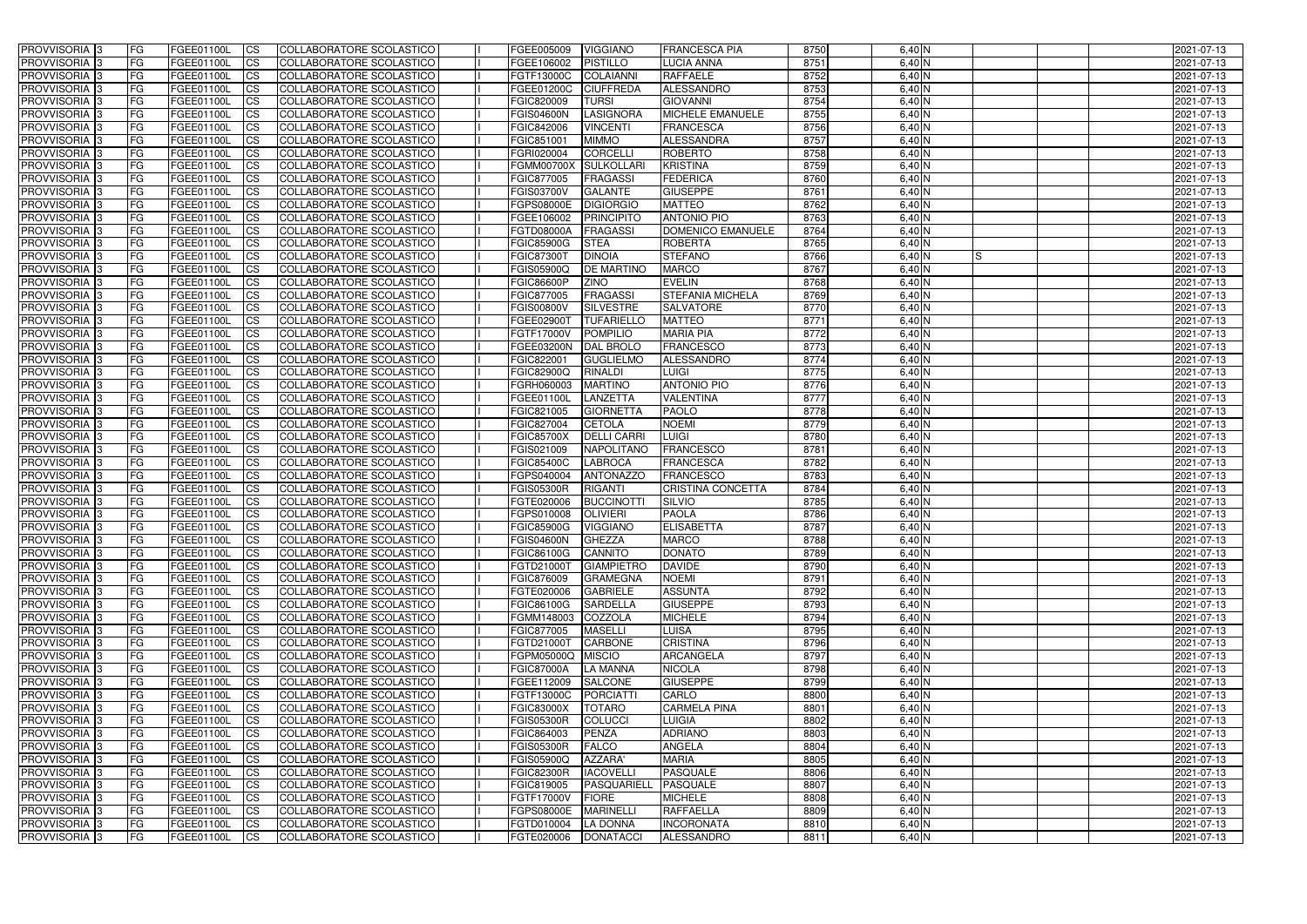| <b>PROVVISORIA</b> 3       | FG          | FGEE01100L        | <b>ICS</b>             | COLLABORATORE SCOLASTICO        | FGIC877005           | <b>MANCINI</b>       | <b>ORIANA</b>             | 8812 | $6,40$ N                 | 2021-07-13 |
|----------------------------|-------------|-------------------|------------------------|---------------------------------|----------------------|----------------------|---------------------------|------|--------------------------|------------|
| <b>PROVVISORIA 3</b>       | FG          | FGEE01100L        | <b>CS</b>              | COLLABORATORE SCOLASTICO        | <b>FGIC83800E</b>    | <b>AGHILAR</b>       | LEONE                     | 8813 | $6,40$ N                 | 2021-07-13 |
| PROVVISORIA <sup>3</sup>   | FG          | FGEE01100L        | <b>CS</b>              | COLLABORATORE SCOLASTICO        | FGTD010004           | <b>SANTACATERI</b>   | <b>SALVATORE</b>          | 8814 | 6,40 N                   | 2021-07-13 |
| PROVVISORIA <sup>3</sup>   | FG          | FGEE01100L        | <b>CS</b>              | COLLABORATORE SCOLASTICO        | FGIS044002           | <b>ANTENUCCI</b>     | <b>DANIELE GRAZIANO</b>   | 8815 | 6,40 N                   | 2021-07-13 |
| PROVVISORIA <sup>1</sup> 3 | FG          | FGEE01100L        | <b>CS</b>              | COLLABORATORE SCOLASTICO        | FGEE06000T           | <b>LONGO</b>         | <b>ALFONSO</b>            | 8816 | 6,40 N                   | 2021-07-13 |
| PROVVISORIA <sup>3</sup>   | FG          | FGEE01100L        | <b>CS</b>              | COLLABORATORE SCOLASTICO        | FGPC160003           | RICCHIUTI            | <b>ANTONIO</b>            | 8817 | $6,40$ N                 | 2021-07-13 |
| PROVVISORIA <sup>3</sup>   | FG          | FGEE01100L        | <b>CS</b>              | COLLABORATORE SCOLASTICO        | <b>FGIC85700X</b>    | <b>D'ANDREA</b>      | <b>LAURA</b>              | 8818 | $6,40$ N                 | 2021-07-13 |
| PROVVISORIA 3              | FG          | <b>FGEE01100L</b> | <b>CS</b>              | <b>COLLABORATORE SCOLASTICO</b> | <b>FGIC83800E</b>    | <b>COSTA</b>         | <b>ANGELO</b>             | 8819 | $6,40$ N                 | 2021-07-13 |
| PROVVISORIA 3              | FG          | FGEE01100L        | <b>CS</b>              | COLLABORATORE SCOLASTICO        | <b>FGIS04600N</b>    | <b>ALGERINO</b>      | <b>NICOLA</b>             | 8820 | $6,40$ N                 | 2021-07-13 |
| PROVVISORIA <sup>3</sup>   | FG          | FGEE01100L        | $\overline{c}$         | COLLABORATORE SCOLASTICO        | <b>FGIC876009</b>    | <b>MAGGIO</b>        | <b>MARIA</b>              | 8821 | $6,40$ N                 | 2021-07-13 |
| PROVVISORIA <sup>3</sup>   | FG          | FGEE01100L        | <b>CS</b>              | COLLABORATORE SCOLASTICO        | <b>FGIC87300T</b>    | <b>SELVAGGI</b>      | <b>SAMANTHA</b>           | 8822 | 6,40 N                   | 2021-07-13 |
| PROVVISORIA <sup>3</sup>   | FG          | FGEE01100L        | <b>CS</b>              | COLLABORATORE SCOLASTICO        | <b>FGIC84400T</b>    | <b>BISCEGLIA</b>     | <b>ROSSANA</b>            | 8823 | $6,40$ N                 | 2021-07-13 |
| PROVVISORIA <sup>3</sup>   | FG          | <b>FGEE01100L</b> | <b>I</b> CS            | COLLABORATORE SCOLASTICO        | <b>FGIC827004</b>    | <b>MORGESE</b>       | <b>ANNA</b>               | 8824 | 6,40 N                   | 2021-07-13 |
|                            |             | FGEE01100L        | <b>I</b> CS            |                                 | <b>FGIS00800V</b>    |                      |                           |      |                          |            |
| PROVVISORIA <sup>3</sup>   | FG          |                   |                        | COLLABORATORE SCOLASTICO        |                      | <b>SPADAVECCHI</b>   | <b>VINCENZO</b>           | 8825 | 6,40 N                   | 2021-07-13 |
| PROVVISORIA <sup>3</sup>   | FG          | FGEE01100L        | <b>I</b> CS            | COLLABORATORE SCOLASTICO        | FGEE099004           | <b>TRAVERSI</b>      | <b>EMANUELA</b>           | 8826 | 6,40 N                   | 2021-07-13 |
| <b>PROVVISORIA</b> 3       | FG          | FGEE01100L        | <b>I</b> CS            | <b>COLLABORATORE SCOLASTICO</b> | FGRI020004           | <b>MARCONE</b>       | <b>DANIELE</b>            | 8827 | 6,40 N                   | 2021-07-13 |
| <b>PROVVISORIA</b> 3       | FG          | FGEE01100L        | <b>CS</b>              | COLLABORATORE SCOLASTICO        | <b>FGVC01000C</b>    | <b>TAROLLI</b>       | <b>LUIGI</b>              | 8828 | 6,40 N                   | 2021-07-13 |
| PROVVISORIA 3              | FG          | FGEE01100L        | <b>CS</b>              | <b>COLLABORATORE SCOLASTICO</b> | FGIC819005           | <b>TEDESCHI</b>      | <b>CARMINE</b>            | 8829 | 6,40 N                   | 2021-07-13 |
| PROVVISORIA <sup>3</sup>   | FG          | FGEE01100L        | <b>ICS</b>             | COLLABORATORE SCOLASTICO        | FGIC872002           | LATRONICA            | <b>GAETANO</b>            | 8830 | 6,40 N                   | 2021-07-13 |
| PROVVISORIA <sup>3</sup>   | FG          | FGEE01100L        | <b>I</b> CS            | COLLABORATORE SCOLASTICO        | <b>FGIS00800V</b>    | <b>MARINACCIO</b>    | <b>ANTONIO</b>            | 8831 | 6,40 N                   | 2021-07-13 |
| PROVVISORIA <sup>3</sup>   | FG          | FGEE01100L        | <b>I</b> CS            | COLLABORATORE SCOLASTICO        | FGIC818009           | <b>RAIMONDO</b>      | PAOLO GENNARO             | 8832 | $6,40$ N                 | 2021-07-13 |
| PROVVISORIA <sup>3</sup>   | FG          | FGEE01100L        | <b>CS</b>              | COLLABORATORE SCOLASTICO        | <b>FGIC82500C</b>    | <b>RINALDI</b>       | LUISA                     | 8833 | $6,40$ N                 | 2021-07-13 |
| PROVVISORIA <sup>3</sup>   | FG          | FGEE01100L        | <b>CS</b>              | COLLABORATORE SCOLASTICO        | FGTD060005           | <b>PAPA</b>          | <b>DANIELA</b>            | 8834 | $6,40$ N                 | 2021-07-13 |
| <b>PROVVISORIA</b> 3       | FG          | FGEE01100L        | <b>CS</b>              | COLLABORATORE SCOLASTICO        | FGIC819005           | SIMONELLI            | <b>MICHELE</b>            | 8835 | $6,40$ N                 | 2021-07-13 |
| PROVVISORIA <sup>3</sup>   | FG          | FGEE01100L        | <b>CS</b>              | COLLABORATORE SCOLASTICO        | FGRH060003           | <b>SAVINO</b>        | <b>ELENA</b>              | 8836 | $6,40$ N                 | 2021-07-13 |
| PROVVISORIA <sup>1</sup> 3 | FG          | FGEE01100L        | <b>CS</b>              | COLLABORATORE SCOLASTICO        | <b>FGIS03700V</b>    | <b>IANNONE</b>       | <b>MARINA</b>             | 8837 | $6,40$ N                 | 2021-07-13 |
| PROVVISORIA <sup>1</sup> 3 | FG          | <b>FGEE01100L</b> | <b>CS</b>              | COLLABORATORE SCOLASTICO        | <b>FGIC87000A</b>    | <b>PRENCIPE</b>      | <b>EMANUELA</b>           | 8838 | $6,40$ N                 | 2021-07-13 |
| PROVVISORIA <sup>3</sup>   | FG.         | FGEE01100L        | <b>CS</b>              | COLLABORATORE SCOLASTICO        | FGRH060003           | <b>DI MAGGIO</b>     | <b>FRANCESCO</b>          | 8839 | 6,40 N                   | 2021-07-13 |
| PROVVISORIA <sup>13</sup>  | FG          | <b>FGEE01100L</b> | <b>CS</b>              | COLLABORATORE SCOLASTICO        | FGIC876009           | <b>MORELLI</b>       | <b>GRAZIA</b>             | 8840 | 6,40 N                   | 2021-07-13 |
| PROVVISORIA <sup>1</sup> 3 | FG.         | FGEE01100L        | <b>CS</b>              | COLLABORATORE SCOLASTICO        | <b>FGEE00800R</b>    | PELLEGRINO           | <b>GIUSEPPE</b>           | 8841 | 6,40 N                   | 2021-07-13 |
| PROVVISORIA <sup>3</sup>   | FG.         | FGEE01100L        | <b>CS</b>              | COLLABORATORE SCOLASTICO        | <b>FGIC84400T</b>    | <b>URBANO</b>        | <b>NICOLA</b>             | 8842 | 6,40 N                   | 2021-07-13 |
| <b>PROVVISORIA</b> 3       | FG          | FGEE01100L        | $\overline{\text{cs}}$ | COLLABORATORE SCOLASTICO        | <b>FGIC83800E</b>    | <b>LABBRUZZO</b>     | <b>BARBARA</b>            | 8843 | $6,38$ $S$               | 2021-07-13 |
| PROVVISORIA <sup>3</sup>   | FG          | <b>FGEE01100L</b> | <b>CS</b>              | COLLABORATORE SCOLASTICO        | FGTD010004           | <b>TORRE</b>         | <b>ELISA</b>              | 8844 | $6,35$ S                 | 2021-07-13 |
| PROVVISORIA 3              | FG          | <b>FGEE01100L</b> | <b>CS</b>              | COLLABORATORE SCOLASTICO        | FGTF13000C           | <b>DI TUCCIO</b>     | <b>ANGELO</b>             | 8845 | 6,35N                    | 2021-07-13 |
| PROVVISORIA <sup>3</sup>   | FG          | FGEE01100L        | $\overline{\text{cs}}$ | COLLABORATORE SCOLASTICO        | FGPS010008           | <b>FRANCAVILLA</b>   | <b>ANTONIO PIO</b>        | 8846 | 6,35N                    | 2021-07-13 |
| PROVVISORIA <sup>3</sup>   | FG          | FGEE01100L        | <b>CS</b>              | <b>COLLABORATORE SCOLASTICO</b> | <b>FGIS03700V</b>    | <b>GALASSO</b>       | ALESSANDRO                | 8847 | $6,35$ N                 | 2021-07-13 |
| PROVVISORIA <sup>3</sup>   | FG          | FGEE01100L        | <b>CS</b>              | COLLABORATORE SCOLASTICO        | <b>FGIC88100R</b>    | <b>TAMBURRELLI</b>   | <b>GIUSEPPINA</b>         | 8848 | $6,35$ N                 | 2021-07-13 |
| PROVVISORIA 3              | FG          | FGEE01100L        | <b>I</b> CS            | COLLABORATORE SCOLASTICO        | <b>FGIS04600N</b>    | <b>TORALDO</b>       | <b>PATRIZIA</b>           | 8849 | $6,33$ $S$               | 2021-07-13 |
| <b>PROVVISORIA</b> 3       | IFG.        | FGEE01100L        | CS                     | COLLABORATORE SCOLASTICO        | <b>FGIS00800V</b>    | <b>REA</b>           | <b>MARCO FAUSTO</b>       | 8850 | $6,33$ S                 | 2021-07-13 |
| PROVVISORIA 3              | IFG.        | FGEE01100L        | <b>ICS</b>             | COLLABORATORE SCOLASTICO        | FGEE01100L           | <b>GUERRA</b>        | <b>GIULIA</b>             | 8851 | $6,33$ $S$               | 2021-07-13 |
| PROVVISORIA 3              | FG          | FGEE01100L        | <b>CS</b>              | COLLABORATORE SCOLASTICO        | <b>FGIC86000Q</b>    | CACCAVELLI           | <b>GIULIANA</b>           | 8852 | $6,33$ $S$               | 2021-07-13 |
| PROVVISORIA 3              | FG          | FGEE01100L        | <b>CS</b>              | COLLABORATORE SCOLASTICO        | FGIS021009           | SOCCIO               | <b>RACHELE</b>            | 8853 | $6,33$ $S$               | 2021-07-13 |
| PROVVISORIA 3              | FG          | FGEE01100L        | <b>ICS</b>             | <b>COLLABORATORE SCOLASTICO</b> | FGIC855008           | CAPACCHIONE ANNA     |                           | 8854 | $6,33$ S                 | 2021-07-13 |
| PROVVISORIA 3              | FG          | FGEE01100L        | <b>CS</b>              | COLLABORATORE SCOLASTICO        | FGMM148003           | <b>MASCOLO</b>       | <b>LUIGI</b>              | 8855 | $6,33$ $S$               | 2021-07-13 |
| PROVVISORIA 3              | FG          | FGEE01100L        | <b>CS</b>              | COLLABORATORE SCOLASTICO        | FGIC864003           | <b>RENZULLI</b>      | <b>FILOMENA</b>           | 8856 | $6,33$ $S$               | 2021-07-13 |
| PROVVISORIA 3              | <b>FG</b>   | FGEE01100L        | <b>CS</b>              | COLLABORATORE SCOLASTICO        | <b>FGIC84500N</b>    | <b>RUSSO</b>         | <b>ANNARITA</b>           | 8857 | $6,33$ $S$               | 2021-07-13 |
| PROVVISORIA 3              | FG          | FGEE01100L        | <b>CS</b>              | COLLABORATORE SCOLASTICO        | FGPC180008           | <b>GIORDANO</b>      | <b>ROSARIA</b>            | 8858 | $6,33$ $S$               | 2021-07-13 |
| PROVVISORIA 3              | FG          | FGEE01100L        | <b>CS</b>              | COLLABORATORE SCOLASTICO        | <b>FGIC84500N</b>    | PAZIENZA             | <b>MARIA</b>              | 8859 | $6,33$ $S$               | 2021-07-13 |
| PROVVISORIA 3              | <b>IFG</b>  | FGEE01100L        | <b>CS</b>              | COLLABORATORE SCOLASTICO        | FGEE005009           | D'ANGELO             | <b>ENZA</b>               | 8860 | $6,33$ $S$               | 2021-07-13 |
| PROVVISORIA 3              | FG          | FGEE01100L        | <b>CS</b>              | COLLABORATORE SCOLASTICO        | FGTD060005           | <b>VOZI</b>          | <b>ROSSELLA</b>           | 8861 | $6,33$ $S$               | 2021-07-13 |
| PROVVISORIA 3              | FG          | FGEE01100L        | <b>CS</b>              | COLLABORATORE SCOLASTICO        | <b>FGIC82900Q</b>    | FANIA                | <b>ANTONELLA</b>          | 8862 | $6,33$ $S$               | 2021-07-13 |
| <b>PROVVISORIA</b> 3       | IFG.        | FGEE01100L        | <b>CS</b>              | COLLABORATORE SCOLASTICO        | <b>FGIC842006</b>    | <b>PATUTO</b>        | <b>MARIA ANTONIETTA</b>   | 8863 | $6,33$ $S$               | 2021-07-13 |
|                            |             |                   |                        |                                 |                      |                      |                           | 8864 |                          |            |
| PROVVISORIA 3              | IFG.<br> FG | FGEE01100L        | <b>CS</b>              | COLLABORATORE SCOLASTICO        | <b>FGIC86100G</b>    | <b>TROIANO</b>       | MILENA<br><b>GIOVANNA</b> | 8865 | $6,33$ $S$<br>$6,33$ $S$ | 2021-07-13 |
| PROVVISORIA 3              |             | FGEE01100L        | <b>CS</b>              | <b>COLLABORATORE SCOLASTICO</b> | FGVC01000C CODUTI    |                      |                           |      |                          | 2021-07-13 |
| PROVVISORIA 3              | <b>IFG</b>  | FGEE01100L        | <b>CS</b>              | COLLABORATORE SCOLASTICO        | <b>FGEE00800R</b>    | <b>MUGGEO</b>        | <b>ANTONIO</b>            | 8866 | $6,33$ $S$               | 2021-07-13 |
| PROVVISORIA 3              | IFG.        | <b>FGEE01100L</b> | <b>CS</b>              | COLLABORATORE SCOLASTICO        | FGPM05000Q DE NITTIS |                      | <b>ANGELA</b>             | 8867 | $6,33$ $S$               | 2021-07-13 |
| PROVVISORIA 3              | FG          | FGEE01100L        | <b>CS</b>              | COLLABORATORE SCOLASTICO        | FGTD02000P           | BUCHICCHIO           | <b>GIUSEPPE</b>           | 8868 | $6,33$ $S$               | 2021-07-13 |
| PROVVISORIA 3              | FG          | FGEE01100L        | <b>CS</b>              | COLLABORATORE SCOLASTICO        | <b>FGIC82500C</b>    | <b>DI PERNA</b>      | <b>ROSANNA</b>            | 8869 | $6,33$ $S$               | 2021-07-13 |
| PROVVISORIA 3              | FG          | <b>FGEE01100L</b> | <b>CS</b>              | COLLABORATORE SCOLASTICO        | <b>FGEE11000N</b>    | PIACQUADDIO CRISTINA |                           | 8870 | $6,33$ $S$               | 2021-07-13 |
| <b>PROVVISORIA</b> 3       | FG          | FGEE01100L        | <b>ICS</b>             | COLLABORATORE SCOLASTICO        | <b>FGEE00800R</b>    | <b>VIRGILIO</b>      | <b>ANNA</b>               | 8871 | $6,33$ $S$               | 2021-07-13 |
| PROVVISORIA 3              | FG          | FGEE01100L        | $\overline{c}$         | COLLABORATORE SCOLASTICO        | FGEE01100L           | <b>DE LILLO</b>      | <b>ANNARITA</b>           | 8872 | $6,33$ $S$               | 2021-07-13 |
| PROVVISORIA 3              | FG          | FGEE01100L        | <b>CS</b>              | COLLABORATORE SCOLASTICO        | FGEE005009           | <b>DE FINIS</b>      | <b>RAFFAELE</b>           | 8873 | $6,33$ $S$               | 2021-07-13 |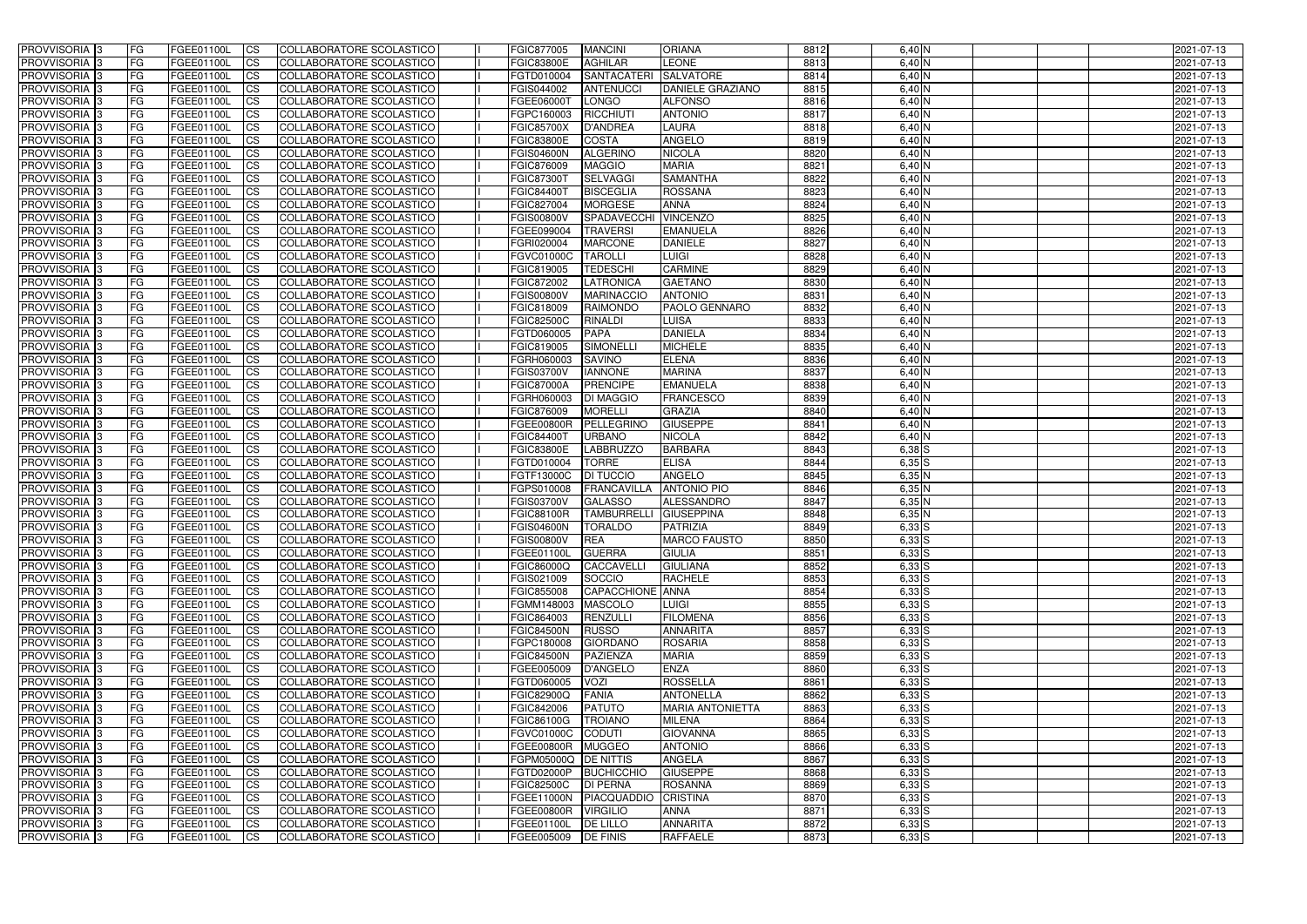| <b>PROVVISORIA</b> 3                      | l FG      | FGEE01100L               | <b>ICS</b>             | COLLABORATORE SCOLASTICO                             | <b>FGIC82900Q</b>        | <b>COTRUFO</b>                      | <b>LUCIANA</b>                      | 8874         | $6,33$ S           | 2021-07-13               |
|-------------------------------------------|-----------|--------------------------|------------------------|------------------------------------------------------|--------------------------|-------------------------------------|-------------------------------------|--------------|--------------------|--------------------------|
| <b>PROVVISORIA 3</b>                      | FG        | FGEE01100L               | <b>ICS</b>             | COLLABORATORE SCOLASTICO                             | FGIC876009               | <b>ZICCARDI</b>                     | <b>MONICA</b>                       | 8875         | $6,33$ $S$         | 2021-07-13               |
| PROVVISORIA <sup>1</sup> 3                | FG        | FGEE01100L               | <b>CS</b>              | <b>COLLABORATORE SCOLASTICO</b>                      | <b>FGIC84600D</b>        | <b>SILVESTRI</b>                    | <b>MARCELLO</b>                     | 8876         | $6,33$ $S$         | 2021-07-13               |
| PROVVISORIA                               | FG        | FGEE01100L               | <b>CS</b>              | COLLABORATORE SCOLASTICO                             | FGIC86100G               | <b>MICCOLI</b>                      | <b>ROSA</b>                         | 8877         | $6,33$ $S$         | 2021-07-13               |
| <b>PROVVISORIA 3</b>                      | FG        | FGEE01100L               | <b>CS</b>              | COLLABORATORE SCOLASTICO                             | FGPS20000B               | <b>TOMAIUOLO</b>                    | <b>CHIARA</b>                       | 8878         | $6,33$ $S$         | 2021-07-13               |
| PROVVISORIA <sup>1</sup> 3                | FG        | FGEE01100L               | <b>CS</b>              | COLLABORATORE SCOLASTICO                             | FGIC819005               | <b>SARNATARO</b>                    | <b>ANTONIO</b>                      | 8879         | $6,33$ S           | 2021-07-13               |
| PROVVISORIA <sup>1</sup> 3                | FG        | FGEE01100L               | <b>CS</b>              | COLLABORATORE SCOLASTICO                             | FGEE02900T               | <b>BONAVITA</b>                     | <b>GIUSEPPE</b>                     | 8880         | $6,33$ $S$         | 2021-07-13               |
| PROVVISORIA 3                             | FG        | FGEE01100L               | <b>ICS</b>             | COLLABORATORE SCOLASTICO                             | FGIS007003               | <b>LALLO</b>                        | COSTANTINO                          | 8881         | $6,33$ $S$         | 2021-07-13               |
| PROVVISORIA 3                             | <b>FG</b> | FGEE01100L               | <b>CS</b>              | COLLABORATORE SCOLASTICO                             | FGIS06100Q               | PERNA                               | <b>MATTEO PIO</b>                   | 8882         | $6,33$ $S$         | 2021-07-13               |
| PROVVISORIA 3                             | <b>FG</b> | FGEE01100L               | <b>ICS</b>             | COLLABORATORE SCOLASTICO                             | FGRH010002               | <b>MARTICH</b>                      | <b>RAFFAELE</b>                     | 8883         | $6,33$ $S$         | 2021-07-13               |
| PROVVISORIA 3                             | FG        | FGEE01100L               | <b>ICS</b>             | COLLABORATORE SCOLASTICO                             | <b>FGIC877005</b>        | <b>AMORICO</b>                      | <b>LICIA</b>                        | 8884         | $6,33$ $S$         | 2021-07-13               |
| <b>PROVVISORIA</b>                        | FG        | FGEE01100L               | <b>CS</b>              | COLLABORATORE SCOLASTICO                             | FGIC877005               | <b>CONTALDI</b>                     | PASQUALE ANTONIO                    | 8885         | $6,33$ $S$         | 2021-07-13               |
| <b>PROVVISORIA</b>                        | FG        | FGEE01100L               | <b>ICS</b>             | COLLABORATORE SCOLASTICO                             | <b>FGIC85900G</b>        | <b>RENZULLO</b>                     | <b>VINCENZA GIOVANNA</b>            | 8886         | $6,33$ $S$         | 2021-07-13               |
| <b>PROVVISORIA</b>                        | FG        | FGEE01100L               | <b>ICS</b>             | COLLABORATORE SCOLASTICO                             | <b>FGIC86100G</b>        | <b>DELL'ANNO</b>                    | <b>ANTONIETTA</b>                   | 8887         | $6,33$ S           | 2021-07-13               |
| <b>PROVVISORIA</b>                        | FG        | FGEE01100L               | <b>ICS</b>             | COLLABORATORE SCOLASTICO                             | FGEE005009               | <b>DELLI CARRI</b>                  | <b>ANNARITA</b>                     | 8888         | $6,33$ $S$         | 2021-07-13               |
| <b>PROVVISORIA</b>                        | FG        | FGEE01100L               | <b>ICS</b>             | COLLABORATORE SCOLASTICO                             | FGIC819005               | <b>FURIA</b>                        | <b>FRANCO</b>                       | 8889         | $6,33$ S           | 2021-07-13               |
| <b>PROVVISORIA</b>                        | FG        | FGEE01100L               | <b>ICS</b>             | COLLABORATORE SCOLASTICO                             | FGTE020006               | <b>POPPA</b>                        | <b>ROCCHINA</b>                     | 8890         | $6,33$ S           | 2021-07-13               |
| <b>PROVVISORIA</b>                        | FG        | FGEE01100L               | <b>ICS</b>             | COLLABORATORE SCOLASTICO                             | FGIC869006               | <b>IANZANO</b>                      | <b>ANGELA</b>                       | 8891         | 6,33 N             | 2021-07-13               |
| PROVVISORIA <sup>3</sup>                  | FG        | FGEE01100L               | <b>ICS</b>             | COLLABORATORE SCOLASTICO                             | <b>FGMM00400C</b>        | <b>MASTROPIETR</b>                  | <b>SERAFINA</b>                     | 8892         | $6,33$ N           | 2021-07-13               |
| PROVVISORIA <sup>3</sup>                  | FG        | FGEE01100L               | <b>ICS</b>             | COLLABORATORE SCOLASTICO                             | <b>FGIC86200B</b>        | <b>GUIDONE</b>                      | LUCIA                               | 8893         | $6,33$ N           | 2021-07-13               |
| PROVVISORIA <sup>1</sup> 3                | FG        | FGEE01100L               | <b>ICS</b>             | COLLABORATORE SCOLASTICO                             | FGPS040004               | <b>SPIRITOSO</b>                    | <b>SARA</b>                         | 8894         | $6,33$ N           | 2021-07-13               |
| PROVVISORIA 3                             | FG        | FGEE01100L               | <b>ICS</b>             | COLLABORATORE SCOLASTICO                             | <b>FGIC85700X</b>        | <b>MARONE</b>                       | <b>GIOVANNA</b>                     | 8895         | $6,33$ N           | 2021-07-13               |
| PROVVISORIA <sup>3</sup>                  | FG        | FGEE01100L               | <b>ICS</b>             | <b>COLLABORATORE SCOLASTICO</b>                      | <b>FGIC87400N</b>        | RICCIARDELL                         | <b>MARIA INCORONATA</b>             | 8896         | $6,33$ N           | 2021-07-13               |
| PROVVISORIA <sup>13</sup>                 | FG        | FGEE01100L               | <b>CS</b>              | COLLABORATORE SCOLASTICO                             | FGIC864003               | <b>SANTAMARIA</b>                   | <b>RAFFAELA</b>                     | 8897         | 6,33N              | 2021-07-13               |
| PROVVISORIA <sup>3</sup>                  | FG        | FGEE01100L               | <b>CS</b>              | COLLABORATORE SCOLASTICO                             | <b>FGIC84500N</b>        | <b>CIRELLA</b>                      | <b>PATRIZIA</b>                     | 8898         | $6,33$ N           | 2021-07-13               |
| PROVVISORIA <sup>1</sup> 3                | FG        | FGEE01100L               | <b>ICS</b>             | COLLABORATORE SCOLASTICO                             | FGRI020004               | <b>LACCETTI</b>                     | <b>TOMMASO</b>                      | 8899         | $6,33$ N           | 2021-07-13               |
| PROVVISORIA 3                             | FG        | FGEE01100L               | <b>ICS</b>             | COLLABORATORE SCOLASTICO                             | <b>FGIC83000X</b>        | <b>TRIVENTI</b>                     | <b>IMMACOLATA</b>                   | 8900         | 6,33 N             | 2021-07-13               |
| PROVVISORIA                               | FG        | FGEE01100L               | <b>ICS</b>             | COLLABORATORE SCOLASTICO                             | FGIS048009               | <b>ROMANO</b>                       | <b>MARIA</b>                        | 8901         | $6,33$ N           | 2021-07-13               |
| PROVVISORIA                               | FG        | FGEE01100L               | <b>CS</b>              | <b>COLLABORATORE SCOLASTICO</b>                      | FGIC842006               | <b>CORBILLO</b>                     | <b>DANIELA</b>                      | 8902         | 6,33 N             | 2021-07-13               |
| PROVVISORIA                               | FG        | FGEE01100L               | <b>CS</b>              | COLLABORATORE SCOLASTICO                             | FGIC85800Q               | <b>DE GIROLAMO</b>                  | <b>MARIA GRAZIA</b>                 | 8903<br>8904 | 6,33 N             | 2021-07-13               |
| PROVVISORIA<br>PROVVISORIA <sup>1</sup> 3 | FG        | FGEE01100L               | <b>CS</b>              | COLLABORATORE SCOLASTICO<br>COLLABORATORE SCOLASTICO | FGIC880001<br>FGIC818009 | <b>VENTRIGLIA</b><br><b>MOSCATO</b> | <b>MASSIMO</b><br><b>ANTONIETTA</b> | 8905         | 6,33 N<br>$6,33$ N | 2021-07-13               |
| PROVVISORIA <sup>1</sup> 3                | FG<br> FG | FGEE01100L<br>FGEE01100L | <b>CS</b><br><b>CS</b> | COLLABORATORE SCOLASTICO                             | FGIC818009               | <b>SGARAMELLA</b>                   | <b>LAJLA</b>                        | 8906         | $6,33$ N           | 2021-07-13<br>2021-07-13 |
| PROVVISORIA 3                             | FG        | FGEE01100L               | <b>CS</b>              | <b>COLLABORATORE SCOLASTICO</b>                      | <b>FGIC86200B</b>        | <b>DRAGANO</b>                      | <b>MARIA</b>                        | 8907         | $6,33$ N           | 2021-07-13               |
| <b>PROVVISORIA</b>                        | FG        | FGEE01100L               | <b>ICS</b>             | COLLABORATORE SCOLASTICO                             | FGTD21000T               | <b>DELLI CARRI</b>                  | <b>NICOLETTA</b>                    | 8908         | $6,33$ N           | 2021-07-13               |
| PROVVISORIA <sup>1</sup> 3                | <b>FG</b> | FGEE01100L               | <b>CS</b>              | COLLABORATORE SCOLASTICO                             | FGIC86100G               | <b>SALERNO</b>                      | <b>FRANCESCA</b>                    | 8909         | $6,33$ N           | 2021-07-13               |
| PROVVISORIA 3                             | <b>FG</b> | FGEE01100L               | <b>ICS</b>             | COLLABORATORE SCOLASTICO                             | <b>FGIS01100P</b>        | <b>ERRICO</b>                       | <b>GERARDO</b>                      | 8910         | 6,33N              | 2021-07-13               |
| <b>PROVVISORIA</b>                        | <b>FG</b> | FGEE01100L               | <b>ICS</b>             | COLLABORATORE SCOLASTICO                             | FGEE01200C               | <b>DI CORCIA</b>                    | <b>GIOVANNA</b>                     | 8911         | $6,33$ N           | 2021-07-13               |
| PROVVISORIA 3                             | FG        | FGEE01100L               | CS                     | COLLABORATORE SCOLASTICO                             | <b>FGIC84400T</b>        | DRAICCHIO                           | ANGELA                              | 8912         | 6,33 N             | 2021-07-13               |
| PROVVISORIA 3                             | <b>FG</b> | FGEE01100L               | $\mathsf{ICS}$         | COLLABORATORE SCOLASTICO                             | FGIC863007               | <b>ORSINI</b>                       | <b>ANTONIO PIO</b>                  | 8913         | $6,33$ N           | 2021-07-13               |
| PROVVISORIA 3                             | <b>FG</b> | <b>FGEE01100L</b>        | $\mathsf{ICS}$         | COLLABORATORE SCOLASTICO                             | FGEE00900L               | CONTESTABIL                         | <b>MARCO</b>                        | 8914         | 6,33 N             | 2021-07-13               |
| PROVVISORIA 3                             | <b>FG</b> | FGEE01100L               | $\mathsf{ICS}$         | COLLABORATORE SCOLASTICO                             | FGIC880001               | PETRUZZI                            | <b>LUCIANA</b>                      | 8915         | $6,33$ N           | 2021-07-13               |
| PROVVISORIA 3                             | FG        | FGEE01100L               | $\mathsf{ICS}$         | COLLABORATORE SCOLASTICO                             | FGIC863007               | <b>DACCHILLE</b>                    | <b>ANNALISA</b>                     | 8916         | $6,33$ N           | 2021-07-13               |
| PROVVISORIA 3                             | l FG      | FGEE01100L               | $\overline{\text{CS}}$ | COLLABORATORE SCOLASTICO                             | FGMM00400C FALEO         |                                     | <b>FABIO</b>                        | 8917         | 6,33N              | 2021-07-13               |
| PROVVISORIA 3                             | <b>FG</b> | FGEE01100L               | $\mathsf{ICS}$         | COLLABORATORE SCOLASTICO                             | FGMM04100B ROMANO        |                                     | <b>ROSA</b>                         | 8918         | $6,33$ N           | 2021-07-13               |
| PROVVISORIA 3                             | FG        | FGEE01100L               | <b>CS</b>              | COLLABORATORE SCOLASTICO                             | <b>FGIC86100G</b>        | <b>ORTUSO</b>                       | <b>GRAZIA</b>                       | 8919         | $6,33$ N           | 2021-07-13               |
| PROVVISORIA 3                             | <b>FG</b> | FGEE01100L               | <b>CS</b>              | COLLABORATORE SCOLASTICO                             | FGEE00900L               | <b>CECCHI</b>                       | <b>MARCO</b>                        | 8920         | $6,33$ N           | 2021-07-13               |
| PROVVISORIA 3                             | <b>FG</b> | FGEE01100L               | <b>CS</b>              | COLLABORATORE SCOLASTICO                             | FGEE06000T               | <b>DI DEDDA</b>                     | <b>DANIELA</b>                      | 8921         | $6,33$ N           | 2021-07-13               |
| PROVVISORIA 3                             | <b>FG</b> | FGEE01100L               | <b>CS</b>              | COLLABORATORE SCOLASTICO                             | <b>FGIC84400T</b>        | <b>VOCALE</b>                       | <b>DOMENICO</b>                     | 8922         | 6,33N              | 2021-07-13               |
| PROVVISORIA 3                             | <b>FG</b> | FGEE01100L               | <b>CS</b>              | COLLABORATORE SCOLASTICO                             | <b>FGIC82400L</b>        | <b>VENDITTI</b>                     | <b>MARIA CONCETTA</b>               | 8923         | 6,33N              | 2021-07-13               |
| PROVVISORIA 3                             | <b>FG</b> | FGEE01100L               | <b>CS</b>              | COLLABORATORE SCOLASTICO                             | FGEE01100L               | RUSSOLILLO                          | <b>ILARIA</b>                       | 8924         | $6,33$ N           | 2021-07-13               |
| PROVVISORIA 3                             | <b>FG</b> | FGEE01100L               | <b>CS</b>              | COLLABORATORE SCOLASTICO                             | <b>FGIC85900G</b>        | <b>FALCONE</b>                      | <b>ANNA RITA</b>                    | 8925         | $6,33$ N           | 2021-07-13               |
| PROVVISORIA 3                             | <b>FG</b> | FGEE01100L               | <b>CS</b>              | COLLABORATORE SCOLASTICO                             | FGEE01200C               | <b>IAMMARINO</b>                    | <b>MARIA ELENA</b>                  | 8926         | $6,33$ N           | 2021-07-13               |
| PROVVISORIA 3                             | <b>FG</b> | FGEE01100L               | <b>CS</b>              | COLLABORATORE SCOLASTICO                             | FGIC835003               | GIOFFREDA                           | <b>ANTONIETTA</b>                   | 8927         | $6,33$ N           | 2021-07-13               |
| PROVVISORIA 3                             | <b>FG</b> | FGEE01100L               | <b>CS</b>              | COLLABORATORE SCOLASTICO                             | FGTF13000C               | <b>MUSCILLO</b>                     | <b>MARIA INCORONATA</b>             | 8928         | $6,33$ N           | 2021-07-13               |
| PROVVISORIA 3                             | <b>FG</b> | FGEE01100L               | <b>CS</b>              | COLLABORATORE SCOLASTICO                             | <b>FGIC87400N</b>        | <b>SIRACUSA</b>                     | <b>NICOLETTA</b>                    | 8929         | 6,33 N             | 2021-07-13               |
| PROVVISORIA 3                             | <b>FG</b> | FGEE01100L               | <b>CS</b>              | COLLABORATORE SCOLASTICO                             | FGIC856004               | <b>SUSANNA</b>                      | <b>DARIO SIGFRIDO</b>               | 8930         | $6,33$ N           | 2021-07-13               |
| PROVVISORIA 3                             | FG        | FGEE01100L               | <b>CS</b>              | COLLABORATORE SCOLASTICO                             | FGEE005009               | SPINAPOLICE                         | ANNALISA                            | 8931         | $6,33$ N           | 2021-07-13               |
| PROVVISORIA 3                             | FG        | <b>FGEE01100L</b>        | <b>CS</b>              | COLLABORATORE SCOLASTICO                             | FGIC827004               | <b>DE GIOVINE</b>                   | CARLO ANTONIO                       | 8932         | $6,33$ N           | 2021-07-13               |
| PROVVISORIA 3                             | <b>FG</b> | FGEE01100L               | <b>CS</b>              | COLLABORATORE SCOLASTICO                             | FGTD060005               | PIACQUADIO                          | <b>MICHELE</b>                      | 8933         | $6,33$ N           | 2021-07-13               |
| PROVVISORIA 3                             | <b>FG</b> | FGEE01100L               | $\overline{\text{CS}}$ | COLLABORATORE SCOLASTICO                             | <b>FGIC82900Q</b>        | LAURIOLA                            | <b>STEFANIA</b>                     | 8934         | 6,33 N             | 2021-07-13               |
| PROVVISORIA 3                             | <b>FG</b> | FGEE01100L               | $\overline{\text{CS}}$ | COLLABORATORE SCOLASTICO                             | FGIC864003               | <b>CASTRIOTTA</b>                   | <b>RITA</b>                         | 8935         | $6,33$ N           | 2021-07-13               |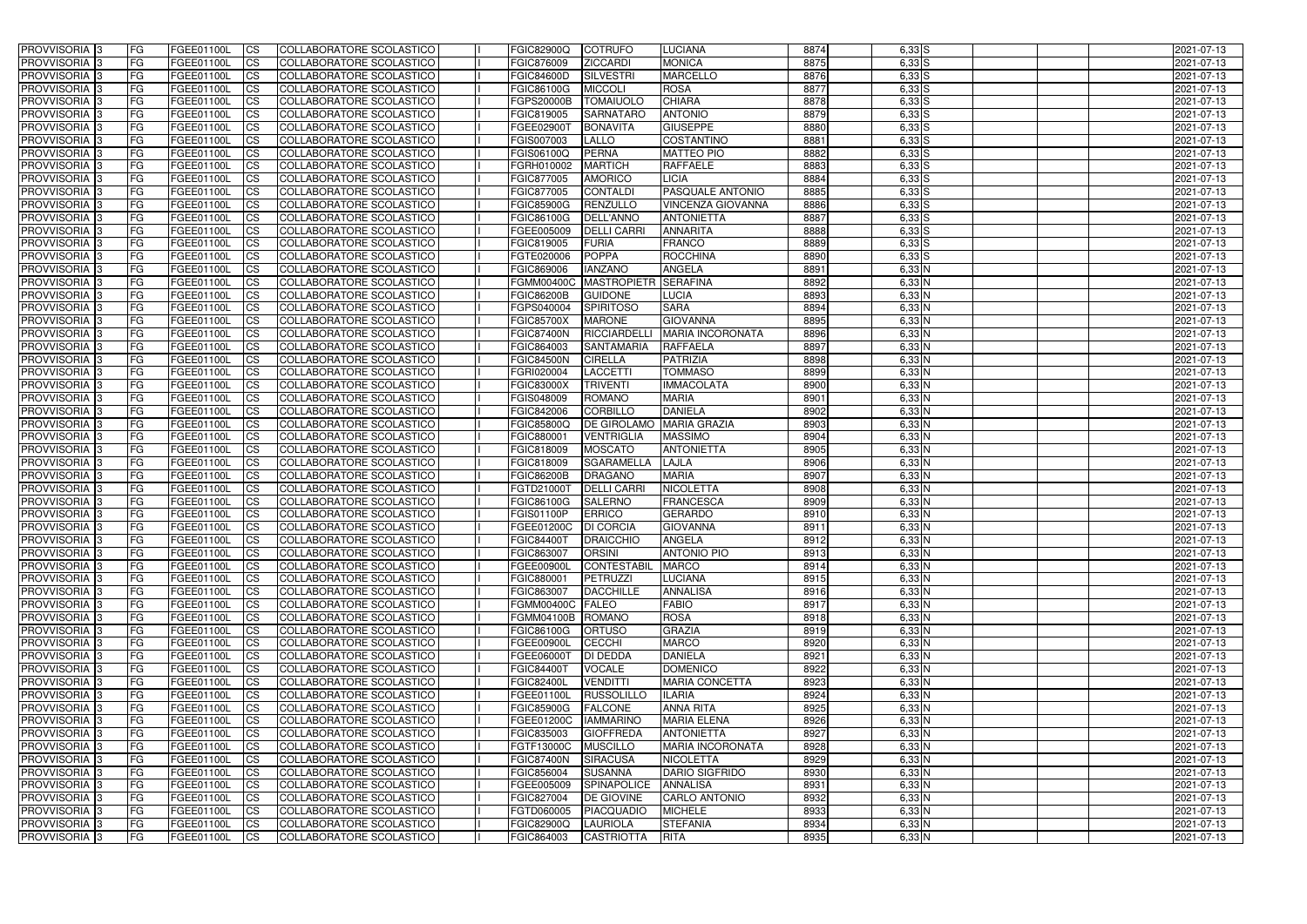| <b>PROVVISORIA</b> 3       | <b>FG</b>  | FGEE01100L        | <b>CS</b>              | COLLABORATORE SCOLASTICO        | FGIC851001        | <b>IANZANO</b>           | <b>NUNZIA</b>                             | 8936 | $6,33$ N           | 2021-07-13               |
|----------------------------|------------|-------------------|------------------------|---------------------------------|-------------------|--------------------------|-------------------------------------------|------|--------------------|--------------------------|
| PROVVISORIA 3              | FG         | FGEE01100L        | <b>CS</b>              | COLLABORATORE SCOLASTICO        | FGRH060003        | <b>SAVINO</b>            | <b>LORETA ANNA</b>                        | 8937 | 6,33N              | 2021-07-13               |
| PROVVISORIA <sup>1</sup> 3 | <b>FG</b>  | FGEE01100L        | <b>CS</b>              | COLLABORATORE SCOLASTICO        | <b>FGIC86500V</b> | <b>ROMITO</b>            | <b>ROSA</b>                               | 8938 | 6,33 N             | 2021-07-13               |
| PROVVISORIA <sup>1</sup> 3 | <b>FG</b>  | FGEE01100L        | <b>CS</b>              | <b>COLLABORATORE SCOLASTICO</b> | FGPS010008        | <b>DE VITO</b>           | <b>MARIA</b>                              | 8939 | 6,33 N             | 2021-07-13               |
| PROVVISORIA 3              | FG         | FGEE01100L        | <b>CS</b>              | <b>COLLABORATORE SCOLASTICO</b> | FGPC160003        | <b>FRUNZIO</b>           | <b>GIOVANNA</b>                           | 8940 | 6,33N              | 2021-07-13               |
| PROVVISORIA <sup>1</sup> 3 | FG         | FGEE01100L        | <b>CS</b>              | COLLABORATORE SCOLASTICO        | FGEE005009        | <b>ACCADIA</b>           | <b>PASQUALE</b>                           | 8941 | 6,33 N             | 2021-07-13               |
| PROVVISORIA 3              | FG         | FGEE01100L        | <b>ICS</b>             | COLLABORATORE SCOLASTICO        | <b>FGIC86800A</b> | <b>TARTAGLIA</b>         | <b>NCORONATA</b>                          | 8942 | $6,33$ N           | 2021-07-13               |
|                            |            |                   |                        |                                 |                   | <b>VALENTE</b>           |                                           |      |                    |                          |
| PROVVISORIA 3              | <b>FG</b>  | FGEE01100L        | <b>CS</b>              | COLLABORATORE SCOLASTICO        | FGIC843002        | <b>RITROVATO</b>         | LIDIA                                     | 8943 | 6,33 N             | 2021-07-13               |
| PROVVISORIA 3              | FG         | FGEE01100L        | <b>CS</b>              | COLLABORATORE SCOLASTICO        | FGEE005009        | <b>PADALINO</b>          | <b>PAOLA</b>                              | 8944 | $6,33$ N           | 2021-07-13               |
| PROVVISORIA 3              | FG         | FGEE01100L        | $\overline{c}$         | COLLABORATORE SCOLASTICO        | FGIC863007        | <b>MERCURIO</b>          | <b>ROSANNA</b>                            | 8945 | 6,33N              | 2021-07-13               |
| PROVVISORIA 3              | FG         | FGEE01100L        | <b>CS</b>              | COLLABORATORE SCOLASTICO        | FGPC15000C        | <b>PILLO</b>             | <b>ANNA RITA</b>                          | 8946 | 6,33 N             | 2021-07-13               |
| PROVVISORIA 3              | <b>FG</b>  | FGEE01100L        | <b>CS</b>              | COLLABORATORE SCOLASTICO        | FGIC86000Q        | <b>MARTINO</b>           | <b>MADDALENA</b>                          | 8947 | 6,33N              | 2021-07-13               |
| PROVVISORIA <sup>1</sup> 3 | FG         | FGEE01100L        | <b>CS</b>              | COLLABORATORE SCOLASTICO        | <b>FGIC86500V</b> | FANIZZA                  | <b>ANNA</b>                               | 8948 | 6,33N              | 2021-07-13               |
| PROVVISORIA <sup>3</sup>   | <b>FG</b>  | FGEE01100L        | <b>CS</b>              | COLLABORATORE SCOLASTICO        | FGIC842006        | <b>CASIERO</b>           | <b>ANNA</b>                               | 8949 | 6,33N              | 2021-07-13               |
|                            |            |                   | <b>CS</b>              | COLLABORATORE SCOLASTICO        | <b>FGTD08000A</b> | <b>CONTINI</b>           | <b>LAURA MARIA</b>                        | 8950 |                    |                          |
| PROVVISORIA 3              | FG         | FGEE01100L        |                        |                                 |                   |                          |                                           |      | 6,33 N             | 2021-07-13               |
| <b>PROVVISORIA</b>         | FG         | FGEE01100L        | <b>CS</b>              | COLLABORATORE SCOLASTICO        | FGEE11000N        | <b>BUCCI</b>             | <b>SONIA MARIA</b>                        | 8951 | $6,33$ N           | 2021-07-13               |
| <b>PROVVISORIA</b>         | FG         | FGEE01100L        | <b>CS</b>              | <b>COLLABORATORE SCOLASTICO</b> | <b>FGIC86800A</b> | <b>FREZZA</b>            | <b>MARIA</b>                              | 8952 | 6,33 N             | 2021-07-13               |
| <b>PROVVISORIA 3</b>       | FG         | FGEE01100L        | <b>CS</b>              | COLLABORATORE SCOLASTICO        | <b>FGIC81600N</b> | <b>D'ONOFRIC</b>         | <b>TERESA</b>                             | 8953 | 6,33 N             | 2021-07-13               |
| PROVVISORIA 3              | FG         | FGEE01100L        | <b>CS</b>              | COLLABORATORE SCOLASTICO        | <b>FGIC85800Q</b> | <b>FRAGASSI</b>          | <b>MARIO</b>                              | 8954 | 6,33 N             | 2021-07-13               |
| PROVVISORIA 3              | FG         | FGEE01100L        | <b>CS</b>              | COLLABORATORE SCOLASTICO        | FGRI020004        | <b>SERENA</b>            | <b>ANTONIO</b>                            | 8955 | 6,33 N             | 2021-07-13               |
| PROVVISORIA <sup>1</sup> 3 | FG         | FGEE01100L        | <b>CS</b>              | COLLABORATORE SCOLASTICO        | FGIC842006        | <b>ROTUNNO</b>           | <b>ROSANNA</b>                            | 8956 | 6,33N              | 2021-07-13               |
| PROVVISORIA 3              | <b>FG</b>  | FGEE01100L        | <b>CS</b>              | COLLABORATORE SCOLASTICO        | FGTD060005        | <b>MAFFULLO</b>          | <b>ANNA MARIA</b>                         | 8957 | 6,33N              | 2021-07-13               |
| PROVVISORIA 3              | FG         | FGEE01100L        | <b>CS</b>              | COLLABORATORE SCOLASTICO        | <b>FGIC82300R</b> | <b>NARDELLA</b>          | <b>COSTANTINO</b>                         | 8958 | 6,33N              | 2021-07-13               |
| PROVVISORIA <sup>13</sup>  | FG         | FGEE01100L        | <b>CS</b>              | COLLABORATORE SCOLASTICO        | <b>FGIS04600N</b> | <b>FRASCA</b>            | <b>CARMINE</b>                            | 8959 | $6,33$ N           | 2021-07-13               |
| PROVVISORIA <sup>13</sup>  | FG         | FGEE01100L        | <b>CS</b>              | COLLABORATORE SCOLASTICO        | FGEE106002        | <b>D'AMATO</b>           | <b>ANNA RITA</b>                          | 8960 | 6,33N              | 2021-07-13               |
| PROVVISORIA 3              | FG         | FGEE01100L        | <b>CS</b>              | COLLABORATORE SCOLASTICO        | <b>FGIC86200B</b> | <b>GRAMAZIO</b>          | <b>ALESSANDRA</b>                         | 8961 | 6,33N              | 2021-07-13               |
| PROVVISORIA 3              | FG         | FGEE01100L        | <b>CS</b>              | COLLABORATORE SCOLASTICO        | FGTD08000A        | <b>TOMMASONE</b>         | VINCENZO                                  | 8962 | 6,33 N             | 2021-07-13               |
| PROVVISORIA <sup>1</sup> 3 | FG         | FGEE01100L        | <b>CS</b>              | COLLABORATORE SCOLASTICO        | <b>FGMM00400C</b> | PAPPALARDO               | LUCIA                                     | 8963 | 6,33 N             | 2021-07-13               |
| PROVVISORIA 3              | FG         | FGEE01100L        | <b>ICS</b>             | COLLABORATORE SCOLASTICO        | FGIC869006        | <b>RUSSI</b>             | <b>GIUSEPPE ANTONIO</b><br><b>RANIERO</b> | 8964 | $6,33$ N           | 2021-07-13               |
| PROVVISORIA 3              | FG         | FGEE01100L        | <b>CS</b>              | COLLABORATORE SCOLASTICO        | FGPM03000E        | PATREVITA                | <b>GINA</b>                               | 8965 | $6,33$ N           | 2021-07-13               |
| PROVVISORIA <sup>1</sup> 3 | FG         | FGEE01100L        | $\overline{c}$         | COLLABORATORE SCOLASTICO        | FGPC160003        | <b>DI IRIO</b>           | <b>GIULIANA</b>                           | 8966 | 6,33N              | 2021-07-13               |
| PROVVISORIA <sup>1</sup> 3 | <b>FG</b>  | FGEE01100L        | <b>CS</b>              | COLLABORATORE SCOLASTICO        | <b>FGIC88200L</b> | <b>BULSO</b>             | <b>GIUSEPPE</b>                           | 8967 | 6,33N              | 2021-07-13               |
| PROVVISORIA 3              | <b>FG</b>  | FGEE01100L        | <b>CS</b>              | COLLABORATORE SCOLASTICO        | FGIC856004        | <b>FACENNA</b>           | <b>ELIO</b>                               | 8968 | $6,33$ N           | 2021-07-13               |
| PROVVISORIA                | FG         | FGEE01100L        | <b>CS</b>              | COLLABORATORE SCOLASTICO        | FGTF13000C        | <b>NATELLA</b>           | <b>MAURIZIO</b>                           | 8969 | 6,33 N             | 2021-07-13               |
| PROVVISORIA 3              | FG         | FGEE01100L        | <b>CS</b>              | COLLABORATORE SCOLASTICO        | FGIC84600D        | <b>ARCHIDIACON</b>       | <b>EUPLIO SALVATORE</b>                   | 8970 | 6,33 N             | 2021-07-13               |
| PROVVISORIA 3              | FG         | FGEE01100L        | <b>CS</b>              | COLLABORATORE SCOLASTICO        | FGPM03000E        | <b>SCHIAVONE</b>         | <b>ANNA</b>                               | 8971 | $6,33$ N           | 2021-07-13               |
| PROVVISORIA 3              | IFG.       | FGEE01100L CS     |                        | COLLABORATORE SCOLASTICO        | FGIS00800V        | <b>SEVERO</b>            | <b>ANNA MARIA-</b>                        | 8972 | $6,33$ N           | 2021-07-13               |
|                            |            |                   |                        |                                 |                   |                          | <b>ANTONIETTA</b>                         |      |                    |                          |
| <b>PROVVISORIA</b> 3       | <b>IFG</b> | FGEE01100L        | <b>CS</b>              | COLLABORATORE SCOLASTICO        | FGEE005009        | LAVIO                    | <b>LEONARDO</b>                           | 8973 | $6,33$ N           | 2021-07-13               |
| PROVVISORIA 3              | <b>IFG</b> | <b>FGEE01100L</b> | CS                     | COLLABORATORE SCOLASTICO        | FGTF13000C        | <b>FROCACCINO</b>        | LUIGI                                     | 8974 | $6,33$ N           | 2021-07-13               |
| PROVVISORIA 3              | <b>FG</b>  | FGEE01100L        | $\overline{\text{CS}}$ | COLLABORATORE SCOLASTICO        | <b>FGIC81600N</b> | <b>DI BIASE</b>          | LUIGI                                     | 8975 | $6,31$ N           | 2021-07-13               |
| PROVVISORIA 3              | <b>FG</b>  | FGEE01100L        | $\overline{\text{CS}}$ | COLLABORATORE SCOLASTICO        | FGIS044002        | PASQUALONE EMILIO        |                                           | 8976 | $6,31$ N           | 2021-07-13               |
| PROVVISORIA 3              | <b>FG</b>  | FGEE01100L        | $\overline{\text{CS}}$ | COLLABORATORE SCOLASTICO        | FGEE099004        | <b>FERRARA</b>           | <b>VINCENZO</b>                           | 8977 | $6,30$ S           | 2021-07-13               |
| PROVVISORIA 3              | <b>FG</b>  | FGEE01100L        | $\overline{\text{CS}}$ | COLLABORATORE SCOLASTICO        | FGEE02900T        | <b>BERTERAMO</b>         | <b>FRANCESCO MATTEO</b>                   | 8978 | $6,30$ S           | 2021-07-13               |
| PROVVISORIA 3              | <b>FG</b>  | FGEE01100L        | CS                     | COLLABORATORE SCOLASTICO        | FGIC86000Q        | <b>TUCCI</b>             | <b>GIULIA</b>                             | 8979 | $6,30\overline{S}$ | 2021-07-13               |
| PROVVISORIA 3              | <b>IFG</b> | FGEE01100L        | CS                     | COLLABORATORE SCOLASTICO        | FGIC864003        | <b>D'ERRICO</b>          | <b>MARIA ANTONELLA</b>                    | 8980 | $6,30$ $S$         | 2021-07-13               |
| PROVVISORIA 3              | <b>FG</b>  | FGEE01100L        | <b>CS</b>              | COLLABORATORE SCOLASTICO        | <b>FGIC87000A</b> | <b>BISCEGLIA</b>         | <b>MATTEO</b>                             | 8981 | $6,30$ S           | 2021-07-13               |
| PROVVISORIA 3              | <b>FG</b>  | FGEE01100L        | <b>CS</b>              | COLLABORATORE SCOLASTICO        | FGIC880001        | <b>TROITO</b>            | <b>GIANLUCA</b>                           | 8982 | $6,30$ $S$         | 2021-07-13               |
| PROVVISORIA 3              | <b>FG</b>  | FGEE01100L        | <b>CS</b>              | COLLABORATORE SCOLASTICO        | <b>FGIC84400T</b> | <b>DRAGANO</b>           | <b>ROSA</b>                               | 8983 | $6,30$ S           | 2021-07-13               |
| PROVVISORIA 3              | <b>FG</b>  | FGEE01100L        | <b>CS</b>              | COLLABORATORE SCOLASTICO        |                   | FGEE11000N CRUCIANO      | <b>SANTE</b>                              | 8984 | $6,30$ S           | 2021-07-13               |
| PROVVISORIA 3              | <b>FG</b>  | FGEE01100L        | <b>CS</b>              | COLLABORATORE SCOLASTICO        | <b>FGIC82900Q</b> | <b>LA TOSA</b>           | <b>MICHELINA</b>                          | 8985 | $6,30$ S           | 2021-07-13               |
| PROVVISORIA 3              | <b>IFG</b> | FGEE01100L        | <b>CS</b>              | COLLABORATORE SCOLASTICO        | <b>FGVC01000C</b> | <b>CALABRESE</b>         | <b>MORENA</b>                             | 8986 | $6,30$ S           | 2021-07-13               |
| PROVVISORIA 3              | FG         | FGEE01100L        | <b>CS</b>              | COLLABORATORE SCOLASTICO        | <b>FGIC85700X</b> | <b>SIANI</b>             | <b>ROBERTA</b>                            | 8987 | $6,30$ S           | 2021-07-13               |
| PROVVISORIA 3              | <b>FG</b>  |                   | <b>CS</b>              | COLLABORATORE SCOLASTICO        |                   | <b>NASUTO</b>            | <b>DANIELE</b>                            | 8988 | $6,30$ $S$         |                          |
|                            | <b>FG</b>  | FGEE01100L        |                        |                                 | FGIC863007        | <b>PANESSA</b>           |                                           | 8989 |                    | 2021-07-13<br>2021-07-13 |
| PROVVISORIA 3              |            | FGEE01100L        | $\overline{\text{CS}}$ | COLLABORATORE SCOLASTICO        | FGTF13000C        |                          | <b>FRANCESCO</b>                          |      | $6,30$ S           |                          |
| PROVVISORIA 3              | <b>FG</b>  | FGEE01100L        | <b>CS</b>              | COLLABORATORE SCOLASTICO        | FGEE005009        | SODRIO                   | <b>MICHELE</b>                            | 8990 | $6,30$ S           | 2021-07-13               |
| PROVVISORIA 3              | <b>IFG</b> | FGEE01100L        | CS                     | COLLABORATORE SCOLASTICO        | <b>FGIC86500V</b> | <b>MONACIS</b>           | PIO MATTEO                                | 8991 | $6,30$ $S$         | 2021-07-13               |
| PROVVISORIA 3              | <b>IFG</b> | FGEE01100L        | <b>CS</b>              | COLLABORATORE SCOLASTICO        | FGIC819005        | <b>GESA</b>              | <b>FRANCESCO</b>                          | 8992 | $6,30$ $S$         | 2021-07-13               |
| PROVVISORIA 3              | <b>IFG</b> | <b>FGEE01100L</b> | $ {\rm CS} $           | COLLABORATORE SCOLASTICO        | FGEE112009        | LA TORRE                 | ANGELO                                    | 8993 | $6,30$ S           | 2021-07-13               |
| PROVVISORIA 3              | <b>FG</b>  | FGEE01100L        | <b>CS</b>              | COLLABORATORE SCOLASTICO        |                   | FGRH010002  IMPAGNATIELL | <b>RAFFAELE</b>                           | 8994 | $6,30$ S           | 2021-07-13               |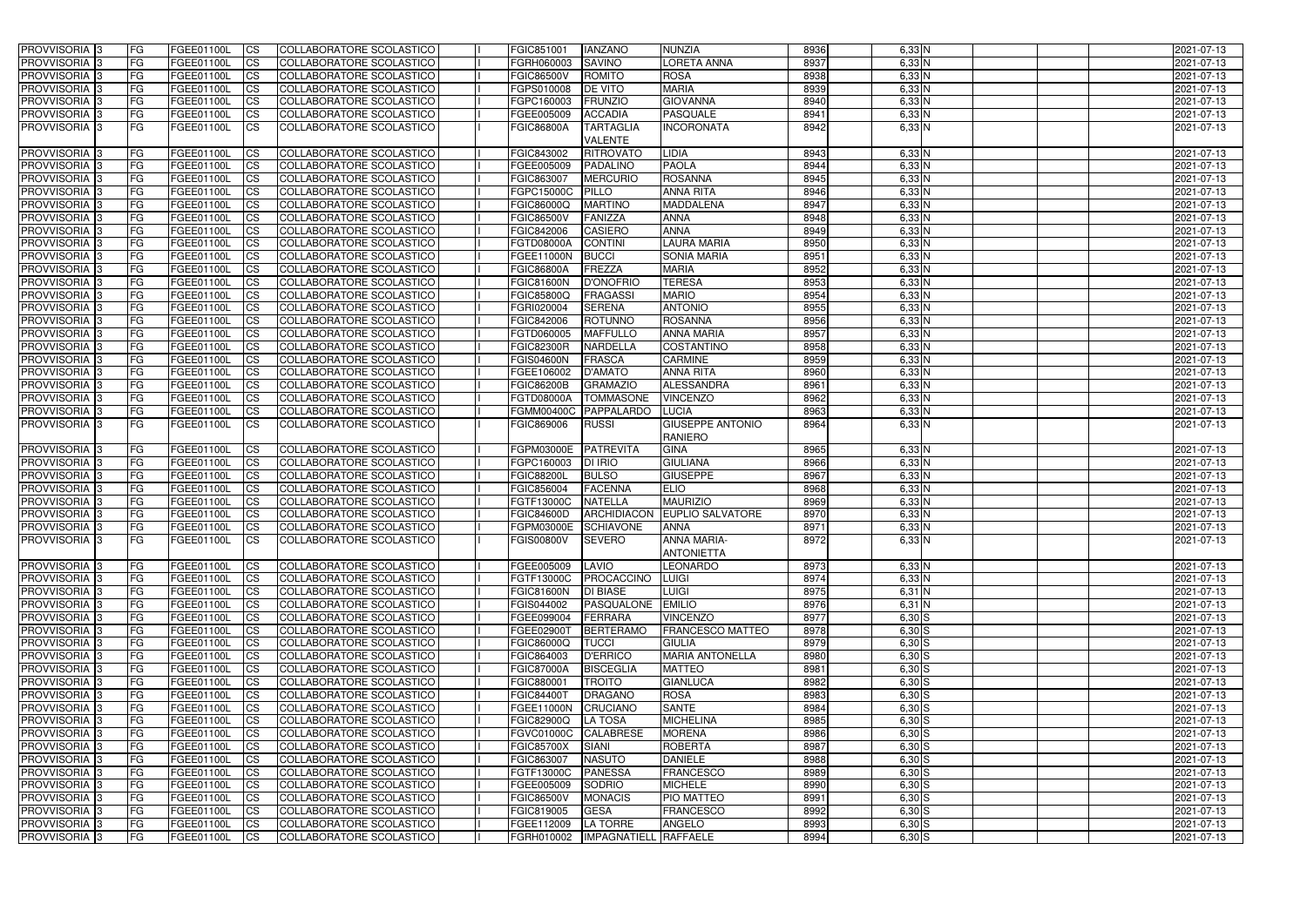| <b>CS</b><br>COLLABORATORE SCOLASTICO<br><b>MICHELA</b><br>8996<br>$6,30$ S<br><b>PROVVISORIA 3</b><br>FG<br>FGEE01100L<br><b>FGIC88200L</b><br><b>VERNUCCI</b><br>2021-07-13<br>8997<br>PROVVISORIA <sup>3</sup><br>FG<br>FGEE01100L<br><b>CS</b><br>COLLABORATORE SCOLASTICO<br>FGTF13000C<br><b>GITTO</b><br><b>GIANLUCA</b><br>$6,30$ S<br>2021-07-13<br>8998<br>PROVVISORIA <sup>3</sup><br>FG<br>FGEE01100L<br><b>CS</b><br>COLLABORATORE SCOLASTICO<br><b>FGIC86500V</b><br><b>LA FORGIA</b><br><b>ANTONIETTA</b><br>$6,30$ S<br>2021-07-13<br>FG<br>FGEE01100L<br><b>CS</b><br>COLLABORATORE SCOLASTICO<br>FGIC827004<br><b>CIARMOLI</b><br><b>CONCETTA</b><br>8999<br>$6,30$ S<br>PROVVISORIA <sup>1</sup> 3<br>2021-07-13<br><b>MICHELA</b><br>9000<br>PROVVISORIA <sup>3</sup><br>FG<br>FGEE01100L<br><b>CS</b><br>COLLABORATORE SCOLASTICO<br>FGIC869006<br>D'ARENZO<br>$6,30$ S<br>2021-07-13<br><b>FGIC82900Q</b><br><b>ROBERTO</b><br>9001<br>$6,30$ S<br>PROVVISORIA 3<br>FG<br>FGEE01100L<br><b>CS</b><br>COLLABORATORE SCOLASTICO<br><b>RINALDI</b><br>2021-07-13<br>9002<br>PROVVISORIA 3<br><b>CS</b><br>COLLABORATORE SCOLASTICO<br><b>FGIC86200B</b><br>POLLIDORO<br>$6,30$ S<br>2021-07-13<br>FG<br><b>FGEE01100L</b><br><b>ANNA LAURA</b><br><b>CS</b><br>COLLABORATORE SCOLASTICO<br>9003<br>$6,30$ S<br>2021-07-13<br>PROVVISORIA 3<br>FG<br>FGEE01100L<br>FGTF17000V<br><b>DRAGANO</b><br><b>BARTOLOMEO</b><br>PROVVISORIA <sup>3</sup><br>$\overline{c}$<br>COLLABORATORE SCOLASTICO<br>$6,30$ S<br>FG<br>FGEE01100L<br>FGIC86100G<br><b>DELLI SANTI</b><br><b>NICOLA</b><br>9004<br>2021-07-13<br>COLLABORATORE SCOLASTICO<br><b>FGIC82900Q</b><br>9005<br>$6,30$ S<br>PROVVISORIA <sup>3</sup><br>FG<br>FGEE01100L<br><b>CS</b><br><b>LA TORRE</b><br>LUCIA-GRAZIA<br>2021-07-13<br>PROVVISORIA <sup>3</sup><br><b>CS</b><br>COLLABORATORE SCOLASTICO<br><b>FGIC83800E</b><br>LENA<br><b>FILOMENA</b><br>9006<br>$6,30$ S<br>FG<br>FGEE01100L<br>2021-07-13<br>PROVVISORIA <sup>3</sup><br>COLLABORATORE SCOLASTICO<br>9007<br>$6,30$ S<br><b>FGEE01100L</b><br><b>I</b> CS<br><b>FGMM00400C</b><br>BRIENZA<br>ANGIOLINA-ANTONIETTA<br>2021-07-13<br>FG<br>PROVVISORIA <sup>3</sup><br>FGEE01100L<br><b>I</b> CS<br>COLLABORATORE SCOLASTICO<br>FGEE005009<br>9008<br>$6,30$ S<br>2021-07-13<br>FG<br><b>SINISI</b><br><b>NADIA</b><br>PROVVISORIA <sup>3</sup><br>FGEE01100L<br><b>I</b> CS<br>COLLABORATORE SCOLASTICO<br><b>FGEE00800R</b><br><b>PELUSI</b><br><b>CLAUDIA</b><br>9009<br>$6,30$ S<br>FG<br>2021-07-13<br><b>PROVVISORIA</b> 3<br>FG<br>FGEE01100L<br><b>I</b> CS<br><b>COLLABORATORE SCOLASTICO</b><br><b>FGIC87500D</b><br><b>FALCONE</b><br><b>ALDO</b><br>9010<br>$6,30$ S<br>2021-07-13<br><b>PROVVISORIA</b> 3<br>FG<br>FGEE01100L<br><b>ICS</b><br>COLLABORATORE SCOLASTICO<br>FGIC872002<br><b>DI CANDIA</b><br><b>CATERINA</b><br>9011<br>$6,30$ S<br>2021-07-13<br>PROVVISORIA 3<br>FGEE01100L<br><b>CS</b><br>COLLABORATORE SCOLASTICO<br><b>FGIC86000Q</b><br><b>BATTIANTE</b><br><b>RAISSA</b><br>9012<br>6,30 S<br>FG<br>2021-07-13<br>$6,30$ S<br>PROVVISORIA <sup>3</sup><br>FGEE01100L<br><b>ICS</b><br>COLLABORATORE SCOLASTICO<br>FGEE005009<br><b>CASAMASSIMA</b><br><b>BRUNA</b><br>9013<br>2021-07-13<br>FG<br>$6,30$ S<br>PROVVISORIA <sup>3</sup><br>FGEE01100L<br><b>I</b> CS<br>COLLABORATORE SCOLASTICO<br><b>FGIS01300A</b><br><b>DEL CONTE</b><br><b>ANTONIO</b><br>9014<br>2021-07-13<br>FG<br>$6,30$ S<br>PROVVISORIA <sup>3</sup><br>FGIC869006<br><b>COLONNA</b><br><b>FEDERICA</b><br>9015<br>2021-07-13<br>FG<br>FGEE01100L<br><b>ICS</b><br>COLLABORATORE SCOLASTICO<br>$6,30$ S<br>PROVVISORIA <sup>3</sup><br><b>CS</b><br><b>FGIC86500V</b><br><b>MANZELLA</b><br><b>ANNA LISA</b><br>9016<br>2021-07-13<br>FG<br>FGEE01100L<br>COLLABORATORE SCOLASTICO<br>$6,30$ S<br>PROVVISORIA <sup>3</sup><br>FG<br>FGEE01100L<br><b>CS</b><br>COLLABORATORE SCOLASTICO<br>FGPC160003<br><b>GRANO</b><br><b>ANTONIO</b><br>9017<br>2021-07-13<br>$6,30$ S<br>PROVVISORIA <sup>3</sup><br>FGEE01100L<br><b>CS</b><br>COLLABORATORE SCOLASTICO<br>FGIC827004<br><b>TRINCONE</b><br><b>TERESA</b><br>9018<br>2021-07-13<br>FG<br>$6,30$ S<br>PROVVISORIA <sup>3</sup><br>FGEE01100L<br><b>CS</b><br>COLLABORATORE SCOLASTICO<br><b>FGIC86600P</b><br><b>SURGO</b><br><b>NICOLE</b><br>9019<br>FG<br>2021-07-13<br><b>MICHELE</b><br>9020<br>$6,30$ S<br>PROVVISORIA <sup>1</sup> 3<br>FGEE01100L<br><b>CS</b><br>COLLABORATORE SCOLASTICO<br>FGRH060003<br><b>FRITTELLA</b><br>FG<br>2021-07-13<br>9021<br>$6,30$ S<br>PROVVISORIA 3<br>FG<br>FGEE01100L<br><b>CS</b><br>COLLABORATORE SCOLASTICO<br><b>FGEE00900L</b><br><b>DANIELE</b><br><b>MONICA</b><br>2021-07-13<br><b>CS</b><br><b>EMANUELE</b><br>9022<br>$6,30$ S<br>PROVVISORIA <sup>3</sup><br>FG.<br>FGEE01100L<br>COLLABORATORE SCOLASTICO<br>FGIS05900Q<br><b>TRANASI</b><br>2021-07-13<br>9023<br>FG<br><b>FGEE01100L</b><br><b>CS</b><br>COLLABORATORE SCOLASTICO<br>FGIC820009<br><b>MAGLIETTA</b><br><b>MARIA DINA</b><br>$6,30$ S<br>PROVVISORIA <sup>13</sup><br>2021-07-13<br>MACCHIARULO MATTEO<br>FGEE01100L<br><b>CS</b><br>COLLABORATORE SCOLASTICO<br>9024<br>6,30 S<br>PROVVISORIA <sup>1</sup> 3<br>FG<br><b>FGIC84600D</b><br>2021-07-13<br><b>ANNA</b><br>9025<br>$6,30$ S<br>PROVVISORIA <sup>3</sup><br>FG.<br>FGEE01100L<br><b>CS</b><br>COLLABORATORE SCOLASTICO<br><b>FGIC86200B</b><br><b>CHIUSOLO</b><br>2021-07-13<br>9026<br>$6,30$ S<br><b>PROVVISORIA</b> 3<br>FG<br>FGEE01100L<br><b>CS</b><br>COLLABORATORE SCOLASTICO<br>FGIC86000Q<br>CASO<br><b>ROSSANA</b><br>2021-07-13<br>PROVVISORIA <sup>3</sup><br><b>CS</b><br>COLLABORATORE SCOLASTICO<br>VALENTINO<br><b>CONCETTA</b><br>9027<br>$6,30$ S<br>FG<br><b>FGEE01100L</b><br><b>FGEE03200N</b><br>2021-07-13<br>$6,30$ S<br>PROVVISORIA 3<br><b>FGEE01100L</b><br><b>CS</b><br>COLLABORATORE SCOLASTICO<br>FGEE01100L<br><b>GAROFALO</b><br><b>ALESSIA</b><br>9028<br>2021-07-13<br>FG<br>$\overline{\text{cs}}$<br>PIAZZOLLA<br>$6,30$ S<br>PROVVISORIA <sup>3</sup><br>FG<br><b>FGEE01100L</b><br>COLLABORATORE SCOLASTICO<br><b>FGIS05300R</b><br><b>ANGELA</b><br>9029<br>2021-07-13<br><b>CS</b><br><b>COLLABORATORE SCOLASTICO</b><br><b>ALBERTO</b><br>$6,30$ S<br>PROVVISORIA <sup>3</sup><br>FGEE01100L<br>FGEE112009<br><b>CINICOLA</b><br>9030<br>2021-07-13<br>FG<br>$6,30$ S<br><b>PROVVISORIA</b> 3<br>FGEE01100L<br><b>CS</b><br>COLLABORATORE SCOLASTICO<br>FGTD21000T<br><b>TESTA</b><br>CARLA<br>9031<br>2021-07-13<br>FG<br><b>STEFANO</b><br>$6,30$ S<br>PROVVISORIA 3<br>FG<br>FGEE01100L<br><b>I</b> CS<br>COLLABORATORE SCOLASTICO<br>FGTD060005<br><b>PATELLA</b><br>9032<br>2021-07-13<br><b>PROVVISORIA</b> 3<br>COLLABORATORE SCOLASTICO<br><b>RAFFAELLA</b><br>9033<br>2021-07-13<br>FGEE01100L<br>FGPS040004 PASQUA<br>$6,30$ S<br>IFG.<br> CS <br>PROVVISORIA 3<br>$6,30$ S<br>FGEE01100L<br>COLLABORATORE SCOLASTICO<br>FGIC87400N<br><b>PALMINA PAMELA</b><br>9034<br>2021-07-13<br>IFG.<br><b>ICS</b><br><b>ZITOLO</b><br>PROVVISORIA 3<br>FG<br>FGEE01100L<br><b>CS</b><br>COLLABORATORE SCOLASTICO<br>FGRI020004<br><b>MIGLIETTI</b><br><b>DOMIZIANA</b><br>9035<br>$6,30$ S<br>2021-07-13<br>PROVVISORIA 3<br>$6,30$ $S$<br>FG<br>FGEE01100L<br><b>CS</b><br>COLLABORATORE SCOLASTICO<br>FGEE01100L<br><b>FAILLA</b><br><b>SERENA</b><br>9036<br>2021-07-13<br>9037<br>PROVVISORIA 3<br>FGEE01100L<br><b>COLLABORATORE SCOLASTICO</b><br><b>FGPS08000E</b><br><b>CIRULLI</b><br><b>MANUELA</b><br>$6,30$ S<br>FG<br><b>ICS</b><br>2021-07-13<br>9038<br>$6,30$ $S$<br>PROVVISORIA 3<br>FGEE01100L<br><b>CS</b><br>COLLABORATORE SCOLASTICO<br><b>FGIC86000Q</b><br><b>PALMA</b><br>2021-07-13<br>FG<br><b>VALENTE</b><br>PROVVISORIA 3<br>9039<br>$6,30$ S<br>FG<br>FGEE01100L<br><b>CS</b><br>COLLABORATORE SCOLASTICO<br><b>FGEE00800R</b><br><b>PENNA</b><br><b>ALESSIA</b><br>2021-07-13<br>9040<br>$6,30$ S<br>PROVVISORIA 3<br>FGEE01100L<br>COLLABORATORE SCOLASTICO<br><b>FGIC87000A</b><br><b>PIETRO</b><br>2021-07-13<br><b>FG</b><br><b>CS</b><br><b>STELLA</b><br>$6,30$ S<br>PROVVISORIA 3<br><b>FGIS00800V</b><br>9041<br>FG<br>FGEE01100L<br><b>CS</b><br>COLLABORATORE SCOLASTICO<br><b>CARELLA</b><br><b>NATALINA</b><br>2021-07-13<br>CARROZZA<br>9042<br>$6,30$ S<br>PROVVISORIA 3<br>FG<br>FGEE01100L<br><b>CS</b><br>COLLABORATORE SCOLASTICO<br><b>FGVC01000C</b><br><b>MARIO</b><br>2021-07-13<br>$6,30$ $S$<br>PROVVISORIA 3<br>9043<br>FG<br>FGEE01100L<br>COLLABORATORE SCOLASTICO<br>FGTF17000V<br><b>DI MAGGIO</b><br><b>GIOVANNA</b><br>2021-07-13<br><b>CS</b><br>$6,30$ S<br>PROVVISORIA 3<br>FG<br>FGEE01100L<br><b>CS</b><br>COLLABORATORE SCOLASTICO<br>FGTD010004<br><b>SCARALE</b><br><b>LUCA MICHELE</b><br>9044<br>2021-07-13<br>$6,30$ N<br>9045<br>PROVVISORIA 3<br>FGEE01100L<br>COLLABORATORE SCOLASTICO<br><b>FGIS00300Q</b><br><b>GIAMMARIO</b><br><b>STEFANIA</b><br>2021-07-13<br>FG<br><b>CS</b><br>9046<br>$6,30$ N<br><b>PROVVISORIA</b> 3<br>IFG.<br>FGEE01100L<br><b>CS</b><br>COLLABORATORE SCOLASTICO<br><b>FGIC86200B</b><br><b>BELLO</b><br><b>LUCA</b><br>2021-07-13<br><b>MATTEO</b><br>9047<br>$6,30$ N<br><b>PROVVISORIA</b> 3<br>IFG.<br>FGEE01100L<br><b>CS</b><br>COLLABORATORE SCOLASTICO<br><b>FGIC82300R</b><br>ANDREANO<br>2021-07-13<br><b>MICHELE</b><br>$6,30$ N<br>PROVVISORIA 3<br><b>IFG</b><br>FGEE01100L<br><b>CS</b><br>COLLABORATORE SCOLASTICO<br><b>FGIC80700V</b><br><b>NOBILETTI</b><br>9048<br>2021-07-13<br>9049<br>$6,30$ N<br>PROVVISORIA 3<br><b>IFG</b><br>FGEE01100L<br><b>CS</b><br>COLLABORATORE SCOLASTICO<br>FGRH060003<br><b>IANNONE</b><br><b>MARCO PIO</b><br>2021-07-13<br>9050<br>$6,30$ N<br>PROVVISORIA 3<br>FGEE01100L<br>COLLABORATORE SCOLASTICO<br><b>FGIC87300T</b><br><b>DIPINTO</b><br><b>SERGIO</b><br>2021-07-13<br>IFG.<br><b>CS</b><br><b>FRANCESCA</b><br>9051<br>$6,30$ N<br>PROVVISORIA 3<br> FG<br>FGEE01100L<br><b>CS</b><br>COLLABORATORE SCOLASTICO<br>FGIC847009<br>ARGENTINO<br>2021-07-13<br>COLLABORATORE SCOLASTICO<br>9052<br>$6,30$ N<br>PROVVISORIA 3<br>FGEE01100L<br><b>CS</b><br>FGEE005009<br><b>CALABRESE</b><br><b>MICHELE</b><br>2021-07-13<br><b>FG</b><br>9053<br>$6,30$ N<br>PROVVISORIA 3<br><b>FGEE01100L</b><br>COLLABORATORE SCOLASTICO<br>FGTF17000V<br><b>CEDDIA</b><br><b>VALERIO</b><br>2021-07-13<br> FG<br><b>CS</b><br><b>PROVVISORIA</b> 3<br>COLLABORATORE SCOLASTICO<br>9054<br>$6,30$ N<br>FG<br>FGEE01100L<br><b>ICS</b><br>FGIS044002<br><b>GRASSI</b><br><b>MARIKA</b><br>2021-07-13<br>PROVVISORIA 3<br>$\overline{c}$<br>COLLABORATORE SCOLASTICO<br><b>FGIS00800V</b><br><b>REBECCA</b><br>9055<br>FGEE01100L<br><b>D'ATRI</b><br>$6,30$ N<br>2021-07-13<br> FG<br>PROVVISORIA 3<br>COLLABORATORE SCOLASTICO<br>9056<br>$6,30$ N<br> FG<br>FGEE01100L<br><b>CS</b><br>FGIC819005<br>CARRILLO<br><b>MARIA ANTONELLA</b><br>2021-07-13 | <b>PROVVISORIA</b> 3 | FG | FGEE01100L | <b>ICS</b> | COLLABORATORE SCOLASTICO | <b>FGIC87000A</b> | <b>FLAMMIA</b> | <b>SIMONA</b> | 8995 | $6,30$ S | 2021-07-13 |
|------------------------------------------------------------------------------------------------------------------------------------------------------------------------------------------------------------------------------------------------------------------------------------------------------------------------------------------------------------------------------------------------------------------------------------------------------------------------------------------------------------------------------------------------------------------------------------------------------------------------------------------------------------------------------------------------------------------------------------------------------------------------------------------------------------------------------------------------------------------------------------------------------------------------------------------------------------------------------------------------------------------------------------------------------------------------------------------------------------------------------------------------------------------------------------------------------------------------------------------------------------------------------------------------------------------------------------------------------------------------------------------------------------------------------------------------------------------------------------------------------------------------------------------------------------------------------------------------------------------------------------------------------------------------------------------------------------------------------------------------------------------------------------------------------------------------------------------------------------------------------------------------------------------------------------------------------------------------------------------------------------------------------------------------------------------------------------------------------------------------------------------------------------------------------------------------------------------------------------------------------------------------------------------------------------------------------------------------------------------------------------------------------------------------------------------------------------------------------------------------------------------------------------------------------------------------------------------------------------------------------------------------------------------------------------------------------------------------------------------------------------------------------------------------------------------------------------------------------------------------------------------------------------------------------------------------------------------------------------------------------------------------------------------------------------------------------------------------------------------------------------------------------------------------------------------------------------------------------------------------------------------------------------------------------------------------------------------------------------------------------------------------------------------------------------------------------------------------------------------------------------------------------------------------------------------------------------------------------------------------------------------------------------------------------------------------------------------------------------------------------------------------------------------------------------------------------------------------------------------------------------------------------------------------------------------------------------------------------------------------------------------------------------------------------------------------------------------------------------------------------------------------------------------------------------------------------------------------------------------------------------------------------------------------------------------------------------------------------------------------------------------------------------------------------------------------------------------------------------------------------------------------------------------------------------------------------------------------------------------------------------------------------------------------------------------------------------------------------------------------------------------------------------------------------------------------------------------------------------------------------------------------------------------------------------------------------------------------------------------------------------------------------------------------------------------------------------------------------------------------------------------------------------------------------------------------------------------------------------------------------------------------------------------------------------------------------------------------------------------------------------------------------------------------------------------------------------------------------------------------------------------------------------------------------------------------------------------------------------------------------------------------------------------------------------------------------------------------------------------------------------------------------------------------------------------------------------------------------------------------------------------------------------------------------------------------------------------------------------------------------------------------------------------------------------------------------------------------------------------------------------------------------------------------------------------------------------------------------------------------------------------------------------------------------------------------------------------------------------------------------------------------------------------------------------------------------------------------------------------------------------------------------------------------------------------------------------------------------------------------------------------------------------------------------------------------------------------------------------------------------------------------------------------------------------------------------------------------------------------------------------------------------------------------------------------------------------------------------------------------------------------------------------------------------------------------------------------------------------------------------------------------------------------------------------------------------------------------------------------------------------------------------------------------------------------------------------------------------------------------------------------------------------------------------------------------------------------------------------------------------------------------------------------------------------------------------------------------------------------------------------------------------------------------------------------------------------------------------------------------------------------------------------------------------------------------------------------------------------------------------------------------------------------------------------------------------------------------------------------------------------------------------------------------------------------------------------------------------------------------------------------------------------------------------------------------------------------------------------------------------------------------------------------------------------------------------------------------------------------------------------------------------------------------------------------------------------------------------------------------------------------------------------------------------------------------------------------------------------------------------------------------------------------------------------------------------------------------------------------------------------------------------------------------------------------------------------------------------------------------------------------------------------------------------------------------------------------------------------------------------------------------------------------------------------------------------------------------------------------------------------------------------------------------------------------------------------------------------------------------------------------------------------------------------------------------------------------------------------------------------------------------------------------------------------------------------------------------------------------------------------------------------------------------------------------------------------------------------------------------------------------------------------------------------------------------------------------------------------------------------------------------------------------------------------------------------------------------------------------------------------------------------------------------------------------------------------------------------------------------------------------------------------------------------------------------------------------------------------------------------------------------------------------------------------------------------------------------------------------------------------------------------------------------------------------------------------------------------------------------------------------------------------------------------------------------------------------------------------------------------------------------------------------------------------------------------------------------------------------------------------------------------------------------------------------------------------------------------------------------------------------------------------------------------------------------------------------------------------------------------------------------------------------------------------------------------------------|----------------------|----|------------|------------|--------------------------|-------------------|----------------|---------------|------|----------|------------|
|                                                                                                                                                                                                                                                                                                                                                                                                                                                                                                                                                                                                                                                                                                                                                                                                                                                                                                                                                                                                                                                                                                                                                                                                                                                                                                                                                                                                                                                                                                                                                                                                                                                                                                                                                                                                                                                                                                                                                                                                                                                                                                                                                                                                                                                                                                                                                                                                                                                                                                                                                                                                                                                                                                                                                                                                                                                                                                                                                                                                                                                                                                                                                                                                                                                                                                                                                                                                                                                                                                                                                                                                                                                                                                                                                                                                                                                                                                                                                                                                                                                                                                                                                                                                                                                                                                                                                                                                                                                                                                                                                                                                                                                                                                                                                                                                                                                                                                                                                                                                                                                                                                                                                                                                                                                                                                                                                                                                                                                                                                                                                                                                                                                                                                                                                                                                                                                                                                                                                                                                                                                                                                                                                                                                                                                                                                                                                                                                                                                                                                                                                                                                                                                                                                                                                                                                                                                                                                                                                                                                                                                                                                                                                                                                                                                                                                                                                                                                                                                                                                                                                                                                                                                                                                                                                                                                                                                                                                                                                                                                                                                                                                                                                                                                                                                                                                                                                                                                                                                                                                                                                                                                                                                                                                                                                                                                                                                                                                                                                                                                                                                                                                                                                                                                                                                                                                                                                                                                                                                                                                                                                                                                                                                                                                                                                                                                                                                                                                                                                                                                                                                                                                                                                                                                                                                                                                                                                                                                                                                                                                                                                                                                                                                                                                                                                                                                                                                                                                                                                                  |                      |    |            |            |                          |                   |                |               |      |          |            |
|                                                                                                                                                                                                                                                                                                                                                                                                                                                                                                                                                                                                                                                                                                                                                                                                                                                                                                                                                                                                                                                                                                                                                                                                                                                                                                                                                                                                                                                                                                                                                                                                                                                                                                                                                                                                                                                                                                                                                                                                                                                                                                                                                                                                                                                                                                                                                                                                                                                                                                                                                                                                                                                                                                                                                                                                                                                                                                                                                                                                                                                                                                                                                                                                                                                                                                                                                                                                                                                                                                                                                                                                                                                                                                                                                                                                                                                                                                                                                                                                                                                                                                                                                                                                                                                                                                                                                                                                                                                                                                                                                                                                                                                                                                                                                                                                                                                                                                                                                                                                                                                                                                                                                                                                                                                                                                                                                                                                                                                                                                                                                                                                                                                                                                                                                                                                                                                                                                                                                                                                                                                                                                                                                                                                                                                                                                                                                                                                                                                                                                                                                                                                                                                                                                                                                                                                                                                                                                                                                                                                                                                                                                                                                                                                                                                                                                                                                                                                                                                                                                                                                                                                                                                                                                                                                                                                                                                                                                                                                                                                                                                                                                                                                                                                                                                                                                                                                                                                                                                                                                                                                                                                                                                                                                                                                                                                                                                                                                                                                                                                                                                                                                                                                                                                                                                                                                                                                                                                                                                                                                                                                                                                                                                                                                                                                                                                                                                                                                                                                                                                                                                                                                                                                                                                                                                                                                                                                                                                                                                                                                                                                                                                                                                                                                                                                                                                                                                                                                                                                                  |                      |    |            |            |                          |                   |                |               |      |          |            |
|                                                                                                                                                                                                                                                                                                                                                                                                                                                                                                                                                                                                                                                                                                                                                                                                                                                                                                                                                                                                                                                                                                                                                                                                                                                                                                                                                                                                                                                                                                                                                                                                                                                                                                                                                                                                                                                                                                                                                                                                                                                                                                                                                                                                                                                                                                                                                                                                                                                                                                                                                                                                                                                                                                                                                                                                                                                                                                                                                                                                                                                                                                                                                                                                                                                                                                                                                                                                                                                                                                                                                                                                                                                                                                                                                                                                                                                                                                                                                                                                                                                                                                                                                                                                                                                                                                                                                                                                                                                                                                                                                                                                                                                                                                                                                                                                                                                                                                                                                                                                                                                                                                                                                                                                                                                                                                                                                                                                                                                                                                                                                                                                                                                                                                                                                                                                                                                                                                                                                                                                                                                                                                                                                                                                                                                                                                                                                                                                                                                                                                                                                                                                                                                                                                                                                                                                                                                                                                                                                                                                                                                                                                                                                                                                                                                                                                                                                                                                                                                                                                                                                                                                                                                                                                                                                                                                                                                                                                                                                                                                                                                                                                                                                                                                                                                                                                                                                                                                                                                                                                                                                                                                                                                                                                                                                                                                                                                                                                                                                                                                                                                                                                                                                                                                                                                                                                                                                                                                                                                                                                                                                                                                                                                                                                                                                                                                                                                                                                                                                                                                                                                                                                                                                                                                                                                                                                                                                                                                                                                                                                                                                                                                                                                                                                                                                                                                                                                                                                                                                                  |                      |    |            |            |                          |                   |                |               |      |          |            |
|                                                                                                                                                                                                                                                                                                                                                                                                                                                                                                                                                                                                                                                                                                                                                                                                                                                                                                                                                                                                                                                                                                                                                                                                                                                                                                                                                                                                                                                                                                                                                                                                                                                                                                                                                                                                                                                                                                                                                                                                                                                                                                                                                                                                                                                                                                                                                                                                                                                                                                                                                                                                                                                                                                                                                                                                                                                                                                                                                                                                                                                                                                                                                                                                                                                                                                                                                                                                                                                                                                                                                                                                                                                                                                                                                                                                                                                                                                                                                                                                                                                                                                                                                                                                                                                                                                                                                                                                                                                                                                                                                                                                                                                                                                                                                                                                                                                                                                                                                                                                                                                                                                                                                                                                                                                                                                                                                                                                                                                                                                                                                                                                                                                                                                                                                                                                                                                                                                                                                                                                                                                                                                                                                                                                                                                                                                                                                                                                                                                                                                                                                                                                                                                                                                                                                                                                                                                                                                                                                                                                                                                                                                                                                                                                                                                                                                                                                                                                                                                                                                                                                                                                                                                                                                                                                                                                                                                                                                                                                                                                                                                                                                                                                                                                                                                                                                                                                                                                                                                                                                                                                                                                                                                                                                                                                                                                                                                                                                                                                                                                                                                                                                                                                                                                                                                                                                                                                                                                                                                                                                                                                                                                                                                                                                                                                                                                                                                                                                                                                                                                                                                                                                                                                                                                                                                                                                                                                                                                                                                                                                                                                                                                                                                                                                                                                                                                                                                                                                                                                                  |                      |    |            |            |                          |                   |                |               |      |          |            |
|                                                                                                                                                                                                                                                                                                                                                                                                                                                                                                                                                                                                                                                                                                                                                                                                                                                                                                                                                                                                                                                                                                                                                                                                                                                                                                                                                                                                                                                                                                                                                                                                                                                                                                                                                                                                                                                                                                                                                                                                                                                                                                                                                                                                                                                                                                                                                                                                                                                                                                                                                                                                                                                                                                                                                                                                                                                                                                                                                                                                                                                                                                                                                                                                                                                                                                                                                                                                                                                                                                                                                                                                                                                                                                                                                                                                                                                                                                                                                                                                                                                                                                                                                                                                                                                                                                                                                                                                                                                                                                                                                                                                                                                                                                                                                                                                                                                                                                                                                                                                                                                                                                                                                                                                                                                                                                                                                                                                                                                                                                                                                                                                                                                                                                                                                                                                                                                                                                                                                                                                                                                                                                                                                                                                                                                                                                                                                                                                                                                                                                                                                                                                                                                                                                                                                                                                                                                                                                                                                                                                                                                                                                                                                                                                                                                                                                                                                                                                                                                                                                                                                                                                                                                                                                                                                                                                                                                                                                                                                                                                                                                                                                                                                                                                                                                                                                                                                                                                                                                                                                                                                                                                                                                                                                                                                                                                                                                                                                                                                                                                                                                                                                                                                                                                                                                                                                                                                                                                                                                                                                                                                                                                                                                                                                                                                                                                                                                                                                                                                                                                                                                                                                                                                                                                                                                                                                                                                                                                                                                                                                                                                                                                                                                                                                                                                                                                                                                                                                                                                                  |                      |    |            |            |                          |                   |                |               |      |          |            |
|                                                                                                                                                                                                                                                                                                                                                                                                                                                                                                                                                                                                                                                                                                                                                                                                                                                                                                                                                                                                                                                                                                                                                                                                                                                                                                                                                                                                                                                                                                                                                                                                                                                                                                                                                                                                                                                                                                                                                                                                                                                                                                                                                                                                                                                                                                                                                                                                                                                                                                                                                                                                                                                                                                                                                                                                                                                                                                                                                                                                                                                                                                                                                                                                                                                                                                                                                                                                                                                                                                                                                                                                                                                                                                                                                                                                                                                                                                                                                                                                                                                                                                                                                                                                                                                                                                                                                                                                                                                                                                                                                                                                                                                                                                                                                                                                                                                                                                                                                                                                                                                                                                                                                                                                                                                                                                                                                                                                                                                                                                                                                                                                                                                                                                                                                                                                                                                                                                                                                                                                                                                                                                                                                                                                                                                                                                                                                                                                                                                                                                                                                                                                                                                                                                                                                                                                                                                                                                                                                                                                                                                                                                                                                                                                                                                                                                                                                                                                                                                                                                                                                                                                                                                                                                                                                                                                                                                                                                                                                                                                                                                                                                                                                                                                                                                                                                                                                                                                                                                                                                                                                                                                                                                                                                                                                                                                                                                                                                                                                                                                                                                                                                                                                                                                                                                                                                                                                                                                                                                                                                                                                                                                                                                                                                                                                                                                                                                                                                                                                                                                                                                                                                                                                                                                                                                                                                                                                                                                                                                                                                                                                                                                                                                                                                                                                                                                                                                                                                                                                                  |                      |    |            |            |                          |                   |                |               |      |          |            |
|                                                                                                                                                                                                                                                                                                                                                                                                                                                                                                                                                                                                                                                                                                                                                                                                                                                                                                                                                                                                                                                                                                                                                                                                                                                                                                                                                                                                                                                                                                                                                                                                                                                                                                                                                                                                                                                                                                                                                                                                                                                                                                                                                                                                                                                                                                                                                                                                                                                                                                                                                                                                                                                                                                                                                                                                                                                                                                                                                                                                                                                                                                                                                                                                                                                                                                                                                                                                                                                                                                                                                                                                                                                                                                                                                                                                                                                                                                                                                                                                                                                                                                                                                                                                                                                                                                                                                                                                                                                                                                                                                                                                                                                                                                                                                                                                                                                                                                                                                                                                                                                                                                                                                                                                                                                                                                                                                                                                                                                                                                                                                                                                                                                                                                                                                                                                                                                                                                                                                                                                                                                                                                                                                                                                                                                                                                                                                                                                                                                                                                                                                                                                                                                                                                                                                                                                                                                                                                                                                                                                                                                                                                                                                                                                                                                                                                                                                                                                                                                                                                                                                                                                                                                                                                                                                                                                                                                                                                                                                                                                                                                                                                                                                                                                                                                                                                                                                                                                                                                                                                                                                                                                                                                                                                                                                                                                                                                                                                                                                                                                                                                                                                                                                                                                                                                                                                                                                                                                                                                                                                                                                                                                                                                                                                                                                                                                                                                                                                                                                                                                                                                                                                                                                                                                                                                                                                                                                                                                                                                                                                                                                                                                                                                                                                                                                                                                                                                                                                                                                                  |                      |    |            |            |                          |                   |                |               |      |          |            |
|                                                                                                                                                                                                                                                                                                                                                                                                                                                                                                                                                                                                                                                                                                                                                                                                                                                                                                                                                                                                                                                                                                                                                                                                                                                                                                                                                                                                                                                                                                                                                                                                                                                                                                                                                                                                                                                                                                                                                                                                                                                                                                                                                                                                                                                                                                                                                                                                                                                                                                                                                                                                                                                                                                                                                                                                                                                                                                                                                                                                                                                                                                                                                                                                                                                                                                                                                                                                                                                                                                                                                                                                                                                                                                                                                                                                                                                                                                                                                                                                                                                                                                                                                                                                                                                                                                                                                                                                                                                                                                                                                                                                                                                                                                                                                                                                                                                                                                                                                                                                                                                                                                                                                                                                                                                                                                                                                                                                                                                                                                                                                                                                                                                                                                                                                                                                                                                                                                                                                                                                                                                                                                                                                                                                                                                                                                                                                                                                                                                                                                                                                                                                                                                                                                                                                                                                                                                                                                                                                                                                                                                                                                                                                                                                                                                                                                                                                                                                                                                                                                                                                                                                                                                                                                                                                                                                                                                                                                                                                                                                                                                                                                                                                                                                                                                                                                                                                                                                                                                                                                                                                                                                                                                                                                                                                                                                                                                                                                                                                                                                                                                                                                                                                                                                                                                                                                                                                                                                                                                                                                                                                                                                                                                                                                                                                                                                                                                                                                                                                                                                                                                                                                                                                                                                                                                                                                                                                                                                                                                                                                                                                                                                                                                                                                                                                                                                                                                                                                                                                                  |                      |    |            |            |                          |                   |                |               |      |          |            |
|                                                                                                                                                                                                                                                                                                                                                                                                                                                                                                                                                                                                                                                                                                                                                                                                                                                                                                                                                                                                                                                                                                                                                                                                                                                                                                                                                                                                                                                                                                                                                                                                                                                                                                                                                                                                                                                                                                                                                                                                                                                                                                                                                                                                                                                                                                                                                                                                                                                                                                                                                                                                                                                                                                                                                                                                                                                                                                                                                                                                                                                                                                                                                                                                                                                                                                                                                                                                                                                                                                                                                                                                                                                                                                                                                                                                                                                                                                                                                                                                                                                                                                                                                                                                                                                                                                                                                                                                                                                                                                                                                                                                                                                                                                                                                                                                                                                                                                                                                                                                                                                                                                                                                                                                                                                                                                                                                                                                                                                                                                                                                                                                                                                                                                                                                                                                                                                                                                                                                                                                                                                                                                                                                                                                                                                                                                                                                                                                                                                                                                                                                                                                                                                                                                                                                                                                                                                                                                                                                                                                                                                                                                                                                                                                                                                                                                                                                                                                                                                                                                                                                                                                                                                                                                                                                                                                                                                                                                                                                                                                                                                                                                                                                                                                                                                                                                                                                                                                                                                                                                                                                                                                                                                                                                                                                                                                                                                                                                                                                                                                                                                                                                                                                                                                                                                                                                                                                                                                                                                                                                                                                                                                                                                                                                                                                                                                                                                                                                                                                                                                                                                                                                                                                                                                                                                                                                                                                                                                                                                                                                                                                                                                                                                                                                                                                                                                                                                                                                                                                                  |                      |    |            |            |                          |                   |                |               |      |          |            |
|                                                                                                                                                                                                                                                                                                                                                                                                                                                                                                                                                                                                                                                                                                                                                                                                                                                                                                                                                                                                                                                                                                                                                                                                                                                                                                                                                                                                                                                                                                                                                                                                                                                                                                                                                                                                                                                                                                                                                                                                                                                                                                                                                                                                                                                                                                                                                                                                                                                                                                                                                                                                                                                                                                                                                                                                                                                                                                                                                                                                                                                                                                                                                                                                                                                                                                                                                                                                                                                                                                                                                                                                                                                                                                                                                                                                                                                                                                                                                                                                                                                                                                                                                                                                                                                                                                                                                                                                                                                                                                                                                                                                                                                                                                                                                                                                                                                                                                                                                                                                                                                                                                                                                                                                                                                                                                                                                                                                                                                                                                                                                                                                                                                                                                                                                                                                                                                                                                                                                                                                                                                                                                                                                                                                                                                                                                                                                                                                                                                                                                                                                                                                                                                                                                                                                                                                                                                                                                                                                                                                                                                                                                                                                                                                                                                                                                                                                                                                                                                                                                                                                                                                                                                                                                                                                                                                                                                                                                                                                                                                                                                                                                                                                                                                                                                                                                                                                                                                                                                                                                                                                                                                                                                                                                                                                                                                                                                                                                                                                                                                                                                                                                                                                                                                                                                                                                                                                                                                                                                                                                                                                                                                                                                                                                                                                                                                                                                                                                                                                                                                                                                                                                                                                                                                                                                                                                                                                                                                                                                                                                                                                                                                                                                                                                                                                                                                                                                                                                                                                                  |                      |    |            |            |                          |                   |                |               |      |          |            |
|                                                                                                                                                                                                                                                                                                                                                                                                                                                                                                                                                                                                                                                                                                                                                                                                                                                                                                                                                                                                                                                                                                                                                                                                                                                                                                                                                                                                                                                                                                                                                                                                                                                                                                                                                                                                                                                                                                                                                                                                                                                                                                                                                                                                                                                                                                                                                                                                                                                                                                                                                                                                                                                                                                                                                                                                                                                                                                                                                                                                                                                                                                                                                                                                                                                                                                                                                                                                                                                                                                                                                                                                                                                                                                                                                                                                                                                                                                                                                                                                                                                                                                                                                                                                                                                                                                                                                                                                                                                                                                                                                                                                                                                                                                                                                                                                                                                                                                                                                                                                                                                                                                                                                                                                                                                                                                                                                                                                                                                                                                                                                                                                                                                                                                                                                                                                                                                                                                                                                                                                                                                                                                                                                                                                                                                                                                                                                                                                                                                                                                                                                                                                                                                                                                                                                                                                                                                                                                                                                                                                                                                                                                                                                                                                                                                                                                                                                                                                                                                                                                                                                                                                                                                                                                                                                                                                                                                                                                                                                                                                                                                                                                                                                                                                                                                                                                                                                                                                                                                                                                                                                                                                                                                                                                                                                                                                                                                                                                                                                                                                                                                                                                                                                                                                                                                                                                                                                                                                                                                                                                                                                                                                                                                                                                                                                                                                                                                                                                                                                                                                                                                                                                                                                                                                                                                                                                                                                                                                                                                                                                                                                                                                                                                                                                                                                                                                                                                                                                                                                                  |                      |    |            |            |                          |                   |                |               |      |          |            |
|                                                                                                                                                                                                                                                                                                                                                                                                                                                                                                                                                                                                                                                                                                                                                                                                                                                                                                                                                                                                                                                                                                                                                                                                                                                                                                                                                                                                                                                                                                                                                                                                                                                                                                                                                                                                                                                                                                                                                                                                                                                                                                                                                                                                                                                                                                                                                                                                                                                                                                                                                                                                                                                                                                                                                                                                                                                                                                                                                                                                                                                                                                                                                                                                                                                                                                                                                                                                                                                                                                                                                                                                                                                                                                                                                                                                                                                                                                                                                                                                                                                                                                                                                                                                                                                                                                                                                                                                                                                                                                                                                                                                                                                                                                                                                                                                                                                                                                                                                                                                                                                                                                                                                                                                                                                                                                                                                                                                                                                                                                                                                                                                                                                                                                                                                                                                                                                                                                                                                                                                                                                                                                                                                                                                                                                                                                                                                                                                                                                                                                                                                                                                                                                                                                                                                                                                                                                                                                                                                                                                                                                                                                                                                                                                                                                                                                                                                                                                                                                                                                                                                                                                                                                                                                                                                                                                                                                                                                                                                                                                                                                                                                                                                                                                                                                                                                                                                                                                                                                                                                                                                                                                                                                                                                                                                                                                                                                                                                                                                                                                                                                                                                                                                                                                                                                                                                                                                                                                                                                                                                                                                                                                                                                                                                                                                                                                                                                                                                                                                                                                                                                                                                                                                                                                                                                                                                                                                                                                                                                                                                                                                                                                                                                                                                                                                                                                                                                                                                                                                                  |                      |    |            |            |                          |                   |                |               |      |          |            |
|                                                                                                                                                                                                                                                                                                                                                                                                                                                                                                                                                                                                                                                                                                                                                                                                                                                                                                                                                                                                                                                                                                                                                                                                                                                                                                                                                                                                                                                                                                                                                                                                                                                                                                                                                                                                                                                                                                                                                                                                                                                                                                                                                                                                                                                                                                                                                                                                                                                                                                                                                                                                                                                                                                                                                                                                                                                                                                                                                                                                                                                                                                                                                                                                                                                                                                                                                                                                                                                                                                                                                                                                                                                                                                                                                                                                                                                                                                                                                                                                                                                                                                                                                                                                                                                                                                                                                                                                                                                                                                                                                                                                                                                                                                                                                                                                                                                                                                                                                                                                                                                                                                                                                                                                                                                                                                                                                                                                                                                                                                                                                                                                                                                                                                                                                                                                                                                                                                                                                                                                                                                                                                                                                                                                                                                                                                                                                                                                                                                                                                                                                                                                                                                                                                                                                                                                                                                                                                                                                                                                                                                                                                                                                                                                                                                                                                                                                                                                                                                                                                                                                                                                                                                                                                                                                                                                                                                                                                                                                                                                                                                                                                                                                                                                                                                                                                                                                                                                                                                                                                                                                                                                                                                                                                                                                                                                                                                                                                                                                                                                                                                                                                                                                                                                                                                                                                                                                                                                                                                                                                                                                                                                                                                                                                                                                                                                                                                                                                                                                                                                                                                                                                                                                                                                                                                                                                                                                                                                                                                                                                                                                                                                                                                                                                                                                                                                                                                                                                                                                                  |                      |    |            |            |                          |                   |                |               |      |          |            |
|                                                                                                                                                                                                                                                                                                                                                                                                                                                                                                                                                                                                                                                                                                                                                                                                                                                                                                                                                                                                                                                                                                                                                                                                                                                                                                                                                                                                                                                                                                                                                                                                                                                                                                                                                                                                                                                                                                                                                                                                                                                                                                                                                                                                                                                                                                                                                                                                                                                                                                                                                                                                                                                                                                                                                                                                                                                                                                                                                                                                                                                                                                                                                                                                                                                                                                                                                                                                                                                                                                                                                                                                                                                                                                                                                                                                                                                                                                                                                                                                                                                                                                                                                                                                                                                                                                                                                                                                                                                                                                                                                                                                                                                                                                                                                                                                                                                                                                                                                                                                                                                                                                                                                                                                                                                                                                                                                                                                                                                                                                                                                                                                                                                                                                                                                                                                                                                                                                                                                                                                                                                                                                                                                                                                                                                                                                                                                                                                                                                                                                                                                                                                                                                                                                                                                                                                                                                                                                                                                                                                                                                                                                                                                                                                                                                                                                                                                                                                                                                                                                                                                                                                                                                                                                                                                                                                                                                                                                                                                                                                                                                                                                                                                                                                                                                                                                                                                                                                                                                                                                                                                                                                                                                                                                                                                                                                                                                                                                                                                                                                                                                                                                                                                                                                                                                                                                                                                                                                                                                                                                                                                                                                                                                                                                                                                                                                                                                                                                                                                                                                                                                                                                                                                                                                                                                                                                                                                                                                                                                                                                                                                                                                                                                                                                                                                                                                                                                                                                                                                                  |                      |    |            |            |                          |                   |                |               |      |          |            |
|                                                                                                                                                                                                                                                                                                                                                                                                                                                                                                                                                                                                                                                                                                                                                                                                                                                                                                                                                                                                                                                                                                                                                                                                                                                                                                                                                                                                                                                                                                                                                                                                                                                                                                                                                                                                                                                                                                                                                                                                                                                                                                                                                                                                                                                                                                                                                                                                                                                                                                                                                                                                                                                                                                                                                                                                                                                                                                                                                                                                                                                                                                                                                                                                                                                                                                                                                                                                                                                                                                                                                                                                                                                                                                                                                                                                                                                                                                                                                                                                                                                                                                                                                                                                                                                                                                                                                                                                                                                                                                                                                                                                                                                                                                                                                                                                                                                                                                                                                                                                                                                                                                                                                                                                                                                                                                                                                                                                                                                                                                                                                                                                                                                                                                                                                                                                                                                                                                                                                                                                                                                                                                                                                                                                                                                                                                                                                                                                                                                                                                                                                                                                                                                                                                                                                                                                                                                                                                                                                                                                                                                                                                                                                                                                                                                                                                                                                                                                                                                                                                                                                                                                                                                                                                                                                                                                                                                                                                                                                                                                                                                                                                                                                                                                                                                                                                                                                                                                                                                                                                                                                                                                                                                                                                                                                                                                                                                                                                                                                                                                                                                                                                                                                                                                                                                                                                                                                                                                                                                                                                                                                                                                                                                                                                                                                                                                                                                                                                                                                                                                                                                                                                                                                                                                                                                                                                                                                                                                                                                                                                                                                                                                                                                                                                                                                                                                                                                                                                                                                                  |                      |    |            |            |                          |                   |                |               |      |          |            |
|                                                                                                                                                                                                                                                                                                                                                                                                                                                                                                                                                                                                                                                                                                                                                                                                                                                                                                                                                                                                                                                                                                                                                                                                                                                                                                                                                                                                                                                                                                                                                                                                                                                                                                                                                                                                                                                                                                                                                                                                                                                                                                                                                                                                                                                                                                                                                                                                                                                                                                                                                                                                                                                                                                                                                                                                                                                                                                                                                                                                                                                                                                                                                                                                                                                                                                                                                                                                                                                                                                                                                                                                                                                                                                                                                                                                                                                                                                                                                                                                                                                                                                                                                                                                                                                                                                                                                                                                                                                                                                                                                                                                                                                                                                                                                                                                                                                                                                                                                                                                                                                                                                                                                                                                                                                                                                                                                                                                                                                                                                                                                                                                                                                                                                                                                                                                                                                                                                                                                                                                                                                                                                                                                                                                                                                                                                                                                                                                                                                                                                                                                                                                                                                                                                                                                                                                                                                                                                                                                                                                                                                                                                                                                                                                                                                                                                                                                                                                                                                                                                                                                                                                                                                                                                                                                                                                                                                                                                                                                                                                                                                                                                                                                                                                                                                                                                                                                                                                                                                                                                                                                                                                                                                                                                                                                                                                                                                                                                                                                                                                                                                                                                                                                                                                                                                                                                                                                                                                                                                                                                                                                                                                                                                                                                                                                                                                                                                                                                                                                                                                                                                                                                                                                                                                                                                                                                                                                                                                                                                                                                                                                                                                                                                                                                                                                                                                                                                                                                                                                                  |                      |    |            |            |                          |                   |                |               |      |          |            |
|                                                                                                                                                                                                                                                                                                                                                                                                                                                                                                                                                                                                                                                                                                                                                                                                                                                                                                                                                                                                                                                                                                                                                                                                                                                                                                                                                                                                                                                                                                                                                                                                                                                                                                                                                                                                                                                                                                                                                                                                                                                                                                                                                                                                                                                                                                                                                                                                                                                                                                                                                                                                                                                                                                                                                                                                                                                                                                                                                                                                                                                                                                                                                                                                                                                                                                                                                                                                                                                                                                                                                                                                                                                                                                                                                                                                                                                                                                                                                                                                                                                                                                                                                                                                                                                                                                                                                                                                                                                                                                                                                                                                                                                                                                                                                                                                                                                                                                                                                                                                                                                                                                                                                                                                                                                                                                                                                                                                                                                                                                                                                                                                                                                                                                                                                                                                                                                                                                                                                                                                                                                                                                                                                                                                                                                                                                                                                                                                                                                                                                                                                                                                                                                                                                                                                                                                                                                                                                                                                                                                                                                                                                                                                                                                                                                                                                                                                                                                                                                                                                                                                                                                                                                                                                                                                                                                                                                                                                                                                                                                                                                                                                                                                                                                                                                                                                                                                                                                                                                                                                                                                                                                                                                                                                                                                                                                                                                                                                                                                                                                                                                                                                                                                                                                                                                                                                                                                                                                                                                                                                                                                                                                                                                                                                                                                                                                                                                                                                                                                                                                                                                                                                                                                                                                                                                                                                                                                                                                                                                                                                                                                                                                                                                                                                                                                                                                                                                                                                                                                                  |                      |    |            |            |                          |                   |                |               |      |          |            |
|                                                                                                                                                                                                                                                                                                                                                                                                                                                                                                                                                                                                                                                                                                                                                                                                                                                                                                                                                                                                                                                                                                                                                                                                                                                                                                                                                                                                                                                                                                                                                                                                                                                                                                                                                                                                                                                                                                                                                                                                                                                                                                                                                                                                                                                                                                                                                                                                                                                                                                                                                                                                                                                                                                                                                                                                                                                                                                                                                                                                                                                                                                                                                                                                                                                                                                                                                                                                                                                                                                                                                                                                                                                                                                                                                                                                                                                                                                                                                                                                                                                                                                                                                                                                                                                                                                                                                                                                                                                                                                                                                                                                                                                                                                                                                                                                                                                                                                                                                                                                                                                                                                                                                                                                                                                                                                                                                                                                                                                                                                                                                                                                                                                                                                                                                                                                                                                                                                                                                                                                                                                                                                                                                                                                                                                                                                                                                                                                                                                                                                                                                                                                                                                                                                                                                                                                                                                                                                                                                                                                                                                                                                                                                                                                                                                                                                                                                                                                                                                                                                                                                                                                                                                                                                                                                                                                                                                                                                                                                                                                                                                                                                                                                                                                                                                                                                                                                                                                                                                                                                                                                                                                                                                                                                                                                                                                                                                                                                                                                                                                                                                                                                                                                                                                                                                                                                                                                                                                                                                                                                                                                                                                                                                                                                                                                                                                                                                                                                                                                                                                                                                                                                                                                                                                                                                                                                                                                                                                                                                                                                                                                                                                                                                                                                                                                                                                                                                                                                                                                                  |                      |    |            |            |                          |                   |                |               |      |          |            |
|                                                                                                                                                                                                                                                                                                                                                                                                                                                                                                                                                                                                                                                                                                                                                                                                                                                                                                                                                                                                                                                                                                                                                                                                                                                                                                                                                                                                                                                                                                                                                                                                                                                                                                                                                                                                                                                                                                                                                                                                                                                                                                                                                                                                                                                                                                                                                                                                                                                                                                                                                                                                                                                                                                                                                                                                                                                                                                                                                                                                                                                                                                                                                                                                                                                                                                                                                                                                                                                                                                                                                                                                                                                                                                                                                                                                                                                                                                                                                                                                                                                                                                                                                                                                                                                                                                                                                                                                                                                                                                                                                                                                                                                                                                                                                                                                                                                                                                                                                                                                                                                                                                                                                                                                                                                                                                                                                                                                                                                                                                                                                                                                                                                                                                                                                                                                                                                                                                                                                                                                                                                                                                                                                                                                                                                                                                                                                                                                                                                                                                                                                                                                                                                                                                                                                                                                                                                                                                                                                                                                                                                                                                                                                                                                                                                                                                                                                                                                                                                                                                                                                                                                                                                                                                                                                                                                                                                                                                                                                                                                                                                                                                                                                                                                                                                                                                                                                                                                                                                                                                                                                                                                                                                                                                                                                                                                                                                                                                                                                                                                                                                                                                                                                                                                                                                                                                                                                                                                                                                                                                                                                                                                                                                                                                                                                                                                                                                                                                                                                                                                                                                                                                                                                                                                                                                                                                                                                                                                                                                                                                                                                                                                                                                                                                                                                                                                                                                                                                                                                                  |                      |    |            |            |                          |                   |                |               |      |          |            |
|                                                                                                                                                                                                                                                                                                                                                                                                                                                                                                                                                                                                                                                                                                                                                                                                                                                                                                                                                                                                                                                                                                                                                                                                                                                                                                                                                                                                                                                                                                                                                                                                                                                                                                                                                                                                                                                                                                                                                                                                                                                                                                                                                                                                                                                                                                                                                                                                                                                                                                                                                                                                                                                                                                                                                                                                                                                                                                                                                                                                                                                                                                                                                                                                                                                                                                                                                                                                                                                                                                                                                                                                                                                                                                                                                                                                                                                                                                                                                                                                                                                                                                                                                                                                                                                                                                                                                                                                                                                                                                                                                                                                                                                                                                                                                                                                                                                                                                                                                                                                                                                                                                                                                                                                                                                                                                                                                                                                                                                                                                                                                                                                                                                                                                                                                                                                                                                                                                                                                                                                                                                                                                                                                                                                                                                                                                                                                                                                                                                                                                                                                                                                                                                                                                                                                                                                                                                                                                                                                                                                                                                                                                                                                                                                                                                                                                                                                                                                                                                                                                                                                                                                                                                                                                                                                                                                                                                                                                                                                                                                                                                                                                                                                                                                                                                                                                                                                                                                                                                                                                                                                                                                                                                                                                                                                                                                                                                                                                                                                                                                                                                                                                                                                                                                                                                                                                                                                                                                                                                                                                                                                                                                                                                                                                                                                                                                                                                                                                                                                                                                                                                                                                                                                                                                                                                                                                                                                                                                                                                                                                                                                                                                                                                                                                                                                                                                                                                                                                                                                                  |                      |    |            |            |                          |                   |                |               |      |          |            |
|                                                                                                                                                                                                                                                                                                                                                                                                                                                                                                                                                                                                                                                                                                                                                                                                                                                                                                                                                                                                                                                                                                                                                                                                                                                                                                                                                                                                                                                                                                                                                                                                                                                                                                                                                                                                                                                                                                                                                                                                                                                                                                                                                                                                                                                                                                                                                                                                                                                                                                                                                                                                                                                                                                                                                                                                                                                                                                                                                                                                                                                                                                                                                                                                                                                                                                                                                                                                                                                                                                                                                                                                                                                                                                                                                                                                                                                                                                                                                                                                                                                                                                                                                                                                                                                                                                                                                                                                                                                                                                                                                                                                                                                                                                                                                                                                                                                                                                                                                                                                                                                                                                                                                                                                                                                                                                                                                                                                                                                                                                                                                                                                                                                                                                                                                                                                                                                                                                                                                                                                                                                                                                                                                                                                                                                                                                                                                                                                                                                                                                                                                                                                                                                                                                                                                                                                                                                                                                                                                                                                                                                                                                                                                                                                                                                                                                                                                                                                                                                                                                                                                                                                                                                                                                                                                                                                                                                                                                                                                                                                                                                                                                                                                                                                                                                                                                                                                                                                                                                                                                                                                                                                                                                                                                                                                                                                                                                                                                                                                                                                                                                                                                                                                                                                                                                                                                                                                                                                                                                                                                                                                                                                                                                                                                                                                                                                                                                                                                                                                                                                                                                                                                                                                                                                                                                                                                                                                                                                                                                                                                                                                                                                                                                                                                                                                                                                                                                                                                                                                                  |                      |    |            |            |                          |                   |                |               |      |          |            |
|                                                                                                                                                                                                                                                                                                                                                                                                                                                                                                                                                                                                                                                                                                                                                                                                                                                                                                                                                                                                                                                                                                                                                                                                                                                                                                                                                                                                                                                                                                                                                                                                                                                                                                                                                                                                                                                                                                                                                                                                                                                                                                                                                                                                                                                                                                                                                                                                                                                                                                                                                                                                                                                                                                                                                                                                                                                                                                                                                                                                                                                                                                                                                                                                                                                                                                                                                                                                                                                                                                                                                                                                                                                                                                                                                                                                                                                                                                                                                                                                                                                                                                                                                                                                                                                                                                                                                                                                                                                                                                                                                                                                                                                                                                                                                                                                                                                                                                                                                                                                                                                                                                                                                                                                                                                                                                                                                                                                                                                                                                                                                                                                                                                                                                                                                                                                                                                                                                                                                                                                                                                                                                                                                                                                                                                                                                                                                                                                                                                                                                                                                                                                                                                                                                                                                                                                                                                                                                                                                                                                                                                                                                                                                                                                                                                                                                                                                                                                                                                                                                                                                                                                                                                                                                                                                                                                                                                                                                                                                                                                                                                                                                                                                                                                                                                                                                                                                                                                                                                                                                                                                                                                                                                                                                                                                                                                                                                                                                                                                                                                                                                                                                                                                                                                                                                                                                                                                                                                                                                                                                                                                                                                                                                                                                                                                                                                                                                                                                                                                                                                                                                                                                                                                                                                                                                                                                                                                                                                                                                                                                                                                                                                                                                                                                                                                                                                                                                                                                                                                                  |                      |    |            |            |                          |                   |                |               |      |          |            |
|                                                                                                                                                                                                                                                                                                                                                                                                                                                                                                                                                                                                                                                                                                                                                                                                                                                                                                                                                                                                                                                                                                                                                                                                                                                                                                                                                                                                                                                                                                                                                                                                                                                                                                                                                                                                                                                                                                                                                                                                                                                                                                                                                                                                                                                                                                                                                                                                                                                                                                                                                                                                                                                                                                                                                                                                                                                                                                                                                                                                                                                                                                                                                                                                                                                                                                                                                                                                                                                                                                                                                                                                                                                                                                                                                                                                                                                                                                                                                                                                                                                                                                                                                                                                                                                                                                                                                                                                                                                                                                                                                                                                                                                                                                                                                                                                                                                                                                                                                                                                                                                                                                                                                                                                                                                                                                                                                                                                                                                                                                                                                                                                                                                                                                                                                                                                                                                                                                                                                                                                                                                                                                                                                                                                                                                                                                                                                                                                                                                                                                                                                                                                                                                                                                                                                                                                                                                                                                                                                                                                                                                                                                                                                                                                                                                                                                                                                                                                                                                                                                                                                                                                                                                                                                                                                                                                                                                                                                                                                                                                                                                                                                                                                                                                                                                                                                                                                                                                                                                                                                                                                                                                                                                                                                                                                                                                                                                                                                                                                                                                                                                                                                                                                                                                                                                                                                                                                                                                                                                                                                                                                                                                                                                                                                                                                                                                                                                                                                                                                                                                                                                                                                                                                                                                                                                                                                                                                                                                                                                                                                                                                                                                                                                                                                                                                                                                                                                                                                                                                                  |                      |    |            |            |                          |                   |                |               |      |          |            |
|                                                                                                                                                                                                                                                                                                                                                                                                                                                                                                                                                                                                                                                                                                                                                                                                                                                                                                                                                                                                                                                                                                                                                                                                                                                                                                                                                                                                                                                                                                                                                                                                                                                                                                                                                                                                                                                                                                                                                                                                                                                                                                                                                                                                                                                                                                                                                                                                                                                                                                                                                                                                                                                                                                                                                                                                                                                                                                                                                                                                                                                                                                                                                                                                                                                                                                                                                                                                                                                                                                                                                                                                                                                                                                                                                                                                                                                                                                                                                                                                                                                                                                                                                                                                                                                                                                                                                                                                                                                                                                                                                                                                                                                                                                                                                                                                                                                                                                                                                                                                                                                                                                                                                                                                                                                                                                                                                                                                                                                                                                                                                                                                                                                                                                                                                                                                                                                                                                                                                                                                                                                                                                                                                                                                                                                                                                                                                                                                                                                                                                                                                                                                                                                                                                                                                                                                                                                                                                                                                                                                                                                                                                                                                                                                                                                                                                                                                                                                                                                                                                                                                                                                                                                                                                                                                                                                                                                                                                                                                                                                                                                                                                                                                                                                                                                                                                                                                                                                                                                                                                                                                                                                                                                                                                                                                                                                                                                                                                                                                                                                                                                                                                                                                                                                                                                                                                                                                                                                                                                                                                                                                                                                                                                                                                                                                                                                                                                                                                                                                                                                                                                                                                                                                                                                                                                                                                                                                                                                                                                                                                                                                                                                                                                                                                                                                                                                                                                                                                                                                                  |                      |    |            |            |                          |                   |                |               |      |          |            |
|                                                                                                                                                                                                                                                                                                                                                                                                                                                                                                                                                                                                                                                                                                                                                                                                                                                                                                                                                                                                                                                                                                                                                                                                                                                                                                                                                                                                                                                                                                                                                                                                                                                                                                                                                                                                                                                                                                                                                                                                                                                                                                                                                                                                                                                                                                                                                                                                                                                                                                                                                                                                                                                                                                                                                                                                                                                                                                                                                                                                                                                                                                                                                                                                                                                                                                                                                                                                                                                                                                                                                                                                                                                                                                                                                                                                                                                                                                                                                                                                                                                                                                                                                                                                                                                                                                                                                                                                                                                                                                                                                                                                                                                                                                                                                                                                                                                                                                                                                                                                                                                                                                                                                                                                                                                                                                                                                                                                                                                                                                                                                                                                                                                                                                                                                                                                                                                                                                                                                                                                                                                                                                                                                                                                                                                                                                                                                                                                                                                                                                                                                                                                                                                                                                                                                                                                                                                                                                                                                                                                                                                                                                                                                                                                                                                                                                                                                                                                                                                                                                                                                                                                                                                                                                                                                                                                                                                                                                                                                                                                                                                                                                                                                                                                                                                                                                                                                                                                                                                                                                                                                                                                                                                                                                                                                                                                                                                                                                                                                                                                                                                                                                                                                                                                                                                                                                                                                                                                                                                                                                                                                                                                                                                                                                                                                                                                                                                                                                                                                                                                                                                                                                                                                                                                                                                                                                                                                                                                                                                                                                                                                                                                                                                                                                                                                                                                                                                                                                                                                                  |                      |    |            |            |                          |                   |                |               |      |          |            |
|                                                                                                                                                                                                                                                                                                                                                                                                                                                                                                                                                                                                                                                                                                                                                                                                                                                                                                                                                                                                                                                                                                                                                                                                                                                                                                                                                                                                                                                                                                                                                                                                                                                                                                                                                                                                                                                                                                                                                                                                                                                                                                                                                                                                                                                                                                                                                                                                                                                                                                                                                                                                                                                                                                                                                                                                                                                                                                                                                                                                                                                                                                                                                                                                                                                                                                                                                                                                                                                                                                                                                                                                                                                                                                                                                                                                                                                                                                                                                                                                                                                                                                                                                                                                                                                                                                                                                                                                                                                                                                                                                                                                                                                                                                                                                                                                                                                                                                                                                                                                                                                                                                                                                                                                                                                                                                                                                                                                                                                                                                                                                                                                                                                                                                                                                                                                                                                                                                                                                                                                                                                                                                                                                                                                                                                                                                                                                                                                                                                                                                                                                                                                                                                                                                                                                                                                                                                                                                                                                                                                                                                                                                                                                                                                                                                                                                                                                                                                                                                                                                                                                                                                                                                                                                                                                                                                                                                                                                                                                                                                                                                                                                                                                                                                                                                                                                                                                                                                                                                                                                                                                                                                                                                                                                                                                                                                                                                                                                                                                                                                                                                                                                                                                                                                                                                                                                                                                                                                                                                                                                                                                                                                                                                                                                                                                                                                                                                                                                                                                                                                                                                                                                                                                                                                                                                                                                                                                                                                                                                                                                                                                                                                                                                                                                                                                                                                                                                                                                                                                                  |                      |    |            |            |                          |                   |                |               |      |          |            |
|                                                                                                                                                                                                                                                                                                                                                                                                                                                                                                                                                                                                                                                                                                                                                                                                                                                                                                                                                                                                                                                                                                                                                                                                                                                                                                                                                                                                                                                                                                                                                                                                                                                                                                                                                                                                                                                                                                                                                                                                                                                                                                                                                                                                                                                                                                                                                                                                                                                                                                                                                                                                                                                                                                                                                                                                                                                                                                                                                                                                                                                                                                                                                                                                                                                                                                                                                                                                                                                                                                                                                                                                                                                                                                                                                                                                                                                                                                                                                                                                                                                                                                                                                                                                                                                                                                                                                                                                                                                                                                                                                                                                                                                                                                                                                                                                                                                                                                                                                                                                                                                                                                                                                                                                                                                                                                                                                                                                                                                                                                                                                                                                                                                                                                                                                                                                                                                                                                                                                                                                                                                                                                                                                                                                                                                                                                                                                                                                                                                                                                                                                                                                                                                                                                                                                                                                                                                                                                                                                                                                                                                                                                                                                                                                                                                                                                                                                                                                                                                                                                                                                                                                                                                                                                                                                                                                                                                                                                                                                                                                                                                                                                                                                                                                                                                                                                                                                                                                                                                                                                                                                                                                                                                                                                                                                                                                                                                                                                                                                                                                                                                                                                                                                                                                                                                                                                                                                                                                                                                                                                                                                                                                                                                                                                                                                                                                                                                                                                                                                                                                                                                                                                                                                                                                                                                                                                                                                                                                                                                                                                                                                                                                                                                                                                                                                                                                                                                                                                                                                                  |                      |    |            |            |                          |                   |                |               |      |          |            |
|                                                                                                                                                                                                                                                                                                                                                                                                                                                                                                                                                                                                                                                                                                                                                                                                                                                                                                                                                                                                                                                                                                                                                                                                                                                                                                                                                                                                                                                                                                                                                                                                                                                                                                                                                                                                                                                                                                                                                                                                                                                                                                                                                                                                                                                                                                                                                                                                                                                                                                                                                                                                                                                                                                                                                                                                                                                                                                                                                                                                                                                                                                                                                                                                                                                                                                                                                                                                                                                                                                                                                                                                                                                                                                                                                                                                                                                                                                                                                                                                                                                                                                                                                                                                                                                                                                                                                                                                                                                                                                                                                                                                                                                                                                                                                                                                                                                                                                                                                                                                                                                                                                                                                                                                                                                                                                                                                                                                                                                                                                                                                                                                                                                                                                                                                                                                                                                                                                                                                                                                                                                                                                                                                                                                                                                                                                                                                                                                                                                                                                                                                                                                                                                                                                                                                                                                                                                                                                                                                                                                                                                                                                                                                                                                                                                                                                                                                                                                                                                                                                                                                                                                                                                                                                                                                                                                                                                                                                                                                                                                                                                                                                                                                                                                                                                                                                                                                                                                                                                                                                                                                                                                                                                                                                                                                                                                                                                                                                                                                                                                                                                                                                                                                                                                                                                                                                                                                                                                                                                                                                                                                                                                                                                                                                                                                                                                                                                                                                                                                                                                                                                                                                                                                                                                                                                                                                                                                                                                                                                                                                                                                                                                                                                                                                                                                                                                                                                                                                                                                                  |                      |    |            |            |                          |                   |                |               |      |          |            |
|                                                                                                                                                                                                                                                                                                                                                                                                                                                                                                                                                                                                                                                                                                                                                                                                                                                                                                                                                                                                                                                                                                                                                                                                                                                                                                                                                                                                                                                                                                                                                                                                                                                                                                                                                                                                                                                                                                                                                                                                                                                                                                                                                                                                                                                                                                                                                                                                                                                                                                                                                                                                                                                                                                                                                                                                                                                                                                                                                                                                                                                                                                                                                                                                                                                                                                                                                                                                                                                                                                                                                                                                                                                                                                                                                                                                                                                                                                                                                                                                                                                                                                                                                                                                                                                                                                                                                                                                                                                                                                                                                                                                                                                                                                                                                                                                                                                                                                                                                                                                                                                                                                                                                                                                                                                                                                                                                                                                                                                                                                                                                                                                                                                                                                                                                                                                                                                                                                                                                                                                                                                                                                                                                                                                                                                                                                                                                                                                                                                                                                                                                                                                                                                                                                                                                                                                                                                                                                                                                                                                                                                                                                                                                                                                                                                                                                                                                                                                                                                                                                                                                                                                                                                                                                                                                                                                                                                                                                                                                                                                                                                                                                                                                                                                                                                                                                                                                                                                                                                                                                                                                                                                                                                                                                                                                                                                                                                                                                                                                                                                                                                                                                                                                                                                                                                                                                                                                                                                                                                                                                                                                                                                                                                                                                                                                                                                                                                                                                                                                                                                                                                                                                                                                                                                                                                                                                                                                                                                                                                                                                                                                                                                                                                                                                                                                                                                                                                                                                                                                                  |                      |    |            |            |                          |                   |                |               |      |          |            |
|                                                                                                                                                                                                                                                                                                                                                                                                                                                                                                                                                                                                                                                                                                                                                                                                                                                                                                                                                                                                                                                                                                                                                                                                                                                                                                                                                                                                                                                                                                                                                                                                                                                                                                                                                                                                                                                                                                                                                                                                                                                                                                                                                                                                                                                                                                                                                                                                                                                                                                                                                                                                                                                                                                                                                                                                                                                                                                                                                                                                                                                                                                                                                                                                                                                                                                                                                                                                                                                                                                                                                                                                                                                                                                                                                                                                                                                                                                                                                                                                                                                                                                                                                                                                                                                                                                                                                                                                                                                                                                                                                                                                                                                                                                                                                                                                                                                                                                                                                                                                                                                                                                                                                                                                                                                                                                                                                                                                                                                                                                                                                                                                                                                                                                                                                                                                                                                                                                                                                                                                                                                                                                                                                                                                                                                                                                                                                                                                                                                                                                                                                                                                                                                                                                                                                                                                                                                                                                                                                                                                                                                                                                                                                                                                                                                                                                                                                                                                                                                                                                                                                                                                                                                                                                                                                                                                                                                                                                                                                                                                                                                                                                                                                                                                                                                                                                                                                                                                                                                                                                                                                                                                                                                                                                                                                                                                                                                                                                                                                                                                                                                                                                                                                                                                                                                                                                                                                                                                                                                                                                                                                                                                                                                                                                                                                                                                                                                                                                                                                                                                                                                                                                                                                                                                                                                                                                                                                                                                                                                                                                                                                                                                                                                                                                                                                                                                                                                                                                                                                                  |                      |    |            |            |                          |                   |                |               |      |          |            |
|                                                                                                                                                                                                                                                                                                                                                                                                                                                                                                                                                                                                                                                                                                                                                                                                                                                                                                                                                                                                                                                                                                                                                                                                                                                                                                                                                                                                                                                                                                                                                                                                                                                                                                                                                                                                                                                                                                                                                                                                                                                                                                                                                                                                                                                                                                                                                                                                                                                                                                                                                                                                                                                                                                                                                                                                                                                                                                                                                                                                                                                                                                                                                                                                                                                                                                                                                                                                                                                                                                                                                                                                                                                                                                                                                                                                                                                                                                                                                                                                                                                                                                                                                                                                                                                                                                                                                                                                                                                                                                                                                                                                                                                                                                                                                                                                                                                                                                                                                                                                                                                                                                                                                                                                                                                                                                                                                                                                                                                                                                                                                                                                                                                                                                                                                                                                                                                                                                                                                                                                                                                                                                                                                                                                                                                                                                                                                                                                                                                                                                                                                                                                                                                                                                                                                                                                                                                                                                                                                                                                                                                                                                                                                                                                                                                                                                                                                                                                                                                                                                                                                                                                                                                                                                                                                                                                                                                                                                                                                                                                                                                                                                                                                                                                                                                                                                                                                                                                                                                                                                                                                                                                                                                                                                                                                                                                                                                                                                                                                                                                                                                                                                                                                                                                                                                                                                                                                                                                                                                                                                                                                                                                                                                                                                                                                                                                                                                                                                                                                                                                                                                                                                                                                                                                                                                                                                                                                                                                                                                                                                                                                                                                                                                                                                                                                                                                                                                                                                                                                                  |                      |    |            |            |                          |                   |                |               |      |          |            |
|                                                                                                                                                                                                                                                                                                                                                                                                                                                                                                                                                                                                                                                                                                                                                                                                                                                                                                                                                                                                                                                                                                                                                                                                                                                                                                                                                                                                                                                                                                                                                                                                                                                                                                                                                                                                                                                                                                                                                                                                                                                                                                                                                                                                                                                                                                                                                                                                                                                                                                                                                                                                                                                                                                                                                                                                                                                                                                                                                                                                                                                                                                                                                                                                                                                                                                                                                                                                                                                                                                                                                                                                                                                                                                                                                                                                                                                                                                                                                                                                                                                                                                                                                                                                                                                                                                                                                                                                                                                                                                                                                                                                                                                                                                                                                                                                                                                                                                                                                                                                                                                                                                                                                                                                                                                                                                                                                                                                                                                                                                                                                                                                                                                                                                                                                                                                                                                                                                                                                                                                                                                                                                                                                                                                                                                                                                                                                                                                                                                                                                                                                                                                                                                                                                                                                                                                                                                                                                                                                                                                                                                                                                                                                                                                                                                                                                                                                                                                                                                                                                                                                                                                                                                                                                                                                                                                                                                                                                                                                                                                                                                                                                                                                                                                                                                                                                                                                                                                                                                                                                                                                                                                                                                                                                                                                                                                                                                                                                                                                                                                                                                                                                                                                                                                                                                                                                                                                                                                                                                                                                                                                                                                                                                                                                                                                                                                                                                                                                                                                                                                                                                                                                                                                                                                                                                                                                                                                                                                                                                                                                                                                                                                                                                                                                                                                                                                                                                                                                                                                                  |                      |    |            |            |                          |                   |                |               |      |          |            |
|                                                                                                                                                                                                                                                                                                                                                                                                                                                                                                                                                                                                                                                                                                                                                                                                                                                                                                                                                                                                                                                                                                                                                                                                                                                                                                                                                                                                                                                                                                                                                                                                                                                                                                                                                                                                                                                                                                                                                                                                                                                                                                                                                                                                                                                                                                                                                                                                                                                                                                                                                                                                                                                                                                                                                                                                                                                                                                                                                                                                                                                                                                                                                                                                                                                                                                                                                                                                                                                                                                                                                                                                                                                                                                                                                                                                                                                                                                                                                                                                                                                                                                                                                                                                                                                                                                                                                                                                                                                                                                                                                                                                                                                                                                                                                                                                                                                                                                                                                                                                                                                                                                                                                                                                                                                                                                                                                                                                                                                                                                                                                                                                                                                                                                                                                                                                                                                                                                                                                                                                                                                                                                                                                                                                                                                                                                                                                                                                                                                                                                                                                                                                                                                                                                                                                                                                                                                                                                                                                                                                                                                                                                                                                                                                                                                                                                                                                                                                                                                                                                                                                                                                                                                                                                                                                                                                                                                                                                                                                                                                                                                                                                                                                                                                                                                                                                                                                                                                                                                                                                                                                                                                                                                                                                                                                                                                                                                                                                                                                                                                                                                                                                                                                                                                                                                                                                                                                                                                                                                                                                                                                                                                                                                                                                                                                                                                                                                                                                                                                                                                                                                                                                                                                                                                                                                                                                                                                                                                                                                                                                                                                                                                                                                                                                                                                                                                                                                                                                                                                                  |                      |    |            |            |                          |                   |                |               |      |          |            |
|                                                                                                                                                                                                                                                                                                                                                                                                                                                                                                                                                                                                                                                                                                                                                                                                                                                                                                                                                                                                                                                                                                                                                                                                                                                                                                                                                                                                                                                                                                                                                                                                                                                                                                                                                                                                                                                                                                                                                                                                                                                                                                                                                                                                                                                                                                                                                                                                                                                                                                                                                                                                                                                                                                                                                                                                                                                                                                                                                                                                                                                                                                                                                                                                                                                                                                                                                                                                                                                                                                                                                                                                                                                                                                                                                                                                                                                                                                                                                                                                                                                                                                                                                                                                                                                                                                                                                                                                                                                                                                                                                                                                                                                                                                                                                                                                                                                                                                                                                                                                                                                                                                                                                                                                                                                                                                                                                                                                                                                                                                                                                                                                                                                                                                                                                                                                                                                                                                                                                                                                                                                                                                                                                                                                                                                                                                                                                                                                                                                                                                                                                                                                                                                                                                                                                                                                                                                                                                                                                                                                                                                                                                                                                                                                                                                                                                                                                                                                                                                                                                                                                                                                                                                                                                                                                                                                                                                                                                                                                                                                                                                                                                                                                                                                                                                                                                                                                                                                                                                                                                                                                                                                                                                                                                                                                                                                                                                                                                                                                                                                                                                                                                                                                                                                                                                                                                                                                                                                                                                                                                                                                                                                                                                                                                                                                                                                                                                                                                                                                                                                                                                                                                                                                                                                                                                                                                                                                                                                                                                                                                                                                                                                                                                                                                                                                                                                                                                                                                                                                                  |                      |    |            |            |                          |                   |                |               |      |          |            |
|                                                                                                                                                                                                                                                                                                                                                                                                                                                                                                                                                                                                                                                                                                                                                                                                                                                                                                                                                                                                                                                                                                                                                                                                                                                                                                                                                                                                                                                                                                                                                                                                                                                                                                                                                                                                                                                                                                                                                                                                                                                                                                                                                                                                                                                                                                                                                                                                                                                                                                                                                                                                                                                                                                                                                                                                                                                                                                                                                                                                                                                                                                                                                                                                                                                                                                                                                                                                                                                                                                                                                                                                                                                                                                                                                                                                                                                                                                                                                                                                                                                                                                                                                                                                                                                                                                                                                                                                                                                                                                                                                                                                                                                                                                                                                                                                                                                                                                                                                                                                                                                                                                                                                                                                                                                                                                                                                                                                                                                                                                                                                                                                                                                                                                                                                                                                                                                                                                                                                                                                                                                                                                                                                                                                                                                                                                                                                                                                                                                                                                                                                                                                                                                                                                                                                                                                                                                                                                                                                                                                                                                                                                                                                                                                                                                                                                                                                                                                                                                                                                                                                                                                                                                                                                                                                                                                                                                                                                                                                                                                                                                                                                                                                                                                                                                                                                                                                                                                                                                                                                                                                                                                                                                                                                                                                                                                                                                                                                                                                                                                                                                                                                                                                                                                                                                                                                                                                                                                                                                                                                                                                                                                                                                                                                                                                                                                                                                                                                                                                                                                                                                                                                                                                                                                                                                                                                                                                                                                                                                                                                                                                                                                                                                                                                                                                                                                                                                                                                                                                                  |                      |    |            |            |                          |                   |                |               |      |          |            |
|                                                                                                                                                                                                                                                                                                                                                                                                                                                                                                                                                                                                                                                                                                                                                                                                                                                                                                                                                                                                                                                                                                                                                                                                                                                                                                                                                                                                                                                                                                                                                                                                                                                                                                                                                                                                                                                                                                                                                                                                                                                                                                                                                                                                                                                                                                                                                                                                                                                                                                                                                                                                                                                                                                                                                                                                                                                                                                                                                                                                                                                                                                                                                                                                                                                                                                                                                                                                                                                                                                                                                                                                                                                                                                                                                                                                                                                                                                                                                                                                                                                                                                                                                                                                                                                                                                                                                                                                                                                                                                                                                                                                                                                                                                                                                                                                                                                                                                                                                                                                                                                                                                                                                                                                                                                                                                                                                                                                                                                                                                                                                                                                                                                                                                                                                                                                                                                                                                                                                                                                                                                                                                                                                                                                                                                                                                                                                                                                                                                                                                                                                                                                                                                                                                                                                                                                                                                                                                                                                                                                                                                                                                                                                                                                                                                                                                                                                                                                                                                                                                                                                                                                                                                                                                                                                                                                                                                                                                                                                                                                                                                                                                                                                                                                                                                                                                                                                                                                                                                                                                                                                                                                                                                                                                                                                                                                                                                                                                                                                                                                                                                                                                                                                                                                                                                                                                                                                                                                                                                                                                                                                                                                                                                                                                                                                                                                                                                                                                                                                                                                                                                                                                                                                                                                                                                                                                                                                                                                                                                                                                                                                                                                                                                                                                                                                                                                                                                                                                                                                                  |                      |    |            |            |                          |                   |                |               |      |          |            |
|                                                                                                                                                                                                                                                                                                                                                                                                                                                                                                                                                                                                                                                                                                                                                                                                                                                                                                                                                                                                                                                                                                                                                                                                                                                                                                                                                                                                                                                                                                                                                                                                                                                                                                                                                                                                                                                                                                                                                                                                                                                                                                                                                                                                                                                                                                                                                                                                                                                                                                                                                                                                                                                                                                                                                                                                                                                                                                                                                                                                                                                                                                                                                                                                                                                                                                                                                                                                                                                                                                                                                                                                                                                                                                                                                                                                                                                                                                                                                                                                                                                                                                                                                                                                                                                                                                                                                                                                                                                                                                                                                                                                                                                                                                                                                                                                                                                                                                                                                                                                                                                                                                                                                                                                                                                                                                                                                                                                                                                                                                                                                                                                                                                                                                                                                                                                                                                                                                                                                                                                                                                                                                                                                                                                                                                                                                                                                                                                                                                                                                                                                                                                                                                                                                                                                                                                                                                                                                                                                                                                                                                                                                                                                                                                                                                                                                                                                                                                                                                                                                                                                                                                                                                                                                                                                                                                                                                                                                                                                                                                                                                                                                                                                                                                                                                                                                                                                                                                                                                                                                                                                                                                                                                                                                                                                                                                                                                                                                                                                                                                                                                                                                                                                                                                                                                                                                                                                                                                                                                                                                                                                                                                                                                                                                                                                                                                                                                                                                                                                                                                                                                                                                                                                                                                                                                                                                                                                                                                                                                                                                                                                                                                                                                                                                                                                                                                                                                                                                                                                                  |                      |    |            |            |                          |                   |                |               |      |          |            |
|                                                                                                                                                                                                                                                                                                                                                                                                                                                                                                                                                                                                                                                                                                                                                                                                                                                                                                                                                                                                                                                                                                                                                                                                                                                                                                                                                                                                                                                                                                                                                                                                                                                                                                                                                                                                                                                                                                                                                                                                                                                                                                                                                                                                                                                                                                                                                                                                                                                                                                                                                                                                                                                                                                                                                                                                                                                                                                                                                                                                                                                                                                                                                                                                                                                                                                                                                                                                                                                                                                                                                                                                                                                                                                                                                                                                                                                                                                                                                                                                                                                                                                                                                                                                                                                                                                                                                                                                                                                                                                                                                                                                                                                                                                                                                                                                                                                                                                                                                                                                                                                                                                                                                                                                                                                                                                                                                                                                                                                                                                                                                                                                                                                                                                                                                                                                                                                                                                                                                                                                                                                                                                                                                                                                                                                                                                                                                                                                                                                                                                                                                                                                                                                                                                                                                                                                                                                                                                                                                                                                                                                                                                                                                                                                                                                                                                                                                                                                                                                                                                                                                                                                                                                                                                                                                                                                                                                                                                                                                                                                                                                                                                                                                                                                                                                                                                                                                                                                                                                                                                                                                                                                                                                                                                                                                                                                                                                                                                                                                                                                                                                                                                                                                                                                                                                                                                                                                                                                                                                                                                                                                                                                                                                                                                                                                                                                                                                                                                                                                                                                                                                                                                                                                                                                                                                                                                                                                                                                                                                                                                                                                                                                                                                                                                                                                                                                                                                                                                                                                                  |                      |    |            |            |                          |                   |                |               |      |          |            |
|                                                                                                                                                                                                                                                                                                                                                                                                                                                                                                                                                                                                                                                                                                                                                                                                                                                                                                                                                                                                                                                                                                                                                                                                                                                                                                                                                                                                                                                                                                                                                                                                                                                                                                                                                                                                                                                                                                                                                                                                                                                                                                                                                                                                                                                                                                                                                                                                                                                                                                                                                                                                                                                                                                                                                                                                                                                                                                                                                                                                                                                                                                                                                                                                                                                                                                                                                                                                                                                                                                                                                                                                                                                                                                                                                                                                                                                                                                                                                                                                                                                                                                                                                                                                                                                                                                                                                                                                                                                                                                                                                                                                                                                                                                                                                                                                                                                                                                                                                                                                                                                                                                                                                                                                                                                                                                                                                                                                                                                                                                                                                                                                                                                                                                                                                                                                                                                                                                                                                                                                                                                                                                                                                                                                                                                                                                                                                                                                                                                                                                                                                                                                                                                                                                                                                                                                                                                                                                                                                                                                                                                                                                                                                                                                                                                                                                                                                                                                                                                                                                                                                                                                                                                                                                                                                                                                                                                                                                                                                                                                                                                                                                                                                                                                                                                                                                                                                                                                                                                                                                                                                                                                                                                                                                                                                                                                                                                                                                                                                                                                                                                                                                                                                                                                                                                                                                                                                                                                                                                                                                                                                                                                                                                                                                                                                                                                                                                                                                                                                                                                                                                                                                                                                                                                                                                                                                                                                                                                                                                                                                                                                                                                                                                                                                                                                                                                                                                                                                                                                                  |                      |    |            |            |                          |                   |                |               |      |          |            |
|                                                                                                                                                                                                                                                                                                                                                                                                                                                                                                                                                                                                                                                                                                                                                                                                                                                                                                                                                                                                                                                                                                                                                                                                                                                                                                                                                                                                                                                                                                                                                                                                                                                                                                                                                                                                                                                                                                                                                                                                                                                                                                                                                                                                                                                                                                                                                                                                                                                                                                                                                                                                                                                                                                                                                                                                                                                                                                                                                                                                                                                                                                                                                                                                                                                                                                                                                                                                                                                                                                                                                                                                                                                                                                                                                                                                                                                                                                                                                                                                                                                                                                                                                                                                                                                                                                                                                                                                                                                                                                                                                                                                                                                                                                                                                                                                                                                                                                                                                                                                                                                                                                                                                                                                                                                                                                                                                                                                                                                                                                                                                                                                                                                                                                                                                                                                                                                                                                                                                                                                                                                                                                                                                                                                                                                                                                                                                                                                                                                                                                                                                                                                                                                                                                                                                                                                                                                                                                                                                                                                                                                                                                                                                                                                                                                                                                                                                                                                                                                                                                                                                                                                                                                                                                                                                                                                                                                                                                                                                                                                                                                                                                                                                                                                                                                                                                                                                                                                                                                                                                                                                                                                                                                                                                                                                                                                                                                                                                                                                                                                                                                                                                                                                                                                                                                                                                                                                                                                                                                                                                                                                                                                                                                                                                                                                                                                                                                                                                                                                                                                                                                                                                                                                                                                                                                                                                                                                                                                                                                                                                                                                                                                                                                                                                                                                                                                                                                                                                                                                                  |                      |    |            |            |                          |                   |                |               |      |          |            |
|                                                                                                                                                                                                                                                                                                                                                                                                                                                                                                                                                                                                                                                                                                                                                                                                                                                                                                                                                                                                                                                                                                                                                                                                                                                                                                                                                                                                                                                                                                                                                                                                                                                                                                                                                                                                                                                                                                                                                                                                                                                                                                                                                                                                                                                                                                                                                                                                                                                                                                                                                                                                                                                                                                                                                                                                                                                                                                                                                                                                                                                                                                                                                                                                                                                                                                                                                                                                                                                                                                                                                                                                                                                                                                                                                                                                                                                                                                                                                                                                                                                                                                                                                                                                                                                                                                                                                                                                                                                                                                                                                                                                                                                                                                                                                                                                                                                                                                                                                                                                                                                                                                                                                                                                                                                                                                                                                                                                                                                                                                                                                                                                                                                                                                                                                                                                                                                                                                                                                                                                                                                                                                                                                                                                                                                                                                                                                                                                                                                                                                                                                                                                                                                                                                                                                                                                                                                                                                                                                                                                                                                                                                                                                                                                                                                                                                                                                                                                                                                                                                                                                                                                                                                                                                                                                                                                                                                                                                                                                                                                                                                                                                                                                                                                                                                                                                                                                                                                                                                                                                                                                                                                                                                                                                                                                                                                                                                                                                                                                                                                                                                                                                                                                                                                                                                                                                                                                                                                                                                                                                                                                                                                                                                                                                                                                                                                                                                                                                                                                                                                                                                                                                                                                                                                                                                                                                                                                                                                                                                                                                                                                                                                                                                                                                                                                                                                                                                                                                                                                                  |                      |    |            |            |                          |                   |                |               |      |          |            |
|                                                                                                                                                                                                                                                                                                                                                                                                                                                                                                                                                                                                                                                                                                                                                                                                                                                                                                                                                                                                                                                                                                                                                                                                                                                                                                                                                                                                                                                                                                                                                                                                                                                                                                                                                                                                                                                                                                                                                                                                                                                                                                                                                                                                                                                                                                                                                                                                                                                                                                                                                                                                                                                                                                                                                                                                                                                                                                                                                                                                                                                                                                                                                                                                                                                                                                                                                                                                                                                                                                                                                                                                                                                                                                                                                                                                                                                                                                                                                                                                                                                                                                                                                                                                                                                                                                                                                                                                                                                                                                                                                                                                                                                                                                                                                                                                                                                                                                                                                                                                                                                                                                                                                                                                                                                                                                                                                                                                                                                                                                                                                                                                                                                                                                                                                                                                                                                                                                                                                                                                                                                                                                                                                                                                                                                                                                                                                                                                                                                                                                                                                                                                                                                                                                                                                                                                                                                                                                                                                                                                                                                                                                                                                                                                                                                                                                                                                                                                                                                                                                                                                                                                                                                                                                                                                                                                                                                                                                                                                                                                                                                                                                                                                                                                                                                                                                                                                                                                                                                                                                                                                                                                                                                                                                                                                                                                                                                                                                                                                                                                                                                                                                                                                                                                                                                                                                                                                                                                                                                                                                                                                                                                                                                                                                                                                                                                                                                                                                                                                                                                                                                                                                                                                                                                                                                                                                                                                                                                                                                                                                                                                                                                                                                                                                                                                                                                                                                                                                                                                                  |                      |    |            |            |                          |                   |                |               |      |          |            |
|                                                                                                                                                                                                                                                                                                                                                                                                                                                                                                                                                                                                                                                                                                                                                                                                                                                                                                                                                                                                                                                                                                                                                                                                                                                                                                                                                                                                                                                                                                                                                                                                                                                                                                                                                                                                                                                                                                                                                                                                                                                                                                                                                                                                                                                                                                                                                                                                                                                                                                                                                                                                                                                                                                                                                                                                                                                                                                                                                                                                                                                                                                                                                                                                                                                                                                                                                                                                                                                                                                                                                                                                                                                                                                                                                                                                                                                                                                                                                                                                                                                                                                                                                                                                                                                                                                                                                                                                                                                                                                                                                                                                                                                                                                                                                                                                                                                                                                                                                                                                                                                                                                                                                                                                                                                                                                                                                                                                                                                                                                                                                                                                                                                                                                                                                                                                                                                                                                                                                                                                                                                                                                                                                                                                                                                                                                                                                                                                                                                                                                                                                                                                                                                                                                                                                                                                                                                                                                                                                                                                                                                                                                                                                                                                                                                                                                                                                                                                                                                                                                                                                                                                                                                                                                                                                                                                                                                                                                                                                                                                                                                                                                                                                                                                                                                                                                                                                                                                                                                                                                                                                                                                                                                                                                                                                                                                                                                                                                                                                                                                                                                                                                                                                                                                                                                                                                                                                                                                                                                                                                                                                                                                                                                                                                                                                                                                                                                                                                                                                                                                                                                                                                                                                                                                                                                                                                                                                                                                                                                                                                                                                                                                                                                                                                                                                                                                                                                                                                                                                                  |                      |    |            |            |                          |                   |                |               |      |          |            |
|                                                                                                                                                                                                                                                                                                                                                                                                                                                                                                                                                                                                                                                                                                                                                                                                                                                                                                                                                                                                                                                                                                                                                                                                                                                                                                                                                                                                                                                                                                                                                                                                                                                                                                                                                                                                                                                                                                                                                                                                                                                                                                                                                                                                                                                                                                                                                                                                                                                                                                                                                                                                                                                                                                                                                                                                                                                                                                                                                                                                                                                                                                                                                                                                                                                                                                                                                                                                                                                                                                                                                                                                                                                                                                                                                                                                                                                                                                                                                                                                                                                                                                                                                                                                                                                                                                                                                                                                                                                                                                                                                                                                                                                                                                                                                                                                                                                                                                                                                                                                                                                                                                                                                                                                                                                                                                                                                                                                                                                                                                                                                                                                                                                                                                                                                                                                                                                                                                                                                                                                                                                                                                                                                                                                                                                                                                                                                                                                                                                                                                                                                                                                                                                                                                                                                                                                                                                                                                                                                                                                                                                                                                                                                                                                                                                                                                                                                                                                                                                                                                                                                                                                                                                                                                                                                                                                                                                                                                                                                                                                                                                                                                                                                                                                                                                                                                                                                                                                                                                                                                                                                                                                                                                                                                                                                                                                                                                                                                                                                                                                                                                                                                                                                                                                                                                                                                                                                                                                                                                                                                                                                                                                                                                                                                                                                                                                                                                                                                                                                                                                                                                                                                                                                                                                                                                                                                                                                                                                                                                                                                                                                                                                                                                                                                                                                                                                                                                                                                                                                                  |                      |    |            |            |                          |                   |                |               |      |          |            |
|                                                                                                                                                                                                                                                                                                                                                                                                                                                                                                                                                                                                                                                                                                                                                                                                                                                                                                                                                                                                                                                                                                                                                                                                                                                                                                                                                                                                                                                                                                                                                                                                                                                                                                                                                                                                                                                                                                                                                                                                                                                                                                                                                                                                                                                                                                                                                                                                                                                                                                                                                                                                                                                                                                                                                                                                                                                                                                                                                                                                                                                                                                                                                                                                                                                                                                                                                                                                                                                                                                                                                                                                                                                                                                                                                                                                                                                                                                                                                                                                                                                                                                                                                                                                                                                                                                                                                                                                                                                                                                                                                                                                                                                                                                                                                                                                                                                                                                                                                                                                                                                                                                                                                                                                                                                                                                                                                                                                                                                                                                                                                                                                                                                                                                                                                                                                                                                                                                                                                                                                                                                                                                                                                                                                                                                                                                                                                                                                                                                                                                                                                                                                                                                                                                                                                                                                                                                                                                                                                                                                                                                                                                                                                                                                                                                                                                                                                                                                                                                                                                                                                                                                                                                                                                                                                                                                                                                                                                                                                                                                                                                                                                                                                                                                                                                                                                                                                                                                                                                                                                                                                                                                                                                                                                                                                                                                                                                                                                                                                                                                                                                                                                                                                                                                                                                                                                                                                                                                                                                                                                                                                                                                                                                                                                                                                                                                                                                                                                                                                                                                                                                                                                                                                                                                                                                                                                                                                                                                                                                                                                                                                                                                                                                                                                                                                                                                                                                                                                                                                                  |                      |    |            |            |                          |                   |                |               |      |          |            |
|                                                                                                                                                                                                                                                                                                                                                                                                                                                                                                                                                                                                                                                                                                                                                                                                                                                                                                                                                                                                                                                                                                                                                                                                                                                                                                                                                                                                                                                                                                                                                                                                                                                                                                                                                                                                                                                                                                                                                                                                                                                                                                                                                                                                                                                                                                                                                                                                                                                                                                                                                                                                                                                                                                                                                                                                                                                                                                                                                                                                                                                                                                                                                                                                                                                                                                                                                                                                                                                                                                                                                                                                                                                                                                                                                                                                                                                                                                                                                                                                                                                                                                                                                                                                                                                                                                                                                                                                                                                                                                                                                                                                                                                                                                                                                                                                                                                                                                                                                                                                                                                                                                                                                                                                                                                                                                                                                                                                                                                                                                                                                                                                                                                                                                                                                                                                                                                                                                                                                                                                                                                                                                                                                                                                                                                                                                                                                                                                                                                                                                                                                                                                                                                                                                                                                                                                                                                                                                                                                                                                                                                                                                                                                                                                                                                                                                                                                                                                                                                                                                                                                                                                                                                                                                                                                                                                                                                                                                                                                                                                                                                                                                                                                                                                                                                                                                                                                                                                                                                                                                                                                                                                                                                                                                                                                                                                                                                                                                                                                                                                                                                                                                                                                                                                                                                                                                                                                                                                                                                                                                                                                                                                                                                                                                                                                                                                                                                                                                                                                                                                                                                                                                                                                                                                                                                                                                                                                                                                                                                                                                                                                                                                                                                                                                                                                                                                                                                                                                                                                                  |                      |    |            |            |                          |                   |                |               |      |          |            |
|                                                                                                                                                                                                                                                                                                                                                                                                                                                                                                                                                                                                                                                                                                                                                                                                                                                                                                                                                                                                                                                                                                                                                                                                                                                                                                                                                                                                                                                                                                                                                                                                                                                                                                                                                                                                                                                                                                                                                                                                                                                                                                                                                                                                                                                                                                                                                                                                                                                                                                                                                                                                                                                                                                                                                                                                                                                                                                                                                                                                                                                                                                                                                                                                                                                                                                                                                                                                                                                                                                                                                                                                                                                                                                                                                                                                                                                                                                                                                                                                                                                                                                                                                                                                                                                                                                                                                                                                                                                                                                                                                                                                                                                                                                                                                                                                                                                                                                                                                                                                                                                                                                                                                                                                                                                                                                                                                                                                                                                                                                                                                                                                                                                                                                                                                                                                                                                                                                                                                                                                                                                                                                                                                                                                                                                                                                                                                                                                                                                                                                                                                                                                                                                                                                                                                                                                                                                                                                                                                                                                                                                                                                                                                                                                                                                                                                                                                                                                                                                                                                                                                                                                                                                                                                                                                                                                                                                                                                                                                                                                                                                                                                                                                                                                                                                                                                                                                                                                                                                                                                                                                                                                                                                                                                                                                                                                                                                                                                                                                                                                                                                                                                                                                                                                                                                                                                                                                                                                                                                                                                                                                                                                                                                                                                                                                                                                                                                                                                                                                                                                                                                                                                                                                                                                                                                                                                                                                                                                                                                                                                                                                                                                                                                                                                                                                                                                                                                                                                                                                                  |                      |    |            |            |                          |                   |                |               |      |          |            |
|                                                                                                                                                                                                                                                                                                                                                                                                                                                                                                                                                                                                                                                                                                                                                                                                                                                                                                                                                                                                                                                                                                                                                                                                                                                                                                                                                                                                                                                                                                                                                                                                                                                                                                                                                                                                                                                                                                                                                                                                                                                                                                                                                                                                                                                                                                                                                                                                                                                                                                                                                                                                                                                                                                                                                                                                                                                                                                                                                                                                                                                                                                                                                                                                                                                                                                                                                                                                                                                                                                                                                                                                                                                                                                                                                                                                                                                                                                                                                                                                                                                                                                                                                                                                                                                                                                                                                                                                                                                                                                                                                                                                                                                                                                                                                                                                                                                                                                                                                                                                                                                                                                                                                                                                                                                                                                                                                                                                                                                                                                                                                                                                                                                                                                                                                                                                                                                                                                                                                                                                                                                                                                                                                                                                                                                                                                                                                                                                                                                                                                                                                                                                                                                                                                                                                                                                                                                                                                                                                                                                                                                                                                                                                                                                                                                                                                                                                                                                                                                                                                                                                                                                                                                                                                                                                                                                                                                                                                                                                                                                                                                                                                                                                                                                                                                                                                                                                                                                                                                                                                                                                                                                                                                                                                                                                                                                                                                                                                                                                                                                                                                                                                                                                                                                                                                                                                                                                                                                                                                                                                                                                                                                                                                                                                                                                                                                                                                                                                                                                                                                                                                                                                                                                                                                                                                                                                                                                                                                                                                                                                                                                                                                                                                                                                                                                                                                                                                                                                                                                                  |                      |    |            |            |                          |                   |                |               |      |          |            |
|                                                                                                                                                                                                                                                                                                                                                                                                                                                                                                                                                                                                                                                                                                                                                                                                                                                                                                                                                                                                                                                                                                                                                                                                                                                                                                                                                                                                                                                                                                                                                                                                                                                                                                                                                                                                                                                                                                                                                                                                                                                                                                                                                                                                                                                                                                                                                                                                                                                                                                                                                                                                                                                                                                                                                                                                                                                                                                                                                                                                                                                                                                                                                                                                                                                                                                                                                                                                                                                                                                                                                                                                                                                                                                                                                                                                                                                                                                                                                                                                                                                                                                                                                                                                                                                                                                                                                                                                                                                                                                                                                                                                                                                                                                                                                                                                                                                                                                                                                                                                                                                                                                                                                                                                                                                                                                                                                                                                                                                                                                                                                                                                                                                                                                                                                                                                                                                                                                                                                                                                                                                                                                                                                                                                                                                                                                                                                                                                                                                                                                                                                                                                                                                                                                                                                                                                                                                                                                                                                                                                                                                                                                                                                                                                                                                                                                                                                                                                                                                                                                                                                                                                                                                                                                                                                                                                                                                                                                                                                                                                                                                                                                                                                                                                                                                                                                                                                                                                                                                                                                                                                                                                                                                                                                                                                                                                                                                                                                                                                                                                                                                                                                                                                                                                                                                                                                                                                                                                                                                                                                                                                                                                                                                                                                                                                                                                                                                                                                                                                                                                                                                                                                                                                                                                                                                                                                                                                                                                                                                                                                                                                                                                                                                                                                                                                                                                                                                                                                                                                                  |                      |    |            |            |                          |                   |                |               |      |          |            |
|                                                                                                                                                                                                                                                                                                                                                                                                                                                                                                                                                                                                                                                                                                                                                                                                                                                                                                                                                                                                                                                                                                                                                                                                                                                                                                                                                                                                                                                                                                                                                                                                                                                                                                                                                                                                                                                                                                                                                                                                                                                                                                                                                                                                                                                                                                                                                                                                                                                                                                                                                                                                                                                                                                                                                                                                                                                                                                                                                                                                                                                                                                                                                                                                                                                                                                                                                                                                                                                                                                                                                                                                                                                                                                                                                                                                                                                                                                                                                                                                                                                                                                                                                                                                                                                                                                                                                                                                                                                                                                                                                                                                                                                                                                                                                                                                                                                                                                                                                                                                                                                                                                                                                                                                                                                                                                                                                                                                                                                                                                                                                                                                                                                                                                                                                                                                                                                                                                                                                                                                                                                                                                                                                                                                                                                                                                                                                                                                                                                                                                                                                                                                                                                                                                                                                                                                                                                                                                                                                                                                                                                                                                                                                                                                                                                                                                                                                                                                                                                                                                                                                                                                                                                                                                                                                                                                                                                                                                                                                                                                                                                                                                                                                                                                                                                                                                                                                                                                                                                                                                                                                                                                                                                                                                                                                                                                                                                                                                                                                                                                                                                                                                                                                                                                                                                                                                                                                                                                                                                                                                                                                                                                                                                                                                                                                                                                                                                                                                                                                                                                                                                                                                                                                                                                                                                                                                                                                                                                                                                                                                                                                                                                                                                                                                                                                                                                                                                                                                                                                                  |                      |    |            |            |                          |                   |                |               |      |          |            |
|                                                                                                                                                                                                                                                                                                                                                                                                                                                                                                                                                                                                                                                                                                                                                                                                                                                                                                                                                                                                                                                                                                                                                                                                                                                                                                                                                                                                                                                                                                                                                                                                                                                                                                                                                                                                                                                                                                                                                                                                                                                                                                                                                                                                                                                                                                                                                                                                                                                                                                                                                                                                                                                                                                                                                                                                                                                                                                                                                                                                                                                                                                                                                                                                                                                                                                                                                                                                                                                                                                                                                                                                                                                                                                                                                                                                                                                                                                                                                                                                                                                                                                                                                                                                                                                                                                                                                                                                                                                                                                                                                                                                                                                                                                                                                                                                                                                                                                                                                                                                                                                                                                                                                                                                                                                                                                                                                                                                                                                                                                                                                                                                                                                                                                                                                                                                                                                                                                                                                                                                                                                                                                                                                                                                                                                                                                                                                                                                                                                                                                                                                                                                                                                                                                                                                                                                                                                                                                                                                                                                                                                                                                                                                                                                                                                                                                                                                                                                                                                                                                                                                                                                                                                                                                                                                                                                                                                                                                                                                                                                                                                                                                                                                                                                                                                                                                                                                                                                                                                                                                                                                                                                                                                                                                                                                                                                                                                                                                                                                                                                                                                                                                                                                                                                                                                                                                                                                                                                                                                                                                                                                                                                                                                                                                                                                                                                                                                                                                                                                                                                                                                                                                                                                                                                                                                                                                                                                                                                                                                                                                                                                                                                                                                                                                                                                                                                                                                                                                                                                                  |                      |    |            |            |                          |                   |                |               |      |          |            |
|                                                                                                                                                                                                                                                                                                                                                                                                                                                                                                                                                                                                                                                                                                                                                                                                                                                                                                                                                                                                                                                                                                                                                                                                                                                                                                                                                                                                                                                                                                                                                                                                                                                                                                                                                                                                                                                                                                                                                                                                                                                                                                                                                                                                                                                                                                                                                                                                                                                                                                                                                                                                                                                                                                                                                                                                                                                                                                                                                                                                                                                                                                                                                                                                                                                                                                                                                                                                                                                                                                                                                                                                                                                                                                                                                                                                                                                                                                                                                                                                                                                                                                                                                                                                                                                                                                                                                                                                                                                                                                                                                                                                                                                                                                                                                                                                                                                                                                                                                                                                                                                                                                                                                                                                                                                                                                                                                                                                                                                                                                                                                                                                                                                                                                                                                                                                                                                                                                                                                                                                                                                                                                                                                                                                                                                                                                                                                                                                                                                                                                                                                                                                                                                                                                                                                                                                                                                                                                                                                                                                                                                                                                                                                                                                                                                                                                                                                                                                                                                                                                                                                                                                                                                                                                                                                                                                                                                                                                                                                                                                                                                                                                                                                                                                                                                                                                                                                                                                                                                                                                                                                                                                                                                                                                                                                                                                                                                                                                                                                                                                                                                                                                                                                                                                                                                                                                                                                                                                                                                                                                                                                                                                                                                                                                                                                                                                                                                                                                                                                                                                                                                                                                                                                                                                                                                                                                                                                                                                                                                                                                                                                                                                                                                                                                                                                                                                                                                                                                                                                                  |                      |    |            |            |                          |                   |                |               |      |          |            |
|                                                                                                                                                                                                                                                                                                                                                                                                                                                                                                                                                                                                                                                                                                                                                                                                                                                                                                                                                                                                                                                                                                                                                                                                                                                                                                                                                                                                                                                                                                                                                                                                                                                                                                                                                                                                                                                                                                                                                                                                                                                                                                                                                                                                                                                                                                                                                                                                                                                                                                                                                                                                                                                                                                                                                                                                                                                                                                                                                                                                                                                                                                                                                                                                                                                                                                                                                                                                                                                                                                                                                                                                                                                                                                                                                                                                                                                                                                                                                                                                                                                                                                                                                                                                                                                                                                                                                                                                                                                                                                                                                                                                                                                                                                                                                                                                                                                                                                                                                                                                                                                                                                                                                                                                                                                                                                                                                                                                                                                                                                                                                                                                                                                                                                                                                                                                                                                                                                                                                                                                                                                                                                                                                                                                                                                                                                                                                                                                                                                                                                                                                                                                                                                                                                                                                                                                                                                                                                                                                                                                                                                                                                                                                                                                                                                                                                                                                                                                                                                                                                                                                                                                                                                                                                                                                                                                                                                                                                                                                                                                                                                                                                                                                                                                                                                                                                                                                                                                                                                                                                                                                                                                                                                                                                                                                                                                                                                                                                                                                                                                                                                                                                                                                                                                                                                                                                                                                                                                                                                                                                                                                                                                                                                                                                                                                                                                                                                                                                                                                                                                                                                                                                                                                                                                                                                                                                                                                                                                                                                                                                                                                                                                                                                                                                                                                                                                                                                                                                                                                                  |                      |    |            |            |                          |                   |                |               |      |          |            |
|                                                                                                                                                                                                                                                                                                                                                                                                                                                                                                                                                                                                                                                                                                                                                                                                                                                                                                                                                                                                                                                                                                                                                                                                                                                                                                                                                                                                                                                                                                                                                                                                                                                                                                                                                                                                                                                                                                                                                                                                                                                                                                                                                                                                                                                                                                                                                                                                                                                                                                                                                                                                                                                                                                                                                                                                                                                                                                                                                                                                                                                                                                                                                                                                                                                                                                                                                                                                                                                                                                                                                                                                                                                                                                                                                                                                                                                                                                                                                                                                                                                                                                                                                                                                                                                                                                                                                                                                                                                                                                                                                                                                                                                                                                                                                                                                                                                                                                                                                                                                                                                                                                                                                                                                                                                                                                                                                                                                                                                                                                                                                                                                                                                                                                                                                                                                                                                                                                                                                                                                                                                                                                                                                                                                                                                                                                                                                                                                                                                                                                                                                                                                                                                                                                                                                                                                                                                                                                                                                                                                                                                                                                                                                                                                                                                                                                                                                                                                                                                                                                                                                                                                                                                                                                                                                                                                                                                                                                                                                                                                                                                                                                                                                                                                                                                                                                                                                                                                                                                                                                                                                                                                                                                                                                                                                                                                                                                                                                                                                                                                                                                                                                                                                                                                                                                                                                                                                                                                                                                                                                                                                                                                                                                                                                                                                                                                                                                                                                                                                                                                                                                                                                                                                                                                                                                                                                                                                                                                                                                                                                                                                                                                                                                                                                                                                                                                                                                                                                                                                                  |                      |    |            |            |                          |                   |                |               |      |          |            |
|                                                                                                                                                                                                                                                                                                                                                                                                                                                                                                                                                                                                                                                                                                                                                                                                                                                                                                                                                                                                                                                                                                                                                                                                                                                                                                                                                                                                                                                                                                                                                                                                                                                                                                                                                                                                                                                                                                                                                                                                                                                                                                                                                                                                                                                                                                                                                                                                                                                                                                                                                                                                                                                                                                                                                                                                                                                                                                                                                                                                                                                                                                                                                                                                                                                                                                                                                                                                                                                                                                                                                                                                                                                                                                                                                                                                                                                                                                                                                                                                                                                                                                                                                                                                                                                                                                                                                                                                                                                                                                                                                                                                                                                                                                                                                                                                                                                                                                                                                                                                                                                                                                                                                                                                                                                                                                                                                                                                                                                                                                                                                                                                                                                                                                                                                                                                                                                                                                                                                                                                                                                                                                                                                                                                                                                                                                                                                                                                                                                                                                                                                                                                                                                                                                                                                                                                                                                                                                                                                                                                                                                                                                                                                                                                                                                                                                                                                                                                                                                                                                                                                                                                                                                                                                                                                                                                                                                                                                                                                                                                                                                                                                                                                                                                                                                                                                                                                                                                                                                                                                                                                                                                                                                                                                                                                                                                                                                                                                                                                                                                                                                                                                                                                                                                                                                                                                                                                                                                                                                                                                                                                                                                                                                                                                                                                                                                                                                                                                                                                                                                                                                                                                                                                                                                                                                                                                                                                                                                                                                                                                                                                                                                                                                                                                                                                                                                                                                                                                                                                                  |                      |    |            |            |                          |                   |                |               |      |          |            |
|                                                                                                                                                                                                                                                                                                                                                                                                                                                                                                                                                                                                                                                                                                                                                                                                                                                                                                                                                                                                                                                                                                                                                                                                                                                                                                                                                                                                                                                                                                                                                                                                                                                                                                                                                                                                                                                                                                                                                                                                                                                                                                                                                                                                                                                                                                                                                                                                                                                                                                                                                                                                                                                                                                                                                                                                                                                                                                                                                                                                                                                                                                                                                                                                                                                                                                                                                                                                                                                                                                                                                                                                                                                                                                                                                                                                                                                                                                                                                                                                                                                                                                                                                                                                                                                                                                                                                                                                                                                                                                                                                                                                                                                                                                                                                                                                                                                                                                                                                                                                                                                                                                                                                                                                                                                                                                                                                                                                                                                                                                                                                                                                                                                                                                                                                                                                                                                                                                                                                                                                                                                                                                                                                                                                                                                                                                                                                                                                                                                                                                                                                                                                                                                                                                                                                                                                                                                                                                                                                                                                                                                                                                                                                                                                                                                                                                                                                                                                                                                                                                                                                                                                                                                                                                                                                                                                                                                                                                                                                                                                                                                                                                                                                                                                                                                                                                                                                                                                                                                                                                                                                                                                                                                                                                                                                                                                                                                                                                                                                                                                                                                                                                                                                                                                                                                                                                                                                                                                                                                                                                                                                                                                                                                                                                                                                                                                                                                                                                                                                                                                                                                                                                                                                                                                                                                                                                                                                                                                                                                                                                                                                                                                                                                                                                                                                                                                                                                                                                                                                                  |                      |    |            |            |                          |                   |                |               |      |          |            |
|                                                                                                                                                                                                                                                                                                                                                                                                                                                                                                                                                                                                                                                                                                                                                                                                                                                                                                                                                                                                                                                                                                                                                                                                                                                                                                                                                                                                                                                                                                                                                                                                                                                                                                                                                                                                                                                                                                                                                                                                                                                                                                                                                                                                                                                                                                                                                                                                                                                                                                                                                                                                                                                                                                                                                                                                                                                                                                                                                                                                                                                                                                                                                                                                                                                                                                                                                                                                                                                                                                                                                                                                                                                                                                                                                                                                                                                                                                                                                                                                                                                                                                                                                                                                                                                                                                                                                                                                                                                                                                                                                                                                                                                                                                                                                                                                                                                                                                                                                                                                                                                                                                                                                                                                                                                                                                                                                                                                                                                                                                                                                                                                                                                                                                                                                                                                                                                                                                                                                                                                                                                                                                                                                                                                                                                                                                                                                                                                                                                                                                                                                                                                                                                                                                                                                                                                                                                                                                                                                                                                                                                                                                                                                                                                                                                                                                                                                                                                                                                                                                                                                                                                                                                                                                                                                                                                                                                                                                                                                                                                                                                                                                                                                                                                                                                                                                                                                                                                                                                                                                                                                                                                                                                                                                                                                                                                                                                                                                                                                                                                                                                                                                                                                                                                                                                                                                                                                                                                                                                                                                                                                                                                                                                                                                                                                                                                                                                                                                                                                                                                                                                                                                                                                                                                                                                                                                                                                                                                                                                                                                                                                                                                                                                                                                                                                                                                                                                                                                                                                                  |                      |    |            |            |                          |                   |                |               |      |          |            |
|                                                                                                                                                                                                                                                                                                                                                                                                                                                                                                                                                                                                                                                                                                                                                                                                                                                                                                                                                                                                                                                                                                                                                                                                                                                                                                                                                                                                                                                                                                                                                                                                                                                                                                                                                                                                                                                                                                                                                                                                                                                                                                                                                                                                                                                                                                                                                                                                                                                                                                                                                                                                                                                                                                                                                                                                                                                                                                                                                                                                                                                                                                                                                                                                                                                                                                                                                                                                                                                                                                                                                                                                                                                                                                                                                                                                                                                                                                                                                                                                                                                                                                                                                                                                                                                                                                                                                                                                                                                                                                                                                                                                                                                                                                                                                                                                                                                                                                                                                                                                                                                                                                                                                                                                                                                                                                                                                                                                                                                                                                                                                                                                                                                                                                                                                                                                                                                                                                                                                                                                                                                                                                                                                                                                                                                                                                                                                                                                                                                                                                                                                                                                                                                                                                                                                                                                                                                                                                                                                                                                                                                                                                                                                                                                                                                                                                                                                                                                                                                                                                                                                                                                                                                                                                                                                                                                                                                                                                                                                                                                                                                                                                                                                                                                                                                                                                                                                                                                                                                                                                                                                                                                                                                                                                                                                                                                                                                                                                                                                                                                                                                                                                                                                                                                                                                                                                                                                                                                                                                                                                                                                                                                                                                                                                                                                                                                                                                                                                                                                                                                                                                                                                                                                                                                                                                                                                                                                                                                                                                                                                                                                                                                                                                                                                                                                                                                                                                                                                                                                                  |                      |    |            |            |                          |                   |                |               |      |          |            |
|                                                                                                                                                                                                                                                                                                                                                                                                                                                                                                                                                                                                                                                                                                                                                                                                                                                                                                                                                                                                                                                                                                                                                                                                                                                                                                                                                                                                                                                                                                                                                                                                                                                                                                                                                                                                                                                                                                                                                                                                                                                                                                                                                                                                                                                                                                                                                                                                                                                                                                                                                                                                                                                                                                                                                                                                                                                                                                                                                                                                                                                                                                                                                                                                                                                                                                                                                                                                                                                                                                                                                                                                                                                                                                                                                                                                                                                                                                                                                                                                                                                                                                                                                                                                                                                                                                                                                                                                                                                                                                                                                                                                                                                                                                                                                                                                                                                                                                                                                                                                                                                                                                                                                                                                                                                                                                                                                                                                                                                                                                                                                                                                                                                                                                                                                                                                                                                                                                                                                                                                                                                                                                                                                                                                                                                                                                                                                                                                                                                                                                                                                                                                                                                                                                                                                                                                                                                                                                                                                                                                                                                                                                                                                                                                                                                                                                                                                                                                                                                                                                                                                                                                                                                                                                                                                                                                                                                                                                                                                                                                                                                                                                                                                                                                                                                                                                                                                                                                                                                                                                                                                                                                                                                                                                                                                                                                                                                                                                                                                                                                                                                                                                                                                                                                                                                                                                                                                                                                                                                                                                                                                                                                                                                                                                                                                                                                                                                                                                                                                                                                                                                                                                                                                                                                                                                                                                                                                                                                                                                                                                                                                                                                                                                                                                                                                                                                                                                                                                                                                                  |                      |    |            |            |                          |                   |                |               |      |          |            |
|                                                                                                                                                                                                                                                                                                                                                                                                                                                                                                                                                                                                                                                                                                                                                                                                                                                                                                                                                                                                                                                                                                                                                                                                                                                                                                                                                                                                                                                                                                                                                                                                                                                                                                                                                                                                                                                                                                                                                                                                                                                                                                                                                                                                                                                                                                                                                                                                                                                                                                                                                                                                                                                                                                                                                                                                                                                                                                                                                                                                                                                                                                                                                                                                                                                                                                                                                                                                                                                                                                                                                                                                                                                                                                                                                                                                                                                                                                                                                                                                                                                                                                                                                                                                                                                                                                                                                                                                                                                                                                                                                                                                                                                                                                                                                                                                                                                                                                                                                                                                                                                                                                                                                                                                                                                                                                                                                                                                                                                                                                                                                                                                                                                                                                                                                                                                                                                                                                                                                                                                                                                                                                                                                                                                                                                                                                                                                                                                                                                                                                                                                                                                                                                                                                                                                                                                                                                                                                                                                                                                                                                                                                                                                                                                                                                                                                                                                                                                                                                                                                                                                                                                                                                                                                                                                                                                                                                                                                                                                                                                                                                                                                                                                                                                                                                                                                                                                                                                                                                                                                                                                                                                                                                                                                                                                                                                                                                                                                                                                                                                                                                                                                                                                                                                                                                                                                                                                                                                                                                                                                                                                                                                                                                                                                                                                                                                                                                                                                                                                                                                                                                                                                                                                                                                                                                                                                                                                                                                                                                                                                                                                                                                                                                                                                                                                                                                                                                                                                                                                                  |                      |    |            |            |                          |                   |                |               |      |          |            |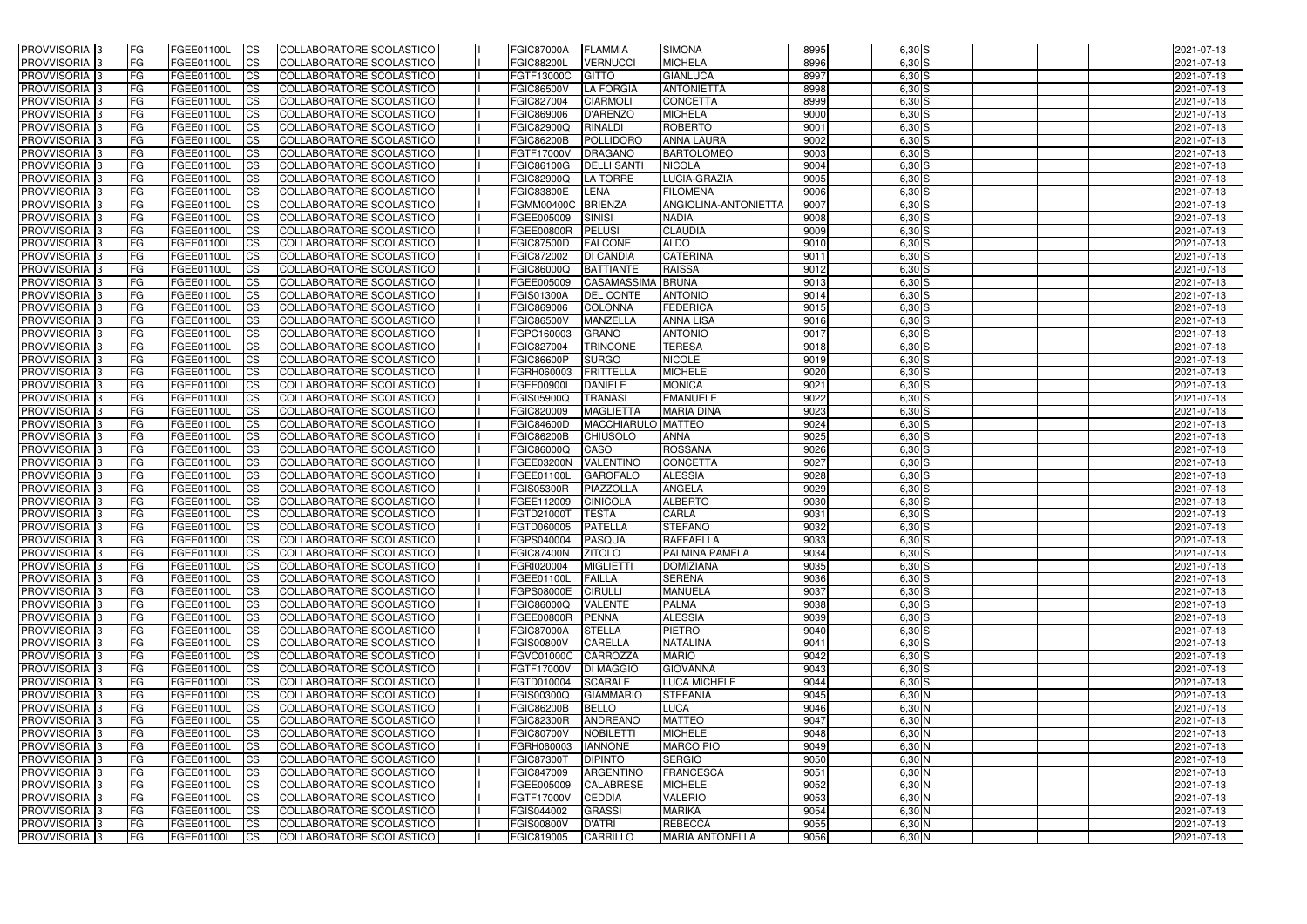| <b>PROVVISORIA</b> 3       | <b>FG</b> | FGEE01100L               | <b>ICS</b>              | COLLABORATORE SCOLASTICO                                    | <b>FGIC84600D</b>        | <b>MALLARDI</b>                      | <b>LUCA</b>               | 9057         | $6,30$ N         | 2021-07-13               |
|----------------------------|-----------|--------------------------|-------------------------|-------------------------------------------------------------|--------------------------|--------------------------------------|---------------------------|--------------|------------------|--------------------------|
| <b>PROVVISORIA 3</b>       | FG        | FGEE01100L               | <b>ICS</b>              | COLLABORATORE SCOLASTICO                                    | FGIS052001               | <b>DI LELLA</b>                      | <b>ALESSIA ANNAPIA</b>    | 9058         | 6,30 N           | 2021-07-13               |
| PROVVISORIA <sup>1</sup> 3 | FG        | FGEE01100L               | <b>CS</b>               | <b>COLLABORATORE SCOLASTICO</b>                             | FGEE005009               | LALLA                                | <b>MARIA ASSUNTA</b>      | 9059         | 6,30 N           | 2021-07-13               |
| PROVVISORIA                | FG        | FGEE01100L               | <b>CS</b>               | COLLABORATORE SCOLASTICO                                    | FGIS007003               | <b>CANOVA</b>                        | <b>VALERIA</b>            | 9060         | 6,30 N           | 2021-07-13               |
| PROVVISORIA <sup>1</sup> 3 | FG        | FGEE01100L               | <b>CS</b>               | COLLABORATORE SCOLASTICO                                    | FGVC01000C               | <b>ZOCCO</b>                         | <b>ELEONORA</b>           | 9061         | 6,30 N           | 2021-07-13               |
| PROVVISORIA <sup>1</sup> 3 | FG        | FGEE01100L               | <b>CS</b>               | COLLABORATORE SCOLASTICO                                    | FGPM03000E               | <b>CUCURACHI</b>                     | ALESSANDRO                | 9062         | 6,30 N           | 2021-07-13               |
| PROVVISORIA <sup>1</sup> 3 | FG        | FGEE01100L               | <b>CS</b>               | COLLABORATORE SCOLASTICO                                    | FGTF13000C               | <b>ZULLO</b>                         | <b>ANDREA</b>             | 9063         | $6,30$ N         | 2021-07-13               |
| PROVVISORIA 3              | FG        | FGEE01100L               | <b>ICS</b>              | COLLABORATORE SCOLASTICO                                    | FGVC01000C               | POTITO                               | <b>ANTONELLA</b>          | 9064         | $6,30$ N         | 2021-07-13               |
| PROVVISORIA 3              | FG        | FGEE01100L               | <b>CS</b>               | COLLABORATORE SCOLASTICO                                    | <b>FGIC87000A</b>        | <b>CICCONE</b>                       | <b>CHRISTIAN PIO</b>      | 9065         | $6,30$ N         | 2021-07-13               |
| PROVVISORIA 3              | <b>FG</b> | FGEE01100L               | $\overline{c}$          | COLLABORATORE SCOLASTICO                                    | FGEE112009               | <b>RICCI</b>                         | <b>MARTINA</b>            | 9066         | $6,30$ N         | 2021-07-13               |
| PROVVISORIA 3              | FG        | FGEE01100L               | <b>CS</b>               | COLLABORATORE SCOLASTICO                                    | <b>FGIS05900Q</b>        | <b>FALCONE</b>                       | <b>MARCO</b>              | 9067         | $6,30$ N         | 2021-07-13               |
| <b>PROVVISORIA</b>         | FG        | FGEE01100L               | <b>CS</b>               | COLLABORATORE SCOLASTICO                                    | FGIC86000Q               | <b>BORDASCO</b>                      | <b>ANDREA ANTONIO</b>     | 9068         | 6,30 N           | 2021-07-13               |
| <b>PROVVISORIA</b>         | FG        | FGEE01100L               | <b>ICS</b>              | COLLABORATORE SCOLASTICO                                    | FGIC856004               | <b>MUCCIARONE</b>                    | FRANCESCA                 | 9069         | $6,30$ N         | 2021-07-13               |
| <b>PROVVISORIA</b>         | FG        | FGEE01100L               | <b>ICS</b>              | COLLABORATORE SCOLASTICO                                    | <b>FGIC82900Q</b>        | PAPPALARDO                           | <b>COSIMO</b>             | 9070         | 6,30 N           | 2021-07-13               |
| <b>PROVVISORIA</b>         | FG        | FGEE01100L               | <b>ICS</b>              | COLLABORATORE SCOLASTICO                                    | FGIC856004               | <b>SIRENO</b>                        | <b>FRANCESCO</b>          | 9071         | 6,30 N           | 2021-07-13               |
| <b>PROVVISORIA</b>         | FG        | FGEE01100L               | <b>ICS</b>              | COLLABORATORE SCOLASTICO                                    | FGPS040004               | <b>CAPOBIANCO</b>                    | <b>AURORA PIA</b>         | 9072         | 6,30 N           | 2021-07-13               |
| <b>PROVVISORIA</b>         | FG        | FGEE01100L               | <b>ICS</b>              | COLLABORATORE SCOLASTICO                                    | FGTF13000C               | <b>ZUCCHINI</b>                      | <b>GIUSEPPE</b>           | 9073         | 6,30 N           | 2021-07-13               |
| <b>PROVVISORIA</b>         | FG        | FGEE01100L               | <b>ICS</b>              | COLLABORATORE SCOLASTICO                                    | FGIC85800Q               | <b>CAVALLO</b>                       | <b>GIORGIA</b>            | 9074         | 6,30 N           | 2021-07-13               |
| PROVVISORIA <sup>3</sup>   | FG        | FGEE01100L               | <b>ICS</b>              | COLLABORATORE SCOLASTICO                                    | <b>FGIC82900Q</b>        | <b>CASTIGLIEGO</b>                   | <b>MICHELE</b>            | 9075         | $6,30$ N         | 2021-07-13               |
| PROVVISORIA <sup>3</sup>   | FG        | FGEE01100L               | <b>ICS</b>              | COLLABORATORE SCOLASTICO                                    | FGPM03000E               | LANZELLOTTI                          | <b>DAVIDE</b>             | 9076         | 6,30 N           | 2021-07-13               |
| PROVVISORIA <sup>1</sup> 3 | FG        | FGEE01100L               | <b>ICS</b>              | COLLABORATORE SCOLASTICO                                    | <b>FGIC82500C</b>        | <b>GIOVANDITT</b>                    | <b>MARY NUNZIA</b>        | 9077         | $6,30$ N         | 2021-07-13               |
| PROVVISORIA 3              | FG        | FGEE01100L               | <b>ICS</b>              | COLLABORATORE SCOLASTICO                                    | FGTD08000A               | <b>LA DAGA</b>                       | <b>LEONARDO</b>           | 9078         | $6,30$ N         | 2021-07-13               |
| PROVVISORIA 3              | FG        | FGEE01100L               | <b>ICS</b>              | <b>COLLABORATORE SCOLASTICO</b>                             | FGIC877005               | <b>MEDUGNO</b>                       | <b>MATILDE</b>            | 9079         | $6,30$ N         | 2021-07-13               |
| PROVVISORIA <sup>3</sup>   | FG        | FGEE01100L               | <b>CS</b>               | COLLABORATORE SCOLASTICO                                    | FGEE00800R               | <b>CARELLA</b>                       | <b>MARIO JUNIOR MOSE'</b> | 9080         | $6,30$ N         | 2021-07-13               |
| PROVVISORIA <sup>1</sup> 3 | FG        | FGEE01100L               | <b>CS</b>               | COLLABORATORE SCOLASTICO                                    | FGEE02900T               | <b>BARRASSO</b>                      | <b>TOMMASO</b>            | 9081         | $6,30$ N         | 2021-07-13               |
| PROVVISORIA <sup>1</sup> 3 | FG        | FGEE01100L               | <b>ICS</b>              | COLLABORATORE SCOLASTICO                                    | FGIS00300Q               | <b>SOLIMANDC</b>                     | <b>CAROLINA</b>           | 9082         | $6,30$ N         | 2021-07-13               |
| PROVVISORIA 3              | FG        | FGEE01100L               | <b>ICS</b>              | COLLABORATORE SCOLASTICO                                    | FGPM03000E               | <b>FARELLA</b>                       | <b>FRANCESCO</b>          | 9083         | 6,30 N           | 2021-07-13               |
| PROVVISORIA<br>PROVVISORIA | FG        | FGEE01100L               | <b>ICS</b><br><b>CS</b> | COLLABORATORE SCOLASTICO<br><b>COLLABORATORE SCOLASTICO</b> | FGTD010004               | <b>PRINCIPITO</b><br><b>GRAMAZIO</b> | LUCIA<br><b>DANIELE</b>   | 9084<br>9085 | 6,30 N<br>6,30 N | 2021-07-13               |
| PROVVISORIA                | FG<br>FG  | FGEE01100L<br>FGEE01100L | <b>CS</b>               | COLLABORATORE SCOLASTICO                                    | FGTE020006<br>FGTD010004 | <b>BONCRISTIAN</b>                   | <b>LUIGIA</b>             | 9086         | 6,30 N           | 2021-07-13<br>2021-07-13 |
| PROVVISORIA                | FG        | FGEE01100L               | <b>CS</b>               | COLLABORATORE SCOLASTICO                                    | <b>FGIC85900G</b>        | <b>VARANELLI</b>                     | <b>EMANUELE</b>           | 9087         | 6,30 N           | 2021-07-13               |
| PROVVISORIA <sup>1</sup> 3 | FG        | FGEE01100L               | <b>CS</b>               | COLLABORATORE SCOLASTICO                                    | FGPM03000E               | <b>SAVERIANO</b>                     | <b>FRANCESCA</b>          | 9088         | $6,30$ N         | 2021-07-13               |
| PROVVISORIA <sup>1</sup> 3 | FG        | FGEE01100L               | <b>CS</b>               | COLLABORATORE SCOLASTICO                                    | <b>FGIC83000X</b>        | <b>CIUFFREDA</b>                     | <b>MICHELE</b>            | 9089         | 6,30 N           | 2021-07-13               |
| PROVVISORIA 3              | FG        | FGEE01100L               | <b>CS</b>               | <b>COLLABORATORE SCOLASTICO</b>                             | <b>FGIC86500V</b>        | <b>LA FORGIA</b>                     | <b>FRANCESCO</b>          | 9090         | $6,30$ N         | 2021-07-13               |
| <b>PROVVISORIA</b>         | FG        | FGEE01100L               | <b>ICS</b>              | COLLABORATORE SCOLASTICO                                    | <b>FGMM00700X</b>        | <b>CORVINO</b>                       | <b>ANTONIO</b>            | 9091         | $6,30$ N         | 2021-07-13               |
| PROVVISORIA <sup>1</sup> 3 | <b>FG</b> | FGEE01100L               | <b>CS</b>               | COLLABORATORE SCOLASTICO                                    | FGEE00800R               | <b>DE VITO</b>                       | <b>MARIO</b>              | 9092         | $6,30$ N         | 2021-07-13               |
| PROVVISORIA 3              | <b>FG</b> | FGEE01100L               | <b>ICS</b>              | COLLABORATORE SCOLASTICO                                    | FGIS021009               | <b>FERRO</b>                         | <b>ANTONIETTA</b>         | 9093         | $6,30$ N         | 2021-07-13               |
| <b>PROVVISORIA</b>         | <b>FG</b> | FGEE01100L               | <b>ICS</b>              | COLLABORATORE SCOLASTICO                                    | FGTE020006               | <b>VALENTE</b>                       | <b>TOMMASO</b>            | 9094         | $6,30$ N         | 2021-07-13               |
| PROVVISORIA 3              | FG        | FGEE01100L               | CS                      | COLLABORATORE SCOLASTICO                                    | FGIC86000Q CERUOLO       |                                      | <b>ANGELA</b>             | 9095         | $6,30$ N         | 2021-07-13               |
| PROVVISORIA 3              | <b>FG</b> | FGEE01100L               | $\mathsf{ICS}$          | COLLABORATORE SCOLASTICO                                    | FGIC843002               | LI BERGOLIS                          | <b>VANESSA</b>            | 9096         | $6,30$ N         | 2021-07-13               |
| PROVVISORIA 3              | <b>FG</b> | <b>FGEE01100L</b>        | $\mathsf{ICS}$          | COLLABORATORE SCOLASTICO                                    | <b>FGIC83800E</b>        | <b>GARGANO</b>                       | <b>ANGELO</b>             | 9097         | $6,30$ N         | 2021-07-13               |
| PROVVISORIA 3              | <b>FG</b> | FGEE01100L               | $\mathsf{ICS}$          | COLLABORATORE SCOLASTICO                                    | <b>FGPC15000C</b>        | <b>ALBANESE</b>                      | <b>DAVIDE PASQUALE</b>    | 9098         | $6,30$ N         | 2021-07-13               |
| PROVVISORIA 3              | FG        | FGEE01100L               | $\mathsf{ICS}$          | COLLABORATORE SCOLASTICO                                    | FGEE01200C               | <b>CAMPANELLA</b>                    | <b>PAMELA</b>             | 9099         | $6,30$ N         | 2021-07-13               |
| PROVVISORIA 3              | l FG      | FGEE01100L               | $\overline{\text{CS}}$  | COLLABORATORE SCOLASTICO                                    | <b>FGIS05300R</b>        | <b>GALEOTTA</b>                      | <b>SALVATORE PIO</b>      | 9100         | $6,30$ N         | 2021-07-13               |
| PROVVISORIA 3              | <b>FG</b> | FGEE01100L               | <b>CS</b>               | COLLABORATORE SCOLASTICO                                    | <b>FGIC83800E</b>        | <b>BIANCO</b>                        | <b>MIRKO LUIGI</b>        | 9101         | $6,30$ N         | 2021-07-13               |
| PROVVISORIA 3              | FG        | <b>FGEE01100L</b>        | <b>CS</b>               | COLLABORATORE SCOLASTICO                                    | FGTD08000A               | <b>VARRIALE</b>                      | <b>ALESSANDRA</b>         | 9102         | $6,30$ N         | 2021-07-13               |
| PROVVISORIA 3              | <b>FG</b> | FGEE01100L               | <b>CS</b>               | COLLABORATORE SCOLASTICO                                    | FGIC821005               | <b>DE LELLIS</b>                     | <b>LUIGI</b>              | 9103         | $6,30$ N         | 2021-07-13               |
| PROVVISORIA 3              | <b>FG</b> | FGEE01100L               | <b>CS</b>               | COLLABORATORE SCOLASTICO                                    | FGEE005009               | <b>VINCIGUERRA</b>                   | <b>FABIANA</b>            | 9104         | $6,30$ N         | 2021-07-13               |
| PROVVISORIA 3              | <b>FG</b> | FGEE01100L               | <b>CS</b>               | COLLABORATORE SCOLASTICO                                    | <b>FGIS05300R</b>        | <b>DIPACE</b>                        | <b>GIORGIO</b>            | 9105         | $6,30$ N         | 2021-07-13               |
| PROVVISORIA 3              | <b>FG</b> | FGEE01100L               | <b>CS</b>               | COLLABORATORE SCOLASTICO                                    | FGIC822001               | <b>DE MICHELE</b>                    | <b>MARIA</b>              | 9106         | $6,30$ N         | 2021-07-13               |
| PROVVISORIA 3              | <b>FG</b> | FGEE01100L               | <b>CS</b>               | COLLABORATORE SCOLASTICO                                    | <b>FGIC82900Q</b>        | <b>SCURO</b>                         | <b>ILARIA</b>             | 9107         | $6,30$ N         | 2021-07-13               |
| PROVVISORIA 3              | <b>FG</b> | FGEE01100L               | <b>CS</b>               | COLLABORATORE SCOLASTICO                                    | FGTD02000P               | <b>SCELSI</b>                        | <b>MATTEO</b>             | 9108         | $6,30$ N         | 2021-07-13               |
| PROVVISORIA 3              | <b>FG</b> | FGEE01100L               | <b>CS</b>               | COLLABORATORE SCOLASTICO                                    | FGPM03000E RIGILLO       |                                      | <b>ANNA</b>               | 9109         | $6,30$ N         | 2021-07-13               |
| PROVVISORIA 3              | <b>FG</b> | FGEE01100L               | <b>CS</b>               | COLLABORATORE SCOLASTICO                                    | <b>FGIC83000X</b>        | <b>TOMAIUOLO</b>                     | <b>ANNA PIA</b>           | 9110         | $6,30$ N         | 2021-07-13               |
| PROVVISORIA 3              | FG        | FGEE01100L               | <b>CS</b>               | COLLABORATORE SCOLASTICO                                    | <b>FGEE00800R</b>        | PENNABEA                             | <b>SARA</b>               | 9111         | $6,30$ N         | 2021-07-13               |
| PROVVISORIA 3              | <b>FG</b> | FGEE01100L               | <b>CS</b>               | COLLABORATORE SCOLASTICO                                    | FGPC15000C D'ARIES       |                                      | <b>MARIA ASSUNTA</b>      | 9112         | $6,30$ N         | 2021-07-13               |
| PROVVISORIA 3              | <b>FG</b> | FGEE01100L               | <b>CS</b>               | COLLABORATORE SCOLASTICO                                    | <b>FGTD08000A</b>        | <b>DELLI CARRI</b>                   | <b>ALESSIA</b>            | 9113         | $6,30$ N         | 2021-07-13               |
| PROVVISORIA 3              | FG        | FGEE01100L               | <b>CS</b>               | COLLABORATORE SCOLASTICO                                    | FGEE02900T               | <b>FUOGLIO</b>                       | <b>MARIA</b>              | 9114         | $6,30$ N         | 2021-07-13               |
| PROVVISORIA 3              | FG        | <b>FGEE01100L</b>        | <b>CS</b>               | COLLABORATORE SCOLASTICO                                    | <b>FGIS05300R</b>        | <b>RIGLIETTI</b>                     | <b>MADDALENA</b>          | 9115         | $6,30$ N         | 2021-07-13               |
| PROVVISORIA 3              | <b>FG</b> | FGEE01100L               | $\overline{\text{CS}}$  | COLLABORATORE SCOLASTICO                                    | <b>FGVC01000C</b>        | <b>GORGONE</b>                       | <b>VINCENZO</b>           | 9116         | $6,30$ N         | 2021-07-13               |
| PROVVISORIA 3              | <b>FG</b> | FGEE01100L               | $\overline{\text{CS}}$  | COLLABORATORE SCOLASTICO                                    | FGIC864003               | <b>GRIECO</b>                        | <b>GIOVANNA</b>           | 9117         | $6,30$ N         | 2021-07-13               |
| PROVVISORIA 3              | <b>FG</b> | FGEE01100L               | $\overline{\text{CS}}$  | COLLABORATORE SCOLASTICO                                    | FGIC842006               | <b>D'ARIES</b>                       | <b>FRANCESCO</b>          | 9118         | $6,30$ N         | 2021-07-13               |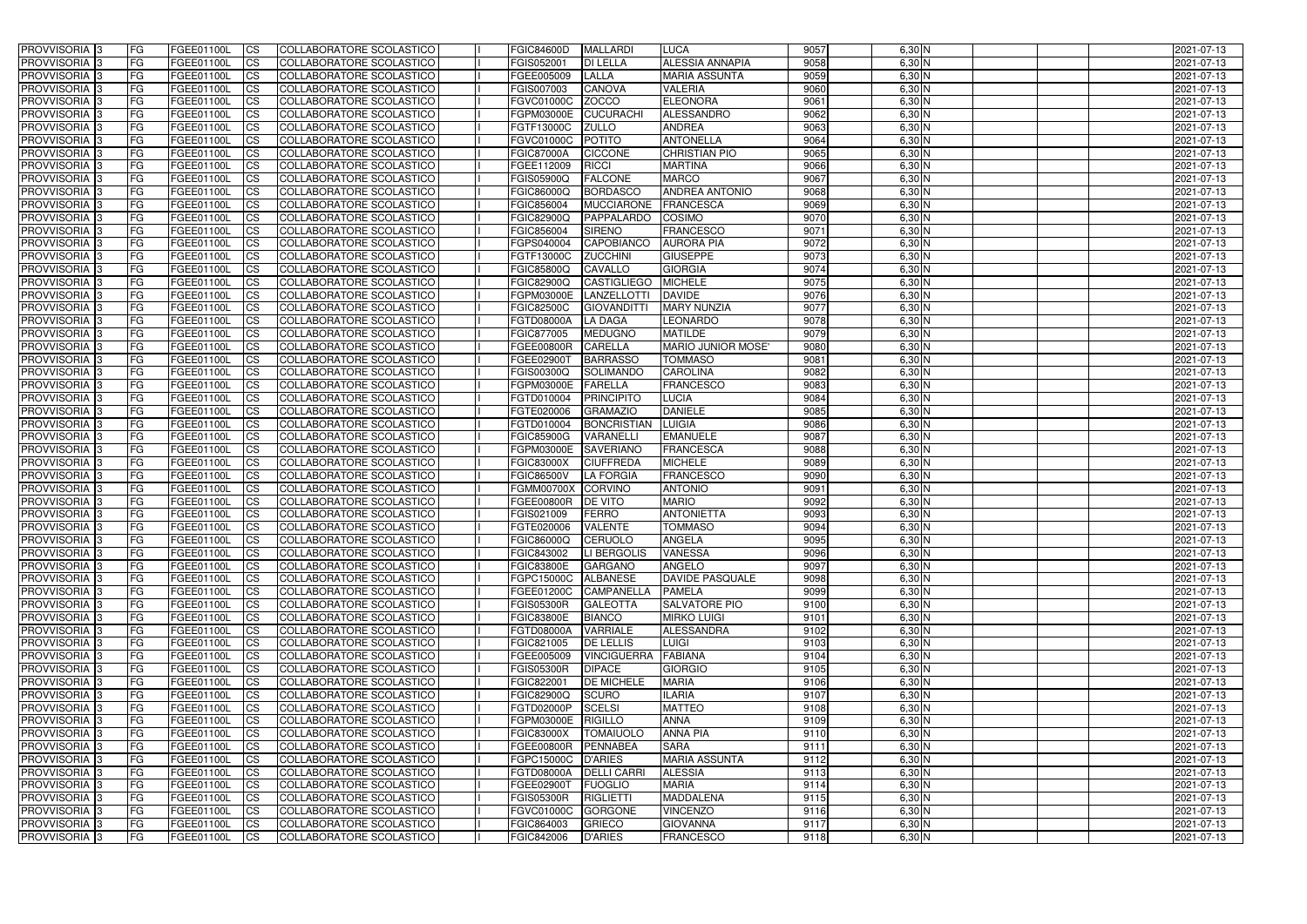| <b>PROVVISORIA</b> 3                                     | l FG            | FGEE01100L                      | <b>ICS</b>              | COLLABORATORE SCOLASTICO                             | FGIC822001               | <b>GUGLIELMO</b>                  | <b>DARIO</b>                    | 9119         | $6,30$ N             | 2021-07-13               |
|----------------------------------------------------------|-----------------|---------------------------------|-------------------------|------------------------------------------------------|--------------------------|-----------------------------------|---------------------------------|--------------|----------------------|--------------------------|
| <b>PROVVISORIA 3</b>                                     | FG              | FGEE01100L                      | <b>ICS</b>              | COLLABORATORE SCOLASTICO                             | FGEE005009               | <b>OREFICE</b>                    | <b>GABRIELE</b>                 | 9120         | 6,30 N               | 2021-07-13               |
| PROVVISORIA <sup>1</sup> 3                               | FG              | FGEE01100L                      | <b>CS</b>               | <b>COLLABORATORE SCOLASTICO</b>                      | FGEE02900T               | <b>VALENTINO</b>                  | <b>PARIDE</b>                   | 9121         | 6,30 N               | 2021-07-13               |
| PROVVISORIA                                              | FG              | FGEE01100L                      | <b>CS</b>               | COLLABORATORE SCOLASTICO                             | FGPM10000G               | <b>VENE</b>                       | <b>CHIARA</b>                   | 9122         | 6,30 N               | 2021-07-13               |
| PROVVISORIA <sup>1</sup> 3                               | FG              | FGEE01100L                      | <b>CS</b>               | COLLABORATORE SCOLASTICO                             | FGTE020006               | <b>CAPOBIANCO</b>                 | <b>EMMANUELE</b>                | 9123         | 6,30 N               | 2021-07-13               |
| PROVVISORIA <sup>1</sup> 3                               | FG              | FGEE01100L                      | <b>CS</b>               | COLLABORATORE SCOLASTICO                             | FGIS01300A               | <b>DE LUCA</b>                    | <b>VALENTINO</b>                | 9124         | 6,30 N               | 2021-07-13               |
| PROVVISORIA <sup>1</sup> 3                               | FG              | FGEE01100L                      | <b>CS</b>               | COLLABORATORE SCOLASTICO                             | <b>FGIS00800V</b>        | <b>MARTINO</b>                    | <b>MARIANTONIETTA</b>           | 9125         | $6,30$ N             | 2021-07-13               |
| PROVVISORIA 3                                            | FG              | FGEE01100L                      | <b>ICS</b>              | COLLABORATORE SCOLASTICO                             | FGIC82900Q               | CONOSCITORE GIULIANA              |                                 | 9126         | $6,30$ N             | 2021-07-13               |
| PROVVISORIA 3                                            | FG              | FGEE01100L                      | <b>CS</b>               | COLLABORATORE SCOLASTICO                             | FGIC818009               | <b>CEGLIA</b>                     | <b>LUIGI</b>                    | 9127         | $6,30$ N             | 2021-07-13               |
| PROVVISORIA 3                                            | <b>FG</b>       | FGEE01100L                      | <b>ICS</b>              | COLLABORATORE SCOLASTICO                             | FGTF17000V               | <b>AQUILANTE</b>                  | <b>GIOVANNI</b>                 | 9128         | $6,30$ N             | 2021-07-13               |
| PROVVISORIA 3                                            | FG              | FGEE01100L                      | <b>CS</b>               | COLLABORATORE SCOLASTICO                             | FGRH060003               | <b>FRATICELL</b>                  | <b>ANNARITA</b>                 | 9129         | $6,30$ N             | 2021-07-13               |
| <b>PROVVISORIA</b>                                       | FG              | FGEE01100L                      | <b>CS</b>               | COLLABORATORE SCOLASTICO                             | FGIC827004               | <b>ANTENUCC</b>                   | <b>MICHELA ASSUNTA</b>          | 9130         | $6,30$ N             | 2021-07-13               |
| <b>PROVVISORIA</b>                                       | FG              | FGEE01100L                      | <b>ICS</b>              | COLLABORATORE SCOLASTICO                             | FGEE099004               | <b>MASTRANGEL</b>                 | <b>GIUSTINA</b>                 | 9131         | $6,30$ N             | 2021-07-13               |
| <b>PROVVISORIA</b>                                       | FG              | FGEE01100L                      | <b>ICS</b>              | COLLABORATORE SCOLASTICO                             | FGIC819005               | <b>LEVKO</b>                      | <b>NATALIYA</b>                 | 9132         | 6,30 N               | 2021-07-13               |
| <b>PROVVISORIA</b>                                       | FG              | FGEE01100L                      | <b>ICS</b>              | COLLABORATORE SCOLASTICO                             | FGEE00900L               | <b>LONGO</b>                      | <b>DOMENICO</b>                 | 9133         | 6,30 N               | 2021-07-13               |
| <b>PROVVISORIA</b>                                       | FG              | FGEE01100L                      | <b>ICS</b>              | COLLABORATORE SCOLASTICO                             | <b>FGMM00700X</b>        | <b>SIMONE</b>                     | <b>ENRICO</b>                   | 9134         | 6,30 N               | 2021-07-13               |
| <b>PROVVISORIA</b>                                       | FG              | FGEE01100L                      | <b>ICS</b>              | COLLABORATORE SCOLASTICO                             | FGPM03000E               | <b>GAROFALO</b>                   | LUCIA                           | 9135         | 6,30 N               | 2021-07-13               |
| <b>PROVVISORIA</b>                                       | FG              | FGEE01100L                      | <b>ICS</b>              | COLLABORATORE SCOLASTICO                             | <b>FGIC88200L</b>        | FORESE                            | <b>MICHELE</b>                  | 9136         | 6,30 N               | 2021-07-13               |
| PROVVISORIA <sup>3</sup>                                 | FG              | FGEE01100L                      | <b>ICS</b>              | COLLABORATORE SCOLASTICO                             | FGEE00900L               | <b>SIRENO</b>                     | LAURA                           | 9137         | $6,30$ N             | 2021-07-13               |
| PROVVISORIA <sup>3</sup>                                 | FG              | FGEE01100L                      | <b>ICS</b>              | COLLABORATORE SCOLASTICO                             | FGIC85800Q               | <b>MADDALENA</b>                  | <b>DANIELA</b>                  | 9138         | 6,30 N               | 2021-07-13               |
| PROVVISORIA <sup>1</sup> 3                               | FG              | FGEE01100L                      | <b>ICS</b>              | COLLABORATORE SCOLASTICO                             | FGIC819005               | <b>MARAIA</b>                     | <b>ANTONIETTA</b>               | 9139         | $6,30$ N             | 2021-07-13               |
| PROVVISORIA 3                                            | FG              | FGEE01100L                      | <b>ICS</b>              | COLLABORATORE SCOLASTICO                             | FGIS021009               | <b>GIULIANI</b>                   | <b>MICHELA</b>                  | 9140         | $6,30$ N             | 2021-07-13               |
| PROVVISORIA <sup>3</sup><br>PROVVISORIA <sup>3</sup>     | FG              | FGEE01100L                      | <b>ICS</b>              | <b>COLLABORATORE SCOLASTICO</b>                      | <b>FGIC83000X</b>        | FERRI                             | <b>MATTEO</b><br><b>ROSARIA</b> | 9141         | $6,30$ N             | 2021-07-13               |
|                                                          | FG              | FGEE01100L                      | <b>CS</b>               | COLLABORATORE SCOLASTICO                             | FGTF13000C               | <b>MURAGLIA</b>                   | PIERLUIGI                       | 9142<br>9143 | $6,30$ N<br>$6,30$ N | 2021-07-13               |
| PROVVISORIA <sup>1</sup> 3<br>PROVVISORIA <sup>1</sup> 3 | FG              | FGEE01100L                      | <b>CS</b><br><b>ICS</b> | COLLABORATORE SCOLASTICO<br>COLLABORATORE SCOLASTICO | FGEE005009               | <b>GUADAGNO</b><br><b>CARELLA</b> | <b>ANTONIO</b>                  | 9144         | $6,30$ N             | 2021-07-13               |
| PROVVISORIA 3                                            | FG<br>FG        | FGEE01100L<br>FGEE01100L        | <b>ICS</b>              | COLLABORATORE SCOLASTICO                             | FGEE00900l<br>FGIC843002 | <b>TONDO</b>                      | <b>FRANCESCA</b>                | 9145         | 6,30 N               | 2021-07-13<br>2021-07-13 |
| PROVVISORIA                                              | FG              | FGEE01100L                      | <b>ICS</b>              | COLLABORATORE SCOLASTICO                             | FGIC872002               | CARELLA                           | MIRELLA INCORONATA              | 9146         | 6,30 N               | 2021-07-13               |
| PROVVISORIA                                              | FG              | FGEE01100L                      | <b>CS</b>               | <b>COLLABORATORE SCOLASTICO</b>                      | FGIC848005               | <b>CIPRIANI</b>                   | ARCANGELA                       | 9147         | 6,30 N               | 2021-07-13               |
| PROVVISORIA                                              | FG              | FGEE01100L                      | <b>CS</b>               | COLLABORATORE SCOLASTICO                             | FGIC82900Q               | <b>ESPOSTO</b>                    | <b>MARINA</b>                   | 9148         | 6,30 N               | 2021-07-13               |
| PROVVISORIA                                              | FG              | FGEE01100L                      | <b>CS</b>               | COLLABORATORE SCOLASTICO                             | FGIC869006               | <b>TRICARICO</b>                  | <b>DOMENICO</b>                 | 9149         | 6,30 N               | 2021-07-13               |
| PROVVISORIA <sup>1</sup> 3                               | FG              | FGEE01100L                      | <b>CS</b>               | COLLABORATORE SCOLASTICO                             | FGIC856004               | <b>ADDUCI</b>                     | <b>MARIA</b>                    | 9150         | $6,30$ N             | 2021-07-13               |
| PROVVISORIA <sup>1</sup> 3                               | FG              | FGEE01100L                      | <b>CS</b>               | COLLABORATORE SCOLASTICO                             | <b>FGIC87000A</b>        | <b>BISCEGLIA</b>                  | <b>FRANCESCO</b>                | 9151         | $6,30$ N             | 2021-07-13               |
| PROVVISORIA 3                                            | FG              | FGEE01100L                      | <b>CS</b>               | <b>COLLABORATORE SCOLASTICO</b>                      | <b>FGIC86200B</b>        | <b>TARQUINIO</b>                  | <b>ANDREA FRANCESCO</b>         | 9152         | $6,30$ N             | 2021-07-13               |
| PROVVISORIA <sup>1</sup> 3                               | FG              | FGEE01100L                      | <b>ICS</b>              | COLLABORATORE SCOLASTICO                             | <b>FGIC87000A</b>        | <b>CONSALVO</b>                   | <b>FABIO</b>                    | 9153         | $6,30$ N             | 2021-07-13               |
| PROVVISORIA 3                                            | <b>FG</b>       | FGEE01100L                      | <b>CS</b>               | COLLABORATORE SCOLASTICO                             | FGPM03000E               | <b>PIPOLI</b>                     | <b>AMELIA</b>                   | 9154         | $6,30$ N             | 2021-07-13               |
| PROVVISORIA 3                                            | <b>FG</b>       | FGEE01100L                      | <b>ICS</b>              | COLLABORATORE SCOLASTICO                             | <b>FGIS04600N</b>        | <b>FEDE</b>                       | <b>LUISELLA</b>                 | 9155         | $6,30$ N             | 2021-07-13               |
| <b>PROVVISORIA</b>                                       | <b>FG</b>       | FGEE01100L                      | <b>ICS</b>              | COLLABORATORE SCOLASTICO                             | FGEE005009               | <b>DE LUCA</b>                    | <b>MARIA SIMONA</b>             | 9156         | $6,30$ N             | 2021-07-13               |
| PROVVISORIA 3                                            | FG              | FGEE01100L                      | CS                      | COLLABORATORE SCOLASTICO                             | FGEE01200C SPAGNOLI      |                                   | <b>MARIANA</b>                  | 9157         | $6,30$ N             | 2021-07-13               |
| PROVVISORIA 3                                            | <b>FG</b>       | FGEE01100L                      | $\mathsf{ICS}$          | COLLABORATORE SCOLASTICO                             | <b>FGIC880001</b>        | ROSITO                            | <b>MARIA</b>                    | 9158         | $6,30$ N             | 2021-07-13               |
| PROVVISORIA 3                                            | <b>FG</b>       | <b>FGEE01100L</b>               | $\mathsf{ICS}$          | COLLABORATORE SCOLASTICO                             | FGPC15000C               | <b>DE MATTEIS</b>                 | <b>ROSSELLA</b>                 | 9159         | $6,30$ N             | 2021-07-13               |
| PROVVISORIA 3                                            | <b>FG</b>       | FGEE01100L                      | $\mathsf{ICS}$          | COLLABORATORE SCOLASTICO                             | FGIC827004               | CANNIZZO                          | <b>MICHELE</b>                  | 9160         | $6,30$ N             | 2021-07-13               |
| PROVVISORIA 3                                            | FG              | FGEE01100L                      | $\mathsf{ICS}$          | COLLABORATORE SCOLASTICO                             | <b>FGIC87000A</b>        | <b>ARMILLOTTA</b>                 | <b>MICHELA FLORIANA</b>         | 9161         | $6,30$ N             | 2021-07-13               |
| PROVVISORIA 3                                            | l FG            | FGEE01100L                      | <b>CS</b>               | COLLABORATORE SCOLASTICO                             | FGIC878001               | <b>DIBARI</b>                     | <b>GABRIELLA</b>                | 9162         | $6,30$ N             | 2021-07-13               |
| PROVVISORIA 3                                            | <b>FG</b>       | FGEE01100L                      | <b>CS</b>               | COLLABORATORE SCOLASTICO                             | FGPS010008               | LEONE                             | <b>MARIO</b>                    | 9163         | $6,30$ N             | 2021-07-13               |
| PROVVISORIA <sup>3</sup>                                 | FG              | FGEE01100L                      | <b>CS</b>               | COLLABORATORE SCOLASTICO                             | <b>FGIC85900G</b>        | <b>GATTULLI</b>                   | <b>FRANCESCO</b>                | 9164         | $6,30$ N             | 2021-07-13               |
| PROVVISORIA 3                                            | <b>FG</b>       | FGEE01100L                      | <b>CS</b>               | COLLABORATORE SCOLASTICO                             | <b>FGEE00800R</b>        | <b>GAGLIANO</b>                   | <b>ALESSIO</b>                  | 9165         | $6,30$ N             | 2021-07-13               |
| PROVVISORIA 3                                            | <b>FG</b>       | FGEE01100L                      | <b>CS</b>               | COLLABORATORE SCOLASTICO                             | FGEE01100L               | <b>RUSSI</b>                      | <b>ALESSANDRA</b>               | 9166         | $6,30$ N             | 2021-07-13               |
| PROVVISORIA 3                                            | <b>FG</b>       | FGEE01100L                      | <b>CS</b>               | COLLABORATORE SCOLASTICO                             | <b>FGIS06100Q</b>        | <b>BORGOMASTR</b>                 | <b>STEFANIA MIRIAM</b>          | 9167         | $6,30$ N             | 2021-07-13               |
| PROVVISORIA 3                                            | <b>FG</b>       | FGEE01100L                      | <b>CS</b>               | COLLABORATORE SCOLASTICO                             | FGIC864003               | <b>BALZANO</b>                    | <b>MICHELE</b>                  | 9168         | $6,30$ N             | 2021-07-13               |
| PROVVISORIA 3                                            | <b>FG</b>       | FGEE01100L                      | <b>CS</b>               | COLLABORATORE SCOLASTICO                             | FGIC818009               | <b>DI MARZIO</b>                  | <b>LINA GIUSEPPINA</b>          | 9169         | $6,30$ N             | 2021-07-13               |
| PROVVISORIA 3                                            | <b>FG</b>       | FGEE01100L                      | <b>CS</b>               | COLLABORATORE SCOLASTICO                             | <b>FGIC81600N</b>        | <b>MAURIELLO</b>                  | <b>ANDREA</b>                   | 9170         | $6,30$ N             | 2021-07-13               |
| PROVVISORIA 3                                            | <b>FG</b>       | FGEE01100L                      | <b>CS</b>               | COLLABORATORE SCOLASTICO                             | FGPC180008               | <b>PINTO</b>                      | <b>ROSARIA</b>                  | 9171         | $6,30$ N             | 2021-07-13               |
| PROVVISORIA 3                                            | <b>FG</b>       | FGEE01100L                      | <b>CS</b>               | COLLABORATORE SCOLASTICO                             | FGIC848005               | SASSANO                           | <b>MARIANNA</b>                 | 9172         | $6,30$ N             | 2021-07-13               |
| PROVVISORIA 3                                            | FG              | FGEE01100L                      | <b>CS</b>               | COLLABORATORE SCOLASTICO                             | FGEE005009               | <b>BELLISARIO</b>                 | <b>MARIA</b>                    | 9173         | $6,30$ N             | 2021-07-13               |
| PROVVISORIA 3                                            | <b>FG</b>       | FGEE01100L                      | <b>CS</b>               | COLLABORATORE SCOLASTICO                             | FGEE005009               | SILIBERTI                         | <b>GIUSEPPE</b>                 | 9174         | $6,30$ N             | 2021-07-13               |
| PROVVISORIA 3                                            | <b>FG</b>       | FGEE01100L                      | <b>CS</b>               | COLLABORATORE SCOLASTICO                             | FGMM00700X SANTORO       |                                   | <b>ANTONIO</b>                  | 9175         | $6,30$ N             | 2021-07-13               |
| PROVVISORIA 3                                            | FG              | FGEE01100L<br><b>FGEE01100L</b> | <b>CS</b>               | COLLABORATORE SCOLASTICO                             | <b>FGEE00800R</b>        | <b>CORSO</b><br><b>MIRABELLA</b>  | <b>SIMONA</b>                   | 9176<br>9177 | $6,30$ N<br>$6,30$ N | 2021-07-13               |
| PROVVISORIA 3<br>PROVVISORIA 3                           | FG<br><b>FG</b> | FGEE01100L                      | <b>CS</b><br><b>CS</b>  | COLLABORATORE SCOLASTICO<br>COLLABORATORE SCOLASTICO | FGEE005009<br>FGPS040004 | $D'ELI\overline{A}$               | ROBERTO<br><b>LUCA</b>          | 9178         | $6,30$ N             | 2021-07-13<br>2021-07-13 |
| PROVVISORIA 3                                            | <b>FG</b>       | FGEE01100L                      | $\overline{\text{CS}}$  | COLLABORATORE SCOLASTICO                             | FGIC820009               | <b>TUDISCO</b>                    | <b>FILOMENA</b>                 | 9179         | $6,30$ N             | 2021-07-13               |
| PROVVISORIA 3                                            | <b>FG</b>       | FGEE01100L                      | $\overline{\text{CS}}$  | COLLABORATORE SCOLASTICO                             | FGTD060005               | PECORELLA                         | <b>VALERIO</b>                  | 9180         | $6,30$ N             | 2021-07-13               |
|                                                          |                 |                                 |                         |                                                      |                          |                                   |                                 |              |                      |                          |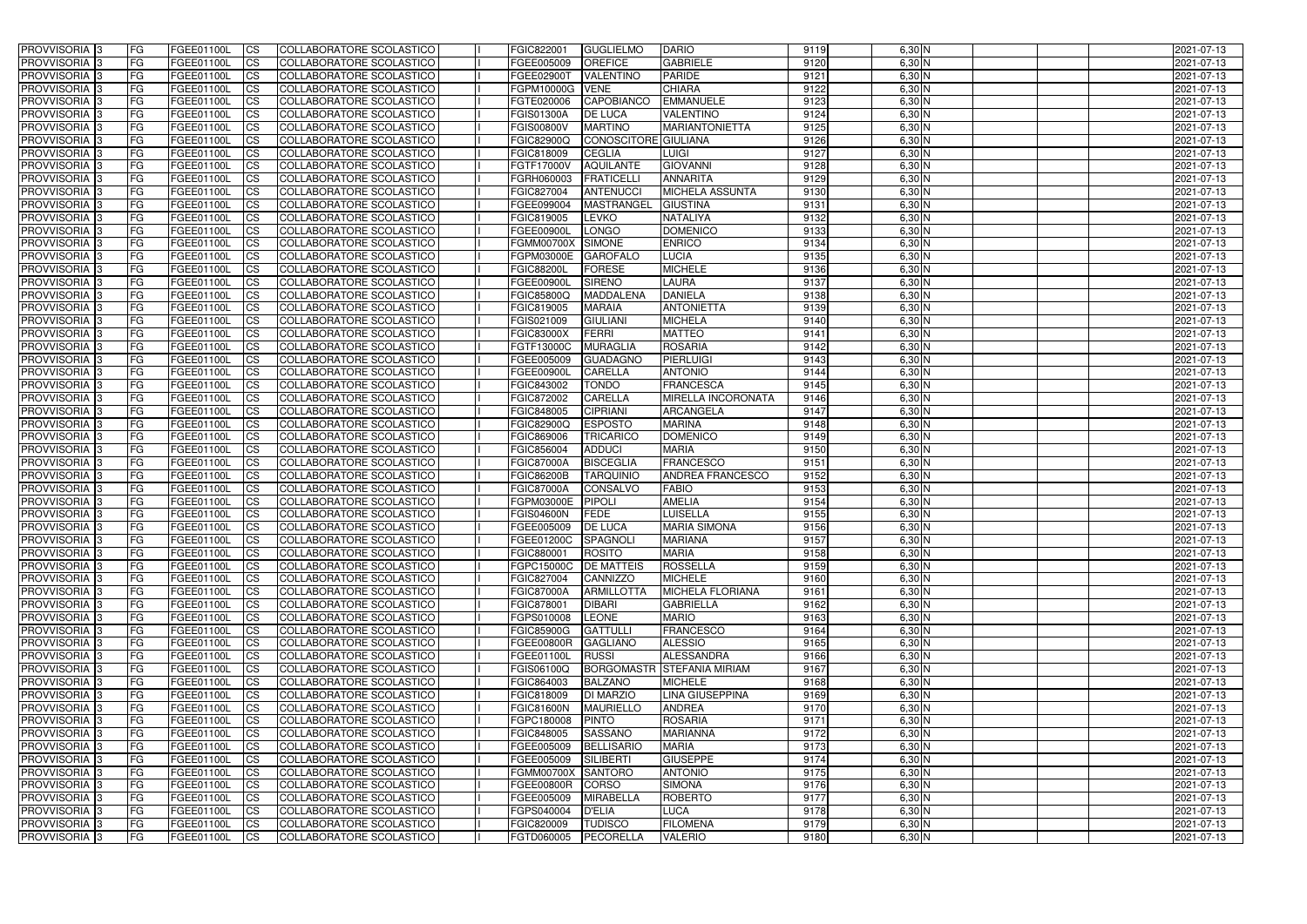| <b>PROVVISORIA</b> 3       | l FG      | FGEE01100L        | <b>ICS</b>             | COLLABORATORE SCOLASTICO        | FGIC87900R          | <b>FRUMENZIO</b>  | <b>VIRGINIO</b>        | 9181 | $6,30$ N   | 2021-07-13 |
|----------------------------|-----------|-------------------|------------------------|---------------------------------|---------------------|-------------------|------------------------|------|------------|------------|
| <b>PROVVISORIA 3</b>       | FG        | FGEE01100L        | <b>ICS</b>             | COLLABORATORE SCOLASTICO        | <b>FGIC81600N</b>   | <b>APPIANO</b>    | <b>GIOVANNI</b>        | 9182 | 6,30 N     | 2021-07-13 |
| PROVVISORIA <sup>1</sup> 3 | FG        | FGEE01100L        | <b>CS</b>              | <b>COLLABORATORE SCOLASTICO</b> | FGPS010008          | <b>FRASCOLLA</b>  | <b>MICHELE</b>         | 9183 | 6,30 N     | 2021-07-13 |
| PROVVISORIA                | FG        | FGEE01100L        | <b>CS</b>              | COLLABORATORE SCOLASTICO        | FGPM03000E          | <b>TARANTINC</b>  | <b>GALILEO</b>         | 9184 | 6,30 N     | 2021-07-13 |
| PROVVISORIA <sup>1</sup> 3 | FG        | FGEE01100L        | <b>CS</b>              | COLLABORATORE SCOLASTICO        | <b>FGIC82300R</b>   | <b>CALZONE</b>    | <b>GIANLUCA</b>        | 9185 | 6,30 N     | 2021-07-13 |
| PROVVISORIA <sup>1</sup> 3 | FG        | FGEE01100L        | <b>CS</b>              | COLLABORATORE SCOLASTICO        | <b>FGIC87900R</b>   | <b>MATTIACCI</b>  | <b>NUNZIA</b>          | 9186 | 6,30 N     | 2021-07-13 |
| PROVVISORIA <sup>1</sup> 3 | FG        | FGEE01100L        | <b>CS</b>              | COLLABORATORE SCOLASTICO        | FGEE106002          | <b>MURANO</b>     | <b>TERESA PIA</b>      | 9187 | $6,30$ N   | 2021-07-13 |
| PROVVISORIA 3              | FG        | FGEE01100L        | <b>ICS</b>             | COLLABORATORE SCOLASTICO        | FGEE005009          | <b>SOMMA</b>      | <b>DOMENICO</b>        | 9188 | $6,30$ N   | 2021-07-13 |
| PROVVISORIA 3              | <b>FG</b> | FGEE01100L        | <b>CS</b>              | COLLABORATORE SCOLASTICO        | FGPS010008          | <b>GENTILE</b>    | <b>GABRIELE</b>        | 9189 | $6,30$ N   | 2021-07-13 |
| PROVVISORIA 3              | <b>FG</b> | FGEE01100L        | $\overline{c}$         | COLLABORATORE SCOLASTICO        | <b>FGIC81600N</b>   | <b>ZECCHINO</b>   | <b>ROMINA</b>          | 9190 | $6,30$ N   | 2021-07-13 |
| PROVVISORIA 3              | FG        | FGEE01100L        | <b>ICS</b>             | COLLABORATORE SCOLASTICO        | FGIC86100G          | <b>SCARPIELLO</b> | <b>ANTONIO</b>         | 9191 | $6,30$ N   | 2021-07-13 |
| <b>PROVVISORIA</b>         | FG        | FGEE01100L        | <b>CS</b>              | COLLABORATORE SCOLASTICO        | FGPC180008          | <b>RADUAZZO</b>   | <b>FIORENZA</b>        | 9192 | $6,30$ N   | 2021-07-13 |
| <b>PROVVISORIA</b>         | FG        | FGEE01100L        | <b>ICS</b>             | COLLABORATORE SCOLASTICO        | FGEE00900L          | <b>RUBANO</b>     | <b>FRANCESCA</b>       | 9193 | $6,30$ N   | 2021-07-13 |
| <b>PROVVISORIA</b>         | FG        | FGEE01100L        | <b>ICS</b>             | COLLABORATORE SCOLASTICO        | <b>FGIC82900Q</b>   | <b>LA FORGIA</b>  | <b>ANTONIETTA</b>      | 9194 | 6,30 N     | 2021-07-13 |
| <b>PROVVISORIA</b>         | FG        | FGEE01100L        | <b>ICS</b>             | COLLABORATORE SCOLASTICO        | FGEE005009          | <b>CIROCCO</b>    | <b>MARIA GRAZIA</b>    | 9195 | 6,30 N     | 2021-07-13 |
| <b>PROVVISORIA</b>         | FG        | FGEE01100L        | <b>ICS</b>             | COLLABORATORE SCOLASTICO        | <b>FGIC85700X</b>   | <b>RUSSO</b>      | <b>FRANCESCA PAOLA</b> | 9196 | 6,30 N     | 2021-07-13 |
| <b>PROVVISORIA</b>         | FG        | <b>FGEE01100L</b> | <b>ICS</b>             | COLLABORATORE SCOLASTICO        | FGTF17000V          | <b>ARMANETTI</b>  | <b>GRAZIANO</b>        | 9197 | 6,30 N     | 2021-07-13 |
| <b>PROVVISORIA</b>         | FG        | FGEE01100L        | <b>ICS</b>             | COLLABORATORE SCOLASTICO        | FGIC848005          | PERILLI           | <b>RAFFAELLA</b>       | 9198 | 6,30 N     | 2021-07-13 |
| PROVVISORIA <sup>3</sup>   | FG        | FGEE01100L        | <b>ICS</b>             | COLLABORATORE SCOLASTICO        | <b>FGIC87000A</b>   | VENEZIANO         | <b>FRANCESCO</b>       | 9199 | $6,30$ N   | 2021-07-13 |
| PROVVISORIA 3              | FG        | FGEE01100L        | <b>ICS</b>             | COLLABORATORE SCOLASTICO        | FGIS05900Q          | <b>TALAMO</b>     | <b>ANNARITA</b>        | 9200 | 6,30 N     | 2021-07-13 |
| PROVVISORIA <sup>1</sup> 3 | FG        | FGEE01100L        | <b>ICS</b>             | COLLABORATORE SCOLASTICO        | FGEE01100L          | <b>CARELLA</b>    | <b>ILARIA</b>          | 9201 | $6,30$ N   | 2021-07-13 |
| PROVVISORIA 3              | FG        | FGEE01100L        | <b>ICS</b>             | COLLABORATORE SCOLASTICO        | FGTE020006          | <b>CROCE</b>      | <b>LOREDANA</b>        | 9202 | $6,30$ N   | 2021-07-13 |
| PROVVISORIA 3              | FG        | FGEE01100L        | <b>ICS</b>             | <b>COLLABORATORE SCOLASTICO</b> | FGIC856004          | <b>MANCINI</b>    | <b>MARIA LUISA</b>     | 9203 | $6,30$ N   | 2021-07-13 |
| PROVVISORIA <sup>3</sup>   | FG        | FGEE01100L        | <b>CS</b>              | COLLABORATORE SCOLASTICO        | <b>FGIC88200L</b>   | <b>MAFFIA</b>     | CARLO                  | 9204 | $6,30$ N   | 2021-07-13 |
| PROVVISORIA <sup>1</sup> 3 | FG        | FGEE01100L        | <b>CS</b>              | COLLABORATORE SCOLASTICO        | <b>FGIC80800P</b>   | <b>MINUTI</b>     | <b>ANTONIO</b>         | 9205 | $6,30$ N   | 2021-07-13 |
| PROVVISORIA <sup>1</sup> 3 | FG        | FGEE01100L        | <b>ICS</b>             | COLLABORATORE SCOLASTICO        | <b>FGIC80700V</b>   | <b>DI STOLFO</b>  | <b>ELEONORA</b>        | 9206 | $6,30$ N   | 2021-07-13 |
| PROVVISORIA 3              | FG        | FGEE01100L        | <b>ICS</b>             | COLLABORATORE SCOLASTICO        | FGPC160003          | <b>AUGELLI</b>    | <b>ALESSANDRA</b>      | 9207 | 6,30 N     | 2021-07-13 |
| PROVVISORIA                | FG        | FGEE01100L        | <b>ICS</b>             | COLLABORATORE SCOLASTICO        | FGTF13000C          | <b>AQUILINO</b>   | <b>ROMINA</b>          | 9208 | 6,30 N     | 2021-07-13 |
| PROVVISORIA                | FG        | FGEE01100L        | <b>CS</b>              | <b>COLLABORATORE SCOLASTICO</b> | <b>FGIS01100P</b>   | <b>GRILLO</b>     | MARIA ALESSANDRA       | 9209 | 6,30 N     | 2021-07-13 |
| PROVVISORIA                | FG        | FGEE01100L        | <b>CS</b>              | COLLABORATORE SCOLASTICO        | <b>FGIC86200B</b>   | <b>VERDE</b>      | <b>GIOVANNI</b>        | 9210 | 6,30 N     | 2021-07-13 |
| PROVVISORIA                | FG        | FGEE01100L        | <b>CS</b>              | COLLABORATORE SCOLASTICO        | FGIC818009          | <b>MARTINO</b>    | <b>POTITO</b>          | 9211 | 6,30 N     | 2021-07-13 |
| PROVVISORIA <sup>1</sup> 3 | FG        | FGEE01100L        | <b>CS</b>              | COLLABORATORE SCOLASTICO        | FGPM10000G          | <b>MUCEDOLA</b>   | <b>ANNA RITA</b>       | 9212 | $6,30$ N   | 2021-07-13 |
| PROVVISORIA <sup>1</sup> 3 | FG        | FGEE01100L        | <b>CS</b>              | COLLABORATORE SCOLASTICO        | FGIC85800Q          | <b>DE BLASIO</b>  | <b>IMMACOLATA</b>      | 9213 | $6,30$ N   | 2021-07-13 |
| PROVVISORIA 3              | FG        | FGEE01100L        | <b>CS</b>              | COLLABORATORE SCOLASTICO        | FGTE020006          | <b>FAVINO</b>     | <b>ANTONIO</b>         | 9214 | $6,30$ N   | 2021-07-13 |
| PROVVISORIA <sup>1</sup> 3 | FG        | FGEE01100L        | <b>ICS</b>             | COLLABORATORE SCOLASTICO        | FGIS05900Q          | <b>TRIGIANI</b>   | <b>GIUSEPPINA</b>      | 9215 | $6,30$ N   | 2021-07-13 |
| PROVVISORIA 3              | <b>FG</b> | FGEE01100L        | <b>CS</b>              | COLLABORATORE SCOLASTICO        | <b>FGIC85700X</b>   | <b>BUFIS</b>      | <b>LUIGI</b>           | 9216 | $6,30$ N   | 2021-07-13 |
| PROVVISORIA 3              | <b>FG</b> | FGEE01100L        | <b>ICS</b>             | COLLABORATORE SCOLASTICO        | <b>FGIS04600N</b>   | <b>PIRULLI</b>    | <b>VINCENZO</b>        | 9217 | $6,30$ N   | 2021-07-13 |
| <b>PROVVISORIA</b>         | <b>FG</b> | FGEE01100L        | <b>ICS</b>             | COLLABORATORE SCOLASTICO        | <b>FGPS20000B</b>   | NOTARANGEL        | NUNZIA MATTEA          | 9218 | $6,30$ N   | 2021-07-13 |
| PROVVISORIA 3              | FG        | FGEE01100L        | CS                     | COLLABORATORE SCOLASTICO        | FGIS04600N MIELE    |                   | <b>CONCETTA</b>        | 9219 | $6,30$ N   | 2021-07-13 |
| PROVVISORIA 3              | <b>FG</b> | FGEE01100L        | $\mathsf{ICS}$         | COLLABORATORE SCOLASTICO        | FGMM00700X DE BIASE |                   | <b>DANILA</b>          | 9220 | $6,29$ $S$ | 2021-07-13 |
| PROVVISORIA 3              | <b>FG</b> | <b>FGEE01100L</b> | $\mathsf{ICS}$         | COLLABORATORE SCOLASTICO        | FGPS20000B VITULANO |                   | <b>ANNARITA</b>        | 9221 | $6,28$ S   | 2021-07-13 |
| PROVVISORIA 3              | <b>FG</b> | FGEE01100L        | $\mathsf{ICS}$         | COLLABORATORE SCOLASTICO        | FGPM03000E MICCOLI  |                   | <b>FRANCESCO</b>       | 9222 | $6,28$ N   | 2021-07-13 |
| PROVVISORIA 3              | FG        | FGEE01100L        | $\mathsf{ICS}$         | COLLABORATORE SCOLASTICO        | FGTF13000C          | <b>SEPIELLO</b>   | <b>MIRKO</b>           | 9223 | $6,28$ N   | 2021-07-13 |
| PROVVISORIA 3              | l FG      | FGEE01100L        | <b>CS</b>              | COLLABORATORE SCOLASTICO        | FGPM03000E          | SANTORO           | <b>ERSILIA</b>         | 9224 | $6,28$ N   | 2021-07-13 |
| PROVVISORIA 3              | <b>FG</b> | FGEE01100L        | <b>CS</b>              | COLLABORATORE SCOLASTICO        | FGTD21000T          | <b>TAMBURRI</b>   | <b>MARIA</b>           | 9225 | $6,28$ N   | 2021-07-13 |
| PROVVISORIA 3              | FG        | FGEE01100L        | <b>CS</b>              | COLLABORATORE SCOLASTICO        | <b>FGIC855008</b>   | DAMATO            | <b>MICHELE</b>         | 9226 | $6,28$ N   | 2021-07-13 |
| PROVVISORIA 3              | <b>FG</b> | FGEE01100L        | <b>CS</b>              | COLLABORATORE SCOLASTICO        | FGIS023001          | GROSSANO          | <b>DANIELA</b>         | 9227 | $6,28$ N   | 2021-07-13 |
| PROVVISORIA 3              | <b>FG</b> | FGEE01100L        | <b>CS</b>              | COLLABORATORE SCOLASTICO        | FGIS021009          | <b>RENDINA</b>    | <b>MARIA</b>           | 9228 | $6,28$ N   | 2021-07-13 |
| PROVVISORIA 3              | <b>FG</b> | FGEE01100L        | <b>CS</b>              | COLLABORATORE SCOLASTICO        | FGIC821005          | <b>MORANDINO</b>  | <b>ANNA GRAZIA PIA</b> | 9229 | $6,28$ N   | 2021-07-13 |
| PROVVISORIA 3              | <b>FG</b> | FGEE01100L        | <b>CS</b>              | COLLABORATORE SCOLASTICO        | FGIC864003          | <b>BORGIA</b>     | <b>LUIGI</b>           | 9230 | $6,28$ N   | 2021-07-13 |
| PROVVISORIA 3              | <b>FG</b> | FGEE01100L        | <b>CS</b>              | COLLABORATORE SCOLASTICO        | <b>FGIC86600P</b>   | <b>RICCARDI</b>   | <b>ANDREA</b>          | 9231 | $6,28$ N   | 2021-07-13 |
| PROVVISORIA 3              | <b>FG</b> | FGEE01100L        | <b>CS</b>              | COLLABORATORE SCOLASTICO        | FGIC819005          | COLICCHIO         | <b>FRANCESCO PAOLO</b> | 9232 | $6,28$ N   | 2021-07-13 |
| PROVVISORIA 3              | <b>FG</b> | FGEE01100L        | <b>CS</b>              | COLLABORATORE SCOLASTICO        | FGPS010008          | DOLCE             | <b>ANDREA PIO</b>      | 9233 | $6,28$ N   | 2021-07-13 |
| PROVVISORIA 3              | <b>FG</b> | FGEE01100L        | <b>CS</b>              | COLLABORATORE SCOLASTICO        | FGPM03000E PERDONO' |                   | <b>ADELE</b>           | 9234 | $6,28$ N   | 2021-07-13 |
| PROVVISORIA 3              | <b>FG</b> | FGEE01100L        | <b>CS</b>              | COLLABORATORE SCOLASTICO        | FGEE005009          | <b>AFFATATO</b>   | ALESSANDRO             | 9235 | $6,27$ $S$ | 2021-07-13 |
| PROVVISORIA 3              | <b>FG</b> | FGEE01100L        | <b>CS</b>              | COLLABORATORE SCOLASTICO        | <b>FGIC81600N</b>   | <b>PALUMBO</b>    | <b>VITO</b>            | 9236 | $6,27$ N   | 2021-07-13 |
| PROVVISORIA 3              | <b>FG</b> | FGEE01100L        | <b>CS</b>              | COLLABORATORE SCOLASTICO        | FGIS001004          | <b>SANTORO</b>    | <b>MARIA</b>           | 9237 | $6,27$ N   | 2021-07-13 |
| PROVVISORIA 3              | FG        | FGEE01100L        | <b>CS</b>              | COLLABORATORE SCOLASTICO        | FGIC843002          | <b>SANTORO</b>    | <b>MADDALENA</b>       | 9238 | $6,27$ N   | 2021-07-13 |
| PROVVISORIA 3              | FG        | <b>FGEE01100L</b> | <b>CS</b>              | COLLABORATORE SCOLASTICO        | FGTD08000A          | VAVALLE           | <b>ANNA</b>            | 9239 | $6,27$ N   | 2021-07-13 |
| PROVVISORIA 3              | <b>FG</b> | FGEE01100L        | <b>CS</b>              | COLLABORATORE SCOLASTICO        | FGIC876009          | <b>INGLESE</b>    | <b>ANNA RITA</b>       | 9240 | $6,25$ $S$ | 2021-07-13 |
| PROVVISORIA 3              | <b>FG</b> | FGEE01100L        | $\overline{\text{CS}}$ | COLLABORATORE SCOLASTICO        | <b>FGIC82900Q</b>   | <b>CINQUE</b>     | <b>PIETRO</b>          | 9241 | $6,25$ S   | 2021-07-13 |
| PROVVISORIA 3              | <b>FG</b> | FGEE01100L        | $\overline{\text{CS}}$ | COLLABORATORE SCOLASTICO        | FGIC863007          | <b>AZZARONE</b>   | <b>MICHELA</b>         | 9242 | $6,25$ S   | 2021-07-13 |
|                            |           |                   |                        |                                 |                     |                   |                        |      |            |            |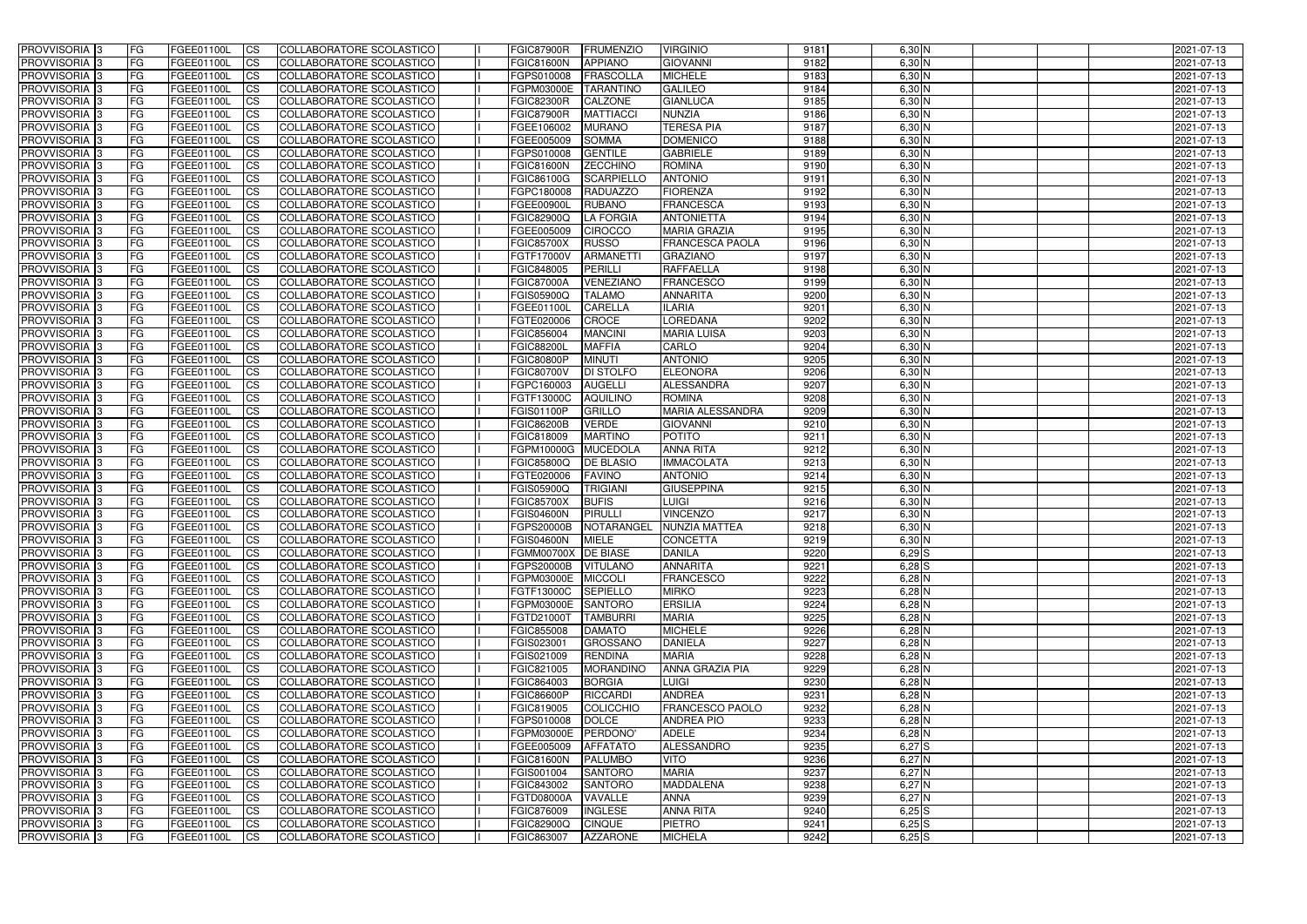| <b>PROVVISORIA</b> 3       | FG         | FGEE01100L                      | <b>CS</b>              | COLLABORATORE SCOLASTICO        | FGIS007003                      | SORRENTINO               | <b>SILVIO GENNARO</b>  | 9243 | $6,25$ S           | 2021-07-13 |
|----------------------------|------------|---------------------------------|------------------------|---------------------------------|---------------------------------|--------------------------|------------------------|------|--------------------|------------|
| <b>PROVVISORIA</b> 3       | FG         | FGEE01100L                      | <b>CS</b>              | COLLABORATORE SCOLASTICO        | <b>FGIC85800Q</b>               | <b>SANTOSUOSS</b>        | ROCCHINA               | 9244 | $6,25$ $S$         | 2021-07-13 |
| PROVVISORIA <sup>1</sup> 3 | FG         | <b>FGEE01100L</b>               | <b>CS</b>              | COLLABORATORE SCOLASTICO        | FGIC864003                      | <b>GUERRA</b>            | <b>ILARIA</b>          | 9245 | $6,25$ $S$         | 2021-07-13 |
| PROVVISORIA <sup>1</sup> 3 | FG         | FGEE01100L                      | <b>CS</b>              | COLLABORATORE SCOLASTICO        | FGTD060005                      | <b>DI NOIA</b>           | <b>STEFANIA</b>        | 9246 | $6,25$ S           | 2021-07-13 |
| PROVVISORIA <sup>13</sup>  | FG         | FGEE01100L                      | <b>CS</b>              | COLLABORATORE SCOLASTICO        | FGIC819005                      | PAGLIARULO               | <b>VITO SANTO</b>      | 9247 | $6,25$ $S$         | 2021-07-13 |
| PROVVISORIA <sup>1</sup> 3 | FG         | FGEE01100L                      | <b>CS</b>              | <b>COLLABORATORE SCOLASTICO</b> | FGIC86000Q                      | <b>CORCETTI</b>          | <b>ANTONELLA</b>       | 9248 | $6,25$ S           | 2021-07-13 |
| PROVVISORIA <sup>3</sup>   | FG         | FGEE01100L                      | <b>CS</b>              | <b>COLLABORATORE SCOLASTICO</b> | <b>FGEE11000N</b>               | <b>BUONCRISTIA</b>       | <b>LUCIA</b>           | 9249 | $6,25$ S           | 2021-07-13 |
| PROVVISORIA 3              | FG         | FGEE01100L                      | $\overline{c}$         | COLLABORATORE SCOLASTICO        | FGPS010008                      | <b>DI RIENZO</b>         | <b>UMBERTO</b>         | 9250 | $6,25$ S           | 2021-07-13 |
| PROVVISORIA 3              | FG         | FGEE01100L                      | <b>ICS</b>             | COLLABORATORE SCOLASTICO        | <b>FGIC87000A</b>               | <b>SOMENZARI</b>         | <b>ANTONIETTA PIA</b>  | 9251 | $6,25\overline{S}$ | 2021-07-13 |
|                            |            |                                 |                        |                                 |                                 |                          | <b>CATERINA</b>        |      |                    |            |
| <b>PROVVISORIA</b> 3       | FG         | FGEE01100L                      | <b>CS</b>              | <b>COLLABORATORE SCOLASTICO</b> | <b>FGEE00900L</b>               | <b>DE ROSA</b>           | <b>ROBERTO</b>         | 9252 | $6,25$ $S$         | 2021-07-13 |
| PROVVISORIA <sup>3</sup>   | FG         | <b>FGEE01100L</b>               | <b>CS</b>              | COLLABORATORE SCOLASTICO        | FGIC877005                      | <b>DI TRANI</b>          | LUDOVICO               | 9253 | $6,25$ S           | 2021-07-13 |
| PROVVISORIA <sup>3</sup>   | FG         | FGEE01100L                      | <b>ICS</b>             | COLLABORATORE SCOLASTICO        | FGTF13000C                      | <b>ALTIERI</b>           | <b>LUIGI EMANUELE</b>  | 9254 | 6,25N              | 2021-07-13 |
| PROVVISORIA <sup>3</sup>   | FG         | FGEE01100L                      | <b>ICS</b>             | COLLABORATORE SCOLASTICO        | FGIC819005                      | <b>PUCILLO</b>           | <b>DONATO</b>          | 9255 | $6,25$ N           | 2021-07-13 |
| <b>PROVVISORIA</b> 3       | FG         | FGEE01100L                      | <b>ICS</b>             | COLLABORATORE SCOLASTICO        | FGTD21000T                      | PISERCHIA                | <b>ANDREA</b>          | 9256 | $6,25$ N           | 2021-07-13 |
|                            |            | FGEE01100L                      | <b>ICS</b>             | <b>COLLABORATORE SCOLASTICO</b> |                                 |                          | <b>ANDREA</b>          | 9257 | $6,25$ N           |            |
| PROVVISORIA <sup>3</sup>   | FG         |                                 |                        |                                 | <b>FGIC85400C</b>               | LATTANZIO                |                        |      |                    | 2021-07-13 |
| PROVVISORIA <sup>3</sup>   | FG         | FGEE01100L                      | <b>CS</b>              | COLLABORATORE SCOLASTICO        | <b>FGIC82900Q</b>               | LEONE                    | <b>SANTE IVAN</b>      | 9258 | $6,25$ N           | 2021-07-13 |
| PROVVISORIA <sup>3</sup>   | FG         | FGEE01100L                      | <b>I</b> CS            | <b>COLLABORATORE SCOLASTICO</b> | FGEE106002                      | <b>DI LUCERA</b>         | <b>STEFANIA</b>        | 9259 | $6,25$ N           | 2021-07-13 |
| PROVVISORIA <sup>3</sup>   | FG         | FGEE01100L                      | <b>ICS</b>             | <b>COLLABORATORE SCOLASTICO</b> | <b>FGIC85800Q</b>               | <b>SCIARRA</b>           | <b>PASQUALE</b>        | 9260 | $6,25$ N           | 2021-07-13 |
| PROVVISORIA <sup>3</sup>   | FG.        | FGEE01100L                      | <b>ICS</b>             | COLLABORATORE SCOLASTICO        | <b>FGIC85400C</b>               | <b>COMPARE</b>           | <b>GIUSEPPE</b>        | 9261 | $6,25$ N           | 2021-07-13 |
| PROVVISORIA <sup>3</sup>   | FG         | FGEE01100L                      | <b>ICS</b>             | COLLABORATORE SCOLASTICO        | <b>FGIS04600N</b>               | <b>CARUSO</b>            | <b>RACHELE ANNA</b>    | 9262 | $6,25$ N           | 2021-07-13 |
| PROVVISORIA <sup>3</sup>   | FG         | FGEE01100L                      | <b>CS</b>              | COLLABORATORE SCOLASTICO        | <b>FGMM00400C</b>               | <b>MUCCIARONE</b>        | <b>ALESSIO</b>         | 9263 | 6,25N              | 2021-07-13 |
| PROVVISORIA <sup>3</sup>   | FG         | FGEE01100L                      | <b>I</b> CS            | COLLABORATORE SCOLASTICO        | FGVC01000C                      | SANTANGELO               | <b>FILOMENA</b>        | 9264 | 6,25N              | 2021-07-13 |
| PROVVISORIA <sup>3</sup>   | FG         | FGEE01100L                      | <b>CS</b>              | COLLABORATORE SCOLASTICO        | <b>FGIC85900G</b>               | <b>D'ANTONIO</b>         | <b>STEFANIA</b>        | 9265 | 6,25N              | 2021-07-13 |
| PROVVISORIA <sup>13</sup>  | FG         | FGEE01100L                      | <b>CS</b>              | COLLABORATORE SCOLASTICO        | FGPC160003                      | <b>MARINACCIO</b>        | <b>EMANUELA</b>        | 9266 | 6,25N              | 2021-07-13 |
| PROVVISORIA <sup>13</sup>  | FG         | FGEE01100L                      | <b>CS</b>              | COLLABORATORE SCOLASTICO        | FGEE01100L                      | <b>IUSO</b>              | <b>ANTONELLO</b>       | 9267 | 6,25N              | 2021-07-13 |
| <b>PROVVISORIA</b> 3       | FG         | FGEE01100L                      | <b>CS</b>              | COLLABORATORE SCOLASTICO        | FGIC877005                      | <b>MINUTILLO</b>         | <b>GRAZIA</b>          | 9268 | $6,25$ N           | 2021-07-13 |
| PROVVISORIA <sup>1</sup> 3 | FG         | FGEE01100L                      | ICS                    | COLLABORATORE SCOLASTICO        | <b>FGIC86200B</b>               | <b>BERARDINO</b>         | <b>MARCO</b>           | 9269 | $6,25$ N           | 2021-07-13 |
| PROVVISORIA <sup>1</sup> 3 | FG         | <b>FGEE01100L</b>               | ICS                    | COLLABORATORE SCOLASTICO        | FGTD21000T                      | <b>TURSILLI</b>          | <b>FABIO MARIO</b>     | 9270 | $6,25$ N           | 2021-07-13 |
| PROVVISORIA <sup>1</sup> 3 | FG         | FGEE01100L                      | <b>CS</b>              | COLLABORATORE SCOLASTICO        | <b>FGIC85700X</b>               | <b>DIDONNA</b>           | <b>FRANCESCO</b>       | 9271 | 6,25N              | 2021-07-13 |
| PROVVISORIA 3              | FG         | FGEE01100L                      | <b>CS</b>              | COLLABORATORE SCOLASTICO        | FGTD060005                      | <b>MONTANARO</b>         | <b>ELISA</b>           | 9272 | $6,25$ N           | 2021-07-13 |
| PROVVISORIA <sup>3</sup>   | FG         | FGEE01100L                      | <b>CS</b>              | COLLABORATORE SCOLASTICO        | FGTF17000V                      | <b>SCARALE</b>           | <b>STELLA</b>          | 9273 | $6,25$ N           | 2021-07-13 |
| PROVVISORIA 3              | FG         | FGEE01100L                      | $\overline{c}$         | COLLABORATORE SCOLASTICO        | FGIS00300Q                      | <b>FORMICA</b>           | <b>NAZARIO</b>         | 9274 | 6,25N              | 2021-07-13 |
| PROVVISORIA <sup>3</sup>   | FG         | FGEE01100L                      | $\overline{\text{cs}}$ | COLLABORATORE SCOLASTICO        | <b>FGMM00700X</b>               | <b>DE BONIS</b>          | <b>LORIO</b>           | 9275 | 6,25N              | 2021-07-13 |
| PROVVISORIA 3              | <b>FG</b>  | FGEE01100L                      | <b>CS</b>              | COLLABORATORE SCOLASTICO        | <b>FGIS01100P</b>               | <b>RACANATI</b>          | <b>PASQUALE</b>        | 9276 | 6,25N              | 2021-07-13 |
| PROVVISORIA 3              | FG         | FGEE01100L                      | <b>CS</b>              | COLLABORATORE SCOLASTICO        | <b>FGIC81600N</b>               | <b>PESTRICHELLA ROSA</b> |                        | 9277 | $6,25$ N           | 2021-07-13 |
| PROVVISORIA <sup>3</sup>   | FG         | FGEE01100L                      | $\overline{c}$         | <b>COLLABORATORE SCOLASTICO</b> | FGVC01000C                      | <b>RICCHETTI</b>         | LUCIA                  | 9278 | $6,25$ N           | 2021-07-13 |
| PROVVISORIA 3              | FG         | FGEE01100L                      | <b>I</b> CS            | COLLABORATORE SCOLASTICO        | FGEE01100L                      | <b>MARTINO</b>           | <b>ANTONELLA</b>       | 9279 | 6,25N              | 2021-07-13 |
| PROVVISORIA 3              | FG         | FGEE01100L                      | <b>ICS</b>             | COLLABORATORE SCOLASTICO        | FGTD08000A GRAMAZIO             |                          | <b>DANIELA</b>         | 9280 | $6,25$ N           | 2021-07-13 |
| <b>PROVVISORIA</b> 3       | IFG.       | FGEE01100L                      | <b>CS</b>              | COLLABORATORE SCOLASTICO        | FGEE01100L                      | FINIZIO                  | <b>ANTONELLA</b>       | 9281 | 6,25N              | 2021-07-13 |
| <b>PROVVISORIA</b> 3       | IFG.       | FGEE01100L                      | <b>CS</b>              | COLLABORATORE SCOLASTICO        | FGMM00400C CODA                 |                          | <b>NICOLETTA</b>       | 9282 | $6,25$ N           | 2021-07-13 |
| PROVVISORIA 3              | <b>FG</b>  | <b>FGEE01100L</b>               | <b>ICS</b>             | COLLABORATORE SCOLASTICO        | FGEE099004                      | <b>DI LEO</b>            | <b>GAETANA</b>         | 9283 | 6,25N              | 2021-07-13 |
| PROVVISORIA 3              | <b>FG</b>  | FGEE01100L                      | <b>CS</b>              | COLLABORATORE SCOLASTICO        | <b>FGIC83800E</b>               | <b>MATARANGOL</b>        | <b>CONSIGLIA</b>       | 9284 | 6,25N              | 2021-07-13 |
| PROVVISORIA 3              | FG         | FGEE01100L                      | <b>CS</b>              | COLLABORATORE SCOLASTICO        | <b>FGTF17000V</b>               | <b>PALUMBO</b>           | <b>MARIA</b>           | 9285 | $6,25$ N           | 2021-07-13 |
| PROVVISORIA 3              | <b>FG</b>  | FGEE01100L                      | <b>ICS</b>             | COLLABORATORE SCOLASTICO        | <b>FGTF17000V</b>               | <b>DI MAGGIO</b>         | <b>MORENO</b>          | 9286 | $6,21$ N           | 2021-07-13 |
| PROVVISORIA 3              | <b>FG</b>  | FGEE01100L                      | <b>ICS</b>             | COLLABORATORE SCOLASTICO        | <b>FGIC86100G</b>               | <b>RUSSI</b>             | LEONARDO               | 9287 | $6,21$ N           | 2021-07-13 |
| PROVVISORIA 3              | <b>FG</b>  | FGEE01100L                      | <b>CS</b>              | COLLABORATORE SCOLASTICO        | FGEE01200C                      | SINIGAGLIA               | <b>MASSIMILIANO</b>    | 9288 | $6,21$ N           | 2021-07-13 |
| PROVVISORIA 3              | <b>FG</b>  | FGEE01100L                      | <b>CS</b>              | COLLABORATORE SCOLASTICO        | FGEE005009                      | PAPA                     | <b>GIOVANNI</b>        | 9289 | $6,20$ S           | 2021-07-13 |
| PROVVISORIA 3              | FG         | <b>FGEE01100L</b>               | <b>CS</b>              | COLLABORATORE SCOLASTICO        | <b>FGIC84400T</b>               | COCO                     | <b>ANTONIO</b>         | 9290 | $6,20$ S           | 2021-07-13 |
| PROVVISORIA 3              | FG         | FGEE01100L                      | <b>CS</b>              | COLLABORATORE SCOLASTICO        | FGEE005009                      | PANUNZIO                 | <b>GIOVANNI JUNIOR</b> | 9291 | $6,20$ S           | 2021-07-13 |
| PROVVISORIA 3              | FG         | FGEE01100L                      | <b>CS</b>              | COLLABORATORE SCOLASTICO        | <b>FGIC83100Q</b>               | LOMBARDI                 | <b>LEONARDA</b>        | 9292 | $6,20$ S           | 2021-07-13 |
| PROVVISORIA 3              | FG         | FGEE01100L                      | <b>CS</b>              | COLLABORATORE SCOLASTICO        | <b>FGIC87900R</b>               | <b>MASCOLO</b>           | <b>ANNAMARIA</b>       | 9293 | $6,20$ S           | 2021-07-13 |
| PROVVISORIA 3              | FG         | FGEE01100L                      | <b>CS</b>              | COLLABORATORE SCOLASTICO        | FGIC822001                      | <b>TERRIBILE</b>         | <b>VINCENZO</b>        | 9294 | $6,20$ S           | 2021-07-13 |
| <b>PROVVISORIA</b> 3       | FG         | FGEE01100L                      | <b>CS</b>              | COLLABORATORE SCOLASTICO        | FGIC819005                      | <b>D'EMILIO</b>          | <b>RUMINA</b>          | 9295 | $6,20$ S           | 2021-07-13 |
|                            |            |                                 |                        |                                 |                                 |                          |                        | 9296 | $6,20$ S           |            |
| PROVVISORIA 3              | FG<br> FG  | FGEE01100L<br><b>FGEE01100L</b> | <b>CS</b>              | COLLABORATORE SCOLASTICO        | <b>FGIC82900Q</b><br>FGEE005009 | <b>VITULANO</b>          | <b>ANTONIO</b>         | 9297 | $6,20$ S           | 2021-07-13 |
| PROVVISORIA 3              |            |                                 | <b>CS</b>              | COLLABORATORE SCOLASTICO        |                                 | LAVANGA                  | <b>TERESA</b>          |      |                    | 2021-07-13 |
| PROVVISORIA <sup>3</sup>   | IFG.       | FGEE01100L                      | <b>CS</b>              | COLLABORATORE SCOLASTICO        | FGPC160003                      | ROSSETTI                 | <b>ANTONIO</b>         | 9298 | $6,20$ $S$         | 2021-07-13 |
| PROVVISORIA 3              | <b>IFG</b> | FGEE01100L                      | <b>CS</b>              | <b>COLLABORATORE SCOLASTICO</b> | FGEE01100L                      | <b>BOLUMETTO</b>         | <b>GIUSEPPINA</b>      | 9299 | $6,20$ S           | 2021-07-13 |
| PROVVISORIA 3              | FG         | FGEE01100L                      | <b>CS</b>              | COLLABORATORE SCOLASTICO        | FGIC819005                      | <b>BOZZA</b>             | <b>GIUSEPPINA</b>      | 9300 | $6,20$ S           | 2021-07-13 |
| PROVVISORIA 3              | FG         | FGEE01100L                      | <b>CS</b>              | COLLABORATORE SCOLASTICO        | <b>FGIC85400C</b>               | <b>DI MEO</b>            | <b>BIAGIO</b>          | 9301 | $6,20$ S           | 2021-07-13 |
| PROVVISORIA 3              | FG         | FGEE01100L                      | <b>ICS</b>             | COLLABORATORE SCOLASTICO        | <b>FGIC86600P</b>               | <b>GUERRA</b>            | <b>MARIA LIBERA</b>    | 9302 | $6,20$ S           | 2021-07-13 |
| PROVVISORIA 3              | IFG.       | FGEE01100L                      | <b>CS</b>              | COLLABORATORE SCOLASTICO        | FGEE005009                      | LO CAMPO                 | <b>FABIO</b>           | 9303 | $6,20$ S           | 2021-07-13 |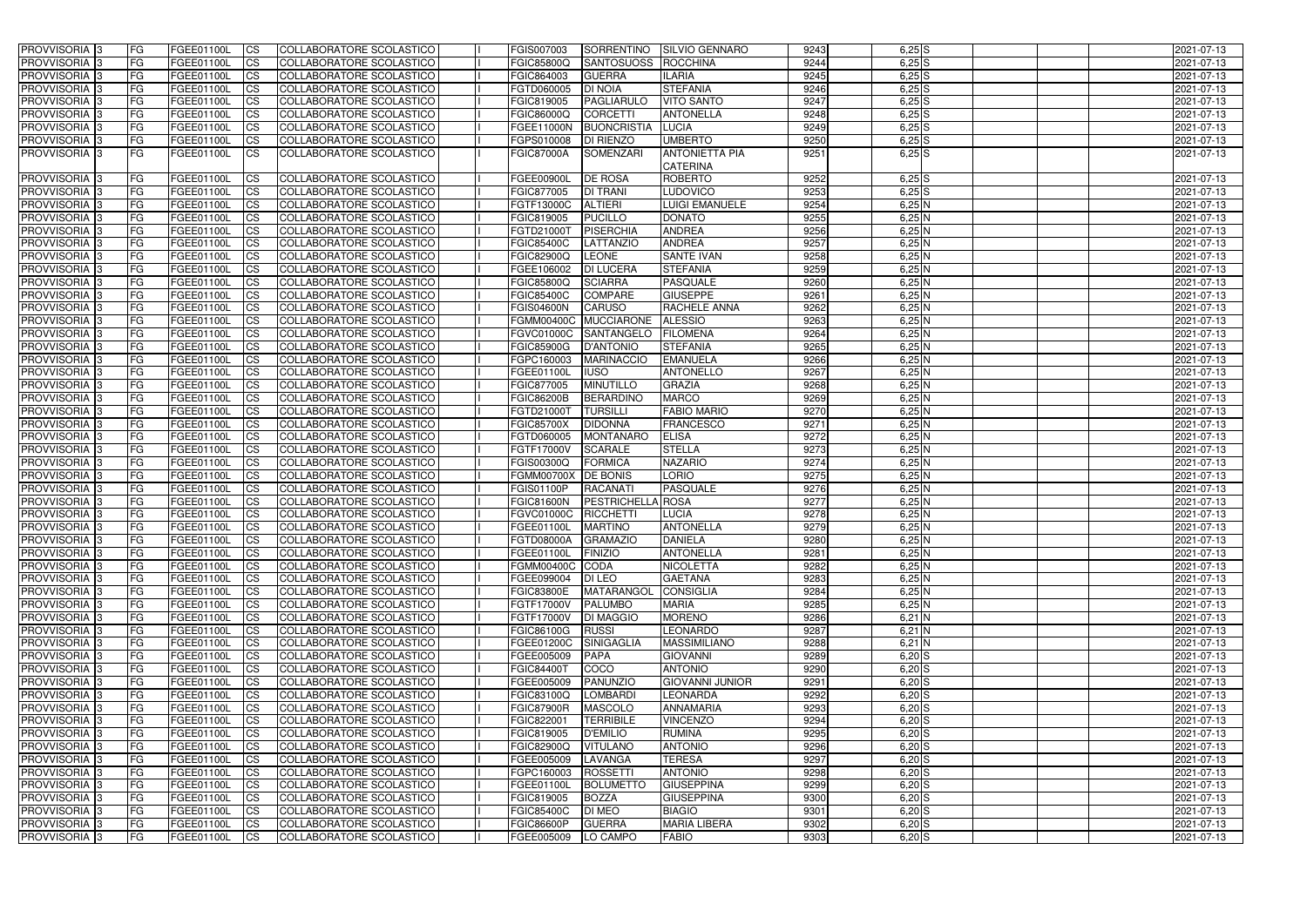| <b>PROVVISORIA</b> 3       | <b>IFG</b>      | FGEE01100L        | <b>CS</b>              | COLLABORATORE SCOLASTICO        | FGTD010004         | <b>DE LILLA</b>                  | <b>MARCO ANTONIO</b>      | 9304 | $6,20$ S   |    | 2021-07-13 |
|----------------------------|-----------------|-------------------|------------------------|---------------------------------|--------------------|----------------------------------|---------------------------|------|------------|----|------------|
| PROVVISORIA <sup>1</sup> 3 | FG              | FGEE01100L        | $\overline{\text{cs}}$ | COLLABORATORE SCOLASTICO        | FGMM00400C LEPORE  |                                  | LUIGI                     | 9305 | $6,20$ $S$ |    | 2021-07-13 |
| PROVVISORIA <sup>3</sup>   | <b>IFG</b>      | FGEE01100L        | <b>CS</b>              | <b>COLLABORATORE SCOLASTICO</b> | <b>FGIS01300A</b>  | <b>LAERA</b>                     | <b>ANNA</b>               | 9306 | $6,20$ S   |    | 2021-07-13 |
| PROVVISORIA <sup>3</sup>   | FG              | FGEE01100L        | <b>CS</b>              | COLLABORATORE SCOLASTICO        | FGIC877005         | CHIARIELLO                       | <b>AURORA PIA</b>         | 9307 | $6,20$ S   |    | 2021-07-13 |
| PROVVISORIA 3              | FG              | FGEE01100L        | <b>CS</b>              | COLLABORATORE SCOLASTICO        | FGIC86100G         | <b>MARROCCHEL</b>                | <b>CARMINE</b>            | 9308 | $6,20$ S   |    | 2021-07-13 |
| PROVVISORIA 3              | FG              | FGEE01100L        | <b>ICS</b>             | COLLABORATORE SCOLASTICO        | FGIC86000Q         | <b>MEMOLI</b>                    | <b>VALENTINA</b>          | 9309 | $6,20$ S   |    | 2021-07-13 |
| PROVVISORIA 3              | FG              | FGEE01100L        | <b>CS</b>              | COLLABORATORE SCOLASTICO        | <b>FGIC86600P</b>  | <b>TRUPPA</b>                    | <b>SIMONE</b>             | 9310 | $6,20$ S   |    | 2021-07-13 |
| PROVVISORIA <sup>3</sup>   | FG              | FGEE01100L        | $\overline{c}$         | COLLABORATORE SCOLASTICO        | <b>FGIC82900Q</b>  | ARDO'                            | <b>EMMANUELE</b>          | 9311 | $6,20$ S   |    | 2021-07-13 |
| PROVVISORIA <sup>3</sup>   | FG              | FGEE01100L        | <b>CS</b>              | <b>COLLABORATORE SCOLASTICO</b> | FGIC827004         | <b>SUBRIZIO</b>                  | <b>ELIGIO</b>             | 9312 | $6,20$ S   |    | 2021-07-13 |
| PROVVISORIA <sup>3</sup>   | FG              | FGEE01100L        | <b>CS</b>              | COLLABORATORE SCOLASTICO        | <b>FGVC01000C</b>  | ROTUNNO                          | <b>ROSSELLA</b>           | 9313 | $6,20$ S   |    | 2021-07-13 |
| PROVVISORIA 3              | FG              | FGEE01100L        | <b>CS</b>              | COLLABORATORE SCOLASTICO        | <b>FGIC87000A</b>  | <b>GIARRUSSO</b>                 | <b>RITA ANNA</b>          | 9314 | $6,20$ S   |    | 2021-07-13 |
| PROVVISORIA <sup>3</sup>   | FG              | <b>FGEE01100L</b> | <b>CS</b>              | COLLABORATORE SCOLASTICO        | FGPS010008         | <b>DI VIESTI</b>                 | <b>GIANLUCA</b>           | 9315 | $6,20$ S   |    | 2021-07-13 |
| PROVVISORIA <sup>3</sup>   | FG              | FGEE01100L        | <b>I</b> CS            | <b>COLLABORATORE SCOLASTICO</b> | <b>FGIS03700V</b>  | <b>DI CARLO</b>                  | <b>DORA DANIELA</b>       | 9316 | $6,20$ S   |    | 2021-07-13 |
| PROVVISORIA <sup>3</sup>   | FG              | FGEE01100L        | <b>I</b> CS            | <b>COLLABORATORE SCOLASTICO</b> | FGPC180008         | CONVERSANO                       | <b>MATTEO</b>             | 9317 | $6,20$ S   |    | 2021-07-13 |
| PROVVISORIA 3              | FG              | FGEE01100L        | <b>I</b> CS            | COLLABORATORE SCOLASTICO        | <b>FGIC85700X</b>  | <b>CARUSO</b>                    | <b>MICHELE</b>            | 9318 | $6,20$ S   |    | 2021-07-13 |
| PROVVISORIA <sup>3</sup>   | FG              | <b>FGEE01100L</b> | <b>ICS</b>             | COLLABORATORE SCOLASTICO        | FGIC842006         | <b>RICUCCI</b>                   | <b>PASQUALE</b>           | 9319 | $6,20$ S   |    | 2021-07-13 |
| PROVVISORIA <sup>3</sup>   | FG.             | <b>FGEE01100L</b> | <b>ICS</b>             | COLLABORATORE SCOLASTICO        | <b>FGIC84600D</b>  | <b>LIOTTI</b>                    | <b>FEDERICA</b>           | 9320 | $6,20$ S   |    | 2021-07-13 |
| PROVVISORIA <sup>3</sup>   | FG              | FGEE01100L        | <b>ICS</b>             | COLLABORATORE SCOLASTICO        | <b>FGIC85700X</b>  | <b>CIRCIELLO</b>                 | <b>VALERIA</b>            | 9321 | $6,20$ S   |    | 2021-07-13 |
| PROVVISORIA <sup>3</sup>   | FG              | FGEE01100L        | <b>ICS</b>             | COLLABORATORE SCOLASTICO        | FGEE06000T         | <b>FORLIVIO</b>                  | <b>ROBERTO</b>            | 9322 | $6,20$ S   |    | 2021-07-13 |
| PROVVISORIA <sup>3</sup>   | FG              | FGEE01100L        | <b>CS</b>              | COLLABORATORE SCOLASTICO        | FGTD060005         | <b>DI SANNIO</b>                 | <b>DAVIDE</b>             | 9323 | $6,20$ S   |    | 2021-07-13 |
| PROVVISORIA <sup>3</sup>   | FG              | <b>FGEE01100L</b> | <b>CS</b>              | COLLABORATORE SCOLASTICO        | FGIC818009         | <b>SCOTELLARO</b>                | <b>VIVIANA</b>            | 9324 | $6,20$ S   |    | 2021-07-13 |
| PROVVISORIA <sup>3</sup>   | FG              | FGEE01100L        | <b>CS</b>              | COLLABORATORE SCOLASTICO        | FGEE005009         | VALENZIANO                       | <b>GIORGIA</b>            | 9325 | $6,20$ S   |    | 2021-07-13 |
| PROVVISORIA <sup>3</sup>   | FG              | FGEE01100L        | <b>CS</b>              | COLLABORATORE SCOLASTICO        | FGIS001004         | <b>GUERRA</b>                    | PIO MASSIMILIANO          | 9326 | $6,20$ S   |    | 2021-07-13 |
| PROVVISORIA <sup>1</sup> 3 | FG              | FGEE01100L        | <b>CS</b>              | COLLABORATORE SCOLASTICO        | FGRI020004         | <b>CUCCI</b>                     | <b>GUIDO</b>              | 9327 | 6,20S      |    | 2021-07-13 |
| PROVVISORIA <sup>3</sup>   | FG              | FGEE01100L        | ICS                    | COLLABORATORE SCOLASTICO        | FGTF13000C         | <b>VOLPE</b>                     | <b>NOEMI</b>              | 9328 | $6,20$ S   |    | 2021-07-13 |
| PROVVISORIA <sup>3</sup>   | FG              | <b>FGEE01100L</b> | <b>CS</b>              | COLLABORATORE SCOLASTICO        | FGIS05900Q         | LUNGO                            | <b>GIUSEPPE</b>           | 9329 | $6,20$ $S$ |    | 2021-07-13 |
| PROVVISORIA <sup>3</sup>   | FG              | <b>FGEE01100L</b> | <b>CS</b>              | COLLABORATORE SCOLASTICO        | <b>FGIC83800E</b>  | <b>ESPOSTO</b>                   | <b>GRAZIA</b>             | 9330 | $6,20$ S   |    | 2021-07-13 |
| PROVVISORIA <sup>3</sup>   | FG              | FGEE01100L        | <b>CS</b>              | COLLABORATORE SCOLASTICO        | <b>FGPS08000E</b>  | <b>DI PALO</b>                   | <b>ANDREA</b>             | 9331 | $6,20$ N   |    | 2021-07-13 |
| PROVVISORIA <sup>3</sup>   | FG              | <b>FGEE01100L</b> | <b>CS</b>              | COLLABORATORE SCOLASTICO        | FGIC864003         | <b>DE FILIPPO</b>                | <b>PASQUALE</b>           | 9332 | $6,20$ N   |    | 2021-07-13 |
| PROVVISORIA <sup>3</sup>   | FG              | <b>FGEE01100L</b> | <b>CS</b>              | COLLABORATORE SCOLASTICO        | <b>FGIS05300R</b>  | <b>CAMPOREALE</b>                | <b>MARCO ANTONIO PIO</b>  | 9333 | $6,20$ N   |    | 2021-07-13 |
| PROVVISORIA 3              | FG<br>IFG.      | <b>FGEE01100L</b> | <b>CS</b>              | COLLABORATORE SCOLASTICO        | FGIC877005         | <b>ARIEMMA</b>                   | <b>GIORGIA</b>            | 9334 | $6,20$ N   |    | 2021-07-13 |
| PROVVISORIA 3              |                 | FGEE01100L        | <b>ICS</b>             | COLLABORATORE SCOLASTICO        | <b>FGEE11000N</b>  | CIAVARELLA-<br><b>CIAVARELLA</b> | <b>FRANCESCA</b>          | 9335 | $6,20$ N   |    | 2021-07-13 |
| PROVVISORIA 3              |                 | FGEE01100L        | <b>CS</b>              | COLLABORATORE SCOLASTICO        | <b>FGIC85800Q</b>  | <b>CIARMOL</b>                   | <b>GIOVANNA</b>           | 9336 | $6,20$ N   |    | 2021-07-13 |
| PROVVISORIA <sup>3</sup>   | <b>FG</b><br>FG | FGEE01100L        | <b>CS</b>              | COLLABORATORE SCOLASTICO        | FGIC851001         | <b>IRMICI</b>                    | <b>FRANCESCA PIA</b>      | 9337 | $6,20$ N   |    | 2021-07-13 |
| PROVVISORIA <sup>3</sup>   | FG              | FGEE01100L        | <b>CS</b>              | COLLABORATORE SCOLASTICO        | <b>FGIC81600N</b>  | <b>BONUOMO</b>                   | <b>AGOSTINO</b>           | 9338 | $6,20$ N   |    | 2021-07-13 |
| <b>PROVVISORIA</b> 3       | FG              | FGEE01100L        | <b>I</b> CS            | COLLABORATORE SCOLASTICO        | FGIC819005         | PALAZZO                          | <b>MICHELE</b>            | 9339 | $6,20$ N   |    | 2021-07-13 |
| <b>PROVVISORIA</b> 3       | IFG.            | FGEE01100L        | <b>ICS</b>             | <b>COLLABORATORE SCOLASTICO</b> | FGIC86600P         | <b>CANNITO</b>                   | <b>NOEMI</b>              | 9340 | $6,20$ N   |    | 2021-07-13 |
| PROVVISORIA 3              | IFG.            | FGEE01100L CS     |                        | COLLABORATORE SCOLASTICO        | FGTD060005 BOZZINO |                                  | <b>EMANUELE</b>           | 9341 | $6,20$ N   |    | 2021-07-13 |
| PROVVISORIA 3              | FG              | FGEE01100L        | <b>CS</b>              | COLLABORATORE SCOLASTICO        | FGTD21000T         | <b>CIAMPOLILLO</b>               | <b>MARIAPIA</b>           | 9342 | $6,20$ N   |    | 2021-07-13 |
| PROVVISORIA 3              | FG              | FGEE01100L        | $\mathsf{ICS}$         | COLLABORATORE SCOLASTICO        | <b>FGIC876009</b>  | <b>TESTA</b>                     | <b>ROMEO ANTONIO</b>      | 9343 | $6,20$ N   |    | 2021-07-13 |
| PROVVISORIA 3              | IFG.            | FGEE01100L        | <b>ICS</b>             | COLLABORATORE SCOLASTICO        | <b>FGPS20000B</b>  | CONOSCITORE MIRIANA              |                           | 9344 | $6,20$ N   |    | 2021-07-13 |
| PROVVISORIA 3              | FG              | FGEE01100L        | <b>ICS</b>             | COLLABORATORE SCOLASTICO        | FGIC847009         | <b>NARDELLA</b>                  | ANGELO PIO                | 9345 | $6,20$ N   |    | 2021-07-13 |
| PROVVISORIA 3              | FG              | FGEE01100L        | <b>CS</b>              | COLLABORATORE SCOLASTICO        | FGEE02900T         | <b>GALLO</b>                     | <b>CARMINE</b>            | 9346 | $6,20$ N   |    | 2021-07-13 |
| PROVVISORIA 3              | <b>FG</b>       | FGEE01100L        | <b>ICS</b>             | COLLABORATORE SCOLASTICO        | <b>FGIC86200B</b>  | LONGO                            | <b>GABRIELE PIO</b>       | 9347 | $6,20$ N   |    | 2021-07-13 |
| PROVVISORIA 3              | FG              | FGEE01100L        | <b>CS</b>              | COLLABORATORE SCOLASTICO        | FGPS040004         | <b>CIAVARELLA</b>                | LUCIANO ROSARIO           | 9348 | $6,20$ N   |    | 2021-07-13 |
| PROVVISORIA 3              | FG              | FGEE01100L        | <b>CS</b>              | COLLABORATORE SCOLASTICO        | FGEE11000N         | <b>SELVAGGI</b>                  | <b>LUCIA</b>              | 9349 | $6,20$ N   |    | 2021-07-13 |
| PROVVISORIA 3              | FG              | <b>FGEE01100L</b> | <b>CS</b>              | COLLABORATORE SCOLASTICO        | FGEE005009         | MANGANIELLO GIULIA               |                           | 9350 | $6,20$ N   |    | 2021-07-13 |
| PROVVISORIA 3              | FG              | FGEE01100L        | <b>CS</b>              | COLLABORATORE SCOLASTICO        | <b>FGVC01000C</b>  | SCIOSCIA                         | <b>TIBERIO</b>            | 9351 | $6,20$ N   | IS | 2021-07-13 |
| PROVVISORIA 3              | FG              | FGEE01100L        | <b>CS</b>              | COLLABORATORE SCOLASTICO        | FGPM03000E         | <b>ALBANESE</b>                  | <b>GIOVANNI</b>           | 9352 | $6,20$ N   |    | 2021-07-13 |
| <b>PROVVISORIA</b> 3       | IFG.            | FGEE01100L        | <b>CS</b>              | COLLABORATORE SCOLASTICO        | <b>FGIC876009</b>  | <b>DI FRANCO</b>                 | <b>ANTONELLA</b>          | 9353 | $6,20$ N   |    | 2021-07-13 |
| PROVVISORIA 3              | FG              | FGEE01100L        | <b>CS</b>              | <b>COLLABORATORE SCOLASTICO</b> | <b>FGIC86500V</b>  | <b>RINALDI</b>                   | <b>MATTEO</b>             | 9354 | $6,20$ N   |    | 2021-07-13 |
| <b>PROVVISORIA</b> 3       | <b>IFG</b>      | FGEE01100L        | <b>CS</b>              | COLLABORATORE SCOLASTICO        | <b>FGIS00800V</b>  |                                  | CAMPANIELLO FRANCESCO PIO | 9355 | $6,20$ N   |    | 2021-07-13 |
| <b>PROVVISORIA</b> 3       | IFG.            | FGEE01100L        | <b>CS</b>              | COLLABORATORE SCOLASTICO        | <b>FGIC86200B</b>  | <b>CASTRIOTA</b>                 | <b>GIULIO PIO</b>         | 9356 | $6,20$ N   |    | 2021-07-13 |
| PROVVISORIA 3              | FG              | FGEE01100L        | <b>CS</b>              | <b>COLLABORATORE SCOLASTICO</b> | FGEE00900L         | <b>SANTORO</b>                   | <b>MIRIAM</b>             | 9357 | $6,20$ N   |    | 2021-07-13 |
| PROVVISORIA 3              | FG              | FGEE01100L        | <b>CS</b>              | COLLABORATORE SCOLASTICO        | FGPM10000G         | <b>L'ALTRELLA</b>                | <b>AMELIA</b>             | 9358 | $6,20$ N   |    | 2021-07-13 |
| PROVVISORIA 3              | <b>FG</b>       | <b>FGEE01100L</b> | <b>CS</b>              | COLLABORATORE SCOLASTICO        | FGTD02000P         | <b>VASCIAVEO</b>                 | <b>GIOVANNA</b>           | 9359 | $6,20$ N   |    | 2021-07-13 |
| PROVVISORIA 3              | FG              | <b>FGEE01100L</b> | <b>CS</b>              | COLLABORATORE SCOLASTICO        | FGTF13000C         | <b>PALUMBO</b>                   | <b>FRANCESCO PIO</b>      | 9360 | $6,20$ N   |    | 2021-07-13 |
| PROVVISORIA 3              | FG              | FGEE01100L        | <b>CS</b>              | COLLABORATORE SCOLASTICO        | <b>FGVC01000C</b>  | <b>BRUNO</b>                     | <b>NICOLA</b>             | 9361 | $6,20$ N   |    | 2021-07-13 |
| PROVVISORIA 3              | FG              | <b>FGEE01100L</b> | <b>CS</b>              | COLLABORATORE SCOLASTICO        | <b>FGTF17000V</b>  | BIANCOFIORE MATTEO               |                           | 9362 | $6,20$ N   |    | 2021-07-13 |
| PROVVISORIA 3              | FG              | FGEE01100L        | <b>CS</b>              | COLLABORATORE SCOLASTICO        | <b>FGIS05900Q</b>  | <b>D'ALBA</b>                    | <b>LEONARDO</b>           | 9363 | $6,20$ N   |    | 2021-07-13 |
| PROVVISORIA 3              | IFG.            | FGEE01100L        | <b>CS</b>              | COLLABORATORE SCOLASTICO        | FGPS010008         | <b>BRUNO</b>                     | <b>CRISTIAN</b>           | 9364 | $6,20$ N   |    | 2021-07-13 |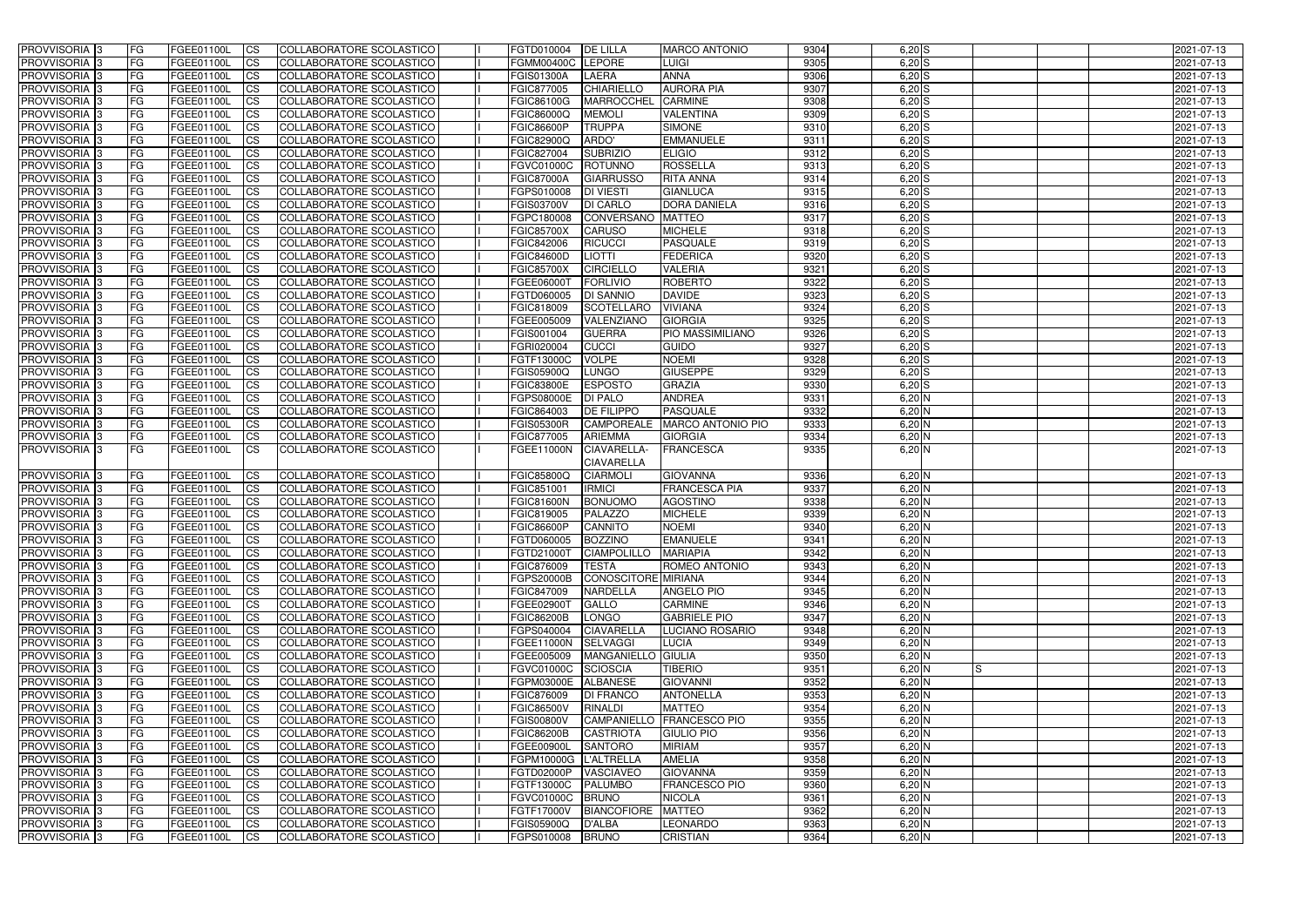| PROVVISORIA <sup>1</sup> 3                     | <b>FG</b>              | FGEE01100L               | <b>ICS</b>                  | COLLABORATORE SCOLASTICO                             | FGIC842006                             | <b>DE STEFANO</b>                                | <b>VINCENZO MARIA</b>               | 9365         | $6,20$ N             | 2021-07-13               |
|------------------------------------------------|------------------------|--------------------------|-----------------------------|------------------------------------------------------|----------------------------------------|--------------------------------------------------|-------------------------------------|--------------|----------------------|--------------------------|
| PROVVISORIA <sup>1</sup> 3                     | FG                     | FGEE01100L               | <b>CS</b>                   | <b>COLLABORATORE SCOLASTICO</b>                      | FGIC819005                             | <b>TIBOLLO</b>                                   | VANESSA                             | 9366         | $6,20$ N             | 2021-07-13               |
| PROVVISORIA <sup>1</sup> 3                     | FG                     | FGEE01100L               | <b>CS</b>                   | COLLABORATORE SCOLASTICO                             | FGRH010002                             | <b>CLEMENTE</b>                                  | <b>RAUL</b>                         | 9367         | $6,20$ N             | 2021-07-13               |
| PROVVISORIA 3                                  | FG                     | FGEE01100L               | <b>CS</b>                   | COLLABORATORE SCOLASTICO                             | FGEE11000N                             | <b>RAZIONALE</b>                                 | <b>SILVANA</b>                      | 9368         | $6,20$ N             | 2021-07-13               |
| PROVVISORIA <sup>1</sup> 3                     | FG                     | FGEE01100L               | <b>ICS</b>                  | COLLABORATORE SCOLASTICO                             | FGEE099004                             | <b>ABBATEPIETR</b>                               | <b>MARIA</b>                        | 9369         | $6,20$ N             | 2021-07-13               |
| PROVVISORIA 3                                  | FG                     | FGEE01100L               | <b>ICS</b>                  | COLLABORATORE SCOLASTICO                             | FGIC877005                             | LA GATTA                                         | <b>VALENTINO</b>                    | 9370         | $6,20$ N             | 2021-07-13               |
| PROVVISORIA 3                                  | <b>FG</b>              | FGEE01100L               | <b>ICS</b>                  | COLLABORATORE SCOLASTICO                             | FGIS021009                             | <b>COLLETTA</b>                                  | <b>SAVERIO PIO</b>                  | 9371         | $6,20$ N             | 2021-07-13               |
| PROVVISORIA 3                                  | FG                     | FGEE01100L               | <b>ICS</b>                  | COLLABORATORE SCOLASTICO                             | FGTF13000C                             | LOPOLITO                                         | <b>RITA PIA</b>                     | 9372         | $6,20$ N             | 2021-07-13               |
| PROVVISORIA 3                                  | FG                     | FGEE01100L               | <b>CS</b>                   | COLLABORATORE SCOLASTICO                             | FGEE01100L                             | MURESANU                                         | <b>MARIANA MADALINA</b>             | 9373         | $6,20$ N             | 2021-07-13               |
| PROVVISORIA 3                                  | <b>FG</b>              | FGEE01100L               | <b>CS</b>                   | COLLABORATORE SCOLASTICO                             | <b>FGIC87900R</b>                      | <b>DI LEO</b>                                    | <b>DAVIDE</b>                       | 9374         | $6,20$ N             | 2021-07-13               |
| PROVVISORIA <sup>3</sup>                       | <b>FG</b>              | <b>FGEE01100L</b>        | <b>ICS</b>                  | COLLABORATORE SCOLASTICO                             | FGPS040004                             | POZZUTO                                          | <b>ANTONIO</b>                      | 9375         | $6,20$ N             | 2021-07-13               |
| PROVVISORIA <sup>1</sup> 3                     | FG                     | FGEE01100L               | <b>ICS</b>                  | COLLABORATORE SCOLASTICO                             | FGTF17000V                             | <b>D'ALESSANDR</b>                               | LUIGI                               | 9376         | $6,20$ N             | 2021-07-13               |
| PROVVISORIA <sup>1</sup> 3                     | FG                     | FGEE01100L               | <b>ICS</b>                  | COLLABORATORE SCOLASTICO                             | FGIC876009                             | FANELLI                                          | <b>LUIGIA</b>                       | 9377         | $6,20$ N             | 2021-07-13               |
| <b>PROVVISORIA</b>                             | FG                     | FGEE01100L               | <b>ICS</b>                  | COLLABORATORE SCOLASTICO                             | FGIC827004                             | <b>CATENAZZO</b>                                 | <b>MICHELE</b>                      | 9378         | $6,20$ N<br>IS       | 2021-07-13               |
| <b>PROVVISORIA</b>                             | FG                     | FGEE01100L               | <b>ICS</b>                  | COLLABORATORE SCOLASTICO                             | <b>FGIS04600N</b>                      | <b>CAPPA</b>                                     | <b>DOMENICO</b>                     | 9379         | $6,20$ N             | 2021-07-13               |
| PROVVISORIA <sup>1</sup> 3                     | FG                     | FGEE01100L               | <b>ICS</b>                  | COLLABORATORE SCOLASTICO                             | <b>FGIC86600P</b>                      | <b>PRENCIPE</b><br><b>CALABRESE</b>              | <b>ROBERTA</b><br><b>DONATELLA</b>  | 9380<br>9381 | $6,20$ N             | 2021-07-13               |
| <b>PROVVISORIA</b><br>PROVVISORIA <sup>3</sup> | FG<br>FG               | FGEE01100L<br>FGEE01100L | <b>CS</b><br><b>ICS</b>     | COLLABORATORE SCOLASTICO<br>COLLABORATORE SCOLASTICO | <b>FGIC82400L</b><br>FGIC822001        | <b>RINALDI</b>                                   | <b>ROSANNA</b>                      | 9382         | $6,20$ N<br>$6,20$ N | 2021-07-13<br>2021-07-13 |
| PROVVISORIA <sup>1</sup> 3                     | FG                     | FGEE01100L               | <b>ICS</b>                  | COLLABORATORE SCOLASTICO                             | <b>FGIC85700X</b>                      | <b>ZOLLA</b>                                     | <b>DAVIDE</b>                       | 9383         | $6,20$ N             | 2021-07-13               |
| PROVVISORIA 3                                  | FG                     | FGEE01100L               | <b>ICS</b>                  | COLLABORATORE SCOLASTICO                             | FGPM10000G                             | <b>SONORO</b>                                    | <b>MARIKA</b>                       | 9384         | $6,20$ N             | 2021-07-13               |
| PROVVISORIA 3                                  | FG                     | FGEE01100L               | <b>CS</b>                   | COLLABORATORE SCOLASTICO                             | FGPS010008                             | <b>CODA</b>                                      | <b>GIADA</b>                        | 9385         | $6,20$ N             | 2021-07-13               |
| PROVVISORIA 3                                  | FG                     | FGEE01100L               | <b>CS</b>                   | COLLABORATORE SCOLASTICO                             | FGEE01200C                             | <b>RINALDI</b>                                   | <b>PAOLA</b>                        | 9386         | $6,20$ N             | 2021-07-13               |
| PROVVISORIA <sup>1</sup> 3                     | FG                     | FGEE01100L               | <b>CS</b>                   | COLLABORATORE SCOLASTICO                             | FGPS010008                             | <b>BORGESE</b>                                   | <b>MASSIMO PIO</b>                  | 9387         | $6,20$ N             | 2021-07-13               |
| PROVVISORIA <sup>1</sup> 3                     | <b>FG</b>              | FGEE01100L               | <b>CS</b>                   | COLLABORATORE SCOLASTICO                             | FGPM10000G                             | <b>CAPOSIENA</b>                                 | FRANCESCO STEFANO                   | 9388         | $6,20$ N             | 2021-07-13               |
| PROVVISORIA <sup>3</sup>                       | FG                     | FGEE01100L               | <b>CS</b>                   | COLLABORATORE SCOLASTICO                             | <b>FGIS04600N</b>                      | <b>CAMPANELLA</b>                                | <b>VALENTINA</b>                    | 9389         | $6,20$ N             | 2021-07-13               |
| PROVVISORIA <sup>1</sup> 3                     | FG                     | FGEE01100L               | <b>CS</b>                   | COLLABORATORE SCOLASTICO                             | FGIS048009                             | <b>COLUCCI</b>                                   | <b>SEBASTIANO FABIO</b>             | 9390         | $6,20$ N             | 2021-07-13               |
| PROVVISORIA <sup>3</sup>                       | FG                     | FGEE01100L               | <b>CS</b>                   | <b>COLLABORATORE SCOLASTICO</b>                      | <b>FGIS00800V</b>                      | <b>OCCHIONERO</b>                                | FRANCESCO                           | 9391         | $6,20$ N             | 2021-07-13               |
| PROVVISORIA 3                                  | FG                     | FGEE01100L               | <b>CS</b>                   | COLLABORATORE SCOLASTICO                             | FGEE106002                             | <b>DI PIERNO</b>                                 | LUANA                               | 9392         | $6,20$ N             | 2021-07-13               |
| PROVVISORIA <sup>1</sup> 3                     | FG                     | FGEE01100L               | <b>CS</b>                   | COLLABORATORE SCOLASTICO                             | <b>FGIC87000A</b>                      | <b>SIRENO</b>                                    | <b>GIUSEPPE</b>                     | 9393         | $6,20$ N             | 2021-07-13               |
| PROVVISORIA <sup>3</sup>                       | FG                     | FGEE01100L               | <b>CS</b>                   | COLLABORATORE SCOLASTICO                             | FGEE00800R                             | <b>MARZO</b>                                     | <b>PAOLO FRANCESCO</b>              | 9394         | $6,20$ N             | 2021-07-13               |
| PROVVISORIA <sup>1</sup> 3                     | FG                     | FGEE01100L               | <b>CS</b>                   | COLLABORATORE SCOLASTICO                             | FGEE005009                             | <b>ESPOSTO</b>                                   | <b>GIANLUCA</b>                     | 9395         | $6,20$ N             | 2021-07-13               |
| PROVVISORIA <sup>1</sup> 3                     | FG                     | FGEE01100L               | <b>ICS</b>                  | COLLABORATORE SCOLASTICO                             | FGIC819005                             | <b>ADDORISIO</b>                                 | <b>LORENZO</b>                      | 9396         | $6,20$ N             | 2021-07-13               |
| PROVVISORIA 3                                  | <b>FG</b>              | FGEE01100L               | <b>CS</b>                   | <b>COLLABORATORE SCOLASTICO</b>                      | FGEE005009                             | <b>CONSOLETT</b>                                 | <b>ALBERTO</b>                      | 9397         | $6,20$ N             | 2021-07-13               |
| PROVVISORIA 3                                  | l FG                   | FGEE01100L               | <b>ICS</b>                  | COLLABORATORE SCOLASTICO                             | FGEE01200C                             | <b>DE STEFANO</b><br><b>GAMBARDELLA</b>          | <b>ROSA PIA</b>                     | 9398         | $6,20$ N             | 2021-07-13               |
| PROVVISORIA 3                                  | <b>FG</b>              | FGEE01100L               | <b>CS</b>                   | COLLABORATORE SCOLASTICO                             | <b>FGIC87000A</b>                      | <b>VERDE</b>                                     | <b>DAVIDE</b>                       | 9399         | $6,20$ N             | 2021-07-13               |
| <b>PROVVISORIA</b> 3                           | <b>FG</b>              | FGEE01100L               | <b>CS</b>                   | COLLABORATORE SCOLASTICO                             | <b>FGIC86800A</b>                      | <b>IACUBINO</b>                                  | <b>DAVIDE PIO</b>                   | 9400         | $6,20$ N             | 2021-07-13               |
| PROVVISORIA 3                                  | <b>FG</b>              | FGEE01100L               | <b>ICS</b>                  | COLLABORATORE SCOLASTICO                             | <b>FGIC80700V</b>                      | CASTELLUCCIA MARTINA                             |                                     | 9401         | $6,20$ N             | 2021-07-13               |
| PROVVISORIA 3                                  | IFG.                   | FGEE01100L CS            |                             | COLLABORATORE SCOLASTICO                             |                                        | FGIC86200B   DI GUGLIELMO SILVIO                 |                                     | 9402         | $6,20$ N             | 2021-07-13               |
| PROVVISORIA 3                                  | l FG                   | FGEE01100L               | $\overline{\text{CS}}$      | COLLABORATORE SCOLASTICO                             | FGRH010002                             | <b>TRIMIGNO</b>                                  | <b>CHIARA</b>                       | 9403         | $6,20$ N             | 2021-07-13               |
| PROVVISORIA 3                                  | <b>FG</b>              | FGEE01100L               | CS                          | COLLABORATORE SCOLASTICO                             | <b>FGIC86500V</b>                      | <b>CIANNAMEA</b>                                 | <b>SALVATORE</b>                    | 9404         | $6,20$ N             | 2021-07-13               |
| PROVVISORIA 3                                  | <b>FG</b>              | FGEE01100L               | $\overline{\text{CS}}$      | COLLABORATORE SCOLASTICO                             | FGMM04100B BORRELLI                    |                                                  | <b>MARIA TERESA</b>                 | 9405         | $6,20$ N             | 2021-07-13               |
| PROVVISORIA 3<br>PROVVISORIA 3                 | l FG<br> FG            | FGEE01100L<br>FGEE01100L | $\mathsf{ICS}$<br><b>CS</b> | COLLABORATORE SCOLASTICO<br>COLLABORATORE SCOLASTICO | <b>FGIC85700X</b><br><b>FGIC87900R</b> | LONGO<br>LA RICCIA                               | <b>FABRIZIO</b><br><b>RAFFAELLA</b> | 9406<br>9407 | $6,20$ N<br>$6,20$ N | 2021-07-13<br>2021-07-13 |
| PROVVISORIA <sup>3</sup>                       |                        | FGEE01100L               |                             | COLLABORATORE SCOLASTICO                             | FGIS021009                             | <b>MILANESE</b>                                  | <b>ANDREA</b>                       | 9408         | $6,20$ N             | 2021-07-13               |
| PROVVISORIA 3                                  | FG<br><b>FG</b>        | FGEE01100L               | $\mathsf{ICS}$<br><b>CS</b> | COLLABORATORE SCOLASTICO                             | FGMM00400C GABRIELE                    |                                                  | <b>MARGHERITA</b>                   | 9409         | $6,20$ N             | 2021-07-13               |
| PROVVISORIA 3                                  | <b>FG</b>              | FGEE01100L               | <b>CS</b>                   | COLLABORATORE SCOLASTICO                             | FGEE005009                             | D'ANTUONO                                        | <b>FRANCESCA</b>                    | 9410         | $6,20$ N             | 2021-07-13               |
| PROVVISORIA 3                                  | <b>FG</b>              | FGEE01100L               | <b>CS</b>                   | COLLABORATORE SCOLASTICO                             | FGEE099004                             | <b>DE BIASE</b>                                  | <b>MARIANGELA</b>                   | 9411         | $6,20$ N             | 2021-07-13               |
| PROVVISORIA 3                                  | <b>FG</b>              | FGEE01100L               | <b>CS</b>                   | COLLABORATORE SCOLASTICO                             | FGIC819005                             | <b>MORESE</b>                                    | <b>SIMONA</b>                       | 9412         | $6,20$ N             | 2021-07-13               |
| PROVVISORIA 3                                  | <b>FG</b>              | FGEE01100L               | <b>CS</b>                   | COLLABORATORE SCOLASTICO                             | FGIC83100Q                             | <b>GALDINO</b>                                   | <b>RAFFAELE</b>                     | 9413         | $6,20$ N             | 2021-07-13               |
| PROVVISORIA 3                                  | <b>FG</b>              | FGEE01100L               | <b>CS</b>                   | COLLABORATORE SCOLASTICO                             | FGEE112009 BARLETTA                    |                                                  | <b>LICIA</b>                        | 9414         | $6,20$ N             | 2021-07-13               |
| PROVVISORIA 3                                  | <b>FG</b>              | FGEE01100L               | <b>CS</b>                   | COLLABORATORE SCOLASTICO                             | <b>FGIS03700V</b>                      | <b>DE NITTIS</b>                                 | <b>ANGELO</b>                       | 9415         | $6,20$ N             | 2021-07-13               |
| PROVVISORIA 3                                  | <b>FG</b>              | FGEE01100L               | <b>CS</b>                   | COLLABORATORE SCOLASTICO                             | <b>FGIC86800A</b>                      | <b>DI COSMO</b>                                  | <b>MARIA</b>                        | 9416         | $6,20$ N             | 2021-07-13               |
| PROVVISORIA 3                                  | <b>FG</b>              | FGEE01100L               | <b>CS</b>                   | COLLABORATORE SCOLASTICO                             | FGIC818009                             | <b>SANTORO</b>                                   | <b>CARMELA</b>                      | 9417         | $6,20$ N             | 2021-07-13               |
| PROVVISORIA 3                                  | <b>FG</b>              | FGEE01100L               | <b>CS</b>                   | COLLABORATORE SCOLASTICO                             | FGPM03000E                             | <b>RICCIARDI</b>                                 | <b>KRIZIA</b>                       | 9418         | $6,20$ N             | 2021-07-13               |
| PROVVISORIA 3                                  | <b>FG</b>              | FGEE01100L               | <b>CS</b>                   | COLLABORATORE SCOLASTICO                             | FGTD21000T                             | <b>RICCIO</b>                                    | <b>ROBERTO KEVIN</b>                | 9419         | $6,20$ N             | 2021-07-13               |
| PROVVISORIA 3                                  | FG                     | FGEE01100L               | <b>CS</b>                   | COLLABORATORE SCOLASTICO                             | FGEE02900T                             | <b>ALBANO</b>                                    | <b>ALESSIA PIA</b>                  | 9420         | $6,20$ N             | 2021-07-13               |
| PROVVISORIA 3                                  | <b>FG</b>              | FGEE01100L               | <b>CS</b>                   | COLLABORATORE SCOLASTICO                             | <b>FGIS00800V</b>                      | <b>RINALDI</b>                                   | <b>VINCENZA</b>                     | 9421         | $6,20$ N             | 2021-07-13               |
| PROVVISORIA 3<br>PROVVISORIA 3                 | <b>FG</b><br><b>FG</b> | FGEE01100L<br>FGEE01100L | $\overline{\text{CS}}$      | COLLABORATORE SCOLASTICO<br>COLLABORATORE SCOLASTICO | <b>FGIS03700V</b><br>FGPS010008        | <b>PETRUZZELLIS PIERPAOLO</b><br><b>DI IORIO</b> | <b>DONATO</b>                       | 9422<br>9423 | $6,20$ N<br>$6,20$ N | 2021-07-13<br>2021-07-13 |
| PROVVISORIA 3                                  | <b>FG</b>              | FGEE01100L               | $\mathsf{ICS}$<br><b>CS</b> | COLLABORATORE SCOLASTICO                             | <b>FGIS04600N</b>                      | <b>SARACINO</b>                                  | <b>CLAUDIO</b>                      | 9424         | $6,20$ N             | 2021-07-13               |
| PROVVISORIA 3                                  | l FG                   | FGEE01100L               | $\mathsf{ICS}$              | COLLABORATORE SCOLASTICO                             | <b>FGIC85400C</b>                      | BOCCACCIARI YURI                                 |                                     | 9425         | $6,20$ N             | 2021-07-13               |
|                                                |                        |                          |                             |                                                      |                                        |                                                  |                                     |              |                      |                          |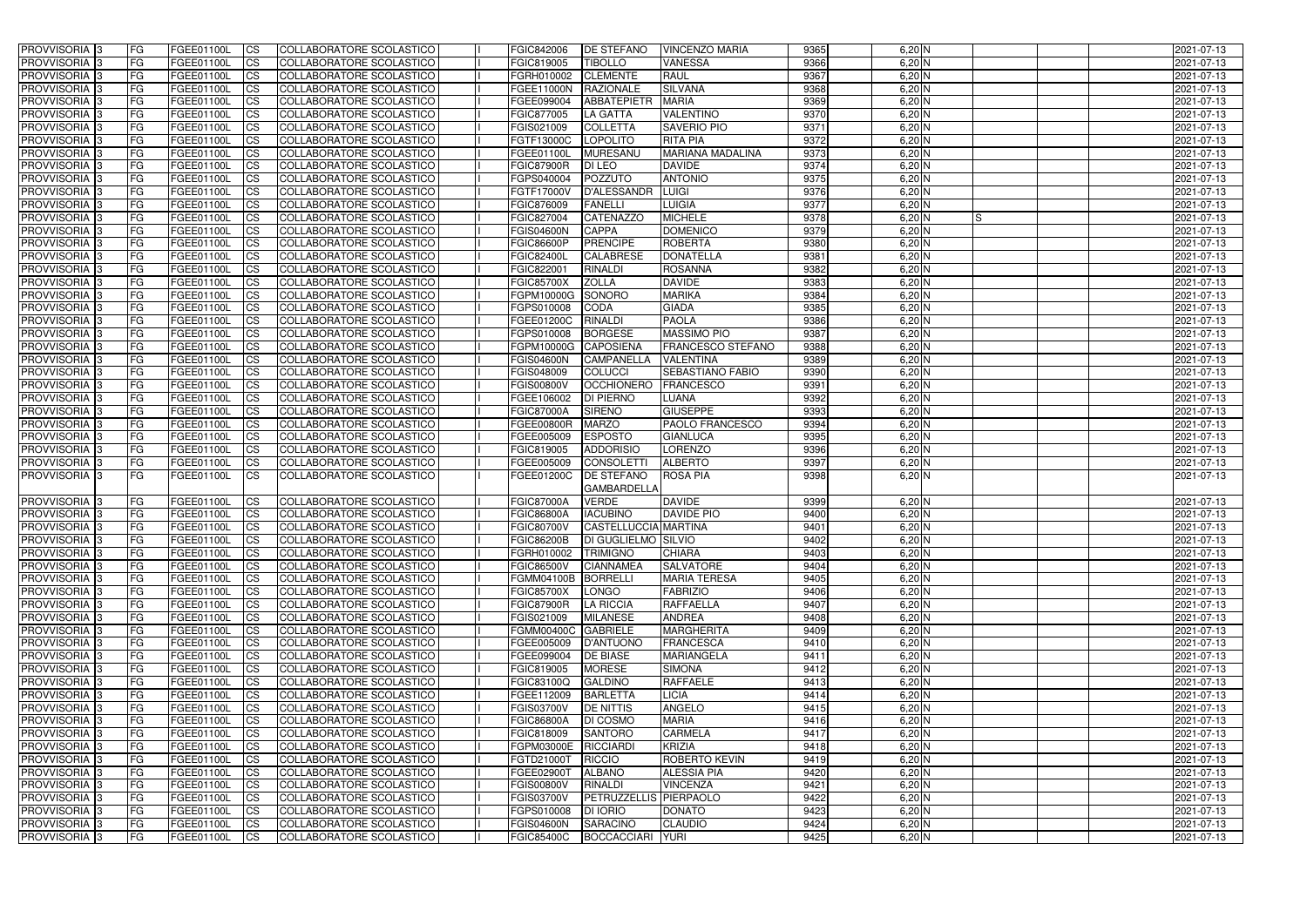| <b>PROVVISORIA</b> 3       | FG         | FGEE01100L        | <b>ICS</b>             | COLLABORATORE SCOLASTICO        | FGTD060005        | <b>ZITA</b>               | ROSADELIA                | 9426 | $6,20$ N   |    | 2021-07-13 |
|----------------------------|------------|-------------------|------------------------|---------------------------------|-------------------|---------------------------|--------------------------|------|------------|----|------------|
| <b>PROVVISORIA 3</b>       | FG         | FGEE01100L        | <b>CS</b>              | COLLABORATORE SCOLASTICO        | <b>FGIS00800V</b> | <b>BORRELLI</b>           | <b>ANNA GAETANA</b>      | 9427 | $6,20$ N   |    | 2021-07-13 |
| PROVVISORIA <sup>3</sup>   | FG         | FGEE01100L        | <b>CS</b>              | COLLABORATORE SCOLASTICO        | FGIS06100Q        | <b>PROCE</b>              | <b>FRANCESCO</b>         | 9428 | $6,20$ N   |    | 2021-07-13 |
| PROVVISORIA <sup>3</sup>   | FG         | FGEE01100L        | <b>CS</b>              | COLLABORATORE SCOLASTICO        | FGIC827004        | CACCHIO                   | <b>GIULIANA</b>          | 9429 | $6,20$ N   |    | 2021-07-13 |
| PROVVISORIA <sup>1</sup> 3 | FG         | FGEE01100L        | <b>CS</b>              | COLLABORATORE SCOLASTICO        | <b>FGIC86800A</b> | <b>VALENTE</b>            | <b>NICOLA</b>            | 9430 | $6,20$ N   |    | 2021-07-13 |
| PROVVISORIA <sup>3</sup>   | FG         | FGEE01100L        | <b>CS</b>              | COLLABORATORE SCOLASTICO        | FGTE020006        | <b>MANSOLILLO</b>         | <b>FRANCESCO</b>         | 9431 | $6,20$ N   |    | 2021-07-13 |
| PROVVISORIA 3              | FG         | FGEE01100L        | <b>CS</b>              | COLLABORATORE SCOLASTICO        | FGTD010004        | <b>STOCOLA</b>            | <b>FABIOLA VANESSA</b>   | 9432 | $6,20$ N   |    | 2021-07-13 |
| PROVVISORIA 3              | FG         | <b>FGEE01100L</b> | <b>CS</b>              | COLLABORATORE SCOLASTICO        | <b>FGIS00800V</b> | PISERCHIA                 | <b>ANTONIETTA</b>        | 9433 | $6,20$ N   |    | 2021-07-13 |
| PROVVISORIA 3              | FG         | FGEE01100L        | <b>CS</b>              | <b>COLLABORATORE SCOLASTICO</b> | <b>FGIC83000X</b> | <b>CIUFFREDA</b>          | <b>ISABELLA STEFANIA</b> | 9434 | $6,20$ N   |    | 2021-07-13 |
| PROVVISORIA <sup>3</sup>   | FG         | FGEE01100L        | $\overline{c}$         | COLLABORATORE SCOLASTICO        | <b>FGIC80700V</b> | D'AVOLIO                  | <b>LUCA</b>              | 9435 | $6,20$ N   |    | 2021-07-13 |
| PROVVISORIA <sup>3</sup>   | FG         | FGEE01100L        | <b>CS</b>              | COLLABORATORE SCOLASTICO        | FGPS010008        | <b>BRUNO</b>              | <b>DANTE</b>             | 9436 | $6,20$ N   |    | 2021-07-13 |
| PROVVISORIA <sup>3</sup>   | FG         | FGEE01100L        | <b>CS</b>              | COLLABORATORE SCOLASTICO        | FGIC86000Q        | VALZANI                   | <b>GIORGIA ANNA</b>      | 9437 | $6,20$ N   |    | 2021-07-13 |
| PROVVISORIA <sup>3</sup>   | FG.        | FGEE01100L        | <b>I</b> CS            | COLLABORATORE SCOLASTICO        | <b>FGIC86200B</b> | <b>PAOLANTONIO ANDREA</b> |                          | 9438 | $6,20$ N   |    | 2021-07-13 |
| PROVVISORIA <sup>3</sup>   | FG         | FGEE01100L        | <b>I</b> CS            | COLLABORATORE SCOLASTICO        | FGIC827004        | <b>TIBERINO</b>           | <b>EMANUELE ENZO</b>     | 9439 | $6,20$ N   |    | 2021-07-13 |
| PROVVISORIA <sup>3</sup>   | FG         | FGEE01100L        | <b>I</b> CS            | COLLABORATORE SCOLASTICO        | FGEE112009        | <b>FABIANO</b>            | <b>VERONICA</b>          | 9440 | $6,20$ N   |    | 2021-07-13 |
| <b>PROVVISORIA</b> 3       | FG         | FGEE01100L        | <b>I</b> CS            | <b>COLLABORATORE SCOLASTICO</b> | <b>FGIC86200B</b> | <b>SAMPAOLO</b>           | <b>VERONICA</b>          | 9441 | $6,20$ N   |    | 2021-07-13 |
| PROVVISORIA <sup>3</sup>   | FG         | FGEE01100L        | <b>ICS</b>             | COLLABORATORE SCOLASTICO        | <b>FGIC87000A</b> | <b>FERRARA</b>            | <b>ANNA CHIARA</b>       | 9442 | $6,20$ N   |    | 2021-07-13 |
| PROVVISORIA 3              | FG         | FGEE01100L        | <b>CS</b>              | COLLABORATORE SCOLASTICO        | <b>FGEE00900L</b> | <b>CAPPELLI</b>           | <b>CIRO GIANFRANCO</b>   | 9443 | $6,20$ N   |    | 2021-07-13 |
| PROVVISORIA <sup>3</sup>   | FG.        | FGEE01100L        | <b>ICS</b>             | COLLABORATORE SCOLASTICO        | FGPC180008        | <b>BERARDI</b>            | <b>MARIA</b>             | 9444 | $6,20$ N   |    | 2021-07-13 |
| PROVVISORIA <sup>3</sup>   |            |                   |                        |                                 |                   |                           |                          |      | $6,20$ N   |    |            |
|                            | FG         | FGEE01100L        | <b>I</b> CS            | COLLABORATORE SCOLASTICO        | FGEE11000N        | <b>RICCI</b>              | <b>LUCIA</b>             | 9445 |            |    | 2021-07-13 |
| PROVVISORIA <sup>3</sup>   | FG         | FGEE01100L        | <b>I</b> CS            | COLLABORATORE SCOLASTICO        | <b>FGIC85700X</b> | <b>MURGESE</b>            | <b>EMANUELE</b>          | 9446 | $6,20$ N   |    | 2021-07-13 |
| PROVVISORIA <sup>3</sup>   | FG         | FGEE01100L        | <b>CS</b>              | COLLABORATORE SCOLASTICO        | FGIC848005        | <b>FRATINO</b>            | <b>ANNARITA</b>          | 9447 | $6,20$ N   |    | 2021-07-13 |
| PROVVISORIA 3              | FG         | FGEE01100L        | <b>CS</b>              | COLLABORATORE SCOLASTICO        | FGPC180008        | DI MEO                    | <b>SAVINA</b>            | 9448 | $6,20$ N   |    | 2021-07-13 |
| <b>PROVVISORIA</b> 3       | FG         | FGEE01100L        | <b>CS</b>              | COLLABORATORE SCOLASTICO        | FGEE005009        | <b>CHIAPPINELL</b>        | <b>ANNALISA</b>          | 9449 | $6,20$ N   |    | 2021-07-13 |
| PROVVISORIA <sup>3</sup>   | FG         | FGEE01100L        | <b>CS</b>              | COLLABORATORE SCOLASTICO        | FGIS021009        | <b>VINCITORIO</b>         | <b>EMANUELA PIA</b>      | 9450 | $6,20$ N   |    | 2021-07-13 |
| PROVVISORIA <sup>1</sup> 3 | FG         | FGEE01100L        | <b>CS</b>              | COLLABORATORE SCOLASTICO        | <b>FGTD08000A</b> | <b>ACQUAVIVA</b>          | <b>MARTA</b>             | 9451 | $6,20$ N   |    | 2021-07-13 |
| PROVVISORIA <sup>1</sup> 3 | FG         | <b>FGEE01100L</b> | <b>CS</b>              | COLLABORATORE SCOLASTICO        | FGIC821005        | <b>RENDINA</b>            | FRANCESCA ANTONIA        | 9452 | $6,20$ N   |    | 2021-07-13 |
| PROVVISORIA <sup>3</sup>   | FG         | FGEE01100L        | <b>CS</b>              | COLLABORATORE SCOLASTICO        | FGPM03000E        | <b>SALVATORE</b>          | <b>SILVANA</b>           | 9453 | $6,20$ N   |    | 2021-07-13 |
| PROVVISORIA <sup>3</sup>   | FG         | <b>FGEE01100L</b> | <b>CS</b>              | COLLABORATORE SCOLASTICO        | FGRI020004        | <b>VIOLA</b>              | <b>FABIO</b>             | 9454 | $6,20$ N   |    | 2021-07-13 |
| PROVVISORIA <sup>1</sup> 3 | FG.        | FGEE01100L        | <b>CS</b>              | COLLABORATORE SCOLASTICO        | FGEE01200C        | <b>DECHIARO</b>           | <b>GIUSEPPINA</b>        | 9455 | $6,20$ N   |    | 2021-07-13 |
| PROVVISORIA <sup>3</sup>   | FG.        | FGEE01100L        | <b>CS</b>              | COLLABORATORE SCOLASTICO        | <b>FGIC85400C</b> | <b>SANTOVITO</b>          | <b>SAVINO</b>            | 9456 | $6,20$ N   |    | 2021-07-13 |
| <b>PROVVISORIA</b> 3       | FG         | FGEE01100L        | $\overline{\text{cs}}$ | COLLABORATORE SCOLASTICO        | <b>FGEE00800R</b> | <b>RICEPUTO</b>           | <b>SALVATORE</b>         | 9457 | $6,20$ N   |    | 2021-07-13 |
| PROVVISORIA <sup>3</sup>   | FG         | <b>FGEE01100L</b> | <b>CS</b>              | COLLABORATORE SCOLASTICO        | FGEE005009        | <b>TIRELLI</b>            | <b>FRANCESCA</b>         | 9458 | $6,20$ N   |    | 2021-07-13 |
| PROVVISORIA <sup>3</sup>   | FG         | <b>FGEE01100L</b> | <b>CS</b>              | COLLABORATORE SCOLASTICO        | FGTD21000T        | <b>SABATINO</b>           | <b>DANILO</b>            | 9459 | $6,20$ N   |    | 2021-07-13 |
| PROVVISORIA <sup>3</sup>   | FG         | FGEE01100L        | $\overline{\text{cs}}$ | COLLABORATORE SCOLASTICO        | FGIC835003        | <b>COLELLA</b>            | <b>RITA MICHELA</b>      | 9460 | $6,20$ N   |    | 2021-07-13 |
| PROVVISORIA <sup>3</sup>   | FG         | <b>FGEE01100L</b> | <b>CS</b>              | <b>COLLABORATORE SCOLASTICO</b> | <b>FGIC86800A</b> | <b>ROSSETTI</b>           | <b>SANTINA</b>           | 9461 | $6,20$ N   |    | 2021-07-13 |
| <b>PROVVISORIA</b> 3       | FG         | FGEE01100L        | <b>CS</b>              | COLLABORATORE SCOLASTICO        | <b>FGEE00800R</b> | <b>RINALDI</b>            | <b>FRANCESCO</b>         | 9462 | $6,20$ N   |    | 2021-07-13 |
| PROVVISORIA 3              | FG         | FGEE01100L        | <b>I</b> CS            | COLLABORATORE SCOLASTICO        | <b>FGIC86100G</b> | <b>NARDELLA</b>           | <b>ANTONIETTA</b>        | 9463 | $6,20$ N   |    | 2021-07-13 |
| <b>PROVVISORIA</b> 3       | IFG.       | FGEE01100L        | CS                     | COLLABORATORE SCOLASTICO        | FGPS010008 CASSIA |                           | <b>DANIELE</b>           | 9464 | $6,20$ N   |    | 2021-07-13 |
| <b>PROVVISORIA</b> 3       | IFG.       | FGEE01100L        | $\mathsf{ICS}$         | COLLABORATORE SCOLASTICO        | FGEE112009        | <b>PUPILLO</b>            | <b>OLGA</b>              | 9465 | $6,20$ N   |    | 2021-07-13 |
| PROVVISORIA 3              | FG         | FGEE01100L        | <b>CS</b>              | COLLABORATORE SCOLASTICO        | <b>FGEE00800R</b> | ROSSACCI                  | <b>ELENA ANTONELLA</b>   | 9466 | $6,20$ N   |    | 2021-07-13 |
| PROVVISORIA 3              | FG         | FGEE01100L        | <b>CS</b>              | COLLABORATORE SCOLASTICO        | <b>FGIC86100G</b> | SPONSILLO                 | <b>FABIO</b>             | 9467 | $6,20$ N   |    | 2021-07-13 |
| PROVVISORIA <sup>3</sup>   | FG         | FGEE01100L        | $\mathsf{ICS}$         | <b>COLLABORATORE SCOLASTICO</b> | <b>FGTD08000A</b> | FRANCAVILLA               | <b>ROBERTA</b>           | 9468 | $6,20$ N   |    | 2021-07-13 |
| PROVVISORIA 3              | FG         | FGEE01100L        | <b>CS</b>              | COLLABORATORE SCOLASTICO        | <b>FGIC81600N</b> | <b>SCIARRILLO</b>         | <b>MICHELE</b>           | 9469 | $6,20$ N   |    | 2021-07-13 |
| PROVVISORIA 3              | FG         | FGEE01100L        | <b>CS</b>              | COLLABORATORE SCOLASTICO        | FGIC819005        | <b>MOCCIOLA</b>           | <b>MICHELE</b>           | 9470 | $6,20$ N   |    | 2021-07-13 |
| PROVVISORIA 3              | <b>FG</b>  | FGEE01100L        | <b>CS</b>              | COLLABORATORE SCOLASTICO        | FGEE00900L        | <b>BORAZIO</b>            | <b>TIZIANA</b>           | 9471 | $6,20$ N   |    | 2021-07-13 |
| PROVVISORIA 3              | FG         | FGEE01100L        | <b>CS</b>              | COLLABORATORE SCOLASTICO        | <b>FGIC84600D</b> | <b>FAMIGLIETTI</b>        | <b>MICHELE</b>           | 9472 | $6,20$ N   |    | 2021-07-13 |
| PROVVISORIA 3              | FG         | FGEE01100L        | <b>CS</b>              | COLLABORATORE SCOLASTICO        | <b>FGIS03700V</b> | <b>PATETE</b>             | <b>GAETANO</b>           | 9473 | $6,18$ $S$ |    | 2021-07-13 |
| PROVVISORIA 3              | <b>IFG</b> | FGEE01100L        | <b>CS</b>              | COLLABORATORE SCOLASTICO        | <b>FGIC842006</b> | GORGOGLION GIOVANNA       |                          | 9474 | $6,17$ S   |    | 2021-07-13 |
| PROVVISORIA 3              | FG         | FGEE01100L        | <b>CS</b>              | COLLABORATORE SCOLASTICO        | FGIC842006        | <b>CALABRESE</b>          | <b>MARIANNINA</b>        | 9475 | $6,17$ S   |    | 2021-07-13 |
| PROVVISORIA 3              | FG         | FGEE01100L        | <b>CS</b>              | COLLABORATORE SCOLASTICO        | FGEE005009        | <b>RENDINELLA</b>         | <b>GIUSEPPE</b>          | 9476 | $6,17$ S   |    | 2021-07-13 |
| <b>PROVVISORIA</b> 3       | IFG.       | FGEE01100L        | <b>CS</b>              | COLLABORATORE SCOLASTICO        | FGIC818009        | <b>MARANO</b>             | <b>MARIA TERESA</b>      | 9477 | $6,17$ S   |    | 2021-07-13 |
| <b>PROVVISORIA</b> 3       | IFG.       | FGEE01100L        | <b>CS</b>              | COLLABORATORE SCOLASTICO        | <b>FGIS00800V</b> | <b>UNITI</b>              | <b>MARIATERESA</b>       | 9478 | $6,17$ S   |    | 2021-07-13 |
| <b>PROVVISORIA</b> 3       | <b>IFG</b> | FGEE01100L        | <b>CS</b>              | COLLABORATORE SCOLASTICO        | FGTD060005        | SPAGNUOLO                 | <b>ANNA LUCIA</b>        | 9479 | $6,17$ S   | IS | 2021-07-13 |
| PROVVISORIA 3              | <b>IFG</b> | FGEE01100L        | <b>CS</b>              | COLLABORATORE SCOLASTICO        | <b>FGIC87000A</b> | <b>MINESE</b>             | <b>KATIUSCIA BIAGIA</b>  | 9480 | $6,17$ $S$ |    | 2021-07-13 |
| PROVVISORIA 3              | IFG.       | FGEE01100L        | <b>CS</b>              | COLLABORATORE SCOLASTICO        | <b>FGIC81600N</b> | LA PADULA                 | ALESSANDRO               | 9481 | $6,17$ $S$ |    | 2021-07-13 |
| PROVVISORIA 3              | FG         | FGEE01100L        | <b>CS</b>              | COLLABORATORE SCOLASTICO        | <b>FGIC85800Q</b> | <b>BIANCO</b>             | <b>ANGELA</b>            | 9482 | $6,17$ S   |    | 2021-07-13 |
| PROVVISORIA 3              | FG         | FGEE01100L        | <b>CS</b>              | COLLABORATORE SCOLASTICO        | <b>FGIC86500V</b> | <b>TATTILO</b>            | <b>LUIGIA</b>            | 9483 | $6,17$ S   |    | 2021-07-13 |
| PROVVISORIA 3              | FG         | <b>FGEE01100L</b> | <b>CS</b>              | COLLABORATORE SCOLASTICO        | <b>FGIC86100G</b> | <b>NUSCO</b>              | <b>PAOLINA</b>           | 9484 | $6,17$ $S$ |    | 2021-07-13 |
| <b>PROVVISORIA</b> 3       | FG         | FGEE01100L        | <b>ICS</b>             | COLLABORATORE SCOLASTICO        | FGTF17000V        | <b>COCOMAZZI</b>          | <b>NUNZIA</b>            | 9485 | $6,17$ S   |    | 2021-07-13 |
| PROVVISORIA 3              |            | FGEE01100L        | <b>CS</b>              | COLLABORATORE SCOLASTICO        | FGRI020004        | <b>GIUVA</b>              | <b>CLELIA AURORA</b>     | 9486 | $6,17$ $S$ |    | 2021-07-13 |
|                            | FG         |                   |                        |                                 |                   |                           |                          |      |            |    |            |
| PROVVISORIA 3              | FG         | FGEE01100L        | <b>CS</b>              | COLLABORATORE SCOLASTICO        | FGEE01200C        | TRICOLLE                  | <b>ROSSELLA</b>          | 9487 | 6,17S      |    | 2021-07-13 |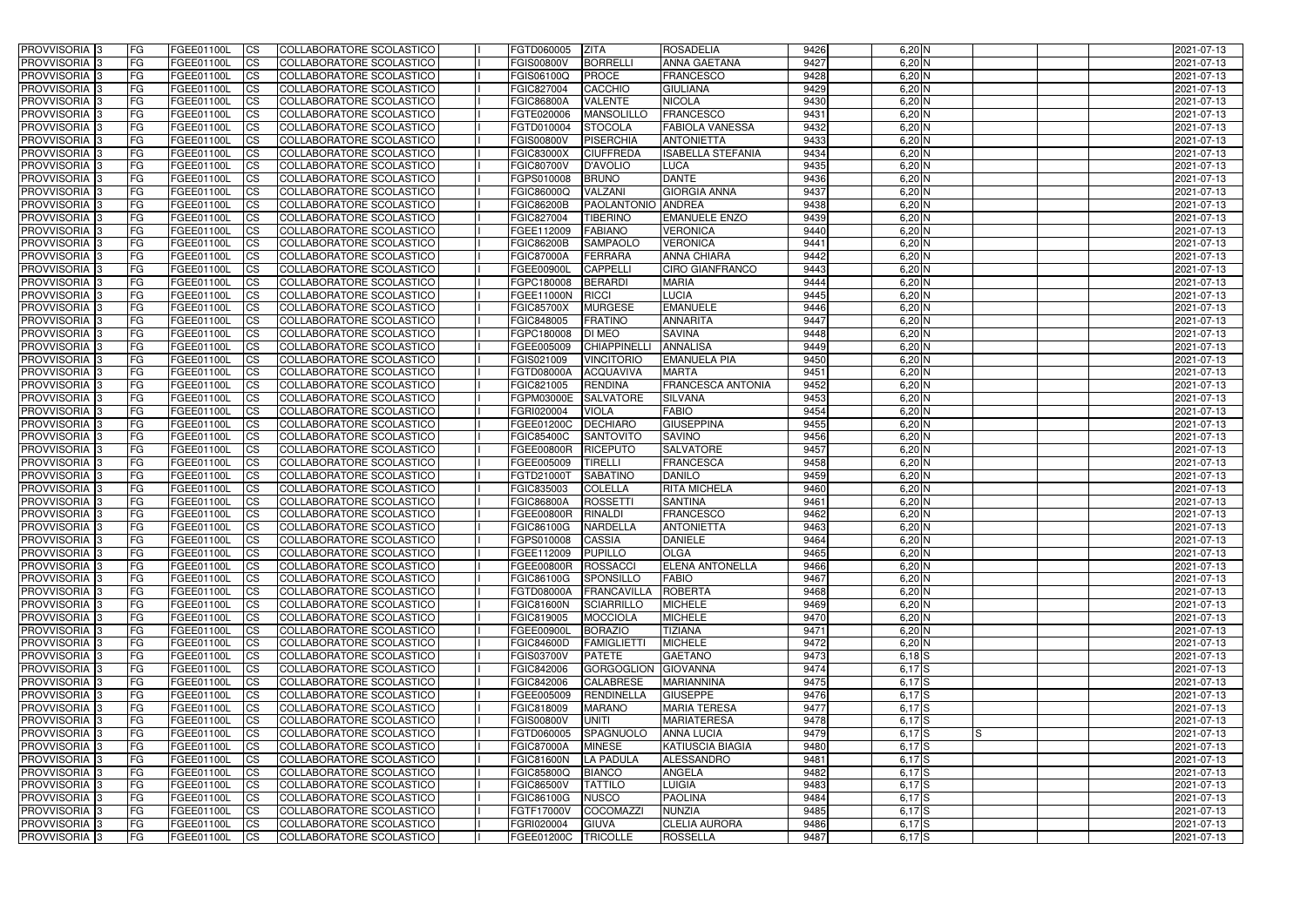| <b>PROVVISORIA</b> 3                      | <b>FG</b>       | FGEE01100L               | CS                     | COLLABORATORE SCOLASTICO                             | FGIC820009                      | <b>SESSA</b><br><b>MARINELLA</b>                           | 9488         | $6,17$ $S$                | 2021-07-13               |
|-------------------------------------------|-----------------|--------------------------|------------------------|------------------------------------------------------|---------------------------------|------------------------------------------------------------|--------------|---------------------------|--------------------------|
| <b>PROVVISORIA 3</b>                      | FG              | FGEE01100L               | <b>CS</b>              | COLLABORATORE SCOLASTICO                             | FGIC85800Q                      | <b>TENORE</b><br><b>ANTONELLA</b>                          | 9489         | $6,17$ $S$                | 2021-07-13               |
| PROVVISORIA 3                             | FG              | FGEE01100L               | <b>CS</b>              | COLLABORATORE SCOLASTICO                             | FGPS20000B                      | <b>SCIARRA</b><br><b>ISABELLA</b>                          | 9490         | $6,17$ S                  | 2021-07-13               |
| PROVVISORIA <sup>1</sup> 3                | FG              | FGEE01100L               | <b>CS</b>              | COLLABORATORE SCOLASTICO                             | <b>FGIS01100P</b>               | LADOGANA<br><b>RAFFAELLA</b>                               | 9491         | $6,17$ $S$                | 2021-07-13               |
| PROVVISORIA <sup>1</sup> 3                | FG              | FGEE01100L               | <b>CS</b>              | COLLABORATORE SCOLASTICO                             | FGIC818009                      | <b>CAPALDO</b><br><b>MARIA TERESA</b>                      | 9492         | $6,17$ S                  | 2021-07-13               |
| PROVVISORIA <sup>1</sup> 3                | FG              | FGEE01100L               | <b>CS</b>              | COLLABORATORE SCOLASTICO                             | <b>FGEE00900L</b>               | <b>CHIANGO</b><br><b>VALENTINA</b>                         | 9493         | $6,17$ $S$                | 2021-07-13               |
| PROVVISORIA <sup>1</sup> 3                | FG              | FGEE01100L               | <b>CS</b>              | COLLABORATORE SCOLASTICO                             | FGTE020006                      | <b>PIERLUIGI</b><br><b>CACCAVO</b>                         | 9494         | $6,17$ $S$                | 2021-07-13               |
| PROVVISORIA 3                             | <b>IFG</b>      | FGEE01100L               | <b>CS</b>              | COLLABORATORE SCOLASTICO                             | FGIC86000Q                      | <b>CEGLIA</b><br><b>MARIA MADDALENA</b>                    | 9495         | $6,17$ $S$                | 2021-07-13               |
| PROVVISORIA 3                             | FG              | FGEE01100L               | <b>CS</b>              | COLLABORATORE SCOLASTICO                             | FGPC15000C                      | <b>FOLLERI</b><br><b>GIANLUCA</b>                          | 9496         | $6,17$ S                  | 2021-07-13               |
| PROVVISORIA 3                             | FG              | FGEE01100L               | $\overline{c}$         | COLLABORATORE SCOLASTICO                             | FGTD060005                      | <b>GABRIELLA</b><br><b>SUSANNA</b>                         | 9497         | $6,17$ $S$                | 2021-07-13               |
| PROVVISORIA 3                             | FG              | FGEE01100L               | <b>CS</b>              | COLLABORATORE SCOLASTICO                             | FGIC856004                      | <b>PIPOLI</b><br><b>CLAUDIO</b>                            | 9498         | $6,17$ S                  | 2021-07-13               |
| PROVVISORIA 3                             | FG              | FGEE01100L               | <b>CS</b>              | COLLABORATORE SCOLASTICO                             | FGTF13000C                      | <b>GENNARO</b><br><b>DI PIETRO</b>                         | 9499         | $6,17$ N                  | 2021-07-13               |
| PROVVISORIA 3                             | <b>FG</b>       | FGEE01100L               | <b>CS</b>              | COLLABORATORE SCOLASTICO                             | <b>FGIC82300R</b>               | <b>LOMBARDI</b><br>MICHELE VINCENZO<br><b>ENRICO</b>       | 9500         | $6,17$ N                  | 2021-07-13               |
| PROVVISORIA 3                             | <b>FG</b>       | FGEE01100L               | <b>CS</b>              | COLLABORATORE SCOLASTICO                             | <b>FGIC86500V</b>               | <b>TROIANO</b><br><b>CATERINA</b>                          | 9501         | $6,17$ N                  | 2021-07-13               |
| <b>PROVVISORIA</b>                        | FG              | FGEE01100L               | <b>CS</b>              | COLLABORATORE SCOLASTICO                             | <b>FGVC01000C</b>               | ANNALAURA<br><b>MUCCIACCIAR</b>                            | 9502         | 6,17 N                    | 2021-07-13               |
| <b>PROVVISORIA</b>                        | FG              | FGEE01100L               | <b>CS</b>              | COLLABORATORE SCOLASTICO                             | FGIC818009                      | <b>ISABELLA</b><br><b>GUARINI</b>                          | 9503         | $6,17\overline{\text{N}}$ | 2021-07-13               |
| <b>PROVVISORIA</b>                        | FG              | FGEE01100L               | <b>ICS</b>             | COLLABORATORE SCOLASTICO                             | <b>FGTD08000A</b>               | <b>CONTE</b><br><b>ANTONIETTA</b>                          | 9504         | 6,17 N                    | 2021-07-13               |
| PROVVISORIA 3                             | FG              | <b>FGEE01100L</b>        | <b>CS</b>              | COLLABORATORE SCOLASTICO                             | FGIS05900Q                      | <b>MANZO</b><br><b>LUCREZIA</b>                            | 9505         | $6,17$ N                  | 2021-07-13               |
| PROVVISORIA 3                             | FG              | FGEE01100L               | <b>CS</b>              | COLLABORATORE SCOLASTICO                             | <b>FGIC85700X</b>               | PELLEGRINO<br><b>UGHETTA</b>                               | 9506         | $6,17\overline{\rm N}$    | 2021-07-13               |
| PROVVISORIA <sup>1</sup> 3                | FG              | FGEE01100L               | <b>CS</b>              | COLLABORATORE SCOLASTICO                             | FGMM148003                      | <b>MATTEO GIUSEPPE</b><br><b>MONACO</b>                    | 9507         | $6,17$ N                  | 2021-07-13               |
| PROVVISORIA 3                             | FG              | FGEE01100L               | <b>CS</b>              | COLLABORATORE SCOLASTICO                             | FGEE01100L                      | <b>FERRIERI</b><br><b>GRAZIA</b>                           | 9508         | $6,17$ N                  | 2021-07-13               |
| PROVVISORIA 3                             | FG              | FGEE01100L               | <b>ICS</b>             | COLLABORATORE SCOLASTICO                             | FGEE01100L                      | <b>MENGA</b><br><b>MICHELINA</b>                           | 9509         | 6,17N                     | 2021-07-13               |
| PROVVISORIA 3                             | FG              | FGEE01100L               | <b>CS</b>              | COLLABORATORE SCOLASTICO                             | FGIC820009                      | <b>SALDARELLA</b><br><b>ANTONIO</b>                        | 9510         | $6,17$ N                  | 2021-07-13               |
| PROVVISORIA <sup>1</sup> 3                | FG              | FGEE01100L               | <b>CS</b>              | COLLABORATORE SCOLASTICO                             | FGEE01200C                      | <b>CARMELA</b><br><b>FERRARA</b>                           | 9511         | 6,17N                     | 2021-07-13               |
| PROVVISORIA 3                             | <b>FG</b>       | FGEE01100L               | <b>CS</b>              | COLLABORATORE SCOLASTICO                             | FGIC818009                      | <b>DONOFRIO</b><br><b>IMMACOLATA</b>                       | 9512         | 6,17N                     | 2021-07-13               |
| PROVVISORIA 3                             | <b>FG</b>       | FGEE01100L               | <b>CS</b>              | COLLABORATORE SCOLASTICO                             | FGTD21000T                      | <b>LEPORE</b><br><b>CONSIGLIA MONICA</b>                   | 9513         | 6,17N                     | 2021-07-13               |
| PROVVISORIA                               | FG              | FGEE01100L               | <b>CS</b>              | COLLABORATORE SCOLASTICO                             | FGIC85400C                      | PIAZZOLLA<br><b>DORA</b>                                   | 9514         | 6,17 N                    | 2021-07-13               |
| PROVVISORIA                               | FG              | FGEE01100L               | <b>CS</b>              | COLLABORATORE SCOLASTICO                             | FGEE005009                      | LUISI<br><b>SALVATORE</b>                                  | 9515         | 6,17 N                    | 2021-07-13               |
| PROVVISORIA                               | FG              | FGEE01100L               | <b>CS</b>              | COLLABORATORE SCOLASTICO<br>COLLABORATORE SCOLASTICO | <b>FGIC87000A</b>               | <b>CIUFFREDA</b><br><b>MARINA</b><br><b>ELENA</b>          | 9516<br>9517 | 6,17 N                    | 2021-07-13               |
| PROVVISORIA<br>PROVVISORIA <sup>1</sup> 3 | FG<br><b>FG</b> | FGEE01100L<br>FGEE01100L | <b>CS</b><br><b>CS</b> | COLLABORATORE SCOLASTICO                             | FGIC856004<br><b>FGIC87500D</b> | <b>MACCHIAROLA</b><br><b>TEATINO</b><br><b>MADDALENA</b>   | 9518         | 6,17 N<br>$6,17$ N        | 2021-07-13<br>2021-07-13 |
| PROVVISORIA <sup>1</sup> 3                | <b>IFG</b>      | FGEE01100L               | <b>CS</b>              | COLLABORATORE SCOLASTICO                             | FGIC85800Q                      | <b>DI BELLO</b><br><b>POMPILIA</b>                         | 9519         | $6,17$ N                  | 2021-07-13               |
| PROVVISORIA 3                             | <b>IFG</b>      | FGEE01100L               | <b>CS</b>              | COLLABORATORE SCOLASTICO                             | FGIS001004                      | <b>SILVESTRI</b><br><b>ANTONIO</b>                         | 9520         | $6,17$ N                  | 2021-07-13               |
| PROVVISORIA 3                             | <b>FG</b>       | FGEE01100L               | $\overline{c}$         | COLLABORATORE SCOLASTICO                             | FGPS010008                      | <b>MESSINA</b><br><b>RODOLFO</b>                           | 9521         | $6,17$ N                  | 2021-07-13               |
| PROVVISORIA 3                             | <b>FG</b>       | FGEE01100L               | <b>CS</b>              | COLLABORATORE SCOLASTICO                             | FGRI020004                      | <b>FINIZIO</b><br><b>FRANCESCO</b>                         | 9522         | $6,17$ N                  | 2021-07-13               |
| PROVVISORIA 3                             | <b>FG</b>       | FGEE01100L               | <b>CS</b>              | COLLABORATORE SCOLASTICO                             | FGIC869006                      | <b>GAMBARELLI</b><br><b>ANGELA</b>                         | 9523         | $6,17$ N                  | 2021-07-13               |
| PROVVISORIA 3                             | <b>FG</b>       | FGEE01100L               | <b>CS</b>              | COLLABORATORE SCOLASTICO                             | <b>FGPS20000B</b>               | <b>BRIGIDA</b><br><b>ANNAMARIA</b>                         | 9524         | $6,17$ N                  | 2021-07-13               |
| PROVVISORIA 3                             | <b>FG</b>       | FGEE01100L               | CS                     | COLLABORATORE SCOLASTICO                             | FGMM00700X FICARELLI            | <b>MARIA ROSARIA</b>                                       | 9525         | $6,17$ N                  | 2021-07-13               |
| PROVVISORIA 3                             | <b>FG</b>       | FGEE01100L               | $\overline{\text{CS}}$ | COLLABORATORE SCOLASTICO                             | FGPC160003 CROCE                | <b>PATRIZIA</b>                                            | 9526         | $6,17$ N                  | 2021-07-13               |
| PROVVISORIA 3                             | <b>FG</b>       | FGEE01100L               | CS                     | COLLABORATORE SCOLASTICO                             | <b>FGIS00800V</b>               | <b>AVVANZO</b><br><b>VALENTINO</b>                         | 9527         | $6,17$ N                  | 2021-07-13               |
| PROVVISORIA 3                             | <b>FG</b>       | FGEE01100L               | <b>CS</b>              | COLLABORATORE SCOLASTICO                             | FGPM05000Q FINI                 | <b>RAFFAELLA</b>                                           | 9528         | $6,17$ N                  | 2021-07-13               |
| PROVVISORIA 3                             | FG              | FGEE01100L               | $\overline{\text{CS}}$ | COLLABORATORE SCOLASTICO                             | <b>FGIC86800A</b>               | <b>VALENTE</b><br><b>ASSUNTA</b>                           | 9529         | $6,17$ N                  | 2021-07-13               |
| PROVVISORIA 3                             | <b>FG</b>       | FGEE01100L               | $\overline{\text{CS}}$ | COLLABORATORE SCOLASTICO                             | <b>FGIC86800A</b>               | SASSANO<br><b>NUNZIA</b>                                   | 9530         | $6,17$ N                  | 2021-07-13               |
| PROVVISORIA 3                             | FG              | <b>FGEE01100L</b>        | <b>CS</b>              | COLLABORATORE SCOLASTICO                             | FGIC86100G                      | MICHELE ROBERTO<br><b>TONTI</b>                            | 9531         | $6,17$ N                  | 2021-07-13               |
| PROVVISORIA 3                             | <b>FG</b>       | FGEE01100L               | <b>CS</b>              | COLLABORATORE SCOLASTICO                             | FGIC827004                      | <b>CELESTINA</b><br><b>FIORELLA</b>                        | 9532         | 6,17N                     | 2021-07-13               |
| PROVVISORIA <sup>3</sup>                  | FG              | FGEE01100L               | <b>CS</b>              | COLLABORATORE SCOLASTICO                             | <b>FGIC83800E</b>               | <b>RAFFAELE</b><br><b>TERESA</b>                           | 9533         | $6,17$ N                  | 2021-07-13               |
| PROVVISORIA 3                             | FG              | FGEE01100L               | <b>CS</b>              | COLLABORATORE SCOLASTICO                             | FGIS06100Q                      | <b>D'ANTUONO</b><br><b>MICHELE</b>                         | 9534         | $6,17$ N                  | 2021-07-13               |
| PROVVISORIA 3                             | <b>FG</b>       | FGEE01100L               | <b>CS</b>              | COLLABORATORE SCOLASTICO                             | <b>FGIS00800V</b>               | <b>MAZZARDO</b><br><b>MICHELA ILARIA</b>                   | 9535         | $6,17$ N                  | 2021-07-13               |
| PROVVISORIA 3                             | <b>FG</b>       | FGEE01100L               | <b>CS</b>              | COLLABORATORE SCOLASTICO                             | FGIC842006                      | ANTENUCCI<br><b>MARIA ANTONIETTA</b>                       | 9536         | $6,17$ N                  | 2021-07-13               |
| PROVVISORIA 3                             | <b>FG</b>       | FGEE01100L               | <b>CS</b>              | COLLABORATORE SCOLASTICO                             | FGEE005009                      | CARICONE<br><b>CARMELA</b>                                 | 9537         | $6,17$ N                  | 2021-07-13               |
| <b>PROVVISORIA 3</b>                      | FG              | FGEE01100L               | <b>ICS</b>             | COLLABORATORE SCOLASTICO                             | FGEE01100L                      | <b>MARIA ADDOLORATA</b><br><b>DEMEO</b><br><b>GIOVANNA</b> | 9538         | 6,17N                     | 2021-07-13               |
| PROVVISORIA 3                             | <b>FG</b>       | FGEE01100L               | CS                     | COLLABORATORE SCOLASTICO                             | FGEE005009 DIANA                | <b>ROSARIA</b>                                             | 9539         | $6,17$ N                  | 2021-07-13               |
| PROVVISORIA 3                             | FG              | FGEE01100L               | CS                     | COLLABORATORE SCOLASTICO                             | FGMM00400C STRANIERO            | <b>LUCIA RAFFAELA</b>                                      | 9540         | $6,17$ N                  | 2021-07-13               |
| PROVVISORIA 3                             | <b>FG</b>       | FGEE01100L               | $\overline{\text{CS}}$ | COLLABORATORE SCOLASTICO                             | FGIS007003                      | <b>DI LELLA</b><br><b>MARIA ASSUNTA</b>                    | 9541         | $6,17$ N                  | 2021-07-13               |
| PROVVISORIA 3                             | <b>FG</b>       | FGEE01100L               | <b>CS</b>              | COLLABORATORE SCOLASTICO                             | FGIC877005                      | <b>ESPOSTO</b><br><b>RITA</b>                              | 9542         | $6,17$ N                  | 2021-07-13               |
| PROVVISORIA 3                             | <b>FG</b>       | FGEE01100L               | <b>CS</b>              | COLLABORATORE SCOLASTICO                             | FGTD08000A                      | <b>GERARDINA</b><br><b>RIGILLO</b>                         | 9543         | $6,17$ N                  | 2021-07-13               |
| PROVVISORIA 3                             | FG              | FGEE01100L               | <b>CS</b>              | COLLABORATORE SCOLASTICO                             | FGEE01100L                      | <b>PANUNZIO</b><br><b>GAETANA ANNA RITA</b>                | 9544         | $6,17$ N                  | 2021-07-13               |
| PROVVISORIA 3                             | <b>FG</b>       | FGEE01100L               | <b>CS</b>              | COLLABORATORE SCOLASTICO                             | FGEE099004                      | <b>MASTRANGEL</b><br><b>ANTONIO</b>                        | 9545         | $6,17$ N                  | 2021-07-13               |
| PROVVISORIA 3                             | <b>FG</b>       | FGEE01100L               | <b>CS</b>              | COLLABORATORE SCOLASTICO                             | FGEE005009                      | <b>PEPE</b><br><b>MARIA RITA</b>                           | 9546         | $6,17$ N                  | 2021-07-13               |
| PROVVISORIA 3                             | <b>FG</b>       | FGEE01100L               | CS                     | COLLABORATORE SCOLASTICO                             | FGMM15400A FIRULLI              | <b>PATRIZIA</b>                                            | 9547         | $6,17$ N                  | 2021-07-13               |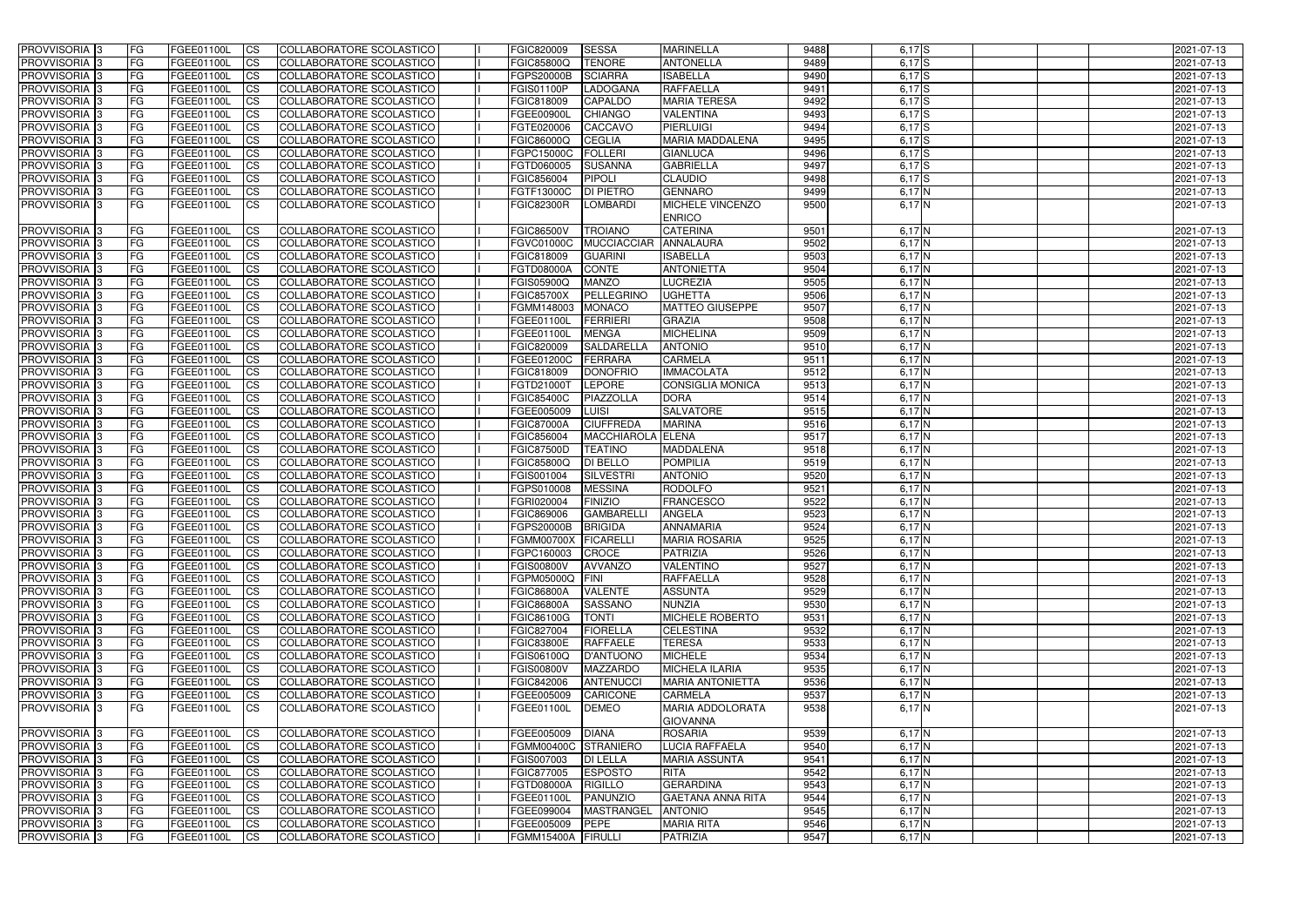| $6,17$ N<br><b>CS</b><br>COLLABORATORE SCOLASTICO<br><b>CAPUTO</b><br><b>MARIA LUISA</b><br>9549<br>FG<br>FGEE01100L<br>FGIC856004<br>2021-07-13<br>$\overline{c}$<br>CANDELA<br><b>MICHELE</b><br>9550<br>FG<br>FGEE01100L<br>COLLABORATORE SCOLASTICO<br>$6,15$ S<br>2021-07-13<br>FGEE01100L<br><b>CONCETTA</b><br>9551<br>FG<br>FGEE01100L<br><b>CS</b><br>COLLABORATORE SCOLASTICO<br>FGIC85800Q<br><b>CAVALIERI</b><br>$6,15$ S<br>2021-07-13<br><b>LOPES</b><br>9552<br>FG<br>FGEE01100L<br><b>CS</b><br>COLLABORATORE SCOLASTICO<br>FGIC822001<br><b>ANTONELLA</b><br>6,15N<br>2021-07-13<br>9553<br><b>MARIANNA</b><br>FG<br><b>FGEE01100L</b><br><b>CS</b><br>COLLABORATORE SCOLASTICO<br>FGIC877005<br><b>DE MARTINO</b><br>$6,14$ N<br>2021-07-13<br>9554<br>$\overline{c}$<br><b>MICHELE</b><br>FG<br>FGEE01100L<br>COLLABORATORE SCOLASTICO<br>FGIC821005<br><b>STEFANIA</b><br>$6,11$ $S$<br>2021-07-13<br><b>PIETRO</b><br>9555<br><b>CS</b><br>COLLABORATORE SCOLASTICO<br>FGIC827004<br><b>DE CILLIS</b><br>$6,11$ $S$<br>2021-07-13<br>FG<br><b>FGEE01100L</b><br>9556<br><b>CS</b><br>COLLABORATORE SCOLASTICO<br>$6,10$ S<br>2021-07-13<br>FG<br>FGEE01100L<br>FGTD010004<br><b>TELA</b><br><b>ANTONIETTA VERONICA</b><br>PROVVISORIA <sup>3</sup><br>$\overline{c}$<br>COLLABORATORE SCOLASTICO<br><b>FGIC86200B</b><br><b>STANCHI</b><br><b>CIRO</b><br>9557<br>FG<br>FGEE01100L<br>6,10 S<br>2021-07-13<br>9558<br>PROVVISORIA <sup>3</sup><br><b>TESTA</b><br><b>DAVIDE</b><br>FG<br>FGEE01100L<br><b>CS</b><br>COLLABORATORE SCOLASTICO<br>FGIS044002<br>6,10 S<br>2021-07-13<br>9559<br>PROVVISORIA <sup>3</sup><br><b>CS</b><br>COLLABORATORE SCOLASTICO<br><b>FGIC82900Q</b><br><b>GARGANO</b><br><b>ANNA EUGENIA</b><br>6,10 S<br>2021-07-13<br>FG<br>FGEE01100L<br>PROVVISORIA <sup>3</sup><br>COLLABORATORE SCOLASTICO<br><b>COTA</b><br>9560<br>FG<br>FGEE01100L<br><b>ICS</b><br>FGTD010004<br><b>LUIGI</b><br>6,10 S<br>2021-07-13<br>PROVVISORIA <sup>3</sup><br>FGEE01100L<br><b>CS</b><br>COLLABORATORE SCOLASTICO<br><b>FGIC87900R</b><br><b>GRANA</b><br><b>ANGELO</b><br>9561<br>6,10 S<br>2021-07-13<br>FG<br>9562<br>PROVVISORIA <sup>3</sup><br>FGEE01100L<br><b>ICS</b><br>COLLABORATORE SCOLASTICO<br>FGIC86100G<br><b>FLORIO</b><br>ALESSANDRO<br>6,10 S<br>FG<br>2021-07-13<br>9563<br><b>PROVVISORIA</b> 3<br>FG<br>FGEE01100L<br><b>ICS</b><br>COLLABORATORE SCOLASTICO<br><b>FGVC01000C</b><br><b>ROTUNNO</b><br><b>LUDOVICO</b><br>6,10 S<br>2021-07-13<br>PROVVISORIA <sup>3</sup><br>9564<br>FG<br>FGEE01100L<br><b>ICS</b><br>COLLABORATORE SCOLASTICO<br>FGPS040004<br><b>MONTINO</b><br><b>VALERIA</b><br>6,10 S<br>2021-07-13<br>9565<br>PROVVISORIA <sup>3</sup><br>FGEE01100L<br><b>ICS</b><br>COLLABORATORE SCOLASTICO<br>FGIC827004<br><b>LEPORE</b><br><b>SAVERIO</b><br>6,10 S<br>FG<br>2021-07-13<br>FG.<br>FGEE01100L<br><b>ICS</b><br>FRATTARUOLO RAFFAELLA LORETA<br>9566<br>$6,10$ S<br><b>PROVVISORIA</b> 3<br>COLLABORATORE SCOLASTICO<br>FGIS001004<br>2021-07-13<br><b>DE MICHELE</b><br><b>FGIC876009</b><br>9567<br>PROVVISORIA <sup>3</sup><br>FGEE01100L<br>COLLABORATORE SCOLASTICO<br><b>MASCIOCCO</b><br><b>MATTEO</b><br>6,10 S<br>2021-07-13<br>FG<br><b>CS</b><br><b>GIUSEPPE</b><br>9568<br><b>PROVVISORIA 3</b><br>FG<br>FGEE01100L<br><b>ICS</b><br>FGEE099004<br><b>DALOISO</b><br>6,10 S<br>2021-07-13<br>COLLABORATORE SCOLASTICO<br>9569<br>PROVVISORIA <sup>3</sup><br>FG<br>FGEE01100L<br><b>CS</b><br>COLLABORATORE SCOLASTICO<br><b>FGIS04600N</b><br><b>SASSO</b><br><b>TOMMASO</b><br>6,10 S<br>2021-07-13<br>PROVVISORIA 3<br>9570<br>6,10S<br>FG<br>FGEE01100L<br><b>CS</b><br>COLLABORATORE SCOLASTICO<br><b>FGIC81600N</b><br><b>RUSSO</b><br><b>LUIGI ANDREA</b><br>2021-07-13<br><b>LEONE</b><br>9571<br>6,10S<br>PROVVISORIA <sup>3</sup><br>FG<br>FGEE01100L<br><b>CS</b><br>COLLABORATORE SCOLASTICO<br>FGIC856004<br><b>ROSARIO</b><br>2021-07-13<br>9572<br>PROVVISORIA <sup>1</sup> 3<br>FG<br>FGEE01100L<br><b>CS</b><br>COLLABORATORE SCOLASTICO<br>FGIC876009<br><b>MENICHELLA</b><br><b>GIOVANNA</b><br>$6,10$ S<br>2021-07-13<br>9573<br><b>CS</b><br><b>SAVINO</b><br>6,10 N<br>PROVVISORIA 3<br>FG<br>FGEE01100L<br>COLLABORATORE SCOLASTICO<br>FGPC180008<br><b>DI PALO</b><br>2021-07-13<br>FG<br><b>CS</b><br><b>VIRGILIO</b><br>9574<br>PROVVISORIA <sup>3</sup><br>FGEE01100L<br>COLLABORATORE SCOLASTICO<br>FGPS010008<br><b>MARCO</b><br>$6,10$ N<br>2021-07-13<br><b>PONZIO</b><br>9575<br>PROVVISORIA <sup>3</sup><br>FG<br>FGEE01100L<br><b>CS</b><br>COLLABORATORE SCOLASTICO<br>FGPS040004<br><b>CARLOS</b><br>6,10 N<br>2021-07-13<br>9576<br>FG<br><b>FGEE01100L</b><br><b>CS</b><br>COLLABORATORE SCOLASTICO<br><b>FALCONE</b><br><b>MICHELE PIO</b><br>6,10 N<br>PROVVISORIA <sup>1</sup> 3<br>FGIC863007<br>2021-07-13<br><b>CS</b><br>COLLABORATORE SCOLASTICO<br><b>COSCIA</b><br><b>SIMONE</b><br>9577<br>PROVVISORIA <sup>3</sup><br>FG<br>FGEE01100L<br><b>FGIC82400L</b><br>6,10 N<br>2021-07-13<br>$\overline{c}$<br><b>ROSSELLA</b><br>9578<br>PROVVISORIA <sup>3</sup><br>FG<br>FGEE01100L<br>COLLABORATORE SCOLASTICO<br><b>FGIS03700V</b><br><b>SAMPIERI</b><br>6,10 N<br>2021-07-13<br>9579<br>PROVVISORIA <sup>3</sup><br><b>CS</b><br>COLLABORATORE SCOLASTICO<br><b>ERRICO</b><br><b>CRISTIANO</b><br>6,10 N<br>2021-07-13<br>FG<br><b>FGEE01100L</b><br>FGEE005009<br>9580<br>PROVVISORIA 3<br><b>FGEE01100L</b><br><b>CS</b><br>COLLABORATORE SCOLASTICO<br>FGTF13000C<br><b>FALZETTA</b><br><b>LUCA</b><br>6,10 N<br>2021-07-13<br><b>FG</b><br>$\overline{c}$<br>9581<br>PROVVISORIA <sup>3</sup><br>FG<br>FGEE01100L<br>COLLABORATORE SCOLASTICO<br>FGIC847009<br><b>MONACO</b><br><b>GIOVANNI</b><br>6,10 N<br>2021-07-13<br><b>CS</b><br>COLLABORATORE SCOLASTICO<br>FGIC856004<br>CATANO<br><b>FILOMENA</b><br>9582<br>PROVVISORIA <sup>3</sup><br>FG<br><b>FGEE01100L</b><br>6,10 N<br>2021-07-13<br><b>RENDINE</b><br>9583<br>PROVVISORIA <sup>3</sup><br>FGEE01100L<br><b>CS</b><br>COLLABORATORE SCOLASTICO<br>FGTF13000C<br><b>GIANMARCO</b><br>6,10 N<br>2021-07-13<br>FG<br>PROVVISORIA 3<br>9584<br>6,10 N<br>FG<br>FGEE01100L<br><b>I</b> CS<br>COLLABORATORE SCOLASTICO<br>FGIC872002<br><b>GATTA</b><br><b>CHRISTIAN</b><br>$2021 - 07 - 13$<br><b>PROVVISORIA</b> <sub>3</sub><br>COLLABORATORE SCOLASTICO<br><b>SERENA</b><br>9585<br>$6,10$ N<br>2021-07-13<br> FG<br>FGEE01100L<br>FGTD060005 MANCINO<br> CS <br>PROVVISORIA 3<br>9586<br>$6,10$ N<br>FGEE01100L<br>COLLABORATORE SCOLASTICO<br><b>FGIC86100G</b><br><b>ANTENOZIO</b><br><b>VALERIA</b><br>2021-07-13<br>IFG.<br> CS <br>9587<br><b>PROVVISORIA</b> 3<br><b>FG</b><br>FGEE01100L<br>COLLABORATORE SCOLASTICO<br>LOMBARDI<br><b>FRANCESCA</b><br>$6,10$ N<br>2021-07-13<br><b>ICS</b><br>FGEE112009<br><b>GIUSEPPINA</b><br>PROVVISORIA <sup>3</sup><br><b>FGTD08000A</b><br>FGEE01100L<br>COLLABORATORE SCOLASTICO<br>LIOCE<br><b>LUIGI PIO</b><br>9588<br>$6,10$ N<br>2021-07-13<br><b>FG</b><br>$\mathsf{ICS}$<br>FGEE01100L<br>9589<br>PROVVISORIA 3<br>FG.<br><b>CS</b><br>COLLABORATORE SCOLASTICO<br><b>FGIC81600N</b><br><b>STISCIA</b><br><b>ANTONIO</b><br>$6,10$ N<br>2021-07-13<br>PROVVISORIA 3<br><b>FGEE01100L</b><br>9590<br>$6,10$ N<br>FG<br><b>CS</b><br>COLLABORATORE SCOLASTICO<br><b>FGIC83000X</b><br><b>CIUFFREDA</b><br><b>MARILINA</b><br>2021-07-13<br>9591<br>$6,10$ N<br>PROVVISORIA 3<br>FGEE01100L<br>COLLABORATORE SCOLASTICO<br><b>FGIC86200B</b><br><b>PACELLA</b><br><b>LORENZO</b><br>2021-07-13<br><b>FG</b><br><b>CS</b><br>9592<br>$6,10$ N<br>FG<br>FGEE01100L<br><b>CS</b><br>COLLABORATORE SCOLASTICO<br>FGEE106002<br><b>DI NUNZIO</b><br>2021-07-13<br>LIVIO<br>9593<br>$6,10$ N<br>FG<br>FGEE01100L<br><b>CS</b><br>COLLABORATORE SCOLASTICO<br><b>FGIC87900R</b><br>PLACENTINO<br><b>VIVIANA RITA</b><br>2021-07-13<br>9594<br>$6,10$ N<br>FG<br>FGEE01100L<br>COLLABORATORE SCOLASTICO<br><b>FGIS01100P</b><br>ANTONACCI<br><b>MICHELA</b><br>2021-07-13<br><b>CS</b><br>9595<br>PROVVISORIA 3<br>$6,10$ N<br>FG<br><b>FGEE01100L</b><br>COLLABORATORE SCOLASTICO<br><b>FGIC85900G</b><br>PANUNZIO<br><b>MARIA ASSUNTA PIA</b><br>2021-07-13<br><b>CS</b><br>9596<br>$6,10$ N<br>FGEE01100L<br>COLLABORATORE SCOLASTICO<br><b>FGVC01000C</b><br><b>DI FRANCO</b><br>FG<br><b>CS</b><br><b>DANIELA</b><br>2021-07-13<br>9597<br>$6,10$ N<br><b>MASSIMILIANO</b><br>FG<br><b>FGEE01100L</b><br><b>CS</b><br>COLLABORATORE SCOLASTICO<br><b>FGIC87000A</b><br><b>MENDITTI</b><br>2021-07-13<br>9598<br>$6,10\overline{N}$<br>COLLABORATORE SCOLASTICO<br>FG<br>FGEE01100L<br><b>CS</b><br><b>FGIC86800A</b><br>DI GUGLIELMO NICOLAS<br>2021-07-13<br>9599<br>FG<br>FGEE01100L<br><b>CS</b><br>COLLABORATORE SCOLASTICO<br>FGEE01100L<br><b>VARGIU</b><br><b>GAIA</b><br>$6,10$ N<br>2021-07-13<br><b>GALDINO</b><br><b>ELENA</b><br>9600<br>$6,10\overline{N}$<br><b>IFG</b><br>FGEE01100L<br><b>CS</b><br>COLLABORATORE SCOLASTICO<br>FGIC83100Q<br>2021-07-13<br>9601<br>FGEE01100L<br>COLLABORATORE SCOLASTICO<br>FGTE020006<br>PALMIERI<br>PASQUALE<br>$6,10$ N<br>2021-07-13<br>FG<br><b>CS</b><br>COLLABORATORE SCOLASTICO<br>9602<br>$6,10$ N<br> FG<br>FGEE01100L<br><b>CS</b><br>FGIC869006<br><b>FRATTA</b><br><b>ANTONIETTA</b><br>2021-07-13<br>COLLABORATORE SCOLASTICO<br>CARLO<br>9603<br>$6,10$ N<br>FG<br>FGEE01100L<br><b>CS</b><br>FGPS040004<br><b>VITALE</b><br>2021-07-13<br>COLLABORATORE SCOLASTICO<br>9604<br>$6,10$ N<br>FGEE01100L<br><b>FGIS00800V</b><br><b>SALERNO</b><br><b>RAFFAELE</b><br>2021-07-13<br><b>FG</b><br><b>CS</b><br>COLLABORATORE SCOLASTICO<br>9605<br>$6,10$ N<br>2021-07-13<br>FG<br>FGEE01100L<br><b>CS</b><br>FGIC818009<br>PIGNATIELLO<br><b>GIOVANNI</b><br>COLLABORATORE SCOLASTICO<br>FG<br>FGEE01100L<br><b>CS</b><br>FGEE01200C<br>FRANCIOLI<br><b>VALENTINA</b><br>9606<br>$6,10$ N<br>2021-07-13<br>COLLABORATORE SCOLASTICO<br>9607<br>$6,10$ N<br>2021-07-13<br> FG<br><b>FGEE01100L</b><br><b>CS</b><br>FGIC827004<br>CAPONE<br><b>VALERIA</b> | <b>PROVVISORIA</b> 3       | FG. | FGEE01100L | <b>ICS</b> | COLLABORATORE SCOLASTICO | <b>FGIC82500C</b> | <b>AUGELLI</b> | <b>ANNA</b> | 9548 | $6,17$ N | 2021-07-13 |
|----------------------------------------------------------------------------------------------------------------------------------------------------------------------------------------------------------------------------------------------------------------------------------------------------------------------------------------------------------------------------------------------------------------------------------------------------------------------------------------------------------------------------------------------------------------------------------------------------------------------------------------------------------------------------------------------------------------------------------------------------------------------------------------------------------------------------------------------------------------------------------------------------------------------------------------------------------------------------------------------------------------------------------------------------------------------------------------------------------------------------------------------------------------------------------------------------------------------------------------------------------------------------------------------------------------------------------------------------------------------------------------------------------------------------------------------------------------------------------------------------------------------------------------------------------------------------------------------------------------------------------------------------------------------------------------------------------------------------------------------------------------------------------------------------------------------------------------------------------------------------------------------------------------------------------------------------------------------------------------------------------------------------------------------------------------------------------------------------------------------------------------------------------------------------------------------------------------------------------------------------------------------------------------------------------------------------------------------------------------------------------------------------------------------------------------------------------------------------------------------------------------------------------------------------------------------------------------------------------------------------------------------------------------------------------------------------------------------------------------------------------------------------------------------------------------------------------------------------------------------------------------------------------------------------------------------------------------------------------------------------------------------------------------------------------------------------------------------------------------------------------------------------------------------------------------------------------------------------------------------------------------------------------------------------------------------------------------------------------------------------------------------------------------------------------------------------------------------------------------------------------------------------------------------------------------------------------------------------------------------------------------------------------------------------------------------------------------------------------------------------------------------------------------------------------------------------------------------------------------------------------------------------------------------------------------------------------------------------------------------------------------------------------------------------------------------------------------------------------------------------------------------------------------------------------------------------------------------------------------------------------------------------------------------------------------------------------------------------------------------------------------------------------------------------------------------------------------------------------------------------------------------------------------------------------------------------------------------------------------------------------------------------------------------------------------------------------------------------------------------------------------------------------------------------------------------------------------------------------------------------------------------------------------------------------------------------------------------------------------------------------------------------------------------------------------------------------------------------------------------------------------------------------------------------------------------------------------------------------------------------------------------------------------------------------------------------------------------------------------------------------------------------------------------------------------------------------------------------------------------------------------------------------------------------------------------------------------------------------------------------------------------------------------------------------------------------------------------------------------------------------------------------------------------------------------------------------------------------------------------------------------------------------------------------------------------------------------------------------------------------------------------------------------------------------------------------------------------------------------------------------------------------------------------------------------------------------------------------------------------------------------------------------------------------------------------------------------------------------------------------------------------------------------------------------------------------------------------------------------------------------------------------------------------------------------------------------------------------------------------------------------------------------------------------------------------------------------------------------------------------------------------------------------------------------------------------------------------------------------------------------------------------------------------------------------------------------------------------------------------------------------------------------------------------------------------------------------------------------------------------------------------------------------------------------------------------------------------------------------------------------------------------------------------------------------------------------------------------------------------------------------------------------------------------------------------------------------------------------------------------------------------------------------------------------------------------------------------------------------------------------------------------------------------------------------------------------------------------------------------------------------------------------------------------------------------------------------------------------------------------------------------------------------------------------------------------------------------------------------------------------------------------------------------------------------------------------------------------------------------------------------------------------------------------------------------------------------------------------------------------------------------------------------------------------------------------------------------------------------------------------------------------------------------------------------------------------------------------------------------------------------------------------------------------------------------------------------------------------------------------------------------------------------------------------------------------------------------------------------------------------------------------------------------------------------------------------------------------------------------------------------------------------------------------------------------------------------------------------------------------------------------------------------------------------------------------------------------------------------------------------------------------------------------------------------------------------------------------------------------------------------------------------------------------------------------------------------------------------------------------------------------------------------------------------------------------------------------------------------------------------------------------------------------------------------------------------------------------------------------------------------------------------------------------------------------------------------------------------------------------------------------------------------------------------------------------------------------------------------------------------------------------------------------------------------------------------------------------------------------------------------------------------------------------------------------------------------------------|----------------------------|-----|------------|------------|--------------------------|-------------------|----------------|-------------|------|----------|------------|
|                                                                                                                                                                                                                                                                                                                                                                                                                                                                                                                                                                                                                                                                                                                                                                                                                                                                                                                                                                                                                                                                                                                                                                                                                                                                                                                                                                                                                                                                                                                                                                                                                                                                                                                                                                                                                                                                                                                                                                                                                                                                                                                                                                                                                                                                                                                                                                                                                                                                                                                                                                                                                                                                                                                                                                                                                                                                                                                                                                                                                                                                                                                                                                                                                                                                                                                                                                                                                                                                                                                                                                                                                                                                                                                                                                                                                                                                                                                                                                                                                                                                                                                                                                                                                                                                                                                                                                                                                                                                                                                                                                                                                                                                                                                                                                                                                                                                                                                                                                                                                                                                                                                                                                                                                                                                                                                                                                                                                                                                                                                                                                                                                                                                                                                                                                                                                                                                                                                                                                                                                                                                                                                                                                                                                                                                                                                                                                                                                                                                                                                                                                                                                                                                                                                                                                                                                                                                                                                                                                                                                                                                                                                                                                                                                                                                                                                                                                                                                                                                                                                                                                                                                                                                                                                                                                                                                                                                                                                                                                                                                                                                                                                                                                                                                                                                                                                                                                                                                                                                                                                                                                                                                                                                                                                                                                                                                                                                                                                                                                                                                                                                                                                                                                                                                                                                                                                                                                                                                                                                                                                                                                                                                                                                                                                                                                                                                                                                                                                                                                                                                                                                                                    | <b>PROVVISORIA 3</b>       |     |            |            |                          |                   |                |             |      |          |            |
|                                                                                                                                                                                                                                                                                                                                                                                                                                                                                                                                                                                                                                                                                                                                                                                                                                                                                                                                                                                                                                                                                                                                                                                                                                                                                                                                                                                                                                                                                                                                                                                                                                                                                                                                                                                                                                                                                                                                                                                                                                                                                                                                                                                                                                                                                                                                                                                                                                                                                                                                                                                                                                                                                                                                                                                                                                                                                                                                                                                                                                                                                                                                                                                                                                                                                                                                                                                                                                                                                                                                                                                                                                                                                                                                                                                                                                                                                                                                                                                                                                                                                                                                                                                                                                                                                                                                                                                                                                                                                                                                                                                                                                                                                                                                                                                                                                                                                                                                                                                                                                                                                                                                                                                                                                                                                                                                                                                                                                                                                                                                                                                                                                                                                                                                                                                                                                                                                                                                                                                                                                                                                                                                                                                                                                                                                                                                                                                                                                                                                                                                                                                                                                                                                                                                                                                                                                                                                                                                                                                                                                                                                                                                                                                                                                                                                                                                                                                                                                                                                                                                                                                                                                                                                                                                                                                                                                                                                                                                                                                                                                                                                                                                                                                                                                                                                                                                                                                                                                                                                                                                                                                                                                                                                                                                                                                                                                                                                                                                                                                                                                                                                                                                                                                                                                                                                                                                                                                                                                                                                                                                                                                                                                                                                                                                                                                                                                                                                                                                                                                                                                                                                                    | PROVVISORIA <sup>3</sup>   |     |            |            |                          |                   |                |             |      |          |            |
|                                                                                                                                                                                                                                                                                                                                                                                                                                                                                                                                                                                                                                                                                                                                                                                                                                                                                                                                                                                                                                                                                                                                                                                                                                                                                                                                                                                                                                                                                                                                                                                                                                                                                                                                                                                                                                                                                                                                                                                                                                                                                                                                                                                                                                                                                                                                                                                                                                                                                                                                                                                                                                                                                                                                                                                                                                                                                                                                                                                                                                                                                                                                                                                                                                                                                                                                                                                                                                                                                                                                                                                                                                                                                                                                                                                                                                                                                                                                                                                                                                                                                                                                                                                                                                                                                                                                                                                                                                                                                                                                                                                                                                                                                                                                                                                                                                                                                                                                                                                                                                                                                                                                                                                                                                                                                                                                                                                                                                                                                                                                                                                                                                                                                                                                                                                                                                                                                                                                                                                                                                                                                                                                                                                                                                                                                                                                                                                                                                                                                                                                                                                                                                                                                                                                                                                                                                                                                                                                                                                                                                                                                                                                                                                                                                                                                                                                                                                                                                                                                                                                                                                                                                                                                                                                                                                                                                                                                                                                                                                                                                                                                                                                                                                                                                                                                                                                                                                                                                                                                                                                                                                                                                                                                                                                                                                                                                                                                                                                                                                                                                                                                                                                                                                                                                                                                                                                                                                                                                                                                                                                                                                                                                                                                                                                                                                                                                                                                                                                                                                                                                                                                                    | PROVVISORIA <sup>3</sup>   |     |            |            |                          |                   |                |             |      |          |            |
|                                                                                                                                                                                                                                                                                                                                                                                                                                                                                                                                                                                                                                                                                                                                                                                                                                                                                                                                                                                                                                                                                                                                                                                                                                                                                                                                                                                                                                                                                                                                                                                                                                                                                                                                                                                                                                                                                                                                                                                                                                                                                                                                                                                                                                                                                                                                                                                                                                                                                                                                                                                                                                                                                                                                                                                                                                                                                                                                                                                                                                                                                                                                                                                                                                                                                                                                                                                                                                                                                                                                                                                                                                                                                                                                                                                                                                                                                                                                                                                                                                                                                                                                                                                                                                                                                                                                                                                                                                                                                                                                                                                                                                                                                                                                                                                                                                                                                                                                                                                                                                                                                                                                                                                                                                                                                                                                                                                                                                                                                                                                                                                                                                                                                                                                                                                                                                                                                                                                                                                                                                                                                                                                                                                                                                                                                                                                                                                                                                                                                                                                                                                                                                                                                                                                                                                                                                                                                                                                                                                                                                                                                                                                                                                                                                                                                                                                                                                                                                                                                                                                                                                                                                                                                                                                                                                                                                                                                                                                                                                                                                                                                                                                                                                                                                                                                                                                                                                                                                                                                                                                                                                                                                                                                                                                                                                                                                                                                                                                                                                                                                                                                                                                                                                                                                                                                                                                                                                                                                                                                                                                                                                                                                                                                                                                                                                                                                                                                                                                                                                                                                                                                                    | PROVVISORIA <sup>1</sup> 3 |     |            |            |                          |                   |                |             |      |          |            |
|                                                                                                                                                                                                                                                                                                                                                                                                                                                                                                                                                                                                                                                                                                                                                                                                                                                                                                                                                                                                                                                                                                                                                                                                                                                                                                                                                                                                                                                                                                                                                                                                                                                                                                                                                                                                                                                                                                                                                                                                                                                                                                                                                                                                                                                                                                                                                                                                                                                                                                                                                                                                                                                                                                                                                                                                                                                                                                                                                                                                                                                                                                                                                                                                                                                                                                                                                                                                                                                                                                                                                                                                                                                                                                                                                                                                                                                                                                                                                                                                                                                                                                                                                                                                                                                                                                                                                                                                                                                                                                                                                                                                                                                                                                                                                                                                                                                                                                                                                                                                                                                                                                                                                                                                                                                                                                                                                                                                                                                                                                                                                                                                                                                                                                                                                                                                                                                                                                                                                                                                                                                                                                                                                                                                                                                                                                                                                                                                                                                                                                                                                                                                                                                                                                                                                                                                                                                                                                                                                                                                                                                                                                                                                                                                                                                                                                                                                                                                                                                                                                                                                                                                                                                                                                                                                                                                                                                                                                                                                                                                                                                                                                                                                                                                                                                                                                                                                                                                                                                                                                                                                                                                                                                                                                                                                                                                                                                                                                                                                                                                                                                                                                                                                                                                                                                                                                                                                                                                                                                                                                                                                                                                                                                                                                                                                                                                                                                                                                                                                                                                                                                                                                    | PROVVISORIA 3              |     |            |            |                          |                   |                |             |      |          |            |
|                                                                                                                                                                                                                                                                                                                                                                                                                                                                                                                                                                                                                                                                                                                                                                                                                                                                                                                                                                                                                                                                                                                                                                                                                                                                                                                                                                                                                                                                                                                                                                                                                                                                                                                                                                                                                                                                                                                                                                                                                                                                                                                                                                                                                                                                                                                                                                                                                                                                                                                                                                                                                                                                                                                                                                                                                                                                                                                                                                                                                                                                                                                                                                                                                                                                                                                                                                                                                                                                                                                                                                                                                                                                                                                                                                                                                                                                                                                                                                                                                                                                                                                                                                                                                                                                                                                                                                                                                                                                                                                                                                                                                                                                                                                                                                                                                                                                                                                                                                                                                                                                                                                                                                                                                                                                                                                                                                                                                                                                                                                                                                                                                                                                                                                                                                                                                                                                                                                                                                                                                                                                                                                                                                                                                                                                                                                                                                                                                                                                                                                                                                                                                                                                                                                                                                                                                                                                                                                                                                                                                                                                                                                                                                                                                                                                                                                                                                                                                                                                                                                                                                                                                                                                                                                                                                                                                                                                                                                                                                                                                                                                                                                                                                                                                                                                                                                                                                                                                                                                                                                                                                                                                                                                                                                                                                                                                                                                                                                                                                                                                                                                                                                                                                                                                                                                                                                                                                                                                                                                                                                                                                                                                                                                                                                                                                                                                                                                                                                                                                                                                                                                                                    | PROVVISORIA 3              |     |            |            |                          |                   |                |             |      |          |            |
|                                                                                                                                                                                                                                                                                                                                                                                                                                                                                                                                                                                                                                                                                                                                                                                                                                                                                                                                                                                                                                                                                                                                                                                                                                                                                                                                                                                                                                                                                                                                                                                                                                                                                                                                                                                                                                                                                                                                                                                                                                                                                                                                                                                                                                                                                                                                                                                                                                                                                                                                                                                                                                                                                                                                                                                                                                                                                                                                                                                                                                                                                                                                                                                                                                                                                                                                                                                                                                                                                                                                                                                                                                                                                                                                                                                                                                                                                                                                                                                                                                                                                                                                                                                                                                                                                                                                                                                                                                                                                                                                                                                                                                                                                                                                                                                                                                                                                                                                                                                                                                                                                                                                                                                                                                                                                                                                                                                                                                                                                                                                                                                                                                                                                                                                                                                                                                                                                                                                                                                                                                                                                                                                                                                                                                                                                                                                                                                                                                                                                                                                                                                                                                                                                                                                                                                                                                                                                                                                                                                                                                                                                                                                                                                                                                                                                                                                                                                                                                                                                                                                                                                                                                                                                                                                                                                                                                                                                                                                                                                                                                                                                                                                                                                                                                                                                                                                                                                                                                                                                                                                                                                                                                                                                                                                                                                                                                                                                                                                                                                                                                                                                                                                                                                                                                                                                                                                                                                                                                                                                                                                                                                                                                                                                                                                                                                                                                                                                                                                                                                                                                                                                                    | PROVVISORIA 3              |     |            |            |                          |                   |                |             |      |          |            |
|                                                                                                                                                                                                                                                                                                                                                                                                                                                                                                                                                                                                                                                                                                                                                                                                                                                                                                                                                                                                                                                                                                                                                                                                                                                                                                                                                                                                                                                                                                                                                                                                                                                                                                                                                                                                                                                                                                                                                                                                                                                                                                                                                                                                                                                                                                                                                                                                                                                                                                                                                                                                                                                                                                                                                                                                                                                                                                                                                                                                                                                                                                                                                                                                                                                                                                                                                                                                                                                                                                                                                                                                                                                                                                                                                                                                                                                                                                                                                                                                                                                                                                                                                                                                                                                                                                                                                                                                                                                                                                                                                                                                                                                                                                                                                                                                                                                                                                                                                                                                                                                                                                                                                                                                                                                                                                                                                                                                                                                                                                                                                                                                                                                                                                                                                                                                                                                                                                                                                                                                                                                                                                                                                                                                                                                                                                                                                                                                                                                                                                                                                                                                                                                                                                                                                                                                                                                                                                                                                                                                                                                                                                                                                                                                                                                                                                                                                                                                                                                                                                                                                                                                                                                                                                                                                                                                                                                                                                                                                                                                                                                                                                                                                                                                                                                                                                                                                                                                                                                                                                                                                                                                                                                                                                                                                                                                                                                                                                                                                                                                                                                                                                                                                                                                                                                                                                                                                                                                                                                                                                                                                                                                                                                                                                                                                                                                                                                                                                                                                                                                                                                                                                    | PROVVISORIA 3              |     |            |            |                          |                   |                |             |      |          |            |
|                                                                                                                                                                                                                                                                                                                                                                                                                                                                                                                                                                                                                                                                                                                                                                                                                                                                                                                                                                                                                                                                                                                                                                                                                                                                                                                                                                                                                                                                                                                                                                                                                                                                                                                                                                                                                                                                                                                                                                                                                                                                                                                                                                                                                                                                                                                                                                                                                                                                                                                                                                                                                                                                                                                                                                                                                                                                                                                                                                                                                                                                                                                                                                                                                                                                                                                                                                                                                                                                                                                                                                                                                                                                                                                                                                                                                                                                                                                                                                                                                                                                                                                                                                                                                                                                                                                                                                                                                                                                                                                                                                                                                                                                                                                                                                                                                                                                                                                                                                                                                                                                                                                                                                                                                                                                                                                                                                                                                                                                                                                                                                                                                                                                                                                                                                                                                                                                                                                                                                                                                                                                                                                                                                                                                                                                                                                                                                                                                                                                                                                                                                                                                                                                                                                                                                                                                                                                                                                                                                                                                                                                                                                                                                                                                                                                                                                                                                                                                                                                                                                                                                                                                                                                                                                                                                                                                                                                                                                                                                                                                                                                                                                                                                                                                                                                                                                                                                                                                                                                                                                                                                                                                                                                                                                                                                                                                                                                                                                                                                                                                                                                                                                                                                                                                                                                                                                                                                                                                                                                                                                                                                                                                                                                                                                                                                                                                                                                                                                                                                                                                                                                                                    |                            |     |            |            |                          |                   |                |             |      |          |            |
|                                                                                                                                                                                                                                                                                                                                                                                                                                                                                                                                                                                                                                                                                                                                                                                                                                                                                                                                                                                                                                                                                                                                                                                                                                                                                                                                                                                                                                                                                                                                                                                                                                                                                                                                                                                                                                                                                                                                                                                                                                                                                                                                                                                                                                                                                                                                                                                                                                                                                                                                                                                                                                                                                                                                                                                                                                                                                                                                                                                                                                                                                                                                                                                                                                                                                                                                                                                                                                                                                                                                                                                                                                                                                                                                                                                                                                                                                                                                                                                                                                                                                                                                                                                                                                                                                                                                                                                                                                                                                                                                                                                                                                                                                                                                                                                                                                                                                                                                                                                                                                                                                                                                                                                                                                                                                                                                                                                                                                                                                                                                                                                                                                                                                                                                                                                                                                                                                                                                                                                                                                                                                                                                                                                                                                                                                                                                                                                                                                                                                                                                                                                                                                                                                                                                                                                                                                                                                                                                                                                                                                                                                                                                                                                                                                                                                                                                                                                                                                                                                                                                                                                                                                                                                                                                                                                                                                                                                                                                                                                                                                                                                                                                                                                                                                                                                                                                                                                                                                                                                                                                                                                                                                                                                                                                                                                                                                                                                                                                                                                                                                                                                                                                                                                                                                                                                                                                                                                                                                                                                                                                                                                                                                                                                                                                                                                                                                                                                                                                                                                                                                                                                                    |                            |     |            |            |                          |                   |                |             |      |          |            |
|                                                                                                                                                                                                                                                                                                                                                                                                                                                                                                                                                                                                                                                                                                                                                                                                                                                                                                                                                                                                                                                                                                                                                                                                                                                                                                                                                                                                                                                                                                                                                                                                                                                                                                                                                                                                                                                                                                                                                                                                                                                                                                                                                                                                                                                                                                                                                                                                                                                                                                                                                                                                                                                                                                                                                                                                                                                                                                                                                                                                                                                                                                                                                                                                                                                                                                                                                                                                                                                                                                                                                                                                                                                                                                                                                                                                                                                                                                                                                                                                                                                                                                                                                                                                                                                                                                                                                                                                                                                                                                                                                                                                                                                                                                                                                                                                                                                                                                                                                                                                                                                                                                                                                                                                                                                                                                                                                                                                                                                                                                                                                                                                                                                                                                                                                                                                                                                                                                                                                                                                                                                                                                                                                                                                                                                                                                                                                                                                                                                                                                                                                                                                                                                                                                                                                                                                                                                                                                                                                                                                                                                                                                                                                                                                                                                                                                                                                                                                                                                                                                                                                                                                                                                                                                                                                                                                                                                                                                                                                                                                                                                                                                                                                                                                                                                                                                                                                                                                                                                                                                                                                                                                                                                                                                                                                                                                                                                                                                                                                                                                                                                                                                                                                                                                                                                                                                                                                                                                                                                                                                                                                                                                                                                                                                                                                                                                                                                                                                                                                                                                                                                                                                    |                            |     |            |            |                          |                   |                |             |      |          |            |
|                                                                                                                                                                                                                                                                                                                                                                                                                                                                                                                                                                                                                                                                                                                                                                                                                                                                                                                                                                                                                                                                                                                                                                                                                                                                                                                                                                                                                                                                                                                                                                                                                                                                                                                                                                                                                                                                                                                                                                                                                                                                                                                                                                                                                                                                                                                                                                                                                                                                                                                                                                                                                                                                                                                                                                                                                                                                                                                                                                                                                                                                                                                                                                                                                                                                                                                                                                                                                                                                                                                                                                                                                                                                                                                                                                                                                                                                                                                                                                                                                                                                                                                                                                                                                                                                                                                                                                                                                                                                                                                                                                                                                                                                                                                                                                                                                                                                                                                                                                                                                                                                                                                                                                                                                                                                                                                                                                                                                                                                                                                                                                                                                                                                                                                                                                                                                                                                                                                                                                                                                                                                                                                                                                                                                                                                                                                                                                                                                                                                                                                                                                                                                                                                                                                                                                                                                                                                                                                                                                                                                                                                                                                                                                                                                                                                                                                                                                                                                                                                                                                                                                                                                                                                                                                                                                                                                                                                                                                                                                                                                                                                                                                                                                                                                                                                                                                                                                                                                                                                                                                                                                                                                                                                                                                                                                                                                                                                                                                                                                                                                                                                                                                                                                                                                                                                                                                                                                                                                                                                                                                                                                                                                                                                                                                                                                                                                                                                                                                                                                                                                                                                                                    |                            |     |            |            |                          |                   |                |             |      |          |            |
|                                                                                                                                                                                                                                                                                                                                                                                                                                                                                                                                                                                                                                                                                                                                                                                                                                                                                                                                                                                                                                                                                                                                                                                                                                                                                                                                                                                                                                                                                                                                                                                                                                                                                                                                                                                                                                                                                                                                                                                                                                                                                                                                                                                                                                                                                                                                                                                                                                                                                                                                                                                                                                                                                                                                                                                                                                                                                                                                                                                                                                                                                                                                                                                                                                                                                                                                                                                                                                                                                                                                                                                                                                                                                                                                                                                                                                                                                                                                                                                                                                                                                                                                                                                                                                                                                                                                                                                                                                                                                                                                                                                                                                                                                                                                                                                                                                                                                                                                                                                                                                                                                                                                                                                                                                                                                                                                                                                                                                                                                                                                                                                                                                                                                                                                                                                                                                                                                                                                                                                                                                                                                                                                                                                                                                                                                                                                                                                                                                                                                                                                                                                                                                                                                                                                                                                                                                                                                                                                                                                                                                                                                                                                                                                                                                                                                                                                                                                                                                                                                                                                                                                                                                                                                                                                                                                                                                                                                                                                                                                                                                                                                                                                                                                                                                                                                                                                                                                                                                                                                                                                                                                                                                                                                                                                                                                                                                                                                                                                                                                                                                                                                                                                                                                                                                                                                                                                                                                                                                                                                                                                                                                                                                                                                                                                                                                                                                                                                                                                                                                                                                                                                                    |                            |     |            |            |                          |                   |                |             |      |          |            |
|                                                                                                                                                                                                                                                                                                                                                                                                                                                                                                                                                                                                                                                                                                                                                                                                                                                                                                                                                                                                                                                                                                                                                                                                                                                                                                                                                                                                                                                                                                                                                                                                                                                                                                                                                                                                                                                                                                                                                                                                                                                                                                                                                                                                                                                                                                                                                                                                                                                                                                                                                                                                                                                                                                                                                                                                                                                                                                                                                                                                                                                                                                                                                                                                                                                                                                                                                                                                                                                                                                                                                                                                                                                                                                                                                                                                                                                                                                                                                                                                                                                                                                                                                                                                                                                                                                                                                                                                                                                                                                                                                                                                                                                                                                                                                                                                                                                                                                                                                                                                                                                                                                                                                                                                                                                                                                                                                                                                                                                                                                                                                                                                                                                                                                                                                                                                                                                                                                                                                                                                                                                                                                                                                                                                                                                                                                                                                                                                                                                                                                                                                                                                                                                                                                                                                                                                                                                                                                                                                                                                                                                                                                                                                                                                                                                                                                                                                                                                                                                                                                                                                                                                                                                                                                                                                                                                                                                                                                                                                                                                                                                                                                                                                                                                                                                                                                                                                                                                                                                                                                                                                                                                                                                                                                                                                                                                                                                                                                                                                                                                                                                                                                                                                                                                                                                                                                                                                                                                                                                                                                                                                                                                                                                                                                                                                                                                                                                                                                                                                                                                                                                                                                    |                            |     |            |            |                          |                   |                |             |      |          |            |
|                                                                                                                                                                                                                                                                                                                                                                                                                                                                                                                                                                                                                                                                                                                                                                                                                                                                                                                                                                                                                                                                                                                                                                                                                                                                                                                                                                                                                                                                                                                                                                                                                                                                                                                                                                                                                                                                                                                                                                                                                                                                                                                                                                                                                                                                                                                                                                                                                                                                                                                                                                                                                                                                                                                                                                                                                                                                                                                                                                                                                                                                                                                                                                                                                                                                                                                                                                                                                                                                                                                                                                                                                                                                                                                                                                                                                                                                                                                                                                                                                                                                                                                                                                                                                                                                                                                                                                                                                                                                                                                                                                                                                                                                                                                                                                                                                                                                                                                                                                                                                                                                                                                                                                                                                                                                                                                                                                                                                                                                                                                                                                                                                                                                                                                                                                                                                                                                                                                                                                                                                                                                                                                                                                                                                                                                                                                                                                                                                                                                                                                                                                                                                                                                                                                                                                                                                                                                                                                                                                                                                                                                                                                                                                                                                                                                                                                                                                                                                                                                                                                                                                                                                                                                                                                                                                                                                                                                                                                                                                                                                                                                                                                                                                                                                                                                                                                                                                                                                                                                                                                                                                                                                                                                                                                                                                                                                                                                                                                                                                                                                                                                                                                                                                                                                                                                                                                                                                                                                                                                                                                                                                                                                                                                                                                                                                                                                                                                                                                                                                                                                                                                                                    |                            |     |            |            |                          |                   |                |             |      |          |            |
|                                                                                                                                                                                                                                                                                                                                                                                                                                                                                                                                                                                                                                                                                                                                                                                                                                                                                                                                                                                                                                                                                                                                                                                                                                                                                                                                                                                                                                                                                                                                                                                                                                                                                                                                                                                                                                                                                                                                                                                                                                                                                                                                                                                                                                                                                                                                                                                                                                                                                                                                                                                                                                                                                                                                                                                                                                                                                                                                                                                                                                                                                                                                                                                                                                                                                                                                                                                                                                                                                                                                                                                                                                                                                                                                                                                                                                                                                                                                                                                                                                                                                                                                                                                                                                                                                                                                                                                                                                                                                                                                                                                                                                                                                                                                                                                                                                                                                                                                                                                                                                                                                                                                                                                                                                                                                                                                                                                                                                                                                                                                                                                                                                                                                                                                                                                                                                                                                                                                                                                                                                                                                                                                                                                                                                                                                                                                                                                                                                                                                                                                                                                                                                                                                                                                                                                                                                                                                                                                                                                                                                                                                                                                                                                                                                                                                                                                                                                                                                                                                                                                                                                                                                                                                                                                                                                                                                                                                                                                                                                                                                                                                                                                                                                                                                                                                                                                                                                                                                                                                                                                                                                                                                                                                                                                                                                                                                                                                                                                                                                                                                                                                                                                                                                                                                                                                                                                                                                                                                                                                                                                                                                                                                                                                                                                                                                                                                                                                                                                                                                                                                                                                                    |                            |     |            |            |                          |                   |                |             |      |          |            |
|                                                                                                                                                                                                                                                                                                                                                                                                                                                                                                                                                                                                                                                                                                                                                                                                                                                                                                                                                                                                                                                                                                                                                                                                                                                                                                                                                                                                                                                                                                                                                                                                                                                                                                                                                                                                                                                                                                                                                                                                                                                                                                                                                                                                                                                                                                                                                                                                                                                                                                                                                                                                                                                                                                                                                                                                                                                                                                                                                                                                                                                                                                                                                                                                                                                                                                                                                                                                                                                                                                                                                                                                                                                                                                                                                                                                                                                                                                                                                                                                                                                                                                                                                                                                                                                                                                                                                                                                                                                                                                                                                                                                                                                                                                                                                                                                                                                                                                                                                                                                                                                                                                                                                                                                                                                                                                                                                                                                                                                                                                                                                                                                                                                                                                                                                                                                                                                                                                                                                                                                                                                                                                                                                                                                                                                                                                                                                                                                                                                                                                                                                                                                                                                                                                                                                                                                                                                                                                                                                                                                                                                                                                                                                                                                                                                                                                                                                                                                                                                                                                                                                                                                                                                                                                                                                                                                                                                                                                                                                                                                                                                                                                                                                                                                                                                                                                                                                                                                                                                                                                                                                                                                                                                                                                                                                                                                                                                                                                                                                                                                                                                                                                                                                                                                                                                                                                                                                                                                                                                                                                                                                                                                                                                                                                                                                                                                                                                                                                                                                                                                                                                                                                    |                            |     |            |            |                          |                   |                |             |      |          |            |
|                                                                                                                                                                                                                                                                                                                                                                                                                                                                                                                                                                                                                                                                                                                                                                                                                                                                                                                                                                                                                                                                                                                                                                                                                                                                                                                                                                                                                                                                                                                                                                                                                                                                                                                                                                                                                                                                                                                                                                                                                                                                                                                                                                                                                                                                                                                                                                                                                                                                                                                                                                                                                                                                                                                                                                                                                                                                                                                                                                                                                                                                                                                                                                                                                                                                                                                                                                                                                                                                                                                                                                                                                                                                                                                                                                                                                                                                                                                                                                                                                                                                                                                                                                                                                                                                                                                                                                                                                                                                                                                                                                                                                                                                                                                                                                                                                                                                                                                                                                                                                                                                                                                                                                                                                                                                                                                                                                                                                                                                                                                                                                                                                                                                                                                                                                                                                                                                                                                                                                                                                                                                                                                                                                                                                                                                                                                                                                                                                                                                                                                                                                                                                                                                                                                                                                                                                                                                                                                                                                                                                                                                                                                                                                                                                                                                                                                                                                                                                                                                                                                                                                                                                                                                                                                                                                                                                                                                                                                                                                                                                                                                                                                                                                                                                                                                                                                                                                                                                                                                                                                                                                                                                                                                                                                                                                                                                                                                                                                                                                                                                                                                                                                                                                                                                                                                                                                                                                                                                                                                                                                                                                                                                                                                                                                                                                                                                                                                                                                                                                                                                                                                                                    |                            |     |            |            |                          |                   |                |             |      |          |            |
|                                                                                                                                                                                                                                                                                                                                                                                                                                                                                                                                                                                                                                                                                                                                                                                                                                                                                                                                                                                                                                                                                                                                                                                                                                                                                                                                                                                                                                                                                                                                                                                                                                                                                                                                                                                                                                                                                                                                                                                                                                                                                                                                                                                                                                                                                                                                                                                                                                                                                                                                                                                                                                                                                                                                                                                                                                                                                                                                                                                                                                                                                                                                                                                                                                                                                                                                                                                                                                                                                                                                                                                                                                                                                                                                                                                                                                                                                                                                                                                                                                                                                                                                                                                                                                                                                                                                                                                                                                                                                                                                                                                                                                                                                                                                                                                                                                                                                                                                                                                                                                                                                                                                                                                                                                                                                                                                                                                                                                                                                                                                                                                                                                                                                                                                                                                                                                                                                                                                                                                                                                                                                                                                                                                                                                                                                                                                                                                                                                                                                                                                                                                                                                                                                                                                                                                                                                                                                                                                                                                                                                                                                                                                                                                                                                                                                                                                                                                                                                                                                                                                                                                                                                                                                                                                                                                                                                                                                                                                                                                                                                                                                                                                                                                                                                                                                                                                                                                                                                                                                                                                                                                                                                                                                                                                                                                                                                                                                                                                                                                                                                                                                                                                                                                                                                                                                                                                                                                                                                                                                                                                                                                                                                                                                                                                                                                                                                                                                                                                                                                                                                                                                                    |                            |     |            |            |                          |                   |                |             |      |          |            |
|                                                                                                                                                                                                                                                                                                                                                                                                                                                                                                                                                                                                                                                                                                                                                                                                                                                                                                                                                                                                                                                                                                                                                                                                                                                                                                                                                                                                                                                                                                                                                                                                                                                                                                                                                                                                                                                                                                                                                                                                                                                                                                                                                                                                                                                                                                                                                                                                                                                                                                                                                                                                                                                                                                                                                                                                                                                                                                                                                                                                                                                                                                                                                                                                                                                                                                                                                                                                                                                                                                                                                                                                                                                                                                                                                                                                                                                                                                                                                                                                                                                                                                                                                                                                                                                                                                                                                                                                                                                                                                                                                                                                                                                                                                                                                                                                                                                                                                                                                                                                                                                                                                                                                                                                                                                                                                                                                                                                                                                                                                                                                                                                                                                                                                                                                                                                                                                                                                                                                                                                                                                                                                                                                                                                                                                                                                                                                                                                                                                                                                                                                                                                                                                                                                                                                                                                                                                                                                                                                                                                                                                                                                                                                                                                                                                                                                                                                                                                                                                                                                                                                                                                                                                                                                                                                                                                                                                                                                                                                                                                                                                                                                                                                                                                                                                                                                                                                                                                                                                                                                                                                                                                                                                                                                                                                                                                                                                                                                                                                                                                                                                                                                                                                                                                                                                                                                                                                                                                                                                                                                                                                                                                                                                                                                                                                                                                                                                                                                                                                                                                                                                                                                    |                            |     |            |            |                          |                   |                |             |      |          |            |
|                                                                                                                                                                                                                                                                                                                                                                                                                                                                                                                                                                                                                                                                                                                                                                                                                                                                                                                                                                                                                                                                                                                                                                                                                                                                                                                                                                                                                                                                                                                                                                                                                                                                                                                                                                                                                                                                                                                                                                                                                                                                                                                                                                                                                                                                                                                                                                                                                                                                                                                                                                                                                                                                                                                                                                                                                                                                                                                                                                                                                                                                                                                                                                                                                                                                                                                                                                                                                                                                                                                                                                                                                                                                                                                                                                                                                                                                                                                                                                                                                                                                                                                                                                                                                                                                                                                                                                                                                                                                                                                                                                                                                                                                                                                                                                                                                                                                                                                                                                                                                                                                                                                                                                                                                                                                                                                                                                                                                                                                                                                                                                                                                                                                                                                                                                                                                                                                                                                                                                                                                                                                                                                                                                                                                                                                                                                                                                                                                                                                                                                                                                                                                                                                                                                                                                                                                                                                                                                                                                                                                                                                                                                                                                                                                                                                                                                                                                                                                                                                                                                                                                                                                                                                                                                                                                                                                                                                                                                                                                                                                                                                                                                                                                                                                                                                                                                                                                                                                                                                                                                                                                                                                                                                                                                                                                                                                                                                                                                                                                                                                                                                                                                                                                                                                                                                                                                                                                                                                                                                                                                                                                                                                                                                                                                                                                                                                                                                                                                                                                                                                                                                                                    |                            |     |            |            |                          |                   |                |             |      |          |            |
|                                                                                                                                                                                                                                                                                                                                                                                                                                                                                                                                                                                                                                                                                                                                                                                                                                                                                                                                                                                                                                                                                                                                                                                                                                                                                                                                                                                                                                                                                                                                                                                                                                                                                                                                                                                                                                                                                                                                                                                                                                                                                                                                                                                                                                                                                                                                                                                                                                                                                                                                                                                                                                                                                                                                                                                                                                                                                                                                                                                                                                                                                                                                                                                                                                                                                                                                                                                                                                                                                                                                                                                                                                                                                                                                                                                                                                                                                                                                                                                                                                                                                                                                                                                                                                                                                                                                                                                                                                                                                                                                                                                                                                                                                                                                                                                                                                                                                                                                                                                                                                                                                                                                                                                                                                                                                                                                                                                                                                                                                                                                                                                                                                                                                                                                                                                                                                                                                                                                                                                                                                                                                                                                                                                                                                                                                                                                                                                                                                                                                                                                                                                                                                                                                                                                                                                                                                                                                                                                                                                                                                                                                                                                                                                                                                                                                                                                                                                                                                                                                                                                                                                                                                                                                                                                                                                                                                                                                                                                                                                                                                                                                                                                                                                                                                                                                                                                                                                                                                                                                                                                                                                                                                                                                                                                                                                                                                                                                                                                                                                                                                                                                                                                                                                                                                                                                                                                                                                                                                                                                                                                                                                                                                                                                                                                                                                                                                                                                                                                                                                                                                                                                                    |                            |     |            |            |                          |                   |                |             |      |          |            |
|                                                                                                                                                                                                                                                                                                                                                                                                                                                                                                                                                                                                                                                                                                                                                                                                                                                                                                                                                                                                                                                                                                                                                                                                                                                                                                                                                                                                                                                                                                                                                                                                                                                                                                                                                                                                                                                                                                                                                                                                                                                                                                                                                                                                                                                                                                                                                                                                                                                                                                                                                                                                                                                                                                                                                                                                                                                                                                                                                                                                                                                                                                                                                                                                                                                                                                                                                                                                                                                                                                                                                                                                                                                                                                                                                                                                                                                                                                                                                                                                                                                                                                                                                                                                                                                                                                                                                                                                                                                                                                                                                                                                                                                                                                                                                                                                                                                                                                                                                                                                                                                                                                                                                                                                                                                                                                                                                                                                                                                                                                                                                                                                                                                                                                                                                                                                                                                                                                                                                                                                                                                                                                                                                                                                                                                                                                                                                                                                                                                                                                                                                                                                                                                                                                                                                                                                                                                                                                                                                                                                                                                                                                                                                                                                                                                                                                                                                                                                                                                                                                                                                                                                                                                                                                                                                                                                                                                                                                                                                                                                                                                                                                                                                                                                                                                                                                                                                                                                                                                                                                                                                                                                                                                                                                                                                                                                                                                                                                                                                                                                                                                                                                                                                                                                                                                                                                                                                                                                                                                                                                                                                                                                                                                                                                                                                                                                                                                                                                                                                                                                                                                                                                    |                            |     |            |            |                          |                   |                |             |      |          |            |
|                                                                                                                                                                                                                                                                                                                                                                                                                                                                                                                                                                                                                                                                                                                                                                                                                                                                                                                                                                                                                                                                                                                                                                                                                                                                                                                                                                                                                                                                                                                                                                                                                                                                                                                                                                                                                                                                                                                                                                                                                                                                                                                                                                                                                                                                                                                                                                                                                                                                                                                                                                                                                                                                                                                                                                                                                                                                                                                                                                                                                                                                                                                                                                                                                                                                                                                                                                                                                                                                                                                                                                                                                                                                                                                                                                                                                                                                                                                                                                                                                                                                                                                                                                                                                                                                                                                                                                                                                                                                                                                                                                                                                                                                                                                                                                                                                                                                                                                                                                                                                                                                                                                                                                                                                                                                                                                                                                                                                                                                                                                                                                                                                                                                                                                                                                                                                                                                                                                                                                                                                                                                                                                                                                                                                                                                                                                                                                                                                                                                                                                                                                                                                                                                                                                                                                                                                                                                                                                                                                                                                                                                                                                                                                                                                                                                                                                                                                                                                                                                                                                                                                                                                                                                                                                                                                                                                                                                                                                                                                                                                                                                                                                                                                                                                                                                                                                                                                                                                                                                                                                                                                                                                                                                                                                                                                                                                                                                                                                                                                                                                                                                                                                                                                                                                                                                                                                                                                                                                                                                                                                                                                                                                                                                                                                                                                                                                                                                                                                                                                                                                                                                                                    |                            |     |            |            |                          |                   |                |             |      |          |            |
|                                                                                                                                                                                                                                                                                                                                                                                                                                                                                                                                                                                                                                                                                                                                                                                                                                                                                                                                                                                                                                                                                                                                                                                                                                                                                                                                                                                                                                                                                                                                                                                                                                                                                                                                                                                                                                                                                                                                                                                                                                                                                                                                                                                                                                                                                                                                                                                                                                                                                                                                                                                                                                                                                                                                                                                                                                                                                                                                                                                                                                                                                                                                                                                                                                                                                                                                                                                                                                                                                                                                                                                                                                                                                                                                                                                                                                                                                                                                                                                                                                                                                                                                                                                                                                                                                                                                                                                                                                                                                                                                                                                                                                                                                                                                                                                                                                                                                                                                                                                                                                                                                                                                                                                                                                                                                                                                                                                                                                                                                                                                                                                                                                                                                                                                                                                                                                                                                                                                                                                                                                                                                                                                                                                                                                                                                                                                                                                                                                                                                                                                                                                                                                                                                                                                                                                                                                                                                                                                                                                                                                                                                                                                                                                                                                                                                                                                                                                                                                                                                                                                                                                                                                                                                                                                                                                                                                                                                                                                                                                                                                                                                                                                                                                                                                                                                                                                                                                                                                                                                                                                                                                                                                                                                                                                                                                                                                                                                                                                                                                                                                                                                                                                                                                                                                                                                                                                                                                                                                                                                                                                                                                                                                                                                                                                                                                                                                                                                                                                                                                                                                                                                                    |                            |     |            |            |                          |                   |                |             |      |          |            |
|                                                                                                                                                                                                                                                                                                                                                                                                                                                                                                                                                                                                                                                                                                                                                                                                                                                                                                                                                                                                                                                                                                                                                                                                                                                                                                                                                                                                                                                                                                                                                                                                                                                                                                                                                                                                                                                                                                                                                                                                                                                                                                                                                                                                                                                                                                                                                                                                                                                                                                                                                                                                                                                                                                                                                                                                                                                                                                                                                                                                                                                                                                                                                                                                                                                                                                                                                                                                                                                                                                                                                                                                                                                                                                                                                                                                                                                                                                                                                                                                                                                                                                                                                                                                                                                                                                                                                                                                                                                                                                                                                                                                                                                                                                                                                                                                                                                                                                                                                                                                                                                                                                                                                                                                                                                                                                                                                                                                                                                                                                                                                                                                                                                                                                                                                                                                                                                                                                                                                                                                                                                                                                                                                                                                                                                                                                                                                                                                                                                                                                                                                                                                                                                                                                                                                                                                                                                                                                                                                                                                                                                                                                                                                                                                                                                                                                                                                                                                                                                                                                                                                                                                                                                                                                                                                                                                                                                                                                                                                                                                                                                                                                                                                                                                                                                                                                                                                                                                                                                                                                                                                                                                                                                                                                                                                                                                                                                                                                                                                                                                                                                                                                                                                                                                                                                                                                                                                                                                                                                                                                                                                                                                                                                                                                                                                                                                                                                                                                                                                                                                                                                                                                    |                            |     |            |            |                          |                   |                |             |      |          |            |
|                                                                                                                                                                                                                                                                                                                                                                                                                                                                                                                                                                                                                                                                                                                                                                                                                                                                                                                                                                                                                                                                                                                                                                                                                                                                                                                                                                                                                                                                                                                                                                                                                                                                                                                                                                                                                                                                                                                                                                                                                                                                                                                                                                                                                                                                                                                                                                                                                                                                                                                                                                                                                                                                                                                                                                                                                                                                                                                                                                                                                                                                                                                                                                                                                                                                                                                                                                                                                                                                                                                                                                                                                                                                                                                                                                                                                                                                                                                                                                                                                                                                                                                                                                                                                                                                                                                                                                                                                                                                                                                                                                                                                                                                                                                                                                                                                                                                                                                                                                                                                                                                                                                                                                                                                                                                                                                                                                                                                                                                                                                                                                                                                                                                                                                                                                                                                                                                                                                                                                                                                                                                                                                                                                                                                                                                                                                                                                                                                                                                                                                                                                                                                                                                                                                                                                                                                                                                                                                                                                                                                                                                                                                                                                                                                                                                                                                                                                                                                                                                                                                                                                                                                                                                                                                                                                                                                                                                                                                                                                                                                                                                                                                                                                                                                                                                                                                                                                                                                                                                                                                                                                                                                                                                                                                                                                                                                                                                                                                                                                                                                                                                                                                                                                                                                                                                                                                                                                                                                                                                                                                                                                                                                                                                                                                                                                                                                                                                                                                                                                                                                                                                                                    |                            |     |            |            |                          |                   |                |             |      |          |            |
|                                                                                                                                                                                                                                                                                                                                                                                                                                                                                                                                                                                                                                                                                                                                                                                                                                                                                                                                                                                                                                                                                                                                                                                                                                                                                                                                                                                                                                                                                                                                                                                                                                                                                                                                                                                                                                                                                                                                                                                                                                                                                                                                                                                                                                                                                                                                                                                                                                                                                                                                                                                                                                                                                                                                                                                                                                                                                                                                                                                                                                                                                                                                                                                                                                                                                                                                                                                                                                                                                                                                                                                                                                                                                                                                                                                                                                                                                                                                                                                                                                                                                                                                                                                                                                                                                                                                                                                                                                                                                                                                                                                                                                                                                                                                                                                                                                                                                                                                                                                                                                                                                                                                                                                                                                                                                                                                                                                                                                                                                                                                                                                                                                                                                                                                                                                                                                                                                                                                                                                                                                                                                                                                                                                                                                                                                                                                                                                                                                                                                                                                                                                                                                                                                                                                                                                                                                                                                                                                                                                                                                                                                                                                                                                                                                                                                                                                                                                                                                                                                                                                                                                                                                                                                                                                                                                                                                                                                                                                                                                                                                                                                                                                                                                                                                                                                                                                                                                                                                                                                                                                                                                                                                                                                                                                                                                                                                                                                                                                                                                                                                                                                                                                                                                                                                                                                                                                                                                                                                                                                                                                                                                                                                                                                                                                                                                                                                                                                                                                                                                                                                                                                                    |                            |     |            |            |                          |                   |                |             |      |          |            |
|                                                                                                                                                                                                                                                                                                                                                                                                                                                                                                                                                                                                                                                                                                                                                                                                                                                                                                                                                                                                                                                                                                                                                                                                                                                                                                                                                                                                                                                                                                                                                                                                                                                                                                                                                                                                                                                                                                                                                                                                                                                                                                                                                                                                                                                                                                                                                                                                                                                                                                                                                                                                                                                                                                                                                                                                                                                                                                                                                                                                                                                                                                                                                                                                                                                                                                                                                                                                                                                                                                                                                                                                                                                                                                                                                                                                                                                                                                                                                                                                                                                                                                                                                                                                                                                                                                                                                                                                                                                                                                                                                                                                                                                                                                                                                                                                                                                                                                                                                                                                                                                                                                                                                                                                                                                                                                                                                                                                                                                                                                                                                                                                                                                                                                                                                                                                                                                                                                                                                                                                                                                                                                                                                                                                                                                                                                                                                                                                                                                                                                                                                                                                                                                                                                                                                                                                                                                                                                                                                                                                                                                                                                                                                                                                                                                                                                                                                                                                                                                                                                                                                                                                                                                                                                                                                                                                                                                                                                                                                                                                                                                                                                                                                                                                                                                                                                                                                                                                                                                                                                                                                                                                                                                                                                                                                                                                                                                                                                                                                                                                                                                                                                                                                                                                                                                                                                                                                                                                                                                                                                                                                                                                                                                                                                                                                                                                                                                                                                                                                                                                                                                                                                    |                            |     |            |            |                          |                   |                |             |      |          |            |
|                                                                                                                                                                                                                                                                                                                                                                                                                                                                                                                                                                                                                                                                                                                                                                                                                                                                                                                                                                                                                                                                                                                                                                                                                                                                                                                                                                                                                                                                                                                                                                                                                                                                                                                                                                                                                                                                                                                                                                                                                                                                                                                                                                                                                                                                                                                                                                                                                                                                                                                                                                                                                                                                                                                                                                                                                                                                                                                                                                                                                                                                                                                                                                                                                                                                                                                                                                                                                                                                                                                                                                                                                                                                                                                                                                                                                                                                                                                                                                                                                                                                                                                                                                                                                                                                                                                                                                                                                                                                                                                                                                                                                                                                                                                                                                                                                                                                                                                                                                                                                                                                                                                                                                                                                                                                                                                                                                                                                                                                                                                                                                                                                                                                                                                                                                                                                                                                                                                                                                                                                                                                                                                                                                                                                                                                                                                                                                                                                                                                                                                                                                                                                                                                                                                                                                                                                                                                                                                                                                                                                                                                                                                                                                                                                                                                                                                                                                                                                                                                                                                                                                                                                                                                                                                                                                                                                                                                                                                                                                                                                                                                                                                                                                                                                                                                                                                                                                                                                                                                                                                                                                                                                                                                                                                                                                                                                                                                                                                                                                                                                                                                                                                                                                                                                                                                                                                                                                                                                                                                                                                                                                                                                                                                                                                                                                                                                                                                                                                                                                                                                                                                                                    |                            |     |            |            |                          |                   |                |             |      |          |            |
|                                                                                                                                                                                                                                                                                                                                                                                                                                                                                                                                                                                                                                                                                                                                                                                                                                                                                                                                                                                                                                                                                                                                                                                                                                                                                                                                                                                                                                                                                                                                                                                                                                                                                                                                                                                                                                                                                                                                                                                                                                                                                                                                                                                                                                                                                                                                                                                                                                                                                                                                                                                                                                                                                                                                                                                                                                                                                                                                                                                                                                                                                                                                                                                                                                                                                                                                                                                                                                                                                                                                                                                                                                                                                                                                                                                                                                                                                                                                                                                                                                                                                                                                                                                                                                                                                                                                                                                                                                                                                                                                                                                                                                                                                                                                                                                                                                                                                                                                                                                                                                                                                                                                                                                                                                                                                                                                                                                                                                                                                                                                                                                                                                                                                                                                                                                                                                                                                                                                                                                                                                                                                                                                                                                                                                                                                                                                                                                                                                                                                                                                                                                                                                                                                                                                                                                                                                                                                                                                                                                                                                                                                                                                                                                                                                                                                                                                                                                                                                                                                                                                                                                                                                                                                                                                                                                                                                                                                                                                                                                                                                                                                                                                                                                                                                                                                                                                                                                                                                                                                                                                                                                                                                                                                                                                                                                                                                                                                                                                                                                                                                                                                                                                                                                                                                                                                                                                                                                                                                                                                                                                                                                                                                                                                                                                                                                                                                                                                                                                                                                                                                                                                                    |                            |     |            |            |                          |                   |                |             |      |          |            |
|                                                                                                                                                                                                                                                                                                                                                                                                                                                                                                                                                                                                                                                                                                                                                                                                                                                                                                                                                                                                                                                                                                                                                                                                                                                                                                                                                                                                                                                                                                                                                                                                                                                                                                                                                                                                                                                                                                                                                                                                                                                                                                                                                                                                                                                                                                                                                                                                                                                                                                                                                                                                                                                                                                                                                                                                                                                                                                                                                                                                                                                                                                                                                                                                                                                                                                                                                                                                                                                                                                                                                                                                                                                                                                                                                                                                                                                                                                                                                                                                                                                                                                                                                                                                                                                                                                                                                                                                                                                                                                                                                                                                                                                                                                                                                                                                                                                                                                                                                                                                                                                                                                                                                                                                                                                                                                                                                                                                                                                                                                                                                                                                                                                                                                                                                                                                                                                                                                                                                                                                                                                                                                                                                                                                                                                                                                                                                                                                                                                                                                                                                                                                                                                                                                                                                                                                                                                                                                                                                                                                                                                                                                                                                                                                                                                                                                                                                                                                                                                                                                                                                                                                                                                                                                                                                                                                                                                                                                                                                                                                                                                                                                                                                                                                                                                                                                                                                                                                                                                                                                                                                                                                                                                                                                                                                                                                                                                                                                                                                                                                                                                                                                                                                                                                                                                                                                                                                                                                                                                                                                                                                                                                                                                                                                                                                                                                                                                                                                                                                                                                                                                                                                    |                            |     |            |            |                          |                   |                |             |      |          |            |
|                                                                                                                                                                                                                                                                                                                                                                                                                                                                                                                                                                                                                                                                                                                                                                                                                                                                                                                                                                                                                                                                                                                                                                                                                                                                                                                                                                                                                                                                                                                                                                                                                                                                                                                                                                                                                                                                                                                                                                                                                                                                                                                                                                                                                                                                                                                                                                                                                                                                                                                                                                                                                                                                                                                                                                                                                                                                                                                                                                                                                                                                                                                                                                                                                                                                                                                                                                                                                                                                                                                                                                                                                                                                                                                                                                                                                                                                                                                                                                                                                                                                                                                                                                                                                                                                                                                                                                                                                                                                                                                                                                                                                                                                                                                                                                                                                                                                                                                                                                                                                                                                                                                                                                                                                                                                                                                                                                                                                                                                                                                                                                                                                                                                                                                                                                                                                                                                                                                                                                                                                                                                                                                                                                                                                                                                                                                                                                                                                                                                                                                                                                                                                                                                                                                                                                                                                                                                                                                                                                                                                                                                                                                                                                                                                                                                                                                                                                                                                                                                                                                                                                                                                                                                                                                                                                                                                                                                                                                                                                                                                                                                                                                                                                                                                                                                                                                                                                                                                                                                                                                                                                                                                                                                                                                                                                                                                                                                                                                                                                                                                                                                                                                                                                                                                                                                                                                                                                                                                                                                                                                                                                                                                                                                                                                                                                                                                                                                                                                                                                                                                                                                                                    |                            |     |            |            |                          |                   |                |             |      |          |            |
|                                                                                                                                                                                                                                                                                                                                                                                                                                                                                                                                                                                                                                                                                                                                                                                                                                                                                                                                                                                                                                                                                                                                                                                                                                                                                                                                                                                                                                                                                                                                                                                                                                                                                                                                                                                                                                                                                                                                                                                                                                                                                                                                                                                                                                                                                                                                                                                                                                                                                                                                                                                                                                                                                                                                                                                                                                                                                                                                                                                                                                                                                                                                                                                                                                                                                                                                                                                                                                                                                                                                                                                                                                                                                                                                                                                                                                                                                                                                                                                                                                                                                                                                                                                                                                                                                                                                                                                                                                                                                                                                                                                                                                                                                                                                                                                                                                                                                                                                                                                                                                                                                                                                                                                                                                                                                                                                                                                                                                                                                                                                                                                                                                                                                                                                                                                                                                                                                                                                                                                                                                                                                                                                                                                                                                                                                                                                                                                                                                                                                                                                                                                                                                                                                                                                                                                                                                                                                                                                                                                                                                                                                                                                                                                                                                                                                                                                                                                                                                                                                                                                                                                                                                                                                                                                                                                                                                                                                                                                                                                                                                                                                                                                                                                                                                                                                                                                                                                                                                                                                                                                                                                                                                                                                                                                                                                                                                                                                                                                                                                                                                                                                                                                                                                                                                                                                                                                                                                                                                                                                                                                                                                                                                                                                                                                                                                                                                                                                                                                                                                                                                                                                                    |                            |     |            |            |                          |                   |                |             |      |          |            |
|                                                                                                                                                                                                                                                                                                                                                                                                                                                                                                                                                                                                                                                                                                                                                                                                                                                                                                                                                                                                                                                                                                                                                                                                                                                                                                                                                                                                                                                                                                                                                                                                                                                                                                                                                                                                                                                                                                                                                                                                                                                                                                                                                                                                                                                                                                                                                                                                                                                                                                                                                                                                                                                                                                                                                                                                                                                                                                                                                                                                                                                                                                                                                                                                                                                                                                                                                                                                                                                                                                                                                                                                                                                                                                                                                                                                                                                                                                                                                                                                                                                                                                                                                                                                                                                                                                                                                                                                                                                                                                                                                                                                                                                                                                                                                                                                                                                                                                                                                                                                                                                                                                                                                                                                                                                                                                                                                                                                                                                                                                                                                                                                                                                                                                                                                                                                                                                                                                                                                                                                                                                                                                                                                                                                                                                                                                                                                                                                                                                                                                                                                                                                                                                                                                                                                                                                                                                                                                                                                                                                                                                                                                                                                                                                                                                                                                                                                                                                                                                                                                                                                                                                                                                                                                                                                                                                                                                                                                                                                                                                                                                                                                                                                                                                                                                                                                                                                                                                                                                                                                                                                                                                                                                                                                                                                                                                                                                                                                                                                                                                                                                                                                                                                                                                                                                                                                                                                                                                                                                                                                                                                                                                                                                                                                                                                                                                                                                                                                                                                                                                                                                                                                    |                            |     |            |            |                          |                   |                |             |      |          |            |
|                                                                                                                                                                                                                                                                                                                                                                                                                                                                                                                                                                                                                                                                                                                                                                                                                                                                                                                                                                                                                                                                                                                                                                                                                                                                                                                                                                                                                                                                                                                                                                                                                                                                                                                                                                                                                                                                                                                                                                                                                                                                                                                                                                                                                                                                                                                                                                                                                                                                                                                                                                                                                                                                                                                                                                                                                                                                                                                                                                                                                                                                                                                                                                                                                                                                                                                                                                                                                                                                                                                                                                                                                                                                                                                                                                                                                                                                                                                                                                                                                                                                                                                                                                                                                                                                                                                                                                                                                                                                                                                                                                                                                                                                                                                                                                                                                                                                                                                                                                                                                                                                                                                                                                                                                                                                                                                                                                                                                                                                                                                                                                                                                                                                                                                                                                                                                                                                                                                                                                                                                                                                                                                                                                                                                                                                                                                                                                                                                                                                                                                                                                                                                                                                                                                                                                                                                                                                                                                                                                                                                                                                                                                                                                                                                                                                                                                                                                                                                                                                                                                                                                                                                                                                                                                                                                                                                                                                                                                                                                                                                                                                                                                                                                                                                                                                                                                                                                                                                                                                                                                                                                                                                                                                                                                                                                                                                                                                                                                                                                                                                                                                                                                                                                                                                                                                                                                                                                                                                                                                                                                                                                                                                                                                                                                                                                                                                                                                                                                                                                                                                                                                                                    |                            |     |            |            |                          |                   |                |             |      |          |            |
|                                                                                                                                                                                                                                                                                                                                                                                                                                                                                                                                                                                                                                                                                                                                                                                                                                                                                                                                                                                                                                                                                                                                                                                                                                                                                                                                                                                                                                                                                                                                                                                                                                                                                                                                                                                                                                                                                                                                                                                                                                                                                                                                                                                                                                                                                                                                                                                                                                                                                                                                                                                                                                                                                                                                                                                                                                                                                                                                                                                                                                                                                                                                                                                                                                                                                                                                                                                                                                                                                                                                                                                                                                                                                                                                                                                                                                                                                                                                                                                                                                                                                                                                                                                                                                                                                                                                                                                                                                                                                                                                                                                                                                                                                                                                                                                                                                                                                                                                                                                                                                                                                                                                                                                                                                                                                                                                                                                                                                                                                                                                                                                                                                                                                                                                                                                                                                                                                                                                                                                                                                                                                                                                                                                                                                                                                                                                                                                                                                                                                                                                                                                                                                                                                                                                                                                                                                                                                                                                                                                                                                                                                                                                                                                                                                                                                                                                                                                                                                                                                                                                                                                                                                                                                                                                                                                                                                                                                                                                                                                                                                                                                                                                                                                                                                                                                                                                                                                                                                                                                                                                                                                                                                                                                                                                                                                                                                                                                                                                                                                                                                                                                                                                                                                                                                                                                                                                                                                                                                                                                                                                                                                                                                                                                                                                                                                                                                                                                                                                                                                                                                                                                                    |                            |     |            |            |                          |                   |                |             |      |          |            |
|                                                                                                                                                                                                                                                                                                                                                                                                                                                                                                                                                                                                                                                                                                                                                                                                                                                                                                                                                                                                                                                                                                                                                                                                                                                                                                                                                                                                                                                                                                                                                                                                                                                                                                                                                                                                                                                                                                                                                                                                                                                                                                                                                                                                                                                                                                                                                                                                                                                                                                                                                                                                                                                                                                                                                                                                                                                                                                                                                                                                                                                                                                                                                                                                                                                                                                                                                                                                                                                                                                                                                                                                                                                                                                                                                                                                                                                                                                                                                                                                                                                                                                                                                                                                                                                                                                                                                                                                                                                                                                                                                                                                                                                                                                                                                                                                                                                                                                                                                                                                                                                                                                                                                                                                                                                                                                                                                                                                                                                                                                                                                                                                                                                                                                                                                                                                                                                                                                                                                                                                                                                                                                                                                                                                                                                                                                                                                                                                                                                                                                                                                                                                                                                                                                                                                                                                                                                                                                                                                                                                                                                                                                                                                                                                                                                                                                                                                                                                                                                                                                                                                                                                                                                                                                                                                                                                                                                                                                                                                                                                                                                                                                                                                                                                                                                                                                                                                                                                                                                                                                                                                                                                                                                                                                                                                                                                                                                                                                                                                                                                                                                                                                                                                                                                                                                                                                                                                                                                                                                                                                                                                                                                                                                                                                                                                                                                                                                                                                                                                                                                                                                                                                    |                            |     |            |            |                          |                   |                |             |      |          |            |
|                                                                                                                                                                                                                                                                                                                                                                                                                                                                                                                                                                                                                                                                                                                                                                                                                                                                                                                                                                                                                                                                                                                                                                                                                                                                                                                                                                                                                                                                                                                                                                                                                                                                                                                                                                                                                                                                                                                                                                                                                                                                                                                                                                                                                                                                                                                                                                                                                                                                                                                                                                                                                                                                                                                                                                                                                                                                                                                                                                                                                                                                                                                                                                                                                                                                                                                                                                                                                                                                                                                                                                                                                                                                                                                                                                                                                                                                                                                                                                                                                                                                                                                                                                                                                                                                                                                                                                                                                                                                                                                                                                                                                                                                                                                                                                                                                                                                                                                                                                                                                                                                                                                                                                                                                                                                                                                                                                                                                                                                                                                                                                                                                                                                                                                                                                                                                                                                                                                                                                                                                                                                                                                                                                                                                                                                                                                                                                                                                                                                                                                                                                                                                                                                                                                                                                                                                                                                                                                                                                                                                                                                                                                                                                                                                                                                                                                                                                                                                                                                                                                                                                                                                                                                                                                                                                                                                                                                                                                                                                                                                                                                                                                                                                                                                                                                                                                                                                                                                                                                                                                                                                                                                                                                                                                                                                                                                                                                                                                                                                                                                                                                                                                                                                                                                                                                                                                                                                                                                                                                                                                                                                                                                                                                                                                                                                                                                                                                                                                                                                                                                                                                                                    |                            |     |            |            |                          |                   |                |             |      |          |            |
|                                                                                                                                                                                                                                                                                                                                                                                                                                                                                                                                                                                                                                                                                                                                                                                                                                                                                                                                                                                                                                                                                                                                                                                                                                                                                                                                                                                                                                                                                                                                                                                                                                                                                                                                                                                                                                                                                                                                                                                                                                                                                                                                                                                                                                                                                                                                                                                                                                                                                                                                                                                                                                                                                                                                                                                                                                                                                                                                                                                                                                                                                                                                                                                                                                                                                                                                                                                                                                                                                                                                                                                                                                                                                                                                                                                                                                                                                                                                                                                                                                                                                                                                                                                                                                                                                                                                                                                                                                                                                                                                                                                                                                                                                                                                                                                                                                                                                                                                                                                                                                                                                                                                                                                                                                                                                                                                                                                                                                                                                                                                                                                                                                                                                                                                                                                                                                                                                                                                                                                                                                                                                                                                                                                                                                                                                                                                                                                                                                                                                                                                                                                                                                                                                                                                                                                                                                                                                                                                                                                                                                                                                                                                                                                                                                                                                                                                                                                                                                                                                                                                                                                                                                                                                                                                                                                                                                                                                                                                                                                                                                                                                                                                                                                                                                                                                                                                                                                                                                                                                                                                                                                                                                                                                                                                                                                                                                                                                                                                                                                                                                                                                                                                                                                                                                                                                                                                                                                                                                                                                                                                                                                                                                                                                                                                                                                                                                                                                                                                                                                                                                                                                                    |                            |     |            |            |                          |                   |                |             |      |          |            |
|                                                                                                                                                                                                                                                                                                                                                                                                                                                                                                                                                                                                                                                                                                                                                                                                                                                                                                                                                                                                                                                                                                                                                                                                                                                                                                                                                                                                                                                                                                                                                                                                                                                                                                                                                                                                                                                                                                                                                                                                                                                                                                                                                                                                                                                                                                                                                                                                                                                                                                                                                                                                                                                                                                                                                                                                                                                                                                                                                                                                                                                                                                                                                                                                                                                                                                                                                                                                                                                                                                                                                                                                                                                                                                                                                                                                                                                                                                                                                                                                                                                                                                                                                                                                                                                                                                                                                                                                                                                                                                                                                                                                                                                                                                                                                                                                                                                                                                                                                                                                                                                                                                                                                                                                                                                                                                                                                                                                                                                                                                                                                                                                                                                                                                                                                                                                                                                                                                                                                                                                                                                                                                                                                                                                                                                                                                                                                                                                                                                                                                                                                                                                                                                                                                                                                                                                                                                                                                                                                                                                                                                                                                                                                                                                                                                                                                                                                                                                                                                                                                                                                                                                                                                                                                                                                                                                                                                                                                                                                                                                                                                                                                                                                                                                                                                                                                                                                                                                                                                                                                                                                                                                                                                                                                                                                                                                                                                                                                                                                                                                                                                                                                                                                                                                                                                                                                                                                                                                                                                                                                                                                                                                                                                                                                                                                                                                                                                                                                                                                                                                                                                                                                    |                            |     |            |            |                          |                   |                |             |      |          |            |
|                                                                                                                                                                                                                                                                                                                                                                                                                                                                                                                                                                                                                                                                                                                                                                                                                                                                                                                                                                                                                                                                                                                                                                                                                                                                                                                                                                                                                                                                                                                                                                                                                                                                                                                                                                                                                                                                                                                                                                                                                                                                                                                                                                                                                                                                                                                                                                                                                                                                                                                                                                                                                                                                                                                                                                                                                                                                                                                                                                                                                                                                                                                                                                                                                                                                                                                                                                                                                                                                                                                                                                                                                                                                                                                                                                                                                                                                                                                                                                                                                                                                                                                                                                                                                                                                                                                                                                                                                                                                                                                                                                                                                                                                                                                                                                                                                                                                                                                                                                                                                                                                                                                                                                                                                                                                                                                                                                                                                                                                                                                                                                                                                                                                                                                                                                                                                                                                                                                                                                                                                                                                                                                                                                                                                                                                                                                                                                                                                                                                                                                                                                                                                                                                                                                                                                                                                                                                                                                                                                                                                                                                                                                                                                                                                                                                                                                                                                                                                                                                                                                                                                                                                                                                                                                                                                                                                                                                                                                                                                                                                                                                                                                                                                                                                                                                                                                                                                                                                                                                                                                                                                                                                                                                                                                                                                                                                                                                                                                                                                                                                                                                                                                                                                                                                                                                                                                                                                                                                                                                                                                                                                                                                                                                                                                                                                                                                                                                                                                                                                                                                                                                                                    |                            |     |            |            |                          |                   |                |             |      |          |            |
|                                                                                                                                                                                                                                                                                                                                                                                                                                                                                                                                                                                                                                                                                                                                                                                                                                                                                                                                                                                                                                                                                                                                                                                                                                                                                                                                                                                                                                                                                                                                                                                                                                                                                                                                                                                                                                                                                                                                                                                                                                                                                                                                                                                                                                                                                                                                                                                                                                                                                                                                                                                                                                                                                                                                                                                                                                                                                                                                                                                                                                                                                                                                                                                                                                                                                                                                                                                                                                                                                                                                                                                                                                                                                                                                                                                                                                                                                                                                                                                                                                                                                                                                                                                                                                                                                                                                                                                                                                                                                                                                                                                                                                                                                                                                                                                                                                                                                                                                                                                                                                                                                                                                                                                                                                                                                                                                                                                                                                                                                                                                                                                                                                                                                                                                                                                                                                                                                                                                                                                                                                                                                                                                                                                                                                                                                                                                                                                                                                                                                                                                                                                                                                                                                                                                                                                                                                                                                                                                                                                                                                                                                                                                                                                                                                                                                                                                                                                                                                                                                                                                                                                                                                                                                                                                                                                                                                                                                                                                                                                                                                                                                                                                                                                                                                                                                                                                                                                                                                                                                                                                                                                                                                                                                                                                                                                                                                                                                                                                                                                                                                                                                                                                                                                                                                                                                                                                                                                                                                                                                                                                                                                                                                                                                                                                                                                                                                                                                                                                                                                                                                                                                                    |                            |     |            |            |                          |                   |                |             |      |          |            |
|                                                                                                                                                                                                                                                                                                                                                                                                                                                                                                                                                                                                                                                                                                                                                                                                                                                                                                                                                                                                                                                                                                                                                                                                                                                                                                                                                                                                                                                                                                                                                                                                                                                                                                                                                                                                                                                                                                                                                                                                                                                                                                                                                                                                                                                                                                                                                                                                                                                                                                                                                                                                                                                                                                                                                                                                                                                                                                                                                                                                                                                                                                                                                                                                                                                                                                                                                                                                                                                                                                                                                                                                                                                                                                                                                                                                                                                                                                                                                                                                                                                                                                                                                                                                                                                                                                                                                                                                                                                                                                                                                                                                                                                                                                                                                                                                                                                                                                                                                                                                                                                                                                                                                                                                                                                                                                                                                                                                                                                                                                                                                                                                                                                                                                                                                                                                                                                                                                                                                                                                                                                                                                                                                                                                                                                                                                                                                                                                                                                                                                                                                                                                                                                                                                                                                                                                                                                                                                                                                                                                                                                                                                                                                                                                                                                                                                                                                                                                                                                                                                                                                                                                                                                                                                                                                                                                                                                                                                                                                                                                                                                                                                                                                                                                                                                                                                                                                                                                                                                                                                                                                                                                                                                                                                                                                                                                                                                                                                                                                                                                                                                                                                                                                                                                                                                                                                                                                                                                                                                                                                                                                                                                                                                                                                                                                                                                                                                                                                                                                                                                                                                                                                    |                            |     |            |            |                          |                   |                |             |      |          |            |
|                                                                                                                                                                                                                                                                                                                                                                                                                                                                                                                                                                                                                                                                                                                                                                                                                                                                                                                                                                                                                                                                                                                                                                                                                                                                                                                                                                                                                                                                                                                                                                                                                                                                                                                                                                                                                                                                                                                                                                                                                                                                                                                                                                                                                                                                                                                                                                                                                                                                                                                                                                                                                                                                                                                                                                                                                                                                                                                                                                                                                                                                                                                                                                                                                                                                                                                                                                                                                                                                                                                                                                                                                                                                                                                                                                                                                                                                                                                                                                                                                                                                                                                                                                                                                                                                                                                                                                                                                                                                                                                                                                                                                                                                                                                                                                                                                                                                                                                                                                                                                                                                                                                                                                                                                                                                                                                                                                                                                                                                                                                                                                                                                                                                                                                                                                                                                                                                                                                                                                                                                                                                                                                                                                                                                                                                                                                                                                                                                                                                                                                                                                                                                                                                                                                                                                                                                                                                                                                                                                                                                                                                                                                                                                                                                                                                                                                                                                                                                                                                                                                                                                                                                                                                                                                                                                                                                                                                                                                                                                                                                                                                                                                                                                                                                                                                                                                                                                                                                                                                                                                                                                                                                                                                                                                                                                                                                                                                                                                                                                                                                                                                                                                                                                                                                                                                                                                                                                                                                                                                                                                                                                                                                                                                                                                                                                                                                                                                                                                                                                                                                                                                                                    | PROVVISORIA 3              |     |            |            |                          |                   |                |             |      |          |            |
|                                                                                                                                                                                                                                                                                                                                                                                                                                                                                                                                                                                                                                                                                                                                                                                                                                                                                                                                                                                                                                                                                                                                                                                                                                                                                                                                                                                                                                                                                                                                                                                                                                                                                                                                                                                                                                                                                                                                                                                                                                                                                                                                                                                                                                                                                                                                                                                                                                                                                                                                                                                                                                                                                                                                                                                                                                                                                                                                                                                                                                                                                                                                                                                                                                                                                                                                                                                                                                                                                                                                                                                                                                                                                                                                                                                                                                                                                                                                                                                                                                                                                                                                                                                                                                                                                                                                                                                                                                                                                                                                                                                                                                                                                                                                                                                                                                                                                                                                                                                                                                                                                                                                                                                                                                                                                                                                                                                                                                                                                                                                                                                                                                                                                                                                                                                                                                                                                                                                                                                                                                                                                                                                                                                                                                                                                                                                                                                                                                                                                                                                                                                                                                                                                                                                                                                                                                                                                                                                                                                                                                                                                                                                                                                                                                                                                                                                                                                                                                                                                                                                                                                                                                                                                                                                                                                                                                                                                                                                                                                                                                                                                                                                                                                                                                                                                                                                                                                                                                                                                                                                                                                                                                                                                                                                                                                                                                                                                                                                                                                                                                                                                                                                                                                                                                                                                                                                                                                                                                                                                                                                                                                                                                                                                                                                                                                                                                                                                                                                                                                                                                                                                                    | PROVVISORIA 3              |     |            |            |                          |                   |                |             |      |          |            |
|                                                                                                                                                                                                                                                                                                                                                                                                                                                                                                                                                                                                                                                                                                                                                                                                                                                                                                                                                                                                                                                                                                                                                                                                                                                                                                                                                                                                                                                                                                                                                                                                                                                                                                                                                                                                                                                                                                                                                                                                                                                                                                                                                                                                                                                                                                                                                                                                                                                                                                                                                                                                                                                                                                                                                                                                                                                                                                                                                                                                                                                                                                                                                                                                                                                                                                                                                                                                                                                                                                                                                                                                                                                                                                                                                                                                                                                                                                                                                                                                                                                                                                                                                                                                                                                                                                                                                                                                                                                                                                                                                                                                                                                                                                                                                                                                                                                                                                                                                                                                                                                                                                                                                                                                                                                                                                                                                                                                                                                                                                                                                                                                                                                                                                                                                                                                                                                                                                                                                                                                                                                                                                                                                                                                                                                                                                                                                                                                                                                                                                                                                                                                                                                                                                                                                                                                                                                                                                                                                                                                                                                                                                                                                                                                                                                                                                                                                                                                                                                                                                                                                                                                                                                                                                                                                                                                                                                                                                                                                                                                                                                                                                                                                                                                                                                                                                                                                                                                                                                                                                                                                                                                                                                                                                                                                                                                                                                                                                                                                                                                                                                                                                                                                                                                                                                                                                                                                                                                                                                                                                                                                                                                                                                                                                                                                                                                                                                                                                                                                                                                                                                                                                    | PROVVISORIA 3              |     |            |            |                          |                   |                |             |      |          |            |
|                                                                                                                                                                                                                                                                                                                                                                                                                                                                                                                                                                                                                                                                                                                                                                                                                                                                                                                                                                                                                                                                                                                                                                                                                                                                                                                                                                                                                                                                                                                                                                                                                                                                                                                                                                                                                                                                                                                                                                                                                                                                                                                                                                                                                                                                                                                                                                                                                                                                                                                                                                                                                                                                                                                                                                                                                                                                                                                                                                                                                                                                                                                                                                                                                                                                                                                                                                                                                                                                                                                                                                                                                                                                                                                                                                                                                                                                                                                                                                                                                                                                                                                                                                                                                                                                                                                                                                                                                                                                                                                                                                                                                                                                                                                                                                                                                                                                                                                                                                                                                                                                                                                                                                                                                                                                                                                                                                                                                                                                                                                                                                                                                                                                                                                                                                                                                                                                                                                                                                                                                                                                                                                                                                                                                                                                                                                                                                                                                                                                                                                                                                                                                                                                                                                                                                                                                                                                                                                                                                                                                                                                                                                                                                                                                                                                                                                                                                                                                                                                                                                                                                                                                                                                                                                                                                                                                                                                                                                                                                                                                                                                                                                                                                                                                                                                                                                                                                                                                                                                                                                                                                                                                                                                                                                                                                                                                                                                                                                                                                                                                                                                                                                                                                                                                                                                                                                                                                                                                                                                                                                                                                                                                                                                                                                                                                                                                                                                                                                                                                                                                                                                                                    |                            |     |            |            |                          |                   |                |             |      |          |            |
|                                                                                                                                                                                                                                                                                                                                                                                                                                                                                                                                                                                                                                                                                                                                                                                                                                                                                                                                                                                                                                                                                                                                                                                                                                                                                                                                                                                                                                                                                                                                                                                                                                                                                                                                                                                                                                                                                                                                                                                                                                                                                                                                                                                                                                                                                                                                                                                                                                                                                                                                                                                                                                                                                                                                                                                                                                                                                                                                                                                                                                                                                                                                                                                                                                                                                                                                                                                                                                                                                                                                                                                                                                                                                                                                                                                                                                                                                                                                                                                                                                                                                                                                                                                                                                                                                                                                                                                                                                                                                                                                                                                                                                                                                                                                                                                                                                                                                                                                                                                                                                                                                                                                                                                                                                                                                                                                                                                                                                                                                                                                                                                                                                                                                                                                                                                                                                                                                                                                                                                                                                                                                                                                                                                                                                                                                                                                                                                                                                                                                                                                                                                                                                                                                                                                                                                                                                                                                                                                                                                                                                                                                                                                                                                                                                                                                                                                                                                                                                                                                                                                                                                                                                                                                                                                                                                                                                                                                                                                                                                                                                                                                                                                                                                                                                                                                                                                                                                                                                                                                                                                                                                                                                                                                                                                                                                                                                                                                                                                                                                                                                                                                                                                                                                                                                                                                                                                                                                                                                                                                                                                                                                                                                                                                                                                                                                                                                                                                                                                                                                                                                                                                                    | PROVVISORIA 3              |     |            |            |                          |                   |                |             |      |          |            |
|                                                                                                                                                                                                                                                                                                                                                                                                                                                                                                                                                                                                                                                                                                                                                                                                                                                                                                                                                                                                                                                                                                                                                                                                                                                                                                                                                                                                                                                                                                                                                                                                                                                                                                                                                                                                                                                                                                                                                                                                                                                                                                                                                                                                                                                                                                                                                                                                                                                                                                                                                                                                                                                                                                                                                                                                                                                                                                                                                                                                                                                                                                                                                                                                                                                                                                                                                                                                                                                                                                                                                                                                                                                                                                                                                                                                                                                                                                                                                                                                                                                                                                                                                                                                                                                                                                                                                                                                                                                                                                                                                                                                                                                                                                                                                                                                                                                                                                                                                                                                                                                                                                                                                                                                                                                                                                                                                                                                                                                                                                                                                                                                                                                                                                                                                                                                                                                                                                                                                                                                                                                                                                                                                                                                                                                                                                                                                                                                                                                                                                                                                                                                                                                                                                                                                                                                                                                                                                                                                                                                                                                                                                                                                                                                                                                                                                                                                                                                                                                                                                                                                                                                                                                                                                                                                                                                                                                                                                                                                                                                                                                                                                                                                                                                                                                                                                                                                                                                                                                                                                                                                                                                                                                                                                                                                                                                                                                                                                                                                                                                                                                                                                                                                                                                                                                                                                                                                                                                                                                                                                                                                                                                                                                                                                                                                                                                                                                                                                                                                                                                                                                                                                    | PROVVISORIA 3              |     |            |            |                          |                   |                |             |      |          |            |
|                                                                                                                                                                                                                                                                                                                                                                                                                                                                                                                                                                                                                                                                                                                                                                                                                                                                                                                                                                                                                                                                                                                                                                                                                                                                                                                                                                                                                                                                                                                                                                                                                                                                                                                                                                                                                                                                                                                                                                                                                                                                                                                                                                                                                                                                                                                                                                                                                                                                                                                                                                                                                                                                                                                                                                                                                                                                                                                                                                                                                                                                                                                                                                                                                                                                                                                                                                                                                                                                                                                                                                                                                                                                                                                                                                                                                                                                                                                                                                                                                                                                                                                                                                                                                                                                                                                                                                                                                                                                                                                                                                                                                                                                                                                                                                                                                                                                                                                                                                                                                                                                                                                                                                                                                                                                                                                                                                                                                                                                                                                                                                                                                                                                                                                                                                                                                                                                                                                                                                                                                                                                                                                                                                                                                                                                                                                                                                                                                                                                                                                                                                                                                                                                                                                                                                                                                                                                                                                                                                                                                                                                                                                                                                                                                                                                                                                                                                                                                                                                                                                                                                                                                                                                                                                                                                                                                                                                                                                                                                                                                                                                                                                                                                                                                                                                                                                                                                                                                                                                                                                                                                                                                                                                                                                                                                                                                                                                                                                                                                                                                                                                                                                                                                                                                                                                                                                                                                                                                                                                                                                                                                                                                                                                                                                                                                                                                                                                                                                                                                                                                                                                                                    | PROVVISORIA 3              |     |            |            |                          |                   |                |             |      |          |            |
|                                                                                                                                                                                                                                                                                                                                                                                                                                                                                                                                                                                                                                                                                                                                                                                                                                                                                                                                                                                                                                                                                                                                                                                                                                                                                                                                                                                                                                                                                                                                                                                                                                                                                                                                                                                                                                                                                                                                                                                                                                                                                                                                                                                                                                                                                                                                                                                                                                                                                                                                                                                                                                                                                                                                                                                                                                                                                                                                                                                                                                                                                                                                                                                                                                                                                                                                                                                                                                                                                                                                                                                                                                                                                                                                                                                                                                                                                                                                                                                                                                                                                                                                                                                                                                                                                                                                                                                                                                                                                                                                                                                                                                                                                                                                                                                                                                                                                                                                                                                                                                                                                                                                                                                                                                                                                                                                                                                                                                                                                                                                                                                                                                                                                                                                                                                                                                                                                                                                                                                                                                                                                                                                                                                                                                                                                                                                                                                                                                                                                                                                                                                                                                                                                                                                                                                                                                                                                                                                                                                                                                                                                                                                                                                                                                                                                                                                                                                                                                                                                                                                                                                                                                                                                                                                                                                                                                                                                                                                                                                                                                                                                                                                                                                                                                                                                                                                                                                                                                                                                                                                                                                                                                                                                                                                                                                                                                                                                                                                                                                                                                                                                                                                                                                                                                                                                                                                                                                                                                                                                                                                                                                                                                                                                                                                                                                                                                                                                                                                                                                                                                                                                                    | PROVVISORIA 3              |     |            |            |                          |                   |                |             |      |          |            |
|                                                                                                                                                                                                                                                                                                                                                                                                                                                                                                                                                                                                                                                                                                                                                                                                                                                                                                                                                                                                                                                                                                                                                                                                                                                                                                                                                                                                                                                                                                                                                                                                                                                                                                                                                                                                                                                                                                                                                                                                                                                                                                                                                                                                                                                                                                                                                                                                                                                                                                                                                                                                                                                                                                                                                                                                                                                                                                                                                                                                                                                                                                                                                                                                                                                                                                                                                                                                                                                                                                                                                                                                                                                                                                                                                                                                                                                                                                                                                                                                                                                                                                                                                                                                                                                                                                                                                                                                                                                                                                                                                                                                                                                                                                                                                                                                                                                                                                                                                                                                                                                                                                                                                                                                                                                                                                                                                                                                                                                                                                                                                                                                                                                                                                                                                                                                                                                                                                                                                                                                                                                                                                                                                                                                                                                                                                                                                                                                                                                                                                                                                                                                                                                                                                                                                                                                                                                                                                                                                                                                                                                                                                                                                                                                                                                                                                                                                                                                                                                                                                                                                                                                                                                                                                                                                                                                                                                                                                                                                                                                                                                                                                                                                                                                                                                                                                                                                                                                                                                                                                                                                                                                                                                                                                                                                                                                                                                                                                                                                                                                                                                                                                                                                                                                                                                                                                                                                                                                                                                                                                                                                                                                                                                                                                                                                                                                                                                                                                                                                                                                                                                                                                    | PROVVISORIA 3              |     |            |            |                          |                   |                |             |      |          |            |
|                                                                                                                                                                                                                                                                                                                                                                                                                                                                                                                                                                                                                                                                                                                                                                                                                                                                                                                                                                                                                                                                                                                                                                                                                                                                                                                                                                                                                                                                                                                                                                                                                                                                                                                                                                                                                                                                                                                                                                                                                                                                                                                                                                                                                                                                                                                                                                                                                                                                                                                                                                                                                                                                                                                                                                                                                                                                                                                                                                                                                                                                                                                                                                                                                                                                                                                                                                                                                                                                                                                                                                                                                                                                                                                                                                                                                                                                                                                                                                                                                                                                                                                                                                                                                                                                                                                                                                                                                                                                                                                                                                                                                                                                                                                                                                                                                                                                                                                                                                                                                                                                                                                                                                                                                                                                                                                                                                                                                                                                                                                                                                                                                                                                                                                                                                                                                                                                                                                                                                                                                                                                                                                                                                                                                                                                                                                                                                                                                                                                                                                                                                                                                                                                                                                                                                                                                                                                                                                                                                                                                                                                                                                                                                                                                                                                                                                                                                                                                                                                                                                                                                                                                                                                                                                                                                                                                                                                                                                                                                                                                                                                                                                                                                                                                                                                                                                                                                                                                                                                                                                                                                                                                                                                                                                                                                                                                                                                                                                                                                                                                                                                                                                                                                                                                                                                                                                                                                                                                                                                                                                                                                                                                                                                                                                                                                                                                                                                                                                                                                                                                                                                                                    | PROVVISORIA 3              |     |            |            |                          |                   |                |             |      |          |            |
|                                                                                                                                                                                                                                                                                                                                                                                                                                                                                                                                                                                                                                                                                                                                                                                                                                                                                                                                                                                                                                                                                                                                                                                                                                                                                                                                                                                                                                                                                                                                                                                                                                                                                                                                                                                                                                                                                                                                                                                                                                                                                                                                                                                                                                                                                                                                                                                                                                                                                                                                                                                                                                                                                                                                                                                                                                                                                                                                                                                                                                                                                                                                                                                                                                                                                                                                                                                                                                                                                                                                                                                                                                                                                                                                                                                                                                                                                                                                                                                                                                                                                                                                                                                                                                                                                                                                                                                                                                                                                                                                                                                                                                                                                                                                                                                                                                                                                                                                                                                                                                                                                                                                                                                                                                                                                                                                                                                                                                                                                                                                                                                                                                                                                                                                                                                                                                                                                                                                                                                                                                                                                                                                                                                                                                                                                                                                                                                                                                                                                                                                                                                                                                                                                                                                                                                                                                                                                                                                                                                                                                                                                                                                                                                                                                                                                                                                                                                                                                                                                                                                                                                                                                                                                                                                                                                                                                                                                                                                                                                                                                                                                                                                                                                                                                                                                                                                                                                                                                                                                                                                                                                                                                                                                                                                                                                                                                                                                                                                                                                                                                                                                                                                                                                                                                                                                                                                                                                                                                                                                                                                                                                                                                                                                                                                                                                                                                                                                                                                                                                                                                                                                                    | PROVVISORIA 3              |     |            |            |                          |                   |                |             |      |          |            |
|                                                                                                                                                                                                                                                                                                                                                                                                                                                                                                                                                                                                                                                                                                                                                                                                                                                                                                                                                                                                                                                                                                                                                                                                                                                                                                                                                                                                                                                                                                                                                                                                                                                                                                                                                                                                                                                                                                                                                                                                                                                                                                                                                                                                                                                                                                                                                                                                                                                                                                                                                                                                                                                                                                                                                                                                                                                                                                                                                                                                                                                                                                                                                                                                                                                                                                                                                                                                                                                                                                                                                                                                                                                                                                                                                                                                                                                                                                                                                                                                                                                                                                                                                                                                                                                                                                                                                                                                                                                                                                                                                                                                                                                                                                                                                                                                                                                                                                                                                                                                                                                                                                                                                                                                                                                                                                                                                                                                                                                                                                                                                                                                                                                                                                                                                                                                                                                                                                                                                                                                                                                                                                                                                                                                                                                                                                                                                                                                                                                                                                                                                                                                                                                                                                                                                                                                                                                                                                                                                                                                                                                                                                                                                                                                                                                                                                                                                                                                                                                                                                                                                                                                                                                                                                                                                                                                                                                                                                                                                                                                                                                                                                                                                                                                                                                                                                                                                                                                                                                                                                                                                                                                                                                                                                                                                                                                                                                                                                                                                                                                                                                                                                                                                                                                                                                                                                                                                                                                                                                                                                                                                                                                                                                                                                                                                                                                                                                                                                                                                                                                                                                                                                    | PROVVISORIA 3              |     |            |            |                          |                   |                |             |      |          |            |
|                                                                                                                                                                                                                                                                                                                                                                                                                                                                                                                                                                                                                                                                                                                                                                                                                                                                                                                                                                                                                                                                                                                                                                                                                                                                                                                                                                                                                                                                                                                                                                                                                                                                                                                                                                                                                                                                                                                                                                                                                                                                                                                                                                                                                                                                                                                                                                                                                                                                                                                                                                                                                                                                                                                                                                                                                                                                                                                                                                                                                                                                                                                                                                                                                                                                                                                                                                                                                                                                                                                                                                                                                                                                                                                                                                                                                                                                                                                                                                                                                                                                                                                                                                                                                                                                                                                                                                                                                                                                                                                                                                                                                                                                                                                                                                                                                                                                                                                                                                                                                                                                                                                                                                                                                                                                                                                                                                                                                                                                                                                                                                                                                                                                                                                                                                                                                                                                                                                                                                                                                                                                                                                                                                                                                                                                                                                                                                                                                                                                                                                                                                                                                                                                                                                                                                                                                                                                                                                                                                                                                                                                                                                                                                                                                                                                                                                                                                                                                                                                                                                                                                                                                                                                                                                                                                                                                                                                                                                                                                                                                                                                                                                                                                                                                                                                                                                                                                                                                                                                                                                                                                                                                                                                                                                                                                                                                                                                                                                                                                                                                                                                                                                                                                                                                                                                                                                                                                                                                                                                                                                                                                                                                                                                                                                                                                                                                                                                                                                                                                                                                                                                                                    | PROVVISORIA 3              |     |            |            |                          |                   |                |             |      |          |            |
|                                                                                                                                                                                                                                                                                                                                                                                                                                                                                                                                                                                                                                                                                                                                                                                                                                                                                                                                                                                                                                                                                                                                                                                                                                                                                                                                                                                                                                                                                                                                                                                                                                                                                                                                                                                                                                                                                                                                                                                                                                                                                                                                                                                                                                                                                                                                                                                                                                                                                                                                                                                                                                                                                                                                                                                                                                                                                                                                                                                                                                                                                                                                                                                                                                                                                                                                                                                                                                                                                                                                                                                                                                                                                                                                                                                                                                                                                                                                                                                                                                                                                                                                                                                                                                                                                                                                                                                                                                                                                                                                                                                                                                                                                                                                                                                                                                                                                                                                                                                                                                                                                                                                                                                                                                                                                                                                                                                                                                                                                                                                                                                                                                                                                                                                                                                                                                                                                                                                                                                                                                                                                                                                                                                                                                                                                                                                                                                                                                                                                                                                                                                                                                                                                                                                                                                                                                                                                                                                                                                                                                                                                                                                                                                                                                                                                                                                                                                                                                                                                                                                                                                                                                                                                                                                                                                                                                                                                                                                                                                                                                                                                                                                                                                                                                                                                                                                                                                                                                                                                                                                                                                                                                                                                                                                                                                                                                                                                                                                                                                                                                                                                                                                                                                                                                                                                                                                                                                                                                                                                                                                                                                                                                                                                                                                                                                                                                                                                                                                                                                                                                                                                                    | PROVVISORIA 3              |     |            |            |                          |                   |                |             |      |          |            |
|                                                                                                                                                                                                                                                                                                                                                                                                                                                                                                                                                                                                                                                                                                                                                                                                                                                                                                                                                                                                                                                                                                                                                                                                                                                                                                                                                                                                                                                                                                                                                                                                                                                                                                                                                                                                                                                                                                                                                                                                                                                                                                                                                                                                                                                                                                                                                                                                                                                                                                                                                                                                                                                                                                                                                                                                                                                                                                                                                                                                                                                                                                                                                                                                                                                                                                                                                                                                                                                                                                                                                                                                                                                                                                                                                                                                                                                                                                                                                                                                                                                                                                                                                                                                                                                                                                                                                                                                                                                                                                                                                                                                                                                                                                                                                                                                                                                                                                                                                                                                                                                                                                                                                                                                                                                                                                                                                                                                                                                                                                                                                                                                                                                                                                                                                                                                                                                                                                                                                                                                                                                                                                                                                                                                                                                                                                                                                                                                                                                                                                                                                                                                                                                                                                                                                                                                                                                                                                                                                                                                                                                                                                                                                                                                                                                                                                                                                                                                                                                                                                                                                                                                                                                                                                                                                                                                                                                                                                                                                                                                                                                                                                                                                                                                                                                                                                                                                                                                                                                                                                                                                                                                                                                                                                                                                                                                                                                                                                                                                                                                                                                                                                                                                                                                                                                                                                                                                                                                                                                                                                                                                                                                                                                                                                                                                                                                                                                                                                                                                                                                                                                                                                    | PROVVISORIA 3              |     |            |            |                          |                   |                |             |      |          |            |
|                                                                                                                                                                                                                                                                                                                                                                                                                                                                                                                                                                                                                                                                                                                                                                                                                                                                                                                                                                                                                                                                                                                                                                                                                                                                                                                                                                                                                                                                                                                                                                                                                                                                                                                                                                                                                                                                                                                                                                                                                                                                                                                                                                                                                                                                                                                                                                                                                                                                                                                                                                                                                                                                                                                                                                                                                                                                                                                                                                                                                                                                                                                                                                                                                                                                                                                                                                                                                                                                                                                                                                                                                                                                                                                                                                                                                                                                                                                                                                                                                                                                                                                                                                                                                                                                                                                                                                                                                                                                                                                                                                                                                                                                                                                                                                                                                                                                                                                                                                                                                                                                                                                                                                                                                                                                                                                                                                                                                                                                                                                                                                                                                                                                                                                                                                                                                                                                                                                                                                                                                                                                                                                                                                                                                                                                                                                                                                                                                                                                                                                                                                                                                                                                                                                                                                                                                                                                                                                                                                                                                                                                                                                                                                                                                                                                                                                                                                                                                                                                                                                                                                                                                                                                                                                                                                                                                                                                                                                                                                                                                                                                                                                                                                                                                                                                                                                                                                                                                                                                                                                                                                                                                                                                                                                                                                                                                                                                                                                                                                                                                                                                                                                                                                                                                                                                                                                                                                                                                                                                                                                                                                                                                                                                                                                                                                                                                                                                                                                                                                                                                                                                                                    | PROVVISORIA 3              |     |            |            |                          |                   |                |             |      |          |            |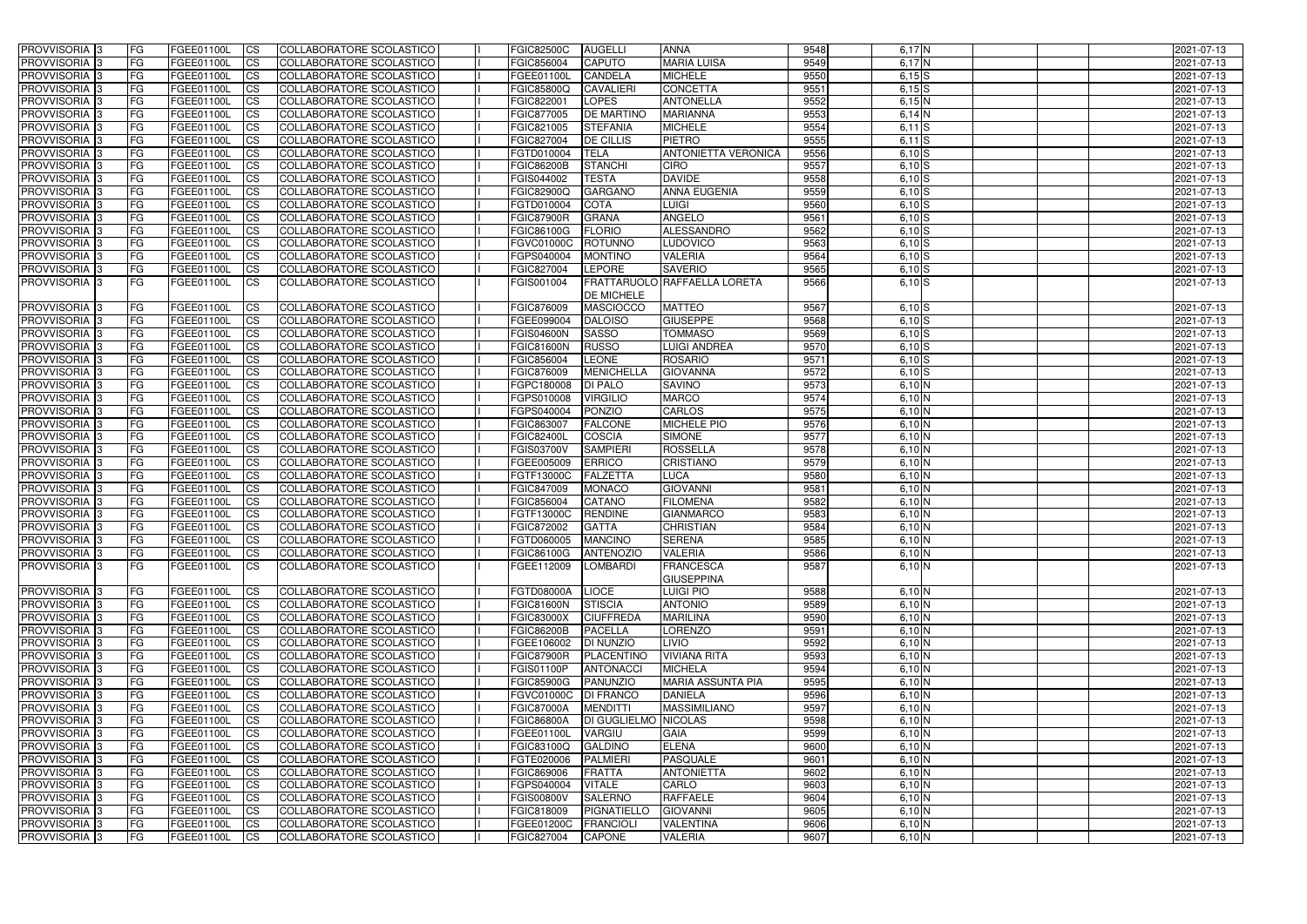| <b>PROVVISORIA</b> 3       | <b>IFG</b> | FGEE01100L        | <b>CS</b>              | COLLABORATORE SCOLASTICO        | <b>FGTD08000A</b>   | <b>SARACINO</b>              | <b>MARIA</b>           | 9608 | $6,10$ N | 2021-07-13 |
|----------------------------|------------|-------------------|------------------------|---------------------------------|---------------------|------------------------------|------------------------|------|----------|------------|
| PROVVISORIA <sup>1</sup> 3 | FG         | FGEE01100L        | $\overline{\text{cs}}$ | COLLABORATORE SCOLASTICO        | <b>FGIC86000Q</b>   | <b>PATRUNO</b>               | <b>SABRINA</b>         | 9609 | $6,10$ N | 2021-07-13 |
| PROVVISORIA <sup>3</sup>   | <b>IFG</b> | FGEE01100L        | <b>CS</b>              | <b>COLLABORATORE SCOLASTICO</b> | <b>FGIC86600P</b>   | <b>ROBUSTELLA</b>            | <b>GENNI</b>           | 9610 | $6,10$ N | 2021-07-13 |
| PROVVISORIA <sup>3</sup>   | FG         | FGEE01100L        | <b>CS</b>              | COLLABORATORE SCOLASTICO        | FGPM10000G          | <b>DI DONATO</b>             | <b>VALENTINA</b>       | 9611 | $6,10$ N | 2021-07-13 |
| PROVVISORIA 3              | FG         | FGEE01100L        | <b>CS</b>              | COLLABORATORE SCOLASTICO        | FGEE01100L          | <b>PALUMBO</b>               | <b>MARIA MICHELA</b>   | 9612 | $6,10$ N | 2021-07-13 |
| PROVVISORIA 3              | FG         | FGEE01100L        | <b>ICS</b>             | COLLABORATORE SCOLASTICO        | <b>FGIS05900Q</b>   | <b>BAVA</b>                  | <b>ANTONIO</b>         | 9613 | $6,10$ N | 2021-07-13 |
| PROVVISORIA 3              | FG         | FGEE01100L        | <b>CS</b>              | COLLABORATORE SCOLASTICO        | FGPS010008          | <b>RICCI</b>                 | <b>FABIO</b>           | 9614 | $6,10$ N | 2021-07-13 |
| PROVVISORIA <sup>3</sup>   | FG         | FGEE01100L        | $\overline{c}$         | COLLABORATORE SCOLASTICO        | <b>FGIC85700X</b>   | <b>FORCHIGNONE FRANCESCA</b> |                        | 9615 | $6,10$ N | 2021-07-13 |
| PROVVISORIA <sup>3</sup>   | FG         | FGEE01100L        | <b>CS</b>              | <b>COLLABORATORE SCOLASTICO</b> | <b>FGIC86200B</b>   | PETRUZZI                     | <b>FABIO</b>           | 9616 | $6,10$ N | 2021-07-13 |
| PROVVISORIA <sup>3</sup>   | FG         | FGEE01100L        | $\overline{\text{cs}}$ | COLLABORATORE SCOLASTICO        | FGEE005009          | <b>SCOPECE</b>               | <b>DANIELA</b>         | 9617 | 6,10 N   | 2021-07-13 |
| PROVVISORIA 3              | FG         | FGEE01100L        | <b>CS</b>              | <b>COLLABORATORE SCOLASTICO</b> | FGIC856004          | <b>ARENA</b>                 | <b>SERGIO</b>          | 9618 | $6,10$ N | 2021-07-13 |
| PROVVISORIA <sup>3</sup>   | FG         | <b>FGEE01100L</b> | <b>CS</b>              | COLLABORATORE SCOLASTICO        | FGIC842006          | <b>DI LILLO</b>              | <b>GIOVANNA</b>        | 9619 | $6,10$ N | 2021-07-13 |
| PROVVISORIA <sup>3</sup>   | FG         | FGEE01100L        | <b>I</b> CS            | COLLABORATORE SCOLASTICO        | <b>FGTD08000A</b>   | <b>VINCITORIO</b>            | <b>FABIO</b>           | 9620 | $6,10$ N | 2021-07-13 |
| PROVVISORIA <sup>3</sup>   | FG         | FGEE01100L        | <b>I</b> CS            | <b>COLLABORATORE SCOLASTICO</b> | <b>FGIC87000A</b>   | <b>MORELLI</b>               | <b>MARIANA</b>         | 9621 | 6,10 N   | 2021-07-13 |
| PROVVISORIA 3              | FG         | FGEE01100L        | <b>I</b> CS            | COLLABORATORE SCOLASTICO        | <b>FGMM00400C</b>   | <b>TARQUINIO</b>             | <b>MARCO</b>           | 9622 | 6,10 N   | 2021-07-13 |
| PROVVISORIA <sup>3</sup>   | FG         | <b>FGEE01100L</b> | <b>ICS</b>             | COLLABORATORE SCOLASTICO        | FGTF17000V          | <b>SIENA</b>                 | <b>NICOLA</b>          | 9623 | 6,10 N   | 2021-07-13 |
| PROVVISORIA <sup>3</sup>   | FG.        | <b>FGEE01100L</b> | <b>ICS</b>             |                                 |                     | CHIUMMARULO MICHELE          |                        | 9624 |          |            |
|                            |            |                   |                        | COLLABORATORE SCOLASTICO        | FGTF13000C          |                              |                        |      | 6,10 N   | 2021-07-13 |
| PROVVISORIA <sup>3</sup>   | FG         | FGEE01100L        | <b>ICS</b>             | COLLABORATORE SCOLASTICO        | <b>FGIC87300T</b>   | <b>FUSILLO</b>               | <b>GIANFRANCO</b>      | 9625 | $6,10$ N | 2021-07-13 |
| PROVVISORIA <sup>3</sup>   | FG         | FGEE01100L        | <b>ICS</b>             | COLLABORATORE SCOLASTICO        | FGEE01100L          | <b>NAVIGLIO</b>              | LAURA                  | 9626 | $6,10$ N | 2021-07-13 |
| PROVVISORIA <sup>3</sup>   | FG         | FGEE01100L        | <b>CS</b>              | COLLABORATORE SCOLASTICO        | FGEE005009          | <b>FORCELLA</b>              | <b>IRENE</b>           | 9627 | $6,10$ N | 2021-07-13 |
| PROVVISORIA <sup>3</sup>   | FG         | <b>FGEE01100L</b> | <b>CS</b>              | COLLABORATORE SCOLASTICO        | <b>FGIS00800V</b>   | <b>CURCIO</b>                | <b>FEDELE</b>          | 9628 | $6,10$ N | 2021-07-13 |
| PROVVISORIA <sup>3</sup>   | FG         | FGEE01100L        | <b>CS</b>              | COLLABORATORE SCOLASTICO        | FGTF13000C          | <b>NANNARONE</b>             | <b>FRANCESCO</b>       | 9629 | $6,10$ N | 2021-07-13 |
| PROVVISORIA <sup>3</sup>   | FG         | FGEE01100L        | <b>CS</b>              | COLLABORATORE SCOLASTICO        | <b>FGIC87400N</b>   | PALMIOTTO                    | <b>SARA</b>            | 9630 | $6,10$ N | 2021-07-13 |
| PROVVISORIA <sup>1</sup> 3 | FG         | FGEE01100L        | <b>CS</b>              | COLLABORATORE SCOLASTICO        | FGPM05000Q          | <b>CAPPUCCI</b>              | ANNUNZIATA             | 9631 | $6,10$ N | 2021-07-13 |
| PROVVISORIA <sup>3</sup>   | FG         | FGEE01100L        | ICS                    | COLLABORATORE SCOLASTICO        | <b>FGIC87400N</b>   | <b>MAFFIONE</b>              | <b>GAETANO</b>         | 9632 | $6,10$ N | 2021-07-13 |
| PROVVISORIA <sup>3</sup>   | FG         | <b>FGEE01100L</b> | <b>CS</b>              | COLLABORATORE SCOLASTICO        | FGIC876009          | <b>CIUFFREDA</b>             | CARLO                  | 9633 | $6,10$ N | 2021-07-13 |
| PROVVISORIA <sup>3</sup>   | FG         | <b>FGEE01100L</b> | <b>CS</b>              | COLLABORATORE SCOLASTICO        | FGPC160003          | <b>SCARANO</b>               | <b>DONATO</b>          | 9634 | 6,10 N   | 2021-07-13 |
| PROVVISORIA <sup>3</sup>   | FG         | FGEE01100L        | <b>CS</b>              | COLLABORATORE SCOLASTICO        | FGIS05900Q          | <b>PRENCIPE</b>              | PASQUALE               | 9635 | $6,10$ N | 2021-07-13 |
| PROVVISORIA <sup>3</sup>   | FG         | FGEE01100L        | <b>CS</b>              | COLLABORATORE SCOLASTICO        | FGIC86100G          | <b>LA GRASTA</b>             | <b>ALTOMARE</b>        | 9636 | $6,10$ N | 2021-07-13 |
| PROVVISORIA <sup>3</sup>   | FG         | <b>FGEE01100L</b> | <b>CS</b>              | COLLABORATORE SCOLASTICO        | FGTD060005          | <b>IULIANI</b>               | <b>GRAZIA</b>          | 9637 | $6,10$ N | 2021-07-13 |
| PROVVISORIA <sup>3</sup>   | FG         | <b>FGEE01100L</b> | <b>CS</b>              | COLLABORATORE SCOLASTICO        | <b>FGIC85800Q</b>   | <b>BATTAGLIA</b>             | <b>MARIA</b>           | 9638 | $6,10$ N | 2021-07-13 |
| PROVVISORIA <sup>3</sup>   | FG         | <b>FGEE01100L</b> | <b>CS</b>              | COLLABORATORE SCOLASTICO        | <b>FGIC88100R</b>   | <b>CAMARCO</b>               | <b>ELISABETTA</b>      | 9639 | $6,06$ N | 2021-07-13 |
| PROVVISORIA <sup>3</sup>   | FG         | <b>FGEE01100L</b> | $\overline{\text{cs}}$ | COLLABORATORE SCOLASTICO        | FGEE01200C          | <b>AMBROSINO</b>             | <b>ROCCINA TONINA</b>  | 9640 | $6,06$ N | 2021-07-13 |
| PROVVISORIA <sup>3</sup>   | FG         | FGEE01100L        | $\overline{c}$         | COLLABORATORE SCOLASTICO        | FGIC876009          | <b>IORIO</b>                 | <b>MARIA CHIARA</b>    | 9641 | $6,03$ N | 2021-07-13 |
| PROVVISORIA <sup>3</sup>   | FG         | FGEE01100L        | <b>CS</b>              | COLLABORATORE SCOLASTICO        | FGEE01200C          | <b>CANNARILE</b>             | <b>GIANLUCA</b>        | 9642 | $6,01$ S | 2021-07-13 |
| PROVVISORIA 3              | FG         | FGEE01100L        | <b>I</b> CS            | COLLABORATORE SCOLASTICO        | FGIC851001          | <b>STOICO</b>                | <b>ANTONELLA</b>       | 9643 | $6,01$ S | 2021-07-13 |
|                            |            |                   |                        |                                 |                     |                              | <b>INCORONATA</b>      |      |          |            |
| PROVVISORIA 3              | FG.        | FGEE01100L        | <b>ICS</b>             | COLLABORATORE SCOLASTICO        | FGEE01200C NUNZIATA |                              | <b>ALESSIA PIA</b>     | 9644 | $6,01$ N | 2021-07-13 |
| PROVVISORIA 3              | IFG.       | FGEE01100L CS     |                        | COLLABORATORE SCOLASTICO        | FGIS023001          | PAPARELLA                    | <b>ANNAPAOLA</b>       | 9645 | $6,01$ N | 2021-07-13 |
| PROVVISORIA 3              | FG         | FGEE01100L        | <b>ICS</b>             | COLLABORATORE SCOLASTICO        | FGIC81600N          | <b>BUONASSISI</b>            | <b>IVAN GABRIELE</b>   | 9646 | $6,01$ N | 2021-07-13 |
| PROVVISORIA 3              | FG         | FGEE01100L        | $\mathsf{ICS}$         | COLLABORATORE SCOLASTICO        | <b>FGIC86100G</b>   | <b>MARAUCCI</b>              | <b>LORENZO</b>         | 9647 | $6,01$ N | 2021-07-13 |
| PROVVISORIA 3              | FG         | FGEE01100L        | <b>ICS</b>             | COLLABORATORE SCOLASTICO        | <b>FGIC84500N</b>   | PALLADINO                    | <b>CARLA</b>           | 9648 | $6,01$ N | 2021-07-13 |
| PROVVISORIA 3              | FG         | FGEE01100L        | <b>ICS</b>             | COLLABORATORE SCOLASTICO        | <b>FGEE01200C</b>   | FERRARA                      | <b>JESSICA VANESSA</b> | 9649 | $6,01$ N | 2021-07-13 |
| PROVVISORIA 3              | FG         | FGEE01100L        | <b>CS</b>              | COLLABORATORE SCOLASTICO        | FGTD060005          | <b>MAITILASSO</b>            | <b>IDA</b>             | 9650 | $6,01$ N | 2021-07-13 |
| PROVVISORIA 3              | <b>FG</b>  | FGEE01100L        | <b>ICS</b>             | COLLABORATORE SCOLASTICO        | <b>FGIC86600P</b>   | D'ATRI                       | <b>ROMEO</b>           | 9651 | $6,01$ N | 2021-07-13 |
| PROVVISORIA 3              | FG         | FGEE01100L        | <b>CS</b>              | COLLABORATORE SCOLASTICO        | FGEE005009          | <b>MUCCIARONE</b>            | ANNAMARIA              | 9652 | 6S       | 2021-07-13 |
| PROVVISORIA 3              | FG         | FGEE01100L        | <b>CS</b>              | COLLABORATORE SCOLASTICO        | <b>FGIS04600N</b>   | <b>FENINNO</b>               | <b>SILVIA</b>          | 9653 | 6S       | 2021-07-13 |
| PROVVISORIA 3              | FG         | FGEE01100L        | <b>CS</b>              | COLLABORATORE SCOLASTICO        | FGTF13000C          | <b>SABETTI</b>               | <b>GIANCARMINE</b>     | 9654 | 6S       | 2021-07-13 |
| PROVVISORIA 3              | FG         | FGEE01100L        | <b>CS</b>              | COLLABORATORE SCOLASTICO        | FGTD010004          | <b>BOVE</b>                  | <b>MARIA ASSUNTA</b>   | 9655 | 6S       | 2021-07-13 |
| PROVVISORIA 3              | FG         | FGEE01100L        | <b>CS</b>              | COLLABORATORE SCOLASTICO        | <b>FGEE00800R</b>   | <b>MARTINO</b>               | <b>ROCCHINA</b>        | 9656 | 6S       | 2021-07-13 |
| <b>PROVVISORIA</b> 3       | IFG.       | FGEE01100L        | <b>CS</b>              | COLLABORATORE SCOLASTICO        | <b>FGIS00800V</b>   | PADALINO                     | <b>ANNA</b>            | 9657 | 6S       | 2021-07-13 |
| PROVVISORIA 3              | FG         | FGEE01100L        | <b>CS</b>              | <b>COLLABORATORE SCOLASTICO</b> | FGTD21000T          | <b>CIUFFREDA</b>             | <b>BIAGIO</b>          | 9658 | 6S       | 2021-07-13 |
| PROVVISORIA 3              | <b>IFG</b> | FGEE01100L        | <b>CS</b>              | COLLABORATORE SCOLASTICO        | FGPS010008          | <b>IDE VIVO</b>              | <b>MARIO</b>           | 9659 | 6S       | 2021-07-13 |
| <b>PROVVISORIA</b> 3       | IFG.       | FGEE01100L        | <b>CS</b>              | COLLABORATORE SCOLASTICO        | <b>FGTF17000V</b>   | PLACENTINO                   | <b>LUIGI</b>           | 9660 | 6S       | 2021-07-13 |
| PROVVISORIA 3              | FG         | FGEE01100L        | <b>CS</b>              | COLLABORATORE SCOLASTICO        | FGIC818009          | <b>MARRESE</b>               | <b>ROSA MARIA</b>      | 9661 | 6S       | 2021-07-13 |
| PROVVISORIA 3              | FG         | FGEE01100L        | <b>CS</b>              | COLLABORATORE SCOLASTICO        | FGEE01100L          | <b>BRUNO</b>                 | <b>ANNA RITA</b>       | 9662 | 6S       | 2021-07-13 |
| PROVVISORIA 3              | <b>FG</b>  | <b>FGEE01100L</b> | <b>CS</b>              | COLLABORATORE SCOLASTICO        | <b>FGIS04600N</b>   | <b>DE FINIS</b>              | <b>VITO</b>            | 9663 | 6S       | 2021-07-13 |
| PROVVISORIA 3              | FG         | <b>FGEE01100L</b> | <b>CS</b>              | COLLABORATORE SCOLASTICO        | FGPC180008          | <b>DENTE</b>                 | ADDOLORATA             | 9664 | 6S       | 2021-07-13 |
| PROVVISORIA 3              | FG         | FGEE01100L        | <b>CS</b>              | COLLABORATORE SCOLASTICO        | FGIC856004          | ANGUILANO                    | <b>ANTONELLA</b>       | 9665 | 6S       | 2021-07-13 |
| PROVVISORIA 3              | FG         | <b>FGEE01100L</b> | <b>CS</b>              | COLLABORATORE SCOLASTICO        | FGIC843002          | <b>AMERI</b>                 | <b>LUIGI</b>           | 9666 | 6S       | 2021-07-13 |
| PROVVISORIA 3              |            | FGEE01100L        | <b>CS</b>              | COLLABORATORE SCOLASTICO        | FGIC819005          | <b>ROSSI</b>                 | <b>FILOMENA</b>        | 9667 | 6S       | 2021-07-13 |
| PROVVISORIA 3              | FG<br>l FG |                   | <b>CS</b>              | COLLABORATORE SCOLASTICO        |                     | SANSOSSIO                    |                        | 9668 |          | 2021-07-13 |
|                            |            | FGEE01100L        |                        |                                 | FGEE00900L          |                              | <b>ROSILENE</b>        |      | 6S       |            |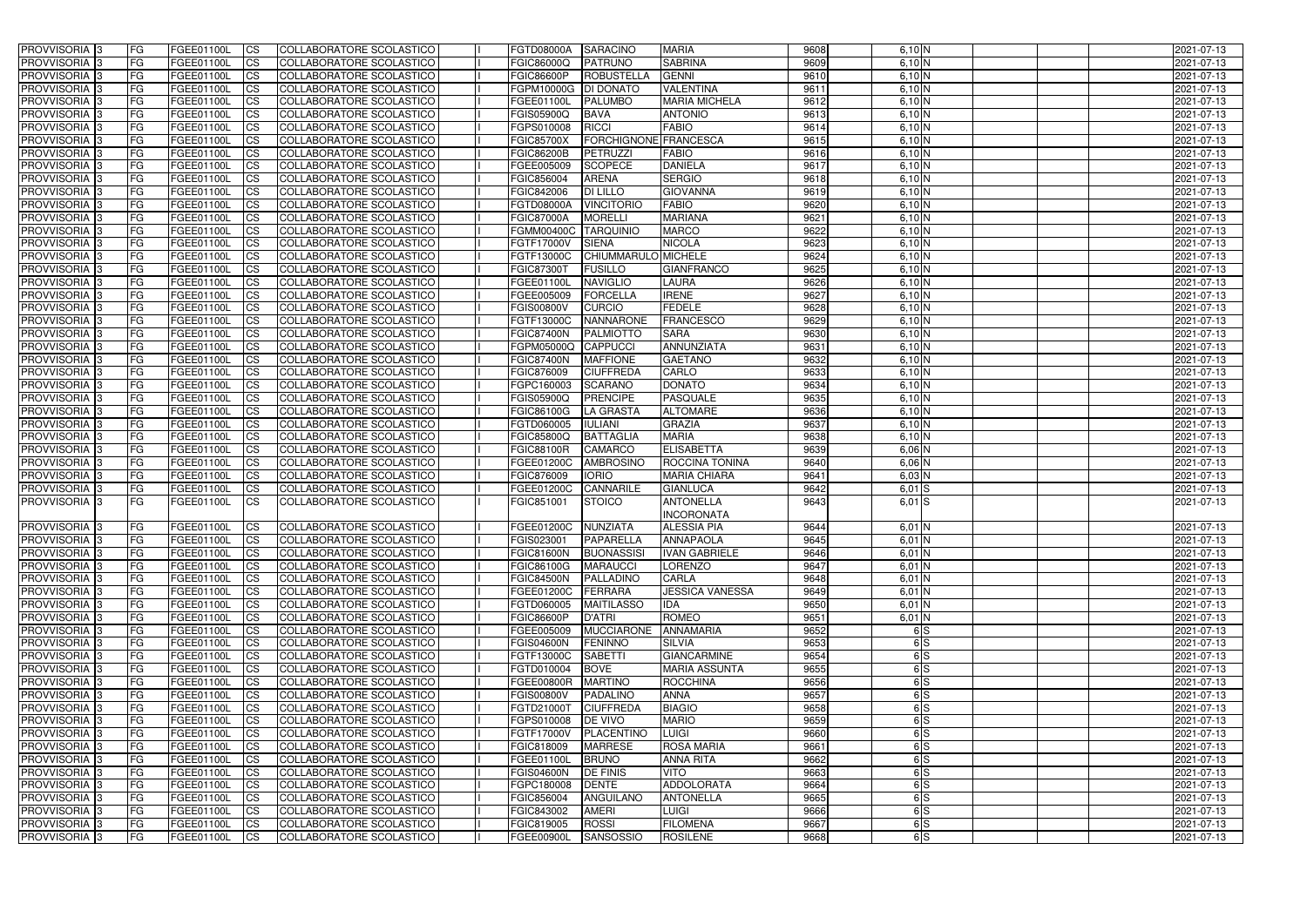| <b>PROVVISORIA</b> 3       | l FG       | FGEE01100L               | <b>ICS</b>              | COLLABORATORE SCOLASTICO                                    | FGRH060003               | RICCIARDI                            | <b>RENATA</b>                        | 9669         | 6S            | 2021-07-13               |
|----------------------------|------------|--------------------------|-------------------------|-------------------------------------------------------------|--------------------------|--------------------------------------|--------------------------------------|--------------|---------------|--------------------------|
| <b>PROVVISORIA 3</b>       | FG.        | FGEE01100L               | <b>ICS</b>              | COLLABORATORE SCOLASTICO                                    | FGIS06100Q               | <b>CORVINO</b>                       | LUCIANO                              | 9670         | 6S            | 2021-07-13               |
| PROVVISORIA <sup>1</sup> 3 | FG         | FGEE01100L               | <b>CS</b>               | COLLABORATORE SCOLASTICO                                    | <b>FGIC85700X</b>        | <b>D'ADDARIO</b>                     | <b>SABRINA</b>                       | 9671         | 6S            | 2021-07-13               |
| PROVVISORIA                | FG         | FGEE01100L               | <b>CS</b>               | COLLABORATORE SCOLASTICO                                    | FGEE099004               | <b>DI NATALE</b>                     | <b>DAVIDE</b>                        | 9672         | 6S            | 2021-07-13               |
| <b>PROVVISORIA 3</b>       | FG         | FGEE01100L               | <b>CS</b>               | COLLABORATORE SCOLASTICO                                    | FGIC872002               | <b>TOZZI</b>                         | <b>FRANCESCA PAOLA</b>               | 9673         | $\frac{1}{5}$ | 2021-07-13               |
| PROVVISORIA <sup>1</sup> 3 | FG         | FGEE01100L               | <b>CS</b>               | COLLABORATORE SCOLASTICO                                    | FGIC864003               | <b>GATTA</b>                         | <b>MARIAGRAZIA</b>                   | 9674         | 6S            | 2021-07-13               |
| PROVVISORIA <sup>1</sup> 3 | FG         | FGEE01100L               | <b>CS</b>               | COLLABORATORE SCOLASTICO                                    | FGEE112009               | <b>RUBINO</b>                        | <b>FRANCESCA</b>                     | 9675         | $\frac{1}{5}$ | 2021-07-13               |
| PROVVISORIA 3              | FG         | FGEE01100L               | <b>ICS</b>              | COLLABORATORE SCOLASTICO                                    | <b>FGMM04100B</b>        | PALATELLA                            | <b>GABRIELLA GIULIANA</b>            | 9676         | 6S            | 2021-07-13               |
| PROVVISORIA 3              | FG         | FGEE01100L               | <b>CS</b>               | COLLABORATORE SCOLASTICO                                    | <b>FGEE00900L</b>        | <b>LOPS</b>                          | <b>SIMONE</b>                        | 9677         | 6S            | 2021-07-13               |
| PROVVISORIA 3              | <b>FG</b>  | <b>FGEE01100L</b>        | <b>ICS</b>              | COLLABORATORE SCOLASTICO                                    | <b>FGIC88200L</b>        | <b>CELESTE</b>                       | <b>GIUSEPPE</b>                      | 9678         | 6S            | 2021-07-13               |
| PROVVISORIA 3              | FG         | FGEE01100L               | <b>ICS</b>              | COLLABORATORE SCOLASTICO                                    | <b>FGIC85700X</b>        | <b>MONTEPELOS</b>                    | <b>MICHELE FABIO</b>                 | 9679         | 6S            | 2021-07-13               |
| <b>PROVVISORIA</b>         | FG         | FGEE01100L               | <b>ICS</b>              | COLLABORATORE SCOLASTICO                                    | <b>FGIC85700X</b>        | <b>SANTAMARIA</b>                    | <b>MARZIA</b>                        | 9680         | 6S            | 2021-07-13               |
| <b>PROVVISORIA</b>         | FG         | FGEE01100L               | <b>ICS</b>              | COLLABORATORE SCOLASTICO                                    | <b>FGIC86600P</b>        | <b>AMORUSO</b>                       | <b>GIUSEPPE</b>                      | 9681         | 6S            | 2021-07-13               |
| <b>PROVVISORIA</b>         | FG         | FGEE01100L               | <b>ICS</b>              | COLLABORATORE SCOLASTICO                                    | <b>FGIS00800V</b>        | <b>BICCARI</b>                       | <b>CARMEN URSULA</b>                 | 9682         | 6S            | 2021-07-13               |
| <b>PROVVISORIA</b>         | FG         | FGEE01100L               | <b>ICS</b>              | COLLABORATORE SCOLASTICO                                    | <b>FGMM00700X</b>        | <b>DIDONNA</b>                       | <b>ANTONELLA</b>                     | 9683         | 6S            | 2021-07-13               |
| <b>PROVVISORIA</b>         | FG         | FGEE01100L               | <b>ICS</b>              | COLLABORATORE SCOLASTICO                                    | <b>FGIS04600N</b>        | <b>TROCCOLI</b>                      | <b>GIUSEPPINA</b>                    | 9684         | 6S            | 2021-07-13               |
| <b>PROVVISORIA</b>         | FG         | <b>FGEE01100L</b>        | <b>ICS</b>              | COLLABORATORE SCOLASTICO                                    | FGIC877005               | LO CONTE                             | <b>GIANCARLA</b>                     | 9685         | 6S            | 2021-07-13               |
| <b>PROVVISORIA</b>         | FG         | FGEE01100L               | <b>ICS</b>              | COLLABORATORE SCOLASTICO                                    | <b>FGIC85900G</b>        | <b>DI PAOLA</b>                      | <b>SERAFINA</b>                      | 9686         | 6lS           | 2021-07-13               |
| PROVVISORIA <sup>3</sup>   | FG         | FGEE01100L               | <b>ICS</b>              | COLLABORATORE SCOLASTICO                                    | FGIC86000Q               | PREZIO                               | <b>MICHELA</b>                       | 9687         | 6lS           | 2021-07-13               |
| PROVVISORIA 3              | FG         | FGEE01100L               | <b>ICS</b>              | COLLABORATORE SCOLASTICO                                    | FGTD08000A               | <b>SAPONARO</b>                      | <b>ANTONIO</b>                       | 9688         | 6S            | 2021-07-13               |
| PROVVISORIA <sup>3</sup>   | FG         | FGEE01100L               | <b>ICS</b>              | COLLABORATORE SCOLASTICO                                    | FGIC86000Q               | <b>SILIO</b>                         | <b>PANTALEO</b>                      | 9689         | 6S            | 2021-07-13               |
| PROVVISORIA 3              | FG         | FGEE01100L               | <b>ICS</b>              | COLLABORATORE SCOLASTICO                                    | <b>FGIC83800E</b>        | PALLADINO                            | <b>REMO</b>                          | 9690         | 6S            | 2021-07-13               |
| PROVVISORIA <sup>3</sup>   |            |                          |                         |                                                             |                          |                                      |                                      |              |               |                          |
| PROVVISORIA <sup>3</sup>   | FG<br>FG   | FGEE01100L<br>FGEE01100L | <b>ICS</b><br><b>CS</b> | <b>COLLABORATORE SCOLASTICO</b><br>COLLABORATORE SCOLASTICO | FGEE02900T<br>FGEE00900I | <b>BUONAPARTE</b><br><b>SPALLONE</b> | NAPOLEONE ROBERTO<br><b>GIOVANNI</b> | 9691<br>9692 | 6S<br>6S      | 2021-07-13<br>2021-07-13 |
| PROVVISORIA <sup>3</sup>   |            |                          |                         | <b>COLLABORATORE SCOLASTICO</b>                             |                          |                                      | <b>LUIGI</b>                         | 9693         | $\frac{1}{5}$ |                          |
|                            | FG         | FGEE01100L               | <b>CS</b>               |                                                             | FGEE02900T               | <b>MARINARO</b>                      |                                      |              |               | 2021-07-13               |
| PROVVISORIA <sup>1</sup> 3 | FG         | FGEE01100L               | <b>ICS</b>              | COLLABORATORE SCOLASTICO                                    | FGTD21000T               | COCCO                                | <b>ANNITA</b>                        | 9694         | $\frac{1}{5}$ | 2021-07-13               |
| PROVVISORIA 3              | FG         | FGEE01100L               | <b>ICS</b>              | COLLABORATORE SCOLASTICO                                    | FGIC864003               | <b>CINQUE</b>                        | <b>VANESSA</b>                       | 9695         | 6S            | 2021-07-13               |
| PROVVISORIA                | FG         | FGEE01100L               | <b>ICS</b>              | COLLABORATORE SCOLASTICO                                    | FGIC820009               | OLICARPO                             | <b>ANTONIA</b>                       | 9696         | 6S            | 2021-07-13               |
| PROVVISORIA                | FG         | FGEE01100L               | <b>CS</b>               | <b>COLLABORATORE SCOLASTICO</b>                             | FGTE020006               | POZZOLANTE                           | <b>DANIELA</b>                       | 9697         | 6S            | 2021-07-13               |
| PROVVISORIA                | FG         | FGEE01100L               | <b>CS</b>               | <b>COLLABORATORE SCOLASTICO</b>                             | <b>FGIC86200B</b>        | <b>CIAMPITTI</b>                     | <b>RENATO GIOVANNI</b>               | 9698         | 6S            | 2021-07-13               |
| PROVVISORIA                | FG         | FGEE01100L               | <b>CS</b>               | COLLABORATORE SCOLASTICO                                    | <b>FGIC87900R</b>        | <b>MARTUCCI</b>                      | <b>MICHELE</b>                       | 9699         | 6S            | 2021-07-13               |
| PROVVISORIA <sup>1</sup> 3 | FG         | FGEE01100L               | <b>CS</b>               | COLLABORATORE SCOLASTICO                                    | FGIC820009               | <b>AGOSTINELL</b>                    | <b>PASQUALE</b>                      | 9700         | $\frac{1}{5}$ | 2021-07-13               |
| PROVVISORIA <sup>1</sup> 3 | FG         | FGEE01100L               | <b>CS</b>               | COLLABORATORE SCOLASTICO                                    | FGTD060005               | <b>FEROSI</b>                        | <b>GIUSEPPE</b>                      | 9701         | 6S            | 2021-07-13               |
| PROVVISORIA 3              | FG         | FGEE01100L               | <b>CS</b>               | COLLABORATORE SCOLASTICO                                    | FGIC835003               | <b>DIRODI</b>                        | <b>GIOVANNA</b>                      | 9702         | $\frac{1}{5}$ | 2021-07-13               |
| <b>PROVVISORIA</b>         | FG         | FGEE01100L               | <b>ICS</b>              | COLLABORATORE SCOLASTICO                                    | <b>FGIC86600P</b>        | <b>LE NOCI</b>                       | <b>ROSA</b>                          | 9703         | 6S            | 2021-07-13               |
| PROVVISORIA <sup>1</sup> 3 | <b>FG</b>  | FGEE01100L               | <b>ICS</b>              | COLLABORATORE SCOLASTICO                                    | FGIC818009               | <b>DI BIASE</b>                      | <b>VINCENZO</b>                      | 9704         | 6S            | 2021-07-13               |
| PROVVISORIA 3              | FG         | FGEE01100L               | <b>ICS</b>              | COLLABORATORE SCOLASTICO                                    | FGEE099004               | <b>DICHIO</b>                        | <b>ARIANNA</b>                       | 9705         | 6S            | 2021-07-13               |
| <b>PROVVISORIA</b>         | <b>FG</b>  | FGEE01100L               | <b>ICS</b>              | COLLABORATORE SCOLASTICO                                    | FGEE005009               | <b>RUSSO</b>                         | <b>SARA</b>                          | 9706         | 6S            | 2021-07-13               |
| PROVVISORIA 3              | FG         | FGEE01100L CS            |                         | COLLABORATORE SCOLASTICO                                    | <b>FGIC86500V</b>        | CONOSCITORE ANGELO                   |                                      | 9707         | 6S            | 2021-07-13               |
| PROVVISORIA 3              | <b>FG</b>  | FGEE01100L               | $\mathsf{ICS}$          | COLLABORATORE SCOLASTICO                                    | <b>FGIC86000Q</b>        | <b>STANCHI</b>                       | <b>ANTONIO</b>                       | 9708         | 6S            | 2021-07-13               |
| PROVVISORIA 3              | <b>FG</b>  | <b>FGEE01100L</b>        | $\mathsf{ICS}$          | COLLABORATORE SCOLASTICO                                    | <b>FGIC85800Q</b>        | SCINTO                               | <b>MARIELLA</b>                      | 9709         | $\frac{1}{5}$ | 2021-07-13               |
| PROVVISORIA 3              | <b>FG</b>  | FGEE01100L               | $\mathsf{ICS}$          | COLLABORATORE SCOLASTICO                                    | FGEE01100L               | <b>SABETTA</b>                       | <b>VALERIA</b>                       | 9710         | 6S            | 2021-07-13               |
| PROVVISORIA 3              | FG         | FGEE01100L               | $\mathsf{ICS}$          | COLLABORATORE SCOLASTICO                                    | FGIC843002               | <b>STEA</b>                          | <b>ALEANDRO</b>                      | 9711         | 6S            | 2021-07-13               |
| PROVVISORIA 3              | l FG       | FGEE01100L               | CS                      | COLLABORATORE SCOLASTICO                                    | FGEE106002               | <b>VASCIARELLI</b>                   | <b>PIETRO PIERLEO</b>                | 9712         | 6S            | 2021-07-13               |
| PROVVISORIA 3              | <b>FG</b>  | FGEE01100L               | $\mathsf{ICS}$          | COLLABORATORE SCOLASTICO                                    | FGIC880001               | <b>DI LEVA</b>                       | <b>RACHELE</b>                       | 9713         | 6S            | 2021-07-13               |
| PROVVISORIA 3              | FG         | FGEE01100L               | <b>CS</b>               | COLLABORATORE SCOLASTICO                                    | FGIC820009               | <b>CORNACCHIA</b>                    | <b>MARISA</b>                        | 9714         | 6S            | 2021-07-13               |
| PROVVISORIA 3              | <b>FG</b>  | FGEE01100L               | <b>CS</b>               | COLLABORATORE SCOLASTICO                                    | <b>FGIC87900R</b>        | <b>TROIA</b>                         | <b>ANTONIA</b>                       | 9715         | 6S            | 2021-07-13               |
| PROVVISORIA 3              | <b>FG</b>  | FGEE01100L               | <b>CS</b>               | COLLABORATORE SCOLASTICO                                    | FGIC863007               | <b>CAMPANILE</b>                     | <b>FILOMENA</b>                      | 9716         | 6S            | 2021-07-13               |
| PROVVISORIA 3              | <b>FG</b>  | FGEE01100L               | <b>CS</b>               | COLLABORATORE SCOLASTICO                                    | FGIC851001               | NICOLAI                              | <b>ANNALISA</b>                      | 9717         | 6S            | 2021-07-13               |
| PROVVISORIA 3              | <b>FG</b>  | FGEE01100L               | <b>CS</b>               | COLLABORATORE SCOLASTICO                                    | FGIS023001               | <b>STRAZIO</b>                       | <b>MARIA</b>                         | 9718         | 6S            | 2021-07-13               |
| PROVVISORIA 3              | <b>FG</b>  | FGEE01100L               | <b>CS</b>               | COLLABORATORE SCOLASTICO                                    | FGIS007003               | <b>DE PASCALIS</b>                   | <b>PAMELA</b>                        | 9719         | 6S            | 2021-07-13               |
| PROVVISORIA 3              | <b>FG</b>  | FGEE01100L               | <b>CS</b>               | COLLABORATORE SCOLASTICO                                    | FGMM00700X FANO          |                                      | <b>FULVIA</b>                        | 9720         | 6S            | 2021-07-13               |
| PROVVISORIA 3              | <b>FG</b>  | FGEE01100L               | <b>CS</b>               | COLLABORATORE SCOLASTICO                                    | FGIS021009               | <b>BEVILACQUA</b>                    | <b>ANGELA</b>                        | 9721         | 6S            | 2021-07-13               |
| PROVVISORIA 3              | <b>FG</b>  | FGEE01100L               | <b>CS</b>               | COLLABORATORE SCOLASTICO                                    | FGIC819005               | <b>GARGANO</b>                       | <b>MARIA ANTONIETTA</b>              | 9722         | 6S            | 2021-07-13               |
| PROVVISORIA 3              | <b>FG</b>  | FGEE01100L               | <b>CS</b>               | COLLABORATORE SCOLASTICO                                    | FGIC842006               | <b>STEGA</b>                         | <b>MARIA</b>                         | 9723         | 6S            | 2021-07-13               |
| PROVVISORIA 3              | <b>FG</b>  | FGEE01100L               | <b>CS</b>               | COLLABORATORE SCOLASTICO                                    | FGIC848005               | <b>AUCELLO</b>                       | <b>EMANUELA</b>                      | 9724         | 6S            | 2021-07-13               |
| PROVVISORIA 3              | <b>FG</b>  | FGEE01100L               | <b>CS</b>               | COLLABORATORE SCOLASTICO                                    | FGTD060005               | <b>SCROCCO</b>                       | <b>PASQUALE</b>                      | 9725         | 6S            | 2021-07-13               |
| PROVVISORIA 3              | FG         | FGEE01100L               | <b>CS</b>               | COLLABORATORE SCOLASTICO                                    | FGPM03000E CIAVARELLA    |                                      | <b>VALERIA</b>                       | 9726         | 6S            | 2021-07-13               |
| PROVVISORIA 3              | FG         | <b>FGEE01100L</b>        | <b>CS</b>               | COLLABORATORE SCOLASTICO                                    | FGEE02900T DIFILIPPO     |                                      | <b>PALMIRA</b>                       | 9727         | 6S            | 2021-07-13               |
| PROVVISORIA 3              | <b>FG</b>  | FGEE01100L               | $\overline{\text{CS}}$  | COLLABORATORE SCOLASTICO                                    | <b>FGIC86000Q</b>        | <b>PALMIERI</b>                      | <b>MARIA</b>                         | 9728         | 6S            | 2021-07-13               |
| PROVVISORIA 3              | <b>FG</b>  | FGEE01100L               | $\overline{\text{CS}}$  | COLLABORATORE SCOLASTICO                                    | <b>FGIC877005</b>        | <b>CURSIO</b>                        | <b>ARCANGELA LUCIA</b>               | 9729         | 6S            | 2021-07-13               |
| PROVVISORIA 3              | <b>IFG</b> | FGEE01100L               | $\overline{\text{CS}}$  | COLLABORATORE SCOLASTICO                                    | <b>FGIS05300R</b>        | <b>FARANO</b>                        | <b>PASQUA</b>                        | 9730         | 6S            | 2021-07-13               |
|                            |            |                          |                         |                                                             |                          |                                      |                                      |              |               |                          |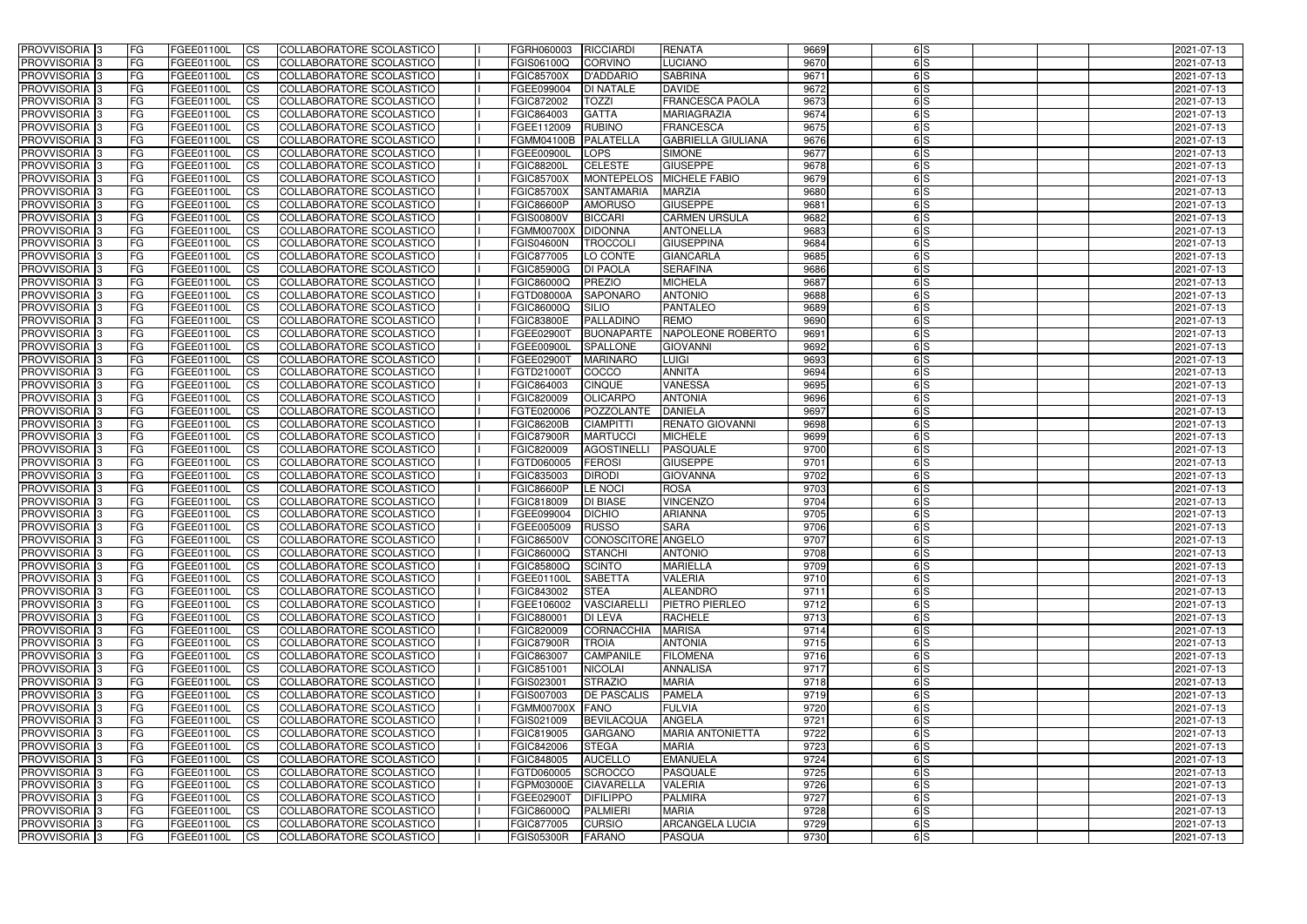| PROVVISORIA <sup>1</sup> 3                             | <b>FG</b>              | FGEE01100L               | <b>ICS</b>             | COLLABORATORE SCOLASTICO                             | <b>FGIC85900G</b>               | <b>SCARPIELLO</b>                | <b>SIMONA</b>                              | 9731         | 6S            | 2021-07-13               |
|--------------------------------------------------------|------------------------|--------------------------|------------------------|------------------------------------------------------|---------------------------------|----------------------------------|--------------------------------------------|--------------|---------------|--------------------------|
| PROVVISORIA <sup>1</sup> 3                             | FG                     | FGEE01100L               | <b>CS</b>              | COLLABORATORE SCOLASTICO                             | FGIS05900Q                      | <b>SANTORO</b>                   | <b>MICHELANGELO</b>                        | 9732         | 6S            | 2021-07-13               |
| PROVVISORIA <sup>1</sup> 3                             | FG                     | FGEE01100L               | <b>CS</b>              | COLLABORATORE SCOLASTICO                             | FGEE005009                      | <b>PAOLANTONIO DANIELA</b>       |                                            | 9733         | 6S            | 2021-07-13               |
| PROVVISORIA <sup>1</sup> 3                             | FG                     | FGEE01100L               | <b>CS</b>              | COLLABORATORE SCOLASTICO                             | FGIC851001                      | <b>PINTO</b>                     | <b>LEONARDO</b>                            | 9734         | 6S            | 2021-07-13               |
| PROVVISORIA <sup>1</sup> 3                             | FG                     | FGEE01100L               | <b>ICS</b>             | COLLABORATORE SCOLASTICO                             | <b>FGIC86200B</b>               | <b>GESUALDI</b>                  | <b>FILOMENA</b>                            | 9735         | $\frac{1}{5}$ | 2021-07-13               |
| PROVVISORIA 3                                          | FG                     | FGEE01100L               | <b>ICS</b>             | COLLABORATORE SCOLASTICO                             | FGTE020006                      | <b>FRANCULLO</b>                 | <b>ROSARIA</b>                             | 9736         | 6S            | 2021-07-13               |
| PROVVISORIA 3                                          | <b>FG</b>              | FGEE01100L               | <b>ICS</b>             | COLLABORATORE SCOLASTICO                             | <b>FGIS00800V</b>               | <b>SOLIMINE</b>                  | <b>GIOVANNI</b>                            | 9737         | 6S            | 2021-07-13               |
| PROVVISORIA 3                                          | FG                     | FGEE01100L               | <b>ICS</b>             | COLLABORATORE SCOLASTICO                             | FGIS001004                      | <b>CIUFFREDA</b>                 | <b>ANTONIETTA</b>                          | 9738         | 6S            | 2021-07-13               |
| PROVVISORIA 3                                          | FG                     | FGEE01100L               | <b>CS</b>              | COLLABORATORE SCOLASTICO                             | FGEE005009                      | <b>CARBONE</b>                   | <b>CRISTINA ANNA</b>                       | 9739         | 6S            | 2021-07-13               |
| PROVVISORIA 3                                          | FG                     | FGEE01100L               | <b>CS</b>              | COLLABORATORE SCOLASTICO                             | FGIS021009                      | <b>BONFITTO</b>                  | <b>MARCO</b>                               | 9740         | 6S            | 2021-07-13               |
| PROVVISORIA <sup>3</sup>                               | <b>FG</b>              | FGEE01100L               | <b>ICS</b>             | COLLABORATORE SCOLASTICO                             | FGIC822001                      | <b>MENNUNO</b>                   | <b>LUCIA</b>                               | 9741         | 6S            | 2021-07-13               |
| PROVVISORIA <sup>1</sup> 3                             | FG                     | FGEE01100L               | <b>ICS</b>             | COLLABORATORE SCOLASTICO                             | FGIS06100Q                      | <b>SCARINGELL</b>                | <b>IVAN</b>                                | 9742         | 6S            | 2021-07-13               |
| PROVVISORIA <sup>1</sup> 3                             | FG                     | FGEE01100L               | <b>ICS</b>             | COLLABORATORE SCOLASTICO                             | <b>FGIC86200B</b>               | <b>FASANO</b>                    | <b>DONATELLA</b>                           | 9743         | 6S            | 2021-07-13               |
| <b>PROVVISORIA</b>                                     | FG                     | FGEE01100L               | <b>ICS</b>             | COLLABORATORE SCOLASTICO                             | <b>FGIC85700X</b>               | <b>PASTORE</b>                   | <b>MARIA GIOVANNA</b>                      | 9744         | 6S            | 2021-07-13               |
| <b>PROVVISORIA</b>                                     | FG                     | FGEE01100L               | <b>ICS</b>             | COLLABORATORE SCOLASTICO                             | FGTF13000C                      | PERDONO'                         | <b>GIUSEPPE</b>                            | 9745         | 6S            | 2021-07-13               |
| PROVVISORIA <sup>1</sup> 3                             | FG                     | FGEE01100L               | <b>ICS</b>             | COLLABORATORE SCOLASTICO                             | FGIC84500N                      | PELLEGRINI                       | <b>MICHELE</b>                             | 9746         | 6S            | 2021-07-13               |
| <b>PROVVISORIA</b>                                     | FG                     | FGEE01100L               | <b>ICS</b>             | COLLABORATORE SCOLASTICO                             | FGIS01100P                      | <b>GALLO</b>                     | <b>FRANCESCO</b>                           | 9747         | 6lS           | 2021-07-13               |
| PROVVISORIA <sup>3</sup>                               | FG                     | FGEE01100L               | <b>ICS</b>             | COLLABORATORE SCOLASTICO                             | FGIC86000Q                      | LO RUSSO                         | <b>GERARDO</b>                             | 9748         | 6S            | 2021-07-13               |
| PROVVISORIA <sup>1</sup> 3                             | FG                     | FGEE01100L               | <b>ICS</b>             | COLLABORATORE SCOLASTICO                             | FGIC843002                      | <b>MARTINO</b>                   | <b>PIERLUIGI</b>                           | 9749         | 6S            | 2021-07-13               |
| PROVVISORIA <sup>13</sup>                              | FG                     | FGEE01100L               | <b>ICS</b>             | COLLABORATORE SCOLASTICO                             | <b>FGIC87400N</b>               | <b>MARINARO</b>                  | <b>MARIA</b>                               | 9750         | 6S            | 2021-07-13               |
| PROVVISORIA <sup>1</sup> 3                             | FG                     | FGEE01100L               | <b>CS</b>              | COLLABORATORE SCOLASTICO                             | <b>FGIC86500V</b>               | <b>GUERRA</b>                    | <b>LOREDANA</b>                            | 9751         | 6S            | 2021-07-13               |
| PROVVISORIA <sup>13</sup>                              | FG                     | FGEE01100L               | <b>CS</b>              | COLLABORATORE SCOLASTICO                             | <b>FGIC83000X</b>               | <b>TROIANO</b>                   | <b>ANTONIO</b>                             | 9752         | 6S            | 2021-07-13               |
| PROVVISORIA <sup>3</sup><br>PROVVISORIA <sup>1</sup> 3 | FG<br><b>FG</b>        | FGEE01100L<br>FGEE01100L | <b>CS</b>              | COLLABORATORE SCOLASTICO<br>COLLABORATORE SCOLASTICO | FGIC85800Q<br>FGIC86000Q        | <b>LAUDA</b><br><b>GIORGITTO</b> | <b>MARIO SALVATORE</b><br><b>ANNA RITA</b> | 9753<br>9754 | 6S<br>6S      | 2021-07-13               |
|                                                        | FG.                    |                          | <b>CS</b>              |                                                      |                                 |                                  | <b>GIUSEPPINA</b>                          | 9755         | 6S            | 2021-07-13               |
| PROVVISORIA 3                                          |                        | FGEE01100L               | ICS                    | COLLABORATORE SCOLASTICO                             | FGIC856004                      | <b>MASELLI</b>                   | <b>FRANCESCA</b>                           |              |               | 2021-07-13               |
| PROVVISORIA 3                                          | <b>FG</b>              | FGEE01100L               | <b>CS</b>              | COLLABORATORE SCOLASTICO                             | <b>FGIC82900Q</b>               | <b>PRENCIPE</b>                  | <b>MARCO</b>                               | 9756         | 6S            | 2021-07-13               |
| <b>PROVVISORIA</b>                                     | FG                     | FGEE01100L               | <b>CS</b>              | COLLABORATORE SCOLASTICO                             | FGIC877005                      | <b>DELLI CARRI</b>               | <b>GRAZIA</b>                              | 9757         | 6S            | 2021-07-13               |
| PROVVISORIA <sup>1</sup> 3                             | FG                     | FGEE01100L               | <b>CS</b>              | COLLABORATORE SCOLASTICO                             | <b>FGIC86200B</b>               | <b>DE MITA</b>                   | <b>CONCETTA</b>                            | 9758         | $\frac{1}{5}$ | 2021-07-13               |
| PROVVISORIA <sup>3</sup>                               | FG                     | FGEE01100L               | <b>CS</b>              | COLLABORATORE SCOLASTICO                             | <b>FGIC84500N</b>               | <b>MANGIACOTTI</b>               | <b>GIOVANNI</b>                            | 9759         | 6S            | 2021-07-13               |
| <b>PROVVISORIA</b>                                     | FG                     | FGEE01100L               | <b>CS</b>              | COLLABORATORE SCOLASTICO                             | FGIC85800Q                      | <b>CURCETTI</b>                  | PATRIZIA                                   | 9760         | 6S            | 2021-07-13               |
| PROVVISORIA 3                                          | FG                     | FGEE01100L               | <b>CS</b>              | COLLABORATORE SCOLASTICO                             | FGTD010004                      | <b>BERGANTINO</b>                | <b>GIOVANNI</b>                            | 9761         | 6S            | 2021-07-13               |
| PROVVISORIA 3                                          | FG                     | FGEE01100L               | <b>ICS</b>             | <b>COLLABORATORE SCOLASTICO</b>                      | <b>FGIC86500V</b>               | <b>ARMILLOTTA</b>                | <b>ROSA PIA</b>                            | 9762         | 6S            | 2021-07-13               |
| PROVVISORIA 3                                          | <b>FG</b>              | FGEE01100L               | $\overline{c}$         | COLLABORATORE SCOLASTICO                             | <b>FGMM00700X</b>               | NUNZIANTE                        | <b>PASQUALE</b>                            | 9763         | 6S            | 2021-07-13               |
| PROVVISORIA 3                                          | <b>FG</b>              | FGEE01100L               | <b>CS</b>              | COLLABORATORE SCOLASTICO                             | FGIC86000Q                      | CASO                             | LAURA                                      | 9764         | 6S            | 2021-07-13               |
| <b>PROVVISORIA</b>                                     | <b>FG</b>              | FGEE01100L               | <b>CS</b>              | COLLABORATORE SCOLASTICO                             | FGPM10000G                      | <b>DE ANGELIS</b>                | <b>AURELIO</b>                             | 9765         | 6S            | 2021-07-13               |
| PROVVISORIA <sup>1</sup> 3                             | FG                     | FGEE01100L               | <b>ICS</b>             | COLLABORATORE SCOLASTICO                             | <b>FGIC83000X</b>               | <b>LAURIOLA</b>                  | <b>NICOLA</b>                              | 9766         | 6S            | 2021-07-13               |
| PROVVISORIA 3                                          | FG                     | FGEE01100L               | <b>ICS</b>             | COLLABORATORE SCOLASTICO                             | FGIC820009                      | <b>IANNONE</b>                   | <b>GIOVINA ANNA</b>                        | 9767         | 6S            | 2021-07-13               |
| PROVVISORIA 3                                          | IFG.                   | FGEE01100L CS            |                        | COLLABORATORE SCOLASTICO                             | FGIC85700X GESUALDO             |                                  | <b>DOMENICO</b>                            | 9768         | 6 S           | 2021-07-13               |
| PROVVISORIA 3                                          | l FG                   | FGEE01100L               | CS                     | COLLABORATORE SCOLASTICO                             | FGIC856004                      | <b>D'ALESIO</b>                  | <b>RAFFAELE</b>                            | 9769         | 6S            | 2021-07-13               |
| PROVVISORIA 3                                          | <b>FG</b>              | FGEE01100L               | CS                     | COLLABORATORE SCOLASTICO                             | <b>FGIC80800P</b>               | <b>GUERRA</b>                    | <b>GIUSEPPIN</b>                           | 9770         | 6S            | 2021-07-13               |
| PROVVISORIA 3                                          | l FG                   | FGEE01100L               | CS                     | COLLABORATORE SCOLASTICO                             | FGIS05900Q                      | <b>TOSTONI</b>                   | <b>MARIO</b>                               | 9771         | 6S            | 2021-07-13               |
| PROVVISORIA 3                                          | l FG                   | FGEE01100L               | $\mathsf{ICS}$         | COLLABORATORE SCOLASTICO                             | FGIC843002                      | RICCIARDI                        | <b>GIOVANNI</b>                            | 9772         | 6S            | 2021-07-13               |
| PROVVISORIA 3                                          | FG                     | FGEE01100L               | $\mathsf{ICS}$         | COLLABORATORE SCOLASTICO                             | <b>FGIC83800E</b>               | <b>SPATUZZA</b>                  | PATRIZIA                                   | 9773         | 6S            | 2021-07-13               |
| PROVVISORIA 3                                          | FG                     | FGEE01100L               | $\mathsf{ICS}$         | COLLABORATORE SCOLASTICO                             | <b>FGIC82900Q</b>               | <b>DAMIANO</b>                   | <b>FRANCESCA</b>                           | 9774         | 6S            | 2021-07-13               |
| PROVVISORIA 3                                          | <b>FG</b>              | FGEE01100L               | <b>CS</b>              | COLLABORATORE SCOLASTICO                             | <b>FGIC86200B</b>               | LEONE                            | <b>RAFFAELE</b>                            | 9775         | 6S            | 2021-07-13               |
| PROVVISORIA 3                                          | <b>FG</b>              | FGEE01100L               | $\overline{\text{CS}}$ | COLLABORATORE SCOLASTICO                             | <b>FGIC85900G</b>               | <b>PIEGARI</b>                   | <b>DANIELA</b>                             | 9776         | 6S            | 2021-07-13               |
| PROVVISORIA 3                                          | <b>FG</b>              | FGEE01100L               | <b>CS</b>              | COLLABORATORE SCOLASTICO                             | FGIC876009                      | <b>GRIECO</b>                    | <b>RITA</b>                                | 9777         | 6S            | 2021-07-13               |
| PROVVISORIA 3                                          | <b>FG</b>              | FGEE01100L               | <b>CS</b>              | COLLABORATORE SCOLASTICO                             | FGIC819005                      | <b>IUSPA</b>                     | <b>PASQUALE</b>                            | 9778         | 6S            | 2021-07-13               |
| PROVVISORIA 3                                          | <b>FG</b>              | FGEE01100L               | <b>CS</b>              | COLLABORATORE SCOLASTICO                             | FGPS210002                      | LEO                              | <b>ANTONIO</b>                             | 9779         | 6S            | 2021-07-13               |
| PROVVISORIA 3                                          | <b>FG</b>              | FGEE01100L               | <b>CS</b>              | COLLABORATORE SCOLASTICO                             | FGIC818009                      | <b>QUATRALE</b>                  | <b>SERAFINA</b>                            | 9780         | 6S            | 2021-07-13               |
| PROVVISORIA 3                                          | <b>FG</b>              | FGEE01100L               | <b>CS</b>              | COLLABORATORE SCOLASTICO                             | <b>FGIS05300R</b>               | DALO'                            | <b>FELICE</b>                              | 9781         | 6S            | 2021-07-13               |
| PROVVISORIA 3                                          | <b>FG</b>              | FGEE01100L               | <b>CS</b>              | COLLABORATORE SCOLASTICO                             | <b>FGIS00800V</b>               | COLECCHIA                        | <b>IVANA</b>                               | 9782         | 6S            | 2021-07-13               |
| PROVVISORIA 3                                          | <b>FG</b>              | FGEE01100L               | <b>CS</b>              | COLLABORATORE SCOLASTICO                             | FGIC842006                      | <b>FORTE</b>                     | <b>GIUSEPPINA</b>                          | 9783         | 6S            | 2021-07-13               |
| PROVVISORIA 3<br>PROVVISORIA 3                         | <b>FG</b><br><b>FG</b> | FGEE01100L<br>FGEE01100L | <b>CS</b><br><b>CS</b> | COLLABORATORE SCOLASTICO<br>COLLABORATORE SCOLASTICO | FGIS048009<br>FGEE11000N GIACO' | <b>CIRIELLO</b>                  | <b>SAVINO</b><br><b>MARIO</b>              | 9784<br>9785 | 6S<br>6S      | 2021-07-13<br>2021-07-13 |
| PROVVISORIA 3                                          | FG                     | FGEE01100L               | <b>CS</b>              | COLLABORATORE SCOLASTICO                             | FGIC863007                      | <b>BIZZARRO</b>                  | <b>SALVATORE</b>                           | 9786 S       | $\frac{1}{5}$ | 2021-07-13               |
| PROVVISORIA 3                                          | <b>FG</b>              | FGEE01100L               | <b>CS</b>              | COLLABORATORE SCOLASTICO                             | <b>FGIC87300T</b>               | COMPIERCHIO CHERUBINA            |                                            | 9787         | 6S            | 2021-07-13               |
| PROVVISORIA 3                                          | <b>FG</b>              | FGEE01100L               | $\overline{\text{CS}}$ | COLLABORATORE SCOLASTICO                             | <b>FGIC88100R</b>               | SOLDANO                          | <b>CONCETTA</b>                            | 9788         | 6S            | 2021-07-13               |
| PROVVISORIA 3                                          | FG                     | <b>FGEE01100L</b>        | $\mathsf{ICS}$         | COLLABORATORE SCOLASTICO                             | <b>FGIC83800E</b>               | FERRUCCI                         | <b>VITO</b>                                | 9789         | 6S            | 2021-07-13               |
| PROVVISORIA 3                                          | <b>FG</b>              | <b>FGEE01100L</b>        | CS                     | COLLABORATORE SCOLASTICO                             | FGEE01100L                      | <b>SACCO</b>                     | <b>MARIA ALTOMARE</b>                      | 9790         | $\frac{1}{5}$ | 2021-07-13               |
| PROVVISORIA 3                                          | <b>FG</b>              | FGEE01100L               | CS                     | COLLABORATORE SCOLASTICO                             | FGEE005009                      | ACCETTULLI                       | <b>ANTONIO</b>                             | 9791         | 6S            | 2021-07-13               |
|                                                        |                        |                          |                        |                                                      |                                 |                                  |                                            |              |               |                          |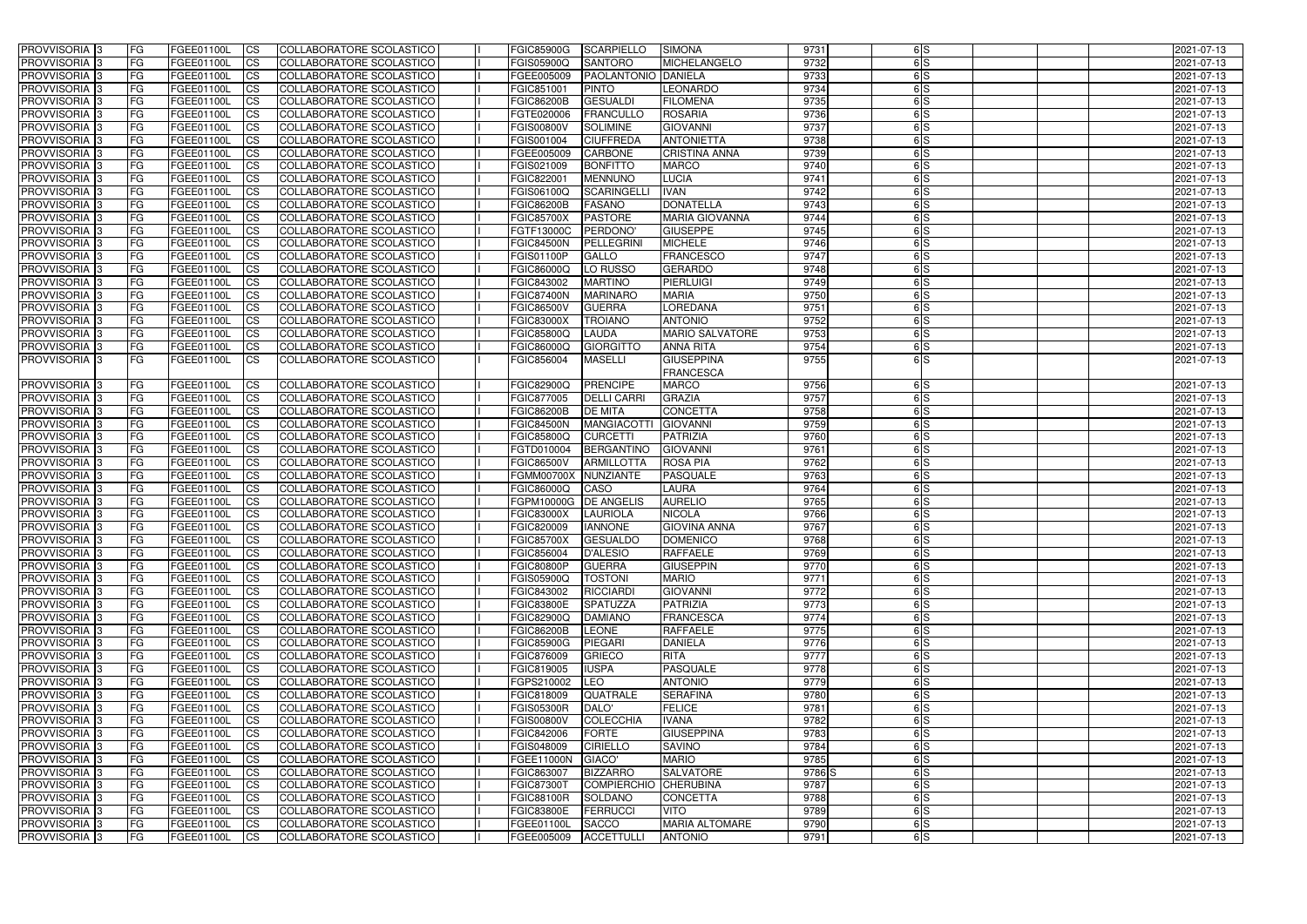| PROVVISORIA <sup>3</sup>                                 | FG          | FGEE01100L               | <b>ICS</b>              | COLLABORATORE SCOLASTICO                             | <b>FGIC86000Q</b>               | <b>PALUMBO</b>                     | <b>NATASHA</b>                   | 9792         | 6S         | 2021-07-13               |
|----------------------------------------------------------|-------------|--------------------------|-------------------------|------------------------------------------------------|---------------------------------|------------------------------------|----------------------------------|--------------|------------|--------------------------|
| PROVVISORIA <sup>3</sup>                                 | FG          | <b>FGEE01100L</b>        | <b>CS</b>               | COLLABORATORE SCOLASTICO                             | FGIC878001                      | <b>DESIMIO</b>                     | <b>FRANCESCO PIO</b>             | 9793         | 6S         | 2021-07-13               |
| PROVVISORIA 3                                            | FG          | FGEE01100L               | <b>CS</b>               | <b>COLLABORATORE SCOLASTICO</b>                      | FGIC819005                      | <b>MELINO</b>                      | <b>ANTONELLA</b>                 | 9794         | 6S         | 2021-07-13               |
| PROVVISORIA <sup>3</sup>                                 | FG          | FGEE01100L               | <b>CS</b>               | COLLABORATORE SCOLASTICO                             | <b>FGIC84500N</b>               | <b>CAFARO</b>                      | <b>ELIANA</b>                    | 9795         | 6S         | 2021-07-13               |
| PROVVISORIA 3                                            | <b>FG</b>   | FGEE01100L               | <b>CS</b>               | COLLABORATORE SCOLASTICO                             | FGIC842006                      | <b>GIARON</b>                      | ALESSANDRO ANDREA                | 9796         | 6S         | 2021-07-13               |
| PROVVISORIA <sup>3</sup>                                 | FG          | FGEE01100L               | $\overline{c}$          | COLLABORATORE SCOLASTICO                             | <b>FGIC86200B</b>               | <b>MINETTI</b>                     | <b>ANGELA</b>                    | 9797         | 6 S        | 2021-07-13               |
| PROVVISORIA <sup>3</sup>                                 | FG          | FGEE01100L               | $\overline{\text{cs}}$  | COLLABORATORE SCOLASTICO                             | <b>FGIC876009</b>               | PETRILLI                           | <b>DANIELA</b>                   | 9798         | 6S         | 2021-07-13               |
| PROVVISORIA <sup>3</sup>                                 | FG          | FGEE01100L               | <b>I</b> CS             | COLLABORATORE SCOLASTICO                             | <b>FGTD08000A</b>               | <b>MORELLI</b>                     | <b>TONIA</b>                     | 9799         | 6S         | 2021-07-13               |
| <b>PROVVISORIA</b> 3                                     | FG          | FGEE01100L               | <b>CS</b>               | COLLABORATORE SCOLASTICO                             | FGEE11000N                      | <b>CAPOSIENA</b>                   | DANIELE FRANCESCO                | 9800         | 6S         | 2021-07-13               |
| <b>PROVVISORIA</b> 3                                     | FG          | FGEE01100L               | <b>CS</b>               | COLLABORATORE SCOLASTICO                             | <b>FGEE03200N</b>               | <b>CHIANGO</b>                     | <b>LORIANA</b>                   | 9801         | 6S         | 2021-07-13               |
| PROVVISORIA <sup>3</sup>                                 | FG          | FGEE01100L               | <b>CS</b>               | COLLABORATORE SCOLASTICO                             | <b>FGIC86800A</b>               | <b>CAMPAGNA</b>                    | <b>ROSY</b>                      | 9802         | 6S         | 2021-07-13               |
| PROVVISORIA <sup>3</sup>                                 | FG          | FGEE01100L               | <b>CS</b>               | <b>COLLABORATORE SCOLASTICO</b>                      | FGIC863007                      | <b>IACCARINO</b>                   | <b>NICOLA</b>                    | 9803         | 6S         | 2021-07-13               |
| PROVVISORIA <sup>3</sup>                                 | FG          | FGEE01100L               | <b>I</b> CS             | COLLABORATORE SCOLASTICO                             | FGTD060005                      | <b>DE MARE</b>                     | <b>ALBERTO</b>                   | 9804         | 6S         | 2021-07-13               |
| PROVVISORIA <sup>3</sup>                                 | FG          | FGEE01100L               | <b>CS</b>               | COLLABORATORE SCOLASTICO                             | <b>FGIC87000A</b>               | <b>LANCETTA</b>                    | <b>GIUSEPPINA</b>                | 9805         | 6S         | 2021-07-13               |
| PROVVISORIA <sup>3</sup>                                 | FG          | FGEE01100L               | <b>I</b> CS             | <b>COLLABORATORE SCOLASTICO</b>                      | FGRH060003                      | PALLADINO                          | <b>PAOLA</b>                     | 9806         | 6S         | 2021-07-13               |
| PROVVISORIA <sup>3</sup>                                 | FG          | FGEE01100L               | <b>ICS</b>              | COLLABORATORE SCOLASTICO                             | <b>FGEE03200N</b>               | <b>CUCCHIARALE</b>                 | <b>GAETANO</b>                   | 9807         | 6S         | 2021-07-13               |
| PROVVISORIA <sup>3</sup>                                 | FG.         | <b>FGEE01100L</b>        | <b>I</b> CS             | COLLABORATORE SCOLASTICO                             | FGPC180008                      | <b>MICUCCI</b>                     | <b>MARIA GRAZIA</b>              | 9808         | 6S         | 2021-07-13               |
| PROVVISORIA <sup>3</sup>                                 | FG          | FGEE01100L               | <b>CS</b>               | COLLABORATORE SCOLASTICO                             | FGEE112009                      | <b>RENDINA</b>                     | <b>FRANCESCA ELENA</b>           | 9809         | 6S         | 2021-07-13               |
| PROVVISORIA <sup>3</sup>                                 | FG          | <b>FGEE01100L</b>        | <b>CS</b>               | COLLABORATORE SCOLASTICO                             | FGIC856004                      | <b>DEL PRETE</b>                   | <b>COSIMO DAMIANO</b>            | 9810         | 6S         | 2021-07-13               |
| PROVVISORIA <sup>3</sup>                                 | FG          | <b>FGEE01100L</b>        | <b>CS</b>               | COLLABORATORE SCOLASTICO                             | FGTD060005                      | <b>DE TROIA</b>                    | <b>MARCO</b>                     | 9811         | 6S         | 2021-07-13               |
| <b>PROVVISORIA</b> 3                                     | FG          | FGEE01100L               | <b>CS</b>               | COLLABORATORE SCOLASTICO                             | <b>FGTD08000A</b>               | <b>COBUZZI</b>                     | ROCCO RENATO                     | 9812         | 6S         | 2021-07-13               |
| PROVVISORIA <sup>3</sup>                                 | FG          | FGEE01100L<br>FGEE01100L | <b>CS</b>               | COLLABORATORE SCOLASTICO                             | FGIC842006                      | <b>GRAZIANO</b><br><b>CIAVARRA</b> | <b>ANNA RITA</b>                 | 9813<br>9814 | 6 S <br>6S | 2021-07-13               |
| PROVVISORIA <sup>1</sup> 3<br>PROVVISORIA <sup>1</sup> 3 | FG<br>FG    | FGEE01100L               | <b>CS</b><br>ICS        | COLLABORATORE SCOLASTICO<br>COLLABORATORE SCOLASTICO | FGEE03200N<br>FGPS010008        | <b>CORNACCHIA</b>                  | <b>LUIGI</b><br><b>MARIA</b>     | 9815         | 6S         | 2021-07-13<br>2021-07-13 |
| PROVVISORIA <sup>3</sup>                                 | FG          | FGEE01100L               | <b>CS</b>               | COLLABORATORE SCOLASTICO                             | FGPM03000E                      | <b>ALBANO</b>                      | <b>GIOVANNA</b>                  | 9816         | 6S         | 2021-07-13               |
| PROVVISORIA <sup>3</sup>                                 | FG          | FGEE01100L               | <b>CS</b>               | COLLABORATORE SCOLASTICO                             | <b>FGIC85700X</b>               | <b>D'AGROSA</b>                    | <b>NICOLETTA</b>                 | 9817         | 6S         | 2021-07-13               |
| PROVVISORIA <sup>3</sup>                                 | FG          | FGEE01100L               | <b>CS</b>               | COLLABORATORE SCOLASTICO                             | <b>FGIC86200B</b>               | <b>DELLI CARR</b>                  | <b>ANTONIO</b>                   | 9818         | 6S         | 2021-07-13               |
| PROVVISORIA <sup>3</sup>                                 | FG          | FGEE01100L               | <b>CS</b>               | COLLABORATORE SCOLASTICO                             | FGIC819005                      | <b>MARUOTTI</b>                    | <b>MARIA</b>                     | 9819         | 6S         | 2021-07-13               |
| PROVVISORIA <sup>3</sup>                                 | FG          | FGEE01100L               | <b>CS</b>               | COLLABORATORE SCOLASTICO                             | <b>FGIC84500N</b>               | <b>IMPAGLIATELLI SILVIA</b>        |                                  | 9820         | 6S         | 2021-07-13               |
| PROVVISORIA 3                                            | FG          | FGEE01100L               | <b>I</b> CS             | <b>COLLABORATORE SCOLASTICO</b>                      | FGPS040004                      | <b>FEDERICI</b>                    | <b>ANDREA</b>                    | 9821         | 6S         | 2021-07-13               |
| <b>PROVVISORIA</b> 3                                     | FG          | FGEE01100L               | <b>CS</b>               | COLLABORATORE SCOLASTICO                             | FGTD060005                      | LARICCIA                           | <b>CINZIA</b>                    | 9822         | 6S         | 2021-07-13               |
| PROVVISORIA <sup>3</sup>                                 | FG          | FGEE01100L               | $\overline{\text{cs}}$  | COLLABORATORE SCOLASTICO                             | FGIC842006                      | <b>COLELLI</b>                     | <b>SABRINA</b>                   | 9823         | 6S         | 2021-07-13               |
| PROVVISORIA <sup>3</sup>                                 | FG          | <b>FGEE01100L</b>        | <b>CS</b>               | <b>COLLABORATORE SCOLASTICO</b>                      | FGIC819005                      | <b>D'AVELLA</b>                    | <b>VENTURINO</b>                 | 9824         | 6S         | 2021-07-13               |
| <b>PROVVISORIA</b> 3                                     | FG          | FGEE01100L               | <b>CS</b>               | COLLABORATORE SCOLASTICO                             | <b>FGIC86000Q</b>               | <b>CAPOZZI</b>                     | <b>MARIA ELENA</b>               | 9825         | 6S         | 2021-07-13               |
| <b>PROVVISORIA</b> 3                                     | FG          | FGEE01100L               | <b>CS</b>               | COLLABORATORE SCOLASTICO                             | FGVC01000C                      | <b>D'ANTINI</b>                    | <b>MARIA GRAZIA</b>              | 9826         | 6S         | 2021-07-13               |
| PROVVISORIA <sup>3</sup>                                 | FG          | FGEE01100L               | <b>CS</b>               | COLLABORATORE SCOLASTICO                             | FGIC872002                      | <b>SVENTURATO</b>                  | <b>ANNA RITA</b>                 | 9827         | 6S         | 2021-07-13               |
| <b>PROVVISORIA</b> 3                                     | FG.         | FGEE01100L               | <b>I</b> CS             | <b>COLLABORATORE SCOLASTICO</b>                      | FGIC819005                      | <b>LOMBARDI</b>                    | <b>DOMENICO</b>                  | 9828         | 6S         | 2021-07-13               |
| PROVVISORIA <sup>3</sup>                                 | FG.         | <b>FGEE01100L</b>        | <b>CS</b>               | COLLABORATORE SCOLASTICO                             | FGEE01100L                      | <b>DE FUOCO</b>                    | <b>LOREDANA</b>                  | 9829         | 6S         | 2021-07-13               |
| PROVVISORIA 3                                            | IFG.        | FGEE01100L CS            |                         | COLLABORATORE SCOLASTICO                             | FGMM00400C SAPONARO             |                                    | <b>ANTONELLA</b>                 | 9830         | 6S         | 2021-07-13               |
| PROVVISORIA 3                                            | FG          | FGEE01100L               | $\mathsf{ICS}$          | COLLABORATORE SCOLASTICO                             | FGEE01200C DE STEFANO           |                                    | <b>ELENA</b>                     | 9831         | 6 S        | 2021-07-13               |
| PROVVISORIA 3                                            | FG          | FGEE01100L               | $\mathsf{ICS}$          | COLLABORATORE SCOLASTICO                             | <b>FGIC85900G</b>               | PETITTI                            | <b>MICHELE</b>                   | 9832         | 6S         | 2021-07-13               |
| PROVVISORIA 3                                            | FG          | FGEE01100L               | <b>ICS</b>              | COLLABORATORE SCOLASTICO                             | FGPS010008                      | <b>DI STEFANO</b>                  | <b>LAURA PALMINA</b>             | 9833         | 6S         | 2021-07-13               |
| PROVVISORIA 3                                            | FG          | FGEE01100L               | <b>CS</b>               | COLLABORATORE SCOLASTICO                             | FGIC856004                      | <b>NATALE</b>                      | <b>ANTONIETTA</b>                | 9834         | 6S         | 2021-07-13               |
| PROVVISORIA 3                                            | FG          | FGEE01100L               | <b>CS</b>               | COLLABORATORE SCOLASTICO                             | <b>FGMM00700X</b>               | SCIRTUICCHIO GIUSEPPINA            |                                  | 9835         | 6S         | 2021-07-13               |
| PROVVISORIA 3                                            | FG          | FGEE01100L               | <b>CS</b>               | COLLABORATORE SCOLASTICO                             | FGEE01100L                      | FENGA                              | <b>ORNELLA</b>                   | 9836         | 6S         | 2021-07-13               |
| PROVVISORIA 3                                            | FG          | FGEE01100L               | <b>CS</b>               | COLLABORATORE SCOLASTICO                             | FGEE005009                      | D'ANTUONO                          | <b>ANGELICA MARIA</b>            | 9837         | 6S         | 2021-07-13               |
| PROVVISORIA 3                                            | FG          | FGEE01100L               | <b>CS</b>               | COLLABORATORE SCOLASTICO                             | FGIC835003                      | <b>GAMBINO</b>                     | <b>ALESSIA</b>                   | 9838         | 6S         | 2021-07-13               |
| PROVVISORIA 3                                            | FG          | FGEE01100L               | <b>CS</b>               | COLLABORATORE SCOLASTICO                             | FGIC806003                      | RICCIARDI                          | <b>FRANCESCO ANTONIO</b>         | 9839         | 6S         | 2021-07-13               |
| PROVVISORIA 3                                            | FG          | FGEE01100L               | <b>CS</b>               | COLLABORATORE SCOLASTICO                             | <b>FGIC85400C</b>               | VALENDINO                          | <b>NICOLA</b>                    | 9840         | 6S         | 2021-07-13               |
| PROVVISORIA 3                                            | FG          | FGEE01100L               | <b>CS</b>               | COLLABORATORE SCOLASTICO                             | FGIC847009                      | DE LEO                             | <b>ANTONIO PIO</b>               | 9841         | 6S         | 2021-07-13               |
| PROVVISORIA 3                                            | FG          | FGEE01100L               | <b>CS</b>               | COLLABORATORE SCOLASTICO                             | <b>FGIS01100P</b>               | <b>SERLENGA</b>                    | <b>RAFFAELE</b>                  | 9842         | 6S         | 2021-07-13               |
| PROVVISORIA 3                                            | IFG.        | FGEE01100L               | <b>CS</b>               | COLLABORATORE SCOLASTICO                             | <b>FGIC87400N</b>               | <b>ROSELLI</b>                     | <b>MICHELE</b>                   | 9843         | 6S         | 2021-07-13               |
| PROVVISORIA 3                                            | FG          | FGEE01100L               | <b>CS</b>               | <b>COLLABORATORE SCOLASTICO</b>                      | FGIC818009                      | MARINACCIO                         | <b>PAOLO</b>                     | 9844         | 6S         | 2021-07-13               |
| PROVVISORIA 3                                            | IFG.<br> FG | FGEE01100L<br>FGEE01100L | <b>CS</b>               | COLLABORATORE SCOLASTICO<br>COLLABORATORE SCOLASTICO | FGIC827004                      | <b>CLEMENTE</b><br><b>RIGILLO</b>  | <b>ILENIA</b><br><b>STEFANO</b>  | 9845<br>9846 | 6S<br>6S   | 2021-07-13<br>2021-07-13 |
| PROVVISORIA 3                                            |             |                          | <b>CS</b>               |                                                      | FGIC819005                      |                                    |                                  |              | 6S         |                          |
| PROVVISORIA 3<br><b>PROVVISORIA</b> 3                    | FG<br>IFG.  | FGEE01100L<br>FGEE01100L | <b>CS</b><br><b>ICS</b> | COLLABORATORE SCOLASTICO<br>COLLABORATORE SCOLASTICO | <b>FGTD21000T</b><br>FGTE020006 | CAPOBIANCO<br><b>BARBATI</b>       | <b>DOMENICO</b><br><b>FEDELE</b> | 9847<br>9848 | 6S         | 2021-07-13<br>2021-07-13 |
|                                                          |             |                          |                         |                                                      |                                 | <b>MINISCHETTI</b>                 |                                  |              |            |                          |
| PROVVISORIA 3                                            | FG          | FGEE01100L               | <b>CS</b>               | COLLABORATORE SCOLASTICO                             | FGPS040004                      | CROCE                              | <b>GIUSEPPINA</b>                | 9849         | 6S         | 2021-07-13               |
| PROVVISORIA 3                                            | FG          | FGEE01100L               | <b>CS</b>               | COLLABORATORE SCOLASTICO                             | <b>FGIC86100G</b>               | <b>CAROPRESO</b>                   | ANGELICA                         | 9850         | 6S         | 2021-07-13               |
| <b>PROVVISORIA</b> 3                                     | FG          | FGEE01100L               | <b>CS</b>               | COLLABORATORE SCOLASTICO                             | FGPS040004                      | <b>BRUNO</b>                       | <b>SAVERIA</b>                   | 9851         | 6S         | 2021-07-13               |
| PROVVISORIA 3                                            | <b>FG</b>   | FGEE01100L               | <b>CS</b>               | COLLABORATORE SCOLASTICO                             | <b>FGRH060003</b>               | FIORENTINO                         | <b>FRANCESCO</b>                 | 9852         | 6S         | 2021-07-13               |
|                                                          |             |                          |                         |                                                      |                                 |                                    |                                  |              |            |                          |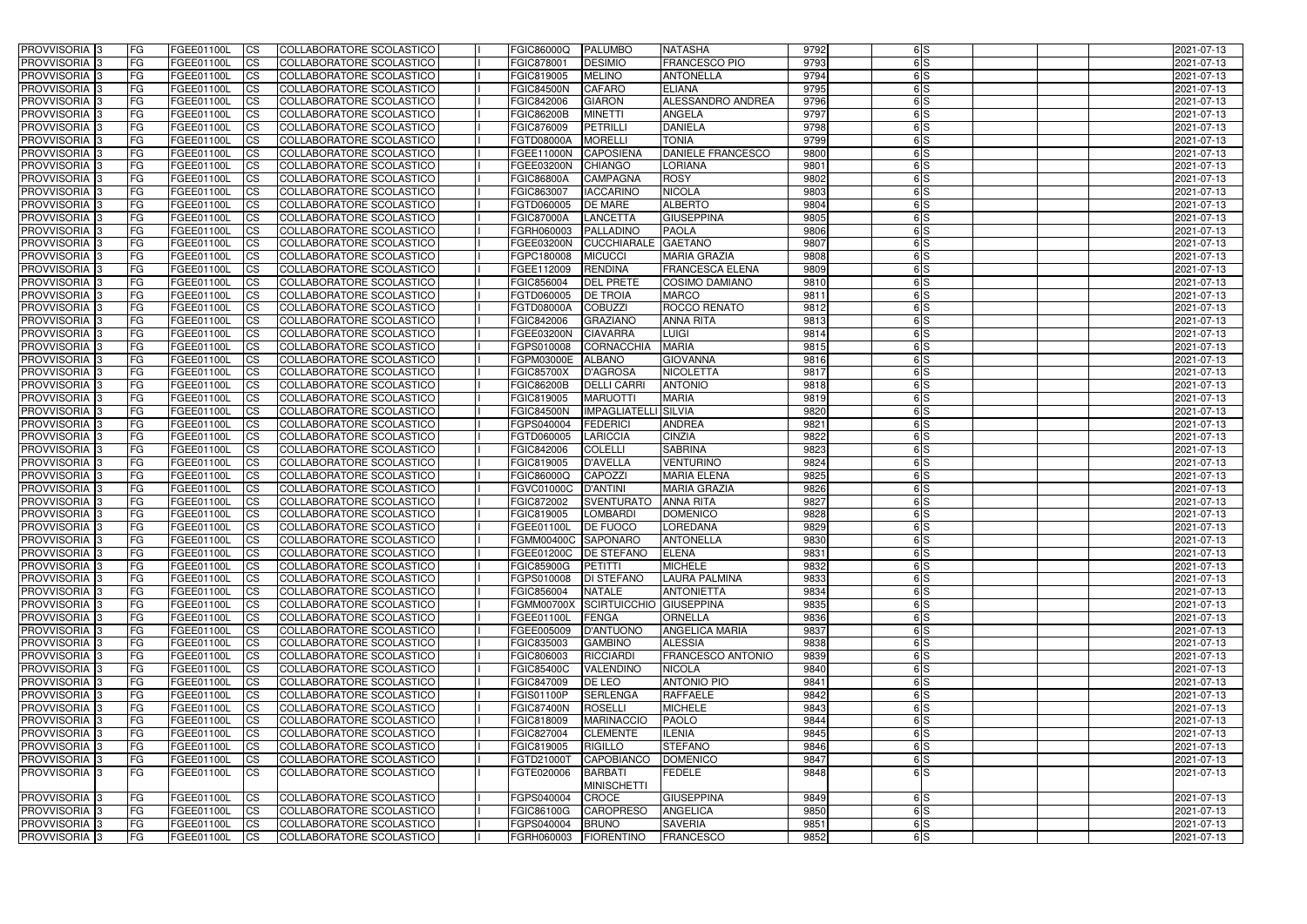| PROVVISORIA <sup>1</sup> 3                | <b>FG</b>        | FGEE01100L               | CS                     | COLLABORATORE SCOLASTICO                             | <b>FGIS00800V</b>               | <b>MURANI</b>                      | <b>MONIA</b>                           | 9853         | 6S            | 2021-07-13               |
|-------------------------------------------|------------------|--------------------------|------------------------|------------------------------------------------------|---------------------------------|------------------------------------|----------------------------------------|--------------|---------------|--------------------------|
| PROVVISORIA <sup>1</sup> 3                | FG               | FGEE01100L               | <b>CS</b>              | <b>COLLABORATORE SCOLASTICO</b>                      | <b>FGTD08000A</b>               | <b>TUFO</b>                        | <b>MICHELE</b>                         | 9854         | 6S            | 2021-07-13               |
| PROVVISORIA <sup>3</sup>                  | FG               | FGEE01100L               | <b>CS</b>              | COLLABORATORE SCOLASTICO                             | FGMM00400C   DI TRANI           |                                    | <b>ANNA TIZIANA</b>                    | 9855         | 6S            | 2021-07-13               |
| PROVVISORIA <sup>1</sup> 3                | FG               | FGEE01100L               | <b>CS</b>              | COLLABORATORE SCOLASTICO                             | FGIC822001                      | <b>MARINO</b>                      | <b>LUCIA</b>                           | 9856         | 6S            | 2021-07-13               |
| PROVVISORIA <sup>1</sup> 3                | FG               | FGEE01100L               | <b>CS</b>              | COLLABORATORE SCOLASTICO                             | <b>FGIC85900G</b>               | <b>PATRONE</b>                     | <b>FABIO NATALE</b>                    | 9857         | 6S            | 2021-07-13               |
| PROVVISORIA 3                             | <b>IFG</b>       | FGEE01100L               | <b>CS</b>              | COLLABORATORE SCOLASTICO                             | <b>FGIC86200B</b>               | <b>VITAGLIANO</b>                  | <b>ANTONIO</b>                         | 9858         | 6S            | 2021-07-13               |
| PROVVISORIA 3                             | <b>FG</b>        | FGEE01100L               | <b>CS</b>              | COLLABORATORE SCOLASTICO                             | <b>FGMM00700X</b>               | <b>IACULLO</b>                     | <b>ALESSANDRO MATTEO</b>               | 9859         | 6S            | 2021-07-13               |
| PROVVISORIA 3                             | FG               | FGEE01100L               | <b>CS</b>              | COLLABORATORE SCOLASTICO                             | <b>FGIC87300T</b>               | <b>GALLO</b>                       | <b>PASQUALE</b>                        | 9860         | 6S            | 2021-07-13               |
| PROVVISORIA 3                             | FG               | FGEE01100L               | <b>CS</b>              | COLLABORATORE SCOLASTICO                             | <b>FGIS03700V</b>               | <b>ZUCCARO</b>                     | <b>GIUSEPPE</b>                        | 9861         | 6S            | 2021-07-13               |
| PROVVISORIA 3                             | <b>FG</b>        | FGEE01100L               | <b>CS</b>              | COLLABORATORE SCOLASTICO                             | FGTF13000C                      | <b>MOCCIA</b>                      | <b>MICHELE</b>                         | 9862         | 6S            | 2021-07-13               |
| PROVVISORIA <sup>3</sup>                  | <b>FG</b>        | FGEE01100L               | <b>CS</b>              | COLLABORATORE SCOLASTICO                             | FGPS040004                      | <b>LAFORGIA</b>                    | <b>MICHELE</b>                         | 9863         | 6S            | 2021-07-13               |
| PROVVISORIA <sup>1</sup> 3                | FG               | FGEE01100L               | <b>CS</b>              | COLLABORATORE SCOLASTICO                             | FGIC819005                      | <b>AGNANO</b>                      | <b>DIEGO</b>                           | 9864         | 6S            | 2021-07-13               |
| PROVVISORIA <sup>1</sup> 3                | FG               | FGEE01100L               | <b>CS</b>              | COLLABORATORE SCOLASTICO                             | <b>FGIC81600N</b>               | <b>GENUA</b>                       | <b>ERNESTO</b>                         | 9865         | 6S            | 2021-07-13               |
| <b>PROVVISORIA</b>                        | FG               | FGEE01100L               | <b>CS</b>              | COLLABORATORE SCOLASTICO                             | FGTD010004                      | <b>D'ONOFRIC</b>                   | <b>SIMONE</b>                          | 9866         | 6N            | 2021-07-13               |
| <b>PROVVISORIA</b>                        | FG               | FGEE01100L               | <b>CS</b>              | COLLABORATORE SCOLASTICO                             | FGIC86000Q                      | <b>SANTORO</b>                     | <b>MARCO</b>                           | 9867         | 6N            | 2021-07-13               |
| PROVVISORIA <sup>1</sup> 3                | FG               | FGEE01100L               | <b>ICS</b>             | COLLABORATORE SCOLASTICO                             | <b>FGIC85700X</b>               | <b>CARUSO</b>                      | <b>VALENTINA</b>                       | 9868         | 6N            | 2021-07-13               |
| <b>PROVVISORIA</b>                        | FG               | FGEE01100L               | <b>CS</b>              | COLLABORATORE SCOLASTICO                             | <b>FGIC87000A</b>               | <b>CAVALLO</b>                     | <b>VITTORIO</b>                        | 9869         | 6N            | 2021-07-13               |
| PROVVISORIA 3                             | FG               | FGEE01100L               | <b>ICS</b>             | COLLABORATORE SCOLASTICO                             | FGIC842006                      | <b>STELLUTO</b>                    | <b>SABINA</b>                          | 9870         | 6N            | 2021-07-13               |
| PROVVISORIA 3                             | FG               | FGEE01100L               | <b>ICS</b>             | COLLABORATORE SCOLASTICO                             | <b>FGIC83800E</b>               | <b>MONACO</b>                      | <b>MARIA MICHELA</b>                   | 9871         | 6N            | 2021-07-13               |
| PROVVISORIA 3                             | FG               | FGEE01100L               | <b>CS</b>              | COLLABORATORE SCOLASTICO                             | <b>FGIC82500C</b>               | CANNELONGA<br><b>VASTOLA</b>       | <b>CARMINE ANTONIO</b>                 | 9872         | 6N            | 2021-07-13               |
| PROVVISORIA 3                             | FG               | FGEE01100L               | <b>CS</b>              | COLLABORATORE SCOLASTICO                             | FGPM03000E                      | <b>VOZI</b>                        | NICOLANGELO                            | 9873         | 6N            | 2021-07-13               |
| PROVVISORIA 3                             | FG               | FGEE01100L               | <b>CS</b>              | COLLABORATORE SCOLASTICO                             | <b>FGIC87000A</b>               | PADALINO                           | IVANO                                  | 9874         | 6N            | 2021-07-13               |
| PROVVISORIA <sup>1</sup> 3                | <b>FG</b>        | FGEE01100L               | <b>CS</b>              | COLLABORATORE SCOLASTICO                             | FGPS040004                      | <b>MUCCIARONE</b>                  | <b>CARMINE</b>                         | 9875         | 6N            | 2021-07-13               |
| PROVVISORIA 3                             | FG               | FGEE01100L               | <b>CS</b>              | COLLABORATORE SCOLASTICO                             | <b>FGIC87400N</b>               | <b>PUGLIESE</b>                    | <b>UIGI</b>                            | 9876         | 6N            | 2021-07-13               |
| PROVVISORIA <sup>1</sup> 3                | FG               | FGEE01100L               | <b>CS</b>              | COLLABORATORE SCOLASTICO                             | <b>FGIC86200B</b>               | <b>BIANCHI</b>                     | <b>ETTORE</b>                          | 9877         | 6N            | 2021-07-13               |
| PROVVISORIA                               | FG               | FGEE01100L               | <b>CS</b>              | COLLABORATORE SCOLASTICO                             | FGEE005009                      | <b>NATOLA</b>                      | <b>ROBERTO</b>                         | 9878         | 6N            | 2021-07-13               |
| <b>PROVVISORIA</b>                        | FG               | FGEE01100L               | <b>CS</b>              | COLLABORATORE SCOLASTICO                             | <b>FGIC86600P</b>               | <b>GENTILE</b>                     | <b>ISABELLA</b>                        | 9879         | 6N            | 2021-07-13               |
| PROVVISORIA <sup>1</sup> 3                | FG               | FGEE01100L               | <b>CS</b>              | COLLABORATORE SCOLASTICO                             | FGEE01100L                      | <b>TUSINO</b>                      | LUIGIA MARIA                           | 9880         | 6N<br>6N      | 2021-07-13               |
| PROVVISORIA 3                             | FG               | FGEE01100L               | <b>CS</b>              | COLLABORATORE SCOLASTICO<br>COLLABORATORE SCOLASTICO | <b>FGIS04600N</b><br>FGIC819005 | <b>COPPOLA</b><br><b>INCARNATO</b> | <b>FRANCESCO PIO</b><br><b>NICOLAS</b> | 9881<br>9882 | 6N            | 2021-07-13<br>2021-07-13 |
| PROVVISORIA<br>PROVVISORIA <sup>1</sup> 3 | FG<br><b>IFG</b> | FGEE01100L<br>FGEE01100L | <b>CS</b><br><b>CS</b> | COLLABORATORE SCOLASTICO                             | FGEE02900T                      | <b>BUONAPARTE</b>                  | <b>ANDREA</b>                          | 9883         | 6N            | 2021-07-13               |
| <b>PROVVISORIA</b>                        | FG               | FGEE01100L               | <b>CS</b>              | <b>COLLABORATORE SCOLASTICO</b>                      | <b>FGIC80700V</b>               | <b>PANELLA</b>                     | <b>GIOVANNI MICHELE</b>                | 9884         | 6N            | 2021-07-13               |
| PROVVISORIA 3                             | FG               | FGEE01100L               | $\overline{c}$         | COLLABORATORE SCOLASTICO                             | <b>FGPS20000B</b>               | <b>TALAMO</b>                      | <b>MATTEO MIRKO</b>                    | 9885         | 6N            | 2021-07-13               |
| PROVVISORIA 3                             | FG               | FGEE01100L               | <b>CS</b>              | COLLABORATORE SCOLASTICO                             | FGEE02900T                      | <b>CAPPIELLO</b>                   | <b>ALESSANDRO</b>                      | 9886         | 6N            | 2021-07-13               |
| <b>PROVVISORIA</b>                        | <b>FG</b>        | FGEE01100L               | <b>CS</b>              | COLLABORATORE SCOLASTICO                             | FGIC869006                      | <b>LEGGIERI</b>                    | <b>SARA</b>                            | 9887         | $\frac{6}{N}$ | 2021-07-13               |
| PROVVISORIA <sup>1</sup> 3                | FG               | FGEE01100L               | <b>CS</b>              | COLLABORATORE SCOLASTICO                             | <b>FGIC82400L</b>               | <b>CAPOZIO</b>                     | <b>ELENA</b>                           | 9888         | 6N            | 2021-07-13               |
| PROVVISORIA 3                             | FG               | FGEE01100L               | <b>ICS</b>             | COLLABORATORE SCOLASTICO                             | <b>FGIS01300A</b>               | <b>SANTUCCI</b>                    | <b>ROCCO</b>                           | 9889         | 6N            | 2021-07-13               |
| PROVVISORIA 3                             | FG               | FGEE01100L CS            |                        | COLLABORATORE SCOLASTICO                             | FGIS023001                      | PATRUNO                            | <b>LUIGI</b>                           | 9890         | 6 N           | 2021-07-13               |
| PROVVISORIA 3                             | <b>FG</b>        | FGEE01100L               | CS                     | COLLABORATORE SCOLASTICO                             | FGIC842006                      | <b>DE PALMA</b>                    | <b>JANIRA</b>                          | 9891         | 6N            | 2021-07-13               |
| PROVVISORIA 3                             | <b>FG</b>        | FGEE01100L               | CS                     | COLLABORATORE SCOLASTICO                             | FGIC848005                      | <b>MASULLO</b>                     | <b>GIUSEPPE</b>                        | 9892         | 6N            | 2021-07-13               |
| PROVVISORIA 3                             | <b>FG</b>        | FGEE01100L               | CS                     | COLLABORATORE SCOLASTICO                             | FGPM03000E                      | CAMPANIELLO                        | <b>GIULIANO LUDOVICO PIO</b>           | 9893         | 6N            | 2021-07-13               |
| PROVVISORIA 3                             | <b>FG</b>        | FGEE01100L               | CS                     | COLLABORATORE SCOLASTICO                             | FGEE005009                      | <b>COTTONE</b>                     | <b>GIOVANNI</b>                        | 9894         | 6N            | 2021-07-13               |
| PROVVISORIA 3                             | <b>IFG</b>       | FGEE01100L               | <b>CS</b>              | COLLABORATORE SCOLASTICO                             | <b>FGIC82500C</b>               | <b>DE SANTIS</b>                   | <b>GIUSEPPE</b>                        | 9895         | 6N            | 2021-07-13               |
| PROVVISORIA 3                             | <b>IFG</b>       | FGEE01100L               | CS                     | COLLABORATORE SCOLASTICO                             | <b>FGIC82300R</b>               | <b>CELESTE</b>                     | IDA                                    | 9896         | 6N            | 2021-07-13               |
| PROVVISORIA 3                             | <b>FG</b>        | FGEE01100L               | <b>CS</b>              | COLLABORATORE SCOLASTICO                             | FGVC01000C FUSCO                |                                    | <b>DANIELE PIO</b>                     | 9897         | 6N            | 2021-07-13               |
| PROVVISORIA 3                             | FG               | FGEE01100L               | <b>CS</b>              | COLLABORATORE SCOLASTICO                             | <b>FGIC86200B</b>               | <b>COLUCCELLI</b>                  | <b>GERARDO</b>                         | 9898         | 6N            | 2021-07-13               |
| PROVVISORIA 3                             | <b>FG</b>        | FGEE01100L               | <b>CS</b>              | COLLABORATORE SCOLASTICO                             | <b>FGEE11000N</b>               | <b>MARINELLI</b>                   | <b>PASQUALE</b>                        | 9899         | 6N            | 2021-07-13               |
| PROVVISORIA 3                             | <b>FG</b>        | FGEE01100L               | <b>CS</b>              | COLLABORATORE SCOLASTICO                             | FGRH060003                      | <b>STIPULANTE</b>                  | <b>NICOLA</b>                          | 9900         | 6N            | 2021-07-13               |
| PROVVISORIA 3                             | <b>FG</b>        | FGEE01100L               | <b>CS</b>              | COLLABORATORE SCOLASTICO                             | FGTD060005                      | <b>PITTA</b>                       | <b>ANTONIO PIO</b>                     | 9901         | 6N            | 2021-07-13               |
| PROVVISORIA 3                             | <b>FG</b>        | FGEE01100L               | <b>CS</b>              | COLLABORATORE SCOLASTICO                             | <b>FGIC82500C</b>               | <b>GAGLIARDI</b>                   | <b>FRANCESCO PIO</b>                   | 9902         | 6N            | 2021-07-13               |
| PROVVISORIA 3                             | <b>FG</b>        | FGEE01100L               | <b>CS</b>              | COLLABORATORE SCOLASTICO                             |                                 | FGEE099004 BATTAGLINO              | LORETA                                 | 9903         | 6N            | 2021-07-13               |
| PROVVISORIA 3                             | <b>FG</b>        | FGEE01100L               | <b>CS</b>              | COLLABORATORE SCOLASTICO                             | FGTE020006                      | <b>INCORONATO</b>                  | <b>MARIKA</b>                          | 9904         | 6N            | 2021-07-13               |
| PROVVISORIA 3                             | IFG.             | FGEE01100L               | <b>ICS</b>             | COLLABORATORE SCOLASTICO                             | FGEE005009                      | <b>FICCO</b>                       | FILOMENA MARIA<br><b>GIULIANA</b>      | 9905         | 6N            | 2021-07-13               |
| PROVVISORIA 3                             | <b>FG</b>        | FGEE01100L               | <b>CS</b>              | COLLABORATORE SCOLASTICO                             | FGIC819005                      | CAUTILLO                           | <b>VITO ROCCO</b>                      | 9906         | 6 N           | 2021-07-13               |
| PROVVISORIA 3                             | <b>IFG</b>       | FGEE01100L               | <b>CS</b>              | COLLABORATORE SCOLASTICO                             |                                 | FGPC15000C   DEL GROSSO            | <b>FRANCESCO</b>                       | 9907         | 6N            | 2021-07-13               |
| PROVVISORIA 3                             | <b>FG</b>        | FGEE01100L               | <b>CS</b>              | COLLABORATORE SCOLASTICO                             | <b>FGIS05300R</b>               | RADICCHIO                          | <b>GRAZIA</b>                          | 9908         | 6N            | 2021-07-13               |
| PROVVISORIA 3                             | <b>FG</b>        | FGEE01100L               | CS                     | COLLABORATORE SCOLASTICO                             | FGEE005009                      | <b>AURELIO</b>                     | MICHELE ARCANGELO                      | 9909         | 6N            | 2021-07-13               |
| PROVVISORIA 3                             | <b>FG</b>        | FGEE01100L               | CS                     | COLLABORATORE SCOLASTICO                             | FGTD08000A                      | <b>BRESCIA</b>                     | <b>MICHELE</b>                         | 9910         | 6N            | 2021-07-13               |
| PROVVISORIA 3                             | <b>FG</b>        | FGEE01100L               | CS                     | COLLABORATORE SCOLASTICO                             | <b>FGIS04600N</b>               | <b>SPINELLI</b>                    | PIO MICHELE                            | 9911         | 6N            | 2021-07-13               |
| PROVVISORIA 3                             | <b>FG</b>        | FGEE01100L               | CS                     | COLLABORATORE SCOLASTICO                             | FGEE02900T                      | <b>ZECCA</b>                       | <b>MARIKA</b>                          | 9912         | 6N            | 2021-07-13               |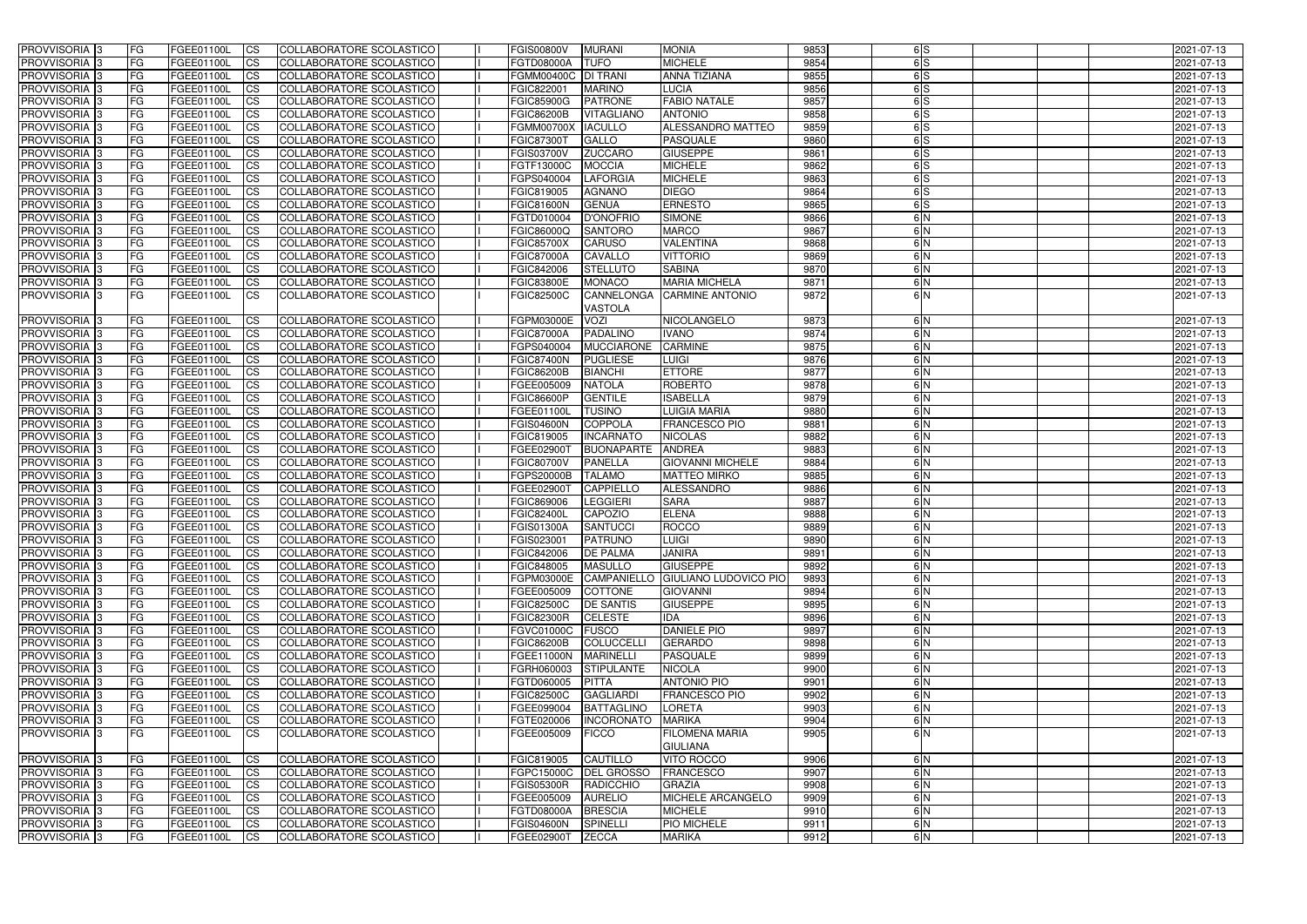| <b>PROVVISORIA</b> 3                      | <b>FG</b>              | FGEE01100L               | <b>ICS</b>               | COLLABORATORE SCOLASTICO                                    | FGIC818009                      | <b>RUSSO</b>                     | <b>PASQUALE</b>                      | 9913         | 6 N           | 2021-07-13               |
|-------------------------------------------|------------------------|--------------------------|--------------------------|-------------------------------------------------------------|---------------------------------|----------------------------------|--------------------------------------|--------------|---------------|--------------------------|
| <b>PROVVISORIA 3</b>                      | FG                     | FGEE01100L               | <b>ICS</b>               | COLLABORATORE SCOLASTICO                                    | <b>FGIS04600N</b>               | <b>VECE</b>                      | <b>GIOVANNI</b>                      | 9914         | 6N            | 2021-07-13               |
| PROVVISORIA                               | FG                     | FGEE01100L               | <b>CS</b>                | <b>COLLABORATORE SCOLASTICO</b>                             | FGIC85800Q                      | <b>TERLIZZI</b>                  | <b>MICHELA</b>                       | 9915         | 6N            | 2021-07-13               |
| PROVVISORIA                               | FG                     | FGEE01100L               | <b>CS</b>                | COLLABORATORE SCOLASTICO                                    | <b>FGIC81600N</b>               | <b>TOTARO</b>                    | <b>NICOLA</b>                        | 9916         | 6N            | 2021-07-13               |
| <b>PROVVISORIA 3</b>                      | FG                     | FGEE01100L               | <b>CS</b>                | COLLABORATORE SCOLASTICO                                    | <b>FGIS04600N</b>               | <b>BELLINO</b>                   | <b>GIUSEPPINA</b>                    | 9917         | 6 N           | 2021-07-13               |
| PROVVISORIA <sup>1</sup> 3                | FG                     | FGEE01100L               | <b>CS</b>                | COLLABORATORE SCOLASTICO                                    | <b>FGIC87900R</b>               | <b>NARDELLA</b>                  | PIERANGELO                           | 9918         | 6N            | 2021-07-13               |
| PROVVISORIA <sup>1</sup> 3                | FG                     | FGEE01100L               | <b>CS</b>                | COLLABORATORE SCOLASTICO                                    | FGIS00300Q                      | <b>TARTAGLIA</b>                 | <b>ELISABETTA</b>                    | 9919         | 6N            | 2021-07-13               |
| PROVVISORIA 3                             | FG                     | FGEE01100L               | <b>ICS</b>               | COLLABORATORE SCOLASTICO                                    | <b>FGIC85900G</b>               | <b>GUERRIER</b>                  | <b>FRANCESCA</b>                     | 9920         | 6N            | 2021-07-13               |
| PROVVISORIA 3                             | FG                     | FGEE01100L               | <b>CS</b>                | COLLABORATORE SCOLASTICO                                    | FGIC822001                      | <b>MAZZARO</b>                   | <b>ALESSIO</b>                       | 9921         | 6N            | 2021-07-13               |
| PROVVISORIA 3                             | <b>FG</b>              | <b>FGEE01100L</b>        | <b>ICS</b>               | COLLABORATORE SCOLASTICO                                    | <b>FGIC82400L</b>               | <b>CODIANNI</b>                  | <b>MICHELE MARIA</b>                 | 9922         | 6N            | 2021-07-13               |
| PROVVISORIA 3                             | FG                     | FGEE01100L               | <b>ICS</b>               | COLLABORATORE SCOLASTICO                                    | <b>FGTD08000A</b>               | <b>TARANTINO</b>                 | <b>STEFANO PIO</b>                   | 9923         | $\frac{6}{N}$ | 2021-07-13               |
| <b>PROVVISORIA</b>                        | FG                     | FGEE01100L               | <b>ICS</b>               | COLLABORATORE SCOLASTICO                                    | <b>FGIS04600N</b>               | <b>GOFFREDO</b>                  | <b>FERNANDO</b>                      | 9924         | 6 N           | 2021-07-13               |
| <b>PROVVISORIA</b>                        | FG                     | FGEE01100L               | <b>ICS</b>               | COLLABORATORE SCOLASTICO                                    | FGPS040004                      | <b>PARISI</b>                    | <b>MARCO</b>                         | 9925         | 6N            | 2021-07-13               |
| <b>PROVVISORIA</b>                        | FG                     | FGEE01100L               | <b>ICS</b>               | COLLABORATORE SCOLASTICO                                    | FGIC876009                      | <b>IANNONE</b>                   | <b>VALERIA</b>                       | 9926         | 6N            | 2021-07-13               |
| <b>PROVVISORIA</b>                        | FG                     | FGEE01100L               | <b>ICS</b>               | COLLABORATORE SCOLASTICO                                    | FGEE005009                      | <b>CASTELLANO</b>                | <b>LUDOVICA</b>                      | 9927         | 6N            | 2021-07-13               |
| <b>PROVVISORIA</b>                        | FG                     | FGEE01100L               | <b>ICS</b>               | COLLABORATORE SCOLASTICO                                    | FGEE06000T                      | <b>DE FILIPPO</b>                | <b>VITO</b>                          | 9928         | 6 N           | 2021-07-13               |
| <b>PROVVISORIA</b>                        | FG                     | FGEE01100L               | <b>ICS</b>               | COLLABORATORE SCOLASTICO                                    | <b>FGIC81600N</b>               | <b>MARSEGLIA</b>                 | <b>GABRIELE RAFFAELE</b>             | 9929         | 6N            | 2021-07-13               |
| <b>PROVVISORIA</b>                        | FG                     | FGEE01100L               | <b>ICS</b>               | COLLABORATORE SCOLASTICO                                    | FGEE005009                      | <b>MUCCIARONE</b>                | <b>MARCO</b>                         | 9930         | 6N            | 2021-07-13               |
| PROVVISORIA <sup>3</sup>                  | FG                     | FGEE01100L               | <b>ICS</b>               | COLLABORATORE SCOLASTICO                                    | FGIC822001                      | PICCIRILLO                       | <b>BEATRICE</b>                      | 9931         | 6 N           | 2021-07-13               |
| PROVVISORIA <sup>3</sup>                  | FG                     | FGEE01100L               | <b>ICS</b>               | COLLABORATORE SCOLASTICO                                    | <b>FGIC82400L</b>               | <b>SPALLONE</b>                  | PIERANGELA                           | 9932         | 6N            | 2021-07-13               |
| PROVVISORIA <sup>3</sup>                  | FG                     | FGEE01100L               | <b>ICS</b>               | COLLABORATORE SCOLASTICO                                    | FGIC880001                      | <b>GASBARRO</b>                  | <b>PADOVANO</b>                      | 9933         | 6N<br>6N      | 2021-07-13               |
| PROVVISORIA 3<br>PROVVISORIA <sup>3</sup> | FG<br>FG               | FGEE01100L               | <b>ICS</b><br><b>ICS</b> | COLLABORATORE SCOLASTICO<br><b>COLLABORATORE SCOLASTICO</b> | FGTD02000P<br>FGIC864003        | <b>TERLIZZI</b><br><b>ZERULO</b> | <b>FRANCESCA</b><br><b>SIPONTINA</b> | 9934<br>9935 | 6N            | 2021-07-13               |
| PROVVISORIA <sup>3</sup>                  | FG                     | FGEE01100L<br>FGEE01100L | <b>CS</b>                | COLLABORATORE SCOLASTICO                                    | FGIS01300A                      | <b>DRAICCHIO</b>                 | DANILO ALESSIO PIO                   | 9936         | 6N            | 2021-07-13<br>2021-07-13 |
| PROVVISORIA <sup>3</sup>                  | FG                     | FGEE01100L               | <b>CS</b>                | <b>COLLABORATORE SCOLASTICO</b>                             | FGTD08000A                      | <b>MUCCIARONE</b>                | <b>MARTINA</b>                       | 9937         | 6N            | 2021-07-13               |
| PROVVISORIA 3                             | FG                     | FGEE01100L               | <b>CS</b>                | COLLABORATORE SCOLASTICO                                    | FGPM03000E                      | <b>DE STASIO</b>                 | <b>FRANCESCA</b>                     | 9938         | 6N            | 2021-07-13               |
| PROVVISORIA 3                             | FG                     | FGEE01100L               | <b>ICS</b>               | COLLABORATORE SCOLASTICO                                    | FGIS023001                      | <b>FRONTINO</b>                  | <b>FLAVIA</b>                        | 9939         | 6N            | 2021-07-13               |
| PROVVISORIA                               | FG                     | FGEE01100L               | <b>ICS</b>               | COLLABORATORE SCOLASTICO                                    | <b>FGIC88200L</b>               | <b>LONGO</b>                     | <b>MARIA</b>                         | 9940         | 6N            | 2021-07-13               |
| PROVVISORIA                               | FG                     | FGEE01100L               | <b>CS</b>                | <b>COLLABORATORE SCOLASTICO</b>                             | <b>FGIC83800E</b>               | <b>ACQUAVIVA</b>                 | <b>MARIAPIA</b>                      | 9941         | 6N            | 2021-07-13               |
| PROVVISORIA                               | FG                     | FGEE01100L               | <b>CS</b>                | COLLABORATORE SCOLASTICO                                    | FGTF13000C                      | <b>MIRIGELLI</b>                 | <b>SALVATORE</b>                     | 9942         | 6 N           | 2021-07-13               |
| PROVVISORIA                               | FG                     | FGEE01100L               | <b>CS</b>                | COLLABORATORE SCOLASTICO                                    | FGTF13000C                      | <b>PACIELLO</b>                  | <b>LUIGI</b>                         | 9943         | 6N            | 2021-07-13               |
| PROVVISORIA <sup>1</sup> 3                | FG                     | FGEE01100L               | <b>CS</b>                | COLLABORATORE SCOLASTICO                                    | FGIS05900Q                      | <b>FILANNINO</b>                 | <b>SAVINO</b>                        | 9944         | 6N            | 2021-07-13               |
| PROVVISORIA <sup>1</sup> 3                | FG                     | FGEE01100L               | <b>CS</b>                | COLLABORATORE SCOLASTICO                                    | FGEE112009                      | <b>CUCCI</b>                     | <b>VANESSA</b>                       | 9945         | 6N            | 2021-07-13               |
| PROVVISORIA 3                             | FG                     | FGEE01100L               | <b>CS</b>                | <b>COLLABORATORE SCOLASTICO</b>                             | FGIS00400G                      | <b>PAPAGNI</b>                   | <b>RICCARDO</b>                      | 9946         | 6N            | 2021-07-13               |
| <b>PROVVISORIA</b>                        | FG                     | FGEE01100L               | <b>ICS</b>               | COLLABORATORE SCOLASTICO                                    | <b>FGIS00800V</b>               | <b>RACO</b>                      | <b>MARCO</b>                         | 9947         | 6N            | 2021-07-13               |
| PROVVISORIA <sup>1</sup> 3                | FG                     | FGEE01100L               | <b>CS</b>                | COLLABORATORE SCOLASTICO                                    | FGVC01000C                      | <b>MONTUORI</b>                  | <b>MARCO</b>                         | 9948         | 6N            | 2021-07-13               |
| PROVVISORIA 3                             | FG                     | FGEE01100L               | <b>ICS</b>               | COLLABORATORE SCOLASTICO                                    | FGRI020004                      | <b>ZINGARO</b>                   | <b>CRISTIAN</b>                      | 9949         | 6N            | 2021-07-13               |
| <b>PROVVISORIA</b>                        | <b>FG</b>              | FGEE01100L               | <b>ICS</b>               | COLLABORATORE SCOLASTICO                                    | FGPC15000C                      | <b>IANNILLI</b>                  | <b>FRANCESCA</b>                     | 9950         | $\frac{6}{N}$ | 2021-07-13               |
| PROVVISORIA 3                             | FG                     | FGEE01100L               | CS                       | COLLABORATORE SCOLASTICO                                    | FGIC85900G SCIUSCO              |                                  | <b>NOEMI</b>                         | 9951         | 6 N           | 2021-07-13               |
| <b>PROVVISORIA</b> 3                      | <b>FG</b>              | FGEE01100L               | $\mathsf{ICS}$           | COLLABORATORE SCOLASTICO                                    | <b>FGIC877005</b>               | <b>GRIMALDI</b>                  | <b>RUGGIERO MARIA</b>                | 9952         | 6N            | 2021-07-13               |
| PROVVISORIA 3                             | <b>FG</b>              | <b>FGEE01100L</b>        | $\mathsf{ICS}$           | COLLABORATORE SCOLASTICO                                    | FGIC819005                      | <b>PALMA</b>                     | <b>LEONARDO</b>                      | 9953         | 6N            | 2021-07-13               |
| PROVVISORIA 3                             | <b>FG</b>              | FGEE01100L               | $\mathsf{ICS}$           | COLLABORATORE SCOLASTICO                                    | <b>FGIC80800P</b>               | LAPOMARDA                        | <b>VALENTINO</b>                     | 9954         | 6N            | 2021-07-13               |
| PROVVISORIA 3                             | FG                     | FGEE01100L               | $\mathsf{ICS}$           | COLLABORATORE SCOLASTICO                                    | FGPS040004                      | <b>PRENCIPE</b>                  | <b>DANIELE</b>                       | 9955         | 6 N           | 2021-07-13               |
| PROVVISORIA 3                             | l FG                   | FGEE01100L               | CS                       | COLLABORATORE SCOLASTICO                                    | FGIC863007                      | <b>NORCARO</b>                   | <b>FABIANA</b>                       | 9956         | $\frac{6}{N}$ | 2021-07-13               |
| PROVVISORIA 3                             | <b>FG</b>              | FGEE01100L               | $\mathsf{ICS}$           | COLLABORATORE SCOLASTICO                                    | FGPS210002                      | <b>BATTISTA</b>                  | <b>MICHELE</b>                       | 9957         | 6N            | 2021-07-13               |
| PROVVISORIA 3                             | FG                     | FGEE01100L               | <b>CS</b>                | COLLABORATORE SCOLASTICO                                    | FGEE106002                      | <b>DE STEFANO</b>                | <b>FRANCESCA</b>                     | 9958         | 6N<br>6N      | 2021-07-13               |
| PROVVISORIA 3<br>PROVVISORIA 3            | <b>FG</b><br><b>FG</b> | FGEE01100L<br>FGEE01100L | <b>CS</b><br><b>CS</b>   | COLLABORATORE SCOLASTICO<br>COLLABORATORE SCOLASTICO        | <b>FGIS00800V</b><br>FGPS010008 | <b>CICCONE</b><br><b>RUSSO</b>   | <b>ELISABETTA</b><br><b>GIOVANNI</b> | 9959<br>9960 | 6N            | 2021-07-13<br>2021-07-13 |
| PROVVISORIA 3                             | <b>FG</b>              | FGEE01100L               | <b>CS</b>                | COLLABORATORE SCOLASTICO                                    | FGIC822001                      | PICCIRILLO                       | <b>ANNAMARIA</b>                     | 9961         | 6N            | 2021-07-13               |
| PROVVISORIA 3                             | <b>FG</b>              | FGEE01100L               | <b>CS</b>                | COLLABORATORE SCOLASTICO                                    | <b>FGIC85800Q</b>               | <b>TRIVISANO</b>                 | <b>ANNALISA</b>                      | 9962         | 6N            | 2021-07-13               |
| PROVVISORIA 3                             | <b>FG</b>              | FGEE01100L               | <b>CS</b>                | COLLABORATORE SCOLASTICO                                    | <b>FGPS20000B</b>               | <b>DI LAURO</b>                  | <b>ANTONIO PIO</b>                   | 9963         | 6N            | 2021-07-13               |
| PROVVISORIA 3                             | <b>FG</b>              | FGEE01100L               | <b>CS</b>                | COLLABORATORE SCOLASTICO                                    | <b>FGIC85900G</b>               | <b>GRAMEGNA</b>                  | <b>LUCA</b>                          | 9964         | 6N            | 2021-07-13               |
| PROVVISORIA 3                             | <b>FG</b>              | FGEE01100L               | <b>CS</b>                | COLLABORATORE SCOLASTICO                                    | FGIC864003                      | <b>VITULANO</b>                  | <b>VINCENZO</b>                      | 9965         | 6N            | 2021-07-13               |
| PROVVISORIA 3                             | <b>FG</b>              | FGEE01100L               | <b>CS</b>                | COLLABORATORE SCOLASTICO                                    | <b>FGIC83800E</b>               | GRECO                            | <b>CRESCENZO</b>                     | 9966         | 6N            | 2021-07-13               |
| PROVVISORIA 3                             | <b>FG</b>              | FGEE01100L               | <b>CS</b>                | COLLABORATORE SCOLASTICO                                    | <b>FGIC87000A</b>               | <b>CONSOLETT</b>                 | PIO VINCENZO                         | 9967         | 6N            | 2021-07-13               |
| PROVVISORIA 3                             | <b>FG</b>              | FGEE01100L               | <b>CS</b>                | COLLABORATORE SCOLASTICO                                    | FGIC835003                      | D'ARENZO                         | ALESSANDRO                           | 9968         | 6N            | 2021-07-13               |
| PROVVISORIA 3                             | <b>FG</b>              | FGEE01100L               | <b>CS</b>                | COLLABORATORE SCOLASTICO                                    | FGEE005009                      | PETRILLO                         | <b>ALESSIO GIUSEPPE</b>              | 9969         | 6N            | 2021-07-13               |
| PROVVISORIA 3                             | FG                     | FGEE01100L               | <b>CS</b>                | COLLABORATORE SCOLASTICO                                    | FGIS001004                      | <b>NENNA</b>                     | <b>ANTONIO</b>                       | 9970         | 6N            | 2021-07-13               |
| PROVVISORIA 3                             | FG                     | FGEE01100L               | <b>CS</b>                | COLLABORATORE SCOLASTICO                                    | FGIC863007                      | <b>GATTA</b>                     | <b>MONICA</b>                        | 9971         | 6N            | 2021-07-13               |
| PROVVISORIA 3                             | <b>FG</b>              | FGEE01100L               | $\overline{\text{CS}}$   | COLLABORATORE SCOLASTICO                                    | FGIC847009                      | SCANZANO                         | <b>MARIA DONATA</b>                  | 9972         | 6N            | 2021-07-13               |
| PROVVISORIA 3                             | <b>FG</b>              | FGEE01100L               | $\overline{\text{CS}}$   | COLLABORATORE SCOLASTICO                                    | <b>FGIC88100R</b>               | <b>QUARANTA</b>                  | <b>ROSSELLA</b>                      | 9973         | 6N            | 2021-07-13               |
| PROVVISORIA 3                             | <b>FG</b>              | <b>FGEE01100L</b>        | $\mathsf{ICS}$           | COLLABORATORE SCOLASTICO                                    | FGPM03000E SPERANZA             |                                  | <b>MARIA VITTORIA</b>                | 9974         | 6N            | 2021-07-13               |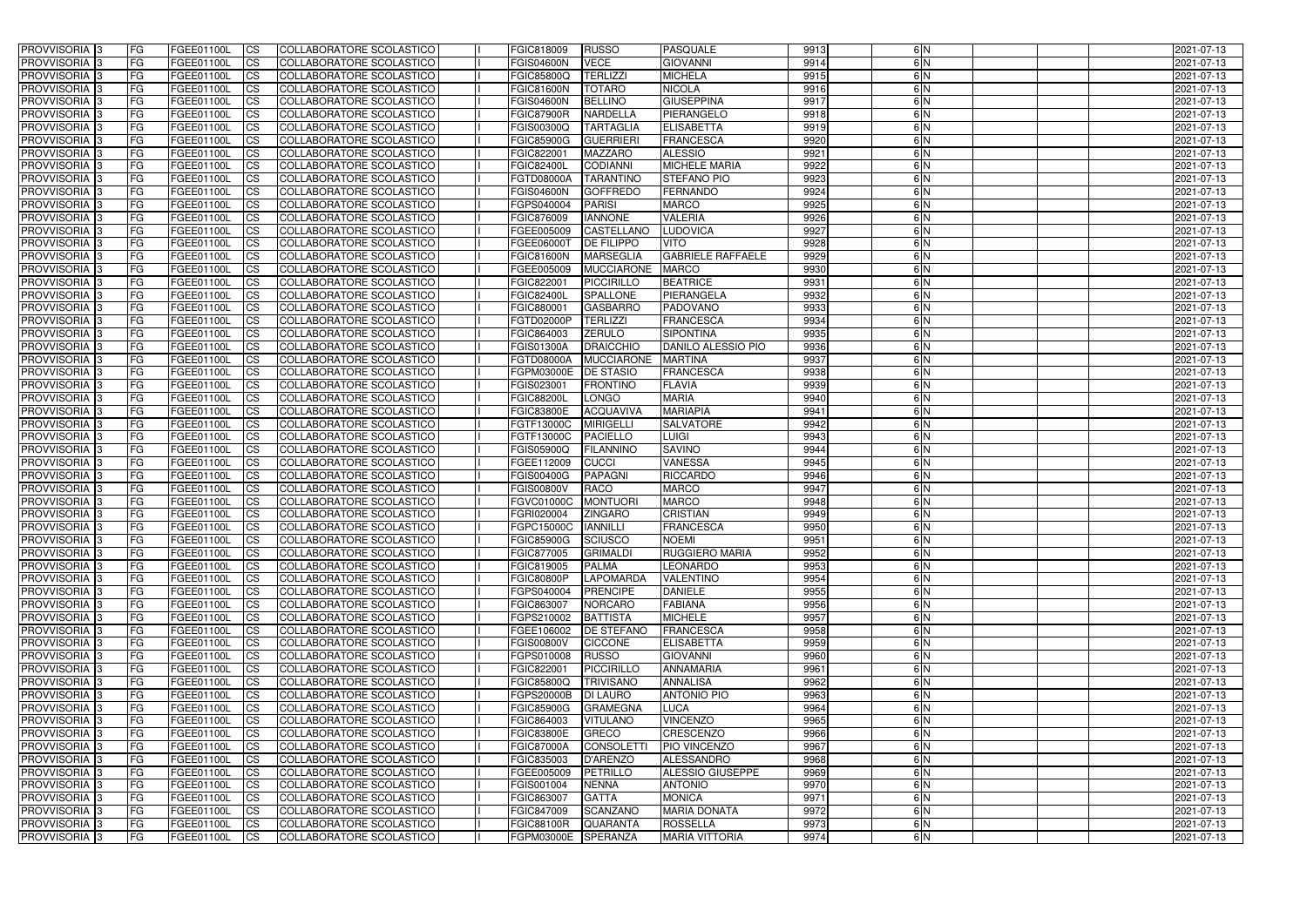| <b>PROVVISORIA 3</b>                                     | <b>FG</b>              | FGEE01100L               | <b>ICS</b>             | COLLABORATORE SCOLASTICO                                    | FGIS044002                      | <b>LAVACCA</b>                       | <b>MARIA</b>                           | 9975           | 6N            | 2021-07-13               |
|----------------------------------------------------------|------------------------|--------------------------|------------------------|-------------------------------------------------------------|---------------------------------|--------------------------------------|----------------------------------------|----------------|---------------|--------------------------|
| PROVVISORIA <sup>1</sup> 3                               | FG                     | FGEE01100L               | <b>ICS</b>             | COLLABORATORE SCOLASTICO                                    | <b>FGIC83700P</b>               | <b>PANELLI</b>                       | ALESSANDRO                             | 9976           | 6N            | 2021-07-13               |
| PROVVISORIA <sup>1</sup> 3                               | FG                     | FGEE01100L               | <b>CS</b>              | COLLABORATORE SCOLASTICO                                    | <b>FGPC15000C</b>               | <b>CIRCELLI</b>                      | <b>FRANCESCO</b>                       | 9977           | 6N            | 2021-07-13               |
| PROVVISORIA <sup>1</sup> 3                               | FG                     | FGEE01100L               | <b>CS</b>              | COLLABORATORE SCOLASTICO                                    | FGTE020006                      | <b>CROCE</b>                         | <b>MARIKA</b>                          | 9978           | 6N            | 2021-07-13               |
| PROVVISORIA <sup>1</sup> 3                               | FG                     | FGEE01100L               | <b>ICS</b>             | COLLABORATORE SCOLASTICO                                    | FGIC819005                      | <b>PUCILLO</b>                       | <b>GIACOMO</b>                         | 9979           | 6N            | 2021-07-13               |
| PROVVISORIA 3                                            | FG                     | FGEE01100L               | <b>ICS</b>             | COLLABORATORE SCOLASTICO                                    | FGIS06100Q                      | <b>CELLAMARE</b>                     | <b>GIUSEPPE</b>                        | 9980           | 6N            | 2021-07-13               |
| PROVVISORIA 3                                            | FG                     | FGEE01100L               | <b>ICS</b>             | COLLABORATORE SCOLASTICO                                    | <b>FGIS04600N</b>               | <b>PELOSO</b>                        | <b>MARIA PIA</b>                       | 9981           | 6N            | 2021-07-13               |
| PROVVISORIA <sup>1</sup> 3                               | FG                     | FGEE01100L               | <b>ICS</b>             | COLLABORATORE SCOLASTICO                                    | FGIC819005                      | <b>ROSSI</b>                         | <b>FILOMENA MILENA</b>                 | 9982           | 6N            | 2021-07-13               |
| PROVVISORIA <sup>1</sup> 3                               | FG                     | FGEE01100L               | <b>CS</b>              | COLLABORATORE SCOLASTICO                                    | FGIC86000Q                      | PALLADINO                            | <b>VINCENZO</b>                        | 9983           | 6N            | 2021-07-13               |
| PROVVISORIA 3                                            | FG                     | FGEE01100L               | <b>ICS</b>             | COLLABORATORE SCOLASTICO                                    | FGIC864003                      | <b>LA MACCHIA</b>                    | <b>ANGELA</b>                          | 9984           | $\frac{6}{N}$ | 2021-07-13               |
| PROVVISORIA <sup>1</sup> 3                               | <b>FG</b>              | FGEE01100L               | <b>ICS</b>             | COLLABORATORE SCOLASTICO                                    | <b>FGIC85900G</b>               | <b>SOFIA</b>                         | <b>DANIELA LAURA</b>                   | 9985           | 6N            | 2021-07-13               |
| <b>PROVVISORIA</b>                                       | FG                     | FGEE01100L               | <b>ICS</b>             | COLLABORATORE SCOLASTICO                                    | FGMM00400C RUSSO                |                                      | <b>ALESSIA</b>                         | 9986           | 6N            | 2021-07-13               |
| PROVVISORIA <sup>1</sup> 3                               | FG                     | FGEE01100L               | <b>ICS</b>             | COLLABORATORE SCOLASTICO                                    | FGPM03000E                      | <b>FAVATA'</b>                       | <b>ANGELA</b>                          | 9987           | 6N            | 2021-07-13               |
| <b>PROVVISORIA</b>                                       | FG                     | FGEE01100L               | <b>ICS</b>             | COLLABORATORE SCOLASTICO                                    | FGIC876009                      | <b>LABBATE</b>                       | <b>ALBINA</b>                          | 9988           | 6N            | 2021-07-13               |
| <b>PROVVISORIA</b>                                       | FG                     | FGEE01100L               | <b>ICS</b>             | COLLABORATORE SCOLASTICO                                    | FGIS00300Q                      | <b>BRATTOLI</b>                      | <b>PAOLO</b>                           | 9989           | 6N            | 2021-07-13               |
| PROVVISORIA 3                                            | FG                     | FGEE01100L               | <b>ICS</b>             | COLLABORATORE SCOLASTICO                                    | <b>FGIC88100R</b>               | <b>DI NOIA</b>                       | <b>CARLA</b>                           | 9990           | 6 N           | 2021-07-13               |
| <b>PROVVISORIA</b>                                       | FG                     | FGEE01100L               | <b>ICS</b>             | COLLABORATORE SCOLASTICO                                    | FGIC85800Q                      | <b>SARACINO</b>                      | <b>MICHELA</b>                         | 9991           | 6N            | 2021-07-13               |
| PROVVISORIA <sup>3</sup>                                 | FG                     | FGEE01100L               | <b>ICS</b>             | COLLABORATORE SCOLASTICO                                    | <b>FGIC82400L</b>               | <b>ROMANO</b>                        | <b>MICHELE</b>                         | 9992           | 6 N           | 2021-07-13               |
| PROVVISORIA <sup>1</sup> 3                               | FG                     | FGEE01100L               | <b>ICS</b>             | COLLABORATORE SCOLASTICO                                    | <b>FGIC87000A</b>               | <b>LACCETTI</b>                      | <b>SIMONA</b>                          | 9993           | 6N            | 2021-07-13               |
| PROVVISORIA <sup>1</sup> 3                               | FG                     | FGEE01100L               | <b>ICS</b>             | COLLABORATORE SCOLASTICO                                    | FGEE00900I                      | <b>PALMIERI</b>                      | <b>ALESSIO PIO</b>                     | 9994           | 6N            | 2021-07-13               |
| PROVVISORIA <sup>1</sup> 3<br>PROVVISORIA <sup>1</sup> 3 | FG                     | FGEE01100L               | <b>CS</b>              | COLLABORATORE SCOLASTICO<br><b>COLLABORATORE SCOLASTICO</b> | FGIC876009                      | <b>SCARANO</b>                       | <b>DOMENICO</b><br><b>MATTEO</b>       | 9995<br>9996   | 6N<br>6N      | 2021-07-13               |
| PROVVISORIA <sup>3</sup>                                 | FG                     | FGEE01100L               | <b>CS</b>              | <b>COLLABORATORE SCOLASTICO</b>                             | FGTD010004                      | <b>COTA</b>                          | <b>SARA</b>                            | 9997           | 6N            | 2021-07-13               |
| PROVVISORIA <sup>1</sup> 3                               | FG<br><b>FG</b>        | FGEE01100L<br>FGEE01100L | ICS<br><b>CS</b>       | COLLABORATORE SCOLASTICO                                    | <b>FGIC87000A</b><br>FGPM10000G | <b>DI LEO</b><br>RICCI               | <b>GIOCONDO PIO</b>                    | 9998           | 6N            | 2021-07-13<br>2021-07-13 |
| PROVVISORIA 3                                            | FG                     | FGEE01100L               | <b>CS</b>              | COLLABORATORE SCOLASTICO                                    | FGPM10000G                      | PETRILLI                             | RAFFAELLA                              | 9999           | 6N            | 2021-07-13               |
| PROVVISORIA <sup>1</sup> 3                               | FG                     | FGEE01100L               | <b>ICS</b>             | COLLABORATORE SCOLASTICO                                    | <b>FGIC82400L</b>               | <b>TOMMASONE</b>                     | <b>SAMANTHA</b>                        | 10000          | 6N            | 2021-07-13               |
| PROVVISORIA                                              | FG                     | FGEE01100L               | <b>CS</b>              | <b>COLLABORATORE SCOLASTICO</b>                             | FGIC855008                      | <b>BAFUNNO</b>                       | <b>GABRIELLA CECILIA</b>               | 10001          | 6N            | 2021-07-13               |
| PROVVISORIA                                              | FG                     | FGEE01100L               | <b>CS</b>              | COLLABORATORE SCOLASTICO                                    | FGIC86000Q                      | <b>CONSALES</b>                      | <b>MARIA CHIARA</b>                    | 10002          | 6N            | 2021-07-13               |
| PROVVISORIA <sup>1</sup> 3                               | FG                     | FGEE01100L               | <b>CS</b>              | COLLABORATORE SCOLASTICO                                    | FGIC85800Q                      | <b>D'ANGELICO</b>                    | <b>PROSPERO</b>                        | 10003          | 6N            | 2021-07-13               |
| <b>PROVVISORIA</b>                                       | FG                     | FGEE01100L               | <b>CS</b>              | COLLABORATORE SCOLASTICO                                    | <b>FGIC86500V</b>               | <b>BALZAMO</b>                       | <b>ANTONIO</b>                         | 10004          | 6 N           | 2021-07-13               |
| PROVVISORIA                                              | FG                     | FGEE01100L               | <b>CS</b>              | COLLABORATORE SCOLASTICO                                    | FGIS06100Q                      | <b>FERRATO</b>                       | <b>CLAUDIA</b>                         | 10005          | 6N            | 2021-07-13               |
| PROVVISORIA <sup>1</sup> 3                               | FG                     | FGEE01100L               | <b>ICS</b>             | COLLABORATORE SCOLASTICO                                    | FGEE02900T                      | <b>AMORUSO</b>                       | <b>FEDERICA FILOMENA</b>               | 10006          | 6N            | 2021-07-13               |
| PROVVISORIA                                              | FG                     | FGEE01100L               | <b>ICS</b>             | COLLABORATORE SCOLASTICO                                    | <b>FGIC88200L</b>               | <b>LEMBO</b>                         | <b>MARIALUIGIA</b>                     | 10007          | $\frac{6}{N}$ | 2021-07-13               |
| <b>PROVVISORIA</b>                                       | <b>FG</b>              | FGEE01100L               | <b>ICS</b>             | COLLABORATORE SCOLASTICO                                    | FGIC83000X                      | PERLA                                | <b>ANTONIA</b>                         | 10008          | 6N            | 2021-07-13               |
| PROVVISORIA 3                                            | <b>FG</b>              | FGEE01100L               | <b>CS</b>              | COLLABORATORE SCOLASTICO                                    | FGEE005009                      | <b>MAGNOTTA</b>                      | <b>ANGELO</b>                          | 10009          | $\frac{6}{N}$ | 2021-07-13               |
| <b>PROVVISORIA</b>                                       | <b>FG</b>              | FGEE01100L               | <b>CS</b>              | COLLABORATORE SCOLASTICO                                    | <b>FGIC81600N</b>               | <b>RAUSEO</b>                        | ROSANGELA                              | 10010          | 6 N           | 2021-07-13               |
| <b>PROVVISORIA</b>                                       | FG                     | FGEE01100L               | <b>ICS</b>             | COLLABORATORE SCOLASTICO                                    | FGVC01000C                      | <b>MAMMOLLINO</b>                    | <b>FRANCESCO GRAZIANO</b>              | 10011          | 6N            | 2021-07-13               |
| PROVVISORIA 3                                            | FG                     | FGEE01100L               | <b>ICS</b>             | COLLABORATORE SCOLASTICO                                    | FGIC842006                      | <b>DANESE</b>                        | <b>MARIA</b>                           | 10012          | $\frac{6}{N}$ | 2021-07-13               |
| PROVVISORIA 3                                            | IFG.                   | FGEE01100L CS            |                        | COLLABORATORE SCOLASTICO                                    | FGIC80700V STEFANIA             |                                      | <b>ALESSIA</b>                         | 10013          | 6 N           | 2021-07-13               |
| PROVVISORIA 3                                            | l FG                   | FGEE01100L               | CS                     | COLLABORATORE SCOLASTICO                                    | FGTF13000C                      | <b>PATETTA</b>                       | <b>LUCY ILARIA</b>                     | 10014          | 6N            | 2021-07-13               |
| PROVVISORIA 3                                            | <b>FG</b>              | FGEE01100L               | CS                     | COLLABORATORE SCOLASTICO                                    | FGEE099004                      | <b>CIMINIELLO</b>                    | <b>GRAZIA</b>                          | 10015          | 6N            | 2021-07-13               |
| PROVVISORIA 3                                            | <b>FG</b>              | FGEE01100L               | $\mathsf{ICS}$         | COLLABORATORE SCOLASTICO                                    | <b>FGIC85700X</b>               | <b>ALBANESE</b>                      | VALENTINO LORIS                        | 10016          | 6N            | 2021-07-13               |
| PROVVISORIA 3                                            | l FG                   | FGEE01100L               | <b>CS</b>              | COLLABORATORE SCOLASTICO                                    | FGIC856004                      | <b>DI PASQUALE</b>                   | <b>DOMENICO</b>                        | 10017          | 6N            | 2021-07-13               |
| PROVVISORIA 3                                            | FG                     | FGEE01100L               | <b>CS</b>              | COLLABORATORE SCOLASTICO                                    | FGTD08000A                      | <b>TODISCO</b>                       | <b>ANDREA</b>                          | 10018          | 6N            | 2021-07-13               |
| PROVVISORIA 3                                            | FG                     | FGEE01100L               | <b>ICS</b>             | COLLABORATORE SCOLASTICO                                    | FGTF13000C                      | <b>MAMMOLLINO</b>                    | <b>GIOVANNI</b>                        | 10019          | 6N            | 2021-07-13               |
| PROVVISORIA 3                                            | <b>FG</b>              | FGEE01100L               | <b>CS</b>              | COLLABORATORE SCOLASTICO                                    | FGEE01100L                      | <b>DI VIRGILIO</b>                   | ALESSANDRO COSIMO                      | 10020          | 6N            | 2021-07-13               |
| PROVVISORIA 3                                            | FG                     | FGEE01100L               | <b>CS</b>              | COLLABORATORE SCOLASTICO                                    | FGTD060005                      | <b>ALFARANO</b>                      | <b>MIRIANA</b>                         | 10021          | 6N            | 2021-07-13               |
| PROVVISORIA 3                                            | <b>FG</b>              | FGEE01100L               | <b>CS</b>              | COLLABORATORE SCOLASTICO                                    | <b>FGIC85700X</b>               | <b>MARIELLA</b>                      | <b>ANTONIETTA</b>                      | 10022          | 6N            | 2021-07-13               |
| PROVVISORIA 3                                            | <b>FG</b>              | FGEE01100L               | <b>CS</b>              | COLLABORATORE SCOLASTICO                                    | FGEE03200N                      | GIAGNORIO                            | <b>MONICA</b>                          | 10023          | 6N            | 2021-07-13               |
| PROVVISORIA 3                                            | <b>FG</b>              | FGEE01100L               | <b>CS</b>              | COLLABORATORE SCOLASTICO                                    | FGEE00900L                      | <b>CAMPANELLA</b>                    | <b>ILARIA</b>                          | 10024          | 6N            | 2021-07-13               |
| PROVVISORIA 3                                            | <b>FG</b>              | FGEE01100L               | <b>CS</b>              | COLLABORATORE SCOLASTICO                                    | FGIC877005                      | <b>DI FUCCIA</b>                     | <b>ALFONSO</b>                         | 10025          | 6N            | 2021-07-13               |
| PROVVISORIA 3                                            | <b>FG</b>              | FGEE01100L               | <b>CS</b>              | COLLABORATORE SCOLASTICO                                    | <b>FGIC80800P</b>               | <b>FISCHETTI</b>                     | <b>VINCENZO</b>                        | 10026          | 6N            | 2021-07-13               |
| PROVVISORIA 3                                            | <b>FG</b><br><b>FG</b> | FGEE01100L               | <b>CS</b>              | COLLABORATORE SCOLASTICO<br>COLLABORATORE SCOLASTICO        | FGIC818009                      | <b>DI MARZIO</b><br><b>TARANTINO</b> | <b>DORIANA</b><br><b>MARIO ANTONIO</b> | 10027<br>10028 | 6N<br>6N      | 2021-07-13               |
| PROVVISORIA 3                                            |                        | FGEE01100L               | <b>CS</b>              |                                                             | FGTF13000C                      |                                      |                                        |                |               | 2021-07-13               |
| PROVVISORIA 3                                            | l FG                   | FGEE01100L               | <b>ICS</b>             | COLLABORATORE SCOLASTICO                                    | FGEE11000N                      | LA VACCA LA                          | <b>ANTONELLA</b>                       | 10029          | 6N            | 2021-07-13               |
| PROVVISORIA 3                                            | FG                     | FGEE01100L               | <b>CS</b>              | COLLABORATORE SCOLASTICO                                    | <b>FGIC81600N</b>               | <b>VACCA</b><br><b>GIOIA</b>         | <b>FABIANA</b>                         | 10030          | 6N            | 2021-07-13               |
| PROVVISORIA 3                                            | FG                     | FGEE01100L               | <b>CS</b>              | COLLABORATORE SCOLASTICO                                    | <b>FGIC81600N</b>               | <b>MARUOTTI</b>                      | <b>ELEONORA</b>                        | 10031          | 6N            | 2021-07-13               |
| PROVVISORIA 3                                            | <b>FG</b>              | FGEE01100L               | $\overline{\text{CS}}$ | COLLABORATORE SCOLASTICO                                    | FGIC855008                      | <b>PICIACCIA</b>                     | <b>RAFFAELE</b>                        | 10032          | 6N            | 2021-07-13               |
| PROVVISORIA 3                                            | <b>FG</b>              | FGEE01100L               | $\mathsf{ICS}$         | COLLABORATORE SCOLASTICO                                    | <b>FGTD08000A</b>               | VALENZANO                            | <b>FRANCESCO</b>                       | 10033          | 6N            | 2021-07-13               |
| PROVVISORIA 3                                            | <b>FG</b>              | <b>FGEE01100L</b>        | <b>CS</b>              | COLLABORATORE SCOLASTICO                                    | FGIC851001                      | <b>DI CANITO</b>                     | <b>ALESSIA</b>                         | 10034          | 6N            | 2021-07-13               |
| PROVVISORIA 3                                            | <b>FG</b>              | <b>FGEE01100L</b>        | $\mathsf{ICS}$         | COLLABORATORE SCOLASTICO                                    | FGIC819005                      | <b>STORTI</b>                        | <b>ROSSANA</b>                         | 10035          | 6N            | 2021-07-13               |
|                                                          |                        |                          |                        |                                                             |                                 |                                      |                                        |                |               |                          |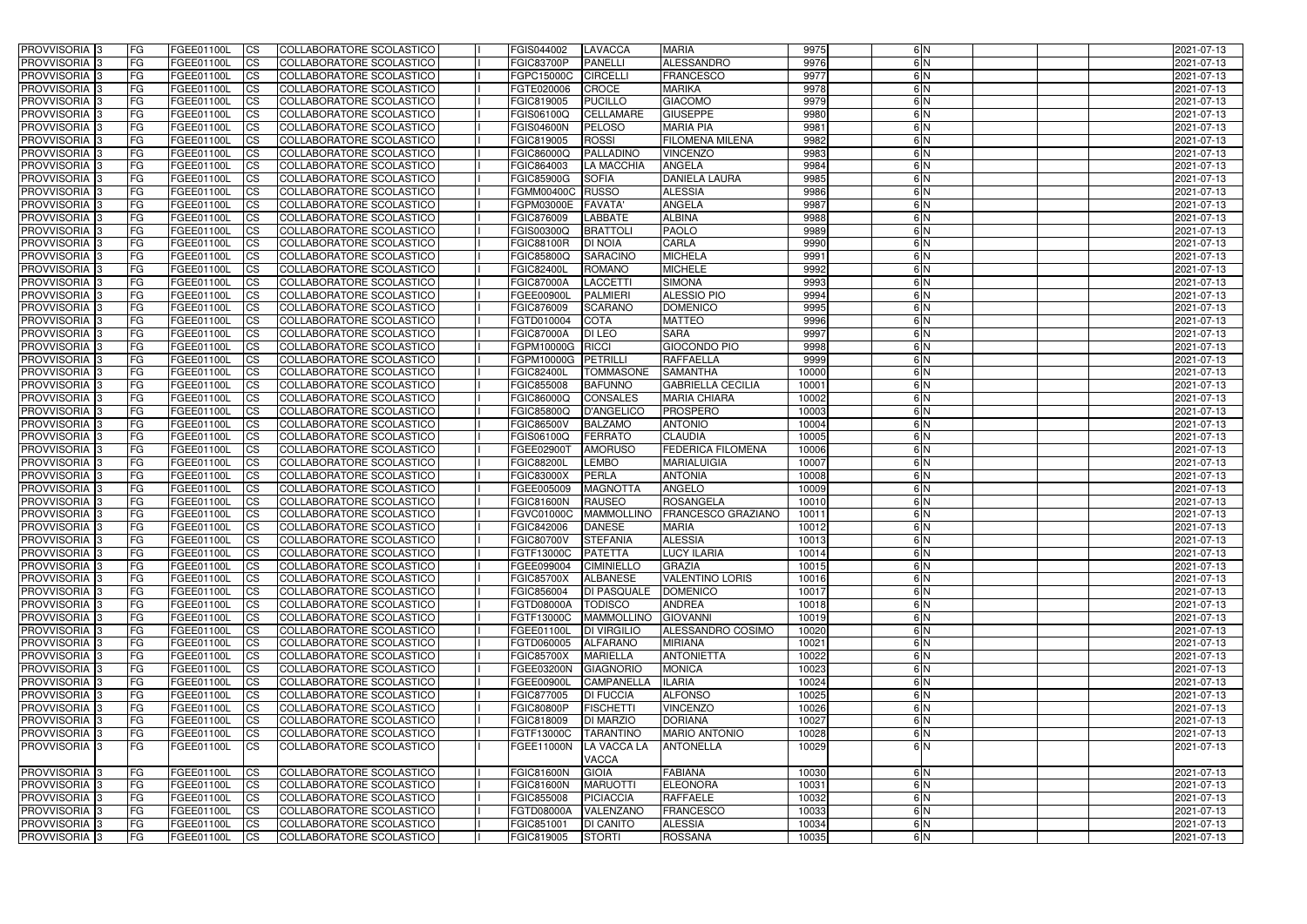| <b>PROVVISORIA</b> 3                                  | FG         | FGEE01100L               | <b>ICS</b>             | COLLABORATORE SCOLASTICO                             | <b>FGIC82900Q</b>               | <b>VILLANI</b>                  | <b>FABIO</b>                  | 10036          | 6N         |    | 2021-07-13               |
|-------------------------------------------------------|------------|--------------------------|------------------------|------------------------------------------------------|---------------------------------|---------------------------------|-------------------------------|----------------|------------|----|--------------------------|
| <b>PROVVISORIA 3</b>                                  | FG         | FGEE01100L               | <b>CS</b>              | COLLABORATORE SCOLASTICO                             | FGTE020006                      | <b>LOBERTO</b>                  | RIPALTA                       | 10037          | 6N         |    | 2021-07-13               |
| PROVVISORIA <sup>3</sup>                              | FG         | FGEE01100L               | <b>CS</b>              | <b>COLLABORATORE SCOLASTICO</b>                      | <b>FGIC85900G</b>               | <b>CASTRIOTA</b>                | <b>GIORGIA</b>                | 10038          | 6N         |    | 2021-07-13               |
| PROVVISORIA <sup>3</sup>                              | FG         | FGEE01100L               | <b>CS</b>              | COLLABORATORE SCOLASTICO                             | FGTF13000C                      | <b>CONSOLETT</b>                | <b>BRUNO</b>                  | 10039          | 6N         |    | 2021-07-13               |
| PROVVISORIA <sup>1</sup> 3                            | FG         | FGEE01100L               | <b>CS</b>              | COLLABORATORE SCOLASTICO                             | FGEE00900L                      | <b>SEVERO</b>                   | <b>ANTONIO</b>                | 10040          | 6N         |    | 2021-07-13               |
| PROVVISORIA <sup>3</sup>                              | FG         | FGEE01100L               | <b>CS</b>              | COLLABORATORE SCOLASTICO                             | FGTD060005                      | <b>FONTANELLA</b>               | <b>FRANCESCA</b>              | 10041          | 6N         |    | 2021-07-13               |
| PROVVISORIA <sup>3</sup>                              | FG         | FGEE01100L               | <b>CS</b>              | COLLABORATORE SCOLASTICO                             | <b>FGIC81600N</b>               | <b>GESUALDI</b>                 | <b>CLAUDIO PIO</b>            | 10042          | 6N         |    | 2021-07-13               |
| PROVVISORIA 3                                         | FG         | <b>FGEE01100L</b>        | <b>CS</b>              | COLLABORATORE SCOLASTICO                             | FGEE01100L                      | <b>GARGANO</b>                  | <b>IGINO</b>                  | 10043          | 6N         |    | 2021-07-13               |
| PROVVISORIA 3                                         | FG         | FGEE01100L               | <b>CS</b>              | COLLABORATORE SCOLASTICO                             | <b>FGIS03700V</b>               | <b>PICCINO</b>                  | <b>ASSUNTA</b>                | 10044          | 6N         |    | 2021-07-13               |
| PROVVISORIA <sup>3</sup>                              | FG         | FGEE01100L               | $\overline{c}$         | COLLABORATORE SCOLASTICO                             | <b>FGIC82300R</b>               | <b>COLESANTO</b>                | <b>VALENTINA</b>              | 10045          | 6N         |    | 2021-07-13               |
| PROVVISORIA <sup>3</sup>                              | FG         | FGEE01100L               | <b>CS</b>              | <b>COLLABORATORE SCOLASTICO</b>                      | FGTD21000T                      | LAVANGA                         | <b>MARIA STELLA</b>           | 10046          | 6N         |    | 2021-07-13               |
| PROVVISORIA <sup>3</sup>                              | FG         | FGEE01100L               | <b>CS</b>              | COLLABORATORE SCOLASTICO                             | FGIC818009                      | <b>TROMBACCO</b>                | <b>ANTONIO</b>                | 10047          | 6N         |    | 2021-07-13               |
| PROVVISORIA <sup>3</sup>                              | FG         | FGEE01100L               | <b>I</b> CS            | COLLABORATORE SCOLASTICO                             | FGIC820009                      | <b>CAPOBIANCO</b>               | <b>ANTONIETTA</b>             | 10048          | 6N         |    | 2021-07-13               |
| PROVVISORIA <sup>3</sup>                              | FG         | FGEE01100L               | <b>I</b> CS            | COLLABORATORE SCOLASTICO                             | <b>FGIC86200B</b>               | <b>MASTROGIULI</b>              | <b>VINCENZO</b>               | 10049          | 6N         |    | 2021-07-13               |
| PROVVISORIA <sup>3</sup>                              | FG         | FGEE01100L               | <b>I</b> CS            | COLLABORATORE SCOLASTICO                             | <b>FGIS00400G</b>               | <b>BISCOTTI</b>                 | <b>FABIOLA</b>                | 10050          | 6N         |    | 2021-07-13               |
| <b>PROVVISORIA</b> 3                                  | FG         | FGEE01100L               | <b>I</b> CS            | <b>COLLABORATORE SCOLASTICO</b>                      | <b>FGIS04600N</b>               | <b>QUARTICELL</b>               | <b>ROBERTO</b>                | 10051          | 6N         |    | 2021-07-13               |
| PROVVISORIA <sup>3</sup>                              | FG         | FGEE01100L               | <b>CS</b>              | COLLABORATORE SCOLASTICO                             | <b>FGIC85800Q</b>               | <b>AQUILINO</b>                 | <b>GIOVANNI</b>               | 10052          | 6N         |    | 2021-07-13               |
| PROVVISORIA 3                                         | FG         | FGEE01100L               | <b>CS</b>              | <b>COLLABORATORE SCOLASTICO</b>                      | FGEE02900T                      | <b>NATOLA</b>                   | <b>ANNARITA</b>               | 10053          | 6N         |    | 2021-07-13               |
| PROVVISORIA <sup>3</sup>                              | FG         | FGEE01100L               | <b>ICS</b>             | COLLABORATORE SCOLASTICO                             | <b>FGIC83700P</b>               | <b>BLONNA</b>                   | <b>FLAVIO</b>                 | 10054          | 6N         |    | 2021-07-13               |
| PROVVISORIA <sup>3</sup>                              | FG         | FGEE01100L               | <b>I</b> CS            | COLLABORATORE SCOLASTICO                             | FGEE099004                      | <b>CAGGIA</b>                   | <b>MARIA SAVERIA</b>          | 10055          | 6N         |    | 2021-07-13               |
| PROVVISORIA <sup>3</sup>                              | FG         | FGEE01100L               | <b>I</b> CS            | COLLABORATORE SCOLASTICO                             | <b>FGMM15400A</b>               | <b>CONTINI</b>                  | <b>PIETRO</b>                 | 10056          | 6N         |    | 2021-07-13               |
| PROVVISORIA <sup>3</sup>                              | FG         | FGEE01100L               | <b>CS</b>              | COLLABORATORE SCOLASTICO                             | <b>FGIS05300R</b>               | <b>GORGOGLION</b>               | <b>CARMELA</b>                | 10057          | 6N         |    | 2021-07-13               |
| PROVVISORIA 3                                         | FG         | FGEE01100L               | <b>CS</b>              | COLLABORATORE SCOLASTICO                             | FGIC842006                      | <b>LATTORRE</b>                 | <b>FRANCESCO</b>              | 10058          | 6N         |    | 2021-07-13               |
| <b>PROVVISORIA</b> 3                                  | FG         | FGEE01100L               | <b>CS</b>              | COLLABORATORE SCOLASTICO                             | FGRI020004                      | <b>VORYK</b>                    | <b>YURIY</b>                  | 10059          | 6N         |    | 2021-07-13               |
| PROVVISORIA <sup>3</sup>                              | FG         | FGEE01100L               | <b>CS</b>              | COLLABORATORE SCOLASTICO                             | FGIS00800V                      | <b>VOLPE</b>                    | <b>EDOARDO</b>                | 10060          | 6N         |    | 2021-07-13               |
| PROVVISORIA <sup>1</sup> 3                            | FG         | FGEE01100L               | <b>CS</b>              | COLLABORATORE SCOLASTICO                             | FGIC856004                      | <b>SALANDRA</b>                 | <b>MARCO</b>                  | 10061          | 6N         |    | 2021-07-13               |
| PROVVISORIA <sup>1</sup> 3                            | FG         | <b>FGEE01100L</b>        | <b>CS</b>              | COLLABORATORE SCOLASTICO                             | FGIC872002                      | <b>GUERRA</b>                   | <b>MARCO</b>                  | 10062          | 6N         |    | 2021-07-13               |
| PROVVISORIA <sup>3</sup>                              | FG         | FGEE01100L               | <b>CS</b>              | COLLABORATORE SCOLASTICO                             | <b>FGIC80700V</b>               | <b>TOMA</b>                     | <b>FRANCESCO</b>              | 10063          | 6 N        |    | 2021-07-13               |
| PROVVISORIA <sup>3</sup>                              | FG         | <b>FGEE01100L</b>        | <b>CS</b>              | COLLABORATORE SCOLASTICO                             | <b>FGIC86200B</b>               | <b>FISCARELLI</b>               | <b>LAURA</b><br><b>GRAZIA</b> | 10064          | 6N         |    | 2021-07-13               |
| PROVVISORIA <sup>1</sup> 3                            | FG.        | FGEE01100L               | <b>CS</b>              | COLLABORATORE SCOLASTICO                             | FGIC872002                      | <b>GATTA</b><br><b>RUGGIERO</b> | MARGHERITA                    | 10065          | 6 N<br>6 N |    | 2021-07-13               |
| PROVVISORIA <sup>3</sup><br>PROVVISORIA <sup>13</sup> | FG.        | FGEE01100L<br>FGEE01100L | <b>CS</b><br><b>CS</b> | COLLABORATORE SCOLASTICO<br>COLLABORATORE SCOLASTICO | FGIC820009<br><b>FGIC85700X</b> | <b>DE MARTINO</b>               | <b>PAOLO</b>                  | 10066<br>10067 | 6N         |    | 2021-07-13               |
| PROVVISORIA <sup>3</sup>                              | FG<br>FG   | <b>FGEE01100L</b>        | <b>CS</b>              | COLLABORATORE SCOLASTICO                             | FGEE005009                      | <b>DANZA</b>                    | <b>ARIANNA</b>                | 10068          | 6N         |    | 2021-07-13<br>2021-07-13 |
| PROVVISORIA <sup>3</sup>                              | FG         | FGEE01100L               | <b>CS</b>              | COLLABORATORE SCOLASTICO                             | FGEE01100L                      | <b>TONTI</b>                    | <b>RAFFAELE</b>               | 10069          | 6N         |    | 2021-07-13               |
| PROVVISORIA <sup>3</sup>                              | FG         | FGEE01100L               | $\overline{\text{cs}}$ | <b>COLLABORATORE SCOLASTICO</b>                      | <b>FGIC83700P</b>               | <b>GESSO</b>                    | <b>VINCENZO</b>               | 10070          | 6N         |    | 2021-07-13               |
| PROVVISORIA <sup>3</sup>                              | FG         | <b>FGEE01100L</b>        | <b>CS</b>              | <b>COLLABORATORE SCOLASTICO</b>                      | FGIC86000Q                      | PASQUA                          | <b>ILARIA</b>                 | 10071          | 6 N        |    | 2021-07-13               |
| PROVVISORIA <sup>3</sup>                              | FG         | FGEE01100L               | <b>CS</b>              | COLLABORATORE SCOLASTICO                             | FGRH060003                      | <b>NARDELLA</b>                 | <b>GIOVANNI</b>               | 10072          | 6N         |    | 2021-07-13               |
| PROVVISORIA <sup>3</sup>                              | FG         | FGEE01100L               | <b>I</b> CS            | COLLABORATORE SCOLASTICO                             | <b>FGIC872002</b>               | <b>MARINARO</b>                 | <b>GAETANO</b>                | 10073          | 6N         |    | 2021-07-13               |
| PROVVISORIA 3                                         | IFG.       | FGEE01100L               | CS                     | COLLABORATORE SCOLASTICO                             | <b>FGIC85400C</b>               | <b>QUARTA</b>                   | <b>GIOVANNA</b>               | 10074          | 6N         |    | 2021-07-13               |
| PROVVISORIA 3                                         | IFG.       | FGEE01100L               | <b>ICS</b>             | COLLABORATORE SCOLASTICO                             | <b>FGIC85400C</b>               | RIONDINO                        | <b>MARIA GRAZIA</b>           | 10075          | 6N         |    | 2021-07-13               |
| PROVVISORIA 3                                         | FG         | FGEE01100L               | <b>CS</b>              | COLLABORATORE SCOLASTICO                             | FGEE01100L                      | <b>BRUNO</b>                    | <b>ANGELA</b>                 | 10076          | 6N         |    | 2021-07-13               |
| PROVVISORIA 3                                         | FG         | FGEE01100L               | <b>CS</b>              | COLLABORATORE SCOLASTICO                             | FGEE005009                      |                                 | SANTOSUOSS ANDREA MARIA       | 10077          | 6N         |    | 2021-07-13               |
| PROVVISORIA <sup>3</sup>                              | FG         | FGEE01100L               | <b>ICS</b>             | <b>COLLABORATORE SCOLASTICO</b>                      | FGTD060005                      | <b>CENICOLA</b>                 | <b>PATRIZIA</b>               | 10078          | 6N         |    | 2021-07-13               |
| PROVVISORIA 3                                         | FG         | FGEE01100L               | <b>CS</b>              | COLLABORATORE SCOLASTICO                             | <b>FGIC80800P</b>               | <b>FUSILLI</b>                  | <b>EGIDIA</b>                 | 10079          | 6 N        |    | 2021-07-13               |
| PROVVISORIA 3                                         | FG         | FGEE01100L               | <b>CS</b>              | COLLABORATORE SCOLASTICO                             | FGIS05300R                      | <b>COMPARE</b>                  | <b>GIUSEPPE</b>               | 10080          | 6N         |    | 2021-07-13               |
| PROVVISORIA 3                                         | <b>FG</b>  | FGEE01100L               | <b>CS</b>              | COLLABORATORE SCOLASTICO                             | <b>FGVC01000C</b>               | CORPOSANTO LUCIA                |                               | 10081          | 6N         |    | 2021-07-13               |
| PROVVISORIA 3                                         | FG         | FGEE01100L               | <b>CS</b>              | COLLABORATORE SCOLASTICO                             | <b>FGIC86000Q</b>               | <b>BRUNO</b>                    | <b>MARTINA</b>                | 10082          | 6N         |    | 2021-07-13               |
| PROVVISORIA <sup>3</sup>                              | FG         | FGEE01100L               | <b>CS</b>              | COLLABORATORE SCOLASTICO                             | FGTE020006                      | <b>GERVASIO</b>                 | <b>MARIO</b>                  | 10083          | 6N         |    | 2021-07-13               |
| PROVVISORIA 3                                         | FG         | FGEE01100L               | <b>CS</b>              | COLLABORATORE SCOLASTICO                             | FGEE005009                      | <b>MORLINO</b>                  | <b>CHRISTIAN GIUSEPPE</b>     | 10084          | 6 N        |    | 2021-07-13               |
| PROVVISORIA 3                                         | FG         | FGEE01100L               | <b>CS</b>              | COLLABORATORE SCOLASTICO                             | FGIC842006                      | <b>CATENAZZO</b>                | <b>EMANUELE</b>               | 10085          | 6N         | IS | 2021-07-13               |
| PROVVISORIA 3                                         | FG         | FGEE01100L               | <b>CS</b>              | COLLABORATORE SCOLASTICO                             | FGTF13000C                      | <b>LAURIOLA</b>                 | <b>ANDREA</b>                 | 10086          | 6N         |    | 2021-07-13               |
| <b>PROVVISORIA</b> 3                                  | IFG.       | FGEE01100L               | <b>CS</b>              | COLLABORATORE SCOLASTICO                             | <b>FGIC86200B</b>               | <b>CETTA</b>                    | <b>SIMONE</b>                 | 10087          | 6N         |    | 2021-07-13               |
| <b>PROVVISORIA</b> 3                                  | FG         | FGEE01100L               | <b>CS</b>              | COLLABORATORE SCOLASTICO                             | FGIC856004                      | <b>RISOLO</b>                   | <b>GIUSEPPINA</b>             | 10088          | 6N         |    | 2021-07-13               |
| <b>PROVVISORIA</b> 3                                  | FG         | FGEE01100L               | <b>CS</b>              | COLLABORATORE SCOLASTICO                             | FGEE005009                      | <b>IACOVELLI</b>                | <b>PAOLO</b>                  | 10089          | 6N         |    | 2021-07-13               |
| PROVVISORIA 3                                         | <b>IFG</b> | FGEE01100L               | <b>CS</b>              | COLLABORATORE SCOLASTICO                             | FGIC856004                      | SANSEVERINO LUCIA               |                               | 10090          | 6N         |    | 2021-07-13               |
| PROVVISORIA 3                                         | FG         | FGEE01100L               | <b>CS</b>              | COLLABORATORE SCOLASTICO                             | <b>FGIS05300R</b>               | <b>GIANNINO</b>                 | <b>ANTONIO</b>                | 10091          | 6N         |    | 2021-07-13               |
| PROVVISORIA 3                                         | FG         | FGEE01100L               | <b>CS</b>              | COLLABORATORE SCOLASTICO                             | FGTD010004                      | <b>CIPRIANI</b>                 | <b>ANNA</b>                   | 10092          | 6N         |    | 2021-07-13               |
| PROVVISORIA 3                                         | <b>FG</b>  | FGEE01100L               | <b>CS</b>              | COLLABORATORE SCOLASTICO                             | FGPS040004                      | <b>BRUNO</b>                    | ALESSIA FERNANDA              | 10093          | 6N         |    | 2021-07-13               |
| PROVVISORIA 3                                         | FG         | <b>FGEE01100L</b>        | <b>CS</b>              | COLLABORATORE SCOLASTICO                             | <b>FGIC85900G</b>               | <b>APICELLA</b>                 | <b>ANGELICA ANTONIETTA</b>    | 10094          | 6N         |    | 2021-07-13               |
| <b>PROVVISORIA</b> 3                                  | FG         | FGEE01100L               | <b>ICS</b>             | COLLABORATORE SCOLASTICO                             | FGIS021009                      | <b>BONFITTO</b>                 | <b>NICOLA</b>                 | 10095          | 6N         |    | 2021-07-13               |
| <b>PROVVISORIA</b> 3                                  | FG         | FGEE01100L               | <b>CS</b>              | COLLABORATORE SCOLASTICO                             | FGEE005009                      | <b>BRUNO</b>                    | <b>DANIELE</b>                | 10096          | 6N         |    | 2021-07-13               |
| PROVVISORIA 3                                         | FG         | FGEE01100L               | <b>ICS</b>             | COLLABORATORE SCOLASTICO                             | <b>FGIC872002</b>               | <b>FALCONE</b>                  | PIA MARIALAURA                | 10097          | 6N         |    | 2021-07-13               |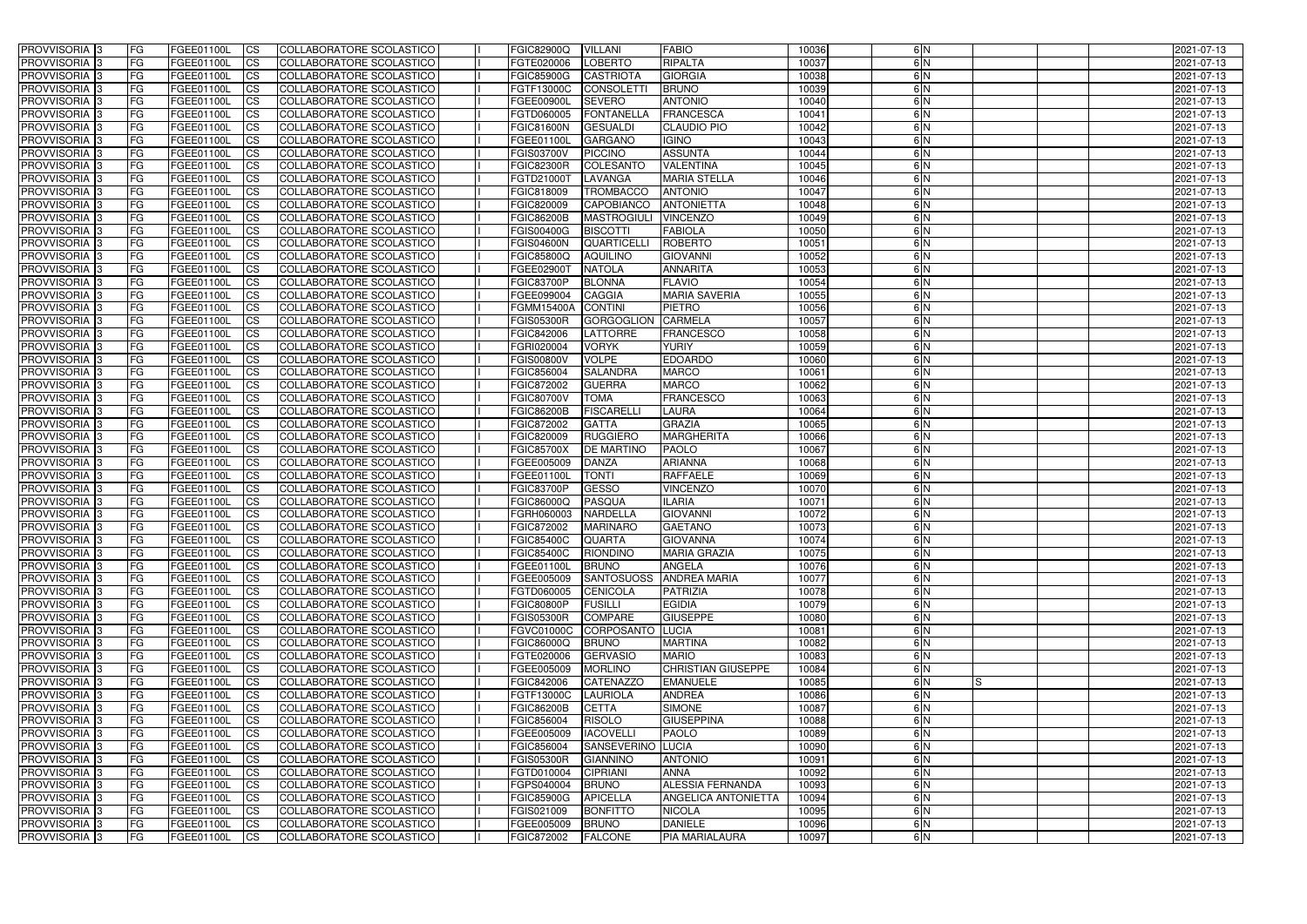| <b>PROVVISORIA</b> 3           | <b>FG</b>       | FGEE01100L               | CS                     | COLLABORATORE SCOLASTICO                             | FGTF13000C                      | CARCHIO                       | <b>FILOMENA</b>                      | 10098          | 6N                  | 2021-07-13               |
|--------------------------------|-----------------|--------------------------|------------------------|------------------------------------------------------|---------------------------------|-------------------------------|--------------------------------------|----------------|---------------------|--------------------------|
| <b>PROVVISORIA 3</b>           | FG              | FGEE01100L               | <b>CS</b>              | COLLABORATORE SCOLASTICO                             | FGIC880001                      | <b>GRIECO</b>                 | <b>ROBERTO</b>                       | 10099          | 6N                  | 2021-07-13               |
| PROVVISORIA 3                  | <b>FG</b>       | FGEE01100L               | <b>CS</b>              | COLLABORATORE SCOLASTICO                             | FGEE06000T                      | <b>RUSSO</b>                  | <b>FRANCESCO</b>                     | 10100          | 6N                  | 2021-07-13               |
| PROVVISORIA <sup>1</sup> 3     | FG              | FGEE01100L               | <b>CS</b>              | COLLABORATORE SCOLASTICO                             | FGTD21000T                      | SPADACCINO                    | <b>ANDREANA</b>                      | 10101          | 6N                  | 2021-07-13               |
| PROVVISORIA <sup>1</sup> 3     | FG              | FGEE01100L               | <b>CS</b>              | COLLABORATORE SCOLASTICO                             | <b>FGIC88200L</b>               | <b>MOSCATELLI</b>             | <b>DANILO</b>                        | 10102          | 6N                  | 2021-07-13               |
| PROVVISORIA <sup>1</sup> 3     | FG              | FGEE01100L               | <b>CS</b>              | COLLABORATORE SCOLASTICO                             | FGIC863007                      | <b>ANGERILLO</b>              | <b>ARONNE</b>                        | 10103          | 6N                  | 2021-07-13               |
| PROVVISORIA <sup>1</sup> 3     | FG              | FGEE01100L               | <b>CS</b>              | COLLABORATORE SCOLASTICO                             | FGTE020006                      | <b>SCIUSCO</b>                | <b>ALESSIA ANNARITA</b>              | 10104          | 6N                  | 2021-07-13               |
| PROVVISORIA 3                  | <b>IFG</b>      | FGEE01100L               | <b>CS</b>              | COLLABORATORE SCOLASTICO                             | <b>FGMM00400C</b>               | PERDONO'                      | <b>DAVIDE</b>                        | 10105          | 6N                  | 2021-07-13               |
| PROVVISORIA 3                  | FG              | FGEE01100L               | <b>CS</b>              | COLLABORATORE SCOLASTICO                             | <b>FGIC83800E</b>               | LAPACE                        | <b>ANTONIO</b>                       | 10106          | 6N                  | 2021-07-13               |
| PROVVISORIA 3                  | FG              | FGEE01100L               | $\overline{c}$         | COLLABORATORE SCOLASTICO                             | FGIC822001                      | <b>SBOCCHI</b>                | <b>ANTONELLA</b>                     | 10107          | 6N                  | 2021-07-13               |
| PROVVISORIA 3                  | FG              | FGEE01100L               | <b>CS</b>              | COLLABORATORE SCOLASTICO                             | FGIC880001                      | <b>AGHILAR</b>                | <b>MICHELE</b>                       | 10108          | 6N                  | 2021-07-13               |
| PROVVISORIA 3                  | FG              | FGEE01100L               | <b>CS</b>              | COLLABORATORE SCOLASTICO                             | FGIC818009                      | <b>RUSSO</b>                  | <b>VALERIA</b>                       | 10109          | 6N                  | 2021-07-13               |
| PROVVISORIA 3                  | <b>FG</b>       | FGEE01100L               | <b>CS</b>              | COLLABORATORE SCOLASTICO                             | <b>FGEE00800R</b>               | <b>IANNACCONE</b>             | <b>BENEDETTO</b><br><b>FORTUNATO</b> | 10110          | 6N                  | 2021-07-13               |
| PROVVISORIA 3                  | <b>FG</b>       | FGEE01100L               | <b>CS</b>              | COLLABORATORE SCOLASTICO                             | FGIS06100Q                      | <b>NASUTO</b>                 | <b>RICCARDO</b>                      | 10111          | 6N                  | 2021-07-13               |
| <b>PROVVISORIA</b>             | FG              | FGEE01100L               | <b>CS</b>              | COLLABORATORE SCOLASTICO                             | FGIC876009                      | <b>PARDO</b>                  | <b>GIUSEPPE</b>                      | 10112          | 6N                  | 2021-07-13               |
| PROVVISORIA <sup>3</sup>       | FG              | FGEE01100L               | <b>CS</b>              | COLLABORATORE SCOLASTICO                             | FGPM03000E                      | <b>PINTO</b>                  | <b>CLAUDIA AMBRA</b>                 | 10113          | 6N                  | 2021-07-13               |
| <b>PROVVISORIA</b>             | FG              | FGEE01100L               | <b>ICS</b>             | COLLABORATORE SCOLASTICO                             | FGEE11000N                      | <b>LEONE</b>                  | <b>MELANIA CARMELA</b>               | 10114          | 6N                  | 2021-07-13               |
| PROVVISORIA 3                  | FG              | <b>FGEE01100L</b>        | <b>CS</b>              | COLLABORATORE SCOLASTICO                             | <b>FGIC88100R</b>               | <b>PAPAGNA</b>                | <b>FRANCESCA</b>                     | 10115          | 6N                  | 2021-07-13               |
| PROVVISORIA 3                  | FG              | FGEE01100L               | <b>CS</b>              | COLLABORATORE SCOLASTICO                             | <b>FGIC82900Q</b>               | <b>RINALDI</b>                | <b>MICHELE</b>                       | 10116          | 6N                  | 2021-07-13               |
| PROVVISORIA <sup>1</sup> 3     | FG              | FGEE01100L               | <b>CS</b>              | COLLABORATORE SCOLASTICO                             | FGRI020004                      | <b>D'EMILIO</b>               | <b>CRISTIAN</b>                      | 10117          | 6N                  | 2021-07-13               |
| PROVVISORIA 3                  | FG              | FGEE01100L               | <b>CS</b>              | COLLABORATORE SCOLASTICO                             | FGIC86000Q                      | <b>FANIA</b>                  | <b>GIUSEPPE</b>                      | 10118          | 6N                  | 2021-07-13               |
| PROVVISORIA 3                  | FG              | FGEE01100L               | $\overline{c}$         | COLLABORATORE SCOLASTICO                             | FGIS05900Q                      | <b>AIACE</b>                  | <b>MARIANNA</b>                      | 10119          | 6N                  | 2021-07-13               |
| PROVVISORIA 3                  | FG              | FGEE01100L               | <b>CS</b>              | <b>COLLABORATORE SCOLASTICO</b>                      | FGPC160003                      | <b>CIOCIOLA</b>               | <b>GIANFRANCO</b>                    | 10120          | 6N                  | 2021-07-13               |
| PROVVISORIA <sup>1</sup> 3     | FG              | FGEE01100L               | <b>CS</b>              | COLLABORATORE SCOLASTICO                             | FGEE01200C                      | <b>MOSCA</b><br><b>CINZIA</b> |                                      | 10121          | 6N                  | 2021-07-13               |
| PROVVISORIA 3                  | <b>FG</b>       | FGEE01100L               | <b>CS</b>              | COLLABORATORE SCOLASTICO                             | <b>FGIC85900G</b>               | <b>PLACIDO</b>                | <b>VALENTINA</b>                     | 10122          | 6N                  | 2021-07-13               |
| PROVVISORIA 3                  | <b>FG</b>       | FGEE01100L               | <b>CS</b>              | COLLABORATORE SCOLASTICO                             | FGIC820009                      | <b>RUSSO</b>                  | <b>GIUSEPPINA</b>                    | 10123          | 6N                  | 2021-07-13               |
| PROVVISORIA                    | FG              | FGEE01100L               | <b>CS</b>              | COLLABORATORE SCOLASTICO                             | FGEE112009                      | <b>FLORIO</b>                 | <b>ANDREA</b>                        | 10124          | 6N                  | 2021-07-13               |
| PROVVISORIA <sup>1</sup> 3     | FG              | FGEE01100L               | <b>CS</b>              | <b>COLLABORATORE SCOLASTICO</b>                      | <b>FGIC87000A</b>               | CONSOLETT<br><b>MARIA</b>     |                                      | 10125          | 6N                  | 2021-07-13               |
| PROVVISORIA 3                  | FG              | FGEE01100L               | <b>ICS</b>             | <b>COLLABORATORE SCOLASTICO</b>                      | FGEE005009                      | <b>IORIZZO</b><br>QUAGLIARELL | <b>SERGIO</b>                        | 10126          | 6 <sup>N</sup>      | 2021-07-13               |
| PROVVISORIA 3                  | <b>FG</b>       | FGEE01100L               | $\overline{c}$         | COLLABORATORE SCOLASTICO                             | <b>FGIC84100A</b>               | <b>MORRITTI</b>               | <b>DOMENICO</b>                      | 10127          | 6N                  | 2021-07-13               |
| PROVVISORIA <sup>1</sup> 3     | <b>IFG</b>      | FGEE01100L               | <b>CS</b>              | COLLABORATORE SCOLASTICO                             | <b>FGTD08000A</b>               | STELLACCI                     | <b>GIUSEPPE MARIA</b>                | 10128          | 6N                  | 2021-07-13               |
| PROVVISORIA 3                  | <b>FG</b>       | <b>FGEE01100L</b>        | <b>CS</b>              | COLLABORATORE SCOLASTICO                             | FGIC827004                      | <b>IMBRIANI</b>               | <b>LUCIANO</b>                       | 10129          | 6N                  | 2021-07-13               |
| PROVVISORIA 3                  | <b>FG</b>       | <b>FGEE01100L</b>        | $\overline{c}$         | COLLABORATORE SCOLASTICO                             | FGEE005009                      | <b>CIPRIANI</b>               | <b>MICHELINA</b>                     | 10130          | 6N                  | 2021-07-13               |
| PROVVISORIA 3                  | <b>FG</b>       | FGEE01100L               | <b>CS</b>              | COLLABORATORE SCOLASTICO                             | FGEE005009                      | <b>DI BARI</b>                | <b>MARIKA</b>                        | 10131          | 6N                  | 2021-07-13               |
| PROVVISORIA 3                  | <b>FG</b>       | FGEE01100L               | <b>CS</b>              | COLLABORATORE SCOLASTICO                             | FGPC15000C                      | <b>CUTONE</b>                 | <b>CRISTINA</b>                      | 10132          | 6N                  | 2021-07-13               |
| PROVVISORIA 3                  | <b>FG</b>       | FGEE01100L               | <b>CS</b>              | COLLABORATORE SCOLASTICO                             | FGIC822001                      | <b>VALLARIO</b>               | <b>MARIA ANTONIETTA</b>              | 10133          | 6N                  | 2021-07-13               |
| PROVVISORIA 3                  | <b>FG</b>       | FGEE01100L CS            |                        | COLLABORATORE SCOLASTICO                             | FGTD21000T CODA                 |                               | <b>ORNELLA</b>                       | 10134          | 6 N                 | 2021-07-13               |
| PROVVISORIA 3                  | <b>FG</b>       | FGEE01100L               | CS                     | COLLABORATORE SCOLASTICO                             | FGTF13000C CERVASIO             |                               | <b>DANIELE</b>                       | 10135          | 6N                  | 2021-07-13               |
| PROVVISORIA 3                  | <b>FG</b>       | <b>FGEE01100L</b>        | CS                     | COLLABORATORE SCOLASTICO                             | FGMM00700X D'ELIA               |                               | <b>MARCO</b>                         | 10136          | 6N                  | 2021-07-13               |
| PROVVISORIA 3                  | <b>FG</b>       | FGEE01100L               | CS                     | COLLABORATORE SCOLASTICO                             | FGEE03200N GRIECO               |                               | <b>GIUSEPPE</b><br><b>PIER PAOLO</b> | 10137          | 6N<br>$\frac{6}{N}$ | 2021-07-13               |
| PROVVISORIA 3<br>PROVVISORIA 3 | FG<br><b>FG</b> | FGEE01100L<br>FGEE01100L | CS                     | COLLABORATORE SCOLASTICO                             | FGTD08000A<br><b>FGEE00800R</b> | PIAZZOLLA                     | PASQUALE                             | 10138<br>10139 | 6N                  | 2021-07-13<br>2021-07-13 |
| PROVVISORIA 3                  | <b>FG</b>       | FGEE01100L               | $\overline{\text{CS}}$ | COLLABORATORE SCOLASTICO<br>COLLABORATORE SCOLASTICO | FGTE020006                      | LAVANGA<br><b>ZECCHILLO</b>   | ALESSANDRA                           | 10140          | 6N                  | 2021-07-13               |
| PROVVISORIA <sup>3</sup>       | <b>IFG</b>      | FGEE01100L               | <b>CS</b><br><b>CS</b> | COLLABORATORE SCOLASTICO                             | <b>FGIC80800P</b>               | <b>QUARANTA</b>               | <b>RAFFAELA</b>                      | 10141          | 6N                  | 2021-07-13               |
| PROVVISORIA 3                  | FG              | FGEE01100L               | <b>CS</b>              | COLLABORATORE SCOLASTICO                             | FGEE00800R                      | <b>MELFI</b>                  | <b>MARCO</b>                         | 10142          | 6N                  | 2021-07-13               |
| PROVVISORIA 3                  | <b>FG</b>       | FGEE01100L               | <b>CS</b>              | COLLABORATORE SCOLASTICO                             | FGPS040004                      | SPONSILLO                     | <b>CHIARA</b>                        | 10143          | 6N                  | 2021-07-13               |
| PROVVISORIA 3                  | <b>FG</b>       | FGEE01100L               | <b>CS</b>              | COLLABORATORE SCOLASTICO                             | FGTF17000V                      | <b>MERLA</b>                  | <b>MICHELE</b>                       | 10144          | 6N                  | 2021-07-13               |
| PROVVISORIA 3                  | <b>FG</b>       | FGEE01100L               | <b>CS</b>              | COLLABORATORE SCOLASTICO                             | FGRH010002                      | <b>GENTILE</b>                | <b>GIUSEPPE</b>                      | 10145          | 6N                  | 2021-07-13               |
| PROVVISORIA 3                  | <b>FG</b>       | FGEE01100L               | <b>CS</b>              | COLLABORATORE SCOLASTICO                             | FGIC827004                      | IMPAGNATIELL ANNARITA         |                                      | 10146          | 6N                  | 2021-07-13               |
| PROVVISORIA 3                  | <b>FG</b>       | FGEE01100L               | <b>CS</b>              | COLLABORATORE SCOLASTICO                             | FGIC819005                      | LAVANGA                       | <b>CARMINE</b>                       | 10147          | 6N                  | 2021-07-13               |
| <b>PROVVISORIA 3</b>           | FG              | FGEE01100L               | <b>ICS</b>             | COLLABORATORE SCOLASTICO                             | FGPC180008                      | <b>CANNONE</b>                | ULADZIMIR                            | 10148          | 6N                  | 2021-07-13               |
|                                |                 |                          |                        |                                                      |                                 | <b>ALIAKHNOVICH</b>           |                                      |                |                     |                          |
| PROVVISORIA 3                  | <b>FG</b>       | FGEE01100L               | CS                     | COLLABORATORE SCOLASTICO                             | FGIC872002                      | <b>RITA</b><br><b>MIONE</b>   |                                      | 10149          | 6N                  | 2021-07-13               |
| PROVVISORIA 3                  | <b>FG</b>       | FGEE01100L               | $\overline{\text{CS}}$ | COLLABORATORE SCOLASTICO                             |                                 | FGTD060005  TRIVISONNE        | <b>ANTONELLA</b>                     | 10150          | 6N                  | 2021-07-13               |
| PROVVISORIA 3                  | <b>FG</b>       | FGEE01100L               | <b>CS</b>              | COLLABORATORE SCOLASTICO                             | FGIC86000Q                      | FIORENTINO                    | <b>GRAZIA</b>                        | 10151          | 6N                  | 2021-07-13               |
| PROVVISORIA 3                  | <b>FG</b>       | FGEE01100L               | <b>CS</b>              | COLLABORATORE SCOLASTICO                             | FGMM00400C DE NICOLA            |                               | <b>VINCENZO</b>                      | 10152          | 6N                  | 2021-07-13               |
| PROVVISORIA 3                  | <b>IFG</b>      | <b>FGEE01100L</b>        | <b>CS</b>              | COLLABORATORE SCOLASTICO                             | <b>FGIC87000A</b>               | <b>DI MASI</b>                | <b>MICHELA CATERINA</b>              | 10153          | 6N                  | 2021-07-13               |
| PROVVISORIA 3                  | <b>FG</b>       | FGEE01100L               | <b>CS</b>              | COLLABORATORE SCOLASTICO                             | FGIC842006                      | <b>IATESTA</b>                | <b>ROSINA</b>                        | 10154          | 6N                  | 2021-07-13               |
| PROVVISORIA 3                  | <b>FG</b>       | FGEE01100L               | <b>CS</b>              | COLLABORATORE SCOLASTICO                             | FGEE06000T                      | <b>BIANCO</b>                 | <b>CRISTINA</b>                      | 10155          | 6N                  | 2021-07-13               |
| PROVVISORIA 3                  | <b>FG</b>       | FGEE01100L               | <b>CS</b>              | COLLABORATORE SCOLASTICO                             | FGPS040004                      | PERILLI                       | <b>ROBERTO</b>                       | 10156          | 6N                  | 2021-07-13               |
|                                |                 |                          |                        |                                                      |                                 |                               |                                      |                |                     |                          |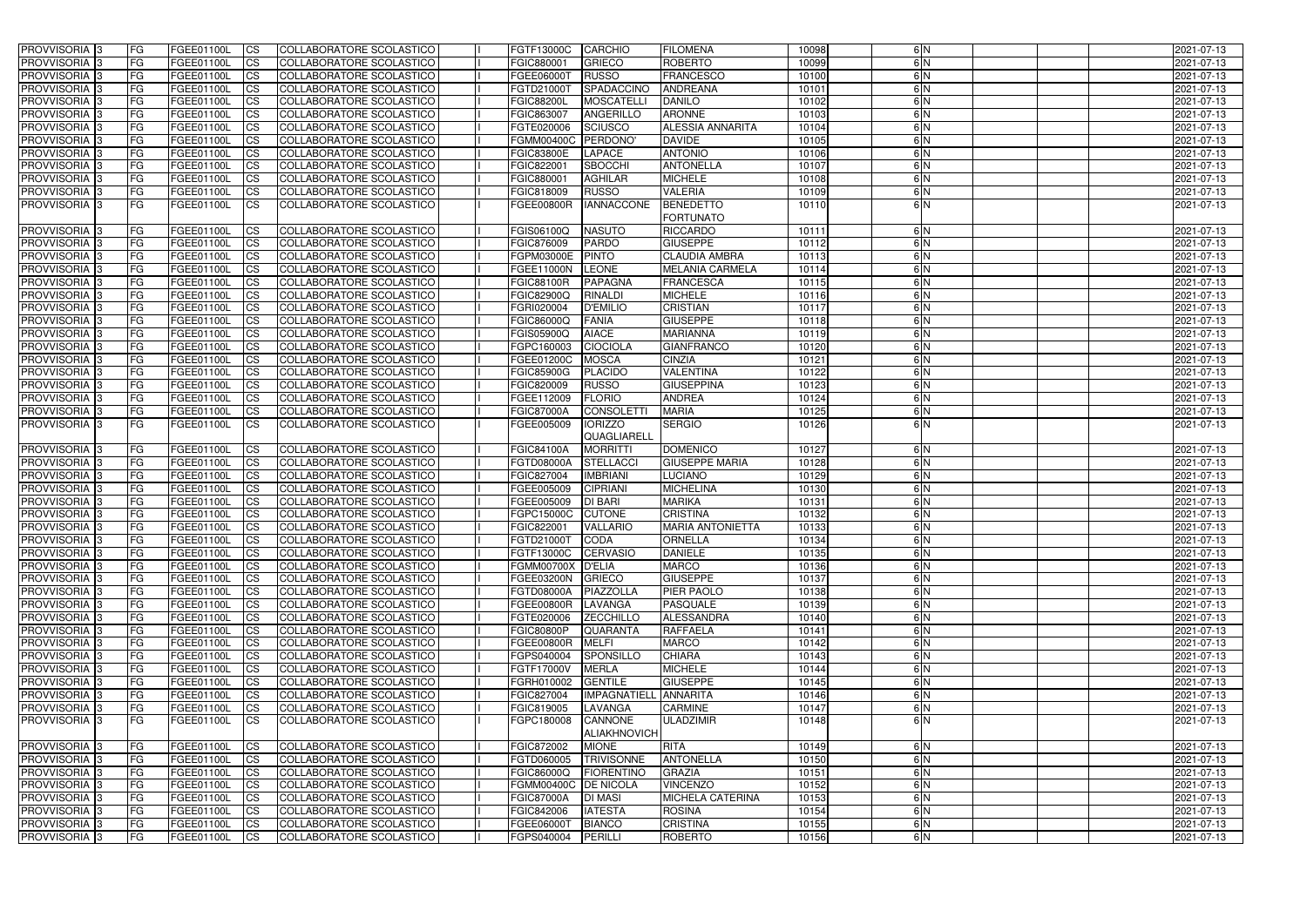| <b>PROVVISORIA</b> 3                      | <b>FG</b>       | FGEE01100L                      | <b>ICS</b>             | COLLABORATORE SCOLASTICO                                    | FGEE06000T                             | <b>GAETA</b>                      | <b>GIOVANNA</b>                      | 10157          | 6N            | 2021-07-13               |
|-------------------------------------------|-----------------|---------------------------------|------------------------|-------------------------------------------------------------|----------------------------------------|-----------------------------------|--------------------------------------|----------------|---------------|--------------------------|
| <b>PROVVISORIA 3</b>                      | FG              | FGEE01100L                      | <b>ICS</b>             | COLLABORATORE SCOLASTICO                                    | FGEE01100L                             | <b>DI GIUSEPPE</b>                | <b>LUCIA ANNA</b>                    | 10158          | 6N            | 2021-07-13               |
| PROVVISORIA                               | FG              | FGEE01100L                      | <b>CS</b>              | <b>COLLABORATORE SCOLASTICO</b>                             | FGTF17000V                             | <b>MARTINO</b>                    | <b>LUCA</b>                          | 10159          | 6N<br>IS      | 2021-07-13               |
| PROVVISORIA                               | FG              | FGEE01100L                      | <b>CS</b>              | COLLABORATORE SCOLASTICO                                    | FGTD21000T                             | <b>PIPOLI</b>                     | <b>SAVERIA</b>                       | 10160          | 6 N           | 2021-07-13               |
| PROVVISORIA <sup>1</sup> 3                | FG              | FGEE01100L                      | <b>CS</b>              | COLLABORATORE SCOLASTICO                                    | FGIC864003                             | MASTROGIACO FLAVIA                |                                      | 10161          | 6 N           | 2021-07-13               |
| PROVVISORIA <sup>1</sup> 3                | FG              | FGEE01100L                      | <b>CS</b>              | COLLABORATORE SCOLASTICO                                    | FGTD060005                             | <b>CIMINO</b>                     | <b>RAFFAELE</b>                      | 10162          | 6 N           | 2021-07-13               |
| PROVVISORIA <sup>1</sup> 3                | FG              | FGEE01100L                      | <b>CS</b>              | COLLABORATORE SCOLASTICO                                    | FGTD08000A                             | <b>LEONE</b>                      | <b>ROBERTO</b>                       | 10163          | 6N            | 2021-07-13               |
| PROVVISORIA 3                             | FG              | FGEE01100L                      | <b>ICS</b>             | COLLABORATORE SCOLASTICO                                    | FGTE020006                             | <b>OCCHIOCHIUS ANGELO</b>         |                                      | 10164          | 6N            | 2021-07-13               |
| <b>PROVVISORIA</b>                        | FG              | FGEE01100L                      | <b>CS</b>              | COLLABORATORE SCOLASTICO                                    | FGIS007003                             | <b>VOCALE</b>                     | <b>MARIA COSTANZA</b>                | 10165          | 6N            | 2021-07-13               |
| PROVVISORIA 3                             | <b>FG</b>       | FGEE01100L                      | $\overline{c}$         | COLLABORATORE SCOLASTICO                                    | FGEE00800R                             | FERRANTE                          | <b>EMMA IDA</b>                      | 10166          | 6N            | 2021-07-13               |
| <b>PROVVISORIA</b> 3                      | FG              | FGEE01100L                      | <b>CS</b>              | COLLABORATORE SCOLASTICO                                    | FGIS05900Q                             | <b>CIUFFREDA</b>                  | <b>MATTEO ANTONIO</b>                | 10167          | $\frac{6}{N}$ | 2021-07-13               |
| <b>PROVVISORIA</b>                        | FG              | FGEE01100L                      | <b>CS</b>              | COLLABORATORE SCOLASTICO                                    | FGIC819005                             | <b>LAMBARELL</b>                  | <b>DANIELA</b>                       | 10168          | 6 N           | 2021-07-13               |
| <b>PROVVISORIA</b>                        | FG              | FGEE01100L                      | <b>ICS</b>             | COLLABORATORE SCOLASTICO                                    | FGEE11000N                             | <b>DI DOMENICO</b>                | <b>GENNARO</b>                       | 10169          | 6N            | 2021-07-13               |
| <b>PROVVISORIA</b>                        | FG              | FGEE01100L                      | <b>ICS</b>             | COLLABORATORE SCOLASTICO                                    | <b>FGIC82900Q</b>                      | <b>DELL'OLIO</b>                  | LOREDANA                             | 10170          | 6N            | 2021-07-13               |
| <b>PROVVISORIA</b>                        | FG              | FGEE01100L                      | <b>ICS</b>             | COLLABORATORE SCOLASTICO                                    | FGIC818009                             | CAPOBIANCO                        | <b>ANDREA</b>                        | 10171          | 6N            | 2021-07-13               |
| <b>PROVVISORIA</b>                        | FG              | FGEE01100L                      | <b>ICS</b>             | COLLABORATORE SCOLASTICO                                    | <b>FGIC88100R</b>                      | <b>TORO</b>                       | <b>TERESA FRANCESCA</b>              | 10172          | 6 N           | 2021-07-13               |
| <b>PROVVISORIA</b>                        | FG              | FGEE01100L                      | <b>ICS</b>             | COLLABORATORE SCOLASTICO                                    | <b>FGMM00400C</b>                      | <b>PUORRO</b>                     | <b>ERNESTO</b>                       | 10173          | 6N            | 2021-07-13               |
| <b>PROVVISORIA</b>                        | FG              | FGEE01100L                      | <b>ICS</b>             | COLLABORATORE SCOLASTICO                                    | <b>FGIC88100R</b>                      | <b>DE TROIA</b>                   | <b>DEBORAH</b>                       | 10174          | 6N            | 2021-07-13               |
| PROVVISORIA <sup>3</sup>                  | FG              | FGEE01100L                      | <b>ICS</b>             | COLLABORATORE SCOLASTICO                                    | <b>FGIC85900G</b>                      | <b>VILLANI</b>                    | <b>ANNARITA</b>                      | 10175          | 6 N           | 2021-07-13               |
| PROVVISORIA 3                             | FG              | FGEE01100L                      | <b>ICS</b>             | COLLABORATORE SCOLASTICO                                    | FGIC827004                             | <b>STELLUTO</b>                   | <b>SILVANA</b>                       | 10176          | 6N            | 2021-07-13               |
| PROVVISORIA <sup>3</sup>                  | FG              | FGEE01100L                      | <b>ICS</b>             | COLLABORATORE SCOLASTICO                                    | FGIC822001                             | VOZZELLA                          | <b>GIUSEPPE</b>                      | 10177          | 6N            | 2021-07-13               |
| PROVVISORIA 3                             | FG              | FGEE01100L                      | <b>ICS</b>             | COLLABORATORE SCOLASTICO                                    | FGRI020004                             | <b>SCIAGURA</b>                   | <b>SARA</b>                          | 10178          | 6N            | 2021-07-13               |
| PROVVISORIA <sup>3</sup><br>PROVVISORIA 3 | FG              | FGEE01100L                      | <b>CS</b>              | <b>COLLABORATORE SCOLASTICO</b>                             | FGEE00900I                             | AVVANTAGGIA                       | ANGELANTONIA                         | 10179          | 6N<br>6N      | 2021-07-13               |
| PROVVISORIA <sup>3</sup>                  | FG<br>FG        | FGEE01100L<br>FGEE01100L        | <b>CS</b><br><b>CS</b> | COLLABORATORE SCOLASTICO<br><b>COLLABORATORE SCOLASTICO</b> | FGRH010002<br><b>FGIC88100R</b>        | <b>MURGO</b><br><b>DI ROCCO</b>   | <b>MATTEO</b><br><b>ANTONIO</b>      | 10180<br>10181 | 6N            | 2021-07-13<br>2021-07-13 |
| <b>PROVVISORIA</b>                        | FG              | FGEE01100L                      | <b>CS</b>              | COLLABORATORE SCOLASTICO                                    | FGTE020006                             | <b>SCHIAVONE</b>                  | <b>MARIA ANNA</b>                    | 10182          | 6N            | 2021-07-13               |
| PROVVISORIA 3                             | FG              | FGEE01100L                      | <b>ICS</b>             | COLLABORATORE SCOLASTICO                                    | FGTD060005                             | <b>CIMINO</b>                     | <b>MICHELE</b>                       | 10183          | 6N            | 2021-07-13               |
| <b>PROVVISORIA</b>                        | FG              | FGEE01100L                      | <b>CS</b>              | COLLABORATORE SCOLASTICO                                    | FGIC86000Q                             | <b>SANTANGELO</b>                 | ROSA                                 | 10184          | 6N            | 2021-07-13               |
| PROVVISORIA                               | FG              | FGEE01100L                      | <b>CS</b>              | <b>COLLABORATORE SCOLASTICO</b>                             | FGIC876009                             | <b>MORELLI</b>                    | <b>ANNA ELODIA</b>                   | 10185          | 6N            | 2021-07-13               |
| <b>PROVVISORIA</b>                        | FG              | FGEE01100L                      | <b>CS</b>              | COLLABORATORE SCOLASTICO                                    | FGIC85800Q                             | <b>LIZZI</b>                      | <b>FRANCESCA</b>                     | 10186          | 6 N           | 2021-07-13               |
| <b>PROVVISORIA</b>                        | FG              | FGEE01100L                      | <b>CS</b>              | COLLABORATORE SCOLASTICO                                    | <b>FGEE00800R</b>                      | <b>PAPAGNA</b>                    | <b>PIETRO</b>                        | 10187          | 6N            | 2021-07-13               |
| PROVVISORIA                               | FG              | FGEE01100L                      | <b>CS</b>              | COLLABORATORE SCOLASTICO                                    | <b>FGIS01100P</b>                      | <b>MORRA</b>                      | <b>MATTEO</b>                        | 10188          | 6N            | 2021-07-13               |
| PROVVISORIA <sup>1</sup> 3                | FG              | FGEE01100L                      | <b>CS</b>              | COLLABORATORE SCOLASTICO                                    | FGTF17000V                             | <b>GORGOGLION</b>                 | <b>FILOMENA</b>                      | 10189          | 6N            | 2021-07-13               |
| PROVVISORIA <sup>1</sup> 3                | FG              | FGEE01100L                      | <b>CS</b>              | COLLABORATORE SCOLASTICO                                    | FGIC820009                             | <b>COLOMBA</b>                    | <b>MARTA MARIA</b>                   | 10190          | 6N            | 2021-07-13               |
| <b>PROVVISORIA</b>                        | FG              | FGEE01100L                      | $\overline{c}$         | COLLABORATORE SCOLASTICO                                    | FGIC85800Q                             | <b>DI GIOIA</b>                   | <b>ANTONIO GIOVANNI</b>              | 10191          | 6N            | 2021-07-13               |
| <b>PROVVISORIA</b>                        | FG              | FGEE01100L                      | <b>CS</b>              | COLLABORATORE SCOLASTICO                                    | <b>FGIC84500N</b>                      | <b>NATALE</b>                     | LUCIA                                | 10192          | 6N            | 2021-07-13               |
| <b>PROVVISORIA</b>                        | FG              | FGEE01100L                      | <b>ICS</b>             | COLLABORATORE SCOLASTICO                                    | FGIC847009                             | <b>NARDELLA</b>                   | <b>ANGELO</b>                        | 10193          | 6N            | 2021-07-13               |
| <b>PROVVISORIA</b>                        | <b>FG</b>       | FGEE01100L                      | <b>ICS</b>             | COLLABORATORE SCOLASTICO                                    | FGEE005009                             | <b>RUBINO</b>                     | <b>VALENTINA FRANCESCA</b>           | 10194          | $\frac{6}{N}$ | 2021-07-13               |
| PROVVISORIA 3                             | FG              | FGEE01100L                      | CS                     | COLLABORATORE SCOLASTICO                                    | FGIC880001                             | <b>TARATETA</b>                   | <b>ANTONIA</b>                       | 10195          | 6 N           | 2021-07-13               |
| PROVVISORIA 3                             | <b>FG</b>       | FGEE01100L                      | $\mathsf{ICS}$         | COLLABORATORE SCOLASTICO                                    | FGEE005009                             | <b>CONSOLE</b>                    | <b>RITA</b>                          | 10196          | 6N            | 2021-07-13               |
| PROVVISORIA 3                             | <b>FG</b>       | FGEE01100L                      | $\mathsf{ICS}$         | COLLABORATORE SCOLASTICO                                    | <b>FGIC86100G</b>                      | ROSSINIELLO                       | <b>MICHELE</b>                       | 10197          | 6N            | 2021-07-13               |
| <b>PROVVISORIA</b> 3                      | l FG            | FGEE01100L                      | $\mathsf{ICS}$         | COLLABORATORE SCOLASTICO                                    | <b>FGIS00800V</b>                      | <b>CIGNARALE</b>                  | <b>MARCO MICHELE</b>                 | 10198          | 6N            | 2021-07-13               |
|                                           |                 |                                 |                        |                                                             |                                        |                                   | <b>TEODORO</b>                       |                |               |                          |
| PROVVISORIA <sup>3</sup>                  | IFG.            | FGEE01100L                      | $\overline{\text{CS}}$ | COLLABORATORE SCOLASTICO                                    | FGTD010004                             | <b>PERTA</b>                      | <b>MICHELE</b>                       | 10199          | 6N            | 2021-07-13               |
| PROVVISORIA 3                             | FG              | FGEE01100L                      | $\overline{\text{CS}}$ | COLLABORATORE SCOLASTICO                                    | FGPC15000C                             | UZZI                              | <b>MARIA ROSARIA</b>                 | 10200          | 6N            | 2021-07-13               |
| PROVVISORIA 3                             | FG              | <b>FGEE01100L</b>               | <b>CS</b>              | COLLABORATORE SCOLASTICO                                    | FGIC818009                             | <b>COGLIANI</b>                   | VALERIA                              | 10201          | 6N            | 2021-07-13               |
| PROVVISORIA 3                             | FG              | FGEE01100L                      | <b>CS</b>              | COLLABORATORE SCOLASTICO                                    | FGIC855008                             | <b>MOSCA</b>                      | <b>LUIGI</b>                         | 10202          | 6N            | 2021-07-13               |
| PROVVISORIA 3                             | <b>FG</b>       | FGEE01100L                      | <b>CS</b>              | COLLABORATORE SCOLASTICO                                    | <b>FGIC85700X</b>                      | <b>GUERRA</b>                     | <b>FRANCESCO</b>                     | 10203          | 6N            | 2021-07-13               |
| PROVVISORIA 3                             | <b>FG</b>       | FGEE01100L                      | <b>CS</b>              | COLLABORATORE SCOLASTICO                                    | FGIC827004                             | <b>ROMICE</b>                     | <b>MICHELA</b>                       | 10204          | 6N            | 2021-07-13               |
| PROVVISORIA 3                             | <b>FG</b>       | FGEE01100L                      | <b>CS</b>              | COLLABORATORE SCOLASTICO                                    | FGIC827004                             | <b>AGOSTINELLI</b>                | <b>MARCELLO</b>                      | 10205          | 6N            | 2021-07-13               |
| PROVVISORIA 3                             | <b>FG</b>       | FGEE01100L                      | <b>CS</b>              | COLLABORATORE SCOLASTICO                                    | <b>FGIC87000A</b>                      | SPONSILLO                         | <b>NATALE</b>                        | 10206          | 6N            | 2021-07-13               |
| PROVVISORIA 3                             | <b>FG</b>       | FGEE01100L                      | <b>CS</b>              | COLLABORATORE SCOLASTICO                                    | <b>FGIC80800P</b>                      | <b>PISCITELLI</b>                 | <b>ANGELA</b>                        | 10207          | 6N            | 2021-07-13               |
| PROVVISORIA 3                             | <b>FG</b>       | FGEE01100L                      | <b>CS</b>              | COLLABORATORE SCOLASTICO                                    | FGIC819005                             | <b>SCIARAFFA</b>                  | <b>VITO ANTONIO</b>                  | 10208          | 6N            | 2021-07-13               |
| PROVVISORIA 3                             | <b>FG</b>       | FGEE01100L                      | <b>CS</b>              | COLLABORATORE SCOLASTICO                                    | FGTD02000P                             | VASCIAVEO                         | <b>LORENZO</b>                       | 10209          | 6N            | 2021-07-13               |
| PROVVISORIA 3                             | FG              | FGEE01100L                      | <b>CS</b>              | COLLABORATORE SCOLASTICO                                    | <b>FGIC87400N</b>                      | <b>TRISTANO</b>                   | <b>ANNA PIA</b>                      | 10210          | 6N            | 2021-07-13               |
| PROVVISORIA 3                             | FG              | FGEE01100L                      | <sub>CS</sub>          | COLLABORATORE SCOLASTICO                                    | <b>FGIC82300R</b>                      | <b>PARADISO</b>                   | ANGELO                               | 10211          | 6N<br>6N      | 2021-07-13               |
| PROVVISORIA 3                             | <b>FG</b>       | FGEE01100L                      | <b>CS</b>              | COLLABORATORE SCOLASTICO<br>COLLABORATORE SCOLASTICO        | <b>FGIC85900G</b>                      | SPADACCINO                        | <b>ANTONELLA</b><br><b>FRANCESCO</b> | 10212          | 6N            | 2021-07-13               |
| PROVVISORIA 3<br>PROVVISORIA 3            | <b>FG</b>       | FGEE01100L<br><b>FGEE01100L</b> | <b>CS</b>              | COLLABORATORE SCOLASTICO                                    | <b>FGIC86200B</b><br><b>FGIC82300R</b> | <b>PACIELLO</b><br><b>TEDESCO</b> | <b>MARZIA</b>                        | 10213<br>10214 | 6N            | 2021-07-13<br>2021-07-13 |
| PROVVISORIA 3                             | FG<br><b>FG</b> | FGEE01100L                      | <b>CS</b><br><b>CS</b> | COLLABORATORE SCOLASTICO                                    | <b>FGIC85900G</b>                      | LONGO                             | <b>IRENE</b>                         | 10215          | 6N            | 2021-07-13               |
| PROVVISORIA 3                             | <b>FG</b>       | FGEE01100L                      | $\overline{\text{CS}}$ | COLLABORATORE SCOLASTICO                                    | FGTD08000A                             | <b>MANCINI</b>                    | <b>ANTONIO PIO</b>                   | 10216          | 6N            | 2021-07-13               |
| PROVVISORIA 3                             | <b>FG</b>       | FGEE01100L                      | $\overline{\text{CS}}$ | COLLABORATORE SCOLASTICO                                    | FGTD010004                             | <b>CIRINO</b>                     | <b>GRAZIANO</b>                      | 10217          | 6N            | 2021-07-13               |
|                                           |                 |                                 |                        |                                                             |                                        |                                   |                                      |                |               |                          |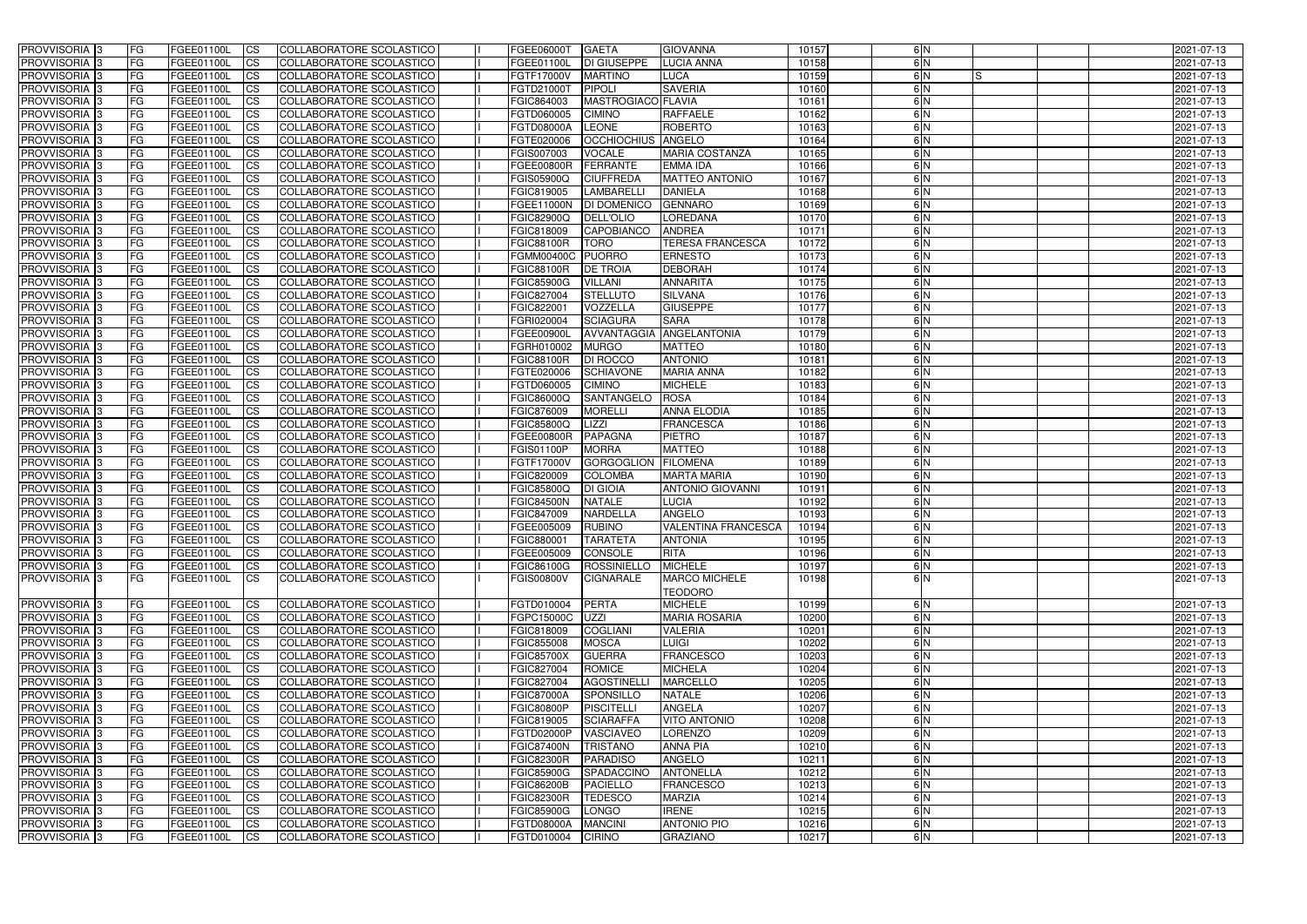| <b>PROVVISORIA</b> 3                      | <b>FG</b>              | FGEE01100L               | <b>ICS</b>             | COLLABORATORE SCOLASTICO                                    | FGIC818009                             | RIPANDELL                         | <b>SARA</b>                                    | 10218          | 6N            | 2021-07-13               |
|-------------------------------------------|------------------------|--------------------------|------------------------|-------------------------------------------------------------|----------------------------------------|-----------------------------------|------------------------------------------------|----------------|---------------|--------------------------|
| <b>PROVVISORIA 3</b>                      | FG                     | FGEE01100L               | <b>ICS</b>             | COLLABORATORE SCOLASTICO                                    | <b>FGIC82400L</b>                      | <b>MARTUCCI</b>                   | <b>MARILINDA</b>                               | 10219          | 6N            | 2021-07-13               |
| PROVVISORIA                               | FG                     | FGEE01100L               | <b>CS</b>              | <b>COLLABORATORE SCOLASTICO</b>                             | FGTF13000C                             | <b>GIANNASSO</b>                  | <b>MICHELE</b>                                 | 10220          | 6N            | 2021-07-13               |
| PROVVISORIA                               | FG                     | FGEE01100L               | <b>CS</b>              | COLLABORATORE SCOLASTICO                                    | FGEE005009                             | <b>BARILE</b>                     | <b>GIANLUCA</b>                                | 10221          | 6N            | 2021-07-13               |
| <b>PROVVISORIA 3</b>                      | FG                     | FGEE01100L               | <b>CS</b>              | COLLABORATORE SCOLASTICO                                    | FGIS021009                             | <b>NARDELLA</b>                   | <b>RACHELE</b>                                 | 10222          | 6 N           | 2021-07-13               |
| PROVVISORIA <sup>1</sup> 3                | FG                     | FGEE01100L               | <b>CS</b>              | COLLABORATORE SCOLASTICO                                    | FGTD060005                             | <b>DI GIOVINE</b>                 | <b>ANNA</b>                                    | 10223          | 6 N           | 2021-07-13               |
| PROVVISORIA <sup>1</sup> 3                | FG                     | FGEE01100L               | <b>CS</b>              | COLLABORATORE SCOLASTICO                                    | <b>FGIS04600N</b>                      | <b>CANGIO</b>                     | <b>RICCARDO</b>                                | 10224          | 6N            | 2021-07-13               |
| PROVVISORIA 3                             | FG                     | FGEE01100L               | <b>CS</b>              | COLLABORATORE SCOLASTICO                                    | FGTD08000A                             | <b>CERA</b>                       | <b>IVAN</b>                                    | 10225          | 6N            | 2021-07-13               |
| PROVVISORIA                               | FG                     | FGEE01100L               | <b>CS</b>              | COLLABORATORE SCOLASTICO                                    | FGEE11000N                             | <b>DIPIERRO</b>                   | <b>SIMONA</b>                                  | 10226          | 6N            | 2021-07-13               |
| PROVVISORIA 3                             | <b>FG</b>              | FGEE01100L               | $\overline{c}$         | COLLABORATORE SCOLASTICO                                    | FGIC86000Q                             | <b>DE CILLIS</b>                  | <b>MAURO</b>                                   | 10227          | 6N            | 2021-07-13               |
| PROVVISORIA 3                             | FG                     | FGEE01100L               | <b>CS</b>              | COLLABORATORE SCOLASTICO                                    | FGIC871006                             | <b>RUSSO</b>                      | <b>ANGELA</b>                                  | 10228          | $\frac{6}{N}$ | 2021-07-13               |
| <b>PROVVISORIA</b>                        | FG                     | FGEE01100L               | <b>CS</b>              | COLLABORATORE SCOLASTICO                                    | FGPS010008                             | <b>VERRILLI</b>                   | FRANCESCA                                      | 10229          | 6 N           | 2021-07-13               |
| <b>PROVVISORIA</b>                        | FG                     | FGEE01100L               | <b>ICS</b>             | COLLABORATORE SCOLASTICO                                    | <b>FGIC86500V</b>                      | <b>LA TORRE</b>                   | <b>RITA</b>                                    | 10230          | 6N            | 2021-07-13               |
| <b>PROVVISORIA</b>                        | FG                     | FGEE01100L               | <b>ICS</b>             | COLLABORATORE SCOLASTICO                                    | FGIS007003                             | <b>PALMIERI</b>                   | <b>ELEONORA</b>                                | 10231          | 6N            | 2021-07-13               |
| <b>PROVVISORIA</b>                        | FG                     | FGEE01100L               | <b>ICS</b>             | COLLABORATORE SCOLASTICO                                    | <b>FGIC82900Q</b>                      | <b>COSENTINO</b>                  | <b>VALENTINA</b>                               | 10232          | 6N            | 2021-07-13               |
| <b>PROVVISORIA</b>                        | FG                     | FGEE01100L               | <b>ICS</b>             | COLLABORATORE SCOLASTICO                                    | <b>FGIS01300A</b>                      | <b>CAMPANOZZI</b>                 | <b>MICHELA</b>                                 | 10233          | 6 N           | 2021-07-13               |
| <b>PROVVISORIA</b>                        | FG                     | FGEE01100L               | <b>ICS</b>             | COLLABORATORE SCOLASTICO                                    | FGPM03000E                             | <b>LUISINI</b>                    | <b>ANTONIETTA</b>                              | 10234          | 6N            | 2021-07-13               |
| <b>PROVVISORIA</b>                        | FG                     | FGEE01100L               | <b>ICS</b>             | COLLABORATORE SCOLASTICO                                    | FGEE01200C                             | <b>GRIPPO</b>                     | <b>GERARDO GIOVANNI</b>                        | 10235          | 6N            | 2021-07-13               |
| PROVVISORIA <sup>3</sup>                  | FG                     | FGEE01100L               | <b>ICS</b>             | COLLABORATORE SCOLASTICO                                    | FGPS010008                             | <b>BRUNO</b>                      | <b>ANTONIO</b>                                 | 10236          | 6 N           | 2021-07-13               |
| PROVVISORIA 3                             | FG                     | FGEE01100L               | <b>ICS</b>             | COLLABORATORE SCOLASTICO                                    | FGIS044002                             | <b>SCHIAVONE</b>                  | <b>MICHELE</b>                                 | 10237          | 6N            | 2021-07-13               |
| PROVVISORIA <sup>3</sup>                  | FG                     | FGEE01100L               | <b>ICS</b>             | COLLABORATORE SCOLASTICO                                    | FGIC835003                             | <b>ROSSI</b>                      | <b>ANNA</b>                                    | 10238          | 6N            | 2021-07-13               |
| PROVVISORIA 3                             | FG                     | FGEE01100L               | <b>ICS</b>             | COLLABORATORE SCOLASTICO                                    | FGPC180008                             | <b>RAUSEO</b>                     | <b>GIUSEPPE</b><br><b>CHRISTIAN FERDINANDO</b> | 10239          | 6N<br>6N      | 2021-07-13               |
| PROVVISORIA <sup>3</sup><br>PROVVISORIA 3 | FG                     | FGEE01100L               | <b>CS</b>              | <b>COLLABORATORE SCOLASTICO</b><br>COLLABORATORE SCOLASTICO | FGIC86000Q                             | <b>LACCETTI</b><br><b>MENDUNI</b> | <b>ANGELA</b>                                  | 10240          | 6N            | 2021-07-13               |
| PROVVISORIA <sup>3</sup>                  | FG<br>FG               | FGEE01100L<br>FGEE01100L | <b>CS</b><br><b>CS</b> | COLLABORATORE SCOLASTICO                                    | <b>FGIC86200B</b><br><b>FGIC80800P</b> | <b>ARENA</b>                      | <b>SONIA</b>                                   | 10241<br>10242 | 6N            | 2021-07-13<br>2021-07-13 |
| <b>PROVVISORIA</b>                        | FG                     | FGEE01100L               | <b>CS</b>              | COLLABORATORE SCOLASTICO                                    | FGPM03000E                             | <b>ZERULO</b>                     | <b>DONATO</b>                                  | 10243          | 6N            | 2021-07-13               |
| PROVVISORIA 3                             | FG                     | FGEE01100L               | <b>ICS</b>             | COLLABORATORE SCOLASTICO                                    | <b>FGIS04600N</b>                      | <b>QUARANTA</b>                   | <b>GERARDINA</b>                               | 10244          | 6N            | 2021-07-13               |
| <b>PROVVISORIA</b>                        | FG                     | FGEE01100L               | <b>CS</b>              | COLLABORATORE SCOLASTICO                                    | <b>FGIC86200B</b>                      | <b>D'URSO</b>                     | <b>FRANCESCA</b>                               | 10245          | 6N            | 2021-07-13               |
| PROVVISORIA                               | FG                     | FGEE01100L               | <b>CS</b>              | <b>COLLABORATORE SCOLASTICO</b>                             | FGIC86100G                             | <b>LA MANNA</b>                   | <b>ROSARIA</b>                                 | 10246          | 6N            | 2021-07-13               |
| <b>PROVVISORIA</b>                        | FG                     | FGEE01100L               | <b>CS</b>              | COLLABORATORE SCOLASTICO                                    | FGEE06000T                             | <b>SARACENC</b>                   | <b>BARBARA</b>                                 | 10247          | 6 N           | 2021-07-13               |
| <b>PROVVISORIA</b>                        | FG                     | FGEE01100L               | <b>CS</b>              | COLLABORATORE SCOLASTICO                                    | FGRI020004                             | <b>LA CECILIA</b>                 | <b>MARIA</b>                                   | 10248          | 6N            | 2021-07-13               |
| PROVVISORIA                               | FG                     | FGEE01100L               | <b>CS</b>              | COLLABORATORE SCOLASTICO                                    | FGIC847009                             | <b>GENTILE</b>                    | <b>CRISTINA MARIA GRAZIA</b>                   | 10249          | 6N            | 2021-07-13               |
| PROVVISORIA <sup>1</sup> 3                | FG                     | FGEE01100L               | <b>CS</b>              | COLLABORATORE SCOLASTICO                                    | FGRH010002                             | <b>SANTORO</b>                    | <b>MARIA</b>                                   | 10250          | 6N            | 2021-07-13               |
| PROVVISORIA <sup>1</sup> 3                | FG                     | FGEE01100L               | <b>CS</b>              | <b>COLLABORATORE SCOLASTICO</b>                             | <b>FGIC84400T</b>                      | <b>NASUTO</b>                     | <b>GIUSEPPINA</b>                              | 10251          | 6N            | 2021-07-13               |
| <b>PROVVISORIA</b>                        | FG                     | FGEE01100L               | $\overline{c}$         | COLLABORATORE SCOLASTICO                                    | FGRI020004                             | <b>D'ANGELO</b>                   | <b>GIOVANNA</b>                                | 10252          | 6N            | 2021-07-13               |
| <b>PROVVISORIA</b>                        | FG                     | FGEE01100L               | <b>CS</b>              | COLLABORATORE SCOLASTICO                                    | <b>FGIC87900R</b>                      | <b>TANCREDI</b>                   | <b>KATIA</b>                                   | 10253          | 6N            | 2021-07-13               |
| <b>PROVVISORIA</b>                        | FG                     | FGEE01100L               | <b>ICS</b>             | COLLABORATORE SCOLASTICO                                    | FGIC822001                             | <b>BEMBO</b>                      | <b>MARIA ROSARIA</b>                           | 10254          | 6N            | 2021-07-13               |
| <b>PROVVISORIA</b>                        | <b>FG</b>              | FGEE01100L               | <b>ICS</b>             | COLLABORATORE SCOLASTICO                                    | FGIC856004                             | <b>CERICOLA</b>                   | <b>RINO</b>                                    | 10255          | $\frac{6}{N}$ | 2021-07-13               |
| PROVVISORIA 3                             | FG                     | FGEE01100L               | CS                     | COLLABORATORE SCOLASTICO                                    | FGIC863007                             | D'ERRICO                          | <b>VALERIA</b>                                 | 10256          | 6 N           | 2021-07-13               |
| <b>PROVVISORIA</b> 3                      | <b>FG</b>              | FGEE01100L               | $\mathsf{ICS}$         | COLLABORATORE SCOLASTICO                                    | FGIC863007                             | ARDO'                             | <b>INCORONATA GIOVANNA</b>                     | 10257          | 6N            | 2021-07-13               |
| PROVVISORIA 3                             | <b>FG</b>              | <b>FGEE01100L</b>        | $\mathsf{ICS}$         | COLLABORATORE SCOLASTICO                                    | FGIC871006                             | <b>BARRA</b>                      | <b>FRANCESCA</b>                               | 10258          | 6N            | 2021-07-13               |
| PROVVISORIA 3                             | <b>FG</b>              | FGEE01100L               | $\mathsf{ICS}$         | COLLABORATORE SCOLASTICO                                    | FGIC86100G                             | CONTE                             | <b>UGO</b>                                     | 10259          | 6N            | 2021-07-13               |
| PROVVISORIA 3                             | FG                     | FGEE01100L               | $\mathsf{ICS}$         | COLLABORATORE SCOLASTICO                                    | <b>FGIS05300R</b>                      | LANOTTE                           | <b>MICHELE</b>                                 | 10260          | 6 N           | 2021-07-13               |
| PROVVISORIA 3                             | l FG                   | FGEE01100L               | $\mathsf{ICS}$         | COLLABORATORE SCOLASTICO                                    | <b>FGIC82900Q</b>                      | BOTTALICO                         | <b>MICHELE</b>                                 | 10261          | $\frac{6}{N}$ | 2021-07-13               |
| PROVVISORIA 3                             | <b>FG</b>              | FGEE01100L               | $\mathsf{ICS}$         | COLLABORATORE SCOLASTICO                                    | FGEE01200C                             | <b>DE LUCA</b>                    | <b>ISABELLA</b>                                | 10262          | 6N            | 2021-07-13               |
| PROVVISORIA 3                             | FG                     | FGEE01100L               | <b>CS</b>              | COLLABORATORE SCOLASTICO                                    | <b>FGIC85700X</b>                      | <b>LOMBARDI</b>                   | <b>CARMELA</b>                                 | 10263          | 6N            | 2021-07-13               |
| PROVVISORIA 3                             | <b>FG</b>              | FGEE01100L               | <b>CS</b>              | COLLABORATORE SCOLASTICO                                    | FGTD02000P                             | BORRACCINO                        | <b>DOMENICO</b>                                | 10264          | 6N            | 2021-07-13               |
| PROVVISORIA 3                             | <b>FG</b>              | FGEE01100L               | <b>CS</b>              | COLLABORATORE SCOLASTICO                                    | FGPC160003                             | <b>BELLOTTI</b>                   | <b>MATTEO</b>                                  | 10265          | 6N            | 2021-07-13               |
| PROVVISORIA 3                             | <b>FG</b>              | FGEE01100L               | <b>CS</b>              | COLLABORATORE SCOLASTICO                                    | <b>FGIC86200B</b>                      | <b>TOZZI</b>                      | <b>ROBERTO</b>                                 | 10266          | 6N            | 2021-07-13               |
| PROVVISORIA 3                             | <b>FG</b>              | FGEE01100L               | <b>CS</b>              | COLLABORATORE SCOLASTICO                                    | FGRH060003                             | FRATICELLI                        | <b>GIOVANNI</b>                                | 10267          | 6N            | 2021-07-13               |
| PROVVISORIA 3                             | <b>FG</b>              | FGEE01100L               | <b>CS</b>              | COLLABORATORE SCOLASTICO                                    | <b>FGIC86100G</b>                      | COLECCHIA                         | <b>ANNA RITA</b>                               | 10268          | 6N            | 2021-07-13               |
| PROVVISORIA 3                             | <b>FG</b>              | FGEE01100L               | <b>CS</b>              | COLLABORATORE SCOLASTICO                                    | <b>FGIC84600D</b>                      | <b>CARELLA</b>                    | <b>MARIA</b>                                   | 10269          | 6N            | 2021-07-13               |
| PROVVISORIA 3                             | <b>FG</b>              | FGEE01100L               | <b>CS</b>              | COLLABORATORE SCOLASTICO                                    | FGTF13000C                             | <b>DI TULLIO</b>                  | <b>MARIO</b>                                   | 10270          | 6N            | 2021-07-13               |
| PROVVISORIA 3                             | <b>FG</b>              | FGEE01100L               | <b>CS</b>              | COLLABORATORE SCOLASTICO                                    | <b>FGIS01100P</b>                      | <b>CIRULLI</b>                    | <b>MATTEO</b>                                  | 10271          | 6N<br>6N      | 2021-07-13               |
| PROVVISORIA 3<br>PROVVISORIA 3            | <b>FG</b><br><b>FG</b> | FGEE01100L               | <b>CS</b>              | COLLABORATORE SCOLASTICO<br>COLLABORATORE SCOLASTICO        | <b>FGIC86100G</b><br>FGIC827004        | CROCE<br><b>TANESE</b>            | <b>ANTONIETTA</b><br><b>LUIGI</b>              | 10272<br>10273 | 6N            | 2021-07-13               |
| PROVVISORIA 3                             | <b>FG</b>              | FGEE01100L<br>FGEE01100L | <b>CS</b><br><b>CS</b> | COLLABORATORE SCOLASTICO                                    | FGTF17000V                             | RINALDI                           | <b>ANTONIO LUCA</b>                            | 10274          | 6N            | 2021-07-13<br>2021-07-13 |
| PROVVISORIA 3                             | FG                     | FGEE01100L               | <b>CS</b>              | COLLABORATORE SCOLASTICO                                    | <b>FGIC86500V</b>                      | <b>TALAMO</b>                     | <b>ROBERTO</b>                                 | 10275          | 6N            | 2021-07-13               |
| PROVVISORIA 3                             | FG                     | FGEE01100L               | <b>CS</b>              | COLLABORATORE SCOLASTICO                                    | FGMM15400A ESPOSTO                     |                                   | <b>ROSANNA</b>                                 | 10276          | 6N            | 2021-07-13               |
| PROVVISORIA 3                             | <b>FG</b>              | FGEE01100L               | <b>CS</b>              | COLLABORATORE SCOLASTICO                                    | <b>FGIS03700V</b>                      | <b>STELLA</b>                     | <b>PIERO</b>                                   | 10277          | 6N            | 2021-07-13               |
| PROVVISORIA 3                             | <b>FG</b>              | FGEE01100L               | $\overline{\text{CS}}$ | COLLABORATORE SCOLASTICO                                    | FGTF13000C GRIFA                       |                                   | <b>MASSIMILIANA</b>                            | 10278          | 6N            | 2021-07-13               |
| PROVVISORIA 3                             | <b>FG</b>              | FGEE01100L               | $\overline{\text{CS}}$ | COLLABORATORE SCOLASTICO                                    | FGEE01200C MALGIERI                    |                                   | <b>ROSA</b>                                    | 10279          | 6N            | 2021-07-13               |
|                                           |                        |                          |                        |                                                             |                                        |                                   |                                                |                |               |                          |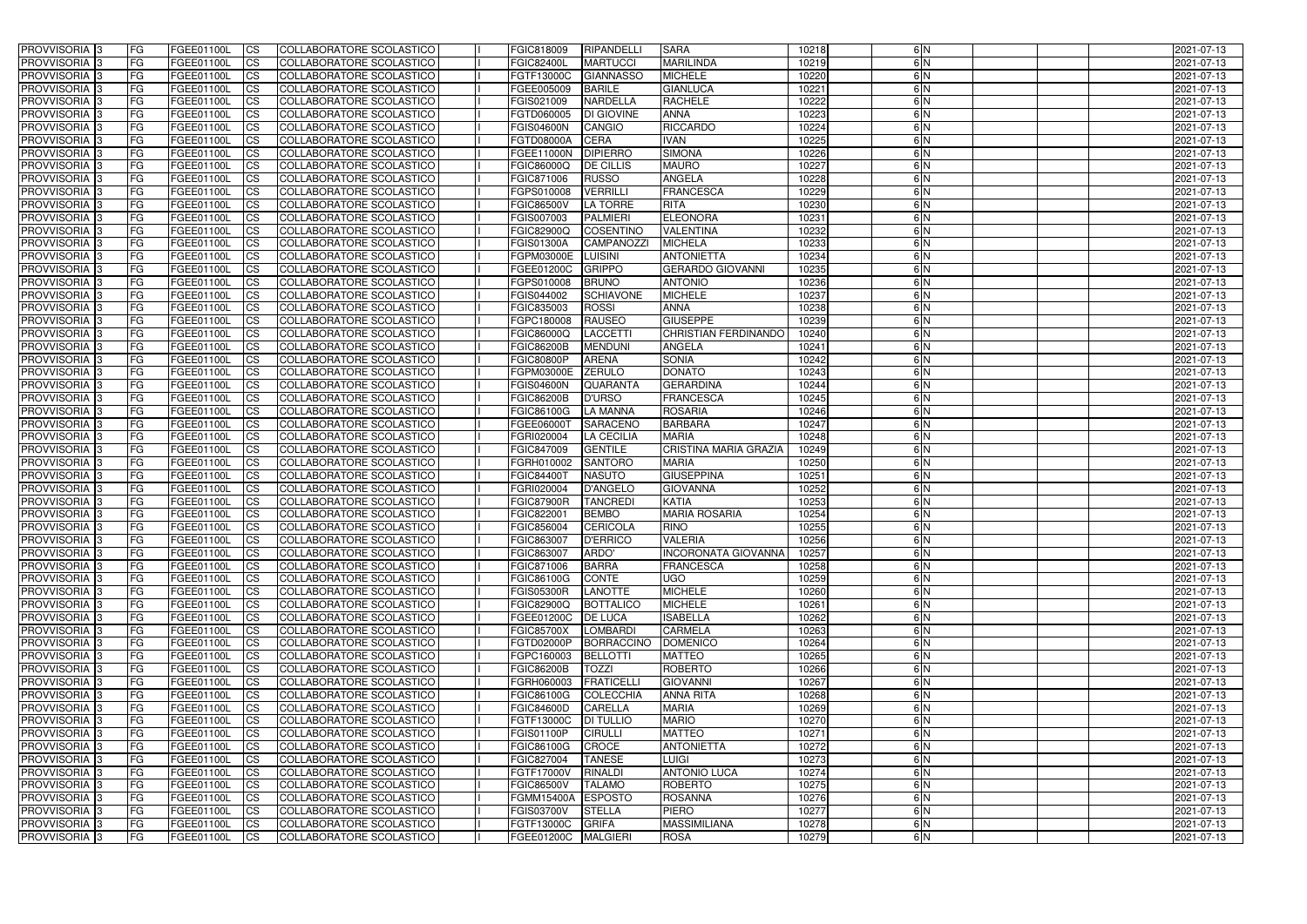| PROVVISORIA <sup>3</sup>                             | FG         | FGEE01100L               | <b>ICS</b>             | COLLABORATORE SCOLASTICO                                    | FGMM00400C NORMANNO                    |                           | <b>SAVERIO</b>                      | 10280          | 6N            |    | 2021-07-13               |
|------------------------------------------------------|------------|--------------------------|------------------------|-------------------------------------------------------------|----------------------------------------|---------------------------|-------------------------------------|----------------|---------------|----|--------------------------|
| PROVVISORIA <sup>3</sup>                             | FG         | <b>FGEE01100L</b>        | <b>CS</b>              | COLLABORATORE SCOLASTICO                                    | <b>FGIC86000Q</b>                      | <b>DELLA MALVA</b>        | <b>GILDA</b>                        | 10281          | 6N            |    | 2021-07-13               |
| PROVVISORIA 3                                        | FG         | FGEE01100L               | <b>CS</b>              | <b>COLLABORATORE SCOLASTICO</b>                             | <b>FGMM00700X</b>                      | <b>DE NITTIS</b>          | <b>ANNA MARIA</b>                   | 10282          | 6N            |    | 2021-07-13               |
| PROVVISORIA <sup>3</sup>                             | FG         | FGEE01100L               | <b>I</b> CS            | COLLABORATORE SCOLASTICO                                    | <b>FGIC85900G</b>                      | <b>RIZZI</b>              | LOREDANA                            | 10283          | 6N            |    | 2021-07-13               |
| PROVVISORIA 3                                        | <b>FG</b>  | FGEE01100L               | <b>ICS</b>             | COLLABORATORE SCOLASTICO                                    | FGEE112009                             | <b>COCCA</b>              | <b>ERIKA</b>                        | 10284          | 6N            |    | 2021-07-13               |
| PROVVISORIA <sup>3</sup>                             | FG         | FGEE01100L               | $\overline{\text{cs}}$ | COLLABORATORE SCOLASTICO                                    | <b>FGTD08000A</b>                      | <b>TISCIA</b>             | <b>ANTONIO</b>                      | 10285          | 6N            | IS | 2021-07-13               |
| PROVVISORIA <sup>3</sup>                             | FG         | FGEE01100L               | $\overline{\text{cs}}$ | COLLABORATORE SCOLASTICO                                    | FGIC880001                             | <b>AMERICO</b>            | <b>TERESA</b>                       | 10286          | 6N            |    | 2021-07-13               |
| PROVVISORIA <sup>3</sup>                             | FG         | FGEE01100L               | <b>I</b> CS            | COLLABORATORE SCOLASTICO                                    | <b>FGMM00400C</b>                      | <b>D'URSO</b>             | <b>MARIA ROSARIA</b>                | 10287          | 6N            |    | 2021-07-13               |
| <b>PROVVISORIA</b> 3                                 | FG         | FGEE01100L               | <b>CS</b>              | COLLABORATORE SCOLASTICO                                    | FGEE005009                             | <b>MARGOTTA</b>           | ANGELO                              | 10288          | 6N            |    | 2021-07-13               |
| <b>PROVVISORIA</b> 3                                 | FG.        | FGEE01100L               | <b>CS</b>              | COLLABORATORE SCOLASTICO                                    | <b>FGIC84500N</b>                      | <b>VISCIO</b>             | <b>PIETRO</b>                       | 10289          | 6N            |    | 2021-07-13               |
| PROVVISORIA <sup>3</sup>                             | FG         | FGEE01100L               | <b>CS</b>              | COLLABORATORE SCOLASTICO                                    | <b>FGIS06100Q</b>                      | <b>TIVIERI</b>            | <b>ROSANNA</b>                      | 10290          | 6N            |    | 2021-07-13               |
| PROVVISORIA <sup>3</sup>                             | FG         | FGEE01100L               | <b>CS</b>              | <b>COLLABORATORE SCOLASTICO</b>                             | <b>FGIS00800V</b>                      | <b>FORGIONE</b>           | <b>ROCCO</b>                        | 10291          | 6N            |    | 2021-07-13               |
| PROVVISORIA <sup>3</sup>                             | FG         | FGEE01100L               | <b>I</b> CS            | COLLABORATORE SCOLASTICO                                    | <b>FGIC82500C</b>                      | <b>LOMBARDI</b>           | <b>GIANNA</b>                       | 10292          | 6N            |    | 2021-07-13               |
| PROVVISORIA <sup>3</sup>                             | FG         | FGEE01100L               | <b>ICS</b>             | COLLABORATORE SCOLASTICO                                    | FGIS007003                             | <b>BUONCRISTIA</b>        | <b>CONCETTA</b>                     | 10293          | 6N            |    | 2021-07-13               |
| <b>PROVVISORIA</b> 3                                 | FG         | FGEE01100L               | <b>CS</b>              | COLLABORATORE SCOLASTICO                                    | <b>FGIC86100G</b>                      | <b>CONSIGLIO</b>          | <b>MARIA INCORONATA</b>             | 10294          | 6 N           |    | 2021-07-13               |
| PROVVISORIA <sup>3</sup>                             | FG         | FGEE01100L               | <b>ICS</b>             | COLLABORATORE SCOLASTICO                                    | FGPS010008                             | <b>SCAGLIONE</b>          | <b>MONICA</b>                       | 10295          | 6N            |    | 2021-07-13               |
| PROVVISORIA <sup>3</sup>                             | FG.        | FGEE01100L               | <b>I</b> CS            | COLLABORATORE SCOLASTICO                                    | <b>FGIC84500N</b>                      | <b>ANGELILLIS</b>         | <b>MARIA ANNA</b>                   | 10296          | 6N            |    | 2021-07-13               |
| PROVVISORIA <sup>3</sup>                             | FG         | FGEE01100L               | <b>ICS</b>             | COLLABORATORE SCOLASTICO                                    | FGTD010004                             | <b>CIAVARELLA</b>         | <b>LUCIA</b>                        | 10297          | 6N            |    | 2021-07-13               |
| PROVVISORIA <sup>3</sup>                             | FG         | FGEE01100L               | <b>CS</b>              | COLLABORATORE SCOLASTICO                                    | FGIC818009                             | <b>ROBERTO</b>            | <b>INCORONATA</b>                   | 10298          | 6N            |    | 2021-07-13               |
| PROVVISORIA <sup>3</sup>                             | FG         | FGEE01100L               | <b>CS</b>              | COLLABORATORE SCOLASTICO                                    | FGEE005009                             | <b>ALBANO</b>             | <b>LORENZO</b>                      | 10299          | 6N<br>6N      |    | 2021-07-13               |
| PROVVISORIA <sup>3</sup><br>PROVVISORIA <sup>3</sup> | FG         | FGEE01100L<br>FGEE01100L | <b>CS</b>              | COLLABORATORE SCOLASTICO<br>COLLABORATORE SCOLASTICO        | <b>FGIC87400N</b><br><b>FGIC84400T</b> | PAPARELLA<br><b>GRIFA</b> | <b>FRANCESCO</b><br><b>GIOVANNI</b> | 10300<br>10301 | 6N            |    | 2021-07-13               |
| PROVVISORIA <sup>1</sup> 3                           | FG<br>FG.  | FGEE01100L               | <b>CS</b>              | COLLABORATORE SCOLASTICO                                    | <b>FGIC86500V</b>                      | <b>SBLENDORIO</b>         | <b>ROBERTO</b>                      | 10302          | 6N            |    | 2021-07-13               |
| PROVVISORIA <sup>13</sup>                            | FG         | FGEE01100L               | <b>CS</b><br>ICS       | COLLABORATORE SCOLASTICO                                    | FGIS06100Q                             | <b>TOTARO</b>             | <b>MARIO</b>                        | 10303          | 6N            |    | 2021-07-13<br>2021-07-13 |
| PROVVISORIA <sup>3</sup>                             | FG         | FGEE01100L               | <b>CS</b>              | COLLABORATORE SCOLASTICO                                    | FGIC827004                             | <b>MARGIOTTA</b>          | <b>SARA</b>                         | 10304          | 6N            |    | 2021-07-13               |
| PROVVISORIA 3                                        | FG         | FGEE01100L               | <b>CS</b>              | COLLABORATORE SCOLASTICO                                    | <b>FGIC85900G</b>                      | <b>CROCE</b>              | <b>BARBARA</b>                      | 10305          | 6N            |    | 2021-07-13               |
| <b>PROVVISORIA</b> 3                                 | FG         | FGEE01100L               | <b>CS</b>              | COLLABORATORE SCOLASTICO                                    | <b>FGEE00900L</b>                      | <b>FONTANA</b>            | <b>COSTANZA</b>                     | 10306          | 6N            |    | 2021-07-13               |
| PROVVISORIA 3                                        | FG         | FGEE01100L               | <b>CS</b>              | COLLABORATORE SCOLASTICO                                    | <b>FGIC84500N</b>                      | <b>MISCIO</b>             | <b>MARIA</b>                        | 10307          | 6 N           |    | 2021-07-13               |
| PROVVISORIA <sup>3</sup>                             | FG         | FGEE01100L               | <b>CS</b>              | COLLABORATORE SCOLASTICO                                    | <b>FGIC86200B</b>                      | <b>TURILLO</b>            | <b>FRANCESCA</b>                    | 10308          | 6 N           |    | 2021-07-13               |
| PROVVISORIA 3                                        | FG         | FGEE01100L               | <b>CS</b>              | COLLABORATORE SCOLASTICO                                    | <b>FGIC80700V</b>                      | <b>SANTUCCI</b>           | <b>FILOMENA</b>                     | 10309          | 6N            |    | 2021-07-13               |
| <b>PROVVISORIA</b> 3                                 | FG         | FGEE01100L               | <b>CS</b>              | COLLABORATORE SCOLASTICO                                    | FGIC818009                             | <b>DURANTE</b>            | <b>ANGELA MARIA</b>                 | 10310          | 6N            |    | 2021-07-13               |
| PROVVISORIA <sup>3</sup>                             | FG         | FGEE01100L               | $\overline{\text{cs}}$ | <b>COLLABORATORE SCOLASTICO</b>                             | <b>FGIC86100G</b>                      | ADDIVINELO                | <b>ELISABETTA</b>                   | 10311          | 6N            |    | 2021-07-13               |
| PROVVISORIA <sup>3</sup>                             | FG         | FGEE01100L               | $\overline{\text{cs}}$ | <b>COLLABORATORE SCOLASTICO</b>                             | FGTE020006                             | <b>CROCE</b>              | <b>FRANCESCO</b>                    | 10312          | 6N            |    | 2021-07-13               |
| <b>PROVVISORIA</b> 3                                 | FG         | FGEE01100L               | <b>CS</b>              | COLLABORATORE SCOLASTICO                                    | FGTD010004                             | <b>VOCINO</b>             | <b>LUCA ANTONIO</b>                 | 10313          | 6N            |    | 2021-07-13               |
| <b>PROVVISORIA</b> 3                                 | FG.        | FGEE01100L               | <b>CS</b>              | <b>COLLABORATORE SCOLASTICO</b>                             | FGIC827004                             | <b>CIFELLI</b>            | <b>GIUSEPPE</b>                     | 10314          | 6N            |    | 2021-07-13               |
| PROVVISORIA <sup>3</sup>                             | FG         | FGEE01100L               | <b>CS</b>              | COLLABORATORE SCOLASTICO                                    | FGTD060005                             | <b>COLUCCI</b>            | <b>MARIA ROSA</b>                   | 10315          | 6N            |    | 2021-07-13               |
| <b>PROVVISORIA</b> 3                                 | FG.        | FGEE01100L               | <b>I</b> CS            | <b>COLLABORATORE SCOLASTICO</b>                             | FGTD060005                             | <b>LANCIANESE</b>         | <b>MANUELA</b>                      | 10316          | 6N            |    | 2021-07-13               |
| PROVVISORIA <sup>3</sup>                             | FG.        | FGEE01100L               | <b>CS</b>              | COLLABORATORE SCOLASTICO                                    | FGIC842006                             | D'ANDREA                  | <b>ROSALBA</b>                      | 10317          | 6N            |    | 2021-07-13               |
| PROVVISORIA <sup>3</sup>                             | IFG.       | FGEE01100L CS            |                        | COLLABORATORE SCOLASTICO                                    | FGPS010008 LEPORE                      |                           | <b>ANTONELLA</b>                    | 10318          | 6 N           |    | 2021-07-13               |
| PROVVISORIA 3                                        | FG.        | FGEE01100L               | $\mathsf{ICS}$         | COLLABORATORE SCOLASTICO                                    | FGEE00900L                             | <b>ZICHELLA</b>           | <b>MARCELLO</b>                     | 10319          | 6N            |    | 2021-07-13               |
| PROVVISORIA 3                                        | FG         | FGEE01100L               | <b>ICS</b>             | COLLABORATORE SCOLASTICO                                    | <b>FGIS05900Q</b>                      | <b>TOTARO</b>             | <b>CATERINA</b>                     | 10320          | 6N            |    | 2021-07-13               |
| PROVVISORIA 3                                        | FG         | FGEE01100L               | <b>CS</b>              | COLLABORATORE SCOLASTICO                                    | FGIC84500N                             | <b>NATALE</b>             | <b>MICHELE</b>                      | 10321          | 6N            |    | 2021-07-13               |
| PROVVISORIA 3                                        | FG         | FGEE01100L               | <b>CS</b>              | COLLABORATORE SCOLASTICO                                    | FGIC819005                             | <b>ZITOLA</b>             | <b>GIOVANNI</b>                     | 10322          | 6N            |    | 2021-07-13               |
| PROVVISORIA 3                                        | FG         | FGEE01100L               | <b>CS</b>              | COLLABORATORE SCOLASTICO                                    | <b>FGIC86800A</b>                      | <b>GUERRA</b>             | <b>MICHELA</b>                      | 10323          | 6N            |    | 2021-07-13               |
| PROVVISORIA 3                                        | FG         | FGEE01100L               | <b>CS</b>              | COLLABORATORE SCOLASTICO                                    | <b>FGIC82400L</b>                      | MUCCIACITO                | <b>GUERINO</b>                      | 10324          | 6N            |    | 2021-07-13               |
| PROVVISORIA 3                                        | FG         | FGEE01100L               | <b>CS</b>              | COLLABORATORE SCOLASTICO                                    | <b>FGIC83100Q</b>                      | <b>CILIBERTI</b>          | <b>CONCETTA</b>                     | 10325          | 6N            |    | 2021-07-13               |
| PROVVISORIA 3                                        | FG         | FGEE01100L               | <b>CS</b>              | COLLABORATORE SCOLASTICO                                    | FGIC827004                             | <b>GIORDANO</b>           | <b>MARIA GRAZIA</b>                 | 10326          | 6N            |    | 2021-07-13               |
| PROVVISORIA 3                                        | FG         | FGEE01100L               | <b>CS</b>              | COLLABORATORE SCOLASTICO                                    | FGEE005009                             | <b>NOVIA</b>              | <b>GIOVANNA</b>                     | 10327          | 6N            |    | 2021-07-13               |
| PROVVISORIA 3                                        | FG         | FGEE01100L               | <b>CS</b>              | COLLABORATORE SCOLASTICO                                    | FGPS010008                             | PINTAURO                  | ANNARITA                            | 10328          | 6N            |    | 2021-07-13               |
| PROVVISORIA 3                                        | FG         | FGEE01100L               | <b>CS</b>              | COLLABORATORE SCOLASTICO                                    | FGIC876009                             | DELL'OSSO                 | <b>MAURO</b>                        | 10329          | 6N            |    | 2021-07-13               |
| PROVVISORIA 3                                        | FG         | FGEE01100L<br>FGEE01100L | <b>CS</b>              | COLLABORATORE SCOLASTICO                                    | FGTF17000V                             | IMPAGLIATELLI ANNA        |                                     | 10330          | 6N<br>6N      |    | 2021-07-13               |
| PROVVISORIA 3                                        | <b>IFG</b> |                          | <b>CS</b>              | COLLABORATORE SCOLASTICO                                    | <b>FGIC86200B</b>                      | <b>COLELLA</b>            | <b>RITA</b>                         | 10331          |               |    | 2021-07-13               |
| PROVVISORIA 3<br>PROVVISORIA 3                       | FG<br>IFG. | FGEE01100L<br>FGEE01100L | <b>CS</b><br><b>CS</b> | <b>COLLABORATORE SCOLASTICO</b><br>COLLABORATORE SCOLASTICO | FGPC15000C<br>FGTD060005               | COCCIA<br>MADDALENA       | <b>CARMELA</b><br><b>GIUSEPPE</b>   | 10332<br>10333 | 6N<br>6N      |    | 2021-07-13<br>2021-07-13 |
|                                                      | <b>IFG</b> | FGEE01100L               |                        | COLLABORATORE SCOLASTICO                                    | <b>FGIC86800A</b>                      | <b>DEL FUOCO</b>          | <b>CARMINE</b>                      | 10334          | 6N            |    | 2021-07-13               |
| PROVVISORIA 3<br>PROVVISORIA 3                       | FG         | FGEE01100L               | <b>CS</b><br><b>CS</b> | COLLABORATORE SCOLASTICO                                    | FGIC827004                             | <b>BOZZINO</b>            | <b>MONICA</b>                       | 10335          | 6N            |    | 2021-07-13               |
| <b>PROVVISORIA</b> 3                                 | IFG.       | FGEE01100L               | <b>CS</b>              | COLLABORATORE SCOLASTICO                                    | FGIC880001                             | <b>MASTASI</b>            | <b>ANNAMARIA</b>                    | 10336          | 6N            |    | 2021-07-13               |
|                                                      |            |                          |                        |                                                             |                                        |                           | <b>INCORONATA</b>                   |                |               |    |                          |
| PROVVISORIA 3                                        | FG         | FGEE01100L               | <b>CS</b>              | COLLABORATORE SCOLASTICO                                    | <b>FGIC827004</b>                      | <b>TORTORELLA</b>         | <b>DONATELLA</b>                    | 10337          | 6 N           |    | 2021-07-13               |
| PROVVISORIA 3                                        | FG         | FGEE01100L               | <b>CS</b>              | COLLABORATORE SCOLASTICO                                    | <b>FGVC01000C</b>                      | LIONETTI                  | MAURIZIO LEONARDO                   | 10338          | 6N            |    | 2021-07-13               |
| <b>PROVVISORIA</b> 3                                 | FG         | FGEE01100L               | <b>CS</b>              | COLLABORATORE SCOLASTICO                                    | <b>FGIC85700X</b>                      | LENTINIO                  | <b>GABRIELLA</b>                    | 10339          | 6N            |    | 2021-07-13               |
| PROVVISORIA 3                                        | <b>FG</b>  | FGEE01100L               | <b>CS</b>              | COLLABORATORE SCOLASTICO                                    | FGIC827004                             | <b>BIANCO</b>             | <b>MARIA GRAZIA</b>                 | 10340          | $\frac{6}{N}$ |    | 2021-07-13               |
|                                                      |            |                          |                        |                                                             |                                        |                           |                                     |                |               |    |                          |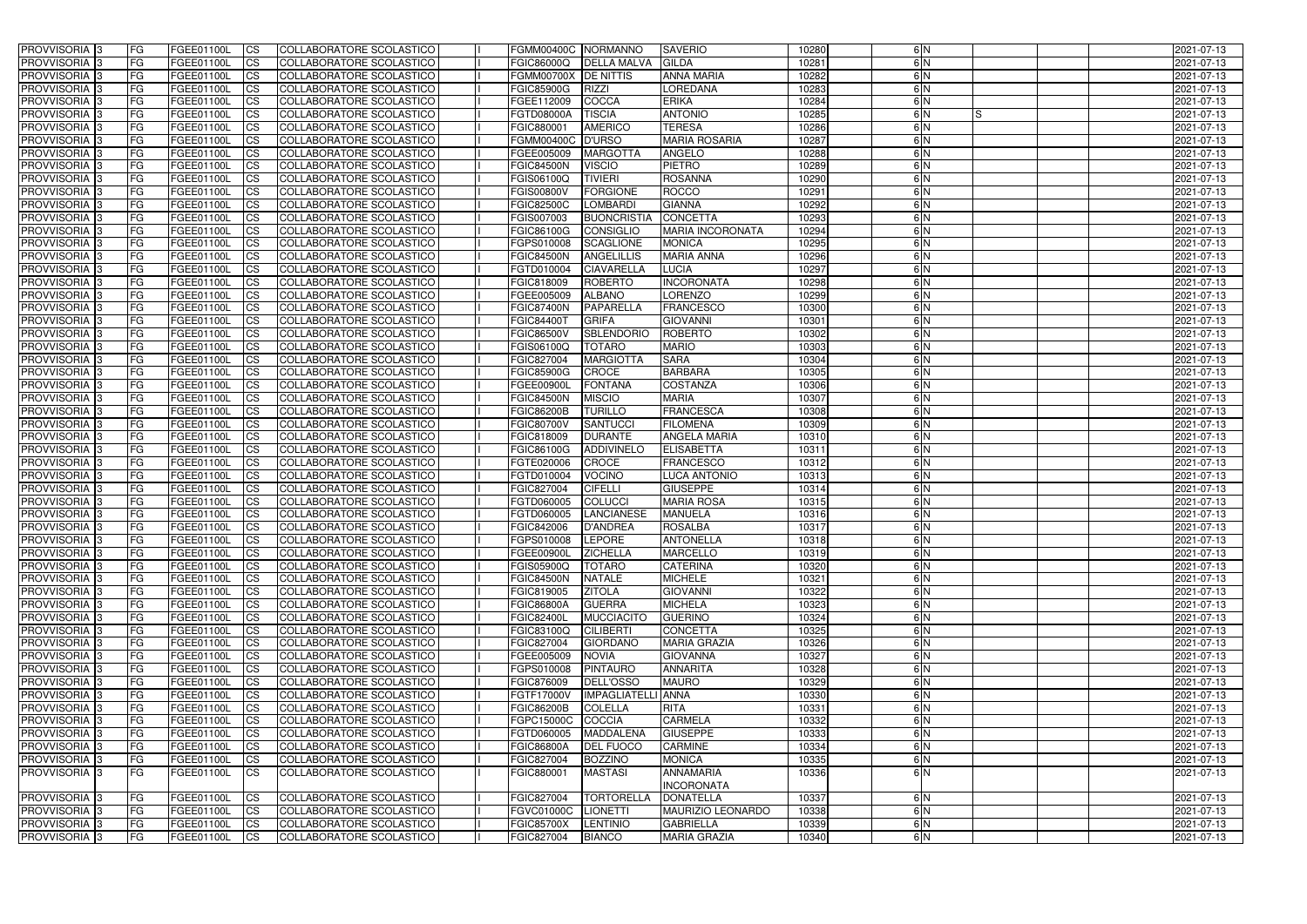| <b>PROVVISORIA</b> 3                      | l FG                   | FGEE01100L               | <b>ICS</b>              | COLLABORATORE SCOLASTICO                                    | <b>FGIC82900Q</b>                      | PRENCIPE                     | <b>RAFFAELA</b>                              | 10341          | 6N            | 2021-07-13               |
|-------------------------------------------|------------------------|--------------------------|-------------------------|-------------------------------------------------------------|----------------------------------------|------------------------------|----------------------------------------------|----------------|---------------|--------------------------|
| <b>PROVVISORIA 3</b>                      | FG                     | FGEE01100L               | <b>ICS</b>              | COLLABORATORE SCOLASTICO                                    | FGPS20000B                             | LE NOCI                      | LUIGI                                        | 10342          | 6N            | 2021-07-13               |
| PROVVISORIA                               | FG                     | FGEE01100L               | <b>CS</b>               | <b>COLLABORATORE SCOLASTICO</b>                             | <b>FGIC88200L</b>                      | <b>TOMASELL</b>              | <b>LUIGIA</b>                                | 10343          | 6N            | 2021-07-13               |
| PROVVISORIA                               | FG                     | FGEE01100L               | <b>CS</b>               | COLLABORATORE SCOLASTICO                                    | FGIC85800Q                             | <b>GIANNETTA</b>             | <b>LEONARDO</b>                              | 10344          | 6N            | 2021-07-13               |
| <b>PROVVISORIA 3</b>                      | FG                     | FGEE01100L               | <b>CS</b>               | COLLABORATORE SCOLASTICO                                    | FGTF17000V                             | <b>CIRELLA</b>               | <b>LUCIANO</b>                               | 10345          | 6 N           | 2021-07-13               |
| PROVVISORIA <sup>1</sup> 3                | FG                     | FGEE01100L               | <b>CS</b>               | COLLABORATORE SCOLASTICO                                    | FGEE00900L                             | <b>IAMMARINC</b>             | <b>ANNA RITA</b>                             | 10346          | 6 N           | 2021-07-13               |
| PROVVISORIA <sup>1</sup> 3                | FG                     | FGEE01100L               | <b>CS</b>               | COLLABORATORE SCOLASTICO                                    | FGEE01200C                             | <b>CATENIELLO</b>            | <b>GABRIELE</b>                              | 10347          | 6N            | 2021-07-13               |
| PROVVISORIA 3                             | FG                     | FGEE01100L               | <b>ICS</b>              | COLLABORATORE SCOLASTICO                                    | FGIC818009                             | ANGUILANO                    | <b>LUCIA</b>                                 | 10348          | 6N            | 2021-07-13               |
| PROVVISORIA                               | FG                     | FGEE01100L               | <b>CS</b>               | COLLABORATORE SCOLASTICO                                    | <b>FGIC82400L</b>                      | <b>IACARUSO</b>              | <b>MICHELA</b>                               | 10349          | 6N            | 2021-07-13               |
| PROVVISORIA 3                             | <b>FG</b>              | FGEE01100L               | <b>ICS</b>              | COLLABORATORE SCOLASTICO                                    | <b>FGIC86800A</b>                      | <b>LIMOSANI</b>              | <b>COSTANTINA</b>                            | 10350          | 6N            | 2021-07-13               |
| <b>PROVVISORIA</b> 3                      | FG                     | FGEE01100L               | <b>CS</b>               | COLLABORATORE SCOLASTICO                                    | FGTF17000V                             | <b>FIORENTINO</b>            | <b>MARIO</b>                                 | 10351          | $\frac{6}{N}$ | 2021-07-13               |
| <b>PROVVISORIA</b>                        | FG                     | FGEE01100L               | <b>CS</b>               | COLLABORATORE SCOLASTICO                                    | <b>FGIC87000A</b>                      | <b>COLUCCI</b>               | <b>GIOVANNA</b>                              | 10352          | 6 N           | 2021-07-13               |
| <b>PROVVISORIA</b>                        | FG                     | FGEE01100L               | <b>ICS</b>              | COLLABORATORE SCOLASTICO                                    | FGIC86000Q                             | LOPORCHIO                    | <b>MARIA ANTONIETTA</b>                      | 10353          | 6N            | 2021-07-13               |
| <b>PROVVISORIA</b>                        | FG                     | FGEE01100L               | <b>ICS</b>              | COLLABORATORE SCOLASTICO                                    | FGIC818009                             | <b>BIANCO</b>                | <b>ERICA</b>                                 | 10354          | 6N            | 2021-07-13               |
| <b>PROVVISORIA</b>                        | FG                     | FGEE01100L               | <b>ICS</b>              | COLLABORATORE SCOLASTICO                                    | FGIC818009                             | <b>DI GIANNI</b>             | <b>STEFANIA</b>                              | 10355          | 6N            | 2021-07-13               |
| <b>PROVVISORIA</b>                        | FG                     | FGEE01100L               | <b>ICS</b>              | COLLABORATORE SCOLASTICO                                    | <b>FGIC80800P</b>                      | QUITADAMO                    | <b>ANNA GIUSEPPINA</b>                       | 10356          | 6N            | 2021-07-13               |
| <b>PROVVISORIA</b>                        | FG                     | FGEE01100L               | <b>ICS</b>              | COLLABORATORE SCOLASTICO                                    | <b>FGIC83800E</b>                      | <b>DI PASQUALE</b>           | <b>ANTONELLA</b>                             | 10357          | 6N            | 2021-07-13               |
| <b>PROVVISORIA</b>                        | FG                     | FGEE01100L               | <b>ICS</b>              | COLLABORATORE SCOLASTICO                                    | FGEE00900                              | <b>NOCITA</b>                | <b>PAOLA</b>                                 | 10358          | 6N            | 2021-07-13               |
| PROVVISORIA <sup>3</sup>                  | FG                     | FGEE01100L               | <b>ICS</b>              | COLLABORATORE SCOLASTICO                                    | FGIC86000Q                             | <b>GRECO</b>                 | <b>TIZIANA</b>                               | 10359          | $\frac{6}{N}$ | 2021-07-13               |
| PROVVISORIA 3                             | FG                     | FGEE01100L               | <b>ICS</b>              | COLLABORATORE SCOLASTICO                                    | FGIC848005                             | <b>IANZANO</b>               | <b>ANTONIETTA ANNA RITA</b>                  | 10360          | 6N            | 2021-07-13               |
| PROVVISORIA <sup>3</sup>                  | FG                     | FGEE01100L               | <b>ICS</b>              | COLLABORATORE SCOLASTICO                                    | FGEE01200C                             | <b>SORRENTINO</b>            | <b>STEFANO</b>                               | 10361          | 6N<br>6N      | 2021-07-13               |
| PROVVISORIA 3<br>PROVVISORIA <sup>3</sup> | FG                     | FGEE01100L               | <b>ICS</b>              | COLLABORATORE SCOLASTICO                                    | FGTD08000A                             | <b>CERA</b>                  | <b>ANNA LISA</b>                             | 10362          | 6N            | 2021-07-13               |
| PROVVISORIA 3                             | FG<br>FG               | FGEE01100L<br>FGEE01100L | <b>ICS</b><br><b>CS</b> | <b>COLLABORATORE SCOLASTICO</b><br>COLLABORATORE SCOLASTICO | <b>FGIC85900G</b><br><b>FGIC86200B</b> | <b>DI PAOLA</b><br>COCO      | <b>MARIA MICHELA</b><br><b>ARCANGELA</b>     | 10363<br>10364 | 6N            | 2021-07-13<br>2021-07-13 |
| PROVVISORIA <sup>3</sup>                  | FG                     | FGEE01100L               | <b>CS</b>               | COLLABORATORE SCOLASTICO                                    | FGPS010008                             | <b>PIRONE</b>                | <b>MARCO</b>                                 | 10365          | 6N            | 2021-07-13               |
| <b>PROVVISORIA</b>                        | FG                     | FGEE01100L               | <b>ICS</b>              | COLLABORATORE SCOLASTICO                                    | FGIC822001                             | <b>RUBINETTI</b>             | <b>ALESSANDRA</b>                            | 10366          | 6N            | 2021-07-13               |
| PROVVISORIA 3                             | FG                     | FGEE01100L               | <b>ICS</b>              | COLLABORATORE SCOLASTICO                                    | FGTE020006                             | <b>GRECO</b>                 | <b>MARCELLA</b>                              | 10367          | 6N            | 2021-07-13               |
| <b>PROVVISORIA</b>                        | FG                     | FGEE01100L               | <b>ICS</b>              | COLLABORATORE SCOLASTICO                                    | FGIC84400T                             | <b>PETRACCA</b>              | LAURA                                        | 10368          | 6N            | 2021-07-13               |
| PROVVISORIA                               | FG                     | FGEE01100L               | <b>CS</b>               | <b>COLLABORATORE SCOLASTICO</b>                             | FGTD060005                             | <b>MATRELLA</b>              | <b>CONCETTA</b>                              | 10369          | 6N            | 2021-07-13               |
| <b>PROVVISORIA</b>                        | FG                     | FGEE01100L               | <b>CS</b>               | COLLABORATORE SCOLASTICO                                    | <b>FGIC84600D</b>                      | <b>RACANIELLC</b>            | <b>GERARDO</b>                               | 10370          | 6 N           | 2021-07-13               |
| <b>PROVVISORIA</b>                        | FG                     | FGEE01100L               | <b>CS</b>               | COLLABORATORE SCOLASTICO                                    | FGIC820009                             | <b>GRANIERO</b>              | <b>DONATA</b>                                | 10371          | 6N            | 2021-07-13               |
| PROVVISORIA                               | FG                     | FGEE01100L               | <b>CS</b>               | COLLABORATORE SCOLASTICO                                    | FGTF13000C                             | <b>RAMPINO</b>               | <b>CARMELA</b>                               | 10372          | 6N            | 2021-07-13               |
| PROVVISORIA <sup>1</sup> 3                | FG                     | FGEE01100L               | <b>CS</b>               | COLLABORATORE SCOLASTICO                                    | FGPS010008                             | <b>SALVATORE</b>             | <b>PAOLA</b>                                 | 10373          | 6N            | 2021-07-13               |
| PROVVISORIA <sup>1</sup> 3                | FG                     | FGEE01100L               | <b>CS</b>               | <b>COLLABORATORE SCOLASTICO</b>                             | FGIS021009                             | <b>GIACOBBE</b>              | <b>ANTONIO</b>                               | 10374          | 6N            | 2021-07-13               |
| <b>PROVVISORIA</b>                        | FG                     | FGEE01100L               | <b>ICS</b>              | COLLABORATORE SCOLASTICO                                    | FGRH010002                             | <b>BASTA</b>                 | <b>GIUSEPPINA</b>                            | 10375          | 6N            | 2021-07-13               |
| <b>PROVVISORIA</b>                        | FG                     | FGEE01100L               | <b>CS</b>               | COLLABORATORE SCOLASTICO                                    | FGIC856004                             | <b>GIACOBBE</b>              | <b>MARIA TERESA</b>                          | 10376          | 6N            | 2021-07-13               |
| <b>PROVVISORIA</b>                        | FG                     | FGEE01100L               | <b>ICS</b>              | COLLABORATORE SCOLASTICO                                    | <b>FGIS00800V</b>                      | <b>VALECCE</b>               | <b>GIANLUCA</b>                              | 10377          | 6N            | 2021-07-13               |
| <b>PROVVISORIA</b>                        | <b>FG</b>              | FGEE01100L               | <b>ICS</b>              | COLLABORATORE SCOLASTICO                                    | FGIC819005                             | COLICCHIO                    | <b>SANTA</b>                                 | 10378          | $\frac{6}{N}$ | 2021-07-13               |
| PROVVISORIA 3                             | FG                     | FGEE01100L               | CS                      | COLLABORATORE SCOLASTICO                                    | FGIC856004                             | <b>FORGIONE</b>              | <b>ROSA DANIELA</b>                          | 10379          | 6 N           | 2021-07-13               |
| PROVVISORIA 3                             | <b>FG</b>              | FGEE01100L               | $\mathsf{ICS}$          | COLLABORATORE SCOLASTICO                                    | FGIC835003                             | MONACO                       | <b>ROSETTA</b>                               | 10380          | 6N            | 2021-07-13               |
| PROVVISORIA 3                             | <b>FG</b>              | <b>FGEE01100L</b>        | $\mathsf{ICS}$          | COLLABORATORE SCOLASTICO                                    | FGEE005009                             | <b>GASPERI</b>               | <b>ANNA PIA</b>                              | 10381          | 6N            | 2021-07-13               |
| PROVVISORIA 3                             | <b>FG</b>              | FGEE01100L               | $\mathsf{ICS}$          | COLLABORATORE SCOLASTICO                                    | FGTD08000A                             | BELLUNA                      | <b>ANTONIO</b>                               | 10382          | 6N            | 2021-07-13               |
| PROVVISORIA 3                             | FG                     | FGEE01100L               | $\mathsf{ICS}$          | COLLABORATORE SCOLASTICO                                    | FGEE01200C                             | <b>AZZARITO</b>              | <b>MARGHERITA</b>                            | 10383          | 6 N           | 2021-07-13               |
| PROVVISORIA 3                             | l FG                   | FGEE01100L               | $\mathsf{ICS}$          | COLLABORATORE SCOLASTICO                                    | <b>FGIC82900Q</b>                      | <b>MURGO</b>                 | <b>ANGELA MARIA</b>                          | 10384          | $\frac{6}{N}$ | 2021-07-13               |
| PROVVISORIA 3                             | <b>FG</b>              | FGEE01100L               | $\mathsf{ICS}$          | COLLABORATORE SCOLASTICO                                    | FGPM03000E                             | <b>RIZZETTI</b>              | <b>FRANCESCA</b>                             | 10385          | 6N            | 2021-07-13               |
| PROVVISORIA 3                             | FG                     | FGEE01100L               | <b>CS</b>               | COLLABORATORE SCOLASTICO                                    | FGTD21000T                             | <b>BERARDI</b>               | <b>GIOVANNI</b>                              | 10386          | 6N            | 2021-07-13               |
| PROVVISORIA 3                             | <b>FG</b>              | FGEE01100L               | <b>CS</b>               | COLLABORATORE SCOLASTICO                                    | <b>FGIC84100A</b>                      | <b>AZZARONE</b>              | <b>CATERINA</b>                              | 10387          | 6N            | 2021-07-13               |
| PROVVISORIA 3                             | <b>FG</b>              | FGEE01100L               | <b>CS</b>               | COLLABORATORE SCOLASTICO                                    | FGIC848005                             | <b>FRANCAVILLA</b>           | <b>MARIA EMANUELA</b>                        | 10388          | 6N            | 2021-07-13               |
| PROVVISORIA 3                             | <b>FG</b>              | FGEE01100L               | <b>CS</b>               | COLLABORATORE SCOLASTICO                                    | <b>FGIC83800E</b>                      | <b>CIOCIA</b>                | <b>MARISA</b>                                | 10389          | 6N            | 2021-07-13               |
| PROVVISORIA 3                             | <b>FG</b>              | FGEE01100L               | <b>CS</b>               | COLLABORATORE SCOLASTICO                                    | FGEE01100L                             | <b>SABATINO</b>              | <b>CATERINA</b>                              | 10390<br>10391 | 6N<br>6N      | 2021-07-13               |
| PROVVISORIA 3                             | <b>FG</b>              | FGEE01100L               | <b>CS</b>               | COLLABORATORE SCOLASTICO                                    | <b>FGIC84400T</b>                      | <b>DI MAGGIO</b>             | <b>BAMBINA</b>                               |                | 6N            | 2021-07-13               |
| PROVVISORIA 3                             | <b>FG</b><br><b>FG</b> | FGEE01100L               | <b>CS</b>               | COLLABORATORE SCOLASTICO                                    | <b>FGIS00800V</b>                      | <b>LOMBARDI</b>              | ADDOLORATA                                   | 10392<br>10393 | 6N            | 2021-07-13               |
| PROVVISORIA 3<br>PROVVISORIA 3            | <b>FG</b>              | FGEE01100L<br>FGEE01100L | <b>CS</b><br><b>CS</b>  | COLLABORATORE SCOLASTICO<br>COLLABORATORE SCOLASTICO        | <b>FGIC85800Q</b><br>FGIC851001        | <b>MARINO</b><br><b>NIRO</b> | <b>GIANCARLO</b><br><b>ANNA LAURA MATTIA</b> | 10394          | 6N            | 2021-07-13<br>2021-07-13 |
| PROVVISORIA 3                             | <b>FG</b>              | FGEE01100L               | <b>CS</b>               | COLLABORATORE SCOLASTICO                                    | FGEE01200C                             | <b>MARRAZZO</b>              | <b>ROSARIA</b>                               | 10395          | 6N            | 2021-07-13               |
| PROVVISORIA 3                             | <b>FG</b>              | FGEE01100L               | <b>CS</b>               | COLLABORATORE SCOLASTICO                                    | <b>FGIC81600N</b>                      | <b>TOTARO</b>                | <b>CARMINE</b>                               | 10396          | 6N            | 2021-07-13               |
| PROVVISORIA 3                             | <b>FG</b>              | FGEE01100L               | <b>CS</b>               | COLLABORATORE SCOLASTICO                                    | FGEE099004                             | <b>MARRONE</b>               | <b>MARINELLA</b>                             | 10397          | 6N            | 2021-07-13               |
| PROVVISORIA 3                             | FG                     | FGEE01100L               | <b>CS</b>               | COLLABORATORE SCOLASTICO                                    | FGIC820009                             | <b>CIRCELLI</b>              | <b>MARIA</b>                                 | 10398          | 6N            | 2021-07-13               |
| PROVVISORIA 3                             | FG                     | FGEE01100L               | <b>CS</b>               | COLLABORATORE SCOLASTICO                                    | FGIC819005                             | <b>SCHENA</b>                | <b>DOMENICO</b>                              | 10399          | 6N            | 2021-07-13               |
| PROVVISORIA 3                             | <b>FG</b>              | FGEE01100L               | <b>CS</b>               | COLLABORATORE SCOLASTICO                                    | FGIS021009                             | <b>ZAGARIA</b>               | <b>CESARE</b>                                | 10400          | 6N            | 2021-07-13               |
| PROVVISORIA 3                             | <b>FG</b>              | FGEE01100L               | $\overline{\text{CS}}$  | COLLABORATORE SCOLASTICO                                    | FGIC819005                             | <b>SECOLA</b>                | <b>DELIA</b>                                 | 10401          | 6N            | 2021-07-13               |
| PROVVISORIA 3                             | <b>FG</b>              | FGEE01100L               | $\overline{\text{CS}}$  | COLLABORATORE SCOLASTICO                                    | <b>FGIC85700X</b>                      | <b>RICCI</b>                 | <b>TIZIANA</b>                               | 10402          | 6N            | 2021-07-13               |
|                                           |                        |                          |                         |                                                             |                                        |                              |                                              |                |               |                          |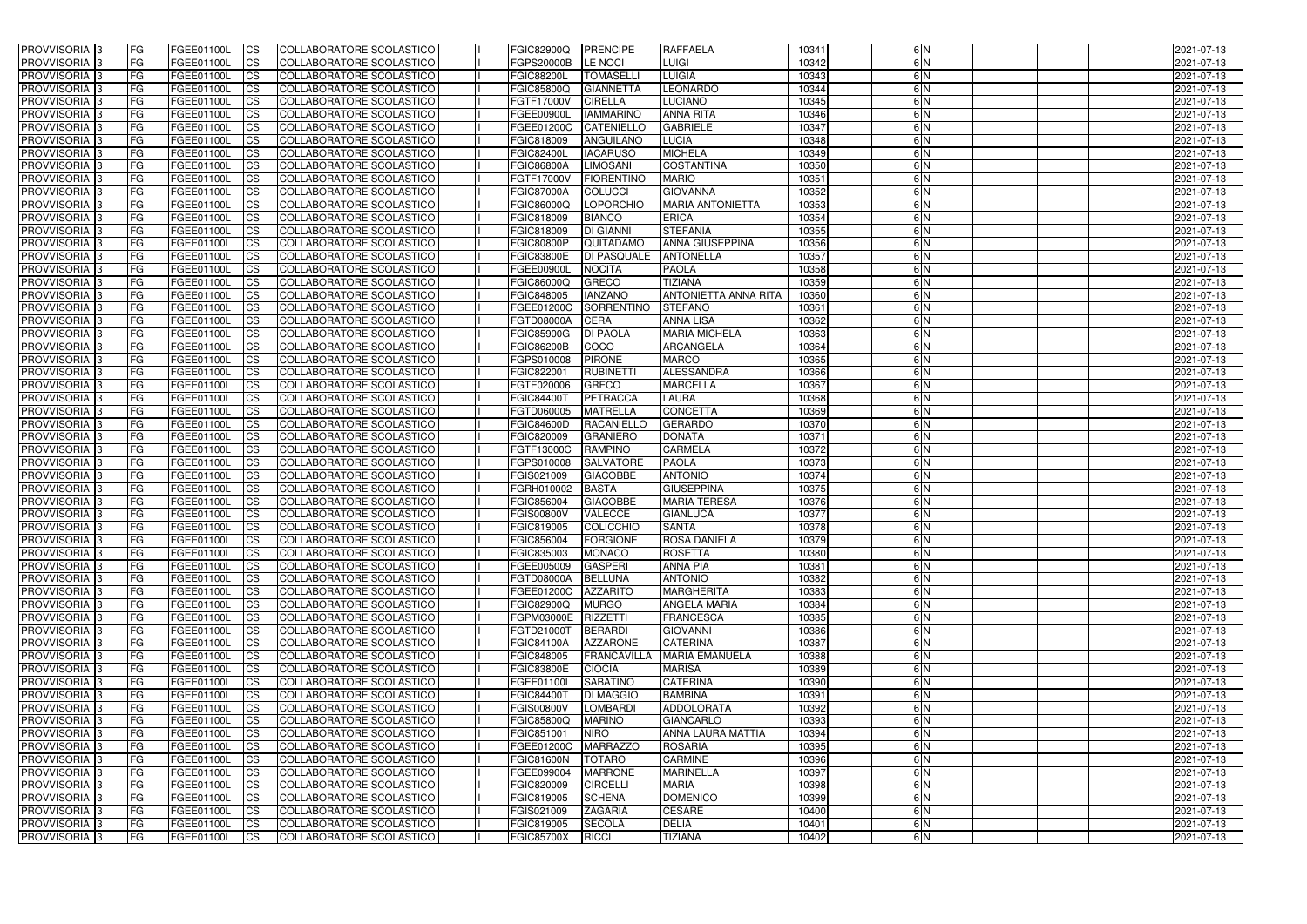| <b>PROVVISORIA</b> 3       | <b>FG</b>  | FGEE01100L               | <b>ICS</b>             | COLLABORATORE SCOLASTICO                                    | FGTD060005               | SASSI                          | <b>STEFANIA</b>                   | 10403          | 6N            | 2021-07-13               |
|----------------------------|------------|--------------------------|------------------------|-------------------------------------------------------------|--------------------------|--------------------------------|-----------------------------------|----------------|---------------|--------------------------|
| <b>PROVVISORIA 3</b>       | FG         | FGEE01100L               | <b>ICS</b>             | COLLABORATORE SCOLASTICO                                    | FGTD010004               | <b>BUFALO</b>                  | LUCIA                             | 10404          | 6N            | 2021-07-13               |
| PROVVISORIA                | FG         | FGEE01100L               | <b>CS</b>              | <b>COLLABORATORE SCOLASTICO</b>                             | FGIC818009               | <b>CAPORIZZC</b>               | <b>CONCETTA</b>                   | 10405          | 6N            | 2021-07-13               |
| PROVVISORIA                | FG         | FGEE01100L               | <b>CS</b>              | COLLABORATORE SCOLASTICO                                    | FGIS044002               | <b>GERNONE</b>                 | <b>ELIGIO</b>                     | 10406          | 6N            | 2021-07-13               |
| <b>PROVVISORIA 3</b>       | FG         | FGEE01100L               | <b>CS</b>              | COLLABORATORE SCOLASTICO                                    | FGIC842006               | <b>FORTE</b>                   | <b>ANNA LOREDANA</b>              | 10407          | 6 N           | 2021-07-13               |
| PROVVISORIA <sup>1</sup> 3 | FG         | FGEE01100L               | <b>CS</b>              | COLLABORATORE SCOLASTICO                                    | FGPM03000E               | <b>RUSSO</b>                   | <b>ANNA</b>                       | 10408          | 6 N           | 2021-07-13               |
| PROVVISORIA <sup>1</sup> 3 | FG         | FGEE01100L               | <b>CS</b>              | COLLABORATORE SCOLASTICO                                    | FGIC819005               | <b>PALANDRA</b>                | ADDOLORATA                        | 10409          | 6N            | 2021-07-13               |
| PROVVISORIA 3              | FG         | FGEE01100L               | <b>ICS</b>             | COLLABORATORE SCOLASTICO                                    | <b>FGIC87400N</b>        | <b>CARELLA</b>                 | <b>CARLA</b>                      | 10410          | 6N            | 2021-07-13               |
| PROVVISORIA                | FG         | FGEE01100L               | <b>CS</b>              | COLLABORATORE SCOLASTICO                                    | FGIC83000X               | <b>TROIANO</b>                 | <b>GINA</b>                       | 10411          | 6N            | 2021-07-13               |
| PROVVISORIA 3              | <b>FG</b>  | FGEE01100L               | $\overline{c}$         | COLLABORATORE SCOLASTICO                                    | FGPS010008               | <b>DE CONCILIIS</b>            | <b>FRANCESCO</b>                  | 10412          | 6N            | 2021-07-13               |
| <b>PROVVISORIA</b> 3       | FG         | FGEE01100L               | <b>CS</b>              | COLLABORATORE SCOLASTICO                                    | FGIC818009               | CAGGIANIELLO ROCCO             |                                   | 10413          | $\frac{6}{N}$ | 2021-07-13               |
| <b>PROVVISORIA</b>         | FG         | FGEE01100L               | <b>CS</b>              | COLLABORATORE SCOLASTICO                                    | FGEE02900T               | <b>FRANZI</b>                  | <b>GIUSEPPE</b>                   | 10414          | 6 N           | 2021-07-13               |
| <b>PROVVISORIA</b>         | FG         | FGEE01100L               | <b>ICS</b>             | COLLABORATORE SCOLASTICO                                    | FGIS007003               | <b>PLACENTINO</b>              | <b>NUNZIA</b>                     | 10415          | 6N            | 2021-07-13               |
| <b>PROVVISORIA</b>         | FG         | FGEE01100L               | <b>ICS</b>             | COLLABORATORE SCOLASTICO                                    | FGIC877005               | <b>DE LILLO</b>                | <b>CONSIGLIA</b>                  | 10416          | 6N            | 2021-07-13               |
| <b>PROVVISORIA</b>         | FG         | FGEE01100L               | <b>ICS</b>             | COLLABORATORE SCOLASTICO                                    | <b>FGIC82300R</b>        | <b>CUTAIO</b>                  | <b>AIDA</b>                       | 10417          | 6N            | 2021-07-13               |
| <b>PROVVISORIA</b>         | FG         | FGEE01100L               | <b>ICS</b>             | COLLABORATORE SCOLASTICO                                    | FGTF13000C               | ZANFRAMUND                     | <b>ORAZIO</b>                     | 10418          | 6 N           | 2021-07-13               |
| <b>PROVVISORIA</b>         | FG         | FGEE01100L               | <b>ICS</b>             | COLLABORATORE SCOLASTICO                                    | FGIC86100G               | <b>FERORELL</b>                | <b>SILVIA</b>                     | 10419          | 6N            | 2021-07-13               |
| <b>PROVVISORIA</b>         | FG         | FGEE01100L               | <b>ICS</b>             | COLLABORATORE SCOLASTICO                                    | FGIC806003               | <b>MACCARONE</b>               | <b>ANNA</b>                       | 10420          | 6N            | 2021-07-13               |
| PROVVISORIA <sup>3</sup>   | FG         | FGEE01100L               | <b>ICS</b>             | COLLABORATORE SCOLASTICO                                    | <b>FGIC87000A</b>        | <b>ANTENOZIO</b>               | <b>MASSIMO</b>                    | 10421          | 6 N           | 2021-07-13               |
| PROVVISORIA <sup>3</sup>   | FG         | FGEE01100L               | <b>ICS</b>             | COLLABORATORE SCOLASTICO                                    | <b>FGIC83700P</b>        | LAFAENZA                       | <b>SAVINO</b>                     | 10422          | 6N            | 2021-07-13               |
| PROVVISORIA <sup>3</sup>   | FG         | FGEE01100L               | <b>ICS</b>             | COLLABORATORE SCOLASTICO                                    | <b>FGIC85700X</b>        | PIERGIACOMO                    | <b>LUCIA</b>                      | 10423          | 6N            | 2021-07-13               |
| PROVVISORIA 3              | FG         | FGEE01100L               | <b>ICS</b>             | COLLABORATORE SCOLASTICO                                    | <b>FGIC85700X</b>        | LA GATTA                       | <b>GIUSEPPINA</b>                 | 10424          | 6N            | 2021-07-13               |
| PROVVISORIA <sup>3</sup>   | FG         | FGEE01100L               | <b>CS</b>              | <b>COLLABORATORE SCOLASTICO</b>                             | <b>FGIS00800V</b>        | <b>CIBELLI</b>                 | <b>ANTONIO GIOVANNI</b>           | 10425          | 6N            | 2021-07-13               |
| PROVVISORIA 3              | FG         | FGEE01100L               | <b>CS</b>              | COLLABORATORE SCOLASTICO                                    | FGIC85800Q               | <b>CORNACCHIA</b>              | <b>LUCIA</b>                      | 10426          | 6N            | 2021-07-13               |
| PROVVISORIA <sup>3</sup>   | FG         | FGEE01100L               | <b>CS</b>              | <b>COLLABORATORE SCOLASTICO</b>                             | FGPS08000E               | <b>LABIA</b>                   | LAURA                             | 10427          | 6N            | 2021-07-13               |
| PROVVISORIA 3              | FG         | FGEE01100L               | <b>CS</b>              | COLLABORATORE SCOLASTICO                                    | FGEE005009               | <b>NIGRI</b>                   | <b>PAOLA</b>                      | 10428          | 6N<br>6N      | 2021-07-13               |
| PROVVISORIA 3              | FG         | FGEE01100L               | <b>ICS</b>             | COLLABORATORE SCOLASTICO                                    | FGEE00900L               | DE COSIMO                      | <b>MARIA GRAZIA</b>               | 10429          | 6N            | 2021-07-13               |
| <b>PROVVISORIA</b>         | FG         | FGEE01100L               | <b>ICS</b>             | COLLABORATORE SCOLASTICO<br><b>COLLABORATORE SCOLASTICO</b> | <b>FGIS04600N</b>        | <b>ROMAGNO</b>                 | <b>FILOMENA</b>                   | 10430          | 6N            | 2021-07-13               |
| PROVVISORIA<br>PROVVISORIA | FG<br>FG   | FGEE01100L<br>FGEE01100L | <b>CS</b><br><b>CS</b> | COLLABORATORE SCOLASTICO                                    | FGIC878001<br>FGEE005009 | <b>IACULLI</b><br><b>GOLIA</b> | <b>MICHELE</b><br><b>STEFANIA</b> | 10431<br>10432 | 6 N           | 2021-07-13<br>2021-07-13 |
| PROVVISORIA                | FG         | FGEE01100L               | <b>CS</b>              | COLLABORATORE SCOLASTICO                                    | <b>FGIC83700P</b>        | <b>NIGRO</b>                   | <b>MARIA GIUSEPPA</b>             | 10433          | 6N            | 2021-07-13               |
| <b>PROVVISORIA</b>         | FG         | FGEE01100L               | <b>CS</b>              | COLLABORATORE SCOLASTICO                                    | <b>FGIS00800V</b>        | <b>MOFFA</b>                   | <b>MARIA GRAZIA</b>               | 10434          | 6N            | 2021-07-13               |
| PROVVISORIA <sup>1</sup> 3 | FG         | FGEE01100L               | <b>CS</b>              | COLLABORATORE SCOLASTICO                                    | FGPM05000Q               | <b>STODUTO</b>                 | <b>SALVATORE</b>                  | 10435          | 6N            | 2021-07-13               |
| PROVVISORIA 3              | FG         | FGEE01100L               | <b>CS</b>              | <b>COLLABORATORE SCOLASTICO</b>                             | FGIC818009               | <b>FAVATA'</b>                 | <b>GERARDINA CARMELA</b>          | 10436          | 6N            | 2021-07-13               |
| <b>PROVVISORIA</b>         | FG         | FGEE01100L               | $\overline{c}$         | COLLABORATORE SCOLASTICO                                    | <b>FGMM15400A</b>        | <b>POMARIO</b>                 | <b>MARIA</b>                      | 10437          | 6N            | 2021-07-13               |
| PROVVISORIA <sup>1</sup> 3 | FG         | FGEE01100L               | <b>CS</b>              | COLLABORATORE SCOLASTICO                                    | FGRI020004               | <b>RACANO</b>                  | <b>ADELIO</b>                     | 10438          | 6N            | 2021-07-13               |
| <b>PROVVISORIA</b>         | FG         | FGEE01100L               | <b>ICS</b>             | COLLABORATORE SCOLASTICO                                    | FGTE020006               | <b>RAUSEO</b>                  | <b>TIZIANA</b>                    | 10439          | 6N            | 2021-07-13               |
| <b>PROVVISORIA</b>         | <b>FG</b>  | FGEE01100L               | <b>ICS</b>             | COLLABORATORE SCOLASTICO                                    | FGIS048009               | <b>BANCONE</b>                 | <b>PIETRO</b>                     | 10440          | $\frac{6}{N}$ | 2021-07-13               |
| PROVVISORIA 3              | FG         | FGEE01100L               | CS                     | COLLABORATORE SCOLASTICO                                    | FGIC877005               | <b>DE SANTIS</b>               | <b>ANGELO LUIGI</b>               | 10441          | 6 N           | 2021-07-13               |
| PROVVISORIA 3              | <b>FG</b>  | FGEE01100L               | $\mathsf{ICS}$         | COLLABORATORE SCOLASTICO                                    | <b>FGTF13000C</b>        | <b>CRESCENZO</b>               | <b>AMALIA</b>                     | 10442          | 6N            | 2021-07-13               |
| PROVVISORIA 3              | <b>FG</b>  | <b>FGEE01100L</b>        | $\mathsf{ICS}$         | COLLABORATORE SCOLASTICO                                    | FGIC856004               | <b>CAGIANO</b>                 | <b>ANNA MARIA</b>                 | 10443          | 6N            | 2021-07-13               |
| PROVVISORIA 3              | <b>FG</b>  | FGEE01100L               | $\mathsf{ICS}$         | COLLABORATORE SCOLASTICO                                    | FGIC818009               | CAVALLO                        | <b>SALVATORE</b>                  | 10444          | 6N            | 2021-07-13               |
| PROVVISORIA 3              | FG         | FGEE01100L               | $\mathsf{ICS}$         | COLLABORATORE SCOLASTICO                                    | FGEE005009               | <b>RUBINO</b>                  | <b>DANIELA</b>                    | 10445          | $\frac{6}{N}$ | 2021-07-13               |
| PROVVISORIA 3              | l FG       | FGEE01100L               | <b>CS</b>              | COLLABORATORE SCOLASTICO                                    | FGIC876009               | <b>CONTE</b>                   | <b>EMANUELE FILIBERTO</b>         | 10446          | $\frac{6}{N}$ | 2021-07-13               |
| PROVVISORIA 3              | <b>FG</b>  | FGEE01100L               | $\mathsf{ICS}$         | COLLABORATORE SCOLASTICO                                    | <b>FGIC86600P</b>        | <b>LA TORRE</b>                | <b>ANNA LUCIA</b>                 | 10447          | 6N            | 2021-07-13               |
| PROVVISORIA 3              | FG         | <b>FGEE01100L</b>        | <b>CS</b>              | COLLABORATORE SCOLASTICO                                    | FGEE099004               | <b>VELASIO</b>                 | <b>ANGELA</b>                     | 10448          | 6N            | 2021-07-13               |
| PROVVISORIA 3              | <b>FG</b>  | FGEE01100L               | <b>CS</b>              | COLLABORATORE SCOLASTICO                                    | FGPS040004               | <b>PANUNZIO</b>                | <b>ANDREA</b>                     | 10449          | 6N            | 2021-07-13               |
| PROVVISORIA 3              | <b>FG</b>  | FGEE01100L               | <b>CS</b>              | COLLABORATORE SCOLASTICO                                    | FGRI020004               | <b>BRUNI</b>                   | <b>NICOLETTA</b>                  | 10450          | 6N            | 2021-07-13               |
| PROVVISORIA 3              | <b>FG</b>  | FGEE01100L               | <b>CS</b>              | COLLABORATORE SCOLASTICO                                    | FGPC180008               | <b>DESANTIS</b>                | <b>GIUSEPPE</b>                   | 10451          | 6N            | 2021-07-13               |
| PROVVISORIA 3              | <b>FG</b>  | FGEE01100L               | <b>CS</b>              | COLLABORATORE SCOLASTICO                                    | FGPS010008               | D'ATRI                         | <b>ALBERTO</b>                    | 10452          | 6N            | 2021-07-13               |
| PROVVISORIA 3              | <b>FG</b>  | FGEE01100L               | <b>CS</b>              | COLLABORATORE SCOLASTICO                                    | FGPS040004               | <b>DE PADOVA</b>               | <b>MICHELINA</b>                  | 10453          | 6N            | 2021-07-13               |
| PROVVISORIA 3              | <b>FG</b>  | FGEE01100L               | <b>CS</b>              | COLLABORATORE SCOLASTICO                                    | <b>FGIS00800V</b>        | <b>EVANGELISTA</b>             | CATERINA                          | 10454          | 6N            | 2021-07-13               |
| PROVVISORIA 3              | <b>FG</b>  | FGEE01100L               | <b>CS</b>              | COLLABORATORE SCOLASTICO                                    | <b>FGIS04600N</b>        | <b>BONETTI</b>                 | LETIZIA                           | 10455          | 6N            | 2021-07-13               |
| PROVVISORIA 3              | <b>FG</b>  | FGEE01100L               | <b>CS</b>              | COLLABORATORE SCOLASTICO                                    | FGPS210002               | D'ARENZO                       | <b>ANTONIETTA</b>                 | 10456          | 6N            | 2021-07-13               |
| PROVVISORIA 3              | FG         | FGEE01100L               | <b>CS</b>              | COLLABORATORE SCOLASTICO                                    | FGIC864003               | <b>COCCIA</b>                  | <b>MARIA</b>                      | 10457          | 6N            | 2021-07-13               |
| PROVVISORIA 3              | <b>FG</b>  | FGEE01100L               | <sub>CS</sub>          | COLLABORATORE SCOLASTICO                                    | <b>FGIS00800V</b>        | CARROZZINO                     | <b>ANNA GIOVANNA</b>              | 10458          | 6N            | 2021-07-13               |
| PROVVISORIA 3              | <b>FG</b>  | FGEE01100L               | <b>CS</b>              | COLLABORATORE SCOLASTICO                                    | <b>FGIC88200L</b>        | <b>DRAGONETTI</b>              | <b>ROSARIA</b>                    | 10459          | 6N            | 2021-07-13               |
| PROVVISORIA 3              | FG         | FGEE01100L               | <b>CS</b>              | COLLABORATORE SCOLASTICO                                    | FGEE005009               | <b>DE STASIO</b>               | <b>TERESA</b>                     | 10460          | 6N            | 2021-07-13               |
| PROVVISORIA 3              | FG         | FGEE01100L               | <b>CS</b>              | COLLABORATORE SCOLASTICO                                    | FGEE005009               | <b>LOSACCO</b>                 | <b>MARISA</b>                     | 10461          | 6N            | 2021-07-13               |
| PROVVISORIA <sup>3</sup>   | l FG       | FGEE01100L               | <b>ICS</b>             | COLLABORATORE SCOLASTICO                                    | FGTD060005               | <b>PALENA</b>                  | <b>MARIA CONCETTA</b>             | 10462          | 6N            | 2021-07-13               |
|                            |            |                          |                        |                                                             |                          |                                | <b>STEFANIA</b>                   |                |               |                          |
| PROVVISORIA 3              | <b>IFG</b> | FGEE01100L               | <b>CS</b>              | COLLABORATORE SCOLASTICO                                    | FGIC863007               | <b>GUIDONE</b>                 | <b>GIOVANNI BATTISTA</b>          | 10463          | $\frac{6}{N}$ | 2021-07-13               |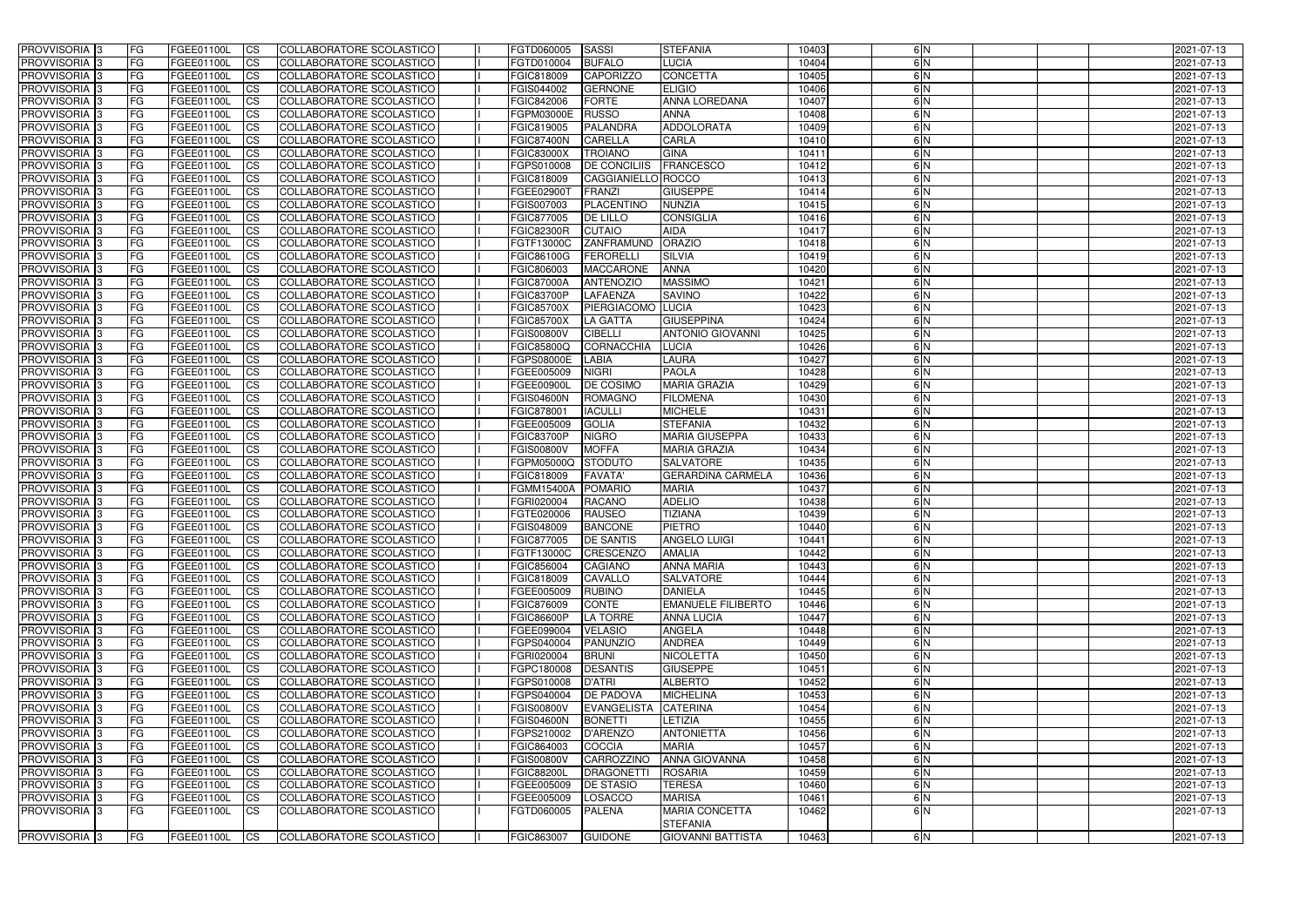| <b>PROVVISORIA</b> 3                       | <b>FG</b>              | FGEE01100L               | <b>ICS</b>             | COLLABORATORE SCOLASTICO                             | FGMM04100B MENNUNI                  |                               | <b>ALFONSO</b>                         | 10464          | 6N            | 2021-07-13               |
|--------------------------------------------|------------------------|--------------------------|------------------------|------------------------------------------------------|-------------------------------------|-------------------------------|----------------------------------------|----------------|---------------|--------------------------|
| <b>PROVVISORIA 3</b>                       | FG                     | FGEE01100L               | <b>ICS</b>             | COLLABORATORE SCOLASTICO                             | FGTF13000C                          | <b>SANTORO</b>                | <b>PASQUALE</b>                        | 10465          | 6N            | 2021-07-13               |
| PROVVISORIA                                | FG                     | FGEE01100L               | <b>CS</b>              | <b>COLLABORATORE SCOLASTICO</b>                      | FGIS05900Q                          | ROBUSTELLA                    | <b>ANNA</b>                            | 10466          | 6N            | 2021-07-13               |
| PROVVISORIA                                | FG                     | FGEE01100L               | <b>CS</b>              | COLLABORATORE SCOLASTICO                             | FGIC827004                          | <b>INSOGNA</b>                | ALESSANDRO                             | 10467          | 6N            | 2021-07-13               |
| PROVVISORIA <sup>1</sup> 3                 | FG                     | FGEE01100L               | <b>CS</b>              | COLLABORATORE SCOLASTICO                             | <b>FGIC82400L</b>                   | <b>PACIFICO</b>               | <b>CARMELINA</b>                       | 10468          | 6 N           | 2021-07-13               |
| PROVVISORIA <sup>1</sup> 3                 | FG                     | FGEE01100L               | <b>CS</b>              | COLLABORATORE SCOLASTICO                             | <b>FGIC87000A</b>                   | <b>TANZI</b>                  | <b>EMILIO</b>                          | 10469          | 6 N           | 2021-07-13               |
| PROVVISORIA <sup>1</sup> 3                 | FG                     | FGEE01100L               | <b>CS</b>              | COLLABORATORE SCOLASTICO                             | FGRI020004                          | <b>CASSIANO</b>               | <b>ANTONELLA</b>                       | 10470          | 6N            | 2021-07-13               |
| PROVVISORIA 3                              | FG                     | FGEE01100L               | <b>ICS</b>             | COLLABORATORE SCOLASTICO                             | <b>FGIS00800V</b>                   | CARROZZINO                    | <b>ROSARIA</b>                         | 10471          | 6N            | 2021-07-13               |
| PROVVISORIA                                | FG                     | FGEE01100L               | <b>CS</b>              | COLLABORATORE SCOLASTICO                             | FGEE01100L                          | <b>DIURNO</b>                 | <b>POMPEA</b>                          | 10472          | 6N            | 2021-07-13               |
| PROVVISORIA 3                              | <b>FG</b>              | FGEE01100L               | $\overline{c}$         | COLLABORATORE SCOLASTICO                             | FGIC851001                          | CAPODIFERRO ANTONIETTA        |                                        | 10473          | 6N            | 2021-07-13               |
| <b>PROVVISORIA</b> 3                       | FG                     | FGEE01100L               | <b>CS</b>              | COLLABORATORE SCOLASTICO                             | <b>FGIC85900G</b>                   | SIGNORIELLO                   | <b>ROBERTO</b>                         | 10474          | $\frac{6}{N}$ | 2021-07-13               |
| <b>PROVVISORIA</b>                         | FG                     | FGEE01100L               | <b>CS</b>              | COLLABORATORE SCOLASTICO                             | FGEE01100L                          | <b>BARONE</b>                 | PASQUALINA                             | 10475          | 6 N           | 2021-07-13               |
| <b>PROVVISORIA</b>                         | FG                     | FGEE01100L               | <b>ICS</b>             | COLLABORATORE SCOLASTICO                             | FGTF13000C                          | <b>ROMITO</b>                 | <b>RITA</b>                            | 10476          | 6N            | 2021-07-13               |
| <b>PROVVISORIA</b>                         | FG                     | FGEE01100L               | <b>ICS</b>             | COLLABORATORE SCOLASTICO                             | <b>FGTF17000V</b>                   | <b>NAPOLITANO</b>             | <b>ANTONIO</b>                         | 10477          | 6N            | 2021-07-13               |
| <b>PROVVISORIA</b>                         | FG                     | FGEE01100L               | <b>ICS</b>             | COLLABORATORE SCOLASTICO                             | FGPS010008                          | <b>TUCCI</b>                  | <b>MICHELE</b>                         | 10478          | 6N            | 2021-07-13               |
| <b>PROVVISORIA</b>                         | FG                     | FGEE01100L               | <b>ICS</b>             | COLLABORATORE SCOLASTICO                             | <b>FGIS00800V</b>                   | <b>FABBRETTI</b>              | <b>ADELE</b>                           | 10479          | 6 N           | 2021-07-13               |
| <b>PROVVISORIA</b>                         | FG                     | FGEE01100L               | <b>ICS</b>             | COLLABORATORE SCOLASTICO                             | <b>FGIC85800Q</b>                   | <b>CIAMPONE</b>               | <b>FILOMENA ANNA</b>                   | 10480          | 6N            | 2021-07-13               |
| <b>PROVVISORIA</b>                         | FG                     | FGEE01100L               | <b>ICS</b>             | COLLABORATORE SCOLASTICO                             | <b>FGEE00800R</b>                   | POZZULO                       | <b>GIUSEPPE</b>                        | 10481          | 6N            | 2021-07-13               |
| PROVVISORIA <sup>3</sup>                   | FG                     | FGEE01100L               | <b>ICS</b>             | COLLABORATORE SCOLASTICO                             | FGEE00800R                          | <b>ROSSI</b>                  | <b>ALBINO</b>                          | 10482          | 6 N           | 2021-07-13               |
| PROVVISORIA <sup>3</sup>                   | FG                     | FGEE01100L               | <b>ICS</b>             | COLLABORATORE SCOLASTICO                             | <b>FGMM00400C</b>                   | <b>COLOTTI</b>                | <b>MARIA TERESA</b>                    | 10483          | 6N            | 2021-07-13               |
| PROVVISORIA <sup>1</sup> 3                 | FG                     | FGEE01100L               | <b>ICS</b>             | COLLABORATORE SCOLASTICO                             | FGPC15000C                          | <b>MARTINO</b>                | <b>ANTONIO</b>                         | 10484          | 6N            | 2021-07-13               |
| PROVVISORIA 3                              | FG                     | FGEE01100L               | <b>ICS</b>             | COLLABORATORE SCOLASTICO                             | FGTD21000T                          | <b>DE MAIO</b>                | <b>ROBERTO</b>                         | 10485          | 6N            | 2021-07-13               |
| PROVVISORIA 3<br>PROVVISORIA <sup>13</sup> | FG                     | FGEE01100L               | <b>CS</b>              | <b>COLLABORATORE SCOLASTICO</b>                      | <b>FGIC86200B</b>                   | <b>IMPERIO</b>                | <b>MARIA ASSUNTA</b>                   | 10486          | 6N<br>6N      | 2021-07-13               |
| PROVVISORIA <sup>3</sup>                   | FG<br>FG               | FGEE01100L<br>FGEE01100L | <b>CS</b><br><b>CS</b> | COLLABORATORE SCOLASTICO<br>COLLABORATORE SCOLASTICO | FGIS023001<br>FGTD21000T            | <b>CURCI</b><br><b>INTISO</b> | <b>MARIA LORETA</b><br><b>GIUSEPPE</b> | 10487<br>10488 | 6N            | 2021-07-13<br>2021-07-13 |
| PROVVISORIA 3                              | FG                     | FGEE01100L               | <b>CS</b>              | COLLABORATORE SCOLASTICO                             | FGPC160003                          | <b>D'ONOFRIO</b>              | <b>ROCCHINA</b>                        | 10489          | 6N            | 2021-07-13               |
| PROVVISORIA 3                              | FG                     | FGEE01100L               | <b>ICS</b>             | COLLABORATORE SCOLASTICO                             | FGEE01100L                          | <b>GAETA</b>                  | LEOPOLDO ANTONIO                       | 10490          | 6N            | 2021-07-13               |
| <b>PROVVISORIA</b>                         | FG                     | FGEE01100L               | <b>ICS</b>             | COLLABORATORE SCOLASTICO                             | FGTD010004                          | <b>GALASSO</b>                | <b>MARIA</b>                           | 10491          | 6N            | 2021-07-13               |
| PROVVISORIA                                | FG                     | FGEE01100L               | <b>CS</b>              | <b>COLLABORATORE SCOLASTICO</b>                      | <b>FGTD08000A</b>                   | <b>VALECCE</b>                | <b>VINCENZA</b>                        | 10492          | 6N            | 2021-07-13               |
| PROVVISORIA                                | FG                     | FGEE01100L               | <b>CS</b>              | COLLABORATORE SCOLASTICO                             | FGIS021009                          | <b>GRAVINA</b>                | <b>MARIA ROSARIA</b>                   | 10493          | 6 N           | 2021-07-13               |
| PROVVISORIA                                | FG                     | FGEE01100L               | <b>CS</b>              | COLLABORATORE SCOLASTICO                             | FGIC86000Q                          | <b>FRASCARIA</b>              | <b>ANNA</b>                            | 10494          | 6N            | 2021-07-13               |
| <b>PROVVISORIA</b>                         | FG                     | FGEE01100L               | <b>CS</b>              | COLLABORATORE SCOLASTICO                             | <b>FGIC84400T</b>                   | <b>SARACENC</b>               | <b>FILIPPO</b>                         | 10495          | 6N            | 2021-07-13               |
| PROVVISORIA <sup>1</sup> 3                 | FG                     | FGEE01100L               | <b>CS</b>              | COLLABORATORE SCOLASTICO                             | FGIC827004                          | SASSI                         | <b>SILVANA</b>                         | 10496          | 6N            | 2021-07-13               |
| PROVVISORIA 3                              | FG                     | FGEE01100L               | <b>CS</b>              | <b>COLLABORATORE SCOLASTICO</b>                      | FGEE00800R                          | <b>AMORICO</b>                | <b>MARIA ROSARIA</b>                   | 10497          | 6N            | 2021-07-13               |
| <b>PROVVISORIA</b>                         | FG                     | FGEE01100L               | $\overline{c}$         | COLLABORATORE SCOLASTICO                             | FGTD08000A                          | <b>LARATRO</b>                | <b>CARLA</b>                           | 10498          | 6N            | 2021-07-13               |
| <b>PROVVISORIA</b>                         | FG                     | FGEE01100L               | <b>CS</b>              | COLLABORATORE SCOLASTICO                             | FGTD21000T                          | <b>AFFATATO</b>               | <b>MARIA ALTOMARE</b>                  | 10499          | 6N            | 2021-07-13               |
| <b>PROVVISORIA</b>                         | FG                     | FGEE01100L               | <b>ICS</b>             | COLLABORATORE SCOLASTICO                             | FGEE112009                          | <b>NARDELLI</b>               | <b>PAOLO</b>                           | 10500          | 6N            | 2021-07-13               |
| <b>PROVVISORIA</b>                         | <b>FG</b>              | FGEE01100L               | <b>ICS</b>             | COLLABORATORE SCOLASTICO                             | <b>FGIC86200B</b>                   | <b>PIZZUTO</b>                | <b>MARIA</b>                           | 10501          | $\frac{6}{N}$ | 2021-07-13               |
| PROVVISORIA 3                              | FG                     | FGEE01100L               | CS                     | COLLABORATORE SCOLASTICO                             | FGIS021009                          | NARDELLA                      | <b>ANGELA</b>                          | 10502          | 6 N           | 2021-07-13               |
| PROVVISORIA 3                              | <b>FG</b>              | FGEE01100L               | $\mathsf{ICS}$         | COLLABORATORE SCOLASTICO                             | FGRI020004                          | GENZANI                       | PASQUALE                               | 10503          | 6N            | 2021-07-13               |
| PROVVISORIA 3                              | <b>FG</b>              | <b>FGEE01100L</b>        | $\mathsf{ICS}$         | COLLABORATORE SCOLASTICO                             | FGEE01100L                          | ANDREANO                      | ANNUNZIATA                             | 10504          | 6N            | 2021-07-13               |
| PROVVISORIA 3                              | <b>FG</b>              | FGEE01100L               | $\mathsf{ICS}$         | COLLABORATORE SCOLASTICO                             | FGEE099004                          | <b>SARCINA</b>                | <b>ANTONELLA MARA</b>                  | 10505          | 6N            | 2021-07-13               |
| PROVVISORIA 3                              | FG                     | FGEE01100L               | $\mathsf{ICS}$         | COLLABORATORE SCOLASTICO                             | FGIS021009                          | <b>GENTILE</b>                | <b>MARIA ROSA</b>                      | 10506          | 6 N           | 2021-07-13               |
| PROVVISORIA 3                              | l FG                   | FGEE01100L               | $\mathsf{ICS}$         | COLLABORATORE SCOLASTICO                             | <b>FGIC86000Q</b>                   | <b>SALATINO</b>               | ROSANNA                                | 10507          | $\frac{6}{N}$ | 2021-07-13               |
| PROVVISORIA 3                              | <b>FG</b>              | FGEE01100L               | $\mathsf{ICS}$         | COLLABORATORE SCOLASTICO                             | FGIC855008                          | <b>GIORGIO</b>                | PASQUALINA                             | 10508          | 6N            | 2021-07-13               |
| PROVVISORIA 3                              | FG                     | FGEE01100L               | <b>CS</b>              | COLLABORATORE SCOLASTICO                             | FGIS052001                          | <b>PARISI</b>                 | <b>CATERINA</b>                        | 10509          | 6N            | 2021-07-13               |
| PROVVISORIA 3                              | <b>FG</b>              | FGEE01100L               | <b>CS</b>              | COLLABORATORE SCOLASTICO                             | FGEE00900L                          | <b>PATIERNO</b>               | <b>NICOLA MICHELE</b>                  | 10510          | 6N            | 2021-07-13               |
| PROVVISORIA 3                              | <b>FG</b>              | FGEE01100L               | <b>CS</b>              | COLLABORATORE SCOLASTICO                             | <b>FGIS03700V</b>                   | <b>BELLANTUONO MATTEO</b>     |                                        | 10511          | 6N            | 2021-07-13               |
| PROVVISORIA 3                              | <b>FG</b>              | FGEE01100L               | <b>CS</b>              | COLLABORATORE SCOLASTICO                             | <b>FGIC86100G</b>                   | <b>DE ANGELIS</b>             | <b>MARIA LAURA</b>                     | 10512          | 6N            | 2021-07-13               |
| PROVVISORIA 3                              | <b>FG</b>              | FGEE01100L               | <b>CS</b>              | COLLABORATORE SCOLASTICO                             | FGEE06000T                          | <b>TORCHIARELL</b>            | LEONARDO FRANCESCO                     | 10513          | 6N            | 2021-07-13               |
| PROVVISORIA 3                              | <b>FG</b>              | FGEE01100L               | <b>CS</b>              | COLLABORATORE SCOLASTICO                             | FGIC822001                          | LONGO                         | ANGELO                                 | 10514          | 6N            | 2021-07-13               |
| PROVVISORIA 3                              | <b>FG</b>              | FGEE01100L               | <b>CS</b>              | COLLABORATORE SCOLASTICO                             | FGMM00400C POTENZA                  |                               | <b>ANNA MARIA PIA</b>                  | 10515          | 6N            | 2021-07-13               |
| PROVVISORIA 3                              | <b>FG</b>              | FGEE01100L               | <b>CS</b>              | COLLABORATORE SCOLASTICO                             | FGTF13000C                          | BUCCI                         | <b>LUCIANO</b>                         | 10516          | 6N            | 2021-07-13               |
| PROVVISORIA 3                              | <b>FG</b>              | FGEE01100L               | <b>CS</b>              | COLLABORATORE SCOLASTICO                             | FGPS040004                          | <b>BANCONE</b>                | <b>BRUNO</b>                           | 10517          | 6N            | 2021-07-13               |
| PROVVISORIA 3                              | <b>FG</b>              | FGEE01100L               | <b>CS</b>              | COLLABORATORE SCOLASTICO                             | FGIC851001                          | VASSALLO                      | <b>FOLOMENA</b>                        | 10518          | 6N            | 2021-07-13               |
| PROVVISORIA 3<br>PROVVISORIA 3             | <b>FG</b><br><b>FG</b> | FGEE01100L<br>FGEE01100L | <b>CS</b><br><b>CS</b> | COLLABORATORE SCOLASTICO<br>COLLABORATORE SCOLASTICO | FGMM00700X DE FILIPPO<br>FGEE106002 | <b>CIFALDI</b>                | <b>RAFFAELE</b><br><b>GINA MARIA</b>   | 10519<br>10520 | 6N<br>6N      | 2021-07-13               |
| PROVVISORIA 3                              |                        | FGEE01100L               |                        | COLLABORATORE SCOLASTICO                             | FGIS023001                          | <b>ALTAMURA</b>               | <b>CHIARA</b>                          | 10521          | 6N            | 2021-07-13<br>2021-07-13 |
| PROVVISORIA 3                              | FG<br> FG              | FGEE01100L               | <b>CS</b><br><b>CS</b> | COLLABORATORE SCOLASTICO                             | <b>FGIS00800V</b>                   | <b>CLEMENTE</b>               | <b>MARIA ANTONIETTA</b>                | 10522          | 6N            | 2021-07-13               |
| PROVVISORIA 3                              | <b>FG</b>              | FGEE01100L               | <b>CS</b>              | COLLABORATORE SCOLASTICO                             | FGPS040004                          | COLLIVIGNARE GILDA            |                                        | 10523          | $5,67$ N      | 2021-07-13               |
| PROVVISORIA 3                              | <b>FG</b>              | FGEE01100L               | $\overline{\text{CS}}$ | COLLABORATORE SCOLASTICO                             | FGPM05000Q DI GIORGIO               |                               | ALESSANDRO                             | 10524          | $4,24$ S      | 2021-07-13               |
| PROVVISORIA 3                              | <b>FG</b>              | <b>FGEE01100L</b>        | $\mathsf{ICS}$         | COLLABORATORE SCOLASTICO                             | FGIS023001                          | <b>GASPARINI</b>              | <b>GABRIELLA</b>                       | 10525          | $3,80$ N      | 2021-07-13               |
|                                            |                        |                          |                        |                                                      |                                     |                               |                                        |                |               |                          |